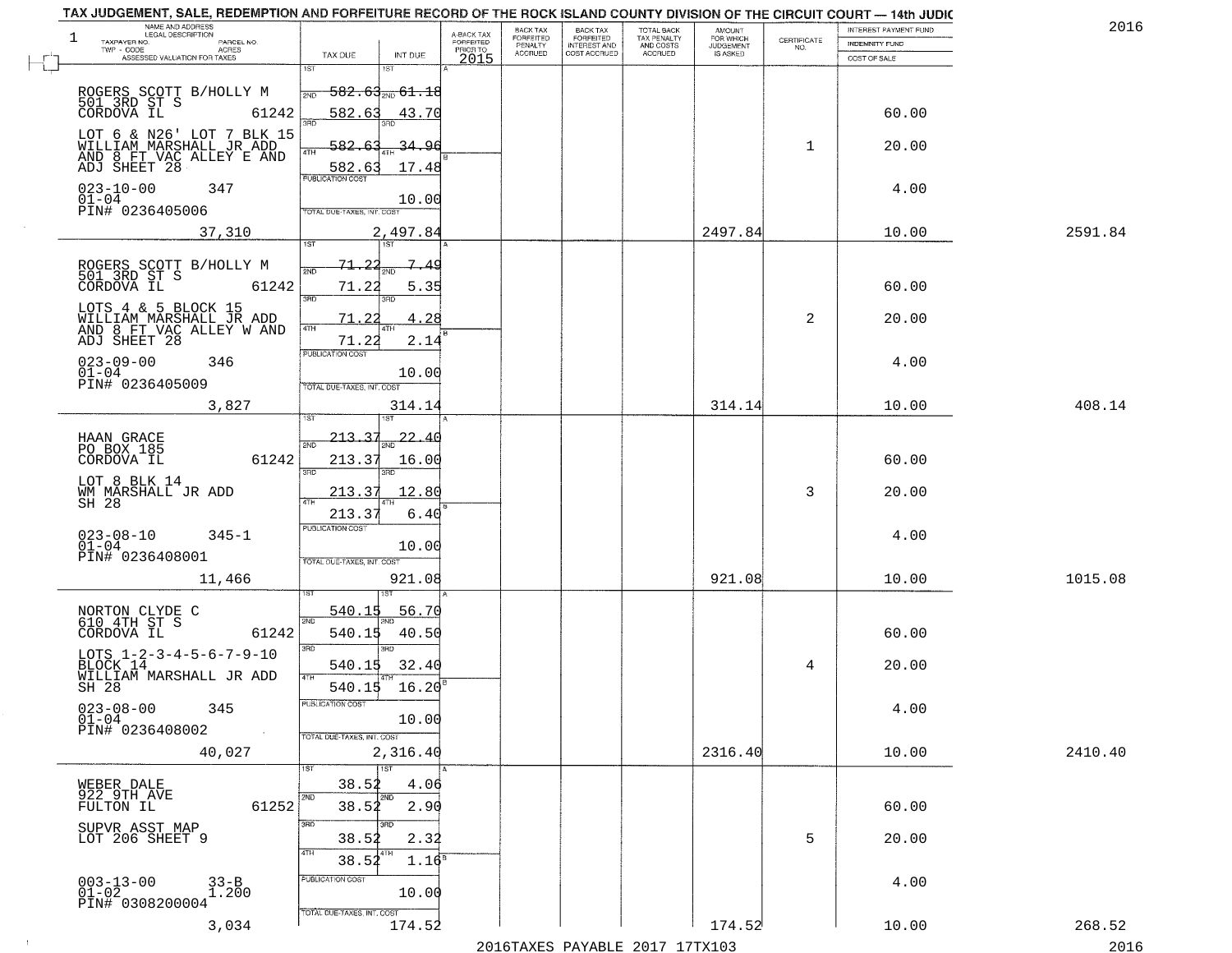|                                           | BY WHOM<br>PURCHASED  | RATE<br>$\%$<br>BID | DATE OF SALE           |                                                                                  | SUBSEQUENT TAXES PAID, FEES, AND TIME EXTENSION | TOTAL DUE<br>TO REDEEM<br>FROM SALE<br>LESS<br>COUNTY CLERK FEE | BY WHOM REDEEMED                | DATE OF REDEMP-<br>TION OR DEED<br>DAY.<br><b>YEAR</b><br>MO. | RECEIVED REDEMPTION<br>MONEY IN FULL                 |
|-------------------------------------------|-----------------------|---------------------|------------------------|----------------------------------------------------------------------------------|-------------------------------------------------|-----------------------------------------------------------------|---------------------------------|---------------------------------------------------------------|------------------------------------------------------|
| PIN# 0236405006<br>1                      | EQUITY ONE INVESTMENT | 00 <sup>1</sup>     | FUND LLC<br>12/28/2017 | $ 01/16/2018$ Time Ext & incl<br>$ 01/16/2018$ Take Notice Fee                   |                                                 | 07/03/2020<br>20.59                                             |                                 |                                                               | Certificate<br>Returned<br>& Cancelled<br>04/05/2018 |
|                                           |                       |                     |                        |                                                                                  |                                                 | 2,612.43                                                        | 160.00 SCOTT AND HOLLY ROGERS   | 03/13/2018                                                    | Karen Kinney                                         |
| PIN# 0236405009<br>WILLOWDAM LLC          |                       | 10                  | 12/28/2017             | 02/26/2018 Time Ext & incl<br>03/01/2018 Take Notice Fee                         |                                                 | 12/16/2020<br>20.70                                             |                                 |                                                               | Certificate<br>Returned<br>& Cancelled<br>07/12/2018 |
| 2                                         |                       |                     |                        |                                                                                  |                                                 | 469.65                                                          | 160.00 SCOTT AND HOLLY ROGERS   | 06/20/2018                                                    | Karen Kinney                                         |
| PIN# 0236408001<br>WESTERN SITES LLC<br>3 |                       | 0 <sub>0</sub>      | 12/28/2017             | 04/11/2018 Time Ext & incl<br>04/13/2018 Take Notice Fee<br>11/29/2018 Subs paid |                                                 | 07/15/2020<br>939.70                                            |                                 |                                                               | Certificate<br>Returned<br>& Cancelled<br>01/10/2020 |
|                                           |                       |                     |                        |                                                                                  |                                                 |                                                                 | 2,200.98<br>160.00 JOHN HAAN    | 12/10/2019                                                    | Karen Kinney                                         |
| PIN# 0236408002<br>WESTERN SITES LLC<br>4 |                       | 00                  | 12/28/2017             | $\frac{04}{11/2018}$ Time Ext & incl<br>$\frac{04}{13/2018}$ Take Notice Fee     |                                                 | 07/15/2020<br>20.70                                             |                                 |                                                               | Certificate<br>Returned<br>& Cancelled<br>07/29/2019 |
|                                           |                       |                     |                        |                                                                                  |                                                 |                                                                 | 2,431.10<br>160.00 KELLY WARNER | 06/03/2019                                                    | Karen Kinney                                         |
| PIN# 0308200004<br>RICO TRUSTEE           |                       | 18                  | 12/28/2017             | 03/01/2018 Time Ext & incl<br>03/01/2018 Take Notice Fee<br>11/17/2018 Subs paid |                                                 | $\frac{08/07/2020}{20.70}$<br>194.62                            |                                 |                                                               | Certificate<br>Returned<br>& Cancelled<br>05/09/2019 |
| 5                                         |                       |                     |                        |                                                                                  |                                                 |                                                                 | 652.19<br>160.00 LINDA JOHNSON  | 04/22/2019                                                    | Karen Kinney                                         |

32862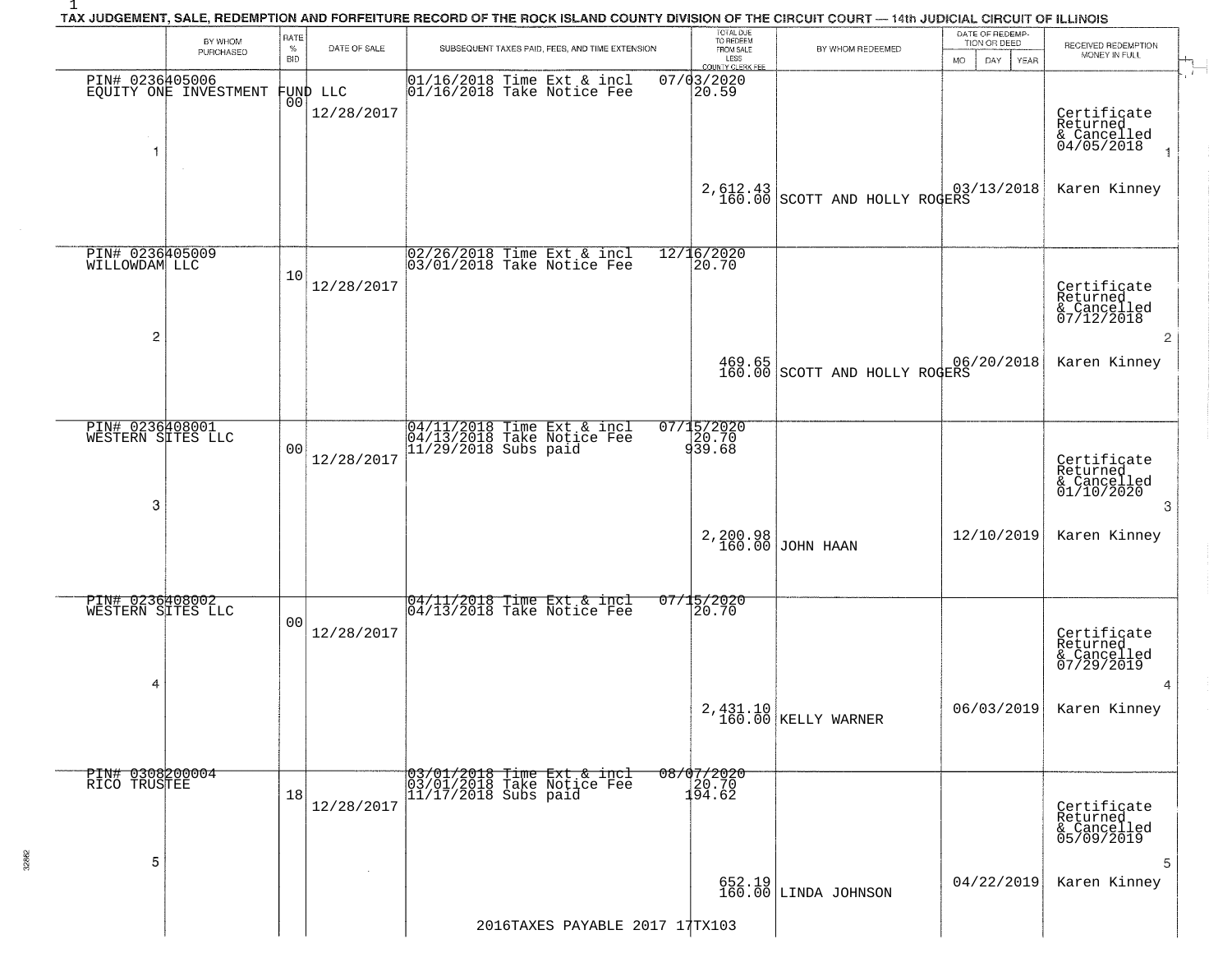| NAME AND ADDRESS<br>LEGAL DESCRIPTION<br>$\overline{a}$<br>TAXPAYER NO.<br>PARCEL NO.<br>TWP - CODE<br>ACRES<br>ASSESSED VALUATION FOR TAXES<br>$\overline{\mathbb{L}}$ | TAX DUE<br>INT DUE                                                                | A-BACK TAX<br>FORFEITED<br>PRIOR TO<br>2015 | <b>BACK TAX</b><br>FORFEITED<br>PENALTY<br><b>ACCRUED</b> | BACK TAX<br>FORFEITED<br>INTEREST AND<br>COST ACCRUED | TOTAL BACK<br>TAX PENALTY<br>AND COSTS<br>ACCRUED | AMOUNT<br>FOR WHICH<br><b>JUDGEMENT</b><br>IS ASKED | $\begin{array}{c} \text{CERTIFICATE} \\ \text{NO.} \end{array}$ | INTEREST PAYMENT FUND<br><b>INDEMNITY FUND</b><br>COST OF SALE | 2016    |
|-------------------------------------------------------------------------------------------------------------------------------------------------------------------------|-----------------------------------------------------------------------------------|---------------------------------------------|-----------------------------------------------------------|-------------------------------------------------------|---------------------------------------------------|-----------------------------------------------------|-----------------------------------------------------------------|----------------------------------------------------------------|---------|
| BLEEKER LERAY                                                                                                                                                           | 1ST<br>1ST<br><del>537.83, 56.4</del> 9                                           |                                             |                                                           |                                                       |                                                   |                                                     |                                                                 |                                                                |         |
| 2 WALBRIER CT<br>LE CLAIRE IA<br>52753                                                                                                                                  | 537.83<br>40.35                                                                   |                                             |                                                           |                                                       |                                                   |                                                     |                                                                 | 60.00                                                          |         |
| SUPVR ASST MAP<br>LOT 460 SHEET 17                                                                                                                                      | $-537.83$<br>$-32.28$                                                             |                                             |                                                           |                                                       |                                                   |                                                     | 6                                                               | 20.00                                                          |         |
| $007 - 21 - 00$<br>106<br>$01 - 02$                                                                                                                                     | 16.14<br>E8.71.83<br>10.00                                                        |                                             |                                                           |                                                       |                                                   |                                                     |                                                                 | 4.00                                                           |         |
| PIN# 0319400008<br>42,363                                                                                                                                               | TOTAL DUE-TAXES, INT. COST<br>2,306.58                                            |                                             |                                                           |                                                       |                                                   | 2306.58                                             |                                                                 | 10.00                                                          | 2400.58 |
| DOWNEY JODIE L<br>208 10TH ST<br>CORDOVA IL<br>61242                                                                                                                    | 1ST<br>1ST<br>32.06<br>305.24<br>305.24<br>22.90                                  |                                             |                                                           |                                                       |                                                   |                                                     |                                                                 | 60.00                                                          |         |
| LOTS 4 & 5 BLOCK 29<br>S BRIGHAMS ADD TO CORDOVA<br>SH 29                                                                                                               | 38D<br>305.<br>18.32<br>9.16<br>305.24                                            |                                             |                                                           |                                                       |                                                   |                                                     | 7                                                               | 20.00                                                          |         |
| $029 - 04 - 00$<br>$445 - A$<br>$01-04$<br>PIN# 0331116006                                                                                                              | PUBLICATION COST<br>10.00<br>TOTAL DUE-TAXES, INT. COST                           |                                             |                                                           |                                                       |                                                   |                                                     |                                                                 | 4.00                                                           |         |
| 22,403                                                                                                                                                                  | 1,313.40                                                                          |                                             |                                                           |                                                       |                                                   | 1313.40                                             |                                                                 | 10.00                                                          | 1407.40 |
| ANGEL GARY L<br>1216 MAIN AVENUE CT<br>CORDOVA IL<br>61242                                                                                                              | 668.7d<br><u> 70.21</u><br>2ND<br>668.70<br>50.15<br>3BD<br>3BD                   |                                             |                                                           |                                                       |                                                   |                                                     |                                                                 | 60.00                                                          |         |
| LOT 14<br>DEINES-REED SUB<br>SH 30                                                                                                                                      | 668.70<br>40.12<br>ATH                                                            |                                             |                                                           |                                                       |                                                   |                                                     | 8                                                               | 20.00                                                          |         |
| $033 - 02 - 00$<br>519<br>$01 - 04$<br>PIN# 0331202012                                                                                                                  | 668.70<br>20.06<br><b>PUBLICATION COST</b><br>10.00<br>TOTAL OUE-TAXES, INT. COST |                                             |                                                           |                                                       |                                                   |                                                     |                                                                 | 4.00                                                           |         |
| 41,935                                                                                                                                                                  | 2,865.34<br>उड़ा<br>1ST                                                           |                                             |                                                           |                                                       |                                                   | 2865.34                                             |                                                                 | 10.00                                                          | 2959.34 |
| TODD JAMES C JR/BETH A<br>1335 BLUE SPRUCE DR<br>CORDOVA IL<br>61242                                                                                                    | 2ND<br>2ND<br>875.51<br>65.65<br>3BD<br>3BD                                       |                                             |                                                           |                                                       |                                                   |                                                     |                                                                 | 60.00                                                          |         |
| LOT 4<br>BLUE SPRUCE PARK<br>SH 30                                                                                                                                      | 875.51<br>52.52<br>4TH                                                            |                                             |                                                           |                                                       |                                                   |                                                     | 9                                                               | 20.00                                                          |         |
| $032 - 04 - 00$<br>01-04<br>498<br>PIN# 0331203004                                                                                                                      | 26.26<br>875.51<br>PUBLICATION COST<br>10.00<br>TOTAL DUE-TAXES, INT. COST        |                                             |                                                           |                                                       |                                                   |                                                     |                                                                 | 4.00                                                           |         |
| 53,049                                                                                                                                                                  | 2,780.96                                                                          |                                             |                                                           |                                                       |                                                   | 2780.96                                             |                                                                 | 10.00                                                          | 2874.96 |
|                                                                                                                                                                         | 1ST<br>$\overline{1ST}$<br>2ND<br>2ND                                             |                                             |                                                           |                                                       |                                                   |                                                     |                                                                 |                                                                |         |
|                                                                                                                                                                         | 300<br>3BD                                                                        |                                             |                                                           |                                                       |                                                   |                                                     |                                                                 |                                                                |         |
|                                                                                                                                                                         | 4TH<br>4TH                                                                        |                                             |                                                           |                                                       |                                                   |                                                     |                                                                 |                                                                |         |
|                                                                                                                                                                         | PUBLICATION COST                                                                  |                                             |                                                           |                                                       |                                                   |                                                     |                                                                 |                                                                |         |
|                                                                                                                                                                         | TOTAL DUE-TAXES, INT. COST                                                        |                                             |                                                           |                                                       | 2016TAXES PAYABLE 2017 17TX103                    |                                                     |                                                                 |                                                                |         |

 $\vdash$ 

 $\uparrow$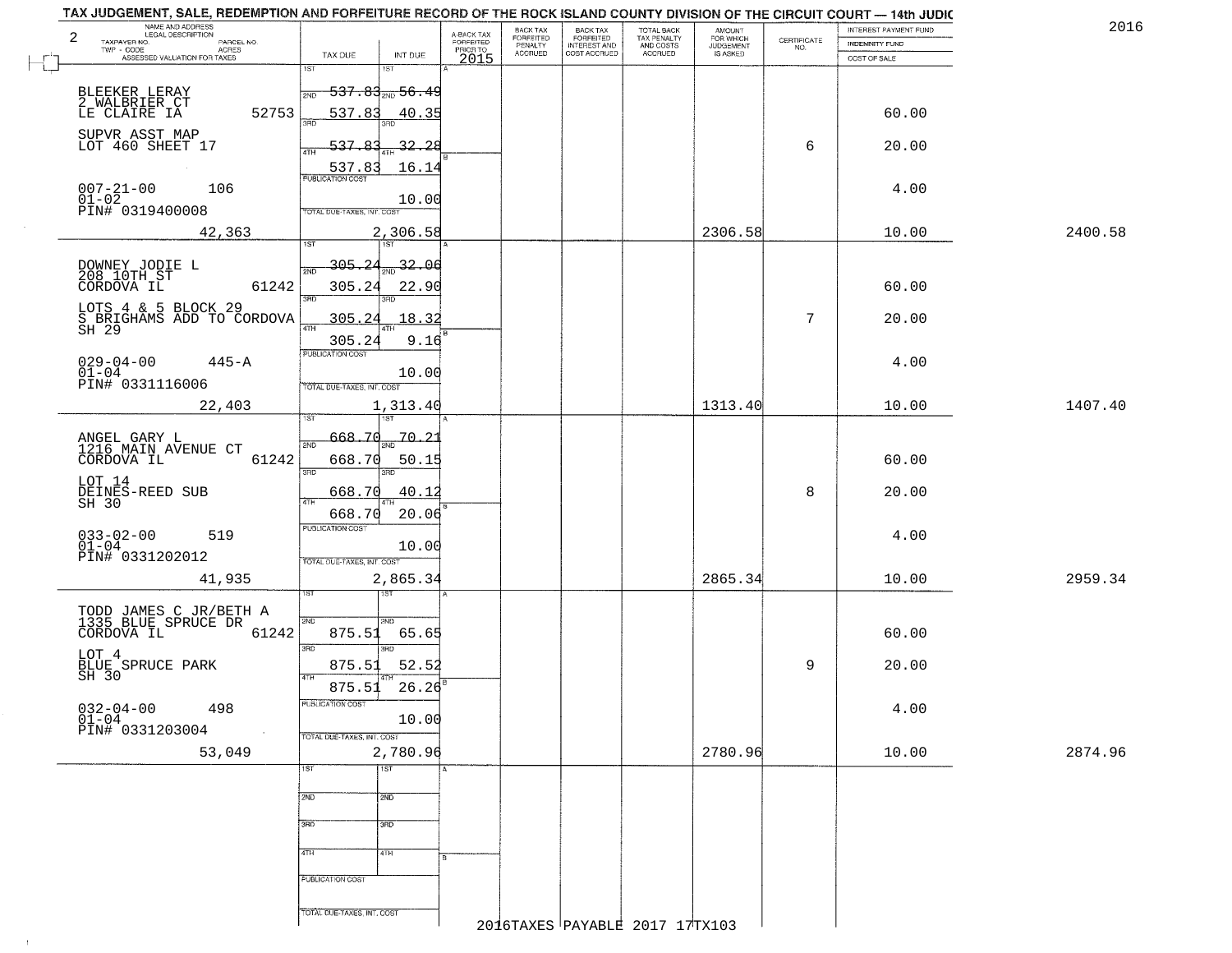|                                                    |                                                  |                            |                        | TAX JUDGEMENT, SALE, REDEMPTION AND FORFEITURE RECORD OF THE ROCK ISLAND COUNTY DIVISION OF THE CIRCUIT COURT — 14th JUDICIAL CIRCUIT OF ILLINOIS 2016 |                                                                        |                                     |                                                        |                                                                    |
|----------------------------------------------------|--------------------------------------------------|----------------------------|------------------------|--------------------------------------------------------------------------------------------------------------------------------------------------------|------------------------------------------------------------------------|-------------------------------------|--------------------------------------------------------|--------------------------------------------------------------------|
| 2                                                  | BY WHOM<br>PURCHASED                             | RATE<br>$\%$<br><b>BID</b> | DATE OF SALE           | SUBSEQUENT TAXES PAID, FEES, AND TIME EXTENSION                                                                                                        | TOTAL DUE<br>TO REDEEM<br>FROM SALE<br>LESS<br><b>COUNTY CLERK FEE</b> | BY WHOM REDEEMED                    | DATE OF REDEMP-<br>TION OR DEED<br>MO.<br>DAY.<br>YEAR | RECEIVED REDEMPTION<br>MONEY IN FULL                               |
|                                                    | PIN# 0319400008<br>EQUITY ONE INVESTMENT         | 00                         | FUND LLC<br>12/28/2017 | 01/16/2018 Time Ext & incl<br>01/16/2018 Take Notice Fee                                                                                               | $07/03/2020$<br>20.59                                                  |                                     |                                                        | $\ddot{r}$<br>Certificate<br>Returned<br>& Cancelled<br>04/05/2018 |
|                                                    |                                                  |                            |                        |                                                                                                                                                        |                                                                        | 2, 421.17 MERIDIAN TITLE COMPANY    | 03/28/2018                                             | Karen Kinney                                                       |
| PIN# 0331116006<br>AUCTION Z INC<br>$\overline{2}$ |                                                  | 00                         | 12/28/2017             |                                                                                                                                                        |                                                                        |                                     |                                                        | Certificate<br>Returned<br>& Cancelled 2<br>04/04/2018             |
|                                                    |                                                  |                            |                        |                                                                                                                                                        |                                                                        | $1,407.40$<br>160.00 JODIE L DOWNEY | 01/19/2018                                             | Karen Kinney                                                       |
| 3                                                  | PIN# 0331202012<br>EQUITY ONE INVESTMENT         | 00 <sup>o</sup>            | FUND LLC<br>12/28/2017 | 01/16/2018 Time Ext & incl<br>01/16/2018 Take Notice Fee                                                                                               | 07/03/2020<br>20.59                                                    |                                     |                                                        | Certificate<br>Returned<br>3<br>& Cancelled<br>04/05/2018          |
|                                                    |                                                  |                            |                        |                                                                                                                                                        |                                                                        | 2,979.93<br>160.00 JENNIFER ANGEL   | 03/02/2018                                             | Karen Kinney                                                       |
| 4                                                  | PIN# 0331203004<br>INTEGRITY INVESTMENT FUND LLC | 0 <sub>0</sub>             | 12/28/2017             | 01/19/2018 Time Ext & incl<br>01/17/2018 Take Notice Fee                                                                                               | 06/29/2020<br>20.59                                                    |                                     |                                                        | Certificate<br>Returned<br>& Cancelled 4<br>03/09/2018             |
|                                                    |                                                  |                            |                        |                                                                                                                                                        |                                                                        | 2,895.55<br>160.00 BETH TODD        | 02/27/2018                                             | Karen Kinney                                                       |
| 5                                                  |                                                  |                            |                        |                                                                                                                                                        |                                                                        |                                     |                                                        | 5                                                                  |
|                                                    |                                                  |                            |                        | 2016TAXES PAYABLE 2017 17TX103                                                                                                                         |                                                                        |                                     |                                                        |                                                                    |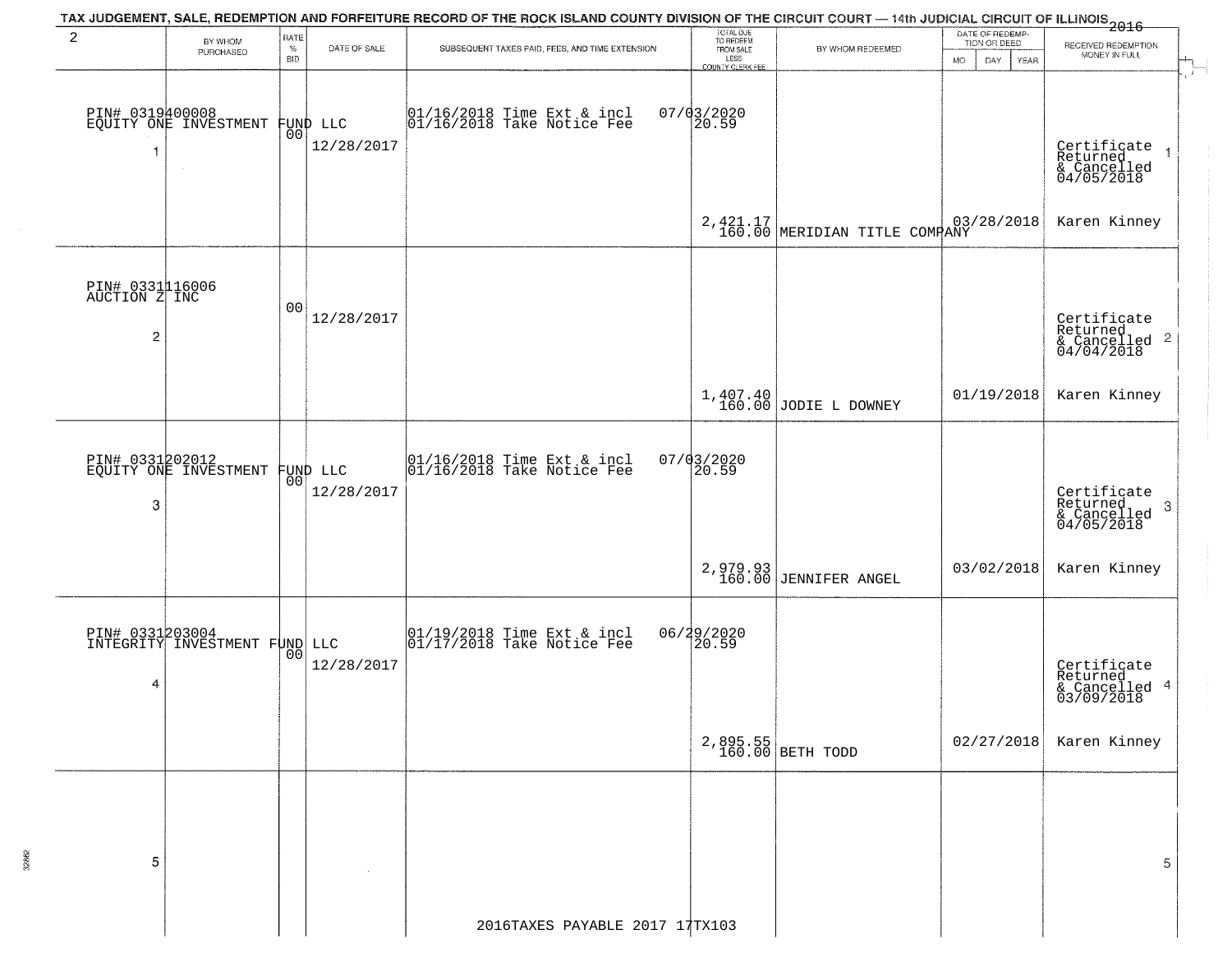| NAME AND ADDRESS<br>LEGAL DESCRIPTION<br>3     | COE                                    |                                     | <b>BACK TAX</b>      | BACK TAX<br>FORFEITED | TOTAL BACK<br>TAX PENALTY<br>AND COSTS | <b>AMOUNT</b><br>FOR WHICH |                                                                 | <b>INTEREST PAYMENT FUND</b> | 2016     |
|------------------------------------------------|----------------------------------------|-------------------------------------|----------------------|-----------------------|----------------------------------------|----------------------------|-----------------------------------------------------------------|------------------------------|----------|
| TAXPAYER NO.<br>PARCEL NO.<br><b>ACRES</b>     |                                        | A-BACK TAX<br>FORFEITED<br>PRIOR TO | FORFEITED<br>PENALTY | <b>INTEREST AND</b>   |                                        | <b>JUDGEMENT</b>           | $\begin{array}{c} \text{CEPTIFICATE} \\ \text{NO.} \end{array}$ | <b>INDEMNITY FUND</b>        |          |
| ASSESSED VALUATION FOR TAXES                   | TAX DUE<br>INT DUE<br>1ST              | 2015                                | <b>ACCRUED</b>       | COST ACCRUED          | <b>ACCRUED</b>                         | IS ASKED                   |                                                                 | COST OF SALE                 |          |
|                                                |                                        |                                     |                      |                       |                                        |                            |                                                                 |                              |          |
| MINER CHRISTOPHER/NICOLE                       | $-106.86_{200}$ $11.20$<br>2ND         |                                     |                      |                       |                                        |                            |                                                                 |                              |          |
| 2347 7TH ST<br>EAST MOLINE IL<br>61244         | 106.88<br>8.00                         |                                     |                      |                       |                                        |                            |                                                                 | 60.00                        |          |
| LOT 7                                          |                                        |                                     |                      |                       |                                        |                            |                                                                 |                              |          |
| BELACRES SUBD 2<br>SH 5                        | 106.88<br>6.40                         |                                     |                      |                       |                                        |                            | 10                                                              | 20.00                        |          |
|                                                | 3.20<br>$\frac{106.88}{FUBUCATONCGST}$ |                                     |                      |                       |                                        |                            |                                                                 |                              |          |
| $033 - 07 - 00$<br>505                         |                                        |                                     |                      |                       |                                        |                            |                                                                 | 4.00                         |          |
| $02 - 14$<br>PIN# 0504101004                   | 10.00<br>TOTAL DUE-TAXES, INT. COST    |                                     |                      |                       |                                        |                            |                                                                 |                              |          |
|                                                |                                        |                                     |                      |                       |                                        |                            |                                                                 |                              |          |
| 6,016                                          | 466.32                                 |                                     |                      |                       |                                        | 466.32                     |                                                                 | 10.00                        | 560.32   |
|                                                | <u>3649.95</u><br>383.25               |                                     |                      |                       |                                        |                            |                                                                 |                              |          |
| TIMBER RIDGE LLC<br>1600 TIMBER RIDGE DR       |                                        |                                     |                      |                       |                                        |                            |                                                                 |                              |          |
| 61275<br>PORT BYRON IL                         | 3649.95 273.75                         |                                     |                      |                       |                                        |                            |                                                                 | 60.00                        |          |
| LOT 34                                         | <u>3649.95 219.00</u>                  |                                     |                      |                       |                                        |                            | 11                                                              | 20.00                        |          |
| LAKE VIEW ESTATES PHASE V<br>SHEET 20          | ৰাম<br>3649.95 109.50                  |                                     |                      |                       |                                        |                            |                                                                 |                              |          |
|                                                | PUBLICATION COST                       |                                     |                      |                       |                                        |                            |                                                                 |                              |          |
| $038 - 17 - 00$<br>838<br>$02 - 16$<br>2.480   | 10.00                                  |                                     |                      |                       |                                        |                            |                                                                 | 4.00                         |          |
| PIN# 0519107008                                | TOTAL DUE-TAXES, INT. COST             |                                     |                      |                       |                                        |                            |                                                                 |                              |          |
| 179,275                                        | 15,595.30                              |                                     |                      |                       |                                        | 15595.30                   |                                                                 | 10.00                        | 15689.30 |
|                                                | 'S'T                                   |                                     |                      |                       |                                        |                            |                                                                 |                              |          |
| GRIFFIN MARK D<br>245 53RD ST                  | 25.90<br>-246-<br>2ND                  |                                     |                      |                       |                                        |                            |                                                                 |                              |          |
| MOLINE IL<br>61265                             | 246.47<br>18.50                        |                                     |                      |                       |                                        |                            |                                                                 | 60.00                        |          |
| SUPVR ASST MAP                                 | 3RD<br>3RD                             |                                     |                      |                       |                                        |                            |                                                                 |                              |          |
| LOT 103 SHEET 32                               | 14.80<br>246.4<br>4TH                  |                                     |                      |                       |                                        |                            | 12                                                              | 20.00                        |          |
|                                                | 246.4<br>7.40                          |                                     |                      |                       |                                        |                            |                                                                 |                              |          |
| $018 - 08 - 00$<br>02-04<br>320<br>8.192       | <b>PUBLICATION COST</b>                |                                     |                      |                       |                                        |                            |                                                                 | 4.00                         |          |
| PIN# 0531100007                                | 10.00<br>TOTAL OUE-TAXES, INT. COST    |                                     |                      |                       |                                        |                            |                                                                 |                              |          |
| 13,198                                         | 1,062.48                               |                                     |                      |                       |                                        | 1062.48                    |                                                                 | 10.00                        | 1156.48  |
|                                                |                                        |                                     |                      |                       |                                        |                            |                                                                 |                              |          |
| AURELIO EDEN G MD SC<br>23101 66TH AVE N       | 48.28<br>5.04                          |                                     |                      |                       |                                        |                            |                                                                 |                              |          |
| PORT BYRON IL<br>61275                         | 2ND<br>48.28<br>3.60                   |                                     |                      |                       |                                        |                            |                                                                 | 60.00                        |          |
|                                                | 3RD<br>3 <sub>BD</sub>                 |                                     |                      |                       |                                        |                            |                                                                 |                              |          |
| SUPVR ASST MAP<br>LOT 306 SHEET 33             | 48.28<br>2.88                          |                                     |                      |                       |                                        |                            | 13                                                              | 20.00                        |          |
|                                                | 4TH<br>48.28<br>1.44                   |                                     |                      |                       |                                        |                            |                                                                 |                              |          |
| $019 - 04 - 01$<br>$333 - 1 - A$               | PUBLICATION COST                       |                                     |                      |                       |                                        |                            |                                                                 | 4.00                         |          |
| $0\overline{2}-0\overline{4}$<br>17.810        | 10.00                                  |                                     |                      |                       |                                        |                            |                                                                 |                              |          |
| PIN# 0532300002                                | TOTAL DUE-TAXES, INT. COST             |                                     |                      |                       |                                        |                            |                                                                 |                              |          |
| 2,585<br>FARM                                  | 216.08                                 |                                     |                      |                       |                                        | 216.08                     |                                                                 | 10.00                        | 310.08   |
|                                                | 1ST                                    |                                     |                      |                       |                                        |                            |                                                                 |                              |          |
| AURELIO EDEN G MD SC<br>23101 66TH AVE N       | 1060.31<br>111.30<br>2ND               |                                     |                      |                       |                                        |                            |                                                                 |                              |          |
| 61275<br>PORT BYRON IL                         | 1060.31 79.50                          |                                     |                      |                       |                                        |                            |                                                                 | 60.00                        |          |
| SUPVR ASST MAP<br>LOT 305 SHEET 33             | 3BD<br>3RD                             |                                     |                      |                       |                                        |                            |                                                                 |                              |          |
|                                                | 1060.31<br>63.60<br>4TH                |                                     |                      |                       |                                        |                            | 14                                                              | 20.00                        |          |
|                                                | 1060.31<br>$31.80^8$                   |                                     |                      |                       |                                        |                            |                                                                 |                              |          |
| $019 - 04 - 20$<br>02-04<br>$333 - 3$<br>3.040 | PUBLICATION COST<br>10.00              |                                     |                      |                       |                                        |                            |                                                                 | 4.00                         |          |
| PIN# 0532300003                                | TOTAL DUE-TAXES, INT. COST             |                                     |                      |                       |                                        |                            |                                                                 |                              |          |
| 67,777                                         | 4,537.44                               |                                     |                      |                       |                                        | 4537.44                    |                                                                 | 10.00                        | 4631.44  |
|                                                |                                        |                                     |                      |                       |                                        |                            |                                                                 |                              |          |

 $\overline{a}$ 

 $\sim 100$ 

2016TAXES PAYABLE 2017 17TX103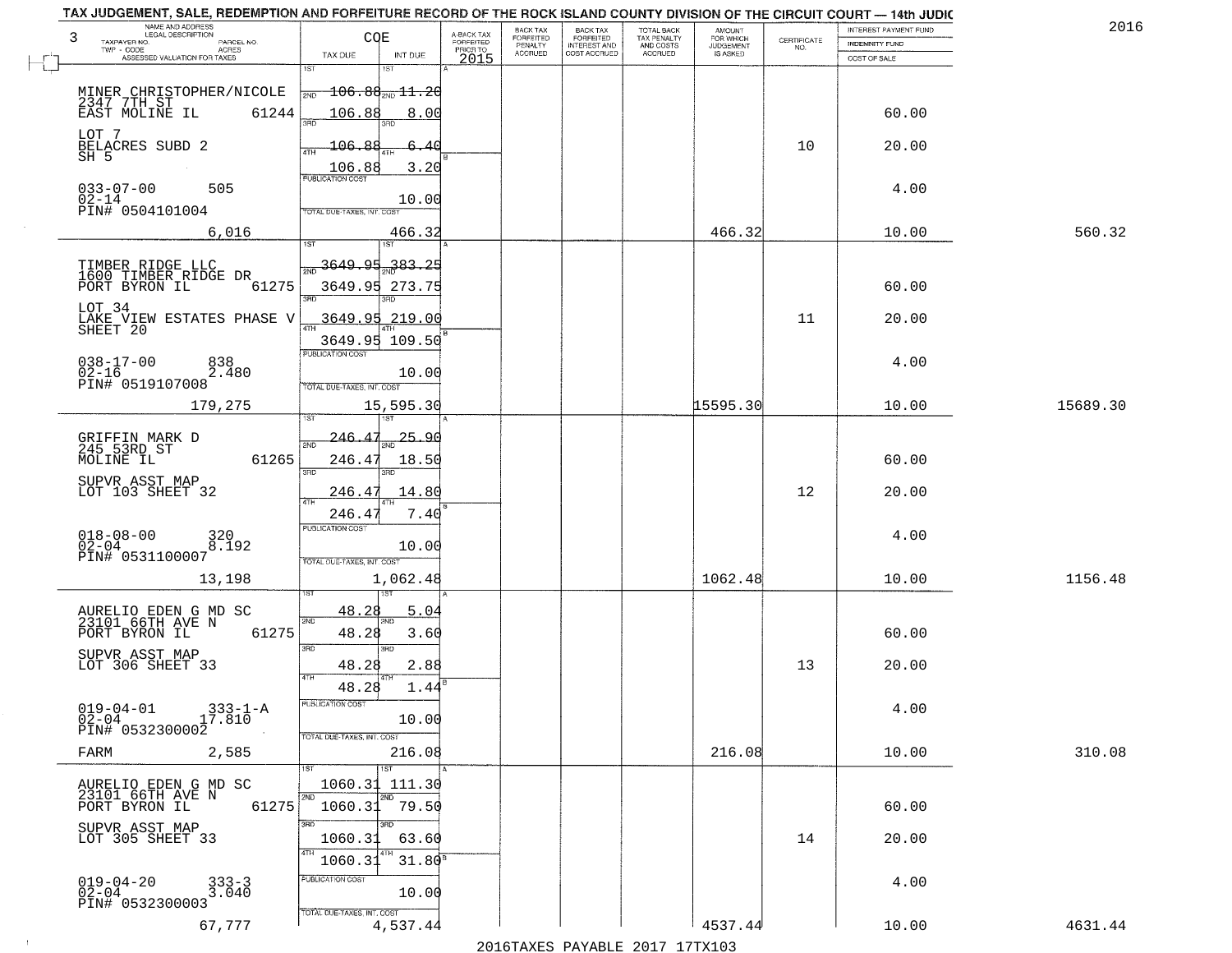| 3                                     | BY WHOM<br>PURCHASED                              | RATE<br>%<br><b>BID</b> | COE<br>DATE OF SALE    | SUBSEQUENT TAXES PAID, FEES, AND TIME EXTENSION                                                                                                       | TOTAL DUE<br>TO REDEEM<br>FROM SALE<br>LESS<br><b>COUNTY CLERK FEE</b> | BY WHOM REDEEMED                                                                     | DATE OF REDEMP-<br>TION OR DEED<br>MO.<br>DAY<br>YEAR | $-2016$<br>RECEIVED REDEMPTION<br>MONEY IN FULL<br>$+$                 |
|---------------------------------------|---------------------------------------------------|-------------------------|------------------------|-------------------------------------------------------------------------------------------------------------------------------------------------------|------------------------------------------------------------------------|--------------------------------------------------------------------------------------|-------------------------------------------------------|------------------------------------------------------------------------|
| PIN# 0504101004<br>WILLOWDAM LLC<br>1 |                                                   | 0 <sub>0</sub>          | 12/28/2017             | 02/26/2018 Time Ext & incl<br>03/01/2018 Take Notice Fee<br>11/20/2018 Subs paid                                                                      | 12/16/2020<br>20.70<br>489.24                                          |                                                                                      |                                                       | $\overline{1}$<br>Certificate<br>Returned<br>& Cancelled<br>08/31/2020 |
|                                       |                                                   |                         |                        |                                                                                                                                                       |                                                                        | 1,187.68<br>160.00 NICOLE MINER                                                      | 06/22/2020                                            | Karen Kinney                                                           |
| PIN# 0519107008<br>$\overline{2}$     | EQUITY ONE INVESTMENT                             | 00 <sub>1</sub>         | FUND LLC<br>12/28/2017 | 01/16/2018 Time Ext & incl<br>01/16/2018 Take Notice Fee                                                                                              | $07/03/2020$<br>20.59                                                  |                                                                                      |                                                       | Certificate<br>Returned<br>$\frac{1}{2}$ Cancelled 2<br>03/07/2019     |
|                                       |                                                   |                         |                        |                                                                                                                                                       |                                                                        | $\begin{bmatrix} 15,709.89 \\ 160.00 \end{bmatrix}$ TIMBER RIDGE LLC                 | 11/14/2018                                            | Karen Kinney                                                           |
| PIN# 0531100007<br>RICO TRUSTEE<br>3  |                                                   | 18                      |                        | $[03/01/2018 \t\t Time Ext & incl \\ [03/01/2018 \t\t Take Notice Free \\ [11/16/2019 \t\ Subs paid \\ [12/28/2017 \t\t  11/17/2018 \t\ Subs paid \\$ | 08/07/2020<br>1,120.70<br>1,128.54<br>1,050.04                         |                                                                                      |                                                       | Certificate<br>Returned<br>3<br>& Cancelled<br>01/06/2020              |
|                                       |                                                   |                         |                        |                                                                                                                                                       |                                                                        | 4,625.46<br>160.00 MARK GRIFFIN                                                      | 11/19/2019                                            | Karen Kinney                                                           |
| 4                                     | PIN# 0532300002<br>MS INVESTMENTS GROUP INC       | 0 <sub>0</sub>          | 12/28/2017             | 01/24/2018 Time Ext & incl<br>02/02/2018 Take Notice Fee                                                                                              | 06/29/2020<br>20.70                                                    |                                                                                      |                                                       | Certificate<br>Returned<br>& Cancelled 4<br>07/06/2018                 |
|                                       |                                                   |                         |                        |                                                                                                                                                       |                                                                        | 330.78<br>160.00 EDEN AURELIO                                                        | 03/06/2018                                            | Karen Kinney                                                           |
| 5                                     | PIN# 0532300003<br>EQUITY ONE INVESTMENT FUND LLC | 001                     | 12/28/2017             | 01/16/2018 Time Ext & incl<br>01/16/2018 Take Notice Fee                                                                                              | 07/03/2020<br>20.59                                                    |                                                                                      |                                                       | Certificate<br>Returned<br>& Cancelled 5<br>04/05/2018                 |
|                                       |                                                   |                         |                        | 2016 THE PLAY THE STREET ON THE STREET                                                                                                                |                                                                        | $\left.\begin{array}{c} 4,652.03 \\ 160.00 \end{array}\right $ EDEN G AURELIO MD \$C | 03/20/2018                                            | Karen Kinney                                                           |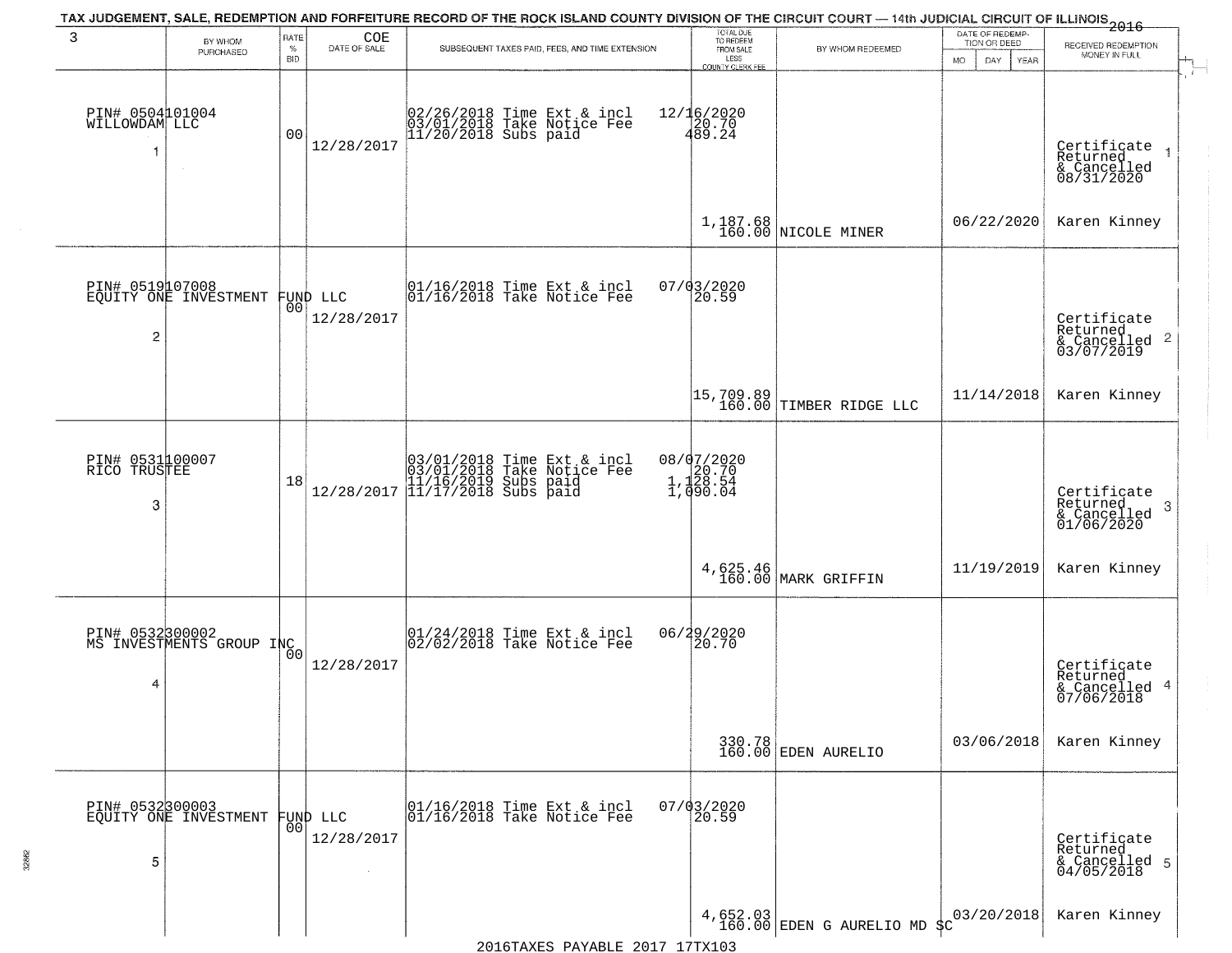| TAX JUDGEMENT, SALE, REDEMPTION AND FORFEITURE RECORD OF THE ROCK ISLAND COUNTY DIVISION OF THE CIRCUIT COURT - 14th JUDIC |                                                   |                                     |                                  |                                                       |                                        |                                  |                                                                 |                                |         |
|----------------------------------------------------------------------------------------------------------------------------|---------------------------------------------------|-------------------------------------|----------------------------------|-------------------------------------------------------|----------------------------------------|----------------------------------|-----------------------------------------------------------------|--------------------------------|---------|
| NAME AND ADDRESS<br>4                                                                                                      | CQE                                               | A-BACK TAX<br>FORFEITED<br>PRIOR TO | BACK TAX<br>FORFEITED<br>PENALTY | BACK TAX<br>FORFEITED<br>INTEREST AND<br>COST ACCRUED | TOTAL BACK<br>TAX PENALTY<br>AND COSTS | AMOUNT<br>FOR WHICH<br>JUDGEMENT | $\begin{array}{c} \text{CERTIFICATE} \\ \text{NO.} \end{array}$ | INTEREST PAYMENT FUND          | 2016    |
| TAXPAYER NO.<br>PARCEL NO.<br>ACRES<br>ASSESSED VALUATION FOR TAXES                                                        | INT DUE<br>TAX DUE                                | 2015                                | <b>ACCRUED</b>                   |                                                       | ACCRUED                                | IS ASKED                         |                                                                 | INDEMNITY FUND<br>COST OF SALE |         |
| L_                                                                                                                         | $\overline{1ST}$<br>18T                           |                                     |                                  |                                                       |                                        |                                  |                                                                 |                                |         |
|                                                                                                                            | $-798.61$ 2ND $83.86$<br>2ND                      |                                     |                                  |                                                       |                                        |                                  |                                                                 |                                |         |
| FLACHS ROY M/GINGER<br>29725 RTE 2 N<br>HILLSDALE IL<br>61257                                                              | 798.61<br><u>59.90</u>                            |                                     |                                  |                                                       |                                        |                                  |                                                                 | 60.00                          |         |
|                                                                                                                            | 350                                               |                                     |                                  |                                                       |                                        |                                  |                                                                 |                                |         |
| SUPVR ASST MAP<br>LOT 202 SHEET 37                                                                                         | 798.61<br>47.92<br>4TH                            |                                     |                                  |                                                       |                                        |                                  | 15                                                              | 20.00                          |         |
|                                                                                                                            | 798.61<br>23.96                                   |                                     |                                  |                                                       |                                        |                                  |                                                                 |                                |         |
|                                                                                                                            |                                                   |                                     |                                  |                                                       |                                        |                                  |                                                                 | 4.00                           |         |
| 021-18-00 382<br>02-10 15.320<br>PIN# 0536200005                                                                           | 10.00<br>TOTAL DUE-TAXES, INT. COST               |                                     |                                  |                                                       |                                        |                                  |                                                                 |                                |         |
| FARM<br>50,434                                                                                                             | 3,420.08                                          |                                     |                                  |                                                       |                                        | 3420.08                          |                                                                 | 10.00                          | 3514.08 |
|                                                                                                                            | 1ST<br>1ST                                        |                                     |                                  |                                                       |                                        |                                  |                                                                 |                                |         |
| POLLREISZ ANTHONY C<br>29007 73RD AVE N<br>HILLSDALE IL                                                                    | 18.42<br>1.96<br>2NF                              |                                     |                                  |                                                       |                                        |                                  |                                                                 |                                |         |
| 61257                                                                                                                      | 18.42<br>1.40<br>3RD<br>3BD                       |                                     |                                  |                                                       |                                        |                                  |                                                                 | 60.00                          |         |
| SUPVR ASST MAP<br>LOT 401 SHEET 37                                                                                         | 18.42<br>. 12                                     |                                     |                                  |                                                       |                                        |                                  | 16                                                              | 20.00                          |         |
|                                                                                                                            | 47H<br>18.42<br>.56                               |                                     |                                  |                                                       |                                        |                                  |                                                                 |                                |         |
|                                                                                                                            | PUBLICATION COST                                  |                                     |                                  |                                                       |                                        |                                  |                                                                 | 4.00                           |         |
| $\begin{array}{ll} 022\text{--}13\text{--}00 & 394 \\ 02\text{--}10 & 10.000 \\ \text{PIN#} & 0536400001 \end{array}$      | 10.00                                             |                                     |                                  |                                                       |                                        |                                  |                                                                 |                                |         |
|                                                                                                                            | TOTAL DUE-TAXES, INT. COST<br>88.72               |                                     |                                  |                                                       |                                        | 88.72                            |                                                                 | 10.00                          | 182.72  |
| 1,025<br>FARM                                                                                                              | 1ST <sup></sup><br>1ST                            |                                     |                                  |                                                       |                                        |                                  |                                                                 |                                |         |
|                                                                                                                            | 2ND<br>2ND                                        |                                     |                                  |                                                       |                                        |                                  |                                                                 |                                |         |
|                                                                                                                            |                                                   |                                     |                                  |                                                       |                                        |                                  |                                                                 |                                |         |
|                                                                                                                            | 3 <sub>BD</sub><br>3 <sub>3</sub>                 |                                     |                                  |                                                       |                                        |                                  |                                                                 |                                |         |
|                                                                                                                            | 4TH<br>4TH                                        | B                                   |                                  |                                                       |                                        |                                  |                                                                 |                                |         |
|                                                                                                                            | PUBLICATION COST                                  |                                     |                                  |                                                       |                                        |                                  |                                                                 |                                |         |
|                                                                                                                            |                                                   |                                     |                                  |                                                       |                                        |                                  |                                                                 |                                |         |
|                                                                                                                            | TOTAL OUE-TAXES, INT. COST                        |                                     |                                  |                                                       |                                        |                                  |                                                                 |                                |         |
|                                                                                                                            | ιsτ                                               |                                     |                                  |                                                       |                                        |                                  |                                                                 |                                |         |
|                                                                                                                            | 1ST                                               |                                     |                                  |                                                       |                                        |                                  |                                                                 |                                |         |
|                                                                                                                            | 2ND<br>2ND                                        |                                     |                                  |                                                       |                                        |                                  |                                                                 |                                |         |
|                                                                                                                            | 3RD<br>3BD                                        |                                     |                                  |                                                       |                                        |                                  |                                                                 |                                |         |
|                                                                                                                            |                                                   |                                     |                                  |                                                       |                                        |                                  |                                                                 |                                |         |
|                                                                                                                            | 4TH<br>47H                                        |                                     |                                  |                                                       |                                        |                                  |                                                                 |                                |         |
|                                                                                                                            | PUBLICATION COST                                  |                                     |                                  |                                                       |                                        |                                  |                                                                 |                                |         |
| $\sim$                                                                                                                     | TOTAL DUE-TAXES, INT. COST                        |                                     |                                  |                                                       |                                        |                                  |                                                                 |                                |         |
|                                                                                                                            |                                                   |                                     |                                  |                                                       |                                        |                                  |                                                                 |                                |         |
|                                                                                                                            | 1ST <sup>1</sup><br>$\overline{1}$ $\overline{5}$ | A                                   |                                  |                                                       |                                        |                                  |                                                                 |                                |         |
|                                                                                                                            | 2ND<br>2ND                                        |                                     |                                  |                                                       |                                        |                                  |                                                                 |                                |         |
|                                                                                                                            |                                                   |                                     |                                  |                                                       |                                        |                                  |                                                                 |                                |         |
|                                                                                                                            | 3RD<br>$\overline{3}$ RD                          |                                     |                                  |                                                       |                                        |                                  |                                                                 |                                |         |
|                                                                                                                            | 4TH<br>4TH                                        |                                     |                                  |                                                       |                                        |                                  |                                                                 |                                |         |
|                                                                                                                            | PUBLICATION COST                                  |                                     |                                  |                                                       |                                        |                                  |                                                                 |                                |         |
|                                                                                                                            |                                                   |                                     |                                  |                                                       |                                        |                                  |                                                                 |                                |         |
|                                                                                                                            | TOTAL DUE-TAXES, INT. COST                        |                                     |                                  |                                                       | 2016TAXES PAYABLE 2017 17TX103         |                                  |                                                                 |                                |         |
|                                                                                                                            |                                                   |                                     |                                  |                                                       |                                        |                                  |                                                                 |                                |         |

 $\mathbb{R}$ 

 $\uparrow$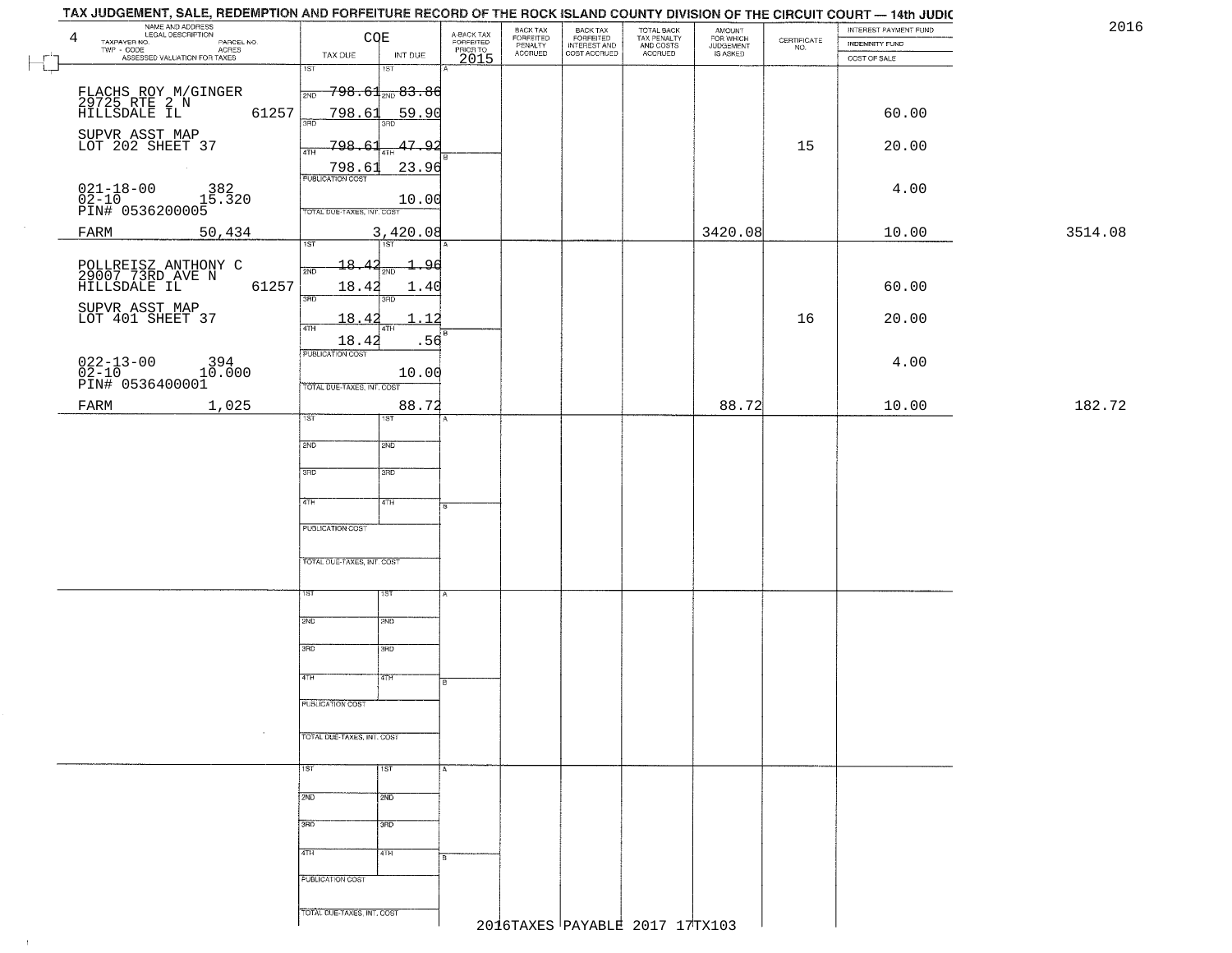| TAX JUDGEMENT, SALE, REDEMPTION AND FORFEITURE RECORD OF THE ROCK ISLAND COUNTY DIVISION OF THE CIRCUIT COURT — 14th JUDICIAL CIRCUIT OF ILLINOIS<br>2016 - 1992 - 1993 - 1994 - 1995 - 1996 - 1997 - 1998 - 1999 - 1999 - 1999 - |                      |                            |                                              |                                                                                                                                                                                                                                                                                                             |                                                                 |                                    |                                                             |                                                                               |  |  |  |
|-----------------------------------------------------------------------------------------------------------------------------------------------------------------------------------------------------------------------------------|----------------------|----------------------------|----------------------------------------------|-------------------------------------------------------------------------------------------------------------------------------------------------------------------------------------------------------------------------------------------------------------------------------------------------------------|-----------------------------------------------------------------|------------------------------------|-------------------------------------------------------------|-------------------------------------------------------------------------------|--|--|--|
| $\overline{4}$                                                                                                                                                                                                                    | BY WHOM<br>PURCHASED | RATE<br>$\%$<br><b>BID</b> | $\underset{\text{DATE OF SALE}}{\text{COE}}$ | SUBSEQUENT TAXES PAID, FEES, AND TIME EXTENSION                                                                                                                                                                                                                                                             | TOTAL DUE<br>TO REDEEM<br>FROM SALE<br>LESS<br>COUNTY CLERK FEE | BY WHOM REDEEMED                   | DATE OF REDEMP-<br>TION OR DEED<br><b>MO</b><br>DAY<br>YEAR | RECEIVED REDEMPTION<br>MONEY IN FULL                                          |  |  |  |
| PIN# 0536200005<br>WESTERN SITES LLC<br>-1                                                                                                                                                                                        | $\sim$               | 00                         | 12/28/2017                                   |                                                                                                                                                                                                                                                                                                             |                                                                 |                                    |                                                             | $\ddot{r}$<br>Certificate<br>Returned<br>& Cancelled<br>04/04/2018<br>$\vert$ |  |  |  |
|                                                                                                                                                                                                                                   |                      |                            |                                              |                                                                                                                                                                                                                                                                                                             |                                                                 | 3,514.08<br>160.00 GINGER FLACHS   | 01/11/2018                                                  | Karen Kinney                                                                  |  |  |  |
| PIN# 0536400001<br>JICTB, INC<br>$\overline{\mathbf{c}}$                                                                                                                                                                          |                      | 00                         |                                              | $\begin{tabular}{ c c c c c c c } \hline & $05/11/2018$ Time Ext & incl & 05/11/2018$ Take Notice Free & 11/21/2019 & Subs paid & 11/21/2019 & Subs paid & 0.0000 & 0.0000 & 0.0000 & 0.0000 & 0.0000 & 0.0000 & 0.0000 & 0.0000 & 0.0000 & 0.0000 & 0.0000 & 0.0000 & 0.0000 & 0.0000 & 0.0000 & 0.0000 &$ | 12/10/2020<br>20.70<br>132.36<br>118.48                         |                                    |                                                             | Certificate<br>Returned<br>& Cancelled <sup>2</sup><br>07/07/2020             |  |  |  |
|                                                                                                                                                                                                                                   |                      |                            |                                              |                                                                                                                                                                                                                                                                                                             |                                                                 | 498.58<br>160.00 ANTHONY POLLREISZ | 06/01/2020                                                  | Karen Kinney                                                                  |  |  |  |
|                                                                                                                                                                                                                                   |                      |                            |                                              |                                                                                                                                                                                                                                                                                                             |                                                                 |                                    |                                                             |                                                                               |  |  |  |
| 3                                                                                                                                                                                                                                 |                      |                            |                                              |                                                                                                                                                                                                                                                                                                             |                                                                 |                                    |                                                             | 3                                                                             |  |  |  |
| -4                                                                                                                                                                                                                                |                      |                            |                                              |                                                                                                                                                                                                                                                                                                             |                                                                 |                                    |                                                             | 4                                                                             |  |  |  |
|                                                                                                                                                                                                                                   |                      |                            |                                              |                                                                                                                                                                                                                                                                                                             |                                                                 |                                    |                                                             |                                                                               |  |  |  |
| 5                                                                                                                                                                                                                                 |                      |                            |                                              |                                                                                                                                                                                                                                                                                                             |                                                                 |                                    |                                                             | 5                                                                             |  |  |  |
|                                                                                                                                                                                                                                   |                      |                            |                                              | 2016TAXES PAYABLE 2017 17TX103                                                                                                                                                                                                                                                                              |                                                                 |                                    |                                                             |                                                                               |  |  |  |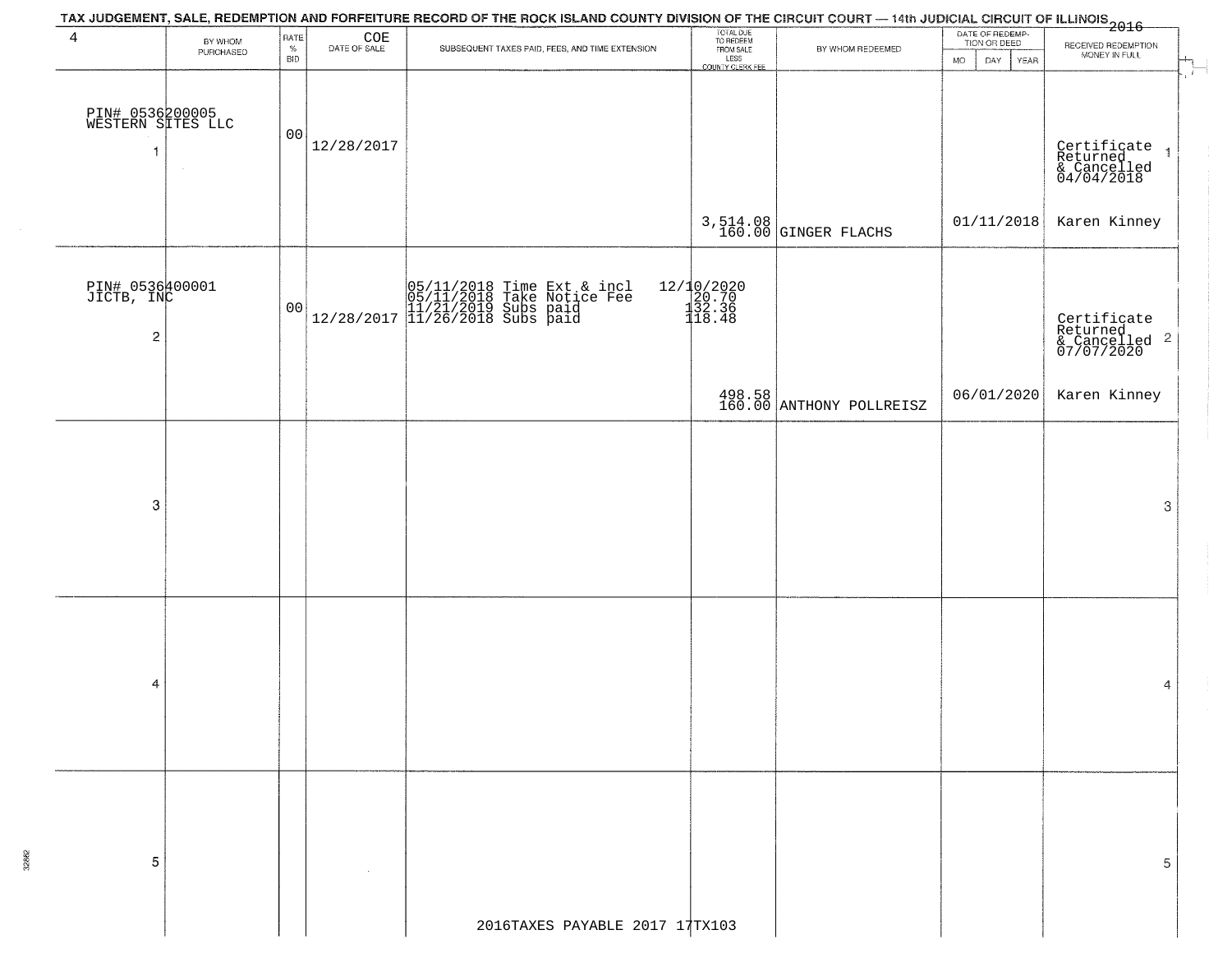| NAME AND ADDRESS<br>LEGAL DESCRIPTION<br>5<br>TAXPAYER NO.<br>PARCEL NO. | CANOE CREEK                                | A-BACK TAX<br>FORFEITED | BACK TAX<br>FORFEITED     | BACK TAX<br>FORFEITED<br>INTEREST AND | TOTAL BACK<br>TAX PENALTY<br>AND COSTS | AMOUNT<br>FOR WHICH          |                    | INTEREST PAYMENT FUND                 | 2016    |
|--------------------------------------------------------------------------|--------------------------------------------|-------------------------|---------------------------|---------------------------------------|----------------------------------------|------------------------------|--------------------|---------------------------------------|---------|
| TWP - CODE<br><b>ACRES</b><br>ASSESSED VALUATION FOR TAXES               | TAX DUE<br>INT DUE                         | PRIOR TO<br>2015        | PENALTY<br><b>ACCRUED</b> | COST ACCRUED                          | ACCRUED                                | <b>JUDGEMENT</b><br>IS ASKED | CERTIFICATE<br>NO. | <b>INDEMNITY FUND</b><br>COST OF SALE |         |
|                                                                          | 1ST<br>18T                                 |                         |                           |                                       |                                        |                              |                    |                                       |         |
| 104 HIGH ST LAND TRST<br>222 W ONTARIO ST STE 320<br>CHICAGO IL 60654    | -6.79<br>$64.34_{\text{\tiny 2ND}}$<br>2ND |                         |                           |                                       |                                        |                              |                    |                                       |         |
|                                                                          | 64.34<br>4.85<br>3RD                       |                         |                           |                                       |                                        |                              |                    | 60.00                                 |         |
| LOT 16                                                                   | -88                                        |                         |                           |                                       |                                        |                              | 17                 | 20.00                                 |         |
| <b>DOW LOOKERS 1ST ADD<br/>TO HILLSDALE<br/>N .50 LOT 15 AND ALL</b>     | 4TH<br>1.94<br>64.34                       |                         |                           |                                       |                                        |                              |                    |                                       |         |
| $023 - 02 - 00$<br>293                                                   | <b>PUBLICATION COST</b>                    |                         |                           |                                       |                                        |                              |                    | 4.00                                  |         |
| 03-04<br>PIN# 0621302003                                                 | 10.00<br><b>TOTAL DUE-TAXES, INT, COST</b> |                         |                           |                                       |                                        |                              |                    |                                       |         |
| 3,086                                                                    | 284.82                                     |                         |                           |                                       |                                        | 284.82                       |                    | 10.00                                 | 378.82  |
|                                                                          | 1ST<br>1ST                                 |                         |                           |                                       |                                        |                              |                    |                                       |         |
| SHIPMAN JAMES D/NORMA L<br>PO BOX 165                                    | 6.63<br>$\overline{2ND}$                   | 70                      |                           |                                       |                                        |                              |                    |                                       |         |
| HILLSDALE IL<br>61257                                                    | .50<br>6.63<br>$\overline{3BD}$<br>3RD     |                         |                           |                                       |                                        |                              |                    | 60.00                                 |         |
| W 70' LOT 1<br>O W LOOKERS 1ST ADD                                       | 6.63<br>40<br>47H<br>4T                    |                         |                           |                                       |                                        |                              | 18                 | 20.00                                 |         |
| TO HILLSDALE                                                             | .20<br>6.63                                |                         |                           |                                       |                                        |                              |                    |                                       |         |
| $022 - 09 - 00$<br>278<br>$03 - 04$                                      | PUBLICATION COST<br>10.00                  |                         |                           |                                       |                                        |                              |                    | 4.00                                  |         |
| PIN# 0621302008                                                          | TOTAL DUE-TAXES, INT. COST                 |                         |                           |                                       |                                        |                              |                    |                                       |         |
| 318                                                                      | 38.32<br>ΞŦ                                |                         |                           |                                       |                                        | 38.32                        |                    | 10.00                                 | 132.32  |
|                                                                          | 6. 6<br>71                                 |                         |                           |                                       |                                        |                              |                    |                                       |         |
| SHIPMAN JAMES D/NORMA L<br>PO BOX 165<br>HILLSDALE IL<br>61257           | 2ND<br>2ND<br>.50<br>6.63                  |                         |                           |                                       |                                        |                              |                    | 60.00                                 |         |
| W 70' LOT 4                                                              | 3BD<br>3RD                                 |                         |                           |                                       |                                        |                              |                    |                                       |         |
| O W LOOKERS 1ST ADD<br>TO HILLSDALE                                      | 6.6<br>40<br>4TH<br>4TH                    |                         |                           |                                       |                                        |                              | 19                 | 20.00                                 |         |
|                                                                          | 6.63<br>.20<br><b>PUBLICATION COST</b>     |                         |                           |                                       |                                        |                              |                    |                                       |         |
| $022 - 12 - 00$<br>03-04<br>281                                          | 10.00                                      |                         |                           |                                       |                                        |                              |                    | 4.00                                  |         |
| PIN# 0621302011                                                          | TOTAL OUE-TAXES, INT. COST                 |                         |                           |                                       |                                        |                              |                    |                                       |         |
| 318                                                                      | 38.32<br>sт                                |                         |                           |                                       |                                        | 38.32                        |                    | 10.00                                 | 132.32  |
| SHIPMAN JAMES D/NORMA L<br>PO BOX 165                                    | 6.63<br>70<br>2ND<br>2ND                   |                         |                           |                                       |                                        |                              |                    |                                       |         |
| HILLSDALE IL<br>61257                                                    | .50<br>6.63                                |                         |                           |                                       |                                        |                              |                    | 60.00                                 |         |
| W 70' LOT 5                                                              | 3BD<br>3RD<br>6.63<br>.40                  |                         |                           |                                       |                                        |                              | 20                 | 20.00                                 |         |
| O W LOOKERS 1ST ADD<br>TO HILLSDALE                                      | 4TH<br>.20<br>6.63                         |                         |                           |                                       |                                        |                              |                    |                                       |         |
| $022 - 13 - 00$<br>282                                                   | PUBLICATION COST                           |                         |                           |                                       |                                        |                              |                    | 4.00                                  |         |
| $03 - 04$<br>PIN# 0621302012                                             | 10.00<br>TOTAL DUE-TAXES, INT. COST        |                         |                           |                                       |                                        |                              |                    |                                       |         |
| 318                                                                      | 38.32                                      |                         |                           |                                       |                                        | 38.32                        |                    | 10.00                                 | 132.32  |
|                                                                          | 1ST<br>1ST                                 |                         |                           |                                       |                                        |                              |                    |                                       |         |
| WILSON DANIEL P/MELISSA<br>306 ONEY AVE                                  | 724.25<br>76.02<br>2ND<br>2ND              |                         |                           |                                       |                                        |                              |                    |                                       |         |
| 61257<br>HILLSDALE IL                                                    | 54.30<br>724.25<br>3RD<br>3RD              |                         |                           |                                       |                                        |                              |                    | 60.00                                 |         |
| LOTS 2 & 3<br>ONEY ADD                                                   | 724.25<br>43.44                            |                         |                           |                                       |                                        |                              | 21                 | 20.00                                 |         |
|                                                                          | 4TH<br>4TH<br>$21.72^8$<br>724.25          |                         |                           |                                       |                                        |                              |                    |                                       |         |
| $031 - 17 - 00$<br>03-04<br>488                                          | PUBLICATION COST<br>10.00                  |                         |                           |                                       |                                        |                              |                    | 4.00                                  |         |
| PIN# 0628101007                                                          | TOTAL DUE-TAXES, INT. COST                 |                         |                           |                                       |                                        |                              |                    |                                       |         |
| 40,738                                                                   | 3,102.48                                   |                         |                           |                                       |                                        | 3102.48                      |                    | 10.00                                 | 3196.48 |

 $\vdash$ 

 $\sim 10$ 

2016TAXES PAYABLE 2017 17TX103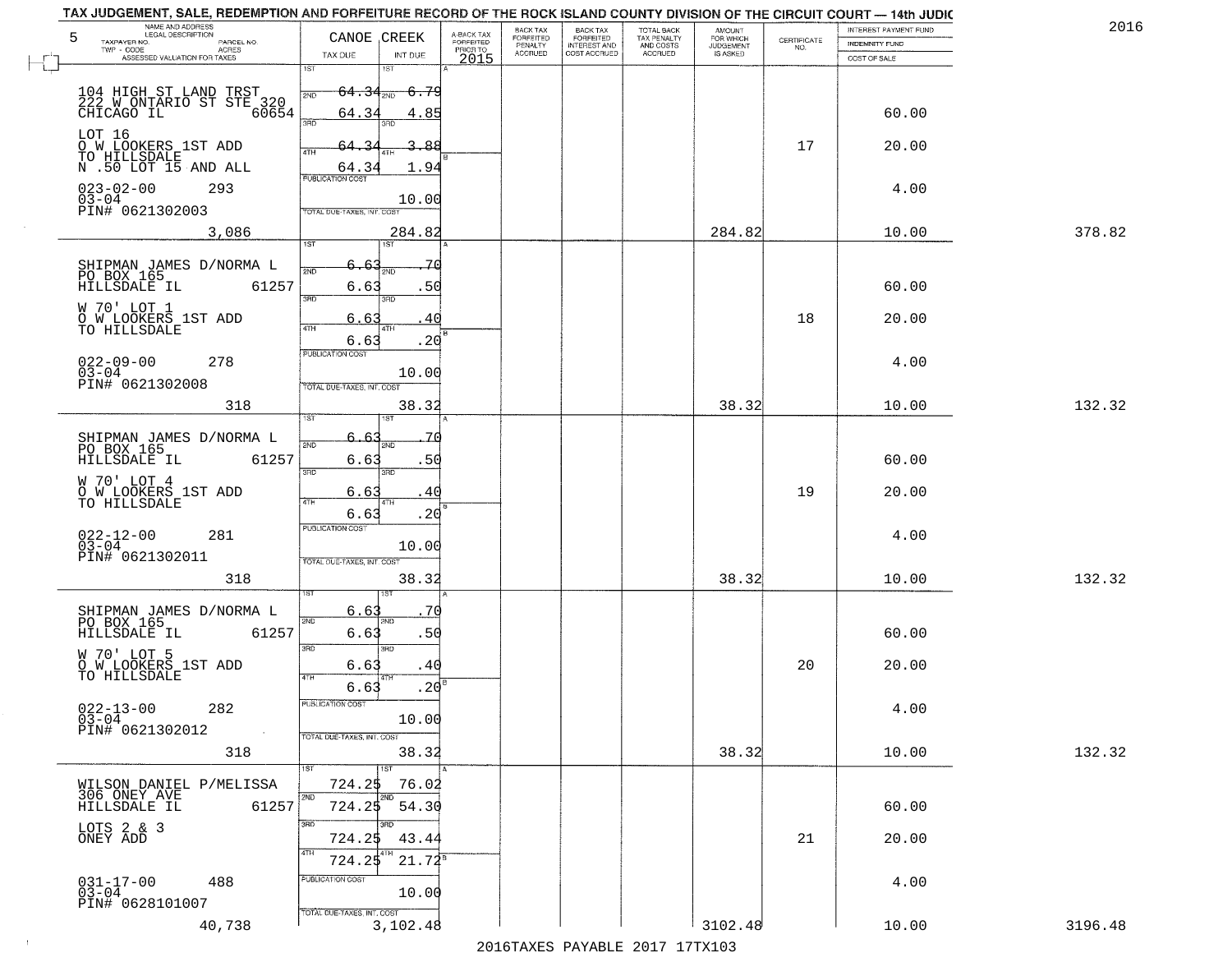| 5                                    | BY WHOM<br>PURCHASED                              | RATE<br>%<br><b>BID</b> | CANOE CREEK<br>DATE OF SALE | SUBSEQUENT TAXES PAID, FEES, AND TIME EXTENSION                                                                                                                                                                                                                                                                                                    | TOTAL DUE<br>TO REDEEM<br>FROM SALE<br>LESS                                                                                                     | BY WHOM REDEEMED                              | DATE OF REDEMP-<br>TION OR DEED<br>DAY.<br>YEAR<br>MO. | $-2016$<br>RECEIVED REDEMPTION<br>MONEY IN FULL                                              |  |
|--------------------------------------|---------------------------------------------------|-------------------------|-----------------------------|----------------------------------------------------------------------------------------------------------------------------------------------------------------------------------------------------------------------------------------------------------------------------------------------------------------------------------------------------|-------------------------------------------------------------------------------------------------------------------------------------------------|-----------------------------------------------|--------------------------------------------------------|----------------------------------------------------------------------------------------------|--|
| PIN# 0621302003<br>RICO TRUSTEE      |                                                   | 18                      | 12/28/2017                  | $03/01/2018$ Time Ext & incl<br>03/01/2018 Take Notice Fee<br>02/13/2020 Take Notice Fee<br>02/28/2020 Circuit Clerks Fee<br>02/28/2020 Sheriff Fee<br>03/19/2020 Publication Fee<br>07/02/2020 Subs paid<br>11/17/2018 Subs paid<br>II/I7/2018 Subs paid                                                                                          | <b>COUNTY CLERK FEE</b><br>$\begin{array}{r} 08/07/2020 \\ 20.70 \\ 35.00 \\ 13.80 \\ 7.25 \\ 297.00 \\ 312.94 \\ 316.96 \end{array}$<br>305.60 |                                               |                                                        | TAX DEED ISSUED<br>Certificate<br>Returned<br>& Cancelled<br>10/26/2020<br>Karen Kinney      |  |
| PIN# 0621302008<br>RICO TRUSTEE<br>2 |                                                   | 18                      | 12/28/2017                  | $03/01/2018$ Time Ext & incl<br>03/01/2018 Take Notice Fee<br>02/13/2020 Take Notice Fee<br>02/28/2020 Circuit Clerks Fee<br>02/28/2020 Sheriffs Fee<br>03/19/2020 Subs paid<br>07/02/2020 Subs paid<br>11/16/2019 Subs paid<br>11/17/2018 Subs paid<br>                                                                                           | $=\begin{bmatrix} 08/07/2020 \\ 20.70 \\ 35.00 \\ 27.60 \\ 28.96 \\ 2.62 \\ 56.70 \\ 56.70 \\ 59.98 \end{bmatrix}$<br>58.36                     |                                               |                                                        | $\overline{2}$                                                                               |  |
| PIN# 0621302011<br>RICO TRUSTEE<br>3 |                                                   | 18                      | 12/28/2017                  | 03/01/2018 Time Ext & incl<br>03/01/2018 Take Notice Fee<br>02/13/2020 Take Notice Fee<br>02/28/2020 Circuit Clerks Fee<br>02/28/2020 Sheriffs Fee<br>03/19/2020 Subication Fee<br>03/19/2020 Subs paid<br>11/16/2019 Subs paid<br>11/17/2018 Subs pai                                                                                             | 08/07/2020<br>20.70<br>35.00<br>35.60<br>28.966<br>56.70<br>56.70<br>58.36<br>58.36                                                             |                                               |                                                        | TAX DEED ISSUED<br>Certificate<br>Returned<br>3<br>& Cancelled<br>10/26/2020<br>Karen Kinney |  |
| PIN# 0621302012<br>RICO TRUSTEE<br>4 |                                                   | 18                      | 12/28/2017                  | 03/01/2018 Time Ext & incl<br>03/01/2018 Take Notice Fee<br>02/13/2020 Take Notice Fee<br>02/28/2020 Circuit Clerks F<br>02/28/2020 Sheriffs Fee<br>03/19/2020 Sheriffs Fee<br>03/19/2020 Subs paid<br>11/16/2019 Subs paid<br>11/16/2019 Subs paid<br>11<br>Take Notice Fee<br>Circuit Clerks Fee<br>Sheriffs Fee<br>Publication Fee<br>Subs paid | 08/07/2020<br>20.70<br>35.00<br>35.60<br>28.966<br>56.700<br>58.36<br>58.36                                                                     |                                               |                                                        | TAX DEED ISSUED<br>Certificate<br>Returned<br>& Cancelled 4<br>10/26/2020<br>Karen Kinney    |  |
| 5                                    | PIN# 0628101007<br>EQUITY ONE INVESTMENT FUND LLC | 00                      | 12/28/2017                  | 01/16/2018 Time Ext & incl<br>01/16/2018 Take Notice Fee                                                                                                                                                                                                                                                                                           | 07/03/2020<br>20.59                                                                                                                             |                                               |                                                        | Certificate<br>Returned<br>& Cancelled 5<br>04/04/2018                                       |  |
|                                      |                                                   |                         |                             |                                                                                                                                                                                                                                                                                                                                                    |                                                                                                                                                 | 3, 217.07<br>160.00 FIRST TRUST-DANIEL WILSON | 02/08/2018                                             | Karen Kinney                                                                                 |  |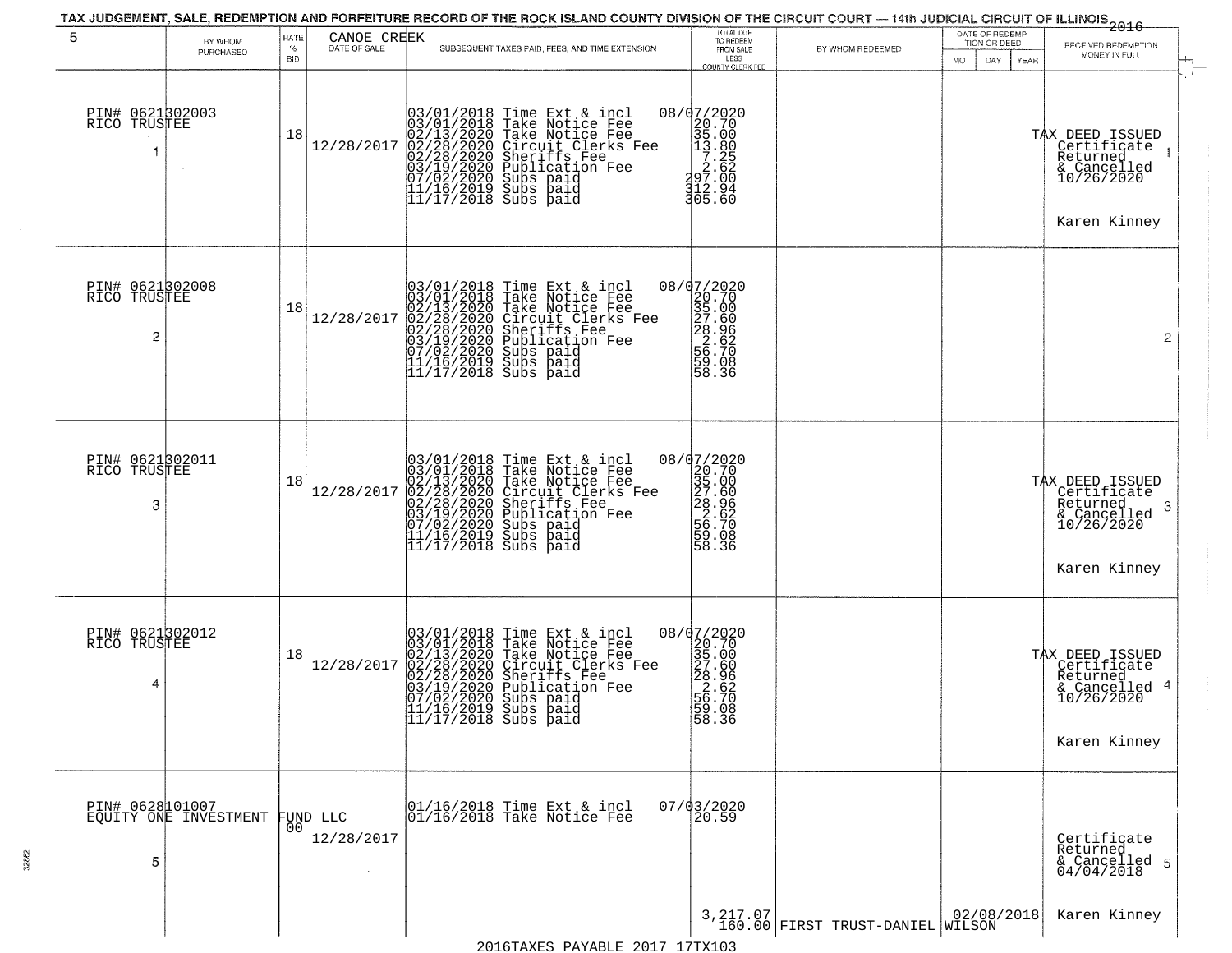| 2016    | INTEREST PAYMENT FUND |                                                                 | <b>AMOUNT</b><br>FOR WHICH |                                                   | <b>BACK TAX</b><br><b>FORFEITED</b> | BACK TAX<br><b>FORFEITED</b> | A-BACK TAX            | CANOE CREEK                                               |                            | NAME AND ADDRESS<br>LEGAL DESCRIPTION<br>6               |
|---------|-----------------------|-----------------------------------------------------------------|----------------------------|---------------------------------------------------|-------------------------------------|------------------------------|-----------------------|-----------------------------------------------------------|----------------------------|----------------------------------------------------------|
|         | INDEMNITY FUND        | $\begin{array}{c} \text{CERTIFICATE} \\ \text{NO.} \end{array}$ | JUDGEMENT                  | TOTAL BACK<br>TAX PENALTY<br>AND COSTS<br>ACCRUED | INTEREST AND<br>COST ACCRUED        | PENALTY<br>ACCRUED           | FORFEITED<br>PRIOR TO |                                                           | PARCEL NO.<br><b>ACRES</b> | TAXPAYER NO.<br>TWP - CODE                               |
|         | COST OF SALE          |                                                                 |                            |                                                   |                                     |                              | 2015                  | TAX DUE<br>INT DUE                                        |                            | ASSESSED VALUATION FOR TAXES                             |
|         |                       |                                                                 |                            |                                                   |                                     |                              |                       | 1ST<br>1ST<br><del>342․90 <sub>2№</sub>35․98</del><br>2ND |                            | DESHANE LEON A JR                                        |
|         | 60.00                 |                                                                 |                            |                                                   |                                     |                              |                       | 342.90<br>25.70                                           | 61257                      | 440 JACKSON ST<br>HILLSDALE IL                           |
|         | 20.00                 | 22                                                              |                            |                                                   |                                     |                              |                       | 342.<br>$\Omega$<br><u>20.56</u><br>4TH                   |                            | SUPVR ASST MAP<br>LOT 404 SHEET 21                       |
|         | 4.00                  |                                                                 |                            |                                                   |                                     |                              |                       | 10.28<br>342.90<br><b>PUBLICATION COST</b>                | $205 - F$                  | $013 - 22 - 55$                                          |
|         |                       |                                                                 |                            |                                                   |                                     |                              |                       | 10.00<br>TOTAL DUE-TAXES, INT. COST                       | .366                       | 03-04<br>PIN# 0629400005                                 |
| 1568.12 | 10.00                 |                                                                 | 1474.12                    |                                                   |                                     |                              |                       | 1,474.12<br>1ST<br>1ST                                    | 22,447                     |                                                          |
|         | 60.00                 |                                                                 |                            |                                                   |                                     |                              |                       | 2ND<br>2ND<br>82.29<br>6.15                               | 61257                      | BOHNERT JEFFREY J<br>558 STINER AVE #28A<br>HILLSDALE IL |
|         | 20.00                 | 23                                                              |                            |                                                   |                                     |                              |                       | 3RD<br>82.<br>2c<br>4.92                                  |                            | LOT 28<br>CONRADS 1ST ADD                                |
|         |                       |                                                                 |                            |                                                   |                                     |                              |                       | 47H<br>4TF<br>82.29<br>2.46                               |                            |                                                          |
|         | 4.00                  |                                                                 |                            |                                                   |                                     |                              |                       | PUBLICATION COST<br>10.00                                 | 480                        | $031 - 09 - 00$<br>$03 - 04$                             |
| 364.40  | 10.00                 |                                                                 | 270.40                     |                                                   |                                     |                              |                       | TOTAL DUE-TAXES, INT. COST<br>270.40                      | 3,947                      | PIN# 0629401001                                          |
|         |                       |                                                                 |                            |                                                   |                                     |                              |                       | <b>ST</b><br>46.<br>2ND                                   |                            | ZABRAMBA BRIDGETT<br>553 STINER AVE LOT 25               |
|         | 60.00                 |                                                                 |                            |                                                   |                                     |                              |                       | $46.4^{\circ}$<br>3.50<br>3BD<br>3RD                      | 61257                      | HILLSDALE IL                                             |
|         | 20.00                 | 24                                                              |                            |                                                   |                                     |                              |                       | 46.41<br>2.80                                             |                            | LOT 25<br>CONRADS 1ST ADD                                |
|         | 4.00                  |                                                                 |                            |                                                   |                                     |                              |                       | 46.43<br>1.40<br><b>PUBLICATION COST</b>                  | 477                        | $031 - 06 - 00$<br>03-04                                 |
|         |                       |                                                                 |                            |                                                   |                                     |                              |                       | 10.00<br>TOTAL OUE-TAXES, INT. COST                       |                            | PIN# 0629401004                                          |
| 302.32  | 10.00                 |                                                                 | 208.32                     |                                                   |                                     |                              |                       | 208.32                                                    | 2,227                      |                                                          |
|         | 60.00                 |                                                                 |                            |                                                   |                                     |                              |                       | <u>98.39</u><br>10.36<br>2ND<br>98.39<br>7.40             | 61257                      | ANGLES TASHON/BARB<br>556 JOHNSON ST<br>HILLSDALE IL     |
|         | 20.00                 | 25                                                              |                            |                                                   |                                     |                              |                       | 3RD<br>3BD<br>98.39<br>5.92                               |                            | LOT 23<br>CONRADS 1ST ADD                                |
|         |                       |                                                                 |                            |                                                   |                                     |                              |                       | $2.96^{B}$<br>98.39<br>PUBLICATION COST                   |                            |                                                          |
|         | 4.00                  |                                                                 |                            |                                                   |                                     |                              |                       | 10.00<br>TOTAL DUE-TAXES, INT. COST                       | 475                        | $031 - 04 - 00$<br>$03 - 04$<br>PIN# 0629401010          |
| 524.20  | 10.00                 |                                                                 | 430.20                     |                                                   |                                     |                              |                       | 430.20<br>$\overline{151}$<br>1ST                         | 4,719                      |                                                          |
|         |                       |                                                                 |                            |                                                   |                                     |                              |                       | 140.75 14.77<br>2ND<br>2ND                                |                            | PHILLIPS JESSICA L<br>542 JACKSON ST                     |
|         | 60.00                 |                                                                 |                            |                                                   |                                     |                              |                       | 140.75<br>10.55<br>3RD<br>अँ                              | 61257                      | HILLSDALE IL<br>LOT 5                                    |
|         | 20.00                 | 26                                                              |                            |                                                   |                                     |                              |                       | 140.7\$<br>8.44<br>4TH<br>4TH<br>140.75<br>$4.22^8$       |                            | CONRADS 1ST ADD                                          |
|         | 4.00                  |                                                                 |                            |                                                   |                                     |                              |                       | PUBLICATION COST<br>10.00                                 | 457                        | $030 - 08 - 00$<br>03-04                                 |
|         |                       |                                                                 |                            |                                                   |                                     |                              |                       | TOTAL DUE-TAXES, INT. COST                                |                            | PIN# 0629401023                                          |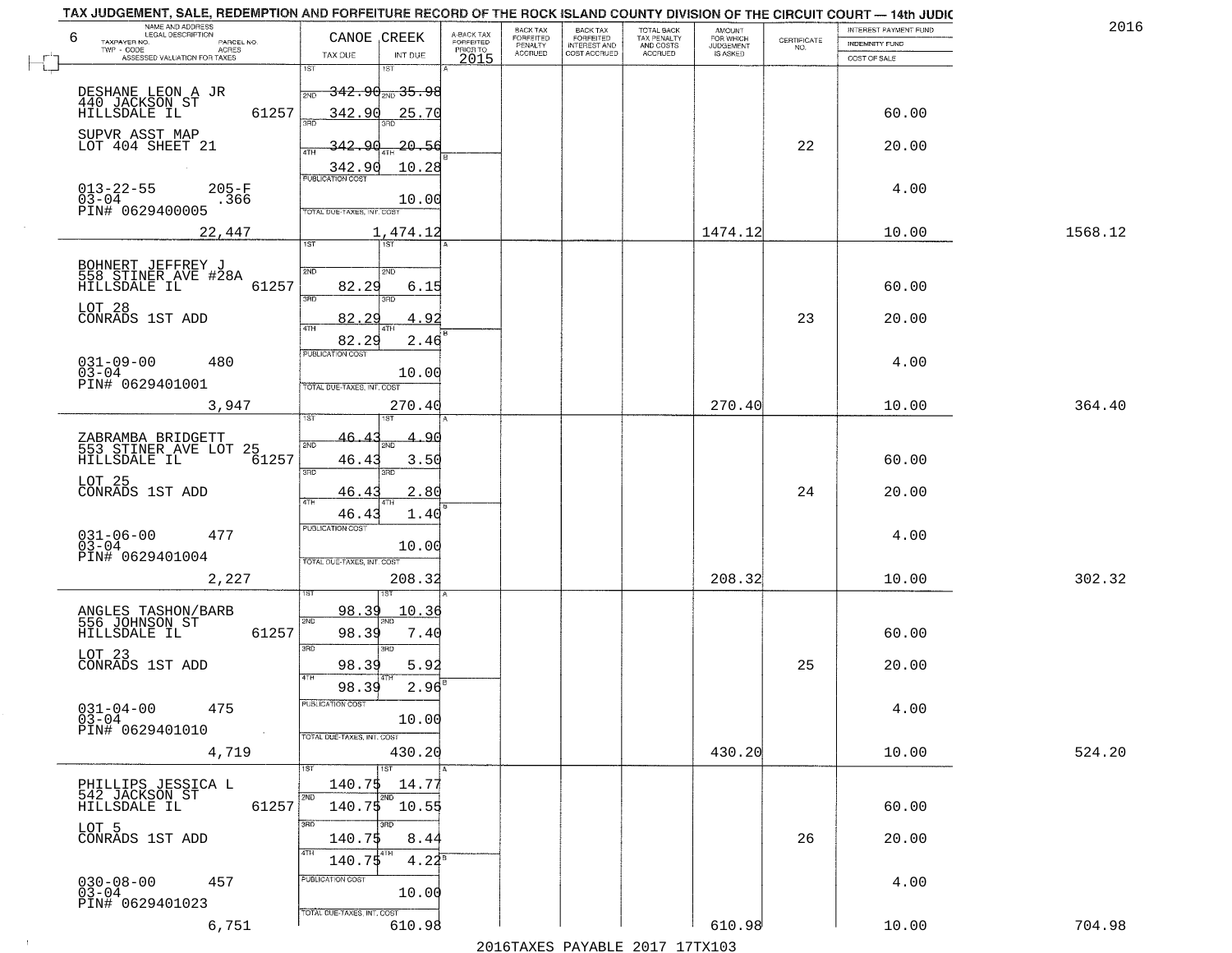| 6                                    | BY WHOM<br>PURCHASED                     | RATE<br>$\%$<br>BID | CANOE CREEK<br>DATE OF SALE | SUBSEQUENT TAXES PAID, FEES, AND TIME EXTENSION                                                                                                                                                                                                                                                                                             | TOTAL DUE<br>TO REDEEM<br>FROM SALE<br>LESS                                                                                  | BY WHOM REDEEMED              | DATE OF REDEMP-<br>TION OR DEED<br>DAY.<br>YEAR<br>MO. | $-2016$<br>RECEIVED REDEMPTION<br>MONEY IN FULL                           |
|--------------------------------------|------------------------------------------|---------------------|-----------------------------|---------------------------------------------------------------------------------------------------------------------------------------------------------------------------------------------------------------------------------------------------------------------------------------------------------------------------------------------|------------------------------------------------------------------------------------------------------------------------------|-------------------------------|--------------------------------------------------------|---------------------------------------------------------------------------|
|                                      | PIN# 0629400005<br>EQUITY ONE INVESTMENT | 001                 | FUND LLC<br>12/28/2017      | 01/16/2018 Time Ext & incl<br>01/16/2018 Take Notice Fee                                                                                                                                                                                                                                                                                    | COUNTY CLERK FEE<br>$07/03/2020$<br>20.59                                                                                    |                               |                                                        | Certificate<br>Returned<br>& Cancelled<br>04/05/2018                      |
|                                      |                                          |                     |                             |                                                                                                                                                                                                                                                                                                                                             | $1,588.71$<br>$160.00$                                                                                                       | LERETA                        | 03/05/2018                                             | Karen Kinney                                                              |
| PIN# 0629401001<br>RICO TRUSTEE<br>2 |                                          | 18                  | 12/28/2017                  | $03/01/2018$ Time Ext & incl<br>03/01/2018 Take Notice Fee<br>02/13/2020 Take Notice Fee<br>02/28/2020 Circuit Clerks Fee<br>02/28/2020 Sheriffs Fee<br>03/19/2020 Subs paid<br>07/02/2020 Subs paid<br>11/16/2019 Subs paid<br>11/17/2018 Subs paid<br>                                                                                    | $\begin{smallmatrix} 08/07/2020 \\ 20.70 \\ 35.00 \\ 13.80 \\ 14.85 \\ 2.62 \\ 359.03 \\ 498.15 \end{smallmatrix}$<br>202.52 |                               |                                                        | $\overline{2}$                                                            |
| PIN# 0629401004<br>RICO TRUSTEE<br>3 |                                          | 18                  | 12/28/2017                  | 03/01/2018 Time Ext & incl<br>03/01/2018 Take Notice Fee<br>02/13/2020 Take Notice Fee<br>02/28/2020 Circuit Clerks Fee<br>02/28/2020 Sheriffs Fee<br>03/19/2020 Subication Fee<br>03/19/2020 Subs paid<br>11/16/2019 Subs paid<br>11/17/2018 Subs pai                                                                                      | $20.702020\n20.70\n35.00\n27.60\n14.155\n2.62\n2.5.77\n3.4.184\n3.4.184$<br>228.94                                           |                               |                                                        | Certificate<br>Returned<br>3<br>& Cancelled<br>12/10/2020<br>Karen Kinney |
| PIN# 0629401010<br>RICO TRUSTEE<br>4 |                                          | 18                  | 12/28/2017                  | $03/01/2018$ Time Ext & incl<br>03/01/2018 Take Notice Fee<br>02/13/2020 Take Notice Fee<br>02/28/2020 Circuit Clerks F<br>02/28/2020 Sheriffs Fee<br>03/19/2020 Subs paid<br>07/02/2020 Subs paid<br>11/16/2019 Subs paid<br>11/17/2018 Subs paid<br>Take Notice Fee<br>Circuit Clerks Fee<br>Sheriffs Fee<br>Publication Fee<br>Subs paid | ${\footnotesize \begin{matrix} 08/07/2020 \\ 20.700 \\ 35.00 \\ 11.80 \\ 21.065 \\ 336.22 \\ 462.60 \\ 451.48 \end{matrix}}$ |                               |                                                        | Certificate<br>Returned<br>& Cancelled 4<br>05/26/2021<br>Karen Kinney    |
| PIN# 0629401023<br>RICO TRUSTEE<br>5 |                                          | 18                  | 12/28/2017                  | 03/01/2018 Time Ext & incl<br>03/01/2018 Take Notice Fee                                                                                                                                                                                                                                                                                    | 08/07/2020<br>20.70                                                                                                          |                               |                                                        | Certificate<br>Returned<br>& Cancelled 5<br>07/06/2018                    |
|                                      |                                          |                     |                             | DAVADID 0019 19811                                                                                                                                                                                                                                                                                                                          |                                                                                                                              | 852.58<br>160.00 MARK GRIEBEL | 03/16/2018                                             | Karen Kinney                                                              |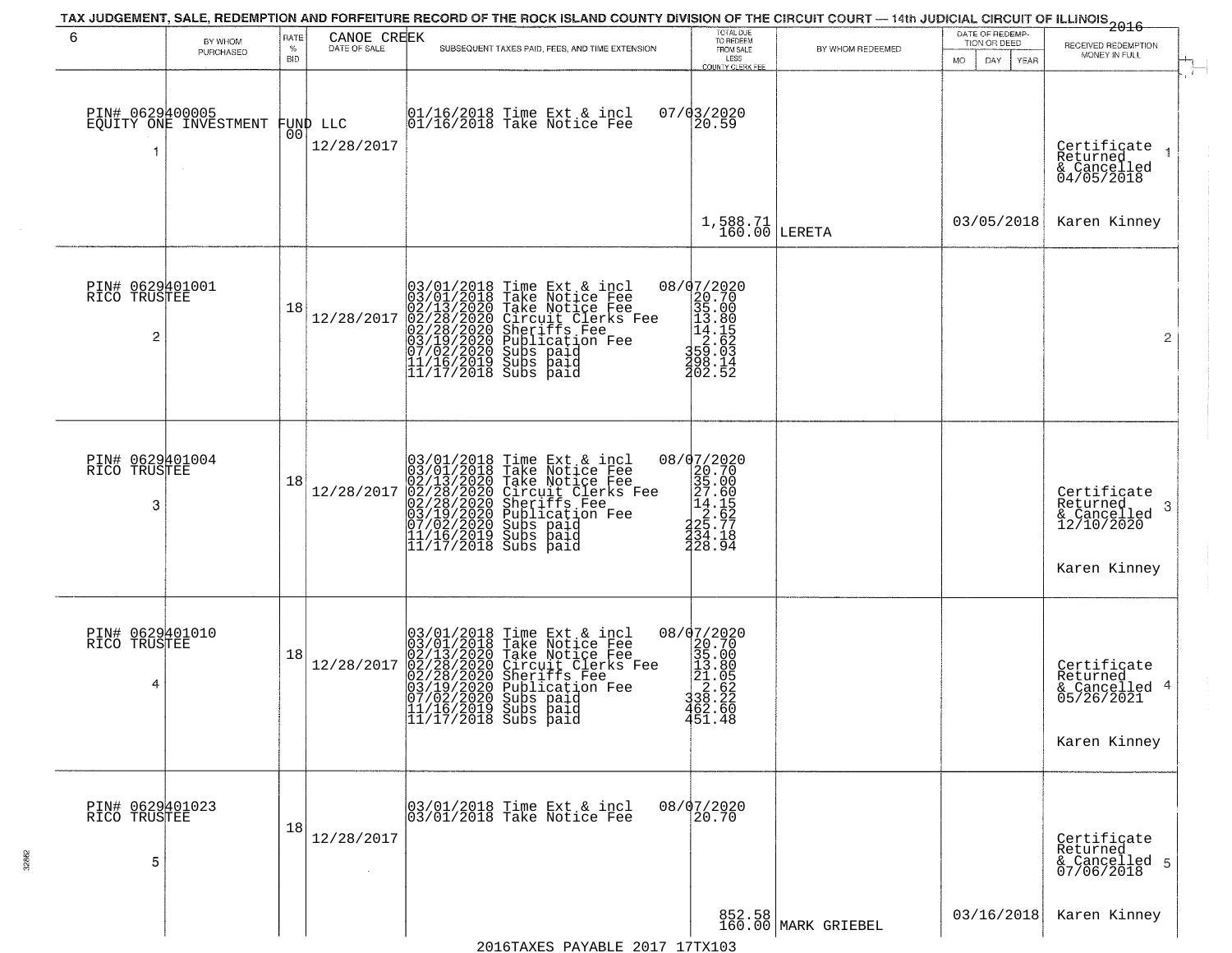| 7 | AME <sub>7</sub><br>NAME AND ADDRESS<br>NAME ALGOAL DESCRIPTION<br>TAXPAYER NO.<br>WP - CODE<br>ASSESSES |                                  | CANOE CREEK               | A-BACK TAX<br>FORFEITED<br>PRIOR TO | BACK TAX<br>FORFEITED<br>PENALTY | BACK TAX<br>FORFEITED<br>INTEREST AND | TOTAL BACK<br>TAX PENALTY<br>AND COSTS | AMOUNT<br>FOR WHICH<br>JUDGEMENT<br>IS ASKED | $\begin{array}{c} \text{CERTIFICATE} \\ \text{NO.} \end{array}$ | INTEREST PAYMENT FUND<br>INDEMNITY FUND | 20     |
|---|----------------------------------------------------------------------------------------------------------|----------------------------------|---------------------------|-------------------------------------|----------------------------------|---------------------------------------|----------------------------------------|----------------------------------------------|-----------------------------------------------------------------|-----------------------------------------|--------|
|   | PAYER NO.<br>- CODE ACRES<br>- CODE ACRES<br>- ASSESSED VALUATION FOR TAXES                              | TAX DUE                          | INT DUE                   | 2015                                | <b>ACCRUED</b>                   | COST ACCRUED                          | ACCRUED                                |                                              |                                                                 | COST OF SALE                            |        |
|   |                                                                                                          | 1ST                              | $\overline{181}$          |                                     |                                  |                                       |                                        |                                              |                                                                 |                                         |        |
|   |                                                                                                          | 2ND                              | $-86.74_{\tiny 2ND}$ 9.10 |                                     |                                  |                                       |                                        |                                              |                                                                 |                                         |        |
|   | FLACHS ROY M/GINGER<br>29725 RTE 2 N<br>HILLSDALE IL                                                     |                                  |                           |                                     |                                  |                                       |                                        |                                              |                                                                 |                                         |        |
|   | 61257                                                                                                    | 86.74<br>3RD                     | <u>6.50</u><br>3BD        |                                     |                                  |                                       |                                        |                                              |                                                                 | 60.00                                   |        |
|   | SUPVR ASST MAP<br>LOT 102-1 SHT 23                                                                       | 86.74                            | $-5 - 20$                 |                                     |                                  |                                       |                                        |                                              | 27                                                              | 20.00                                   |        |
|   |                                                                                                          | 4TH                              | 4T <sub>h</sub>           |                                     |                                  |                                       |                                        |                                              |                                                                 |                                         |        |
|   |                                                                                                          | 86.74<br><b>PUBLICATION COST</b> | 2.60                      |                                     |                                  |                                       |                                        |                                              |                                                                 |                                         |        |
|   | $236 - 1$<br>1.570                                                                                       |                                  | 10.00                     |                                     |                                  |                                       |                                        |                                              |                                                                 | 4.00                                    |        |
|   | 015-13-10<br>03-03<br>PIN# 0631100005                                                                    | TOTAL DUE-TAXES, INT. COST       |                           |                                     |                                  |                                       |                                        |                                              |                                                                 |                                         |        |
|   | 4,732                                                                                                    |                                  | 380.36                    |                                     |                                  |                                       |                                        | 380.36                                       |                                                                 | 10.00                                   | 474.36 |
|   |                                                                                                          | 1ST                              | 1ST                       |                                     |                                  |                                       |                                        |                                              |                                                                 |                                         |        |
|   |                                                                                                          | 2ND                              | 2ND                       |                                     |                                  |                                       |                                        |                                              |                                                                 |                                         |        |
|   |                                                                                                          |                                  |                           |                                     |                                  |                                       |                                        |                                              |                                                                 |                                         |        |
|   |                                                                                                          | 3BD                              | 3RD                       |                                     |                                  |                                       |                                        |                                              |                                                                 |                                         |        |
|   |                                                                                                          |                                  |                           |                                     |                                  |                                       |                                        |                                              |                                                                 |                                         |        |
|   |                                                                                                          | $\sqrt{47H}$                     | 4TH                       | B                                   |                                  |                                       |                                        |                                              |                                                                 |                                         |        |
|   |                                                                                                          | PUBLICATION COST                 |                           |                                     |                                  |                                       |                                        |                                              |                                                                 |                                         |        |
|   |                                                                                                          |                                  |                           |                                     |                                  |                                       |                                        |                                              |                                                                 |                                         |        |
|   |                                                                                                          | TOTAL DUE-TAXES, INT. COST       |                           |                                     |                                  |                                       |                                        |                                              |                                                                 |                                         |        |
|   |                                                                                                          | TST                              | 1ST                       |                                     |                                  |                                       |                                        |                                              |                                                                 |                                         |        |
|   |                                                                                                          |                                  |                           |                                     |                                  |                                       |                                        |                                              |                                                                 |                                         |        |
|   |                                                                                                          | 2ND                              | 2ND                       |                                     |                                  |                                       |                                        |                                              |                                                                 |                                         |        |
|   |                                                                                                          | 3RD                              | 3 <sub>3</sub>            |                                     |                                  |                                       |                                        |                                              |                                                                 |                                         |        |
|   |                                                                                                          |                                  |                           |                                     |                                  |                                       |                                        |                                              |                                                                 |                                         |        |
|   |                                                                                                          | 4TH                              | 4TH                       |                                     |                                  |                                       |                                        |                                              |                                                                 |                                         |        |
|   |                                                                                                          | PUBLICATION COST                 |                           |                                     |                                  |                                       |                                        |                                              |                                                                 |                                         |        |
|   |                                                                                                          |                                  |                           |                                     |                                  |                                       |                                        |                                              |                                                                 |                                         |        |
|   |                                                                                                          | TOTAL OUE-TAXES, INT. COST       |                           |                                     |                                  |                                       |                                        |                                              |                                                                 |                                         |        |
|   |                                                                                                          |                                  |                           |                                     |                                  |                                       |                                        |                                              |                                                                 |                                         |        |
|   |                                                                                                          | 1ST                              | ाडा                       |                                     |                                  |                                       |                                        |                                              |                                                                 |                                         |        |
|   |                                                                                                          | 2ND                              | <b>2ND</b>                |                                     |                                  |                                       |                                        |                                              |                                                                 |                                         |        |
|   |                                                                                                          |                                  |                           |                                     |                                  |                                       |                                        |                                              |                                                                 |                                         |        |
|   |                                                                                                          | 3RD                              | 3RD                       |                                     |                                  |                                       |                                        |                                              |                                                                 |                                         |        |
|   |                                                                                                          | 4TH                              | विज्ञाना                  |                                     |                                  |                                       |                                        |                                              |                                                                 |                                         |        |
|   |                                                                                                          |                                  |                           | 18                                  |                                  |                                       |                                        |                                              |                                                                 |                                         |        |
|   |                                                                                                          | PUBLICATION COST                 |                           |                                     |                                  |                                       |                                        |                                              |                                                                 |                                         |        |
|   |                                                                                                          |                                  |                           |                                     |                                  |                                       |                                        |                                              |                                                                 |                                         |        |
|   |                                                                                                          | TOTAL DUE-TAXES, INT. COST       |                           |                                     |                                  |                                       |                                        |                                              |                                                                 |                                         |        |
|   |                                                                                                          | 1ST <sup>1</sup>                 | $\overline{11ST}$         |                                     |                                  |                                       |                                        |                                              |                                                                 |                                         |        |
|   |                                                                                                          |                                  |                           |                                     |                                  |                                       |                                        |                                              |                                                                 |                                         |        |
|   |                                                                                                          | 2ND                              | 2ND                       |                                     |                                  |                                       |                                        |                                              |                                                                 |                                         |        |
|   |                                                                                                          | 3BD                              | ਤਿਸ਼ਨ                     |                                     |                                  |                                       |                                        |                                              |                                                                 |                                         |        |
|   |                                                                                                          |                                  |                           |                                     |                                  |                                       |                                        |                                              |                                                                 |                                         |        |
|   |                                                                                                          | 4TH                              | 4TH                       |                                     |                                  |                                       |                                        |                                              |                                                                 |                                         |        |
|   |                                                                                                          | PUBLICATION COST                 |                           |                                     |                                  |                                       |                                        |                                              |                                                                 |                                         |        |
|   |                                                                                                          |                                  |                           |                                     |                                  |                                       |                                        |                                              |                                                                 |                                         |        |
|   |                                                                                                          | TOTAL DUE-TAXES, INT. COST       |                           |                                     |                                  |                                       |                                        |                                              |                                                                 |                                         |        |
|   |                                                                                                          |                                  |                           |                                     |                                  |                                       | 2016TAXES PAYABLE 2017 17TX103         |                                              |                                                                 |                                         |        |

 $\sim 10^{-1}$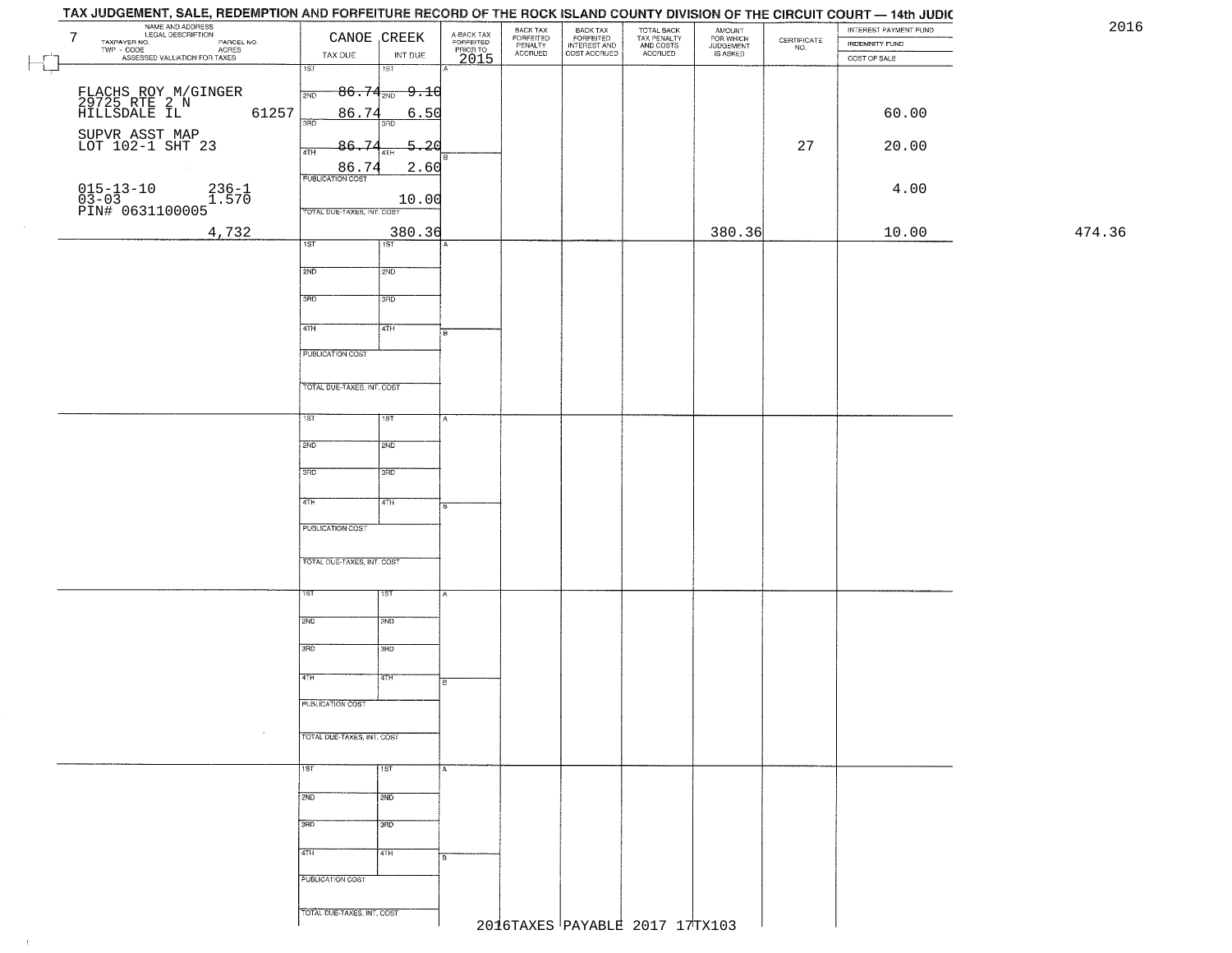|                  |                                              |                                                 |                             | TAX JUDGEMENT, SALE, REDEMPTION AND FORFEITURE RECORD OF THE ROCK ISLAND COUNTY DIVISION OF THE CIRCUIT COURT — 14th JUDICIAL CIRCUIT OF ILLINOIS<br>2016 - The Contract of California (1995) |                                                                 |                        |                                 |                                                          |
|------------------|----------------------------------------------|-------------------------------------------------|-----------------------------|-----------------------------------------------------------------------------------------------------------------------------------------------------------------------------------------------|-----------------------------------------------------------------|------------------------|---------------------------------|----------------------------------------------------------|
| $7\overline{ }$  | BY WHOM<br>PURCHASED                         | $\ensuremath{\mathsf{PATE}}\xspace_{\%}$<br>BID | CANOE CREEK<br>DATE OF SALE | SUBSEQUENT TAXES PAID, FEES, AND TIME EXTENSION                                                                                                                                               | TOTAL DUE<br>TO REDEEM<br>FROM SALE<br>LESS<br>COUNTY CLERK FEE | BY WHOM REDEEMED       | DATE OF REDEMP-<br>TION OR DEED | RECEIVED REDEMPTION<br>MONEY IN FULL                     |
|                  |                                              |                                                 |                             |                                                                                                                                                                                               |                                                                 |                        | <b>MO</b><br>DAY<br><b>YEAR</b> | $\pm$                                                    |
|                  |                                              |                                                 |                             |                                                                                                                                                                                               |                                                                 |                        |                                 |                                                          |
|                  | PIN# 0631 100005<br>MS INVESTMENTS GROUP INC |                                                 |                             |                                                                                                                                                                                               |                                                                 |                        |                                 |                                                          |
| $\overline{1}$   |                                              |                                                 | 12/28/2017                  |                                                                                                                                                                                               |                                                                 |                        |                                 |                                                          |
|                  |                                              |                                                 |                             |                                                                                                                                                                                               |                                                                 |                        |                                 | Certificate 1<br>Returned 1<br>& Cancelled<br>02/08/2018 |
|                  |                                              |                                                 |                             |                                                                                                                                                                                               |                                                                 |                        |                                 |                                                          |
|                  |                                              |                                                 |                             |                                                                                                                                                                                               |                                                                 | $483.85$ GINGER FLACHS | 01/11/2018                      | Karen Kinney                                             |
|                  |                                              |                                                 |                             |                                                                                                                                                                                               |                                                                 |                        |                                 |                                                          |
|                  |                                              |                                                 |                             |                                                                                                                                                                                               |                                                                 |                        |                                 |                                                          |
|                  |                                              |                                                 |                             |                                                                                                                                                                                               |                                                                 |                        |                                 |                                                          |
| $\overline{c}$   |                                              |                                                 |                             |                                                                                                                                                                                               |                                                                 |                        |                                 | $\mathbf{2}$                                             |
|                  |                                              |                                                 |                             |                                                                                                                                                                                               |                                                                 |                        |                                 |                                                          |
|                  |                                              |                                                 |                             |                                                                                                                                                                                               |                                                                 |                        |                                 |                                                          |
|                  |                                              |                                                 |                             |                                                                                                                                                                                               |                                                                 |                        |                                 |                                                          |
|                  |                                              |                                                 |                             |                                                                                                                                                                                               |                                                                 |                        |                                 |                                                          |
|                  |                                              |                                                 |                             |                                                                                                                                                                                               |                                                                 |                        |                                 |                                                          |
| $\boldsymbol{3}$ |                                              |                                                 |                             |                                                                                                                                                                                               |                                                                 |                        |                                 | 3                                                        |
|                  |                                              |                                                 |                             |                                                                                                                                                                                               |                                                                 |                        |                                 |                                                          |
|                  |                                              |                                                 |                             |                                                                                                                                                                                               |                                                                 |                        |                                 |                                                          |
|                  |                                              |                                                 |                             |                                                                                                                                                                                               |                                                                 |                        |                                 |                                                          |
|                  |                                              |                                                 |                             |                                                                                                                                                                                               |                                                                 |                        |                                 |                                                          |
|                  |                                              |                                                 |                             |                                                                                                                                                                                               |                                                                 |                        |                                 |                                                          |
| 4                |                                              |                                                 |                             |                                                                                                                                                                                               |                                                                 |                        |                                 | 4                                                        |
|                  |                                              |                                                 |                             |                                                                                                                                                                                               |                                                                 |                        |                                 |                                                          |
|                  |                                              |                                                 |                             |                                                                                                                                                                                               |                                                                 |                        |                                 |                                                          |
|                  |                                              |                                                 |                             |                                                                                                                                                                                               |                                                                 |                        |                                 |                                                          |
|                  |                                              |                                                 |                             |                                                                                                                                                                                               |                                                                 |                        |                                 |                                                          |
|                  |                                              |                                                 |                             |                                                                                                                                                                                               |                                                                 |                        |                                 |                                                          |
|                  |                                              |                                                 |                             |                                                                                                                                                                                               |                                                                 |                        |                                 |                                                          |
| $\mathbf 5$      |                                              |                                                 |                             |                                                                                                                                                                                               |                                                                 |                        |                                 | 5                                                        |
|                  |                                              |                                                 |                             |                                                                                                                                                                                               |                                                                 |                        |                                 |                                                          |
|                  |                                              |                                                 |                             | 2016TAXES PAYABLE 2017 17TX103                                                                                                                                                                |                                                                 |                        |                                 |                                                          |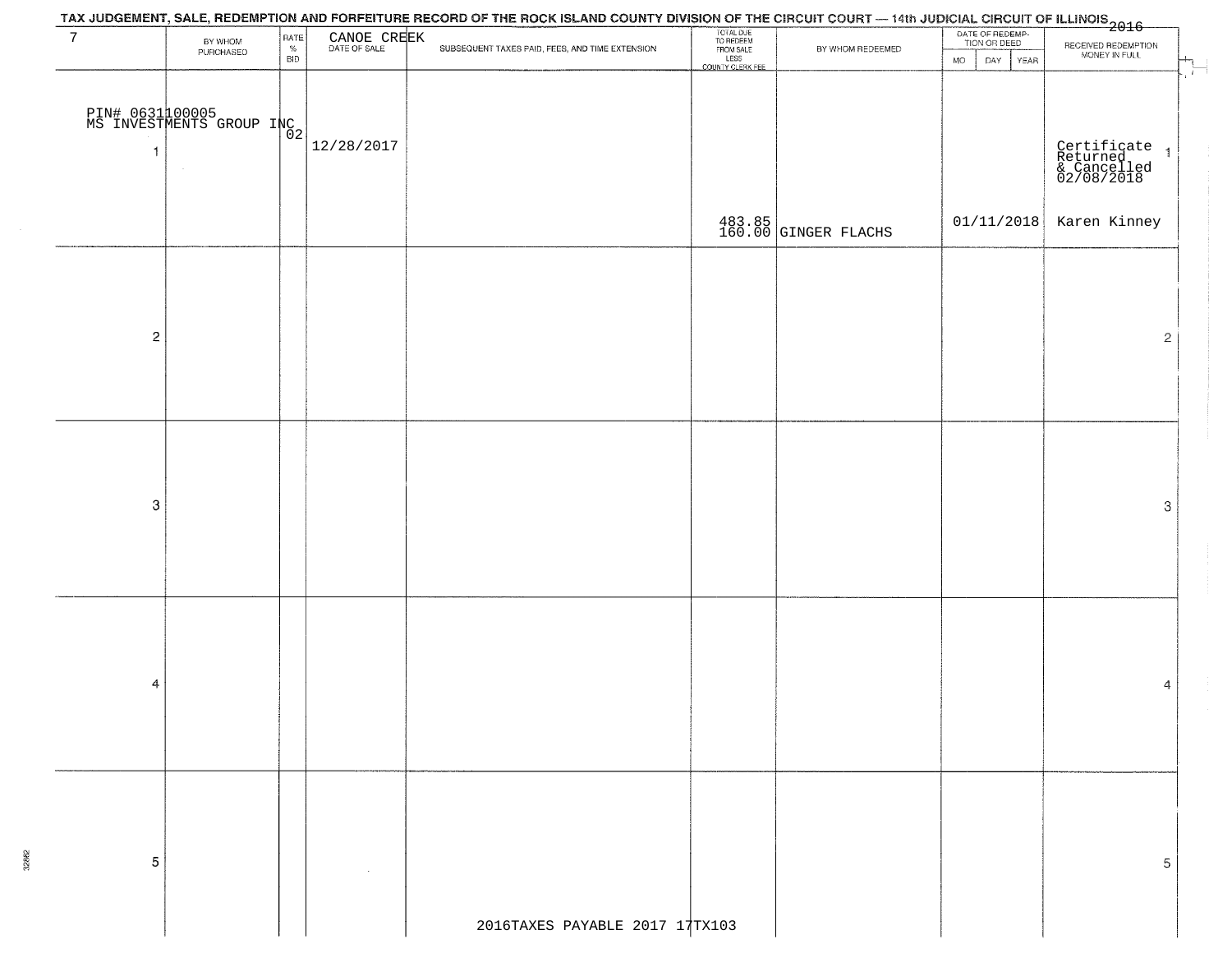|         | INTEREST PAYMENT FUND<br>INDEMNITY FUND | $\begin{array}{c} \text{CERTIFICATE} \\ \text{NO.} \end{array}$ | AMOUNT<br>FOR WHICH<br>JUDGEMENT<br>IS ASKED | TOTAL BACK<br>TAX PENALTY<br>AND COSTS<br>ACCRUED | BACK TAX<br>FORFEITED<br>INTEREST AND<br>COST ACCRUED | BACK TAX<br>FORFEITED<br>PENALTY<br>ACCRUED | A-BACK TAX<br>FORFEITED<br>PRIOR TO<br>2015 | INT DUE          | ZUMA<br>TAX DUE            | MAME AND ADDRESS<br>NAME AND ADDRESS<br>TAXPAYER NO.<br>TWP CODE<br>8<br>PARCEL NO.<br>- CODE<br>ASSESSED VALUATION FOR TAXES<br>$TWP - CODE$ |
|---------|-----------------------------------------|-----------------------------------------------------------------|----------------------------------------------|---------------------------------------------------|-------------------------------------------------------|---------------------------------------------|---------------------------------------------|------------------|----------------------------|-----------------------------------------------------------------------------------------------------------------------------------------------|
|         | COST OF SALE                            |                                                                 |                                              |                                                   |                                                       |                                             |                                             | $\overline{181}$ | 1ST                        |                                                                                                                                               |
|         |                                         |                                                                 |                                              |                                                   |                                                       |                                             |                                             | 2ND              | 2ND                        |                                                                                                                                               |
|         | 60.00                                   |                                                                 |                                              |                                                   |                                                       |                                             |                                             | 1349.00 101.20   |                            | FARROW CHRISTY I<br>9304 ELLIS RD<br>FENTON IL<br>61251                                                                                       |
|         | 20.00                                   | 28                                                              |                                              |                                                   |                                                       |                                             |                                             | -80.96           | $\frac{1}{4}$ 1349.00      | SUPVR ASST MAP<br>LOT 9 - 1 SHEET 10                                                                                                          |
|         |                                         |                                                                 |                                              |                                                   |                                                       |                                             |                                             | 40.48            | 1349.00                    | $\sim 10^{-11}$                                                                                                                               |
|         | 4.00                                    |                                                                 |                                              |                                                   |                                                       |                                             |                                             |                  | <b>PUBLICATION COST</b>    | $007 - 10 - 20$<br>$128 - 1$                                                                                                                  |
|         |                                         |                                                                 |                                              |                                                   |                                                       |                                             |                                             | 10.00            | TOTAL DUE-TAXES, INT. COST | $04-01$<br>PIN# 1009300005                                                                                                                    |
| 4373.64 | 10.00                                   |                                                                 | 4279.64                                      |                                                   |                                                       |                                             |                                             | 4,279.64         |                            | 73,359                                                                                                                                        |
|         |                                         |                                                                 |                                              |                                                   |                                                       |                                             |                                             | $\overline{1ST}$ | $\overline{1ST}$           |                                                                                                                                               |
|         |                                         |                                                                 |                                              |                                                   |                                                       |                                             |                                             | 2ND              | 2ND                        | MCCORD M/REILING A<br>25621 1ST AVE N<br>HILLSDALE IL                                                                                         |
|         | 60.00                                   |                                                                 |                                              |                                                   |                                                       |                                             |                                             | 3HD              | 3RD                        | 61257                                                                                                                                         |
|         | 20.00                                   | 29                                                              |                                              |                                                   |                                                       |                                             |                                             | 4TH              | 47H                        | LOT 7<br>RIVER EDGE ESTATE<br>S 200 FT                                                                                                        |
|         |                                         |                                                                 |                                              |                                                   |                                                       |                                             |                                             | 3.88             | 129.40                     |                                                                                                                                               |
|         | 4.00                                    |                                                                 |                                              |                                                   |                                                       |                                             |                                             | 10.00            | PUBLICATION COST           | $031 - 20 - 00$<br>$04 - 01$<br>396                                                                                                           |
|         |                                         |                                                                 |                                              |                                                   |                                                       |                                             |                                             |                  | TOTAL DUE-TAXES, INT. COST | PIN# 1028201008                                                                                                                               |
| 237.28  | 10.00                                   |                                                                 | 143.28                                       |                                                   |                                                       |                                             |                                             | 143.28<br>1ST    | ist"                       | 7,037                                                                                                                                         |
|         |                                         |                                                                 |                                              |                                                   |                                                       |                                             |                                             | 2ND              | 2ND                        |                                                                                                                                               |
|         |                                         |                                                                 |                                              |                                                   |                                                       |                                             |                                             |                  |                            |                                                                                                                                               |
|         |                                         |                                                                 |                                              |                                                   |                                                       |                                             |                                             | 3RD              | 3RD                        |                                                                                                                                               |
|         |                                         |                                                                 |                                              |                                                   |                                                       |                                             |                                             | 4TH              | 4TH                        |                                                                                                                                               |
|         |                                         |                                                                 |                                              |                                                   |                                                       |                                             |                                             |                  | <b>PUBLICATION COST</b>    |                                                                                                                                               |
|         |                                         |                                                                 |                                              |                                                   |                                                       |                                             |                                             |                  | TOTAL OUE-TAXES, INT. COST |                                                                                                                                               |
|         |                                         |                                                                 |                                              |                                                   |                                                       |                                             |                                             |                  |                            |                                                                                                                                               |
|         |                                         |                                                                 |                                              |                                                   |                                                       |                                             |                                             | १९४              | ιsτ                        |                                                                                                                                               |
|         |                                         |                                                                 |                                              |                                                   |                                                       |                                             |                                             | 2ND              | 2ND                        |                                                                                                                                               |
|         |                                         |                                                                 |                                              |                                                   |                                                       |                                             |                                             | 3BD              | 3RD                        |                                                                                                                                               |
|         |                                         |                                                                 |                                              |                                                   |                                                       |                                             |                                             | वाम              | 4TH                        |                                                                                                                                               |
|         |                                         |                                                                 |                                              |                                                   |                                                       |                                             | в                                           |                  |                            |                                                                                                                                               |
|         |                                         |                                                                 |                                              |                                                   |                                                       |                                             |                                             |                  | PUBLICATION COST           |                                                                                                                                               |
|         |                                         |                                                                 |                                              |                                                   |                                                       |                                             |                                             |                  | TOTAL DUE-TAXES, INT. COST |                                                                                                                                               |
|         |                                         |                                                                 |                                              |                                                   |                                                       |                                             |                                             | 1ST              | 1ST                        |                                                                                                                                               |
|         |                                         |                                                                 |                                              |                                                   |                                                       |                                             |                                             |                  |                            |                                                                                                                                               |
|         |                                         |                                                                 |                                              |                                                   |                                                       |                                             |                                             | 2ND              | 2ND                        |                                                                                                                                               |
|         |                                         |                                                                 |                                              |                                                   |                                                       |                                             |                                             | 3BD              | 3RD                        |                                                                                                                                               |
|         |                                         |                                                                 |                                              |                                                   |                                                       |                                             |                                             | 4TH              | 4TH                        |                                                                                                                                               |
|         |                                         |                                                                 |                                              |                                                   |                                                       |                                             |                                             |                  | PUBLICATION COST           |                                                                                                                                               |
|         |                                         |                                                                 |                                              |                                                   |                                                       |                                             |                                             |                  |                            |                                                                                                                                               |
|         |                                         |                                                                 |                                              | 2016TAXES PAYABLE 2017 17TX103                    |                                                       |                                             |                                             |                  | TOTAL DUE-TAXES, INT. COST |                                                                                                                                               |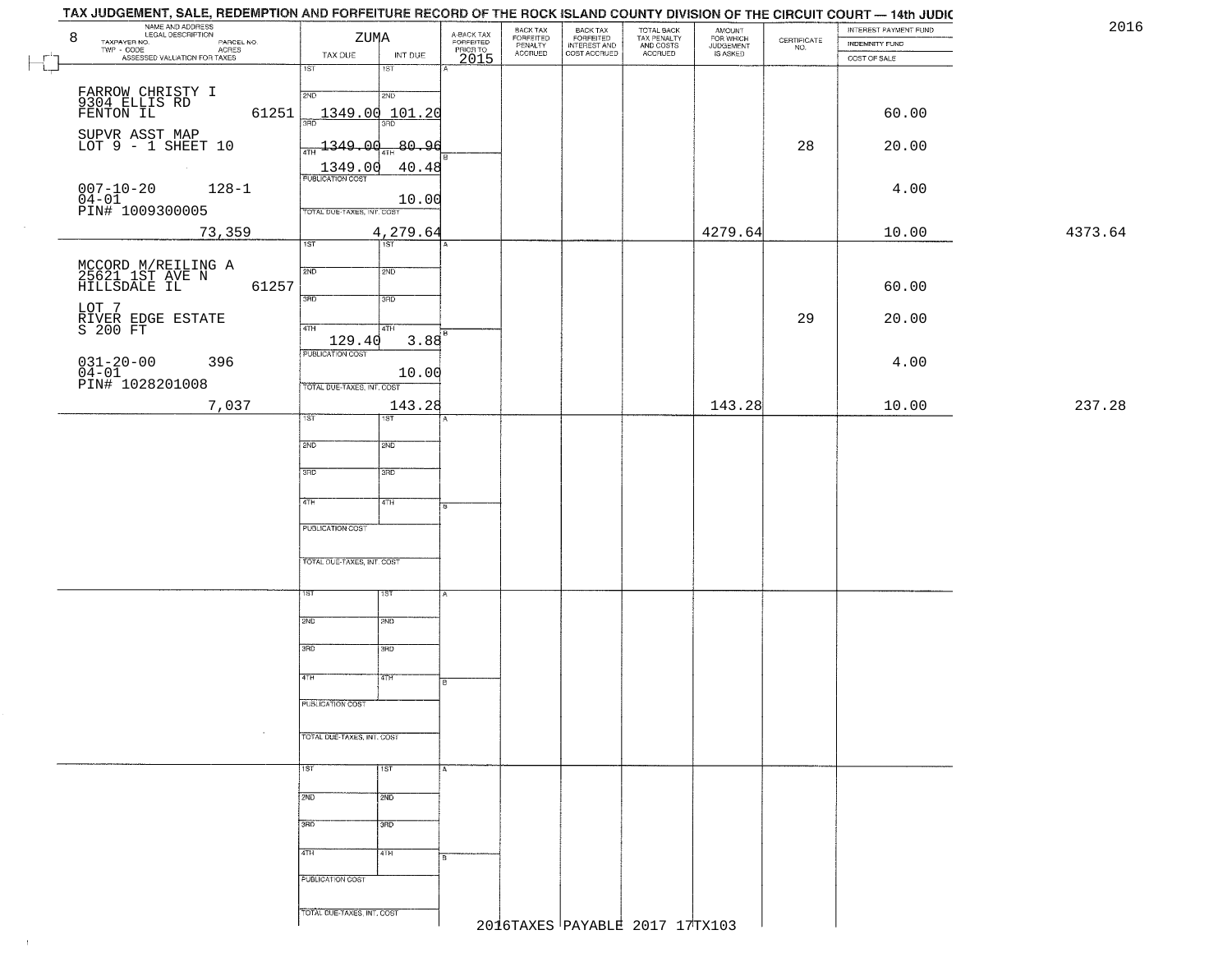|                                           |                                                  |                                   |                         | TAX JUDGEMENT, SALE, REDEMPTION AND FORFEITURE RECORD OF THE ROCK ISLAND COUNTY DIVISION OF THE CIRCUIT COURT — 14th JUDICIAL CIRCUIT OF ILLINOIS<br>2016 - 1992 - 1993 - 1994 - 1995 - 1996 - 1997 - 1998 - 1999 - 1999 - 1999 - |                                                                 |                                   |                                                              |                                                                                           |
|-------------------------------------------|--------------------------------------------------|-----------------------------------|-------------------------|-----------------------------------------------------------------------------------------------------------------------------------------------------------------------------------------------------------------------------------|-----------------------------------------------------------------|-----------------------------------|--------------------------------------------------------------|-------------------------------------------------------------------------------------------|
| 8                                         | BY WHOM<br>PURCHASED                             | <b>RATE</b><br>$\%$<br><b>BID</b> | $\rm ZUMA$ DATE OF SALE | SUBSEQUENT TAXES PAID, FEES, AND TIME EXTENSION                                                                                                                                                                                   | TOTAL DUE<br>TO REDEEM<br>FROM SALE<br>LESS<br>COUNTY CLERK FEE | BY WHOM REDEEMED                  | DATE OF REDEMP-<br>TION OR DEED<br><b>MO</b><br>DAY.<br>YEAR | RECEIVED REDEMPTION<br>MONEY IN FULL                                                      |
| PIN# 1009300005<br>WESTERN SITES LLC<br>1 | $\alpha$                                         | 00                                | 12/28/2017              |                                                                                                                                                                                                                                   |                                                                 |                                   |                                                              | $\pm$<br>Certificate<br>Returned<br>& Cancelled<br>07/06/2018<br>$\overline{\phantom{a}}$ |
|                                           |                                                  |                                   |                         |                                                                                                                                                                                                                                   |                                                                 | 4,373.64<br>160.00 CHRISTY FARROW | 04/03/2018                                                   | Karen Kinney                                                                              |
| $\overline{c}$                            | PIN# 1028201008<br>INTEGRITY INVESTMENT FUND LLC |                                   | 12/28/2017              |                                                                                                                                                                                                                                   |                                                                 |                                   |                                                              | Certificate<br>Returned<br>& Cancelled <sup>2</sup><br>02/12/2018                         |
|                                           |                                                  |                                   |                         |                                                                                                                                                                                                                                   |                                                                 | 237.28<br>160.00 APRIL REILING    | 01/10/2018                                                   | Karen Kinney                                                                              |
|                                           |                                                  |                                   |                         |                                                                                                                                                                                                                                   |                                                                 |                                   |                                                              |                                                                                           |
| 3                                         |                                                  |                                   |                         |                                                                                                                                                                                                                                   |                                                                 |                                   |                                                              | 3                                                                                         |
| 4                                         |                                                  |                                   |                         |                                                                                                                                                                                                                                   |                                                                 |                                   |                                                              |                                                                                           |
|                                           |                                                  |                                   |                         |                                                                                                                                                                                                                                   |                                                                 |                                   |                                                              | 4                                                                                         |
| 5                                         |                                                  |                                   |                         |                                                                                                                                                                                                                                   |                                                                 |                                   |                                                              | 5                                                                                         |
|                                           |                                                  |                                   |                         | 2016TAXES PAYABLE 2017 17TX103                                                                                                                                                                                                    |                                                                 |                                   |                                                              |                                                                                           |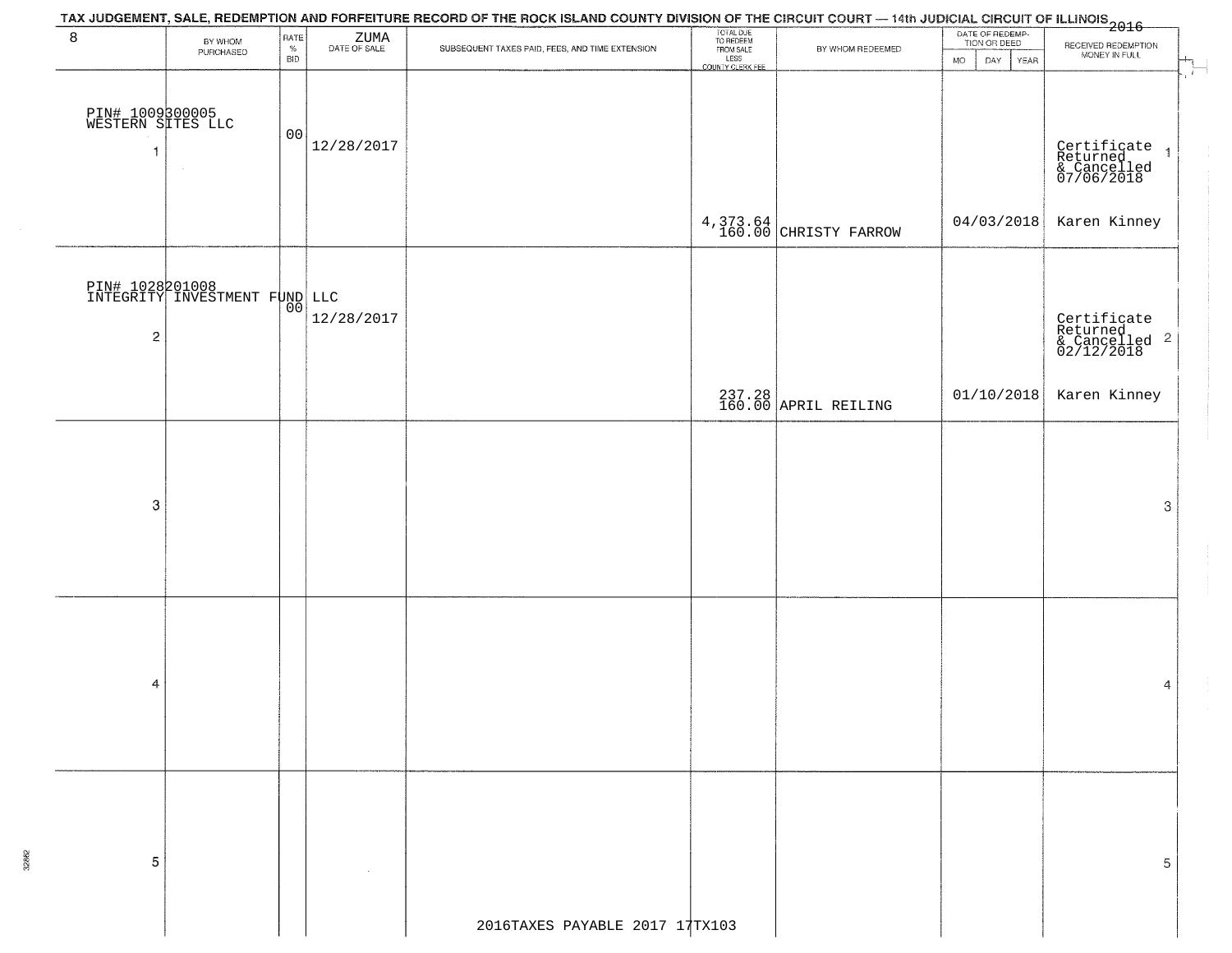| PORT BYRON                          | A-BACK TAX<br>FORFEITED                                                                                                                                                                                                                                                            | BACK TAX<br>FORFEITED                                                                                                                                                                                                                                                                                                 | <b>BACK TAX</b><br><b>FORFEITED</b> | TOTAL BACK<br>TAX PENALTY | <b>AMOUNT</b> |                                                                 | INTEREST PAYMENT FUND | 2016                                                                               |
|-------------------------------------|------------------------------------------------------------------------------------------------------------------------------------------------------------------------------------------------------------------------------------------------------------------------------------|-----------------------------------------------------------------------------------------------------------------------------------------------------------------------------------------------------------------------------------------------------------------------------------------------------------------------|-------------------------------------|---------------------------|---------------|-----------------------------------------------------------------|-----------------------|------------------------------------------------------------------------------------|
|                                     | PRIOR TO                                                                                                                                                                                                                                                                           |                                                                                                                                                                                                                                                                                                                       |                                     | AND COSTS                 |               | $\begin{array}{c} \text{CERTIFICATE} \\ \text{NO.} \end{array}$ | INDEMNITY FUND        |                                                                                    |
| 1ST                                 |                                                                                                                                                                                                                                                                                    |                                                                                                                                                                                                                                                                                                                       |                                     |                           |               |                                                                 |                       |                                                                                    |
|                                     |                                                                                                                                                                                                                                                                                    |                                                                                                                                                                                                                                                                                                                       |                                     |                           |               |                                                                 |                       |                                                                                    |
| 416.49                              |                                                                                                                                                                                                                                                                                    |                                                                                                                                                                                                                                                                                                                       |                                     |                           |               |                                                                 | 60.00                 |                                                                                    |
|                                     |                                                                                                                                                                                                                                                                                    |                                                                                                                                                                                                                                                                                                                       |                                     |                           |               |                                                                 |                       |                                                                                    |
| <b>ATH</b>                          |                                                                                                                                                                                                                                                                                    |                                                                                                                                                                                                                                                                                                                       |                                     |                           |               |                                                                 |                       |                                                                                    |
| <b>PUBLICATION COST</b>             |                                                                                                                                                                                                                                                                                    |                                                                                                                                                                                                                                                                                                                       |                                     |                           |               |                                                                 |                       |                                                                                    |
|                                     |                                                                                                                                                                                                                                                                                    |                                                                                                                                                                                                                                                                                                                       |                                     |                           |               |                                                                 |                       |                                                                                    |
|                                     |                                                                                                                                                                                                                                                                                    |                                                                                                                                                                                                                                                                                                                       |                                     |                           |               |                                                                 |                       | 1882.46                                                                            |
| <b>TST</b><br>1ST                   |                                                                                                                                                                                                                                                                                    |                                                                                                                                                                                                                                                                                                                       |                                     |                           |               |                                                                 |                       |                                                                                    |
| 418.4                               |                                                                                                                                                                                                                                                                                    |                                                                                                                                                                                                                                                                                                                       |                                     |                           |               |                                                                 |                       |                                                                                    |
| 418.41<br>3BD                       |                                                                                                                                                                                                                                                                                    |                                                                                                                                                                                                                                                                                                                       |                                     |                           |               |                                                                 | 60.00                 |                                                                                    |
| 418.<br>$\Delta$                    |                                                                                                                                                                                                                                                                                    |                                                                                                                                                                                                                                                                                                                       |                                     |                           |               | 31                                                              | 20.00                 |                                                                                    |
| 418.41                              |                                                                                                                                                                                                                                                                                    |                                                                                                                                                                                                                                                                                                                       |                                     |                           |               |                                                                 |                       |                                                                                    |
|                                     |                                                                                                                                                                                                                                                                                    |                                                                                                                                                                                                                                                                                                                       |                                     |                           |               |                                                                 | 4.00                  |                                                                                    |
| TOTAL DUE-TAXES, INT. COST          |                                                                                                                                                                                                                                                                                    |                                                                                                                                                                                                                                                                                                                       |                                     |                           |               |                                                                 |                       |                                                                                    |
|                                     |                                                                                                                                                                                                                                                                                    |                                                                                                                                                                                                                                                                                                                       |                                     |                           | 1796.68       |                                                                 | 10.00                 | 1890.68                                                                            |
| 349.<br>36.<br>-69                  |                                                                                                                                                                                                                                                                                    |                                                                                                                                                                                                                                                                                                                       |                                     |                           |               |                                                                 |                       |                                                                                    |
| 61275<br>349.69                     |                                                                                                                                                                                                                                                                                    |                                                                                                                                                                                                                                                                                                                       |                                     |                           |               |                                                                 | 60.00                 |                                                                                    |
| 3RD<br>3RD.                         |                                                                                                                                                                                                                                                                                    |                                                                                                                                                                                                                                                                                                                       |                                     |                           |               |                                                                 |                       |                                                                                    |
| 4TH                                 |                                                                                                                                                                                                                                                                                    |                                                                                                                                                                                                                                                                                                                       |                                     |                           |               |                                                                 |                       |                                                                                    |
| <b>PUBLICATION COST</b>             |                                                                                                                                                                                                                                                                                    |                                                                                                                                                                                                                                                                                                                       |                                     |                           |               |                                                                 |                       |                                                                                    |
|                                     |                                                                                                                                                                                                                                                                                    |                                                                                                                                                                                                                                                                                                                       |                                     |                           |               |                                                                 |                       |                                                                                    |
|                                     |                                                                                                                                                                                                                                                                                    |                                                                                                                                                                                                                                                                                                                       |                                     |                           |               |                                                                 |                       | 1597.26                                                                            |
|                                     |                                                                                                                                                                                                                                                                                    |                                                                                                                                                                                                                                                                                                                       |                                     |                           |               |                                                                 |                       |                                                                                    |
| 2ND                                 |                                                                                                                                                                                                                                                                                    |                                                                                                                                                                                                                                                                                                                       |                                     |                           |               |                                                                 |                       |                                                                                    |
| 3RD<br>3RD                          |                                                                                                                                                                                                                                                                                    |                                                                                                                                                                                                                                                                                                                       |                                     |                           |               |                                                                 |                       |                                                                                    |
| 104.62                              |                                                                                                                                                                                                                                                                                    |                                                                                                                                                                                                                                                                                                                       |                                     |                           |               | 33                                                              | 20.00                 |                                                                                    |
| 104.62                              |                                                                                                                                                                                                                                                                                    |                                                                                                                                                                                                                                                                                                                       |                                     |                           |               |                                                                 |                       |                                                                                    |
|                                     |                                                                                                                                                                                                                                                                                    |                                                                                                                                                                                                                                                                                                                       |                                     |                           |               |                                                                 | 4.00                  |                                                                                    |
| TOTAL DUE-TAXES, INT. COST          |                                                                                                                                                                                                                                                                                    |                                                                                                                                                                                                                                                                                                                       |                                     |                           |               |                                                                 |                       |                                                                                    |
|                                     |                                                                                                                                                                                                                                                                                    |                                                                                                                                                                                                                                                                                                                       |                                     |                           | 456.74        |                                                                 | 10.00                 | 550.74                                                                             |
| 818.33                              |                                                                                                                                                                                                                                                                                    |                                                                                                                                                                                                                                                                                                                       |                                     |                           |               |                                                                 |                       |                                                                                    |
| 818.33<br>52753                     |                                                                                                                                                                                                                                                                                    |                                                                                                                                                                                                                                                                                                                       |                                     |                           |               |                                                                 | 60.00                 |                                                                                    |
| 3RD<br>3RD.                         |                                                                                                                                                                                                                                                                                    |                                                                                                                                                                                                                                                                                                                       |                                     |                           |               |                                                                 |                       |                                                                                    |
| 4TH                                 |                                                                                                                                                                                                                                                                                    |                                                                                                                                                                                                                                                                                                                       |                                     |                           |               |                                                                 |                       |                                                                                    |
|                                     |                                                                                                                                                                                                                                                                                    |                                                                                                                                                                                                                                                                                                                       |                                     |                           |               |                                                                 |                       |                                                                                    |
| PUBLICATION COST                    |                                                                                                                                                                                                                                                                                    |                                                                                                                                                                                                                                                                                                                       |                                     |                           |               |                                                                 |                       |                                                                                    |
| 10.00<br>TOTAL DUE-TAXES, INT. COST |                                                                                                                                                                                                                                                                                    |                                                                                                                                                                                                                                                                                                                       |                                     |                           |               |                                                                 | 4.00                  |                                                                                    |
|                                     | TAX DUE<br>INT DUE<br>2ND<br>3AD<br>416.<br>416.49<br>TOTAL DUE-TAXES, INT. COST<br>$\sqrt{4}$<br>PUBLICATION COST<br>2ND<br>349.69<br>349.69<br>TOTAL OUE-TAXES, INT. COST<br><u> 104.62</u><br>104.62<br>4TH<br>PUBLICATION COST<br>1ST<br>1ST<br>2ND<br>2ND<br>818.33<br>818.33 | 2015<br><del>416․49<sub>Տ№</sub> 43․75</del><br>31.25<br>$-25 - 00$<br>12.50<br>10.00<br>1,788.46<br>43.96<br>31.40<br>25.12<br>12.56<br>10.00<br>1,796.68<br>-75<br>26.25<br>21.00<br>10.50<br>10.00<br>1,503.26<br><u> 10.99</u><br>7.85<br>6.28<br>3.14<br>10.00<br>456.74<br>85.89<br>61.35<br>49.08<br>$24.54^8$ | PENALTY<br>ACCRUED                  | INTEREST AND              | ACCRUED       | FOR WHICH<br>JUDGEMENT<br>IS ASKED<br>1788.46<br>1503.26        | 30<br>32<br>34        | COST OF SALE<br>20.00<br>4.00<br>10.00<br>20.00<br>4.00<br>10.00<br>60.00<br>20.00 |

 $\sim 10^{-1}$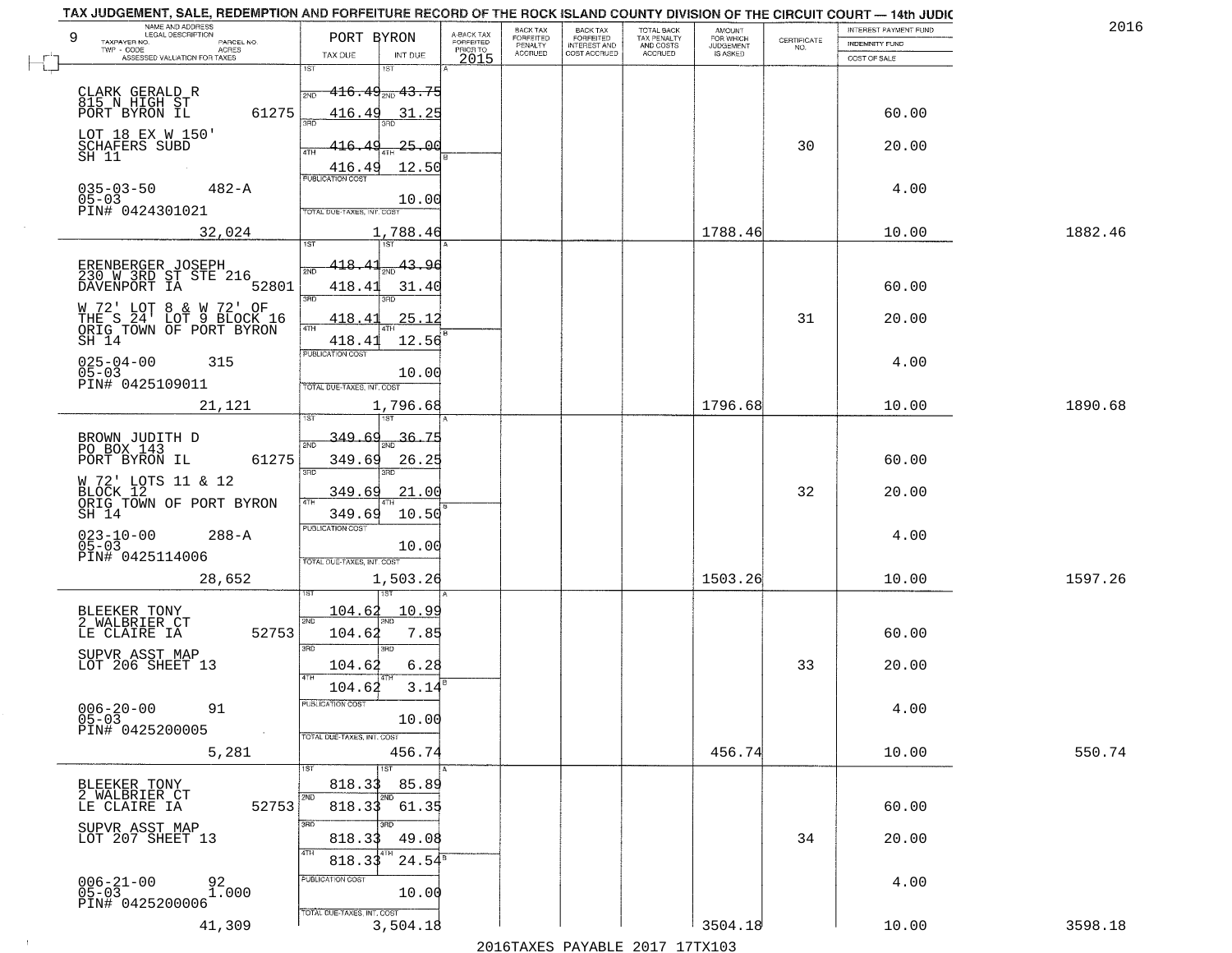| 9                                         | BY WHOM<br>PURCHASED                     | RATE<br>$\%$   | PORT BYRON | TAX JUDGEMENT, SALE, REDEMPTION AND FORFEITURE RECORD OF THE ROCK ISLAND COUNTY DIVISION OF THE CIRCUIT COURT — 14th JUDICIAL CIRCUIT OF ILLINOIS 2016<br>SUBSEQUENT TAXES PAID, FEES, AND TIME EXTENSION | TOTAL DUE<br>TO REDEEM<br>FROM SALE | BY WHOM REDEEMED                                                                                                             | DATE OF REDEMP-<br>TION OR DEED | RECEIVED REDEMPTION<br>MONEY IN FULL                   |
|-------------------------------------------|------------------------------------------|----------------|------------|-----------------------------------------------------------------------------------------------------------------------------------------------------------------------------------------------------------|-------------------------------------|------------------------------------------------------------------------------------------------------------------------------|---------------------------------|--------------------------------------------------------|
|                                           |                                          | <b>BID</b>     |            |                                                                                                                                                                                                           | LESS<br><b>COUNTY CLERK FEE</b>     |                                                                                                                              | <b>MO</b><br>DAY.<br>YEAR       |                                                        |
| PIN# 0424801021<br>WESTERN SITES LLC<br>1 | $\sim$                                   | 0 <sub>0</sub> | 12/28/2017 |                                                                                                                                                                                                           |                                     |                                                                                                                              |                                 | Certificate<br>Returned<br>& Cancelled<br>04/04/2018   |
|                                           |                                          |                |            |                                                                                                                                                                                                           |                                     | $1,882.46$ LORI WIRT                                                                                                         | 01/22/2018                      | Karen Kinney                                           |
| PIN# 0425109011<br>AUCTION Z INC<br>2     |                                          | 00             | 12/28/2017 |                                                                                                                                                                                                           |                                     |                                                                                                                              |                                 | Certificate<br>Returned<br>& Cancelled 2<br>04/17/2018 |
|                                           |                                          |                |            |                                                                                                                                                                                                           |                                     | 1,890.68<br>160.00 JOE ERENBERGER                                                                                            | 03/01/2018                      | Karen Kinney                                           |
| PIN# 0425114006<br>WESTERN SITES LLC<br>3 |                                          | 0 <sub>0</sub> | 12/28/2017 |                                                                                                                                                                                                           |                                     |                                                                                                                              |                                 | Certificate<br>Returned<br>3                           |
|                                           |                                          |                |            |                                                                                                                                                                                                           |                                     |                                                                                                                              |                                 | & Cancelled<br>07/06/2018                              |
|                                           |                                          |                |            |                                                                                                                                                                                                           | 1,597.26<br>160.00                  | LAKESHORE TITLE                                                                                                              | 03/05/2018                      | Karen Kinney                                           |
| PIN# 0425200005<br>RICO TRUSTEE           |                                          | 18             | 12/28/2017 | 03/01/2018 Time Ext & incl<br>03/01/2018 Take Notice Fee                                                                                                                                                  | 08/07/2020<br>20.70                 |                                                                                                                              |                                 | Certificate<br>Returned                                |
| 4                                         |                                          |                |            |                                                                                                                                                                                                           |                                     |                                                                                                                              |                                 | & Cancelled 4<br>07/06/2018                            |
|                                           |                                          |                |            |                                                                                                                                                                                                           |                                     | $\begin{array}{ c c c c c c } \hline 670.57 & 04/06, \\ \hline 160.00 & \text{PEPPING BALK KINCAID ATTY} \hline \end{array}$ | 04/06/2018                      | Karen Kinney                                           |
|                                           | PIN# 0425200006<br>EQUITY ONE INVESTMENT | 0 <sup>0</sup> | FUND LLC   | 01/16/2018 Time Ext & incl<br>01/16/2018 Take Notice Fee                                                                                                                                                  | $07/03/2020$<br>20.59               |                                                                                                                              |                                 |                                                        |
| 5                                         |                                          |                | 12/28/2017 |                                                                                                                                                                                                           |                                     |                                                                                                                              |                                 | Certificate<br>Returned<br>& Cancelled 5<br>07/06/2018 |
|                                           |                                          |                |            |                                                                                                                                                                                                           |                                     | 3,618.77 PEPPING BALK KINCAID ATTY                                                                                           |                                 | Karen Kinney                                           |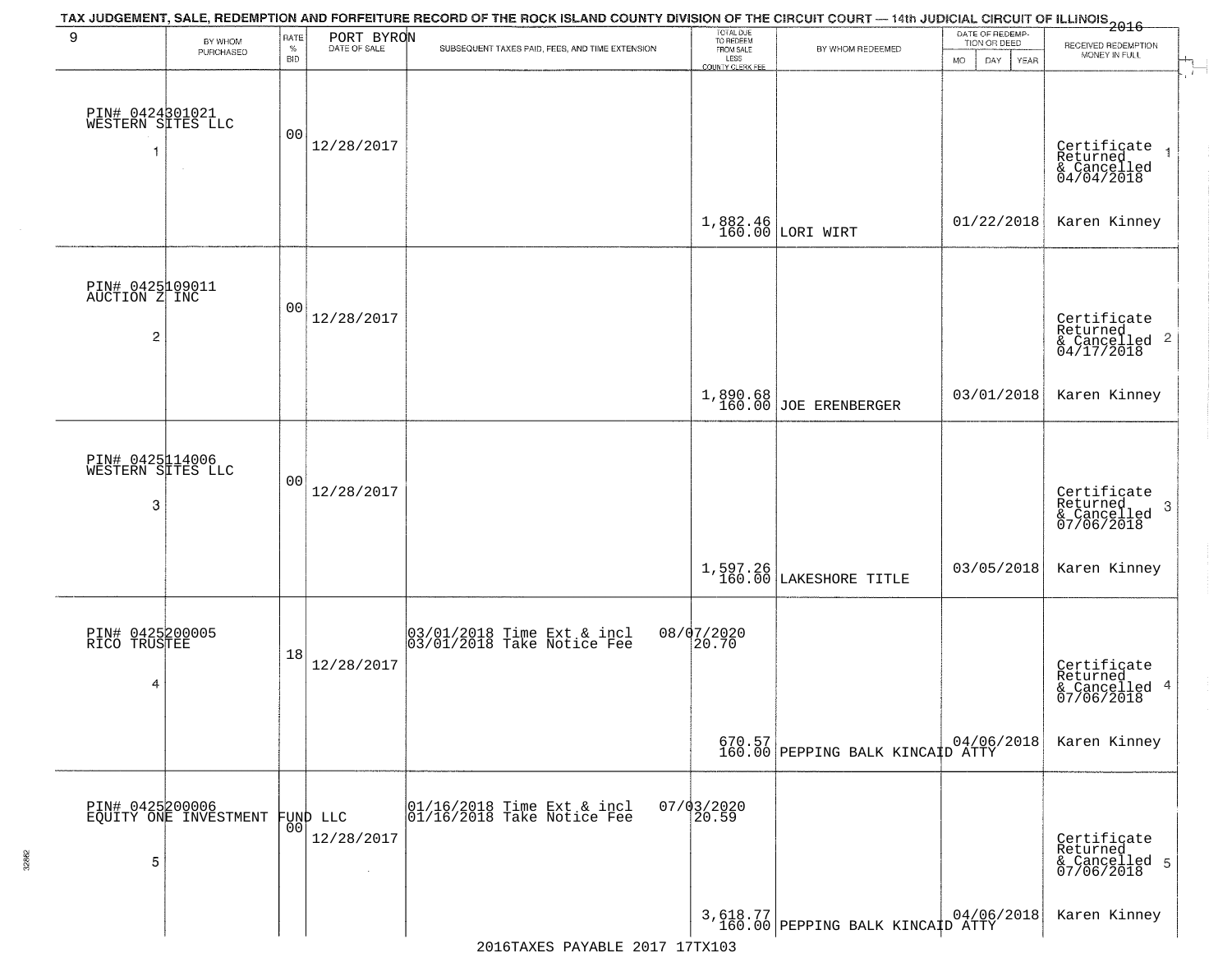| TAX JUDGEMENT, SALE, REDEMPTION AND FORFEITURE RECORD OF THE ROCK ISLAND COUNTY DIVISION OF THE CIRCUIT COURT — 14th JUDIC |                             |                             |                                     |                                             |                                                       |                                        |                                              |                                                                 |                       |        |
|----------------------------------------------------------------------------------------------------------------------------|-----------------------------|-----------------------------|-------------------------------------|---------------------------------------------|-------------------------------------------------------|----------------------------------------|----------------------------------------------|-----------------------------------------------------------------|-----------------------|--------|
| NAME AND ADDRESS<br>LEGAL DESCRIPTION<br>TAXPAYER NO.<br>10                                                                | PORT BYRON                  |                             |                                     | BACK TAX<br>FORFEITED<br>PENALTY<br>ACCRUED | BACK TAX<br>FORFEITED<br>INTEREST AND<br>COST ACCRUED | TOTAL BACK<br>TAX PENALTY<br>AND COSTS | AMOUNT<br>FOR WHICH<br>JUDGEMENT<br>IS ASKED |                                                                 | INTEREST PAYMENT FUND | 2016   |
| PARCEL NO.<br>TWP - CODE<br>ASSESSED VALUATION FOR TAXES                                                                   |                             |                             | A-BACK TAX<br>FORFEITED<br>PRIOR TO |                                             |                                                       | ACCRUED                                |                                              | $\begin{array}{c} \text{CERTIFICATE} \\ \text{NO.} \end{array}$ | INDEMNITY FUND        |        |
|                                                                                                                            | TAX DUE<br>$\overline{1ST}$ | INT DUE<br>$\overline{151}$ | 2015                                |                                             |                                                       |                                        |                                              |                                                                 | COST OF SALE          |        |
|                                                                                                                            |                             |                             |                                     |                                             |                                                       |                                        |                                              |                                                                 |                       |        |
|                                                                                                                            | 2ND                         | 2ND                         |                                     |                                             |                                                       |                                        |                                              |                                                                 |                       |        |
| ARNEY CAROL M/JAMES K<br>1105 S HIGH ST<br>PORT BYRON IL 61                                                                |                             |                             |                                     |                                             |                                                       |                                        |                                              |                                                                 |                       |        |
| 61275                                                                                                                      | 3RD                         | 3RD                         |                                     |                                             |                                                       |                                        |                                              |                                                                 | 60.00                 |        |
|                                                                                                                            |                             |                             |                                     |                                             |                                                       |                                        |                                              |                                                                 |                       |        |
| HOUSE ON USA LEASED<br>LAND OUT LOT 52<br>SHEET 17                                                                         | 298.<br>فع<br>4TH           | <u> 17.92</u>               |                                     |                                             |                                                       |                                        |                                              | 35                                                              | 20.00                 |        |
|                                                                                                                            | 298.89                      | 8.96                        |                                     |                                             |                                                       |                                        |                                              |                                                                 |                       |        |
|                                                                                                                            | <b>PUBLICATION COST</b>     |                             |                                     |                                             |                                                       |                                        |                                              |                                                                 |                       |        |
| $009 - 20 - 00$<br>$155 - 1$                                                                                               |                             | 10.00                       |                                     |                                             |                                                       |                                        |                                              |                                                                 | 4.00                  |        |
| $05-03$<br>PIN# 0436100002                                                                                                 | TOTAL DUE-TAXES, INT. COST  |                             |                                     |                                             |                                                       |                                        |                                              |                                                                 |                       |        |
| 21,088                                                                                                                     |                             | 634.66                      |                                     |                                             |                                                       |                                        | 634.66                                       |                                                                 | 10.00                 | 728.66 |
|                                                                                                                            | 1ST                         | 1ST                         |                                     |                                             |                                                       |                                        |                                              |                                                                 |                       |        |
|                                                                                                                            |                             |                             |                                     |                                             |                                                       |                                        |                                              |                                                                 |                       |        |
| VANGILDER CURTIS W<br>PO BOX 577<br>RAPIDS CITY IL                                                                         | <u> 115.35</u><br>2ND       | -12.11                      |                                     |                                             |                                                       |                                        |                                              |                                                                 |                       |        |
| 61275                                                                                                                      | 115.35                      | 8.65                        |                                     |                                             |                                                       |                                        |                                              |                                                                 | 60.00                 |        |
| LOT 1                                                                                                                      | उन्नठ                       | 3RD                         |                                     |                                             |                                                       |                                        |                                              |                                                                 |                       |        |
|                                                                                                                            | 115.35                      | 6.92                        |                                     |                                             |                                                       |                                        |                                              | 36                                                              | 20.00                 |        |
| FAULKNER ADD<br>SHEET 17                                                                                                   | 47H                         | 4TH                         |                                     |                                             |                                                       |                                        |                                              |                                                                 |                       |        |
|                                                                                                                            | 115.35<br>PUBLICATION COST  | 3.46                        |                                     |                                             |                                                       |                                        |                                              |                                                                 |                       |        |
| $040 - 10 - 00$<br>$05 - 03$<br>957                                                                                        |                             |                             |                                     |                                             |                                                       |                                        |                                              |                                                                 | 4.00                  |        |
| PIN# 0436102003                                                                                                            |                             | 10.00                       |                                     |                                             |                                                       |                                        |                                              |                                                                 |                       |        |
|                                                                                                                            | TOTAL DUE-TAXES, INT. COST  |                             |                                     |                                             |                                                       |                                        |                                              |                                                                 |                       |        |
| 5,823                                                                                                                      |                             | 502.54                      |                                     |                                             |                                                       |                                        | 502.54                                       |                                                                 | 10.00                 | 596.54 |
|                                                                                                                            | 1ST                         | 1ST                         |                                     |                                             |                                                       |                                        |                                              |                                                                 |                       |        |
|                                                                                                                            | 2ND                         | 2ND                         |                                     |                                             |                                                       |                                        |                                              |                                                                 |                       |        |
|                                                                                                                            |                             |                             |                                     |                                             |                                                       |                                        |                                              |                                                                 |                       |        |
|                                                                                                                            | 3 <sub>BD</sub>             | 3RD                         |                                     |                                             |                                                       |                                        |                                              |                                                                 |                       |        |
|                                                                                                                            |                             |                             |                                     |                                             |                                                       |                                        |                                              |                                                                 |                       |        |
|                                                                                                                            | 4TH                         | $\sqrt{4TH}$                |                                     |                                             |                                                       |                                        |                                              |                                                                 |                       |        |
|                                                                                                                            |                             |                             |                                     |                                             |                                                       |                                        |                                              |                                                                 |                       |        |
|                                                                                                                            | PUBLICATION COST            |                             |                                     |                                             |                                                       |                                        |                                              |                                                                 |                       |        |
|                                                                                                                            |                             |                             |                                     |                                             |                                                       |                                        |                                              |                                                                 |                       |        |
|                                                                                                                            | TOTAL OUE-TAXES, INT. COST  |                             |                                     |                                             |                                                       |                                        |                                              |                                                                 |                       |        |
|                                                                                                                            |                             |                             |                                     |                                             |                                                       |                                        |                                              |                                                                 |                       |        |
|                                                                                                                            | ιsτ                         | 15T                         | А                                   |                                             |                                                       |                                        |                                              |                                                                 |                       |        |
|                                                                                                                            |                             |                             |                                     |                                             |                                                       |                                        |                                              |                                                                 |                       |        |
|                                                                                                                            | 2ND                         | 2ND                         |                                     |                                             |                                                       |                                        |                                              |                                                                 |                       |        |
|                                                                                                                            |                             |                             |                                     |                                             |                                                       |                                        |                                              |                                                                 |                       |        |
|                                                                                                                            | 3RD                         | 3BD                         |                                     |                                             |                                                       |                                        |                                              |                                                                 |                       |        |
|                                                                                                                            |                             |                             |                                     |                                             |                                                       |                                        |                                              |                                                                 |                       |        |
|                                                                                                                            | 4TH                         | 77H                         | B.                                  |                                             |                                                       |                                        |                                              |                                                                 |                       |        |
|                                                                                                                            | PUBLICATION COST            |                             |                                     |                                             |                                                       |                                        |                                              |                                                                 |                       |        |
|                                                                                                                            |                             |                             |                                     |                                             |                                                       |                                        |                                              |                                                                 |                       |        |
|                                                                                                                            | TOTAL DUE-TAXES, INT. COST  |                             |                                     |                                             |                                                       |                                        |                                              |                                                                 |                       |        |
|                                                                                                                            |                             |                             |                                     |                                             |                                                       |                                        |                                              |                                                                 |                       |        |
|                                                                                                                            |                             |                             |                                     |                                             |                                                       |                                        |                                              |                                                                 |                       |        |
|                                                                                                                            | <b>TST</b>                  | 1ST                         |                                     |                                             |                                                       |                                        |                                              |                                                                 |                       |        |
|                                                                                                                            | 2ND                         | 2ND                         |                                     |                                             |                                                       |                                        |                                              |                                                                 |                       |        |
|                                                                                                                            |                             |                             |                                     |                                             |                                                       |                                        |                                              |                                                                 |                       |        |
|                                                                                                                            | 3RD                         | 3RD                         |                                     |                                             |                                                       |                                        |                                              |                                                                 |                       |        |
|                                                                                                                            |                             |                             |                                     |                                             |                                                       |                                        |                                              |                                                                 |                       |        |
|                                                                                                                            | 4TH                         | 4TH                         |                                     |                                             |                                                       |                                        |                                              |                                                                 |                       |        |
|                                                                                                                            |                             |                             |                                     |                                             |                                                       |                                        |                                              |                                                                 |                       |        |
|                                                                                                                            | PUBLICATION COST            |                             |                                     |                                             |                                                       |                                        |                                              |                                                                 |                       |        |
|                                                                                                                            |                             |                             |                                     |                                             |                                                       |                                        |                                              |                                                                 |                       |        |
|                                                                                                                            | TOTAL DUE-TAXES, INT. COST  |                             |                                     |                                             |                                                       |                                        |                                              |                                                                 |                       |        |
|                                                                                                                            |                             |                             |                                     |                                             |                                                       | 2016TAXES PAYABLE 2017 17TX103         |                                              |                                                                 |                       |        |

 $\sim 10$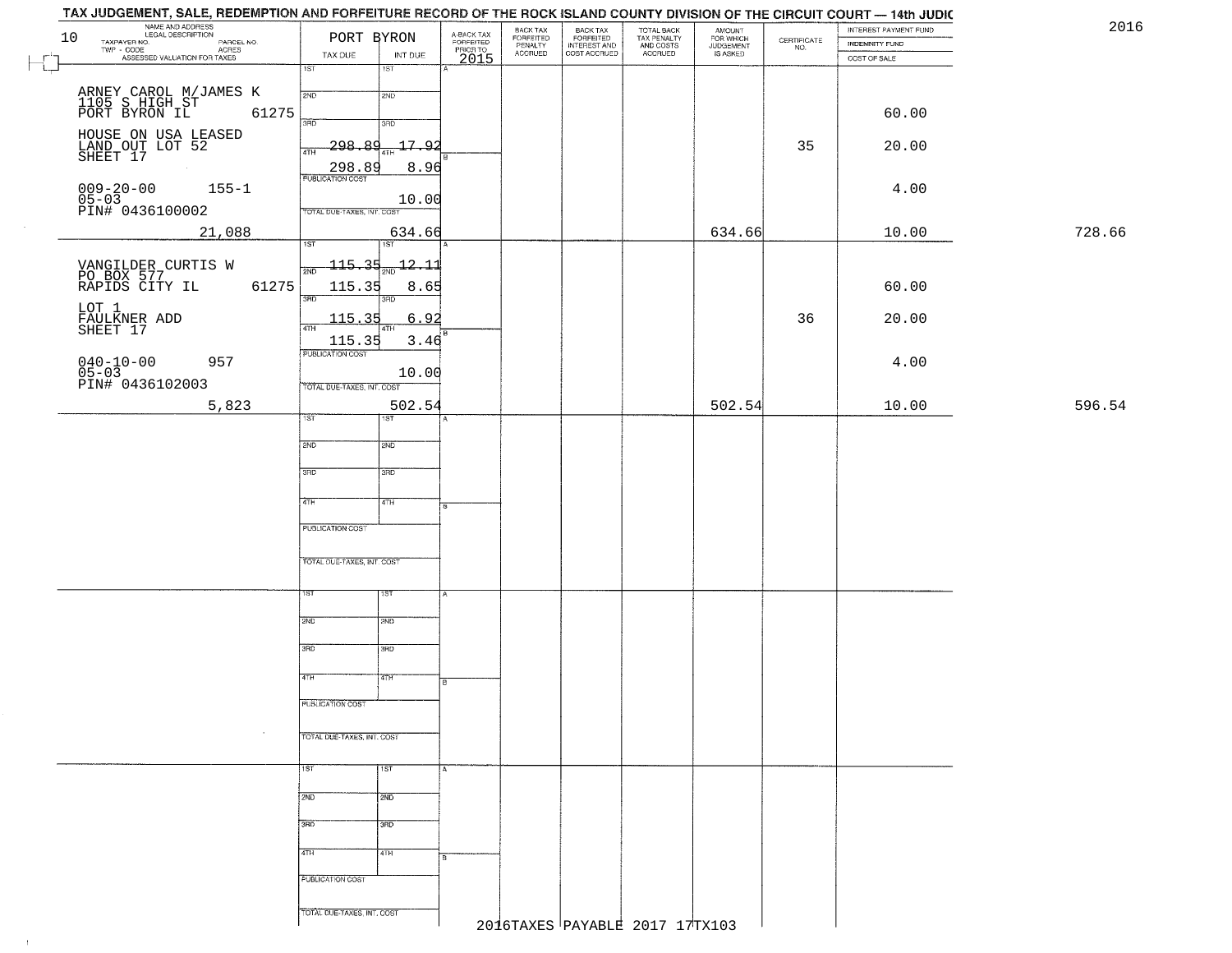|                                                                 |                      |                            |            | TAX JUDGEMENT, SALE, REDEMPTION AND FORFEITURE RECORD OF THE ROCK ISLAND COUNTY DIVISION OF THE CIRCUIT COURT — 14th JUDICIAL CIRCUIT OF ILLINOIS<br>2016 - 1992 - 1993 - 1994 - 1995 - 1996 - 1997 - 1998 - 1999 - 1999 - 1999 - |                                                                 |                                |                                                             |                                                                        |
|-----------------------------------------------------------------|----------------------|----------------------------|------------|-----------------------------------------------------------------------------------------------------------------------------------------------------------------------------------------------------------------------------------|-----------------------------------------------------------------|--------------------------------|-------------------------------------------------------------|------------------------------------------------------------------------|
| 10                                                              | BY WHOM<br>PURCHASED | RATE<br>$\%$<br><b>BID</b> | PORT BYRON | SUBSEQUENT TAXES PAID, FEES, AND TIME EXTENSION                                                                                                                                                                                   | TOTAL DUE<br>TO REDEEM<br>FROM SALE<br>LESS<br>COUNTY CLERK FEE | BY WHOM REDEEMED               | DATE OF REDEMP-<br>TION OR DEED<br>DAY<br>YEAR<br><b>MO</b> | RECEIVED REDEMPTION<br>MONEY IN FULL<br>÷                              |
| PIN# 0436100002<br>WESTERN SITES LLC<br>$\mathbf{1}$            |                      | 00                         |            | $[04/11/2018 \t\t Time Ext & incl \\ 04/13/2018 \t\t Take Notice Free \\ 11/29/2018 \tSubs paid \\ 12/28/2017 \t\t 12/23/2019 \tSubs paid$                                                                                        | 07/15/2020<br>1,306.54<br>1,306.54<br>57.02                     |                                |                                                             | Certificate<br>Returned<br>& Cancelled<br>07/09/2020<br>$\overline{1}$ |
|                                                                 |                      |                            |            |                                                                                                                                                                                                                                   |                                                                 | 2,769.33<br>160.00 JAMES ARNEY | 06/17/2020                                                  | Karen Kinney                                                           |
| PIN# 0436102003<br>WESTERN SITES LLC<br>$\overline{\mathbf{c}}$ |                      | 06                         | 12/28/2017 | 04/11/2018 Time Ext & incl<br>04/13/2018 Take Notice Fee<br>11/29/2018 Subs paid                                                                                                                                                  | 07/15/2020<br>20.70<br>520.06                                   |                                |                                                             | Certificate<br>Returned<br>& Cancelled 2<br>07/29/2019                 |
|                                                                 |                      |                            |            |                                                                                                                                                                                                                                   |                                                                 | $1,307.09$ CURTIS VANGILDER    | 06/04/2019                                                  | Karen Kinney                                                           |
|                                                                 |                      |                            |            |                                                                                                                                                                                                                                   |                                                                 |                                |                                                             |                                                                        |
| 3                                                               |                      |                            |            |                                                                                                                                                                                                                                   |                                                                 |                                |                                                             | 3                                                                      |
|                                                                 |                      |                            |            |                                                                                                                                                                                                                                   |                                                                 |                                |                                                             |                                                                        |
| 4                                                               |                      |                            |            |                                                                                                                                                                                                                                   |                                                                 |                                |                                                             | 4                                                                      |
|                                                                 |                      |                            |            |                                                                                                                                                                                                                                   |                                                                 |                                |                                                             |                                                                        |
| 5                                                               |                      |                            |            |                                                                                                                                                                                                                                   |                                                                 |                                |                                                             | 5                                                                      |
|                                                                 |                      |                            |            | 2016TAXES PAYABLE 2017 17TX103                                                                                                                                                                                                    |                                                                 |                                |                                                             |                                                                        |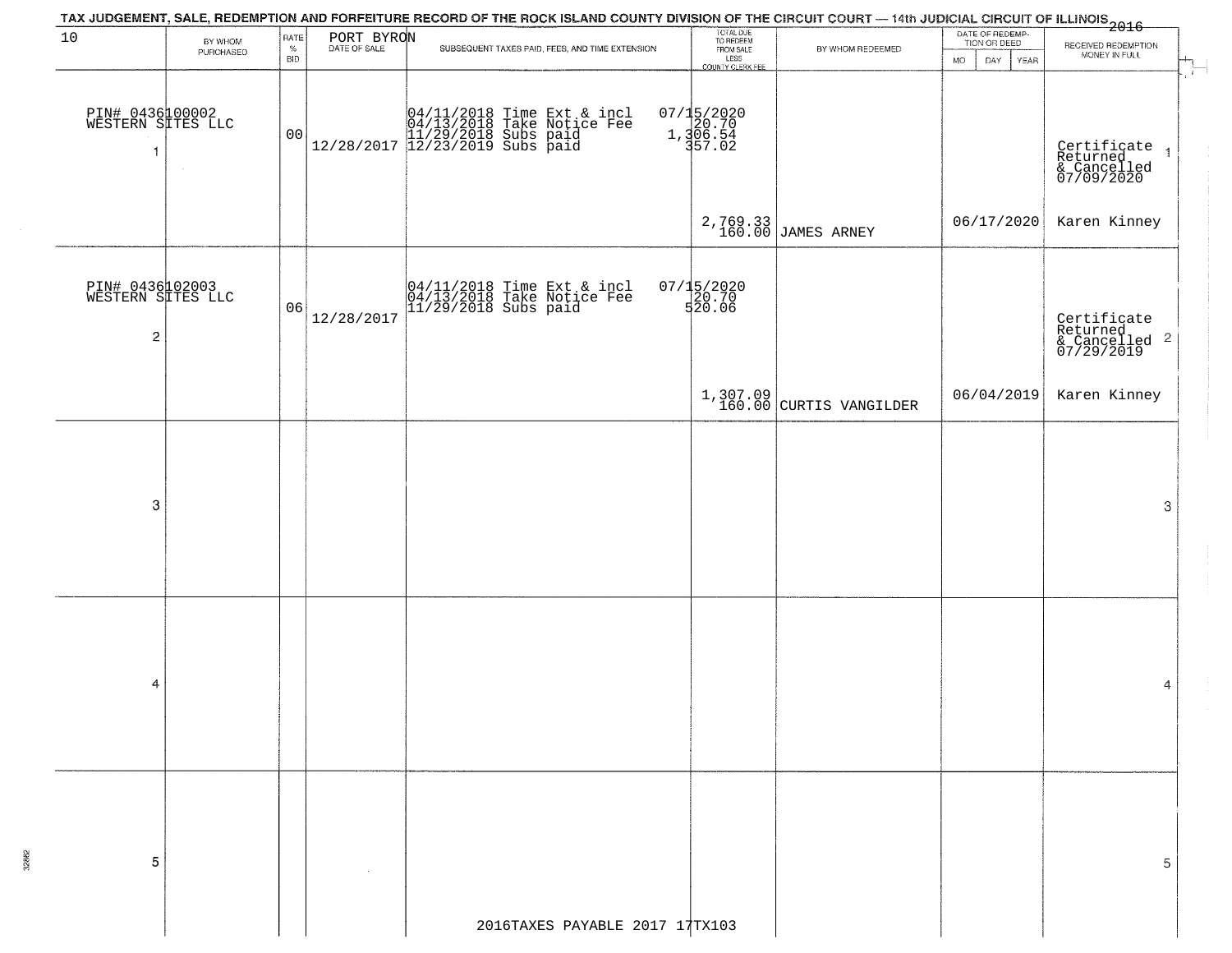| NAME AND ADDRESS<br>LEGAL DESCRIPTION<br>11           | HAMRTON                                     | A-BACK TAX                   | BACK TAX<br><b>FORFEITED</b> | BACK TAX<br>FORFEITED        | TOTAL BACK<br>TAX PENALTY | <b>AMOUNT</b>                      |                    | INTEREST PAYMENT FUND | 2016    |
|-------------------------------------------------------|---------------------------------------------|------------------------------|------------------------------|------------------------------|---------------------------|------------------------------------|--------------------|-----------------------|---------|
| TAXPAYER NO.<br>PARCEL NO.<br>$TWP - CODE$<br>ACRES   |                                             | <b>FORFEITED</b><br>PRIOR TO | PENALTY<br>ACCRUED           | INTEREST AND<br>COST ACCRUED | AND COSTS<br>ACCRUED      | FOR WHICH<br>JUDGEMENT<br>IS ASKED | CERTIFICATE<br>NO. | <b>INDEMNITY FUND</b> |         |
| ASSESSED VALUATION FOR TAXES                          | TAX DUE<br>INT DUE<br>1ST<br>1ST            | 2015                         |                              |                              |                           |                                    |                    | COST OF SALE          |         |
|                                                       |                                             |                              |                              |                              |                           |                                    |                    |                       |         |
| WESTHOFF GREGORY/MEGAN<br>1108 12TH ST                | 2ND<br>2ND                                  |                              |                              |                              |                           |                                    |                    |                       |         |
| PORT BYRON IL<br>61275                                | <b>SAD</b><br>3RD                           |                              |                              |                              |                           |                                    |                    | 60.00                 |         |
| LOT 10<br>DEER HAVEN ESTATES                          | 59.<br>3.<br>-61                            |                              |                              |                              |                           |                                    | 37                 | 20.00                 |         |
|                                                       | 4TH                                         |                              |                              |                              |                           |                                    |                    |                       |         |
|                                                       | 59.67<br>1.80<br><b>PUBLICATION COST</b>    |                              |                              |                              |                           |                                    |                    |                       |         |
| $639 - 10 - 00$<br>8259                               | 10.00                                       |                              |                              |                              |                           |                                    |                    | 4.00                  |         |
| $06-01$<br>PIN# 0901304003                            | TOTAL DUE-TAXES, INT. COST                  |                              |                              |                              |                           |                                    |                    |                       |         |
| 3,071                                                 | 134.74                                      |                              |                              |                              |                           | 134.74                             |                    | 10.00                 | 228.74  |
|                                                       | 1ST<br>1ST                                  |                              |                              |                              |                           |                                    |                    |                       |         |
| MOORE GARY<br>PO BOX 303<br>RAPIDS CITY IL            | <u>556.69</u><br>58.45<br>2ND               |                              |                              |                              |                           |                                    |                    |                       |         |
| 61278                                                 | 556.69<br>41.75                             |                              |                              |                              |                           |                                    |                    | 60.00                 |         |
| LOTS 19 & 20                                          | 3RD                                         |                              |                              |                              |                           |                                    |                    |                       |         |
| RIVER GROVE ADD<br>TO RAPIDS CITY                     | 33.40<br>556.69<br>47H                      |                              |                              |                              |                           |                                    | 38                 | 20.00                 |         |
|                                                       | 16.70<br>556.69                             |                              |                              |                              |                           |                                    |                    |                       |         |
| $118 - 10 - 00$<br>$935 - 19$                         | PUBLICATION COST                            |                              |                              |                              |                           |                                    |                    | 4.00                  |         |
| $06 - 01$<br>PIN# 0902109019                          | 10.00<br>TOTAL DUE-TAXES, INT. COST         |                              |                              |                              |                           |                                    |                    |                       |         |
| 34,653                                                | 2,387.06                                    |                              |                              |                              |                           | 2387.06                            |                    | 10.00                 | 2481.06 |
|                                                       |                                             |                              |                              |                              |                           |                                    |                    |                       |         |
| TOMASSON WAYNE A PO BOX 426                           | 427.53<br>44.87<br>2ND                      |                              |                              |                              |                           |                                    |                    |                       |         |
| 61278<br>RAPIDS CITY IL                               | 427.53<br>32.05                             |                              |                              |                              |                           |                                    |                    | 60.00                 |         |
|                                                       | 3RD                                         |                              |                              |                              |                           |                                    |                    |                       |         |
| LOT 14<br>RIVER GROVE ADD<br>TO RAPIDS CITY           | 427.53<br>25.64<br>4TH                      |                              |                              |                              |                           |                                    | 39                 | 20.00                 |         |
|                                                       | 12.82<br>427.53                             |                              |                              |                              |                           |                                    |                    |                       |         |
| $935 - 14$                                            | <b>PUBLICATION COST</b>                     |                              |                              |                              |                           |                                    |                    | 4.00                  |         |
| $118 - 05 - 00$<br>$06 - 01$<br>PIN# 0902109024       | 10.00                                       |                              |                              |                              |                           |                                    |                    |                       |         |
|                                                       | TOTAL OUE-TAXES, INT. COST                  |                              |                              |                              |                           |                                    |                    |                       |         |
| 28,005                                                | 1,835.50                                    |                              |                              |                              |                           | 1835.50                            |                    | 10.00                 | 1929.50 |
|                                                       | 53.37<br>5.60                               |                              |                              |                              |                           |                                    |                    |                       |         |
| SHORT CHAD A<br>PO BOX 116<br>61278<br>RAPIDS CITY IL | 2ND<br>53.37<br>4.00                        |                              |                              |                              |                           |                                    |                    | 60.00                 |         |
|                                                       | 3 <sub>BD</sub><br>3BD                      |                              |                              |                              |                           |                                    |                    |                       |         |
| LOT 8 BLK 7<br>RAPIDS CITY                            | 53.37<br>3.20                               |                              |                              |                              |                           |                                    | 40                 | 20.00                 |         |
|                                                       | 1.60<br>53.37                               |                              |                              |                              |                           |                                    |                    |                       |         |
| $114 - 08 - 40$<br>$899 - 4$                          | PUBLICATION COST                            |                              |                              |                              |                           |                                    |                    | 4.00                  |         |
| $06 - 01$                                             | 10.00                                       |                              |                              |                              |                           |                                    |                    |                       |         |
| PIN# 0902205006<br>$\sim$                             | TOTAL DUE-TAXES, INT. COST                  |                              |                              |                              |                           |                                    |                    |                       |         |
| 2,747                                                 | 237.88                                      |                              |                              |                              |                           | 237.88                             |                    | 10.00                 | 331.88  |
|                                                       | 1ST<br>1ST                                  |                              |                              |                              |                           |                                    |                    |                       |         |
| THOMPSON ROBERT J<br>1300 30TH ST                     | 2ND<br>2ND                                  |                              |                              |                              |                           |                                    |                    |                       |         |
| MOLINE IL<br>61265                                    |                                             |                              |                              |                              |                           |                                    |                    | 60.00                 |         |
| LOT 2 BLOCK 1                                         | 3BD<br>$\overline{3}$ RD<br>186.67<br>11.20 |                              |                              |                              |                           |                                    | 41                 | 20.00                 |         |
| PRUDENS ADD TO RAPIDS<br>CITY ALL LOT 3 AND W.50      | 4TH                                         |                              |                              |                              |                           |                                    |                    |                       |         |
|                                                       | 5.60 <sup>8</sup><br>186.6                  |                              |                              |                              |                           |                                    |                    |                       |         |
| 908<br>$115 - 01 - 00$<br>$06 - 01$                   | PUBLICATION COST<br>10.00                   |                              |                              |                              |                           |                                    |                    | 4.00                  |         |
| PIN# 0902210003                                       | TOTAL DUE-TAXES, INT. COST                  |                              |                              |                              |                           |                                    |                    |                       |         |
| 9,608                                                 | 400.14                                      |                              |                              |                              |                           | 400.14                             |                    | 10.00                 | 494.14  |

 $\sim 100$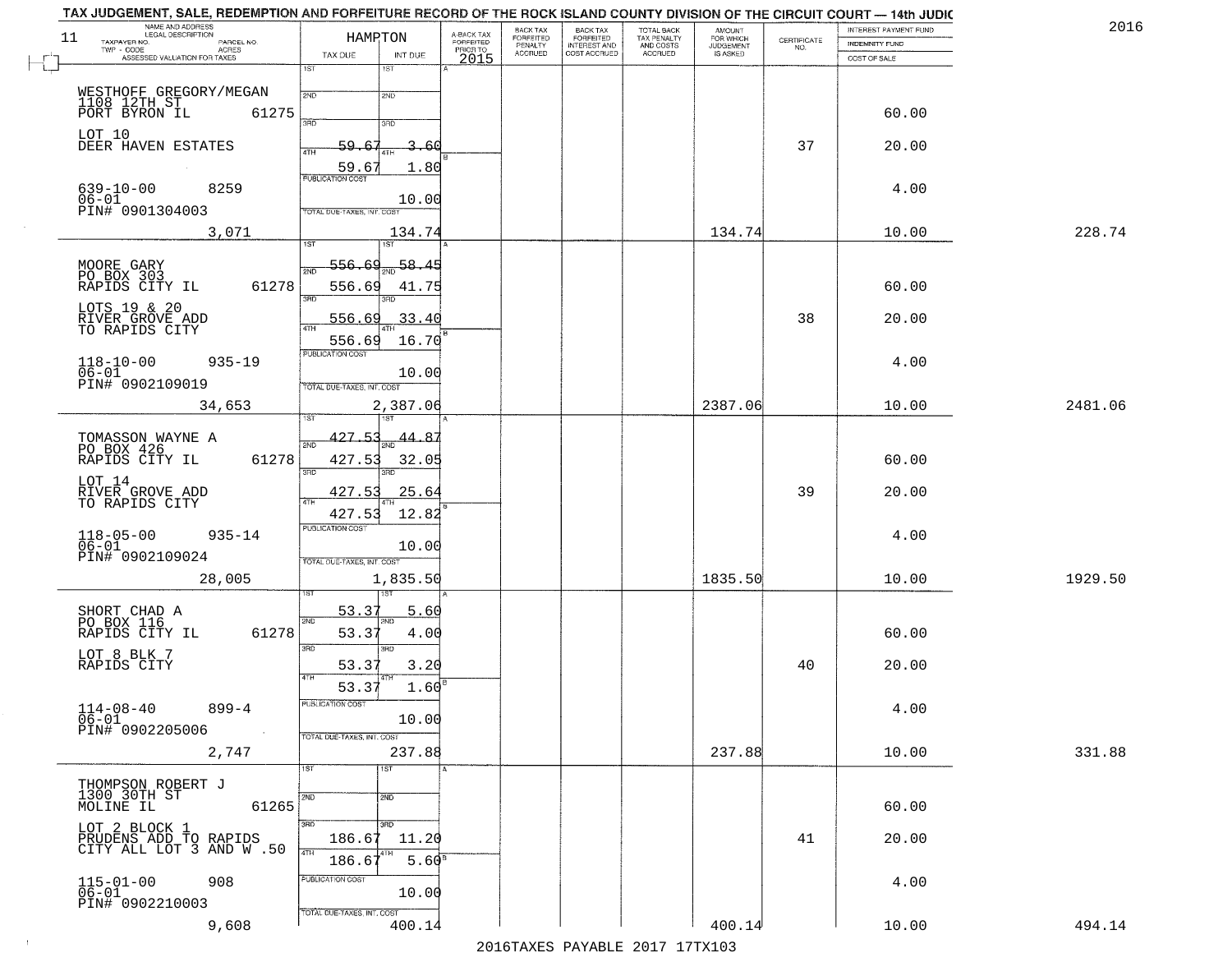| 11                                      | BY WHOM<br>PURCHASED  | RATE<br>$\%$<br><b>BID</b> | HAMPTON<br>DATE OF SALE | TAX JUDGEMENT, SALE, REDEMPTION AND FORFEITURE RECORD OF THE ROCK ISLAND COUNTY DIVISION OF THE CIRCUIT COURT — 14th JUDICIAL CIRCUIT OF ILLINOIS 2016<br>SUBSEQUENT TAXES PAID, FEES, AND TIME EXTENSION | TOTAL DUE<br>TO REDEEM<br>FROM SALE<br>LESS<br>COUNTY CLERK FEE | BY WHOM REDEEMED                    | DATE OF REDEMP-<br>TION OR DEED<br>MO.<br>DAY.<br><b>YEAR</b> | RECEIVED REDEMPTION<br>MONEY IN FULL                   |
|-----------------------------------------|-----------------------|----------------------------|-------------------------|-----------------------------------------------------------------------------------------------------------------------------------------------------------------------------------------------------------|-----------------------------------------------------------------|-------------------------------------|---------------------------------------------------------------|--------------------------------------------------------|
| PIN# 0901304003<br>RICÖ TRUSTEE<br>-1   | $\sim$                | 18                         | 12/28/2017              | 03/01/2018 Time Ext & incl<br>03/01/2018 Take Notice Fee                                                                                                                                                  | 08/07/2020<br>20.70                                             |                                     |                                                               | Certificate<br>Returned<br>& Cancelled<br>07/06/2018   |
|                                         |                       |                            |                         |                                                                                                                                                                                                           |                                                                 | 290.61 DOVENMUEHLE MORTGAGE         | 04/02/2018                                                    | Karen Kinney                                           |
| PIN# 0902109019<br>JMT INVESTMENTS<br>2 |                       | 0 <sub>0</sub>             | 12/28/2017              | 09/15/2020 Time Ext & incl<br>02/15/2018 Take Notice Fee                                                                                                                                                  | 12/28/2020<br>20.70                                             |                                     |                                                               | $\overline{2}$                                         |
| PIN# 0902109024                         | EQUITY ONE INVESTMENT | 00                         | FUND LLC<br>12/28/2017  | 01/16/2018 Time Ext & incl<br>01/16/2018 Take Notice Fee<br>11/20/2018 Subs paid                                                                                                                          | 07/03/2020<br>20.59<br>1,835.10                                 |                                     |                                                               | Certificate<br>Returned                                |
| 3                                       |                       |                            |                         |                                                                                                                                                                                                           |                                                                 | 4,005.40<br>160.00 BRUCE CORNMESSER | 06/18/2019                                                    | -3<br>& Cancelled<br>07/29/2019<br>Karen Kinney        |
| PIN# 0902205006<br>RICO TRUSTEE<br>4    |                       | 18                         | 12/28/2017              |                                                                                                                                                                                                           |                                                                 |                                     |                                                               | Certificate<br>Returned<br>& Cancelled 4<br>02/07/2018 |
|                                         |                       |                            |                         |                                                                                                                                                                                                           |                                                                 | 391.62<br>160.00 CHAD SHORT         | 01/31/2018                                                    | Karen Kinney                                           |
| PIN# 0902210003<br>WILLOWDAM LLC<br>5   |                       | 01                         | 12/28/2017              | 02/26/2018 Time Ext & incl<br>03/01/2018 Take Notice Fee                                                                                                                                                  | 12/16/2020<br>20.70                                             |                                     |                                                               | Certificate<br>Returned<br>& Cancelled 5<br>07/06/2018 |
|                                         |                       |                            |                         |                                                                                                                                                                                                           |                                                                 | 519.78<br>160.00 JOHN THOMPSON      | 03/19/2018                                                    | Karen Kinney                                           |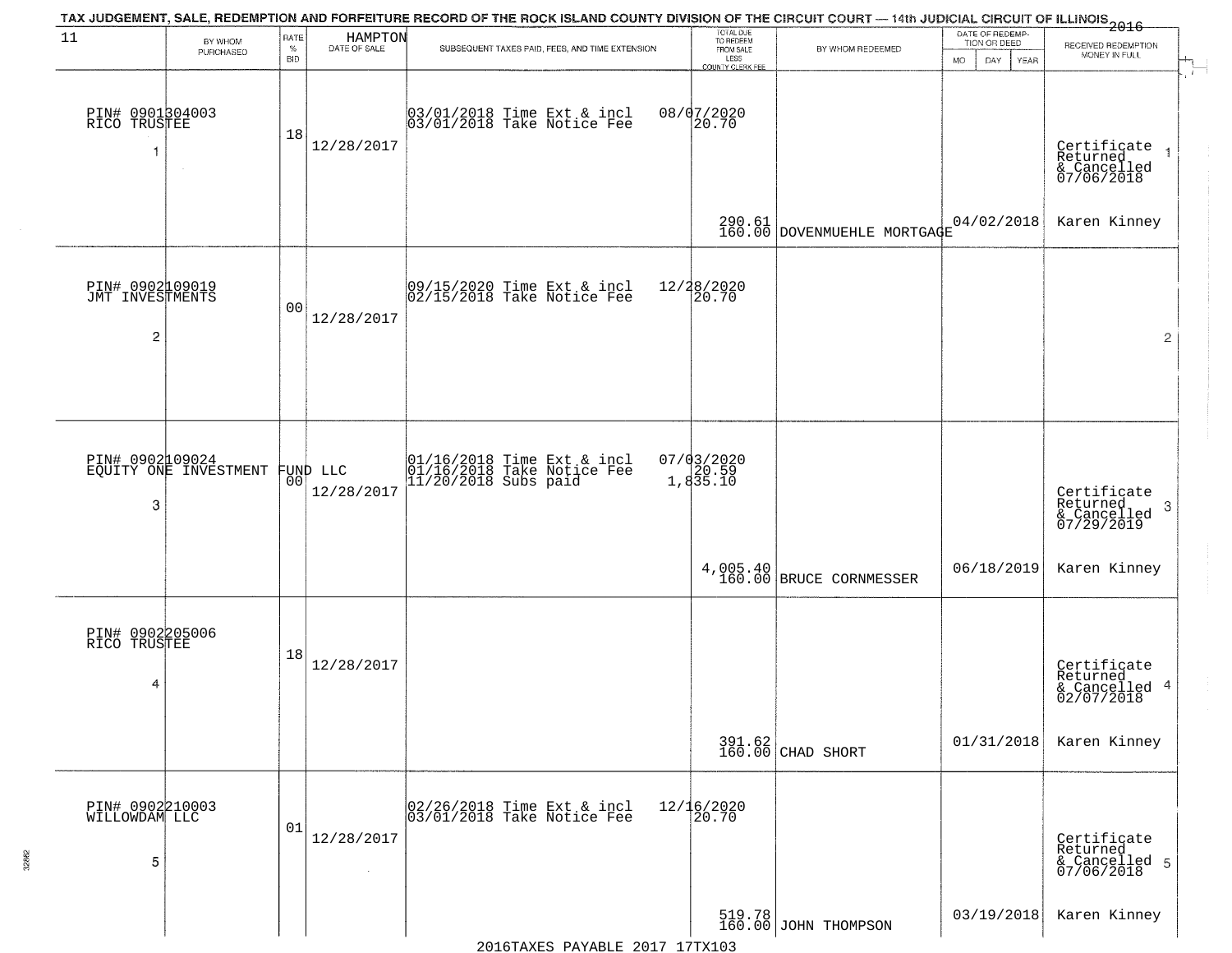| TAX JUDGEMENT, SALE, REDEMPTION AND FORFEITURE RECORD OF THE ROCK ISLAND COUNTY DIVISION OF THE CIRCUIT COURT - 14th JUDIC<br>NAME AND ADDRESS<br>LEGAL DESCRIPTION |                                                                           |                                     | BACK TAX             | <b>BACK TAX</b>           |                                        | AMOUNT<br>FOR WHICH |                                                                 | INTEREST PAYMENT FUND | 2016    |
|---------------------------------------------------------------------------------------------------------------------------------------------------------------------|---------------------------------------------------------------------------|-------------------------------------|----------------------|---------------------------|----------------------------------------|---------------------|-----------------------------------------------------------------|-----------------------|---------|
| 12<br>TAXPAYER NO.<br>PARCEL NO.                                                                                                                                    | HAMPTON                                                                   | A-BACK TAX<br>FORFEITED<br>PRIOR TO | FORFEITED<br>PENALTY | FORFEITED<br>INTEREST AND | TOTAL BACK<br>TAX PENALTY<br>AND COSTS | <b>JUDGEMENT</b>    | $\begin{array}{c} \text{CERTIFICATE} \\ \text{NO.} \end{array}$ | INDEMNITY FUND        |         |
| ACRES<br>ASSESSED VALUATION FOR TAXES                                                                                                                               | TAX DUE<br>INT DUE                                                        | 2015                                | <b>ACCRUED</b>       | COST ACCRUED              | <b>ACCRUED</b>                         | IS ASKED            |                                                                 | COST OF SALE          |         |
| THOMPSON ROBERT J<br>1300 30TH ST<br>MOLINE IL                                                                                                                      | 1ST<br>$1S$ T<br>2ND<br>2ND                                               |                                     |                      |                           |                                        |                     |                                                                 |                       |         |
| 61265<br>LOT 1 BLOCK 1                                                                                                                                              | 350<br>3RD<br>138.04<br>-8.28                                             |                                     |                      |                           |                                        |                     | 42                                                              | 60.00<br>20.00        |         |
| PRUDENS ADD TO RAPIDS<br>CITY E .50 LOT 2 AND ALL<br>& N15 FT OF E 70 FT LOT 4<br>909                                                                               | 138.04<br>4.14<br>PUBLICATION COST                                        |                                     |                      |                           |                                        |                     |                                                                 | 4.00                  |         |
| $115 - 02 - 00$<br>$06 - 01$<br>PIN# 0902210004                                                                                                                     | 10.00<br>TOTAL DUE-TAXES, INT. COST                                       |                                     |                      |                           |                                        |                     |                                                                 |                       | 392.50  |
| 7,105                                                                                                                                                               | 298.50<br>1ST                                                             |                                     |                      |                           |                                        | 298.50              |                                                                 | 10.00                 |         |
| SMITH JERRY L/NORMA<br>PO BOX 105<br>61278<br>RAPIDS CITY IL<br>SUPVR ASST MAP                                                                                      | 2ND<br>2ND<br>598.07<br>44.85<br>3RD<br>3RD                               |                                     |                      |                           |                                        |                     |                                                                 | 60.00                 |         |
| LOT 226 SHEET 22<br>MARY R HALLS ADD                                                                                                                                | 35.88<br>598.07<br>ৰাম<br>17.94<br>598.07<br>PUBLICATION COST             |                                     |                      |                           |                                        |                     | 43                                                              | 20.00                 |         |
| $114 - 19 - 20$<br>$906 - 2$<br>$06 - 01$<br>PIN# 0902218004                                                                                                        | 10.00<br>TOTAL DUE-TAXES, INT. COST                                       |                                     |                      |                           |                                        |                     |                                                                 | 4.00                  |         |
| 41,783                                                                                                                                                              | 1,902.88<br>isT<br>187                                                    |                                     |                      |                           |                                        | 1902.88             |                                                                 | 10.00                 | 1996.88 |
| CROXTON DAWNE M<br>108 BLUFF ST<br>61275<br>PORT BYRON IL                                                                                                           | 58.1<br><u>554.12</u><br>2ND<br>554.12<br>41.55<br>3RD                    |                                     |                      |                           |                                        |                     |                                                                 | 60.00                 |         |
| SUPVR ASST MAP<br>LOT 305-2 SHEET 23                                                                                                                                | 3RD<br>554.12<br>33.24<br>$\overline{AT}$<br>16.62<br>554.12              |                                     |                      |                           |                                        |                     | 44                                                              | 20.00                 |         |
| $031 - 03 - 60$<br>06-01<br>$248 - 0$<br>PIN# 0902301006                                                                                                            | <b>PUBLICATION COST</b><br>10.00<br>TOTAL OUE-TAXES, INT. COST            |                                     |                      |                           |                                        |                     |                                                                 | 4.00                  |         |
| 28,521                                                                                                                                                              | 2,376.06                                                                  |                                     |                      |                           |                                        | 2376.06             |                                                                 | 10.00                 | 2470.06 |
| RICKEY HAROLD E<br>PO BOX 205<br>RAPIDS CITY IL<br>61278                                                                                                            | 271.11<br><u>28.49</u><br>2ND<br>271.11<br>20.35                          |                                     |                      |                           |                                        |                     |                                                                 | 60.00                 |         |
| SUPVR ASST MAP<br>LOT 313 SHEET 23                                                                                                                                  | 3 <sub>BD</sub><br><b>IRD</b><br>271.11<br>16.28<br>4TH<br>8.14<br>271.11 |                                     |                      |                           |                                        |                     | 45                                                              | 20.00                 |         |
| $030 - 05 - 00$<br>$248 - E - 2$<br>$06 - 01$<br>.170<br>PIN# 0902301016                                                                                            | PUBLICATION CUS<br>10.00<br>TOTAL DUE-TAXES, INT. COST                    |                                     |                      |                           |                                        |                     |                                                                 | 4.00                  |         |
| 19,954                                                                                                                                                              | 1,167.70<br><b>TIST</b>                                                   |                                     |                      |                           |                                        | 1167.70             |                                                                 | 10.00                 | 1261.70 |
| BLEEKER TONY<br>2 WALBRIER CT<br>52753<br>LE CLAIRE IA                                                                                                              | 861.20<br>90.44<br>2ND<br>2ND<br>861.20<br>64.60                          |                                     |                      |                           |                                        |                     |                                                                 | 60.00                 |         |
| SUPVR ASST MAP<br>LOT 428 SHEET 26                                                                                                                                  | 3RD<br>חחי<br>861.20<br>51.68<br>4TH<br>861.20<br>$25.84^s$               |                                     |                      |                           |                                        |                     | 46                                                              | 20.00                 |         |
| $033 - 01 - 00$<br>06-49<br>$^{258-1}_{2.000}$<br>PIN# 0903403006                                                                                                   | PUBLICATION COST<br>10.00<br>TOTAL DUE-TAXES, INT. COST                   |                                     |                      |                           |                                        |                     |                                                                 | 4.00                  |         |
| 43,295                                                                                                                                                              | 3,687.36                                                                  |                                     |                      |                           |                                        | 3687.36             |                                                                 | 10.00                 | 3781.36 |

 $\sim 10^{-1}$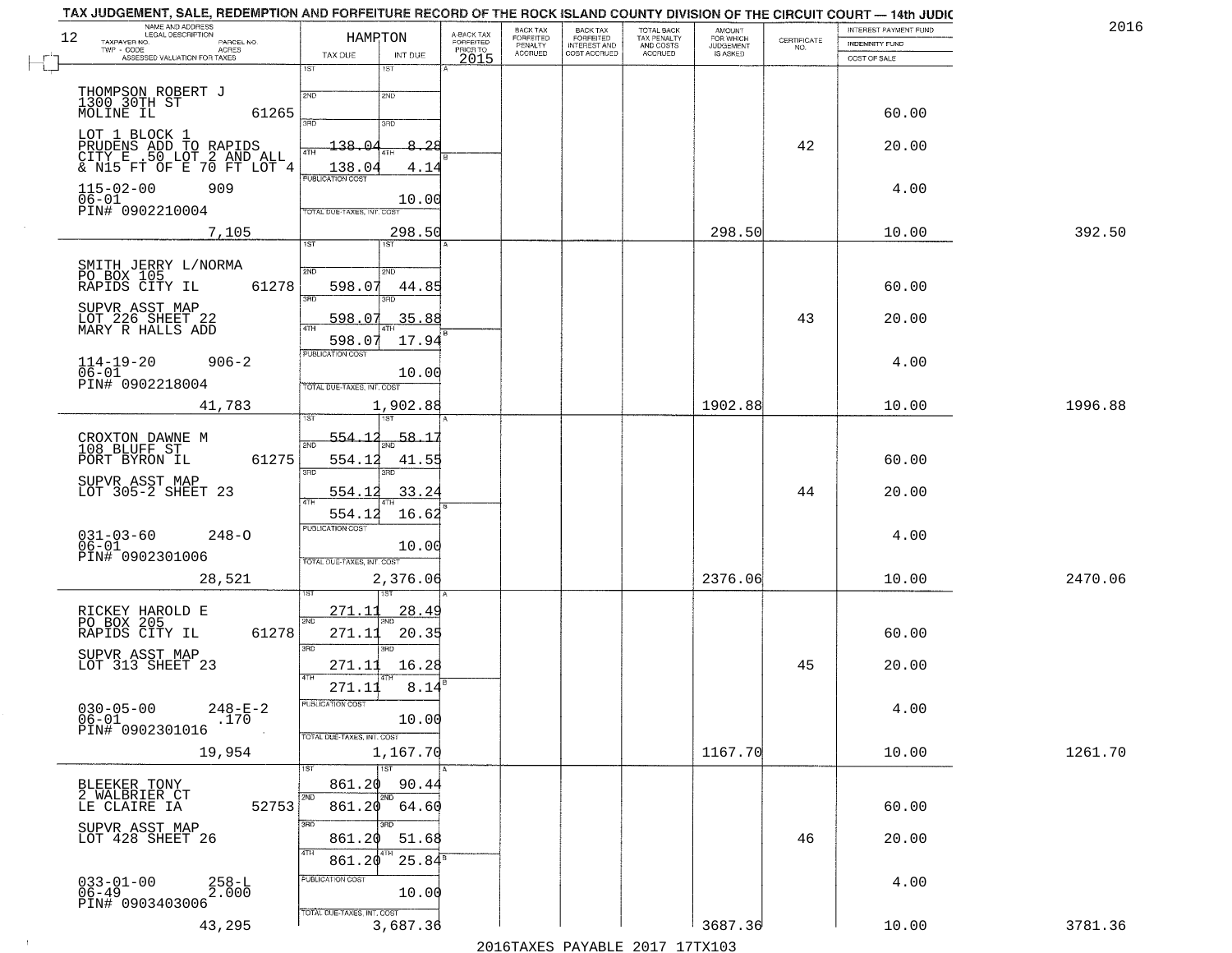| 12                                    | BY WHOM                                          | RATE<br>%       | HAMPTON<br>DATE OF SALE | TAX JUDGEMENT, SALE, REDEMPTION AND FORFEITURE RECORD OF THE ROCK ISLAND COUNTY DIVISION OF THE CIRCUIT COURT - 14th JUDICIAL CIRCUIT OF ILLINOIS 2016<br>SUBSEQUENT TAXES PAID, FEES, AND TIME EXTENSION                                                            | TOTAL DUE<br>TO REDEEM<br>FROM SALE                                                                                                                                                           | BY WHOM REDEEMED                          | DATE OF REDEMP-<br>TION OR DEED | RECEIVED REDEMPTION                                                    |
|---------------------------------------|--------------------------------------------------|-----------------|-------------------------|----------------------------------------------------------------------------------------------------------------------------------------------------------------------------------------------------------------------------------------------------------------------|-----------------------------------------------------------------------------------------------------------------------------------------------------------------------------------------------|-------------------------------------------|---------------------------------|------------------------------------------------------------------------|
|                                       | PURCHASED                                        | <b>BID</b>      |                         |                                                                                                                                                                                                                                                                      | LESS<br>COUNTY CLERK FEE                                                                                                                                                                      |                                           | MO.<br>DAY<br><b>YEAR</b>       | MONEY IN FULL                                                          |
|                                       | PIN# 0902210004<br>STEVE SODEMAN LIVING TRUST    | 18              | 12/28/2017              | $ 01/16/2018$ Time Ext & incl<br>$ 01/16/2018$ Take Notice Fee                                                                                                                                                                                                       | 12/21/2020<br>20.59                                                                                                                                                                           |                                           |                                 | Certificate<br>Returned<br>& Cancelled<br>04/04/2018                   |
|                                       |                                                  |                 |                         |                                                                                                                                                                                                                                                                      | 483.74<br>160.00                                                                                                                                                                              | JOHN THOMPSON                             | 03/19/2018                      | Karen Kinney                                                           |
| PIN# 0902218004<br>2                  | EQUITY ONE INVESTMENT                            | 00              | FUND LLC<br>12/28/2017  | 01/16/2018 Time Ext & incl<br>01/16/2018 Take Notice Fee                                                                                                                                                                                                             | 07/03/2020<br>20.59                                                                                                                                                                           |                                           |                                 | Certificate<br>Returned<br>& Cancelled 2<br>10/25/2018                 |
|                                       |                                                  |                 |                         |                                                                                                                                                                                                                                                                      |                                                                                                                                                                                               | 2,017.47<br>160.00 NORMA SMITH            | 09/10/2018                      | Karen Kinney                                                           |
| PIN# 0902301006<br>AUCTION Z INC<br>3 |                                                  | 0 <sub>0</sub>  | 12/28/2017              |                                                                                                                                                                                                                                                                      |                                                                                                                                                                                               |                                           |                                 | Certificate<br>Returned<br>-3<br>& Cancelled<br>04/04/2018             |
|                                       |                                                  |                 |                         |                                                                                                                                                                                                                                                                      | $2,470.06$<br>160.00 LERETA                                                                                                                                                                   |                                           | 02/01/2018                      | Karen Kinney                                                           |
| PIN# 0902301016<br>4                  | INTEGRITY INVESTMENT FUND LLC                    |                 | 12/28/2017              | 06/17/2020 Time Ext & incl<br>01/17/2018 Take Notice Fee<br>07/10/2020 Take Notice Fee<br>07/10/2020 Circuit Clerks Fee<br>07/15/2020 Title Search Fee<br>07/15/2020 Lis Pendens<br>07/17/2020 Subsigation Foe<br>07/24/2020 Publication Fee<br>12/13/2018 Subs paid | 12/15/2020<br>20.59<br>35.00<br>$\begin{array}{c} 2\bar{1}\bar{0}.25\\150.00\\70.50 \end{array}$<br>1,605.85<br>500.05<br>$1, \frac{3}{9}$ $\frac{3}{1}$ $\ldots$ $\frac{8}{9}$ $\frac{8}{9}$ | 5,621.87<br>160.00 HAROLD RICKEY          | 07/31/2020                      | Certificate<br>Returned<br>& Cancelled 4<br>08/12/2020<br>Karen Kinney |
| 5                                     | DIN# 0903403006<br>INTEGRITY INVESTMENT FUND LLC | 00 <sub>1</sub> | 12/28/2017              | 01/19/2018 Time Ext & incl<br>01/17/2018 Take Notice Fee                                                                                                                                                                                                             | 06/29/2020<br>20.59                                                                                                                                                                           |                                           |                                 | Certificate<br>Returned<br>& Cancelled 5<br>10/25/2018                 |
|                                       |                                                  |                 |                         |                                                                                                                                                                                                                                                                      |                                                                                                                                                                                               | 3,801.95<br>160.00 MERIDIAN TITLE COMPANY | 05/08/2018                      | Karen Kinney                                                           |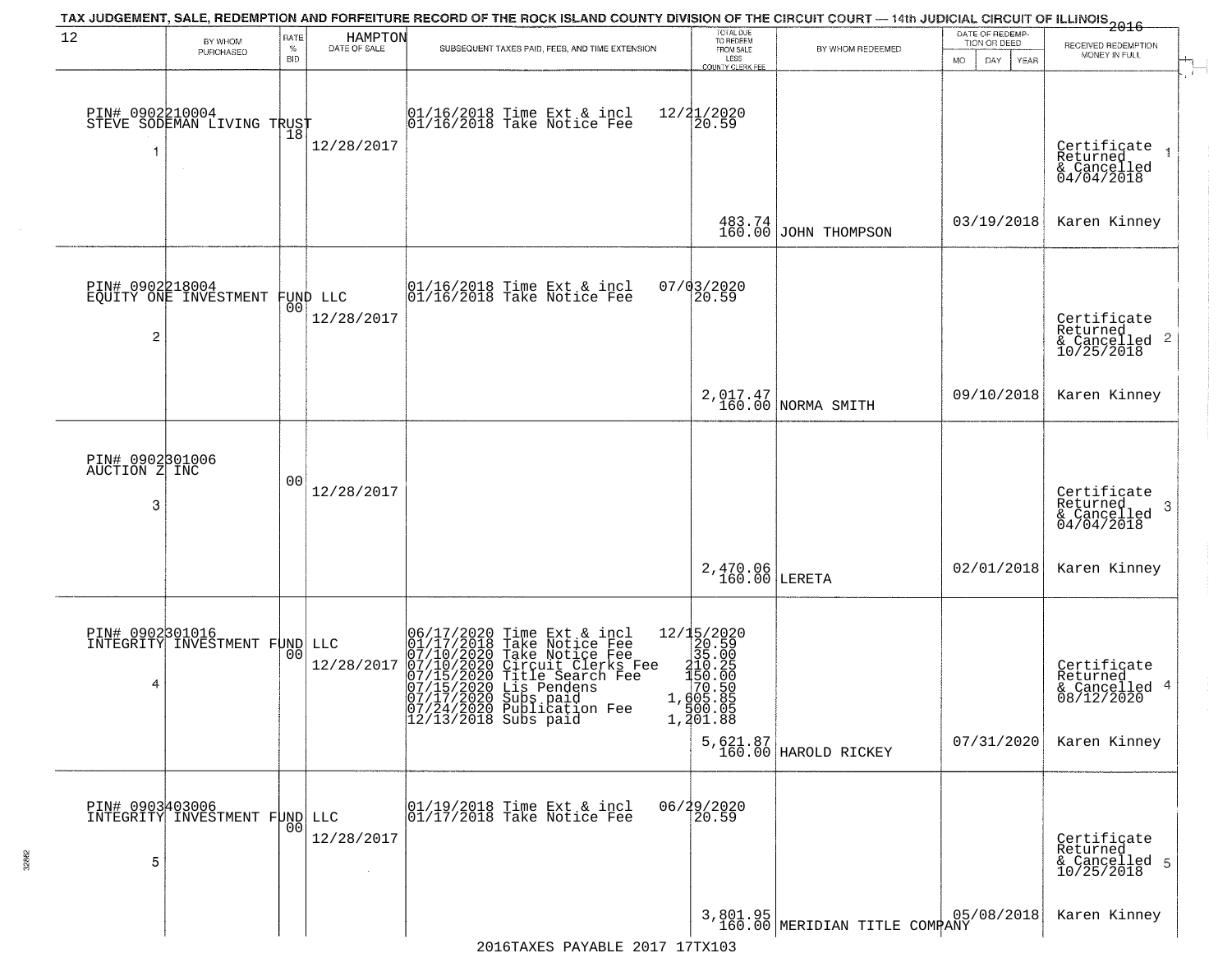| 2016    | INTEREST PAYMENT FUND |                                                                 | <b>AMOUNT</b><br>FOR WHICH | TOTAL BACK                          | <b>BACK TAX</b><br><b>FORFEITED</b> | BACK TAX<br><b>FORFEITED</b> | A-BACK TAX            | HAMPTON                                               |              | NAME AND ADDRESS<br>LEGAL DESCRIPTION                    |
|---------|-----------------------|-----------------------------------------------------------------|----------------------------|-------------------------------------|-------------------------------------|------------------------------|-----------------------|-------------------------------------------------------|--------------|----------------------------------------------------------|
|         | INDEMNITY FUND        | $\begin{array}{c} \text{CERTIFICATE} \\ \text{NO.} \end{array}$ | JUDGEMENT                  | TAX PENALTY<br>AND COSTS<br>ACCRUED | INTEREST AND<br>COST ACCRUED        | PENALTY<br>ACCRUED           | FORFEITED<br>PRIOR TO |                                                       |              | TAXPAYER NO.<br>PARCEL NO.<br>TWP - CODE<br><b>ACRES</b> |
|         | COST OF SALE          |                                                                 |                            |                                     |                                     |                              | 2015                  | TAX DUE<br>INT DUE<br>i ST                            | 1ST          | ASSESSED VALUATION FOR TAXES                             |
|         |                       |                                                                 |                            |                                     |                                     |                              |                       | <del> <sub>2ND</sub> 1374.83<sub>2N</sub>144.34</del> |              |                                                          |
|         |                       |                                                                 |                            |                                     |                                     |                              |                       |                                                       |              | PARKER ALVIN O<br>15715 RTE 84 N                         |
|         | 60.00                 |                                                                 |                            |                                     |                                     |                              |                       | 1374.83<br>103.10                                     | 61244        | EAST MOLINE IL                                           |
|         | 20.00                 | 47                                                              |                            |                                     |                                     |                              |                       | 1374.8<br>82.4                                        |              | LOT 1<br>WOODLAND HILLS SUBD                             |
|         |                       |                                                                 |                            |                                     |                                     |                              |                       | 1374.83<br>41.24                                      |              |                                                          |
|         | 4.00                  |                                                                 |                            |                                     |                                     |                              |                       | <b>PUBLICATION COST</b>                               |              | $408 - 24 - 00$<br>6614                                  |
|         |                       |                                                                 |                            |                                     |                                     |                              |                       | 10.00                                                 |              | 06-51<br>PIN# 0908204001                                 |
|         |                       |                                                                 |                            |                                     |                                     |                              |                       | TOTAL DUE-TAXES, INT. COST                            |              |                                                          |
| 5974.48 | 10.00                 |                                                                 | 5880.48                    |                                     |                                     |                              |                       | 5,880.48<br>1ST <sup>1</sup>                          | 1ST          | 79,471                                                   |
|         |                       |                                                                 |                            |                                     |                                     |                              |                       | <u> 1021.58</u><br><u>-107.2</u>                      |              |                                                          |
|         | 60.00                 |                                                                 |                            |                                     |                                     |                              |                       | 1021.58<br>76.60                                      | 89803        | EVANS JIM W<br>PO BOX 2211<br>ELKO NV                    |
|         |                       |                                                                 |                            |                                     |                                     |                              |                       |                                                       | 3BF          |                                                          |
|         | 20.00                 | 48                                                              |                            |                                     |                                     |                              |                       | 1021<br>61.28<br>- 5                                  |              | LOT 9<br>HOMESTEAD ESTATES                               |
|         |                       |                                                                 |                            |                                     |                                     |                              |                       | 1021.58<br>30.64                                      |              |                                                          |
|         | 4.00                  |                                                                 |                            |                                     |                                     |                              |                       | PUBLICATION COST                                      |              | $635 - 09 - 00$<br>8040                                  |
|         |                       |                                                                 |                            |                                     |                                     |                              |                       | 10.00                                                 |              | $06 - 05$<br>1.360<br>PIN# 0911405014                    |
|         |                       |                                                                 |                            |                                     |                                     |                              |                       | TOTAL DUE-TAXES, INT. COST                            |              |                                                          |
| 4466.08 | 10.00                 |                                                                 | 4372.08                    |                                     |                                     |                              |                       | 4,372.08                                              |              | 56,225                                                   |
|         |                       |                                                                 |                            |                                     |                                     |                              |                       | 258.6<br>27.16                                        |              |                                                          |
|         | 60.00                 |                                                                 |                            |                                     |                                     |                              |                       | 258.63<br>19.40                                       | 89803        | EVANS JIM W<br>PO BOX 2211<br>ELKO NV                    |
|         |                       |                                                                 |                            |                                     |                                     |                              |                       | 3RD                                                   | 3BD          | LOT 12                                                   |
|         | 20.00                 | 49                                                              |                            |                                     |                                     |                              |                       | 258.6<br>15.52                                        |              | HOMESTEAD ESTATES                                        |
|         |                       |                                                                 |                            |                                     |                                     |                              |                       | 7.76<br>258.6                                         |              |                                                          |
|         | 4.00                  |                                                                 |                            |                                     |                                     |                              |                       | <b>PUBLICATION COST</b>                               |              | 635-12-00<br>06-05<br>8043<br>1.570                      |
|         |                       |                                                                 |                            |                                     |                                     |                              |                       | 10.00<br>TOTAL OUE-TAXES, INT. COST                   |              | PIN# 0911405020                                          |
| 1208.36 | 10.00                 |                                                                 | 1114.36                    |                                     |                                     |                              |                       | 1,114.36                                              |              | 14,234                                                   |
|         |                       |                                                                 |                            |                                     |                                     |                              |                       | ख़ा                                                   |              |                                                          |
|         |                       |                                                                 |                            |                                     |                                     |                              |                       | SND                                                   | 2ND          | MEYERS KIMBERLY R<br>305 2ND AVE                         |
|         | 60.00                 |                                                                 |                            |                                     |                                     |                              |                       |                                                       | 61256        | HAMPTON IL                                               |
|         |                       |                                                                 |                            |                                     |                                     |                              |                       | 3RD                                                   | 3RD          | LOT 16 BLOCK 4                                           |
|         | 20.00                 | 50                                                              |                            |                                     |                                     |                              |                       |                                                       | 4TH          | HAMPTON TOWN OF HAMPTON N.50                             |
|         |                       |                                                                 |                            |                                     |                                     |                              |                       | $496.86$ $14.90$ <sup>B</sup>                         |              |                                                          |
|         | 4.00                  |                                                                 |                            |                                     |                                     |                              |                       | PUBLICATION COST                                      |              | $121 - 08 - 00$<br>06-10<br>$955 - A$                    |
|         |                       |                                                                 |                            |                                     |                                     |                              |                       | 10.00<br>TOTAL DUE-TAXES, INT. COST                   |              | PIN# 0917106012                                          |
| 615.76  | 10.00                 |                                                                 | 521.76                     |                                     |                                     |                              |                       | 521.76                                                |              | 22,854                                                   |
|         |                       |                                                                 |                            |                                     |                                     |                              |                       | 1ST                                                   | 1ST          |                                                          |
|         |                       |                                                                 |                            |                                     |                                     |                              |                       | 898.54<br>94.36                                       |              |                                                          |
|         | 60.00                 |                                                                 |                            |                                     |                                     |                              |                       | 2ND<br>898.54<br>67.40                                | 2ND<br>61256 | THAXTON SCOTT<br>206 3RD ST<br>HAMPTON IL                |
|         |                       |                                                                 |                            |                                     |                                     |                              |                       |                                                       | 3RD          | LOT 8 BLOCK 12                                           |
|         | 20.00                 | 51                                                              |                            |                                     |                                     |                              |                       | 898.54<br>53.92                                       | 4TH          | HAMPTON TOWN OF HAMPTON                                  |
|         |                       |                                                                 |                            |                                     |                                     |                              |                       | $26.96^8$<br>898.54                                   |              |                                                          |
|         |                       |                                                                 |                            |                                     |                                     |                              |                       |                                                       |              |                                                          |
|         | 4.00                  |                                                                 |                            |                                     |                                     |                              |                       | PUBLICATION COST                                      |              | 1030                                                     |
|         |                       |                                                                 |                            |                                     |                                     |                              |                       | 10.00<br>TOTAL DUE-TAXES, INT. COST                   |              | 125-07-00<br>06-10<br>PIN# 0917112006                    |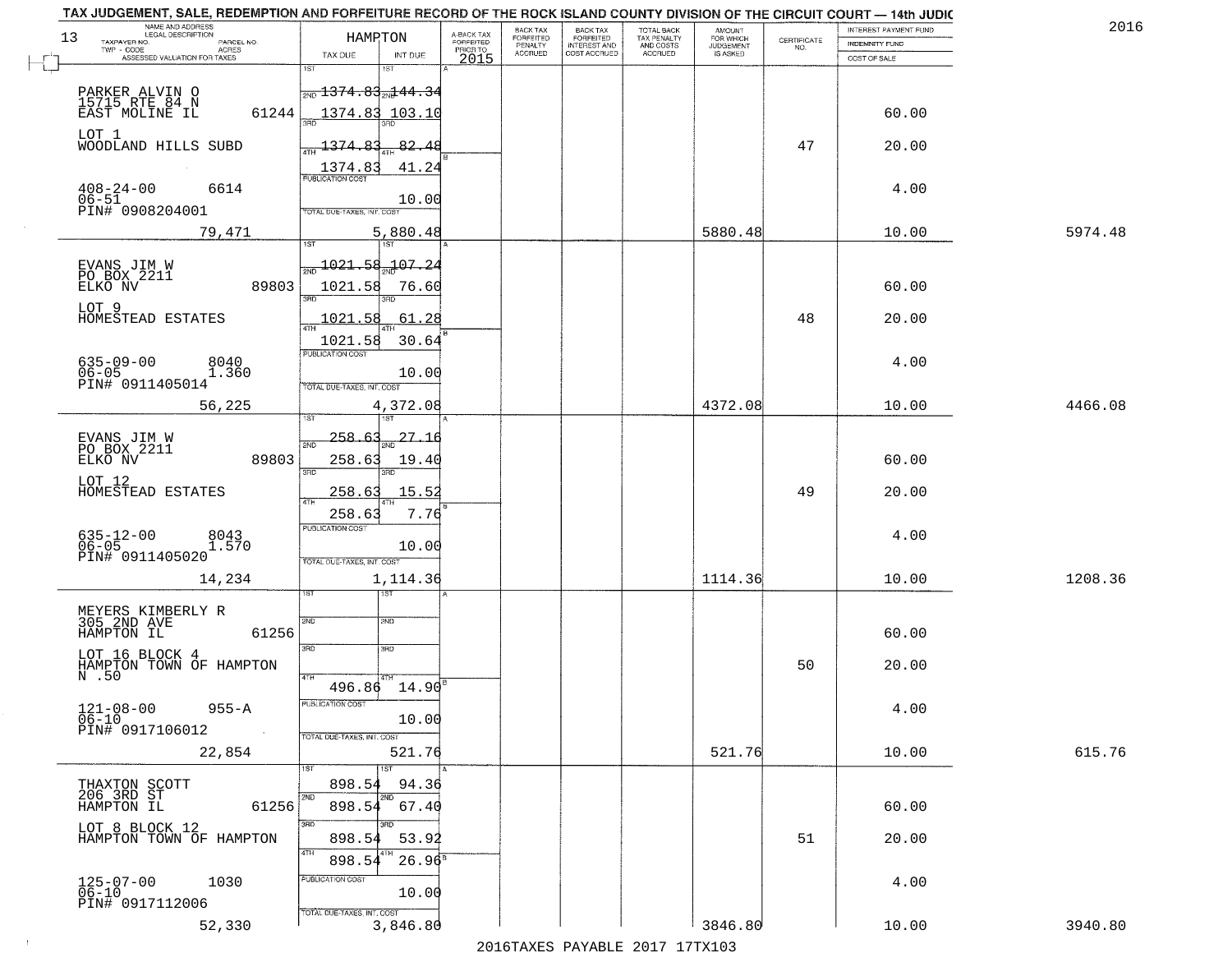| 13                                                     | BY WHOM<br>PURCHASED                          | RATE<br>$\%$<br><b>BID</b> | HAMPTON<br>DATE OF SALE | TAX JUDGEMENT, SALE, REDEMPTION AND FORFEITURE RECORD OF THE ROCK ISLAND COUNTY DIVISION OF THE CIRCUIT COURT — 14th JUDICIAL CIRCUIT OF ILLINOIS 2016<br>SUBSEQUENT TAXES PAID, FEES, AND TIME EXTENSION | TOTAL DUE<br>TO REDEEM<br>FROM SALE<br>LESS<br>COUNTY CLERK FEE | BY WHOM REDEEMED                                                              | DATE OF REDEMP-<br>TION OR DEED<br>MO.<br>DAY.<br>YEAR | RECEIVED REDEMPTION<br>MONEY IN FULL                                   |
|--------------------------------------------------------|-----------------------------------------------|----------------------------|-------------------------|-----------------------------------------------------------------------------------------------------------------------------------------------------------------------------------------------------------|-----------------------------------------------------------------|-------------------------------------------------------------------------------|--------------------------------------------------------|------------------------------------------------------------------------|
| PIN# 0908204001<br>REALTAX DEV LT'D<br>1               | $\sim$                                        | 00                         | 12/28/2017              | $ 01/29/2018$ Time Ext & incl<br>$ 01/29/2018$ Take Notice Fee                                                                                                                                            | 06/28/2020<br>20.70                                             |                                                                               |                                                        | Certificate<br>Returned<br>& Cancelled<br>07/06/2018                   |
|                                                        |                                               |                            |                         |                                                                                                                                                                                                           |                                                                 | 5,995.18 REVERSE MORTGAGE SQLUTION                                            | 03/09/2018                                             | Karen Kinney                                                           |
| PIN# 0911405014<br>WESTERN SITES LLC<br>$\overline{c}$ |                                               | 00                         | 12/28/2017              |                                                                                                                                                                                                           |                                                                 |                                                                               |                                                        | Certificate<br>Returned<br>$\overline{2}$<br>& Cancelled<br>07/06/2018 |
|                                                        |                                               |                            |                         |                                                                                                                                                                                                           |                                                                 | 4,466.08<br>160.00 JIM W EVANS                                                | 03/27/2018                                             | Karen Kinney                                                           |
| 3                                                      | PIN# 0911405020<br>STEVE SODEMAN LIVING TRUST | 12                         | 12/28/2017              | 01/16/2018 Time Ext & incl<br>01/16/2018 Take Notice Fee                                                                                                                                                  | 12/21/2020<br> 20.59                                            |                                                                               |                                                        | Certificate<br>Returned<br>3<br>$\frac{6}{04/04/2018}$                 |
|                                                        |                                               |                            |                         |                                                                                                                                                                                                           |                                                                 | $1,373.95$ JIM W EVANS                                                        | 03/27/2018                                             | Karen Kinney                                                           |
| PIN# 0917106012<br>WESTERN SITES LLC<br>4              |                                               | 00                         | 12/28/2017              |                                                                                                                                                                                                           |                                                                 |                                                                               |                                                        | Certificate<br>Returned<br>4<br>& Cancelled<br>07/06/2018              |
|                                                        |                                               |                            |                         |                                                                                                                                                                                                           |                                                                 | 615.76 03,<br>160.00 QUAD CITY BANK & TRUST                                   | 03/05/2018                                             | Karen Kinney                                                           |
| PIN# 0917112006<br>REALTAX DEV LT'D<br>5               |                                               | 0 <sub>0</sub>             | $\sim$                  |                                                                                                                                                                                                           | 06/28/2020<br>20.70<br>4,484.26<br>3,449.70                     |                                                                               |                                                        | Certifiçate<br>Returned<br>& Cancelled 5<br>01/09/2020                 |
|                                                        |                                               |                            |                         |                                                                                                                                                                                                           |                                                                 | $\begin{vmatrix} 13.757.50 \\ 160.00 \end{vmatrix}$ SERVICE PLUS CREDIT UNION | 12/16/2019                                             | Karen Kinney                                                           |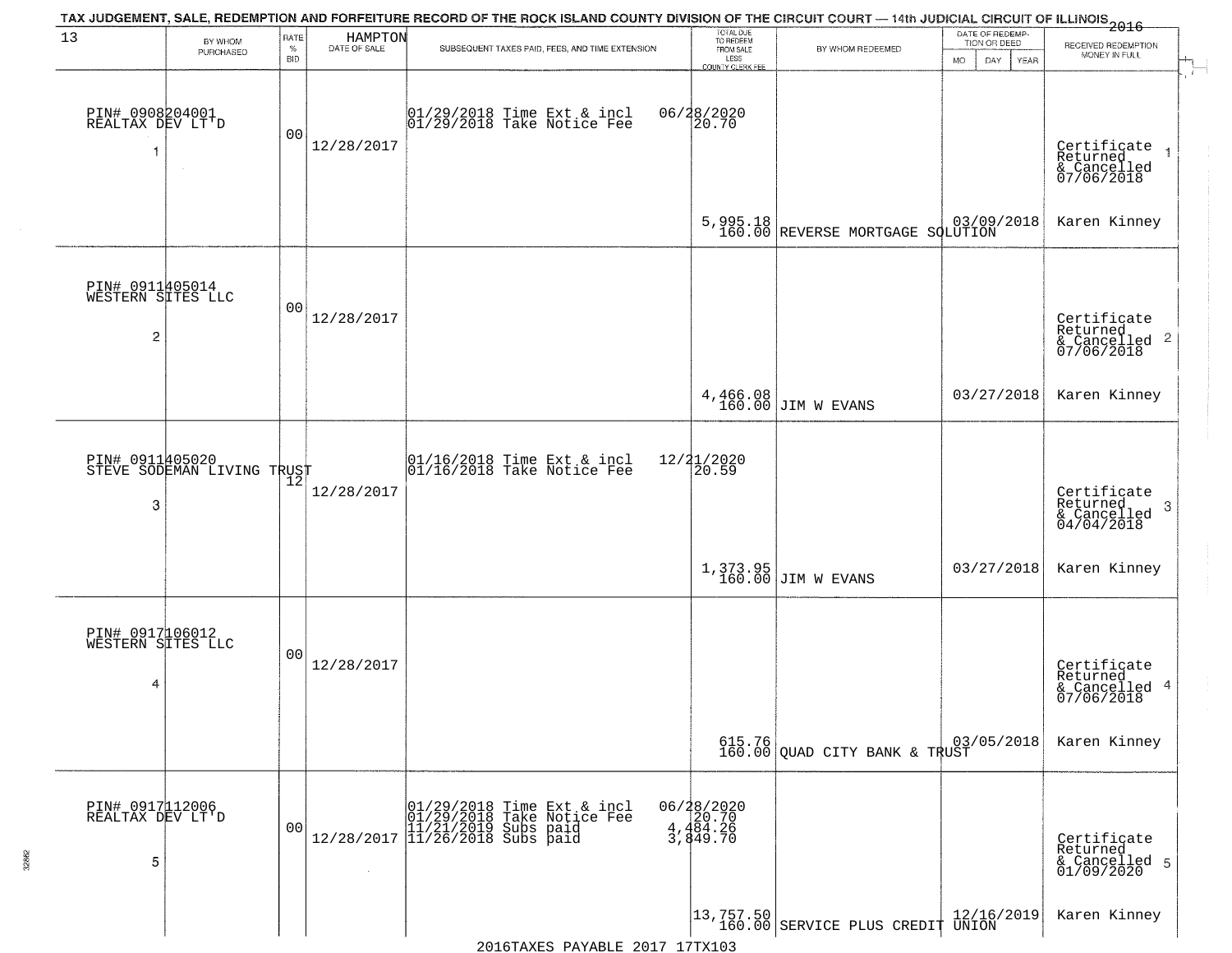| NAME AND ADDRESS<br>LEGAL DESCRIPTION                          |                                                                                         |                                     | BACK TAX             | <b>BACK TAX</b>           |                                        | AMOUNT<br>FOR WHICH |                                                                 | INTEREST PAYMENT FUND | 2016    |
|----------------------------------------------------------------|-----------------------------------------------------------------------------------------|-------------------------------------|----------------------|---------------------------|----------------------------------------|---------------------|-----------------------------------------------------------------|-----------------------|---------|
| 14<br>TAXPAYER NO.<br>PARCEL NO.<br>ACRES                      | HAMPTON                                                                                 | A-BACK TAX<br>FORFEITED<br>PRIOR TO | FORFEITED<br>PENALTY | FORFEITED<br>INTEREST AND | TOTAL BACK<br>TAX PENALTY<br>AND COSTS | <b>JUDGEMENT</b>    | $\begin{array}{c} \text{CERTIFICATE} \\ \text{NO.} \end{array}$ | INDEMNITY FUND        |         |
| ASSESSED VALUATION FOR TAXES                                   | TAX DUE<br>INT DUE                                                                      | 2015                                | <b>ACCRUED</b>       | COST ACCRUED              | <b>ACCRUED</b>                         | IS ASKED            |                                                                 | COST OF SALE          |         |
|                                                                | 1ST<br>$\textcolor{red}{\textbf{-150.79}}_{\textcolor{red}{\textbf{200.15.82}}}$<br>2ND |                                     |                      |                           |                                        |                     |                                                                 |                       |         |
| THAXTON SCOTT<br>206 3RD ST<br>HAMPTON IL<br>61256             | 150.79<br>11.30                                                                         |                                     |                      |                           |                                        |                     |                                                                 | 60.00                 |         |
| LOT 7 BLOCK 12<br>HAMPTON TOWN OF HAMPTON                      | 150.79<br>9.04                                                                          |                                     |                      |                           |                                        |                     | 52                                                              | 20.00                 |         |
|                                                                | $\frac{150.79}{PUBUCATONCGST}$<br>4.52                                                  |                                     |                      |                           |                                        |                     |                                                                 |                       |         |
| $125 - 06 - 00$<br>06-10<br>1029<br>PIN# 0917112007            | 10.00<br>TOTAL DUE-TAXES, INT. COST                                                     |                                     |                      |                           |                                        |                     |                                                                 | 4.00                  |         |
| 6,936                                                          | 653.84                                                                                  |                                     |                      |                           |                                        | 653.84              |                                                                 | 10.00                 | 747.84  |
|                                                                | <u> 181.62</u><br>$\frac{19.04}{200}$                                                   |                                     |                      |                           |                                        |                     |                                                                 |                       |         |
| WANGELIN CHARLES H<br>PO BOX 85<br>HAMPTON IL<br>61256         | 181.62<br>13.60<br>उन्नत                                                                |                                     |                      |                           |                                        |                     |                                                                 | 60.00                 |         |
| LOT 16 BLOCK 15<br>HAMPTON TOWN OF HAMPTON<br>LOTS 15 AND      | 3RD<br>10.88<br>181.62                                                                  |                                     |                      |                           |                                        |                     | 53                                                              | 20.00                 |         |
|                                                                | 5.44<br>181.62                                                                          |                                     |                      |                           |                                        |                     |                                                                 |                       |         |
| $126 - 07 - 00$<br>$1042 - B$<br>$06 - 10$                     | PUBLICATION COST<br>10.00                                                               |                                     |                      |                           |                                        |                     |                                                                 | 4.00                  |         |
| PIN# 0917116008                                                | TOTAL DUE-TAXES, INT. COST                                                              |                                     |                      |                           |                                        |                     |                                                                 |                       |         |
| 16,354                                                         | 785.44<br>is T                                                                          |                                     |                      |                           |                                        | 785.44              |                                                                 | 10.00                 | 879.44  |
| MUNOZ ELIAS/KRISTINA M<br>612 4TH AVENUE A                     | $\frac{1245.32}{210}$<br>130.76                                                         |                                     |                      |                           |                                        |                     |                                                                 |                       |         |
| HAMPTON IL<br>61256                                            | 1245.32<br>93.40<br>3RD<br>3RD                                                          |                                     |                      |                           |                                        |                     |                                                                 | 60.00                 |         |
| AND S 1/2 LOT 5<br>LOT 6 BLOCK 20<br>HAMPTON TOWN OF HAMPTON   | 1245.32<br>74.72                                                                        |                                     |                      |                           |                                        |                     | 54                                                              | 20.00                 |         |
|                                                                | 37.36<br>1245.32<br><b>PUBLICATION COST</b>                                             |                                     |                      |                           |                                        |                     |                                                                 |                       |         |
| $127 - 14 - 00$<br>06-10<br>1067                               | 10.00                                                                                   |                                     |                      |                           |                                        |                     |                                                                 | 4.00                  |         |
| PIN# 0917120004<br>57,281                                      | TOTAL OUE-TAXES, INT. COST<br>5,327.52                                                  |                                     |                      |                           |                                        | 5327.52             |                                                                 | 10.00                 | 5421.52 |
|                                                                |                                                                                         |                                     |                      |                           |                                        |                     |                                                                 |                       |         |
| HOOKER DAVID W/SHERRY L<br>506 10TH AVE<br>HAMPTON IL<br>61256 | 765.72<br>80.43<br>2ND<br>765.72<br>57.45                                               |                                     |                      |                           |                                        |                     |                                                                 | 60.00                 |         |
| LOT 1<br>HAMPTON BLUFFS 5TH ADD                                | 3RD<br>3RD<br>765.72<br>45.96                                                           |                                     |                      |                           |                                        |                     | 55                                                              | 20.00                 |         |
|                                                                | 4TH<br>765.72<br>22.98                                                                  |                                     |                      |                           |                                        |                     |                                                                 |                       |         |
| $423 - 97 - 00$<br>06-10<br>7236                               | PUBLICATION CUS<br>10.00                                                                |                                     |                      |                           |                                        |                     |                                                                 | 4.00                  |         |
| PIN# 0917207014<br>$\sim 100$ km $^{-1}$                       | TOTAL DUE-TAXES, INT. COST                                                              |                                     |                      |                           |                                        | 3279.70             |                                                                 |                       |         |
| 41,221                                                         | 3,279.70<br>$\overline{11}$ st                                                          |                                     |                      |                           |                                        |                     |                                                                 | 10.00                 | 3373.70 |
| LEIGH TERRANCE D<br>410 12TH AVE                               | 719.76<br>75.60<br>2ND<br>2ND                                                           |                                     |                      |                           |                                        |                     |                                                                 |                       |         |
| 61256<br>HAMPTON IL                                            | $719.76$ 54.00<br>3RD<br>חחי                                                            |                                     |                      |                           |                                        |                     |                                                                 | 60.00                 |         |
| LOT 9<br>HAMPTON BLUFFS 1ST ADD                                | 719.76<br>43.20<br>4TH                                                                  |                                     |                      |                           |                                        |                     | 56                                                              | 20.00                 |         |
|                                                                | 719.76<br>$21.60^8$<br>PUBLICATION COST                                                 |                                     |                      |                           |                                        |                     |                                                                 |                       |         |
| $403 - 16 - 00$<br>6472<br>$06 - 10$<br>PIN# 0917209009        | 10.00                                                                                   |                                     |                      |                           |                                        |                     |                                                                 | 4.00                  |         |
| 39,107                                                         | TOTAL DUE-TAXES, INT. COST<br>3,083.44                                                  |                                     |                      |                           |                                        | 3083.44             |                                                                 | 10.00                 | 3177.44 |

 $\sim 10^{-1}$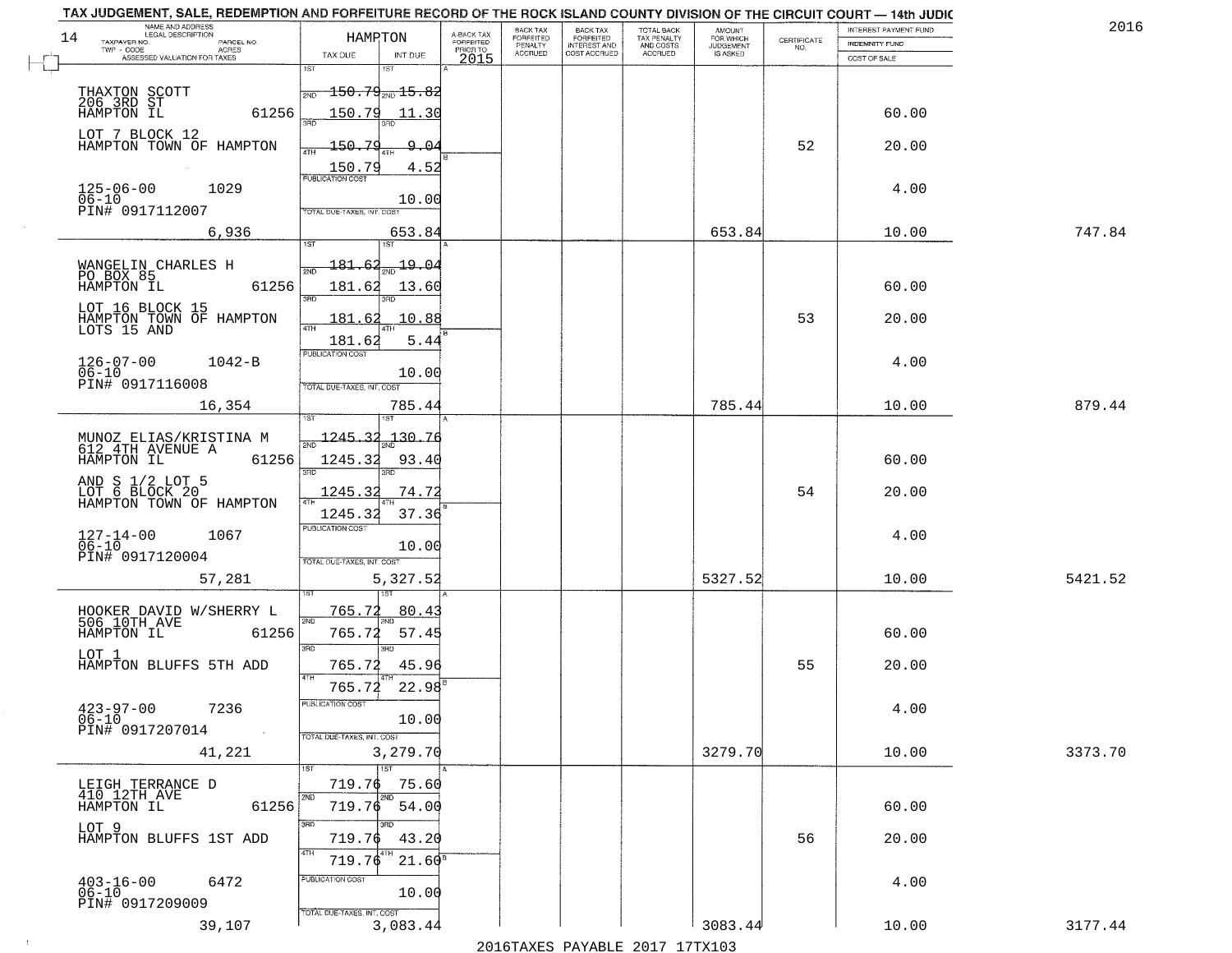|                                                        |                      |                            |                         | TAX JUDGEMENT, SALE, REDEMPTION AND FORFEITURE RECORD OF THE ROCK ISLAND COUNTY DIVISION OF THE CIRCUIT COURT — 14th JUDICIAL CIRCUIT OF ILLINOIS 2016 |                                                                        |                                                               |                                                             |                                                                               |
|--------------------------------------------------------|----------------------|----------------------------|-------------------------|--------------------------------------------------------------------------------------------------------------------------------------------------------|------------------------------------------------------------------------|---------------------------------------------------------------|-------------------------------------------------------------|-------------------------------------------------------------------------------|
| 14                                                     | BY WHOM<br>PURCHASED | RATE<br>$\%$<br><b>BID</b> | HAMPTON<br>DATE OF SALE | SUBSEQUENT TAXES PAID, FEES, AND TIME EXTENSION                                                                                                        | TOTAL DUE<br>TO REDEEM<br>FROM SALE<br>LESS<br><b>COUNTY CLERK FEE</b> | BY WHOM REDEEMED                                              | DATE OF REDEMP-<br>TION OR DEED<br><b>MO</b><br>DAY<br>YEAR | RECEIVED REDEMPTION<br>MONEY IN FULL                                          |
| PIN# 0917112007<br>WILLOWDAM LLC<br>$\mathbf{1}$       |                      | 03                         | 12/28/2017              | 02/26/2018 Time Ext & incl<br>03/01/2018 Take Notice Fee<br>11/20/2018 Subs paid                                                                       | 12/16/2020<br>20.70<br>670.20                                          |                                                               |                                                             | - 1<br>Certificate<br>Returned<br>$\overline{1}$<br>& Cancelled<br>02/18/2020 |
|                                                        |                      |                            |                         |                                                                                                                                                        |                                                                        | $1, 711.77$<br>160.00 SERVICE PLUS CREDIT                     | 01/09/2020<br>UNION                                         | Karen Kinney                                                                  |
| PIN# 0917116008<br>WESTERN SITES LLC<br>$\overline{c}$ |                      | 0 <sub>0</sub>             | 12/28/2017              | $04/11/2018$ Time Ext & incl<br>04/13/2018 Take Notice Fee<br>11/29/2018 Subs paid                                                                     | 07/15/2020<br>20.70<br>804.72                                          |                                                               |                                                             | Certificate<br>Returned<br>$\frac{1}{6}$ Cancelled 2<br>06/17/2019            |
|                                                        |                      |                            |                         |                                                                                                                                                        |                                                                        | $1,801.43$<br>160.00 CHARLES WANGELIN                         | 05/15/2019                                                  | Karen Kinney                                                                  |
| PIN# 0917120004<br>REALTAX DEV LT'D<br>3               |                      | 0 <sub>0</sub>             | 12/28/2017              | $\begin{array}{c} 01/29/2018 \\ 01/29/2018 \\ 01 \end{array}$ Take Notice Fee                                                                          | 06/28/2020<br>20.70                                                    |                                                               |                                                             | Certificate<br>Returned<br>3<br>& Cancelled<br>07/06/2018                     |
|                                                        |                      |                            |                         |                                                                                                                                                        |                                                                        | $5,442.22$   04/16/2018<br>160.00   ELIAS/KRISTINA MUNQZ/RI C |                                                             | Karen Kinney                                                                  |
| PIN# 0917207014<br>REALTAX DEV LT'D<br>4               |                      | 00                         | 12/28/2017              | $\begin{array}{c} 01/29/2018 \\ 01/29/2018 \\ \end{array}$ Take Notice Fee                                                                             | 06/28/2020<br>20.70                                                    |                                                               |                                                             | Certificate<br>Returned<br>& Cancelled 4<br>10/25/2018                        |
|                                                        |                      |                            |                         |                                                                                                                                                        | 3, 394.40<br>160.00                                                    | SHERRY HOOKER                                                 | 07/23/2018                                                  | Karen Kinney                                                                  |
| PIN# 0917209009<br>REALTAX DEV LT'D<br>5               |                      | 0 <sub>0</sub>             | 12/28/2017              |                                                                                                                                                        |                                                                        |                                                               |                                                             | Certificate<br>Returned<br>& Cancelled 5<br>02/08/2018                        |
|                                                        |                      |                            |                         |                                                                                                                                                        |                                                                        | 3, 177.44<br>160.00 TERRANCE LEIGH                            | 01/24/2018                                                  | Karen Kinney                                                                  |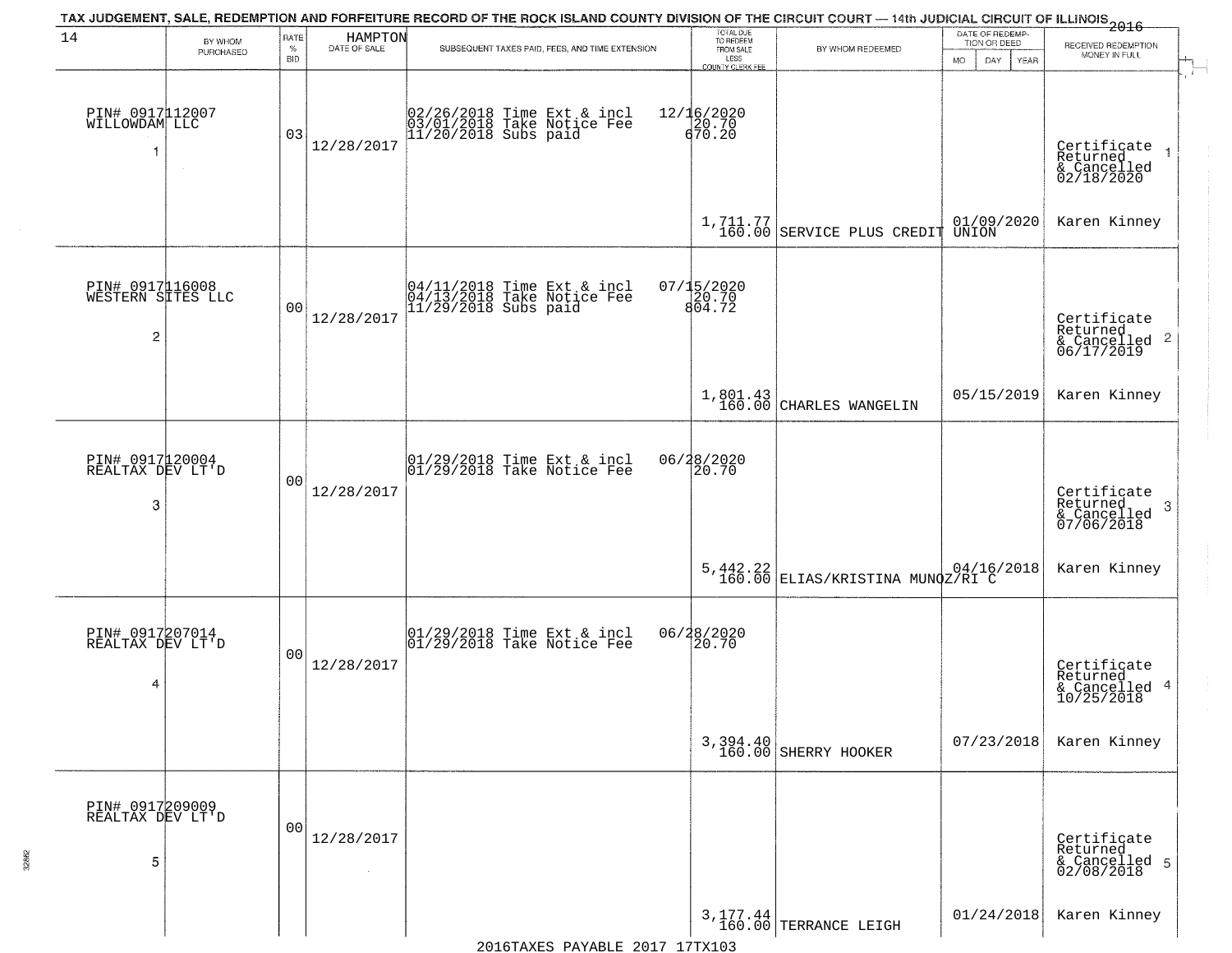| NAME AND ADDRESS<br>LEGAL DESCRIPTION                  | HAMPTON                                     |                                     | BACK TAX<br>FORFEITED | <b>BACK TAX</b>           | TOTAL BACK<br>TAX PENALTY<br>AND COSTS | AMOUNT<br>FOR WHICH |                                                                 | INTEREST PAYMENT FUND | 2016    |
|--------------------------------------------------------|---------------------------------------------|-------------------------------------|-----------------------|---------------------------|----------------------------------------|---------------------|-----------------------------------------------------------------|-----------------------|---------|
| TAXPAYER NO.<br>PARCEL NO.<br>ACRES                    |                                             | A-BACK TAX<br>FORFEITED<br>PRIOR TO | PENALTY               | FORFEITED<br>INTEREST AND |                                        | <b>JUDGEMENT</b>    | $\begin{array}{c} \text{CERTIFICATE} \\ \text{NO.} \end{array}$ | INDEMNITY FUND        |         |
| ASSESSED VALUATION FOR TAXES                           | TAX DUE<br>INT DUE<br>1ST<br>$1S$ T         | 2015                                | <b>ACCRUED</b>        | COST ACCRUED              | <b>ACCRUED</b>                         | IS ASKED            |                                                                 | COST OF SALE          |         |
|                                                        |                                             |                                     |                       |                           |                                        |                     |                                                                 |                       |         |
| SCHWAB ANTHONY J/MICHELLE NO<br>909 5TH STREET A 61256 | 2ND                                         |                                     |                       |                           |                                        |                     |                                                                 |                       |         |
|                                                        |                                             |                                     |                       |                           |                                        |                     |                                                                 | 60.00                 |         |
| LOT 6                                                  | 3RD<br>3RD                                  |                                     |                       |                           |                                        |                     |                                                                 |                       |         |
| HAMPTON BLUFFS 6TH ADD                                 | 4TH<br>4TH                                  |                                     |                       |                           |                                        |                     | 57                                                              | 20.00                 |         |
|                                                        | $\frac{819.03}{FUBUCATON COST}$<br>24.58    |                                     |                       |                           |                                        |                     |                                                                 |                       |         |
| 7308                                                   |                                             |                                     |                       |                           |                                        |                     |                                                                 | 4.00                  |         |
| $424 - 69 - 00$<br>$06 - 10$                           | 10.00                                       |                                     |                       |                           |                                        |                     |                                                                 |                       |         |
| PIN# 0917214005                                        | TOTAL DUE-TAXES, INT. COST                  |                                     |                       |                           |                                        |                     |                                                                 |                       |         |
| 43,673                                                 | 853.61                                      |                                     |                       |                           |                                        | 853.61              |                                                                 | 10.00                 | 947.61  |
|                                                        |                                             |                                     |                       |                           |                                        |                     |                                                                 |                       |         |
| PARKER MARK D<br>23223 HARLAND DR                      | $\frac{63.07}{200}$<br><u>600.58</u><br>2ND |                                     |                       |                           |                                        |                     |                                                                 |                       |         |
| 92557<br>MORENO VALLEY CA                              | 600.58<br>45.05<br>3RD<br>3RD               |                                     |                       |                           |                                        |                     |                                                                 | 60.00                 |         |
| SUPVR ASST MAP<br>LOT 302 SHEET 39                     |                                             |                                     |                       |                           |                                        |                     |                                                                 |                       |         |
|                                                        | 36.04<br>600.58<br>ৰাম                      |                                     |                       |                           |                                        |                     | 58                                                              | 20.00                 |         |
|                                                        | 600.58<br>18.02                             |                                     |                       |                           |                                        |                     |                                                                 |                       |         |
| $050 - 18 - 00$<br>450                                 | PUBLICATION COST                            |                                     |                       |                           |                                        |                     |                                                                 | 4.00                  |         |
| $06 - 10$<br>.440<br>PIN# 0917300003                   | 10.00<br>TOTAL DUE-TAXES, INT. COST         |                                     |                       |                           |                                        |                     |                                                                 |                       |         |
| 27,625                                                 | 2,574.50                                    |                                     |                       |                           |                                        | 2574.50             |                                                                 | 10.00                 | 2668.50 |
|                                                        | 1ST<br>isT                                  |                                     |                       |                           |                                        |                     |                                                                 |                       |         |
|                                                        | 57.05<br>543.19                             |                                     |                       |                           |                                        |                     |                                                                 |                       |         |
| SHANNON J JOHN/SUSAN G<br>242 S STATE AVE              | 2ND                                         |                                     |                       |                           |                                        |                     |                                                                 |                       |         |
| HAMPTON IL<br>61256                                    | 543.19<br>40.75<br>3RD<br>3RD               |                                     |                       |                           |                                        |                     |                                                                 | 60.00                 |         |
| SUPVR ASST MAP<br>LOT 303 SHEET 39                     | 543.19<br>32.60                             |                                     |                       |                           |                                        |                     | 59                                                              | 20.00                 |         |
|                                                        | <b>ATH</b>                                  |                                     |                       |                           |                                        |                     |                                                                 |                       |         |
|                                                        | 543.19<br>16.30<br><b>PUBLICATION COST</b>  |                                     |                       |                           |                                        |                     |                                                                 |                       |         |
| $050 - 17 - 00$<br>06-10<br>449                        | 10.00                                       |                                     |                       |                           |                                        |                     |                                                                 | 4.00                  |         |
| PIN# 0917300004                                        | TOTAL OUE-TAXES, INT. COST                  |                                     |                       |                           |                                        |                     |                                                                 |                       |         |
| 35,985                                                 | 2,329.46                                    |                                     |                       |                           |                                        | 2329.46             |                                                                 | 10.00                 | 2423.46 |
|                                                        |                                             |                                     |                       |                           |                                        |                     |                                                                 |                       |         |
| CASTLEROCK 2017 LLC<br>333 WESTCHESTER AVE 2100        |                                             |                                     |                       |                           |                                        |                     |                                                                 |                       |         |
|                                                        | 2ND<br>2ND.<br>369.57<br>27.70              |                                     |                       |                           |                                        |                     |                                                                 | 60.00                 |         |
| UNIT 164                                               | 3 <sub>BD</sub><br><b>IRD</b>               |                                     |                       |                           |                                        |                     |                                                                 |                       |         |
| CHERRY HILL CONDOS II                                  | 369.57<br>22.16                             |                                     |                       |                           |                                        |                     | 60                                                              | 20.00                 |         |
|                                                        | 4TH<br>369.57<br>11.08                      |                                     |                       |                           |                                        |                     |                                                                 |                       |         |
|                                                        | PUBLICATION CUS.                            |                                     |                       |                           |                                        |                     |                                                                 |                       |         |
| $638 - 45 - 07$<br>8231-7<br>$06 - 10$                 | 10.00                                       |                                     |                       |                           |                                        |                     |                                                                 | 4.00                  |         |
| PIN# 0917307003<br>$\sim 100$ km                       | TOTAL DUE-TAXES, INT. COST                  |                                     |                       |                           |                                        |                     |                                                                 |                       |         |
| 22,999                                                 | 1,179.65                                    |                                     |                       |                           |                                        | 1179.65             |                                                                 | 10.00                 | 1273.65 |
|                                                        | $\overline{11}$ st                          |                                     |                       |                           |                                        |                     |                                                                 |                       |         |
| ROBERSON DONNA M<br>263 ISLAND AVE                     | 236.15<br>24.78<br>2ND<br>2ND               |                                     |                       |                           |                                        |                     |                                                                 |                       |         |
| 61244<br>EAST MOLINE IL                                | $236.15$ 17.70                              |                                     |                       |                           |                                        |                     |                                                                 | 60.00                 |         |
|                                                        | 3BD<br>חחי                                  |                                     |                       |                           |                                        |                     |                                                                 |                       |         |
| LOT 39<br>ISLAND ACRES ON CAMPBELLS<br>ISLAND          | 236.15<br>14.16                             |                                     |                       |                           |                                        |                     | 61                                                              | 20.00                 |         |
|                                                        | 4TH<br>236.15<br>7.08 <sup>8</sup>          |                                     |                       |                           |                                        |                     |                                                                 |                       |         |
| $323 - 08 - 00$<br>06-31<br>4961                       | PUBLICATION COST                            |                                     |                       |                           |                                        |                     |                                                                 | 4.00                  |         |
| PIN# 0919103020                                        | 10.00                                       |                                     |                       |                           |                                        |                     |                                                                 |                       |         |
|                                                        | TOTAL DUE-TAXES, INT. COST                  |                                     |                       |                           |                                        |                     |                                                                 |                       |         |
| 21,848                                                 | 1,018.32                                    |                                     |                       |                           |                                        | 1018.32             |                                                                 | 10.00                 | 1112.32 |

 $\sim 10^{-1}$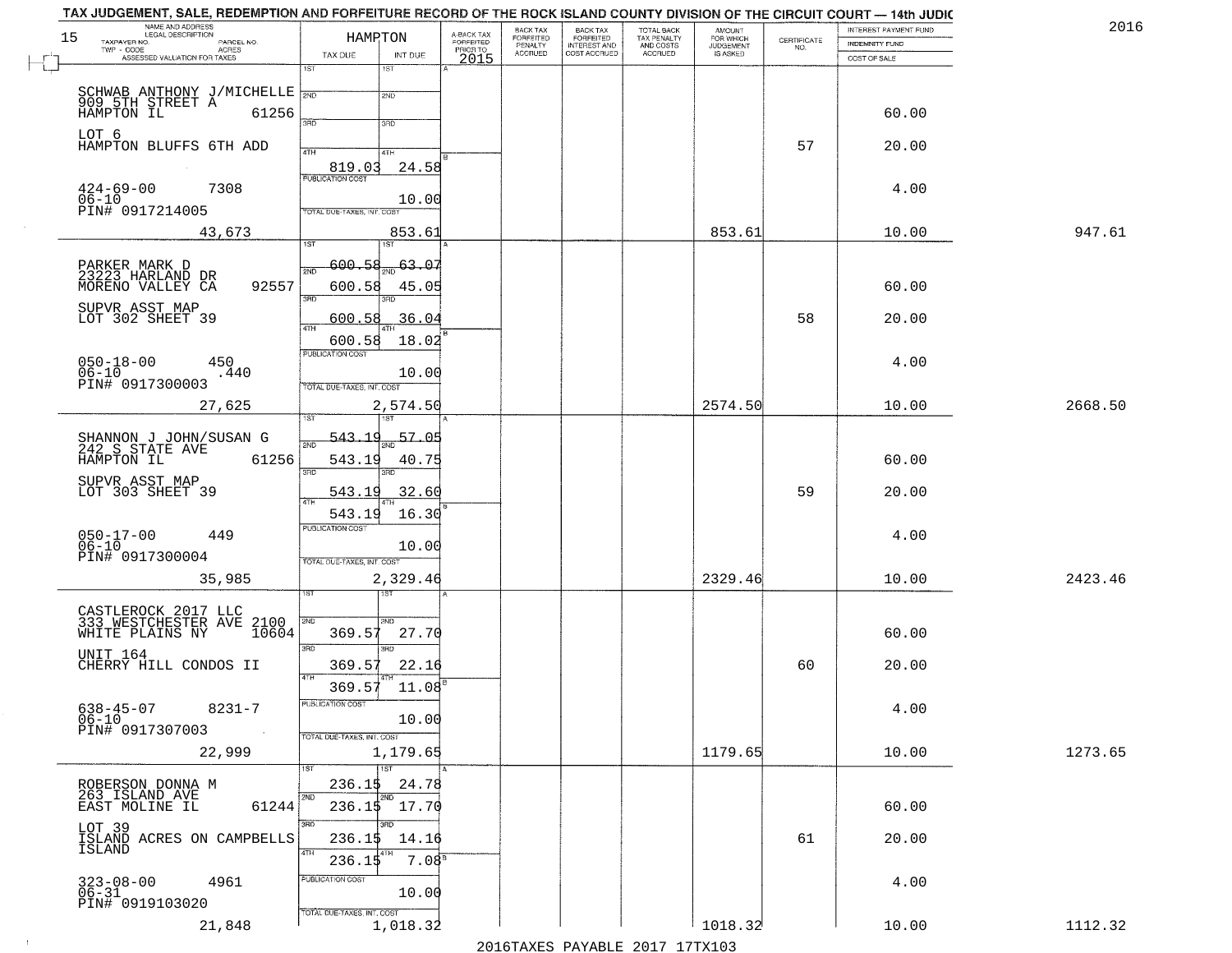|                                           |                                                  |                |                         | TAX JUDGEMENT, SALE, REDEMPTION AND FORFEITURE RECORD OF THE ROCK ISLAND COUNTY DIVISION OF THE CIRCUIT COURT — 14th JUDICIAL CIRCUIT OF ILLINOIS 2016 |                                     |                                            | DATE OF REDEMP-          |                                                                    |
|-------------------------------------------|--------------------------------------------------|----------------|-------------------------|--------------------------------------------------------------------------------------------------------------------------------------------------------|-------------------------------------|--------------------------------------------|--------------------------|--------------------------------------------------------------------|
| 15                                        | BY WHOM<br>PURCHASED                             | RATE<br>$\%$   | HAMPTON<br>DATE OF SALE | SUBSEQUENT TAXES PAID, FEES, AND TIME EXTENSION                                                                                                        | TOTAL DUE<br>TO REDEEM<br>FROM SALE | BY WHOM REDEEMED                           | TION OR DEED             | RECEIVED REDEMPTION                                                |
|                                           |                                                  | <b>BID</b>     |                         |                                                                                                                                                        | LESS<br>COUNTY CLERK FEE            |                                            | <b>MO</b><br>DAY<br>YEAR | MONEY IN FULL                                                      |
| PIN# 0917214005<br>REALTAX DEV LT'D<br>1  | $\sim$                                           | 0 <sub>0</sub> | 12/28/2017              |                                                                                                                                                        |                                     |                                            |                          | Certificate<br>Returned<br>& Cancelled<br>02/08/2018               |
|                                           |                                                  |                |                         |                                                                                                                                                        | 947.61<br>160.00                    | ANTHONY/MICHELLE SCHWAB                    | 01/16/2018               | Karen Kinney                                                       |
| PIN# 0917300003<br>AUCTION Z INC<br>2     |                                                  | 0 <sub>0</sub> | 12/28/2017              | 04/11/2018 Time Ext & incl<br>04/13/2018 Take Notice Fee<br>11/29/2018 Subs paid                                                                       | 07/15/2020<br>2,579.60              |                                            |                          | Certificate<br>Returned<br>$\frac{1}{6}$ Cancelled 2<br>06/04/2019 |
|                                           |                                                  |                |                         |                                                                                                                                                        |                                     | 5,578.35<br>160.00 MIDWEST COMMUNITY TITLE | 04/03/2019               | Karen Kinney                                                       |
| PIN# 0917300004<br>JICTB, INC<br>3        |                                                  | 01             | 12/28/2017              | $\begin{array}{c} 05/11/2018 \\ 05/11/2018 \\ \end{array}$ Take Notice Fee                                                                             | 12/10/2020<br>20.70                 |                                            |                          | Certificate<br>Returned<br>3<br>& Cancelled<br>07/05/2018          |
|                                           |                                                  |                |                         |                                                                                                                                                        | 2,468.39<br>160.00                  | JOHN/SUSAN SHANNON                         | 06/25/2018               | Karen Kinney                                                       |
| 4                                         | PIN# 0917307003<br>INTEGRITY INVESTMENT FUND LLC | 0 <sub>0</sub> | 12/28/2017              | 01/19/2018 Time Ext & incl<br>01/17/2018 Take Notice Fee                                                                                               | 06/29/2020<br>20.59                 |                                            |                          | Certificate<br>Returned<br>& Cancelled 4<br>02/12/2018             |
|                                           |                                                  |                |                         |                                                                                                                                                        |                                     | $1,294.24$<br>$160.00$ GOMEZ MAY ATTY      | 01/29/2018               | Karen Kinney                                                       |
| PIN# 0919103020<br>WESTERN SITES LLC<br>5 |                                                  | 0 <sub>0</sub> | 12/28/2017<br>$\sim$    |                                                                                                                                                        |                                     |                                            |                          | Certificate<br>Returned<br>& Cancelled 5<br>07/06/2018             |
|                                           |                                                  |                |                         |                                                                                                                                                        |                                     | $1, 112.32$ DONNA M ROBERSON               | 03/12/2018               | Karen Kinney                                                       |

32862

2016TAXES PAYABLE 2017 17TX103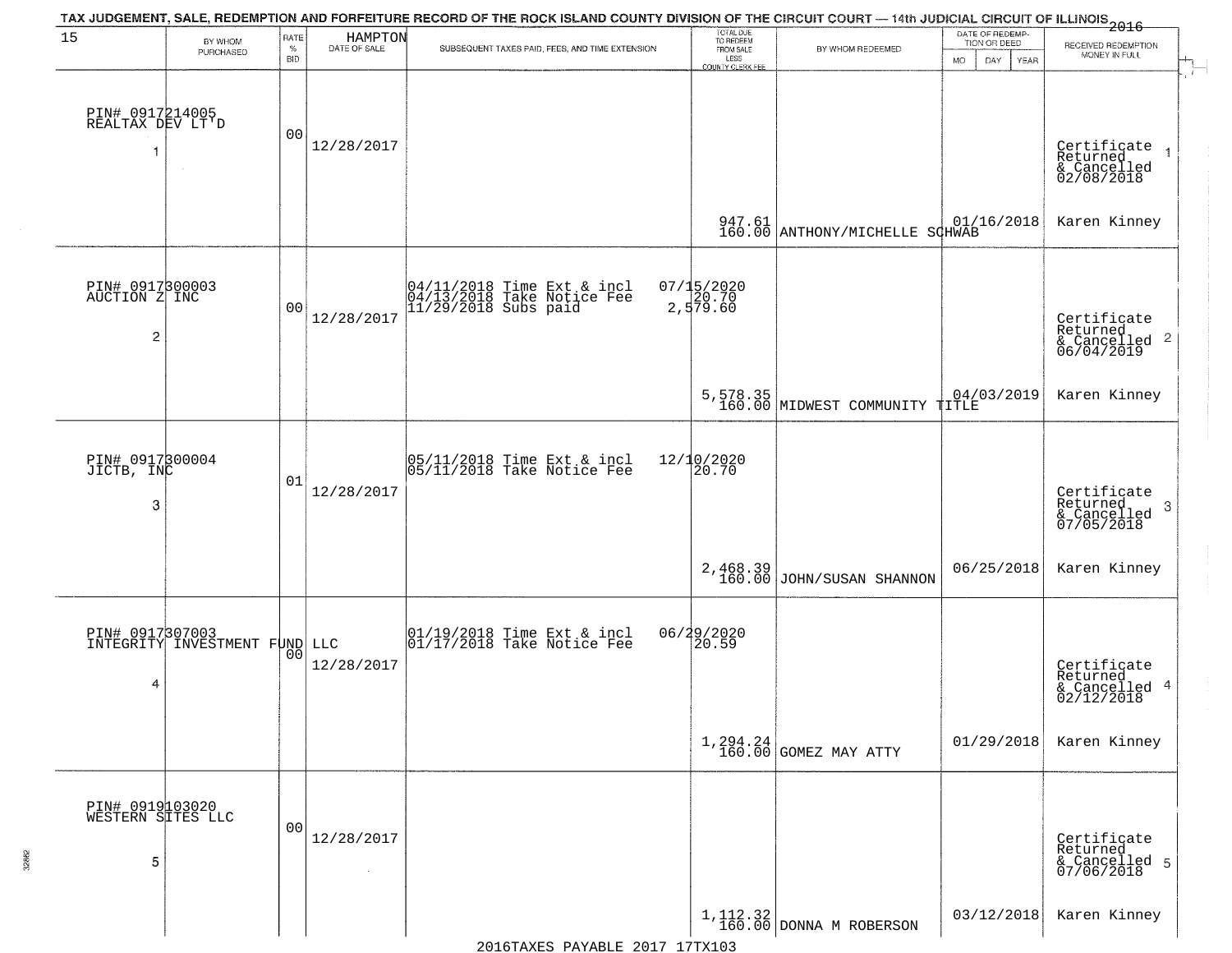| 2016    | INTEREST PAYMENT FUND |                                                                 | AMOUNT<br>FOR WHICH | <b>TOTAL BACK</b>        | <b>BACK TAX</b>           | BACK TAX             |                                     |                                                                                                         | TAX JUDGEMENT, SALE, REDEMPTION AND FORFEITURE RECORD OF THE ROCK ISLAND COUNTY DIVISION OF THE CIRCUIT COURT - 14th JUDIC<br>NAME AND ADDRESS<br>LEGAL DESCRIPTION |
|---------|-----------------------|-----------------------------------------------------------------|---------------------|--------------------------|---------------------------|----------------------|-------------------------------------|---------------------------------------------------------------------------------------------------------|---------------------------------------------------------------------------------------------------------------------------------------------------------------------|
|         | INDEMNITY FUND        | $\begin{array}{c} \text{CERTIFICATE} \\ \text{NO.} \end{array}$ | <b>JUDGEMENT</b>    | TAX PENALTY<br>AND COSTS | FORFEITED<br>INTEREST AND | FORFEITED<br>PENALTY | A-BACK TAX<br>FORFEITED<br>PRIOR TO | HAMPTON                                                                                                 | 16<br>TAXPAYER NO.<br>PARCEL NO.<br>ACRES                                                                                                                           |
|         | COST OF SALE          |                                                                 | IS ASKED            | <b>ACCRUED</b>           | COST ACCRUED              | <b>ACCRUED</b>       | 2015                                | TAX DUE<br>INT DUE                                                                                      | ASSESSED VALUATION FOR TAXES                                                                                                                                        |
|         | 60.00                 |                                                                 |                     |                          |                           |                      |                                     | 1ST<br>181<br>$-238.61$ and $25.06$<br>2ND<br>238.61<br>17.90                                           | ROBERSON DONNA M<br>263 ISLAND AVE<br>61244<br>EAST MOLINE IL                                                                                                       |
|         | 20.00                 | 62                                                              |                     |                          |                           |                      |                                     | $-238.61$<br>14.32<br>238.61<br>7.16                                                                    | LOT 38<br>ISLAND ACRES ON CAMPBELLS<br><b>ISLAND</b>                                                                                                                |
|         | 4.00                  |                                                                 |                     |                          |                           |                      |                                     | 10.00<br>TOTAL DUE-TAXES, INT. COST                                                                     | 323-07-00<br>06-31<br>4960<br>PIN# 0919103021                                                                                                                       |
| 1122.88 | 10.00                 |                                                                 | 1028.88             |                          |                           |                      |                                     | 1,028.88                                                                                                | 10,961                                                                                                                                                              |
|         | 60.00<br>20.00        | 63                                                              |                     |                          |                           |                      |                                     | $23-$<br>সমূ<br>23.45<br>1.75<br>उन्नत<br>3PD<br>23.45<br>40<br>ATH<br>23.45<br>.70<br>PUBLICATION COST | ROBERSON DONNA M<br>263_ISLAND_AVE<br>EAST MOLINE IL<br>61244<br>LOT 37<br>ISLAND ACRES ON CAMPBELLS<br>ISLAND N .50                                                |
|         | 4.00                  |                                                                 |                     |                          |                           |                      |                                     | 10.00<br>TOTAL DUE-TAXES, INT. COST                                                                     | $323 - 06 - 00$<br>4959<br>$06 - 31$<br>PIN# 0919103022                                                                                                             |
| 204.10  | 10.00                 |                                                                 | 110.10              |                          |                           |                      |                                     | 110.10<br>isT                                                                                           | 1,077                                                                                                                                                               |
|         | 60.00                 |                                                                 |                     |                          |                           |                      |                                     | 23.<br>2ND<br>23.45<br>1.75<br>3RD<br>3RD                                                               | ROBERSON DONNA M<br>263 ISLAND AVE<br>EAST MOLINE IL<br>61244                                                                                                       |
|         | 20.00                 | 64                                                              |                     |                          |                           |                      |                                     | 23.4!<br>40<br>23.45<br>.70                                                                             | SUPVR ASST MAP<br>LOT 202 SHEET 78-B<br>ISLAND ACRES ON CAMPBELLS<br>ISLAND                                                                                         |
| 204.10  | 4.00<br>10.00         |                                                                 | 110.10              |                          |                           |                      |                                     | <b>PUBLICATION COST</b><br>10.00<br>TOTAL OUE-TAXES, INT. COST<br>110.10                                | 359-15-20<br>06-31<br>$5569 - 2$<br>PIN# 0919103028<br>1,077                                                                                                        |
|         |                       |                                                                 |                     |                          |                           |                      |                                     |                                                                                                         |                                                                                                                                                                     |
|         | 60.00                 |                                                                 |                     |                          |                           |                      |                                     | 23.45<br>2.45<br>2ND<br>23.45<br>1.75<br>3RD<br>3RD                                                     | ROBERSON DONNA M<br>263 ISLAND AVE<br>EAST MOLINE IL<br>61244<br>SUPVR ASST MAP                                                                                     |
|         | 20.00                 | 65                                                              |                     |                          |                           |                      |                                     | 23.45<br>1.40<br>.70 <sup>5</sup><br>23.45                                                              | LOT 203 SHEET 78-B<br>ISLAND ACRES ON CAMPBELLS<br>ISLAND                                                                                                           |
|         | 4.00                  |                                                                 |                     |                          |                           |                      |                                     | PUBLICATION COS<br>10.00<br>TOTAL DUE-TAXES, INT. COST                                                  | $359 - 15 - 30$<br>$5569 - 3$<br>$06 - 31$<br>PIN# 0919103029<br>$\sim 100$                                                                                         |
| 204.10  | 10.00                 |                                                                 | 110.10              |                          |                           |                      |                                     | 110.10                                                                                                  | 1,077                                                                                                                                                               |
|         | 60.00                 |                                                                 |                     |                          |                           |                      |                                     | 1ST<br>76.32<br>7.98<br>2ND<br>2ND<br>76.32<br>5.70                                                     | ERENBERGER JOSEPH<br>230 W 3RD ST STE 216<br>DAVENPORT IA<br>52801                                                                                                  |
|         | 20.00                 | 66                                                              |                     |                          |                           |                      |                                     | 3RD<br>76.32<br>4.56<br>4TH<br>$2.28^{8}$<br>76.32                                                      | SUPVR ASST MAP<br>LOT 105 SHEET 78<br>ISLAND ACS ON CAMPBELLS<br>ISLAND                                                                                             |
|         | 4.00                  |                                                                 |                     |                          |                           |                      |                                     | PUBLICATION COST<br>10.00<br>TOTAL DUE-TAXES, INT. COST                                                 | $325 - 01 - 00$<br>$06 - 31$<br>4986<br>PIN# 0919103069                                                                                                             |
| 429.80  | 10.00                 |                                                                 | 335.80              |                          |                           |                      |                                     | 335.80                                                                                                  | 3,506                                                                                                                                                               |

 $\sim 10$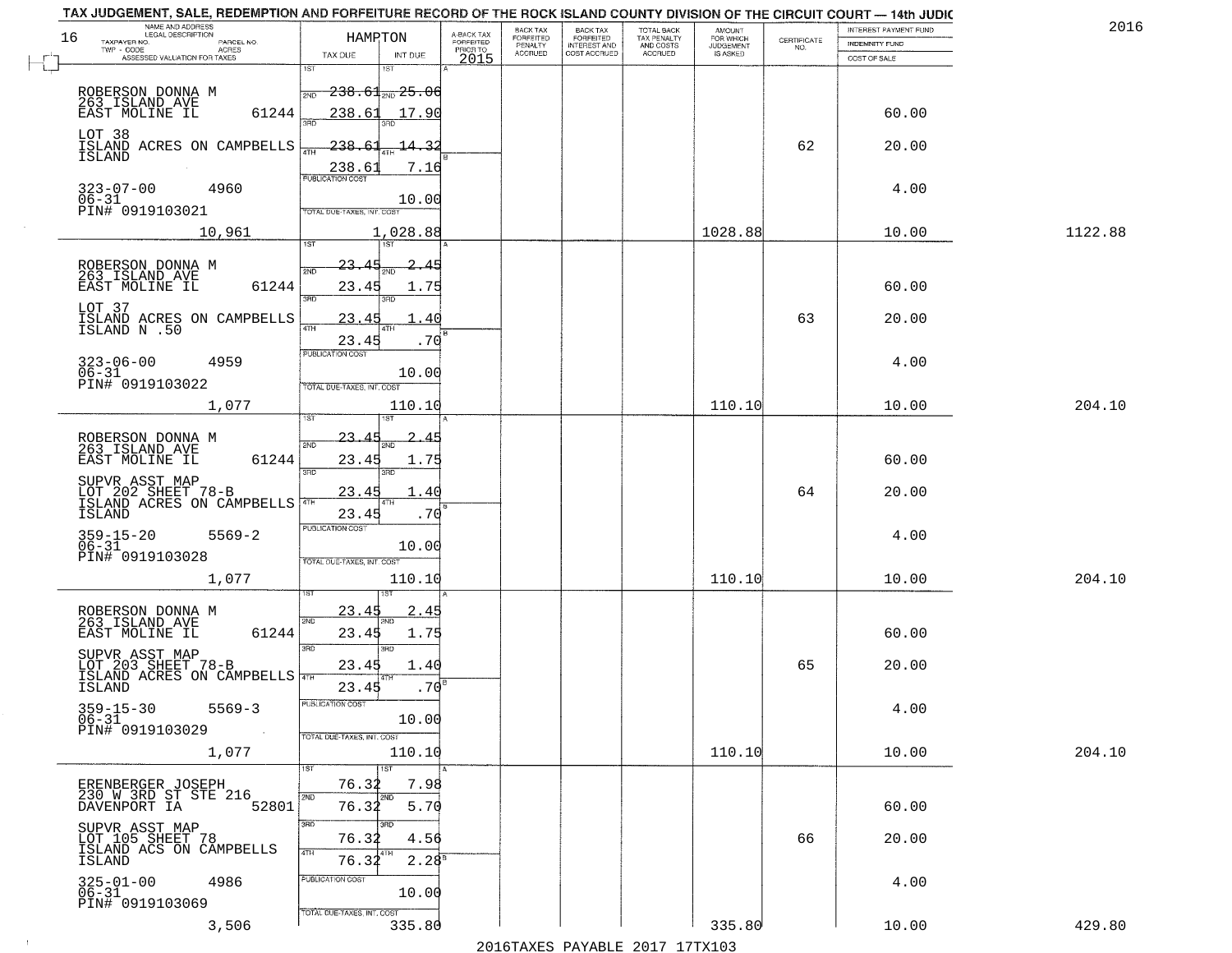|                                       |                                                    |                            |                         | TAX JUDGEMENT, SALE, REDEMPTION AND FORFEITURE RECORD OF THE ROCK ISLAND COUNTY DIVISION OF THE CIRCUIT COURT — 14th JUDICIAL CIRCUIT OF ILLINOIS 2016 |                                                                        |                                    |                                                        |                                                                                          |
|---------------------------------------|----------------------------------------------------|----------------------------|-------------------------|--------------------------------------------------------------------------------------------------------------------------------------------------------|------------------------------------------------------------------------|------------------------------------|--------------------------------------------------------|------------------------------------------------------------------------------------------|
| 16                                    | BY WHOM<br>PURCHASED                               | RATE<br>$\%$<br><b>BID</b> | HAMPTON<br>DATE OF SALE | SUBSEQUENT TAXES PAID, FEES, AND TIME EXTENSION                                                                                                        | TOTAL DUE<br>TO REDEEM<br>FROM SALE<br>LESS<br><b>COUNTY CLERK FEE</b> | BY WHOM REDEEMED                   | DATE OF REDEMP-<br>TION OR DEED<br>MO.<br>DAY.<br>YEAR | RECEIVED REDEMPTION<br>MONEY IN FULL                                                     |
| -1                                    | PIN# 0919103021  <br>INTEGRITY INVESTMENT FUND LLC | 00                         | 12/28/2017              | 01/19/2018 Time Ext & incl<br>01/17/2018 Take Notice Fee                                                                                               | 06/29/2020<br>20.59                                                    |                                    |                                                        | $\mathbf{r}$<br>Certificate<br>Returned<br>& Cancelled<br>07/06/2018                     |
|                                       |                                                    |                            |                         |                                                                                                                                                        |                                                                        | $1, 143.47$ DONNA M ROBERSON       | 03/12/2018                                             | Karen Kinney                                                                             |
| $\overline{c}$                        | PIN# 0919103022<br>STEVE SODEMAN LIVING TRUST      |                            | 12/28/2017              | $\begin{array}{cc}  01/16/2018 \text{ Time Ext} & \text{incl} \\  01/16/2018 \text{ Take Notice Fe} \end{array}$                                       | 12/21/2020<br>20.59                                                    |                                    |                                                        | Certificate<br>Returned<br>$\frac{1}{6}$ Cancelled 2<br>04/04/2018                       |
|                                       |                                                    |                            |                         |                                                                                                                                                        |                                                                        | 261.43<br>160.00 DONNA M ROBERSON  | 03/12/2018                                             | Karen Kinney                                                                             |
| 3                                     | PIN# 0919103028<br>STEVE SODEMAN LIVING TRUST      |                            | 12/28/2017              | $\begin{array}{c} 01/16/2018 \\ 01/16/2018 \\ \end{array}$ Take Notice Fee                                                                             | 12/21/2020<br>20.59                                                    |                                    |                                                        | Certificate<br>Returned<br>$\boldsymbol{\beta}$<br>$\frac{1}{2}$ Cancelled<br>04/04/2018 |
|                                       |                                                    |                            |                         |                                                                                                                                                        |                                                                        | 261.43<br>160.00 DONNA M ROBERSON  | 03/12/2018                                             | Karen Kinney                                                                             |
| 4                                     | PIN# 0919103029    <br>STEVE SODEMAN LIVING TRUST  | $\overline{18}$            | 12/28/2017              | $\begin{bmatrix} 01/16/2018 &$ Time Ext & incl<br>$01/16/2018 &$ Take Notice Fee                                                                       | $\frac{12}{2}$ $\frac{21}{20.59}$                                      |                                    |                                                        | Certificate<br>Returned<br>& Cancelled 4<br>04/04/2018                                   |
|                                       |                                                    |                            |                         |                                                                                                                                                        |                                                                        | 261.43<br>160.00 DONNA ROBERSON    | 03/12/2018                                             | Karen Kinney                                                                             |
| PIN# 0919103069<br>WILLOWDAM LLC<br>5 |                                                    | 18                         | 12/28/2017              | 02/26/2018 Time Ext & incl<br>03/01/2018 Take Notice Fee                                                                                               | $12/16/2020$<br>$20.70$                                                |                                    |                                                        | Certificate<br>Returned<br>& Cancelled 5<br>07/06/2018                                   |
|                                       |                                                    |                            |                         |                                                                                                                                                        |                                                                        | 527.86<br>160.00 JOSEPH ERENBERGER | 04/19/2018                                             | Karen Kinney                                                                             |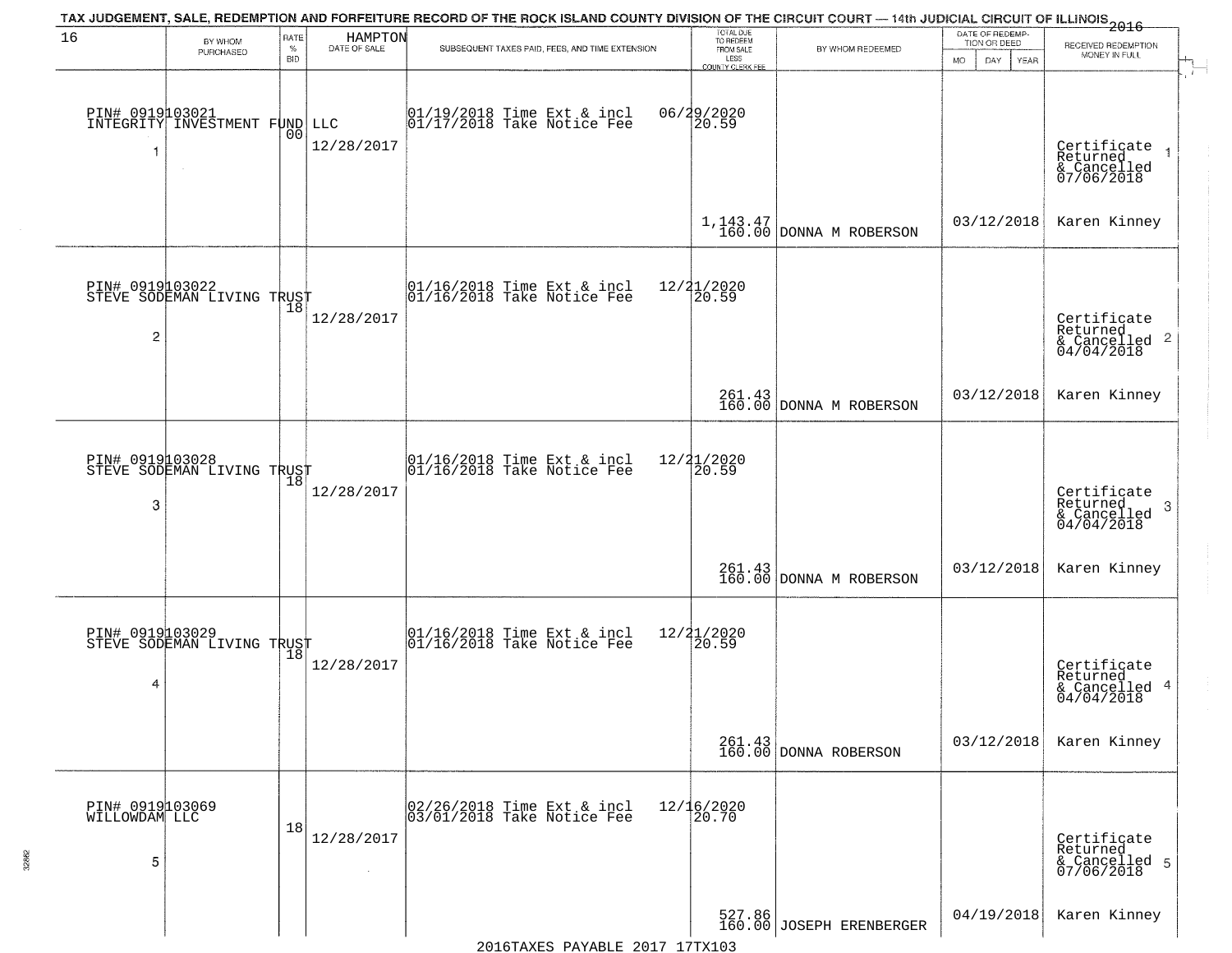|    | TAX JUDGEMENT, SALE, REDEMPTION AND FORFEITURE RECORD OF THE ROCK ISLAND COUNTY DIVISION OF THE CIRCUIT COURT — 14th JUDIC |                            |                                       |                         | BACK TAX           |                                                       |                                                   |                                                     |                    | INTEREST PAYMENT FUND | 2016    |
|----|----------------------------------------------------------------------------------------------------------------------------|----------------------------|---------------------------------------|-------------------------|--------------------|-------------------------------------------------------|---------------------------------------------------|-----------------------------------------------------|--------------------|-----------------------|---------|
| 17 | NAME AND ADDRESS<br>LEGAL DESCRIPTION<br>TAXPAYER NO.<br>PARCEL NO.                                                        | HAMRTON                    |                                       | A-BACK TAX<br>FORFEITED | FORFEITED          | BACK TAX<br>FORFEITED<br>INTEREST AND<br>COST ACCRUED | TOTAL BACK<br>TAX PENALTY<br>AND COSTS<br>ACCRUED | <b>AMOUNT</b><br>FOR WHICH<br>JUDGEMENT<br>IS ASKED | CERTIFICATE<br>NO. | INDEMNITY FUND        |         |
|    | $TWP - CODE$<br><b>ACRES</b><br>ASSESSED VALUATION FOR TAXES                                                               | TAX DUE                    | INT DUE                               | PRIOR TO<br>2015        | PENALTY<br>ACCRUED |                                                       |                                                   |                                                     |                    | COST OF SALE          |         |
|    |                                                                                                                            | 1ST                        | 1ST                                   |                         |                    |                                                       |                                                   |                                                     |                    |                       |         |
|    | ERENBERGER JOSEPH<br>230 W 3RD ST STE 216                                                                                  | 2ND                        | <del>754.12<sub>2ND</sub> 79.17</del> |                         |                    |                                                       |                                                   |                                                     |                    |                       |         |
|    | DAVENPORT IA<br>52801                                                                                                      | 754.12<br>san              | 56.55<br>3BD                          |                         |                    |                                                       |                                                   |                                                     |                    | 60.00                 |         |
|    | LOT 67                                                                                                                     |                            |                                       |                         |                    |                                                       |                                                   |                                                     |                    |                       |         |
|    | ISLAND ACRES ON CAMPBELLS<br>ISLAND EX W 50.4 FT OF S                                                                      | 754.<br>4TH                |                                       |                         |                    |                                                       |                                                   |                                                     | 67                 | 20.00                 |         |
|    | 100 FT                                                                                                                     | 754.1<br>PUBLICATION COST  | 22.62                                 |                         |                    |                                                       |                                                   |                                                     |                    |                       |         |
|    | $325 - 03 - 00$<br>4987                                                                                                    |                            | 10.00                                 |                         |                    |                                                       |                                                   |                                                     |                    | 4.00                  |         |
|    | 06-31<br>PIN# 0919103071                                                                                                   | TOTAL DUE-TAXES, INT. COST |                                       |                         |                    |                                                       |                                                   |                                                     |                    |                       |         |
|    | 34,642                                                                                                                     |                            | 3,230.06                              |                         |                    |                                                       |                                                   | 3230.06                                             |                    | 10.00                 | 3324.06 |
|    |                                                                                                                            | <b>IST</b>                 | 1ST <sup>1</sup>                      |                         |                    |                                                       |                                                   |                                                     |                    |                       |         |
|    | GASKINS RICHARD D<br>154 ISLAND AVE                                                                                        | <u> 241.79</u><br>2NF      | 25.41                                 |                         |                    |                                                       |                                                   |                                                     |                    |                       |         |
|    | 61244<br>EAST MOLINE IL                                                                                                    | 241.79<br>ब्रह्म           | 18.15                                 |                         |                    |                                                       |                                                   |                                                     |                    | 60.00                 |         |
|    | LOT 28<br>ISLAND ACRES ON CAMPBELLS                                                                                        | 241.79                     | 14.52                                 |                         |                    |                                                       |                                                   |                                                     | 68                 | 20.00                 |         |
|    | ISLAND                                                                                                                     | 47H<br>241.79              | 7.26                                  |                         |                    |                                                       |                                                   |                                                     |                    |                       |         |
|    | 4951                                                                                                                       | <b>PUBLICATION COST</b>    |                                       |                         |                    |                                                       |                                                   |                                                     |                    | 4.00                  |         |
|    | $322 - 13 - 00$<br>$06 - 31$                                                                                               |                            | 10.00                                 |                         |                    |                                                       |                                                   |                                                     |                    |                       |         |
|    | PIN# 0919103077                                                                                                            | TOTAL DUE-TAXES, INT. COST |                                       |                         |                    |                                                       |                                                   |                                                     |                    |                       |         |
|    | 11,107                                                                                                                     |                            | 1,042.50                              |                         |                    |                                                       |                                                   | 1042.50                                             |                    | 10.00                 | 1136.50 |
|    | HALLAN EARL G<br>633 ISLAND AVE                                                                                            | 97.48<br>2ND               | $-10 - 22$                            |                         |                    |                                                       |                                                   |                                                     |                    |                       |         |
|    | 61244<br>EAST MOLINE IL                                                                                                    | 97.48                      | 7.30                                  |                         |                    |                                                       |                                                   |                                                     |                    | 60.00                 |         |
|    | LOT 71                                                                                                                     | 3RD                        | 3RD                                   |                         |                    |                                                       |                                                   |                                                     |                    |                       |         |
|    | ISLAND ACRES ADD ON<br>CAMPBELLS ISL S 50 FT                                                                               | 97.48<br>4TH               | 5.84                                  |                         |                    |                                                       |                                                   |                                                     | 69                 | 20.00                 |         |
|    |                                                                                                                            | 97.48                      | 2.92                                  |                         |                    |                                                       |                                                   |                                                     |                    |                       |         |
|    | 325-10-50<br>06-31<br>$4992 - 1$                                                                                           | <b>PUBLICATION COST</b>    |                                       |                         |                    |                                                       |                                                   |                                                     |                    | 4.00                  |         |
|    | PIN# 0919103135                                                                                                            | TOTAL OUE-TAXES, INT. COST | 10.00                                 |                         |                    |                                                       |                                                   |                                                     |                    |                       |         |
|    | 10,478                                                                                                                     |                            | 426.20                                |                         |                    |                                                       |                                                   | 426.20                                              |                    | 10.00                 | 520.20  |
|    |                                                                                                                            |                            |                                       |                         |                    |                                                       |                                                   |                                                     |                    |                       |         |
|    | ERENBERGER JOSEPH<br>677 ISLAND AVE                                                                                        | 153.04<br>2ND              | <u> 16.10</u>                         |                         |                    |                                                       |                                                   |                                                     |                    |                       |         |
|    | 61244<br>EAST MOLINE IL                                                                                                    | 153.04<br>3RD              | 11.50                                 |                         |                    |                                                       |                                                   |                                                     |                    | 60.00                 |         |
|    | LOT 13                                                                                                                     | 153.04                     | 3RD<br>9.20                           |                         |                    |                                                       |                                                   |                                                     | 70                 | 20.00                 |         |
|    | CAMPBELLS PARK 2ND ADD<br>CAMPBELLS ISLAND                                                                                 | 4TH<br>153.04              | 4.60                                  |                         |                    |                                                       |                                                   |                                                     |                    |                       |         |
|    | $356 - 13 - 00$<br>5504                                                                                                    | PUBLICATION COST           |                                       |                         |                    |                                                       |                                                   |                                                     |                    | 4.00                  |         |
|    | 06-31                                                                                                                      |                            | 10.00                                 |                         |                    |                                                       |                                                   |                                                     |                    |                       |         |
|    | PIN# 0919106012                                                                                                            | TOTAL DUE-TAXES, INT. COST |                                       |                         |                    |                                                       |                                                   |                                                     |                    |                       |         |
|    | 7,030                                                                                                                      | 1ST                        | 663.56<br>1ST                         |                         |                    |                                                       |                                                   | 663.56                                              |                    | 10.00                 | 757.56  |
|    | ROBERSON DONNA M                                                                                                           | 23.45                      | 2.45                                  |                         |                    |                                                       |                                                   |                                                     |                    |                       |         |
|    | 263 ISLAND AVE<br>EAST MOLINE IL<br>61244                                                                                  | 2ND<br>23.45               | 2ND<br>1.75                           |                         |                    |                                                       |                                                   |                                                     |                    | 60.00                 |         |
|    | LOT 19                                                                                                                     | 3BD                        | 3RD                                   |                         |                    |                                                       |                                                   |                                                     |                    |                       |         |
|    | CAMPBELLS PARK 2ND ADD<br>CAMPBELLS ISLAND                                                                                 | 23.45                      | 1.40                                  |                         |                    |                                                       |                                                   |                                                     | 71                 | 20.00                 |         |
|    |                                                                                                                            | 4TH<br>23.45               | 4TH<br>.70 <sup>8</sup>               |                         |                    |                                                       |                                                   |                                                     |                    |                       |         |
|    | 356-19-00<br>06-31<br>5510                                                                                                 | PUBLICATION COST           |                                       |                         |                    |                                                       |                                                   |                                                     |                    | 4.00                  |         |
|    | PIN# 0919106018                                                                                                            | TOTAL DUE-TAXES, INT. COST | 10.00                                 |                         |                    |                                                       |                                                   |                                                     |                    |                       |         |
|    | 1,077                                                                                                                      |                            | 110.10                                |                         |                    |                                                       |                                                   | 110.10                                              |                    | 10.00                 | 204.10  |

 $\sim 10^{-1}$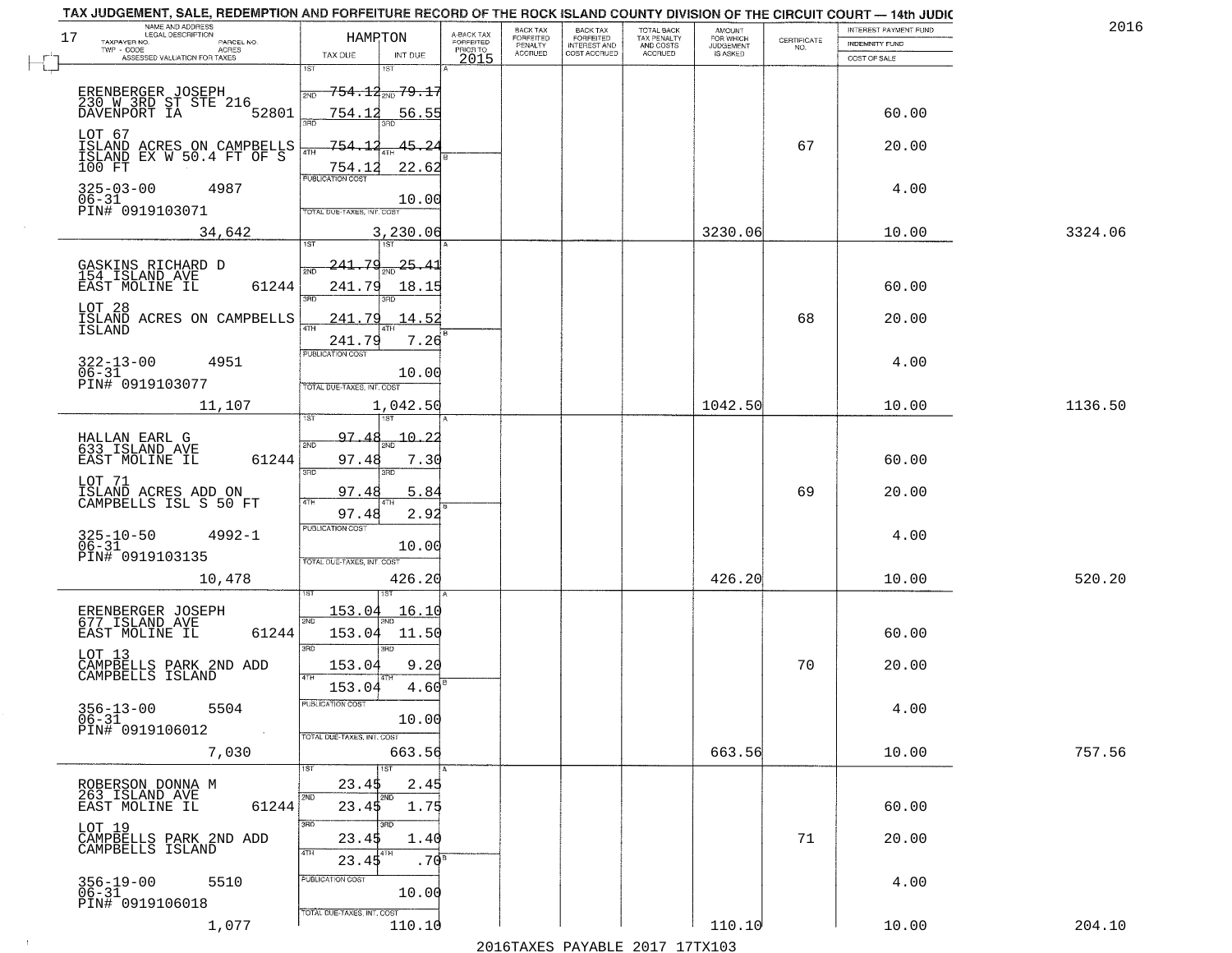| 17                                       | BY WHOM   | RATE<br>$\%$   | HAMPTON<br>DATE OF SALE | TAX JUDGEMENT, SALE, REDEMPTION AND FORFEITURE RECORD OF THE ROCK ISLAND COUNTY DIVISION OF THE CIRCUIT COURT — 14th JUDICIAL CIRCUIT OF ILLINOIS 2016<br>SUBSEQUENT TAXES PAID, FEES, AND TIME EXTENSION | TOTAL DUE<br>TO REDEEM<br>FROM SALE | BY WHOM REDEEMED                | DATE OF REDEMP-<br>TION OR DEED | RECEIVED REDEMPTION                                                           |
|------------------------------------------|-----------|----------------|-------------------------|-----------------------------------------------------------------------------------------------------------------------------------------------------------------------------------------------------------|-------------------------------------|---------------------------------|---------------------------------|-------------------------------------------------------------------------------|
|                                          | PURCHASED | BID            |                         |                                                                                                                                                                                                           | LESS<br>COUNTY CLERK FEE            |                                 | <b>MO</b><br>DAY<br><b>YEAR</b> | MONEY IN FULL                                                                 |
| PIN# 0919103071<br>WESTERN SITES LLC     | $\sim$    | 0 <sub>0</sub> | 12/28/2017              |                                                                                                                                                                                                           |                                     |                                 |                                 | Certificate<br>Returned<br>& Cancelled<br>07/06/2018                          |
|                                          |           |                |                         |                                                                                                                                                                                                           | 3, 324.06<br>160.00                 | JOE ERENBERGER                  | 03/01/2018                      | Karen Kinney                                                                  |
| PIN# 0919103077<br>REALTAX DEV LT'D<br>2 |           | 01             | 12/28/2017              | 08/12/2020 Time Ext & incl<br>01/29/2018 Take Notice Fee                                                                                                                                                  | $\frac{12}{2}$ $\frac{1}{20}$ . 70  |                                 |                                 | Certificate<br>Returned<br>& Cancelled 2<br>09/09/2021                        |
|                                          |           |                |                         |                                                                                                                                                                                                           |                                     |                                 |                                 | Karen Kinney                                                                  |
| PIN# 0919103135<br>JICTB, INC<br>3       |           | 01             | 12/28/2017              |                                                                                                                                                                                                           |                                     |                                 |                                 | Certificate<br>Returned<br>$\cdot$ 3<br>$\frac{1}{2}$ Cancelled<br>04/04/2018 |
|                                          |           |                |                         |                                                                                                                                                                                                           |                                     | $525.40$ EARL G HALLAN          | 02/01/2018                      | Karen Kinney                                                                  |
| PIN# 0919106012<br>RICO TRUSTEE<br>4     |           | 18             | 12/28/2017              |                                                                                                                                                                                                           |                                     |                                 |                                 | Certificate<br>Returned<br>& Cancelled 4<br>07/06/2018                        |
|                                          |           |                |                         |                                                                                                                                                                                                           |                                     | 893.92<br>160.00 JOE ERENBERGER | 03/01/2018                      | Karen Kinney                                                                  |
| PIN# 0919106018<br>RICO TRUSTEE<br>5     |           | 18             | 12/28/2017              | 03/01/2018 Time Ext & incl<br>03/01/2018 Take Notice Fee                                                                                                                                                  | 08/07/2020<br>20.70                 |                                 |                                 | Certificate<br>Returned<br>& Cancelled 5<br>07/06/2018                        |
|                                          |           |                |                         |                                                                                                                                                                                                           |                                     |                                 | 03/12/2018                      | Karen Kinney                                                                  |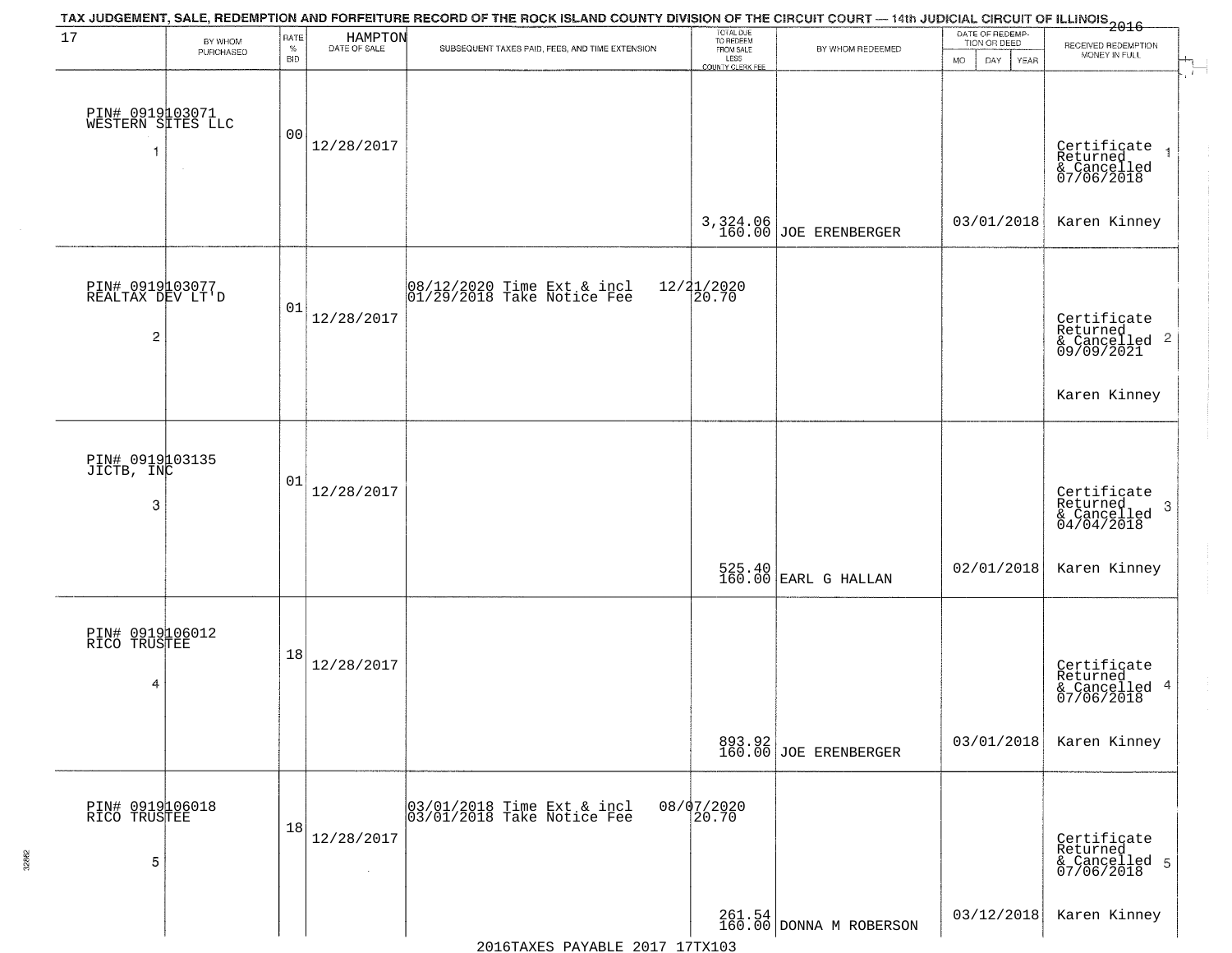| 18 | NAME AND ADDRESS<br>LEGAL DESCRIPTION<br>TAXPAYER NO.                     | HAMRTON                          |          | A-BACK TAX<br>FORFEITED | BACK TAX<br>FORFEITED | <b>BACK TAX</b><br><b>FORFEITED</b> | TOTAL BACK<br>TAX PENALTY | <b>AMOUNT</b>                      |                                                                 | INTEREST PAYMENT FUND | 2016    |
|----|---------------------------------------------------------------------------|----------------------------------|----------|-------------------------|-----------------------|-------------------------------------|---------------------------|------------------------------------|-----------------------------------------------------------------|-----------------------|---------|
|    | PARCEL NO.<br>TWP - CODE<br>ACRES<br>ASSESSED VALUATION FOR TAXES         | TAX DUE                          | INT DUE  | PRIOR TO                | PENALTY<br>ACCRUED    | INTEREST AND<br>COST ACCRUED        | AND COSTS<br>ACCRUED      | FOR WHICH<br>JUDGEMENT<br>IS ASKED | $\begin{array}{c} \text{CERTIFICATE} \\ \text{NO.} \end{array}$ | <b>INDEMNITY FUND</b> |         |
|    |                                                                           | 1ST<br>18T                       |          | 2015                    |                       |                                     |                           |                                    |                                                                 | COST OF SALE          |         |
|    | DICKIE LONNIE D<br>438 RIDGE RD                                           | 2ND<br>2ND                       |          |                         |                       |                                     |                           |                                    |                                                                 |                       |         |
|    | EAST MOLINE IL<br>61244                                                   | 23.45                            | . 75     |                         |                       |                                     |                           |                                    |                                                                 | 60.00                 |         |
|    | LOT 4 BLOCK A<br>WALDEN PARK CAMPBELLS                                    | 23.<br>4TH                       |          |                         |                       |                                     |                           |                                    | 72                                                              | 20.00                 |         |
|    | ISLAND                                                                    | 23.4<br><b>PUBLICATION COST</b>  | . 70     |                         |                       |                                     |                           |                                    |                                                                 |                       |         |
|    | $352 - 04 - 00$<br>5424<br>$06 - 31$                                      |                                  | 10.00    |                         |                       |                                     |                           |                                    |                                                                 | 4.00                  |         |
|    | PIN# 0919114009                                                           | TOTAL DUE-TAXES, INT. COST       |          |                         |                       |                                     |                           | 84.20                              |                                                                 |                       | 178.20  |
|    | 1,077                                                                     | 1ST<br>1ST                       | 84.20    |                         |                       |                                     |                           |                                    |                                                                 | 10.00                 |         |
|    |                                                                           | 236.                             | 24.85    |                         |                       |                                     |                           |                                    |                                                                 |                       |         |
|    | ERENBERGER JOSEPH<br>230 W 3RD ST STE 216<br>DAVENPORT IA<br>52801        | 236.41<br>3RD                    | 17.75    |                         |                       |                                     |                           |                                    |                                                                 | 60.00                 |         |
|    | LOT 14 BLOCK A<br>WALDEN PARK CAMPBELLS                                   | 236.<br>$\overline{4}$<br>47H    | 14.20    |                         |                       |                                     |                           |                                    | 73                                                              | 20.00                 |         |
|    | <b>ISLAND</b>                                                             | 236.4<br>PUBLICATION COST        | 7.10     |                         |                       |                                     |                           |                                    |                                                                 |                       |         |
|    | $352 - 14 - 00$<br>5434<br>$06 - 31$                                      |                                  | 10.00    |                         |                       |                                     |                           |                                    |                                                                 | 4.00                  |         |
|    | PIN# 0919114012                                                           | TOTAL DUE-TAXES, INT. COST       |          |                         |                       |                                     |                           |                                    |                                                                 |                       |         |
|    | 10,860                                                                    | 1ST                              | 1,019.54 |                         |                       |                                     |                           | 1019.54                            |                                                                 | 10.00                 | 1113.54 |
|    | DICKIE LONNIE D<br>438 RIDGE RD                                           | 2ND<br><b>SMD</b>                |          |                         |                       |                                     |                           |                                    |                                                                 |                       |         |
|    | 61244<br>EAST MOLINE IL                                                   | 27.10<br>3RD<br>3RD              | 2.05     |                         |                       |                                     |                           |                                    |                                                                 | 60.00                 |         |
|    | LOT 18 BLOCK A<br>WALDEN PARK CAMPBELLS<br>ISLAND E 5 FT L 17             | 27.10<br>4TH<br>4TH              | 1.64     |                         |                       |                                     |                           |                                    | 74                                                              | 20.00                 |         |
|    |                                                                           | 27.10<br><b>PUBLICATION COST</b> | .82      |                         |                       |                                     |                           |                                    |                                                                 |                       |         |
|    | $352 - 18 - 00$<br>06-31<br>5438                                          |                                  | 10.00    |                         |                       |                                     |                           |                                    |                                                                 | 4.00                  |         |
|    | PIN# 0919114016                                                           | TOTAL OUE-TAXES, INT. COST       |          |                         |                       |                                     |                           |                                    |                                                                 |                       |         |
|    | 12,311                                                                    |                                  | 95.81    |                         |                       |                                     |                           | 95.81                              |                                                                 | 10.00                 | 189.81  |
|    | MORENO DIANA<br>302 16TH AVE                                              | 206.01<br>2ND                    | 21.63    |                         |                       |                                     |                           |                                    |                                                                 |                       |         |
|    | 61244<br>EAST MOLINE IL                                                   | 206.01<br>3RD<br>3RD             | 15.45    |                         |                       |                                     |                           |                                    |                                                                 | 60.00                 |         |
|    | LOT 24 BLOCK 136<br>EAST MOLINE LAND COS PLAT<br>OF BLOCK 136 EAST MOLINE | 206.01                           | 12.36    |                         |                       |                                     |                           |                                    | 75                                                              | 20.00                 |         |
|    |                                                                           | 4TH<br>206.01                    | 6.18     |                         |                       |                                     |                           |                                    |                                                                 |                       |         |
|    | $178 - 17 - 00$<br>2026<br>$06 - 32$                                      | PUBLICATION COST                 | 10.00    |                         |                       |                                     |                           |                                    |                                                                 | 4.00                  |         |
|    | PIN# 0919302004<br>$\sim 100$<br>7,625                                    | TOTAL DUE-TAXES, INT. COST       | 889.66   |                         |                       |                                     |                           | 889.66                             |                                                                 | 10.00                 | 983.66  |
|    |                                                                           | 1ST<br>1ST                       |          |                         |                       |                                     |                           |                                    |                                                                 |                       |         |
|    | WESTBROOK CHARLES TRST<br>464 19TH ST                                     | 2ND<br>2ND                       |          |                         |                       |                                     |                           |                                    |                                                                 |                       |         |
|    | EAST MOLINE IL<br>61244                                                   | 188.39 14.15<br>3RD              |          |                         |                       |                                     |                           |                                    |                                                                 | 60.00                 |         |
|    | S 24 FT LOT 23 BLOCK 137<br>WATERTOWN ADD TO EAST<br>MOLINE               | 188.39                           | 11.32    |                         |                       |                                     |                           |                                    | 76                                                              | 20.00                 |         |
|    |                                                                           | 4TH<br>188.39                    | $5.66^8$ |                         |                       |                                     |                           |                                    |                                                                 |                       |         |
|    | 2636<br>$207 - 01 - 00$<br>06-32                                          | PUBLICATION COST                 | 10.00    |                         |                       |                                     |                           |                                    |                                                                 | 4.00                  |         |
|    | PIN# 0919303029<br>6,973                                                  | TOTAL DUE-TAXES, INT. COST       | 606.30   |                         |                       |                                     |                           | 606.30                             |                                                                 | 10.00                 | 700.30  |
|    |                                                                           |                                  |          |                         |                       |                                     |                           |                                    |                                                                 |                       |         |

 $\sim 100$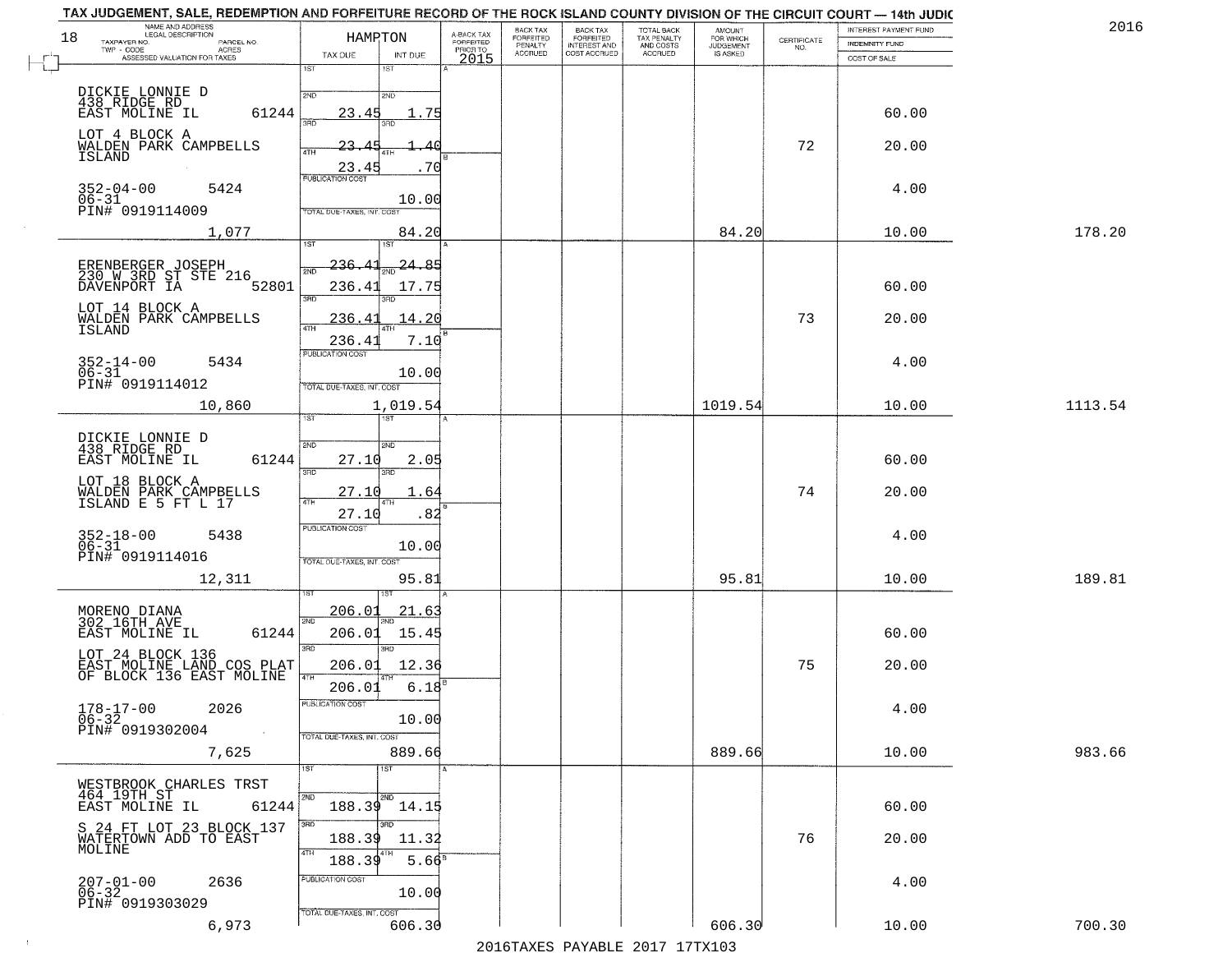| 18                                        | BY WHOM   | RATE<br>$\%$ | HAMPTON<br>DATE OF SALE | TAX JUDGEMENT, SALE, REDEMPTION AND FORFEITURE RECORD OF THE ROCK ISLAND COUNTY DIVISION OF THE CIRCUIT COURT - 14th JUDICIAL CIRCUIT OF ILLINOIS 2016<br>SUBSEQUENT TAXES PAID, FEES, AND TIME EXTENSION | TOTAL DUE<br>TO REDEEM<br>FROM SALE<br>BY WHOM REDEEMED |                                                           | DATE OF REDEMP-<br>TION OR DEED | RECEIVED REDEMPTION                                                |
|-------------------------------------------|-----------|--------------|-------------------------|-----------------------------------------------------------------------------------------------------------------------------------------------------------------------------------------------------------|---------------------------------------------------------|-----------------------------------------------------------|---------------------------------|--------------------------------------------------------------------|
|                                           | PURCHASED | <b>BID</b>   |                         |                                                                                                                                                                                                           | LESS<br>COUNTY CLERK FEE                                |                                                           | MO.<br>DAY<br>YEAR              | MONEY IN FULL                                                      |
| PIN# 0919114009<br>RICO TRUSTEE<br>-1     |           | 18           |                         | $[03/01/2018 \t\t Time \t\t Ext & incl \\ 03/01/2018 \t\t Take \t Notice \t\ Fee \\ 11/16/2019 \t\ Subs \t paid \\ 12/28/2017 \t\t 11/17/2018 \t\ Subs \t paid \\$                                        | 08/07/2020<br>120.70<br>131.96<br>128.82                |                                                           |                                 | Certificate<br>Returned<br>& Cancelled<br>02/05/2020               |
|                                           |           |              |                         |                                                                                                                                                                                                           |                                                         | 666.82<br>160.00 NICK COPELAND                            | 01/09/2020                      | Karen Kinney                                                       |
| PIN# 0919114012<br>WESTERN SITES LLC<br>2 |           | 01           | 12/28/2017              |                                                                                                                                                                                                           |                                                         |                                                           |                                 | Certificate<br>Returned<br>$\frac{1}{2}$ Cancelled 2<br>07/06/2018 |
|                                           |           |              |                         |                                                                                                                                                                                                           |                                                         | 1,124.68<br>160.00 JOE ERENBERGER                         | 03/01/2018                      | Karen Kinney                                                       |
| PIN# 0919114016<br>JICTB, INC<br>3        |           | 18           | 12/28/2017              | 05/11/2018 Time Ext & incl<br>05/11/2018 Take Notice Fee<br>11/26/2018 Subs paid                                                                                                                          | 12/10/2020<br>20.70<br>138.22                           |                                                           |                                 | Certificate<br>Returned<br>-3<br>& Cancelled<br>06/07/2019         |
|                                           |           |              |                         |                                                                                                                                                                                                           |                                                         | $\begin{array}{c c} 467.82 \\ 160.00 \end{array}$ US BANK | 05/21/2019                      | Karen Kinney                                                       |
| PIN# 0919302004<br>WESTERN SITES LLC<br>4 |           | 06           | 12/28/2017              | 06/25/2020 Time Ext & incl<br>04/13/2018 Take Notice Fee                                                                                                                                                  | 12/22/2020<br>20.70                                     |                                                           |                                 | 4                                                                  |
| PIN# 0919303029<br>RICO TRUSTEE<br>5      |           | 18           | 12/28/2017              | 03/01/2018 Time Ext & incl<br>03/01/2018 Take Notice Fee                                                                                                                                                  | 08/07/2020<br>20.70                                     |                                                           |                                 | Certificate<br>Returned<br>& Cancelled 5<br>07/06/2018             |
|                                           |           |              |                         |                                                                                                                                                                                                           |                                                         | 847.05<br>160.00 LARRY WESTBROOK                          | 03/13/2018                      | Karen Kinney                                                       |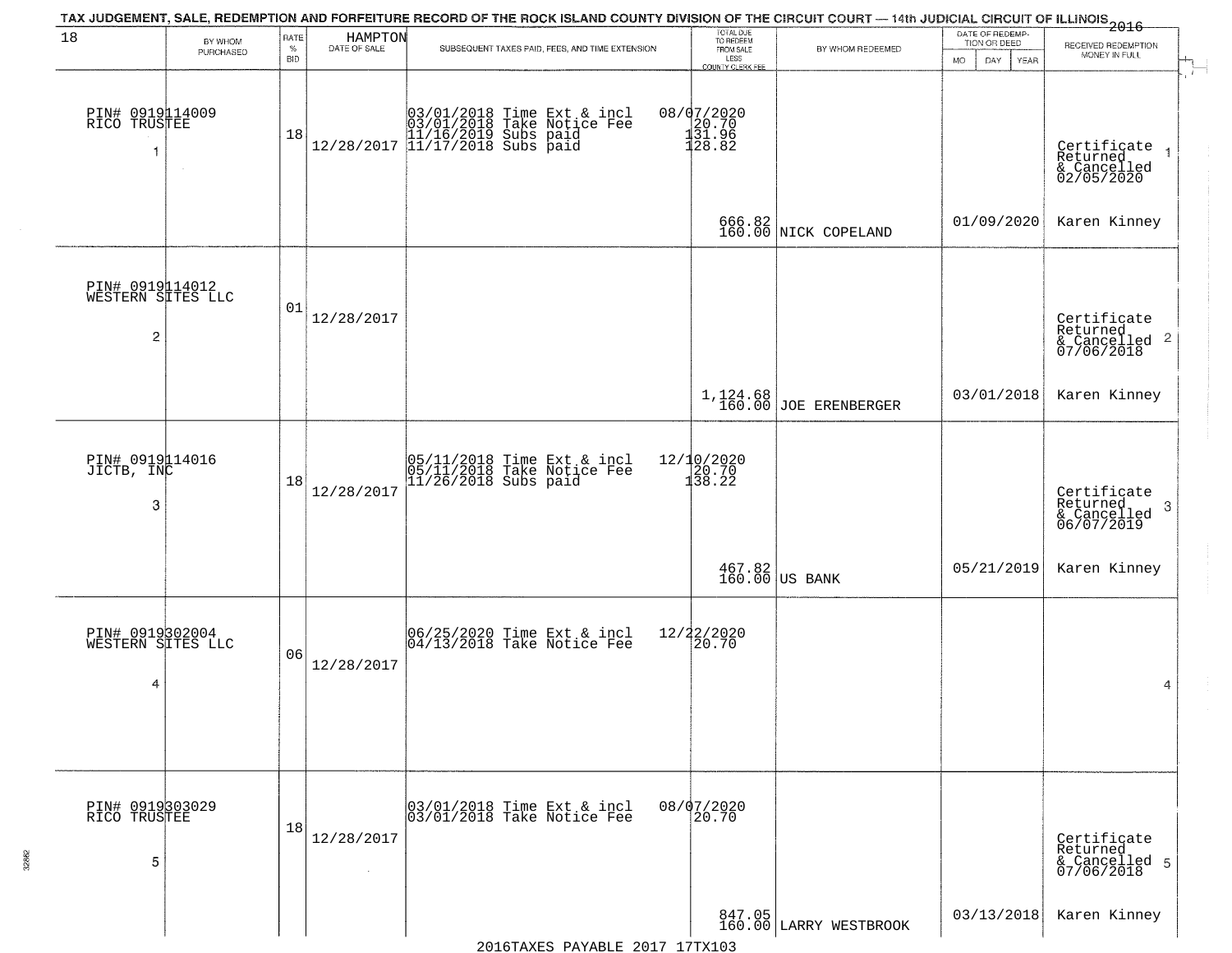|        | INTEREST PAYMENT FUND |                                                                 | AMOUNT<br>FOR WHICH | TOTAL BACK<br>TAX PENALTY<br>AND COSTS | BACK TAX<br>FORFEITED<br>INTEREST AND | BACK TAX<br>FORFEITED     |                                     |               | HAMPTON                           | NAME AND ADDRESS<br><b>LEGAL DESCRIPTION</b><br>19<br>TAXPAYER NO.    |
|--------|-----------------------|-----------------------------------------------------------------|---------------------|----------------------------------------|---------------------------------------|---------------------------|-------------------------------------|---------------|-----------------------------------|-----------------------------------------------------------------------|
|        | <b>INDEMNITY FUND</b> | $\begin{array}{c} \text{CERTIFICATE} \\ \text{NO.} \end{array}$ | <b>JUDGEMENT</b>    | ACCRUED                                | COST ACCRUED                          | PENALTY<br><b>ACCRUED</b> | A-BACK TAX<br>FORFEITED<br>PRIOR TO | INT DUE       | TAX DUE                           | PARCEL NO.<br>ACRES<br>TWP - CODE                                     |
|        | COST OF SALE          |                                                                 |                     |                                        |                                       |                           | 2015                                | 18T           | 1ST                               | ASSESSED VALUATION FOR TAXES                                          |
|        |                       |                                                                 |                     |                                        |                                       |                           |                                     |               |                                   |                                                                       |
|        |                       |                                                                 |                     |                                        |                                       |                           |                                     |               | $-198.31$ <sub>20.79</sub><br>2ND | 302 12TH ST LAND TRST<br>222 W ONTARIO ST STE 320<br>CHICAGO IL 60654 |
|        | 60.00                 |                                                                 |                     |                                        |                                       |                           |                                     | 14.85         | 198.31<br>3RD                     |                                                                       |
|        |                       |                                                                 |                     |                                        |                                       |                           |                                     |               |                                   | LOT 1 BLOCK 207                                                       |
|        | 20.00                 | 77                                                              |                     |                                        |                                       |                           |                                     | $-11.88$      | 198.31                            | WATERTOWN ADD TO EAST<br>MOLINE N .50 L 2 AND                         |
|        |                       |                                                                 |                     |                                        |                                       |                           |                                     | 5.94          | 198.31                            | ALL L                                                                 |
|        | 4.00                  |                                                                 |                     |                                        |                                       |                           |                                     |               | <b>PUBLICATION COST</b>           | $208 - 07 - 00$<br>2664                                               |
|        |                       |                                                                 |                     |                                        |                                       |                           |                                     | 10.00         |                                   | $06 - 32$                                                             |
|        |                       |                                                                 |                     |                                        |                                       |                           |                                     |               | TOTAL DUE-TAXES, INT. COST        | PIN# 0919304001                                                       |
| 950.70 | 10.00                 |                                                                 | 856.70              |                                        |                                       |                           |                                     | 856.70<br>1ST |                                   | 7,340                                                                 |
|        |                       |                                                                 |                     |                                        |                                       |                           |                                     |               | 1ST                               |                                                                       |
|        |                       |                                                                 |                     |                                        |                                       |                           |                                     | -72<br>CIMO   | 63.71<br>2ND                      | HANEY DEREK M<br>342 12TH ST                                          |
|        | 60.00                 |                                                                 |                     |                                        |                                       |                           |                                     | 4.80          | 63.71                             | 61244<br>EAST MOLINE IL                                               |
|        |                       |                                                                 |                     |                                        |                                       |                           |                                     | 3RD           | 3RD                               | LOT 17 BLOCK 207                                                      |
|        | 20.00                 | 78                                                              |                     |                                        |                                       |                           |                                     | 3.84          | 63.7<br>47H                       | WATERTOWN ADD TO EAST                                                 |
|        |                       |                                                                 |                     |                                        |                                       |                           |                                     | 1.92          | 63.71                             | MOLINE                                                                |
|        | 4.00                  |                                                                 |                     |                                        |                                       |                           |                                     |               | PUBLICATION COST                  | 2675                                                                  |
|        |                       |                                                                 |                     |                                        |                                       |                           |                                     | 10.00         |                                   | $208 - 18 - 00$<br>06-32                                              |
|        |                       |                                                                 |                     |                                        |                                       |                           |                                     |               | TOTAL DUE-TAXES, INT. COST        | PIN# 0919304012                                                       |
| 376.12 | 10.00                 |                                                                 | 282.12              |                                        |                                       |                           |                                     | 282.12        |                                   | 6,570                                                                 |
|        |                       |                                                                 |                     |                                        |                                       |                           |                                     | 1ST           |                                   |                                                                       |
|        |                       |                                                                 |                     |                                        |                                       |                           |                                     | 3.50          | 33.10<br>2ND                      | LISTER GEORGE H<br>117 ISLAND AVE                                     |
|        | 60.00                 |                                                                 |                     |                                        |                                       |                           |                                     | 2.50          | 33.10                             | EAST MOLINE IL<br>61244                                               |
|        |                       |                                                                 |                     |                                        |                                       |                           |                                     | 3RD           | 3RD                               | LOT 19 BLOCK 207                                                      |
|        | 20.00                 | 79                                                              |                     |                                        |                                       |                           |                                     | 2.00          | 33.10                             | WATERTOWN ADD TO EAST<br>MOLINE                                       |
|        |                       |                                                                 |                     |                                        |                                       |                           |                                     | 1.00          | 33.10                             |                                                                       |
|        |                       |                                                                 |                     |                                        |                                       |                           |                                     |               | <b>PUBLICATION COST</b>           |                                                                       |
|        | 4.00                  |                                                                 |                     |                                        |                                       |                           |                                     | 10.00         |                                   | $208 - 20 - 00$<br>06-32<br>2677                                      |
|        |                       |                                                                 |                     |                                        |                                       |                           |                                     |               | TOTAL OUE-TAXES, INT. COST        | PIN# 0919304014                                                       |
| 245.40 | 10.00                 |                                                                 | 151.40              |                                        |                                       |                           |                                     | 151.40        |                                   | 1,225                                                                 |
|        |                       |                                                                 |                     |                                        |                                       |                           |                                     | 1ST           |                                   |                                                                       |
|        |                       |                                                                 |                     |                                        |                                       |                           |                                     | <u> 15.54</u> | 148.00<br>2ND                     | ESPINO-GARCIA ALFONSO<br>362 12TH ST                                  |
|        | 60.00                 |                                                                 |                     |                                        |                                       |                           |                                     | 11.10         | 148.00                            | EAST MOLINE IL<br>61244                                               |
|        |                       |                                                                 |                     |                                        |                                       |                           |                                     | 3RD           | 3RD                               |                                                                       |
|        | 20.00                 | 80                                                              |                     |                                        |                                       |                           |                                     | 8.88          | 148.00                            | LOT 25 BLOCK 207<br>WATERTOWN ADD TO EAST<br>MOLINE                   |
|        |                       |                                                                 |                     |                                        |                                       |                           |                                     | 4.44          | 4TH<br>148.00                     |                                                                       |
|        |                       |                                                                 |                     |                                        |                                       |                           |                                     |               | PUBLICATION COST                  |                                                                       |
|        | 4.00                  |                                                                 |                     |                                        |                                       |                           |                                     | 10.00         |                                   | 2683<br>$209 - 04 - 00$<br>$06 - 32$                                  |
|        |                       |                                                                 |                     |                                        |                                       |                           |                                     |               | TOTAL DUE-TAXES, INT. COST        | PIN# 0919304020                                                       |
| 735.96 | 10.00                 |                                                                 | 641.96              |                                        |                                       |                           |                                     | 641.96        |                                   | 5,478                                                                 |
|        |                       |                                                                 |                     |                                        |                                       |                           |                                     | 1ST           | 1ST                               |                                                                       |
|        |                       |                                                                 |                     |                                        |                                       |                           |                                     |               |                                   | WESTBROOK CHARLES TRST                                                |
|        | 60.00                 |                                                                 |                     |                                        |                                       |                           |                                     | 2ND<br>13.60  | 2ND<br>181.47                     | 464 19TH ST<br>EAST MOLINE IL<br>61244                                |
|        |                       |                                                                 |                     |                                        |                                       |                           |                                     | 3RD           | 3RD                               |                                                                       |
|        | 20.00                 | 81                                                              |                     |                                        |                                       |                           |                                     | 10.88         | 181.47                            | LOT 24 BLOCK 207<br>NEW SHOPS 2ND ADD                                 |
|        |                       |                                                                 |                     |                                        |                                       |                           |                                     |               | 4TH                               | TO TOWN OF EAST MOLINE                                                |
|        |                       |                                                                 |                     |                                        |                                       |                           |                                     | $5.44^8$      | 181.4                             |                                                                       |
|        | 4.00                  |                                                                 |                     |                                        |                                       |                           |                                     | 10.00         | PUBLICATION COST                  | $181 - 04 - 00$<br>06-32<br>2076                                      |
|        |                       |                                                                 |                     |                                        |                                       |                           |                                     |               |                                   | PIN# 0919305014                                                       |
|        |                       |                                                                 |                     |                                        |                                       |                           |                                     |               | TOTAL DUE-TAXES, INT. COST        |                                                                       |
| 678.33 | 10.00                 |                                                                 | 584.33              |                                        |                                       |                           |                                     | 584.33        |                                   | 6,717                                                                 |

 $\sim 10^6$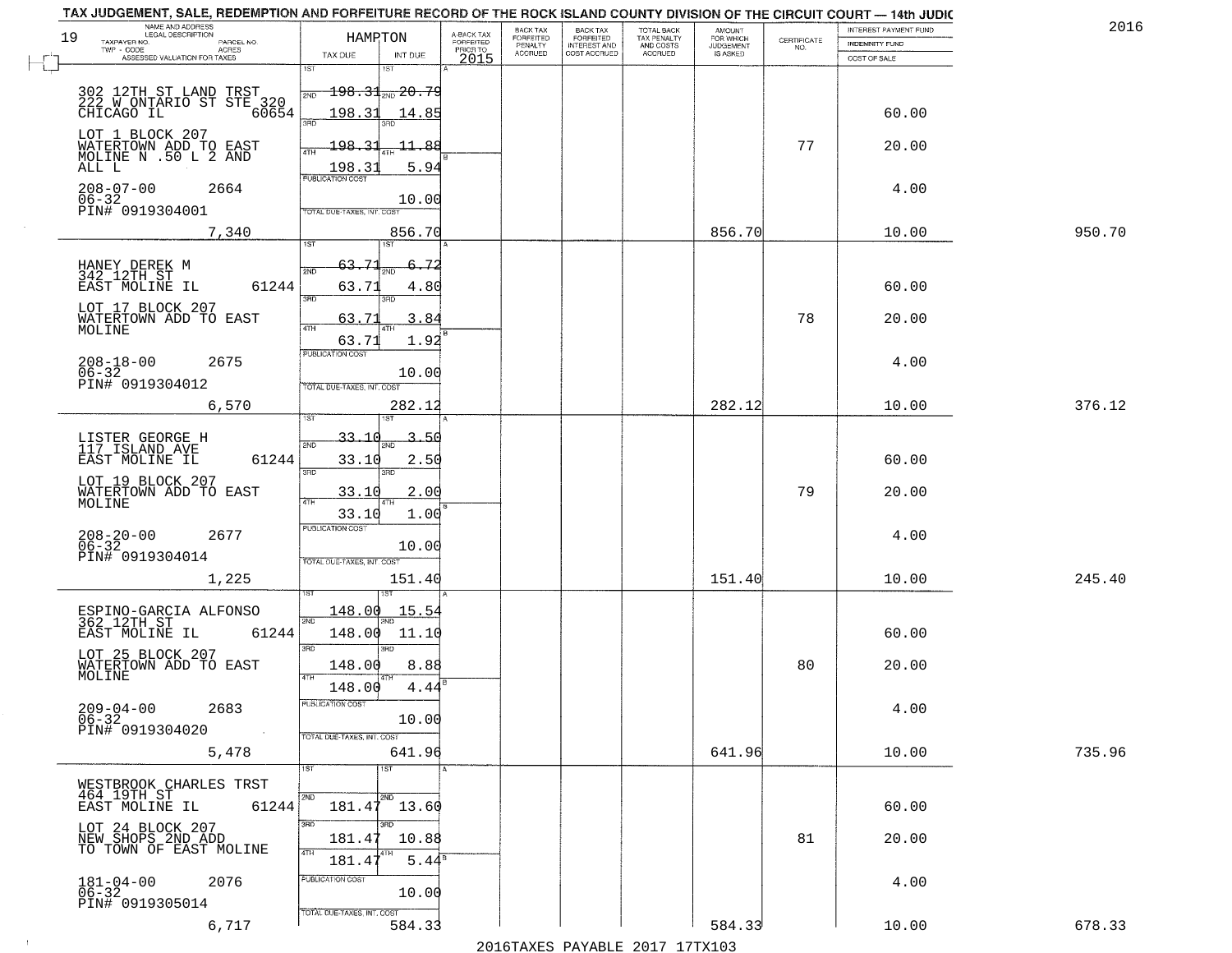|                                      |                                               |                         |                         | TAX JUDGEMENT, SALE, REDEMPTION AND FORFEITURE RECORD OF THE ROCK ISLAND COUNTY DIVISION OF THE CIRCUIT COURT — 14th JUDICIAL CIRCUIT OF ILLINOIS 2016                                                                                                                                                                                             |                                                                                                                                                                                                                                                                                                                                                                                                                                                                                                                          |                                        |                                 |                                                                                         |
|--------------------------------------|-----------------------------------------------|-------------------------|-------------------------|----------------------------------------------------------------------------------------------------------------------------------------------------------------------------------------------------------------------------------------------------------------------------------------------------------------------------------------------------|--------------------------------------------------------------------------------------------------------------------------------------------------------------------------------------------------------------------------------------------------------------------------------------------------------------------------------------------------------------------------------------------------------------------------------------------------------------------------------------------------------------------------|----------------------------------------|---------------------------------|-----------------------------------------------------------------------------------------|
| 19                                   | BY WHOM<br>PURCHASED                          | RATE<br>%<br><b>BID</b> | HAMPTON<br>DATE OF SALE | SUBSEQUENT TAXES PAID, FEES, AND TIME EXTENSION                                                                                                                                                                                                                                                                                                    | TOTAL DUE<br>TO REDEEM<br>FROM SALE                                                                                                                                                                                                                                                                                                                                                                                                                                                                                      | BY WHOM REDEEMED                       | DATE OF REDEMP-<br>TION OR DEED | RECEIVED REDEMPTION<br>MONEY IN FULL                                                    |
| PIN# 0919304001<br>RICO TRUSTEE<br>1 | $\sim$                                        | 18                      | 12/28/2017              | 03/01/2018 Time Ext & incl<br>03/01/2018 Take Notice Fee<br>02/13/2020 Take Notice Fee<br>02/28/2020 Circuit Clerks F<br>02/28/2020 Sheriffs Fee<br>03/19/2020 Sheriffs Fee<br>03/19/2020 Subs paid<br>11/16/2019 Subs paid<br>11/16/2019 Subs paid<br>11<br>Take Notice Fee<br>Circuit Clerks Fee<br>Sheriffs Fee<br>Publication Fee<br>Subs paid | LESS<br>COUNTY CLERK FEE<br>08/07/2020<br>$\begin{array}{r} \n 18 \overline{)1} \overline{)1} \overline{)1} \overline{)1} \overline{)1} \overline{)1} \overline{)1} \overline{)1} \overline{)1} \overline{)1} \overline{)1} \overline{)1} \overline{)1} \overline{)1} \overline{)1} \overline{)1} \overline{)1} \overline{)1} \overline{)1} \overline{)1} \overline{)1} \overline{)1} \overline{)1} \overline{)1} \overline{)1} \overline{)1} \overline{)1} \overline{)1} \overline{)1} \overline{)$<br>900.00<br>872.08 |                                        | <b>MO</b><br>DAY<br>YEAR        | TAX DEED ISSUED<br>Certificate<br>Returned<br>& Cancelled<br>10/26/2020<br>Karen Kinney |
| PIN# 0919304012<br>RICO TRUSTEE<br>2 |                                               | 18                      | 12/28/2017              |                                                                                                                                                                                                                                                                                                                                                    |                                                                                                                                                                                                                                                                                                                                                                                                                                                                                                                          |                                        |                                 | Certificate<br>Returned<br>$\frac{1}{2}$ Cancelled 2<br>02/07/2018                      |
|                                      |                                               |                         |                         |                                                                                                                                                                                                                                                                                                                                                    |                                                                                                                                                                                                                                                                                                                                                                                                                                                                                                                          | 443.82<br>160.00 DEREK HANEY           | 01/24/2018                      | Karen Kinney                                                                            |
| PIN# 0919304014<br>RICO TRUSTEE<br>3 |                                               | 18                      | 12/28/2017              |                                                                                                                                                                                                                                                                                                                                                    |                                                                                                                                                                                                                                                                                                                                                                                                                                                                                                                          |                                        |                                 | ADMIN SALE IN ERROR<br>Certificate<br>Returned<br>-3<br>& Cancelled<br>02/01/2018       |
|                                      |                                               |                         |                         |                                                                                                                                                                                                                                                                                                                                                    |                                                                                                                                                                                                                                                                                                                                                                                                                                                                                                                          |                                        |                                 | Karen Kinney                                                                            |
| PIN# 0919304020<br>RICO TRUSTEE<br>4 |                                               | 18                      | 12/28/2017              |                                                                                                                                                                                                                                                                                                                                                    |                                                                                                                                                                                                                                                                                                                                                                                                                                                                                                                          |                                        |                                 | Certificate<br>Returned<br>& Cancelled 4<br>07/06/2018                                  |
|                                      |                                               |                         |                         |                                                                                                                                                                                                                                                                                                                                                    |                                                                                                                                                                                                                                                                                                                                                                                                                                                                                                                          | 868.43<br>160.00 ALFONSO ESPINO-GARÇIA | 03/01/2018                      | Karen Kinney                                                                            |
| 5                                    | PIN# 0919305014<br>STEVE SODEMAN LIVING TRUST |                         | 12/28/2017              | 01/16/2018 Time Ext & incl<br>01/16/2018 Take Notice Fee                                                                                                                                                                                                                                                                                           | 12/21/2020<br>20.59                                                                                                                                                                                                                                                                                                                                                                                                                                                                                                      |                                        |                                 | Certificate<br>Returned<br>& Cancelled 5<br>04/04/2018                                  |
|                                      |                                               |                         |                         | 2016TAXES PAYABLE 2017 17TX103                                                                                                                                                                                                                                                                                                                     |                                                                                                                                                                                                                                                                                                                                                                                                                                                                                                                          | 821.02<br>160.00 LARRY WESTBROOK       | 03/16/2018                      | Karen Kinney                                                                            |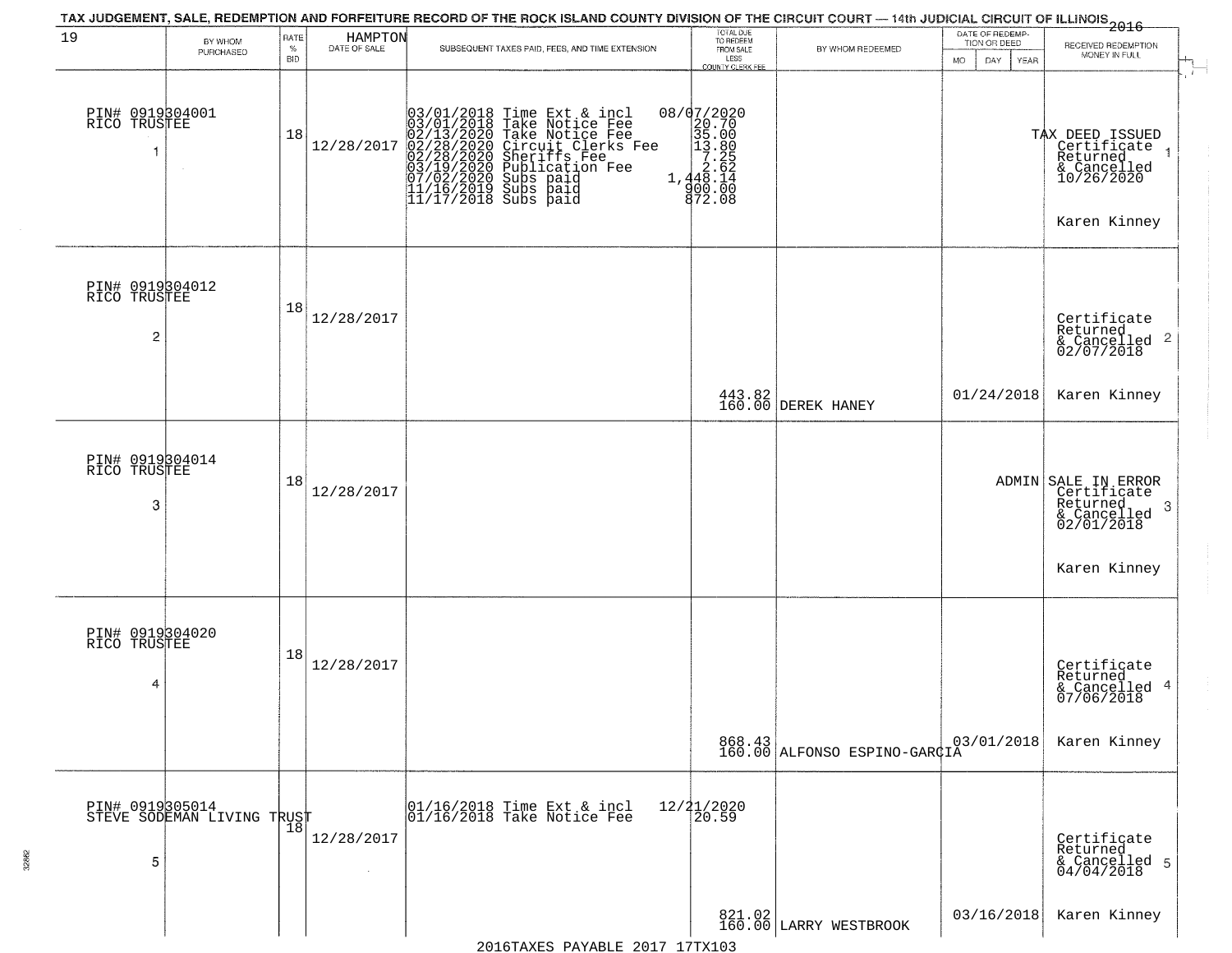| 20 | NAME AND ADDRESS<br>LEGAL DESCRIPTION<br>TAXPAYER NO.<br>PARCEL NO.<br>$TWP - CODE$<br><b>ACRES</b><br>ASSESSED VALUATION FOR TAXES | HAMRTON<br>TAX DUE<br>INT DUE                                                   | A-BACK TAX<br>FORFEITED<br>PRIOR TO<br>2015 | BACK TAX<br>FORFEITED<br>PENALTY<br><b>ACCRUED</b> | <b>BACK TAX</b><br><b>FORFEITED</b><br>INTEREST AND<br>COST ACCRUED | TOTAL BACK<br>TAX PENALTY<br>AND COSTS<br>ACCRUED | <b>AMOUNT</b><br>FOR WHICH<br><b>JUDGEMENT</b> | CERTIFICATE<br>NO. | INTEREST PAYMENT FUND<br><b>INDEMNITY FUND</b><br>COST OF SALE | 2016   |
|----|-------------------------------------------------------------------------------------------------------------------------------------|---------------------------------------------------------------------------------|---------------------------------------------|----------------------------------------------------|---------------------------------------------------------------------|---------------------------------------------------|------------------------------------------------|--------------------|----------------------------------------------------------------|--------|
|    |                                                                                                                                     | 1ST<br>1ST                                                                      |                                             |                                                    |                                                                     |                                                   |                                                |                    |                                                                |        |
|    | WESTBROOK C/GARY WESTBROO 3ND<br>EAST MOLINE IL<br>61244                                                                            | 2ND<br>2.50<br>33.10<br>3RD                                                     |                                             |                                                    |                                                                     |                                                   |                                                |                    | 60.00                                                          |        |
|    | LOT 23 BLOCK 207<br>NEW SHOPS 2ND ADD<br>TO TOWN OF EAST MOLINE                                                                     | 33.10<br>2.00<br>4TH                                                            |                                             |                                                    |                                                                     |                                                   |                                                | 82                 | 20.00                                                          |        |
|    | $181 - 06 - 40$<br>$2078 - 4$                                                                                                       | 33.10<br>1.00<br><b>PUBLICATION COST</b>                                        |                                             |                                                    |                                                                     |                                                   |                                                |                    | 4.00                                                           |        |
|    | $06 - 32$<br>PIN# 0919305015<br>1,225                                                                                               | 10.00<br>TOTAL DUE-TAXES, INT. COST<br>114.80                                   |                                             |                                                    |                                                                     |                                                   | 114.80                                         |                    | 10.00                                                          | 208.80 |
|    |                                                                                                                                     | 1ST<br>1ST                                                                      |                                             |                                                    |                                                                     |                                                   |                                                |                    |                                                                |        |
|    | MCBRIDE TIMOTHY J<br>213 19TH ST<br>EAST MOLINE IL<br>61244                                                                         | 2ND<br>2ND<br>3RD<br>3RD                                                        |                                             |                                                    |                                                                     |                                                   |                                                |                    | 60.00                                                          |        |
|    | LOT 2 EX SE COR & NW COR<br>LOT 3 BLOCK 206 & LOT 1<br>BLOCK 206 NEW SHOPS 2ND<br>ADD TO TOWN OF EAST MOL                           | 47H<br>4TH<br>592.08<br>17.76                                                   |                                             |                                                    |                                                                     |                                                   |                                                | 83                 | 20.00                                                          |        |
|    | $180 - 20 - 00$<br>2070<br>$06 - 32$<br>PIN# 0919307001                                                                             | PUBLICATION COST<br>10.00<br>TOTAL DUE-TAXES, INT. COST                         |                                             |                                                    |                                                                     |                                                   |                                                |                    | 4.00                                                           |        |
|    | 21,915                                                                                                                              | 619.84<br>1ST                                                                   |                                             |                                                    |                                                                     |                                                   | 619.84                                         |                    | 10.00                                                          | 713.84 |
|    | STEWARDSHIP HOMES MIDWEST<br>2050 BEAVERCREEK RD #101<br>OREGON CITY OR<br>97045                                                    | 55.8<br>5.<br>88.<br>2ND<br>55.82<br>4.20                                       |                                             |                                                    |                                                                     |                                                   |                                                |                    | 60.00                                                          |        |
|    | LOT 16 & S 6' LOT 15<br>BLOCK 40<br>WATERTOWN TOWN OF HAMPTON 4TH                                                                   | 3RD<br>3RD<br>3.36<br>55.82                                                     |                                             |                                                    |                                                                     |                                                   |                                                | 84                 | 20.00                                                          |        |
|    | $139 - 08 - 00$<br>06-32<br>1263<br>PIN# 0919402016                                                                                 | 55.82<br>1.68<br><b>PUBLICATION COST</b><br>10.00<br>TOTAL OUE-TAXES, INT. COST |                                             |                                                    |                                                                     |                                                   |                                                |                    | 4.00                                                           |        |
|    | 2,066                                                                                                                               | 248.40                                                                          |                                             |                                                    |                                                                     |                                                   | 248.40                                         |                    | 10.00                                                          | 342.40 |
|    | WILLIAMS LEE R<br>506 10TH AVE<br>61256<br>HAMPTON IL                                                                               | 2ND<br>2ND.<br>66.22<br>4.95                                                    |                                             |                                                    |                                                                     |                                                   |                                                |                    | 60.00                                                          |        |
|    | LOT 11 BLOCK 53<br>WATERTOWN TOWN OF HAMPTON<br>LOTS 10 AND 11 FRL PART                                                             | 3RD<br>3RD.<br>66.22<br>3.96<br>4TH                                             |                                             |                                                    |                                                                     |                                                   |                                                | 85                 | 20.00                                                          |        |
|    | $141 - 17 - 00$<br>$06 - 32$<br>1310<br>PIN# 0919405001<br>$\sim 100$                                                               | 1.98<br>66.22<br>PUBLICATION COST<br>10.00<br>TOTAL DUE-TAXES, INT. COST        |                                             |                                                    |                                                                     |                                                   |                                                |                    | 4.00                                                           |        |
|    | 2,451                                                                                                                               | 219.55                                                                          |                                             |                                                    |                                                                     |                                                   | 219.55                                         |                    | 10.00                                                          | 313.55 |
|    | WILLIAMS LEE R<br>506 10TH AVE<br>HAMPTON IL<br>61256                                                                               | 1ST<br>1ST<br>2ND<br>2ND<br>33.10<br>2.50                                       |                                             |                                                    |                                                                     |                                                   |                                                |                    | 60.00                                                          |        |
|    | LOT 9 BLOCK 53<br>WATERTOWN TOWN OF HAMPTON                                                                                         | 3RD<br>3RD<br>2.00<br>33.10                                                     |                                             |                                                    |                                                                     |                                                   |                                                | 86                 | 20.00                                                          |        |
|    | $141 - 14 - 10$<br>06-32<br>$1309 - A$                                                                                              | 4TH<br>14TH<br>$1.00^{\circ}$<br>33.10<br>PUBLICATION COST                      |                                             |                                                    |                                                                     |                                                   |                                                |                    | 4.00                                                           |        |
|    | PIN# 0919405002<br>1,225                                                                                                            | 10.00<br>TOTAL DUE-TAXES, INT. COST<br>114.80                                   |                                             |                                                    |                                                                     |                                                   | 114.80                                         |                    | 10.00                                                          | 208.80 |

## TAX JUDGEMENT, SALE, REDEMPTION AND FORFEITURE RECORD OF THE ROCK ISLAND COUNTY DIVISION OF THE CIRCUIT COURT - 14th JUDIC

2016TAXES PAYABLE 2017 17TX103

 $\pm 4$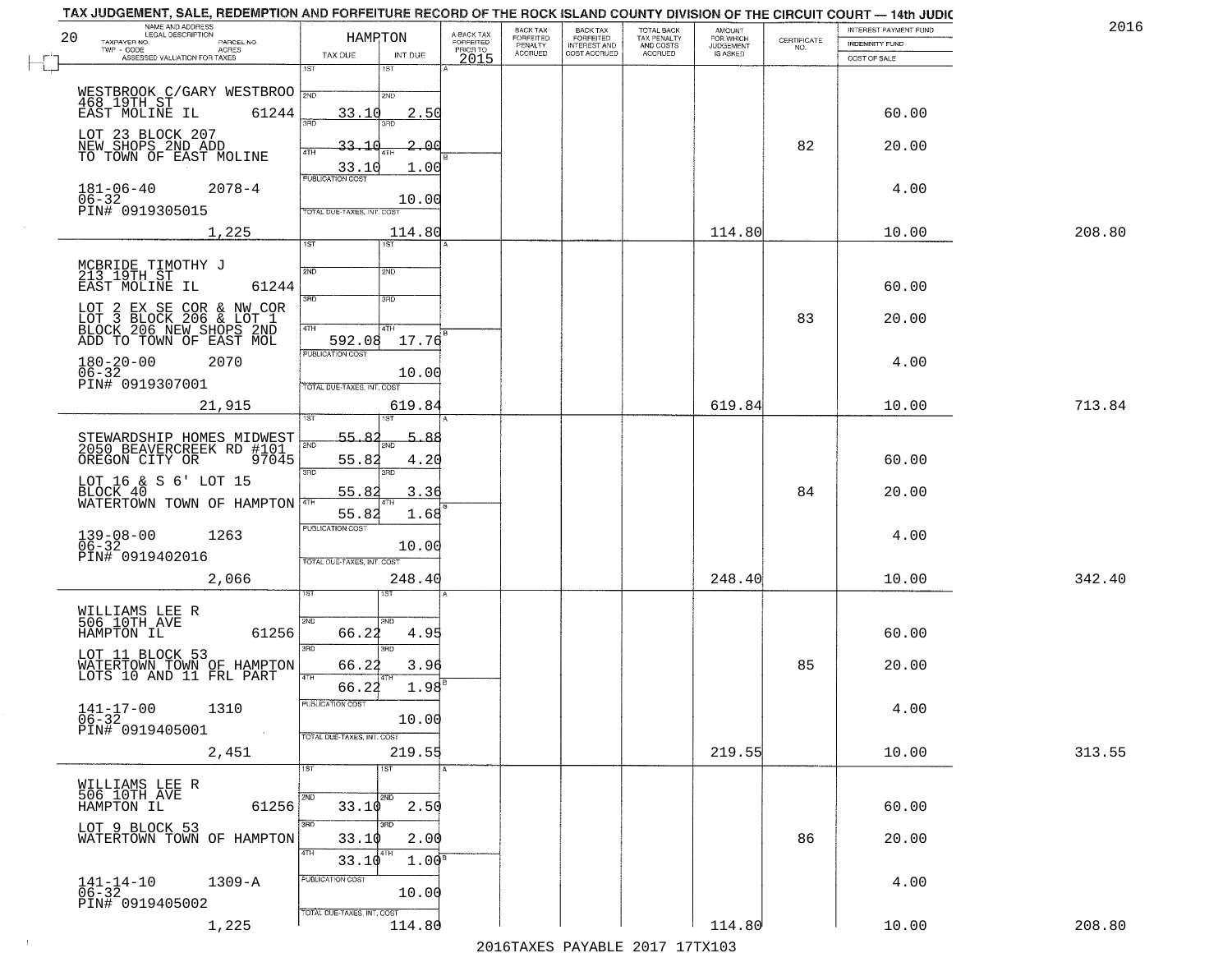| 20                                                   | BY WHOM                                                 | RATE               | HAMPTON      | TAX JUDGEMENT, SALE, REDEMPTION AND FORFEITURE RECORD OF THE ROCK ISLAND COUNTY DIVISION OF THE CIRCUIT COURT — 14th JUDICIAL CIRCUIT OF ILLINOIS 2016 | TOTAL DUE<br>TO REDEEM<br>FROM SALE |                                            | DATE OF REDEMP-<br>TION OR DEED | RECEIVED REDEMPTION                                                |
|------------------------------------------------------|---------------------------------------------------------|--------------------|--------------|--------------------------------------------------------------------------------------------------------------------------------------------------------|-------------------------------------|--------------------------------------------|---------------------------------|--------------------------------------------------------------------|
|                                                      | PURCHASED                                               | $\%$<br><b>BID</b> | DATE OF SALE | SUBSEQUENT TAXES PAID, FEES, AND TIME EXTENSION                                                                                                        | LESS<br>COUNTY CLERK FEE            | BY WHOM REDEEMED                           | MO.<br>DAY.<br>YEAR             | MONEY IN FULL                                                      |
| 1                                                    | PIN# 0919305015<br>STEVE SODEMAN LIVING TRUST<br>$\sim$ |                    | 12/28/2017   | $ 01/16/2018$ Time Ext & incl<br>$ 01/16/2018$ Take Notice Fee                                                                                         | 12/21/2020<br>20.59                 |                                            |                                 | Certificate<br>Returned<br>& Cancelled<br>03/07/2019               |
|                                                      |                                                         |                    |              |                                                                                                                                                        | 342.14                              | CHARLES WESTBROOK                          | 01/14/2019                      | Karen Kinney                                                       |
| PIN# 0919307001<br>JMT INVESTMENTS<br>$\overline{c}$ |                                                         | 01                 | 12/28/2017   | 02/15/2018 Time Ext & incl<br>02/15/2018 Take Notice Fee                                                                                               | 09/18/2020<br>20.70                 |                                            |                                 | Certificate<br>Returned<br>$\frac{1}{6}$ Cancelled 2<br>03/07/2019 |
|                                                      |                                                         |                    |              |                                                                                                                                                        |                                     | 748.82<br>160.00 TIMOTHY J MCBRIDE         | 11/30/2018                      | Karen Kinney                                                       |
| PIN# 0919402016<br>RICO TRUSTEE<br>3                 |                                                         | 18                 | 12/28/2017   | 03/01/2018 Time Ext & incl<br>03/01/2018 Take Notice Fee<br>11/17/2018 Subs paid                                                                       | 08/07/2020<br>20.70<br>266.96       |                                            |                                 | Certificate<br>Returned<br>3<br>& Cancelled<br>11/15/2019          |
|                                                      |                                                         |                    |              |                                                                                                                                                        |                                     | 908.63<br>160.00 STEWARDSHIP HOMES MIDWEST |                                 | Karen Kinney                                                       |
| PIN# 0919405001<br>RICO TRUSTEE<br>4                 |                                                         | 18                 | 12/28/2017   | 03/01/2018 Time Ext & incl<br>03/01/2018 Take Notice Fee                                                                                               | 08/07/2020<br>20.70                 |                                            |                                 | Certificate<br>Returned<br>& Cancelled 4<br>07/06/2018             |
|                                                      |                                                         |                    |              |                                                                                                                                                        |                                     | 390.69<br>160.00 LEE WILLIAMS              | 04/23/2018                      | Karen Kinney                                                       |
| PIN# 0919405002<br>RICO TRUSTEE<br>5                 |                                                         | 18                 | 12/28/2017   | 03/01/2018 Time Ext & incl<br>03/01/2018 Take Notice Fee                                                                                               | 08/07/2020<br>20.70                 |                                            |                                 | Certificate<br>Returned<br>& Cancelled 5<br>07/06/2018             |
|                                                      |                                                         |                    |              |                                                                                                                                                        |                                     | 267.08<br>160.00 LEE WILLIAMS              | 04/23/2018                      | Karen Kinney                                                       |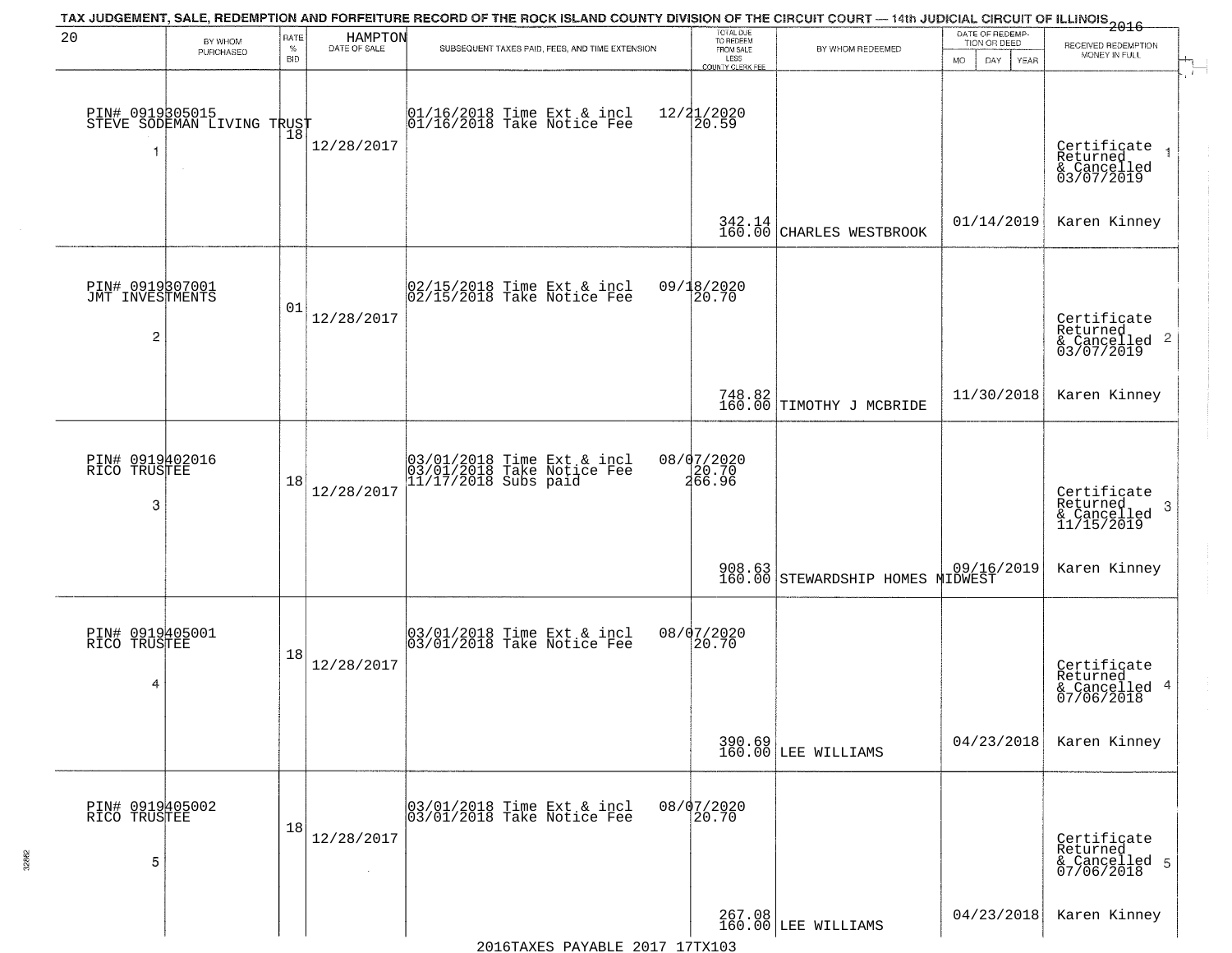|    | TAX JUDGEMENT, SALE, REDEMPTION AND FORFEITURE RECORD OF THE ROCK ISLAND COUNTY DIVISION OF THE CIRCUIT COURT - 14th JUDIC<br>NAME AND ADDRESS<br>LEGAL DESCRIPTION |                                                                    |                                     | BACK TAX<br>FORFEITED     | BACK TAX<br>FORFEITED<br>INTEREST AND | TOTAL BACK<br>TAX PENALTY<br>AND COSTS | AMOUNT<br>FOR WHICH          |                                                                 | INTEREST PAYMENT FUND | 2016    |
|----|---------------------------------------------------------------------------------------------------------------------------------------------------------------------|--------------------------------------------------------------------|-------------------------------------|---------------------------|---------------------------------------|----------------------------------------|------------------------------|-----------------------------------------------------------------|-----------------------|---------|
| 21 | TAXPAYER NO.<br>PARCEL NO.<br>$TWP - CODE$<br><b>ACRES</b>                                                                                                          | HAMRTON                                                            | A-BACK TAX<br>FORFEITED<br>PRIOR TO | PENALTY<br><b>ACCRUED</b> | COST ACCRUED                          | ACCRUED                                | <b>JUDGEMENT</b><br>IS ASKED | $\begin{array}{c} \text{CERTIFICATE} \\ \text{NO.} \end{array}$ | INDEMNITY FUND        |         |
|    | ASSESSED VALUATION FOR TAXES                                                                                                                                        | TAX DUE<br>INT DUE<br>1ST<br>1ST                                   | 2015                                |                           |                                       |                                        |                              |                                                                 | COST OF SALE          |         |
|    | MAHRAY EYOB T<br>3130 9TH ST APT 9J<br>ROCK ISLAND IL                                                                                                               | $66.23_{200}$<br><del>6.93</del><br>2ND                            |                                     |                           |                                       |                                        |                              |                                                                 |                       |         |
|    | 61201                                                                                                                                                               | 66.2<br>4.95<br>3HD<br>3BD                                         |                                     |                           |                                       |                                        |                              |                                                                 | 60.00                 |         |
|    | LOT 16 BLOCK 54<br>WATERTOWN TOWN OF HAMPTON<br>E FRL LOTS 13 14 15 AND                                                                                             | 66.<br>$\Omega$<br>З.<br>-96<br>4TH<br>1.98<br>66.22               |                                     |                           |                                       |                                        |                              | 87                                                              | 20.00                 |         |
|    | $142 - 01 - 00$<br>1315<br>06-32<br>PIN# 0919407001                                                                                                                 | <b>PUBLICATION COST</b><br>10.00<br>TOTAL DUE-TAXES, INT. COST     |                                     |                           |                                       |                                        |                              |                                                                 | 4.00                  |         |
|    | 2,451                                                                                                                                                               | 292.70<br>1ST<br>1ST                                               |                                     |                           |                                       |                                        | 292.70                       |                                                                 | 10.00                 | 386.70  |
|    |                                                                                                                                                                     |                                                                    |                                     |                           |                                       |                                        |                              |                                                                 |                       |         |
|    | MAHRAY EYOB T<br>3130 9TH ST APT 9J<br>ROCK ISLAND IL<br>61201                                                                                                      | 66.22<br>6.93<br>2ND<br>66.22<br>4.95<br>3RD<br>3RD                |                                     |                           |                                       |                                        |                              |                                                                 | 60.00                 |         |
|    | LOT 12 BLOCK 54<br>WATERTOWN TOWN OF HAMPTON<br>5 FT N SIDE LOT 9 AND<br>ALL LOTS 10 11 AND                                                                         | 66.2<br>3.96<br>47H<br>1.98<br>66.22                               |                                     |                           |                                       |                                        |                              | 88                                                              | 20.00                 |         |
|    | $141 - 21 - 00$<br>1314<br>$06 - 32$<br>PIN# 0919407002                                                                                                             | PUBLICATION COST<br>10.00                                          |                                     |                           |                                       |                                        |                              |                                                                 | 4.00                  |         |
|    | 2,451                                                                                                                                                               | TOTAL DUE-TAXES, INT. COST<br>292.70                               |                                     |                           |                                       |                                        | 292.70                       |                                                                 | 10.00                 | 386.70  |
|    |                                                                                                                                                                     |                                                                    |                                     |                           |                                       |                                        |                              |                                                                 |                       |         |
|    | KOSGARD RITA K<br>2003 3X AVE<br>EAST MOLINE IL<br>61244                                                                                                            | <u>426.22</u><br>-7.<br>44.<br>2ND<br>426.22<br>31.9<br>3BD<br>3RD |                                     |                           |                                       |                                        |                              |                                                                 | 60.00                 |         |
|    | LOT 13<br>PLEASANT VIEW                                                                                                                                             | 426.22<br>25.56<br>4TH                                             |                                     |                           |                                       |                                        |                              | 89                                                              | 20.00                 |         |
|    | $145 - 22 - 00$<br>06-32<br>1378                                                                                                                                    | 426.22<br>12.78<br><b>PUBLICATION COST</b><br>10.00                |                                     |                           |                                       |                                        |                              |                                                                 | 4.00                  |         |
|    | PIN# 0919413013                                                                                                                                                     | TOTAL OUE-TAXES, INT. COST                                         |                                     |                           |                                       |                                        |                              |                                                                 |                       |         |
|    | 21,776                                                                                                                                                              | 1,829.90                                                           |                                     |                           |                                       |                                        | 1829.90                      |                                                                 | 10.00                 | 1923.90 |
|    | FEYEN JANA L/KEVIN O<br>2306 3RD AVE                                                                                                                                | 588.49<br><u>61.8</u>                                              |                                     |                           |                                       |                                        |                              |                                                                 |                       |         |
|    | EAST MOLINE IL<br>61244                                                                                                                                             | 2ND<br>588.49<br>44.15                                             |                                     |                           |                                       |                                        |                              |                                                                 | 60.00                 |         |
|    | LOT 2 BLOCK 1<br>DONAHOO AND COSNERS 1ST<br>ADD TO TOWN OF EAST MOL<br>E .50 LOTS 1 AND                                                                             | 3RD<br>ਸ਼ਾ<br>588.49<br>35.32<br>4TH                               |                                     |                           |                                       |                                        |                              | 90                                                              | 20.00                 |         |
|    | $149-02-00$<br>$06-32$<br>1437-A<br>PIN# 0919416002                                                                                                                 | 17.66<br>588.49<br>PUBLICATION COST<br>10.00                       |                                     |                           |                                       |                                        |                              |                                                                 | 4.00                  |         |
|    | 27,782                                                                                                                                                              | TOTAL DUE-TAXES, INT. COST<br>2,522.90                             |                                     |                           |                                       |                                        | 2522.90                      |                                                                 | 10.00                 | 2616.90 |
|    |                                                                                                                                                                     | 1ST<br>1ST                                                         |                                     |                           |                                       |                                        |                              |                                                                 |                       |         |
|    | HUNTER CAREEM<br>2420 3RD AVE<br>61244<br>EAST MOLINE IL                                                                                                            | 424.84<br>44.59<br>2ND<br>2ND<br>424.84 31.85                      |                                     |                           |                                       |                                        |                              |                                                                 | 60.00                 |         |
|    | LOT 4<br>VERSLUIS HOME DEV 1ST ADD                                                                                                                                  | 3RD<br>aan<br>25.48<br>424.84<br>4TH<br>$12.74^5$                  |                                     |                           |                                       |                                        |                              | 91                                                              | 20.00                 |         |
|    | 389-15-00<br>06-32<br>6182<br>PIN# 0919419004                                                                                                                       | 424.84<br>PUBLICATION COST<br>10.00                                |                                     |                           |                                       |                                        |                              |                                                                 | 4.00                  |         |
|    | 21,725                                                                                                                                                              | TOTAL DUE-TAXES, INT. COST<br>1,824.02                             |                                     |                           |                                       |                                        | 1824.02                      |                                                                 | 10.00                 | 1918.02 |

 $\sim 10$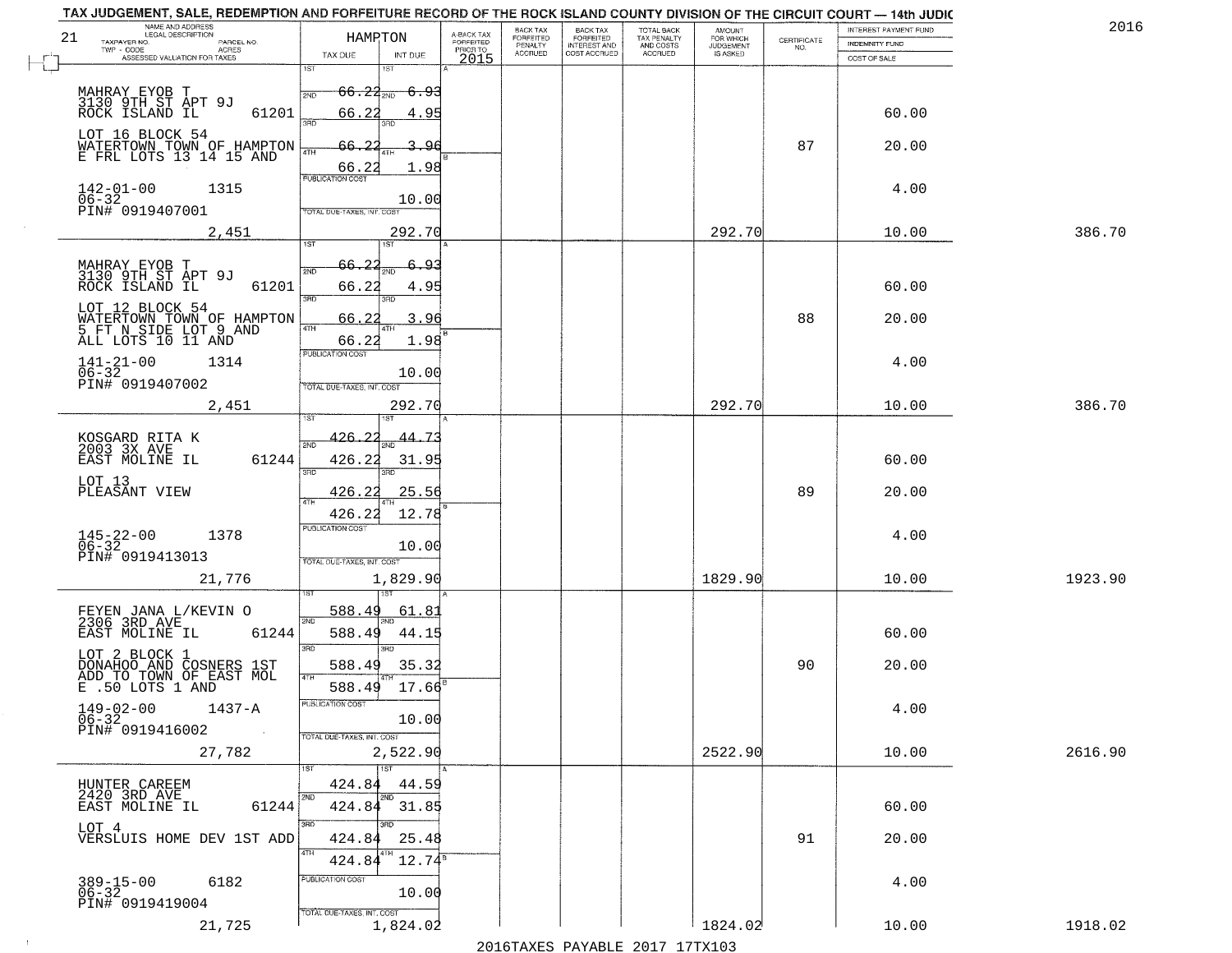| 21                                   | BY WHOM<br>PURCHASED                     | RATE<br>$\%$<br><b>BID</b> | HAMPTON<br>DATE OF SALE | SUBSEQUENT TAXES PAID, FEES, AND TIME EXTENSION                                                                                                                                                                                                                                                                                              | TOTAL DUE<br>TO REDEEM<br>FROM SALE<br>LESS<br><b>COUNTY CLERK FEE</b>                                                                                                                                                                                                                                                                                                      | BY WHOM REDEEMED                                                                                                                                                                                                                                                                             | DATE OF REDEMP-<br>TION OR DEED<br>MO.<br>DAY.<br>YEAR | $-2016$<br>RECEIVED REDEMPTION<br>MONEY IN FULL                                         |
|--------------------------------------|------------------------------------------|----------------------------|-------------------------|----------------------------------------------------------------------------------------------------------------------------------------------------------------------------------------------------------------------------------------------------------------------------------------------------------------------------------------------|-----------------------------------------------------------------------------------------------------------------------------------------------------------------------------------------------------------------------------------------------------------------------------------------------------------------------------------------------------------------------------|----------------------------------------------------------------------------------------------------------------------------------------------------------------------------------------------------------------------------------------------------------------------------------------------|--------------------------------------------------------|-----------------------------------------------------------------------------------------|
| PIN# 0919407001<br>RICO TRUSTEE      |                                          | 18                         | 12/28/2017              | 03/01/2018 Time Ext & incl<br>03/01/2018 Take Notice Fee<br>02/13/2020 Take Notice Fee<br>02/28/2020 Circuit Clerks F<br>02/28/2020 Sheriffs Fee<br>03/19/2020 Sheriffs Fee<br>03/19/2020 Subs paid<br>11/16/2019 Subs paid<br>11/16/2019 Subs paid<br>11<br>Take Notice Fee<br>Circuit Clerks Fee<br>Sheriffs Fee<br>Subs paid<br>Subs paid | $08/07/2020$<br>20.70<br>35.00<br>$\begin{matrix} 1 & 0 & 0 & 0 \\ 0 & 0 & 0 & 0 \\ 0 & 0 & 0 & 0 \\ 0 & 0 & 0 & 0 \\ 0 & 0 & 0 & 0 \\ 0 & 0 & 0 & 0 \\ 0 & 0 & 0 & 0 \\ 0 & 0 & 0 & 0 \\ 0 & 0 & 0 & 0 \\ 0 & 0 & 0 & 0 \\ 0 & 0 & 0 & 0 \\ 0 & 0 & 0 & 0 \\ 0 & 0 & 0 & 0 \\ 0 & 0 & 0 & 0 \\ 0 & 0 & 0 & 0 \\ 0 & 0 & 0 & 0 \\ 0 & 0 & 0 & 0 \\ 0 & 0 & 0 & 0$<br>311.16 |                                                                                                                                                                                                                                                                                              |                                                        | TAX DEED ISSUED<br>Certificate<br>Returned<br>& Cancelled<br>10/26/2020<br>Karen Kinney |
| PIN# 0919407002<br>RICO TRUSTEE<br>2 |                                          | 18                         | 12/28/2017              | 03/01/2018 Time Ext & incl<br>03/01/2018 Take Notice Fee                                                                                                                                                                                                                                                                                     | 08/07/2020<br>20.70                                                                                                                                                                                                                                                                                                                                                         |                                                                                                                                                                                                                                                                                              |                                                        | Certificate<br>Returned<br>$\frac{1}{6}$ Cancelled 2<br>08/02/2018                      |
|                                      |                                          |                            |                         |                                                                                                                                                                                                                                                                                                                                              |                                                                                                                                                                                                                                                                                                                                                                             | $\begin{array}{ c c c } 546.61 & \text{EYOB} & \text{T} \text{ MAHRAY} \end{array}$                                                                                                                                                                                                          | 07/09/2018                                             | Karen Kinney                                                                            |
| PIN# 0919413013<br>JICTB, INC<br>3   |                                          | 01                         | 12/28/2017              | 05/11/2018 Time Ext & incl<br>05/11/2018 Take Notice Fee<br>06/17/2020 Take Notice Fee<br>06/17/2020 Circuit Clerks Fee<br>06/17/2020 Title Search Fee<br>06/25/2020 Subs paid<br>06/25/2020 Publication Fee<br>06/26/2020 Publication Fee<br>11/21/2                                                                                        |                                                                                                                                                                                                                                                                                                                                                                             | re Fee<br>Fee<br>Ee<br>Ee<br>Ee<br>Ee<br>Ee<br>Ee<br>20.70<br>20.70<br>20.70<br>20.70<br>20.70<br>20.70<br>20.70<br>20.70<br>20.00<br>1,842.41<br>469.76<br>1,842.76<br>2,65.36<br>2,843.48<br>20.76<br>2,843.48<br>20.76<br>2,843.48<br>20.76<br>2,843.48<br>20.00<br>20.76<br>2,843.48<br> | 07/02/2020                                             | Certificate<br>Returned<br>3<br>& Cancelled<br>08/10/2020<br>Karen Kinney               |
| PIN# 0919416002<br>4                 | EQUITY ONE INVESTMENT                    | 00 <sub>1</sub>            | FUND LLC<br>12/28/2017  | 01/16/2018 Time Ext & incl<br>$\left  \begin{array}{c} 01/16/2018 \\ 11/20/2018 \end{array} \right.$ Take Notice Fee                                                                                                                                                                                                                         | $07/03/2020$<br>2, 532.64                                                                                                                                                                                                                                                                                                                                                   |                                                                                                                                                                                                                                                                                              |                                                        | Certificate<br>Returned<br>& Cancelled 4<br>05/09/2019                                  |
|                                      |                                          |                            |                         |                                                                                                                                                                                                                                                                                                                                              |                                                                                                                                                                                                                                                                                                                                                                             | 5,474.05<br>160.00 BHBT FOR KEVIN O FEYEN                                                                                                                                                                                                                                                    | 04/17/2019                                             | Karen Kinney                                                                            |
| 5                                    | PIN# 0919419004<br>EQUITY ONE INVESTMENT | 00                         | FUND LLC<br>12/28/2017  | 01/16/2018 Time Ext & incl<br>01/16/2018 Take Notice Fee<br>$11/20/2018$ Subs paid                                                                                                                                                                                                                                                           | 07/03/2020<br>20.59<br>1,837.56                                                                                                                                                                                                                                                                                                                                             |                                                                                                                                                                                                                                                                                              |                                                        | Certificate<br>Returned<br>& Cancelled 5<br>11/15/2019                                  |
|                                      |                                          |                            |                         | $201$ $\zeta$ may be $\zeta$ and $\zeta$ and $\zeta$ and $\zeta$ and $\zeta$ and $\zeta$ and $\zeta$ and $\zeta$ and $\zeta$ and $\zeta$ and $\zeta$ and $\zeta$ and $\zeta$ and $\zeta$ and $\zeta$ and $\zeta$ and $\zeta$ and $\zeta$ and $\zeta$ and $\zeta$ and $\$                                                                     | $3,996.68$<br>$160.00$                                                                                                                                                                                                                                                                                                                                                      | CAREEM HUNTER                                                                                                                                                                                                                                                                                | 10/17/2019                                             | Karen Kinney                                                                            |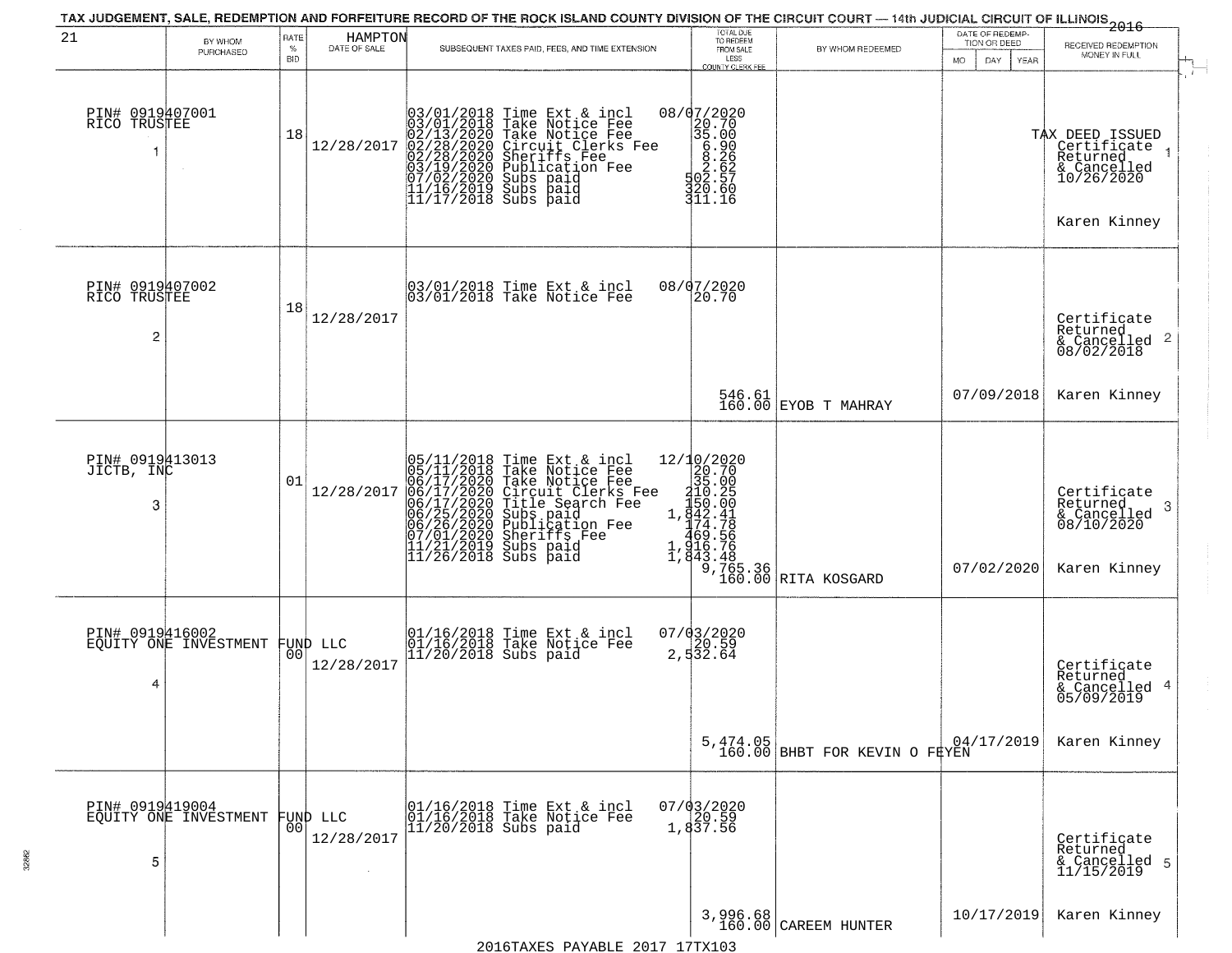| NAME AND ADDRESS<br>LEGAL DESCRIPTION<br>22<br>TAXPAYER NO.              |           | HAMPTON                           |                      | A-BACK TAX            | BACK TAX<br>FORFEITED | <b>BACK TAX</b><br><b>FORFEITED</b> | TOTAL BACK<br>TAX PENALTY | <b>AMOUNT</b>                      | CERTIFICATE | INTEREST PAYMENT FUND | 2016    |
|--------------------------------------------------------------------------|-----------|-----------------------------------|----------------------|-----------------------|-----------------------|-------------------------------------|---------------------------|------------------------------------|-------------|-----------------------|---------|
| PARCEL NO.<br>TWP - CODE<br>- CODE AGRES<br>ASSESSED VALUATION FOR TAXES |           | TAX DUE                           | INT DUE              | FORFEITED<br>PRIOR TO | PENALTY<br>ACCRUED    | INTEREST AND<br>COST ACCRUED        | AND COSTS<br>ACCRUED      | FOR WHICH<br>JUDGEMENT<br>IS ASKED | NO.         | <b>INDEMNITY FUND</b> |         |
|                                                                          |           | 1ST                               | 1ST                  | 2015                  |                       |                                     |                           |                                    |             | COST OF SALE          |         |
|                                                                          |           | 2ND                               | $250.15_{200} 26.25$ |                       |                       |                                     |                           |                                    |             |                       |         |
| BUNYON PAUL<br>PO BOX 2666<br>NORTHLAKE IL                               | 60164     | 250.15                            | 18.75                |                       |                       |                                     |                           |                                    |             | 60.00                 |         |
| LOT 10                                                                   |           | 29F)                              | aan                  |                       |                       |                                     |                           |                                    |             |                       |         |
| MEERSMANS E M ACRE ADD                                                   |           | $-250.15$<br>4TH                  | $-15 - 00$           |                       |                       |                                     |                           |                                    | 92          | 20.00                 |         |
| EX E 73.66 FT                                                            |           | 250.15                            | 7.50                 |                       |                       |                                     |                           |                                    |             |                       |         |
| $315 - 05 - 00$<br>4804                                                  |           | <b>PUBLICATION COST</b>           |                      |                       |                       |                                     |                           |                                    |             | 4.00                  |         |
| 06-32<br>PIN# 0920401001                                                 |           | TOTAL DUE-TAXES, INT. COS         | 10.00                |                       |                       |                                     |                           |                                    |             |                       |         |
| 9,259                                                                    |           |                                   | 1,078.10             |                       |                       |                                     |                           | 1078.10                            |             | 10.00                 | 1172.10 |
|                                                                          |           | 1ST                               | 7ST                  |                       |                       |                                     |                           |                                    |             |                       |         |
| FISHER JAMISON A<br>1355 12TH AVE                                        |           | 197.36<br>2ND                     | $20 - 7$             |                       |                       |                                     |                           |                                    |             |                       |         |
| EAST MOLINE IL                                                           | 61244     | 197.36<br>3RD                     | 14.80                |                       |                       |                                     |                           |                                    |             | 60.00                 |         |
| LOT 13<br>MEERSMANS EAST MOL ACRE                                        |           | 197.36                            | 11.84                |                       |                       |                                     |                           |                                    | 93          | 20.00                 |         |
| ADD                                                                      |           | ৰাম<br>197.36                     | 5.92                 |                       |                       |                                     |                           |                                    |             |                       |         |
| $315 - 08 - 00$<br>4807                                                  |           | PUBLICATION COST                  |                      |                       |                       |                                     |                           |                                    |             | 4.00                  |         |
| $06 - 32$                                                                |           |                                   | 10.00                |                       |                       |                                     |                           |                                    |             |                       |         |
| PIN# 0920401003                                                          |           | TOTAL DUE-TAXES, INT. COST        |                      |                       |                       |                                     |                           |                                    |             |                       |         |
| 7,305                                                                    |           |                                   | 852.72               |                       |                       |                                     |                           | 852.72                             |             | 10.00                 | 946.72  |
| CAGLE JEANINE<br>415 38TH ST                                             |           | 146.ad                            | 15<br>31             |                       |                       |                                     |                           |                                    |             |                       |         |
| EAST MOLINE IL                                                           | 61244     | 146.00                            | 10.9                 |                       |                       |                                     |                           |                                    |             | 60.00                 |         |
| LOT 56                                                                   |           | 3RD                               | 3RD                  |                       |                       |                                     |                           |                                    |             |                       |         |
| MEERSMANS QUARTER ACRES<br>ADD                                           |           | 146.00<br>4TH                     | 8.76                 |                       |                       |                                     |                           |                                    | 94          | 20.00                 |         |
|                                                                          |           | 146.00<br><b>PUBLICATION COST</b> | 4.38                 |                       |                       |                                     |                           |                                    |             |                       |         |
| $293 - 06 - 00$<br>06-32<br>4385                                         |           |                                   | 10.00                |                       |                       |                                     |                           |                                    |             | 4.00                  |         |
| PIN# 0920403015                                                          |           | TOTAL OUE-TAXES, INT. COST        |                      |                       |                       |                                     |                           |                                    |             |                       |         |
| 5,404                                                                    |           |                                   | 633.42               |                       |                       |                                     |                           | 633.42                             |             | 10.00                 | 727.42  |
|                                                                          |           |                                   |                      |                       |                       |                                     |                           |                                    |             |                       |         |
| ALLRED SUZONNE<br>28623 38TH AVE N<br>HILLSDALE IL                       | 61257     | SVD<br>482.04                     | SND<br>36.15         |                       |                       |                                     |                           |                                    |             | 60.00                 |         |
|                                                                          |           | 3RD                               | 3BD                  |                       |                       |                                     |                           |                                    |             |                       |         |
| LOT 15<br>MEERSMANS QUARTER ACRES<br>ADD EX E 5 FT                       |           | 482.04                            | 28.92                |                       |                       |                                     |                           |                                    | 95          | 20.00                 |         |
|                                                                          |           | 4TH<br>482.04                     | 14.46                |                       |                       |                                     |                           |                                    |             |                       |         |
| $291 - 07 - 00$<br>06-32<br>4344                                         |           | PUBLICATION COST                  |                      |                       |                       |                                     |                           |                                    |             | 4.00                  |         |
| PIN# 0920403031                                                          | $\sim 10$ | TOTAL DUE-TAXES, INT. COST        | 10.00                |                       |                       |                                     |                           |                                    |             |                       |         |
| 17,842                                                                   |           |                                   | 1,535.65             |                       |                       |                                     |                           | 1535.65                            |             | 10.00                 | 1629.65 |
|                                                                          |           | 1ST <sup>1</sup>                  | 1ST                  |                       |                       |                                     |                           |                                    |             |                       |         |
| WILSON ABRAHAM D<br>3937 4TH AVENUE A                                    |           | $350.5$ \$<br>2ND                 | 36.82<br>2ND         |                       |                       |                                     |                           |                                    |             |                       |         |
| EAST MOLINE IL                                                           | 61244     | 350.55                            | 26.30                |                       |                       |                                     |                           |                                    |             | 60.00                 |         |
| LOT 35<br>MEERSMANS QUARTER ACRES                                        |           | 3RD<br>350.5\$                    | अंग<br>21.04         |                       |                       |                                     |                           |                                    | 96          | 20.00                 |         |
| ADD                                                                      |           | 4TH<br>350.55                     | 4TH<br>$10.54^8$     |                       |                       |                                     |                           |                                    |             |                       |         |
| 4364                                                                     |           | PUBLICATION COST                  |                      |                       |                       |                                     |                           |                                    |             | 4.00                  |         |
| 292-06-00<br>06-32                                                       |           |                                   | 10.00                |                       |                       |                                     |                           |                                    |             |                       |         |
| PIN# 0920403042                                                          |           | TOTAL DUE-TAXES, INT. COST        |                      |                       |                       |                                     |                           |                                    |             |                       |         |
| 12,975                                                                   |           |                                   | 1,506.88             |                       |                       |                                     |                           | 1506.88                            |             | 10.00                 | 1600.88 |

 $\sim 10$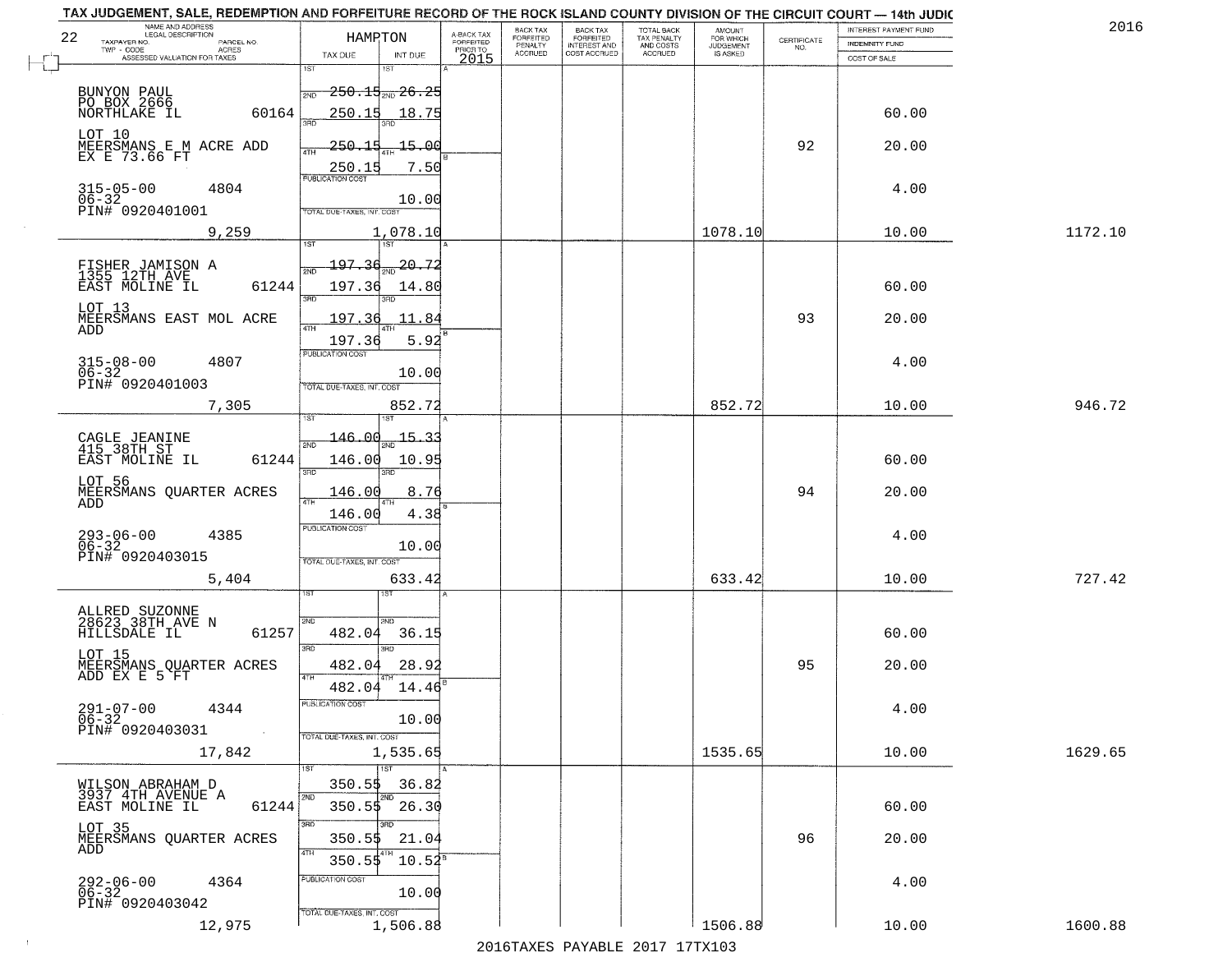| 22                                                | BY WHOM<br>PURCHASED                          | RATE<br>$\%$<br><b>BID</b> | HAMPTON<br>DATE OF SALE | SUBSEQUENT TAXES PAID, FEES, AND TIME EXTENSION                                                                                                                                                                                                                                                                                                                                  | TOTAL DUE<br>TO REDEEM<br>FROM SALE<br>LESS<br>COUNTY CLERK FEE                                                                      | BY WHOM REDEEMED                    | DATE OF REDEMP-<br>TION OR DEED<br>MO.<br>DAY.<br>YEAR | $-2016$<br>RECEIVED REDEMPTION<br>MONEY IN FULL                                                           |
|---------------------------------------------------|-----------------------------------------------|----------------------------|-------------------------|----------------------------------------------------------------------------------------------------------------------------------------------------------------------------------------------------------------------------------------------------------------------------------------------------------------------------------------------------------------------------------|--------------------------------------------------------------------------------------------------------------------------------------|-------------------------------------|--------------------------------------------------------|-----------------------------------------------------------------------------------------------------------|
| PIN# 0920401001<br>RICO TRUSTEE                   |                                               | 18                         | 12/28/2017              | 03/01/2018<br>02/13/2020<br>02/13/2020<br>02/28/2020<br>03/19/2020<br>07/02/2020<br>07/02/2020<br>11/16/2019<br>Time Ext & incl<br>Take Notice Fee<br>Take Notice Fee<br>Circuit Clerks Fee<br>Sheriffs Fee<br>Publication Fee<br>Subs paid<br>Subs Paid<br>$11/17/2018$ Subs paid                                                                                               | 08/07/2020<br>$\begin{smallmatrix} 202020 \\ 20.700 \\ 35.000 \\ 5.252 \\ 77.25 \\ 77.027 \\ 1,127.58 \\ 1,092.24 \end{smallmatrix}$ |                                     |                                                        | $\ddot{r}$<br>TAX DEED ISSUED<br>  Certificate<br>  Returned<br>& Cancelled<br>10/26/2020<br>Karen Kinney |
| PIN# 0920401003<br>RICO TRUSTEE<br>$\overline{2}$ |                                               | 18                         | 12/28/2017              | 03/01/2018 Time Ext &<br>03/01/2018 Take Notic<br>02/13/2020 Take Notic<br>02/28/2020 Circuit Cl<br>02/28/2020 Sheriffs F<br>03/19/2020 Subs paid<br>03/19/2020 Subs paid<br>11/16/2019 Subs paid<br>11/16/2019 Subs paid<br>11/17/2018 Subs paid<br>Time Ext & incl<br>Take Notice Fee<br>Take Notice Fee<br>Circuit Clerks Fee<br>Sheriffs Fee<br>Publication Fee<br>Subs paid | 08/07/2020<br>35.00<br>35.00<br>5.25<br>2.62<br>802.33<br>896.02<br>868.14                                                           |                                     |                                                        | TAX DEED ISSUED<br>Certificate<br>Returned<br>Karen Kinney                                                |
| PIN# 0920403015<br>AUCTION Z INC<br>3             |                                               | 11                         | 12/28/2017              | 04/11/2018 Time Ext & incl<br>04/13/2018 Take Notice Fee                                                                                                                                                                                                                                                                                                                         | 07/15/2020<br>20.70                                                                                                                  |                                     |                                                        | Certificate<br>Returned<br>3<br>& Cancelled<br>03/07/2019                                                 |
|                                                   |                                               |                            |                         |                                                                                                                                                                                                                                                                                                                                                                                  |                                                                                                                                      | 908.15<br>160.00 JEANINE CAGLE      | 10/23/2018                                             | Karen Kinney                                                                                              |
| PIN# 0920403031<br>4                              | EQUITY ONE INVESTMENT                         | 00                         | FUND LLC<br>12/28/2017  | 01/16/2018 Time Ext & incl<br>01/16/2018 Take Notice Fee                                                                                                                                                                                                                                                                                                                         | 07/03/2020<br>20.59                                                                                                                  |                                     |                                                        | Certificate<br>Returned<br>& Cancelled 4<br>02/07/2018                                                    |
|                                                   |                                               |                            |                         |                                                                                                                                                                                                                                                                                                                                                                                  |                                                                                                                                      | $1,650.24$<br>160.00 SUZONNE ALLRED | 01/26/2018                                             | Karen Kinney                                                                                              |
| 5                                                 | PIN# 0920403042<br>STEVE SODEMAN LIVING TRUST | 00                         |                         | 01/16/2018 Time Ext & incl<br>01/16/2018 Take Notice Fee<br>11/20/2018 Subs paid<br>12/28/2017 11/25/2019 Subs paid                                                                                                                                                                                                                                                              | 12/21/2020<br>1,518.64<br>1,518.64<br>1,568.12                                                                                       |                                     |                                                        | Certificate<br>Returned<br>& Cancelled 5<br>01/03/2020                                                    |
|                                                   |                                               |                            |                         | 2016TAXES PAYABLE 2017 17TX103                                                                                                                                                                                                                                                                                                                                                   |                                                                                                                                      | 5, 260.87<br>160.00 ABRAHAM WILSON  | 12/17/2019                                             | Karen Kinney                                                                                              |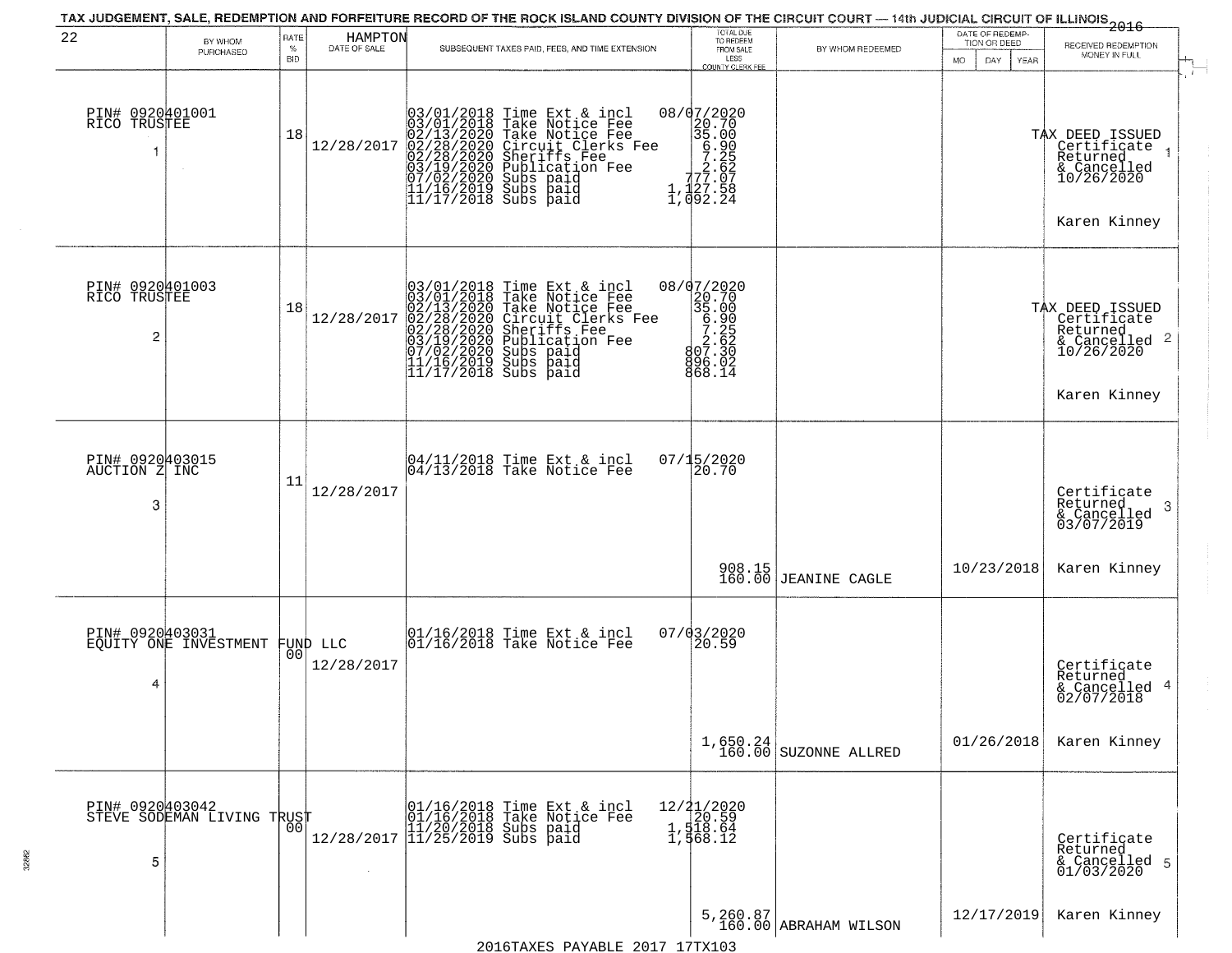| TAX JUDGEMENT, SALE, REDEMPTION AND FORFEITURE RECORD OF THE ROCK ISLAND COUNTY DIVISION OF THE CIRCUIT COURT - 14th JUDIC<br>NAME AND ADDRESS<br>LEGAL DESCRIPTION |            |                            |                                   |                                     | BACK TAX             | <b>BACK TAX</b>                  |                                        |                                         |                                                                 | INTEREST PAYMENT FUND | 201     |
|---------------------------------------------------------------------------------------------------------------------------------------------------------------------|------------|----------------------------|-----------------------------------|-------------------------------------|----------------------|----------------------------------|----------------------------------------|-----------------------------------------|-----------------------------------------------------------------|-----------------------|---------|
| 23<br>TAXPAYER NO.<br>PARCEL NO.<br>TWP - CODE<br>ACRES                                                                                                             |            | HAMPTON                    |                                   | A-BACK TAX<br>FORFEITED<br>PRIOR TO | FORFEITED<br>PENALTY | FORFEITED<br><b>INTEREST AND</b> | TOTAL BACK<br>TAX PENALTY<br>AND COSTS | AMOUNT<br>FOR WHICH<br><b>JUDGEMENT</b> | $\begin{array}{c} \text{CERTIFICATE} \\ \text{NO.} \end{array}$ | INDEMNITY FUND        |         |
| ASSESSED VALUATION FOR TAXES                                                                                                                                        |            | TAX DUE                    | INT DUE                           | 2015                                | <b>ACCRUED</b>       | COST ACCRUED                     | <b>ACCRUED</b>                         | IS ASKED                                |                                                                 | COST OF SALE          |         |
|                                                                                                                                                                     |            | 1ST                        |                                   |                                     |                      |                                  |                                        |                                         |                                                                 |                       |         |
| MIDWEST FINANCING CORP<br>910 NORTH MAIN ST                                                                                                                         |            | 2ND                        | $-614.80$ <sub>2M0</sub> $-64.54$ |                                     |                      |                                  |                                        |                                         |                                                                 |                       |         |
| PRINCETON IL                                                                                                                                                        | 61356      | 614.80<br>350              | 46.10                             |                                     |                      |                                  |                                        |                                         |                                                                 | 60.00                 |         |
| LOT 43                                                                                                                                                              |            |                            |                                   |                                     |                      |                                  |                                        |                                         |                                                                 |                       |         |
| MEERSMANS QUARTER ACRES<br>ADD                                                                                                                                      |            | <u>614.80</u>              | <u>36.88</u>                      |                                     |                      |                                  |                                        |                                         | 97                                                              | 20.00                 |         |
|                                                                                                                                                                     |            | FUBUCATONCCST              | 18.44                             |                                     |                      |                                  |                                        |                                         |                                                                 |                       |         |
| 292-14-00<br>4372<br>$06 - 32$                                                                                                                                      |            |                            |                                   |                                     |                      |                                  |                                        |                                         |                                                                 | 4.00                  |         |
| PIN# 0920403060                                                                                                                                                     |            | TOTAL DUE-TAXES, INT. COST | 10.00                             |                                     |                      |                                  |                                        |                                         |                                                                 |                       |         |
| 22,756                                                                                                                                                              |            |                            | 2,635.16                          |                                     |                      |                                  |                                        | 2635.16                                 |                                                                 | 10.00                 | 2729.16 |
|                                                                                                                                                                     |            | 1ST                        |                                   |                                     |                      |                                  |                                        |                                         |                                                                 |                       |         |
| UPPER RI COUNTY LANDFILL<br>PO BOX 159                                                                                                                              |            | <u>254.83</u>              | $\frac{26.74}{200}$               |                                     |                      |                                  |                                        |                                         |                                                                 |                       |         |
| EAST MOLINE IL                                                                                                                                                      | 61244      | 254.83                     | 19.10                             |                                     |                      |                                  |                                        |                                         |                                                                 | 60.00                 |         |
| SUPVR ASST MAP                                                                                                                                                      |            | उन्नठ                      | 3RD                               |                                     |                      |                                  |                                        |                                         |                                                                 |                       |         |
| LOT 203 SHEET 46                                                                                                                                                    |            | 254.83<br>ৰাম              | 15.28                             |                                     |                      |                                  |                                        |                                         | 98                                                              | 20.00                 |         |
|                                                                                                                                                                     |            | 254.83                     | 7.64                              |                                     |                      |                                  |                                        |                                         |                                                                 |                       |         |
| $053 - 07 - 10$<br>478-1                                                                                                                                            |            | PUBLICATION COST           |                                   |                                     |                      |                                  |                                        |                                         |                                                                 | 4.00                  |         |
| $06 - 37$<br>3.920<br>PIN# 0921200007                                                                                                                               |            | TOTAL DUE-TAXES, INT. COST | 10.00                             |                                     |                      |                                  |                                        |                                         |                                                                 |                       |         |
| 9,561                                                                                                                                                               |            |                            | 1,098.08                          |                                     |                      |                                  |                                        | 1098.08                                 |                                                                 | 10.00                 | 1192.08 |
|                                                                                                                                                                     |            | 131                        |                                   |                                     |                      |                                  |                                        |                                         |                                                                 |                       |         |
| GRUDZINSKI DOUG/VICKI TST<br>16115 20TH AVE N                                                                                                                       |            | 631.09<br>2ND              | <u>66.29</u>                      |                                     |                      |                                  |                                        |                                         |                                                                 |                       |         |
| EAST MOLINE IL                                                                                                                                                      | 61244      | 631.09                     | 47.35                             |                                     |                      |                                  |                                        |                                         |                                                                 | 60.00                 |         |
| LOT 10 BLOCK 3                                                                                                                                                      |            | 3RD                        | 3RD                               |                                     |                      |                                  |                                        |                                         |                                                                 |                       |         |
| BABCOCK ACRE ADD                                                                                                                                                    |            | 631.09<br>4TH              | 37.88                             |                                     |                      |                                  |                                        |                                         | 99                                                              | 20.00                 |         |
|                                                                                                                                                                     |            | 631.09                     | 18.94                             |                                     |                      |                                  |                                        |                                         |                                                                 |                       |         |
| $309 - 02 - 00$<br>06-37<br>4706                                                                                                                                    |            | <b>PUBLICATION COST</b>    |                                   |                                     |                      |                                  |                                        |                                         |                                                                 | 4.00                  |         |
| PIN# 0921303012                                                                                                                                                     |            | TOTAL OUE-TAXES, INT. COST | 10.00                             |                                     |                      |                                  |                                        |                                         |                                                                 |                       |         |
| 29,678                                                                                                                                                              |            |                            | 2,704.82                          |                                     |                      |                                  |                                        | 2704.82                                 |                                                                 | 10.00                 | 2798.82 |
|                                                                                                                                                                     |            |                            |                                   |                                     |                      |                                  |                                        |                                         |                                                                 |                       |         |
| SCOTT JUDITH A<br>17919 RTE 5 & 92                                                                                                                                  |            | 966.31<br>2ND              | 101.43                            |                                     |                      |                                  |                                        |                                         |                                                                 |                       |         |
| EAST MOLINE IL                                                                                                                                                      | 61244      | 966.31                     | 72.45                             |                                     |                      |                                  |                                        |                                         |                                                                 | 60.00                 |         |
| LOT 17                                                                                                                                                              |            | 3RD                        | 3RD.                              |                                     |                      |                                  |                                        |                                         |                                                                 |                       |         |
| ADVENTURE HILLS SUBD                                                                                                                                                |            | 966.31<br>4TH              | 57.96                             |                                     |                      |                                  |                                        |                                         | 100                                                             | 20.00                 |         |
|                                                                                                                                                                     |            | 966.31                     | 28.98                             |                                     |                      |                                  |                                        |                                         |                                                                 |                       |         |
| $634-48-00$<br>06-37<br>8031                                                                                                                                        |            | PUBLICATION COST           |                                   |                                     |                      |                                  |                                        |                                         |                                                                 | 4.00                  |         |
| PIN# 0922201017                                                                                                                                                     | $\sim 100$ | TOTAL DUE-TAXES, INT. COST | 10.00                             |                                     |                      |                                  |                                        |                                         |                                                                 |                       |         |
| 48,408                                                                                                                                                              |            |                            | 4,136.06                          |                                     |                      |                                  |                                        | 4136.06                                 |                                                                 | 10.00                 | 4230.06 |
|                                                                                                                                                                     |            | 1ST                        | $\overline{1}$ 1ST                |                                     |                      |                                  |                                        |                                         |                                                                 |                       |         |
| GOTTMAN LINNEA/GERALD W                                                                                                                                             |            |                            |                                   |                                     |                      |                                  |                                        |                                         |                                                                 |                       |         |
| 17328 RTE 5 AND 92<br>EAST MOLINE IL                                                                                                                                | 61244      | 2ND                        | 2ND<br>$643.70$ $48.30$           |                                     |                      |                                  |                                        |                                         |                                                                 | 60.00                 |         |
| SUPVR ASST MAP<br>LOT 311 SHEET 47                                                                                                                                  |            | 3RD                        | 3RD.                              |                                     |                      |                                  |                                        |                                         |                                                                 |                       |         |
|                                                                                                                                                                     |            | 643.70<br>4TH              | 38.64                             |                                     |                      |                                  |                                        |                                         | 101                                                             | 20.00                 |         |
|                                                                                                                                                                     |            | 643.70                     | $19.34^8$                         |                                     |                      |                                  |                                        |                                         |                                                                 |                       |         |
| $055 - 14 - 00$<br>06-37<br>496<br>3.000                                                                                                                            |            | PUBLICATION COST           | 10.00                             |                                     |                      |                                  |                                        |                                         |                                                                 | 4.00                  |         |
| PIN# 0922300013                                                                                                                                                     |            | TOTAL DUE-TAXES, INT. COST |                                   |                                     |                      |                                  |                                        |                                         |                                                                 |                       |         |
| 35,855                                                                                                                                                              |            |                            | 2,047.36                          |                                     |                      |                                  |                                        | 2047.36                                 |                                                                 | 10.00                 | 2141.36 |

 $\sim 10^{-1}$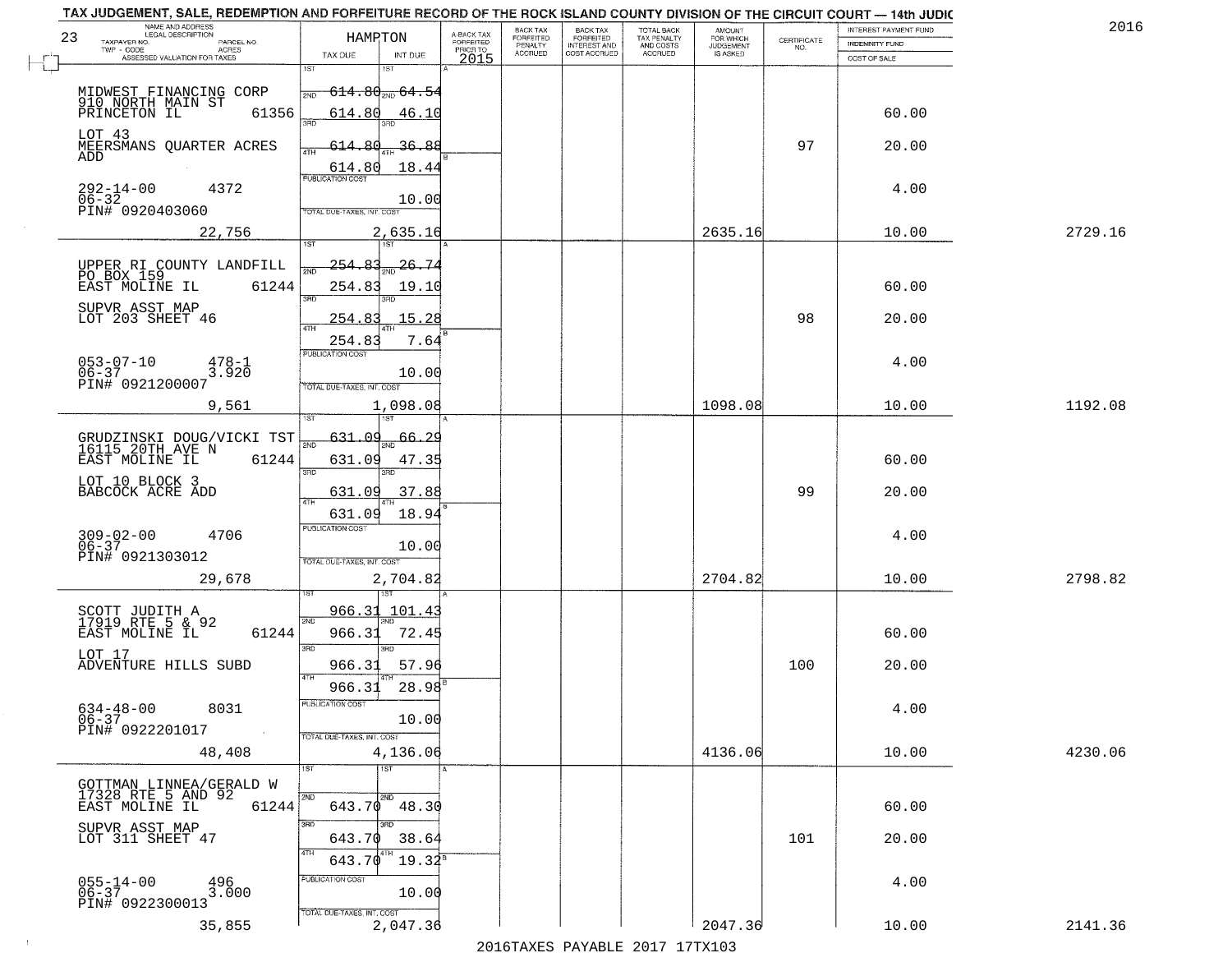| 23                                        | BY WHOM<br>PURCHASED  | RATE<br>%<br><b>BID</b> | HAMPTON<br>DATE OF SALE        | TAX JUDGEMENT, SALE, REDEMPTION AND FORFEITURE RECORD OF THE ROCK ISLAND COUNTY DIVISION OF THE CIRCUIT COURT — 14th JUDICIAL CIRCUIT OF ILLINOIS 2016<br>SUBSEQUENT TAXES PAID, FEES, AND TIME EXTENSION | TOTAL DUE<br>TO REDEEM<br>FROM SALE<br>LESS<br>COUNTY CLERK FEE | BY WHOM REDEEMED                        | DATE OF REDEMP-<br>TION OR DEED<br>MO.<br>DAY<br><b>YEAR</b> | RECEIVED REDEMPTION<br>MONEY IN FULL                               |
|-------------------------------------------|-----------------------|-------------------------|--------------------------------|-----------------------------------------------------------------------------------------------------------------------------------------------------------------------------------------------------------|-----------------------------------------------------------------|-----------------------------------------|--------------------------------------------------------------|--------------------------------------------------------------------|
| PIN# 0920403060<br>JMT INVESTMENTS<br>-1  |                       | 0 <sub>0</sub>          | 12/28/2017                     | 02/15/2018 Time Ext & incl<br>02/15/2018 Take Notice Fee<br>11/22/2019 Subs paid                                                                                                                          | 09/18/2020<br>2, 033.16                                         |                                         |                                                              | Certificate<br>Returned<br>& Cancelled<br>06/16/2020               |
|                                           |                       |                         |                                |                                                                                                                                                                                                           |                                                                 | 5,027.00<br>160.00 JENNIFER COLE        | 03/19/2020                                                   | Karen Kinney                                                       |
| PIN# 0921200007<br>RICO TRUSTEE<br>2      |                       | 18                      | 12/28/2017                     | 03/01/2018 Time Ext & incl<br>03/01/2018 Take Notice Fee                                                                                                                                                  | 08/07/2020<br>20.70                                             |                                         |                                                              | Certificate<br>Returned<br>$\frac{1}{6}$ Cancelled 2<br>07/05/2019 |
|                                           |                       |                         |                                |                                                                                                                                                                                                           |                                                                 | 1,856.50<br>160.00 REPUBLIC SERVICES    | 06/13/2019                                                   | Karen Kinney                                                       |
| PIN# 0921303012<br>3                      | EQUITY ONE INVESTMENT | 0 <sup>0</sup>          | FUND LLC<br>12/28/2017         | 01/16/2018 Time Ext & incl<br>01/16/2018 Take Notice Fee                                                                                                                                                  | 07/03/2020<br>20.59                                             |                                         |                                                              | Certificate<br>Returned<br>-3<br>& Cancelled<br>07/06/2018         |
|                                           |                       |                         |                                |                                                                                                                                                                                                           |                                                                 | 2,819.41<br>160.00 RENEE MCGINTY        | 04/11/2018                                                   | Karen Kinney                                                       |
| PIN# 0922201017<br>4                      | EQUITY ONE INVESTMENT |                         | FUND LLC<br> 00 <br>12/28/2017 | 01/16/2018 Time Ext & incl<br>01/16/2018 Take Notice Fee                                                                                                                                                  | $07/03/2020$<br>20.59                                           |                                         |                                                              | Certificate<br>Returned<br>& Cancelled 4<br>10/25/2018             |
|                                           |                       |                         |                                |                                                                                                                                                                                                           |                                                                 | $4,250.65$<br>160.00 JUDITH A SCOTT     | 09/21/2018                                                   | Karen Kinney                                                       |
| PIN# 0922300013<br>WESTERN SITES LLC<br>5 |                       | 0 <sub>0</sub>          | 12/28/2017                     | 04/11/2018 Time Ext & incl<br>04/13/2018 Take Notice Fee                                                                                                                                                  | $07/15/2020$<br>20.70                                           |                                         |                                                              | Certificate<br>Returned<br>& Cancelled 5<br>10/25/2018             |
|                                           |                       |                         |                                |                                                                                                                                                                                                           |                                                                 | 2,162.06<br>160.00 MASON AND SCOTT ATTY | 08/16/2018                                                   | Karen Kinney                                                       |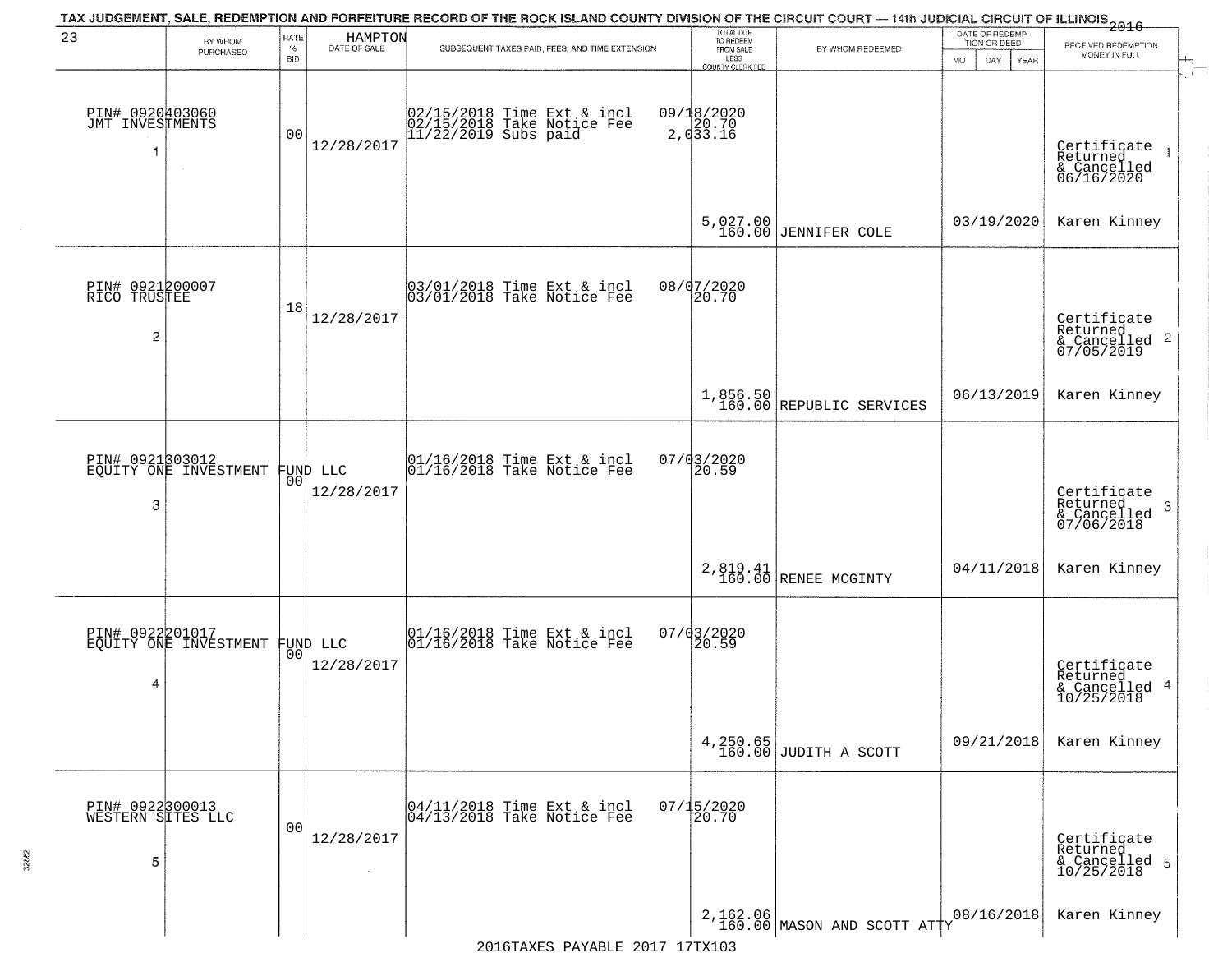| NAME AND ADDRESS<br>LEGAL DESCRIPTION<br>24                               | HAMPTON                                   | A-BACK TAX                   | BACK TAX<br><b>FORFEITED</b> | <b>BACK TAX</b><br><b>FORFEITED</b> | TOTAL BACK<br>TAX PENALTY | <b>AMOUNT</b>                      |                    | INTEREST PAYMENT FUND | 2016    |
|---------------------------------------------------------------------------|-------------------------------------------|------------------------------|------------------------------|-------------------------------------|---------------------------|------------------------------------|--------------------|-----------------------|---------|
| TAXPAYER NO.<br>PARCEL NO.<br>TWP - CODE<br>ACRES                         |                                           | <b>FORFEITED</b><br>PRIOR TO | PENALTY<br>ACCRUED           | INTEREST AND<br>COST ACCRUED        | AND COSTS<br>ACCRUED      | FOR WHICH<br>JUDGEMENT<br>IS ASKED | CERTIFICATE<br>NO. | <b>INDEMNITY FUND</b> |         |
| ASSESSED VALUATION FOR TAXES                                              | TAX DUE<br>INT DUE<br>1ST<br>181          | 2015                         |                              |                                     |                           |                                    |                    | COST OF SALE          |         |
|                                                                           |                                           |                              |                              |                                     |                           |                                    |                    |                       |         |
| REPUBLIC REAL ESTATE INC<br>100 N LASALLE ST STE 1111<br>CHICAGO IL 60602 | $-953.14$ and $00.10$<br>2ND              |                              |                              |                                     |                           |                                    |                    |                       |         |
|                                                                           | 953.14<br>71.50<br>3AD                    |                              |                              |                                     |                           |                                    |                    | 60.00                 |         |
| SUPVR ASST MAP<br>LOT 407 SHEET 47                                        | $-57, 20$<br>953.                         |                              |                              |                                     |                           |                                    | 102                | 20.00                 |         |
|                                                                           | 4TH<br>953.14<br>28.60                    |                              |                              |                                     |                           |                                    |                    |                       |         |
| $057 - 20 - 10$<br>$510 - 1$                                              | PUBLICATION COST                          |                              |                              |                                     |                           |                                    |                    | 4.00                  |         |
| $06 - 19$<br>1.990                                                        | 10.00                                     |                              |                              |                                     |                           |                                    |                    |                       |         |
| PIN# 0922400008                                                           | TOTAL DUE-TAXES, INT, COS                 |                              |                              |                                     |                           |                                    |                    |                       |         |
| 43,722                                                                    | 4,079.96<br>$\overline{1ST}$<br>1ST       |                              |                              |                                     |                           | 4079.96                            |                    | 10.00                 | 4173.96 |
|                                                                           | <u>322.30</u><br>33.8                     |                              |                              |                                     |                           |                                    |                    |                       |         |
| HOYT DANIEL E<br>21 186TH ST N<br>61282<br><b>BARSTOW IL</b>              | 2ND<br>322.30<br>24.15                    |                              |                              |                                     |                           |                                    |                    | 60.00                 |         |
| LOT 3 BLOCK B                                                             | 3RD                                       |                              |                              |                                     |                           |                                    |                    |                       |         |
| BARSTOW S 25 FT LOT 2 AND                                                 | 322.<br>19.32<br>$\mathcal{R}$<br>47H     |                              |                              |                                     |                           |                                    | 103                | 20.00                 |         |
| ALL LOT                                                                   | 322.30<br>9.66                            |                              |                              |                                     |                           |                                    |                    |                       |         |
| $110 - 09 - 00$<br>834                                                    | PUBLICATION COST                          |                              |                              |                                     |                           |                                    |                    | 4.00                  |         |
| $06 - 16$<br>PIN# 0926302002                                              | 10.00<br>TOTAL DUE-TAXES, INT. COST       |                              |                              |                                     |                           |                                    |                    |                       |         |
| 16,614                                                                    | 1,386.14                                  |                              |                              |                                     |                           | 1386.14                            |                    | 10.00                 | 1480.14 |
|                                                                           |                                           |                              |                              |                                     |                           |                                    |                    |                       |         |
| AMRINE JULIA S<br>PO BOX 63                                               | 220.94<br>23.15<br>2ND                    |                              |                              |                                     |                           |                                    |                    |                       |         |
| <b>BARSTOW IL</b><br>61236                                                | 220.94<br>16.55<br>3BD                    |                              |                              |                                     |                           |                                    |                    | 60.00                 |         |
| 72 FT N 60 FT & E 64 FT<br>60 FT LOT 6&7 8&9 BLK C<br>Е                   | 13.24<br>220.94                           |                              |                              |                                     |                           |                                    | 104                | 20.00                 |         |
| S 60 FT LOT 6&7 &<br>J G_FRANKLIN ADD                                     | 4TH                                       |                              |                              |                                     |                           |                                    |                    |                       |         |
| N OF HIGHWAY                                                              | 220.94<br>6.62<br><b>PUBLICATION COST</b> |                              |                              |                                     |                           |                                    |                    |                       |         |
| $111 - 06 - 00$<br>06-16<br>847                                           | 10.00                                     |                              |                              |                                     |                           |                                    |                    | 4.00                  |         |
| PIN# 0926303005                                                           | TOTAL OUE-TAXES, INT. COST                |                              |                              |                                     |                           |                                    |                    |                       |         |
| 11,389                                                                    | 953.34                                    |                              |                              |                                     |                           | 953.34                             |                    | 10.00                 | 1047.34 |
|                                                                           | 43.69<br><u>4.6</u>                       |                              |                              |                                     |                           |                                    |                    |                       |         |
| AMRINE JULIA S<br>PO BOX 63<br>61236<br>BARSTOW IL                        | 2ND<br>43.69<br>3.30                      |                              |                              |                                     |                           |                                    |                    | 60.00                 |         |
|                                                                           | 3RD<br>3BD                                |                              |                              |                                     |                           |                                    |                    |                       |         |
| LOT 10 BLOCK C<br>J G FRANKLINS ADD TO BL C<br>BARSTOW FRL LOT 9 AND      | 43.69<br>2.64                             |                              |                              |                                     |                           |                                    | 105                | 20.00                 |         |
| LYING S OF HIGHWAY                                                        | 4TH<br>1.32<br>43.69                      |                              |                              |                                     |                           |                                    |                    |                       |         |
| $111 - 09 - 00$<br>06-16<br>$848 - A$                                     | PUBLICATION COST                          |                              |                              |                                     |                           |                                    |                    | 4.00                  |         |
| PIN# 0926303006<br>$\sim$                                                 | 10.00                                     |                              |                              |                                     |                           |                                    |                    |                       |         |
| 2,252                                                                     | TOTAL DUE-TAXES, INT. COST<br>196.64      |                              |                              |                                     |                           | 196.64                             |                    | 10.00                 | 290.64  |
|                                                                           | 1ST<br>1ST                                |                              |                              |                                     |                           |                                    |                    |                       |         |
| BIENIEK KYLE<br>18414 1ST AVE                                             |                                           |                              |                              |                                     |                           |                                    |                    |                       |         |
| 61236<br>BARSTOW IL                                                       | 2ND<br>2ND                                |                              |                              |                                     |                           |                                    |                    | 60.00                 |         |
| SUPVR ASST MAP                                                            | 3BD<br>$\overline{3}$ RD                  |                              |                              |                                     |                           |                                    |                    |                       |         |
| LOT 412 SHEET 53                                                          | 569.47<br>34.16<br>4TH                    |                              |                              |                                     |                           |                                    | 106                | 20.00                 |         |
|                                                                           | 17.08 <sup>8</sup><br>569.4               |                              |                              |                                     |                           |                                    |                    |                       |         |
| $061 - 20 - 00$<br>06-16<br>$581 - A$<br>.820                             | PUBLICATION COST<br>10.00                 |                              |                              |                                     |                           |                                    |                    | 4.00                  |         |
| PIN# 0927400015                                                           | TOTAL DUE-TAXES, INT. COST                |                              |                              |                                     |                           |                                    |                    |                       |         |
| 29,355                                                                    | 1,200.18                                  |                              |                              |                                     |                           | 1200.18                            |                    | 10.00                 | 1294.18 |

 $\sim 100$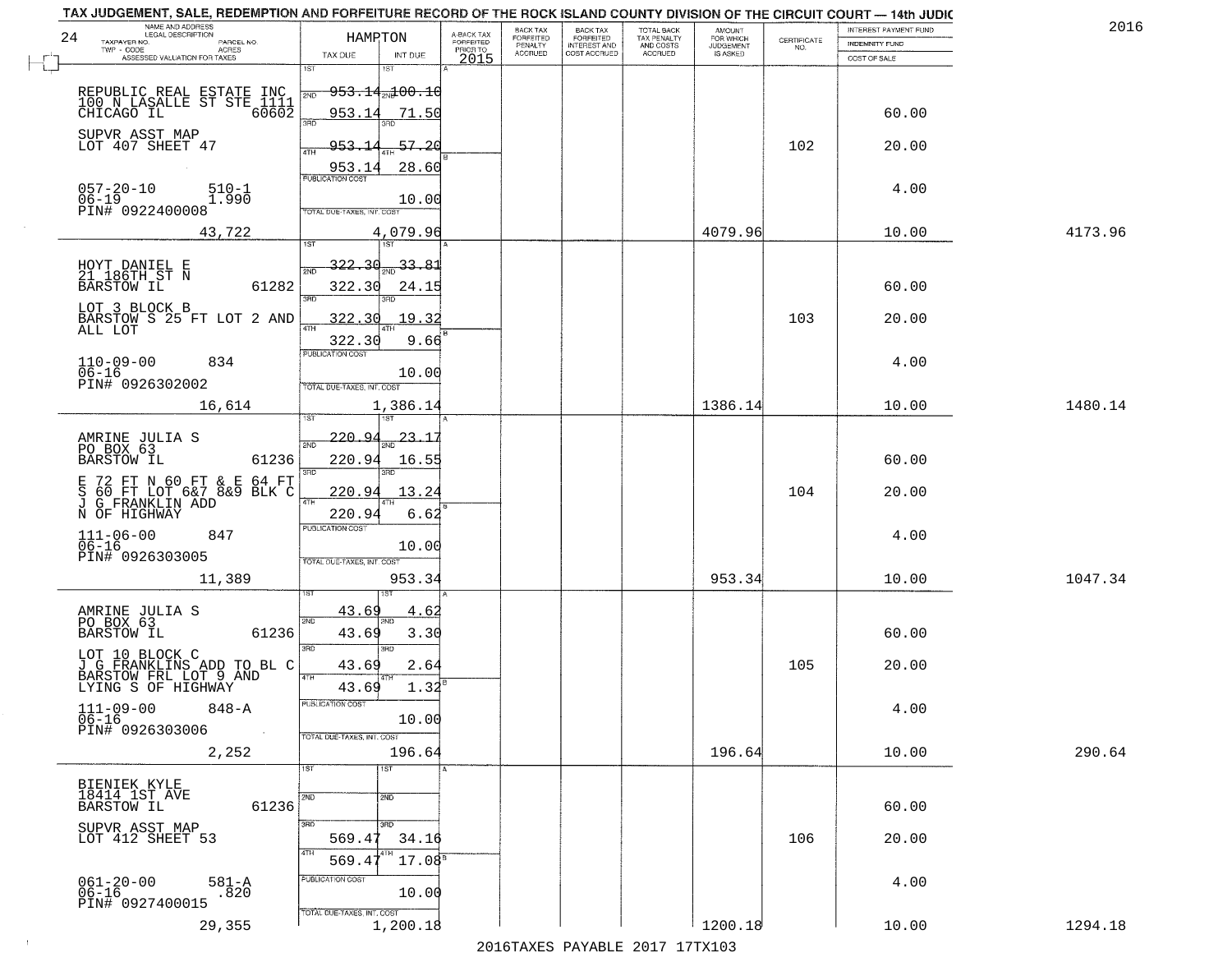|                                           |                                                  |                            |                         | TAX JUDGEMENT, SALE, REDEMPTION AND FORFEITURE RECORD OF THE ROCK ISLAND COUNTY DIVISION OF THE CIRCUIT COURT — 14th JUDICIAL CIRCUIT OF ILLINOIS 2016                                                                                                                                        | TOTAL DUE<br>TO REDEEM                                                                                                                                                                                                                                                                                                                             |                                                                 |                                 |                                                                                           |
|-------------------------------------------|--------------------------------------------------|----------------------------|-------------------------|-----------------------------------------------------------------------------------------------------------------------------------------------------------------------------------------------------------------------------------------------------------------------------------------------|----------------------------------------------------------------------------------------------------------------------------------------------------------------------------------------------------------------------------------------------------------------------------------------------------------------------------------------------------|-----------------------------------------------------------------|---------------------------------|-------------------------------------------------------------------------------------------|
| 24                                        | BY WHOM<br>PURCHASED                             | RATE<br>$\%$<br><b>BID</b> | HAMPTON<br>DATE OF SALE | SUBSEQUENT TAXES PAID, FEES, AND TIME EXTENSION                                                                                                                                                                                                                                               | FROM SALE<br>LESS                                                                                                                                                                                                                                                                                                                                  | BY WHOM REDEEMED                                                | DATE OF REDEMP-<br>TION OR DEED | RECEIVED REDEMPTION<br>MONEY IN FULL                                                      |
| PIN# 0922400008<br>WESTERN SITES LLC      |                                                  | 00                         | 12/28/2017              |                                                                                                                                                                                                                                                                                               | <b>COUNTY CLERK FEE</b>                                                                                                                                                                                                                                                                                                                            |                                                                 | DAY<br>YEAR<br>MO.              | Certifiçate<br>Returned<br>& Cancelled<br>04/04/2018                                      |
|                                           |                                                  |                            |                         |                                                                                                                                                                                                                                                                                               | 4,173.96<br>160.00                                                                                                                                                                                                                                                                                                                                 | BOZEMAN NEIGHBOUR ATTY                                          | 02/21/2018                      | Karen Kinney                                                                              |
| $\overline{\mathbf{c}}$                   | PIN# 0926302002<br>INTEGRITY INVESTMENT FUND LLC | 00                         | 12/28/2017              | 06/17/2020 Time Ext & incl<br>01/17/2018 Take Notice Fee<br>07/10/2020 Take Notice Fee<br>07/10/2020 Circuit Clerks Fee<br>07/15/2020 Circuit Clerks Fee<br>07/15/2020 Lis Pendens<br>07/17/2020 Sublication Fee<br>08/27/2020 Sublication Fee<br>08/                                         | ${\begin{array}{c} 12/15/2020 \\ 20.59 \\ 35.029 \\ -150.205 \\ 150.200 \\ 70.539 \\ 1.472.39 \\ -482.51 \\ 432.33 \\ \end{array}}$                                                                                                                                                                                                                |                                                                 |                                 | Certificate<br>Returned<br>$\frac{1}{6}$ Cancelled 2<br>01/08/2021                        |
| 12/13/2018 Subs paid                      |                                                  |                            | 1,416.22                |                                                                                                                                                                                                                                                                                               |                                                                                                                                                                                                                                                                                                                                                    | $\begin{bmatrix} 8, 317.43 \\ 160.00 \end{bmatrix}$ DANIEL HOYT | 12/11/2020                      | Karen Kinney                                                                              |
| PIN# 0926303005<br>REALTAX DEV LT'D<br>3  |                                                  | 02                         | 12/28/2017              | 08/12/2020 Time Ext & incl<br>01/29/2018 Take Notice Fee<br>08/20/2020 Take Notice Fee<br>08/20/2020 Circuit Clerks Fee<br>08/21/2020 Title Search Fee<br>08/25/2020 Lis Pendens<br>09/09/2020 Dublication Fee<br>09/10/2020 Sheriffs Fee<br>11/26/20                                         | $=\begin{smallmatrix} 12/2 & 1/2 & 0 & 2 & 0 \\ 2 & 0 & 0 & 7 & 0 \\ 3 & 0 & 0 & 0 & 0 \\ 2 & 1 & 1 & 0 & 0 \\ 1 & 1 & 0 & 0 & 0 \\ 4 & 0 & 0 & 0 & 0 \\ 6 & 0 & 0 & 0 & 0 \\ 9 & 0 & 0 & 0 & 0 \\ 9 & 0 & 0 & 0 & 0 \\ 9 & 0 & 0 & 0 & 0 \\ 9 & 0 & 0 & 0 & 0 \\ 9 & 0 & 0 & 0 & 0 \\ 1 & 0 & 0 & 0 & 0 \\ 1 & 0 & 0 & 0 & 0$<br>300.00<br>960.14 |                                                                 |                                 | SALE IN ERROR<br>Certificate<br>Returned<br>3<br>$\frac{1}{02/10/2022}$<br>Karen Kinney   |
| PIN# 0926303006<br>RICO TRUSTEE<br>4      |                                                  | 18                         | 12/28/2017              | $03/01/2018$ Time Ext & incl<br>$03/01/2018$ Take Notice Fee<br>$02/13/2020$ Take Notice Fee<br>$02/28/2020$ Circuit Clerks Fee<br>$02/28/2020$ Sheriffs Fee<br>$03/19/2020$ Publication Fee<br>$07/02/2020$ Subs paid<br>$11/16/2019$ Subs<br> 11/16/2019 Subs paid<br> 11/17/2018 Subs paid | $\begin{smallmatrix} 08/07/2020 \\ 20.70 \\ 35.00 \\ 14.18 \\ 12.15 \\ 13.80 \\ 28.27 \\ 218.74 \\ 214.0 \\ \end{smallmatrix}$                                                                                                                                                                                                                     |                                                                 |                                 | TAX DEED ISSUED<br>Certificate<br>Returned<br>& Cancelled 4<br>10/26/2020<br>Karen Kinney |
| PIN# 0927400015<br>WESTERN SITES LLC<br>5 |                                                  | 0 <sub>0</sub>             | 12/28/2017              | 04/11/2018 Time Ext & incl<br>04/13/2018 Take Notice Fee                                                                                                                                                                                                                                      | $07/15/2020$<br>20.70                                                                                                                                                                                                                                                                                                                              |                                                                 |                                 | Certificate<br>Returned<br>& Cancelled 5<br>06/21/2018                                    |
|                                           |                                                  |                            |                         |                                                                                                                                                                                                                                                                                               |                                                                                                                                                                                                                                                                                                                                                    | $1,314.88$ KYLE BIENIEK                                         | 05/03/2018                      | Karen Kinney                                                                              |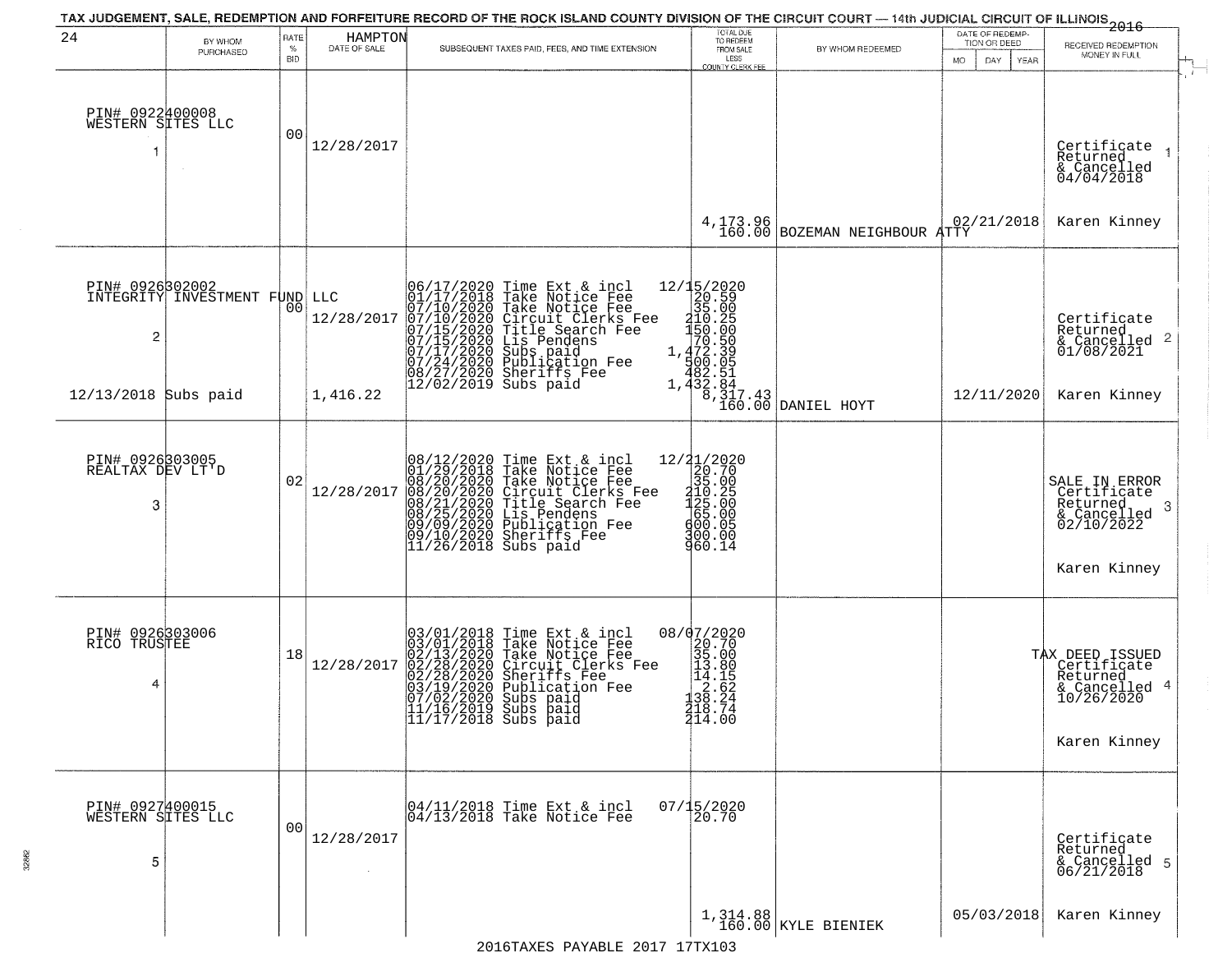|    | TAX JUDGEMENT, SALE, REDEMPTION AND FORFEITURE RECORD OF THE ROCK ISLAND COUNTY DIVISION OF THE CIRCUIT COURT - 14th JUDIC<br>NAME AND ADDRESS<br>LEGAL DESCRIPTION |                                      |                             | BACK TAX                    | BACK TAX<br>FORFEITED            |                                        | AMOUNT<br>FOR WHICH |                                                                 | INTEREST PAYMENT FUND | 2016      |
|----|---------------------------------------------------------------------------------------------------------------------------------------------------------------------|--------------------------------------|-----------------------------|-----------------------------|----------------------------------|----------------------------------------|---------------------|-----------------------------------------------------------------|-----------------------|-----------|
| 25 | TAXPAYER NO.<br>PARCEL NO.                                                                                                                                          | HAMRTON                              | A-BACK TAX<br>FORFEITED     | <b>FORFEITED</b><br>PENALTY | <b>INTEREST AND</b>              | TOTAL BACK<br>TAX PENALTY<br>AND COSTS | <b>JUDGEMENT</b>    | $\begin{array}{c} \text{CERTIFICATE} \\ \text{NO.} \end{array}$ | INDEMNITY FUND        |           |
|    | ACRES<br>ASSESSED VALUATION FOR TAXES                                                                                                                               | TAX DUE                              | PRIOR TO<br>INT DUE<br>2015 | <b>ACCRUED</b>              | COST ACCRUED                     | <b>ACCRUED</b>                         | IS ASKED            |                                                                 | COST OF SALE          |           |
|    |                                                                                                                                                                     | 1ST<br>1ST                           |                             |                             |                                  |                                        |                     |                                                                 |                       |           |
|    |                                                                                                                                                                     | 2ND<br>2ND                           |                             |                             |                                  |                                        |                     |                                                                 |                       |           |
|    | KEPPLE DONALD L<br>PO BOX 112<br>BARSTOW IL<br>61236                                                                                                                |                                      |                             |                             |                                  |                                        |                     |                                                                 | 60.00                 |           |
|    |                                                                                                                                                                     | 350<br>3RD                           |                             |                             |                                  |                                        |                     |                                                                 |                       |           |
|    | SUPVR ASST MAP<br>LOT 421 SHEET 53                                                                                                                                  | 613.32                               | $-36.80$                    |                             |                                  |                                        |                     | 107                                                             | 20.00                 |           |
|    |                                                                                                                                                                     |                                      |                             |                             |                                  |                                        |                     |                                                                 |                       |           |
|    |                                                                                                                                                                     | $\frac{613.32}{FUBUCATON COST}$      | 18.40                       |                             |                                  |                                        |                     |                                                                 |                       |           |
|    | $061 - 17 - 00$<br>$06 - 16$<br>580                                                                                                                                 |                                      |                             |                             |                                  |                                        |                     |                                                                 | 4.00                  |           |
|    | .990<br>PIN# 0927405003                                                                                                                                             | TOTAL DUE-TAXES, INT. COST           | 10.00                       |                             |                                  |                                        |                     |                                                                 |                       |           |
|    | 31,615                                                                                                                                                              |                                      | 1,291.84                    |                             |                                  |                                        | 1291.84             |                                                                 | 10.00                 | 1385.84   |
|    |                                                                                                                                                                     | 1ST                                  |                             |                             |                                  |                                        |                     |                                                                 |                       |           |
|    |                                                                                                                                                                     |                                      |                             |                             |                                  |                                        |                     |                                                                 |                       |           |
|    | FEDEX FREIGHT INC RKI/470 337937.704483.49                                                                                                                          |                                      |                             |                             |                                  |                                        |                     |                                                                 |                       |           |
|    | TULSA OK                                                                                                                                                            | 74135 137937.70<br>3RD               | 345.35                      |                             |                                  |                                        |                     |                                                                 | 60.00                 |           |
|    | SUPVR ASST MAP                                                                                                                                                      |                                      |                             |                             |                                  |                                        |                     |                                                                 |                       |           |
|    | LOT 204 SHEET 55                                                                                                                                                    | 137937.708276.28                     |                             |                             |                                  |                                        |                     | 108                                                             | 20.00                 |           |
|    |                                                                                                                                                                     | 137937.704138.14<br>PUBLICATION COST |                             |                             |                                  |                                        |                     |                                                                 |                       |           |
|    | $063 - 12 - 20$<br>06-37<br>$599 - 1$                                                                                                                               |                                      |                             |                             |                                  |                                        |                     |                                                                 | 4.00                  |           |
|    | 65.127<br>PIN# 0928100006                                                                                                                                           |                                      | 10.00                       |                             |                                  |                                        |                     |                                                                 |                       |           |
|    |                                                                                                                                                                     | TOTAL DUE-TAXES, INT. COST           |                             |                             |                                  |                                        |                     |                                                                 |                       |           |
|    | 5,175,316                                                                                                                                                           | 589,004.06<br>i ST                   |                             |                             |                                  |                                        | 589004.06           |                                                                 | 10.00                 | 589098.06 |
|    |                                                                                                                                                                     |                                      |                             |                             |                                  |                                        |                     |                                                                 |                       |           |
|    | PRICE WILLIAM D<br>4114 5TH AVE                                                                                                                                     | -745.<br>2ND                         | 78.3                        |                             |                                  |                                        |                     |                                                                 |                       |           |
|    | EAST MOLINE IL<br>61244                                                                                                                                             | 745.86                               | 55.95                       |                             |                                  |                                        |                     |                                                                 | 60.00                 |           |
|    | LOT 10                                                                                                                                                              | 3RD<br>3RD                           |                             |                             |                                  |                                        |                     |                                                                 |                       |           |
|    | BABCOCKS 4TH ADD                                                                                                                                                    | 745.86                               | 44.76                       |                             |                                  |                                        |                     | 109                                                             | 20.00                 |           |
|    |                                                                                                                                                                     | 745.86                               | 22.38                       |                             |                                  |                                        |                     |                                                                 |                       |           |
|    | 5003                                                                                                                                                                | <b>PUBLICATION COST</b>              |                             |                             |                                  |                                        |                     |                                                                 | 4.00                  |           |
|    | $326 - 08 - 00$<br>06-37                                                                                                                                            |                                      | 10.00                       |                             |                                  |                                        |                     |                                                                 |                       |           |
|    | PIN# 0928102018                                                                                                                                                     | TOTAL OUE-TAXES, INT. COST           |                             |                             |                                  |                                        |                     |                                                                 |                       |           |
|    | 33,984                                                                                                                                                              |                                      | 3,194.86                    |                             |                                  |                                        | 3194.86             |                                                                 | 10.00                 | 3288.86   |
|    |                                                                                                                                                                     | १९४                                  |                             |                             |                                  |                                        |                     |                                                                 |                       |           |
|    | HENRY PAMELA<br>5226 RIVER DR                                                                                                                                       | 2ND<br>2ND                           |                             |                             |                                  |                                        |                     |                                                                 |                       |           |
|    | 61265<br>MOLINE IL                                                                                                                                                  |                                      |                             |                             |                                  |                                        |                     |                                                                 | 60.00                 |           |
|    |                                                                                                                                                                     | 3RD<br>3HD                           |                             |                             |                                  |                                        |                     |                                                                 |                       |           |
|    | SUPVR ASST MAP<br>LOT 302-1 SHEET 56                                                                                                                                | 403.39                               | 24.20                       |                             |                                  |                                        |                     | 110                                                             | 20.00                 |           |
|    |                                                                                                                                                                     | 4TH<br>403.39                        | 12.10                       |                             |                                  |                                        |                     |                                                                 |                       |           |
|    | $602 - 1$                                                                                                                                                           | PUBLICATION COS.                     |                             |                             |                                  |                                        |                     |                                                                 | 4.00                  |           |
|    | $063-16-10$<br>$06-24$<br>8.520                                                                                                                                     |                                      | 10.00                       |                             |                                  |                                        |                     |                                                                 |                       |           |
|    | PIN# 0928300004                                                                                                                                                     | TOTAL DUE-TAXES, INT. COST           |                             |                             |                                  |                                        |                     |                                                                 |                       |           |
|    | 18,524                                                                                                                                                              |                                      | 853.08                      |                             |                                  |                                        | 853.08              |                                                                 | 10.00                 | 947.08    |
|    |                                                                                                                                                                     | 1ST<br>1ST                           |                             |                             |                                  |                                        |                     |                                                                 |                       |           |
|    | MOBERG TERESA L<br>308 163RD ST N                                                                                                                                   |                                      |                             |                             |                                  |                                        |                     |                                                                 |                       |           |
|    | 61244<br>EAST MOLINE IL                                                                                                                                             | 2ND<br>2ND                           |                             |                             |                                  |                                        |                     |                                                                 | 60.00                 |           |
|    |                                                                                                                                                                     | 3RD<br>3RD                           |                             |                             |                                  |                                        |                     |                                                                 |                       |           |
|    | LOT 23<br>MAHERS GARDEN TRACTS<br>E 150' SHT 56                                                                                                                     |                                      |                             |                             |                                  |                                        |                     | 111                                                             | 20.00                 |           |
|    |                                                                                                                                                                     | 4TH<br>611.90                        | $18.36^5$                   |                             |                                  |                                        |                     |                                                                 |                       |           |
|    |                                                                                                                                                                     | PUBLICATION COST                     |                             |                             |                                  |                                        |                     |                                                                 |                       |           |
|    | $218 - 11 - 50$<br>06-24<br>$2874 - 1$                                                                                                                              |                                      | 10.00                       |                             |                                  |                                        |                     |                                                                 | 4.00                  |           |
|    | PIN# 0928303035                                                                                                                                                     | TOTAL DUE-TAXES, INT. COST           |                             |                             |                                  |                                        |                     |                                                                 |                       |           |
|    | 34,099                                                                                                                                                              |                                      | 640.26                      |                             |                                  |                                        | 640.26              |                                                                 | 10.00                 | 734.26    |
|    |                                                                                                                                                                     |                                      |                             |                             | 2016 TAVEC DAVARLE 2017 17 TV102 |                                        |                     |                                                                 |                       |           |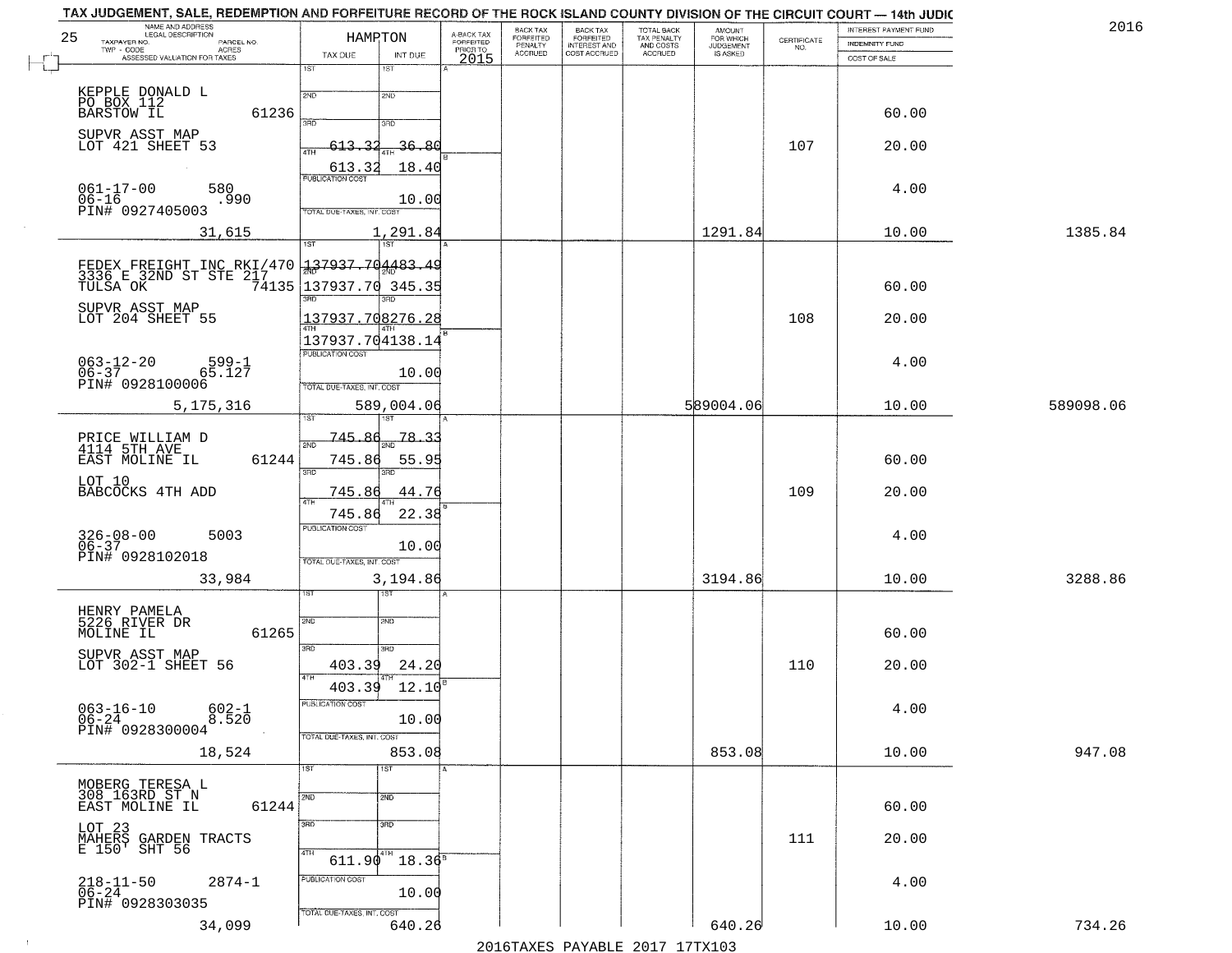| 25                                      | BY WHOM                                      | RATE               | <b>HAMPTON</b>         | TAX JUDGEMENT, SALE, REDEMPTION AND FORFEITURE RECORD OF THE ROCK ISLAND COUNTY DIVISION OF THE CIRCUIT COURT — 14th JUDICIAL CIRCUIT OF ILLINOIS 2016                                                                                                  | TOTAL DUE<br>TO REDEEM                                                                  |                                                                        | DATE OF REDEMP-<br>TION OR DEED |                                                                       |
|-----------------------------------------|----------------------------------------------|--------------------|------------------------|---------------------------------------------------------------------------------------------------------------------------------------------------------------------------------------------------------------------------------------------------------|-----------------------------------------------------------------------------------------|------------------------------------------------------------------------|---------------------------------|-----------------------------------------------------------------------|
|                                         | PURCHASED                                    | $\%$<br><b>BID</b> | DATE OF SALE           | SUBSEQUENT TAXES PAID, FEES, AND TIME EXTENSION                                                                                                                                                                                                         | FROM SALE<br>LESS                                                                       | BY WHOM REDEEMED                                                       | MO.<br>DAY.<br><b>YEAR</b>      | RECEIVED REDEMPTION<br>MONEY IN FULL                                  |
| 1                                       | PIN# 0927405003<br>EQUITY ONE INVESTMENT     | 00                 | FUND LLC<br>12/28/2017 | 01/16/2018 Time Ext & incl<br>01/16/2018 Take Notice Fee                                                                                                                                                                                                | <b>COUNTY CLERK FEE</b><br>$07/03/2020$<br>20.59                                        |                                                                        |                                 | Certificate<br>Returned<br>& Cancelled<br>03/07/2019                  |
|                                         |                                              |                    |                        |                                                                                                                                                                                                                                                         |                                                                                         | $1,406.43$ BRANDON KEPPLE                                              | 10/31/2018                      | Karen Kinney                                                          |
| $\overline{c}$                          | PIN# 092800006<br>STEVE SODEMAN LIVING TRUST |                    | 12/28/2017             | 01/16/2018 Time Ext & incl<br>01/16/2018 Take Notice Fee                                                                                                                                                                                                | 12/21/2020<br>20.59                                                                     |                                                                        |                                 | Certificate<br>Returned<br>$\frac{1}{6}$ Cancelled 2<br>03/05/2018    |
|                                         |                                              |                    |                        |                                                                                                                                                                                                                                                         |                                                                                         | $\begin{bmatrix} 595,009.63 \\ 160.00 \end{bmatrix}$ FEDEX FREIGHT INC | 02/06/2018                      | Karen Kinney                                                          |
| PIN# 0928102018<br>JMT INVESTMENTS<br>3 |                                              | 0 <sub>0</sub>     | 12/28/2017             | 02/15/2018 Time Ext & incl<br>02/15/2018 Take Notice Fee                                                                                                                                                                                                | 09/18/2020<br>20.70                                                                     |                                                                        |                                 | Certificate<br>Returned<br>3<br>$\frac{1}{2}$ Cancelled<br>04/16/2018 |
|                                         |                                              |                    |                        |                                                                                                                                                                                                                                                         | 3,309.56<br>160.00                                                                      | LERETA                                                                 | 03/12/2018                      | Karen Kinney                                                          |
| PIN# 0928300004<br>RICO TRUSTEE<br>4    |                                              | 18                 | 12/28/2017             | 03/01/2018<br>03/01/2018<br>02/13/2020<br>02/28/2020<br>03/19/2020<br>03/19/2020<br>11/16/2019<br>Time Ext & incl<br>Take Notice Fee<br>Take Notice Fee<br>Circuit Clerks Fee<br>Sheriffs Fee<br>Publication Fee<br>Subs paid<br>$11/17/2018$ Subs paid | 08/07/2020<br>$20.70$<br>$35.00$<br>$13.80$<br>$14.165$<br>$43.66$<br>$45.96$<br>859.42 |                                                                        |                                 | Certificate<br>Returned<br>& Cancelled 4<br>08/31/2020                |
|                                         |                                              |                    |                        |                                                                                                                                                                                                                                                         |                                                                                         | 3,448.64<br>160.00 PAMELA HENRY                                        | 06/04/2020                      | Karen Kinney                                                          |
| 5                                       | PIN# 0928303035<br>EQUITY ONE INVESTMENT     | 00                 | FUND LLC<br>12/28/2017 | 01/16/2018 Time Ext & incl<br>01/16/2018 Take Notice Fee                                                                                                                                                                                                | $07/03/2020$<br>20.59                                                                   |                                                                        |                                 | Certificate<br>Returned<br>& Cancelled 5<br>10/25/2018                |
|                                         |                                              |                    |                        |                                                                                                                                                                                                                                                         |                                                                                         | 754.85<br>160.00 TERESA MOBERG                                         | 07/31/2018                      | Karen Kinney                                                          |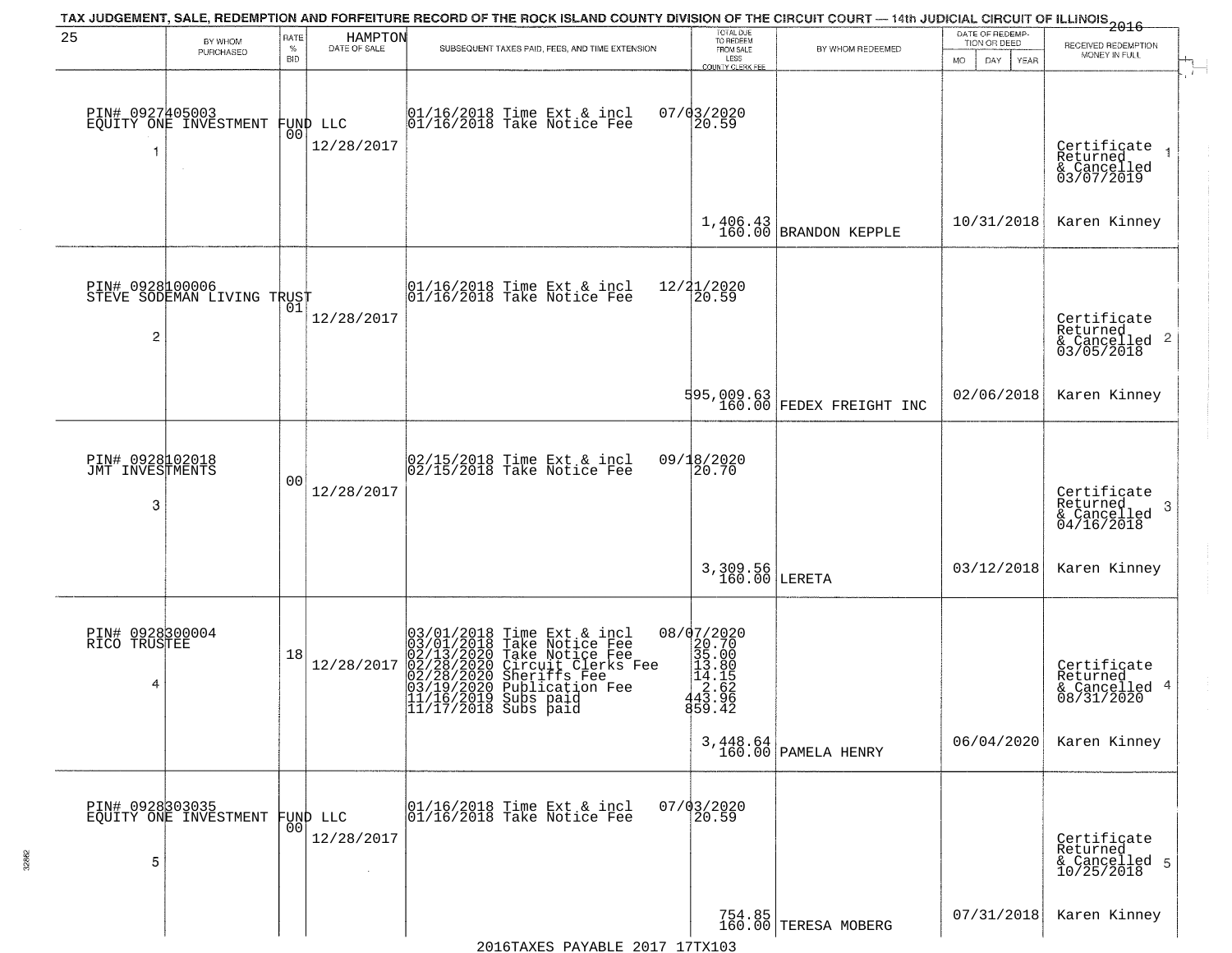| 2016     | INTEREST PAYMENT FUND          |                                                                 | <b>AMOUNT</b>                      | TOTAL BACK<br>TAX PENALTY | <b>BACK TAX</b><br><b>FORFEITED</b> | BACK TAX<br>FORFEITED | A-BACK TAX<br>FORFEITED |                   | HAMRTON                     | NAME AND ADDRESS<br>LEGAL DESCRIPTION<br>TAXPAYER NO.<br>PARCEL NO. |
|----------|--------------------------------|-----------------------------------------------------------------|------------------------------------|---------------------------|-------------------------------------|-----------------------|-------------------------|-------------------|-----------------------------|---------------------------------------------------------------------|
|          | INDEMNITY FUND<br>COST OF SALE | $\begin{array}{c} \text{CERTIFICATE} \\ \text{NO.} \end{array}$ | FOR WHICH<br>JUDGEMENT<br>IS ASKED | AND COSTS<br>ACCRUED      | INTEREST AND<br>COST ACCRUED        | PENALTY<br>ACCRUED    | PRIOR TO<br>2015        | INT DUE           | TAX DUE                     | TWP - CODE<br><b>ACRES</b><br>ASSESSED VALUATION FOR TAXES          |
|          |                                |                                                                 |                                    |                           |                                     |                       |                         |                   | 1ST                         |                                                                     |
|          |                                |                                                                 |                                    |                           |                                     |                       |                         |                   | <del>20279.861079.40</del>  | VENTURE PARTNERSHIP<br>2229 HAMILTON BLVD                           |
|          | 60.00                          |                                                                 |                                    |                           |                                     |                       |                         |                   | 10279.86 771.00             | 51104<br>SIOUX CITY IA                                              |
|          | 20.00                          | 112                                                             |                                    |                           |                                     |                       |                         | -616.80           | $-10279.86$                 | LOT 44 45 46 & 47<br>EAST MOLINE INDUSTRIAL                         |
|          |                                |                                                                 |                                    |                           |                                     |                       |                         |                   | 10279.86 308.40             | PARK 1ST ADD                                                        |
|          | 4.00                           |                                                                 |                                    |                           |                                     |                       |                         |                   | <b>PUBLICATION COST</b>     | $430 - 20 - 00$<br>7759                                             |
|          |                                |                                                                 |                                    |                           |                                     |                       |                         | 10.00             | TOTAL DUE-TAXES, INT. COST  | 8.000<br>$06 - 32$<br>PIN# 0929102002                               |
| 43999.04 | 10.00                          |                                                                 | 43905.04                           |                           |                                     |                       |                         | 43,905.04<br>1ST  | 1ST                         | 380,496                                                             |
|          |                                |                                                                 |                                    |                           |                                     |                       |                         |                   | 1026.59 107.80              |                                                                     |
|          | 60.00                          |                                                                 |                                    |                           |                                     |                       |                         | 77.00             | 1026.59                     | VENTURE PARTNERSHIP<br>2229 HAMILTON BLVD<br>51104<br>SIOUX CITY IA |
|          |                                |                                                                 |                                    |                           |                                     |                       |                         |                   | <b>3RD</b>                  | LOT 43 & NLY PT LOT 42                                              |
|          | 20.00                          | 113                                                             |                                    |                           |                                     |                       |                         | 61.60             | 1026.59<br>ৰিয়াম           | EAST MOLINE INDUSTRIAL<br>PARK 1ST ADD                              |
|          |                                |                                                                 |                                    |                           |                                     |                       |                         | 30.80             | 1026.59<br>PUBLICATION COST |                                                                     |
|          | 4.00                           |                                                                 |                                    |                           |                                     |                       |                         | 10.00             |                             | $430 - 17 - 00$<br>7756<br>$06 - 32$<br>4.827                       |
| 4487.56  | 10.00                          |                                                                 | 4393.56                            |                           |                                     |                       |                         | 4,393.56          | TOTAL DUE-TAXES, INT. COST  | PIN# 0929102003<br>37,998                                           |
|          |                                |                                                                 |                                    |                           |                                     |                       |                         |                   |                             |                                                                     |
|          |                                |                                                                 |                                    |                           |                                     |                       |                         | -434.42           | 4137.01                     | L & M STEEL SERVICES INC<br>3660 MORTON DR                          |
|          | 60.00                          |                                                                 |                                    |                           |                                     |                       |                         |                   | 4137.01 310.30<br>3RD       | EAST MOLINE IL<br>61244                                             |
|          | 20.00                          | 114                                                             |                                    |                           |                                     |                       |                         | 248.24            | 4137.01                     | LOT 19<br>EAST MOLINE INDUSTRIAL<br>PARK 1ST ADD                    |
|          |                                |                                                                 |                                    |                           |                                     |                       |                         |                   | 4137.01 124.12              |                                                                     |
|          | 4.00                           |                                                                 |                                    |                           |                                     |                       |                         | 10.00             | <b>PUBLICATION COST</b>     | $429 - 93 - 00$<br>06-32<br>7732                                    |
|          |                                |                                                                 |                                    |                           |                                     |                       |                         |                   | TOTAL OUE-TAXES, INT. COST  | PIN# 0929102031                                                     |
| 17769.12 | 10.00                          |                                                                 | 17675.12                           |                           |                                     |                       |                         | 17,675.12         |                             | 153,126                                                             |
|          |                                |                                                                 |                                    |                           |                                     |                       |                         | 5.8               | 55.66                       |                                                                     |
|          | 60.00                          |                                                                 |                                    |                           |                                     |                       |                         | 4.15              | 2ND<br>55.66                | ARMSTRONG MONICA R<br>453 14TH ST<br>61244<br>EAST MOLINE IL        |
|          |                                |                                                                 |                                    |                           |                                     |                       |                         | 3BD               | 3RD                         | LOT 28 BLOCK 216                                                    |
|          | 20.00                          | 115                                                             |                                    |                           |                                     |                       |                         | 3.32              | 55.66<br>4TH                | NEW SHOPS 2ND ADD<br>TO TOWN OF EAST MOLINE                         |
|          | 4.00                           |                                                                 |                                    |                           |                                     |                       |                         | $1.66^B$          | 55.66<br>PUBLICATION COST   | 2264                                                                |
|          |                                |                                                                 |                                    |                           |                                     |                       |                         | 10.00             |                             | $189 - 13 - 00$<br>06-32<br>PIN# 0930104010<br>$\sim 100$           |
| 341.58   | 10.00                          |                                                                 | 247.58                             |                           |                                     |                       |                         | 247.58            | TOTAL DUE-TAXES, INT. COST  | 2,060                                                               |
|          |                                |                                                                 |                                    |                           |                                     |                       |                         | 1ST               | 1ST                         |                                                                     |
|          |                                |                                                                 |                                    |                           |                                     |                       |                         | 3.50<br>2ND       | 33.39<br>2ND                | WESTBROOK DEDRICK W<br>526 13TH ST                                  |
|          | 60.00                          |                                                                 |                                    |                           |                                     |                       |                         | 2.50<br>3RD       | 33.39<br>3RD                | EAST MOLINE IL<br>61244                                             |
|          | 20.00                          | 116                                                             |                                    |                           |                                     |                       |                         | 2.00              | 33.39                       | LOT 12 BLOCK 215<br>NEW SHOPS 2ND ADD<br>TO TOWN OF EAST MOLINE     |
|          |                                |                                                                 |                                    |                           |                                     |                       |                         | 1.00 <sup>s</sup> | 4TH<br>33.39                |                                                                     |
|          | 4.00                           |                                                                 |                                    |                           |                                     |                       |                         | 10.00             | PUBLICATION COST            | $188 - 03 - 00$<br>$06 - 32$<br>2232                                |
|          |                                |                                                                 |                                    |                           |                                     |                       |                         |                   | TOTAL DUE-TAXES, INT. COST  | PIN# 0930107004                                                     |
| 246.56   | 10.00                          |                                                                 | 152.56                             |                           |                                     |                       |                         | 152.56            |                             | 1,236                                                               |

 $\sim 10^{-1}$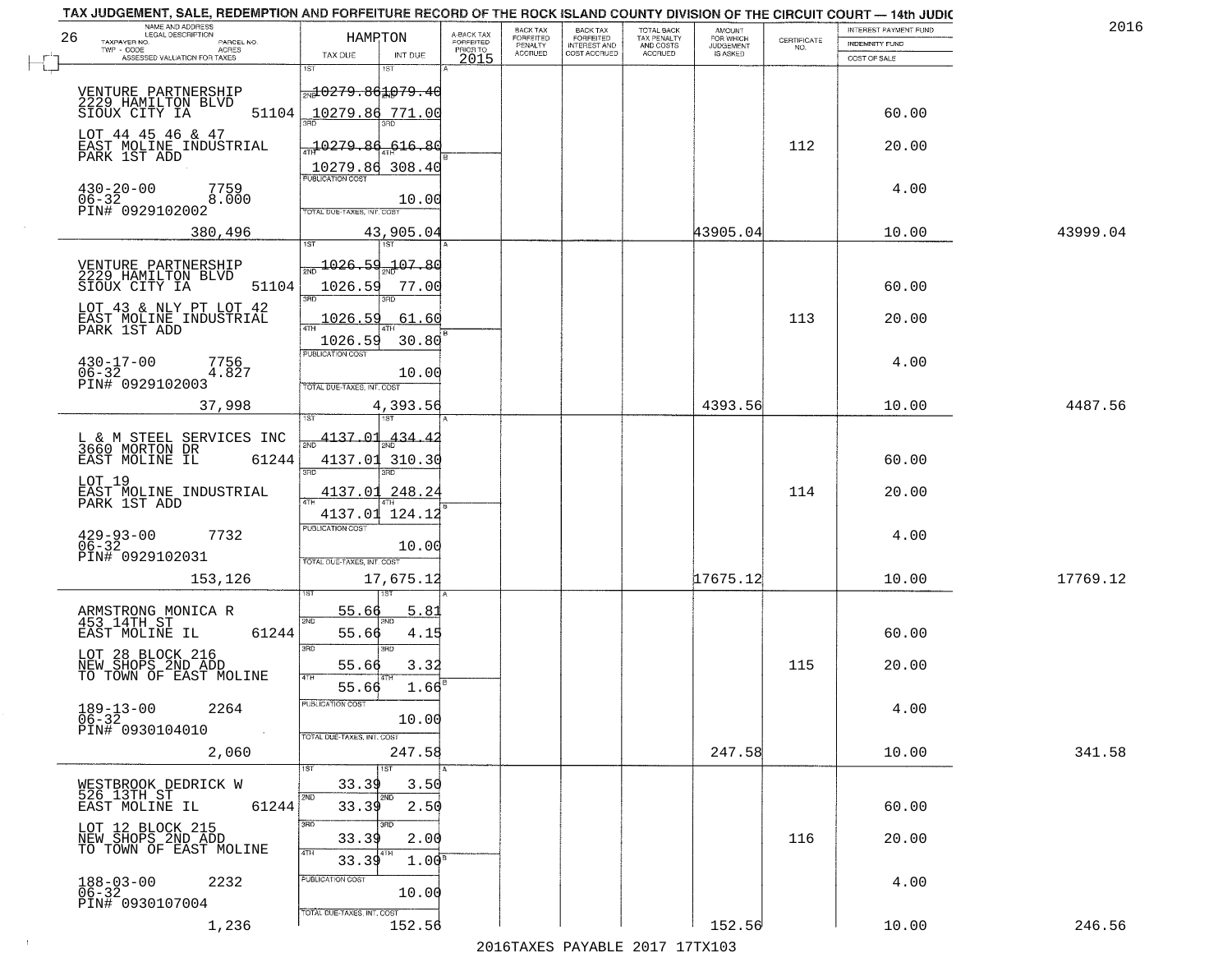| 26                                   | BY WHOM                                           | RATE               | HAMPTON      | TAX JUDGEMENT, SALE, REDEMPTION AND FORFEITURE RECORD OF THE ROCK ISLAND COUNTY DIVISION OF THE CIRCUIT COURT — 14th JUDICIAL CIRCUIT OF ILLINOIS 2016                                                                                               | TOTAL DUE<br>TO REDEEM                                                                                |                                               | DATE OF REDEMP-<br>TION OR DEED | RECEIVED REDEMPTION                                                    |
|--------------------------------------|---------------------------------------------------|--------------------|--------------|------------------------------------------------------------------------------------------------------------------------------------------------------------------------------------------------------------------------------------------------------|-------------------------------------------------------------------------------------------------------|-----------------------------------------------|---------------------------------|------------------------------------------------------------------------|
|                                      | PURCHASED                                         | $\%$<br><b>BID</b> | DATE OF SALE | SUBSEQUENT TAXES PAID, FEES, AND TIME EXTENSION                                                                                                                                                                                                      | FROM SALE<br>LESS<br>COUNTY CLERK FEE                                                                 | BY WHOM REDEEMED<br><b>MO</b>                 | DAY<br><b>YEAR</b>              | MONEY IN FULL<br>$\mathbf{r}$                                          |
| -1                                   | PIN# 0929102002    <br>STEVE SODEMAN LIVING TRUST | 00                 | 12/28/2017   | 01/16/2018 Time Ext & incl<br>01/16/2018 Take Notice Fee<br>11/20/2018 Subs paid                                                                                                                                                                     | 12/21/2020<br>120.59<br>11,418.00                                                                     |                                               |                                 | Certificate<br>Returned<br>$\rightarrow$<br>& Cancelled<br>03/07/2019  |
|                                      |                                                   |                    |              |                                                                                                                                                                                                                                                      |                                                                                                       |                                               |                                 | Karen Kinney                                                           |
| $\overline{c}$                       | PIN# 0929102003<br>STEVE SODEMAN LIVING TRUST     |                    | 12/28/2017   | 01/16/2018 Time Ext & incl<br>01/16/2018 Take Notice Fee                                                                                                                                                                                             | 12/21/2020<br>20.59                                                                                   |                                               |                                 | Certificate<br>Returned<br>$\overline{2}$<br>& Cancelled<br>06/13/2019 |
|                                      |                                                   |                    |              |                                                                                                                                                                                                                                                      |                                                                                                       | 4,642.78<br>160.00 VENTURE PARTNERSHIP        | 05/13/2019                      | Karen Kinney                                                           |
| PIN# 0929102031<br>3                 | STEVE SODEMAN LIVING TRUST                        | 01                 | 12/28/2017   | 01/16/2018 Time Ext & incl<br>01/16/2018 Take Notice Fee<br>11/20/2018 Subs paid                                                                                                                                                                     | 12/ <b>2</b> 1/2020<br>17,599.08                                                                      |                                               |                                 | Certificate<br>Returned<br>3<br>& Cancelled<br>03/07/2019              |
|                                      |                                                   |                    |              |                                                                                                                                                                                                                                                      |                                                                                                       | 38,033.75 <br>  160.00 BLACKHAWK BANK & TRUST | 01/29/2019                      | Karen Kinney                                                           |
| PIN# 0930104010<br>RICO TRUSTEE<br>4 |                                                   | 18                 | 12/28/2017   | 03/01/2018 Time Ext & incl<br>03/01/2018 Take Notice Fee                                                                                                                                                                                             | 08/07/2020<br>20.70                                                                                   |                                               |                                 | Certificate<br>Returned<br>4<br>& Cancelled<br>07/06/2018              |
|                                      |                                                   |                    |              |                                                                                                                                                                                                                                                      |                                                                                                       | 423.76<br>160.00 MONICA R ARMSTRONG 3 OF 3    | 05/18/2018                      | Karen Kinney                                                           |
| PIN# 0930107004<br>RICO TRUSTEE<br>5 |                                                   | 18                 | 12/28/2017   | $03/01/2018$ Time Ext & incl<br>03/01/2018 Take Notice Fee<br>02/13/2020 Take Notice Fee<br>02/28/2020 Circuit Clerks Fee<br>02/28/2020 Sheriffs Fee<br>03/19/2020 Subs paid<br>11/16/2019 Subs paid<br>11/17/2018 Subs paid<br>11/17/2018 Subs paid | $\begin{array}{r} 08/07/2020 \\ 20.700 \\ 35.000 \\ -7.252 \\ 170.77 \\ 176.52 \\ 171.86 \end{array}$ |                                               |                                 | Certificate<br>Returned<br>& Cancelled 5<br>12/10/2020                 |
|                                      |                                                   |                    |              | 2016TAXES PAYABLE 2017 17TX103                                                                                                                                                                                                                       |                                                                                                       |                                               |                                 | Karen Kinney                                                           |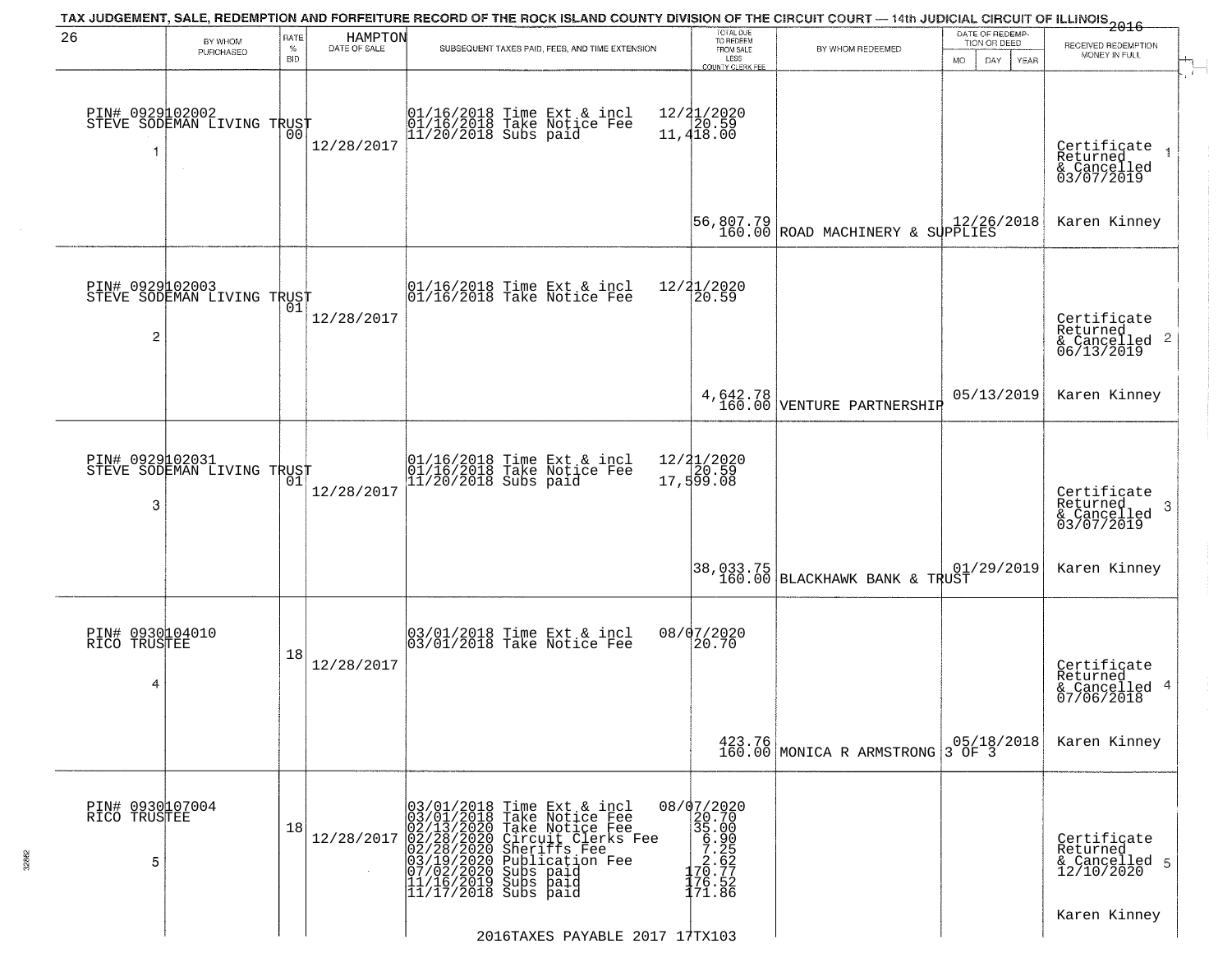| TAX JUDGEMENT, SALE, REDEMPTION AND FORFEITURE RECORD OF THE ROCK ISLAND COUNTY DIVISION OF THE CIRCUIT COURT - 14th JUDIC |                     |                                      |                                     |                              |                              |                                        |                     |                                                                 |                       |         |
|----------------------------------------------------------------------------------------------------------------------------|---------------------|--------------------------------------|-------------------------------------|------------------------------|------------------------------|----------------------------------------|---------------------|-----------------------------------------------------------------|-----------------------|---------|
| NAME AND ADDRESS<br>LEGAL DESCRIPTION                                                                                      |                     | HAMRTON                              |                                     | <b>BACK TAX</b><br>FORFEITED | <b>BACK TAX</b><br>FORFEITED | TOTAL BACK<br>TAX PENALTY<br>AND COSTS | AMOUNT<br>FOR WHICH |                                                                 | INTEREST PAYMENT FUND | 201     |
| 27<br>TAXPAYER NO.                                                                                                         | PARCEL NO.<br>ACRES |                                      | A-BACK TAX<br>FORFEITED<br>PRIOR TO | PENALTY                      | <b>INTEREST AND</b>          |                                        | <b>JUDGEMENT</b>    | $\begin{array}{c} \text{CERTIFICATE} \\ \text{NO.} \end{array}$ | INDEMNITY FUND        |         |
| ASSESSED VALUATION FOR TAXES                                                                                               |                     | TAX DUE<br>INT DUE                   | 2015                                | <b>ACCRUED</b>               | COST ACCRUED                 | <b>ACCRUED</b>                         | <b>IS ASKED</b>     |                                                                 | COST OF SALE          |         |
|                                                                                                                            |                     | 1ST                                  |                                     |                              |                              |                                        |                     |                                                                 |                       |         |
|                                                                                                                            |                     | $-306.40_{\text{200}}32.20$<br>2ND   |                                     |                              |                              |                                        |                     |                                                                 |                       |         |
| HARVEY GEORGE L<br>3058 7TH ST                                                                                             |                     |                                      |                                     |                              |                              |                                        |                     |                                                                 |                       |         |
| MOLINE IL                                                                                                                  | 61265               | 306.40<br>23.00<br>วลที              |                                     |                              |                              |                                        |                     |                                                                 | 60.00                 |         |
| LOT 18 BLOCK 221                                                                                                           |                     |                                      |                                     |                              |                              |                                        |                     |                                                                 |                       |         |
| NEW SHOPS 2ND ADD<br>TO TOWN OF EAST MOLINE                                                                                |                     | 306.40<br>18.40                      |                                     |                              |                              |                                        |                     | 117                                                             | 20.00                 |         |
|                                                                                                                            |                     | 306.40                               | 9.20                                |                              |                              |                                        |                     |                                                                 |                       |         |
|                                                                                                                            |                     | <b>PUBLICATION COST</b>              |                                     |                              |                              |                                        |                     |                                                                 |                       |         |
| $192 - 13 - 00$<br>$06 - 32$                                                                                               | 2327                |                                      |                                     |                              |                              |                                        |                     |                                                                 | 4.00                  |         |
| PIN# 0930111003                                                                                                            |                     | 10.00<br>TOTAL DUE-TAXES, INT. COST  |                                     |                              |                              |                                        |                     |                                                                 |                       |         |
|                                                                                                                            |                     |                                      |                                     |                              |                              |                                        |                     |                                                                 |                       |         |
|                                                                                                                            | 17,341              | 1,318.40                             |                                     |                              |                              |                                        | 1318.40             |                                                                 | 10.00                 | 1412.40 |
|                                                                                                                            |                     |                                      |                                     |                              |                              |                                        |                     |                                                                 |                       |         |
| KUSSMAN PATSY SUE<br>1532 6TH AVE                                                                                          |                     | 329.5d<br>34.58                      |                                     |                              |                              |                                        |                     |                                                                 |                       |         |
| EAST MOLINE IL                                                                                                             | 61244               | 329.50<br>24.70                      |                                     |                              |                              |                                        |                     |                                                                 | 60.00                 |         |
|                                                                                                                            |                     | 380<br>38D                           |                                     |                              |                              |                                        |                     |                                                                 |                       |         |
| LOT 15 BLOCK 221                                                                                                           |                     | 19.76<br>329.50                      |                                     |                              |                              |                                        |                     | 118                                                             | 20.00                 |         |
| NEW SHOPS AND ADD<br>TO TOWN OF EAST MOLINE                                                                                |                     |                                      |                                     |                              |                              |                                        |                     |                                                                 |                       |         |
|                                                                                                                            |                     | 329.50                               | 9.88                                |                              |                              |                                        |                     |                                                                 |                       |         |
| $192 - 11 - 00$                                                                                                            | 2325                | PUBLICATION COST                     |                                     |                              |                              |                                        |                     |                                                                 | 4.00                  |         |
| $06 - 32$                                                                                                                  |                     | 10.00                                |                                     |                              |                              |                                        |                     |                                                                 |                       |         |
| PIN# 0930111006                                                                                                            |                     | TOTAL DUE-TAXES, INT. COST           |                                     |                              |                              |                                        |                     |                                                                 |                       |         |
|                                                                                                                            | 18,196              | 1,416.92                             |                                     |                              |                              |                                        | 1416.92             |                                                                 | 10.00                 | 1510.92 |
|                                                                                                                            |                     | 1ST                                  |                                     |                              |                              |                                        |                     |                                                                 |                       |         |
|                                                                                                                            |                     | $-135 - 1$<br><u> 14.2.</u>          |                                     |                              |                              |                                        |                     |                                                                 |                       |         |
| ANDERSON LAJUNE<br>1319 8TH AVE                                                                                            |                     | 2ND                                  |                                     |                              |                              |                                        |                     |                                                                 |                       |         |
| EAST MOLINE IL                                                                                                             | 61244               | 135.14<br>10.15                      |                                     |                              |                              |                                        |                     |                                                                 | 60.00                 |         |
| LOT 14 BLOCK 213                                                                                                           |                     | 3BD<br>3RD                           |                                     |                              |                              |                                        |                     |                                                                 |                       |         |
| NEW SHOPS 2ND ADD<br>TO TOWN OF EAST MOLINE                                                                                |                     | 135.14<br>8.12                       |                                     |                              |                              |                                        |                     | 119                                                             | 20.00                 |         |
|                                                                                                                            |                     | 4TH<br>135.14                        | 4.06                                |                              |                              |                                        |                     |                                                                 |                       |         |
|                                                                                                                            |                     | <b>PUBLICATION COST</b>              |                                     |                              |                              |                                        |                     |                                                                 |                       |         |
| $185 - 01 - 00$<br>06-32                                                                                                   | 2164                | 10.00                                |                                     |                              |                              |                                        |                     |                                                                 | 4.00                  |         |
| PIN# 0930113022                                                                                                            |                     | TOTAL OUE-TAXES, INT. COST           |                                     |                              |                              |                                        |                     |                                                                 |                       |         |
|                                                                                                                            |                     |                                      |                                     |                              |                              |                                        |                     |                                                                 |                       |         |
|                                                                                                                            | 16,002              | 587.10                               |                                     |                              |                              |                                        | 587.10              |                                                                 | 10.00                 | 681.10  |
|                                                                                                                            |                     |                                      |                                     |                              |                              |                                        |                     |                                                                 |                       |         |
| LISTER DOROTHY/GEORGE<br>PO BOX 448                                                                                        |                     | 232.56<br>24.4<br>2ND                |                                     |                              |                              |                                        |                     |                                                                 |                       |         |
| EAST MOLINE IL                                                                                                             | 61244               | 17.45<br>232.56                      |                                     |                              |                              |                                        |                     |                                                                 | 60.00                 |         |
|                                                                                                                            |                     | 3RD<br>3BD                           |                                     |                              |                              |                                        |                     |                                                                 |                       |         |
| LOT 19 BLOCK 213                                                                                                           |                     | 13.96<br>232.56                      |                                     |                              |                              |                                        |                     | 120                                                             | 20.00                 |         |
| NEW SHOPS 2ND ADD<br>TO TOWN OF EAST MOLINE                                                                                |                     | 4TH                                  |                                     |                              |                              |                                        |                     |                                                                 |                       |         |
|                                                                                                                            |                     | 232.56                               | 6.98                                |                              |                              |                                        |                     |                                                                 |                       |         |
| $185 - 06 - 00$                                                                                                            | 2169                | PUBLICATION COS                      |                                     |                              |                              |                                        |                     |                                                                 | 4.00                  |         |
| $06 - 32$                                                                                                                  |                     | 10.00                                |                                     |                              |                              |                                        |                     |                                                                 |                       |         |
| PIN# 0930113027                                                                                                            | $\sim 100$          | TOTAL DUE-TAXES, INT. COST           |                                     |                              |                              |                                        |                     |                                                                 |                       |         |
|                                                                                                                            | 14,608              | 1,003.06                             |                                     |                              |                              |                                        | 1003.06             |                                                                 | 10.00                 | 1097.06 |
|                                                                                                                            |                     | $\overline{1ST}$<br>1ST              |                                     |                              |                              |                                        |                     |                                                                 |                       |         |
| AGUSTINIANO ALTAGRACIA                                                                                                     |                     | 221.03<br>23.24                      |                                     |                              |                              |                                        |                     |                                                                 |                       |         |
| 1702 8TH AVE                                                                                                               |                     | 2ND<br>2ND                           |                                     |                              |                              |                                        |                     |                                                                 |                       |         |
| EAST MOLINE IL                                                                                                             | 61244               | 221.03<br>16.60                      |                                     |                              |                              |                                        |                     |                                                                 | 60.00                 |         |
| LOT 13 BLOCK 133                                                                                                           |                     | 3RD<br>חחי                           |                                     |                              |                              |                                        |                     |                                                                 |                       |         |
| NEW SHOPS ADD TO TOWN                                                                                                      |                     | 13.28<br>221.03                      |                                     |                              |                              |                                        |                     | 121                                                             | 20.00                 |         |
| OF EAST MOLINE                                                                                                             |                     | 4TH<br>221.03                        | $6.64^{\circ}$                      |                              |                              |                                        |                     |                                                                 |                       |         |
|                                                                                                                            |                     | PUBLICATION COST                     |                                     |                              |                              |                                        |                     |                                                                 |                       |         |
| $176 - 08 - 00$<br>$06 - 32$                                                                                               | 1974                | 10.00                                |                                     |                              |                              |                                        |                     |                                                                 | 4.00                  |         |
| PIN# 0930116026                                                                                                            |                     |                                      |                                     |                              |                              |                                        |                     |                                                                 |                       |         |
|                                                                                                                            |                     | TOTAL DUE-TAXES, INT. COST<br>953.88 |                                     |                              |                              |                                        | 953.88              |                                                                 | 10.00                 | 1047.88 |
|                                                                                                                            | 14,181              |                                      |                                     |                              |                              |                                        |                     |                                                                 |                       |         |

 $\sim 10$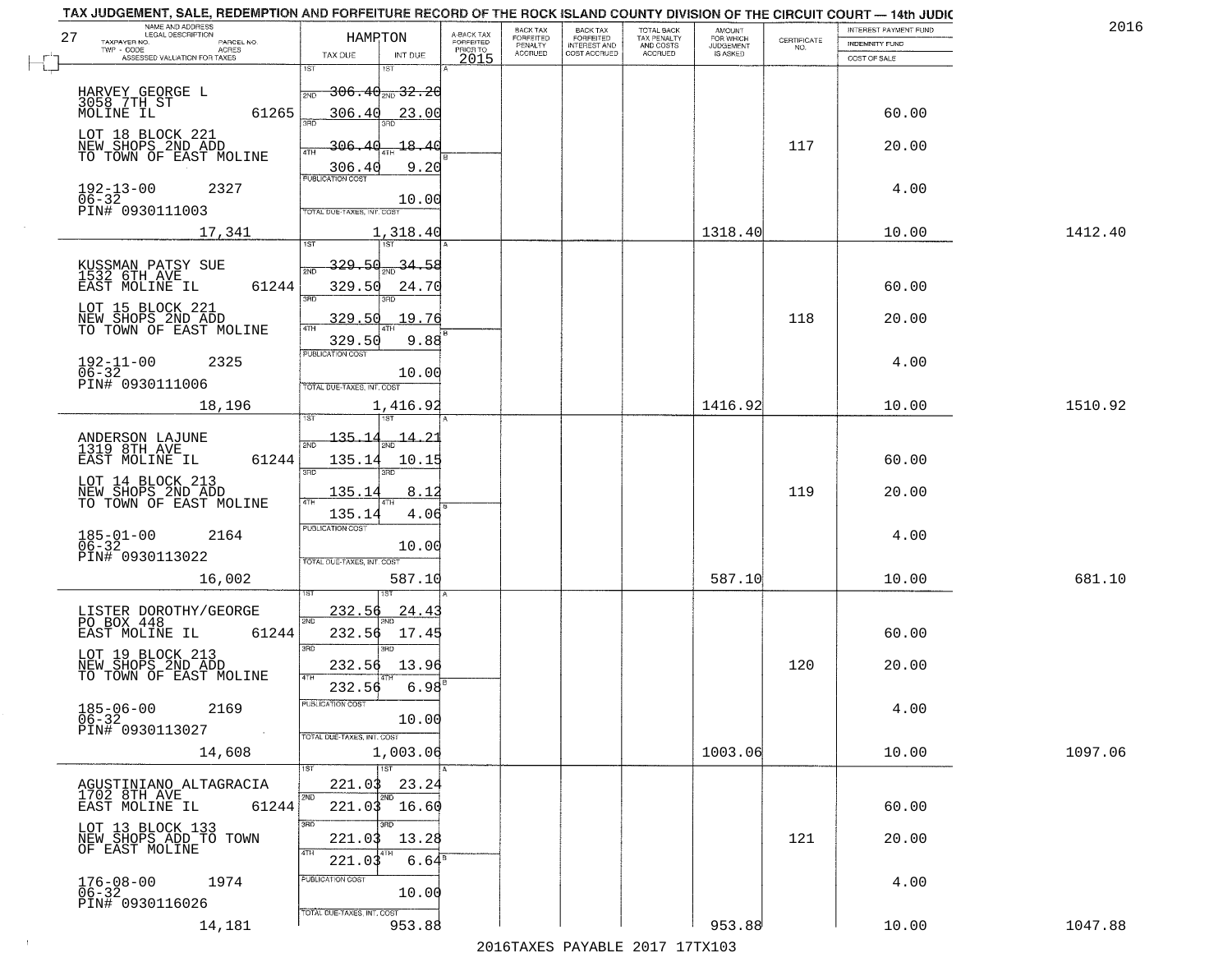|                                            |                       |                              |                                | TAX JUDGEMENT, SALE, REDEMPTION AND FORFEITURE RECORD OF THE ROCK ISLAND COUNTY DIVISION OF THE CIRCUIT COURT — 14th JUDICIAL CIRCUIT OF ILLINOIS 2016                                                                                                                                                                                                                                                                            |                                                                                                                           |                                                                       |                                 |                                                                                    |
|--------------------------------------------|-----------------------|------------------------------|--------------------------------|-----------------------------------------------------------------------------------------------------------------------------------------------------------------------------------------------------------------------------------------------------------------------------------------------------------------------------------------------------------------------------------------------------------------------------------|---------------------------------------------------------------------------------------------------------------------------|-----------------------------------------------------------------------|---------------------------------|------------------------------------------------------------------------------------|
| 27                                         | BY WHOM<br>PURCHASED  | RATE<br>$\%$                 | HAMPTON<br>DATE OF SALE        | SUBSEQUENT TAXES PAID, FEES, AND TIME EXTENSION                                                                                                                                                                                                                                                                                                                                                                                   | TOTAL DUE<br>TO REDEEM<br>FROM SALE                                                                                       | BY WHOM REDEEMED                                                      | DATE OF REDEMP-<br>TION OR DEED | RECEIVED REDEMPTION<br>MONEY IN FULL                                               |
| PIN# 0930111003<br>WESTERN SITES LLC<br>-1 |                       | <b>BID</b><br>0 <sub>0</sub> | 12/28/2017                     | 04/11/2018 Time Ext & incl<br>04/13/2018 Take Notice Fee<br>11/29/2018 Subs paid                                                                                                                                                                                                                                                                                                                                                  | LESS<br>COUNTY CLERK FEE<br>$07/15/2020$<br>20.70<br>2,019.58                                                             |                                                                       | DAY.<br>YEAR<br>MO.             | Certificate<br>Returned<br>& Cancelled<br>05/09/2019                               |
|                                            |                       |                              |                                |                                                                                                                                                                                                                                                                                                                                                                                                                                   | 3,695.03<br>160.00 LERETA                                                                                                 |                                                                       | 03/22/2019                      | Karen Kinney                                                                       |
| PIN# 0930111006<br>$\overline{c}$          | EQUITY ONE INVESTMENT |                              | FUND LLC<br> 00 <br>12/28/2017 | 06/02/2020 Time Ext & incl<br>01/16/2018 Take Notice Fee<br>06/22/2020 Take Notice Fee<br>06/22/2020 Circuit Clerks F<br>06/22/2020 Title Search Fee<br>06/25/2020 Subs paid<br>06/29/2020 Publication Fee<br>06/30/2020 Sheriffs Fee<br>11/30/2021 Su<br>Take Notice Fee<br>Circuit Clerks Fee<br>Circuit Clerks Fee<br>Subs paid<br>Publication Fee<br>Subsings Fee<br>Subsings<br>11/20/2018 Subs paid<br>11/20/2019 Subs paid | $[12/22/2020\n20.590\n315.005\n3125.005\n3125.0055\n3125.0055\n3125.0555\n3000.195\n3103.5275\n325.75\n332.76275\n336.75$ | $\begin{bmatrix} 6, 675.79 \\ 160.00 \end{bmatrix}$ PATSY SUE KUSSMAN | 12/14/2020                      | Certificate<br>Returned<br>$\frac{1}{6}$ Cancelled 2<br>01/13/2021<br>Karen Kinney |
| PIN# 0930113022<br>AUCTION Z INC<br>3      |                       | 00                           | 12/28/2017                     | $\begin{array}{c}  04/11/2018 \text{ Time} \text{ Ext} & \text{incl} \\  04/13/2018 \text{ Take Notice } \text{Fe} \end{array}$                                                                                                                                                                                                                                                                                                   | 07/15/2020<br>20.70                                                                                                       |                                                                       |                                 | Certificate<br>Returned<br>-3<br>& Cancelled<br>07/06/2018                         |
|                                            |                       |                              |                                |                                                                                                                                                                                                                                                                                                                                                                                                                                   |                                                                                                                           | 701.80<br>160.00 KATZ NOWINSKI ATTY                                   | 04/27/2018                      | Karen Kinney                                                                       |
| PIN# 0930113027<br>WESTERN SITES LLC<br>4  |                       | 0 <sub>0</sub>               | 12/28/2017                     | 04/11/2018 Time Ext & incl<br>04/13/2018 Take Notice Fee<br>11/29/2018 Subs paid                                                                                                                                                                                                                                                                                                                                                  | 07/15/2020<br>1,021.06                                                                                                    |                                                                       |                                 | Certificate<br>Returned<br>& Cancelled 4<br>11/15/2019                             |
|                                            |                       |                              |                                |                                                                                                                                                                                                                                                                                                                                                                                                                                   |                                                                                                                           | $2,261.35$<br>160.00 CALIFF & HARPER ATTY                             | 08/05/2019                      | Karen Kinney                                                                       |
| PIN# 0930116026<br>REALTAX DEV LT'D<br>5   |                       | 01                           | 12/28/2017                     | $\begin{array}{c}  01/29/2018 \text{ Time} \text{ Ext} & \text{incl} \\  01/29/2018 \text{ Take Notice } \text{Fe} \end{array}$                                                                                                                                                                                                                                                                                                   | 06/28/2020<br>20.70                                                                                                       |                                                                       |                                 | Certificate<br>Returned<br>& Cancelled 5<br>07/06/2018                             |
|                                            |                       |                              |                                |                                                                                                                                                                                                                                                                                                                                                                                                                                   |                                                                                                                           | 1,079.06<br>160.00 ALTAGRACIA AGUSTINIANO                             | 03/09/2018                      | Karen Kinney                                                                       |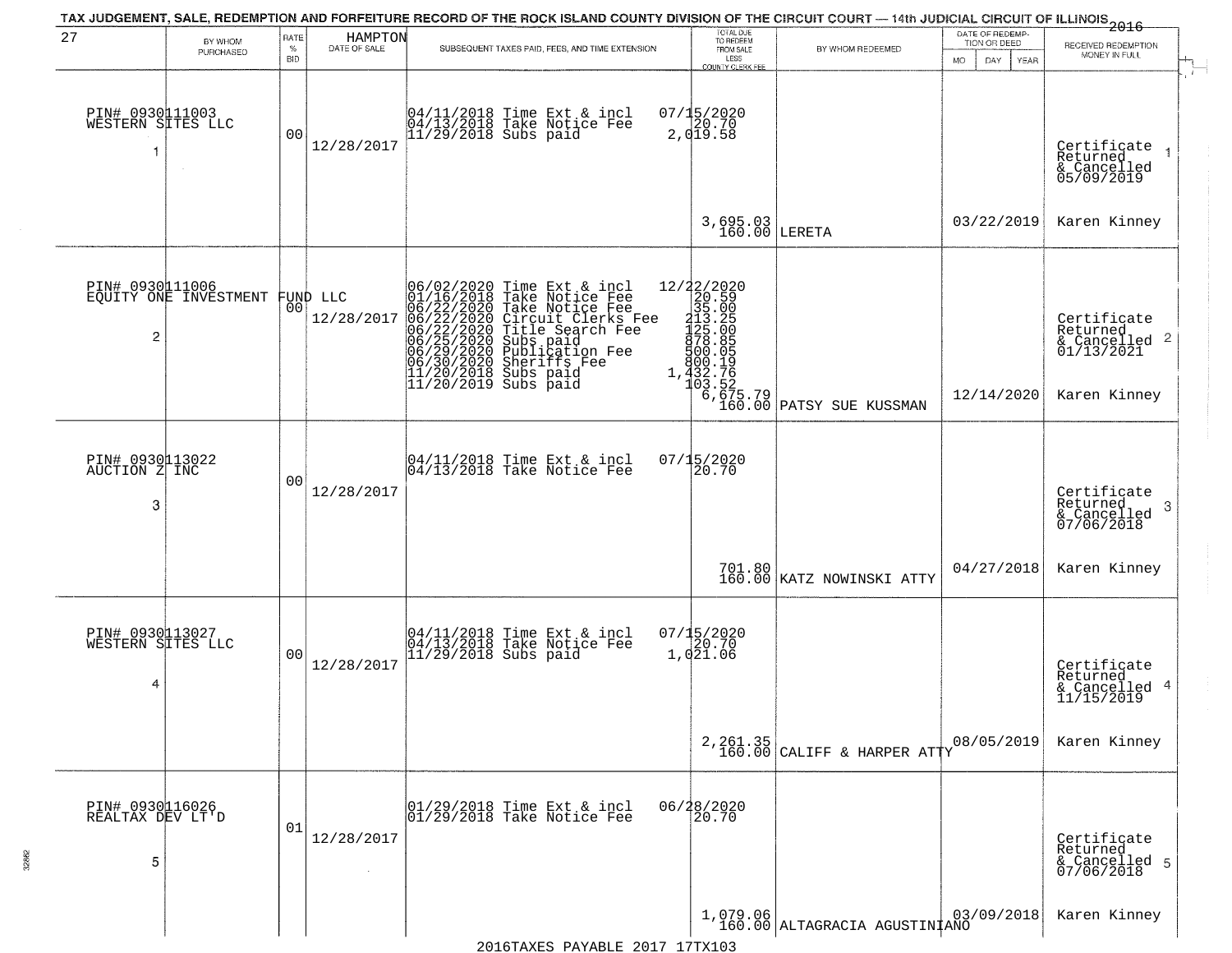|    | TAX JUDGEMENT, SALE, REDEMPTION AND FORFEITURE RECORD OF THE ROCK ISLAND COUNTY DIVISION OF THE CIRCUIT COURT - 14th JUDIC<br>NAME AND ADDRESS<br>LEGAL DESCRIPTION                                                       |                                                                                                            |                                                                    |                                     | <b>BACK TAX</b>      | <b>BACK TAX</b>           |                                        |                                         |                                                                 | INTEREST PAYMENT FUND  | 2016    |
|----|---------------------------------------------------------------------------------------------------------------------------------------------------------------------------------------------------------------------------|------------------------------------------------------------------------------------------------------------|--------------------------------------------------------------------|-------------------------------------|----------------------|---------------------------|----------------------------------------|-----------------------------------------|-----------------------------------------------------------------|------------------------|---------|
| 28 | TAXPAYER NO.<br>PARCEL NO.                                                                                                                                                                                                | HAMPTON                                                                                                    |                                                                    | A-BACK TAX<br>FORFEITED<br>PRIOR TO | FORFEITED<br>PENALTY | FORFEITED<br>INTEREST AND | TOTAL BACK<br>TAX PENALTY<br>AND COSTS | AMOUNT<br>FOR WHICH<br><b>JUDGEMENT</b> | $\begin{array}{c} \text{CERTIFICATE} \\ \text{NO.} \end{array}$ | <b>INDEMNITY FUND</b>  |         |
|    | ACRES<br>ASSESSED VALUATION FOR TAXES                                                                                                                                                                                     | TAX DUE                                                                                                    | INT DUE                                                            | 2015                                | <b>ACCRUED</b>       | COST ACCRUED              | ACCRUED                                | IS ASKED                                |                                                                 | COST OF SALE           |         |
|    | RRV LOCK STOCK & BARREL<br>8075A E LOOP 1604 S<br>ADKINS TX 7810<br>78101                                                                                                                                                 | 1ST<br>$-233.16$ and $24.56$<br>2ND<br>233.16<br>350                                                       | 17.50                                                              |                                     |                      |                           |                                        |                                         |                                                                 | 60.00                  |         |
|    | LOT 33 BLOCK 121<br>NEW SHOPS ADD TO TOWN<br>OF EAST MOLINE                                                                                                                                                               | 233.16<br>4TH<br>233.16                                                                                    | 14.00<br>7.00                                                      |                                     |                      |                           |                                        |                                         | 122                                                             | 20.00                  |         |
|    | $167 - 05 - 00$<br>$06 - 32$<br>1774<br>PIN# 0930119005                                                                                                                                                                   | TOTAL DUE-TAXES, INT. COST                                                                                 | 10.00                                                              |                                     |                      |                           |                                        |                                         |                                                                 | 4.00                   |         |
|    | 8,630                                                                                                                                                                                                                     |                                                                                                            | 1,005.64                                                           |                                     |                      |                           |                                        | 1005.64                                 |                                                                 | 10.00                  | 1099.64 |
|    | WILSON JAMES<br>5911 EDSALL RD APT 503<br>ALEXANDRIA VA<br>22304<br>LOT 23 BLOCK 129<br>NEW SHOPS ADD TO TOWN<br>OF EAST MOLINE                                                                                           | 335.34<br>2ND<br>335.34<br>3RD<br>335.34<br>335.34                                                         | $\frac{35.21}{200}$<br>25.15<br>3BD.<br>20.12<br>10.06             |                                     |                      |                           |                                        |                                         | 123                                                             | 60.00<br>20.00         |         |
|    | $173 - 21 - 00$<br>1921<br>$06 - 32$<br>PIN# 0930120007                                                                                                                                                                   | <b>PUBLICATION COST</b><br>TOTAL DUE-TAXES, INT. COST                                                      | 10.00                                                              |                                     |                      |                           |                                        |                                         |                                                                 | 4.00                   |         |
|    | 12,412                                                                                                                                                                                                                    | 1ST                                                                                                        | 1,441.90<br>1ST                                                    |                                     |                      |                           |                                        | 1441.90                                 |                                                                 | 10.00                  | 1535.90 |
|    | WARD NANCY L<br>416 20TH ST<br>EAST MOLINE IL<br>61244<br>SUPVR ASST MAP<br>LOT 206 SHEET 61<br>HENRY MC NEALS SUBD                                                                                                       | 391.56<br>2ND<br>391.56<br>3RD<br>391.56<br>4TH                                                            | <u>41.09</u><br>29.35<br>3RD.<br>23.48                             |                                     |                      |                           |                                        |                                         | 124                                                             | 60.00<br>20.00         |         |
|    | $144-08-00$<br>06-32<br>1356<br>PIN# 0930200002<br>25,493                                                                                                                                                                 | 391.56<br><b>PUBLICATION COST</b><br>TOTAL OUE-TAXES, INT. COST                                            | 11.74<br>10.00<br>1,681.90                                         |                                     |                      |                           |                                        | 1681.90                                 |                                                                 | 4.00<br>10.00          | 1775.90 |
|    | SCOTT JUDITH A<br>17919 RTE 5 & 92<br>EAST MOLINE IL<br>61244<br>LOT 21 BLOCK 5<br>DONAHOO AND COSNERS 1ST<br>ADD TO TOWN OF EAST MOL<br>$151 - 07 - 00$<br>1480<br>$06 - 32$<br>PIN# 0930203006<br>$\sim 100$ km $^{-1}$ | 116.71<br>2ND<br>116.71<br>3RD<br>116.71<br>4TH<br>116.71<br>PUBLICATION COS<br>TOTAL DUE-TAXES, INT. COST | <u> 12.25</u><br>8.75<br>3RD<br>7.00<br>3.50<br>10.00              |                                     |                      |                           |                                        |                                         | 125                                                             | 60.00<br>20.00<br>4.00 |         |
|    | 15,320                                                                                                                                                                                                                    |                                                                                                            | 508.34                                                             |                                     |                      |                           |                                        | 508.34                                  |                                                                 | 10.00                  | 602.34  |
|    | BIRD DONALD ALLEN<br>370 21ST ST<br>EAST MOLINE IL<br>61244<br>LOT 18 BLOCK 5<br>DONAHOO AND COSNERS 1ST<br>ADD TO TOWN OF EAST MOL                                                                                       | 1ST<br>2ND<br>3RD<br>262.1\$<br>4TH<br>262.15<br>PUBLICATION COST                                          | 1ST<br>2ND<br>$262.1\frac{1}{9}$ 19.65<br>3BD<br>15.72<br>$7.86^5$ |                                     |                      |                           |                                        |                                         | 126                                                             | 60.00<br>20.00         |         |
|    | 1477<br>$151 - 04 - 00$<br>06-32<br>PIN# 0930203009                                                                                                                                                                       |                                                                                                            | 10.00                                                              |                                     |                      |                           |                                        |                                         |                                                                 | 4.00                   |         |
|    | 9,703                                                                                                                                                                                                                     | TOTAL DUE-TAXES, INT. COST                                                                                 | 839.68                                                             |                                     |                      |                           |                                        | 839.68                                  |                                                                 | 10.00                  | 933.68  |

 $\sim 100$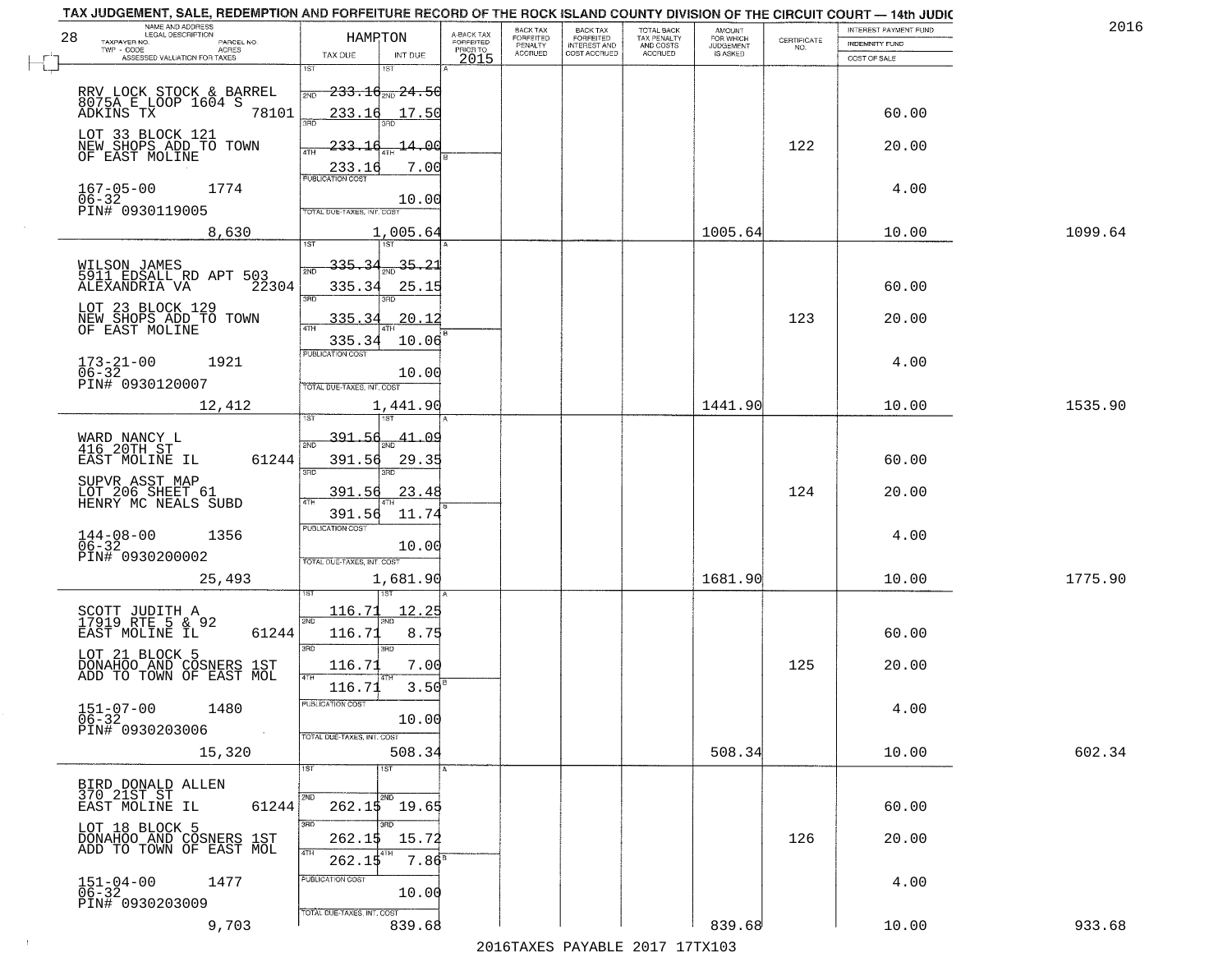| 28                                        | BY WHOM                                     | RATE               | <b>HAMPTON</b> | TAX JUDGEMENT, SALE, REDEMPTION AND FORFEITURE RECORD OF THE ROCK ISLAND COUNTY DIVISION OF THE CIRCUIT COURT — 14th JUDICIAL CIRCUIT OF ILLINOIS 2016                                                                                                                                          | TOTAL DUE<br>TO REDEEM                                                                                                                     |                                    | DATE OF REDEMP-<br>TION OR DEED |                                                                               |
|-------------------------------------------|---------------------------------------------|--------------------|----------------|-------------------------------------------------------------------------------------------------------------------------------------------------------------------------------------------------------------------------------------------------------------------------------------------------|--------------------------------------------------------------------------------------------------------------------------------------------|------------------------------------|---------------------------------|-------------------------------------------------------------------------------|
|                                           | PURCHASED                                   | $\%$<br><b>BID</b> | DATE OF SALE   | SUBSEQUENT TAXES PAID, FEES, AND TIME EXTENSION                                                                                                                                                                                                                                                 | FROM SALE<br>LESS<br><b>COUNTY CLERK FEE</b>                                                                                               | BY WHOM REDEEMED                   | MO.<br>DAY.<br><b>YEAR</b>      | RECEIVED REDEMPTION<br>MONEY IN FULL                                          |
| PIN# 0930119005<br>WESTERN SITES LLC<br>1 |                                             | 00                 | 12/28/2017     |                                                                                                                                                                                                                                                                                                 |                                                                                                                                            |                                    |                                 | Certificate<br>Returned<br>& Cancelled<br>04/04/2018                          |
|                                           |                                             |                    |                |                                                                                                                                                                                                                                                                                                 |                                                                                                                                            | $1,099.64$ RRV LOCK STOCK & BARREL | 01/23/2018                      | Karen Kinney                                                                  |
| $\overline{c}$                            | PIN# 0930120007<br>MS INVESTMENTS GROUP INC | $\overline{0}9$    | 12/28/2017     | 01/24/2018 Time Ext & incl<br>02/02/2018 Take Notice Fee                                                                                                                                                                                                                                        | 06/29/2020<br>20.70                                                                                                                        |                                    |                                 | Certificate<br>Returned<br>$\frac{1}{6}$ Cancelled <sup>2</sup><br>06/21/2018 |
|                                           |                                             |                    |                |                                                                                                                                                                                                                                                                                                 |                                                                                                                                            | 1,694.83<br>160.00 JAMES WILSON    | 05/30/2018                      | Karen Kinney                                                                  |
| PIN# 0930200002<br>JICTB, INC<br>3        |                                             | 01                 | 12/28/2017     | 05/11/2018 Time Ext & incl<br>05/11/2018 Take Notice Fee                                                                                                                                                                                                                                        | $12/10/2020$<br>$20.70$                                                                                                                    |                                    |                                 | Certificate<br>Returned<br>3<br>& Cancelled<br>07/06/2018                     |
|                                           |                                             |                    |                |                                                                                                                                                                                                                                                                                                 |                                                                                                                                            | 1,814.36<br>160.00 NANCY WARD      | 05/21/2018                      | Karen Kinney                                                                  |
| PIN# 0930203006<br>WESTERN SITES LLC<br>4 |                                             | 02                 | 12/28/2017     | 06/25/2020 Time Ext & incl<br>04/13/2018 Take Notice Fee<br>07/17/2020 Take Notice Fee<br>07/17/2020 Circuit Clerks Fee<br>07/21/2020 Title Search Fee<br>08/03/2020 Sheriffs Fee<br>08/03/2020 Publication Fee<br>04/03/2020 Publication Fee<br> 11/29/2018 Subs paid<br> 12/23/2019 Subs paid | 12/22/2020<br>20.70<br>35.00<br>416.07<br>$\begin{smallmatrix} 4150.00 \\ 150.00 \\ 520.00 \\ 500.05 \\ 787.76 \\ 41.56 \end{smallmatrix}$ | $5,509.74$ JUDITH SCOTT            | 09/30/2020                      | Certificate<br>Returned<br>& Cancelled 4<br>10/13/2020<br>Karen Kinney        |
| PIN# 0930203009<br>WESTERN SITES LLC<br>5 |                                             | 02                 | 12/28/2017     | 04/11/2018 Time Ext & incl<br>04/13/2018 Take Notice Fee                                                                                                                                                                                                                                        | $07/15/2020$<br>20.70                                                                                                                      |                                    |                                 | Certificate<br>Returned<br>& Cancelled 5<br>03/07/2019                        |
|                                           |                                             |                    |                |                                                                                                                                                                                                                                                                                                 |                                                                                                                                            | 991.73<br>160.00 DONALD A BIRD     | 11/15/2018                      | Karen Kinney                                                                  |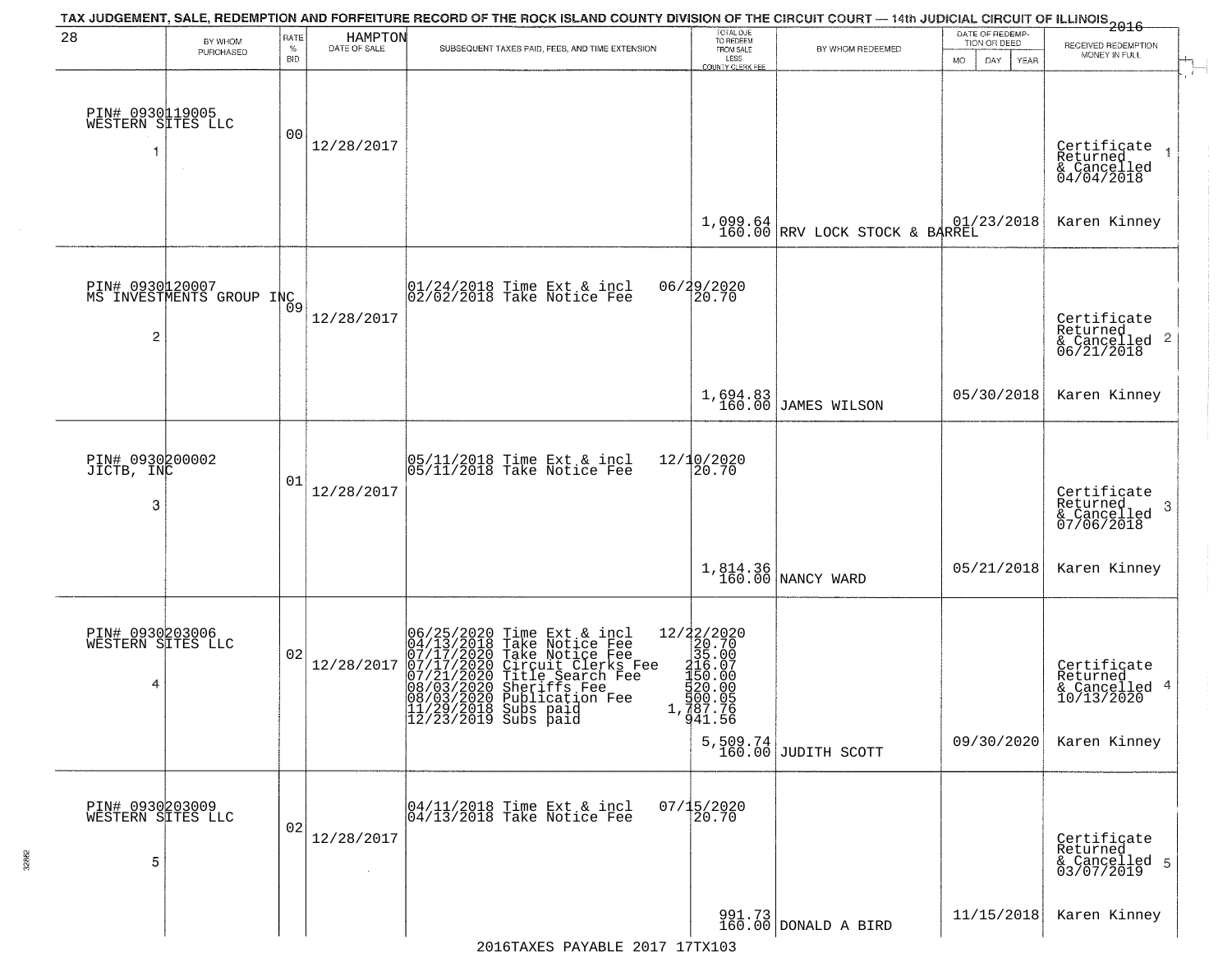| 29 | NAME AND ADDRESS<br>LEGAL DESCRIPTION                                | HAMRTON                                     |                            | A-BACK TAX<br>FORFEITED | BACK TAX<br>FORFEITED | <b>BACK TAX</b><br><b>FORFEITED</b> | TOTAL BACK<br>TAX PENALTY | <b>AMOUNT</b>                      |                                                                 | INTEREST PAYMENT FUND | 2016    |
|----|----------------------------------------------------------------------|---------------------------------------------|----------------------------|-------------------------|-----------------------|-------------------------------------|---------------------------|------------------------------------|-----------------------------------------------------------------|-----------------------|---------|
|    | TAXPAYER NO.<br>PARCEL NO.<br>TWP - CODE<br>ACRES                    | TAX DUE                                     | INT DUE                    | PRIOR TO                | PENALTY<br>ACCRUED    | INTEREST AND                        | AND COSTS<br>ACCRUED      | FOR WHICH<br>JUDGEMENT<br>IS ASKED | $\begin{array}{c} \text{CERTIFICATE} \\ \text{NO.} \end{array}$ | <b>INDEMNITY FUND</b> |         |
|    | ASSESSED VALUATION FOR TAXES                                         | 1ST                                         |                            | 2015                    |                       |                                     |                           |                                    |                                                                 | COST OF SALE          |         |
|    | BROWN DANIEL L<br>374 21ST ST                                        | $26.23_{\scriptscriptstyle \rm 200}$<br>2ND | - <del>2.73</del>          |                         |                       |                                     |                           |                                    |                                                                 |                       |         |
|    | EAST MOLINE IL<br>61244                                              | 26.23<br>ïПD                                | -95<br>3BD                 |                         |                       |                                     |                           |                                    |                                                                 | 60.00                 |         |
|    | LOT 16 BLOCK 5<br>DONAHOO AND COSNERS 1ST                            | 26.                                         |                            |                         |                       |                                     |                           |                                    | 127                                                             | 20.00                 |         |
|    | TO TOWN OF EAST MOL                                                  | 4TH<br>26.2                                 | 78                         |                         |                       |                                     |                           |                                    |                                                                 |                       |         |
|    | $151 - 02 - 00$<br>1475<br>$06 - 32$                                 | <b>PUBLICATION COST</b>                     |                            |                         |                       |                                     |                           |                                    |                                                                 | 4.00                  |         |
|    | PIN# 0930203011                                                      | TOTAL DUE-TAXES, INT. COST                  | 10.00                      |                         |                       |                                     |                           |                                    |                                                                 |                       |         |
|    | 14,483                                                               | 1ST                                         | 121.94<br>1ST <sup>-</sup> |                         |                       |                                     |                           | 121.94                             |                                                                 | 10.00                 | 215.94  |
|    |                                                                      | 357,79                                      | 37.59                      |                         |                       |                                     |                           |                                    |                                                                 |                       |         |
|    | CRISEL GERALDINE/JEFFREY<br>4922 36TH ST<br>MOLINE IL 6126!<br>61265 | 357.79<br>3RD                               | 26.85<br>3RD               |                         |                       |                                     |                           |                                    |                                                                 | 60.00                 |         |
|    | LOT 5 & 6<br>ARENSCHIELDS 2ND ADD<br>ADD TO PLEASANT VIEW            | 357.79                                      | 21.48                      |                         |                       |                                     |                           |                                    | 128                                                             | 20.00                 |         |
|    |                                                                      | <b>ATH</b><br>357.79                        | 10.74                      |                         |                       |                                     |                           |                                    |                                                                 |                       |         |
|    | $147 - 14 - 00$<br>$06 - 32$<br>1409                                 | PUBLICATION COST                            | 10.00                      |                         |                       |                                     |                           |                                    |                                                                 | 4.00                  |         |
|    | PIN# 0930206011                                                      | TOTAL DUE-TAXES, INT. COST                  |                            |                         |                       |                                     |                           |                                    |                                                                 |                       |         |
|    | 13,243                                                               | 1ST                                         | 1,537.82                   |                         |                       |                                     |                           | 1537.82                            |                                                                 | 10.00                 | 1631.82 |
|    | WESTBROOK C/GARY WESTBROO<br>468 19TH ST                             | سيدا                                        | 2ND                        |                         |                       |                                     |                           |                                    |                                                                 |                       |         |
|    | 61244<br>EAST MOLINE IL                                              | 109.61<br>3RD                               | 8.20<br>3RD                |                         |                       |                                     |                           |                                    |                                                                 | 60.00                 |         |
|    | W .50 L 14<br>ARENSCHIELDS 2ND ADD<br>TO PLEASANT VIEW               | 109.6<br>4TH                                | 6.56                       |                         |                       |                                     |                           |                                    | 129                                                             | 20.00                 |         |
|    |                                                                      | 109.61<br><b>PUBLICATION COST</b>           | 3.28                       |                         |                       |                                     |                           |                                    |                                                                 |                       |         |
|    | $147 - 21 - 00$<br>$06 - 32$<br>1416                                 |                                             | 10.00                      |                         |                       |                                     |                           |                                    |                                                                 | 4.00                  |         |
|    | PIN# 0930206024<br>4,057                                             | TOTAL OUE-TAXES, INT. COST                  | 356.87                     |                         |                       |                                     |                           | 356.87                             |                                                                 | 10.00                 | 450.87  |
|    |                                                                      |                                             | ख़ा                        |                         |                       |                                     |                           |                                    |                                                                 |                       |         |
|    | SANGSTER MARTINA E<br>549_27TH_ST____                                | 2ND                                         | 2ND.                       |                         |                       |                                     |                           |                                    |                                                                 |                       |         |
|    | 61244<br>EAST MOLINE IL<br>LOT 3                                     | 592.73<br>3RD                               | 44.45<br>3RD               |                         |                       |                                     |                           |                                    |                                                                 | 60.00                 |         |
|    | PROVORSE ADD                                                         | 592.73<br>4TH                               | 35.56                      |                         |                       |                                     |                           |                                    | 130                                                             | 20.00                 |         |
|    |                                                                      | 592.73<br>PUBLICATION COST                  | $17.78^{B}$                |                         |                       |                                     |                           |                                    |                                                                 |                       |         |
|    | $639 - 35 - 00$<br>06-32<br>8284<br>PIN# 0930212003<br>$\sim 100$    |                                             | 10.00                      |                         |                       |                                     |                           |                                    |                                                                 | 4.00                  |         |
|    | 27,939                                                               | TOTAL DUE-TAXES, INT. COST                  | 1,885.98                   |                         |                       |                                     |                           | 1885.98                            |                                                                 | 10.00                 | 1979.98 |
|    |                                                                      | 1ST<br>285.41                               | 1ST                        |                         |                       |                                     |                           |                                    |                                                                 |                       |         |
|    | ECKSTEIN LORIANNE R<br>717 22ND ST<br>EAST MOLINE IL<br>61244        | 2ND<br>285.41                               | 29.96<br>2ND<br>21.40      |                         |                       |                                     |                           |                                    |                                                                 | 60.00                 |         |
|    | LOT 5 BLOCK 224                                                      | 3RD                                         | उनक                        |                         |                       |                                     |                           |                                    |                                                                 |                       |         |
|    | NEW SHOPS CENTER                                                     | 285.41<br>4TH<br>285.41                     | 17.12<br>$8.56^{8}$        |                         |                       |                                     |                           |                                    | 131                                                             | 20.00                 |         |
|    | 2389                                                                 | PUBLICATION COST                            |                            |                         |                       |                                     |                           |                                    |                                                                 | 4.00                  |         |
|    | 195-16-00<br>06-32<br>PIN# 0930216018                                | TOTAL DUE-TAXES, INT. COST                  | 10.00                      |                         |                       |                                     |                           |                                    |                                                                 |                       |         |
|    | 10,564                                                               |                                             | 1,228.68                   |                         |                       |                                     |                           | 1228.68                            |                                                                 | 10.00                 | 1322.68 |
|    |                                                                      |                                             |                            |                         |                       |                                     |                           |                                    |                                                                 |                       |         |

 $\sim 10^{-1}$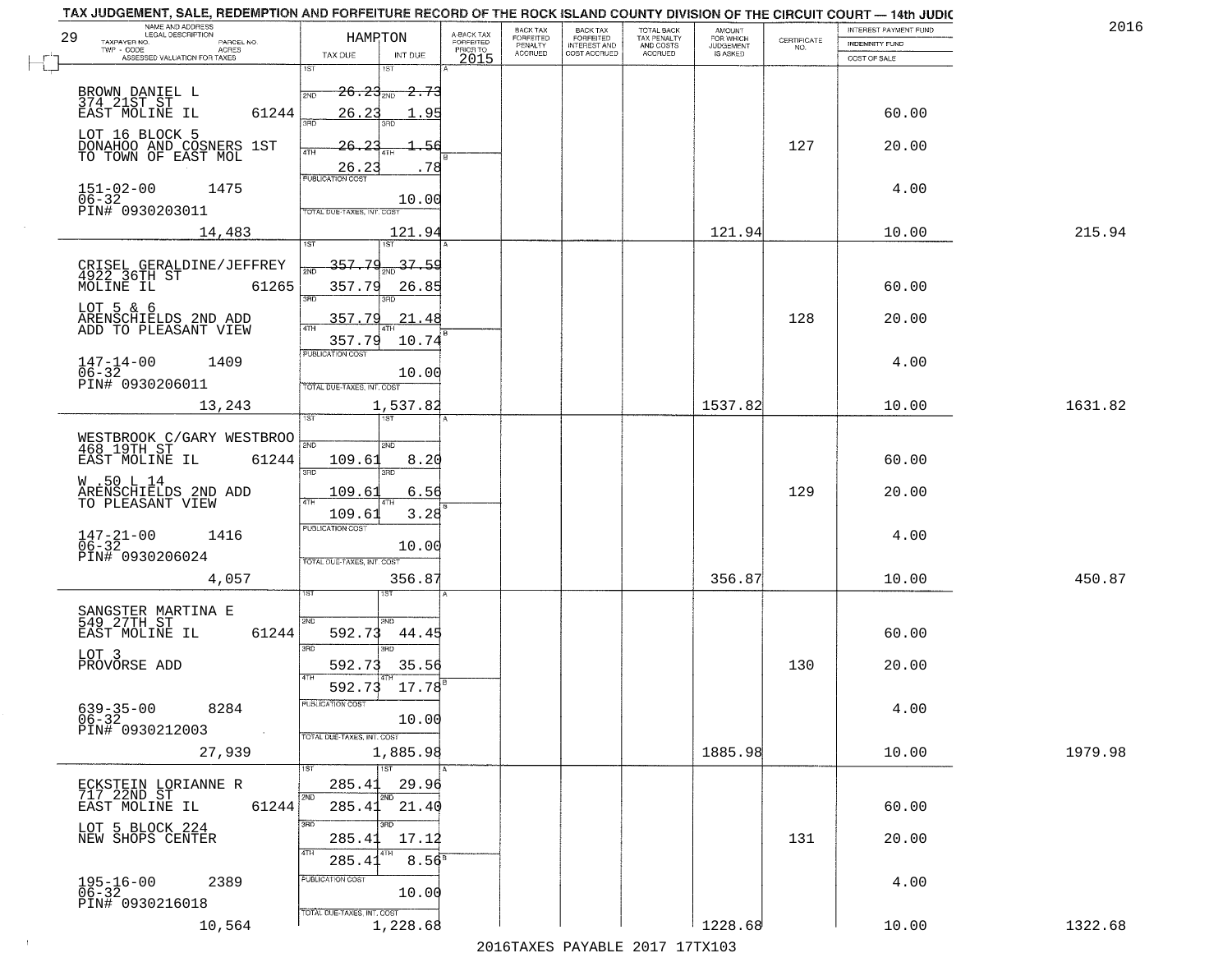|                                                      |                                             |                  |                         | TAX JUDGEMENT, SALE, REDEMPTION AND FORFEITURE RECORD OF THE ROCK ISLAND COUNTY DIVISION OF THE CIRCUIT COURT — 14th JUDICIAL CIRCUIT OF ILLINOIS 2016                                                          |                                                                                                                                                                                                                                                                                                                                                                                     |                                         | DATE OF REDEMP-     |                                                                                    |
|------------------------------------------------------|---------------------------------------------|------------------|-------------------------|-----------------------------------------------------------------------------------------------------------------------------------------------------------------------------------------------------------------|-------------------------------------------------------------------------------------------------------------------------------------------------------------------------------------------------------------------------------------------------------------------------------------------------------------------------------------------------------------------------------------|-----------------------------------------|---------------------|------------------------------------------------------------------------------------|
| 29                                                   | BY WHOM<br>PURCHASED                        | RATE<br>$\%$     | HAMPTON<br>DATE OF SALE | SUBSEQUENT TAXES PAID, FEES, AND TIME EXTENSION                                                                                                                                                                 | TOTAL DUE<br>TO REDEEM<br>FROM SALE                                                                                                                                                                                                                                                                                                                                                 | BY WHOM REDEEMED                        | TION OR DEED        | RECEIVED REDEMPTION<br>MONEY IN FULL                                               |
| PIN# 0930203011<br>WESTERN SITES LLC<br>1            | $\sim$                                      | <b>BID</b><br>06 | 12/28/2017              | 06/25/2020 Time Ext & incl<br>04/13/2018 Take Notice Fee<br>07/17/2020 Take Notice Fee<br>07/17/2020 Circuit Clerks Fee<br>07/21/2020 Title Search Fee<br>08/03/2020 Sheriffs Fee<br>08/03/2020 Publication Fee | LESS<br><b>COUNTY CLERK FEE</b><br>$e = \begin{bmatrix} 12/2 & 2/2 & 0 & 2 & 0 \\ 2 & 0 & 0 & 7 & 0 \\ 3 & 5 & 0 & 0 \\ 2 & 1 & 6 & 0 & 0 \\ 4 & 5 & 0 & 0 & 0 \\ 5 & 0 & 0 & 0 & 0 \\ 0 & 0 & 0 & 0 & 0 \\ 0 & 0 & 0 & 0 & 0 \\ 0 & 0 & 0 & 0 & 0 \\ 0 & 0 & 0 & 0 & 0 \\ 0 & 0 & 0 & 0 & 0 \\ 0 & 0 & 0 & 0 & 0 \\ 0 & 0 & 0 & 0 & 0 \\ 0 & 0 & 0 & 0 & 0 \\$<br>750.00<br>500.05 |                                         | MO.<br>DAY.<br>YEAR | TAX DEED ISSUED<br>Certificate<br>Returned<br>& Cancelled<br>05/19/2021            |
| PIN# 0930206011<br>JMT INVESTMENTS<br>$\overline{c}$ |                                             | 01               | 12/28/2017              | 02/15/2018 Time Ext & incl<br>02/15/2018 Take Notice Fee                                                                                                                                                        | 09/18/2020<br>20.70                                                                                                                                                                                                                                                                                                                                                                 |                                         |                     | Karen Kinney<br>Certificate<br>Returned<br>$\frac{1}{2}$ Cancelled 2<br>11/15/2019 |
|                                                      |                                             |                  |                         |                                                                                                                                                                                                                 |                                                                                                                                                                                                                                                                                                                                                                                     | $1, 717.79$<br>160.00 JEFFREY/GERALDINE | dRISEL              | Karen Kinney                                                                       |
| PIN# 0930206024<br>3                                 | STEVE SODEMAN LIVING TRUST                  | 18               | 12/28/2017              | 01/16/2018 Time Ext & incl<br>01/16/2018 Take Notice Fee                                                                                                                                                        | 12/21/2020<br>20.59                                                                                                                                                                                                                                                                                                                                                                 |                                         |                     | Certificate<br>Returned<br>3<br>& Cancelled<br>03/07/2019                          |
|                                                      |                                             |                  |                         |                                                                                                                                                                                                                 |                                                                                                                                                                                                                                                                                                                                                                                     | 633.77<br>160.00 GARY WESTBROOK         | 11/19/2018          | Karen Kinney                                                                       |
| PIN# 0930212003<br>JICTB, INC<br>4                   |                                             | 01               | 12/28/2017              |                                                                                                                                                                                                                 |                                                                                                                                                                                                                                                                                                                                                                                     |                                         |                     | Certificate<br>Returned<br>& Cancelled 4<br>07/06/2018                             |
|                                                      |                                             |                  |                         |                                                                                                                                                                                                                 |                                                                                                                                                                                                                                                                                                                                                                                     | $1,999.78$<br>160.00 MARTINA SANGSTER   | 04/17/2018          | Karen Kinney                                                                       |
| 5                                                    | PIN# 0930216018<br>MS INVESTMENTS GROUP INC |                  | 12/28/2017              | 01/24/2018 Time Ext & incl<br>02/02/2018 Take Notice Fee                                                                                                                                                        | 06/29/2020<br>20.70                                                                                                                                                                                                                                                                                                                                                                 |                                         |                     | Certificate<br>Returned<br>& Cancelled 5<br>04/04/2018                             |
|                                                      |                                             |                  |                         | $2016$ mayrc Davantr 2017 17my102                                                                                                                                                                               |                                                                                                                                                                                                                                                                                                                                                                                     | $1,581.46$<br>160.00 LORIANNE ECKSTEIN  | 02/20/2018          | Karen Kinney                                                                       |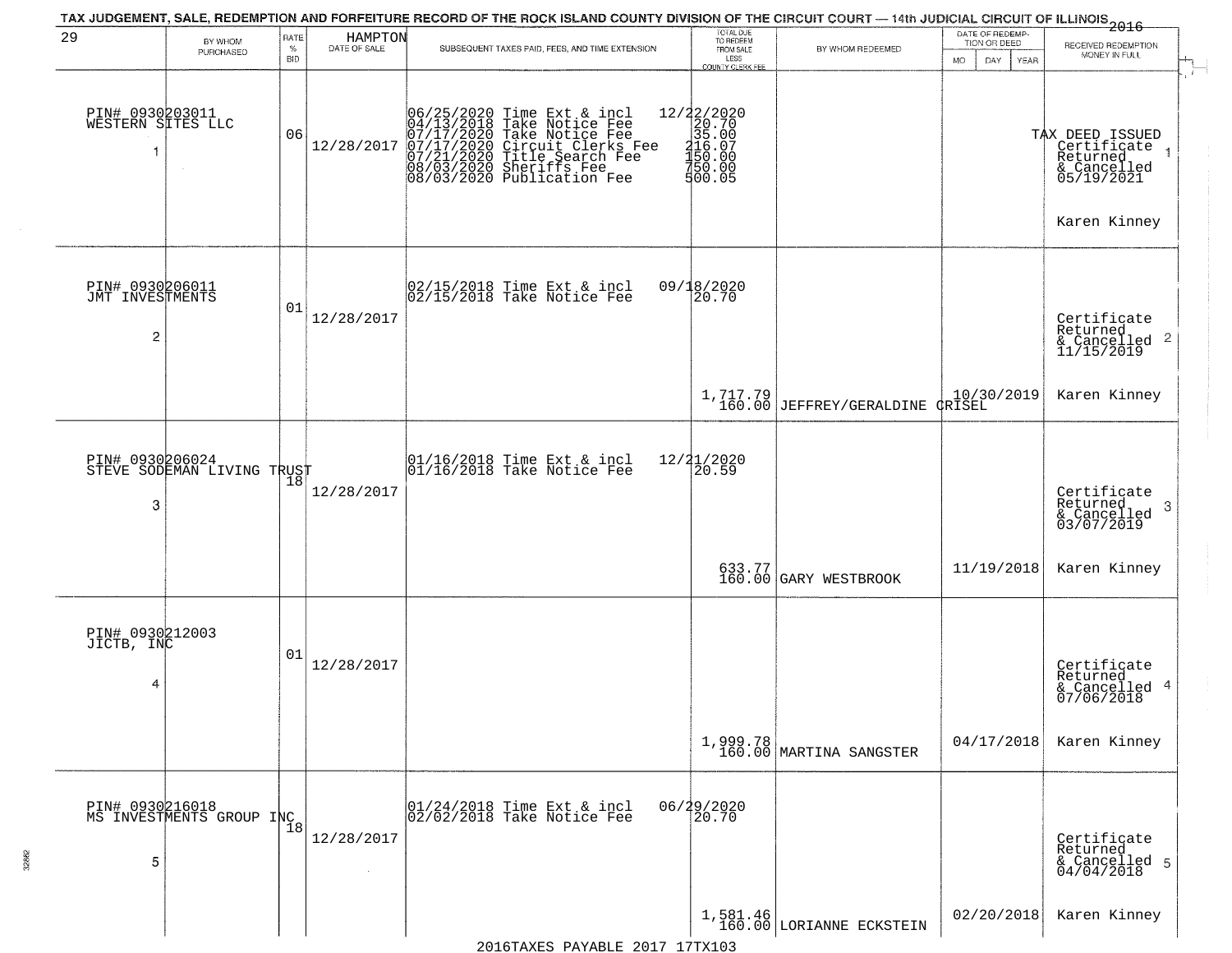| NAME AND ADDRESS<br>LEGAL DESCRIPTION<br>30                         |                                     |                                     | BACK TAX             |                                       |                                        | AMOUNT<br>FOR WHICH |                                                                 | INTEREST PAYMENT FUND | 2016    |
|---------------------------------------------------------------------|-------------------------------------|-------------------------------------|----------------------|---------------------------------------|----------------------------------------|---------------------|-----------------------------------------------------------------|-----------------------|---------|
| TAXPAYER NO.<br>PARCEL NO.                                          | HAMPTON                             | A-BACK TAX<br>FORFEITED<br>PRIOR TO | FORFEITED<br>PENALTY | BACK TAX<br>FORFEITED<br>INTEREST AND | TOTAL BACK<br>TAX PENALTY<br>AND COSTS | <b>JUDGEMENT</b>    | $\begin{array}{c} \text{CERTIFICATE} \\ \text{NO.} \end{array}$ | INDEMNITY FUND        |         |
| TWP - CODE<br>ACRES<br>ASSESSED VALUATION FOR TAXES                 | TAX DUE<br>INT DUE                  | 2015                                | <b>ACCRUED</b>       | COST ACCRUED                          | ACCRUED                                | IS ASKED            |                                                                 | COST OF SALE          |         |
|                                                                     | 1ST                                 |                                     |                      |                                       |                                        |                     |                                                                 |                       |         |
|                                                                     | $-252.64_{200}$ 26.53<br>2ND        |                                     |                      |                                       |                                        |                     |                                                                 |                       |         |
| CRUZ SILVINA<br>706 22ND ST<br>EAST MOLINE IL<br>61244              | 252.64<br>18.95                     |                                     |                      |                                       |                                        |                     |                                                                 | 60.00                 |         |
| LOT 29 BLOCK 225                                                    |                                     |                                     |                      |                                       |                                        |                     |                                                                 |                       |         |
| NEW SHOPS CENTER                                                    | 252.<br>$-15 - 16$                  |                                     |                      |                                       |                                        |                     | 132                                                             | 20.00                 |         |
|                                                                     | 7.58<br><u>252.64</u>               |                                     |                      |                                       |                                        |                     |                                                                 |                       |         |
| 2439                                                                | <b>PUBLICATION COST</b>             |                                     |                      |                                       |                                        |                     |                                                                 | 4.00                  |         |
| $197 - 22 - 00$<br>$06 - 32$<br>PIN# 0930217002                     | 10.00                               |                                     |                      |                                       |                                        |                     |                                                                 |                       |         |
|                                                                     | TOTAL DUE-TAXES, INT. COST          |                                     |                      |                                       |                                        |                     |                                                                 |                       |         |
| 9,351                                                               | 1,088.78                            |                                     |                      |                                       |                                        | 1088.78             |                                                                 | 10.00                 | 1182.78 |
|                                                                     |                                     |                                     |                      |                                       |                                        |                     |                                                                 |                       |         |
| WESTBROOK BARARA TRST<br>464 19TH ST                                | 2ND<br>5 <sub>MD</sub>              |                                     |                      |                                       |                                        |                     |                                                                 |                       |         |
| EAST MOLINE IL<br>61244                                             | 327.85<br>24.60<br>3RD              |                                     |                      |                                       |                                        |                     |                                                                 | 60.00                 |         |
| LOT 3 BLOCK 225<br>NEW SHOPS CENTER                                 | 327.85<br>19.68                     |                                     |                      |                                       |                                        |                     | 133                                                             | 20.00                 |         |
|                                                                     |                                     |                                     |                      |                                       |                                        |                     |                                                                 |                       |         |
|                                                                     | 327.85<br>9.84<br>PUBLICATION COST  |                                     |                      |                                       |                                        |                     |                                                                 |                       |         |
| $196 - 20 - 00$<br>06-32<br>2415                                    | 10.00                               |                                     |                      |                                       |                                        |                     |                                                                 | 4.00                  |         |
| PIN# 0930217016                                                     | TOTAL DUE-TAXES, INT. COST          |                                     |                      |                                       |                                        |                     |                                                                 |                       |         |
| 12,135                                                              | 1,047.67                            |                                     |                      |                                       |                                        | 1047.67             |                                                                 | 10.00                 | 1141.67 |
|                                                                     | 1ST                                 |                                     |                      |                                       |                                        |                     |                                                                 |                       |         |
| 726 23 ST LAND TRST<br>222 W ONTARIO ST STE 320                     | 131.<br>O۱<br>13.                   |                                     |                      |                                       |                                        |                     |                                                                 |                       |         |
| CHICAGO IL<br>60654                                                 | 131.98<br>9.90                      |                                     |                      |                                       |                                        |                     |                                                                 | 60.00                 |         |
| LOT 24 BLOCK 226                                                    | 3RD<br>3RD                          |                                     |                      |                                       |                                        |                     |                                                                 |                       |         |
| NEW SHOPS CENTER                                                    | 131.98<br>7.92                      |                                     |                      |                                       |                                        |                     | 134                                                             | 20.00                 |         |
|                                                                     | 131.98<br>3.96                      |                                     |                      |                                       |                                        |                     |                                                                 |                       |         |
| $199 - 03 - 00$<br>06-32<br>2464                                    | <b>PUBLICATION COST</b>             |                                     |                      |                                       |                                        |                     |                                                                 | 4.00                  |         |
| PIN# 0930218006                                                     | 10.00<br>TOTAL OUE-TAXES, INT. COST |                                     |                      |                                       |                                        |                     |                                                                 |                       |         |
| 8,122                                                               | 573.56                              |                                     |                      |                                       |                                        | 573.56              |                                                                 | 10.00                 | 667.56  |
|                                                                     |                                     |                                     |                      |                                       |                                        |                     |                                                                 |                       |         |
|                                                                     | 213.57<br><u> 22.40</u>             |                                     |                      |                                       |                                        |                     |                                                                 |                       |         |
| MARTINEZ GUILLERMINA/LAUR<br>738 23RD ST<br>EAST MOLINE IL<br>61244 | 2ND<br>213.57<br>16.00              |                                     |                      |                                       |                                        |                     |                                                                 | 60.00                 |         |
|                                                                     | 3RD<br>3BD                          |                                     |                      |                                       |                                        |                     |                                                                 |                       |         |
| LOT 21 BLOCK 226<br>NEW SHOPS CENTER                                | 12.80<br>213.57                     |                                     |                      |                                       |                                        |                     | 135                                                             | 20.00                 |         |
|                                                                     | 4TH<br>6.40<br>213.57               |                                     |                      |                                       |                                        |                     |                                                                 |                       |         |
| 2461                                                                | PUBLICATION COS-                    |                                     |                      |                                       |                                        |                     |                                                                 |                       |         |
| $198 - 22 - 00$<br>06-32                                            | 10.00                               |                                     |                      |                                       |                                        |                     |                                                                 | 4.00                  |         |
| PIN# 0930218009<br>$\sim 10^{-1}$                                   | TOTAL DUE-TAXES, INT. COST          |                                     |                      |                                       |                                        |                     |                                                                 |                       |         |
| 13,905                                                              | 921.88                              |                                     |                      |                                       |                                        | 921.88              |                                                                 | 10.00                 | 1015.88 |
|                                                                     | 1ST<br>1ST                          |                                     |                      |                                       |                                        |                     |                                                                 |                       |         |
| PALMA MARIA<br>754 23RD ST                                          | 2ND<br>2ND                          |                                     |                      |                                       |                                        |                     |                                                                 |                       |         |
| 61244<br>EAST MOLINE IL                                             |                                     |                                     |                      |                                       |                                        |                     |                                                                 | 60.00                 |         |
| LOT 17 BLOCK 226<br>NEW SHOPS CENTER                                | 3RD<br>3RD                          |                                     |                      |                                       |                                        |                     | 136                                                             | 20.00                 |         |
|                                                                     | 4TH<br>4TH                          |                                     |                      |                                       |                                        |                     |                                                                 |                       |         |
|                                                                     | $6.94^8$<br>231.51                  |                                     |                      |                                       |                                        |                     |                                                                 |                       |         |
| $198 - 18 - 00$<br>$06 - 32$<br>2457                                | PUBLICATION COST<br>10.00           |                                     |                      |                                       |                                        |                     |                                                                 | 4.00                  |         |
| PIN# 0930218012                                                     | TOTAL DUE-TAXES, INT. COST          |                                     |                      |                                       |                                        |                     |                                                                 |                       |         |
| 8,569                                                               | 248.45                              |                                     |                      |                                       |                                        | 248.45              |                                                                 | 10.00                 | 342.45  |
|                                                                     |                                     |                                     |                      |                                       | 2016 TAVEC DAVARIE 2017 17 TAV102      |                     |                                                                 |                       |         |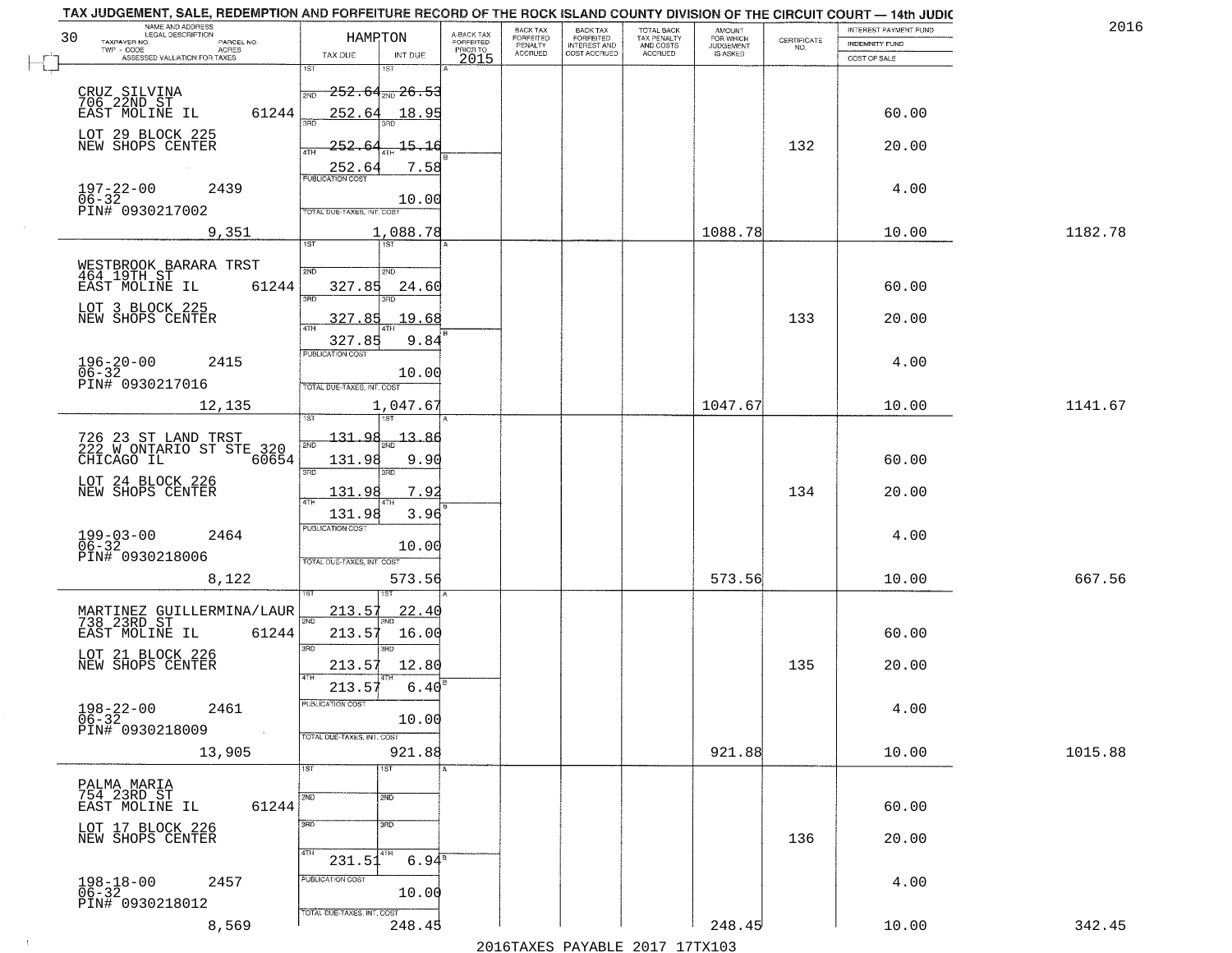|                                                 |                                                                 |                            |                         | TAX JUDGEMENT, SALE, REDEMPTION AND FORFEITURE RECORD OF THE ROCK ISLAND COUNTY DIVISION OF THE CIRCUIT COURT — 14th JUDICIAL CIRCUIT OF ILLINOIS 2016                                                                                                |                                                                                 |                                                                                                                                                                                                |                                                                    |                                                                                             |
|-------------------------------------------------|-----------------------------------------------------------------|----------------------------|-------------------------|-------------------------------------------------------------------------------------------------------------------------------------------------------------------------------------------------------------------------------------------------------|---------------------------------------------------------------------------------|------------------------------------------------------------------------------------------------------------------------------------------------------------------------------------------------|--------------------------------------------------------------------|---------------------------------------------------------------------------------------------|
| 30                                              | BY WHOM<br>PURCHASED                                            | RATE<br>$\%$<br><b>BID</b> | HAMPTON<br>DATE OF SALE | SUBSEQUENT TAXES PAID, FEES, AND TIME EXTENSION                                                                                                                                                                                                       | TOTAL DUE<br>TO REDEEM<br>FROM SALE<br>LESS                                     | BY WHOM REDEEMED                                                                                                                                                                               | DATE OF REDEMP-<br>TION OR DEED<br><b>MO</b><br>DAY<br><b>YEAR</b> | RECEIVED REDEMPTION<br>MONEY IN FULL                                                        |
| PIN# 0930217002<br>REALTAX DEV LT'D             |                                                                 | 09                         | 12/28/2017              | 08/12/2020 Time Ext & incl<br>01/29/2018 Take Notice Fee<br>08/20/2020 Take Notice Fee<br>08/20/2020 Circuit Clerks Fee<br>08/21/2020 Circuit Clerks Fee<br>08/25/2020 Lis Pendens<br>09/01/2020 Sublication Fee<br>09/01/2020 Sublication Fee<br>09/ | <b>COUNTY CLERK FEE</b>                                                         | $\begin{array}{c c} 12/21/2020 \\ 20.70 \\ 35.00 \\ 125.00 \\ 125.00 \\ 65.00 \\ 1,106.84 \\ 400.05 \\ 420.00 \\ 1,138.58 \\ 7,550.73 \\ 160.00 \text{ COLLEEN BERNER/SLIVIA CRU} \end{array}$ |                                                                    | $\mathbf{r}$<br>Certificate<br>Returned<br>$\rightarrow$<br>& Cancelled<br>01/15/2021       |
| 11/26/2018 Subs paid                            |                                                                 |                            | 1,102.88                |                                                                                                                                                                                                                                                       |                                                                                 |                                                                                                                                                                                                |                                                                    | Karen Kinney                                                                                |
| PIN# 0930217016<br>JICTB, INC<br>$\overline{c}$ |                                                                 | 02                         | 12/28/2017              |                                                                                                                                                                                                                                                       |                                                                                 |                                                                                                                                                                                                |                                                                    | Certificate<br>Returned<br>$\overline{2}$<br>& Cancelled<br>04/04/2018                      |
|                                                 |                                                                 |                            |                         |                                                                                                                                                                                                                                                       | $1,164.50$<br>$160.00$                                                          | LARRY WESTBROOK                                                                                                                                                                                | 03/16/2018                                                         | Karen Kinney                                                                                |
| PIN# 0930218006<br>RICO TRUSTEE<br>3            |                                                                 | 18                         | 12/28/2017              | $03/01/2018$ Time Ext & incl<br>$03/01/2018$ Take Notice Fee<br>$02/13/2020$ Take Notice Fee<br>$02/28/2020$ Circuit Clerks Fee<br>$02/28/2020$ Sheriffs Fee<br>$03/19/2020$ Publication Fee<br>$11/16/2019$ Subs paid<br>$11/17/2018$ Subs           | 08/07/2020<br>20.70<br>35.000<br>6.900<br>6.22.62<br>83.883<br>992.82<br>961.92 |                                                                                                                                                                                                |                                                                    | TAX DEED ISSUED<br>Certificate  <br>Returned<br>3<br>$\frac{6}{10/26/2020}$<br>Karen Kinney |
| PIN# 0930218009<br>WESTERN SITES LLC<br>4       |                                                                 | 02                         | 12/28/2017              |                                                                                                                                                                                                                                                       |                                                                                 |                                                                                                                                                                                                |                                                                    | Certificate<br>Returned<br>4<br>& Cancelled<br>07/06/2018                                   |
|                                                 |                                                                 |                            |                         |                                                                                                                                                                                                                                                       | 1,036.20<br>160.00                                                              | GUILLERMINA MARTINEZ                                                                                                                                                                           | 04/10/2018                                                         | Karen Kinney                                                                                |
| PIN# 0930218012<br>5                            | <b>STEVE SODEMAN LIVING TRUST</b><br>STEVE SODEMAN LIVING TRUST |                            | 12/28/2017              |                                                                                                                                                                                                                                                       |                                                                                 |                                                                                                                                                                                                |                                                                    | Certificate<br>Returned<br>& Cancelled 5<br>02/07/2018                                      |
|                                                 |                                                                 |                            |                         |                                                                                                                                                                                                                                                       |                                                                                 | 345.87<br>160.00 MARIA PALMA                                                                                                                                                                   | 01/11/2018                                                         | Karen Kinney                                                                                |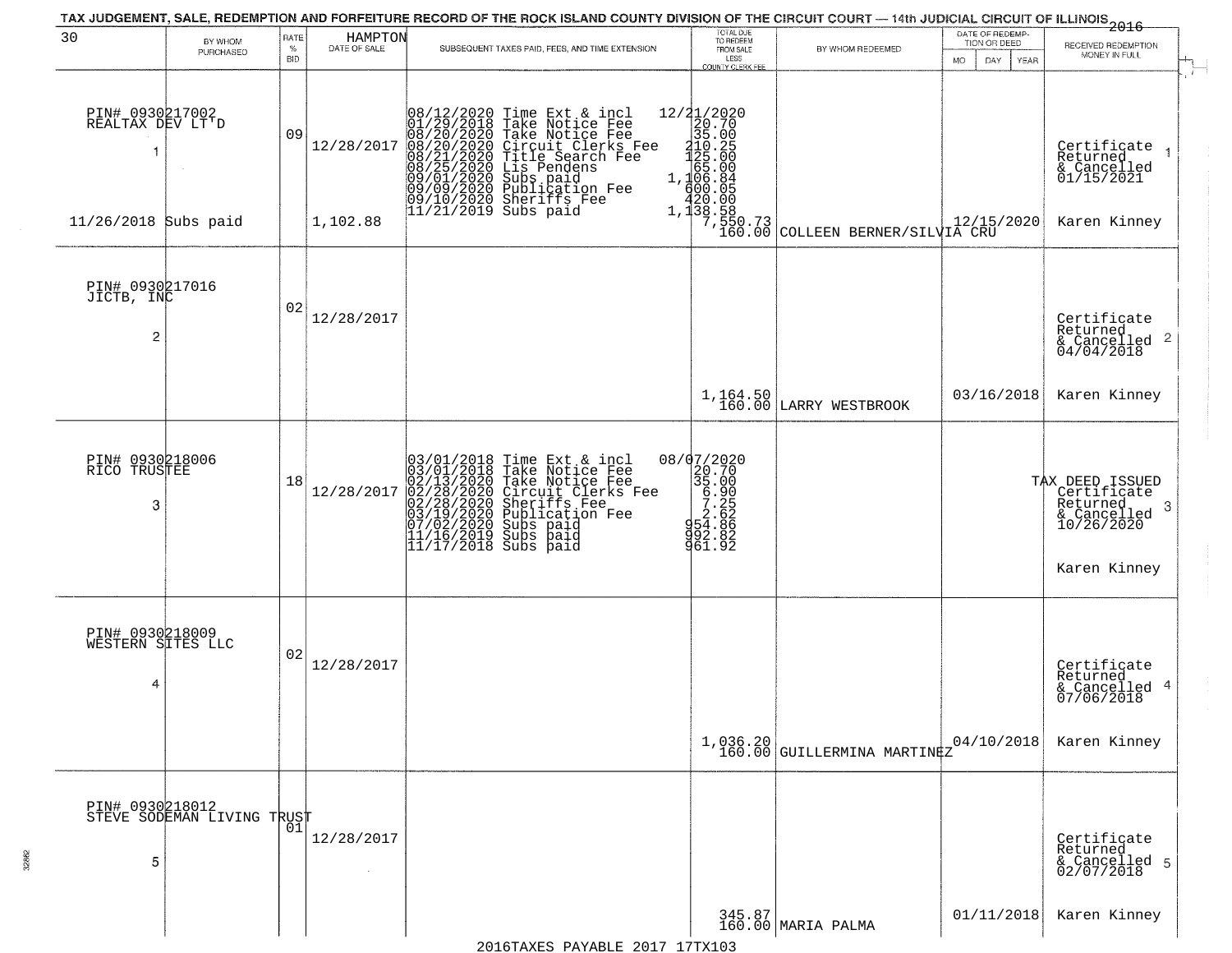| TAX JUDGEMENT, SALE, REDEMPTION AND FORFEITURE RECORD OF THE ROCK ISLAND COUNTY DIVISION OF THE CIRCUIT COURT - 14th JUDIC |                                                 |                                     |                           |                                              |                                               |                              |                    |                                                | 2016    |
|----------------------------------------------------------------------------------------------------------------------------|-------------------------------------------------|-------------------------------------|---------------------------|----------------------------------------------|-----------------------------------------------|------------------------------|--------------------|------------------------------------------------|---------|
| NAME AND ADDRESS<br>LEGAL DESCRIPTION<br>31<br>PARCEL NO.                                                                  | HAMPTON                                         | A-BACK TAX<br>FORFEITED<br>PRIOR TO | BACK TAX<br>FORFEITED     | <b>BACK TAX</b><br>FORFEITED<br>INTEREST AND | <b>TOTAL BACK</b><br>TAX PENALTY<br>AND COSTS | AMOUNT<br>FOR WHICH          | CERTIFICATE<br>NO. | INTEREST PAYMENT FUND<br><b>INDEMNITY FUND</b> |         |
| TAXPAYER NO.<br>ACRES<br>ASSESSED VALUATION FOR TAXES                                                                      | TAX DUE<br>INT DUE                              | 2015                                | PENALTY<br><b>ACCRUED</b> | COST ACCRUED                                 | <b>ACCRUED</b>                                | <b>JUDGEMENT</b><br>IS ASKED |                    | COST OF SALE                                   |         |
|                                                                                                                            | 1ST<br>1ST                                      |                                     |                           |                                              |                                               |                              |                    |                                                |         |
|                                                                                                                            | $288.41$ <sub>200</sub> 30.31<br>2ND            |                                     |                           |                                              |                                               |                              |                    |                                                |         |
| SAMUELS WILBERT L JR<br>1830–25TH AVENUE CT<br>61265<br>MOLINE IL                                                          | 288.41<br>21.65                                 |                                     |                           |                                              |                                               |                              |                    | 60.00                                          |         |
|                                                                                                                            | 3RD                                             |                                     |                           |                                              |                                               |                              |                    |                                                |         |
| LOT 17 BLOCK 122<br>NEW SHOPS ADD TO TOWN<br>OF EAST MOLINE                                                                | 288.41<br>17.32<br>4TH                          |                                     |                           |                                              |                                               |                              | 137                | 20.00                                          |         |
|                                                                                                                            | 8.66<br>288.4                                   |                                     |                           |                                              |                                               |                              |                    |                                                |         |
|                                                                                                                            | <b>PUBLICATION COST</b>                         |                                     |                           |                                              |                                               |                              |                    |                                                |         |
| $167 - 22 - 00$<br>$06 - 32$<br>1792                                                                                       | 10.00                                           |                                     |                           |                                              |                                               |                              |                    | 4.00                                           |         |
| PIN# 0930301005                                                                                                            | TOTAL DUE-TAXES, INT. COST                      |                                     |                           |                                              |                                               |                              |                    |                                                |         |
| 10,675                                                                                                                     | 1,241.58<br>1ST<br>1ST                          |                                     |                           |                                              |                                               | 1241.58                      |                    | 10.00                                          | 1335.58 |
|                                                                                                                            |                                                 |                                     |                           |                                              |                                               |                              |                    |                                                |         |
| DORMAN KENNETH T<br>1341 11TH AVE                                                                                          | 2ND<br>2ND                                      |                                     |                           |                                              |                                               |                              |                    |                                                |         |
| EAST MOLINE IL<br>61244                                                                                                    | 3RD<br>3HD                                      |                                     |                           |                                              |                                               |                              |                    | 60.00                                          |         |
| LOT 18 BLOCK 122<br>NEW SHOPS ADD TO TOWN                                                                                  |                                                 |                                     |                           |                                              |                                               |                              | 138                | 20.00                                          |         |
| OF EAST MOLINE                                                                                                             | 47H<br>4TH                                      |                                     |                           |                                              |                                               |                              |                    |                                                |         |
|                                                                                                                            | 221.81<br>6.66<br>PUBLICATION COST              |                                     |                           |                                              |                                               |                              |                    |                                                |         |
| $168 - 01 - 00$<br>1793<br>$06 - 32$                                                                                       | 10.00                                           |                                     |                           |                                              |                                               |                              |                    | 4.00                                           |         |
| PIN# 0930301006                                                                                                            | TOTAL DUE-TAXES, INT. COST                      |                                     |                           |                                              |                                               |                              |                    |                                                |         |
| 8,210                                                                                                                      | 238.4<br>i ST                                   |                                     |                           |                                              |                                               | 238.47                       |                    | 10.00                                          | 332.47  |
|                                                                                                                            | 466.75                                          |                                     |                           |                                              |                                               |                              |                    |                                                |         |
| DORMAN KENNETH T<br>1341 11TH AVE                                                                                          | 49.00<br>2ND                                    |                                     |                           |                                              |                                               |                              |                    |                                                |         |
| EAST MOLINE IL<br>61244                                                                                                    | 466.75<br>35.00<br>3BD<br>3RD                   |                                     |                           |                                              |                                               |                              |                    | 60.00                                          |         |
| LOTS 19 AND 20 BLOCK 122                                                                                                   | 466.75<br>28.00                                 |                                     |                           |                                              |                                               |                              | 139                | 20.00                                          |         |
| NEW SHOPS ADD TO TOWN<br>OF EAST MOLINE                                                                                    | 4TH<br>14.00                                    |                                     |                           |                                              |                                               |                              |                    |                                                |         |
|                                                                                                                            | 466.75<br><b>PUBLICATION COST</b>               |                                     |                           |                                              |                                               |                              |                    |                                                |         |
| $168 - 02 - 00$<br>06-32<br>1794                                                                                           | 10.00                                           |                                     |                           |                                              |                                               |                              |                    | 4.00                                           |         |
| PIN# 0930301007                                                                                                            | TOTAL OUE-TAXES, INT. COST                      |                                     |                           |                                              |                                               |                              |                    |                                                |         |
| 23,276                                                                                                                     | 2,003.00                                        |                                     |                           |                                              |                                               | 2003.00                      |                    | 10.00                                          | 2097.00 |
|                                                                                                                            | ৰৱা                                             |                                     |                           |                                              |                                               |                              |                    |                                                |         |
| DORMAN KENNETH T<br>1341 11TH AVE                                                                                          | 2ND<br>2ND                                      |                                     |                           |                                              |                                               |                              |                    |                                                |         |
| EAST MOLINE IL<br>61244                                                                                                    | 3BD                                             |                                     |                           |                                              |                                               |                              |                    | 60.00                                          |         |
| LOT 22 BLOCK 128                                                                                                           | 3 <sub>BD</sub><br>312.18<br>18.72              |                                     |                           |                                              |                                               |                              | 140                | 20.00                                          |         |
| NEW SHOPS ADD TO TOWN<br>OF EAST MOLINE                                                                                    | 4TH<br>9.36                                     |                                     |                           |                                              |                                               |                              |                    |                                                |         |
|                                                                                                                            | 312.18<br>"UBLICA HUN CUS                       |                                     |                           |                                              |                                               |                              |                    |                                                |         |
| $172 - 11 - 00$<br>1890<br>$06 - 32$                                                                                       | 10.00                                           |                                     |                           |                                              |                                               |                              |                    | 4.00                                           |         |
| PIN# 0930303010<br><b>Contract</b>                                                                                         | TOTAL DUE-TAXES, INT. COST                      |                                     |                           |                                              |                                               |                              |                    |                                                |         |
| 11,555                                                                                                                     | 662.44                                          |                                     |                           |                                              |                                               | 662.44                       |                    | 10.00                                          | 756.44  |
|                                                                                                                            | 1ST                                             |                                     |                           |                                              |                                               |                              |                    |                                                |         |
| GARCIA EDGAR R<br>343 9TH ST                                                                                               | 194.47<br>20.44<br>2ND<br>2ND                   |                                     |                           |                                              |                                               |                              |                    |                                                |         |
| 61265<br>MOLINE IL                                                                                                         | 194.47<br>14.60                                 |                                     |                           |                                              |                                               |                              |                    | 60.00                                          |         |
| LOT 7 BLOCK 128<br>NEW SHOPS ADD TO TOWN                                                                                   | 3RD<br>194.47<br>11.68                          |                                     |                           |                                              |                                               |                              | 141                | 20.00                                          |         |
| OF EAST MOLINE                                                                                                             | 4TH                                             |                                     |                           |                                              |                                               |                              |                    |                                                |         |
|                                                                                                                            | 5.84 <sup>B</sup><br>194.47<br>PUBLICATION COST |                                     |                           |                                              |                                               |                              |                    |                                                |         |
| 1875<br>$171 - 18 - 00$<br>$06 - 32$                                                                                       | 10.00                                           |                                     |                           |                                              |                                               |                              |                    | 4.00                                           |         |
| PIN# 0930303022                                                                                                            | TOTAL DUE-TAXES, INT. COST                      |                                     |                           |                                              |                                               |                              |                    |                                                |         |
| 7,198                                                                                                                      | 840.44                                          |                                     |                           |                                              |                                               | 840.44                       |                    | 10.00                                          | 934.44  |

 $\sim$  1  $^{\circ}$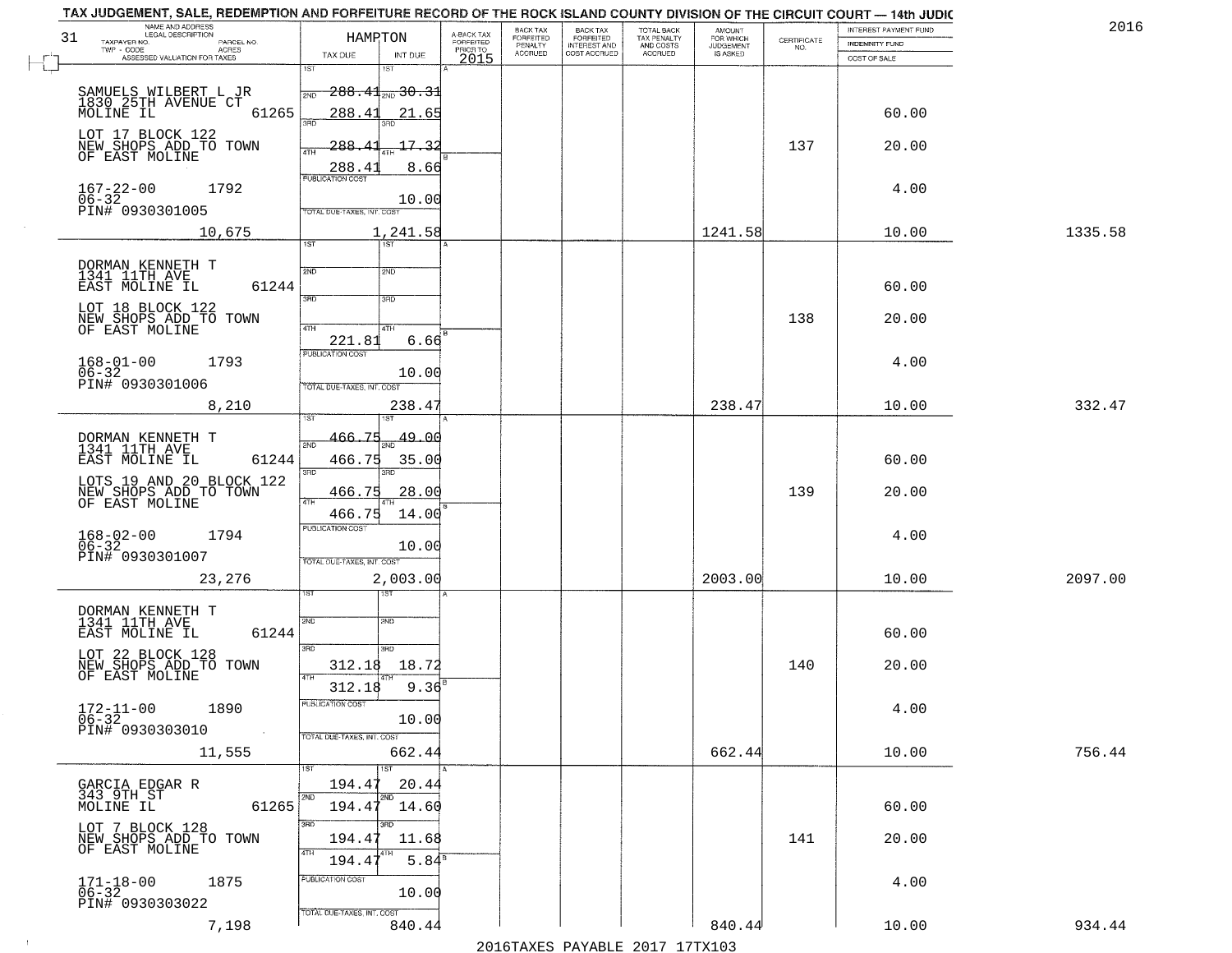|                                          |                                               |              |                         | TAX JUDGEMENT, SALE, REDEMPTION AND FORFEITURE RECORD OF THE ROCK ISLAND COUNTY DIVISION OF THE CIRCUIT COURT — 14th JUDICIAL CIRCUIT OF ILLINOIS 2016                                                                                                |                                                                                          |                               | DATE OF REDEMP-            |                                                                               |
|------------------------------------------|-----------------------------------------------|--------------|-------------------------|-------------------------------------------------------------------------------------------------------------------------------------------------------------------------------------------------------------------------------------------------------|------------------------------------------------------------------------------------------|-------------------------------|----------------------------|-------------------------------------------------------------------------------|
| 31                                       | BY WHOM<br>PURCHASED                          | RATE<br>$\%$ | HAMPTON<br>DATE OF SALE | SUBSEQUENT TAXES PAID, FEES, AND TIME EXTENSION                                                                                                                                                                                                       | TOTAL DUE<br>TO REDEEM<br>FROM SALE                                                      | BY WHOM REDEEMED              | TION OR DEED               | RECEIVED REDEMPTION                                                           |
|                                          |                                               | <b>BID</b>   |                         |                                                                                                                                                                                                                                                       | LESS<br><b>COUNTY CLERK FEE</b>                                                          |                               | MO.<br>DAY.<br><b>YEAR</b> | MONEY IN FULL<br>i film                                                       |
| PIN# 0930801005<br>REALTAX DEV LT'D<br>1 |                                               | 15           | 12/28/2017              | $08/12/2020$ Time Ext & incl<br>01/29/2018 Take Notice Fee<br>08/20/2020 Take Notice Fee<br>08/20/2020 Circuit Clerks Fee<br>08/21/2020 Title Search Fee<br>08/25/2020 Lis Pendens<br>09/01/2020 Sublication Fee<br>09/09/2020 Sublication Fee<br>09/ | $12/21/2020$ $20.70$ $35.00$ $120.25$ $1.359.24$ $1.459.24$ $1.459.24$ $60.00$<br>860.00 |                               |                            | SALE IN ERROR<br>Certificate<br>Returned<br>& Cancelled<br>02/10/2022         |
| 11/26/2018 Subs paid                     |                                               |              | 1,254.80                |                                                                                                                                                                                                                                                       | 1,295.54                                                                                 |                               |                            | Karen Kinney                                                                  |
| $\overline{c}$                           | PIN# 0930801006<br>STEVE SODEMAN LIVING TRUST |              | 12/28/2017              | 01/16/2018 Time Ext & incl<br>01/16/2018 Take Notice Fee                                                                                                                                                                                              | 12/21/2020<br>20.59                                                                      |                               |                            | Certificate<br>Returned<br>$\frac{1}{6}$ Cancelled <sup>2</sup><br>04/04/2018 |
|                                          |                                               |              |                         |                                                                                                                                                                                                                                                       |                                                                                          | 363.03<br>160.00 TARA BURHANS | 03/14/2018                 | Karen Kinney                                                                  |
| PIN# 0930301007<br>AUCTION Z INC<br>3    |                                               | 00           | 12/28/2017              |                                                                                                                                                                                                                                                       |                                                                                          |                               |                            | Certificate<br>Returned<br>3<br>$\frac{1}{2}$ Cancelled<br>04/17/2018         |
|                                          |                                               |              |                         |                                                                                                                                                                                                                                                       | $2,097.00$<br>160.00 LERETA                                                              |                               | 03/05/2018                 | Karen Kinney                                                                  |
| PIN# 0930303010<br>JMT INVESTMENTS<br>4  |                                               | 01           | 12/28/2017              | 02/15/2018 Time Ext & incl<br>02/15/2018 Take Notice Fee                                                                                                                                                                                              | 09/18/2020<br>20.70                                                                      |                               |                            | Certificate<br>Returned<br>& Cancelled 4<br>04/16/2018                        |
|                                          |                                               |              |                         |                                                                                                                                                                                                                                                       |                                                                                          | 784.70<br>160.00 TARA BURHANS | 03/14/2018                 | Karen Kinney                                                                  |
| PIN# 0930303022<br>RICO TRUSTEE<br>5     |                                               | 18           | $\sim 10^{-1}$          | $[03/01/2018 \t\t Time Ext & incl \\ [03/01/2018 \t\t Take Notice Free \\ [11/16/2019 \t\ Subs paid \\ [12/28/2017 \t\t] 11/17/2018 \t\ Subs paid$                                                                                                    | 08/07/2020<br>20.70<br>883.24<br>855.84                                                  |                               |                            | SALE IN ERROR<br>Certificate<br>Returned<br>& Cancelled 5<br>12/16/2019       |
|                                          |                                               |              |                         | 2016TAXES PAYABLE 2017 17TX103                                                                                                                                                                                                                        |                                                                                          |                               |                            | Karen Kinney                                                                  |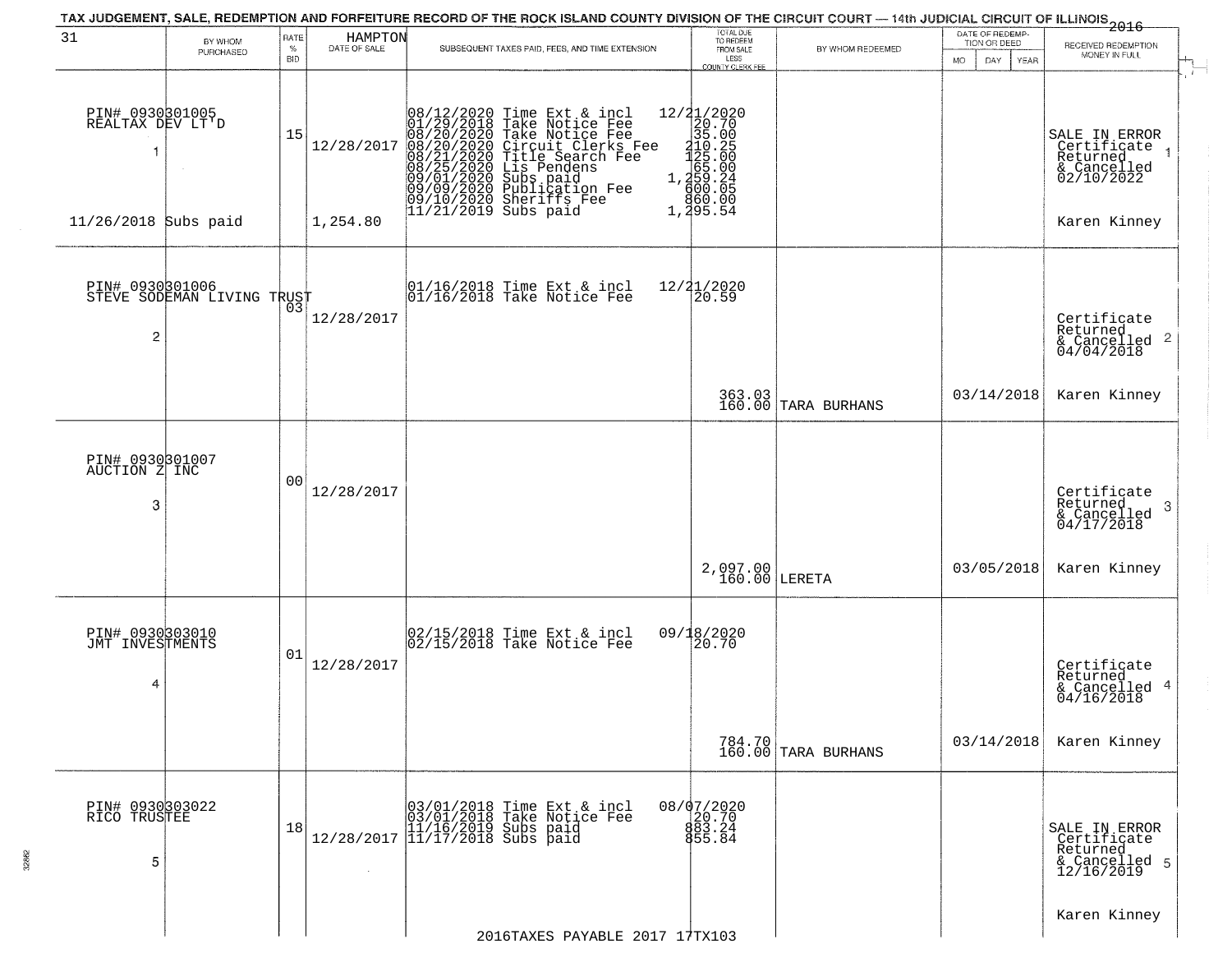| TAX JUDGEMENT, SALE, REDEMPTION AND FORFEITURE RECORD OF THE ROCK ISLAND COUNTY DIVISION OF THE CIRCUIT COURT - 14th JUDIC<br>NAME AND ADDRESS<br>LEGAL DESCRIPTION                                                                                          |                                                                                                                                                                |                                     | BACK TAX             | <b>BACK TAX</b>           | TOTAL BACK               | AMOUNT<br>FOR WHICH |                                                                 | INTEREST PAYMENT FUND                    | 2016    |
|--------------------------------------------------------------------------------------------------------------------------------------------------------------------------------------------------------------------------------------------------------------|----------------------------------------------------------------------------------------------------------------------------------------------------------------|-------------------------------------|----------------------|---------------------------|--------------------------|---------------------|-----------------------------------------------------------------|------------------------------------------|---------|
| 32<br>TAXPAYER NO.<br>PARCEL NO.<br>ACRES                                                                                                                                                                                                                    | HAMPTON                                                                                                                                                        | A-BACK TAX<br>FORFEITED<br>PRIOR TO | FORFEITED<br>PENALTY | FORFEITED<br>INTEREST AND | TAX PENALTY<br>AND COSTS | <b>JUDGEMENT</b>    | $\begin{array}{c} \text{CERTIFICATE} \\ \text{NO.} \end{array}$ | INDEMNITY FUND                           |         |
| ASSESSED VALUATION FOR TAXES                                                                                                                                                                                                                                 | TAX DUE<br>INT DUE                                                                                                                                             | 2015                                | <b>ACCRUED</b>       | COST ACCRUED              | ACCRUED                  | IS ASKED            |                                                                 | COST OF SALE                             |         |
| PARTLOW DAVID L<br>915 19TH ST<br>EAST MOLINE IL<br>61244                                                                                                                                                                                                    | 1ST<br><del>341.71<sub>2ND</sub>35.91</del><br>2ND<br>341.71<br><u>25.65</u>                                                                                   |                                     |                      |                           |                          |                     |                                                                 | 60.00                                    |         |
| LOT 15 BLOCK 134<br>NEW SHOPS ADD TO TOWN<br>OF EAST MOLINE<br>FRL LOTS 14 AND                                                                                                                                                                               | 341.71<br>20.52<br>10.26                                                                                                                                       |                                     |                      |                           |                          |                     | 142                                                             | 20.00                                    |         |
| $176 - 22 - 00$<br>06-32<br>1988<br>PIN# 0930305010                                                                                                                                                                                                          | $\frac{341.71}{PUBUCATONCGST}$<br>10.00<br>TOTAL DUE-TAXES, INT. COST                                                                                          |                                     |                      |                           |                          |                     |                                                                 | 4.00                                     |         |
| 12,648                                                                                                                                                                                                                                                       | 1,469.18                                                                                                                                                       |                                     |                      |                           |                          | 1469.18             |                                                                 | 10.00                                    | 1563.18 |
| BURHANS TARA L<br>1503 11TH AVE<br>61244<br>EAST MOLINE IL<br>LOT 28 BLOCK 123<br>NEW SHOPS ADD TO TOWN<br>OF EAST MOLINE<br>$169 - 12 - 00$<br>1826<br>$06 - 32$<br>PIN# 0930307019<br>1,736<br>DAVID MICHAEL J<br>1360 11TH AVE<br>EAST MOLINE IL<br>61244 | 1ST<br>2ND<br>2ND<br>3RD<br>3RD<br>47H<br>4TH<br>46.90<br>1.40<br>PUBLICATION COST<br>10.00<br>TOTAL DUE-TAXES, INT. COST<br>58.30<br>īst<br>1ST<br>2ND<br>2ND |                                     |                      |                           |                          | 58.30               | 143                                                             | 60.00<br>20.00<br>4.00<br>10.00<br>60.00 | 152.30  |
| LOT 26 BLOCK 123<br>NEW SHOPS ADD TO TOWN<br>OF EAST MOLINE EX SE 20.5<br>FT OF S 35.44<br>$169-10-00$<br>06-32<br>1824<br>PIN# 0930307021<br>9,783                                                                                                          | 3RD<br>3RD<br>155.05<br>9.3<br>155.05<br>4.66<br><b>PUBLICATION COST</b><br>10.00<br>TOTAL OUE-TAXES, INT. COST<br>334.08                                      |                                     |                      |                           |                          | 334.08              | 144                                                             | 20.00<br>4.00<br>10.00                   | 428.08  |
| SANCHEZ NORMA<br>1111 15TH ST<br>EAST MOLINE IL<br>61244<br>LOT 26 BLOCK 123<br>NEW SHOPS ADD TO TOWN<br>OF EAST MOLINE LOT 25 AND THE<br>$169 - 10 - 50$<br>$1824 - 1$<br>$06 - 32$<br>PIN# 0930307022<br>$\sim 100$                                        | 214.52<br>22.54<br>2ND<br>214.52<br>16.10<br>3RD<br>m<br>214.52<br>12.88<br>214.52<br>6.44<br>"UBLICA HUN CUS<br>10.00<br>TOTAL DUE-TAXES, INT. COST           |                                     |                      |                           |                          |                     | 145                                                             | 60.00<br>20.00<br>4.00                   |         |
| 13,940<br>FISHER JAMISON A<br>1355 12TH AVE<br>61244<br>EAST MOLINE IL<br>LOT 23 BLOCK 123<br>NEW SHOPS ADD TO TOWN<br>OF EAST MOLINE<br>$169 - 08 - 00$<br>1822                                                                                             | 926.04<br>1ST<br>333.74<br>35.07<br>2ND<br>2ND<br>$333.74$ $25.05$<br>3RD<br>חחו<br>20.04<br>333.74<br>4TH<br>333.74<br>$10.02^s$<br>PUBLICATION COST          |                                     |                      |                           |                          | 926.04              | 146                                                             | 10.00<br>60.00<br>20.00<br>4.00          | 1020.04 |
| $06 - 32$<br>PIN# 0930307033<br>12,353                                                                                                                                                                                                                       | 10.00<br>TOTAL DUE-TAXES, INT. COST<br>1,435.14                                                                                                                |                                     |                      |                           |                          | 1435.14             |                                                                 | 10.00                                    | 1529.14 |

 $\sim 10^{-1}$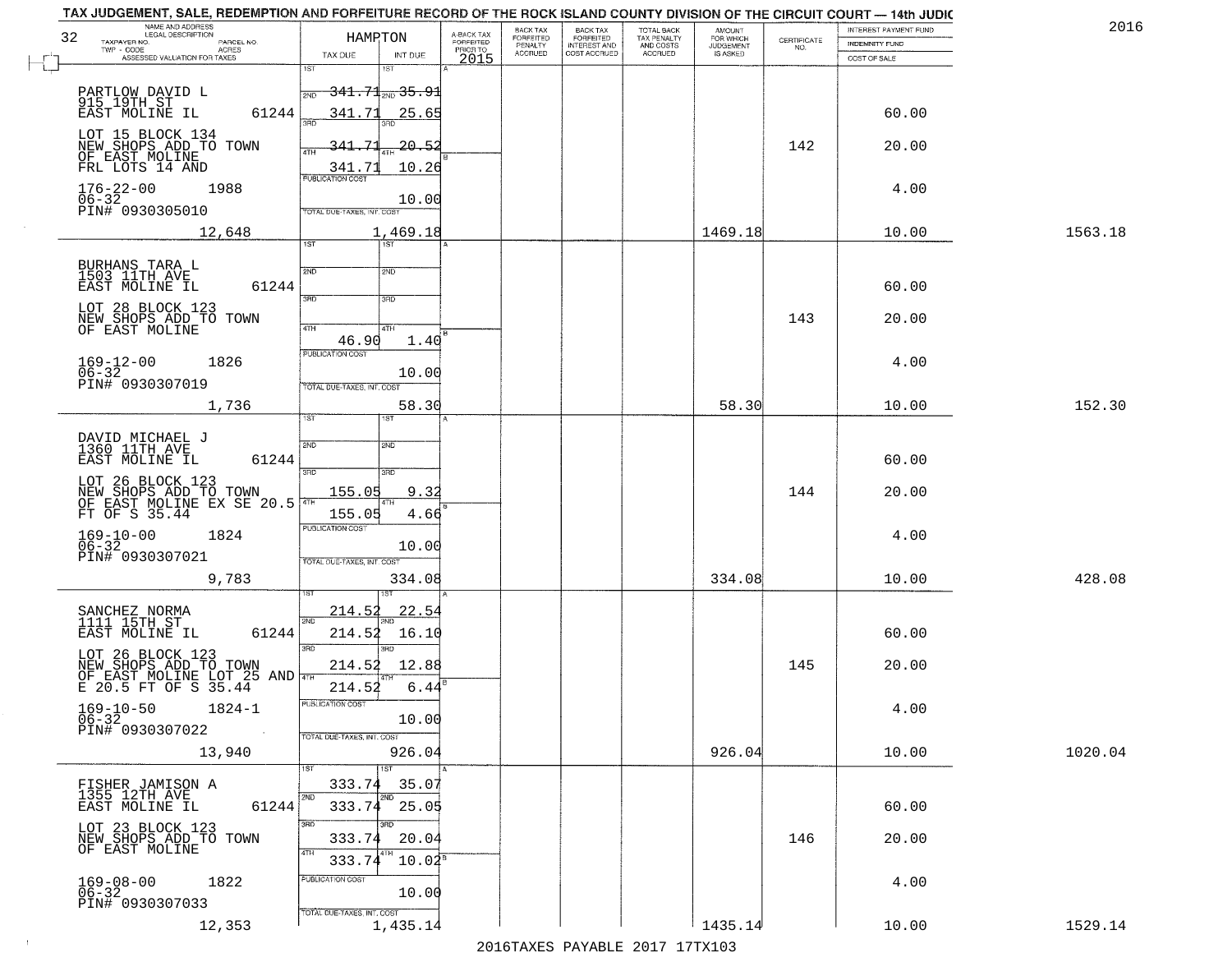|                                       |                                               |                |                         | TAX JUDGEMENT, SALE, REDEMPTION AND FORFEITURE RECORD OF THE ROCK ISLAND COUNTY DIVISION OF THE CIRCUIT COURT — 14th JUDICIAL CIRCUIT OF ILLINOIS 2016                                                                                                |                                                                                                                                      |                                                                                    | DATE OF REDEMP-                 |                                                                                         |
|---------------------------------------|-----------------------------------------------|----------------|-------------------------|-------------------------------------------------------------------------------------------------------------------------------------------------------------------------------------------------------------------------------------------------------|--------------------------------------------------------------------------------------------------------------------------------------|------------------------------------------------------------------------------------|---------------------------------|-----------------------------------------------------------------------------------------|
| 32                                    | BY WHOM<br>PURCHASED                          | RATE<br>$\%$   | HAMPTON<br>DATE OF SALE | SUBSEQUENT TAXES PAID, FEES, AND TIME EXTENSION                                                                                                                                                                                                       | TOTAL DUE<br>TO REDEEM<br>FROM SALE                                                                                                  | BY WHOM REDEEMED                                                                   | TION OR DEED                    | RECEIVED REDEMPTION<br>MONEY IN FULL                                                    |
|                                       |                                               | <b>BID</b>     |                         |                                                                                                                                                                                                                                                       | LESS<br><b>COUNTY CLERK FEE</b>                                                                                                      |                                                                                    | <b>MO</b><br>DAY<br><b>YEAR</b> |                                                                                         |
| PIN# 0930305010<br>YEARGLE TIM<br>1   | $\sim$                                        | 00             | 12/28/2017              | 05/09/2018 Time Ext & incl<br>05/09/2018 Take Notice Fee<br>02/03/2020 Take Notice Fee<br>02/03/2020 Circuit Clerks Fee<br>02/03/2020 Title Search Fee<br>02/19/2020 Publication Fee<br>05/04/2020 Sheriffs Fee<br>11/22/2019 Subs paid<br>11/26/2018 | $\begin{smallmatrix} 07/10/2020 \\ 20.70 \\ 35.00 \\ 442.50 \\ 442.50 \\ 424.55 \\ 256.55 \\ 1,424.52 \\ 1,481.14 \end{smallmatrix}$ |                                                                                    |                                 | TAX DEED ISSUED<br>Certificate<br>Returned<br>& Cancelled<br>07/22/2020<br>Karen Kinney |
| PIN# 0930307019<br>WILLOWDAM LLC<br>2 |                                               | 17             | 12/28/2017              | 02/26/2018 Time Ext & incl<br>03/01/2018 Take Notice Fee                                                                                                                                                                                              | 12/16/2020<br>20.70                                                                                                                  |                                                                                    |                                 | Certificate<br>Returned<br>$\frac{1}{2}$ Cancelled 2<br>07/06/2018                      |
|                                       |                                               |                |                         |                                                                                                                                                                                                                                                       |                                                                                                                                      | $\begin{array}{ c c c c c }\n 198.89 & \text{TARA} & \text{BURHANS}\n \end{array}$ | 04/13/2018                      | Karen Kinney                                                                            |
| 3                                     | PIN# 0930307021<br>STEVE SODEMAN LIVING TRUST | 01             | 12/28/2017              | 01/16/2018 Time Ext & incl<br>01/16/2018 Take Notice Fee                                                                                                                                                                                              | $\frac{12}{2}$ $\frac{21}{20.59}$                                                                                                    |                                                                                    |                                 | Certificate<br>Returned<br>3<br>$\frac{1}{02/07/2018}$                                  |
|                                       |                                               |                |                         |                                                                                                                                                                                                                                                       |                                                                                                                                      | 452.95<br>160.00 MICHAEL J DAVID                                                   | 01/19/2018                      | Karen Kinney                                                                            |
| PIN# 0930307022<br>JICTB, INC<br>4    |                                               | 02             | 12/28/2017              |                                                                                                                                                                                                                                                       |                                                                                                                                      |                                                                                    |                                 | Certificate<br>Returned<br>& Cancelled 4<br>04/04/2018                                  |
|                                       |                                               |                |                         |                                                                                                                                                                                                                                                       |                                                                                                                                      | $1,040.44$<br>160.00 NORMA SANCHEZ                                                 | 03/20/2018                      | Karen Kinney                                                                            |
| PIN# 0930307033<br>WILLOWDAM LLC<br>5 |                                               | 0 <sub>0</sub> | 12/28/2017              | 02/26/2018 Time Ext & incl<br>03/01/2018 Take Notice Fee<br>$11/20/2018$ Subs paid                                                                                                                                                                    | $12/16/2020$<br>$20.70$<br>1,447.38                                                                                                  |                                                                                    |                                 | 5                                                                                       |
|                                       |                                               |                |                         | 2016TAXES PAYABLE 2017 17TX103                                                                                                                                                                                                                        |                                                                                                                                      |                                                                                    |                                 |                                                                                         |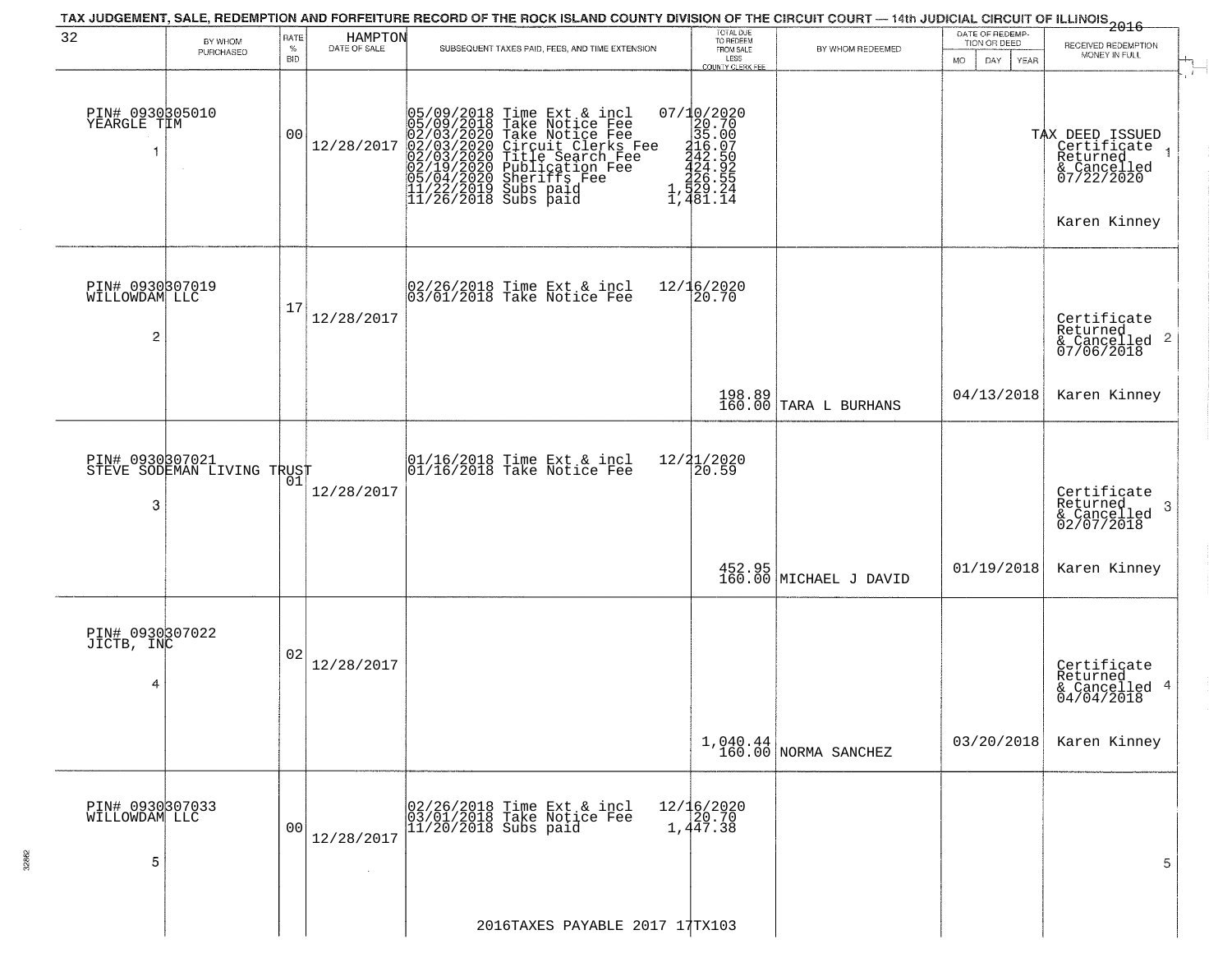| NAME AND ADDRESS<br>LEGAL DESCRIPTION<br>33                       | HAMPTON                                        | A-BACK TAX                   | BACK TAX<br><b>FORFEITED</b> | <b>BACK TAX</b><br><b>FORFEITED</b> | TOTAL BACK<br>TAX PENALTY | <b>AMOUNT</b>                      |                    | INTEREST PAYMENT FUND | 2016    |
|-------------------------------------------------------------------|------------------------------------------------|------------------------------|------------------------------|-------------------------------------|---------------------------|------------------------------------|--------------------|-----------------------|---------|
| TAXPAYER NO.<br>PARCEL NO.<br>TWP - CODE<br><b>ACRES</b>          |                                                | <b>FORFEITED</b><br>PRIOR TO | PENALTY<br>ACCRUED           | INTEREST AND<br>COST ACCRUED        | AND COSTS<br>ACCRUED      | FOR WHICH<br>JUDGEMENT<br>IS ASKED | CERTIFICATE<br>NO. | <b>INDEMNITY FUND</b> |         |
| ASSESSED VALUATION FOR TAXES                                      | TAX DUE<br>INT DUE<br>1ST<br>1ST               | 2015                         |                              |                                     |                           |                                    |                    | COST OF SALE          |         |
|                                                                   | $\frac{1}{200}$ 290.49 $_{\mathrm{2ND}}$ 30.52 |                              |                              |                                     |                           |                                    |                    |                       |         |
| STOLTZ TANYA A<br>1324 12TH AVE<br>61244                          | 290.49<br>21.80                                |                              |                              |                                     |                           |                                    |                    | 60.00                 |         |
| EAST MOLINE IL                                                    | 3AD                                            |                              |                              |                                     |                           |                                    |                    |                       |         |
| LOT 33 BLOCK 124<br>NEW SHOPS ADD TO TOWN                         | $-17.4$<br>290.4<br>4TH                        |                              |                              |                                     |                           |                                    | 147                | 20.00                 |         |
| OF EAST MOLINE                                                    | 290.49<br>8.72                                 |                              |                              |                                     |                           |                                    |                    |                       |         |
| $349 - 11 - 00$<br>5393                                           | <b>PUBLICATION COST</b>                        |                              |                              |                                     |                           |                                    |                    | 4.00                  |         |
| $06 - 32$<br>PIN# 0930309012                                      | 10.00<br>TOTAL DUE-TAXES, INT. COST            |                              |                              |                                     |                           |                                    |                    |                       |         |
| 10,752                                                            | 1,250.44                                       |                              |                              |                                     |                           | 1250.44                            |                    | 10.00                 | 1344.44 |
|                                                                   | 1ST<br>$\overline{15T}$                        |                              |                              |                                     |                           |                                    |                    |                       |         |
| ATWATER PERCY L JR<br>139 17TH AVE                                | 28.1<br><u>2.94</u><br>2ND                     |                              |                              |                                     |                           |                                    |                    |                       |         |
| EAST MOLINE IL<br>61244                                           | 28.13<br>2.10<br>3RD                           |                              |                              |                                     |                           |                                    |                    | 60.00                 |         |
| LOT 13 BLOCK 124                                                  | 3RD<br>28.1<br>68                              |                              |                              |                                     |                           |                                    | 148                | 20.00                 |         |
| NEW SHOPS ADD TO TOWN<br>OF EAST MOLINE                           | 47H                                            |                              |                              |                                     |                           |                                    |                    |                       |         |
|                                                                   | .84<br>28.13<br>PUBLICATION COST               |                              |                              |                                     |                           |                                    |                    |                       |         |
| $349 - 01 - 00$<br>5383<br>$06 - 32$                              | 10.00                                          |                              |                              |                                     |                           |                                    |                    | 4.00                  |         |
| PIN# 0930309022                                                   | TOTAL DUE-TAXES, INT. COST                     |                              |                              |                                     |                           |                                    |                    |                       |         |
| 1,041                                                             | 130.08                                         |                              |                              |                                     |                           | 130.08                             |                    | 10.00                 | 224.08  |
| ATWATER PERCY L JR<br>139 17TH AVE                                | 45.52<br>2ND                                   |                              |                              |                                     |                           |                                    |                    |                       |         |
| 61244<br>EAST MOLINE IL                                           | 45.52<br>3.40                                  |                              |                              |                                     |                           |                                    |                    | 60.00                 |         |
|                                                                   | 3RD<br>3RD                                     |                              |                              |                                     |                           |                                    |                    |                       |         |
| SUPVR ASST MAP<br>LOT 316 SHEET 62                                | 2.72<br>45.52<br>4TH                           |                              |                              |                                     |                           |                                    | 149                | 20.00                 |         |
|                                                                   | 45.52<br>1.36<br><b>PUBLICATION COST</b>       |                              |                              |                                     |                           |                                    |                    |                       |         |
| $351 - 03 - 00$<br>06-32<br>5414                                  | 10.00                                          |                              |                              |                                     |                           |                                    |                    | 4.00                  |         |
| PIN# 0930311001                                                   | TOTAL OUE-TAXES, INT. COST                     |                              |                              |                                     |                           |                                    |                    |                       |         |
| 1,685                                                             | 204.32                                         |                              |                              |                                     |                           | 204.32                             |                    | 10.00                 | 298.32  |
|                                                                   |                                                |                              |                              |                                     |                           |                                    |                    |                       |         |
| CAMACHO R/LARA R<br>1310 13TH ST<br>61244<br>EAST MOLINE IL       | 2ND<br>2ND<br>96.61<br>7.25                    |                              |                              |                                     |                           |                                    |                    | 60.00                 |         |
|                                                                   | 3RD<br>3BD                                     |                              |                              |                                     |                           |                                    |                    |                       |         |
| LOT 2<br>LOUIS SONNEVILLES REPLAT<br>OF BLOCKS 125 NEW SHOP       | 96.61<br>5.80                                  |                              |                              |                                     |                           |                                    | 150                | 20.00                 |         |
| ADD                                                               | 4TH<br>2.90<br>96.61                           |                              |                              |                                     |                           |                                    |                    |                       |         |
| $351 - 05 - 00$<br>06-32<br>5416                                  | PUBLICATION COST                               |                              |                              |                                     |                           |                                    |                    | 4.00                  |         |
| PIN# 0930311003<br>$\sim$ $\sim$                                  | 10.00<br>TOTAL DUE-TAXES, INT. COST            |                              |                              |                                     |                           |                                    |                    |                       |         |
| 14,576                                                            | 315.78                                         |                              |                              |                                     |                           | 315.78                             |                    | 10.00                 | 409.78  |
|                                                                   | 1ST                                            |                              |                              |                                     |                           |                                    |                    |                       |         |
| EAST MOLINE ELKS LO 1531<br>PO BOX 732                            | 235.27<br>24.71<br>2ND<br>2ND                  |                              |                              |                                     |                           |                                    |                    |                       |         |
| EAST MOLINE IL<br>61244                                           | 235.27<br>17.65                                |                              |                              |                                     |                           |                                    |                    | 60.00                 |         |
| LOT 3                                                             | 3BD<br>क़ा<br>235.27<br>14.12                  |                              |                              |                                     |                           |                                    | 151                | 20.00                 |         |
| LOUIS SONNEVILLES REPLAT<br>OF BLOCKS 125 NEW SHOP<br>ADD N 23 FT | 4TH<br>$7.06^{\circ}$<br>235.27                |                              |                              |                                     |                           |                                    |                    |                       |         |
| 5417                                                              | PUBLICATION COST                               |                              |                              |                                     |                           |                                    |                    | 4.00                  |         |
| $351 - 06 - 00$<br>06-32<br>PIN# 0930311004                       | 10.00                                          |                              |                              |                                     |                           |                                    |                    |                       |         |
| 8,708                                                             | TOTAL DUE-TAXES, INT. COST<br>1,014.62         |                              |                              |                                     |                           | 1014.62                            |                    | 10.00                 | 1108.62 |
|                                                                   |                                                |                              |                              |                                     |                           |                                    |                    |                       |         |

 $\sim 100$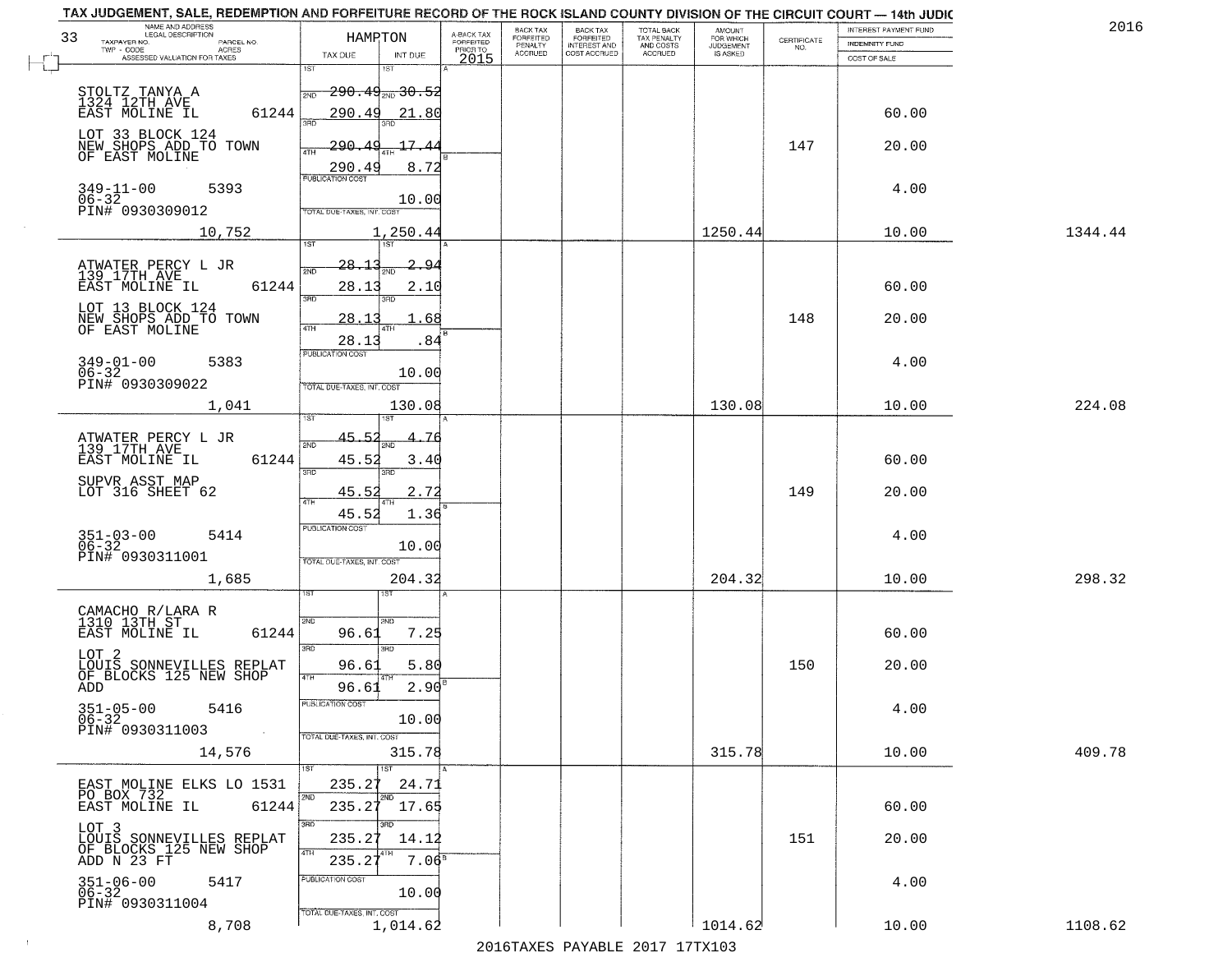| 33                                       | BY WHOM<br>PURCHASED               | RATE<br>%  | HAMPTON<br>DATE OF SALE | TAX JUDGEMENT, SALE, REDEMPTION AND FORFEITURE RECORD OF THE ROCK ISLAND COUNTY DIVISION OF THE CIRCUIT COURT — 14th JUDICIAL CIRCUIT OF ILLINOIS 2016<br>SUBSEQUENT TAXES PAID, FEES, AND TIME EXTENSION                                             | TOTAL DUE<br>TO REDEEM<br>FROM SALE                                                                                           | BY WHOM REDEEMED                                                   | DATE OF REDEMP-<br>TION OR DEED | RECEIVED REDEMPTION                                                                                                                    |
|------------------------------------------|------------------------------------|------------|-------------------------|-------------------------------------------------------------------------------------------------------------------------------------------------------------------------------------------------------------------------------------------------------|-------------------------------------------------------------------------------------------------------------------------------|--------------------------------------------------------------------|---------------------------------|----------------------------------------------------------------------------------------------------------------------------------------|
|                                          |                                    | <b>BID</b> |                         |                                                                                                                                                                                                                                                       | LESS<br>COUNTY CLERK FEE                                                                                                      |                                                                    | <b>MO</b><br>DAY<br>YEAR        | MONEY IN FULL                                                                                                                          |
| PIN# 0930309012<br>1                     | MS INVESTMENTS GROUP INC<br>$\sim$ | 18         |                         | $[04/08/2020 \t\t Time \t\t Ext & incl \\ 02/02/2018 \t\t Take Notice \t\ed{Fe} \\ 11/21/2019 \tSubs paid \\ 12/28/2017 \t\t 11/26/2018 \tSubs paid$                                                                                                  | 08/17/2020<br>1,304.56<br>1,304.56                                                                                            |                                                                    |                                 | Certificate<br>Returned<br>& Cancelled<br>08/14/2020                                                                                   |
|                                          |                                    |            |                         |                                                                                                                                                                                                                                                       | 5,845.26<br>160.00                                                                                                            | MCCARTHY CALLAS ATTY                                               | 07/10/2020                      | Karen Kinney                                                                                                                           |
| PIN# 0930309022<br>2                     | STEVE SODEMAN LIVING TRUST         |            | 12/28/2017              | 01/16/2018 Time Ext & incl<br>01/16/2018 Take Notice Fee<br>11/20/2018 Subs paid                                                                                                                                                                      | 12/21/2020<br>20.59<br>149.50                                                                                                 |                                                                    |                                 | SALE IN ERROR<br>Certificate<br>Returned<br>$\begin{array}{c}\text{scum} \\ \text{6} \text{Cancelled} \\ \text{05/15/2019}\end{array}$ |
|                                          |                                    |            |                         |                                                                                                                                                                                                                                                       |                                                                                                                               |                                                                    |                                 | Karen Kinney                                                                                                                           |
| PIN# 0930311001<br>3                     | STEVE SODEMAN LIVING TRUST         | 18         | 12/28/2017              | 01/16/2018 Time Ext & incl<br>01/16/2018 Take Notice Fee<br>11/20/2018 Subs paid                                                                                                                                                                      | 12/21/2020<br>20.59<br>223.30                                                                                                 |                                                                    |                                 | SALE IN ERROR<br>Certificate<br>Returned<br>-3<br>& Cancelled<br>05/15/2019                                                            |
|                                          |                                    |            |                         |                                                                                                                                                                                                                                                       |                                                                                                                               |                                                                    |                                 | Karen Kinney                                                                                                                           |
| PIN# 0930311003<br>REALTAX DEV LT'D<br>4 |                                    | 02         | 12/28/2017              | $\begin{array}{c} 01/29/2018 \\ 01/29/2018 \\ \end{array}$ Take Notice Fee                                                                                                                                                                            | 06/28/2020<br>20.70                                                                                                           |                                                                    |                                 | Certificate<br>Returned<br>& Cancelled 4<br>07/06/2018                                                                                 |
|                                          |                                    |            |                         |                                                                                                                                                                                                                                                       |                                                                                                                               | $\begin{array}{c c} 438.68 \\ 160.00 \end{array}$ R CAMACHO/R LARA | 03/27/2018                      | Karen Kinney                                                                                                                           |
| PIN# 0930311004<br>RICO TRUSTEE<br>5     |                                    | 18         | 12/28/2017              | 03/01/2018 Time Ext & incl<br>03/01/2018 Take Notice Fee<br>02/13/2020 Take Notice Fee<br>02/28/2020 Circuit Clerks Fee<br>02/28/2020 Sheriffs Fee<br>03/19/2020 Sublication Fee<br>07/02/2020 Subs paid<br>11/16/2019 Subs paid<br>11/17/2018 Subs p | $\begin{smallmatrix} 08/07/2020 \\ 20.70 \\ 35.00 \\ 14.15 \\ 1,021.50 \\ 1,062.20 \\ 1,062.20 \\ 1,029.08 \end{smallmatrix}$ |                                                                    |                                 | TAX DEED ISSUED<br>Certificate<br>Returned<br>& Cancelled 5<br>10/26/2020                                                              |
|                                          |                                    |            |                         | 2016TAXES PAYABLE 2017 17TX103                                                                                                                                                                                                                        |                                                                                                                               |                                                                    |                                 | Karen Kinney                                                                                                                           |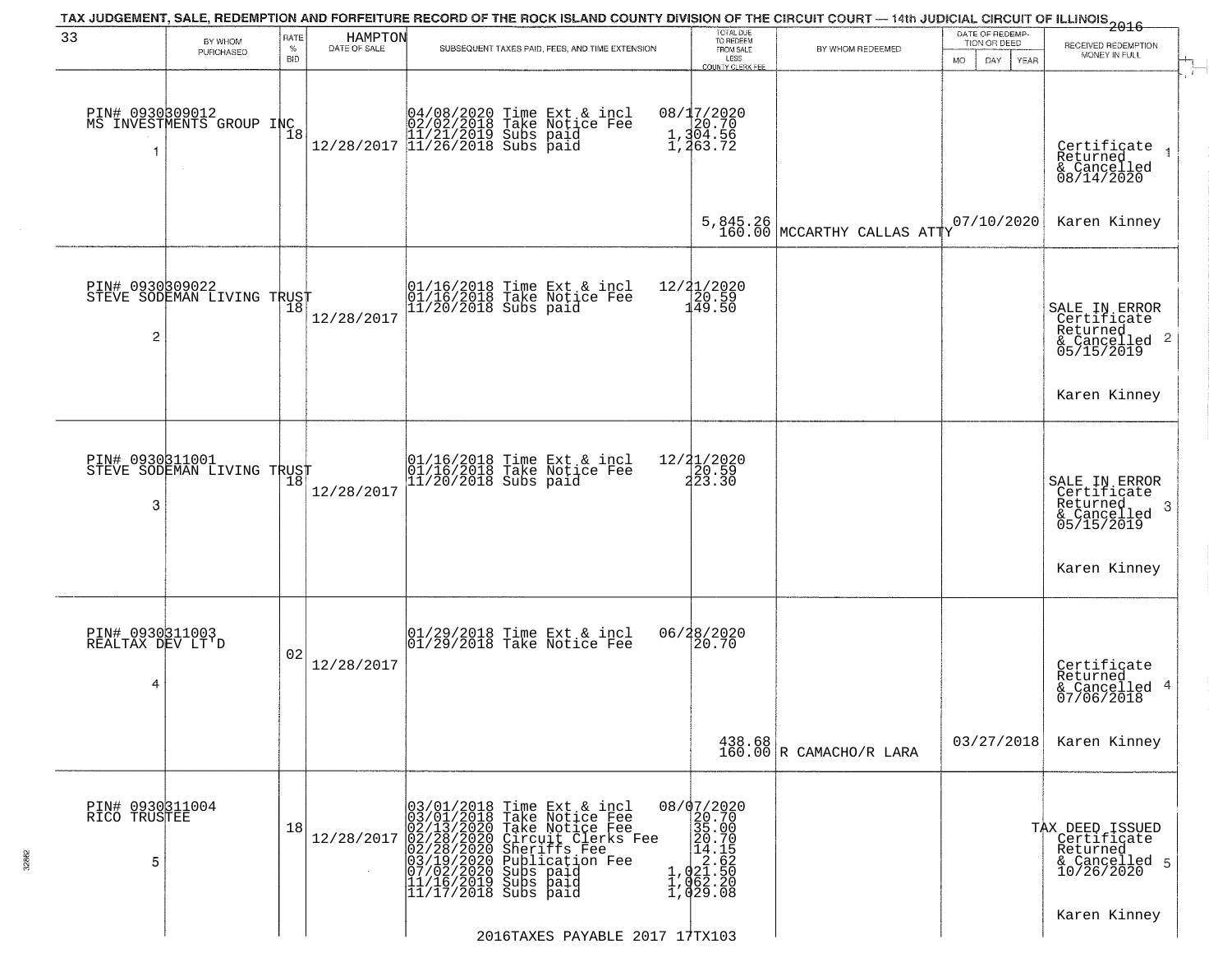| 34                                             | NAME AND ADDRESS<br>LEGAL DESCRIPTION                    | HAMPTON                              | A-BACK TAX                   | BACK TAX<br><b>FORFEITED</b> | <b>BACK TAX</b><br><b>FORFEITED</b> | TOTAL BACK<br>TAX PENALTY | <b>AMOUNT</b>                      |                    | INTEREST PAYMENT FUND | 2016    |
|------------------------------------------------|----------------------------------------------------------|--------------------------------------|------------------------------|------------------------------|-------------------------------------|---------------------------|------------------------------------|--------------------|-----------------------|---------|
| TAXPAYER NO.<br>TWP - CODE                     | PARCEL NO.<br><b>ACRES</b>                               |                                      | <b>FORFEITED</b><br>PRIOR TO | PENALTY<br>ACCRUED           | INTEREST AND<br>COST ACCRUED        | AND COSTS<br>ACCRUED      | FOR WHICH<br>JUDGEMENT<br>IS ASKED | CERTIFICATE<br>NO. | <b>INDEMNITY FUND</b> |         |
|                                                | ASSESSED VALUATION FOR TAXES                             | TAX DUE<br>INT DUE<br>1ST<br>1ST     | 2015                         |                              |                                     |                           |                                    |                    | COST OF SALE          |         |
|                                                |                                                          |                                      |                              |                              |                                     |                           |                                    |                    |                       |         |
| JACOBSEN AMANDA L<br>1431 17TH ST              |                                                          | 2ND<br>2ND                           |                              |                              |                                     |                           |                                    |                    |                       |         |
| EAST MOLINE IL                                 | 61244                                                    | 168.40<br>12.65<br>ਾਂ<br>3BD         |                              |                              |                                     |                           |                                    |                    | 60.00                 |         |
|                                                | LOT 15<br>MRS_L_N_WARNERS_1ST__ADD                       | $-10 - 12$<br>$-168.4$               |                              |                              |                                     |                           |                                    | 152                | 20.00                 |         |
|                                                | TO EAST MOLINE S 40 FT<br>OF N 120 FT                    | 4TH<br>168.40<br>5.06                |                              |                              |                                     |                           |                                    |                    |                       |         |
| $157 - 11 - 00$                                | 1577                                                     | PUBLICATION COST                     |                              |                              |                                     |                           |                                    |                    | 4.00                  |         |
| $06 - 32$                                      |                                                          | 10.00                                |                              |                              |                                     |                           |                                    |                    |                       |         |
| PIN# 0930312015                                |                                                          | TOTAL DUE-TAXES, INT. COST           |                              |                              |                                     |                           |                                    |                    |                       |         |
|                                                | 10,479                                                   | 543.03<br>1ST<br>1ST <sup>1</sup>    |                              |                              |                                     |                           | 543.03                             |                    | 10.00                 | 637.03  |
|                                                |                                                          | <u> 214.95</u><br>22.54              |                              |                              |                                     |                           |                                    |                    |                       |         |
| GOMEZ JUAN G<br>1328 17TH ST<br>EAST MOLINE IL | 61244                                                    | 2ND<br>214.95<br>16.10               |                              |                              |                                     |                           |                                    |                    | 60.00                 |         |
|                                                |                                                          | 3RD                                  |                              |                              |                                     |                           |                                    |                    |                       |         |
| LOT 8                                          | MRS L N WARNERS 1ST ADD                                  | 214.95<br>12.88                      |                              |                              |                                     |                           |                                    | 153                | 20.00                 |         |
| $\overline{N}$ . 50                            | TO EAST MOLINE N 50 FT OF THE                            | 214.95<br>6.44                       |                              |                              |                                     |                           |                                    |                    |                       |         |
| $156 - 04 - 00$                                | 1550                                                     | PUBLICATION COST                     |                              |                              |                                     |                           |                                    |                    | 4.00                  |         |
| $06 - 32$<br>PIN# 0930312029                   |                                                          | 10.00                                |                              |                              |                                     |                           |                                    |                    |                       |         |
|                                                | 7,956                                                    | TOTAL DUE-TAXES, INT. COST<br>927.76 |                              |                              |                                     |                           | 927.76                             |                    | 10.00                 | 1021.76 |
|                                                |                                                          |                                      |                              |                              |                                     |                           |                                    |                    |                       |         |
| CERVANTES HELEN<br>1410 17TH ST                |                                                          | 428.57<br>45.01<br>2ND               |                              |                              |                                     |                           |                                    |                    |                       |         |
| EAST MOLINE IL                                 | 61244                                                    | 428.57<br>32.15                      |                              |                              |                                     |                           |                                    |                    | 60.00                 |         |
| LOT 11                                         |                                                          | 3RD<br>3RD                           |                              |                              |                                     |                           |                                    |                    |                       |         |
|                                                | MRS L N WARNERS 1ST ADD<br>TO EAST MOLINE S 40 FT OF THE | 25.72<br>428.57                      |                              |                              |                                     |                           |                                    | 154                | 20.00                 |         |
| N 120 FT                                       |                                                          | 428.57<br>12.86                      |                              |                              |                                     |                           |                                    |                    |                       |         |
| $156 - 13 - 00$<br>06-32                       | 1559                                                     | <b>PUBLICATION COST</b>              |                              |                              |                                     |                           |                                    |                    | 4.00                  |         |
| PIN# 0930312037                                |                                                          | 10.00<br>TOTAL OUE-TAXES, INT. COST  |                              |                              |                                     |                           |                                    |                    |                       |         |
|                                                | 15,863                                                   | 1,840.02                             |                              |                              |                                     |                           | 1840.02                            |                    | 10.00                 | 1934.02 |
|                                                |                                                          |                                      |                              |                              |                                     |                           |                                    |                    |                       |         |
|                                                | RICHARDSON DOLORES E<br>1457 18TH ST                     | 2ND<br>2ND                           |                              |                              |                                     |                           |                                    |                    |                       |         |
| EAST MOLINE IL                                 | 61244                                                    |                                      |                              |                              |                                     |                           |                                    |                    | 60.00                 |         |
| LOT 15                                         |                                                          | 3RD<br>3RD                           |                              |                              |                                     |                           |                                    |                    |                       |         |
|                                                | LOUISE N MILLERS ADD TO<br>TOWN OF EAST MOLINE           | 148.19<br>8.88<br>4TH                |                              |                              |                                     |                           |                                    | 155                | 20.00                 |         |
|                                                |                                                          | 148.19<br>4.44                       |                              |                              |                                     |                           |                                    |                    |                       |         |
| $164 - 20 - 00$<br>06-32                       | 1710                                                     | PUBLICATION COST<br>10.00            |                              |                              |                                     |                           |                                    |                    | 4.00                  |         |
| PIN# 0930314021                                | $\sim 10^{-1}$                                           | TOTAL DUE-TAXES, INT. COST           |                              |                              |                                     |                           |                                    |                    |                       |         |
|                                                | 13,485                                                   | 319.70                               |                              |                              |                                     |                           | 319.70                             |                    | 10.00                 | 413.70  |
|                                                |                                                          | 1ST<br>1ST                           |                              |                              |                                     |                           |                                    |                    |                       |         |
| GONZALES JOSE/MARIA<br>1340 18TH ST            |                                                          | 216.79<br>22.75<br>12ND<br>2ND       |                              |                              |                                     |                           |                                    |                    |                       |         |
| EAST MOLINE IL                                 | 61244                                                    | $216.79$ 16.25                       |                              |                              |                                     |                           |                                    |                    | 60.00                 |         |
| LOT 18 BLOCK 1                                 |                                                          | 3BD<br>3RD                           |                              |                              |                                     |                           |                                    |                    |                       |         |
|                                                | MRS L N WARNERS SUB DIV<br>OF O L 1 AND 2                | 216.79<br>13.00<br>4TH               |                              |                              |                                     |                           |                                    | 156                | 20.00                 |         |
|                                                |                                                          | $6.50^{8}$<br>216.79                 |                              |                              |                                     |                           |                                    |                    |                       |         |
| $160 - 12 - 00$<br>$06 - 32$                   | 1622                                                     | PUBLICATION COST<br>10.00            |                              |                              |                                     |                           |                                    |                    | 4.00                  |         |
| PIN# 0930315010                                |                                                          | TOTAL DUE-TAXES, INT. COST           |                              |                              |                                     |                           |                                    |                    |                       |         |
|                                                | 14,024                                                   | 935.66                               |                              |                              |                                     |                           | 935.66                             |                    | 10.00                 | 1029.66 |

 $\sim 10^{-1}$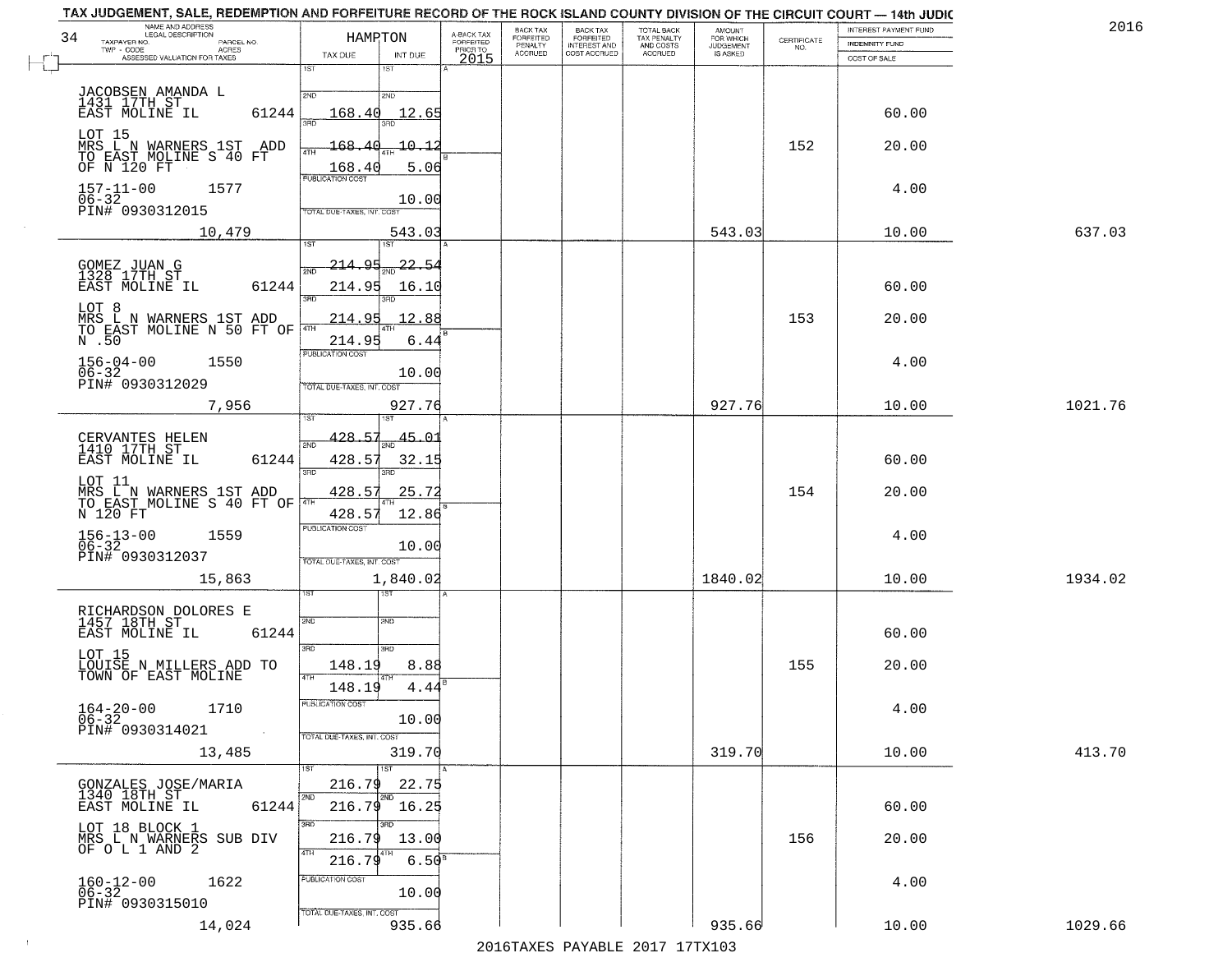| 34                                        | BY WHOM<br>PURCHASED                     | RATE<br>$\%$<br><b>BID</b> | HAMPTON<br>DATE OF SALE | TAX JUDGEMENT, SALE, REDEMPTION AND FORFEITURE RECORD OF THE ROCK ISLAND COUNTY DIVISION OF THE CIRCUIT COURT — 14th JUDICIAL CIRCUIT OF ILLINOIS 2016<br>SUBSEQUENT TAXES PAID, FEES, AND TIME EXTENSION | TOTAL DUE<br>TO REDEEM<br>FROM SALE<br>LESS | BY WHOM REDEEMED                      | DATE OF REDEMP-<br>TION OR DEED<br><b>MO</b><br>DAY<br>YEAR | RECEIVED REDEMPTION<br>MONEY IN FULL                                 |
|-------------------------------------------|------------------------------------------|----------------------------|-------------------------|-----------------------------------------------------------------------------------------------------------------------------------------------------------------------------------------------------------|---------------------------------------------|---------------------------------------|-------------------------------------------------------------|----------------------------------------------------------------------|
| PIN# 0930812015<br>WESTERN SITES LLC<br>1 | $\sim$                                   | 02                         | 12/28/2017              |                                                                                                                                                                                                           | <b>COUNTY CLERK FEE</b>                     |                                       |                                                             | Certificate<br>Returned<br>& Cancelled<br>04/04/2018                 |
|                                           |                                          |                            |                         |                                                                                                                                                                                                           |                                             | 649.77<br>160.00 AMANDA L JACOBSEN    | 02/22/2018                                                  | Karen Kinney                                                         |
| PIN# 0930312029<br>2                      | STEVE SODEMAN LIVING TRUST               |                            | 12/28/2017              | 01/16/2018 Time Ext & incl<br>01/16/2018 Take Notice Fee                                                                                                                                                  | $12/21/2020$<br>$20.59$                     |                                       |                                                             | Certificate<br>Returned<br>$\mathbf{2}$<br>& Cancelled<br>03/07/2019 |
|                                           |                                          |                            |                         |                                                                                                                                                                                                           |                                             | $1,083.22$ JUAN G GOMEZ               | 11/07/2018                                                  | Karen Kinney                                                         |
| PIN# 0930312037<br>JMT INVESTMENTS<br>3   |                                          | 01                         | 12/28/2017              | 02/15/2018 Time Ext & incl<br>02/15/2018 Take Notice Fee<br>11/22/2019 Subs paid                                                                                                                          | 09/18/2020<br>20.70<br>1,910.32             |                                       |                                                             | Certificate<br>Returned<br>3<br>& Cancelled<br>03/04/2020            |
|                                           |                                          |                            |                         |                                                                                                                                                                                                           |                                             | 4, 190.98<br>160.00 JESSICA CERVANTES | 01/22/2020                                                  | Karen Kinney                                                         |
| PIN# 0930314021<br>WESTERN SITES LLC<br>4 |                                          | 02                         | 12/28/2017              |                                                                                                                                                                                                           |                                             |                                       |                                                             | Certificate<br>Returned<br>4<br>& Cancelled<br>04/04/2018            |
|                                           |                                          |                            |                         |                                                                                                                                                                                                           |                                             | 421.97<br>160.00 DOLORES E RICHARDSON | 02/23/2018                                                  | Karen Kinney                                                         |
| 5                                         | PIN# 0930315010<br>EQUITY ONE INVESTMENT | 0 <sup>0</sup>             | FUND LLC<br>12/28/2017  | 01/16/2018 Time Ext & incl<br>01/16/2018 Take Notice Fee                                                                                                                                                  | $07/03/2020$<br>20.59                       |                                       |                                                             | Certificate<br>Returned<br>& Cancelled 5<br>03/07/2019               |
|                                           |                                          |                            |                         |                                                                                                                                                                                                           |                                             | $1,050.25$ JOSE/MARIA GONZALES        | 12/26/2018                                                  | Karen Kinney                                                         |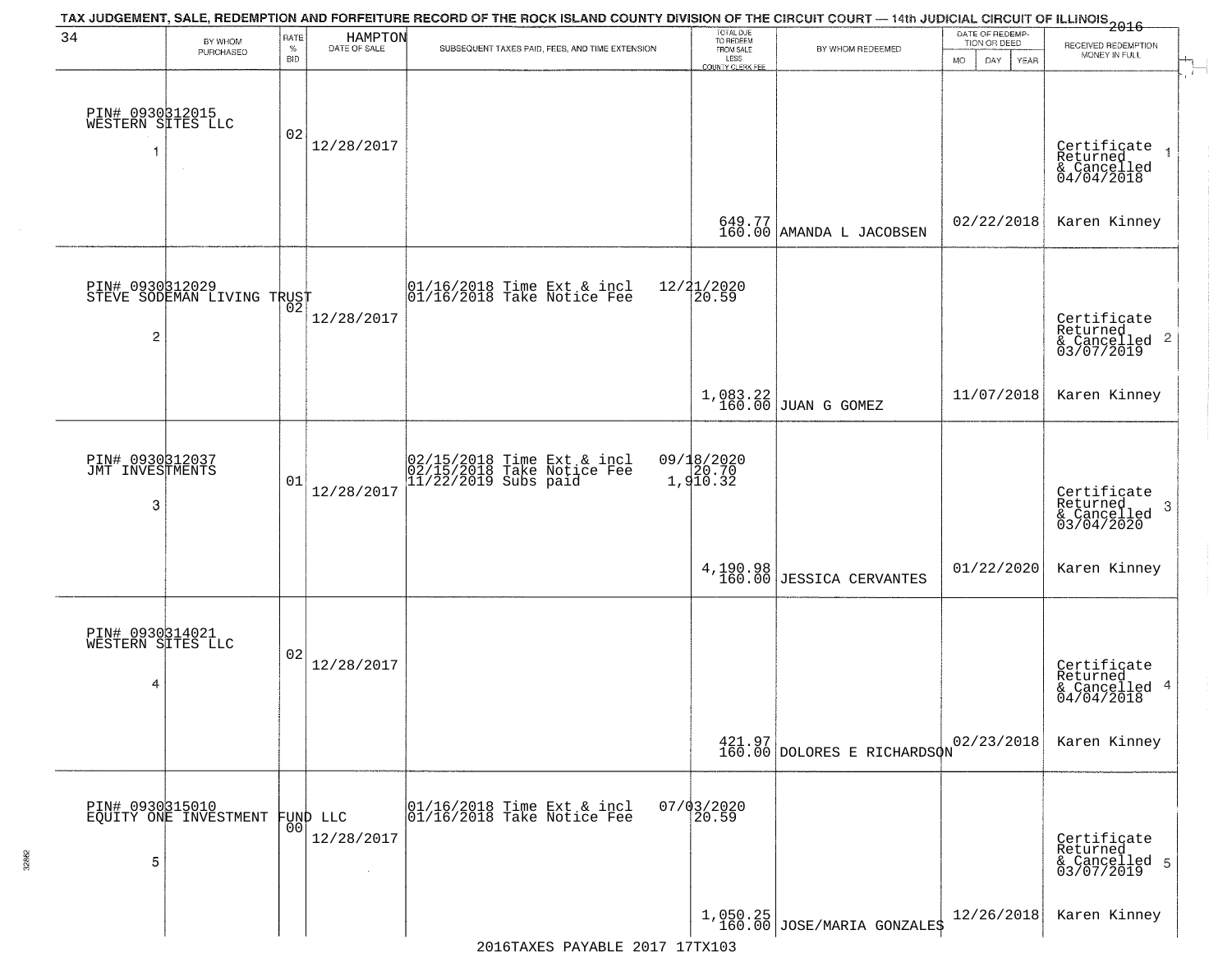|    | TAX JUDGEMENT, SALE, REDEMPTION AND FORFEITURE RECORD OF THE ROCK ISLAND COUNTY DIVISION OF THE CIRCUIT COURT - 14th JUDIC<br>NAME AND ADDRESS<br>LEGAL DESCRIPTION |                                                                                                   |                                     | BACK TAX             | <b>BACK TAX</b>           |                                        | AMOUNT<br>FOR WHICH |                                                                 | INTEREST PAYMENT FUND | 2016    |
|----|---------------------------------------------------------------------------------------------------------------------------------------------------------------------|---------------------------------------------------------------------------------------------------|-------------------------------------|----------------------|---------------------------|----------------------------------------|---------------------|-----------------------------------------------------------------|-----------------------|---------|
| 35 | TAXPAYER NO.<br>PARCEL NO.<br>TWP - CODE<br>ACRES                                                                                                                   | HAMPTON                                                                                           | A-BACK TAX<br>FORFEITED<br>PRIOR TO | FORFEITED<br>PENALTY | FORFEITED<br>INTEREST AND | TOTAL BACK<br>TAX PENALTY<br>AND COSTS | <b>JUDGEMENT</b>    | $\begin{array}{c} \text{CERTIFICATE} \\ \text{NO.} \end{array}$ | <b>INDEMNITY FUND</b> |         |
|    | ASSESSED VALUATION FOR TAXES                                                                                                                                        | TAX DUE<br>INT DUE                                                                                | 2015                                | <b>ACCRUED</b>       | COST ACCRUED              | ACCRUED                                | IS ASKED            |                                                                 | COST OF SALE          |         |
|    | MARTINEZ MARY<br>1434 18TH ST<br>EAST MOLINE IL<br>61244                                                                                                            | 1ST<br>$-162.70$ <sub>2ND</sub> 17.08<br>2ND<br>162.70<br>12.20                                   |                                     |                      |                           |                                        |                     |                                                                 | 60.00                 |         |
|    | LOT 29 BLOCK 2<br>MRS L N WARNERS SUB DIV<br>OF O L 1 AND 2                                                                                                         | 162.70<br>9.76<br>$\frac{162.70}{FUBUCATON COST}$<br>4.88                                         |                                     |                      |                           |                                        |                     | 157                                                             | 20.00                 |         |
|    | $162 - 06 - 00$<br>$06 - 32$<br>1660<br>PIN# 0930316009                                                                                                             | 10.00<br>TOTAL DUE-TAXES, INT. COST                                                               |                                     |                      |                           |                                        |                     |                                                                 | 4.00                  |         |
|    | 12,022                                                                                                                                                              | 704.72                                                                                            |                                     |                      |                           |                                        | 704.72              |                                                                 | 10.00                 | 798.72  |
|    | RAMOS EFRAIN L<br>1423 19TH AVE<br>61244<br>EAST MOLINE IL<br>LOT 7 BLOCK 2<br>MRS L N WARNERS SUB DIV<br>OF O L 1 AND 2                                            | 1ST<br>2ND<br>2ND<br>3RD<br>3RD<br>24.72<br>411.88<br>ৰিটা<br>411.88<br>12.36<br>PUBLICATION COST |                                     |                      |                           |                                        |                     | 158                                                             | 60.00<br>20.00        |         |
|    | $161 - 06 - 00$<br>1638<br>$06 - 32$                                                                                                                                | 10.00                                                                                             |                                     |                      |                           |                                        |                     |                                                                 | 4.00                  |         |
|    | PIN# 0930316025<br>15,245                                                                                                                                           | TOTAL DUE-TAXES, INT. COST<br>870.84<br>1ST<br>isτ                                                |                                     |                      |                           |                                        | 870.84              |                                                                 | 10.00                 | 964.84  |
|    | SALINAS PABLO G<br>1329 8TH AVE<br>EAST MOLINE IL<br>61244                                                                                                          | 44.50<br>2ND<br>44.50<br>3.35<br>3RD<br>3RD                                                       | -69                                 |                      |                           |                                        |                     |                                                                 | 60.00                 |         |
|    | LOT 16 BLOCK 2<br>MRS L N WARNERS SUB DIV<br>OF O L 1 AND 2                                                                                                         | 44.50<br>2.68<br>4TH<br>1.34<br>44.50                                                             |                                     |                      |                           |                                        |                     | 159                                                             | 20.00                 |         |
|    | $161 - 15 - 00$<br>06-32<br>1647<br>PIN# 0930316034                                                                                                                 | <b>PUBLICATION COST</b><br>10.00<br>TOTAL OUE-TAXES, INT. COST                                    |                                     |                      |                           |                                        |                     |                                                                 | 4.00                  |         |
|    | 1,647                                                                                                                                                               | 200.06                                                                                            |                                     |                      |                           |                                        | 200.06              |                                                                 | 10.00                 | 294.06  |
|    | SALINAS PABLO G<br>1329 8TH AVE<br>EAST MOLINE IL<br>61244                                                                                                          | 583.97<br>61.32<br>2ND<br>583.9<br>43.80<br>3RD<br>3RD                                            |                                     |                      |                           |                                        |                     |                                                                 | 60.00                 |         |
|    | LOT 17 BLOCK 2<br>MRS L N WARNERS SUB DIV<br>OF O L 1 AND 2                                                                                                         | 583.97<br>35.04<br>4TH<br>17.52<br>583.97                                                         |                                     |                      |                           |                                        |                     | 160                                                             | 20.00                 |         |
|    | $161 - 16 - 00$<br>1648<br>$06 - 32$<br>PIN# 0930316035<br><b>Contract</b>                                                                                          | "UBLICA HUN CUS<br>10.00<br>TOTAL DUE-TAXES, INT. COST                                            |                                     |                      |                           |                                        |                     |                                                                 | 4.00                  |         |
|    | 21,615                                                                                                                                                              | 2,503.56                                                                                          |                                     |                      |                           |                                        | 2503.56             |                                                                 | 10.00                 | 2597.56 |
|    | GUTIERREZ GABINO<br>1500 13TH ST<br>61244<br>EAST MOLINE IL                                                                                                         | 1ST<br>687.83<br>72.24<br>2ND<br>2ND<br>687.83 51.60                                              |                                     |                      |                           |                                        |                     |                                                                 | 60.00                 |         |
|    | LOT 11 AND 12 BLOCK 151<br>TOWN OF EAST MOLINE                                                                                                                      | 3HD<br>3RD<br>41.28<br>687.83<br>4TH<br>8 T H<br>687.83<br>$20.64^s$                              |                                     |                      |                           |                                        |                     | 161                                                             | 20.00                 |         |
|    | $347 - 05 - 00$<br>06-32<br>5352<br>PIN# 0930317001                                                                                                                 | PUBLICATION COST<br>10.00<br>TOTAL DUE-TAXES, INT. COST                                           |                                     |                      |                           |                                        |                     |                                                                 | 4.00                  |         |
|    | 31,459                                                                                                                                                              | 2,947.08                                                                                          |                                     |                      |                           |                                        | 2947.08             |                                                                 | 10.00                 | 3041.08 |

 $\sim 100$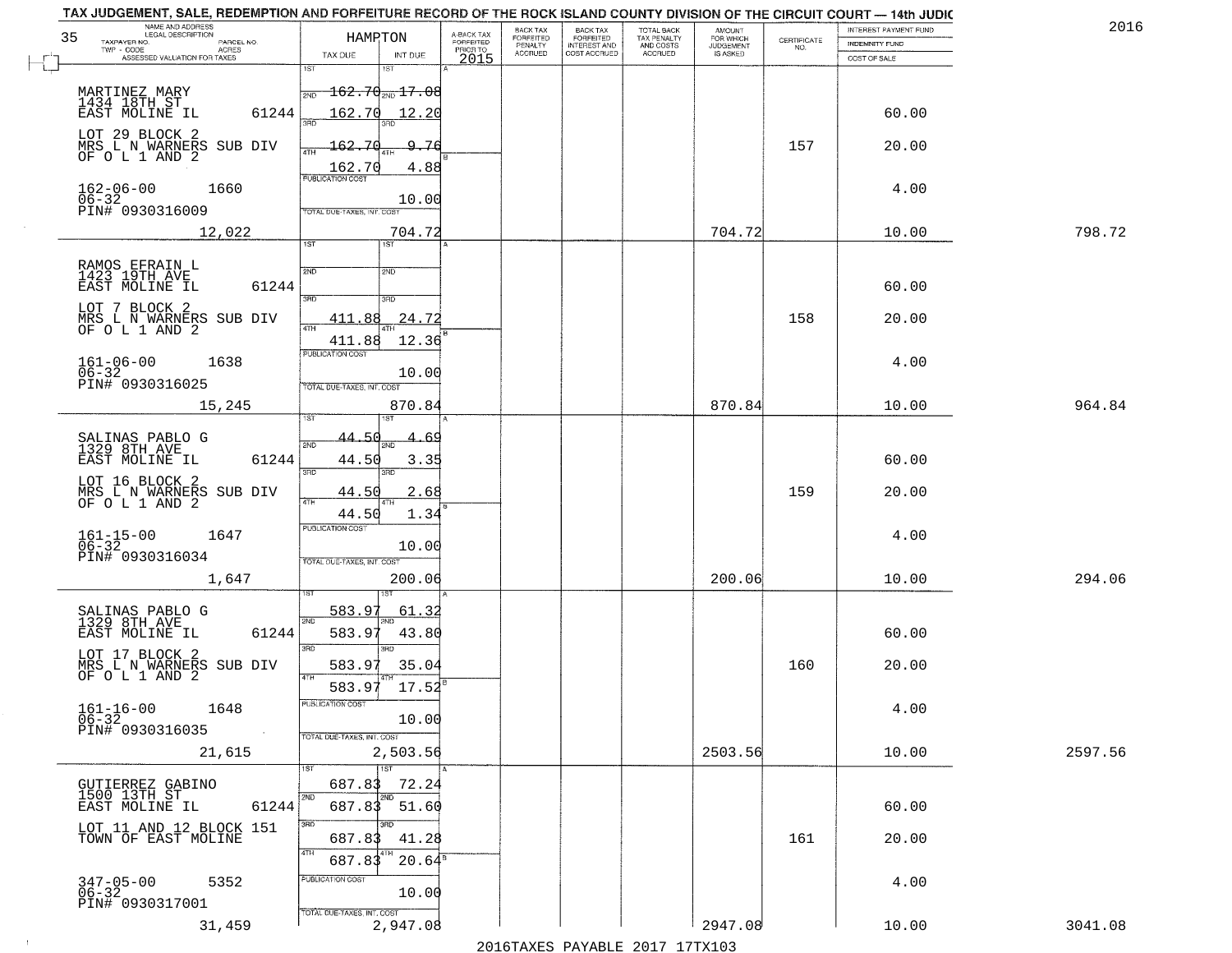| 35                                                          | BY WHOM<br>PURCHASED                          | RATE<br>$\%$<br><b>BID</b> | HAMPTON<br>DATE OF SALE | TAX JUDGEMENT, SALE, REDEMPTION AND FORFEITURE RECORD OF THE ROCK ISLAND COUNTY DIVISION OF THE CIRCUIT COURT - 14th JUDICIAL CIRCUIT OF ILLINOIS 2016<br>SUBSEQUENT TAXES PAID, FEES, AND TIME EXTENSION | TOTAL DUE<br>TO REDEEM<br>FROM SALE<br>LESS<br>COUNTY CLERK FEE | BY WHOM REDEEMED                      | DATE OF REDEMP-<br>TION OR DEED<br>MO.<br>DAY<br>YEAR | RECEIVED REDEMPTION<br>MONEY IN FULL                               |
|-------------------------------------------------------------|-----------------------------------------------|----------------------------|-------------------------|-----------------------------------------------------------------------------------------------------------------------------------------------------------------------------------------------------------|-----------------------------------------------------------------|---------------------------------------|-------------------------------------------------------|--------------------------------------------------------------------|
| PIN# 0930316009<br>JICTB, INC                               |                                               | 03                         | 12/28/2017              | 05/11/2018 Time Ext & incl<br>05/11/2018 Take Notice Fee                                                                                                                                                  | 12/10/2020<br>20.70                                             |                                       |                                                       | Certificate<br>Returned<br>& Cancelled<br>07/05/2018               |
|                                                             |                                               |                            |                         |                                                                                                                                                                                                           | 843.38<br>160.00                                                | MARY MARTINEZ                         | 06/22/2018                                            | Karen Kinney                                                       |
| PIN# 0930316025<br>AUCTION Z INC<br>$\overline{\mathbf{c}}$ |                                               | 01                         | 12/28/2017              |                                                                                                                                                                                                           |                                                                 |                                       |                                                       | Certificate<br>Returned<br>$\frac{1}{2}$ Cancelled 2<br>04/17/2018 |
|                                                             |                                               |                            |                         |                                                                                                                                                                                                           |                                                                 | 974.49<br>160.00 EFRAIN L RAMOS       | 03/06/2018                                            | Karen Kinney                                                       |
| PIN# 0930316034<br>WILLOWDAM LLC<br>-3                      |                                               | 18                         | 12/28/2017              | 02/26/2018 Time Ext & incl<br>03/01/2018 Take Notice Fee<br>11/20/2018 Subs paid                                                                                                                          | 12/16/2020<br>20.70<br>218.90                                   |                                       |                                                       | Certificate<br>Returned<br>-3<br>& Cancelled<br>03/12/2020         |
|                                                             |                                               |                            |                         |                                                                                                                                                                                                           |                                                                 | 850.85<br>160.00 GOMEZ MAY LAW        | 02/19/2020                                            | Karen Kinney                                                       |
| PIN# 0930316035<br>RICO TRUSTEE<br>4                        |                                               | 18                         | 12/28/2017              | 03/01/2018 Time Ext & incl<br>03/01/2018 Take Notice Fee                                                                                                                                                  | 08/07/2020<br>20.70                                             |                                       |                                                       | Certificate<br>Returned<br>& Cancelled 4<br>07/06/2018             |
|                                                             |                                               |                            |                         |                                                                                                                                                                                                           |                                                                 | $3,085.82$<br>160.00 PABLO G SALINAS  | 04/10/2018                                            | Karen Kinney                                                       |
| 5                                                           | PIN# 0930317001<br>STEVE SODEMAN LIVING TRUST |                            | 12/28/2017              | 01/16/2018 Time Ext & incl<br>01/16/2018 Take Notice Fee                                                                                                                                                  | 12/21/2020<br>20.59                                             |                                       |                                                       | Certificate<br>Returned<br>& Cancelled 5<br>07/06/2018             |
|                                                             |                                               |                            |                         |                                                                                                                                                                                                           |                                                                 | $3,122.49$<br>160.00 GABINO GUTIERREZ | 05/23/2018                                            | Karen Kinney                                                       |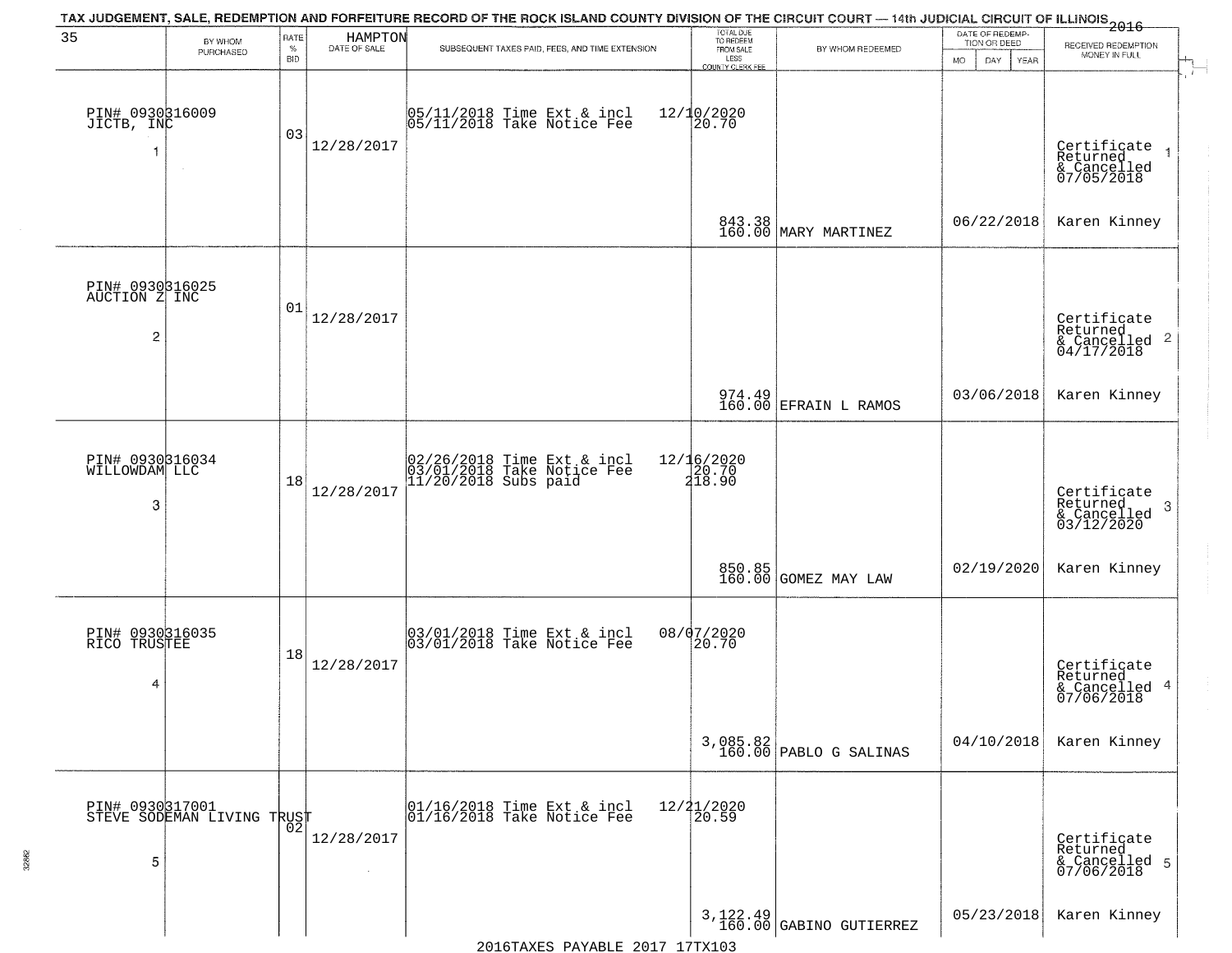|      | NAME AND ADDRESS<br>LEGAL DESCRIPTION<br>36<br>TAXPAYER NO.<br>PARCEL NO.<br>ACRES<br>TWP - CODE                                                                            | HAMPTON                                                                  | A-BACK TAX<br>FORFEITED<br>PRIOR TO | BACK TAX<br>FORFEITED<br>PENALTY | BACK TAX<br>FORFEITED<br>INTEREST AND | TOTAL BACK<br>TAX PENALTY<br>AND COSTS | AMOUNT<br>FOR WHICH<br><b>JUDGEMENT</b> | $\begin{array}{c} \text{CERTIFICATE} \\ \text{NO.} \end{array}$ | <b>INTEREST PAYMENT FUND</b><br><b>INDEMNITY FUND</b> | 2016    |
|------|-----------------------------------------------------------------------------------------------------------------------------------------------------------------------------|--------------------------------------------------------------------------|-------------------------------------|----------------------------------|---------------------------------------|----------------------------------------|-----------------------------------------|-----------------------------------------------------------------|-------------------------------------------------------|---------|
|      | ASSESSED VALUATION FOR TAXES                                                                                                                                                | TAX DUE<br>INT DUE                                                       | 2015                                | <b>ACCRUED</b>                   | COST ACCRUED                          | ACCRUED                                | IS ASKED                                |                                                                 | COST OF SALE                                          |         |
|      | GRIFFIN MARK D<br>245 53RD ST<br>MOLINE IL<br>61265                                                                                                                         | 1ST<br>1ST<br><del>214.92<sub>2ND</sub> 22.54</del><br>214.92<br>16.10   |                                     |                                  |                                       |                                        |                                         |                                                                 | 60.00                                                 |         |
|      | LOT 13 BLOCK 150<br>TOWN OF EAST MOLINE                                                                                                                                     | o.<br>12.88<br>-214<br>ATH                                               |                                     |                                  |                                       |                                        |                                         | 162                                                             | 20.00                                                 |         |
|      | $204 - 03 - 00$<br>2572<br>06-32<br>PIN# 0930318006                                                                                                                         | 214.9<br>6.44<br>PUBLICATION COST<br>10.00                               |                                     |                                  |                                       |                                        |                                         |                                                                 | 4.00                                                  |         |
|      | 7,955                                                                                                                                                                       | TOTAL DUE-TAXES, INT. COST<br>927.64<br>1ST<br>1ST                       |                                     |                                  |                                       |                                        | 927.64                                  |                                                                 | 10.00                                                 | 1021.64 |
|      | HERNANDEZ JESUS<br>348 7TH ST<br>MOLINE IL<br>61265                                                                                                                         | <u>72.30</u><br>7.56<br>2ND<br>72.30<br>5.40<br>बन्ना<br>۹RC             |                                     |                                  |                                       |                                        |                                         |                                                                 | 60.00                                                 |         |
|      | LOT 22 BLOCK 200<br>SECOND PARK ADD LOTS 21                                                                                                                                 | 72.30<br>4.32                                                            |                                     |                                  |                                       |                                        |                                         | 163                                                             | 20.00                                                 |         |
|      | $212 - 22 - 00$<br>06-32<br>2751<br>PIN# 0930321014                                                                                                                         | 72.30<br>2.16<br>PUBLICATION COST<br>10.00<br>TOTAL DUE-TAXES, INT. COST |                                     |                                  |                                       |                                        |                                         |                                                                 | 4.00                                                  |         |
|      | 2,676                                                                                                                                                                       | 318.64<br><b>IST</b><br>1ST                                              |                                     |                                  |                                       |                                        | 318.64                                  |                                                                 | 10.00                                                 | 412.64  |
|      | HERNANDEZ JESUS<br>348 7TH ST<br>61265<br>MOLINE IL                                                                                                                         | 313.24<br>32.90<br>2ND<br>313.24<br>23.50<br>3BD<br>3RD                  |                                     |                                  |                                       |                                        |                                         |                                                                 | 60.00                                                 |         |
|      | LOT 20 BLOCK 200<br>SECOND PARK ADD LOTS 19                                                                                                                                 | 313.24<br>18.80<br>313.24<br>9.40                                        |                                     |                                  |                                       |                                        |                                         | 164                                                             | 20.00                                                 |         |
|      | $212 - 21 - 00$<br>06-32<br>2749<br>PIN# 0930321015                                                                                                                         | <b>PUBLICATION COST</b><br>10.00<br>TOTAL OUE-TAXES, INT. COST           |                                     |                                  |                                       |                                        |                                         |                                                                 | 4.00                                                  |         |
|      | 11,594                                                                                                                                                                      | 1,347.56<br>ड़ा                                                          |                                     |                                  |                                       |                                        | 1347.56                                 |                                                                 | 10.00                                                 | 1441.56 |
|      | HAY DAWN M<br>3608 12TH ST<br>61244<br>EAST MOLINE IL                                                                                                                       | 2ND<br>2ND<br>3RD<br>3BD                                                 |                                     |                                  |                                       |                                        |                                         |                                                                 | 60.00                                                 |         |
|      | LOT 3 BLOCK 1<br>$\begin{array}{cc} \text{KORB}\ddot{\text{S}} & \ddot{\text{ADD}} \\ \text{VALL EY} \end{array} \begin{array}{c} \text{TO} \\ \text{TLEASANT} \end{array}$ | 4TH<br>$2.76$ <sup>B</sup><br>91.94                                      |                                     |                                  |                                       |                                        |                                         | 165                                                             | 20.00                                                 |         |
|      | $213 - 11 - 00$<br>06-32<br>2763<br>PIN# 0930403003<br>$\sim 100$                                                                                                           | PUBLICATION COST<br>10.00<br>TOTAL DUE-TAXES, INT. COST                  |                                     |                                  |                                       |                                        |                                         |                                                                 | 4.00                                                  |         |
|      | 3,403                                                                                                                                                                       | 104.70<br>1ST<br>1ST                                                     |                                     |                                  |                                       |                                        | 104.70                                  |                                                                 | 10.00                                                 | 198.70  |
|      | HAY DAWN M<br>3608 12TH ST<br>61244<br>EAST MOLINE IL                                                                                                                       | 2ND<br>2ND                                                               |                                     |                                  |                                       |                                        |                                         |                                                                 | 60.00                                                 |         |
|      | LOT 4 BLOCK 1<br>KORBS ADD TO PLEASANT<br>VALLEY                                                                                                                            | 3 <sub>RD</sub><br>3RD<br>4TH<br>4TH<br>46.39<br>$1.40^8$                |                                     |                                  |                                       |                                        |                                         | 166                                                             | 20.00                                                 |         |
|      | $213 - 12 - 00$<br>06-32<br>2764<br>PIN# 0930403004                                                                                                                         | PUBLICATION COST<br>10.00                                                |                                     |                                  |                                       |                                        |                                         |                                                                 | 4.00                                                  |         |
| $+1$ | 1,717                                                                                                                                                                       | TOTAL DUE-TAXES, INT. COST<br>57.79                                      |                                     |                                  |                                       |                                        | 57.79                                   |                                                                 | 10.00                                                 | 151.79  |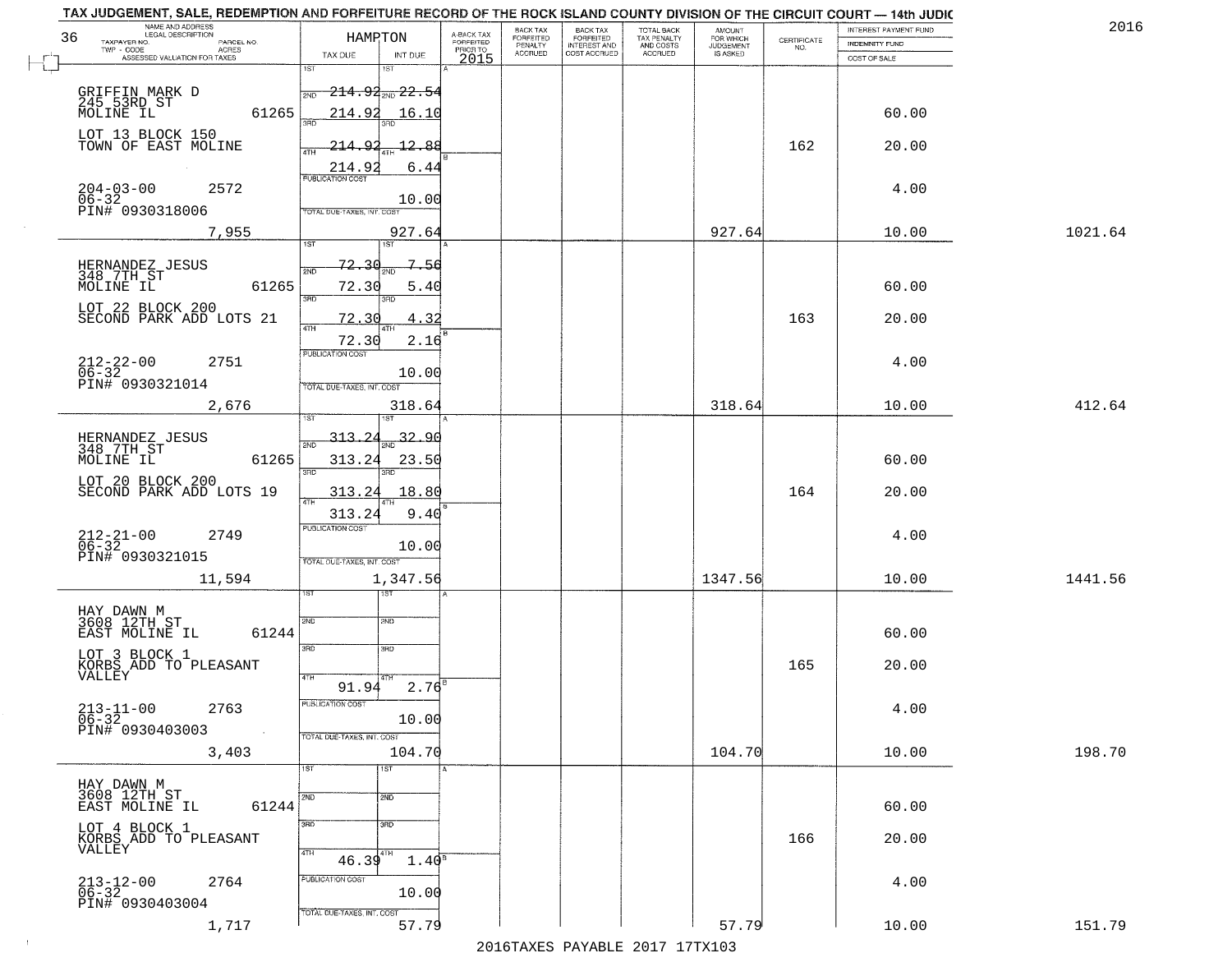| BY WHOM                              | RATE<br>$\%$ |            | SUBSEQUENT TAXES PAID, FEES, AND TIME EXTENSION                                                                                                                                                                                                                                                                                    | TOTAL DUE<br>TO REDEEM                                                                                                                                                                                                                                                                                                                                  | BY WHOM REDEEMED                                                                                                                                                                                                                                                                      | DATE OF REDEMP-<br>TION OR DEED                                                        | RECEIVED REDEMPTION                                                                                                                                    |
|--------------------------------------|--------------|------------|------------------------------------------------------------------------------------------------------------------------------------------------------------------------------------------------------------------------------------------------------------------------------------------------------------------------------------|---------------------------------------------------------------------------------------------------------------------------------------------------------------------------------------------------------------------------------------------------------------------------------------------------------------------------------------------------------|---------------------------------------------------------------------------------------------------------------------------------------------------------------------------------------------------------------------------------------------------------------------------------------|----------------------------------------------------------------------------------------|--------------------------------------------------------------------------------------------------------------------------------------------------------|
|                                      | <b>BID</b>   |            |                                                                                                                                                                                                                                                                                                                                    | LESS<br>COUNTY CLERK FEE                                                                                                                                                                                                                                                                                                                                |                                                                                                                                                                                                                                                                                       | MO.<br>DAY<br><b>YEAR</b>                                                              | MONEY IN FULL                                                                                                                                          |
| PIN# 0930318006<br>WILLOWDAM LLC     | 05           | 12/28/2017 |                                                                                                                                                                                                                                                                                                                                    |                                                                                                                                                                                                                                                                                                                                                         |                                                                                                                                                                                                                                                                                       |                                                                                        | Certificate<br>Returned<br>& Cancelled<br>01/06/2020                                                                                                   |
|                                      |              |            |                                                                                                                                                                                                                                                                                                                                    |                                                                                                                                                                                                                                                                                                                                                         |                                                                                                                                                                                                                                                                                       | 11/19/2019                                                                             | Karen Kinney                                                                                                                                           |
| PIN# 0930321014<br>RICO TRUSTEE      | 18           | 12/28/2017 |                                                                                                                                                                                                                                                                                                                                    |                                                                                                                                                                                                                                                                                                                                                         |                                                                                                                                                                                                                                                                                       |                                                                                        | Certificate<br>Returned<br>& Cancelled 2<br>03/03/2020                                                                                                 |
|                                      |              |            |                                                                                                                                                                                                                                                                                                                                    |                                                                                                                                                                                                                                                                                                                                                         |                                                                                                                                                                                                                                                                                       | 02/28/2020                                                                             | Karen Kinney                                                                                                                                           |
| PIN# 0930321015<br>JMT INVESTMENTS   | 11           | 12/28/2017 | 02/15/2018 Time Ext & incl<br>02/15/2018 Take Notice Fee                                                                                                                                                                                                                                                                           | 20.70                                                                                                                                                                                                                                                                                                                                                   |                                                                                                                                                                                                                                                                                       |                                                                                        | Certificate<br>Returned<br>-3<br>& Cancelled<br>04/16/2018                                                                                             |
|                                      |              |            |                                                                                                                                                                                                                                                                                                                                    |                                                                                                                                                                                                                                                                                                                                                         | <b>JESUS HERNANDEZ</b>                                                                                                                                                                                                                                                                | 03/16/2018                                                                             | Karen Kinney                                                                                                                                           |
| PIN# 0930403003<br>WESTERN SITES LLC | 08           | 12/28/2017 | Time Ext & incl<br>Take Notice Fee<br>Take Notice Fee<br>Circuit Clerks Fee<br>Circuit Search Fee<br>Sheriffs Fee<br>Publication Fee                                                                                                                                                                                               |                                                                                                                                                                                                                                                                                                                                                         |                                                                                                                                                                                                                                                                                       |                                                                                        | SALE IN ERROR<br>Certificate<br>Returned<br>& Cancelled 4<br>09/03/2021<br>Karen Kinney                                                                |
| PIN# 0930403004<br>RICO TRUSTEE      | 18           | 12/28/2017 | 03/01/2018 Time Ext & incl<br>03/01/2018 Take Notice Fee<br>02/13/2020 Take Notice Fee<br>02/28/2020 Circuit Clerks F<br>02/28/2020 Sheriffs Fee<br>03/19/2020 Publication Fee<br>03/19/2020 Subs paid<br>11/16/2019 Subs paid<br>11/17/2018 Subs paid<br>Take Notice Fee<br>Circuit Clerks Fee<br>Sheriffs Fee<br>Publication Fee | $\begin{smallmatrix} 7 & 2 & 0 & 0 \\ 20 & 7 & 0 & 0 \\ 3 & 5 & 0 & 0 \\ 4 & 1 & 7 & 5 \\ 4 & 2 & 5 & 6 & 6 \\ 2 & 2 & 5 & 6 & 6 \\ 3 & 3 & 3 & 6 & 6 \\ 4 & 2 & 5 & 6 & 6 \\ 4 & 2 & 5 & 6 & 6 \\ 2 & 3 & 7 & 0 & 4 \end{smallmatrix}$                                                                                                                 |                                                                                                                                                                                                                                                                                       |                                                                                        | TAX DEED ISSUED<br>Certificate<br>Returned<br>& Cancelled 5<br>10/26/2020                                                                              |
|                                      | PURCHASED    |            |                                                                                                                                                                                                                                                                                                                                    | HAMPTON<br>DATE OF SALE<br>02/26/2018 Time Ext & incl<br>03/01/2018 Take Notice Fee<br>11/20/2018 Subs paid<br>03/01/2018 Time Ext & incl<br>03/01/2018 Take Notice Fee<br>02/13/2020 Take Notice Fee<br>11/16/2019 Subs paid<br>11/17/2018 Subs paid<br>06/25/2020<br>04/13/2018<br>07/17/2020<br>07/17/2020<br>07/21/2020<br>08/03/2020<br>08/03/2020 | FROM SALE<br>12/16/2020<br>$\frac{20.70}{942.62}$<br>08/07/2020<br>$\begin{smallmatrix} 26.70 \\ 35.00 \\ 465.06 \\ 365.96 \end{smallmatrix}$<br>09/18/2020<br>$\begin{array}{r} 12/22/2020 \\ 20.70 \\ 35.00 \\ 1.50.07 \\ 1.50.00 \\ 1.50.00 \\ 1.900.05 \end{array}$<br>08/07/2020 | 2,302.40<br>160.00<br>MARK GRIFFIN<br>$1,554.40$ JESUS HERNANDEZ<br>1,620.83<br>160.00 | TAX JUDGEMENT, SALE, REDEMPTION AND FORFEITURE RECORD OF THE ROCK ISLAND COUNTY DIVISION OF THE CIRCUIT COURT — 14th JUDICIAL CIRCUIT OF ILLINOIS 2016 |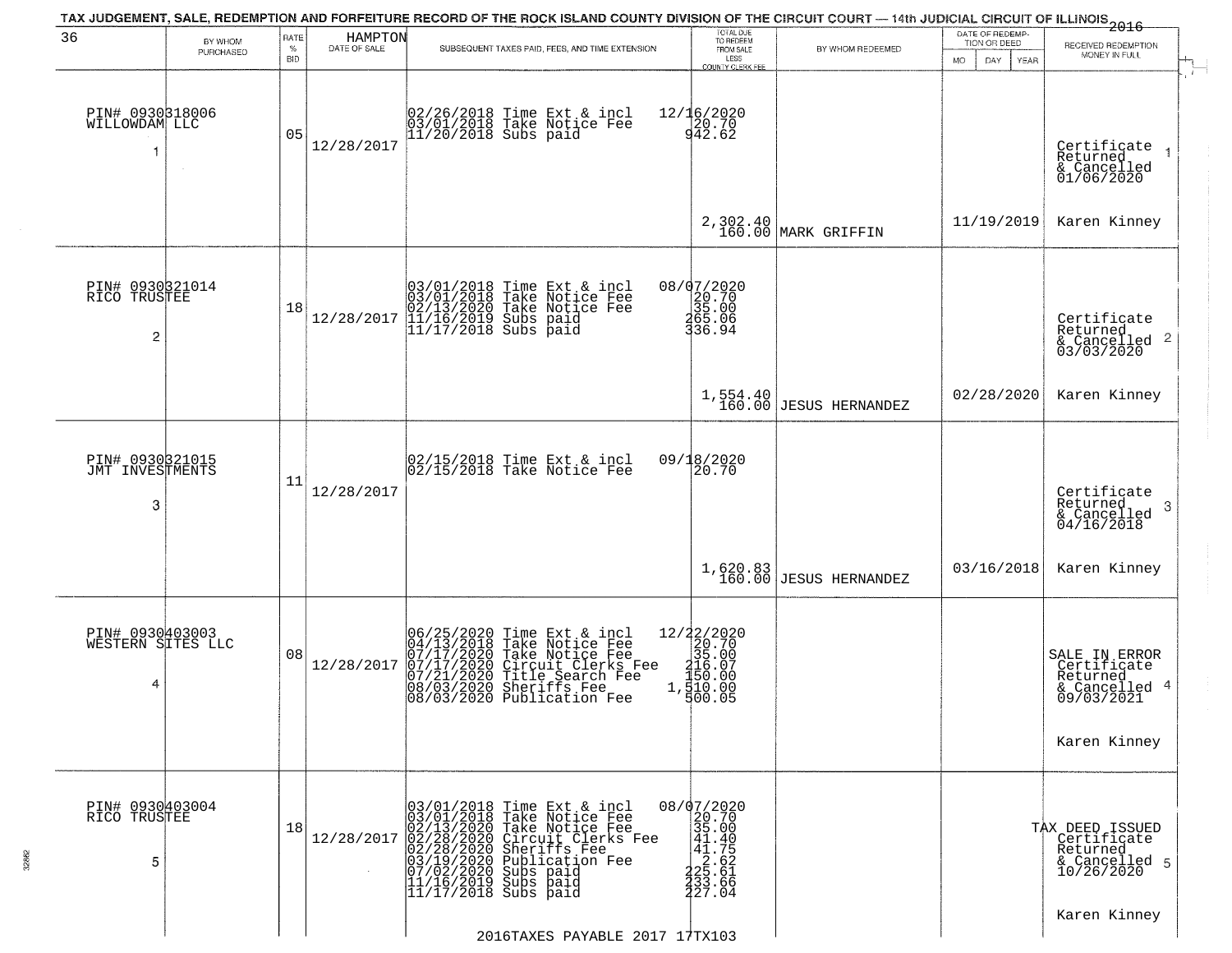| TAX JUDGEMENT, SALE, REDEMPTION AND FORFEITURE RECORD OF THE ROCK ISLAND COUNTY DIVISION OF THE CIRCUIT COURT - 14th JUDIC<br>NAME AND ADDRESS<br>LEGAL DESCRIPTION |                                                                       |                                     | BACK TAX             | <b>BACK TAX</b>           | TOTAL BACK               |                                         |                                                                 | INTEREST PAYMENT FUND | 2016    |
|---------------------------------------------------------------------------------------------------------------------------------------------------------------------|-----------------------------------------------------------------------|-------------------------------------|----------------------|---------------------------|--------------------------|-----------------------------------------|-----------------------------------------------------------------|-----------------------|---------|
| 37<br>TAXPAYER NO.<br>PARCEL NO.<br>ACRES                                                                                                                           | <b>HAMPTON</b>                                                        | A-BACK TAX<br>FORFEITED<br>PRIOR TO | FORFEITED<br>PENALTY | FORFEITED<br>INTEREST AND | TAX PENALTY<br>AND COSTS | AMOUNT<br>FOR WHICH<br><b>JUDGEMENT</b> | $\begin{array}{c} \text{CERTIFICATE} \\ \text{NO.} \end{array}$ | INDEMNITY FUND        |         |
| ASSESSED VALUATION FOR TAXES                                                                                                                                        | TAX DUE<br>INT DUE                                                    | 2015                                | <b>ACCRUED</b>       | COST ACCRUED              | <b>ACCRUED</b>           | IS ASKED                                |                                                                 | COST OF SALE          |         |
| 1ST<br>TORRES SERAFIN<br>2ND<br>909 20TH ST                                                                                                                         | $\textcolor{red}{\mathbf{+148.68}}\textcolor{black}{\textbf{+15.61}}$ |                                     |                      |                           |                          |                                         |                                                                 |                       |         |
| 61244<br>EAST MOLINE IL<br>LOT 3 BLOCK 4                                                                                                                            | 148.68<br>11.15                                                       |                                     |                      |                           |                          |                                         |                                                                 | 60.00                 |         |
| KORBS ADD TO PLEASANT<br>VALLEY                                                                                                                                     | 148.68<br>8.92<br>$\frac{148.68}{PUBUCATON COST}$<br>4.46             |                                     |                      |                           |                          |                                         | 167                                                             | 20.00                 |         |
| $214 - 18 - 00$<br>06-32<br>2791<br>PIN# 0930404010                                                                                                                 | 10.00<br>TOTAL DUE-TAXES, INT. COST                                   |                                     |                      |                           |                          |                                         |                                                                 | 4.00                  |         |
| 9,731                                                                                                                                                               | 644.86                                                                |                                     |                      |                           |                          | 644.86                                  |                                                                 | 10.00                 | 738.86  |
| JAMISON ANTHONY<br>10531 S EBERHART AVE<br>60628<br>CHICAGO IL<br>3RD                                                                                               | $-33.60$<br>319.94<br>319.94<br>24.00<br>3RD                          |                                     |                      |                           |                          |                                         |                                                                 | 60.00                 |         |
| LOT 12 BLOCK 5<br>KORBS ADD TO PLEASANT<br>VALLEY                                                                                                                   | 319.94<br>19.20<br>319.94<br>9.60                                     |                                     |                      |                           |                          |                                         | 168                                                             | 20.00                 |         |
| $215 - 19 - 00$<br>2813<br>$06 - 32$<br>PIN# 0930405001                                                                                                             | PUBLICATION COST<br>10.00<br>TOTAL DUE-TAXES, INT. COST               |                                     |                      |                           |                          |                                         |                                                                 | 4.00                  |         |
| 11,842<br>īsT                                                                                                                                                       | 1,376.16<br>187                                                       |                                     |                      |                           |                          | 1376.16                                 |                                                                 | 10.00                 | 1470.16 |
| ABARCA DELORES<br>2ND<br>402 1ST ST<br>SILVIS IL<br>61282<br>3RD                                                                                                    | 87.50<br>833.22<br>833.22<br>62.50<br>3RD                             |                                     |                      |                           |                          |                                         |                                                                 | 60.00                 |         |
| OUTLOT E<br>SUPVR ASST MAP<br>LOT 205-1 SHEET 65<br>4TH ADD VILLAGE OF SILVIS<br>4TH                                                                                | 833.2<br>50.00<br>25.00<br>833.22                                     |                                     |                      |                           |                          |                                         | 169                                                             | 20.00                 |         |
| $255 - 16 - 00$<br>06-18<br>3617<br>PIN# 0931208001                                                                                                                 | <b>PUBLICATION COST</b><br>10.00<br>TOTAL OUE-TAXES, INT. COST        |                                     |                      |                           |                          |                                         |                                                                 | 4.00                  |         |
| 33,049                                                                                                                                                              | 3,567.88                                                              |                                     |                      |                           |                          | 3567.88                                 |                                                                 | 10.00                 | 3661.88 |
| ABARCA DOLORES<br>402 1ST AVE<br>2ND<br>SILVIS IL<br>61282<br>3RD                                                                                                   | 86.4<br>9.10<br>86.43<br>6.50<br>3RD                                  |                                     |                      |                           |                          |                                         |                                                                 | 60.00                 |         |
| OUTLOT E<br>SUPVR ASST MAP<br>LOT 205-2 SHEET 65<br>4TH ADD VILLAGE OF SILVIS                                                                                       | 86.43<br>5.20<br>$2.60^{\circ}$<br>86.43                              |                                     |                      |                           |                          |                                         | 170                                                             | 20.00                 |         |
| $255 - 14 - 00$<br>06-18<br>3615<br>PIN# 0931208002<br>$\sim 100$                                                                                                   | -usuca i un cus-<br>10.00<br>TOTAL DUE-TAXES, INT. COST               |                                     |                      |                           |                          |                                         |                                                                 | 4.00                  |         |
| 3,428                                                                                                                                                               | 379.12<br>1ST                                                         |                                     |                      |                           |                          | 379.12                                  |                                                                 | 10.00                 | 473.12  |
| MARTIN GREGG<br>148 8TH ST<br>2ND<br>61282<br>SILVIS IL                                                                                                             | 386.49<br>40.60<br>2ND<br>386.49<br>29.00                             |                                     |                      |                           |                          |                                         |                                                                 | 60.00                 |         |
| 3RD<br>LOT 31 BLOCK 7<br>TOWN OF SILVIS<br>4TH                                                                                                                      | 23.20<br>386.49<br>$11.60^8$<br>386.49                                |                                     |                      |                           |                          |                                         | 171                                                             | 20.00                 |         |
| $231 - 04 - 00$<br>06-18<br>3125<br>PIN# 0931213023                                                                                                                 | PUBLICATION COST<br>10.00                                             |                                     |                      |                           |                          |                                         |                                                                 | 4.00                  |         |
| 21,330                                                                                                                                                              | TOTAL DUE-TAXES, INT. COST<br>1,660.36                                |                                     |                      |                           |                          | 1660.36                                 |                                                                 | 10.00                 | 1754.36 |

 $\sim 10^{-1}$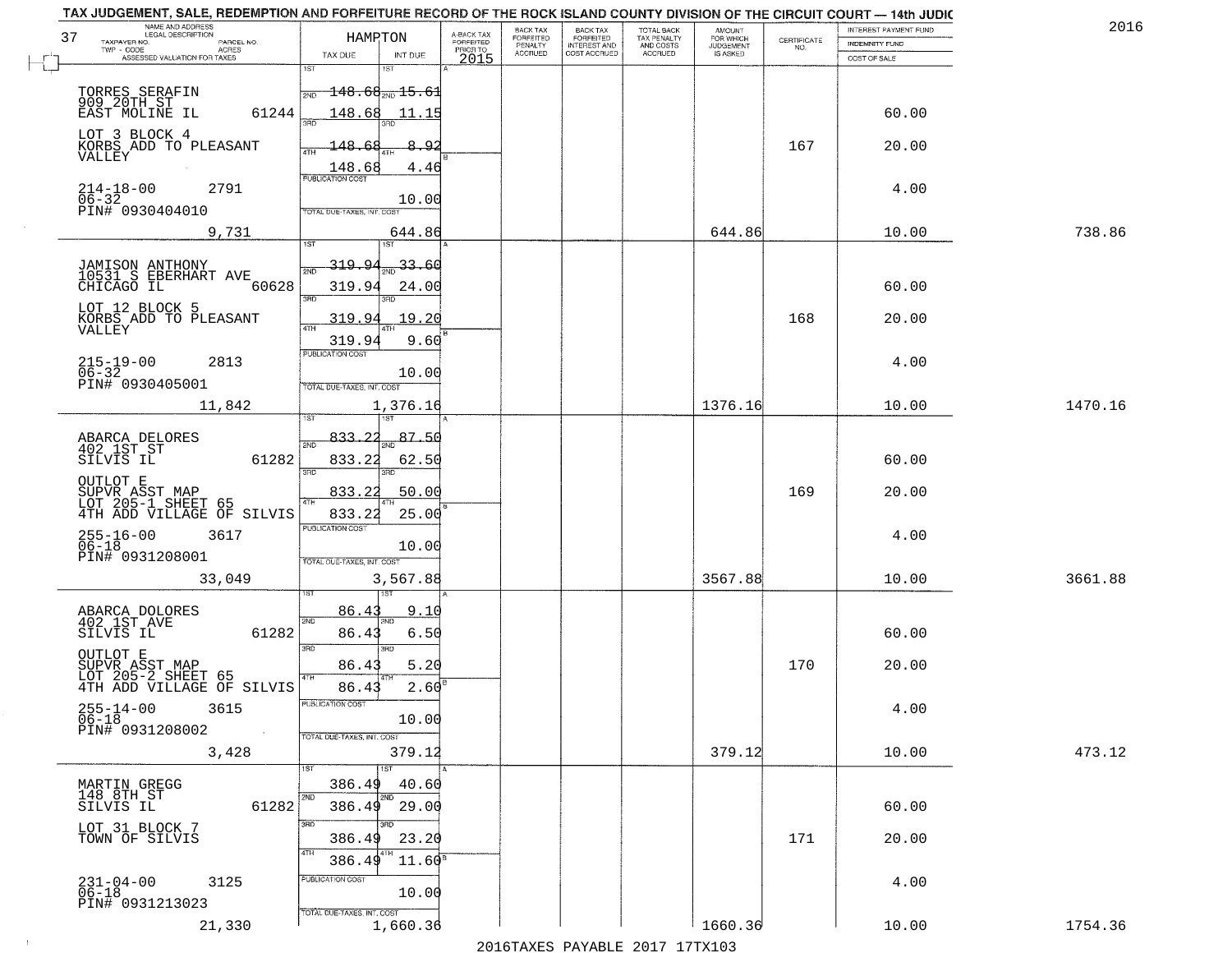| 37                                 | BY WHOM<br>PURCHASED                                  | RATE<br>$\%$<br><b>BID</b> | HAMPTON<br>DATE OF SALE | TAX JUDGEMENT, SALE, REDEMPTION AND FORFEITURE RECORD OF THE ROCK ISLAND COUNTY DIVISION OF THE CIRCUIT COURT — 14th JUDICIAL CIRCUIT OF ILLINOIS 2016<br>SUBSEQUENT TAXES PAID, FEES, AND TIME EXTENSION                                                       | TOTAL DUE<br>TO REDEEM<br>FROM SALE<br>LESS<br>COUNTY CLERK FEE                                                                                | BY WHOM REDEEMED                     | DATE OF REDEMP-<br>TION OR DEED<br><b>MO</b><br>DAY<br>YEAR | RECEIVED REDEMPTION<br>MONEY IN FULL                                   |
|------------------------------------|-------------------------------------------------------|----------------------------|-------------------------|-----------------------------------------------------------------------------------------------------------------------------------------------------------------------------------------------------------------------------------------------------------------|------------------------------------------------------------------------------------------------------------------------------------------------|--------------------------------------|-------------------------------------------------------------|------------------------------------------------------------------------|
|                                    | PIN# 0930404010<br>MS INVESTMENTS GROUP INC<br>$\sim$ | Ō5                         | 12/28/2017              | 01/24/2018 Time Ext & incl<br>02/02/2018 Take Notice Fee                                                                                                                                                                                                        | 06/29/2020<br>20.70                                                                                                                            |                                      |                                                             | Certificate<br>Returned<br>& Cancelled<br>04/04/2018                   |
|                                    |                                                       |                            |                         |                                                                                                                                                                                                                                                                 |                                                                                                                                                | 796.50<br>160.00 MCDONNELL & ASSOC   | 02/20/2018<br>OF 2                                          | Karen Kinney                                                           |
| PIN# 0930405001<br>2               | STEVE SODEMAN LIVING TRUST                            |                            | 12/28/2017              | 01/16/2018 Time Ext & incl<br>01/16/2018 Take Notice Fee                                                                                                                                                                                                        | 12/21/2020<br>20.59                                                                                                                            |                                      |                                                             | Certificate<br>Returned<br>& Cancelled 2<br>03/07/2019                 |
|                                    |                                                       |                            |                         |                                                                                                                                                                                                                                                                 |                                                                                                                                                | $1,520.15$<br>160.00 ANTHONY JAMISON | 11/20/2018                                                  | Karen Kinney                                                           |
| PIN# 0931208001<br>3               | STEVE SODEMAN LIVING TRUST                            | 08                         | 12/28/2017              | 01/16/2018 Time Ext & incl<br>01/16/2018 Take Notice Fee<br>11/25/2019 Subs paid                                                                                                                                                                                | 12/21/2020<br>1,763.10                                                                                                                         |                                      |                                                             | Certificate<br>Returned<br>-3<br>& Cancelled<br>06/03/2020             |
|                                    |                                                       |                            |                         |                                                                                                                                                                                                                                                                 | 7,121.89<br>160.00                                                                                                                             | DOLORES ABARCA                       | 05/13/2020                                                  | Karen Kinney                                                           |
| PIN# 0931208002<br>4               | STEVE SODEMAN LIVING TRUST                            |                            | 12/28/2017              | 01/16/2018 Time Ext & incl<br>01/16/2018 Take Notice Fee<br>08/06/2020 Take Notice Fee<br>08/06/2020 Circuit Clerks Fee<br>08/06/2020 Title Search Fee<br>08/06/2020 Publication Fee<br>08/06/2020 Subsipare<br>08/13/2020 Sheriffs Fee<br>11/25/2019 Subs paid | $=\begin{smallmatrix} 12/21/2020\\ 20.59\\ 35.00\\ 1494.90\\ 110.00\\ 111.00\\ 171.43\\ 292.9\\ 392.9\\ \end{smallmatrix}$<br>280.98<br>209.74 | 2,659.97<br>160.00 DOLORES ABARCA    | 09/18/2020                                                  | Certificate<br>Returned<br>& Cancelled 4<br>10/05/2020<br>Karen Kinney |
| PIN# 0931213023<br>JICTB, INC<br>5 |                                                       | 01                         | 12/28/2017              | 05/11/2018 Time Ext & incl<br>05/11/2018 Take Notice Fee                                                                                                                                                                                                        | 12/10/2020<br>20.70                                                                                                                            |                                      |                                                             | Certificate<br>Returned<br>& Cancelled 5<br>07/06/2018                 |
|                                    |                                                       |                            |                         |                                                                                                                                                                                                                                                                 |                                                                                                                                                | 1,792.60<br>160.00 GREGG MARTIN      | 05/15/2018                                                  | Karen Kinney                                                           |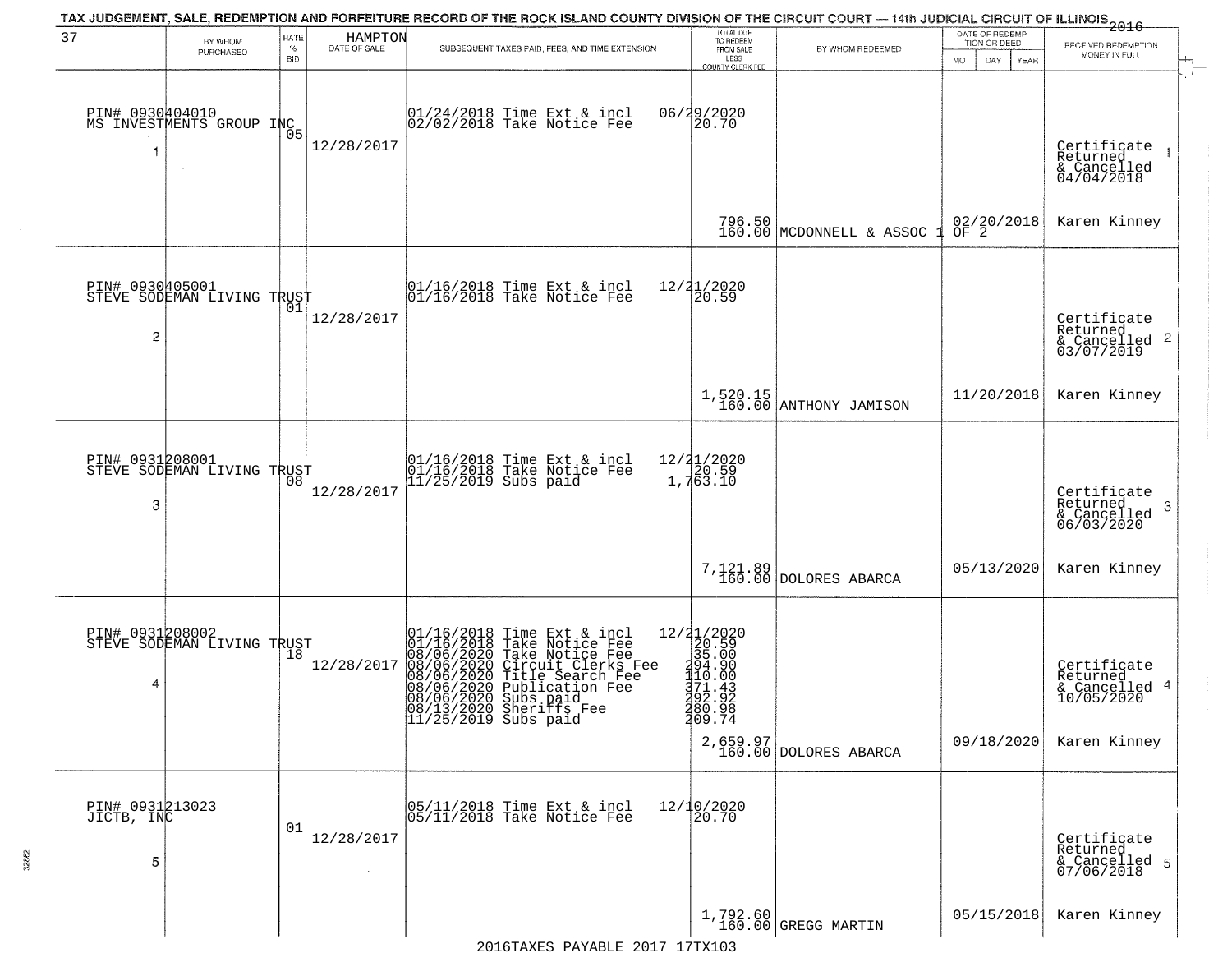|                                      | A-BACK TAX                                                                                                                                                                                                                                                                                                                                                                                                                                                                               | BACK TAX<br>FORFEITED               | <b>BACK TAX</b><br><b>FORFEITED</b> | TOTAL BACK<br>TAX PENALTY | <b>AMOUNT</b>        |                                              |                                         | 2016                                                                                                                                                                                                                                                                                  |
|--------------------------------------|------------------------------------------------------------------------------------------------------------------------------------------------------------------------------------------------------------------------------------------------------------------------------------------------------------------------------------------------------------------------------------------------------------------------------------------------------------------------------------------|-------------------------------------|-------------------------------------|---------------------------|----------------------|----------------------------------------------|-----------------------------------------|---------------------------------------------------------------------------------------------------------------------------------------------------------------------------------------------------------------------------------------------------------------------------------------|
|                                      | PRIOR TO                                                                                                                                                                                                                                                                                                                                                                                                                                                                                 | <b>ACCRUED</b>                      |                                     |                           | IS ASKED             | NO.                                          |                                         |                                                                                                                                                                                                                                                                                       |
| 1ST<br>18T                           |                                                                                                                                                                                                                                                                                                                                                                                                                                                                                          |                                     |                                     |                           |                      |                                              |                                         |                                                                                                                                                                                                                                                                                       |
| 2ND<br>2ND                           |                                                                                                                                                                                                                                                                                                                                                                                                                                                                                          |                                     |                                     |                           |                      |                                              |                                         |                                                                                                                                                                                                                                                                                       |
| 38.80<br>517.44                      |                                                                                                                                                                                                                                                                                                                                                                                                                                                                                          |                                     |                                     |                           |                      |                                              | 60.00                                   |                                                                                                                                                                                                                                                                                       |
|                                      |                                                                                                                                                                                                                                                                                                                                                                                                                                                                                          |                                     |                                     |                           |                      |                                              |                                         |                                                                                                                                                                                                                                                                                       |
|                                      |                                                                                                                                                                                                                                                                                                                                                                                                                                                                                          |                                     |                                     |                           |                      |                                              |                                         |                                                                                                                                                                                                                                                                                       |
| <b>PUBLICATION COST</b>              |                                                                                                                                                                                                                                                                                                                                                                                                                                                                                          |                                     |                                     |                           |                      |                                              |                                         |                                                                                                                                                                                                                                                                                       |
| 10.00                                |                                                                                                                                                                                                                                                                                                                                                                                                                                                                                          |                                     |                                     |                           |                      |                                              |                                         |                                                                                                                                                                                                                                                                                       |
|                                      |                                                                                                                                                                                                                                                                                                                                                                                                                                                                                          |                                     |                                     |                           |                      |                                              |                                         | 1741.68                                                                                                                                                                                                                                                                               |
| <b>TST</b><br>1ST                    |                                                                                                                                                                                                                                                                                                                                                                                                                                                                                          |                                     |                                     |                           |                      |                                              |                                         |                                                                                                                                                                                                                                                                                       |
| 72.94<br><u>694.93</u>               |                                                                                                                                                                                                                                                                                                                                                                                                                                                                                          |                                     |                                     |                           |                      |                                              |                                         |                                                                                                                                                                                                                                                                                       |
| 694.9<br>52.10                       |                                                                                                                                                                                                                                                                                                                                                                                                                                                                                          |                                     |                                     |                           |                      |                                              | 60.00                                   |                                                                                                                                                                                                                                                                                       |
|                                      |                                                                                                                                                                                                                                                                                                                                                                                                                                                                                          |                                     |                                     |                           |                      |                                              |                                         |                                                                                                                                                                                                                                                                                       |
| 47H<br>694.93                        |                                                                                                                                                                                                                                                                                                                                                                                                                                                                                          |                                     |                                     |                           |                      |                                              |                                         |                                                                                                                                                                                                                                                                                       |
| PUBLICATION COST                     |                                                                                                                                                                                                                                                                                                                                                                                                                                                                                          |                                     |                                     |                           |                      |                                              | 4.00                                    |                                                                                                                                                                                                                                                                                       |
| TOTAL DUE-TAXES, INT. COST           |                                                                                                                                                                                                                                                                                                                                                                                                                                                                                          |                                     |                                     |                           |                      |                                              |                                         |                                                                                                                                                                                                                                                                                       |
| 2,977.20                             |                                                                                                                                                                                                                                                                                                                                                                                                                                                                                          |                                     |                                     |                           | 2977.20              |                                              | 10.00                                   | 3071.20                                                                                                                                                                                                                                                                               |
|                                      |                                                                                                                                                                                                                                                                                                                                                                                                                                                                                          |                                     |                                     |                           |                      |                                              |                                         |                                                                                                                                                                                                                                                                                       |
|                                      |                                                                                                                                                                                                                                                                                                                                                                                                                                                                                          |                                     |                                     |                           |                      |                                              |                                         |                                                                                                                                                                                                                                                                                       |
| 3RD<br>3RD                           |                                                                                                                                                                                                                                                                                                                                                                                                                                                                                          |                                     |                                     |                           |                      |                                              |                                         |                                                                                                                                                                                                                                                                                       |
| 9.88<br>164.36                       |                                                                                                                                                                                                                                                                                                                                                                                                                                                                                          |                                     |                                     |                           |                      | 174                                          | 20.00                                   |                                                                                                                                                                                                                                                                                       |
| 4.94<br>164.36                       |                                                                                                                                                                                                                                                                                                                                                                                                                                                                                          |                                     |                                     |                           |                      |                                              |                                         |                                                                                                                                                                                                                                                                                       |
|                                      |                                                                                                                                                                                                                                                                                                                                                                                                                                                                                          |                                     |                                     |                           |                      |                                              | 4.00                                    |                                                                                                                                                                                                                                                                                       |
| TOTAL OUE-TAXES, INT. COST           |                                                                                                                                                                                                                                                                                                                                                                                                                                                                                          |                                     |                                     |                           |                      |                                              |                                         |                                                                                                                                                                                                                                                                                       |
| 711.90                               |                                                                                                                                                                                                                                                                                                                                                                                                                                                                                          |                                     |                                     |                           | 711.90               |                                              | 10.00                                   | 805.90                                                                                                                                                                                                                                                                                |
|                                      |                                                                                                                                                                                                                                                                                                                                                                                                                                                                                          |                                     |                                     |                           |                      |                                              |                                         |                                                                                                                                                                                                                                                                                       |
| 2ND                                  |                                                                                                                                                                                                                                                                                                                                                                                                                                                                                          |                                     |                                     |                           |                      |                                              |                                         |                                                                                                                                                                                                                                                                                       |
| 3RD<br>3RD                           |                                                                                                                                                                                                                                                                                                                                                                                                                                                                                          |                                     |                                     |                           |                      |                                              |                                         |                                                                                                                                                                                                                                                                                       |
| 4TH                                  |                                                                                                                                                                                                                                                                                                                                                                                                                                                                                          |                                     |                                     |                           |                      |                                              |                                         |                                                                                                                                                                                                                                                                                       |
|                                      |                                                                                                                                                                                                                                                                                                                                                                                                                                                                                          |                                     |                                     |                           |                      |                                              |                                         |                                                                                                                                                                                                                                                                                       |
| 10.00                                |                                                                                                                                                                                                                                                                                                                                                                                                                                                                                          |                                     |                                     |                           |                      |                                              |                                         |                                                                                                                                                                                                                                                                                       |
| TOTAL DUE-TAXES, INT. COST           |                                                                                                                                                                                                                                                                                                                                                                                                                                                                                          |                                     |                                     |                           |                      |                                              |                                         |                                                                                                                                                                                                                                                                                       |
| $\overline{1}$ ST<br>1ST             |                                                                                                                                                                                                                                                                                                                                                                                                                                                                                          |                                     |                                     |                           |                      |                                              |                                         | 3442.58                                                                                                                                                                                                                                                                               |
| 57.71<br>6.09                        |                                                                                                                                                                                                                                                                                                                                                                                                                                                                                          |                                     |                                     |                           |                      |                                              |                                         |                                                                                                                                                                                                                                                                                       |
| 57.71<br>4.35                        |                                                                                                                                                                                                                                                                                                                                                                                                                                                                                          |                                     |                                     |                           |                      |                                              | 60.00                                   |                                                                                                                                                                                                                                                                                       |
| 3RD<br>3HD                           |                                                                                                                                                                                                                                                                                                                                                                                                                                                                                          |                                     |                                     |                           |                      |                                              |                                         |                                                                                                                                                                                                                                                                                       |
| 4TH<br>4TH                           |                                                                                                                                                                                                                                                                                                                                                                                                                                                                                          |                                     |                                     |                           |                      |                                              |                                         |                                                                                                                                                                                                                                                                                       |
| PUBLICATION COST                     |                                                                                                                                                                                                                                                                                                                                                                                                                                                                                          |                                     |                                     |                           |                      |                                              |                                         |                                                                                                                                                                                                                                                                                       |
| 10.00                                |                                                                                                                                                                                                                                                                                                                                                                                                                                                                                          |                                     |                                     |                           |                      |                                              |                                         |                                                                                                                                                                                                                                                                                       |
| TOTAL DUE-TAXES, INT. COST<br>256.50 |                                                                                                                                                                                                                                                                                                                                                                                                                                                                                          |                                     |                                     |                           | 256.50               |                                              | 10.00                                   | 350.50                                                                                                                                                                                                                                                                                |
|                                      | HAMRTON<br>TAX DUE<br>INT DUE<br>61282<br>$-31 - 0$<br>517<br>517.4<br>15.52<br>TOTAL DUE-TAXES, INT. COST<br>1,647.68<br>61265<br>3RD<br>694.9<br>41.68<br>20.84<br>10.00<br>$17-$<br>164<br>61282<br>164.36<br>12.35<br>4TH<br><b>PUBLICATION COST</b><br>10.00<br>82.1<br><u>781.86</u><br>MCCLINTOCK PROPERTIES INC<br>714 6TH ST<br>61241<br>58.65<br>781.86<br>781.86<br>46.92<br>23.46<br>781.86<br>PUBLICATION COST<br>3,348.58<br>2ND<br>2ND<br>61282<br>3.48<br>57.71<br>57.71 | FORFEITED<br>2015<br>$1.74^{\circ}$ | PENALTY                             | INTEREST AND              | AND COSTS<br>ACCRUED | FOR WHICH<br>JUDGEMENT<br>1647.68<br>3348.58 | CERTIFICATE<br>172<br>173<br>175<br>176 | TAX JUDGEMENT, SALE, REDEMPTION AND FORFEITURE RECORD OF THE ROCK ISLAND COUNTY DIVISION OF THE CIRCUIT COURT - 14th JUDIC<br>INTEREST PAYMENT FUND<br>INDEMNITY FUND<br>COST OF SALE<br>20.00<br>4.00<br>10.00<br>20.00<br>60.00<br>60.00<br>20.00<br>4.00<br>10.00<br>20.00<br>4.00 |

 $\sim 100$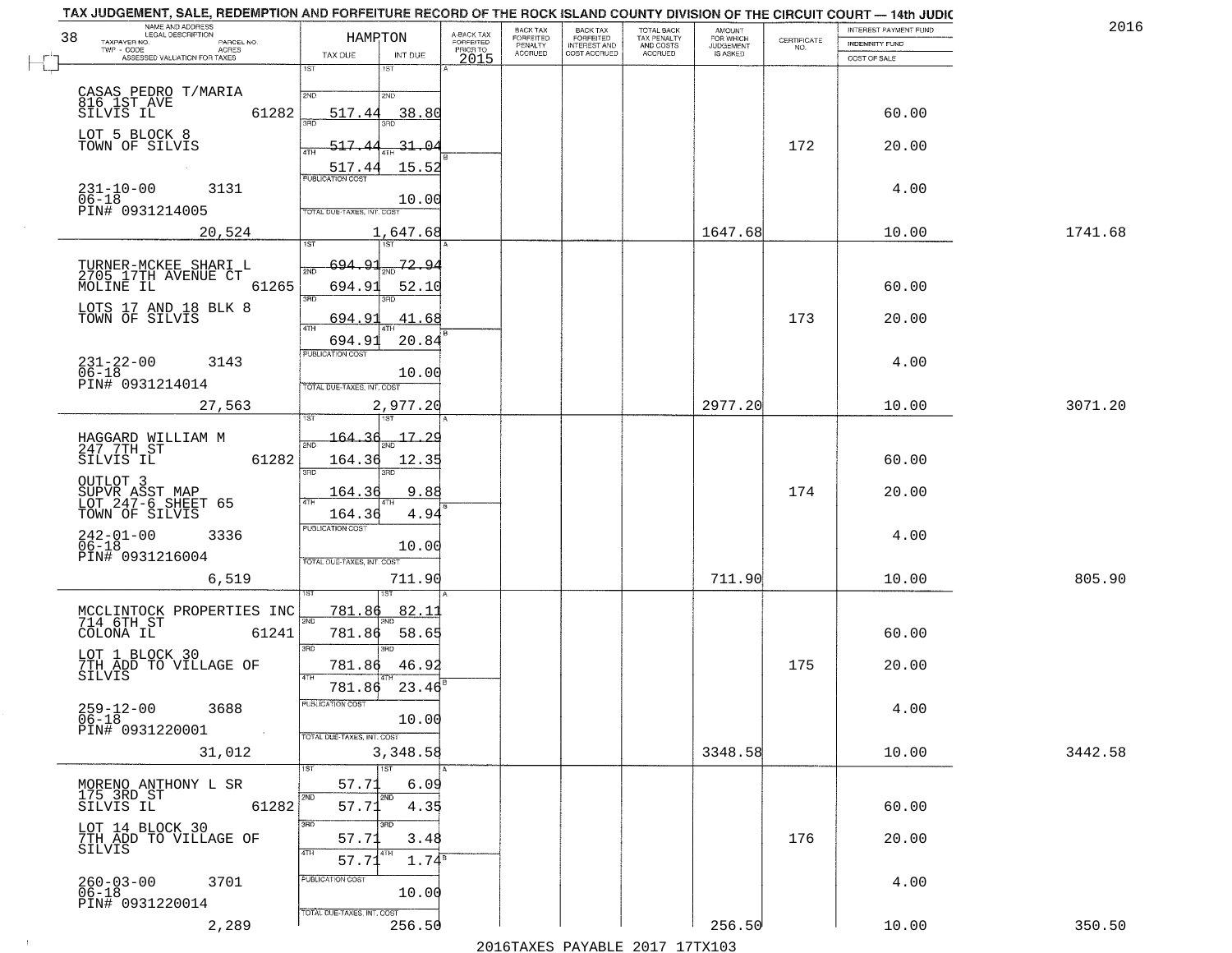| 38                                        | BY WHOM                       | RATE               | HAMPTON<br>DATE OF SALE | TAX JUDGEMENT, SALE, REDEMPTION AND FORFEITURE RECORD OF THE ROCK ISLAND COUNTY DIVISION OF THE CIRCUIT COURT — 14th JUDICIAL CIRCUIT OF ILLINOIS 2016                                                                                                |                                                                                                     | TOTAL DUE<br>TO REDEEM                       |                                              | DATE OF REDEMP-<br>TION OR DEED | RECEIVED REDEMPTION                                                              |
|-------------------------------------------|-------------------------------|--------------------|-------------------------|-------------------------------------------------------------------------------------------------------------------------------------------------------------------------------------------------------------------------------------------------------|-----------------------------------------------------------------------------------------------------|----------------------------------------------|----------------------------------------------|---------------------------------|----------------------------------------------------------------------------------|
|                                           | PURCHASED                     | $\%$<br><b>BID</b> |                         | SUBSEQUENT TAXES PAID, FEES, AND TIME EXTENSION                                                                                                                                                                                                       |                                                                                                     | FROM SALE<br>LESS<br><b>COUNTY CLERK FEE</b> | BY WHOM REDEEMED                             | MO.<br>DAY.<br><b>YEAR</b>      | MONEY IN FULL                                                                    |
| PIN# 0931214005<br>WESTERN SITES LLC<br>1 |                               | 02                 | 12/28/2017              | 03/25/2020 Time Ext & incl<br>04/13/2018 Take Notice Fee<br>04/06/2020 Take Notice Fee<br>04/06/2020 Take Notice Fee<br>04/28/2020 Circuit Clerks Fee<br>04/28/2020 Title Search Fee<br>05/14/2020 Sheriffs Fee<br>11/29/2018 Subs paid<br>12/23/2019 | 09/30/2020<br>20.70<br>35.00<br>116.07<br>375.00<br>$\frac{150.00}{473.30}$<br>2,207.32<br>2,270.92 |                                              |                                              |                                 | Certificate<br>Returned<br>& Cancelled<br>08/10/2020                             |
|                                           |                               |                    |                         |                                                                                                                                                                                                                                                       |                                                                                                     |                                              | 8,727.71<br>160.00 PEDRO CASAS               | 07/07/2020                      | Karen Kinney                                                                     |
| PIN# 0931214014<br>2                      | INTEGRITY INVESTMENT FUND LLC | 00                 | 12/28/2017              | $\begin{array}{ccc}  01/19/2018 \text{ Time} & \text{Ext} & \text{incl} \\  01/17/2018 \text{ Take Notice } \text{Fe} \end{array}$                                                                                                                    | 06/29/2020<br>20.59                                                                                 |                                              |                                              |                                 | Certificate<br>Returned<br>& Cancelled 2<br>02/12/2018                           |
|                                           |                               |                    |                         |                                                                                                                                                                                                                                                       |                                                                                                     |                                              | $3,091.79$<br>160.00 SHARI TURNER-MCKEE      | 01/19/2018                      | Karen Kinney                                                                     |
| PIN# 0931216004<br>RICO TRUSTEE<br>3      |                               | 18                 | 12/28/2017              |                                                                                                                                                                                                                                                       |                                                                                                     |                                              |                                              |                                 | ADMIN SALE IN ERROR<br>Certificate<br>Returned<br>3<br>& Cancelled<br>02/01/2018 |
|                                           |                               |                    |                         |                                                                                                                                                                                                                                                       |                                                                                                     |                                              |                                              |                                 | Karen Kinney                                                                     |
| PIN# 0931220001<br>WESTERN SITES LLC<br>4 |                               | 00                 | 12/28/2017              |                                                                                                                                                                                                                                                       |                                                                                                     |                                              |                                              |                                 | Certificate<br>Returned<br>& Cancelled 4<br>04/04/2018                           |
|                                           |                               |                    |                         |                                                                                                                                                                                                                                                       |                                                                                                     |                                              | 3,442.58<br>160.00 MCCLINTOCK PROPERTIES INC |                                 | Karen Kinney                                                                     |
| PIN# 0931220014<br>RICO TRUSTEE<br>5      |                               | 18                 | 12/28/2017              | 03/01/2018 Time Ext & incl<br>03/01/2018 Take Notice Fee<br>11/17/2018 Subs paid                                                                                                                                                                      | 08/07/2020<br>20.70<br>272.86                                                                       |                                              |                                              |                                 | Certificate<br>Returned<br>& Cancelled 5<br>07/05/2019                           |
|                                           |                               |                    |                         |                                                                                                                                                                                                                                                       |                                                                                                     |                                              | 866.07<br>160.00 ANTHONY L MORENO SR         | 06/13/2019                      | Karen Kinney                                                                     |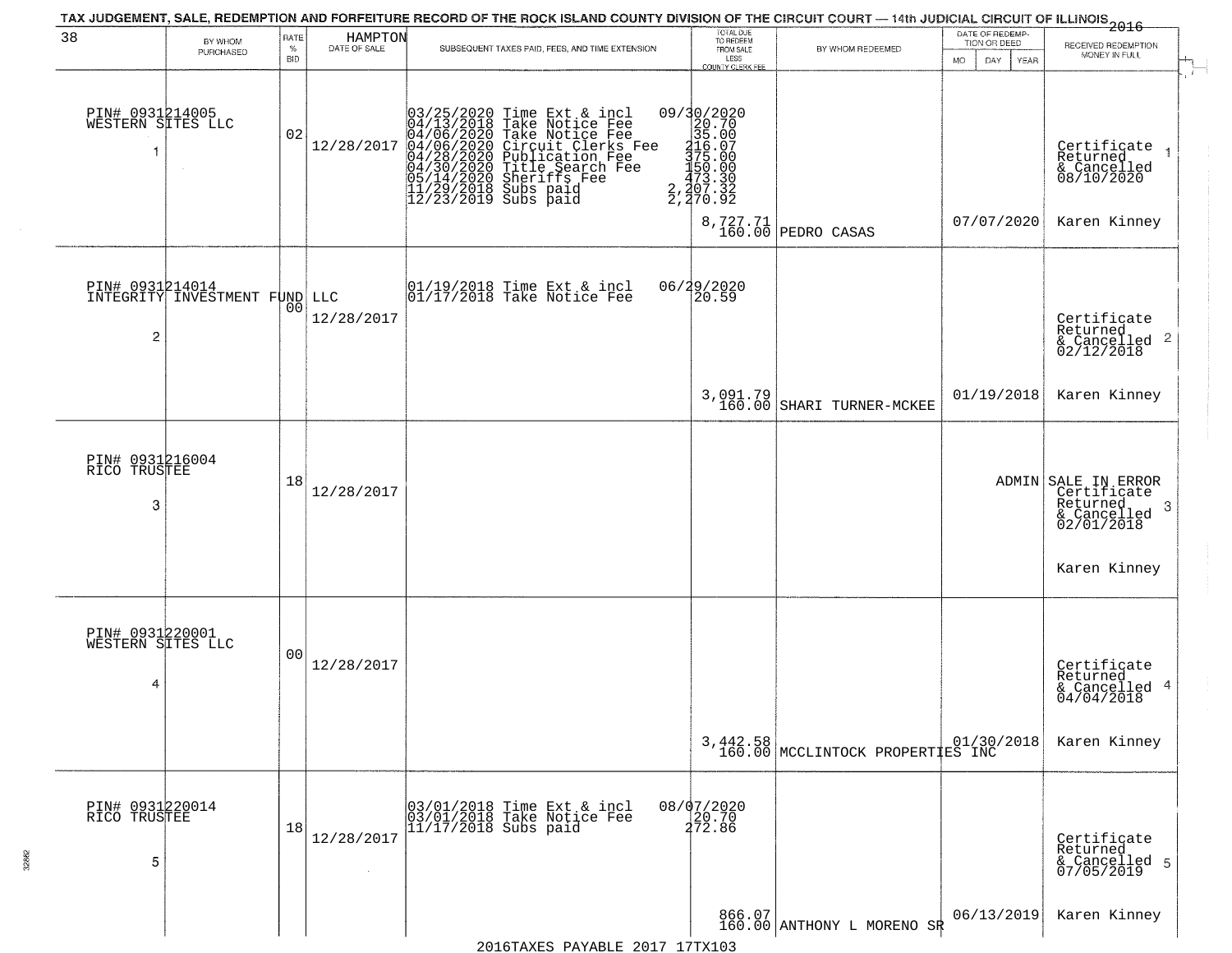| NAME AND ADDRESS<br>LEGAL DESCRIPTION<br>39       | HAMRTON                                  | A-BACK TAX                   | BACK TAX<br><b>FORFEITED</b> | <b>BACK TAX</b><br><b>FORFEITED</b> | TOTAL BACK<br>TAX PENALTY | <b>AMOUNT</b>                      |                    | INTEREST PAYMENT FUND | 2016    |
|---------------------------------------------------|------------------------------------------|------------------------------|------------------------------|-------------------------------------|---------------------------|------------------------------------|--------------------|-----------------------|---------|
| TAXPAYER NO.<br>PARCEL NO.<br>TWP - CODE<br>ACRES |                                          | <b>FORFEITED</b><br>PRIOR TO | PENALTY<br>ACCRUED           | INTEREST AND<br>COST ACCRUED        | AND COSTS<br>ACCRUED      | FOR WHICH<br>JUDGEMENT<br>IS ASKED | CERTIFICATE<br>NO. | <b>INDEMNITY FUND</b> |         |
| ASSESSED VALUATION FOR TAXES                      | TAX DUE<br>INT DUE<br>ist<br>1ST         | 2015                         |                              |                                     |                           |                                    |                    | COST OF SALE          |         |
|                                                   |                                          |                              |                              |                                     |                           |                                    |                    |                       |         |
| MORENO ANTHONY L SR<br>175 3RD ST<br>SILVIS IL    | $57.71$ <sub>2ND</sub><br>-6.09<br>2ND   |                              |                              |                                     |                           |                                    |                    |                       |         |
|                                                   | 61282<br>57.71<br>4.35<br>ïПD<br>3BD     |                              |                              |                                     |                           |                                    |                    | 60.00                 |         |
| LOT 15 BLOCK 30<br>7TH ADD TO VILLAGE             | 57.7                                     |                              |                              |                                     |                           |                                    | 177                | 20.00                 |         |
| OF SILVIS                                         | 4TH<br>57.73<br>1.74                     |                              |                              |                                     |                           |                                    |                    |                       |         |
|                                                   | <b>PUBLICATION COST</b>                  |                              |                              |                                     |                           |                                    |                    |                       |         |
| $260 - 04 - 00$<br>3702<br>$06 - 18$              | 10.00                                    |                              |                              |                                     |                           |                                    |                    | 4.00                  |         |
| PIN# 0931220015                                   | TOTAL DUE-TAXES, INT. COST               |                              |                              |                                     |                           |                                    |                    |                       |         |
| 2,289                                             | 256.50<br>1ST<br>1ST                     |                              |                              |                                     |                           | 256.50                             |                    | 10.00                 | 350.50  |
|                                                   | 809.04<br>84.98                          |                              |                              |                                     |                           |                                    |                    |                       |         |
| MORENO ANTHONY L SR<br>175 3RD ST<br>SILVIS IL    | 2ND                                      |                              |                              |                                     |                           |                                    |                    |                       |         |
|                                                   | 61282<br>809.04<br>60.70<br>3RD<br>3RD   |                              |                              |                                     |                           |                                    |                    | 60.00                 |         |
| LOT 16 BLOCK 30<br>7TH ADD TO VILLAGE OF          | 809.04<br>48.56                          |                              |                              |                                     |                           |                                    | 178                | 20.00                 |         |
| SILVIS                                            | 47H<br>24.28<br>809.04                   |                              |                              |                                     |                           |                                    |                    |                       |         |
| $260 - 05 - 00$<br>3703                           | PUBLICATION COST                         |                              |                              |                                     |                           |                                    |                    | 4.00                  |         |
| $06 - 18$                                         | 10.00                                    |                              |                              |                                     |                           |                                    |                    |                       |         |
| PIN# 0931220016                                   | TOTAL DUE-TAXES, INT. COST               |                              |                              |                                     |                           |                                    |                    |                       |         |
| 32,090                                            | 3,464.68                                 |                              |                              |                                     |                           | 3464.68                            |                    | 10.00                 | 3558.68 |
|                                                   | 52.4<br>5.5.                             |                              |                              |                                     |                           |                                    |                    |                       |         |
| MORENO ANTHONY L SR<br>175 3RD ST<br>SILVIS IL    | 2ND<br>61282<br>52.44<br>3.95            |                              |                              |                                     |                           |                                    |                    | 60.00                 |         |
|                                                   | 3RD<br>3RD                               |                              |                              |                                     |                           |                                    |                    |                       |         |
| LOT 17 BLOCK 30<br>7TH ADD TO VILLAGE OF          | 52.44<br>3.16                            |                              |                              |                                     |                           |                                    | 179                | 20.00                 |         |
| <b>SILVIS</b>                                     | 4TH<br>1.58<br>52.44                     |                              |                              |                                     |                           |                                    |                    |                       |         |
| 3704                                              | <b>PUBLICATION COST</b>                  |                              |                              |                                     |                           |                                    |                    | 4.00                  |         |
| 260-06-00<br>06-18<br>PIN# 0931220017             | 10.00                                    |                              |                              |                                     |                           |                                    |                    |                       |         |
| 2,080                                             | TOTAL OUE-TAXES, INT. COST<br>233.98     |                              |                              |                                     |                           | 233.98                             |                    | 10.00                 | 327.98  |
|                                                   |                                          |                              |                              |                                     |                           |                                    |                    |                       |         |
| AYALA ISAIAS<br>158 5TH ST                        | <u>233.86</u><br><u> 24.5</u>            |                              |                              |                                     |                           |                                    |                    |                       |         |
| SILVIS IL                                         | 2ND<br>61282<br>233.86<br>17.55          |                              |                              |                                     |                           |                                    |                    | 60.00                 |         |
| SUPVR ASST MAP                                    | 3 <sub>BD</sub><br>3RD                   |                              |                              |                                     |                           |                                    |                    |                       |         |
| LOT 220 SHEET 65                                  | 233.86<br>14.04                          |                              |                              |                                     |                           |                                    | 180                | 20.00                 |         |
|                                                   | 7.02<br>233.86                           |                              |                              |                                     |                           |                                    |                    |                       |         |
| $073 - 19 - 00$<br>06-18<br>663                   | PUBLICATION COST                         |                              |                              |                                     |                           |                                    |                    | 4.00                  |         |
| PIN# 0931221026<br>$\sim$                         | 10.00                                    |                              |                              |                                     |                           |                                    |                    |                       |         |
| 23,250                                            | TOTAL DUE-TAXES, INT. COST<br>1,008.62   |                              |                              |                                     |                           | 1008.62                            |                    | 10.00                 | 1102.62 |
|                                                   | 1ST<br>1ST                               |                              |                              |                                     |                           |                                    |                    |                       |         |
| CLARK JAMES S/PAULA J<br>1708 53RD ST APT 2       |                                          |                              |                              |                                     |                           |                                    |                    |                       |         |
| MOLINE IL                                         | 2ND<br>2ND<br>7.25<br>96.91<br>61265     |                              |                              |                                     |                           |                                    |                    | 60.00                 |         |
| LOTS 39 AND 40                                    | 3BD<br>उनक                               |                              |                              |                                     |                           |                                    |                    |                       |         |
| PLAIN VIEW ADD                                    | 96.91<br>5.80                            |                              |                              |                                     |                           |                                    | 181                | 20.00                 |         |
|                                                   | 4TH<br>4TH<br>96.91<br>2.90 <sup>s</sup> |                              |                              |                                     |                           |                                    |                    |                       |         |
| 2943<br>222-18-00<br>06-20                        | PUBLICATION COST                         |                              |                              |                                     |                           |                                    |                    | 4.00                  |         |
| PIN# 0931307019                                   | 10.00                                    |                              |                              |                                     |                           |                                    |                    |                       |         |
| 15,450                                            | TOTAL DUE-TAXES, INT. COST<br>316.68     |                              |                              |                                     |                           | 316.68                             |                    | 10.00                 | 410.68  |
|                                                   |                                          |                              |                              |                                     |                           |                                    |                    |                       |         |

 $\sim 100$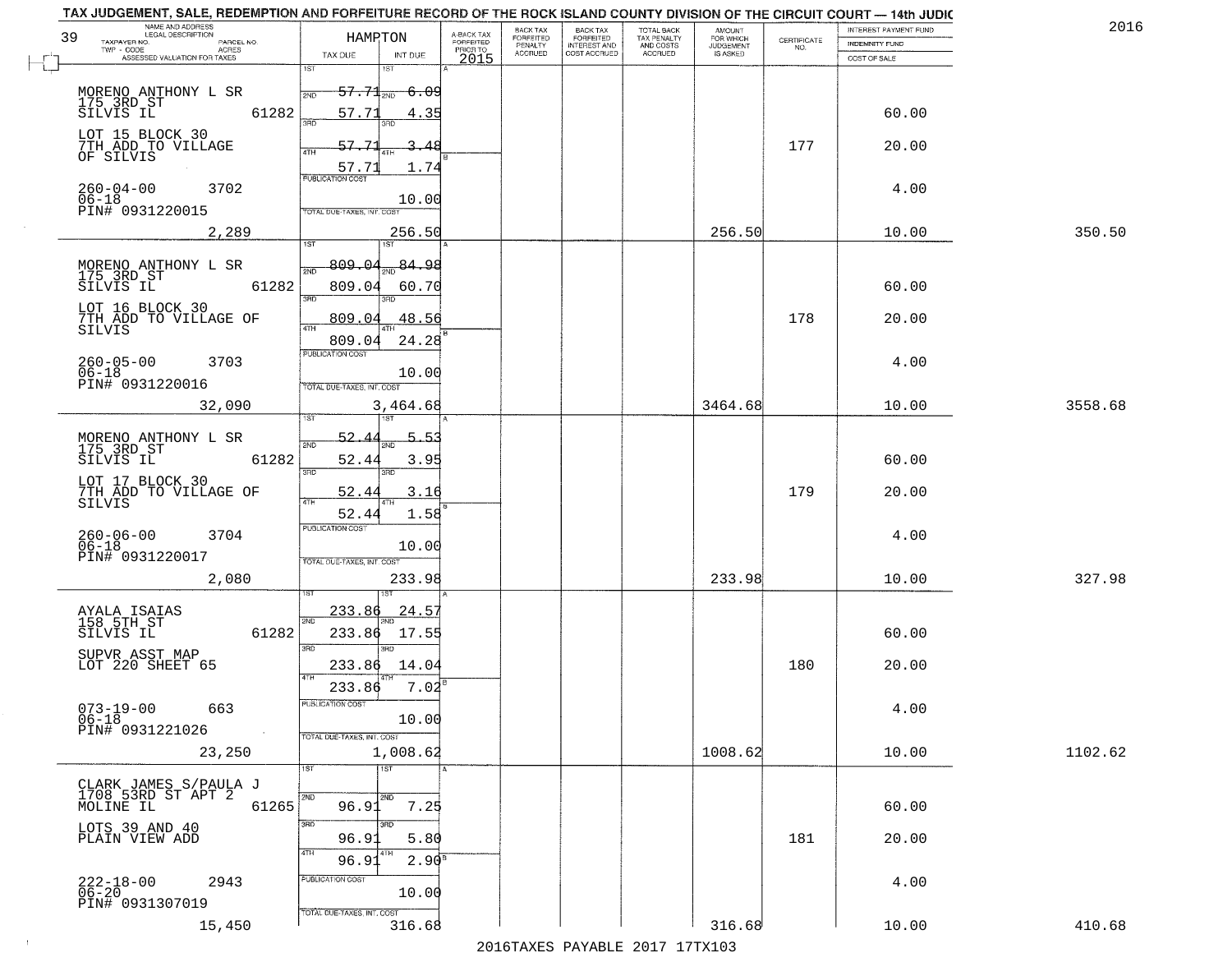|                                       |                                                      |                            |                               | TAX JUDGEMENT, SALE, REDEMPTION AND FORFEITURE RECORD OF THE ROCK ISLAND COUNTY DIVISION OF THE CIRCUIT COURT — 14th JUDICIAL CIRCUIT OF ILLINOIS 2016 |                                                                 |                                                                                  |                                                             |                                                                                        |
|---------------------------------------|------------------------------------------------------|----------------------------|-------------------------------|--------------------------------------------------------------------------------------------------------------------------------------------------------|-----------------------------------------------------------------|----------------------------------------------------------------------------------|-------------------------------------------------------------|----------------------------------------------------------------------------------------|
| 39                                    | BY WHOM<br>PURCHASED                                 | RATE<br>$\%$<br><b>BID</b> | HAMPTON<br>DATE OF SALE       | SUBSEQUENT TAXES PAID, FEES, AND TIME EXTENSION                                                                                                        | TOTAL DUE<br>TO REDEEM<br>FROM SALE<br>LESS<br>COUNTY CLERK FEE | BY WHOM REDEEMED                                                                 | DATE OF REDEMP-<br>TION OR DEED<br><b>MO</b><br>DAY<br>YEAR | RECEIVED REDEMPTION<br>MONEY IN FULL                                                   |
| PIN# 0931220015<br>RICO TRUSTEE<br>-1 |                                                      | 18                         | 12/28/2017                    | 03/01/2018 Time Ext & incl<br>03/01/2018 Take Notice Fee<br>11/17/2018 Subs paid                                                                       | 08/07/2020<br>20.70<br>272.86                                   |                                                                                  |                                                             | $\mathbf{r}$<br>Certificate<br>Returned<br>$\overline{1}$<br>& Cancelled<br>07/05/2019 |
|                                       |                                                      |                            |                               |                                                                                                                                                        |                                                                 | 866.07<br>160.00 ANTHONY L MORENO SR                                             | 06/13/2019                                                  | Karen Kinney                                                                           |
| $\overline{2}$                        | PIN# 0931220016<br>EQUITY ONE INVESTMENT             |                            | FUND LLC<br> 00<br>12/28/2017 | 01/16/2018 Time Ext & incl<br>01/16/2018 Take Notice Fee<br>11/20/2018 Subs paid                                                                       | $07/03/2020$<br>3,434.30                                        |                                                                                  |                                                             | Certificate<br>Returned<br>$\frac{1}{2}$ Cancelled 2<br>07/29/2019                     |
|                                       |                                                      |                            |                               |                                                                                                                                                        | $7,425.69$<br>$160.00$                                          | IH MISSISSIPPI VALLEY CRE                                                        |                                                             | Karen Kinney                                                                           |
| PIN# 0931220017<br>3                  | PIN# UY31KZUU1/<br>STEVE SODEMAN LIVING TRUST<br> 18 |                            | 12/28/2017                    | 01/16/2018 Time Ext & incl<br>01/16/2018 Take Notice Fee<br>11/20/2018 Subs paid                                                                       | 12/21/2020<br>$\frac{1}{250.60}$                                |                                                                                  |                                                             | Certificate<br>Returned<br>3<br>& Cancelled<br>07/05/2019                              |
|                                       |                                                      |                            |                               |                                                                                                                                                        |                                                                 | 806.42<br>160.00 ANTHONY L MORENO SR                                             | 06/13/2019                                                  | Karen Kinney                                                                           |
| 4                                     | PIN# 0931221026<br>STEVE SODEMAN LIVING TRUST        | 00                         | 12/28/2017                    | $\begin{array}{c} 01/16/2018 \\ 01/16/2018 \\ \end{array}$ Take Notice Fee                                                                             | 12/21/2020<br>$\overline{20.59}$                                |                                                                                  |                                                             | Certificate<br>Returned<br>& Cancelled 4<br>08/02/2018                                 |
|                                       |                                                      |                            |                               |                                                                                                                                                        |                                                                 | $1,123.21$<br>160.00 WELLS FARGO MORTGAGE                                        | 07/02/2018                                                  | Karen Kinney                                                                           |
| 5                                     | PIN# 0931307019    <br>STEVE SODEMAN LIVING TRUST    | 0 <sub>0</sub>             | 12/28/2017                    | 01/16/2018 Time Ext & incl<br>01/16/2018 Take Notice Fee                                                                                               | 12/21/2020<br>20.59                                             |                                                                                  |                                                             | Certificate<br>Returned<br>& Cancelled 5<br>04/04/2018                                 |
|                                       |                                                      |                            |                               |                                                                                                                                                        |                                                                 | $\left.\begin{array}{c} 431.27 \\ 160.00 \end{array}\right $ JAMES & PAULA CLARK | 03/22/2018                                                  | Karen Kinney                                                                           |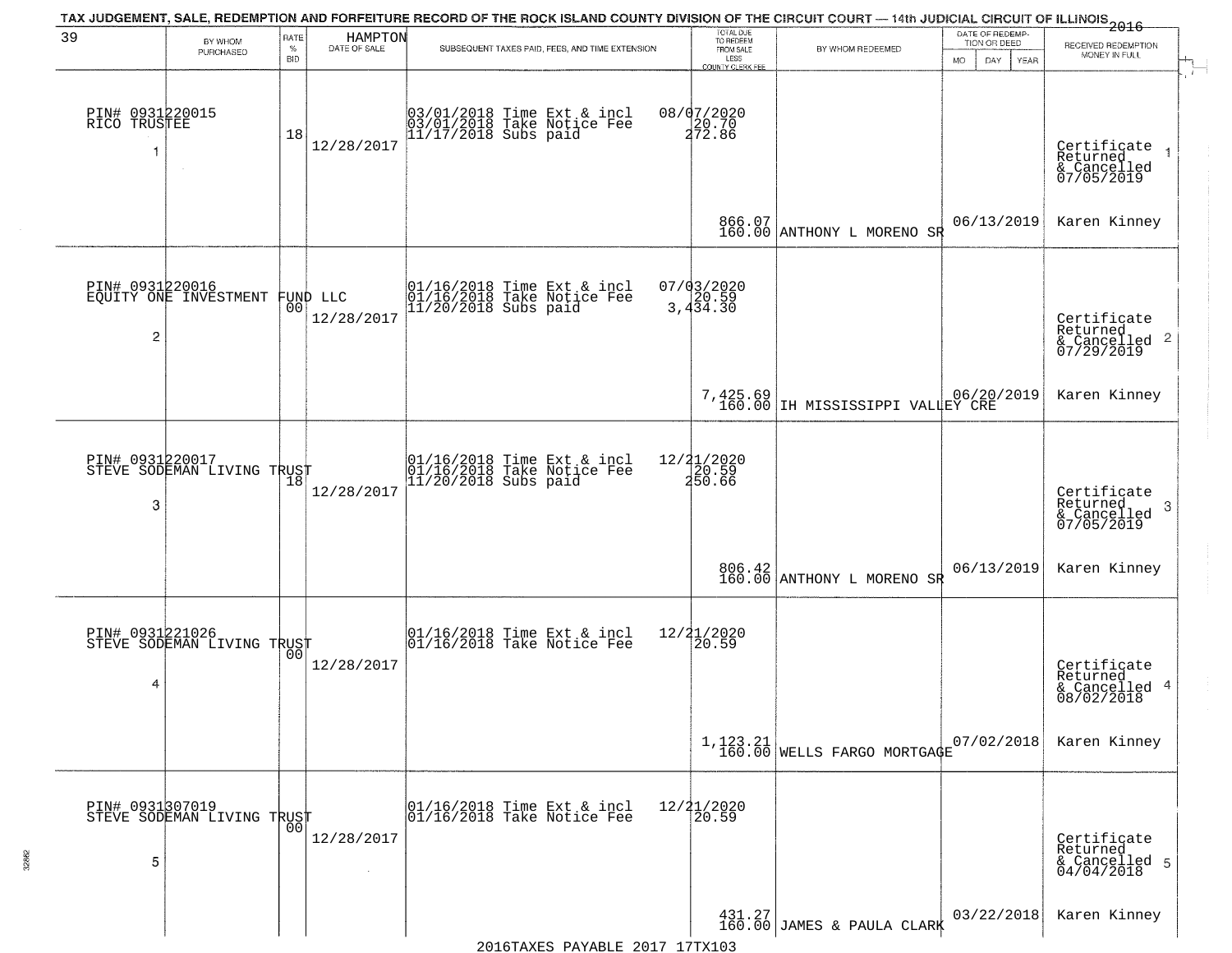| 40 | NAME AND ADDRESS<br>LEGAL DESCRIPTION<br>TAXPAYER NO.<br>PARCEL NO.<br>TWP - CODE<br><b>ACRES</b> | HAMRTON                          |                           | A-BACK TAX<br><b>FORFEITED</b><br>PRIOR TO | BACK TAX<br>FORFEITED<br>PENALTY<br><b>ACCRUED</b> | <b>BACK TAX</b><br><b>FORFEITED</b><br>INTEREST AND<br>COST ACCRUED | TOTAL BACK<br>TAX PENALTY<br>AND COSTS<br>ACCRUED | <b>AMOUNT</b><br>FOR WHICH<br>JUDGEMENT<br>IS ASKED | CERTIFICATE<br>NO. | INTEREST PAYMENT FUND<br><b>INDEMNITY FUND</b> | 201      |
|----|---------------------------------------------------------------------------------------------------|----------------------------------|---------------------------|--------------------------------------------|----------------------------------------------------|---------------------------------------------------------------------|---------------------------------------------------|-----------------------------------------------------|--------------------|------------------------------------------------|----------|
|    | ASSESSED VALUATION FOR TAXES                                                                      | TAX DUE<br>1ST                   | INT DUE<br>IST.           | 2015                                       |                                                    |                                                                     |                                                   |                                                     |                    | COST OF SALE                                   |          |
|    | CREEK VIEW/TRACEY MCLOONE 2ND                                                                     |                                  | 2ND                       |                                            |                                                    |                                                                     |                                                   |                                                     |                    |                                                |          |
|    | COAL VALLEY IL<br>61240                                                                           | 77.74<br>3BD                     | 5.85                      |                                            |                                                    |                                                                     |                                                   |                                                     |                    | 60.00                                          |          |
|    | LOT 34<br>PLAIN VIEW ADD                                                                          | 77.7<br>4TH                      |                           |                                            |                                                    |                                                                     |                                                   |                                                     | 182                | 20.00                                          |          |
|    |                                                                                                   | 77.74<br><b>PUBLICATION COST</b> | 2.34                      |                                            |                                                    |                                                                     |                                                   |                                                     |                    |                                                |          |
|    | $222 - 13 - 00$<br>2938<br>$\frac{06-20}{P1N#}$ 0931307024                                        |                                  | 10.00                     |                                            |                                                    |                                                                     |                                                   |                                                     |                    | 4.00                                           |          |
|    |                                                                                                   | TOTAL DUE-TAXES, INT. COST       |                           |                                            |                                                    |                                                                     |                                                   |                                                     |                    | 10.00                                          | 350.09   |
|    | 3,570                                                                                             | 1ST                              | 256.09<br>1ST <sup></sup> |                                            |                                                    |                                                                     |                                                   | 256.09                                              |                    |                                                |          |
|    | JACK & JILL SALES II LLC<br>703 1ST ST                                                            | <u> 1096.98</u>                  | $-115.15$                 | 4379.20                                    |                                                    |                                                                     |                                                   |                                                     |                    |                                                |          |
|    | SILVIS IL<br>61282                                                                                | 1096.98<br>उन्नठ                 | 82.25                     |                                            | 717.66                                             | 3023.38                                                             |                                                   |                                                     |                    | 60.00                                          |          |
|    | SUPVR ASST MAP<br>LOT 439-17 SHEET 67                                                             | 1096.98<br>ৰাম                   | 65.80                     |                                            |                                                    |                                                                     | 16256.16                                          |                                                     | 183                | 20.00                                          |          |
|    |                                                                                                   | 1096.98<br>PUBLICATION COST      | 32.90                     |                                            |                                                    |                                                                     |                                                   |                                                     |                    |                                                |          |
|    | $090 - 17 - 75$<br>$714 - 88$<br>$06 - 18$<br>PIN# 0931413001                                     | TOTAL DUE-TAXES, INT. COST       | 10.00                     | $13 - 14$<br>8135.92                       |                                                    |                                                                     |                                                   |                                                     |                    | 4.00                                           |          |
|    | 43,511                                                                                            |                                  | 4,694.02                  |                                            |                                                    |                                                                     |                                                   | 20950.18                                            |                    | 10.00                                          | 21044.18 |
|    |                                                                                                   | 1076.23                          | 112.98                    |                                            |                                                    |                                                                     |                                                   |                                                     |                    |                                                |          |
|    | SWANSON RICHARD A<br>511 10TH AVE<br>61282<br>SILVIS IL                                           | 1076.23                          | 80.70                     |                                            |                                                    |                                                                     |                                                   |                                                     |                    | 60.00                                          |          |
|    | SUPVR ASST MAP<br>LOT 439-77 SHEET 67                                                             | 3RD                              | 3RD                       |                                            |                                                    |                                                                     |                                                   |                                                     |                    |                                                |          |
|    |                                                                                                   | 1076.23<br>1076.23               | 64.56<br>32.28            |                                            |                                                    |                                                                     |                                                   |                                                     | 184                | 20.00                                          |          |
|    | $090 - 17 - 10$<br>06-18<br>$714 - 75$                                                            | <b>PUBLICATION COST</b>          |                           |                                            |                                                    |                                                                     |                                                   |                                                     |                    | 4.00                                           |          |
|    | PIN# 0931413063                                                                                   | TOTAL OUE-TAXES, INT. COST       | 10.00                     |                                            |                                                    |                                                                     |                                                   |                                                     |                    |                                                |          |
|    | 42,688                                                                                            |                                  | 4,605.44                  |                                            |                                                    |                                                                     |                                                   | 4605.44                                             |                    | 10.00                                          | 4699.44  |
|    | SPRINT/KSOPHT0101-Z2650<br>6391 SPRINT PKWY                                                       | 811.08<br>2ND                    | <u>85.19</u>              |                                            |                                                    |                                                                     |                                                   |                                                     |                    |                                                |          |
|    | 66251<br>OVERLAND PARK KS                                                                         | 811.08                           | 60.85<br>3RD              |                                            |                                                    |                                                                     |                                                   |                                                     |                    | 60.00                                          |          |
|    | CELL LEASE ON WATER TOWER<br>PROPERTY SHT 68                                                      | 3RD<br>811.08                    | 48.68                     |                                            |                                                    |                                                                     |                                                   |                                                     | 185                | 20.00                                          |          |
|    |                                                                                                   | 4TH<br>811.08                    | 24.34                     |                                            |                                                    |                                                                     |                                                   |                                                     |                    |                                                |          |
|    | $240 - 03 - 70$<br>$3313 - L - 2$<br>06-18                                                        | PUBLICATION COST                 | 10.00                     |                                            |                                                    |                                                                     |                                                   |                                                     |                    | 4.00                                           |          |
|    | PIN# 0932100038                                                                                   | TOTAL DUE-TAXES, INT. COST       |                           |                                            |                                                    |                                                                     |                                                   |                                                     |                    |                                                |          |
|    | 32,171                                                                                            | 1ST                              | 3,473.38<br>1ST           |                                            |                                                    |                                                                     |                                                   | 3473.38                                             |                    | 10.00                                          | 3567.38  |
|    | SEDAM BRYAN K SR<br>1026 1ST AVE                                                                  | 2ND                              | 2ND                       |                                            |                                                    |                                                                     |                                                   |                                                     |                    |                                                |          |
|    | SILVIS IL<br>61282<br>LOT 9 10 & 11 BLOCK 2                                                       | 3RD                              | 874.99 65.60              |                                            |                                                    |                                                                     |                                                   |                                                     |                    | 60.00                                          |          |
|    | TOWN OF SILVIS                                                                                    | 874.99<br>4TH                    | 52.48                     |                                            |                                                    |                                                                     |                                                   |                                                     | 186                | 20.00                                          |          |
|    |                                                                                                   | 874.99<br>PUBLICATION COST       | $26.24^5$                 |                                            |                                                    |                                                                     |                                                   |                                                     |                    |                                                |          |
|    | 2981<br>$224-14-00$<br>06-18<br>PIN# 0932102010                                                   |                                  | 10.00                     |                                            |                                                    |                                                                     |                                                   |                                                     |                    | 4.00                                           |          |
|    | 34,706                                                                                            | TOTAL DUE-TAXES, INT. COST       | 2,779.29                  |                                            |                                                    |                                                                     |                                                   | 2779.29                                             |                    | 10.00                                          | 2873.29  |

 $\sim 100$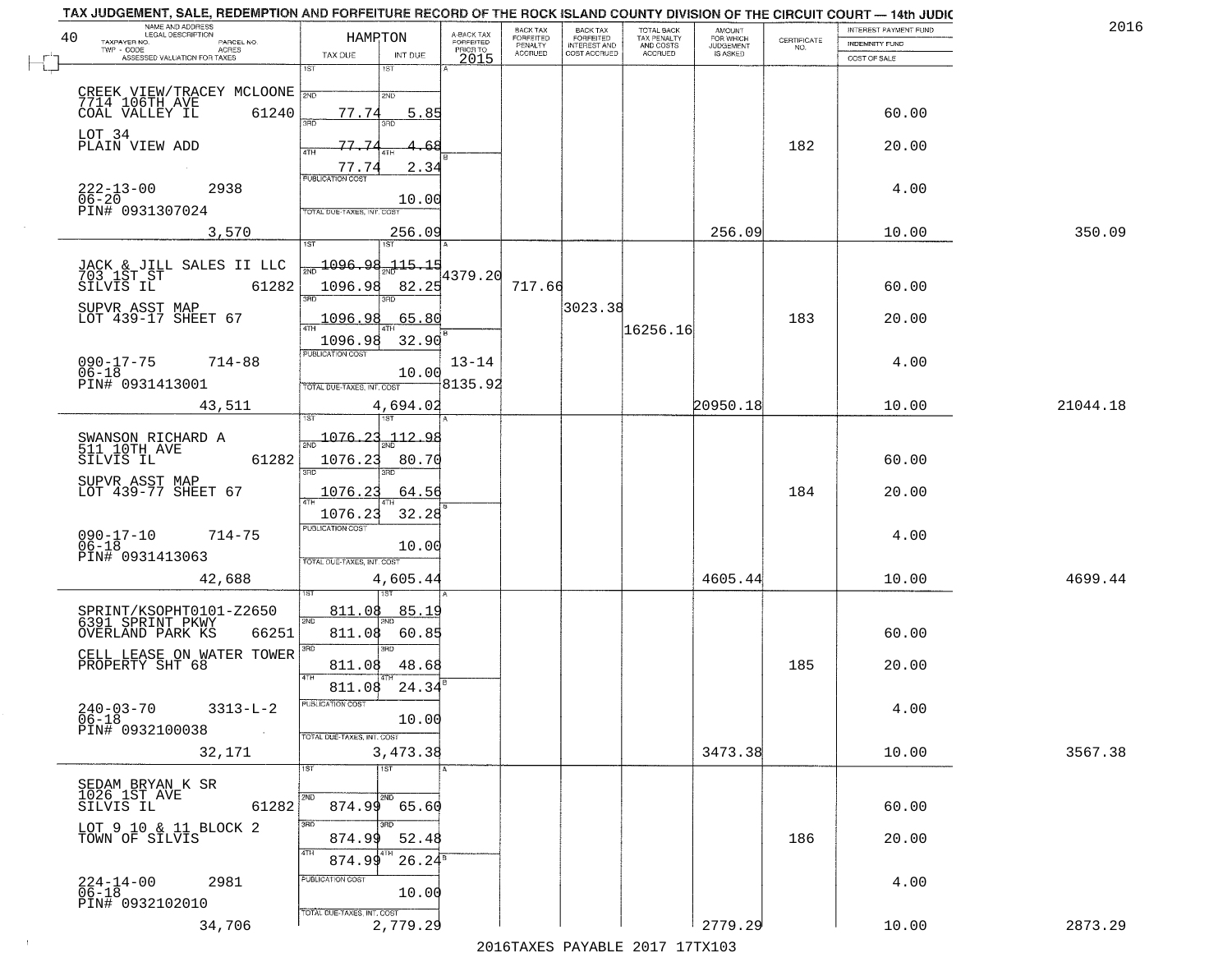| 40                                                | BY WHOM<br>PURCHASED                          | RATE<br>$\%$<br>BID | HAMPTON<br>DATE OF SALE | SUBSEQUENT TAXES PAID, FEES, AND TIME EXTENSION                                                                                                                                                                                                          | TOTAL DUE<br>TO REDEEM<br>FROM SALE<br>LESS<br>COUNTY CLERK FEE                                                            | BY WHOM REDEEMED                                                       | DATE OF REDEMP-<br>TION OR DEED<br><b>MO</b><br>DAY<br>YEAR | $-2016$<br>RECEIVED REDEMPTION<br>MONEY IN FULL<br>$\mathcal{X}$ .                        |
|---------------------------------------------------|-----------------------------------------------|---------------------|-------------------------|----------------------------------------------------------------------------------------------------------------------------------------------------------------------------------------------------------------------------------------------------------|----------------------------------------------------------------------------------------------------------------------------|------------------------------------------------------------------------|-------------------------------------------------------------|-------------------------------------------------------------------------------------------|
| PIN# 0931307024<br>RICO TRUSTEE<br>1              |                                               | 18                  | 12/28/2017              | 03/01/2018 Time Ext & incl<br>03/01/2018 Take Notice Fee                                                                                                                                                                                                 | 08/07/2020<br>20.70                                                                                                        |                                                                        |                                                             | Certificate<br>Returned<br>& Cancelled<br>07/06/2018                                      |
|                                                   |                                               |                     |                         |                                                                                                                                                                                                                                                          |                                                                                                                            | 433.81 03/16/2018<br>160.00 CREEK VIEW/TRACEY MCLOONE                  |                                                             | Karen Kinney                                                                              |
| PIN# 0931413001<br>RICO TRUSTEE<br>$\overline{c}$ |                                               | 18                  | 12/28/2017              | 03/01/2018 Time Ext & incl<br>03/01/2018 Take Notice Fee<br>02/13/2020 Take Notice Fee<br>02/28/2020 Circuit Clerks Fee<br>02/28/2020 Sheriffs Fee<br>03/19/2020 Subs paid<br>07/02/2020 Subs paid<br>11/16/2019 Subs paid<br>11/17/2018 Subs paid<br>11 | ${\footnotesize \begin{array}{r} 08/07/2020 \\ 20.70 \\ 35.00 \\ 14.18 \\ 4.261.62 \\ 4.692.86 \\ 4.645.9 \\ \end{array}}$ |                                                                        |                                                             | TAX DEED ISSUED<br>Certificate<br>Returned<br>& Cancelled 2<br>10/26/2020<br>Karen Kinney |
| PIN# 0931413063<br>AUCTION Z INC<br>3             |                                               | 00                  | 12/28/2017              |                                                                                                                                                                                                                                                          |                                                                                                                            |                                                                        |                                                             | Certificate<br>Returned<br>-3<br>& Cancelled<br>04/17/2018                                |
|                                                   |                                               |                     |                         |                                                                                                                                                                                                                                                          | $4,699.44$<br>160.00 LERETA                                                                                                |                                                                        | 03/06/2018                                                  | Karen Kinney                                                                              |
| PIN# 0932100038<br>RICO TRUSTEE<br>$\overline{4}$ |                                               | 18                  | 12/28/2017              | 03/01/2018 Time Ext & incl<br>03/01/2018 Take Notice Fee                                                                                                                                                                                                 | 08/07/2020<br>20.70                                                                                                        |                                                                        |                                                             | Certificate<br>Returned<br>& Cancelled 4<br>07/06/2018                                    |
|                                                   |                                               |                     |                         |                                                                                                                                                                                                                                                          | $4, 230.21$<br>$160.00$                                                                                                    | $\begin{array}{ c c c c c } \hline & 05/02/2018 \\ \hline \end{array}$ |                                                             | Karen Kinney                                                                              |
| 5                                                 | PIN# 0932102010<br>STEVE SODEMAN LIVING TRUST | 00                  | 12/28/2017              | 01/16/2018 Time Ext & incl<br>01/16/2018 Take Notice Fee                                                                                                                                                                                                 | 12/21/2020<br>20.59                                                                                                        |                                                                        |                                                             | Certificate<br>Returned<br>& Cancelled 5<br>07/03/2018                                    |
|                                                   |                                               |                     |                         | $2016$ TAYES DAVARLE $2017$ 17TY103                                                                                                                                                                                                                      |                                                                                                                            | $2,893.88$<br>160.00 BRYAN K SEDAM SR                                  | 06/06/2018                                                  | Karen Kinney                                                                              |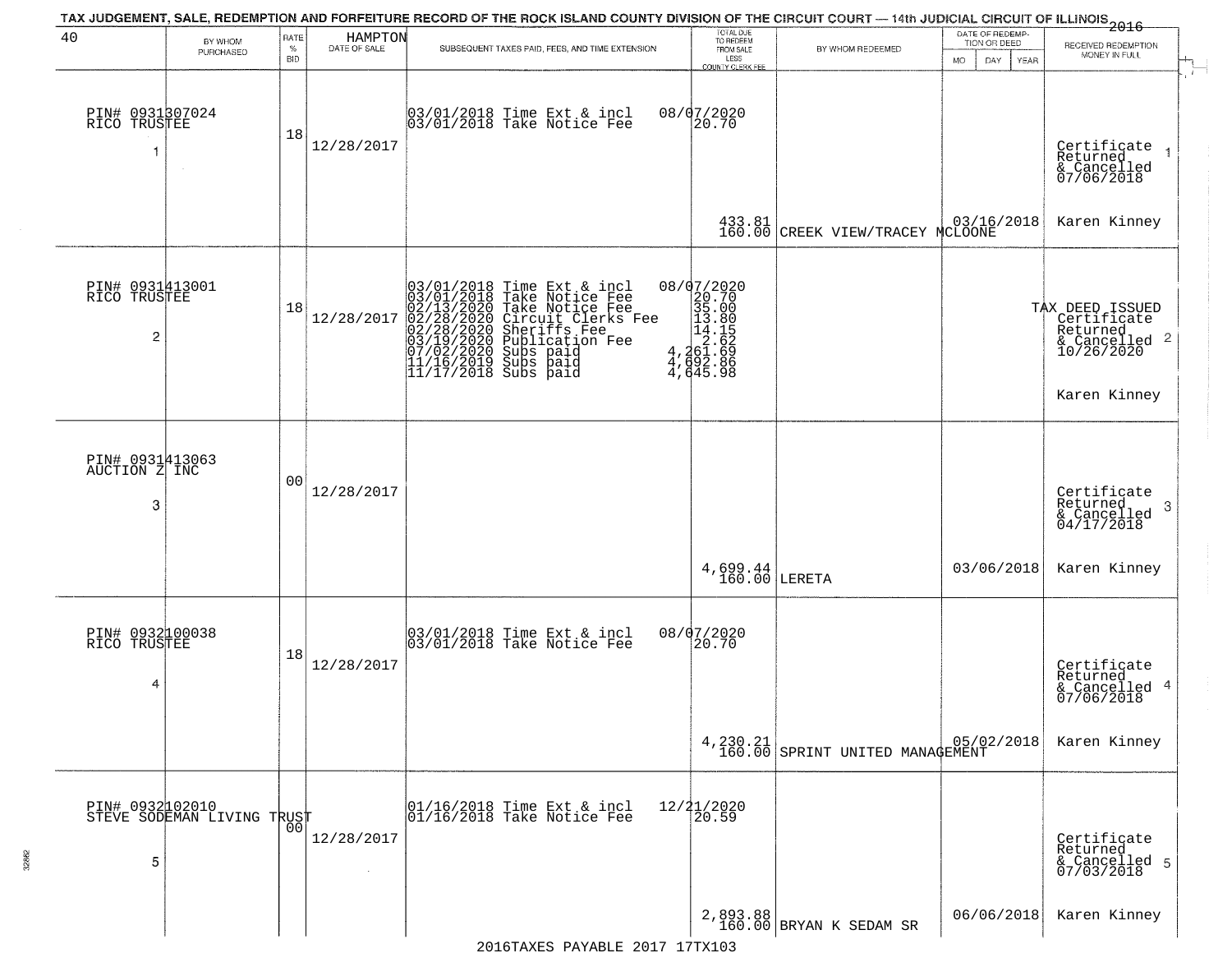| 201     | INTEREST PAYMENT FUND |                                                                 | AMOUNT<br>FOR WHICH | TOTAL BACK<br>TAX PENALTY<br>AND COSTS | <b>BACK TAX</b><br>FORFEITED | BACK TAX             |                                     |                                                       | HAMRTON                        |                     | NAME AND ADDRESS<br>LEGAL DESCRIPTION<br>41   |
|---------|-----------------------|-----------------------------------------------------------------|---------------------|----------------------------------------|------------------------------|----------------------|-------------------------------------|-------------------------------------------------------|--------------------------------|---------------------|-----------------------------------------------|
|         | INDEMNITY FUND        | $\begin{array}{c} \text{CERTIFICATE} \\ \text{NO.} \end{array}$ | <b>JUDGEMENT</b>    |                                        | <b>INTEREST AND</b>          | FORFEITED<br>PENALTY | A-BACK TAX<br>FORFEITED<br>PRIOR TO |                                                       |                                | PARCEL NO.<br>ACRES | TAXPAYER NO.                                  |
|         | COST OF SALE          |                                                                 | IS ASKED            | ACCRUED                                | COST ACCRUED                 | <b>ACCRUED</b>       | 2015                                | INT DUE                                               | TAX DUE                        |                     | ASSESSED VALUATION FOR TAXES                  |
|         |                       |                                                                 |                     |                                        |                              |                      |                                     |                                                       | 1ST                            |                     |                                               |
|         |                       |                                                                 |                     |                                        |                              |                      |                                     | $\overline{105.81}$ <sub>2ND</sub> $\overline{11.13}$ | 2ND                            |                     | MOORE REBECCA E                               |
|         | 60.00                 |                                                                 |                     |                                        |                              |                      |                                     | 7.95                                                  | 105.83                         | 61282               | 141 9TH ST<br>SILVIS IL                       |
|         |                       |                                                                 |                     |                                        |                              |                      |                                     |                                                       |                                |                     |                                               |
|         | 20.00                 | 187                                                             |                     |                                        |                              |                      |                                     | 6.36                                                  | 105.81                         |                     | LOT 18 BLOCK 9<br>TOWN OF SILVIS              |
|         |                       |                                                                 |                     |                                        |                              |                      |                                     | 3.18                                                  |                                |                     |                                               |
|         |                       |                                                                 |                     |                                        |                              |                      |                                     |                                                       | $\frac{105.81}{FUBUCATONCCST}$ |                     |                                               |
|         | 4.00                  |                                                                 |                     |                                        |                              |                      |                                     | 10.00                                                 |                                |                     | $233 - 11 - 00$<br>3176<br>$06 - 18$          |
|         |                       |                                                                 |                     |                                        |                              |                      |                                     |                                                       | TOTAL DUE-TAXES, INT. COST     |                     | PIN# 0932104015                               |
| 555.86  | 10.00                 |                                                                 | 461.86              |                                        |                              |                      |                                     | 461.86                                                |                                | 4,197               |                                               |
|         |                       |                                                                 |                     |                                        |                              |                      |                                     | ist                                                   |                                |                     |                                               |
|         |                       |                                                                 |                     |                                        |                              |                      |                                     | 71.96                                                 | $685 -$<br>-35                 |                     |                                               |
|         |                       |                                                                 |                     |                                        |                              |                      |                                     |                                                       | $\overline{2ND}$               |                     | MOORE REBECCA E<br>141 9TH ST<br>SILVIS IL    |
|         | 60.00                 |                                                                 |                     |                                        |                              |                      |                                     | 51.40<br>חוז                                          | 685.35<br>त्रहा                | 61282               |                                               |
|         |                       |                                                                 |                     |                                        |                              |                      |                                     |                                                       |                                |                     | LOT 19 BLOCK 9                                |
|         | 20.00                 | 188                                                             |                     |                                        |                              |                      |                                     | 41.12                                                 | 685.35<br>47H                  |                     | TOWN OF SILVIS                                |
|         |                       |                                                                 |                     |                                        |                              |                      |                                     | 20.56                                                 | 685.35                         |                     |                                               |
|         | 4.00                  |                                                                 |                     |                                        |                              |                      |                                     |                                                       | PUBLICATION COST               |                     | $233 - 12 - 00$<br>3177                       |
|         |                       |                                                                 |                     |                                        |                              |                      |                                     | 10.00                                                 |                                |                     | $06 - 18$<br>PIN# 0932104016                  |
|         |                       |                                                                 |                     |                                        |                              |                      |                                     |                                                       | TOTAL DUE-TAXES, INT. COST     |                     |                                               |
| 3030.44 | 10.00                 |                                                                 | 2936.44             |                                        |                              |                      |                                     | 2,936.44<br>1ST                                       | 1ST                            |                     | 33,184                                        |
|         |                       |                                                                 |                     |                                        |                              |                      |                                     |                                                       |                                |                     |                                               |
|         |                       |                                                                 |                     |                                        |                              |                      |                                     | 52.5                                                  | 500.83<br>2ND                  |                     | THOMPSON THOMAS L<br>134 10TH ST              |
|         | 60.00                 |                                                                 |                     |                                        |                              |                      |                                     | 37.55                                                 | 500.83                         | 61282               | SILVIS IL                                     |
|         |                       |                                                                 |                     |                                        |                              |                      |                                     | 3RD                                                   | 3RD                            |                     |                                               |
|         | 20.00                 | 189                                                             |                     |                                        |                              |                      |                                     | 30.04                                                 | <u>500.83</u>                  |                     | LOT 28 BLOCK 9<br>TOWN OF SILVIS              |
|         |                       |                                                                 |                     |                                        |                              |                      |                                     | 15.02                                                 | 500.83                         |                     |                                               |
|         |                       |                                                                 |                     |                                        |                              |                      |                                     |                                                       | <b>PUBLICATION COST</b>        |                     |                                               |
|         | 4.00                  |                                                                 |                     |                                        |                              |                      |                                     | 10.00                                                 |                                |                     | $233 - 21 - 00$<br>06-18<br>3186              |
|         |                       |                                                                 |                     |                                        |                              |                      |                                     |                                                       | TOTAL OUE-TAXES, INT. COST     |                     | PIN# 0932104025                               |
| 2242.50 | 10.00                 |                                                                 | 2148.50             |                                        |                              |                      |                                     | 2,148.50                                              |                                |                     | 19,865                                        |
|         |                       |                                                                 |                     |                                        |                              |                      |                                     | इड                                                    |                                |                     |                                               |
|         |                       |                                                                 |                     |                                        |                              |                      |                                     |                                                       |                                |                     | SEDAM BRYAN K SR<br>1026 1ST AVE              |
|         | 60.00                 |                                                                 |                     |                                        |                              |                      |                                     | 2ND<br>1571.86 117.90                                 | 2ND                            | 61282               | SILVIS IL                                     |
|         |                       |                                                                 |                     |                                        |                              |                      |                                     | $\overline{3BD}$                                      | 3RD                            |                     |                                               |
|         | 20.00                 | 190                                                             |                     |                                        |                              |                      |                                     | 94.32                                                 | 1571.86                        |                     | LOT 12 BLOCK 10<br>LOTS 6 7 8 9 10 11 AND     |
|         |                       |                                                                 |                     |                                        |                              |                      |                                     |                                                       | 4TH                            |                     | TOWN OF SILVIS                                |
|         |                       |                                                                 |                     |                                        |                              |                      |                                     | 47.16                                                 | 1571.86                        |                     |                                               |
|         | 4.00                  |                                                                 |                     |                                        |                              |                      |                                     |                                                       | PUBLICA HUN CUS                |                     | $234-10-00$<br>06-18<br>3197                  |
|         |                       |                                                                 |                     |                                        |                              |                      |                                     | 10.00                                                 |                                | $\sim 100$          | PIN# 0932105001                               |
|         |                       |                                                                 |                     |                                        |                              |                      |                                     | 4,984.96                                              | TOTAL DUE-TAXES, INT. COST     |                     |                                               |
| 5078.96 | 10.00                 |                                                                 | 4984.96             |                                        |                              |                      |                                     | 1ST                                                   |                                |                     | 62,347                                        |
|         |                       |                                                                 |                     |                                        |                              |                      |                                     |                                                       |                                |                     |                                               |
|         |                       |                                                                 |                     |                                        |                              |                      |                                     | 2ND                                                   |                                |                     | SEDAM BRYAN K SR<br>1026 1ST AVE<br>SILVIS IL |
|         | 60.00                 |                                                                 |                     |                                        |                              |                      |                                     | $412.71$ 30.95                                        |                                | 61282               |                                               |
|         |                       |                                                                 |                     |                                        |                              |                      |                                     |                                                       | 3RD                            |                     | LOT 13 BLOCK 10<br>TOWN OF SILVIS             |
|         | 20.00                 | 191                                                             |                     |                                        |                              |                      |                                     | 24.76                                                 | 412.7                          |                     |                                               |
|         |                       |                                                                 |                     |                                        |                              |                      |                                     | $12.38^{5}$                                           | 4TH<br>412.71                  |                     |                                               |
|         | 4.00                  |                                                                 |                     |                                        |                              |                      |                                     |                                                       | PUBLICATION COST               |                     | 3203                                          |
|         |                       |                                                                 |                     |                                        |                              |                      |                                     | 10.00                                                 |                                |                     | $234-16-00$<br>06-18                          |
|         |                       |                                                                 |                     |                                        |                              |                      |                                     |                                                       |                                |                     | PIN# 0932105003                               |
|         |                       |                                                                 |                     |                                        |                              |                      |                                     | 1,316.22                                              | TOTAL DUE-TAXES, INT. COST     |                     | 16,370                                        |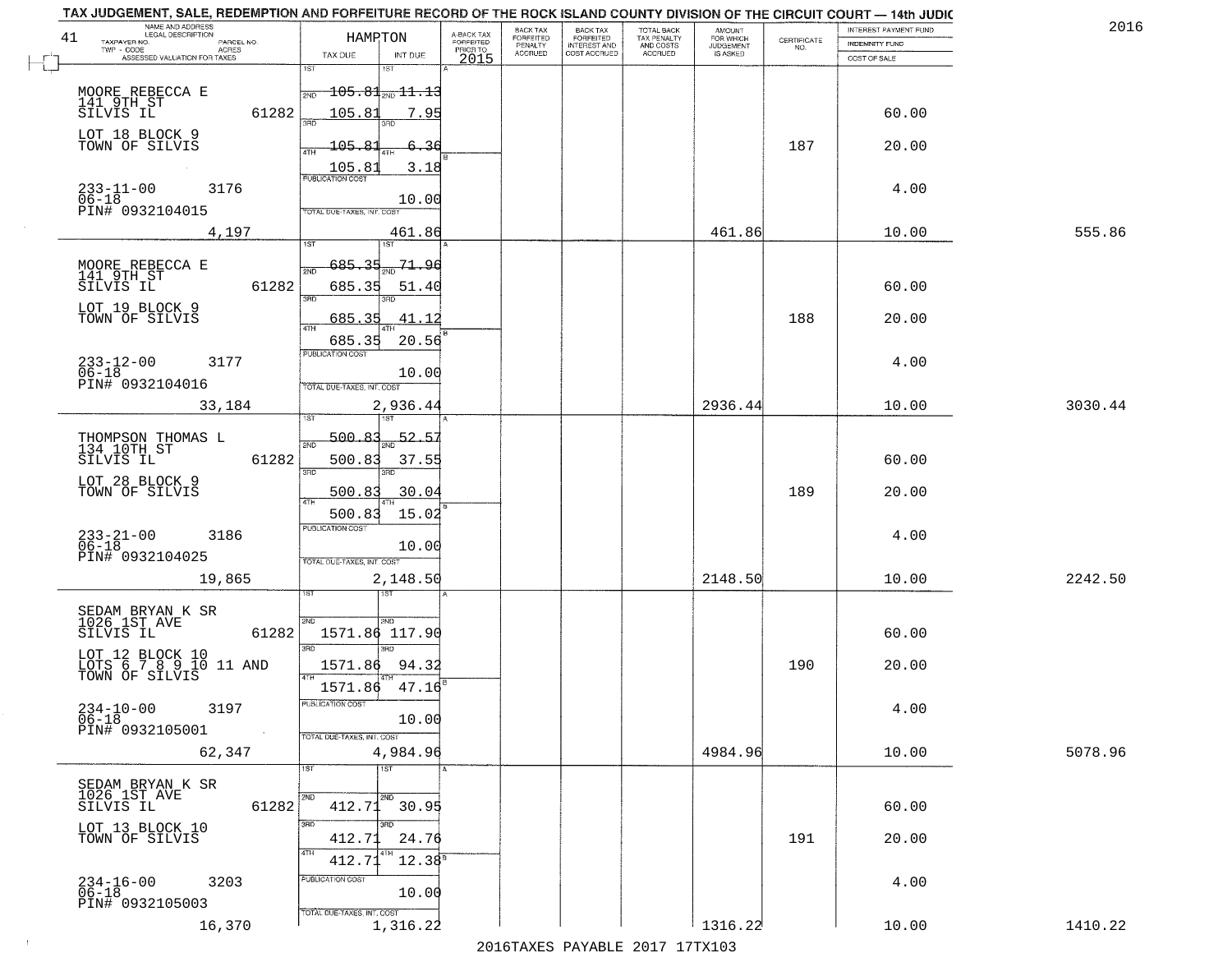| 41                                        | BY WHOM<br>PURCHASED                              | RATE<br>$\%$<br><b>BID</b> | HAMPTON<br>DATE OF SALE                   | TAX JUDGEMENT, SALE, REDEMPTION AND FORFEITURE RECORD OF THE ROCK ISLAND COUNTY DIVISION OF THE CIRCUIT COURT — 14th JUDICIAL CIRCUIT OF ILLINOIS 2016<br>SUBSEQUENT TAXES PAID, FEES, AND TIME EXTENSION | TOTAL DUE<br>TO REDEEM<br>FROM SALE<br>LESS | BY WHOM REDEEMED                    | DATE OF REDEMP-<br>TION OR DEED | RECEIVED REDEMPTION<br>MONEY IN FULL                         |
|-------------------------------------------|---------------------------------------------------|----------------------------|-------------------------------------------|-----------------------------------------------------------------------------------------------------------------------------------------------------------------------------------------------------------|---------------------------------------------|-------------------------------------|---------------------------------|--------------------------------------------------------------|
| PIN# 0932104015<br>RICO TRUSTEE<br>1      | $\sim$                                            | 18                         | 12/28/2017                                |                                                                                                                                                                                                           | <b>COUNTY CLERK FEE</b>                     |                                     | MO.<br>DAY.<br>YEAR             | Certificate<br>Returned<br>$& \text{Cancelled} \ 04/04/2018$ |
|                                           |                                                   |                            |                                           |                                                                                                                                                                                                           |                                             | 655.91<br>160.00 REBECCA E MOORE    | 02/26/2018                      | Karen Kinney                                                 |
| PIN# 0932104016<br>WESTERN SITES LLC<br>2 |                                                   | 0 <sub>0</sub>             | 12/28/2017                                |                                                                                                                                                                                                           |                                             |                                     |                                 | Certificate<br>Returned<br>& Cancelled 2<br>04/04/2018       |
|                                           |                                                   |                            |                                           |                                                                                                                                                                                                           |                                             | 3,030.44<br>160.00 REBECCA E MOORE  | 02/26/2018                      | Karen Kinney                                                 |
| PIN# 0932104025<br>JMT INVESTMENTS<br>3   |                                                   | 0 <sub>0</sub>             | 12/28/2017                                | 09/15/2020 Time Ext & incl<br>02/15/2018 Take Notice Fee                                                                                                                                                  | 12/28/2020<br>20.70                         |                                     |                                 | 3                                                            |
| 4                                         | PIN# 0932105001<br>STEVE SODEMAN LIVING TRUST     |                            | 12/28/2017                                | $[01/16/2018$ Time Ext & incl<br>$[01/16/2018$ Take Notice Fee                                                                                                                                            | 12/21/2020<br>⊺20.59                        |                                     |                                 | Certificate<br>Returned<br>& Cancelled 4<br>07/03/2018       |
|                                           |                                                   |                            |                                           |                                                                                                                                                                                                           |                                             | 5,099.55<br>160.00 BRYAN K SEDAM SR | 06/06/2018                      | Karen Kinney                                                 |
| 5                                         | PIN# 0932105003    <br>STEVE SODEMAN LIVING TRUST | 01                         | 12/28/2017<br>$\mathcal{L}_{\mathcal{A}}$ | 01/16/2018 Time Ext & incl<br>01/16/2018 Take Notice Fee                                                                                                                                                  | 12/21/2020<br>20.59                         |                                     |                                 | Certificate<br>Returned<br>& Cancelled 5<br>07/03/2018       |
|                                           |                                                   |                            |                                           |                                                                                                                                                                                                           |                                             | $1,444.91$ BRYAN K SEDAM SR         | 06/06/2018                      | Karen Kinney                                                 |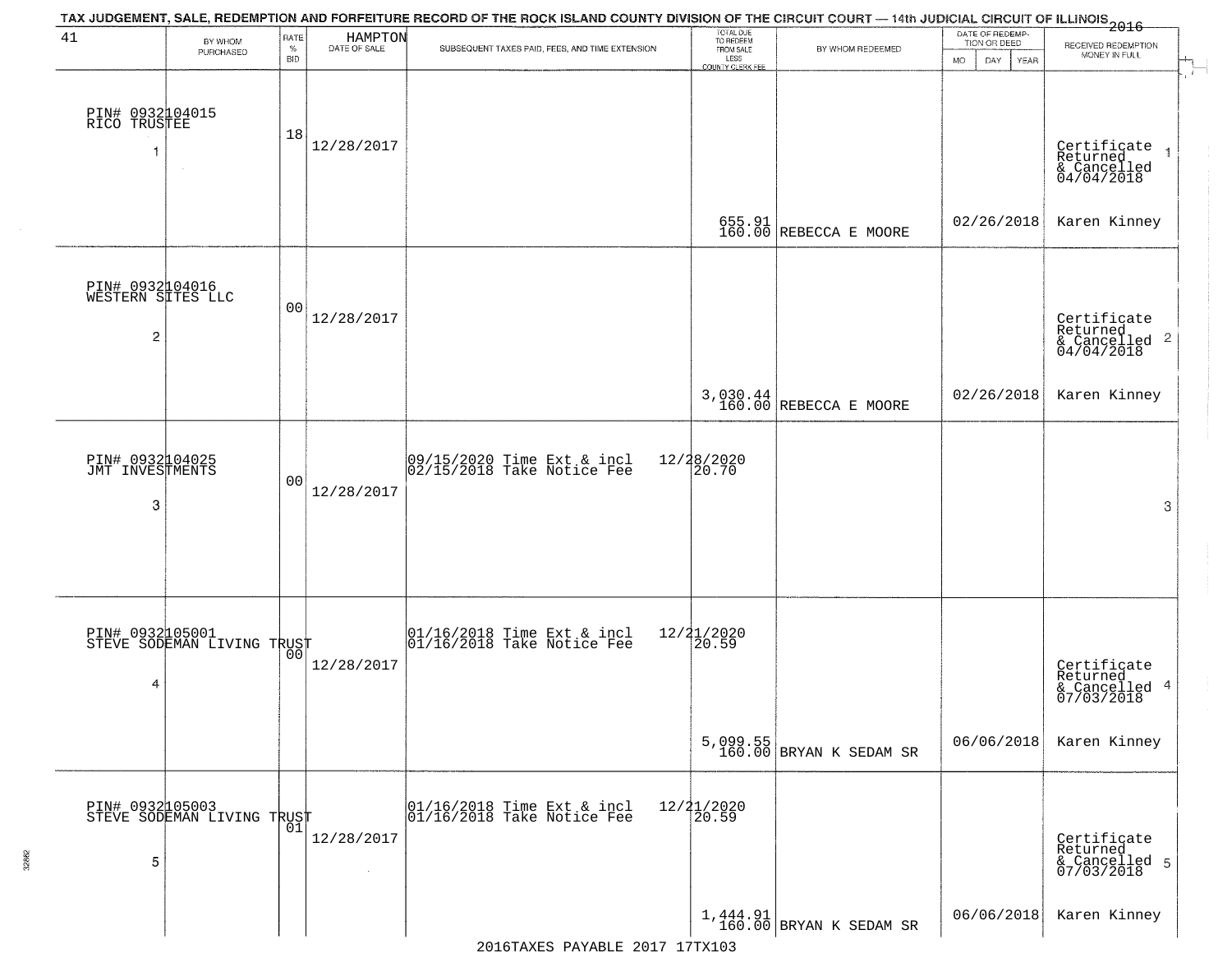| TAX JUDGEMENT, SALE, REDEMPTION AND FORFEITURE RECORD OF THE ROCK ISLAND COUNTY DIVISION OF THE CIRCUIT COURT - 14th JUDIC<br>NAME AND ADDRESS<br>LEGAL DESCRIPTION |                                          |                                     | BACK TAX             | BACK TAX<br>FORFEITED |                                        | AMOUNT<br>FOR WHICH |                                                                 | INTEREST PAYMENT FUND | 201     |
|---------------------------------------------------------------------------------------------------------------------------------------------------------------------|------------------------------------------|-------------------------------------|----------------------|-----------------------|----------------------------------------|---------------------|-----------------------------------------------------------------|-----------------------|---------|
| 42<br>TAXPAYER NO.<br>PARCEL NO.                                                                                                                                    | HAMPTON                                  | A-BACK TAX<br>FORFEITED<br>PRIOR TO | FORFEITED<br>PENALTY | <b>INTEREST AND</b>   | TOTAL BACK<br>TAX PENALTY<br>AND COSTS | <b>JUDGEMENT</b>    | $\begin{array}{c} \text{CERTIFICATE} \\ \text{NO.} \end{array}$ | INDEMNITY FUND        |         |
| TWP - CODE<br>ACRES<br>ASSESSED VALUATION FOR TAXES                                                                                                                 | TAX DUE<br>INT DUE                       | 2015                                | <b>ACCRUED</b>       | COST ACCRUED          | ACCRUED                                | <b>IS ASKED</b>     |                                                                 | COST OF SALE          |         |
|                                                                                                                                                                     | 1ST<br>18T                               |                                     |                      |                       |                                        |                     |                                                                 |                       |         |
| BALDOCK LLOYD D<br>153_10TH_ST                                                                                                                                      | $142.29_{\color{red}200}$ $14.91$<br>2ND |                                     |                      |                       |                                        |                     |                                                                 |                       |         |
| 61282<br>SILVIS IL                                                                                                                                                  | 142.29<br>10.65                          |                                     |                      |                       |                                        |                     |                                                                 | 60.00                 |         |
| LOT 22 BLOCK 10                                                                                                                                                     |                                          |                                     |                      |                       |                                        |                     |                                                                 |                       |         |
| TOWN OF SILVIS                                                                                                                                                      | 8.52<br>142.29                           |                                     |                      |                       |                                        |                     | 192                                                             | 20.00                 |         |
|                                                                                                                                                                     | 142.29<br>4.26                           |                                     |                      |                       |                                        |                     |                                                                 |                       |         |
| 3212                                                                                                                                                                | <b>PUBLICATION COST</b>                  |                                     |                      |                       |                                        |                     |                                                                 | 4.00                  |         |
| $235 - 03 - 00$<br>06-18                                                                                                                                            | 10.00                                    |                                     |                      |                       |                                        |                     |                                                                 |                       |         |
| PIN# 0932105012                                                                                                                                                     | TOTAL DUE-TAXES, INT. COST               |                                     |                      |                       |                                        |                     |                                                                 |                       |         |
| 22,056                                                                                                                                                              | 617.50<br>1ST                            |                                     |                      |                       |                                        | 617.50              |                                                                 | 10.00                 | 711.50  |
|                                                                                                                                                                     |                                          |                                     |                      |                       |                                        |                     |                                                                 |                       |         |
| VIBRANT CREDIT UNION<br>PO BOX 1550                                                                                                                                 | 59.15<br>-23<br>2ND                      |                                     |                      |                       |                                        |                     |                                                                 |                       |         |
| MOLINE IL<br>61266                                                                                                                                                  | 59.15<br>4.45<br>3RD<br>3RD              |                                     |                      |                       |                                        |                     |                                                                 | 60.00                 |         |
| LOT 31 BLOCK 15                                                                                                                                                     |                                          |                                     |                      |                       |                                        |                     |                                                                 |                       |         |
| 1ST ADD TO TOWN OF SILVIS                                                                                                                                           | 3.56<br>59.15<br><b>ATH</b>              |                                     |                      |                       |                                        |                     | 193                                                             | 20.00                 |         |
|                                                                                                                                                                     | 1.78<br>59.15<br>PUBLICATION COST        |                                     |                      |                       |                                        |                     |                                                                 |                       |         |
| $246 - 02 - 00$<br>3411                                                                                                                                             |                                          |                                     |                      |                       |                                        |                     |                                                                 | 4.00                  |         |
| $06 - 18$<br>PIN# 0932112017                                                                                                                                        | 10.00<br>TOTAL DUE-TAXES, INT. COST      |                                     |                      |                       |                                        |                     |                                                                 |                       |         |
| 2,346                                                                                                                                                               | 262.62                                   |                                     |                      |                       |                                        | 262.62              |                                                                 | 10.00                 | 356.62  |
|                                                                                                                                                                     | <b>ST</b>                                |                                     |                      |                       |                                        |                     |                                                                 |                       |         |
| ELLIS BRENDA K<br>205 13TH ST                                                                                                                                       | <u>490.14</u><br>51.<br>2ND              |                                     |                      |                       |                                        |                     |                                                                 |                       |         |
| SILVIS IL<br>61282                                                                                                                                                  | 490.14<br>36.75                          |                                     |                      |                       |                                        |                     |                                                                 | 60.00                 |         |
| LOT 28 BLOCK 20                                                                                                                                                     | 3BD<br>3RD                               |                                     |                      |                       |                                        |                     |                                                                 |                       |         |
| 1ST ADD TO TOWN OF SILVIS                                                                                                                                           | 490.14<br>29.40<br>ATH                   |                                     |                      |                       |                                        |                     | 194                                                             | 20.00                 |         |
|                                                                                                                                                                     | 14.70<br>490.14                          |                                     |                      |                       |                                        |                     |                                                                 |                       |         |
| $251 - 14 - 00$<br>06-18<br>3533                                                                                                                                    | <b>PUBLICATION COST</b>                  |                                     |                      |                       |                                        |                     |                                                                 | 4.00                  |         |
| PIN# 0932113002                                                                                                                                                     | 10.00                                    |                                     |                      |                       |                                        |                     |                                                                 |                       |         |
|                                                                                                                                                                     | TOTAL OUE-TAXES, INT. COST               |                                     |                      |                       |                                        |                     |                                                                 |                       |         |
| 25,441                                                                                                                                                              | 2,102.86                                 |                                     |                      |                       |                                        | 2102.86             |                                                                 | 10.00                 | 2196.86 |
|                                                                                                                                                                     | 68.30<br>7.14                            |                                     |                      |                       |                                        |                     |                                                                 |                       |         |
| MCCLINTOCK PROPERTIES INC<br>714 6TH_ST                                                                                                                             |                                          |                                     |                      |                       |                                        |                     |                                                                 |                       |         |
| COLONA IL<br>61241                                                                                                                                                  | 68.30<br>5.10<br>3RD<br>3BD              |                                     |                      |                       |                                        |                     |                                                                 | 60.00                 |         |
| LOT 25 BLOCK 17<br>1ST ADD TO TOWN OF SILVIS                                                                                                                        | 4.08<br>68.30                            |                                     |                      |                       |                                        |                     | 195                                                             | 20.00                 |         |
|                                                                                                                                                                     | 2.04<br>68.30                            |                                     |                      |                       |                                        |                     |                                                                 |                       |         |
|                                                                                                                                                                     | PUBLICA HUN COS                          |                                     |                      |                       |                                        |                     |                                                                 |                       |         |
| $247 - 08 - 00$<br>06-18<br>3439                                                                                                                                    | 10.00                                    |                                     |                      |                       |                                        |                     |                                                                 | 4.00                  |         |
| PIN# 0932116003<br>$\sim$                                                                                                                                           | TOTAL DUE-TAXES, INT. COST               |                                     |                      |                       |                                        |                     |                                                                 |                       |         |
| 21,065                                                                                                                                                              | 301.56                                   |                                     |                      |                       |                                        | 301.56              |                                                                 | 10.00                 | 395.56  |
|                                                                                                                                                                     | ١S٦                                      |                                     |                      |                       |                                        |                     |                                                                 |                       |         |
| WOLD TROY<br>320 14TH ST                                                                                                                                            | 508.39<br>53.41                          |                                     |                      |                       |                                        |                     |                                                                 |                       |         |
| 61282<br>SILVIS IL                                                                                                                                                  | 508.39<br>38.15                          |                                     |                      |                       |                                        |                     |                                                                 | 60.00                 |         |
| SUPVR ASST MAP<br>LOT 135 SHEET 68                                                                                                                                  | 3RD                                      |                                     |                      |                       |                                        |                     |                                                                 |                       |         |
| PARK VIEW ADD                                                                                                                                                       | 508.39<br>30.52                          |                                     |                      |                       |                                        |                     | 196                                                             | 20.00                 |         |
|                                                                                                                                                                     | 508.39<br>$15.26^8$                      |                                     |                      |                       |                                        |                     |                                                                 |                       |         |
| 271-02-00<br>06-18<br>3928                                                                                                                                          | PUBLICATION COST                         |                                     |                      |                       |                                        |                     |                                                                 | 4.00                  |         |
| PIN# 0932122018                                                                                                                                                     | 10.00                                    |                                     |                      |                       |                                        |                     |                                                                 |                       |         |
| 20,165                                                                                                                                                              | TOTAL DUE-TAXES, INT. COST<br>2,180.90   |                                     |                      |                       |                                        | 2180.90             |                                                                 | 10.00                 | 2274.90 |
|                                                                                                                                                                     |                                          |                                     |                      |                       |                                        |                     |                                                                 |                       |         |

 $\sim 10^{-1}$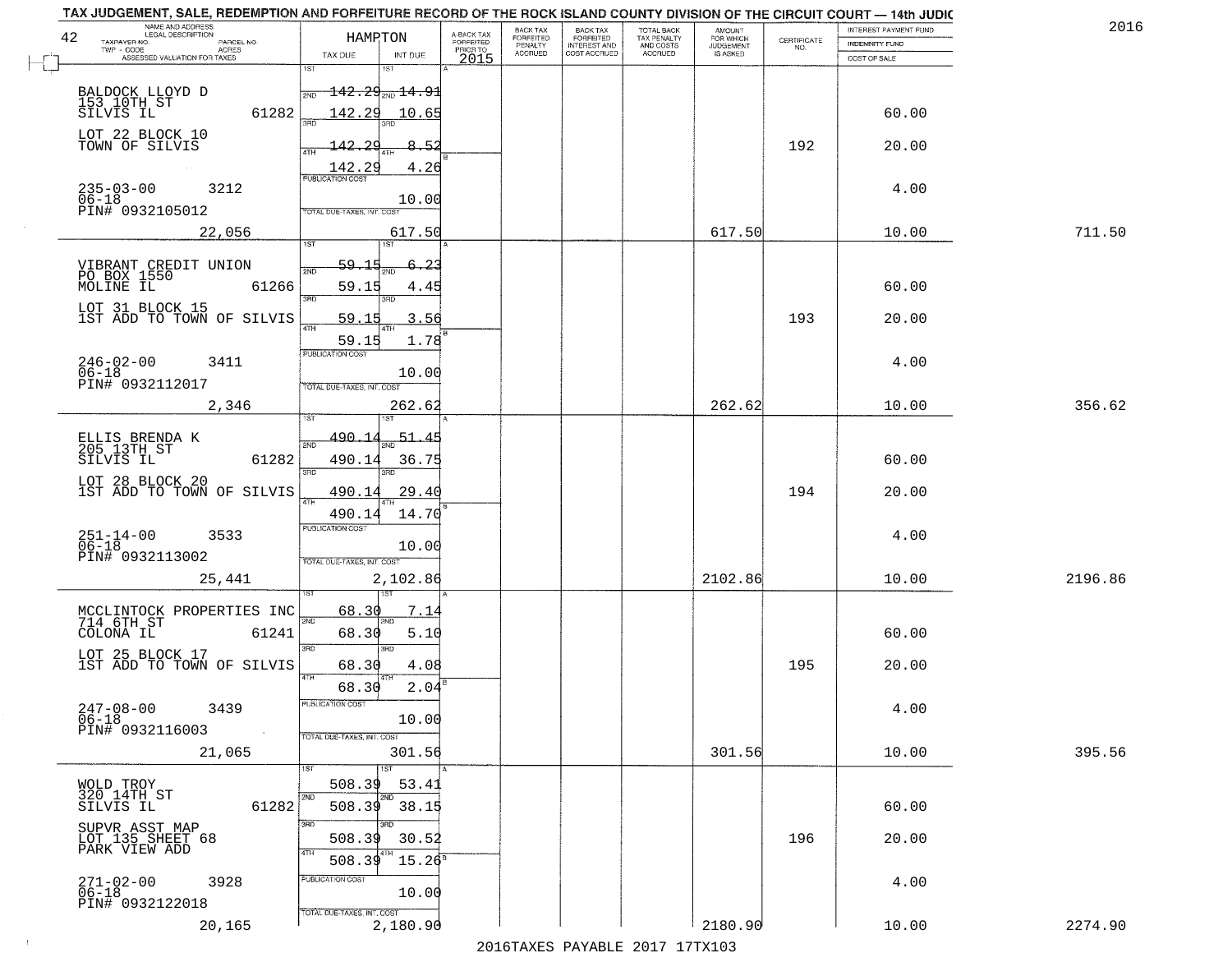| 42                                        | BY WHOM<br>PURCHASED                               | RATE<br>$\%$<br>BID | HAMPTON<br>DATE OF SALE        | TAX JUDGEMENT, SALE, REDEMPTION AND FORFEITURE RECORD OF THE ROCK ISLAND COUNTY DIVISION OF THE CIRCUIT COURT — 14th JUDICIAL CIRCUIT OF ILLINOIS 2016<br>SUBSEQUENT TAXES PAID, FEES, AND TIME EXTENSION | TOTAL DUE<br>TO REDEEM<br>FROM SALE<br>LESS<br>COUNTY CLERK FEE | BY WHOM REDEEMED                                                                         | DATE OF REDEMP-<br>TION OR DEED<br><b>MO</b><br>DAY<br>YEAR | RECEIVED REDEMPTION<br>MONEY IN FULL                       |
|-------------------------------------------|----------------------------------------------------|---------------------|--------------------------------|-----------------------------------------------------------------------------------------------------------------------------------------------------------------------------------------------------------|-----------------------------------------------------------------|------------------------------------------------------------------------------------------|-------------------------------------------------------------|------------------------------------------------------------|
|                                           | PIN# 0932105012<br>EQUITY ONE INVESTMENT<br>$\sim$ | 00                  | FUND LLC<br>12/28/2017         |                                                                                                                                                                                                           |                                                                 |                                                                                          |                                                             | Certificate<br>Returned<br>& Cancelled<br>02/07/2018       |
|                                           |                                                    |                     |                                |                                                                                                                                                                                                           | $711.50$<br>$160.00$                                            | LINDA BALDOCK                                                                            | 01/12/2018                                                  | Karen Kinney                                               |
| PIN# 0932112017<br>RICO TRUSTEE<br>2      |                                                    | 18                  | 12/28/2017                     | 03/01/2018 Time Ext & incl<br>03/01/2018 Take Notice Fee<br>11/17/2018 Subs paid                                                                                                                          | 08/07/2020<br>20.70<br>278.94                                   |                                                                                          |                                                             | Certificate<br>Returned<br>& Cancelled 2<br>11/15/2019     |
|                                           |                                                    |                     |                                |                                                                                                                                                                                                           |                                                                 | 946.50<br>160.00 VIBRANT CREDIT UNION                                                    | 10/07/2019                                                  | Karen Kinney                                               |
| PIN# 0932113002<br>WESTERN SITES LLC<br>3 |                                                    | 0 <sub>0</sub>      | 12/28/2017                     |                                                                                                                                                                                                           |                                                                 |                                                                                          |                                                             | Certificate<br>Returned<br>-3<br>& Cancelled<br>07/06/2018 |
|                                           |                                                    |                     |                                |                                                                                                                                                                                                           | 2,196.86<br>160.00                                              | LERETA                                                                                   | 03/06/2018                                                  | Karen Kinney                                               |
| PIN# 0932116003<br>4                      | EQUITY ONE INVESTMENT                              |                     | FUND LLC<br> 00 <br>12/28/2017 | $\begin{array}{c} 01/16/2018 \\ 01/16/2018 \\ \end{array}$ Take Notice Fee                                                                                                                                | $07/03/2020$<br>20.59                                           |                                                                                          |                                                             | Certificate<br>Returned<br>& Cancelled 4<br>02/07/2018     |
|                                           |                                                    |                     |                                |                                                                                                                                                                                                           |                                                                 | $\left  \begin{array}{c} 416.15 \\ 160.00 \end{array} \right $ MCCLINTOCK PROPERTIES INC |                                                             | Karen Kinney                                               |
| 5                                         | PIN# 0932122018<br>EQUITY ONE INVESTMENT           | 00                  | FUND LLC<br>12/28/2017         | 01/16/2018 Time Ext & incl<br>01/16/2018 Take Notice Fee                                                                                                                                                  | $07/03/2020$<br>20.59                                           |                                                                                          |                                                             | Certificate<br>Returned<br>& Cancelled 5<br>04/04/2018     |
|                                           |                                                    |                     |                                |                                                                                                                                                                                                           |                                                                 | $2,295.49$ TROY WOLD                                                                     | 02/23/2018                                                  | Karen Kinney                                               |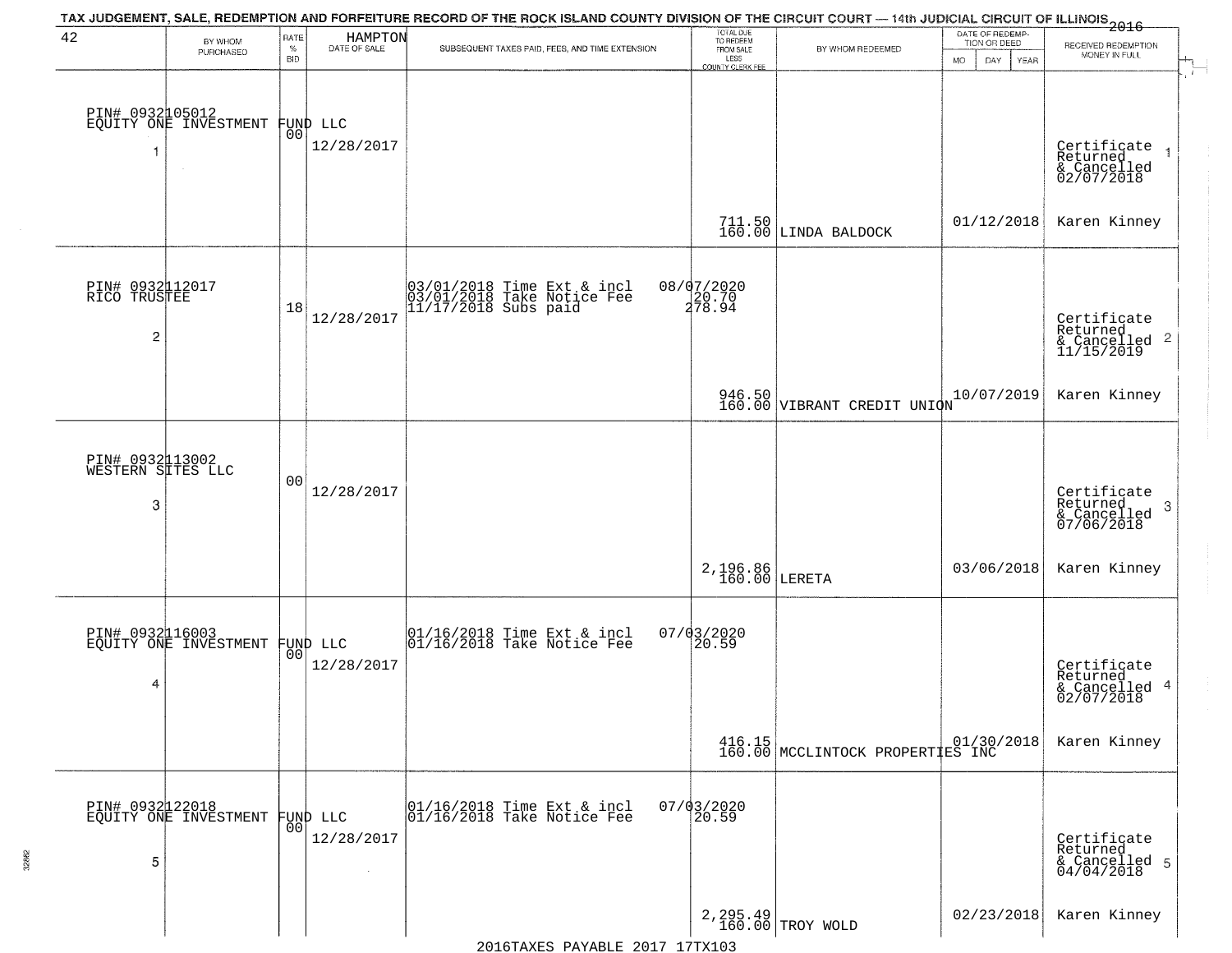| NAME AND ADDRESS<br>LEGAL DESCRIPTION<br>43            | HAMRTON                                          | A-BACK TAX<br>FORFEITED | BACK TAX<br>FORFEITED | BACK TAX<br>FORFEITED        | TOTAL BACK<br>TAX PENALTY | <b>AMOUNT</b>                      |                    | INTEREST PAYMENT FUND | 2016    |
|--------------------------------------------------------|--------------------------------------------------|-------------------------|-----------------------|------------------------------|---------------------------|------------------------------------|--------------------|-----------------------|---------|
| TAXPAYER NO.<br>PARCEL NO.<br>TWP - CODE<br>ACRES      |                                                  | PRIOR TO                | PENALTY<br>ACCRUED    | INTEREST AND<br>COST ACCRUED | AND COSTS<br>ACCRUED      | FOR WHICH<br>JUDGEMENT<br>IS ASKED | CERTIFICATE<br>NO. | <b>INDEMNITY FUND</b> |         |
| ASSESSED VALUATION FOR TAXES                           | TAX DUE<br>INT DUE<br>1ST<br>1ST                 | 2015                    |                       |                              |                           |                                    |                    | COST OF SALE          |         |
|                                                        | <del>708.04<sub>2ND</sub> 74.3</del> 4<br>2ND    |                         |                       |                              |                           |                                    |                    |                       |         |
| MILLER DWAYNE S<br>867 N 1300 AVE<br>ORION IL<br>61273 | 708.04<br>53.10                                  |                         |                       |                              |                           |                                    |                    | 60.00                 |         |
| SUPVR ASST MAP<br>LOT 319-1 SHEET 70                   | 3AD<br>708.04<br>42.48                           |                         |                       |                              |                           |                                    | 197                | 20.00                 |         |
|                                                        | 4TH<br>708.04<br>21.24                           |                         |                       |                              |                           |                                    |                    |                       |         |
| $103 - 11 - 50$<br>$774 - B - 1$                       | <b>PUBLICATION COST</b>                          |                         |                       |                              |                           |                                    |                    | 4.00                  |         |
| $06 - 18$<br>PIN# 0932300025                           | 10.00<br>TOTAL DUE-TAXES, INT. COST              |                         |                       |                              |                           |                                    |                    |                       |         |
| 28,084                                                 | 3,033.32<br>$\overline{1ST}$<br>$\overline{1ST}$ |                         |                       |                              |                           | 3033.32                            |                    | 10.00                 | 3127.32 |
| MOCHI LLC<br>121 FAIRFIELD WAY STE 330                 | 2ND<br>2ND                                       |                         |                       |                              |                           |                                    |                    |                       |         |
| BLOOMINGDALE IL<br>60108                               |                                                  |                         |                       |                              |                           |                                    |                    | 60.00                 |         |
| SUPVR ASST MAP<br>LOT 353-1 SHEET 70                   | 3RD<br>3RD                                       |                         |                       |                              |                           |                                    | 198                | 20.00                 |         |
|                                                        | $\sqrt{4}$ TH<br>4TH<br>1100.41<br>33.02         |                         |                       |                              |                           |                                    |                    |                       |         |
| $100-19-50$<br>$06-18$<br>766-E                        | PUBLICATION COST                                 |                         |                       |                              |                           |                                    |                    | 4.00                  |         |
| PIN# 0932300063                                        | 10.00<br>TOTAL DUE-TAXES, INT. COST              |                         |                       |                              |                           |                                    |                    |                       |         |
| 43,647                                                 | 1,143.43<br>1ST                                  |                         |                       |                              |                           | 1143.43                            |                    | 10.00                 | 1237.43 |
| NEWBERRY WILLIAM N TRST<br>1209 8TH AVE                | 2ND<br>2ND                                       |                         |                       |                              |                           |                                    |                    |                       |         |
| SILVIS IL<br>61282                                     | 667.90<br>50.10<br>3RD<br>3RD                    |                         |                       |                              |                           |                                    |                    | 60.00                 |         |
| LOT 21<br>INDIAN HILLS ADD                             | 40.08<br>667.90                                  |                         |                       |                              |                           |                                    | 199                | 20.00                 |         |
|                                                        | 4TH<br>667.90<br>20.04                           |                         |                       |                              |                           |                                    |                    |                       |         |
| 397-01-00<br>06-18<br>6331                             | <b>PUBLICATION COST</b><br>10.00                 |                         |                       |                              |                           |                                    |                    | 4.00                  |         |
| PIN# 0932308036                                        | TOTAL OUE-TAXES, INT. COST                       |                         |                       |                              |                           |                                    |                    |                       |         |
| 46,428                                                 | 2,123.92                                         |                         |                       |                              |                           | 2123.92                            |                    | 10.00                 | 2217.92 |
| LARSON STACEY L<br>2803 W 2ND STREET A                 | 772.76<br><u>81.13</u><br>2ND                    |                         |                       |                              |                           |                                    |                    |                       |         |
| COAL VALLEY IL<br>61240                                | 772.76<br>57.95                                  |                         |                       |                              |                           |                                    |                    | 60.00                 |         |
| LOT 3<br>PERRYS SUBD                                   | 3 <sub>BD</sub><br>3RD<br>772.76<br>46.36        |                         |                       |                              |                           |                                    | 200                | 20.00                 |         |
|                                                        | 23.18<br>772.76                                  |                         |                       |                              |                           |                                    |                    |                       |         |
| $395 - 18 - 00$<br>06-18<br>6307                       | PUBLICATION COST<br>10.00                        |                         |                       |                              |                           |                                    |                    | 4.00                  |         |
| PIN# 0932311003<br>$\sim 100$                          | TOTAL DUE-TAXES, INT. COST                       |                         |                       |                              |                           |                                    |                    |                       |         |
| 30,651                                                 | 3,309.66<br>1ST<br>1ST                           |                         |                       |                              |                           | 3309.66                            |                    | 10.00                 | 3403.66 |
| SEBOU ZARIFOU<br>1812 7TH AVE                          | 2ND<br>2ND                                       |                         |                       |                              |                           |                                    |                    |                       |         |
| 61282<br>SILVIS IL                                     |                                                  |                         |                       |                              |                           |                                    |                    | 60.00                 |         |
| LOT 4 CROSSROADS POINTE<br>2ND ADD SHT 71              | 3BD<br>3 <sub>RD</sub>                           |                         |                       |                              |                           |                                    | 201                | 20.00                 |         |
|                                                        | 4TH<br>[4TH<br>$22.94^8$<br>764.42               |                         |                       |                              |                           |                                    |                    |                       |         |
| 9469<br>651-29-00<br>06-30<br>.170                     | PUBLICATION COST<br>10.00                        |                         |                       |                              |                           |                                    |                    | 4.00                  |         |
| PIN# 0932403004                                        | TOTAL DUE-TAXES, INT. COST                       |                         |                       |                              |                           |                                    |                    |                       |         |
| 39,511                                                 | 797.36                                           |                         |                       |                              |                           | 797.36                             |                    | 10.00                 | 891.36  |

 $\sim 100$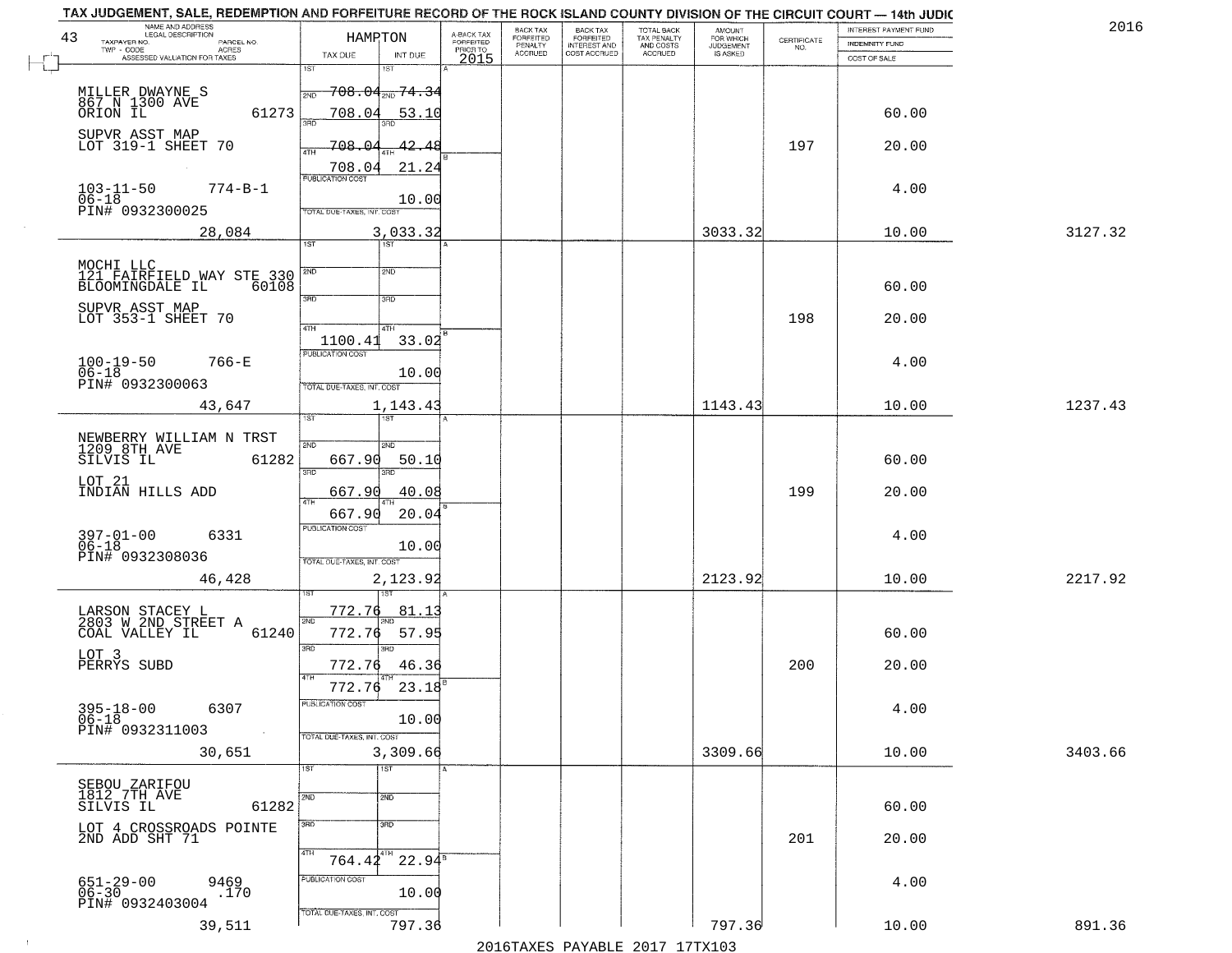| 43                                        | BY WHOM                                     | RATE               | HAMPTON                        | TAX JUDGEMENT, SALE, REDEMPTION AND FORFEITURE RECORD OF THE ROCK ISLAND COUNTY DIVISION OF THE CIRCUIT COURT — 14th JUDICIAL CIRCUIT OF ILLINOIS 2016 | TOTAL DUE<br>TO REDEEM                               |                                                                                  | DATE OF REDEMP-<br>TION OR DEED | RECEIVED REDEMPTION                                       |
|-------------------------------------------|---------------------------------------------|--------------------|--------------------------------|--------------------------------------------------------------------------------------------------------------------------------------------------------|------------------------------------------------------|----------------------------------------------------------------------------------|---------------------------------|-----------------------------------------------------------|
|                                           | PURCHASED                                   | $\%$<br><b>BID</b> | DATE OF SALE                   | SUBSEQUENT TAXES PAID, FEES, AND TIME EXTENSION                                                                                                        | FROM SALE<br>LESS<br><b>COUNTY CLERK FEE</b>         | BY WHOM REDEEMED                                                                 | MO.<br>DAY.<br>YEAR             | MONEY IN FULL                                             |
| PIN# 0932800025<br>WESTERN SITES LLC<br>1 | $\sim$                                      | 00                 |                                | $[06/25/2020 \t\t Time Ext & incl \\ 04/13/2018 \t\t Take Notice Free \\ 11/29/2018 \tSubs paid \\ 12/28/2017 \t\t 12/23/2019 \tSubs paid$             | 12/22/2020<br>3, do - 70<br>3, do - 40<br>3, do - 40 |                                                                                  |                                 | Certificate<br>Returned<br>& Cancelled<br>08/10/2020      |
|                                           |                                             |                    |                                |                                                                                                                                                        |                                                      | $\left  \begin{matrix} 10,343.39 \\ 160.00 \end{matrix} \right $ DWAYNE S MILLER | 07/14/2020                      | Karen Kinney                                              |
| $\overline{c}$                            | PIN# 0932300063<br>EQUITY ONE INVESTMENT    |                    | FUND LLC<br> 00 <br>12/28/2017 | 01/16/2018 Time Ext & incl<br>01/16/2018 Take Notice Fee                                                                                               | $07/03/2020$<br>20.59                                |                                                                                  |                                 | Certificate<br>Returned<br>& Cancelled 2<br>04/04/2018    |
|                                           |                                             |                    |                                |                                                                                                                                                        |                                                      | $1,258.02$<br>160.00 VERONA REAL ESTATE                                          | $02/15/2018$<br>1 OF 4          | Karen Kinney                                              |
| PIN# 0932308036<br>WESTERN SITES LLC<br>3 |                                             | 0 <sub>0</sub>     | 12/28/2017                     | 04/11/2018 Time Ext & incl<br>04/13/2018 Take Notice Fee                                                                                               | $07/15/2020$<br>20.70                                |                                                                                  |                                 | Certificate<br>Returned<br>3<br>& Cancelled<br>10/25/2018 |
|                                           |                                             |                    |                                |                                                                                                                                                        |                                                      | 2, 238.62<br>160.00 GOMEZ MAY LLP                                                | 06/14/2018                      | Karen Kinney                                              |
| 4                                         | PIN# 0932311003<br>EQUITY ONE INVESTMENT    | 00 <sup>1</sup>    | FUND LLC<br>12/28/2017         | 01/16/2018 Time Ext & incl<br>01/16/2018 Take Notice Fee                                                                                               | $07/03/2020$<br>20.59                                |                                                                                  |                                 | Certificate<br>Returned<br>& Cancelled 4<br>02/07/2018    |
|                                           |                                             |                    |                                |                                                                                                                                                        | $3,424.25$ LERETA                                    |                                                                                  | 01/22/2018                      | Karen Kinney                                              |
| 5                                         | PIN# 0932403004<br>MS INVESTMENTS GROUP INC |                    | 12/28/2017                     |                                                                                                                                                        |                                                      |                                                                                  |                                 | Certificate<br>Returned<br>& Cancelled 5<br>02/08/2018    |
|                                           |                                             |                    |                                |                                                                                                                                                        |                                                      | 891.36<br>160.00 ZARIFOU SEBOU                                                   | 01/12/2018                      | Karen Kinney                                              |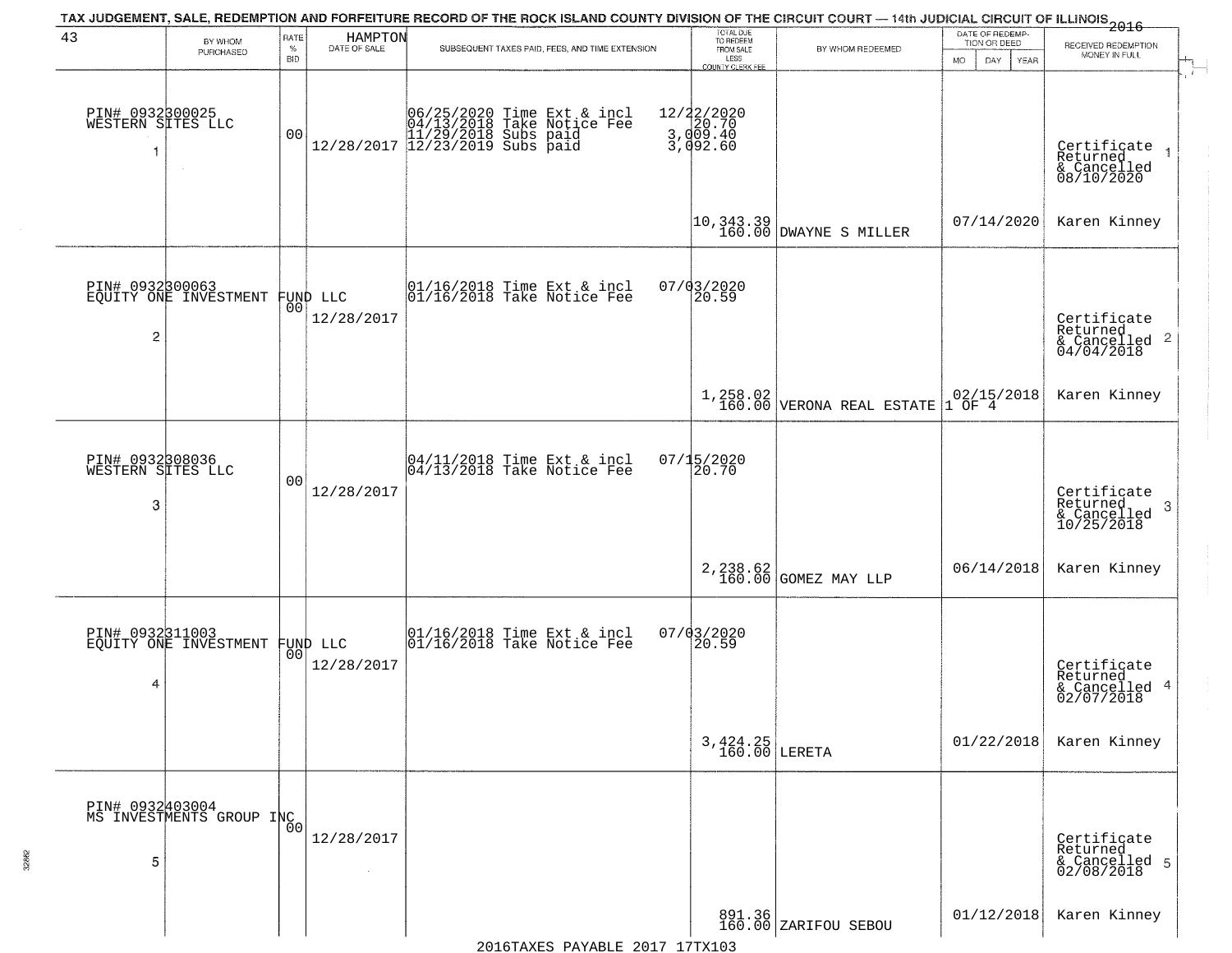|    | TAX JUDGEMENT, SALE, REDEMPTION AND FORFEITURE RECORD OF THE ROCK ISLAND COUNTY DIVISION OF THE CIRCUIT COURT — 14th JUDIC |                            |                       |                                     |                                 |                                                       |                                        |                        |                                                                 |                       |         |
|----|----------------------------------------------------------------------------------------------------------------------------|----------------------------|-----------------------|-------------------------------------|---------------------------------|-------------------------------------------------------|----------------------------------------|------------------------|-----------------------------------------------------------------|-----------------------|---------|
|    | NAME AND ADDRESS<br>LEGAL DESCRIPTION                                                                                      |                            |                       |                                     | BACK TAX                        |                                                       | TOTAL BACK<br>TAX PENALTY<br>AND COSTS | AMOUNT                 |                                                                 | INTEREST PAYMENT FUND | 2016    |
| 44 | TAXPAYER NO.<br>PARCEL NO.<br>$TWP - CODE$                                                                                 |                            | HAMRTON               | A-BACK TAX<br>FORFEITED<br>PRIOR TO | FORFEITED<br>PENALTY<br>ACCRUED | BACK TAX<br>FORFEITED<br>INTEREST AND<br>COST ACCRUED |                                        | FOR WHICH<br>JUDGEMENT | $\begin{array}{c} \text{CERTIFICATE} \\ \text{NO.} \end{array}$ | <b>INDEMNITY FUND</b> |         |
|    | - CODE ASSESSED VALUATION FOR TAXES                                                                                        | TAX DUE                    | INT DUE               | 2015                                |                                 |                                                       | ACCRUED                                | IS ASKED               |                                                                 | COST OF SALE          |         |
|    |                                                                                                                            | $\overline{1ST}$           | 1ST                   |                                     |                                 |                                                       |                                        |                        |                                                                 |                       |         |
|    | MANNING RICK                                                                                                               | 2ND                        | 2ND                   |                                     |                                 |                                                       |                                        |                        |                                                                 |                       |         |
|    | 102 BRAKESHOE CT                                                                                                           |                            |                       |                                     |                                 |                                                       |                                        |                        |                                                                 |                       |         |
|    | 61244<br>EAST MOLINE IL                                                                                                    | 3AD                        | 3RD                   |                                     |                                 |                                                       |                                        |                        |                                                                 | 60.00                 |         |
|    | LOTS 6-8 BLOCK 7                                                                                                           |                            |                       |                                     |                                 |                                                       |                                        |                        |                                                                 |                       |         |
|    | EAST ROCK ISLAND                                                                                                           | $-529$<br>4TH              | 31.76                 |                                     |                                 |                                                       |                                        |                        | 202                                                             | 20.00                 |         |
|    | E 25 FT OF L 5 ALL<br>& VAC ALY & RD ADJ TO                                                                                | 529.1                      | 15.88                 |                                     |                                 |                                                       |                                        |                        |                                                                 |                       |         |
|    |                                                                                                                            | <b>PUBLICATION COST</b>    |                       |                                     |                                 |                                                       |                                        |                        |                                                                 |                       |         |
|    | $276 - 06 - 20$<br>$4030 - 1$                                                                                              |                            |                       |                                     |                                 |                                                       |                                        |                        |                                                                 | 4.00                  |         |
|    | $06-22$ PIN# 0933106001                                                                                                    | TOTAL DUE-TAXES, INT. COST | 10.00                 |                                     |                                 |                                                       |                                        |                        |                                                                 |                       |         |
|    |                                                                                                                            |                            |                       |                                     |                                 |                                                       |                                        |                        |                                                                 |                       |         |
|    | 27,882                                                                                                                     |                            | 1,115.86              |                                     |                                 |                                                       |                                        | 1115.86                |                                                                 | 10.00                 | 1209.86 |
|    |                                                                                                                            | 1ST                        | 1ST <sup>1</sup>      |                                     |                                 |                                                       |                                        |                        |                                                                 |                       |         |
|    |                                                                                                                            | 345.27<br>2ND              | 36.26                 |                                     |                                 |                                                       |                                        |                        |                                                                 |                       |         |
|    | JMR REAL ESTATE<br>1307 4TH ST                                                                                             |                            |                       |                                     |                                 |                                                       |                                        |                        |                                                                 |                       |         |
|    | 61265<br>MOLINE IL                                                                                                         | 345.27<br>3RC              | 25.90                 |                                     |                                 |                                                       |                                        |                        |                                                                 | 60.00                 |         |
|    | LOT 21                                                                                                                     |                            |                       |                                     |                                 |                                                       |                                        |                        |                                                                 |                       |         |
|    | BROTMANS HAMPTON TOWNSHIP                                                                                                  | 345.27<br><b>4TH</b>       | 20.72                 |                                     |                                 |                                                       |                                        |                        | 203                                                             | 20.00                 |         |
|    | SUB DIV                                                                                                                    | 345.27                     | 10.36                 |                                     |                                 |                                                       |                                        |                        |                                                                 |                       |         |
|    |                                                                                                                            | <b>PUBLICATION COST</b>    |                       |                                     |                                 |                                                       |                                        |                        |                                                                 |                       |         |
|    | $364 - 21 - 00$<br>$06 - 40$<br>5669                                                                                       |                            |                       |                                     |                                 |                                                       |                                        |                        |                                                                 | 4.00                  |         |
|    | PIN# 0933202014                                                                                                            | TOTAL DUE-TAXES, INT. COST | 10.00                 |                                     |                                 |                                                       |                                        |                        |                                                                 |                       |         |
|    |                                                                                                                            |                            |                       |                                     |                                 |                                                       |                                        |                        |                                                                 |                       |         |
|    | 15,853                                                                                                                     |                            | 1,484.32              |                                     |                                 |                                                       |                                        | 1484.32                |                                                                 | 10.00                 | 1578.32 |
|    |                                                                                                                            |                            | 187                   |                                     |                                 |                                                       |                                        |                        |                                                                 |                       |         |
|    | GEORGE PATRICK J<br>918 172ND ST                                                                                           | <u>362.13</u><br>2ND       | $\frac{1}{2ND}$ 38.01 |                                     |                                 |                                                       |                                        |                        |                                                                 |                       |         |
|    | 61244<br>EAST MOLINE IL                                                                                                    | 362.13                     |                       |                                     |                                 |                                                       |                                        |                        |                                                                 | 60.00                 |         |
|    |                                                                                                                            | 3RD                        | 27.15<br>3RD          |                                     |                                 |                                                       |                                        |                        |                                                                 |                       |         |
|    | LOT 1                                                                                                                      |                            |                       |                                     |                                 |                                                       |                                        |                        |                                                                 |                       |         |
|    | BROTMANS HAMPTON TOWNSHIP<br>SUB DIV                                                                                       | 362.13                     | 21.72                 |                                     |                                 |                                                       |                                        |                        | 204                                                             | 20.00                 |         |
|    |                                                                                                                            | 362.13                     | 10.86                 |                                     |                                 |                                                       |                                        |                        |                                                                 |                       |         |
|    |                                                                                                                            | <b>PUBLICATION COST</b>    |                       |                                     |                                 |                                                       |                                        |                        |                                                                 |                       |         |
|    | $364 - 01 - 00$<br>5649<br>06-40                                                                                           |                            | 10.00                 |                                     |                                 |                                                       |                                        |                        |                                                                 | 4.00                  |         |
|    | PIN# 0933202034                                                                                                            | TOTAL OUE-TAXES, INT. COST |                       |                                     |                                 |                                                       |                                        |                        |                                                                 |                       |         |
|    |                                                                                                                            |                            |                       |                                     |                                 |                                                       |                                        |                        |                                                                 |                       |         |
|    | 27,671                                                                                                                     |                            | 1,556.26              |                                     |                                 |                                                       |                                        | 1556.26                |                                                                 | 10.00                 | 1650.26 |
|    |                                                                                                                            |                            |                       |                                     |                                 |                                                       |                                        |                        |                                                                 |                       |         |
|    | DEGRAEVE JUDITH A<br>2507 214TH ST N LOT                                                                                   | 445.59<br>2ND              | <u>46.76</u>          |                                     |                                 |                                                       |                                        |                        |                                                                 |                       |         |
|    | 227<br>PORT BYRON IL<br>61275                                                                                              | 445.59                     | 33.40                 |                                     |                                 |                                                       |                                        |                        |                                                                 | 60.00                 |         |
|    |                                                                                                                            | 3RD                        | $\overline{3BD}$      |                                     |                                 |                                                       |                                        |                        |                                                                 |                       |         |
|    | SUPVR ASST MAP                                                                                                             |                            |                       |                                     |                                 |                                                       |                                        |                        |                                                                 |                       |         |
|    | LOT 409 SHEET 75<br>WIERSHINGS 1ST ADD                                                                                     | 445.59<br>4TH              | 26.72                 |                                     |                                 |                                                       |                                        |                        | 205                                                             | 20.00                 |         |
|    |                                                                                                                            | 445.59                     | 13.36                 |                                     |                                 |                                                       |                                        |                        |                                                                 |                       |         |
|    |                                                                                                                            | PUBLICATION COST           |                       |                                     |                                 |                                                       |                                        |                        |                                                                 |                       |         |
|    | $334 - 04 - 00$<br>5159                                                                                                    |                            | 10.00                 |                                     |                                 |                                                       |                                        |                        |                                                                 | 4.00                  |         |
|    | $06-29$<br>PIN# 0933403001                                                                                                 | TOTAL DUE-TAXES, INT. COST |                       |                                     |                                 |                                                       |                                        |                        |                                                                 |                       |         |
|    | 20,459                                                                                                                     |                            | 1,912.60              |                                     |                                 |                                                       |                                        | 1912.60                |                                                                 | 10.00                 | 2006.60 |
|    |                                                                                                                            |                            |                       |                                     |                                 |                                                       |                                        |                        |                                                                 |                       |         |
|    |                                                                                                                            | 1ST                        | $\overline{1ST}$      |                                     |                                 |                                                       |                                        |                        |                                                                 |                       |         |
|    | MUELLER SUMMER<br>PO BOX 21                                                                                                | 45.89<br>2ND               | 4.83<br>2ND           |                                     |                                 |                                                       |                                        |                        |                                                                 |                       |         |
|    | CARBON CLIFF IL<br>61239                                                                                                   | 45.89                      | 3.45                  |                                     |                                 |                                                       |                                        |                        |                                                                 | 60.00                 |         |
|    |                                                                                                                            | 3RD                        | 3BD                   |                                     |                                 |                                                       |                                        |                        |                                                                 |                       |         |
|    | LOT 11 BLOCK E<br><b>AVONDALE</b>                                                                                          | 45.89                      | 2.76                  |                                     |                                 |                                                       |                                        |                        | 206                                                             | 20.00                 |         |
|    |                                                                                                                            | 4TH                        |                       |                                     |                                 |                                                       |                                        |                        |                                                                 |                       |         |
|    |                                                                                                                            | 45.89                      | 1.38 <sup>s</sup>     |                                     |                                 |                                                       |                                        |                        |                                                                 |                       |         |
|    | 4297                                                                                                                       | PUBLICATION COST           |                       |                                     |                                 |                                                       |                                        |                        |                                                                 | 4.00                  |         |
|    | $289 - 01 - 00$<br>06-29                                                                                                   |                            | 10.00                 |                                     |                                 |                                                       |                                        |                        |                                                                 |                       |         |
|    | PIN# 1804103005                                                                                                            | TOTAL DUE-TAXES, INT. COST |                       |                                     |                                 |                                                       |                                        |                        |                                                                 |                       |         |
|    | 2,107                                                                                                                      |                            | 205.98                |                                     |                                 |                                                       |                                        | 205.98                 |                                                                 | 10.00                 | 299.98  |

 $\sim 10^6$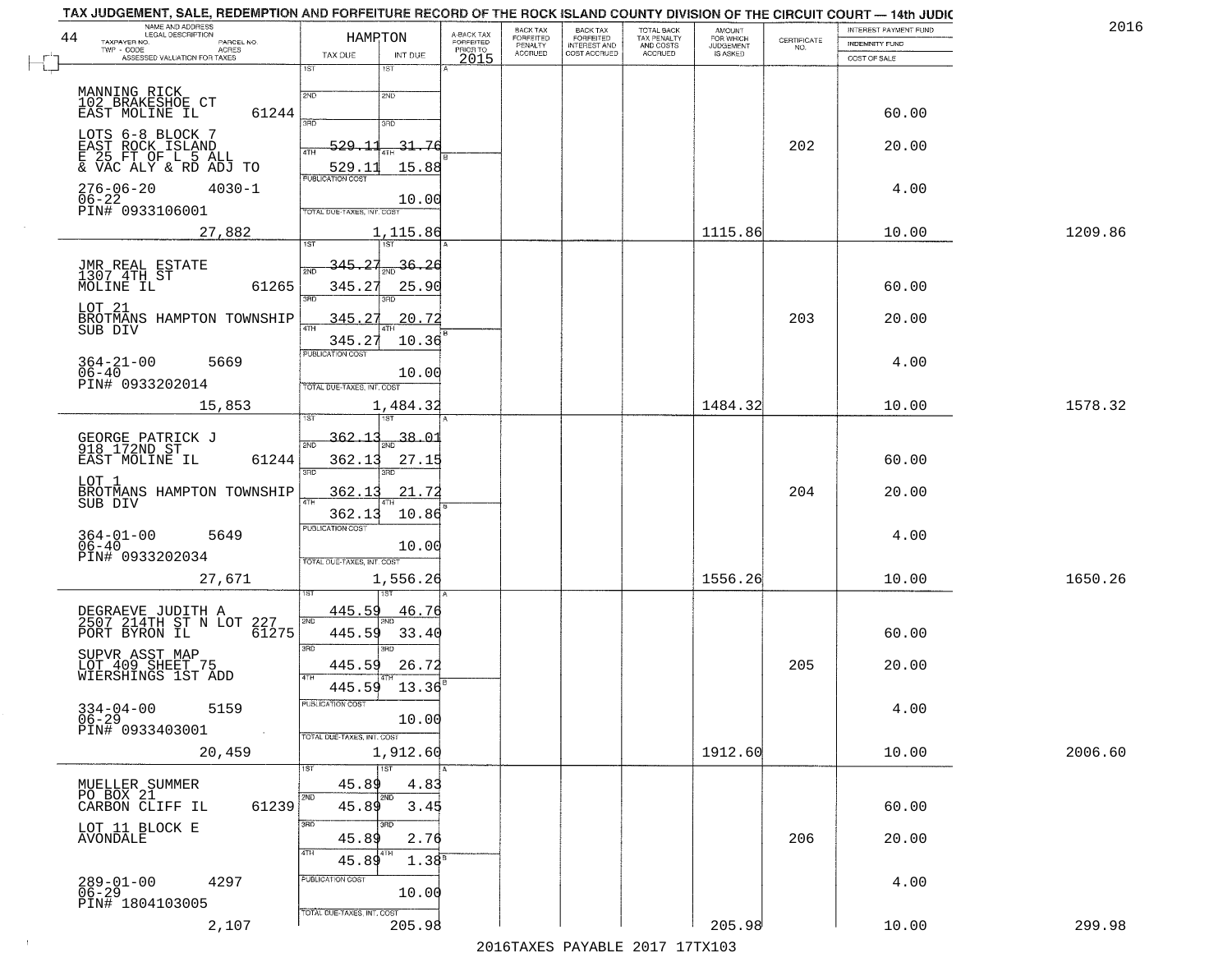| 44                                         | BY WHOM<br>PURCHASED                         | RATE<br>$\%$<br>BID | HAMPTON<br>DATE OF SALE | TAX JUDGEMENT, SALE, REDEMPTION AND FORFEITURE RECORD OF THE ROCK ISLAND COUNTY DIVISION OF THE CIRCUIT COURT — 14th JUDICIAL CIRCUIT OF ILLINOIS 2016<br>SUBSEQUENT TAXES PAID, FEES, AND TIME EXTENSION                                                                                                                                                | TOTAL DUE<br>TO REDEEM<br>FROM SALE<br>LESS<br>COUNTY CLERK FEE                                  | BY WHOM REDEEMED                                                                                                       | DATE OF REDEMP-<br>TION OR DEED<br><b>MO</b><br>DAY<br><b>YEAR</b> | RECEIVED REDEMPTION<br>MONEY IN FULL                                      |
|--------------------------------------------|----------------------------------------------|---------------------|-------------------------|----------------------------------------------------------------------------------------------------------------------------------------------------------------------------------------------------------------------------------------------------------------------------------------------------------------------------------------------------------|--------------------------------------------------------------------------------------------------|------------------------------------------------------------------------------------------------------------------------|--------------------------------------------------------------------|---------------------------------------------------------------------------|
| PIN# 0933106001<br>WESTERN SITES LLC<br>-1 | $\sim$                                       | 0 <sub>0</sub>      | 12/28/2017              | 04/11/2018 Time Ext & incl<br>04/13/2018 Take Notice Fee                                                                                                                                                                                                                                                                                                 | 07/15/2020<br>20.70                                                                              |                                                                                                                        |                                                                    | Certificate<br>Returned<br>& Cancelled<br>10/25/2018                      |
|                                            |                                              |                     |                         |                                                                                                                                                                                                                                                                                                                                                          | 1,230.56<br>160.00                                                                               | <b>FLORA MANNING</b>                                                                                                   | 08/02/2018                                                         | Karen Kinney                                                              |
| PIN# 0933202014<br>RICO TRUSTEE<br>2       |                                              | 18                  | 12/28/2017              | 03/01/2018 Time Ext &<br>03/01/2018 Take Notic<br>02/13/2020 Take Notic<br>02/28/2020 Circuit Cl<br>02/28/2020 Sheriffs F<br>03/19/2020 Subs paid<br>07/02/2020 Subs paid<br>11/16/2019 Subs paid<br>11/16/2019 Subs paid<br>Time Ext & incl<br>Take Notice Fee<br>Take Notice Fee<br>Circuit Clerks Fee<br>Sheriffs Fee<br>Publication Fee<br>Subs paid | 08/07/2020<br>18/02020<br>20.700<br>35.000<br>35.000<br>13.800<br>14.15<br>1,282.688<br>1,487.78 |                                                                                                                        |                                                                    | Certificate<br>Returned<br>& Cancelled 2<br>12/10/2020<br>Karen Kinney    |
| 3                                          | PIN# 0933202034<br>MS INVESTMENTS GROUP INC1 |                     | 12/28/2017              | 01/24/2018 Time Ext & incl<br>02/02/2018 Take Notice Fee                                                                                                                                                                                                                                                                                                 | 06/29/2020<br>20.70                                                                              |                                                                                                                        |                                                                    | Certificate<br>Returned<br>-3<br>& Cancelled<br>03/07/2019                |
|                                            |                                              |                     |                         |                                                                                                                                                                                                                                                                                                                                                          |                                                                                                  | $\begin{array}{c} \texttt{1,703.97} \\ \texttt{160.00} \end{array} \texttt{\small \texttt{PARTRICK J} \texttt{GEORGE}$ | 11/16/2018                                                         | Karen Kinney                                                              |
| PIN# 0933403001<br>REALTAX DEV LT'D<br>4   |                                              | 03                  | 12/28/2017              | $ 01/29/2018$ Time Ext & incl<br>$ 01/29/2018$ Take Notice Fee                                                                                                                                                                                                                                                                                           | 06/28/2020<br>20.70                                                                              |                                                                                                                        |                                                                    | Certificate<br>Returned<br>& Cancelled 4<br>11/15/2019                    |
|                                            |                                              |                     |                         |                                                                                                                                                                                                                                                                                                                                                          |                                                                                                  | 2,268.09<br>160.00 JOEL RICHARD DEGRAEVE                                                                               | 08/23/2019                                                         | Karen Kinney                                                              |
| PIN# 1804103005<br>RICO TRUSTEE<br>5       |                                              | 18                  | 12/28/2017              | 03/01/2018 Time Ext & incl<br>03/01/2018 Take Notice Fee<br>02/13/2020 Take Notice Fee<br>02/28/2020 Circuit Clerks F<br>02/28/2020 Sheriffs Fee<br>03/19/2020 Publication Fee<br>03/19/2020 Subs paid<br>11/16/2019 Subs paid<br>11/17/2018 Subs paid<br>Take Notice Fee<br>Circuit Clerks Fee<br>Sheriffs Fee<br>Publication Fee                       | 08/07/2020<br>$22.700$<br>$25.000$<br>$5.25$<br>$67.25$<br>$22.629$<br>$143$<br>$22.78$          |                                                                                                                        |                                                                    | TAX DEED ISSUED<br>Certificate<br>Returned<br>& Cancelled 5<br>10/26/2020 |
|                                            |                                              |                     |                         | 2016TAXES PAYABLE 2017 17TX103                                                                                                                                                                                                                                                                                                                           |                                                                                                  |                                                                                                                        |                                                                    | Karen Kinney                                                              |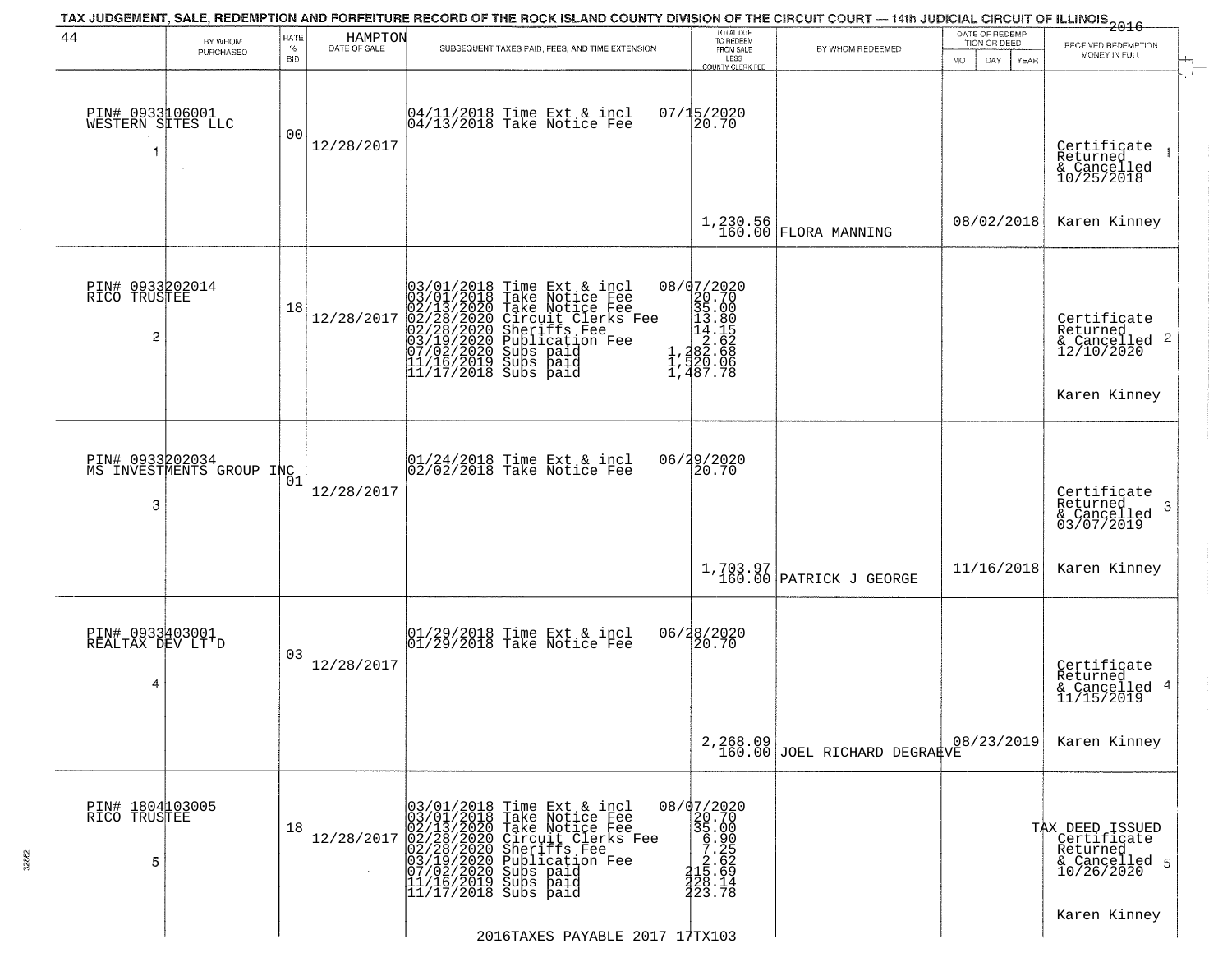| 45 | NAME AND ADDRESS<br>LEGAL DESCRIPTION<br>TAXPAYER NO.<br>PARCEL NO.<br>ACRES<br>TWP - CODE | HAMRTON                                                  | A-BACK TAX<br><b>FORFEITED</b><br>PRIOR TO | BACK TAX<br>FORFEITED<br>PENALTY<br><b>ACCRUED</b> | BACK TAX<br>FORFEITED<br>INTEREST AND<br>COST ACCRUED | TOTAL BACK<br>TAX PENALTY<br>AND COSTS<br>ACCRUED | AMOUNT<br>FOR WHICH<br><b>JUDGEMENT</b><br>IS ASKED | CERTIFICATE<br>NO. | INTEREST PAYMENT FUND<br><b>INDEMNITY FUND</b> | 201     |
|----|--------------------------------------------------------------------------------------------|----------------------------------------------------------|--------------------------------------------|----------------------------------------------------|-------------------------------------------------------|---------------------------------------------------|-----------------------------------------------------|--------------------|------------------------------------------------|---------|
|    | ASSESSED VALUATION FOR TAXES                                                               | TAX DUE<br>INT DUE<br>1ST<br>18T                         | 2015                                       |                                                    |                                                       |                                                   |                                                     |                    | COST OF SALE                                   |         |
|    |                                                                                            | $45.89_{200}$ $4.83$                                     |                                            |                                                    |                                                       |                                                   |                                                     |                    |                                                |         |
|    | SEPTER RYAN<br>PO BOX 454<br>CARBON CLIFF IL<br>61239                                      | 45.89<br>3.45<br>3AD<br>3BD                              |                                            |                                                    |                                                       |                                                   |                                                     |                    | 60.00                                          |         |
|    | LOT 9 BLOCK D<br>AVONDALE                                                                  | $\mathcal{R}^{\mathcal{O}}$<br>45.<br>2.76<br>4TH<br>4TH |                                            |                                                    |                                                       |                                                   |                                                     | 207                | 20.00                                          |         |
|    |                                                                                            | 45.89<br>1.38<br><b>PUBLICATION COST</b>                 |                                            |                                                    |                                                       |                                                   |                                                     |                    |                                                |         |
|    | $287 - 17 - 00$<br>4269<br>$06 - 29$<br>PIN# 1804105012                                    | 10.00<br>TOTAL DUE-TAXES, INT. COST                      |                                            |                                                    |                                                       |                                                   |                                                     |                    | 4.00                                           |         |
|    | 2,107                                                                                      | 205.98                                                   |                                            |                                                    |                                                       |                                                   | 205.98                                              |                    | 10.00                                          | 299.98  |
|    |                                                                                            | 1ST<br>iST                                               |                                            |                                                    |                                                       |                                                   |                                                     |                    |                                                |         |
|    | SEPTER RYAN WJ<br>3904 15TH ST<br>MOLINE IL<br>61265                                       | 45.89<br>4.83<br>2ND<br>45.89<br>3.45                    |                                            |                                                    |                                                       |                                                   |                                                     |                    | 60.00                                          |         |
|    | LOT 8 BLOCK D                                                                              | 3RD<br>3RD                                               |                                            |                                                    |                                                       |                                                   |                                                     |                    |                                                |         |
|    | <b>AVONDALE</b>                                                                            | 45.89<br>2.76<br>4TH                                     |                                            |                                                    |                                                       |                                                   |                                                     | 208                | 20.00                                          |         |
|    |                                                                                            | 45.89<br>1.38<br>PUBLICATION COST                        |                                            |                                                    |                                                       |                                                   |                                                     |                    |                                                |         |
|    | 287-16-00<br>06-29<br>PIN# 1804105013<br>4268                                              | 10.00                                                    |                                            |                                                    |                                                       |                                                   |                                                     |                    | 4.00                                           |         |
|    |                                                                                            | TOTAL DUE-TAXES, INT. COST<br>205.98                     |                                            |                                                    |                                                       |                                                   | 205.98                                              |                    | 10.00                                          | 299.98  |
|    | 2,107                                                                                      | īst<br><b>ST</b>                                         |                                            |                                                    |                                                       |                                                   |                                                     |                    |                                                |         |
|    | VANDUSSELDORP MICHAEL D<br>PO BOX 397                                                      | 2ND<br>2ND                                               |                                            |                                                    |                                                       |                                                   |                                                     |                    |                                                |         |
|    | CARBON CLIFF IL<br>61239                                                                   |                                                          |                                            |                                                    |                                                       |                                                   |                                                     |                    | 60.00                                          |         |
|    | LOTS 14 & 15 BLK G<br>AVONDALE<br>SHEET 3                                                  | 3RD<br>3RD<br>263.27<br>15.80                            |                                            |                                                    |                                                       |                                                   |                                                     | 209                | 20.00                                          |         |
|    |                                                                                            | 4TH<br>4TH<br>263.27<br>7.90                             |                                            |                                                    |                                                       |                                                   |                                                     |                    |                                                |         |
|    | $290 - 09 - 00$<br>4327                                                                    | <b>PUBLICATION COST</b>                                  |                                            |                                                    |                                                       |                                                   |                                                     |                    | 4.00                                           |         |
|    | $06 - 29$<br>PIN# 1804107016                                                               | 10.00                                                    |                                            |                                                    |                                                       |                                                   |                                                     |                    |                                                |         |
|    | 18,088                                                                                     | TOTAL OUE-TAXES, INT. COST<br>560.24                     |                                            |                                                    |                                                       |                                                   | 560.24                                              |                    | 10.00                                          | 654.24  |
|    |                                                                                            | ख़ा                                                      |                                            |                                                    |                                                       |                                                   |                                                     |                    |                                                |         |
|    | FULLER DEBRA K<br>PO BOX 32                                                                | 2ND<br>2ND                                               |                                            |                                                    |                                                       |                                                   |                                                     |                    |                                                |         |
|    | 61236<br><b>BARSTOW IL</b>                                                                 | 3RD<br>3RD                                               |                                            |                                                    |                                                       |                                                   |                                                     |                    | 60.00                                          |         |
|    | LOT 7 BLOCK 2<br>JOHN EWARTS 1ST ADD<br>TO CARBON CLIFF                                    | 4TH                                                      |                                            |                                                    |                                                       |                                                   |                                                     | 210                | 20.00                                          |         |
|    |                                                                                            | $482.29$ $14.46$ <sup>E</sup>                            |                                            |                                                    |                                                       |                                                   |                                                     |                    |                                                |         |
|    | $279-19-00$<br>06-29<br>4104                                                               | PUBLICATION COST<br>10.00                                |                                            |                                                    |                                                       |                                                   |                                                     |                    | 4.00                                           |         |
|    | PIN# 1804203006                                                                            | TOTAL DUE-TAXES, INT. COST                               |                                            |                                                    |                                                       |                                                   |                                                     |                    |                                                |         |
|    | 22,144                                                                                     | 506.75                                                   |                                            |                                                    |                                                       |                                                   | 506.75                                              |                    | 10.00                                          | 600.75  |
|    |                                                                                            | 1ST<br>1ST<br>753.02<br>79.10                            |                                            |                                                    |                                                       |                                                   |                                                     |                    |                                                |         |
|    | MILLER DWAYNE/LYLE<br>867 N 1300 AVE<br>61273<br>ORION IL                                  | 2ND<br>2ND<br>753.02<br>56.50                            |                                            |                                                    |                                                       |                                                   |                                                     |                    | 60.00                                          |         |
|    | LOT 9                                                                                      | 3RD<br>3RD                                               |                                            |                                                    |                                                       |                                                   |                                                     |                    |                                                |         |
|    | SUPVR ASST MAP<br>LOT 108 SHEET 7                                                          | 753.02<br>45.20<br>4TH                                   |                                            |                                                    |                                                       |                                                   |                                                     | 211                | 20.00                                          |         |
|    | SUB DIV KNOCKEMUS FARM                                                                     | $22.60^8$<br>753.02                                      |                                            |                                                    |                                                       |                                                   |                                                     |                    |                                                |         |
|    | $133 - 17 - 20$<br>06-15<br>$1165 - H$                                                     | <b>PUBLICATION COST</b><br>10.00                         |                                            |                                                    |                                                       |                                                   |                                                     |                    | 4.00                                           |         |
|    | PIN# 1805100001                                                                            | TOTAL DUE-TAXES, INT. COST                               |                                            |                                                    |                                                       |                                                   |                                                     |                    |                                                |         |
|    | 29,443                                                                                     | 3,225.48                                                 |                                            |                                                    |                                                       |                                                   | 3225.48                                             |                    | 10.00                                          | 3319.48 |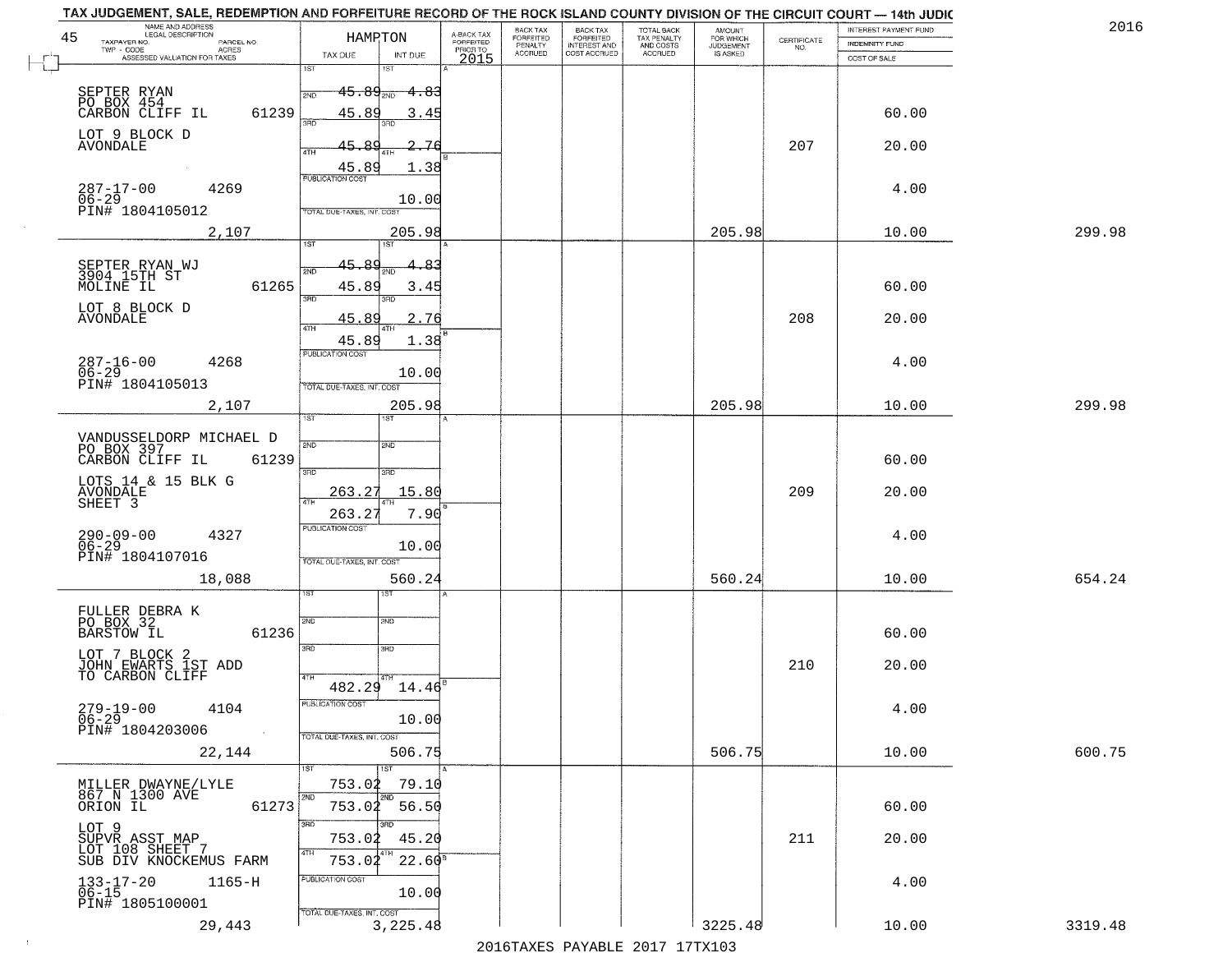| 45                                                | BY WHOM<br>PURCHASED                          | RATE<br>$\%$<br><b>BID</b> | HAMPTON<br>DATE OF SALE | TAX JUDGEMENT, SALE, REDEMPTION AND FORFEITURE RECORD OF THE ROCK ISLAND COUNTY DIVISION OF THE CIRCUIT COURT — 14th JUDICIAL CIRCUIT OF ILLINOIS 2016<br>SUBSEQUENT TAXES PAID, FEES, AND TIME EXTENSION | TOTAL DUE<br>TO REDEEM<br>FROM SALE<br>LESS | BY WHOM REDEEMED                       | DATE OF REDEMP-<br>TION OR DEED<br><b>MO</b><br>DAY<br>YEAR | RECEIVED REDEMPTION<br>MONEY IN FULL                                                |
|---------------------------------------------------|-----------------------------------------------|----------------------------|-------------------------|-----------------------------------------------------------------------------------------------------------------------------------------------------------------------------------------------------------|---------------------------------------------|----------------------------------------|-------------------------------------------------------------|-------------------------------------------------------------------------------------|
| PIN# 1804105012<br>RICO TRUSTEE<br>-1             |                                               | 18                         | 12/28/2017              |                                                                                                                                                                                                           | <b>COUNTY CLERK FEE</b>                     |                                        |                                                             | Certificate<br>Returned<br>$\rightarrow$                                            |
|                                                   | $\sim$                                        |                            |                         |                                                                                                                                                                                                           |                                             |                                        |                                                             | & Cancelled<br>04/04/2018                                                           |
|                                                   |                                               |                            |                         |                                                                                                                                                                                                           |                                             | 353.98<br>160.00 RYAN SEPTER           | 02/13/2018                                                  | Karen Kinney                                                                        |
| PIN# 1804105013<br>RICO TRUSTEE<br>$\overline{c}$ |                                               | 18                         | 12/28/2017              |                                                                                                                                                                                                           |                                             |                                        |                                                             | Certificate<br>Returned<br>$\mathbf{2}$<br>& Cancelled<br>& Cancelled<br>04/04/2018 |
|                                                   |                                               |                            |                         |                                                                                                                                                                                                           |                                             | 353.98<br>160.00 RYAN WJ SEPTER        | 02/13/2018                                                  | Karen Kinney                                                                        |
| PIN# 1804107016<br>REALTAX DEV LT'D               |                                               | 00                         |                         | $\begin{array}{c}  01/29/2018 \text{ Time} \text{ Ext} & \text{incl} \\  01/29/2018 \text{ Take Notice } \text{Fe} \end{array}$                                                                           | 06/28/2020<br>20.70                         |                                        |                                                             |                                                                                     |
| 3                                                 |                                               |                            | 12/28/2017              |                                                                                                                                                                                                           |                                             |                                        |                                                             | Certificate<br>Returned<br>3<br>& Cancelled<br>07/06/2018                           |
|                                                   |                                               |                            |                         |                                                                                                                                                                                                           |                                             | 674.94<br>160.00 MICHAEL VANDUSSELDORP | 03/05/2018                                                  | Karen Kinney                                                                        |
|                                                   | PIN# 1804203006<br>STEVE SODEMAN LIVING TRUST |                            |                         | 01/16/2018 Time Ext & incl<br>01/16/2018 Take Notice Fee                                                                                                                                                  | 12/21/2020<br>20.59                         |                                        |                                                             |                                                                                     |
| 4                                                 |                                               |                            | 12/28/2017              |                                                                                                                                                                                                           |                                             |                                        |                                                             | Certificate<br>Returned<br>4<br>& Cancelled<br>02/07/2018                           |
|                                                   |                                               |                            |                         |                                                                                                                                                                                                           |                                             | 621.34<br>160.00 DEBRA FULLER          | 01/19/2018                                                  | Karen Kinney                                                                        |
| PIN# 1805100001<br>WESTERN SITES LLC              |                                               | 0 <sub>0</sub>             |                         | $[06/25/2020 \t\t Time Ext & incl 04/13/2018 \t\t Take Notice Free 11/29/2018 Subs paid 12/28/2017 \t\t 12/23/2019 Subs paid$                                                                             | 12/22/2020<br>3,209.18<br>3,348.68          |                                        |                                                             |                                                                                     |
| 5                                                 |                                               |                            |                         |                                                                                                                                                                                                           |                                             |                                        |                                                             | Certificate<br>Returned<br>& Cancelled 5<br>08/10/2020                              |
|                                                   |                                               |                            |                         |                                                                                                                                                                                                           |                                             | 11,070.08<br>160.00 DWAYNE MILLER      | 07/14/2020                                                  | Karen Kinney                                                                        |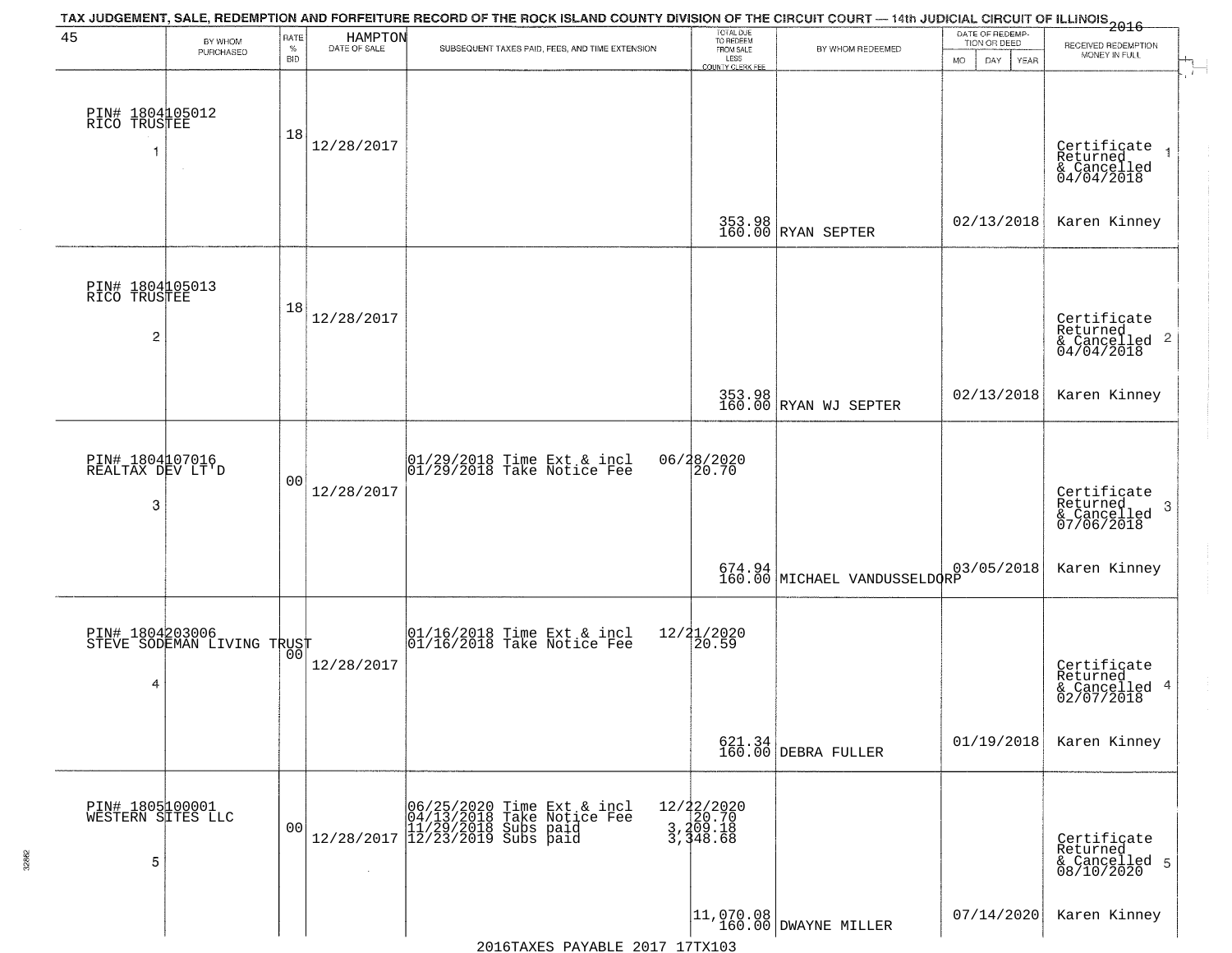| 46 | NAME AND ADDRESS<br>LEGAL DESCRIPTION                               | HAMPTON                                    | A-BACK TAX<br>FORFEITED | <b>BACK TAX</b><br>FORFEITED<br>PENALTY | BACK TAX<br>FORFEITED<br>INTEREST AND | TOTAL BACK<br>TAX PENALTY<br>AND COSTS | AMOUNT<br>FOR WHICH          |                                                                 | INTEREST PAYMENT FUND                 | 2016    |
|----|---------------------------------------------------------------------|--------------------------------------------|-------------------------|-----------------------------------------|---------------------------------------|----------------------------------------|------------------------------|-----------------------------------------------------------------|---------------------------------------|---------|
|    | TAXPAYER NO.<br>PARCEL NO.<br>ACRES<br>ASSESSED VALUATION FOR TAXES | TAX DUE<br>INT DUE                         | PRIOR TO                | <b>ACCRUED</b>                          | COST ACCRUED                          | ACCRUED                                | <b>JUDGEMENT</b><br>IS ASKED | $\begin{array}{c} \text{CERTIFICATE} \\ \text{NO.} \end{array}$ | <b>INDEMNITY FUND</b><br>COST OF SALE |         |
|    |                                                                     | 1ST<br>18T                                 | 2015                    |                                         |                                       |                                        |                              |                                                                 |                                       |         |
|    |                                                                     | 2ND<br>2ND                                 |                         |                                         |                                       |                                        |                              |                                                                 |                                       |         |
|    | CABRERA PEGGY S<br>1405 10TH ST<br>SILVIS IL<br>61282               | 350                                        |                         |                                         |                                       |                                        |                              |                                                                 | 60.00                                 |         |
|    | LOT 14 BLOCK 2<br>ODENDAHLS 1ST SUBD                                | 3RD                                        |                         |                                         |                                       |                                        |                              | 212                                                             | 20.00                                 |         |
|    |                                                                     | 4TH<br>4TH<br>25.92<br>863.94              |                         |                                         |                                       |                                        |                              |                                                                 |                                       |         |
|    | $370 - 21 - 00$<br>5801                                             | <b>PUBLICATION COST</b>                    |                         |                                         |                                       |                                        |                              |                                                                 | 4.00                                  |         |
|    | $06 - 15$<br>PIN# 1805105007                                        | 10.00<br><b>TOTAL DUE-TAXES, INT, COST</b> |                         |                                         |                                       |                                        |                              |                                                                 |                                       |         |
|    | 39,780                                                              | 899.86<br>1ST<br>1ST                       |                         |                                         |                                       |                                        | 899.86                       |                                                                 | 10.00                                 | 993.86  |
|    |                                                                     | 88.70<br>9.31                              |                         |                                         |                                       |                                        |                              |                                                                 |                                       |         |
|    | COX JOHN B<br>329 18TH ST<br>ROCK ISLAND IL<br>61201                | 2ND<br>88.70<br>6.65                       |                         |                                         |                                       |                                        |                              |                                                                 | 60.00                                 |         |
|    | LOT 28 BLOCK 2<br>SILVIS HEIGHTS 2ND ADD                            | 3RD<br>3BD                                 |                         |                                         |                                       |                                        |                              |                                                                 |                                       |         |
|    |                                                                     | 5.32<br>88.70<br>47H                       |                         |                                         |                                       |                                        |                              | 213                                                             | 20.00                                 |         |
|    | 6043                                                                | 88.70<br>2.66<br>PUBLICATION COST          |                         |                                         |                                       |                                        |                              |                                                                 | 4.00                                  |         |
|    | $381 - 19 - 00$<br>$06 - 15$<br>PIN# 1805108013                     | 10.00<br>TOTAL DUE-TAXES, INT. COST        |                         |                                         |                                       |                                        |                              |                                                                 |                                       |         |
|    | 3,468                                                               | 388.74                                     |                         |                                         |                                       |                                        | 388.74                       |                                                                 | 10.00                                 | 482.74  |
|    |                                                                     | <b>IST</b><br>1ST.                         |                         |                                         |                                       |                                        |                              |                                                                 |                                       |         |
|    | MILLER DWAYNE S<br>867 N 1300 AVE<br>ORION IL<br>61273              | 849.26<br>89.18<br>2ND<br>849.26<br>63.70  |                         |                                         |                                       |                                        |                              |                                                                 | 60.00                                 |         |
|    |                                                                     | 3RD<br>3RD                                 |                         |                                         |                                       |                                        |                              |                                                                 |                                       |         |
|    | LOT 23 BLOCK 1<br>SILVIS HEIGHTS 2ND ADD                            | 50.96<br>849.26                            |                         |                                         |                                       |                                        |                              | 214                                                             | 20.00                                 |         |
|    |                                                                     | 849.26<br>25.48<br><b>PUBLICATION COST</b> |                         |                                         |                                       |                                        |                              |                                                                 |                                       |         |
|    | 6014<br>380-12-00<br>06-15<br>PIN# 1805109012                       | 10.00                                      |                         |                                         |                                       |                                        |                              |                                                                 | 4.00                                  |         |
|    | 33,206                                                              | TOTAL OUE-TAXES, INT. COST<br>3,636.36     |                         |                                         |                                       |                                        | 3636.36                      |                                                                 | 10.00                                 | 3730.36 |
|    |                                                                     |                                            |                         |                                         |                                       |                                        |                              |                                                                 |                                       |         |
|    | MILLER DWAYNE S<br>867 N 1300 AVE<br>ORION IL                       | 871.79<br>91.56<br>2ND                     |                         |                                         |                                       |                                        |                              |                                                                 |                                       |         |
|    | 61273<br>LOT 8                                                      | 871.79<br>65.40<br>3RD                     |                         |                                         |                                       |                                        |                              |                                                                 | 60.00                                 |         |
|    | <b>JULIUS MAERTENS SUBD</b>                                         | 871.79<br>52.32<br>4TH                     |                         |                                         |                                       |                                        |                              | 215                                                             | 20.00                                 |         |
|    |                                                                     | 871.79<br>26.16<br>PUBLICATION COST        |                         |                                         |                                       |                                        |                              |                                                                 |                                       |         |
|    | $400 - 06 - 00$<br>$06 - 15$<br>6398                                | 10.00                                      |                         |                                         |                                       |                                        |                              |                                                                 | 4.00                                  |         |
|    | PIN# 1805110003                                                     | TOTAL DUE-TAXES, INT. COST                 |                         |                                         |                                       |                                        | 3732.60                      |                                                                 |                                       |         |
|    | 34,087                                                              | 3,732.60<br>1ST                            |                         |                                         |                                       |                                        |                              |                                                                 | 10.00                                 | 3826.60 |
|    | MASENGARB ALLEN L/AMY S<br>1027_15TH ST                             | 810.39<br>85.12<br>2ND<br>2ND              |                         |                                         |                                       |                                        |                              |                                                                 |                                       |         |
|    | 61282<br>SILVIS IL                                                  | 810.39 60.80<br>3RD<br>3RD.                |                         |                                         |                                       |                                        |                              |                                                                 | 60.00                                 |         |
|    | LOT 17<br>MORNINGSIDE ADD                                           | 48.64<br>810.39                            |                         |                                         |                                       |                                        |                              | 216                                                             | 20.00                                 |         |
|    |                                                                     | 4TH<br>$24.32^8$<br>810.39                 |                         |                                         |                                       |                                        |                              |                                                                 |                                       |         |
|    | 630-83-00<br>06-15<br>7799                                          | PUBLICATION COST<br>10.00                  |                         |                                         |                                       |                                        |                              |                                                                 | 4.00                                  |         |
|    | PIN# 1805113018                                                     | TOTAL DUE-TAXES, INT. COST                 |                         |                                         |                                       |                                        |                              |                                                                 |                                       |         |
|    | 37,686                                                              | 3,470.44                                   |                         |                                         |                                       |                                        | 3470.44                      |                                                                 | 10.00                                 | 3564.44 |
|    |                                                                     |                                            |                         |                                         | $2016$ mayrc Davartr 2017 17my102     |                                        |                              |                                                                 |                                       |         |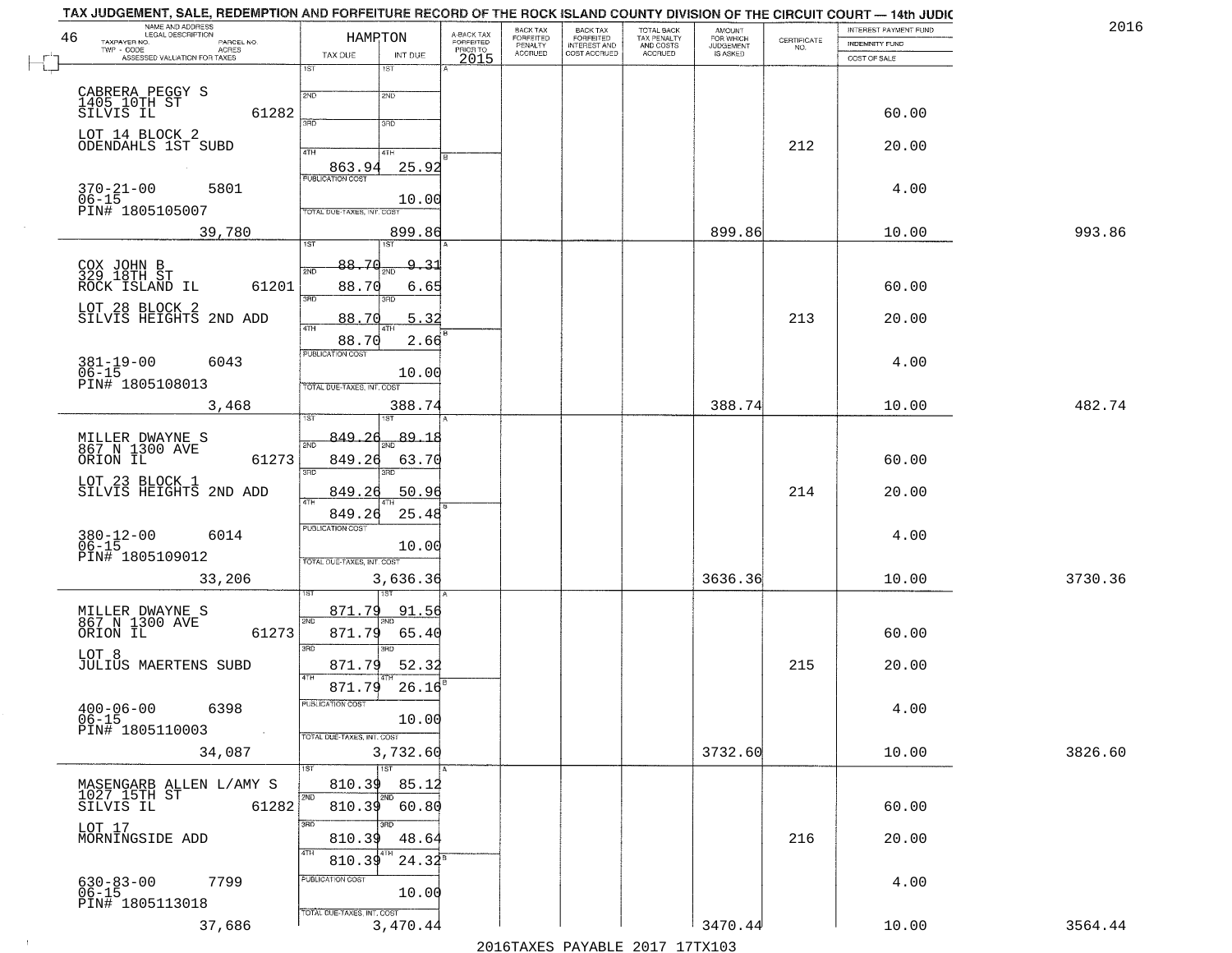| 46                                                | BY WHOM<br>PURCHASED                     | RATE<br>$\%$<br>BID | HAMPTON<br>DATE OF SALE        | SUBSEQUENT TAXES PAID, FEES, AND TIME EXTENSION                                                                                                                                                                                                                                                                                                                                | TOTAL DUE<br>TO REDEEM<br>FROM SALE<br>LESS<br><b>COUNTY CLERK FEE</b>                                           | BY WHOM REDEEMED                                                                      | DATE OF REDEMP-<br>TION OR DEED<br>MO.<br>DAY.<br>YEAR | $-2016$<br>RECEIVED REDEMPTION<br>MONEY IN FULL                    |
|---------------------------------------------------|------------------------------------------|---------------------|--------------------------------|--------------------------------------------------------------------------------------------------------------------------------------------------------------------------------------------------------------------------------------------------------------------------------------------------------------------------------------------------------------------------------|------------------------------------------------------------------------------------------------------------------|---------------------------------------------------------------------------------------|--------------------------------------------------------|--------------------------------------------------------------------|
| PIN# 1805105007<br>REALTAX DEV LT'D<br>1          |                                          | 0 <sub>0</sub>      | 12/28/2017                     | 01/29/2018 Time Ext & incl<br>01/29/2018 Take Notice Fee                                                                                                                                                                                                                                                                                                                       | 06/28/2020<br>20.70                                                                                              |                                                                                       |                                                        | $\ddot{r}$<br>Certificate<br>Returned<br>& Cancelled<br>03/07/2019 |
|                                                   |                                          |                     |                                |                                                                                                                                                                                                                                                                                                                                                                                |                                                                                                                  | $1,014.56$ RICHARD RYAN                                                               | 11/14/2018                                             | Karen Kinney                                                       |
| PIN# 1805108013<br>RICO TRUSTEE<br>$\overline{c}$ |                                          | 18                  |                                | $[03/01/2018 \t\t Time \t\t Ext & incl \\ 03/01/2018 \t\t Take \t Notice \t\ Fee \\ 11/16/2019 \tSubs \t paid \\ 12/28/2017 \t\t [11/17/2018 \t\ Subs \t paid \t$                                                                                                                                                                                                              | 08/07/2020<br>20.70<br>414.22<br>404.38                                                                          |                                                                                       |                                                        | Certificate<br>Returned<br>$\frac{1}{6}$ Cancelled 2<br>02/05/2020 |
|                                                   |                                          |                     |                                |                                                                                                                                                                                                                                                                                                                                                                                |                                                                                                                  | 1,903.27<br>160.00 GOMEZ TITLE                                                        | 01/21/2020                                             | Karen Kinney                                                       |
| 3                                                 | PIN# 1805109012<br>EQUITY ONE INVESTMENT |                     | FUND LLC<br> 00 <br>12/28/2017 | 01/16/2018 Time Ext & incl<br>01/16/2018 Take Notice Fee<br>11/20/2018 Subs paid                                                                                                                                                                                                                                                                                               | 07/03/2020<br>3,615.38                                                                                           |                                                                                       |                                                        | Certificate<br>Returned<br>3<br>& Cancelled<br>03/07/2019          |
|                                                   |                                          |                     |                                |                                                                                                                                                                                                                                                                                                                                                                                |                                                                                                                  | 7,800.18<br>160.00 DWAYNE S MILLER                                                    | 12/03/2018                                             | Karen Kinney                                                       |
| PIN# 1805 110003<br>REALTAX DEV LT'D<br>4         |                                          | 0 <sub>0</sub>      | 12/28/2017                     | 08/12/2020 Time Ext & incl<br>01/29/2018 Take Notice Fee<br>08/20/2020 Take Notice Fee<br>08/20/2020 Circuit Clerks F<br>08/21/2020 Title Search Fee<br>08/25/2020 Lis Pendens<br>09/01/2020 Subs paid<br>Take Notice Fee<br>Circuit Clerks Fee<br>Title Search Fee<br>08/25/2020 Lis Pendens<br>09/01/2020 Subs paid<br>09/09/2020 Publication Fee<br>09/10/2020 Sheriffs Fee | $=\begin{smallmatrix} 12/21/2020\\ 20.70\\ 35.00\\ 112.2\\ 125.00\\ 125.00\\ 55.00\\ 3,394.66 \end{smallmatrix}$ |                                                                                       |                                                        | Certificate<br>Returned<br>& Cancelled 4<br>01/15/2021             |
| $11/26/2018$ Subs paid                            |                                          |                     | 3,710.50                       | $11/21/2019$ Subs paid                                                                                                                                                                                                                                                                                                                                                         |                                                                                                                  | $354.64$<br>$300.05$<br>$370.00$<br>3,806.84<br>$18,806.26$<br>$160.00$ DWAYNE MILLER | 12/04/2020                                             | Karen Kinney                                                       |
| PIN# 1805113018<br>WESTERN SITES LLC<br>5         |                                          | 0 <sub>0</sub>      | 12/28/2017                     | $\begin{bmatrix} 04/11/2018 &$ Time Ext & incl<br>$04/13/2018 &$ Take Notice Fee                                                                                                                                                                                                                                                                                               | 07/15/2020<br>20.70                                                                                              |                                                                                       |                                                        | Certificate<br>Returned<br>& Cancelled 5<br>10/25/2018             |
|                                                   |                                          |                     |                                | $0.017$ 17 $m1$                                                                                                                                                                                                                                                                                                                                                                |                                                                                                                  | $3,585.14$<br>160.00 ALLEN/AMY MASENGARE                                              | 09/27/2018                                             | Karen Kinney                                                       |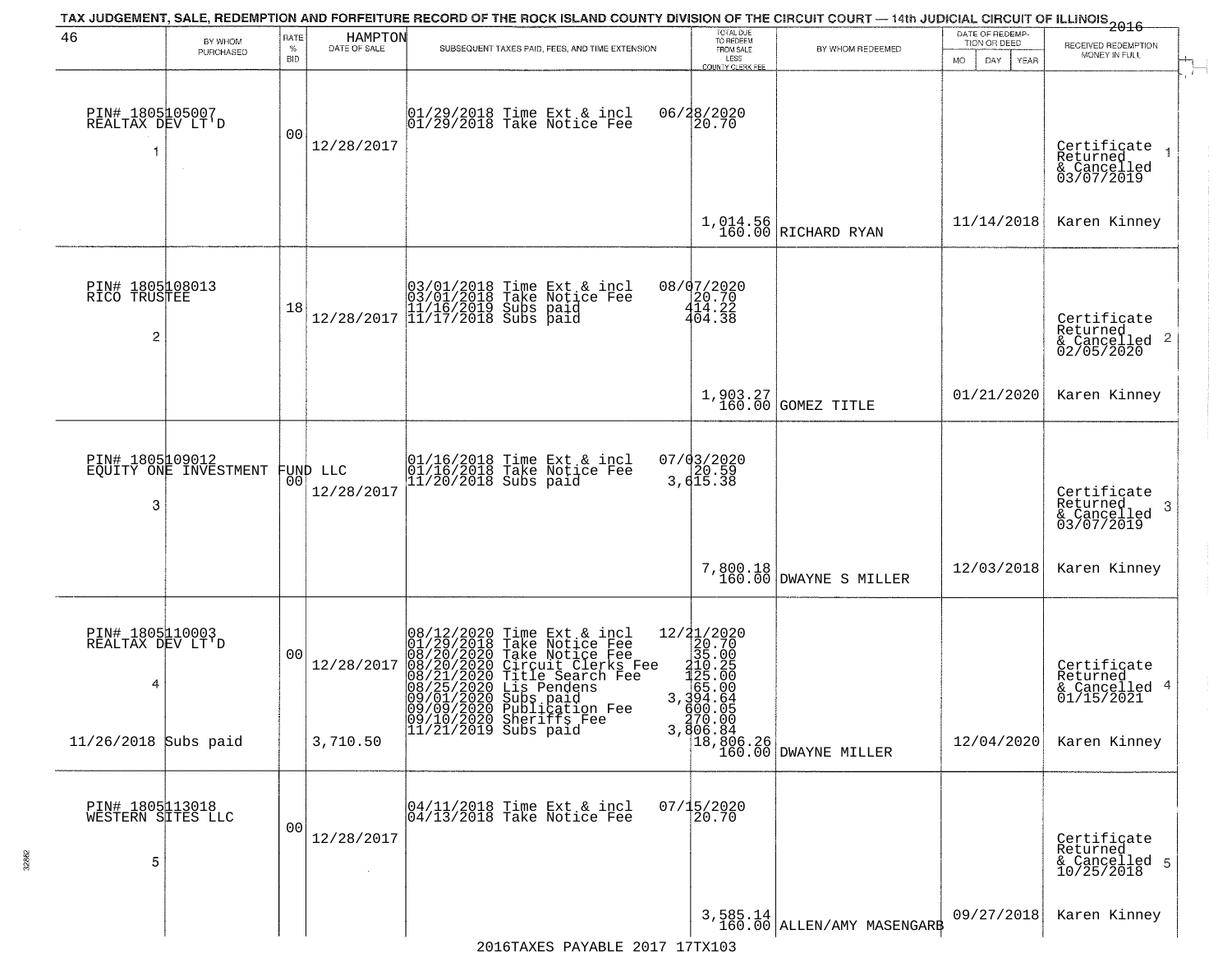| NAME AND ADDRESS<br>LEGAL DESCRIPTION                        |                                   |                                     | BACK TAX             |                                       |                                        | AMOUNT<br>FOR WHICH |                                                                 | INTEREST PAYMENT FUND | 2016    |
|--------------------------------------------------------------|-----------------------------------|-------------------------------------|----------------------|---------------------------------------|----------------------------------------|---------------------|-----------------------------------------------------------------|-----------------------|---------|
| 47<br>TAXPAYER NO.<br>PARCEL NO.<br>TWP - CODE               | HAMPTON                           | A-BACK TAX<br>FORFEITED<br>PRIOR TO | FORFEITED<br>PENALTY | BACK TAX<br>FORFEITED<br>INTEREST AND | TOTAL BACK<br>TAX PENALTY<br>AND COSTS | <b>JUDGEMENT</b>    | $\begin{array}{c} \text{CERTIFICATE} \\ \text{NO.} \end{array}$ | INDEMNITY FUND        |         |
| <b>ACRES</b><br>ASSESSED VALUATION FOR TAXES                 | TAX DUE<br>INT DUE                | 2015                                | <b>ACCRUED</b>       | COST ACCRUED                          | ACCRUED                                | IS ASKED            |                                                                 | COST OF SALE          |         |
|                                                              | 1ST<br>$1S$ T                     |                                     |                      |                                       |                                        |                     |                                                                 |                       |         |
|                                                              | 2ND<br>2ND                        |                                     |                      |                                       |                                        |                     |                                                                 |                       |         |
| BARNES HOLLY J S<br>1508 12TH ST<br>SILVIS IL<br>61282       |                                   |                                     |                      |                                       |                                        |                     |                                                                 | 60.00                 |         |
|                                                              | 3BD<br>3BD                        |                                     |                      |                                       |                                        |                     |                                                                 |                       |         |
| LOT 8<br>COLONIAL HILLS 2ND ADD                              | 745.76<br>44.76                   |                                     |                      |                                       |                                        |                     | 217                                                             | 20.00                 |         |
|                                                              | 22.38                             |                                     |                      |                                       |                                        |                     |                                                                 |                       |         |
|                                                              | 745.76                            |                                     |                      |                                       |                                        |                     |                                                                 |                       |         |
| $417 - 36 - 00$<br>$06 - 15$<br>6895                         | 10.00                             |                                     |                      |                                       |                                        |                     |                                                                 | 4.00                  |         |
| PIN# 1805119003                                              | <b>TOTAL DUE-TAXES, INT. COST</b> |                                     |                      |                                       |                                        |                     |                                                                 |                       |         |
| 35,159                                                       | 1,568.66                          |                                     |                      |                                       |                                        | 1568.66             |                                                                 | 10.00                 | 1662.66 |
|                                                              |                                   |                                     |                      |                                       |                                        |                     |                                                                 |                       |         |
|                                                              | $\frac{85.68}{200}$<br>-815.91    |                                     |                      |                                       |                                        |                     |                                                                 |                       |         |
| HERNANDEZ JORGE/MEDRANO J<br>1518 14TH ST<br>SILVIS IL 61282 | 815.91<br>61.20                   |                                     |                      |                                       |                                        |                     |                                                                 | 60.00                 |         |
|                                                              | 3RD<br>3BD.                       |                                     |                      |                                       |                                        |                     |                                                                 |                       |         |
| LOT 41<br>COLONIAL HILLS 3RD ADD                             | 48.96<br>815.91                   |                                     |                      |                                       |                                        |                     | 218                                                             | 20.00                 |         |
|                                                              | 815.91<br>24.48                   |                                     |                      |                                       |                                        |                     |                                                                 |                       |         |
|                                                              | PUBLICATION COST                  |                                     |                      |                                       |                                        |                     |                                                                 |                       |         |
| $422 - 24 - 00$<br>$06 - 15$<br>7118                         | 10.00                             |                                     |                      |                                       |                                        |                     |                                                                 | 4.00                  |         |
| PIN# 1805120034                                              | TOTAL DUE-TAXES, INT. COST        |                                     |                      |                                       |                                        |                     |                                                                 |                       |         |
| 37,902                                                       | 3,493.96                          |                                     |                      |                                       |                                        | 3493.96             |                                                                 | 10.00                 | 3587.96 |
|                                                              | <b>ST</b><br>IST                  |                                     |                      |                                       |                                        |                     |                                                                 |                       |         |
| SMITH JOHN J<br>226 CHERRY CT                                | SVD<br>2ND                        |                                     |                      |                                       |                                        |                     |                                                                 |                       |         |
| 61282<br>SILVIS IL                                           |                                   |                                     |                      |                                       |                                        |                     |                                                                 | 60.00                 |         |
|                                                              | 3RD<br>3RD                        |                                     |                      |                                       |                                        |                     |                                                                 |                       |         |
| LOT 8<br>CLIFF HEIGHTS 3RD ADD                               | 566.83<br>34.00                   |                                     |                      |                                       |                                        |                     | 219                                                             | 20.00                 |         |
|                                                              | 17.00<br>566.83                   |                                     |                      |                                       |                                        |                     |                                                                 |                       |         |
|                                                              | <b>PUBLICATION COST</b>           |                                     |                      |                                       |                                        |                     |                                                                 |                       |         |
| $391 - 04 - 00$<br>06-29<br>6212                             | 10.00                             |                                     |                      |                                       |                                        |                     |                                                                 | 4.00                  |         |
| PIN# 1805202008                                              | TOTAL OUE-TAXES, INT. COST        |                                     |                      |                                       |                                        |                     |                                                                 |                       |         |
| 32,026                                                       | 1,194.66                          |                                     |                      |                                       |                                        | 1194.66             |                                                                 | 10.00                 | 1288.66 |
|                                                              |                                   |                                     |                      |                                       |                                        |                     |                                                                 |                       |         |
| LIMANI ENVER<br>1609 12TH ST                                 | 2ND<br>2ND                        |                                     |                      |                                       |                                        |                     |                                                                 |                       |         |
| SILVIS IL<br>61282                                           | 676.14<br>50.70                   |                                     |                      |                                       |                                        |                     |                                                                 | 60.00                 |         |
| LOT 7                                                        | 3BD<br>3BD                        |                                     |                      |                                       |                                        |                     |                                                                 |                       |         |
| COLONIAL HILLS                                               | 40.56<br>676.14                   |                                     |                      |                                       |                                        |                     | 220                                                             | 20.00                 |         |
|                                                              | 4TH<br>676.14<br>20.28            |                                     |                      |                                       |                                        |                     |                                                                 |                       |         |
|                                                              | PUBLICATION COST                  |                                     |                      |                                       |                                        |                     |                                                                 |                       |         |
| $414-09-00$<br>$06-15$<br>6744                               | 10.00                             |                                     |                      |                                       |                                        |                     |                                                                 | 4.00                  |         |
| PIN# 1805303007<br>$\sim 10^{-1}$                            | TOTAL DUE-TAXES, INT. COST        |                                     |                      |                                       |                                        |                     |                                                                 |                       |         |
| 32,437                                                       | 2,149.96                          |                                     |                      |                                       |                                        | 2149.96             |                                                                 | 10.00                 | 2243.96 |
|                                                              | 1ST                               |                                     |                      |                                       |                                        |                     |                                                                 |                       |         |
|                                                              | 89.39<br>851.64<br>2ND            |                                     |                      |                                       |                                        |                     |                                                                 |                       |         |
| NELSON JOLYNN R<br>1418 19TH AVE<br>SILVIS IL<br>61282       | 851.64 63.85                      |                                     |                      |                                       |                                        |                     |                                                                 | 60.00                 |         |
|                                                              | 3RD<br>3RD                        |                                     |                      |                                       |                                        |                     |                                                                 |                       |         |
| LOT 38<br>QUEENSBERRY                                        | 851.64<br>51.08                   |                                     |                      |                                       |                                        |                     | 221                                                             | 20.00                 |         |
|                                                              | 4TH<br>$25.54^s$<br>851.64        |                                     |                      |                                       |                                        |                     |                                                                 |                       |         |
| 7040                                                         | PUBLICATION COST                  |                                     |                      |                                       |                                        |                     |                                                                 | 4.00                  |         |
| $420 - 36 - 00$<br>06-15                                     | 10.00                             |                                     |                      |                                       |                                        |                     |                                                                 |                       |         |
| PIN# 1805309046                                              | TOTAL DUE-TAXES, INT. COST        |                                     |                      |                                       |                                        |                     |                                                                 |                       |         |
| 39,299                                                       | 3,646.42                          |                                     |                      |                                       |                                        | 3646.42             |                                                                 |                       | 3740.42 |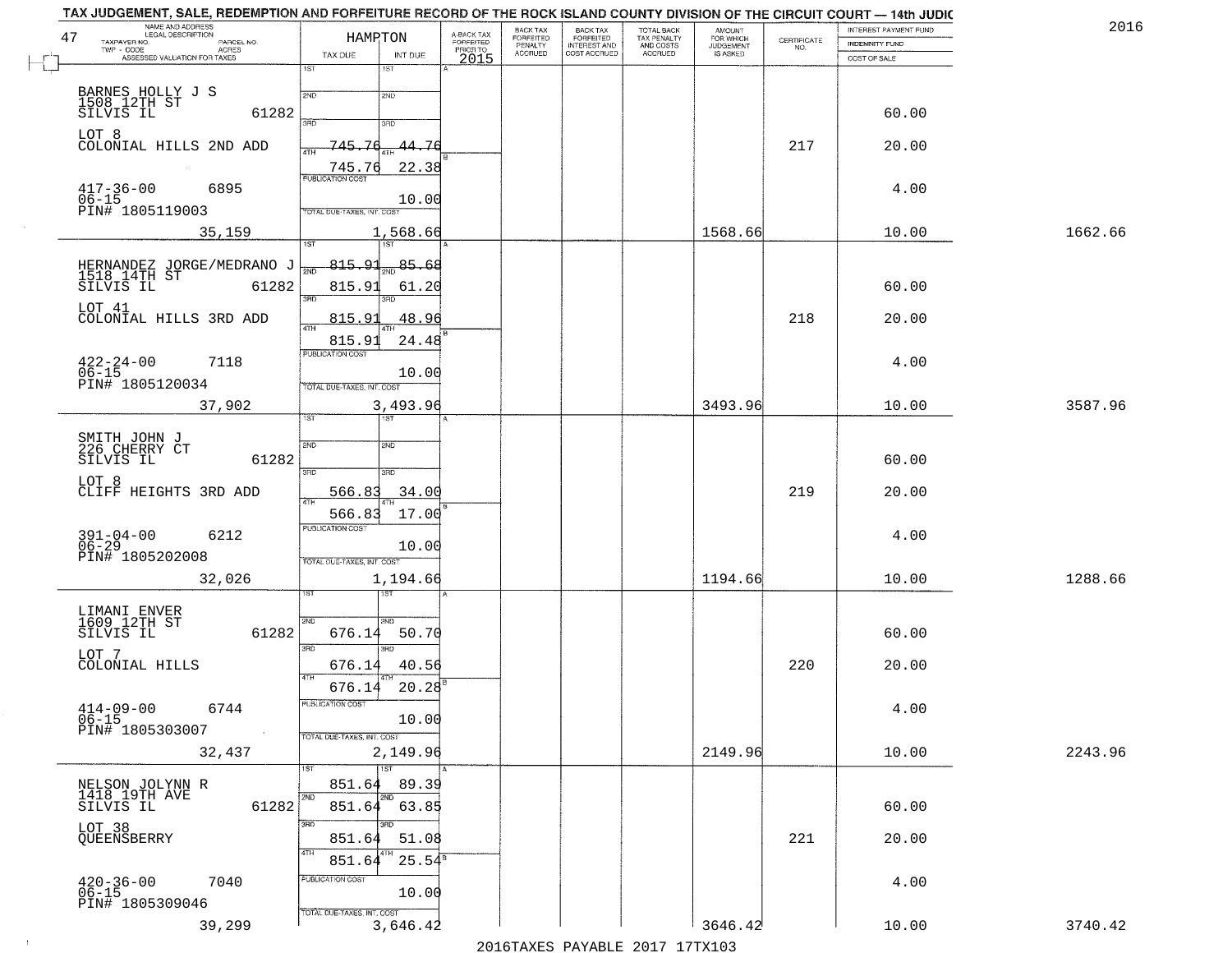|                                      |                                                  |                 |                         | TAX JUDGEMENT, SALE, REDEMPTION AND FORFEITURE RECORD OF THE ROCK ISLAND COUNTY DIVISION OF THE CIRCUIT COURT — 14th JUDICIAL CIRCUIT OF ILLINOIS 2016 |                                                        |                                          | DATE OF REDEMP-     |                                                                    |
|--------------------------------------|--------------------------------------------------|-----------------|-------------------------|--------------------------------------------------------------------------------------------------------------------------------------------------------|--------------------------------------------------------|------------------------------------------|---------------------|--------------------------------------------------------------------|
| 47                                   | BY WHOM<br>PURCHASED                             | RATE<br>$\%$    | HAMPTON<br>DATE OF SALE | SUBSEQUENT TAXES PAID, FEES, AND TIME EXTENSION                                                                                                        | TOTAL DUE<br>TO REDEEM<br>FROM SALE                    | BY WHOM REDEEMED                         | TION OR DEED        | RECEIVED REDEMPTION<br>MONEY IN FULL                               |
|                                      | PIN# 1805119003<br>MS INVESTMENTS GROUP INC      | <b>BID</b>      |                         | 01/24/2018 Time Ext & incl<br>02/02/2018 Take Notice Fee                                                                                               | LESS<br><b>COUNTY CLERK FEE</b><br>06/29/2020<br>20.70 |                                          | MO.<br>DAY.<br>YEAR |                                                                    |
| -1                                   |                                                  | 0 <sub>0</sub>  | 12/28/2017              |                                                                                                                                                        |                                                        |                                          |                     | Certificate<br>Returned<br>& Cancelled<br>07/06/2018               |
|                                      |                                                  |                 |                         |                                                                                                                                                        |                                                        | $1,683.36$<br>160.00 HOLLY J S BARNES    | 03/14/2018          | Karen Kinney                                                       |
|                                      | PIN# 1805120034<br>INTEGRITY INVESTMENT FUND LLC | 00              |                         | $\begin{array}{c}  01/19/2018 \text{ Time} \text{ Ext} & \text{incl} \\  01/17/2018 \text{ Take Notice } \text{Fe} \end{array}$                        | 06/29/2020<br>20.59                                    |                                          |                     |                                                                    |
| $\overline{c}$                       |                                                  |                 | 12/28/2017              |                                                                                                                                                        |                                                        |                                          |                     | Certificate<br>Returned<br>$\frac{1}{2}$ Cancelled 2<br>02/12/2018 |
|                                      |                                                  |                 |                         |                                                                                                                                                        |                                                        | 3,608.55<br>160.00 JORGE/MARIA HERNANDEZ | 01/22/2018          | Karen Kinney                                                       |
| PIN# 1805202008<br>WESTERN SITES LLC |                                                  | 0 <sup>0</sup>  |                         | $\begin{array}{c}  04/11/2018 \text{ Time Ext} & \text{incl} \\  04/13/2018 \text{ Take Notice Fe} \end{array}$                                        | 07/15/2020<br>20.70                                    |                                          |                     |                                                                    |
| 3                                    |                                                  |                 | 12/28/2017              |                                                                                                                                                        |                                                        |                                          |                     | Certificate<br>Returned<br>3<br>& Cancelled<br>10/25/2018          |
|                                      |                                                  |                 |                         |                                                                                                                                                        |                                                        | 1,309.36<br>160.00 JENNIFER SMITH        | 09/19/2018          | Karen Kinney                                                       |
| PIN# 1805303007<br>REALTAX DEV LT'D  |                                                  | 0 <sup>0</sup>  |                         |                                                                                                                                                        |                                                        |                                          |                     |                                                                    |
| 4                                    |                                                  |                 | 12/28/2017              |                                                                                                                                                        |                                                        |                                          |                     | Certificate<br>Returned<br>& Cancelled 4<br>02/08/2018             |
|                                      |                                                  |                 |                         |                                                                                                                                                        |                                                        | 2, 243.96<br>160.00 ENVER LIMANI         | 01/19/2018          | Karen Kinney                                                       |
| PIN# 1805309046                      | EQUÏTY ONE INVESTMENT                            | 00 <sub>1</sub> | FUND LLC                | 01/16/2018 Time Ext & incl<br>01/16/2018 Take Notice Fee<br>$11/20/2018$ Subs paid                                                                     | $07/03/2020$<br>20.59<br>3,628.64                      |                                          |                     |                                                                    |
| 5                                    |                                                  |                 | 12/28/2017              |                                                                                                                                                        |                                                        |                                          |                     | Certificate<br>Returned<br>& Cancelled 5<br>03/07/2019             |
|                                      |                                                  |                 |                         |                                                                                                                                                        |                                                        | 7,825.09<br>160.00 JOHN NELSON           | 11/26/2018          | Karen Kinney                                                       |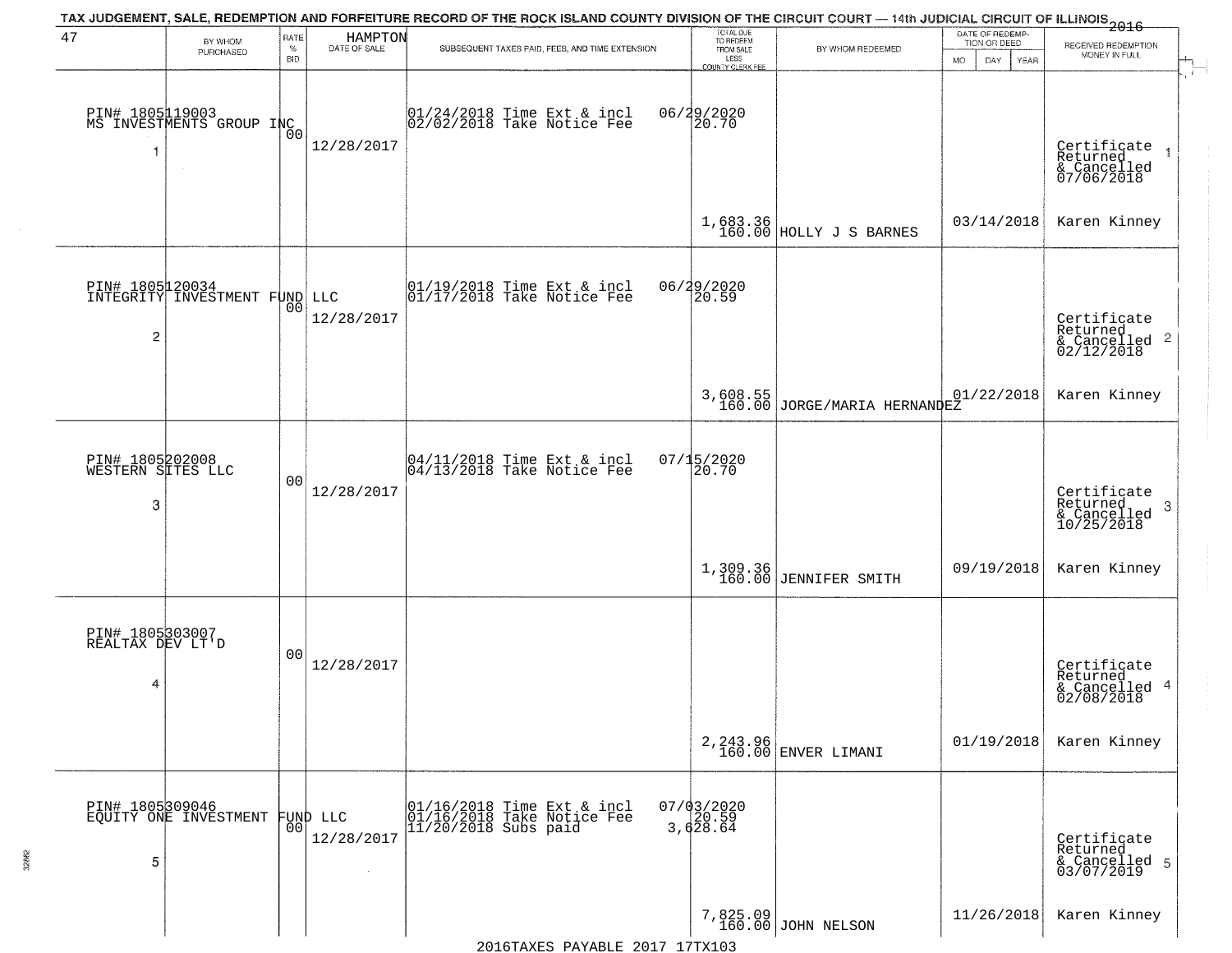| NAME AND ADDRESS<br>LEGAL DESCRIPTION<br>48                | HAMPTON                                       | BACK TAX<br>FORFEITED                                            | <b>BACK TAX</b>                           | TOTAL BACK<br>TAX PENALTY<br>AND COSTS | AMOUNT<br>FOR WHICH          |                                                                 | INTEREST PAYMENT FUND | 2016    |
|------------------------------------------------------------|-----------------------------------------------|------------------------------------------------------------------|-------------------------------------------|----------------------------------------|------------------------------|-----------------------------------------------------------------|-----------------------|---------|
| TAXPAYER NO.<br>PARCEL NO.<br>ACRES                        |                                               | A-BACK TAX<br>FORFEITED<br>PRIOR TO<br>PENALTY<br><b>ACCRUED</b> | FORFEITED<br>INTEREST AND<br>COST ACCRUED | ACCRUED                                | <b>JUDGEMENT</b><br>IS ASKED | $\begin{array}{c} \text{CERTIFICATE} \\ \text{NO.} \end{array}$ | <b>INDEMNITY FUND</b> |         |
| ASSESSED VALUATION FOR TAXES                               | TAX DUE<br>INT DUE<br>iST                     | 2015                                                             |                                           |                                        |                              |                                                                 | COST OF SALE          |         |
|                                                            | $\frac{1}{2ND}$ 1705.81 $\frac{1}{2ND}$ 79.13 |                                                                  |                                           |                                        |                              |                                                                 |                       |         |
| KOPF DAVID W<br>1009 NW ROLLING ROCK RD<br>ANKENY IA 50023 |                                               |                                                                  |                                           |                                        |                              |                                                                 |                       |         |
|                                                            | 1705.81<br>127.95                             |                                                                  |                                           |                                        |                              |                                                                 | 60.00                 |         |
| LOT 64<br>QUEENSBERRY                                      | 1705.81<br>102.36                             |                                                                  |                                           |                                        |                              | 222                                                             | 20.00                 |         |
|                                                            | 51.18                                         |                                                                  |                                           |                                        |                              |                                                                 |                       |         |
|                                                            |                                               |                                                                  |                                           |                                        |                              |                                                                 |                       |         |
| $421 - 17 - 00$<br>$06 - 15$<br>7066                       | 10.00                                         |                                                                  |                                           |                                        |                              |                                                                 | 4.00                  |         |
| PIN# 1805309059                                            | TOTAL DUE-TAXES, INT. COST                    |                                                                  |                                           |                                        |                              |                                                                 |                       |         |
| 66,697                                                     | 7,293.86                                      |                                                                  |                                           |                                        | 7293.86                      |                                                                 | 10.00                 | 7387.86 |
|                                                            | 1693.94.177.87                                |                                                                  |                                           |                                        |                              |                                                                 |                       |         |
| MILLER DWAYNE S<br>867 N 1300 AVE                          |                                               |                                                                  |                                           |                                        |                              |                                                                 |                       |         |
| 61273<br>ORION IL                                          | 1693.94 127.05                                |                                                                  |                                           |                                        |                              |                                                                 | 60.00                 |         |
| LOT 1<br>PYEVICH SUBD                                      | 1693.94 101.64                                |                                                                  |                                           |                                        |                              | 223                                                             | 20.00                 |         |
|                                                            | 50.82<br>1693.94                              |                                                                  |                                           |                                        |                              |                                                                 |                       |         |
| 8111                                                       | PUBLICATION COST                              |                                                                  |                                           |                                        |                              |                                                                 | 4.00                  |         |
| $636 - 34 - 00$<br>$06 - 15$                               | 10.00                                         |                                                                  |                                           |                                        |                              |                                                                 |                       |         |
| PIN# 1805310001                                            | TOTAL DUE-TAXES, INT. COST                    |                                                                  |                                           |                                        |                              |                                                                 |                       |         |
| 66,233                                                     | 7,243.14<br>1ST<br>1ST                        |                                                                  |                                           |                                        | 7243.14                      |                                                                 | 10.00                 | 7337.14 |
|                                                            | $\frac{1705.81}{200}$<br>179.1                |                                                                  |                                           |                                        |                              |                                                                 |                       |         |
| MILLER DWAYNE S<br>867 N 1300 AVE<br>ORION IL              |                                               |                                                                  |                                           |                                        |                              |                                                                 | 60.00                 |         |
| 61273                                                      | 1705.81 127.95<br>3RD<br>3RD.                 |                                                                  |                                           |                                        |                              |                                                                 |                       |         |
| LOT 69<br>REPLAT QUEENSBERRY                               | 102.36<br>1705.81                             |                                                                  |                                           |                                        |                              | 224                                                             | 20.00                 |         |
|                                                            | $\overline{AT}$<br>1705.81<br>51.18           |                                                                  |                                           |                                        |                              |                                                                 |                       |         |
| 7192                                                       | <b>PUBLICATION COST</b>                       |                                                                  |                                           |                                        |                              |                                                                 | 4.00                  |         |
| $423 - 53 - 00$<br>06-15                                   | 10.00                                         |                                                                  |                                           |                                        |                              |                                                                 |                       |         |
| PIN# 1805311001                                            | TOTAL OUE-TAXES, INT. COST                    |                                                                  |                                           |                                        |                              |                                                                 |                       |         |
| 66,697                                                     | 7,293.86                                      |                                                                  |                                           |                                        | 7293.86                      |                                                                 | 10.00                 | 7387.86 |
|                                                            | 1553.43 163.10                                |                                                                  |                                           |                                        |                              |                                                                 |                       |         |
| MILLER DWAYNE S<br>867 N 1300 AVE<br>ORION IL<br>61273     | 1553.43 116.50                                |                                                                  |                                           |                                        |                              |                                                                 | 60.00                 |         |
|                                                            | 3RD                                           |                                                                  |                                           |                                        |                              |                                                                 |                       |         |
| LOT 68<br>REPLAT OUEENSBERRY                               | 1553.43<br>93.20                              |                                                                  |                                           |                                        |                              | 225                                                             | 20.00                 |         |
|                                                            | 1553.43<br>46.60                              |                                                                  |                                           |                                        |                              |                                                                 |                       |         |
| $423 - 52 - 00$<br>7191                                    | PUBLICATION COS                               |                                                                  |                                           |                                        |                              |                                                                 | 4.00                  |         |
| $06 - 15$<br>PIN# 1805311002                               | 10.00                                         |                                                                  |                                           |                                        |                              |                                                                 |                       |         |
| $\sim 100$ km $^{-1}$                                      | TOTAL DUE-TAXES, INT. COST                    |                                                                  |                                           |                                        |                              |                                                                 |                       |         |
| 60,739                                                     | 6,643.12<br>1ST                               |                                                                  |                                           |                                        | 6643.12                      |                                                                 | 10.00                 | 6737.12 |
| MILLER DWAYNE S                                            | 1692.15 177.66                                |                                                                  |                                           |                                        |                              |                                                                 |                       |         |
| 867 N 1300 AVE<br>ORION IL<br>61273                        | 2ND<br>2ND<br>1692.1\$ 126.90                 |                                                                  |                                           |                                        |                              |                                                                 | 60.00                 |         |
|                                                            | 3RD<br>3RD                                    |                                                                  |                                           |                                        |                              |                                                                 |                       |         |
| LOT 59<br>REPLAT QUEENSBERRY                               | 1692.1\$ 101.52                               |                                                                  |                                           |                                        |                              | 226                                                             | 20.00                 |         |
|                                                            | 4TH<br>1692.15<br>$50.76^8$                   |                                                                  |                                           |                                        |                              |                                                                 |                       |         |
| $423 - 49 - 00$<br>7188                                    | PUBLICATION COST                              |                                                                  |                                           |                                        |                              |                                                                 | 4.00                  |         |
| 06-15<br>PIN# 1805311005                                   | 10.00                                         |                                                                  |                                           |                                        |                              |                                                                 |                       |         |
|                                                            | TOTAL DUE-TAXES, INT. COST<br>7,235.44        |                                                                  |                                           |                                        | 7235.44                      |                                                                 |                       |         |
| 66,163                                                     |                                               |                                                                  |                                           |                                        |                              |                                                                 | 10.00                 | 7329.44 |

 $\sim 100$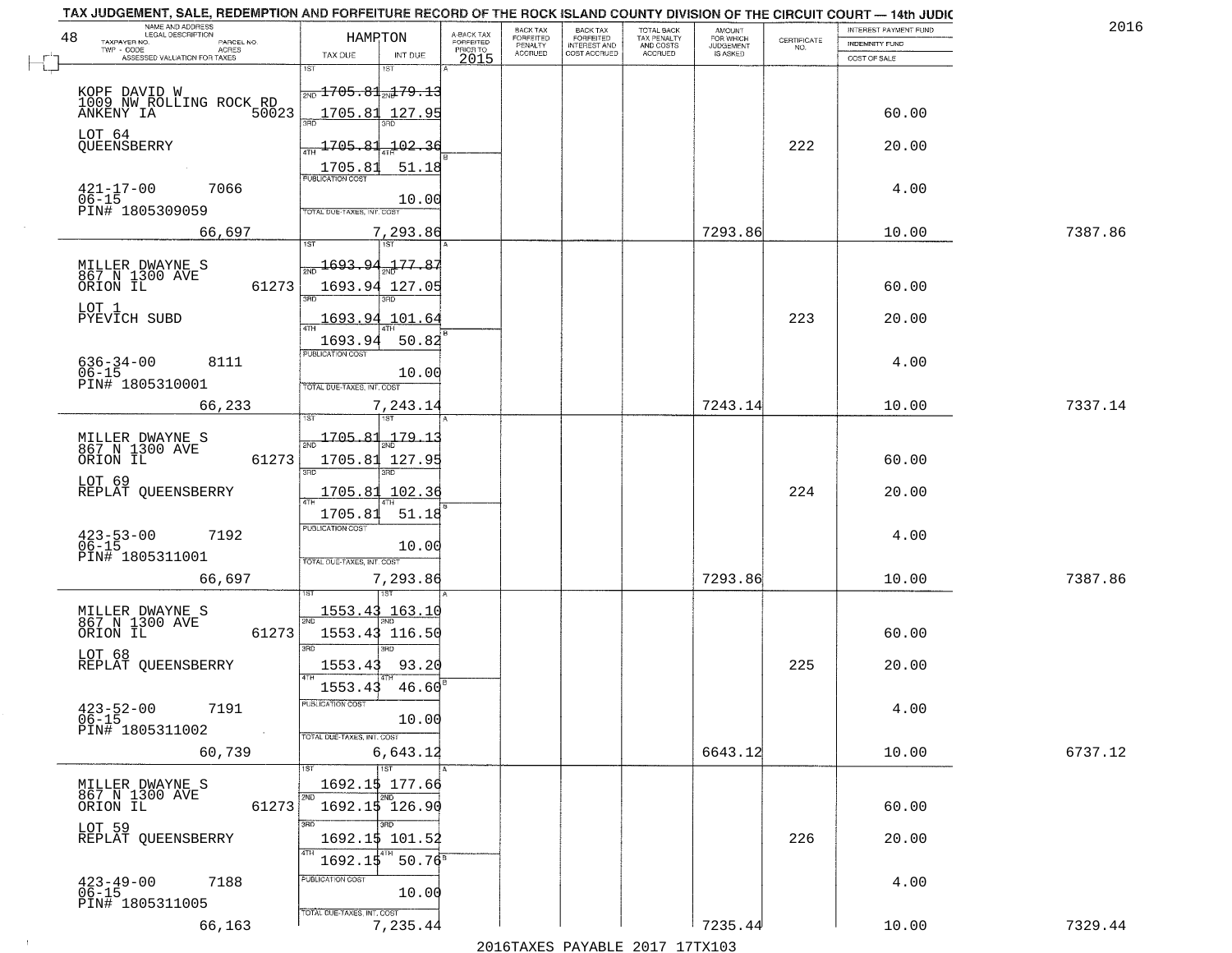| 48                                      | BY WHOM<br>PURCHASED                     | RATE<br>%<br><b>BID</b> | HAMPTON<br>DATE OF SALE | SUBSEQUENT TAXES PAID, FEES, AND TIME EXTENSION                                  | TOTAL DUE<br>TO REDEEM<br>FROM SALE<br>LESS<br>COUNTY CLERK FEE | BY WHOM REDEEMED                                                   | DATE OF REDEMP-<br>TION OR DEED<br>MO.<br>DAY<br>YEAR | $-2016$<br>RECEIVED REDEMPTION<br>MONEY IN FULL<br>$\overline{1}$                                                                   |
|-----------------------------------------|------------------------------------------|-------------------------|-------------------------|----------------------------------------------------------------------------------|-----------------------------------------------------------------|--------------------------------------------------------------------|-------------------------------------------------------|-------------------------------------------------------------------------------------------------------------------------------------|
| PIN# 1805309059<br>AUCTION Z INC<br>1   |                                          | 0 <sub>0</sub>          | 12/28/2017              | 04/11/2018 Time Ext & incl<br>04/13/2018 Take Notice Fee                         | $07/15/2020$<br>20.70                                           |                                                                    |                                                       | Certificate<br>Returned<br>& Cancelled<br>10/25/2018                                                                                |
|                                         |                                          |                         |                         |                                                                                  |                                                                 | 7,408.56<br>160.00 DAVID KOPF                                      | 06/29/2018                                            | Karen Kinney                                                                                                                        |
| PIN# 1805310001<br>$\overline{2}$       | EQUITY ONE INVESTMENT                    | 00 <sub>1</sub>         | FUND LLC<br>12/28/2017  | 01/16/2018 Time Ext & incl<br>01/16/2018 Take Notice Fee<br>11/20/2018 Subs paid | 07/03/2020<br>7,181.56                                          |                                                                    |                                                       | Certificate<br>Returned<br>$\begin{array}{c}\n 0.11160 \\  \text{for 1000} \\  0.1156 \\  \text{for 1000} \\  0.0119\n \end{array}$ |
|                                         |                                          |                         |                         |                                                                                  |                                                                 | 15,401.08<br>160.00 DWAYNE MILLER                                  | 03/06/2019                                            | Karen Kinney                                                                                                                        |
| 3                                       | PIN# 1805311001<br>EQUITY ONE INVESTMENT | 00                      | FUND LLC<br>12/28/2017  | 01/16/2018 Time Ext & incl<br>01/16/2018 Take Notice Fee<br>11/20/2018 Subs paid | 07/03/2020<br>7,20.59<br>7,231.76                               |                                                                    |                                                       | Certificate<br>Returned<br>3<br>& Cancelled<br>04/15/2019                                                                           |
|                                         |                                          |                         |                         |                                                                                  |                                                                 | 15,508.02<br>  160.00 DWAYNE MILLER                                | 03/06/2019                                            | Karen Kinney                                                                                                                        |
| PIN# 1805311002<br>AUCTION Z INC<br>4   |                                          | 0 <sub>0</sub>          | 12/28/2017              | 04/11/2018 Time Ext & incl<br>04/13/2018 Take Notice Fee<br>11/29/2018 Subs paid | 07/15/2020<br>6,588.46                                          |                                                                    |                                                       | Certificate<br>Returned<br>& Cancelled 4<br>05/09/2019                                                                              |
|                                         |                                          |                         |                         |                                                                                  |                                                                 | $\begin{bmatrix} 14, 136.90 \\ 160.00 \end{bmatrix}$ DWAYNE MILLER | 03/06/2019                                            | Karen Kinney                                                                                                                        |
| PIN# 1805311005<br>JMT INVESTMENTS<br>5 |                                          | 0 <sub>0</sub>          | 12/28/2017              | 02/15/2018 Time Ext & incl<br>02/15/2018 Take Notice Fee                         | 09/18/2020                                                      |                                                                    |                                                       | Certificate<br>Returned<br>& Cancelled 5<br>09/17/2020                                                                              |
|                                         |                                          |                         |                         | 2016 THE PLAY THE STREET ON THE CONTROL                                          |                                                                 | 7,350.14<br>160.00 DWAYNE MILLER                                   | 07/15/2020                                            | Karen Kinney                                                                                                                        |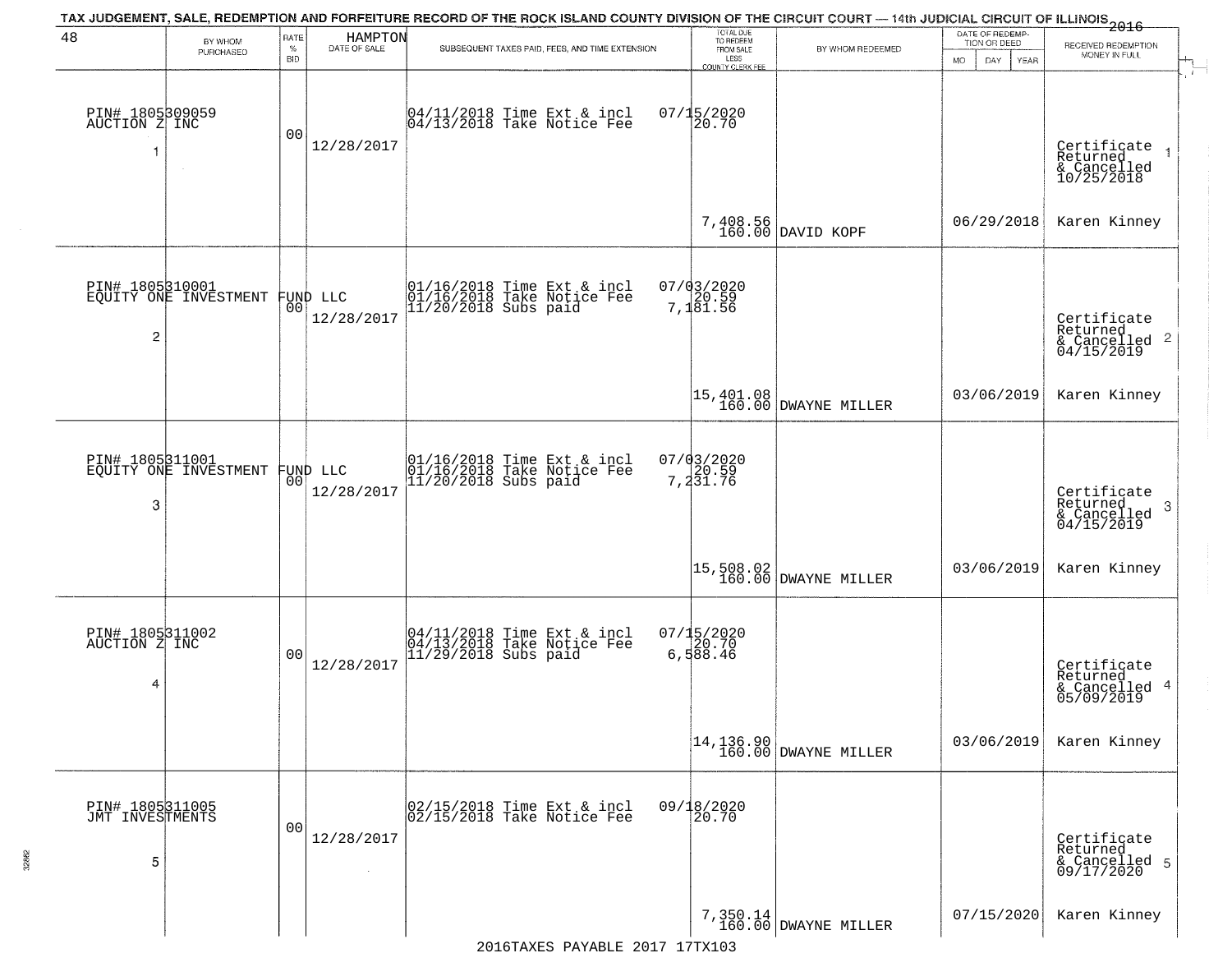|    | TAX JUDGEMENT, SALE, REDEMPTION AND FORFEITURE RECORD OF THE ROCK ISLAND COUNTY DIVISION OF THE CIRCUIT COURT - 14th JUDIC<br>NAME AND ADDRESS<br>LEGAL DESCRIPTION |                                               |                    |                                     | BACK TAX                    | BACK TAX<br>FORFEITED |                                        | AMOUNT<br>FOR WHICH |                                                                 | INTEREST PAYMENT FUND | 2016    |
|----|---------------------------------------------------------------------------------------------------------------------------------------------------------------------|-----------------------------------------------|--------------------|-------------------------------------|-----------------------------|-----------------------|----------------------------------------|---------------------|-----------------------------------------------------------------|-----------------------|---------|
| 49 | TAXPAYER NO.<br>PARCEL NO.                                                                                                                                          | HAMPTON                                       |                    | A-BACK TAX<br>FORFEITED<br>PRIOR TO | <b>FORFEITED</b><br>PENALTY | <b>INTEREST AND</b>   | TOTAL BACK<br>TAX PENALTY<br>AND COSTS | <b>JUDGEMENT</b>    | $\begin{array}{c} \text{CERTIFICATE} \\ \text{NO.} \end{array}$ | INDEMNITY FUND        |         |
|    | ACRES<br>ASSESSED VALUATION FOR TAXES                                                                                                                               | TAX DUE                                       | INT DUE            | 2015                                | <b>ACCRUED</b>              | COST ACCRUED          | <b>ACCRUED</b>                         | IS ASKED            |                                                                 | COST OF SALE          |         |
|    |                                                                                                                                                                     | 1ST                                           | <b>IST</b>         |                                     |                             |                       |                                        |                     |                                                                 |                       |         |
|    |                                                                                                                                                                     | $\frac{1}{200}$ 1692.15 $\frac{1}{201}$ 77.66 |                    |                                     |                             |                       |                                        |                     |                                                                 |                       |         |
|    | MILLER DWAYNE S<br>867 N 1300 AVE<br>ORION IL                                                                                                                       |                                               |                    |                                     |                             |                       |                                        |                     |                                                                 |                       |         |
|    | 61273                                                                                                                                                               | 1692.15 126.90                                |                    |                                     |                             |                       |                                        |                     |                                                                 | 60.00                 |         |
|    | LOT 58                                                                                                                                                              |                                               |                    |                                     |                             |                       |                                        |                     |                                                                 |                       |         |
|    | REPLAT QUEENSBERRY                                                                                                                                                  | <u>1692.15.101.52</u>                         |                    |                                     |                             |                       |                                        |                     | 227                                                             | 20.00                 |         |
|    |                                                                                                                                                                     | 1692.15                                       | 50.76              |                                     |                             |                       |                                        |                     |                                                                 |                       |         |
|    |                                                                                                                                                                     |                                               |                    |                                     |                             |                       |                                        |                     |                                                                 |                       |         |
|    | $423 - 48 - 00$<br>$06 - 15$<br>7187                                                                                                                                |                                               | 10.00              |                                     |                             |                       |                                        |                     |                                                                 | 4.00                  |         |
|    | PIN# 1805311006                                                                                                                                                     | TOTAL DUE-TAXES, INT. COST                    |                    |                                     |                             |                       |                                        |                     |                                                                 |                       |         |
|    | 66,163                                                                                                                                                              |                                               | 7,235.44           |                                     |                             |                       |                                        | 7235.44             |                                                                 | 10.00                 | 7329.44 |
|    |                                                                                                                                                                     |                                               |                    |                                     |                             |                       |                                        |                     |                                                                 |                       |         |
|    |                                                                                                                                                                     | 1465.14 <sub>aa</sub> 153.86                  |                    |                                     |                             |                       |                                        |                     |                                                                 |                       |         |
|    | MILLER DWAYNE S<br>867 N 1300 AVE<br>ORION IL                                                                                                                       |                                               |                    |                                     |                             |                       |                                        |                     |                                                                 |                       |         |
|    | 61273                                                                                                                                                               | 1465.14 109.90                                | 3RD                |                                     |                             |                       |                                        |                     |                                                                 | 60.00                 |         |
|    | LOT 54 EXC S 20'                                                                                                                                                    |                                               |                    |                                     |                             |                       |                                        |                     |                                                                 |                       |         |
|    | REPLAT QUEENSBERRY                                                                                                                                                  | 1465.14                                       | 87.92              |                                     |                             |                       |                                        |                     | 228                                                             | 20.00                 |         |
|    |                                                                                                                                                                     | 1465.14                                       | 43.96              |                                     |                             |                       |                                        |                     |                                                                 |                       |         |
|    |                                                                                                                                                                     | PUBLICATION COST                              |                    |                                     |                             |                       |                                        |                     |                                                                 |                       |         |
|    | $423 - 44 - 00$<br>7183<br>$06 - 15$                                                                                                                                |                                               | 10.00              |                                     |                             |                       |                                        |                     |                                                                 | 4.00                  |         |
|    | PIN# 1805311011                                                                                                                                                     | TOTAL DUE-TAXES, INT. COST                    |                    |                                     |                             |                       |                                        |                     |                                                                 |                       |         |
|    | 57,287                                                                                                                                                              |                                               | 6,266.20           |                                     |                             |                       |                                        | 6266.20             |                                                                 | 10.00                 | 6360.20 |
|    |                                                                                                                                                                     |                                               | 1ST                |                                     |                             |                       |                                        |                     |                                                                 |                       |         |
|    |                                                                                                                                                                     |                                               |                    |                                     |                             |                       |                                        |                     |                                                                 |                       |         |
|    | MILLER DWAYNE S<br>867 N 1300 AVE                                                                                                                                   | $\frac{1}{2ND}$ 1692.15                       | 177.6              |                                     |                             |                       |                                        |                     |                                                                 |                       |         |
|    | ORION IL<br>61273                                                                                                                                                   | 1692.15 126.90                                |                    |                                     |                             |                       |                                        |                     |                                                                 | 60.00                 |         |
|    | LOT 57 EXC S 20'                                                                                                                                                    | 3RD                                           | 3RD                |                                     |                             |                       |                                        |                     |                                                                 |                       |         |
|    | REPLAT QUEENSBERRY                                                                                                                                                  | 1692.15                                       | 101.52             |                                     |                             |                       |                                        |                     | 229                                                             | 20.00                 |         |
|    |                                                                                                                                                                     | 1692.15                                       | 50.76              |                                     |                             |                       |                                        |                     |                                                                 |                       |         |
|    |                                                                                                                                                                     | <b>PUBLICATION COST</b>                       |                    |                                     |                             |                       |                                        |                     |                                                                 |                       |         |
|    | $423 - 47 - 00$<br>06-15<br>7186                                                                                                                                    |                                               | 10.00              |                                     |                             |                       |                                        |                     |                                                                 | 4.00                  |         |
|    | PIN# 1805311014                                                                                                                                                     | TOTAL OUE-TAXES, INT. COST                    |                    |                                     |                             |                       |                                        |                     |                                                                 |                       |         |
|    |                                                                                                                                                                     |                                               |                    |                                     |                             |                       |                                        |                     |                                                                 |                       | 7329.44 |
|    | 66,163                                                                                                                                                              |                                               | 7,235.44           |                                     |                             |                       |                                        | 7235.44             |                                                                 | 10.00                 |         |
|    |                                                                                                                                                                     |                                               |                    |                                     |                             |                       |                                        |                     |                                                                 |                       |         |
|    | VOGLER SEAN R<br>1018 FAIRWAY LN                                                                                                                                    | 2233.68                                       | 234.57             |                                     |                             |                       |                                        |                     |                                                                 |                       |         |
|    | SHERRARD IL<br>61281                                                                                                                                                | 2233.68 167.55                                |                    |                                     |                             |                       |                                        |                     |                                                                 | 60.00                 |         |
|    | LOT 5                                                                                                                                                               |                                               | 3BD                |                                     |                             |                       |                                        |                     |                                                                 |                       |         |
|    | MEGAN PARK SUBD                                                                                                                                                     | 2233.68 134.04                                |                    |                                     |                             |                       |                                        |                     | 230                                                             | 20.00                 |         |
|    |                                                                                                                                                                     | 2233.68                                       | 67.02              |                                     |                             |                       |                                        |                     |                                                                 |                       |         |
|    |                                                                                                                                                                     |                                               |                    |                                     |                             |                       |                                        |                     |                                                                 |                       |         |
|    | $640 - 31 - 00$<br>8372                                                                                                                                             | PUBLICATION COS-                              |                    |                                     |                             |                       |                                        |                     |                                                                 | 4.00                  |         |
|    | $06 - 21$<br>PIN# 1805401003<br>$\sim 100$                                                                                                                          |                                               | 10.00              |                                     |                             |                       |                                        |                     |                                                                 |                       |         |
|    |                                                                                                                                                                     | TOTAL DUE-TAXES, INT. COST                    |                    |                                     |                             |                       |                                        |                     |                                                                 |                       |         |
|    | 91,007                                                                                                                                                              |                                               | 9,547.90           |                                     |                             |                       |                                        | 9547.90             |                                                                 | 10.00                 | 9641.90 |
|    |                                                                                                                                                                     | 1ST                                           | $\overline{1}$ 1ST |                                     |                             |                       |                                        |                     |                                                                 |                       |         |
|    | PAPISH SUSAN M                                                                                                                                                      | 2ND                                           | 2ND                |                                     |                             |                       |                                        |                     |                                                                 |                       |         |
|    | 3003 16TH STREET CT<br>EAST MOLINE IL<br>61244                                                                                                                      |                                               |                    |                                     |                             |                       |                                        |                     |                                                                 | 60.00                 |         |
|    |                                                                                                                                                                     | 3RD                                           | 3RD                |                                     |                             |                       |                                        |                     |                                                                 |                       |         |
|    | UNIT 14 RICHMOND HILL<br>CONDOS SHEET 11                                                                                                                            |                                               |                    |                                     |                             |                       |                                        |                     | 231                                                             | 20.00                 |         |
|    |                                                                                                                                                                     | 4TH                                           |                    |                                     |                             |                       |                                        |                     |                                                                 |                       |         |
|    |                                                                                                                                                                     | 913.39                                        | $27.40^8$          |                                     |                             |                       |                                        |                     |                                                                 |                       |         |
|    | $011 - 07 - 14$<br>06-32<br>$88 - 6 - 14$                                                                                                                           | PUBLICATION COST                              |                    |                                     |                             |                       |                                        |                     |                                                                 | 4.00                  |         |
|    | PIN# 1806105001                                                                                                                                                     |                                               | 10.00              |                                     |                             |                       |                                        |                     |                                                                 |                       |         |
|    |                                                                                                                                                                     | TOTAL DUE-TAXES, INT. COST                    |                    |                                     |                             |                       |                                        |                     |                                                                 |                       |         |
|    | 53,216                                                                                                                                                              |                                               | 950.79             |                                     |                             |                       |                                        | 950.79              |                                                                 | 10.00                 | 1044.79 |
|    |                                                                                                                                                                     |                                               |                    |                                     |                             |                       | 2016 TAVEC DAVARLE 2017 17 TV102       |                     |                                                                 |                       |         |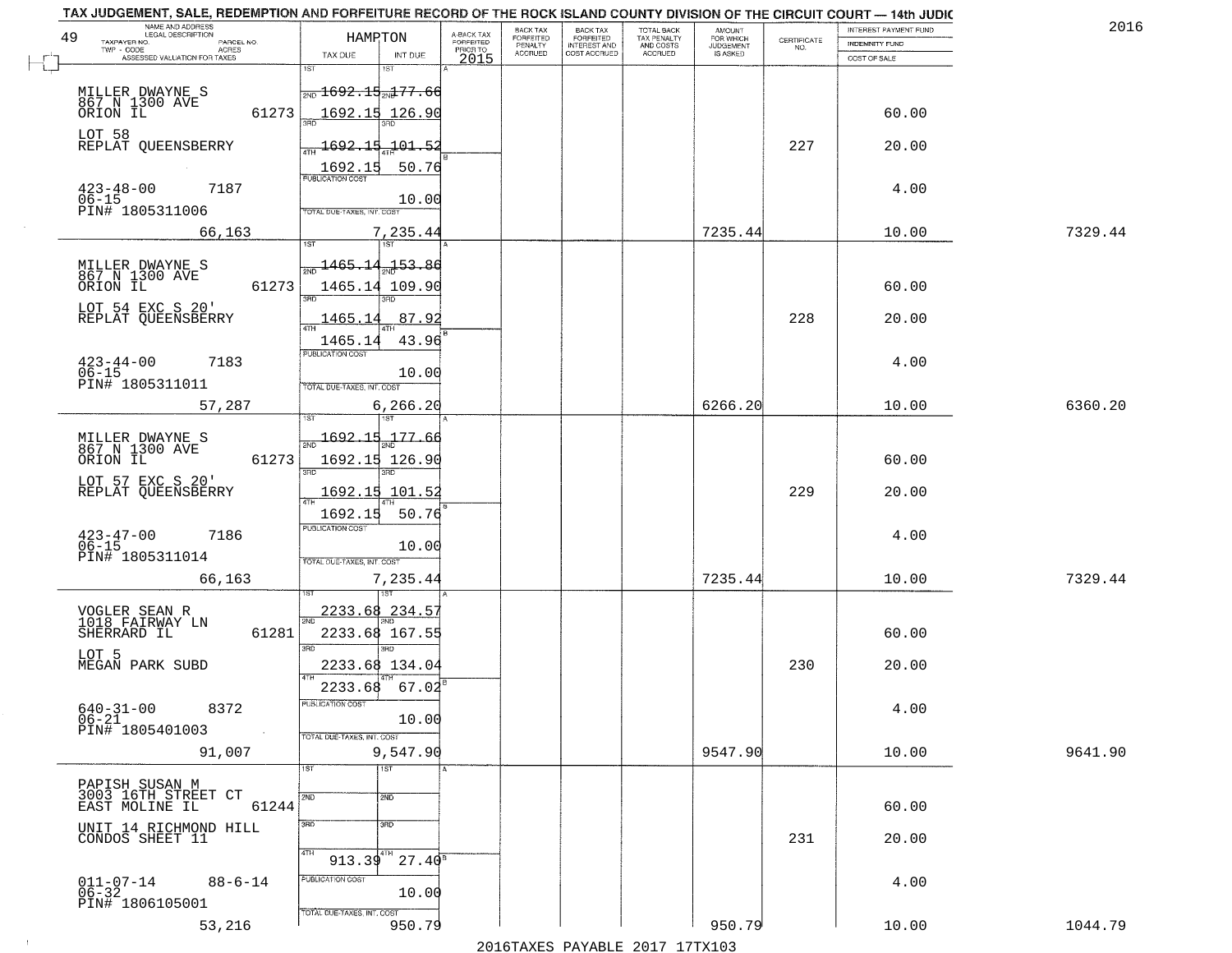| 49                                       | BY WHOM                                     | RATE               | HAMPTON<br>DATE OF SALE        |                                               | TAX JUDGEMENT, SALE, REDEMPTION AND FORFEITURE RECORD OF THE ROCK ISLAND COUNTY DIVISION OF THE CIRCUIT COURT — 14th JUDICIAL CIRCUIT OF ILLINOIS<br>2016 - 1992 - 1992 - 1993 - 1994                                                                | TOTAL DUE<br>TO REDEEM                                                                        |                                                                                                                                                          | DATE OF REDEMP-<br>TION OR DEED | RECEIVED REDEMPTION                                                                           |
|------------------------------------------|---------------------------------------------|--------------------|--------------------------------|-----------------------------------------------|------------------------------------------------------------------------------------------------------------------------------------------------------------------------------------------------------------------------------------------------------|-----------------------------------------------------------------------------------------------|----------------------------------------------------------------------------------------------------------------------------------------------------------|---------------------------------|-----------------------------------------------------------------------------------------------|
|                                          | PURCHASED                                   | $\%$<br><b>BID</b> |                                |                                               | SUBSEQUENT TAXES PAID, FEES, AND TIME EXTENSION                                                                                                                                                                                                      | FROM SALE<br>LESS<br><b>COUNTY CLERK FEE</b>                                                  | BY WHOM REDEEMED                                                                                                                                         | <b>MO</b><br>DAY<br><b>YEAR</b> | MONEY IN FULL                                                                                 |
|                                          | PIN# 1805311006<br>EQUITY ONE INVESTMENT    | 00                 | FUND LLC<br>12/28/2017         |                                               | 06/02/2020 Time Ext & incl<br>01/16/2018 Take Notice Fee<br>06/22/2020 Take Notice Fee<br>06/22/2020 Circuit Clerks Fee<br>06/22/2020 Circuit Clerks Fee<br>06/25/2020 Subs paid<br>06/30/2020 Subsication Fee<br>11/20/2018 Subs paid<br>11/20/2019 |                                                                                               | $\begin{tabular}{c c} 12/22/2020 \\ 20.59 \\ 35.00 \\ 413.25 \\ 7,120.70 \\ 641.16 \\ 500.70 \\ 7,360.84 \\ 34,180.53 \\ 160.00 \\ \hline \end{tabular}$ | 07/15/2020                      | Certificate<br>$\rightarrow$<br>Returned<br>& Cancelled<br>08/10/2020<br>Karen Kinney         |
| PIN# 1805311011<br>2                     | EQUITY ONE INVESTMENT                       |                    | FUND LLC<br> 00 <br>12/28/2017 |                                               | 01/16/2018 Time Ext & incl<br>01/16/2018 Take Notice Fee<br>11/20/2018 Subs paid                                                                                                                                                                     | 07/03/2020<br>6,20.59<br>6,215.72                                                             |                                                                                                                                                          |                                 | Certificate<br>Returned<br>$\overline{2}$<br>& Cancelled<br>04/15/2019                        |
|                                          |                                             |                    |                                |                                               |                                                                                                                                                                                                                                                      |                                                                                               | 13,342.40<br>160.00 DWAYNE MILLER                                                                                                                        | 03/06/2019                      | Karen Kinney                                                                                  |
| PIN# 1805311014<br>REALTAX DEV LT'D<br>3 |                                             | 0 <sub>0</sub>     |                                |                                               | $[07/15/2020 \t\t Time Ext & incl01/29/2018 \tTake Notice Free11/21/2019 Subs paid12/28/2017 \t[11/26/2018 Subs paid$                                                                                                                                | 12/01/2020<br>7,360.84<br>7,360.84                                                            |                                                                                                                                                          |                                 | Certificate<br>Returned<br>3<br>$\frac{6}{08/14/2020}$                                        |
|                                          |                                             |                    |                                |                                               |                                                                                                                                                                                                                                                      |                                                                                               | 24,490.06<br>160.00 DWAYNE MILLER                                                                                                                        | 07/15/2020                      | Karen Kinney                                                                                  |
| PIN# 1805401003<br>RICO TRUSTEE<br>4     |                                             | 18                 | 12/28/2017                     | 11/16/2019 Subs paid<br> 11/17/2018 Subs paid | $03/01/2018$ Time Ext & incl<br>03/01/2018 Take Notice Fee<br>02/13/2020 Take Notice Fee<br>02/28/2020 Circuit Clerks Fee<br>02/28/2020 Sheriffs Fee<br>03/19/2020 Subs paid<br>07/02/2020 Subs paid                                                 | 08/07/2020<br>8/02027<br>20.700<br>35.000<br>5.225<br>7.225<br>7.225<br>1,1004.26<br>1,075.08 |                                                                                                                                                          |                                 | TAX DEED ISSUED<br>Certificate<br>Returned<br>-4<br>& Cancelled<br>10/26/2020<br>Karen Kinney |
| 5                                        | PIN# 1806105001<br>MS INVESTMENTS GROUP INC | 0 <sup>0</sup>     | 12/28/2017                     |                                               |                                                                                                                                                                                                                                                      |                                                                                               |                                                                                                                                                          |                                 | Certificate<br>Returned<br>& Cancelled 5<br>02/08/2018                                        |
|                                          |                                             |                    |                                |                                               |                                                                                                                                                                                                                                                      |                                                                                               | $1,044.79$ SUSAN M PAPISH                                                                                                                                | 01/16/2018                      | Karen Kinney                                                                                  |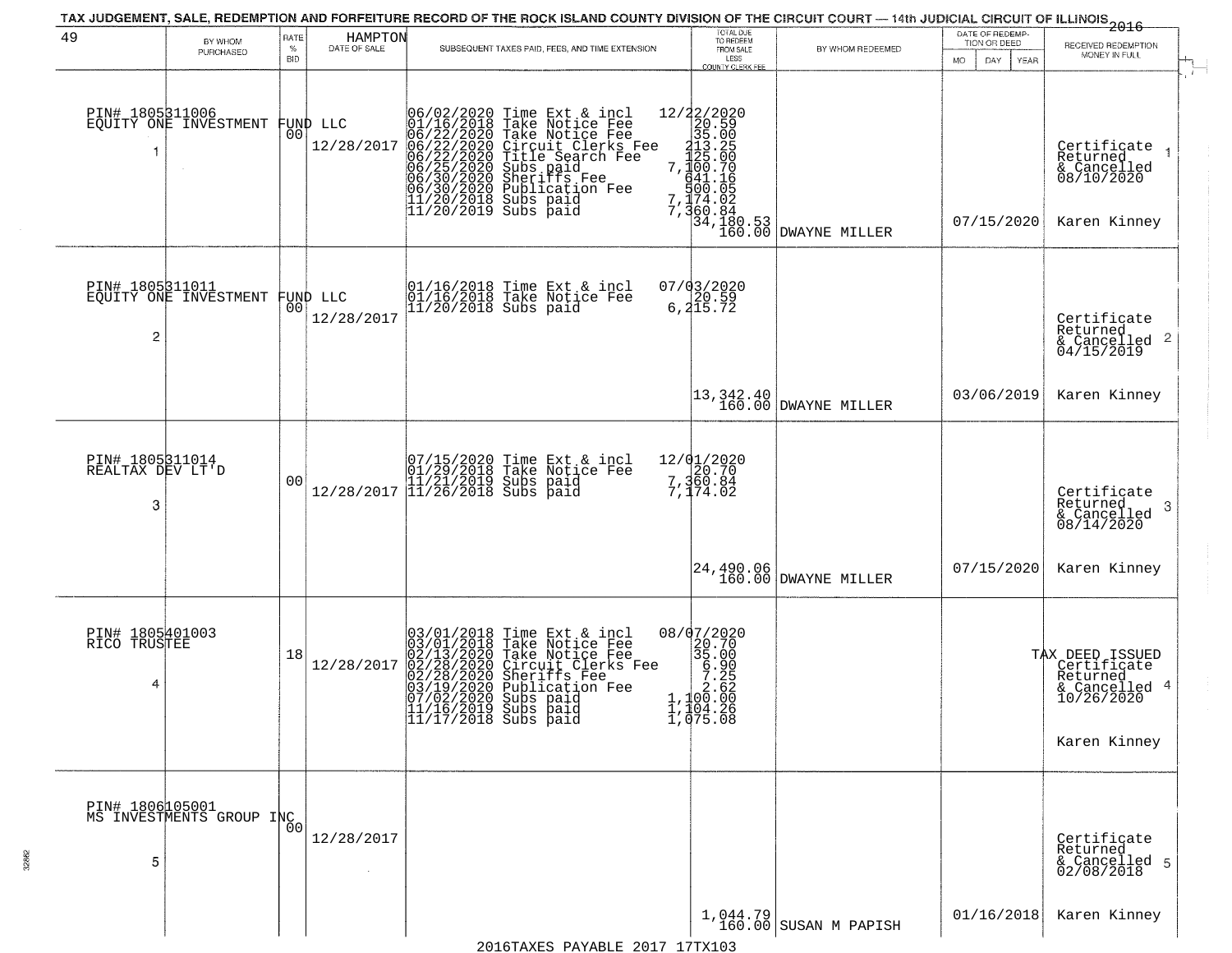| 50 | NAME AND ADDRESS<br>LEGAL DESCRIPTION                                | HAMRTON                           |                  | A-BACK TAX<br>FORFEITED | BACK TAX<br>FORFEITED | <b>BACK TAX</b><br><b>FORFEITED</b> | TOTAL BACK<br>TAX PENALTY | <b>AMOUNT</b>                      |                                                                 | INTEREST PAYMENT FUND | 2016    |
|----|----------------------------------------------------------------------|-----------------------------------|------------------|-------------------------|-----------------------|-------------------------------------|---------------------------|------------------------------------|-----------------------------------------------------------------|-----------------------|---------|
|    | TAXPAYER NO.<br>PARCEL NO.<br>TWP - CODE<br><b>ACRES</b>             | TAX DUE                           | INT DUE          | PRIOR TO                | PENALTY<br>ACCRUED    | INTEREST AND<br>COST ACCRUED        | AND COSTS<br>ACCRUED      | FOR WHICH<br>JUDGEMENT<br>IS ASKED | $\begin{array}{c} \text{CERTIFICATE} \\ \text{NO.} \end{array}$ | INDEMNITY FUND        |         |
|    | ASSESSED VALUATION FOR TAXES                                         | 1ST                               | 181              | 2015                    |                       |                                     |                           |                                    |                                                                 | COST OF SALE          |         |
|    |                                                                      | 2ND                               | 2ND              |                         |                       |                                     |                           |                                    |                                                                 |                       |         |
|    | GODWIN BRUCE/GULDENZOPF L<br>3413 18TH ST<br>EAST MOLINE IL<br>61244 | 846.82<br>ริคิทิ                  | 63.50            |                         |                       |                                     |                           |                                    |                                                                 | 60.00                 |         |
|    | LOT 42<br>V P MARTEL INC 1ST ADD                                     | 846.<br>Ջ<br>4TH                  | $-50.80$         |                         |                       |                                     |                           |                                    | 232                                                             | 20.00                 |         |
|    |                                                                      | 846.82<br><b>PUBLICATION COST</b> | 25.40            |                         |                       |                                     |                           |                                    |                                                                 |                       |         |
|    | $637 - 42 - 00$<br>8171<br>06-32<br>PIN# 1806113055                  | TOTAL DUE-TAXES, INT. COST        | 10.00            |                         |                       |                                     |                           |                                    |                                                                 | 4.00                  |         |
|    | 31,344                                                               |                                   | 2,690.16         |                         |                       |                                     |                           | 2690.16                            |                                                                 | 10.00                 | 2784.16 |
|    |                                                                      | 1ST                               | 1ST              |                         |                       |                                     |                           |                                    |                                                                 |                       |         |
|    | MCCLINTOCK PROPERTIES INC<br>714 6TH_ST<br>COLONA IL<br>61241        | 653.16<br>653.16                  | 68.60<br>49.00   |                         |                       |                                     |                           |                                    |                                                                 | 60.00                 |         |
|    | SUPVR ASST MAP                                                       | 3BD                               |                  |                         |                       |                                     |                           |                                    |                                                                 |                       |         |
|    | LOT 144 SHEET 11                                                     | 653.<br>-16<br>$\sqrt{4}$         | 39.20            |                         |                       |                                     |                           |                                    | 233                                                             | 20.00                 |         |
|    |                                                                      | 653.16<br><b>PUBLICATION COST</b> | 19.60            |                         |                       |                                     |                           |                                    |                                                                 |                       |         |
|    | $009 - 07 - 00$<br>83-J<br>$06 - 27$<br>.910<br>PIN# 1806114012      | TOTAL DUE-TAXES, INT. COST        | 10.00            |                         |                       |                                     |                           |                                    |                                                                 | 4.00                  |         |
|    | 30,004                                                               |                                   | 2,799.04         |                         |                       |                                     |                           | 2799.04                            |                                                                 | 10.00                 | 2893.04 |
|    |                                                                      | 79.                               |                  |                         |                       |                                     |                           |                                    |                                                                 |                       |         |
|    | COOK JAMES R<br>1824 40TH ST<br>61201<br>ROCK ISLAND IL              | 2ND<br>79.28                      | 5.95             |                         |                       |                                     |                           |                                    |                                                                 | 60.00                 |         |
|    | LOT 7 BLOCK 2<br>WILLIAM S CHRISTENSENS                              | 3RD<br>79.28                      | 3RD<br>4.76      |                         |                       |                                     |                           |                                    | 234                                                             | 20.00                 |         |
|    | SUB DIV                                                              | 79.28                             | 2.38             |                         |                       |                                     |                           |                                    |                                                                 |                       |         |
|    | $316 - 14 - 00$<br>06-27<br>4832                                     | <b>PUBLICATION COST</b>           | 10.00            |                         |                       |                                     |                           |                                    |                                                                 | 4.00                  |         |
|    | PIN# 1806119007                                                      | TOTAL OUE-TAXES, INT. COST        |                  |                         |                       |                                     |                           |                                    |                                                                 |                       |         |
|    | 3,642                                                                |                                   | 348.54           |                         |                       |                                     |                           | 348.54                             |                                                                 | 10.00                 | 442.54  |
|    | GELANDE JARET M<br>325 15TH AVE                                      | 393.58                            | 41.30            |                         |                       |                                     |                           |                                    |                                                                 |                       |         |
|    | 61282<br>SILVIS IL                                                   | 2ND<br>393.58                     | 29.50            |                         |                       |                                     |                           |                                    |                                                                 | 60.00                 |         |
|    | LOT 5<br>ONEIDA HEIGHTS 2ND ADD                                      | 3RD<br>393.58                     | 3RD<br>23.60     |                         |                       |                                     |                           |                                    | 235                                                             | 20.00                 |         |
|    |                                                                      | 4TH<br>393.58 11.80               |                  |                         |                       |                                     |                           |                                    |                                                                 |                       |         |
|    | $360 - 20 - 00$<br>5588<br>$06 - 15$                                 | PUBLICATION COST                  | 10.00            |                         |                       |                                     |                           |                                    |                                                                 | 4.00                  |         |
|    | PIN# 1806218002<br>$\sim 100$                                        | TOTAL DUE-TAXES, INT. COST        |                  |                         |                       |                                     |                           |                                    |                                                                 |                       |         |
|    | 21,389                                                               | 1ST<br>1ST                        | 1,690.52         |                         |                       |                                     |                           | 1690.52                            |                                                                 | 10.00                 | 1784.52 |
|    | HASTINGS CHARLES<br>1604 39TH AVE                                    | 473.69                            | 49.77            |                         |                       |                                     |                           |                                    |                                                                 |                       |         |
|    | EAST MOLINE IL<br>61244                                              | 2ND<br>473.69                     | 2ND<br>35.55     |                         |                       |                                     |                           |                                    |                                                                 | 60.00                 |         |
|    | SUPVR ASST MAP<br>LOT 302 SHEET 13<br>& 303                          | 3RD<br>473.69                     | 3RD.<br>28.44    |                         |                       |                                     |                           |                                    | 236                                                             | 20.00                 |         |
|    |                                                                      | 4TH<br>473.69                     | 4TH<br>$14.22^5$ |                         |                       |                                     |                           |                                    |                                                                 |                       |         |
|    | 011-05-50<br>06-27<br>$88 - 5 - I$                                   | PUBLICATION COST                  | 10.00            |                         |                       |                                     |                           |                                    |                                                                 | 4.00                  |         |
|    | PIN# 1806301001<br>34,760                                            | TOTAL DUE-TAXES, INT. COST        | 2,032.74         |                         |                       |                                     |                           | 2032.74                            |                                                                 | 10.00                 | 2126.74 |
|    |                                                                      |                                   |                  |                         |                       |                                     |                           |                                    |                                                                 |                       |         |

 $\sim 100$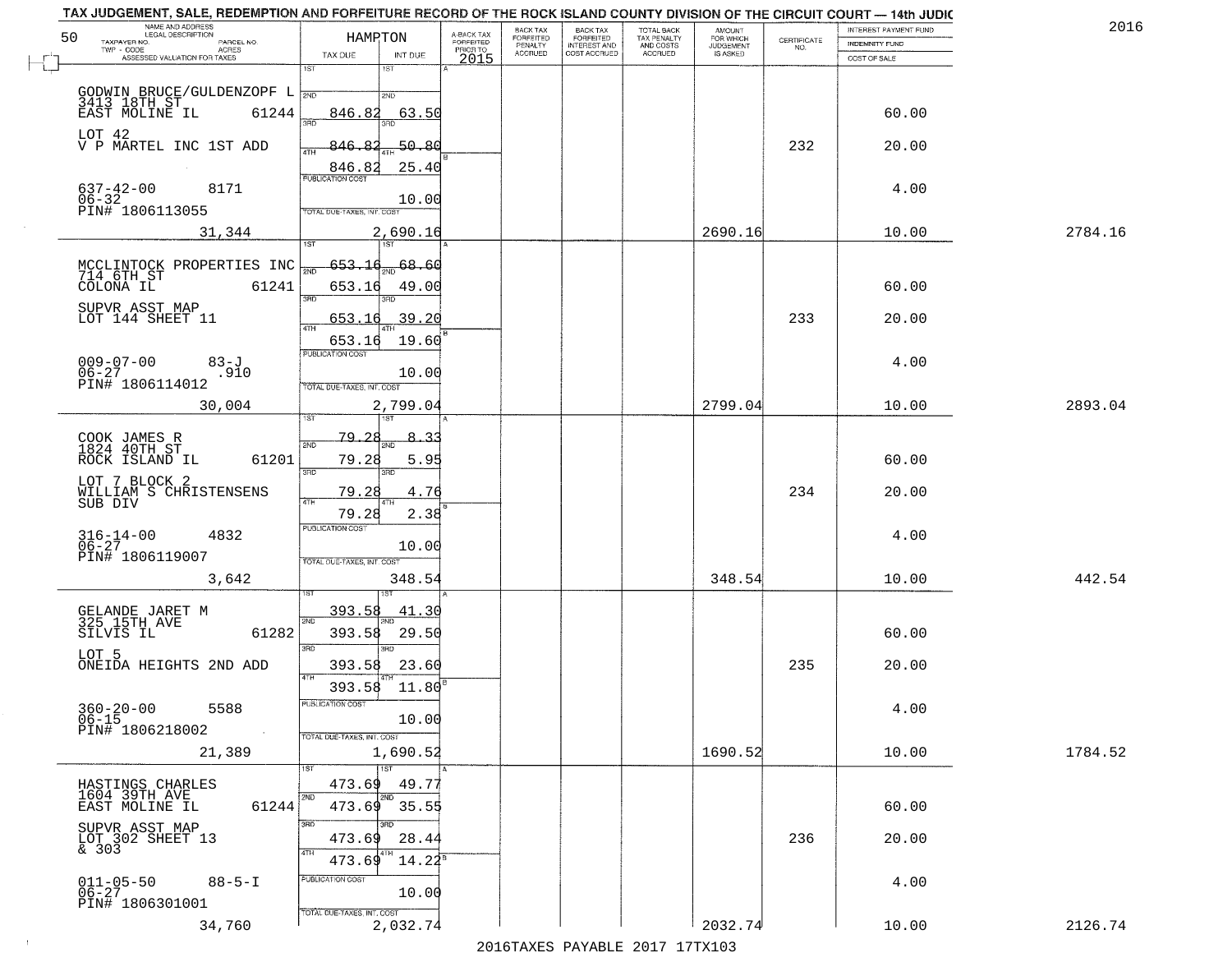| 50                                        | BY WHOM                    | RATE               | HAMPTON      | TAX JUDGEMENT, SALE, REDEMPTION AND FORFEITURE RECORD OF THE ROCK ISLAND COUNTY DIVISION OF THE CIRCUIT COURT - 14th JUDICIAL CIRCUIT OF ILLINOIS 2016                                                                                         | TOTAL DUE<br>TO REDEEM                                                                                            |                                              | DATE OF REDEMP-                     |                                                                                     |
|-------------------------------------------|----------------------------|--------------------|--------------|------------------------------------------------------------------------------------------------------------------------------------------------------------------------------------------------------------------------------------------------|-------------------------------------------------------------------------------------------------------------------|----------------------------------------------|-------------------------------------|-------------------------------------------------------------------------------------|
|                                           | PURCHASED                  | $\%$<br><b>BID</b> | DATE OF SALE | SUBSEQUENT TAXES PAID, FEES, AND TIME EXTENSION                                                                                                                                                                                                | FROM SALE<br>LESS<br>COUNTY CLERK FEE                                                                             | BY WHOM REDEEMED                             | TION OR DEED<br>DAY.<br>MO.<br>YEAR | RECEIVED REDEMPTION<br>MONEY IN FULL                                                |
| PIN# 1806113055<br>REALTAX DEV LT'D       |                            | 0 <sub>0</sub>     | 12/28/2017   | 01/29/2018 Time Ext & incl<br>01/29/2018 Take Notice Fee                                                                                                                                                                                       | 06/28/2020<br>20.70                                                                                               |                                              |                                     | Certificate<br>Returned<br>& Cancelled<br>10/25/2018                                |
|                                           |                            |                    |              |                                                                                                                                                                                                                                                | 2,804.86<br>160.00                                                                                                | BRUCE GODWIN                                 | 07/03/2018                          | Karen Kinney                                                                        |
| PIN# 1806114012<br>2                      | STEVE SODEMAN LIVING TRUST | 0 <sub>0</sub>     | 12/28/2017   | 01/16/2018 Time Ext & incl<br>01/16/2018 Take Notice Fee                                                                                                                                                                                       | 12/21/2020<br>20.59                                                                                               |                                              |                                     | Certificate<br>Returned<br>$\frac{1}{2}$ Cancelled 2<br>02/07/2018                  |
|                                           |                            |                    |              |                                                                                                                                                                                                                                                |                                                                                                                   | 2,913.63<br>160.00 MCCLINTOCK PROPERTIES INC |                                     | Karen Kinney                                                                        |
| PIN# 1806119007<br>RICO TRUSTEE<br>3      |                            | 18                 | 12/28/2017   | $03/01/2018$ Time Ext & incl<br>$03/01/2018$ Take Notice Fee<br>$02/13/2020$ Take Notice Fee<br>$02/28/2020$ Circuit Clerks Fee<br>$02/28/2020$ Sheriffs Fee<br>$03/19/2020$ Subs paid<br>$11/16/2019$ Subs paid<br>$11/17/2018$ Subs paid<br> | $\begin{smallmatrix} 08/07/20202\\ 20.700\\ 35.000\\ 6.900\\ 7.255\\ 97.668\\ 1274.94\\ 364.34 \end{smallmatrix}$ |                                              |                                     | Certificate<br>Returned<br>----urned<br>& Cancelled 3<br>12/10/2020<br>Karen Kinney |
| PIN# 1806218002<br>WESTERN SITES LLC<br>4 |                            | 0 <sub>0</sub>     |              | $[04/11/2018 \t\t Time Ext & incl 04/13/2018 \t\t Take Notice Free 11/29/2018 Subs paid 12/28/2017 12/23/2019 Subs paid 13/2019)$                                                                                                              | $07/15/2020$<br>20.70<br>$944.64$<br>1,785.30                                                                     |                                              |                                     | Certificate<br>Returned<br>& Cancelled 4<br>01/10/2020                              |
|                                           |                            |                    |              |                                                                                                                                                                                                                                                |                                                                                                                   | 4,852.11 160.00 PEPPING BALK KINCAID OLSO    |                                     | Karen Kinney                                                                        |
| PIN# 1806301001<br>REALTAX DEV LT'D<br>5  |                            | 00                 | 12/28/2017   | 01/29/2018 Time Ext & incl<br>01/29/2018 Take Notice Fee<br>11/26/2018 Subs paid                                                                                                                                                               | $06/28/2020$<br>20.70<br>2,033.72                                                                                 |                                              |                                     | Certificate<br>Returned<br>& Cancelled 5<br>11/15/2019                              |
|                                           |                            |                    |              |                                                                                                                                                                                                                                                |                                                                                                                   | $4,425.21$<br>160.00 CHARLES HASTINGS        | 08/07/2019                          | Karen Kinney                                                                        |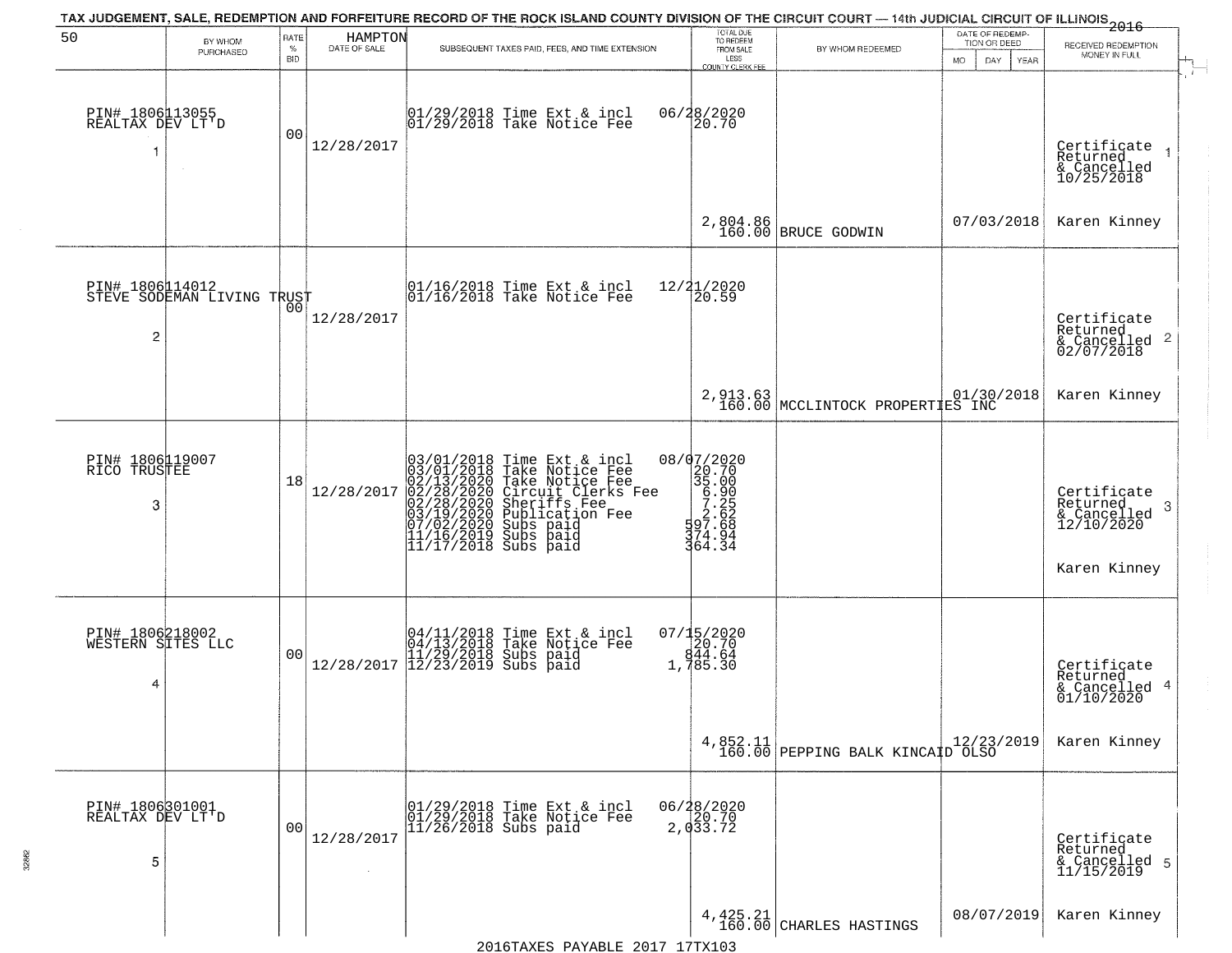| 2016    | INTEREST PAYMENT FUND  |                                                                 | AMOUNT<br>FOR WHICH |                                        | <b>BACK TAX</b>           | BACK TAX             |                                     |                                                       |                                                                                                 | TAX JUDGEMENT, SALE, REDEMPTION AND FORFEITURE RECORD OF THE ROCK ISLAND COUNTY DIVISION OF THE CIRCUIT COURT - 14th JUDIC<br>NAME AND ADDRESS<br>LEGAL DESCRIPTION     |
|---------|------------------------|-----------------------------------------------------------------|---------------------|----------------------------------------|---------------------------|----------------------|-------------------------------------|-------------------------------------------------------|-------------------------------------------------------------------------------------------------|-------------------------------------------------------------------------------------------------------------------------------------------------------------------------|
|         | <b>INDEMNITY FUND</b>  | $\begin{array}{c} \text{CERTIFICATE} \\ \text{NO.} \end{array}$ | <b>JUDGEMENT</b>    | TOTAL BACK<br>TAX PENALTY<br>AND COSTS | FORFEITED<br>INTEREST AND | FORFEITED<br>PENALTY | A-BACK TAX<br>FORFEITED<br>PRIOR TO |                                                       | HAMPTON                                                                                         | TAXPAYER NO.<br>PARCEL NO.<br>TWP - CODE<br>ACRES                                                                                                                       |
|         | COST OF SALE           |                                                                 | IS ASKED            | ACCRUED                                | COST ACCRUED              | <b>ACCRUED</b>       | 2015                                | INT DUE                                               | TAX DUE                                                                                         | ASSESSED VALUATION FOR TAXES                                                                                                                                            |
|         | 60.00<br>20.00         | 237                                                             |                     |                                        |                           |                      |                                     | $95.18_{200}10.01$<br>7.15<br>5.72                    | 1ST<br>2ND<br>95.18<br>95.18                                                                    | HASTINGS CHARLES<br>1604 39TH AVE<br>61244<br>EAST MOLINE IL<br>SUPVR ASST MAP<br>LOT 304 SHEET 13                                                                      |
| 510.46  | 4.00<br>10.00          |                                                                 | 416.46              |                                        |                           |                      |                                     | 2.86<br>10.00<br>416.46                               | 4TH<br>95.18<br><b>PUBLICATION COST</b><br>TOTAL DUE-TAXES, INT. COST                           | $011 - 05 - 60$<br>$06 - 27$<br>$88 - 5 - K$<br>PIN# 1806301002<br>4,372                                                                                                |
|         | 60.00<br>20.00<br>4.00 | 238                                                             |                     |                                        |                           |                      |                                     | 1ST<br>$-167.79$<br>95.88<br>47.94<br>10.00           | $\frac{1598.14}{x}$<br>1598.14 119.85<br>1598.14<br>$\sqrt{47H}$<br>1598.14<br>PUBLICATION COST | VYNCKE PATRICIA L<br>973 17TH AVE<br>61282<br>SILVIS IL<br>LOT 5 HYND FARM ESTATES<br>1ST ADD SHT 14<br>$649 - 92 - 00$<br>9333<br>$06 - 15$<br>.307<br>PIN# 1806403010 |
| 6928.02 | 10.00                  |                                                                 | 6834.02             |                                        |                           |                      |                                     | 6,834.02<br>1ST                                       | TOTAL DUE-TAXES, INT. COST<br>1ST                                                               | 68,487                                                                                                                                                                  |
|         | 60.00<br>20.00         | 239                                                             |                     |                                        |                           |                      |                                     | $-57.5$<br>41.10<br>3RD.<br>32.88                     | 547.88<br>2ND<br>547.88<br>3RD<br>547.88                                                        | SCHWERMIN TRACEY<br>2412 8TH ST<br>SILVIS IL<br>61282<br>LOT 52<br>GLENDALE 2ND SUBD<br>SE .25 SEC 6 NE .25 SEC 7                                                       |
|         | 4.00                   |                                                                 |                     |                                        |                           |                      |                                     | 16.44<br>10.00                                        | 547.88<br><b>PUBLICATION COST</b><br>TOTAL OUE-TAXES, INT. COST                                 | $376 - 20 - 00$<br>06-15<br>5934<br>PIN# 1807201020                                                                                                                     |
| 2443.48 | 10.00                  |                                                                 | 2349.48             |                                        |                           |                      |                                     | 2,349.48<br>उड़ा<br>2ND                               | 2ND                                                                                             | 27,422<br>KREBS JASON V<br>2311 10TH ST                                                                                                                                 |
|         | 60.00                  |                                                                 |                     |                                        |                           |                      |                                     | 3RD                                                   | 3RD                                                                                             | SILVIS IL<br>61282<br>LOT 93<br>GLENDALE 3RD SUBD                                                                                                                       |
|         | 20.00<br>4.00          | 240                                                             |                     |                                        |                           |                      |                                     | 22.16<br>11.08<br>10.00                               | 369.49<br>4TH<br>369.49<br>PUBLICATION COS                                                      | $386 - 13 - 00$<br>6121<br>$06 - 15$<br>PIN# 1808101004                                                                                                                 |
| 876.22  | 10.00                  |                                                                 | 782.22              |                                        |                           |                      |                                     | 782.22                                                | TOTAL DUE-TAXES, INT. COST                                                                      | $\sim 100$<br>20,447                                                                                                                                                    |
|         | 60.00<br>20.00         | 241                                                             |                     |                                        |                           |                      |                                     | 1ST<br>54.32<br>2ND<br>$517.65$ 38.80<br>3BD<br>31.04 | 517.65<br>2ND<br>3RD<br>517.65<br>4TH                                                           | MENDOZA LORENZO/CHRISTINA<br>2405 11TH ST<br>SILVIS IL<br>61282<br>LOT 133<br>GLENDALE 4TH SUBD                                                                         |
|         | 4.00                   |                                                                 |                     |                                        |                           |                      |                                     | $15.54^{\circ}$<br>10.00                              | 517.65<br>PUBLICATION COST<br>TOTAL DUE-TAXES, INT. COST                                        | 393-10-00<br>06-15<br>6259<br>PIN# 1808102009                                                                                                                           |
| 2314.28 | 10.00                  |                                                                 | 2220.28             |                                        |                           |                      |                                     | 2,220.28                                              |                                                                                                 | 26,240                                                                                                                                                                  |

 $\sim 100$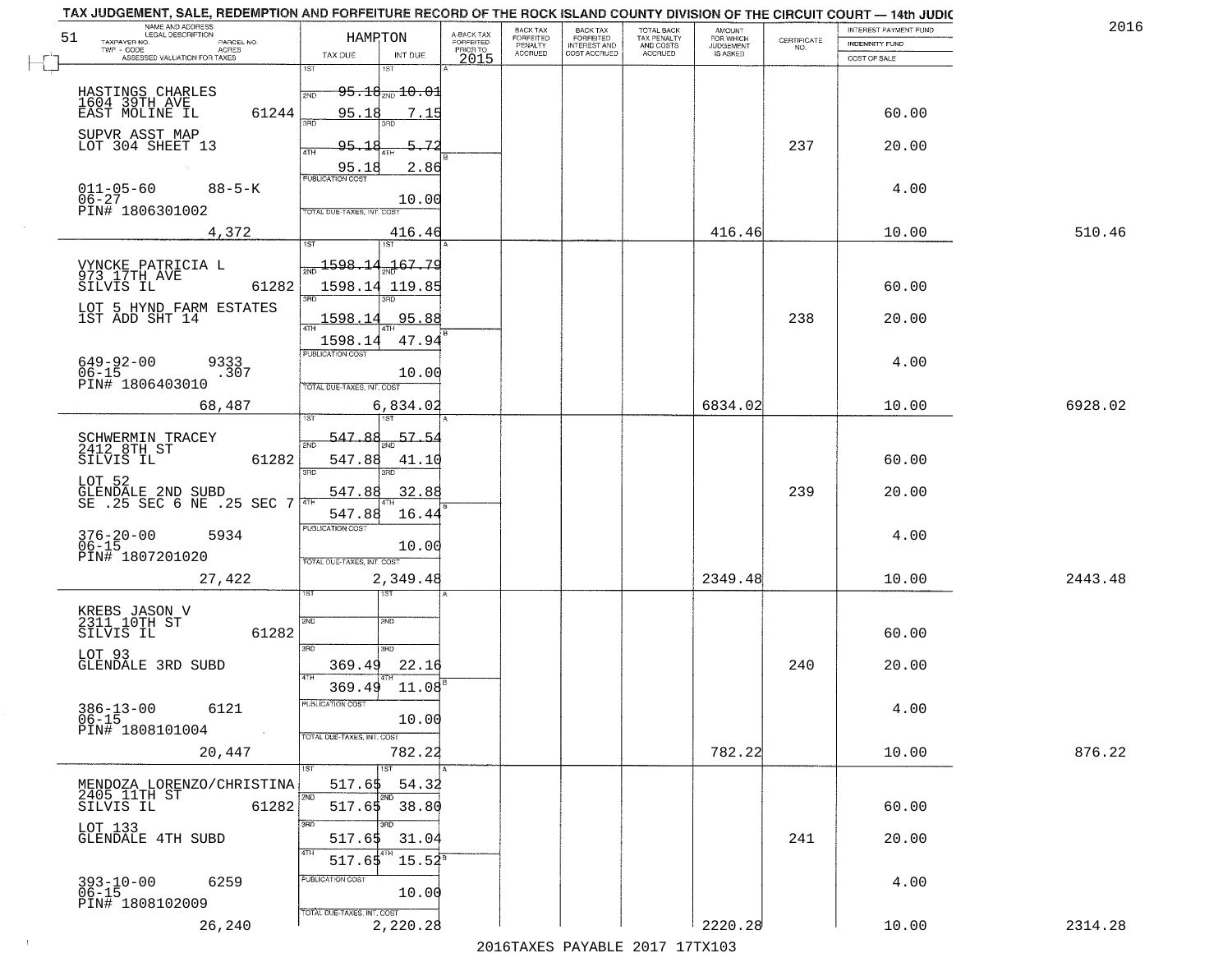|                                          |                                                   |                            |                         | TAX JUDGEMENT, SALE, REDEMPTION AND FORFEITURE RECORD OF THE ROCK ISLAND COUNTY DIVISION OF THE CIRCUIT COURT — 14th JUDICIAL CIRCUIT OF ILLINOIS 2016 |                                                                        |                                            |                                                        |                                                                              |
|------------------------------------------|---------------------------------------------------|----------------------------|-------------------------|--------------------------------------------------------------------------------------------------------------------------------------------------------|------------------------------------------------------------------------|--------------------------------------------|--------------------------------------------------------|------------------------------------------------------------------------------|
| 51                                       | BY WHOM<br>PURCHASED                              | RATE<br>$\%$<br><b>BID</b> | HAMPTON<br>DATE OF SALE | SUBSEQUENT TAXES PAID, FEES, AND TIME EXTENSION                                                                                                        | TOTAL DUE<br>TO REDEEM<br>FROM SALE<br>LESS<br><b>COUNTY CLERK FEE</b> | BY WHOM REDEEMED                           | DATE OF REDEMP-<br>TION OR DEED<br>MO.<br>DAY.<br>YEAR | RECEIVED REDEMPTION<br>MONEY IN FULL                                         |
| -1                                       | PIN# 1806801002<br>STEVE SODEMAN LIVING TRUST     |                            | 12/28/2017              | 01/16/2018 Time Ext & incl<br>01/16/2018 Take Notice Fee<br>11/20/2018 Subs paid                                                                       | 12/21/2020<br>20.59<br>431.38                                          |                                            |                                                        | $\mathbf{r}$<br>Certificate<br>Returned<br>& Cancelled<br>11/15/2019         |
|                                          |                                                   |                            |                         |                                                                                                                                                        |                                                                        | $1,381.73$<br>160.00 CHARLES HASTINGS      | 08/07/2019                                             | Karen Kinney                                                                 |
| $\overline{2}$                           | PIN# 1806403010<br>EQUITY ONE INVESTMENT FUND LLC |                            | 12/28/2017              | $\begin{array}{cc}  01/16/2018 \text{ Time Ext} & \text{incl} \\  01/16/2018 \text{ Take Notice Fe} \end{array}$                                       | 07/03/2020<br>20.59                                                    |                                            |                                                        | Certificate<br>Returned<br>& Cancelled 2<br>07/06/2018                       |
|                                          |                                                   |                            |                         |                                                                                                                                                        |                                                                        | 6,948.61<br>160.00 GOMEZ TITLE             | 04/26/2018                                             | Karen Kinney                                                                 |
| PIN# 1807201020<br>REALTAX DEV LT'D<br>3 |                                                   | 0 <sub>0</sub>             | 12/28/2017              | 01/29/2018 Time Ext & incl<br>01/29/2018 Take Notice Fee<br>11/26/2018 Subs paid                                                                       | 06/28/2020<br>$\frac{26}{2}$ , 346.26                                  |                                            |                                                        | Certificate<br>Returned<br>$\boldsymbol{\beta}$<br>& Cancelled<br>05/09/2019 |
|                                          |                                                   |                            |                         |                                                                                                                                                        |                                                                        | 5,091.99<br>160.00 FIDELITY NATIONAL TITLE | 04/26/2019                                             | Karen Kinney                                                                 |
| PIN# 1808101004<br>REALTAX DEV LT'D<br>4 |                                                   | 0 <sub>0</sub>             | 12/28/2017              | $\begin{array}{c} 01/29/2018 \\ 01/29/2018 \\ \end{array}$ Take Notice Fee                                                                             | 06/28/2020<br>20.70                                                    |                                            |                                                        | Certificate<br>Returned<br>& Cancelled 4<br>07/06/2018                       |
|                                          |                                                   |                            |                         |                                                                                                                                                        |                                                                        | 896.92<br>160.00 BROOKS ATTY               | 04/24/2018                                             | Karen Kinney                                                                 |
| 5                                        | PIN# 1808102009<br>INTEGRITY INVESTMENT FUND LLC  | 00                         | 12/28/2017              |                                                                                                                                                        |                                                                        |                                            |                                                        | Certificate<br>Returned<br>& Cancelled 5<br>02/12/2018                       |
|                                          |                                                   |                            |                         |                                                                                                                                                        |                                                                        | 2, 314.28<br>160.00 LORENZO MENDOZA        | 01/16/2018                                             | Karen Kinney                                                                 |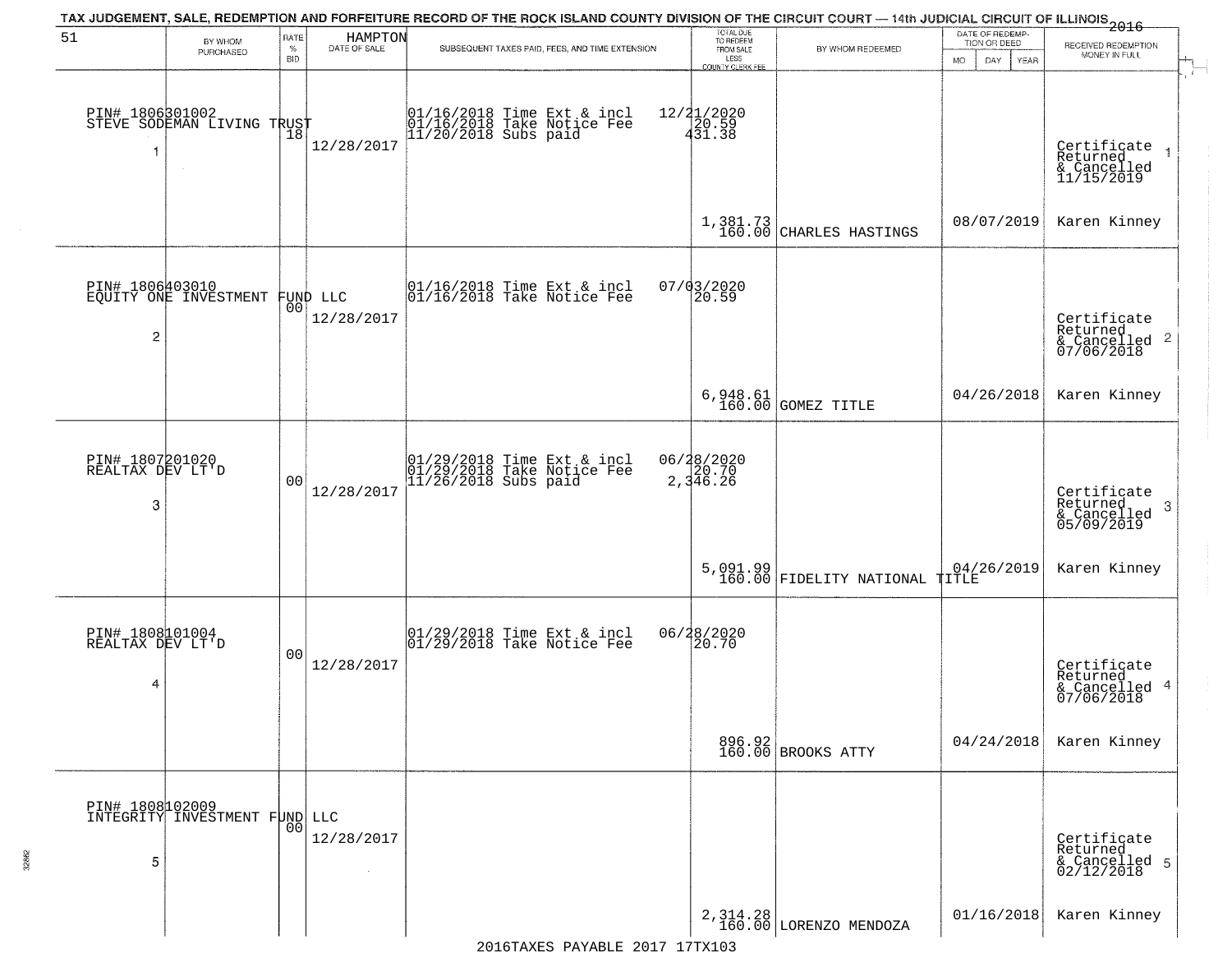| 52 | TAX JUDGEMENT, SALE, REDEMPTION AND FORFEITURE RECORD OF THE ROCK ISLAND COUNTY DIVISION OF THE CIRCUIT COURT — 14th JUDIC<br>NAME AND ADDRESS<br>LEGAL DESCRIPTION<br>TAXPAYER NO.<br>PARCEL NO. | HAMPTON                                   |                   | A-BACK TAX<br>FORFEITED | BACK TAX                        | BACK TAX<br>FORFEITED<br>INTEREST AND<br>COST ACCRUED | TOTAL BACK<br>TAX PENALTY<br>AND COSTS<br>ACCRUED | <b>AMOUNT</b>                      | CERTIFICATE | INTEREST PAYMENT FUND<br><b>INDEMNITY FUND</b> | 2016    |
|----|---------------------------------------------------------------------------------------------------------------------------------------------------------------------------------------------------|-------------------------------------------|-------------------|-------------------------|---------------------------------|-------------------------------------------------------|---------------------------------------------------|------------------------------------|-------------|------------------------------------------------|---------|
|    | TWP - CODE<br>- CODE ACRES<br>ASSESSED VALUATION FOR TAXES                                                                                                                                        | TAX DUE<br>1ST<br>1ST                     | INT DUE           | PRIORTO<br>2015         | FORFEITED<br>PENALTY<br>ACCRUED |                                                       |                                                   | FOR WHICH<br>JUDGEMENT<br>IS ASKED | NO.         | COST OF SALE                                   |         |
|    |                                                                                                                                                                                                   | 2ND<br>2ND                                |                   |                         |                                 |                                                       |                                                   |                                    |             |                                                |         |
|    | BURNS SANDRA K<br>1006 26TH AVENUE CT<br>SILVIS IL<br>61282                                                                                                                                       | 370<br>3RD                                |                   |                         |                                 |                                                       |                                                   |                                    |             | 60.00                                          |         |
|    | LOT 17<br>OLD ORCHARD ADD                                                                                                                                                                         | 1086<br>65                                | 65.20             |                         |                                 |                                                       |                                                   |                                    | 242         | 20.00                                          |         |
|    | $\sim 10^{-1}$                                                                                                                                                                                    | 1086.65<br><b>FUBLICATION COST</b>        | 32.60             |                         |                                 |                                                       |                                                   |                                    |             |                                                |         |
|    | 7969<br>$633 - 31 - 00$<br>$06 - 15$                                                                                                                                                              |                                           | 10.00             |                         |                                 |                                                       |                                                   |                                    |             | 4.00                                           |         |
|    | PIN# 1808106011<br>48,488                                                                                                                                                                         | TOTAL DUE-TAXES, INT. COST                | 2,281.10          |                         |                                 |                                                       |                                                   | 2281.10                            |             | 10.00                                          | 2375.10 |
|    |                                                                                                                                                                                                   | $\overline{1ST}$<br>1ST                   |                   |                         |                                 |                                                       |                                                   |                                    |             |                                                |         |
|    | DYER JOSHUA M/KIMBERLY A<br>1013 28TH AVE<br>SILVIS IL<br>61282                                                                                                                                   | $\overline{2ND}$<br>2ND                   |                   |                         |                                 |                                                       |                                                   |                                    |             | 60.00                                          |         |
|    | LOT 4                                                                                                                                                                                             | 3RD<br>3RD                                |                   |                         |                                 |                                                       |                                                   |                                    | 243         | 20.00                                          |         |
|    | GLEN RIDGE FARMS<br>& E 75' OF W 320.7'O L A                                                                                                                                                      | 4TH<br>4TH<br>1826.83                     | 54.80             |                         |                                 |                                                       |                                                   |                                    |             |                                                |         |
|    | $643 - 34 - 00$<br>$06 - 15$<br>8674<br>.230                                                                                                                                                      | PUBLICATION COST                          | 10.00             |                         |                                 |                                                       |                                                   |                                    |             | 4.00                                           |         |
|    | PIN# 1808107004                                                                                                                                                                                   | TOTAL DUE-TAXES, INT. COST                |                   |                         |                                 |                                                       |                                                   | 1891.63                            |             |                                                | 1985.63 |
|    | 77,429                                                                                                                                                                                            | ist                                       | 1,891.63          |                         |                                 |                                                       |                                                   |                                    |             | 10.00                                          |         |
|    | INGLEBY MIKE<br>6321 FAIRHAVEN RD<br>52807<br>DAVENPORT IA                                                                                                                                        | 2ND<br><b>SMD</b><br>769.14<br>3BD<br>3RD | 57.70             |                         |                                 |                                                       |                                                   |                                    |             | 60.00                                          |         |
|    | LOT 7<br>HAZELCREST SUBD                                                                                                                                                                          | 769.14                                    | 46.16             |                         |                                 |                                                       |                                                   |                                    | 244         | 20.00                                          |         |
|    |                                                                                                                                                                                                   | 769.14<br><b>PUBLICATION COST</b>         | 23.08             |                         |                                 |                                                       |                                                   |                                    |             |                                                |         |
|    | 399-08-00<br>06-26<br>6380<br>PIN# 1808110002                                                                                                                                                     |                                           | 10.00             |                         |                                 |                                                       |                                                   |                                    |             | 4.00                                           |         |
|    | 45,739                                                                                                                                                                                            | TOTAL OUE-TAXES, INT. COST                | 2,444.36          |                         |                                 |                                                       |                                                   | 2444.36                            |             | 10.00                                          | 2538.36 |
|    |                                                                                                                                                                                                   |                                           |                   |                         |                                 |                                                       |                                                   |                                    |             |                                                |         |
|    | WOOD DONALD R SR<br>3714 FRIENDSHIP FARM RD<br>EAST MOLINE IL<br>61244                                                                                                                            | 2ND<br>2ND<br>815.83                      | 61.20             |                         |                                 |                                                       |                                                   |                                    |             | 60.00                                          |         |
|    | LOT 1<br>GAS LIGHT ADD                                                                                                                                                                            | 3RD<br>3BD<br>815.83                      | 48.96             |                         |                                 |                                                       |                                                   |                                    | 245         | 20.00                                          |         |
|    |                                                                                                                                                                                                   | 815.83<br>PUBLICATION COST                | 24.48             |                         |                                 |                                                       |                                                   |                                    |             |                                                |         |
|    | $418 - 28 - 00$<br>6937<br>06-26<br>PIN# 1808216003                                                                                                                                               |                                           | 10.00             |                         |                                 |                                                       |                                                   |                                    |             | 4.00                                           |         |
|    | 42,848                                                                                                                                                                                            | TOTAL DUE-TAXES, INT. COST                | 2,592.13          |                         |                                 |                                                       |                                                   | 2592.13                            |             | 10.00                                          | 2686.13 |
|    |                                                                                                                                                                                                   | $\overline{1ST}$<br>1ST<br>48.66          | 5.11              |                         |                                 |                                                       |                                                   |                                    |             |                                                |         |
|    | DAVIS BRIAN/JENNIFER<br>2617 FARNAM ST<br>52803<br>DAVENPORT IA                                                                                                                                   | 2ND<br>2ND<br>48.66                       | 3.65              |                         |                                 |                                                       |                                                   |                                    |             | 60.00                                          |         |
|    | SUPVR ASST MAP<br>LOT 105 SHEET 2                                                                                                                                                                 | 3RD<br>3RD<br>48.66                       | 2.92              |                         |                                 |                                                       |                                                   |                                    | 246         | 20.00                                          |         |
|    |                                                                                                                                                                                                   | $48.66^{4TH}$                             | 1.46 <sup>s</sup> |                         |                                 |                                                       |                                                   |                                    |             |                                                |         |
|    | $021 - 03 - 00$<br>06-35<br>$146 - 1$                                                                                                                                                             | PUBLICATION COST                          | 10.00             |                         |                                 |                                                       |                                                   |                                    |             | 4.00                                           |         |
|    | PIN# 1810100003<br>2,287                                                                                                                                                                          | TOTAL DUE-TAXES, INT. COST                | 217.78            |                         |                                 |                                                       |                                                   | 217.78                             |             | 10.00                                          | 311.78  |
|    |                                                                                                                                                                                                   |                                           |                   |                         |                                 |                                                       | 2016 TAVES DAVARIE 2017 17 TV102                  |                                    |             |                                                |         |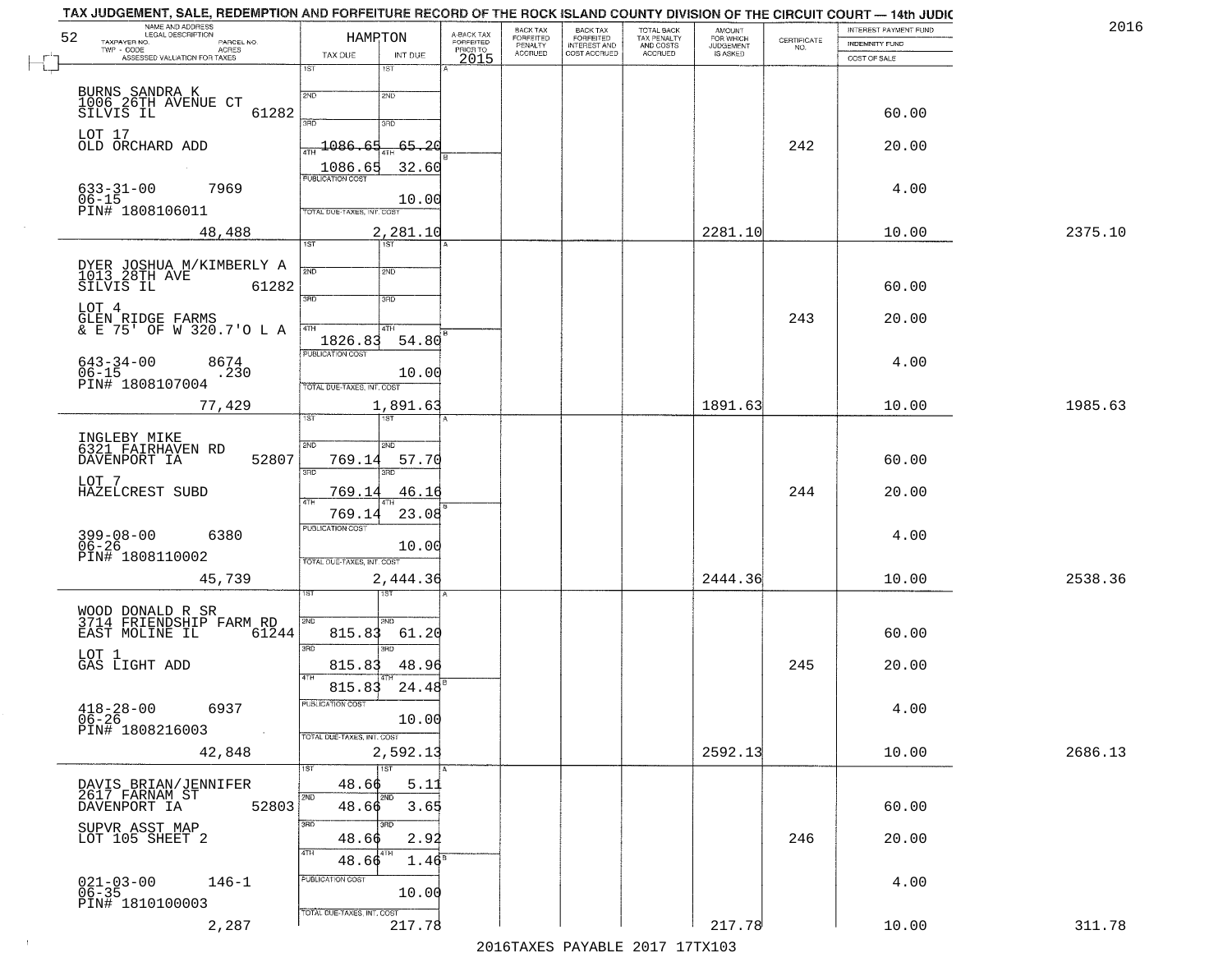| 52                                   | BY WHOM<br>PURCHASED                         | RATE<br>$\%$<br><b>BID</b> | HAMPTON<br>DATE OF SALE | TAX JUDGEMENT, SALE, REDEMPTION AND FORFEITURE RECORD OF THE ROCK ISLAND COUNTY DIVISION OF THE CIRCUIT COURT — 14th JUDICIAL CIRCUIT OF ILLINOIS 2016<br>SUBSEQUENT TAXES PAID, FEES, AND TIME EXTENSION                                                                                  | TOTAL DUE<br>TO REDEEM<br>FROM SALE<br>LESS                                                                                             | BY WHOM REDEEMED                        | DATE OF REDEMP-<br>TION OR DEED<br><b>MO</b><br>DAY<br>YEAR | RECEIVED REDEMPTION<br>MONEY IN FULL                       |
|--------------------------------------|----------------------------------------------|----------------------------|-------------------------|--------------------------------------------------------------------------------------------------------------------------------------------------------------------------------------------------------------------------------------------------------------------------------------------|-----------------------------------------------------------------------------------------------------------------------------------------|-----------------------------------------|-------------------------------------------------------------|------------------------------------------------------------|
| PIN# 1808106011<br>WESTERN SITES LLC |                                              | 00                         | 12/28/2017              |                                                                                                                                                                                                                                                                                            | <b>COUNTY CLERK FEE</b>                                                                                                                 |                                         |                                                             | Certificate<br>Returned<br>& Cancelled<br>07/06/2018       |
|                                      |                                              |                            |                         |                                                                                                                                                                                                                                                                                            | $2,375.10$ LERETA                                                                                                                       |                                         | 03/05/2018                                                  | Karen Kinney                                               |
| $\overline{c}$                       | PIN# 1808007004<br>MS INVESTMENTS GROUP INCO |                            | 12/28/2017              |                                                                                                                                                                                                                                                                                            |                                                                                                                                         |                                         |                                                             | Certificate<br>Returned<br>& Cancelled 2<br>02/08/2018     |
|                                      |                                              |                            |                         |                                                                                                                                                                                                                                                                                            |                                                                                                                                         | 1,985.63<br>160.00 JOSHUA/KIMBERLY DYKR | 01/10/2018                                                  | Karen Kinney                                               |
| 3                                    | PIN# 1808110002<br>MS INVESTMENTS GROUP INC  | Ō0                         | 12/28/2017              | 01/24/2018 Time Ext & incl<br>02/02/2018 Take Notice Fee                                                                                                                                                                                                                                   | 06/29/2020<br>20.70                                                                                                                     |                                         |                                                             | Certificate<br>Returned<br>-3<br>& Cancelled<br>03/07/2019 |
|                                      |                                              |                            |                         |                                                                                                                                                                                                                                                                                            |                                                                                                                                         | 2,559.06 MERIDIAN TITLE COMPANY         | 11/07/2018                                                  | Karen Kinney                                               |
| 4                                    | INTEGRITY INVESTMENT FUND LLC                | 0 <sup>0</sup>             | 12/28/2017              |                                                                                                                                                                                                                                                                                            |                                                                                                                                         |                                         |                                                             | Certificate<br>Returned<br>& Cancelled 4<br>02/12/2018     |
|                                      |                                              |                            |                         |                                                                                                                                                                                                                                                                                            |                                                                                                                                         | $2,686.13$ DONALD R WOOD SR             | 01/10/2018                                                  | Karen Kinney                                               |
| PIN# 1810100003<br>RICO TRUSTEE<br>5 |                                              | 18                         | 12/28/2017              | $03/01/2018$ Time Ext & incl<br>03/01/2018 Take Notice Fee<br>02/13/2020 Take Notice Fee<br>02/28/2020 Circuit Clerks F<br>02/28/2020 Sheriffs Fee<br>03/19/2020 Bublication Fee<br>07/02/2020 Bublication Fee<br>11/16/2019 Subs paid<br>11/17/2018<br>Circuit Clerks Fee<br>Sheriffs Fee | ${\footnotesize \begin{matrix} 08/07/2020 \\ 20.700 \\ 35.00 \\ 21.05 \\ 21.65 \\ 35.629 \\ 432.64 \\ 342.64 \\ 35.54 \\ \end{matrix}}$ |                                         |                                                             | Certificate<br>Returned<br>& Cancelled 5<br>08/04/2020     |
|                                      |                                              |                            |                         |                                                                                                                                                                                                                                                                                            |                                                                                                                                         | 1,576.60<br>160.00 JENNIFER DAVIS       | 07/15/2020                                                  | Karen Kinney                                               |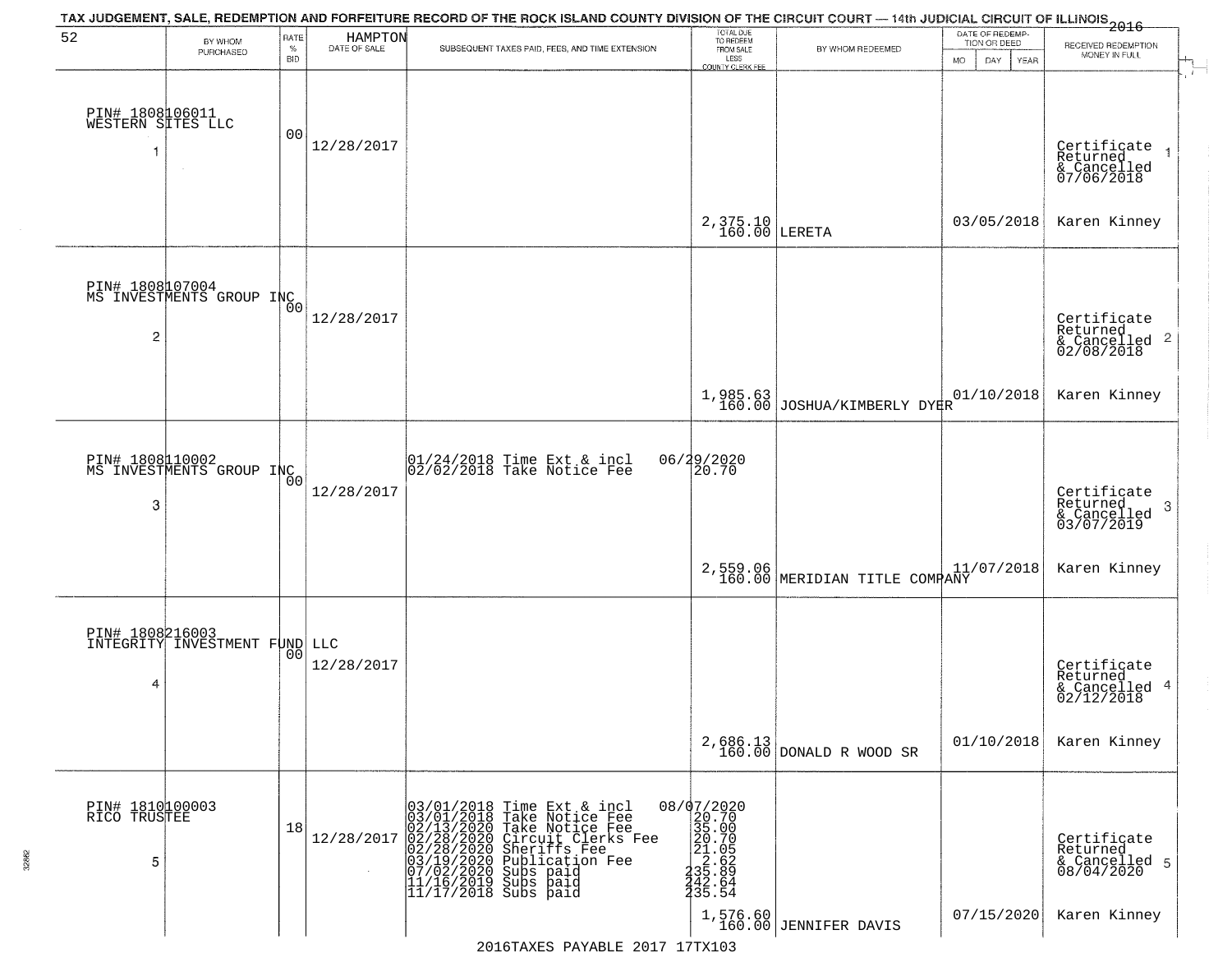| 2016    | INTEREST PAYMENT FUND<br>INDEMNITY FUND | $\begin{array}{c} \text{CERTIFICATE} \\ \text{NO.} \end{array}$ | AMOUNT<br>FOR WHICH<br>JUDGEMENT | TOTAL BACK<br>TAX PENALTY<br>AND COSTS | BACK TAX<br>FORFEITED<br>INTEREST AND | BACK TAX<br>FORFEITED<br>PENALTY | A-BACK TAX<br>FORFEITED<br>PRIOR TO | HAMPTON                                     | NAME AND ADDRESS<br>LEGAL DESCRIPTION<br>53<br>TAXPAYER NO.<br>PARCEL NO. |
|---------|-----------------------------------------|-----------------------------------------------------------------|----------------------------------|----------------------------------------|---------------------------------------|----------------------------------|-------------------------------------|---------------------------------------------|---------------------------------------------------------------------------|
|         | COST OF SALE                            |                                                                 | IS ASKED                         | ACCRUED                                | COST ACCRUED                          | <b>ACCRUED</b>                   | 2015                                | INT DUE<br>TAX DUE                          | ACRES<br>ASSESSED VALUATION FOR TAXES                                     |
|         |                                         |                                                                 |                                  |                                        |                                       |                                  |                                     | $\overline{1ST}$<br>1ST                     |                                                                           |
|         |                                         |                                                                 |                                  |                                        |                                       |                                  |                                     | $\frac{1}{2ND}$ 103.2 $\frac{d}{2ND}$ 10.85 | DAVIS BRIAN/JENNIFER<br>2617 FARNAM ST<br>DAVENPORT IA                    |
|         | 60.00                                   |                                                                 |                                  |                                        |                                       |                                  |                                     | 103.26<br>7.75<br>$3 - 5$                   | 52803                                                                     |
|         |                                         | 247                                                             |                                  |                                        |                                       |                                  |                                     |                                             | SUPVR ASST MAP<br>LOT 114 SHEET 2                                         |
|         | 20.00                                   |                                                                 |                                  |                                        |                                       |                                  |                                     | $-103.26$<br>6.20<br>4TH                    |                                                                           |
|         |                                         |                                                                 |                                  |                                        |                                       |                                  |                                     | $\frac{103.26}{PUBUCATONCGST}$<br>3.10      |                                                                           |
|         | 4.00                                    |                                                                 |                                  |                                        |                                       |                                  |                                     | 10.00                                       | 021-14-10<br>06-35<br>PIN# 1810100011<br>$\frac{147-1}{3.000}$            |
|         |                                         |                                                                 |                                  |                                        |                                       |                                  |                                     | TOTAL DUE-TAXES, INT. COST                  |                                                                           |
| 544.94  | 10.00                                   |                                                                 | 450.94                           |                                        |                                       |                                  |                                     | 450.94<br>1ST<br>1ST                        | 4,853                                                                     |
|         |                                         |                                                                 |                                  |                                        |                                       |                                  |                                     | 494.80<br>$-51 - 94$                        |                                                                           |
|         | 60.00                                   |                                                                 |                                  |                                        |                                       |                                  |                                     |                                             | CAGE & PROPERTIES LLC<br>2435 33RD ST<br>MOLINE IL 63<br>61265            |
|         |                                         |                                                                 |                                  |                                        |                                       |                                  |                                     | 494.80<br>37.10<br>3RD<br>3RD               |                                                                           |
|         | 20.00                                   | 248                                                             |                                  |                                        |                                       |                                  |                                     | 494.80<br><u>29.68</u>                      | LOT 14<br>CHRISTENSEN BROS 1ST SUBD                                       |
|         |                                         |                                                                 |                                  |                                        |                                       |                                  |                                     | ৰাম<br>494.80<br>14.84                      |                                                                           |
|         | 4.00                                    |                                                                 |                                  |                                        |                                       |                                  |                                     | PUBLICATION COST                            | 4724                                                                      |
|         |                                         |                                                                 |                                  |                                        |                                       |                                  |                                     | 10.00<br>TOTAL DUE-TAXES, INT. COST         | 310-10-00<br>06-26<br>PIN# 1817203015                                     |
| 2216.76 | 10.00                                   |                                                                 | 2122.76                          |                                        |                                       |                                  |                                     | 2,122.76                                    | 22,348                                                                    |
|         |                                         |                                                                 |                                  |                                        |                                       |                                  |                                     | 1ST                                         |                                                                           |
|         |                                         |                                                                 |                                  |                                        |                                       |                                  |                                     | 2ND<br>SMD                                  |                                                                           |
|         |                                         |                                                                 |                                  |                                        |                                       |                                  |                                     |                                             |                                                                           |
|         |                                         |                                                                 |                                  |                                        |                                       |                                  |                                     | 3RD<br>3 <sub>BD</sub>                      |                                                                           |
|         |                                         |                                                                 |                                  |                                        |                                       |                                  |                                     | 4TH<br>4TH                                  |                                                                           |
|         |                                         |                                                                 |                                  |                                        |                                       |                                  |                                     |                                             |                                                                           |
|         |                                         |                                                                 |                                  |                                        |                                       |                                  |                                     | PUBLICATION COST                            |                                                                           |
|         |                                         |                                                                 |                                  |                                        |                                       |                                  |                                     | TOTAL OUE-TAXES, INT. COST                  |                                                                           |
|         |                                         |                                                                 |                                  |                                        |                                       |                                  |                                     |                                             |                                                                           |
|         |                                         |                                                                 |                                  |                                        |                                       |                                  |                                     | 15T<br>IST                                  |                                                                           |
|         |                                         |                                                                 |                                  |                                        |                                       |                                  |                                     | 2ND<br>2ND                                  |                                                                           |
|         |                                         |                                                                 |                                  |                                        |                                       |                                  |                                     |                                             |                                                                           |
|         |                                         |                                                                 |                                  |                                        |                                       |                                  |                                     | 3RD<br>3RD                                  |                                                                           |
|         |                                         |                                                                 |                                  |                                        |                                       |                                  |                                     | 77H<br>4TH                                  |                                                                           |
|         |                                         |                                                                 |                                  |                                        |                                       |                                  |                                     | PUBLICATION COST                            |                                                                           |
|         |                                         |                                                                 |                                  |                                        |                                       |                                  |                                     |                                             |                                                                           |
|         |                                         |                                                                 |                                  |                                        |                                       |                                  |                                     | TOTAL DUE-TAXES, INT. COST                  | $\sim$                                                                    |
|         |                                         |                                                                 |                                  |                                        |                                       |                                  |                                     |                                             |                                                                           |
|         |                                         |                                                                 |                                  |                                        |                                       |                                  |                                     | TST<br>1ST                                  |                                                                           |
|         |                                         |                                                                 |                                  |                                        |                                       |                                  |                                     | 2ND<br>2ND                                  |                                                                           |
|         |                                         |                                                                 |                                  |                                        |                                       |                                  |                                     | 3RD<br>3RD                                  |                                                                           |
|         |                                         |                                                                 |                                  |                                        |                                       |                                  |                                     |                                             |                                                                           |
|         |                                         |                                                                 |                                  |                                        |                                       |                                  |                                     | 4TH<br>4TH                                  |                                                                           |
|         |                                         |                                                                 |                                  |                                        |                                       |                                  |                                     | PUBLICATION COST                            |                                                                           |
|         |                                         |                                                                 |                                  |                                        |                                       |                                  |                                     |                                             |                                                                           |
|         |                                         |                                                                 |                                  |                                        |                                       |                                  |                                     | TOTAL OUE-TAXES, INT. COST                  |                                                                           |

 $\vdash$ 

 $-1$  .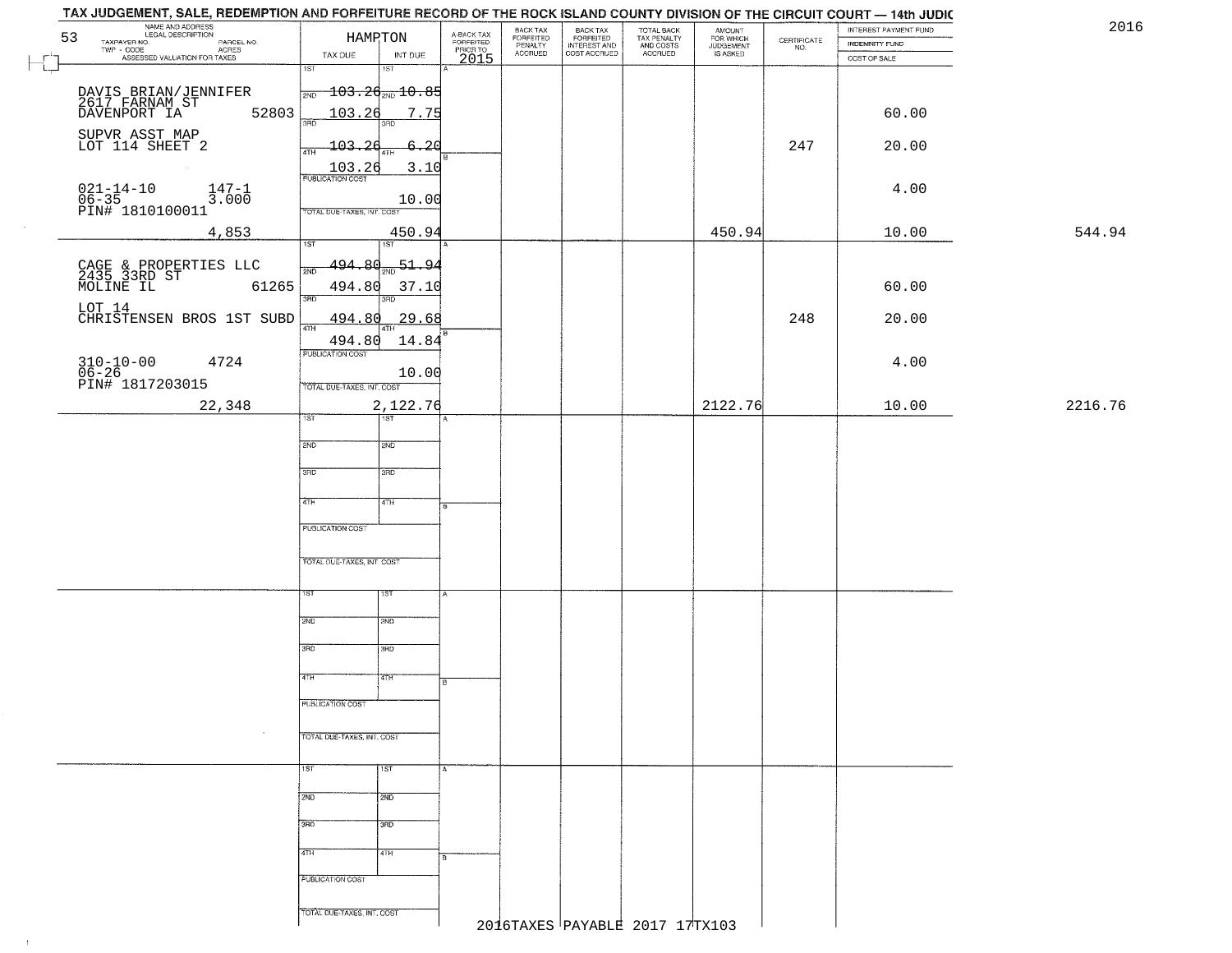|                                       |                                               |                                   |                         | TAX JUDGEMENT, SALE, REDEMPTION AND FORFEITURE RECORD OF THE ROCK ISLAND COUNTY DIVISION OF THE CIRCUIT COURT — 14th JUDICIAL CIRCUIT OF ILLINOIS<br>2016 - The Contract of December 1999                                                      |                                                                                         |                                    |                                                        |                                                                      |
|---------------------------------------|-----------------------------------------------|-----------------------------------|-------------------------|------------------------------------------------------------------------------------------------------------------------------------------------------------------------------------------------------------------------------------------------|-----------------------------------------------------------------------------------------|------------------------------------|--------------------------------------------------------|----------------------------------------------------------------------|
| 53                                    | BY WHOM<br>PURCHASED                          | <b>RATE</b><br>$\%$<br><b>BID</b> | HAMPTON<br>DATE OF SALE | SUBSEQUENT TAXES PAID, FEES, AND TIME EXTENSION                                                                                                                                                                                                | TOTAL DUE<br>TO REDEEM<br>FROM SALE<br>LESS<br>COUNTY CLERK FEE                         | BY WHOM REDEEMED                   | DATE OF REDEMP-<br>TION OR DEED<br>MO.<br>DAY.<br>YEAR | RECEIVED REDEMPTION<br>MONEY IN FULL                                 |
| PIN# 1810100011<br>RICO TRUSTEE<br>f. | $\sim$                                        | 18                                | 12/28/2017              | $03/01/2018$ Time Ext & incl<br>$03/01/2018$ Take Notice Fee<br>$02/13/2020$ Take Notice Fee<br>$02/28/2020$ Circuit Clerks Fee<br>$02/28/2020$ Sheriffs Fee<br>$03/19/2020$ Subs paid<br>$07/02/2020$ Subs paid<br>$11/16/2019$ Subs paid<br> | 08/07/2020<br>22020<br>235.000<br>35.000<br>21.05<br>21.05<br>22.62<br>466.22<br>466.22 |                                    |                                                        | $\mathbf{f}$<br>Certificate<br>Returned<br>& Cancelled<br>08/04/2020 |
|                                       |                                               |                                   |                         |                                                                                                                                                                                                                                                |                                                                                         | 2,873.52<br>160.00 JENNIFER DAVIS  | 07/15/2020                                             | Karen Kinney                                                         |
| 2                                     | PIN# 1817203015<br>STEVE SODEMAN LIVING TRUST |                                   |                         | 01/16/2018 Time Ext & incl<br>01/16/2018 Take Notice Fee<br>11/20/2018 Subs paid<br>12/28/2017 11/25/2019 Subs paid                                                                                                                            | 12/21/2020<br>2.120.59<br>2.117.24<br>2.182.58                                          |                                    |                                                        | Certificate<br>Returned<br>$\frac{1}{2}$ Cancelled 2<br>07/07/2020   |
|                                       |                                               |                                   |                         |                                                                                                                                                                                                                                                |                                                                                         | 7,307.22<br>160.00 CAGE PROPERTIES | 06/01/2020                                             | Karen Kinney                                                         |
|                                       |                                               |                                   |                         |                                                                                                                                                                                                                                                |                                                                                         |                                    |                                                        |                                                                      |
| 3                                     |                                               |                                   |                         |                                                                                                                                                                                                                                                |                                                                                         |                                    |                                                        | 3                                                                    |
|                                       |                                               |                                   |                         |                                                                                                                                                                                                                                                |                                                                                         |                                    |                                                        |                                                                      |
|                                       |                                               |                                   |                         |                                                                                                                                                                                                                                                |                                                                                         |                                    |                                                        |                                                                      |
| 4                                     |                                               |                                   |                         |                                                                                                                                                                                                                                                |                                                                                         |                                    |                                                        | 4                                                                    |
|                                       |                                               |                                   |                         |                                                                                                                                                                                                                                                |                                                                                         |                                    |                                                        |                                                                      |
|                                       |                                               |                                   |                         |                                                                                                                                                                                                                                                |                                                                                         |                                    |                                                        |                                                                      |
| 5                                     |                                               |                                   |                         |                                                                                                                                                                                                                                                |                                                                                         |                                    |                                                        | 5                                                                    |
|                                       |                                               |                                   |                         | 2016TAXES PAYABLE 2017 17TX103                                                                                                                                                                                                                 |                                                                                         |                                    |                                                        |                                                                      |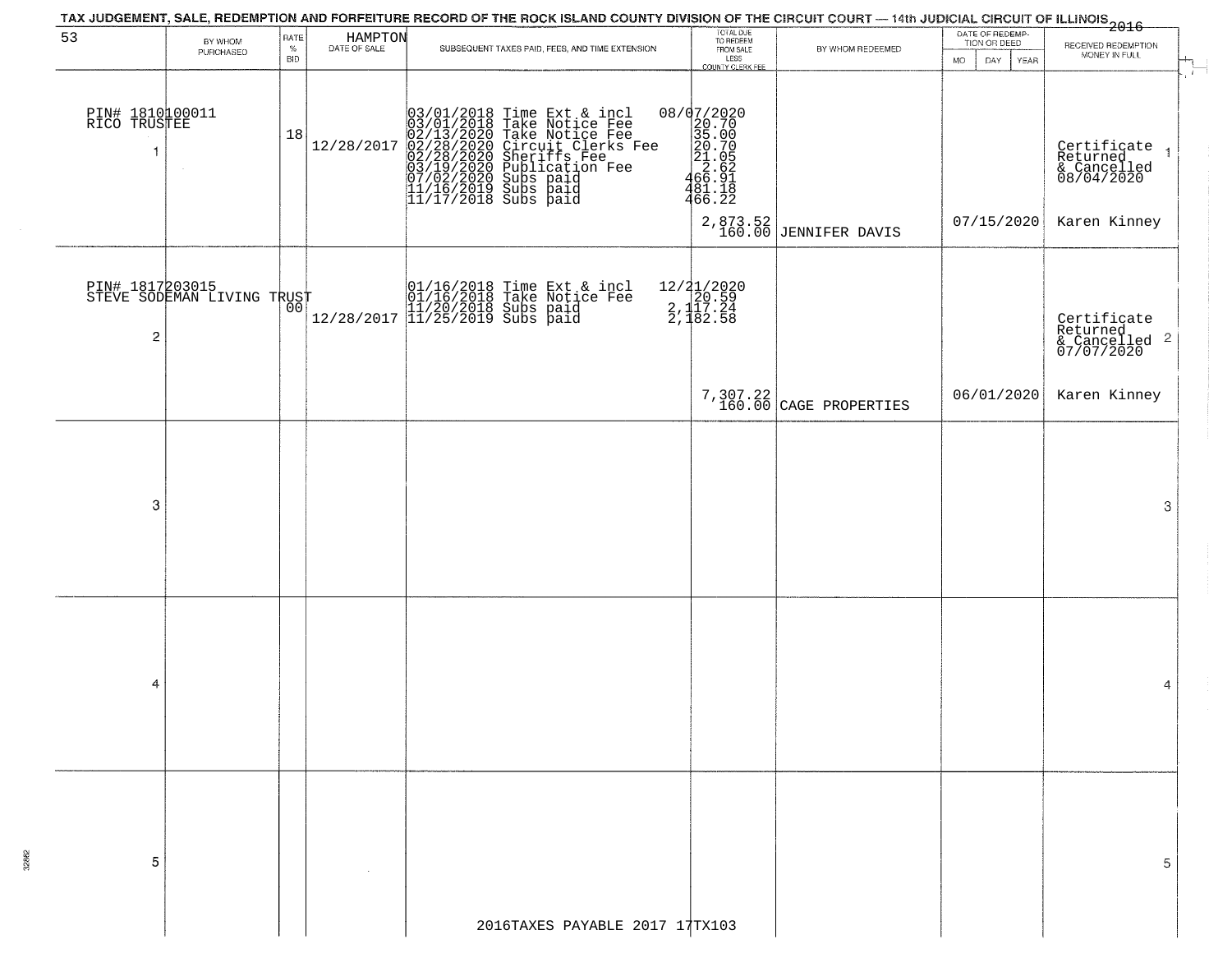| NAME AND ADDRESS<br>LEGAL DESCRIPTION                                                                                   |                                                                                                                       |                                     | BACK TAX             | <b>BACK TAX</b>           | TOTAL BACK<br>TAX PENALTY<br>AND COSTS | AMOUNT<br>FOR WHICH |                                                                 | INTEREST PAYMENT FUND | 2016    |
|-------------------------------------------------------------------------------------------------------------------------|-----------------------------------------------------------------------------------------------------------------------|-------------------------------------|----------------------|---------------------------|----------------------------------------|---------------------|-----------------------------------------------------------------|-----------------------|---------|
| 54<br>TAXPAYER NO.<br>PARCEL NO.<br>ACRES                                                                               | SOUTH MOLINE                                                                                                          | A-BACK TAX<br>FORFEITED<br>PRIOR TO | FORFEITED<br>PENALTY | FORFEITED<br>INTEREST AND |                                        | <b>JUDGEMENT</b>    | $\begin{array}{c} \text{CERTIFICATE} \\ \text{NO.} \end{array}$ | INDEMNITY FUND        |         |
| ASSESSED VALUATION FOR TAXES                                                                                            | TAX DUE<br>INT DUE<br>1ST<br>18T                                                                                      | 2015                                | <b>ACCRUED</b>       | COST ACCRUED              | ACCRUED                                | IS ASKED            |                                                                 | COST OF SALE          |         |
| AGAN JONATHAN O<br>601 2ND AVE<br>EAST MOLINE IL<br>61244                                                               | $49.66_{200}$<br>-5.18<br>2ND<br>49.66<br>3.70                                                                        |                                     |                      |                           |                                        |                     |                                                                 | 60.00                 |         |
| SUPVR ASST MAP<br>LOT 305-1 SHEET 69                                                                                    | 390<br>3BD<br>49.66<br>2.96<br>4TH<br>49.66<br>1.48                                                                   |                                     |                      |                           |                                        |                     | 249                                                             | 20.00                 |         |
| $094 - 20 - 00$<br>07-03<br>$520 - 1$<br>PIN# 0825100003                                                                | <b>PUBLICATION COST</b><br>10.00<br>TOTAL DUE-TAXES, INT. COST                                                        |                                     |                      |                           |                                        |                     |                                                                 | 4.00                  |         |
| 1,864                                                                                                                   | 221.96                                                                                                                |                                     |                      |                           |                                        | 221.96              |                                                                 | 10.00                 | 315.96  |
| ENSEY MARK M/TONI R<br>619 2ND AVE<br>61244<br>EAST MOLINE IL<br>LOT 12 BLOCK 1<br>PALMER AND HARTZELLS<br>1ST ADD      | 1ST<br>2ND<br>2ND<br>3RD<br>3RD<br>20.56<br>342.68<br>ৰাম<br>342.68<br>10.28                                          |                                     |                      |                           |                                        |                     | 250                                                             | 60.00<br>20.00        |         |
| $253 - 13 - 00$<br>3420<br>$07 - 03$<br>PIN# 0825101010                                                                 | PUBLICATION COST<br>10.00<br>TOTAL DUE-TAXES, INT. COST                                                               |                                     |                      |                           |                                        |                     |                                                                 | 4.00                  |         |
| 18,862                                                                                                                  | 726.20                                                                                                                |                                     |                      |                           |                                        | 726.20              |                                                                 | 10.00                 | 820.20  |
| PETRE TORI M<br>626 2ND AVE<br>EAST MOLINE IL<br>61244<br>LOT 3 BLOCK 2<br>PALMER & HARTZELLS<br>1ST ADD TO EAST MOLINE | īst<br>1ST<br>2ND<br>2ND<br>3RD<br>3RD<br>4TH<br>4TH                                                                  |                                     |                      |                           |                                        |                     | 251                                                             | 60.00<br>20.00        |         |
| $253 - 22 - 00$<br>07-03<br>3429<br>PIN# 0825102008<br>4,799                                                            | 127.86<br>3.84<br><b>PUBLICATION COST</b><br>10.00<br>TOTAL OUE-TAXES, INT. COST<br>141.70                            |                                     |                      |                           |                                        | 141.70              |                                                                 | 4.00<br>10.00         | 235.70  |
| BRAET JULIE A/RICKY L<br>$217 - 7$ TH $ST$<br>EAST MOLINE IL<br>61244<br>LOT 20 BLOCK 1<br>COTTAGE GROVE ADD            | 811.20<br><u>85.19</u><br>2ND<br>811.20<br>60.85<br>3 <sub>BD</sub><br>m<br>48.68<br>811.20<br>4TH<br>811.20<br>24.34 |                                     |                      |                           |                                        |                     | 252                                                             | 60.00<br>20.00        |         |
| $232 - 17 - 00$<br>07-03<br>2952<br>PIN# 0825103009<br><b>Contract</b><br>43,098                                        | PUBLICATION CUS.<br>10.00<br>TOTAL DUE-TAXES, INT. COST<br>3,473.86                                                   |                                     |                      |                           |                                        | 3473.86             |                                                                 | 4.00<br>10.00         | 3567.86 |
| ESLINGER JAMES<br>2508 W 3RD ST<br>61240<br>COAL VALLEY IL                                                              | 1ST<br>63.86<br>6.72<br>2ND<br>2ND<br>63.86<br>4.80                                                                   |                                     |                      |                           |                                        |                     |                                                                 | 60.00                 |         |
| LOT 4 BLOCK 3<br>COTTAGE GROVE ADD                                                                                      | 3RD<br>38D<br>63.86<br>3.84<br>4TH<br>63.86<br>$1.92^8$                                                               |                                     |                      |                           |                                        |                     | 253                                                             | 20.00                 |         |
| $233 - 20 - 00$<br>07-03<br>2977<br>PIN# 0825105018<br>2,397                                                            | PUBLICATION COST<br>10.00<br>TOTAL DUE-TAXES, INT. COST<br>282.72                                                     |                                     |                      |                           |                                        | 282.72              |                                                                 | 4.00<br>10.00         | 376.72  |
|                                                                                                                         |                                                                                                                       |                                     |                      |                           |                                        |                     |                                                                 |                       |         |

 $\sim 10^{-1}$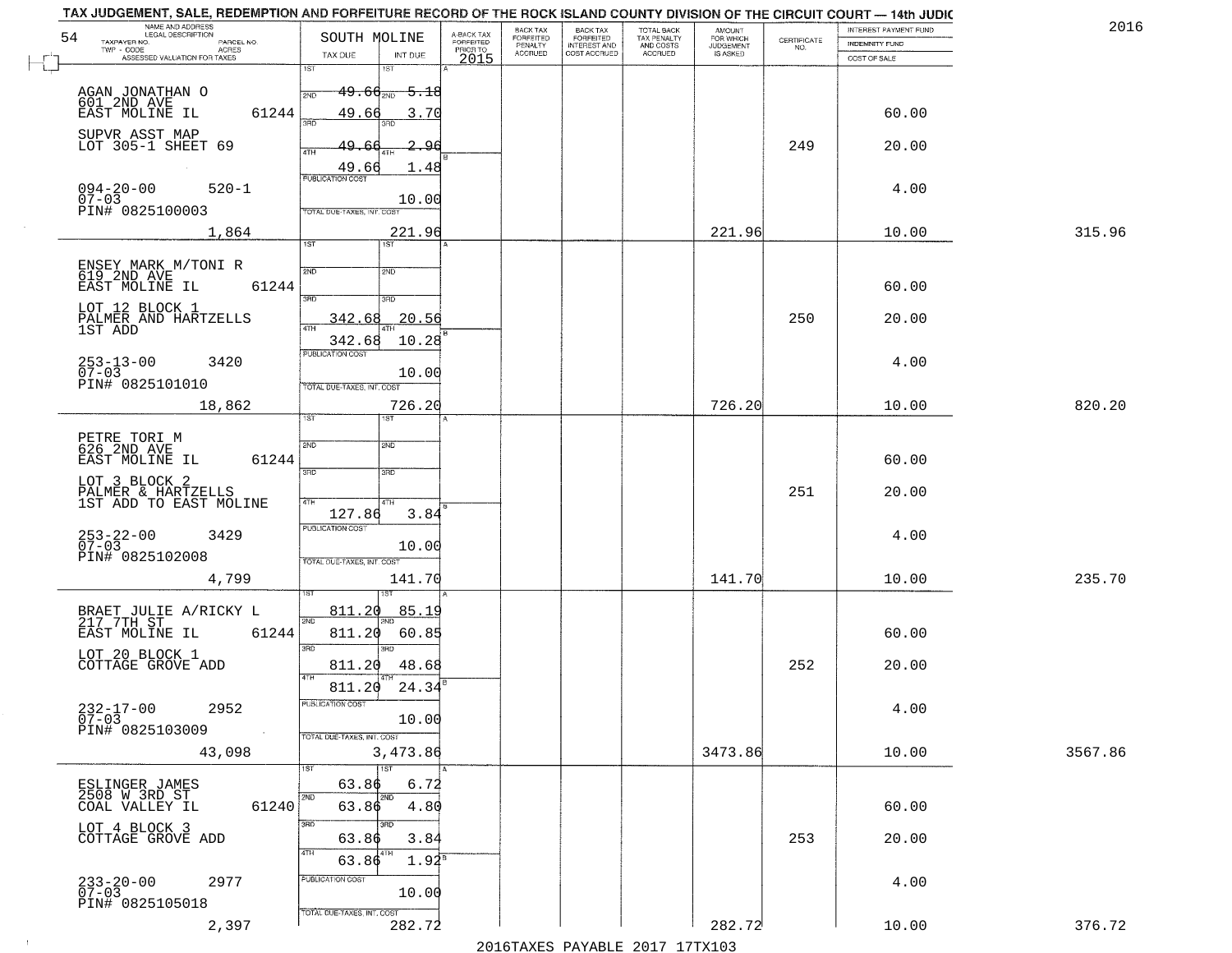| BY WHOM<br>PURCHASED | $\%$                                                                                                                                         | DATE OF SALE                                |                                                 | TOTAL DUE<br>TO REDEEM                                                                                                                                                                                                                                                                                                                                                                                                                                                                                                                                                                                                      |                                                                                                                                                                                                |                                                                                     |                                                                           |
|----------------------|----------------------------------------------------------------------------------------------------------------------------------------------|---------------------------------------------|-------------------------------------------------|-----------------------------------------------------------------------------------------------------------------------------------------------------------------------------------------------------------------------------------------------------------------------------------------------------------------------------------------------------------------------------------------------------------------------------------------------------------------------------------------------------------------------------------------------------------------------------------------------------------------------------|------------------------------------------------------------------------------------------------------------------------------------------------------------------------------------------------|-------------------------------------------------------------------------------------|---------------------------------------------------------------------------|
|                      | <b>BID</b>                                                                                                                                   |                                             | SUBSEQUENT TAXES PAID, FEES, AND TIME EXTENSION | FROM SALE<br>LESS<br><b>COUNTY CLERK FEE</b>                                                                                                                                                                                                                                                                                                                                                                                                                                                                                                                                                                                | BY WHOM REDEEMED                                                                                                                                                                               | TION OR DEED<br><b>MO</b><br>DAY<br>YEAR                                            | RECEIVED REDEMPTION<br>MONEY IN FULL                                      |
|                      | 18                                                                                                                                           | 12/28/2017                                  |                                                 |                                                                                                                                                                                                                                                                                                                                                                                                                                                                                                                                                                                                                             |                                                                                                                                                                                                |                                                                                     | Certificate<br>Returned<br>$\overline{1}$<br>& Cancelled<br>02/07/2018    |
|                      |                                                                                                                                              |                                             |                                                 | 372.83<br>160.00                                                                                                                                                                                                                                                                                                                                                                                                                                                                                                                                                                                                            |                                                                                                                                                                                                | 01/31/2018                                                                          | Karen Kinney                                                              |
|                      |                                                                                                                                              | 12/28/2017                                  |                                                 |                                                                                                                                                                                                                                                                                                                                                                                                                                                                                                                                                                                                                             |                                                                                                                                                                                                |                                                                                     | Certificate<br>Returned<br>$\overline{2}$<br>& Cancelled<br>01/06/2020    |
|                      |                                                                                                                                              |                                             |                                                 |                                                                                                                                                                                                                                                                                                                                                                                                                                                                                                                                                                                                                             |                                                                                                                                                                                                | 11/18/2019                                                                          | Karen Kinney                                                              |
|                      | 18                                                                                                                                           |                                             |                                                 |                                                                                                                                                                                                                                                                                                                                                                                                                                                                                                                                                                                                                             |                                                                                                                                                                                                |                                                                                     | Certificate<br>Returned<br>3<br>& Cancelled<br>02/05/2020                 |
|                      |                                                                                                                                              |                                             |                                                 |                                                                                                                                                                                                                                                                                                                                                                                                                                                                                                                                                                                                                             |                                                                                                                                                                                                | 01/27/2020                                                                          | Karen Kinney                                                              |
|                      | 0 <sub>0</sub>                                                                                                                               |                                             |                                                 |                                                                                                                                                                                                                                                                                                                                                                                                                                                                                                                                                                                                                             |                                                                                                                                                                                                |                                                                                     | Certificate<br>Returned<br>4<br>& Cancelled<br>09/18/2020                 |
|                      |                                                                                                                                              |                                             |                                                 |                                                                                                                                                                                                                                                                                                                                                                                                                                                                                                                                                                                                                             |                                                                                                                                                                                                | 06/01/2020                                                                          | Karen Kinney                                                              |
|                      | 18                                                                                                                                           | 12/28/2017                                  |                                                 | 35.00                                                                                                                                                                                                                                                                                                                                                                                                                                                                                                                                                                                                                       |                                                                                                                                                                                                |                                                                                     | TAX DEED ISSUED<br>Certificate<br>Returned<br>& Cancelled 5<br>10/26/2020 |
|                      | PIN# 0825100003<br>RICO TRUSTEE<br>PIN# 0825102008<br>RICO TRUSTEE<br>PIN# 0825103009<br>REALTAX DEV LT'D<br>PIN# 0825105018<br>RICO TRUSTEE | PIN# 0825001010<br>MS INVESTMENTS GROUP INC |                                                 | 01/24/2018 Time Ext & incl<br>02/02/2018 Take Notice Fee<br>11/26/2018 Subs paid<br>$[03/01/2018 \t\t Time Ext & incl \\ [03/01/2018 \t\t Take Notice Free \\ [11/16/2019 \t\ Subs paid \\ [12/28/2017 \t\t  11/17/2018 \t\ Subs paid]$<br>$[04/08/2020 \t\t Time Ext & incl01/29/2018 \tTake Notice Free11/21/2019 Subs paid12/28/2017 \t\t 11/26/2018 Subs paid$<br>03/01/2018 Time Ext & incl<br>03/01/2018 Take Notice Fee<br>02/13/2020 Take Notice Fee<br>02/28/2020 Circuit Clerks Fee<br>02/28/2020 Sheriffs Fee<br>03/19/2020 Subication Fee<br>03/19/2020 Subs paid<br>11/16/2019 Subs paid<br>11/17/2018 Subs pa | 06/29/2020<br>20.70<br>1,546.48<br>08/07/2020<br>20.70<br>456.35<br>587.86<br>08/17/2020<br>20.70<br>3,712.84<br>3,590.50<br>08/07/2020<br>20.70<br>$3108.262$<br>310.441<br>317.362<br>308.62 | JONATHAN AGAN<br>2,605.77<br>160.00 MARK/TONI ENSEY<br>1,708.59<br>160.00 CORELOGIC |                                                                           |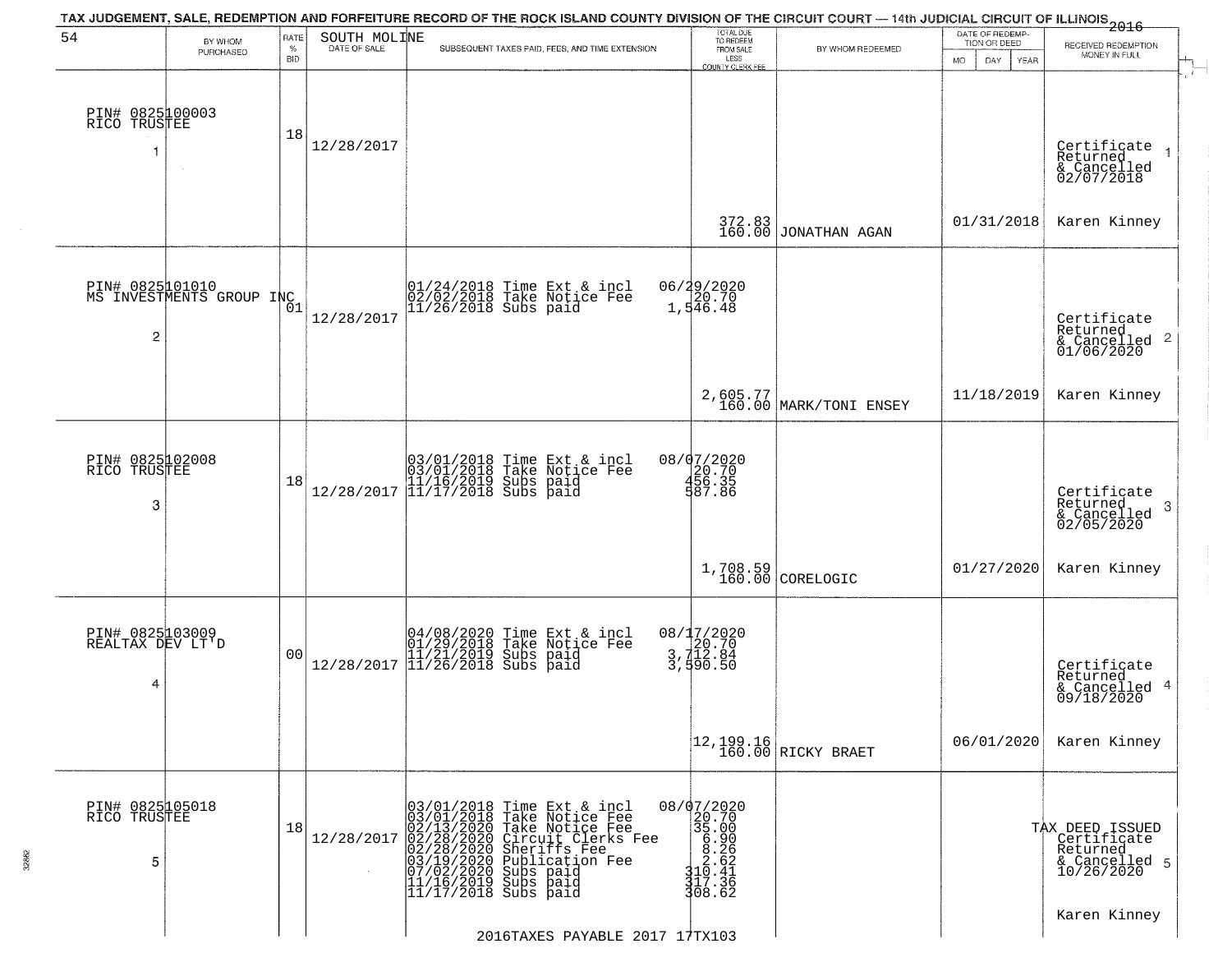| TAX JUDGEMENT, SALE, REDEMPTION AND FORFEITURE RECORD OF THE ROCK ISLAND COUNTY DIVISION OF THE CIRCUIT COURT - 14th JUDIC<br>NAME AND ADDRESS<br>LEGAL DESCRIPTION |                                             |                                     | BACK TAX             | <b>BACK TAX</b>           | <b>TOTAL BACK</b>        | AMOUNT<br>FOR WHICH |                                                                 | INTEREST PAYMENT FUND | 2016    |
|---------------------------------------------------------------------------------------------------------------------------------------------------------------------|---------------------------------------------|-------------------------------------|----------------------|---------------------------|--------------------------|---------------------|-----------------------------------------------------------------|-----------------------|---------|
| 55<br>TAXPAYER NO.<br>PARCEL NO.<br>ACRES                                                                                                                           | SOUTH MOLINE                                | A-BACK TAX<br>FORFEITED<br>PRIOR TO | FORFEITED<br>PENALTY | FORFEITED<br>INTEREST AND | TAX PENALTY<br>AND COSTS | <b>JUDGEMENT</b>    | $\begin{array}{c} \text{CERTIFICATE} \\ \text{NO.} \end{array}$ | INDEMNITY FUND        |         |
| ASSESSED VALUATION FOR TAXES                                                                                                                                        | TAX DUE<br>INT DUE                          | 2015                                | <b>ACCRUED</b>       | COST ACCRUED              | <b>ACCRUED</b>           | IS ASKED            |                                                                 | COST OF SALE          |         |
|                                                                                                                                                                     | 1ST<br>1ST                                  |                                     |                      |                           |                          |                     |                                                                 |                       |         |
| BRAET RICKY L/JULIE A<br>217 7TH ST<br>EAST MOLINE IL 61                                                                                                            | $\frac{1}{2ND}$ 133.22 <sub>2ND</sub> 14.00 |                                     |                      |                           |                          |                     |                                                                 |                       |         |
| 61244                                                                                                                                                               | 133.22<br>10.00                             |                                     |                      |                           |                          |                     |                                                                 | 60.00                 |         |
| LOT 7 BLOCK 2<br>PALMER AND ALBRECHTS<br>1ST ADD                                                                                                                    | -8.00<br>$-133 - 22$                        |                                     |                      |                           |                          |                     | 254                                                             | 20.00                 |         |
|                                                                                                                                                                     | 4.00<br>$\frac{133.22}{PUBUCATONCGST}$      |                                     |                      |                           |                          |                     |                                                                 |                       |         |
| 252-07-00<br>07-03<br>3394                                                                                                                                          |                                             |                                     |                      |                           |                          |                     |                                                                 | 4.00                  |         |
| PIN# 0825107004                                                                                                                                                     | 10.00<br>TOTAL DUE-TAXES, INT. COST         |                                     |                      |                           |                          |                     |                                                                 |                       |         |
| 5,000                                                                                                                                                               | 578.88                                      |                                     |                      |                           |                          | 578.88              |                                                                 | 10.00                 | 672.88  |
|                                                                                                                                                                     | 1ST                                         |                                     |                      |                           |                          |                     |                                                                 |                       |         |
| IKES ALL AMERICAN CAFE<br>635 15TH AVE                                                                                                                              | 2ND<br>2ND                                  |                                     |                      |                           |                          |                     |                                                                 |                       |         |
| 61244<br>EAST MOLINE IL                                                                                                                                             | 3RD<br>3RD                                  |                                     |                      |                           |                          |                     |                                                                 | 60.00                 |         |
| LOTS 6 AND 7 BLOCK 158<br>TOWN OF EAST MOLINE                                                                                                                       | 1106.10<br>66.36                            |                                     |                      |                           |                          |                     | 255                                                             | 20.00                 |         |
|                                                                                                                                                                     | 33.18<br>1106.10                            |                                     |                      |                           |                          |                     |                                                                 |                       |         |
| 287-22-00<br>07-15<br>4088                                                                                                                                          | PUBLICATION COST                            |                                     |                      |                           |                          |                     |                                                                 | 4.00                  |         |
| PIN# 0825303006                                                                                                                                                     | 10.00<br>TOTAL DUE-TAXES, INT. COST         |                                     |                      |                           |                          |                     |                                                                 |                       |         |
| 37,304                                                                                                                                                              | 2,321.74                                    |                                     |                      |                           |                          | 2321.74             |                                                                 | 10.00                 | 2415.74 |
|                                                                                                                                                                     | TST<br>1ST                                  |                                     |                      |                           |                          |                     |                                                                 |                       |         |
| IKES ALL AMERICAN CAFE<br>635_15TH_AVE__                                                                                                                            | 2ND<br>2ND                                  |                                     |                      |                           |                          |                     |                                                                 |                       |         |
| EAST MOLINE IL<br>61244                                                                                                                                             | 3RD<br>3RD                                  |                                     |                      |                           |                          |                     |                                                                 | 60.00                 |         |
| LOT 5 BLOCK 158<br>TOWN OF EAST MOLINE                                                                                                                              | 157.98<br>9.48<br>ATH                       |                                     |                      |                           |                          |                     | 256                                                             | 20.00                 |         |
|                                                                                                                                                                     | 157.98<br>4.74                              |                                     |                      |                           |                          |                     |                                                                 |                       |         |
| $287 - 20 - 00$<br>07-15<br>4086                                                                                                                                    | <b>PUBLICATION COST</b><br>10.00            |                                     |                      |                           |                          |                     |                                                                 | 4.00                  |         |
| PIN# 0825303007                                                                                                                                                     | TOTAL OUE-TAXES, INT. COST                  |                                     |                      |                           |                          |                     |                                                                 |                       |         |
| 5,328                                                                                                                                                               | 340.18                                      |                                     |                      |                           |                          | 340.18              |                                                                 | 10.00                 | 434.18  |
|                                                                                                                                                                     | 840.22<br>88.20                             |                                     |                      |                           |                          |                     |                                                                 |                       |         |
| NEELS NANCY S TRST<br>174 GARLAND DR<br>CAPE FAIR MO<br>65624                                                                                                       | 2ND<br>840.22<br>63.00                      |                                     |                      |                           |                          |                     |                                                                 | 60.00                 |         |
| LOT 5 BLOCK 156                                                                                                                                                     | 3BD<br>חחו                                  |                                     |                      |                           |                          |                     |                                                                 |                       |         |
| TOWN OF EAST MOLINE                                                                                                                                                 | 50.40<br>840.22<br>4TH                      |                                     |                      |                           |                          |                     | 257                                                             | 20.00                 |         |
|                                                                                                                                                                     | 840.22<br>25.20                             |                                     |                      |                           |                          |                     |                                                                 |                       |         |
| $286 - 17 - 00$<br>4062<br>$07 - 15$                                                                                                                                | PUBLICATION COS-<br>10.00                   |                                     |                      |                           |                          |                     |                                                                 | 4.00                  |         |
| PIN# 0825402006<br>$\sim 100$ km $^{-1}$                                                                                                                            | TOTAL DUE-TAXES, INT. COST                  |                                     |                      |                           |                          |                     |                                                                 |                       |         |
| 28,337                                                                                                                                                              | 3,597.68                                    |                                     |                      |                           |                          | 3597.68             |                                                                 | 10.00                 | 3691.68 |
| DANLEY JOYCE P                                                                                                                                                      | $\overline{11}$ st<br>947.65<br>99.47       |                                     |                      |                           |                          |                     |                                                                 |                       |         |
| 824 15TH AVE<br>61244<br>EAST MOLINE IL                                                                                                                             | 2ND<br>2ND<br>947.65 71.05                  |                                     |                      |                           |                          |                     |                                                                 | 60.00                 |         |
| LOT 6 BLOCK 171<br>TOWN OF EAST MOLINE                                                                                                                              | 3RD<br>חחי                                  |                                     |                      |                           |                          |                     |                                                                 |                       |         |
|                                                                                                                                                                     | 56.84<br>947.65<br>4TH                      |                                     |                      |                           |                          |                     | 258                                                             | 20.00                 |         |
|                                                                                                                                                                     | $28.42^8$<br>947.65                         |                                     |                      |                           |                          |                     |                                                                 |                       |         |
| $302 - 18 - 00$<br>07-15<br>4411                                                                                                                                    | PUBLICATION COST<br>10.00                   |                                     |                      |                           |                          |                     |                                                                 | 4.00                  |         |
| PIN# 0825406005                                                                                                                                                     | TOTAL DUE-TAXES, INT. COST                  |                                     |                      |                           |                          |                     |                                                                 |                       |         |
| 31,960                                                                                                                                                              | 4,056.38                                    |                                     |                      |                           |                          | 4056.38             |                                                                 | 10.00                 | 4150.38 |

 $\sim 10^{-1}$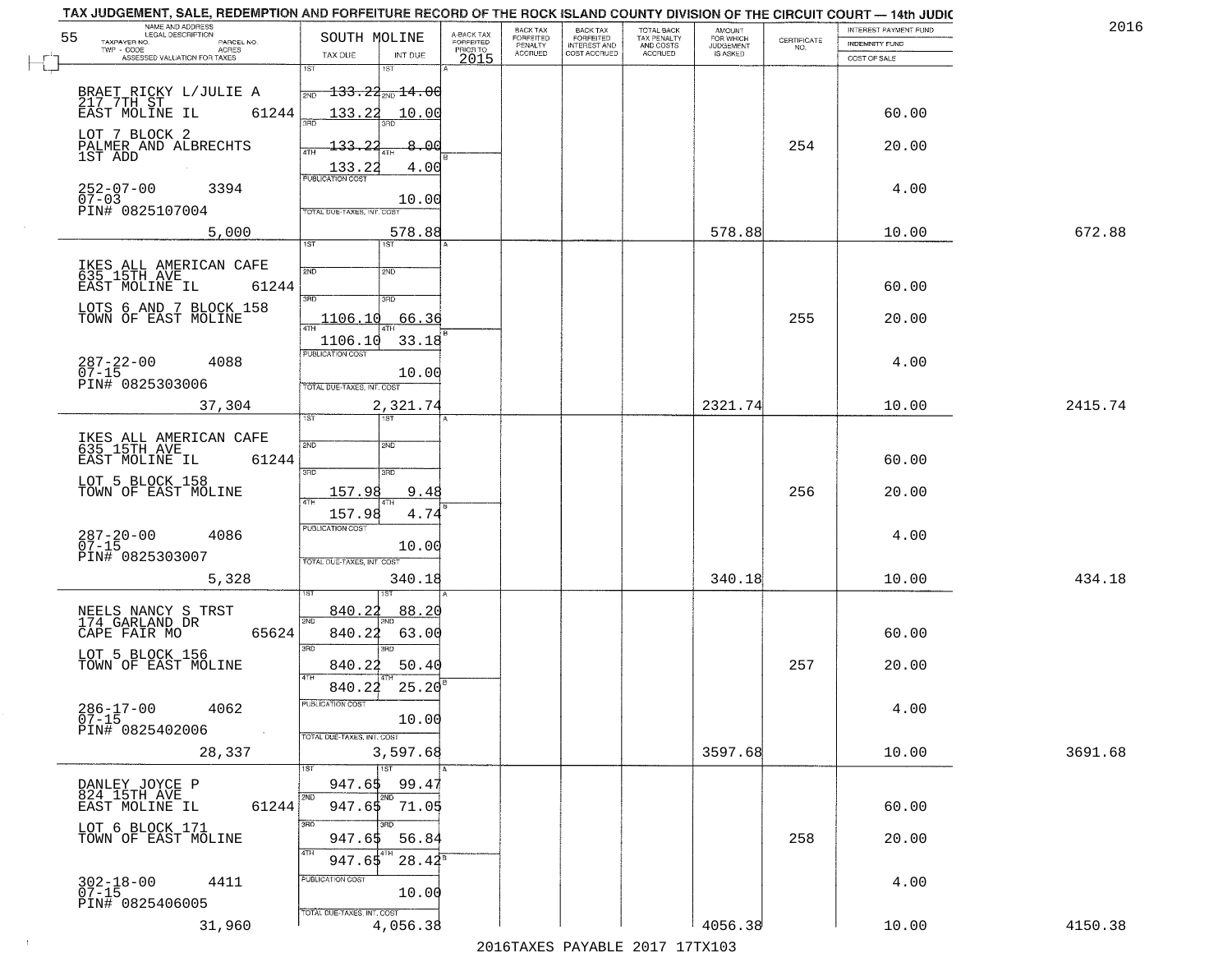| 55                                        |                                                   | RATE               | SOUTH MOLINE |                                                                       | TAX JUDGEMENT, SALE, REDEMPTION AND FORFEITURE RECORD OF THE ROCK ISLAND COUNTY DIVISION OF THE CIRCUIT COURT — 14th JUDICIAL CIRCUIT OF ILLINOIS 2016                                                                       | TOTAL DUE<br>TO REDEEM                                                                                                                              |                                                                                                       | DATE OF REDEMP-                            |                                                                                           |
|-------------------------------------------|---------------------------------------------------|--------------------|--------------|-----------------------------------------------------------------------|------------------------------------------------------------------------------------------------------------------------------------------------------------------------------------------------------------------------------|-----------------------------------------------------------------------------------------------------------------------------------------------------|-------------------------------------------------------------------------------------------------------|--------------------------------------------|-------------------------------------------------------------------------------------------|
|                                           | BY WHOM<br>PURCHASED                              | $\%$<br><b>BID</b> | DATE OF SALE |                                                                       | SUBSEQUENT TAXES PAID, FEES, AND TIME EXTENSION                                                                                                                                                                              | FROM SALE<br>LESS                                                                                                                                   | BY WHOM REDEEMED                                                                                      | TION OR DEED<br>MO.<br>DAY.<br><b>YEAR</b> | RECEIVED REDEMPTION<br>MONEY IN FULL                                                      |
| PIN# 0825107004<br>WESTERN SITES LLC<br>1 |                                                   | 0 <sub>0</sub>     |              |                                                                       | $[04/11/2018 \t\t Time Ext & incl \\ 04/13/2018 \t\t Take Notice Free \\ 11/29/2018 \tSubs paid \\ 12/28/2017 \t\t 12/23/2019 \tSubs paid$                                                                                   | <b>COUNTY CLERK FEE</b><br>$07/15/2020$<br>20.70<br>411.14<br>648.04                                                                                |                                                                                                       |                                            | Certificate<br>Returned<br>& Cancelled<br>06/17/2020                                      |
|                                           |                                                   |                    |              |                                                                       |                                                                                                                                                                                                                              |                                                                                                                                                     | 2, 177.19<br>160.00 RICKY BRAET                                                                       | 05/27/2020                                 | Karen Kinney                                                                              |
| PIN# 0825303006<br>2                      | STEVE SODEMAN LIVING TRUST                        |                    | 12/28/2017   |                                                                       | $\begin{array}{ccc}  01/16/2018 \text{ Time} & \text{Ext} & \text{incl} \\  01/16/2018 \text{ Take Notice } \text{Fe} \end{array}$                                                                                           | 12/21/2020<br>20.59                                                                                                                                 |                                                                                                       |                                            | Certificate<br>Returned<br>$\frac{12}{6}$ Cancelled 2<br>04/04/2018                       |
|                                           |                                                   |                    |              |                                                                       |                                                                                                                                                                                                                              |                                                                                                                                                     | 2,436.33<br>160.00 STANLEY LANDE HUNTER ATTY                                                          |                                            | Karen Kinney                                                                              |
| PIN# 0825303007<br>3                      | STEVE SODEMAN LIVING TRUST                        | 01                 | 12/28/2017   |                                                                       | $\begin{array}{c} 01/16/2018 \\ 01/16/2018 \\ \end{array}$ Take Notice Fee                                                                                                                                                   | 12/21/2020<br>20.59                                                                                                                                 |                                                                                                       |                                            | Certificate<br>Returned<br>3<br>$\frac{1}{2}$ Cancelled<br>04/04/2018                     |
|                                           |                                                   |                    |              |                                                                       |                                                                                                                                                                                                                              |                                                                                                                                                     | $\begin{array}{c c} 459.11 & 03/15 \\ 160.00 & \text{STANLEY} & \text{LANDE HUNTRR ATTY} \end{array}$ | 03/15/2018                                 | Karen Kinney                                                                              |
| 4                                         | PIN# 0825402006    <br>STEVE SODEMAN LIVING TRUST | 0 <sub>0</sub>     | 12/28/2017   | 08/13/2020 Sheriffs F<br>11/20/2018 Subs paid<br>11/25/2019 Subs paid | 01/16/2018 Time Ext & incl<br>01/16/2018 Take Notice Fee<br>08/06/2020 Take Notice Fee<br>08/06/2020 Circuit Clerks Fee<br>08/06/2020 Title Search Fee<br>08/06/2020 Sheriffs Fee<br>08/06/2020 Sheriffs Fee<br>Sheritts Fee | $[\begin{smallmatrix} 12/21/2020 \\ 20.59 \\ 325.00 \\ 120.59 \\ 140.00 \\ 444.481 \\ 3,604.08 \\ 299.66 \\ 3,683.08 \\ 3,795.68 \end{smallmatrix}$ |                                                                                                       |                                            | TAX DEED ISSUED<br>Certificate<br>Returned<br>& Cancelled 4<br>06/02/2021<br>Karen Kinney |
| PIN# 0825406005<br>5                      | STEVE SODEMAN LIVING TRUST                        | 01                 | 12/28/2017   |                                                                       | 01/16/2018 Time Ext & incl<br>01/16/2018 Take Notice Fee                                                                                                                                                                     | 12/21/2020<br>20.59                                                                                                                                 |                                                                                                       |                                            | Certificate<br>Returned<br>& Cancelled 5<br>03/07/2019                                    |
|                                           |                                                   |                    |              |                                                                       | 2016TAXES PAYABLE 2017 17TX103                                                                                                                                                                                               |                                                                                                                                                     | 4, 253.98<br>160.00 BROOK ATTY                                                                        | 11/05/2018                                 | Karen Kinney                                                                              |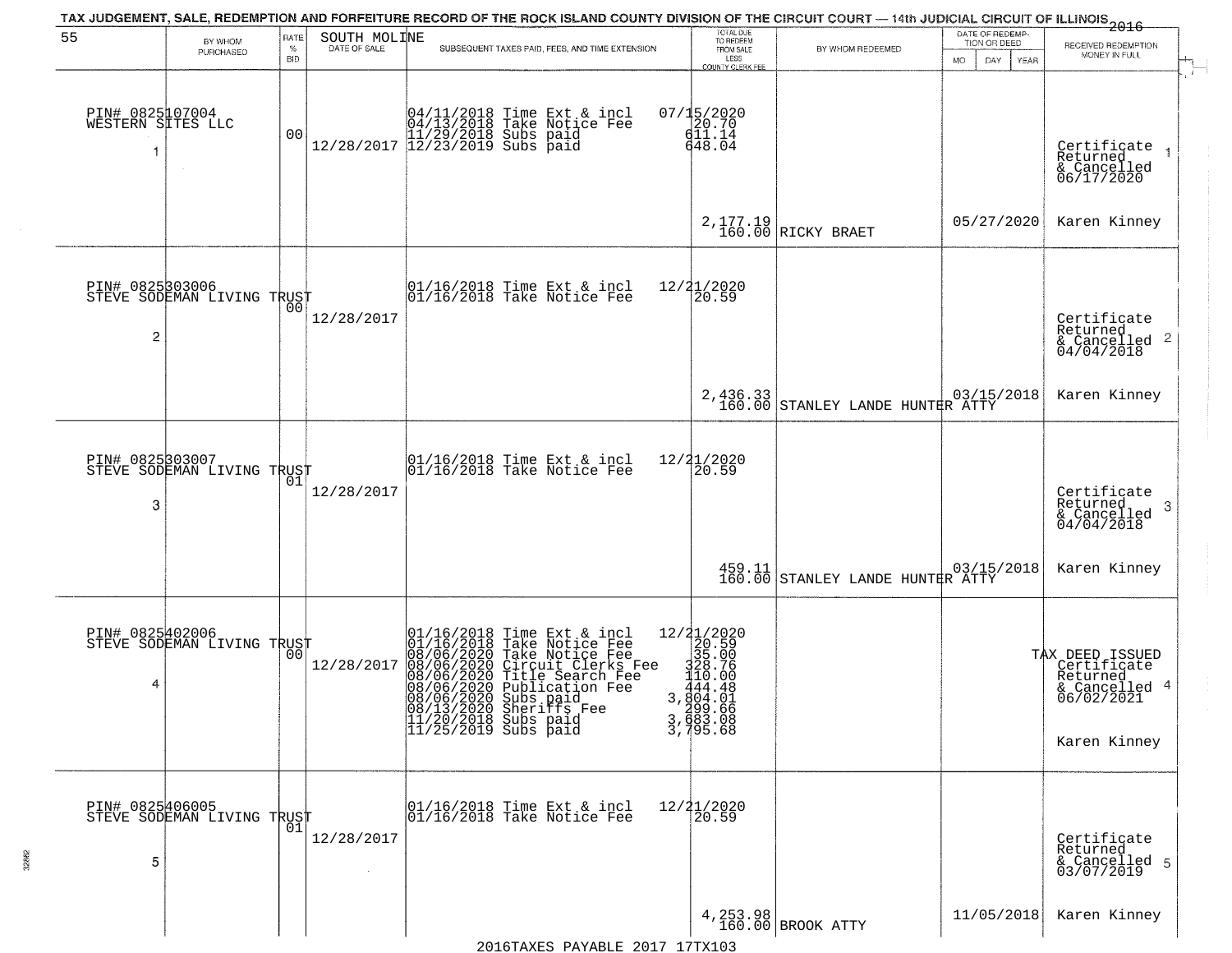| 2016    | INTEREST PAYMENT FUND |                                                                 | <b>AMOUNT</b><br>FOR WHICH | TOTAL BACK<br>TAX PENALTY<br>AND COSTS<br>ACCRUED | <b>BACK TAX</b><br><b>FORFEITED</b> | BACK TAX<br><b>FORFEITED</b> | A-BACK TAX                   | SOUTH MOLINE                                                   | NAME AND ADDRESS<br>LEGAL DESCRIPTION                             |
|---------|-----------------------|-----------------------------------------------------------------|----------------------------|---------------------------------------------------|-------------------------------------|------------------------------|------------------------------|----------------------------------------------------------------|-------------------------------------------------------------------|
|         | INDEMNITY FUND        | $\begin{array}{c} \text{CERTIFICATE} \\ \text{NO.} \end{array}$ | JUDGEMENT                  |                                                   | INTEREST AND<br>COST ACCRUED        | PENALTY<br>ACCRUED           | <b>FORFEITED</b><br>PRIOR TO |                                                                | TAXPAYER NO.<br>PARCEL NO.<br>TWP - CODE<br><b>ACRES</b>          |
|         | COST OF SALE          |                                                                 |                            |                                                   |                                     |                              | 2015                         | TAX DUE<br>INT DUE<br>1ST<br>1ST                               | ASSESSED VALUATION FOR TAXES                                      |
|         |                       |                                                                 |                            |                                                   |                                     |                              |                              | 2ND<br>2ND                                                     | EDWARDS ROBERT<br>936 15TH AVE                                    |
|         | 60.00                 |                                                                 |                            |                                                   |                                     |                              |                              | 390<br>3RD                                                     | EAST MOLINE IL<br>61244<br>LOT 4 BLOCK 172                        |
|         | 20.00                 | 259                                                             |                            |                                                   |                                     |                              |                              | $-31.56$<br>526.OI<br>4TH<br>526.01<br>15.78                   | TOWN OF EAST MOLINE<br>W.50                                       |
|         | 4.00                  |                                                                 |                            |                                                   |                                     |                              |                              | <b>PUBLICATION COST</b><br>10.00<br>TOTAL DUE-TAXES, INT. COST | $303 - 18 - 00$<br>4433<br>$07 - 15$<br>PIN# 0825407009           |
| 1203.36 | 10.00                 |                                                                 | 1109.36                    |                                                   |                                     |                              |                              | 1,109.36<br>$\overline{1ST}$<br>1ST                            | 17,740                                                            |
|         |                       |                                                                 |                            |                                                   |                                     |                              |                              |                                                                |                                                                   |
|         | 60.00                 |                                                                 |                            |                                                   |                                     |                              |                              | 2ND<br>2ND<br>3RD<br>3RD                                       | EDWARDS ROBERT L<br>518 17TH ST<br>61282<br>SILVIS IL             |
|         | 20.00                 | 260                                                             |                            |                                                   |                                     |                              |                              | 325.30<br><u> 19.52</u>                                        | LOT 4 BLOCK 172<br>TOWN OF EAST MOLINE<br>W 1 FT LOT 3 AND E .50  |
|         |                       |                                                                 |                            |                                                   |                                     |                              |                              | 325.30<br>9.76<br>PUBLICATION COST                             |                                                                   |
|         | 4.00                  |                                                                 |                            |                                                   |                                     |                              |                              | 10.00<br>TOTAL DUE-TAXES, INT. COST                            | $303 - 17 - 00$<br>$07 - 15$<br>4432<br>PIN# 0825407010           |
| 783.88  | 10.00                 |                                                                 | 689.88                     |                                                   |                                     |                              |                              | 689.88<br>ist.                                                 | 10,971                                                            |
|         |                       |                                                                 |                            |                                                   |                                     |                              |                              | 2ND<br><b>SMD</b>                                              | BESERRA SEVERIANA<br>1426 15TH AVE                                |
|         | 60.00                 |                                                                 |                            |                                                   |                                     |                              |                              | 631.72<br>47.40<br>3RD<br>3RD                                  | 61244<br>EAST MOLINE IL                                           |
|         | 20.00                 | 261                                                             |                            |                                                   |                                     |                              |                              | 37.92<br><u>631.72</u>                                         | LOT 11 BLOCK 174<br>TOWN OF EAST MOLINE<br>W 10 FT LOT 10 AND ALL |
|         | 4.00                  |                                                                 |                            |                                                   |                                     |                              |                              | 631.72<br>18.96<br><b>PUBLICATION COST</b>                     | $305 - 20 - 00$<br>07-15<br>4479                                  |
|         |                       |                                                                 |                            |                                                   |                                     |                              |                              | 10.00<br>TOTAL OUE-TAXES, INT. COST                            | PIN# 0825409003                                                   |
| 2103.44 | 10.00                 |                                                                 | 2009.44                    |                                                   |                                     |                              |                              | 2,009.44                                                       | 21,305                                                            |
|         |                       |                                                                 |                            |                                                   |                                     |                              |                              | 611.88<br><u>64.20</u>                                         | THAXTON SCOTT M<br>1230 18TH AVE                                  |
|         | 60.00                 |                                                                 |                            |                                                   |                                     |                              |                              | 2ND<br>611.88<br>45.90                                         | 61244<br>EAST MOLINE IL                                           |
|         | 20.00                 | 262                                                             |                            |                                                   |                                     |                              |                              | 3RD<br>3RD<br>611.88<br>36.72<br>4TH                           | LOTS 3 & 4 BLOCK 193<br>PARK ADDITION                             |
|         | 4.00                  |                                                                 |                            |                                                   |                                     |                              |                              | 18.36<br>611.88<br>PUBLICATION COST                            | $254-12-00$<br>07-03<br>3439                                      |
|         |                       |                                                                 |                            |                                                   |                                     |                              |                              | 10.00<br>TOTAL DUE-TAXES, INT. COST                            | .115<br>PIN# 0825413002                                           |
| 2716.76 | 10.00                 |                                                                 | 2622.76                    |                                                   |                                     |                              |                              | 2,622.76<br>$\overline{1ST}$<br>1ST <sup>1</sup>               | 22,966                                                            |
|         |                       |                                                                 |                            |                                                   |                                     |                              |                              |                                                                | CHEDISTER MARK V<br>431 15TH AVE                                  |
|         | 60.00                 |                                                                 |                            |                                                   |                                     |                              |                              | 2ND<br>2ND                                                     | EAST MOLINE IL<br>61244                                           |
|         | 20.00                 | 263                                                             |                            |                                                   |                                     |                              |                              | 3RD<br>3 <sub>BD</sub><br>4TH<br>4TH                           | LOT 8 BLOCK 160<br>TOWN OF EAST MOLINE                            |
|         | 4.00                  |                                                                 |                            |                                                   |                                     |                              |                              | 6.04 <sup>8</sup><br>201.34<br>PUBLICATION COST                | 4119                                                              |
|         |                       |                                                                 |                            |                                                   |                                     |                              |                              | 10.00                                                          | 289-07-00<br>07-03                                                |
|         |                       |                                                                 |                            |                                                   |                                     |                              |                              | TOTAL DUE-TAXES, INT. COST                                     | PIN# 0826403009                                                   |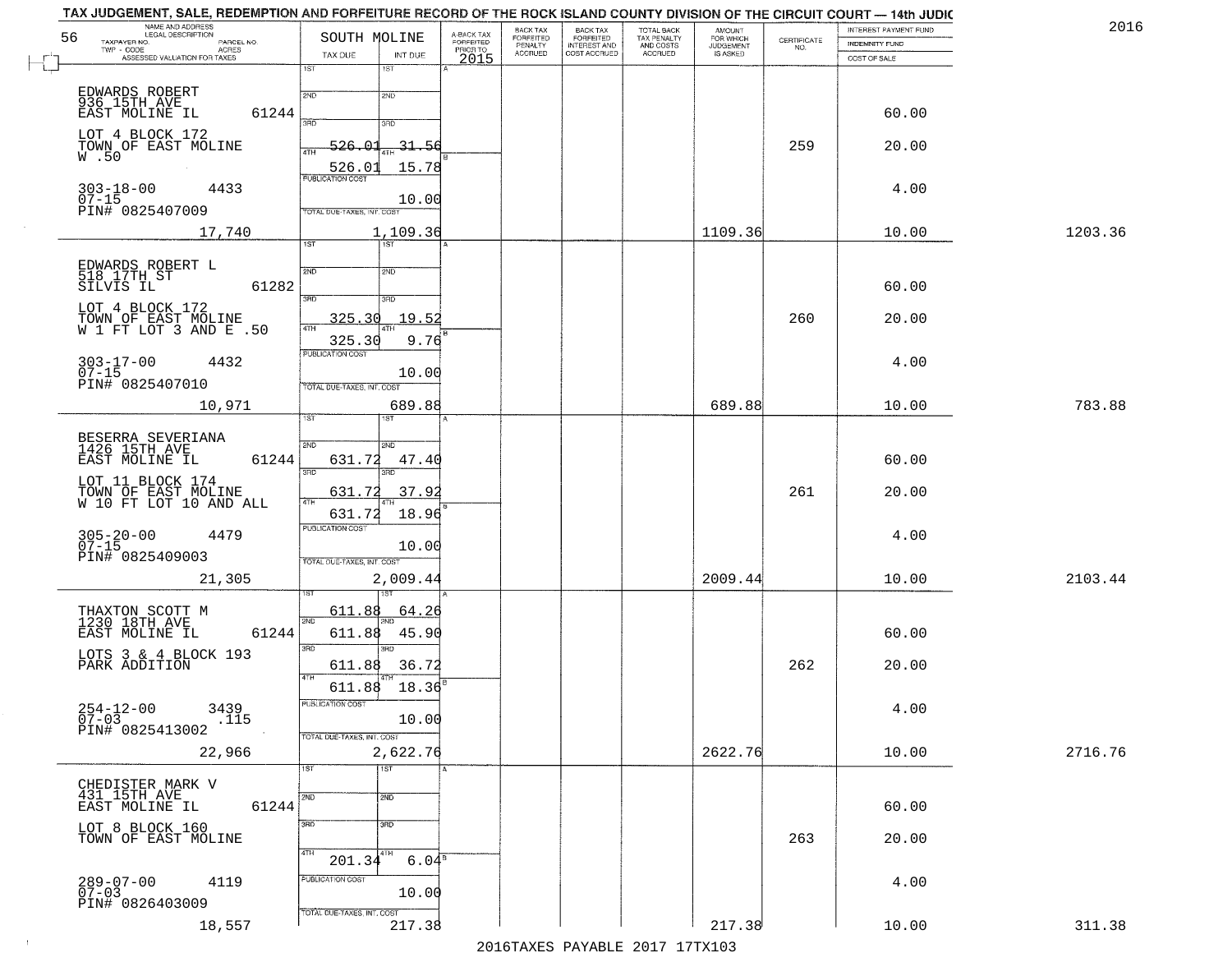| 56                                        | BY WHOM                                                 | <b>RATE</b>        | SOUTH MOLINE | TAX JUDGEMENT, SALE, REDEMPTION AND FORFEITURE RECORD OF THE ROCK ISLAND COUNTY DIVISION OF THE CIRCUIT COURT — 14th JUDICIAL CIRCUIT OF ILLINOIS 2016 | TOTAL DUE<br>TO REDEEM                       |                                              | DATE OF REDEMP-<br>TION OR DEED |                                                                    |
|-------------------------------------------|---------------------------------------------------------|--------------------|--------------|--------------------------------------------------------------------------------------------------------------------------------------------------------|----------------------------------------------|----------------------------------------------|---------------------------------|--------------------------------------------------------------------|
|                                           | PURCHASED                                               | $\%$<br><b>BID</b> | DATE OF SALE | SUBSEQUENT TAXES PAID, FEES, AND TIME EXTENSION                                                                                                        | FROM SALE<br>LESS<br><b>COUNTY CLERK FEE</b> | BY WHOM REDEEMED                             | MO.<br>DAY.<br>YEAR             | RECEIVED REDEMPTION<br>MONEY IN FULL                               |
| 1                                         | PIN# 0825407009<br>STEVE SODEMAN LIVING TRUST<br>$\sim$ | Ίõ                 | 12/28/2017   | $\begin{array}{c} 01/16/2018 \\ 01/16/2018 \\ \end{array}$ Take Notice Fee                                                                             | 12/21/2020<br>20.59                          |                                              |                                 | Certificate<br>Returned<br>& Cancelled<br>07/05/2019               |
|                                           |                                                         |                    |              |                                                                                                                                                        |                                              | 1,873.76<br>160.00 ROBERT EDWARDS            | 06/25/2019                      | Karen Kinney                                                       |
| $\overline{c}$                            | PIN# 0825407010<br>STEVE SODEMAN LIVING TRUST           |                    | 12/28/2017   | 01/16/2018 Time Ext & incl<br>01/16/2018 Take Notice Fee                                                                                               | 12/21/2020<br>20.59                          |                                              |                                 | Certificate<br>Returned<br>$\frac{1}{6}$ Cancelled 2<br>07/05/2019 |
|                                           |                                                         |                    |              |                                                                                                                                                        |                                              | 992.60<br>160.00 ROBERT EDWARDS              | 06/25/2019                      | Karen Kinney                                                       |
| PIN# 0825409003<br>RICO TRUSTEE<br>3      |                                                         | 18                 | 12/28/2017   | 03/01/2018 Time Ext & incl<br>03/01/2018 Take Notice Fee                                                                                               | 08/07/2020<br>20.70                          |                                              |                                 | Certificate<br>Returned<br>3<br>& Cancelled<br>07/06/2018          |
|                                           |                                                         |                    |              |                                                                                                                                                        |                                              | 2,502.76<br>160.00 WILLIAM T PHARES PC ATG T |                                 | Karen Kinney                                                       |
| PIN# 0825413002<br>WESTERN SITES LLC<br>4 |                                                         | 0 <sub>0</sub>     | 12/28/2017   | 04/11/2018 Time Ext & incl<br>04/13/2018 Take Notice Fee<br>11/29/2018 Subs paid                                                                       | 07/15/2020<br>20.70<br>2,699.34              |                                              |                                 | Certificate<br>Returned<br>& Cancelled 4<br>11/15/2019             |
|                                           |                                                         |                    |              |                                                                                                                                                        |                                              | 5,760.72<br>160.00 SERVICE PLUS CREDIT UNION |                                 | Karen Kinney                                                       |
| PIN# 0826403009<br>REALTAX DEV LT'D<br>5  |                                                         | 01                 | 12/28/2017   | 01/29/2018 Time Ext & incl<br>01/29/2018 Take Notice Fee                                                                                               | 06/28/2020<br>20.70                          |                                              |                                 | Certificate<br>Returned<br>& Cancelled 5<br>04/04/2018             |
|                                           |                                                         |                    |              |                                                                                                                                                        |                                              | 335.19<br>160.00 MARK V CHEDISTER            | 02/22/2018                      | Karen Kinney                                                       |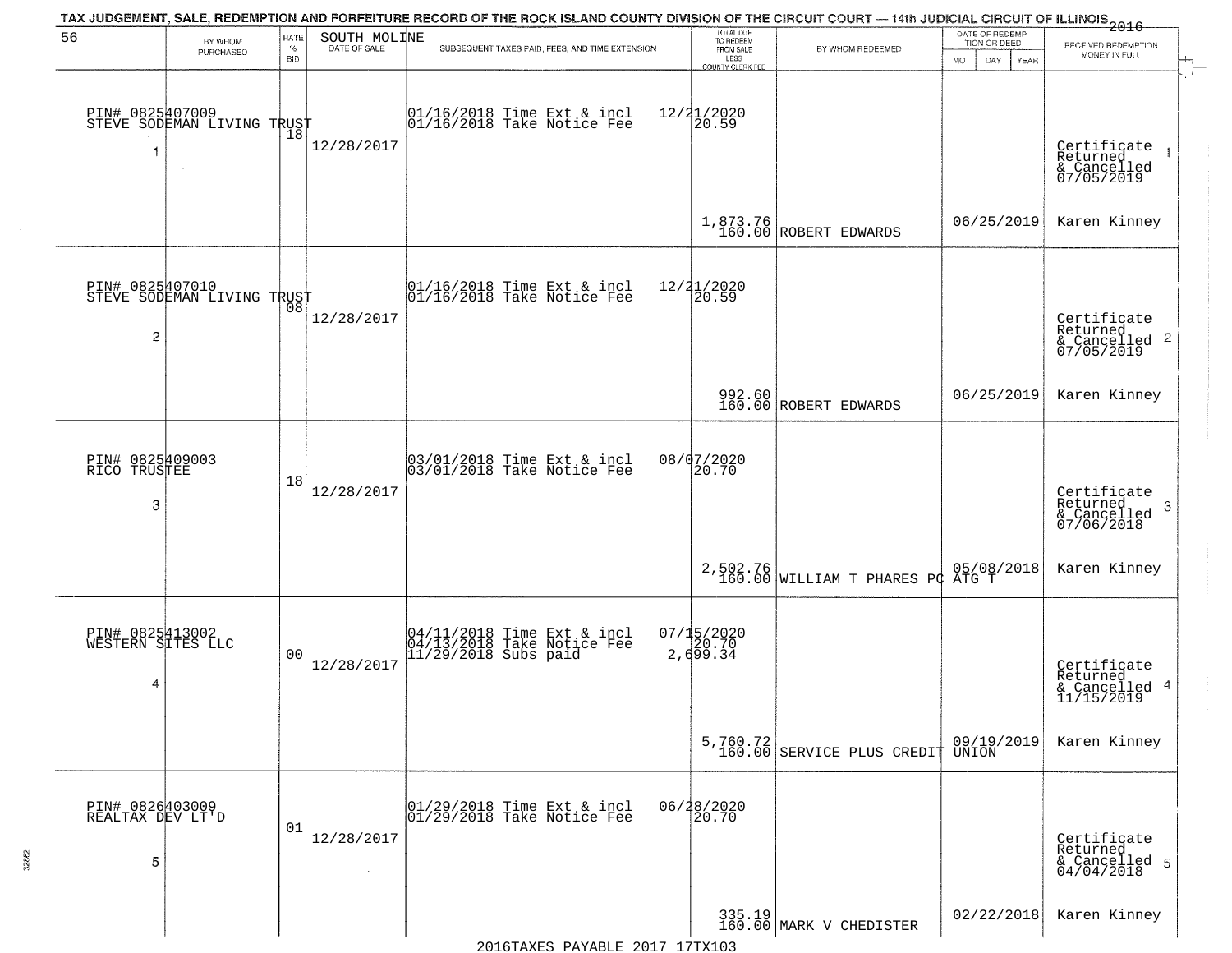| TAX JUDGEMENT, SALE, REDEMPTION AND FORFEITURE RECORD OF THE ROCK ISLAND COUNTY DIVISION OF THE CIRCUIT COURT - 14th JUDIC |                                                                               |                         |                                     |                                     |                                        |                              |                                                                 |                       |         |
|----------------------------------------------------------------------------------------------------------------------------|-------------------------------------------------------------------------------|-------------------------|-------------------------------------|-------------------------------------|----------------------------------------|------------------------------|-----------------------------------------------------------------|-----------------------|---------|
| NAME AND ADDRESS<br>LEGAL DESCRIPTION<br>57                                                                                | SOUTH MOLINE                                                                  | A-BACK TAX<br>FORFEITED | <b>BACK TAX</b><br><b>FORFEITED</b> | <b>BACK TAX</b><br>FORFEITED        | TOTAL BACK<br>TAX PENALTY<br>AND COSTS | AMOUNT<br>FOR WHICH          |                                                                 | INTEREST PAYMENT FUND | 2016    |
| TAXPAYER NO.<br>PARCEL NO.<br>TWP - CODE<br>ACRES                                                                          | TAX DUE<br>INT DUE                                                            | PRIOR TO                | PENALTY<br><b>ACCRUED</b>           | <b>INTEREST AND</b><br>COST ACCRUED | <b>ACCRUED</b>                         | <b>JUDGEMENT</b><br>IS ASKED | $\begin{array}{c} \text{CERTIFICATE} \\ \text{NO.} \end{array}$ | INDEMNITY FUND        |         |
| ASSESSED VALUATION FOR TAXES                                                                                               | 1ST                                                                           | 2015                    |                                     |                                     |                                        |                              |                                                                 | COST OF SALE          |         |
| ACOSTA LUCIO<br>447_15TH_AVE<br>61244<br>EAST MOLINE IL                                                                    | <del>516․93<sub>Տ№</sub> 54․25</del><br>2ND<br>516.93<br>38.75                |                         |                                     |                                     |                                        |                              |                                                                 | 60.00                 |         |
| LOT 4 BLOCK 160<br>TOWN OF EAST MOLINE                                                                                     | 516.93<br>31.00<br><b>ATH</b><br>15.50<br>516.93                              |                         |                                     |                                     |                                        |                              | 264                                                             | 20.00                 |         |
| $289 - 03 - 00$<br>07-03<br>4115<br>PIN# 0826403013                                                                        | <b>PUBLICATION COST</b><br>10.00<br>TOTAL DUE-TAXES, INT. COST                |                         |                                     |                                     |                                        |                              |                                                                 | 4.00                  |         |
| 19,402                                                                                                                     | 2,217.22                                                                      |                         |                                     |                                     |                                        | 2217.22                      |                                                                 | 10.00                 | 2311.22 |
| RYDER JON S II<br>818 GRAND CT<br>52803<br>DAVENPORT IA                                                                    | <b>IST</b><br>457.99<br>$\frac{48.09}{200}$<br>সাঁচ<br>457.99<br>34.35<br>3RD |                         |                                     |                                     |                                        |                              |                                                                 | 60.00                 |         |
| LOT 149<br>MOLETTE ADD<br>PARCEL 2 10 AVE PLACE                                                                            | <u>457.99</u><br>27.48<br>47H<br>457.99<br>13.74                              |                         |                                     |                                     |                                        |                              | 265                                                             | 20.00                 |         |
| $411 - 14 - 00$<br>6447<br>$07 - 05$<br>PIN# 0834318021                                                                    | <b>PUBLICATION COST</b><br>10.00<br>TOTAL DUE-TAXES, INT. COST                |                         |                                     |                                     |                                        |                              |                                                                 | 4.00                  |         |
| 19,337                                                                                                                     | 1,965.62                                                                      |                         |                                     |                                     |                                        | 1965.62                      |                                                                 | 10.00                 | 2059.62 |
| GODWIN JOHN A<br>4005 44TH ST<br>ROCK ISLAND IL<br>61201                                                                   | īst<br>$-549.4$<br>57.68<br>2ND<br>549.43<br>41.20<br>$\overline{3BD}$<br>3RD |                         |                                     |                                     |                                        |                              |                                                                 | 60.00                 |         |
| LOT 138<br>MOLETTE ADD<br>PARCEL 2 10 AVE PL                                                                               | 549.4<br>32.96<br>4TH<br>549.43<br>16.48                                      |                         |                                     |                                     |                                        |                              | 266                                                             | 20.00                 |         |
| $411 - 03 - 00$<br>07-05<br>6436<br>PIN# 0834318032                                                                        | <b>PUBLICATION COST</b><br>10.00<br>TOTAL OUE-TAXES, INT. COST                |                         |                                     |                                     |                                        |                              |                                                                 | 4.00                  |         |
| 23,198                                                                                                                     | 2,356.04                                                                      |                         |                                     |                                     |                                        | 2356.04                      |                                                                 | 10.00                 | 2450.04 |
| GODWIN JOHN A<br>4005 44TH ST<br>ROCK ISLAND IL<br>61201                                                                   | 509.31<br>53.48<br>2ND<br>509.31<br>38.20<br>3BD<br>3BD.                      |                         |                                     |                                     |                                        |                              |                                                                 | 60.00                 |         |
| LOT 237<br>MOLETTE ADD<br>PARCEL 2 38 ST                                                                                   | 509.31<br>30.56<br>4TH<br>15.28<br>509.31                                     |                         |                                     |                                     |                                        |                              | 267                                                             | 20.00                 |         |
| $414 - 03 - 00$<br>6502<br>$07 - 05$<br>PIN# 0834318062<br>$\sim 100$ km $^{-1}$                                           | PUBLICATION COST<br>10.00<br>TOTAL DUE-TAXES, INT. COST                       |                         |                                     |                                     |                                        |                              |                                                                 | 4.00                  |         |
| 21,504                                                                                                                     | 2,184.76                                                                      |                         |                                     |                                     |                                        | 2184.76                      |                                                                 | 10.00                 | 2278.76 |
| GODWIN JOHN A<br>4005 44TH ST<br>61201<br>ROCK ISLAND IL                                                                   | 1ST<br>511.30<br>53.69<br>2ND<br>2ND<br>511.30 38.35                          |                         |                                     |                                     |                                        |                              |                                                                 | 60.00                 |         |
| LOT 236<br>MOLETTE ADD<br>PARCEL 2 38 ST                                                                                   | 3RD<br>3BD<br>511.30<br>30.68<br>4TH<br>4TH<br>15.34 <sup>s</sup><br>511.30   |                         |                                     |                                     |                                        |                              | 268                                                             | 20.00                 |         |
| $414 - 02 - 00$<br>07-05<br>6501<br>PIN# 0834318063                                                                        | PUBLICATION COST<br>10.00<br>TOTAL DUE-TAXES, INT. COST                       |                         |                                     |                                     |                                        |                              |                                                                 | 4.00                  |         |
| 21,588                                                                                                                     | 2,193.26                                                                      |                         |                                     |                                     |                                        | 2193.26                      |                                                                 | 10.00                 | 2287.26 |

 $\sim 10^{-1}$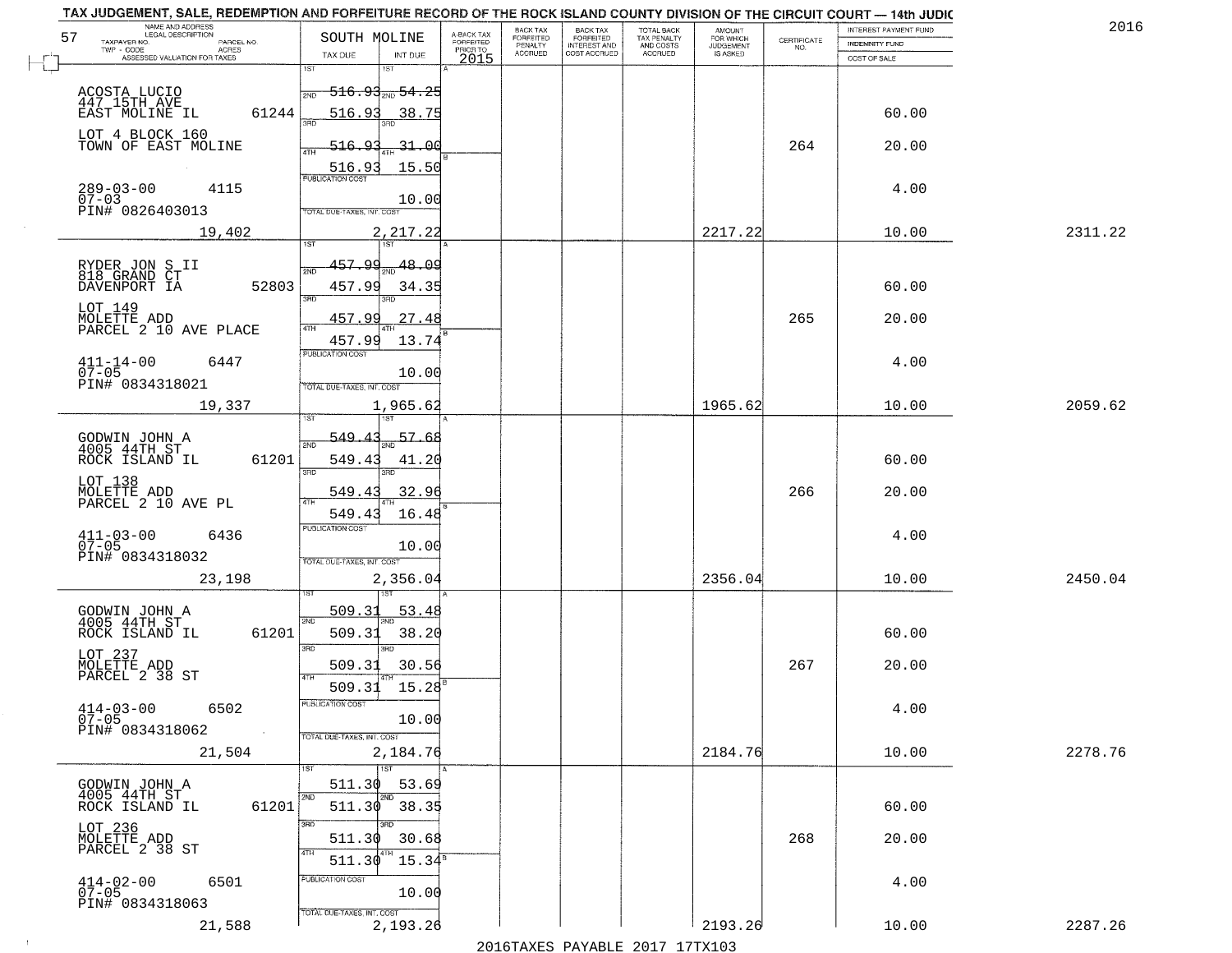| 57                                        | BY WHOM<br>PURCHASED                     | RATE<br>$\%$<br><b>BID</b> | SOUTH MOLINE           | TAX JUDGEMENT, SALE, REDEMPTION AND FORFEITURE RECORD OF THE ROCK ISLAND COUNTY DIVISION OF THE CIRCUIT COURT - 14th JUDICIAL CIRCUIT OF ILLINOIS 2016<br>SUBSEQUENT TAXES PAID, FEES, AND TIME EXTENSION | TOTAL DUE<br>TO REDEEM<br>FROM SALE<br>LESS<br>COUNTY CLERK FEE | BY WHOM REDEEMED                             | DATE OF REDEMP-<br>TION OR DEED<br>MO.<br>DAY<br>YEAR | RECEIVED REDEMPTION<br>MONEY IN FULL                               |
|-------------------------------------------|------------------------------------------|----------------------------|------------------------|-----------------------------------------------------------------------------------------------------------------------------------------------------------------------------------------------------------|-----------------------------------------------------------------|----------------------------------------------|-------------------------------------------------------|--------------------------------------------------------------------|
|                                           | PIN# 0826403013<br>EQUITY ONE INVESTMENT | 00                         | FUND LLC<br>12/28/2017 | $ 01/16/2018$ Time Ext & incl<br>$ 01/16/2018$ Take Notice Fee                                                                                                                                            | $07/03/2020$<br>20.59                                           |                                              |                                                       | Certificate<br>Returned<br>& Cancelled<br>07/13/2018               |
|                                           |                                          |                            |                        |                                                                                                                                                                                                           |                                                                 | 2,331.81<br>160.00 UNIVERSITY OF IA CREDIT U |                                                       | Karen Kinney                                                       |
| PIN# 0834318021<br>WESTERN SITES LLC<br>2 |                                          | 0 <sub>0</sub>             | 12/28/2017             | 04/11/2018 Time Ext & incl<br>04/13/2018 Take Notice Fee<br>12/23/2019 Subs paid                                                                                                                          | 07/15/2020<br>20.70<br>2,080.54                                 |                                              |                                                       | Certificate<br>Returned<br>$\frac{1}{6}$ Cancelled 2<br>02/11/2020 |
|                                           |                                          |                            |                        |                                                                                                                                                                                                           |                                                                 | $4,410.52$ SCOTT RYDER                       | 01/24/2020                                            | Karen Kinney                                                       |
| PIN# 0834318032<br>3                      | EQUITY ONE INVESTMENT                    | 0 <sup>0</sup>             | FUND LLC<br>12/28/2017 | 01/16/2018 Time Ext & incl<br>01/16/2018 Take Notice Fee                                                                                                                                                  | 07/03/2020<br>20.59                                             |                                              |                                                       | Certificate<br>Returned<br>-3<br>& Cancelled<br>07/06/2018         |
|                                           |                                          |                            |                        |                                                                                                                                                                                                           |                                                                 | 2,470.63<br>160.00 JOHN GODWIN               | 04/20/2018                                            | Karen Kinney                                                       |
| PIN# 0834318062<br>WESTERN SITES LLC<br>4 |                                          | 0 <sub>0</sub>             | 12/28/2017             | 04/11/2018 Time Ext & incl<br>04/13/2018 Take Notice Fee                                                                                                                                                  | $07/15/2020$<br>20.70                                           |                                              |                                                       | Certificate<br>Returned<br>& Cancelled 4<br>07/06/2018             |
|                                           |                                          |                            |                        |                                                                                                                                                                                                           |                                                                 | 2, 299.46<br>160.00 JOHN GODWIN              | 04/20/2018                                            | Karen Kinney                                                       |
| PIN# 0834318063<br>REALTAX DEV LT'D<br>5  |                                          | 0 <sub>0</sub>             | 12/28/2017             | 01/29/2018 Time Ext & incl<br>01/29/2018 Take Notice Fee                                                                                                                                                  | 06/28/2020<br>20.70                                             |                                              |                                                       | Certificate<br>Returned<br>& Cancelled 5<br>07/06/2018             |
|                                           |                                          |                            |                        |                                                                                                                                                                                                           |                                                                 | 2,307.96<br>160.00 JOHN GODWIN               | 04/20/2018                                            | Karen Kinney                                                       |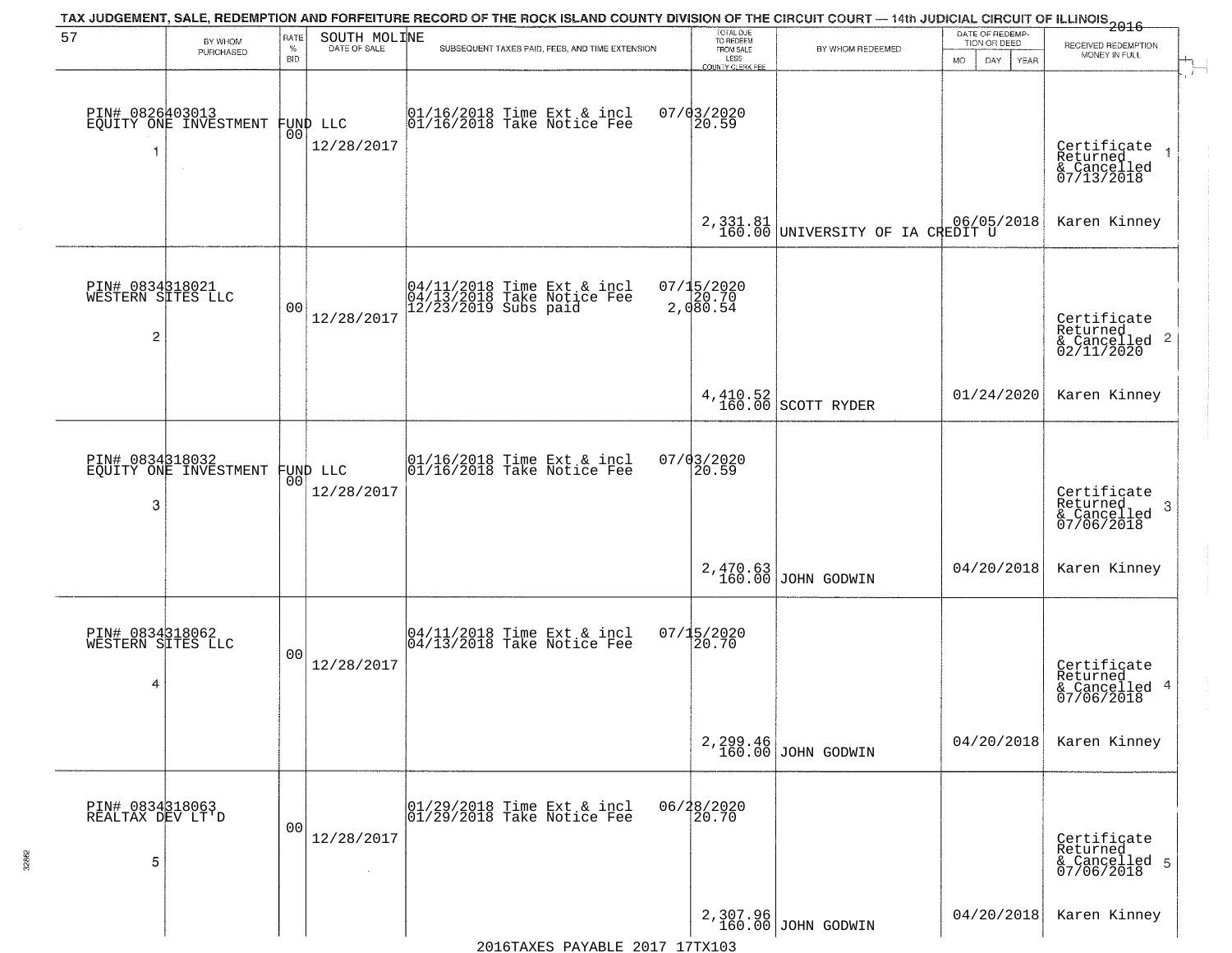|    | TAX JUDGEMENT, SALE, REDEMPTION AND FORFEITURE RECORD OF THE ROCK ISLAND COUNTY DIVISION OF THE CIRCUIT COURT - 14th JUDIC<br>NAME AND ADDRESS<br>LEGAL DESCRIPTION |                                     |                                     | BACK TAX             |                                       |                                        |                                  |                                                                 | INTEREST PAYMENT FUND | 2016    |
|----|---------------------------------------------------------------------------------------------------------------------------------------------------------------------|-------------------------------------|-------------------------------------|----------------------|---------------------------------------|----------------------------------------|----------------------------------|-----------------------------------------------------------------|-----------------------|---------|
| 58 | TAXPAYER NO.<br>PARCEL NO.<br>TWP - CODE                                                                                                                            | SOUTH MOLINE                        | A-BACK TAX<br>FORFEITED<br>PRIOR TO | FORFEITED<br>PENALTY | BACK TAX<br>FORFEITED<br>INTEREST AND | TOTAL BACK<br>TAX PENALTY<br>AND COSTS | AMOUNT<br>FOR WHICH<br>JUDGEMENT | $\begin{array}{c} \text{CERTIFICATE} \\ \text{NO.} \end{array}$ | <b>INDEMNITY FUND</b> |         |
|    | <b>ACRES</b><br>ASSESSED VALUATION FOR TAXES                                                                                                                        | TAX DUE<br>INT DUE                  | 2015                                | <b>ACCRUED</b>       | COST ACCRUED                          | ACCRUED                                | IS ASKED                         |                                                                 | COST OF SALE          |         |
|    |                                                                                                                                                                     | 18T<br>1ST                          |                                     |                      |                                       |                                        |                                  |                                                                 |                       |         |
|    | FNMA                                                                                                                                                                | 2ND<br>2ND                          |                                     |                      |                                       |                                        |                                  |                                                                 |                       |         |
|    | PO BOX 650043<br>DALLAS TX<br>75265                                                                                                                                 |                                     |                                     |                      |                                       |                                        |                                  |                                                                 | 60.00                 |         |
|    |                                                                                                                                                                     | 350<br>3RD                          |                                     |                      |                                       |                                        |                                  |                                                                 |                       |         |
|    | LOT 327<br>MOLETTE ADD                                                                                                                                              |                                     |                                     |                      |                                       |                                        |                                  | 269                                                             |                       |         |
|    | PARCEL 2 38 ST CT                                                                                                                                                   | 4TH<br>4TH                          |                                     |                      |                                       |                                        |                                  |                                                                 | 20.00                 |         |
|    |                                                                                                                                                                     | 576.88<br>17.30                     |                                     |                      |                                       |                                        |                                  |                                                                 |                       |         |
|    | 6519                                                                                                                                                                |                                     |                                     |                      |                                       |                                        |                                  |                                                                 | 4.00                  |         |
|    | $414 - 20 - 00$<br>07-05<br>PIN# 0834318119                                                                                                                         | 10.00                               |                                     |                      |                                       |                                        |                                  |                                                                 |                       |         |
|    |                                                                                                                                                                     | TOTAL DUE-TAXES, INT. COST          |                                     |                      |                                       |                                        |                                  |                                                                 |                       |         |
|    | 24,357                                                                                                                                                              | 604.18<br><b>IST</b>                |                                     |                      |                                       |                                        | 604.18                           |                                                                 | 10.00                 | 698.18  |
|    |                                                                                                                                                                     |                                     |                                     |                      |                                       |                                        |                                  |                                                                 |                       |         |
|    | GODWIN JOHN A<br>4005 44TH ST                                                                                                                                       | 512.04<br>53.76                     |                                     |                      |                                       |                                        |                                  |                                                                 |                       |         |
|    | 61201<br>ROCK ISLAND IL                                                                                                                                             | 512.04<br>38.40                     |                                     |                      |                                       |                                        |                                  |                                                                 | 60.00                 |         |
|    |                                                                                                                                                                     | 3RD                                 |                                     |                      |                                       |                                        |                                  |                                                                 |                       |         |
|    | LOT 191<br>MOLETTE ADD<br>PARCEL 2 39 ST                                                                                                                            | 30.72<br>512.04                     |                                     |                      |                                       |                                        |                                  | 270                                                             | 20.00                 |         |
|    |                                                                                                                                                                     | 512.04<br>15.36                     |                                     |                      |                                       |                                        |                                  |                                                                 |                       |         |
|    |                                                                                                                                                                     | PUBLICATION COST                    |                                     |                      |                                       |                                        |                                  |                                                                 |                       |         |
|    | $410 - 15 - 00$<br>6426<br>$07 - 05$                                                                                                                                | 10.00                               |                                     |                      |                                       |                                        |                                  |                                                                 | 4.00                  |         |
|    | PIN# 0834318149                                                                                                                                                     | TOTAL DUE-TAXES, INT. COST          |                                     |                      |                                       |                                        |                                  |                                                                 |                       |         |
|    | 21,619                                                                                                                                                              | 2,196.40                            |                                     |                      |                                       |                                        | 2196.40                          |                                                                 | 10.00                 | 2290.40 |
|    |                                                                                                                                                                     | 1ST<br>ist.                         |                                     |                      |                                       |                                        |                                  |                                                                 |                       |         |
|    |                                                                                                                                                                     |                                     |                                     |                      |                                       |                                        |                                  |                                                                 |                       |         |
|    | KINKADE KRISTEN N<br>1119 40TH ST<br>61265<br>MOLINE IL                                                                                                             | 2ND<br><b>SMD</b>                   |                                     |                      |                                       |                                        |                                  |                                                                 | 60.00                 |         |
|    |                                                                                                                                                                     | 3RD<br>3 <sub>BD</sub>              |                                     |                      |                                       |                                        |                                  |                                                                 |                       |         |
|    | LOT 187                                                                                                                                                             |                                     |                                     |                      |                                       |                                        |                                  | 271                                                             | 20.00                 |         |
|    | MOLETTÉ ADD<br>PARCEL 2 40 ST                                                                                                                                       | 4TH<br>4TH                          |                                     |                      |                                       |                                        |                                  |                                                                 |                       |         |
|    |                                                                                                                                                                     | 12.88<br>429.64                     |                                     |                      |                                       |                                        |                                  |                                                                 |                       |         |
|    | $410 - 12 - 00$<br>07-05<br>6423                                                                                                                                    | <b>PUBLICATION COST</b>             |                                     |                      |                                       |                                        |                                  |                                                                 | 4.00                  |         |
|    | PIN# 0834318160                                                                                                                                                     | 10.00<br>TOTAL OUE-TAXES, INT. COST |                                     |                      |                                       |                                        |                                  |                                                                 |                       |         |
|    |                                                                                                                                                                     |                                     |                                     |                      |                                       |                                        |                                  |                                                                 |                       |         |
|    | 24,140                                                                                                                                                              | 452.52<br>ist                       |                                     |                      |                                       |                                        | 452.52                           |                                                                 | 10.00                 | 546.52  |
|    |                                                                                                                                                                     |                                     |                                     |                      |                                       |                                        |                                  |                                                                 |                       |         |
|    | SANDOVAL PATRICIA A<br>4004 10TH AVE                                                                                                                                | 2ND<br>SND                          |                                     |                      |                                       |                                        |                                  |                                                                 |                       |         |
|    | MOLINE IL<br>61265                                                                                                                                                  |                                     |                                     |                      |                                       |                                        |                                  |                                                                 | 60.00                 |         |
|    |                                                                                                                                                                     | 3RD<br>3BD                          |                                     |                      |                                       |                                        |                                  |                                                                 |                       |         |
|    | LOT 136<br>MOLETTE ADD<br>PARCEL 2 40 ST                                                                                                                            | 4TH                                 |                                     |                      |                                       |                                        |                                  | 272                                                             | 20.00                 |         |
|    |                                                                                                                                                                     | $9.38^{B}$<br>312.57                |                                     |                      |                                       |                                        |                                  |                                                                 |                       |         |
|    | $409 - 11 - 00$<br>6400                                                                                                                                             | ruslica i IUN COS                   |                                     |                      |                                       |                                        |                                  |                                                                 | 4.00                  |         |
|    | $07 - 05$                                                                                                                                                           | 10.00                               |                                     |                      |                                       |                                        |                                  |                                                                 |                       |         |
|    | PIN# 0834318162                                                                                                                                                     | TOTAL DUE-TAXES, INT. COST          |                                     |                      |                                       |                                        |                                  |                                                                 |                       |         |
|    | 24,197                                                                                                                                                              | 331.95                              |                                     |                      |                                       |                                        | 331.95                           |                                                                 | 10.00                 | 425.95  |
|    |                                                                                                                                                                     | 1ST<br>1ST                          |                                     |                      |                                       |                                        |                                  |                                                                 |                       |         |
|    | MATTSON CLYDE R<br>1112 40TH ST                                                                                                                                     | $\overline{2ND}$<br>2ND             |                                     |                      |                                       |                                        |                                  |                                                                 |                       |         |
|    | 61265<br>MOLINE IL                                                                                                                                                  |                                     |                                     |                      |                                       |                                        |                                  |                                                                 | 60.00                 |         |
|    |                                                                                                                                                                     | 3RD<br>3RD                          |                                     |                      |                                       |                                        |                                  |                                                                 |                       |         |
|    | LOT 119<br>MOLETTE ADD<br>PARCEL 2 40 ST                                                                                                                            | 403.02<br>24.20                     |                                     |                      |                                       |                                        |                                  | 273                                                             | 20.00                 |         |
|    |                                                                                                                                                                     | 4TH<br>$12.10^8$<br>403.02          |                                     |                      |                                       |                                        |                                  |                                                                 |                       |         |
|    | $408 - 16 - 00$<br>6383                                                                                                                                             | PUBLICATION COST                    |                                     |                      |                                       |                                        |                                  |                                                                 | 4.00                  |         |
|    | $07 - 05$                                                                                                                                                           | 10.00                               |                                     |                      |                                       |                                        |                                  |                                                                 |                       |         |
|    | PIN# 0834318178                                                                                                                                                     | TOTAL DUE-TAXES, INT. COST          |                                     |                      |                                       |                                        |                                  |                                                                 |                       |         |
|    | 23,016                                                                                                                                                              | 852.34                              |                                     |                      |                                       |                                        | 852.34                           |                                                                 | 10.00                 | 946.34  |
|    |                                                                                                                                                                     |                                     |                                     |                      |                                       | 2016 TAVEC DAVADLE 2017 17TV102        |                                  |                                                                 |                       |         |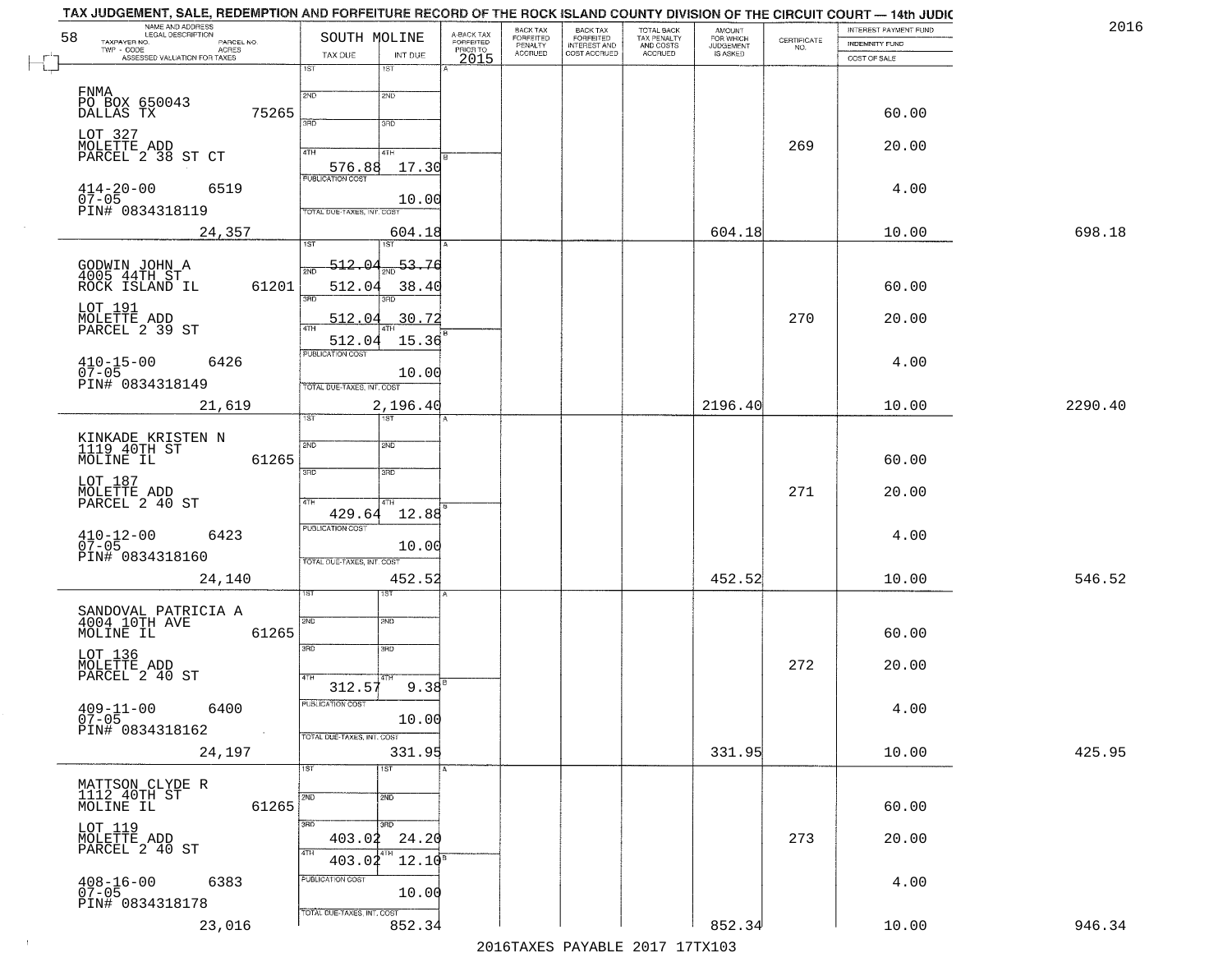| 58                                                    |                       | RATE            | SOUTH MOLINE           | TAX JUDGEMENT, SALE, REDEMPTION AND FORFEITURE RECORD OF THE ROCK ISLAND COUNTY DIVISION OF THE CIRCUIT COURT — 14th JUDICIAL CIRCUIT OF ILLINOIS 2016 | TOTAL DUE<br>TO REDEEM                         |                                                                                | DATE OF REDEMP-                     |                                                                                          |
|-------------------------------------------------------|-----------------------|-----------------|------------------------|--------------------------------------------------------------------------------------------------------------------------------------------------------|------------------------------------------------|--------------------------------------------------------------------------------|-------------------------------------|------------------------------------------------------------------------------------------|
|                                                       | BY WHOM<br>PURCHASED  | $\%$<br>BID     | DATE OF SALE           | SUBSEQUENT TAXES PAID, FEES, AND TIME EXTENSION                                                                                                        | FROM SALE<br>LESS                              | BY WHOM REDEEMED                                                               | TION OR DEED<br>MO.<br>DAY.<br>YEAR | RECEIVED REDEMPTION<br>MONEY IN FULL                                                     |
| PIN# 0834318119<br>REALTAX DEV LT'D                   |                       | 00              | 12/28/2017             | 01/29/2018 Time Ext & incl<br>01/29/2018 Take Notice Fee                                                                                               | <b>COUNTY CLERK FEE</b><br>06/28/2020<br>20.70 |                                                                                |                                     | Certificate<br>Returned<br>$& \text{Cancelled} \ 04/04/2018$                             |
|                                                       |                       |                 |                        |                                                                                                                                                        |                                                | 718.88 VIBRANT CREDIT UNION                                                    | 02/02/2018                          | Karen Kinney                                                                             |
| PIN# 0834318149<br>REALTAX DEV LT'D<br>$\overline{c}$ |                       | 00              | 12/28/2017             | $ 01/29/2018$ Time Ext & incl<br>$ 01/29/2018$ Take Notice Fee                                                                                         | 06/28/2020<br> 20.70                           |                                                                                |                                     | Certificate<br>Returned<br>& Cancelled 2<br>07/06/2018                                   |
|                                                       |                       |                 |                        |                                                                                                                                                        |                                                | 2,311.10<br>160.00 JOHN GODWIN                                                 | 04/20/2018                          | Karen Kinney                                                                             |
| PIN# 0834318160<br>3                                  | EQUITY ONE INVESTMENT | 00 <sup>o</sup> | FUND LLC<br>12/28/2017 | $\begin{array}{c} 01/16/2018 \\ 01/16/2018 \\ \end{array}$ Take Notice Fee                                                                             | 07/03/2020<br>20.59                            |                                                                                |                                     | Certificate<br>Returned<br>$\boldsymbol{\beta}$<br>$\frac{1}{2}$ Cancelled<br>04/05/2018 |
|                                                       |                       |                 |                        |                                                                                                                                                        |                                                | 567.11  <br>160.00   KRISTEN KINKADE                                           | 03/01/2018                          | Karen Kinney                                                                             |
| PIN# 0834318162<br>REALTAX DEV LT'D<br>4              |                       | 0 <sub>0</sub>  | 12/28/2017             | $[01/29/2018$ Time Ext & incl<br>$[01/29/2018$ Take Notice Fee                                                                                         | 06/28/2020<br>20.70                            |                                                                                |                                     | Certificate<br>Returned<br>& Cancelled 4<br>07/06/2018                                   |
|                                                       |                       |                 |                        |                                                                                                                                                        |                                                | $\begin{array}{ c c c c }\n 446.65 & \text{PARTRICIA SANDOVAL} \n \end{array}$ | 04/06/2018                          | Karen Kinney                                                                             |
| PIN# 0834318178<br>REALTAX DEV LT'D<br>5              |                       | 0 <sub>0</sub>  | 12/28/2017             | 01/29/2018 Time Ext & incl<br>01/29/2018 Take Notice Fee                                                                                               | 06/28/2020<br>20.70                            |                                                                                |                                     | Certificate<br>Returned<br>& Cancelled 5<br>04/04/2018                                   |
|                                                       |                       |                 |                        |                                                                                                                                                        |                                                | $\begin{array}{c c} 967.04 \\ 160.00 \end{array}$ CLYDE R MATTESON             | 02/01/2018                          | Karen Kinney                                                                             |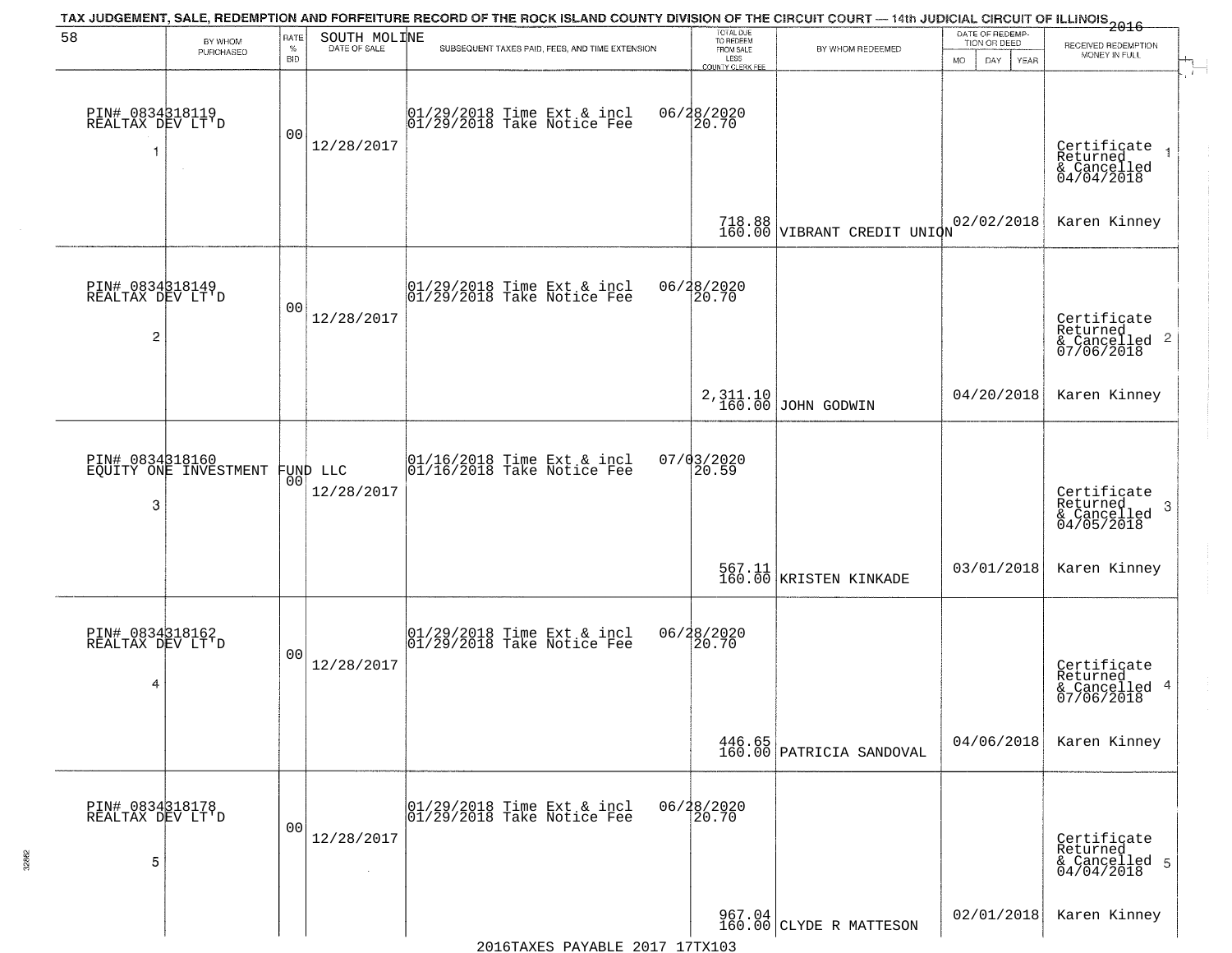|                                     | TAX JUDGEMENT, SALE, REDEMPTION AND FORFEITURE RECORD OF THE ROCK ISLAND COUNTY DIVISION OF THE CIRCUIT COURT - 14th JUDIC<br>NAME AND ADDRESS<br>LEGAL DESCRIPTION |                             |                    |                                     | BACK TAX                    |                                              |                                        |                                         |                                                                 | INTEREST PAYMENT FUND | 2016    |
|-------------------------------------|---------------------------------------------------------------------------------------------------------------------------------------------------------------------|-----------------------------|--------------------|-------------------------------------|-----------------------------|----------------------------------------------|----------------------------------------|-----------------------------------------|-----------------------------------------------------------------|-----------------------|---------|
| 59<br>TAXPAYER NO.                  | PARCEL NO.                                                                                                                                                          | SOUTH MOLINE                |                    | A-BACK TAX<br>FORFEITED<br>PRIOR TO | <b>FORFEITED</b><br>PENALTY | BACK TAX<br>FORFEITED<br><b>INTEREST AND</b> | TOTAL BACK<br>TAX PENALTY<br>AND COSTS | AMOUNT<br>FOR WHICH<br><b>JUDGEMENT</b> | $\begin{array}{c} \text{CERTIFICATE} \\ \text{NO.} \end{array}$ | INDEMNITY FUND        |         |
|                                     | ACRES<br>ASSESSED VALUATION FOR TAXES                                                                                                                               | TAX DUE                     | INT DUE            | 2015                                | <b>ACCRUED</b>              | COST ACCRUED                                 | <b>ACCRUED</b>                         | IS ASKED                                |                                                                 | COST OF SALE          |         |
|                                     |                                                                                                                                                                     | 1ST                         | 1ST                |                                     |                             |                                              |                                        |                                         |                                                                 |                       |         |
| CALLAWAY DAVID M                    |                                                                                                                                                                     | 2ND                         | $77.66_{200}$ 8.12 |                                     |                             |                                              |                                        |                                         |                                                                 |                       |         |
| PO BOX 621<br>EAST MOLINE IL        | 61244                                                                                                                                                               | 77.66                       | 5.80               |                                     |                             |                                              |                                        |                                         |                                                                 | 60.00                 |         |
|                                     |                                                                                                                                                                     |                             |                    |                                     |                             |                                              |                                        |                                         |                                                                 |                       |         |
| OUTLOT F<br>DEARMONTS 1ST ADD       |                                                                                                                                                                     | 77.6                        |                    |                                     |                             |                                              |                                        |                                         | 274                                                             | 20.00                 |         |
|                                     |                                                                                                                                                                     |                             |                    |                                     |                             |                                              |                                        |                                         |                                                                 |                       |         |
|                                     |                                                                                                                                                                     | 77.66                       | 2.32               |                                     |                             |                                              |                                        |                                         |                                                                 |                       |         |
| $504 - 19 - 00$<br>$07 - 05$        | 7990                                                                                                                                                                |                             | 10.00              |                                     |                             |                                              |                                        |                                         |                                                                 | 4.00                  |         |
| PIN# 0834319008                     |                                                                                                                                                                     | TOTAL DUE-TAXES, INT. COST  |                    |                                     |                             |                                              |                                        |                                         |                                                                 |                       |         |
|                                     | 3,279                                                                                                                                                               |                             | 341.52             |                                     |                             |                                              |                                        | 341.52                                  |                                                                 | 10.00                 | 435.52  |
|                                     |                                                                                                                                                                     | IST                         | <b>IST</b>         |                                     |                             |                                              |                                        |                                         |                                                                 |                       |         |
|                                     |                                                                                                                                                                     | 2ND                         |                    |                                     |                             |                                              |                                        |                                         |                                                                 |                       |         |
| MOLINE IL                           | GUSTAFSON ELWOOD L<br>4519 11TH AVENUE C<br>61265                                                                                                                   | 1414.27                     | 2ND<br>106.05      |                                     |                             |                                              |                                        |                                         |                                                                 | 60.00                 |         |
|                                     |                                                                                                                                                                     |                             | 3RD                |                                     |                             |                                              |                                        |                                         |                                                                 |                       |         |
| LOT 16                              | DON BEALERS 4TH ADD                                                                                                                                                 | 1414.27                     | 84.84              |                                     |                             |                                              |                                        |                                         | 275                                                             | 20.00                 |         |
|                                     |                                                                                                                                                                     |                             |                    |                                     |                             |                                              |                                        |                                         |                                                                 |                       |         |
|                                     |                                                                                                                                                                     | 1414.27<br>PUBLICATION COST | 42.42              |                                     |                             |                                              |                                        |                                         |                                                                 |                       |         |
| $609 - 06 - 00$<br>07-05            | 11738                                                                                                                                                               |                             | 10.00              |                                     |                             |                                              |                                        |                                         |                                                                 | 4.00                  |         |
| PIN# 0834415017                     |                                                                                                                                                                     | TOTAL DUE-TAXES, INT. COST  |                    |                                     |                             |                                              |                                        |                                         |                                                                 |                       |         |
|                                     | 59,713                                                                                                                                                              |                             | 4,486.12           |                                     |                             |                                              |                                        | 4486.12                                 |                                                                 | 10.00                 | 4580.12 |
|                                     |                                                                                                                                                                     |                             | 1ST                |                                     |                             |                                              |                                        |                                         |                                                                 |                       |         |
| KNAPPEN SETH M<br>2202 3RD ST       |                                                                                                                                                                     | 400.74<br>2ND               | 42.07              |                                     |                             |                                              |                                        |                                         |                                                                 |                       |         |
| EAST MOLINE IL                      | 61244                                                                                                                                                               | 400.74                      | 30.05              |                                     |                             |                                              |                                        |                                         |                                                                 | 60.00                 |         |
| SUPVR ASST MAP                      |                                                                                                                                                                     | 3RD                         | 3RD                |                                     |                             |                                              |                                        |                                         |                                                                 |                       |         |
| LOT 224 SHEET 60                    |                                                                                                                                                                     | 400.74                      | 24.04              |                                     |                             |                                              |                                        |                                         | 276                                                             | 20.00                 |         |
|                                     |                                                                                                                                                                     | <b>ATH</b><br>400.74        | 12.02              |                                     |                             |                                              |                                        |                                         |                                                                 |                       |         |
|                                     |                                                                                                                                                                     | <b>PUBLICATION COST</b>     |                    |                                     |                             |                                              |                                        |                                         |                                                                 |                       |         |
| $084 - 21 - 00$<br>07-03            | 441                                                                                                                                                                 |                             | 10.00              |                                     |                             |                                              |                                        |                                         |                                                                 | 4.00                  |         |
| PIN# 0835200014                     |                                                                                                                                                                     | TOTAL OUE-TAXES, INT. COST  |                    |                                     |                             |                                              |                                        |                                         |                                                                 |                       |         |
|                                     | 21,041                                                                                                                                                              |                             | 1,721.14           |                                     |                             |                                              |                                        | 1721.14                                 |                                                                 | 10.00                 | 1815.14 |
|                                     |                                                                                                                                                                     |                             | १९४                |                                     |                             |                                              |                                        |                                         |                                                                 |                       |         |
| CHANDLER JEFFERY<br>1907 SUMMIT AVE |                                                                                                                                                                     | 2ND                         | 2ND                |                                     |                             |                                              |                                        |                                         |                                                                 |                       |         |
| DALLAS TX                           | 75206                                                                                                                                                               |                             |                    |                                     |                             |                                              |                                        |                                         |                                                                 | 60.00                 |         |
|                                     | LOT 10 BLOCK 164<br>TOWN OF EAST MOLINE                                                                                                                             | 3RD                         | 3 <sub>BD</sub>    |                                     |                             |                                              |                                        |                                         |                                                                 |                       |         |
|                                     |                                                                                                                                                                     | 392.37<br>4TH               | 23.56              |                                     |                             |                                              |                                        |                                         | 277                                                             | 20.00                 |         |
|                                     |                                                                                                                                                                     | 392.37                      | 11.78              |                                     |                             |                                              |                                        |                                         |                                                                 |                       |         |
| $292 - 17 - 00$<br>07-03            | 4194                                                                                                                                                                | PUBLICATION COS-            |                    |                                     |                             |                                              |                                        |                                         |                                                                 | 4.00                  |         |
| PIN# 0835202012                     | $\sim 10$                                                                                                                                                           |                             | 10.00              |                                     |                             |                                              |                                        |                                         |                                                                 |                       |         |
|                                     |                                                                                                                                                                     | TOTAL DUE-TAXES, INT. COST  |                    |                                     |                             |                                              |                                        |                                         |                                                                 |                       |         |
|                                     | 20,727                                                                                                                                                              |                             | 830.08             |                                     |                             |                                              |                                        | 830.08                                  |                                                                 | 10.00                 | 924.08  |
|                                     |                                                                                                                                                                     | 812.11                      | 85.26              |                                     |                             |                                              |                                        |                                         |                                                                 |                       |         |
| ROSAS MIGUEL<br>105 16TH AVE        |                                                                                                                                                                     |                             |                    |                                     |                             |                                              |                                        |                                         |                                                                 |                       |         |
| EAST MOLINE IL                      | 61244                                                                                                                                                               | 812.11                      | 60.90              |                                     |                             |                                              |                                        |                                         |                                                                 | 60.00                 |         |
|                                     | LOTS 21 AND 22 BLOCK 164<br>TOWN OF EAST MOLINE                                                                                                                     | 812.1                       | 3RD<br>48.72       |                                     |                             |                                              |                                        |                                         | 278                                                             | 20.00                 |         |
|                                     |                                                                                                                                                                     | 4TH                         |                    |                                     |                             |                                              |                                        |                                         |                                                                 |                       |         |
|                                     |                                                                                                                                                                     | 812.1                       | $24.36^5$          |                                     |                             |                                              |                                        |                                         |                                                                 |                       |         |
| 293-07-00<br>07-03                  | 4206                                                                                                                                                                | PUBLICATION COST            | 10.00              |                                     |                             |                                              |                                        |                                         |                                                                 | 4.00                  |         |
| PIN# 0835202022                     |                                                                                                                                                                     |                             |                    |                                     |                             |                                              |                                        |                                         |                                                                 |                       |         |
|                                     | 36,481                                                                                                                                                              | TOTAL DUE-TAXES, INT. COST  | 3,477.68           |                                     |                             |                                              |                                        | 3477.68                                 |                                                                 | 10.00                 | 3571.68 |
|                                     |                                                                                                                                                                     |                             |                    |                                     |                             |                                              | 2016 TAVEC DAVARLE 2017 17 TV102       |                                         |                                                                 |                       |         |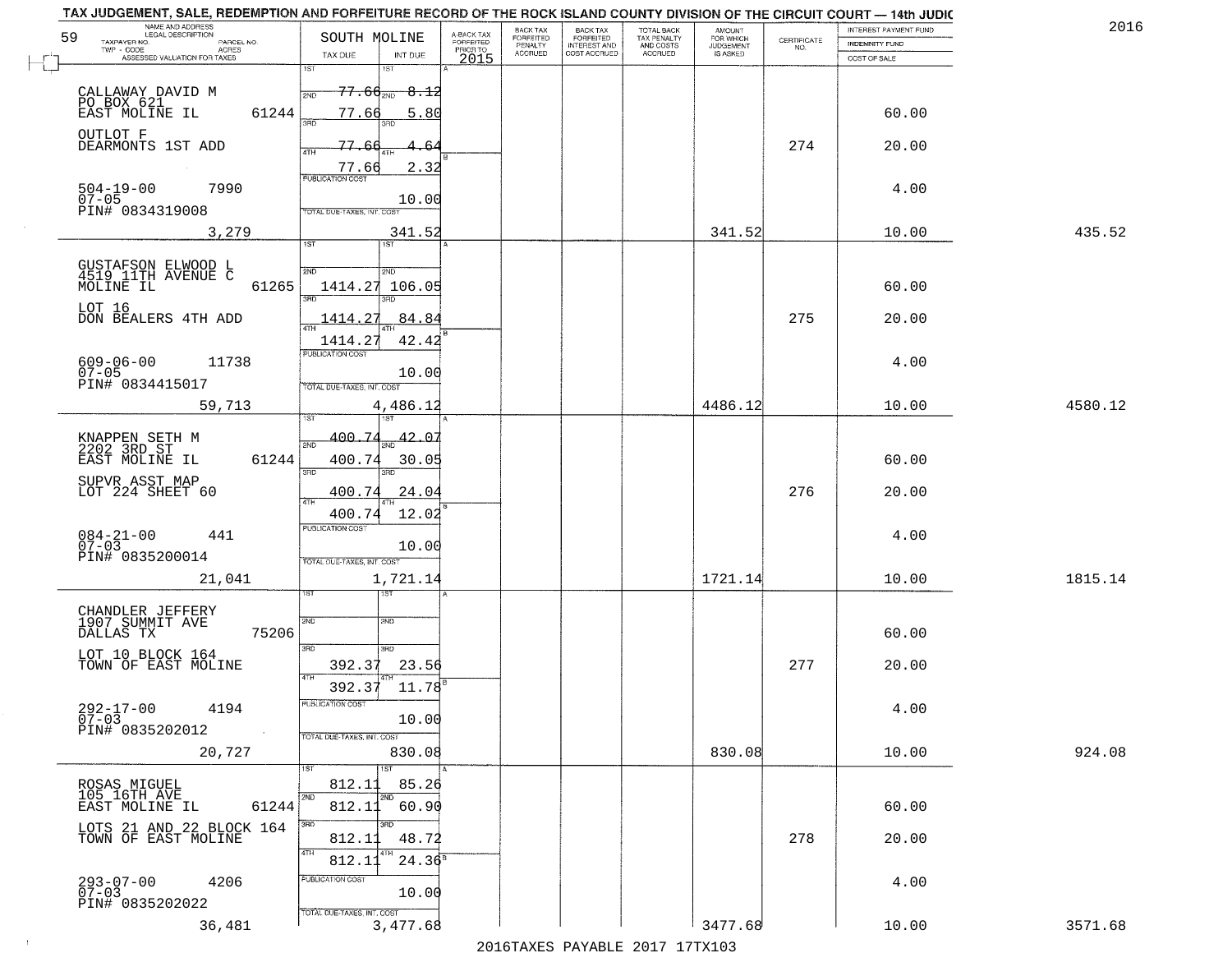| 59                                                    | BY WHOM   | RATE           | SOUTH MOLINE | TAX JUDGEMENT, SALE, REDEMPTION AND FORFEITURE RECORD OF THE ROCK ISLAND COUNTY DIVISION OF THE CIRCUIT COURT — 14th JUDICIAL CIRCUIT OF ILLINOIS 2016 | TOTAL DUE<br>TO REDEEM                       |                                                                                                                                                             | DATE OF REDEMP-<br>TION OR DEED |                                                                    |
|-------------------------------------------------------|-----------|----------------|--------------|--------------------------------------------------------------------------------------------------------------------------------------------------------|----------------------------------------------|-------------------------------------------------------------------------------------------------------------------------------------------------------------|---------------------------------|--------------------------------------------------------------------|
|                                                       | PURCHASED | $\%$<br>BID    | DATE OF SALE | SUBSEQUENT TAXES PAID, FEES, AND TIME EXTENSION                                                                                                        | FROM SALE<br>LESS<br><b>COUNTY CLERK FEE</b> | BY WHOM REDEEMED                                                                                                                                            | MO.<br>DAY.<br>YEAR             | RECEIVED REDEMPTION<br>MONEY IN FULL                               |
| PIN# 0834319008<br>RICO TRUSTEE                       |           | 18             | 12/28/2017   | 03/01/2018 Time Ext & incl<br>03/01/2018 Take Notice Fee                                                                                               | 08/07/2020<br>20.70                          |                                                                                                                                                             |                                 | Certificate<br>Returned<br>& Cancelled<br>07/06/2018               |
|                                                       |           |                |              |                                                                                                                                                        |                                              | 534.61 CALLAWAY HOMES                                                                                                                                       | 04/11/2018                      | Karen Kinney                                                       |
| PIN# 0834415017<br>REALTAX DEV LT'D<br>$\overline{c}$ |           | 00             | 12/28/2017   | $ 01/29/2018$ Time Ext & incl<br>$ 01/29/2018$ Take Notice Fee                                                                                         | 06/28/2020<br> 20.70                         |                                                                                                                                                             |                                 | Certificate<br>Returned<br>$\frac{1}{6}$ Cancelled 2<br>04/04/2018 |
|                                                       |           |                |              |                                                                                                                                                        |                                              | $\left\{\n \begin{array}{c}\n 4,600.82 \\  160.00\n \end{array}\n\right \n \begin{array}{c}\n 82 \\  \text{ELWOOD GUSTAFSON TRUST}\n \end{array}\n \right.$ | 02/22/2018                      | Karen Kinney                                                       |
| PIN# 0835200014<br>REALTAX DEV LT'D<br>3              |           | 0 <sub>0</sub> |              | $[04/08/2020 \t\t Time Ext & incl01/29/2018 \tTake Notice Free11/21/2019 Subs paid12/28/2017 \t[11/26/2018 Subs paid$                                  | 08/17/2020<br>20.70<br>1,866.24<br>1,799.86  |                                                                                                                                                             |                                 | Certificate<br>Returned<br>3<br>& Cancelled<br>06/11/2020          |
|                                                       |           |                |              |                                                                                                                                                        |                                              | $6,157.86$ $160.00$ SETH KNAPPEN/KATIE                                                                                                                      | 05/27/2020<br>CŎŎK              | Karen Kinney                                                       |
| PIN# 0835202012<br>REALTAX DEV LT'D<br>4              |           | 0 <sub>0</sub> | 12/28/2017   | $[01/29/2018$ Time Ext & incl<br>$[01/29/2018$ Take Notice Fee                                                                                         | 06/28/2020<br>20.70                          |                                                                                                                                                             |                                 | Certificate<br>Returned<br>& Cancelled 4<br>03/07/2019             |
|                                                       |           |                |              |                                                                                                                                                        |                                              | 944.78<br>160.00 JEFF CHANDLER                                                                                                                              | 12/04/2018                      | Karen Kinney                                                       |
| PIN# 0835202022<br>RICO TRUSTEE<br>5                  |           | 18             | 12/28/2017   | 03/01/2018 Time Ext & incl<br>03/01/2018 Take Notice Fee<br>$11/17/2018$ Subs paid                                                                     | 08/07/2020<br>20.70<br>3,594.52              |                                                                                                                                                             |                                 | Certificate<br>Returned<br>& Cancelled 5<br>05/09/2019             |
|                                                       |           |                |              | $2016$ TAYES DAVARLE $2017$ 17TY103                                                                                                                    |                                              | 9,546.95<br>160.00 MIGUEL ROSAS                                                                                                                             | 04/03/2019                      | Karen Kinney                                                       |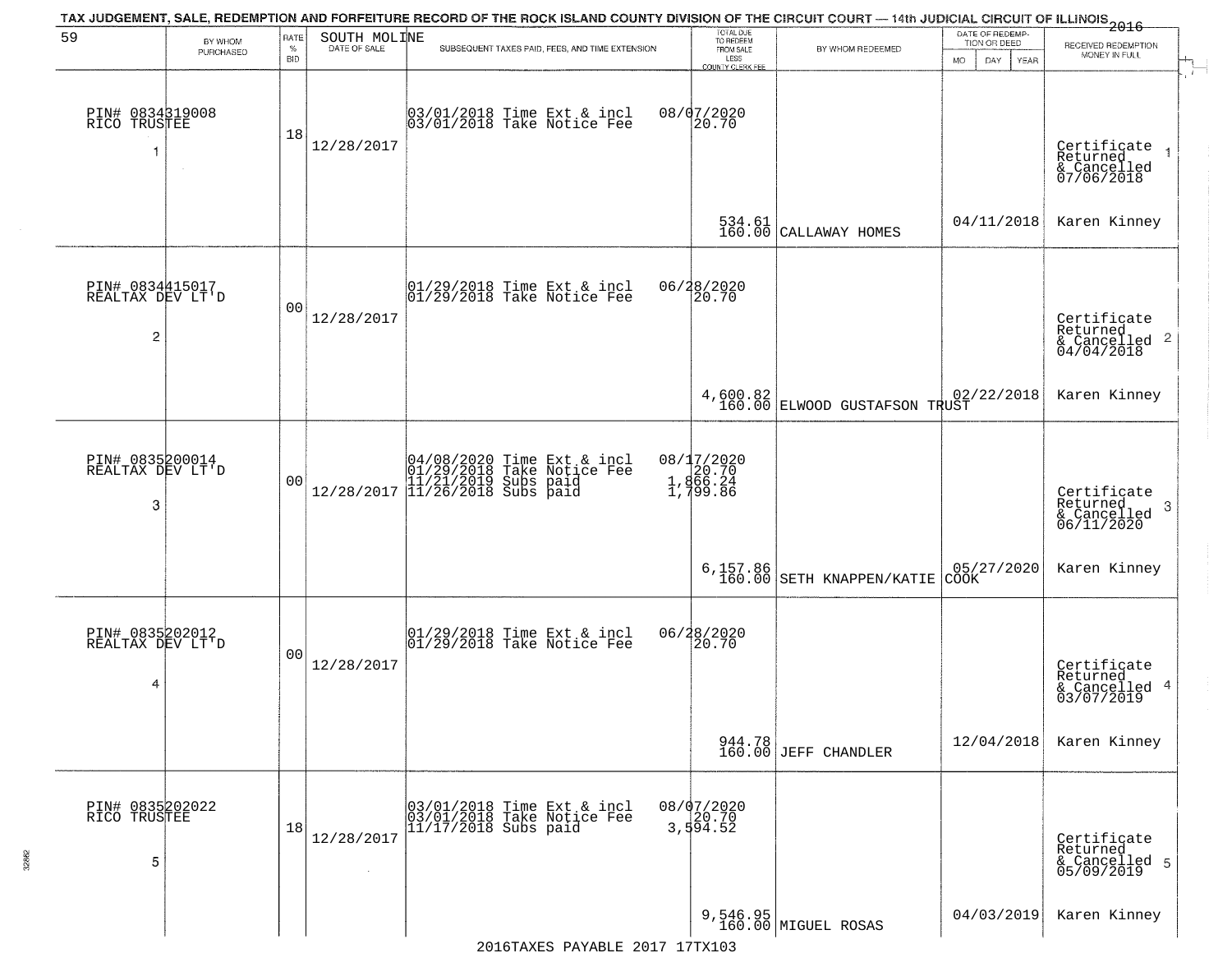| 2016    | INTEREST PAYMENT FUND |                                                                 | AMOUNT<br>FOR WHICH |                                        |                                       | BACK TAX             |                                     |                                                                                         | TAX JUDGEMENT, SALE, REDEMPTION AND FORFEITURE RECORD OF THE ROCK ISLAND COUNTY DIVISION OF THE CIRCUIT COURT - 14th JUDIC<br>NAME AND ADDRESS<br>LEGAL DESCRIPTION |
|---------|-----------------------|-----------------------------------------------------------------|---------------------|----------------------------------------|---------------------------------------|----------------------|-------------------------------------|-----------------------------------------------------------------------------------------|---------------------------------------------------------------------------------------------------------------------------------------------------------------------|
|         | INDEMNITY FUND        | $\begin{array}{c} \text{CERTIFICATE} \\ \text{NO.} \end{array}$ | <b>JUDGEMENT</b>    | TOTAL BACK<br>TAX PENALTY<br>AND COSTS | BACK TAX<br>FORFEITED<br>INTEREST AND | FORFEITED<br>PENALTY | A-BACK TAX<br>FORFEITED<br>PRIOR TO | SOUTH MOLINE                                                                            | 60<br>TAXPAYER NO.<br>PARCEL NO.                                                                                                                                    |
|         | COST OF SALE          |                                                                 | IS ASKED            | ACCRUED                                | COST ACCRUED                          | <b>ACCRUED</b>       | 2015                                | INT DUE<br>TAX DUE                                                                      | TWP - CODE<br>ACRES<br>ASSESSED VALUATION FOR TAXES                                                                                                                 |
|         |                       |                                                                 |                     |                                        |                                       |                      |                                     | 1ST<br>18T                                                                              |                                                                                                                                                                     |
|         |                       |                                                                 |                     |                                        |                                       |                      |                                     | $-428.13_{200}$ $44.94$<br>2ND                                                          |                                                                                                                                                                     |
|         |                       |                                                                 |                     |                                        |                                       |                      |                                     |                                                                                         | MCGINNIS ANDREW W<br>15507 34TH AVE<br>EAST MOLINE IL                                                                                                               |
|         | 60.00                 |                                                                 |                     |                                        |                                       |                      |                                     | 428.13<br>32.10<br>350                                                                  | 61244                                                                                                                                                               |
|         |                       |                                                                 |                     |                                        |                                       |                      |                                     |                                                                                         | LOT 39 BLOCK 164<br>TOWN OF EAST MOLINE                                                                                                                             |
|         | 20.00                 | 279                                                             |                     |                                        |                                       |                      |                                     | 128.13<br>25.68                                                                         |                                                                                                                                                                     |
|         |                       |                                                                 |                     |                                        |                                       |                      |                                     | 12.84<br>EUBLICATION COST                                                               |                                                                                                                                                                     |
|         | 4.00                  |                                                                 |                     |                                        |                                       |                      |                                     |                                                                                         | 4223                                                                                                                                                                |
|         |                       |                                                                 |                     |                                        |                                       |                      |                                     | 10.00                                                                                   | $294 - 02 - 00$<br>07-03                                                                                                                                            |
|         |                       |                                                                 |                     |                                        |                                       |                      |                                     | TOTAL DUE-TAXES, INT. COST                                                              | PIN# 0835202039                                                                                                                                                     |
| 1932.08 | 10.00                 |                                                                 | 1838.08             |                                        |                                       |                      |                                     | 1,838.08                                                                                | 16,069                                                                                                                                                              |
|         |                       |                                                                 |                     |                                        |                                       |                      |                                     | <b>IST</b>                                                                              |                                                                                                                                                                     |
|         |                       |                                                                 |                     |                                        |                                       |                      |                                     | 2ND<br>2ND                                                                              | MOCHI LLC<br>121 FAIRFIELD WAY STE 330                                                                                                                              |
|         | 60.00                 |                                                                 |                     |                                        |                                       |                      |                                     |                                                                                         | BLOOMINGDALE IL<br>60108                                                                                                                                            |
|         |                       |                                                                 |                     |                                        |                                       |                      |                                     | 3RD<br>3RD                                                                              |                                                                                                                                                                     |
|         | 20.00                 | 280                                                             |                     |                                        |                                       |                      |                                     |                                                                                         | LOT 7 BLOCK 165<br>TOWN OF EAST MOLINE                                                                                                                              |
|         |                       |                                                                 |                     |                                        |                                       |                      |                                     | 4TH<br>4TH                                                                              |                                                                                                                                                                     |
|         |                       |                                                                 |                     |                                        |                                       |                      |                                     | 15.44<br>514.77<br>PUBLICATION COST                                                     |                                                                                                                                                                     |
|         | 4.00                  |                                                                 |                     |                                        |                                       |                      |                                     |                                                                                         | $294 - 13 - 00$<br>4234                                                                                                                                             |
|         |                       |                                                                 |                     |                                        |                                       |                      |                                     | 10.00<br>TOTAL DUE-TAXES, INT. COST                                                     | $07 - 03$<br>PIN# 0835203009                                                                                                                                        |
|         |                       |                                                                 |                     |                                        |                                       |                      |                                     |                                                                                         |                                                                                                                                                                     |
| 634.21  | 10.00                 |                                                                 | 540.21              |                                        |                                       |                      |                                     | 540.21<br>IST.                                                                          | 19,321                                                                                                                                                              |
|         |                       |                                                                 |                     |                                        |                                       |                      |                                     |                                                                                         |                                                                                                                                                                     |
|         |                       |                                                                 |                     |                                        |                                       |                      |                                     | 410.30<br>43.05<br>2ND                                                                  | KISSEL THOMAS R/KAREN S<br>233 16TH AVE                                                                                                                             |
|         | 60.00                 |                                                                 |                     |                                        |                                       |                      |                                     | 410.30<br>30.75                                                                         | EAST MOLINE IL<br>61244                                                                                                                                             |
|         |                       |                                                                 |                     |                                        |                                       |                      |                                     | 3RD<br>3RD                                                                              | LOT 24 BLOCK 165                                                                                                                                                    |
|         | 20.00                 | 281                                                             |                     |                                        |                                       |                      |                                     | 24.60<br><u>410.30</u>                                                                  | TOWN OF EAST MOLINE                                                                                                                                                 |
|         |                       |                                                                 |                     |                                        |                                       |                      |                                     | 410.30<br>12.30                                                                         |                                                                                                                                                                     |
|         |                       |                                                                 |                     |                                        |                                       |                      |                                     | <b>PUBLICATION COST</b>                                                                 |                                                                                                                                                                     |
|         | 4.00                  |                                                                 |                     |                                        |                                       |                      |                                     | 10.00                                                                                   | $295 - 08 - 00$<br>07-03<br>4251                                                                                                                                    |
|         |                       |                                                                 |                     |                                        |                                       |                      |                                     | TOTAL OUE-TAXES, INT. COST                                                              | PIN# 0835203024                                                                                                                                                     |
| 1855.90 | 10.00                 |                                                                 | 1761.90             |                                        |                                       |                      |                                     | 1,761.90                                                                                | 21,400                                                                                                                                                              |
|         |                       |                                                                 |                     |                                        |                                       |                      |                                     |                                                                                         |                                                                                                                                                                     |
|         |                       |                                                                 |                     |                                        |                                       |                      |                                     | 297.58<br>31.22                                                                         | HOUSTON COLLEEN                                                                                                                                                     |
|         | 60.00                 |                                                                 |                     |                                        |                                       |                      |                                     | 2ND<br>22.30<br>297.58                                                                  | 241 16TH AVE<br>EAST MOLINE IL<br>61244                                                                                                                             |
|         |                       |                                                                 |                     |                                        |                                       |                      |                                     | 3RD<br>3RD                                                                              |                                                                                                                                                                     |
|         | 20.00                 | 282                                                             |                     |                                        |                                       |                      |                                     | 17.84                                                                                   | LOT 25 BLOCK 165<br>TOWN OF EAST MOLINE                                                                                                                             |
|         |                       |                                                                 |                     |                                        |                                       |                      |                                     | 297.58<br>4TH                                                                           |                                                                                                                                                                     |
|         |                       |                                                                 |                     |                                        |                                       |                      |                                     | 297.58<br>8.92                                                                          |                                                                                                                                                                     |
|         | 4.00                  |                                                                 |                     |                                        |                                       |                      |                                     | PUBLICATION COS-                                                                        | $295 - 09 - 00$<br>07-03<br>4252                                                                                                                                    |
|         |                       |                                                                 |                     |                                        |                                       |                      |                                     | 10.00                                                                                   | PIN# 0835203025                                                                                                                                                     |
|         |                       |                                                                 |                     |                                        |                                       |                      |                                     | TOTAL DUE-TAXES, INT. COST                                                              | $\sim 10^{-1}$                                                                                                                                                      |
| 1374.60 | 10.00                 |                                                                 | 1280.60             |                                        |                                       |                      |                                     | 1,280.60                                                                                | 22,169                                                                                                                                                              |
|         |                       |                                                                 |                     |                                        |                                       |                      |                                     | 1ST<br>1ST                                                                              |                                                                                                                                                                     |
|         |                       |                                                                 |                     |                                        |                                       |                      |                                     |                                                                                         | SANTIAGO ARCELIA<br>332 15TH AVE                                                                                                                                    |
|         | 60.00                 |                                                                 |                     |                                        |                                       |                      |                                     | 2ND<br>2ND                                                                              | 61244<br>EAST MOLINE IL                                                                                                                                             |
|         |                       |                                                                 |                     |                                        |                                       |                      |                                     | 3RD<br>3RD                                                                              |                                                                                                                                                                     |
|         | 20.00                 | 283                                                             |                     |                                        |                                       |                      |                                     | 23.04<br>384.1                                                                          | LOT 8 BLOCK 166<br>TOWN OF EAST MOLINE                                                                                                                              |
|         |                       |                                                                 |                     |                                        |                                       |                      |                                     | 4TH                                                                                     |                                                                                                                                                                     |
|         |                       |                                                                 |                     |                                        |                                       |                      |                                     |                                                                                         |                                                                                                                                                                     |
|         | 4.00                  |                                                                 |                     |                                        |                                       |                      |                                     |                                                                                         | 4265                                                                                                                                                                |
|         |                       |                                                                 |                     |                                        |                                       |                      |                                     |                                                                                         | PIN# 0835204010                                                                                                                                                     |
| 906.78  |                       |                                                                 |                     |                                        |                                       |                      |                                     |                                                                                         |                                                                                                                                                                     |
|         |                       |                                                                 |                     |                                        |                                       |                      |                                     |                                                                                         |                                                                                                                                                                     |
|         | 10.00                 |                                                                 | 812.78              | 2016 TAVEC DAVARIE 2017 17 TAV102      |                                       |                      |                                     | $11.54^s$<br>384.1<br>PUBLICATION COST<br>10.00<br>TOTAL DUE-TAXES, INT. COST<br>812.78 | 296-01-00<br>07-03<br>20,417                                                                                                                                        |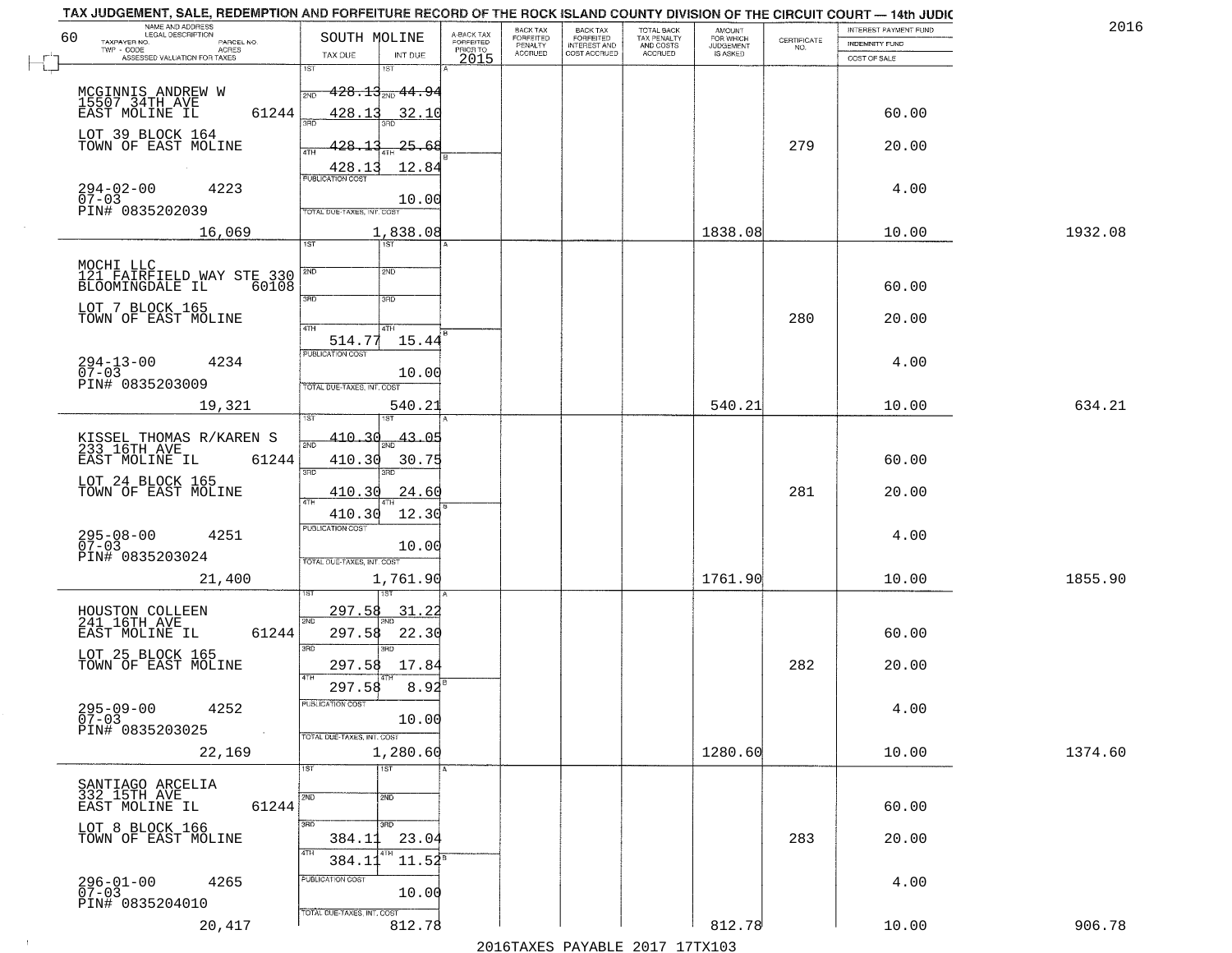| 60                                        | BY WHOM                                  | <b>RATE</b>        | SOUTH MOLINE           | TAX JUDGEMENT, SALE, REDEMPTION AND FORFEITURE RECORD OF THE ROCK ISLAND COUNTY DIVISION OF THE CIRCUIT COURT — 14th JUDICIAL CIRCUIT OF ILLINOIS 2016 | TOTAL DUE<br>TO REDEEM                       |                                                                     | DATE OF REDEMP-<br>TION OR DEED |                                                           |
|-------------------------------------------|------------------------------------------|--------------------|------------------------|--------------------------------------------------------------------------------------------------------------------------------------------------------|----------------------------------------------|---------------------------------------------------------------------|---------------------------------|-----------------------------------------------------------|
|                                           | PURCHASED                                | $\%$<br><b>BID</b> | DATE OF SALE           | SUBSEQUENT TAXES PAID, FEES, AND TIME EXTENSION                                                                                                        | FROM SALE<br>LESS<br><b>COUNTY CLERK FEE</b> | BY WHOM REDEEMED                                                    | MO.<br>DAY.<br>YEAR             | RECEIVED REDEMPTION<br>MONEY IN FULL                      |
| PIN# 0835202039<br>RICO TRUSTEE<br>1      | $\sim$                                   | 18                 | 12/28/2017             | 03/01/2018 Time Ext & incl<br>03/01/2018 Take Notice Fee                                                                                               | 08/07/2020<br>20.70                          |                                                                     |                                 | Certificate<br>Returned<br>& Cancelled<br>07/05/2018      |
|                                           |                                          |                    |                        |                                                                                                                                                        | $2,300.55$ VB&G                              |                                                                     | 06/22/2018                      | Karen Kinney                                              |
| $\overline{c}$                            | INTEGRITY INVESTMENT FUND LLC            | 00                 | 12/28/2017             | 01/19/2018 Time Ext & incl<br>01/17/2018 Take Notice Fee                                                                                               | 06/29/2020<br>20.59                          |                                                                     |                                 | Certificate<br>Returned<br>& Cancelled 2<br>03/09/2018    |
|                                           |                                          |                    |                        |                                                                                                                                                        |                                              | 654.80<br>160.00 VERONA REAL ESTATE                                 | $02/15/2018$<br>2 OF 4          | Karen Kinney                                              |
| PIN# 0835203024<br>WESTERN SITES LLC<br>3 |                                          | 0 <sub>0</sub>     | 12/28/2017             |                                                                                                                                                        |                                              |                                                                     |                                 | Certificate<br>Returned<br>3<br>& Cancelled<br>07/06/2018 |
|                                           |                                          |                    |                        |                                                                                                                                                        |                                              | 1,855.90<br>160.00 CORELOGIC                                        | 03/27/2018                      | Karen Kinney                                              |
| 4                                         | PIN# 0835203025<br>EQUITY ONE INVESTMENT | 00 <sup>1</sup>    | FUND LLC<br>12/28/2017 | 01/16/2018 Time Ext & incl<br>01/16/2018 Take Notice Fee                                                                                               | 07/03/2020<br>20.59                          |                                                                     |                                 | Certificate<br>Returned<br>& Cancelled 4<br>04/04/2018    |
|                                           |                                          |                    |                        |                                                                                                                                                        |                                              | $1,395.19$ CORELOGIC                                                | 02/14/2018                      | Karen Kinney                                              |
| 5                                         | PIN# 0835204010<br>EQUITY ONE INVESTMENT | 001                | FUND LLC<br>12/28/2017 | 01/16/2018 Time Ext & incl<br>01/16/2018 Take Notice Fee                                                                                               | $07/03/2020$<br>20.59                        |                                                                     |                                 | Certificate<br>Returned<br>& Cancelled 5<br>07/06/2018    |
|                                           |                                          |                    |                        |                                                                                                                                                        |                                              | $\begin{bmatrix} 927.37 \\ 160.00 \end{bmatrix}$ KATZ NOWINSKI ATTY | 05/18/2018                      | Karen Kinney                                              |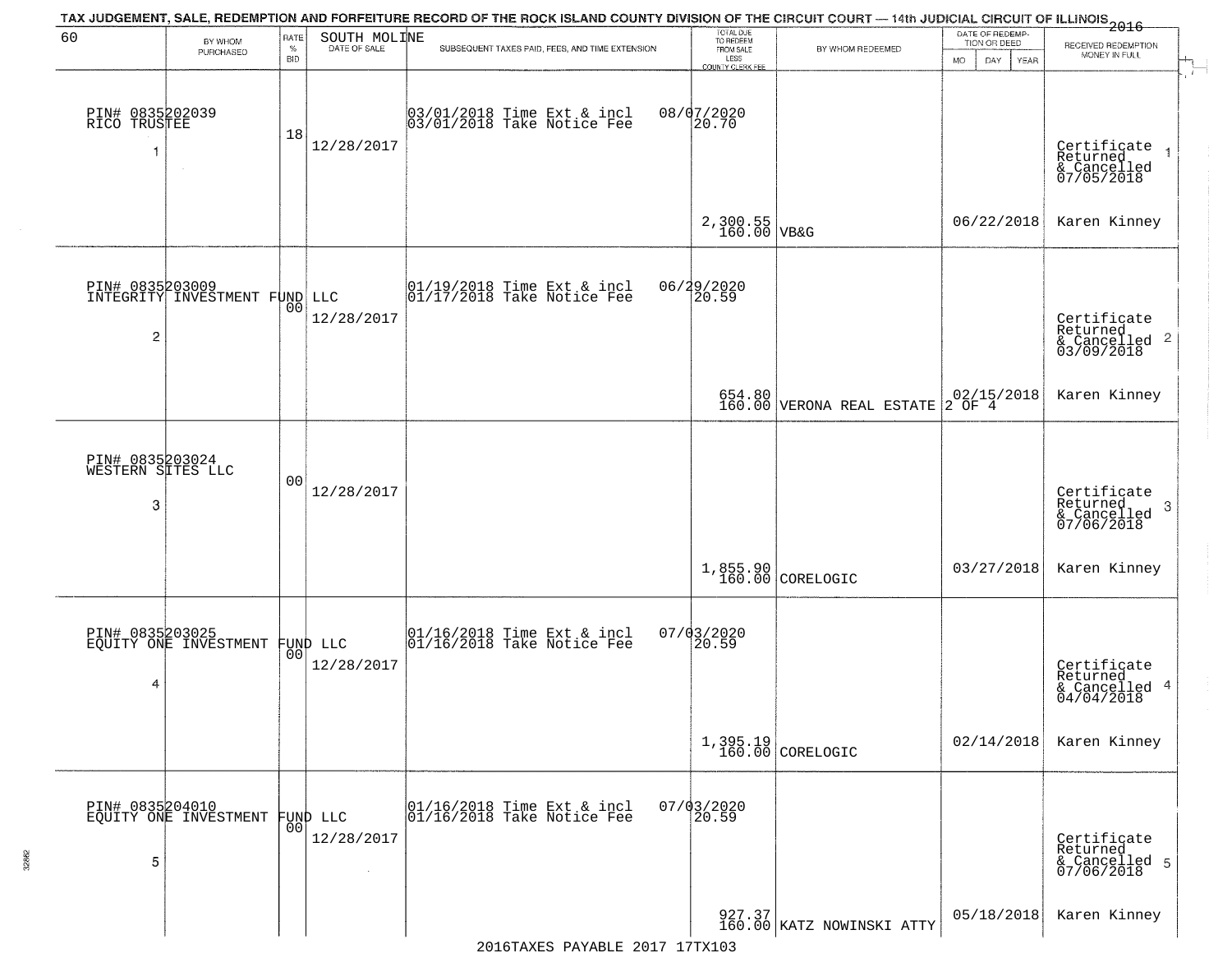| NAME AND ADDRESS<br>LEGAL DESCRIPTION                                |                                                                        |                                     | BACK TAX             | <b>BACK TAX</b>           |                                        |                                  |                                                                 | INTEREST PAYMENT FUND | 2016    |
|----------------------------------------------------------------------|------------------------------------------------------------------------|-------------------------------------|----------------------|---------------------------|----------------------------------------|----------------------------------|-----------------------------------------------------------------|-----------------------|---------|
| 61<br>TAXPAYER NO.<br>PARCEL NO.<br>ACRES                            | SOUTH MOLINE                                                           | A-BACK TAX<br>FORFEITED<br>PRIOR TO | FORFEITED<br>PENALTY | FORFEITED<br>INTEREST AND | TOTAL BACK<br>TAX PENALTY<br>AND COSTS | AMOUNT<br>FOR WHICH<br>JUDGEMENT | $\begin{array}{c} \text{CERTIFICATE} \\ \text{NO.} \end{array}$ | INDEMNITY FUND        |         |
| ASSESSED VALUATION FOR TAXES                                         | TAX DUE<br>INT DUE                                                     | 2015                                | <b>ACCRUED</b>       | COST ACCRUED              | ACCRUED                                | IS ASKED                         |                                                                 | COST OF SALE          |         |
| MARQUINA ANNA B<br>219 17TH AVE                                      | 1ST<br>$1S$ T<br>2ND<br>2ND                                            |                                     |                      |                           |                                        |                                  |                                                                 |                       |         |
| 61244<br>EAST MOLINE IL<br>LOT 20 BLOCK 183                          | 415.85<br>31.20                                                        |                                     |                      |                           |                                        |                                  |                                                                 | 60.00                 |         |
| TOWN OF EAST MOLINE                                                  | 415.85<br>-24.96<br>12.48<br>$\frac{415.85}{FUBLICATION COST}$         |                                     |                      |                           |                                        |                                  | 284                                                             | 20.00                 |         |
| $316 - 08 - 00$<br>07-03<br>4711<br>PIN# 0835207019                  | 10.00<br>TOTAL DUE-TAXES, INT. COST                                    |                                     |                      |                           |                                        |                                  |                                                                 | 4.00                  |         |
| 21,608                                                               | 1,326.19<br>197                                                        |                                     |                      |                           |                                        | 1326.19                          |                                                                 | 10.00                 | 1420.19 |
| BAKER RAYMOND F<br>351 19TH AVENUE CT<br>61244<br>EAST MOLINE IL     | 902, 24<br>$\frac{94.71}{200}$<br>2ND<br>902.24<br>67.65<br>3RD<br>3BD |                                     |                      |                           |                                        |                                  |                                                                 | 60.00                 |         |
| LOT 9<br>HILLCREST COURT ADD                                         | 902.24<br>54.12<br>ৰিটা<br>902.24<br>27.06                             |                                     |                      |                           |                                        |                                  | 285                                                             | 20.00                 |         |
| $530 - 12 - 00$<br>8499<br>$07 - 03$<br>PIN# 0835218003              | <b>PUBLICATION COST</b><br>10.00<br>TOTAL DUE-TAXES, INT. COST         |                                     |                      |                           |                                        |                                  |                                                                 | 4.00                  |         |
| 44,864                                                               | 3,862.50<br>1ST<br>181                                                 |                                     |                      |                           |                                        | 3862.50                          |                                                                 | 10.00                 | 3956.50 |
| NASTRUZ LUCAS E<br>165 CLOVER HILL LN<br>BARRINGTON IL<br>60010      | -70.75<br>$\overline{1}$<br>2ND<br>70.75<br>5.30<br>3RD<br>3RD         |                                     |                      |                           |                                        |                                  |                                                                 | 60.00                 |         |
| LOTS 64 65 & 66<br>MAYWOOD                                           | 70.75<br>4.24<br>4TH<br>70.75<br>2.12                                  |                                     |                      |                           |                                        |                                  | 286                                                             | 20.00                 |         |
| $113 - 17 - 00$<br>07-05<br>749<br>PIN# 0835323031                   | <b>PUBLICATION COST</b><br>10.00<br>TOTAL OUE-TAXES, INT. COST         |                                     |                      |                           |                                        |                                  |                                                                 | 4.00                  |         |
| 2,987                                                                | 312.08                                                                 |                                     |                      |                           |                                        | 312.08                           |                                                                 | 10.00                 | 406.08  |
| NASTRUZ LUCAS E<br>165 CLOVER HILL LN<br>BARRINGTON IL<br>60010      | 70.75<br>7.42<br>2ND<br>70.75<br>5.30<br>3RD                           |                                     |                      |                           |                                        |                                  |                                                                 | 60.00                 |         |
| LOTS 67 & 68<br>MAYWOOD ADDN                                         | 3RD<br>70.75<br>4.24<br>4TH<br>70.75<br>2.12                           |                                     |                      |                           |                                        |                                  | 287                                                             | 20.00                 |         |
| $113 - 20 - 20$<br>752<br>$07 - 05$<br>PIN# 0835323032<br>$\sim 100$ | "UBLICA HUN CUS<br>10.00<br>TOTAL DUE-TAXES, INT. COST                 |                                     |                      |                           |                                        |                                  |                                                                 | 4.00                  |         |
| 2,987                                                                | 312.08<br>1ST<br>1ST                                                   |                                     |                      |                           |                                        | 312.08                           |                                                                 | 10.00                 | 406.08  |
| FRAZELLE PATRICK/STEFANIE<br>5407 IITH AVENUE A<br>61265             | 2ND<br>2ND                                                             |                                     |                      |                           |                                        |                                  |                                                                 | 60.00                 |         |
| LOT 23<br>DON BEALERS 3RD SUBD                                       | 3RD<br>3RD<br>4TH<br>4TH<br>$28.14^{\circ}$<br>938.12                  |                                     |                      |                           |                                        |                                  | 288                                                             | 20.00                 |         |
| 607-33-00<br>07-05<br>11572<br>PIN# 0835326002                       | PUBLICATION COST<br>10.00<br>TOTAL DUE-TAXES, INT. COST                |                                     |                      |                           |                                        |                                  |                                                                 | 4.00                  |         |
| 45,609                                                               | 976.26                                                                 |                                     |                      |                           |                                        | 976.26                           |                                                                 | 10.00                 | 1070.26 |

 $\sim 100$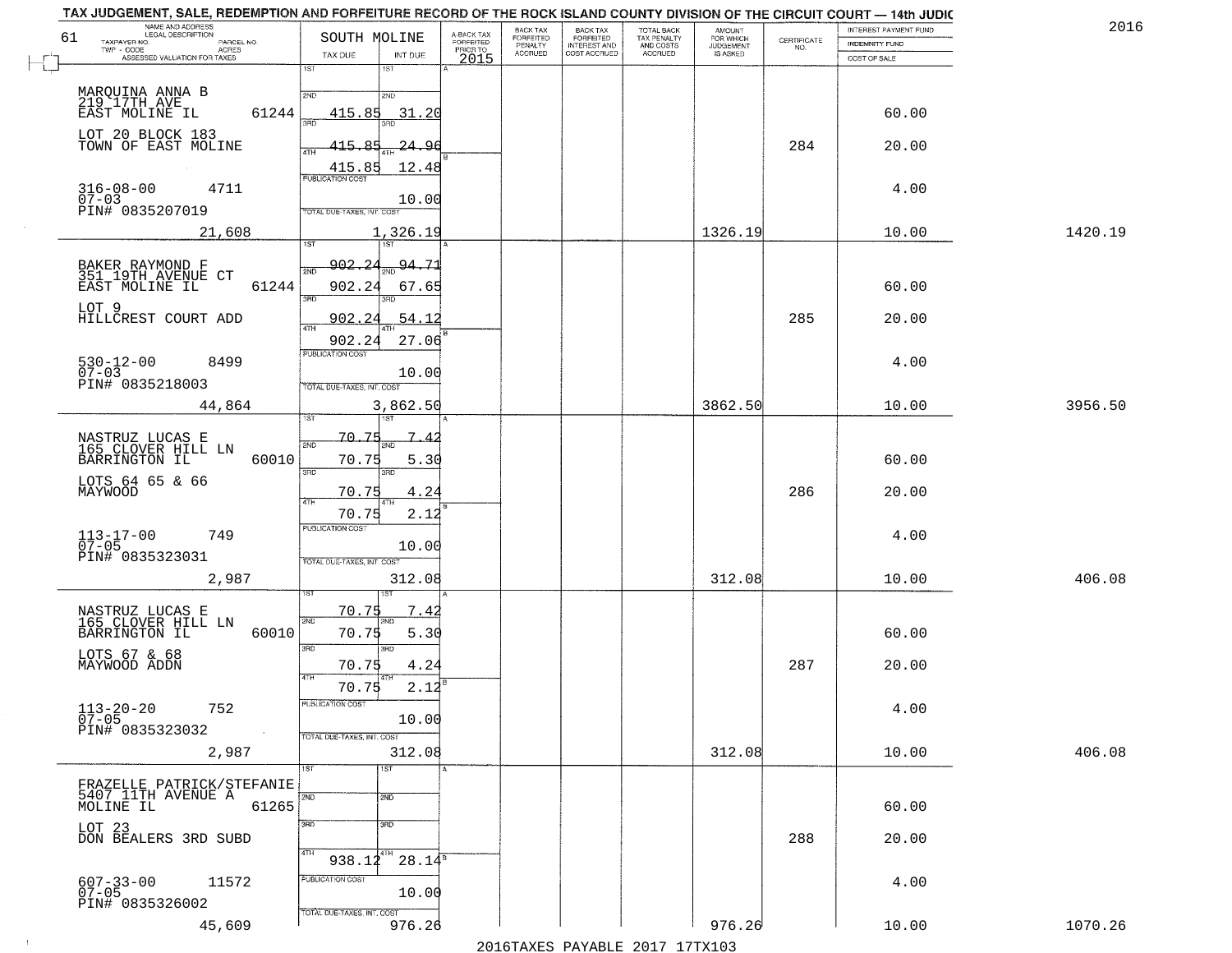|                                      |                                             |                            |                              | TAX JUDGEMENT, SALE, REDEMPTION AND FORFEITURE RECORD OF THE ROCK ISLAND COUNTY DIVISION OF THE CIRCUIT COURT - 14th JUDICIAL CIRCUIT OF ILLINOIS 2016                                                                                                   |                                                                                                                              |                                              | DATE OF REDEMP-                            |                                                                                                 |
|--------------------------------------|---------------------------------------------|----------------------------|------------------------------|----------------------------------------------------------------------------------------------------------------------------------------------------------------------------------------------------------------------------------------------------------|------------------------------------------------------------------------------------------------------------------------------|----------------------------------------------|--------------------------------------------|-------------------------------------------------------------------------------------------------|
| 61                                   | BY WHOM<br>PURCHASED                        | RATE<br>$\%$<br><b>BID</b> | SOUTH MOLINE<br>DATE OF SALE | SUBSEQUENT TAXES PAID, FEES, AND TIME EXTENSION                                                                                                                                                                                                          | TOTAL DUE<br>TO REDEEM<br>FROM SALE<br>LESS<br>COUNTY CLERK FEE                                                              | BY WHOM REDEEMED                             | TION OR DEED<br>MO.<br>DAY.<br><b>YEAR</b> | RECEIVED REDEMPTION<br>MONEY IN FULL                                                            |
| PIN# 0835207019<br>WESTERN SITES LLC |                                             | 00                         | 12/28/2017                   | $06/25/2020$ Time Ext & incl<br>04/13/2018 Take Notice Fee<br>07/17/2020 Take Notice Fee<br>07/17/2020 Circuit Clerks Fee<br>07/2020 Title Search Fee<br>08/03/2020 Sheriffs Fee<br>08/03/2020 Publication Fee<br>11/29/2018 Subs paid                   | 12/22/2020<br>20.70<br>35.00<br>$\frac{116.07}{150.00}$<br>$\frac{480.00}{150.05}$<br>1,865.68                               |                                              |                                            | Certificate<br>Returned<br>& Cancelled<br>10/13/2020                                            |
|                                      |                                             |                            |                              |                                                                                                                                                                                                                                                          |                                                                                                                              | $5,239.97$<br>160.00 ANNA MARQUINA           | 09/04/2020                                 | Karen Kinney                                                                                    |
| PIN# 0835218003<br>$\overline{c}$    | EQUITY ONE INVESTMENT                       | 00 <sub>1</sub>            | FUND LLC<br>12/28/2017       | $ 01/16/2018$ Time Ext & incl<br>$ 01/16/2018$ Take Notice Fee                                                                                                                                                                                           | 07/03/2020<br>20.59                                                                                                          |                                              |                                            | Certificate<br>Returned<br>$\frac{1}{6}$ Cancelled 2<br>07/13/2018                              |
|                                      |                                             |                            |                              |                                                                                                                                                                                                                                                          |                                                                                                                              | 3,977.09<br>160.00 TOM BAKER                 | 06/04/2018                                 | Karen Kinney                                                                                    |
| PIN# 0835323031<br>RICO TRUSTEE<br>3 |                                             | 18                         | 12/28/2017                   | $03/01/2018$ Time Ext & incl<br>$03/01/2018$ Take Notice Fee<br>$02/13/2020$ Take Notice Fee<br>$02/28/2020$ Circuit Clerks Fee<br>$02/28/2020$ Sheriffs Fee<br>$03/19/2020$ Subication Fee<br>$03/19/2020$ Subs paid<br>$11/16/2019$ Subs               | $\begin{array}{r} 08/07/2020 \\ 20.70 \\ 35.00 \\ 13.80 \\ 14.85 \\ 2.622 \\ 34.222 \\ 34.86 \\ 49.86 \end{array}$<br>335.66 |                                              |                                            | TAX DEED ISSUED<br>Certificate  <br>Returned<br>-3<br>& Cancelled<br>10/26/2020<br>Karen Kinney |
| PIN# 0835323032<br>RICO TRUSTEE<br>4 |                                             | 18                         | 12/28/2017                   | 03/01/2018 Time Ext & incl<br>03/01/2018 Take Notice Fee<br>02/13/2020 Take Notice Fee<br>02/28/2020 Circuit Clerks Fee<br>02/28/2020 Sheriffs Fee<br>03/19/2020 Publication Fee<br>07/02/2020 Subs paid<br>11/16/2019 Subs paid<br>11/17/2018 Subs paid | 08/07/2020<br>$\begin{array}{r} 20.70 \\ 20.70 \\ 35.00 \\ 13.80 \\ 14.1 \\ 24.62 \\ 34.23 \end{array}$<br>340.82<br>335.66  |                                              |                                            | TAX DEED ISSUED<br>  Certificate<br>Returned<br>& Cancelled 4<br>10/26/2020<br>Karen Kinney     |
| 5                                    | PIN# 0835326002<br>MS INVESTMENTS GROUP INC |                            | 12/28/2017                   | 01/24/2018 Time Ext & incl<br>02/02/2018 Take Notice Fee                                                                                                                                                                                                 | 06/29/2020<br>20.70                                                                                                          |                                              |                                            | Certificate<br>Returned<br>& Cancelled 5<br>10/25/2018                                          |
|                                      |                                             |                            |                              |                                                                                                                                                                                                                                                          |                                                                                                                              | 1,090.96<br>160.00 PATRICK/STEFANIE FRAZELLE |                                            | Karen Kinney                                                                                    |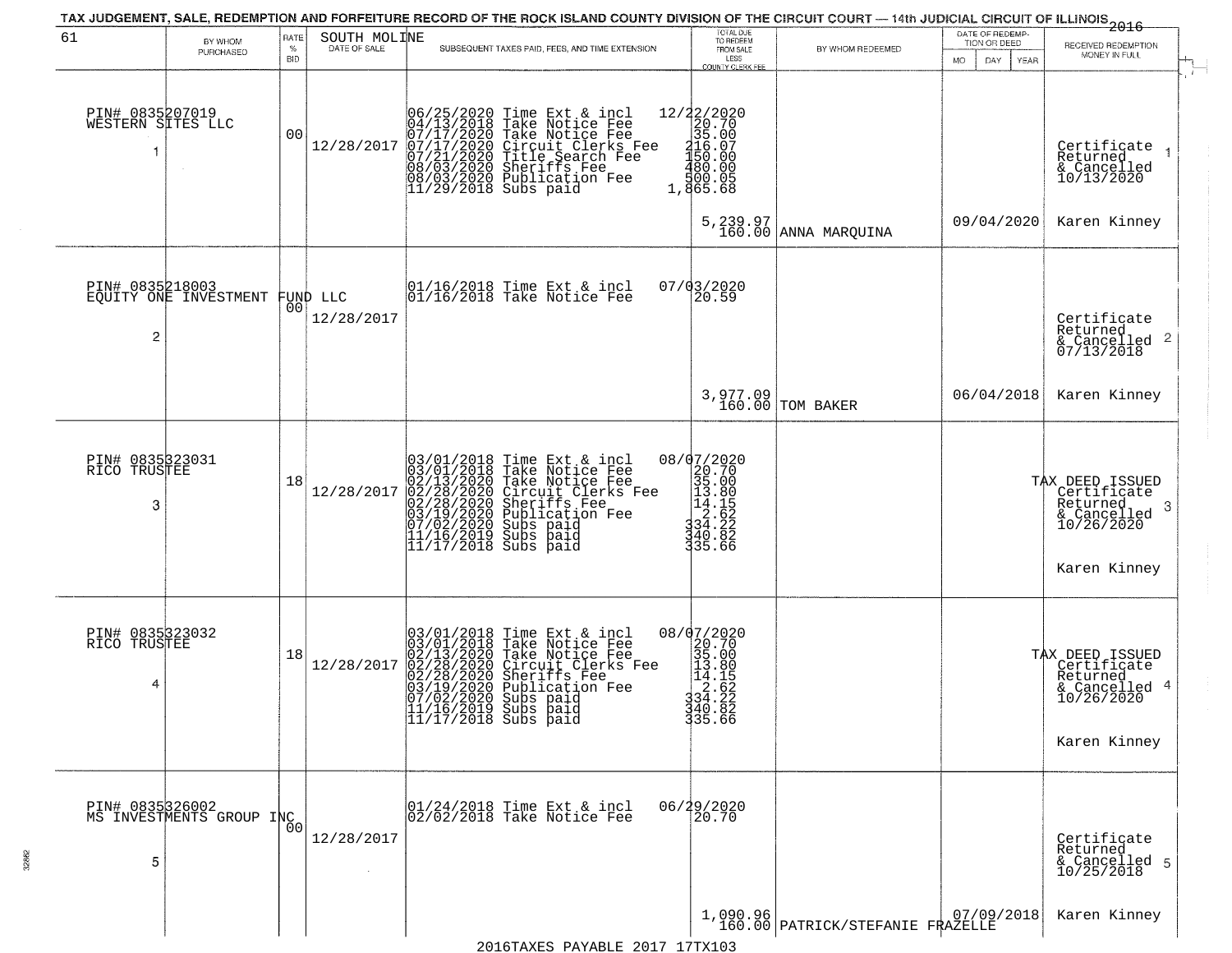| TAX JUDGEMENT, SALE, REDEMPTION AND FORFEITURE RECORD OF THE ROCK ISLAND COUNTY DIVISION OF THE CIRCUIT COURT - 14th JUDIC<br>NAME AND ADDRESS<br>LEGAL DESCRIPTION |                                            |                                     | BACK TAX                    |                                       |                                        | AMOUNT<br>FOR WHICH |                                                                 | INTEREST PAYMENT FUND | 2016    |
|---------------------------------------------------------------------------------------------------------------------------------------------------------------------|--------------------------------------------|-------------------------------------|-----------------------------|---------------------------------------|----------------------------------------|---------------------|-----------------------------------------------------------------|-----------------------|---------|
| 62<br>TAXPAYER NO.<br>PARCEL NO.<br>TWP - CODE                                                                                                                      | SOUTH MOLINE                               | A-BACK TAX<br>FORFEITED<br>PRIOR TO | <b>FORFEITED</b><br>PENALTY | BACK TAX<br>FORFEITED<br>INTEREST AND | TOTAL BACK<br>TAX PENALTY<br>AND COSTS | <b>JUDGEMENT</b>    | $\begin{array}{c} \text{CERTIFICATE} \\ \text{NO.} \end{array}$ | <b>INDEMNITY FUND</b> |         |
| <b>ACRES</b><br>ASSESSED VALUATION FOR TAXES                                                                                                                        | INT DUE<br>TAX DUE                         | 2015                                | <b>ACCRUED</b>              | COST ACCRUED                          | ACCRUED                                | IS ASKED            |                                                                 | COST OF SALE          |         |
|                                                                                                                                                                     | 1ST<br>18T                                 |                                     |                             |                                       |                                        |                     |                                                                 |                       |         |
| SPENCER SUSAN J<br>204_29TH_AVE__                                                                                                                                   | 2ND<br>2ND                                 |                                     |                             |                                       |                                        |                     |                                                                 |                       |         |
| 61244<br>EAST MOLINE IL                                                                                                                                             | 250.05<br>18.75                            |                                     |                             |                                       |                                        |                     |                                                                 | 60.00                 |         |
|                                                                                                                                                                     |                                            |                                     |                             |                                       |                                        |                     |                                                                 |                       |         |
| LOT 40<br>NINO CABRYS 2ND ADD                                                                                                                                       | 250.05<br>-15.00                           |                                     |                             |                                       |                                        |                     | 289                                                             | 20.00                 |         |
|                                                                                                                                                                     |                                            |                                     |                             |                                       |                                        |                     |                                                                 |                       |         |
|                                                                                                                                                                     | 250.05<br>7.50                             |                                     |                             |                                       |                                        |                     |                                                                 |                       |         |
| $373 - 11 - 00$<br>07-03<br>5721                                                                                                                                    | 10.00                                      |                                     |                             |                                       |                                        |                     |                                                                 | 4.00                  |         |
| PIN# 0835420029                                                                                                                                                     | TOTAL DUE-TAXES, INT, COST                 |                                     |                             |                                       |                                        |                     |                                                                 |                       |         |
| 15,385                                                                                                                                                              | 801.40                                     |                                     |                             |                                       |                                        | 801.40              |                                                                 | 10.00                 | 895.40  |
|                                                                                                                                                                     | <b>IST</b>                                 |                                     |                             |                                       |                                        |                     |                                                                 |                       |         |
|                                                                                                                                                                     | 40.39<br>384.54                            |                                     |                             |                                       |                                        |                     |                                                                 |                       |         |
| GRIFFIN RUSSELL JOE<br>2727 4TH STREET A<br>61244                                                                                                                   | 384.54                                     |                                     |                             |                                       |                                        |                     |                                                                 | 60.00                 |         |
| EAST MOLINE IL                                                                                                                                                      | 28.85<br>उन्नठ                             |                                     |                             |                                       |                                        |                     |                                                                 |                       |         |
| LOT 77<br>CABRYS ADD                                                                                                                                                | 23.08<br>384.54                            |                                     |                             |                                       |                                        |                     | 290                                                             | 20.00                 |         |
|                                                                                                                                                                     |                                            |                                     |                             |                                       |                                        |                     |                                                                 |                       |         |
|                                                                                                                                                                     | 384.54<br>11.54<br>PUBLICATION COST        |                                     |                             |                                       |                                        |                     |                                                                 |                       |         |
| $361 - 11 - 00$<br>5467                                                                                                                                             |                                            |                                     |                             |                                       |                                        |                     |                                                                 | 4.00                  |         |
| $07 - 03$<br>PIN# 0835424020                                                                                                                                        | 10.00<br>TOTAL DUE-TAXES, INT. COST        |                                     |                             |                                       |                                        |                     |                                                                 |                       |         |
| 20,433                                                                                                                                                              | 1,652.02                                   |                                     |                             |                                       |                                        | 1652.02             |                                                                 | 10.00                 | 1746.02 |
|                                                                                                                                                                     | 1ST                                        |                                     |                             |                                       |                                        |                     |                                                                 |                       |         |
|                                                                                                                                                                     | 559.02<br>58.7.                            |                                     |                             |                                       |                                        |                     |                                                                 |                       |         |
| ASH RYAN D<br>3424 10TH ST                                                                                                                                          | 2ND                                        |                                     |                             |                                       |                                        |                     |                                                                 |                       |         |
| EAST MOLINE IL<br>61244                                                                                                                                             | 559.02<br>41.95<br>3RD<br>3RD              |                                     |                             |                                       |                                        |                     |                                                                 | 60.00                 |         |
| LOT 122<br>CABRYS ADD E .50                                                                                                                                         | 559.02<br>33.56                            |                                     |                             |                                       |                                        |                     | 291                                                             | 20.00                 |         |
|                                                                                                                                                                     | ATH                                        |                                     |                             |                                       |                                        |                     |                                                                 |                       |         |
|                                                                                                                                                                     | 16.78<br>559.02<br><b>PUBLICATION COST</b> |                                     |                             |                                       |                                        |                     |                                                                 |                       |         |
| $363 - 13 - 00$<br>07-03<br>$5512 - A$                                                                                                                              |                                            |                                     |                             |                                       |                                        |                     |                                                                 | 4.00                  |         |
| PIN# 0835424060                                                                                                                                                     | 10.00<br>TOTAL OUE-TAXES, INT. COST        |                                     |                             |                                       |                                        |                     |                                                                 |                       |         |
| 20,982                                                                                                                                                              | 2,397.10                                   |                                     |                             |                                       |                                        | 2397.10             |                                                                 | 10.00                 | 2491.10 |
|                                                                                                                                                                     | १९४                                        |                                     |                             |                                       |                                        |                     |                                                                 |                       |         |
|                                                                                                                                                                     |                                            |                                     |                             |                                       |                                        |                     |                                                                 |                       |         |
| JACOBSEN DAVID E<br>329 30TH AVE                                                                                                                                    | 2ND<br>SND                                 |                                     |                             |                                       |                                        |                     |                                                                 |                       |         |
| EAST MOLINE IL<br>61244                                                                                                                                             | 3RD<br>3HD                                 |                                     |                             |                                       |                                        |                     |                                                                 | 60.00                 |         |
| LOTS 139 - 140<br>CABRYS ADD                                                                                                                                        |                                            |                                     |                             |                                       |                                        |                     | 292                                                             | 20.00                 |         |
|                                                                                                                                                                     | 4TH                                        |                                     |                             |                                       |                                        |                     |                                                                 |                       |         |
|                                                                                                                                                                     | $9.76$ <sup>E</sup><br>325.34              |                                     |                             |                                       |                                        |                     |                                                                 |                       |         |
| $364 - 08 - 00$<br>5530<br>$07 - 03$                                                                                                                                | ruslica i IUN COS<br>10.00                 |                                     |                             |                                       |                                        |                     |                                                                 | 4.00                  |         |
| PIN# 0835424071<br>$\sim 100$                                                                                                                                       | TOTAL DUE-TAXES, INT. COST                 |                                     |                             |                                       |                                        |                     |                                                                 |                       |         |
| 18,211                                                                                                                                                              | 345.10                                     |                                     |                             |                                       |                                        | 345.10              |                                                                 | 10.00                 | 439.10  |
|                                                                                                                                                                     | 1ST                                        |                                     |                             |                                       |                                        |                     |                                                                 |                       |         |
| TREVINO LUIS J/CONNIE                                                                                                                                               | 1350.14 141.75                             |                                     |                             |                                       |                                        |                     |                                                                 |                       |         |
| 610 20TH AVENUE CT<br>61244<br>EAST MOLINE IL                                                                                                                       | 2ND<br>2ND<br>1350.14 101.25               |                                     |                             |                                       |                                        |                     |                                                                 | 60.00                 |         |
|                                                                                                                                                                     | 3RD<br>3RD                                 |                                     |                             |                                       |                                        |                     |                                                                 |                       |         |
| LOT 6<br>INDIAN BLUFF 2ND ADD                                                                                                                                       | 1350.14<br>81.00                           |                                     |                             |                                       |                                        |                     | 293                                                             | 20.00                 |         |
| EX W 15 FT                                                                                                                                                          |                                            |                                     |                             |                                       |                                        |                     |                                                                 |                       |         |
|                                                                                                                                                                     | $40.50^8$<br>1350.14                       |                                     |                             |                                       |                                        |                     |                                                                 |                       |         |
| $485 - 10 - 00$<br>07-03<br>7747                                                                                                                                    | PUBLICATION COST<br>10.00                  |                                     |                             |                                       |                                        |                     |                                                                 | 4.00                  |         |
| PIN# 0836119007                                                                                                                                                     |                                            |                                     |                             |                                       |                                        |                     |                                                                 |                       |         |
| 56,675                                                                                                                                                              | TOTAL DUE-TAXES, INT. COST<br>5,775.06     |                                     |                             |                                       |                                        | 5775.06             |                                                                 | 10.00                 | 5869.06 |
|                                                                                                                                                                     |                                            |                                     |                             | 2016 TAVEC DAVARIE 2017 17 TV102      |                                        |                     |                                                                 |                       |         |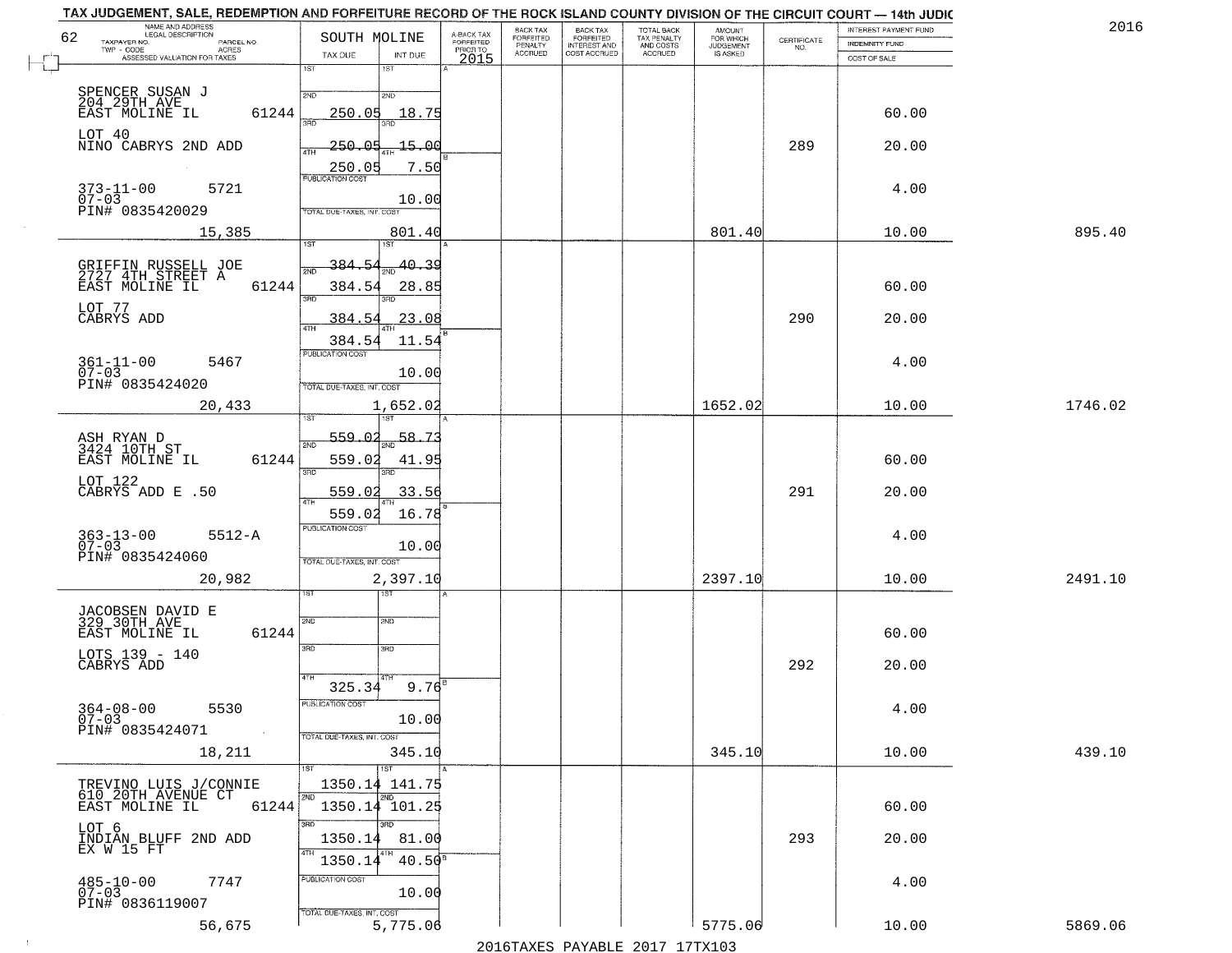| 62                                                 |                                                  | RATE        | SOUTH MOLINE           | TAX JUDGEMENT, SALE, REDEMPTION AND FORFEITURE RECORD OF THE ROCK ISLAND COUNTY DIVISION OF THE CIRCUIT COURT — 14th JUDICIAL CIRCUIT OF ILLINOIS 2016                                                                                                                | TOTAL DUE<br>TO REDEEM                                                                                         |                                             | DATE OF REDEMP-                     |                                                              |
|----------------------------------------------------|--------------------------------------------------|-------------|------------------------|-----------------------------------------------------------------------------------------------------------------------------------------------------------------------------------------------------------------------------------------------------------------------|----------------------------------------------------------------------------------------------------------------|---------------------------------------------|-------------------------------------|--------------------------------------------------------------|
|                                                    | BY WHOM<br>PURCHASED                             | $\%$<br>BID | DATE OF SALE           | SUBSEQUENT TAXES PAID, FEES, AND TIME EXTENSION                                                                                                                                                                                                                       | FROM SALE<br>LESS                                                                                              | BY WHOM REDEEMED                            | TION OR DEED<br>MO.<br>DAY.<br>YEAR | RECEIVED REDEMPTION<br>MONEY IN FULL                         |
|                                                    | PIN# 0835420029<br>EQUITY ONE INVESTMENT         | 00          | FUND LLC<br>12/28/2017 | 01/16/2018 Time Ext & incl<br>01/16/2018 Take Notice Fee                                                                                                                                                                                                              | COUNTY CLERK FEE<br>$07/03/2020$<br>20.59                                                                      |                                             |                                     | Certificate<br>Returned<br>$& \text{Cancelled} \ 04/04/2018$ |
|                                                    |                                                  |             |                        |                                                                                                                                                                                                                                                                       |                                                                                                                | 915.99 SUSAN SPENCER                        | 02/01/2018                          | Karen Kinney                                                 |
| PIN# 0835424020<br>AUCTION Z INC<br>$\overline{c}$ |                                                  | 00          | 12/28/2017             |                                                                                                                                                                                                                                                                       |                                                                                                                |                                             |                                     | Certificate<br>Returned<br>& Cancelled 2<br>07/06/2018       |
|                                                    |                                                  |             |                        |                                                                                                                                                                                                                                                                       |                                                                                                                | 1,746.02<br>160.00 RUSHMORE LOAN MANAGEMENT | 04/09/2018                          | Karen Kinney                                                 |
| 3                                                  | PIN# 0835424060<br>INTEGRITY INVESTMENT FUND LLC | 00          | 12/28/2017             | $\begin{array}{c}  01/19/2018 \text{ Time} \text{ Ext} & \text{incl} \\  01/17/2018 \text{ Take Notice } \text{Fe} \end{array}$                                                                                                                                       | 06/29/2020<br>20.59                                                                                            |                                             |                                     | Certificate<br>Returned<br>3<br>& Cancelled<br>07/06/2018    |
|                                                    |                                                  |             |                        |                                                                                                                                                                                                                                                                       |                                                                                                                | $2,511.69$ RYAN D ASH                       | 03/19/2018                          | Karen Kinney                                                 |
| PIN# 0835424071<br>AUCTION Z INC<br>4              |                                                  | 00          | 12/28/2017             | 06/25/2020 Time Ext & incl<br>04/13/2018 Take Notice Fee<br>07/17/2020 Take Notice Fee<br>07/17/2020 Circuit Clerks Fee<br>07/21/2020 Title Search Fee<br>08/03/2020 Sheriffs Fee<br>08/03/2020 Bublication Fee<br>09/03/2020 Bublication Fee<br>11/29/2018 Subs paid | 12/22/2020<br>20.70<br>35.00<br>20.97<br>15ŏ.ŏó<br>$\begin{array}{c} 630.00 \\ 500.05 \\ 1,470.90 \end{array}$ |                                             |                                     | Certificate<br>Returned<br>& Cancelled 4<br>09/23/2020       |
|                                                    |                                                  |             |                        |                                                                                                                                                                                                                                                                       |                                                                                                                | 3,936.77<br>160.00 DAVID E JACOBSEN         | 08/19/2020                          | Karen Kinney                                                 |
| PIN# 0836119007<br>5                               | STEVE SODEMAN LIVING TRUST                       | $00 \,$     | 12/28/2017             | 01/16/2018 Time Ext & incl<br>01/16/2018 Take Notice Fee                                                                                                                                                                                                              | 12/21/2020<br>20.59                                                                                            |                                             |                                     | Certificate<br>Returned<br>& Cancelled 5<br>08/02/2018       |
|                                                    |                                                  |             |                        |                                                                                                                                                                                                                                                                       |                                                                                                                | 5,889.65<br>160.00 WELLS FARGO MORTGAGE     | 07/02/2018                          | Karen Kinney                                                 |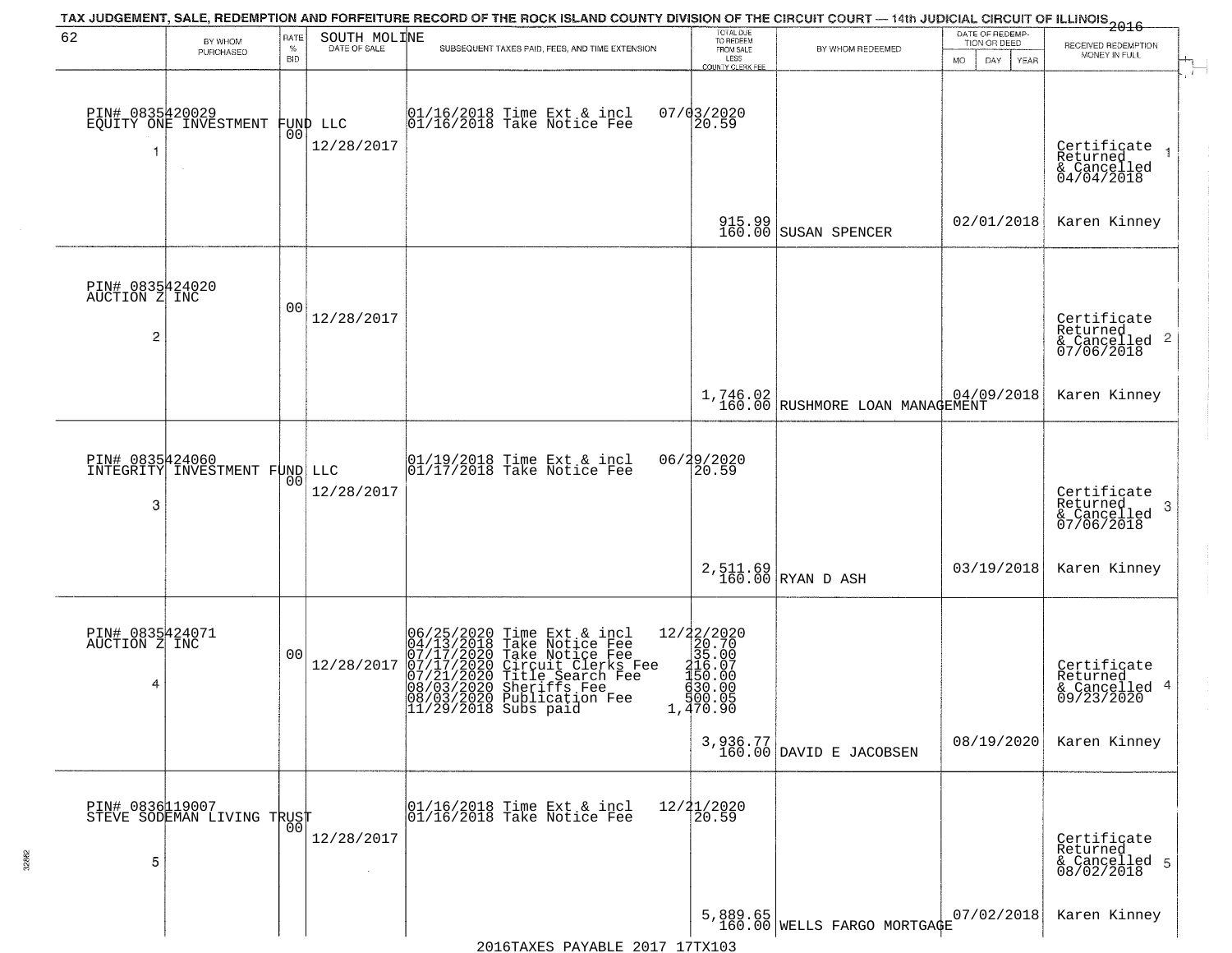|    | TAX JUDGEMENT, SALE, REDEMPTION AND FORFEITURE RECORD OF THE ROCK ISLAND COUNTY DIVISION OF THE CIRCUIT COURT - 14th JUDIC<br>NAME AND ADDRESS<br>LEGAL DESCRIPTION |                                                                 |                                          |                                     | <b>BACK TAX</b>      | <b>BACK TAX</b>           |                                        | AMOUNT<br>FOR WHICH |                                                                 | INTEREST PAYMENT FUND | 2016    |
|----|---------------------------------------------------------------------------------------------------------------------------------------------------------------------|-----------------------------------------------------------------|------------------------------------------|-------------------------------------|----------------------|---------------------------|----------------------------------------|---------------------|-----------------------------------------------------------------|-----------------------|---------|
| 63 | TAXPAYER NO.<br>PARCEL NO.<br>ACRES                                                                                                                                 | SOUTH MOLINE                                                    |                                          | A-BACK TAX<br>FORFEITED<br>PRIOR TO | FORFEITED<br>PENALTY | FORFEITED<br>INTEREST AND | TOTAL BACK<br>TAX PENALTY<br>AND COSTS | <b>JUDGEMENT</b>    | $\begin{array}{c} \text{CERTIFICATE} \\ \text{NO.} \end{array}$ | <b>INDEMNITY FUND</b> |         |
|    | ASSESSED VALUATION FOR TAXES                                                                                                                                        | TAX DUE                                                         | INT DUE                                  | 2015                                | <b>ACCRUED</b>       | COST ACCRUED              | ACCRUED                                | IS ASKED            |                                                                 | COST OF SALE          |         |
|    | STOUT WARREN D<br>645 21ST AVE TOP FLOOR<br>61244<br>EAST MOLINE IL                                                                                                 | 1ST<br>2ND<br>877.17<br>350                                     | $877.11_{20}92.12$<br>65.80              |                                     |                      |                           |                                        |                     |                                                                 | 60.00                 |         |
|    | LOT 4<br>RADDENS 4TH ADD<br>EXC PT NE CORNER TO CITY                                                                                                                | 877.17<br>877.17                                                | $-52.64$<br>26.32                        |                                     |                      |                           |                                        |                     | 294                                                             | 20.00                 |         |
|    | $389 - 06 - 00$<br>5980<br>$07 - 03$<br>PIN# 0836121009                                                                                                             | <b>PUBLICATION COST</b><br>TOTAL DUE-TAXES, INT. COST           | 10.00                                    |                                     |                      |                           |                                        |                     |                                                                 | 4.00                  |         |
|    | 43,923                                                                                                                                                              |                                                                 | 3,755.56                                 |                                     |                      |                           |                                        | 3755.56             |                                                                 | 10.00                 | 3849.56 |
|    | CARLIN ALAN<br>515 17TH AVE<br>61244<br>EAST MOLINE IL<br>LOT 19 BLOCK 180<br>TOWN OF EAST MOLINE                                                                   | 470.17<br>2ND<br>470.17<br>3RD<br>470.17<br>ৰিটা<br>470.17      | 49.35<br>35.25<br>3BD.<br>28.20<br>14.10 |                                     |                      |                           |                                        |                     | 295                                                             | 60.00<br>20.00        |         |
|    | $312 - 07 - 00$<br>4622<br>$07 - 03$<br>PIN# 0836136019                                                                                                             | PUBLICATION COST<br>TOTAL DUE-TAXES, INT. COST                  | 10.00                                    |                                     |                      |                           |                                        |                     |                                                                 | 4.00                  |         |
|    | 17,647                                                                                                                                                              | 1ST                                                             | 2,017.58<br>1ST                          |                                     |                      |                           |                                        | 2017.58             |                                                                 | 10.00                 | 2111.58 |
|    | AURELIO EDEN G MD SC<br>23101 66TH AVE N<br>PORT BYRON IL<br>61275<br>LOTS 14 AND 15 BLK 179<br>TOWN OF EAST MOLINE                                                 | 283.72<br>2ND<br>283.72<br>3RD<br>283.72<br>4TH                 | <u>29.8.</u><br>21.30<br>3RD.<br>17.04   |                                     |                      |                           |                                        |                     | 296                                                             | 60.00<br>20.00        |         |
|    | $310 - 18 - 00$<br>07-03<br>4589<br>PIN# 0836137001<br>10,649                                                                                                       | 283.72<br><b>PUBLICATION COST</b><br>TOTAL OUE-TAXES, INT. COST | 8.52<br>10.00<br>1,221.56                |                                     |                      |                           |                                        | 1221.56             |                                                                 | 4.00<br>10.00         | 1315.56 |
|    | AURELIO EDEN G MD SC<br>23101 66TH AVE N<br>61275<br>PORT BYRON IL<br>LOT 13 BLOCK 179<br>TOWN OF EAST MOLINE                                                       | 141.96<br>2ND<br>141.96<br>3RD<br>141.96<br>4TH<br>141.96       | 14.91<br>10.65<br>3BD<br>8.52<br>4.26    |                                     |                      |                           |                                        |                     | 297                                                             | 60.00<br>20.00        |         |
|    | $310 - 17 - 00$<br>4588<br>$07 - 03$<br>PIN# 0836137002<br>$\sim 100$ km $^{-1}$<br>5,328                                                                           | "UBLICA HUN CUS<br>TOTAL DUE-TAXES, INT. COST                   | 10.00<br>616.18                          |                                     |                      |                           |                                        | 616.18              |                                                                 | 4.00<br>10.00         | 710.18  |
|    | JMS ENTERPRISE LLC<br>2000 AVENUE OF THE CITIES TRE<br>EAST MOLINE IL 61244                                                                                         | 979.91                                                          | 1ST<br>102.90<br>2ND<br>979.91 73.50     |                                     |                      |                           |                                        |                     |                                                                 | 60.00                 |         |
|    | LOT 2 BLOCK 179<br>TOWN OF EAST MOLINE<br>LOTS 1 AND                                                                                                                | 3RD<br>979.91<br>4TH<br>979.91                                  | 3BD<br>58.80<br>8 T H<br>$29.40^8$       |                                     |                      |                           |                                        |                     | 298                                                             | 20.00                 |         |
|    | 310-07-00<br>07-15<br>4578<br>PIN# 0836137012<br>33,048                                                                                                             | PUBLICATION COST<br>TOTAL DUE-TAXES, INT. COST                  | 10.00<br>4,194.24                        |                                     |                      |                           |                                        | 4194.24             |                                                                 | 4.00<br>10.00         | 4288.24 |
|    |                                                                                                                                                                     |                                                                 |                                          |                                     |                      |                           |                                        |                     |                                                                 |                       |         |

 $\sim 100$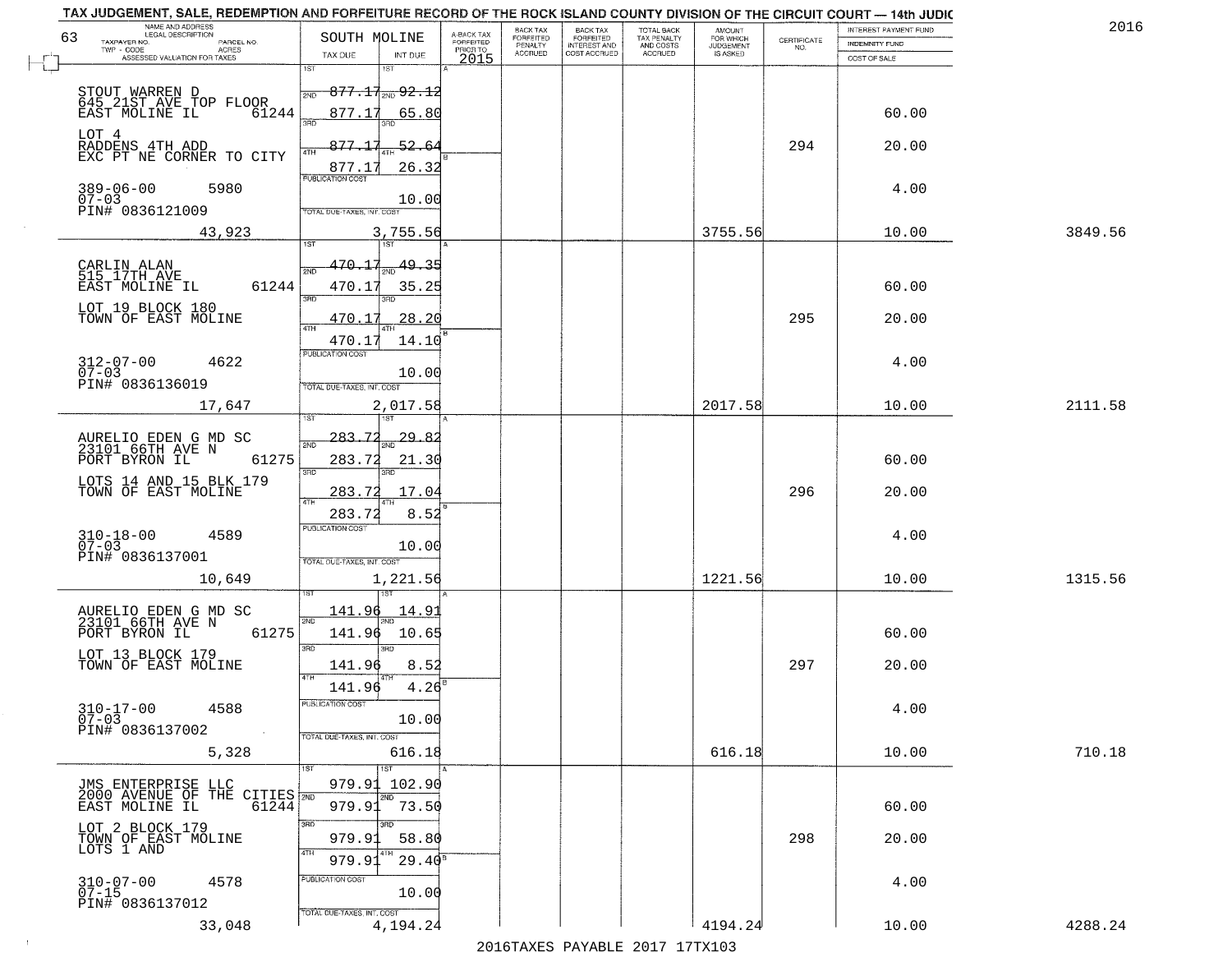| 63                                        | BY WHOM                                       | <b>RATE</b>        | SOUTH MOLINE           | TAX JUDGEMENT, SALE, REDEMPTION AND FORFEITURE RECORD OF THE ROCK ISLAND COUNTY DIVISION OF THE CIRCUIT COURT — 14th JUDICIAL CIRCUIT OF ILLINOIS 2016 | TOTAL DUE<br>TO REDEEM                              |                                                   | DATE OF REDEMP-<br>TION OR DEED | RECEIVED REDEMPTION                                                               |
|-------------------------------------------|-----------------------------------------------|--------------------|------------------------|--------------------------------------------------------------------------------------------------------------------------------------------------------|-----------------------------------------------------|---------------------------------------------------|---------------------------------|-----------------------------------------------------------------------------------|
|                                           | PURCHASED                                     | $\%$<br><b>BID</b> | DATE OF SALE           | SUBSEQUENT TAXES PAID, FEES, AND TIME EXTENSION                                                                                                        | FROM SALE<br>LESS<br><b>COUNTY CLERK FEE</b>        | BY WHOM REDEEMED                                  | DAY.<br>YEAR<br>MO.             | MONEY IN FULL                                                                     |
| PIN# 0836121009<br>1                      | INTEGRITY INVESTMENT FUND LLC<br>$\sim$       | 0 <sub>0</sub>     | 12/28/2017             | $\begin{array}{c} 01/19/2018 \\ 01/17/2018 \\ \end{array}$ Take Notice Fee                                                                             | 06/29/2020<br>20.59                                 |                                                   |                                 | Certificate<br>Returned<br>& Cancelled<br>07/06/2018                              |
|                                           |                                               |                    |                        |                                                                                                                                                        |                                                     | 3,870.15<br>160.00 MASON & SCOTT ATTY             | 04/02/2018                      | Karen Kinney                                                                      |
| $\overline{c}$                            | PIN# 0836136019<br>EQUITY ONE INVESTMENT      | 00                 | FUND LLC<br>12/28/2017 | 01/16/2018 Time Ext & incl<br>01/16/2018 Take Notice Fee<br>11/20/2018 Subs paid<br>11/20/2019 Subs paid                                               | $07/03/2020$<br>2, 020.59<br>2, 081.18<br>2, 145.40 |                                                   |                                 | Certificate<br>Returned<br>$\frac{1}{6}$ Cancelled 2<br>04/08/2020                |
|                                           |                                               |                    |                        |                                                                                                                                                        |                                                     | $7,115.68$ MCCARTHY CALLAS ATTY                   | 03/06/2020                      | Karen Kinney                                                                      |
| PIN# 0836137001<br>3                      | STEVE SODEMAN LIVING TRUST                    | 18                 | 12/28/2017             | 01/16/2018 Time Ext & incl<br>01/16/2018 Take Notice Fee                                                                                               | 12/21/2020<br>20.59                                 |                                                   |                                 | Certificate<br>Returned<br>$\ensuremath{\mathsf{3}}$<br>& Cancelled<br>03/05/2018 |
|                                           |                                               |                    |                        |                                                                                                                                                        |                                                     | 1,572.95<br>160.00 GALLAGHER MILLAGE ATTY 2       |                                 | Karen Kinney                                                                      |
| 4                                         | PIN# 0836137002<br>STEVE SODEMAN LIVING TRUST | 18                 | 12/28/2017             | 01/16/2018 Time Ext & incl<br>01/16/2018 Take Notice Fee                                                                                               | 12/21/2020<br>120.59                                |                                                   |                                 | Certificate<br>Returned<br>& Cancelled 4<br>03/05/2018                            |
|                                           |                                               |                    |                        |                                                                                                                                                        |                                                     | 858.60<br>160.00 GALLAGHER MILLAGE ATTY 1         |                                 | Karen Kinney                                                                      |
| PIN# 0836137012<br>WESTERN SITES LLC<br>5 |                                               | 02                 | 12/28/2017             | 04/11/2018 Time Ext & incl<br>04/13/2018 Take Notice Fee<br>$11/29/2018$ Subs paid                                                                     | $07/15/2020$<br>20.70<br>4,290.48                   |                                                   |                                 | Certificate<br>Returned<br>& Cancelled 5<br>03/07/2019                            |
|                                           |                                               |                    |                        |                                                                                                                                                        |                                                     | 9,285.81 12/07<br>160.00 IH MISSISSIPPI VALLEY CU | 12/07/2018                      | Karen Kinney                                                                      |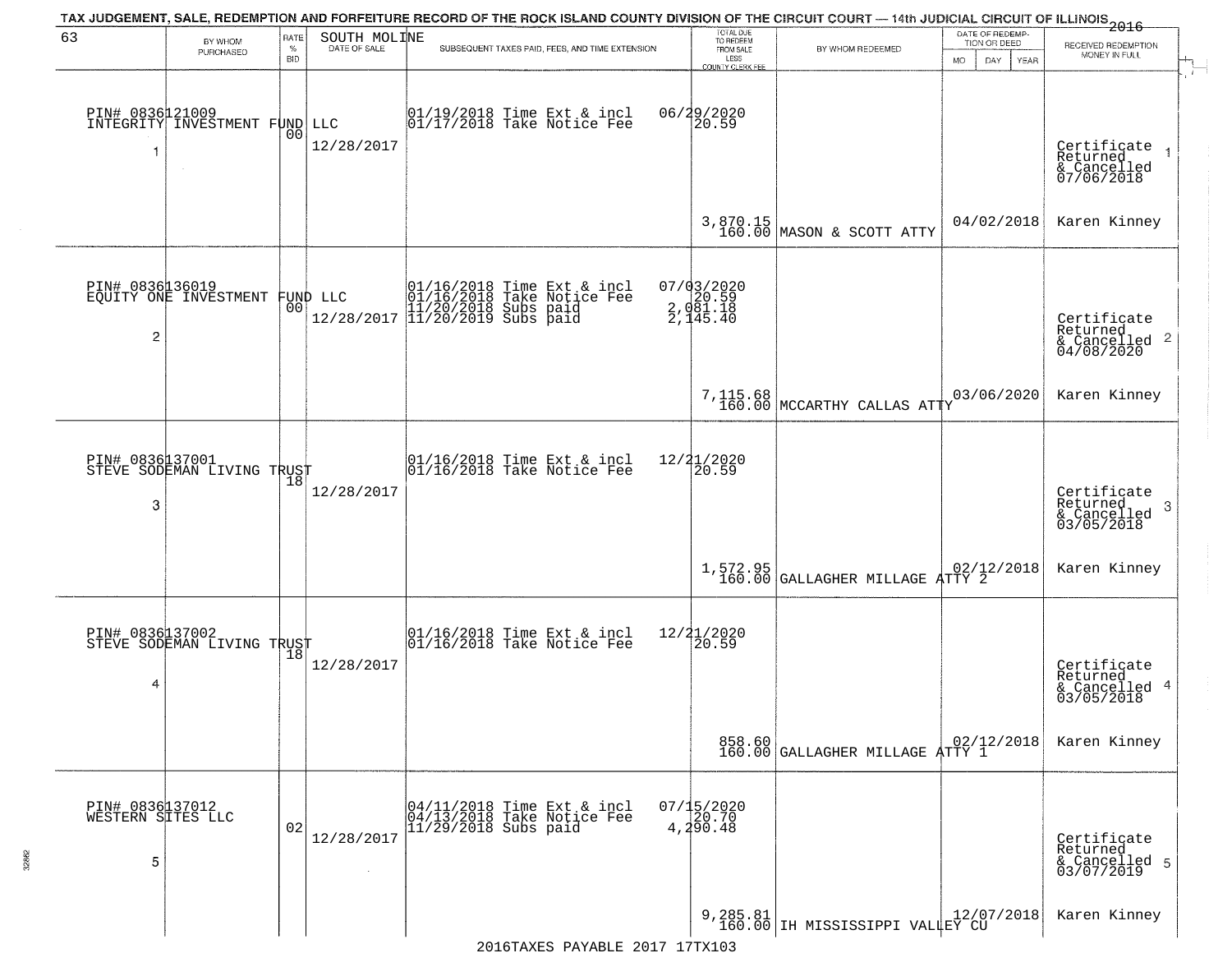| TAX JUDGEMENT, SALE, REDEMPTION AND FORFEITURE RECORD OF THE ROCK ISLAND COUNTY DIVISION OF THE CIRCUIT COURT - 14th JUDIC<br>NAME AND ADDRESS<br>LEGAL DESCRIPTION |                                                                                                                                        |                                     | BACK TAX             | <b>BACK TAX</b>           | TOTAL BACK<br>TAX PENALTY<br>AND COSTS | AMOUNT<br>FOR WHICH |                                                                 | INTEREST PAYMENT FUND | 2016    |
|---------------------------------------------------------------------------------------------------------------------------------------------------------------------|----------------------------------------------------------------------------------------------------------------------------------------|-------------------------------------|----------------------|---------------------------|----------------------------------------|---------------------|-----------------------------------------------------------------|-----------------------|---------|
| 64<br>TAXPAYER NO.<br>PARCEL NO.<br>ACRES                                                                                                                           | SOUTH MOLINE                                                                                                                           | A-BACK TAX<br>FORFEITED<br>PRIOR TO | FORFEITED<br>PENALTY | FORFEITED<br>INTEREST AND |                                        | <b>JUDGEMENT</b>    | $\begin{array}{c} \text{CERTIFICATE} \\ \text{NO.} \end{array}$ | INDEMNITY FUND        |         |
| ASSESSED VALUATION FOR TAXES                                                                                                                                        | TAX DUE<br>INT DUE                                                                                                                     | 2015                                | <b>ACCRUED</b>       | COST ACCRUED              | ACCRUED                                | IS ASKED            |                                                                 | COST OF SALE          |         |
| AURELIO EDEN G MD SC<br>23101 66TH AVE N<br>61275<br>PORT BYRON IL                                                                                                  | 1ST<br>1ST<br>$\frac{1702.65}{170}$ 1702.65 $178.78$<br>1702.65 127.70                                                                 |                                     |                      |                           |                                        |                     |                                                                 | 60.00                 |         |
| LOT 16 BLOCK 179<br>TOWN OF EAST MOLINE                                                                                                                             | <u>1702.65.102.16</u><br>1702.65<br>51.08                                                                                              |                                     |                      |                           |                                        |                     | 299                                                             | 20.00                 |         |
| 310-19-00<br>07-03<br>4590<br>PIN# 0836137013                                                                                                                       | 10.00<br>TOTAL DUE-TAXES, INT. COST                                                                                                    |                                     |                      |                           |                                        |                     |                                                                 | 4.00                  |         |
| 63,906                                                                                                                                                              | 7,280.32                                                                                                                               |                                     |                      |                           |                                        | 7280.32             |                                                                 | 10.00                 | 7374.32 |
| CARIZEY GEORGE<br>644 17TH AVE<br>EAST MOLINE IL<br>61244<br>LOT 5 BLOCK 190<br>TOWN OF EAST MOLINE                                                                 | <u>521.40</u><br>$\frac{54.74}{200}$<br>ইমট<br>521.40<br>39.10<br>3RD<br>3RD<br>31.28<br>521.40<br>15.64<br>521.40<br>PUBLICATION COST |                                     |                      |                           |                                        |                     | 300                                                             | 60.00<br>20.00        |         |
| $321 - 17 - 00$<br>4832<br>$07 - 03$<br>PIN# 0836140006                                                                                                             | 10.00<br>TOTAL DUE-TAXES, INT. COST                                                                                                    |                                     |                      |                           |                                        |                     |                                                                 | 4.00                  |         |
| 25,570                                                                                                                                                              | 2,236.36<br>īsT                                                                                                                        |                                     |                      |                           |                                        | 2236.36             |                                                                 | 10.00                 | 2330.36 |
| TERRONEZ DANIEL J<br>653 18TH AVE<br>EAST MOLINE IL<br>61244<br>LOT 28 BLOCK 190<br>TOWN OF EAST MOLINE                                                             | -203.95<br>21.<br>2ND<br>203.95<br>15.30<br>3RD<br>3RD<br>203.95<br>12.2<br>4TH                                                        |                                     |                      |                           |                                        |                     | 301                                                             | 60.00<br>20.00        |         |
| $322 - 15 - 00$<br>07-03<br>4851<br>PIN# 0836140018<br>13,655                                                                                                       | 203.95<br>6.12<br><b>PUBLICATION COST</b><br>10.00<br>TOTAL OUE-TAXES, INT. COST<br>880.88                                             |                                     |                      |                           |                                        | 880.88              |                                                                 | 4.00<br>10.00         | 974.88  |
| CAMPAGNA MARY E<br>1800 7TH ST APT 11E<br>EAST MOLINE IL<br>61244<br>UNIT 11E<br>SUMMIT RIDGE COND                                                                  | 43.6<br>415.11<br>2ND<br>415.13<br>31.15<br>3BD<br>3RD<br>415.13<br>24.92<br>4TH                                                       |                                     |                      |                           |                                        |                     | 302                                                             | 60.00<br>20.00        |         |
| $275 - 20 - 78$<br>3838-11-E<br>$07 - 03$<br>PIN# 0836145059<br><b>Contract</b><br>21,581                                                                           | 12.46<br>415.13<br>PUBLICATION CUS-<br>10.00<br>TOTAL DUE-TAXES, INT. COST<br>1,782.66                                                 |                                     |                      |                           |                                        | 1782.66             |                                                                 | 4.00<br>10.00         | 1876.66 |
| GEIGER KENNETH C<br>832 16TH AVE<br>61244<br>EAST MOLINE IL                                                                                                         | 1ST<br>1ST<br>2ND<br>2ND                                                                                                               |                                     |                      |                           |                                        |                     |                                                                 | 60.00                 |         |
| LOT 4 BLOCK 177<br>TOWN OF EAST MOLINE E .50<br>AND E 2 FT W 20 FT LOT 4                                                                                            | 3RD<br>3BD<br>4TH<br>4TH<br>$9.68^{B}$<br>322.90                                                                                       |                                     |                      |                           |                                        |                     | 303                                                             | 20.00                 |         |
| $308 - 03 - 00$<br>4530<br>$07 - 15$<br>PIN# 0836213006<br>10,890                                                                                                   | PUBLICATION COST<br>10.00<br>TOTAL DUE-TAXES, INT. COST<br>342.58                                                                      |                                     |                      |                           |                                        | 342.58              |                                                                 | 4.00<br>10.00         | 436.58  |
|                                                                                                                                                                     |                                                                                                                                        |                                     |                      |                           |                                        |                     |                                                                 |                       |         |

 $\sim 10^{-1}$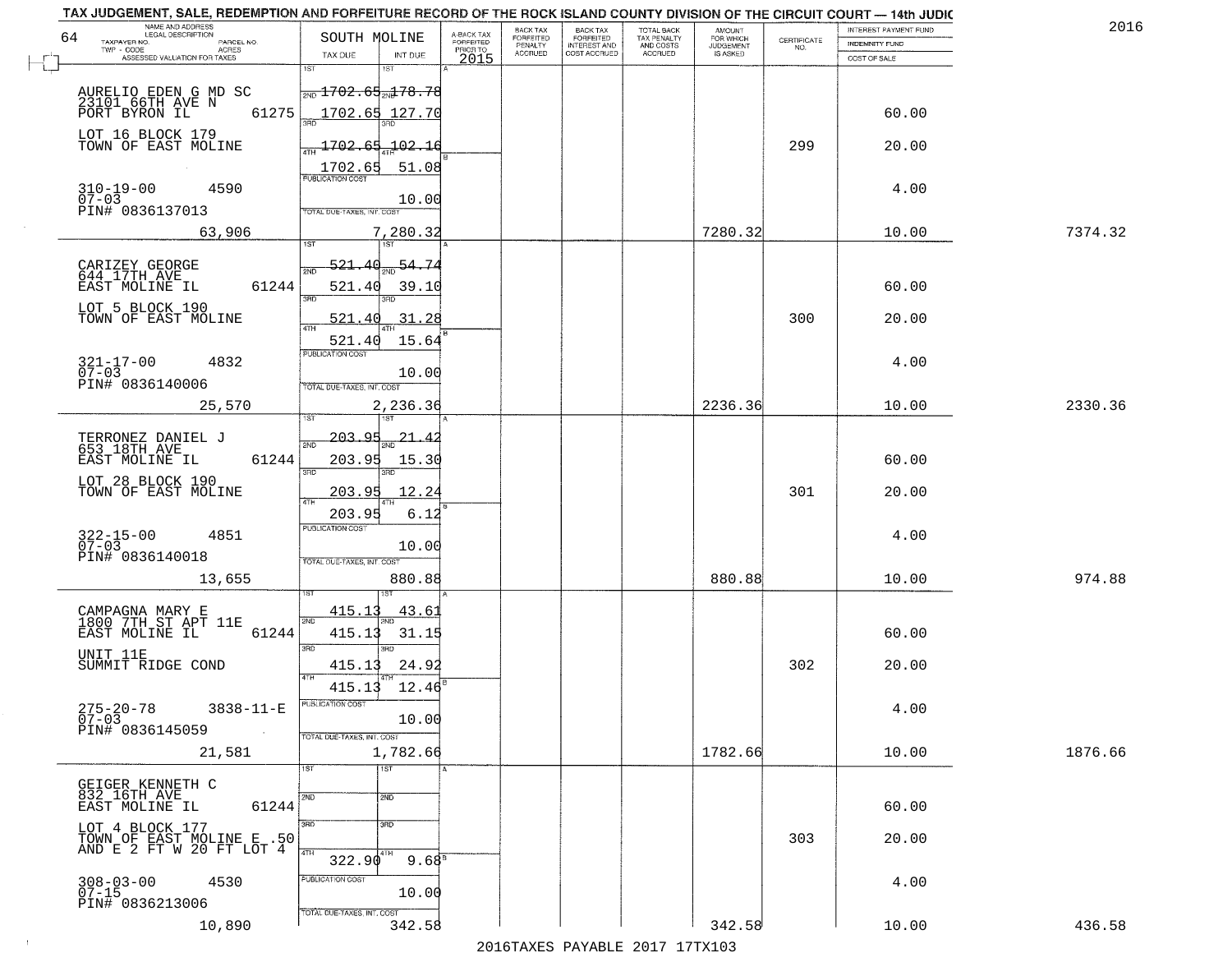| 64                                       |                                                   | RATE               | SOUTH MOLINE                   | TAX JUDGEMENT, SALE, REDEMPTION AND FORFEITURE RECORD OF THE ROCK ISLAND COUNTY DIVISION OF THE CIRCUIT COURT — 14th JUDICIAL CIRCUIT OF ILLINOIS 2016 | TOTAL DUE<br>TO REDEEM                  |                                             | DATE OF REDEMP-                            |                                                           |
|------------------------------------------|---------------------------------------------------|--------------------|--------------------------------|--------------------------------------------------------------------------------------------------------------------------------------------------------|-----------------------------------------|---------------------------------------------|--------------------------------------------|-----------------------------------------------------------|
|                                          | BY WHOM<br>PURCHASED                              | $\%$<br><b>BID</b> | DATE OF SALE                   | SUBSEQUENT TAXES PAID, FEES, AND TIME EXTENSION                                                                                                        | FROM SALE<br>LESS                       | BY WHOM REDEEMED                            | TION OR DEED<br>MO.<br>DAY.<br><b>YEAR</b> | RECEIVED REDEMPTION<br>MONEY IN FULL                      |
| 1                                        | PIN# 0836137013    <br>STEVE SODEMAN LIVING TRUST | 00                 | 12/28/2017                     | $\begin{array}{c} 01/16/2018 \\ 01/16/2018 \\ \end{array}$ Take Notice Fee                                                                             | COUNTY CLERK FEE<br>12/21/2020<br>20.59 |                                             |                                            | Certificate<br>Returned<br>& Cancelled<br>03/05/2018      |
|                                          |                                                   |                    |                                |                                                                                                                                                        |                                         | 7,394.91<br>160.00 GALLAGHER MILLAGE ATTY 3 |                                            | Karen Kinney                                              |
| $\overline{c}$                           | PIN# 0836140006<br>EQUITY ONE INVESTMENT          |                    | FUND LLC<br> 00 <br>12/28/2017 | 01/16/2018 Time Ext & incl<br>01/16/2018 Take Notice Fee<br>11/20/2018 Subs paid                                                                       | $07/03/2020$<br>2,320.59<br>2,326.20    |                                             |                                            | Certificate<br>Returned<br>& Cancelled 2<br>11/15/2019    |
|                                          |                                                   |                    |                                |                                                                                                                                                        |                                         | 4,956.29<br>160.00 GEORGE CARIZEY           | 10/17/2019                                 | Karen Kinney                                              |
| PIN# 0836140018<br>REALTAX DEV LT'D<br>3 |                                                   | 01                 | 12/28/2017                     | 01/29/2018 Time Ext & incl<br>01/29/2018 Take Notice Fee                                                                                               | 06/28/2020<br>20.70                     |                                             |                                            | Certificate<br>Returned<br>3<br>& Cancelled<br>10/25/2018 |
|                                          |                                                   |                    |                                |                                                                                                                                                        |                                         | $1,015.08$ DANIEL TERRONEZ                  | 09/18/2018                                 | Karen Kinney                                              |
| PIN# 0836145059<br>4                     | EQUITY ONE INVESTMENT                             |                    | FUND LLC<br> 00 <br>12/28/2017 | 01/16/2018 Time Ext & incl<br>01/16/2018 Take Notice Fee                                                                                               | 07/03/2020<br>$\vert 20.59 \vert$       |                                             |                                            | Certificate<br>Returned<br>& Cancelled 4<br>04/04/2018    |
|                                          |                                                   |                    |                                |                                                                                                                                                        |                                         | $1,897.25$<br>$160.00$ MARY E CAMPAGNA      | 02/21/2018                                 | Karen Kinney                                              |
| 5                                        | PIN# 0836213006    <br>STEVE SODEMAN LIVING TRUST | 01                 | 12/28/2017<br>$\sim$           | 01/16/2018 Time Ext & incl<br>01/16/2018 Take Notice Fee                                                                                               | 12/21/2020<br>20.59                     |                                             |                                            | Certificate<br>Returned<br>& Cancelled 5<br>04/04/2018    |
|                                          |                                                   |                    |                                |                                                                                                                                                        |                                         | 461.54<br>160.00 KENNETH C GEIGER           | 03/22/2018                                 | Karen Kinney                                              |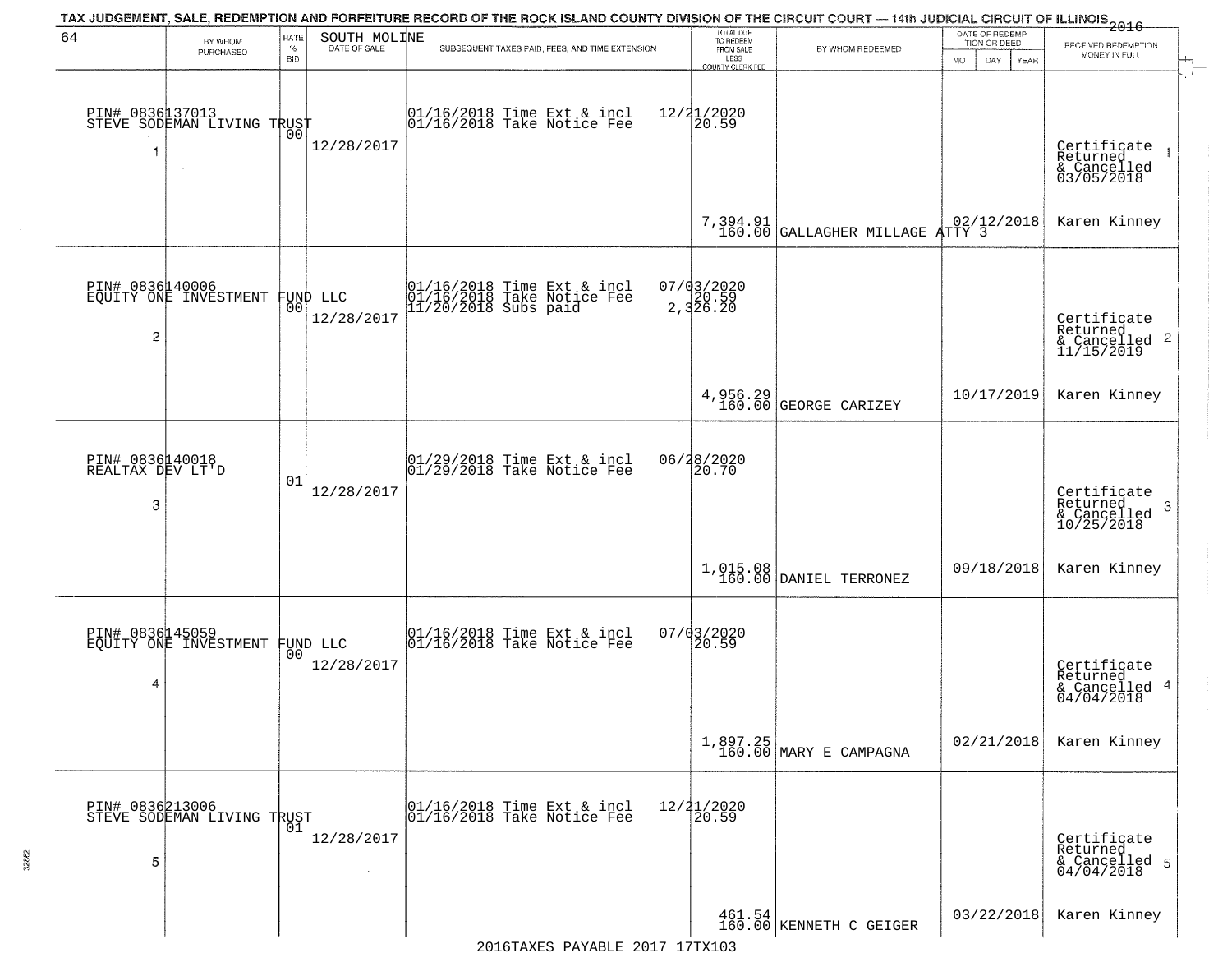| TAX JUDGEMENT, SALE, REDEMPTION AND FORFEITURE RECORD OF THE ROCK ISLAND COUNTY DIVISION OF THE CIRCUIT COURT - 14th JUDIC<br>NAME AND ADDRESS<br>LEGAL DESCRIPTION |                        |                                                                                     |                                           |                                     | <b>BACK TAX</b>      | <b>BACK TAX</b>           | TOTAL BACK<br>TAX PENALTY | AMOUNT<br>FOR WHICH |                                                                 | <b>INTEREST PAYMENT FUND</b> |          | 2016    |
|---------------------------------------------------------------------------------------------------------------------------------------------------------------------|------------------------|-------------------------------------------------------------------------------------|-------------------------------------------|-------------------------------------|----------------------|---------------------------|---------------------------|---------------------|-----------------------------------------------------------------|------------------------------|----------|---------|
| 65<br>TAXPAYER NO.                                                                                                                                                  | PARCEL NO.<br>ACRES    | SOUTH MOLINE                                                                        |                                           | A-BACK TAX<br>FORFEITED<br>PRIOR TO | FORFEITED<br>PENALTY | FORFEITED<br>INTEREST AND | AND COSTS                 | <b>JUDGEMENT</b>    | $\begin{array}{c} \text{CERTIFICATE} \\ \text{NO.} \end{array}$ | <b>INDEMNITY FUND</b>        |          |         |
| ASSESSED VALUATION FOR TAXES                                                                                                                                        |                        | TAX DUE                                                                             | INT DUE                                   | 2015                                | <b>ACCRUED</b>       | COST ACCRUED              | ACCRUED                   | IS ASKED            |                                                                 | COST OF SALE                 |          |         |
| LIFE CHURCH PROPERTIES<br>2953 16TH STREET CT<br>EAST MOLINE IL 612                                                                                                 | 61244                  | 1ST<br>$\frac{1}{2ND}$ 2787.43 <sub>2N</sub> 292.6                                  | 2787.43 209.05                            |                                     |                      |                           |                           |                     |                                                                 | 60.00                        |          |         |
| LOT 1 BLOCK 177<br>TOWN OF EAST MOLINE                                                                                                                              |                        | $\frac{1}{47H}$ 2787.43<br>2787.43                                                  | 167.2<br>83.62                            |                                     |                      |                           |                           |                     | 304                                                             | 20.00                        |          |         |
| $307 - 22 - 00$<br>07-15<br>4527<br>PIN# 0836213009                                                                                                                 |                        | <b>PUBLICATION COST</b><br>TOTAL DUE-TAXES, INT. COST                               | 10.00                                     |                                     |                      |                           |                           |                     |                                                                 | 4.00                         |          |         |
| 94,008                                                                                                                                                              |                        |                                                                                     | 11,912.30                                 |                                     |                      |                           |                           | 11912.30            |                                                                 | 10.00                        | 12006.30 |         |
| MARONEY MICHAEL<br>1217 20TH AVENUE WAY<br>EAST MOLINE IL<br>LOT 1<br>REPLAT LOTS 15, 16, & 17<br>BLK 194 PARK ADD<br>$654 - 30 - 00$<br>$07 - 03$                  | 61244<br>14424         | 1ST<br>2ND<br>1776.42 133.25<br>1776.42<br>PUBLICATION COST                         | 2ND<br>1776.42 106.60<br>53.30<br>10.00   |                                     |                      |                           |                           |                     | 305                                                             | 60.00<br>20.00<br>4.00       |          |         |
| PIN# 0836223001                                                                                                                                                     |                        | TOTAL DUE-TAXES, INT. COST                                                          |                                           |                                     |                      |                           |                           |                     |                                                                 |                              |          |         |
| 72,675                                                                                                                                                              |                        | 1ST                                                                                 | 5,632.41<br>18T                           |                                     |                      |                           |                           | 5632.41             |                                                                 | 10.00                        |          | 5726.41 |
| HASKINS FLYCKA J<br>2220 OAKWOOD CT<br>EAST MOLINE IL<br>LOT 10<br>ROLLING MEADOWS 1ST ADD                                                                          | 61244                  | $\frac{1524.38}{200}$<br>3RD<br>1524.38                                             | 160.09<br>1524.38 114.35<br>3RD.<br>91.48 |                                     |                      |                           |                           |                     | 306                                                             | 60.00<br>20.00               |          |         |
| $602 - 60 - 00$<br>$07 - 03$<br>PIN# 0836318001<br>57,215                                                                                                           | 11105                  | $\overline{AT}$<br>1524.38<br><b>PUBLICATION COST</b><br>TOTAL OUE-TAXES, INT. COST | 45.74<br>10.00<br>6,519.18                |                                     |                      |                           |                           | 6519.18             |                                                                 | 4.00<br>10.00                |          | 6613.18 |
|                                                                                                                                                                     |                        |                                                                                     |                                           |                                     |                      |                           |                           |                     |                                                                 |                              |          |         |
| GRASS DOMINIC<br>919 28TH AVE<br>EAST MOLINE IL<br>LOT 15<br>ROLLING MEADOWS 4TH ADD                                                                                | 61244                  | 865.45<br>2ND<br>865.45<br>3RD<br>865.45<br>4TH                                     | 90.86<br>64.90<br>3BD<br>51.92            | 3229.04                             | 835.56               | 3757.54                   | 16972.70                  |                     | 307                                                             | 60.00<br>20.00               |          |         |
| $617 - 17 - 00$<br>07-03<br>PIN# 0836405003                                                                                                                         | 12068<br>$\sim 100$ km | 865.45<br>"UBLICA HUN CUS<br>TOTAL DUE-TAXES, INT. COST                             | 25.96<br>10.00                            | $12 - 13 - 14$<br>9150.56           |                      |                           |                           |                     |                                                                 | 4.00                         |          |         |
| 38,483                                                                                                                                                              |                        |                                                                                     | 3,705.44                                  |                                     |                      |                           |                           | 20678.14            |                                                                 | 10.00                        | 20772.14 |         |
| MCILVAIN HERLINDA<br>642 30TH AVE<br>EAST MOLINE IL                                                                                                                 | 61244                  | 1ST<br>2ND<br>3RD                                                                   | 1ST<br>2ND<br>3RD                         |                                     |                      |                           |                           |                     |                                                                 | 60.00                        |          |         |
| LOT 6<br>REPLAT O L 1 HILLVIEW ADD                                                                                                                                  |                        | 4TH<br>982.25                                                                       | 4TH<br>$29.46^8$                          |                                     |                      |                           |                           |                     | 308                                                             | 20.00                        |          |         |
| 582-14-00<br>07-03<br>PIN# 1701102006                                                                                                                               | 9806                   | PUBLICATION COST<br>TOTAL DUE-TAXES, INT. COST                                      | 10.00                                     |                                     |                      |                           |                           |                     |                                                                 | 4.00                         |          |         |
| 36,867                                                                                                                                                              |                        |                                                                                     | 1,021.71                                  |                                     |                      |                           |                           | 1021.71             |                                                                 | 10.00                        |          | 1115.71 |

 $\sim 100$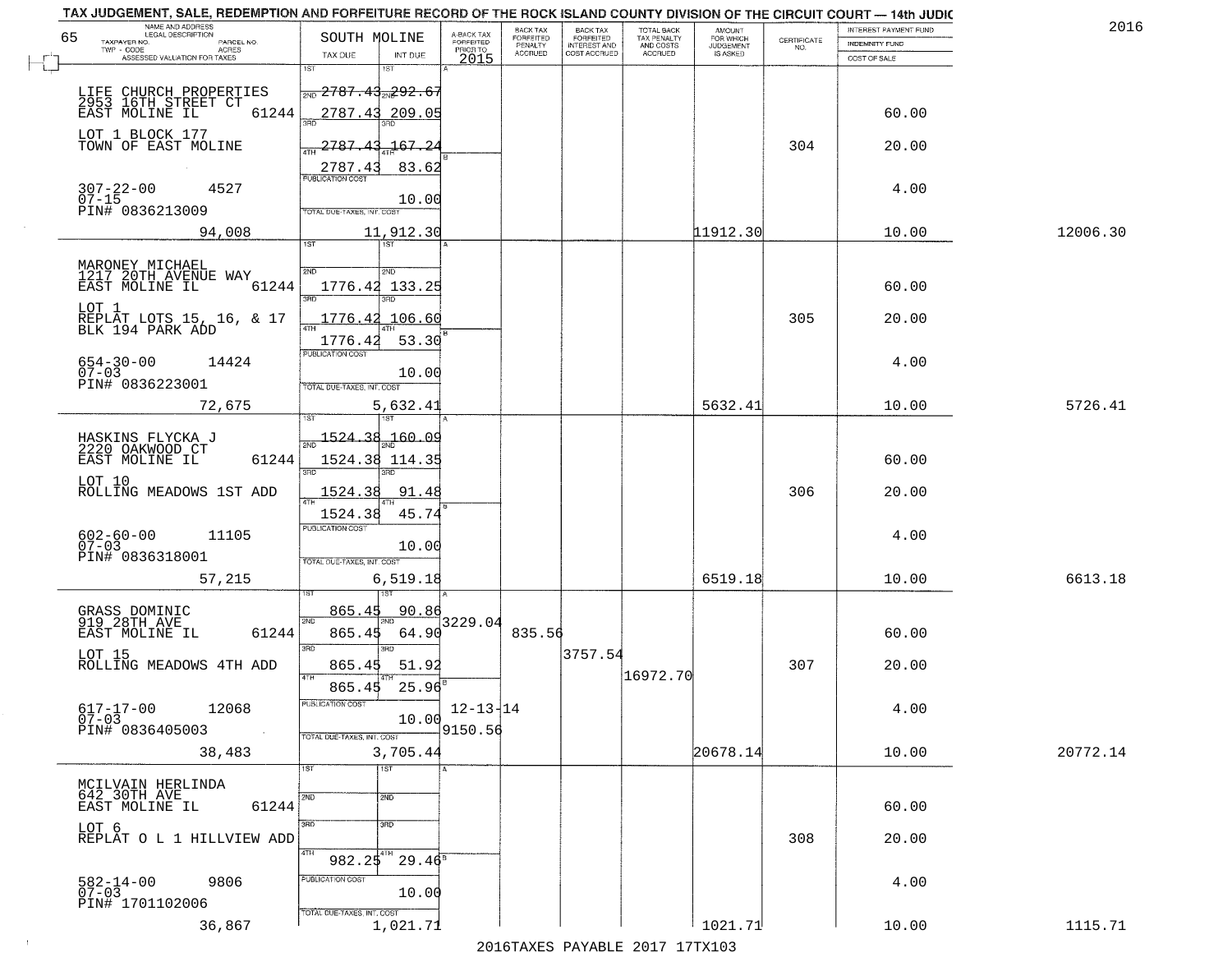| 65                                   |                                             | RATE            |                              | TAX JUDGEMENT, SALE, REDEMPTION AND FORFEITURE RECORD OF THE ROCK ISLAND COUNTY DIVISION OF THE CIRCUIT COURT — 14th JUDICIAL CIRCUIT OF ILLINOIS 2016                                                                           | TOTAL DUE<br>TO REDEEM                                                                                        |                                                   | DATE OF REDEMP-     |                                                                             |
|--------------------------------------|---------------------------------------------|-----------------|------------------------------|----------------------------------------------------------------------------------------------------------------------------------------------------------------------------------------------------------------------------------|---------------------------------------------------------------------------------------------------------------|---------------------------------------------------|---------------------|-----------------------------------------------------------------------------|
|                                      | BY WHOM<br>PURCHASED                        | $\%$            | SOUTH MOLINE<br>DATE OF SALE | SUBSEQUENT TAXES PAID, FEES, AND TIME EXTENSION                                                                                                                                                                                  | FROM SALE                                                                                                     | BY WHOM REDEEMED                                  | TION OR DEED        | RECEIVED REDEMPTION<br>MONEY IN FULL                                        |
|                                      |                                             | BID             |                              |                                                                                                                                                                                                                                  | LESS<br>COUNTY CLERK FEE                                                                                      |                                                   | DAY.<br>YEAR<br>MO. |                                                                             |
| PIN# 0836213009<br>RICO TRUSTEE      |                                             | 18              | 12/28/2017                   | 03/01/2018 Time Ext & incl<br>03/01/2018 Take Notice Fee                                                                                                                                                                         | 08/07/2020<br>20.70                                                                                           |                                                   |                     | ADMIN SALE IN ERROR<br>Certificate<br>Returned<br>& Cancelled<br>03/13/2019 |
|                                      |                                             |                 |                              |                                                                                                                                                                                                                                  |                                                                                                               |                                                   |                     | Karen Kinney                                                                |
| PIN# 0836223001<br>$\overline{2}$    | EQUITY ONE INVESTMENT                       | 001             | FUND LLC<br>12/28/2017       | 01/16/2018 Time Ext & incl<br>01/16/2018 Take Notice Fee                                                                                                                                                                         | 07/03/2020<br>20.59                                                                                           |                                                   |                     | Certificate<br>Returned<br>$\frac{1}{2}$ Cancelled 2<br>02/07/2018          |
|                                      |                                             |                 |                              |                                                                                                                                                                                                                                  |                                                                                                               | 5,747.00<br>160.00 CORELOGIC                      | 01/23/2018          | Karen Kinney                                                                |
| 3                                    | PIN# 0836318001<br>EQUITY ONE INVESTMENT    | 00 <sup>o</sup> | FUND LLC<br>12/28/2017       |                                                                                                                                                                                                                                  |                                                                                                               |                                                   |                     | Certificate<br>Returned<br>3<br>& Cancelled<br>02/07/2018                   |
|                                      |                                             |                 |                              |                                                                                                                                                                                                                                  |                                                                                                               | $6,613.18 \mid 0.00$ 160.00 GERALD/FLYCKA HASKINS | 01/11/2018          | Karen Kinney                                                                |
| PIN# 0836405003<br>RICO TRUSTEE<br>4 |                                             | 18              | 12/28/2017                   | 03/01/2018 Time Ext & incl<br>03/01/2018 Take Notice Fee<br>02/13/2020 Take Notice Fee<br>02/28/2020 Circuit Clerks Fee<br>02/28/2020 Sheriffs Fee<br>03/19/2020 Publication Fee<br>11/15/2019 Subs paid<br>11/17/2018 Subs paid | $\begin{array}{r} 08/07/2020 \\ 20.70 \\ 35.00 \\ 20.70 \\ 27.95 \\ 2.62 \\ 3,957.02 \\ 3,427.10 \end{array}$ |                                                   |                     | Certificate<br>Returned<br>& Cancelled 4<br>06/02/2020                      |
|                                      |                                             |                 |                              |                                                                                                                                                                                                                                  |                                                                                                               | 48,751.50 PEPPING BALK KINCAID ATTY 2020          |                     | Karen Kinney                                                                |
| 5                                    | PIN# 1701102006<br>MS INVESTMENTS GROUP INC | 0 <sup>0</sup>  | 12/28/2017                   |                                                                                                                                                                                                                                  |                                                                                                               |                                                   |                     | Certificate<br>Returned<br>& Cancelled 5<br>02/08/2018                      |
|                                      |                                             |                 |                              |                                                                                                                                                                                                                                  |                                                                                                               | $1, 115.71$ HERLINDA MCILVAIN                     | 01/16/2018          | Karen Kinney                                                                |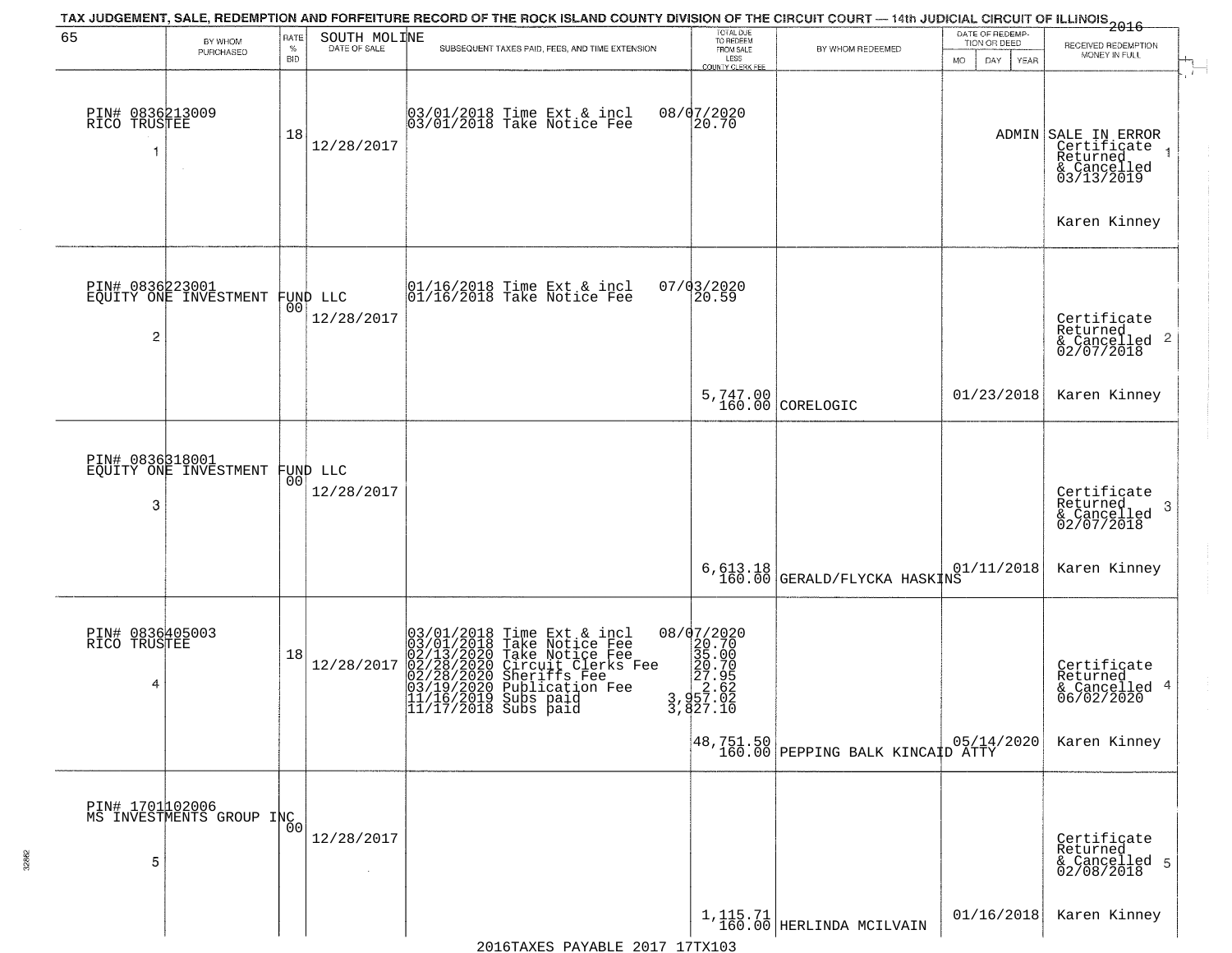| TAX JUDGEMENT, SALE, REDEMPTION AND FORFEITURE RECORD OF THE ROCK ISLAND COUNTY DIVISION OF THE CIRCUIT COURT - 14th JUDIC<br>NAME AND ADDRESS<br>LEGAL DESCRIPTION |                                               |                                     | BACK TAX                    | BACK TAX<br>FORFEITED |                                        | AMOUNT<br>FOR WHICH |                                                                 | INTEREST PAYMENT FUND | 2016    |
|---------------------------------------------------------------------------------------------------------------------------------------------------------------------|-----------------------------------------------|-------------------------------------|-----------------------------|-----------------------|----------------------------------------|---------------------|-----------------------------------------------------------------|-----------------------|---------|
| 66<br>TAXPAYER NO.<br>PARCEL NO.                                                                                                                                    | SOUTH MOLINE                                  | A-BACK TAX<br>FORFEITED<br>PRIOR TO | <b>FORFEITED</b><br>PENALTY | <b>INTEREST AND</b>   | TOTAL BACK<br>TAX PENALTY<br>AND COSTS | <b>JUDGEMENT</b>    | $\begin{array}{c} \text{CERTIFICATE} \\ \text{NO.} \end{array}$ | INDEMNITY FUND        |         |
| ACRES<br>ASSESSED VALUATION FOR TAXES                                                                                                                               | INT DUE<br>TAX DUE                            | 2015                                | <b>ACCRUED</b>              | COST ACCRUED          | ACCRUED                                | IS ASKED            |                                                                 | COST OF SALE          |         |
|                                                                                                                                                                     | 1ST<br>$1S$ T                                 |                                     |                             |                       |                                        |                     |                                                                 |                       |         |
|                                                                                                                                                                     | $\frac{1}{200}$ 2036.19 $\frac{1}{202}$ 13.78 |                                     |                             |                       |                                        |                     |                                                                 |                       |         |
| SINGH NAGINDER<br>3520 5TH ST<br>EAST MOLINE IL                                                                                                                     |                                               |                                     |                             |                       |                                        |                     |                                                                 |                       |         |
| 61244                                                                                                                                                               | 2036.19 152.70                                |                                     |                             |                       |                                        |                     |                                                                 | 60.00                 |         |
| LOT 3                                                                                                                                                               |                                               |                                     |                             |                       |                                        |                     |                                                                 |                       |         |
| APPLEWOOD TOO ADD                                                                                                                                                   | $2036.19 - 22.16$                             |                                     |                             |                       |                                        |                     | 309                                                             | 20.00                 |         |
|                                                                                                                                                                     | 61.08<br>2036.19                              |                                     |                             |                       |                                        |                     |                                                                 |                       |         |
| 14360                                                                                                                                                               |                                               |                                     |                             |                       |                                        |                     |                                                                 | 4.00                  |         |
| 653-66-00<br>07-03                                                                                                                                                  | 10.00                                         |                                     |                             |                       |                                        |                     |                                                                 |                       |         |
| PIN# 1701111024                                                                                                                                                     | TOTAL DUE-TAXES, INT. COST                    |                                     |                             |                       |                                        |                     |                                                                 |                       |         |
| 82,425                                                                                                                                                              | 8,704.48                                      |                                     |                             |                       |                                        | 8704.48             |                                                                 | 10.00                 | 8798.48 |
|                                                                                                                                                                     | 1ST<br>1ST                                    |                                     |                             |                       |                                        |                     |                                                                 |                       |         |
|                                                                                                                                                                     |                                               |                                     |                             |                       |                                        |                     |                                                                 |                       |         |
| JARAMILLO HECTOR<br>3652 7 1/2 ST                                                                                                                                   | 2ND<br>2ND                                    |                                     |                             |                       |                                        |                     |                                                                 |                       |         |
| 61244<br>EAST MOLINE IL                                                                                                                                             | 3RD<br>$\overline{\text{3BD}}$                |                                     |                             |                       |                                        |                     |                                                                 | 60.00                 |         |
| LOT 47                                                                                                                                                              |                                               |                                     |                             |                       |                                        |                     |                                                                 |                       |         |
| SEVEN HILLS 2ND ADD                                                                                                                                                 | 47H<br>4TH                                    |                                     |                             |                       |                                        |                     | 310                                                             | 20.00                 |         |
|                                                                                                                                                                     | 35.30<br>1176.61                              |                                     |                             |                       |                                        |                     |                                                                 |                       |         |
|                                                                                                                                                                     | PUBLICATION COST                              |                                     |                             |                       |                                        |                     |                                                                 |                       |         |
| $545 - 13 - 00$<br>8983<br>$07 - 03$                                                                                                                                | 10.00                                         |                                     |                             |                       |                                        |                     |                                                                 | 4.00                  |         |
| PIN# 1701121020                                                                                                                                                     | TOTAL DUE-TAXES, INT. COST                    |                                     |                             |                       |                                        |                     |                                                                 |                       |         |
| 50,162                                                                                                                                                              | 1,221.91                                      |                                     |                             |                       |                                        | 1221.91             |                                                                 | 10.00                 | 1315.91 |
|                                                                                                                                                                     | 1ST<br>ist                                    |                                     |                             |                       |                                        |                     |                                                                 |                       |         |
|                                                                                                                                                                     |                                               |                                     |                             |                       |                                        |                     |                                                                 |                       |         |
| GOODRUM RICHARD M<br>3315 9TH ST                                                                                                                                    | 2ND<br>2ND                                    |                                     |                             |                       |                                        |                     |                                                                 |                       |         |
| EAST MOLINE IL<br>61244                                                                                                                                             |                                               |                                     |                             |                       |                                        |                     |                                                                 | 60.00                 |         |
| LOT 51                                                                                                                                                              | 3RD<br>3RD                                    |                                     |                             |                       |                                        |                     |                                                                 |                       |         |
| MEADOWLAWN 4TH ADD                                                                                                                                                  | 564.65<br>33.88<br>4TH                        |                                     |                             |                       |                                        |                     | 311                                                             | 20.00                 |         |
|                                                                                                                                                                     | 16.94<br>564.65                               |                                     |                             |                       |                                        |                     |                                                                 |                       |         |
|                                                                                                                                                                     | <b>PUBLICATION COST</b>                       |                                     |                             |                       |                                        |                     |                                                                 |                       |         |
| $554 - 20 - 00$<br>07-03<br>9195                                                                                                                                    | 10.00                                         |                                     |                             |                       |                                        |                     |                                                                 | 4.00                  |         |
| PIN# 1701202006                                                                                                                                                     | TOTAL OUE-TAXES, INT. COST                    |                                     |                             |                       |                                        |                     |                                                                 |                       |         |
| 27,193                                                                                                                                                              | 1,190.12                                      |                                     |                             |                       |                                        | 1190.12             |                                                                 | 10.00                 | 1284.12 |
|                                                                                                                                                                     | १९४                                           |                                     |                             |                       |                                        |                     |                                                                 |                       |         |
|                                                                                                                                                                     |                                               |                                     |                             |                       |                                        |                     |                                                                 |                       |         |
| COLON TIFFANY M<br>3415 9TH ST                                                                                                                                      | 2ND<br>2ND                                    |                                     |                             |                       |                                        |                     |                                                                 |                       |         |
| EAST MOLINE IL<br>61244                                                                                                                                             |                                               |                                     |                             |                       |                                        |                     |                                                                 | 60.00                 |         |
| LOT 57                                                                                                                                                              | 3RD<br>3HD                                    |                                     |                             |                       |                                        |                     |                                                                 |                       |         |
| MEADOWLAWN 4TH ADD                                                                                                                                                  | 37.04<br>617.48                               |                                     |                             |                       |                                        |                     | 312                                                             | 20.00                 |         |
|                                                                                                                                                                     | 4TH<br>617.48<br>18.52                        |                                     |                             |                       |                                        |                     |                                                                 |                       |         |
|                                                                                                                                                                     | PUBLICATION COS.                              |                                     |                             |                       |                                        |                     |                                                                 |                       |         |
| $555 - 06 - 00$<br>9201<br>$07 - 03$                                                                                                                                | 10.00                                         |                                     |                             |                       |                                        |                     |                                                                 | 4.00                  |         |
| PIN# 1701202012<br>$\sim 10$                                                                                                                                        | TOTAL DUE-TAXES, INT. COST                    |                                     |                             |                       |                                        |                     |                                                                 |                       |         |
|                                                                                                                                                                     | 1,300.52                                      |                                     |                             |                       |                                        | 1300.52             |                                                                 |                       | 1394.52 |
| 29,176                                                                                                                                                              |                                               |                                     |                             |                       |                                        |                     |                                                                 | 10.00                 |         |
|                                                                                                                                                                     | 1ST<br>$\overline{1}$ 1ST                     |                                     |                             |                       |                                        |                     |                                                                 |                       |         |
| BOWERS F<br>920 37 AVE                                                                                                                                              | <b>2ND</b>                                    |                                     |                             |                       |                                        |                     |                                                                 |                       |         |
| 61244<br>EAST MOLINE IL                                                                                                                                             | $623.02$ $46.75$                              |                                     |                             |                       |                                        |                     |                                                                 | 60.00                 |         |
| LOT 39                                                                                                                                                              | 3RD                                           |                                     |                             |                       |                                        |                     |                                                                 |                       |         |
| MEADOWLAWN 1ST ADD                                                                                                                                                  | 623.02<br>37.40                               |                                     |                             |                       |                                        |                     | 313                                                             | 20.00                 |         |
|                                                                                                                                                                     |                                               |                                     |                             |                       |                                        |                     |                                                                 |                       |         |
|                                                                                                                                                                     | $18.70^8$<br>623.02                           |                                     |                             |                       |                                        |                     |                                                                 |                       |         |
| 536-40-00<br>07-03<br>8648                                                                                                                                          | PUBLICATION COST                              |                                     |                             |                       |                                        |                     |                                                                 | 4.00                  |         |
| PIN# 1701207016                                                                                                                                                     | 10.00                                         |                                     |                             |                       |                                        |                     |                                                                 |                       |         |
|                                                                                                                                                                     | TOTAL DUE-TAXES, INT. COST                    |                                     |                             |                       |                                        |                     |                                                                 |                       |         |
| 35,181                                                                                                                                                              | 1,981.91                                      |                                     |                             |                       |                                        | 1981.91             |                                                                 | 10.00                 | 2075.91 |
|                                                                                                                                                                     |                                               |                                     |                             |                       | 2016 TAVEC DAVARLE 2017 17 TV102       |                     |                                                                 |                       |         |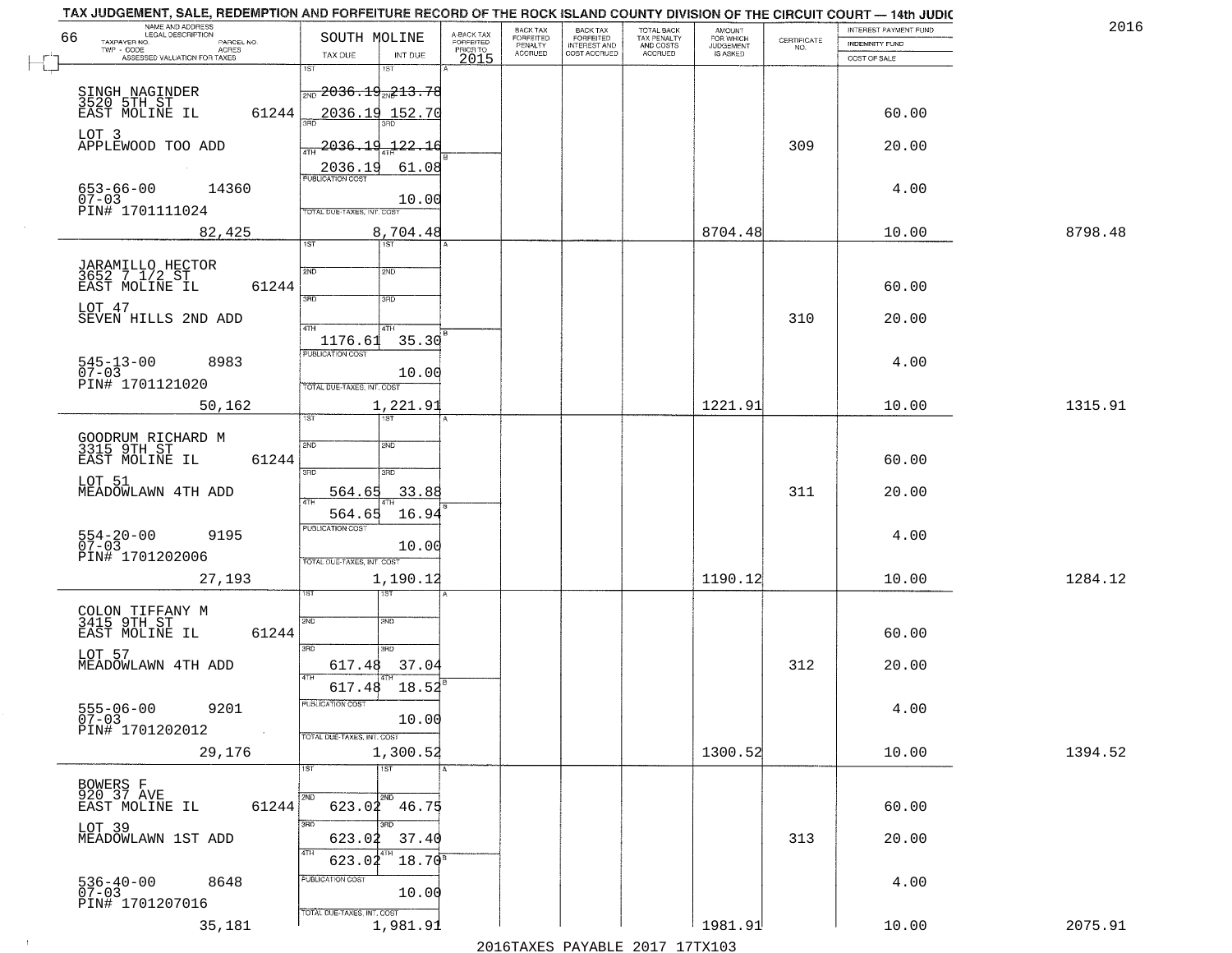| 66                                        | BY WHOM                                     | RATE               | SOUTH MOLINE                   | TAX JUDGEMENT, SALE, REDEMPTION AND FORFEITURE RECORD OF THE ROCK ISLAND COUNTY DIVISION OF THE CIRCUIT COURT — 14th JUDICIAL CIRCUIT OF ILLINOIS 2016 | TOTAL DUE<br>TO REDEEM<br>FROM SALE |                                         | DATE OF REDEMP-<br>TION OR DEED |                                                                        |
|-------------------------------------------|---------------------------------------------|--------------------|--------------------------------|--------------------------------------------------------------------------------------------------------------------------------------------------------|-------------------------------------|-----------------------------------------|---------------------------------|------------------------------------------------------------------------|
|                                           | PURCHASED                                   | $\%$<br><b>BID</b> | DATE OF SALE                   | SUBSEQUENT TAXES PAID, FEES, AND TIME EXTENSION                                                                                                        | LESS                                | BY WHOM REDEEMED                        | <b>MO</b><br>DAY<br>YEAR        | RECEIVED REDEMPTION<br>MONEY IN FULL                                   |
|                                           | PIN# 1701111024<br>EQUITY ONE INVESTMENT    |                    | FUND LLC<br> 00 <br>12/28/2017 |                                                                                                                                                        | <b>COUNTY CLERK FEE</b>             |                                         |                                 | Certificate<br>Returned<br>$\overline{1}$<br>& Cancelled<br>02/07/2018 |
|                                           |                                             |                    |                                |                                                                                                                                                        |                                     | 8,798.48<br>160.00 NAGINDER SINGH       | 01/12/2018                      | Karen Kinney                                                           |
| $\overline{c}$                            | PIN# 1701021020<br>MS INVESTMENTS GROUP INC |                    | 12/28/2017                     |                                                                                                                                                        |                                     |                                         |                                 | Certificate<br>Returned<br>$\frac{12241164}{62/08/2018}$ 2             |
|                                           |                                             |                    |                                |                                                                                                                                                        |                                     | $1,315.91$<br>$160.00$ HECTOR JARAMILLO | 01/11/2018                      | Karen Kinney                                                           |
| PIN# 1701202006<br>REALTAX DEV LT'D<br>3  |                                             | 0 <sub>0</sub>     | 12/28/2017                     | $ 01/29/2018$ Time Ext & incl<br>$ 01/29/2018$ Take Notice Fee                                                                                         | 06/28/2020<br>20.70                 |                                         |                                 | Certificate<br>Returned<br>3<br>& Cancelled<br>04/04/2018              |
|                                           |                                             |                    |                                |                                                                                                                                                        |                                     | 1,304.82<br>160.00 KIRBY VYNCKE         | 02/06/2018                      | Karen Kinney                                                           |
| PIN# 1701202012<br>WESTERN SITES LLC<br>4 |                                             | 0 <sub>0</sub>     | 12/28/2017                     |                                                                                                                                                        |                                     |                                         |                                 | Certificate<br>Returned<br>& Cancelled 4<br>04/04/2018                 |
|                                           |                                             |                    |                                |                                                                                                                                                        |                                     | $1,394.52$<br>160.00 G&ECU CREDIT UNION | 01/24/2018                      | Karen Kinney                                                           |
| PIN# 1701207016<br>AUCTION Z INC<br>5     |                                             | 0 <sub>0</sub>     | 12/28/2017                     | $\begin{array}{c}  04/11/2018 \text{ Time Ext} & \text{incl} \\  04/13/2018 \text{ Take Notice Fe} \end{array}$                                        | $07/15/2020$<br>20.70               |                                         |                                 | Certificate<br>Returned<br>& Cancelled 5<br>10/25/2018                 |
|                                           |                                             |                    |                                |                                                                                                                                                        |                                     | 2,096.61<br>160.00 CHARLENE BOWERS      | 08/07/2018                      | Karen Kinney                                                           |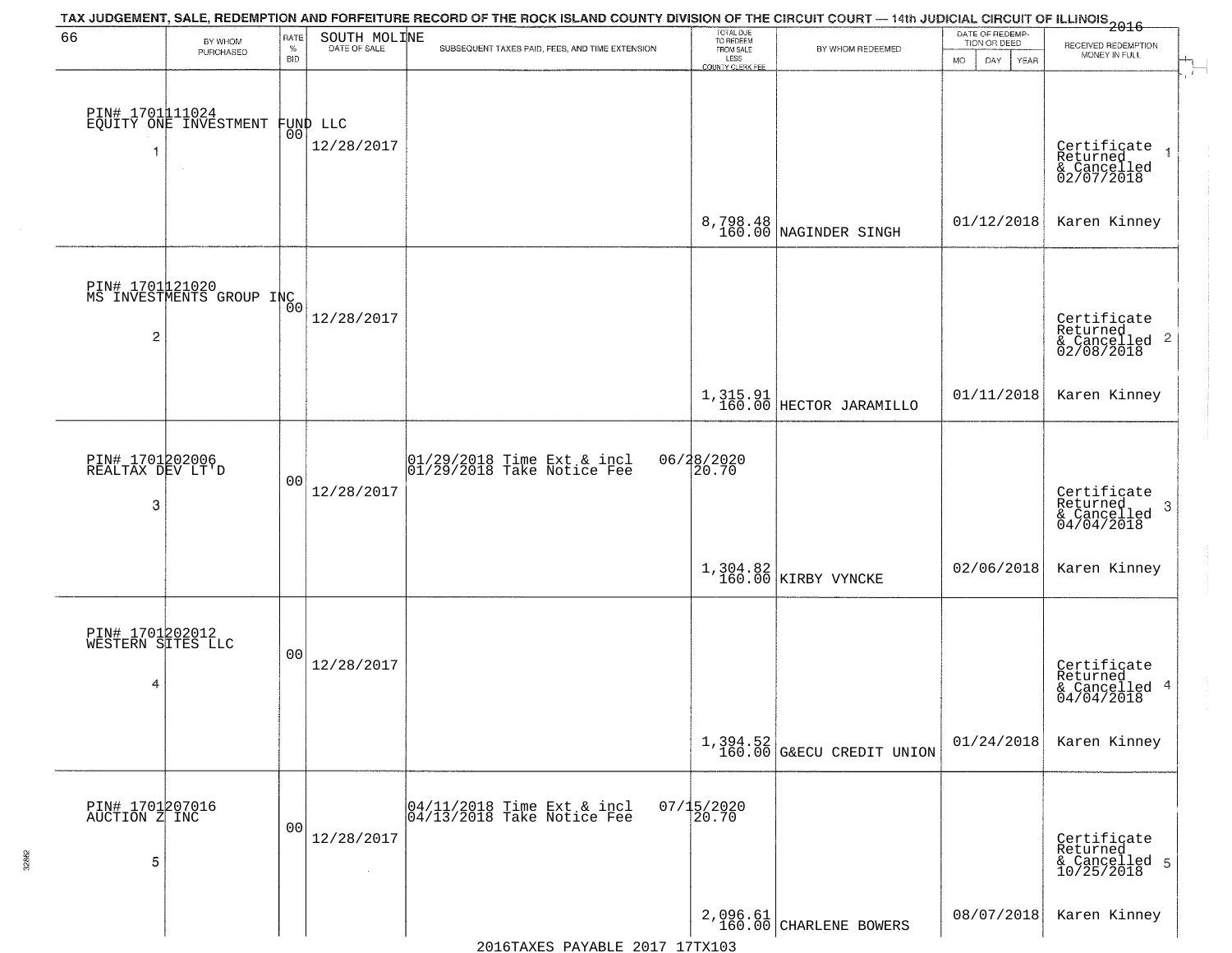| NAME AND ADDRESS<br>LEGAL DESCRIPTION                                   |                                                |                                     | BACK TAX             |                                       |                                        |                                  |                                                                 | TAX JUDGEMENT, SALE, REDEMPTION AND FORFEITURE RECORD OF THE ROCK ISLAND COUNTY DIVISION OF THE CIRCUIT COURT - 14th JUDIC<br>INTEREST PAYMENT FUND | 2016    |
|-------------------------------------------------------------------------|------------------------------------------------|-------------------------------------|----------------------|---------------------------------------|----------------------------------------|----------------------------------|-----------------------------------------------------------------|-----------------------------------------------------------------------------------------------------------------------------------------------------|---------|
| 67<br>TAXPAYER NO.<br>PARCEL NO.                                        | SOUTH MOLINE                                   | A-BACK TAX<br>FORFEITED<br>PRIOR TO | FORFEITED<br>PENALTY | BACK TAX<br>FORFEITED<br>INTEREST AND | TOTAL BACK<br>TAX PENALTY<br>AND COSTS | AMOUNT<br>FOR WHICH<br>JUDGEMENT | $\begin{array}{c} \text{CERTIFICATE} \\ \text{NO.} \end{array}$ | INDEMNITY FUND                                                                                                                                      |         |
| TWP - CODE<br><b>ACRES</b><br>ASSESSED VALUATION FOR TAXES              | INT DUE<br>TAX DUE                             | 2015                                | <b>ACCRUED</b>       | COST ACCRUED                          | ACCRUED                                | IS ASKED                         |                                                                 | COST OF SALE                                                                                                                                        |         |
|                                                                         | 1ST<br>18T                                     |                                     |                      |                                       |                                        |                                  |                                                                 |                                                                                                                                                     |         |
|                                                                         | -6 <del>21.18<sub>2№</sub> 65.2</del> 4<br>2ND |                                     |                      |                                       |                                        |                                  |                                                                 |                                                                                                                                                     |         |
| BOGGUESS BLAKE R<br>1033 35TH AVE<br>EAST MOLINE IL<br>61244            | 621.18<br>46.60                                |                                     |                      |                                       |                                        |                                  |                                                                 | 60.00                                                                                                                                               |         |
|                                                                         |                                                |                                     |                      |                                       |                                        |                                  |                                                                 |                                                                                                                                                     |         |
| LOT 2<br>HOFFMANS ADD                                                   | 621.18<br>37.28                                |                                     |                      |                                       |                                        |                                  | 314                                                             | 20.00                                                                                                                                               |         |
|                                                                         | 18.64<br>621.18                                |                                     |                      |                                       |                                        |                                  |                                                                 |                                                                                                                                                     |         |
| 10514                                                                   |                                                |                                     |                      |                                       |                                        |                                  |                                                                 | 4.00                                                                                                                                                |         |
| $594 - 69 - 00$<br>07-03<br>PIN# 1701211002                             | 10.00<br><b>TOTAL DUE-TAXES, INT. COST</b>     |                                     |                      |                                       |                                        |                                  |                                                                 |                                                                                                                                                     |         |
|                                                                         |                                                |                                     |                      |                                       |                                        |                                  |                                                                 |                                                                                                                                                     |         |
| 29,315                                                                  | 2,662.48                                       |                                     |                      |                                       |                                        | 2662.48                          |                                                                 | 10.00                                                                                                                                               | 2756.48 |
|                                                                         | -69.79                                         |                                     |                      |                                       |                                        |                                  |                                                                 |                                                                                                                                                     |         |
| US ROF III LEGAL TRST<br>939 W NORTH AVE STE 680<br>60642<br>CHICAGO IL | 664.48<br>49.85                                |                                     |                      |                                       |                                        |                                  |                                                                 | 60.00                                                                                                                                               |         |
|                                                                         | 3RD                                            |                                     |                      |                                       |                                        |                                  |                                                                 |                                                                                                                                                     |         |
| LOT 29<br>URBANDALE ADD                                                 | .39.88<br>664.48                               |                                     |                      |                                       |                                        |                                  | 315                                                             | 20.00                                                                                                                                               |         |
|                                                                         | 47H<br>19.94<br>664.48                         |                                     |                      |                                       |                                        |                                  |                                                                 |                                                                                                                                                     |         |
| $342 - 10 - 00$<br>5119                                                 | PUBLICATION COST                               |                                     |                      |                                       |                                        |                                  |                                                                 | 4.00                                                                                                                                                |         |
| $07 - 03$                                                               | 10.00                                          |                                     |                      |                                       |                                        |                                  |                                                                 |                                                                                                                                                     |         |
| PIN# 1701216012                                                         | TOTAL DUE-TAXES, INT. COST                     |                                     |                      |                                       |                                        |                                  |                                                                 |                                                                                                                                                     |         |
| 24,940                                                                  | 2,847.38<br><b>ST</b><br>IST                   |                                     |                      |                                       |                                        | 2847.38                          |                                                                 | 10.00                                                                                                                                               | 2941.38 |
|                                                                         |                                                |                                     |                      |                                       |                                        |                                  |                                                                 |                                                                                                                                                     |         |
| LINDSTROM JOHN E<br>742 22ND ST<br>EAST MOLINE IL<br>61244              | 2ND<br>SND                                     |                                     |                      |                                       |                                        |                                  |                                                                 | 60.00                                                                                                                                               |         |
|                                                                         | 3 <sub>BD</sub><br>3RD                         |                                     |                      |                                       |                                        |                                  |                                                                 |                                                                                                                                                     |         |
| LOT 2<br>URBANDALE ADD                                                  |                                                |                                     |                      |                                       |                                        |                                  | 316                                                             | 20.00                                                                                                                                               |         |
|                                                                         | 4TH<br>4TH<br>7.92<br>264.17                   |                                     |                      |                                       |                                        |                                  |                                                                 |                                                                                                                                                     |         |
| 5092                                                                    | <b>PUBLICATION COST</b>                        |                                     |                      |                                       |                                        |                                  |                                                                 | 4.00                                                                                                                                                |         |
| $341 - 03 - 00$<br>07-03                                                | 10.00                                          |                                     |                      |                                       |                                        |                                  |                                                                 |                                                                                                                                                     |         |
| PIN# 1701216029                                                         | TOTAL OUE-TAXES, INT. COST                     |                                     |                      |                                       |                                        |                                  |                                                                 |                                                                                                                                                     |         |
| 9,915                                                                   | 282.09                                         |                                     |                      |                                       |                                        | 282.09                           |                                                                 | 10.00                                                                                                                                               | 376.09  |
|                                                                         |                                                |                                     |                      |                                       |                                        |                                  |                                                                 |                                                                                                                                                     |         |
| PHILLIPS KEN<br>733 40TH AVE<br>EAST MOLINE IL<br>61244                 | 2ND<br>2ND<br>752.48<br>56.45                  |                                     |                      |                                       |                                        |                                  |                                                                 | 60.00                                                                                                                                               |         |
|                                                                         | 3BD<br>3BD                                     |                                     |                      |                                       |                                        |                                  |                                                                 |                                                                                                                                                     |         |
| LOT 35<br>MEADOWLAWN 5TH ADD                                            | 752.48<br>45.16                                |                                     |                      |                                       |                                        |                                  | 317                                                             | 20.00                                                                                                                                               |         |
|                                                                         | 4TH<br>752.48<br>22.58                         |                                     |                      |                                       |                                        |                                  |                                                                 |                                                                                                                                                     |         |
| 9401                                                                    | PUBLICATION COS-                               |                                     |                      |                                       |                                        |                                  |                                                                 | 4.00                                                                                                                                                |         |
| $564-12-00$<br>07-03<br>PIN# 1701306026                                 | 10.00                                          |                                     |                      |                                       |                                        |                                  |                                                                 |                                                                                                                                                     |         |
| $\sim 10^{-1}$                                                          | TOTAL DUE-TAXES, INT. COST                     |                                     |                      |                                       |                                        |                                  |                                                                 |                                                                                                                                                     |         |
| 34,243                                                                  | 2,391.63<br>1ST<br>1ST                         |                                     |                      |                                       |                                        | 2391.63                          |                                                                 | 10.00                                                                                                                                               | 2485.63 |
|                                                                         |                                                |                                     |                      |                                       |                                        |                                  |                                                                 |                                                                                                                                                     |         |
| SCOTT ROSS R<br>3909 10TH ST<br>61244<br>EAST MOLINE IL                 | 2ND<br>2ND                                     |                                     |                      |                                       |                                        |                                  |                                                                 | 60.00                                                                                                                                               |         |
|                                                                         | 3RD<br>3RD                                     |                                     |                      |                                       |                                        |                                  |                                                                 |                                                                                                                                                     |         |
| LOT 56<br>HILLGATE SUBD                                                 | 42.72<br>711.80                                |                                     |                      |                                       |                                        |                                  | 318                                                             | 20.00                                                                                                                                               |         |
|                                                                         | 4TH<br>4TH<br>$21.36^8$<br>711.80              |                                     |                      |                                       |                                        |                                  |                                                                 |                                                                                                                                                     |         |
| 9340                                                                    | PUBLICATION COST                               |                                     |                      |                                       |                                        |                                  |                                                                 | 4.00                                                                                                                                                |         |
| $561 - 21 - 00$<br>07-03<br>PIN# 1701401021                             | 10.00                                          |                                     |                      |                                       |                                        |                                  |                                                                 |                                                                                                                                                     |         |
|                                                                         | TOTAL DUE-TAXES, INT. COST                     |                                     |                      |                                       |                                        |                                  |                                                                 |                                                                                                                                                     |         |
| 32,716                                                                  | 1,497.68                                       |                                     |                      |                                       |                                        | 1497.68                          |                                                                 | 10.00                                                                                                                                               | 1591.68 |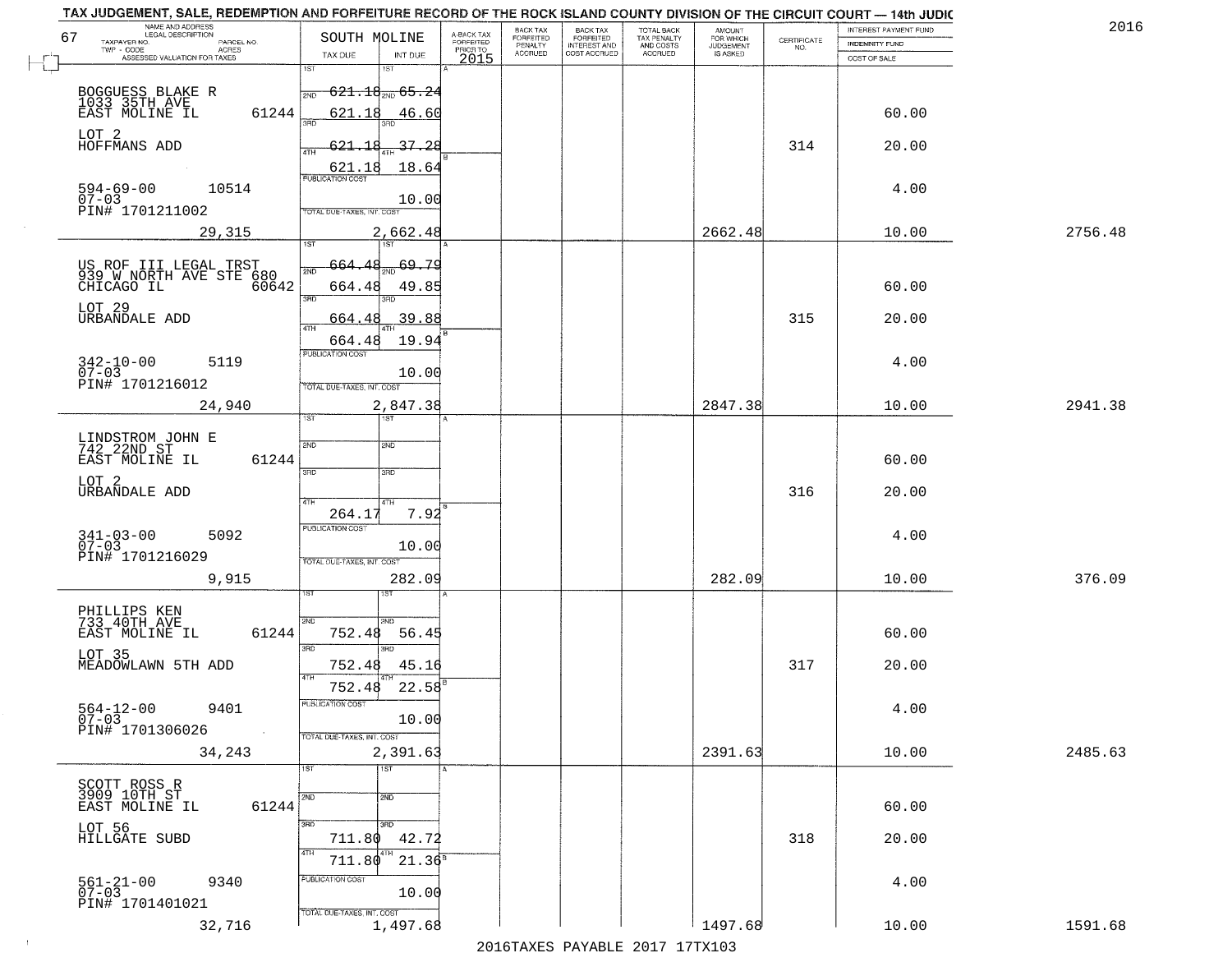| 67                                        | BY WHOM<br>PURCHASED                              | <b>RATE</b><br>%<br><b>BID</b> | SOUTH MOLINE<br>DATE OF SALE | SUBSEQUENT TAXES PAID, FEES, AND TIME EXTENSION                                                                                                                                                                                                                                                        | TOTAL DUE<br>TO REDEEM<br>FROM SALE<br>LESS<br><b>COUNTY CLERK FEE</b>                                                                                | BY WHOM REDEEMED                                         | DATE OF REDEMP-<br>TION OR DEED<br><b>MO</b><br>DAY.<br>YEAR | <del>2016</del><br>RECEIVED REDEMPTION<br>MONEY IN FULL               |
|-------------------------------------------|---------------------------------------------------|--------------------------------|------------------------------|--------------------------------------------------------------------------------------------------------------------------------------------------------------------------------------------------------------------------------------------------------------------------------------------------------|-------------------------------------------------------------------------------------------------------------------------------------------------------|----------------------------------------------------------|--------------------------------------------------------------|-----------------------------------------------------------------------|
| PIN# 1701211002<br>REALTAX DEV LT'D<br>1  |                                                   | 0 <sub>0</sub>                 | 12/28/2017                   | 07/15/2020 Time Ext & incl<br>01/29/2018 Take Notice Fee<br>11/26/2018 Subs paid                                                                                                                                                                                                                       | $\frac{12}{9}$ $\frac{12}{29}$ $\frac{20}{29}$<br>2,761.50                                                                                            |                                                          |                                                              | $\mathcal{A}$<br>Certificate<br>Returned<br>& Cancelled<br>08/14/2020 |
|                                           |                                                   |                                |                              |                                                                                                                                                                                                                                                                                                        | 6,201.44<br>160.00                                                                                                                                    | <b>BLAKE BOGGUESS</b>                                    | 07/31/2020                                                   | Karen Kinney                                                          |
| PIN# 1701216012<br>RICO TRUSTEE<br>2      |                                                   | 18                             | 12/28/2017                   | $03/01/2018$ Time Ext & incl<br>$03/01/2018$ Take Notice Fee<br>$02/13/2020$ Take Notice Fee<br>$02/28/2020$ Circuit Clerks Fee<br>$02/28/2020$ Sheriffs Fee<br>$03/19/22020$ Subs paid<br>$11/16/2019$ Subs paid<br>$11/17/2018$ Subs paid                                                            | 08/07/2020<br>$\begin{array}{r} 8/4/2028 \\ 20.70 \\ 35.00 \\ 13.80 \\ 21.05 \\ 2.62 \\ 3.077.30 \\ \end{array}$<br>$\frac{3}{2}, \frac{019}{928}.78$ |                                                          |                                                              | $\overline{2}$                                                        |
| PIN# 1701216029<br>INTEGRITY<br>3         | INVESTMENT FUND                                   | 0 <sub>0</sub>                 | LLC<br>12/28/2017            | 06/17/2020<br>01/17/2018<br>07/10/2020<br>07/15/2020<br>07/15/2020<br>07/17/2020<br>08/31/2020<br>08/11/2020<br>09/11/2020<br>Time Ext & incl<br>Take Notice Fee<br>Take Notice Fee<br>Take Notice Fee<br>Title Search Fee<br>Lis Pendens<br>Subs paid<br>Publication Fee<br>Sheriffs Fee<br>Subs paid | $[ \begin{smallmatrix} 12/15/2020\\ 20.59\\ 35.00\\ 110.20\\ -150.20\\ 150.00\\ 170.508\\ 160.00\\ 60.00\\ 500\\ 1,422\\ 72\\ \end{smallmatrix} ]$    |                                                          |                                                              | 3                                                                     |
| 12/13/2018 Subs paid                      |                                                   |                                | 1,208.98                     | 12/02/2019 Subs paid                                                                                                                                                                                                                                                                                   |                                                                                                                                                       |                                                          |                                                              |                                                                       |
| PIN# 1701306026<br>WESTERN SITES LLC<br>4 |                                                   | 00                             | 12/28/2017                   | 04/11/2018 Time Ext & incl<br>04/13/2018 Take Notice Fee<br>11/29/2018 Subs paid                                                                                                                                                                                                                       | $07/15/2020$<br>3, 334.18                                                                                                                             |                                                          |                                                              | Certificate<br>Returned<br>& Cancelled 4<br>01/06/2020                |
|                                           |                                                   |                                |                              |                                                                                                                                                                                                                                                                                                        |                                                                                                                                                       | 6, 240.61 11/06/2019<br>160.00 IH MISSISSIPPI VALLEY CRE |                                                              | Karen Kinney                                                          |
| 5                                         | PIN# 1701401021<br>EQUITY ONE INVESTMENT FUND LLC |                                | 12/28/2017                   | 01/16/2018 Time Ext & incl<br>01/16/2018 Take Notice Fee                                                                                                                                                                                                                                               | $07/03/2020$<br>20.59                                                                                                                                 |                                                          |                                                              | Certificate<br>Returned<br>& Cancelled 5<br>07/13/2018                |
|                                           |                                                   |                                |                              | $2016$ mayrc payartr 2017 17my102                                                                                                                                                                                                                                                                      |                                                                                                                                                       | $1,612.27$ ROSS SCOTT                                    | 06/26/2018                                                   | Karen Kinney                                                          |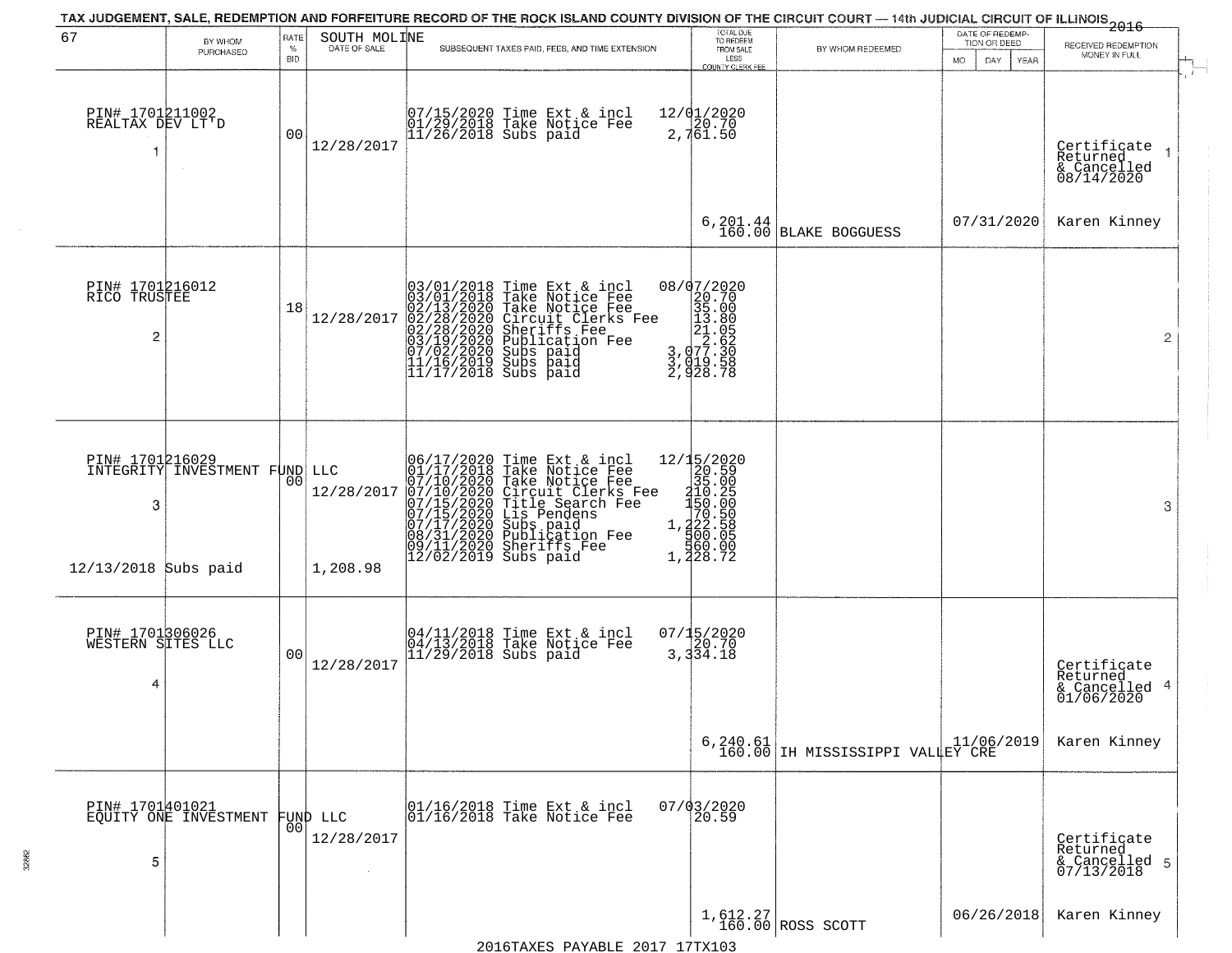|                              | NAME AND ADDRESS<br>LEGAL DESCRIPTION                                                                               |                                                                          |                                     | BACK TAX             | <b>BACK TAX</b>           | TOTAL BACK<br>TAX PENALTY<br>AND COSTS |                                  |                                                                 | INTEREST PAYMENT FUND | 2016    |
|------------------------------|---------------------------------------------------------------------------------------------------------------------|--------------------------------------------------------------------------|-------------------------------------|----------------------|---------------------------|----------------------------------------|----------------------------------|-----------------------------------------------------------------|-----------------------|---------|
| 68<br>TAXPAYER NO.           | PARCEL NO.<br>ACRES                                                                                                 | SOUTH MOLINE                                                             | A-BACK TAX<br>FORFEITED<br>PRIOR TO | FORFEITED<br>PENALTY | FORFEITED<br>INTEREST AND |                                        | AMOUNT<br>FOR WHICH<br>JUDGEMENT | $\begin{array}{c} \text{CERTIFICATE} \\ \text{NO.} \end{array}$ | INDEMNITY FUND        |         |
|                              | ASSESSED VALUATION FOR TAXES                                                                                        | TAX DUE<br>INT DUE<br>1ST<br>18T                                         | 2015                                | <b>ACCRUED</b>       | COST ACCRUED              | ACCRUED                                | IS ASKED                         |                                                                 | COST OF SALE          |         |
|                              | MCCLINTOCK PROPERTIES INC $\frac{1}{200}$ 636.1 $\frac{1}{200}$ 66.78<br>714 6TH ST<br>COLONA IL 61241 636.10 47.70 |                                                                          |                                     |                      |                           |                                        |                                  |                                                                 | 60.00                 |         |
| LOT <sub>26</sub>            | SUNRISE ADD<br>N .50 LOT 25 AND ALL                                                                                 | $-38.16$<br>636.16                                                       |                                     |                      |                           |                                        |                                  | 319                                                             | 20.00                 |         |
| $461 - 04 - 00$<br>$07 - 03$ | 7409<br>PIN# 1701406025                                                                                             | 19.08<br>10.00                                                           |                                     |                      |                           |                                        |                                  |                                                                 | 4.00                  |         |
|                              | 23,877                                                                                                              | TOTAL DUE-TAXES, INT. COST<br>2,726.36                                   |                                     |                      |                           |                                        | 2726.36                          |                                                                 | 10.00                 | 2820.36 |
| LOT 68                       | SCOTT JUDITH A<br>17919 RTE 5 & 92<br>EAST MOLINE IL<br>61244                                                       | 539.84<br>56.70<br>2ND<br>539.84<br>40.50<br>3BD<br>3BD.                 |                                     |                      |                           |                                        |                                  |                                                                 | 60.00                 |         |
| SUNRISE ADD                  |                                                                                                                     | 539.84<br>.32.40<br>$\overline{47H}$<br>539.84<br>16.20                  |                                     |                      |                           |                                        |                                  | 320                                                             | 20.00                 |         |
| $463 - 02 - 00$<br>$07 - 03$ | 7451<br>PIN# 1701406057                                                                                             | PUBLICATION COST<br>10.00<br>TOTAL DUE-TAXES, INT. COST                  |                                     |                      |                           |                                        |                                  |                                                                 | 4.00                  |         |
|                              | 20,262                                                                                                              | 2,315.16<br>1ST<br>1ST                                                   |                                     |                      |                           |                                        | 2315.16                          |                                                                 | 10.00                 | 2409.16 |
|                              | KBP INVEST/KFC/STICKLER<br>10950 GRANDVIEW DR #300<br>OVERLAND PARK KS<br>66210                                     | 2ND<br>2ND<br>3RD<br>3RD                                                 |                                     |                      |                           |                                        |                                  |                                                                 | 60.00                 |         |
| LOT 2                        | ABJASCO SUBD<br>W 107.5 FT                                                                                          | 4TH<br>4TH<br>93.06<br>3102.21                                           |                                     |                      |                           |                                        |                                  | 321                                                             | 20.00                 |         |
| $624 - 35 - 00$<br>07-03     | 12397<br>PIN# 1701407001                                                                                            | <b>PUBLICATION COST</b><br>10.00<br>TOTAL OUE-TAXES, INT. COST           |                                     |                      |                           |                                        |                                  |                                                                 | 4.00                  |         |
|                              | 116,436                                                                                                             | 3,205.27                                                                 |                                     |                      |                           |                                        | 3205.27                          |                                                                 | 10.00                 | 3299.27 |
| MOLINE IL                    | MORAN TOMAS<br>5314 12TH AVE<br>61265                                                                               | <u>258.66</u><br>27.16<br>2ND<br>258.66<br>19.40<br>3 <sub>BD</sub><br>m |                                     |                      |                           |                                        |                                  |                                                                 | 60.00                 |         |
|                              | SUPVR ASST MAP<br>LOT 164 SHEET 6                                                                                   | 258.66<br>15.52<br>4TH<br>$7.76^{8}$<br>258.66                           |                                     |                      |                           |                                        |                                  | 322                                                             | 20.00                 |         |
| $015 - 07 - 00$<br>$07 - 05$ | $41 - B$<br>PIN# 1702100038<br>$\sim 100$ km $^{-1}$                                                                | PUBLICATION COST<br>10.00<br>TOTAL DUE-TAXES, INT. COST                  |                                     |                      |                           |                                        |                                  |                                                                 | 4.00                  |         |
|                              | 16,921                                                                                                              | 1,114.48<br>1ST<br>1ST                                                   |                                     |                      |                           |                                        | 1114.48                          |                                                                 | 10.00                 | 1208.48 |
|                              | QUINTEIRO CLAUDIA<br>4730 20TH AVE<br>MOLINE IL<br>61265                                                            | 2ND<br>2ND<br>3BD                                                        |                                     |                      |                           |                                        |                                  |                                                                 | 60.00                 |         |
| LOT 10                       | HIGHLAND HGHTS 4TH ADD                                                                                              | 3 <sub>BD</sub><br>4TH<br>$730.79^{4TH}$<br>$21.94^5$                    |                                     |                      |                           |                                        |                                  | 323                                                             | 20.00                 |         |
| $606 - 83 - 00$<br>07-05     | 11523<br>PIN# 1702128029                                                                                            | PUBLICATION COST<br>10.00<br>TOTAL DUE-TAXES, INT. COST                  |                                     |                      |                           |                                        |                                  |                                                                 | 4.00                  |         |
|                              | 41,855                                                                                                              | 762.71                                                                   |                                     |                      |                           |                                        | 762.71                           |                                                                 | 10.00                 | 856.71  |

 $\sim 10^{-1}$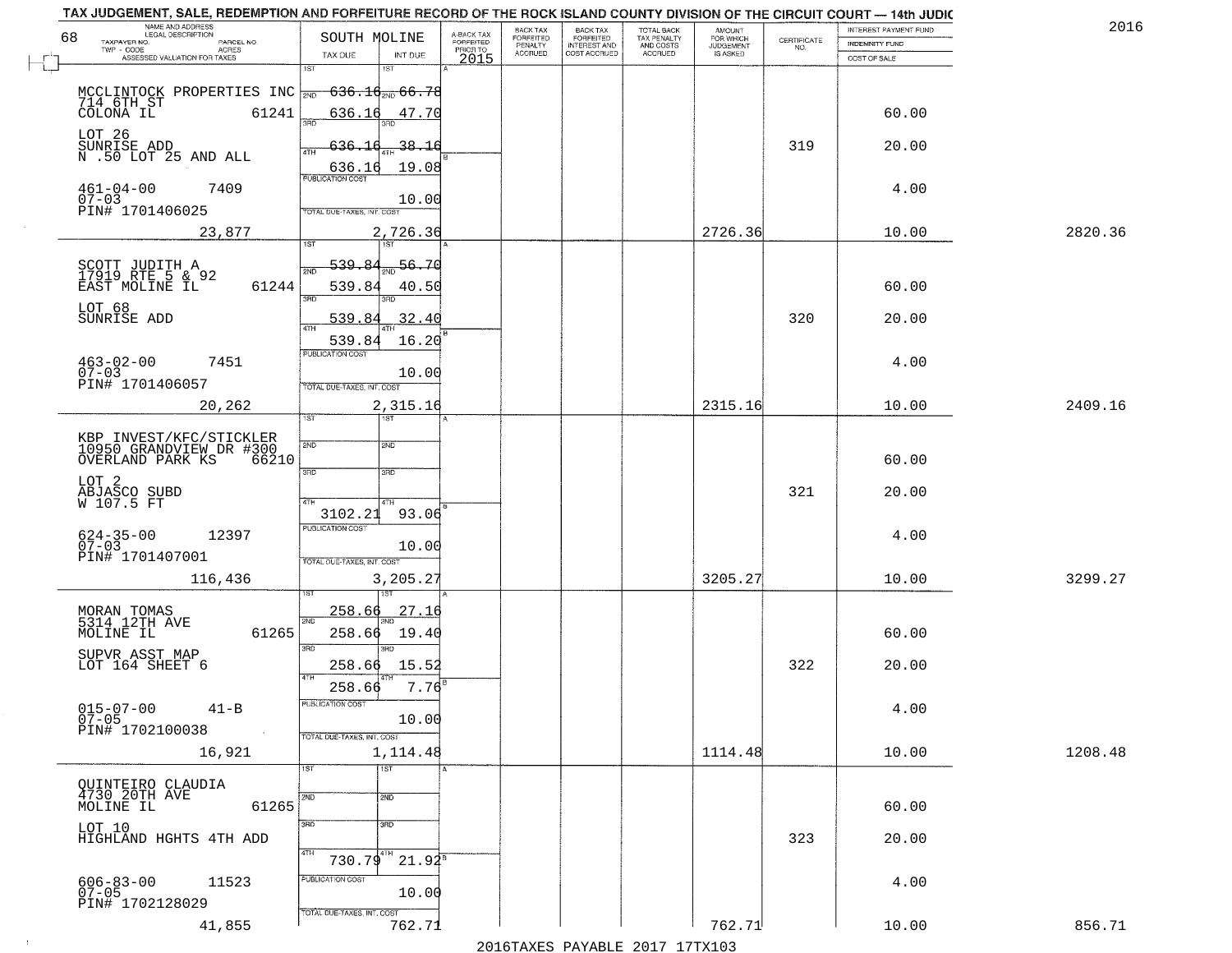| 68                                       | BY WHOM<br>PURCHASED                                    | RATE<br>$\%$<br>BID | SOUTH MOLINE                   | TAX JUDGEMENT, SALE, REDEMPTION AND FORFEITURE RECORD OF THE ROCK ISLAND COUNTY DIVISION OF THE CIRCUIT COURT — 14th JUDICIAL CIRCUIT OF ILLINOIS 2016<br>SUBSEQUENT TAXES PAID, FEES, AND TIME EXTENSION                                                                                                                                                                                                      | TOTAL DUE<br>TO REDEEM<br>FROM SALE<br>LESS<br>COUNTY CLERK FEE                   | BY WHOM REDEEMED                   | DATE OF REDEMP-<br>TION OR DEED<br><b>MO</b><br>DAY<br><b>YEAR</b> | RECEIVED REDEMPTION<br>MONEY IN FULL                                   |
|------------------------------------------|---------------------------------------------------------|---------------------|--------------------------------|----------------------------------------------------------------------------------------------------------------------------------------------------------------------------------------------------------------------------------------------------------------------------------------------------------------------------------------------------------------------------------------------------------------|-----------------------------------------------------------------------------------|------------------------------------|--------------------------------------------------------------------|------------------------------------------------------------------------|
| PIN# 1701406025<br>-1                    | INTEGRITY INVESTMENT FUND                               | 00                  | LLC<br>12/28/2017              | 01/19/2018 Time Ext & incl<br>01/17/2018 Take Notice Fee                                                                                                                                                                                                                                                                                                                                                       | 06/29/2020<br>20.59                                                               |                                    |                                                                    | Certificate<br>Returned<br>& Cancelled<br>02/12/2018                   |
|                                          |                                                         |                     |                                |                                                                                                                                                                                                                                                                                                                                                                                                                | 2,840.95<br>160.00                                                                | MCCLINTOCK PROPERTIES INC          |                                                                    | Karen Kinney                                                           |
| 2                                        | <b>PIN# 1701406057</b><br>INTEGRITY INVESTMENT FUND LLC | 0 <sub>0</sub>      | 12/28/2017                     | 06/15/2020 Time Ext &<br>01/17/2018 Take Notic<br>07/10/2020 Circuit Cl<br>07/10/2020 Circuit Cl<br>07/15/2020 Circuit Cl<br>07/17/2020 Subs paid<br>07/24/2020 Publicatic<br>08/27/2020 Sheriffs F<br>12/02/2019 Subs paid<br>12/13/2018 Subs paid<br>Time Ext & incl<br>Take Notice Fee<br>Circuit Clerks Fee<br>Lis Pendens<br>Lis Pendens<br>Subs paid<br>Publication Fee<br>Sheriffs Fee<br>$\frac{1}{2}$ | ${2715/2020\n 20.59\n 35.000\n 210.250\n 2.327.14\n 320.055\n 4.328.94$<br>428.44 | 10,677.05<br>160.00 JUDITH SCOTT   | 10/26/2020                                                         | Certificate<br>Returned<br>& Cancelled 2<br>11/06/2020<br>Karen Kinney |
| PIN# 1701407001<br>3                     | EQUITY ONE INVESTMENT                                   | 00                  | FUND LLC<br>12/28/2017         |                                                                                                                                                                                                                                                                                                                                                                                                                |                                                                                   |                                    |                                                                    | Certificate<br>Returned<br>-3<br>& Cancelled<br>02/07/2018             |
|                                          |                                                         |                     |                                |                                                                                                                                                                                                                                                                                                                                                                                                                | 3,299.27<br>160.00                                                                | CHARLES BAUMER/ORONOZ PRO          | 01/11/2018                                                         | Karen Kinney                                                           |
| PIN# 1702100038<br>4                     | EQUITY ONE INVESTMENT                                   |                     | FUND LLC<br> 00 <br>12/28/2017 | 01/16/2018 Time Ext & incl<br>01/16/2018 Take Notice Fee                                                                                                                                                                                                                                                                                                                                                       | $07/03/2020$<br>20.59                                                             |                                    |                                                                    | Certificate<br>Returned<br>& Cancelled 4<br>07/06/2018                 |
|                                          |                                                         |                     |                                |                                                                                                                                                                                                                                                                                                                                                                                                                |                                                                                   | 1,229.07<br>160.00 TOMAS MORAN     | 05/09/2018                                                         | Karen Kinney                                                           |
| PIN# 1702128029<br>REALTAX DEV LT'D<br>5 |                                                         | 0 <sub>0</sub>      | 12/28/2017                     | 01/29/2018 Time Ext & incl<br>01/29/2018 Take Notice Fee                                                                                                                                                                                                                                                                                                                                                       | 06/28/2020<br>20.70                                                               |                                    |                                                                    | Certificate<br>Returned<br>& Cancelled 5<br>06/21/2018                 |
|                                          |                                                         |                     |                                |                                                                                                                                                                                                                                                                                                                                                                                                                |                                                                                   | 877.41<br>160.00 CLAUDIA QUINTEIRO | 05/11/2018                                                         | Karen Kinney                                                           |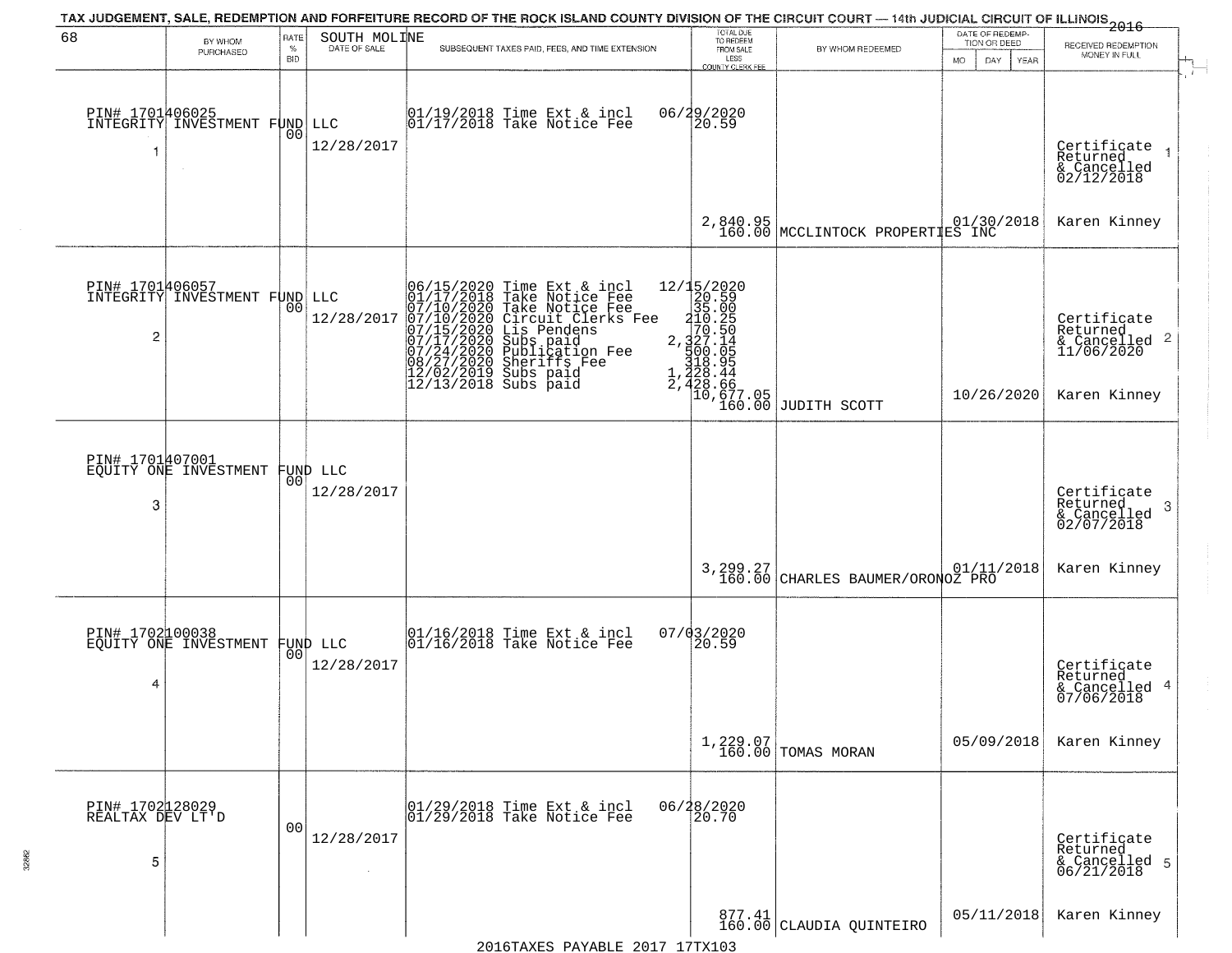| NAME AND ADDRESS<br>LEGAL DESCRIPTION<br>69                            | SOUTH MOLINE                               | A-BACK TAX<br>FORFEITED | BACK TAX<br><b>FORFEITED</b> | <b>BACK TAX</b><br><b>FORFEITED</b> | TOTAL BACK<br>TAX PENALTY | <b>AMOUNT</b>                      |                    | INTEREST PAYMENT FUND | 2016    |
|------------------------------------------------------------------------|--------------------------------------------|-------------------------|------------------------------|-------------------------------------|---------------------------|------------------------------------|--------------------|-----------------------|---------|
| TAXPAYER NO.<br>PARCEL NO.<br>TWP - CODE<br>ACRES                      | TAX DUE<br>INT DUE                         | PRIOR TO                | PENALTY<br>ACCRUED           | INTEREST AND<br>COST ACCRUED        | AND COSTS<br>ACCRUED      | FOR WHICH<br>JUDGEMENT<br>IS ASKED | CERTIFICATE<br>NO. | <b>INDEMNITY FUND</b> |         |
| ASSESSED VALUATION FOR TAXES                                           | 1ST<br>1ST                                 | 2015                    |                              |                                     |                           |                                    |                    | COST OF SALE          |         |
|                                                                        |                                            |                         |                              |                                     |                           |                                    |                    |                       |         |
| MORAN BLANCA M<br>417 52ND ST                                          | 2ND<br>2ND                                 |                         |                              |                                     |                           |                                    |                    |                       |         |
| MOLINE IL<br>61265                                                     | 3AD.<br>3RD                                |                         |                              |                                     |                           |                                    |                    | 60.00                 |         |
| LOT 29<br>MUNSONS 2ND ADD                                              | 557.56<br>-33.4                            |                         |                              |                                     |                           |                                    | 324                | 20.00                 |         |
| TO EAST MOLINE                                                         | 4TH<br>557.56<br>16.72                     |                         |                              |                                     |                           |                                    |                    |                       |         |
| $438 - 07 - 00$<br>7010                                                | PUBLICATION COST                           |                         |                              |                                     |                           |                                    |                    | 4.00                  |         |
| $07 - 03$                                                              | 10.00                                      |                         |                              |                                     |                           |                                    |                    |                       |         |
| PIN# 1702201002                                                        | TOTAL DUE-TAXES, INT. COST                 |                         |                              |                                     |                           |                                    |                    |                       |         |
| 20,927                                                                 | 1,175.28<br>1ST<br>$\overline{15T}$        |                         |                              |                                     |                           | 1175.28                            |                    | 10.00                 | 1269.28 |
|                                                                        | 760.98<br>79.87<br>2ND                     |                         |                              |                                     |                           |                                    |                    |                       |         |
| MOSE LESLIE A<br>357 32ND AVE<br>EAST MOLINE IL<br>61244               | 760.98<br>57.05                            |                         |                              |                                     |                           |                                    |                    | 60.00                 |         |
|                                                                        | 3RD                                        |                         |                              |                                     |                           |                                    |                    |                       |         |
| LOT 12<br>KINGS 2ND ADD                                                | 45.64<br>760.98<br>47H                     |                         |                              |                                     |                           |                                    | 325                | 20.00                 |         |
|                                                                        | 22.82<br>760.98                            |                         |                              |                                     |                           |                                    |                    |                       |         |
| $514 - 12 - 00$<br>$07 - 03$<br>8177                                   | PUBLICATION COST                           |                         |                              |                                     |                           |                                    |                    | 4.00                  |         |
| PIN# 1702204009                                                        | 10.00<br>TOTAL DUE-TAXES, INT. COST        |                         |                              |                                     |                           |                                    |                    |                       |         |
| 34,562                                                                 | 3,259.30                                   |                         |                              |                                     |                           | 3259.30                            |                    | 10.00                 | 3353.30 |
|                                                                        | 1ST                                        |                         |                              |                                     |                           |                                    |                    |                       |         |
| SCOTT RUSSELL JR<br>369 34TH AVE                                       | 2ND<br>2ND                                 |                         |                              |                                     |                           |                                    |                    |                       |         |
| 61244<br>EAST MOLINE IL                                                | 921.82<br>69.15<br>3RD                     |                         |                              |                                     |                           |                                    |                    | 60.00                 |         |
| LOT 279                                                                |                                            |                         |                              |                                     |                           |                                    |                    |                       |         |
| MILLBROOK 4TH ADD                                                      | 55.32<br>921.82<br>4TH                     |                         |                              |                                     |                           |                                    | 326                | 20.00                 |         |
|                                                                        | 27.66<br>921.82<br><b>PUBLICATION COST</b> |                         |                              |                                     |                           |                                    |                    |                       |         |
| 602-33-00<br>07-03<br>11078                                            | 10.00                                      |                         |                              |                                     |                           |                                    |                    | 4.00                  |         |
| PIN# 1702206034                                                        | TOTAL OUE-TAXES, INT. COST                 |                         |                              |                                     |                           |                                    |                    |                       |         |
| 40,599                                                                 | 2,927.59                                   |                         |                              |                                     |                           | 2927.59                            |                    | 10.00                 | 3021.59 |
|                                                                        | 828.79<br>87.0                             |                         |                              |                                     |                           |                                    |                    |                       |         |
| ALONSO SALVADOR/SIERRA B<br>3534 KENNEDY DR<br>61244<br>EAST MOLINE IL | 2ND<br>828.79<br>62.15                     |                         |                              |                                     |                           |                                    |                    | 60.00                 |         |
| LOT 242                                                                | 3 <sub>BD</sub><br>3RD                     |                         |                              |                                     |                           |                                    |                    |                       |         |
| MILLBROOK 3RD ADD                                                      | 49.72<br>828.79                            |                         |                              |                                     |                           |                                    | 327                | 20.00                 |         |
|                                                                        | 828.79<br>24.86                            |                         |                              |                                     |                           |                                    |                    |                       |         |
| $601 - 22 - 00$<br>07-03<br>10968                                      | PUBLICATION COST                           |                         |                              |                                     |                           |                                    |                    | 4.00                  |         |
| PIN# 1702227003<br><b>Contract</b>                                     | 10.00<br>TOTAL DUE-TAXES, INT. COST        |                         |                              |                                     |                           |                                    |                    |                       |         |
| 37,107                                                                 | 3,548.90                                   |                         |                              |                                     |                           | 3548.90                            |                    | 10.00                 | 3642.90 |
|                                                                        |                                            |                         |                              |                                     |                           |                                    |                    |                       |         |
| WILSON CATHERINE M<br>3533 4TH ST                                      | 599.58<br>62.93<br>2ND<br>2ND              |                         |                              |                                     |                           |                                    |                    |                       |         |
| EAST MOLINE IL<br>61244                                                | 599.58<br>44.95                            |                         |                              |                                     |                           |                                    |                    | 60.00                 |         |
| LOT 82<br>MILLBROOK 2ND ADD                                            | 3BD<br>599.58                              |                         |                              |                                     |                           |                                    | 328                | 20.00                 |         |
|                                                                        | 35.96<br>4TH                               |                         |                              |                                     |                           |                                    |                    |                       |         |
|                                                                        | $17.98^8$<br>599.58<br>PUBLICATION COST    |                         |                              |                                     |                           |                                    |                    |                       |         |
| $594 - 23 - 00$<br>07-03<br>10468                                      | 10.00                                      |                         |                              |                                     |                           |                                    |                    | 4.00                  |         |
| PIN# 1702228046                                                        | TOTAL DUE-TAXES, INT. COST                 |                         |                              |                                     |                           |                                    |                    |                       |         |
| 28,504                                                                 | 2,570.14                                   |                         |                              |                                     |                           | 2570.14                            |                    | 10.00                 | 2664.14 |

 $\sim 100$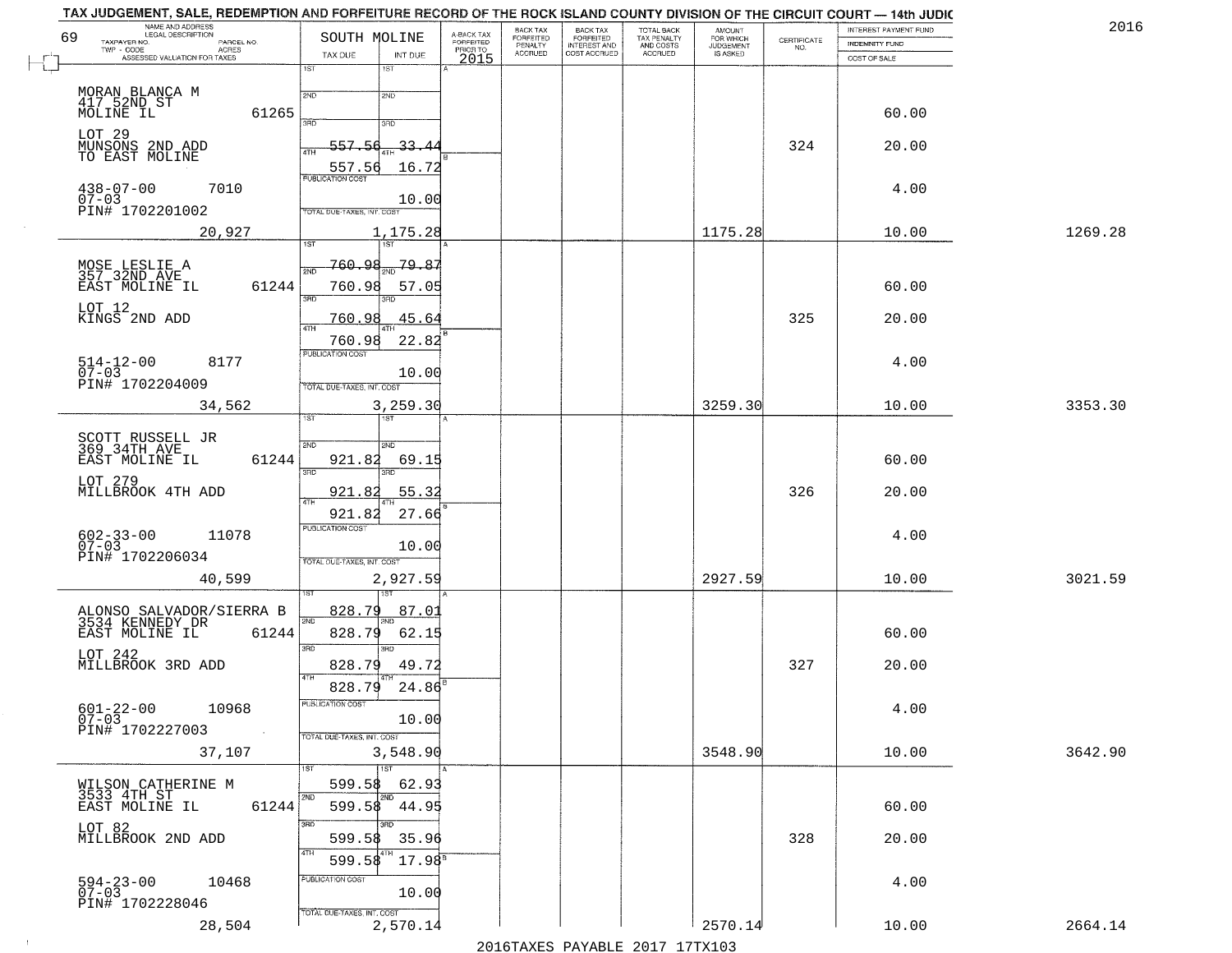| 69                                                     | BY WHOM                                          | <b>RATE</b>        | SOUTH MOLINE           | TAX JUDGEMENT, SALE, REDEMPTION AND FORFEITURE RECORD OF THE ROCK ISLAND COUNTY DIVISION OF THE CIRCUIT COURT — 14th JUDICIAL CIRCUIT OF ILLINOIS 2016 | TOTAL DUE<br>TO REDEEM                       |                                             | DATE OF REDEMP-<br>TION OR DEED |                                                                    |
|--------------------------------------------------------|--------------------------------------------------|--------------------|------------------------|--------------------------------------------------------------------------------------------------------------------------------------------------------|----------------------------------------------|---------------------------------------------|---------------------------------|--------------------------------------------------------------------|
|                                                        | PURCHASED                                        | $\%$<br><b>BID</b> | DATE OF SALE           | SUBSEQUENT TAXES PAID, FEES, AND TIME EXTENSION                                                                                                        | FROM SALE<br>LESS<br><b>COUNTY CLERK FEE</b> | BY WHOM REDEEMED                            | MO.<br>DAY.<br>YEAR             | RECEIVED REDEMPTION<br>MONEY IN FULL                               |
| PIN# 1702201002<br>WESTERN SITES LLC<br>1              | $\sim$                                           | 00                 | 12/28/2017             | 04/11/2018 Time Ext & incl<br>04/13/2018 Take Notice Fee                                                                                               | $07/15/2020$<br>20.70                        |                                             |                                 | Certificate<br>Returned<br>& Cancelled<br>10/25/2018               |
|                                                        |                                                  |                    |                        |                                                                                                                                                        |                                              | $1,289.98$ BLANCA M MORAN                   | 06/13/2018                      | Karen Kinney                                                       |
| PIN# 1702204009<br>WESTERN SITES LLC<br>$\overline{c}$ |                                                  | 0 <sub>0</sub>     | 12/28/2017             | 04/11/2018 Time Ext & incl<br>04/13/2018 Take Notice Fee<br>11/29/2018 Subs paid                                                                       | 07/15/2020<br>20.70<br>2,506.32              |                                             |                                 | Certificate<br>Returned<br>$\frac{1}{6}$ Cancelled 2<br>01/06/2020 |
|                                                        |                                                  |                    |                        |                                                                                                                                                        |                                              | 6,181.08<br>160.00 LESLIE MOSE              | 11/14/2019                      | Karen Kinney                                                       |
| 3                                                      | PIN# 1702206034<br>INTEGRITY INVESTMENT FUND LLC | 00                 | 12/28/2017             | 01/19/2018 Time Ext & incl<br>01/17/2018 Take Notice Fee                                                                                               | 06/29/2020<br>20.59                          |                                             |                                 | Certificate<br>Returned<br>3<br>& Cancelled<br>10/25/2018          |
|                                                        |                                                  |                    |                        |                                                                                                                                                        |                                              | $3,042.18$ RUSSELL SCOTT JR                 | 05/01/2018                      | Karen Kinney                                                       |
| PIN# 1702227003<br>4                                   | EQUITY ONE INVESTMENT                            | 00 <sup>1</sup>    | FUND LLC<br>12/28/2017 | 01/16/2018 Time Ext & incl<br>01/16/2018 Take Notice Fee                                                                                               | 07/03/2020<br>$\overline{20.59}$             |                                             |                                 | Certificate<br>Returned<br>& Cancelled 4<br>07/06/2018             |
|                                                        |                                                  |                    |                        |                                                                                                                                                        |                                              | 3,663.49<br>160.00 SALVADOR/SIERRA B ALONSO |                                 | Karen Kinney                                                       |
| 5                                                      | PIN# 1702228046<br>EQUITY ONE INVESTMENT         | 00 <sub>1</sub>    | FUND LLC<br>12/28/2017 | 01/16/2018 Time Ext & incl<br>01/16/2018 Take Notice Fee                                                                                               | $07/03/2020$<br>20.59                        |                                             |                                 | Certificate<br>Returned<br>& Cancelled 5<br>04/04/2018             |
|                                                        |                                                  |                    |                        |                                                                                                                                                        |                                              | 2,684.73<br>160.00 CATHY WILSON             | 02/21/2018                      | Karen Kinney                                                       |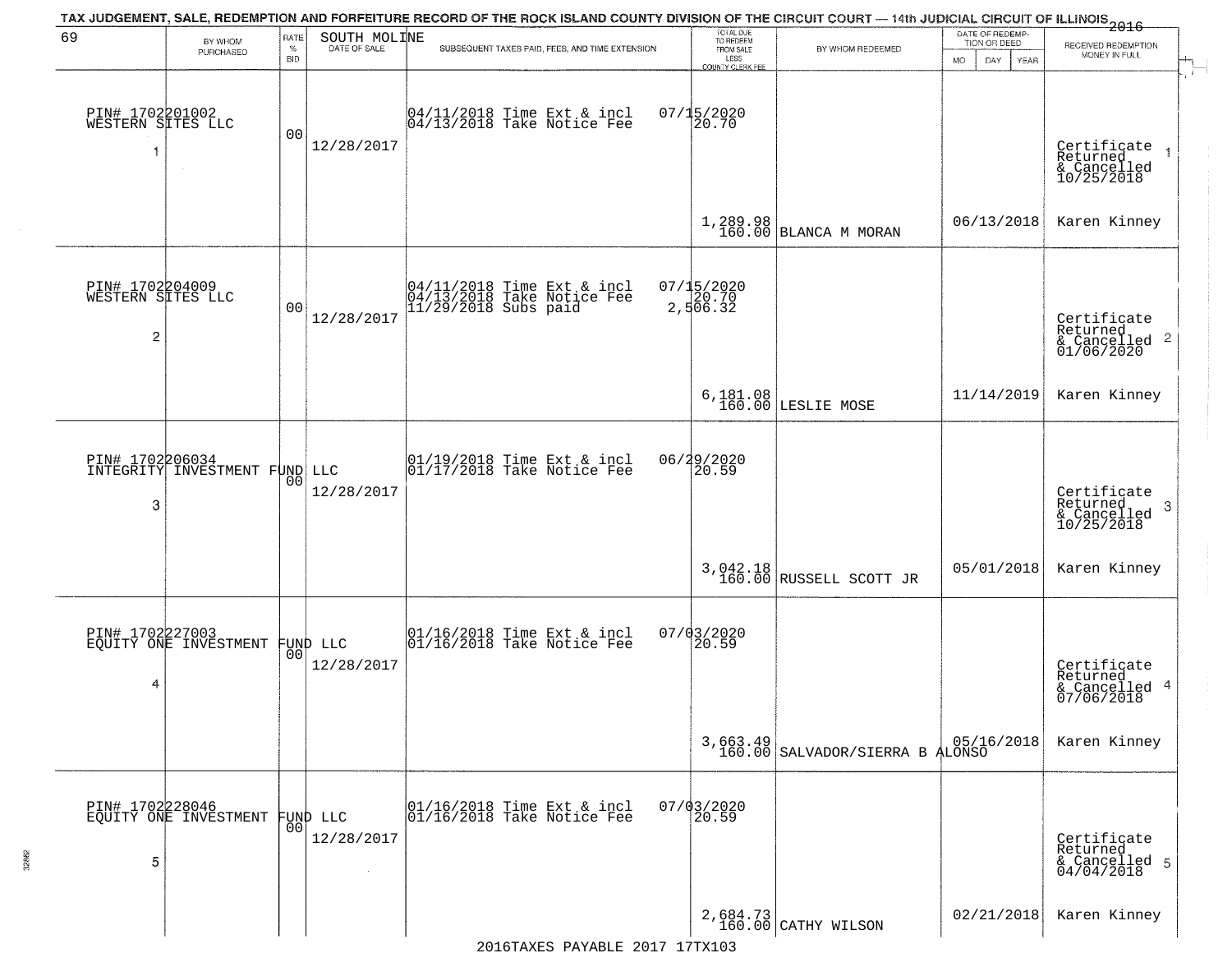| NAME AND ADDRESS<br>LEGAL DESCRIPTION<br>70              |                                            | A-BACK TAX<br>FORFEITED | BACK TAX<br>FORFEITED | <b>BACK TAX</b>           | TOTAL BACK<br>TAX PENALTY<br>AND COSTS | AMOUNT<br>FOR WHICH |                                                                 | INTEREST PAYMENT FUND | 2016    |
|----------------------------------------------------------|--------------------------------------------|-------------------------|-----------------------|---------------------------|----------------------------------------|---------------------|-----------------------------------------------------------------|-----------------------|---------|
| TAXPAYER NO.<br>PARCEL NO.<br>ACRES                      | SOUTH MOLINE                               | PRIOR TO                | PENALTY               | FORFEITED<br>INTEREST AND |                                        | <b>JUDGEMENT</b>    | $\begin{array}{c} \text{CERTIFICATE} \\ \text{NO.} \end{array}$ | INDEMNITY FUND        |         |
| ASSESSED VALUATION FOR TAXES                             | TAX DUE<br>INT DUE<br>1ST<br>1ST           | 2015                    | <b>ACCRUED</b>        | COST ACCRUED              | <b>ACCRUED</b>                         | IS ASKED            |                                                                 | COST OF SALE          |         |
|                                                          |                                            |                         |                       |                           |                                        |                     |                                                                 |                       |         |
| LUBE STOP MIDWEST LLC<br>201 FRONT ST STE 200            | 2ND<br>2ND                                 |                         |                       |                           |                                        |                     |                                                                 |                       |         |
| 44017<br>BEREA OH                                        | 3RD<br>3RD                                 |                         |                       |                           |                                        |                     |                                                                 | 60.00                 |         |
| LOT 1 AND 2 BLOCK 1<br>MUELLERS 23RD AVE 2ND ADD         |                                            |                         |                       |                           |                                        |                     |                                                                 |                       |         |
|                                                          | 4TH<br>4TH                                 |                         |                       |                           |                                        |                     | 329                                                             | 20.00                 |         |
|                                                          | 2201.19<br>66.04                           |                         |                       |                           |                                        |                     |                                                                 |                       |         |
| $401 - 14 - 00$<br>07-05<br>6236                         |                                            |                         |                       |                           |                                        |                     |                                                                 | 4.00                  |         |
| PIN# 1702307001                                          | 10.00<br>TOTAL DUE-TAXES, INT. COST        |                         |                       |                           |                                        |                     |                                                                 |                       |         |
| 92,938                                                   | 2,277.23                                   |                         |                       |                           |                                        | 2277.23             |                                                                 | 10.00                 | 2371.23 |
|                                                          |                                            |                         |                       |                           |                                        |                     |                                                                 |                       |         |
|                                                          | 407.49<br>$\frac{1}{2ND}$ 42.77<br>ইমট     |                         |                       |                           |                                        |                     |                                                                 |                       |         |
| AUDAS GARRETT E SR<br>2409 48TH ST<br>61265<br>MOLINE IL | 407.49<br>30.55                            |                         |                       |                           |                                        |                     |                                                                 | 60.00                 |         |
|                                                          | 3RD<br>3RD                                 |                         |                       |                           |                                        |                     |                                                                 |                       |         |
| LOT 28 BLOCK 2<br>MUELLERS 23 AVE 2ND ADD                | <u>407.49</u><br>24.44                     |                         |                       |                           |                                        |                     | 330                                                             | 20.00                 |         |
|                                                          | ৰাম<br>407.49<br>12.22                     |                         |                       |                           |                                        |                     |                                                                 |                       |         |
| $403 - 20 - 00$<br>6286                                  | PUBLICATION COST                           |                         |                       |                           |                                        |                     |                                                                 | 4.00                  |         |
| $07 - 05$                                                | 10.00                                      |                         |                       |                           |                                        |                     |                                                                 |                       |         |
| PIN# 1702308040                                          | TOTAL DUE-TAXES, INT. COST                 |                         |                       |                           |                                        |                     |                                                                 |                       |         |
| 23,205                                                   | 1,749.94<br>īst<br>1ST                     |                         |                       |                           |                                        | 1749.94             |                                                                 | 10.00                 | 1843.94 |
|                                                          |                                            |                         |                       |                           |                                        |                     |                                                                 |                       |         |
| HELGASON JOHN LEE<br>1114 N SHORE DR                     | 2ND<br>2ND                                 |                         |                       |                           |                                        |                     |                                                                 |                       |         |
| MOLINE IL<br>61265                                       | 485.63<br>36.40<br>3RD<br>3RD              |                         |                       |                           |                                        |                     |                                                                 | 60.00                 |         |
| LOT 10 BLOCK 3<br>MUELLERS 23 AVE 2ND ADD                |                                            |                         |                       |                           |                                        |                     |                                                                 |                       |         |
|                                                          | 485.63<br><u>29.12</u><br>4TH              |                         |                       |                           |                                        |                     | 331                                                             | 20.00                 |         |
|                                                          | 485.63<br>14.56<br><b>PUBLICATION COST</b> |                         |                       |                           |                                        |                     |                                                                 |                       |         |
| $405 - 04 - 00$<br>07-05<br>6314                         | 10.00                                      |                         |                       |                           |                                        |                     |                                                                 | 4.00                  |         |
| PIN# 1702309009                                          | TOTAL OUE-TAXES, INT. COST                 |                         |                       |                           |                                        |                     |                                                                 |                       |         |
| 20,504                                                   | 1,546.9                                    |                         |                       |                           |                                        | 1546.97             |                                                                 | 10.00                 | 1640.97 |
|                                                          | गड़ा                                       |                         |                       |                           |                                        |                     |                                                                 |                       |         |
| ARBOLEDA B JR<br>4011 29TH AVE                           | 2ND<br>2ND                                 |                         |                       |                           |                                        |                     |                                                                 |                       |         |
| ROCK ISLAND IL<br>61201                                  |                                            |                         |                       |                           |                                        |                     |                                                                 | 60.00                 |         |
| LOT 12                                                   | 3RD<br>3RD                                 |                         |                       |                           |                                        |                     |                                                                 |                       |         |
| HANNAH E NEWTONS ADD<br>W 60 FT OF N 178.50 FT           |                                            |                         |                       |                           |                                        |                     | 332                                                             | 20.00                 |         |
|                                                          | 4TH<br>$19.88^{E}$<br>662.67               |                         |                       |                           |                                        |                     |                                                                 |                       |         |
| $205 - 18 - 00$<br>$2470 - 1$                            | PUBLICATION COST                           |                         |                       |                           |                                        |                     |                                                                 | 4.00                  |         |
| $07 - 03$<br>PIN# 1702402018<br>$\sim 100$ km $^{-1}$    | 10.00                                      |                         |                       |                           |                                        |                     |                                                                 |                       |         |
|                                                          | TOTAL DUE-TAXES, INT. COST                 |                         |                       |                           |                                        |                     |                                                                 |                       |         |
| 24,872                                                   | 692.55<br>$\overline{11}$ st               |                         |                       |                           |                                        | 692.55              |                                                                 | 10.00                 | 786.55  |
| PROPERTY GROUP LLC                                       | 965.76 101.43                              |                         |                       |                           |                                        |                     |                                                                 |                       |         |
| 2201 ST ANDREWS CIR                                      | 2ND<br>2ND                                 |                         |                       |                           |                                        |                     |                                                                 |                       |         |
| 52722<br>BETTENDORF IA                                   | 965.76 72.45<br>חחו                        |                         |                       |                           |                                        |                     |                                                                 | 60.00                 |         |
| UNIT H<br>CHERRY RIDGE CONDO                             | 3RD<br>965.76<br>57.96                     |                         |                       |                           |                                        |                     | 333                                                             | 20.00                 |         |
|                                                          | 4TH<br>965.76<br>$28.98^8$                 |                         |                       |                           |                                        |                     |                                                                 |                       |         |
|                                                          | PUBLICATION COST                           |                         |                       |                           |                                        |                     |                                                                 |                       |         |
| $022 - 04 - 31$<br>$70 - B - 9$<br>$07 - 05$             | 10.00                                      |                         |                       |                           |                                        |                     |                                                                 | 4.00                  |         |
| PIN# 1703107008                                          | TOTAL DUE-TAXES, INT. COST                 |                         |                       |                           |                                        |                     |                                                                 |                       |         |
| 40,776                                                   | 4,133.86                                   |                         |                       |                           |                                        | 4133.86             |                                                                 | 10.00                 | 4227.86 |

 $\sim 10^{-1}$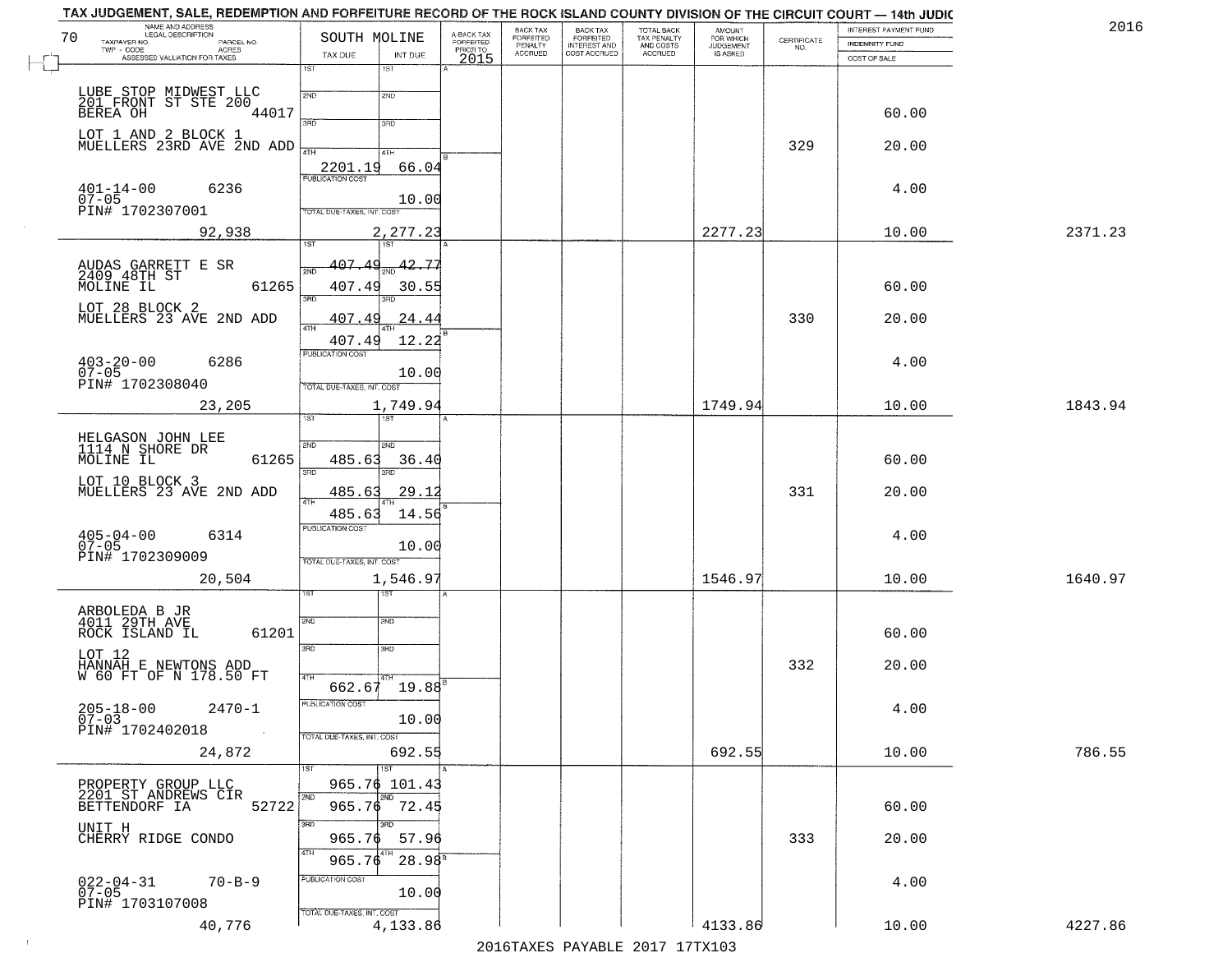| 70                                       | BY WHOM                                           | RATE               | SOUTH MOLINE           | TAX JUDGEMENT, SALE, REDEMPTION AND FORFEITURE RECORD OF THE ROCK ISLAND COUNTY DIVISION OF THE CIRCUIT COURT — 14th JUDICIAL CIRCUIT OF ILLINOIS 2016 | TOTAL DUE<br>TO REDEEM<br>FROM SALE               |                                        | DATE OF REDEMP-<br>TION OR DEED | RECEIVED REDEMPTION                                       |
|------------------------------------------|---------------------------------------------------|--------------------|------------------------|--------------------------------------------------------------------------------------------------------------------------------------------------------|---------------------------------------------------|----------------------------------------|---------------------------------|-----------------------------------------------------------|
|                                          | PURCHASED                                         | $\%$<br><b>BID</b> | DATE OF SALE           | SUBSEQUENT TAXES PAID, FEES, AND TIME EXTENSION                                                                                                        | LESS<br><b>COUNTY CLERK FEE</b>                   | BY WHOM REDEEMED                       | <b>MO</b><br>DAY<br>YEAR        | MONEY IN FULL                                             |
| 1                                        | PIN# 1702807001<br>EQUITY ONE INVESTMENT          | 0 <sub>0</sub>     | FUND LLC<br>12/28/2017 | 01/16/2018 Time Ext & incl<br>01/16/2018 Take Notice Fee                                                                                               | $07/03/2020$<br>20.59                             |                                        |                                 | Certificate<br>Returned<br>& Cancelled<br>04/04/2018      |
|                                          |                                                   |                    |                        |                                                                                                                                                        |                                                   | $2,391.82$<br>160.00 GOLUB CAPITAL LLC | 02/14/2018                      | Karen Kinney                                              |
| 2                                        | PIN# 1702308040<br>EQUITY ONE INVESTMENT FUND LLC |                    | 12/28/2017             | $\begin{array}{cccc}  01/16/2018 \text{ Time} & \text{Ext} & \text{in} \\  01/16/2018 \text{ Take Notice } \text{Fe} \end{array}$                      | 07/03/2020<br>20.59                               |                                        |                                 | Certificate<br>Returned<br>& Cancelled 2<br>02/07/2018    |
|                                          |                                                   |                    |                        |                                                                                                                                                        |                                                   | $1,864.53$<br>160.00 GARRETT AUDAS SR  | 01/17/2018                      | Karen Kinney                                              |
| PIN# 1702309009<br>REALTAX DEV LT'D<br>3 |                                                   | 0 <sub>0</sub>     | 12/28/2017             |                                                                                                                                                        |                                                   |                                        |                                 | Certificate<br>Returned<br>3<br>& Cancelled<br>02/08/2018 |
|                                          |                                                   |                    |                        |                                                                                                                                                        |                                                   | 1,640.97<br>160.00 GOMEZ MAY LLP       | 01/11/2018                      | Karen Kinney                                              |
| 4                                        | PIN# 1702402018<br>INTEGRITY INVESTMENT FUND LLC  | 0 <sub>0</sub>     | 12/28/2017             |                                                                                                                                                        |                                                   |                                        |                                 | Certificate<br>Returned<br>& Cancelled 4<br>02/12/2018    |
|                                          |                                                   |                    |                        |                                                                                                                                                        |                                                   | 786.55<br>160.00 B ARBOLEDA JR         | 01/12/2018                      | Karen Kinney                                              |
| PIN# 1703107008<br>5                     | INTEGRITY INVESTMENT FUND LLC                     | 0 <sub>0</sub>     | 12/28/2017<br>$\sim$   | 01/19/2018 Time Ext & incl<br>01/17/2018 Take Notice Fee<br>$12/13/2018$ Subs paid                                                                     | 06/29/2020<br>$4, 2\bar{7}\bar{1}.\bar{0}\bar{0}$ |                                        |                                 | Certificate<br>Returned<br>& Cancelled 5<br>05/09/2019    |
|                                          |                                                   |                    |                        |                                                                                                                                                        |                                                   | 9,031.97<br>160.00 PROPERTY GROUP      | 04/22/2019                      | Karen Kinney                                              |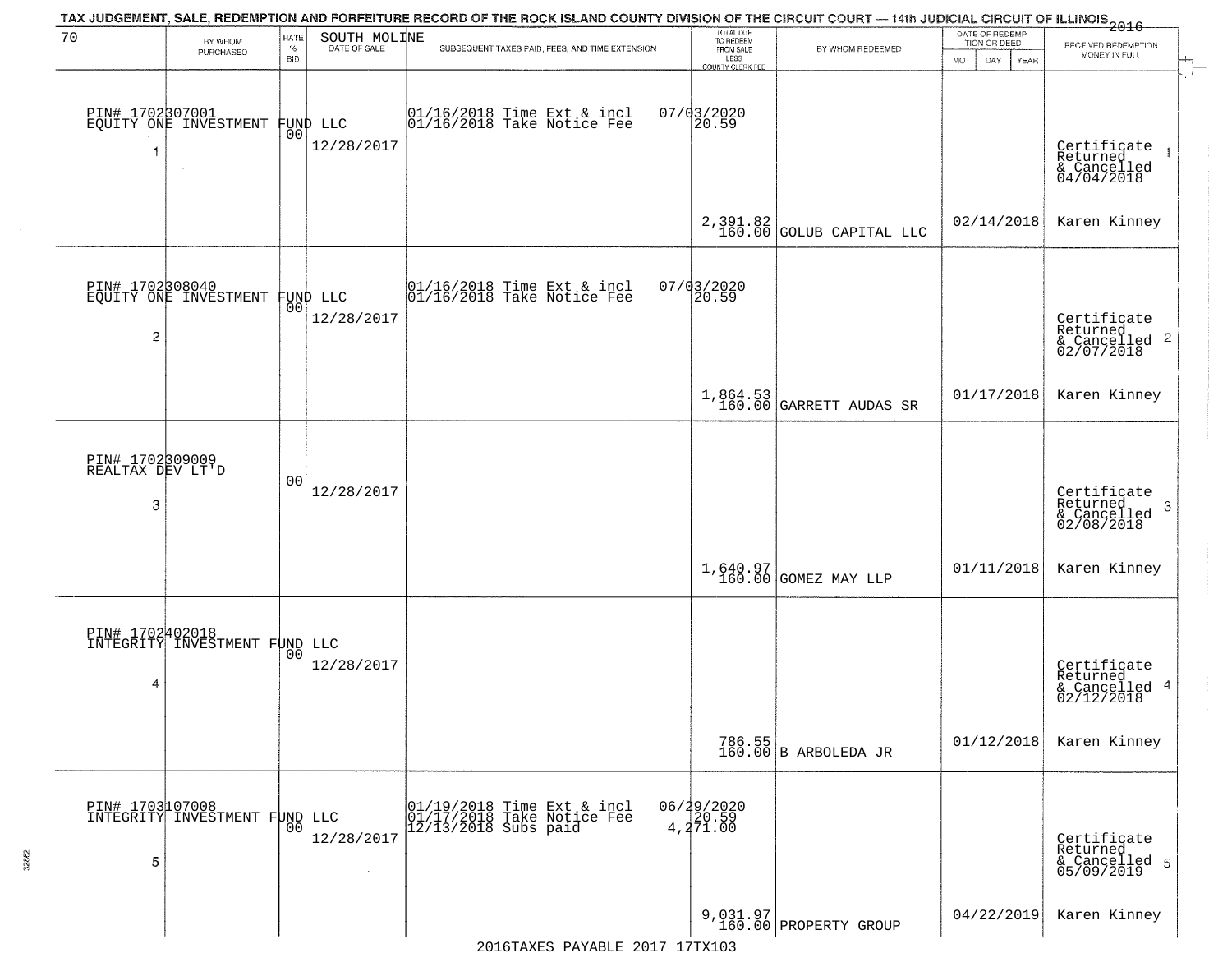| TAX JUDGEMENT, SALE, REDEMPTION AND FORFEITURE RECORD OF THE ROCK ISLAND COUNTY DIVISION OF THE CIRCUIT COURT - 14th JUDIC<br>NAME AND ADDRESS<br>LEGAL DESCRIPTION |                                 |                                     | BACK TAX                    |                                              |                                        |                                         |                                                                 | INTEREST PAYMENT FUND | 2016    |
|---------------------------------------------------------------------------------------------------------------------------------------------------------------------|---------------------------------|-------------------------------------|-----------------------------|----------------------------------------------|----------------------------------------|-----------------------------------------|-----------------------------------------------------------------|-----------------------|---------|
| 71<br>TAXPAYER NO.<br>PARCEL NO.                                                                                                                                    | SOUTH MOLINE                    | A-BACK TAX<br>FORFEITED<br>PRIOR TO | <b>FORFEITED</b><br>PENALTY | BACK TAX<br>FORFEITED<br><b>INTEREST AND</b> | TOTAL BACK<br>TAX PENALTY<br>AND COSTS | AMOUNT<br>FOR WHICH<br><b>JUDGEMENT</b> | $\begin{array}{c} \text{CERTIFICATE} \\ \text{NO.} \end{array}$ | INDEMNITY FUND        |         |
| <b>ACRES</b><br>ASSESSED VALUATION FOR TAXES                                                                                                                        | TAX DUE<br>INT DUE              | 2015                                | <b>ACCRUED</b>              | COST ACCRUED                                 | <b>ACCRUED</b>                         | IS ASKED                                |                                                                 | COST OF SALE          |         |
|                                                                                                                                                                     | 1ST<br>1ST                      |                                     |                             |                                              |                                        |                                         |                                                                 |                       |         |
|                                                                                                                                                                     | 2ND<br>2NP                      |                                     |                             |                                              |                                        |                                         |                                                                 |                       |         |
| ALBRECHT HAZEL E<br>3720 14TH AVE<br>MOLINE IL                                                                                                                      |                                 |                                     |                             |                                              |                                        |                                         |                                                                 |                       |         |
| 61265                                                                                                                                                               | 562.06<br>42.15                 |                                     |                             |                                              |                                        |                                         |                                                                 | 60.00                 |         |
| LOT 467                                                                                                                                                             |                                 |                                     |                             |                                              |                                        |                                         |                                                                 |                       |         |
| MOLETTE ADD<br>PARCEL 3 14 AVE                                                                                                                                      | 33.72<br>562.06                 |                                     |                             |                                              |                                        |                                         | 334                                                             | 20.00                 |         |
|                                                                                                                                                                     | 16.86<br>562.06                 |                                     |                             |                                              |                                        |                                         |                                                                 |                       |         |
| 6640                                                                                                                                                                |                                 |                                     |                             |                                              |                                        |                                         |                                                                 | 4.00                  |         |
| $420 - 08 - 00$<br>07-05                                                                                                                                            | 10.00                           |                                     |                             |                                              |                                        |                                         |                                                                 |                       |         |
| PIN# 1703111100                                                                                                                                                     | TOTAL DUE-TAXES, INT. COST      |                                     |                             |                                              |                                        |                                         |                                                                 |                       |         |
| 23,731                                                                                                                                                              | 1,788.91                        |                                     |                             |                                              |                                        | 1788.91                                 |                                                                 | 10.00                 | 1882.91 |
|                                                                                                                                                                     |                                 |                                     |                             |                                              |                                        |                                         |                                                                 |                       |         |
|                                                                                                                                                                     | 567.20<br>$-59.57$              |                                     |                             |                                              |                                        |                                         |                                                                 |                       |         |
| ELLIFF BONITA<br>4758 19TH AVE<br>MOLINE IL                                                                                                                         | সাঁচ                            |                                     |                             |                                              |                                        |                                         |                                                                 |                       |         |
| 61265                                                                                                                                                               | 567.20<br>42.55<br>3RD<br>त्रहा |                                     |                             |                                              |                                        |                                         |                                                                 | 60.00                 |         |
| LOT 498                                                                                                                                                             |                                 |                                     |                             |                                              |                                        |                                         |                                                                 |                       |         |
| MOLETTE ADD<br>PARCEL 3 39 ST                                                                                                                                       | 34.04<br>567.20                 |                                     |                             |                                              |                                        |                                         | 335                                                             | 20.00                 |         |
|                                                                                                                                                                     | 567.20<br>17.02                 |                                     |                             |                                              |                                        |                                         |                                                                 |                       |         |
| 6671                                                                                                                                                                | PUBLICATION COST                |                                     |                             |                                              |                                        |                                         |                                                                 | 4.00                  |         |
| $421 - 17 - 00$<br>07-05                                                                                                                                            | 10.00                           |                                     |                             |                                              |                                        |                                         |                                                                 |                       |         |
| PIN# 1703111127                                                                                                                                                     | TOTAL DUE-TAXES, INT. COST      |                                     |                             |                                              |                                        |                                         |                                                                 |                       |         |
| 23,948                                                                                                                                                              | 2,431.98                        |                                     |                             |                                              |                                        | 2431.98                                 |                                                                 | 10.00                 | 2525.98 |
|                                                                                                                                                                     | 1ST<br>is T                     |                                     |                             |                                              |                                        |                                         |                                                                 |                       |         |
|                                                                                                                                                                     |                                 |                                     |                             |                                              |                                        |                                         |                                                                 |                       |         |
| GARCIA EFRAIN<br>1412 43RD ST                                                                                                                                       | SVD<br>2ND                      |                                     |                             |                                              |                                        |                                         |                                                                 |                       |         |
| 61265<br>MOLINE IL                                                                                                                                                  | 3RD<br>3RD                      |                                     |                             |                                              |                                        |                                         |                                                                 | 60.00                 |         |
| SUPVR ASST MAP                                                                                                                                                      |                                 |                                     |                             |                                              |                                        |                                         |                                                                 |                       |         |
| LOT 217 SHEET 11                                                                                                                                                    | 4TH<br>4TH                      |                                     |                             |                                              |                                        |                                         | 336                                                             | 20.00                 |         |
|                                                                                                                                                                     | 20.34<br>677.76                 |                                     |                             |                                              |                                        |                                         |                                                                 |                       |         |
| $65 - 16$                                                                                                                                                           | <b>PUBLICATION COST</b>         |                                     |                             |                                              |                                        |                                         |                                                                 | 4.00                  |         |
| $020 - 11 - 00$<br>07-05                                                                                                                                            | 10.00                           |                                     |                             |                                              |                                        |                                         |                                                                 |                       |         |
| PIN# 1703200019                                                                                                                                                     | TOTAL OUE-TAXES, INT. COST      |                                     |                             |                                              |                                        |                                         |                                                                 |                       |         |
| 34,616                                                                                                                                                              | 708.10                          |                                     |                             |                                              |                                        | 708.10                                  |                                                                 | 10.00                 | 802.10  |
|                                                                                                                                                                     |                                 |                                     |                             |                                              |                                        |                                         |                                                                 |                       |         |
|                                                                                                                                                                     | 681.59<br>71.54                 |                                     |                             |                                              |                                        |                                         |                                                                 |                       |         |
| MILLER DWAYNE S<br>867 N 1300 AVE<br>ORION IL<br>61273                                                                                                              | 2ND<br>681.59<br>51.10          |                                     |                             |                                              |                                        |                                         |                                                                 | 60.00                 |         |
|                                                                                                                                                                     | 3RD<br>3BD                      |                                     |                             |                                              |                                        |                                         |                                                                 |                       |         |
| SUPVR ASST MAP<br>LOT 232 SHEET 11                                                                                                                                  | 681.59<br>40.88                 |                                     |                             |                                              |                                        |                                         | 337                                                             | 20.00                 |         |
|                                                                                                                                                                     | 4TH                             |                                     |                             |                                              |                                        |                                         |                                                                 |                       |         |
|                                                                                                                                                                     | 681.59<br>20.44                 |                                     |                             |                                              |                                        |                                         |                                                                 |                       |         |
| $019 - 13 - 00$<br>$65 - 4$                                                                                                                                         | PUBLICATION COST                |                                     |                             |                                              |                                        |                                         |                                                                 | 4.00                  |         |
| $07 - 05$<br>PIN# 1703200035                                                                                                                                        | 10.00                           |                                     |                             |                                              |                                        |                                         |                                                                 |                       |         |
| $\sim 100$                                                                                                                                                          | TOTAL DUE-TAXES, INT. COST      |                                     |                             |                                              |                                        |                                         |                                                                 |                       |         |
| 28,778                                                                                                                                                              | 2,920.32                        |                                     |                             |                                              |                                        | 2920.32                                 |                                                                 | 10.00                 | 3014.32 |
|                                                                                                                                                                     | 1ST<br>$\overline{1}$ 1ST       |                                     |                             |                                              |                                        |                                         |                                                                 |                       |         |
| ALBRECHT MARLO<br>4119 17TH AVE                                                                                                                                     |                                 |                                     |                             |                                              |                                        |                                         |                                                                 |                       |         |
| 61265<br>MOLINE IL                                                                                                                                                  | 810.91<br>60.80                 |                                     |                             |                                              |                                        |                                         |                                                                 | 60.00                 |         |
|                                                                                                                                                                     | 3RD<br>3BD                      |                                     |                             |                                              |                                        |                                         |                                                                 |                       |         |
| LOT 2<br>HAEMERS 1ST ADD                                                                                                                                            | 810.91<br>48.64                 |                                     |                             |                                              |                                        |                                         | 338                                                             | 20.00                 |         |
|                                                                                                                                                                     |                                 |                                     |                             |                                              |                                        |                                         |                                                                 |                       |         |
|                                                                                                                                                                     | $24.32^{8}$<br>810.9            |                                     |                             |                                              |                                        |                                         |                                                                 |                       |         |
| 635-05-00<br>07-05<br>13159                                                                                                                                         | PUBLICATION COST                |                                     |                             |                                              |                                        |                                         |                                                                 | 4.00                  |         |
| PIN# 1703213002                                                                                                                                                     | 10.00                           |                                     |                             |                                              |                                        |                                         |                                                                 |                       |         |
|                                                                                                                                                                     | TOTAL DUE-TAXES, INT. COST      |                                     |                             |                                              |                                        |                                         |                                                                 |                       |         |
| 40,238                                                                                                                                                              | 2,576.49                        |                                     |                             |                                              |                                        | 2576.49                                 |                                                                 | 10.00                 | 2670.49 |
|                                                                                                                                                                     |                                 |                                     |                             |                                              | 2016 TAVEC DAVARLE 2017 17 TV102       |                                         |                                                                 |                       |         |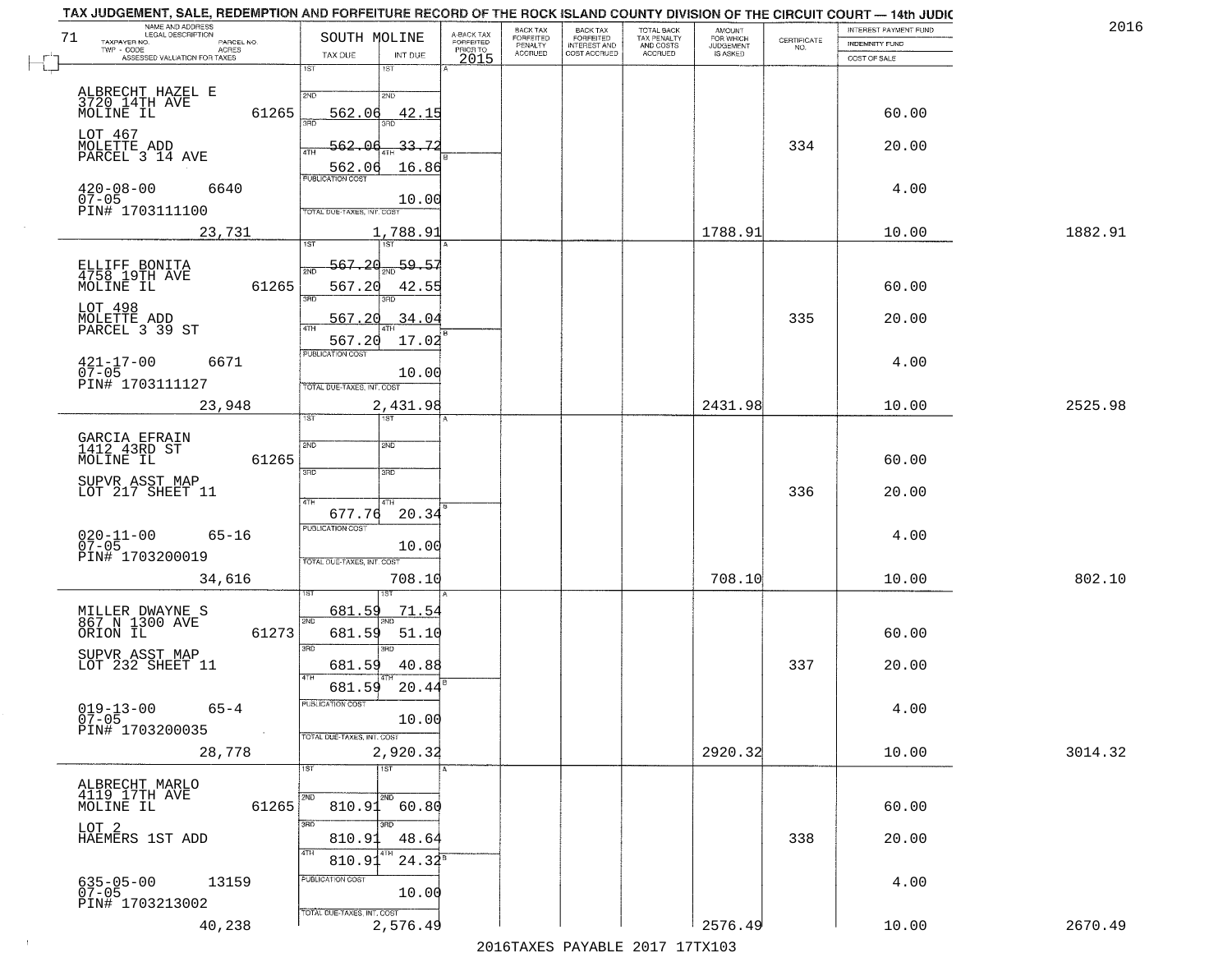| 71                                       | BY WHOM                                          | <b>RATE</b>        | SOUTH MOLINE           | TAX JUDGEMENT, SALE, REDEMPTION AND FORFEITURE RECORD OF THE ROCK ISLAND COUNTY DIVISION OF THE CIRCUIT COURT — 14th JUDICIAL CIRCUIT OF ILLINOIS 2016 | TOTAL DUE<br>TO REDEEM                |                                                                                                                  | DATE OF REDEMP-<br>TION OR DEED | RECEIVED REDEMPTION                                                |
|------------------------------------------|--------------------------------------------------|--------------------|------------------------|--------------------------------------------------------------------------------------------------------------------------------------------------------|---------------------------------------|------------------------------------------------------------------------------------------------------------------|---------------------------------|--------------------------------------------------------------------|
|                                          | PURCHASED                                        | $\%$<br><b>BID</b> | DATE OF SALE           | SUBSEQUENT TAXES PAID, FEES, AND TIME EXTENSION                                                                                                        | FROM SALE<br>LESS<br>COUNTY CLERK FEE | BY WHOM REDEEMED                                                                                                 | MO.<br>DAY.<br>YEAR             | MONEY IN FULL                                                      |
| 1                                        | PIN# 1703111100<br>EQUITY ONE INVESTMENT         | 00 <sup>o</sup>    | FUND LLC<br>12/28/2017 | $\begin{array}{c} 01/16/2018 \\ 01/16/2018 \\ \end{array}$ Take Notice Fee                                                                             | $07/03/2020$<br>20.59                 |                                                                                                                  |                                 | Certificate<br>Returned<br>& Cancelled<br>02/07/2018               |
|                                          |                                                  |                    |                        |                                                                                                                                                        |                                       | 1,903.50<br>160.00 MARLO ALBRECHT                                                                                | 01/29/2018                      | Karen Kinney                                                       |
| $\overline{c}$                           | PIN# 1703111127<br>EQUITY ONE INVESTMENT         | ŎÕ                 | FUND LLC<br>12/28/2017 | 01/16/2018 Time Ext & incl<br>01/16/2018 Take Notice Fee                                                                                               | $07/03/2020$<br>20.59                 |                                                                                                                  |                                 | Certificate<br>Returned<br>$\frac{1}{6}$ Cancelled 2<br>07/13/2018 |
|                                          |                                                  |                    |                        |                                                                                                                                                        |                                       | 2,546.57<br>160.00 BONITA ELLIFF                                                                                 | 06/12/2018                      | Karen Kinney                                                       |
| 3                                        | PIN# 1703200019<br>INTEGRITY INVESTMENT FUND LLC | 00                 | 12/28/2017             |                                                                                                                                                        |                                       |                                                                                                                  |                                 | Certificate<br>Returned<br>3<br>& Cancelled<br>02/12/2018          |
|                                          |                                                  |                    |                        |                                                                                                                                                        |                                       | $\begin{array}{c c} 802.10 \\ 160.00 \end{array} \begin{array}{c c} \texttt{EFRAIN} \texttt{GARCHA} \end{array}$ | 01/12/2018                      | Karen Kinney                                                       |
| PIN# 1703200035<br>REALTAX DEV LT'D<br>4 |                                                  | 0 <sub>0</sub>     | 12/28/2017             | 01/29/2018 Time Ext & incl<br>01/29/2018 Take Notice Fee<br>11/26/2018 Subs paid                                                                       | 06/28/2020<br>2,974.06                |                                                                                                                  |                                 | Certificate<br>Returned<br>& Cancelled 4<br>03/07/2019             |
|                                          |                                                  |                    |                        |                                                                                                                                                        |                                       | $6,365.97$<br>160.00 DWAYNE S MILLER                                                                             | 12/03/2018                      | Karen Kinney                                                       |
| PIN# 1703213002<br>REALTAX DEV LT'D<br>5 |                                                  | 0 <sub>0</sub>     | 12/28/2017             | 01/29/2018 Time Ext & incl<br>01/29/2018 Take Notice Fee                                                                                               | 06/28/2020<br>20.70                   |                                                                                                                  |                                 | Certificate<br>Returned<br>& Cancelled 5<br>04/04/2018             |
|                                          |                                                  |                    |                        |                                                                                                                                                        |                                       | 2,691.19<br>160.00 MARLO ALBECHT                                                                                 | 02/02/2018                      | Karen Kinney                                                       |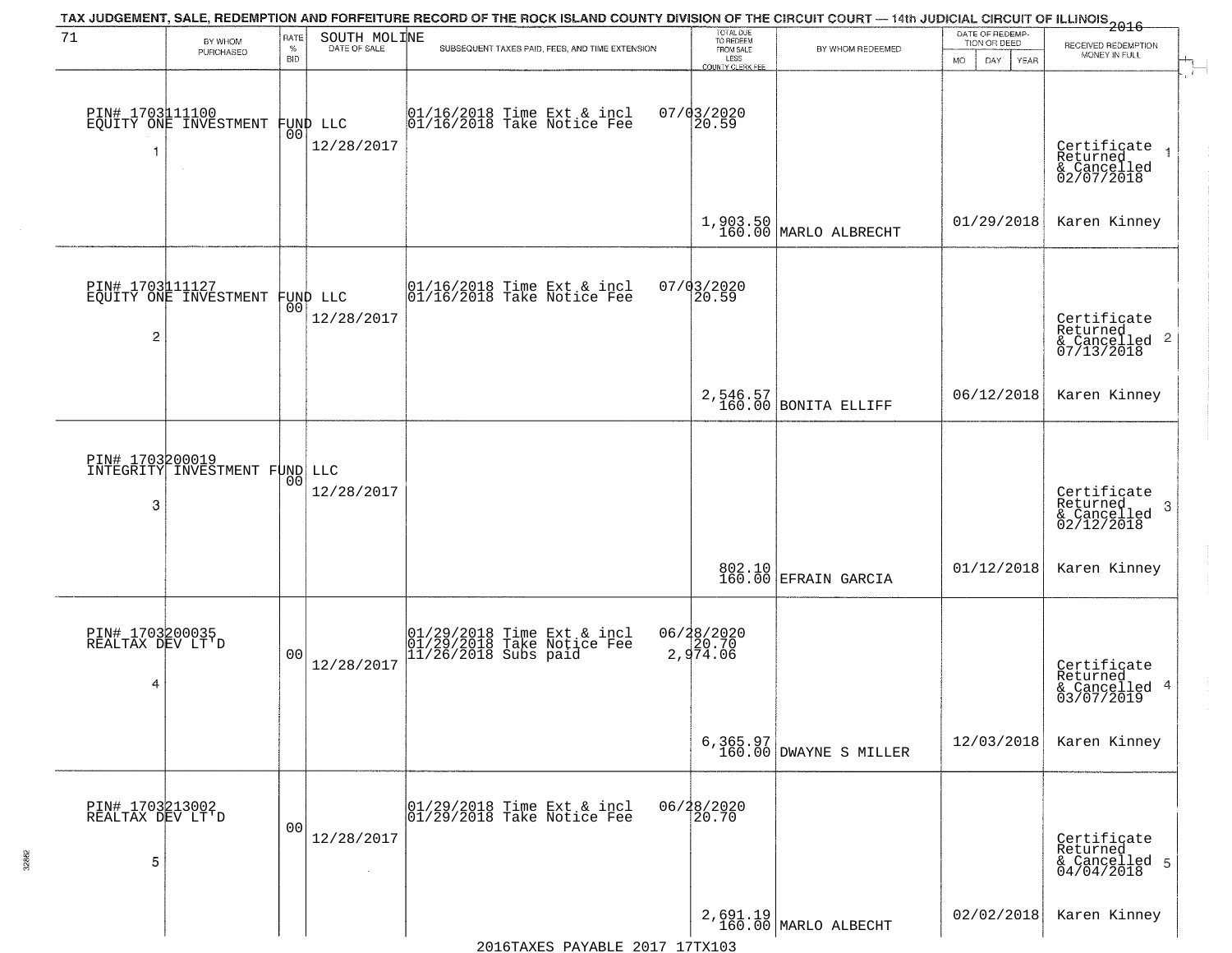| NAME AND ADDRESS<br>LEGAL DESCRIPTION<br>72                                       | SOUTH MOLINE                              |                                     | BACK TAX<br>FORFEITED     | <b>BACK TAX</b>                           | TOTAL BACK<br>TAX PENALTY<br>AND COSTS | AMOUNT<br>FOR WHICH          |                                                                 | INTEREST PAYMENT FUND | 2016     |
|-----------------------------------------------------------------------------------|-------------------------------------------|-------------------------------------|---------------------------|-------------------------------------------|----------------------------------------|------------------------------|-----------------------------------------------------------------|-----------------------|----------|
| TAXPAYER NO.<br>PARCEL NO.<br>ACRES                                               | TAX DUE                                   | A-BACK TAX<br>FORFEITED<br>PRIOR TO | PENALTY<br><b>ACCRUED</b> | FORFEITED<br>INTEREST AND<br>COST ACCRUED | <b>ACCRUED</b>                         | <b>JUDGEMENT</b><br>IS ASKED | $\begin{array}{c} \text{CERTIFICATE} \\ \text{NO.} \end{array}$ | INDEMNITY FUND        |          |
| ASSESSED VALUATION FOR TAXES                                                      | INT DUE<br>1ST<br>18T                     | 2015                                |                           |                                           |                                        |                              |                                                                 | COST OF SALE          |          |
|                                                                                   | $+7.41$ <sub>2ND</sub><br><del>1.82</del> |                                     |                           |                                           |                                        |                              |                                                                 |                       |          |
| NORTHWOOD PK/MIKE SHAMSIE 700<br>455 AVENUE OF THE CITIES<br>EAST MOLINE IL 61244 | 17.43<br>.30                              |                                     |                           |                                           |                                        |                              |                                                                 | 60.00                 |          |
|                                                                                   | 350<br>3BD                                |                                     |                           |                                           |                                        |                              |                                                                 |                       |          |
| OUTLOT 1<br>MORRIS ADD                                                            | 17.4<br><sup>n</sup>                      |                                     |                           |                                           |                                        |                              | 339                                                             | 20.00                 |          |
|                                                                                   | 17.41<br>. 52                             |                                     |                           |                                           |                                        |                              |                                                                 |                       |          |
| 653-61-00<br>14355                                                                | <b>PUBLICATION COST</b>                   |                                     |                           |                                           |                                        |                              |                                                                 | 4.00                  |          |
| $07 - 05$<br>.075<br>PIN# 1703226004                                              | 10.00<br>TOTAL DUE-TAXES, INT, COST       |                                     |                           |                                           |                                        |                              |                                                                 |                       |          |
| 735                                                                               | 84.32                                     |                                     |                           |                                           |                                        | 84.32                        |                                                                 | 10.00                 | 178.32   |
|                                                                                   | 1ST<br>1ST                                |                                     |                           |                                           |                                        |                              |                                                                 |                       |          |
| BECIRI DEVAT/DZEVAT<br>3419 AVENUE OF THE CITIES                                  | 2ND<br>2ND                                |                                     |                           |                                           |                                        |                              |                                                                 |                       |          |
| MOLINE IL<br>61265                                                                |                                           |                                     |                           |                                           |                                        |                              |                                                                 | 60.00                 |          |
| LOT 1                                                                             | 3RD<br>3RD                                |                                     |                           |                                           |                                        |                              |                                                                 |                       |          |
| GAYLORDS SUBD                                                                     | 47H<br>4TH                                |                                     |                           |                                           |                                        |                              | 340                                                             | 20.00                 |          |
|                                                                                   | 1719.73<br>51.60<br>PUBLICATION COST      |                                     |                           |                                           |                                        |                              |                                                                 |                       |          |
| $649 - 39 - 00$<br>13953<br>$07 - 05$                                             | 10.00                                     |                                     |                           |                                           |                                        |                              |                                                                 | 4.00                  |          |
| PIN# 1703302002                                                                   | TOTAL DUE-TAXES, INT. COST                |                                     |                           |                                           |                                        |                              |                                                                 |                       |          |
| 72,610                                                                            | 1,781.33<br>īsT<br>187                    |                                     |                           |                                           |                                        | 1781.33                      |                                                                 | 10.00                 | 1875.33  |
|                                                                                   |                                           |                                     |                           |                                           |                                        |                              |                                                                 |                       |          |
| MAD PRODUCTIONS LLC<br>3006 AVENUE OF THE O<br>CITIES                             | 227.04<br>23.8<br>2ND                     |                                     |                           |                                           |                                        |                              |                                                                 |                       |          |
| MOLINE IL<br>61265                                                                | 227.04<br>17.05<br>3RD<br>3RD             |                                     |                           |                                           |                                        |                              |                                                                 | 60.00                 |          |
| LOT 85<br>KINGS ORCHARD ADD                                                       | 227.04<br>13.64                           |                                     |                           |                                           |                                        |                              | 341                                                             | 20.00                 |          |
|                                                                                   | 4TH<br>227.04<br>6.82                     |                                     |                           |                                           |                                        |                              |                                                                 |                       |          |
| $535 - 02 - 00$<br>07-05<br>8598                                                  | <b>PUBLICATION COST</b>                   |                                     |                           |                                           |                                        |                              |                                                                 | 4.00                  |          |
| PIN# 1703306006                                                                   | 10.00<br>TOTAL OUE-TAXES, INT. COST       |                                     |                           |                                           |                                        |                              |                                                                 |                       |          |
| 9,586                                                                             | 979.54                                    |                                     |                           |                                           |                                        | 979.54                       |                                                                 | 10.00                 | 1073.54  |
|                                                                                   |                                           |                                     |                           |                                           |                                        |                              |                                                                 |                       |          |
| MAD PRODUCTIONS LLC<br>3006 AVENUE OF THE CITIES                                  | 215.1<br><u>22.6</u>                      |                                     |                           |                                           |                                        |                              |                                                                 |                       |          |
| 61265<br>MOLINE IL                                                                | 215.13<br>16.15                           |                                     |                           |                                           |                                        |                              |                                                                 | 60.00                 |          |
| LOT 87                                                                            | 3BD<br>3RD                                |                                     |                           |                                           |                                        |                              |                                                                 |                       |          |
| KINGS ORCHARD ADD                                                                 | 215.13<br>12.92<br>4TH                    |                                     |                           |                                           |                                        |                              | 342                                                             | 20.00                 |          |
|                                                                                   | 215.13<br>6.46                            |                                     |                           |                                           |                                        |                              |                                                                 |                       |          |
| $535 - 04 - 00$<br>8600<br>$07 - 05$                                              | -usuca i un cus-<br>10.00                 |                                     |                           |                                           |                                        |                              |                                                                 | 4.00                  |          |
| PIN# 1703306007<br>$\sim 10^{11}$ km $^{-1}$                                      | TOTAL DUE-TAXES, INT. COST                |                                     |                           |                                           |                                        |                              |                                                                 |                       |          |
| 9,083                                                                             | 928.66                                    |                                     |                           |                                           |                                        | 928.66                       |                                                                 | 10.00                 | 1022.66  |
|                                                                                   | 1ST                                       |                                     |                           |                                           |                                        |                              |                                                                 |                       |          |
| KING PLAZA GROUP LLC<br>111 PERRY ST STE 300<br>DAVENPORT IA                      | 4238.39 445.06<br>2ND<br>2ND              |                                     |                           |                                           |                                        |                              |                                                                 |                       |          |
| 52801                                                                             | 4238.39 317.90<br>3RD<br>3BD.             |                                     |                           |                                           |                                        |                              |                                                                 | 60.00                 |          |
| UNIT 3 KING PLAZA WEST<br>CONDOS SHT 12                                           | 4238.39 254.32                            |                                     |                           |                                           |                                        |                              | 343                                                             | 20.00                 |          |
|                                                                                   | 4TH<br>127.16 <sup>8</sup><br>4238.39     |                                     |                           |                                           |                                        |                              |                                                                 |                       |          |
| $660 - 65 - 30$<br>$15059 - 3$                                                    | PUBLICATION COST                          |                                     |                           |                                           |                                        |                              |                                                                 | 4.00                  |          |
| $07 - 05$<br>PIN# 1703312003                                                      | 10.00                                     |                                     |                           |                                           |                                        |                              |                                                                 |                       |          |
| 178,952                                                                           | TOTAL DUE-TAXES, INT. COST<br>18,108.00   |                                     |                           |                                           |                                        | 18108.00                     |                                                                 | 10.00                 | 18202.00 |
|                                                                                   |                                           |                                     |                           |                                           |                                        |                              |                                                                 |                       |          |

 $\sim 10^{-1}$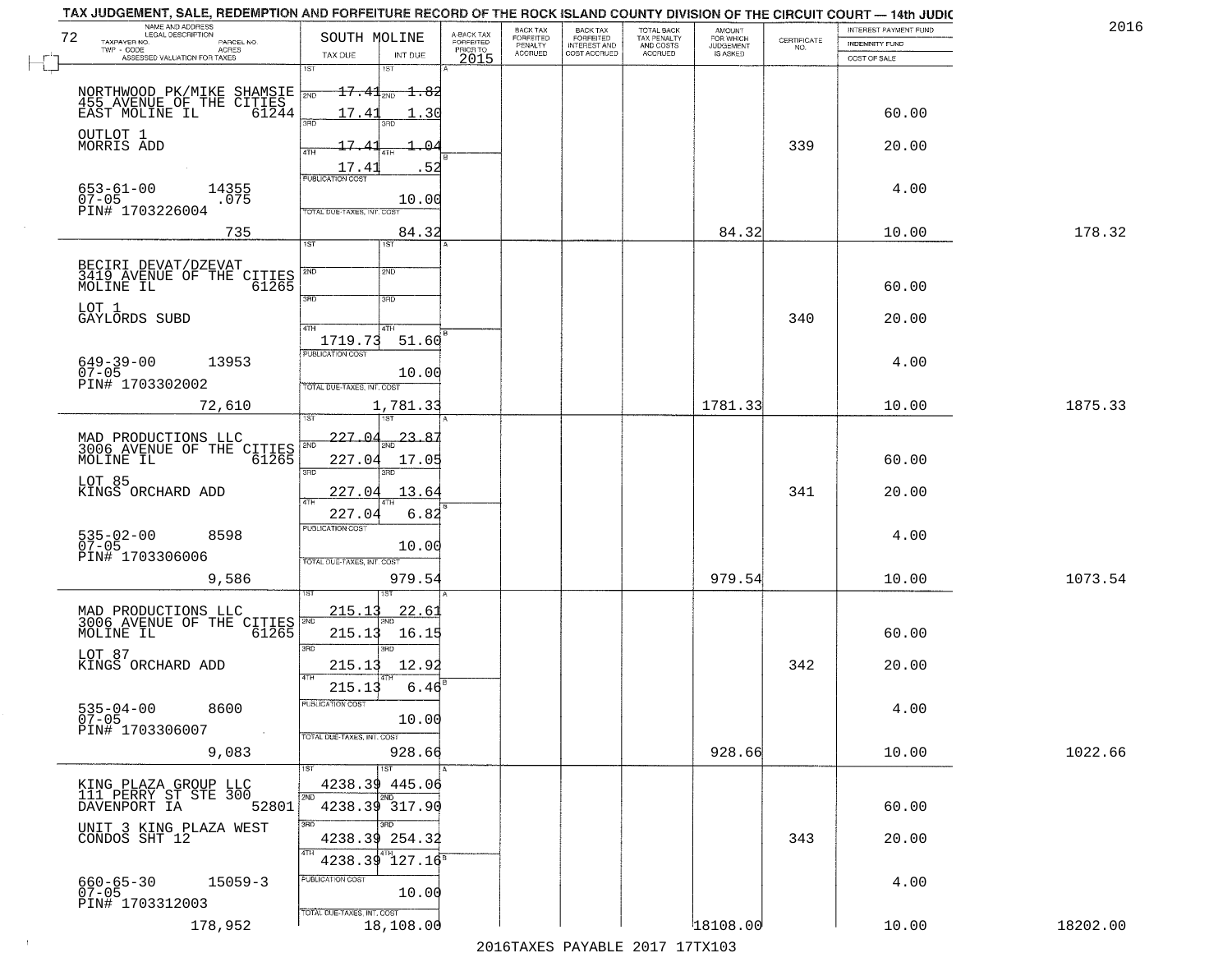| 72                                      | BY WHOM<br>PURCHASED                          | RATE<br>$\%$ | SOUTH MOLINE | TAX JUDGEMENT, SALE, REDEMPTION AND FORFEITURE RECORD OF THE ROCK ISLAND COUNTY DIVISION OF THE CIRCUIT COURT — 14th JUDICIAL CIRCUIT OF ILLINOIS 2016<br>SUBSEQUENT TAXES PAID, FEES, AND TIME EXTENSION                                                                                                                                         | TOTAL DUE<br>TO REDEEM<br>FROM SALE                                                          | BY WHOM REDEEMED                         | DATE OF REDEMP-<br>TION OR DEED | RECEIVED REDEMPTION                                        |
|-----------------------------------------|-----------------------------------------------|--------------|--------------|---------------------------------------------------------------------------------------------------------------------------------------------------------------------------------------------------------------------------------------------------------------------------------------------------------------------------------------------------|----------------------------------------------------------------------------------------------|------------------------------------------|---------------------------------|------------------------------------------------------------|
|                                         |                                               | <b>BID</b>   |              |                                                                                                                                                                                                                                                                                                                                                   | LESS<br>COUNTY CLERK FEE                                                                     |                                          | DAY<br>MO<br><b>YEAR</b>        | MONEY IN FULL                                              |
| PIN# 1703226004<br>RICO TRUSTEE<br>1    |                                               | 18           | 12/28/2017   | $03/01/2018$ Time Ext & incl<br>03/01/2018 Take Notice Fee<br>02/13/2020 Take Notice Fee<br>02/28/2020 Circuit Clerks F<br>02/28/2020 Sheriffs Fee<br>03/19/2020 Subs paid<br>07/02/2020 Subs paid<br>11/16/2019 Subs paid<br>11/16/2019 Subs paid<br>11<br>Take Notice Fee<br>Circuit Clerks Fee<br>Sheriffs Fee<br>Publication Fee<br>Subs paid | 08/07/2020<br>$20.700$<br>$35.000$<br>$35.000$<br>$22.62$<br>$24.62$<br>$104.96$<br>$105.26$ |                                          |                                 | 1                                                          |
| 2                                       | PIN# 1703302002<br>MS INVESTMENTS GROUP INC   |              | 12/28/2017   |                                                                                                                                                                                                                                                                                                                                                   |                                                                                              |                                          |                                 | Certificate<br>Returned<br>& Cancelled 2<br>02/08/2018     |
|                                         |                                               |              |              |                                                                                                                                                                                                                                                                                                                                                   |                                                                                              | $1,875.33$<br>160.00 DEVAT/DZEVAT BECIRI | 01/25/2018                      | Karen Kinney                                               |
| PIN# 1703306006<br>TRUSTEE<br>RICO<br>3 |                                               | 18           | 12/28/2017   |                                                                                                                                                                                                                                                                                                                                                   |                                                                                              |                                          |                                 | Certificate<br>Returned<br>-3<br>& Cancelled<br>02/07/2018 |
|                                         |                                               |              |              |                                                                                                                                                                                                                                                                                                                                                   |                                                                                              | $1,266.78$ MAD PRODUCTIONS LLC           | 01/11/2018                      | Karen Kinney                                               |
| PIN# 1703306007<br>RICO TRUSTEE<br>4    |                                               | 18           | 12/28/2017   |                                                                                                                                                                                                                                                                                                                                                   |                                                                                              |                                          |                                 | Certificate<br>Returned<br>& Cancelled 4<br>02/07/2018     |
|                                         |                                               |              |              |                                                                                                                                                                                                                                                                                                                                                   |                                                                                              | $1,206.74$<br>160.00 MAD PRODUCTIONS LLC | 01/11/2018                      | Karen Kinney                                               |
| 5                                       | PIN# 1703312003<br>STEVE SODEMAN LIVING TRUST |              | 12/28/2017   | 01/16/2018 Time Ext & incl<br>01/16/2018 Take Notice Fee                                                                                                                                                                                                                                                                                          | 12/21/2020<br>20.59                                                                          |                                          |                                 | Certificate<br>Returned<br>& Cancelled 5<br>02/07/2018     |
|                                         |                                               |              |              |                                                                                                                                                                                                                                                                                                                                                   |                                                                                              | 18,222.59 KING PLAZA GROUP LLC           | 01/30/2018                      | Karen Kinney                                               |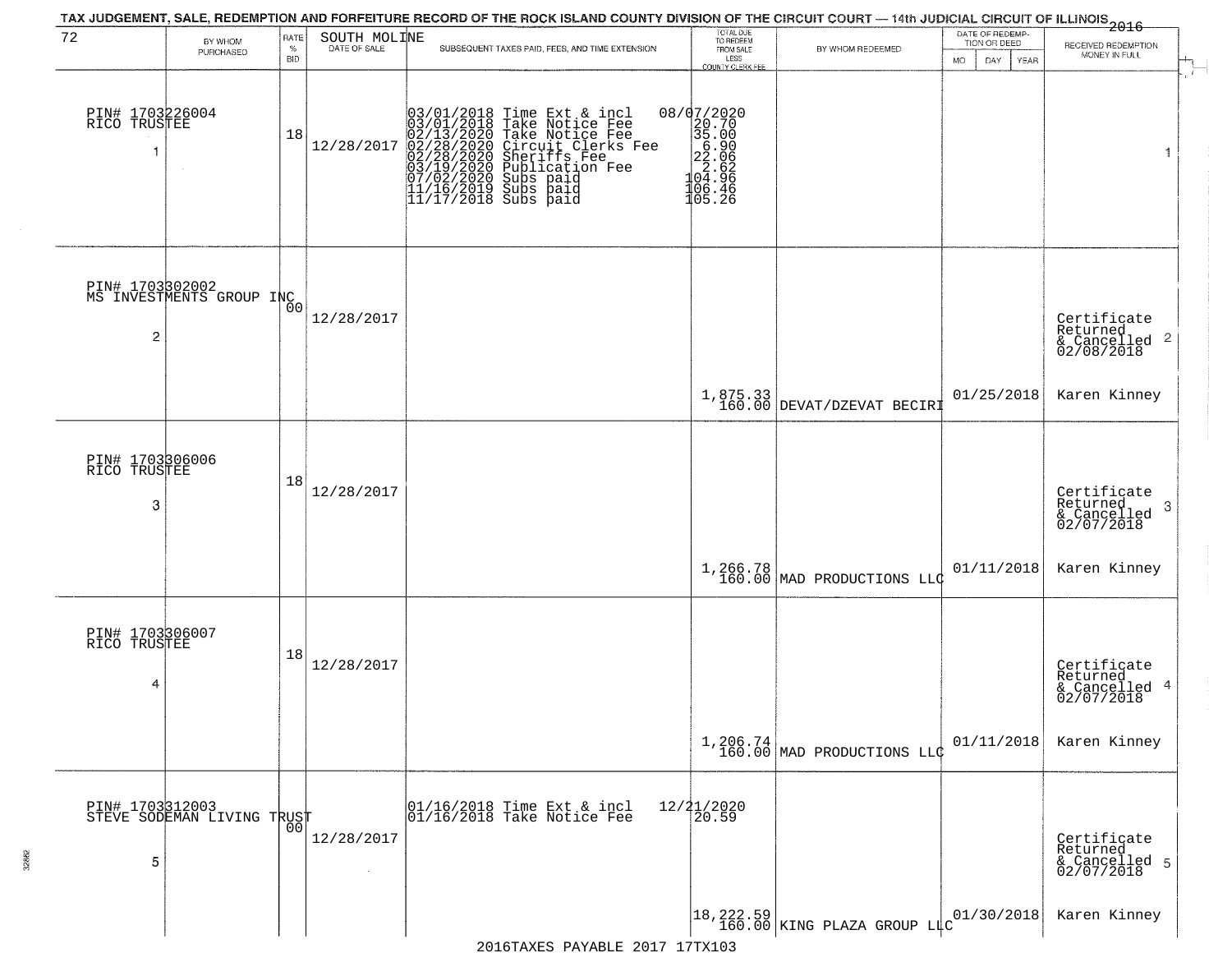| NAME AND ADDRESS<br>LEGAL DESCRIPTION                                     |                                                                         |                                     | BACK TAX             | <b>BACK TAX</b>           |                                        | AMOUNT<br>FOR WHICH |                                                                 | INTEREST PAYMENT FUND | 2016     |
|---------------------------------------------------------------------------|-------------------------------------------------------------------------|-------------------------------------|----------------------|---------------------------|----------------------------------------|---------------------|-----------------------------------------------------------------|-----------------------|----------|
| 73<br>TAXPAYER NO.<br>PARCEL NO.<br>ACRES                                 | SOUTH MOLINE                                                            | A-BACK TAX<br>FORFEITED<br>PRIOR TO | FORFEITED<br>PENALTY | FORFEITED<br>INTEREST AND | TOTAL BACK<br>TAX PENALTY<br>AND COSTS | <b>JUDGEMENT</b>    | $\begin{array}{c} \text{CERTIFICATE} \\ \text{NO.} \end{array}$ | <b>INDEMNITY FUND</b> |          |
| ASSESSED VALUATION FOR TAXES                                              | TAX DUE                                                                 | INT DUE<br>2015                     | <b>ACCRUED</b>       | COST ACCRUED              | ACCRUED                                | IS ASKED            |                                                                 | COST OF SALE          |          |
| MAD PRODUCTIONS LLC<br>3006 AVENUE OF THE CITIES<br>MOLINE IL 61265       | 1ST<br>$\frac{1340.99}{}$ $\frac{1340.77}{}$                            |                                     |                      |                           |                                        |                     |                                                                 |                       |          |
|                                                                           | 1340.99 100.55<br>390                                                   |                                     |                      |                           |                                        |                     |                                                                 | 60.00                 |          |
| LOT 2 BENWYNN FIRST ADD<br>SHT 12                                         | <u> 1340.99</u>                                                         | 80.44<br>40.22                      |                      |                           |                                        |                     | 344                                                             | 20.00                 |          |
| $661 - 18 - 00$<br>15112<br>$07 - 05$<br>.462<br>PIN# 1703313002          | 1340.99<br>TOTAL DUE-TAXES, INT. COST                                   | 10.00                               |                      |                           |                                        |                     |                                                                 | 4.00                  |          |
| 56,619                                                                    | 197                                                                     | 5,735.94                            |                      |                           |                                        | 5735.94             |                                                                 | 10.00                 | 5829.94  |
| CALDWELL VALERIE<br>4517 21ST AVE<br>61265<br>MOLINE IL                   | <u>638.13</u><br>2ND<br>638.13<br>3RD<br>3BD.                           | $\frac{66.99}{200}$<br>47.85        |                      |                           |                                        |                     |                                                                 | 60.00                 |          |
| LOT 8 BLOCK 3<br>23RD AVENUE PLACE                                        | 638.13<br>ৰিয়াম                                                        | 38.28                               |                      |                           |                                        |                     | 345                                                             | 20.00                 |          |
| $378 - 17 - 00$<br>5827<br>$07 - 05$<br>PIN# 1703414011                   | 638.13<br>PUBLICATION COST<br>TOTAL DUE-TAXES, INT. COST                | 19.14<br>10.00                      |                      |                           |                                        |                     |                                                                 | 4.00                  |          |
| 34,943                                                                    | 1ST<br>1ST                                                              | 2,734.78                            |                      |                           |                                        | 2734.78             |                                                                 | 10.00                 | 2828.78  |
| PAL OIL INC<br>4100 AVENUE OF THE CITIES<br>MOLINE IL<br>61265            | 2ND<br><b>2ND</b>                                                       |                                     |                      |                           |                                        |                     |                                                                 | 60.00                 |          |
| SUPVR ASST MAP<br>LOT 452 SHEET 13                                        | 3RD<br>3RD<br>4TH<br>4TH                                                |                                     |                      |                           |                                        |                     | 346                                                             | 20.00                 |          |
| $098 - 04 - 00$<br>07-05<br>538<br>PIN# 1703418001                        | 4319.11 129.58<br><b>PUBLICATION COST</b><br>TOTAL OUE-TAXES, INT. COST | 10.00                               |                      |                           |                                        |                     |                                                                 | 4.00                  |          |
| 182,360                                                                   | 1ST                                                                     | 4,458.69                            |                      |                           |                                        | 4458.69             |                                                                 | 10.00                 | 4552.69  |
| JEP INC<br>109 E 50TH_ST STE B<br>DAVENPORT IA<br>52806                   | 2ND<br>2ND.<br>5786.57<br>3RD<br>3RD.                                   | 434.00                              |                      |                           |                                        |                     |                                                                 | 60.00                 |          |
| LOTS 8 AND 9<br>MAGGIE ALLISONS ADD                                       | 5786.57 347.20                                                          |                                     |                      |                           |                                        |                     | 347                                                             | 20.00                 |          |
| $099 - 04 - 00$<br>546<br>$07 - 05$<br>PIN# 1703418023<br><b>Contract</b> | 5786.57 173.60<br>"UBLICA HUN CUS<br>TOTAL DUE-TAXES, INT. COST         | 10.00                               |                      |                           |                                        |                     |                                                                 | 4.00                  |          |
| 244,319                                                                   | 18,324.51<br>1ST<br>1ST                                                 |                                     |                      |                           |                                        | 18324.51            |                                                                 | 10.00                 | 18418.51 |
| VERONA LLC<br>121 FAIRFIELD WAY STE 330 200<br>60108<br>BLOOMINGDALE IL   | 2ND                                                                     |                                     |                      |                           |                                        |                     |                                                                 | 60.00                 |          |
| LOT 43<br>MUELLERS 23RD AVE ADD<br>EX N 3 FT                              | 3RD<br>3RD<br>4TH<br>4TH<br>489.61                                      | $14.68^{\circ}$                     |                      |                           |                                        |                     | 348                                                             | 20.00                 |          |
| $369 - 04 - 00$<br>5629<br>$07 - 05$<br>PIN# 1703427074                   | PUBLICATION COST<br>TOTAL DUE-TAXES, INT. COST                          | 10.00                               |                      |                           |                                        |                     |                                                                 | 4.00                  |          |
| 20,672                                                                    |                                                                         | 514.29                              |                      |                           |                                        | 514.29              |                                                                 | 10.00                 | 608.29   |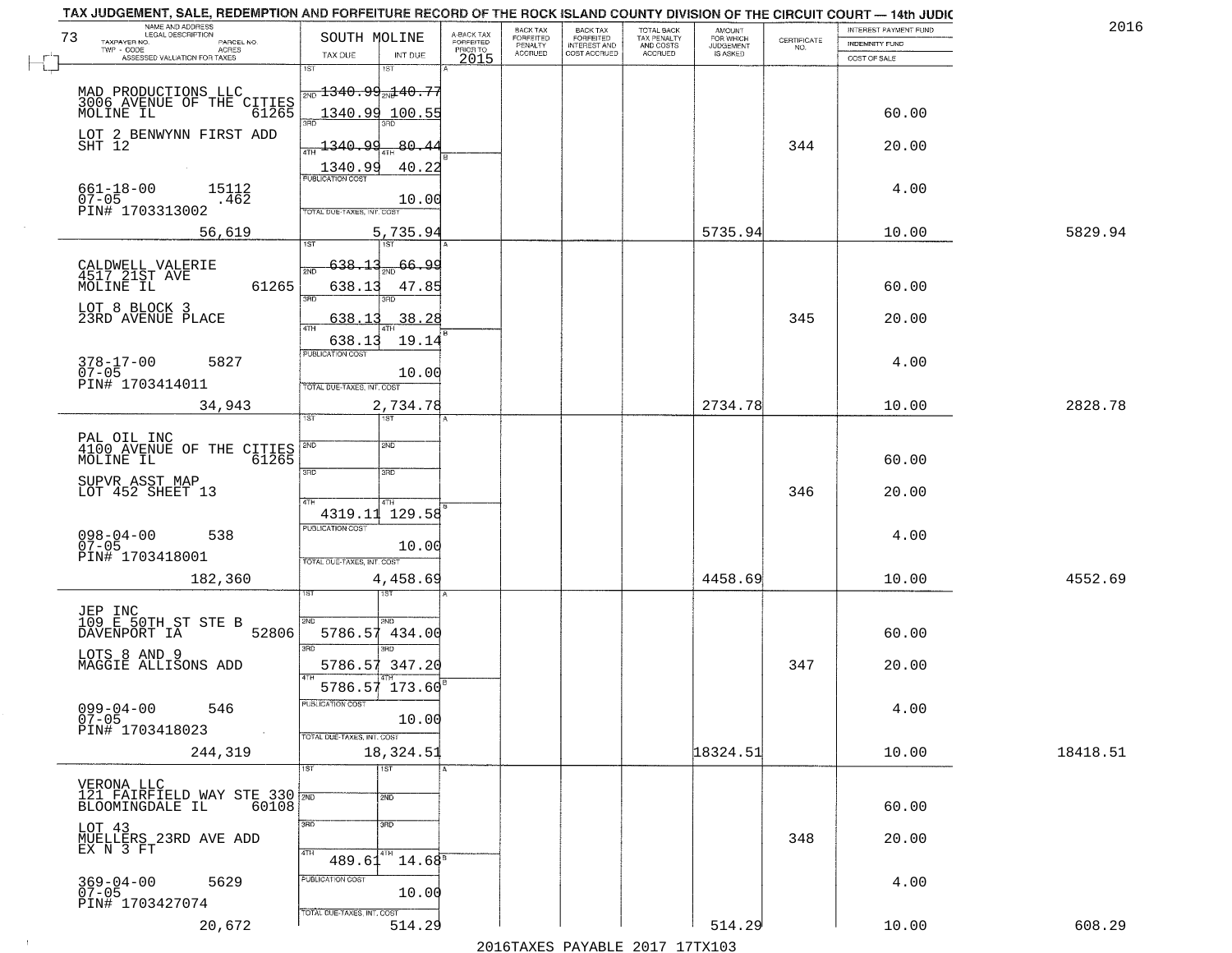| 73                   | BY WHOM<br>PURCHASED                             | RATE<br>$\%$<br><b>BID</b> | SOUTH MOLINE<br>DATE OF SALE            | TAX JUDGEMENT, SALE, REDEMPTION AND FORFEITURE RECORD OF THE ROCK ISLAND COUNTY DIVISION OF THE CIRCUIT COURT — 14th JUDICIAL CIRCUIT OF ILLINOIS 2016<br>SUBSEQUENT TAXES PAID, FEES, AND TIME EXTENSION | TOTAL DUE<br>TO REDEEM<br>FROM SALE<br>LESS<br><b>COUNTY CLERK FEE</b> | BY WHOM REDEEMED                                                                                                                  | DATE OF REDEMP-<br>TION OR DEED<br><b>MO</b><br>DAY<br>YEAR | RECEIVED REDEMPTION<br>MONEY IN FULL                                    |
|----------------------|--------------------------------------------------|----------------------------|-----------------------------------------|-----------------------------------------------------------------------------------------------------------------------------------------------------------------------------------------------------------|------------------------------------------------------------------------|-----------------------------------------------------------------------------------------------------------------------------------|-------------------------------------------------------------|-------------------------------------------------------------------------|
|                      | PIN# 1703313002<br>INTEGRITY INVESTMENT FUND LLC | 0 <sub>0</sub>             | 12/28/2017                              |                                                                                                                                                                                                           |                                                                        |                                                                                                                                   |                                                             | Certificate<br>Returned<br>& Cancelled<br>02/12/2018                    |
|                      |                                                  |                            |                                         |                                                                                                                                                                                                           | 5,829.94<br>160.00                                                     | MAD PRODUCTIONS LLC                                                                                                               | 01/11/2018                                                  | Karen Kinney                                                            |
| $\overline{c}$       | PIN# 1703414011<br>INTEGRITY INVESTMENT FUND LLC | 00                         | 12/28/2017                              | 01/19/2018 Time Ext & incl<br>01/17/2018 Take Notice Fee                                                                                                                                                  | 06/29/2020<br>20.59                                                    |                                                                                                                                   |                                                             | Certificate<br>Returned<br>& Cancelled 2<br>& Cancelled 2<br>07/06/2018 |
|                      |                                                  |                            |                                         |                                                                                                                                                                                                           |                                                                        | $\left. \begin{array}{c} 2\, , 849\, , 37\\160\, , 00 \end{array} \right  \text{VALERIE CALDWELL}$                                | 03/09/2018                                                  | Karen Kinney                                                            |
| 3                    | PIN# 1703418001<br>STEVE SODEMAN LIVING TRUST    | 00                         | 12/28/2017                              | 01/16/2018 Time Ext & incl<br>01/16/2018 Take Notice Fee                                                                                                                                                  | 12/21/2020<br>20.59                                                    |                                                                                                                                   |                                                             | Certificate<br>Returned<br>3<br>$\frac{1}{03/05/2018}$                  |
|                      |                                                  |                            |                                         |                                                                                                                                                                                                           |                                                                        | $4,573.28$ PAL OIL INC                                                                                                            | 02/06/2018                                                  | Karen Kinney                                                            |
| 4                    | PIN# 1703418023<br>STEVE SODEMAN LIVING TRUST    | 00                         | 12/28/2017                              | 01/16/2018 Time Ext & incl<br>01/16/2018 Take Notice Fee<br>11/20/2018 Subs paid                                                                                                                          | 12/ <b>2</b> 1/2020<br>18,553.75                                       |                                                                                                                                   |                                                             | Certificate<br>Returned<br>& Cancelled 4<br>03/07/2019                  |
|                      |                                                  |                            |                                         |                                                                                                                                                                                                           |                                                                        | 39,219.30<br>160.00 JOHN CRAMPTON                                                                                                 | 02/19/2019                                                  | Karen Kinney                                                            |
| PIN# 1703427074<br>5 | EQUITY ONE INVESTMENT                            | 0 <sub>0</sub>             | FUND LLC<br>12/28/2017<br>$\mathcal{L}$ | 01/16/2018 Time Ext & incl<br>01/16/2018 Take Notice Fee                                                                                                                                                  | $07/03/2020$<br>20.59                                                  |                                                                                                                                   |                                                             | Certificate<br>Returned<br>& Cancelled 5<br>04/04/2018                  |
|                      |                                                  |                            |                                         |                                                                                                                                                                                                           |                                                                        | $\begin{array}{ c c c c c c } \hline 628.88 & & 02/15/2018 \\ \hline 160.00 & VERONA REAL ESTATE & 3 OF & 4 \\\hline \end{array}$ |                                                             | Karen Kinney                                                            |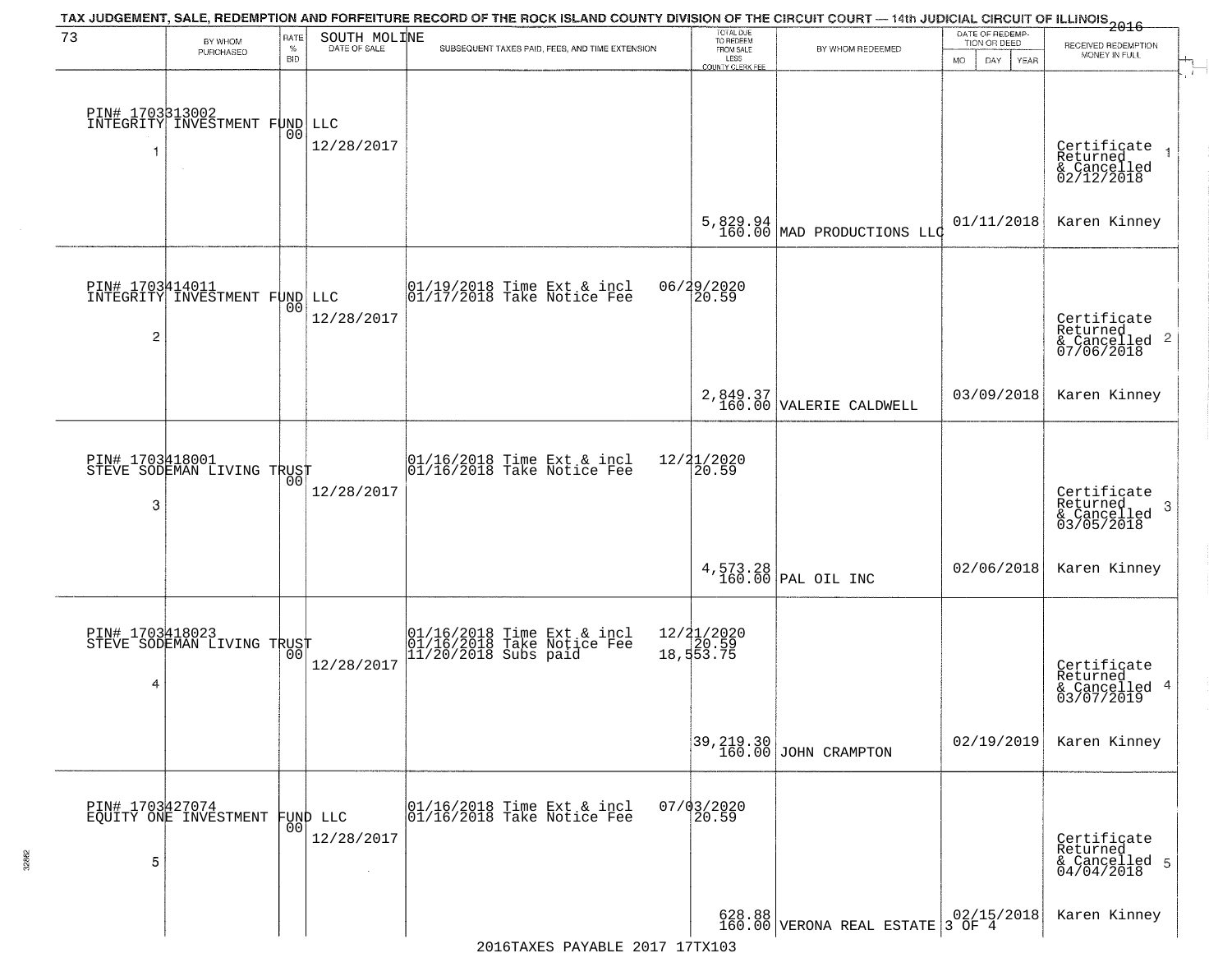|    | TAX JUDGEMENT, SALE, REDEMPTION AND FORFEITURE RECORD OF THE ROCK ISLAND COUNTY DIVISION OF THE CIRCUIT COURT - 14th JUDIC<br>NAME AND ADDRESS<br>LEGAL DESCRIPTION |                                              |                                     | BACK TAX                    | BACK TAX<br>FORFEITED |                                        | AMOUNT<br>FOR WHICH |                                                                 | INTEREST PAYMENT FUND | 2016    |
|----|---------------------------------------------------------------------------------------------------------------------------------------------------------------------|----------------------------------------------|-------------------------------------|-----------------------------|-----------------------|----------------------------------------|---------------------|-----------------------------------------------------------------|-----------------------|---------|
| 74 | TAXPAYER NO.<br>PARCEL NO.                                                                                                                                          | SOUTH MOLINE                                 | A-BACK TAX<br>FORFEITED<br>PRIOR TO | <b>FORFEITED</b><br>PENALTY | <b>INTEREST AND</b>   | TOTAL BACK<br>TAX PENALTY<br>AND COSTS | <b>JUDGEMENT</b>    | $\begin{array}{c} \text{CERTIFICATE} \\ \text{NO.} \end{array}$ | INDEMNITY FUND        |         |
|    | ACRES<br>ASSESSED VALUATION FOR TAXES                                                                                                                               | INT DUE<br>TAX DUE                           | 2015                                | <b>ACCRUED</b>              | COST ACCRUED          | <b>ACCRUED</b>                         | IS ASKED            |                                                                 | COST OF SALE          |         |
|    |                                                                                                                                                                     | 1ST<br>1ST                                   |                                     |                             |                       |                                        |                     |                                                                 |                       |         |
|    |                                                                                                                                                                     | <del>599.79<sub>210</sub> 63.00</del><br>2ND |                                     |                             |                       |                                        |                     |                                                                 |                       |         |
|    | ALLEN BRIAN D/AMY B<br>3171 13TH AVENUE CT<br>MOLINE IL<br>61265                                                                                                    | 599.79<br>45.00                              |                                     |                             |                       |                                        |                     |                                                                 | 60.00                 |         |
|    |                                                                                                                                                                     | 370                                          |                                     |                             |                       |                                        |                     |                                                                 |                       |         |
|    | LOT 1<br>3RD ADD TO FORREST HILL                                                                                                                                    | 599.79<br>36.00                              |                                     |                             |                       |                                        |                     | 349                                                             | 20.00                 |         |
|    |                                                                                                                                                                     |                                              |                                     |                             |                       |                                        |                     |                                                                 |                       |         |
|    |                                                                                                                                                                     | 18.00<br>599.79<br><b>PUBLICATION COST</b>   |                                     |                             |                       |                                        |                     |                                                                 |                       |         |
|    | $139 - 14 - 00$<br>07-05<br>1156                                                                                                                                    |                                              |                                     |                             |                       |                                        |                     |                                                                 | 4.00                  |         |
|    | PIN# 1704216001                                                                                                                                                     | 10.00<br>TOTAL DUE-TAXES, INT. COST          |                                     |                             |                       |                                        |                     |                                                                 |                       |         |
|    | 25,324                                                                                                                                                              | 2,571.16                                     |                                     |                             |                       |                                        | 2571.16             |                                                                 | 10.00                 | 2665.16 |
|    |                                                                                                                                                                     |                                              |                                     |                             |                       |                                        |                     |                                                                 |                       |         |
|    |                                                                                                                                                                     | $\frac{37.24}{200}$<br>354.65                |                                     |                             |                       |                                        |                     |                                                                 |                       |         |
|    | RUSHTON DAVID L<br>1632 31ST STREET A<br>MOLINE IL<br>61265                                                                                                         |                                              |                                     |                             |                       |                                        |                     |                                                                 |                       |         |
|    |                                                                                                                                                                     | 354.65<br>26.60<br>3RD<br>ਬਾ                 |                                     |                             |                       |                                        |                     |                                                                 | 60.00                 |         |
|    | LOT 303<br>NORTH HIGHLAND                                                                                                                                           | 21.28<br>354.65                              |                                     |                             |                       |                                        |                     | 350                                                             | 20.00                 |         |
|    |                                                                                                                                                                     |                                              |                                     |                             |                       |                                        |                     |                                                                 |                       |         |
|    |                                                                                                                                                                     | 354.65<br>10.64<br>PUBLICATION COST          |                                     |                             |                       |                                        |                     |                                                                 |                       |         |
|    | $172 - 19 - 00$<br>1856                                                                                                                                             |                                              |                                     |                             |                       |                                        |                     |                                                                 | 4.00                  |         |
|    | $07 - 05$<br>PIN# 1704217009                                                                                                                                        | 10.00<br>TOTAL DUE-TAXES, INT. COST          |                                     |                             |                       |                                        |                     |                                                                 |                       |         |
|    | 25,974                                                                                                                                                              | 1,524.36                                     |                                     |                             |                       |                                        | 1524.36             |                                                                 | 10.00                 | 1618.36 |
|    |                                                                                                                                                                     | <b>ST</b><br>1ST                             |                                     |                             |                       |                                        |                     |                                                                 |                       |         |
|    |                                                                                                                                                                     |                                              |                                     |                             |                       |                                        |                     |                                                                 |                       |         |
|    | PROPERTY PRIVACY/17TH TRT<br>4730 S FORT APACHE RD 300                                                                                                              | 2ND<br>2ND                                   |                                     |                             |                       |                                        |                     |                                                                 |                       |         |
|    | LAS VEGAS NV<br>89147                                                                                                                                               | 3RD<br>3RD                                   |                                     |                             |                       |                                        |                     |                                                                 | 60.00                 |         |
|    | LOT 246<br>NORTH HIGHLAND                                                                                                                                           |                                              |                                     |                             |                       |                                        |                     | 351                                                             | 20.00                 |         |
|    |                                                                                                                                                                     | 4TH<br>4TH                                   |                                     |                             |                       |                                        |                     |                                                                 |                       |         |
|    |                                                                                                                                                                     | 10.52<br>350.75<br><b>PUBLICATION COST</b>   |                                     |                             |                       |                                        |                     |                                                                 |                       |         |
|    | 170-09-00<br>07-05<br>1801                                                                                                                                          |                                              |                                     |                             |                       |                                        |                     |                                                                 | 4.00                  |         |
|    | PIN# 1704217042                                                                                                                                                     | 10.00<br>TOTAL OUE-TAXES, INT. COST          |                                     |                             |                       |                                        |                     |                                                                 |                       |         |
|    | 14,809                                                                                                                                                              | 371.27                                       |                                     |                             |                       |                                        | 371.27              |                                                                 | 10.00                 | 465.27  |
|    |                                                                                                                                                                     |                                              |                                     |                             |                       |                                        |                     |                                                                 |                       |         |
|    |                                                                                                                                                                     | 270.08<br><u>28.35</u>                       |                                     |                             |                       |                                        |                     |                                                                 |                       |         |
|    | MARTINEZ GERARDO<br>3307 18TH AVE                                                                                                                                   | 2ND<br>270.08                                |                                     |                             |                       |                                        |                     |                                                                 |                       |         |
|    | MOLINE IL<br>61265                                                                                                                                                  | 20.25<br>3BD<br>3RD                          |                                     |                             |                       |                                        |                     |                                                                 | 60.00                 |         |
|    | LOTS 235 & 236<br>NORTH HIGHLAND                                                                                                                                    | 16.20<br>270.08                              |                                     |                             |                       |                                        |                     | 352                                                             | 20.00                 |         |
|    |                                                                                                                                                                     | 4TH                                          |                                     |                             |                       |                                        |                     |                                                                 |                       |         |
|    |                                                                                                                                                                     | 270.08<br>8.10                               |                                     |                             |                       |                                        |                     |                                                                 |                       |         |
|    | $169 - 20 - 00$<br>1790<br>$07 - 05$                                                                                                                                | PUBLICATION COS-<br>10.00                    |                                     |                             |                       |                                        |                     |                                                                 | 4.00                  |         |
|    | PIN# 1704217084<br>$\sim 100$                                                                                                                                       | TOTAL DUE-TAXES, INT. COST                   |                                     |                             |                       |                                        |                     |                                                                 |                       |         |
|    | 17,403                                                                                                                                                              | 1,163.22                                     |                                     |                             |                       |                                        | 1163.22             |                                                                 | 10.00                 | 1257.22 |
|    |                                                                                                                                                                     | 1ST                                          |                                     |                             |                       |                                        |                     |                                                                 |                       |         |
|    |                                                                                                                                                                     | 5.3<br>.56                                   |                                     |                             |                       |                                        |                     |                                                                 |                       |         |
|    | SHEARER JACQUELINE S<br>4939 COUNTY RD P37<br>68008<br>BLAIR NE                                                                                                     | 2ND<br>2ND<br>5.31<br>.40                    |                                     |                             |                       |                                        |                     |                                                                 | 60.00                 |         |
|    |                                                                                                                                                                     |                                              |                                     |                             |                       |                                        |                     |                                                                 |                       |         |
|    | LOT 27<br>NORTH HIGHLAND                                                                                                                                            | 3RD<br>3RD<br>5.31<br>.34                    |                                     |                             |                       |                                        |                     | 353                                                             | 20.00                 |         |
|    |                                                                                                                                                                     | 4TH<br>4TH                                   |                                     |                             |                       |                                        |                     |                                                                 |                       |         |
|    |                                                                                                                                                                     | .16 <sup>8</sup><br>5.31                     |                                     |                             |                       |                                        |                     |                                                                 |                       |         |
|    | $160 - 11 - 00$<br>07-05<br>1583                                                                                                                                    | PUBLICATION COST<br>10.00                    |                                     |                             |                       |                                        |                     |                                                                 | 4.00                  |         |
|    | PIN# 1704217089                                                                                                                                                     |                                              |                                     |                             |                       |                                        |                     |                                                                 |                       |         |
|    | 224                                                                                                                                                                 | TOTAL DUE-TAXES, INT. COST<br>32.68          |                                     |                             |                       |                                        | 32.68               |                                                                 | 10.00                 | 126.68  |
|    |                                                                                                                                                                     |                                              |                                     |                             |                       | 2016 TAVES DAVARIE 2017 17 TV102       |                     |                                                                 |                       |         |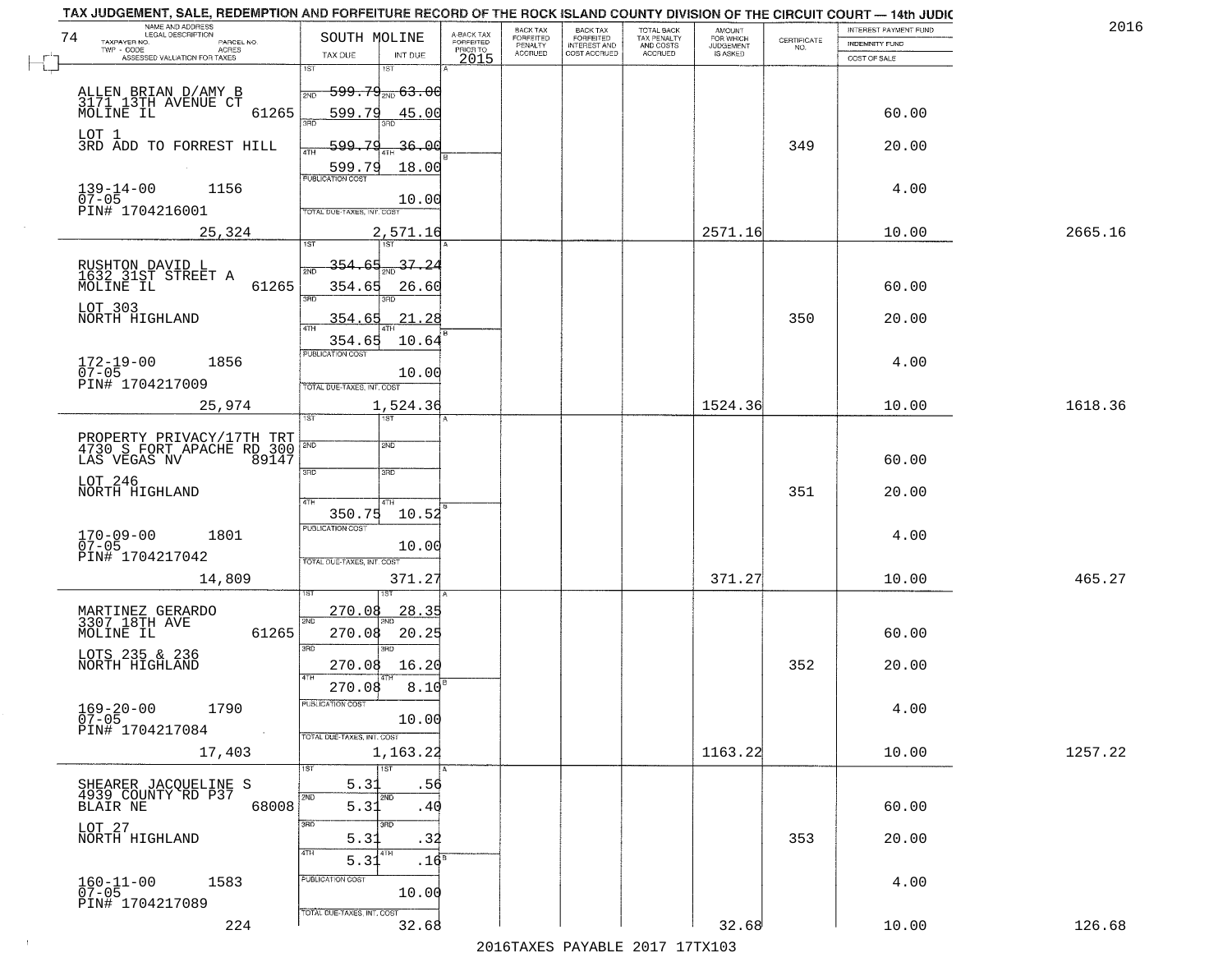| 74                                   | TAX JUDGEMENT, SALE, REDEMPTION AND FORFEITURE RECORD OF THE ROCK ISLAND COUNTY DIVISION OF THE CIRCUIT COURT — 14th JUDICIAL CIRCUIT OF ILLINOIS 2016<br>RATE<br>BY WHOM |                    | SOUTH MOLINE           |                                                                                                                                                                                                                                                                                                                                                        | TOTAL DUE<br>TO REDEEM                                                                                             |                                       | DATE OF REDEMP-<br>TION OR DEED |                                                                           |  |
|--------------------------------------|---------------------------------------------------------------------------------------------------------------------------------------------------------------------------|--------------------|------------------------|--------------------------------------------------------------------------------------------------------------------------------------------------------------------------------------------------------------------------------------------------------------------------------------------------------------------------------------------------------|--------------------------------------------------------------------------------------------------------------------|---------------------------------------|---------------------------------|---------------------------------------------------------------------------|--|
|                                      | PURCHASED                                                                                                                                                                 | $\%$<br><b>BID</b> | DATE OF SALE           | SUBSEQUENT TAXES PAID, FEES, AND TIME EXTENSION                                                                                                                                                                                                                                                                                                        | FROM SALE<br>LESS                                                                                                  | BY WHOM REDEEMED                      | DAY.<br>MO.<br>YEAR             | RECEIVED REDEMPTION<br>MONEY IN FULL                                      |  |
| PIN# 1704216001<br>1                 | EQUITY ONE INVESTMENT                                                                                                                                                     | 0O                 | FUND LLC<br>12/28/2017 | 01/16/2018 Time Ext & incl<br>01/16/2018 Take Notice Fee<br>11/20/2018 Subs paid                                                                                                                                                                                                                                                                       | <b>COUNTY CLERK FEE</b><br>$07/03/2020$<br>2, $620.59$<br>2, $620.82$                                              |                                       |                                 | Certificate<br>Returned<br>& Cancelled<br>03/07/2019                      |  |
|                                      |                                                                                                                                                                           |                    |                        |                                                                                                                                                                                                                                                                                                                                                        |                                                                                                                    | 5,621.07<br>160.00 BRIAN ALLEN        | 12/10/2018                      | Karen Kinney                                                              |  |
| $\overline{c}$                       | PIN# 1704217009<br>INTEGRITY INVESTMENT FUND LLC                                                                                                                          | 00                 | 12/28/2017             | 01/19/2018 Time Ext & incl<br>01/17/2018 Take Notice Fee                                                                                                                                                                                                                                                                                               | 06/29/2020<br>20.59                                                                                                |                                       |                                 | Certificate<br>Returned<br>$\frac{1}{6}$ Cancelled 2<br>03/07/2019        |  |
|                                      |                                                                                                                                                                           |                    |                        |                                                                                                                                                                                                                                                                                                                                                        |                                                                                                                    | $1,638.95$<br>160.00 DAVID L RUSHTON  | 10/26/2018                      | Karen Kinney                                                              |  |
| PIN# 1704217042<br>3                 | EQUITY ONE INVESTMENT                                                                                                                                                     | 00                 | FUND LLC<br>12/28/2017 | 01/16/2018 Time Ext & incl<br>01/16/2018 Take Notice Fee                                                                                                                                                                                                                                                                                               | 07/03/2020<br>20.59                                                                                                |                                       |                                 | Certificate<br>Returned<br>3<br>$\frac{1}{2}$ Cancelled<br>04/04/2018     |  |
|                                      |                                                                                                                                                                           |                    |                        |                                                                                                                                                                                                                                                                                                                                                        | 485.86<br>160.00                                                                                                   | SARAH RENEE THOMPSON                  | 02/01/2018                      | Karen Kinney                                                              |  |
| 4                                    | PIN# 1704217084<br>INTEGRITY INVESTMENT FUND LLC                                                                                                                          | 0 <sup>0</sup>     | 12/28/2017             | 06/17/2020 Time Ext & i<br>01/17/2018 Take Notice<br>07/10/2020 Take Notice<br>07/10/2020 Circuit Cler<br>07/15/2020 Circuit Cler<br>07/15/2020 Lis Pendens<br>07/17/2020 Subsication<br>Time Ext & incl<br>Take Notice Fee<br>Circuit Clerks Fee<br>Circuit Clerks Fee<br>Title Search Fee<br> 07/24/2020 Publication Fee<br> 08/27/2020 Sheriffs Fee | 12/15/2020<br>$2/13/26.59$<br>$310.25$<br>$310.25$<br>$150.00$<br>$70.50$<br>$1,924.80$<br>500.05<br><b>220.64</b> | $4,721.86$<br>160.00 GERARDO MARTINEZ | 12/08/2020                      | Certificate<br>Returned<br>& Cancelled 4<br>01/08/2021<br>Karen Kinney    |  |
| PIN# 1704217089<br>RICO TRUSTEE<br>5 |                                                                                                                                                                           | 18                 | 12/28/2017             | 03/01/2018 Time Ext & incl<br>03/01/2018 Take Notice Fee<br>02/13/2020 Take Notice Fee<br>02/28/2020 Circuit Clerks Fee<br>02/28/2020 Sheriffs Fee<br>03/19/2020 Subs paid<br>07/02/2020 Subs paid<br>11/16/2019 Subs paid<br>11/17/2018 Subs paid                                                                                                     | 08/07/2020<br>20.70<br>35.00<br>$\begin{array}{r} 3.300 \\ 7.25 \\ 2.621 \\ 52.81 \\ 53.288 \\ 52.88 \end{array}$  |                                       |                                 | TAX DEED ISSUED<br>Certificate<br>Returned<br>& Cancelled 5<br>10/26/2020 |  |
|                                      |                                                                                                                                                                           |                    |                        |                                                                                                                                                                                                                                                                                                                                                        |                                                                                                                    |                                       |                                 |                                                                           |  |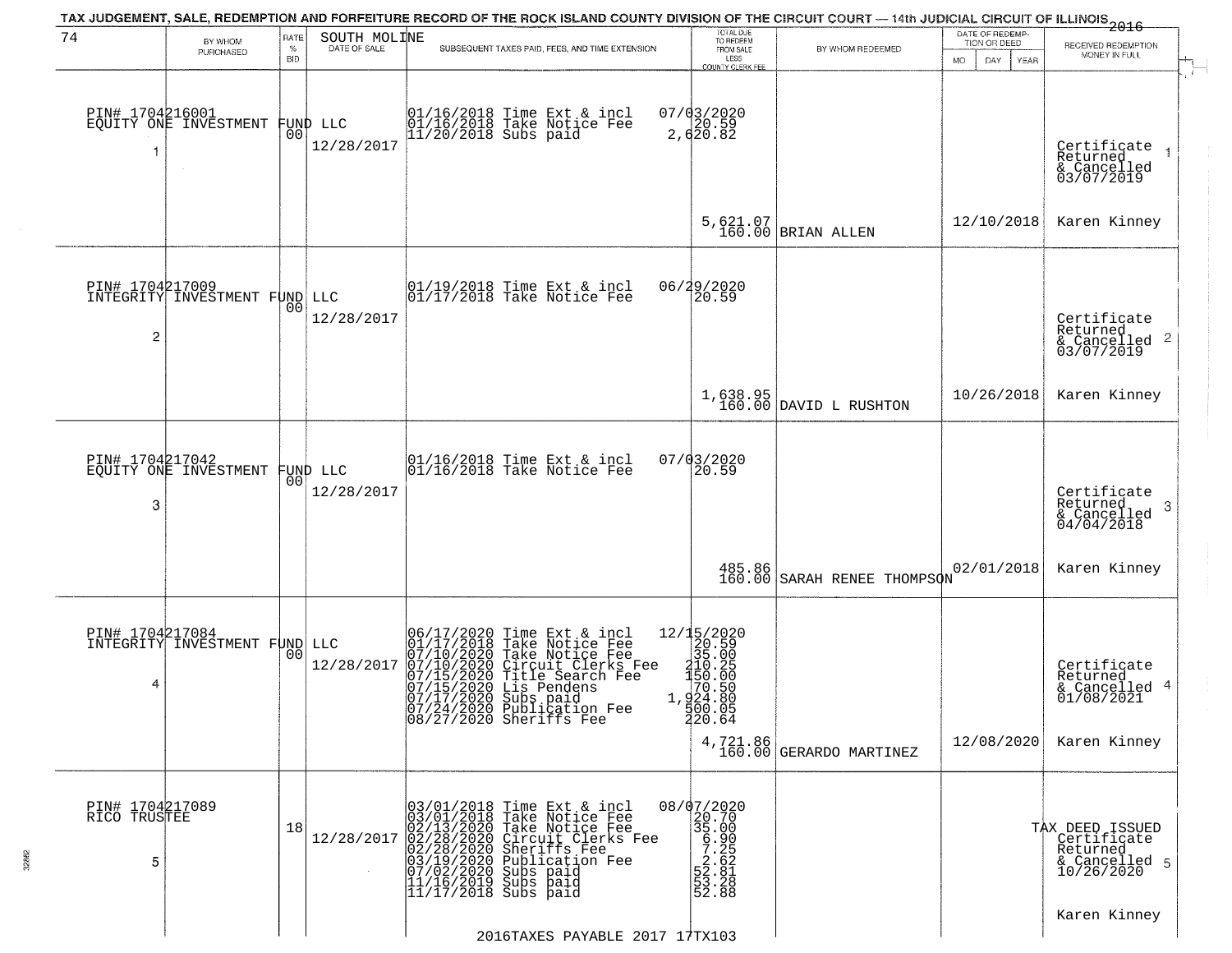| NAME AND ADDRESS<br>LEGAL DESCRIPTION<br>75<br>TAXPAYER NO.<br>PARCEL NO. | SOUTH MOLINE                                               | A-BACK TAX<br>FORFEITED | BACK TAX<br>FORFEITED | <b>BACK TAX</b><br><b>FORFEITED</b> | TOTAL BACK<br>TAX PENALTY<br>AND COSTS<br>ACCRUED | <b>AMOUNT</b>                      | $\begin{array}{c} \text{CERTIFICATE} \\ \text{NO.} \end{array}$ | INTEREST PAYMENT FUND<br><b>INDEMNITY FUND</b> | 2016    |
|---------------------------------------------------------------------------|------------------------------------------------------------|-------------------------|-----------------------|-------------------------------------|---------------------------------------------------|------------------------------------|-----------------------------------------------------------------|------------------------------------------------|---------|
| $TWP - CODE$<br>ACRES<br>ASSESSED VALUATION FOR TAXES                     | TAX DUE<br>INT DUE                                         | PRIOR TO<br>2015        | PENALTY<br>ACCRUED    | INTEREST AND                        |                                                   | FOR WHICH<br>JUDGEMENT<br>IS ASKED |                                                                 | COST OF SALE                                   |         |
|                                                                           | 1ST<br>1ST                                                 |                         |                       |                                     |                                                   |                                    |                                                                 |                                                |         |
| ZARAGOZA RAYMOND<br>1835_32ND ST                                          | 2ND<br>2ND                                                 |                         |                       |                                     |                                                   |                                    |                                                                 |                                                |         |
| MOLINE IL                                                                 | 61265<br>370<br>3BD                                        |                         |                       |                                     |                                                   |                                    |                                                                 | 60.00                                          |         |
| LOT 114<br>NORTH HIGHLAND                                                 | 4TH<br>4TH                                                 |                         |                       |                                     |                                                   |                                    | 354                                                             | 20.00                                          |         |
|                                                                           | 516.73<br>15.50<br><b>PUBLICATION COST</b>                 |                         |                       |                                     |                                                   |                                    |                                                                 |                                                |         |
| $164 - 11 - 00$<br>1670                                                   | 10.00                                                      |                         |                       |                                     |                                                   |                                    |                                                                 | 4.00                                           |         |
| 07-05<br>PIN# 1704217126                                                  | TOTAL DUE-TAXES, INT. COST                                 |                         |                       |                                     |                                                   |                                    |                                                                 |                                                |         |
| 27,817                                                                    | 542.23<br>1ST<br>1ST                                       |                         |                       |                                     |                                                   | 542.23                             |                                                                 | 10.00                                          | 636.23  |
|                                                                           | 2ND<br>2ND                                                 |                         |                       |                                     |                                                   |                                    |                                                                 |                                                |         |
| POLANCHECK RAYMOND<br>1829 30TH ST<br>MOLINE IL                           | 61265<br>558.84<br>41.90<br>3RD<br>3RD                     |                         |                       |                                     |                                                   |                                    |                                                                 | 60.00                                          |         |
| LOT 8 BLOCK 2<br>CHASE AND WRIGHTS 1ST ADD                                | 558.84<br>33.52                                            |                         |                       |                                     |                                                   |                                    | 355                                                             | 20.00                                          |         |
|                                                                           | <b>ATH</b><br>558.84<br>16.76                              |                         |                       |                                     |                                                   |                                    |                                                                 |                                                |         |
| $135 - 06 - 00$<br>07-05<br>1064                                          | PUBLICATION COST                                           |                         |                       |                                     |                                                   |                                    |                                                                 | 4.00                                           |         |
| PIN# 1704223018                                                           | 10.00<br>TOTAL DUE-TAXES, INT. COST                        |                         |                       |                                     |                                                   |                                    |                                                                 |                                                |         |
| 29,595                                                                    | 1,778.70                                                   |                         |                       |                                     |                                                   | 1778.70                            |                                                                 | 10.00                                          | 1872.70 |
| WHILES DIANNE M<br>1856 30TH ST                                           | 389.30<br>40.88<br>2ND                                     |                         |                       |                                     |                                                   |                                    |                                                                 |                                                |         |
| MOLINE IL                                                                 | 61265<br>389.30<br>29.20                                   |                         |                       |                                     |                                                   |                                    |                                                                 | 60.00                                          |         |
| LOTS 37 & 38 BLOCK 1<br>CHASE AND WRIGHTS 1ST ADD                         | 3RD<br>3RD<br>389.30<br>23.36                              |                         |                       |                                     |                                                   |                                    | 356                                                             | 20.00                                          |         |
|                                                                           | 4TH<br>389.30<br>11.68                                     |                         |                       |                                     |                                                   |                                    |                                                                 |                                                |         |
| $134 - 08 - 00$<br>07-05<br>1042                                          | <b>PUBLICATION COST</b>                                    |                         |                       |                                     |                                                   |                                    |                                                                 | 4.00                                           |         |
| PIN# 1704224013                                                           | 10.00<br>TOTAL OUE-TAXES, INT. COST                        |                         |                       |                                     |                                                   |                                    |                                                                 |                                                |         |
| 28,074                                                                    | 1,672.32                                                   |                         |                       |                                     |                                                   | 1672.32                            |                                                                 | 10.00                                          | 1766.32 |
|                                                                           | বরস                                                        |                         |                       |                                     |                                                   |                                    |                                                                 |                                                |         |
| DEWITTE DONALD<br>2402 AVENUE OF THE CITIES<br>MOLINE IL                  | 2ND<br>61265                                               |                         |                       |                                     |                                                   |                                    |                                                                 | 60.00                                          |         |
| SUPVR ASST MAP                                                            | 3RD<br>3RD                                                 |                         |                       |                                     |                                                   |                                    |                                                                 |                                                |         |
| LOT 336 SHEET 15                                                          | 650.07<br>39.00<br>4TH<br>$19.50^{B}$                      |                         |                       |                                     |                                                   |                                    | 357                                                             | 20.00                                          |         |
| $478 - 09 - 70$<br>7611                                                   | 650.07<br>PUBLICATION COST                                 |                         |                       |                                     |                                                   |                                    |                                                                 | 4.00                                           |         |
| $07 - 05$<br>PIN# 1704320010                                              | 10.00<br>$\sim 100$ km                                     |                         |                       |                                     |                                                   |                                    |                                                                 |                                                |         |
| 33,447                                                                    | TOTAL DUE-TAXES, INT. COST<br>1,368.64                     |                         |                       |                                     |                                                   | 1368.64                            |                                                                 | 10.00                                          | 1462.64 |
|                                                                           | $\overline{1ST}$<br>1ST                                    |                         |                       |                                     |                                                   |                                    |                                                                 |                                                |         |
| T&L LLC<br>6741 CROWN RIDGE<br>ROCKFORD IL                                | 188.29<br>19.74<br>2ND<br>2ND<br>$188.29$ $14.10$<br>61103 |                         |                       |                                     |                                                   |                                    |                                                                 | 60.00                                          |         |
| LOT <sub>22</sub>                                                         | 3RD<br>अंगर                                                |                         |                       |                                     |                                                   |                                    |                                                                 |                                                |         |
| WEST HIGHLAND                                                             | 188.29<br>11.28<br>4TH                                     |                         |                       |                                     |                                                   |                                    | 358                                                             | 20.00                                          |         |
|                                                                           | 188.29<br>PUBLICATION COST                                 | $5.64^8$                |                       |                                     |                                                   |                                    |                                                                 |                                                |         |
| 175-22-00<br>07-05<br>1896<br>PIN# 1704405003                             | 10.00                                                      |                         |                       |                                     |                                                   |                                    |                                                                 | 4.00                                           |         |
| 7,950                                                                     | TOTAL DUE-TAXES, INT. COST<br>813.92                       |                         |                       |                                     |                                                   | 813.92                             |                                                                 | 10.00                                          | 907.92  |
|                                                                           |                                                            |                         |                       |                                     |                                                   |                                    |                                                                 |                                                |         |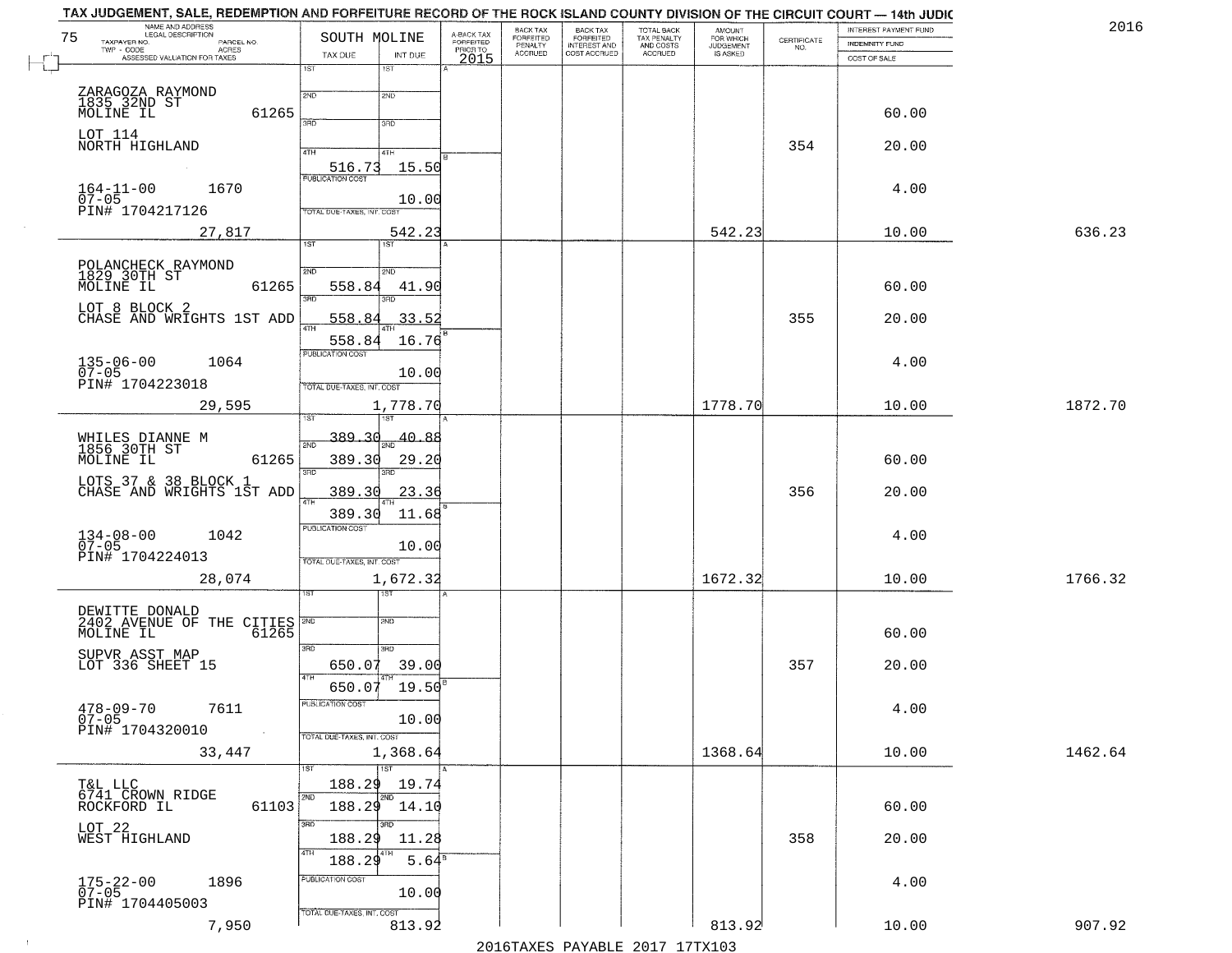| 75                                                    | BY WHOM                                     | RATE               | SOUTH MOLINE | TAX JUDGEMENT, SALE, REDEMPTION AND FORFEITURE RECORD OF THE ROCK ISLAND COUNTY DIVISION OF THE CIRCUIT COURT — 14th JUDICIAL CIRCUIT OF ILLINOIS 2016                                                                                                                                                                                                                                                                                                                      | TOTAL DUE<br>TO REDEEM<br>FROM SALE                                                                                                                                                                                       |                                                                                                                                                 | DATE OF REDEMP-<br>TION OR DEED | RECEIVED REDEMPTION                                                                              |
|-------------------------------------------------------|---------------------------------------------|--------------------|--------------|-----------------------------------------------------------------------------------------------------------------------------------------------------------------------------------------------------------------------------------------------------------------------------------------------------------------------------------------------------------------------------------------------------------------------------------------------------------------------------|---------------------------------------------------------------------------------------------------------------------------------------------------------------------------------------------------------------------------|-------------------------------------------------------------------------------------------------------------------------------------------------|---------------------------------|--------------------------------------------------------------------------------------------------|
|                                                       | PURCHASED                                   | $\%$<br><b>BID</b> | DATE OF SALE | SUBSEQUENT TAXES PAID, FEES, AND TIME EXTENSION                                                                                                                                                                                                                                                                                                                                                                                                                             | LESS<br><b>COUNTY CLERK FEE</b>                                                                                                                                                                                           | BY WHOM REDEEMED                                                                                                                                | <b>MO</b><br>DAY<br>YEAR        | MONEY IN FULL                                                                                    |
| PIN# 1704217126<br>REALTAX DEV LT'D                   |                                             | 00                 | 12/28/2017   |                                                                                                                                                                                                                                                                                                                                                                                                                                                                             |                                                                                                                                                                                                                           |                                                                                                                                                 |                                 | Certificate<br>Returned<br>& Cancelled<br>02/08/2018                                             |
|                                                       |                                             |                    |              |                                                                                                                                                                                                                                                                                                                                                                                                                                                                             |                                                                                                                                                                                                                           | 636.23<br>160.00 VIBRANT                                                                                                                        | 01/12/2018                      | Karen Kinney                                                                                     |
| PIN# 1704223018<br>REALTAX DEV LT'D<br>$\overline{c}$ |                                             | 00                 | 12/28/2017   | 08/12/2020 Time Ext &<br>01/29/2018 Take Notic<br>08/20/2020 Take Notic<br>08/20/2020 Circuit Cl<br>08/21/2020 Title Sear<br>08/25/2020 Lis Pender<br>09/09/2020 Sublicatic<br>09/09/2020 Sublicatic<br>09/10/2020 Sheriffs F<br>11/21/2019 Subs paid<br>Time Ext & incl<br>Take Notice Fee<br>Take Notice Fee<br>Circuit Clerks Fee<br>Title Search Fee<br>Lis Pendens<br>Subs paid<br>Publication Fee<br>Subs naid                                                        |                                                                                                                                                                                                                           | $12/21/2020$<br>$20.70$<br>$35.00$<br>$10.25$<br>$497.99$<br>$497.99$<br>$00.05$<br>$2,913.78$<br>$12.989.62$<br>$160.00$<br>RAYMOND POLANCHECK |                                 | Certificate<br>Returned<br>$\begin{array}{c}\n 6 \text{ Cancelled} \\  01/15/2021\n \end{array}$ |
| $11/26/2018$ Subs paid                                |                                             |                    | 2,462.94     |                                                                                                                                                                                                                                                                                                                                                                                                                                                                             |                                                                                                                                                                                                                           |                                                                                                                                                 | 12/17/2020                      | Karen Kinney                                                                                     |
| PIN# 1704224013<br>INTEGRITY<br>3                     | INVESTMENT FUND LLC                         | 00                 | 12/28/2017   | 06/17/2020 Time Ext & incl<br>01/17/2018 Take Notice Fee<br>12/02/2019 Subs paid<br>12/13/2018 Subs paid                                                                                                                                                                                                                                                                                                                                                                    | 12/15/2020<br>$\begin{bmatrix} 20.59 \\ 1,671.06 \\ 1,692.74 \end{bmatrix}$                                                                                                                                               |                                                                                                                                                 |                                 | Certificate<br>Returned<br>3<br>$\frac{1}{08/31/2020}$                                           |
|                                                       |                                             |                    |              |                                                                                                                                                                                                                                                                                                                                                                                                                                                                             |                                                                                                                                                                                                                           | 5,757.50<br>160.00 DIANNE WHILES                                                                                                                | 06/22/2020                      | Karen Kinney                                                                                     |
| 4                                                     | PIN# 1704320010<br>MS INVESTMENTS GROUP INC | 0 <sup>0</sup>     | 12/28/2017   |                                                                                                                                                                                                                                                                                                                                                                                                                                                                             |                                                                                                                                                                                                                           |                                                                                                                                                 |                                 | Certificate<br>Returned<br>& Cancelled 4<br>02/08/2018                                           |
|                                                       |                                             |                    |              |                                                                                                                                                                                                                                                                                                                                                                                                                                                                             |                                                                                                                                                                                                                           | $1,462.64$ DONALD DEWITTE                                                                                                                       | 01/19/2018                      | Karen Kinney                                                                                     |
| PIN# 1704405003<br>5                                  | STEVE SODEMAN LIVING TRUST<br> 18           |                    | 12/28/2017   | 01/16/2018 Time Ext & incl<br>01/16/2018 Take Notice Fee<br>08/06/2020 Take Notice Fee<br>08/06/2020 Circuit Clerks F<br>08/06/2020 Title Search Fee<br>08/06/2020 Publication Fee<br>08/06/2020 Subs paid<br>08/13/2020 Sheriffs Fee<br>11/25/2019 S<br>Circuit Clerks Fee<br>Title Search Fee<br>Publication Fee<br>Subs paid<br>Sheriffs Fee<br>$\left  \frac{11}{20}, \frac{20}{2018} \right $ Subs paid<br>$\left  \frac{11}{25}, \frac{2019}{2019} \right $ Subs paid | $\begin{smallmatrix} 12/21/2020 \\ 20.59 \\ 325.00 \\ 120.59 \\ 120.06 \\ 110.00 \\ 110.00 \\ 111.00 \\ 511.35 \\ 52.134 \\ 65 & .\ 142 \\ 7.14 \\ 8.132 \\ 9.134 \\ 1.342 \\ 1.344 \\ 5.7 \\ 1.343 \\ \end{smallmatrix}$ | $\left.\begin{array}{c} \text{15,}\,993.06 \\ 160.00 \, \text{QUAD CITY PIZZA} \end{array}\right.$                                              | 08/18/2020                      | Certificate<br>Returned<br>& Cancelled 5<br>09/09/2020<br>Karen Kinney                           |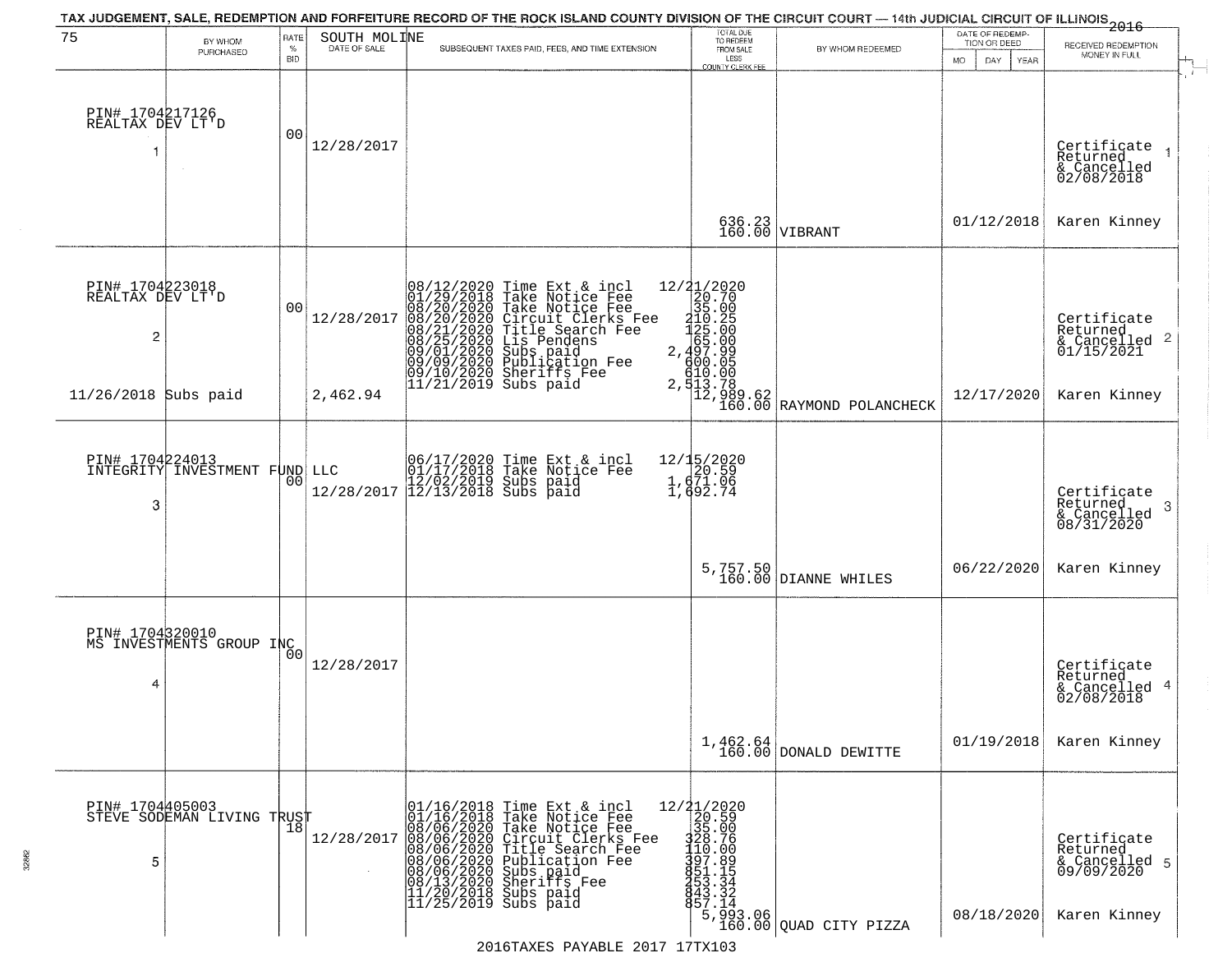| TAX JUDGEMENT, SALE, REDEMPTION AND FORFEITURE RECORD OF THE ROCK ISLAND COUNTY DIVISION OF THE CIRCUIT COURT - 14th JUDIC<br>NAME AND ADDRESS<br>LEGAL DESCRIPTION |                |                                              |                                     | BACK TAX             |                                       |                                        | AMOUNT<br>FOR WHICH |                                                                 | INTEREST PAYMENT FUND | 2016    |
|---------------------------------------------------------------------------------------------------------------------------------------------------------------------|----------------|----------------------------------------------|-------------------------------------|----------------------|---------------------------------------|----------------------------------------|---------------------|-----------------------------------------------------------------|-----------------------|---------|
| 76<br>TAXPAYER NO.                                                                                                                                                  | PARCEL NO.     | SOUTH MOLINE                                 | A-BACK TAX<br>FORFEITED<br>PRIOR TO | FORFEITED<br>PENALTY | BACK TAX<br>FORFEITED<br>INTEREST AND | TOTAL BACK<br>TAX PENALTY<br>AND COSTS | <b>JUDGEMENT</b>    | $\begin{array}{c} \text{CERTIFICATE} \\ \text{NO.} \end{array}$ | INDEMNITY FUND        |         |
| TWP - CODE<br>ASSESSED VALUATION FOR TAXES                                                                                                                          | ACRES          | INT DUE<br>TAX DUE                           | 2015                                | <b>ACCRUED</b>       | COST ACCRUED                          | ACCRUED                                | IS ASKED            |                                                                 | COST OF SALE          |         |
|                                                                                                                                                                     |                | 1ST<br>18T                                   |                                     |                      |                                       |                                        |                     |                                                                 |                       |         |
|                                                                                                                                                                     |                | <del>615.44<sub>2ND</sub> 64.61</del><br>2ND |                                     |                      |                                       |                                        |                     |                                                                 |                       |         |
| CAGE & PROPERTIES LLC<br>2322 27TH ST                                                                                                                               |                |                                              |                                     |                      |                                       |                                        |                     |                                                                 |                       |         |
| MOLINE IL                                                                                                                                                           | 61265          | 615.44<br>46.15<br>350                       |                                     |                      |                                       |                                        |                     |                                                                 | 60.00                 |         |
| LOT 30                                                                                                                                                              |                |                                              |                                     |                      |                                       |                                        |                     |                                                                 |                       |         |
| WEST HIGHLAND<br>E PART LOT 29 AND                                                                                                                                  |                | 615.44<br><u>36.92</u>                       |                                     |                      |                                       |                                        |                     | 359                                                             | 20.00                 |         |
|                                                                                                                                                                     |                | 18.46<br>615.44                              |                                     |                      |                                       |                                        |                     |                                                                 |                       |         |
|                                                                                                                                                                     |                | <b>PUBLICATION COST</b>                      |                                     |                      |                                       |                                        |                     |                                                                 |                       |         |
| $176 - 05 - 00$<br>07-05                                                                                                                                            | 1901           | 10.00                                        |                                     |                      |                                       |                                        |                     |                                                                 | 4.00                  |         |
| PIN# 1704405005                                                                                                                                                     |                | TOTAL DUE-TAXES, INT. COST                   |                                     |                      |                                       |                                        |                     |                                                                 |                       |         |
|                                                                                                                                                                     | 25,985         | 2,637.90                                     |                                     |                      |                                       |                                        | 2637.90             |                                                                 | 10.00                 | 2731.90 |
|                                                                                                                                                                     |                |                                              |                                     |                      |                                       |                                        |                     |                                                                 |                       |         |
|                                                                                                                                                                     |                | 177.11<br>18.62                              |                                     |                      |                                       |                                        |                     |                                                                 |                       |         |
| SMITH MELVIN D JR<br>2351 28TH ST                                                                                                                                   |                |                                              |                                     |                      |                                       |                                        |                     |                                                                 |                       |         |
| MOLINE IL                                                                                                                                                           | 61265          | 177.11<br>13.30<br>3RD                       |                                     |                      |                                       |                                        |                     |                                                                 | 60.00                 |         |
| LOT 56                                                                                                                                                              |                |                                              |                                     |                      |                                       |                                        |                     |                                                                 |                       |         |
| WEST HIGHLAND                                                                                                                                                       |                | 177.11<br>10.64                              |                                     |                      |                                       |                                        |                     | 360                                                             | 20.00                 |         |
|                                                                                                                                                                     |                | 5.32<br>177.11                               |                                     |                      |                                       |                                        |                     |                                                                 |                       |         |
|                                                                                                                                                                     |                | PUBLICATION COST                             |                                     |                      |                                       |                                        |                     |                                                                 |                       |         |
| $177 - 10 - 00$<br>$07 - 05$                                                                                                                                        | 1928           | 10.00                                        |                                     |                      |                                       |                                        |                     |                                                                 | 4.00                  |         |
| PIN# 1704405030                                                                                                                                                     |                | TOTAL DUE-TAXES, INT. COST                   |                                     |                      |                                       |                                        |                     |                                                                 |                       |         |
|                                                                                                                                                                     | 13,478         | 766.32                                       |                                     |                      |                                       |                                        | 766.32              |                                                                 | 10.00                 | 860.32  |
|                                                                                                                                                                     |                | ST<br>ïЗT                                    |                                     |                      |                                       |                                        |                     |                                                                 |                       |         |
|                                                                                                                                                                     |                |                                              |                                     |                      |                                       |                                        |                     |                                                                 |                       |         |
| CHRISTENSEN HEATHER<br>427 PERSHING AVE APT 309                                                                                                                     |                | SVD<br>SND                                   |                                     |                      |                                       |                                        |                     |                                                                 |                       |         |
| DAVENPORT IA                                                                                                                                                        | 52801          |                                              |                                     |                      |                                       |                                        |                     |                                                                 | 60.00                 |         |
| LOT 19                                                                                                                                                              |                | 3RD<br>3 <sub>BD</sub>                       |                                     |                      |                                       |                                        |                     |                                                                 |                       |         |
| WEST HIGHLAND                                                                                                                                                       |                | 4TH                                          |                                     |                      |                                       |                                        |                     | 361                                                             | 20.00                 |         |
|                                                                                                                                                                     |                | 40.80<br>1359.70                             |                                     |                      |                                       |                                        |                     |                                                                 |                       |         |
|                                                                                                                                                                     |                | <b>PUBLICATION COST</b>                      |                                     |                      |                                       |                                        |                     |                                                                 |                       |         |
| $175 - 19 - 00$<br>07-05                                                                                                                                            | 1893           | 10.00                                        |                                     |                      |                                       |                                        |                     |                                                                 | 4.00                  |         |
| PIN# 1704405041                                                                                                                                                     |                | TOTAL OUE-TAXES, INT. COST                   |                                     |                      |                                       |                                        |                     |                                                                 |                       |         |
|                                                                                                                                                                     | 57,409         | 1,410.50                                     |                                     |                      |                                       |                                        | 1410.50             |                                                                 | 10.00                 | 1504.50 |
|                                                                                                                                                                     |                |                                              |                                     |                      |                                       |                                        |                     |                                                                 |                       |         |
|                                                                                                                                                                     |                | <u> 134.46</u><br>14.14                      |                                     |                      |                                       |                                        |                     |                                                                 |                       |         |
| SINGH NAGINGER<br>PO BOX 205                                                                                                                                        |                | 2ND                                          |                                     |                      |                                       |                                        |                     |                                                                 |                       |         |
| NEW WINDSOR IL                                                                                                                                                      | 61465          | 134.46<br>10.10                              |                                     |                      |                                       |                                        |                     |                                                                 | 60.00                 |         |
|                                                                                                                                                                     |                | 3RD<br>3BD                                   |                                     |                      |                                       |                                        |                     |                                                                 |                       |         |
| OUTLOT 1<br>HIGHLAND<br>N 52 FT                                                                                                                                     |                | 8.08<br>134.46                               |                                     |                      |                                       |                                        |                     | 362                                                             | 20.00                 |         |
|                                                                                                                                                                     |                | 4TH<br>4.04<br>134.46                        |                                     |                      |                                       |                                        |                     |                                                                 |                       |         |
|                                                                                                                                                                     |                | PUBLICATION COST                             |                                     |                      |                                       |                                        |                     |                                                                 |                       |         |
| $145 - 15 - 00$<br>$07 - 05$                                                                                                                                        | 1278           | 10.00                                        |                                     |                      |                                       |                                        |                     |                                                                 | 4.00                  |         |
| PIN# 1704406127                                                                                                                                                     | $\sim 10^{-1}$ | TOTAL DUE-TAXES, INT. COST                   |                                     |                      |                                       |                                        |                     |                                                                 |                       |         |
|                                                                                                                                                                     | 5,677          | 584.20                                       |                                     |                      |                                       |                                        | 584.20              |                                                                 | 10.00                 | 678.20  |
|                                                                                                                                                                     |                | 1ST                                          |                                     |                      |                                       |                                        |                     |                                                                 |                       |         |
|                                                                                                                                                                     |                | 1591.34 167.09                               |                                     |                      |                                       |                                        |                     |                                                                 |                       |         |
| SINGH NAGINDER<br>PO BOX 205                                                                                                                                        |                | 2ND<br>2ND                                   |                                     |                      |                                       |                                        |                     |                                                                 |                       |         |
| NEW WINDSOR IL                                                                                                                                                      | 61465          | 1591.34 119.35                               |                                     |                      |                                       |                                        |                     |                                                                 | 60.00                 |         |
| LOT 1 AND 2                                                                                                                                                         |                | 3RD<br>3BD                                   |                                     |                      |                                       |                                        |                     |                                                                 |                       |         |
| <b>HIGHLAND</b>                                                                                                                                                     |                | 1591.34<br>95.48                             |                                     |                      |                                       |                                        |                     | 363                                                             | 20.00                 |         |
| EXC APPROX 5 FT NLY TO<br>CITY FOR ROW                                                                                                                              |                | 4TH<br>$47.74^s$<br>1591.34                  |                                     |                      |                                       |                                        |                     |                                                                 |                       |         |
|                                                                                                                                                                     |                |                                              |                                     |                      |                                       |                                        |                     |                                                                 |                       |         |
| $143 - 18 - 00$<br>07-05                                                                                                                                            | 1236           | <b>PUBLICATION COST</b>                      |                                     |                      |                                       |                                        |                     |                                                                 | 4.00                  |         |
| PIN# 1704406271                                                                                                                                                     |                | 10.00                                        |                                     |                      |                                       |                                        |                     |                                                                 |                       |         |
|                                                                                                                                                                     |                | TOTAL DUE-TAXES, INT. COST                   |                                     |                      |                                       |                                        |                     |                                                                 |                       |         |
|                                                                                                                                                                     | 67,189         | 6,805.02                                     |                                     |                      |                                       |                                        | 6805.02             |                                                                 | 10.00                 | 6899.02 |
|                                                                                                                                                                     |                |                                              |                                     |                      |                                       | 2016 TAVEC DAVARIE 2017 17 TAV102      |                     |                                                                 |                       |         |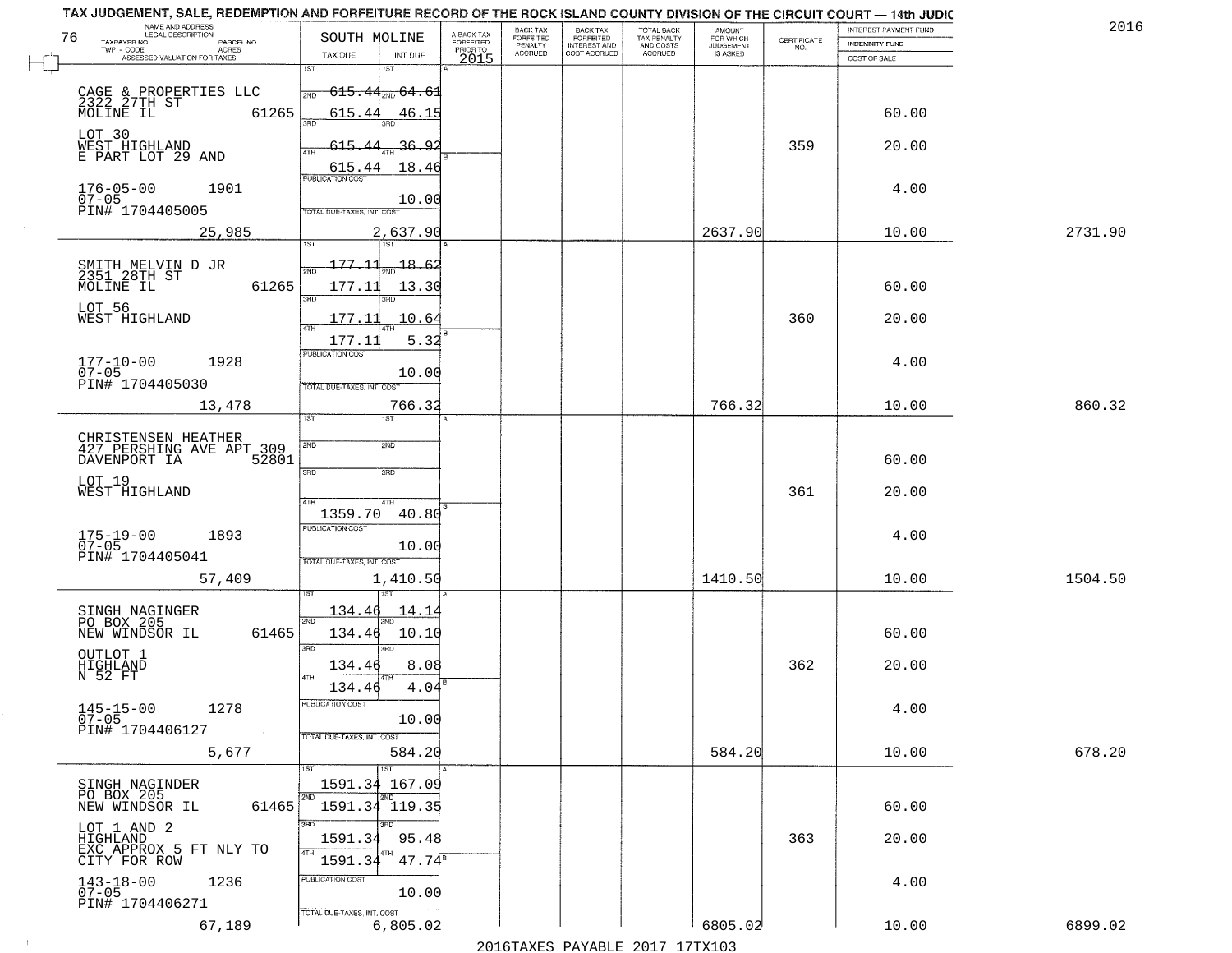| RATE<br>BY WHOM |                                                                                                                    |            |                                                                                                   | DATE OF REDEMP-                                                                                                                                                                                                                                                                                                                                                                                                                                                                                              |                                                                                                                                                                                                                                                                                                                                                                                                                                                      |                                                                                                                                                                                                                                                                                                                                                                                                                                                   |                                                                                                                              |
|-----------------|--------------------------------------------------------------------------------------------------------------------|------------|---------------------------------------------------------------------------------------------------|--------------------------------------------------------------------------------------------------------------------------------------------------------------------------------------------------------------------------------------------------------------------------------------------------------------------------------------------------------------------------------------------------------------------------------------------------------------------------------------------------------------|------------------------------------------------------------------------------------------------------------------------------------------------------------------------------------------------------------------------------------------------------------------------------------------------------------------------------------------------------------------------------------------------------------------------------------------------------|---------------------------------------------------------------------------------------------------------------------------------------------------------------------------------------------------------------------------------------------------------------------------------------------------------------------------------------------------------------------------------------------------------------------------------------------------|------------------------------------------------------------------------------------------------------------------------------|
| PURCHASED       | $\%$<br>BID                                                                                                        |            | SUBSEQUENT TAXES PAID, FEES, AND TIME EXTENSION                                                   | FROM SALE                                                                                                                                                                                                                                                                                                                                                                                                                                                                                                    | BY WHOM REDEEMED                                                                                                                                                                                                                                                                                                                                                                                                                                     | <b>MO</b><br>DAY<br>YEAR                                                                                                                                                                                                                                                                                                                                                                                                                          | RECEIVED REDEMPTION<br>MONEY IN FULL                                                                                         |
| $\sim$          | 0 <sub>0</sub>                                                                                                     | 12/28/2017 |                                                                                                   |                                                                                                                                                                                                                                                                                                                                                                                                                                                                                                              |                                                                                                                                                                                                                                                                                                                                                                                                                                                      |                                                                                                                                                                                                                                                                                                                                                                                                                                                   | Certificate<br>Returned<br>& Cancelled<br>01/06/2020                                                                         |
|                 |                                                                                                                    |            |                                                                                                   | 5,763.54<br>160.00                                                                                                                                                                                                                                                                                                                                                                                                                                                                                           | CAGE & PROPERTIES                                                                                                                                                                                                                                                                                                                                                                                                                                    | 10/04/2019                                                                                                                                                                                                                                                                                                                                                                                                                                        | Karen Kinney                                                                                                                 |
|                 | 01                                                                                                                 | 12/28/2017 |                                                                                                   |                                                                                                                                                                                                                                                                                                                                                                                                                                                                                                              |                                                                                                                                                                                                                                                                                                                                                                                                                                                      |                                                                                                                                                                                                                                                                                                                                                                                                                                                   | Certificate<br>Returned<br>$\begin{array}{c}\n 0.11161 \\  \text{for one} \ 0.3164 \\  \text{for one} \ 0.118\n \end{array}$ |
|                 |                                                                                                                    |            |                                                                                                   |                                                                                                                                                                                                                                                                                                                                                                                                                                                                                                              |                                                                                                                                                                                                                                                                                                                                                                                                                                                      | 02/27/2018                                                                                                                                                                                                                                                                                                                                                                                                                                        | Karen Kinney                                                                                                                 |
|                 | 0 <sub>0</sub>                                                                                                     | 12/28/2017 |                                                                                                   | 20.70                                                                                                                                                                                                                                                                                                                                                                                                                                                                                                        |                                                                                                                                                                                                                                                                                                                                                                                                                                                      |                                                                                                                                                                                                                                                                                                                                                                                                                                                   | Certificate<br>Returned<br>-3<br>& Cancelled<br>07/11/2018                                                                   |
|                 |                                                                                                                    |            |                                                                                                   | 1,525.20<br>160.00                                                                                                                                                                                                                                                                                                                                                                                                                                                                                           |                                                                                                                                                                                                                                                                                                                                                                                                                                                      | 06/25/2018                                                                                                                                                                                                                                                                                                                                                                                                                                        | Karen Kinney                                                                                                                 |
|                 |                                                                                                                    | 12/28/2017 |                                                                                                   |                                                                                                                                                                                                                                                                                                                                                                                                                                                                                                              |                                                                                                                                                                                                                                                                                                                                                                                                                                                      | 09/04/2020                                                                                                                                                                                                                                                                                                                                                                                                                                        | Certificate<br>Returned<br>& Cancelled 4<br>10/05/2020<br>Karen Kinney                                                       |
|                 | 0 <sub>0</sub>                                                                                                     | 12/28/2017 |                                                                                                   |                                                                                                                                                                                                                                                                                                                                                                                                                                                                                                              |                                                                                                                                                                                                                                                                                                                                                                                                                                                      |                                                                                                                                                                                                                                                                                                                                                                                                                                                   | Certificate<br>Returned<br>& Cancelled 5<br>08/10/2020                                                                       |
|                 | PIN# 1704405005<br>REALTAX DEV LT'D<br>PIN# 1704405041<br>REALTAX DEV LT'D<br>PIN# 1704406271<br>WESTERN SITES LLC |            | PIN# 1704405030<br>INTEGRITY INVESTMENT FUND LLC<br>PIN# 1704406127<br>STEVE SODEMAN LIVING TRUST | 01/29/2018 Time Ext & incl<br>01/29/2018 Take Notice Fee<br>11/26/2018 Subs paid<br>01/19/2018 Time Ext & incl<br>01/17/2018 Take Notice Fee<br>$ 01/29/2018$ Time Ext & incl<br>$ 01/29/2018$ Take Notice Fee<br>01/16/2018 Time Ext & incl<br>01/16/2018 Take Notice Fee<br>08/06/2020 Take Notice Fee<br>08/06/2020 Circuit Clerks Fee<br>08/06/2020 Title Search Fee<br>08/06/2020 Publication Fee<br>08/06/2020 Shariffs Fee<br>08/13/2020 Sheriffs Fee<br>11/20/2018 Subs paid<br>11/25/2019 Subs paid | SOUTH MOLINE<br>LESS<br>COUNTY CLERK FEE<br>06/28/2020<br>2,688.34<br>06/29/2020<br>20.59<br>06/28/2020<br>12/21/2020<br>20.59<br>35.00<br>$\frac{1}{200}$<br>$\frac{1}{20}$<br>$\frac{1}{20}$<br>$\frac{1}{20}$<br>$\frac{1}{20}$<br>$\frac{1}{20}$<br>$\frac{1}{20}$<br>$\frac{1}{20}$<br>$\frac{1}{20}$<br>$\frac{1}{20}$<br>331.91<br>010.82<br>$=\begin{smallmatrix} 09/30/2020\\ 20.70\\ 35.00\\ 316.07\\ 375.00\\ 450.00\\ \end{smallmatrix}$ | TOTAL DUE<br>TO REDEEM<br>889.51<br>160.00 MELVIN D SMITH JR<br>620.68<br>4,773.78<br>4,773.78<br>160.00 NAGINGER SINGH<br>03/25/2020 Time Ext & incl<br>04/13/2018 Take Notice Fee<br>04/06/2020 Take Notice Fee<br>04/06/2020 Take Notice Fee<br>04/28/2020 Circuit Clerks Fee<br>04/28/2020 Title Search Fee<br>05/14/2020 Sherifs Fee<br>11/29/2018 Subs paid<br>12/23/2019<br>$\begin{array}{c} 130.000 \\ 6,903.78 \\ 7,130.46 \end{array}$ | TION OR DEED<br>JOSHUA/HEATHER YOUNG                                                                                         |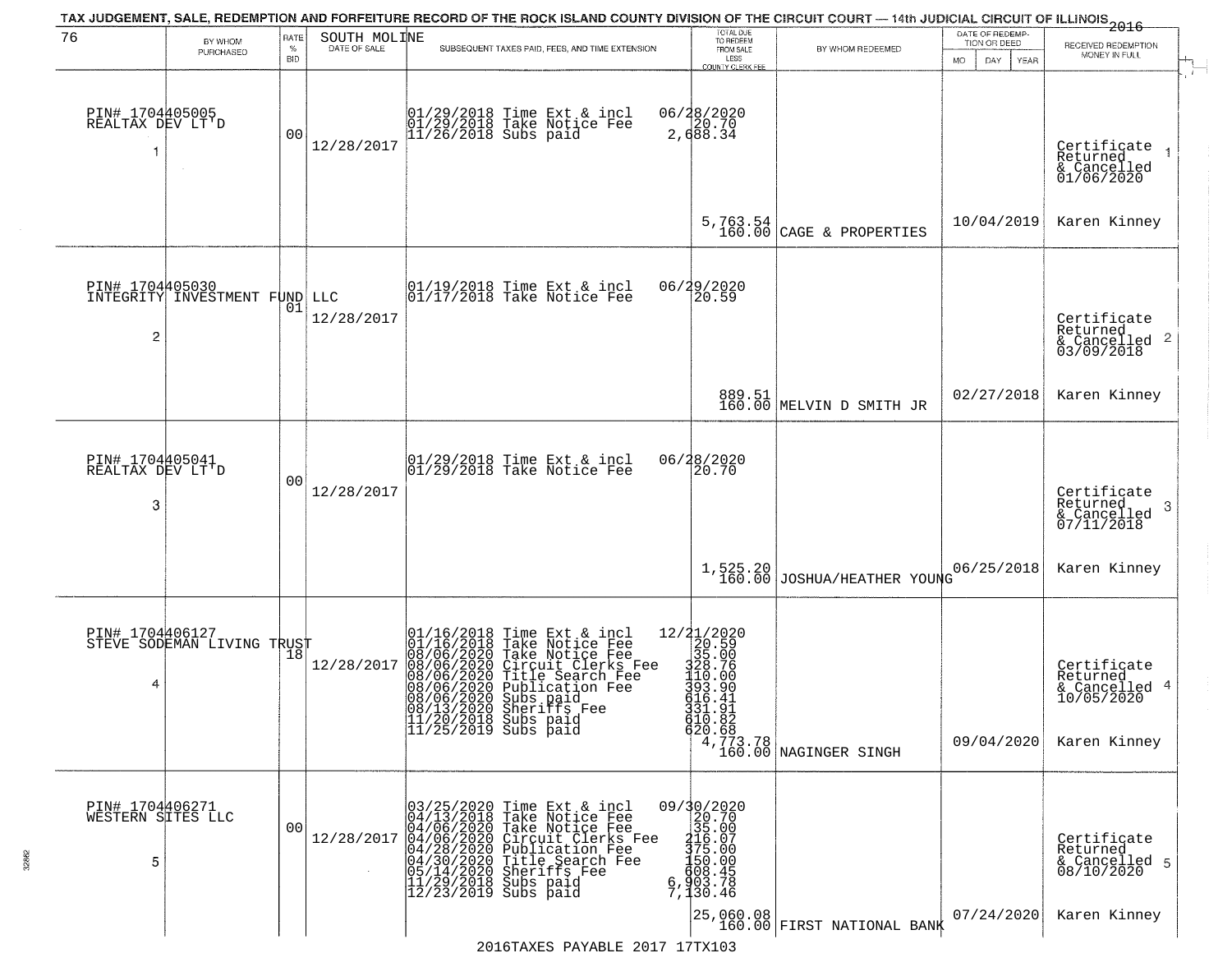| NAME AND ADDRESS<br>LEGAL DESCRIPTION                                                     |                                                                                 |                                     | BACK TAX             | <b>BACK TAX</b>           | TOTAL BACK<br>TAX PENALTY<br>AND COSTS | AMOUNT<br>FOR WHICH |                                                                 | INTEREST PAYMENT FUND | 2016    |
|-------------------------------------------------------------------------------------------|---------------------------------------------------------------------------------|-------------------------------------|----------------------|---------------------------|----------------------------------------|---------------------|-----------------------------------------------------------------|-----------------------|---------|
| 77<br>TAXPAYER NO.<br>PARCEL NO.<br>ACRES                                                 | SOUTH MOLINE                                                                    | A-BACK TAX<br>FORFEITED<br>PRIOR TO | FORFEITED<br>PENALTY | FORFEITED<br>INTEREST AND |                                        | <b>JUDGEMENT</b>    | $\begin{array}{c} \text{CERTIFICATE} \\ \text{NO.} \end{array}$ | <b>INDEMNITY FUND</b> |         |
| ASSESSED VALUATION FOR TAXES                                                              | TAX DUE<br>INT DUE                                                              | 2015                                | <b>ACCRUED</b>       | COST ACCRUED              | <b>ACCRUED</b>                         | IS ASKED            |                                                                 | COST OF SALE          |         |
| MATTSON VERNON<br>951 33RD AVE<br>MOLINE IL                                               | 1ST<br>18T<br><del>606.66<sub>210</sub> 63.70</del><br>2ND                      |                                     |                      |                           |                                        |                     |                                                                 |                       |         |
| 61265<br>SUPVR ASST MAP                                                                   | 606.66<br>45.50                                                                 |                                     |                      |                           |                                        |                     |                                                                 | 60.00                 |         |
| LOT 360 SHEET 18                                                                          | 606.60<br><u>36.40</u><br>18.20<br>$\frac{606.66}{FUBUCATONCCST}$               |                                     |                      |                           |                                        |                     | 364                                                             | 20.00                 |         |
| $037 - 07 - 75$<br>07-05<br>$141 - 11$<br>PIN# 1708300025                                 | 10.00<br>TOTAL DUE-TAXES, INT. COST                                             |                                     |                      |                           |                                        |                     |                                                                 | 4.00                  |         |
| 31,614                                                                                    | 2,600.44                                                                        |                                     |                      |                           |                                        | 2600.44             |                                                                 | 10.00                 | 2694.44 |
| BIERMANN CHERYL A T<br>3440 12TH ST<br>MOLINE IL<br>61265                                 | $\frac{1847.84}{500}$<br><u>194.04</u><br>1847.84 138.60                        |                                     |                      |                           |                                        |                     |                                                                 | 60.00                 |         |
| LOT 2<br>E T JOHNSONS 1ST SUBD                                                            | 1847.84 110.88<br>1847.84<br>55.44                                              |                                     |                      |                           |                                        |                     | 365                                                             | 20.00                 |         |
| $599 - 91 - 00$<br>10839<br>$07 - 05$<br>PIN# 1708309002                                  | PUBLICATION COST<br>10.00<br>TOTAL DUE-TAXES, INT. COST                         |                                     |                      |                           |                                        |                     |                                                                 | 4.00                  |         |
| 78,019                                                                                    | 7,900.32<br>īsT<br>1ST                                                          |                                     |                      |                           |                                        | 7900.32             |                                                                 | 10.00                 | 7994.32 |
| EGGERS WILLIAM O IV<br>3809 13TH ST<br>MOLINE IL<br>61265                                 | 53.17<br>5.<br>-60<br>2ND<br>53.17<br>4.00                                      |                                     |                      |                           |                                        |                     |                                                                 | 60.00                 |         |
| SUPVR ASST MAP<br>LOT 447 SHEET 19                                                        | 3RD<br>3RD<br>53.17<br>3.20<br>ATH                                              |                                     |                      |                           |                                        |                     | 366                                                             | 20.00                 |         |
| $042 - 15 - 10$<br>07-07<br>$167 - A - 1$<br>PIN# 1708411014                              | 53.17<br>1.60<br><b>PUBLICATION COST</b><br>10.00<br>TOTAL OUE-TAXES, INT. COST |                                     |                      |                           |                                        |                     |                                                                 | 4.00                  |         |
| 2,854                                                                                     | 237.08                                                                          |                                     |                      |                           |                                        | 237.08              |                                                                 | 10.00                 | 331.08  |
| KULHAVY MICHAEL R JR<br>3820_13TH ST<br>MOLINE IL<br>61265                                | 32.48<br>309.00<br>2ND<br>23.20<br>309.00<br>3 <sub>BD</sub><br><b>IRD</b>      |                                     |                      |                           |                                        |                     |                                                                 | 60.00                 |         |
| SUPVR ASST MAP<br>LOT 462 SHEET 19                                                        | 309.00<br>18.56<br>4TH<br>$9.28^{B}$<br>309.00                                  |                                     |                      |                           |                                        |                     | 367                                                             | 20.00                 |         |
| $041 - 05 - 00$<br>$162 - C$<br>$07 - 07$<br>PIN# 1708411027<br>$\sim 10^{11}$ km $^{-1}$ | PUBLICATION COS<br>10.00<br>TOTAL DUE-TAXES, INT. COST                          |                                     |                      |                           |                                        |                     |                                                                 | 4.00                  |         |
| 22,587                                                                                    | 1,329.52<br><b>TIST</b>                                                         |                                     |                      |                           |                                        | 1329.52             |                                                                 | 10.00                 | 1423.52 |
| INGOLD ANITA C<br>3518 37TH ST<br>MOLINE IL<br>61265                                      | 464.72<br>48.79<br>2ND<br>2ND<br>$464.72$ $34.85$                               |                                     |                      |                           |                                        |                     |                                                                 | 60.00                 |         |
| LOT 39<br>JOHN G SCHEUERMANS 3RD<br>BLACKHAWK ADD                                         | 3RD<br>27.88<br>464.72<br>4TH<br>464.72<br>$13.94^{\circ}$                      |                                     |                      |                           |                                        |                     | 368                                                             | 20.00                 |         |
| $520 - 17 - 00$<br>8307<br>$07 - 07$<br>PIN# 1708412034                                   | PUBLICATION COST<br>10.00<br>TOTAL DUE-TAXES, INT. COST                         |                                     |                      |                           |                                        |                     |                                                                 | 4.00                  |         |
| 32,946                                                                                    | 1,994.34                                                                        |                                     |                      |                           |                                        | 1994.34             |                                                                 | 10.00                 | 2088.34 |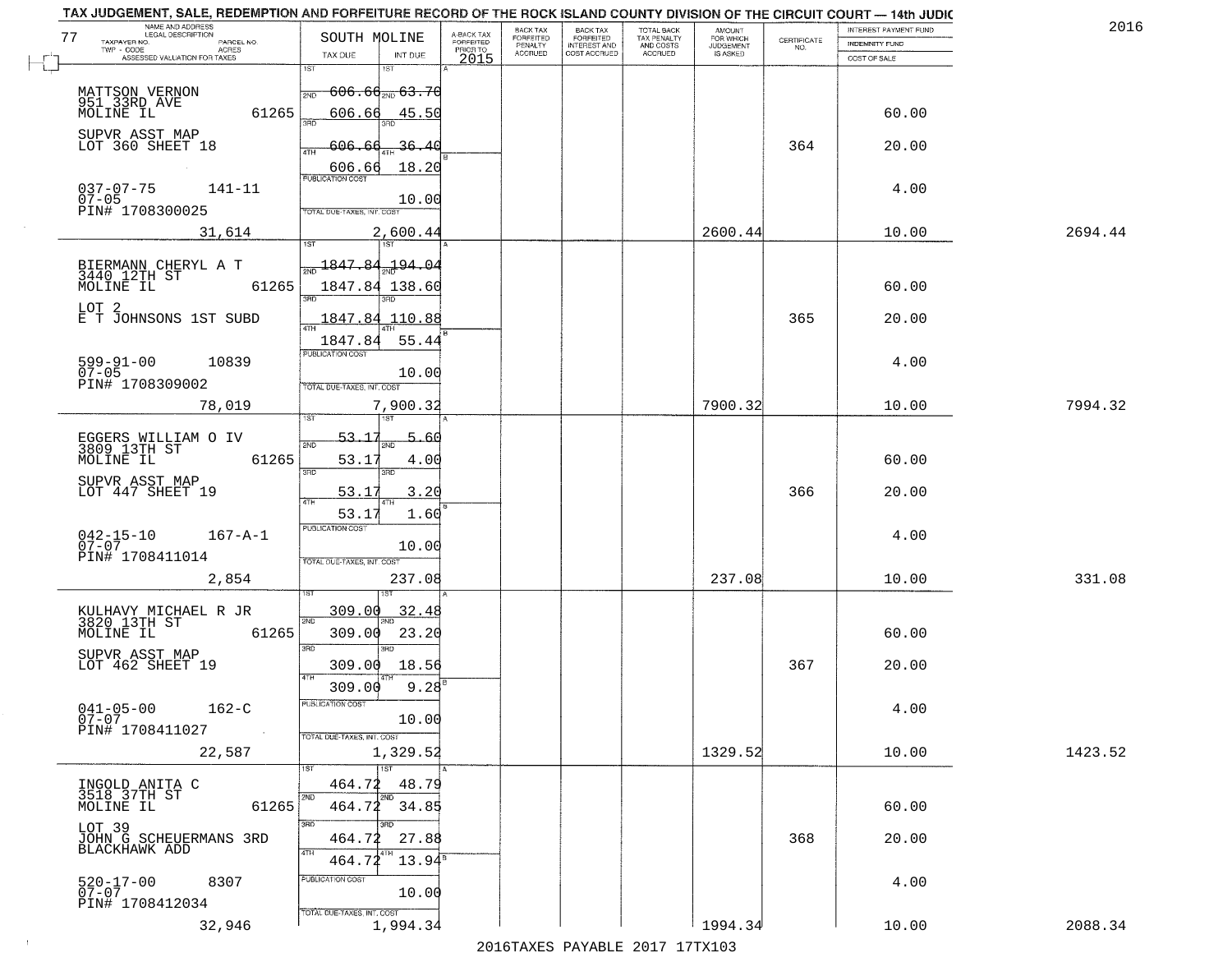|                                          |                                               |                |                              |                                                                                                                     |                                                                       | TAX JUDGEMENT, SALE, REDEMPTION AND FORFEITURE RECORD OF THE ROCK ISLAND COUNTY DIVISION OF THE CIRCUIT COURT — 14th JUDICIAL CIRCUIT OF ILLINOIS 2016 | DATE OF REDEMP-     |                                                                              |
|------------------------------------------|-----------------------------------------------|----------------|------------------------------|---------------------------------------------------------------------------------------------------------------------|-----------------------------------------------------------------------|--------------------------------------------------------------------------------------------------------------------------------------------------------|---------------------|------------------------------------------------------------------------------|
| 77                                       | BY WHOM<br>PURCHASED                          | RATE<br>$\%$   | SOUTH MOLINE<br>DATE OF SALE | SUBSEQUENT TAXES PAID, FEES, AND TIME EXTENSION                                                                     | TOTAL DUE<br>TO REDEEM<br>FROM SALE<br>LESS                           | BY WHOM REDEEMED                                                                                                                                       | TION OR DEED        | RECEIVED REDEMPTION<br>MONEY IN FULL                                         |
|                                          | PIN# 1708300025<br>EQUITY ONE INVESTMENT      | BID<br>00      | FUND LLC                     | 03/18/2020 Time Ext & incl<br>01/16/2018 Take Notice Fee<br>11/20/2018 Subs paid<br>12/28/2017 11/20/2019 Subs paid | COUNTY CLERK FEE<br>09/02/2020<br>2, d20.59<br>2, d69.36<br>2, d23.88 |                                                                                                                                                        | MO.<br>DAY.<br>YEAR | Certificate<br>Returned<br>& Cancelled<br>06/05/2020                         |
|                                          |                                               |                |                              |                                                                                                                     |                                                                       | 9,075.79 MCCARTHY CALLAS ATTY                                                                                                                          | 05/27/2020          | Karen Kinney                                                                 |
| $\overline{2}$                           | PIN# 1708309002<br>EQUITY ONE INVESTMENT      | 001            | FUND LLC<br>12/28/2017       | 01/16/2018 Time Ext & incl<br>01/16/2018 Take Notice Fee                                                            | 07/03/2020<br>20.59                                                   |                                                                                                                                                        |                     | Certificate<br>Returned<br>$\frac{1}{6}$ Cancelled 2<br>02/07/2018           |
|                                          |                                               |                |                              |                                                                                                                     |                                                                       | 8,014.91<br>160.00 CHERYL BIERMANN                                                                                                                     | 01/30/2018          | Karen Kinney                                                                 |
| 3                                        | PIN# 1708411014<br>STEVE SODEMAN LIVING TRUST |                | 12/28/2017                   | 01/16/2018 Time Ext & incl<br>01/16/2018 Take Notice Fee<br>11/20/2018 Subs paid                                    | 12/ <b>2</b> 1/2020<br>20.59<br>259.20                                |                                                                                                                                                        |                     | Certificate<br>Returned<br>$\boldsymbol{\beta}$<br>& Cancelled<br>01/06/2020 |
|                                          |                                               |                |                              |                                                                                                                     |                                                                       | 880.35<br>160.00 WILLIAM EGGERS                                                                                                                        | 11/01/2019          | Karen Kinney                                                                 |
| PIN# 1708411027<br>REALTAX DEV LT'D<br>4 |                                               | 0 <sub>0</sub> | 12/28/2017                   | $[01/29/2018$ Time Ext & incl<br>$[01/29/2018$ Take Notice Fee                                                      | 06/28/2020<br>20.70                                                   |                                                                                                                                                        |                     | Certificate<br>Returned<br>& Cancelled 4<br>04/04/2018                       |
|                                          |                                               |                |                              |                                                                                                                     | $1,444.22$ LERETA                                                     |                                                                                                                                                        | 02/12/2018          | Karen Kinney                                                                 |
| PIN# 1708412034<br>AUCTION Z INC<br>5    |                                               | 0 <sub>0</sub> | 12/28/2017                   | 04/11/2018 Time Ext & incl<br>04/13/2018 Take Notice Fee                                                            | $07/15/2020$<br>20.70                                                 |                                                                                                                                                        |                     | Certificate<br>Returned<br>& Cancelled 5<br>10/25/2018                       |
|                                          |                                               |                |                              |                                                                                                                     |                                                                       | 2,109.04<br>160.00 PREMIER TITLE                                                                                                                       | 07/11/2018          | Karen Kinney                                                                 |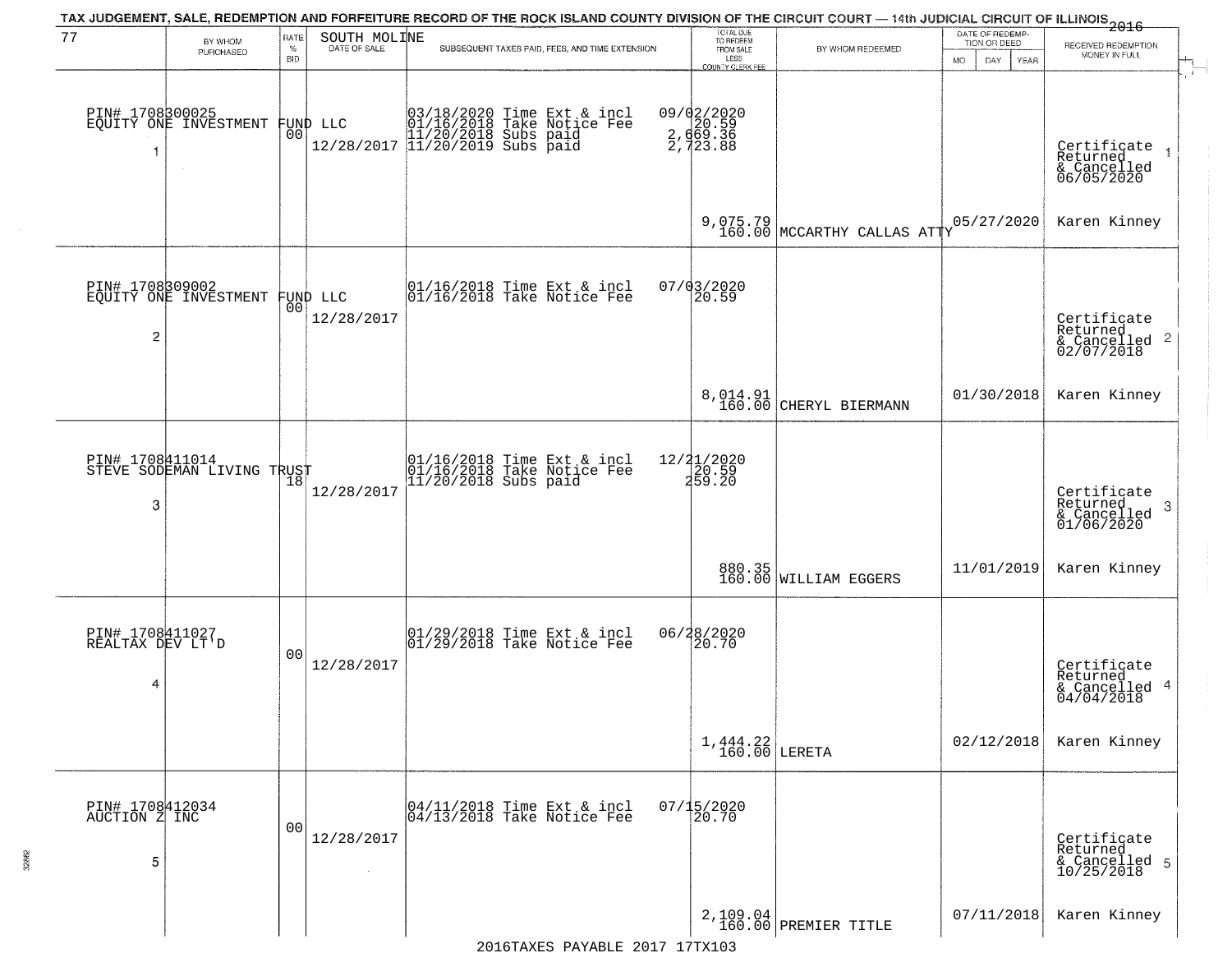| NAME AND ADDRESS<br>LEGAL DESCRIPTION<br>78                | SOUTH MOLINE                                         | A-BACK TAX<br>FORFEITED | BACK TAX<br><b>FORFEITED</b> | <b>BACK TAX</b><br><b>FORFEITED</b> | TOTAL BACK<br>TAX PENALTY | <b>AMOUNT</b>                      |                    | INTEREST PAYMENT FUND | 2016    |
|------------------------------------------------------------|------------------------------------------------------|-------------------------|------------------------------|-------------------------------------|---------------------------|------------------------------------|--------------------|-----------------------|---------|
| TAXPAYER NO.<br>PARCEL NO.<br>TWP - CODE<br>ACRES          |                                                      | PRIOR TO                | PENALTY<br>ACCRUED           | INTEREST AND<br>COST ACCRUED        | AND COSTS<br>ACCRUED      | FOR WHICH<br>JUDGEMENT<br>IS ASKED | CERTIFICATE<br>NO. | <b>INDEMNITY FUND</b> |         |
| ASSESSED VALUATION FOR TAXES                               | TAX DUE<br>INT DUE<br>1ST<br>1ST                     | 2015                    |                              |                                     |                           |                                    |                    | COST OF SALE          |         |
|                                                            | <del>110.17<sub>2ND</sub> 43.05</del><br>2ND         |                         |                              |                                     |                           |                                    |                    |                       |         |
| KING METAXIA M<br>3849_15TH STREET A<br>61265<br>MOLINE IL | 410.17<br>30.75                                      |                         |                              |                                     |                           |                                    |                    | 60.00                 |         |
| LOT 24                                                     | 3AD                                                  |                         |                              |                                     |                           |                                    |                    |                       |         |
| JOHN G SCHEUERMANS 3RD                                     | $-410.17$<br>$-24.60$<br>4TH                         |                         |                              |                                     |                           |                                    | 369                | 20.00                 |         |
| BLACKHAWK ADD                                              | 410.17<br>12.30<br><b>PUBLICATION COST</b>           |                         |                              |                                     |                           |                                    |                    |                       |         |
| $520 - 02 - 00$<br>8292                                    |                                                      |                         |                              |                                     |                           |                                    |                    | 4.00                  |         |
| $07 - 07$<br>PIN# 1708412048                               | 10.00<br>TOTAL DUE-TAXES, INT. COST                  |                         |                              |                                     |                           |                                    |                    |                       |         |
| 30,064                                                     | 1,761.38                                             |                         |                              |                                     |                           | 1761.38                            |                    | 10.00                 | 1855.38 |
|                                                            | 1ST<br>Tist"                                         |                         |                              |                                     |                           |                                    |                    |                       |         |
| SMITH DARLA K<br>1526 36TH AVE                             | 2ND<br>2ND                                           |                         |                              |                                     |                           |                                    |                    |                       |         |
| MOLINE IL<br>61265                                         | 3BD<br>3RD                                           |                         |                              |                                     |                           |                                    |                    | 60.00                 |         |
| LOT 52<br>JOHN G SCHEUERMANNS 1ST                          | <u>499.01</u><br>29.96                               |                         |                              |                                     |                           |                                    | 370                | 20.00                 |         |
| BLACKHAWK ADD TO MOLINE                                    | 47H<br>14.98<br>499.0                                |                         |                              |                                     |                           |                                    |                    |                       |         |
| $442 - 11 - 00$<br>7099                                    | PUBLICATION COST                                     |                         |                              |                                     |                           |                                    |                    | 4.00                  |         |
| $07 - 05$<br>PIN# 1708413001                               | 10.00<br>TOTAL DUE-TAXES, INT. COST                  |                         |                              |                                     |                           |                                    |                    |                       |         |
| 27,069                                                     | 1,052.96                                             |                         |                              |                                     |                           | 1052.96                            |                    | 10.00                 | 1146.96 |
|                                                            |                                                      |                         |                              |                                     |                           |                                    |                    |                       |         |
| WARE JEFFREY/JEWEL<br>3901 15TH STREET C                   | 268.4<br>28.21<br>2ND                                |                         |                              |                                     |                           |                                    |                    |                       |         |
| 61265<br>MOLINE IL                                         | 268.43<br>20.15<br>3RD                               |                         |                              |                                     |                           |                                    |                    | 60.00                 |         |
| LOT 17<br>WYNES BLACKHAWK ADD                              | 268.43<br>16.12                                      |                         |                              |                                     |                           |                                    | 371                | 20.00                 |         |
|                                                            | 4TH<br>8.06<br>268.43                                |                         |                              |                                     |                           |                                    |                    |                       |         |
| 8919                                                       | <b>PUBLICATION COST</b>                              |                         |                              |                                     |                           |                                    |                    | 4.00                  |         |
| 544-47-00<br>07-07<br>PIN# 1708414013                      | 10.00                                                |                         |                              |                                     |                           |                                    |                    |                       |         |
| 20,409                                                     | TOTAL OUE-TAXES, INT. COST<br>1,156.26               |                         |                              |                                     |                           | 1156.26                            |                    | 10.00                 | 1250.26 |
|                                                            |                                                      |                         |                              |                                     |                           |                                    |                    |                       |         |
| HERNANDEZ ROSE<br>1830 25TH AVENUE CT                      | 2ND<br>2ND                                           |                         |                              |                                     |                           |                                    |                    |                       |         |
| 61265<br>MOLINE IL                                         |                                                      |                         |                              |                                     |                           |                                    |                    | 60.00                 |         |
| LOT 36                                                     | 3 <sub>BD</sub><br>3RD                               |                         |                              |                                     |                           |                                    |                    |                       |         |
| CRESTWOOD ADD                                              | 4TH                                                  |                         |                              |                                     |                           |                                    | 372                | 20.00                 |         |
|                                                            | $985.02^{02}$ 29.56 <sup>8</sup><br>PUBLICATION COST |                         |                              |                                     |                           |                                    |                    |                       |         |
| $375 - 11 - 00$<br>07-05<br>5760                           | 10.00                                                |                         |                              |                                     |                           |                                    |                    | 4.00                  |         |
| PIN# 1709107013<br>$\sim 100$                              | TOTAL DUE-TAXES, INT. COST                           |                         |                              |                                     |                           |                                    |                    |                       |         |
| 47,589                                                     | 1,024.58<br>1ST                                      |                         |                              |                                     |                           | 1024.58                            |                    | 10.00                 | 1118.58 |
| BECKER DANIEL A<br>2611 19TH ST                            | 928.81<br>97.51                                      |                         |                              |                                     |                           |                                    |                    |                       |         |
| MOLINE IL<br>61265                                         | 12ND<br>2ND<br>928.81<br>69.65                       |                         |                              |                                     |                           |                                    |                    | 60.00                 |         |
| LOT 45                                                     | 3BD<br>अंग                                           |                         |                              |                                     |                           |                                    |                    |                       |         |
| CRESTWOOD ADD                                              | 928.81<br>55.72<br>4TH                               |                         |                              |                                     |                           |                                    | 373                | 20.00                 |         |
|                                                            | $27.86^8$<br>928.8                                   |                         |                              |                                     |                           |                                    |                    |                       |         |
| $375 - 20 - 00$<br>07-05<br>5769                           | PUBLICATION COST<br>10.00                            |                         |                              |                                     |                           |                                    |                    | 4.00                  |         |
| PIN# 1709107016                                            | TOTAL DUE-TAXES, INT. COST                           |                         |                              |                                     |                           |                                    |                    |                       |         |
| 45,216                                                     | 3,975.98                                             |                         |                              |                                     |                           | 3975.98                            |                    | 10.00                 | 4069.98 |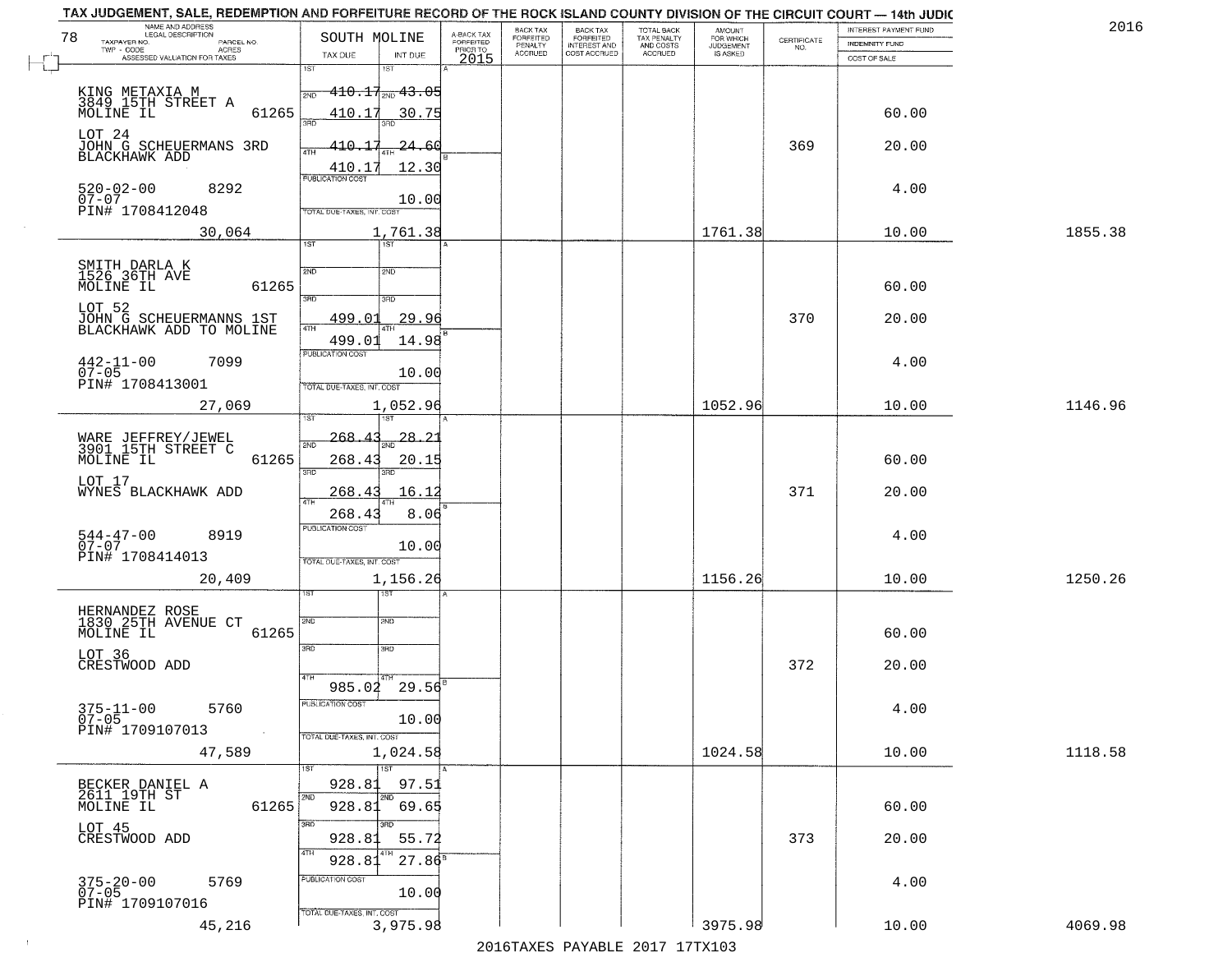| 78                   | TAX JUDGEMENT, SALE, REDEMPTION AND FORFEITURE RECORD OF THE ROCK ISLAND COUNTY DIVISION OF THE CIRCUIT COURT — 14th JUDICIAL CIRCUIT OF ILLINOIS 2016<br>SOUTH MOLINE<br><b>RATE</b> |                 |                        |                                                                                                                     | TOTAL DUE<br>TO REDEEM                           |                                         | DATE OF REDEMP-     |                                                            |  |
|----------------------|---------------------------------------------------------------------------------------------------------------------------------------------------------------------------------------|-----------------|------------------------|---------------------------------------------------------------------------------------------------------------------|--------------------------------------------------|-----------------------------------------|---------------------|------------------------------------------------------------|--|
|                      | BY WHOM<br>PURCHASED                                                                                                                                                                  | $\%$            | DATE OF SALE           | SUBSEQUENT TAXES PAID, FEES, AND TIME EXTENSION                                                                     | FROM SALE                                        | BY WHOM REDEEMED                        | TION OR DEED        | RECEIVED REDEMPTION<br>MONEY IN FULL                       |  |
|                      |                                                                                                                                                                                       | <b>BID</b>      |                        |                                                                                                                     | LESS<br><b>COUNTY CLERK FEE</b>                  |                                         | MO.<br>DAY.<br>YEAR |                                                            |  |
|                      | PIN# 1708412048<br>EQUITY ONE INVESTMENT                                                                                                                                              | 00              | FUND LLC<br>12/28/2017 | $\begin{array}{c} 01/16/2018 \\ 01/16/2018 \\ \end{array}$ Take Notice Fee                                          | $07/03/2020$<br>20.59                            |                                         |                     | Certificate<br>Returned<br>& Cancelled<br>10/25/2018       |  |
|                      |                                                                                                                                                                                       |                 |                        |                                                                                                                     |                                                  | $1,875.97$ METAXIA M KING               | 09/27/2018          | Karen Kinney                                               |  |
| $\overline{2}$       | PIN# 1708413001<br>MS INVESTMENTS GROUP INC                                                                                                                                           |                 | 12/28/2017             | $ 01/24/2018$ Time Ext & incl<br>$ 02/02/2018$ Take Notice Fee                                                      | 06/29/2020<br>20.70                              |                                         |                     | Certificate<br>Returned<br>$\frac{12241164}{67/06/2018}$ 2 |  |
|                      |                                                                                                                                                                                       |                 |                        |                                                                                                                     |                                                  | 1,167.66<br>160.00 DARLA K SMITH        | 04/26/2018          | Karen Kinney                                               |  |
| 3                    | PIN# 1708414013<br>INTEGRITY INVESTMENT FUND LLC                                                                                                                                      | 00              | 12/28/2017             | 01/19/2018 Time Ext & incl<br>01/17/2018 Take Notice Fee                                                            | 06/29/2020<br>20.59                              |                                         |                     | Certificate<br>Returned<br>3<br>& Cancelled<br>06/07/2019  |  |
|                      |                                                                                                                                                                                       |                 |                        |                                                                                                                     |                                                  | $1,270.85$<br>160.00 JEWEL OPPENDIKE    | 05/06/2019          | Karen Kinney                                               |  |
| 4                    | PIN# 1709107013<br>EQUITY ONE INVESTMENT                                                                                                                                              | 00 <sup>1</sup> | FUND LLC<br>12/28/2017 | 01/16/2018 Time Ext & incl<br>01/16/2018 Take Notice Fee                                                            | 07/03/2020<br>20.59                              |                                         |                     | Certificate<br>Returned<br>& Cancelled 4<br>04/05/2018     |  |
|                      |                                                                                                                                                                                       |                 |                        |                                                                                                                     |                                                  | $1,139.17$<br>160.00 ALBINA R HERNANDEZ | 03/08/2018          | Karen Kinney                                               |  |
| PIN# 1709107016<br>5 | EQUITY ONE INVESTMENT                                                                                                                                                                 | 00 <sup>1</sup> | FUND LLC               | 03/18/2020 Time Ext & incl<br>01/16/2018 Take Notice Fee<br>11/20/2018 Subs paid<br>12/28/2017 11/20/2019 Subs paid | $09/02/2020$<br>4,020.59<br>4,061.00<br>4,139.20 |                                         |                     | Certificate<br>Returned<br>& Cancelled 5<br>05/12/2020     |  |
|                      |                                                                                                                                                                                       |                 |                        | 2016TAXES PAYABLE 2017 17TX103                                                                                      |                                                  |                                         |                     | Karen Kinney                                               |  |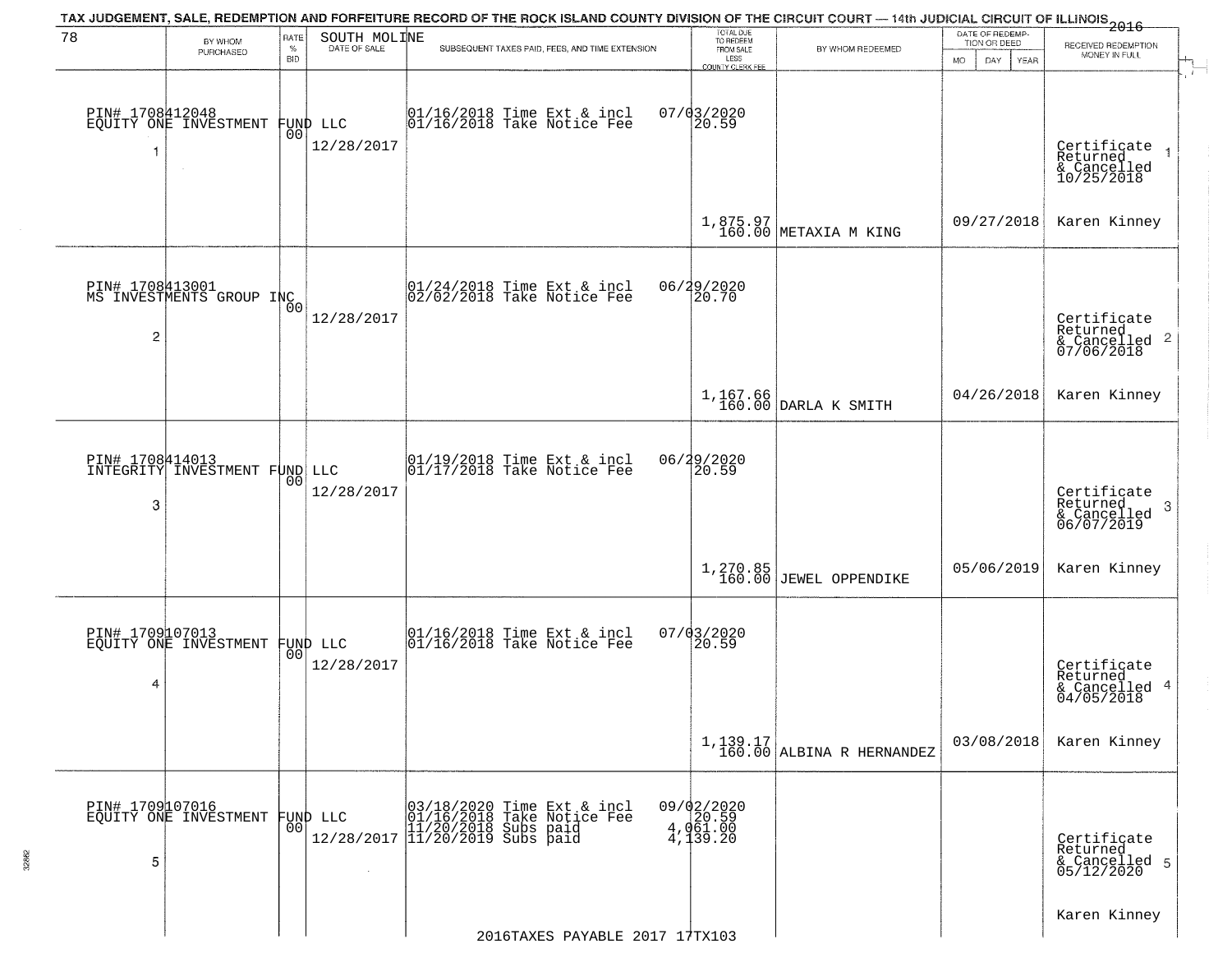|    | TAX JUDGEMENT, SALE, REDEMPTION AND FORFEITURE RECORD OF THE ROCK ISLAND COUNTY DIVISION OF THE CIRCUIT COURT - 14th JUDIC<br>NAME AND ADDRESS<br>LEGAL DESCRIPTION |                                                   |                                     | <b>BACK TAX</b>             |                                              |                                        |                                         |                                                                 | INTEREST PAYMENT FUND | 2016    |
|----|---------------------------------------------------------------------------------------------------------------------------------------------------------------------|---------------------------------------------------|-------------------------------------|-----------------------------|----------------------------------------------|----------------------------------------|-----------------------------------------|-----------------------------------------------------------------|-----------------------|---------|
| 79 | TAXPAYER NO.<br>PARCEL NO.                                                                                                                                          | SOUTH MOLINE                                      | A-BACK TAX<br>FORFEITED<br>PRIOR TO | <b>FORFEITED</b><br>PENALTY | BACK TAX<br>FORFEITED<br><b>INTEREST AND</b> | TOTAL BACK<br>TAX PENALTY<br>AND COSTS | AMOUNT<br>FOR WHICH<br><b>JUDGEMENT</b> | $\begin{array}{c} \text{CERTIFICATE} \\ \text{NO.} \end{array}$ | <b>INDEMNITY FUND</b> |         |
|    | ACRES<br>ASSESSED VALUATION FOR TAXES                                                                                                                               | TAX DUE<br>INT DUE                                | 2015                                | <b>ACCRUED</b>              | COST ACCRUED                                 | <b>ACCRUED</b>                         | IS ASKED                                |                                                                 | COST OF SALE          |         |
|    |                                                                                                                                                                     | 1ST<br>1ST                                        |                                     |                             |                                              |                                        |                                         |                                                                 |                       |         |
|    |                                                                                                                                                                     | $\pm 6.37_{\text{20D}}$<br><del>1.75</del><br>2ND |                                     |                             |                                              |                                        |                                         |                                                                 |                       |         |
|    | HERNANDEZ ROSE<br>1830 25TH AVENUE CT<br>MOLINE IL<br>61265                                                                                                         | 16.37                                             | . 25                                |                             |                                              |                                        |                                         |                                                                 | 60.00                 |         |
|    |                                                                                                                                                                     | 350                                               |                                     |                             |                                              |                                        |                                         |                                                                 |                       |         |
|    | OUTLOT B<br>CRESTWOOD HILLS ADD                                                                                                                                     | 16.37                                             | ഛ                                   |                             |                                              |                                        |                                         | 374                                                             | 20.00                 |         |
|    |                                                                                                                                                                     |                                                   |                                     |                             |                                              |                                        |                                         |                                                                 |                       |         |
|    |                                                                                                                                                                     | $\frac{16.37}{FUBUCATON COST}$                    | -50                                 |                             |                                              |                                        |                                         |                                                                 |                       |         |
|    | $432 - 07 - 00$<br>07-05<br>6892                                                                                                                                    | 10.00                                             |                                     |                             |                                              |                                        |                                         |                                                                 | 4.00                  |         |
|    | PIN# 1709108001                                                                                                                                                     | TOTAL DUE-TAXES, INT. COST                        |                                     |                             |                                              |                                        |                                         |                                                                 |                       |         |
|    | 691                                                                                                                                                                 | 79.98                                             |                                     |                             |                                              |                                        | 79.98                                   |                                                                 | 10.00                 | 173.98  |
|    |                                                                                                                                                                     | IST<br>1ST                                        |                                     |                             |                                              |                                        |                                         |                                                                 |                       |         |
|    | FNMA                                                                                                                                                                |                                                   |                                     |                             |                                              |                                        |                                         |                                                                 |                       |         |
|    | PO BOX 680043<br>75265<br>DALLAS TX                                                                                                                                 | 2ND<br>2ND                                        |                                     |                             |                                              |                                        |                                         |                                                                 | 60.00                 |         |
|    |                                                                                                                                                                     | 3RD<br>उन्नत                                      |                                     |                             |                                              |                                        |                                         |                                                                 |                       |         |
|    | LOT 114                                                                                                                                                             |                                                   |                                     |                             |                                              |                                        |                                         | 375                                                             | 20.00                 |         |
|    | CRESTWOOD HILLS ADD<br>LOT 113 AND N 4 FT L                                                                                                                         | 47H<br>4TH                                        |                                     |                             |                                              |                                        |                                         |                                                                 |                       |         |
|    |                                                                                                                                                                     | 31.44<br>1048.06<br>PUBLICATION COST              |                                     |                             |                                              |                                        |                                         |                                                                 |                       |         |
|    | $431 - 11 - 00$<br>6874<br>$07 - 05$                                                                                                                                | 10.00                                             |                                     |                             |                                              |                                        |                                         |                                                                 | 4.00                  |         |
|    | PIN# 1709108106                                                                                                                                                     | TOTAL DUE-TAXES, INT. COST                        |                                     |                             |                                              |                                        |                                         |                                                                 |                       |         |
|    | 50,251                                                                                                                                                              | 1,089.50                                          |                                     |                             |                                              |                                        | 1089.50                                 |                                                                 | 10.00                 | 1183.50 |
|    |                                                                                                                                                                     | 1ST                                               |                                     |                             |                                              |                                        |                                         |                                                                 |                       |         |
|    |                                                                                                                                                                     | 564.00<br>59.2<br>2ND                             |                                     |                             |                                              |                                        |                                         |                                                                 |                       |         |
|    | PEGASUS TOWER DEVELOPMENT<br>548 E RIVERSIDE DR STE D<br>NORTH TAZEWELL VA 24630                                                                                    | 42.30<br>564.00                                   |                                     |                             |                                              |                                        |                                         |                                                                 | 60.00                 |         |
|    |                                                                                                                                                                     | 3RD<br>3RD                                        |                                     |                             |                                              |                                        |                                         |                                                                 |                       |         |
|    | SUPVR ASST MAP<br>LOT 61-L SHEET 21                                                                                                                                 | 564.00<br>33.84                                   |                                     |                             |                                              |                                        |                                         | 376                                                             | 20.00                 |         |
|    |                                                                                                                                                                     | <b>ATH</b><br>16.92<br>564.00                     |                                     |                             |                                              |                                        |                                         |                                                                 |                       |         |
|    |                                                                                                                                                                     | <b>PUBLICATION COST</b>                           |                                     |                             |                                              |                                        |                                         |                                                                 |                       |         |
|    | $049 - 01 - 25$<br>07-05<br>$178 - E - L$<br>.069                                                                                                                   | 10.00                                             |                                     |                             |                                              |                                        |                                         |                                                                 | 4.00                  |         |
|    | PIN# 1709200007                                                                                                                                                     | TOTAL OUE-TAXES, INT. COST                        |                                     |                             |                                              |                                        |                                         |                                                                 |                       |         |
|    | 23,813                                                                                                                                                              | 2,418.28                                          |                                     |                             |                                              |                                        | 2418.28                                 |                                                                 | 10.00                 | 2512.28 |
|    |                                                                                                                                                                     | 1ST                                               |                                     |                             |                                              |                                        |                                         |                                                                 |                       |         |
|    | INGLEBY MICHAEL<br>6321 FAIR HAVEN                                                                                                                                  | 2ND<br>2ND                                        |                                     |                             |                                              |                                        |                                         |                                                                 |                       |         |
|    | DAVENPORT IA<br>52807                                                                                                                                               | 1547.50 116.05                                    |                                     |                             |                                              |                                        |                                         |                                                                 | 60.00                 |         |
|    | LOT 1                                                                                                                                                               | 3BD                                               |                                     |                             |                                              |                                        |                                         |                                                                 |                       |         |
|    | ROCK VIEW EST 8TH ADD                                                                                                                                               | 92.84<br>1547.50                                  |                                     |                             |                                              |                                        |                                         | 377                                                             | 20.00                 |         |
|    |                                                                                                                                                                     | 1547.50<br>46.42                                  |                                     |                             |                                              |                                        |                                         |                                                                 |                       |         |
|    | $643 - 25 - 00$<br>07-05<br>13543                                                                                                                                   | <b>PUBLICATION COS-</b>                           |                                     |                             |                                              |                                        |                                         |                                                                 | 4.00                  |         |
|    | PIN# 1709412018<br>$\sim$                                                                                                                                           | 10.00                                             |                                     |                             |                                              |                                        |                                         |                                                                 |                       |         |
|    |                                                                                                                                                                     | TOTAL DUE-TAXES, INT. COST                        |                                     |                             |                                              |                                        |                                         |                                                                 |                       |         |
|    | 65,338                                                                                                                                                              | 4,907.81                                          |                                     |                             |                                              |                                        | 4907.81                                 |                                                                 | 10.00                 | 5001.81 |
|    | BUNYON PAUL                                                                                                                                                         | 22.1<br>2.31                                      |                                     |                             |                                              |                                        |                                         |                                                                 |                       |         |
|    | PO BOX 2666                                                                                                                                                         | 2ND<br>2ND                                        |                                     |                             |                                              |                                        |                                         |                                                                 |                       |         |
|    | 60164<br>NORTHLAKE IL                                                                                                                                               | 22.17<br>1.65                                     |                                     |                             |                                              |                                        |                                         |                                                                 | 60.00                 |         |
|    |                                                                                                                                                                     | 3RD<br>3RD<br>22.1<br>1.32                        |                                     |                             |                                              |                                        |                                         | 378                                                             | 20.00                 |         |
|    | SUPVR ASST MAP<br>LOT 432 SHEET 23<br>ROCK RIVER HGHTS ADD                                                                                                          | 4TH<br>4TH                                        |                                     |                             |                                              |                                        |                                         |                                                                 |                       |         |
|    |                                                                                                                                                                     | 22.17                                             | .66 <sup>s</sup>                    |                             |                                              |                                        |                                         |                                                                 |                       |         |
|    | $223 - 14 - 50$<br>07-07<br>$2795 - 4$                                                                                                                              | PUBLICATION COST                                  |                                     |                             |                                              |                                        |                                         |                                                                 | 4.00                  |         |
|    | PIN# 1709415002                                                                                                                                                     | 10.00                                             |                                     |                             |                                              |                                        |                                         |                                                                 |                       |         |
|    | 1,190                                                                                                                                                               | TOTAL DUE-TAXES, INT. COST<br>104.62              |                                     |                             |                                              |                                        | 104.62                                  |                                                                 | 10.00                 | 198.62  |
|    |                                                                                                                                                                     |                                                   |                                     |                             |                                              | 2016 TAVEC DAVARLE 2017 17 TV102       |                                         |                                                                 |                       |         |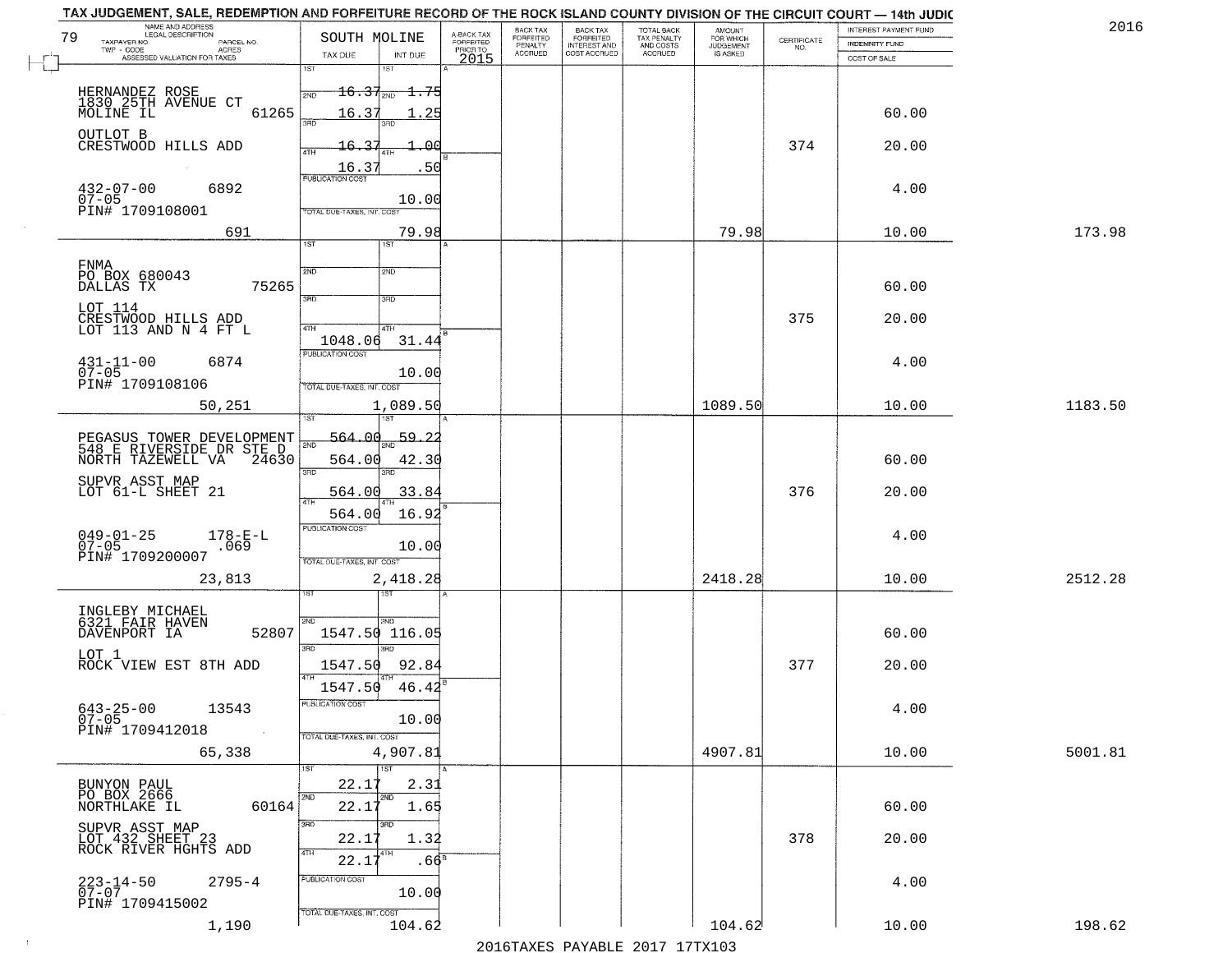| 79                                        | BY WHOM                                           | RATE               | SOUTH MOLINE | TAX JUDGEMENT, SALE, REDEMPTION AND FORFEITURE RECORD OF THE ROCK ISLAND COUNTY DIVISION OF THE CIRCUIT COURT — 14th JUDICIAL CIRCUIT OF ILLINOIS 2016                                                                                                                                 | TOTAL DUE<br>TO REDEEM<br>FROM SALE                                                                                    |                                               | DATE OF REDEMP-<br>TION OR DEED | RECEIVED REDEMPTION                                                         |
|-------------------------------------------|---------------------------------------------------|--------------------|--------------|----------------------------------------------------------------------------------------------------------------------------------------------------------------------------------------------------------------------------------------------------------------------------------------|------------------------------------------------------------------------------------------------------------------------|-----------------------------------------------|---------------------------------|-----------------------------------------------------------------------------|
|                                           | PURCHASED                                         | $\%$<br><b>BID</b> | DATE OF SALE | SUBSEQUENT TAXES PAID, FEES, AND TIME EXTENSION                                                                                                                                                                                                                                        | LESS<br>COUNTY CLERK FEE                                                                                               | BY WHOM REDEEMED                              | <b>MO</b><br>DAY<br><b>YEAR</b> | MONEY IN FULL                                                               |
| 1                                         | PIN# 1709108001    <br>STEVE SODEMAN LIVING TRUST | 18                 | 12/28/2017   | 01/16/2018 Time Ext & incl<br>01/16/2018 Take Notice Fee                                                                                                                                                                                                                               | $12/21/2020$<br>20.59                                                                                                  |                                               |                                 | Certificate<br>Returned<br>& Cancelled<br>04/04/2018                        |
|                                           |                                                   |                    |              |                                                                                                                                                                                                                                                                                        |                                                                                                                        | $225.89$ ALBINA R HERNANDEZ                   | 03/08/2018                      | Karen Kinney                                                                |
| 2                                         | PIN# 1709108106<br>EQUITY ONE INVESTMENT FUND LLC |                    | 12/28/2017   | 01/16/2018 Time Ext & incl<br>01/16/2018 Take Notice Fee                                                                                                                                                                                                                               | 07/03/2020<br>20.59                                                                                                    |                                               |                                 | Certificate<br>Returned<br>$\frac{1}{6}$ Cancelled 2<br>04/05/2018          |
|                                           |                                                   |                    |              |                                                                                                                                                                                                                                                                                        |                                                                                                                        | 1,204.09  <br>160.00 PHOENIX ASSET MANAGEMENT | 03/26/2018                      | Karen Kinney                                                                |
| PIN# 1709200007<br>WESTERN SITES LLC<br>3 |                                                   | 0 <sub>0</sub>     | 12/28/2017   | 04/11/2018 Time Ext & incl<br>04/13/2018 Take Notice Fee                                                                                                                                                                                                                               | $07/15/2020$<br>20.70                                                                                                  |                                               |                                 | SALE IN ERROR<br>Certificate<br>Returned<br>-3<br>& Cancelled<br>08/19/2019 |
|                                           |                                                   |                    |              |                                                                                                                                                                                                                                                                                        |                                                                                                                        |                                               |                                 | Karen Kinney                                                                |
| 4                                         | PIN# 1709412018<br>INTEGRITY INVESTMENT FUND LLC  | 0 <sub>0</sub>     | 12/28/2017   | 01/19/2018 Time Ext & incl<br>01/17/2018 Take Notice Fee                                                                                                                                                                                                                               | 06/29/2020                                                                                                             |                                               |                                 | Certificate<br>Returned<br>& Cancelled 4<br>02/12/2018                      |
|                                           |                                                   |                    |              |                                                                                                                                                                                                                                                                                        |                                                                                                                        | 5,022.40<br>160.00 GOMEZ TITLE                | 01/30/2018                      | Karen Kinney                                                                |
| PIN# 1709415002<br>RICO TRUSTEE<br>5      |                                                   | 18                 | 12/28/2017   | 03/01/2018 Time Ext & incl<br>03/01/2018 Take Notice Fee<br>02/13/2020 Take Notice Fee<br>02/28/2020 Circuit Clerks F<br>02/28/2020 Sheriffs Fee<br>03/19/2020 Subs paid<br>07/02/2020 Subs paid<br>11/16/2019 Subs paid<br>11/17/2018 Subs paid<br>Circuit Clerks Fee<br>Sheriffs Fee | $\begin{array}{r} 08/07/2020 \\ 20.70 \\ 35.00 \\ 6.90 \\ 7.25 \\ 125.766 \\ 127.66 \\ 127.66 \\ \end{array}$<br>25.56 |                                               |                                 | TAX DEED ISSUED<br>Certificate<br>Returned<br>& Cancelled 5<br>10/26/2020   |
|                                           |                                                   |                    |              | 2016TAXES PAYABLE 2017 17TX103                                                                                                                                                                                                                                                         |                                                                                                                        |                                               |                                 | Karen Kinney                                                                |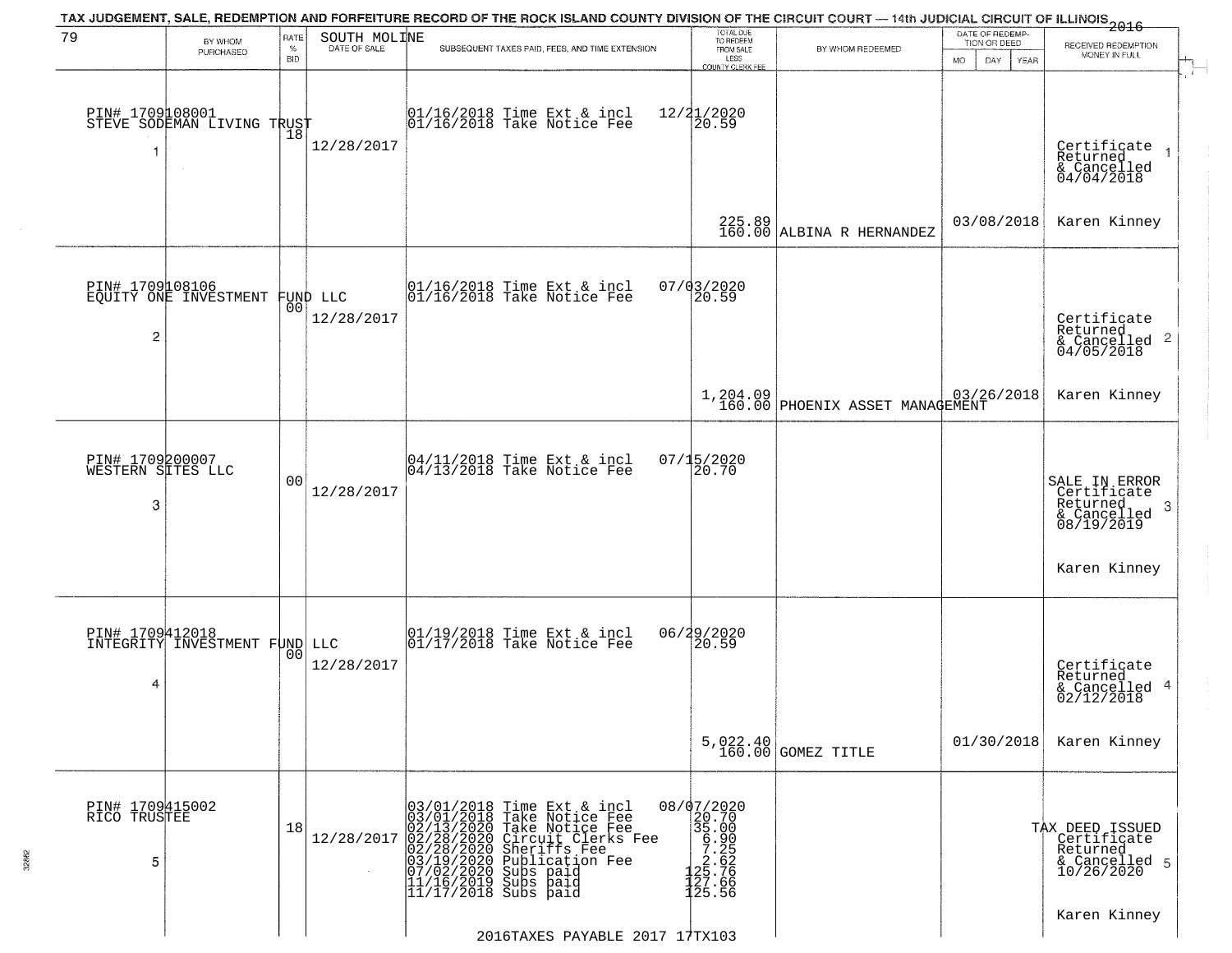| 80 | NAME AND ADDRESS<br>LEGAL DESCRIPTION                      | SOUTH MOLINE                             |                                     | BACK TAX             | <b>BACK TAX</b><br>FORFEITED | TOTAL BACK<br>TAX PENALTY<br>AND COSTS | AMOUNT<br>FOR WHICH |                                                                 | INTEREST PAYMENT FUND | 201      |
|----|------------------------------------------------------------|------------------------------------------|-------------------------------------|----------------------|------------------------------|----------------------------------------|---------------------|-----------------------------------------------------------------|-----------------------|----------|
|    | TAXPAYER NO.<br>PARCEL NO.<br>ACRES                        |                                          | A-BACK TAX<br>FORFEITED<br>PRIOR TO | FORFEITED<br>PENALTY | <b>INTEREST AND</b>          |                                        | <b>JUDGEMENT</b>    | $\begin{array}{c} \text{CERTIFICATE} \\ \text{NO.} \end{array}$ | <b>INDEMNITY FUND</b> |          |
|    | ASSESSED VALUATION FOR TAXES                               | INT DUE<br>TAX DUE<br>1ST<br>181         | 2015                                | <b>ACCRUED</b>       | COST ACCRUED                 | ACCRUED                                | IS ASKED            |                                                                 | COST OF SALE          |          |
|    |                                                            |                                          |                                     |                      |                              |                                        |                     |                                                                 |                       |          |
|    | BUNYON PAUL<br>PO BOX 2666<br>NORTHLAKE IL                 | $22.34_{200}$<br><del>2.3</del> 1<br>2ND |                                     |                      |                              |                                        |                     |                                                                 |                       |          |
|    | 60164                                                      | 22.32<br>.65                             |                                     |                      |                              |                                        |                     |                                                                 | 60.00                 |          |
|    |                                                            |                                          |                                     |                      |                              |                                        |                     |                                                                 |                       |          |
|    | SUPVR ASST MAP<br>LOT 445 SHEET 23                         | 22.32                                    |                                     |                      |                              |                                        |                     | 379                                                             | 20.00                 |          |
|    |                                                            |                                          |                                     |                      |                              |                                        |                     |                                                                 |                       |          |
|    |                                                            | $\frac{22.32}{PUBUCATON COST}$<br>.66    |                                     |                      |                              |                                        |                     |                                                                 |                       |          |
|    | $223 - 14 - 51$<br>07-07<br>$2795 - 4 - A$                 |                                          |                                     |                      |                              |                                        |                     |                                                                 | 4.00                  |          |
|    | PIN# 1709415003                                            | 10.00<br>TOTAL DUE-TAXES, INT. COST      |                                     |                      |                              |                                        |                     |                                                                 |                       |          |
|    | 1,198                                                      | 105.22                                   |                                     |                      |                              |                                        | 105.22              |                                                                 | 10.00                 | 199.22   |
|    |                                                            | 1ST<br>1ST                               |                                     |                      |                              |                                        |                     |                                                                 |                       |          |
|    |                                                            |                                          |                                     |                      |                              |                                        |                     |                                                                 |                       |          |
|    | SMITH MICHAEL D/DEBRA<br>3007 38TH AVE                     | 2ND<br>2ND                               |                                     |                      |                              |                                        |                     |                                                                 |                       |          |
|    | MOLINE IL<br>61265                                         | उन्नठ<br>3RD                             |                                     |                      |                              |                                        |                     |                                                                 | 60.00                 |          |
|    | LOT 2 MIKE SMITHS SUBD                                     |                                          |                                     |                      |                              |                                        |                     |                                                                 |                       |          |
|    | SHT 23                                                     | 47H<br>4TH                               |                                     |                      |                              |                                        |                     | 380                                                             | 20.00                 |          |
|    |                                                            | 592.59<br>17.78                          |                                     |                      |                              |                                        |                     |                                                                 |                       |          |
|    | 15110                                                      | PUBLICATION COST                         |                                     |                      |                              |                                        |                     |                                                                 | 4.00                  |          |
|    | $661 - 16 - 00$<br>07-07<br>2.450                          | 10.00                                    |                                     |                      |                              |                                        |                     |                                                                 |                       |          |
|    | PIN# 1709424001                                            | TOTAL DUE-TAXES, INT. COST               |                                     |                      |                              |                                        |                     |                                                                 |                       |          |
|    | 31,810                                                     | 620.37<br>١S٦                            |                                     |                      |                              |                                        | 620.37              |                                                                 | 10.00                 | 714.37   |
|    |                                                            | 1ST                                      |                                     |                      |                              |                                        |                     |                                                                 |                       |          |
|    | HEMMINGSON JOSEPH C<br>3020 36TH ST                        | 104.58<br>996.<br>2ND                    |                                     |                      |                              |                                        |                     |                                                                 |                       |          |
|    | MOLINE IL<br>61265                                         | 996.22<br>74.70                          |                                     |                      |                              |                                        |                     |                                                                 | 60.00                 |          |
|    |                                                            | 3RD<br>3RD                               |                                     |                      |                              |                                        |                     |                                                                 |                       |          |
|    | LOT 42<br>ROLLING HILLS ADD                                | 59.76<br>996.2                           |                                     |                      |                              |                                        |                     | 381                                                             | 20.00                 |          |
|    |                                                            | 29.88<br>996.2                           |                                     |                      |                              |                                        |                     |                                                                 |                       |          |
|    |                                                            | <b>PUBLICATION COST</b>                  |                                     |                      |                              |                                        |                     |                                                                 |                       |          |
|    | $611 - 31 - 00$<br>07-05<br>11863                          | 10.00                                    |                                     |                      |                              |                                        |                     |                                                                 | 4.00                  |          |
|    | PIN# 1710102042                                            | TOTAL OUE-TAXES, INT. COST               |                                     |                      |                              |                                        |                     |                                                                 |                       |          |
|    | 48,062                                                     | 4,263.80                                 |                                     |                      |                              |                                        | 4263.80             |                                                                 | 10.00                 | 4357.80  |
|    |                                                            | इङ                                       |                                     |                      |                              |                                        |                     |                                                                 |                       |          |
|    |                                                            | 2ND<br>2ND                               |                                     |                      |                              |                                        |                     |                                                                 |                       |          |
|    | DAY JANET E<br>3868 26TH AVE<br>MOLINE IL<br>61265         |                                          |                                     |                      |                              |                                        |                     |                                                                 | 60.00                 |          |
|    |                                                            | 3RD<br>3RD                               |                                     |                      |                              |                                        |                     |                                                                 |                       |          |
|    | UNIT J<br>THE CEDARS CONDOS                                |                                          |                                     |                      |                              |                                        |                     | 382                                                             | 20.00                 |          |
|    |                                                            | 4TH<br>258.30<br>7.74                    |                                     |                      |                              |                                        |                     |                                                                 |                       |          |
|    |                                                            | UBLICA HUN CUS                           |                                     |                      |                              |                                        |                     |                                                                 |                       |          |
|    | $631 - 68 - 10$<br>13032-10<br>$07 - 05$                   | 10.00                                    |                                     |                      |                              |                                        |                     |                                                                 | 4.00                  |          |
|    | PIN# 1710107010<br>$\sim 100$                              | TOTAL DUE-TAXES, INT. COST               |                                     |                      |                              |                                        |                     |                                                                 |                       |          |
|    | 22,414                                                     | 276.04                                   |                                     |                      |                              |                                        | 276.04              |                                                                 | 10.00                 | 370.04   |
|    |                                                            | 1ST                                      |                                     |                      |                              |                                        |                     |                                                                 |                       |          |
|    |                                                            |                                          |                                     |                      |                              |                                        |                     |                                                                 |                       |          |
|    | GREINER THOMAS P DVM<br>3113 41ST ST<br>MOLINE IL<br>61265 | 3504.43 262.85                           |                                     |                      |                              |                                        |                     |                                                                 | 60.00                 |          |
|    |                                                            | 3RD<br>חחו                               |                                     |                      |                              |                                        |                     |                                                                 |                       |          |
|    | LOT 1<br>WILLIAMS AND YOUNG ADD                            | 3504.43 210.28                           |                                     |                      |                              |                                        |                     | 383                                                             | 20.00                 |          |
|    |                                                            |                                          |                                     |                      |                              |                                        |                     |                                                                 |                       |          |
|    |                                                            | 105.14 <sup>s</sup><br>3504.43           |                                     |                      |                              |                                        |                     |                                                                 |                       |          |
|    | 599-93-00<br>07-05<br>10841                                | PUBLICATION COST                         |                                     |                      |                              |                                        |                     |                                                                 | 4.00                  |          |
|    | PIN# 1710115002                                            | 10.00                                    |                                     |                      |                              |                                        |                     |                                                                 |                       |          |
|    |                                                            | TOTAL DUE-TAXES, INT. COST               |                                     |                      |                              |                                        |                     |                                                                 |                       |          |
|    | 147,963                                                    | 11,101.56                                |                                     |                      |                              |                                        | 11101.56            |                                                                 | 10.00                 | 11195.56 |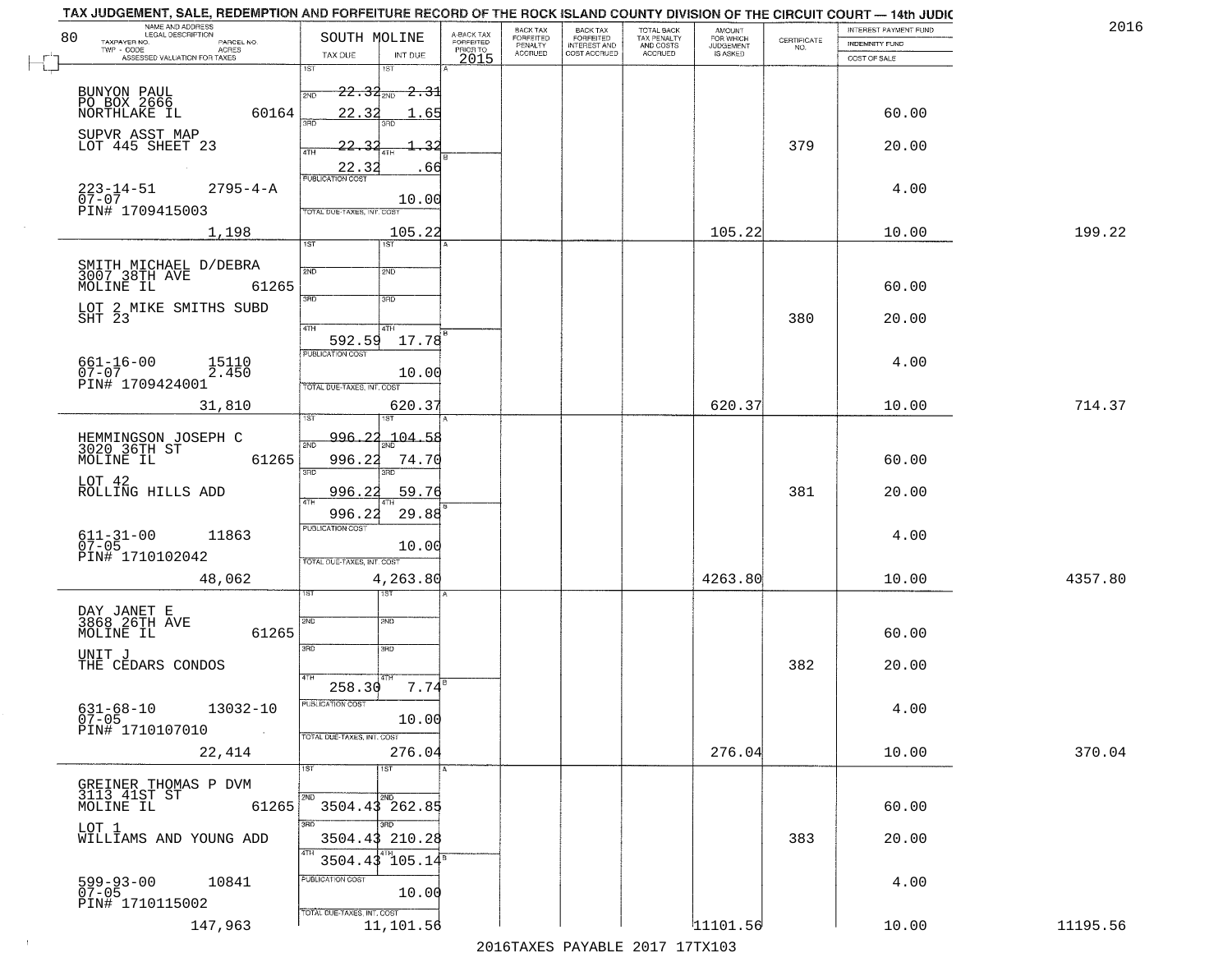| 80                                      | BY WHOM                                           | RATE               | SOUTH MOLINE         | TAX JUDGEMENT, SALE, REDEMPTION AND FORFEITURE RECORD OF THE ROCK ISLAND COUNTY DIVISION OF THE CIRCUIT COURT — 14th JUDICIAL CIRCUIT OF ILLINOIS 2016                                                                                      | TOTAL DUE<br>TO REDEEM                                                                 |                                                                                                  | DATE OF REDEMP-<br>TION OR DEED |                                                                                         |
|-----------------------------------------|---------------------------------------------------|--------------------|----------------------|---------------------------------------------------------------------------------------------------------------------------------------------------------------------------------------------------------------------------------------------|----------------------------------------------------------------------------------------|--------------------------------------------------------------------------------------------------|---------------------------------|-----------------------------------------------------------------------------------------|
|                                         | PURCHASED                                         | $\%$<br><b>BID</b> | DATE OF SALE         | SUBSEQUENT TAXES PAID, FEES, AND TIME EXTENSION                                                                                                                                                                                             | FROM SALE<br>LESS<br><b>COUNTY CLERK FEE</b>                                           | BY WHOM REDEEMED                                                                                 | MO.<br>DAY.<br><b>YEAR</b>      | RECEIVED REDEMPTION<br>MONEY IN FULL                                                    |
| PIN# 1709415003<br>RICO TRUSTEE<br>1    | $\sim$                                            | 18                 | 12/28/2017           | $03/01/2018$ Time Ext & incl<br>$03/01/2018$ Take Notice Fee<br>$02/13/2020$ Take Notice Fee<br>$02/28/2020$ Circuit Clerks Fee<br>$02/28/2020$ Sheriffs Fee<br>$03/19/2020$ Sublication Fee<br>$03/19/2020$ Subs paid<br>$11/16/2019$ Subs | 08/07/2020<br>20.70<br>35.00<br>6.900<br>7.25<br>7.262<br>7.36.336<br>128.26<br>126.12 |                                                                                                  |                                 | TAX DEED ISSUED<br>Certificate<br>Returned<br>& Cancelled<br>10/26/2020<br>Karen Kinney |
| PIN# 1709424001<br>JMT INVESTMENTS<br>2 |                                                   | 02                 | 12/28/2017           | $\begin{bmatrix} 02/15/2018 &$ Time Ext & incl<br>$02/15/2018 &$ Take Notice Fee                                                                                                                                                            | 09/18/2020<br>20.70                                                                    |                                                                                                  |                                 | Certificate<br>Returned<br>$\frac{12}{6}$ Cancelled 2<br>04/15/2019                     |
|                                         |                                                   |                    |                      |                                                                                                                                                                                                                                             |                                                                                        | 763.64<br>160.00 MICHAEL/DEBRA SMITH                                                             | 12/26/2018                      | Karen Kinney                                                                            |
| PIN# 1710102042<br>INTEGRITY INVES<br>3 | INVESTMENT FUND LLC                               | 00                 | 12/28/2017           | $\begin{array}{ccc}  01/19/2018 \text{ Time} & \text{Ext} & \text{incl} \\  01/17/2018 \text{ Take Notice } \text{Fe} \end{array}$                                                                                                          | 06/29/2020<br>20.59                                                                    |                                                                                                  |                                 | Certificate<br>Returned<br>3<br>& Cancelled<br>03/07/2019                               |
|                                         |                                                   |                    |                      |                                                                                                                                                                                                                                             |                                                                                        | 4,378.39<br>160.00 JOSEPH HEMMINGSON                                                             | 12/07/2018                      | Karen Kinney                                                                            |
| 4                                       | PIN# 1710107010<br>EQUITY ONE INVESTMENT FUND LLC |                    | 12/28/2017           |                                                                                                                                                                                                                                             |                                                                                        |                                                                                                  |                                 | Certificate<br>Returned<br>& Cancelled 4<br>02/07/2018                                  |
|                                         |                                                   |                    |                      |                                                                                                                                                                                                                                             |                                                                                        | 370.04<br>160.00 JANET DAY                                                                       | 01/10/2018                      | Karen Kinney                                                                            |
| PIN# 1710115002<br>5                    | INTEGRITY INVESTMENT FUND LLC                     | 0 <sub>0</sub>     | 12/28/2017<br>$\sim$ | 01/19/2018 Time Ext & incl<br>01/17/2018 Take Notice Fee                                                                                                                                                                                    | 06/29/2020<br>20.59                                                                    |                                                                                                  |                                 | Certificate<br>Returned<br>& Cancelled 5<br>02/12/2018                                  |
|                                         |                                                   |                    |                      | 2016TAXES PAYARLE 2017 17TX103                                                                                                                                                                                                              |                                                                                        | $\begin{array}{c c} 11,216.15 & 01/26, \\ 160.00 & \text{NATIONAL VETERINARY ASSOC} \end{array}$ | 01/26/2018                      | Karen Kinney                                                                            |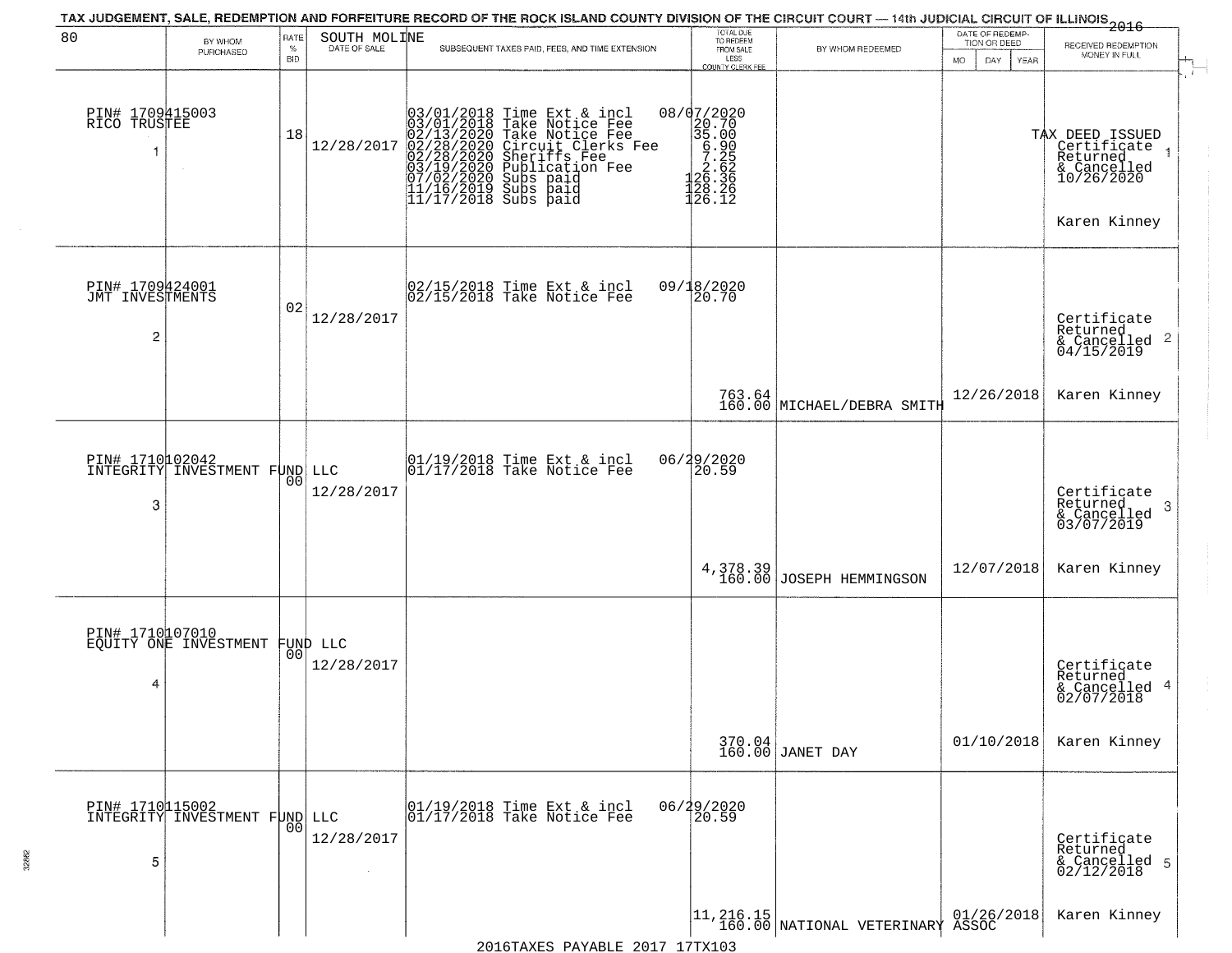| 81 | NAME AND ADDRESS<br>LEGAL DESCRIPTION<br>TAXPAYER NO.<br>PARCEL NO. | SOUTH MOLINE                                   | A-BACK TAX<br>FORFEITED | BACK TAX<br>FORFEITED<br>PENALTY | BACK TAX<br>FORFEITED<br>INTEREST AND | TOTAL BACK<br>TAX PENALTY<br>AND COSTS | AMOUNT<br>FOR WHICH<br><b>JUDGEMENT</b> | $\begin{array}{c} \text{CERTIFICATE} \\ \text{NO.} \end{array}$ | INTEREST PAYMENT FUND<br><b>INDEMNITY FUND</b> | 2016    |
|----|---------------------------------------------------------------------|------------------------------------------------|-------------------------|----------------------------------|---------------------------------------|----------------------------------------|-----------------------------------------|-----------------------------------------------------------------|------------------------------------------------|---------|
|    | $TWP - CODE$<br>ACRES<br>ASSESSED VALUATION FOR TAXES               | TAX DUE<br>INT DUE                             | PRIOR TO<br>2015        | <b>ACCRUED</b>                   | COST ACCRUED                          | <b>ACCRUED</b>                         | IS ASKED                                |                                                                 | COST OF SALE                                   |         |
|    |                                                                     | 1ST<br>1ST                                     |                         |                                  |                                       |                                        |                                         |                                                                 |                                                |         |
|    | BUTLER VICTORIA E<br>3906 32ND AVE<br>MOLINE IL<br>61265            | 2ND<br>2ND<br>3AD<br>3RD                       |                         |                                  |                                       |                                        |                                         |                                                                 | 60.00                                          |         |
|    | LOT 2<br>REICHENBERG SUBD                                           | 742.70<br>44.56                                |                         |                                  |                                       |                                        |                                         | 384                                                             | 20.00                                          |         |
|    |                                                                     | 22.28<br>742.70                                |                         |                                  |                                       |                                        |                                         |                                                                 |                                                |         |
|    | $619 - 14 - 00$<br>12109<br>$07 - 05$<br>PIN# 1710123002            | 10.00<br>TOTAL DUE-TAXES, INT. COST            |                         |                                  |                                       |                                        |                                         |                                                                 | 4.00                                           |         |
|    | 44,641                                                              | 1,562.24<br>1ST                                |                         |                                  |                                       |                                        | 1562.24                                 |                                                                 | 10.00                                          | 1656.24 |
|    |                                                                     | 707.41<br>74.27                                |                         |                                  |                                       |                                        |                                         |                                                                 |                                                |         |
|    | GAREY DANIEL/NICHOLE<br>4605 28TH AVE<br>MOLINE IL<br>61265         | সমূ<br>707.41<br>53.05                         |                         |                                  |                                       |                                        |                                         |                                                                 | 60.00                                          |         |
|    | LOT 3<br>CLARENCE W WEAVERS 1ST<br>ADD W 320.25 FT L                | 3RD<br>42.44<br>707.43<br><b>ATH</b>           |                         |                                  |                                       |                                        |                                         | 385                                                             | 20.00                                          |         |
|    |                                                                     | 707.41<br>21.22                                |                         |                                  |                                       |                                        |                                         |                                                                 |                                                |         |
|    | $131 - 03 - 20$<br>$983 - 1$<br>$07 - 05$                           | PUBLICATION COST<br>10.00                      |                         |                                  |                                       |                                        |                                         |                                                                 | 4.00                                           |         |
|    | PIN# 1710213010<br>29,868                                           | TOTAL DUE-TAXES, INT. COST<br>3,030.62         |                         |                                  |                                       |                                        | 3030.62                                 |                                                                 | 10.00                                          | 3124.62 |
|    |                                                                     | isT                                            |                         |                                  |                                       |                                        |                                         |                                                                 |                                                |         |
|    | MCCOLL DARRELL K<br>4606 26TH AVE                                   | 833.20<br>87.50<br>2ND                         |                         |                                  |                                       |                                        |                                         |                                                                 |                                                |         |
|    | 61265<br>MOLINE IL                                                  | 833.20<br>62.50<br>3RD<br>3RD                  |                         |                                  |                                       |                                        |                                         |                                                                 | 60.00                                          |         |
|    | LOT 10<br>CLARENCE W WEAVERS<br>1ST ADD ALL EX E 140.25             | 833.20<br>50.00                                |                         |                                  |                                       |                                        |                                         | 386                                                             | 20.00                                          |         |
|    | FT                                                                  | 4TH<br>833.20<br>25.00                         |                         |                                  |                                       |                                        |                                         |                                                                 |                                                |         |
|    | 991<br>$131 - 13 - 00$<br>07-05                                     | <b>PUBLICATION COST</b>                        |                         |                                  |                                       |                                        |                                         |                                                                 | 4.00                                           |         |
|    | PIN# 1710213013                                                     | 10.00<br>TOTAL OUE-TAXES, INT. COST            |                         |                                  |                                       |                                        |                                         |                                                                 |                                                |         |
|    | 41,179                                                              | 3,567.80                                       |                         |                                  |                                       |                                        | 3567.80                                 |                                                                 | 10.00                                          | 3661.80 |
|    |                                                                     | १९४                                            |                         |                                  |                                       |                                        |                                         |                                                                 |                                                |         |
|    | POQUET B/SOUTHHARD TRACI<br>4605 31ST AVE<br>MOLINE IL<br>61265     | 2ND<br>2ND                                     |                         |                                  |                                       |                                        |                                         |                                                                 | 60.00                                          |         |
|    | LOT 3                                                               | 3RD<br>3BD                                     |                         |                                  |                                       |                                        |                                         |                                                                 |                                                |         |
|    | RIDGECREST 1ST ADD                                                  | 4TH<br>$1100.05$ 33.00 <sup>8</sup>            |                         |                                  |                                       |                                        |                                         | 387                                                             | 20.00                                          |         |
|    | 8715                                                                | PUBLICATION COST                               |                         |                                  |                                       |                                        |                                         |                                                                 | 4.00                                           |         |
|    | $538 - 08 - 00$<br>07-05<br>PIN# 1710222007                         | 10.00                                          |                         |                                  |                                       |                                        |                                         |                                                                 |                                                |         |
|    | 52,446                                                              | TOTAL DUE-TAXES, INT. COST<br>1,143.05         |                         |                                  |                                       |                                        | 1143.05                                 |                                                                 | 10.00                                          | 1237.05 |
|    |                                                                     | 1ST<br>1ST                                     |                         |                                  |                                       |                                        |                                         |                                                                 |                                                |         |
|    | STONE STANLEY L<br>3408 36TH STREET A                               | 501.45<br>52.64<br>2ND<br>2ND                  |                         |                                  |                                       |                                        |                                         |                                                                 |                                                |         |
|    | 61265<br>MOLINE IL                                                  | $501.45$ $37.60$                               |                         |                                  |                                       |                                        |                                         |                                                                 | 60.00                                          |         |
|    | LOT 30<br>ROCK VIEW ESTATES 4TH ADD                                 | 3RD<br>ההו<br>30.08<br>501.45                  |                         |                                  |                                       |                                        |                                         | 388                                                             | 20.00                                          |         |
|    |                                                                     | 4TH<br>$15.04^{\overline{\text{s}}}$<br>501.45 |                         |                                  |                                       |                                        |                                         |                                                                 |                                                |         |
|    | 12323<br>623-61-00<br>07-05                                         | PUBLICATION COST                               |                         |                                  |                                       |                                        |                                         |                                                                 | 4.00                                           |         |
|    | PIN# 1710301018                                                     | 10.00<br>TOTAL DUE-TAXES, INT. COST            |                         |                                  |                                       |                                        |                                         |                                                                 |                                                |         |
|    | 40,117                                                              | 2,151.16                                       |                         |                                  |                                       |                                        | 2151.16                                 |                                                                 | 10.00                                          | 2245.16 |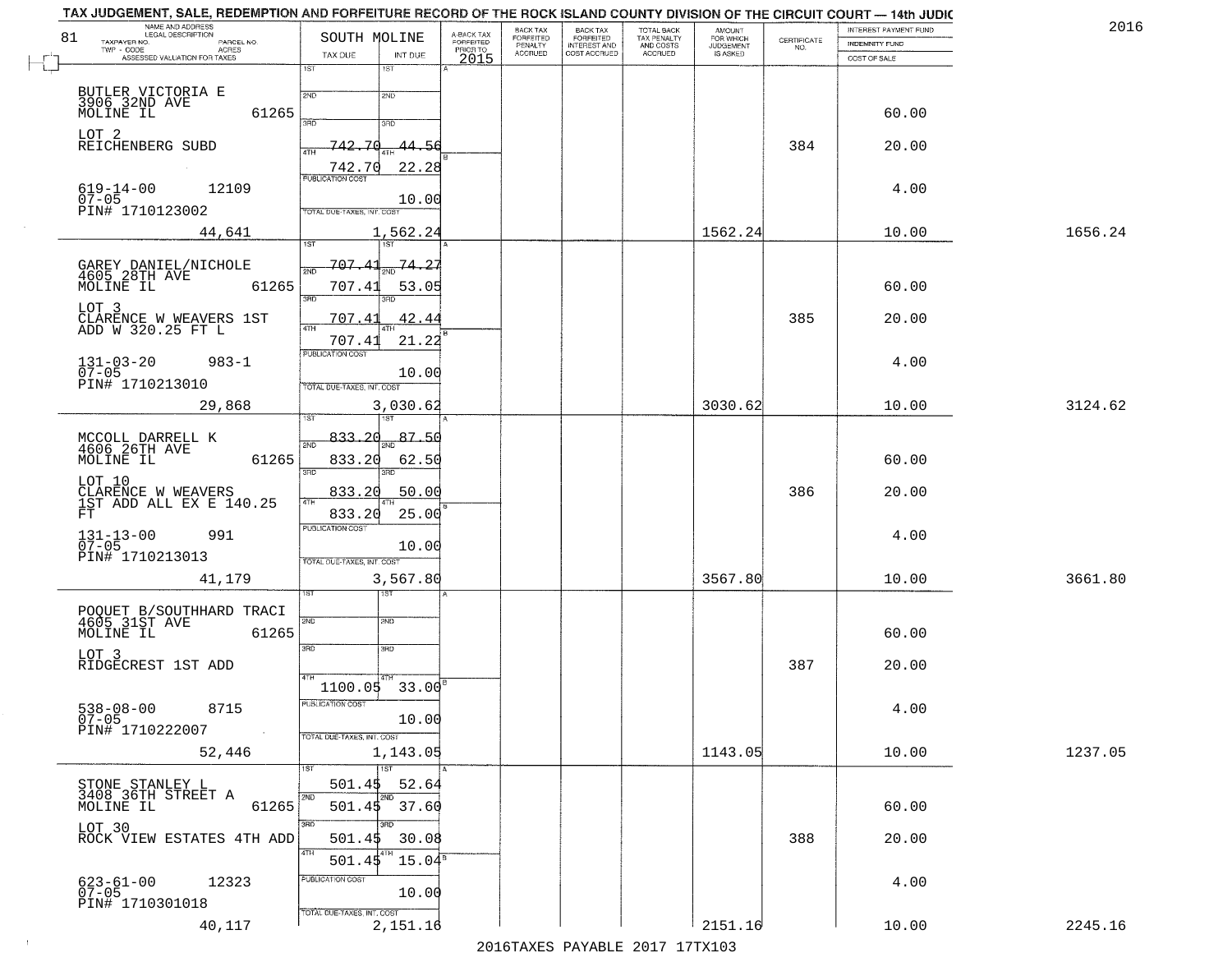|                                                    |                                             |                       |                              | TAX JUDGEMENT, SALE, REDEMPTION AND FORFEITURE RECORD OF THE ROCK ISLAND COUNTY DIVISION OF THE CIRCUIT COURT — 14th JUDICIAL CIRCUIT OF ILLINOIS 2016 |                                                |                                           | DATE OF REDEMP-     |                                                                              |
|----------------------------------------------------|---------------------------------------------|-----------------------|------------------------------|--------------------------------------------------------------------------------------------------------------------------------------------------------|------------------------------------------------|-------------------------------------------|---------------------|------------------------------------------------------------------------------|
| 81                                                 | BY WHOM<br>PURCHASED                        | RATE<br>$\%$          | SOUTH MOLINE<br>DATE OF SALE | SUBSEQUENT TAXES PAID, FEES, AND TIME EXTENSION                                                                                                        | TOTAL DUE<br>TO REDEEM<br>FROM SALE<br>LESS    | BY WHOM REDEEMED                          | TION OR DEED        | RECEIVED REDEMPTION<br>MONEY IN FULL                                         |
|                                                    | PIN# 1710123002<br>MS INVESTMENTS GROUP INC | BID<br>0 <sub>0</sub> | 12/28/2017                   | 01/24/2018 Time Ext & incl<br>02/02/2018 Take Notice Fee                                                                                               | <b>COUNTY CLERK FEE</b><br>06/29/2020<br>20.70 |                                           | MO.<br>DAY.<br>YEAR | Certificate<br>Returned<br>& Cancelled<br>06/21/2018                         |
|                                                    |                                             |                       |                              |                                                                                                                                                        |                                                | $1,676.94$ VICKI BUTLER                   | 05/07/2018          | Karen Kinney                                                                 |
| PIN# 1710213010<br>AUCTION Z INC<br>$\overline{c}$ |                                             | 00                    | 12/28/2017                   | 04/11/2018 Time Ext & incl<br>04/13/2018 Take Notice Fee<br>11/29/2018 Subs paid                                                                       | 07/15/2020<br>3,085.70<br>3,085.70             |                                           |                     | Certificate<br>Returned<br>$\frac{1}{6}$ Cancelled 2<br>02/11/2020           |
|                                                    |                                             |                       |                              |                                                                                                                                                        |                                                | $6,971.59$<br>160.00 MCCARTHY CALLAS ATTY | 01/21/2020          | Karen Kinney                                                                 |
| PIN# 1710213013<br>REALTAX DEV LT'D<br>3           |                                             | 0 <sub>0</sub>        | 12/28/2017                   | $ 01/29/2018$ Time Ext & incl<br>$ 01/29/2018$ Take Notice Fee                                                                                         | 06/28/2020<br>20.70                            |                                           |                     | Certificate<br>Returned<br>$\boldsymbol{\beta}$<br>& Cancelled<br>03/07/2019 |
|                                                    |                                             |                       |                              |                                                                                                                                                        |                                                | 3,682.50<br>160.00 DARRELL K MCCOLL       | 11/07/2018          | Karen Kinney                                                                 |
| 4                                                  | PIN# 1710222007<br>EQUITY ONE INVESTMENT    | 00 <sup>1</sup>       | FUND LLC<br>12/28/2017       | $\begin{bmatrix} 01/16/2018 &$ Time Ext & incl<br>$01/16/2018 &$ Take Notice Fee                                                                       | 07/03/2020<br>$\left[20.59\right]$             |                                           |                     | Certificate<br>Returned<br>& Cancelled 4<br>04/04/2018                       |
|                                                    |                                             |                       |                              |                                                                                                                                                        |                                                | $1,257.64$ CORELOGIC                      | 02/08/2018          | Karen Kinney                                                                 |
| PIN# 1710301018<br>REALTAX DEV LT'D<br>5           |                                             | 0 <sub>0</sub>        | 12/28/2017                   | $ 01/29/2018$ Time Ext & incl<br>$ 01/29/2018$ Take Notice Fee                                                                                         | 06/28/2020<br>20.70                            |                                           |                     | Certificate<br>Returned<br>& Cancelled 5<br>04/04/2018                       |
|                                                    |                                             |                       |                              |                                                                                                                                                        |                                                | 2, 265.86<br>160.00 STANLEY L STONE       | 02/08/2018          | Karen Kinney                                                                 |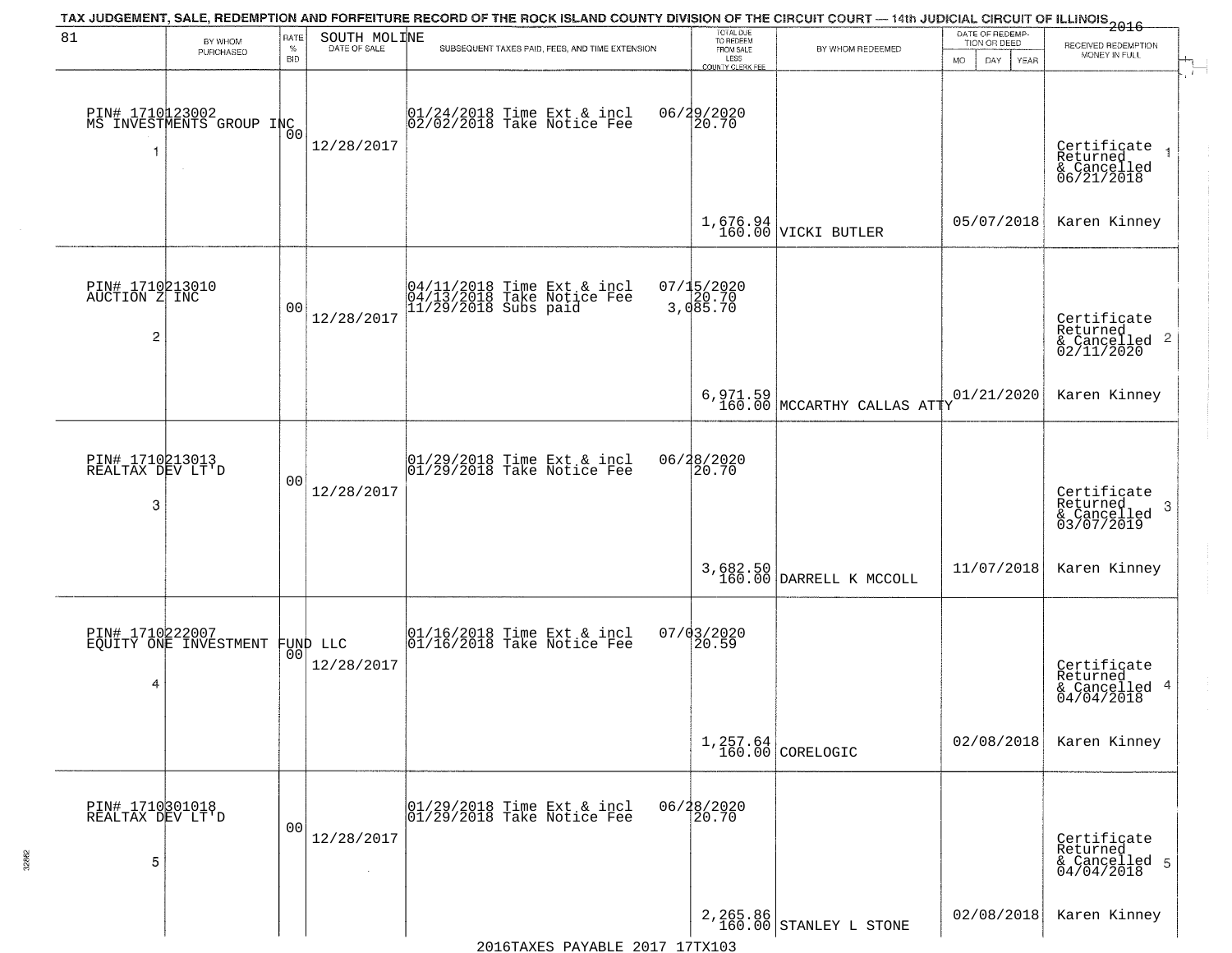| NAME AND ADDRESS<br>LEGAL DESCRIPTION                                |                                                      |                                     | BACK TAX             | <b>BACK TAX</b>           |                                        | AMOUNT<br>FOR WHICH |                                                                 | INTEREST PAYMENT FUND | 2016    |
|----------------------------------------------------------------------|------------------------------------------------------|-------------------------------------|----------------------|---------------------------|----------------------------------------|---------------------|-----------------------------------------------------------------|-----------------------|---------|
| 82<br>TAXPAYER NO.<br>PARCEL NO.<br>ACRES                            | SOUTH MOLINE                                         | A-BACK TAX<br>FORFEITED<br>PRIOR TO | FORFEITED<br>PENALTY | FORFEITED<br>INTEREST AND | TOTAL BACK<br>TAX PENALTY<br>AND COSTS | <b>JUDGEMENT</b>    | $\begin{array}{c} \text{CERTIFICATE} \\ \text{NO.} \end{array}$ | <b>INDEMNITY FUND</b> |         |
| ASSESSED VALUATION FOR TAXES                                         | TAX DUE<br>INT DUE                                   | 2015                                | <b>ACCRUED</b>       | COST ACCRUED              | <b>ACCRUED</b>                         | IS ASKED            |                                                                 | COST OF SALE          |         |
|                                                                      | 1ST<br>$1S$ T<br>2ND<br>2ND                          |                                     |                      |                           |                                        |                     |                                                                 |                       |         |
| DUNLOP SCOTT W/LOUISE A<br>3514 37TH ST<br>MOLINE IL 6126<br>61265   | 828.44<br>62.15                                      |                                     |                      |                           |                                        |                     |                                                                 | 60.00                 |         |
| LOT 16<br>ROCK VIEW ESTATES 1ST ADD                                  | 828.4<br>49.72                                       |                                     |                      |                           |                                        |                     | 389                                                             | 20.00                 |         |
| $592 - 97 - 00$<br>07-05<br>10343                                    | 828.44<br>24.86                                      |                                     |                      |                           |                                        |                     |                                                                 | 4.00                  |         |
| PIN# 1710303020                                                      | 10.00<br>TOTAL DUE-TAXES, INT. COST                  |                                     |                      |                           |                                        |                     |                                                                 |                       |         |
| 34,978                                                               | 2,632.05                                             |                                     |                      |                           |                                        | 2632.05             |                                                                 | 10.00                 | 2726.05 |
| FRANKS LOUIS T/LOIS J<br>2325 31ST STREET A<br>61265<br>MOLINE IL    | 363.27<br>$\frac{38.15}{200}$<br>363.27<br>27.25     |                                     |                      |                           |                                        |                     |                                                                 | 60.00                 |         |
| SUPVR ASST MAP<br>LOT 404 SHEET 27                                   | 3RD<br>3BD.<br>363.27<br>21.80<br>$\overline{47H}$   |                                     |                      |                           |                                        |                     | 390                                                             | 20.00                 |         |
| $055 - 11 - 50$<br>$227 - C - 3$<br>$07 - 05$                        | 363.27<br>10.90<br>PUBLICATION COST<br>10.00         |                                     |                      |                           |                                        |                     |                                                                 | 4.00                  |         |
| PIN# 1710400003<br>15,338                                            | TOTAL DUE-TAXES, INT. COST<br>1,561.18<br>īst<br>1ST |                                     |                      |                           |                                        | 1561.18             |                                                                 | 10.00                 | 1655.18 |
| RICCA<br>1607 JOHN DEERE RD                                          | 2ND<br>2ND                                           |                                     |                      |                           |                                        |                     |                                                                 |                       |         |
| EAST MOLINE IL<br>61244                                              | 3RD<br>3RD                                           |                                     |                      |                           |                                        |                     |                                                                 | 60.00                 |         |
| LOT 1<br>JUDD'S 1ST ADD                                              | 2815.09<br>168.9                                     |                                     |                      |                           |                                        |                     | 391                                                             | 20.00                 |         |
| $639-01-00$<br>07-05<br>13308                                        | 2815.09<br>84.46<br><b>PUBLICATION COST</b><br>10.00 |                                     |                      |                           |                                        |                     |                                                                 | 4.00                  |         |
| PIN# 1710407001<br>118,858                                           | TOTAL OUE-TAXES, INT. COST<br>5,893.56               |                                     |                      |                           |                                        | 5893.56             |                                                                 | 10.00                 | 5987.56 |
| JOHNSON W ROBERT<br>2710 47TH ST<br>MOLINE IL<br>61265               | 426.72<br><u>44.80</u><br>2ND<br>426.72<br>32.00     |                                     |                      |                           |                                        |                     |                                                                 | 60.00                 |         |
| LOT 5<br>IRWINS 1ST ADD                                              | 3 <sub>BD</sub><br>חחו<br>426.72<br>25.60            |                                     |                      |                           |                                        |                     | 392                                                             | 20.00                 |         |
| 12764                                                                | 4TH<br>426.72<br>12.80<br>PUBLICATION COST           |                                     |                      |                           |                                        |                     |                                                                 | 4.00                  |         |
| $628 - 00 - 00$<br>07-05<br>PIN# 1711111003<br>$\sim 100$ km $^{-1}$ | 10.00<br>TOTAL DUE-TAXES, INT. COST                  |                                     |                      |                           |                                        |                     |                                                                 |                       |         |
| 32,516                                                               | 1,832.08<br><b>TIST</b>                              |                                     |                      |                           |                                        | 1832.08             |                                                                 | 10.00                 | 1926.08 |
| BROER SCOTT L/THOMAS LISA<br>4812 27TH AVE<br>MOLINE IL<br>61265     | 633.51<br>66.50<br>2ND<br>2ND<br>633.51 47.50        |                                     |                      |                           |                                        |                     |                                                                 | 60.00                 |         |
| LOT 19<br>CLARENCE W WEAVERS 3RD<br>ADD E .50                        | 3RD<br>3RD<br>38.00<br>633.51                        |                                     |                      |                           |                                        |                     | 393                                                             | 20.00                 |         |
| 458-19-20<br>07-05<br>$7379 - 1$                                     | 4TH<br>$19.00^8$<br>633.51<br>PUBLICATION COST       |                                     |                      |                           |                                        |                     |                                                                 | 4.00                  |         |
| PIN# 1711113005                                                      | 10.00<br>TOTAL DUE-TAXES, INT. COST                  |                                     |                      |                           |                                        |                     |                                                                 |                       |         |
| 32,748                                                               | 2,715.04                                             |                                     |                      |                           |                                        | 2715.04             |                                                                 | 10.00                 | 2809.04 |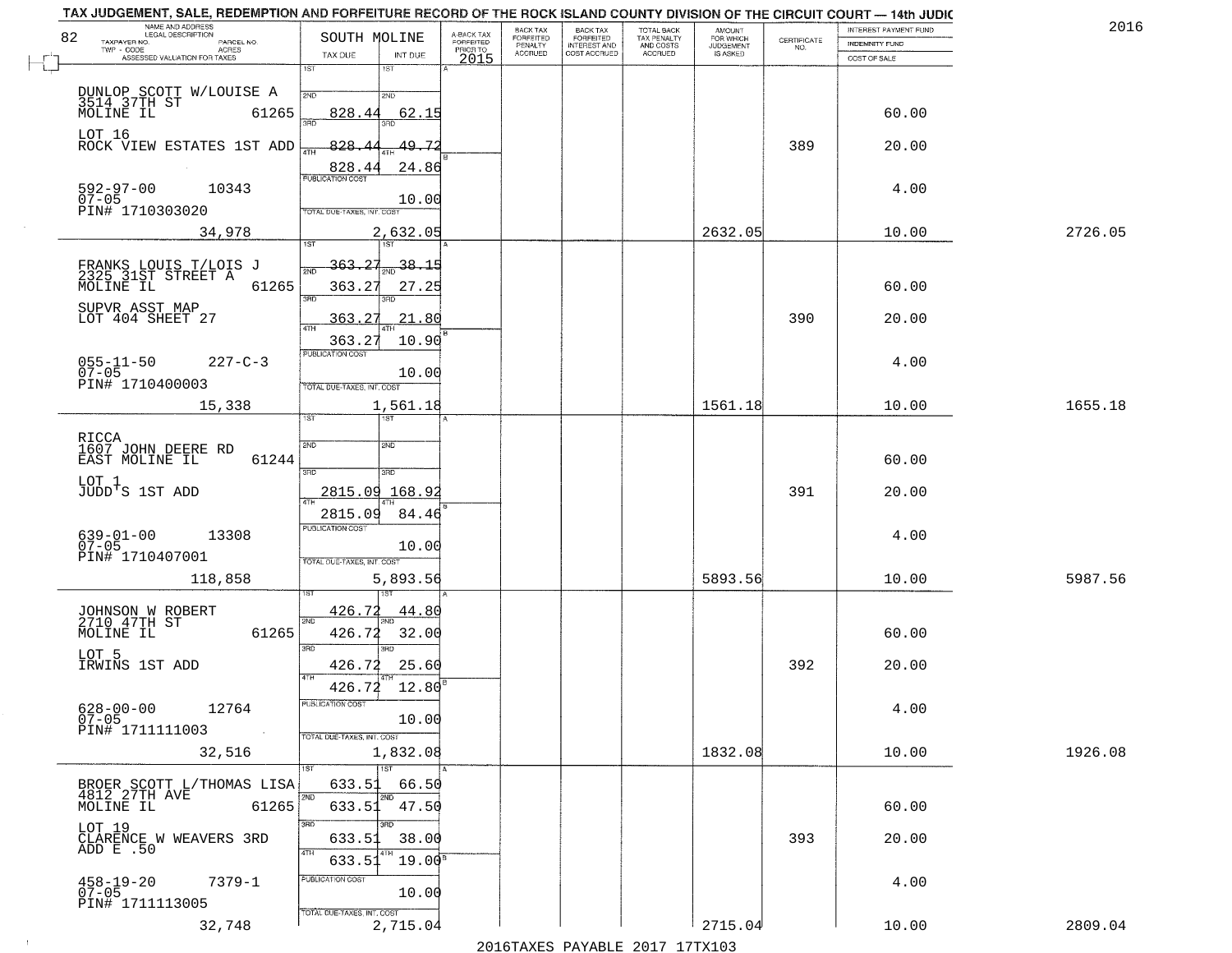| 82                                       | BY WHOM<br>PURCHASED                               | RATE<br>$\%$<br><b>BID</b> | SOUTH MOLINE                   | TAX JUDGEMENT, SALE, REDEMPTION AND FORFEITURE RECORD OF THE ROCK ISLAND COUNTY DIVISION OF THE CIRCUIT COURT — 14th JUDICIAL CIRCUIT OF ILLINOIS 2016<br>SUBSEQUENT TAXES PAID, FEES, AND TIME EXTENSION | TOTAL DUE<br>TO REDEEM<br>FROM SALE<br>LESS<br>COUNTY CLERK FEE | BY WHOM REDEEMED                                        | DATE OF REDEMP-<br>TION OR DEED<br><b>MO</b><br>DAY<br>YEAR | RECEIVED REDEMPTION<br>MONEY IN FULL                               |
|------------------------------------------|----------------------------------------------------|----------------------------|--------------------------------|-----------------------------------------------------------------------------------------------------------------------------------------------------------------------------------------------------------|-----------------------------------------------------------------|---------------------------------------------------------|-------------------------------------------------------------|--------------------------------------------------------------------|
| 1                                        | PIN# 1710303020<br>EQUITY ONE INVESTMENT<br>$\sim$ | 0 <sub>0</sub>             | FUND LLC<br>12/28/2017         | 01/16/2018 Time Ext & incl<br>01/16/2018 Take Notice Fee<br>11/20/2018 Subs paid                                                                                                                          | 07/03/2020<br>1,780.59<br>1,780.96                              |                                                         |                                                             | Certificate<br>Returned<br>& Cancelled<br>06/13/2019               |
|                                          |                                                    |                            |                                |                                                                                                                                                                                                           |                                                                 | 4,741.32<br>160.00 LOUISE/SCOTT DUNLOR                  | 05/07/2019                                                  | Karen Kinney                                                       |
| PIN# 1710400003<br>REALTAX DEV LT'D<br>2 |                                                    | 01                         | 12/28/2017                     | 01/29/2018 Time Ext & incl<br>01/29/2018 Take Notice Fee<br>11/26/2018 Subs paid                                                                                                                          | 06/28/2020<br>20.70<br>1,599.18                                 |                                                         |                                                             | Certificate<br>Returned<br>$\frac{1}{6}$ Cancelled 2<br>04/15/2019 |
|                                          |                                                    |                            |                                |                                                                                                                                                                                                           |                                                                 | 3,516.62<br>160.00 WELLS FARGO BANK                     | 03/21/2019                                                  | Karen Kinney                                                       |
| 3                                        | PIN# 1710407001<br>MS INVESTMENTS GROUP INC        |                            | 12/28/2017                     | 01/24/2018 Time Ext & incl<br>02/02/2018 Take Notice Fee                                                                                                                                                  | 06/29/2020<br>20.70                                             |                                                         |                                                             | Certificate<br>Returned<br>-3<br>& Cancelled<br>06/21/2018         |
|                                          |                                                    |                            |                                |                                                                                                                                                                                                           | $6,367.51$ RICCA                                                |                                                         | 05/07/2018                                                  | Karen Kinney                                                       |
| PIN# 1711111003<br>4                     | INTEGRITY INVESTMENT FUND LLC                      |                            | 12/28/2017                     | 01/19/2018 Time Ext & incl<br>01/17/2018 Take Notice Fee<br>12/13/2018 Subs paid                                                                                                                          | 12/30/2019<br>3,413.98                                          |                                                         |                                                             | Certificate<br>Returned<br>& Cancelled 4<br>01/31/2020             |
|                                          |                                                    |                            |                                |                                                                                                                                                                                                           |                                                                 | $6,180.01$<br>$\bigg \texttt{FIRST MIDWEST BANK}\bigg $ | 12/23/2019                                                  | Karen Kinney                                                       |
| 5                                        | PIN# 1711113005<br>EQUITY ONE INVESTMENT           |                            | FUND LLC<br> 00 <br>12/28/2017 | 01/16/2018 Time Ext & incl<br>01/16/2018 Take Notice Fee                                                                                                                                                  | $07/03/2020$<br>20.59                                           |                                                         |                                                             | Certificate<br>Returned<br>& Cancelled 5<br>04/04/2018             |
|                                          |                                                    |                            |                                |                                                                                                                                                                                                           |                                                                 | 2,829.63<br>160.00 LISA BROER                           | 02/05/2018                                                  | Karen Kinney                                                       |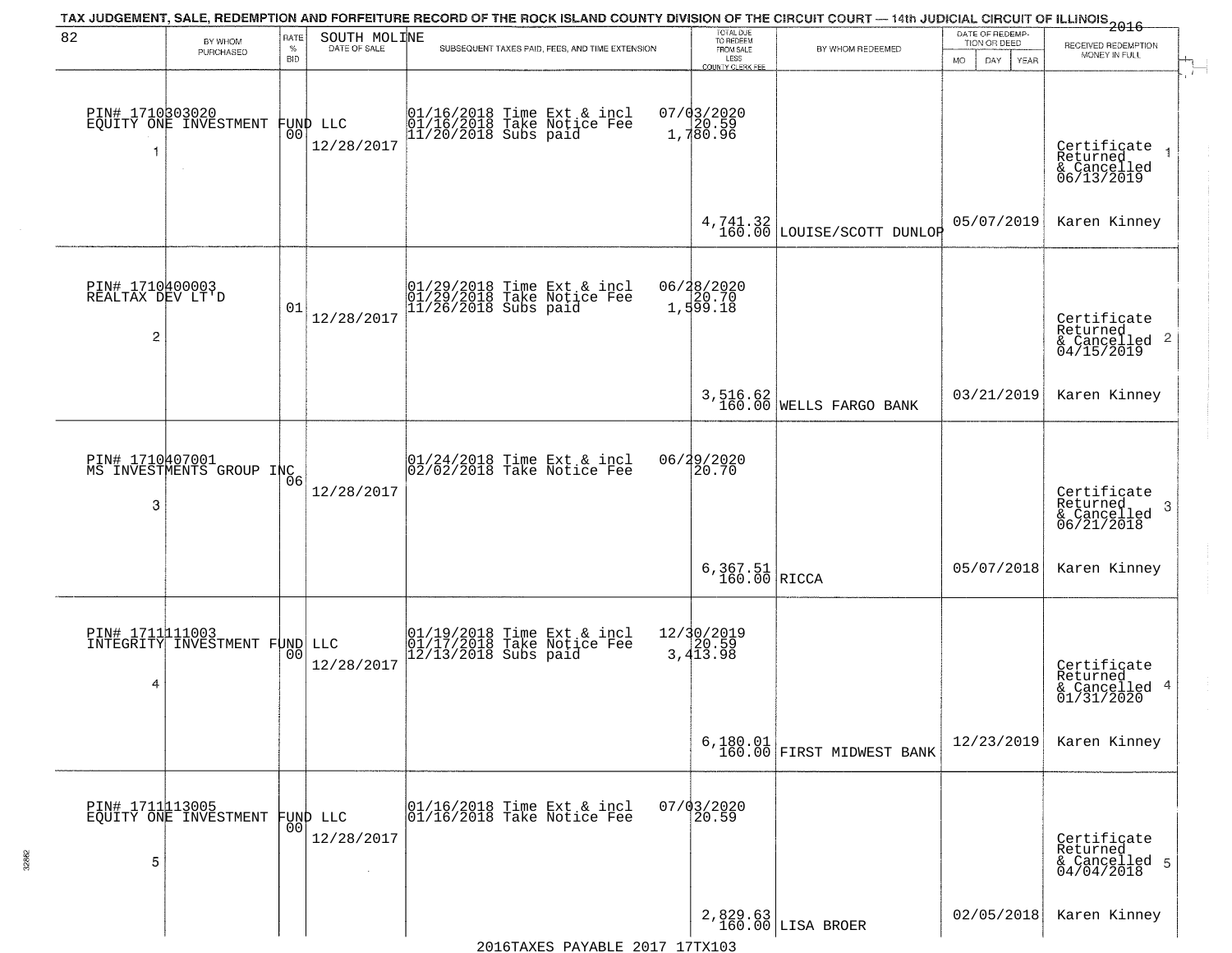| NAME AND ADDRESS<br>LEGAL DESCRIPTION<br>83                            | SOUTH MOLINE                           |                                     | BACK TAX<br>FORFEITED | <b>BACK TAX</b>           | TOTAL BACK<br>TAX PENALTY<br>AND COSTS | AMOUNT<br>FOR WHICH<br>JUDGEMENT |                                                                 | INTEREST PAYMENT FUND | 2016    |
|------------------------------------------------------------------------|----------------------------------------|-------------------------------------|-----------------------|---------------------------|----------------------------------------|----------------------------------|-----------------------------------------------------------------|-----------------------|---------|
| TAXPAYER NO.<br>PARCEL NO.<br>ACRES                                    |                                        | A-BACK TAX<br>FORFEITED<br>PRIOR TO | PENALTY               | FORFEITED<br>INTEREST AND |                                        |                                  | $\begin{array}{c} \text{CERTIFICATE} \\ \text{NO.} \end{array}$ | <b>INDEMNITY FUND</b> |         |
| ASSESSED VALUATION FOR TAXES                                           | TAX DUE<br>INT DUE<br>1ST<br>1ST       | 2015                                | <b>ACCRUED</b>        | COST ACCRUED              | <b>ACCRUED</b>                         | IS ASKED                         |                                                                 | COST OF SALE          |         |
|                                                                        |                                        |                                     |                       |                           |                                        |                                  |                                                                 |                       |         |
| BAZARBAYEVA MUKADAS<br>5310 28TH AVE<br>MOLINE IL                      | 2ND<br>2ND                             |                                     |                       |                           |                                        |                                  |                                                                 |                       |         |
| 61265                                                                  | 350<br>3RD                             |                                     |                       |                           |                                        |                                  |                                                                 | 60.00                 |         |
| LOT 31<br>BAUERS SUB DIV                                               |                                        |                                     |                       |                           |                                        |                                  |                                                                 |                       |         |
|                                                                        | $-50.48$<br>841.40                     |                                     |                       |                           |                                        |                                  | 394                                                             | 20.00                 |         |
|                                                                        | 25.24<br>841.40                        |                                     |                       |                           |                                        |                                  |                                                                 |                       |         |
| $516 - 08 - 00$<br>07-04<br>8216                                       |                                        |                                     |                       |                           |                                        |                                  |                                                                 | 4.00                  |         |
| PIN# 1711116017                                                        | 10.00<br>TOTAL DUE-TAXES, INT. COST    |                                     |                       |                           |                                        |                                  |                                                                 |                       |         |
| 38,133                                                                 | 1,768.52                               |                                     |                       |                           |                                        | 1768.52                          |                                                                 | 10.00                 | 1862.52 |
|                                                                        |                                        |                                     |                       |                           |                                        |                                  |                                                                 |                       |         |
| WHILES DIANNE M<br>1856 30TH ST                                        | 551.01<br>$\frac{57.89}{200}$<br>সাঁচ  |                                     |                       |                           |                                        |                                  |                                                                 |                       |         |
| 61265<br>MOLINE IL                                                     | 551.01<br>41.35                        |                                     |                       |                           |                                        |                                  |                                                                 | 60.00                 |         |
| LOT 19 AND 19 A                                                        | 3RD<br>3RD                             |                                     |                       |                           |                                        |                                  |                                                                 |                       |         |
| ARCADIA ADD                                                            | 33.08<br><u>551.01</u><br>ৰাম          |                                     |                       |                           |                                        |                                  | 395                                                             | 20.00                 |         |
|                                                                        | 551.01<br>16.54                        |                                     |                       |                           |                                        |                                  |                                                                 |                       |         |
| $356 - 13 - 00$<br>5373                                                | PUBLICATION COST                       |                                     |                       |                           |                                        |                                  |                                                                 | 4.00                  |         |
| $07 - 04$                                                              | 10.00                                  |                                     |                       |                           |                                        |                                  |                                                                 |                       |         |
| PIN# 1711132022                                                        | TOTAL DUE-TAXES, INT. COST             |                                     |                       |                           |                                        |                                  |                                                                 |                       |         |
| 21,043                                                                 | 2,362.90<br>is T                       |                                     |                       |                           |                                        | 2362.90                          |                                                                 | 10.00                 | 2456.90 |
|                                                                        | 767.93<br>$80 - 6$                     |                                     |                       |                           |                                        |                                  |                                                                 |                       |         |
| QUILLIN RONALD L<br>3037 56TH ST                                       | 2ND                                    |                                     |                       |                           |                                        |                                  |                                                                 |                       |         |
| MOLINE IL<br>61265                                                     | 767.93<br>57.60<br>3RD<br>3RD          |                                     |                       |                           |                                        |                                  |                                                                 | 60.00                 |         |
| LOT <sub>3</sub><br>RESUBD NORTHCREST 3RD ADD                          | 767.93<br>46.08                        |                                     |                       |                           |                                        |                                  | 396                                                             | 20.00                 |         |
|                                                                        | $\overline{AT}$<br>23.04<br>767.93     |                                     |                       |                           |                                        |                                  |                                                                 |                       |         |
|                                                                        | <b>PUBLICATION COST</b>                |                                     |                       |                           |                                        |                                  |                                                                 |                       |         |
| $626 - 08 - 00$<br>07-04<br>12572                                      | 10.00                                  |                                     |                       |                           |                                        |                                  |                                                                 | 4.00                  |         |
| PIN# 1711223005                                                        | TOTAL OUE-TAXES, INT. COST             |                                     |                       |                           |                                        |                                  |                                                                 |                       |         |
| 41,937                                                                 | 3,289.08                               |                                     |                       |                           |                                        | 3289.08                          |                                                                 | 10.00                 | 3383.08 |
|                                                                        |                                        |                                     |                       |                           |                                        |                                  |                                                                 |                       |         |
| SIEBENALER ALAN/RACHAEL<br>3463 STATE ST #509<br>SANTA BARBARA CA 9310 | 800.54<br>84.07<br>2ND                 |                                     |                       |                           |                                        |                                  |                                                                 |                       |         |
| 93105                                                                  | 800.54<br>60.05                        |                                     |                       |                           |                                        |                                  |                                                                 | 60.00                 |         |
|                                                                        | 3RD<br><b>IRD</b>                      |                                     |                       |                           |                                        |                                  |                                                                 |                       |         |
| LOT 2<br>SELDOM SEEN ADD<br>EXC S 20 FT                                | 800.54<br>48.04<br>4TH                 |                                     |                       |                           |                                        |                                  | 397                                                             | 20.00                 |         |
|                                                                        | 800.54<br>24.02                        |                                     |                       |                           |                                        |                                  |                                                                 |                       |         |
| $635 - 02 - 00$<br>13156<br>$07 - 03$                                  | PUBLICATION COST<br>10.00              |                                     |                       |                           |                                        |                                  |                                                                 | 4.00                  |         |
| PIN# 1711230002<br>$\sim 100$                                          | TOTAL DUE-TAXES, INT. COST             |                                     |                       |                           |                                        |                                  |                                                                 |                       |         |
| 30,047                                                                 | 3,428.34                               |                                     |                       |                           |                                        | 3428.34                          |                                                                 | 10.00                 | 3522.34 |
|                                                                        | 1ST                                    |                                     |                       |                           |                                        |                                  |                                                                 |                       |         |
| PARSONS RICHARD C                                                      | 1781.22 187.04                         |                                     |                       |                           |                                        |                                  |                                                                 |                       |         |
| 3505 56TH STREET PL<br>MOLINE IL<br>61265                              | 2ND<br>2ND<br>1781.22 133.60           |                                     |                       |                           |                                        |                                  |                                                                 | 60.00                 |         |
| LOT 18                                                                 | 3RD<br>3BD                             |                                     |                       |                           |                                        |                                  |                                                                 |                       |         |
| HOMEWOOD TERRACE 1ST ADD                                               | 1781.22 106.88                         |                                     |                       |                           |                                        |                                  | 398                                                             | 20.00                 |         |
|                                                                        | 4TH<br>1781.22<br>$53.44^s$            |                                     |                       |                           |                                        |                                  |                                                                 |                       |         |
| $619 - 04 - 00$<br>12099                                               | PUBLICATION COST                       |                                     |                       |                           |                                        |                                  |                                                                 | 4.00                  |         |
| $07 - 05$<br>PIN# 1711307001                                           | 10.00                                  |                                     |                       |                           |                                        |                                  |                                                                 |                       |         |
| 81,206                                                                 | TOTAL DUE-TAXES, INT. COST<br>7,615.84 |                                     |                       |                           |                                        | 7615.84                          |                                                                 |                       | 7709.84 |
|                                                                        |                                        |                                     |                       |                           |                                        |                                  |                                                                 | 10.00                 |         |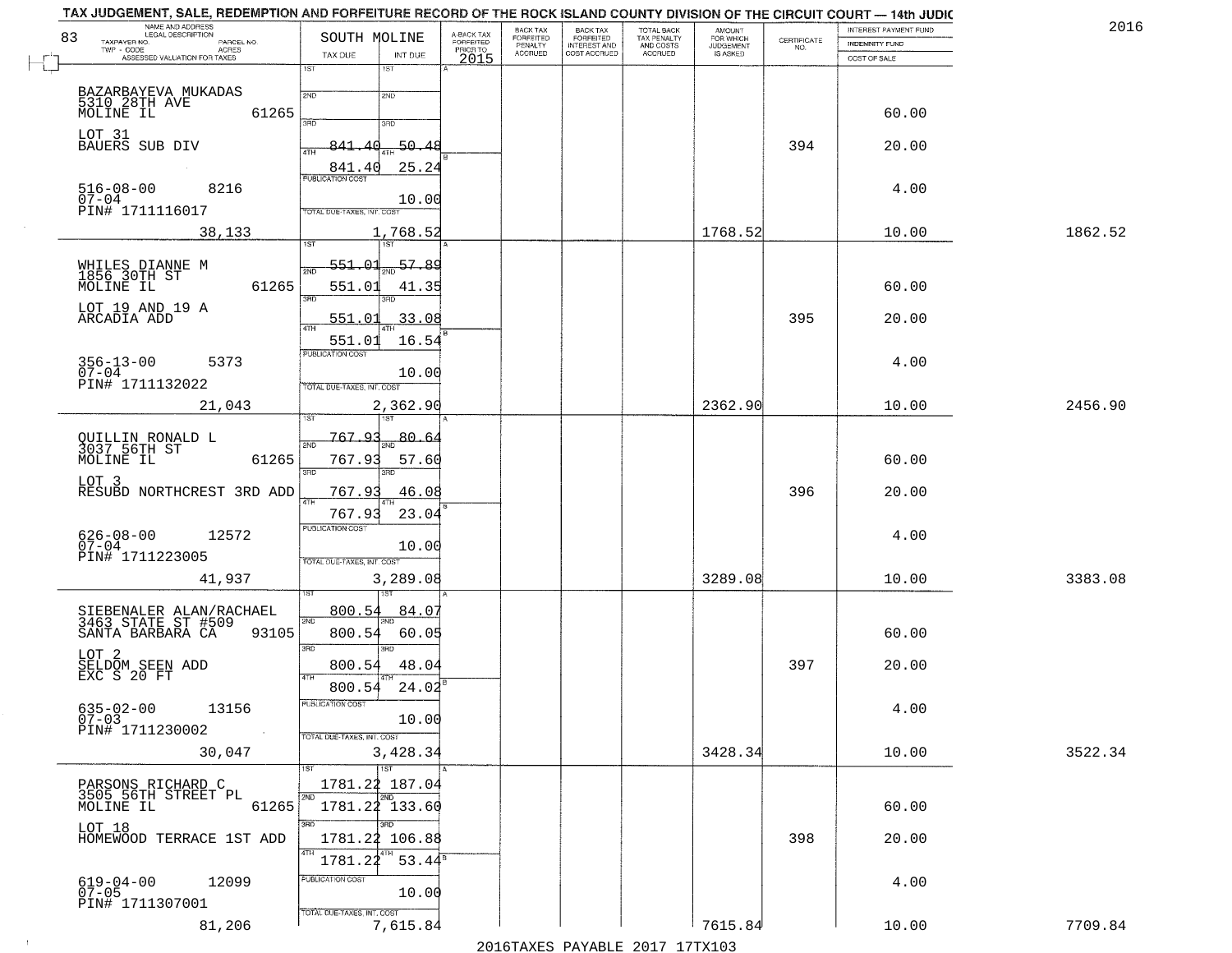| 83                                        | BY WHOM<br>PURCHASED                             | RATE<br>$\%$<br><b>BID</b> | SOUTH MOLINE<br>DATE OF SALE | TAX JUDGEMENT, SALE, REDEMPTION AND FORFEITURE RECORD OF THE ROCK ISLAND COUNTY DIVISION OF THE CIRCUIT COURT — 14th JUDICIAL CIRCUIT OF ILLINOIS 2016<br>SUBSEQUENT TAXES PAID, FEES, AND TIME EXTENSION | TOTAL DUE<br>TO REDEEM<br>FROM SALE<br>LESS | BY WHOM REDEEMED                        | DATE OF REDEMP<br>TION OR DEED | RECEIVED REDEMPTION<br>MONEY IN FULL                               |
|-------------------------------------------|--------------------------------------------------|----------------------------|------------------------------|-----------------------------------------------------------------------------------------------------------------------------------------------------------------------------------------------------------|---------------------------------------------|-----------------------------------------|--------------------------------|--------------------------------------------------------------------|
| PIN# 1711116017<br>REALTAX DEV LT'D<br>1  | $\sim$                                           | 00                         | 12/28/2017                   |                                                                                                                                                                                                           | <b>COUNTY CLERK FEE</b>                     |                                         | MO.<br>DAY.<br>YEAR            | Certificate<br>Returned<br>& Cancelled<br>02/08/2018               |
|                                           |                                                  |                            |                              |                                                                                                                                                                                                           | 1,862.52<br>160.00                          | MUKADAS BAZARBAYEVA                     | 01/18/2018                     | Karen Kinney                                                       |
| PIN# 1711132022<br>WESTERN SITES LLC<br>2 |                                                  | 0 <sub>0</sub>             | 12/28/2017                   | 04/11/2018 Time Ext & incl<br>04/13/2018 Take Notice Fee<br>11/29/2018 Subs paid                                                                                                                          | $07/15/2020$<br>2,417.34                    |                                         |                                | Certificate<br>Returned<br>$\frac{1}{6}$ Cancelled 2<br>09/06/2019 |
|                                           |                                                  |                            |                              |                                                                                                                                                                                                           |                                             | 5, 185.02<br>160.00 DIANNE WHILES       | 07/16/2019                     | Karen Kinney                                                       |
| 3                                         | PIN# 1711223005<br>INTEGRITY INVESTMENT FUND LLC | 00                         | 12/28/2017                   | 01/19/2018 Time Ext & incl<br>01/17/2018 Take Notice Fee<br>12/13/2018 Subs paid                                                                                                                          | 06/29/2020<br>3,309.86                      |                                         |                                | Certificate<br>Returned<br>3<br>& Cancelled<br>03/07/2019          |
|                                           |                                                  |                            |                              |                                                                                                                                                                                                           |                                             | 7,110.71<br>160.00 FIRST MIDWEST BANK   | 01/14/2019                     | Karen Kinney                                                       |
| PIN# 1711230002<br>4                      | EQUITY ONE INVESTMENT FUND LLC                   |                            | 12/28/2017                   | $\begin{bmatrix} 01/16/2018 &$ Time Ext & incl<br>$01/16/2018 &$ Take Notice Fee                                                                                                                          | 07/03/2020<br>20.59                         |                                         |                                | Certificate<br>Returned<br>& Cancelled 4<br>04/05/2018             |
|                                           |                                                  |                            |                              |                                                                                                                                                                                                           |                                             | $3,542.93$<br>160.00 1ST COMMUNITY BANK | 03/27/2018                     | Karen Kinney                                                       |
| 5                                         | PIN# 1711307001<br>INTEGRITY INVESTMENT FUND LLC | 0 <sub>0</sub>             | 12/28/2017                   | 01/19/2018 Time Ext & incl<br>01/17/2018 Take Notice Fee                                                                                                                                                  | 06/29/2020<br>20.59                         |                                         |                                | Certificate<br>Returned<br>& Cancelled 5<br>07/06/2018             |
|                                           |                                                  |                            |                              |                                                                                                                                                                                                           |                                             | 7,730.43<br>160.00 BANK ORION           | 03/12/2018                     | Karen Kinney                                                       |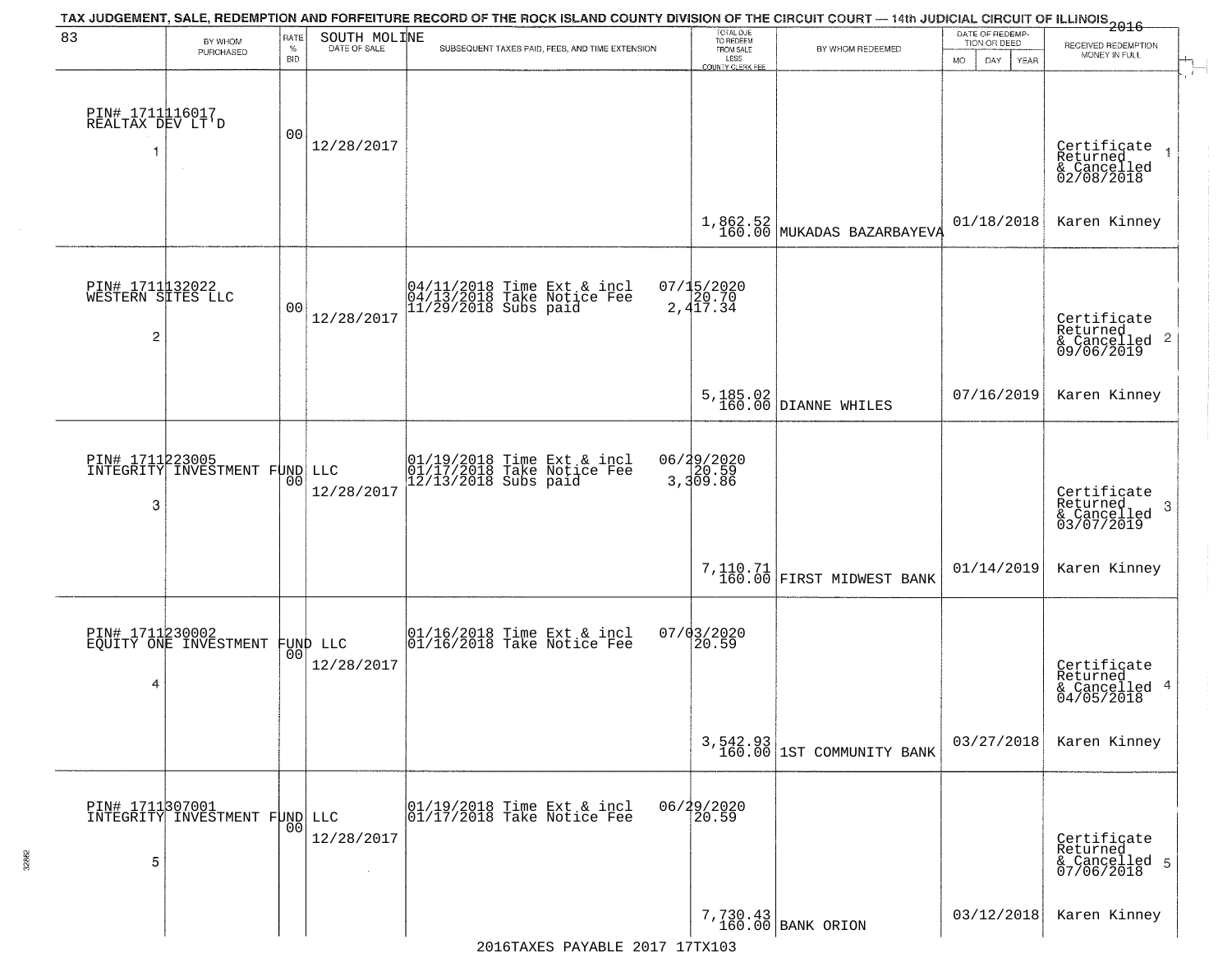| 2016     | INTEREST PAYMENT FUND |                                                                 | AMOUNT<br>FOR WHICH |                                        | <b>BACK TAX</b>           | BACK TAX             |                                     |                           |                                                       | TAX JUDGEMENT, SALE, REDEMPTION AND FORFEITURE RECORD OF THE ROCK ISLAND COUNTY DIVISION OF THE CIRCUIT COURT - 14th JUDIC<br>NAME AND ADDRESS<br>LEGAL DESCRIPTION |
|----------|-----------------------|-----------------------------------------------------------------|---------------------|----------------------------------------|---------------------------|----------------------|-------------------------------------|---------------------------|-------------------------------------------------------|---------------------------------------------------------------------------------------------------------------------------------------------------------------------|
|          | <b>INDEMNITY FUND</b> | $\begin{array}{c} \text{CERTIFICATE} \\ \text{NO.} \end{array}$ | <b>JUDGEMENT</b>    | TOTAL BACK<br>TAX PENALTY<br>AND COSTS | FORFEITED<br>INTEREST AND | FORFEITED<br>PENALTY | A-BACK TAX<br>FORFEITED<br>PRIOR TO |                           | SOUTH MOLINE                                          | TAXPAYER NO.<br>PARCEL NO.<br>TWP - CODE<br>ACRES                                                                                                                   |
|          | COST OF SALE          |                                                                 | IS ASKED            | ACCRUED                                | COST ACCRUED              | <b>ACCRUED</b>       | 2015                                | INT DUE                   | TAX DUE                                               | ASSESSED VALUATION FOR TAXES                                                                                                                                        |
|          |                       |                                                                 |                     |                                        |                           |                      |                                     | $1S$ T<br>2ND             | 1ST<br>2ND                                            | AXNIX EUGENE J TRST<br>3507_56TH STREET PL                                                                                                                          |
|          | 60.00<br>20.00        | 399                                                             |                     |                                        |                           |                      |                                     | 91.76                     | 1529.19 114.70<br>$\frac{1529.19}{1}$                 | 61265<br>MOLINE IL<br>LOT 19<br>HOMEWOOD TERRACE 1ST ADD                                                                                                            |
|          | 4.00                  |                                                                 |                     |                                        |                           |                      |                                     | 45.88<br>10.00            | 1529.19<br>TOTAL DUE-TAXES, INT. COST                 | $619-05-00$<br>07-05<br>12100<br>PIN# 1711307002                                                                                                                    |
| 4943.91  | 10.00                 |                                                                 | 4849.91             |                                        |                           |                      |                                     | 4,849.91                  |                                                       | 64,565                                                                                                                                                              |
|          | 60.00                 |                                                                 |                     |                                        |                           |                      |                                     | 3HD                       | <del>. 1</del> 7856.151874.88<br>17856.151339.20      | TIMBER KNOLL APT LLC<br>5216 SHERIDAN ST STE_130<br>DAVENPORT IA<br>52806<br>LOTS 1 THRU 4 OF TIMBER                                                                |
|          | 20.00                 | 400                                                             |                     |                                        |                           |                      |                                     |                           | 17856.151071.36<br>17856.15 535.68                    | KNOLL 2ND ADD                                                                                                                                                       |
|          | 4.00                  |                                                                 |                     |                                        |                           |                      |                                     | 10.00                     | PUBLICATION COST<br>TOTAL DUE-TAXES, INT. COST        | $647 - 35 - 00$<br>13745<br>$07 - 05$<br>PIN# 1711329002                                                                                                            |
| 76349.72 | 10.00                 |                                                                 | 76255.72            |                                        |                           |                      |                                     | 76, 255. 72<br>1ST        | 1ST                                                   | 753,917                                                                                                                                                             |
|          | 60.00                 |                                                                 |                     |                                        |                           |                      |                                     | 2ND<br>3RD                | 2ND<br>3 <sub>BD</sub>                                | UPADHYAY B/I<br>3559 56TH STREET PL<br>MOLINE IL<br>61265                                                                                                           |
|          | 20.00                 | 401                                                             |                     |                                        |                           |                      |                                     | 4TH<br>31.50              | 4TH<br>1050.05                                        | UNIT 10<br>CHATEAU BELAIR<br>CONDOMINIUM                                                                                                                            |
|          | 4.00                  |                                                                 |                     |                                        |                           |                      |                                     | 10.00                     | <b>PUBLICATION COST</b><br>TOTAL OUE-TAXES, INT. COST | $109 - 09 - 00$<br>07-05<br>$655 - 10$<br>PIN# 1711406010                                                                                                           |
| 1185.55  | 10.00                 |                                                                 | 1091.55             |                                        |                           |                      |                                     | 1,091.55                  |                                                       | 44,335                                                                                                                                                              |
|          | 60.00                 |                                                                 |                     |                                        |                           |                      |                                     | 5.46<br>3.90<br>3RD       | 51.99<br>2ND<br>51.99<br>3RD                          | BEAVER DEVELOPMENT IV INC<br>4270 TRANQUILITY CT<br>BETTENDORF IA<br>52722                                                                                          |
|          | 20.00                 | 402                                                             |                     |                                        |                           |                      |                                     | 3.12<br>1.56              | 51.99<br>4TH<br>51.99                                 | LOT 9 BEAVER WOODS FIRST<br>ADD SHT 31                                                                                                                              |
|          | 4.00                  |                                                                 |                     |                                        |                           |                      |                                     | 10.00                     | "UBLICA HUN CUS<br>TOTAL DUE-TAXES, INT. COST         | $660 - 42 - 00$<br>15036<br>.208<br>$07 - 05$<br>PIN# 1711415017                                                                                                    |
| 326.00   | 10.00                 |                                                                 | 232.00              |                                        |                           |                      |                                     | 232.00<br>1ST             |                                                       | 2,195                                                                                                                                                               |
|          | 60.00                 |                                                                 |                     |                                        |                           |                      |                                     | 84.98<br>2ND<br>60.70     | 809.60<br>2ND<br>809.60                               | HANSHAW HENRY J<br>4816 5TH ST<br>EAST MOLINE IL<br>61244                                                                                                           |
|          | 20.00                 | 403                                                             |                     |                                        |                           |                      |                                     | ann<br>48.56<br>$24.28^8$ | 3RD<br>809.60<br>4TH<br>809.60                        | LOT 1<br>HANSHAWS SUBD                                                                                                                                              |
|          | 4.00                  |                                                                 |                     |                                        |                           |                      |                                     | 10.00                     | PUBLICATION COST                                      | 538-02-00<br>07-03<br>8712<br>PIN# 1712103001                                                                                                                       |
| 3560.92  | 10.00                 |                                                                 | 3466.92             |                                        |                           |                      |                                     | 3,466.92                  | TOTAL DUE-TAXES, INT. COST                            | 36,387                                                                                                                                                              |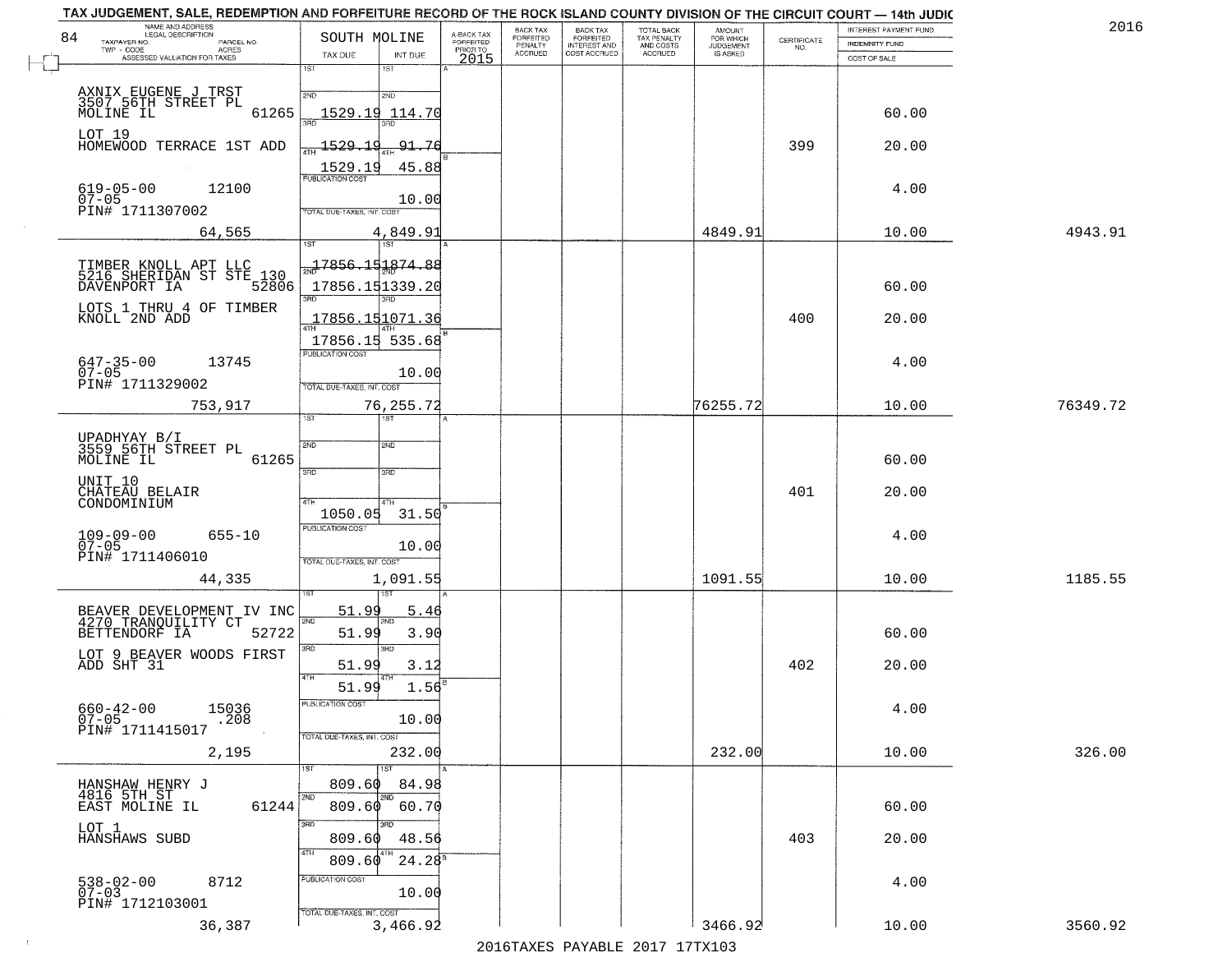|                                      |                                                   |                |                              | TAX JUDGEMENT, SALE, REDEMPTION AND FORFEITURE RECORD OF THE ROCK ISLAND COUNTY DIVISION OF THE CIRCUIT COURT — 14th JUDICIAL CIRCUIT OF ILLINOIS 2016 |                                                                 |                                                                                                               |                                 |                                                                          |
|--------------------------------------|---------------------------------------------------|----------------|------------------------------|--------------------------------------------------------------------------------------------------------------------------------------------------------|-----------------------------------------------------------------|---------------------------------------------------------------------------------------------------------------|---------------------------------|--------------------------------------------------------------------------|
| 84                                   | BY WHOM<br>PURCHASED                              | RATE<br>$\%$   | SOUTH MOLINE<br>DATE OF SALE | SUBSEQUENT TAXES PAID, FEES, AND TIME EXTENSION                                                                                                        | TOTAL DUE<br>TO REDEEM<br>FROM SALE                             | BY WHOM REDEEMED                                                                                              | DATE OF REDEMP-<br>TION OR DEED | RECEIVED REDEMPTION                                                      |
|                                      |                                                   | <b>BID</b>     |                              |                                                                                                                                                        | LESS<br><b>COUNTY CLERK FEE</b>                                 |                                                                                                               | DAY.<br><b>YEAR</b><br>MO.      | MONEY IN FULL<br>$\mathbf{r}$                                            |
| 1                                    | PIN# 1711307002<br>EQUITY ONE INVESTMENT          | 00             | FUND LLC<br>12/28/2017       | 01/16/2018 Time Ext & incl<br>01/16/2018 Take Notice Fee                                                                                               | $07/03/2020$<br>20.59                                           |                                                                                                               |                                 | Certificate<br>Returned<br>$\frac{6}{94/04/2018}$                        |
|                                      |                                                   |                |                              |                                                                                                                                                        |                                                                 | $\begin{array}{c cc} 4,964.50 & \text{EUGENE} & \text{J} & \text{ANIX} & \text{TRUST} \\ \end{array}$         | 02/08/2018                      | Karen Kinney                                                             |
| $\overline{c}$                       | PIN# 1711829002<br>EQUITY ONE INVESTMENT FUND LLC |                | 12/28/2017                   | 01/16/2018 Time Ext & incl<br>01/16/2018 Take Notice Fee<br>11/20/2018 Subs paid                                                                       | 07/03/2020<br>77,159.58                                         |                                                                                                               |                                 | Certificate<br>Returned<br>$\frac{1}{6}$ Cancelled 2<br>03/07/2019       |
|                                      |                                                   |                |                              |                                                                                                                                                        |                                                                 | 164,316.03<br>160.00 PEPPING BALK KINCAID ATTY                                                                |                                 | Karen Kinney                                                             |
| PIN# 1711406010<br>3                 | MS INVESTMENTS GROUP INC                          | 0 <sub>0</sub> | 12/28/2017                   | 01/24/2018 Time Ext & incl<br>02/02/2018 Take Notice Fee                                                                                               | 06/29/2020<br>20.70                                             |                                                                                                               |                                 | Certificate<br>Returned<br>$\boldsymbol{3}$<br>& Cancelled<br>07/11/2018 |
|                                      |                                                   |                |                              |                                                                                                                                                        |                                                                 | $\begin{array}{c c} 1,206.25 \\ 160.00 \end{array} \begin{array}{c c} \texttt{RAJENDRA DAHAL MD} \end{array}$ | 06/06/2018                      | Karen Kinney                                                             |
| PIN# 1711415017<br>RICO TRUSTEE<br>4 |                                                   | 18             | 12/28/2017                   | 03/01/2018 Time Ext & incl<br>03/01/2018 Take Notice Fee<br>11/16/2019 Subs paid<br>11/17/2018 Subs paid                                               | 08/07/2020<br>$\frac{26.70}{258.30}$<br>$\frac{258.30}{454.56}$ |                                                                                                               |                                 | Certificate<br>Returned<br>& Cancelled 4<br>02/05/2020                   |
|                                      |                                                   |                |                              |                                                                                                                                                        |                                                                 | $1,245.05$<br>160.00 BEAVER DEVELOPMENT IV INC                                                                |                                 | Karen Kinney                                                             |
| 5                                    | PIN# 1712103001<br>INTEGRITY INVESTMENT FUND LLC  | 00             | 12/28/2017                   | 01/19/2018 Time Ext & incl<br>01/17/2018 Take Notice Fee                                                                                               | 06/29/2020<br>20.59                                             |                                                                                                               |                                 | Certificate<br>Returned<br>& Cancelled 5<br>07/13/2018                   |
|                                      |                                                   |                |                              |                                                                                                                                                        |                                                                 | 3,581.51<br>160.00 HENRY/JULIA HANSHAW                                                                        | 06/26/2018                      | Karen Kinney                                                             |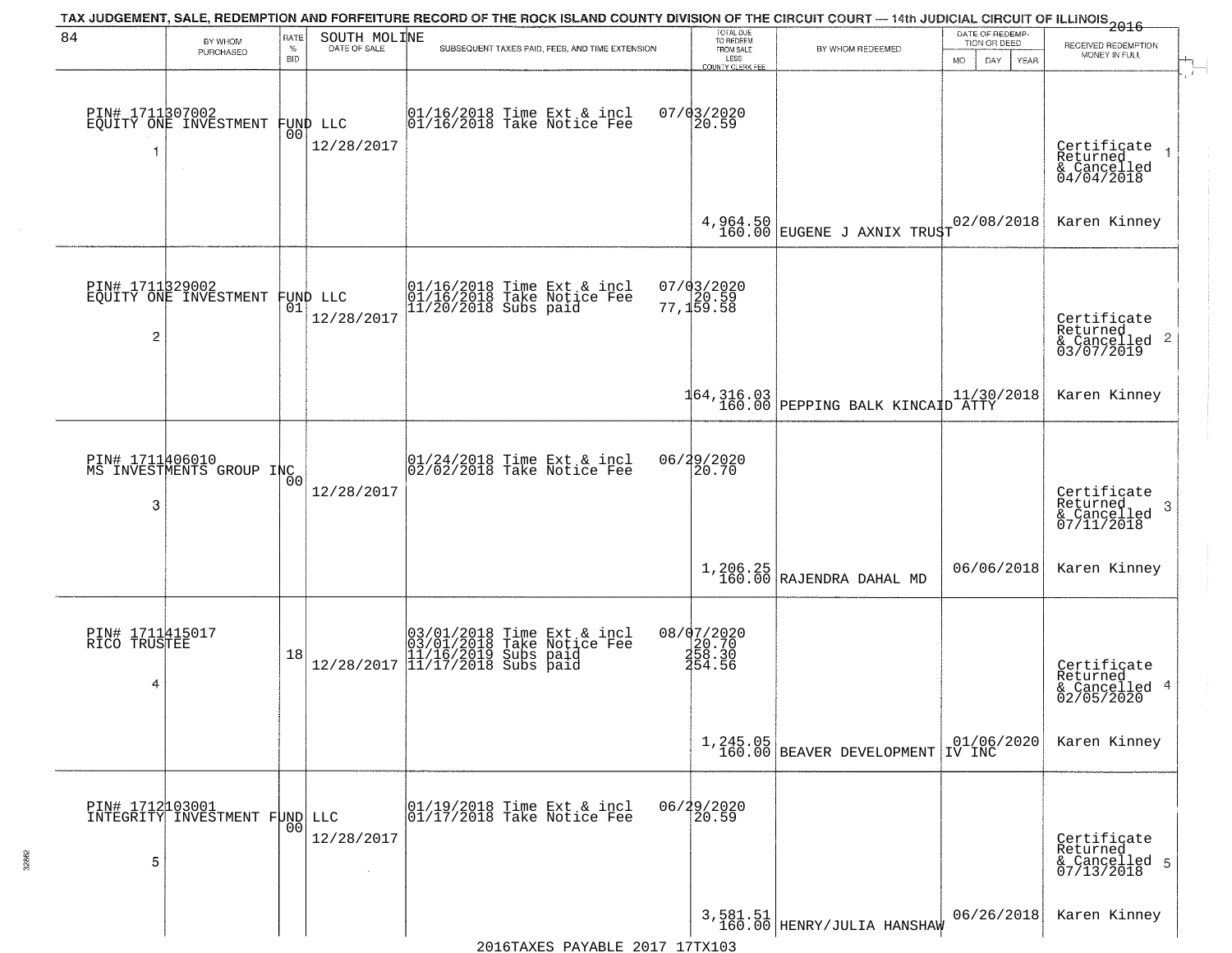| NAME AND ADDRESS<br>LEGAL DESCRIPTION                                  |                                                                                                                           |                                     | BACK TAX             | <b>BACK TAX</b>           |                                        | AMOUNT<br>FOR WHICH |                                                                 | INTEREST PAYMENT FUND | 2016    |
|------------------------------------------------------------------------|---------------------------------------------------------------------------------------------------------------------------|-------------------------------------|----------------------|---------------------------|----------------------------------------|---------------------|-----------------------------------------------------------------|-----------------------|---------|
| 85<br>TAXPAYER NO.<br>PARCEL NO.<br>ACRES                              | SOUTH MOLINE                                                                                                              | A-BACK TAX<br>FORFEITED<br>PRIOR TO | FORFEITED<br>PENALTY | FORFEITED<br>INTEREST AND | TOTAL BACK<br>TAX PENALTY<br>AND COSTS | <b>JUDGEMENT</b>    | $\begin{array}{c} \text{CERTIFICATE} \\ \text{NO.} \end{array}$ | <b>INDEMNITY FUND</b> |         |
| ASSESSED VALUATION FOR TAXES                                           | TAX DUE<br>INT DUE                                                                                                        | 2015                                | <b>ACCRUED</b>       | COST ACCRUED              | <b>ACCRUED</b>                         | IS ASKED            |                                                                 | COST OF SALE          |         |
| CURTNER JERRY JR<br>5001 44TH AVE<br>MOLINE IL                         | 1ST<br>18T<br><del>780.33<sub>2ND</sub> 81.90</del><br>2ND                                                                |                                     |                      |                           |                                        |                     |                                                                 |                       |         |
| 61265<br>LOT 76                                                        | 780.33<br><u>58.50</u>                                                                                                    |                                     |                      |                           |                                        |                     |                                                                 | 60.00                 |         |
| 2ND ADD TO HERITAGE SUBD                                               | 780.33<br>46.80<br>23.40<br>780.33                                                                                        |                                     |                      |                           |                                        |                     | 404                                                             | 20.00                 |         |
| $590 - 37 - 00$<br>07-05<br>10083<br>PIN# 1714105004                   | 10.00<br>TOTAL DUE-TAXES, INT. COST                                                                                       |                                     |                      |                           |                                        |                     |                                                                 | 4.00                  |         |
| 38,947                                                                 | 3,341.92                                                                                                                  |                                     |                      |                           |                                        | 3341.92             |                                                                 | 10.00                 | 3435.92 |
|                                                                        |                                                                                                                           |                                     |                      |                           |                                        |                     |                                                                 |                       |         |
| DOBEREINER CHRISTOPHER II<br>4913 45TH AVE<br>MOLINE IL<br>61265       | <del>903.30<sub>am</sub>94.85</del><br>$\overline{\phantom{a}}$ $\overline{\phantom{a}}$<br>903.30<br>67.75<br>3BD<br>3RD |                                     |                      |                           |                                        |                     |                                                                 | 60.00                 |         |
| LOT 162<br>2ND ADD TO HERITAGE SUBD                                    | 54.20<br><u>903.30</u><br>ৰাম                                                                                             |                                     |                      |                           |                                        |                     | 405                                                             | 20.00                 |         |
|                                                                        | 903.30<br>27.10<br>PUBLICATION COST                                                                                       |                                     |                      |                           |                                        |                     |                                                                 |                       |         |
| $591 - 23 - 00$<br>10169<br>$07 - 05$<br>PIN# 1714105029               | 10.00<br>TOTAL DUE-TAXES, INT. COST                                                                                       |                                     |                      |                           |                                        |                     |                                                                 | 4.00                  |         |
| 44,139                                                                 | 3,867.10<br>īst<br>1ST                                                                                                    |                                     |                      |                           |                                        | 3867.10             |                                                                 | 10.00                 | 3961.10 |
|                                                                        |                                                                                                                           |                                     |                      |                           |                                        |                     |                                                                 |                       |         |
| NORIN DARRIN M<br>5013 46TH AVENUE CT<br>MOLINE IL<br>61265            | 2ND<br>2ND                                                                                                                |                                     |                      |                           |                                        |                     |                                                                 | 60.00                 |         |
| LOT 122                                                                | 3RD<br>3RD                                                                                                                |                                     |                      |                           |                                        |                     |                                                                 |                       |         |
| 2ND ADD TO HERITAGE SUBD                                               | 767.02<br>46.04<br>4TH                                                                                                    |                                     |                      |                           |                                        |                     | 406                                                             | 20.00                 |         |
|                                                                        | 767.02<br>23.02<br><b>PUBLICATION COST</b>                                                                                |                                     |                      |                           |                                        |                     |                                                                 |                       |         |
| $590 - 83 - 00$<br>07-05<br>10129                                      | 10.00                                                                                                                     |                                     |                      |                           |                                        |                     |                                                                 | 4.00                  |         |
| PIN# 1714105088                                                        | TOTAL OUE-TAXES, INT. COST                                                                                                |                                     |                      |                           |                                        |                     |                                                                 |                       |         |
| 38,385                                                                 | 1,613.10                                                                                                                  |                                     |                      |                           |                                        | 1613.10             |                                                                 | 10.00                 | 1707.10 |
| SEDAM BRYAN K<br>1026 1ST AVE                                          |                                                                                                                           |                                     |                      |                           |                                        |                     |                                                                 |                       |         |
| SILVIS IL<br>61282                                                     | 2ND<br>'ND<br>616.58<br>46.25<br>3RD<br>m                                                                                 |                                     |                      |                           |                                        |                     |                                                                 | 60.00                 |         |
| LOT 400<br>HERITAGE PARK ADD                                           | 37.00<br>616.58<br>4TH                                                                                                    |                                     |                      |                           |                                        |                     | 407                                                             | 20.00                 |         |
|                                                                        | 616.58<br>18.50<br>PUBLICATION COST                                                                                       |                                     |                      |                           |                                        |                     |                                                                 |                       |         |
| $603 - 93 - 00$<br>11237<br>$07 - 05$<br>PIN# 1714303012<br>$\sim 100$ | 10.00<br>TOTAL DUE-TAXES, INT. COST                                                                                       |                                     |                      |                           |                                        |                     |                                                                 | 4.00                  |         |
| 42,979                                                                 | 1,961.49<br>1ST                                                                                                           |                                     |                      |                           |                                        | 1961.49             |                                                                 | 10.00                 | 2055.49 |
| BLANKENSHIP THOMAS M                                                   | 219.37<br>23.03                                                                                                           |                                     |                      |                           |                                        |                     |                                                                 |                       |         |
| 6112 51ST AVE<br>MOLINE IL<br>61265                                    | 2ND<br>2ND<br>219.37<br>16.45<br>3RD                                                                                      |                                     |                      |                           |                                        |                     |                                                                 | 60.00                 |         |
| LOT 15<br>COVEMAKERS 2ND SUBD                                          | 219.3<br>13.16<br>4TH                                                                                                     |                                     |                      |                           |                                        |                     | 408                                                             | 20.00                 |         |
| 7967                                                                   | $6.58^{8}$<br>219.3'<br>PUBLICATION COST                                                                                  |                                     |                      |                           |                                        |                     |                                                                 | 4.00                  |         |
| $503 - 18 - 00$<br>07-05<br>PIN# 1714403025                            | 10.00<br>TOTAL DUE-TAXES, INT. COST                                                                                       |                                     |                      |                           |                                        |                     |                                                                 |                       |         |
| 15,262                                                                 | 946.70                                                                                                                    |                                     |                      |                           |                                        | 946.70              |                                                                 | 10.00                 | 1040.70 |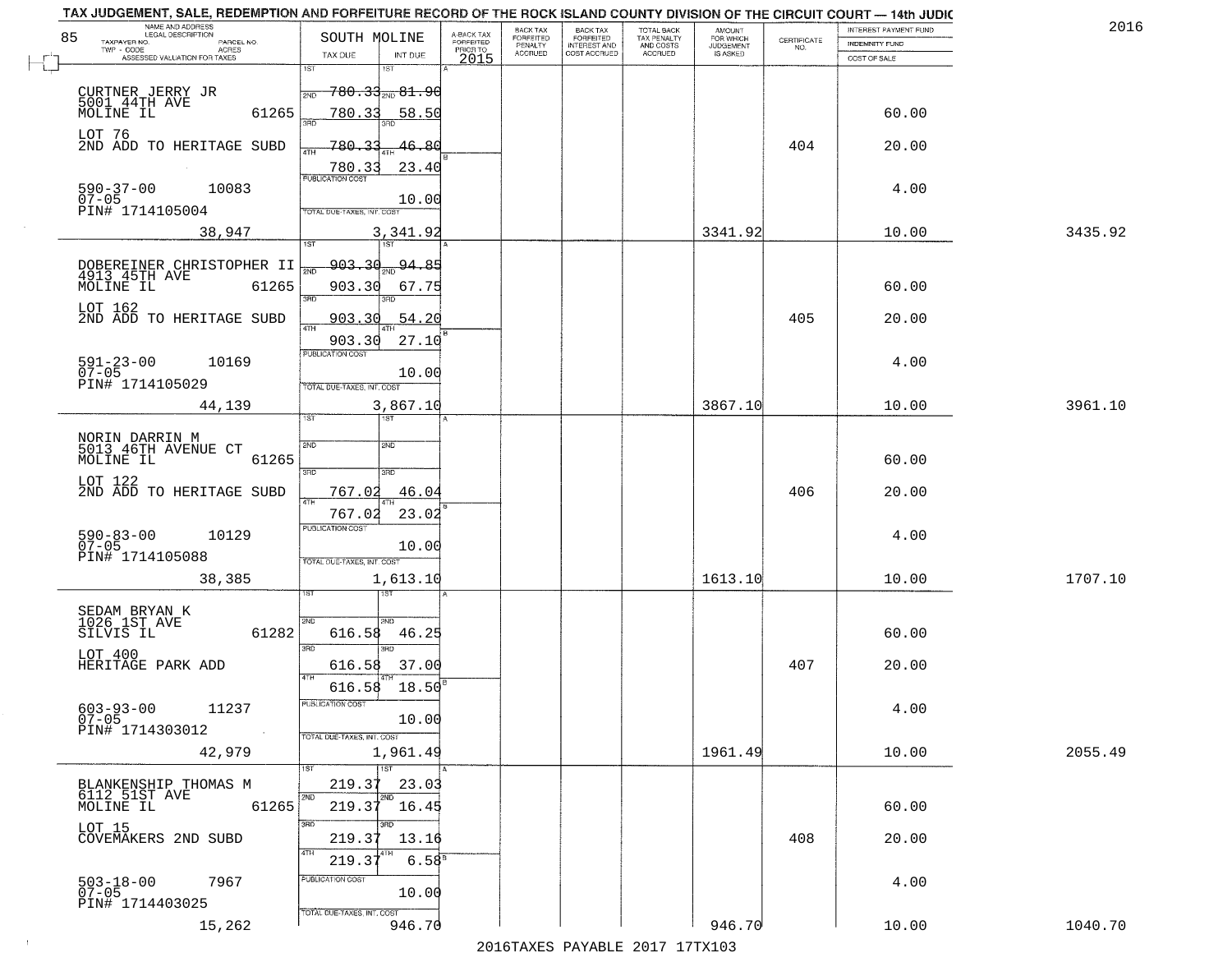| 85                                                    | BY WHOM<br>PURCHASED                             | <b>RATE</b><br>$\%$ | SOUTH MOLINE<br>DATE OF SALE | TAX JUDGEMENT, SALE, REDEMPTION AND FORFEITURE RECORD OF THE ROCK ISLAND COUNTY DIVISION OF THE CIRCUIT COURT — 14th JUDICIAL CIRCUIT OF ILLINOIS 2016<br>SUBSEQUENT TAXES PAID, FEES, AND TIME EXTENSION | TOTAL DUE<br>TO REDEEM<br>FROM SALE | BY WHOM REDEEMED                                                              | DATE OF REDEMP-<br>TION OR DEED | RECEIVED REDEMPTION                                                |
|-------------------------------------------------------|--------------------------------------------------|---------------------|------------------------------|-----------------------------------------------------------------------------------------------------------------------------------------------------------------------------------------------------------|-------------------------------------|-------------------------------------------------------------------------------|---------------------------------|--------------------------------------------------------------------|
|                                                       |                                                  | <b>BID</b>          |                              |                                                                                                                                                                                                           | LESS<br><b>COUNTY CLERK FEE</b>     |                                                                               | MO.<br>DAY.<br>YEAR             | MONEY IN FULL                                                      |
| 1                                                     | PIN# 1714105004<br>EQUITY ONE INVESTMENT         | 00 <sup>o</sup>     | FUND LLC<br>12/28/2017       | $01/16/2018$ Time Ext & incl<br>$01/16/2018$ Take Notice Fee                                                                                                                                              | $07/03/2020$<br>20.59               |                                                                               |                                 | Certificate<br>Returned<br>& Cancelled<br>03/09/2018               |
|                                                       |                                                  |                     |                              |                                                                                                                                                                                                           |                                     | $3,456.51$ CORELOGIC                                                          | 02/28/2018                      | Karen Kinney                                                       |
| PIN# 1714105029<br>REALTAX DEV LT'D<br>$\overline{c}$ |                                                  | 0 <sub>0</sub>      | 12/28/2017                   | 01/29/2018 Time Ext & incl<br>01/29/2018 Take Notice Fee                                                                                                                                                  | 06/28/2020<br>20.70                 |                                                                               |                                 | Certificate<br>Returned<br>$\frac{1}{6}$ Cancelled 2<br>01/06/2020 |
|                                                       |                                                  |                     |                              |                                                                                                                                                                                                           |                                     | 3,981.80<br>160.00 LEEANN DOBEREINER                                          | 11/08/2019                      | Karen Kinney                                                       |
| 3                                                     | PIN# 1714105088<br>INTEGRITY INVESTMENT FUND LLC | 00                  | 12/28/2017                   | 01/19/2018 Time Ext & incl<br>01/17/2018 Take Notice Fee                                                                                                                                                  | 06/29/2020<br>20.59                 |                                                                               |                                 | Certificate<br>Returned<br>3<br>& Cancelled<br>07/06/2018          |
|                                                       |                                                  |                     |                              |                                                                                                                                                                                                           |                                     | $\left[ \begin{array}{c} 1,727.69 \\ 160.00 \end{array} \right]$ DARRIN NORIN | 03/02/2018                      | Karen Kinney                                                       |
| 4                                                     | PIN# 1714303012<br>EQUITY ONE INVESTMENT         | 00 <sup>1</sup>     | FUND LLC<br>12/28/2017       | 01/16/2018 Time Ext & incl<br>01/16/2018 Take Notice Fee                                                                                                                                                  | 07/03/2020<br>20.59                 |                                                                               |                                 | Certificate<br>Returned<br>& Cancelled 4<br>07/13/2018             |
|                                                       |                                                  |                     |                              |                                                                                                                                                                                                           |                                     | 2,076.08<br>160.00 BRYAN K SEDAM SR                                           | 06/06/2018                      | Karen Kinney                                                       |
| PIN# 1714403025<br>REALTAX DEV LT'D<br>5              |                                                  | 0 <sub>0</sub>      | 12/28/2017                   | 01/29/2018 Time Ext & incl<br>01/29/2018 Take Notice Fee                                                                                                                                                  | 06/28/2020<br>20.70                 |                                                                               |                                 | Certificate<br>Returned<br>& Cancelled 5<br>06/21/2018             |
|                                                       |                                                  |                     |                              |                                                                                                                                                                                                           |                                     | $1,061.40$ THOMAS BLANKENSHIP                                                 | 05/03/2018                      | Karen Kinney                                                       |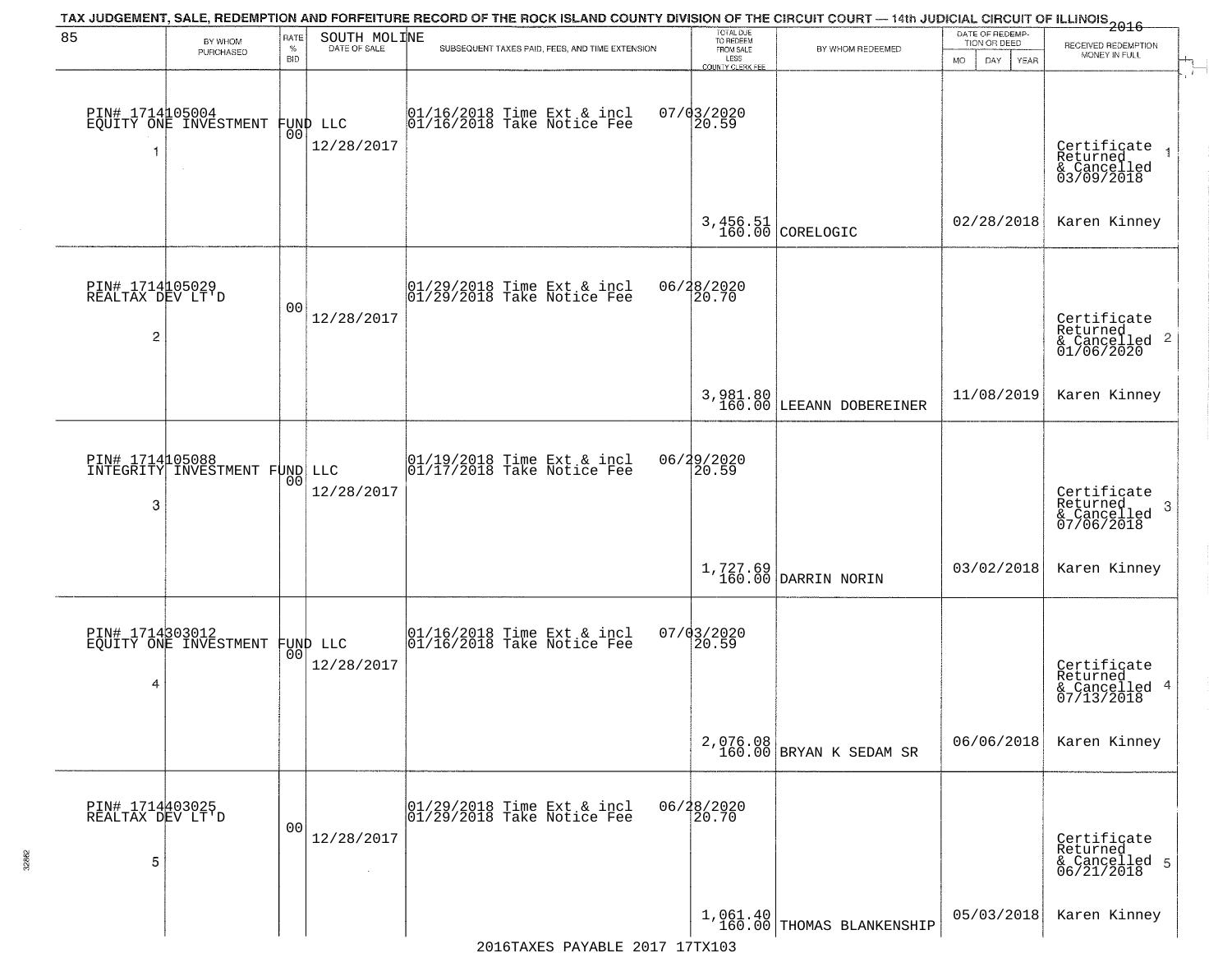|    | NAME AND ADDRESS<br>LEGAL DESCRIPTION         |                                        |                                     | BACK TAX             |                                       |                                        |                                  |                                                                 | INTEREST PAYMENT FUND | 2016    |
|----|-----------------------------------------------|----------------------------------------|-------------------------------------|----------------------|---------------------------------------|----------------------------------------|----------------------------------|-----------------------------------------------------------------|-----------------------|---------|
| 86 | TAXPAYER NO.<br>PARCEL NO.                    | SOUTH MOLINE                           | A-BACK TAX<br>FORFEITED<br>PRIOR TO | FORFEITED<br>PENALTY | BACK TAX<br>FORFEITED<br>INTEREST AND | TOTAL BACK<br>TAX PENALTY<br>AND COSTS | AMOUNT<br>FOR WHICH<br>JUDGEMENT | $\begin{array}{c} \text{CERTIFICATE} \\ \text{NO.} \end{array}$ | <b>INDEMNITY FUND</b> |         |
|    | ACRES<br>ASSESSED VALUATION FOR TAXES         | TAX DUE<br>INT DUE                     | 2015                                | <b>ACCRUED</b>       | COST ACCRUED                          | <b>ACCRUED</b>                         | IS ASKED                         |                                                                 | COST OF SALE          |         |
|    |                                               | $\overline{1ST}$<br>1ST                |                                     |                      |                                       |                                        |                                  |                                                                 |                       |         |
|    |                                               |                                        |                                     |                      |                                       |                                        |                                  |                                                                 |                       |         |
|    | VAN BRETT<br>PO BOX 185                       | 2ND<br>2ND                             | 1338.36                             |                      |                                       |                                        |                                  |                                                                 |                       |         |
|    | 61240<br>COAL VALLEY IL                       | 370<br>3RD                             |                                     | 90.36                |                                       |                                        |                                  |                                                                 | 60.00                 |         |
|    | LOT 14                                        |                                        |                                     |                      | 180.60                                |                                        |                                  |                                                                 |                       |         |
|    | COVEMAKERS 2ND SUB DIV                        | 4TH<br>4TH                             |                                     |                      |                                       | 1609.32                                |                                  | 409                                                             | 20.00                 |         |
|    |                                               |                                        |                                     |                      |                                       |                                        |                                  |                                                                 |                       |         |
|    |                                               | <b>PUBLICATION COST</b>                |                                     |                      |                                       |                                        |                                  |                                                                 |                       |         |
|    | $503 - 17 - 00$<br>07-05<br>7966              |                                        | 10.00                               |                      |                                       |                                        |                                  |                                                                 | 4.00                  |         |
|    | PIN# 1714403026                               | TOTAL DUE-TAXES, INT. COST             |                                     |                      |                                       |                                        |                                  |                                                                 |                       |         |
|    | 14,456                                        |                                        | 10.00                               |                      |                                       |                                        | 1619.32                          |                                                                 | 10.00                 | 1713.32 |
|    |                                               | <b>IST</b><br>1ST                      |                                     |                      |                                       |                                        |                                  |                                                                 |                       |         |
|    |                                               | 56.77                                  | 5.95                                |                      |                                       |                                        |                                  |                                                                 |                       |         |
|    | FRICK TYLER<br>4212 39TH ST<br>MOLINE IL      | <b>DND</b>                             |                                     |                      |                                       |                                        |                                  |                                                                 |                       |         |
|    | 61265                                         | 56.77<br>3RD                           | 4.25                                |                      |                                       |                                        |                                  |                                                                 | 60.00                 |         |
|    |                                               |                                        |                                     |                      |                                       |                                        |                                  |                                                                 |                       |         |
|    | SUPVR ASST MAP<br>LOT 159 SHEET 44            | 56.77                                  | 3.40                                |                      |                                       |                                        |                                  | 410                                                             | 20.00                 |         |
|    |                                               | 56.77                                  | 1.70                                |                      |                                       |                                        |                                  |                                                                 |                       |         |
|    |                                               | PUBLICATION COST                       |                                     |                      |                                       |                                        |                                  |                                                                 |                       |         |
|    | $068 - 09 - 96$<br>$336 - 39$<br>$07 - 05$    |                                        | 10.00                               |                      |                                       |                                        |                                  |                                                                 | 4.00                  |         |
|    | PIN# 1715102084                               | TOTAL DUE-TAXES, INT. COST             |                                     |                      |                                       |                                        |                                  |                                                                 |                       |         |
|    | 2,397                                         | 252.38                                 |                                     |                      |                                       |                                        | 252.38                           |                                                                 | 10.00                 | 346.38  |
|    |                                               | ST.<br>i ST                            |                                     |                      |                                       |                                        |                                  |                                                                 |                       |         |
|    |                                               | $-24 - 9$                              | <u>2.59</u>                         |                      |                                       |                                        |                                  |                                                                 |                       |         |
|    | BILEDDO JOSEPH F JR<br>4740 39TH ST           | 2ND<br>2ND                             |                                     |                      |                                       |                                        |                                  |                                                                 |                       |         |
|    | 61265<br>MOLINE IL                            | 24.91                                  | 1.85                                |                      |                                       |                                        |                                  |                                                                 | 60.00                 |         |
|    | SUPVR ASST MAP                                | 3BD<br>3RD                             |                                     |                      |                                       |                                        |                                  |                                                                 |                       |         |
|    | LOT 166 SHEET 44                              | 24.9<br><b>ATH</b><br>4TH              | 1.48                                |                      |                                       |                                        |                                  | 411                                                             | 20.00                 |         |
|    |                                               | 24.91                                  | .74                                 |                      |                                       |                                        |                                  |                                                                 |                       |         |
|    |                                               | <b>PUBLICATION COST</b>                |                                     |                      |                                       |                                        |                                  |                                                                 |                       |         |
|    | $068 - 10 - 50$<br>07-07<br>$336 - 66$        |                                        | 10.00                               |                      |                                       |                                        |                                  |                                                                 | 4.00                  |         |
|    | PIN# 1715102092                               | TOTAL OUE-TAXES, INT. COST             |                                     |                      |                                       |                                        |                                  |                                                                 |                       |         |
|    | 1,337                                         | 116.30                                 |                                     |                      |                                       |                                        | 116.30                           |                                                                 | 10.00                 | 210.30  |
|    |                                               | डिक                                    |                                     |                      |                                       |                                        |                                  |                                                                 |                       |         |
|    |                                               |                                        |                                     |                      |                                       |                                        |                                  |                                                                 |                       |         |
|    | LUBE STOP MIDWEST LLC<br>201 FRONT ST STE 200 | 2ND<br>2ND                             |                                     |                      |                                       |                                        |                                  |                                                                 |                       |         |
|    | BEREA OH<br>44017                             |                                        |                                     |                      |                                       |                                        |                                  |                                                                 | 60.00                 |         |
|    | LOT 2                                         | 3RD<br>3BD                             |                                     |                      |                                       |                                        |                                  |                                                                 |                       |         |
|    | ROCK RIVER PLAZA FOURTH<br>ADD SHT 45         |                                        |                                     |                      |                                       |                                        |                                  | 412                                                             | 20.00                 |         |
|    |                                               | 3499.67 105.00                         |                                     |                      |                                       |                                        |                                  |                                                                 |                       |         |
|    |                                               | <b>PUBLICATION COST</b>                |                                     |                      |                                       |                                        |                                  |                                                                 |                       |         |
|    | 659-24-00<br>07-06<br>14918<br>.359           | 10.00                                  |                                     |                      |                                       |                                        |                                  |                                                                 | 4.00                  |         |
|    | PIN# 1715203002                               | TOTAL DUE-TAXES, INT. COST             |                                     |                      |                                       |                                        |                                  |                                                                 |                       |         |
|    | 147,762                                       | 3,614.67                               |                                     |                      |                                       |                                        | 3614.67                          |                                                                 | 10.00                 | 3708.67 |
|    |                                               | $\overline{1}$ 1ST                     |                                     |                      |                                       |                                        |                                  |                                                                 |                       |         |
|    |                                               |                                        |                                     |                      |                                       |                                        |                                  |                                                                 |                       |         |
|    | CRISEL GERALDINE/JEFFERY<br>4922 36TH ST      | 331.32<br>2ND                          | 34.79                               |                      |                                       |                                        |                                  |                                                                 |                       |         |
|    | 61265<br>MOLINE IL                            | 331.32 24.85                           |                                     |                      |                                       |                                        |                                  |                                                                 | 60.00                 |         |
|    | LOTS 6 & 7                                    | 3RD                                    |                                     |                      |                                       |                                        |                                  |                                                                 |                       |         |
|    | MANFRED JOHNSONS 1ST ADD                      | 331.32                                 | 19.88                               |                      |                                       |                                        |                                  | 413                                                             | 20.00                 |         |
|    |                                               | 4TH<br>331.32                          | $9.94^8$                            |                      |                                       |                                        |                                  |                                                                 |                       |         |
|    |                                               |                                        |                                     |                      |                                       |                                        |                                  |                                                                 |                       |         |
|    | 9635                                          | PUBLICATION COST                       |                                     |                      |                                       |                                        |                                  |                                                                 | 4.00                  |         |
|    |                                               |                                        |                                     |                      |                                       |                                        |                                  |                                                                 |                       |         |
|    | $574 - 20 - 00$<br>07-07                      | 10.00                                  |                                     |                      |                                       |                                        |                                  |                                                                 |                       |         |
|    | PIN# 1715301006<br>23,785                     | TOTAL DUE-TAXES, INT. COST<br>1,424.74 |                                     |                      |                                       |                                        | 1424.74                          |                                                                 | 10.00                 | 1518.74 |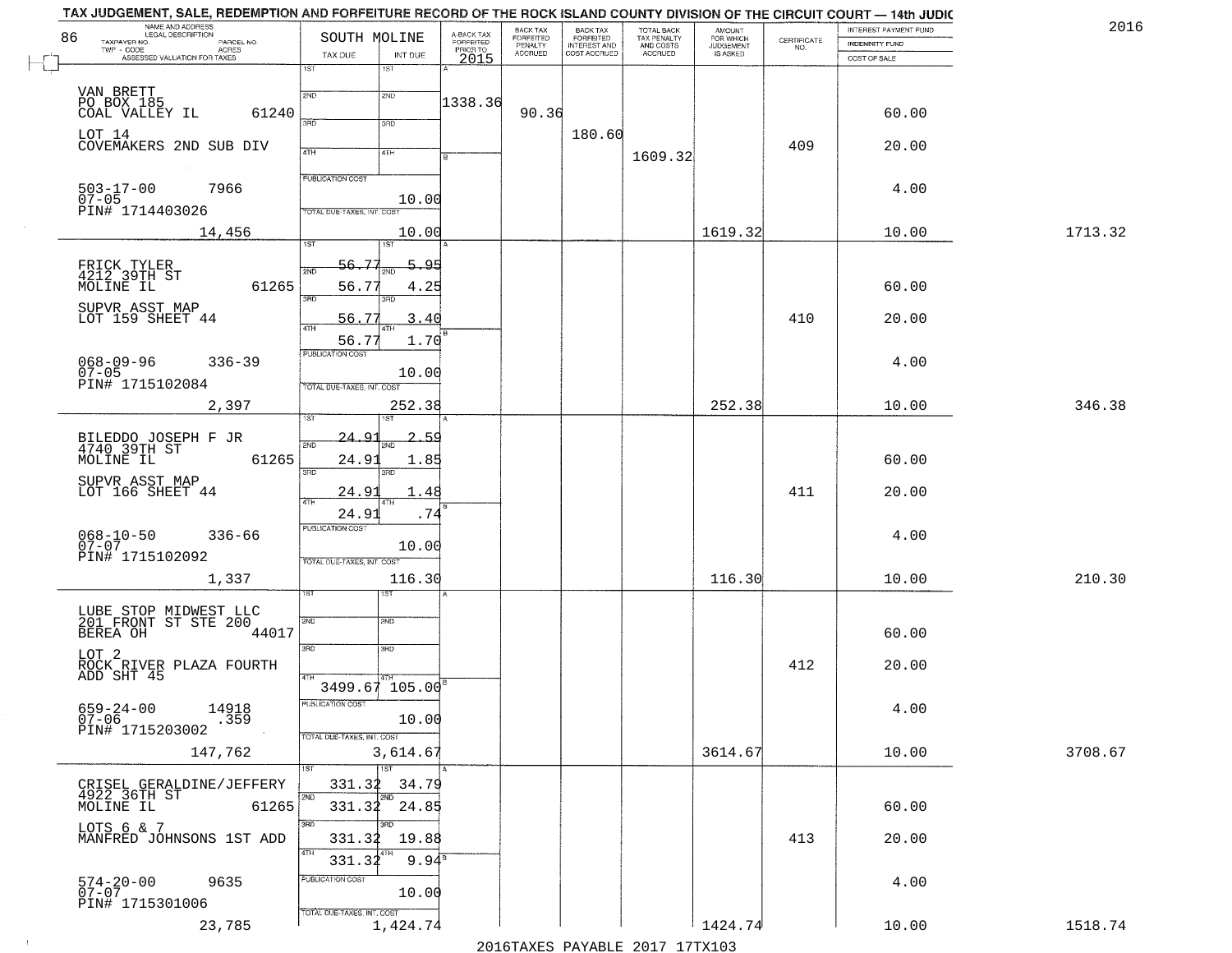| 86                                                | BY WHOM                                                    | RATE               | SOUTH MOLINE         | TAX JUDGEMENT, SALE, REDEMPTION AND FORFEITURE RECORD OF THE ROCK ISLAND COUNTY DIVISION OF THE CIRCUIT COURT — 14th JUDICIAL CIRCUIT OF ILLINOIS 2016 | TOTAL DUE<br>TO REDEEM                |                                                                     | DATE OF REDEMP-<br>TION OR DEED        | RECEIVED REDEMPTION                                                |
|---------------------------------------------------|------------------------------------------------------------|--------------------|----------------------|--------------------------------------------------------------------------------------------------------------------------------------------------------|---------------------------------------|---------------------------------------------------------------------|----------------------------------------|--------------------------------------------------------------------|
|                                                   | PURCHASED                                                  | $\%$<br><b>BID</b> | DATE OF SALE         | SUBSEQUENT TAXES PAID, FEES, AND TIME EXTENSION                                                                                                        | FROM SALE<br>LESS<br>COUNTY CLERK FEE | BY WHOM REDEEMED                                                    | MO.<br>DAY.<br>YEAR                    | MONEY IN FULL                                                      |
| -1                                                | PIN# 1714403026<br>INTEGRITY INVESTMENT FUND LLC<br>$\sim$ | 18                 | 12/28/2017           | 01/19/2018 Time Ext & incl<br>01/17/2018 Take Notice Fee                                                                                               | 06/29/2020<br>20.59                   |                                                                     |                                        | Certificate<br>Returned<br>& Cancelled<br>06/07/2019               |
|                                                   |                                                            |                    |                      |                                                                                                                                                        |                                       | 2,659.10 BETTY NEUMAN & MCMAHON AT 160.00 BETTY NEUMAN & MCMAHON AT |                                        | Karen Kinney                                                       |
| PIN# 1715102084<br>RICO TRUSTEE<br>$\overline{c}$ |                                                            | 18                 | 12/28/2017           | 03/01/2018 Time Ext & incl<br>03/01/2018 Take Notice Fee                                                                                               | 08/07/2020<br>20.70                   |                                                                     |                                        | Certificate<br>Returned<br>$\frac{1}{2}$ Cancelled 2<br>07/06/2018 |
|                                                   |                                                            |                    |                      |                                                                                                                                                        |                                       | 429.43<br>160.00 TYLER FRICK                                        | 04/23/2018                             | Karen Kinney                                                       |
| PIN# 1715102092<br>RICO TRUSTEE<br>3              |                                                            | 18                 | 12/28/2017           | 03/01/2018 Time Ext & incl<br>03/01/2018 Take Notice Fee                                                                                               | 08/07/2020<br>20.70                   |                                                                     |                                        | Certificate<br>Returned<br>3<br>& Cancelled<br>07/06/2018          |
|                                                   |                                                            |                    |                      |                                                                                                                                                        | 268.85<br>160.00                      | CAROL BILEDDO                                                       | 03/12/2018                             | Karen Kinney                                                       |
| 4                                                 | PIN# 1715203002<br>STEVE SODEMAN LIVING TRUST              | 00                 | 12/28/2017           | 01/16/2018 Time Ext & incl<br>01/16/2018 Take Notice Fee                                                                                               | 12/21/2020<br>⊺20.59                  |                                                                     |                                        | Certificate<br>Returned<br>& Cancelled 4<br>03/05/2018             |
|                                                   |                                                            |                    |                      |                                                                                                                                                        |                                       | $3,729.26$<br>160.00 GOLUB CAPITAL LLC                              | 02/14/2018                             | Karen Kinney                                                       |
| PIN# 1715301006<br>5                              | STEVE SODEMAN LIVING TRUST                                 | 0 <sub>0</sub>     | 12/28/2017<br>$\sim$ | 01/16/2018 Time Ext & incl<br>01/16/2018 Take Notice Fee                                                                                               | 12/21/2020<br>20.59                   |                                                                     |                                        | Certificate<br>Returned<br>& Cancelled 5<br>07/03/2018             |
|                                                   |                                                            |                    |                      | 2016TAXES PAYABLE 2017 17TX103                                                                                                                         |                                       | $1,539.33$<br>160.00 JEFFERY CRISEL 1 OF                            | $\left[ \frac{06}{9}\right]$ / 05/2018 | Karen Kinney                                                       |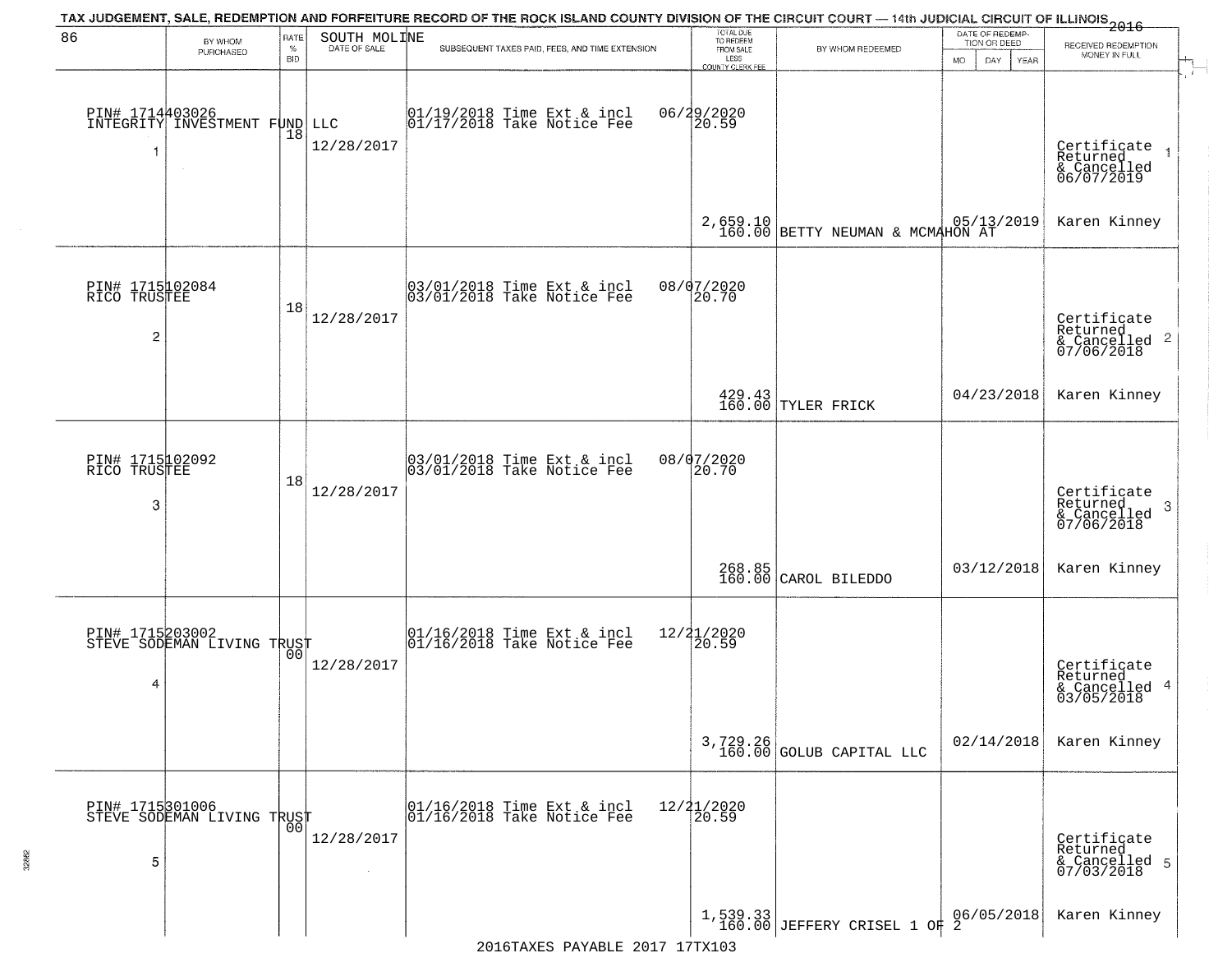| 2016    | INTEREST PAYMENT FUND |                                                                 | AMOUNT<br>FOR WHICH<br>JUDGEMENT | TOTAL BACK<br>TAX PENALTY<br>AND COSTS | <b>BACK TAX</b>           | BACK TAX             |                                     |                                                                                  | NAME AND ADDRESS<br>LEGAL DESCRIPTION                                       |
|---------|-----------------------|-----------------------------------------------------------------|----------------------------------|----------------------------------------|---------------------------|----------------------|-------------------------------------|----------------------------------------------------------------------------------|-----------------------------------------------------------------------------|
|         | <b>INDEMNITY FUND</b> | $\begin{array}{c} \text{CERTIFICATE} \\ \text{NO.} \end{array}$ |                                  |                                        | FORFEITED<br>INTEREST AND | FORFEITED<br>PENALTY | A-BACK TAX<br>FORFEITED<br>PRIOR TO | SOUTH MOLINE                                                                     | 87<br>TAXPAYER NO.<br>PARCEL NO.<br>ACRES                                   |
|         | COST OF SALE          |                                                                 | IS ASKED                         | <b>ACCRUED</b>                         | COST ACCRUED              | <b>ACCRUED</b>       | 2015                                | TAX DUE<br>INT DUE                                                               | ASSESSED VALUATION FOR TAXES                                                |
|         |                       |                                                                 |                                  |                                        |                           |                      |                                     | 1ST<br>18T<br><del>54․90աթ</del><br><del>5.74</del>                              | CRISEL GERALDINE/JEFFERY<br>4922 36TH ST<br>MOLINE IL 6126!                 |
|         | 60.00                 |                                                                 |                                  |                                        |                           |                      |                                     | 54.90<br>4.10<br>350<br>3BD                                                      | 61265<br>OUTLOT 1                                                           |
|         | 20.00                 | 414                                                             |                                  |                                        |                           |                      |                                     | 54.90<br>-28<br>54.90<br>1.64<br><b>PUBLICATION COST</b>                         | MANFRED JOHNSONS 1ST ADD                                                    |
|         | 4.00                  |                                                                 |                                  |                                        |                           |                      |                                     | 10.00<br>TOTAL DUE-TAXES, INT. COST                                              | 574-22-00<br>07-07<br>9637<br>PIN# 1715301007                               |
| 338.36  | 10.00                 |                                                                 | 244.36                           |                                        |                           |                      |                                     | 244.36                                                                           | 2,947                                                                       |
|         | 60.00                 |                                                                 |                                  |                                        |                           |                      |                                     | 477.57<br>$\frac{50.12}{200}$<br>477.57<br>35.80<br>3BD<br>3RD                   | 61265                                                                       |
|         | 20.00                 | 415                                                             |                                  |                                        |                           |                      |                                     | 477.57<br>28.64<br>$\overline{47H}$<br>477.57<br>14.32                           | LOT 15<br>COBBS 3RD SUB DIV                                                 |
|         | 4.00                  |                                                                 |                                  |                                        |                           |                      |                                     | PUBLICATION COST<br>10.00<br>TOTAL DUE-TAXES, INT. COST                          | $511 - 14 - 00$<br>8114<br>$07 - 07$<br>PIN# 1715404001                     |
| 2143.16 | 10.00                 |                                                                 | 2049.16                          |                                        |                           |                      |                                     | 2,049.16<br>isT<br>187                                                           | 31,636                                                                      |
|         | 60.00                 |                                                                 |                                  |                                        |                           |                      |                                     | 163.97<br>17.<br>2ND<br>163.97<br>12.30                                          | DOWNS JOHN F<br>4316 7TH ST<br>MOLINE IL<br>61265                           |
|         | 20.00                 | 416                                                             |                                  |                                        |                           |                      |                                     | 3BD<br>3RD<br>163.97<br>9.8<br>4TH                                               | LOT 9<br>VAN ACKERS 1ST ADD                                                 |
|         | 4.00                  |                                                                 |                                  |                                        |                           |                      |                                     | 163.9'<br>4.92<br><b>PUBLICATION COST</b><br>10.00<br>TOTAL OUE-TAXES, INT. COST | 624-07-00<br>07-07<br>12369<br>PIN# 1717104010                              |
| 804.16  | 10.00                 |                                                                 | 710.16                           |                                        |                           |                      |                                     | 710.16                                                                           | 14,802                                                                      |
|         | 60.00                 |                                                                 |                                  |                                        |                           |                      |                                     | 929.74<br>97.65<br>2ND<br>929.74<br>69.75<br>3 <sub>BD</sub><br><b>IRD</b>       | BEYER TIMMY G<br>744 43RD AVENUE DR<br>MOLINE IL<br>61265                   |
|         | 20.00                 | 417                                                             |                                  |                                        |                           |                      |                                     | 929.74<br>55.80<br>4TH<br>929.74<br>27.90                                        | LOT 1<br>BEYER SUBD                                                         |
|         | 4.00                  |                                                                 |                                  |                                        |                           |                      |                                     | -usuca i un cus-<br>10.00<br>TOTAL DUE-TAXES, INT. COST                          | $648 - 74 - 00$<br>13874<br>$07 - 05$<br>PIN# 1717109001<br><b>Contract</b> |
| 4074.06 | 10.00                 |                                                                 | 3980.06                          |                                        |                           |                      |                                     | 3,980.06<br>1ST                                                                  | 45,255                                                                      |
|         | 60.00                 |                                                                 |                                  |                                        |                           |                      |                                     | 422.90<br>44.38<br>2ND<br>2ND<br>422.90 31.70                                    | CORNELIUS DIANE C<br>3624 38TH ST APT 8<br>61201<br>ROCK ISLAND IL          |
|         | 20.00                 | 418                                                             |                                  |                                        |                           |                      |                                     | 3RD<br>3BD<br>422.90<br>25.36<br>4TH<br>422.90<br>$12.68^s$                      | LOT 8<br>PARKBROOK LANE ADD                                                 |
|         | 4.00                  |                                                                 |                                  |                                        |                           |                      |                                     | PUBLICATION COST<br>10.00                                                        | 589-94-00<br>07-07<br>10040<br>PIN# 1717110008                              |
| 1909.72 | 10.00                 |                                                                 | 1815.72                          |                                        |                           |                      |                                     | TOTAL DUE-TAXES, INT. COST<br>1,815.72                                           | 28,701                                                                      |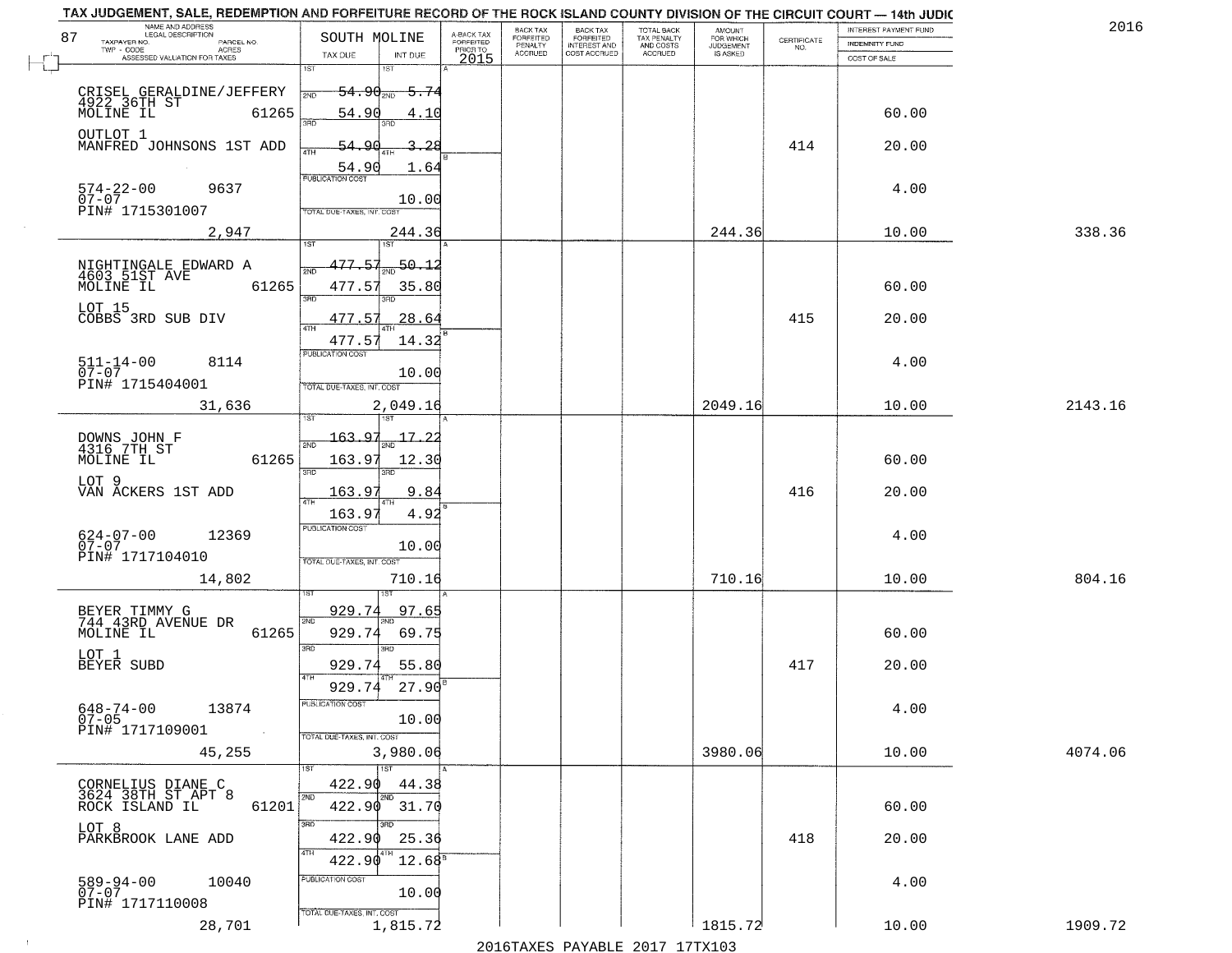| 87                                                    | BY WHOM                                                 | <b>RATE</b>        | SOUTH MOLINE | TAX JUDGEMENT, SALE, REDEMPTION AND FORFEITURE RECORD OF THE ROCK ISLAND COUNTY DIVISION OF THE CIRCUIT COURT — 14th JUDICIAL CIRCUIT OF ILLINOIS 2016 | TOTAL DUE<br>TO REDEEM                       |                                              | DATE OF REDEMP-<br>TION OR DEED | RECEIVED REDEMPTION                                                   |  |
|-------------------------------------------------------|---------------------------------------------------------|--------------------|--------------|--------------------------------------------------------------------------------------------------------------------------------------------------------|----------------------------------------------|----------------------------------------------|---------------------------------|-----------------------------------------------------------------------|--|
|                                                       | PURCHASED                                               | $\%$<br><b>BID</b> | DATE OF SALE | SUBSEQUENT TAXES PAID, FEES, AND TIME EXTENSION                                                                                                        | FROM SALE<br>LESS<br><b>COUNTY CLERK FEE</b> | BY WHOM REDEEMED                             | MO.<br>DAY.<br>YEAR             | MONEY IN FULL                                                         |  |
| 1                                                     | PIN# 1715301007<br>STEVE SODEMAN LIVING TRUST<br>$\sim$ |                    | 12/28/2017   | $ 01/16/2018$ Time Ext & incl<br>$ 01/16/2018$ Take Notice Fee                                                                                         | 12/21/2020<br>20.59                          |                                              |                                 | Certificate<br>Returned<br>& Cancelled<br>07/03/2018                  |  |
|                                                       |                                                         |                    |              |                                                                                                                                                        |                                              | 419.85<br>160.00 JEFFERY CRISEL              | 06/05/2018                      | Karen Kinney                                                          |  |
| PIN# 1715404001<br>REALTAX DEV LT'D<br>$\overline{c}$ |                                                         | 0 <sub>0</sub>     | 12/28/2017   | 01/29/2018 Time Ext & incl<br>01/29/2018 Take Notice Fee                                                                                               | 06/28/2020<br>20.70                          |                                              |                                 | Certificate<br>Returned<br>& Cancelled 2<br>07/06/2018                |  |
|                                                       |                                                         |                    |              |                                                                                                                                                        |                                              | 2, 163.86<br>160.00 JAY NIGHTINGALE          | 03/05/2018                      | Karen Kinney                                                          |  |
| PIN# 1717104010<br>JICTB, INC<br>3                    |                                                         | 01                 | 12/28/2017   |                                                                                                                                                        |                                              |                                              |                                 | Certificate<br>Returned<br>3<br>$\frac{1}{2}$ Cancelled<br>04/04/2018 |  |
|                                                       |                                                         |                    |              |                                                                                                                                                        |                                              | 812.20<br>160.00 JOHN DOWNS                  | 01/10/2018                      | Karen Kinney                                                          |  |
| 4                                                     | PIN# 1717109001<br>INTEGRITY INVESTMENT FUND LLC        | 0 <sub>0</sub>     | 12/28/2017   | 01/19/2018 Time Ext & incl<br>01/17/2018 Take Notice Fee                                                                                               | 06/29/2020<br>20.59                          |                                              |                                 | Certificate<br>Returned<br>& Cancelled 4<br>03/09/2018                |  |
|                                                       |                                                         |                    |              |                                                                                                                                                        |                                              | 4,094.65<br>160.00 IH MISSISSIPPI VALLEY CRE |                                 | Karen Kinney                                                          |  |
| PIN# 1717110008<br>REALTAX DEV LT'D<br>5              |                                                         | 0 <sub>0</sub>     | 12/28/2017   | 01/29/2018 Time Ext & incl<br>01/29/2018 Take Notice Fee                                                                                               | 06/28/2020<br>20.70                          |                                              |                                 | Certificate<br>Returned<br>& Cancelled 5<br>07/06/2018                |  |
|                                                       |                                                         |                    |              |                                                                                                                                                        |                                              | $1,930.42$ CHRISTINA M MARBERRY              | 03/08/2018                      | Karen Kinney                                                          |  |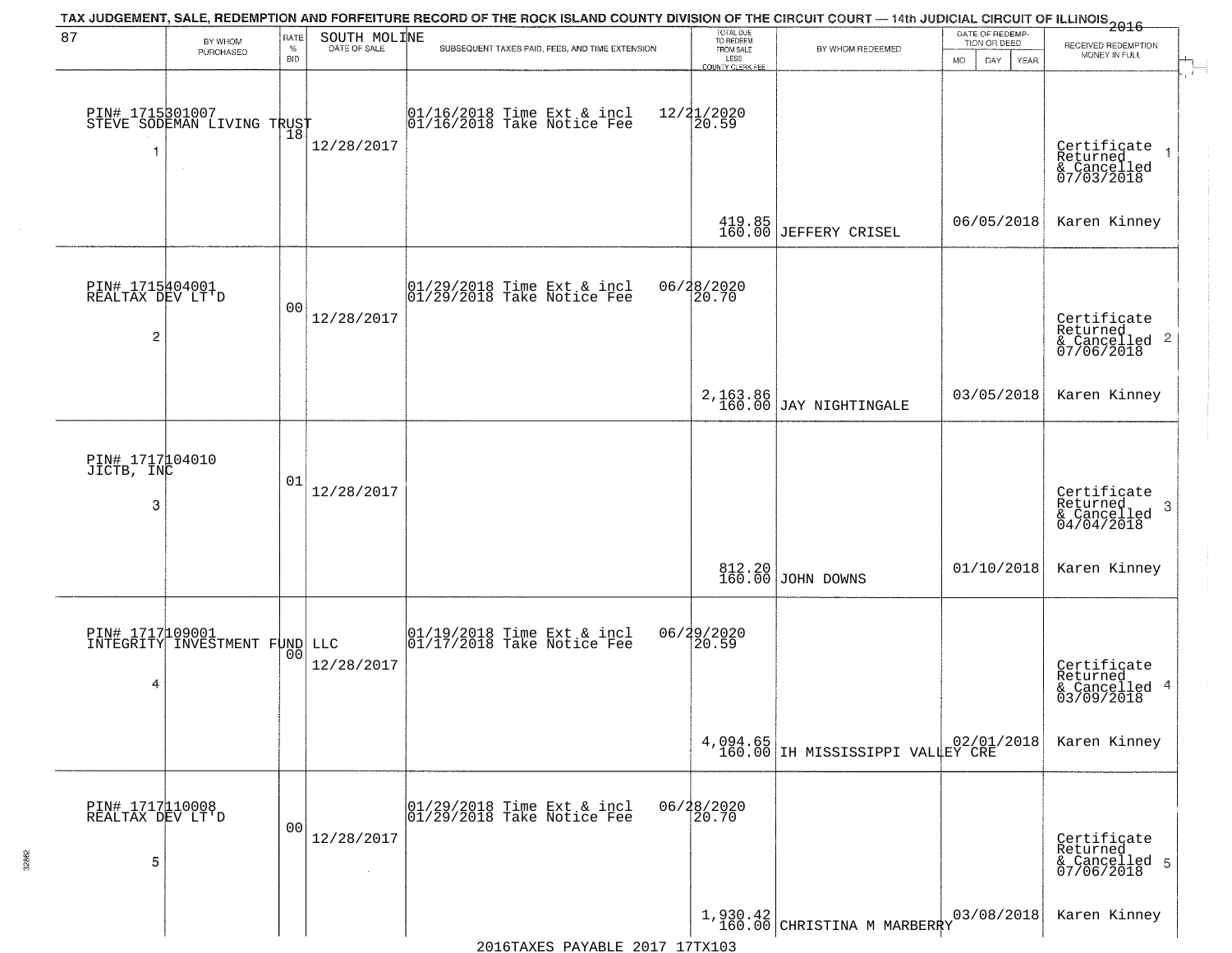|    | NAME AND ADDRESS<br>LEGAL DESCRIPTION                                |                                                                       |                                     | BACK TAX             | <b>BACK TAX</b>           | TOTAL BACK<br>TAX PENALTY<br>AND COSTS | AMOUNT<br>FOR WHICH |                                                                 | INTEREST PAYMENT FUND | 2016     |
|----|----------------------------------------------------------------------|-----------------------------------------------------------------------|-------------------------------------|----------------------|---------------------------|----------------------------------------|---------------------|-----------------------------------------------------------------|-----------------------|----------|
| 88 | TAXPAYER NO.<br>PARCEL NO.<br>ACRES                                  | SOUTH MOLINE                                                          | A-BACK TAX<br>FORFEITED<br>PRIOR TO | FORFEITED<br>PENALTY | FORFEITED<br>INTEREST AND |                                        | <b>JUDGEMENT</b>    | $\begin{array}{c} \text{CERTIFICATE} \\ \text{NO.} \end{array}$ | <b>INDEMNITY FUND</b> |          |
|    | ASSESSED VALUATION FOR TAXES                                         | TAX DUE<br>INT DUE                                                    | 2015                                | <b>ACCRUED</b>       | COST ACCRUED              | <b>ACCRUED</b>                         | IS ASKED            |                                                                 | COST OF SALE          |          |
|    | GODWIN H EUGENE ESTATE<br>3880 153RD ST<br>BLUE GRASS IA 52          | 1ST<br>18T<br>529.66 <sub>210</sub> 55.58<br>2ND                      |                                     |                      |                           |                                        |                     |                                                                 |                       |          |
|    | 52726<br>LOT 18<br>PARKBROOK LANE ADD                                | 529.66<br>39.70<br><u>529.66</u><br><u>31.76</u>                      |                                     |                      |                           |                                        |                     | 419                                                             | 60.00<br>20.00        |          |
|    |                                                                      | 15.88<br>529.66                                                       |                                     |                      |                           |                                        |                     |                                                                 |                       |          |
|    | $590 - 04 - 00$<br>10050<br>$07 - 07$<br>PIN# 1717110027             | 10.00<br>TOTAL DUE-TAXES, INT. COST                                   |                                     |                      |                           |                                        |                     |                                                                 | 4.00                  |          |
|    | 28,432                                                               | 2,271.56                                                              |                                     |                      |                           |                                        | 2271.56             |                                                                 | 10.00                 | 2365.56  |
|    | GODWIN H EUGENE ESTATE<br>3880 153RD ST<br>BLUE GRASS IA 52<br>52726 | $\frac{45.29}{200}$<br><u>431.19</u><br>431.19<br>32.35<br>3RD<br>3RD |                                     |                      |                           |                                        |                     |                                                                 | 60.00                 |          |
|    | LOT 19<br>PARKBROOK LANE ADD                                         | 25.88<br><u>431.19</u><br>$\overline{47H}$<br>12.94<br>431.19         |                                     |                      |                           |                                        |                     | 420                                                             | 20.00                 |          |
|    | $590 - 05 - 00$<br>10051<br>$07 - 07$<br>PIN# 1717110028             | PUBLICATION COST<br>10.00<br>TOTAL DUE-TAXES, INT. COST               |                                     |                      |                           |                                        |                     |                                                                 | 4.00                  |          |
|    | 23,146                                                               | 1,851.22<br>TST<br>1ST                                                |                                     |                      |                           |                                        | 1851.22             |                                                                 | 10.00                 | 1945.22  |
|    | SNH AL PROPERTIES LLC<br>PO BOX 3075<br>MCKINNEY TX<br>75070         | 2ND<br>2ND<br>3RD<br>3RD                                              |                                     |                      |                           |                                        |                     |                                                                 | 60.00                 |          |
|    | OUTLOT A<br>ARBOR VILLAGE ADDITION<br>SHT 51                         | 223.80<br>13.4<br>ATH<br>223.80<br>6.72                               |                                     |                      |                           |                                        |                     | 421                                                             | 20.00                 |          |
|    | 658-62-00<br>07-05<br>14856<br>1.095<br>PIN# 1717113022              | <b>PUBLICATION COST</b><br>10.00<br>TOTAL OUE-TAXES, INT. COST        |                                     |                      |                           |                                        |                     |                                                                 | 4.00                  |          |
|    | 9,449                                                                | 477.76                                                                |                                     |                      |                           |                                        | 477.76              |                                                                 | 10.00                 | 571.76   |
|    | SNH AL PROPERTIES LLC<br>PO BOX 3075<br>MCKINNEY TX<br>75070         | 2ND<br>2ND<br>3RD<br>3HD                                              |                                     |                      |                           |                                        |                     |                                                                 | 60.00                 |          |
|    | LOT 1<br>ARBOR VILLAGE ADDITION<br>SHT 51                            | 39161.732349.72<br>39161.731174.86                                    |                                     |                      |                           |                                        |                     | 422                                                             | 20.00                 |          |
|    | $658 - 63 - 00$<br>14857<br>$07 - 05$<br>3.004<br>PIN# 1717113023    | -usuca i un cus-<br>10.00<br>TOTAL DUE-TAXES, INT. COST               |                                     |                      |                           |                                        |                     |                                                                 | 4.00                  |          |
|    | 1,653,475                                                            | 81,858.04<br>1ST                                                      |                                     |                      |                           |                                        | 81858.04            |                                                                 | 10.00                 | 81952.04 |
|    | LAWSON GILBERT E/BETTY J<br>4103 14TH ST<br>MOLINE IL<br>61265       | 22.78<br>2.38<br>2ND<br>2ND<br>22.78<br>1.70                          |                                     |                      |                           |                                        |                     |                                                                 | 60.00                 |          |
|    | SUPVR ASST MAP<br>LOT 244 SHEET 52                                   | 3RD<br>3RD<br>22.78<br>1.36<br>4TH<br>22.78<br>.68 <sup>8</sup>       |                                     |                      |                           |                                        |                     | 423                                                             | 20.00                 |          |
|    | $074 - 15 - 00$<br>$377 - 24$<br>$07-07$<br>PIN# 1717200036          | PUBLICATION COST<br>10.00<br>TOTAL DUE-TAXES, INT. COST               |                                     |                      |                           |                                        |                     |                                                                 | 4.00                  |          |
|    | 1,223                                                                | 107.24                                                                |                                     |                      |                           |                                        | 107.24              |                                                                 | 10.00                 | 201.24   |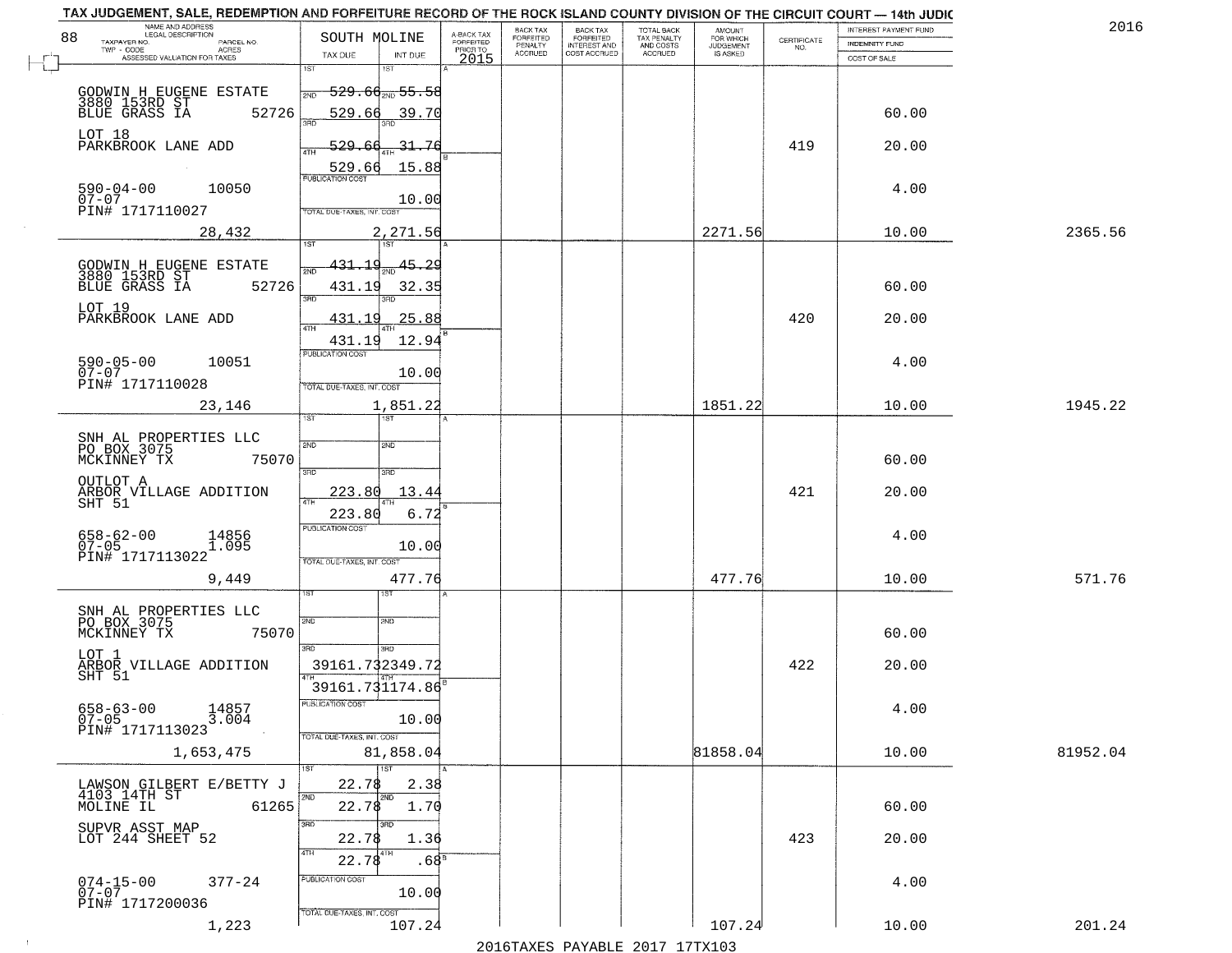| TAX JUDGEMENT, SALE, REDEMPTION AND FORFEITURE RECORD OF THE ROCK ISLAND COUNTY DIVISION OF THE CIRCUIT COURT — 14th JUDICIAL CIRCUIT OF ILLINOIS 2016<br>88<br>SOUTH MOLINE<br>RATE<br>BY WHOM |                                                  |                    |                   |                                                                                                                                                                                                                                                       | TOTAL DUE<br>TO REDEEM                       |                                      | DATE OF REDEMP-<br>TION OR DEED |                                                                        |
|-------------------------------------------------------------------------------------------------------------------------------------------------------------------------------------------------|--------------------------------------------------|--------------------|-------------------|-------------------------------------------------------------------------------------------------------------------------------------------------------------------------------------------------------------------------------------------------------|----------------------------------------------|--------------------------------------|---------------------------------|------------------------------------------------------------------------|
|                                                                                                                                                                                                 | PURCHASED                                        | $\%$<br><b>BID</b> | DATE OF SALE      | SUBSEQUENT TAXES PAID, FEES, AND TIME EXTENSION                                                                                                                                                                                                       | FROM SALE<br>LESS<br><b>COUNTY CLERK FEE</b> | BY WHOM REDEEMED                     | <b>MO</b><br>DAY<br><b>YEAR</b> | RECEIVED REDEMPTION<br>MONEY IN FULL                                   |
| PIN# 1717110027<br>REALTAX DEV LT'D<br>-1                                                                                                                                                       |                                                  | 00                 | 12/28/2017        | $ 01/29/2018$ Time Ext & incl<br>$ 01/29/2018$ Take Notice Fee                                                                                                                                                                                        | 06/28/2020<br>20.70                          |                                      |                                 | Certificate<br>Returned<br>$\overline{1}$<br>& Cancelled<br>07/06/2018 |
|                                                                                                                                                                                                 |                                                  |                    |                   |                                                                                                                                                                                                                                                       |                                              | 2,386.26<br>160.00 JOHN GODWIN       | 04/20/2018                      | Karen Kinney                                                           |
| $\overline{c}$                                                                                                                                                                                  | PIN# 1717110028<br>INTEGRITY INVESTMENT FUND     | 00                 | LLC<br>12/28/2017 | 01/19/2018 Time Ext & incl<br>01/17/2018 Take Notice Fee                                                                                                                                                                                              | 06/29/2020<br>20.59                          |                                      |                                 | Certificate<br>Returned<br>$\overline{2}$<br>& Cancelled<br>07/06/2018 |
|                                                                                                                                                                                                 |                                                  |                    |                   |                                                                                                                                                                                                                                                       | 1,965.81<br>160.00                           | JOHN GODWIN                          | 04/20/2018                      | Karen Kinney                                                           |
| 3                                                                                                                                                                                               | PIN# 1717113022<br>INTEGRITY INVESTMENT FUND LLC | 00                 | 12/28/2017        | 01/19/2018 Time Ext & incl<br>01/17/2018 Take Notice Fee                                                                                                                                                                                              | 12/30/2019<br>20.59                          |                                      |                                 | Certificate<br>Returned<br>3<br>$\frac{2}{2}$ Cancelled<br>02/12/2018  |
|                                                                                                                                                                                                 |                                                  |                    |                   |                                                                                                                                                                                                                                                       |                                              | 592.35<br>160.00 WELLS FARGO BANK    | 01/26/2018                      | Karen Kinney                                                           |
| 4                                                                                                                                                                                               | PIN# 1717113023<br>INTEGRITY INVESTMENT FUND LLC | 00                 | 12/28/2017        | 01/19/2018 Time Ext & incl<br>01/17/2018 Take Notice Fee                                                                                                                                                                                              | 12/30/2019<br>$\left[20.59\right]$           |                                      |                                 | Certificate<br>Returned<br>4<br>& Cancelled<br>02/12/2018              |
|                                                                                                                                                                                                 |                                                  |                    |                   |                                                                                                                                                                                                                                                       |                                              | 81,972.63<br>160.00 WELLS FARGO BANK | 01/26/2018                      | Karen Kinney                                                           |
| PIN# 1717200036<br>RICO TRUSTEE<br>5                                                                                                                                                            |                                                  | 18                 | 12/28/2017        | 03/01/2018 Time Ext & incl<br>03/01/2018 Take Notice Fee<br>02/13/2020 Take Notice Fee<br>02/28/2020 Circuit Clerks Fee<br>02/28/2020 Sheriffs Fee<br>03/19/2020 Subication Fee<br>03/19/2020 Subs paid<br>11/16/2019 Subs paid<br>11/17/2018 Subs pa | 08/07/2020<br>20.70<br>35.00                 |                                      |                                 | Certificate<br>Returned<br>& Cancelled 5<br>12/10/2020                 |
|                                                                                                                                                                                                 |                                                  |                    |                   | 2016TAXES PAYABLE 2017 17TX103                                                                                                                                                                                                                        |                                              |                                      |                                 | Karen Kinney                                                           |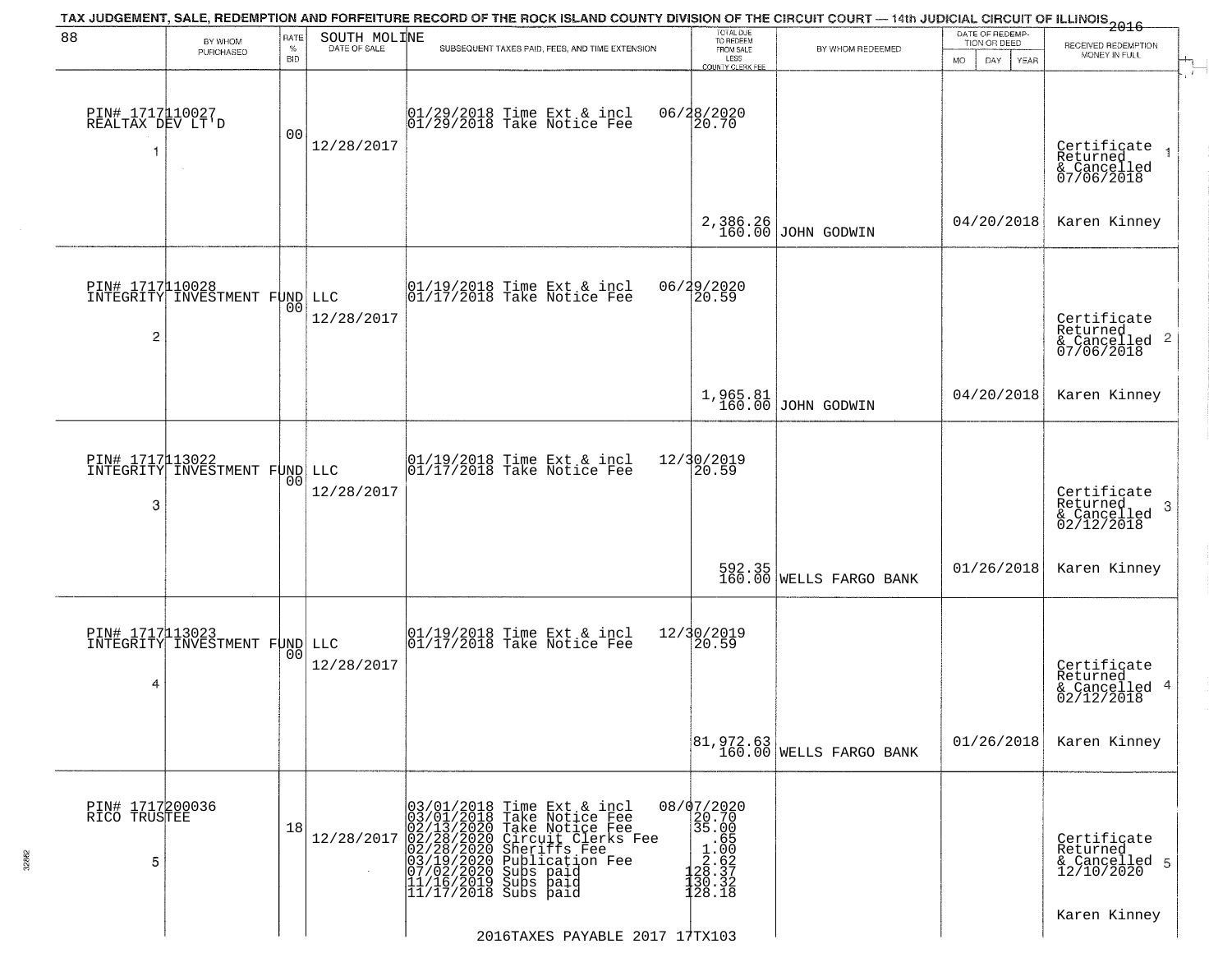| TAX JUDGEMENT, SALE, REDEMPTION AND FORFEITURE RECORD OF THE ROCK ISLAND COUNTY DIVISION OF THE CIRCUIT COURT - 14th JUDIC<br>NAME AND ADDRESS<br>LEGAL DESCRIPTION |                                           |                                     | BACK TAX             | BACK TAX<br>FORFEITED |                                        |                                  |                                                                 | INTEREST PAYMENT FUND | 2016    |
|---------------------------------------------------------------------------------------------------------------------------------------------------------------------|-------------------------------------------|-------------------------------------|----------------------|-----------------------|----------------------------------------|----------------------------------|-----------------------------------------------------------------|-----------------------|---------|
| 89<br>TAXPAYER NO.<br>PARCEL NO.                                                                                                                                    | SOUTH MOLINE                              | A-BACK TAX<br>FORFEITED<br>PRIOR TO | FORFEITED<br>PENALTY | <b>INTEREST AND</b>   | TOTAL BACK<br>TAX PENALTY<br>AND COSTS | AMOUNT<br>FOR WHICH<br>JUDGEMENT | $\begin{array}{c} \text{CERTIFICATE} \\ \text{NO.} \end{array}$ | <b>INDEMNITY FUND</b> |         |
| ACRES<br>ASSESSED VALUATION FOR TAXES                                                                                                                               | TAX DUE<br>INT DUE                        | 2015                                | <b>ACCRUED</b>       | COST ACCRUED          | <b>ACCRUED</b>                         | IS ASKED                         |                                                                 | COST OF SALE          |         |
|                                                                                                                                                                     | 1ST<br>1ST                                |                                     |                      |                       |                                        |                                  |                                                                 |                       |         |
|                                                                                                                                                                     | $\frac{1}{2ND} - 370.01_{2ND} - 38.85$    |                                     |                      |                       |                                        |                                  |                                                                 |                       |         |
| FRANKLIN BRENDA L<br>4217 14TH ST<br>MOLINE IL                                                                                                                      |                                           |                                     |                      |                       |                                        |                                  |                                                                 |                       |         |
| 61265                                                                                                                                                               | 370.01<br>27.75                           |                                     |                      |                       |                                        |                                  |                                                                 | 60.00                 |         |
| SUPVR ASST MAP                                                                                                                                                      |                                           |                                     |                      |                       |                                        |                                  |                                                                 |                       |         |
| LOT 256 SHEET 52                                                                                                                                                    | 370.01<br>$-22 - 20$                      |                                     |                      |                       |                                        |                                  | 424                                                             | 20.00                 |         |
|                                                                                                                                                                     | 11.10<br>$\frac{370.01}{FUBUCATON COST}$  |                                     |                      |                       |                                        |                                  |                                                                 |                       |         |
|                                                                                                                                                                     |                                           |                                     |                      |                       |                                        |                                  |                                                                 |                       |         |
| $077 - 03 - 00$<br>07-07<br>$379 - H$                                                                                                                               | 10.00                                     |                                     |                      |                       |                                        |                                  |                                                                 | 4.00                  |         |
| PIN# 1717200056                                                                                                                                                     | TOTAL DUE-TAXES, INT. COST                |                                     |                      |                       |                                        |                                  |                                                                 |                       |         |
| 25,862                                                                                                                                                              | 1,589.94                                  |                                     |                      |                       |                                        | 1589.94                          |                                                                 | 10.00                 | 1683.94 |
|                                                                                                                                                                     | 1ST                                       |                                     |                      |                       |                                        |                                  |                                                                 |                       |         |
|                                                                                                                                                                     | 23.81<br>2.52                             |                                     |                      |                       |                                        |                                  |                                                                 |                       |         |
| LAWSON GILBERT E/BETTY J<br>4103 14TH ST                                                                                                                            |                                           |                                     |                      |                       |                                        |                                  |                                                                 |                       |         |
| MOLINE IL<br>61265                                                                                                                                                  | 23.81<br>1.80<br>3RD                      |                                     |                      |                       |                                        |                                  |                                                                 | 60.00                 |         |
|                                                                                                                                                                     |                                           |                                     |                      |                       |                                        |                                  |                                                                 |                       |         |
| SUPVR ASST MAP<br>LOT 266 SHEET 52                                                                                                                                  | 23.81<br>-44                              |                                     |                      |                       |                                        |                                  | 425                                                             | 20.00                 |         |
|                                                                                                                                                                     | 23.81<br>.72                              |                                     |                      |                       |                                        |                                  |                                                                 |                       |         |
|                                                                                                                                                                     | PUBLICATION COST                          |                                     |                      |                       |                                        |                                  |                                                                 |                       |         |
| $077 - 22 - 00$<br>07-07<br>$381 - B$                                                                                                                               | 10.00                                     |                                     |                      |                       |                                        |                                  |                                                                 | 4.00                  |         |
| PIN# 1717200066                                                                                                                                                     | TOTAL DUE-TAXES, INT. COST                |                                     |                      |                       |                                        |                                  |                                                                 |                       |         |
|                                                                                                                                                                     |                                           |                                     |                      |                       |                                        |                                  |                                                                 |                       |         |
| 1,278                                                                                                                                                               | 111.72<br><b>IST</b><br>ist               |                                     |                      |                       |                                        | 111.72                           |                                                                 | 10.00                 | 205.72  |
|                                                                                                                                                                     |                                           |                                     |                      |                       |                                        |                                  |                                                                 |                       |         |
| GUSS LISA<br>4225 15TH ST                                                                                                                                           | 2ND<br>SND                                |                                     |                      |                       |                                        |                                  |                                                                 |                       |         |
| 61265<br>MOLINE IL                                                                                                                                                  |                                           |                                     |                      |                       |                                        |                                  |                                                                 | 60.00                 |         |
|                                                                                                                                                                     | 3BD<br>3RD                                |                                     |                      |                       |                                        |                                  |                                                                 |                       |         |
| SUPVR ASST MAP<br>LOT 275 SHEET 52                                                                                                                                  |                                           |                                     |                      |                       |                                        |                                  | 426                                                             | 20.00                 |         |
|                                                                                                                                                                     | 4TH<br>4TH                                |                                     |                      |                       |                                        |                                  |                                                                 |                       |         |
|                                                                                                                                                                     | 120.18<br>3.60<br><b>PUBLICATION COST</b> |                                     |                      |                       |                                        |                                  |                                                                 |                       |         |
| $076 - 01 - 00$<br>07-07<br>$379 - C - 2$                                                                                                                           |                                           |                                     |                      |                       |                                        |                                  |                                                                 | 4.00                  |         |
| PIN# 1717200072                                                                                                                                                     | 10.00                                     |                                     |                      |                       |                                        |                                  |                                                                 |                       |         |
|                                                                                                                                                                     | TOTAL OUE-TAXES, INT. COST                |                                     |                      |                       |                                        |                                  |                                                                 |                       |         |
| 12,451                                                                                                                                                              | 133.78                                    |                                     |                      |                       |                                        | 133.78                           |                                                                 | 10.00                 | 227.78  |
|                                                                                                                                                                     | डिक                                       |                                     |                      |                       |                                        |                                  |                                                                 |                       |         |
| SEPEDA JOLENE<br>3923 13TH ST                                                                                                                                       | 2ND<br>2ND                                |                                     |                      |                       |                                        |                                  |                                                                 |                       |         |
| MOLINE IL<br>61265                                                                                                                                                  |                                           |                                     |                      |                       |                                        |                                  |                                                                 | 60.00                 |         |
|                                                                                                                                                                     | 3RD<br>3HD                                |                                     |                      |                       |                                        |                                  |                                                                 |                       |         |
| LOT 6 BLOCK 4<br>FRUITLAND                                                                                                                                          |                                           |                                     |                      |                       |                                        |                                  | 427                                                             | 20.00                 |         |
|                                                                                                                                                                     | 4TH                                       |                                     |                      |                       |                                        |                                  |                                                                 |                       |         |
|                                                                                                                                                                     | 7.20<br>240.05                            |                                     |                      |                       |                                        |                                  |                                                                 |                       |         |
| $216 - 04 - 00$<br>2654                                                                                                                                             | PUBLICATION COS.                          |                                     |                      |                       |                                        |                                  |                                                                 | 4.00                  |         |
| $\overline{0}\overline{7}-0\overline{7}$                                                                                                                            | 10.00                                     |                                     |                      |                       |                                        |                                  |                                                                 |                       |         |
| PIN# 1717202021<br>$\sim 40$                                                                                                                                        | TOTAL DUE-TAXES, INT. COST                |                                     |                      |                       |                                        |                                  |                                                                 |                       |         |
| 18,886                                                                                                                                                              | 257.25                                    |                                     |                      |                       |                                        | 257.25                           |                                                                 | 10.00                 | 351.25  |
|                                                                                                                                                                     |                                           |                                     |                      |                       |                                        |                                  |                                                                 |                       |         |
| LAWSON GILBERT E                                                                                                                                                    | 10.08<br>96.20                            |                                     |                      |                       |                                        |                                  |                                                                 |                       |         |
| 4103 14TH ST                                                                                                                                                        | 2ND                                       |                                     |                      |                       |                                        |                                  |                                                                 |                       |         |
| 61265<br>MOLINE IL                                                                                                                                                  | 96.20<br>7.20                             |                                     |                      |                       |                                        |                                  |                                                                 | 60.00                 |         |
| LOTS 19 & 20 BLOCK 4<br>FRUITLAND                                                                                                                                   | 3RD<br>3BD                                |                                     |                      |                       |                                        |                                  |                                                                 |                       |         |
|                                                                                                                                                                     | 96.20<br>5.76                             |                                     |                      |                       |                                        |                                  | 428                                                             | 20.00                 |         |
|                                                                                                                                                                     | 4TH<br>2.88 <sup>B</sup><br>96.20         |                                     |                      |                       |                                        |                                  |                                                                 |                       |         |
| 2667                                                                                                                                                                | PUBLICATION COST                          |                                     |                      |                       |                                        |                                  |                                                                 | 4.00                  |         |
| 216-17-00<br>07-07                                                                                                                                                  | 10.00                                     |                                     |                      |                       |                                        |                                  |                                                                 |                       |         |
| PIN# 1717202032                                                                                                                                                     |                                           |                                     |                      |                       |                                        |                                  |                                                                 |                       |         |
|                                                                                                                                                                     |                                           |                                     |                      |                       |                                        |                                  |                                                                 |                       |         |
| 5,164                                                                                                                                                               | TOTAL DUE-TAXES, INT. COST<br>420.72      |                                     |                      |                       |                                        | 420.72                           |                                                                 | 10.00                 | 514.72  |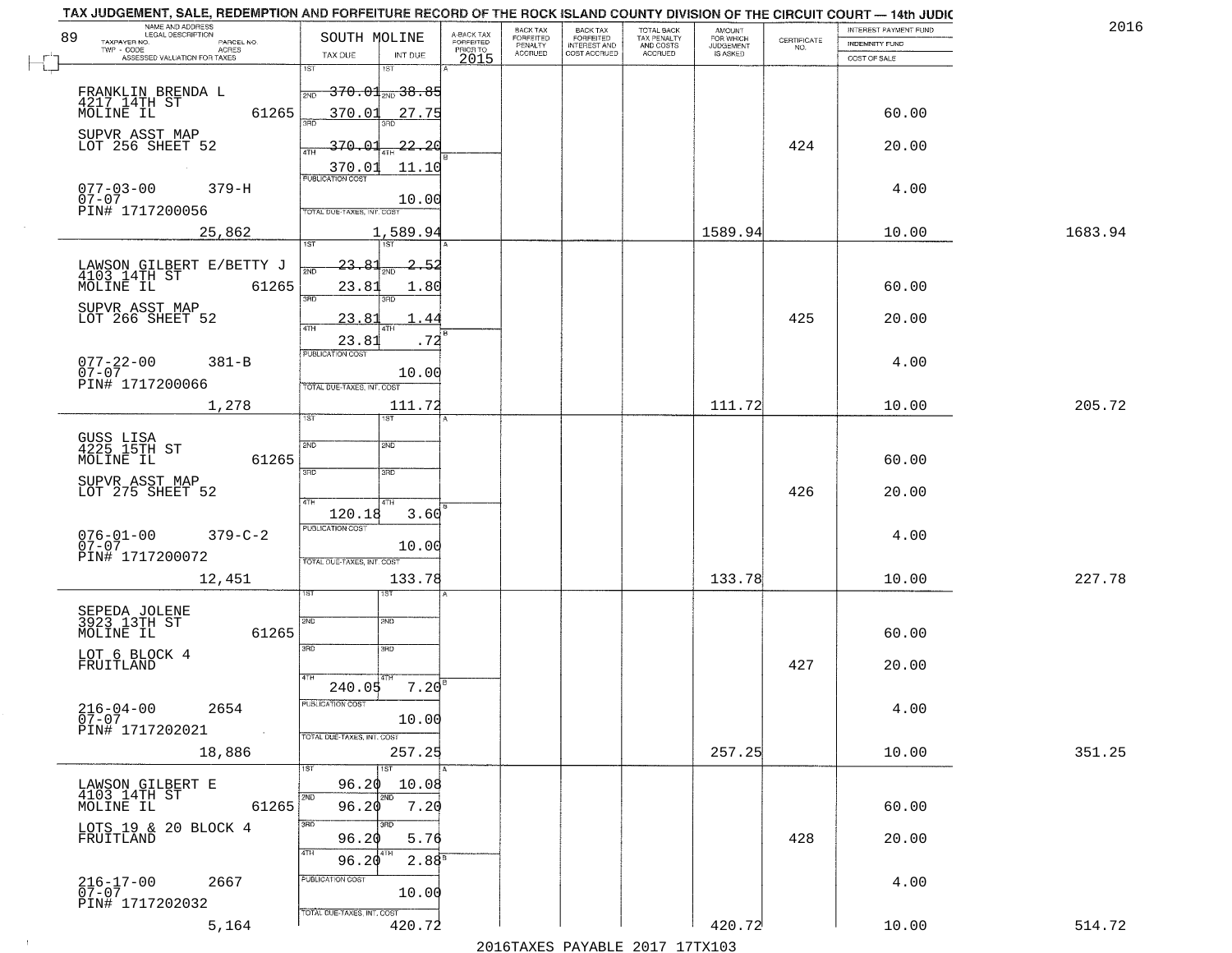| 89                                       |                                          | <b>RATE</b>        | SOUTH MOLINE           | TAX JUDGEMENT, SALE, REDEMPTION AND FORFEITURE RECORD OF THE ROCK ISLAND COUNTY DIVISION OF THE CIRCUIT COURT — 14th JUDICIAL CIRCUIT OF ILLINOIS 2016                                                                                                   | TOTAL DUE<br>TO REDEEM                                                                                                                                                               |                                | DATE OF REDEMP-                     |                                                                           |  |
|------------------------------------------|------------------------------------------|--------------------|------------------------|----------------------------------------------------------------------------------------------------------------------------------------------------------------------------------------------------------------------------------------------------------|--------------------------------------------------------------------------------------------------------------------------------------------------------------------------------------|--------------------------------|-------------------------------------|---------------------------------------------------------------------------|--|
|                                          | BY WHOM<br>PURCHASED                     | $\%$<br><b>BID</b> | DATE OF SALE           | SUBSEQUENT TAXES PAID, FEES, AND TIME EXTENSION                                                                                                                                                                                                          | FROM SALE<br>LESS                                                                                                                                                                    | BY WHOM REDEEMED               | TION OR DEED<br>MO.<br>DAY.<br>YEAR | RECEIVED REDEMPTION<br>MONEY IN FULL                                      |  |
| 1                                        | PIN# 1717200056<br>EQUITY ONE INVESTMENT | 00                 | FUND LLC<br>12/28/2017 | 06/02/2020 Time Ext & incl<br>01/16/2018 Take Notice Fee<br>06/22/2020 Take Notice Fee<br>06/22/2020 Circuit Clerks Fee<br>06/22/2020 Title Search Fee<br>06/25/2020 Subs paid<br>06/29/2020 Publication Fee<br>06/30/2020 Sheriffs Fee<br>11/20/2018    | <b>COUNTY CLERK FEE</b><br>$\begin{smallmatrix} 12/2/2020 \\ 20.59 \\ 35.00 \\ 113.25 \\ 1423.25 \\ 1657.76 \\ 446.47 \\ 439.84 \\ 1,631.52 \\ 9.334.94 \\ \hline \end{smallmatrix}$ | BRENDA FRANKLIN                | 12/21/2020                          | Certificate<br>Returned<br>& Cancelled<br>01/13/2021<br>Karen Kinney      |  |
| PIN# 1717200066<br>RICO TRUSTEE<br>2     |                                          | 18                 | 12/28/2017             | $03/01/2018$ Time Ext & incl<br>03/01/2018 Take Notice Fee<br>02/13/2020 Take Notice Fee<br>02/28/2020 Circuit Clerks Fee<br>02/28/2020 Sheriffs Fee<br>03/19/2020 Subs paid<br>07/02/2020 Subs paid<br>11/16/2019 Subs paid<br>11/17/2018 Subs paid<br> | 08/07/2020<br>20.70<br>35.00<br>$\begin{array}{r} 3.06 \\ 2.06 \\ 2.62 \\ 3.62 \\ 132.78 \\ 134.78 \end{array}$<br>132.70                                                            |                                |                                     | Certificate<br>Returned<br>& Cancelled 2<br>12/10/2020<br>Karen Kinney    |  |
| PIN# 1717200072<br>REALTAX DEV LT'D<br>3 |                                          | 0 <sub>0</sub>     | 12/28/2017             |                                                                                                                                                                                                                                                          |                                                                                                                                                                                      | 227.78<br>160.00 BAYVIEW LOAN  | 01/19/2018                          | Certificate<br>Returned<br>3<br>& Cancelled<br>02/08/2018<br>Karen Kinney |  |
| PIN# 1717202021<br>REALTAX DEV LT'D<br>4 |                                          | 0 <sub>0</sub>     | 12/28/2017             | 01/29/2018 Time Ext & incl<br>01/29/2018 Take Notice Fee                                                                                                                                                                                                 | 06/28/2020<br>20.70                                                                                                                                                                  | 371.95<br>160.00 JOLENE SEPEDA | 02/06/2018                          | Certificate<br>Returned<br>& Cancelled 4<br>04/04/2018<br>Karen Kinney    |  |
| PIN# 1717202032<br>WILLOWDAM LLC<br>5    |                                          | 18                 | 12/28/2017             | 02/26/2018 Time Ext & incl<br>03/01/2018 Take Notice Fee<br>$11/20/2018$ Subs paid                                                                                                                                                                       | 12/16/2020<br>20.70<br>444.68                                                                                                                                                        |                                |                                     | 5                                                                         |  |
|                                          |                                          |                    |                        | 2016TAXES PAYABLE 2017 17TX103                                                                                                                                                                                                                           |                                                                                                                                                                                      |                                |                                     |                                                                           |  |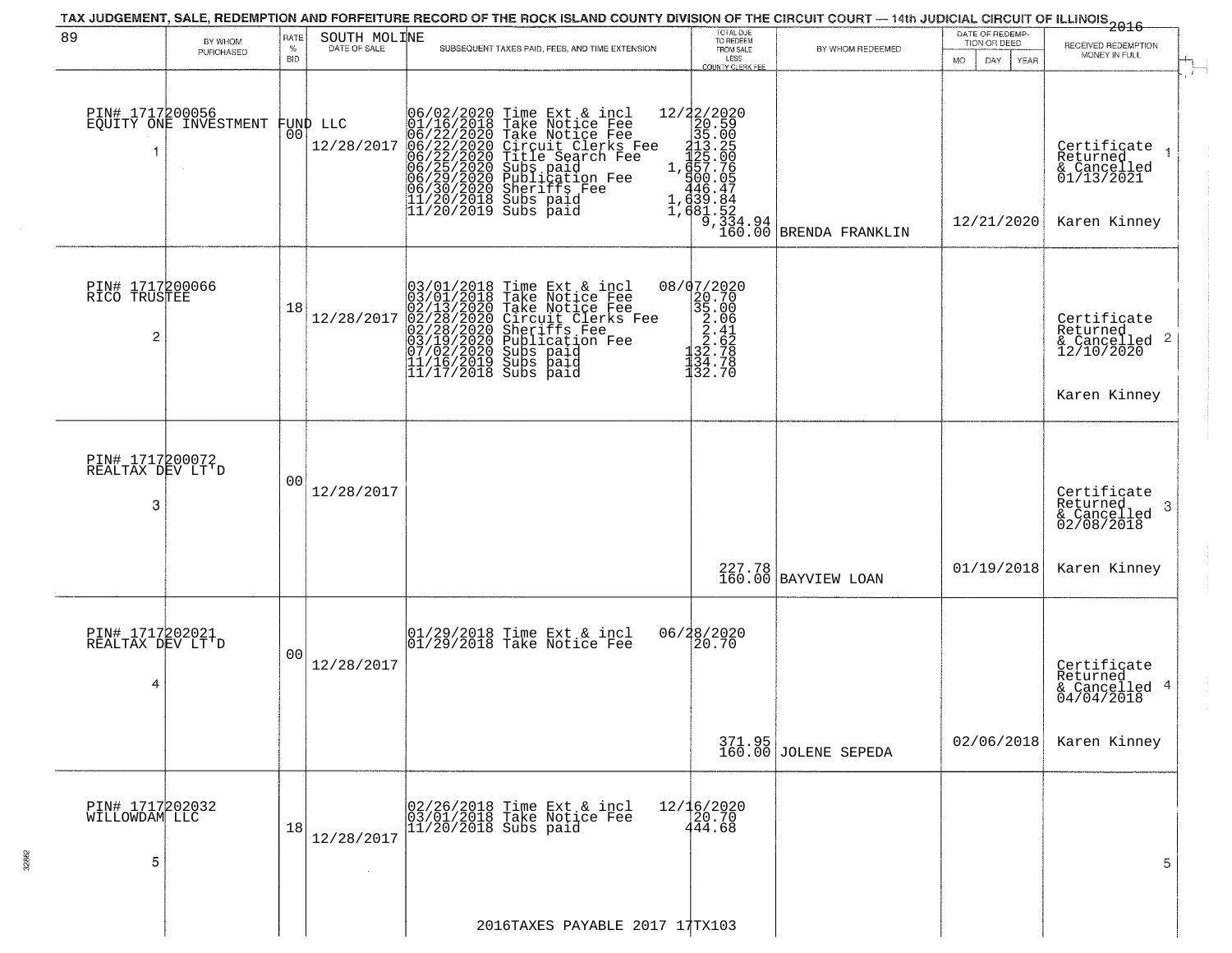| NAME AND ADDRESS<br>LEGAL DESCRIPTION                                            |                                                                                                       |                                     | BACK TAX             | <b>BACK TAX</b>           | TOTAL BACK<br>TAX PENALTY<br>AND COSTS |                                  |                                                                 | INTEREST PAYMENT FUND | 2016    |
|----------------------------------------------------------------------------------|-------------------------------------------------------------------------------------------------------|-------------------------------------|----------------------|---------------------------|----------------------------------------|----------------------------------|-----------------------------------------------------------------|-----------------------|---------|
| 90<br>TAXPAYER NO.<br>PARCEL NO.<br>ACRES                                        | SOUTH MOLINE                                                                                          | A-BACK TAX<br>FORFEITED<br>PRIOR TO | FORFEITED<br>PENALTY | FORFEITED<br>INTEREST AND |                                        | AMOUNT<br>FOR WHICH<br>JUDGEMENT | $\begin{array}{c} \text{CERTIFICATE} \\ \text{NO.} \end{array}$ | <b>INDEMNITY FUND</b> |         |
| ASSESSED VALUATION FOR TAXES                                                     | TAX DUE<br>INT DUE                                                                                    | 2015                                | <b>ACCRUED</b>       | COST ACCRUED              | <b>ACCRUED</b>                         | IS ASKED                         |                                                                 | COST OF SALE          |         |
| LAWSON GILBERT E<br>4103 14TH ST<br>MOLINE IL                                    | 1ST<br>18T<br>$\textcolor{red}{\textbf{-123.94}} \textcolor{red}{\textbf{_{700}\text{13.02}}}$<br>2ND |                                     |                      |                           |                                        |                                  |                                                                 |                       |         |
| 61265<br>SUPVR ASST MAP                                                          | 123.94<br>9.30                                                                                        |                                     |                      |                           |                                        |                                  |                                                                 | 60.00                 |         |
| LOT 202 SHEET 52                                                                 | 123.94<br>$\frac{123.94}{PUBLICATION COST}$<br>3.72                                                   |                                     |                      |                           |                                        |                                  | 429                                                             | 20.00                 |         |
| 075-06-00<br>07-07<br>378<br>PIN# 1717202033                                     | 10.00<br>TOTAL DUE-TAXES, INT. COST                                                                   |                                     |                      |                           |                                        |                                  |                                                                 | 4.00                  |         |
| 6,653                                                                            | 539.24<br>197                                                                                         |                                     |                      |                           |                                        | 539.24                           |                                                                 | 10.00                 | 633.24  |
| LAWSON GILBERT E/BETTY J<br>4103 14TH ST<br>MOLINE IL<br>61265                   | 48.10<br>5.04<br>48.10<br>3.60<br>3RD<br>3RD                                                          |                                     |                      |                           |                                        |                                  |                                                                 | 60.00                 |         |
| LOT 22 BLOCK 3<br>FRUITLAND                                                      | 2.88<br><u>48.10</u><br>47H<br>48.10<br>1.44                                                          |                                     |                      |                           |                                        |                                  | 430                                                             | 20.00                 |         |
| $215 - 02 - 00$<br>2630<br>$07 - 07$<br>PIN# 1717203016                          | PUBLICATION COST<br>10.00<br>TOTAL DUE-TAXES, INT. COST                                               |                                     |                      |                           |                                        |                                  |                                                                 | 4.00                  |         |
| 2,582                                                                            | 215.36<br>īsT<br>IST                                                                                  |                                     |                      |                           |                                        | 215.36                           |                                                                 | 10.00                 | 309.36  |
| LAWSON GILBERT E/BETTY J<br>4103 14TH ST<br>MOLINE IL<br>61265                   | 48.1<br>$5 - 04$<br>2ND<br>48.10<br>3.60<br>3BD<br>3RD                                                |                                     |                      |                           |                                        |                                  |                                                                 | 60.00                 |         |
| LOT 21 BLOCK 3<br>FRUITLAND                                                      | 48.10<br>2.88<br>4TH<br>48.10<br>1.44                                                                 |                                     |                      |                           |                                        |                                  | 431                                                             | 20.00                 |         |
| $215 - 01 - 00$<br>07-07<br>2629<br>PIN# 1717203017                              | <b>PUBLICATION COST</b><br>10.00<br>TOTAL OUE-TAXES, INT. COST                                        |                                     |                      |                           |                                        |                                  |                                                                 | 4.00                  |         |
| 2,582                                                                            | 215.36                                                                                                |                                     |                      |                           |                                        | 215.36                           |                                                                 | 10.00                 | 309.36  |
| LAWSON GILBERT E<br>4103 14TH ST<br>MOLINE IL<br>61265                           | 29.1<br>3.08<br>2ND<br>29.19<br>2.20<br>3 <sub>BD</sub><br>3RD                                        |                                     |                      |                           |                                        |                                  |                                                                 | 60.00                 |         |
| LOT 20 BLOCK 3<br>FRUITLAND                                                      | 1.76<br>29.19<br>4TH<br>.88 <sup>B</sup><br>29.19                                                     |                                     |                      |                           |                                        |                                  | 432                                                             | 20.00                 |         |
| $214 - 22 - 00$<br>2628<br>$\overline{0}7 - 07$<br>PIN# 1717203034<br>$\sim 100$ | PUBLICATION CUS<br>10.00<br>TOTAL DUE-TAXES, INT. COST                                                |                                     |                      |                           |                                        |                                  |                                                                 | 4.00                  |         |
| 12,567                                                                           | 134.68<br>1ST                                                                                         |                                     |                      |                           |                                        | 134.68                           |                                                                 | 10.00                 | 228.68  |
| LAWSON GILBERT E<br>4103 14TH ST<br>MOLINE IL<br>61265                           | 37.94<br>361.11<br>2ND<br>2ND<br>361.11<br>27.10                                                      |                                     |                      |                           |                                        |                                  |                                                                 | 60.00                 |         |
| LOTS 22 23 24 & N 20FT 21<br>BLOCK 2<br>FRUITLAND                                | 21.68<br>361.11<br>4TH<br>$10.84^{\circ}$<br>361.11                                                   |                                     |                      |                           |                                        |                                  | 433                                                             | 20.00                 |         |
| $213 - 08 - 00$<br>2592<br>$07 - 07$<br>PIN# 1717204012                          | PUBLICATION COST<br>10.00                                                                             |                                     |                      |                           |                                        |                                  |                                                                 | 4.00                  |         |
| 19,384                                                                           | TOTAL DUE-TAXES, INT. COST<br>1,552.00                                                                |                                     |                      |                           |                                        | 1552.00                          |                                                                 | 10.00                 | 1646.00 |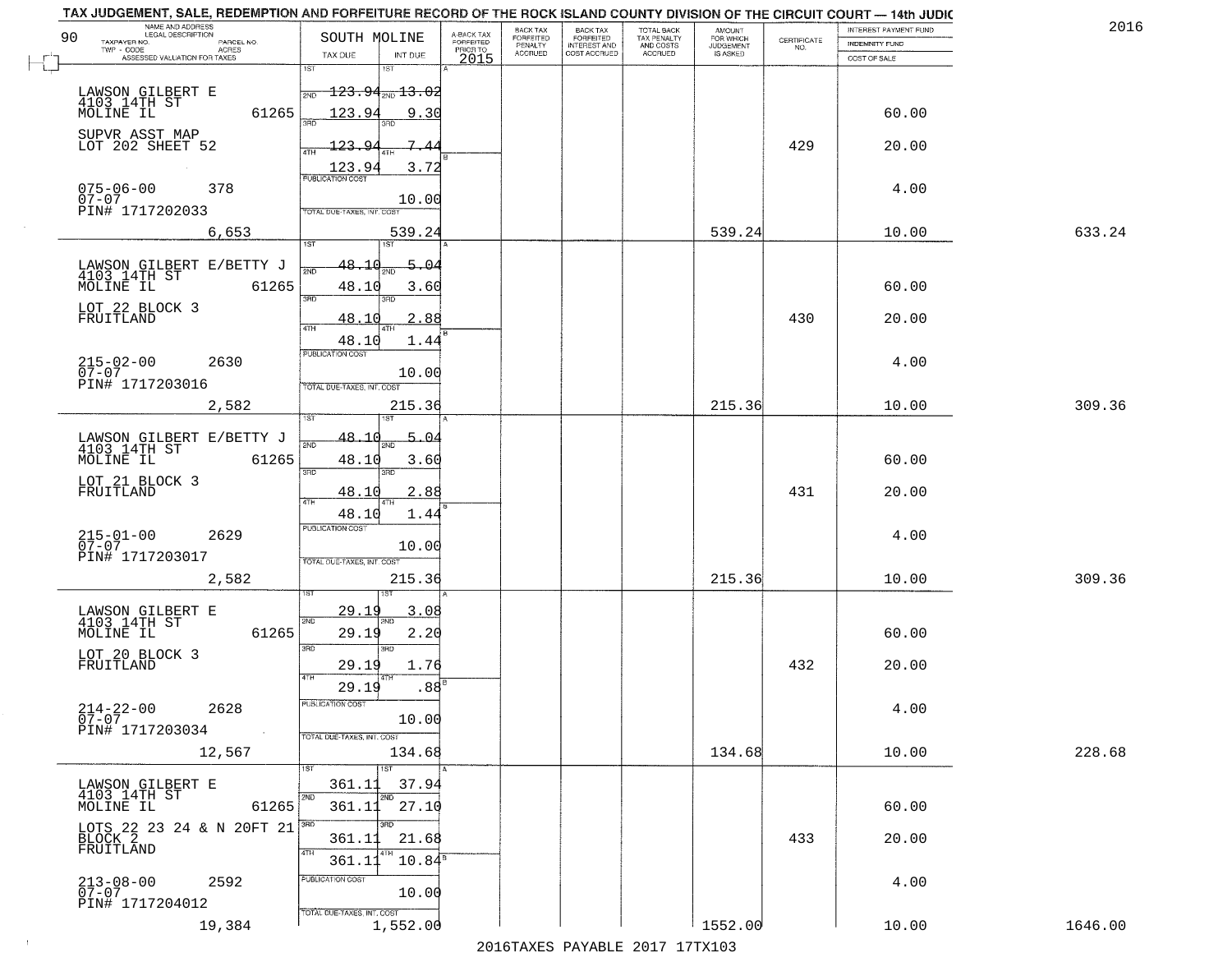| 90                                   | BY WHOM<br>PURCHASED                             | RATE<br>$\%$<br><b>BID</b> | SOUTH MOLINE<br>DATE OF SALE | SUBSEQUENT TAXES PAID, FEES, AND TIME EXTENSION                                                                                                                                                                                                                                                                                                                                  | TOTAL DUE<br>TO REDEEM<br>FROM SALE<br>LESS<br>COUNTY CLERK FEE                                                            | BY WHOM REDEEMED                      | DATE OF REDEMP-<br>TION OR DEED<br>MO.<br>DAY.<br>YEAR | <del>2016</del><br>RECEIVED REDEMPTION<br>MONEY IN FULL                                     |  |
|--------------------------------------|--------------------------------------------------|----------------------------|------------------------------|----------------------------------------------------------------------------------------------------------------------------------------------------------------------------------------------------------------------------------------------------------------------------------------------------------------------------------------------------------------------------------|----------------------------------------------------------------------------------------------------------------------------|---------------------------------------|--------------------------------------------------------|---------------------------------------------------------------------------------------------|--|
| PIN# 1717202033<br>RICO TRUSTEE<br>1 | $\sim$                                           | 18                         | 12/28/2017                   | 03/01/2018 Time Ext &<br>03/01/2018 Take Notic<br>02/13/2020 Take Notic<br>02/28/2020 Circuit Cl<br>02/28/2020 Sheriffs F<br>03/19/2020 Subs paid<br>07/02/2020 Subs paid<br>11/16/2019 Subs paid<br>11/16/2019 Subs paid<br>11/17/2018 Subs paid<br>Time Ext & incl<br>Take Notice Fee<br>Take Notice Fee<br>Circuit Clerks Fee<br>Sheriffs Fee<br>Publication Fee<br>Subs paid | $\begin{array}{r} 08/07/2020 \\ 20.70 \\ 35.00 \\ 8.96 \\ 2.41 \\ 2.41 \\ 5.65.44 \\ 75.56 \\ 75.56 \\ 964.20 \end{array}$ |                                       |                                                        | TAX DEED ISSUED<br>  Certificate 1<br>Returned<br>& Cancelled<br>10/26/2020<br>Karen Kinney |  |
| PIN# 1717203016<br>RICO TRUSTEE<br>2 |                                                  | 18                         | 12/28/2017                   | 03/01/2018 Time Ext &<br>03/01/2018 Take Notic<br>02/13/2020 Take Notic<br>02/28/2020 Circuit Cl<br>02/28/2020 Sheriffs F<br>03/19/2020 Subs paid<br>07/02/2020 Subs paid<br>11/16/2019 Subs paid<br>11/17/2018 Subs paid<br>Time Ext & incl<br>Take Notice Fee<br>Take Notice Fee<br>Circuit Clerks Fee<br>Sheriffs Fee<br>Publication Fee<br>Subs paid                         | 08/07/2020<br>$\begin{array}{r} 20.70 \\ 20.70 \\ 35.00 \\ 1.65 \\ 2.62 \\ 37.90 \\ 41.74 \end{array}$<br>237.36           |                                       |                                                        | Certificate<br>Returned<br>& Cancelled 2<br>12/10/2020<br>Karen Kinney                      |  |
| PIN# 1717203017<br>RICO TRUSTEE<br>3 |                                                  | 18                         | 12/28/2017                   | $03/01/2018$ Time Ext & incl<br>$03/01/2018$ Take Notice Fee<br>$02/13/2020$ Take Notice Fee<br>$02/28/2020$ Circuit Clerks Fee<br>$02/28/2020$ Sheriffs Fee<br>$03/19/2020$ Publication Fee<br>$11/16/2019$ Subs paid<br>$11/17/2018$ Subs                                                                                                                                      | 08/07/2020<br>20.70<br>35.00<br>237.36                                                                                     |                                       |                                                        | Certificate<br>Returned<br>-3<br>& Cancelled<br>12/10/2020<br>Karen Kinney                  |  |
| PIN# 1717203034<br>4                 | STEVE SODEMAN LIVING TRUST                       | 13                         | 12/28/2017                   | 01/16/2018 Time Ext & incl<br>01/16/2018 Take Notice Fee                                                                                                                                                                                                                                                                                                                         | 12/21/2020<br>20.59                                                                                                        |                                       |                                                        | Certificate<br>Returned<br>& Cancelled 4<br>02/07/2018                                      |  |
|                                      |                                                  |                            |                              |                                                                                                                                                                                                                                                                                                                                                                                  |                                                                                                                            | $279.00$ GILBERT E LAWSON             | 01/25/2018                                             | Karen Kinney                                                                                |  |
| 5                                    | PIN# 1717204012<br>INTEGRITY INVESTMENT FUND LLC | 00                         | 12/28/2017                   | 01/19/2018 Time Ext & incl<br>01/17/2018 Take Notice Fee                                                                                                                                                                                                                                                                                                                         | 06/29/2020<br>20.59                                                                                                        |                                       |                                                        | Certificate<br>Returned<br>& Cancelled 5<br>02/12/2018                                      |  |
|                                      |                                                  |                            |                              |                                                                                                                                                                                                                                                                                                                                                                                  |                                                                                                                            | $1,666.59$<br>160.00 GILBERT E LAWSON | 01/25/2018                                             | Karen Kinney                                                                                |  |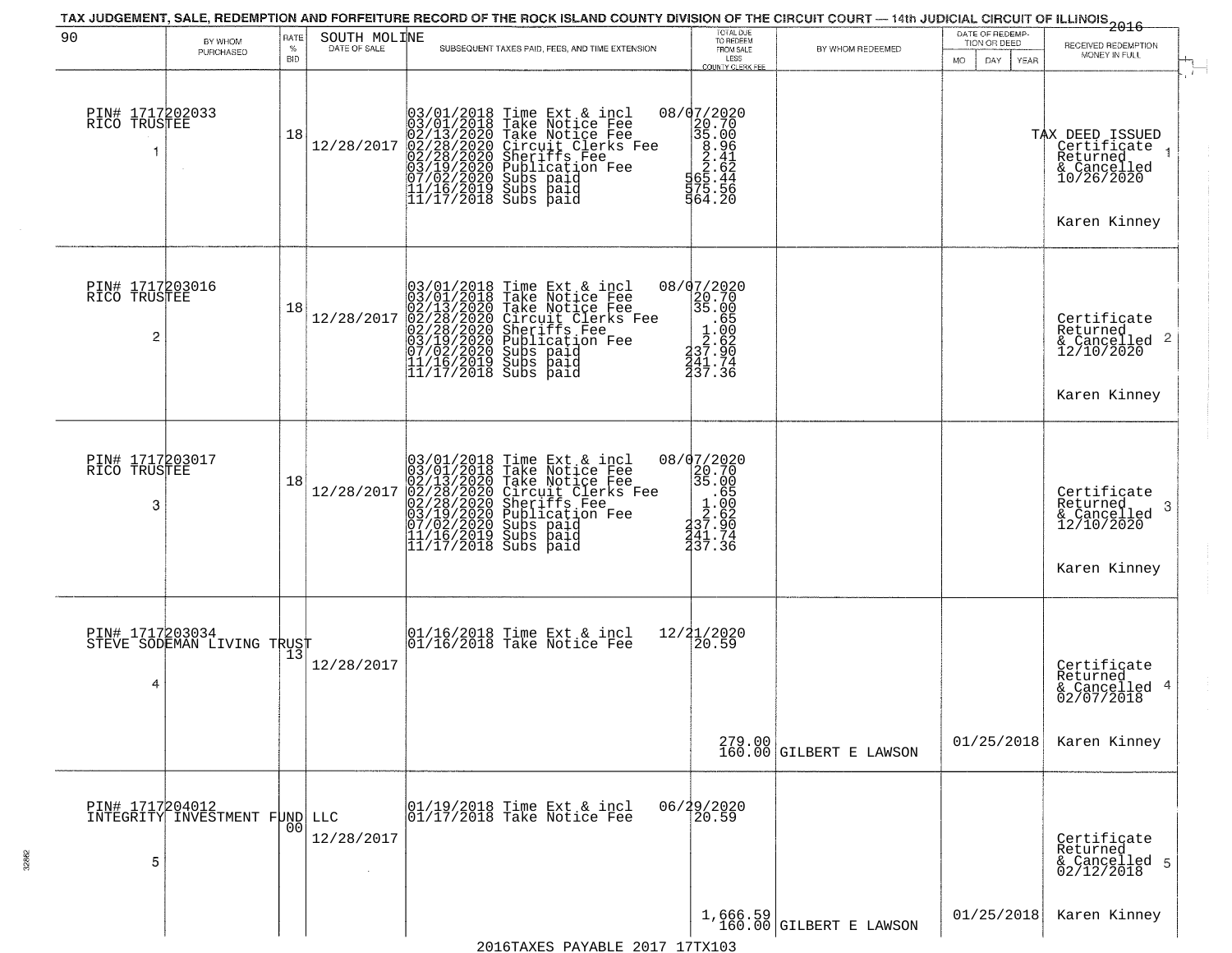|    | TAX JUDGEMENT, SALE, REDEMPTION AND FORFEITURE RECORD OF THE ROCK ISLAND COUNTY DIVISION OF THE CIRCUIT COURT - 14th JUDIC<br>NAME AND ADDRESS<br>LEGAL DESCRIPTION |                                             |                                     | BACK TAX                    | BACK TAX<br>FORFEITED |                                        | AMOUNT<br>FOR WHICH |                                                                 | INTEREST PAYMENT FUND | 2016   |
|----|---------------------------------------------------------------------------------------------------------------------------------------------------------------------|---------------------------------------------|-------------------------------------|-----------------------------|-----------------------|----------------------------------------|---------------------|-----------------------------------------------------------------|-----------------------|--------|
| 91 | TAXPAYER NO.<br>PARCEL NO.                                                                                                                                          | SOUTH MOLINE                                | A-BACK TAX<br>FORFEITED<br>PRIOR TO | <b>FORFEITED</b><br>PENALTY | <b>INTEREST AND</b>   | TOTAL BACK<br>TAX PENALTY<br>AND COSTS | <b>JUDGEMENT</b>    | $\begin{array}{c} \text{CERTIFICATE} \\ \text{NO.} \end{array}$ | INDEMNITY FUND        |        |
|    | ACRES<br>ASSESSED VALUATION FOR TAXES                                                                                                                               | INT DUE<br>TAX DUE                          | 2015                                | <b>ACCRUED</b>              | COST ACCRUED          | <b>ACCRUED</b>                         | IS ASKED            |                                                                 | COST OF SALE          |        |
|    |                                                                                                                                                                     | 1ST<br>1ST                                  |                                     |                             |                       |                                        |                     |                                                                 |                       |        |
|    |                                                                                                                                                                     | $\frac{1}{2ND}$ 125.50 <sub>2ND</sub> 13.16 |                                     |                             |                       |                                        |                     |                                                                 |                       |        |
|    | LAWSON GILBERT E<br>4103 14TH ST<br>MOLINE IL                                                                                                                       |                                             |                                     |                             |                       |                                        |                     |                                                                 |                       |        |
|    | 61265                                                                                                                                                               | 125.50<br>9.40                              |                                     |                             |                       |                                        |                     |                                                                 | 60.00                 |        |
|    | LOT 13 & 14                                                                                                                                                         |                                             |                                     |                             |                       |                                        |                     |                                                                 |                       |        |
|    | SOUTH FRUITLAND                                                                                                                                                     | 125.50<br>$7 - 52$                          |                                     |                             |                       |                                        |                     | 434                                                             | 20.00                 |        |
|    |                                                                                                                                                                     | 3.76                                        |                                     |                             |                       |                                        |                     |                                                                 |                       |        |
|    |                                                                                                                                                                     | $\frac{125.50}{FUBUCATON COST}$             |                                     |                             |                       |                                        |                     |                                                                 |                       |        |
|    | $219-08-00$<br>07-07<br>2722                                                                                                                                        | 10.00                                       |                                     |                             |                       |                                        |                     |                                                                 | 4.00                  |        |
|    | PIN# 1717206004                                                                                                                                                     | TOTAL DUE-TAXES, INT. COST                  |                                     |                             |                       |                                        |                     |                                                                 |                       |        |
|    | 6,737                                                                                                                                                               | 545.84                                      |                                     |                             |                       |                                        | 545.84              |                                                                 | 10.00                 | 639.84 |
|    |                                                                                                                                                                     |                                             |                                     |                             |                       |                                        |                     |                                                                 |                       |        |
|    |                                                                                                                                                                     | <u> 150.15</u><br>$\frac{15.75}{200}$       |                                     |                             |                       |                                        |                     |                                                                 |                       |        |
|    | LAWSON GILBERT E/BETTY J<br>4103 14TH ST                                                                                                                            |                                             |                                     |                             |                       |                                        |                     |                                                                 |                       |        |
|    | MOLINE IL<br>61265                                                                                                                                                  | 150.15<br>11.25                             |                                     |                             |                       |                                        |                     |                                                                 | 60.00                 |        |
|    | LOT 15                                                                                                                                                              | 3RD                                         |                                     |                             |                       |                                        |                     |                                                                 |                       |        |
|    | SOUTH FRUITLAND                                                                                                                                                     | 150.15<br>9.00                              |                                     |                             |                       |                                        |                     | 435                                                             | 20.00                 |        |
|    |                                                                                                                                                                     | 4.50<br>150.15                              |                                     |                             |                       |                                        |                     |                                                                 |                       |        |
|    |                                                                                                                                                                     | PUBLICATION COST                            |                                     |                             |                       |                                        |                     |                                                                 |                       |        |
|    | $219 - 09 - 00$<br>07-07<br>2723                                                                                                                                    | 10.00                                       |                                     |                             |                       |                                        |                     |                                                                 | 4.00                  |        |
|    | PIN# 1717206005                                                                                                                                                     | TOTAL DUE-TAXES, INT. COST                  |                                     |                             |                       |                                        |                     |                                                                 |                       |        |
|    | 8,060                                                                                                                                                               | 651.10                                      |                                     |                             |                       |                                        | 651.10              |                                                                 | 10.00                 | 745.10 |
|    |                                                                                                                                                                     | IST<br>ιSΤ                                  |                                     |                             |                       |                                        |                     |                                                                 |                       |        |
|    |                                                                                                                                                                     |                                             |                                     |                             |                       |                                        |                     |                                                                 |                       |        |
|    | LAWSON GILBERT E<br>4103 14TH ST                                                                                                                                    | 65.7<br>يو_<br>2ND                          |                                     |                             |                       |                                        |                     |                                                                 |                       |        |
|    | MOLINE IL<br>61265                                                                                                                                                  | 65.74<br>4.95                               |                                     |                             |                       |                                        |                     |                                                                 | 60.00                 |        |
|    | LOT 16                                                                                                                                                              | 3RD<br>3RD                                  |                                     |                             |                       |                                        |                     |                                                                 |                       |        |
|    | SOUTH FRUITLAND                                                                                                                                                     | 65.74<br>3.96                               |                                     |                             |                       |                                        |                     | 436                                                             | 20.00                 |        |
|    |                                                                                                                                                                     | 4TH<br>1.98<br>65.74                        |                                     |                             |                       |                                        |                     |                                                                 |                       |        |
|    |                                                                                                                                                                     | <b>PUBLICATION COST</b>                     |                                     |                             |                       |                                        |                     |                                                                 |                       |        |
|    | $219-10-00$<br>07-07<br>2724                                                                                                                                        | 10.00                                       |                                     |                             |                       |                                        |                     |                                                                 | 4.00                  |        |
|    | PIN# 1717206006                                                                                                                                                     | TOTAL OUE-TAXES, INT. COST                  |                                     |                             |                       |                                        |                     |                                                                 |                       |        |
|    |                                                                                                                                                                     |                                             |                                     |                             |                       |                                        | 290.78              |                                                                 |                       | 384.78 |
|    | 3,529                                                                                                                                                               | 290.78                                      |                                     |                             |                       |                                        |                     |                                                                 | 10.00                 |        |
|    |                                                                                                                                                                     |                                             |                                     |                             |                       |                                        |                     |                                                                 |                       |        |
|    | LAWSON GILBERT E<br>4103 14TH ST                                                                                                                                    | <u>33.25</u><br>3.50<br>2ND                 |                                     |                             |                       |                                        |                     |                                                                 |                       |        |
|    | MOLINE IL<br>61265                                                                                                                                                  | 33.25<br>2.50                               |                                     |                             |                       |                                        |                     |                                                                 | 60.00                 |        |
|    |                                                                                                                                                                     | 3BD<br>3RD                                  |                                     |                             |                       |                                        |                     |                                                                 |                       |        |
|    | LOT 17<br>SOUTH FRUITLAND                                                                                                                                           | 33.25<br>2.00                               |                                     |                             |                       |                                        |                     | 437                                                             | 20.00                 |        |
|    |                                                                                                                                                                     | 33.25<br>1.00                               |                                     |                             |                       |                                        |                     |                                                                 |                       |        |
|    |                                                                                                                                                                     | PUBLICATION COS-                            |                                     |                             |                       |                                        |                     |                                                                 |                       |        |
|    | $219 - 11 - 00$<br>07-07<br>2725                                                                                                                                    | 10.00                                       |                                     |                             |                       |                                        |                     |                                                                 | 4.00                  |        |
|    | PIN# 1717206007<br>$\sim 40$                                                                                                                                        | TOTAL DUE-TAXES, INT. COST                  |                                     |                             |                       |                                        |                     |                                                                 |                       |        |
|    |                                                                                                                                                                     |                                             |                                     |                             |                       |                                        | 152.00              |                                                                 |                       | 246.00 |
|    | 1,785                                                                                                                                                               | 152.00                                      |                                     |                             |                       |                                        |                     |                                                                 | 10.00                 |        |
|    |                                                                                                                                                                     |                                             |                                     |                             |                       |                                        |                     |                                                                 |                       |        |
|    | LAWSON GILBERT E<br>4103 14TH ST                                                                                                                                    | 149.13<br>15.68<br>2ND                      |                                     |                             |                       |                                        |                     |                                                                 |                       |        |
|    | 61265<br>MOLINE IL                                                                                                                                                  | 149.13 11.20                                |                                     |                             |                       |                                        |                     |                                                                 | 60.00                 |        |
|    |                                                                                                                                                                     | 3RD<br>חוז                                  |                                     |                             |                       |                                        |                     |                                                                 |                       |        |
|    | LOT 18<br>SOUTH FRUITLAND                                                                                                                                           | 149.13<br>8.96                              |                                     |                             |                       |                                        |                     | 438                                                             | 20.00                 |        |
|    |                                                                                                                                                                     | $4.48^8$<br>149.13                          |                                     |                             |                       |                                        |                     |                                                                 |                       |        |
|    |                                                                                                                                                                     |                                             |                                     |                             |                       |                                        |                     |                                                                 |                       |        |
|    | $219 - 12 - 00$<br>07-07<br>2726                                                                                                                                    | PUBLICATION COST                            |                                     |                             |                       |                                        |                     |                                                                 | 4.00                  |        |
|    | PIN# 1717206008                                                                                                                                                     | 10.00                                       |                                     |                             |                       |                                        |                     |                                                                 |                       |        |
|    |                                                                                                                                                                     | TOTAL DUE-TAXES, INT. COST                  |                                     |                             |                       |                                        |                     |                                                                 |                       |        |
|    | 8,005                                                                                                                                                               | 646.84                                      |                                     |                             |                       |                                        | 646.84              |                                                                 | 10.00                 | 740.84 |
|    |                                                                                                                                                                     |                                             |                                     |                             |                       | 2016 TAVEC DAVARLE 2017 17 TV102       |                     |                                                                 |                       |        |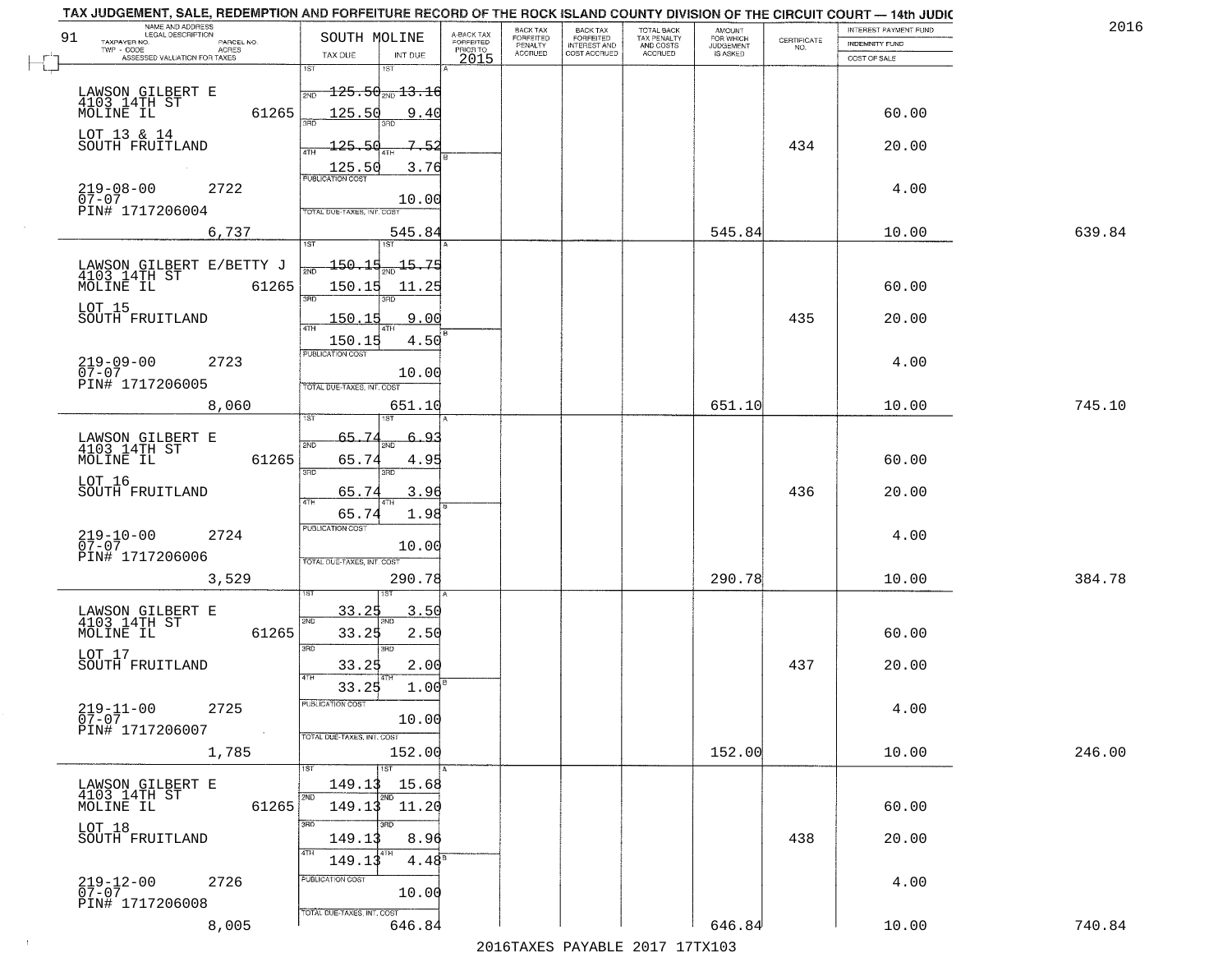|                                      |                                                   |              |                              | TAX JUDGEMENT, SALE, REDEMPTION AND FORFEITURE RECORD OF THE ROCK ISLAND COUNTY DIVISION OF THE CIRCUIT COURT — 14th JUDICIAL CIRCUIT OF ILLINOIS 2016                                                                                                |                                                                                                                                  |                                   | DATE OF REDEMP-            |                                                                               |
|--------------------------------------|---------------------------------------------------|--------------|------------------------------|-------------------------------------------------------------------------------------------------------------------------------------------------------------------------------------------------------------------------------------------------------|----------------------------------------------------------------------------------------------------------------------------------|-----------------------------------|----------------------------|-------------------------------------------------------------------------------|
| 91                                   | BY WHOM<br>PURCHASED                              | RATE<br>$\%$ | SOUTH MOLINE<br>DATE OF SALE | SUBSEQUENT TAXES PAID, FEES, AND TIME EXTENSION                                                                                                                                                                                                       | TOTAL DUE<br>TO REDEEM<br>FROM SALE                                                                                              | BY WHOM REDEEMED                  | TION OR DEED               | RECEIVED REDEMPTION<br>MONEY IN FULL                                          |
|                                      |                                                   | <b>BID</b>   |                              |                                                                                                                                                                                                                                                       | LESS<br><b>COUNTY CLERK FEE</b>                                                                                                  |                                   | MO.<br>DAY.<br><b>YEAR</b> |                                                                               |
| f.                                   | PIN# 1717206004    <br>STEVE SODEMAN LIVING TRUST | 18           | 12/28/2017                   | 01/16/2018 Time Ext & incl<br>01/16/2018 Take Notice Fee                                                                                                                                                                                              | 12/21/2020<br>20.59                                                                                                              |                                   |                            | Certificate<br>Returned<br>& Cancelled<br>02/07/2018                          |
|                                      |                                                   |              |                              |                                                                                                                                                                                                                                                       |                                                                                                                                  | 775.60 GILBERT E LAWSON           | 01/25/2018                 | Karen Kinney                                                                  |
| 2                                    | PIN# 1717206005<br>STEVE SODEMAN LIVING TRUST     |              | 12/28/2017                   | 01/16/2018 Time Ext & incl<br>01/16/2018 Take Notice Fee                                                                                                                                                                                              | 12/21/2020<br>20.59                                                                                                              |                                   |                            | Certificate<br>Returned<br>$\frac{1}{6}$ Cancelled <sup>2</sup><br>02/07/2018 |
|                                      |                                                   |              |                              |                                                                                                                                                                                                                                                       |                                                                                                                                  | 899.81<br>160.00 GILBERT E LAWSON | 01/25/2018                 | Karen Kinney                                                                  |
| PIN# 1717206006<br>RICO TRUSTEE<br>3 |                                                   | 18           | 12/28/2017                   | 03/01/2018 Time Ext & incl<br>03/01/2018 Take Notice Fee<br>02/13/2020 Take Notice Fee<br>02/28/2020 Circuit Clerks Fee<br>02/28/2020 Sheriffs Fee<br>03/19/2020 Subication Fee<br>03/19/2020 Subs paid<br>11/16/2019 Subs paid<br>11/17/2018 Subs pa | 08/07/2020<br>20.70<br>35.00<br>7.50<br>7.50<br>2.62<br>31.4.99<br>319.38<br>313.38                                              |                                   |                            | Certificate<br>Returned<br>3<br>& Cancelled<br>12/10/2020<br>Karen Kinney     |
| 4                                    | PIN# 1717206007<br>STEVE SODEMAN LIVING TRUST     | Ίõ           | 12/28/2017                   | 01/16/2018 Time Ext & incl<br>01/16/2018 Take Notice Fee                                                                                                                                                                                              | 12/21/2020<br>20.59                                                                                                              |                                   | 01/25/2018                 | Certificate<br>Returned<br>& Cancelled 4<br>02/07/2018<br>Karen Kinney        |
|                                      |                                                   |              |                              |                                                                                                                                                                                                                                                       |                                                                                                                                  | 310.87<br>160.00 GILBERT E LAWSON |                            |                                                                               |
| PIN# 1717206008<br>RICO TRUSTEE<br>5 |                                                   | 18           | 12/28/2017                   | 03/01/2018 Time Ext & incl<br>03/01/2018 Take Notice Fee<br>02/13/2020 Take Notice Fee<br>02/28/2020 Circuit Clerks Fee<br>02/28/2020 Sheriffs Fee<br>03/19/2020 Subs paid<br>07/02/2020 Subs paid<br>11/16/2019 Subs paid<br>11/17/2018 Subs paid    | 08/07/2020<br>20.70<br>35.00<br>$\begin{array}{r} 3.366 \\ -3.362 \\ -2.529 \\ -74.29 \\ -6.486 \\ -4.298 \\ -6.488 \end{array}$ |                                   |                            | Certificate<br>Returned<br>& Cancelled 5<br>12/10/2020                        |
|                                      |                                                   |              |                              |                                                                                                                                                                                                                                                       |                                                                                                                                  |                                   |                            | Karen Kinney                                                                  |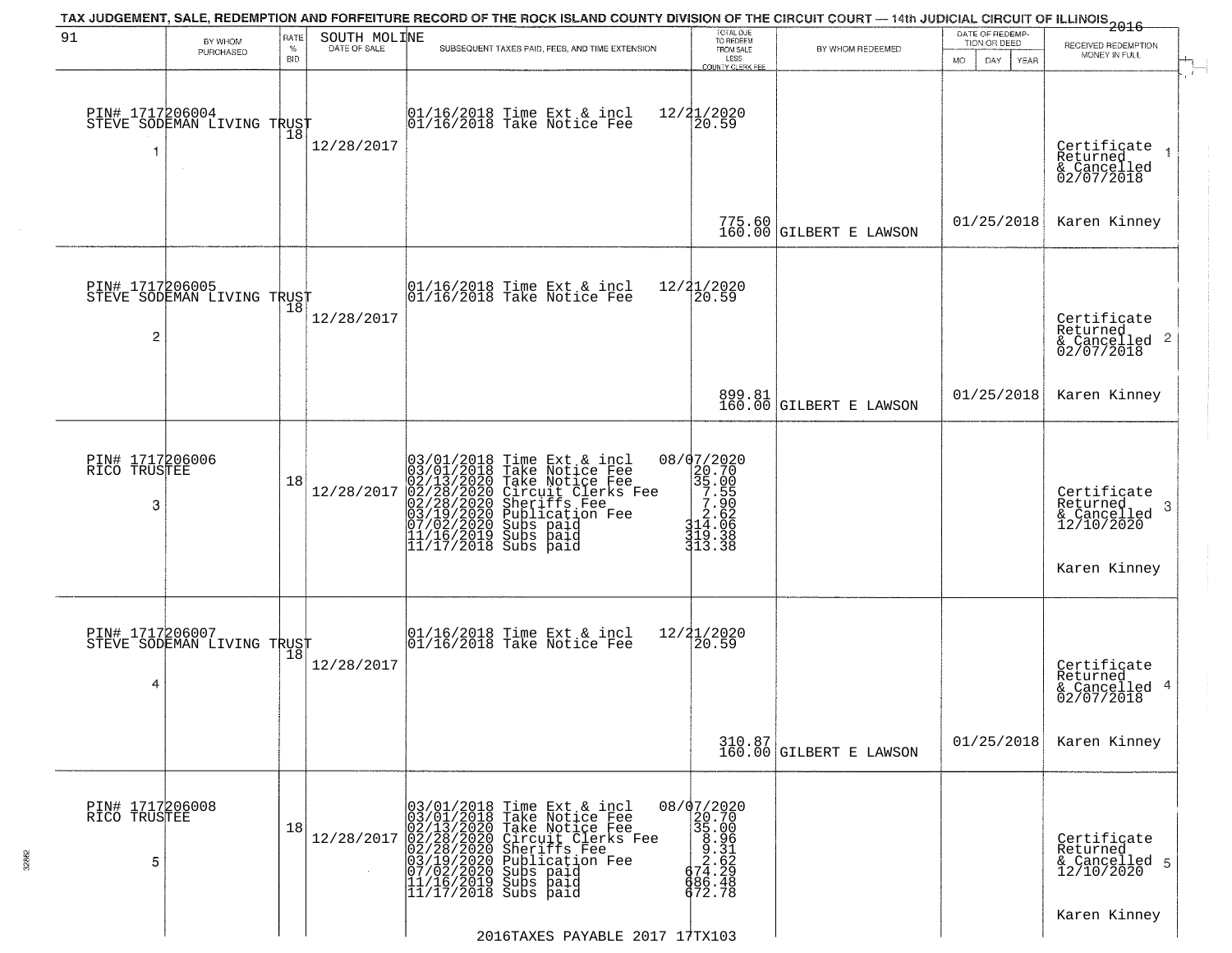| TAX JUDGEMENT, SALE, REDEMPTION AND FORFEITURE RECORD OF THE ROCK ISLAND COUNTY DIVISION OF THE CIRCUIT COURT - 14th JUDIC |                                                                                         |                 |                                     |                                        |                                     |                                        |                                  |                    |                       |         |
|----------------------------------------------------------------------------------------------------------------------------|-----------------------------------------------------------------------------------------|-----------------|-------------------------------------|----------------------------------------|-------------------------------------|----------------------------------------|----------------------------------|--------------------|-----------------------|---------|
| NAME AND ADDRESS<br>LEGAL DESCRIPTION<br>92                                                                                | SOUTH MOLINE                                                                            |                 |                                     | BACK TAX                               | BACK TAX<br>FORFEITED               | TOTAL BACK<br>TAX PENALTY<br>AND COSTS | AMOUNT<br>FOR WHICH<br>JUDGEMENT |                    | INTEREST PAYMENT FUND | 201     |
| TAXPAYER NO.<br>PARCEL NO.<br>ACRES<br>TWP - CODE                                                                          | TAX DUE                                                                                 | INT DUE         | A-BACK TAX<br>FORFEITED<br>PRIOR TO | FORFEITED<br>PENALTY<br><b>ACCRUED</b> | <b>INTEREST AND</b><br>COST ACCRUED | <b>ACCRUED</b>                         | <b>IS ASKED</b>                  | CERTIFICATE<br>NO. | INDEMNITY FUND        |         |
| ASSESSED VALUATION FOR TAXES                                                                                               | 1ST<br>18T                                                                              |                 | 2015                                |                                        |                                     |                                        |                                  |                    | COST OF SALE          |         |
|                                                                                                                            |                                                                                         |                 |                                     |                                        |                                     |                                        |                                  |                    |                       |         |
| LAWSON GILBERT E/JEAN<br>4103 14TH ST<br>MOLINE IL 61                                                                      | $\frac{}{\scriptstyle{{\text{2ND}}}}$ $-118.30$ $_{\scriptstyle{{\text{2ND}}}}$ $12.39$ |                 |                                     |                                        |                                     |                                        |                                  |                    |                       |         |
| 61265                                                                                                                      | 118.30                                                                                  | 8.85            |                                     |                                        |                                     |                                        |                                  |                    | 60.00                 |         |
| LOT 2                                                                                                                      |                                                                                         |                 |                                     |                                        |                                     |                                        |                                  |                    |                       |         |
| FLOYD HANEY SUBD                                                                                                           | $-118.36$                                                                               | 7.08            |                                     |                                        |                                     |                                        |                                  | 439                | 20.00                 |         |
|                                                                                                                            |                                                                                         | 3.54            |                                     |                                        |                                     |                                        |                                  |                    |                       |         |
|                                                                                                                            | $\frac{118.30}{FUBUCATONCGST}$                                                          |                 |                                     |                                        |                                     |                                        |                                  |                    |                       |         |
| $614-19-00$<br>07-07<br>12001                                                                                              |                                                                                         | 10.00           |                                     |                                        |                                     |                                        |                                  |                    | 4.00                  |         |
| PIN# 1717207002                                                                                                            | TOTAL DUE-TAXES, INT. COST                                                              |                 |                                     |                                        |                                     |                                        |                                  |                    |                       |         |
| 6,350                                                                                                                      |                                                                                         | 515.06          |                                     |                                        |                                     |                                        | 515.06                           |                    | 10.00                 | 609.06  |
|                                                                                                                            |                                                                                         |                 |                                     |                                        |                                     |                                        |                                  |                    |                       |         |
|                                                                                                                            | 169.45                                                                                  | $-17.78$        |                                     |                                        |                                     |                                        |                                  |                    |                       |         |
| LAWSON GILBERT E<br>4103_14TH ST<br>MOLINE IL<br>61265                                                                     | 169.45                                                                                  | 12.70           |                                     |                                        |                                     |                                        |                                  |                    | 60.00                 |         |
|                                                                                                                            | 3RD                                                                                     |                 |                                     |                                        |                                     |                                        |                                  |                    |                       |         |
| LOT 9<br>SOUTH FRUITLAND                                                                                                   | 169.45                                                                                  | 10.16           |                                     |                                        |                                     |                                        |                                  | 440                | 20.00                 |         |
|                                                                                                                            |                                                                                         |                 |                                     |                                        |                                     |                                        |                                  |                    |                       |         |
|                                                                                                                            | 169.45<br>PUBLICATION COST                                                              | 5.08            |                                     |                                        |                                     |                                        |                                  |                    |                       |         |
| $219 - 03 - 00$<br>07-07<br>2717                                                                                           |                                                                                         |                 |                                     |                                        |                                     |                                        |                                  |                    | 4.00                  |         |
| PIN# 1717207011                                                                                                            | TOTAL DUE-TAXES, INT. COST                                                              | 10.00           |                                     |                                        |                                     |                                        |                                  |                    |                       |         |
| 9,096                                                                                                                      |                                                                                         | 733.52          |                                     |                                        |                                     |                                        | 733.52                           |                    | 10.00                 | 827.52  |
|                                                                                                                            | <b>ST</b>                                                                               |                 |                                     |                                        |                                     |                                        |                                  |                    |                       |         |
|                                                                                                                            | <u>33.25</u>                                                                            | 3.51            |                                     |                                        |                                     |                                        |                                  |                    |                       |         |
| LAWSON GILBERT E<br>4103 14TH ST                                                                                           | 2ND                                                                                     |                 |                                     |                                        |                                     |                                        |                                  |                    |                       |         |
| MOLINE IL<br>61265                                                                                                         | 33.25<br>3BD<br>3RD                                                                     | 2.50            |                                     |                                        |                                     |                                        |                                  |                    | 60.00                 |         |
| LOT 8<br>SOUTH FRUITLAND                                                                                                   |                                                                                         |                 |                                     |                                        |                                     |                                        |                                  |                    |                       |         |
|                                                                                                                            | 33.25<br>ATH                                                                            | 2.00            |                                     |                                        |                                     |                                        |                                  | 441                | 20.00                 |         |
|                                                                                                                            | 33.25                                                                                   | 1.00            |                                     |                                        |                                     |                                        |                                  |                    |                       |         |
| $219 - 02 - 00$<br>07-07<br>2716                                                                                           | <b>PUBLICATION COST</b>                                                                 |                 |                                     |                                        |                                     |                                        |                                  |                    | 4.00                  |         |
| PIN# 1717207012                                                                                                            |                                                                                         | 10.00           |                                     |                                        |                                     |                                        |                                  |                    |                       |         |
|                                                                                                                            | TOTAL OUE-TAXES, INT. COST                                                              |                 |                                     |                                        |                                     |                                        |                                  |                    |                       |         |
| 1,785                                                                                                                      |                                                                                         | 152.00          |                                     |                                        |                                     |                                        | 152.00                           |                    | 10.00                 | 246.00  |
|                                                                                                                            | 33.25                                                                                   | 3.50            |                                     |                                        |                                     |                                        |                                  |                    |                       |         |
| LAWSON GILBERT E<br>4103 14TH ST                                                                                           | 2ND                                                                                     |                 |                                     |                                        |                                     |                                        |                                  |                    |                       |         |
| MOLINE IL<br>61265                                                                                                         | 33.25                                                                                   | 2.50            |                                     |                                        |                                     |                                        |                                  |                    | 60.00                 |         |
| LOT 7                                                                                                                      | 3BD<br>3 <sub>BD</sub>                                                                  |                 |                                     |                                        |                                     |                                        |                                  |                    |                       |         |
| SOUTH FRUITLAND                                                                                                            | 33.25<br>4TH                                                                            | 2.00            |                                     |                                        |                                     |                                        |                                  | 442                | 20.00                 |         |
|                                                                                                                            | 33.25                                                                                   | 1.00            |                                     |                                        |                                     |                                        |                                  |                    |                       |         |
| $219 - 01 - 00$<br>2715                                                                                                    | PUBLICATION COST                                                                        |                 |                                     |                                        |                                     |                                        |                                  |                    | 4.00                  |         |
| $07 - 07$<br>PIN# 1717207013<br>$\sim$                                                                                     |                                                                                         | 10.00           |                                     |                                        |                                     |                                        |                                  |                    |                       |         |
|                                                                                                                            | TOTAL DUE-TAXES, INT. COST                                                              |                 |                                     |                                        |                                     |                                        |                                  |                    |                       |         |
| 1,785                                                                                                                      |                                                                                         | 152.00          |                                     |                                        |                                     |                                        | 152.00                           |                    | 10.00                 | 246.00  |
|                                                                                                                            | 1ST<br>1ST                                                                              |                 |                                     |                                        |                                     |                                        |                                  |                    |                       |         |
| HELGASON THERESA K                                                                                                         | 2ND<br>2ND                                                                              |                 |                                     |                                        |                                     |                                        |                                  |                    |                       |         |
| III4 N SHORE DR<br>MOLINE IL<br>61265                                                                                      | $435.16$ $32.65$                                                                        |                 |                                     |                                        |                                     |                                        |                                  |                    | 60.00                 |         |
| LOT 1                                                                                                                      | 3RD                                                                                     |                 |                                     |                                        |                                     |                                        |                                  |                    |                       |         |
| DUNN 1ST ADD                                                                                                               | 435.16                                                                                  | 26.12           |                                     |                                        |                                     |                                        |                                  | 443                | 20.00                 |         |
|                                                                                                                            | 4TH<br>435.16                                                                           | $13.06^{\circ}$ |                                     |                                        |                                     |                                        |                                  |                    |                       |         |
| 13716<br>$647 - 06 - 00$                                                                                                   | PUBLICATION COST                                                                        |                 |                                     |                                        |                                     |                                        |                                  |                    | 4.00                  |         |
| 07-07                                                                                                                      |                                                                                         | 10.00           |                                     |                                        |                                     |                                        |                                  |                    |                       |         |
| PIN# 1717402001                                                                                                            | TOTAL DUE-TAXES, INT. COST                                                              |                 |                                     |                                        |                                     |                                        |                                  |                    |                       |         |
| 29,359                                                                                                                     |                                                                                         | 1,387.31        |                                     |                                        |                                     |                                        | 1387.31                          |                    | 10.00                 | 1481.31 |

 $\sim 10^{-1}$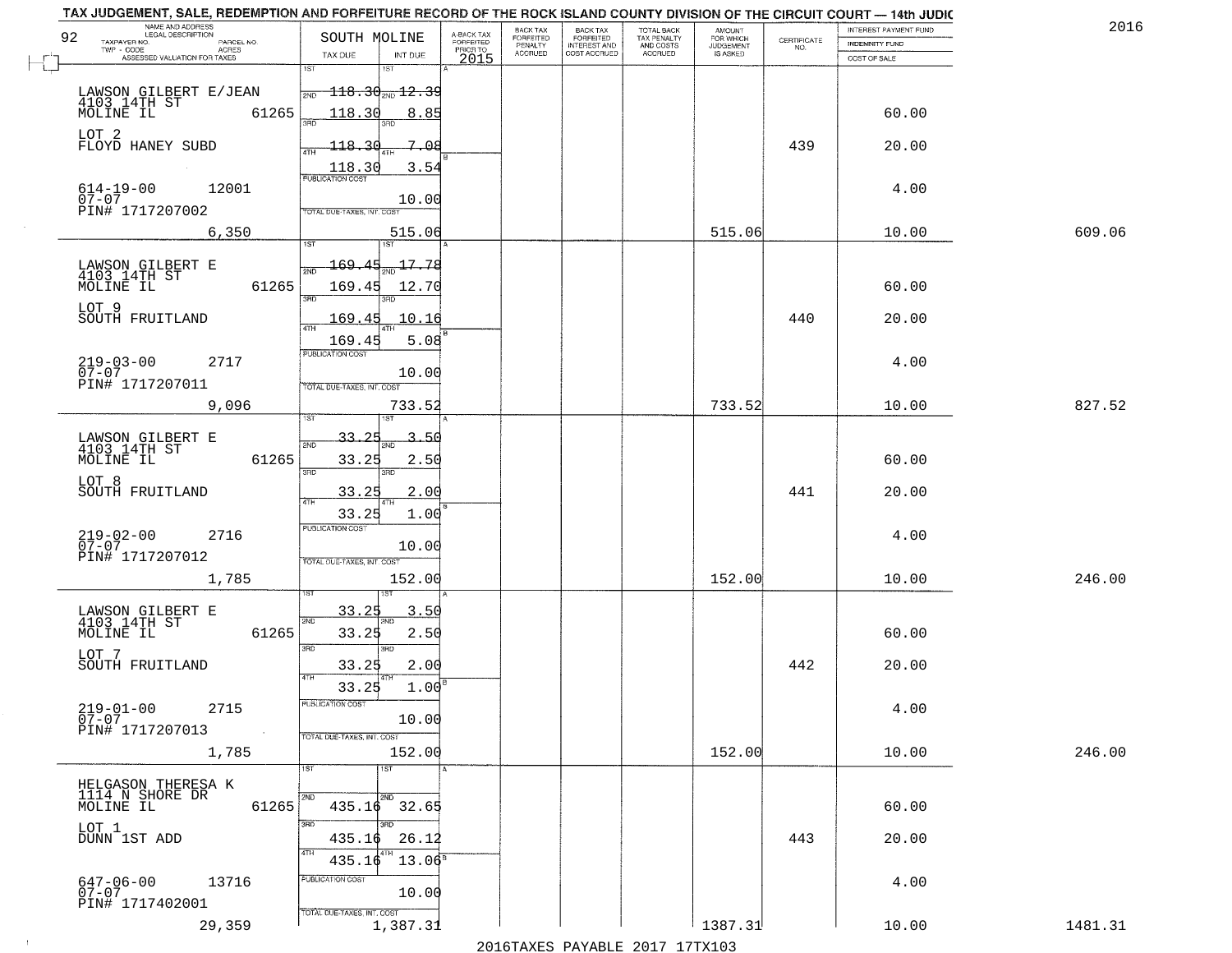| 92                                   | BY WHOM<br>PURCHASED                              | RATE<br>%<br><b>BID</b> | SOUTH MOLINE<br>DATE OF SALE | SUBSEQUENT TAXES PAID, FEES, AND TIME EXTENSION                                                                                                                                                                                                                                                                                                          | TOTAL DUE<br>TO REDEEM<br>FROM SALE<br>LESS                                                                                                 | BY WHOM REDEEMED              | DATE OF REDEMP-<br>TION OR DEED<br>MO.<br>DAY.<br>YEAR | $-2016$<br>RECEIVED REDEMPTION<br>MONEY IN FULL                                           |
|--------------------------------------|---------------------------------------------------|-------------------------|------------------------------|----------------------------------------------------------------------------------------------------------------------------------------------------------------------------------------------------------------------------------------------------------------------------------------------------------------------------------------------------------|---------------------------------------------------------------------------------------------------------------------------------------------|-------------------------------|--------------------------------------------------------|-------------------------------------------------------------------------------------------|
| PIN# 1717207002<br>RICO TRUSTEE      |                                                   | 18                      | 12/28/2017                   | $03/01/2018$ Time Ext & incl<br>03/01/2018 Take Notice Fee<br>02/13/2020 Take Notice Fee<br>02/28/2020 Circuit Clerks F<br>02/28/2020 Sheriffs Fee<br>03/19/2020 Subs paid<br>07/02/2020 Subs paid<br>11/16/2019 Subs paid<br>11/17/2018 Subs paid<br>Take Notice Fee<br>Circuit Clerks Fee<br>Sheriffs Fee<br>Publication Fee<br>Subs paid<br>Subs Paid | COUNTY CLERK FEE<br>08/07/2020<br>$\begin{array}{r} 2020 \\ 20.70 \\ 35.00 \\ 15.86 \\ 2.31 \\ 2.62 \\ 1.63 \\ 50.84 \end{array}$<br>539.92 |                               |                                                        | $\mathbf{r}$<br>Certificate<br>Returned<br>& Cancelled<br>12/10/2020<br>Karen Kinney      |
| PIN# 1717207011<br>RICO TRUSTEE<br>2 |                                                   | 18                      | 12/28/2017                   | $03/01/2018$ Time Ext & incl<br>03/01/2018 Take Notice Fee<br>02/13/2020 Take Notice Fee<br>02/28/2020 Circuit Clerks Fee<br>02/28/2020 Sheriffs Fee<br>03/19/2020 Subs paid<br>07/02/2020 Subs paid<br>11/16/2019 Subs paid<br>11/17/2018 Subs paid                                                                                                     | $\begin{array}{r} 08/07/2020 \\ 20.70 \\ 35.00 \\ 8.91 \\ 2.62 \\ 762.01 \\ 75.92 \\ \end{array}$<br>760.36                                 |                               |                                                        | Certificate<br>Returned<br>$\frac{1}{2}$ Cancelled 2<br>12/10/2020<br>Karen Kinney        |
| PIN# 1717207012<br>RICO TRUSTEE<br>3 |                                                   | 18                      | 12/28/2017                   | $03/01/2018$ Time Ext & incl<br>$03/01/2018$ Take Notice Fee<br>$02/13/2020$ Take Notice Fee<br>$02/28/2020$ Circuit Clerks Fee<br>$02/28/2020$ Sheriffs Fee<br>$03/19/2020$ Subs paid<br>$11/16/2019$ Subs paid<br>$11/17/2018$ Subs paid<br>                                                                                                           | 08/07/2020<br>20.70<br>35.00<br>$3.85$<br>$1.60$<br>$2.62$<br>$73.32$<br>$75.32$                                                            |                               |                                                        | Certificate<br>Returned<br>3<br>& Cancelled<br>12/10/2020<br>Karen Kinney                 |
| PIN# 1717207013<br>RICO TRUSTEE<br>4 |                                                   | 18                      | 12/28/2017                   | $03/01/2018$ Time Ext & incl<br>03/01/2018 Take Notice Fee<br>02/13/2020 Take Notice Fee<br>02/28/2020 Circuit Clerks Fee<br>02/28/2020 Sheriffs Fee<br>03/19/2020 Subs paid<br>07/02/2020 Subs paid<br>11/16/2019 Subs paid<br>11/17/2018 Subs paid                                                                                                     | 08/07/2020<br>20.70<br>35.00<br>$\begin{array}{r} 33.855 \\ -1.650 \\ -2.622 \\ 73.622 \\ 176.32 \\ 173.30 \end{array}$                     |                               |                                                        | TAX DEED ISSUED<br>Certificate<br>Returned<br>& Cancelled 4<br>10/26/2020<br>Karen Kinney |
| 5                                    | PIN# 1717402001<br>EQUITY ONE INVESTMENT FUND LLC | 00 <sup>1</sup>         | 12/28/2017                   | 01/16/2018 Time Ext & incl<br>01/16/2018 Take Notice Fee                                                                                                                                                                                                                                                                                                 | 07/03/2020                                                                                                                                  |                               |                                                        | Certificate<br>Returned<br>& Cancelled 5<br>02/07/2018                                    |
|                                      |                                                   |                         |                              |                                                                                                                                                                                                                                                                                                                                                          |                                                                                                                                             | $1,501.90$ THERESA K HELGASON | 01/30/2018                                             | Karen Kinney                                                                              |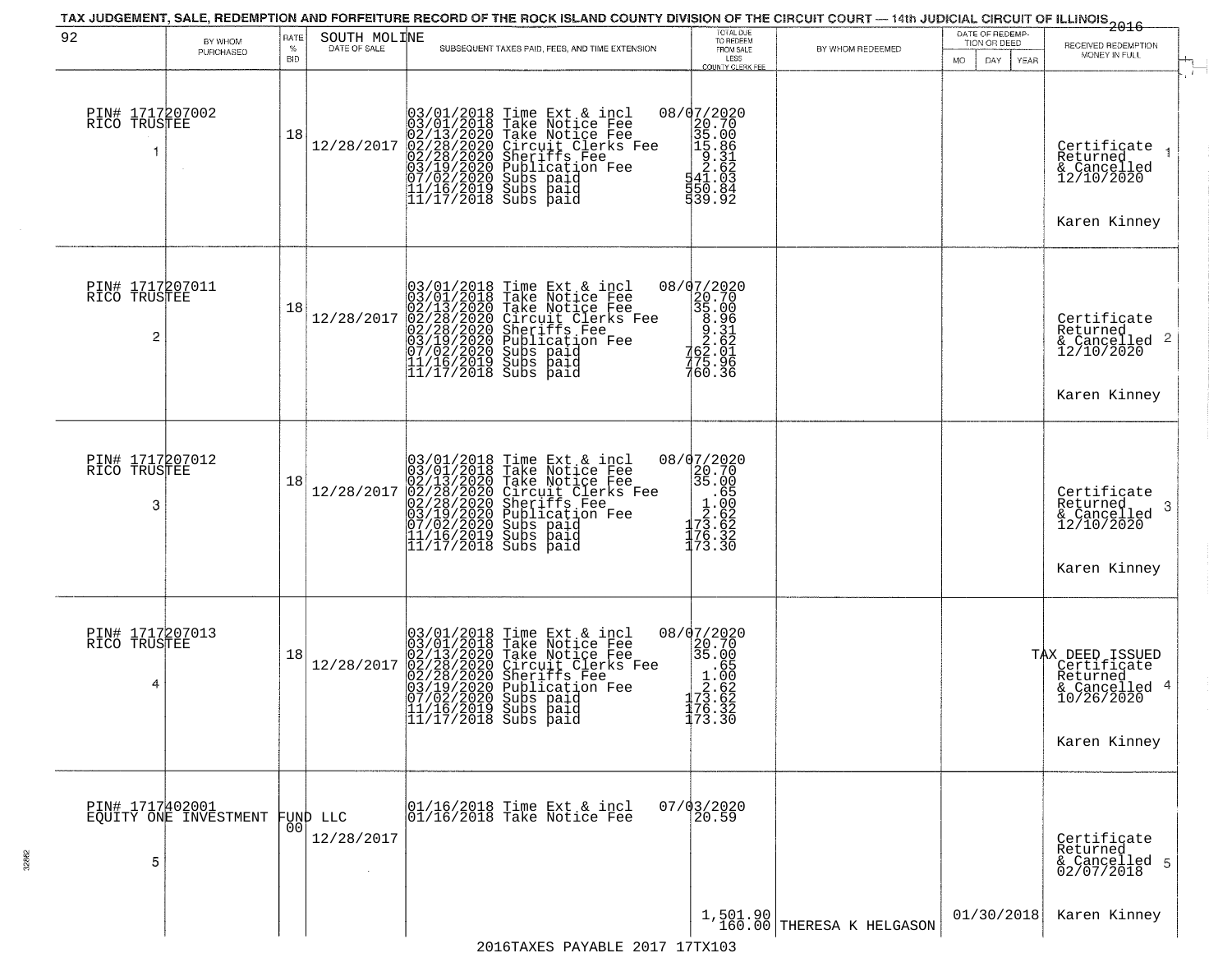|                            |                                                                                                                                                                                                                                                                                                                                                                                                                                                                           | BACK TAX                                                                                                                                 | <b>BACK TAX</b>             | TOTAL BACK                                |                                            |                                            | INTEREST PAYMENT FUND                                 | 2016                                                                                                                                                                                                                              |
|----------------------------|---------------------------------------------------------------------------------------------------------------------------------------------------------------------------------------------------------------------------------------------------------------------------------------------------------------------------------------------------------------------------------------------------------------------------------------------------------------------------|------------------------------------------------------------------------------------------------------------------------------------------|-----------------------------|-------------------------------------------|--------------------------------------------|--------------------------------------------|-------------------------------------------------------|-----------------------------------------------------------------------------------------------------------------------------------------------------------------------------------------------------------------------------------|
|                            |                                                                                                                                                                                                                                                                                                                                                                                                                                                                           | PENALTY                                                                                                                                  |                             |                                           | <b>JUDGEMENT</b>                           |                                            | <b>INDEMNITY FUND</b>                                 |                                                                                                                                                                                                                                   |
| 1ST<br>181                 |                                                                                                                                                                                                                                                                                                                                                                                                                                                                           |                                                                                                                                          |                             |                                           |                                            |                                            |                                                       |                                                                                                                                                                                                                                   |
|                            |                                                                                                                                                                                                                                                                                                                                                                                                                                                                           |                                                                                                                                          |                             |                                           |                                            |                                            |                                                       |                                                                                                                                                                                                                                   |
|                            |                                                                                                                                                                                                                                                                                                                                                                                                                                                                           |                                                                                                                                          |                             |                                           |                                            |                                            |                                                       |                                                                                                                                                                                                                                   |
| 350                        |                                                                                                                                                                                                                                                                                                                                                                                                                                                                           |                                                                                                                                          |                             |                                           |                                            |                                            |                                                       |                                                                                                                                                                                                                                   |
|                            |                                                                                                                                                                                                                                                                                                                                                                                                                                                                           |                                                                                                                                          |                             |                                           |                                            |                                            |                                                       |                                                                                                                                                                                                                                   |
|                            |                                                                                                                                                                                                                                                                                                                                                                                                                                                                           |                                                                                                                                          |                             |                                           |                                            |                                            |                                                       |                                                                                                                                                                                                                                   |
| <b>PUBLICATION COST</b>    |                                                                                                                                                                                                                                                                                                                                                                                                                                                                           |                                                                                                                                          |                             |                                           |                                            |                                            |                                                       |                                                                                                                                                                                                                                   |
|                            |                                                                                                                                                                                                                                                                                                                                                                                                                                                                           |                                                                                                                                          |                             |                                           |                                            |                                            |                                                       |                                                                                                                                                                                                                                   |
| TOTAL DUE-TAXES, INT. COST |                                                                                                                                                                                                                                                                                                                                                                                                                                                                           |                                                                                                                                          |                             |                                           |                                            |                                            |                                                       |                                                                                                                                                                                                                                   |
| 2,143.92                   |                                                                                                                                                                                                                                                                                                                                                                                                                                                                           |                                                                                                                                          |                             |                                           |                                            |                                            | 10.00                                                 | 2237.92                                                                                                                                                                                                                           |
|                            |                                                                                                                                                                                                                                                                                                                                                                                                                                                                           |                                                                                                                                          |                             |                                           |                                            |                                            |                                                       |                                                                                                                                                                                                                                   |
| 2ND                        |                                                                                                                                                                                                                                                                                                                                                                                                                                                                           |                                                                                                                                          |                             |                                           |                                            |                                            |                                                       |                                                                                                                                                                                                                                   |
|                            |                                                                                                                                                                                                                                                                                                                                                                                                                                                                           |                                                                                                                                          |                             |                                           |                                            |                                            |                                                       |                                                                                                                                                                                                                                   |
|                            |                                                                                                                                                                                                                                                                                                                                                                                                                                                                           |                                                                                                                                          |                             |                                           |                                            |                                            |                                                       |                                                                                                                                                                                                                                   |
| 47H                        |                                                                                                                                                                                                                                                                                                                                                                                                                                                                           |                                                                                                                                          |                             |                                           |                                            |                                            |                                                       |                                                                                                                                                                                                                                   |
| PUBLICATION COST           |                                                                                                                                                                                                                                                                                                                                                                                                                                                                           |                                                                                                                                          |                             |                                           |                                            |                                            |                                                       |                                                                                                                                                                                                                                   |
|                            |                                                                                                                                                                                                                                                                                                                                                                                                                                                                           |                                                                                                                                          |                             |                                           |                                            |                                            |                                                       |                                                                                                                                                                                                                                   |
| TOTAL DUE-TAXES, INT. COST |                                                                                                                                                                                                                                                                                                                                                                                                                                                                           |                                                                                                                                          |                             |                                           |                                            |                                            |                                                       |                                                                                                                                                                                                                                   |
| 1,817.70                   |                                                                                                                                                                                                                                                                                                                                                                                                                                                                           |                                                                                                                                          |                             |                                           | 1817.70                                    |                                            | 10.00                                                 | 1911.70                                                                                                                                                                                                                           |
|                            |                                                                                                                                                                                                                                                                                                                                                                                                                                                                           |                                                                                                                                          |                             |                                           |                                            |                                            |                                                       |                                                                                                                                                                                                                                   |
| 2ND<br>2ND                 |                                                                                                                                                                                                                                                                                                                                                                                                                                                                           |                                                                                                                                          |                             |                                           |                                            |                                            |                                                       |                                                                                                                                                                                                                                   |
| 9.25<br>123.32             |                                                                                                                                                                                                                                                                                                                                                                                                                                                                           |                                                                                                                                          |                             |                                           |                                            |                                            | 60.00                                                 |                                                                                                                                                                                                                                   |
|                            |                                                                                                                                                                                                                                                                                                                                                                                                                                                                           |                                                                                                                                          |                             |                                           |                                            |                                            |                                                       |                                                                                                                                                                                                                                   |
| 4TH                        |                                                                                                                                                                                                                                                                                                                                                                                                                                                                           |                                                                                                                                          |                             |                                           |                                            |                                            |                                                       |                                                                                                                                                                                                                                   |
|                            |                                                                                                                                                                                                                                                                                                                                                                                                                                                                           |                                                                                                                                          |                             |                                           |                                            |                                            |                                                       |                                                                                                                                                                                                                                   |
|                            |                                                                                                                                                                                                                                                                                                                                                                                                                                                                           |                                                                                                                                          |                             |                                           |                                            |                                            |                                                       |                                                                                                                                                                                                                                   |
| TOTAL OUE-TAXES, INT. COST |                                                                                                                                                                                                                                                                                                                                                                                                                                                                           |                                                                                                                                          |                             |                                           |                                            |                                            |                                                       |                                                                                                                                                                                                                                   |
| 400.31                     |                                                                                                                                                                                                                                                                                                                                                                                                                                                                           |                                                                                                                                          |                             |                                           | 400.31                                     |                                            | 10.00                                                 | 494.31                                                                                                                                                                                                                            |
|                            |                                                                                                                                                                                                                                                                                                                                                                                                                                                                           |                                                                                                                                          |                             |                                           |                                            |                                            |                                                       |                                                                                                                                                                                                                                   |
| 2ND                        |                                                                                                                                                                                                                                                                                                                                                                                                                                                                           |                                                                                                                                          |                             |                                           |                                            |                                            |                                                       |                                                                                                                                                                                                                                   |
| 452.53<br>33.95            |                                                                                                                                                                                                                                                                                                                                                                                                                                                                           |                                                                                                                                          |                             |                                           |                                            |                                            | 60.00                                                 |                                                                                                                                                                                                                                   |
| 3BD                        |                                                                                                                                                                                                                                                                                                                                                                                                                                                                           |                                                                                                                                          |                             |                                           |                                            |                                            |                                                       |                                                                                                                                                                                                                                   |
| 4TH                        |                                                                                                                                                                                                                                                                                                                                                                                                                                                                           |                                                                                                                                          |                             |                                           |                                            |                                            |                                                       |                                                                                                                                                                                                                                   |
|                            |                                                                                                                                                                                                                                                                                                                                                                                                                                                                           |                                                                                                                                          |                             |                                           |                                            |                                            |                                                       |                                                                                                                                                                                                                                   |
| PUBLICATION COS            |                                                                                                                                                                                                                                                                                                                                                                                                                                                                           |                                                                                                                                          |                             |                                           |                                            |                                            | 4.00                                                  |                                                                                                                                                                                                                                   |
|                            |                                                                                                                                                                                                                                                                                                                                                                                                                                                                           |                                                                                                                                          |                             |                                           |                                            |                                            |                                                       |                                                                                                                                                                                                                                   |
|                            |                                                                                                                                                                                                                                                                                                                                                                                                                                                                           |                                                                                                                                          |                             |                                           | 1942.34                                    |                                            | 10.00                                                 | 2036.34                                                                                                                                                                                                                           |
| 1ST                        |                                                                                                                                                                                                                                                                                                                                                                                                                                                                           |                                                                                                                                          |                             |                                           |                                            |                                            |                                                       |                                                                                                                                                                                                                                   |
| 628.54<br>66.01            |                                                                                                                                                                                                                                                                                                                                                                                                                                                                           |                                                                                                                                          |                             |                                           |                                            |                                            |                                                       |                                                                                                                                                                                                                                   |
|                            |                                                                                                                                                                                                                                                                                                                                                                                                                                                                           |                                                                                                                                          |                             |                                           |                                            |                                            | 60.00                                                 |                                                                                                                                                                                                                                   |
| 3RD<br>חחו                 |                                                                                                                                                                                                                                                                                                                                                                                                                                                                           |                                                                                                                                          |                             |                                           |                                            |                                            |                                                       |                                                                                                                                                                                                                                   |
| 628.54                     |                                                                                                                                                                                                                                                                                                                                                                                                                                                                           |                                                                                                                                          |                             |                                           |                                            |                                            |                                                       |                                                                                                                                                                                                                                   |
| 628.54                     |                                                                                                                                                                                                                                                                                                                                                                                                                                                                           |                                                                                                                                          |                             |                                           |                                            |                                            |                                                       |                                                                                                                                                                                                                                   |
| PUBLICATION COST           |                                                                                                                                                                                                                                                                                                                                                                                                                                                                           |                                                                                                                                          |                             |                                           |                                            |                                            | 4.00                                                  |                                                                                                                                                                                                                                   |
|                            |                                                                                                                                                                                                                                                                                                                                                                                                                                                                           |                                                                                                                                          |                             |                                           |                                            |                                            |                                                       |                                                                                                                                                                                                                                   |
| 2,693.90                   |                                                                                                                                                                                                                                                                                                                                                                                                                                                                           |                                                                                                                                          |                             |                                           | 2693.90                                    |                                            | 10.00                                                 | 2787.90                                                                                                                                                                                                                           |
|                            | MOLINE<br>TAX DUE<br>INT DUE<br><del>199.73 20 52.50</del><br>2ND<br>499.73<br>37.50<br>499.73<br>4TH<br>499.73<br><u>423.35</u><br>44.45<br>423.35<br>3RD<br>423.35<br>.25.40<br>423.35<br>10.00<br>1ST<br>ist<br>3RD<br>3RD<br>123.32<br>7.40<br>3.70<br>123.32<br><b>PUBLICATION COST</b><br>10.00<br>47.53<br>452.53<br>3 <sub>BD</sub><br>452.53<br>27.16<br>452.53<br>10.00<br>TOTAL DUE-TAXES, INT. COST<br>1,942.34<br>2ND<br>37.72<br>TOTAL DUE-TAXES, INT. COST | A-BACK TAX<br>FORFEITED<br>PRIOR TO<br>2015<br>-30.00<br>15.00<br>10.00<br>31.75<br>12.70<br>13.58<br>628.54 47.15<br>$18.86^8$<br>10.00 | FORFEITED<br><b>ACCRUED</b> | FORFEITED<br>INTEREST AND<br>COST ACCRUED | TAX PENALTY<br>AND COSTS<br><b>ACCRUED</b> | AMOUNT<br>FOR WHICH<br>IS ASKED<br>2143.92 | CERTIFICATE<br>NO.<br>444<br>445<br>446<br>447<br>448 | TAX JUDGEMENT, SALE, REDEMPTION AND FORFEITURE RECORD OF THE ROCK ISLAND COUNTY DIVISION OF THE CIRCUIT COURT - 14th JUDIC<br>COST OF SALE<br>60.00<br>20.00<br>4.00<br>60.00<br>20.00<br>4.00<br>20.00<br>4.00<br>20.00<br>20.00 |

 $\sim 10$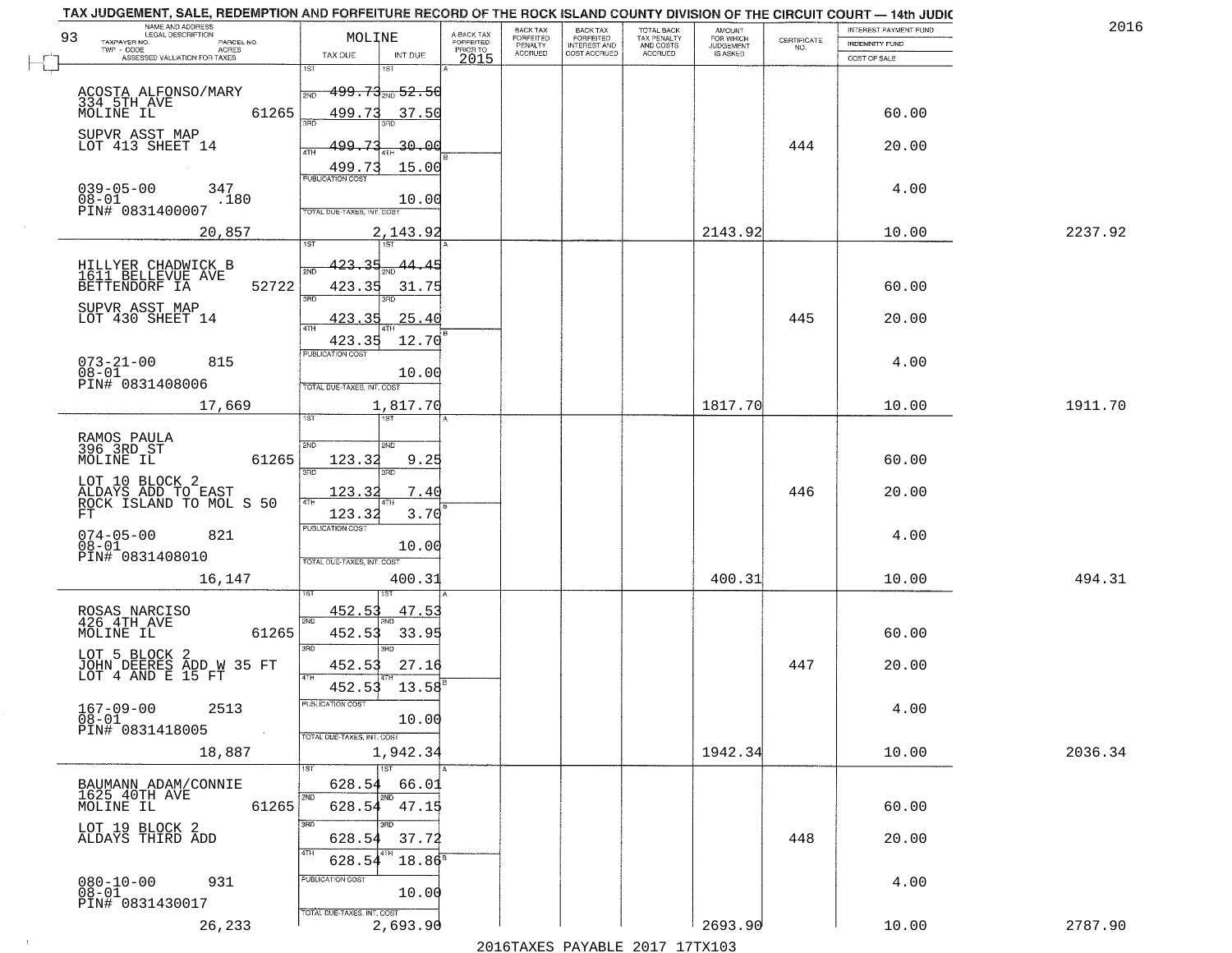| 93                                        | BY WHOM<br>PURCHASED                        | RATE<br>$\%$<br>BID | $\begin{array}{c} \text{MOLINE} \\ \text{DATE of SALE} \end{array}$ | TAX JUDGEMENT, SALE, REDEMPTION AND FORFEITURE RECORD OF THE ROCK ISLAND COUNTY DIVISION OF THE CIRCUIT COURT — 14th JUDICIAL CIRCUIT OF ILLINOIS 2016<br>SUBSEQUENT TAXES PAID, FEES, AND TIME EXTENSION | TOTAL DUE<br>TO REDEEM<br>FROM SALE<br>LESS<br>COUNTY CLERK FEE | BY WHOM REDEEMED                                              | DATE OF REDEMP-<br>TION OR DEED<br><b>MO</b><br>DAY<br>YEAR | RECEIVED REDEMPTION<br>MONEY IN FULL                       |
|-------------------------------------------|---------------------------------------------|---------------------|---------------------------------------------------------------------|-----------------------------------------------------------------------------------------------------------------------------------------------------------------------------------------------------------|-----------------------------------------------------------------|---------------------------------------------------------------|-------------------------------------------------------------|------------------------------------------------------------|
| PIN# 0831400007<br>REALTAX DEV LT'D<br>-1 | $\sim$                                      | 0 <sub>0</sub>      | 12/28/2017                                                          | 01/29/2018 Time Ext & incl<br>01/29/2018 Take Notice Fee                                                                                                                                                  | 06/28/2020<br>20.70                                             |                                                               |                                                             | Certificate<br>Returned<br>& Cancelled<br>04/15/2019       |
|                                           |                                             |                     |                                                                     |                                                                                                                                                                                                           |                                                                 | 2, 258.62<br>160.00 MARIA E ACOSTA ESTATE                     | 03/21/2019                                                  | Karen Kinney                                               |
| $\overline{\mathbf{c}}$                   | PIN# 0831408006<br>MS INVESTMENTS GROUP INC | 01                  | 12/28/2017                                                          | $ 01/24/2018$ Time Ext & incl<br>$ 02/02/2018$ Take Notice Fee                                                                                                                                            | 06/29/2020<br>20.70                                             |                                                               |                                                             | Certificate<br>Returned<br>& Cancelled 2<br>07/06/2018     |
|                                           |                                             |                     |                                                                     |                                                                                                                                                                                                           |                                                                 | 1,951.52<br>160.00 TRIUMPH BANK                               | 04/25/2018                                                  | Karen Kinney                                               |
| PIN# 0831408010<br>WESTERN SITES LLC<br>3 |                                             | 0 <sub>0</sub>      | 12/28/2017                                                          |                                                                                                                                                                                                           |                                                                 |                                                               |                                                             | Certificate<br>Returned<br>-3<br>& Cancelled<br>04/04/2018 |
|                                           |                                             |                     |                                                                     |                                                                                                                                                                                                           |                                                                 | $\begin{array}{c c} 494.31 \\ 160.00 \end{array}$ JOSE CHAVEZ | 02/13/2018                                                  | Karen Kinney                                               |
| 4                                         | PIN# 0831418005<br>EQUITY ONE INVESTMENT    |                     | FUND LLC<br> 00 <br>12/28/2017                                      | 01/16/2018 Time Ext & incl<br>01/16/2018 Take Notice Fee                                                                                                                                                  | $07/03/2020$<br>20.59                                           |                                                               |                                                             | Certificate<br>Returned<br>& Cancelled 4<br>07/13/2018     |
|                                           |                                             |                     |                                                                     |                                                                                                                                                                                                           |                                                                 | 2,056.93<br>160.00 NARCISO ROSAS                              | 06/21/2018                                                  | Karen Kinney                                               |
| 5                                         | PIN# 0831430017<br>EQUITY ONE INVESTMENT    | 0 <sub>0</sub>      | <b>FUND LLC</b><br>12/28/2017                                       | 01/16/2018 Time Ext & incl<br>01/16/2018 Take Notice Fee                                                                                                                                                  | $07/03/2020$<br>20.59                                           |                                                               |                                                             | Certificate<br>Returned<br>& Cancelled 5<br>10/25/2018     |
|                                           |                                             |                     |                                                                     |                                                                                                                                                                                                           |                                                                 | $2,808.49$ CONNIE/ADAM BAUMANN                                | 07/09/2018                                                  | Karen Kinney                                               |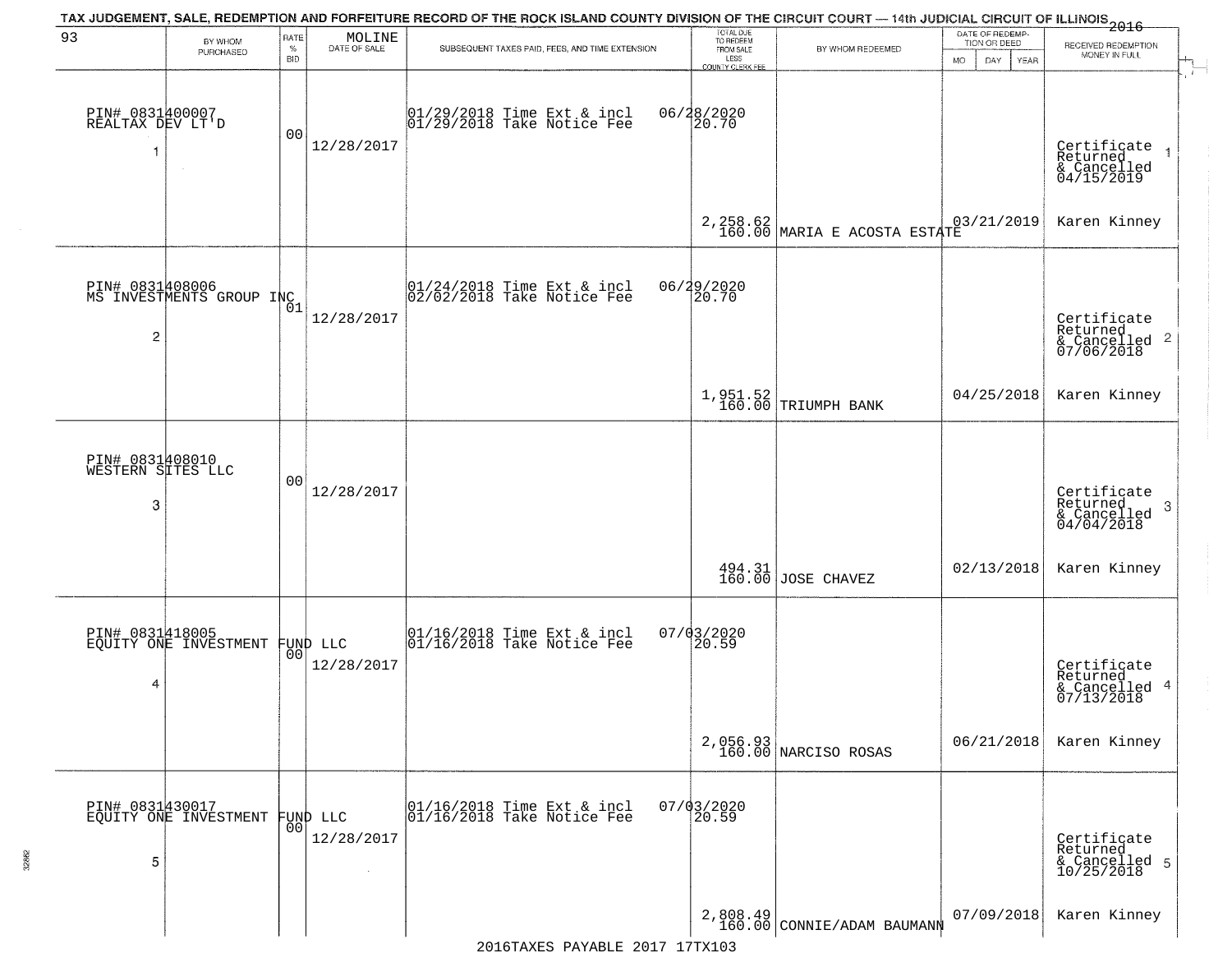|                     |                                                                                                                                                                                                                                                                                                                                                                                                                                                                                                                                                                                                                                                                                                                                                                                                                                                                                                                                           | A-BACK TAX                                                                                                                                                                                                                                                                                                                                                                                                                                                                                                                                                                 | BACK TAX                                                                                                                                                                                                            |                                 |                                                       | <b>AMOUNT</b>                        |                                                                           | INTEREST PAYMENT FUND | 2016                                                                                                                                                                                                                                |
|---------------------|-------------------------------------------------------------------------------------------------------------------------------------------------------------------------------------------------------------------------------------------------------------------------------------------------------------------------------------------------------------------------------------------------------------------------------------------------------------------------------------------------------------------------------------------------------------------------------------------------------------------------------------------------------------------------------------------------------------------------------------------------------------------------------------------------------------------------------------------------------------------------------------------------------------------------------------------|----------------------------------------------------------------------------------------------------------------------------------------------------------------------------------------------------------------------------------------------------------------------------------------------------------------------------------------------------------------------------------------------------------------------------------------------------------------------------------------------------------------------------------------------------------------------------|---------------------------------------------------------------------------------------------------------------------------------------------------------------------------------------------------------------------|---------------------------------|-------------------------------------------------------|--------------------------------------|---------------------------------------------------------------------------|-----------------------|-------------------------------------------------------------------------------------------------------------------------------------------------------------------------------------------------------------------------------------|
| TWP - CODE<br>ACRES |                                                                                                                                                                                                                                                                                                                                                                                                                                                                                                                                                                                                                                                                                                                                                                                                                                                                                                                                           | PRIOR TO                                                                                                                                                                                                                                                                                                                                                                                                                                                                                                                                                                   |                                                                                                                                                                                                                     |                                 | AND COSTS                                             |                                      | NO.                                                                       | <b>INDEMNITY FUND</b> |                                                                                                                                                                                                                                     |
|                     | ist<br>1ST                                                                                                                                                                                                                                                                                                                                                                                                                                                                                                                                                                                                                                                                                                                                                                                                                                                                                                                                | 2015                                                                                                                                                                                                                                                                                                                                                                                                                                                                                                                                                                       |                                                                                                                                                                                                                     |                                 |                                                       |                                      |                                                                           | COST OF SALE          |                                                                                                                                                                                                                                     |
|                     |                                                                                                                                                                                                                                                                                                                                                                                                                                                                                                                                                                                                                                                                                                                                                                                                                                                                                                                                           |                                                                                                                                                                                                                                                                                                                                                                                                                                                                                                                                                                            |                                                                                                                                                                                                                     |                                 |                                                       |                                      |                                                                           |                       |                                                                                                                                                                                                                                     |
|                     | 2ND                                                                                                                                                                                                                                                                                                                                                                                                                                                                                                                                                                                                                                                                                                                                                                                                                                                                                                                                       |                                                                                                                                                                                                                                                                                                                                                                                                                                                                                                                                                                            |                                                                                                                                                                                                                     |                                 |                                                       |                                      |                                                                           |                       |                                                                                                                                                                                                                                     |
|                     | ïЯñ<br>3BD                                                                                                                                                                                                                                                                                                                                                                                                                                                                                                                                                                                                                                                                                                                                                                                                                                                                                                                                |                                                                                                                                                                                                                                                                                                                                                                                                                                                                                                                                                                            |                                                                                                                                                                                                                     |                                 |                                                       |                                      |                                                                           |                       |                                                                                                                                                                                                                                     |
|                     |                                                                                                                                                                                                                                                                                                                                                                                                                                                                                                                                                                                                                                                                                                                                                                                                                                                                                                                                           |                                                                                                                                                                                                                                                                                                                                                                                                                                                                                                                                                                            |                                                                                                                                                                                                                     |                                 |                                                       |                                      |                                                                           |                       |                                                                                                                                                                                                                                     |
|                     |                                                                                                                                                                                                                                                                                                                                                                                                                                                                                                                                                                                                                                                                                                                                                                                                                                                                                                                                           |                                                                                                                                                                                                                                                                                                                                                                                                                                                                                                                                                                            |                                                                                                                                                                                                                     |                                 |                                                       |                                      |                                                                           |                       |                                                                                                                                                                                                                                     |
|                     | PUBLICATION COST                                                                                                                                                                                                                                                                                                                                                                                                                                                                                                                                                                                                                                                                                                                                                                                                                                                                                                                          |                                                                                                                                                                                                                                                                                                                                                                                                                                                                                                                                                                            |                                                                                                                                                                                                                     |                                 |                                                       |                                      |                                                                           |                       |                                                                                                                                                                                                                                     |
|                     |                                                                                                                                                                                                                                                                                                                                                                                                                                                                                                                                                                                                                                                                                                                                                                                                                                                                                                                                           |                                                                                                                                                                                                                                                                                                                                                                                                                                                                                                                                                                            |                                                                                                                                                                                                                     |                                 |                                                       |                                      |                                                                           |                       |                                                                                                                                                                                                                                     |
|                     |                                                                                                                                                                                                                                                                                                                                                                                                                                                                                                                                                                                                                                                                                                                                                                                                                                                                                                                                           |                                                                                                                                                                                                                                                                                                                                                                                                                                                                                                                                                                            |                                                                                                                                                                                                                     |                                 |                                                       |                                      |                                                                           |                       |                                                                                                                                                                                                                                     |
|                     |                                                                                                                                                                                                                                                                                                                                                                                                                                                                                                                                                                                                                                                                                                                                                                                                                                                                                                                                           |                                                                                                                                                                                                                                                                                                                                                                                                                                                                                                                                                                            |                                                                                                                                                                                                                     |                                 |                                                       |                                      |                                                                           |                       | 267.02                                                                                                                                                                                                                              |
|                     |                                                                                                                                                                                                                                                                                                                                                                                                                                                                                                                                                                                                                                                                                                                                                                                                                                                                                                                                           |                                                                                                                                                                                                                                                                                                                                                                                                                                                                                                                                                                            |                                                                                                                                                                                                                     |                                 |                                                       |                                      |                                                                           |                       |                                                                                                                                                                                                                                     |
|                     | 2ND                                                                                                                                                                                                                                                                                                                                                                                                                                                                                                                                                                                                                                                                                                                                                                                                                                                                                                                                       |                                                                                                                                                                                                                                                                                                                                                                                                                                                                                                                                                                            |                                                                                                                                                                                                                     |                                 |                                                       |                                      |                                                                           |                       |                                                                                                                                                                                                                                     |
|                     | 3RD<br>3RD                                                                                                                                                                                                                                                                                                                                                                                                                                                                                                                                                                                                                                                                                                                                                                                                                                                                                                                                |                                                                                                                                                                                                                                                                                                                                                                                                                                                                                                                                                                            |                                                                                                                                                                                                                     |                                 |                                                       |                                      |                                                                           |                       |                                                                                                                                                                                                                                     |
|                     |                                                                                                                                                                                                                                                                                                                                                                                                                                                                                                                                                                                                                                                                                                                                                                                                                                                                                                                                           |                                                                                                                                                                                                                                                                                                                                                                                                                                                                                                                                                                            |                                                                                                                                                                                                                     |                                 |                                                       |                                      | 450                                                                       |                       |                                                                                                                                                                                                                                     |
|                     |                                                                                                                                                                                                                                                                                                                                                                                                                                                                                                                                                                                                                                                                                                                                                                                                                                                                                                                                           |                                                                                                                                                                                                                                                                                                                                                                                                                                                                                                                                                                            |                                                                                                                                                                                                                     |                                 |                                                       |                                      |                                                                           |                       |                                                                                                                                                                                                                                     |
|                     | PUBLICATION COST                                                                                                                                                                                                                                                                                                                                                                                                                                                                                                                                                                                                                                                                                                                                                                                                                                                                                                                          |                                                                                                                                                                                                                                                                                                                                                                                                                                                                                                                                                                            |                                                                                                                                                                                                                     |                                 |                                                       |                                      |                                                                           |                       |                                                                                                                                                                                                                                     |
|                     |                                                                                                                                                                                                                                                                                                                                                                                                                                                                                                                                                                                                                                                                                                                                                                                                                                                                                                                                           |                                                                                                                                                                                                                                                                                                                                                                                                                                                                                                                                                                            |                                                                                                                                                                                                                     |                                 |                                                       |                                      |                                                                           |                       |                                                                                                                                                                                                                                     |
|                     |                                                                                                                                                                                                                                                                                                                                                                                                                                                                                                                                                                                                                                                                                                                                                                                                                                                                                                                                           |                                                                                                                                                                                                                                                                                                                                                                                                                                                                                                                                                                            |                                                                                                                                                                                                                     |                                 |                                                       |                                      |                                                                           |                       |                                                                                                                                                                                                                                     |
|                     |                                                                                                                                                                                                                                                                                                                                                                                                                                                                                                                                                                                                                                                                                                                                                                                                                                                                                                                                           |                                                                                                                                                                                                                                                                                                                                                                                                                                                                                                                                                                            |                                                                                                                                                                                                                     |                                 |                                                       |                                      |                                                                           |                       | 294.90                                                                                                                                                                                                                              |
|                     |                                                                                                                                                                                                                                                                                                                                                                                                                                                                                                                                                                                                                                                                                                                                                                                                                                                                                                                                           |                                                                                                                                                                                                                                                                                                                                                                                                                                                                                                                                                                            |                                                                                                                                                                                                                     |                                 |                                                       |                                      |                                                                           |                       |                                                                                                                                                                                                                                     |
|                     |                                                                                                                                                                                                                                                                                                                                                                                                                                                                                                                                                                                                                                                                                                                                                                                                                                                                                                                                           |                                                                                                                                                                                                                                                                                                                                                                                                                                                                                                                                                                            |                                                                                                                                                                                                                     |                                 |                                                       |                                      |                                                                           |                       |                                                                                                                                                                                                                                     |
|                     | 3RD<br>3RD                                                                                                                                                                                                                                                                                                                                                                                                                                                                                                                                                                                                                                                                                                                                                                                                                                                                                                                                |                                                                                                                                                                                                                                                                                                                                                                                                                                                                                                                                                                            |                                                                                                                                                                                                                     |                                 |                                                       |                                      |                                                                           |                       |                                                                                                                                                                                                                                     |
|                     | 92<br>15.41                                                                                                                                                                                                                                                                                                                                                                                                                                                                                                                                                                                                                                                                                                                                                                                                                                                                                                                               |                                                                                                                                                                                                                                                                                                                                                                                                                                                                                                                                                                            |                                                                                                                                                                                                                     |                                 |                                                       |                                      | 451                                                                       | 20.00                 |                                                                                                                                                                                                                                     |
|                     | 15.41                                                                                                                                                                                                                                                                                                                                                                                                                                                                                                                                                                                                                                                                                                                                                                                                                                                                                                                                     |                                                                                                                                                                                                                                                                                                                                                                                                                                                                                                                                                                            |                                                                                                                                                                                                                     |                                 |                                                       |                                      |                                                                           |                       |                                                                                                                                                                                                                                     |
|                     | <b>PUBLICATION COST</b>                                                                                                                                                                                                                                                                                                                                                                                                                                                                                                                                                                                                                                                                                                                                                                                                                                                                                                                   |                                                                                                                                                                                                                                                                                                                                                                                                                                                                                                                                                                            |                                                                                                                                                                                                                     |                                 |                                                       |                                      |                                                                           |                       |                                                                                                                                                                                                                                     |
|                     |                                                                                                                                                                                                                                                                                                                                                                                                                                                                                                                                                                                                                                                                                                                                                                                                                                                                                                                                           |                                                                                                                                                                                                                                                                                                                                                                                                                                                                                                                                                                            |                                                                                                                                                                                                                     |                                 |                                                       |                                      |                                                                           |                       |                                                                                                                                                                                                                                     |
|                     |                                                                                                                                                                                                                                                                                                                                                                                                                                                                                                                                                                                                                                                                                                                                                                                                                                                                                                                                           |                                                                                                                                                                                                                                                                                                                                                                                                                                                                                                                                                                            |                                                                                                                                                                                                                     |                                 |                                                       |                                      |                                                                           |                       | 169.78                                                                                                                                                                                                                              |
|                     |                                                                                                                                                                                                                                                                                                                                                                                                                                                                                                                                                                                                                                                                                                                                                                                                                                                                                                                                           |                                                                                                                                                                                                                                                                                                                                                                                                                                                                                                                                                                            |                                                                                                                                                                                                                     |                                 |                                                       |                                      |                                                                           |                       |                                                                                                                                                                                                                                     |
|                     | 44.95<br>4.69                                                                                                                                                                                                                                                                                                                                                                                                                                                                                                                                                                                                                                                                                                                                                                                                                                                                                                                             |                                                                                                                                                                                                                                                                                                                                                                                                                                                                                                                                                                            |                                                                                                                                                                                                                     |                                 |                                                       |                                      |                                                                           |                       |                                                                                                                                                                                                                                     |
|                     | 44.95                                                                                                                                                                                                                                                                                                                                                                                                                                                                                                                                                                                                                                                                                                                                                                                                                                                                                                                                     |                                                                                                                                                                                                                                                                                                                                                                                                                                                                                                                                                                            |                                                                                                                                                                                                                     |                                 |                                                       |                                      |                                                                           | 60.00                 |                                                                                                                                                                                                                                     |
|                     | 3RD<br>3BD                                                                                                                                                                                                                                                                                                                                                                                                                                                                                                                                                                                                                                                                                                                                                                                                                                                                                                                                |                                                                                                                                                                                                                                                                                                                                                                                                                                                                                                                                                                            |                                                                                                                                                                                                                     |                                 |                                                       |                                      |                                                                           |                       |                                                                                                                                                                                                                                     |
|                     | 44.95                                                                                                                                                                                                                                                                                                                                                                                                                                                                                                                                                                                                                                                                                                                                                                                                                                                                                                                                     |                                                                                                                                                                                                                                                                                                                                                                                                                                                                                                                                                                            |                                                                                                                                                                                                                     |                                 |                                                       |                                      | 452                                                                       | 20.00                 |                                                                                                                                                                                                                                     |
|                     | 44.95                                                                                                                                                                                                                                                                                                                                                                                                                                                                                                                                                                                                                                                                                                                                                                                                                                                                                                                                     |                                                                                                                                                                                                                                                                                                                                                                                                                                                                                                                                                                            |                                                                                                                                                                                                                     |                                 |                                                       |                                      |                                                                           |                       |                                                                                                                                                                                                                                     |
| 889                 | PUBLICATION COST                                                                                                                                                                                                                                                                                                                                                                                                                                                                                                                                                                                                                                                                                                                                                                                                                                                                                                                          |                                                                                                                                                                                                                                                                                                                                                                                                                                                                                                                                                                            |                                                                                                                                                                                                                     |                                 |                                                       |                                      |                                                                           | 4.00                  |                                                                                                                                                                                                                                     |
| $\sim$              |                                                                                                                                                                                                                                                                                                                                                                                                                                                                                                                                                                                                                                                                                                                                                                                                                                                                                                                                           |                                                                                                                                                                                                                                                                                                                                                                                                                                                                                                                                                                            |                                                                                                                                                                                                                     |                                 |                                                       |                                      |                                                                           |                       |                                                                                                                                                                                                                                     |
|                     |                                                                                                                                                                                                                                                                                                                                                                                                                                                                                                                                                                                                                                                                                                                                                                                                                                                                                                                                           |                                                                                                                                                                                                                                                                                                                                                                                                                                                                                                                                                                            |                                                                                                                                                                                                                     |                                 |                                                       |                                      |                                                                           |                       | 295.86                                                                                                                                                                                                                              |
|                     | 1ST<br>1ST                                                                                                                                                                                                                                                                                                                                                                                                                                                                                                                                                                                                                                                                                                                                                                                                                                                                                                                                |                                                                                                                                                                                                                                                                                                                                                                                                                                                                                                                                                                            |                                                                                                                                                                                                                     |                                 |                                                       |                                      |                                                                           |                       |                                                                                                                                                                                                                                     |
|                     | 7.12                                                                                                                                                                                                                                                                                                                                                                                                                                                                                                                                                                                                                                                                                                                                                                                                                                                                                                                                      |                                                                                                                                                                                                                                                                                                                                                                                                                                                                                                                                                                            |                                                                                                                                                                                                                     |                                 |                                                       |                                      |                                                                           |                       |                                                                                                                                                                                                                                     |
|                     | 7.12                                                                                                                                                                                                                                                                                                                                                                                                                                                                                                                                                                                                                                                                                                                                                                                                                                                                                                                                      |                                                                                                                                                                                                                                                                                                                                                                                                                                                                                                                                                                            |                                                                                                                                                                                                                     |                                 |                                                       |                                      |                                                                           | 60.00                 |                                                                                                                                                                                                                                     |
|                     | 3BD<br>3 <sub>RD</sub>                                                                                                                                                                                                                                                                                                                                                                                                                                                                                                                                                                                                                                                                                                                                                                                                                                                                                                                    |                                                                                                                                                                                                                                                                                                                                                                                                                                                                                                                                                                            |                                                                                                                                                                                                                     |                                 |                                                       |                                      |                                                                           |                       |                                                                                                                                                                                                                                     |
|                     | 7.12                                                                                                                                                                                                                                                                                                                                                                                                                                                                                                                                                                                                                                                                                                                                                                                                                                                                                                                                      |                                                                                                                                                                                                                                                                                                                                                                                                                                                                                                                                                                            |                                                                                                                                                                                                                     |                                 |                                                       |                                      | 453                                                                       | 20.00                 |                                                                                                                                                                                                                                     |
|                     | 7.14                                                                                                                                                                                                                                                                                                                                                                                                                                                                                                                                                                                                                                                                                                                                                                                                                                                                                                                                      |                                                                                                                                                                                                                                                                                                                                                                                                                                                                                                                                                                            |                                                                                                                                                                                                                     |                                 |                                                       |                                      |                                                                           |                       |                                                                                                                                                                                                                                     |
| 1835                | PUBLICATION COST                                                                                                                                                                                                                                                                                                                                                                                                                                                                                                                                                                                                                                                                                                                                                                                                                                                                                                                          |                                                                                                                                                                                                                                                                                                                                                                                                                                                                                                                                                                            |                                                                                                                                                                                                                     |                                 |                                                       |                                      |                                                                           | 4.00                  |                                                                                                                                                                                                                                     |
|                     |                                                                                                                                                                                                                                                                                                                                                                                                                                                                                                                                                                                                                                                                                                                                                                                                                                                                                                                                           |                                                                                                                                                                                                                                                                                                                                                                                                                                                                                                                                                                            |                                                                                                                                                                                                                     |                                 |                                                       |                                      |                                                                           |                       |                                                                                                                                                                                                                                     |
| 297                 | 40.46                                                                                                                                                                                                                                                                                                                                                                                                                                                                                                                                                                                                                                                                                                                                                                                                                                                                                                                                     |                                                                                                                                                                                                                                                                                                                                                                                                                                                                                                                                                                            |                                                                                                                                                                                                                     |                                 |                                                       | 40.46                                |                                                                           | 10.00                 | 134.46                                                                                                                                                                                                                              |
|                     | NAME AND ADDRESS<br>LEGAL DESCRIPTION<br>TAXPAYER NO.<br>PARCEL NO.<br>ASSESSED VALUATION FOR TAXES<br>SIMPKINS JULIE<br>308 5TH AVE<br>MOLINE IL<br>OUTLOT <sub>2</sub><br>OUTLOTS TO ALDAYS<br>SECOND ADD TO EAST<br>ROCK ISLAND W 40 FT<br>$077 - 22 - 00$<br>884<br>08-01<br>PIN# 0831431002<br>8,627<br>MORENO ARSENIO G<br>835 5TH AVE<br>MOLINE IL<br>OUTLOT 4<br>OUTLOTS TO ALDAYS<br>SECOND ADD TO EAST<br>ROCK ISLAND E 40 FT<br>$078 - 05 - 00$<br>887<br>$08 - 01$<br>PIN# 0831431005<br>1,866<br>REYES JESUSA G<br>222 RAILROAD AVE<br>MOLINE IL<br>W 27 FT LOT 5<br>$078 - 06 - 00$<br>$08 - 01$<br>888<br>PIN# 0831431006<br>643<br>REYES JESUSA G<br>222 RAILROAD AVE<br>MOLINE IL<br>OUTLOT 5<br>AND ALL O L 6<br>$078 - 07 - 00$<br>08-01<br>PIN# 0831431007<br>1,876<br>ACOSTA ALFONSO/MARY<br>334 5TH AVE<br>MOLINE IL<br>LOT 2<br>CEDERBERG AND HAIRES<br>1ST ADD<br>$129 - 14 - 00$<br>$08 - 01$<br>PIN# 0831432002 | MOLINE<br>TAX DUE<br>INT DUE<br>$38.19_{200}$<br>61265<br>38.19<br>38.<br>-28<br>4TH<br>38.1<br>1.1<br>$\overline{\phantom{a}}$<br>TOTAL DUE-TAXES, INT. COST<br>1ST<br>1ST<br>-71<br>44.<br>61265<br>44.71<br>44.7<br>4TH<br>44.7<br>TOTAL DUE-TAXES, INT. COST<br>200.90<br>15.4<br>-6.<br>61265<br>15.4<br>1.15<br>OUTLOTS TO ALDAYS 2ND ADD<br>4TH<br>10.00<br>TOTAL OUE-TAXES, INT. COST<br>2ND<br>61265<br>OUTLOTS TO ALDAYS 2ND ADD<br>TO EAST ROCK ISLAND<br>4TH<br>TOTAL DUE-TAXES, INT. COST<br>2ND<br>2ND<br>61265<br>4TH<br> 4ТH<br>TOTAL DUE-TAXES, INT. COST | <b>FORFEITED</b><br><del>3.9</del> 9<br>2.85<br>10.00<br>173.02<br>-69<br>3.35<br>.68<br>1.34<br>10.00<br>.46<br>75.78<br>3.35<br>2.68<br>1.34<br>10.00<br>201.86<br>.77<br>.55<br>.44<br>.24 <sup>B</sup><br>10.00 | FORFEITED<br>PENALTY<br>ACCRUED | BACK TAX<br>FORFEITED<br>INTEREST AND<br>COST ACCRUED | TOTAL BACK<br>TAX PENALTY<br>ACCRUED | FOR WHICH<br>JUDGEMENT<br>IS ASKED<br>173.02<br>200.90<br>75.78<br>201.86 | CERTIFICATE<br>449    | TAX JUDGEMENT, SALE, REDEMPTION AND FORFEITURE RECORD OF THE ROCK ISLAND COUNTY DIVISION OF THE CIRCUIT COURT - 14th JUDIC<br>60.00<br>20.00<br>4.00<br>10.00<br>60.00<br>20.00<br>4.00<br>10.00<br>60.00<br>4.00<br>10.00<br>10.00 |

 $\sim 100$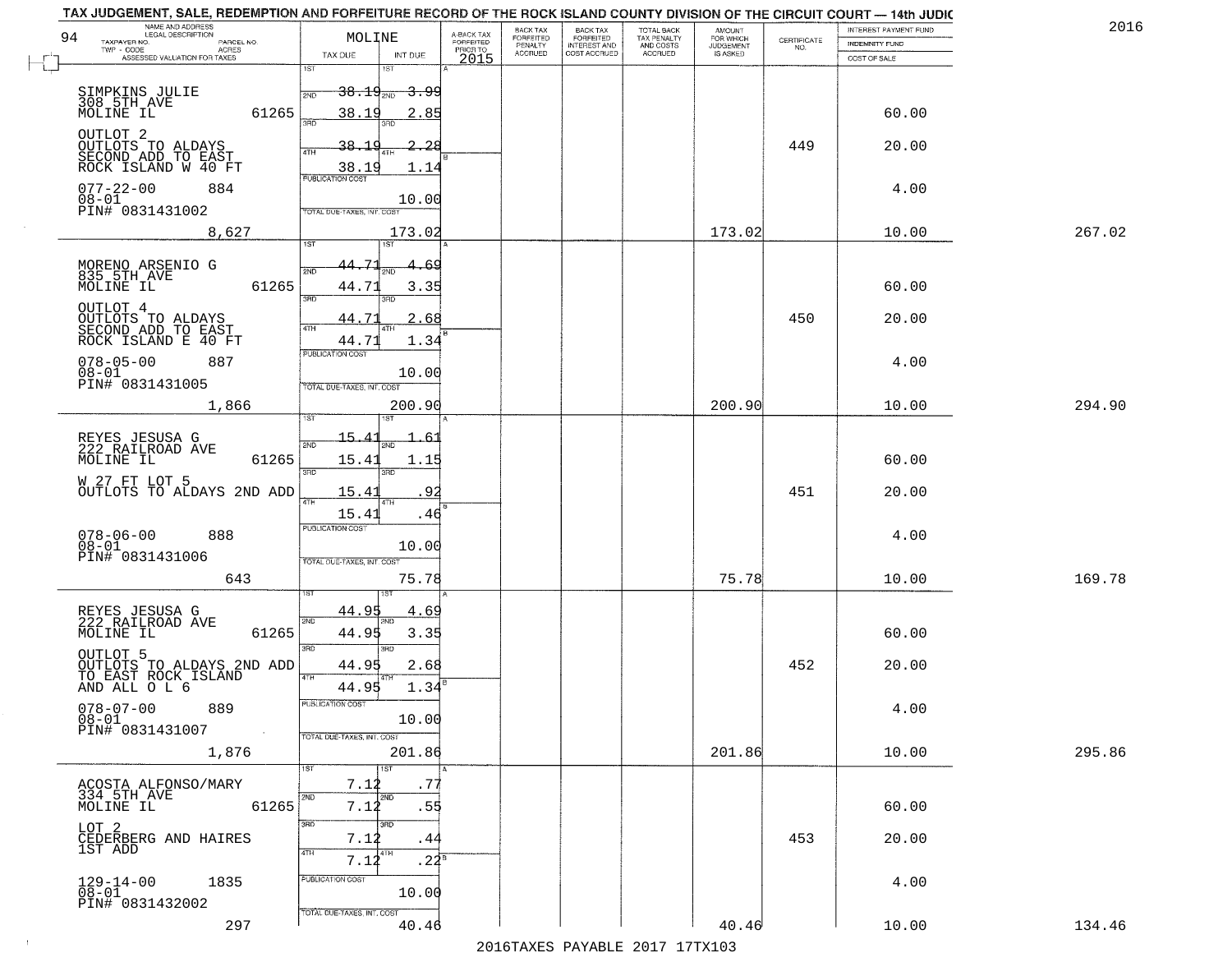|                                                   |                      |                                   |                        |                                                                                                                                                                                                                                                                               | TOTAL DUE                                                                                                                                                                                                                                                                                                                        |                                     | DATE OF REDEMP-                     | -------------<br>2016                                                     |
|---------------------------------------------------|----------------------|-----------------------------------|------------------------|-------------------------------------------------------------------------------------------------------------------------------------------------------------------------------------------------------------------------------------------------------------------------------|----------------------------------------------------------------------------------------------------------------------------------------------------------------------------------------------------------------------------------------------------------------------------------------------------------------------------------|-------------------------------------|-------------------------------------|---------------------------------------------------------------------------|
| 94                                                | BY WHOM<br>PURCHASED | <b>RATE</b><br>$\%$<br><b>BID</b> | MOLINE<br>DATE OF SALE | SUBSEQUENT TAXES PAID, FEES, AND TIME EXTENSION                                                                                                                                                                                                                               | TO REDEEM<br>FROM SALE<br>LESS<br><b>COUNTY CLERK FEE</b>                                                                                                                                                                                                                                                                        | BY WHOM REDEEMED                    | TION OR DEED<br>MO.<br>DAY.<br>YEAR | RECEIVED REDEMPTION<br>MONEY IN FULL                                      |
| PIN# 0831431002<br>JICTB, INC                     |                      | 02                                |                        | $[05/11/2018 \t\t Time Ext & incl \\ 05/11/2018 \t\t Take Notice Free \\ 11/21/2019 \tSubs paid \\ 12/28/2017 \t\t 11/26/2018 \tSubs paid$                                                                                                                                    | 12/10/2020<br>20.70<br>190.22<br>189.98                                                                                                                                                                                                                                                                                          |                                     |                                     | Certifiçate 1<br>Returned<br>& Cancelled<br>07/07/2020                    |
|                                                   |                      |                                   |                        |                                                                                                                                                                                                                                                                               |                                                                                                                                                                                                                                                                                                                                  | 763.05<br>160.00 ALAN POWELL        | 06/12/2020                          | Karen Kinney                                                              |
| PIN# 0831431005<br>RICO TRUSTEE<br>$\overline{2}$ |                      | 18                                | 12/28/2017             | $03/01/2018$ Time Ext & incl<br>03/01/2018 Take Notice Fee<br>02/13/2020 Take Notice Fee<br>02/28/2020 Circuit Clerks Fee<br>02/28/2020 Sheriffs Fee<br>03/19/2020 Subs paid<br>07/02/2020 Subs paid<br>11/16/2019 Subs paid<br>11/17/2018 Subs paid<br>                      | $20.702020\n35.00\n35.00\n7.252\n220.198\n324.75$<br>220.52                                                                                                                                                                                                                                                                      |                                     |                                     | Certificate<br>Returned<br>$\frac{1}{2}$ Cancelled 2<br>01/26/2021        |
|                                                   |                      |                                   |                        |                                                                                                                                                                                                                                                                               |                                                                                                                                                                                                                                                                                                                                  |                                     |                                     | Karen Kinney                                                              |
| PIN# 0831431006<br>RICO TRUSTEE<br>3              |                      | 18                                | 12/28/2017             | $03/01/2018$ Time Ext & incl<br>03/01/2018 Take Notice Fee<br>02/13/2020 Take Notice Fee<br>02/28/2020 Circuit Clerks Fee<br>02/28/2020 Sheriffs Fee<br>03/19/2020 Subication Fee<br>03/19/2020 Subs paid<br>11/16/2019 Subs paid<br>11/17/2018 Subs                          | 08/07/2020<br>$\begin{array}{r} 20.702 \\ 20.700 \\ 35.000 \\ 6.252 \\ 2.626 \\ 95.56 \\ 97.16 \\ 2.71 \\ 2.626 \\ 2.626 \\ 2.71 \\ 2.72 \\ 2.73 \\ 2.74 \\ 2.75 \\ 2.75 \\ 2.75 \\ 2.77 \\ 2.75 \\ 2.77 \\ 2.75 \\ 2.77 \\ 2.75 \\ 2.77 \\ 2.75 \\ 2.77 \\ 2.77 \\ 2.77 \\ 2.77 \\ 2.77 \\ 2.77 \\ 2.77 \\ 2.77 \\ 2.$<br>95.58 |                                     |                                     | Certificate<br>Returned<br>3<br>& Cancelled<br>01/26/2021<br>Karen Kinney |
| PIN# 0831431007<br>RICO TRUSTEE<br>4              |                      | 18                                | 12/28/2017             | 03/01/2018<br>03/01/2018<br>02/13/2020<br>02/28/2020<br>03/19/2020<br>03/19/2020<br>07/02/2020<br>Time Ext & incl<br>Take Notice Fee<br>Take Notice Fee<br>Circuit Clerks Fee<br>Sheriffs Fee<br>Publication Fee<br>Subs paid<br>11/16/2019 Subs paid<br>11/17/2018 Subs paid | $\begin{array}{r} 08/07/2020 \\ 20.70 \\ 35.00 \\ 6.90 \\ 7.25 \\ 2.62 \\ 32.1.1 \\ 42.1.1 \\ 0 \end{array}$<br>325.88<br>321.48                                                                                                                                                                                                 |                                     |                                     | Certificate<br>Returned<br>& Cancelled 4<br>01/26/2021<br>Karen Kinney    |
| PIN# 0831432002<br>RICO TRUSTEE<br>5              |                      | 18                                | 12/28/2017             | 03/01/2018 Time Ext & incl<br>03/01/2018 Take Notice Fee                                                                                                                                                                                                                      | 08/07/2020<br>20.70                                                                                                                                                                                                                                                                                                              |                                     |                                     | Certificate<br>Returned<br>& Cancelled 5<br>09/06/2019                    |
|                                                   |                      |                                   |                        |                                                                                                                                                                                                                                                                               |                                                                                                                                                                                                                                                                                                                                  | 251.97<br>160.00 KATZ NOWINSKI P.C. | 07/03/2019                          | Karen Kinney                                                              |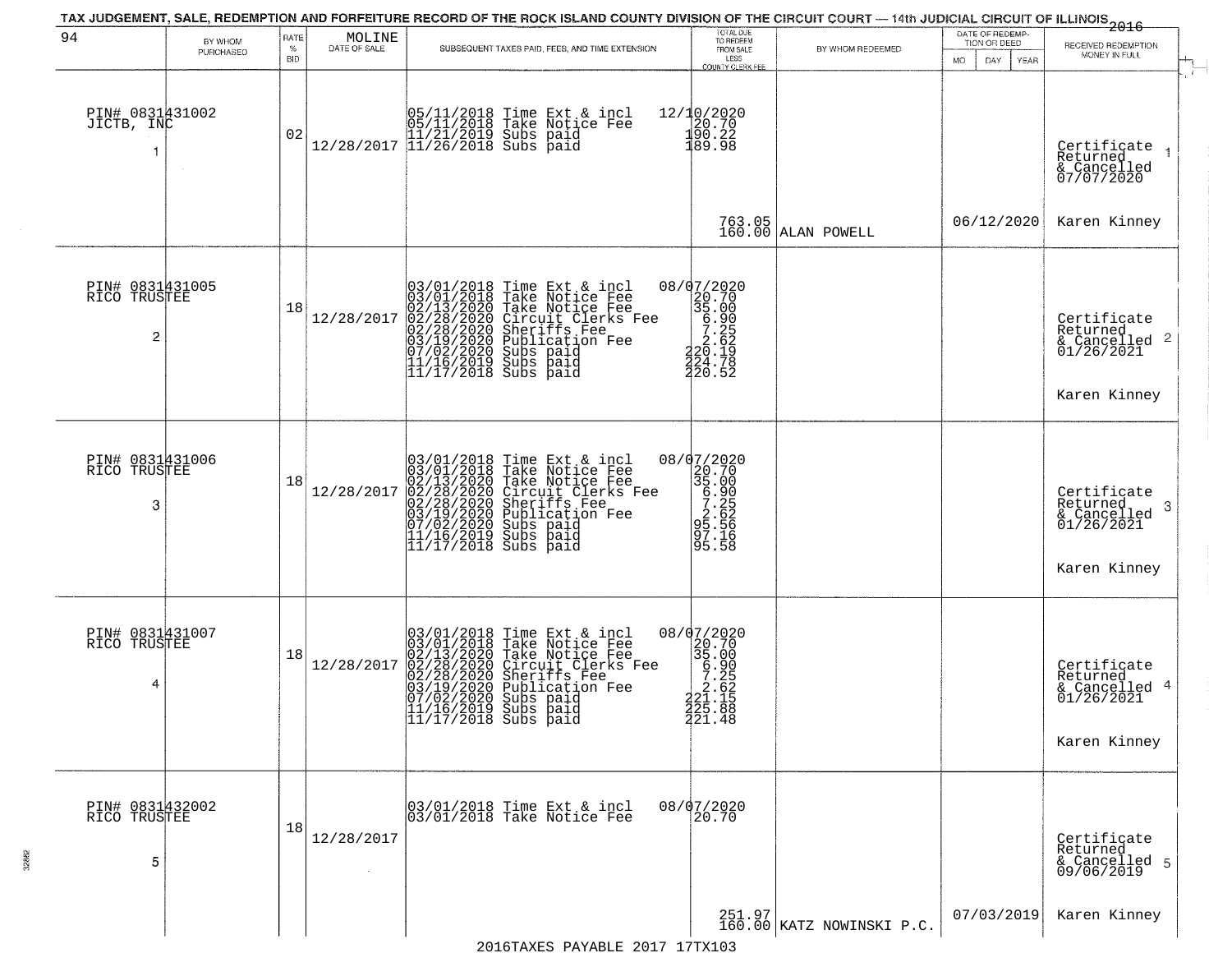| 2016   | INTEREST PAYMENT FUND |                                                                 | <b>AMOUNT</b>                      |                                                   | BACK TAX<br>FORFEITED        | BACK TAX<br><b>FORFEITED</b> | A-BACK TAX                   | MOLINE                                        | NAME AND ADDRESS<br>LEGAL DESCRIPTION                                              |
|--------|-----------------------|-----------------------------------------------------------------|------------------------------------|---------------------------------------------------|------------------------------|------------------------------|------------------------------|-----------------------------------------------|------------------------------------------------------------------------------------|
|        | INDEMNITY FUND        | $\begin{array}{c} \text{CERTIFICATE} \\ \text{NO.} \end{array}$ | FOR WHICH<br>JUDGEMENT<br>IS ASKED | TOTAL BACK<br>TAX PENALTY<br>AND COSTS<br>ACCRUED | INTEREST AND<br>COST ACCRUED | PENALTY<br>ACCRUED           | <b>FORFEITED</b><br>PRIOR TO |                                               | TAXPAYER NO.<br>PARCEL NO.<br>TWP - CODE<br><b>ACRES</b>                           |
|        | COST OF SALE          |                                                                 |                                    |                                                   |                              |                              | 2015                         | TAX DUE<br>INT DUE<br>1ST<br>1ST              | ASSESSED VALUATION FOR TAXES                                                       |
|        |                       |                                                                 |                                    |                                                   |                              |                              |                              |                                               |                                                                                    |
|        | 60.00                 |                                                                 |                                    |                                                   |                              |                              |                              | 2ND<br>2ND                                    | HAMRIC ROYCE<br>1133 3RD STREET A<br>MOLINE IL<br>61265                            |
|        |                       |                                                                 |                                    |                                                   |                              |                              |                              | 390<br>3RD                                    |                                                                                    |
|        | 20.00                 | 454                                                             |                                    |                                                   |                              |                              |                              | $-18.4$<br>308.01<br>4TH                      | LOT 7 BLOCK 5<br>OAK HILL PARK ADD                                                 |
|        |                       |                                                                 |                                    |                                                   |                              |                              |                              | 308.03<br>9.24<br><b>PUBLICATION COST</b>     |                                                                                    |
|        | 4.00                  |                                                                 |                                    |                                                   |                              |                              |                              | 10.00                                         | $327 - 14 - 00$<br>5272<br>08-01<br>PIN# 0831441015                                |
| 747.74 | 10.00                 |                                                                 |                                    |                                                   |                              |                              |                              | TOTAL DUE-TAXES, INT. COST                    | 20,855                                                                             |
|        |                       |                                                                 | 653.74                             |                                                   |                              |                              |                              | 653.74<br>1ST<br>1ST.                         |                                                                                    |
|        |                       |                                                                 |                                    |                                                   |                              |                              |                              | 27.<br>2c<br>285<br>2ND                       | KONE INC<br>1 KONE CT                                                              |
|        | 60.00                 |                                                                 |                                    |                                                   |                              |                              |                              | 27.29<br>2.05<br>3RD                          | MOLINE IL<br>61265                                                                 |
|        | 20.00                 | 455                                                             |                                    |                                                   |                              |                              |                              | 27<br>64                                      | PT LOTS 3 & 4 BLK 5<br>GEORGE DAVENPORTS ADD                                       |
|        |                       |                                                                 |                                    |                                                   |                              |                              |                              | 47H<br>4TF<br>27.29<br>.82                    |                                                                                    |
|        | 4.00                  |                                                                 |                                    |                                                   |                              |                              |                              | PUBLICATION COST                              | $164 - 04 - 01$<br>2455-X                                                          |
|        |                       |                                                                 |                                    |                                                   |                              |                              |                              | 10.00<br>TOTAL DUE-TAXES, INT. COST           | $08 - 01$<br>PIN# 0832205002                                                       |
| 220.54 | 10.00                 |                                                                 | 126.54                             |                                                   |                              |                              |                              | 126.54                                        | 1,139                                                                              |
|        |                       |                                                                 |                                    |                                                   |                              |                              |                              | ïЗT                                           |                                                                                    |
|        |                       |                                                                 |                                    |                                                   |                              |                              |                              | <u> 27.29</u><br>-85<br>2ND                   | KONE INC<br>1 KONE CT                                                              |
|        | 60.00                 |                                                                 |                                    |                                                   |                              |                              |                              | 27.29<br>2.05<br>3BD<br>3RD                   | MOLINE IL<br>61265                                                                 |
|        | 20.00                 | 456                                                             |                                    |                                                   |                              |                              |                              | 27.29<br>. 64                                 | LOTS 5 6 7 BLK 5 GEO<br>DAVENPORTS<br>AND 2 BLK<br>ADD AND LOTS 1<br>5 OLD TOWN OF |
|        |                       |                                                                 |                                    |                                                   |                              |                              |                              | 4TH<br>4TH<br>27.29<br>.82                    | MOLINE                                                                             |
|        | 4.00                  |                                                                 |                                    |                                                   |                              |                              |                              | <b>PUBLICATION COST</b><br>10.00              | $164 - 04 - 02$<br>$08 - 01$<br>$2456 - X$                                         |
|        |                       |                                                                 |                                    |                                                   |                              |                              |                              | TOTAL OUE-TAXES, INT. COST                    | PIN# 0832205003                                                                    |
| 220.54 | 10.00                 |                                                                 | 126.54                             |                                                   |                              |                              |                              | 126.54                                        | 1,139                                                                              |
|        |                       |                                                                 |                                    |                                                   |                              |                              |                              | 3.08<br><u>29.66</u>                          |                                                                                    |
|        | 60.00                 |                                                                 |                                    |                                                   |                              |                              |                              | 2ND<br>29.66<br>2.20                          | KONE INC<br>1 KONE CT<br>61265<br>MOLINE IL                                        |
|        |                       |                                                                 |                                    |                                                   |                              |                              |                              | 3RD<br>3RD                                    | LOTS 3 AND 4 BLK 4                                                                 |
|        | 20.00                 | 457                                                             |                                    |                                                   |                              |                              |                              | 29.66<br>1.76                                 | WOODS FIRST ADD                                                                    |
|        |                       |                                                                 |                                    |                                                   |                              |                              |                              | .88 <sup>E</sup><br>29.66<br>PUBLICATION COST |                                                                                    |
|        | 4.00                  |                                                                 |                                    |                                                   |                              |                              |                              | 10.00                                         | $499 - 28 - 01$<br>$8250 - X$<br>$08 - 05$                                         |
|        |                       |                                                                 |                                    |                                                   |                              |                              |                              | TOTAL DUE-TAXES, INT. COST                    | PIN# 0832227001                                                                    |
| 230.56 | 10.00                 |                                                                 | 136.56                             |                                                   |                              |                              |                              | 136.56<br>1ST<br>1ST                          | 1,139                                                                              |
|        |                       |                                                                 |                                    |                                                   |                              |                              |                              | 1340.47 140.77                                | FLORECIENTE HOMES<br>835 5TH AVE                                                   |
|        | 60.00                 |                                                                 |                                    |                                                   |                              |                              |                              | 2ND<br>2ND<br>1340.47 100.55                  | MOLINE IL<br>61265                                                                 |
|        | 20.00                 | 458                                                             |                                    |                                                   |                              |                              |                              | 3RD<br>3RD<br>1340.47<br>80.44                | LOT 7 AND 8 BLOCK 7<br>PITTS GILBERT AND PITTS                                     |
|        |                       |                                                                 |                                    |                                                   |                              |                              |                              | 4TH<br>1340.47<br>$40.22^s$                   | SECOND ADD                                                                         |
|        | 4.00                  |                                                                 |                                    |                                                   |                              |                              |                              | PUBLICATION COST                              | 5888-A                                                                             |
|        |                       |                                                                 |                                    |                                                   |                              |                              |                              | 10.00                                         | $361 - 21 - 00$<br>$08 - 01$                                                       |
|        |                       |                                                                 |                                    |                                                   |                              |                              |                              | TOTAL DUE-TAXES, INT. COST                    | PIN# 0832306002                                                                    |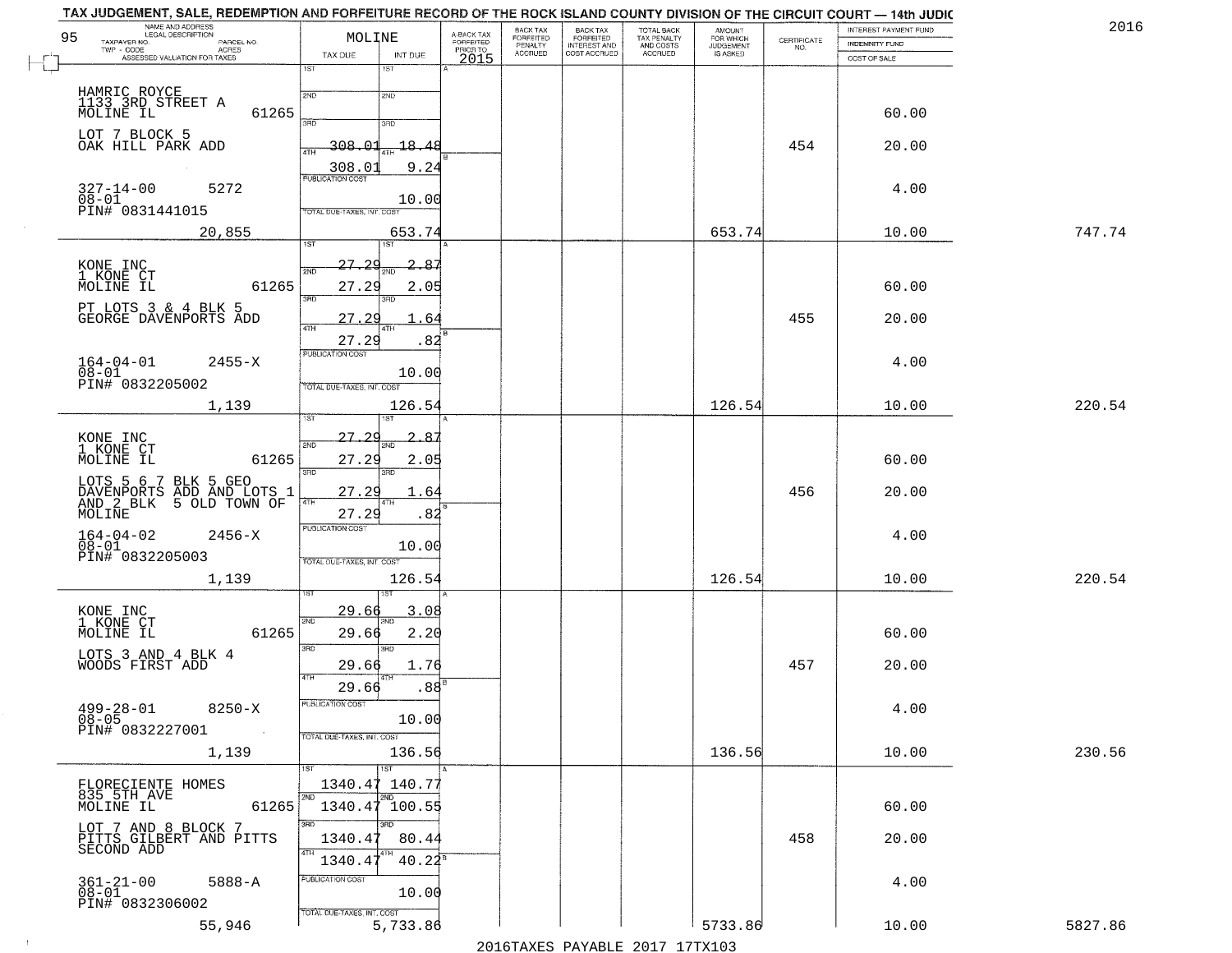|                                                   |                                          |                            |                        | TAX JUDGEMENT, SALE, REDEMPTION AND FORFEITURE RECORD OF THE ROCK ISLAND COUNTY DIVISION OF THE CIRCUIT COURT — 14th JUDICIAL CIRCUIT OF ILLINOIS 2016 |                                                                            |                                         |                                                                    |                                                                                               |
|---------------------------------------------------|------------------------------------------|----------------------------|------------------------|--------------------------------------------------------------------------------------------------------------------------------------------------------|----------------------------------------------------------------------------|-----------------------------------------|--------------------------------------------------------------------|-----------------------------------------------------------------------------------------------|
| 95                                                | BY WHOM<br>PURCHASED                     | RATE<br>$\%$<br><b>BID</b> | MOLINE<br>DATE OF SALE | SUBSEQUENT TAXES PAID, FEES, AND TIME EXTENSION                                                                                                        | TOTAL DUE<br>TO REDEEM<br>FROM SALE<br>LESS<br><b>COUNTY CLERK FEE</b>     | BY WHOM REDEEMED                        | DATE OF REDEMP-<br>TION OR DEED<br><b>YEAR</b><br><b>MO</b><br>DAY | RECEIVED REDEMPTION<br>MONEY IN FULL                                                          |
| -1                                                | PIN# 0831441015<br>EQUITY ONE INVESTMENT | 0 <sub>0</sub>             | FUND LLC<br>12/28/2017 | 01/16/2018 Time Ext & incl<br>01/16/2018 Take Notice Fee<br>11/20/2018 Subs paid                                                                       | 07/03/2020<br>1,355.68                                                     |                                         |                                                                    | $\mathbf{r}$<br>Certificate<br>Returned<br>$\overline{1}$<br>& Cancelled<br>07/29/2019        |
|                                                   |                                          |                            |                        |                                                                                                                                                        |                                                                            | 2,286.69<br>160.00 ROYCE HAMRIC         | 06/05/2019                                                         | Karen Kinney                                                                                  |
| PIN# 0832205002<br>RICO TRUSTEE<br>$\overline{c}$ |                                          | 18                         | 12/28/2017             | 03/01/2018 Time Ext & incl<br>03/01/2018 Take Notice Fee<br>11/17/2018 Subs paid                                                                       | 08/07/2020<br>20.70<br>146.18                                              |                                         |                                                                    | ADMIN SALE IN ERROR<br>Certificate<br>Returned<br>$\overline{c}$<br>& Cancelled<br>03/13/2019 |
|                                                   |                                          |                            |                        |                                                                                                                                                        |                                                                            |                                         |                                                                    | Karen Kinney                                                                                  |
| PIN# 0832205003<br>RICO TRUSTEE<br>3              |                                          | 18                         | 12/28/2017             | 03/01/2018 Time Ext & incl<br>03/01/2018 Take Notice Fee<br>11/17/2018 Subs paid                                                                       | 08/07/2020<br>$\frac{120}{146}. \frac{70}{18}$                             |                                         |                                                                    | ADMIN SALE IN ERROR<br>Certificate<br>Returned<br>3<br>$\frac{2}{03/13/2019}$                 |
|                                                   |                                          |                            |                        |                                                                                                                                                        |                                                                            |                                         |                                                                    | Karen Kinney                                                                                  |
| PIN# 0832227001<br>RICO TRUSTEE<br>4              |                                          | 18                         | 12/28/2017             | 03/01/2018 Time Ext & incl<br>03/01/2018 Take Notice Fee<br>11/17/2018 Subs paid                                                                       | 08/07/2020<br>20.70<br>156.62                                              |                                         |                                                                    | ADMIN SALE IN ERROR<br>Certificate<br>Returned<br>-4<br>& Cancelled<br>03/13/2019             |
|                                                   |                                          |                            |                        |                                                                                                                                                        |                                                                            |                                         |                                                                    | Karen Kinney                                                                                  |
| PIN# 0832306002<br>5                              | STEVE SODEMAN LIVING TRUST               | 02                         | 12/28/2017             | 01/16/2018 Time Ext & incl<br>01/16/2018 Take Notice Fee<br>11/20/2018 Subs paid<br>11/25/2019 Subs paid                                               | $\begin{array}{r} 12/21/2020 \\ 20.59 \\ 5,740.62 \end{array}$<br>5,869.82 |                                         |                                                                    | Certificate<br>Returned<br>& Cancelled 5<br>08/31/2020                                        |
|                                                   |                                          |                            |                        |                                                                                                                                                        |                                                                            | 20,240.36<br>  160.00 FLORECIENTE HOMES | 07/09/2020                                                         | Karen Kinney                                                                                  |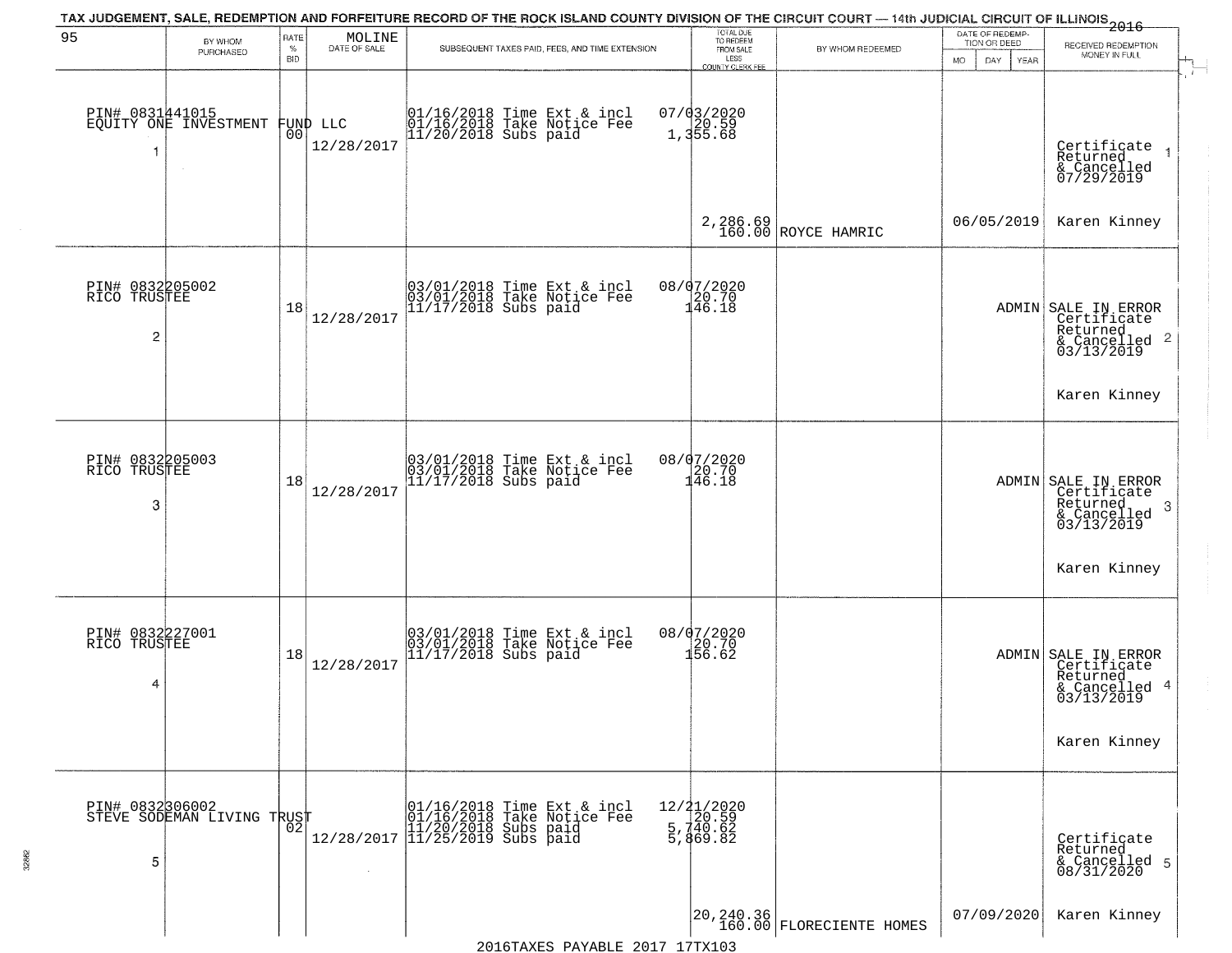| TAX JUDGEMENT, SALE, REDEMPTION AND FORFEITURE RECORD OF THE ROCK ISLAND COUNTY DIVISION OF THE CIRCUIT COURT - 14th JUDIC<br>NAME AND ADDRESS<br>LEGAL DESCRIPTION |                                                                                            |                         | BACK TAX             | <b>BACK TAX</b>           |                                        |                                         |                                                                 | INTEREST PAYMENT FUND | 2016    |
|---------------------------------------------------------------------------------------------------------------------------------------------------------------------|--------------------------------------------------------------------------------------------|-------------------------|----------------------|---------------------------|----------------------------------------|-----------------------------------------|-----------------------------------------------------------------|-----------------------|---------|
| 96<br>TAXPAYER NO.<br>PARCEL NO.                                                                                                                                    | MOLINE                                                                                     | A-BACK TAX<br>FORFEITED | FORFEITED<br>PENALTY | FORFEITED<br>INTEREST AND | TOTAL BACK<br>TAX PENALTY<br>AND COSTS | AMOUNT<br>FOR WHICH<br><b>JUDGEMENT</b> | $\begin{array}{c} \text{CERTIFICATE} \\ \text{NO.} \end{array}$ | INDEMNITY FUND        |         |
| ACRES<br>ASSESSED VALUATION FOR TAXES                                                                                                                               | TAX DUE<br>INT DUE                                                                         | PRIOR TO<br>2015        | <b>ACCRUED</b>       | COST ACCRUED              | <b>ACCRUED</b>                         | IS ASKED                                |                                                                 | COST OF SALE          |         |
| LOPEZ ENTERPRISE INC                                                                                                                                                | 18T<br>$\frac{1}{200}$ $\frac{1344}{100}$ $\frac{61}{201}$ $\frac{41}{10}$ $\frac{19}{20}$ |                         |                      |                           |                                        |                                         |                                                                 |                       |         |
| 835 5TH AVE<br>MOLINE IL<br>61265<br>LOTS 7 AND 8 BLK 8                                                                                                             | 1344.61<br>100.85                                                                          |                         |                      |                           |                                        |                                         |                                                                 | 60.00                 |         |
| PITTS GILBERT AND PITTS<br>2ND ADD                                                                                                                                  | 80.68<br><u> 1344.61</u><br>40.34                                                          |                         |                      |                           |                                        |                                         | 459                                                             | 20.00                 |         |
| $362 - 12 - 00$<br>5897<br>$08 - 01$<br>PIN# 0832311018                                                                                                             | $\frac{1344.61}{FUBUCATON COST}$<br>10.00<br>TOTAL DUE-TAXES, INT. COST                    |                         |                      |                           |                                        |                                         |                                                                 | 4.00                  |         |
| 56,119                                                                                                                                                              | 5,751.50                                                                                   |                         |                      |                           |                                        | 5751.50                                 |                                                                 | 10.00                 | 5845.50 |
| HOUSE OF PRAISE<br>1005 5TH_AVE<br>MOLINE IL<br>61265                                                                                                               | 452.29<br>47.46<br>সমূ<br>452.29<br>33.90<br>3RD<br>3BD.                                   |                         |                      |                           |                                        |                                         |                                                                 | 60.00                 |         |
| W 85 1/2 FT OF LOT 9 AND<br>W 85 1/2 FT OF S 1/2 OF<br>LOT 10 BLK 4 PITTS,<br>GILBERT, PITTS 2ND ADD                                                                | 27.12<br>452.<br>29<br>$\sqrt{4}$ TH<br>13.56<br>452.29                                    |                         |                      |                           |                                        |                                         | 460                                                             | 20.00                 |         |
| $359 - 04 - 01$<br>$5842 - 1$<br>$08 - 01$<br>PIN# 0832313002                                                                                                       | PUBLICATION COST<br>10.00<br>TOTAL DUE-TAXES, INT. COST                                    |                         |                      |                           |                                        |                                         |                                                                 | 4.00                  |         |
| 18,877                                                                                                                                                              | 1,941.20<br>1ST<br>isT                                                                     |                         |                      |                           |                                        | 1941.20                                 |                                                                 | 10.00                 | 2035.20 |
| NAVARRO PHILLIP S<br>742 5TH AVE<br>MOLINE IL<br>61265                                                                                                              | $-212.48$<br>$22 - 3$<br>2ND<br>212.48<br>15.95<br>3RD<br>3RD                              |                         |                      |                           |                                        |                                         |                                                                 | 60.00                 |         |
| LOT 3 BLOCK 13<br>PITTS GILBERT AND PITTS<br>2ND ADD W 40 FT LOT<br>2 AND E 2 FT                                                                                    | 212.48<br>12.76<br>4TH<br>212.48<br>6.38                                                   |                         |                      |                           |                                        |                                         | 461                                                             | 20.00                 |         |
| $365 - 17 - 00$<br>5955<br>$08 - 01$<br>PIN# 0832315002                                                                                                             | <b>PUBLICATION COST</b><br>10.00<br>TOTAL OUE-TAXES, INT. COST                             |                         |                      |                           |                                        |                                         |                                                                 | 4.00                  |         |
| 14,868                                                                                                                                                              | 917.34                                                                                     |                         |                      |                           |                                        | 917.34                                  |                                                                 | 10.00                 | 1011.34 |
| MCDERMOTT PETER J<br>415 14TH ST<br>MOLINE IL<br>61265                                                                                                              | 2ND<br>'ND<br>863.65<br>64.75<br>3RD                                                       |                         |                      |                           |                                        |                                         |                                                                 | 60.00                 |         |
| LOT 8 BLOCK 27<br>OLD TOWN<br>N 34.5 FT                                                                                                                             | <b>IRD</b><br>863.65<br>51.80<br>4TH<br>25.90<br>863.65                                    |                         |                      |                           |                                        |                                         | 462                                                             | 20.00                 |         |
| $342 - 04 - 00$<br>5550<br>$08 - 05$<br>PIN# 0832322011<br>$\sim 100$ km $^{-1}$                                                                                    | PUBLICATION CUS<br>10.00<br>TOTAL DUE-TAXES, INT. COST                                     |                         |                      |                           |                                        |                                         |                                                                 | 4.00                  |         |
| 44,167                                                                                                                                                              | 2,743.40<br>$\overline{1ST}$                                                               |                         |                      |                           |                                        | 2743.40                                 |                                                                 | 10.00                 | 2837.40 |
| GRANADO EMETERIO JR III<br>1130 8TH ST<br>61265<br>MOLINE IL                                                                                                        | 611.08<br>64.19<br>2ND<br>2ND<br>611.08 45.85                                              |                         |                      |                           |                                        |                                         |                                                                 | 60.00                 |         |
| LOT 7 BLOCK B<br>MOLINE WATER POWER COS<br>ADD W 81.4 FT S 55 FT                                                                                                    | 3RD<br>3BD<br>36.68<br>611.08<br>4TH<br>4TH<br>$18.34^s$<br>611.08                         |                         |                      |                           |                                        |                                         | 463                                                             | 20.00                 |         |
| $300 - 08 - 00$<br>4788<br>08-01<br>PIN# 0832329005                                                                                                                 | PUBLICATION COST<br>10.00<br>TOTAL DUE-TAXES, INT. COST                                    |                         |                      |                           |                                        |                                         |                                                                 | 4.00                  |         |
| 31,504                                                                                                                                                              | 2,619.38                                                                                   |                         |                      |                           |                                        | 2619.38                                 |                                                                 | 10.00                 | 2713.38 |

 $\sim 10^{-1}$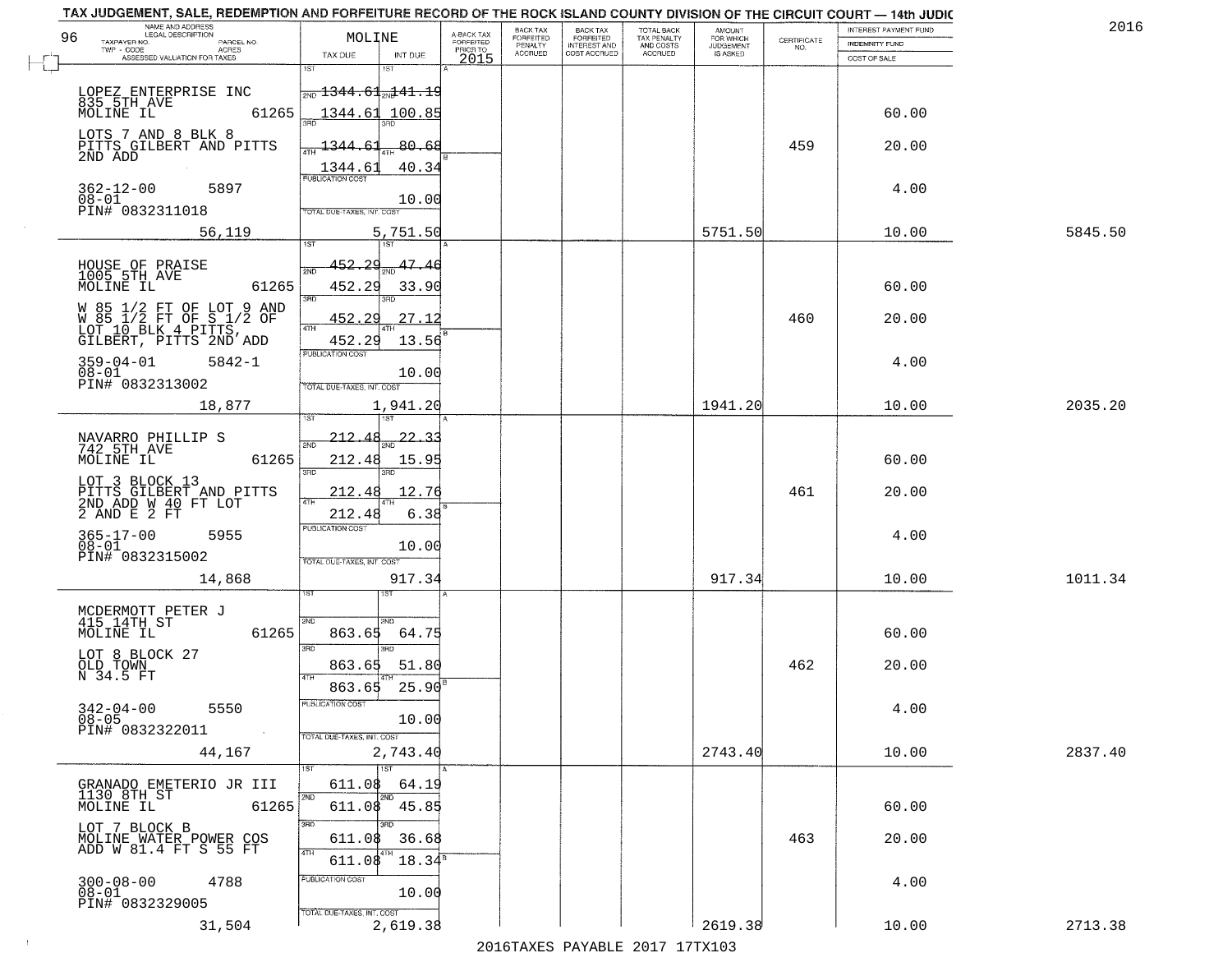| 96                                                | BY WHOM<br>PURCHASED                     | RATE<br>%<br><b>BID</b> | MOLINE<br>DATE OF SALE | SUBSEQUENT TAXES PAID, FEES, AND TIME EXTENSION                                                                                                                                                                                                                                                                    | TOTAL DUE<br>TO REDEEM<br>FROM SALE<br>LESS<br><b>COUNTY CLERK FEE</b>                                                                | BY WHOM REDEEMED                         | DATE OF REDEMP-<br>TION OR DEED<br>MO.<br>DAY.<br>YEAR | 2016<br>RECEIVED REDEMPTION<br>MONEY IN FULL<br>$\mathbf{r}$       |
|---------------------------------------------------|------------------------------------------|-------------------------|------------------------|--------------------------------------------------------------------------------------------------------------------------------------------------------------------------------------------------------------------------------------------------------------------------------------------------------------------|---------------------------------------------------------------------------------------------------------------------------------------|------------------------------------------|--------------------------------------------------------|--------------------------------------------------------------------|
| PIN# 0832311018                                   | STEVE SODEMAN LIVING TRUST               |                         |                        | $\begin{array}{ccc} 01/16/2018 &$ Time Ext & incl<br>01/16/2018 Take Notice Fee<br>$12/28/2017$ $11/25/2018$ subs paid<br>12/28/2017 11/25/2019 Subs paid                                                                                                                                                          | 12/21/2020<br>5, 720.59<br>5, 758.22<br>5, 887.78                                                                                     |                                          |                                                        | Certifiçate<br>Returned<br>& Cancelled<br>01/03/2020               |
|                                                   |                                          |                         |                        |                                                                                                                                                                                                                                                                                                                    |                                                                                                                                       | 23,809.35<br>160.00 LOPEZ ENTERPRISE INC | 12/19/2019                                             | Karen Kinney                                                       |
| PIN# 0832313002<br>RICO TRUSTEE<br>$\overline{2}$ |                                          | 18                      | 12/28/2017             | 03/01/2018 Time Ext & incl<br>03/01/2018 Take Notice Fee<br>02/13/2020 Take Notice Fee<br>02/28/2020 Circuit Clerks F<br>02/28/2020 Sheriffs Fee<br>03/19/2020 Sheriffs Fee<br>03/19/2020 Subs paid<br>11/16/2019 Subs paid<br>11/16/2019 Subs paid<br>11<br>Circuit Clerks Fee<br>Sheriffs Fee<br>Publicațion Fee | $\begin{smallmatrix} 08/07/2020 \\ 20.70 \\ 35.00 \\ 13.80 \\ 14.85 \\ 2.62 \\ 2.953.59 \\ 4.902.40 \\ \end{smallmatrix}$<br>1,956.90 |                                          |                                                        | Certificate<br>Returned<br>$\frac{1}{2}$ Cancelled 2<br>01/26/2021 |
|                                                   |                                          |                         |                        |                                                                                                                                                                                                                                                                                                                    |                                                                                                                                       |                                          |                                                        | Karen Kinney                                                       |
| PIN# 0832315002<br>JMT INVESTMENTS<br>3           |                                          | 02                      | 12/28/2017             |                                                                                                                                                                                                                                                                                                                    |                                                                                                                                       |                                          |                                                        | Certificate<br>Returned<br>3<br>& Cancelled<br>04/04/2018          |
|                                                   |                                          |                         |                        |                                                                                                                                                                                                                                                                                                                    |                                                                                                                                       | 1,031.57<br>160.00 PHILLIP S NAVARRO     | 01/29/2018                                             | Karen Kinney                                                       |
| PIN# 0832322011<br>VOTROUBEK ROBERT M<br>4        |                                          | 0 <sub>0</sub>          | 12/28/2017             | 02/02/2018 Time Ext & incl<br>02/02/2018 Take Notice Fee                                                                                                                                                                                                                                                           | 07/01/2020<br>20.70                                                                                                                   |                                          |                                                        | Certificate<br>Returned<br>& Cancelled 4<br>04/04/2018             |
|                                                   |                                          |                         |                        |                                                                                                                                                                                                                                                                                                                    |                                                                                                                                       | 2,858.10<br>160.00 SCOTT ASWEGE          | 02/21/2018                                             | Karen Kinney                                                       |
| 5                                                 | PIN# 0832329005<br>EQUITY ONE INVESTMENT | 001                     | FUND LLC               | 03/18/2020<br>01/16/2018<br>Time Ext & incl<br>Take Notice Fee<br>$12/28/2017$ $\begin{bmatrix} 11/20/2018 & 5018 \\ 11/20/2019 & 5018 \\ \end{bmatrix}$ paid                                                                                                                                                      | $09/02/2020$<br>20.59<br>$\frac{2}{2}, \frac{43}{15}$<br>2, 715.38                                                                    |                                          |                                                        | Certificate<br>Returned<br>& Cancelled 5<br>05/11/2020             |
|                                                   |                                          |                         |                        | $2016$ TAYEC DAVARLE $2017$ 17TY103                                                                                                                                                                                                                                                                                |                                                                                                                                       | 9,053.14<br>160.00 EMMETT GRANADO        | 04/28/2020                                             | Karen Kinney                                                       |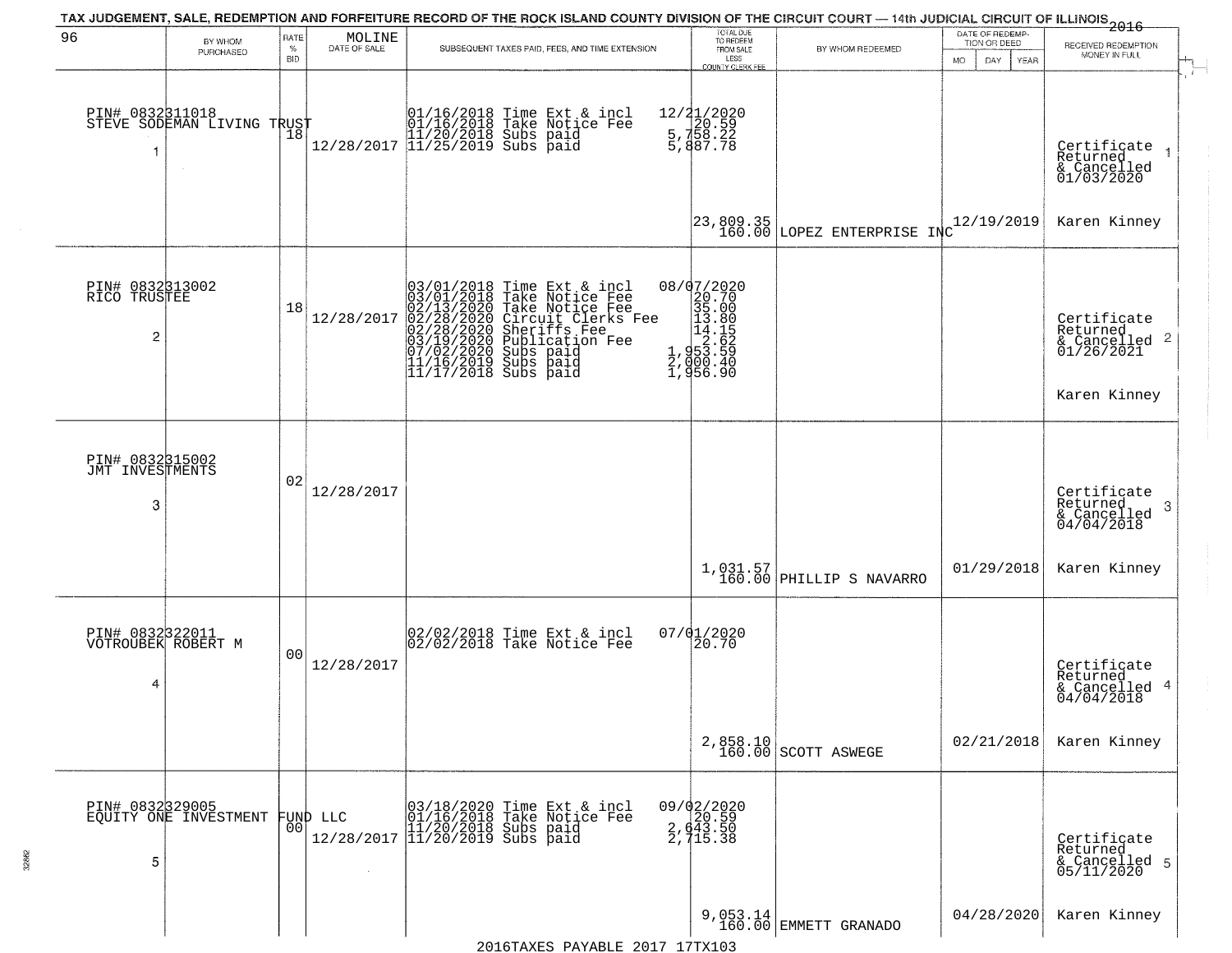| TAX JUDGEMENT, SALE, REDEMPTION AND FORFEITURE RECORD OF THE ROCK ISLAND COUNTY DIVISION OF THE CIRCUIT COURT - 14th JUDIC<br>NAME AND ADDRESS<br>LEGAL DESCRIPTION<br>97 |                                                                                 |                                     | BACK TAX<br>FORFEITED     | BACK TAX<br>FORFEITED<br>INTEREST AND | TOTAL BACK<br>TAX PENALTY<br>AND COSTS | AMOUNT<br>FOR WHICH          |                                                                 | INTEREST PAYMENT FUND | 2016    |
|---------------------------------------------------------------------------------------------------------------------------------------------------------------------------|---------------------------------------------------------------------------------|-------------------------------------|---------------------------|---------------------------------------|----------------------------------------|------------------------------|-----------------------------------------------------------------|-----------------------|---------|
| TAXPAYER NO.<br>PARCEL NO.<br>$TWP - CODE$<br>ACRES                                                                                                                       | MOLINE                                                                          | A-BACK TAX<br>FORFEITED<br>PRIOR TO | PENALTY<br><b>ACCRUED</b> | COST ACCRUED                          | <b>ACCRUED</b>                         | <b>JUDGEMENT</b><br>IS ASKED | $\begin{array}{c} \text{CERTIFICATE} \\ \text{NO.} \end{array}$ | <b>INDEMNITY FUND</b> |         |
| ASSESSED VALUATION FOR TAXES                                                                                                                                              | TAX DUE<br>INT DUE<br>1ST<br>1ST                                                | 2015                                |                           |                                       |                                        |                              |                                                                 | COST OF SALE          |         |
| NORVILLE ENTERPRISES LLC                                                                                                                                                  | <del>538.72 <sub>2ND</sub> 56.56</del><br>2ND                                   |                                     |                           |                                       |                                        |                              |                                                                 |                       |         |
| 5696 POPPY GARDEN RD<br>COLONA IL<br>61241                                                                                                                                | 538.72<br>40.40<br>3RD<br>3BD                                                   |                                     |                           |                                       |                                        |                              |                                                                 | 60.00                 |         |
| LOT 16 BLOCK 2<br>ANDREW FRIBERGS ADD W<br>40.5 FT ON S - W 33.50<br>FT OF E 88.50 FT OF N                                                                                | 71<br>$-32.32$<br>538-<br>4TH<br>538.72<br>16.16                                |                                     |                           |                                       |                                        |                              | 464                                                             | 20.00                 |         |
| $222 - 13 - 00$<br>3430<br>$08 - 01$<br>PIN# 0832334006                                                                                                                   | <b>PUBLICATION COST</b><br>10.00<br>TOTAL DUE-TAXES, INT. COST                  |                                     |                           |                                       |                                        |                              |                                                                 | 4.00                  |         |
| 28,484                                                                                                                                                                    | 2,310.32<br>1ST<br>1ST                                                          |                                     |                           |                                       |                                        | 2310.32                      |                                                                 | 10.00                 | 2404.32 |
| MORENO JOSE E<br>706 11TH STREET A<br>MOLINE IL<br>61265                                                                                                                  | 298.61<br>31.36<br>2ND<br>298.61<br>22.40<br>3RD                                |                                     |                           |                                       |                                        |                              |                                                                 | 60.00                 |         |
| LOT 12 BLOCK 2<br>ANDREW FRIBERGS ADD                                                                                                                                     | 17.92<br>298.61                                                                 |                                     |                           |                                       |                                        |                              | 465                                                             | 20.00                 |         |
| $222 - 09 - 00$<br>3426<br>$08 - 01$<br>PIN# 0832334008                                                                                                                   | 8.96<br>298.61<br>PUBLICATION COST<br>10.00<br>TOTAL DUE-TAXES, INT. COST       |                                     |                           |                                       |                                        |                              |                                                                 | 4.00                  |         |
| 18,463                                                                                                                                                                    | 1,285.08<br>isT                                                                 |                                     |                           |                                       |                                        | 1285.08                      |                                                                 | 10.00                 | 1379.08 |
| HERNANDEZ JUAN M<br>348 7TH ST<br>MOLINE IL<br>61265                                                                                                                      | $233 - 3$<br><u> 24.50</u><br>2ND<br>233.37<br>17.50<br>3RD<br>3BD              |                                     |                           |                                       |                                        |                              |                                                                 | 60.00                 |         |
| LOT <sub>4</sub><br>BERG LIND & HOGEBERGS S D<br>OF LOTS 5 6&7 BLK G MOL<br>PWR ADD EX 81.8 S SIDE                                                                        | 233.37<br><u>14.00</u><br>4TH<br>233.37<br>7.00                                 |                                     |                           |                                       |                                        |                              | 466                                                             | 20.00                 |         |
| $107 - 14 - 00$<br>$08 - 01$<br>1413<br>PIN# 0832336003                                                                                                                   | <b>PUBLICATION COST</b><br>10.00<br>TOTAL OUE-TAXES, INT. COST                  |                                     |                           |                                       |                                        |                              |                                                                 | 4.00                  |         |
| 9,740                                                                                                                                                                     | 1,006.48<br>१९४                                                                 |                                     |                           |                                       |                                        | 1006.48                      |                                                                 | 10.00                 | 1100.48 |
| GARCIA GERARDO<br>717 13TH ST<br>MOLINE IL<br>61265                                                                                                                       | 2ND<br>2ND<br>3RD<br>3RD                                                        |                                     |                           |                                       |                                        |                              |                                                                 | 60.00                 |         |
| LOT 6<br>SUB DIV OF NE COR<br>BLOCK G IN MOLINE                                                                                                                           | 4TH                                                                             |                                     |                           |                                       |                                        |                              | 467                                                             | 20.00                 |         |
| WATER POWER COS ADD<br>$311 - 16 - 00$<br>5003<br>$08-01$<br>PIN# 0832337003<br><b>Contract</b>                                                                           | $7.26^{B}$<br>241.69<br>PUBLICATION COST<br>10.00<br>TOTAL DUE-TAXES, INT. COST |                                     |                           |                                       |                                        |                              |                                                                 | 4.00                  |         |
| 16,087                                                                                                                                                                    | 258.95<br>1ST<br>1ST                                                            |                                     |                           |                                       |                                        | 258.95                       |                                                                 | 10.00                 | 352.95  |
| JACKSON LARRY C/JULIE<br>642 10TH ST<br>MOLINE IL<br>61265                                                                                                                | 678.50<br>71.26<br>2ND<br>2ND<br>678.50<br>50.90                                |                                     |                           |                                       |                                        |                              |                                                                 | 60.00                 |         |
| LOT 14<br>BALL AND DAVIS ADD<br>S 20 FT LOT 13 AND ALL                                                                                                                    | 3RD<br>3RD.<br>40.72<br>678.50<br>4TH<br>$20.36^8$<br>678.50                    |                                     |                           |                                       |                                        |                              | 468                                                             | 20.00                 |         |
| $102 - 02 - 00$<br>$08 - 01$<br>1310<br>PIN# 0832340015                                                                                                                   | PUBLICATION COST<br>10.00<br>TOTAL DUE-TAXES, INT. COST                         |                                     |                           |                                       |                                        |                              |                                                                 | 4.00                  |         |
| 34,318                                                                                                                                                                    | 2,907.24                                                                        |                                     |                           |                                       |                                        | 2907.24                      |                                                                 | 10.00                 | 3001.24 |

 $\sim 10^{-1}$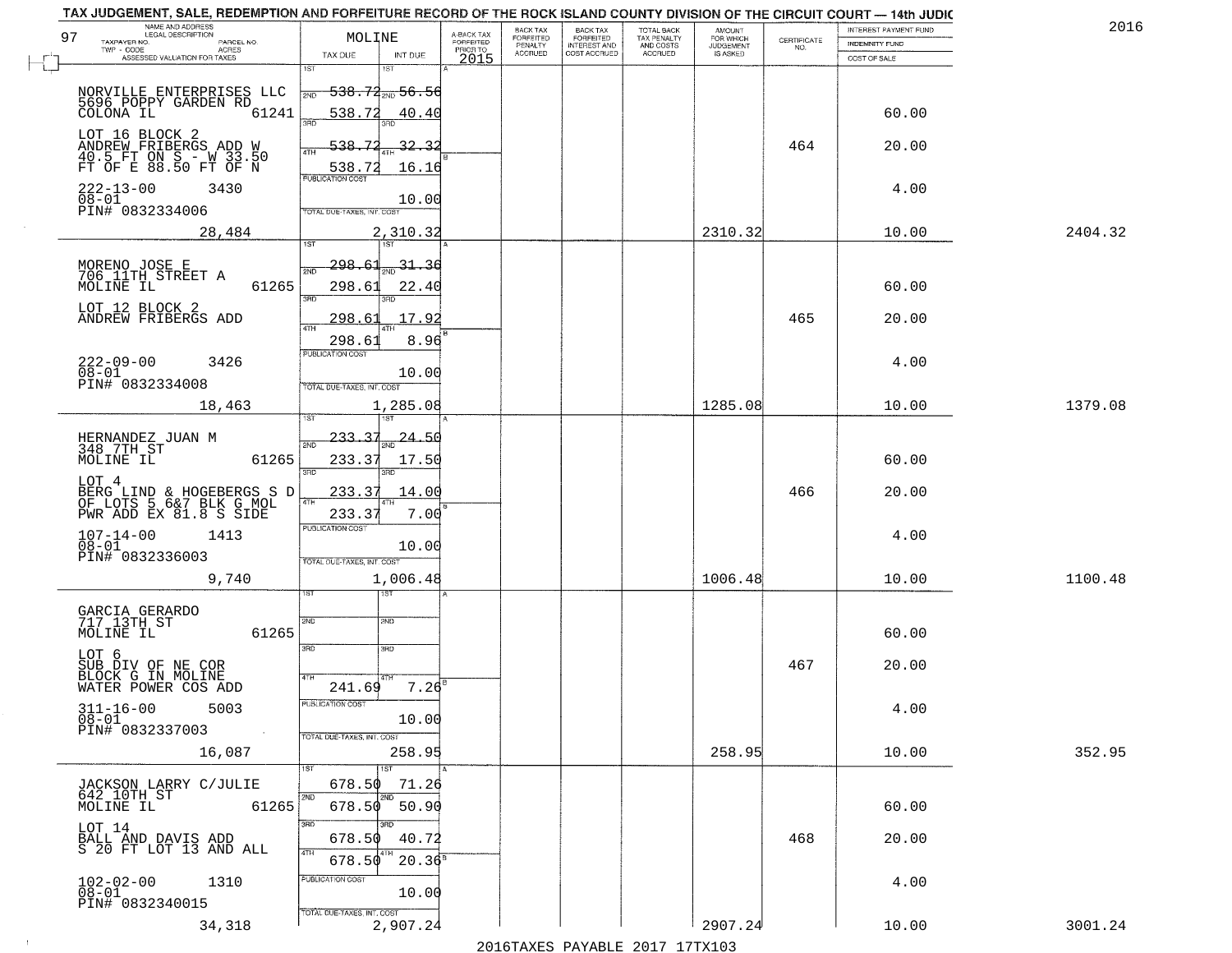| 97                                        | BY WHOM<br>PURCHASED                     | RATE<br>%<br><b>BID</b> | $\begin{array}{c} \text{MOLINE} \\ \text{DATE of SALE} \end{array}$ | SUBSEQUENT TAXES PAID, FEES, AND TIME EXTENSION                                                                                                                                                                                      | TOTAL DUE<br>TO REDEEM<br>FROM SALE<br>LESS<br><b>COUNTY CLERK FEE</b>                                                                                                                            | BY WHOM REDEEMED                                                                      | DATE OF REDEMP-<br>TION OR DEED<br>MO.<br>DAY<br>YEAR | <del>2016</del><br>RECEIVED REDEMPTION<br>MONEY IN FULL               |
|-------------------------------------------|------------------------------------------|-------------------------|---------------------------------------------------------------------|--------------------------------------------------------------------------------------------------------------------------------------------------------------------------------------------------------------------------------------|---------------------------------------------------------------------------------------------------------------------------------------------------------------------------------------------------|---------------------------------------------------------------------------------------|-------------------------------------------------------|-----------------------------------------------------------------------|
|                                           | PIN# 0832334006<br>EQUITY ONE INVESTMENT |                         | FUND LLC<br> 00 <br>12/28/2017                                      | 01/16/2018 Time Ext & incl<br>01/16/2018 Take Notice Fee<br>11/20/2018 Subs paid                                                                                                                                                     | $07/03/2020$<br>2,20.59<br>2,288.10                                                                                                                                                               |                                                                                       |                                                       | $\mathcal{X}$<br>Certificate<br>Returned<br>& Cancelled<br>05/09/2019 |
|                                           |                                          |                         |                                                                     |                                                                                                                                                                                                                                      |                                                                                                                                                                                                   | 4,987.58<br>160.00 NORVILLE ENTERPRISES LLC                                           | 04/02/2019                                            | Karen Kinney                                                          |
| PIN# 0832334008<br>WESTERN SITES LLC<br>2 |                                          | 0 <sub>0</sub>          | 12/28/2017                                                          | 06/25/2020 Time Ext & incl<br>04/13/2018 Take Notice Fee<br>07/17/2020 Take Notice Fee<br>07/17/2020 Circuit Clerks Fee<br>07/21/2020 Title Search Fee<br>08/03/2020 Sublication Fee<br>11/29/2018 Subs paid<br>12/23/2019 Subs paid | $\begin{smallmatrix} 12/2 & 2/2 & 20 & 20\\ 2 & 20 & 70 & 0\\ 3 & 5 & 0 & 0\\ 1 & 16 & 0 & 0\\ 1 & 5 & 0 & 0 & 0\\ 8 & 0 & 0 & 0 & 0\\ 1 & 1 & 1 & 2 & 3\\ 1 & 3 & 8 & 2 & 9\\ \end{smallmatrix}$ |                                                                                       |                                                       | Certificate<br>Returned<br>$\frac{1}{6}$ Cancelled 2<br>09/23/2020    |
|                                           |                                          |                         |                                                                     |                                                                                                                                                                                                                                      |                                                                                                                                                                                                   | 6,556.20<br>160.00 EMMETT GRANADO                                                     | 08/28/2020                                            | Karen Kinney                                                          |
| PIN# 0832336003<br>WESTERN SITES LLC<br>3 |                                          | 0 <sub>0</sub>          | 12/28/2017                                                          |                                                                                                                                                                                                                                      |                                                                                                                                                                                                   |                                                                                       |                                                       | Certificate<br>Returned<br>3<br>& Cancelled<br>07/06/2018             |
|                                           |                                          |                         |                                                                     |                                                                                                                                                                                                                                      |                                                                                                                                                                                                   | $1,100.48$ JUAN HERNANDEZ                                                             | 03/16/2018                                            | Karen Kinney                                                          |
| 4                                         | PIN# 0832337003<br>EQUITY ONE INVESTMENT | 00                      | FUND LLC<br>12/28/2017                                              | 01/16/2018 Time Ext & incl<br>01/16/2018 Take Notice Fee                                                                                                                                                                             | 07/03/2020<br>20.59                                                                                                                                                                               |                                                                                       |                                                       | Certificate<br>Returned<br>& Cancelled 4<br>04/04/2018                |
|                                           |                                          |                         |                                                                     |                                                                                                                                                                                                                                      |                                                                                                                                                                                                   | $\begin{array}{ c c c c } \hline 373.54 & \text{GERARDO GARCHA} \\\hline \end{array}$ | 02/12/2018                                            | Karen Kinney                                                          |
| PIN# 0832340015<br>AUCTION Z INC<br>5     |                                          | 0 <sub>0</sub>          | 12/28/2017                                                          | 04/11/2018 Time Ext & incl<br>04/13/2018 Take Notice Fee                                                                                                                                                                             | $07/15/2020$<br>20.70                                                                                                                                                                             |                                                                                       |                                                       | Certificate<br>Returned<br>& Cancelled 5<br>06/21/2018                |
|                                           |                                          |                         |                                                                     | 2016TAXES DAVARLE 2017 17TY103                                                                                                                                                                                                       |                                                                                                                                                                                                   | 3,021.94 LARRY AND JULIE JACKSON                                                      |                                                       | Karen Kinney                                                          |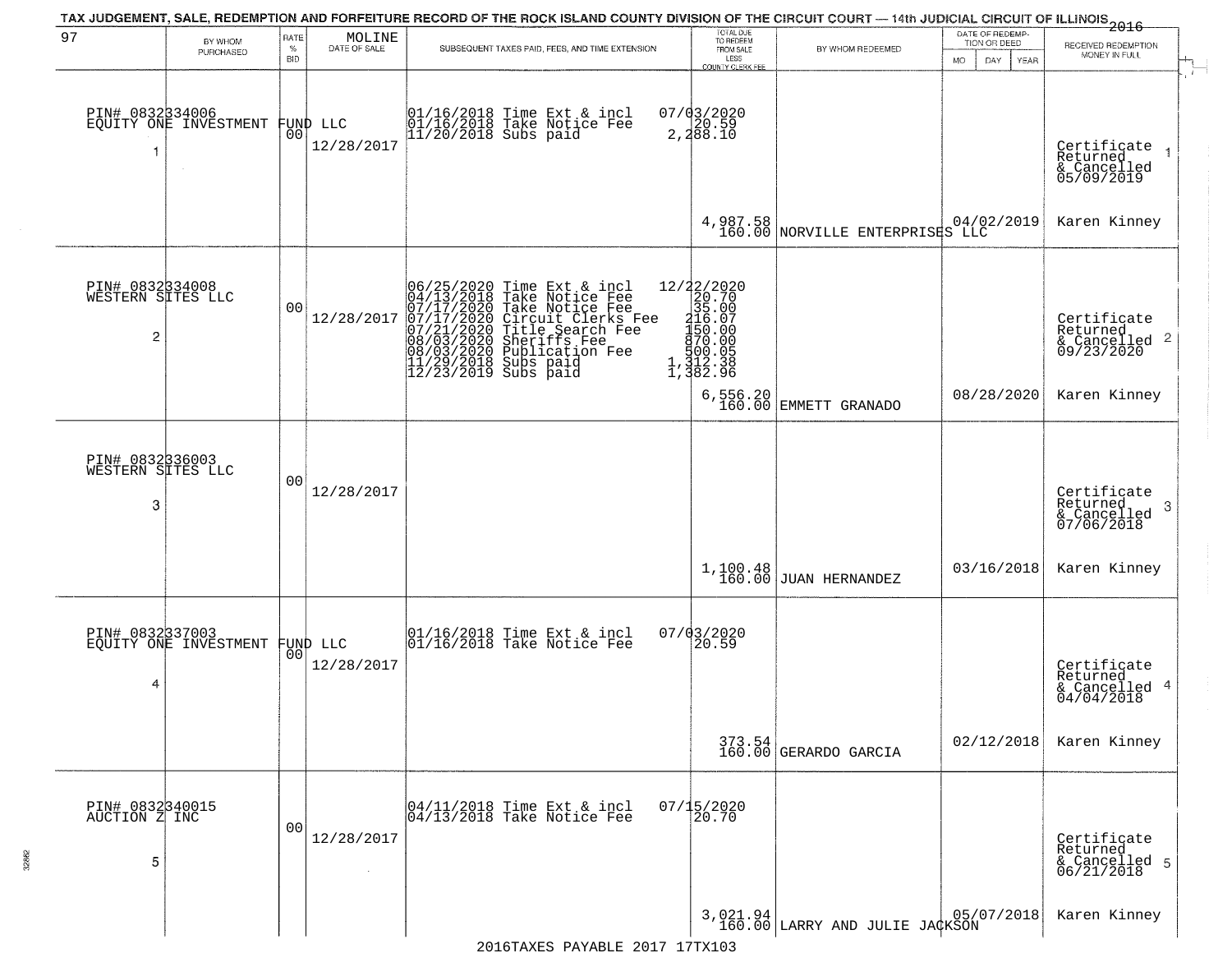| TAX JUDGEMENT, SALE, REDEMPTION AND FORFEITURE RECORD OF THE ROCK ISLAND COUNTY DIVISION OF THE CIRCUIT COURT - 14th JUDIC<br>NAME AND ADDRESS<br>LEGAL DESCRIPTION |                                     |                                     | BACK TAX             |                                       |                                        | AMOUNT<br>FOR WHICH |                                                                 | INTEREST PAYMENT FUND | 2016    |
|---------------------------------------------------------------------------------------------------------------------------------------------------------------------|-------------------------------------|-------------------------------------|----------------------|---------------------------------------|----------------------------------------|---------------------|-----------------------------------------------------------------|-----------------------|---------|
| 98<br>TAXPAYER NO.<br>PARCEL NO.<br>TWP - CODE<br>ACRES                                                                                                             | MOLINE                              | A-BACK TAX<br>FORFEITED<br>PRIOR TO | FORFEITED<br>PENALTY | BACK TAX<br>FORFEITED<br>INTEREST AND | TOTAL BACK<br>TAX PENALTY<br>AND COSTS | <b>JUDGEMENT</b>    | $\begin{array}{c} \text{CERTIFICATE} \\ \text{NO.} \end{array}$ | INDEMNITY FUND        |         |
| ASSESSED VALUATION FOR TAXES                                                                                                                                        | INT DUE<br>TAX DUE                  | 2015                                | <b>ACCRUED</b>       | COST ACCRUED                          | <b>ACCRUED</b>                         | IS ASKED            |                                                                 | COST OF SALE          |         |
|                                                                                                                                                                     | 1ST<br>IST                          |                                     |                      |                                       |                                        |                     |                                                                 |                       |         |
| OJEDA JUAN A/MARTA A                                                                                                                                                | <del>137.77, 15.9</del> 9<br>2ND    |                                     |                      |                                       |                                        |                     |                                                                 |                       |         |
| 419 44TH ST<br>61265<br>MOLINE IL                                                                                                                                   | 437.77<br>32.85                     |                                     |                      |                                       |                                        |                     |                                                                 | 60.00                 |         |
| SUPVR ASST MAP                                                                                                                                                      | 350                                 |                                     |                      |                                       |                                        |                     |                                                                 |                       |         |
| LOT 411 SHEET 17                                                                                                                                                    | 137.77<br>26.28                     |                                     |                      |                                       |                                        |                     | 469                                                             | 20.00                 |         |
|                                                                                                                                                                     | 437.77<br>13.14                     |                                     |                      |                                       |                                        |                     |                                                                 |                       |         |
| 375                                                                                                                                                                 | <b>PUBLICATION COST</b>             |                                     |                      |                                       |                                        |                     |                                                                 | 4.00                  |         |
| $040 - 21 - 00$<br>$08 - 01$<br>.800                                                                                                                                | 10.00                               |                                     |                      |                                       |                                        |                     |                                                                 |                       |         |
| PIN# 0832400012                                                                                                                                                     | <b>TOTAL DUE-TAXES, INT. COST</b>   |                                     |                      |                                       |                                        |                     |                                                                 |                       |         |
| 18,271                                                                                                                                                              | 1,879.34                            |                                     |                      |                                       |                                        | 1879.34             |                                                                 | 10.00                 | 1973.34 |
|                                                                                                                                                                     |                                     |                                     |                      |                                       |                                        |                     |                                                                 |                       |         |
| IRWIN J/ALLISON R<br>1007 17TH AVE                                                                                                                                  | 2ND<br>5 <sub>MD</sub>              |                                     |                      |                                       |                                        |                     |                                                                 |                       |         |
| MOLINE IL<br>61265                                                                                                                                                  | 392.80<br>29.45<br>बन्ना<br>3RD     |                                     |                      |                                       |                                        |                     |                                                                 | 60.00                 |         |
| SUPVR ASST MAP                                                                                                                                                      |                                     |                                     |                      |                                       |                                        |                     |                                                                 |                       |         |
| LOT 446 2 SHEET 17                                                                                                                                                  | 392.80<br>23.56                     |                                     |                      |                                       |                                        |                     | 470                                                             | 20.00                 |         |
|                                                                                                                                                                     | 392.80<br>11.78                     |                                     |                      |                                       |                                        |                     |                                                                 |                       |         |
| $043 - 03 - 20$<br>$404 - 2$                                                                                                                                        | PUBLICATION COST                    |                                     |                      |                                       |                                        |                     |                                                                 | 4.00                  |         |
| $08 - 01$<br>PIN# 0832400034                                                                                                                                        | 10.00<br>TOTAL DUE-TAXES, INT. COST |                                     |                      |                                       |                                        |                     |                                                                 |                       |         |
| 16,394                                                                                                                                                              | 1,253.19                            |                                     |                      |                                       |                                        | 1253.19             |                                                                 | 10.00                 | 1347.19 |
|                                                                                                                                                                     | <b>ST</b><br>IST                    |                                     |                      |                                       |                                        |                     |                                                                 |                       |         |
|                                                                                                                                                                     |                                     |                                     |                      |                                       |                                        |                     |                                                                 |                       |         |
| M & M LAWN & SNOW LLC<br>1401 7TH AVE<br>MOLINE IL<br>61265                                                                                                         | 2ND<br>2ND<br>744.26<br>55.80       |                                     |                      |                                       |                                        |                     |                                                                 | 60.00                 |         |
|                                                                                                                                                                     | 3RD<br>3RD                          |                                     |                      |                                       |                                        |                     |                                                                 |                       |         |
| LOT 7 BLOCK 2                                                                                                                                                       | 744.26<br>44.64                     |                                     |                      |                                       |                                        |                     | 471                                                             | 20.00                 |         |
| PITTS GILBERT AND PITTS<br>ADD ALL EX E 23 FT                                                                                                                       | <b>ATH</b><br>744.26<br>22.32       |                                     |                      |                                       |                                        |                     |                                                                 |                       |         |
|                                                                                                                                                                     | <b>PUBLICATION COST</b>             |                                     |                      |                                       |                                        |                     |                                                                 |                       |         |
| $352 - 18 - 00$<br>$08 - 05$<br>5740                                                                                                                                | 10.00                               |                                     |                      |                                       |                                        |                     |                                                                 | 4.00                  |         |
| PIN# 0832412004                                                                                                                                                     | TOTAL OUE-TAXES, INT. COST          |                                     |                      |                                       |                                        |                     |                                                                 |                       |         |
| 28,582                                                                                                                                                              | 2,365.54                            |                                     |                      |                                       |                                        | 2365.54             |                                                                 | 10.00                 | 2459.54 |
|                                                                                                                                                                     |                                     |                                     |                      |                                       |                                        |                     |                                                                 |                       |         |
| GRANADA EMMETT J<br>835 5TH AVE                                                                                                                                     | 554.02<br>58.17<br>2ND              |                                     |                      |                                       |                                        |                     |                                                                 |                       |         |
| MOLINE IL<br>61265                                                                                                                                                  | 554.02<br>41.55                     |                                     |                      |                                       |                                        |                     |                                                                 | 60.00                 |         |
|                                                                                                                                                                     | 3RD<br>3BD                          |                                     |                      |                                       |                                        |                     |                                                                 |                       |         |
| LOT 9 BLOCK 4<br>ATKINSONS 2ND ADD<br>N 60 FT LOT 8 AND N 60<br>FT OF W .50                                                                                         | 33.24<br>554.02<br>4TH              |                                     |                      |                                       |                                        |                     | 472                                                             | 20.00                 |         |
|                                                                                                                                                                     | 554.02<br>16.62                     |                                     |                      |                                       |                                        |                     |                                                                 |                       |         |
| $094 - 01 - 00$<br>1176                                                                                                                                             | PUBLICA HUN COS-                    |                                     |                      |                                       |                                        |                     |                                                                 | 4.00                  |         |
| $08 - 05$<br>PIN# 0832413012<br>$\sim 10^{-1}$                                                                                                                      | 10.00                               |                                     |                      |                                       |                                        |                     |                                                                 |                       |         |
|                                                                                                                                                                     | TOTAL DUE-TAXES, INT. COST          |                                     |                      |                                       |                                        |                     |                                                                 |                       | 2469.66 |
| 21,276                                                                                                                                                              | 2,375.66                            |                                     |                      |                                       |                                        | 2375.66             |                                                                 | 10.00                 |         |
| RIVERA DEANNA F                                                                                                                                                     | 62.37<br>6.58                       |                                     |                      |                                       |                                        |                     |                                                                 |                       |         |
| 715 22ND ST                                                                                                                                                         | 2ND<br>2ND                          |                                     |                      |                                       |                                        |                     |                                                                 |                       |         |
| 61244<br>EAST MOLINE IL                                                                                                                                             | 62.37<br>4.70                       |                                     |                      |                                       |                                        |                     |                                                                 | 60.00                 |         |
| LOT 9<br>OAKLEYS ADD                                                                                                                                                | 3RD<br>62.37<br>3.76                |                                     |                      |                                       |                                        |                     | 473                                                             | 20.00                 |         |
|                                                                                                                                                                     | 4TH                                 |                                     |                      |                                       |                                        |                     |                                                                 |                       |         |
|                                                                                                                                                                     | $1.88^{8}$<br>62.3'                 |                                     |                      |                                       |                                        |                     |                                                                 |                       |         |
| $329 - 20 - 00$<br>5313<br>$08-01$                                                                                                                                  | PUBLICATION COST<br>10.00           |                                     |                      |                                       |                                        |                     |                                                                 | 4.00                  |         |
| PIN# 0832422011                                                                                                                                                     | TOTAL DUE-TAXES, INT. COST          |                                     |                      |                                       |                                        |                     |                                                                 |                       |         |
| 2,603                                                                                                                                                               | 276.40                              |                                     |                      |                                       |                                        | 276.40              |                                                                 | 10.00                 | 370.40  |
|                                                                                                                                                                     |                                     |                                     |                      | 2016 TAVEC DAVARIE 2017 17 TAV102     |                                        |                     |                                                                 |                       |         |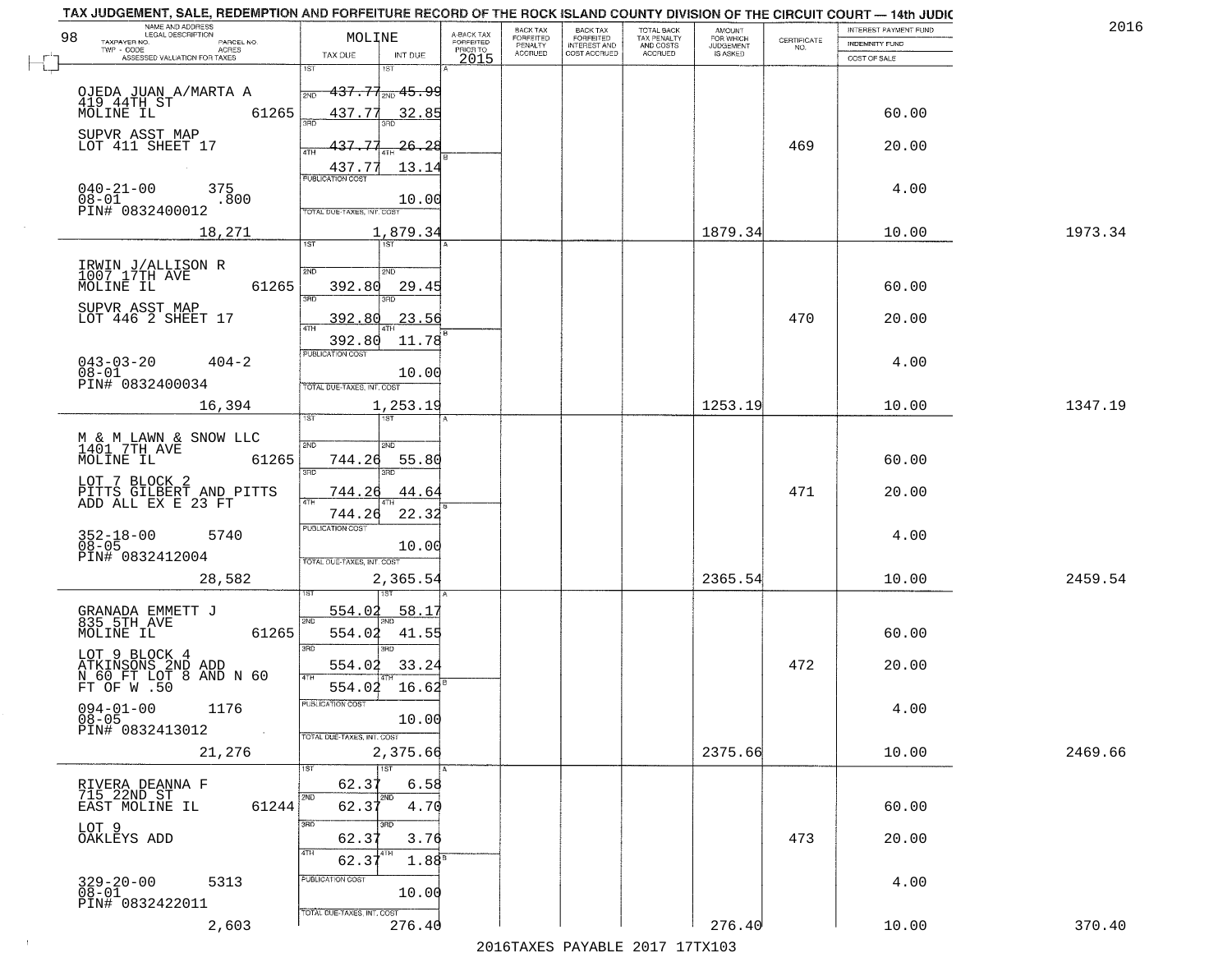| 98                                        | BY WHOM<br>PURCHASED  | RATE<br>$\%$<br><b>BID</b> | $\begin{array}{c} \text{MOLINE} \\ \text{DATE of SALE} \end{array}$ | TAX JUDGEMENT, SALE, REDEMPTION AND FORFEITURE RECORD OF THE ROCK ISLAND COUNTY DIVISION OF THE CIRCUIT COURT — 14th JUDICIAL CIRCUIT OF ILLINOIS 2016<br>SUBSEQUENT TAXES PAID, FEES, AND TIME EXTENSION                                                                                                                                               | TOTAL DUE<br>TO REDEEM<br>FROM SALE<br>LESS<br>COUNTY CLERK FEE                                                                                                                        | BY WHOM REDEEMED                                                      | DATE OF REDEMP-<br>TION OR DEED<br>MO.<br>DAY<br><b>YEAR</b> | RECEIVED REDEMPTION<br>MONEY IN FULL                                   |
|-------------------------------------------|-----------------------|----------------------------|---------------------------------------------------------------------|---------------------------------------------------------------------------------------------------------------------------------------------------------------------------------------------------------------------------------------------------------------------------------------------------------------------------------------------------------|----------------------------------------------------------------------------------------------------------------------------------------------------------------------------------------|-----------------------------------------------------------------------|--------------------------------------------------------------|------------------------------------------------------------------------|
| PIN# 0832400012<br>WESTERN SITES LLC      |                       | 00                         | 12/28/2017                                                          | 04/11/2018 Time Ext & incl<br>04/13/2018 Take Notice Fee<br>11/29/2018 Subs paid                                                                                                                                                                                                                                                                        | $07/15/202020.701,412.20$                                                                                                                                                              |                                                                       |                                                              | Certificate<br>Returned<br>& Cancelled<br>07/09/2020                   |
|                                           |                       |                            |                                                                     |                                                                                                                                                                                                                                                                                                                                                         | 3,745.17<br>160.00                                                                                                                                                                     | JUAN OJEDA                                                            | 06/04/2020                                                   | Karen Kinney                                                           |
| PIN# 0832400034<br>2                      | EQUITY ONE INVESTMENT |                            | FUND LLC<br> 00 <br>12/28/2017                                      | $\begin{array}{ccc}  01/16/2018 \text{ Time} & \text{Ext} & \text{incl} \\  01/16/2018 \text{ Take Notice } \text{Fe} \end{array}$                                                                                                                                                                                                                      | 07/03/2020<br>20.59                                                                                                                                                                    |                                                                       |                                                              | Certificate<br>Returned<br>& Cancelled 2<br>07/06/2018                 |
|                                           |                       |                            |                                                                     |                                                                                                                                                                                                                                                                                                                                                         |                                                                                                                                                                                        | $1,367.78$<br>160.00 REBECCA J ALLISON                                | 04/18/2018                                                   | Karen Kinney                                                           |
| PIN# 0832412004<br>AUCTION Z INC<br>3     |                       | 00                         | 12/28/2017                                                          | $\begin{array}{c}  04/11/2018 \text{ Time} \text{ Ext} & \text{incl} \\  04/13/2018 \text{ Take Notice } \text{Fe} \end{array}$                                                                                                                                                                                                                         | 07/15/2020<br>20.70                                                                                                                                                                    |                                                                       |                                                              | Certificate<br>Returned<br>-3<br>& Cancelled<br>03/07/2019             |
|                                           |                       |                            |                                                                     |                                                                                                                                                                                                                                                                                                                                                         |                                                                                                                                                                                        | $2,480.24$ $\mid$ 0.00 $\mid$ M & M LAWN & SNOW $\uparrow$ HLC        | 01/10/2019                                                   | Karen Kinney                                                           |
| PIN# 0832413012<br>WESTERN SITES LLC<br>4 |                       | 05                         | 12/28/2017                                                          | $\begin{smallmatrix} 03/25/2020 \\ 04/13/2018 \\ 04/06/2020 \\ 04/06/2020 \\ 04/28/2020 \\ 04/30/2020 \\ 04/30/2020 \\ 11/20/201 \end{smallmatrix}$<br>Time Ext & incl<br>Take Notice Fee<br>Take Notice Fee<br>Circuit Clerks Fee<br>Cublication Fee<br>Title Search Fee<br>Sherifs Fee<br>Sherifs Fee<br>11/29/2018 Subs paid<br>12/23/2019 Subs paid | $\begin{array}{r} 09 \mid 30 \mid 2020 \\ 20.70 \\ 35.00 \\ \underline{316.07} \\ 145.00 \\ \underline{420.00} \\ 150.00 \\ 150.00 \\ \end{array}$<br>447.14<br>2, 396.46<br>2, 477.04 | $\begin{bmatrix} 10, 216.23 \\ 160.00 \end{bmatrix}$ EMMETT J GRANADA | 06/16/2020                                                   | Certificate<br>Returned<br>& Cancelled 4<br>07/09/2020<br>Karen Kinney |
| PIN# 0832422011<br>RICO TRUSTEE<br>5      |                       | 18                         | 12/28/2017                                                          | 03/01/2018 Time Ext & incl<br>03/01/2018 Take Notice Fee<br>11/17/2018 Subs paid                                                                                                                                                                                                                                                                        | 08/07/2020<br>20.70<br>295.74                                                                                                                                                          |                                                                       |                                                              | Certificate<br>Returned<br>& Cancelled 5<br>05/09/2019                 |
|                                           |                       |                            |                                                                     |                                                                                                                                                                                                                                                                                                                                                         |                                                                                                                                                                                        | $\begin{bmatrix} 922.35 \\ 160.00 \end{bmatrix}$ GUSTAF D/SANCHEZ S   | 04/17/2019                                                   | Karen Kinney                                                           |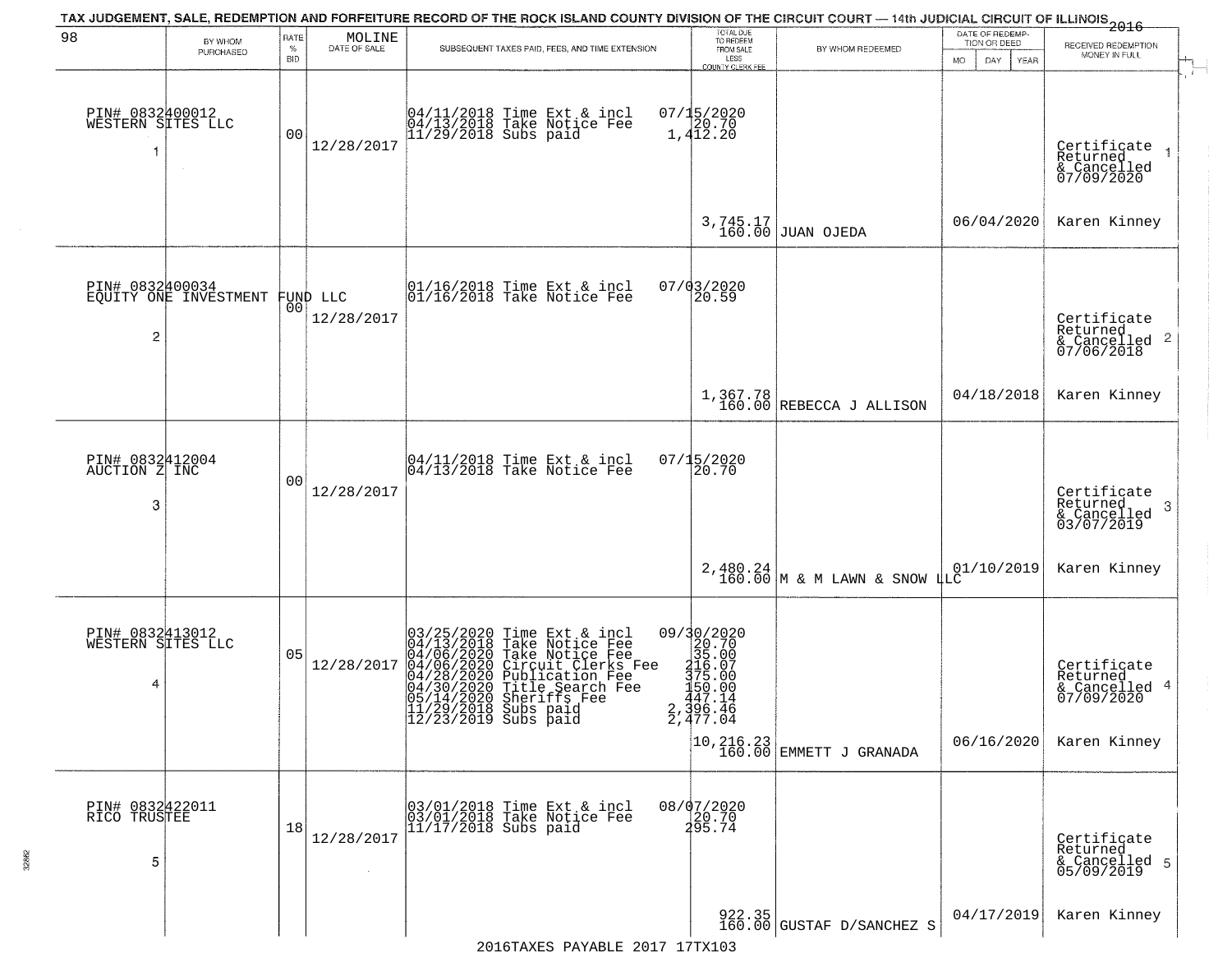| 99 | NAME AND ADDRESS<br>LEGAL DESCRIPTION                    | MOLINE                                       | A-BACK TAX                   | BACK TAX<br><b>FORFEITED</b> | <b>BACK TAX</b><br><b>FORFEITED</b> | TOTAL BACK                          | <b>AMOUNT</b><br>FOR WHICH |                                                                 | INTEREST PAYMENT FUND | 2016    |
|----|----------------------------------------------------------|----------------------------------------------|------------------------------|------------------------------|-------------------------------------|-------------------------------------|----------------------------|-----------------------------------------------------------------|-----------------------|---------|
|    | TAXPAYER NO.<br>PARCEL NO.<br>TWP - CODE<br><b>ACRES</b> |                                              | <b>FORFEITED</b><br>PRIOR TO | PENALTY<br>ACCRUED           | INTEREST AND<br>COST ACCRUED        | TAX PENALTY<br>AND COSTS<br>ACCRUED | JUDGEMENT                  | $\begin{array}{c} \text{CERTIFICATE} \\ \text{NO.} \end{array}$ | INDEMNITY FUND        |         |
|    | ASSESSED VALUATION FOR TAXES                             | TAX DUE<br>INT DUE<br>1ST<br>នោ              | 2015                         |                              |                                     |                                     |                            |                                                                 | COST OF SALE          |         |
|    |                                                          |                                              |                              |                              |                                     |                                     |                            |                                                                 |                       |         |
|    | GUZMAN BRUNA<br>1402.7TH_AVE                             | <del>328.01<sub>210</sub>34.4</del> 4<br>2ND |                              |                              |                                     |                                     |                            |                                                                 |                       |         |
|    | MOLINE IL<br>61265                                       | 328.01<br>24.60<br>sañ                       |                              |                              |                                     |                                     |                            |                                                                 | 60.00                 |         |
|    | W 44 FT LOTS C AND D<br>AND N 7.35 FT LOT E              | 328.<br>19.68                                |                              |                              |                                     |                                     |                            | 474                                                             | 20.00                 |         |
|    | LANGMACKS ADD                                            | 4TH                                          |                              |                              |                                     |                                     |                            |                                                                 |                       |         |
|    |                                                          | 328.0<br>9.84<br><b>PUBLICATION COST</b>     |                              |                              |                                     |                                     |                            |                                                                 |                       |         |
|    | $267 - 02 - 00$<br>$4224 - A$                            | 10.00                                        |                              |                              |                                     |                                     |                            |                                                                 | 4.00                  |         |
|    | 08-01<br>PIN# 0832423001                                 | TOTAL DUE-TAXES, INT. COST                   |                              |                              |                                     |                                     |                            |                                                                 |                       |         |
|    | 19,690                                                   | 1,410.60                                     |                              |                              |                                     |                                     | 1410.60                    |                                                                 | 10.00                 | 1504.60 |
|    |                                                          | $\overline{1ST}$<br>1ST                      |                              |                              |                                     |                                     |                            |                                                                 |                       |         |
|    | CARAS ERNESTO C JR<br>821 15TH ST                        | 2ND<br>2ND                                   |                              |                              |                                     |                                     |                            |                                                                 |                       |         |
|    | 61265<br>MOLINE IL                                       | 3RD<br>3RD                                   |                              |                              |                                     |                                     |                            |                                                                 | 60.00                 |         |
|    | LOT H                                                    | 542                                          |                              |                              |                                     |                                     |                            | 475                                                             |                       |         |
|    | LANGMACKS ADD                                            | 32.52<br><b>ATH</b>                          |                              |                              |                                     |                                     |                            |                                                                 | 20.00                 |         |
|    |                                                          | 16.26<br>542.24<br>PUBLICATION COST          |                              |                              |                                     |                                     |                            |                                                                 |                       |         |
|    | $267 - 08 - 00$<br>4229<br>$08 - 01$                     | 10.00                                        |                              |                              |                                     |                                     |                            |                                                                 | 4.00                  |         |
|    | PIN# 0832423009                                          | TOTAL DUE-TAXES, INT. COST                   |                              |                              |                                     |                                     |                            |                                                                 |                       |         |
|    | 22,631                                                   | 1,143.26                                     |                              |                              |                                     |                                     | 1143.26                    |                                                                 | 10.00                 | 1237.26 |
|    |                                                          |                                              |                              |                              |                                     |                                     |                            |                                                                 |                       |         |
|    | WILSON DIXIE M<br>820 15TH ST                            | 455.70<br>47.88                              |                              |                              |                                     |                                     |                            |                                                                 |                       |         |
|    | 61265<br>MOLINE IL                                       | 455.70<br>34.20                              |                              |                              |                                     |                                     |                            |                                                                 | 60.00                 |         |
|    | LOT 5                                                    | 3RD<br>3RD                                   |                              |                              |                                     |                                     |                            |                                                                 |                       |         |
|    | MICHAEL HARTZELLS ADD<br>S 2 FT LOT 4 AND N 38 FT        | 455.70<br>27.36                              |                              |                              |                                     |                                     |                            | 476                                                             | 20.00                 |         |
|    |                                                          | 455.70<br>13.68<br><b>PUBLICATION COST</b>   |                              |                              |                                     |                                     |                            |                                                                 |                       |         |
|    | 235-10-00<br>08-01<br>3678                               | 10.00                                        |                              |                              |                                     |                                     |                            |                                                                 | 4.00                  |         |
|    | PIN# 0832424002                                          | TOTAL OUE-TAXES, INT. COST                   |                              |                              |                                     |                                     |                            |                                                                 |                       |         |
|    | 25,019                                                   | 1,955.92                                     |                              |                              |                                     |                                     | 1955.92                    |                                                                 | 10.00                 | 2049.92 |
|    |                                                          |                                              |                              |                              |                                     |                                     |                            |                                                                 |                       |         |
|    | SAMSON KWIZERA<br>835 15TH STREET A                      | 32.21<br>3.36<br>2ND                         |                              |                              |                                     |                                     |                            |                                                                 |                       |         |
|    | 61265<br>MOLINE IL                                       | 32.23<br>2.40                                |                              |                              |                                     |                                     |                            |                                                                 | 60.00                 |         |
|    | LOT 15                                                   | 3RD<br>3RD                                   |                              |                              |                                     |                                     |                            |                                                                 |                       |         |
|    | GEO W BELLS ADD<br>& N 36.50 FT LOT 13                   | 32.23<br>1.92<br>4TH                         |                              |                              |                                     |                                     |                            | 477                                                             | 20.00                 |         |
|    | MICHAEL HARTZELLS ADD                                    | 32.23<br>.96                                 |                              |                              |                                     |                                     |                            |                                                                 |                       |         |
|    | $107 - 04 - 00$<br>1408                                  | PUBLICATION COST                             |                              |                              |                                     |                                     |                            |                                                                 | 4.00                  |         |
|    | $08 - 01$<br>PIN# 0832425001                             | 10.00                                        |                              |                              |                                     |                                     |                            |                                                                 |                       |         |
|    | 1,345                                                    | TOTAL DUE-TAXES, INT. COST<br>147.56         |                              |                              |                                     |                                     | 147.56                     |                                                                 | 10.00                 | 241.56  |
|    |                                                          | $\overline{1ST}$<br>1ST                      |                              |                              |                                     |                                     |                            |                                                                 |                       |         |
|    | TORRES CRISTIAN<br>835 15TH STREET A                     | 282.15<br>29.61                              |                              |                              |                                     |                                     |                            |                                                                 |                       |         |
|    | MOLINE IL<br>61265                                       | 2ND<br>2ND<br>21.15<br>282.15                |                              |                              |                                     |                                     |                            |                                                                 | 60.00                 |         |
|    | LOT 14                                                   | 3RD                                          |                              |                              |                                     |                                     |                            |                                                                 |                       |         |
|    | GEO W BELLS ADD N 42 FT                                  | 282.15<br>16.92                              |                              |                              |                                     |                                     |                            | 478                                                             | 20.00                 |         |
|    |                                                          | 4TH<br>4TH<br>$8.46^{\circ}$<br>282.15       |                              |                              |                                     |                                     |                            |                                                                 |                       |         |
|    | 1407                                                     | PUBLICATION COST                             |                              |                              |                                     |                                     |                            |                                                                 | 4.00                  |         |
|    | $107 - 03 - 00$<br>$08 - 01$                             | 10.00                                        |                              |                              |                                     |                                     |                            |                                                                 |                       |         |
|    | PIN# 0832425015                                          | TOTAL DUE-TAXES, INT. COST                   |                              |                              |                                     |                                     |                            |                                                                 |                       |         |
|    | 17,776                                                   | 1,214.74                                     |                              |                              |                                     |                                     | 1214.74                    |                                                                 | 10.00                 | 1308.74 |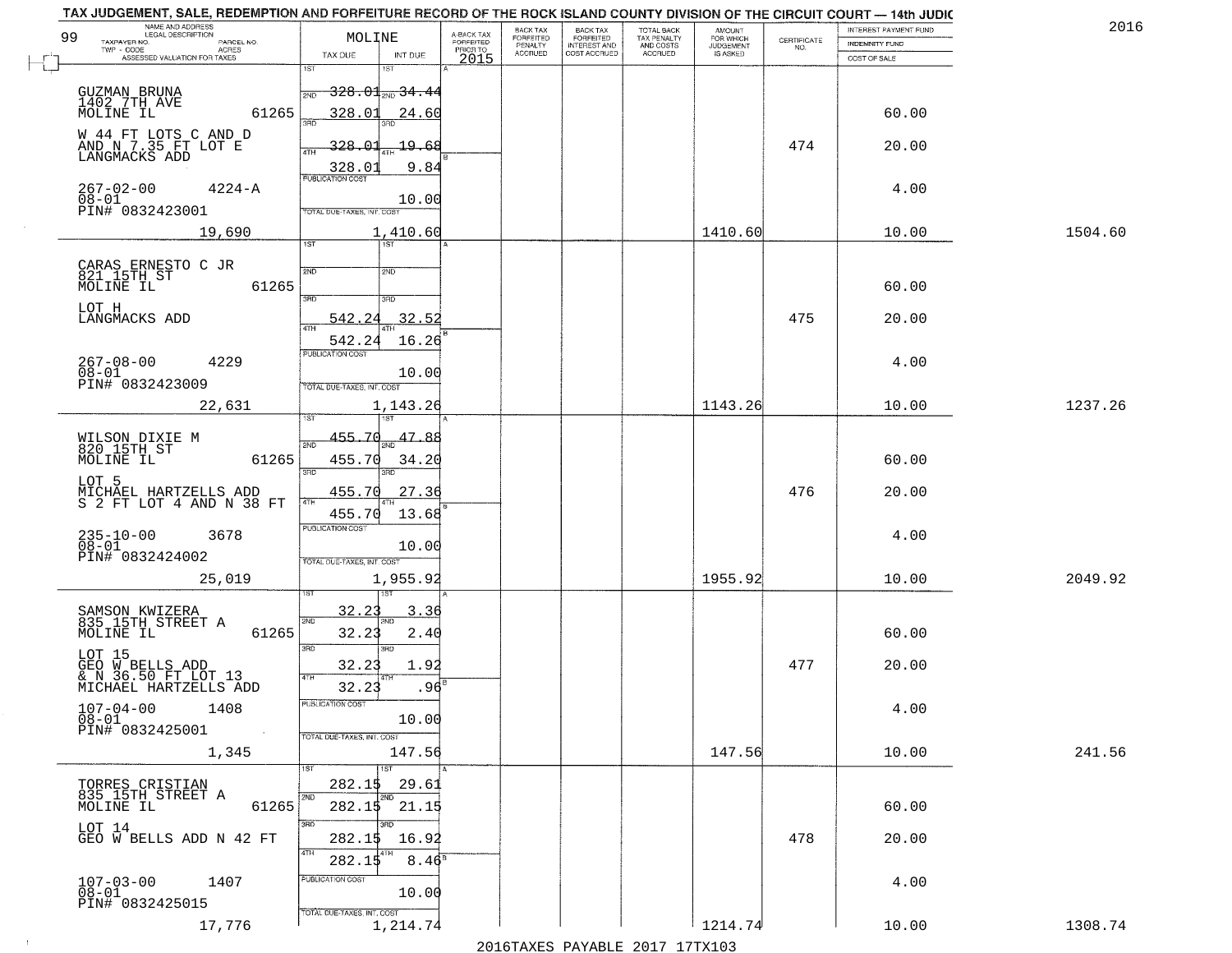| 99                                       | BY WHOM<br>PURCHASED       | RATE<br>%<br><b>BID</b> | MOLINE<br>DATE OF SALE | SUBSEQUENT TAXES PAID, FEES, AND TIME EXTENSION                                                                                                                                                                                                                                         | TOTAL DUE<br>TO REDEEM<br>FROM SALE<br>LESS<br><b>COUNTY CLERK FEE</b>                                                                                                                                                                                                                                                                                              | BY WHOM REDEEMED                    | DATE OF REDEMP-<br>TION OR DEED<br>MO.<br>DAY.<br>YEAR | 2016<br>RECEIVED REDEMPTION<br>MONEY IN FULL                                                           |
|------------------------------------------|----------------------------|-------------------------|------------------------|-----------------------------------------------------------------------------------------------------------------------------------------------------------------------------------------------------------------------------------------------------------------------------------------|---------------------------------------------------------------------------------------------------------------------------------------------------------------------------------------------------------------------------------------------------------------------------------------------------------------------------------------------------------------------|-------------------------------------|--------------------------------------------------------|--------------------------------------------------------------------------------------------------------|
| PIN# 0832423001<br>REALTAX DEV LT'D<br>1 |                            | 0 <sub>0</sub>          | 12/28/2017             | $ 01/29/2018$ Time Ext & incl<br>$ 01/29/2018$ Take Notice Fee                                                                                                                                                                                                                          | 06/28/2020<br>20.70                                                                                                                                                                                                                                                                                                                                                 |                                     |                                                        | Certificate 1<br>Returned<br>& Cancelled<br>04/04/2018                                                 |
|                                          |                            |                         |                        |                                                                                                                                                                                                                                                                                         | 1,525.30<br>160.00                                                                                                                                                                                                                                                                                                                                                  | BRUNA GUZMAN                        | 02/27/2018                                             | Karen Kinney                                                                                           |
| PIN# 0832423009<br>$\overline{c}$        | STEVE SODEMAN LIVING TRUST | 00                      | 12/28/2017             | 01/16/2018 Time Ext & incl<br>01/16/2018 Take Notice Fee<br>11/20/2018 Subs paid                                                                                                                                                                                                        | 12/21/2020<br>2,340.02                                                                                                                                                                                                                                                                                                                                              |                                     |                                                        | Certificate<br>Returned<br>$\frac{1}{6}$ Cancelled 2<br>07/07/2020                                     |
|                                          |                            |                         |                        |                                                                                                                                                                                                                                                                                         |                                                                                                                                                                                                                                                                                                                                                                     | 4, 159.47<br>160.00 ERNESTO CARAS   | 06/25/2020                                             | Karen Kinney                                                                                           |
| PIN# 0832424002<br>REALTAX DEV LT'D<br>3 |                            | 0 <sub>0</sub>          | 12/28/2017             | 08/12/2020 Time Ext & incl<br>01/29/2018 Take Notice Fee<br>08/20/2020 Take Notice Fee<br>08/20/2020 Circuit Clerks Fee<br>08/21/2020 Title Search Fee<br>08/25/2020 Dis Pendens<br>09/09/2020 Publication Fee<br>09/09/2020 Sheriffs Fee<br>11/21/20                                   | $=\begin{smallmatrix} 12/2 & 1/2 & 0 & 2 & 0 \\ 2 & 0 & 0 & 7 & 0 \\ 3 & 0 & 5 & 0 & 0 \\ 2 & 1 & 1 & 0 & 0 \\ 1 & 0 & 5 & 0 & 0 \\ 6 & 6 & 5 & 0 & 0 \\ 6 & 0 & 0 & 0 & 0 \\ 6 & 0 & 0 & 0 & 0 \\ 6 & 0 & 0 & 0 & 0 \\ 7 & 0 & 0 & 0 & 0 \\ 8 & 0 & 0 & 0 & 0 \\ 9 & 0 & 0 & 0 & 0 \\ 1 & 0 & 0 & 0 & 0 \\ 1 & 0 & 0 & 0 & 0$<br>$\frac{150.00}{938.40}$<br>981.50 |                                     |                                                        | SALE IN ERROR<br>Certificate<br>Returned<br>3<br>$\frac{1}{2}$ Cancelled<br>02/10/2022<br>Karen Kinney |
| PIN# 0832425001<br>RICO TRUSTEE<br>4     |                            | 18                      | 12/28/2017             | 03/01/2018 Time Ext & incl<br>03/01/2018 Take Notice Fee<br>02/13/2020 Take Notice Fee<br>02/28/2020 Circuit Clerks F<br>02/28/2020 Sheriffs Fee<br>03/19/2020 Publication Fee<br>11/17/2019 Subs paid<br>Take Notice Fee<br>Circuit Clerks Fee<br>Sheriffs Fee<br>11/17/2018 Subs paid | 08/07/2020<br>$\begin{array}{r} 20.700 \\ 29.700 \\ 35.090 \\ 7.262 \\ 2.642 \\ 45.43 \end{array}$<br>251.42                                                                                                                                                                                                                                                        | $1,130.38$<br>160.00 KWIZERA SAMSON | 06/09/2020                                             | Certificate<br>Returned<br>& Cancelled 4<br>08/31/2020<br>Karen Kinney                                 |
| PIN# 0832425015<br>JICTB, INC<br>5       |                            | 01                      |                        | $[05/11/2018 \t\t Time \t\t Ext & incl \\ 05/11/2018 \t\t Take \tNotice \t\ا \\ 11/21/2019 \t\Subs \t paid \\ 12/28/2017 \t\t \t\t 11/26/2018 \t\Subs \t paid \\$                                                                                                                       | 12/10/2020<br>1,282.32<br>1,282.32<br>1,242.24                                                                                                                                                                                                                                                                                                                      |                                     |                                                        | Certifiçate<br>Returned<br>& Cancelled 5<br>07/07/2020                                                 |
|                                          |                            |                         |                        |                                                                                                                                                                                                                                                                                         |                                                                                                                                                                                                                                                                                                                                                                     | 4, 371.46<br>160.00 KWIZERA SAMSON  | 06/10/2020                                             | Karen Kinney                                                                                           |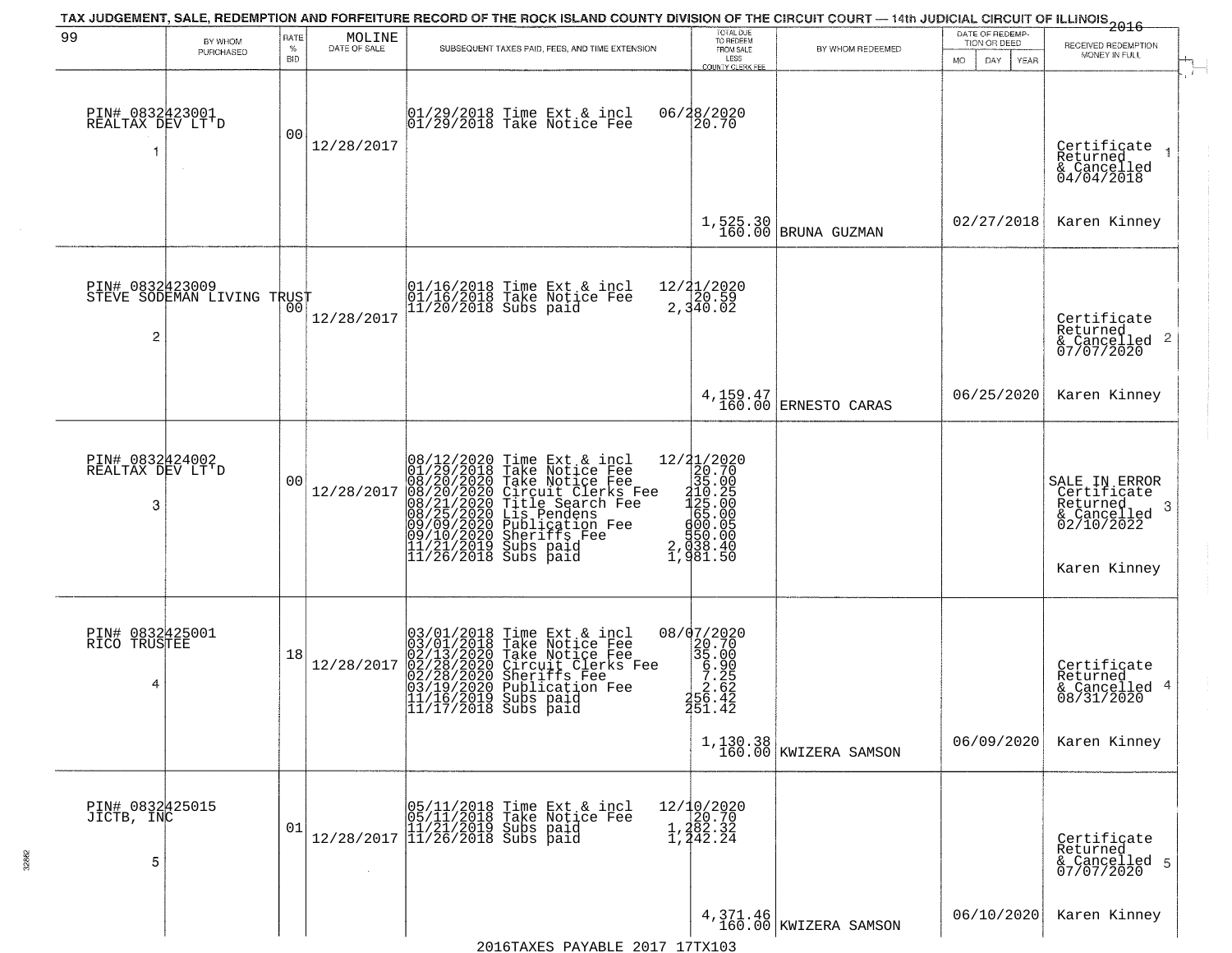| 2016    | INTEREST PAYMENT FUND |                                                                 | <b>AMOUNT</b><br>FOR WHICH | TOTAL BACK<br>TAX PENALTY<br>AND COSTS<br>ACCRUED | <b>BACK TAX</b><br><b>FORFEITED</b> | BACK TAX<br><b>FORFEITED</b> | A-BACK TAX                   | MOLINE                                                               | NAME AND ADDRESS<br>LEGAL DESCRIPTION                                                        |
|---------|-----------------------|-----------------------------------------------------------------|----------------------------|---------------------------------------------------|-------------------------------------|------------------------------|------------------------------|----------------------------------------------------------------------|----------------------------------------------------------------------------------------------|
|         | INDEMNITY FUND        | $\begin{array}{c} \text{CERTIFICATE} \\ \text{NO.} \end{array}$ | JUDGEMENT                  |                                                   | INTEREST AND<br>COST ACCRUED        | PENALTY<br>ACCRUED           | <b>FORFEITED</b><br>PRIOR TO |                                                                      | TAXPAYER NO.<br>PARCEL NO.<br>TWP - CODE<br><b>ACRES</b>                                     |
|         | COST OF SALE          |                                                                 |                            |                                                   |                                     |                              | 2015                         | TAX DUE<br>INT DUE<br>នោ                                             | ASSESSED VALUATION FOR TAXES                                                                 |
|         |                       |                                                                 |                            |                                                   |                                     |                              |                              | 1ST<br><del>937.99<sub>2ND</sub>98.4</del> 9<br><b>PND</b>           | HANNAN JOAN E<br>1633 11TH AVE                                                               |
|         | 60.00                 |                                                                 |                            |                                                   |                                     |                              |                              | 937.99<br>70.35                                                      | MOLINE IL<br>61265<br>SUPVR ASST MAP<br>LOT 474-2 SHEET 17                                   |
|         | 20.00                 | 479                                                             |                            |                                                   |                                     |                              |                              | 937.99<br>56.28<br>4TH<br>937.99<br>28.14<br><b>PUBLICATION COST</b> | ALLENDALE ADD                                                                                |
|         | 4.00                  |                                                                 |                            |                                                   |                                     |                              |                              | 10.00<br>TOTAL DUE-TAXES, INT. COST                                  | $081 - 06 - 00$<br>$943 - A$<br>08-01<br>PIN# 0832443003                                     |
| 4109.22 | 10.00                 |                                                                 | 4015.22                    |                                                   |                                     |                              |                              | 4,015.22<br>$\overline{15T}$<br>1ST                                  | 45,148                                                                                       |
|         | 60.00                 |                                                                 |                            |                                                   |                                     |                              |                              | 2ND<br>2ND                                                           | MOHR HOLDINGS LLC<br>2307 5TH AVE<br>61265<br>MOLINE IL                                      |
|         | 20.00                 | 480                                                             |                            |                                                   |                                     |                              |                              | 3RD<br>3RD                                                           | SUPVR ASST MAP<br>LOT 149 SHEET 18                                                           |
|         |                       |                                                                 |                            |                                                   |                                     |                              |                              | 47H<br>4TH<br>12.24<br>407.68<br>PUBLICATION COST                    |                                                                                              |
|         | 4.00                  |                                                                 |                            |                                                   |                                     |                              |                              | 10.00<br>TOTAL DUE-TAXES, INT. COST                                  | $044 - 18 - 00$<br>423<br>$08 - 01$<br>.170<br>PIN# 0833100016                               |
| 523.92  | 10.00                 |                                                                 | 429.92                     |                                                   |                                     |                              |                              | 429.92                                                               | 17,015                                                                                       |
|         | 60.00                 |                                                                 |                            |                                                   |                                     |                              |                              | 175.1<br>18.41<br>175.12<br>13.15<br>3BD<br>3RD                      | CRISEL JEFFREY A<br>2412 4TH AVE<br>61265<br>MOLINE IL                                       |
|         | 20.00                 | 481                                                             |                            |                                                   |                                     |                              |                              | 175.12<br>10.52<br>5.26<br>175.12                                    | SUPVR ASST MAP<br>LOT 122 SHEET 18<br>LE CLAIRES RESERVE                                     |
|         | 4.00                  |                                                                 |                            |                                                   |                                     |                              |                              | <b>PUBLICATION COST</b><br>10.00<br>TOTAL OUE-TAXES, INT. COST       | 055-09-00<br>08-01<br>536<br>PIN# 0833100024                                                 |
| 851.82  | 10.00                 |                                                                 | 757.82                     |                                                   |                                     |                              |                              | 757.82                                                               | 7,309                                                                                        |
|         | 60.00                 |                                                                 |                            |                                                   |                                     |                              |                              | 478.24<br><u>50.19</u><br>2ND<br>478.24<br>35.85                     | PARKS CUPPER<br>1915 31ST STREET A<br>MOLINE IL<br>61265                                     |
|         | 20.00                 | 482                                                             |                            |                                                   |                                     |                              |                              | 3RD<br>3BD<br>478.24<br>28.68<br>4TH<br>14.34                        | SUPVR ASST MAP<br>LOT 125 SHEET 18<br>LOT 2 LE CLAIRES RESERVE                               |
|         | 4.00                  |                                                                 |                            |                                                   |                                     |                              |                              | 478.24<br>PUBLICATION COST<br>10.00                                  | $056 - 12 - 00$<br>548<br>$08 - 01$<br>.140<br>PIN# 0833100027                               |
| 2146.02 | 10.00                 |                                                                 | 2052.02                    |                                                   |                                     |                              |                              | TOTAL DUE-TAXES, INT. COST<br>2,052.02                               | 19,960                                                                                       |
|         | 60.00                 |                                                                 |                            |                                                   |                                     |                              |                              | $\overline{1ST}$<br>1ST <sup>1</sup><br>2ND                          | MOCHI LLC<br>121 FAIRFIELD WAY STE 330 70<br>BLOOMINGDALE IL<br>60108                        |
|         | 20.00                 | 483                                                             |                            |                                                   |                                     |                              |                              | 3RD<br>3 <sub>BD</sub><br>$435.67^{47H}$<br>$13.08^{\circ}$          | E 39.5 FT LOT 5 AND<br>S 32 FT OF W 18 FT LOT 5<br>BLK 2 DIMOCK AND BALDWINS<br>ADD SHEET 18 |
|         | 4.00                  |                                                                 |                            |                                                   |                                     |                              |                              | PUBLICATION COST<br>10.00                                            | $173 - 12 - 00$<br>2627<br>$08 - 01$<br>.136                                                 |
|         |                       |                                                                 |                            |                                                   |                                     |                              |                              | TOTAL DUE-TAXES, INT. COST                                           | PIN# 0833114022                                                                              |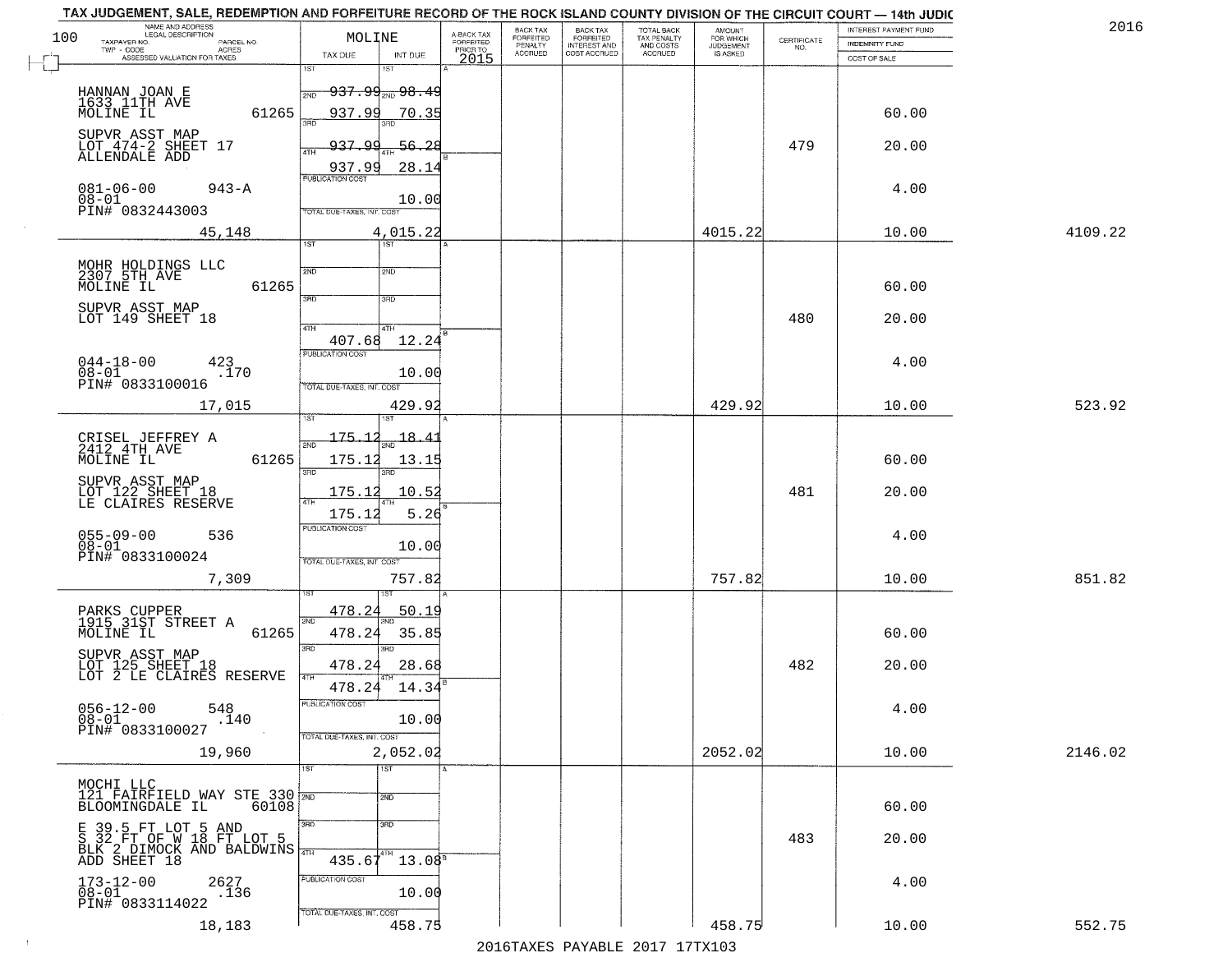| 100                                       | BY WHOM                                    | RATE            | $\begin{array}{c} \text{MOLINE} \\ \text{DATE of SALE} \end{array}$ | TAX JUDGEMENT, SALE, REDEMPTION AND FORFEITURE RECORD OF THE ROCK ISLAND COUNTY DIVISION OF THE CIRCUIT COURT — 14th JUDICIAL CIRCUIT OF ILLINOIS 2016                                                                                                                                    | TOTAL DUE<br>TO REDEEM                         |                                                            | DATE OF REDEMP-<br>TION OR DEED |                                                                        |
|-------------------------------------------|--------------------------------------------|-----------------|---------------------------------------------------------------------|-------------------------------------------------------------------------------------------------------------------------------------------------------------------------------------------------------------------------------------------------------------------------------------------|------------------------------------------------|------------------------------------------------------------|---------------------------------|------------------------------------------------------------------------|
|                                           | PURCHASED                                  | %<br><b>BID</b> |                                                                     | SUBSEQUENT TAXES PAID, FEES, AND TIME EXTENSION                                                                                                                                                                                                                                           | FROM SALE<br>LESS<br>COUNTY CLERK FEE          | BY WHOM REDEEMED                                           | <b>MO</b><br>DAY<br>YEAR        | RECEIVED REDEMPTION<br>MONEY IN FULL                                   |
| PIN# 0832443003<br>REALTAX DEV LT'D<br>1  | $\sim$                                     | 0 <sub>0</sub>  | 12/28/2017                                                          | 04/08/2020 Time Ext & incl<br>01/29/2018 Take Notice Fee<br>11/21/2019 Subs paid<br>11/26/2018 Subs paid                                                                                                                                                                                  | 08/17/2020<br>4.120.70<br>4.139.40<br>4.036.06 |                                                            |                                 | Certificate<br>Returned<br>& Cancelled<br>06/26/2020                   |
|                                           |                                            |                 |                                                                     |                                                                                                                                                                                                                                                                                           | 13,770.76<br>160.00                            | JOAN HANNAN                                                | 04/15/2020                      | Karen Kinney                                                           |
| PIN# 0833100016<br>WESTERN SITES LLC<br>2 |                                            | 03              | 12/28/2017                                                          | 04/11/2018 Time Ext & incl<br>04/13/2018 Take Notice Fee                                                                                                                                                                                                                                  | $07/15/2020$<br>20.70                          |                                                            |                                 | Certificate<br>Returned<br>& Cancelled 2<br>07/06/2018                 |
|                                           |                                            |                 |                                                                     |                                                                                                                                                                                                                                                                                           |                                                | $560.34$ MOHR HOLDINGS LLC                                 | 04/23/2018                      | Karen Kinney                                                           |
| PIN# 0833100024<br>RICO<br>TRUSTEE<br>3   |                                            | 18              | 12/28/2017                                                          | 03/01/2018 Time Ext & incl<br>03/01/2018 Take Notice Fee<br>11/17/2018 Subs paid                                                                                                                                                                                                          | 08/07/2020<br>$7^{20.70}_{76.04}$              |                                                            |                                 | Certificate<br>Returned<br>-3<br>& Cancelled<br>01/06/2020             |
|                                           |                                            |                 |                                                                     |                                                                                                                                                                                                                                                                                           | 2,354.99<br>160.00                             | <b>JEFF CRISEL</b>                                         | 11/05/2019                      | Karen Kinney                                                           |
| PIN# 0833100027<br>REALTAX DEV LT'D<br>4  |                                            | 0 <sub>0</sub>  | 12/28/2017                                                          | 08/12/2020 Time Ext & incl<br>01/29/2018 Take Notice Fee<br>08/20/2020 Take Notice Fee<br>08/20/2020 Circuit Clerks Fee<br>08/21/2020 Title Search Fee<br>08/25/2020 Lis Pendens<br>09/01/2020 Subs paid<br>09/09/2020 Publication Fee<br>09/10/2020 Sheriffs Fee<br>11/26/2018 Subs paid | g00.05<br>940.00                               | $2,067.\overline{36}$<br>9,518.52<br>160.00 DARRELL TURNER | 12/21/2020                      | Certificate<br>Returned<br>& Cancelled 4<br>01/15/2021<br>Karen Kinney |
| PIN# 0833114022<br>5                      | PIN# UOSSPITTS<br>MS INVESTMENTS GROUP INC |                 | 12/28/2017                                                          | 01/24/2018 Time Ext & incl<br>02/02/2018 Take Notice Fee                                                                                                                                                                                                                                  | 06/29/2020<br>20.70                            |                                                            |                                 | Certificate<br>Returned<br>& Cancelled 5<br>07/06/2018                 |
|                                           |                                            |                 |                                                                     | 2016TAXES PAYABLE 2017 17TX103                                                                                                                                                                                                                                                            |                                                | 573.45<br>160.00 1ST COMMUNITY BANK                        | 03/27/2018                      | Karen Kinney                                                           |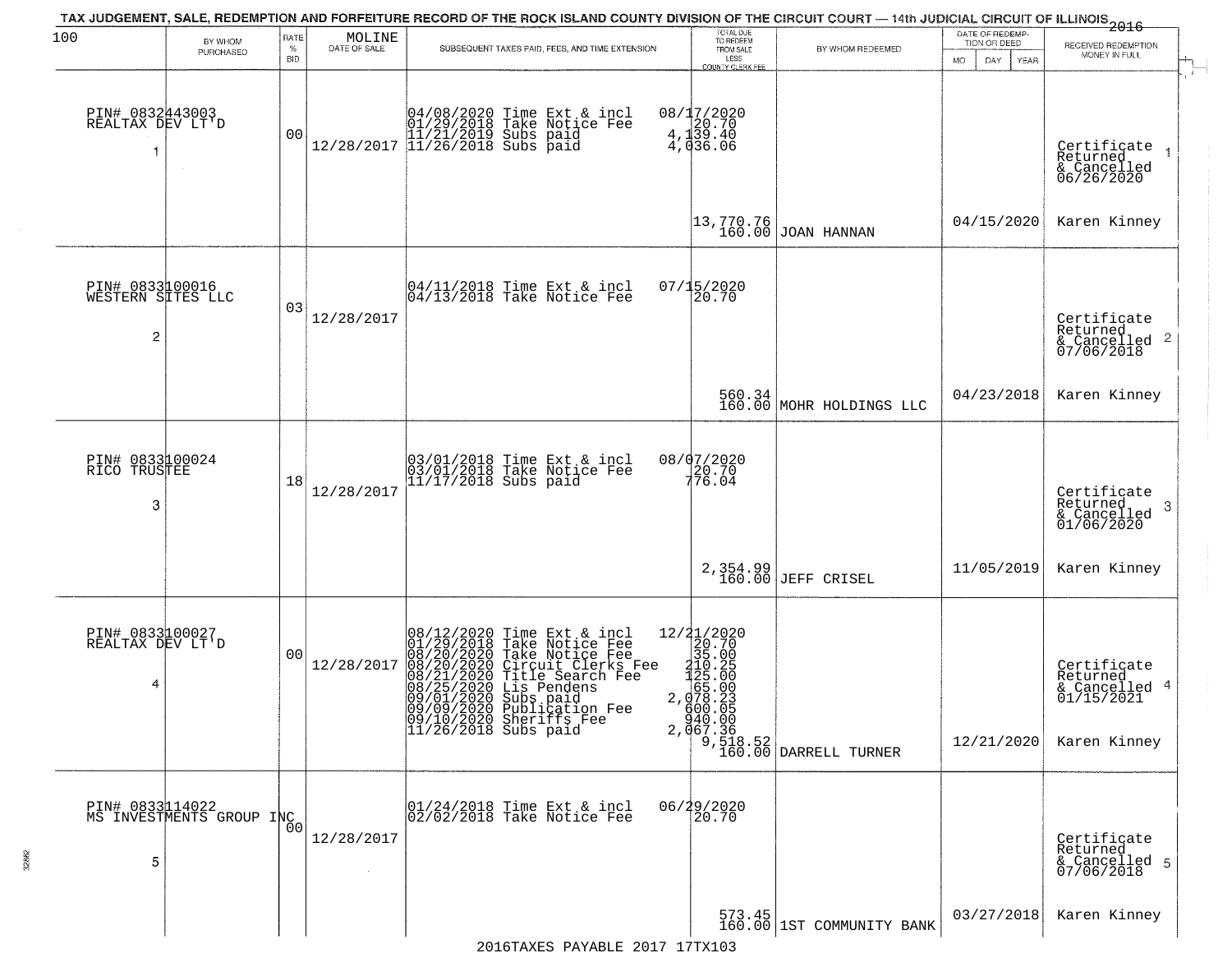|     | TAX JUDGEMENT, SALE, REDEMPTION AND FORFEITURE RECORD OF THE ROCK ISLAND COUNTY DIVISION OF THE CIRCUIT COURT — 14th JUDIC |                                   |              |                         |                       |                                                       |                                                   |                                    |                                                                 |                       |         |
|-----|----------------------------------------------------------------------------------------------------------------------------|-----------------------------------|--------------|-------------------------|-----------------------|-------------------------------------------------------|---------------------------------------------------|------------------------------------|-----------------------------------------------------------------|-----------------------|---------|
| 101 | NAME AND ADDRESS<br>ILEGAL DESCRIPTION<br>TAXPAYER NO.<br>PARCEL NO.                                                       | MOLINE                            |              | A-BACK TAX<br>FORFEITED | BACK TAX<br>FORFEITED |                                                       |                                                   | <b>AMOUNT</b>                      |                                                                 | INTEREST PAYMENT FUND | 2016    |
|     | $TWP - CODE$<br>- CODE AGRES<br>ASSESSED VALUATION FOR TAXES                                                               | TAX DUE                           | INT DUE      | PRIOR TO                | PENALTY<br>ACCRUED    | BACK TAX<br>FORFEITED<br>INTEREST AND<br>COST ACCRUED | TOTAL BACK<br>TAX PENALTY<br>AND COSTS<br>ACCRUED | FOR WHICH<br>JUDGEMENT<br>IS ASKED | $\begin{array}{c} \text{CEPTIFICATE} \\ \text{NO.} \end{array}$ | <b>INDEMNITY FUND</b> |         |
|     |                                                                                                                            | 1ST                               | 1ST          | 2015                    |                       |                                                       |                                                   |                                    |                                                                 | COST OF SALE          |         |
|     |                                                                                                                            |                                   |              |                         |                       |                                                       |                                                   |                                    |                                                                 |                       |         |
|     | RAMSEY ALBERT L JR<br>418_25TH_ST                                                                                          | 2ND                               | 2ND          |                         |                       |                                                       |                                                   |                                    |                                                                 |                       |         |
|     | MOLINE IL<br>61265                                                                                                         | 370                               | 3BD          |                         |                       |                                                       |                                                   |                                    |                                                                 | 60.00                 |         |
|     | LOT 6 BLOCK 1                                                                                                              |                                   |              |                         |                       |                                                       |                                                   |                                    |                                                                 |                       |         |
|     | DIMOCK AND BALDWINS ADD<br>N 62.25 FT                                                                                      | 4TH                               | 4TH          |                         |                       |                                                       |                                                   |                                    | 484                                                             | 20.00                 |         |
|     |                                                                                                                            | 386.74                            | 11.60        |                         |                       |                                                       |                                                   |                                    |                                                                 |                       |         |
|     | $172 - 20 - 00$<br>2613                                                                                                    | <b>PUBLICATION COST</b>           |              |                         |                       |                                                       |                                                   |                                    |                                                                 | 4.00                  |         |
|     | 08-01<br>PIN# 0833115008                                                                                                   |                                   | 10.00        |                         |                       |                                                       |                                                   |                                    |                                                                 |                       |         |
|     |                                                                                                                            | TOTAL DUE-TAXES, INT. COST        |              |                         |                       |                                                       |                                                   |                                    |                                                                 |                       |         |
|     | 22,141                                                                                                                     |                                   | 408.34       |                         |                       |                                                       |                                                   | 408.34                             |                                                                 | 10.00                 | 502.34  |
|     |                                                                                                                            | 1ST                               | 1ST          |                         |                       |                                                       |                                                   |                                    |                                                                 |                       |         |
|     | SCMR PROPERTIES LLC<br>4779 GOODISON PLACE DR                                                                              | 2ND                               | 2ND          |                         |                       |                                                       |                                                   |                                    |                                                                 |                       |         |
|     | ROCHESTER MI<br>48306                                                                                                      |                                   |              |                         |                       |                                                       |                                                   |                                    |                                                                 | 60.00                 |         |
|     | LOT 6 BLOCK 1                                                                                                              | 3RD                               | 3RD          |                         |                       |                                                       |                                                   |                                    |                                                                 |                       |         |
|     | CHRISTY AND GROVERS ADD<br>W.50 LOT 5 AND E 14 FT                                                                          |                                   |              |                         |                       |                                                       |                                                   |                                    | 485                                                             | 20.00                 |         |
|     |                                                                                                                            | $\sqrt{4}$<br>410.56              | 4TH<br>12.32 |                         |                       |                                                       |                                                   |                                    |                                                                 |                       |         |
|     |                                                                                                                            | <b>PUBLICATION COST</b>           |              |                         |                       |                                                       |                                                   |                                    |                                                                 |                       |         |
|     | $142 - 01 - 00$<br>2056<br>$08 - 01$                                                                                       |                                   | 10.00        |                         |                       |                                                       |                                                   |                                    |                                                                 | 4.00                  |         |
|     | PIN# 0833119003                                                                                                            | TOTAL DUE-TAXES, INT. COST        |              |                         |                       |                                                       |                                                   |                                    |                                                                 |                       |         |
|     | 17,135                                                                                                                     |                                   | 432.88       |                         |                       |                                                       |                                                   | 432.88                             |                                                                 | 10.00                 | 526.88  |
|     |                                                                                                                            | īST                               | <b>IST</b>   |                         |                       |                                                       |                                                   |                                    |                                                                 |                       |         |
|     | MILLER DWAYNE S<br>867 N 1300 AVE                                                                                          | 464.85<br>2ND                     | $-48.79$     |                         |                       |                                                       |                                                   |                                    |                                                                 |                       |         |
|     | 61273<br>ORION IL                                                                                                          | 464.85                            | 34.85        |                         |                       |                                                       |                                                   |                                    |                                                                 | 60.00                 |         |
|     |                                                                                                                            | 3RD                               |              |                         |                       |                                                       |                                                   |                                    |                                                                 |                       |         |
|     | SUPVR ASST MAP<br>LOT 338 SHEET 20                                                                                         | <u>464</u> .85                    | 27.88        |                         |                       |                                                       |                                                   |                                    | 486                                                             | 20.00                 |         |
|     |                                                                                                                            | 4TH                               |              |                         |                       |                                                       |                                                   |                                    |                                                                 |                       |         |
|     |                                                                                                                            | 464.85<br><b>PUBLICATION COST</b> | 13.94        |                         |                       |                                                       |                                                   |                                    |                                                                 |                       |         |
|     | $045 - 14 - 00$<br>$08 - 01$<br>435                                                                                        |                                   | 10.00        |                         |                       |                                                       |                                                   |                                    |                                                                 | 4.00                  |         |
|     | PIN# 0833300020                                                                                                            | TOTAL OUE-TAXES, INT. COST        |              |                         |                       |                                                       |                                                   |                                    |                                                                 |                       |         |
|     | 19,401                                                                                                                     |                                   | 1,994.86     |                         |                       |                                                       |                                                   | 1994.86                            |                                                                 | 10.00                 | 2088.86 |
|     |                                                                                                                            |                                   | उड़क         |                         |                       |                                                       |                                                   |                                    |                                                                 |                       |         |
|     |                                                                                                                            | 975.05                            | 102.4        |                         |                       |                                                       |                                                   |                                    |                                                                 |                       |         |
|     | LUTHER LANCE B II<br>2218 11TH AVE<br>MOLINE IL<br>61265                                                                   | 2ND<br>975.05                     | 73.15        |                         |                       |                                                       |                                                   |                                    |                                                                 | 60.00                 |         |
|     |                                                                                                                            | 3RD                               | 3RD          |                         |                       |                                                       |                                                   |                                    |                                                                 |                       |         |
|     | LOT 3                                                                                                                      | 975.05                            | 58.52        |                         |                       |                                                       |                                                   |                                    | 487                                                             | 20.00                 |         |
|     | BARNARD ELM HILL ADD<br>AND E 5' OF N 40' LOT 4                                                                            | 4TH                               |              |                         |                       |                                                       |                                                   |                                    |                                                                 |                       |         |
|     |                                                                                                                            | 975.05                            | 29.26        |                         |                       |                                                       |                                                   |                                    |                                                                 |                       |         |
|     | 102-22-00 1326                                                                                                             | PUBLICATION COST                  | 10.00        |                         |                       |                                                       |                                                   |                                    |                                                                 | 4.00                  |         |
|     | 08-01<br>PIN# 0833301023                                                                                                   | TOTAL DUE-TAXES, INT. COST        |              |                         |                       |                                                       |                                                   |                                    |                                                                 |                       |         |
|     | 40,695                                                                                                                     |                                   | 4,173.54     |                         |                       |                                                       |                                                   | 4173.54                            |                                                                 | 10.00                 | 4267.54 |
|     |                                                                                                                            | 1ST                               | 1ST          |                         |                       |                                                       |                                                   |                                    |                                                                 |                       |         |
|     |                                                                                                                            | 372.34                            | 39.13        |                         |                       |                                                       |                                                   |                                    |                                                                 |                       |         |
|     | LAING JACK E<br>825 24TH ST                                                                                                | 2ND                               | 2ND          |                         |                       |                                                       |                                                   |                                    |                                                                 |                       |         |
|     | 52722<br>BETTENDORF IA                                                                                                     | 372.34                            | 27.95        |                         |                       |                                                       |                                                   |                                    |                                                                 | 60.00                 |         |
|     | LOT 3                                                                                                                      | 3RD                               | 3RD          |                         |                       |                                                       |                                                   |                                    | 488                                                             |                       |         |
|     | STEVENS ADD                                                                                                                | 372.34<br>4TH                     | 22.36        |                         |                       |                                                       |                                                   |                                    |                                                                 | 20.00                 |         |
|     |                                                                                                                            | 372.34                            | $11.18^8$    |                         |                       |                                                       |                                                   |                                    |                                                                 |                       |         |
|     | 6775<br>$415 - 19 - 00$                                                                                                    | PUBLICATION COST                  |              |                         |                       |                                                       |                                                   |                                    |                                                                 | 4.00                  |         |
|     | $08 - 01$<br>PIN# 0833303005                                                                                               |                                   | 10.00        |                         |                       |                                                       |                                                   |                                    |                                                                 |                       |         |
|     |                                                                                                                            | TOTAL OUE-TAXES, INT. COST        |              |                         |                       |                                                       |                                                   |                                    |                                                                 |                       |         |
|     | 15,540                                                                                                                     |                                   | 1,599.98     |                         |                       |                                                       |                                                   | 1599.98                            |                                                                 | 10.00                 | 1693.98 |

 $\sim 10^{-1}$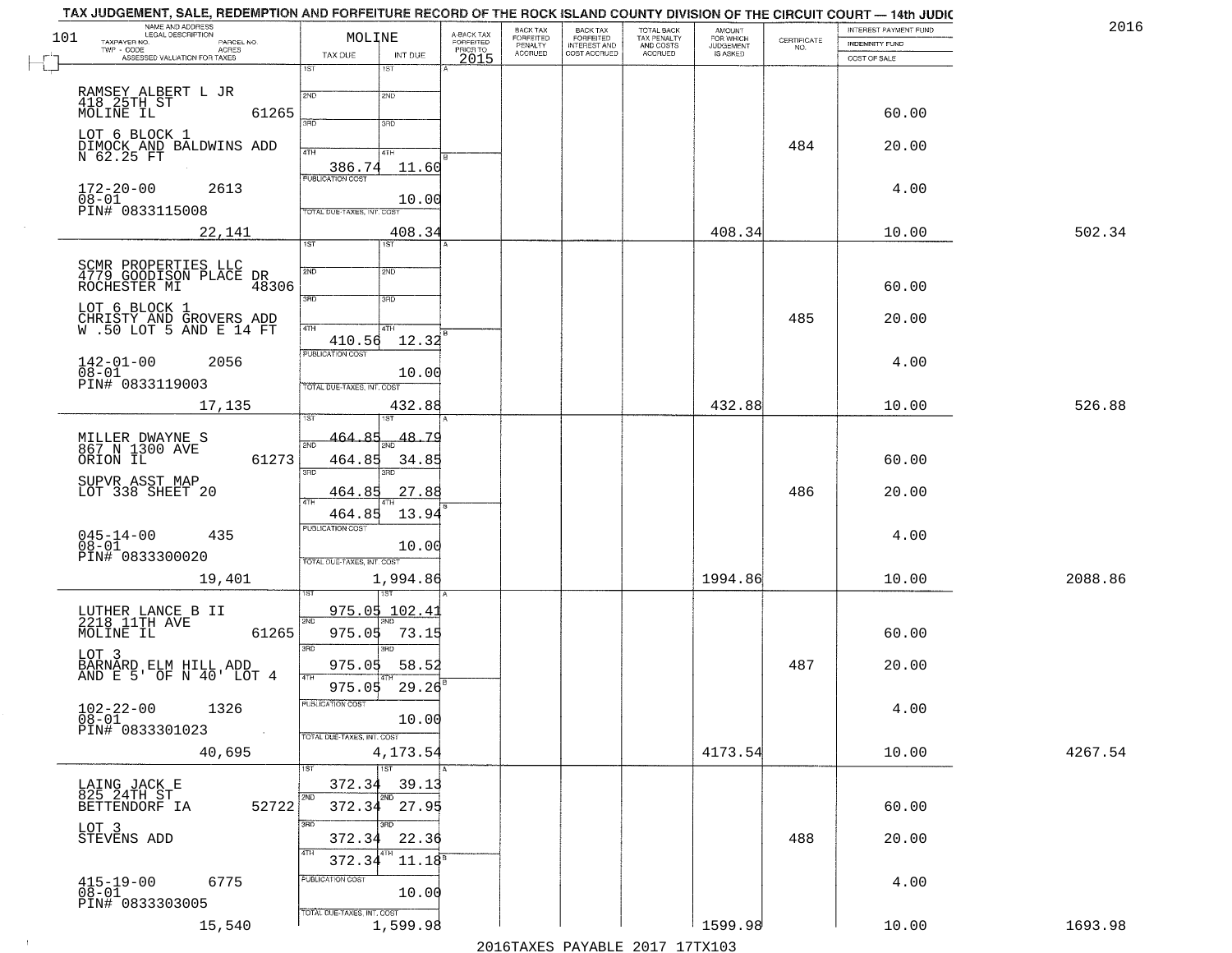| PURCHASED<br>PIN# 0833115008<br>REALTAX DEV LT'D<br>PIN# 0833119003<br>MS INVESTMENTS GROUP INC | <b>BID</b><br>00<br>0 <sub>0</sub> | 12/28/2017 | $01/29/2018$ Time Ext & incl<br>$01/29/2018$ Take Notice Fee | FROM SALE<br>LESS<br>COUNTY CLERK FEE<br>06/28/2020<br>20.70<br>523.04<br>160.00                                                                                                                                                                                                                                                                                                                                                                                                                                                                                                                                                | LARRY RAMSEY                                                                                                                                                                                                                                                    | MO.<br>DAY<br><b>YEAR</b><br>02/02/2018 | MONEY IN FULL<br>Certificate<br>Returned<br>& Cancelled<br>04/04/2018<br>Karen Kinney |
|-------------------------------------------------------------------------------------------------|------------------------------------|------------|--------------------------------------------------------------|---------------------------------------------------------------------------------------------------------------------------------------------------------------------------------------------------------------------------------------------------------------------------------------------------------------------------------------------------------------------------------------------------------------------------------------------------------------------------------------------------------------------------------------------------------------------------------------------------------------------------------|-----------------------------------------------------------------------------------------------------------------------------------------------------------------------------------------------------------------------------------------------------------------|-----------------------------------------|---------------------------------------------------------------------------------------|
|                                                                                                 |                                    |            |                                                              |                                                                                                                                                                                                                                                                                                                                                                                                                                                                                                                                                                                                                                 |                                                                                                                                                                                                                                                                 |                                         |                                                                                       |
|                                                                                                 |                                    |            |                                                              |                                                                                                                                                                                                                                                                                                                                                                                                                                                                                                                                                                                                                                 |                                                                                                                                                                                                                                                                 |                                         |                                                                                       |
|                                                                                                 |                                    |            |                                                              |                                                                                                                                                                                                                                                                                                                                                                                                                                                                                                                                                                                                                                 |                                                                                                                                                                                                                                                                 |                                         |                                                                                       |
|                                                                                                 |                                    | 12/28/2017 | 01/24/2018 Time Ext & incl<br>02/02/2018 Take Notice Fee     | 06/29/2020<br>20.70                                                                                                                                                                                                                                                                                                                                                                                                                                                                                                                                                                                                             |                                                                                                                                                                                                                                                                 |                                         | Certificate<br>Returned<br>& Cancelled 2<br>07/06/2018                                |
|                                                                                                 |                                    |            |                                                              |                                                                                                                                                                                                                                                                                                                                                                                                                                                                                                                                                                                                                                 | 547.58<br>160.00 1ST COMMUNITY BANK                                                                                                                                                                                                                             | 03/27/2018                              | Karen Kinney                                                                          |
| PIN# 0833300020                                                                                 | 00                                 | 12/28/2017 |                                                              |                                                                                                                                                                                                                                                                                                                                                                                                                                                                                                                                                                                                                                 |                                                                                                                                                                                                                                                                 |                                         | ADMIN SALE IN ERROR<br>Certificate<br>Returned<br>- 3<br>$6 \n04/20/2021$             |
| 12/13/2018 Subs paid                                                                            |                                    | 2,048.64   |                                                              |                                                                                                                                                                                                                                                                                                                                                                                                                                                                                                                                                                                                                                 |                                                                                                                                                                                                                                                                 |                                         | Karen Kinney                                                                          |
| PIN# 0833301023<br>REALTAX DEV LT'D                                                             | 0 <sub>0</sub>                     | 12/28/2017 |                                                              |                                                                                                                                                                                                                                                                                                                                                                                                                                                                                                                                                                                                                                 |                                                                                                                                                                                                                                                                 |                                         | Certificate<br>Returned<br>& Cancelled 4<br>10/25/2018                                |
|                                                                                                 |                                    |            |                                                              |                                                                                                                                                                                                                                                                                                                                                                                                                                                                                                                                                                                                                                 |                                                                                                                                                                                                                                                                 | 09/28/2018                              | Karen Kinney                                                                          |
| PIN# 0833303005<br>REALTAX DEV LT'D                                                             | 00                                 | 12/28/2017 |                                                              |                                                                                                                                                                                                                                                                                                                                                                                                                                                                                                                                                                                                                                 |                                                                                                                                                                                                                                                                 |                                         | SALE IN ERROR<br>Certificate<br>Returned<br>& Cancelled 5<br>02/10/2022               |
|                                                                                                 |                                    |            | INTEGRITY INVESTMENT FUND LLC                                | 06/17/2020 Time Ext & incl<br>01/17/2018 Take Notice Fee<br>07/10/2020 Take Notice Fee<br>07/10/2020 Circuit Clerks Fee<br>07/15/2020 Title Search Fee<br>07/15/2020 Lis Pendens<br>07/21/2020 Subs paid<br>07/24/2020 Subs paid<br>08/27/2020 Subs p<br>$ 12/02/2019$ Subs paid<br>01/29/2018 Time Ext & incl<br>01/29/2018 Take Notice Fee<br>08/12/2020 Time Ext & incl<br>01/29/2018 Take Notice Fee<br>08/20/2020 Take Notice Fee<br>08/20/2020 Circuit Clerks Fee<br>08/21/2020 Title Search Fee<br>08/25/2020 Lis Pendens<br>09/01/2020 Subs paid<br>09/09/2020 Subs paid<br>09/09/2020 Subs p<br>$11/26/2018$ Subs paid | $2212/15/2020$ $35.0000$ $20.5000$ $310.2050$ $310.2050$ $27.110.41$ $32.1500.060$ $32.1500.060$ $32.1500.060$<br>2,065.16<br>06/28/2020<br>20.70<br>12/21/2020<br>20.70<br>35.00<br>$2,100.25$<br>$2,100.25$<br>$2,115.51$<br>$600.05$<br>$610.00$<br>1,616.18 | 4, 288. 24 LANCE B LUTHER II            |                                                                                       |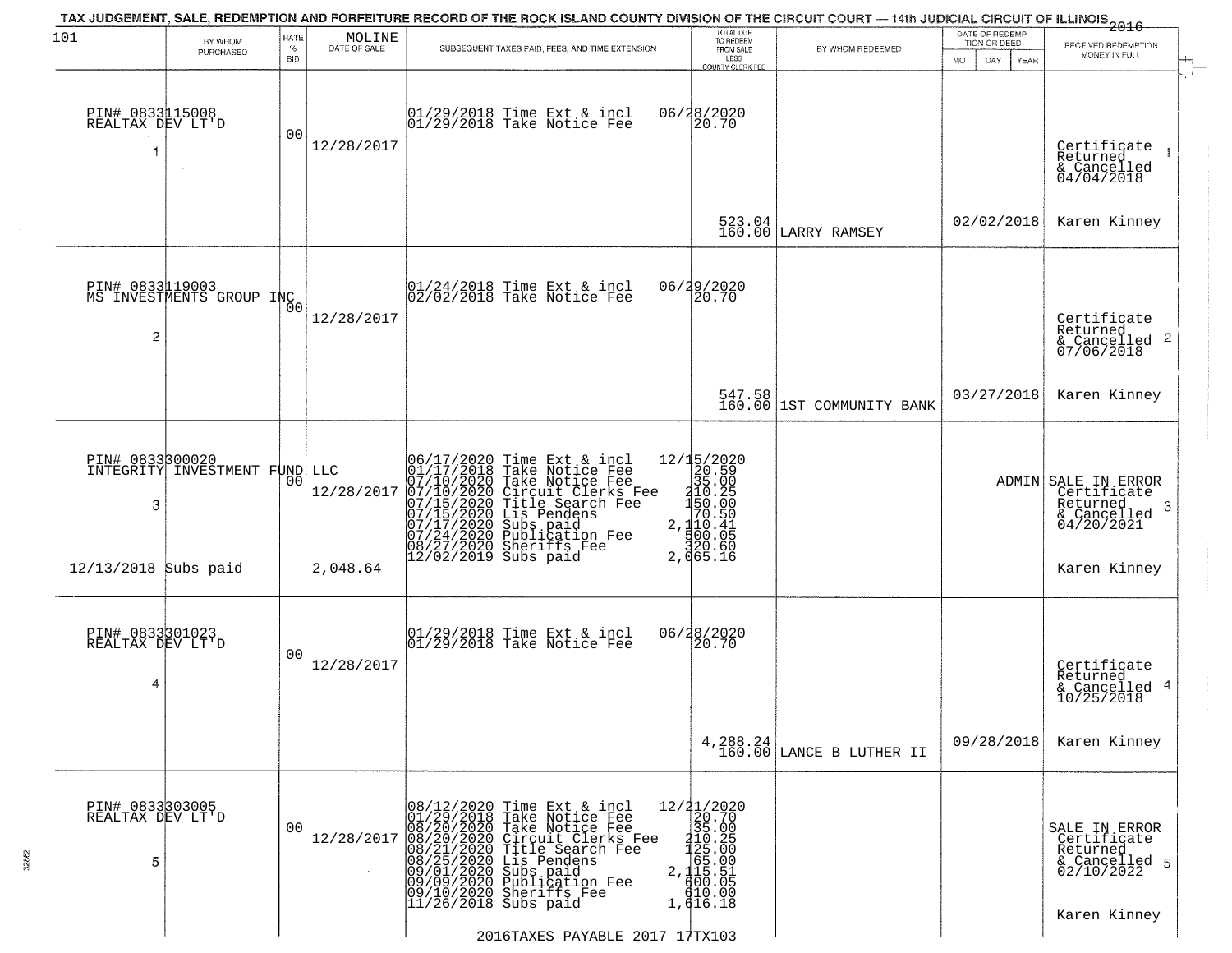| TAX JUDGEMENT, SALE, REDEMPTION AND FORFEITURE RECORD OF THE ROCK ISLAND COUNTY DIVISION OF THE CIRCUIT COURT - 14th JUDIC<br>NAME AND ADDRESS<br>LEGAL DESCRIPTION |                                                                   |                                     | BACK TAX             | <b>BACK TAX</b>           |                                        |                                         |                                                                 | INTEREST PAYMENT FUND | 2016    |
|---------------------------------------------------------------------------------------------------------------------------------------------------------------------|-------------------------------------------------------------------|-------------------------------------|----------------------|---------------------------|----------------------------------------|-----------------------------------------|-----------------------------------------------------------------|-----------------------|---------|
| 102<br>TAXPAYER NO.<br>PARCEL NO.                                                                                                                                   | MOLINE                                                            | A-BACK TAX<br>FORFEITED<br>PRIOR TO | FORFEITED<br>PENALTY | FORFEITED<br>INTEREST AND | TOTAL BACK<br>TAX PENALTY<br>AND COSTS | AMOUNT<br>FOR WHICH<br><b>JUDGEMENT</b> | $\begin{array}{c} \text{CERTIFICATE} \\ \text{NO.} \end{array}$ | INDEMNITY FUND        |         |
| ACRES<br>ASSESSED VALUATION FOR TAXES                                                                                                                               | TAX DUE<br>INT DUE                                                | 2015                                | <b>ACCRUED</b>       | COST ACCRUED              | <b>ACCRUED</b>                         | IS ASKED                                |                                                                 | COST OF SALE          |         |
| TOWNSEND/BLOOD JULIE<br>1119 15TH ST                                                                                                                                | 1ST<br>181<br>$-592.24_{\rm 200}$ 62.16<br>2ND                    |                                     |                      |                           |                                        |                                         |                                                                 |                       |         |
| 61265<br>MOLINE IL<br>LOT 4                                                                                                                                         | 592.24<br>44.40                                                   |                                     |                      |                           |                                        |                                         |                                                                 | 60.00                 |         |
| J M GOULDS 1ST ADD<br>N 80 FT OF                                                                                                                                    | $-35.52$<br>592.24<br>ATH<br>17.76<br>592.24                      |                                     |                      |                           |                                        |                                         | 489                                                             | 20.00                 |         |
| $232 - 13 - 00$<br>3627<br>$08 - 01$<br>PIN# 0833305004                                                                                                             | 10.00<br>TOTAL DUE-TAXES, INT. COST                               |                                     |                      |                           |                                        |                                         |                                                                 | 4.00                  |         |
| 24,718                                                                                                                                                              | 2,538.80                                                          |                                     |                      |                           |                                        | 2538.80                                 |                                                                 | 10.00                 | 2632.80 |
| BALLA ELIZABETH<br>2408 7TH AVE<br>61265<br>MOLINE IL                                                                                                               | 45.01<br>428.55<br>ইমট<br>428.55<br>32.15<br>3RD                  |                                     |                      |                           |                                        |                                         |                                                                 | 60.00                 |         |
| OUTLOT <sub>2</sub><br>RYDER AND READS ADD<br>E 35 FT OF W 137.5 FT<br>OF N 120 FT                                                                                  | 25.72<br>428.55<br>47H<br>428.55<br>12.86                         |                                     |                      |                           |                                        |                                         | 490                                                             | 20.00                 |         |
| $386 - 17 - 00$<br>6369<br>$08 - 01$<br>PIN# 0833306003                                                                                                             | PUBLICATION COST<br>10.00<br>TOTAL DUE-TAXES, INT. COST           |                                     |                      |                           |                                        |                                         |                                                                 | 4.00                  |         |
| 17,886                                                                                                                                                              | 1,839.94<br>īsT                                                   |                                     |                      |                           |                                        | 1839.94                                 |                                                                 | 10.00                 | 1933.94 |
| TURNER-MCKEE SHARI L<br>2705 17TH AVENUE CT<br>MOLINE IL<br>61265                                                                                                   | 648.12<br>68.04<br>2ND<br>648.12<br>48.60<br>3RD<br>3RD           |                                     |                      |                           |                                        |                                         |                                                                 | 60.00                 |         |
| LOT 8<br>CHAPMANS SUBD OF<br>OUTLOT 4 CANDEE GROVE                                                                                                                  | 648.12<br>38.88<br>4TH<br>648.12<br>19.44                         |                                     |                      |                           |                                        |                                         | 491                                                             | 20.00                 |         |
| $131 - 18 - 00$<br>$08 - 01$<br>1871<br>PIN# 0833326001                                                                                                             | <b>PUBLICATION COST</b><br>10.00<br>TOTAL OUE-TAXES, INT. COST    |                                     |                      |                           |                                        |                                         |                                                                 | 4.00                  |         |
| 33,050                                                                                                                                                              | 2,777.44                                                          |                                     |                      |                           |                                        | 2777.44                                 |                                                                 | 10.00                 | 2871.44 |
| BERNSTROM DAVID<br>1128 25TH ST<br>MOLINE IL<br>61265                                                                                                               | 567.78<br>59.64<br>2ND<br>567.78<br>42.60<br>3RD<br><b>IRD</b>    |                                     |                      |                           |                                        |                                         |                                                                 | 60.00                 |         |
| LOT 19<br>CANDEES SUB DIV OF W<br>350 FT OF OUT LOT 2<br>CANDEE GROVE ADD                                                                                           | 567.78<br>34.08<br>4TH<br>567.78<br>17.04                         |                                     |                      |                           |                                        |                                         | 492                                                             | 20.00                 |         |
| $125 - 05 - 00$<br>1755<br>$\overline{08} - 01$<br>PIN# 0833327007<br><b>Contract</b>                                                                               | PUBLICATION COST<br>10.00<br>TOTAL DUE-TAXES, INT. COST           |                                     |                      |                           |                                        |                                         |                                                                 | 4.00                  |         |
| 29,697                                                                                                                                                              | 2,434.48<br>1ST<br>1ST                                            |                                     |                      |                           |                                        | 2434.48                                 |                                                                 | 10.00                 | 2528.48 |
| GOMEZ CYNTHIA L<br>1157 23RD ST<br>MOLINE IL<br>61265                                                                                                               | 2ND<br>2ND                                                        |                                     |                      |                           |                                        |                                         |                                                                 | 60.00                 |         |
| LOT 2 BLOCK 7<br>ACME                                                                                                                                               | 3RD<br>3 <sub>BD</sub><br>4TH<br>4TH<br>$17.44^{\circ}$<br>581.44 |                                     |                      |                           |                                        |                                         | 493                                                             | 20.00                 |         |
| $071 - 05 - 00$<br>761<br>$08 - 01$<br>PIN# 0833329015                                                                                                              | PUBLICATION COST<br>10.00<br>TOTAL DUE-TAXES, INT. COST           |                                     |                      |                           |                                        |                                         |                                                                 | 4.00                  |         |
| 24,267                                                                                                                                                              | 608.88                                                            |                                     |                      |                           |                                        | 608.88                                  |                                                                 | 10.00                 | 702.88  |

 $\sim 100$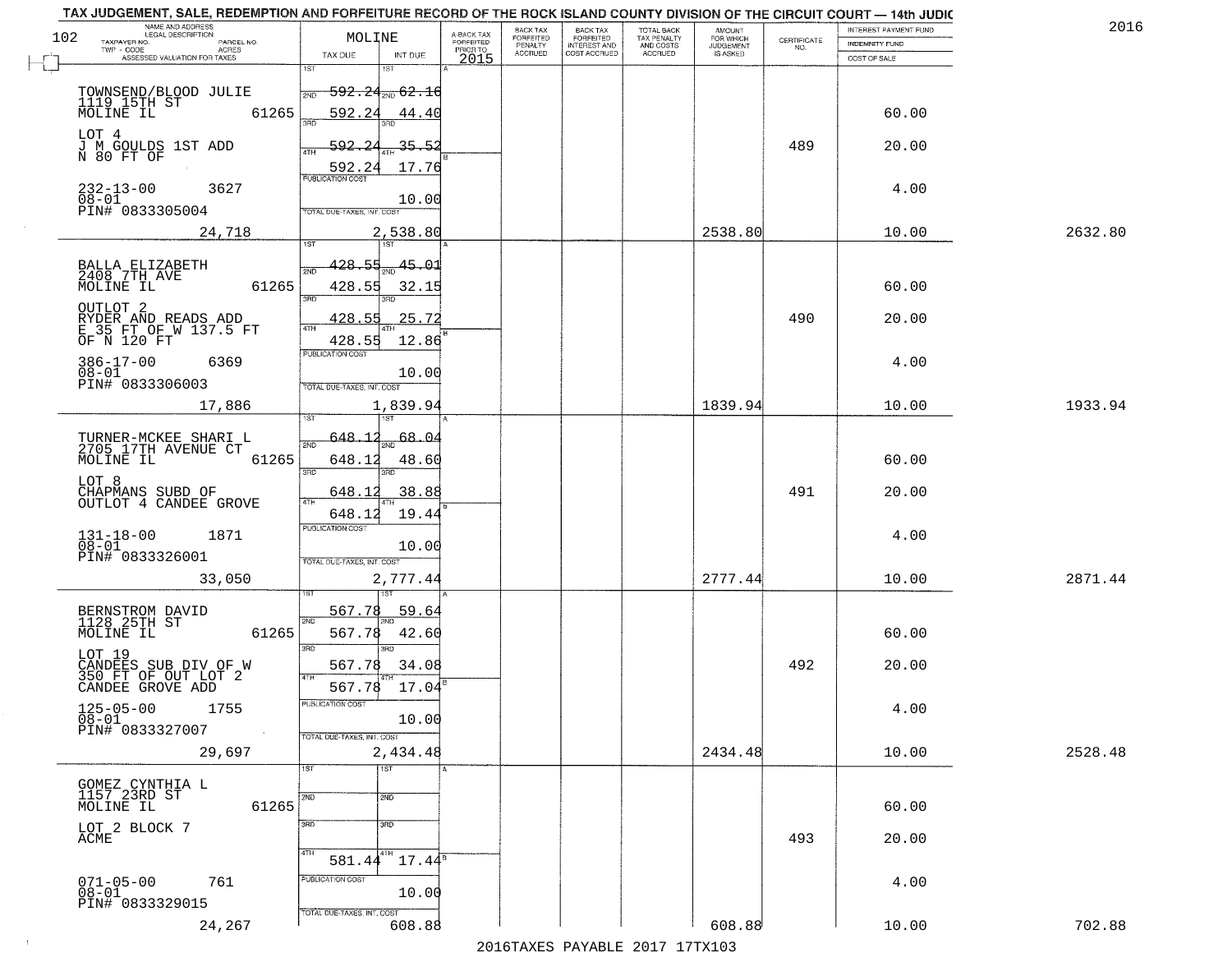| 102                                       | BY WHOM<br>PURCHASED                             | RATE<br>$\%$<br><b>BID</b> | $\begin{array}{c} \text{MOLINE} \\ \text{DATE of SALE} \end{array}$ | TAX JUDGEMENT, SALE, REDEMPTION AND FORFEITURE RECORD OF THE ROCK ISLAND COUNTY DIVISION OF THE CIRCUIT COURT — 14th JUDICIAL CIRCUIT OF ILLINOIS 2016<br>SUBSEQUENT TAXES PAID, FEES, AND TIME EXTENSION                            | TOTAL DUE<br>TO REDEEM<br>FROM SALE<br>LESS<br>COUNTY CLERK FEE                                                         | BY WHOM REDEEMED                   | DATE OF REDEMP-<br>TION OR DEED<br><b>MO</b><br>DAY<br>YEAR | RECEIVED REDEMPTION<br>MONEY IN FULL                                 |
|-------------------------------------------|--------------------------------------------------|----------------------------|---------------------------------------------------------------------|--------------------------------------------------------------------------------------------------------------------------------------------------------------------------------------------------------------------------------------|-------------------------------------------------------------------------------------------------------------------------|------------------------------------|-------------------------------------------------------------|----------------------------------------------------------------------|
| PIN# 0833805004<br>REALTAX DEV LT'D       | $\sim$                                           | 00                         | 12/28/2017                                                          | 01/29/2018 Time Ext & incl<br>01/29/2018 Take Notice Fee                                                                                                                                                                             | 06/28/2020<br>20.70                                                                                                     |                                    |                                                             | Certificate<br>Returned<br>& Cancelled<br>04/04/2018                 |
|                                           |                                                  |                            |                                                                     |                                                                                                                                                                                                                                      | 2,653.50<br>160.00                                                                                                      | CORELOGIC                          | 02/06/2018                                                  | Karen Kinney                                                         |
| PIN# 0833306003<br>WESTERN SITES LLC<br>2 |                                                  | 00                         | 12/28/2017                                                          | 06/25/2020 Time Ext & incl<br>04/13/2018 Take Notice Fee<br>07/17/2020 Take Notice Fee<br>07/17/2020 Circuit Clerks Fee<br>07/21/2020 Title Search Fee<br>08/03/2020 Sublication Fee<br>11/29/2018 Subs paid<br>12/23/2019 Subs paid | $\begin{smallmatrix} 12/22/2020\\ 20.70\\ 35.00\\ 156.00\\ 156.00\\ 156.00\\ 156.00\\ 100\\ 1,933.54 \end{smallmatrix}$ |                                    |                                                             | $\overline{2}$                                                       |
| PIN# 0833326001<br>3                      | EQUITY ONE INVESTMENT                            | 00                         | FUND LLC<br>12/28/2017                                              | 01/16/2018 Time Ext & incl<br>01/16/2018 Take Notice Fee<br>11/20/2018 Subs paid                                                                                                                                                     | 07/03/2020<br>20.59<br>2,801.26                                                                                         |                                    |                                                             | Certificate<br>Returned<br>$\mathbf{3}$<br>& Cancelled<br>11/15/2019 |
|                                           |                                                  |                            |                                                                     |                                                                                                                                                                                                                                      | $6,029.44$<br>$160.00$                                                                                                  | SHARI TURNER MCKEE/DEERE           | 08/26/2019                                                  | Karen Kinney                                                         |
| 4                                         | PIN# 0833327007<br>INTEGRITY INVESTMENT FUND LLC | 00                         | 12/28/2017                                                          | 01/19/2018 Time Ext & incl<br>01/17/2018 Take Notice Fee                                                                                                                                                                             | 06/29/2020<br>20.59                                                                                                     |                                    |                                                             | Certificate<br>Returned<br>& Cancelled 4<br>03/09/2018               |
|                                           |                                                  |                            |                                                                     |                                                                                                                                                                                                                                      |                                                                                                                         | 2,549.07<br>160.00 DAVID BERNSTROM | 02/28/2018                                                  | Karen Kinney                                                         |
| PIN# 0833329015<br>REALTAX DEV LT'D<br>5  |                                                  | 00                         |                                                                     | $[04/08/2020 \t\t Time Ext & incl01/29/2018 \tTake Notice Free11/21/2019 Subs paid12/28/2017 \t\t 11/26/2018 Subs paid$                                                                                                              | 08/17/2020<br>20.70<br>495.29<br>482.01                                                                                 |                                    |                                                             | Certificate<br>Returned<br>& Cancelled 5<br>06/18/2020               |
|                                           |                                                  |                            |                                                                     | 2016TAXES PAYABLE 2017 17TX103                                                                                                                                                                                                       |                                                                                                                         |                                    |                                                             | Karen Kinney                                                         |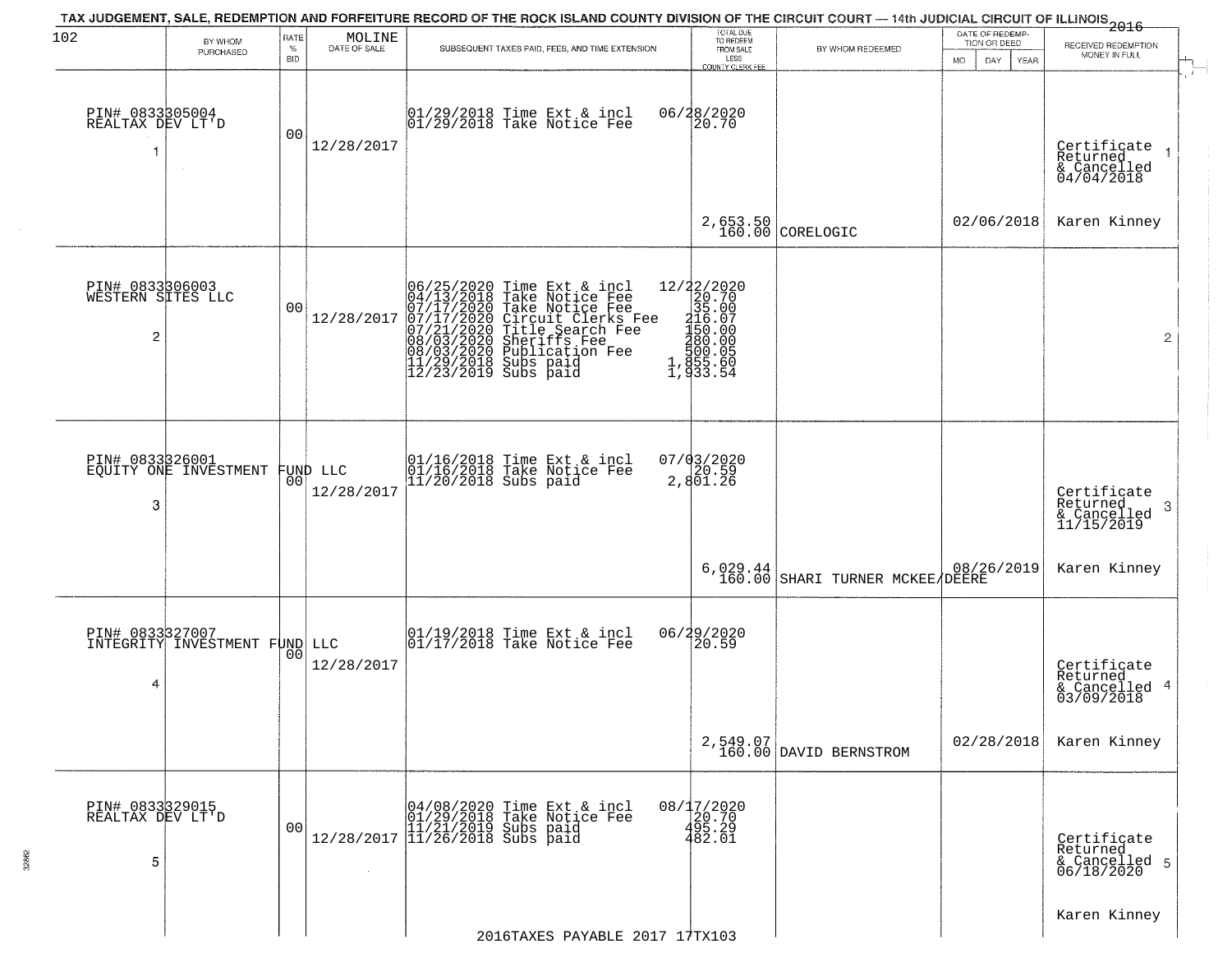| TAX JUDGEMENT, SALE, REDEMPTION AND FORFEITURE RECORD OF THE ROCK ISLAND COUNTY DIVISION OF THE CIRCUIT COURT - 14th JUDIC<br>NAME AND ADDRESS<br>LEGAL DESCRIPTION |            |                                             |                                     | BACK TAX             |                                       |                                        | AMOUNT<br>FOR WHICH |                                                                 | INTEREST PAYMENT FUND | 2016    |
|---------------------------------------------------------------------------------------------------------------------------------------------------------------------|------------|---------------------------------------------|-------------------------------------|----------------------|---------------------------------------|----------------------------------------|---------------------|-----------------------------------------------------------------|-----------------------|---------|
| 103<br>TAXPAYER NO.                                                                                                                                                 | PARCEL NO. | MOLINE                                      | A-BACK TAX<br>FORFEITED<br>PRIOR TO | FORFEITED<br>PENALTY | BACK TAX<br>FORFEITED<br>INTEREST AND | TOTAL BACK<br>TAX PENALTY<br>AND COSTS | <b>JUDGEMENT</b>    | $\begin{array}{c} \text{CERTIFICATE} \\ \text{NO.} \end{array}$ | INDEMNITY FUND        |         |
| TWP - CODE<br>ASSESSED VALUATION FOR TAXES                                                                                                                          | ACRES      | TAX DUE<br>INT DUE                          | 2015                                | <b>ACCRUED</b>       | COST ACCRUED                          | ACCRUED                                | IS ASKED            |                                                                 | COST OF SALE          |         |
|                                                                                                                                                                     |            | 1ST<br>IST                                  |                                     |                      |                                       |                                        |                     |                                                                 |                       |         |
|                                                                                                                                                                     |            | <del>316.20<sub>2ND</sub>33.18</del><br>2ND |                                     |                      |                                       |                                        |                     |                                                                 |                       |         |
| KIPPER PETER F<br>907 S 8TH ST<br>ELDRIDGE IA                                                                                                                       | 52748      | 316.20<br>23.70                             |                                     |                      |                                       |                                        |                     |                                                                 | 60.00                 |         |
|                                                                                                                                                                     |            |                                             |                                     |                      |                                       |                                        |                     |                                                                 |                       |         |
| SUPVR ASST MAP<br>LOT 404 SHEET 21                                                                                                                                  |            | <u>316.20</u><br>18.96                      |                                     |                      |                                       |                                        |                     | 494                                                             | 20.00                 |         |
|                                                                                                                                                                     |            |                                             |                                     |                      |                                       |                                        |                     |                                                                 |                       |         |
|                                                                                                                                                                     |            | 9.48<br>316.20                              |                                     |                      |                                       |                                        |                     |                                                                 |                       |         |
| $047 - 08 - 00$<br>$08 - 01$                                                                                                                                        | 462        |                                             |                                     |                      |                                       |                                        |                     |                                                                 | 4.00                  |         |
| PIN# <sup>-</sup> 0833400003                                                                                                                                        | .440       | 10.00<br><b>TOTAL DUE-TAXES, INT, COST</b>  |                                     |                      |                                       |                                        |                     |                                                                 |                       |         |
|                                                                                                                                                                     |            |                                             |                                     |                      |                                       |                                        | 1360.12             |                                                                 | 10.00                 | 1454.12 |
|                                                                                                                                                                     | 13,197     | 1,360.12                                    |                                     |                      |                                       |                                        |                     |                                                                 |                       |         |
| HARTMAN CATHERINE M                                                                                                                                                 |            | 17.56                                       |                                     |                      |                                       |                                        |                     |                                                                 |                       |         |
| 915 29TH ST                                                                                                                                                         |            |                                             |                                     |                      |                                       |                                        |                     |                                                                 |                       |         |
| MOLINE IL                                                                                                                                                           | 61265      | 17.56<br>1.30<br>380                        |                                     |                      |                                       |                                        |                     |                                                                 | 60.00                 |         |
| LOT 4 BLOCK 1                                                                                                                                                       |            |                                             |                                     |                      |                                       |                                        |                     |                                                                 |                       |         |
| HEALYS 1ST ADD W 75 FT                                                                                                                                              |            | 17.56<br>04                                 |                                     |                      |                                       |                                        |                     | 495                                                             | 20.00                 |         |
|                                                                                                                                                                     |            | 17.56<br>.52                                |                                     |                      |                                       |                                        |                     |                                                                 |                       |         |
| $236 - 03 - 00$                                                                                                                                                     | 3690       | PUBLICATION COST                            |                                     |                      |                                       |                                        |                     |                                                                 | 4.00                  |         |
| $08 - 01$<br>PIN# 0833404006                                                                                                                                        |            | 10.00                                       |                                     |                      |                                       |                                        |                     |                                                                 |                       |         |
|                                                                                                                                                                     |            | TOTAL DUE-TAXES, INT. COST                  |                                     |                      |                                       |                                        |                     |                                                                 |                       |         |
|                                                                                                                                                                     | 733        | 84.92<br>1ST                                |                                     |                      |                                       |                                        | 84.92               |                                                                 | 10.00                 | 178.92  |
|                                                                                                                                                                     |            |                                             |                                     |                      |                                       |                                        |                     |                                                                 |                       |         |
| HARTMAN CATHERINE M<br>915 29TH ST                                                                                                                                  |            | 418.<br>43.96<br>2ND                        |                                     |                      |                                       |                                        |                     |                                                                 |                       |         |
| MOLINE IL                                                                                                                                                           | 61265      | 418.65<br>31.40                             |                                     |                      |                                       |                                        |                     |                                                                 | 60.00                 |         |
| LOT 4 BLOCK 1                                                                                                                                                       |            | 3BD<br>3RD                                  |                                     |                      |                                       |                                        |                     |                                                                 |                       |         |
| HEALYS 1ST ADD E 75 FT                                                                                                                                              |            | 418.65<br>25.12                             |                                     |                      |                                       |                                        |                     | 496                                                             | 20.00                 |         |
|                                                                                                                                                                     |            | 418.65<br>12.56                             |                                     |                      |                                       |                                        |                     |                                                                 |                       |         |
| $236 - 02 - 00$<br>$08 - 01$                                                                                                                                        | 3689       | <b>PUBLICATION COST</b>                     |                                     |                      |                                       |                                        |                     |                                                                 | 4.00                  |         |
| PIN# 0833404007                                                                                                                                                     |            | 10.00                                       |                                     |                      |                                       |                                        |                     |                                                                 |                       |         |
|                                                                                                                                                                     |            | TOTAL OUE-TAXES, INT. COST                  |                                     |                      |                                       |                                        |                     |                                                                 |                       |         |
|                                                                                                                                                                     | 23, 473    | 1,797.64                                    |                                     |                      |                                       |                                        | 1797.64             |                                                                 | 10.00                 | 1891.64 |
|                                                                                                                                                                     |            | 187                                         |                                     |                      |                                       |                                        |                     |                                                                 |                       |         |
| PETTIT GABRIEL M<br>2747 11TH AVE                                                                                                                                   |            | 2ND<br>2ND                                  |                                     |                      |                                       |                                        |                     |                                                                 |                       |         |
| MOLINE IL                                                                                                                                                           | 61265      |                                             |                                     |                      |                                       |                                        |                     |                                                                 | 60.00                 |         |
| LOT 3                                                                                                                                                               |            | 3RD<br>3BD                                  |                                     |                      |                                       |                                        |                     |                                                                 |                       |         |
| STRUTZ FIRST ADD                                                                                                                                                    |            | 4TH                                         |                                     |                      |                                       |                                        |                     | 497                                                             | 20.00                 |         |
|                                                                                                                                                                     |            | 469.16<br>14.08                             |                                     |                      |                                       |                                        |                     |                                                                 |                       |         |
| $432 - 11 - 00$                                                                                                                                                     | $6990 - 3$ | PUBLICATION COST                            |                                     |                      |                                       |                                        |                     |                                                                 | 4.00                  |         |
| $08 - 01$                                                                                                                                                           |            | 10.00                                       |                                     |                      |                                       |                                        |                     |                                                                 |                       |         |
| PIN# 0833408003                                                                                                                                                     | $\sim 10$  | TOTAL DUE-TAXES, INT. COST                  |                                     |                      |                                       |                                        |                     |                                                                 |                       |         |
|                                                                                                                                                                     | 25,581     | 493.24                                      |                                     |                      |                                       |                                        | 493.24              |                                                                 | 10.00                 | 587.24  |
|                                                                                                                                                                     |            | 1ST                                         |                                     |                      |                                       |                                        |                     |                                                                 |                       |         |
| RAYA MARTHA<br>1140 31ST ST                                                                                                                                         |            | 1069.89 112.35<br>2ND                       |                                     |                      |                                       |                                        |                     |                                                                 |                       |         |
| MOLINE IL                                                                                                                                                           | 61265      | $1069.89$ 80.25                             |                                     |                      |                                       |                                        |                     |                                                                 | 60.00                 |         |
| LOT 16 AND 17                                                                                                                                                       |            | 3RD                                         |                                     |                      |                                       |                                        |                     |                                                                 |                       |         |
| PARKWAY ADD S 65 FT                                                                                                                                                 |            | 1069.89<br>64.20                            |                                     |                      |                                       |                                        |                     | 498                                                             | 20.00                 |         |
|                                                                                                                                                                     |            | 4TH<br>$32.10^8$<br>1069.89                 |                                     |                      |                                       |                                        |                     |                                                                 |                       |         |
|                                                                                                                                                                     |            | PUBLICATION COST                            |                                     |                      |                                       |                                        |                     |                                                                 |                       |         |
| $521 - 14 - 33$<br>$08 - 01$                                                                                                                                        | 8614-17    | 10.00                                       |                                     |                      |                                       |                                        |                     |                                                                 | 4.00                  |         |
| PIN# 0833420018                                                                                                                                                     |            | TOTAL DUE-TAXES, INT. COST                  |                                     |                      |                                       |                                        |                     |                                                                 |                       |         |
|                                                                                                                                                                     | 52,653     | 4,578.46                                    |                                     |                      |                                       |                                        | 4578.46             |                                                                 | 10.00                 | 4672.46 |
|                                                                                                                                                                     |            |                                             |                                     |                      |                                       | 2016 TANES DAVARIE 2017 17TY102        |                     |                                                                 |                       |         |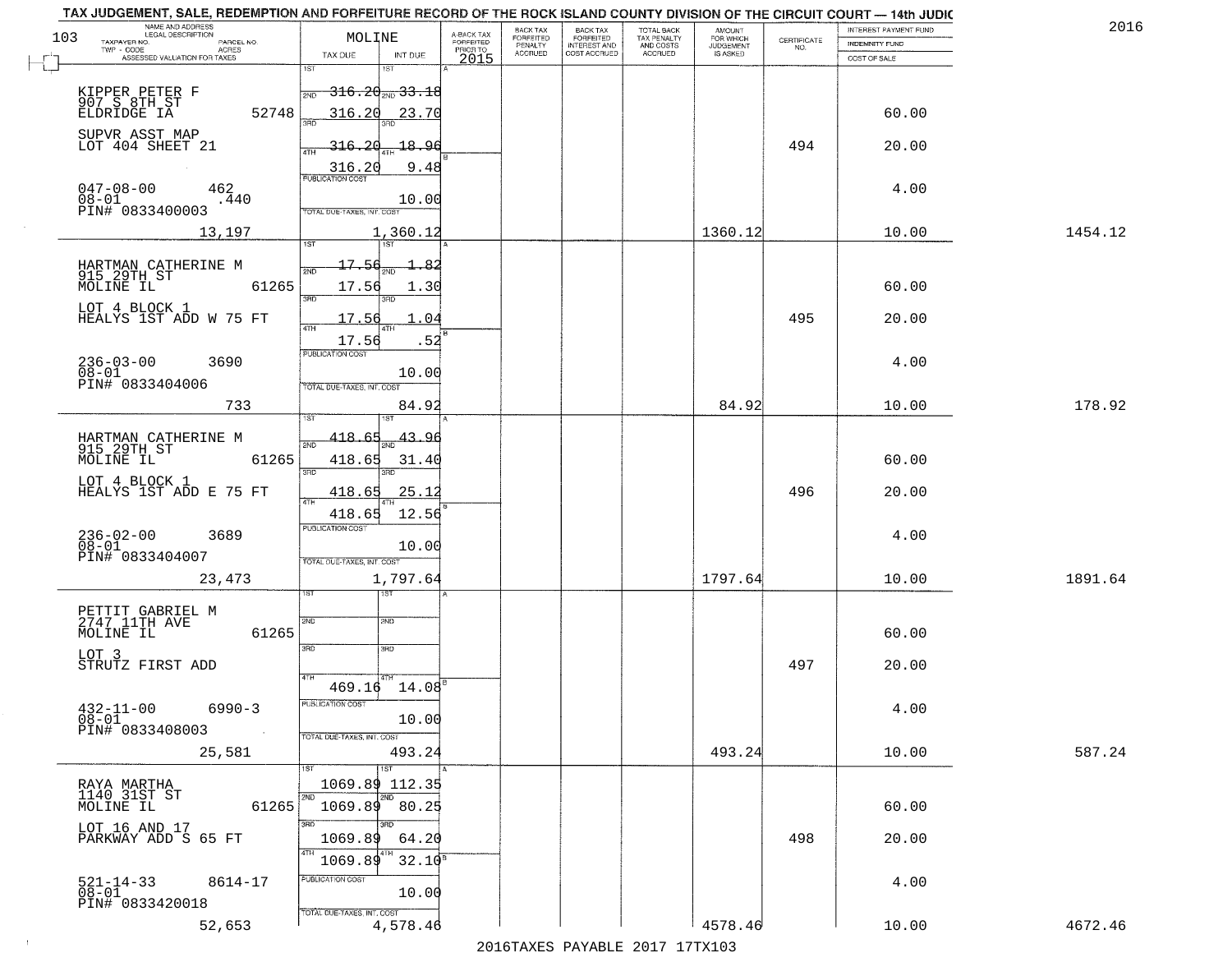| 103                                      | BY WHOM                                       | RATE               | MOLINE                       | TAX JUDGEMENT, SALE, REDEMPTION AND FORFEITURE RECORD OF THE ROCK ISLAND COUNTY DIVISION OF THE CIRCUIT COURT — 14th JUDICIAL CIRCUIT OF ILLINOIS 2016 | TOTAL DUE<br>TO REDEEM                       |                                                                            | DATE OF REDEMP-<br>TION OR DEED | RECEIVED REDEMPTION                                                |
|------------------------------------------|-----------------------------------------------|--------------------|------------------------------|--------------------------------------------------------------------------------------------------------------------------------------------------------|----------------------------------------------|----------------------------------------------------------------------------|---------------------------------|--------------------------------------------------------------------|
|                                          | PURCHASED                                     | $\%$<br><b>BID</b> | DATE OF SALE                 | SUBSEQUENT TAXES PAID, FEES, AND TIME EXTENSION                                                                                                        | FROM SALE<br>LESS<br><b>COUNTY CLERK FEE</b> | BY WHOM REDEEMED                                                           | MO.<br>DAY.<br><b>YEAR</b>      | MONEY IN FULL                                                      |
| PIN# 0833400003<br>AUCTION Z INC         | $\sim$                                        | 02                 | 12/28/2017                   | 06/25/2020 Time Ext & incl<br>04/13/2018 Take Notice Fee                                                                                               | 12/22/2020<br>20.70                          |                                                                            |                                 | Certificate<br>Returned<br>& Cancelled<br>12/08/2020               |
|                                          |                                               |                    |                              |                                                                                                                                                        |                                              | $1,649.31$ PETER KIPPER                                                    | 11/24/2020                      | Karen Kinney                                                       |
| $\overline{c}$                           | PIN# 0833404006<br>STEVE SODEMAN LIVING TRUST |                    | 12/28/2017                   | $\begin{array}{cc}  01/16/2018 \text{ Time Ext} & \text{incl} \\  01/16/2018 \text{ Take Notice Fe} \end{array}$                                       | 12/21/2020<br>20.59                          |                                                                            |                                 | Certificate<br>Returned<br>$\frac{1}{6}$ Cancelled 2<br>07/03/2018 |
|                                          |                                               |                    |                              |                                                                                                                                                        |                                              | 231.72<br>160.00 CATHERINE M HARTMAN                                       | 06/28/2018                      | Karen Kinney                                                       |
| PIN# 0833404007<br>REALTAX DEV LT'D<br>3 |                                               | 01                 | 12/28/2017                   | $\begin{array}{c}  01/29/2018 \text{ Time Ext} & \text{incl} \\  01/29/2018 \text{ Take Notice Fe} \end{array}$                                        | 06/28/2020<br>20.70                          |                                                                            |                                 | Certificate<br>Returned<br>3<br>& Cancelled<br>03/07/2019          |
|                                          |                                               |                    |                              |                                                                                                                                                        |                                              | $1,950.17$<br>160.00 CATHERINE M HARTMAN                                   | 10/30/2018                      | Karen Kinney                                                       |
| 4                                        | PIN# 0833408003<br>MS INVESTMENTS GROUP INC   | Ō0                 | 12/28/2017                   | $\begin{bmatrix} 01/24/2018 \\ 02/02/2018 \end{bmatrix}$ Take Notice Fee                                                                               | 06/29/2020<br>120.70                         |                                                                            |                                 | Certificate<br>Returned<br>& Cancelled 4<br>04/04/2018             |
|                                          |                                               |                    |                              |                                                                                                                                                        |                                              | $\begin{array}{c c} 607.94 \\ 160.00 \end{array}$ GABRIEL M PETTIT         | 02/16/2018                      | Karen Kinney                                                       |
| PIN# 0833420018<br>REALTAX DEV LT'D<br>5 |                                               | 0 <sub>0</sub>     | 12/28/2017<br>$\sim 10^{-1}$ |                                                                                                                                                        |                                              |                                                                            |                                 | Certificate<br>Returned<br>& Cancelled 5<br>02/08/2018             |
|                                          |                                               |                    |                              |                                                                                                                                                        |                                              | $\left.\begin{array}{c} 4,672.46 \\ 160.00 \end{array}\right $ MARTHA RAYA | 01/22/2018                      | Karen Kinney                                                       |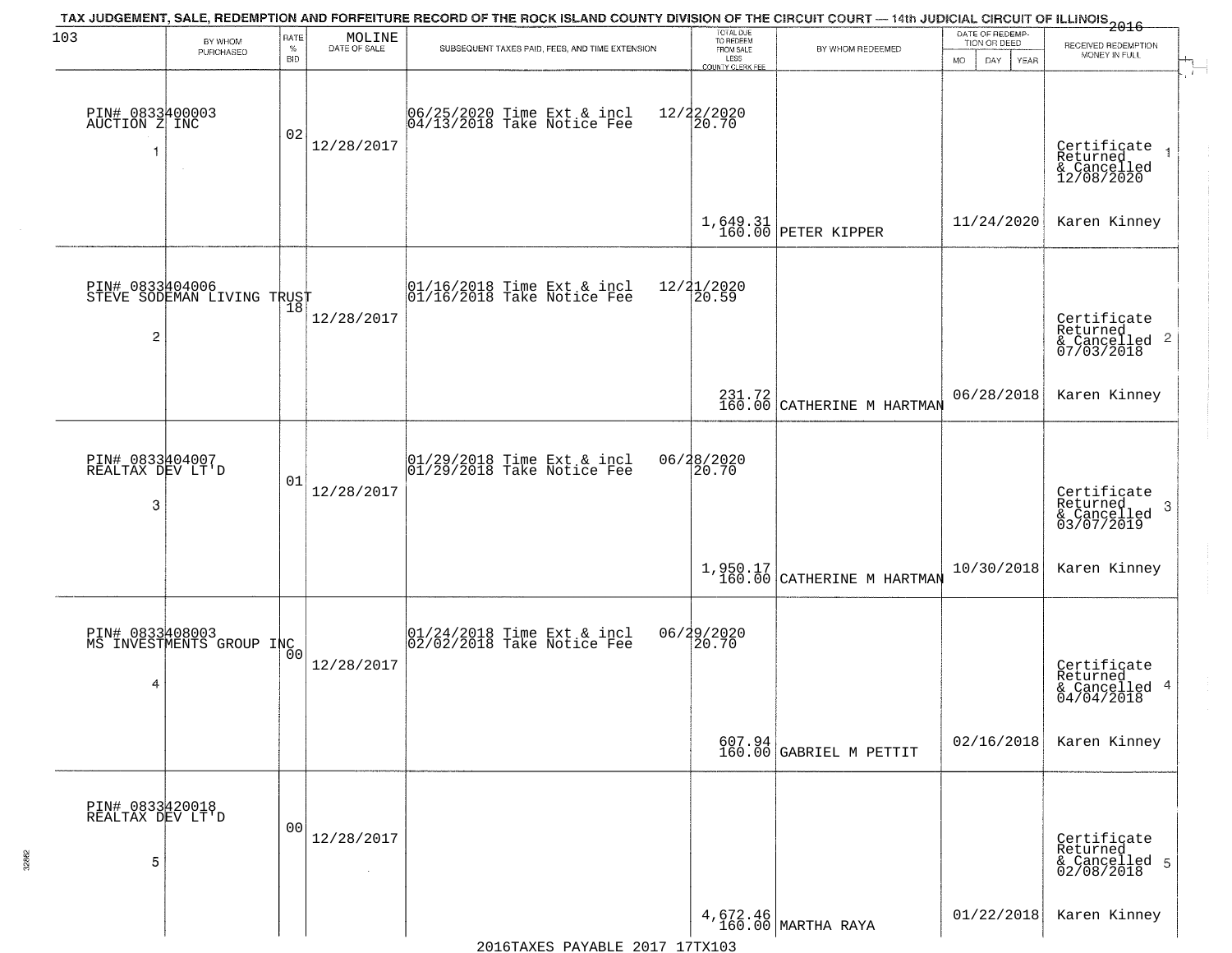|     | TAX JUDGEMENT, SALE, REDEMPTION AND FORFEITURE RECORD OF THE ROCK ISLAND COUNTY DIVISION OF THE CIRCUIT COURT - 14th JUDIC<br>NAME AND ADDRESS<br>LEGAL DESCRIPTION |                                         |                                     | BACK TAX                    |                                       |                                        |                                  |                                                                 | INTEREST PAYMENT FUND | 2016    |
|-----|---------------------------------------------------------------------------------------------------------------------------------------------------------------------|-----------------------------------------|-------------------------------------|-----------------------------|---------------------------------------|----------------------------------------|----------------------------------|-----------------------------------------------------------------|-----------------------|---------|
| 104 | TAXPAYER NO.<br>PARCEL NO.                                                                                                                                          | MOLINE                                  | A-BACK TAX<br>FORFEITED<br>PRIOR TO | <b>FORFEITED</b><br>PENALTY | BACK TAX<br>FORFEITED<br>INTEREST AND | TOTAL BACK<br>TAX PENALTY<br>AND COSTS | AMOUNT<br>FOR WHICH<br>JUDGEMENT | $\begin{array}{c} \text{CERTIFICATE} \\ \text{NO.} \end{array}$ | <b>INDEMNITY FUND</b> |         |
|     | ACRES<br>ASSESSED VALUATION FOR TAXES                                                                                                                               | INT DUE<br>TAX DUE                      | 2015                                | <b>ACCRUED</b>              | COST ACCRUED                          | <b>ACCRUED</b>                         | IS ASKED                         |                                                                 | COST OF SALE          |         |
|     |                                                                                                                                                                     | 1ST<br>IST                              |                                     |                             |                                       |                                        |                                  |                                                                 |                       |         |
|     |                                                                                                                                                                     | <del>35.03 aug 3.71</del><br>2ND        |                                     |                             |                                       |                                        |                                  |                                                                 |                       |         |
|     | CEDEROTH KRISTIAN L<br>3420 2ND AVE<br>MOLINE IL<br>61265                                                                                                           | 35.03<br>2.65                           |                                     |                             |                                       |                                        |                                  |                                                                 | 60.00                 |         |
|     |                                                                                                                                                                     | 350                                     |                                     |                             |                                       |                                        |                                  |                                                                 |                       |         |
|     | SUPVR ASST MAP<br>LOT 105 SHEET 22                                                                                                                                  | 35.03                                   |                                     |                             |                                       |                                        |                                  | 499                                                             | 20.00                 |         |
|     |                                                                                                                                                                     |                                         |                                     |                             |                                       |                                        |                                  |                                                                 |                       |         |
|     |                                                                                                                                                                     | $\frac{35.03}{FUBUCATON COST}$<br>1.06  |                                     |                             |                                       |                                        |                                  |                                                                 |                       |         |
|     | $057 - 10 - 00$<br>$08 - 01$<br>554                                                                                                                                 | 10.00                                   |                                     |                             |                                       |                                        |                                  |                                                                 | 4.00                  |         |
|     | PIN# 0834100002                                                                                                                                                     | TOTAL DUE-TAXES, INT. COST              |                                     |                             |                                       |                                        |                                  |                                                                 |                       |         |
|     | 1,462                                                                                                                                                               | 159.66                                  |                                     |                             |                                       |                                        | 159.66                           |                                                                 | 10.00                 | 253.66  |
|     |                                                                                                                                                                     | 1ST<br><b>IST</b>                       |                                     |                             |                                       |                                        |                                  |                                                                 |                       |         |
|     |                                                                                                                                                                     | 2ND                                     |                                     |                             |                                       |                                        |                                  |                                                                 |                       |         |
|     | HARRIS ROBERT A<br>135_36TH_ST<br>61265<br>MOLINE IL                                                                                                                | 2ND                                     |                                     |                             |                                       |                                        |                                  |                                                                 | 60.00                 |         |
|     |                                                                                                                                                                     | 3RD<br>ਬਾ                               |                                     |                             |                                       |                                        |                                  |                                                                 |                       |         |
|     | LOT 7 BLOCK 3<br>M Y CADYS 1ST ADD                                                                                                                                  | 16.00<br>266.39                         |                                     |                             |                                       |                                        |                                  | 500                                                             | 20.00                 |         |
|     |                                                                                                                                                                     |                                         |                                     |                             |                                       |                                        |                                  |                                                                 |                       |         |
|     |                                                                                                                                                                     | 266.39<br>8.00<br>PUBLICATION COST      |                                     |                             |                                       |                                        |                                  |                                                                 |                       |         |
|     | $114 - 10 - 00$<br>1536<br>$08 - 01$                                                                                                                                | 10.00                                   |                                     |                             |                                       |                                        |                                  |                                                                 | 4.00                  |         |
|     | PIN# 0834102008                                                                                                                                                     | TOTAL DUE-TAXES, INT. COST              |                                     |                             |                                       |                                        |                                  |                                                                 |                       |         |
|     | 17,118                                                                                                                                                              | 566.78                                  |                                     |                             |                                       |                                        | 566.78                           |                                                                 | 10.00                 | 660.78  |
|     |                                                                                                                                                                     | <b>IST</b><br>i ST                      |                                     |                             |                                       |                                        |                                  |                                                                 |                       |         |
|     | SMITH BLAKE<br>224 39TH ST                                                                                                                                          | SVD<br>2ND                              |                                     |                             |                                       |                                        |                                  |                                                                 |                       |         |
|     | 61265<br>MOLINE IL                                                                                                                                                  |                                         |                                     |                             |                                       |                                        |                                  |                                                                 | 60.00                 |         |
|     |                                                                                                                                                                     | 3BD<br>3RD                              |                                     |                             |                                       |                                        |                                  |                                                                 |                       |         |
|     | LOT 14 BLOCK 2<br>COLUMBIA PARK                                                                                                                                     | 27.12<br>451.74                         |                                     |                             |                                       |                                        |                                  | 501                                                             | 20.00                 |         |
|     |                                                                                                                                                                     | <b>ATH</b><br>13.56<br>451.74           |                                     |                             |                                       |                                        |                                  |                                                                 |                       |         |
|     |                                                                                                                                                                     | <b>PUBLICATION COST</b>                 |                                     |                             |                                       |                                        |                                  |                                                                 |                       |         |
|     | $144 - 18 - 00$<br>$08 - 01$<br>2109                                                                                                                                | 10.00                                   |                                     |                             |                                       |                                        |                                  |                                                                 | 4.00                  |         |
|     | PIN# 0834112003                                                                                                                                                     | TOTAL OUE-TAXES, INT. COST              |                                     |                             |                                       |                                        |                                  |                                                                 |                       |         |
|     | 24,854                                                                                                                                                              | 954.16                                  |                                     |                             |                                       |                                        | 954.16                           |                                                                 | 10.00                 | 1048.16 |
|     |                                                                                                                                                                     | ςT                                      |                                     |                             |                                       |                                        |                                  |                                                                 |                       |         |
|     | DUFUR CHERYL/STEVEN<br>422 38TH ST                                                                                                                                  | 2ND<br>2ND                              |                                     |                             |                                       |                                        |                                  |                                                                 |                       |         |
|     | MOLINE IL<br>61265                                                                                                                                                  |                                         |                                     |                             |                                       |                                        |                                  |                                                                 | 60.00                 |         |
|     | LOT 16 BLOCK 4                                                                                                                                                      | 3RD<br>3 <sub>BD</sub>                  |                                     |                             |                                       |                                        |                                  |                                                                 |                       |         |
|     | COLUMBIA PARK                                                                                                                                                       | 448.53<br>26.92                         |                                     |                             |                                       |                                        |                                  | 502                                                             | 20.00                 |         |
|     |                                                                                                                                                                     | <b>ATH</b><br>448.53<br>13.46           |                                     |                             |                                       |                                        |                                  |                                                                 |                       |         |
|     | $146 - 12 - 00$<br>2143                                                                                                                                             | PUBLICATION COST                        |                                     |                             |                                       |                                        |                                  |                                                                 | 4.00                  |         |
|     | $08 - 01$                                                                                                                                                           | 10.00                                   |                                     |                             |                                       |                                        |                                  |                                                                 |                       |         |
|     | PIN# 0834114005<br>$\sim 100$                                                                                                                                       | TOTAL DUE-TAXES, INT. COST              |                                     |                             |                                       |                                        |                                  |                                                                 |                       |         |
|     | 18,720                                                                                                                                                              | 947.44                                  |                                     |                             |                                       |                                        | 947.44                           |                                                                 | 10.00                 | 1041.44 |
|     |                                                                                                                                                                     |                                         |                                     |                             |                                       |                                        |                                  |                                                                 |                       |         |
|     | TURNER-MCKEE SHARI L                                                                                                                                                | 415.01<br>43.61<br>2ND                  |                                     |                             |                                       |                                        |                                  |                                                                 |                       |         |
|     | 2705 17TH AVENUE CT<br>MOLINE IL<br>61265                                                                                                                           | 415.01<br>31.15                         |                                     |                             |                                       |                                        |                                  |                                                                 | 60.00                 |         |
|     | LOT 14                                                                                                                                                              | 3RD<br>3RD                              |                                     |                             |                                       |                                        |                                  |                                                                 |                       |         |
|     | CADY PARK EXC S 14 FT                                                                                                                                               | 415.01<br>24.92                         |                                     |                             |                                       |                                        |                                  | 503                                                             | 20.00                 |         |
|     |                                                                                                                                                                     | 4TH<br>$12.46^{\overline{5}}$<br>415.01 |                                     |                             |                                       |                                        |                                  |                                                                 |                       |         |
|     | $119 - 02 - 00$<br>1637                                                                                                                                             | PUBLICATION COST                        |                                     |                             |                                       |                                        |                                  |                                                                 | 4.00                  |         |
|     | $08 - 01$                                                                                                                                                           | 10.00                                   |                                     |                             |                                       |                                        |                                  |                                                                 |                       |         |
|     | PIN# 0834120007                                                                                                                                                     | TOTAL DUE-TAXES, INT. COST              |                                     |                             |                                       |                                        |                                  |                                                                 |                       |         |
|     | 23,321                                                                                                                                                              | 1,782.18                                |                                     |                             |                                       |                                        | 1782.18                          |                                                                 | 10.00                 | 1876.18 |
|     |                                                                                                                                                                     |                                         |                                     |                             |                                       | 2016 TAVEC DAVARLE 2017 17 TV102       |                                  |                                                                 |                       |         |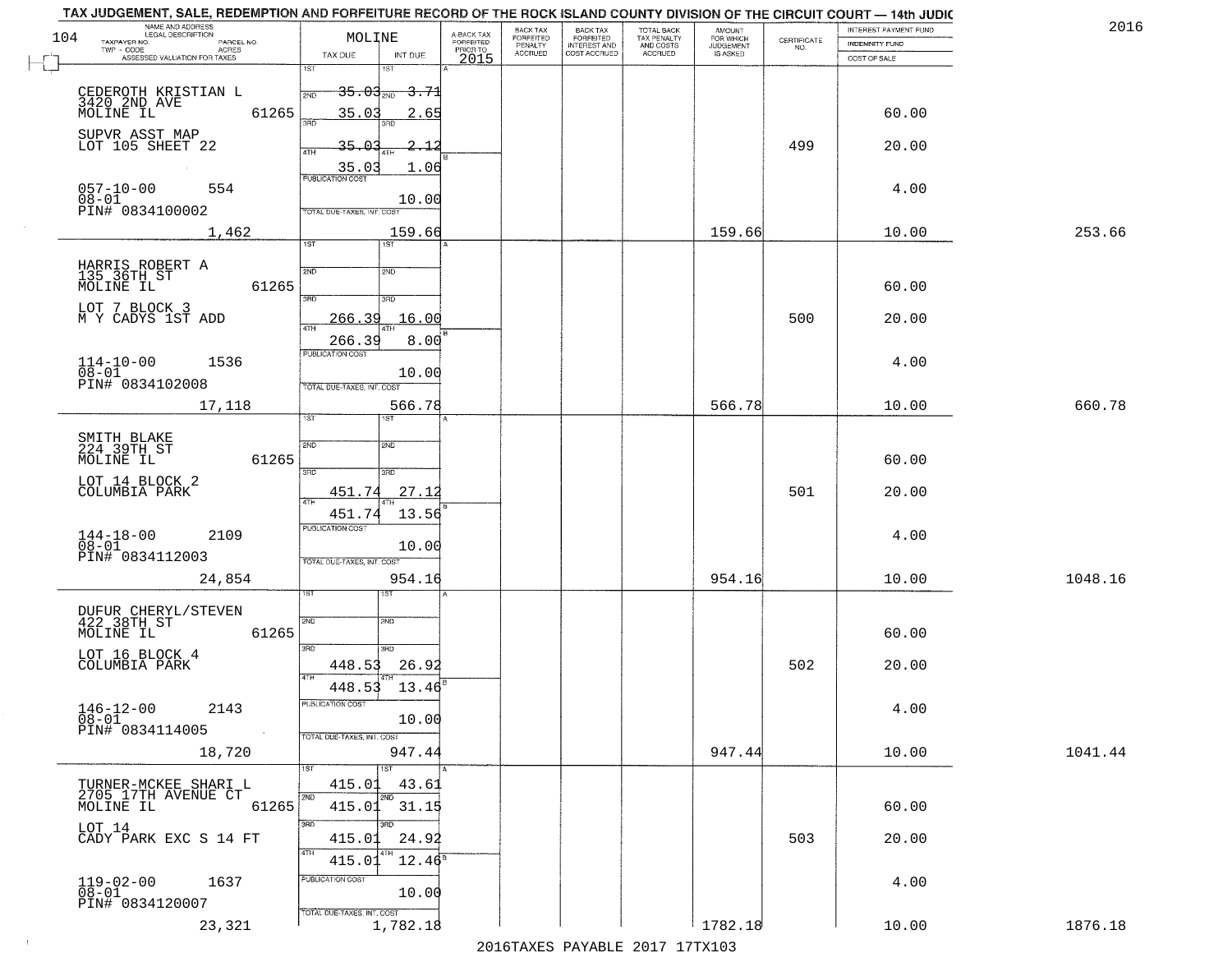| 104                                       | BY WHOM<br>PURCHASED | RATE<br>$\%$<br><b>BID</b> | $\begin{array}{c} \text{MOLINE} \\ \text{DATE of sale} \end{array}$ | TAX JUDGEMENT, SALE, REDEMPTION AND FORFEITURE RECORD OF THE ROCK ISLAND COUNTY DIVISION OF THE CIRCUIT COURT — 14th JUDICIAL CIRCUIT OF ILLINOIS 2016<br>SUBSEQUENT TAXES PAID, FEES, AND TIME EXTENSION | TOTAL DUE<br>TO REDEEM<br>FROM SALE<br>LESS<br>COUNTY CLERK FEE | BY WHOM REDEEMED                             | DATE OF REDEMP-<br>TION OR DEED<br><b>MO</b><br>DAY<br><b>YEAR</b> | RECEIVED REDEMPTION<br>MONEY IN FULL                                           |
|-------------------------------------------|----------------------|----------------------------|---------------------------------------------------------------------|-----------------------------------------------------------------------------------------------------------------------------------------------------------------------------------------------------------|-----------------------------------------------------------------|----------------------------------------------|--------------------------------------------------------------------|--------------------------------------------------------------------------------|
| PIN# 0834100002<br>RICO TRUSTEE<br>1      | $\sim 10^{-1}$       | 18                         | 12/28/2017                                                          | 03/01/2018 Time Ext & incl<br>03/01/2018 Take Notice Fee                                                                                                                                                  | $08/07/2020$<br>20.70                                           |                                              |                                                                    | Certificate<br>Returned<br>& Cancelled<br>07/06/2018                           |
|                                           |                      |                            |                                                                     |                                                                                                                                                                                                           | 320.02<br>160.00                                                | BANK ORION                                   | 03/09/2018                                                         | Karen Kinney                                                                   |
| PIN# 0834102008<br>REALTAX DEV LT'D<br>2  |                      | 00                         | 12/28/2017                                                          | $ 01/29/2018$ Time Ext & incl<br>$ 01/29/2018$ Take Notice Fee                                                                                                                                            | 06/28/2020<br>20.70                                             |                                              |                                                                    | Certificate<br>Returned<br>& Cancelled 2<br>07/06/2018                         |
|                                           |                      |                            |                                                                     |                                                                                                                                                                                                           |                                                                 | 681.48<br>160.00 ROBERT HARRIS               | 03/21/2018                                                         | Karen Kinney                                                                   |
| PIN# 0834112003<br>WESTERN SITES LLC<br>3 |                      | 0 <sub>0</sub>             | 12/28/2017                                                          |                                                                                                                                                                                                           |                                                                 |                                              |                                                                    | Certificate<br>Returned<br>$\cdot$ 3<br>$\frac{12}{6}$ Cancelled<br>04/04/2018 |
|                                           |                      |                            |                                                                     |                                                                                                                                                                                                           | 1,048.16<br>160.00                                              | BLAKE SMITH                                  | 01/16/2018                                                         | Karen Kinney                                                                   |
| PIN# 0834114005<br>WESTERN SITES LLC<br>4 |                      | 00                         | 12/28/2017                                                          | 04/11/2018 Time Ext & incl<br>04/13/2018 Take Notice Fee                                                                                                                                                  | $07/15/2020$<br>20.70                                           |                                              |                                                                    | Certificate<br>Returned<br>& Cancelled 4<br>01/06/2020                         |
|                                           |                      |                            |                                                                     |                                                                                                                                                                                                           |                                                                 | $1,062.14$<br>160.00 STEVEN/CHERYL DUFUR     | 11/25/2019                                                         | Karen Kinney                                                                   |
| PIN# 0834120007<br>WESTERN SITES LLC<br>5 |                      | 00                         | 12/28/2017                                                          | 04/11/2018 Time Ext & incl<br>04/13/2018 Take Notice Fee                                                                                                                                                  | $07/15/2020$<br>20.70                                           |                                              |                                                                    | Certificate<br>Returned<br>& Cancelled 5<br>03/18/2019                         |
|                                           |                      |                            |                                                                     |                                                                                                                                                                                                           |                                                                 | 1,896.88<br>160.00 DEERE EMPLOYEES CREDIT UN |                                                                    | Karen Kinney                                                                   |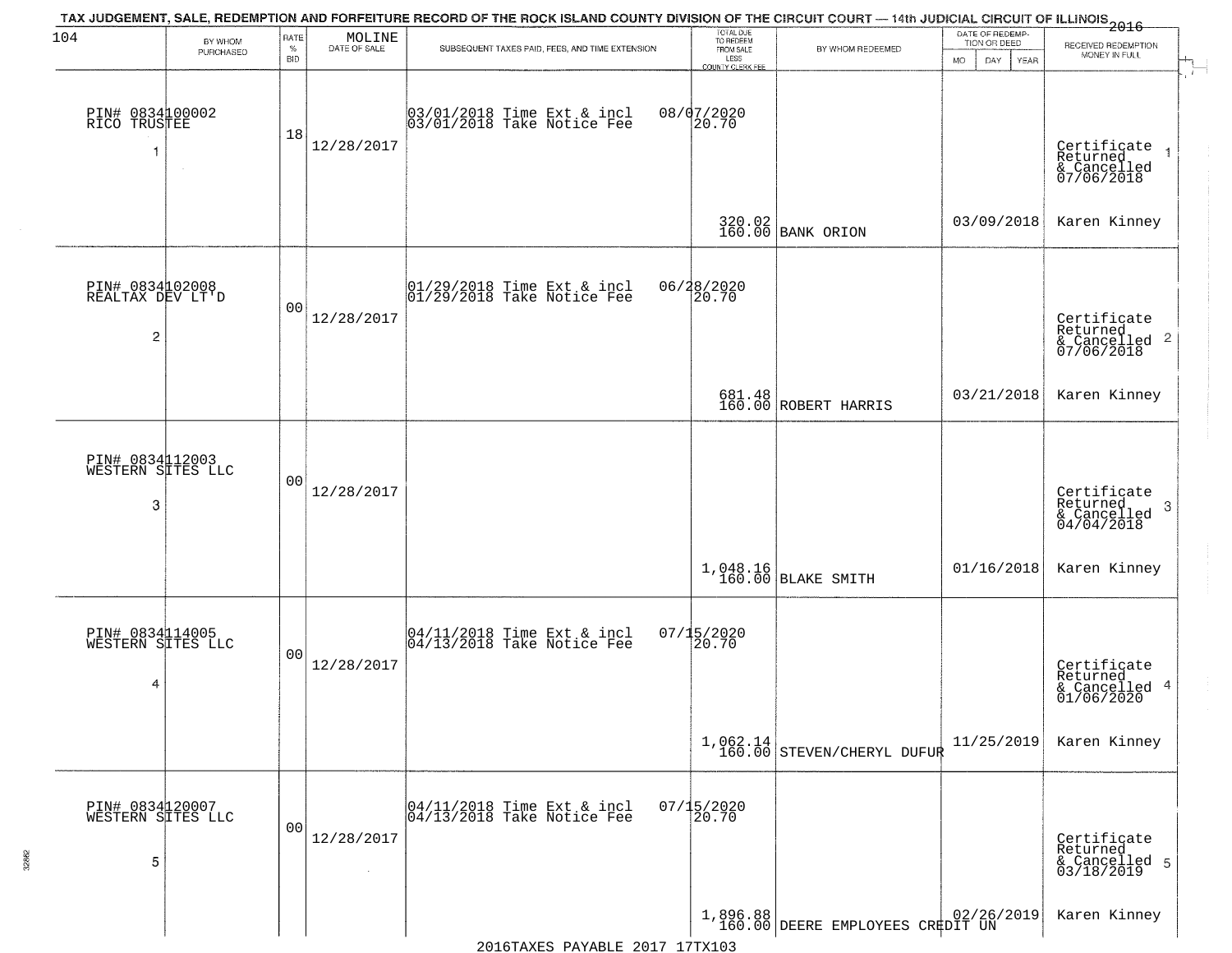|     | TAX JUDGEMENT, SALE, REDEMPTION AND FORFEITURE RECORD OF THE ROCK ISLAND COUNTY DIVISION OF THE CIRCUIT COURT - 14th JUDIC<br>NAME AND ADDRESS<br>LEGAL DESCRIPTION |                                                                  |                                |                                     | BACK TAX             | <b>BACK TAX</b>                  | TOTAL BACK               | AMOUNT<br>FOR WHICH |                    | INTEREST PAYMENT FUND | 2016    |
|-----|---------------------------------------------------------------------------------------------------------------------------------------------------------------------|------------------------------------------------------------------|--------------------------------|-------------------------------------|----------------------|----------------------------------|--------------------------|---------------------|--------------------|-----------------------|---------|
| 105 | TAXPAYER NO.<br>PARCEL NO.<br>TWP - CODE<br>ACRES                                                                                                                   | MOLINE                                                           |                                | A-BACK TAX<br>FORFEITED<br>PRIOR TO | FORFEITED<br>PENALTY | FORFEITED<br><b>INTEREST AND</b> | TAX PENALTY<br>AND COSTS | <b>JUDGEMENT</b>    | CERTIFICATE<br>NO. | <b>INDEMNITY FUND</b> |         |
|     | ASSESSED VALUATION FOR TAXES                                                                                                                                        | TAX DUE                                                          | INT DUE                        | 2015                                | <b>ACCRUED</b>       | COST ACCRUED                     | <b>ACCRUED</b>           | IS ASKED            |                    | COST OF SALE          |         |
|     | RIVERFRONT DEV GROUP LLC<br>111 PERRY ST STE 300<br>DAVENPORT IA 5280                                                                                               | 1ST<br>$\frac{1}{200}$ 1757.30 $\frac{1}{201}$ 84.52             | 18T                            |                                     |                      |                                  |                          |                     |                    |                       |         |
|     | 52801<br>SUPVR ASST MAP                                                                                                                                             | 1757.30 131.80                                                   |                                |                                     |                      |                                  |                          |                     |                    | 60.00                 |         |
|     | LOT 112 SHEET 22                                                                                                                                                    | 1757.30 105.44<br>1757.30                                        | 52.72                          |                                     |                      |                                  |                          |                     | 504                | 20.00                 |         |
|     | $534 - 70 - 00$<br>9405<br>$08 - 01$<br>1.446<br>PIN# 0834126003                                                                                                    | <b>PUBLICATION COST</b><br>TOTAL DUE-TAXES, INT, COST            | 10.00                          |                                     |                      |                                  |                          |                     |                    | 4.00                  |         |
|     | 73,343                                                                                                                                                              |                                                                  | 7,513.68                       |                                     |                      |                                  |                          | 7513.68             |                    | 10.00                 | 7607.68 |
|     | NINO DAVID<br>4600 RIVER DR<br>61265<br>MOLINE IL                                                                                                                   | 362.37<br>2ND<br>362.37<br>$\overline{3BD}$                      | $\frac{1}{2ND}$ 38.08<br>27.20 |                                     |                      |                                  |                          |                     |                    | 60.00                 |         |
|     | SUPVR ASST MAP<br>LOT 211 SHEET 24<br>LOT 5 LE CLAIRES RESERVE                                                                                                      | 362.37<br>47H<br>362.37                                          | 21.76<br>10.88                 |                                     |                      |                                  |                          |                     | 505                | 20.00                 |         |
|     | $058 - 15 - 00$<br>568<br>$08 - 01$<br>PIN# 0834200008                                                                                                              | PUBLICATION COST<br>TOTAL DUE-TAXES, INT. COST                   | 10.00                          |                                     |                      |                                  |                          |                     |                    | 4.00                  |         |
|     | 15,124                                                                                                                                                              | ist                                                              | 1,557.40<br><b>IST</b>         |                                     |                      |                                  |                          | 1557.40             |                    | 10.00                 | 1651.40 |
|     | GTA MOTEL LLC<br>214 N 4TH ST STE 3B<br>BURLINGTON IA<br>52601                                                                                                      | 2ND<br>2178.66 163.40<br>3RD                                     | 2ND<br>3RD                     |                                     |                      |                                  |                          |                     |                    | 60.00                 |         |
|     | OUTLOT 5<br>ROSSLYN<br>OUT LOTS 1 2 3 4 AND                                                                                                                         | 2178.66 130.72                                                   |                                |                                     |                      |                                  |                          |                     | 506                | 20.00                 |         |
|     | $382 - 14 - 00$<br>6284<br>$08 - 01$<br>PIN# 0834211001                                                                                                             | 2178.66<br><b>PUBLICATION COST</b><br>TOTAL OUE-TAXES, INT. COST | 65.36<br>10.00                 |                                     |                      |                                  |                          |                     |                    | 4.00                  |         |
|     | 90,929                                                                                                                                                              |                                                                  | 6,905.46                       |                                     |                      |                                  |                          | 6905.46             |                    | 10.00                 | 6999.46 |
|     | LIRA ADRIAN<br>427 43RD ST<br>MOLINE IL<br>61265                                                                                                                    | 598.93<br>2ND<br>598.93<br>3BD                                   | 62.86<br>44.90<br>3BD          |                                     |                      |                                  |                          |                     |                    | 60.00                 |         |
|     | LOT 7 BLOCK 2<br>MIDWAY                                                                                                                                             | 598.93<br>4TH                                                    | 35.92                          |                                     |                      |                                  |                          |                     | 507                | 20.00                 |         |
|     | 289-10-00<br>4612<br>08-01<br>PIN# 0834217017<br>$\sim 10^{11}$ km $^{-1}$                                                                                          | 598.93<br>-usuca i un cus-<br>TOTAL DUE-TAXES, INT. COST         | 17.96<br>10.00                 |                                     |                      |                                  |                          |                     |                    | 4.00                  |         |
|     | 30,997                                                                                                                                                              |                                                                  | 2,567.36<br>1ST                |                                     |                      |                                  |                          | 2567.36             |                    | 10.00                 | 2661.36 |
|     | MORAN TOMAS/YOLANDA<br>402 43RD ST<br>61265<br>MOLINE IL                                                                                                            | 667.31<br>2ND<br>667.31                                          | 70.07<br>2ND<br>50.05          |                                     |                      |                                  |                          |                     |                    | 60.00                 |         |
|     | LOT 20 BLOCK 1<br>HUNTS 1ST ADD TO MIDWAY<br>EXC E 60 FT                                                                                                            | 3RD<br>667.31<br>4TH                                             | 40.04<br>4TH                   |                                     |                      |                                  |                          |                     | 508                | 20.00                 |         |
|     | $254 - 22 - 00$<br>4002<br>08-01<br>PIN# 0834218001                                                                                                                 | 667.31<br>PUBLICATION COST<br>TOTAL DUE-TAXES, INT. COST         | $20.02^8$<br>10.00             |                                     |                      |                                  |                          |                     |                    | 4.00                  |         |
|     | 27,851                                                                                                                                                              |                                                                  | 2,859.42                       |                                     |                      |                                  |                          | 2859.42             |                    | 10.00                 | 2953.42 |

 $\sim 10^{-1}$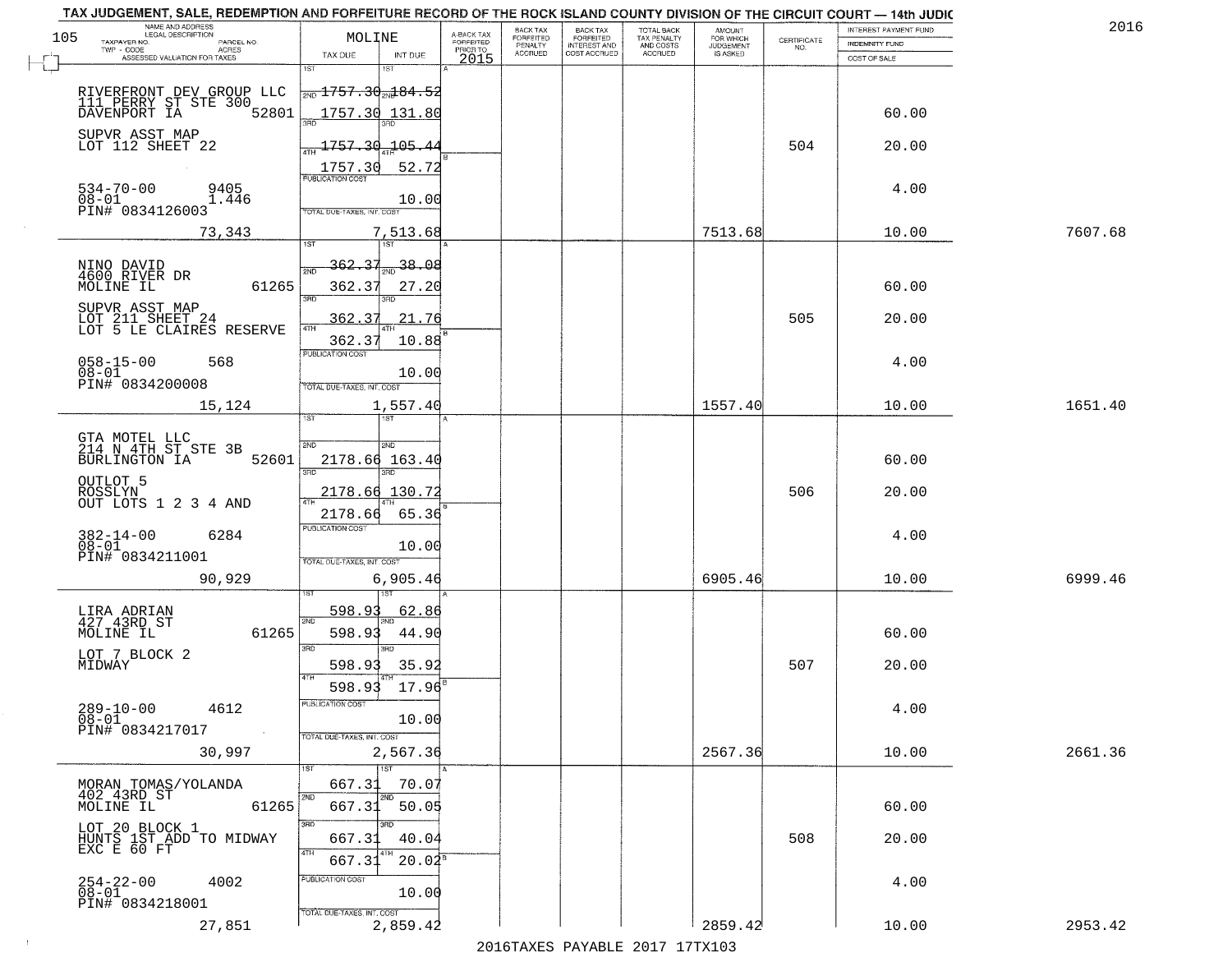| 105                                       | BY WHOM<br>PURCHASED                        | RATE<br>$\%$<br><b>BID</b> | $\begin{array}{c} \text{MOLINE} \\ \text{DATE of SALE} \end{array}$ | TAX JUDGEMENT, SALE, REDEMPTION AND FORFEITURE RECORD OF THE ROCK ISLAND COUNTY DIVISION OF THE CIRCUIT COURT — 14th JUDICIAL CIRCUIT OF ILLINOIS 2016<br>SUBSEQUENT TAXES PAID, FEES, AND TIME EXTENSION | TOTAL DUE<br>TO REDEEM<br>FROM SALE<br>LESS<br>COUNTY CLERK FEE | BY WHOM REDEEMED                     | DATE OF REDEMP-<br>TION OR DEED<br><b>MO</b><br>DAY<br><b>YEAR</b> | RECEIVED REDEMPTION<br>MONEY IN FULL                                    |
|-------------------------------------------|---------------------------------------------|----------------------------|---------------------------------------------------------------------|-----------------------------------------------------------------------------------------------------------------------------------------------------------------------------------------------------------|-----------------------------------------------------------------|--------------------------------------|--------------------------------------------------------------------|-------------------------------------------------------------------------|
| 1                                         | PIN# 0834 26003<br>MS INVESTMENTS GROUP INC |                            | 12/28/2017                                                          | 01/24/2018 Time Ext & incl<br>02/02/2018 Take Notice Fee<br>11/26/2018 Subs paid                                                                                                                          | 06/29/2020<br>7,516.30                                          |                                      |                                                                    | Certificate<br>Returned<br>& Cancelled<br>12/31/2019<br>Karen Kinney    |
| PIN# 0834200008<br>2                      | EQUITY ONE INVESTMENT                       | 00                         | FUND LLC<br>12/28/2017                                              |                                                                                                                                                                                                           |                                                                 |                                      |                                                                    | Certificate<br>Returned<br>$\frac{1}{2}$ Cancelled 2<br>02/07/2018      |
|                                           |                                             |                            |                                                                     |                                                                                                                                                                                                           |                                                                 | $1,651.40$ DAVID NINO                | 01/10/2018                                                         | Karen Kinney                                                            |
| PIN# 0834211001<br>WESTERN SITES LLC<br>3 |                                             | 00                         | 12/28/2017                                                          | 04/11/2018 Time Ext & incl<br>04/13/2018 Take Notice Fee                                                                                                                                                  | 07/15/2020<br>20.70                                             |                                      |                                                                    | Certificate<br>Returned<br>-3<br>$\frac{12}{2}$ Cancelled<br>10/25/2018 |
|                                           |                                             |                            |                                                                     |                                                                                                                                                                                                           |                                                                 | 7,020.16<br>160.00 GTA MOTEL LLC     | 07/18/2018                                                         | Karen Kinney                                                            |
| PIN# 0834217017<br>4                      | INTEGRITY INVESTMENT FUND LLC               | 00                         | 12/28/2017                                                          | 01/19/2018 Time Ext & incl<br>01/17/2018 Take Notice Fee<br>12/13/2018 Subs paid                                                                                                                          | 06/29/2020<br>2, 638.30                                         |                                      |                                                                    | Certificate<br>Returned<br>& Cancelled 4<br>01/06/2020                  |
|                                           |                                             |                            |                                                                     |                                                                                                                                                                                                           |                                                                 | 5,636.85<br>160.00 JENNIFER STEPHENS | 11/04/2019                                                         | Karen Kinney                                                            |
| 5                                         | PIN# 0834218001<br>EQUITY ONE INVESTMENT    | 00                         | FUND LLC<br>12/28/2017                                              | 01/16/2018 Time Ext & incl<br>01/16/2018 Take Notice Fee                                                                                                                                                  | $07/03/2020$<br>20.59                                           |                                      |                                                                    | Certificate<br>Returned<br>& Cancelled 5<br>07/06/2018                  |
|                                           |                                             |                            |                                                                     |                                                                                                                                                                                                           |                                                                 | 2,974.01<br>160.00 TOMAS MORAN       | 05/09/2018                                                         | Karen Kinney                                                            |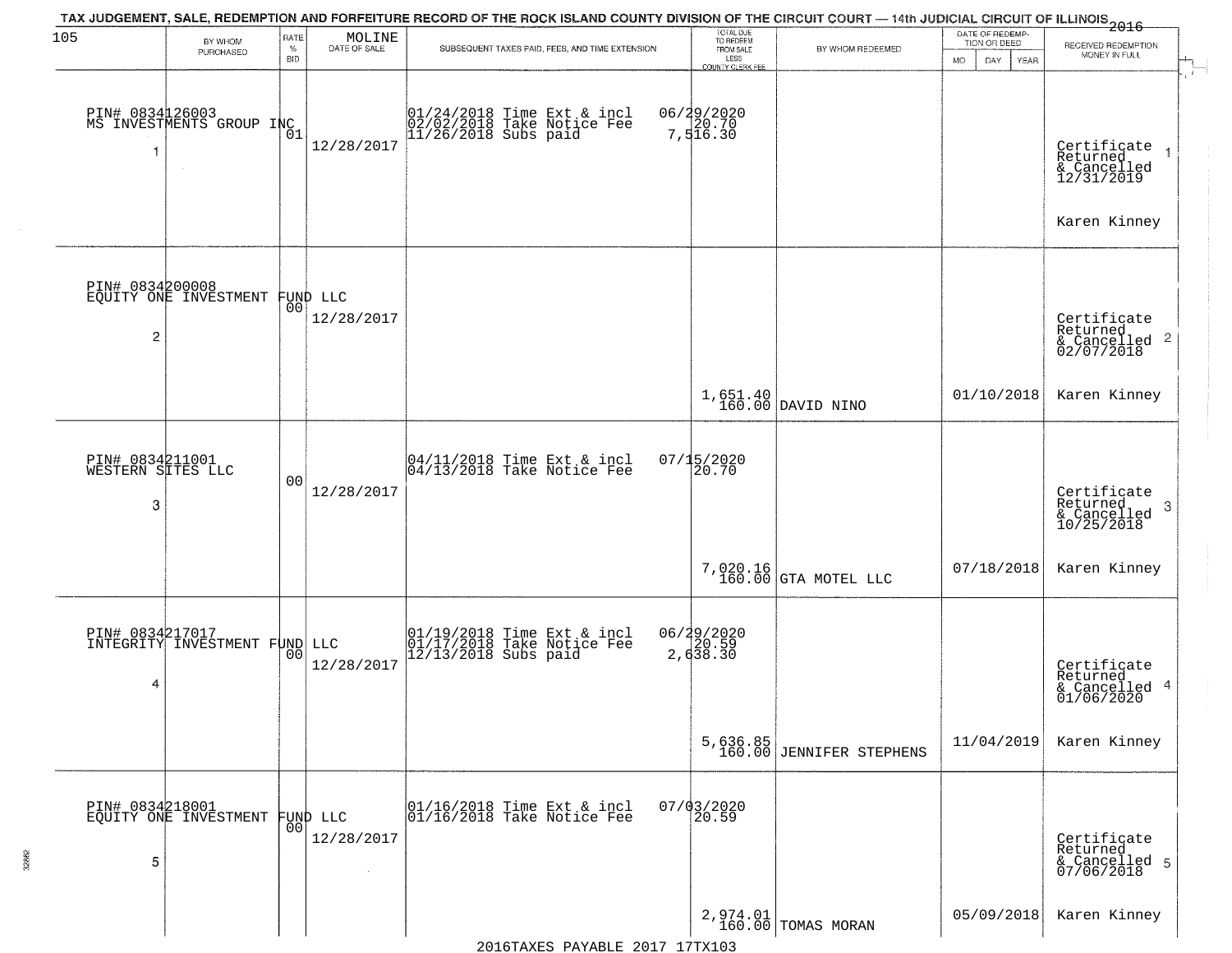| NAME AND ADDRESS<br>LEGAL DESCRIPTION<br>106<br>TAXPAYER NO.<br>PARCEL NO. | MOLINE                                                    | A-BACK TAX<br>FORFEITED | BACK TAX<br>FORFEITED     | <b>BACK TAX</b><br><b>FORFEITED</b> | TOTAL BACK<br>TAX PENALTY | <b>AMOUNT</b><br>FOR WHICH<br>JUDGEMENT | CERTIFICATE | INTEREST PAYMENT FUND<br><b>INDEMNITY FUND</b> | 2016    |
|----------------------------------------------------------------------------|-----------------------------------------------------------|-------------------------|---------------------------|-------------------------------------|---------------------------|-----------------------------------------|-------------|------------------------------------------------|---------|
| $TWP - CODE$<br><b>ACRES</b><br>ASSESSED VALUATION FOR TAXES               | TAX DUE<br>INT DUE                                        | PRIOR TO<br>2015        | PENALTY<br><b>ACCRUED</b> | INTEREST AND                        | AND COSTS<br>ACCRUED      | IS ASKED                                | NO.         | COST OF SALE                                   |         |
|                                                                            | 1ST                                                       |                         |                           |                                     |                           |                                         |             |                                                |         |
| GARCIA OSCAR<br>1822 CLARENCE AVE                                          | <del>751.77<sub>2ND</sub> 78.96</del><br>2ND              |                         |                           |                                     |                           |                                         |             |                                                |         |
| BERWYN IL<br>60402                                                         | 751.77<br>56.40<br>बन्नल<br>aan                           |                         |                           |                                     |                           |                                         |             | 60.00                                          |         |
| LOT 15 BLOCK 1<br>HUNTS 1ST ADD TO MIDWAY                                  | 751.77<br>45.12<br>4TH                                    |                         |                           |                                     |                           |                                         | 509         | 20.00                                          |         |
|                                                                            | 751.77<br>22.56<br><b>PUBLICATION COST</b>                |                         |                           |                                     |                           |                                         |             |                                                |         |
| $254 - 17 - 00$<br>3997<br>$08 - 01$                                       | 10.00                                                     |                         |                           |                                     |                           |                                         |             | 4.00                                           |         |
| PIN# 0834218007                                                            | TOTAL DUE-TAXES, INT. COST                                |                         |                           |                                     |                           |                                         |             |                                                |         |
| 37,376                                                                     | 3,220.12<br><b>TST</b><br>1ST                             |                         |                           |                                     |                           | 3220.12                                 |             | 10.00                                          | 3314.12 |
| DEL RIO LETICIA<br>415 44TH ST                                             | 520.05<br>54.60<br>2ND                                    |                         |                           |                                     |                           |                                         |             |                                                |         |
| MOLINE IL<br>61265                                                         | 520.05<br>39.00<br>3BD<br>3RD                             |                         |                           |                                     |                           |                                         |             | 60.00                                          |         |
| LOT 3 BLOCK 1<br>HUNTS 1ST ADD TO MIDWAY                                   | 520.05<br>31.20                                           |                         |                           |                                     |                           |                                         | 510         | 20.00                                          |         |
|                                                                            | 47H<br>520.05<br>15.60                                    |                         |                           |                                     |                           |                                         |             |                                                |         |
| $254 - 06 - 00$<br>$08 - 01$<br>3986                                       | PUBLICATION COST                                          |                         |                           |                                     |                           |                                         |             | 4.00                                           |         |
| PIN# 0834218013                                                            | 10.00<br>TOTAL DUE-TAXES, INT. COST                       |                         |                           |                                     |                           |                                         |             |                                                |         |
| 27,705                                                                     | 2,230.60                                                  |                         |                           |                                     |                           | 2230.60                                 |             | 10.00                                          | 2324.60 |
| OJEDA JUAN A/MARTA A<br>419 44TH ST                                        | 811.57<br>85.19<br>$\overline{2ND}$                       |                         |                           |                                     |                           |                                         |             |                                                |         |
| 61265<br>MOLINE IL                                                         | 811.57<br>60.85                                           |                         |                           |                                     |                           |                                         |             | 60.00                                          |         |
| LOT 4 BLOCK 1<br>HUNTS 1ST ADD TO MIDWAY                                   | 3RD<br>3BD<br>811.57<br>48.68                             |                         |                           |                                     |                           |                                         | 511         | 20.00                                          |         |
|                                                                            | 4TH<br>811.57<br>24.34                                    |                         |                           |                                     |                           |                                         |             |                                                |         |
| 254-07-00<br>08-01<br>3987                                                 | <b>PUBLICATION COST</b>                                   |                         |                           |                                     |                           |                                         |             | 4.00                                           |         |
| PIN# 0834218014                                                            | 10.00<br>TOTAL OUE-TAXES, INT. COST                       |                         |                           |                                     |                           |                                         |             |                                                |         |
| 39,872                                                                     | 3,475.34                                                  |                         |                           |                                     |                           | 3475.34                                 |             | 10.00                                          | 3569.34 |
|                                                                            | ड़ा                                                       |                         |                           |                                     |                           |                                         |             |                                                |         |
| PEREZ JAVIER<br>4326 5TH AVE<br>61265<br>MOLINE IL                         | 2ND<br>2ND                                                |                         |                           |                                     |                           |                                         |             | 60.00                                          |         |
| LOT 20 BLOCK O                                                             | 3RD<br>3RD                                                |                         |                           |                                     |                           |                                         |             |                                                |         |
| RIDGEVIEW<br>N .33 EX W 150 FT                                             | 26.28<br>437.87<br>4TH<br>437.87<br>13.14                 |                         |                           |                                     |                           |                                         | 512         | 20.00                                          |         |
| $378 - 07 - 00$<br>$08 - 01$<br>6197                                       | PUBLICATION COST                                          |                         |                           |                                     |                           |                                         |             | 4.00                                           |         |
| PIN# 0834221012<br><b>Contractor</b>                                       | 10.00<br>TOTAL DUE-TAXES, INT. COST                       |                         |                           |                                     |                           |                                         |             |                                                |         |
| 26,344                                                                     | 925.16                                                    |                         |                           |                                     |                           | 925.16                                  |             | 10.00                                          | 1019.16 |
|                                                                            | 1ST<br>227.50<br>23.87                                    |                         |                           |                                     |                           |                                         |             |                                                |         |
| MATTHEWS MATT S JR<br>1628 17TH AVE<br>MOLINE IL<br>61265                  | 2ND<br><b>ZND</b><br>$227.50$ 17.05                       |                         |                           |                                     |                           |                                         |             | 60.00                                          |         |
| THREE PINE TREES 1ST ADD                                                   | 3RD<br>3RD                                                |                         |                           |                                     |                           |                                         |             |                                                |         |
| SHT 25                                                                     | 227.50<br>13.64<br>4TH<br>$6.84^{\overline{8}}$<br>227.50 |                         |                           |                                     |                           |                                         | 513         | 20.00                                          |         |
|                                                                            | PUBLICATION COST                                          |                         |                           |                                     |                           |                                         |             | 4.00                                           |         |
| 9475.370<br>535-40-00<br>08-01<br>PIN# 0834228001                          | 10.00                                                     |                         |                           |                                     |                           |                                         |             |                                                |         |
| 9,495                                                                      | TOTAL DUE-TAXES, INT. COST<br>981.38                      |                         |                           |                                     |                           | 981.38                                  |             | 10.00                                          | 1075.38 |

 $\sim 100$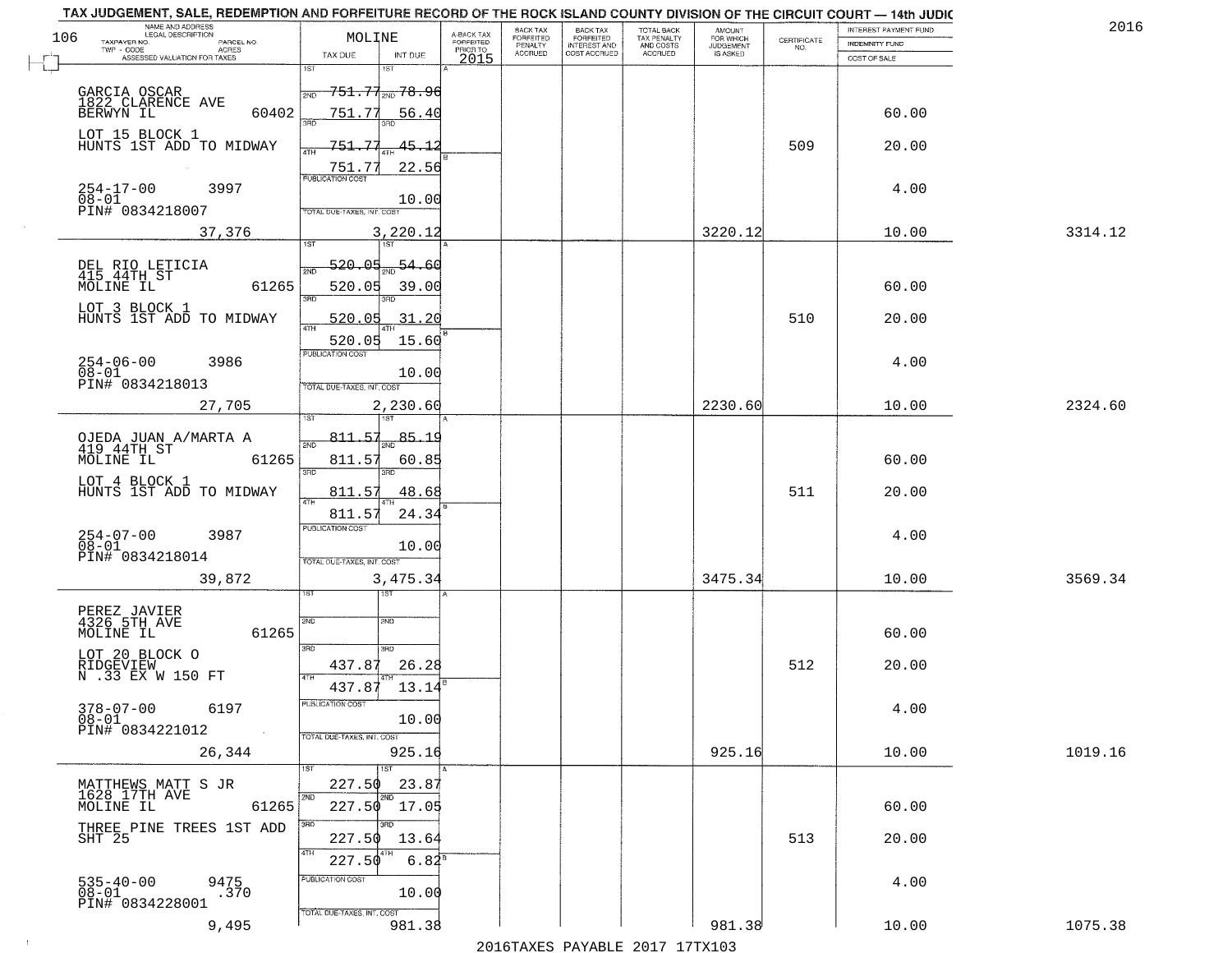| 106                                       | BY WHOM                        | RATE               | MOLINE               | TAX JUDGEMENT, SALE, REDEMPTION AND FORFEITURE RECORD OF THE ROCK ISLAND COUNTY DIVISION OF THE CIRCUIT COURT — 14th JUDICIAL CIRCUIT OF ILLINOIS 2016 | TOTAL DUE<br>TO REDEEM                       |                                     | DATE OF REDEMP-<br>TION OR DEED | RECEIVED REDEMPTION                                                |
|-------------------------------------------|--------------------------------|--------------------|----------------------|--------------------------------------------------------------------------------------------------------------------------------------------------------|----------------------------------------------|-------------------------------------|---------------------------------|--------------------------------------------------------------------|
|                                           | PURCHASED                      | $\%$<br><b>BID</b> | DATE OF SALE         | SUBSEQUENT TAXES PAID, FEES, AND TIME EXTENSION                                                                                                        | FROM SALE<br>LESS<br><b>COUNTY CLERK FEE</b> | BY WHOM REDEEMED                    | MO.<br>DAY.<br><b>YEAR</b>      | MONEY IN FULL                                                      |
| PIN# 0834218007<br>REALTAX DEV LT'D<br>1  | $\sim$                         | 00                 | 12/28/2017           | 01/29/2018 Time Ext & incl<br>01/29/2018 Take Notice Fee<br>11/26/2018 Subs paid                                                                       | 06/28/2020<br>2,857.26<br>2,857.26           |                                     |                                 | Certificate<br>Returned<br>& Cancelled<br>03/18/2019               |
|                                           |                                |                    |                      |                                                                                                                                                        |                                              | 6,534.95<br>160.00 KATZ NOWINSKI PC | 02/08/2019                      | Karen Kinney                                                       |
| PIN# 0834218013<br>2                      | EQUITY ONE INVESTMENT FUND LLC |                    | 12/28/2017           | $ 01/16/2018$ Time Ext & incl<br>$ 01/16/2018$ Take Notice Fee                                                                                         | $07/03/2020$<br>20.59                        |                                     |                                 | Certificate<br>Returned<br>$\frac{1}{6}$ Cancelled 2<br>04/04/2018 |
|                                           |                                |                    |                      |                                                                                                                                                        |                                              | 2,345.19<br>160.00 DEL RIO LETICIA  | 02/05/2018                      | Karen Kinney                                                       |
| PIN# 0834218014<br>REALTAX DEV LT'D<br>3  |                                | 0 <sub>0</sub>     | 12/28/2017           | 01/29/2018 Time Ext & incl<br>01/29/2018 Take Notice Fee<br>11/26/2018 Subs paid                                                                       | 06/28/2020<br>2,599.89                       |                                     |                                 | Certificate<br>Returned<br>3<br>& Cancelled<br>03/07/2019          |
|                                           |                                |                    |                      |                                                                                                                                                        |                                              | $6, 501.92$ JUAN/MARTA OJEDA        | 11/30/2018                      | Karen Kinney                                                       |
| PIN# 0834221012<br>WESTERN SITES LLC<br>4 |                                | 0 <sub>0</sub>     | 12/28/2017           |                                                                                                                                                        |                                              |                                     |                                 | Certificate<br>Returned<br>& Cancelled 4<br>04/04/2018             |
|                                           |                                |                    |                      |                                                                                                                                                        |                                              | 1,019.16<br>160.00 JAVIER PEREZ     | 02/06/2018                      | Karen Kinney                                                       |
| PIN# 0834228001<br>RICO TRUSTEE<br>5      |                                | 18                 | 12/28/2017<br>$\sim$ | 03/01/2018 Time Ext & incl<br>03/01/2018 Take Notice Fee                                                                                               | 08/07/2020<br>20.70                          |                                     |                                 | Certificate<br>Returned<br>& Cancelled 5<br>07/06/2018             |
|                                           |                                |                    |                      |                                                                                                                                                        |                                              | $1,289.65$ MATT MATTHEWS JR         | 03/16/2018                      | Karen Kinney                                                       |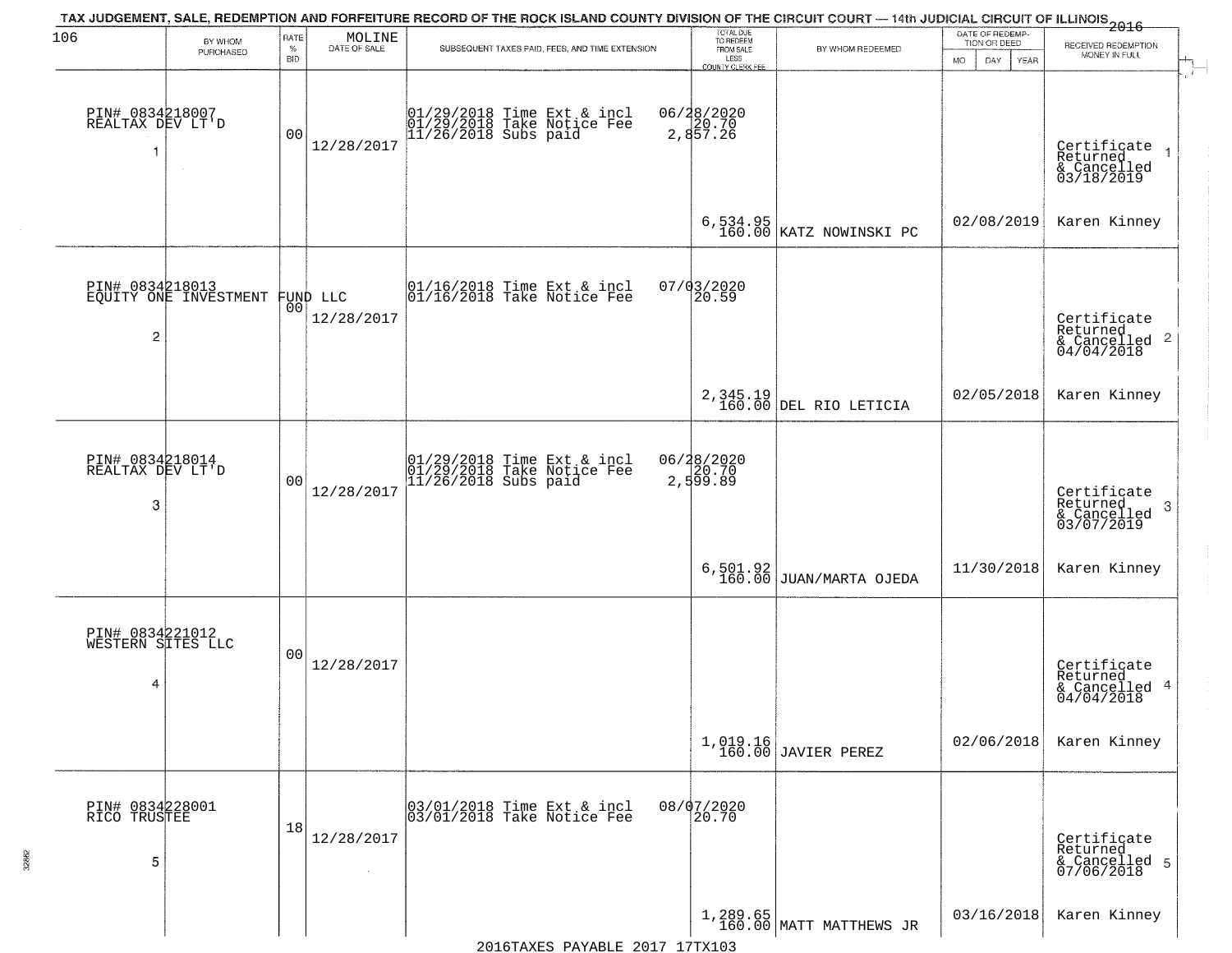| 2016    |
|---------|
|         |
|         |
|         |
|         |
|         |
|         |
|         |
| 1861.96 |
|         |
|         |
|         |
|         |
|         |
|         |
| 2791.84 |
|         |
|         |
|         |
|         |
|         |
| 134.66  |
|         |
|         |
|         |
|         |
|         |
|         |
| 765.67  |
|         |
|         |
|         |
|         |
|         |
|         |
|         |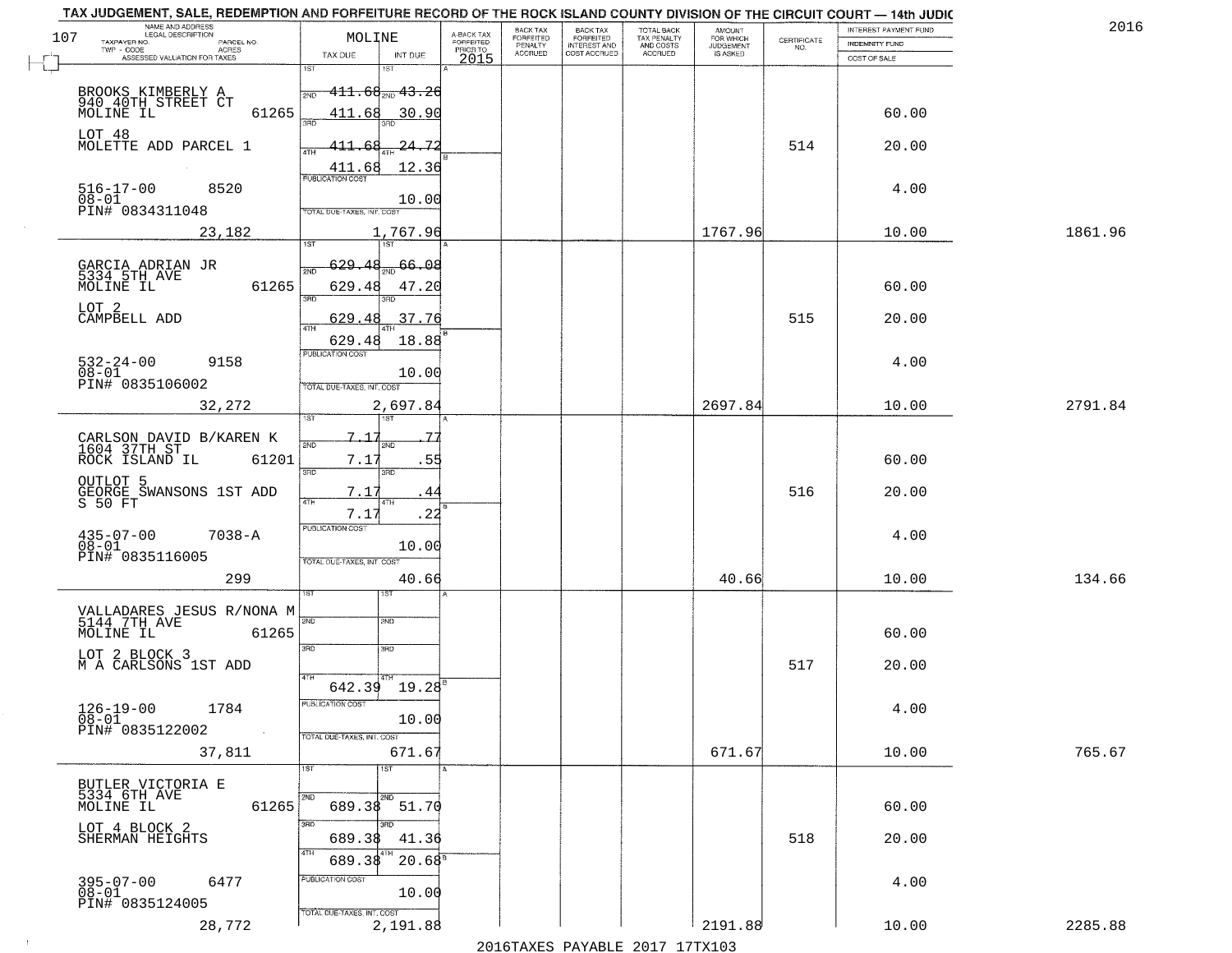| 107                                       | BY WHOM<br>PURCHASED | RATE<br>$\%$<br><b>BID</b> | $\begin{array}{c} \text{MOLINE} \\ \text{DATE of sale} \end{array}$ | TAX JUDGEMENT, SALE, REDEMPTION AND FORFEITURE RECORD OF THE ROCK ISLAND COUNTY DIVISION OF THE CIRCUIT COURT — 14th JUDICIAL CIRCUIT OF ILLINOIS 2016<br>SUBSEQUENT TAXES PAID, FEES, AND TIME EXTENSION                                      | TOTAL DUE<br>TO REDEEM<br>FROM SALE<br>LESS<br>COUNTY CLERK FEE                                             | BY WHOM REDEEMED                  | DATE OF REDEMP-<br>TION OR DEED<br>DAY.<br>YEAR<br>MO. | RECEIVED REDEMPTION<br>MONEY IN FULL                                                          |
|-------------------------------------------|----------------------|----------------------------|---------------------------------------------------------------------|------------------------------------------------------------------------------------------------------------------------------------------------------------------------------------------------------------------------------------------------|-------------------------------------------------------------------------------------------------------------|-----------------------------------|--------------------------------------------------------|-----------------------------------------------------------------------------------------------|
| PIN# 0834311048<br>REALTAX DEV LT'D       | $\sim 10^{-1}$       | 00                         | 12/28/2017                                                          | 01/29/2018 Time Ext & incl<br>01/29/2018 Take Notice Fee                                                                                                                                                                                       | 06/28/2020<br>20.70                                                                                         |                                   |                                                        | Certificate<br>Returned<br>& Cancelled<br>07/06/2018                                          |
|                                           |                      |                            |                                                                     |                                                                                                                                                                                                                                                | 1,882.66<br>160.00                                                                                          | KIMBERLY A BROOKS                 | 04/11/2018                                             | Karen Kinney                                                                                  |
| PIN# 0835106002<br>REALTAX DEV LT'D<br>2  |                      | 00                         | 12/28/2017                                                          | 01/29/2018 Time Ext & incl<br>01/29/2018 Take Notice Fee                                                                                                                                                                                       | 06/28/2020<br>20.70                                                                                         |                                   |                                                        | Certificate<br>Returned<br>& Cancelled 2<br>07/11/2018                                        |
|                                           |                      |                            |                                                                     |                                                                                                                                                                                                                                                |                                                                                                             | 2,812.54<br>160.00 ADRIAN GARCIA  | 06/04/2018                                             | Karen Kinney                                                                                  |
| PIN# 0835116005<br>RICO TRUSTEE<br>3      |                      | 18                         | 12/28/2017                                                          | $03/01/2018$ Time Ext & incl<br>$03/01/2018$ Take Notice Fee<br>$02/13/2020$ Take Notice Fee<br>$02/28/2020$ Circuit Clerks Fee<br>$02/28/2020$ Sheriffs Fee<br>$03/19/2020$ Subs paid<br>$07/02/2020$ Subs paid<br>$11/16/2019$ Subs paid<br> | 08/07/2020<br>$\begin{smallmatrix} 20.70\ 35.00\ 20.70\ 22.06\ 2.62\ 60.43\ 61.14\ 60.54 \end{smallmatrix}$ |                                   |                                                        | TAX DEED ISSUED<br>Certificate<br>Returned<br>-3<br>& Cancelled<br>10/26/2020<br>Karen Kinney |
| PIN# 0835122002<br>WESTERN SITES LLC<br>4 |                      | 00                         | 12/28/2017                                                          |                                                                                                                                                                                                                                                |                                                                                                             |                                   |                                                        | Certificate<br>Returned<br>& Cancelled 4<br>04/04/2018                                        |
|                                           |                      |                            |                                                                     |                                                                                                                                                                                                                                                |                                                                                                             | 765.67<br>160.00 JESUS VALLADARES | 01/10/2018                                             | Karen Kinney                                                                                  |
| PIN# 0835124005<br>REALTAX DEV LT'D<br>5  |                      | 0 <sub>0</sub>             | 12/28/2017                                                          | 01/29/2018 Time Ext & incl<br>01/29/2018 Take Notice Fee                                                                                                                                                                                       | 06/28/2020<br>20.70                                                                                         |                                   |                                                        | Certificate<br>Returned<br>& Cancelled 5<br>07/06/2018                                        |
|                                           |                      |                            |                                                                     |                                                                                                                                                                                                                                                |                                                                                                             | 2,306.58<br>160.00 LEE & LEE ATTY | 04/09/2018                                             | Karen Kinney                                                                                  |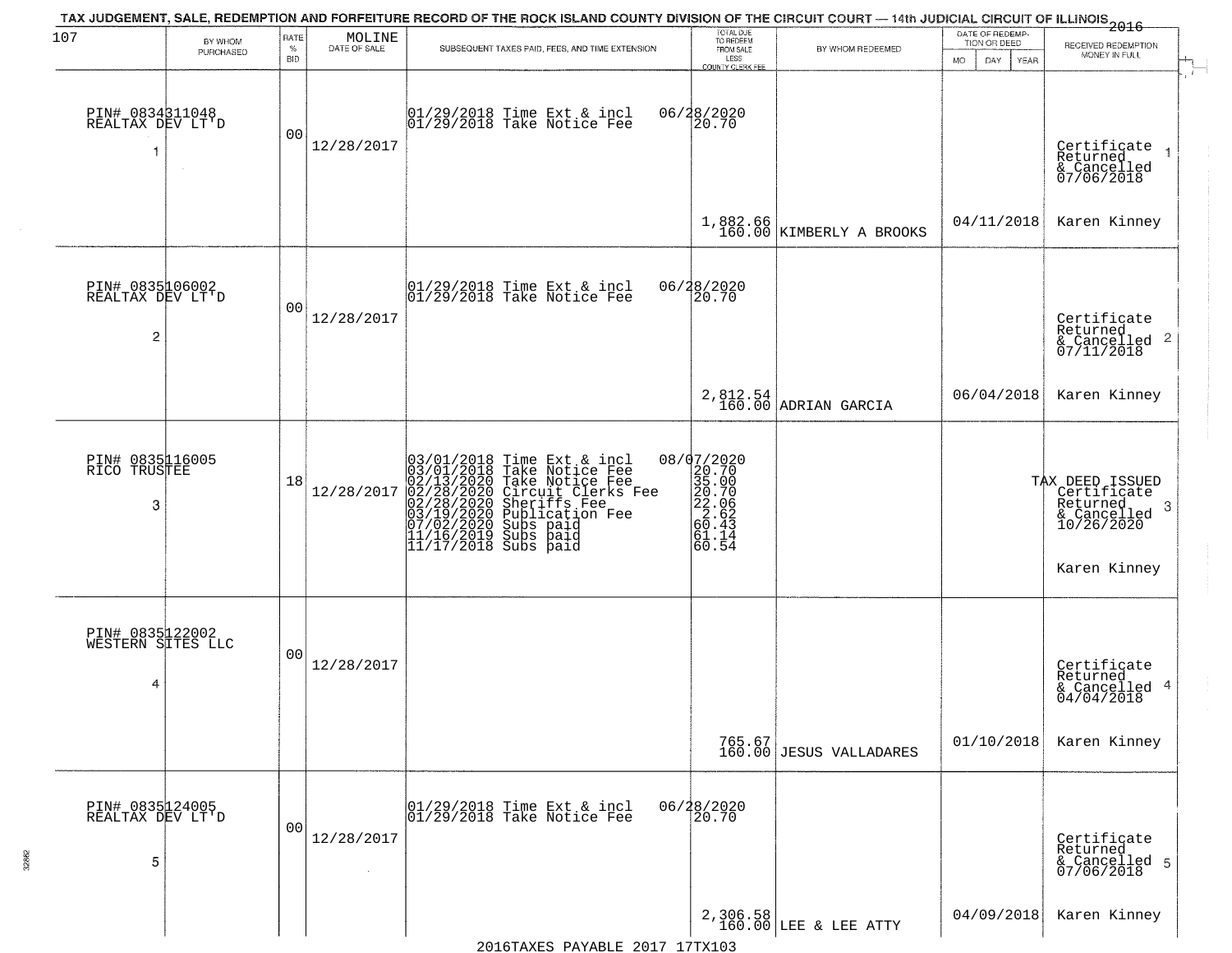| 2016    | INTEREST PAYMENT FUND |                                                                 | <b>AMOUNT</b><br>FOR WHICH | TOTAL BACK<br>TAX PENALTY<br>AND COSTS<br>ACCRUED | <b>BACK TAX</b><br><b>FORFEITED</b> | BACK TAX<br><b>FORFEITED</b> | A-BACK TAX            | MOLINE                                                                | NAME AND ADDRESS<br>LEGAL DESCRIPTION                                                        |
|---------|-----------------------|-----------------------------------------------------------------|----------------------------|---------------------------------------------------|-------------------------------------|------------------------------|-----------------------|-----------------------------------------------------------------------|----------------------------------------------------------------------------------------------|
|         | INDEMNITY FUND        | $\begin{array}{c} \text{CERTIFICATE} \\ \text{NO.} \end{array}$ | JUDGEMENT                  |                                                   | INTEREST AND<br>COST ACCRUED        | PENALTY<br>ACCRUED           | FORFEITED<br>PRIOR TO |                                                                       | TAXPAYER NO.<br>PARCEL NO.<br>TWP - CODE<br><b>ACRES</b>                                     |
|         | COST OF SALE          |                                                                 |                            |                                                   |                                     |                              | 2015                  | TAX DUE<br>INT DUE<br>1ST<br>នោ                                       | ASSESSED VALUATION FOR TAXES                                                                 |
|         |                       |                                                                 |                            |                                                   |                                     |                              |                       | <del>301.15<sub>2ND</sub> 31.6</del> 4<br><b>DND</b>                  | INGOLD ANITA C<br>204 48TH ST                                                                |
|         | 60.00                 |                                                                 |                            |                                                   |                                     |                              |                       | 301.15<br>22.60                                                       | MOLINE IL<br>61265                                                                           |
|         | 20.00                 | 519                                                             |                            |                                                   |                                     |                              |                       | 301.<br>1 <sup>5</sup><br>18.08<br>9.04<br>301.15<br>PUBLICATION COST | BLOCK 1<br>EAST MOL ADD TO MOL W 60<br>OF L 1 & 2 EX S 13 FT OF<br>2 ALSO W 60 OF S 10 N L 1 |
|         | 4.00                  |                                                                 |                            |                                                   |                                     |                              |                       | 10.00<br>TOTAL DUE-TAXES, INT. COST                                   | $174 - 20 - 00$<br>2653<br>08-01<br>PIN# 0835130001                                          |
| 1389.96 | 10.00                 |                                                                 | 1295.96                    |                                                   |                                     |                              |                       | 1,295.96<br>$\overline{1ST}$<br>1ST                                   | 18,569                                                                                       |
|         |                       |                                                                 |                            |                                                   |                                     |                              |                       |                                                                       |                                                                                              |
|         | 60.00                 |                                                                 |                            |                                                   |                                     |                              |                       | 2ND<br>2ND<br>3RD<br>3RD                                              | OTTEN NANCY E<br>446 48TH ST<br>MOLINE IL<br>61265                                           |
|         | 20.00                 | 520                                                             |                            |                                                   |                                     |                              |                       | 450.35<br>27.04<br><b>ATH</b>                                         | LOT 8 BLOCK 8<br>EAST MOLINE ADD TO MOLINE<br>S .25 LOT 7 AND N 45 FT                        |
|         |                       |                                                                 |                            |                                                   |                                     |                              |                       | 450.35<br>13.52<br>PUBLICATION COST                                   |                                                                                              |
|         | 4.00                  |                                                                 |                            |                                                   |                                     |                              |                       | 10.00<br>TOTAL DUE-TAXES, INT. COST                                   | $180 - 04 - 00$<br>2768<br>$08 - 01$<br>PIN# 0835134008                                      |
| 1045.26 | 10.00                 |                                                                 | 951.26                     |                                                   |                                     |                              |                       | 951.26<br>ist.<br>IST                                                 | 24,796                                                                                       |
|         |                       |                                                                 |                            |                                                   |                                     |                              |                       | 2ND<br>2ND                                                            | MORAN BLANCA M<br>417 52ND ST                                                                |
|         | 60.00                 |                                                                 |                            |                                                   |                                     |                              |                       | 3RD<br>3BD                                                            | 61265<br>MOLINE IL                                                                           |
|         | 20.00                 | 521                                                             |                            |                                                   |                                     |                              |                       | 26.20<br>436.67<br>4TH                                                | LOT 15 BLOCK 5<br>EAST MOLINE ADD TO MOLINE                                                  |
|         | 4.00                  |                                                                 |                            |                                                   |                                     |                              |                       | 436.67<br>13.10<br><b>PUBLICATION COST</b>                            | $177 - 17 - 00$<br>$08 - 01$<br>2717                                                         |
|         |                       |                                                                 |                            |                                                   |                                     |                              |                       | 10.00<br>TOTAL OUE-TAXES, INT. COST                                   | PIN# 0835137013                                                                              |
| 1016.64 | 10.00                 |                                                                 | 922.64                     |                                                   |                                     |                              |                       | 922.64                                                                | 24,225                                                                                       |
|         |                       |                                                                 |                            |                                                   |                                     |                              |                       | <u>259.85</u><br>27.30                                                | FRY NEAL R<br>2321 8TH ST                                                                    |
|         | 60.00                 |                                                                 |                            |                                                   |                                     |                              |                       | 2ND<br>259.85<br>19.50<br>3 <sub>BD</sub><br>3RD                      | 61282<br>SILVIS IL                                                                           |
|         | 20.00                 | 522                                                             |                            |                                                   |                                     |                              |                       | 259.85<br>15.60<br>4TH                                                | LOT 11 EXC E 27 FT BLK 4<br>C G THULINS SECOND<br>ADD TO EAST MOLINE                         |
|         | 4.00                  |                                                                 |                            |                                                   |                                     |                              |                       | 259.85<br>7.80<br>PUBLICATION COST                                    | $452 - 08 - 00$<br>$7329 - B$                                                                |
|         |                       |                                                                 |                            |                                                   |                                     |                              |                       | 10.00<br>TOTAL DUE-TAXES, INT. COST                                   | $08 - 01$<br>PIN# 0835138003                                                                 |
| 1213.60 | 10.00                 |                                                                 | 1119.60                    |                                                   |                                     |                              |                       | 1,119.60<br>$\overline{1ST}$<br>1ST                                   | 10,845                                                                                       |
|         |                       |                                                                 |                            |                                                   |                                     |                              |                       | 86.14<br>9.03                                                         | GRIFFIN MARK D                                                                               |
|         | 60.00                 |                                                                 |                            |                                                   |                                     |                              |                       | 2ND<br>2ND<br>86.14<br>6.45                                           | 245 53RD ST<br>MOLINE IL<br>61265                                                            |
|         | 20.00                 | 523                                                             |                            |                                                   |                                     |                              |                       | 3RD<br>अंग<br>86.14<br>5.16<br>4TH<br>4TH                             | LOT 12 BLOCK 1<br>C G THULINS SECOND<br>ADD TO EAST MOLINE                                   |
|         | 4.00                  |                                                                 |                            |                                                   |                                     |                              |                       | 2.58 <sup>B</sup><br>86.14<br>PUBLICATION COST                        | $449 - 05 - 00$<br>7266                                                                      |
|         |                       |                                                                 |                            |                                                   |                                     |                              |                       | 10.00<br>TOTAL DUE-TAXES, INT. COST                                   | $08 - 01$<br>PIN# 0835140008                                                                 |
|         |                       |                                                                 |                            |                                                   |                                     |                              |                       |                                                                       |                                                                                              |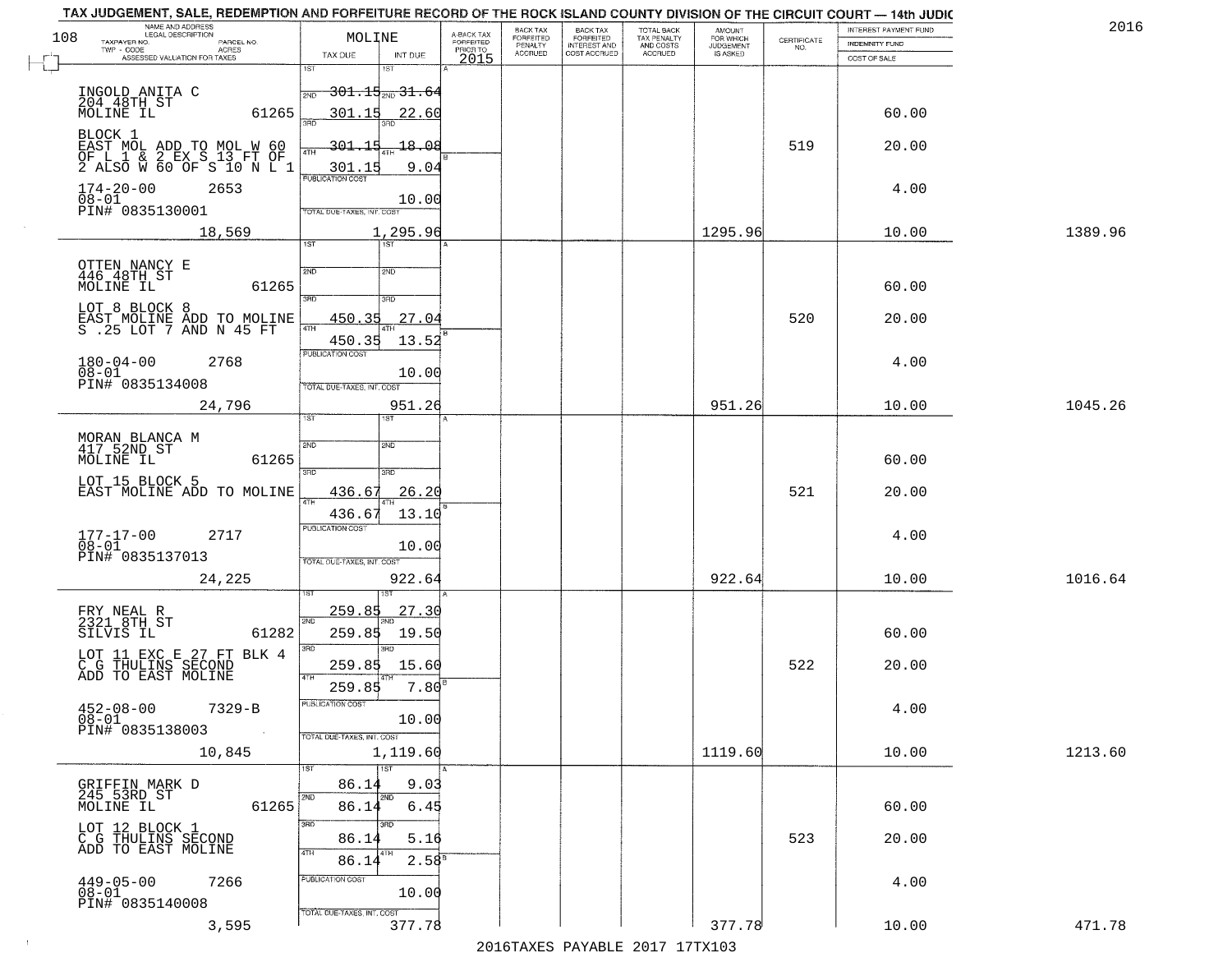| 108                                  | BY WHOM<br>PURCHASED                        | RATE<br>$\%$<br><b>BID</b> | $\begin{array}{c} \text{MOLINE} \\ \text{DATE of sale} \end{array}$ | TAX JUDGEMENT, SALE, REDEMPTION AND FORFEITURE RECORD OF THE ROCK ISLAND COUNTY DIVISION OF THE CIRCUIT COURT — 14th JUDICIAL CIRCUIT OF ILLINOIS 2016<br>SUBSEQUENT TAXES PAID, FEES, AND TIME EXTENSION                        | TOTAL DUE<br>TO REDEEM<br>FROM SALE<br>LESS<br>COUNTY CLERK FEE                                                                           | BY WHOM REDEEMED                           | DATE OF REDEMP-<br>TION OR DEED<br>DAY<br><b>MO</b><br>YEAR | RECEIVED REDEMPTION<br>MONEY IN FULL                                   |
|--------------------------------------|---------------------------------------------|----------------------------|---------------------------------------------------------------------|----------------------------------------------------------------------------------------------------------------------------------------------------------------------------------------------------------------------------------|-------------------------------------------------------------------------------------------------------------------------------------------|--------------------------------------------|-------------------------------------------------------------|------------------------------------------------------------------------|
| PIN# 0835130001<br>WESTERN SITES LLC |                                             | 00                         | 12/28/2017                                                          | 04/11/2018 Time Ext & incl<br>04/13/2018 Take Notice Fee                                                                                                                                                                         | 07/15/2020<br>20.70                                                                                                                       |                                            |                                                             | Certificate<br>Returned<br>& Cancelled<br>10/25/2018                   |
|                                      |                                             |                            |                                                                     |                                                                                                                                                                                                                                  | 1,410.66<br>160.00                                                                                                                        | ANITA C INGOLD                             | 06/22/2018                                                  | Karen Kinney                                                           |
| PIN# 0835134008<br>2                 | EQUITY ONE INVESTMENT                       | 00                         | FUND LLC<br>12/28/2017                                              | 01/16/2018 Time Ext & incl<br>01/16/2018 Take Notice Fee                                                                                                                                                                         | 07/03/2020<br>20.59                                                                                                                       |                                            |                                                             | Certificate<br>Returned<br>& Cancelled 2<br>03/07/2019                 |
|                                      |                                             |                            |                                                                     |                                                                                                                                                                                                                                  |                                                                                                                                           | $1,065.85$<br>160.00 CHICAGO TITLE & TRUST | 02/20/2019                                                  | Karen Kinney                                                           |
| 3                                    | PIN# 0835 17013<br>MS INVESTMENTS GROUP INC |                            | 12/28/2017                                                          | 01/24/2018 Time Ext & incl<br>02/02/2018 Take Notice Fee                                                                                                                                                                         | 06/29/2020<br>20.70                                                                                                                       |                                            |                                                             | Certificate<br>Returned<br>-3<br>$\frac{2}{6}$ Cancelled<br>07/11/2018 |
|                                      |                                             |                            |                                                                     |                                                                                                                                                                                                                                  | 1,037.34<br>160.00                                                                                                                        | BLANCA M MORAN                             | 06/13/2018                                                  | Karen Kinney                                                           |
| PIN# 0835138003<br>RICO TRUSTEE<br>4 |                                             | 18                         | 12/28/2017                                                          | 03/01/2018 Time Ext & incl<br>03/01/2018 Take Notice Fee<br>02/13/2020 Take Notice Fee<br>02/28/2020 Circuit Clerks Fee<br>02/28/2020 Sheriffs Fee<br>03/19/2020 Publication Fee<br>11/17/2019 Subs paid<br>11/17/2018 Subs paid | 08/07/2020<br>$\begin{array}{r} \n 20.70 \\  20.70 \\  35.00 \\  13.80 \\  7.25 \\  7.25 \\  2.62 \\  1,152.98\n \end{array}$<br>1,136.88 |                                            |                                                             | Certificate<br>Returned<br>& Cancelled 4<br>05/01/2020                 |
|                                      |                                             |                            |                                                                     |                                                                                                                                                                                                                                  |                                                                                                                                           | $5,096.36$ NEAL FRY                        | 04/20/2020                                                  | Karen Kinney                                                           |
| PIN# 0835140008<br>RICO TRUSTEE<br>5 |                                             | 18                         |                                                                     | $[03/01/2018 \t\t Time Ext & incl \\ [03/01/2018 \t\t Take Notice Free \\ [11/16/2019 \t\ Subs paid \\ [12/28/2017 \t\t] 11/17/2018 \t\ Subs paid$                                                                               | 08/07/2020<br>20.70<br>405.32<br>396.98                                                                                                   |                                            |                                                             | Certificate<br>Returned<br>& Cancelled 5<br>01/06/2020                 |
|                                      |                                             |                            |                                                                     |                                                                                                                                                                                                                                  |                                                                                                                                           | 1,778.38<br>160.00 MARK GRIFFIN            | 11/19/2019                                                  | Karen Kinney                                                           |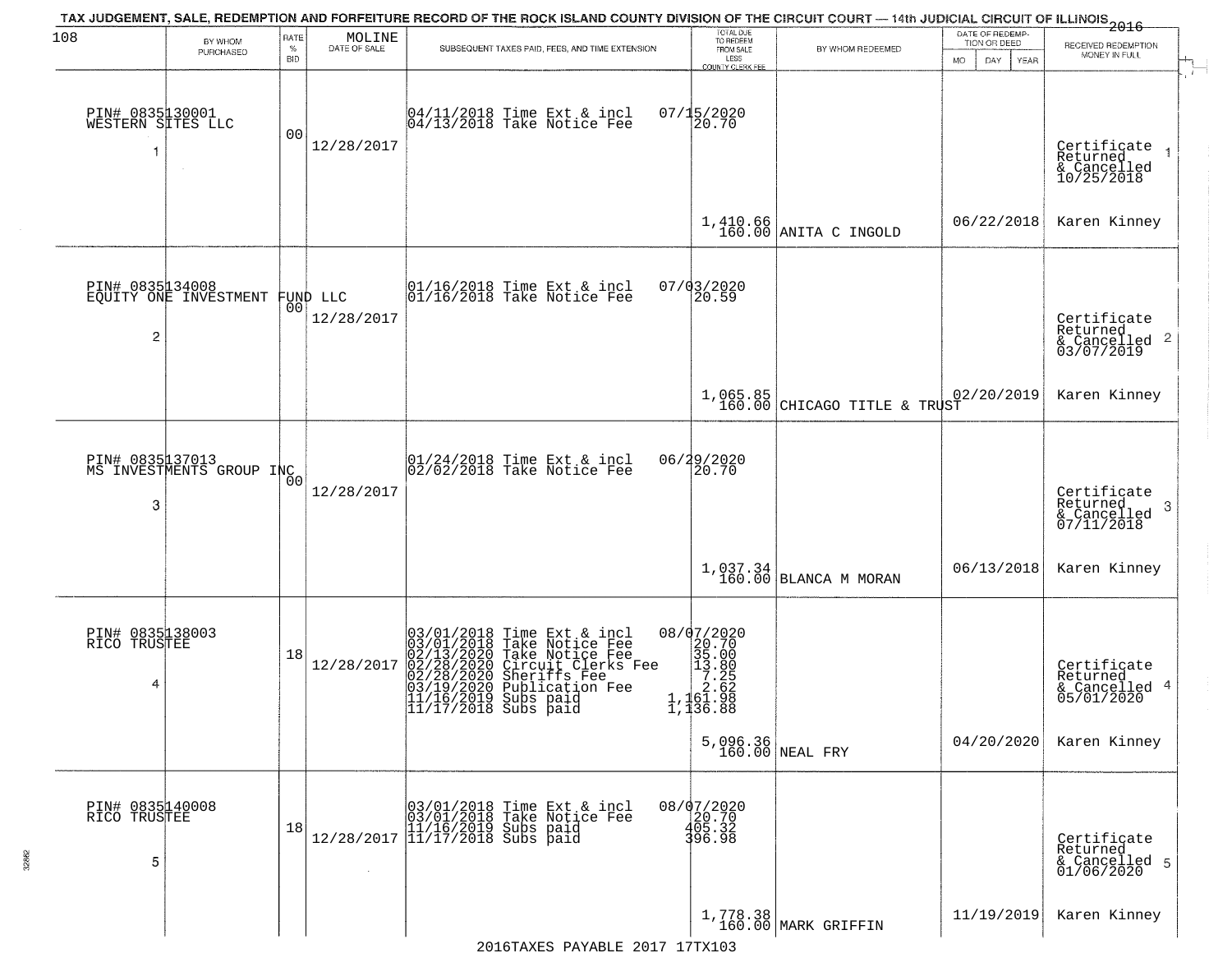| 2016    | INTEREST PAYMENT FUND |                                                                 | <b>AMOUNT</b><br>FOR WHICH | TOTAL BACK                          | <b>BACK TAX</b><br><b>FORFEITED</b> | BACK TAX<br><b>FORFEITED</b> | A-BACK TAX            | MOLINE                                          | NAME AND ADDRESS<br>LEGAL DESCRIPTION                            |
|---------|-----------------------|-----------------------------------------------------------------|----------------------------|-------------------------------------|-------------------------------------|------------------------------|-----------------------|-------------------------------------------------|------------------------------------------------------------------|
|         | INDEMNITY FUND        | $\begin{array}{c} \text{CERTIFICATE} \\ \text{NO.} \end{array}$ | JUDGEMENT                  | TAX PENALTY<br>AND COSTS<br>ACCRUED | INTEREST AND<br>COST ACCRUED        | PENALTY<br>ACCRUED           | FORFEITED<br>PRIOR TO |                                                 | TAXPAYER NO.<br>PARCEL NO.<br>TWP - CODE<br><b>ACRES</b>         |
|         | COST OF SALE          |                                                                 |                            |                                     |                                     |                              | 2015                  | TAX DUE<br>INT DUE                              | ASSESSED VALUATION FOR TAXES                                     |
|         |                       |                                                                 |                            |                                     |                                     |                              |                       | 1ST<br>1ST                                      |                                                                  |
|         | 60.00                 |                                                                 |                            |                                     |                                     |                              |                       | 2ND<br>2ND<br>390<br>3RD                        | NINO DAVID A<br>616 4TH AVE<br>HAMPTON IL<br>61256               |
|         | 20.00                 | 524                                                             |                            |                                     |                                     |                              |                       | 4TH<br>41H                                      | E 85 FT LOTS 16 & 17<br>C G THULINS ADD TO<br>EAST MOLINE        |
|         | 4.00                  |                                                                 |                            |                                     |                                     |                              |                       | 361.22<br>10.84<br><b>PUBLICATION COST</b>      | 7254<br>$448 - 13 - 00$                                          |
|         |                       |                                                                 |                            |                                     |                                     |                              |                       | 10.00<br><b>FOTAL DUE-TAXES, INT. COST</b>      | 08-01<br>PIN# 0835142002                                         |
| 476.06  | 10.00                 |                                                                 | 382.06                     |                                     |                                     |                              |                       | 382.06<br>1ST <sup></sup><br>1ST                | 15,076                                                           |
|         | 60.00                 |                                                                 |                            |                                     |                                     |                              |                       | 418.75<br>43.96<br>418.75<br>31.40              | TIDWELL RANDALL J<br>909 52ND ST<br>MOLINE IL<br>61265           |
|         | 20.00                 | 525                                                             |                            |                                     |                                     |                              |                       | 3RD<br>25.12<br>418.<br>-7                      | OUTLOT 9<br>GEORGE SWANSON 2ND ADD                               |
|         | 4.00                  |                                                                 |                            |                                     |                                     |                              |                       | 418.75<br>12.56<br>PUBLICATION COST             | $436 - 16 - 00$<br>7057                                          |
|         |                       |                                                                 |                            |                                     |                                     |                              |                       | 10.00<br>TOTAL DUE-TAXES, INT. COST             | $08 - 01$<br>PIN# 0835305004                                     |
| 1892.04 | 10.00                 |                                                                 | 1798.04                    |                                     |                                     |                              |                       | 1,798.04                                        | 23,477                                                           |
|         | 60.00                 |                                                                 |                            |                                     |                                     |                              |                       | 435.00<br>45.71<br>435.00<br>32.65              | ROBINSON TIMOTHY<br>5214 10TH AVE<br>61265<br>MOLINE IL          |
|         | 20.00                 | 526                                                             |                            |                                     |                                     |                              |                       | 3RD<br>3RD<br>435.00<br><u>26.12</u>            | OUTLOT 3<br>GEORGE SWANSONS 2ND ADD<br>E 40 FT                   |
|         | 4.00                  |                                                                 |                            |                                     |                                     |                              |                       | 435.00<br>13.06<br><b>PUBLICATION COST</b>      | 7051                                                             |
|         |                       |                                                                 |                            |                                     |                                     |                              |                       | 10.00<br>TOTAL OUE-TAXES, INT. COST             | $435 - 22 - 00$<br>$08 - 01$<br>PIN# 0835307003                  |
| 1961.54 | 10.00                 |                                                                 | 1867.54                    |                                     |                                     |                              |                       | 1,867.54                                        | 24,155                                                           |
|         | 60.00                 |                                                                 |                            |                                     |                                     |                              |                       | <u>515.07</u><br>54.1<br>2ND<br>515.07<br>38.65 | CARLSON ANTHONY R/TANYA R<br>2607 13TH AVE<br>MOLINE IL<br>61265 |
|         | 20.00                 | 527                                                             |                            |                                     |                                     |                              |                       | 3RD<br>3BD<br>515.07<br>30.92                   | LOT 6 BLOCK 7<br>MOLINE HEIGHTS                                  |
|         |                       |                                                                 |                            |                                     |                                     |                              |                       | 15.46<br>515.07<br>PUBLICATION COST             | $294 - 08 - 00$                                                  |
|         | 4.00                  |                                                                 |                            |                                     |                                     |                              |                       | 10.00<br>TOTAL DUE-TAXES, INT. COST             | 4699<br>$08 - 01$<br>PIN# 1704122002                             |
| 2303.42 | 10.00                 |                                                                 | 2209.42                    |                                     |                                     |                              |                       | 2,209.42<br>$\overline{1ST}$<br>1ST             | 27,497                                                           |
|         | 60.00                 |                                                                 |                            |                                     |                                     |                              |                       | 2ND<br>2ND                                      | TAPIA ROCKY<br>1609 25TH ST<br>MOLINE IL<br>61265                |
|         | 20.00                 | 528                                                             |                            |                                     |                                     |                              |                       | 3RD<br>3 <sub>BD</sub>                          | LOT 2 BLOCK 4                                                    |
|         |                       |                                                                 |                            |                                     |                                     |                              |                       | 4TH<br>$\sqrt{4}$ тн<br>$20.36^{8}$<br>678.48   | LUNDAHLS 19TH ST ADD<br>N 63.1 FT LOT 1 AND N<br>62.45 FT OF     |
|         | 4.00                  |                                                                 |                            |                                     |                                     |                              |                       | PUBLICATION COST<br>10.00                       | $274 - 01 - 00$<br>4333<br>$08 - 01$                             |
|         |                       |                                                                 |                            |                                     |                                     |                              |                       | TOTAL DUE-TAXES, INT. COST                      | PIN# 1704129010                                                  |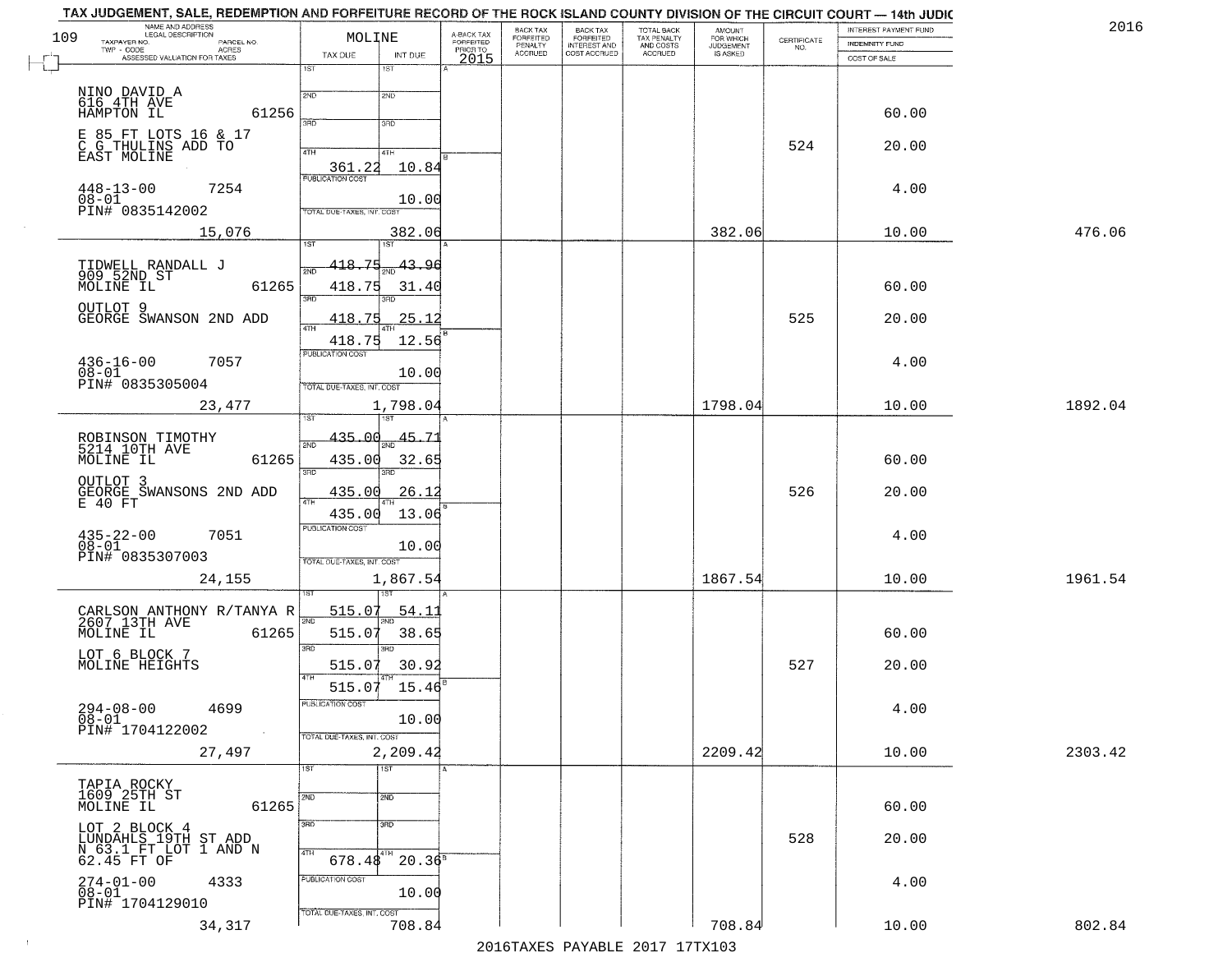| 109                                      | BY WHOM                                           | RATE               | MOLINE                 |                                                                                  | TOTAL DUE<br>TO REDEEM                |                                                                                                             | DATE OF REDEMP-<br>TION OR DEED  | RECEIVED REDEMPTION                                                    |
|------------------------------------------|---------------------------------------------------|--------------------|------------------------|----------------------------------------------------------------------------------|---------------------------------------|-------------------------------------------------------------------------------------------------------------|----------------------------------|------------------------------------------------------------------------|
|                                          | PURCHASED                                         | $\%$<br><b>BID</b> | DATE OF SALE           | SUBSEQUENT TAXES PAID, FEES, AND TIME EXTENSION                                  | FROM SALE<br>LESS<br>COUNTY CLERK FEE | BY WHOM REDEEMED                                                                                            | <b>MO</b><br>DAY.<br><b>YEAR</b> | MONEY IN FULL                                                          |
| PIN# 0835142002<br>RICO TRUSTEE<br>1     | $\sim$                                            | 18                 | 12/28/2017             | 03/01/2018 Time Ext & incl<br>03/01/2018 Take Notice Fee                         | 08/07/2020<br>20.70                   |                                                                                                             |                                  | Certificate<br>Returned<br>& Cancelled<br>07/06/2018                   |
|                                          |                                                   |                    |                        |                                                                                  |                                       | $\begin{array}{ c c c c }\n 582.45 & \text{DAVID NINO}\n \hline\n 160.00 & \text{DAVID NINO}\n \end{array}$ | 03/15/2018                       | Karen Kinney                                                           |
| 2                                        | PIN# 0835305004<br>EQUITY ONE INVESTMENT FUND LLC |                    | 12/28/2017             | 01/16/2018 Time Ext & incl<br>01/16/2018 Take Notice Fee                         | 07/03/2020<br>20.59                   |                                                                                                             |                                  | Certificate<br>Returned<br>$\overline{2}$<br>& Cancelled<br>04/05/2018 |
|                                          |                                                   |                    |                        |                                                                                  |                                       | $1,912.63$ RANDALL TIDWELL                                                                                  | 03/02/2018                       | Karen Kinney                                                           |
| 3                                        | PIN# 0835307003<br>EQUITY ONE INVESTMENT          | 00                 | FUND LLC<br>12/28/2017 | 01/16/2018 Time Ext & incl<br>01/16/2018 Take Notice Fee                         | 07/03/2020<br>20.59                   |                                                                                                             |                                  | Certificate<br>Returned<br>3<br>$\frac{2}{02/07/2018}$                 |
|                                          |                                                   |                    |                        |                                                                                  |                                       | $\left  \begin{array}{c} 1,982.13 \\ 160.00 \end{array} \right $ TIMOTHY ROBINSON                           | 01/19/2018                       | Karen Kinney                                                           |
| PIN# 1704122002<br>REALTAX DEV LT'D<br>4 |                                                   | 0 <sub>0</sub>     | 12/28/2017             | 01/29/2018 Time Ext & incl<br>01/29/2018 Take Notice Fee<br>11/26/2018 Subs paid | 06/28/2020<br>2,20.70<br>2,234.50     |                                                                                                             |                                  | Certificate<br>Returned<br>& Cancelled 4<br>01/06/2020                 |
|                                          |                                                   |                    |                        |                                                                                  | 4,826.76<br>160.00                    | TANYA CARLSON                                                                                               | 11/15/2019                       | Karen Kinney                                                           |
| 5                                        | PIN# 1704 129010<br>MS INVESTMENTS GROUP INC      |                    | 12/28/2017             |                                                                                  |                                       |                                                                                                             |                                  | Certificate<br>Returned<br>& Cancelled 5<br>02/08/2018                 |
|                                          |                                                   |                    |                        |                                                                                  |                                       | 802.84<br>160.00 ROCKY TAPIA                                                                                | 01/12/2018                       | Karen Kinney                                                           |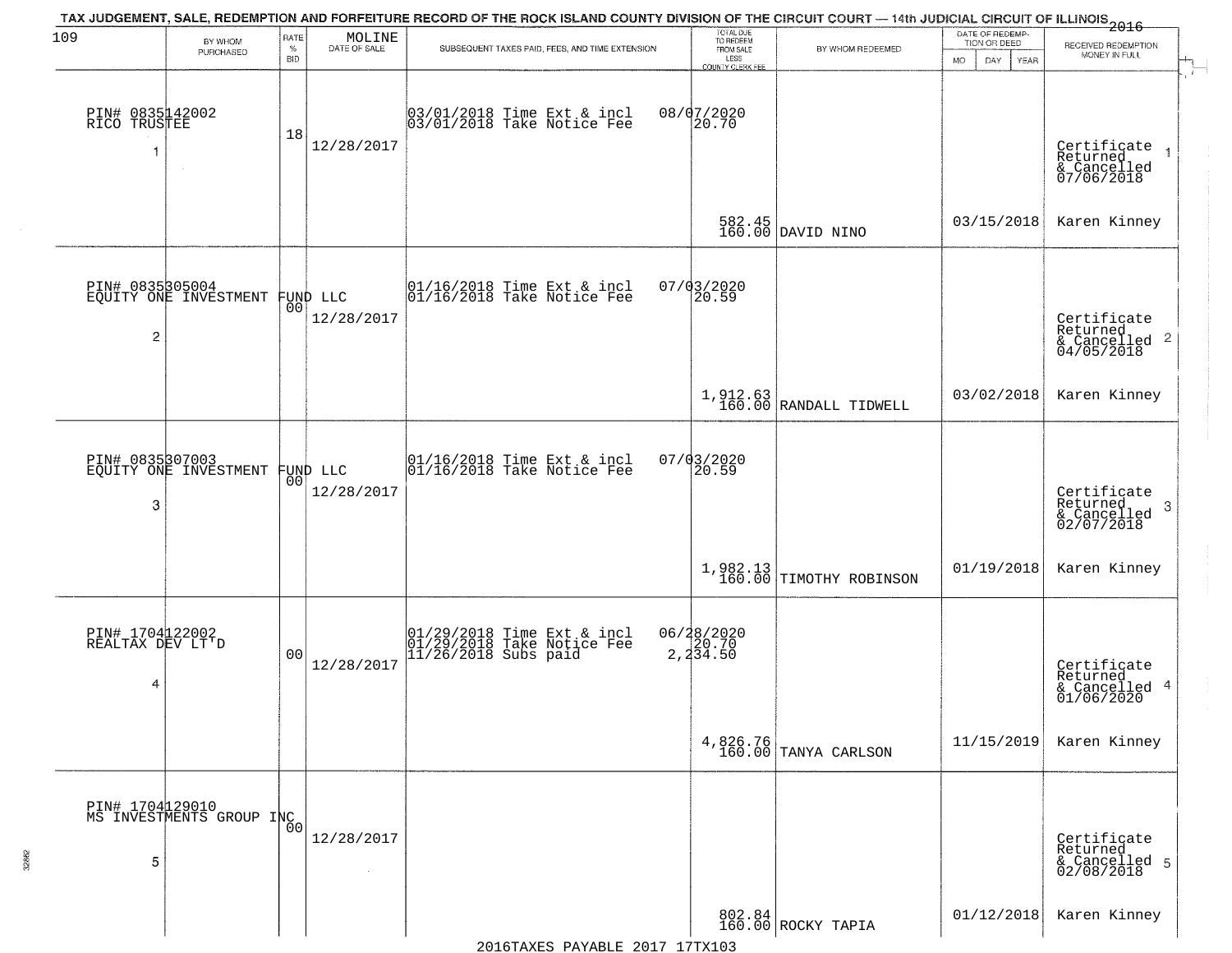| NAME AND ADDRESS<br>LEGAL DESCRIPTION<br>110               | MOLINE                            |                        |                                     | BACK TAX<br><b>FORFEITED</b> | <b>BACK TAX</b>                           | TOTAL BACK<br>TAX PENALTY<br>AND COSTS | AMOUNT<br>FOR WHICH                 |                    | INTEREST PAYMENT FUND | 2016    |
|------------------------------------------------------------|-----------------------------------|------------------------|-------------------------------------|------------------------------|-------------------------------------------|----------------------------------------|-------------------------------------|--------------------|-----------------------|---------|
| TAXPAYER NO.<br>PARCEL NO.<br>TWP - CODE<br>ACRES          |                                   |                        | A-BACK TAX<br>FORFEITED<br>PRIOR TO | PENALTY<br><b>ACCRUED</b>    | FORFEITED<br>INTEREST AND<br>COST ACCRUED | ACCRUED                                | <b>JUDGEMENT</b><br><b>IS ASKED</b> | CERTIFICATE<br>NO. | INDEMNITY FUND        |         |
| ASSESSED VALUATION FOR TAXES                               | TAX DUE                           | INT DUE<br>1ST         | 2015                                |                              |                                           |                                        |                                     |                    | COST OF SALE          |         |
|                                                            |                                   |                        |                                     |                              |                                           |                                        |                                     |                    |                       |         |
| JOHNSON KEVIN C/RANDI L<br>2023 18TH STREET B<br>MOLINE IL | 2ND                               | $599.41_{200}$ 62.93   |                                     |                              |                                           |                                        |                                     |                    |                       |         |
| 61265                                                      | 599.41                            | 44.95                  |                                     |                              |                                           |                                        |                                     |                    | 60.00                 |         |
| LOT 1 BLOCK 1                                              |                                   | 35.96                  |                                     |                              |                                           |                                        |                                     | 529                |                       |         |
| PARK RIDGE S 41 FT<br>OF N 74 FT                           | 599.41                            |                        |                                     |                              |                                           |                                        |                                     |                    | 20.00                 |         |
|                                                            | 599.41<br><b>PUBLICATION COST</b> | 17.98                  |                                     |                              |                                           |                                        |                                     |                    |                       |         |
| $348 - 02 - 00$<br>5658                                    |                                   |                        |                                     |                              |                                           |                                        |                                     |                    | 4.00                  |         |
| $08 - 01$<br>PIN# 1704302002                               | OTAL DUE-TAXES, INT. COST         | 10.00                  |                                     |                              |                                           |                                        |                                     |                    |                       |         |
| 25,017                                                     |                                   | 2,569.46               |                                     |                              |                                           |                                        | 2569.46                             |                    | 10.00                 | 2663.46 |
|                                                            |                                   |                        |                                     |                              |                                           |                                        |                                     |                    |                       |         |
| JOHNSON KEVIN C/RANDI L                                    | <u>432.19</u>                     | 45.36                  |                                     |                              |                                           |                                        |                                     |                    |                       |         |
| 2023 18TH STREET B<br>MOLINE IL<br>61265                   | 432.19                            | 32.40                  |                                     |                              |                                           |                                        |                                     |                    | 60.00                 |         |
| LOT 1 BLOCK 1                                              | $\overline{3\overline{BD}}$       | 3BD                    |                                     |                              |                                           |                                        |                                     |                    |                       |         |
| PARK RIDGE S 60 FT                                         | <u>432.19</u>                     | 25.92                  |                                     |                              |                                           |                                        |                                     | 530                | 20.00                 |         |
|                                                            | 432.19                            | 12.96                  |                                     |                              |                                           |                                        |                                     |                    |                       |         |
| $348 - 06 - 00$<br>5662                                    | PUBLICATION COST                  |                        |                                     |                              |                                           |                                        |                                     |                    | 4.00                  |         |
| $08 - 01$<br>PIN# 1704302006                               |                                   | 10.00                  |                                     |                              |                                           |                                        |                                     |                    |                       |         |
|                                                            | TOTAL DUE-TAXES, INT. COST        |                        |                                     |                              |                                           |                                        |                                     |                    |                       |         |
| 18,038                                                     | 1ST                               | 1,855.40<br><b>ST</b>  |                                     |                              |                                           |                                        | 1855.40                             |                    | 10.00                 | 1949.40 |
|                                                            |                                   |                        |                                     |                              |                                           |                                        |                                     |                    |                       |         |
| TITTLE SHARON<br>2306 19TH AVE                             | 2ND                               | 2ND                    |                                     |                              |                                           |                                        |                                     |                    |                       |         |
| MOLINE IL<br>61265                                         | 3RD                               | 3 <sub>3</sub>         |                                     |                              |                                           |                                        |                                     |                    | 60.00                 |         |
| LOT 28 BLOCK 4<br>FERNWOOD ADD                             | 678.60                            | 40.72                  |                                     |                              |                                           |                                        |                                     | 531                | 20.00                 |         |
|                                                            | 4TH                               |                        |                                     |                              |                                           |                                        |                                     |                    |                       |         |
|                                                            | 678.60<br><b>PUBLICATION COST</b> | 20.36                  |                                     |                              |                                           |                                        |                                     |                    |                       |         |
| $214-11-00$<br>$08-01$<br>3343                             |                                   | 10.00                  |                                     |                              |                                           |                                        |                                     |                    | 4.00                  |         |
| PIN# 1704305001                                            | TOTAL OUE-TAXES, INT. COST        |                        |                                     |                              |                                           |                                        |                                     |                    |                       |         |
| 28,322                                                     |                                   | 1,428.28               |                                     |                              |                                           |                                        | 1428.28                             |                    | 10.00                 | 1522.28 |
|                                                            |                                   |                        |                                     |                              |                                           |                                        |                                     |                    |                       |         |
| MMTL INVESTMENTS LLC<br>3495 NORTHDALE BLVD NW200          | 695.73                            | 73.08                  |                                     |                              |                                           |                                        |                                     |                    |                       |         |
| COON RAPIDS MN<br>55448                                    | 695.73                            | 52.20                  |                                     |                              |                                           |                                        |                                     |                    | 60.00                 |         |
| LOT 1                                                      | 3RD                               | 3RD                    |                                     |                              |                                           |                                        |                                     |                    |                       |         |
| S P HODGES SUBD OF<br>L 11 SEC 5 17N 1W                    | 695.73<br>4TH                     | 41.76                  |                                     |                              |                                           |                                        |                                     | 532                | 20.00                 |         |
|                                                            | 695.73                            | 20.88                  |                                     |                              |                                           |                                        |                                     |                    |                       |         |
| $251 - 12 - 00$<br>$08 - 01$<br>3940                       | PUBLICATION COST                  |                        |                                     |                              |                                           |                                        |                                     |                    | 4.00                  |         |
| PIN# 1705105005<br>$\sim 100$                              |                                   | 10.00                  |                                     |                              |                                           |                                        |                                     |                    |                       |         |
|                                                            | TOTAL DUE-TAXES, INT. COST        |                        |                                     |                              |                                           |                                        |                                     |                    |                       |         |
| 29,037                                                     | 1ST                               | 2,980.84<br>1ST        |                                     |                              |                                           |                                        | 2980.84                             |                    | 10.00                 | 3074.84 |
| MIRELES DANIEL/RAYA ANA                                    | 431.16                            | 45.29                  |                                     |                              |                                           |                                        |                                     |                    |                       |         |
| 1442 9TH ST<br>MOLINE IL                                   | 2ND                               | 2ND                    |                                     |                              |                                           |                                        |                                     |                    |                       |         |
| 61265                                                      | 3RD                               | 431.16 32.35<br>3RD    |                                     |                              |                                           |                                        |                                     |                    | 60.00                 |         |
| LOT 12 BLOCK W<br>MOLINE WATER POWER COS                   | 431.16                            | 25.88                  |                                     |                              |                                           |                                        |                                     | 533                | 20.00                 |         |
| 8TH ADD N 40 FT OF LOT                                     | 4TH                               | 4TH<br>$12.94^{\circ}$ |                                     |                              |                                           |                                        |                                     |                    |                       |         |
|                                                            | 431.16<br>PUBLICATION COST        |                        |                                     |                              |                                           |                                        |                                     |                    |                       |         |
| $309 - 06 - 00$<br>4947<br>$08 - 01$                       |                                   | 10.00                  |                                     |                              |                                           |                                        |                                     |                    | 4.00                  |         |
| PIN# 1705114009                                            | TOTAL DUE-TAXES, INT. COST        |                        |                                     |                              |                                           |                                        |                                     |                    |                       |         |
| 23,995                                                     |                                   | 1,851.10               |                                     |                              |                                           |                                        | 1851.10                             |                    | 10.00                 | 1945.10 |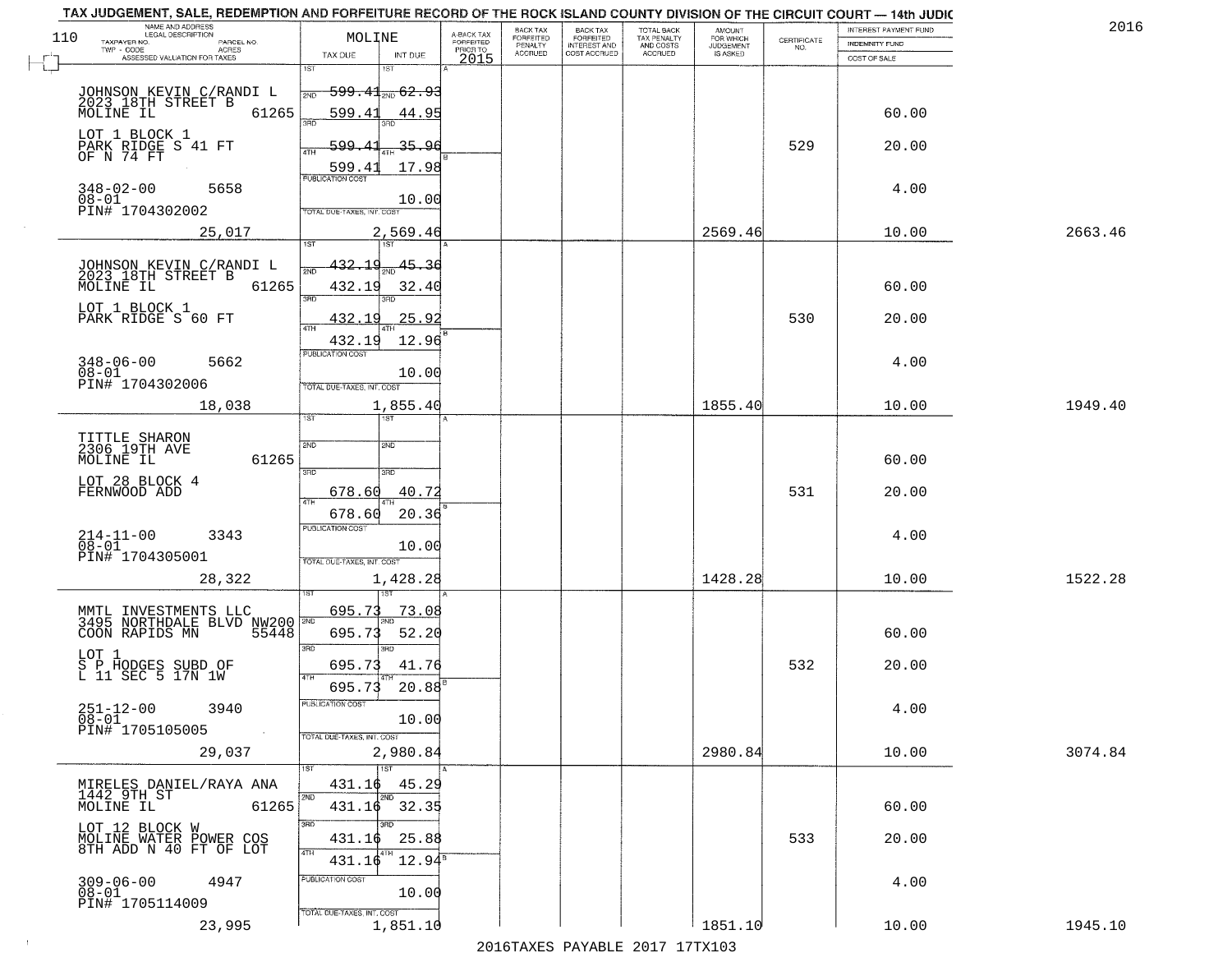| 110                                                | BY WHOM<br>PURCHASED          | RATE<br>$\%$<br><b>BID</b> | MOLINE<br>DATE OF SALE | TAX JUDGEMENT, SALE, REDEMPTION AND FORFEITURE RECORD OF THE ROCK ISLAND COUNTY DIVISION OF THE CIRCUIT COURT — 14th JUDICIAL CIRCUIT OF ILLINOIS 2016<br>SUBSEQUENT TAXES PAID, FEES, AND TIME EXTENSION | TOTAL DUE<br>TO REDEEM<br>FROM SALE<br>LESS<br><b>COUNTY CLERK FEE</b> | BY WHOM REDEEMED                       | DATE OF REDEMP-<br>TION OR DEED<br>MO.<br>DAY.<br>YEAR | RECEIVED REDEMPTION<br>MONEY IN FULL                      |
|----------------------------------------------------|-------------------------------|----------------------------|------------------------|-----------------------------------------------------------------------------------------------------------------------------------------------------------------------------------------------------------|------------------------------------------------------------------------|----------------------------------------|--------------------------------------------------------|-----------------------------------------------------------|
| PIN# 1704302002<br>REALTAX DEV LT'D                |                               | 00                         | 12/28/2017             |                                                                                                                                                                                                           |                                                                        |                                        |                                                        | Certificate<br>Returned<br>& Cancelled<br>02/08/2018      |
|                                                    |                               |                            |                        |                                                                                                                                                                                                           |                                                                        | 2,663.46<br>160.00 KEVIN/RANDI JOHNSON | 01/22/2018                                             | Karen Kinney                                              |
| PIN# 1704302006<br>AUCTION Z INC<br>$\overline{c}$ |                               | 00                         | 12/28/2017             |                                                                                                                                                                                                           |                                                                        |                                        |                                                        | Certificate<br>Returned<br>& Cancelled 2<br>04/04/2018    |
|                                                    |                               |                            |                        |                                                                                                                                                                                                           |                                                                        | 1,949.40<br>160.00 KEVIN/RANDI JOHNSON | 01/22/2018                                             | Karen Kinney                                              |
| PIN# 1704305001<br>3                               | INTEGRITY INVESTMENT FUND LLC | 00                         | 12/28/2017             | $\begin{array}{c}  01/19/2018 \text{ Time Ext} & \text{incl} \\  01/17/2018 \text{ Take Notice Fe} \end{array}$                                                                                           | 06/29/2020<br> 20.59                                                   |                                        |                                                        | Certificate<br>Returned<br>3<br>& Cancelled<br>10/25/2018 |
|                                                    |                               |                            |                        |                                                                                                                                                                                                           |                                                                        | $1,542.87$ TONA TITTLE                 | 05/04/2018                                             | Karen Kinney                                              |
| PIN# 1705105005<br>WESTERN SITES LLC<br>4          |                               | 00                         | 12/28/2017             |                                                                                                                                                                                                           |                                                                        |                                        |                                                        | Certificate<br>Returned<br>& Cancelled 4<br>04/04/2018    |
|                                                    |                               |                            |                        |                                                                                                                                                                                                           |                                                                        | 3,074.84<br>160.00 MMTL INVESTMENTS    | 01/22/2018                                             | Karen Kinney                                              |
| PIN# 1705114009<br>REALTAX DEV LT'D<br>5           |                               | 0 <sub>0</sub>             | 12/28/2017<br>$\sim$   | 01/29/2018 Time Ext & incl<br>01/29/2018 Take Notice Fee                                                                                                                                                  | 06/28/2020<br>20.70                                                    |                                        |                                                        | Certificate<br>Returned<br>& Cancelled 5<br>07/06/2018    |
|                                                    |                               |                            |                        |                                                                                                                                                                                                           |                                                                        | 1,965.80 IH MISSISSIPPI VALLEY CRE     |                                                        | Karen Kinney                                              |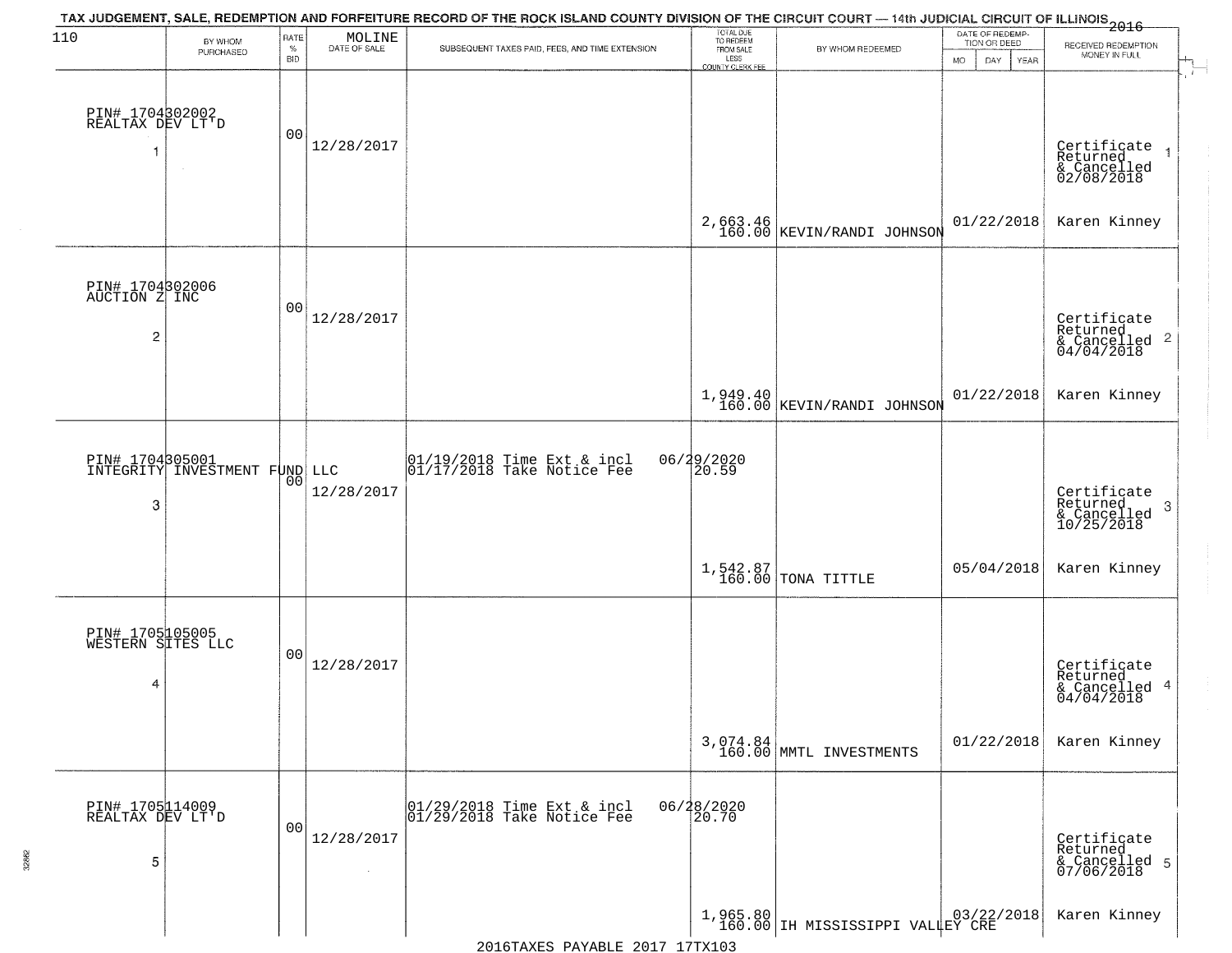|     | TAX JUDGEMENT, SALE, REDEMPTION AND FORFEITURE RECORD OF THE ROCK ISLAND COUNTY DIVISION OF THE CIRCUIT COURT - 14th JUDIC<br>NAME AND ADDRESS<br>LEGAL DESCRIPTION |                                     |                                     | BACK TAX                    |                                              |                                        |                                         |                                                                 | INTEREST PAYMENT FUND | 2016    |
|-----|---------------------------------------------------------------------------------------------------------------------------------------------------------------------|-------------------------------------|-------------------------------------|-----------------------------|----------------------------------------------|----------------------------------------|-----------------------------------------|-----------------------------------------------------------------|-----------------------|---------|
| 111 | TAXPAYER NO.<br>PARCEL NO.                                                                                                                                          | MOLINE                              | A-BACK TAX<br>FORFEITED<br>PRIOR TO | <b>FORFEITED</b><br>PENALTY | BACK TAX<br>FORFEITED<br><b>INTEREST AND</b> | TOTAL BACK<br>TAX PENALTY<br>AND COSTS | AMOUNT<br>FOR WHICH<br><b>JUDGEMENT</b> | $\begin{array}{c} \text{CERTIFICATE} \\ \text{NO.} \end{array}$ | INDEMNITY FUND        |         |
|     | ACRES<br>ASSESSED VALUATION FOR TAXES                                                                                                                               | INT DUE<br>TAX DUE                  | 2015                                | <b>ACCRUED</b>              | COST ACCRUED                                 | <b>ACCRUED</b>                         | IS ASKED                                |                                                                 | COST OF SALE          |         |
|     |                                                                                                                                                                     | 1ST<br>1ST                          |                                     |                             |                                              |                                        |                                         |                                                                 |                       |         |
|     |                                                                                                                                                                     | 2ND<br>2NP                          |                                     |                             |                                              |                                        |                                         |                                                                 |                       |         |
|     | GOMEZ CECILIO/ROSA<br>1162 13TH AVE<br>MOLINE IL                                                                                                                    |                                     |                                     |                             |                                              |                                        |                                         |                                                                 |                       |         |
|     | 61265                                                                                                                                                               | 505.53<br>37.90                     |                                     |                             |                                              |                                        |                                         |                                                                 | 60.00                 |         |
|     | LOT 1 BLOCK 5                                                                                                                                                       |                                     |                                     |                             |                                              |                                        |                                         |                                                                 |                       |         |
|     | S W WHEELOCKS ADD<br>N 100 FT                                                                                                                                       | 505.53<br><u>30.32</u>              |                                     |                             |                                              |                                        |                                         | 534                                                             | 20.00                 |         |
|     |                                                                                                                                                                     | 505.53<br>15.16                     |                                     |                             |                                              |                                        |                                         |                                                                 |                       |         |
|     | 8061                                                                                                                                                                |                                     |                                     |                             |                                              |                                        |                                         |                                                                 | 4.00                  |         |
|     | $490 - 09 - 00$<br>$08 - 01$                                                                                                                                        | 10.00                               |                                     |                             |                                              |                                        |                                         |                                                                 |                       |         |
|     | PIN# 1705117010                                                                                                                                                     | TOTAL DUE-TAXES, INT. COST          |                                     |                             |                                              |                                        |                                         |                                                                 |                       |         |
|     | 27,099                                                                                                                                                              | 1,609.97                            |                                     |                             |                                              |                                        | 1609.97                                 |                                                                 | 10.00                 | 1703.97 |
|     |                                                                                                                                                                     |                                     |                                     |                             |                                              |                                        |                                         |                                                                 |                       |         |
|     | CLARK LEE<br>1212_14TH AVE                                                                                                                                          | $\frac{37.17}{280}$<br>354.30       |                                     |                             |                                              |                                        |                                         |                                                                 |                       |         |
|     | 61265<br>MOLINE IL                                                                                                                                                  | 354.30<br>26.55                     |                                     |                             |                                              |                                        |                                         |                                                                 | 60.00                 |         |
|     |                                                                                                                                                                     | 3RD                                 |                                     |                             |                                              |                                        |                                         |                                                                 |                       |         |
|     | LOT 18 BLOCK 2<br>S W WHEELOCKS ADD E 50 FT                                                                                                                         | 21.24<br>354.30                     |                                     |                             |                                              |                                        |                                         | 535                                                             | 20.00                 |         |
|     |                                                                                                                                                                     | ৰাম                                 |                                     |                             |                                              |                                        |                                         |                                                                 |                       |         |
|     |                                                                                                                                                                     | 354.30<br>10.62<br>PUBLICATION COST |                                     |                             |                                              |                                        |                                         |                                                                 |                       |         |
|     | $488 - 15 - 00$<br>8026                                                                                                                                             |                                     |                                     |                             |                                              |                                        |                                         |                                                                 | 4.00                  |         |
|     | $08 - 01$<br>PIN# 1705121002                                                                                                                                        | 10.00                               |                                     |                             |                                              |                                        |                                         |                                                                 |                       |         |
|     |                                                                                                                                                                     | TOTAL DUE-TAXES, INT. COST          |                                     |                             |                                              |                                        |                                         |                                                                 |                       |         |
|     | 20,787                                                                                                                                                              | 1,522.78<br>i ST                    |                                     |                             |                                              |                                        | 1522.78                                 |                                                                 | 10.00                 | 1616.78 |
|     |                                                                                                                                                                     | <b>IST</b>                          |                                     |                             |                                              |                                        |                                         |                                                                 |                       |         |
|     | BILLINGS RICHARD M<br>1412 12TH ST                                                                                                                                  | SVD<br>SMD                          |                                     |                             |                                              |                                        |                                         |                                                                 |                       |         |
|     | MOLINE IL<br>61265                                                                                                                                                  | 454.45<br>34.10                     |                                     |                             |                                              |                                        |                                         |                                                                 | 60.00                 |         |
|     | LOT 16 BLOCK 2                                                                                                                                                      | 3RD<br>3RD                          |                                     |                             |                                              |                                        |                                         |                                                                 |                       |         |
|     | S W WHEELOCKS ADD                                                                                                                                                   | 454.45<br>27.28                     |                                     |                             |                                              |                                        |                                         | 536                                                             | 20.00                 |         |
|     |                                                                                                                                                                     | <b>ATH</b><br>454.45<br>13.64       |                                     |                             |                                              |                                        |                                         |                                                                 |                       |         |
|     |                                                                                                                                                                     | <b>PUBLICATION COST</b>             |                                     |                             |                                              |                                        |                                         |                                                                 |                       |         |
|     | $488 - 13 - 00$<br>$08 - 01$<br>8024                                                                                                                                | 10.00                               |                                     |                             |                                              |                                        |                                         |                                                                 | 4.00                  |         |
|     | PIN# 1705121004                                                                                                                                                     | TOTAL OUE-TAXES, INT. COST          |                                     |                             |                                              |                                        |                                         |                                                                 |                       |         |
|     | 31,355                                                                                                                                                              | 1,448.37                            |                                     |                             |                                              |                                        | 1448.37                                 |                                                                 | 10.00                 | 1542.37 |
|     |                                                                                                                                                                     |                                     |                                     |                             |                                              |                                        |                                         |                                                                 |                       |         |
|     |                                                                                                                                                                     | 719.33<br><u>75.53</u>              |                                     |                             |                                              |                                        |                                         |                                                                 |                       |         |
|     | MONTSAM LLC<br>1214 17TH AVE                                                                                                                                        | 2ND                                 |                                     |                             |                                              |                                        |                                         |                                                                 |                       |         |
|     | MOLINE IL<br>61265                                                                                                                                                  | 719.33<br>53.95                     |                                     |                             |                                              |                                        |                                         |                                                                 | 60.00                 |         |
|     |                                                                                                                                                                     | 3RD<br>3BD                          |                                     |                             |                                              |                                        |                                         |                                                                 |                       |         |
|     |                                                                                                                                                                     | 719.33<br>43.16<br>4TH              |                                     |                             |                                              |                                        |                                         | 537                                                             | 20.00                 |         |
|     | LOT 1 BLOCK 1<br>MEESE AND HOLLANDS ADD<br>E 50 FT OF N \$50 L 2<br>AND E 50 FT                                                                                     | 21.58<br>719.33                     |                                     |                             |                                              |                                        |                                         |                                                                 |                       |         |
|     | $284 - 11 - 00$<br>4510                                                                                                                                             | PUBLICATION COS-                    |                                     |                             |                                              |                                        |                                         |                                                                 | 4.00                  |         |
|     | $08 - 01$                                                                                                                                                           | 10.00                               |                                     |                             |                                              |                                        |                                         |                                                                 |                       |         |
|     | PIN# 1705132002<br>$\sim$                                                                                                                                           | TOTAL DUE-TAXES, INT. COST          |                                     |                             |                                              |                                        |                                         |                                                                 |                       |         |
|     | 30,022                                                                                                                                                              | 3,081.54                            |                                     |                             |                                              |                                        | 3081.54                                 |                                                                 | 10.00                 | 3175.54 |
|     |                                                                                                                                                                     | 1ST                                 |                                     |                             |                                              |                                        |                                         |                                                                 |                       |         |
|     | FERKEL RANDY A                                                                                                                                                      | 709.07<br>74.48                     |                                     |                             |                                              |                                        |                                         |                                                                 |                       |         |
|     | 8114 50TH ST<br>61240<br>COAL VALLEY IL                                                                                                                             | 2ND<br>709.07<br>53.20              |                                     |                             |                                              |                                        |                                         |                                                                 | 60.00                 |         |
|     |                                                                                                                                                                     | 3RD                                 |                                     |                             |                                              |                                        |                                         |                                                                 |                       |         |
|     | LOT 1<br>BLANCKES 1ST ADD                                                                                                                                           | 709.0<br>42.56                      |                                     |                             |                                              |                                        |                                         | 538                                                             | 20.00                 |         |
|     |                                                                                                                                                                     |                                     |                                     |                             |                                              |                                        |                                         |                                                                 |                       |         |
|     |                                                                                                                                                                     | $21.28^{8}$<br>709.0                |                                     |                             |                                              |                                        |                                         |                                                                 |                       |         |
|     | $110 - 01 - 00$<br>1455                                                                                                                                             | PUBLICATION COST                    |                                     |                             |                                              |                                        |                                         |                                                                 | 4.00                  |         |
|     | $08 - 01$<br>PIN# 1705138010                                                                                                                                        | 10.00                               |                                     |                             |                                              |                                        |                                         |                                                                 |                       |         |
|     |                                                                                                                                                                     | TOTAL DUE-TAXES, INT. COST          |                                     |                             |                                              |                                        |                                         |                                                                 |                       |         |
|     | 29,594                                                                                                                                                              | 3,037.80                            |                                     |                             |                                              |                                        | 3037.80                                 |                                                                 | 10.00                 | 3131.80 |
|     |                                                                                                                                                                     |                                     |                                     |                             |                                              | 2016 TAVEC DAVARLE 2017 17 TV102       |                                         |                                                                 |                       |         |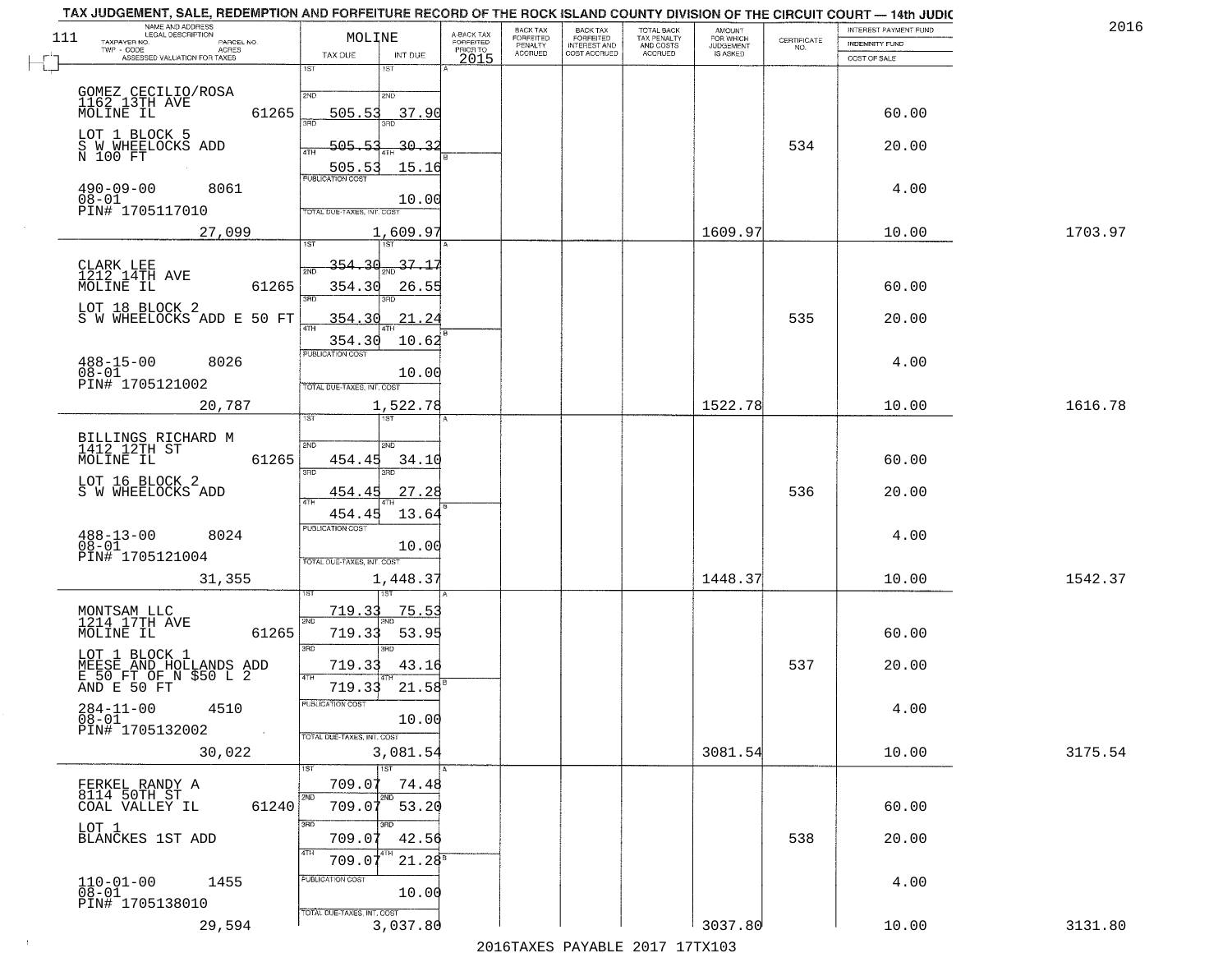| 111                                                | BY WHOM<br>PURCHASED                                   | RATE<br>$\%$ | $\begin{array}{c} \text{MOLINE} \\ \text{DATE of SALE} \end{array}$ | TAX JUDGEMENT, SALE, REDEMPTION AND FORFEITURE RECORD OF THE ROCK ISLAND COUNTY DIVISION OF THE CIRCUIT COURT - 14th JUDICIAL CIRCUIT OF ILLINOIS 2016<br>SUBSEQUENT TAXES PAID, FEES, AND TIME EXTENSION     | TOTAL DUE<br>TO REDEEM<br>FROM SALE               | BY WHOM REDEEMED                                                    | DATE OF REDEMP-<br>TION OR DEED | RECEIVED REDEMPTION                                                                       |
|----------------------------------------------------|--------------------------------------------------------|--------------|---------------------------------------------------------------------|---------------------------------------------------------------------------------------------------------------------------------------------------------------------------------------------------------------|---------------------------------------------------|---------------------------------------------------------------------|---------------------------------|-------------------------------------------------------------------------------------------|
|                                                    |                                                        | BID          |                                                                     |                                                                                                                                                                                                               | LESS<br>COUNTY CLERK FEE                          |                                                                     | <b>MO</b><br>DAY<br>YEAR        | MONEY IN FULL                                                                             |
| -1                                                 | PIN# 1705117010<br>INTEGRITY INVESTMENT FUND<br>$\sim$ | 00           |                                                                     | $\begin{array}{ll} &01/19/2018 \text{ Time Ext & incl}\\ \text{LLC} & 01/17/2018 \text{ Take Notice Fee} \\ & 12/02/2019 \text{ Subs paid} \\ & 12/28/2017 \text{ } 12/13/2018 \text{ Subs paid} \end{array}$ | 06/29/2020<br>1, d20.59<br>1, d89.36<br>1, 114.24 |                                                                     |                                 | Certificate<br>Returned<br>& Cancelled<br>06/18/2020                                      |
|                                                    |                                                        |              |                                                                     |                                                                                                                                                                                                               | 4,998.30<br>160.00                                | CECILIO/ROSA GOMEZ                                                  | 03/04/2020                      | Karen Kinney                                                                              |
| PIN# 1705121002<br>AUCTION Z INC<br>$\overline{c}$ |                                                        | 00           | 12/28/2017                                                          | 04/11/2018 Time Ext & incl<br>04/13/2018 Take Notice Fee<br>11/29/2018 Subs paid                                                                                                                              | 07/15/2020<br>20.70<br>2,151.76                   |                                                                     |                                 | ADMIN SALE IN ERROR<br>Certificate<br>Returned<br>$\frac{1}{6}$ Cancelled 2<br>05/30/2019 |
|                                                    |                                                        |              |                                                                     |                                                                                                                                                                                                               |                                                   |                                                                     |                                 | Karen Kinney                                                                              |
| PIN# 1705121004<br>REALTAX DEV LT'D<br>3           |                                                        | 00           | 12/28/2017                                                          | 01/29/2018 Time Ext & incl<br>01/29/2018 Take Notice Fee                                                                                                                                                      | 06/28/2020<br>20.70                               |                                                                     |                                 | Certificate<br>Returned<br>-3<br>& Cancelled<br>04/15/2019                                |
|                                                    |                                                        |              |                                                                     |                                                                                                                                                                                                               |                                                   | $1,563.07$<br>160.00 RICHARD BILLINGS                               | 03/12/2019                      | Karen Kinney                                                                              |
| PIN# 1705132002<br>REALTAX DEV LT'D<br>4           |                                                        | 01           | 12/28/2017                                                          | $\begin{array}{c} 01/29/2018 \\ 01/29/2018 \\ \end{array}$ Take Notice Fee                                                                                                                                    | 06/28/2020<br>20.70                               |                                                                     |                                 | Certificate<br>Returned<br>& Cancelled 4<br>03/07/2019                                    |
|                                                    |                                                        |              |                                                                     |                                                                                                                                                                                                               |                                                   | 3, 259.75<br>160.00 MONTSAM LLC                                     | 12/27/2018                      | Karen Kinney                                                                              |
| PIN# 1705138010<br>REALTAX DEV LT'D<br>5           |                                                        | 00           | 12/28/2017                                                          | 01/29/2018 Time Ext & incl<br>01/29/2018 Take Notice Fee<br>11/21/2019 Subs paid<br>11/26/2018 Subs paid                                                                                                      | 06/28/2020<br>3, 120.70<br>3, 119.22<br>3, 050.80 |                                                                     |                                 | Certificate<br>Returned<br>& Cancelled 5<br>01/09/2020                                    |
|                                                    |                                                        |              |                                                                     |                                                                                                                                                                                                               |                                                   | $\begin{vmatrix} 10, 429.02 \\ 160.00 \end{vmatrix}$ RANDY A FERKEL | 12/23/2019                      | Karen Kinney                                                                              |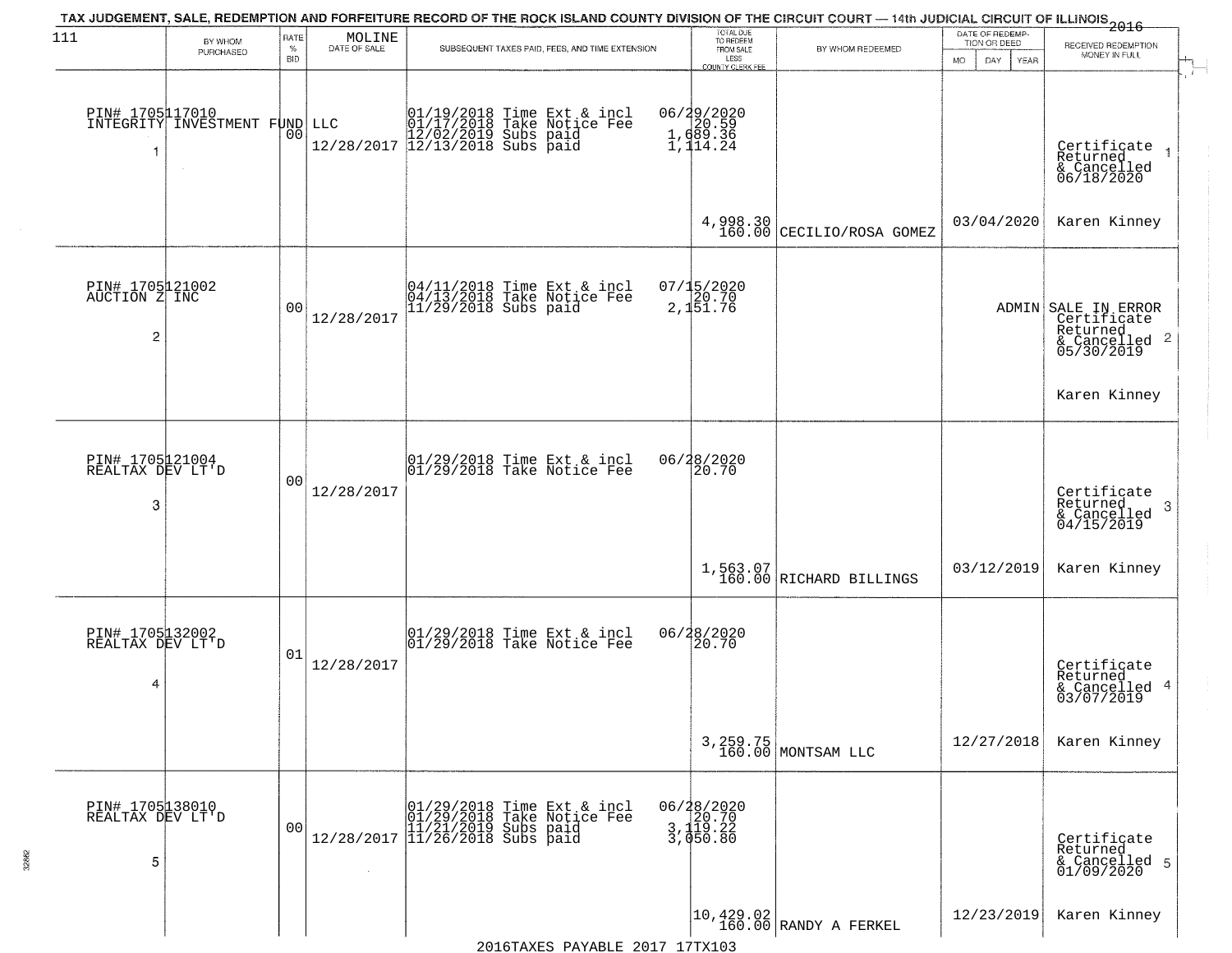| 112 | NAME AND ADDRESS<br>LEGAL DESCRIPTION<br>TAXPAYER NO.<br>PARCEL NO.            | MOLINE                                                 | A-BACK TAX<br>FORFEITED | BACK TAX<br>FORFEITED     | <b>BACK TAX</b><br><b>FORFEITED</b> | TOTAL BACK<br>TAX PENALTY | <b>AMOUNT</b>                      | CERTIFICATE | INTEREST PAYMENT FUND<br>INDEMNITY FUND | 2016    |
|-----|--------------------------------------------------------------------------------|--------------------------------------------------------|-------------------------|---------------------------|-------------------------------------|---------------------------|------------------------------------|-------------|-----------------------------------------|---------|
|     | TWP - CODE<br><b>ACRES</b><br>ASSESSED VALUATION FOR TAXES                     | TAX DUE<br>INT DUE                                     | PRIOR TO<br>2015        | PENALTY<br><b>ACCRUED</b> | INTEREST AND                        | AND COSTS<br>ACCRUED      | FOR WHICH<br>JUDGEMENT<br>IS ASKED | NO.         | COST OF SALE                            |         |
|     |                                                                                | 1ST                                                    |                         |                           |                                     |                           |                                    |             |                                         |         |
|     | LOPEZ JOSE A/ANN<br>1314.12TH AVE<br>MOLINE IL<br>61265                        | <del>654.42<sub>2ND</sub> 68.74</del><br>2ND<br>654.42 |                         |                           |                                     |                           |                                    |             | 60.00                                   |         |
|     | LOT 8 BLOCK 4                                                                  | 49.10<br>बन्नल                                         |                         |                           |                                     |                           |                                    |             |                                         |         |
|     | MOLINE ON THE BLUFF ADD<br>E 45 FT                                             | <u>39.28</u><br>654<br>4TH                             |                         |                           |                                     |                           |                                    | 539         | 20.00                                   |         |
|     |                                                                                | 654.4<br>19.64<br><b>PUBLICATION COST</b>              |                         |                           |                                     |                           |                                    |             |                                         |         |
|     | $299 - 08 - 00$<br>4780<br>$08 - 01$<br>PIN# 1705201003                        | 10.00<br>TOTAL DUE-TAXES, INT, COST                    |                         |                           |                                     |                           |                                    |             | 4.00                                    |         |
|     | 27,313                                                                         | 2,804.44                                               |                         |                           |                                     |                           | 2804.44                            |             | 10.00                                   | 2898.44 |
|     |                                                                                | $\overline{151}$<br>1ST                                |                         |                           |                                     |                           |                                    |             |                                         |         |
|     | JOHNSON HOLLI J/LAWRENCE<br>1513 13TH AVE<br>MOLINE IL<br>61265                | 19.72<br>2.10<br>19.72<br>1.50                         |                         |                           |                                     |                           |                                    |             | 60.00                                   |         |
|     | LOT 3                                                                          | 3BD<br>3RD                                             |                         |                           |                                     |                           |                                    |             |                                         |         |
|     | BELLE S MORGANS 1ST ADD<br>EX W 12 FT                                          | 19.7<br>20<br>47H                                      |                         |                           |                                     |                           |                                    | 540         | 20.00                                   |         |
|     | $314 - 21 - 00$<br>5052                                                        | 19.72<br>.60<br>PUBLICATION COST                       |                         |                           |                                     |                           |                                    |             | 4.00                                    |         |
|     | $08 - 01$<br>PIN# 1705205010                                                   | 10.00<br>TOTAL DUE-TAXES, INT. COST                    |                         |                           |                                     |                           |                                    |             |                                         |         |
|     | 823                                                                            | 94.28                                                  |                         |                           |                                     |                           | 94.28                              |             | 10.00                                   | 188.28  |
|     |                                                                                | īst<br>63.                                             |                         |                           |                                     |                           |                                    |             |                                         |         |
|     | REPUBLIC REAL ESTATE INC<br>100 N LASALLE ST STE 1111<br>$60602$<br>CHICAGO IL | 2ND<br>63.83<br>4.80                                   |                         |                           |                                     |                           |                                    |             | 60.00                                   |         |
|     | LOT 1 BLOCK C                                                                  | 3RD<br>3RD                                             |                         |                           |                                     |                           |                                    |             |                                         |         |
|     | GRIFFITH AND COS ADD<br>ALL EX E 42 FT                                         | 3.84<br>63.83<br>4TH<br>63.83<br>1.92                  |                         |                           |                                     |                           |                                    | 541         | 20.00                                   |         |
|     | 3662                                                                           | <b>PUBLICATION COST</b>                                |                         |                           |                                     |                           |                                    |             | 4.00                                    |         |
|     | 234-12-00<br>08-01<br>PIN# 1705210001                                          | 10.00<br>TOTAL OUE-TAXES, INT. COST                    |                         |                           |                                     |                           |                                    |             |                                         |         |
|     | 2,664                                                                          | 282.60                                                 |                         |                           |                                     |                           | 282.60                             |             | 10.00                                   | 376.60  |
|     |                                                                                | 733.99<br><u>77.07</u>                                 |                         |                           |                                     |                           |                                    |             |                                         |         |
|     | LECLEIR VICTORIA E<br>5804 320TH ST N<br>61257<br>HILLSDALE IL                 | 2ND<br>733.99<br>55.05                                 |                         |                           |                                     |                           |                                    |             | 60.00                                   |         |
|     | LOT 4 BLOCK 4                                                                  | 3RD<br>3RD                                             |                         |                           |                                     |                           |                                    | 542         | 20.00                                   |         |
|     | JOHN HILTS ADD<br>STRIP OF LAND S OF AND<br>ADJ LOT 4 AND ALL                  | 733.99<br>44.04<br>4TH<br>22.02<br>733.99              |                         |                           |                                     |                           |                                    |             |                                         |         |
|     | $249-08-00$<br>$08-01$<br>3901                                                 | PUBLICATION COST                                       |                         |                           |                                     |                           |                                    |             | 4.00                                    |         |
|     | PIN# 1705215006<br>$\sim 100$                                                  | 10.00<br>TOTAL DUE-TAXES, INT. COST                    |                         |                           |                                     |                           |                                    |             |                                         |         |
|     | 30,634                                                                         | 3,144.14<br>$\overline{1}$ st<br>1ST                   |                         |                           |                                     |                           | 3144.14                            |             | 10.00                                   | 3238.14 |
|     | SEDAM BRYAN K SR<br>1026 1ST AVE                                               |                                                        |                         |                           |                                     |                           |                                    |             |                                         |         |
|     | SILVIS IL<br>61282                                                             | 2ND<br>2ND<br>$884.53$ $66.35$                         |                         |                           |                                     |                           |                                    |             | 60.00                                   |         |
|     | LOT 6<br>BABBITTS ADD NW .25                                                   | 3RD<br>अंक<br>884.53<br>53.08                          |                         |                           |                                     |                           |                                    | 543         | 20.00                                   |         |
|     |                                                                                | 4TH<br>$26.54^{\overline{8}}$<br>884.53                |                         |                           |                                     |                           |                                    |             |                                         |         |
|     | $100 - 10 - 00$<br>1282<br>$08 - 01$                                           | PUBLICATION COST<br>10.00                              |                         |                           |                                     |                           |                                    |             | 4.00                                    |         |
|     | PIN# 1705222004                                                                | TOTAL DUE-TAXES, INT. COST                             |                         |                           |                                     |                           |                                    |             |                                         |         |
|     | 36,917                                                                         | 2,809.56                                               |                         |                           |                                     |                           | 2809.56                            |             | 10.00                                   | 2903.56 |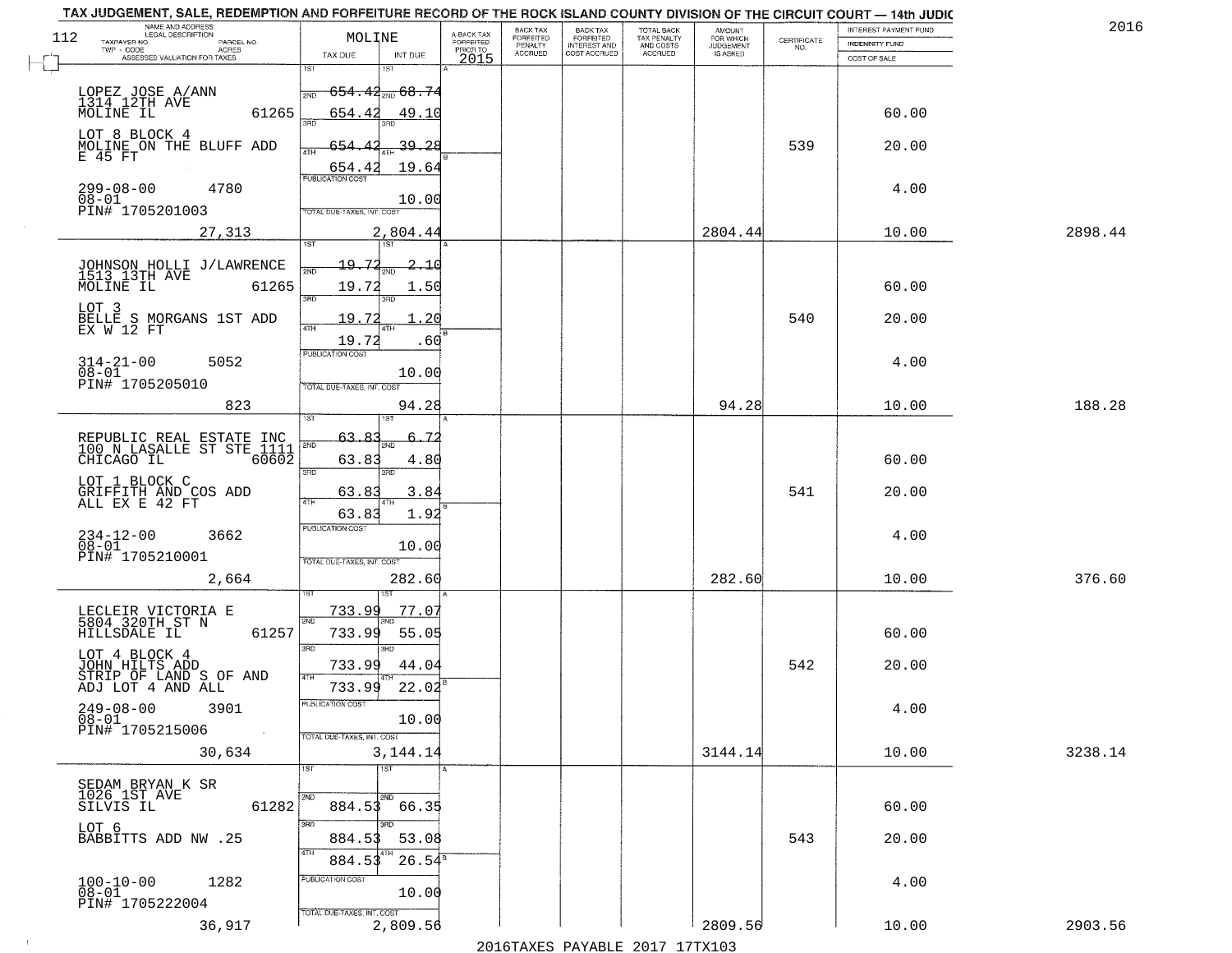|                                         |                                          |                |                        | TAX JUDGEMENT, SALE, REDEMPTION AND FORFEITURE RECORD OF THE ROCK ISLAND COUNTY DIVISION OF THE CIRCUIT COURT — 14th JUDICIAL CIRCUIT OF ILLINOIS 2016                                                                                                | TOTAL DUE<br>TO REDEEM                                                                                                    |                                            | DATE OF REDEMP-            |                                                                              |
|-----------------------------------------|------------------------------------------|----------------|------------------------|-------------------------------------------------------------------------------------------------------------------------------------------------------------------------------------------------------------------------------------------------------|---------------------------------------------------------------------------------------------------------------------------|--------------------------------------------|----------------------------|------------------------------------------------------------------------------|
| 112                                     | BY WHOM<br>PURCHASED                     | RATE<br>$\%$   | MOLINE<br>DATE OF SALE | SUBSEQUENT TAXES PAID, FEES, AND TIME EXTENSION                                                                                                                                                                                                       | FROM SALE                                                                                                                 | BY WHOM REDEEMED                           | TION OR DEED               | RECEIVED REDEMPTION<br>MONEY IN FULL                                         |
|                                         |                                          | <b>BID</b>     |                        |                                                                                                                                                                                                                                                       | LESS<br><b>COUNTY CLERK FEE</b>                                                                                           |                                            | MO.<br>DAY.<br><b>YEAR</b> |                                                                              |
| PIN# 1705201003<br>JMT INVESTMENTS<br>1 | $\sim$                                   | 00             | 12/28/2017             | 02/15/2018 Time Ext & incl<br>02/15/2018 Take Notice Fee                                                                                                                                                                                              | 09/18/2020<br>20.70                                                                                                       |                                            |                            | Certificate<br>Returned                                                      |
|                                         |                                          |                |                        |                                                                                                                                                                                                                                                       |                                                                                                                           |                                            |                            | & Cancelled<br>03/07/2019                                                    |
|                                         |                                          |                |                        |                                                                                                                                                                                                                                                       |                                                                                                                           | $2,919.14$<br>160.00 ASCENTRA CREDIT UNION | 11/26/2018                 | Karen Kinney                                                                 |
| PIN# 1705205010<br>RICO TRUSTEE         |                                          |                |                        | 03/01/2018 Time Ext & incl<br>03/01/2018 Take Notice Fee                                                                                                                                                                                              | 08/07/2020<br>20.70                                                                                                       |                                            |                            |                                                                              |
| 2                                       |                                          | 18             | 12/28/2017             |                                                                                                                                                                                                                                                       |                                                                                                                           |                                            |                            | Certificate<br>Returned<br>& Cancelled 2<br>07/06/2018                       |
|                                         |                                          |                |                        |                                                                                                                                                                                                                                                       |                                                                                                                           | 242.87<br>160.00 VIBRANT                   | 03/12/2018                 | Karen Kinney                                                                 |
| PIN# 1705210001<br>RICO TRUSTEE         |                                          | 18             |                        |                                                                                                                                                                                                                                                       |                                                                                                                           |                                            |                            |                                                                              |
| 3                                       |                                          |                | 12/28/2017             | 03/01/2018 Time Ext & incl<br>03/01/2018 Take Notice Fee<br>02/13/2020 Take Notice Fee<br>02/28/2020 Circuit Clerks Fee<br>02/28/2020 Sheriffs Fee<br>03/19/2020 Subication Fee<br>03/19/2020 Subs paid<br>11/16/2019 Subs paid<br>11/17/2018 Subs pa | $\begin{array}{r} 08/07/2020 \\ 20.70 \\ 35.00 \\ 13.80 \\ 2.62 \\ 3.262 \\ 3.00 \\ 4.45 \end{array}$<br>308.06<br>301.90 |                                            |                            | TAX DEED ISSUED<br>Certificate<br>Returned<br>3<br>& Cancelled<br>10/26/2020 |
|                                         |                                          |                |                        |                                                                                                                                                                                                                                                       |                                                                                                                           |                                            |                            | Karen Kinney                                                                 |
|                                         | PIN# 1705215006<br>EQUITY ONE INVESTMENT |                | FUND LLC<br> 00        | 01/16/2018 Time Ext & incl<br>01/16/2018 Take Notice Fee                                                                                                                                                                                              | 07/03/2020<br>$\vert 20.59 \vert$                                                                                         |                                            |                            |                                                                              |
| 4                                       |                                          |                | 12/28/2017             |                                                                                                                                                                                                                                                       |                                                                                                                           |                                            |                            | Certificate<br>Returned<br>& Cancelled 4<br>07/06/2018                       |
|                                         |                                          |                |                        |                                                                                                                                                                                                                                                       |                                                                                                                           | 3, 258.73<br>160.00 WELLS FARGO            | 04/04/2018                 | Karen Kinney                                                                 |
| PIN# 1705222004                         | STEVE SODEMAN LIVING TRUST               |                |                        | 01/16/2018 Time Ext & incl<br>01/16/2018 Take Notice Fee                                                                                                                                                                                              | 12/21/2020<br>20.59                                                                                                       |                                            |                            |                                                                              |
| 5                                       |                                          | 0 <sup>0</sup> | 12/28/2017             |                                                                                                                                                                                                                                                       |                                                                                                                           |                                            |                            | Certificate<br>Returned<br>& Cancelled 5<br>07/03/2018                       |
|                                         |                                          |                |                        |                                                                                                                                                                                                                                                       |                                                                                                                           | $2,924.15$ BRYAN K SEDAM SR                | 06/06/2018                 | Karen Kinney                                                                 |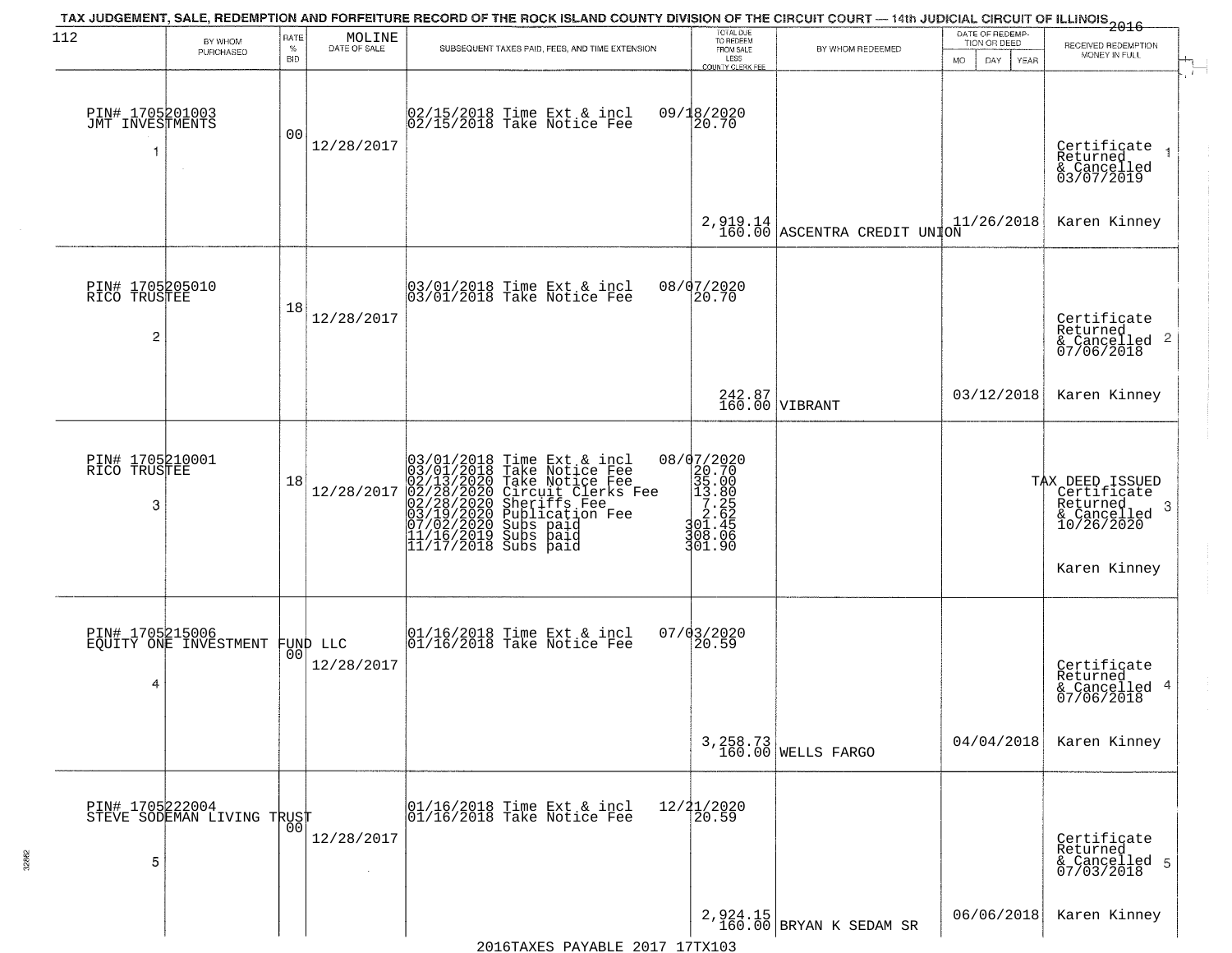| NAME AND ADDRESS<br>LEGAL DESCRIPTION<br>113<br>TAXPAYER NO. | PARCEL NO.   | MOLINE                                                | A-BACK TAX<br>FORFEITED | BACK TAX<br>FORFEITED | <b>BACK TAX</b><br><b>FORFEITED</b> | TOTAL BACK<br>TAX PENALTY | <b>AMOUNT</b>                      | CERTIFICATE | INTEREST PAYMENT FUND          | 2016    |
|--------------------------------------------------------------|--------------|-------------------------------------------------------|-------------------------|-----------------------|-------------------------------------|---------------------------|------------------------------------|-------------|--------------------------------|---------|
| TWP - CODE<br>ASSESSED VALUATION FOR TAXES                   | <b>ACRES</b> | TAX DUE<br>INT DUE                                    | PRIOR TO<br>2015        | PENALTY<br>ACCRUED    | INTEREST AND                        | AND COSTS<br>ACCRUED      | FOR WHICH<br>JUDGEMENT<br>IS ASKED | NO.         | INDEMNITY FUND<br>COST OF SALE |         |
|                                                              |              | 1ST<br>18T                                            |                         |                       |                                     |                           |                                    |             |                                |         |
| SEDAM BRYAN K SR<br>1026 1ST AVE                             |              | 2ND<br>2ND                                            |                         |                       |                                     |                           |                                    |             |                                |         |
| SILVIS IL                                                    | 61282        | 732.03<br>54.90<br>วรที                               |                         |                       |                                     |                           |                                    |             | 60.00                          |         |
| LOT 6                                                        |              | 732.<br><u>ഹ</u><br>43.9<br><b>ATH</b>                |                         |                       |                                     |                           |                                    | 544         | 20.00                          |         |
| BABBITS ADD W 109 FEET<br>OF S .50                           |              | 732.03<br>21.96                                       |                         |                       |                                     |                           |                                    |             |                                |         |
| $100 - 11 - 10$                                              | $1283 - 1$   | <b>PUBLICATION COST</b>                               |                         |                       |                                     |                           |                                    |             | 4.00                           |         |
| 08-01<br>PIN# 1705222005                                     | .090         | 10.00<br>TOTAL DUE-TAXES, INT. COST                   |                         |                       |                                     |                           |                                    |             |                                |         |
| 30,552                                                       |              | 2,326.87<br>$\overline{15T}$<br>1ST                   |                         |                       |                                     |                           | 2326.87                            |             | 10.00                          | 2420.87 |
|                                                              |              | $-602.12$<br>63.21<br>2ND                             |                         |                       |                                     |                           |                                    |             |                                |         |
| GRIFFIN MARK D<br>245 53RD ST<br>MOLINE IL                   | 61265        | 602.12<br>45.15                                       |                         |                       |                                     |                           |                                    |             | 60.00                          |         |
| LOT 3 BLOCK 4                                                |              | 3BD                                                   |                         |                       |                                     |                           |                                    |             |                                |         |
| LEVI MC CINAS ADD<br>E 65 FT                                 |              | 602.1<br>36.12<br>$\overline{ATH}$<br>602.12<br>18.06 |                         |                       |                                     |                           |                                    | 545         | 20.00                          |         |
| $276 - 05 - 00$                                              | $4372 - A$   | PUBLICATION COST                                      |                         |                       |                                     |                           |                                    |             | 4.00                           |         |
| $08 - 01$<br>PIN# 1705225003                                 |              | 10.00<br>TOTAL DUE-TAXES, INT. COST                   |                         |                       |                                     |                           |                                    |             |                                |         |
| 25,130                                                       |              | 2,581.02                                              |                         |                       |                                     |                           | 2581.02                            |             | 10.00                          | 2675.02 |
|                                                              |              |                                                       |                         |                       |                                     |                           |                                    |             |                                |         |
| CAGE & PROPERTIES LLC<br>1326 16TH ST<br>MOLINE IL           | 61265        | $\frac{1040.18}{200}$<br>-109.20<br>1040.18<br>78.00  |                         |                       |                                     |                           |                                    |             | 60.00                          |         |
|                                                              |              | 3RD<br>3RD                                            |                         |                       |                                     |                           |                                    |             |                                |         |
| N 45 FT & E 96 FT OF<br>LOT 1 BLOCK 6<br>OSBORNE'S 2ND ADD   |              | 62.40<br>1040.18                                      |                         |                       |                                     |                           |                                    | 546         | 20.00                          |         |
|                                                              |              | 31.20<br>1040.18<br><b>PUBLICATION COST</b>           |                         |                       |                                     |                           |                                    |             |                                |         |
| 346-01-10<br>08-01                                           | $5622 - 1$   | 10.00                                                 |                         |                       |                                     |                           |                                    |             | 4.00                           |         |
| PIN# 1705234014<br>43,413                                    |              | TOTAL OUE-TAXES, INT. COST                            |                         |                       |                                     |                           | 4451.52                            |             | 10.00                          | 4545.52 |
|                                                              |              | 4,451.52<br>इङ                                        |                         |                       |                                     |                           |                                    |             |                                |         |
| MELILLO PHILLIP<br>1813 18TH AVE                             |              | 2ND<br>2ND                                            |                         |                       |                                     |                           |                                    |             |                                |         |
| MOLINE IL                                                    | 61265        | 3RD<br>3RD                                            |                         |                       |                                     |                           |                                    |             | 60.00                          |         |
| LOT 9 BLOCK 10<br>ORLANDO ČHILDŠ ADD<br>E 45 FT              |              |                                                       |                         |                       |                                     |                           |                                    | 547         | 20.00                          |         |
|                                                              |              | 4TH<br>304.34<br>9.14                                 |                         |                       |                                     |                           |                                    |             |                                |         |
| $138 - 20 - 00$<br>$08 - 01$<br>1991                         |              | PUBLICATION COST<br>10.00                             |                         |                       |                                     |                           |                                    |             | 4.00                           |         |
| PIN# 1705248011                                              | $\sim 100$   | TOTAL DUE-TAXES, INT. COST                            |                         |                       |                                     |                           |                                    |             |                                |         |
| 23,702                                                       |              | 323.48<br>1ST<br>1ST                                  |                         |                       |                                     |                           | 323.48                             |             | 10.00                          | 417.48  |
| PHIPPS DIANA J<br>1813 18TH ST                               |              |                                                       |                         |                       |                                     |                           |                                    |             |                                |         |
| MOLINE IL                                                    | 61265        | 2ND<br>2ND                                            |                         |                       |                                     |                           |                                    |             | 60.00                          |         |
| LOT 4 BLOCK 2                                                |              | 3RD<br>3 <sub>BD</sub>                                |                         |                       |                                     |                           |                                    | 548         | 20.00                          |         |
| CHILDS SECOND ADD<br>S 16.66 FT LOT 3 AND<br>N 21.66 FT      |              | 4TH<br>l 4TH<br>$11.98^{8}$<br>399.49                 |                         |                       |                                     |                           |                                    |             |                                |         |
| $133 - 12 - 00$<br>$08 - 01$<br>1898                         |              | PUBLICATION COST                                      |                         |                       |                                     |                           |                                    |             | 4.00                           |         |
| PIN# 1705260012                                              |              | 10.00                                                 |                         |                       |                                     |                           |                                    |             |                                |         |
| 22,673                                                       |              | TOTAL DUE-TAXES, INT. COST<br>421.4                   |                         |                       |                                     |                           | 421.47                             |             | 10.00                          | 515.47  |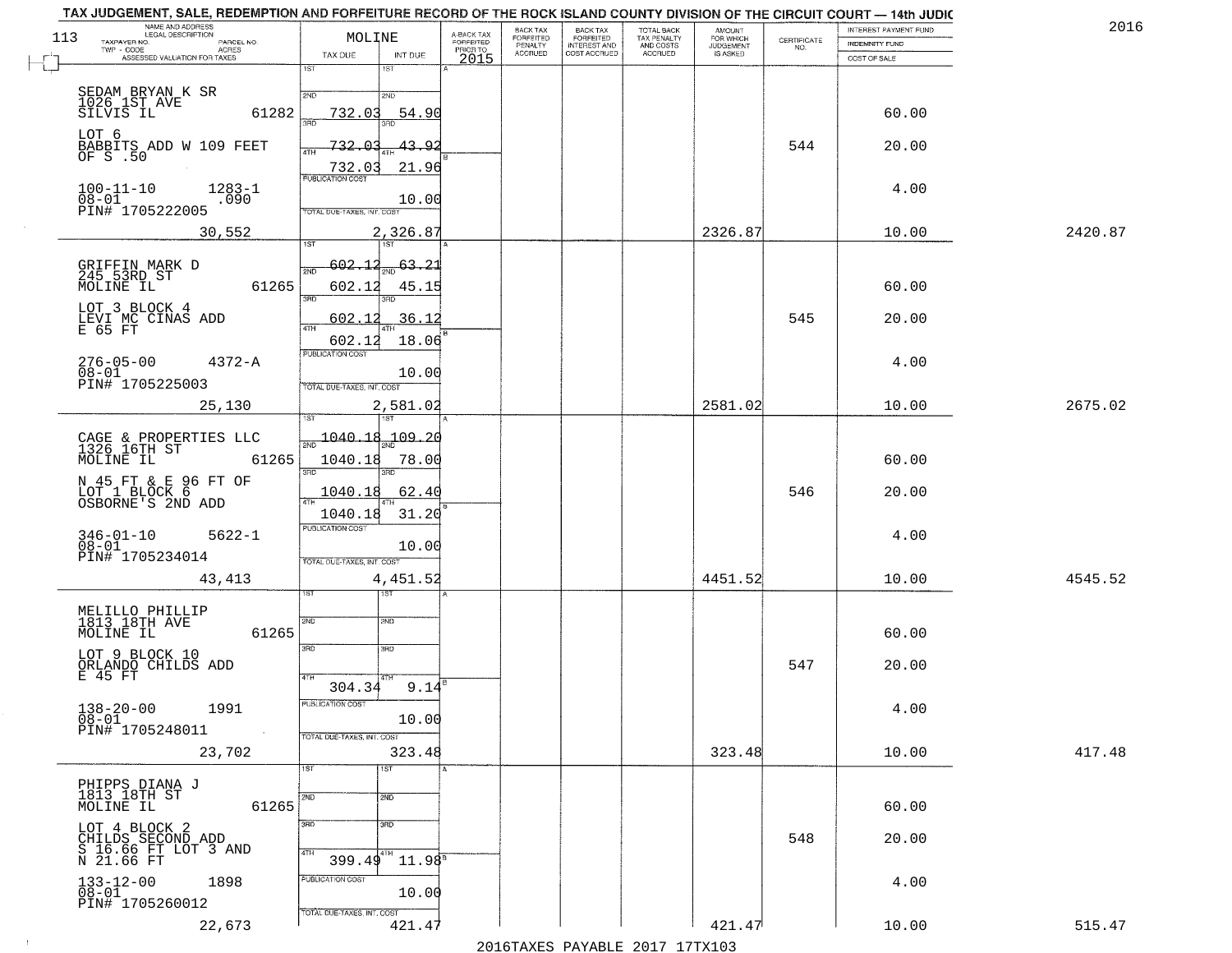| 113                                       | BY WHOM                                     | RATE               | MOLINE                         | TAX JUDGEMENT, SALE, REDEMPTION AND FORFEITURE RECORD OF THE ROCK ISLAND COUNTY DIVISION OF THE CIRCUIT COURT — 14th JUDICIAL CIRCUIT OF ILLINOIS 2016 | TOTAL DUE<br>TO REDEEM                         |                                                              | DATE OF REDEMP-<br>TION OR DEED |                                                                    |
|-------------------------------------------|---------------------------------------------|--------------------|--------------------------------|--------------------------------------------------------------------------------------------------------------------------------------------------------|------------------------------------------------|--------------------------------------------------------------|---------------------------------|--------------------------------------------------------------------|
|                                           | PURCHASED                                   | $\%$<br><b>BID</b> | DATE OF SALE                   | SUBSEQUENT TAXES PAID, FEES, AND TIME EXTENSION                                                                                                        | FROM SALE<br>LESS<br><b>COUNTY CLERK FEE</b>   | BY WHOM REDEEMED                                             | MO.<br>DAY.<br>YEAR             | RECEIVED REDEMPTION<br>MONEY IN FULL                               |
| PIN# 1705222005<br>WESTERN SITES LLC<br>1 |                                             | 06                 | 12/28/2017                     | 04/11/2018 Time Ext & incl<br>04/13/2018 Take Notice Fee                                                                                               | $07/15/2020$<br>20.70                          |                                                              |                                 | Certificate<br>Returned<br>& Cancelled<br>10/25/2018               |
|                                           |                                             |                    |                                |                                                                                                                                                        |                                                | 2,586.82<br>160.00 BRYAN K SEDAM SR                          | 06/06/2018                      | Karen Kinney                                                       |
| $\overline{c}$                            | PIN# 1705225003<br>EQUITY ONE INVESTMENT    |                    | FUND LLC<br> 00 <br>12/28/2017 | 01/16/2018 Time Ext & incl<br>01/16/2018 Take Notice Fee<br>11/20/2018 Subs paid                                                                       | 07/03/2020<br>20.59<br>2,595.16                |                                                              |                                 | Certificate<br>Returned<br>$\frac{1}{6}$ Cancelled 2<br>01/06/2020 |
|                                           |                                             |                    |                                |                                                                                                                                                        |                                                | 5,602.19<br>160.00 MARK GRIFFIN                              | 11/19/2019                      | Karen Kinney                                                       |
| PIN# 1705234014<br>3                      | STEVE SODEMAN LIVING TRUST                  | 18                 | 12/28/2017                     | 01/16/2018 Time Ext & incl<br>01/16/2018 Take Notice Fee<br>11/20/2018 Subs paid<br>11/25/2019 Subs paid                                               | 12/21/2020<br>4,461.30<br>4,461.30<br>4,561.58 |                                                              |                                 | Certificate<br>Returned<br>3<br>& Cancelled<br>07/07/2020          |
|                                           |                                             |                    |                                |                                                                                                                                                        | 19,298.06<br>160.00                            | CAGE PROPERTIES                                              | 06/01/2020                      | Karen Kinney                                                       |
| PIN# 1705248011<br>REALTAX DEV LT'D<br>4  |                                             | 00                 | 12/28/2017                     | 01/29/2018 Time Ext & incl<br>01/29/2018 Take Notice Fee                                                                                               | 06/28/2020<br>120.70                           |                                                              |                                 | Certificate<br>Returned<br>& Cancelled 4<br>07/06/2018             |
|                                           |                                             |                    |                                |                                                                                                                                                        |                                                | 438.18<br>160.00 BAYVIEW ASSET MANAGEMENT                    |                                 | Karen Kinney                                                       |
| 5                                         | PIN# 1705260012<br>MS INVESTMENTS GROUP INC |                    | 12/28/2017                     |                                                                                                                                                        |                                                |                                                              |                                 | Certificate<br>Returned<br>& Cancelled 5<br>02/08/2018             |
|                                           |                                             |                    |                                |                                                                                                                                                        |                                                | $\begin{array}{c} 515.47 \\ 160.00 \end{array}$ DIANA PHIPPS | 01/25/2018                      | Karen Kinney                                                       |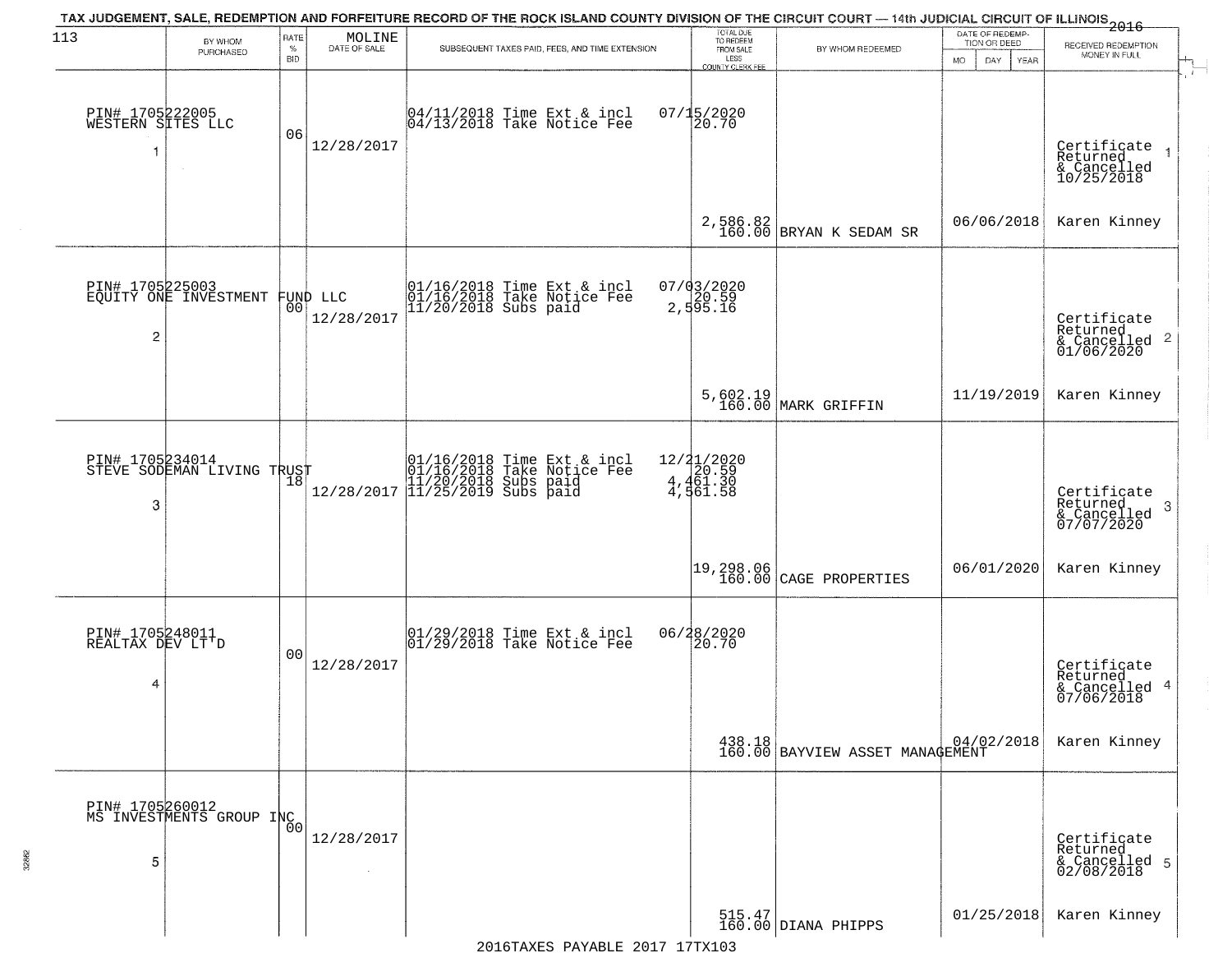|     | TAX JUDGEMENT, SALE, REDEMPTION AND FORFEITURE RECORD OF THE ROCK ISLAND COUNTY DIVISION OF THE CIRCUIT COURT - 14th JUDIC<br>NAME AND ADDRESS<br>LEGAL DESCRIPTION |                                                |                                     | BACK TAX                               | BACK TAX<br>FORFEITED<br>INTEREST AND | TOTAL BACK<br>TAX PENALTY<br>AND COSTS | AMOUNT<br>FOR WHICH          |                                                                 | INTEREST PAYMENT FUND | 2016    |
|-----|---------------------------------------------------------------------------------------------------------------------------------------------------------------------|------------------------------------------------|-------------------------------------|----------------------------------------|---------------------------------------|----------------------------------------|------------------------------|-----------------------------------------------------------------|-----------------------|---------|
| 114 | TAXPAYER NO.<br>PARCEL NO.<br>$TWP - CODE$<br>ACRES                                                                                                                 | MOLINE                                         | A-BACK TAX<br>FORFEITED<br>PRIOR TO | FORFEITED<br>PENALTY<br><b>ACCRUED</b> | COST ACCRUED                          | <b>ACCRUED</b>                         | <b>JUDGEMENT</b><br>IS ASKED | $\begin{array}{c} \text{CERTIFICATE} \\ \text{NO.} \end{array}$ | <b>INDEMNITY FUND</b> |         |
|     | ASSESSED VALUATION FOR TAXES                                                                                                                                        | INT DUE<br>TAX DUE<br>1ST<br>1ST               | 2015                                |                                        |                                       |                                        |                              |                                                                 | COST OF SALE          |         |
|     |                                                                                                                                                                     |                                                |                                     |                                        |                                       |                                        |                              |                                                                 |                       |         |
|     | VILLAFANA BENITO/MARIA L<br>938 19TH AVE<br>MOLINE IL                                                                                                               | 2ND<br>2ND                                     |                                     |                                        |                                       |                                        |                              |                                                                 |                       |         |
|     | 61265                                                                                                                                                               | 3RD<br>3RD                                     |                                     |                                        |                                       |                                        |                              |                                                                 | 60.00                 |         |
|     | LOT 1 BLOCK 2                                                                                                                                                       | 428.50<br>$25 - 7$                             |                                     |                                        |                                       |                                        |                              | 549                                                             | 20.00                 |         |
|     | BLACKMANS ADD W 40.3 FT<br>AND N 12.45 OF W 40.3 OF<br>LOT 2                                                                                                        | 4TH<br>428.50<br>12.86                         |                                     |                                        |                                       |                                        |                              |                                                                 |                       |         |
|     |                                                                                                                                                                     | <b>PUBLICATION COST</b>                        |                                     |                                        |                                       |                                        |                              |                                                                 |                       |         |
|     | $108 - 07 - 00$<br>1425<br>$08 - 01$                                                                                                                                | 10.00                                          |                                     |                                        |                                       |                                        |                              |                                                                 | 4.00                  |         |
|     | PIN# 1705308001                                                                                                                                                     | TOTAL DUE-TAXES, INT. COST                     |                                     |                                        |                                       |                                        |                              |                                                                 |                       |         |
|     | 17,884                                                                                                                                                              | 905.58<br>1ST<br>1ST                           |                                     |                                        |                                       |                                        | 905.58                       |                                                                 | 10.00                 | 999.58  |
|     |                                                                                                                                                                     | 369.90<br>38.85                                |                                     |                                        |                                       |                                        |                              |                                                                 |                       |         |
|     | DORAN EDWIN E III/TRACEY<br>1902 10TH ST<br>MOLINE IL 6126!<br>61265                                                                                                | 369.90<br>27.75                                |                                     |                                        |                                       |                                        |                              |                                                                 | 60.00                 |         |
|     |                                                                                                                                                                     | 3BD                                            |                                     |                                        |                                       |                                        |                              |                                                                 |                       |         |
|     | LOT 1 BLOCK 1<br>BLACKMANS ADD                                                                                                                                      | 369.90<br>. 20<br>22.<br>47H                   |                                     |                                        |                                       |                                        |                              | 550                                                             | 20.00                 |         |
|     |                                                                                                                                                                     | 369.90<br>11.10                                |                                     |                                        |                                       |                                        |                              |                                                                 |                       |         |
|     | $107 - 18 - 00$<br>1414                                                                                                                                             | PUBLICATION COST                               |                                     |                                        |                                       |                                        |                              |                                                                 | 4.00                  |         |
|     | $08 - 01$<br>PIN# <sup>-1705309001</sup>                                                                                                                            | 10.00<br>TOTAL DUE-TAXES, INT. COST            |                                     |                                        |                                       |                                        |                              |                                                                 |                       |         |
|     | 21,438                                                                                                                                                              | 1,589.50                                       |                                     |                                        |                                       |                                        | 1589.50                      |                                                                 | 10.00                 | 1683.50 |
|     |                                                                                                                                                                     | ist.                                           |                                     |                                        |                                       |                                        |                              |                                                                 |                       |         |
|     | TURNER-MCKEE SHARI L<br>2705 17TH AVENUE CT                                                                                                                         | S/ID<br>SMD                                    |                                     |                                        |                                       |                                        |                              |                                                                 |                       |         |
|     | MOLINE IL<br>61265                                                                                                                                                  | 556.47<br>41.75                                |                                     |                                        |                                       |                                        |                              |                                                                 | 60.00                 |         |
|     | LOT 5                                                                                                                                                               | 3BD<br>3BD                                     |                                     |                                        |                                       |                                        |                              |                                                                 |                       |         |
|     | ARTHUR DE LOOFS 1ST ADD                                                                                                                                             | 556.47<br>33.40                                |                                     |                                        |                                       |                                        |                              | 551                                                             | 20.00                 |         |
|     |                                                                                                                                                                     | 556.47<br>16.70<br><b>PUBLICATION COST</b>     |                                     |                                        |                                       |                                        |                              |                                                                 |                       |         |
|     | $170 - 08 - 00$<br>2566<br>$08 - 01$                                                                                                                                | 10.00                                          |                                     |                                        |                                       |                                        |                              |                                                                 | 4.00                  |         |
|     | PIN# 1705310005                                                                                                                                                     | TOTAL OUE-TAXES, INT. COST                     |                                     |                                        |                                       |                                        |                              |                                                                 |                       |         |
|     | 23,225                                                                                                                                                              | 1,771.26                                       |                                     |                                        |                                       |                                        | 1771.26                      |                                                                 | 10.00                 | 1865.26 |
|     |                                                                                                                                                                     | <u>49.70</u><br>473.36                         |                                     |                                        |                                       |                                        |                              |                                                                 |                       |         |
|     | KIPPER PETER F<br>907 S 8TH ST<br>ELDRIDGE IA<br>52748                                                                                                              | 2ND<br>473.36<br>35.50                         |                                     |                                        |                                       |                                        |                              |                                                                 | 60.00                 |         |
|     | LOT 70                                                                                                                                                              | 3BD<br>$\overline{3BD}$                        |                                     |                                        |                                       |                                        |                              |                                                                 |                       |         |
|     | EMMA D VELIES ADD                                                                                                                                                   | 28.40<br>473.36<br>4TH                         |                                     |                                        |                                       |                                        |                              | 552                                                             | 20.00                 |         |
|     |                                                                                                                                                                     | 14.20<br>473.36                                |                                     |                                        |                                       |                                        |                              |                                                                 |                       |         |
|     | $458 - 19 - 00$<br>7463                                                                                                                                             | PUBLICATION COST                               |                                     |                                        |                                       |                                        |                              |                                                                 | 4.00                  |         |
|     | $08 - 01$<br>PIN# 1705314031<br>$\sim 100$                                                                                                                          | 10.00<br>TOTAL DUE-TAXES, INT. COST            |                                     |                                        |                                       |                                        |                              |                                                                 |                       |         |
|     | 25,756                                                                                                                                                              | 2,031.24                                       |                                     |                                        |                                       |                                        | 2031.24                      |                                                                 | 10.00                 | 2125.24 |
|     |                                                                                                                                                                     | 1ST<br>1ST                                     |                                     |                                        |                                       |                                        |                              |                                                                 |                       |         |
|     | MCCARTER ERIN M<br>1001 23RD AVE                                                                                                                                    | 851.30<br>89.39<br>2ND<br>2ND                  |                                     |                                        |                                       |                                        |                              |                                                                 |                       |         |
|     | 61265<br>MOLINE IL                                                                                                                                                  | 851.30<br>63.85                                |                                     |                                        |                                       |                                        |                              |                                                                 | 60.00                 |         |
|     | LOT 3                                                                                                                                                               | 3RD<br>3RD.<br>51.08<br>851.30                 |                                     |                                        |                                       |                                        |                              | 553                                                             | 20.00                 |         |
|     | EMMA D VELIES ADD<br>PT VACATED 10 ST LYING<br>WLY & ADJ TO SLY 100' L3                                                                                             | 4TH<br>4TH<br>$25.54^{\overline{8}}$<br>851.30 |                                     |                                        |                                       |                                        |                              |                                                                 |                       |         |
|     | 7400                                                                                                                                                                | PUBLICATION COST                               |                                     |                                        |                                       |                                        |                              |                                                                 |                       |         |
|     | $455 - 22 - 00$<br>$08 - 01$                                                                                                                                        | 10.00                                          |                                     |                                        |                                       |                                        |                              |                                                                 | 4.00                  |         |
|     | PIN# 1705314038                                                                                                                                                     | TOTAL DUE-TAXES, INT. COST                     |                                     |                                        |                                       |                                        |                              |                                                                 |                       |         |
|     | 41,530                                                                                                                                                              | 3,645.06                                       |                                     |                                        |                                       |                                        | 3645.06                      |                                                                 | 10.00                 | 3739.06 |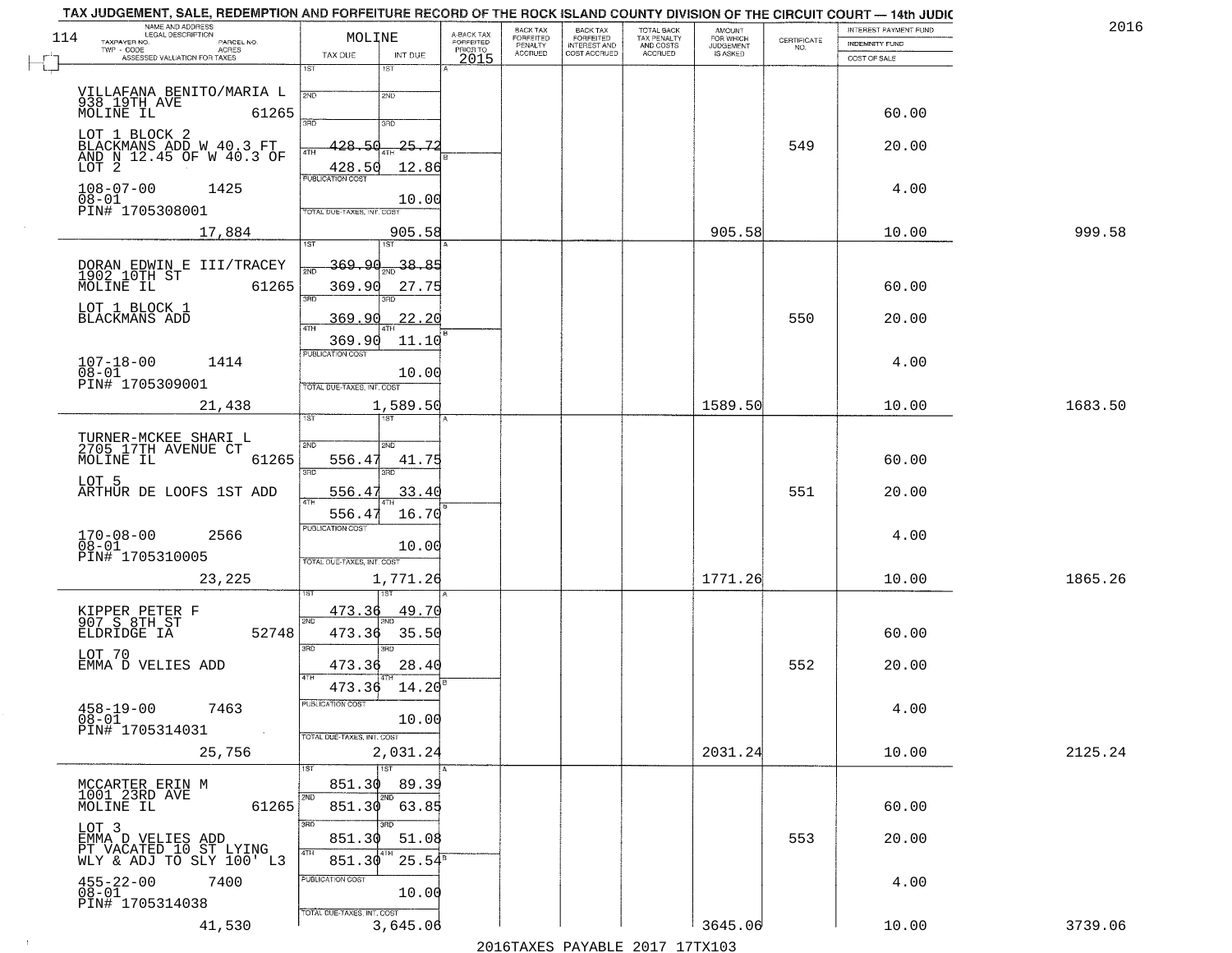| 114                                                    | BY WHOM<br>PURCHASED  | RATE<br>$\%$<br><b>BID</b> | MOLINE<br>DATE OF SALE           | TAX JUDGEMENT, SALE, REDEMPTION AND FORFEITURE RECORD OF THE ROCK ISLAND COUNTY DIVISION OF THE CIRCUIT COURT — 14th JUDICIAL CIRCUIT OF ILLINOIS 2016<br>SUBSEQUENT TAXES PAID, FEES, AND TIME EXTENSION      | TOTAL DUE<br>TO REDEEM<br>FROM SALE<br>LESS<br>COUNTY CLERK FEE            | BY WHOM REDEEMED                                       | DATE OF REDEMP<br>TION OR DEED<br>MO.<br>DAY.<br>YEAR | RECEIVED REDEMPTION<br>MONEY IN FULL                                   |
|--------------------------------------------------------|-----------------------|----------------------------|----------------------------------|----------------------------------------------------------------------------------------------------------------------------------------------------------------------------------------------------------------|----------------------------------------------------------------------------|--------------------------------------------------------|-------------------------------------------------------|------------------------------------------------------------------------|
| PIN# 1705308001<br>REALTAX DEV LT'D                    |                       | 00                         | 12/28/2017                       |                                                                                                                                                                                                                |                                                                            |                                                        |                                                       | Certificate<br>Returned<br>& Cancelled<br>02/08/2018                   |
|                                                        |                       |                            |                                  |                                                                                                                                                                                                                |                                                                            | 999.58<br>160.00 BENITO VILLAFANA                      | 01/25/2018                                            | Karen Kinney                                                           |
| PIN# 1705309001<br>WESTERN SITES LLC<br>$\overline{c}$ |                       | 00                         | 12/28/2017                       |                                                                                                                                                                                                                |                                                                            |                                                        |                                                       | Certificate<br>Returned<br>$\overline{2}$<br>& Cancelled<br>04/04/2018 |
|                                                        |                       |                            |                                  |                                                                                                                                                                                                                |                                                                            | $1,683.50$ EDWIN E DORAN III                           | 01/24/2018                                            | Karen Kinney                                                           |
| PIN# 1705310005<br>REALTAX DEV LT'D<br>3               |                       | 00                         | 12/28/2017                       | 01/29/2018 Time Ext & incl<br>01/29/2018 Take Notice Fee                                                                                                                                                       | 06/28/2020<br>20.70                                                        |                                                        |                                                       | Certificate<br>Returned<br>3<br>& Cancelled<br>07/06/2018              |
|                                                        |                       |                            |                                  |                                                                                                                                                                                                                | 1,885.96<br>160.00                                                         | SHARI TURNER-MCKEE                                     | 03/26/2018                                            | Karen Kinney                                                           |
| PIN# 1705314031<br>REALTAX DEV LT'D<br>4               |                       | 00                         | 12/28/2017                       | 08/12/2020 Time Ext & incl<br>01/29/2018 Take Notice Fee<br>08/20/2020 Take Notice Fee<br>08/20/2020 Circuit Clerks Fee<br>08/21/2020 Title Search Fee<br>08/25/2020 Lis Pendens<br>09/01/2020 Subsigation Fee | ${2721/2020\n20.70\n35.00\n210.25\n125.20\n425.00\n684.11\n684.11\n680.00$ |                                                        |                                                       | Certificate<br>Returned<br>& Cancelled 4<br>12/11/2020                 |
| 11/26/2018 Subs paid                                   |                       |                            | 2,056.80                         | 09/09/2020 Publication Fee<br>09/10/2020 Sheriffs Fee<br>11/21/2019 Subs paid                                                                                                                                  |                                                                            | 860.00<br>2,115.34<br>12,004.32<br>160.00 PETER KIPPER | 11/18/2020                                            | Karen Kinney                                                           |
| PIN# 1705314038<br>5                                   | EQUITY ONE INVESTMENT | 00                         | FUND LLC<br>12/28/2017<br>$\sim$ | 01/16/2018 Time Ext & incl<br>01/16/2018 Take Notice Fee                                                                                                                                                       | 07/03/2020<br>20.59                                                        |                                                        |                                                       | Certificate<br>Returned<br>& Cancelled 5<br>02/07/2018                 |
|                                                        |                       |                            |                                  |                                                                                                                                                                                                                |                                                                            | 3,759.65<br>160.00 ERIN M MCCARTER                     | 01/26/2018                                            | Karen Kinney                                                           |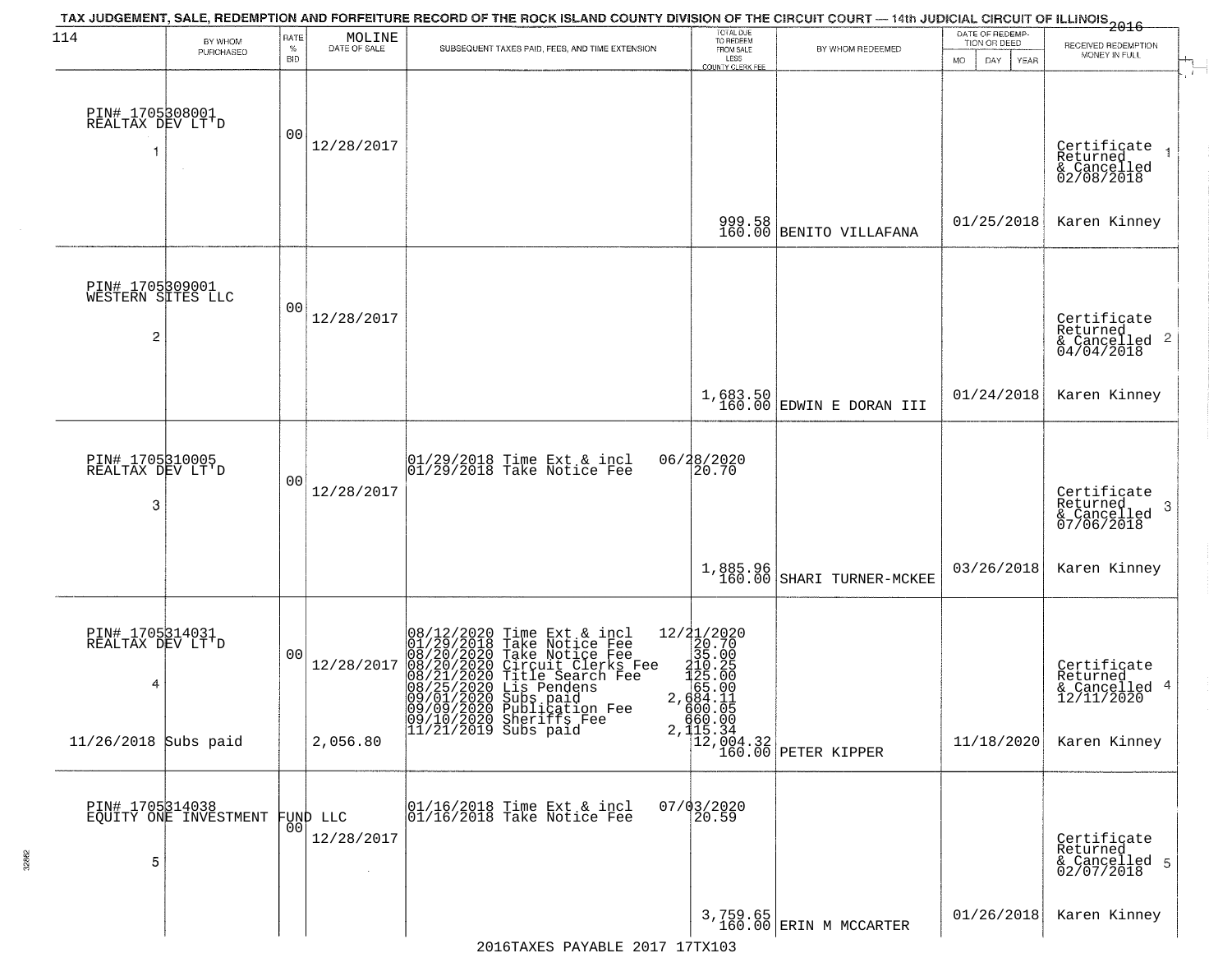| 115 | NAME AND ADDRESS<br>LEGAL DESCRIPTION<br>TAXPAYER NO.<br>PARCEL NO.<br>ACRES | MOLINE                                               | A-BACK TAX<br>FORFEITED | <b>BACK TAX</b><br>FORFEITED<br>PENALTY | BACK TAX<br>FORFEITED<br>INTEREST AND | TOTAL BACK<br>TAX PENALTY<br>AND COSTS | AMOUNT<br>FOR WHICH<br><b>JUDGEMENT</b> | $\begin{array}{c} \text{CERTIFICATE} \\ \text{NO.} \end{array}$ | <b>INTEREST PAYMENT FUND</b><br><b>INDEMNITY FUND</b> | 2016    |
|-----|------------------------------------------------------------------------------|------------------------------------------------------|-------------------------|-----------------------------------------|---------------------------------------|----------------------------------------|-----------------------------------------|-----------------------------------------------------------------|-------------------------------------------------------|---------|
|     | TWP - CODE<br>ASSESSED VALUATION FOR TAXES                                   | TAX DUE<br>INT DUE                                   | PRIOR TO<br>2015        | <b>ACCRUED</b>                          | COST ACCRUED                          | ACCRUED                                | IS ASKED                                |                                                                 | COST OF SALE                                          |         |
|     |                                                                              | 1ST<br>1ST                                           |                         |                                         |                                       |                                        |                                         |                                                                 |                                                       |         |
|     | DEBO KELLY J<br>2115 12TH ST<br>MOLINE IL<br>61265                           | 2ND<br>2ND<br>3BD<br>3RD                             |                         |                                         |                                       |                                        |                                         |                                                                 | 60.00                                                 |         |
|     | LOT 40<br>EMMA D VELIES ADD                                                  | 4TH<br>4TH                                           |                         |                                         |                                       |                                        |                                         | 554                                                             | 20.00                                                 |         |
|     | $457 - 13 - 00$<br>7435<br>08-01<br>PIN# 1705314054                          | 21.66<br>721.72<br>10.00                             |                         |                                         |                                       |                                        |                                         |                                                                 | 4.00                                                  |         |
|     | 36,122                                                                       | TOTAL DUE-TAXES, INT. COST<br>753.38                 |                         |                                         |                                       |                                        | 753.38                                  |                                                                 | 10.00                                                 | 847.38  |
|     |                                                                              | IST<br>1ST                                           |                         |                                         |                                       |                                        |                                         |                                                                 |                                                       |         |
|     | DIAS DANIEL C<br>2121 13TH ST<br>MOLINE IL<br>61265                          | 820.10<br>86.10<br>៊ីម៉ា<br>820.10<br>61.50          |                         |                                         |                                       |                                        |                                         |                                                                 | 60.00                                                 |         |
|     | LOT 80<br>EMMA D VELIES ADD                                                  | बन्ना<br>49.20<br>820.10                             |                         |                                         |                                       |                                        |                                         | 555                                                             | 20.00                                                 |         |
|     |                                                                              | 24.60<br>820.10                                      |                         |                                         |                                       |                                        |                                         |                                                                 |                                                       |         |
|     | $459 - 07 - 00$<br>7473<br>08-01<br>PIN# 1705314075                          | PUBLICATION COST<br>10.00                            |                         |                                         |                                       |                                        |                                         |                                                                 | 4.00                                                  |         |
|     | 34,228                                                                       | TOTAL DUE-TAXES, INT. COST<br>3,511.80               |                         |                                         |                                       |                                        | 3511.80                                 |                                                                 | 10.00                                                 | 3605.80 |
|     |                                                                              | 1ST                                                  |                         |                                         |                                       |                                        |                                         |                                                                 |                                                       |         |
|     | DOBEREINER LEE ANN<br>2510 7TH ST<br>MOLINE IL<br>61265                      | <del>90.79</del><br>864.53<br>2ND<br>864.53<br>64.85 |                         |                                         |                                       |                                        |                                         |                                                                 | 60.00                                                 |         |
|     | LOT 56<br>MORGAN PARK ADD LOTS 55 -                                          | 3BD<br>3RD<br>864.5<br>51.88                         |                         |                                         |                                       |                                        |                                         | 556                                                             | 20.00                                                 |         |
|     |                                                                              | 25.94<br>864.53                                      |                         |                                         |                                       |                                        |                                         |                                                                 |                                                       |         |
|     | $317 - 07 - 00$<br>5097<br>$08 - 01$                                         | <b>PUBLICATION COST</b><br>10.00                     |                         |                                         |                                       |                                        |                                         |                                                                 | 4.00                                                  |         |
|     | PIN# 1705322002<br>42,082                                                    | TOTAL OUE-TAXES, INT. COST<br>3,701.58               |                         |                                         |                                       |                                        | 3701.58                                 |                                                                 | 10.00                                                 | 3795.58 |
|     |                                                                              |                                                      |                         |                                         |                                       |                                        |                                         |                                                                 |                                                       |         |
|     | STOLL SCOTT B/CARMEN<br>2318 12TH ST<br>MOLINE IL<br>61265                   | 2ND<br>2ND<br>1415.75 106.20                         |                         |                                         |                                       |                                        |                                         |                                                                 | 60.00                                                 |         |
|     | LOT 47<br>GLEN OAKS                                                          | 3RD<br>3BD<br>1415.75<br>84.96                       |                         |                                         |                                       |                                        |                                         | 557                                                             | 20.00                                                 |         |
|     |                                                                              | 1415.75 42.48                                        |                         |                                         |                                       |                                        |                                         |                                                                 |                                                       |         |
|     | $226 - 07 - 00$<br>3501<br>$\overline{08} - 01$                              | PUBLICATION COST<br>10.00                            |                         |                                         |                                       |                                        |                                         |                                                                 | 4.00                                                  |         |
|     | PIN# 1705323078<br>$\sim 10$                                                 | TOTAL DUE-TAXES, INT. COST                           |                         |                                         |                                       |                                        | 4490.89                                 |                                                                 | 10.00                                                 | 4584.89 |
|     | 65,088                                                                       | 4,490.89<br>1ST<br>1ST                               |                         |                                         |                                       |                                        |                                         |                                                                 |                                                       |         |
|     | DAVIS JAMES<br>1914 16TH ST<br>61265<br>MOLINE IL                            | 2ND<br>2ND                                           |                         |                                         |                                       |                                        |                                         |                                                                 | 60.00                                                 |         |
|     | LOT 3 EXC W 10 FT<br>ASWEGE AND NELSON ADD                                   | 3RD<br>3BD                                           |                         |                                         |                                       |                                        |                                         | 558                                                             | 20.00                                                 |         |
|     |                                                                              | 4TH<br>$887.05^{4}$ 26.62 <sup>8</sup>               |                         |                                         |                                       |                                        |                                         |                                                                 |                                                       |         |
|     | $091 - 01 - 00$<br>$08 - 01$<br>1123<br>PIN# 1705414004                      | PUBLICATION COST<br>10.00                            |                         |                                         |                                       |                                        |                                         |                                                                 | 4.00                                                  |         |
|     | 37,022                                                                       | TOTAL DUE-TAXES, INT. COST<br>923.67                 |                         |                                         |                                       |                                        | 923.67                                  |                                                                 | 10.00                                                 | 1017.67 |
|     |                                                                              |                                                      |                         |                                         | 2016 TAVEC DAVADLE 2017 17TV102       |                                        |                                         |                                                                 |                                                       |         |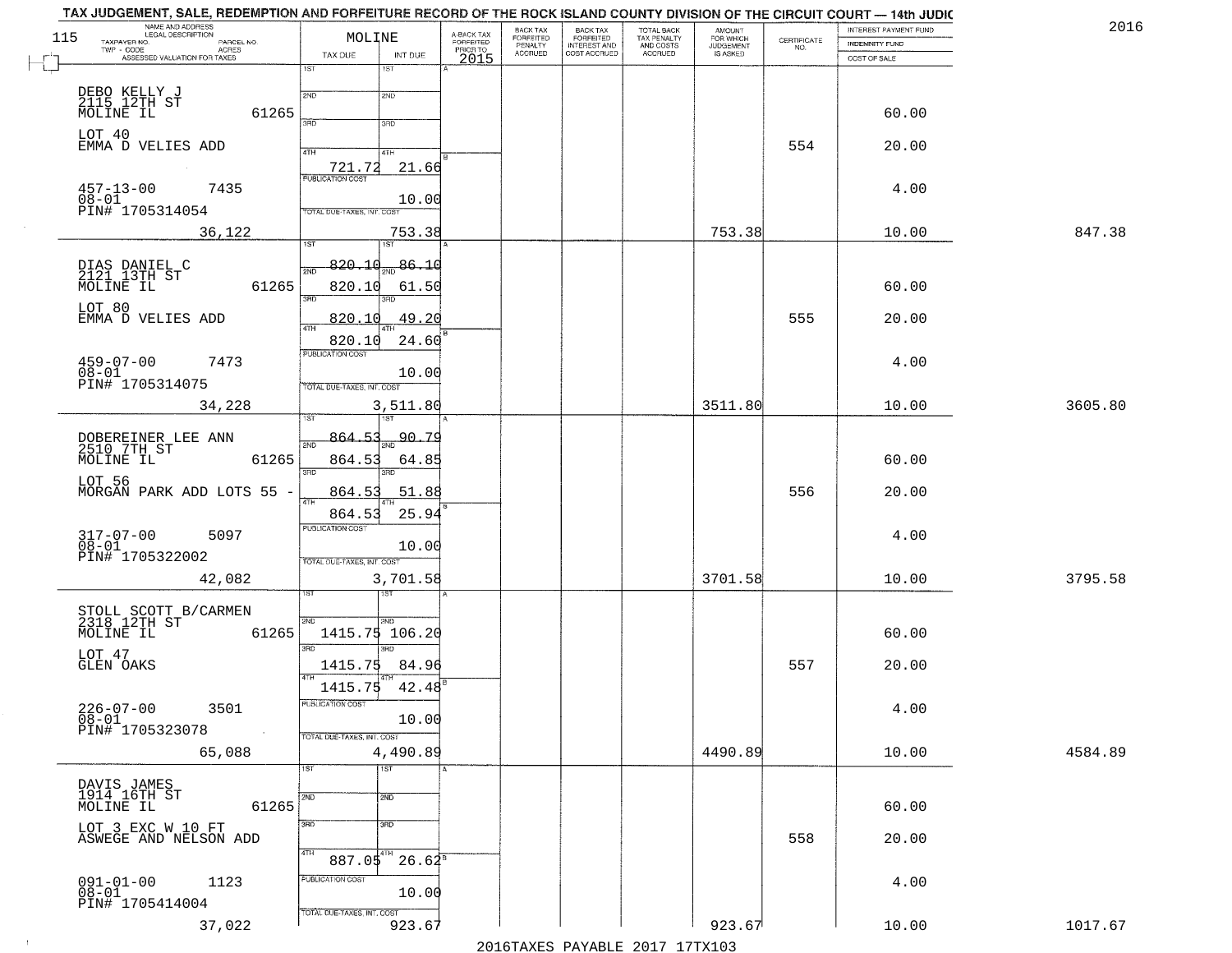| 115                                      | BY WHOM                                     | RATE               | MOLINE               | TAX JUDGEMENT, SALE, REDEMPTION AND FORFEITURE RECORD OF THE ROCK ISLAND COUNTY DIVISION OF THE CIRCUIT COURT — 14th JUDICIAL CIRCUIT OF ILLINOIS 2016 | TOTAL DUE<br>TO REDEEM                         |                                                                 | DATE OF REDEMP-                            |                                                                    |
|------------------------------------------|---------------------------------------------|--------------------|----------------------|--------------------------------------------------------------------------------------------------------------------------------------------------------|------------------------------------------------|-----------------------------------------------------------------|--------------------------------------------|--------------------------------------------------------------------|
|                                          | PURCHASED                                   | $\%$<br><b>BID</b> | DATE OF SALE         | SUBSEQUENT TAXES PAID, FEES, AND TIME EXTENSION                                                                                                        | FROM SALE<br>LESS                              | BY WHOM REDEEMED                                                | TION OR DEED<br>MO.<br>DAY.<br><b>YEAR</b> | RECEIVED REDEMPTION<br>MONEY IN FULL                               |
| PIN# 1705314054<br>REALTAX DEV LT'D<br>1 | $\sim$                                      | 0 <sub>0</sub>     | 12/28/2017           | 01/29/2018 Time Ext & incl<br>01/29/2018 Take Notice Fee                                                                                               | <b>COUNTY CLERK FEE</b><br>06/28/2020<br>20.70 |                                                                 |                                            | Certificate<br>Returned<br>& Cancelled<br>07/06/2018               |
|                                          |                                             |                    |                      |                                                                                                                                                        |                                                | 868.08<br>160.00 KELLY J DEBO                                   | 03/19/2018                                 | Karen Kinney                                                       |
| PIN# 1705314075<br>REALTAX DEV LT'D<br>2 |                                             | 0 <sub>0</sub>     | 12/28/2017           | $ 01/29/2018$ Time Ext & incl<br>$ 01/29/2018$ Take Notice Fee                                                                                         | 06/28/2020<br>20.70                            |                                                                 |                                            | Certificate<br>Returned<br>$\frac{1}{6}$ Cancelled 2<br>01/06/2020 |
|                                          |                                             |                    |                      |                                                                                                                                                        |                                                | 3,626.50<br>160.00 FLO-PRO SYSTEMS INC                          | 10/04/2019                                 | Karen Kinney                                                       |
| PIN# 1705322002<br>REALTAX DEV LT'D<br>3 |                                             | 0 <sub>0</sub>     | 12/28/2017           | $\begin{array}{c}  01/29/2018 \text{ Time Ext} & \text{incl} \\  01/29/2018 \text{ Take Notice Fe} \end{array}$                                        | 06/28/2020<br>20.70                            |                                                                 |                                            | Certificate<br>Returned<br>3<br>& Cancelled<br>11/15/2019          |
|                                          |                                             |                    |                      |                                                                                                                                                        |                                                | 3,816.28<br>160.00 LEE ANN DOBEREINER                           | 09/13/2019                                 | Karen Kinney                                                       |
| PIN# 1705323078<br>4                     | EQUITY ONE INVESTMENT FUND LLC              |                    | 12/28/2017           | $\begin{bmatrix} 01/16/2018 &$ Time Ext & incl<br>$01/16/2018 &$ Take Notice Fee                                                                       | 07/03/2020<br>20.59                            |                                                                 |                                            | Certificate<br>Returned<br>& Cancelled 4<br>04/04/2018             |
|                                          |                                             |                    |                      |                                                                                                                                                        |                                                | $4,605.48$ SCOTT B STOLL                                        | 02/02/2018                                 | Karen Kinney                                                       |
| 5                                        | PIN# 1705414004<br>MS INVESTMENTS GROUP INC | 0 <sub>0</sub>     | 12/28/2017<br>$\sim$ | 01/24/2018 Time Ext & incl<br>02/02/2018 Take Notice Fee                                                                                               | 06/29/2020<br>20.70                            |                                                                 |                                            | Certificate<br>Returned<br>& Cancelled 5<br>07/06/2018             |
|                                          |                                             |                    |                      |                                                                                                                                                        |                                                | $\begin{array}{c c} 1,038.37 \\ 160.00 \end{array}$ JAMES DAVIS | 03/21/2018                                 | Karen Kinney                                                       |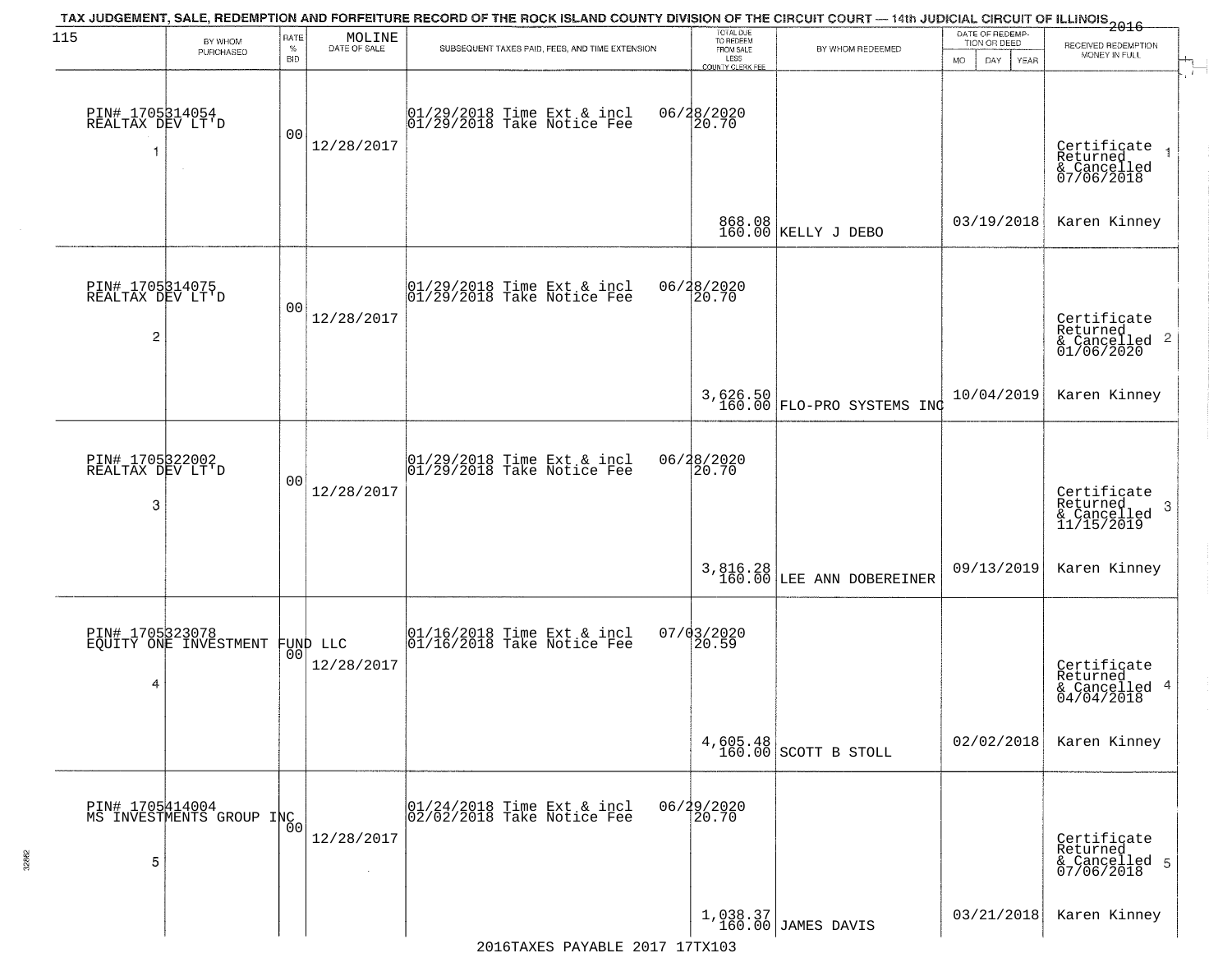| NAME AND ADDRESS<br>LEGAL DESCRIPTION<br>116<br>TAXPAYER NO.      | MOLINE                                 | A-BACK TAX<br>FORFEITED | BACK TAX<br>FORFEITED | <b>BACK TAX</b><br><b>FORFEITED</b> | TOTAL BACK<br>TAX PENALTY | <b>AMOUNT</b>                      |                                                                 | INTEREST PAYMENT FUND                 | 2016    |
|-------------------------------------------------------------------|----------------------------------------|-------------------------|-----------------------|-------------------------------------|---------------------------|------------------------------------|-----------------------------------------------------------------|---------------------------------------|---------|
| PARCEL NO.<br>TWP - CODE<br>ACRES<br>ASSESSED VALUATION FOR TAXES | TAX DUE<br>INT DUE                     | PRIOR TO                | PENALTY<br>ACCRUED    | INTEREST AND<br>COST ACCRUED        | AND COSTS<br>ACCRUED      | FOR WHICH<br>JUDGEMENT<br>IS ASKED | $\begin{array}{c} \text{CERTIFICATE} \\ \text{NO.} \end{array}$ | <b>INDEMNITY FUND</b><br>COST OF SALE |         |
|                                                                   | 1ST<br>$1S$ T                          | 2015                    |                       |                                     |                           |                                    |                                                                 |                                       |         |
| HOMES CHEMA<br>126 5TH AVE                                        | 2ND<br>2ND                             |                         |                       |                                     |                           |                                    |                                                                 |                                       |         |
| MOLINE IL<br>61265                                                | 3AD<br>3BD                             |                         |                       |                                     |                           |                                    |                                                                 | 60.00                                 |         |
| LOT 6 BLOCK 1                                                     |                                        |                         |                       |                                     |                           |                                    | 559                                                             | 20.00                                 |         |
| STEWARTS SUBD OF S .50 L<br>17 AND W 60 FT<br>EXC SLY 3' FOR ROW  | 4TH<br>4TH<br>524.85<br>15.74          |                         |                       |                                     |                           |                                    |                                                                 |                                       |         |
| $426 - 11 - 00$<br>6922                                           | <b>PUBLICATION COST</b>                |                         |                       |                                     |                           |                                    |                                                                 | 4.00                                  |         |
| $08 - 01$<br>PIN# 1705420010                                      | 10.00<br>TOTAL DUE-TAXES, INT. COST    |                         |                       |                                     |                           |                                    |                                                                 |                                       |         |
| 21,905                                                            | 550.59<br>1ST<br>1ST                   |                         |                       |                                     |                           | 550.59                             |                                                                 | 10.00                                 | 644.59  |
|                                                                   | 747.74<br>78.54                        |                         |                       |                                     |                           |                                    |                                                                 |                                       |         |
| BOWEN STEVEN M SR<br>1732 36TH ST<br>ROCK ISLAND IL<br>61201      | 747.74<br>56.10                        |                         |                       |                                     |                           |                                    |                                                                 | 60.00                                 |         |
| LOT 6 BLOCK 6                                                     | 3BD                                    |                         |                       |                                     |                           |                                    |                                                                 |                                       |         |
| STEWARTS SUBD OF<br>O L 3 IN SOUTH<br>MOLINE ADD E 37.50 FT       | 747.74<br>44.88<br>47H                 |                         |                       |                                     |                           |                                    | 560                                                             | 20.00                                 |         |
|                                                                   | 22.44<br>747.74<br>PUBLICATION COST    |                         |                       |                                     |                           |                                    |                                                                 |                                       |         |
| $428 - 16 - 00$<br>6947<br>$08 - 01$<br>PIN# 1705435003           | 10.00                                  |                         |                       |                                     |                           |                                    |                                                                 | 4.00                                  |         |
| 31,208                                                            | TOTAL DUE-TAXES, INT. COST<br>3,202.92 |                         |                       |                                     |                           | 3202.92                            |                                                                 | 10.00                                 | 3296.92 |
|                                                                   | 1ST                                    |                         |                       |                                     |                           |                                    |                                                                 |                                       |         |
| MUELLER CLARENCE<br>172 14TH AVE                                  | 2ND<br>2ND                             |                         |                       |                                     |                           |                                    |                                                                 |                                       |         |
| MOLINE IL<br>61265                                                | 411.73<br>30.90<br>3RD<br>3RD          |                         |                       |                                     |                           |                                    |                                                                 | 60.00                                 |         |
| $LOT 5 - 6$<br>MARQUETTE SECOND ADD                               | 24.72<br>411.73<br>4TH                 |                         |                       |                                     |                           |                                    | 561                                                             | 20.00                                 |         |
|                                                                   | 12.36<br>411.73                        |                         |                       |                                     |                           |                                    |                                                                 |                                       |         |
| $282 - 21 - 00$<br>$08 - 01$<br>4480                              | PUBLICATION COST<br>10.00              |                         |                       |                                     |                           |                                    |                                                                 | 4.00                                  |         |
| PIN# 1706207001                                                   | TOTAL OUE-TAXES, INT. COST             |                         |                       |                                     |                           |                                    |                                                                 |                                       |         |
| 25,184                                                            | 1,313.17                               |                         |                       |                                     |                           | 1313.17                            |                                                                 | 10.00                                 | 1407.17 |
| REDDICK HAROLD<br>165_15TH_AVE                                    | 117.41<br>12.3<br>2ND                  |                         |                       |                                     |                           |                                    |                                                                 |                                       |         |
| 61265<br>MOLINE IL                                                | 117.41<br>8.80                         |                         |                       |                                     |                           |                                    |                                                                 | 60.00                                 |         |
| LOT 9<br>MARQUETTE SECOND ADD                                     | 3RD<br>3BD<br>117.41<br>7.04           |                         |                       |                                     |                           |                                    | 562                                                             | 20.00                                 |         |
|                                                                   | 4TH<br>$3.52^{B}$<br>117.41            |                         |                       |                                     |                           |                                    |                                                                 |                                       |         |
| $283 - 03 - 00$<br>4484                                           | PUBLICATION COST                       |                         |                       |                                     |                           |                                    |                                                                 | 4.00                                  |         |
| 08-01<br>PIN# 1706207007<br>$\sim 10^{11}$ km $^{-1}$             | 10.00<br>TOTAL DUE-TAXES, INT. COST    |                         |                       |                                     |                           |                                    |                                                                 |                                       |         |
| 25,176                                                            | 511.32                                 |                         |                       |                                     |                           | 511.32                             |                                                                 | 10.00                                 | 605.32  |
|                                                                   | 1ST<br>1ST<br>558.89<br>58.66          |                         |                       |                                     |                           |                                    |                                                                 |                                       |         |
| ROSAS JOSE<br>1307 4TH ST<br>MOLINE IL<br>61265                   | 2ND<br>2ND<br>558.89<br>41.90          |                         |                       |                                     |                           |                                    |                                                                 | 60.00                                 |         |
| OUTLOT 2                                                          | 3RD<br>3RD.                            |                         |                       |                                     |                           |                                    |                                                                 |                                       |         |
| FAIRMOUNT ADD<br>N 40 FT OF S 300 FT                              | 558.89<br>33.52<br>4TH<br>$16.76^8$    |                         |                       |                                     |                           |                                    | 563                                                             | 20.00                                 |         |
| 3196                                                              | 558.89<br>PUBLICATION COST             |                         |                       |                                     |                           |                                    |                                                                 | 4.00                                  |         |
| 207-12-00<br>08-01<br>PIN# 1706216003                             | 10.00                                  |                         |                       |                                     |                           |                                    |                                                                 |                                       |         |
| 23,326                                                            | TOTAL DUE-TAXES, INT. COST<br>2,396.40 |                         |                       |                                     |                           | 2396.40                            |                                                                 | 10.00                                 | 2490.40 |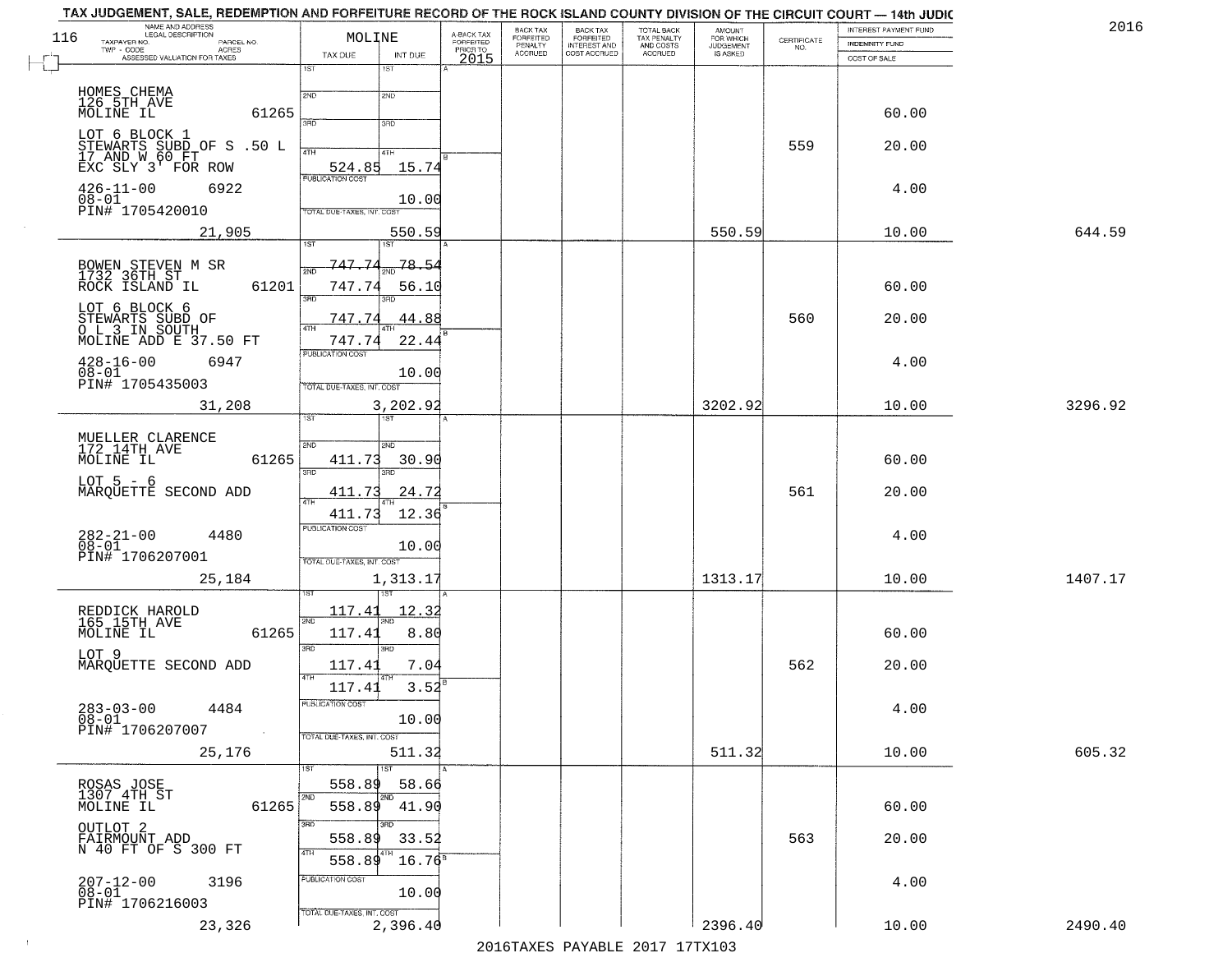| 116                                       | BY WHOM                                     | RATE               | MOLINE                 | TAX JUDGEMENT, SALE, REDEMPTION AND FORFEITURE RECORD OF THE ROCK ISLAND COUNTY DIVISION OF THE CIRCUIT COURT — 14th JUDICIAL CIRCUIT OF ILLINOIS 2016 | TOTAL DUE<br>TO REDEEM                       |                                              | DATE OF REDEMP-<br>TION OR DEED | RECEIVED REDEMPTION                                                |
|-------------------------------------------|---------------------------------------------|--------------------|------------------------|--------------------------------------------------------------------------------------------------------------------------------------------------------|----------------------------------------------|----------------------------------------------|---------------------------------|--------------------------------------------------------------------|
|                                           | PURCHASED                                   | $\%$<br><b>BID</b> | DATE OF SALE           | SUBSEQUENT TAXES PAID, FEES, AND TIME EXTENSION                                                                                                        | FROM SALE<br>LESS<br><b>COUNTY CLERK FEE</b> | BY WHOM REDEEMED                             | MO.<br>DAY.<br><b>YEAR</b>      | MONEY IN FULL                                                      |
| 1                                         | PIN# 1705420010<br>EQUITY ONE INVESTMENT    | 0 <sub>0</sub>     | FUND LLC<br>12/28/2017 | 01/16/2018 Time Ext & incl<br>01/16/2018 Take Notice Fee                                                                                               | $07/03/2020$<br>20.59                        |                                              |                                 | Certificate<br>Returned<br>& Cancelled<br>07/06/2018               |
|                                           |                                             |                    |                        |                                                                                                                                                        | 665.18<br>160.00                             | CHEMA HOMES                                  | 04/09/2018                      | Karen Kinney                                                       |
| 2                                         | PIN# 1705435003<br>MS INVESTMENTS GROUP INC |                    | 12/28/2017             | $ 01/24/2018$ Time Ext & incl<br>$ 02/02/2018$ Take Notice Fee                                                                                         | 06/29/2020<br>20.70                          |                                              |                                 | Certificate<br>Returned<br>$\frac{1}{6}$ Cancelled 2<br>07/11/2018 |
|                                           |                                             |                    |                        |                                                                                                                                                        |                                              | 3,350.59<br>160.00 RYAN THOMPSON             | 06/28/2018                      | Karen Kinney                                                       |
| PIN# 1706207001<br>REALTAX DEV LT'D<br>3  |                                             | 0 <sub>0</sub>     | 12/28/2017             | $\begin{array}{c}  01/29/2018 \text{ Time Ext} & \text{incl} \\  01/29/2018 \text{ Take Notice Fe} \end{array}$                                        | 06/28/2020<br>20.70                          |                                              |                                 | Certificate<br>Returned<br>3<br>& Cancelled<br>10/25/2018          |
|                                           |                                             |                    |                        |                                                                                                                                                        |                                              | $1,427.87$<br>160.00 VIBRANT CREDIT UNION    | 07/19/2018                      | Karen Kinney                                                       |
| PIN# 1706207007<br>WESTERN SITES LLC<br>4 |                                             | 0 <sub>0</sub>     | 12/28/2017             | 04/11/2018 Time Ext & incl<br>04/13/2018 Take Notice Fee<br>11/29/2018 Subs paid                                                                       | $07/15/2020$<br>$1,116.24$                   |                                              |                                 | Certificate<br>Returned<br>& Cancelled 4<br>05/09/2019             |
|                                           |                                             |                    |                        |                                                                                                                                                        |                                              | 1,876.21<br>160.00 NOVAD MANAGEMENT CONSULTI |                                 | Karen Kinney                                                       |
| PIN# 1706216003<br>WESTERN SITES LLC<br>5 |                                             | 0 <sub>0</sub>     | 12/28/2017             |                                                                                                                                                        |                                              |                                              |                                 | Certificate<br>Returned<br>& Cancelled 5<br>07/06/2018             |
|                                           |                                             |                    |                        |                                                                                                                                                        |                                              | 2,490.40<br>160.00 JULIO RIVERA              | 04/06/2018                      | Karen Kinney                                                       |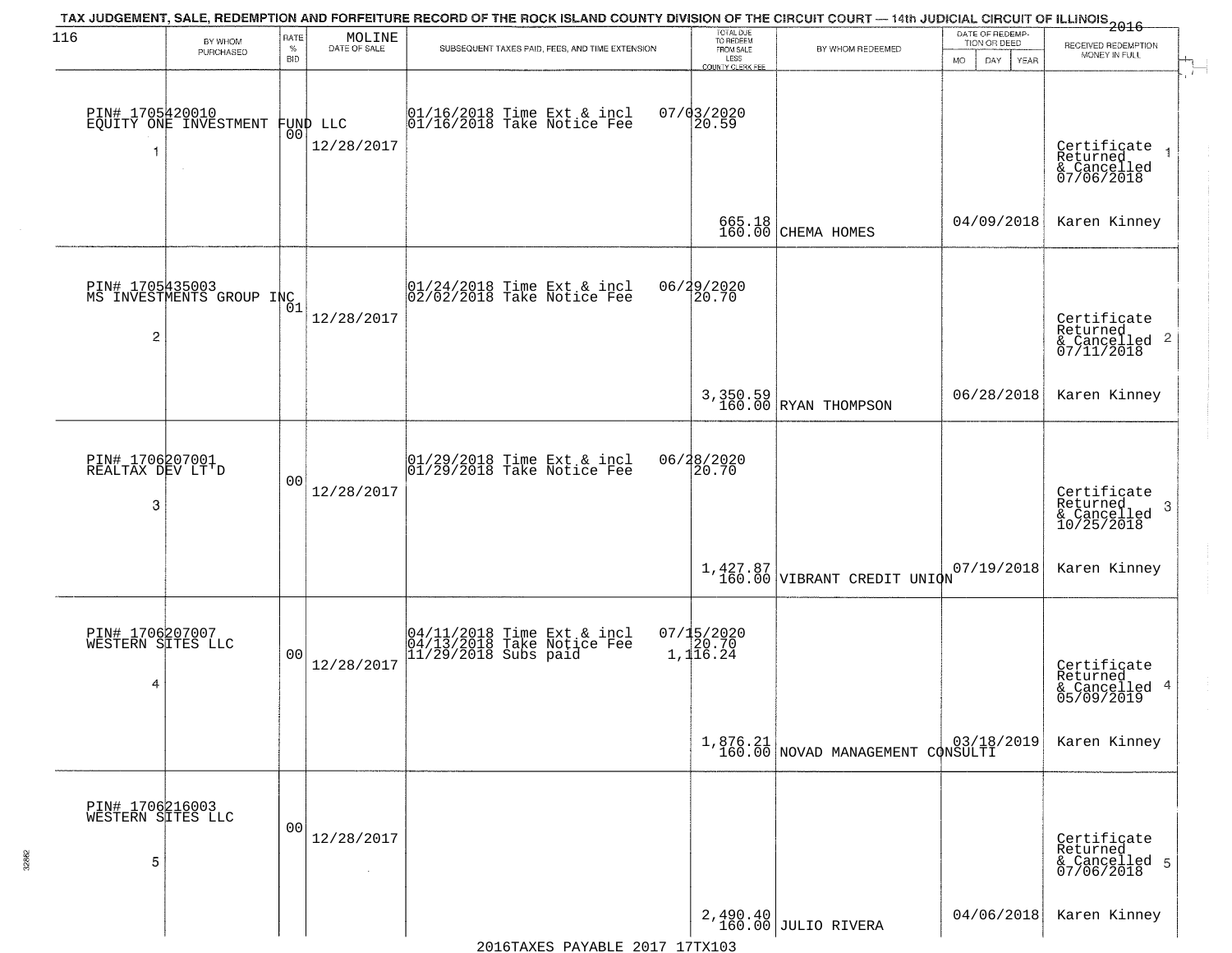| TOTAL BACK<br>TAX PENALTY<br>AND COSTS<br>A-BACK TAX<br>FORFEITED<br>PRIOR TO<br>117<br>MOLINE<br><b>FORFEITED</b><br>$\begin{array}{c} \text{CERTIFICATE} \\ \text{NO.} \end{array}$<br>TAXPAYER NO.<br>PARCEL NO.<br>INDEMNITY FUND<br>PENALTY<br><b>INTEREST AND</b><br><b>JUDGEMENT</b><br>ACRES<br><b>ACCRUED</b><br>COST ACCRUED<br><b>ACCRUED</b><br>IS ASKED<br>INT DUE<br>TAX DUE<br>ASSESSED VALUATION FOR TAXES<br>2015<br>COST OF SALE<br>1ST<br>۱ST<br>BARRERA MANUEL OJEDA<br><del>515.14<sub>2ND</sub>54.1</del> 1<br>2ND<br>1627 2ND ST<br>61265<br>515.14<br>60.00<br>38.65<br>MOLINE IL<br>OUTLOT <sub>2</sub><br>515.14<br>564<br><u>30.92</u><br>FAIRMOUNT ADD<br>20.00<br>N 40 FT OF S 260 FT<br>15.46<br>515.14<br>$207 - 11 - 00$<br>$08 - 01$<br>3195<br>4.00<br>10.00<br>PIN# 1706216004<br>TOTAL DUE-TAXES, INT. COST<br>2209.70<br>2303.70<br>21,500<br>2,209.70<br>10.00<br>20.07<br>667.45<br>MERSCHMAN EDWARD J/SUSAN<br>2790 HEATHER GLEN AVE<br>BETTENDORF IA 52722<br>52722<br>667.45<br>60.00<br>50.05<br>3RD<br>380<br>LOT 7 BLOCK 3<br>565<br>40.04<br>20.00<br>R S WOODBURNS ADD<br>667.45<br>20.02<br>667.45<br>PUBLICATION COST<br>4.00<br>$506 - 06 - 00$<br>8359<br>$08 - 01$<br>10.00<br>PIN# 1706406016<br>TOTAL DUE-TAXES, INT. COST<br>2859.98<br>27,857<br>2,859.98<br>10.00<br>2953.98<br>1ST<br><b>ST</b><br>BUTZ JODY/GAS ELECTRIC CU<br>2300 4TH AVE<br>2ND<br>2ND<br>60.00<br>ROCK ISLAND IL<br>61201<br>3RD<br>3RD<br>LOT 47<br>FOURTH STREET ADD<br>566<br>20.00<br>4TH<br>4TH<br>424.24<br>12.72<br><b>PUBLICATION COST</b><br>$220 - 19 - 00$<br>$08 - 01$<br>4.00<br>$3404 - 47$<br>10.00<br>PIN# 1706411007<br>TOTAL OUE-TAXES, INT. COST<br>446.96<br>23,706<br>446.96<br>10.00<br>540.96<br>509.08<br>53.48<br>LORANCE PATRICIA<br>861 47TH ST<br>2ND<br>MOLINE IL<br>38.20<br>61265<br>509.08<br>60.00<br>3BD<br>3BD<br>LOT 12<br>567<br>RAILSBACK 7ST ADD<br>509.08<br>30.56<br>20.00<br>4TH<br>15.28<br>509.08<br>$374 - 07 - 20$<br>PUBLICATION COST<br>6120-12<br>4.00<br>$08 - 01$<br>10.00<br>PIN# 1707206012<br>$\sim$ 100 $\pm$<br>TOTAL DUE-TAXES, INT. COST<br>2183.84<br>2277.84<br>27,247<br>2,183.84<br>10.00<br>$\overline{1}$ 1ST<br>59.64<br>567.73<br>NEAL EUGENE M<br>1201 18TH AVE<br>567.73<br>61201<br>42.60<br>60.00<br>ROCK ISLAND IL<br>3RD<br>LOT 9 AND LOT 10<br>SOUTHLAND<br>568<br>20.00<br>567.73<br>34.08<br>$17.04^{\rm s}$<br>567.7<br>PUBLICATION COST<br>$411 - 19 - 80$<br>$08 - 01$<br>6699-39<br>4.00<br>10.00<br>PIN# 1707211020<br>TOTAL DUE-TAXES, INT. COST<br>2,434.28<br>2434.28<br>23,695<br>2528.28<br>10.00<br>2016 TAVEC DAVARLE 2017 17 TV102 | TAX JUDGEMENT, SALE, REDEMPTION AND FORFEITURE RECORD OF THE ROCK ISLAND COUNTY DIVISION OF THE CIRCUIT COURT - 14th JUDIC<br>NAME AND ADDRESS<br>LEGAL DESCRIPTION |  | <b>BACK TAX</b> |                       |                     | INTEREST PAYMENT FUND | 2016 |
|-----------------------------------------------------------------------------------------------------------------------------------------------------------------------------------------------------------------------------------------------------------------------------------------------------------------------------------------------------------------------------------------------------------------------------------------------------------------------------------------------------------------------------------------------------------------------------------------------------------------------------------------------------------------------------------------------------------------------------------------------------------------------------------------------------------------------------------------------------------------------------------------------------------------------------------------------------------------------------------------------------------------------------------------------------------------------------------------------------------------------------------------------------------------------------------------------------------------------------------------------------------------------------------------------------------------------------------------------------------------------------------------------------------------------------------------------------------------------------------------------------------------------------------------------------------------------------------------------------------------------------------------------------------------------------------------------------------------------------------------------------------------------------------------------------------------------------------------------------------------------------------------------------------------------------------------------------------------------------------------------------------------------------------------------------------------------------------------------------------------------------------------------------------------------------------------------------------------------------------------------------------------------------------------------------------------------------------------------------------------------------------------------------------------------------------------------------------------------------------------------------------------------------------------------------------------------------------------------------------------------------------------------------------|---------------------------------------------------------------------------------------------------------------------------------------------------------------------|--|-----------------|-----------------------|---------------------|-----------------------|------|
|                                                                                                                                                                                                                                                                                                                                                                                                                                                                                                                                                                                                                                                                                                                                                                                                                                                                                                                                                                                                                                                                                                                                                                                                                                                                                                                                                                                                                                                                                                                                                                                                                                                                                                                                                                                                                                                                                                                                                                                                                                                                                                                                                                                                                                                                                                                                                                                                                                                                                                                                                                                                                                                           |                                                                                                                                                                     |  |                 | BACK TAX<br>FORFEITED | AMOUNT<br>FOR WHICH |                       |      |
|                                                                                                                                                                                                                                                                                                                                                                                                                                                                                                                                                                                                                                                                                                                                                                                                                                                                                                                                                                                                                                                                                                                                                                                                                                                                                                                                                                                                                                                                                                                                                                                                                                                                                                                                                                                                                                                                                                                                                                                                                                                                                                                                                                                                                                                                                                                                                                                                                                                                                                                                                                                                                                                           |                                                                                                                                                                     |  |                 |                       |                     |                       |      |
|                                                                                                                                                                                                                                                                                                                                                                                                                                                                                                                                                                                                                                                                                                                                                                                                                                                                                                                                                                                                                                                                                                                                                                                                                                                                                                                                                                                                                                                                                                                                                                                                                                                                                                                                                                                                                                                                                                                                                                                                                                                                                                                                                                                                                                                                                                                                                                                                                                                                                                                                                                                                                                                           |                                                                                                                                                                     |  |                 |                       |                     |                       |      |
|                                                                                                                                                                                                                                                                                                                                                                                                                                                                                                                                                                                                                                                                                                                                                                                                                                                                                                                                                                                                                                                                                                                                                                                                                                                                                                                                                                                                                                                                                                                                                                                                                                                                                                                                                                                                                                                                                                                                                                                                                                                                                                                                                                                                                                                                                                                                                                                                                                                                                                                                                                                                                                                           |                                                                                                                                                                     |  |                 |                       |                     |                       |      |
|                                                                                                                                                                                                                                                                                                                                                                                                                                                                                                                                                                                                                                                                                                                                                                                                                                                                                                                                                                                                                                                                                                                                                                                                                                                                                                                                                                                                                                                                                                                                                                                                                                                                                                                                                                                                                                                                                                                                                                                                                                                                                                                                                                                                                                                                                                                                                                                                                                                                                                                                                                                                                                                           |                                                                                                                                                                     |  |                 |                       |                     |                       |      |
|                                                                                                                                                                                                                                                                                                                                                                                                                                                                                                                                                                                                                                                                                                                                                                                                                                                                                                                                                                                                                                                                                                                                                                                                                                                                                                                                                                                                                                                                                                                                                                                                                                                                                                                                                                                                                                                                                                                                                                                                                                                                                                                                                                                                                                                                                                                                                                                                                                                                                                                                                                                                                                                           |                                                                                                                                                                     |  |                 |                       |                     |                       |      |
|                                                                                                                                                                                                                                                                                                                                                                                                                                                                                                                                                                                                                                                                                                                                                                                                                                                                                                                                                                                                                                                                                                                                                                                                                                                                                                                                                                                                                                                                                                                                                                                                                                                                                                                                                                                                                                                                                                                                                                                                                                                                                                                                                                                                                                                                                                                                                                                                                                                                                                                                                                                                                                                           |                                                                                                                                                                     |  |                 |                       |                     |                       |      |
|                                                                                                                                                                                                                                                                                                                                                                                                                                                                                                                                                                                                                                                                                                                                                                                                                                                                                                                                                                                                                                                                                                                                                                                                                                                                                                                                                                                                                                                                                                                                                                                                                                                                                                                                                                                                                                                                                                                                                                                                                                                                                                                                                                                                                                                                                                                                                                                                                                                                                                                                                                                                                                                           |                                                                                                                                                                     |  |                 |                       |                     |                       |      |
|                                                                                                                                                                                                                                                                                                                                                                                                                                                                                                                                                                                                                                                                                                                                                                                                                                                                                                                                                                                                                                                                                                                                                                                                                                                                                                                                                                                                                                                                                                                                                                                                                                                                                                                                                                                                                                                                                                                                                                                                                                                                                                                                                                                                                                                                                                                                                                                                                                                                                                                                                                                                                                                           |                                                                                                                                                                     |  |                 |                       |                     |                       |      |
|                                                                                                                                                                                                                                                                                                                                                                                                                                                                                                                                                                                                                                                                                                                                                                                                                                                                                                                                                                                                                                                                                                                                                                                                                                                                                                                                                                                                                                                                                                                                                                                                                                                                                                                                                                                                                                                                                                                                                                                                                                                                                                                                                                                                                                                                                                                                                                                                                                                                                                                                                                                                                                                           |                                                                                                                                                                     |  |                 |                       |                     |                       |      |
|                                                                                                                                                                                                                                                                                                                                                                                                                                                                                                                                                                                                                                                                                                                                                                                                                                                                                                                                                                                                                                                                                                                                                                                                                                                                                                                                                                                                                                                                                                                                                                                                                                                                                                                                                                                                                                                                                                                                                                                                                                                                                                                                                                                                                                                                                                                                                                                                                                                                                                                                                                                                                                                           |                                                                                                                                                                     |  |                 |                       |                     |                       |      |
|                                                                                                                                                                                                                                                                                                                                                                                                                                                                                                                                                                                                                                                                                                                                                                                                                                                                                                                                                                                                                                                                                                                                                                                                                                                                                                                                                                                                                                                                                                                                                                                                                                                                                                                                                                                                                                                                                                                                                                                                                                                                                                                                                                                                                                                                                                                                                                                                                                                                                                                                                                                                                                                           |                                                                                                                                                                     |  |                 |                       |                     |                       |      |
|                                                                                                                                                                                                                                                                                                                                                                                                                                                                                                                                                                                                                                                                                                                                                                                                                                                                                                                                                                                                                                                                                                                                                                                                                                                                                                                                                                                                                                                                                                                                                                                                                                                                                                                                                                                                                                                                                                                                                                                                                                                                                                                                                                                                                                                                                                                                                                                                                                                                                                                                                                                                                                                           |                                                                                                                                                                     |  |                 |                       |                     |                       |      |
|                                                                                                                                                                                                                                                                                                                                                                                                                                                                                                                                                                                                                                                                                                                                                                                                                                                                                                                                                                                                                                                                                                                                                                                                                                                                                                                                                                                                                                                                                                                                                                                                                                                                                                                                                                                                                                                                                                                                                                                                                                                                                                                                                                                                                                                                                                                                                                                                                                                                                                                                                                                                                                                           |                                                                                                                                                                     |  |                 |                       |                     |                       |      |
|                                                                                                                                                                                                                                                                                                                                                                                                                                                                                                                                                                                                                                                                                                                                                                                                                                                                                                                                                                                                                                                                                                                                                                                                                                                                                                                                                                                                                                                                                                                                                                                                                                                                                                                                                                                                                                                                                                                                                                                                                                                                                                                                                                                                                                                                                                                                                                                                                                                                                                                                                                                                                                                           |                                                                                                                                                                     |  |                 |                       |                     |                       |      |
|                                                                                                                                                                                                                                                                                                                                                                                                                                                                                                                                                                                                                                                                                                                                                                                                                                                                                                                                                                                                                                                                                                                                                                                                                                                                                                                                                                                                                                                                                                                                                                                                                                                                                                                                                                                                                                                                                                                                                                                                                                                                                                                                                                                                                                                                                                                                                                                                                                                                                                                                                                                                                                                           |                                                                                                                                                                     |  |                 |                       |                     |                       |      |
|                                                                                                                                                                                                                                                                                                                                                                                                                                                                                                                                                                                                                                                                                                                                                                                                                                                                                                                                                                                                                                                                                                                                                                                                                                                                                                                                                                                                                                                                                                                                                                                                                                                                                                                                                                                                                                                                                                                                                                                                                                                                                                                                                                                                                                                                                                                                                                                                                                                                                                                                                                                                                                                           |                                                                                                                                                                     |  |                 |                       |                     |                       |      |
|                                                                                                                                                                                                                                                                                                                                                                                                                                                                                                                                                                                                                                                                                                                                                                                                                                                                                                                                                                                                                                                                                                                                                                                                                                                                                                                                                                                                                                                                                                                                                                                                                                                                                                                                                                                                                                                                                                                                                                                                                                                                                                                                                                                                                                                                                                                                                                                                                                                                                                                                                                                                                                                           |                                                                                                                                                                     |  |                 |                       |                     |                       |      |
|                                                                                                                                                                                                                                                                                                                                                                                                                                                                                                                                                                                                                                                                                                                                                                                                                                                                                                                                                                                                                                                                                                                                                                                                                                                                                                                                                                                                                                                                                                                                                                                                                                                                                                                                                                                                                                                                                                                                                                                                                                                                                                                                                                                                                                                                                                                                                                                                                                                                                                                                                                                                                                                           |                                                                                                                                                                     |  |                 |                       |                     |                       |      |
|                                                                                                                                                                                                                                                                                                                                                                                                                                                                                                                                                                                                                                                                                                                                                                                                                                                                                                                                                                                                                                                                                                                                                                                                                                                                                                                                                                                                                                                                                                                                                                                                                                                                                                                                                                                                                                                                                                                                                                                                                                                                                                                                                                                                                                                                                                                                                                                                                                                                                                                                                                                                                                                           |                                                                                                                                                                     |  |                 |                       |                     |                       |      |
|                                                                                                                                                                                                                                                                                                                                                                                                                                                                                                                                                                                                                                                                                                                                                                                                                                                                                                                                                                                                                                                                                                                                                                                                                                                                                                                                                                                                                                                                                                                                                                                                                                                                                                                                                                                                                                                                                                                                                                                                                                                                                                                                                                                                                                                                                                                                                                                                                                                                                                                                                                                                                                                           |                                                                                                                                                                     |  |                 |                       |                     |                       |      |
|                                                                                                                                                                                                                                                                                                                                                                                                                                                                                                                                                                                                                                                                                                                                                                                                                                                                                                                                                                                                                                                                                                                                                                                                                                                                                                                                                                                                                                                                                                                                                                                                                                                                                                                                                                                                                                                                                                                                                                                                                                                                                                                                                                                                                                                                                                                                                                                                                                                                                                                                                                                                                                                           |                                                                                                                                                                     |  |                 |                       |                     |                       |      |
|                                                                                                                                                                                                                                                                                                                                                                                                                                                                                                                                                                                                                                                                                                                                                                                                                                                                                                                                                                                                                                                                                                                                                                                                                                                                                                                                                                                                                                                                                                                                                                                                                                                                                                                                                                                                                                                                                                                                                                                                                                                                                                                                                                                                                                                                                                                                                                                                                                                                                                                                                                                                                                                           |                                                                                                                                                                     |  |                 |                       |                     |                       |      |
|                                                                                                                                                                                                                                                                                                                                                                                                                                                                                                                                                                                                                                                                                                                                                                                                                                                                                                                                                                                                                                                                                                                                                                                                                                                                                                                                                                                                                                                                                                                                                                                                                                                                                                                                                                                                                                                                                                                                                                                                                                                                                                                                                                                                                                                                                                                                                                                                                                                                                                                                                                                                                                                           |                                                                                                                                                                     |  |                 |                       |                     |                       |      |
|                                                                                                                                                                                                                                                                                                                                                                                                                                                                                                                                                                                                                                                                                                                                                                                                                                                                                                                                                                                                                                                                                                                                                                                                                                                                                                                                                                                                                                                                                                                                                                                                                                                                                                                                                                                                                                                                                                                                                                                                                                                                                                                                                                                                                                                                                                                                                                                                                                                                                                                                                                                                                                                           |                                                                                                                                                                     |  |                 |                       |                     |                       |      |
|                                                                                                                                                                                                                                                                                                                                                                                                                                                                                                                                                                                                                                                                                                                                                                                                                                                                                                                                                                                                                                                                                                                                                                                                                                                                                                                                                                                                                                                                                                                                                                                                                                                                                                                                                                                                                                                                                                                                                                                                                                                                                                                                                                                                                                                                                                                                                                                                                                                                                                                                                                                                                                                           |                                                                                                                                                                     |  |                 |                       |                     |                       |      |
|                                                                                                                                                                                                                                                                                                                                                                                                                                                                                                                                                                                                                                                                                                                                                                                                                                                                                                                                                                                                                                                                                                                                                                                                                                                                                                                                                                                                                                                                                                                                                                                                                                                                                                                                                                                                                                                                                                                                                                                                                                                                                                                                                                                                                                                                                                                                                                                                                                                                                                                                                                                                                                                           |                                                                                                                                                                     |  |                 |                       |                     |                       |      |
|                                                                                                                                                                                                                                                                                                                                                                                                                                                                                                                                                                                                                                                                                                                                                                                                                                                                                                                                                                                                                                                                                                                                                                                                                                                                                                                                                                                                                                                                                                                                                                                                                                                                                                                                                                                                                                                                                                                                                                                                                                                                                                                                                                                                                                                                                                                                                                                                                                                                                                                                                                                                                                                           |                                                                                                                                                                     |  |                 |                       |                     |                       |      |
|                                                                                                                                                                                                                                                                                                                                                                                                                                                                                                                                                                                                                                                                                                                                                                                                                                                                                                                                                                                                                                                                                                                                                                                                                                                                                                                                                                                                                                                                                                                                                                                                                                                                                                                                                                                                                                                                                                                                                                                                                                                                                                                                                                                                                                                                                                                                                                                                                                                                                                                                                                                                                                                           |                                                                                                                                                                     |  |                 |                       |                     |                       |      |
|                                                                                                                                                                                                                                                                                                                                                                                                                                                                                                                                                                                                                                                                                                                                                                                                                                                                                                                                                                                                                                                                                                                                                                                                                                                                                                                                                                                                                                                                                                                                                                                                                                                                                                                                                                                                                                                                                                                                                                                                                                                                                                                                                                                                                                                                                                                                                                                                                                                                                                                                                                                                                                                           |                                                                                                                                                                     |  |                 |                       |                     |                       |      |
|                                                                                                                                                                                                                                                                                                                                                                                                                                                                                                                                                                                                                                                                                                                                                                                                                                                                                                                                                                                                                                                                                                                                                                                                                                                                                                                                                                                                                                                                                                                                                                                                                                                                                                                                                                                                                                                                                                                                                                                                                                                                                                                                                                                                                                                                                                                                                                                                                                                                                                                                                                                                                                                           |                                                                                                                                                                     |  |                 |                       |                     |                       |      |
|                                                                                                                                                                                                                                                                                                                                                                                                                                                                                                                                                                                                                                                                                                                                                                                                                                                                                                                                                                                                                                                                                                                                                                                                                                                                                                                                                                                                                                                                                                                                                                                                                                                                                                                                                                                                                                                                                                                                                                                                                                                                                                                                                                                                                                                                                                                                                                                                                                                                                                                                                                                                                                                           |                                                                                                                                                                     |  |                 |                       |                     |                       |      |
|                                                                                                                                                                                                                                                                                                                                                                                                                                                                                                                                                                                                                                                                                                                                                                                                                                                                                                                                                                                                                                                                                                                                                                                                                                                                                                                                                                                                                                                                                                                                                                                                                                                                                                                                                                                                                                                                                                                                                                                                                                                                                                                                                                                                                                                                                                                                                                                                                                                                                                                                                                                                                                                           |                                                                                                                                                                     |  |                 |                       |                     |                       |      |
|                                                                                                                                                                                                                                                                                                                                                                                                                                                                                                                                                                                                                                                                                                                                                                                                                                                                                                                                                                                                                                                                                                                                                                                                                                                                                                                                                                                                                                                                                                                                                                                                                                                                                                                                                                                                                                                                                                                                                                                                                                                                                                                                                                                                                                                                                                                                                                                                                                                                                                                                                                                                                                                           |                                                                                                                                                                     |  |                 |                       |                     |                       |      |
|                                                                                                                                                                                                                                                                                                                                                                                                                                                                                                                                                                                                                                                                                                                                                                                                                                                                                                                                                                                                                                                                                                                                                                                                                                                                                                                                                                                                                                                                                                                                                                                                                                                                                                                                                                                                                                                                                                                                                                                                                                                                                                                                                                                                                                                                                                                                                                                                                                                                                                                                                                                                                                                           |                                                                                                                                                                     |  |                 |                       |                     |                       |      |
|                                                                                                                                                                                                                                                                                                                                                                                                                                                                                                                                                                                                                                                                                                                                                                                                                                                                                                                                                                                                                                                                                                                                                                                                                                                                                                                                                                                                                                                                                                                                                                                                                                                                                                                                                                                                                                                                                                                                                                                                                                                                                                                                                                                                                                                                                                                                                                                                                                                                                                                                                                                                                                                           |                                                                                                                                                                     |  |                 |                       |                     |                       |      |
|                                                                                                                                                                                                                                                                                                                                                                                                                                                                                                                                                                                                                                                                                                                                                                                                                                                                                                                                                                                                                                                                                                                                                                                                                                                                                                                                                                                                                                                                                                                                                                                                                                                                                                                                                                                                                                                                                                                                                                                                                                                                                                                                                                                                                                                                                                                                                                                                                                                                                                                                                                                                                                                           |                                                                                                                                                                     |  |                 |                       |                     |                       |      |
|                                                                                                                                                                                                                                                                                                                                                                                                                                                                                                                                                                                                                                                                                                                                                                                                                                                                                                                                                                                                                                                                                                                                                                                                                                                                                                                                                                                                                                                                                                                                                                                                                                                                                                                                                                                                                                                                                                                                                                                                                                                                                                                                                                                                                                                                                                                                                                                                                                                                                                                                                                                                                                                           |                                                                                                                                                                     |  |                 |                       |                     |                       |      |
|                                                                                                                                                                                                                                                                                                                                                                                                                                                                                                                                                                                                                                                                                                                                                                                                                                                                                                                                                                                                                                                                                                                                                                                                                                                                                                                                                                                                                                                                                                                                                                                                                                                                                                                                                                                                                                                                                                                                                                                                                                                                                                                                                                                                                                                                                                                                                                                                                                                                                                                                                                                                                                                           |                                                                                                                                                                     |  |                 |                       |                     |                       |      |
|                                                                                                                                                                                                                                                                                                                                                                                                                                                                                                                                                                                                                                                                                                                                                                                                                                                                                                                                                                                                                                                                                                                                                                                                                                                                                                                                                                                                                                                                                                                                                                                                                                                                                                                                                                                                                                                                                                                                                                                                                                                                                                                                                                                                                                                                                                                                                                                                                                                                                                                                                                                                                                                           |                                                                                                                                                                     |  |                 |                       |                     |                       |      |
|                                                                                                                                                                                                                                                                                                                                                                                                                                                                                                                                                                                                                                                                                                                                                                                                                                                                                                                                                                                                                                                                                                                                                                                                                                                                                                                                                                                                                                                                                                                                                                                                                                                                                                                                                                                                                                                                                                                                                                                                                                                                                                                                                                                                                                                                                                                                                                                                                                                                                                                                                                                                                                                           |                                                                                                                                                                     |  |                 |                       |                     |                       |      |
|                                                                                                                                                                                                                                                                                                                                                                                                                                                                                                                                                                                                                                                                                                                                                                                                                                                                                                                                                                                                                                                                                                                                                                                                                                                                                                                                                                                                                                                                                                                                                                                                                                                                                                                                                                                                                                                                                                                                                                                                                                                                                                                                                                                                                                                                                                                                                                                                                                                                                                                                                                                                                                                           |                                                                                                                                                                     |  |                 |                       |                     |                       |      |
|                                                                                                                                                                                                                                                                                                                                                                                                                                                                                                                                                                                                                                                                                                                                                                                                                                                                                                                                                                                                                                                                                                                                                                                                                                                                                                                                                                                                                                                                                                                                                                                                                                                                                                                                                                                                                                                                                                                                                                                                                                                                                                                                                                                                                                                                                                                                                                                                                                                                                                                                                                                                                                                           |                                                                                                                                                                     |  |                 |                       |                     |                       |      |
|                                                                                                                                                                                                                                                                                                                                                                                                                                                                                                                                                                                                                                                                                                                                                                                                                                                                                                                                                                                                                                                                                                                                                                                                                                                                                                                                                                                                                                                                                                                                                                                                                                                                                                                                                                                                                                                                                                                                                                                                                                                                                                                                                                                                                                                                                                                                                                                                                                                                                                                                                                                                                                                           |                                                                                                                                                                     |  |                 |                       |                     |                       |      |
|                                                                                                                                                                                                                                                                                                                                                                                                                                                                                                                                                                                                                                                                                                                                                                                                                                                                                                                                                                                                                                                                                                                                                                                                                                                                                                                                                                                                                                                                                                                                                                                                                                                                                                                                                                                                                                                                                                                                                                                                                                                                                                                                                                                                                                                                                                                                                                                                                                                                                                                                                                                                                                                           |                                                                                                                                                                     |  |                 |                       |                     |                       |      |
|                                                                                                                                                                                                                                                                                                                                                                                                                                                                                                                                                                                                                                                                                                                                                                                                                                                                                                                                                                                                                                                                                                                                                                                                                                                                                                                                                                                                                                                                                                                                                                                                                                                                                                                                                                                                                                                                                                                                                                                                                                                                                                                                                                                                                                                                                                                                                                                                                                                                                                                                                                                                                                                           |                                                                                                                                                                     |  |                 |                       |                     |                       |      |
|                                                                                                                                                                                                                                                                                                                                                                                                                                                                                                                                                                                                                                                                                                                                                                                                                                                                                                                                                                                                                                                                                                                                                                                                                                                                                                                                                                                                                                                                                                                                                                                                                                                                                                                                                                                                                                                                                                                                                                                                                                                                                                                                                                                                                                                                                                                                                                                                                                                                                                                                                                                                                                                           |                                                                                                                                                                     |  |                 |                       |                     |                       |      |
|                                                                                                                                                                                                                                                                                                                                                                                                                                                                                                                                                                                                                                                                                                                                                                                                                                                                                                                                                                                                                                                                                                                                                                                                                                                                                                                                                                                                                                                                                                                                                                                                                                                                                                                                                                                                                                                                                                                                                                                                                                                                                                                                                                                                                                                                                                                                                                                                                                                                                                                                                                                                                                                           |                                                                                                                                                                     |  |                 |                       |                     |                       |      |
|                                                                                                                                                                                                                                                                                                                                                                                                                                                                                                                                                                                                                                                                                                                                                                                                                                                                                                                                                                                                                                                                                                                                                                                                                                                                                                                                                                                                                                                                                                                                                                                                                                                                                                                                                                                                                                                                                                                                                                                                                                                                                                                                                                                                                                                                                                                                                                                                                                                                                                                                                                                                                                                           |                                                                                                                                                                     |  |                 |                       |                     |                       |      |
|                                                                                                                                                                                                                                                                                                                                                                                                                                                                                                                                                                                                                                                                                                                                                                                                                                                                                                                                                                                                                                                                                                                                                                                                                                                                                                                                                                                                                                                                                                                                                                                                                                                                                                                                                                                                                                                                                                                                                                                                                                                                                                                                                                                                                                                                                                                                                                                                                                                                                                                                                                                                                                                           |                                                                                                                                                                     |  |                 |                       |                     |                       |      |
|                                                                                                                                                                                                                                                                                                                                                                                                                                                                                                                                                                                                                                                                                                                                                                                                                                                                                                                                                                                                                                                                                                                                                                                                                                                                                                                                                                                                                                                                                                                                                                                                                                                                                                                                                                                                                                                                                                                                                                                                                                                                                                                                                                                                                                                                                                                                                                                                                                                                                                                                                                                                                                                           |                                                                                                                                                                     |  |                 |                       |                     |                       |      |
|                                                                                                                                                                                                                                                                                                                                                                                                                                                                                                                                                                                                                                                                                                                                                                                                                                                                                                                                                                                                                                                                                                                                                                                                                                                                                                                                                                                                                                                                                                                                                                                                                                                                                                                                                                                                                                                                                                                                                                                                                                                                                                                                                                                                                                                                                                                                                                                                                                                                                                                                                                                                                                                           |                                                                                                                                                                     |  |                 |                       |                     |                       |      |
|                                                                                                                                                                                                                                                                                                                                                                                                                                                                                                                                                                                                                                                                                                                                                                                                                                                                                                                                                                                                                                                                                                                                                                                                                                                                                                                                                                                                                                                                                                                                                                                                                                                                                                                                                                                                                                                                                                                                                                                                                                                                                                                                                                                                                                                                                                                                                                                                                                                                                                                                                                                                                                                           |                                                                                                                                                                     |  |                 |                       |                     |                       |      |
|                                                                                                                                                                                                                                                                                                                                                                                                                                                                                                                                                                                                                                                                                                                                                                                                                                                                                                                                                                                                                                                                                                                                                                                                                                                                                                                                                                                                                                                                                                                                                                                                                                                                                                                                                                                                                                                                                                                                                                                                                                                                                                                                                                                                                                                                                                                                                                                                                                                                                                                                                                                                                                                           |                                                                                                                                                                     |  |                 |                       |                     |                       |      |
|                                                                                                                                                                                                                                                                                                                                                                                                                                                                                                                                                                                                                                                                                                                                                                                                                                                                                                                                                                                                                                                                                                                                                                                                                                                                                                                                                                                                                                                                                                                                                                                                                                                                                                                                                                                                                                                                                                                                                                                                                                                                                                                                                                                                                                                                                                                                                                                                                                                                                                                                                                                                                                                           |                                                                                                                                                                     |  |                 |                       |                     |                       |      |
|                                                                                                                                                                                                                                                                                                                                                                                                                                                                                                                                                                                                                                                                                                                                                                                                                                                                                                                                                                                                                                                                                                                                                                                                                                                                                                                                                                                                                                                                                                                                                                                                                                                                                                                                                                                                                                                                                                                                                                                                                                                                                                                                                                                                                                                                                                                                                                                                                                                                                                                                                                                                                                                           |                                                                                                                                                                     |  |                 |                       |                     |                       |      |
|                                                                                                                                                                                                                                                                                                                                                                                                                                                                                                                                                                                                                                                                                                                                                                                                                                                                                                                                                                                                                                                                                                                                                                                                                                                                                                                                                                                                                                                                                                                                                                                                                                                                                                                                                                                                                                                                                                                                                                                                                                                                                                                                                                                                                                                                                                                                                                                                                                                                                                                                                                                                                                                           |                                                                                                                                                                     |  |                 |                       |                     |                       |      |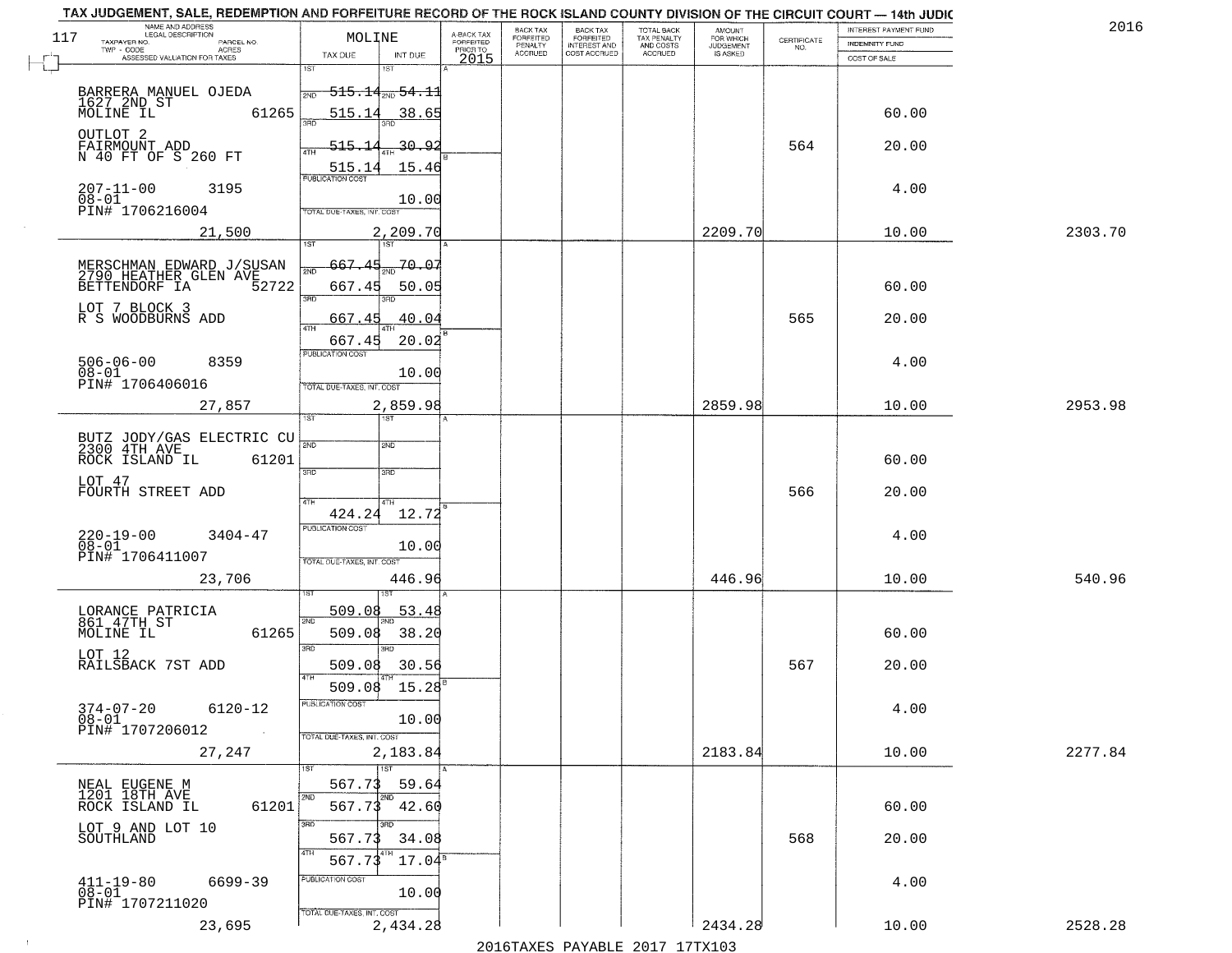| 117                                       | BY WHOM<br>PURCHASED                                    | RATE<br>$\%$<br><b>BID</b> | $\begin{array}{c} \text{MOLINE} \\ \text{DATE of sale} \end{array}$ | TAX JUDGEMENT, SALE, REDEMPTION AND FORFEITURE RECORD OF THE ROCK ISLAND COUNTY DIVISION OF THE CIRCUIT COURT — 14th JUDICIAL CIRCUIT OF ILLINOIS 2016<br>SUBSEQUENT TAXES PAID, FEES, AND TIME EXTENSION | TOTAL DUE<br>TO REDEEM<br>FROM SALE<br>LESS<br>COUNTY CLERK FEE | BY WHOM REDEEMED                                 | DATE OF REDEMP-<br>TION OR DEED<br><b>MO</b><br>DAY<br>YEAR | RECEIVED REDEMPTION<br>MONEY IN FULL                        |
|-------------------------------------------|---------------------------------------------------------|----------------------------|---------------------------------------------------------------------|-----------------------------------------------------------------------------------------------------------------------------------------------------------------------------------------------------------|-----------------------------------------------------------------|--------------------------------------------------|-------------------------------------------------------------|-------------------------------------------------------------|
| PIN# 1706216004<br>JMT INVESTMENTS<br>1   | $\sim 10^{-1}$                                          | 00                         | 12/28/2017                                                          | 02/15/2018 Time Ext & incl<br>02/15/2018 Take Notice Fee                                                                                                                                                  | 09/18/2020<br>20.70                                             |                                                  |                                                             | Certificate<br>Returned<br>& Cancelled<br>04/15/2019        |
|                                           |                                                         |                            |                                                                     |                                                                                                                                                                                                           |                                                                 | 2, 324.40<br>160.00 EMMETT GRANADA               | 03/06/2019                                                  | Karen Kinney                                                |
| 2                                         | <b>PIN# 1706406016</b><br>INTEGRITY INVESTMENT FUND LLC | 00                         | 12/28/2017                                                          | $\begin{array}{ccc}  01/19/2018 \text{ Time} & \text{Ext} & \text{incl} \\  01/17/2018 \text{ Take Notice } \text{Fe} \end{array}$                                                                        | 06/29/2020<br>20.59                                             |                                                  |                                                             | Certificate<br>Returned                                     |
|                                           |                                                         |                            |                                                                     |                                                                                                                                                                                                           |                                                                 | 2,974.57<br>160.00 WELLS FARGO MORTGAGE          | 07/02/2018                                                  | Karen Kinney                                                |
| PIN# 1706411007<br>REALTAX DEV LT'D<br>3  |                                                         | 00                         | 12/28/2017                                                          | 01/29/2018 Time Ext & incl<br>01/29/2018 Take Notice Fee                                                                                                                                                  | 06/28/2020<br>20.70                                             |                                                  |                                                             | Certificate<br>Returned<br>- 3<br>& Cancelled<br>07/06/2018 |
|                                           |                                                         |                            |                                                                     |                                                                                                                                                                                                           |                                                                 | 561.66 03/09<br>160.00 GAS & ELECTRIC CREDIT UNI | 03/09/2018                                                  | Karen Kinney                                                |
| PIN# 1707206012<br>WESTERN SITES LLC<br>4 |                                                         | 0 <sub>0</sub>             | 12/28/2017                                                          | 04/11/2018 Time Ext & incl<br>04/13/2018 Take Notice Fee<br>11/29/2018 Subs paid                                                                                                                          | 07/15/2020<br>2,20.70<br>2,208.92                               |                                                  |                                                             | Certificate<br>Returned<br>& Cancelled 4<br>01/06/2020      |
|                                           |                                                         |                            |                                                                     |                                                                                                                                                                                                           |                                                                 | $4,772.53$<br>160.00 VIVIAN J LORANCE            | 11/14/2019                                                  | Karen Kinney                                                |
| PIN# 1707211020<br>WESTERN SITES LLC<br>5 |                                                         | 0 <sub>0</sub>             | 12/28/2017                                                          | 04/11/2018 Time Ext & incl<br>04/13/2018 Take Notice Fee                                                                                                                                                  | $07/15/2020$<br>20.70                                           |                                                  |                                                             | Certificate<br>Returned<br>& Cancelled 5<br>10/25/2018      |
|                                           |                                                         |                            |                                                                     |                                                                                                                                                                                                           |                                                                 | 2,548.98<br>160.00 EUGENE NEAL                   | 06/13/2018                                                  | Karen Kinney                                                |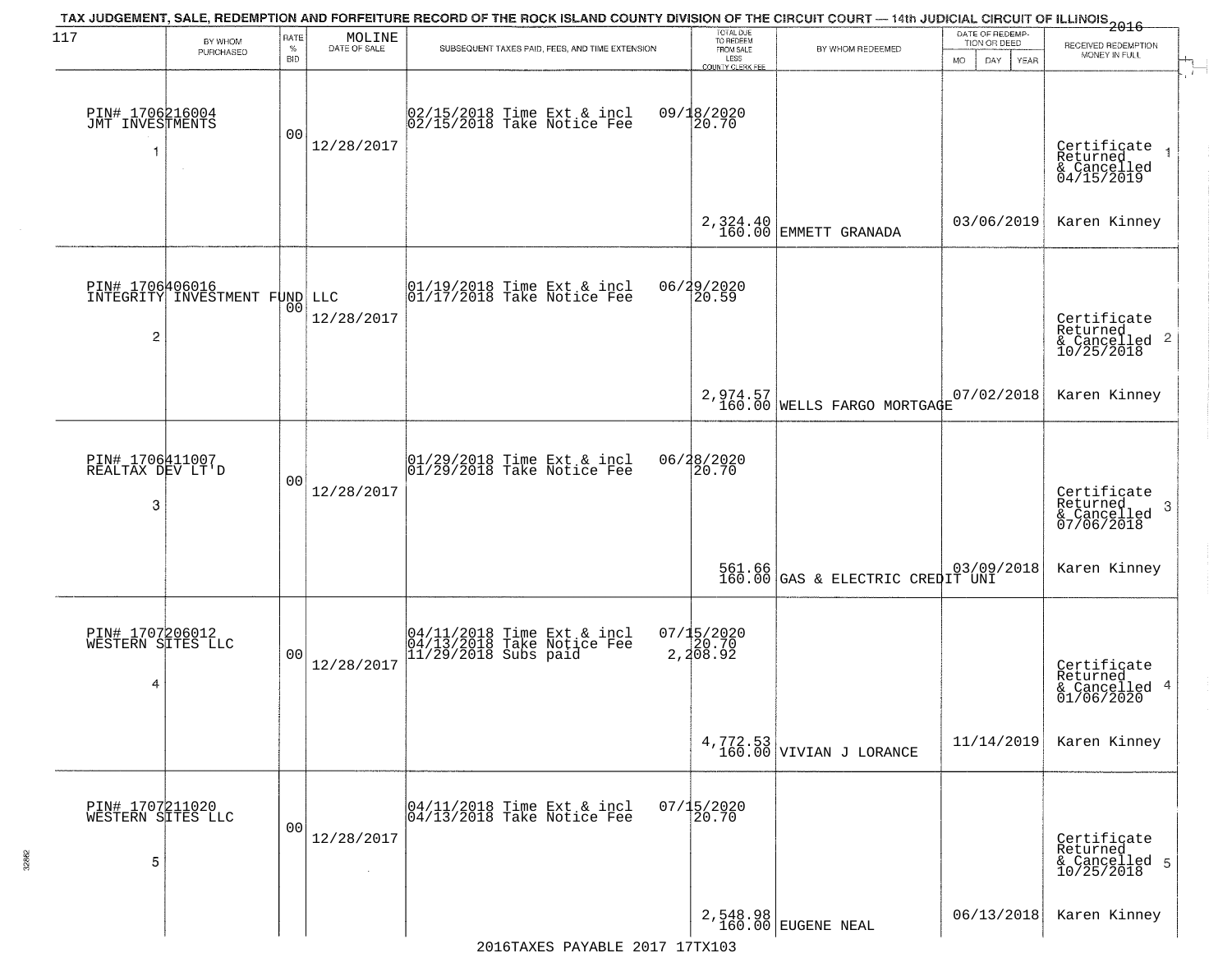|     | TAX JUDGEMENT, SALE, REDEMPTION AND FORFEITURE RECORD OF THE ROCK ISLAND COUNTY DIVISION OF THE CIRCUIT COURT — 14th JUDIC<br>NAME AND ADDRESS<br>LEGAL DESCRIPTION |                            |                              |                                            | BACK TAX                        | BACK TAX<br>FORFEITED        |                                                   | <b>AMOUNT</b>                      |                    | INTEREST PAYMENT FUND                 | 2016    |
|-----|---------------------------------------------------------------------------------------------------------------------------------------------------------------------|----------------------------|------------------------------|--------------------------------------------|---------------------------------|------------------------------|---------------------------------------------------|------------------------------------|--------------------|---------------------------------------|---------|
| 118 | TAXPAYER NO.<br>PARCEL NO.<br>TWP - CODE<br>ACRES<br>ASSESSED VALUATION FOR TAXES                                                                                   | MOLINE<br>TAX DUE          | INT DUE                      | A-BACK TAX<br>FORFEITED<br>PRIORTO<br>2015 | FORFEITED<br>PENALTY<br>ACCRUED | INTEREST AND<br>COST ACCRUED | TOTAL BACK<br>TAX PENALTY<br>AND COSTS<br>ACCRUED | FOR WHICH<br>JUDGEMENT<br>IS ASKED | CERTIFICATE<br>NO. | <b>INDEMNITY FUND</b><br>COST OF SALE |         |
|     |                                                                                                                                                                     | 1ST                        | 18T                          |                                            |                                 |                              |                                                   |                                    |                    |                                       |         |
|     | OVERTON MARY E<br>2310 OAKTON PL SE                                                                                                                                 | 2ND                        | 2ND                          |                                            |                                 |                              |                                                   |                                    |                    |                                       |         |
|     | SMYRNA GA<br>30082                                                                                                                                                  | 3RD                        | 3RD                          |                                            |                                 |                              |                                                   |                                    |                    | 60.00                                 |         |
|     | LOT 7                                                                                                                                                               | 785                        | $47 - 1$                     |                                            |                                 |                              |                                                   |                                    | 569                | 20.00                                 |         |
|     | MABEL ERICKSONS SUB DIV<br>S 66 FT OF W 200 FT                                                                                                                      | 4TH<br>785.24              | 23.56                        |                                            |                                 |                              |                                                   |                                    |                    |                                       |         |
|     | $202 - 07 - 45$<br>$3096 - 20 - 1$                                                                                                                                  | PUBLICATION COST           |                              |                                            |                                 |                              |                                                   |                                    |                    | 4.00                                  |         |
|     | $08 - 01$<br>PIN# 1707237023                                                                                                                                        | TOTAL DUE-TAXES, INT. COST | 10.00                        |                                            |                                 |                              |                                                   |                                    |                    |                                       |         |
|     | 32,773                                                                                                                                                              |                            | 1,651.16                     |                                            |                                 |                              |                                                   | 1651.16                            |                    | 10.00                                 | 1745.16 |
|     |                                                                                                                                                                     | 1ST                        | 1ST                          |                                            |                                 |                              |                                                   |                                    |                    |                                       |         |
|     | DESMET JEFFREY<br>1205 29TH AVENUE CT<br>MOLINE IL<br>61265                                                                                                         | 387.77<br>2ND<br>387.77    | -40 - 74<br>29.10            |                                            |                                 |                              |                                                   |                                    |                    | 60.00                                 |         |
|     | LOT 8                                                                                                                                                               | <b>3RD</b>                 | 3RD                          |                                            |                                 |                              |                                                   |                                    |                    |                                       |         |
|     | SOUTH GLEN OAKS COURT ADD                                                                                                                                           | 387.77                     | 23.28                        |                                            |                                 |                              |                                                   |                                    | 570                | 20.00                                 |         |
|     |                                                                                                                                                                     | 387.77<br>PUBLICATION COST | 11.64                        |                                            |                                 |                              |                                                   |                                    |                    |                                       |         |
|     | $411 - 07 - 00$<br>6699-20<br>$08 - 01$                                                                                                                             |                            | 10.00                        |                                            |                                 |                              |                                                   |                                    |                    | 4.00                                  |         |
|     | PIN# 1708110005                                                                                                                                                     | TOTAL DUE-TAXES, INT. COST |                              |                                            |                                 |                              |                                                   |                                    |                    |                                       |         |
|     | 22,184                                                                                                                                                              |                            | 1,665.84                     |                                            |                                 |                              |                                                   | 1665.84                            |                    | 10.00                                 | 1759.84 |
|     |                                                                                                                                                                     | 21<br>155.                 | $16 - 31$                    |                                            |                                 |                              |                                                   |                                    |                    |                                       |         |
|     | NASTRUZ LUCAS E<br>165 CLOVER HILL LN<br>BARRINGTON IL<br>60010                                                                                                     | 155.21                     | 11.65                        |                                            |                                 |                              |                                                   |                                    |                    | 60.00                                 |         |
|     | OUTLOT A<br>HARRIS NELSON 3RD ADD                                                                                                                                   | 3RD<br>155.23              | 3RD<br>9.32                  |                                            |                                 |                              |                                                   |                                    | 571                | 20.00                                 |         |
|     |                                                                                                                                                                     | 155.21                     | 4.66                         |                                            |                                 |                              |                                                   |                                    |                    |                                       |         |
|     | 8650                                                                                                                                                                | <b>PUBLICATION COST</b>    |                              |                                            |                                 |                              |                                                   |                                    |                    | 4.00                                  |         |
|     | 523-15-00<br>08-01<br>PIN# 1708113001                                                                                                                               | TOTAL OUE-TAXES, INT. COST | 10.00                        |                                            |                                 |                              |                                                   |                                    |                    |                                       |         |
|     | 6,478                                                                                                                                                               |                            | 672.78                       |                                            |                                 |                              |                                                   | 672.78                             |                    | 10.00                                 | 766.78  |
|     |                                                                                                                                                                     | 725.4                      | <u>76.16</u>                 |                                            |                                 |                              |                                                   |                                    |                    |                                       |         |
|     | PAULSON KATHY<br>2940 8TH ST<br>61265<br>MOLINE IL                                                                                                                  | 2ND<br>725.41              | 54.40                        |                                            |                                 |                              |                                                   |                                    |                    | 60.00                                 |         |
|     | LOT 3                                                                                                                                                               | 3RD                        | 3BD                          |                                            |                                 |                              |                                                   |                                    |                    |                                       |         |
|     | HARRIS NELSON 3RD ADD                                                                                                                                               | 725.41<br>4TH              | 43.52                        |                                            |                                 |                              |                                                   |                                    | 572                | 20.00                                 |         |
|     |                                                                                                                                                                     | 725.4<br>PUBLICATION COST  | 21.76                        |                                            |                                 |                              |                                                   |                                    |                    |                                       |         |
|     | $523 - 03 - 00$<br>8638<br>$08 - 01$                                                                                                                                |                            | 10.00                        |                                            |                                 |                              |                                                   |                                    |                    | 4.00                                  |         |
|     | PIN# 1708113004                                                                                                                                                     | TOTAL DUE-TAXES, INT. COST |                              |                                            |                                 |                              |                                                   |                                    |                    |                                       |         |
|     | 36,276                                                                                                                                                              | 1ST                        | 3,107.48<br>$\overline{1ST}$ |                                            |                                 |                              |                                                   | 3107.48                            |                    | 10.00                                 | 3201.48 |
|     | RUETTIGER JACOB J<br>1516 MAPLE LN                                                                                                                                  | 2ND                        | 2ND                          |                                            |                                 |                              |                                                   |                                    |                    |                                       |         |
|     | 61265<br>MOLINE IL                                                                                                                                                  |                            |                              |                                            |                                 |                              |                                                   |                                    |                    | 60.00                                 |         |
|     | LOT 13<br>MAPLE LANE ADD                                                                                                                                            | 3RD                        | 3 <sub>RD</sub>              |                                            |                                 |                              |                                                   |                                    | 573                | 20.00                                 |         |
|     |                                                                                                                                                                     | 4TH<br>$828.13^{4TH}$      | $24.84^8$                    |                                            |                                 |                              |                                                   |                                    |                    |                                       |         |
|     | $279 - 13 - 00$<br>4412                                                                                                                                             | PUBLICATION COST           |                              |                                            |                                 |                              |                                                   |                                    |                    | 4.00                                  |         |
|     | $08 - 01$<br>PIN# 1708202013                                                                                                                                        | TOTAL DUE-TAXES, INT. COST | 10.00                        |                                            |                                 |                              |                                                   |                                    |                    |                                       |         |
|     | 40,563                                                                                                                                                              |                            | 862.97                       |                                            |                                 |                              |                                                   | 862.97                             |                    | 10.00                                 | 956.97  |
|     |                                                                                                                                                                     |                            |                              |                                            |                                 |                              | 2016 TAVES DAVARIE 2017 17 TAV102                 |                                    |                    |                                       |         |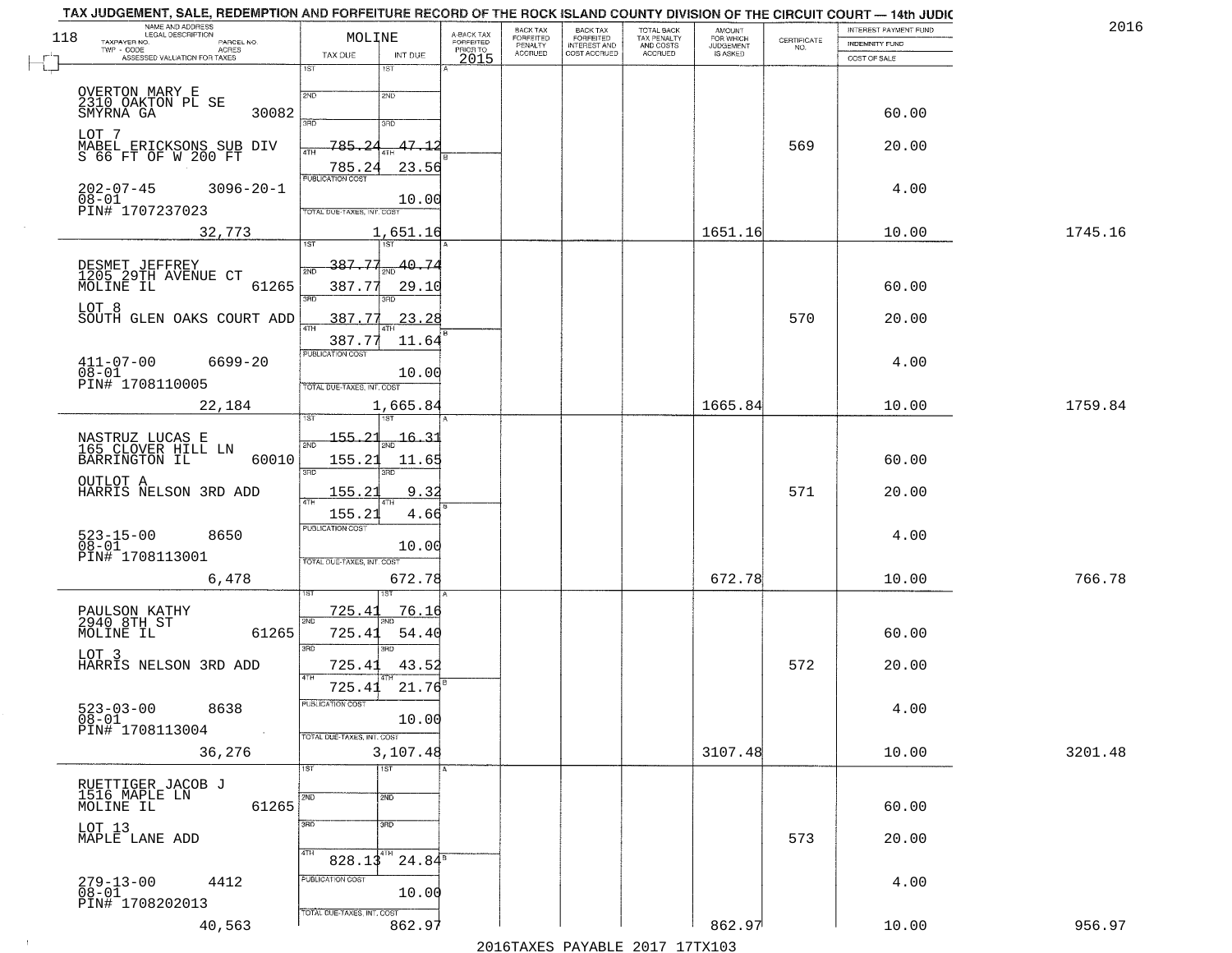| 118                                       | BY WHOM                                     | RATE               | $\begin{array}{c} \text{MOLINE} \\ \text{DATE of SALE} \end{array}$ | TAX JUDGEMENT, SALE, REDEMPTION AND FORFEITURE RECORD OF THE ROCK ISLAND COUNTY DIVISION OF THE CIRCUIT COURT — 14th JUDICIAL CIRCUIT OF ILLINOIS 2016                                                                                             | TOTAL DUE<br>TO REDEEM                                                                                                                                                                          |                                         | DATE OF REDEMP-<br>TION OR DEED | RECEIVED REDEMPTION                                                                            |  |
|-------------------------------------------|---------------------------------------------|--------------------|---------------------------------------------------------------------|----------------------------------------------------------------------------------------------------------------------------------------------------------------------------------------------------------------------------------------------------|-------------------------------------------------------------------------------------------------------------------------------------------------------------------------------------------------|-----------------------------------------|---------------------------------|------------------------------------------------------------------------------------------------|--|
|                                           | PURCHASED                                   | $\%$<br><b>BID</b> |                                                                     | SUBSEQUENT TAXES PAID, FEES, AND TIME EXTENSION                                                                                                                                                                                                    | FROM SALE<br>LESS<br>COUNTY CLERK FEE                                                                                                                                                           | BY WHOM REDEEMED                        | DAY<br>YEAR<br>MO.              | MONEY IN FULL                                                                                  |  |
| PIN# 1707237023<br>WESTERN SITES LLC<br>1 | $\sim$                                      | 0 <sub>0</sub>     | 12/28/2017                                                          | 04/11/2018 Time Ext & incl<br>04/13/2018 Take Notice Fee<br>11/29/2018 Subs paid                                                                                                                                                                   | 07/15/2020<br>3,375.24                                                                                                                                                                          |                                         |                                 | Certificate<br>Returned<br>& Cancelled<br>03/07/2019                                           |  |
|                                           |                                             |                    |                                                                     |                                                                                                                                                                                                                                                    |                                                                                                                                                                                                 | 5,546.13<br>160.00 MARY OVERTON         | 12/17/2018                      | Karen Kinney                                                                                   |  |
| PIN# 1708110005<br>WESTERN SITES LLC<br>2 |                                             | 0 <sub>0</sub>     |                                                                     | $[04/11/2018 \tTime Ext & incl \\ 04/13/2018 \tTake Notice Free \\ 11/29/2018 Subs paid \\ 12/28/2017 \t] 12/23/2019 Subs paid$                                                                                                                    | 07/15/2020<br>20.70<br>1, d92.16<br>1, 776.76                                                                                                                                                   |                                         |                                 | Certificate<br>Returned<br>$\begin{array}{c}\n 2.11116 \\  \hline\n 6.011012020\n \end{array}$ |  |
|                                           |                                             |                    |                                                                     |                                                                                                                                                                                                                                                    |                                                                                                                                                                                                 | 5,868.79<br>160.00 JEFFREY DESMET       | 12/30/2019                      | Karen Kinney                                                                                   |  |
| PIN# 1708113001<br>RICO TRUSTEE<br>3      |                                             | 18                 | 12/28/2017                                                          | 03/01/2018 Time Ext & incl<br>03/01/2018 Take Notice Fee<br>02/13/2020 Take Notice Fee<br>02/28/2020 Circuit Clerks Fee<br>02/28/2020 Sheriffs Fee<br>03/19/2020 Subs paid<br>07/02/2020 Subs paid<br>11/16/2019 Subs paid<br>11/17/2018 Subs paid | 08/07/2020<br>$\begin{smallmatrix} 2 & 2 & 7 & 0 \\ 2 & 0 & 7 & 0 \\ 3 & 5 & 0 & 0 \\ 1 & 3 & 0 & 8 \\ 1 & 4 & 1 & 5 \\ 6 & 1 & 7 & 7 \\ 16 & 5 & 0 & 0 \\ 16 & 1 & 9 & 8 \\ \end{smallmatrix}$ |                                         |                                 | TAX DEED ISSUED<br>Certificate<br>Returned<br>-3<br>& Cancelled<br>10/26/2020<br>Karen Kinney  |  |
| PIN# 1708113004<br>WESTERN SITES LLC<br>4 |                                             | 0 <sub>0</sub>     | 12/28/2017                                                          |                                                                                                                                                                                                                                                    |                                                                                                                                                                                                 |                                         |                                 | Certificate<br>Returned<br>& Cancelled 4<br>07/06/2018                                         |  |
|                                           |                                             |                    |                                                                     |                                                                                                                                                                                                                                                    |                                                                                                                                                                                                 | $3,201.48 \n  160.00 \n  KATHY PAULSON$ | 03/01/2018                      | Karen Kinney                                                                                   |  |
| 5                                         | PIN# 1708202013<br>MS INVESTMENTS GROUP INC | 0 <sub>0</sub>     | 12/28/2017                                                          | 01/24/2018 Time Ext & incl<br>02/02/2018 Take Notice Fee                                                                                                                                                                                           | 06/29/2020<br>20.70                                                                                                                                                                             |                                         |                                 | Certificate<br>Returned<br>& Cancelled 5<br>07/06/2018                                         |  |
|                                           |                                             |                    |                                                                     |                                                                                                                                                                                                                                                    |                                                                                                                                                                                                 | 977.67<br>160.00 CORELOGIC              | 03/12/2018                      | Karen Kinney                                                                                   |  |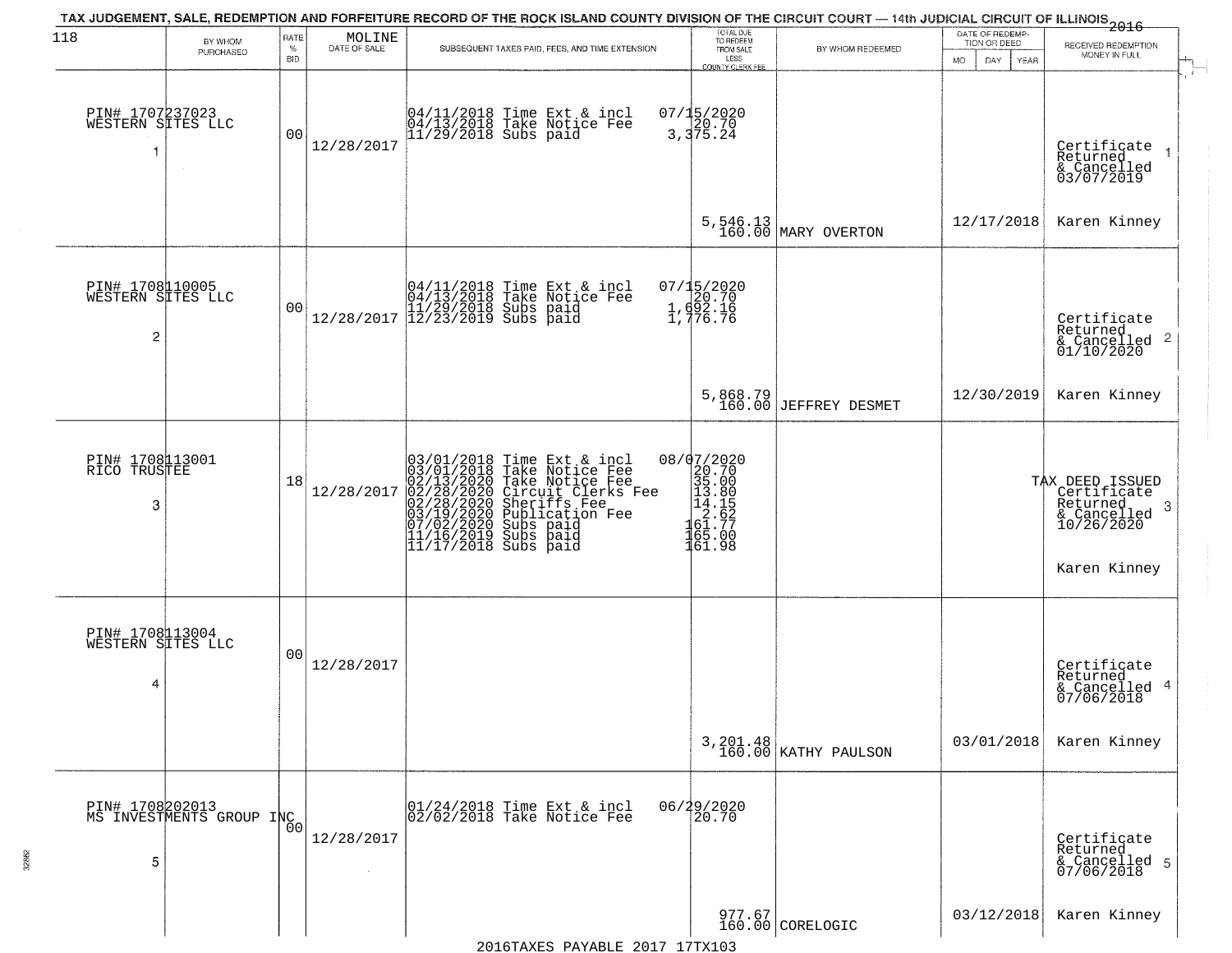| 119                          | NAME AND ADDRESS<br>LEGAL DESCRIPTION<br>TAXPAYER NO.<br>PARCEL NO.<br>TWP - CODE<br><b>ACRES</b> | MOLINE                                     | A-BACK TAX<br>FORFEITED<br>PRIOR TO | FORFEITED      | BACK TAX<br>FORFEITED<br>INTEREST AND |                                        | AMOUNT<br>FOR WHICH |                                                                 |                |         |
|------------------------------|---------------------------------------------------------------------------------------------------|--------------------------------------------|-------------------------------------|----------------|---------------------------------------|----------------------------------------|---------------------|-----------------------------------------------------------------|----------------|---------|
|                              |                                                                                                   |                                            |                                     | PENALTY        |                                       | TOTAL BACK<br>TAX PENALTY<br>AND COSTS | <b>JUDGEMENT</b>    | $\begin{array}{c} \text{CERTIFICATE} \\ \text{NO.} \end{array}$ | INDEMNITY FUND |         |
|                              | ASSESSED VALUATION FOR TAXES                                                                      | TAX DUE<br>INT DUE                         | 2015                                | <b>ACCRUED</b> | COST ACCRUED                          | ACCRUED                                | IS ASKED            |                                                                 | COST OF SALE   |         |
|                              |                                                                                                   | 1ST<br>1ST                                 |                                     |                |                                       |                                        |                     |                                                                 |                |         |
|                              |                                                                                                   |                                            |                                     |                |                                       |                                        |                     |                                                                 |                |         |
|                              | GARDNER JAMES D<br>1531 28TH AVE<br>MOLINE IL                                                     | 2ND<br>2ND                                 |                                     |                |                                       |                                        |                     |                                                                 |                |         |
|                              | 61265                                                                                             | 529.78<br>39.75                            |                                     |                |                                       |                                        |                     |                                                                 | 60.00          |         |
| LOT 22                       |                                                                                                   |                                            |                                     |                |                                       |                                        |                     |                                                                 |                |         |
| ELMWOOD                      |                                                                                                   | 529.78<br>31.80                            |                                     |                |                                       |                                        |                     | 574                                                             | 20.00          |         |
|                              |                                                                                                   | 15.90<br>529.78                            |                                     |                |                                       |                                        |                     |                                                                 |                |         |
|                              | 3083                                                                                              | <b>PUBLICATION COST</b>                    |                                     |                |                                       |                                        |                     |                                                                 | 4.00           |         |
|                              | $201 - 08 - 00$<br>$08 - 01$                                                                      | 10.00                                      |                                     |                |                                       |                                        |                     |                                                                 |                |         |
|                              | PIN# 1708206021                                                                                   | <b>TOTAL DUE-TAXES, INT. COST</b>          |                                     |                |                                       |                                        |                     |                                                                 |                |         |
|                              | 28,111                                                                                            | 1,686.79                                   |                                     |                |                                       |                                        | 1686.79             |                                                                 | 10.00          | 1780.79 |
|                              |                                                                                                   |                                            |                                     |                |                                       |                                        |                     |                                                                 |                |         |
|                              |                                                                                                   | 57.89<br><u>551.13</u>                     |                                     |                |                                       |                                        |                     |                                                                 |                |         |
|                              | RODRIGUEZ BRISA V<br>1561 29TH AVE                                                                |                                            |                                     |                |                                       |                                        |                     |                                                                 |                |         |
|                              | 61265<br>MOLINE IL                                                                                | 551.13<br>41.35<br>3BD                     |                                     |                |                                       |                                        |                     |                                                                 | 60.00          |         |
| LOT 8                        |                                                                                                   |                                            |                                     |                |                                       |                                        |                     | 575                                                             |                |         |
|                              | <b>UPLAND PLACE</b>                                                                               | .33.08<br>551.13                           |                                     |                |                                       |                                        |                     |                                                                 | 20.00          |         |
|                              |                                                                                                   | 16.54<br>551.13                            |                                     |                |                                       |                                        |                     |                                                                 |                |         |
|                              | $455 - 16 - 00$<br>7397                                                                           | PUBLICATION COST                           |                                     |                |                                       |                                        |                     |                                                                 | 4.00           |         |
| $08 - 01$                    | PIN# 1708216006                                                                                   | 10.00                                      |                                     |                |                                       |                                        |                     |                                                                 |                |         |
|                              |                                                                                                   | TOTAL DUE-TAXES, INT. COST                 |                                     |                |                                       |                                        |                     |                                                                 |                |         |
|                              | 29,002                                                                                            | 2,363.38                                   |                                     |                |                                       |                                        | 2363.38             |                                                                 | 10.00          | 2457.38 |
|                              |                                                                                                   | IST.<br>'ST                                |                                     |                |                                       |                                        |                     |                                                                 |                |         |
|                              | TANKERSLEY REX E/CICELY G<br>3001_15TH STREET A                                                   | 2ND<br>2ND                                 |                                     |                |                                       |                                        |                     |                                                                 |                |         |
|                              | MOLINE IL<br>61265                                                                                | 680.56<br>51.05                            |                                     |                |                                       |                                        |                     |                                                                 | 60.00          |         |
|                              |                                                                                                   | 3RD<br>3RD                                 |                                     |                |                                       |                                        |                     |                                                                 |                |         |
| LOT 39                       | SHERIDAN PARK                                                                                     | 680.56<br>40.84                            |                                     |                |                                       |                                        |                     | 576                                                             | 20.00          |         |
|                              |                                                                                                   | 4TH                                        |                                     |                |                                       |                                        |                     |                                                                 |                |         |
|                              |                                                                                                   | 20.42<br>680.56<br><b>PUBLICATION COST</b> |                                     |                |                                       |                                        |                     |                                                                 |                |         |
|                              | $394 - 07 - 90$<br>6461-36                                                                        |                                            |                                     |                |                                       |                                        |                     |                                                                 | 4.00           |         |
| $08 - 01$                    | PIN# 1708220037                                                                                   | 10.00<br>TOTAL OUE-TAXES, INT. COST        |                                     |                |                                       |                                        |                     |                                                                 |                |         |
|                              |                                                                                                   |                                            |                                     |                |                                       |                                        | 2163.99             |                                                                 |                | 2257.99 |
|                              | 44,355                                                                                            | 2,163.99<br>187                            |                                     |                |                                       |                                        |                     |                                                                 | 10.00          |         |
|                              |                                                                                                   |                                            |                                     |                |                                       |                                        |                     |                                                                 |                |         |
|                              | HONERT ZACHARY A<br>1311 33RD AVE                                                                 | 2ND<br>2ND                                 |                                     |                |                                       |                                        |                     |                                                                 |                |         |
|                              | MOLINE IL<br>61265                                                                                |                                            |                                     |                |                                       |                                        |                     |                                                                 | 60.00          |         |
|                              |                                                                                                   | 3RD<br>3RD                                 |                                     |                |                                       |                                        |                     |                                                                 |                |         |
|                              | LOTS 7 8 9 BLOCK 1<br>MACK-MARSHALL SUBD L 4-8<br>IN BROWNING & RYDERS 1ST                        | 57.32<br>955.48                            |                                     |                |                                       |                                        |                     | 577                                                             | 20.00          |         |
|                              |                                                                                                   | 4TH<br>28.66<br>955.48                     |                                     |                |                                       |                                        |                     |                                                                 |                |         |
|                              |                                                                                                   | PUBLICATION COS-                           |                                     |                |                                       |                                        |                     |                                                                 |                |         |
| $08 - 01$                    | $277 - 16 - 00$<br>$4391 - B$                                                                     | 10.00                                      |                                     |                |                                       |                                        |                     |                                                                 | 4.00           |         |
|                              | PIN# 1708229004<br>$\sim 100$                                                                     | TOTAL DUE-TAXES, INT. COST                 |                                     |                |                                       |                                        |                     |                                                                 |                |         |
|                              | 45,878                                                                                            | 2,006.94                                   |                                     |                |                                       |                                        | 2006.94             |                                                                 | 10.00          | 2100.94 |
|                              |                                                                                                   | 1ST                                        |                                     |                |                                       |                                        |                     |                                                                 |                |         |
|                              | DOUGLAS JILLENE Y                                                                                 | 89.95<br>856.60                            |                                     |                |                                       |                                        |                     |                                                                 |                |         |
|                              | 2828 16TH ST                                                                                      | 2ND                                        |                                     |                |                                       |                                        |                     |                                                                 |                |         |
|                              | 61265<br>MOLINE IL                                                                                | 856.60<br>64.25                            |                                     |                |                                       |                                        |                     |                                                                 | 60.00          |         |
|                              | SUPVR_ASST MAP                                                                                    | 3RD<br>3RD                                 |                                     |                |                                       |                                        |                     |                                                                 |                |         |
|                              | LOT 279 SHEET 12                                                                                  | 856.60<br>51.40                            |                                     |                |                                       |                                        |                     | 578                                                             | 20.00          |         |
|                              |                                                                                                   | 4TH<br>$25.70^8$<br>856.60                 |                                     |                |                                       |                                        |                     |                                                                 |                |         |
|                              | 234                                                                                               | PUBLICATION COST                           |                                     |                |                                       |                                        |                     |                                                                 | 4.00           |         |
|                              |                                                                                                   |                                            |                                     |                |                                       |                                        |                     |                                                                 |                |         |
| $026 - 02 - 00$<br>$08 - 01$ | .100                                                                                              | 10.00                                      |                                     |                |                                       |                                        |                     |                                                                 |                |         |
|                              | PIN# 1708240014                                                                                   | TOTAL DUE-TAXES, INT. COST                 |                                     |                |                                       |                                        |                     |                                                                 |                |         |
|                              | 35,751                                                                                            | 3,667.70                                   |                                     |                |                                       |                                        | 3667.70             |                                                                 | 10.00          | 3761.70 |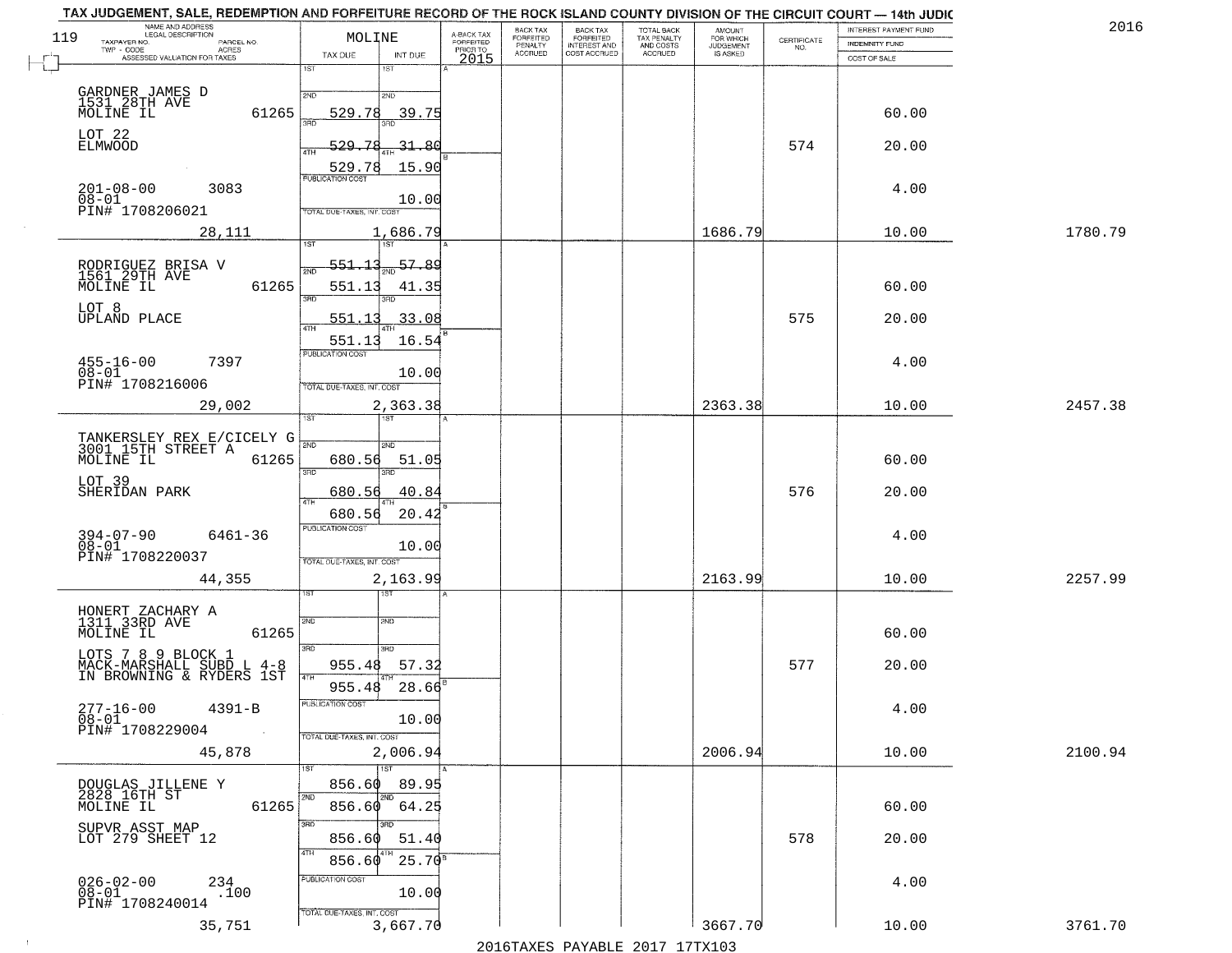| 119                                      | BY WHOM<br>PURCHASED                              | RATE<br>$\%$<br><b>BID</b> | MOLINE<br>DATE OF SALE | TAX JUDGEMENT, SALE, REDEMPTION AND FORFEITURE RECORD OF THE ROCK ISLAND COUNTY DIVISION OF THE CIRCUIT COURT — 14th JUDICIAL CIRCUIT OF ILLINOIS 2016<br>SUBSEQUENT TAXES PAID, FEES, AND TIME EXTENSION | TOTAL DUE<br>TO REDEEM<br>FROM SALE<br>LESS | BY WHOM REDEEMED                               | DATE OF REDEMP-<br>TION OR DEED<br>MO.<br>DAY.<br>YEAR | RECEIVED REDEMPTION<br>MONEY IN FULL                        |
|------------------------------------------|---------------------------------------------------|----------------------------|------------------------|-----------------------------------------------------------------------------------------------------------------------------------------------------------------------------------------------------------|---------------------------------------------|------------------------------------------------|--------------------------------------------------------|-------------------------------------------------------------|
|                                          | PIN# 1708206021<br>EQUITY ONE INVESTMENT          | 00                         | FUND LLC<br>12/28/2017 | $01/16/2018$ Time Ext & incl<br>$01/16/2018$ Take Notice Fee                                                                                                                                              | COUNTY CLERK FEE<br>$07/03/2020$<br>20.59   |                                                |                                                        | Certificate<br>Returned<br>& Cancelled<br>10/25/2018        |
|                                          |                                                   |                            |                        |                                                                                                                                                                                                           |                                             | $1,801.38$ JAMES D GARDNER                     | 09/11/2018                                             | Karen Kinney                                                |
| $\overline{c}$                           | PIN# 1708216006<br>EQUITY ONE INVESTMENT FUND LLC |                            | 12/28/2017             | $\begin{array}{cc}  01/16/2018 \text{ Time} \text{ Ext} & \text{incl} \\  01/16/2018 \text{ Take Notice } \text{Fe} \end{array}$                                                                          | 07/03/2020<br>20.59                         |                                                |                                                        | Certificate<br>Returned<br>$\frac{12241160}{604/04/2018}$ 2 |
|                                          |                                                   |                            |                        |                                                                                                                                                                                                           |                                             | 2,477.97<br>160.00 BRISA RODRIGUEZ             | 02/23/2018                                             | Karen Kinney                                                |
| PIN# 1708220037<br>3                     | EQUITY ONE INVESTMENT                             | 00                         | FUND LLC<br>12/28/2017 |                                                                                                                                                                                                           |                                             |                                                |                                                        | Certificate<br>Returned<br>3<br>& Cancelled<br>02/07/2018   |
|                                          |                                                   |                            |                        |                                                                                                                                                                                                           |                                             | 2, 257.99 01,<br>160.00 AMY & ROBIN TANKERSLEY | 01/11/2018                                             | Karen Kinney                                                |
| PIN# 1708229004<br>REALTAX DEV LT'D<br>4 |                                                   | 00                         | 12/28/2017             |                                                                                                                                                                                                           |                                             |                                                |                                                        | Certificate<br>Returned<br>& Cancelled 4<br>02/08/2018      |
|                                          |                                                   |                            |                        |                                                                                                                                                                                                           |                                             | 2,100.94<br>160.00 ZACHARY HONERT              | 01/19/2018                                             | Karen Kinney                                                |
| 5                                        | PIN# 1708240014<br>INTEGRITY INVESTMENT FUND LLC  | 0 <sub>0</sub>             | 12/28/2017<br>$\sim$   | $\begin{array}{c}  01/19/2018 \overline{\hspace{0.2cm}1}$ rime Ext & incl<br>$ 01/17/2018 \overline{\hspace{0.2cm}1}$ Take Notice Fee                                                                     | 06/29/2020<br>20.59                         |                                                |                                                        | Certificate<br>Returned<br>& Cancelled 5<br>02/12/2018      |
|                                          |                                                   |                            |                        |                                                                                                                                                                                                           |                                             | 3,782.29<br>160.00 JILLENE DOUGLAS             | 01/29/2018                                             | Karen Kinney                                                |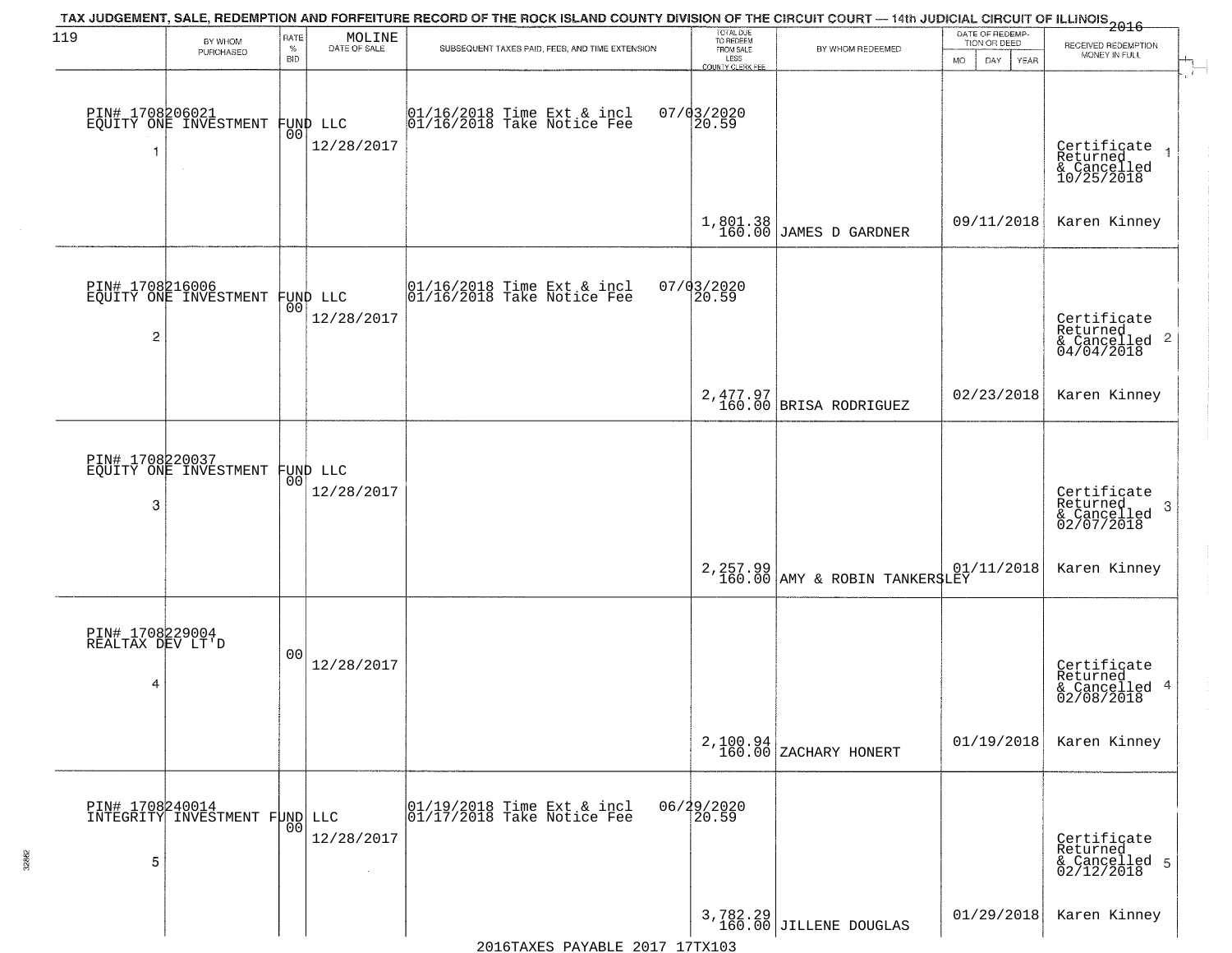|     | NAME AND ADDRESS<br>LEGAL DESCRIPTION                        | MOLINE                                        | A-BACK TAX<br>FORFEITED | BACK TAX<br>FORFEITED | BACK TAX<br>FORFEITED |                                                   | <b>AMOUNT</b>                      |                                                                 | INTEREST PAYMENT FUND | 2016    |
|-----|--------------------------------------------------------------|-----------------------------------------------|-------------------------|-----------------------|-----------------------|---------------------------------------------------|------------------------------------|-----------------------------------------------------------------|-----------------------|---------|
| 120 | TAXPAYER NO.<br>PARCEL NO.<br>TWP - CODE                     |                                               |                         | PENALTY<br>ACCRUED    | INTEREST AND          | TOTAL BACK<br>TAX PENALTY<br>AND COSTS<br>ACCRUED | FOR WHICH<br>JUDGEMENT<br>IS ASKED | $\begin{array}{c} \text{CEPTIFICATE} \\ \text{NO.} \end{array}$ | INDEMNITY FUND        |         |
|     | - CODE ACRES<br>ASSESSED VALUATION FOR TAXES                 | TAX DUE<br>INT DUE<br>$\overline{1ST}$<br>1ST | PRIOR TO<br>2015        |                       |                       |                                                   |                                    |                                                                 | COST OF SALE          |         |
|     |                                                              |                                               |                         |                       |                       |                                                   |                                    |                                                                 |                       |         |
|     | ARSENIO MORENO & ASSOC<br>706 11TH STREET A<br>MOLINE IL 612 | <del>737.95<sub>200</sub>77.4</del> 9<br>2ND  |                         |                       |                       |                                                   |                                    |                                                                 |                       |         |
|     | 61265                                                        | 737.95<br><u>55.35</u>                        |                         |                       |                       |                                                   |                                    |                                                                 | 60.00                 |         |
|     |                                                              | 3RD<br>3BD                                    |                         |                       |                       |                                                   |                                    |                                                                 |                       |         |
|     | SUPVR ASST MAP<br>LOT 287 SHEET 12<br>SUBD OF O L 1 WOODLAND | 737.95<br><u>44.28</u><br>4TH                 |                         |                       |                       |                                                   |                                    | 579                                                             | 20.00                 |         |
|     |                                                              | 737.95<br>22.14                               |                         |                       |                       |                                                   |                                    |                                                                 |                       |         |
|     | 8444                                                         | <b>PUBLICATION COST</b>                       |                         |                       |                       |                                                   |                                    |                                                                 | 4.00                  |         |
|     | 512-13-00 {<br>08-01<br>PIN# 1708247001                      | 10.00                                         |                         |                       |                       |                                                   |                                    |                                                                 |                       |         |
|     |                                                              | TOTAL DUE-TAXES, INT. COST                    |                         |                       |                       |                                                   |                                    |                                                                 |                       |         |
|     | 30,799                                                       | 3,161.06                                      |                         |                       |                       |                                                   | 3161.06                            |                                                                 | 10.00                 | 3255.06 |
|     |                                                              | $\overline{1ST}$<br>1ST                       |                         |                       |                       |                                                   |                                    |                                                                 |                       |         |
|     |                                                              | 2ND<br>2ND                                    |                         |                       |                       |                                                   |                                    |                                                                 |                       |         |
|     |                                                              |                                               |                         |                       |                       |                                                   |                                    |                                                                 |                       |         |
|     |                                                              | 3RD<br>3RD                                    |                         |                       |                       |                                                   |                                    |                                                                 |                       |         |
|     |                                                              |                                               |                         |                       |                       |                                                   |                                    |                                                                 |                       |         |
|     |                                                              | 47H<br>4TH                                    |                         |                       |                       |                                                   |                                    |                                                                 |                       |         |
|     |                                                              | PUBLICATION COST                              |                         |                       |                       |                                                   |                                    |                                                                 |                       |         |
|     |                                                              |                                               |                         |                       |                       |                                                   |                                    |                                                                 |                       |         |
|     |                                                              | TOTAL DUE-TAXES, INT. COST                    |                         |                       |                       |                                                   |                                    |                                                                 |                       |         |
|     |                                                              |                                               |                         |                       |                       |                                                   |                                    |                                                                 |                       |         |
|     |                                                              | ist<br>1ST                                    |                         |                       |                       |                                                   |                                    |                                                                 |                       |         |
|     |                                                              | 2ND<br>2ND                                    |                         |                       |                       |                                                   |                                    |                                                                 |                       |         |
|     |                                                              |                                               |                         |                       |                       |                                                   |                                    |                                                                 |                       |         |
|     |                                                              | 3 <sub>BD</sub><br>3 <sub>BD</sub>            |                         |                       |                       |                                                   |                                    |                                                                 |                       |         |
|     |                                                              |                                               |                         |                       |                       |                                                   |                                    |                                                                 |                       |         |
|     |                                                              | 4TH<br>4TH                                    | 8                       |                       |                       |                                                   |                                    |                                                                 |                       |         |
|     |                                                              | PUBLICATION COST                              |                         |                       |                       |                                                   |                                    |                                                                 |                       |         |
|     |                                                              |                                               |                         |                       |                       |                                                   |                                    |                                                                 |                       |         |
|     |                                                              | TOTAL OUE-TAXES, INT. COST                    |                         |                       |                       |                                                   |                                    |                                                                 |                       |         |
|     |                                                              |                                               |                         |                       |                       |                                                   |                                    |                                                                 |                       |         |
|     |                                                              | १९४<br>ΙSΤ                                    |                         |                       |                       |                                                   |                                    |                                                                 |                       |         |
|     |                                                              | 2ND<br>2ND                                    |                         |                       |                       |                                                   |                                    |                                                                 |                       |         |
|     |                                                              |                                               |                         |                       |                       |                                                   |                                    |                                                                 |                       |         |
|     |                                                              | 3RD<br>3BD                                    |                         |                       |                       |                                                   |                                    |                                                                 |                       |         |
|     |                                                              |                                               |                         |                       |                       |                                                   |                                    |                                                                 |                       |         |
|     |                                                              | 4TH<br>बिहास                                  |                         |                       |                       |                                                   |                                    |                                                                 |                       |         |
|     |                                                              | PUBLICATION COST                              |                         |                       |                       |                                                   |                                    |                                                                 |                       |         |
|     |                                                              |                                               |                         |                       |                       |                                                   |                                    |                                                                 |                       |         |
|     | $\sim$                                                       | TOTAL DUE-TAXES, INT. COST                    |                         |                       |                       |                                                   |                                    |                                                                 |                       |         |
|     |                                                              |                                               |                         |                       |                       |                                                   |                                    |                                                                 |                       |         |
|     |                                                              | 1ST<br> 15T                                   | A                       |                       |                       |                                                   |                                    |                                                                 |                       |         |
|     |                                                              |                                               |                         |                       |                       |                                                   |                                    |                                                                 |                       |         |
|     |                                                              | 2ND<br>2ND                                    |                         |                       |                       |                                                   |                                    |                                                                 |                       |         |
|     |                                                              | 3BD<br>उत्तर                                  |                         |                       |                       |                                                   |                                    |                                                                 |                       |         |
|     |                                                              |                                               |                         |                       |                       |                                                   |                                    |                                                                 |                       |         |
|     |                                                              | 4TH<br>4TH                                    | lв                      |                       |                       |                                                   |                                    |                                                                 |                       |         |
|     |                                                              | PUBLICATION COST                              |                         |                       |                       |                                                   |                                    |                                                                 |                       |         |
|     |                                                              |                                               |                         |                       |                       |                                                   |                                    |                                                                 |                       |         |
|     |                                                              |                                               |                         |                       |                       |                                                   |                                    |                                                                 |                       |         |
|     |                                                              | TOTAL DUE-TAXES, INT. COST                    |                         |                       |                       |                                                   |                                    |                                                                 |                       |         |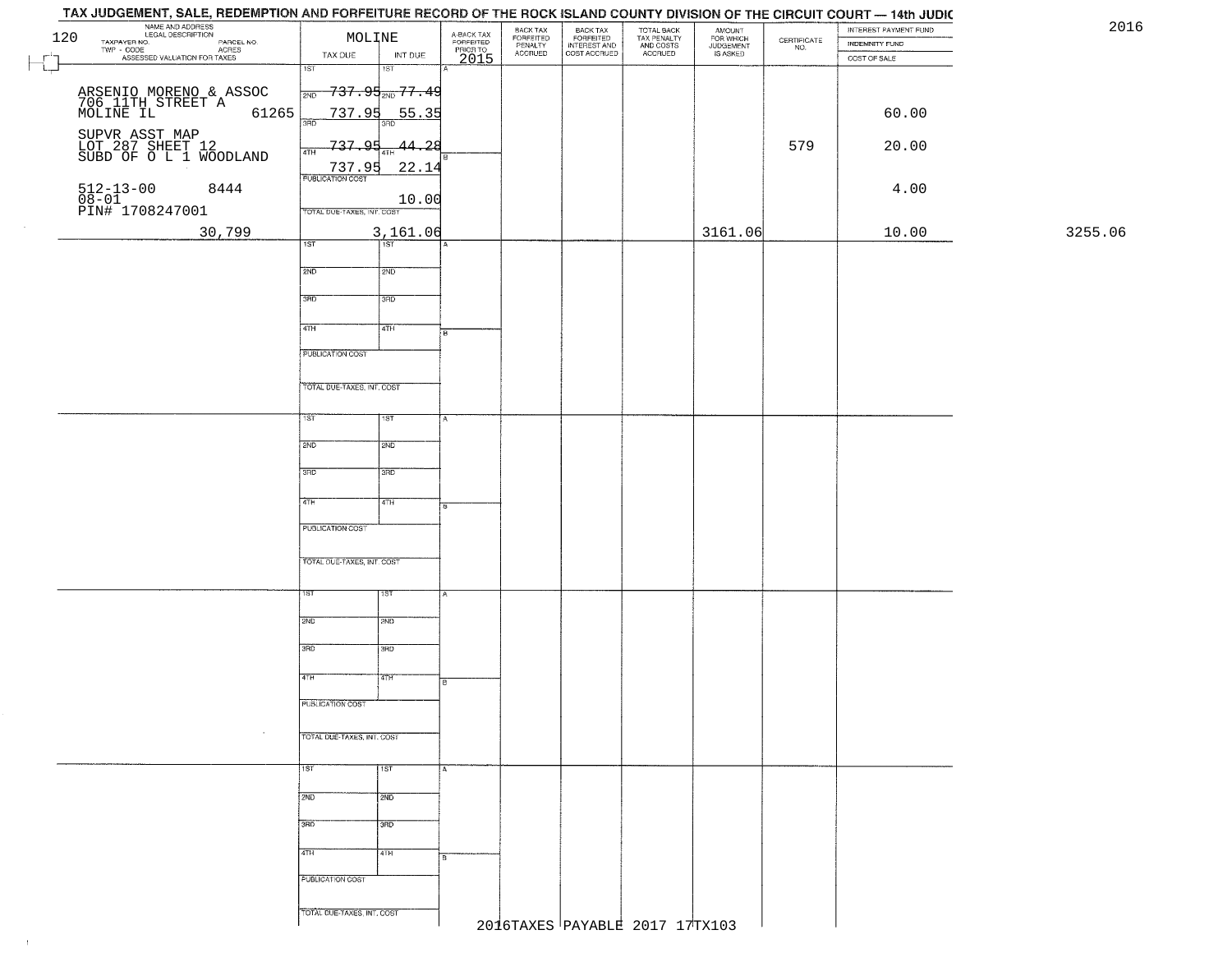| 120                                                  | BY WHOM<br>PURCHASED | RATE<br>$\%$<br><b>BID</b> | $\begin{array}{c} \text{MOLINE} \\ \text{DATE of sale} \end{array}$ | TAX JUDGEMENT, SALE, REDEMPTION AND FORFEITURE RECORD OF THE ROCK ISLAND COUNTY DIVISION OF THE CIRCUIT COURT — 14th JUDICIAL CIRCUIT OF ILLINOIS<br>2016 - And Lease Lease Lease Lease Lease Lease Lease Lease Lease Lease Lease<br>SUBSEQUENT TAXES PAID, FEES, AND TIME EXTENSION | TOTAL DUE<br>TO REDEEM<br>FROM SALE<br>LESS<br>COUNTY CLERK FEE | BY WHOM REDEEMED                   | DATE OF REDEMP-<br>TION OR DEED<br><b>MO</b><br>DAY YEAR | RECEIVED REDEMPTION<br>MONEY IN FULL                   |
|------------------------------------------------------|----------------------|----------------------------|---------------------------------------------------------------------|--------------------------------------------------------------------------------------------------------------------------------------------------------------------------------------------------------------------------------------------------------------------------------------|-----------------------------------------------------------------|------------------------------------|----------------------------------------------------------|--------------------------------------------------------|
| PIN# 1708247001<br>JMT INVESTMENTS<br>$\overline{1}$ |                      | 00                         | 12/28/2017                                                          | 02/15/2018 Time Ext & incl<br>02/15/2018 Take Notice Fee                                                                                                                                                                                                                             | $09/18/2020$<br>20.70                                           |                                    |                                                          | Certificate<br>Returned 1<br>& Cancelled<br>06/16/2020 |
|                                                      |                      |                            |                                                                     |                                                                                                                                                                                                                                                                                      |                                                                 | 3, 275.76<br>160.00 EMMETT GRANADO | 05/06/2020                                               | Karen Kinney                                           |
|                                                      |                      |                            |                                                                     |                                                                                                                                                                                                                                                                                      |                                                                 |                                    |                                                          |                                                        |
| $\overline{c}$                                       |                      |                            |                                                                     |                                                                                                                                                                                                                                                                                      |                                                                 |                                    |                                                          | $\mathbf{2}$                                           |
|                                                      |                      |                            |                                                                     |                                                                                                                                                                                                                                                                                      |                                                                 |                                    |                                                          |                                                        |
|                                                      |                      |                            |                                                                     |                                                                                                                                                                                                                                                                                      |                                                                 |                                    |                                                          |                                                        |
| $\boldsymbol{3}$                                     |                      |                            |                                                                     |                                                                                                                                                                                                                                                                                      |                                                                 |                                    |                                                          | $\ensuremath{\mathbf{3}}$                              |
|                                                      |                      |                            |                                                                     |                                                                                                                                                                                                                                                                                      |                                                                 |                                    |                                                          |                                                        |
|                                                      |                      |                            |                                                                     |                                                                                                                                                                                                                                                                                      |                                                                 |                                    |                                                          |                                                        |
| 4                                                    |                      |                            |                                                                     |                                                                                                                                                                                                                                                                                      |                                                                 |                                    |                                                          | 4                                                      |
|                                                      |                      |                            |                                                                     |                                                                                                                                                                                                                                                                                      |                                                                 |                                    |                                                          |                                                        |
|                                                      |                      |                            |                                                                     |                                                                                                                                                                                                                                                                                      |                                                                 |                                    |                                                          |                                                        |
| 5                                                    |                      |                            |                                                                     |                                                                                                                                                                                                                                                                                      |                                                                 |                                    |                                                          | 5                                                      |
|                                                      |                      |                            |                                                                     | 2016TAXES PAYABLE 2017 17TX103                                                                                                                                                                                                                                                       |                                                                 |                                    |                                                          |                                                        |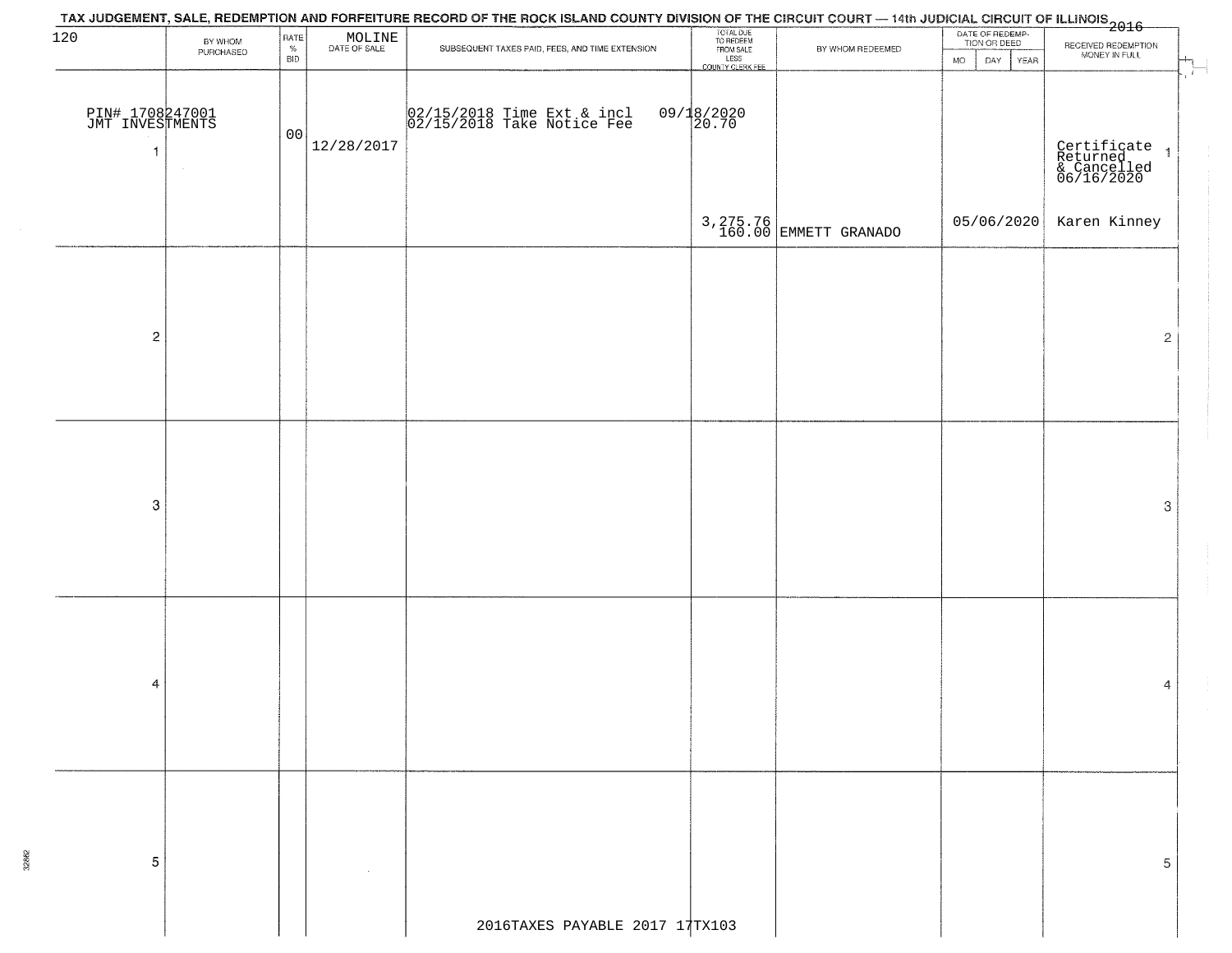|     | TAX JUDGEMENT, SALE, REDEMPTION AND FORFEITURE RECORD OF THE ROCK ISLAND COUNTY DIVISION OF THE CIRCUIT COURT - 14th JUDIC<br>NAME AND ADDRESS<br>LEGAL DESCRIPTION |                                                         |                                     | BACK TAX             | <b>BACK TAX</b>                  |                                        |                                  |                                                                 | INTEREST PAYMENT FUND | 2016     |
|-----|---------------------------------------------------------------------------------------------------------------------------------------------------------------------|---------------------------------------------------------|-------------------------------------|----------------------|----------------------------------|----------------------------------------|----------------------------------|-----------------------------------------------------------------|-----------------------|----------|
| 121 | TAXPAYER NO.<br>PARCEL NO.<br>ACRES                                                                                                                                 | ROCK ISLAND                                             | A-BACK TAX<br>FORFEITED<br>PRIOR TO | FORFEITED<br>PENALTY | FORFEITED<br><b>INTEREST AND</b> | TOTAL BACK<br>TAX PENALTY<br>AND COSTS | AMOUNT<br>FOR WHICH<br>JUDGEMENT | $\begin{array}{c} \text{CERTIFICATE} \\ \text{NO.} \end{array}$ | <b>INDEMNITY FUND</b> |          |
|     | ASSESSED VALUATION FOR TAXES                                                                                                                                        | TAX DUE<br>INT DUE                                      | 2015                                | <b>ACCRUED</b>       | COST ACCRUED                     | ACCRUED                                | IS ASKED                         |                                                                 | COST OF SALE          |          |
|     |                                                                                                                                                                     | 1ST<br>$1S$ T                                           |                                     |                      |                                  |                                        |                                  |                                                                 |                       |          |
|     |                                                                                                                                                                     | <del> <sub>2ND</sub> 2850.27</del> <sub>2W</sub> 299.25 |                                     |                      |                                  |                                        |                                  |                                                                 |                       |          |
|     | OC BANK TRUST COMPANY<br>PO BOX 395<br>BETTENDORF IA 5:<br>52722                                                                                                    | 2850.27 213.75                                          |                                     |                      |                                  |                                        |                                  |                                                                 | 60.00                 |          |
|     |                                                                                                                                                                     |                                                         |                                     |                      |                                  |                                        |                                  |                                                                 |                       |          |
|     | SUPVR ASST MAP<br>LOT 307 SHEET 10                                                                                                                                  | 2850.27<br>171.00                                       |                                     |                      |                                  |                                        |                                  | 580                                                             | 20.00                 |          |
|     |                                                                                                                                                                     |                                                         |                                     |                      |                                  |                                        |                                  |                                                                 |                       |          |
|     |                                                                                                                                                                     | 2850.27<br>85.50<br><b>PUBLICATION COST</b>             |                                     |                      |                                  |                                        |                                  |                                                                 |                       |          |
|     | $105 - 04 - 00$<br>1691<br>09-01<br>.454                                                                                                                            | 10.00                                                   |                                     |                      |                                  |                                        |                                  |                                                                 | 4.00                  |          |
|     | PIN# 0734201007                                                                                                                                                     | <b>TOTAL DUE-TAXES, INT. COST</b>                       |                                     |                      |                                  |                                        |                                  |                                                                 |                       |          |
|     | 111,048                                                                                                                                                             | 12,180.58                                               |                                     |                      |                                  |                                        | 12180.58                         |                                                                 | 10.00                 | 12274.58 |
|     |                                                                                                                                                                     | 1ST                                                     |                                     |                      |                                  |                                        |                                  |                                                                 |                       |          |
|     | OC BANK TRUST COMPANY<br>PO BOX 395                                                                                                                                 | 27.37<br>260.68<br>সাঁচ                                 |                                     |                      |                                  |                                        |                                  |                                                                 |                       |          |
|     | 52722<br>BETTENDORF IA                                                                                                                                              | 260.68<br>19.55                                         |                                     |                      |                                  |                                        |                                  |                                                                 | 60.00                 |          |
|     | SUPVR ASST MAP                                                                                                                                                      | 3RD                                                     |                                     |                      |                                  |                                        |                                  |                                                                 |                       |          |
|     | LOT 308 SHEET 10                                                                                                                                                    | 260.68<br>15.64                                         |                                     |                      |                                  |                                        |                                  | 581                                                             | 20.00                 |          |
|     |                                                                                                                                                                     | ৰাম<br>260.68<br>7.82                                   |                                     |                      |                                  |                                        |                                  |                                                                 |                       |          |
|     | $105 - 03 - 10$<br>$1690 - A$                                                                                                                                       | PUBLICATION COST                                        |                                     |                      |                                  |                                        |                                  |                                                                 | 4.00                  |          |
|     | $09 - 01$                                                                                                                                                           | 10.00                                                   |                                     |                      |                                  |                                        |                                  |                                                                 |                       |          |
|     | PIN# 0734201009                                                                                                                                                     | TOTAL DUE-TAXES, INT. COST                              |                                     |                      |                                  |                                        |                                  |                                                                 |                       |          |
|     | 10,156                                                                                                                                                              | 1,123.10                                                |                                     |                      |                                  |                                        | 1123.10                          |                                                                 | 10.00                 | 1217.10  |
|     |                                                                                                                                                                     | ist                                                     |                                     |                      |                                  |                                        |                                  |                                                                 |                       |          |
|     | N SAFETY PRODUCTS/ALTUS G<br>21001 N TATUM BL 1630-630                                                                                                              | 920.4<br>96.<br>2ND                                     |                                     |                      |                                  |                                        |                                  |                                                                 |                       |          |
|     | 85050<br>PHOENIX AZ                                                                                                                                                 | 920.47<br>69.05                                         |                                     |                      |                                  |                                        |                                  |                                                                 | 60.00                 |          |
|     | SUPVR ASST MAP                                                                                                                                                      | 3RD<br>3RD                                              |                                     |                      |                                  |                                        |                                  |                                                                 |                       |          |
|     | LOT 221 SHEET 9<br>CHICAGO OR LOWER ADD                                                                                                                             | 920.47<br>55.24<br>4TH                                  |                                     |                      |                                  |                                        |                                  | 582                                                             | 20.00                 |          |
|     |                                                                                                                                                                     | 920.4<br>27.62                                          |                                     |                      |                                  |                                        |                                  |                                                                 |                       |          |
|     | 2099                                                                                                                                                                | <b>PUBLICATION COST</b>                                 |                                     |                      |                                  |                                        |                                  |                                                                 | 4.00                  |          |
|     | $126 - 01 - 00$<br>09-01<br>PIN# 0734400020                                                                                                                         | 10.00                                                   |                                     |                      |                                  |                                        |                                  |                                                                 |                       |          |
|     |                                                                                                                                                                     | TOTAL OUE-TAXES, INT. COST                              |                                     |                      |                                  |                                        |                                  |                                                                 |                       |          |
|     | 35,862                                                                                                                                                              | 3,940.46<br>1ST                                         |                                     |                      |                                  |                                        | 3940.46                          |                                                                 | 10.00                 | 4034.46  |
|     |                                                                                                                                                                     |                                                         |                                     |                      |                                  |                                        |                                  |                                                                 |                       |          |
|     | GRIFFIN MARK D<br>245 53RD ST                                                                                                                                       | <u> 19.89</u><br>2.10<br>2ND<br>2ND.                    |                                     |                      |                                  |                                        |                                  |                                                                 |                       |          |
|     | MOLINE IL<br>61265                                                                                                                                                  | 19.89<br>1.50                                           |                                     |                      |                                  |                                        |                                  |                                                                 | 60.00                 |          |
|     | LOT 2 BLOCK 48                                                                                                                                                      | 3RD<br>3BD                                              |                                     |                      |                                  |                                        |                                  |                                                                 |                       |          |
|     | CHICAGO OR LOWER ADD<br>ALL EX W 65 FT AND ALSO                                                                                                                     | 19.89<br>1.20<br>4TH                                    |                                     |                      |                                  |                                        |                                  | 583                                                             | 20.00                 |          |
|     | E 5 FT FOR ALLEY                                                                                                                                                    | .60 <sup>E</sup><br>19.89                               |                                     |                      |                                  |                                        |                                  |                                                                 |                       |          |
|     | $125 - 05 - 00$<br>09-01<br>$2078 - A$                                                                                                                              | PUBLICATION COS                                         |                                     |                      |                                  |                                        |                                  |                                                                 | 4.00                  |          |
|     | PIN# 0734404002<br>$\sim 100$ km $^{-1}$                                                                                                                            | 10.00                                                   |                                     |                      |                                  |                                        |                                  |                                                                 |                       |          |
|     | 775                                                                                                                                                                 | TOTAL DUE-TAXES, INT. COST<br>94.96                     |                                     |                      |                                  |                                        | 94.96                            |                                                                 | 10.00                 | 188.96   |
|     |                                                                                                                                                                     | 1ST<br>1ST                                              |                                     |                      |                                  |                                        |                                  |                                                                 |                       |          |
|     |                                                                                                                                                                     |                                                         |                                     |                      |                                  |                                        |                                  |                                                                 |                       |          |
|     | GAY DONALD<br>1014 14 1/2 ST                                                                                                                                        | 2ND<br>2ND                                              |                                     |                      |                                  |                                        |                                  |                                                                 |                       |          |
|     | 61201<br>ROCK ISLAND IL                                                                                                                                             | 300<br>$\overline{3}$ RD                                |                                     |                      |                                  |                                        |                                  |                                                                 | 60.00                 |          |
|     | LOT 1 BLOCK 58<br>CHICAGO OR LOWER ADD                                                                                                                              | 400.41<br>24.04                                         |                                     |                      |                                  |                                        |                                  | 584                                                             | 20.00                 |          |
|     |                                                                                                                                                                     | 4TH<br>$12.04^{\circ}$                                  |                                     |                      |                                  |                                        |                                  |                                                                 |                       |          |
|     |                                                                                                                                                                     | 400.41                                                  |                                     |                      |                                  |                                        |                                  |                                                                 |                       |          |
|     | $128 - 09 - 00$<br>2139<br>09-01                                                                                                                                    | PUBLICATION COST<br>10.00                               |                                     |                      |                                  |                                        |                                  |                                                                 | 4.00                  |          |
|     | PIN# 0734405004                                                                                                                                                     | TOTAL DUE-TAXES, INT. COST                              |                                     |                      |                                  |                                        |                                  |                                                                 |                       |          |
|     | 15,600                                                                                                                                                              | 846.88                                                  |                                     |                      |                                  |                                        | 846.88                           |                                                                 | 10.00                 | 940.88   |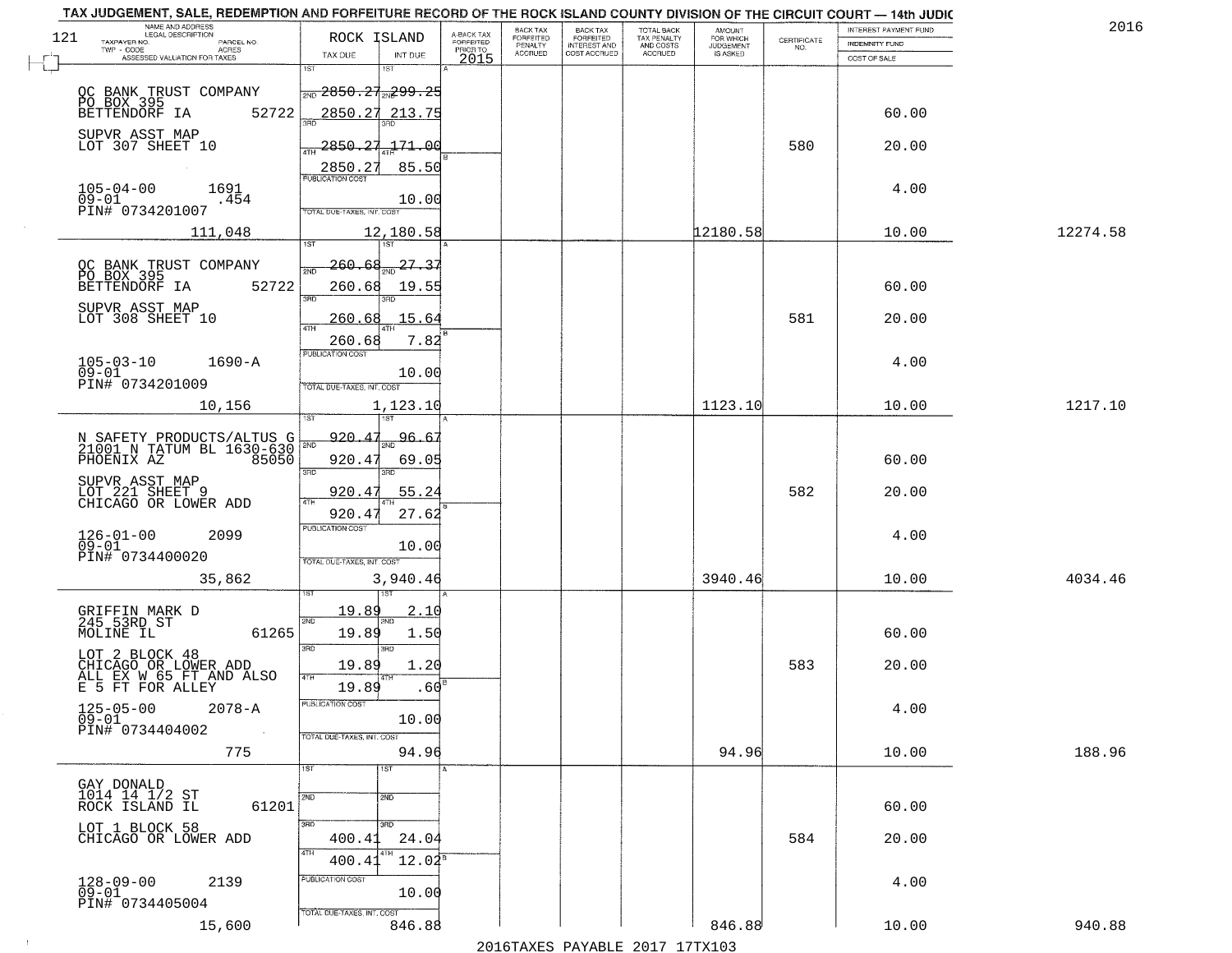| 121                                               | BY WHOM                                     | RATE               | ROCK ISLAND  | TAX JUDGEMENT, SALE, REDEMPTION AND FORFEITURE RECORD OF THE ROCK ISLAND COUNTY DIVISION OF THE CIRCUIT COURT — 14th JUDICIAL CIRCUIT OF ILLINOIS 2016                                                                                                | TOTAL DUE<br>TO REDEEM                                                                                                                              |                                                                                                                                                         | DATE OF REDEMP-<br>TION OR DEED |                                                                       |
|---------------------------------------------------|---------------------------------------------|--------------------|--------------|-------------------------------------------------------------------------------------------------------------------------------------------------------------------------------------------------------------------------------------------------------|-----------------------------------------------------------------------------------------------------------------------------------------------------|---------------------------------------------------------------------------------------------------------------------------------------------------------|---------------------------------|-----------------------------------------------------------------------|
|                                                   | PURCHASED                                   | $\%$<br><b>BID</b> | DATE OF SALE | SUBSEQUENT TAXES PAID, FEES, AND TIME EXTENSION                                                                                                                                                                                                       | FROM SALE<br>LESS<br><b>COUNTY CLERK FEE</b>                                                                                                        | BY WHOM REDEEMED                                                                                                                                        | MO.<br>DAY.<br>YEAR             | RECEIVED REDEMPTION<br>MONEY IN FULL                                  |
| PIN# 0734201007<br>AUCTION Z INC                  |                                             | 02                 | 12/28/2017   | 04/11/2018 Time Ext & incl<br>04/13/2018 Take Notice Fee<br>11/29/2018 Subs paid                                                                                                                                                                      | 07/15/2020<br>12,472.98                                                                                                                             |                                                                                                                                                         |                                 | Certificate<br>Returned<br>& Cancelled<br>01/06/2020                  |
|                                                   |                                             |                    |              |                                                                                                                                                                                                                                                       | $\begin{bmatrix} 27, 246, 99 \\ 160, 00 \end{bmatrix}$                                                                                              | $\begin{array}{ l l } \hline \texttt{GREAT RIVER PROPERTIES} & 11/21/2019 \\ \hline \texttt{-----} & \texttt{---} & \texttt{---} \\ \hline \end{array}$ |                                 | Karen Kinney                                                          |
| PIN# 0734201009<br>RICO TRUSTEE<br>$\overline{c}$ |                                             | 18                 | 12/28/2017   | 03/01/2018 Time Ext & incl<br>03/01/2018 Take Notice Fee<br>11/17/2018 Subs paid                                                                                                                                                                      | 08/07/2020<br>1,1 <sup>20.70</sup><br>1,167.90                                                                                                      |                                                                                                                                                         |                                 | Certificate<br>Returned<br>$\frac{12241164}{11/15/2019}$ 2            |
|                                                   |                                             |                    |              |                                                                                                                                                                                                                                                       |                                                                                                                                                     | $3,422.16$<br>160.00 QC BANK/WEAR-COTE INTERNA                                                                                                          |                                 | Karen Kinney                                                          |
| 3                                                 | PIN# 0734400020<br>MS INVESTMENTS GROUP INC | 05                 | 12/28/2017   | $01/24/2018$ Time Ext & incl<br>$02/02/2018$ Take Notice Fee                                                                                                                                                                                          | 06/29/2020<br>20.70                                                                                                                                 |                                                                                                                                                         |                                 | Certificate<br>Returned<br>3<br>$\frac{1}{2}$ Cancelled<br>04/04/2018 |
|                                                   |                                             |                    |              |                                                                                                                                                                                                                                                       |                                                                                                                                                     | $4,256.88$ $\Big $ RI INDUSTRIAL PARTNERS                                                                                                               | 02/07/2018                      | Karen Kinney                                                          |
| PIN# 0734404002<br>RICO TRUSTEE<br>4              |                                             | 18                 | 12/28/2017   |                                                                                                                                                                                                                                                       |                                                                                                                                                     |                                                                                                                                                         |                                 | Certificate<br>Returned<br>& Cancelled 4<br>02/07/2018                |
|                                                   |                                             |                    |              |                                                                                                                                                                                                                                                       |                                                                                                                                                     | $222.97$ 0<br>160.00 DAVID G MORRISON ATTY                                                                                                              | 01/16/2018                      | Karen Kinney                                                          |
| PIN# 0734405004<br>JICTB, INC<br>5                |                                             | 01                 | 12/28/2017   | 05/11/2018<br>05/11/2018<br>Time Ext & incl<br>Take Notice Fee<br>$106/11/2010$ Take Notice Fee<br>06/17/2020 Take Notice Fee<br>06/17/2020 Circuit Clerks Fee<br>06/26/2020 Publication Fee<br>07/23/2020 Publication Fee<br>10/27/2020 Sheriffs Fee | $\begin{array}{r} 12/10/2020 \\ 20.70 \\ 35.00 \end{array}$<br>$\begin{smallmatrix} 110.25 \\ 150.00 \\ 11.02 \\ 86.00 \\ 783.10 \end{smallmatrix}$ |                                                                                                                                                         |                                 | Certificate<br>Returned<br>& Cancelled 5<br>01/13/2021                |
|                                                   |                                             |                    |              |                                                                                                                                                                                                                                                       |                                                                                                                                                     | $2,815.32$ DONALD GAY                                                                                                                                   | 12/08/2020                      | Karen Kinney                                                          |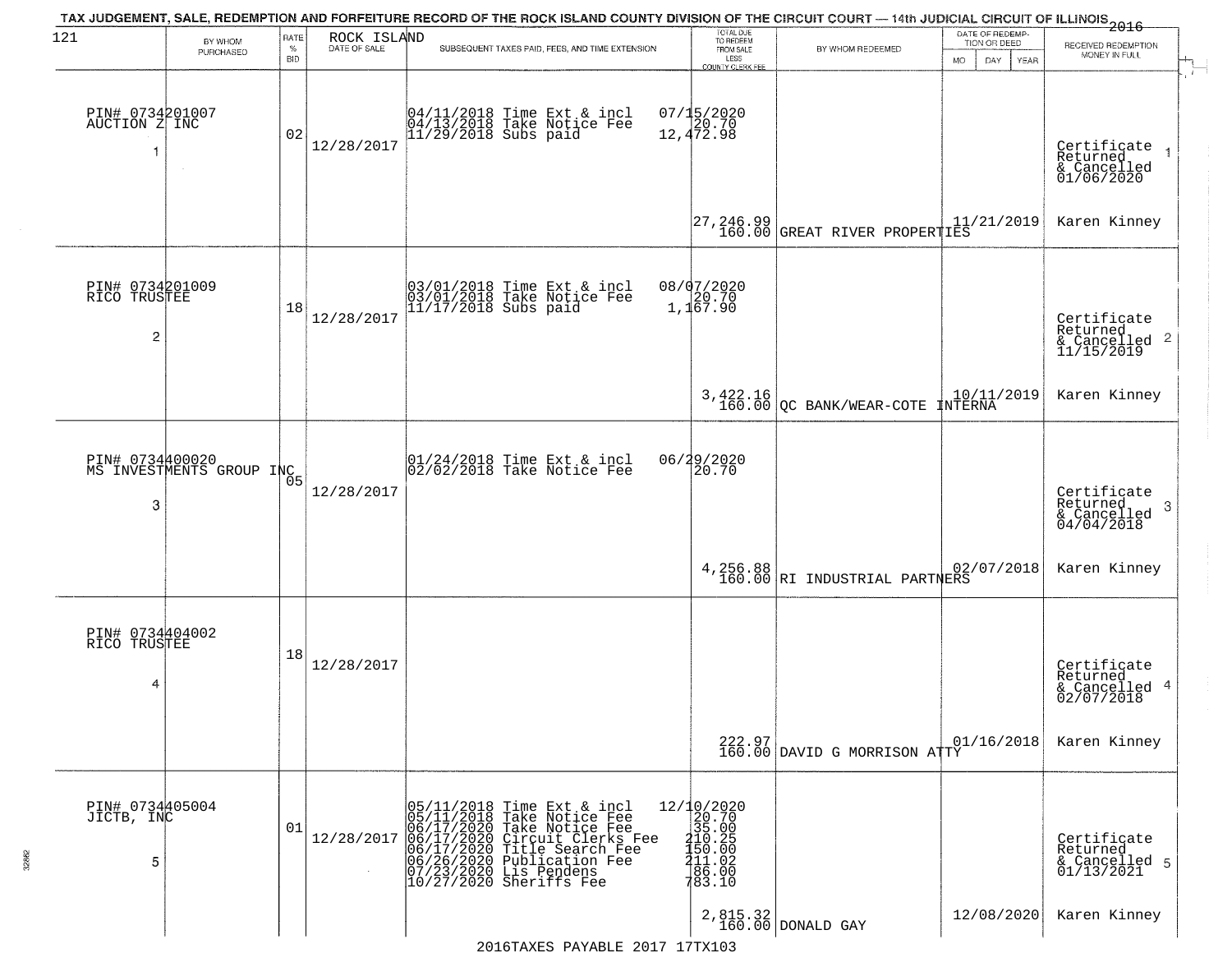| TAX JUDGEMENT, SALE, REDEMPTION AND FORFEITURE RECORD OF THE ROCK ISLAND COUNTY DIVISION OF THE CIRCUIT COURT - 14th JUDIC<br>NAME AND ADDRESS<br>LEGAL DESCRIPTION |                                                                     |                                     | BACK TAX             | <b>BACK TAX</b>           |                                        |                                  |                                                                 | INTEREST PAYMENT FUND | 2016    |
|---------------------------------------------------------------------------------------------------------------------------------------------------------------------|---------------------------------------------------------------------|-------------------------------------|----------------------|---------------------------|----------------------------------------|----------------------------------|-----------------------------------------------------------------|-----------------------|---------|
| 122<br>TAXPAYER NO.<br>PARCEL NO.<br>ACRES                                                                                                                          | ROCK ISLAND                                                         | A-BACK TAX<br>FORFEITED<br>PRIOR TO | FORFEITED<br>PENALTY | FORFEITED<br>INTEREST AND | TOTAL BACK<br>TAX PENALTY<br>AND COSTS | AMOUNT<br>FOR WHICH<br>JUDGEMENT | $\begin{array}{c} \text{CERTIFICATE} \\ \text{NO.} \end{array}$ | INDEMNITY FUND        |         |
| ASSESSED VALUATION FOR TAXES                                                                                                                                        | TAX DUE<br>INT DUE                                                  | 2015                                | <b>ACCRUED</b>       | COST ACCRUED              | <b>ACCRUED</b>                         | IS ASKED                         |                                                                 | COST OF SALE          |         |
| TWITTY BETTY<br>611 5TH ST<br>ROCK ISLAND IL                                                                                                                        | 1ST<br>18T<br>$\frac{1}{2ND}$ 141.09 <sub>2ND</sub> 14.84           |                                     |                      |                           |                                        |                                  |                                                                 |                       |         |
| 61201<br>LOT 6 BLOCK 59                                                                                                                                             | 141.09<br><u> 10.60</u>                                             |                                     |                      |                           |                                        |                                  |                                                                 | 60.00                 |         |
| CHICAGO OR LOWER ADD                                                                                                                                                | 141.09<br>-8.48<br>$\frac{141.09}{PUBUCATON COST}$<br>4.24          |                                     |                      |                           |                                        |                                  | 585                                                             | 20.00                 |         |
| $129 - 03 - 00$<br>2155<br>$09 - 01$<br>PIN# 0734406004                                                                                                             | 10.00<br>TOTAL DUE-TAXES, INT. COST                                 |                                     |                      |                           |                                        |                                  |                                                                 | 4.00                  |         |
| 5,497                                                                                                                                                               | 612.52<br>1ST                                                       |                                     |                      |                           |                                        | 612.52                           |                                                                 | 10.00                 | 706.52  |
| SISK ANTONIO B<br>2326 W 62ND ST<br>DAVENPORT IA<br>52806                                                                                                           | 2ND<br>2ND<br>3BD<br>3RD                                            |                                     |                      |                           |                                        |                                  |                                                                 | 60.00                 |         |
| LOT 7 BLOCK 59<br>CHICAGO OR LOWER ADD                                                                                                                              | 17.36<br>289.24<br>ৰাম<br>289.24<br>8.68                            |                                     |                      |                           |                                        |                                  | 586                                                             | 20.00                 |         |
| $129 - 04 - 00$<br>2156<br>$09 - 01$<br>PIN# 0734406005                                                                                                             | PUBLICATION COST<br>10.00<br>TOTAL DUE-TAXES, INT. COST             |                                     |                      |                           |                                        |                                  |                                                                 | 4.00                  |         |
| 11,269                                                                                                                                                              | 614.52<br>is T                                                      |                                     |                      |                           |                                        | 614.52                           |                                                                 | 10.00                 | 708.52  |
| ROGERS MICHELLE<br>2828 8 1/2 AVE<br>ROCK ISLAND IL<br>61201                                                                                                        | $-306.26$<br>32.1<br>2ND<br>306.26<br>22.95<br>3RD<br>3RD           |                                     |                      |                           |                                        |                                  |                                                                 | 60.00                 |         |
| LOT 10 BLOCK 34<br>CHICAGO OR LOWER ADD<br>N 26.5 FT                                                                                                                | 306.26<br>18.36<br>ATH<br>9.18<br>306.26                            |                                     |                      |                           |                                        |                                  | 587                                                             | 20.00                 |         |
| $116 - 14 - 00$<br>1914<br>$09 - 01$<br>PIN# 0734407005                                                                                                             | <b>PUBLICATION COST</b><br>10.00<br>TOTAL OUE-TAXES, INT. COST      |                                     |                      |                           |                                        |                                  |                                                                 | 4.00                  |         |
| 11,932                                                                                                                                                              | 1,317.66                                                            |                                     |                      |                           |                                        | 1317.66                          |                                                                 | 10.00                 | 1411.66 |
| BLEEKER TONY<br>2 WALBRIER CT<br>52753<br>LE CLAIRE IA                                                                                                              | 522.58<br>54.88<br>2ND<br>522.58<br>39.20<br>3 <sub>BD</sub><br>m   |                                     |                      |                           |                                        |                                  |                                                                 | 60.00                 |         |
| LOT 10 BLOCK 34<br>CHICAGO OR LOWER ADD<br>S 37.5 FT                                                                                                                | 522.58<br>31.36<br>4TH<br>522.58<br>15.68                           |                                     |                      |                           |                                        |                                  | 588                                                             | 20.00                 |         |
| $116 - 15 - 00$<br>1914-A<br>$09 - 01$<br>PIN# 0734407006<br>$\sim 100$                                                                                             | PUBLICATION COST<br>10.00<br>TOTAL DUE-TAXES, INT. COST             |                                     |                      |                           |                                        |                                  |                                                                 | 4.00                  |         |
| 20,360                                                                                                                                                              | 2,241.44<br>$\overline{1}$ st                                       |                                     |                      |                           |                                        | 2241.44                          |                                                                 | 10.00                 | 2335.44 |
| THOMAS HILDA/WILLIAMSON A<br>429 7TH ST<br>ROCK ISLAND IL<br>61201                                                                                                  | 302.90<br>31.78<br>2ND<br>2ND<br>302.90<br>22.70                    |                                     |                      |                           |                                        |                                  |                                                                 | 60.00                 |         |
| LOT 10 BLOCK 35<br>CHICAGO OR LOWER ADD<br>S.50                                                                                                                     | 3RD<br>3RD<br>302.90<br>18.16<br>4TH<br>302.90<br>9.08 <sup>8</sup> |                                     |                      |                           |                                        |                                  | 589                                                             | 20.00                 |         |
| $117 - 09 - 00$<br>$1925 - A$<br>$09 - 01$<br>PIN# 0734409010                                                                                                       | PUBLICATION COST<br>10.00<br>TOTAL DUE-TAXES, INT. COST             |                                     |                      |                           |                                        |                                  |                                                                 | 4.00                  |         |
| 11,801                                                                                                                                                              | 1,303.32                                                            |                                     |                      |                           |                                        | 1303.32                          |                                                                 | 10.00                 | 1397.32 |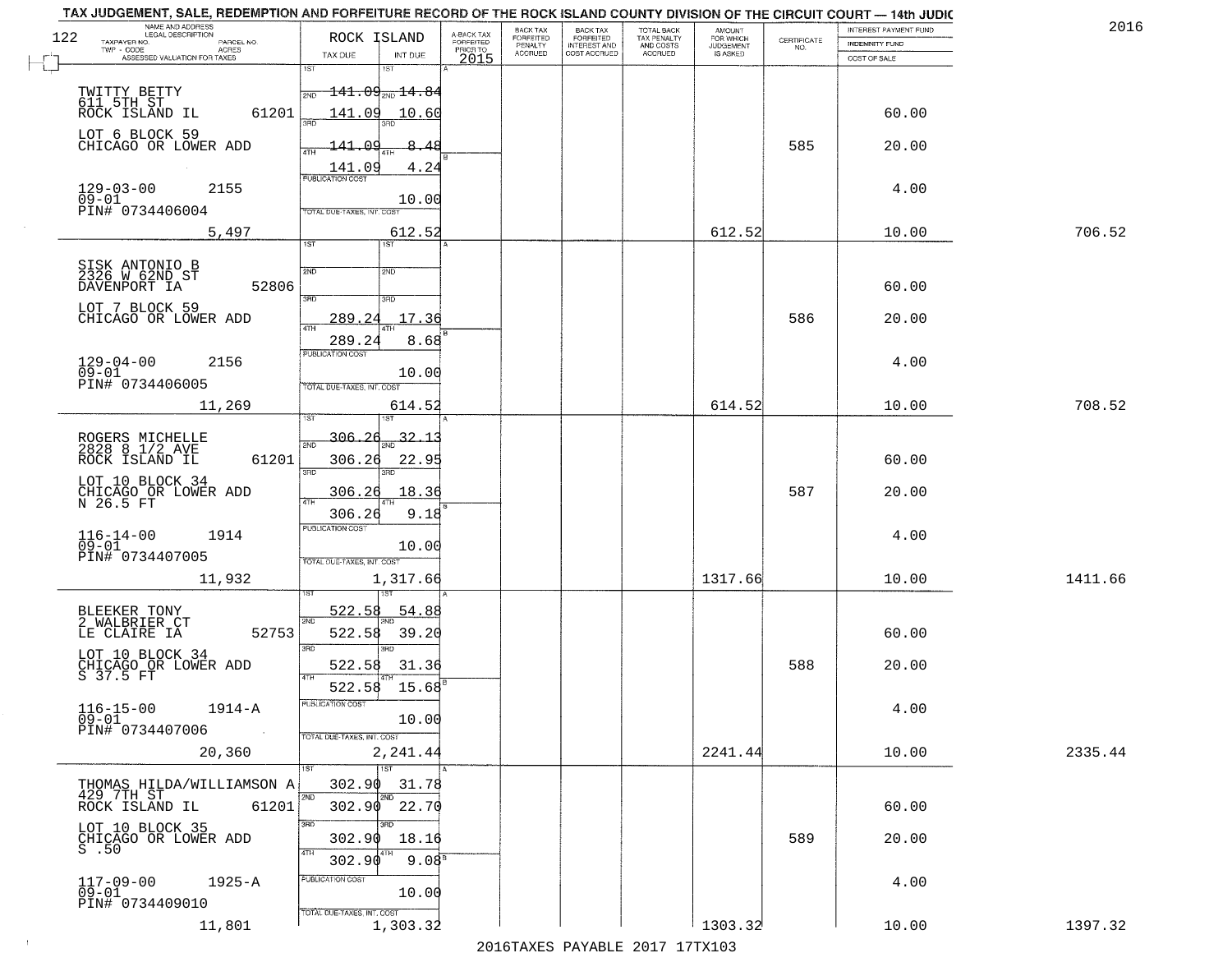| 122                                             | BY WHOM                                           | RATE               | ROCK ISLAND  | TAX JUDGEMENT, SALE, REDEMPTION AND FORFEITURE RECORD OF THE ROCK ISLAND COUNTY DIVISION OF THE CIRCUIT COURT — 14th JUDICIAL CIRCUIT OF ILLINOIS 2016                                                          | TOTAL DUE<br>TO REDEEM                                                                                                            |                                                                                                                      | DATE OF REDEMP-                            |                                                                                                    |
|-------------------------------------------------|---------------------------------------------------|--------------------|--------------|-----------------------------------------------------------------------------------------------------------------------------------------------------------------------------------------------------------------|-----------------------------------------------------------------------------------------------------------------------------------|----------------------------------------------------------------------------------------------------------------------|--------------------------------------------|----------------------------------------------------------------------------------------------------|
|                                                 | PURCHASED                                         | $\%$<br><b>BID</b> | DATE OF SALE | SUBSEQUENT TAXES PAID, FEES, AND TIME EXTENSION                                                                                                                                                                 | FROM SALE<br>LESS                                                                                                                 | BY WHOM REDEEMED                                                                                                     | TION OR DEED<br>MO.<br>DAY.<br><b>YEAR</b> | RECEIVED REDEMPTION<br>MONEY IN FULL                                                               |
| PIN# 0734406004<br>WESTERN SITES LLC            |                                                   | 02                 | 12/28/2017   | 06/25/2020 Time Ext & incl<br>04/13/2018 Take Notice Fee<br>08/14/2020 Take Notice Fee<br>08/14/2020 Circuit Clerks Fee<br>08/14/2020 Title Search Fee<br>08/21/2020 Publication Fee<br>08/25/2020 Sheriffs Fee | <b>COUNTY CLERK FEE</b><br>$\begin{array}{r} 12/22/2020 \\ 20.70 \\ 35.00 \\ 416.07 \\ 150.00 \\ \end{array}$<br>300.05<br>550.00 |                                                                                                                      |                                            | SALE IN ERROR<br>Certifiçate <sub>1</sub><br>Returned<br>& Cancelled<br>04/20/2021<br>Karen Kinney |
| PIN# 0734406005<br>JICTB, INC<br>$\overline{c}$ |                                                   | 02                 | 12/28/2017   |                                                                                                                                                                                                                 |                                                                                                                                   |                                                                                                                      |                                            | Certificate<br>Returned<br>& Cancelled 2<br>07/06/2018                                             |
|                                                 |                                                   |                    |              |                                                                                                                                                                                                                 |                                                                                                                                   | 722.69<br>160.00 ANTONIO SISK                                                                                        | 05/04/2018                                 | Karen Kinney                                                                                       |
| PIN# 0734407005<br>JMT INVESTMENTS<br>3         |                                                   | 03                 | 12/28/2017   | 02/15/2018 Time Ext & incl<br>02/15/2018 Take Notice Fee                                                                                                                                                        | 09/18/2020<br>20.70                                                                                                               |                                                                                                                      |                                            | Certificate<br>Returned<br>3<br>$\frac{1}{2}$ Cancelled<br>03/07/2019                              |
|                                                 |                                                   |                    |              |                                                                                                                                                                                                                 |                                                                                                                                   | $\begin{array}{c} 1,517.06\\ 160.00 \end{array} \begin{array}{ l } \hline \text{MICHELLE ROGERS-BAILEY} \end{array}$ | 10/22/2018                                 | Karen Kinney                                                                                       |
| PIN# 0734407006<br>JMT INVESTMENTS<br>4         |                                                   | 02                 | 12/28/2017   | 02/15/2018 Time Ext & incl<br>02/15/2018 Take Notice Fee                                                                                                                                                        | 09/18/2020<br>20.70                                                                                                               |                                                                                                                      |                                            | Certificate<br>Returned<br>& Cancelled 4<br>03/07/2019                                             |
|                                                 |                                                   |                    |              |                                                                                                                                                                                                                 |                                                                                                                                   | 2,449.56<br>160.00 GOMEZ MAY ATTY                                                                                    | 09/10/2018                                 | Karen Kinney                                                                                       |
| 5                                               | PIN# 0734409010    <br>STEVE SODEMAN LIVING TRUST | 03                 | 12/28/2017   | 01/16/2018 Time Ext & incl<br>01/16/2018 Take Notice Fee                                                                                                                                                        | 12/21/2020<br>20.59                                                                                                               |                                                                                                                      |                                            | Certificate<br>Returned<br>& Cancelled 5<br>09/06/2019                                             |
|                                                 |                                                   |                    |              | 2016TAXES PAYABLE 2017 17TX103                                                                                                                                                                                  |                                                                                                                                   | $1,585.59$ HILDA THOMAS                                                                                              | 07/26/2019                                 | Karen Kinney                                                                                       |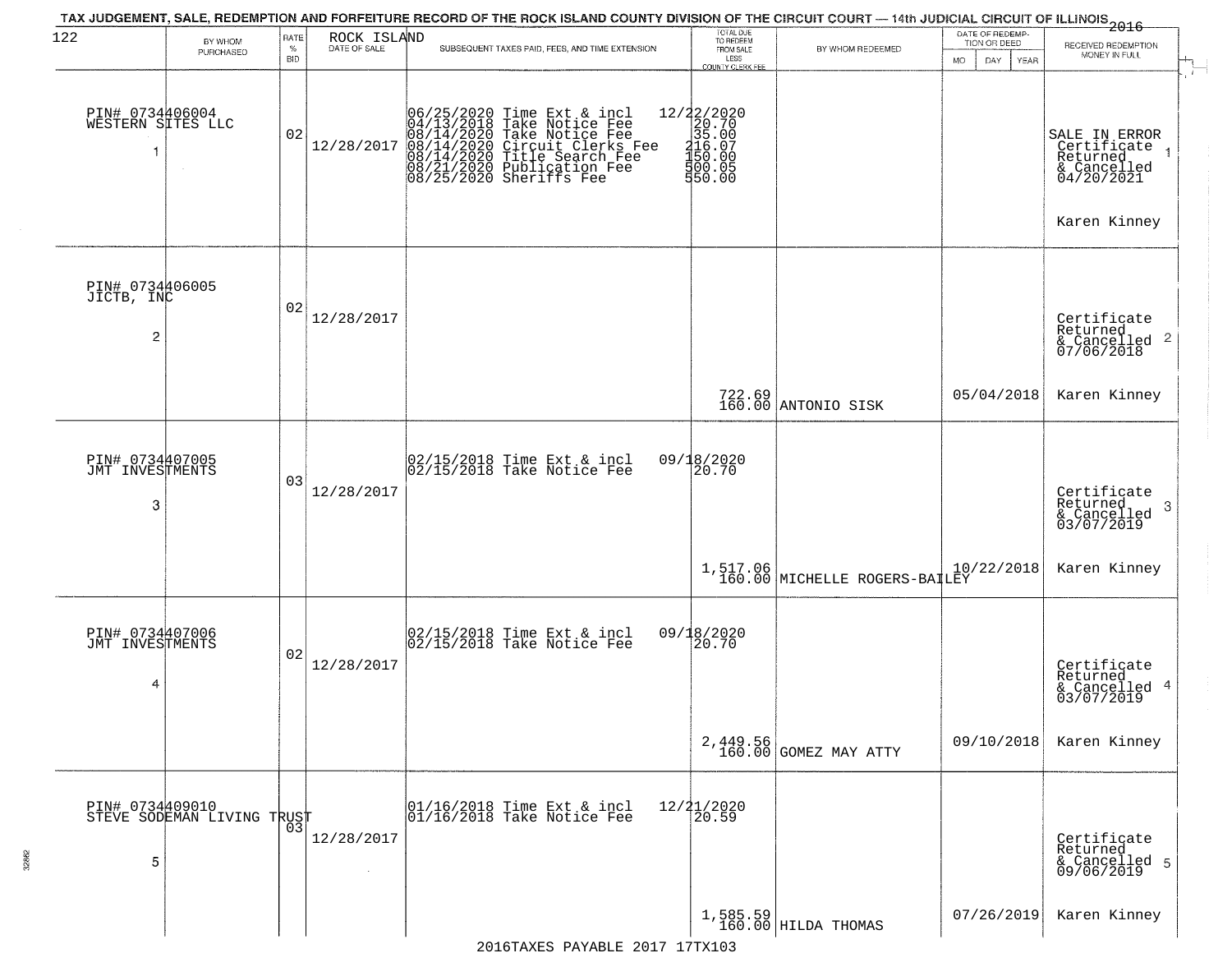| TAX JUDGEMENT, SALE, REDEMPTION AND FORFEITURE RECORD OF THE ROCK ISLAND COUNTY DIVISION OF THE CIRCUIT COURT - 14th JUDIC<br>NAME AND ADDRESS<br>LEGAL DESCRIPTION |                                                                                 |                         | BACK TAX             | <b>BACK TAX</b>           |                                        |                                         |                                                                 | INTEREST PAYMENT FUND | 2016    |
|---------------------------------------------------------------------------------------------------------------------------------------------------------------------|---------------------------------------------------------------------------------|-------------------------|----------------------|---------------------------|----------------------------------------|-----------------------------------------|-----------------------------------------------------------------|-----------------------|---------|
| 123<br>TAXPAYER NO.<br>PARCEL NO.                                                                                                                                   | ROCK ISLAND                                                                     | A-BACK TAX<br>FORFEITED | FORFEITED<br>PENALTY | FORFEITED<br>INTEREST AND | TOTAL BACK<br>TAX PENALTY<br>AND COSTS | AMOUNT<br>FOR WHICH<br><b>JUDGEMENT</b> | $\begin{array}{c} \text{CERTIFICATE} \\ \text{NO.} \end{array}$ | INDEMNITY FUND        |         |
| ACRES<br>ASSESSED VALUATION FOR TAXES                                                                                                                               | TAX DUE<br>INT DUE                                                              | PRIOR TO<br>2015        | <b>ACCRUED</b>       | COST ACCRUED              | ACCRUED                                | IS ASKED                                |                                                                 | COST OF SALE          |         |
| SCOTT OSCAR L<br>2235 WINDSOR LN<br>COUNTRY CLUB HILL IL60478                                                                                                       | 1ST<br>18T<br>$16.84_{200}$ 1.75<br>2ND                                         |                         |                      |                           |                                        |                                         |                                                                 |                       |         |
| LOT 8 BLOCK 35                                                                                                                                                      | 16.84<br>. 25                                                                   |                         |                      |                           |                                        |                                         |                                                                 | 60.00                 |         |
| CHICAGO OR LOWER ADD<br>S 24.6 FT                                                                                                                                   | 16.84<br>۵q<br>16.84<br>.50<br><b>PUBLICATION COST</b>                          |                         |                      |                           |                                        |                                         | 590                                                             | 20.00                 |         |
| $117 - 04 - 00$<br>1922<br>$09 - 01$<br>PIN# 0734409013                                                                                                             | 10.00<br>TOTAL DUE-TAXES, INT. COST                                             |                         |                      |                           |                                        |                                         |                                                                 | 4.00                  |         |
| 656                                                                                                                                                                 | 81.86<br>iS.                                                                    |                         |                      |                           |                                        | 81.86                                   |                                                                 | 10.00                 | 175.86  |
| SCOTT OSCAR L<br>2235 WINDSOR LN<br>COUNTRY CLUB HILL IL60478                                                                                                       | $\frac{22.54}{200}$<br>214.47<br>সমূ<br>214.4<br>16.10<br>3RD<br>3RD            |                         |                      |                           |                                        |                                         |                                                                 | 60.00                 |         |
| LOT 9 BLOCK 35<br>CHICAGO OR LOWER ADD<br>N 25 FT                                                                                                                   | 12.88<br>214.47<br>214.47<br>6.44                                               |                         |                      |                           |                                        |                                         | 591                                                             | 20.00                 |         |
| $117 - 06 - 00$<br>1924<br>$09 - 01$<br>PIN# 0734409014                                                                                                             | PUBLICATION COST<br>10.00<br>TOTAL DUE-TAXES, INT. COST                         |                         |                      |                           |                                        |                                         |                                                                 | 4.00                  |         |
| 8,356                                                                                                                                                               | 925.84<br>isT                                                                   |                         |                      |                           |                                        | 925.84                                  |                                                                 | 10.00                 | 1019.84 |
| IVY DARRYL/DEAUNA SJ<br>1112 4TH AVE<br>ROCK ISLAND IL<br>61201                                                                                                     | 313.68<br>32.9<br>2ND<br>313.68<br>23.55<br>3RD<br>3RD                          |                         |                      |                           |                                        |                                         |                                                                 | 60.00                 |         |
| LOT 4 BLOCK 39<br>CHICAGO OR LOWER ADD                                                                                                                              | 313.68<br>18.84<br>$\overline{AT}$<br>313.68<br>9.42                            |                         |                      |                           |                                        |                                         | 592                                                             | 20.00                 |         |
| $120 - 05 - 00$<br>09-01<br>1982<br>PIN# 0734416003                                                                                                                 | <b>PUBLICATION COST</b><br>10.00<br>TOTAL OUE-TAXES, INT. COST                  |                         |                      |                           |                                        |                                         |                                                                 | 4.00                  |         |
| 12,221                                                                                                                                                              | 1,349.50<br>इङ                                                                  |                         |                      |                           |                                        | 1349.50                                 |                                                                 | 10.00                 | 1443.50 |
| SCHMACHT EDWARD<br>598 19TH AVE<br>ROCK ISLAND IL<br>61201                                                                                                          | 2ND<br>2ND<br>3RD                                                               |                         |                      |                           |                                        |                                         |                                                                 | 60.00                 |         |
| LOT 6 BLOCK 1<br>BAILEY DAVENPORTS 3RD<br>ADD S 51 FT                                                                                                               | 3RD<br>312.29<br>18.72<br>4TH<br>$9.36^{B}$<br>312.29                           |                         |                      |                           |                                        |                                         | 593                                                             | 20.00                 |         |
| $165 - 06 - 00$<br>2817<br>$09 - 01$<br>PIN# 0734418010<br>$\sim 10^{11}$ km $^{-1}$                                                                                | PUBLICATION COS-<br>10.00<br>TOTAL DUE-TAXES, INT. COST                         |                         |                      |                           |                                        |                                         |                                                                 | 4.00                  |         |
| 12,167                                                                                                                                                              | 662.66<br>1ST<br>1ST                                                            |                         |                      |                           |                                        | 662.66                                  |                                                                 | 10.00                 | 756.66  |
| CHICAGO PROPERTIES CO<br>PO BOX 1356<br>MOLINE IL<br>61265                                                                                                          | 2ND<br>2ND                                                                      |                         |                      |                           |                                        |                                         |                                                                 | 60.00                 |         |
| OUTLOT 3 LOT 5 BLOCK 20<br>OLD TOWN                                                                                                                                 | 3BD<br>3BD<br>4TH<br>4TH                                                        |                         |                      |                           |                                        |                                         | 594                                                             | 20.00                 |         |
| $294 - 13 - 00$<br>09-01<br>5262<br>PIN# 0734424010                                                                                                                 | $3.56^{8}$<br>118.43<br>PUBLICATION COST<br>10.00<br>TOTAL DUE-TAXES, INT. COST |                         |                      |                           |                                        |                                         |                                                                 | 4.00                  |         |
| 4,614                                                                                                                                                               | 131.99                                                                          |                         |                      |                           |                                        | 131.99                                  |                                                                 | 10.00                 | 225.99  |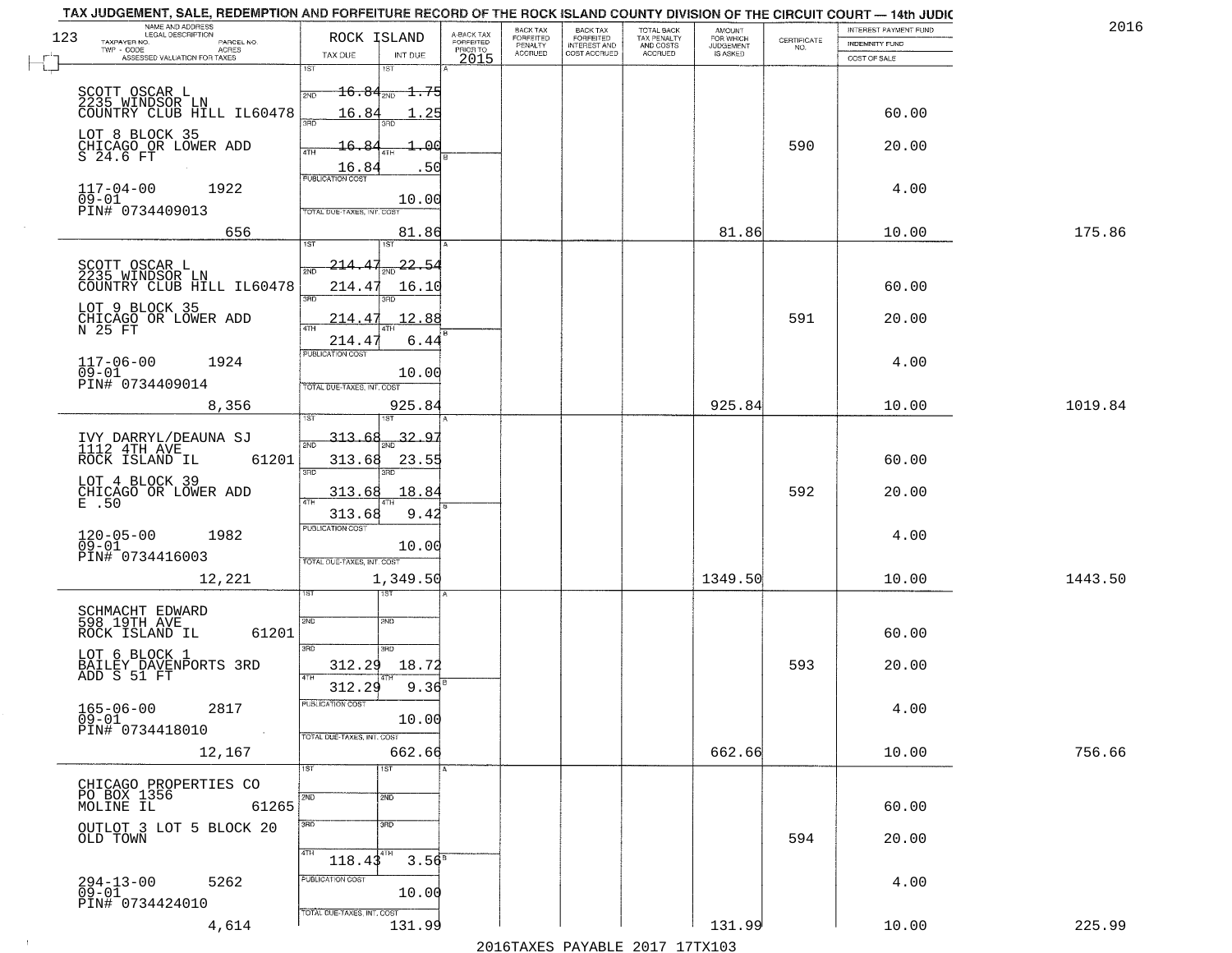| 123                                     | BY WHOM   | RATE               | ROCK ISLAND  | TAX JUDGEMENT, SALE, REDEMPTION AND FORFEITURE RECORD OF THE ROCK ISLAND COUNTY DIVISION OF THE CIRCUIT COURT — 14th JUDICIAL CIRCUIT OF ILLINOIS 2016 | TOTAL DUE<br>TO REDEEM                       |                                                                 | DATE OF REDEMP-<br>TION OR DEED |                                                                       |
|-----------------------------------------|-----------|--------------------|--------------|--------------------------------------------------------------------------------------------------------------------------------------------------------|----------------------------------------------|-----------------------------------------------------------------|---------------------------------|-----------------------------------------------------------------------|
|                                         | PURCHASED | $\%$<br><b>BID</b> | DATE OF SALE | SUBSEQUENT TAXES PAID, FEES, AND TIME EXTENSION                                                                                                        | FROM SALE<br>LESS<br><b>COUNTY CLERK FEE</b> | BY WHOM REDEEMED                                                | MO.<br>DAY.<br><b>YEAR</b>      | RECEIVED REDEMPTION<br>MONEY IN FULL                                  |
| PIN# 0734409013<br>RICO TRUSTEE<br>1    | $\sim$    | 18                 | 12/28/2017   | 03/01/2018 Time Ext & incl<br>03/01/2018 Take Notice Fee<br>11/17/2018 Subs paid                                                                       | 08/07/2020<br>20.70<br>103.48                |                                                                 |                                 | Certificate<br>Returned<br>& Cancelled<br>07/05/2019                  |
|                                         |           |                    |              |                                                                                                                                                        |                                              | $\begin{array}{c c} 407.42 \\ 160.00 \end{array}$ OSCAR L SCOTT | 06/21/2019                      | Karen Kinney                                                          |
| PIN# 0734409014<br>RICO TRUSTEE<br>2    |           | 18                 | 12/28/2017   | 03/01/2018 Time Ext & incl<br>03/01/2018 Take Notice Fee<br>11/17/2018 Subs paid                                                                       | 08/07/2020<br>20.70<br>966.44                |                                                                 |                                 | Certificate<br>Returned<br>$\frac{1}{6}$ Cancelled 2<br>07/05/2019    |
|                                         |           |                    |              |                                                                                                                                                        |                                              | 2,673.66<br>160.00 OSCAR L SCOTT                                | 06/21/2019                      | Karen Kinney                                                          |
| PIN# 0734416003<br>JMT INVESTMENTS<br>3 |           | 16                 | 12/28/2017   | $\begin{bmatrix} 02/15/2018 \\ 02/15/2018 \\ 04 \end{bmatrix}$ Take Notice Fee                                                                         | 09/18/2020<br>20.70                          |                                                                 |                                 | Certificate<br>Returned<br>3<br>$\frac{1}{2}$ Cancelled<br>04/16/2018 |
|                                         |           |                    |              |                                                                                                                                                        |                                              | 1,695.16<br>160.00 DARRYL IVY                                   | 03/06/2018                      | Karen Kinney                                                          |
| PIN# 0734418010<br>JICTB, INC<br>4      |           | 13                 | 12/28/2017   |                                                                                                                                                        |                                              |                                                                 |                                 | Certificate<br>Returned<br>& Cancelled 4<br>04/04/2018                |
|                                         |           |                    |              |                                                                                                                                                        |                                              | 855.03<br>160.00 EDWARD SCHMACHT                                | 03/23/2018                      | Karen Kinney                                                          |
| PIN# 0734424010<br>RICO TRUSTEE<br>5    |           | 18                 | 12/28/2017   | 03/01/2018 Time Ext & incl<br>03/01/2018 Take Notice Fee                                                                                               | 08/07/2020<br>20.70                          |                                                                 |                                 | Certificate<br>Returned<br>& Cancelled 5<br>03/07/2019                |
|                                         |           |                    |              |                                                                                                                                                        |                                              | 368.72 GENARO MEZA                                              | 02/19/2019                      | Karen Kinney                                                          |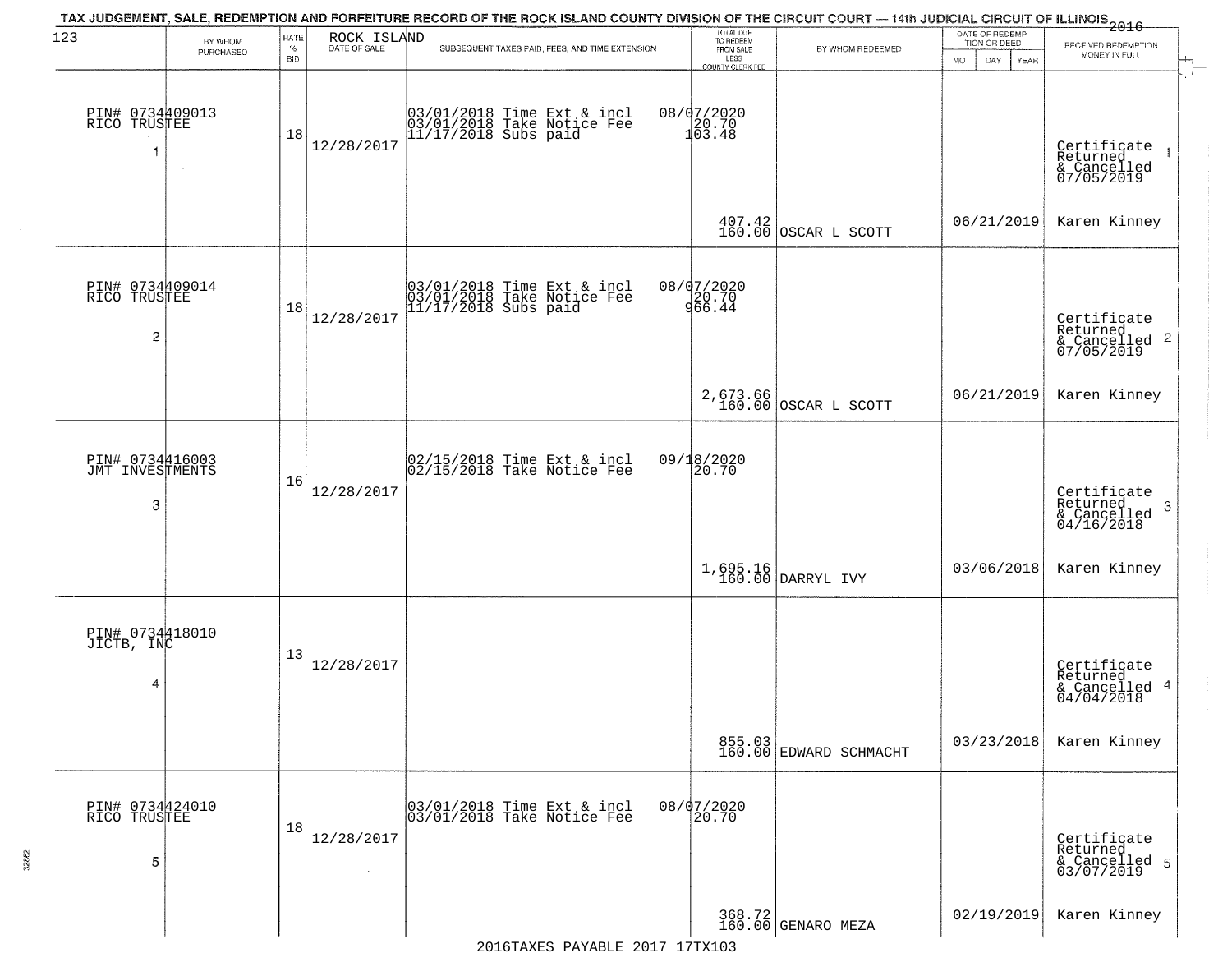| 1307.66 |
|---------|
|         |
|         |
|         |
|         |
|         |
|         |
|         |
|         |
|         |
|         |
|         |
|         |
|         |
|         |
|         |
|         |
|         |
|         |
|         |
|         |
|         |
| 831.68  |
|         |
|         |
|         |
|         |
|         |
|         |
|         |
|         |
|         |
| 231.62  |
|         |
|         |
|         |
|         |
|         |
|         |
|         |
|         |
|         |
| 315.88  |
|         |
|         |
|         |
|         |
|         |
|         |
|         |
|         |
|         |
| 980.60  |
|         |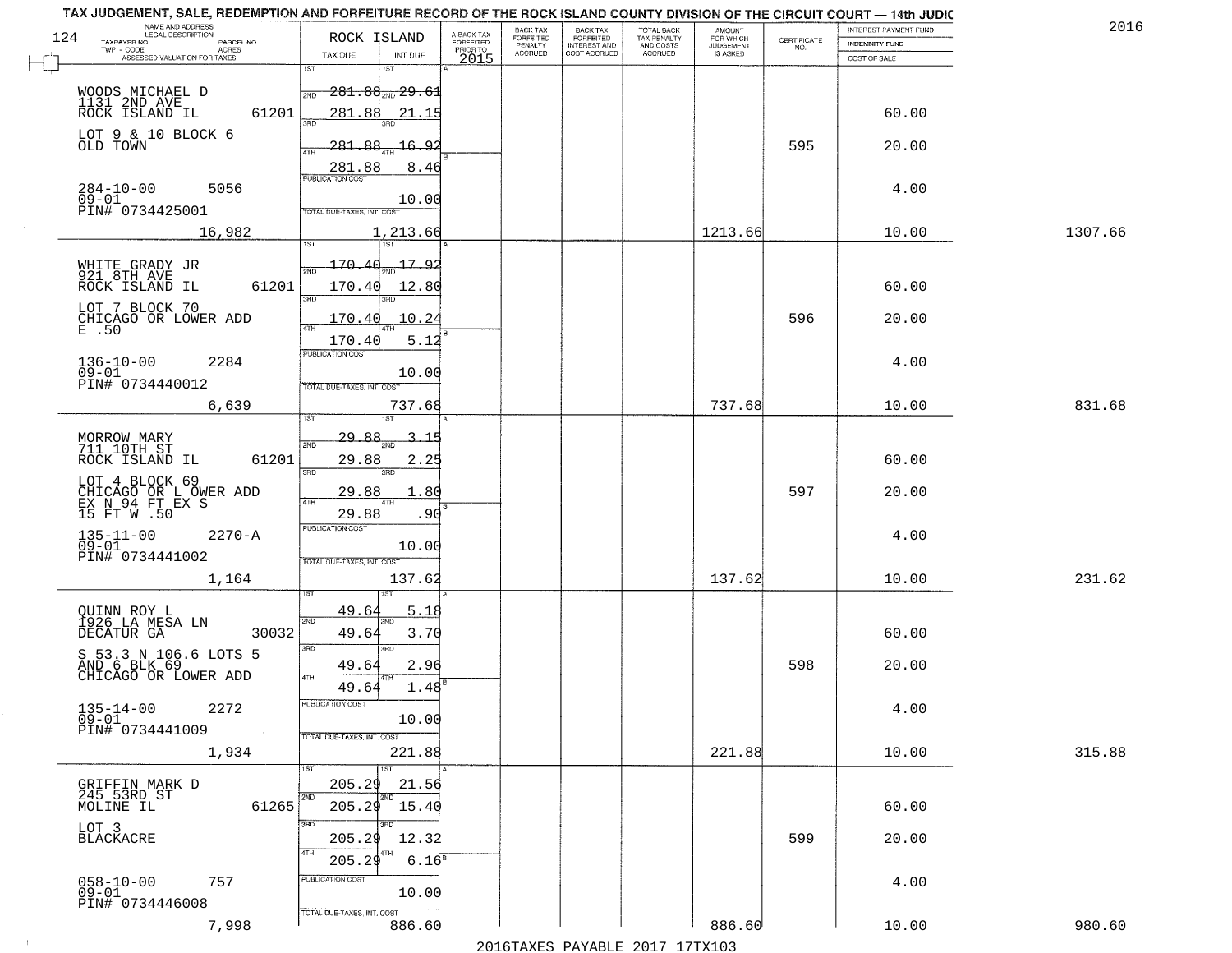| 124                                  | BY WHOM                                 | RATE            | ROCK ISLAND<br>DATE OF SALE | TAX JUDGEMENT, SALE, REDEMPTION AND FORFEITURE RECORD OF THE ROCK ISLAND COUNTY DIVISION OF THE CIRCUIT COURT — 14th JUDICIAL CIRCUIT OF ILLINOIS 2016                                                                                             | TOTAL DUE<br>TO REDEEM                                                                                                 |                                  | DATE OF REDEMP-<br>TION OR DEED | RECEIVED REDEMPTION                                                                           |
|--------------------------------------|-----------------------------------------|-----------------|-----------------------------|----------------------------------------------------------------------------------------------------------------------------------------------------------------------------------------------------------------------------------------------------|------------------------------------------------------------------------------------------------------------------------|----------------------------------|---------------------------------|-----------------------------------------------------------------------------------------------|
|                                      | PURCHASED                               | %<br><b>BID</b> |                             | SUBSEQUENT TAXES PAID, FEES, AND TIME EXTENSION                                                                                                                                                                                                    | FROM SALE<br>LESS<br>COUNTY CLERK FEE                                                                                  | BY WHOM REDEEMED                 | <b>MO</b><br>DAY<br>YEAR        | MONEY IN FULL                                                                                 |
| PIN# 0734425001<br>1                 | INTEGRITY INVESTMENT FUND LLC<br>$\sim$ | 02              | 12/28/2017                  | 01/19/2018 Time Ext & incl<br>01/17/2018 Take Notice Fee                                                                                                                                                                                           | 06/29/2020<br>20.59                                                                                                    |                                  |                                 | Certificate<br>Returned<br>& Cancelled<br>03/09/2018                                          |
|                                      |                                         |                 |                             |                                                                                                                                                                                                                                                    |                                                                                                                        | 1,354.40<br>160.00 MICHAEL WOODS | 02/02/2018                      | Karen Kinney                                                                                  |
| PIN# 0734440012<br>RICO TRUSTEE<br>2 |                                         | 18              | 12/28/2017                  | 03/01/2018 Time Ext & incl<br>03/01/2018 Take Notice Fee<br>11/17/2018 Subs paid                                                                                                                                                                   | 08/07/2020<br>20.70<br>581.24                                                                                          |                                  |                                 | Certificate<br>Returned<br>$\frac{1}{6}$ Cancelled 2<br>09/06/2019                            |
|                                      |                                         |                 |                             |                                                                                                                                                                                                                                                    | 2,102.18<br>160.00                                                                                                     | GRADY WHITE JR                   | 07/23/2019                      | Karen Kinney                                                                                  |
| PIN# 0734441002<br>RICO TRUSTEE<br>3 |                                         | 18              | 12/28/2017                  | $03/01/2018$ Time Ext & incl<br>$03/01/2018$ Take Notice Fee<br>$02/13/2020$ Take Notice Fee<br>$02/28/2020$ Circuit Clerks Fee<br>$02/28/2020$ Sheriffs Fee<br>$03/19/2020$ Sublication Fee<br>$07/02/2020$ Subs paid<br>$11/16/2019$ Subs        | 08/07/2020<br>$\begin{array}{c} 20.70 \\ 35.00 \\ 41.40 \\ 27.95 \end{array}$<br>$\frac{2}{63}.52$<br>164.80<br>160.58 |                                  |                                 | TAX DEED ISSUED<br>Certificate<br>Returned<br>-3<br>& Cancelled<br>10/26/2020<br>Karen Kinney |
| PIN# 0734441009<br>RICO TRUSTEE<br>4 |                                         | 18              | 12/28/2017                  | 03/01/2018 Time Ext & incl<br>03/01/2018 Take Notice Fee<br>02/13/2020 Take Notice Fee<br>02/28/2020 Circuit Clerks Fee<br>02/28/2020 Sheriffs Fee<br>03/19/2020 Subs paid<br>07/02/2020 Subs paid<br>11/16/2019 Subs paid<br>11/17/2018 Subs paid | 08/07/2020<br>$20.700$<br>$35.000$<br>$5.205$<br>$2.621$<br>$351.91$<br>253.88<br>246.70                               |                                  |                                 | 4                                                                                             |
| PIN# 0734446008<br>RICO TRUSTEE<br>5 |                                         | 18              |                             | $[03/01/2018 \t\t Time Ext & incl \\ [03/01/2018 \t\t Take Notice Free \\ [11/16/2019 \t\ Subs paid \\ [12/28/2017 \t\t] 11/17/2018 \t\ Subs paid$                                                                                                 | 08/07/2020<br>20.70<br>955.40<br>26.14                                                                                 |                                  |                                 | Certificate<br>Returned<br>& Cancelled 5<br>01/06/2020                                        |
|                                      |                                         |                 |                             |                                                                                                                                                                                                                                                    |                                                                                                                        | 3,925.79<br>160.00 MARK GRIFFIN  | 11/19/2019                      | Karen Kinney                                                                                  |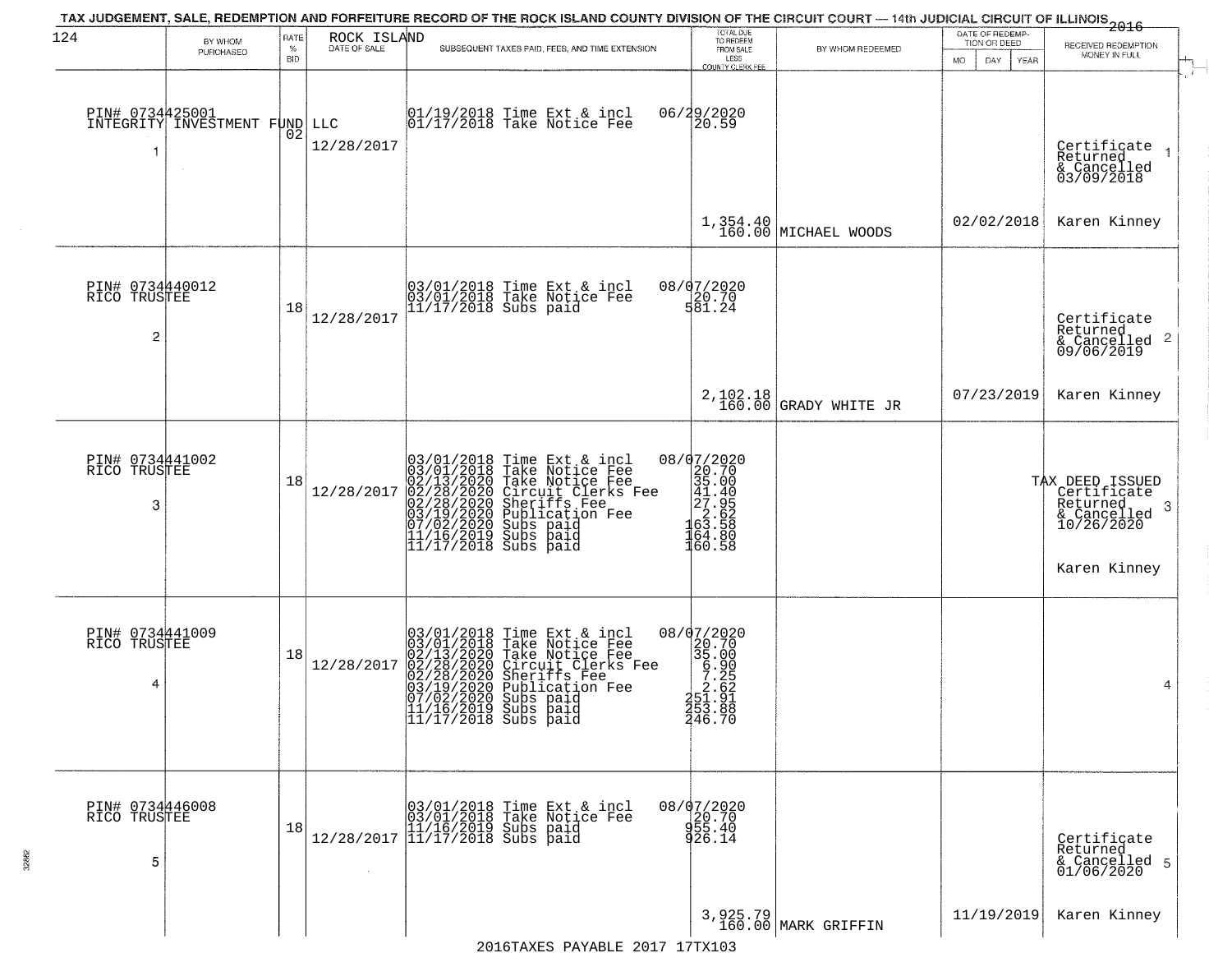|     | TAX JUDGEMENT, SALE, REDEMPTION AND FORFEITURE RECORD OF THE ROCK ISLAND COUNTY DIVISION OF THE CIRCUIT COURT - 14th JUDIC<br>NAME AND ADDRESS<br>LEGAL DESCRIPTION |                                      |                                     | BACK TAX                    |                                       |                                        | AMOUNT<br>FOR WHICH |                                                                 | INTEREST PAYMENT FUND | 2016     |
|-----|---------------------------------------------------------------------------------------------------------------------------------------------------------------------|--------------------------------------|-------------------------------------|-----------------------------|---------------------------------------|----------------------------------------|---------------------|-----------------------------------------------------------------|-----------------------|----------|
| 125 | TAXPAYER NO.<br>PARCEL NO.                                                                                                                                          | ROCK ISLAND                          | A-BACK TAX<br>FORFEITED<br>PRIOR TO | <b>FORFEITED</b><br>PENALTY | BACK TAX<br>FORFEITED<br>INTEREST AND | TOTAL BACK<br>TAX PENALTY<br>AND COSTS | <b>JUDGEMENT</b>    | $\begin{array}{c} \text{CERTIFICATE} \\ \text{NO.} \end{array}$ | <b>INDEMNITY FUND</b> |          |
|     | ACRES<br>ASSESSED VALUATION FOR TAXES                                                                                                                               | INT DUE<br>TAX DUE                   | 2015                                | <b>ACCRUED</b>              | COST ACCRUED                          | ACCRUED                                | IS ASKED            |                                                                 | COST OF SALE          |          |
|     |                                                                                                                                                                     | 1ST<br>1ST                           |                                     |                             |                                       |                                        |                     |                                                                 |                       |          |
|     | PARLOW KEVIN                                                                                                                                                        | <del>. 426.00 سو26.</del><br>2ND     |                                     |                             |                                       |                                        |                     |                                                                 |                       |          |
|     | 901 A MILL ST                                                                                                                                                       |                                      | 1633.84                             |                             |                                       |                                        |                     |                                                                 |                       |          |
|     | 54656<br>SPARTA WI                                                                                                                                                  | 426.00<br>31.95                      |                                     | 327.90                      |                                       |                                        |                     |                                                                 | 60.00                 |          |
|     | LOT 6 BLOCK 2                                                                                                                                                       |                                      |                                     |                             | 2030.35                               |                                        |                     |                                                                 |                       |          |
|     | BAILEY DAVENPORTS ADD                                                                                                                                               | 426.00<br>$-25 - 56$                 |                                     |                             |                                       | 8836.89                                |                     | 600                                                             | 20.00                 |          |
|     |                                                                                                                                                                     | 12.78<br>426.00                      |                                     |                             |                                       |                                        |                     |                                                                 |                       |          |
|     | 2766                                                                                                                                                                |                                      | $12 - 13 - 14$                      |                             |                                       |                                        |                     |                                                                 |                       |          |
|     | $162 - 14 - 50$<br>$\overline{0}\overline{9}$ - $\overline{0}\overline{1}$                                                                                          | 10.00                                |                                     |                             |                                       |                                        |                     |                                                                 | 4.00                  |          |
|     | PIN# 0734458001                                                                                                                                                     | TOTAL DUE-TAXES, INT. COST           | 4844.80                             |                             |                                       |                                        |                     |                                                                 |                       |          |
|     | 16,597                                                                                                                                                              | 1,829.02                             |                                     |                             |                                       |                                        | 10665.91            |                                                                 | 10.00                 | 10759.91 |
|     |                                                                                                                                                                     | <b>IST</b>                           |                                     |                             |                                       |                                        |                     |                                                                 |                       |          |
|     |                                                                                                                                                                     | 77.82<br>8.19                        |                                     |                             |                                       |                                        |                     |                                                                 |                       |          |
|     | CANNADY JENNIFER M<br>920 8TH AVE                                                                                                                                   | মাচ<br>ਨਸਾ                           |                                     |                             |                                       |                                        |                     |                                                                 |                       |          |
|     | 61201<br>ROCK ISLAND IL                                                                                                                                             | 77.82<br>5.85<br><b>उस</b> र्<br>3RD |                                     |                             |                                       |                                        |                     |                                                                 | 60.00                 |          |
|     | LOT 4 BLOCK 1                                                                                                                                                       |                                      |                                     |                             |                                       |                                        |                     |                                                                 |                       |          |
|     | BAILEY DAVENPORTS ADD<br>E 28 FT OF W .50                                                                                                                           | 77.82<br>4.68                        |                                     |                             |                                       |                                        |                     | 601                                                             | 20.00                 |          |
|     |                                                                                                                                                                     | 77.82<br>2.34                        |                                     |                             |                                       |                                        |                     |                                                                 |                       |          |
|     | $162 - 04 - 00$<br>2757                                                                                                                                             | PUBLICATION COST                     |                                     |                             |                                       |                                        |                     |                                                                 | 4.00                  |          |
|     | $09 - 01$                                                                                                                                                           | 10.00                                |                                     |                             |                                       |                                        |                     |                                                                 |                       |          |
|     | PIN# 0734460004                                                                                                                                                     | TOTAL DUE-TAXES, INT. COST           |                                     |                             |                                       |                                        |                     |                                                                 |                       |          |
|     | 6,154                                                                                                                                                               | 342.34                               |                                     |                             |                                       |                                        | 342.34              |                                                                 | 10.00                 | 436.34   |
|     |                                                                                                                                                                     | <b>ST</b><br>isτ                     |                                     |                             |                                       |                                        |                     |                                                                 |                       |          |
|     |                                                                                                                                                                     | -64.                                 |                                     |                             |                                       |                                        |                     |                                                                 |                       |          |
|     | DENT TARA<br>1009 10TH AVE                                                                                                                                          | 2ND<br>ЖĒ                            |                                     |                             |                                       |                                        |                     |                                                                 |                       |          |
|     | ROCK ISLAND IL<br>61201                                                                                                                                             | 64.19<br>4.80<br>3BD<br>3RD          |                                     |                             |                                       |                                        |                     |                                                                 | 60.00                 |          |
|     | LOT 8 BLK 2                                                                                                                                                         |                                      |                                     |                             |                                       |                                        |                     |                                                                 |                       |          |
|     | BAILEY DAVENPRTS 4TH ADD                                                                                                                                            | 64.19<br>3.84<br>4TH                 |                                     |                             |                                       |                                        |                     | 602                                                             | 20.00                 |          |
|     |                                                                                                                                                                     | 1.92<br>64.19                        |                                     |                             |                                       |                                        |                     |                                                                 |                       |          |
|     | 2889                                                                                                                                                                | <b>PUBLICATION COST</b>              |                                     |                             |                                       |                                        |                     |                                                                 | 4.00                  |          |
|     | $169 - 04 - 00$<br>09-01                                                                                                                                            | 10.00                                |                                     |                             |                                       |                                        |                     |                                                                 |                       |          |
|     | PIN# 0734463004                                                                                                                                                     | TOTAL OUE-TAXES, INT. COST           |                                     |                             |                                       |                                        |                     |                                                                 |                       |          |
|     | 8,501                                                                                                                                                               | 284.04                               |                                     |                             |                                       |                                        | 284.04              |                                                                 | 10.00                 | 378.04   |
|     |                                                                                                                                                                     | sτ                                   |                                     |                             |                                       |                                        |                     |                                                                 |                       |          |
|     | LISLE SAKHO RICHINDA<br>615 17TH AVE                                                                                                                                |                                      |                                     |                             |                                       |                                        |                     |                                                                 |                       |          |
|     | ROCK ISLAND IL<br>61201                                                                                                                                             | 2ND<br>2ND                           |                                     |                             |                                       |                                        |                     |                                                                 | 60.00                 |          |
|     |                                                                                                                                                                     | 3BD<br>3 <sub>BD</sub>               |                                     |                             |                                       |                                        |                     |                                                                 |                       |          |
|     | LOT 10 BLOCK 3<br>BAILEY DAVENPORTS 4TH<br>ADD N .50                                                                                                                |                                      |                                     |                             |                                       |                                        |                     | 603                                                             |                       |          |
|     |                                                                                                                                                                     | 4TH<br>4TH                           |                                     |                             |                                       |                                        |                     |                                                                 | 20.00                 |          |
|     |                                                                                                                                                                     | .68 <sup>B</sup><br>22.87            |                                     |                             |                                       |                                        |                     |                                                                 |                       |          |
|     | $170 - 01 - 00$<br>2908                                                                                                                                             | <b>PUBLICATION COS-</b>              |                                     |                             |                                       |                                        |                     |                                                                 | 4.00                  |          |
|     | $09 - 01$                                                                                                                                                           | 10.00                                |                                     |                             |                                       |                                        |                     |                                                                 |                       |          |
|     | PIN# 0734464006<br>$\sim 100$                                                                                                                                       | TOTAL DUE-TAXES, INT. COST           |                                     |                             |                                       |                                        |                     |                                                                 |                       |          |
|     | 891                                                                                                                                                                 | 33.55                                |                                     |                             |                                       |                                        | 33.55               |                                                                 | 10.00                 | 127.55   |
|     |                                                                                                                                                                     | 1ST<br>1ST                           |                                     |                             |                                       |                                        |                     |                                                                 |                       |          |
|     | LISLE SAKHO RICHINDA                                                                                                                                                |                                      |                                     |                             |                                       |                                        |                     |                                                                 |                       |          |
|     | 615 17TH AVE<br>61201<br>ROCK ISLAND IL                                                                                                                             | 2ND<br>2ND                           |                                     |                             |                                       |                                        |                     |                                                                 | 60.00                 |          |
|     |                                                                                                                                                                     | 3RD<br>3RD                           |                                     |                             |                                       |                                        |                     |                                                                 |                       |          |
|     | LOT 10 BLOCK 3<br>BAILEY DAVENPORTS 4TH                                                                                                                             |                                      |                                     |                             |                                       |                                        |                     | 604                                                             | 20.00                 |          |
|     | $ADD-S$ . 50                                                                                                                                                        | 4TH<br>4TH                           |                                     |                             |                                       |                                        |                     |                                                                 |                       |          |
|     |                                                                                                                                                                     | 4.06 <sup>8</sup><br>135.14          |                                     |                             |                                       |                                        |                     |                                                                 |                       |          |
|     | 2907<br>$169 - 22 - 00$                                                                                                                                             | PUBLICATION COST                     |                                     |                             |                                       |                                        |                     |                                                                 | 4.00                  |          |
|     | $09 - 01$                                                                                                                                                           | 10.00                                |                                     |                             |                                       |                                        |                     |                                                                 |                       |          |
|     | PIN# 0734464007                                                                                                                                                     | TOTAL DUE-TAXES, INT. COST           |                                     |                             |                                       |                                        |                     |                                                                 |                       |          |
|     | 5,265                                                                                                                                                               | 149.20                               |                                     |                             |                                       |                                        | 149.20              |                                                                 | 10.00                 | 243.20   |
|     |                                                                                                                                                                     |                                      |                                     |                             | 2016 TAVEC DAVARLE 2017 17 TV102      |                                        |                     |                                                                 |                       |          |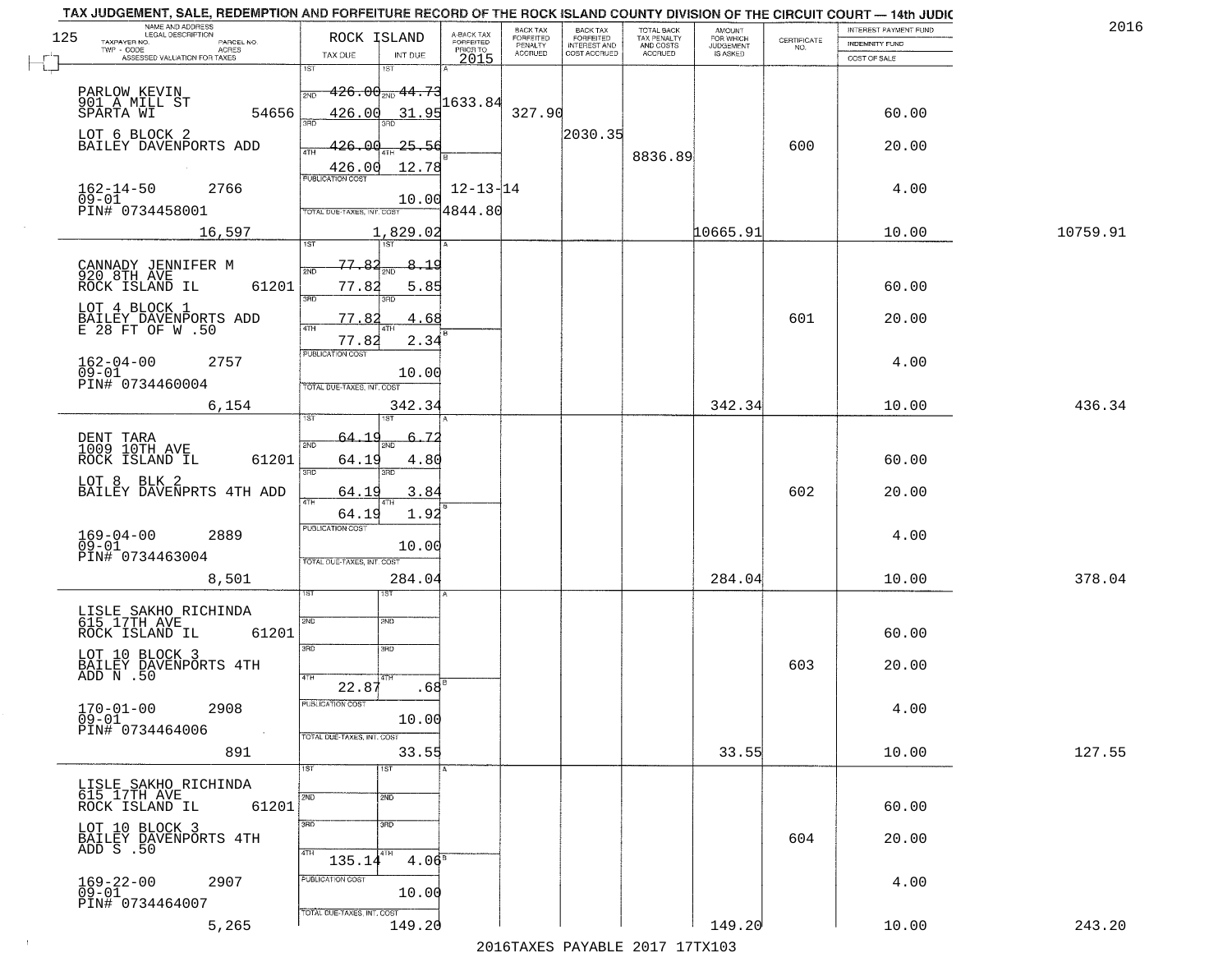| 125                                  | BY WHOM<br>PURCHASED | RATE<br>$\%$     | ROCK ISLAND<br>DATE OF SALE | TAX JUDGEMENT, SALE, REDEMPTION AND FORFEITURE RECORD OF THE ROCK ISLAND COUNTY DIVISION OF THE CIRCUIT COURT — 14th JUDICIAL CIRCUIT OF ILLINOIS 2016<br>SUBSEQUENT TAXES PAID, FEES, AND TIME EXTENSION                                   | TOTAL DUE<br>TO REDEEM<br>FROM SALE                                                                                                                   | BY WHOM REDEEMED                      | DATE OF REDEMP-<br>TION OR DEED | RECEIVED REDEMPTION<br>MONEY IN FULL                                                    |
|--------------------------------------|----------------------|------------------|-----------------------------|---------------------------------------------------------------------------------------------------------------------------------------------------------------------------------------------------------------------------------------------|-------------------------------------------------------------------------------------------------------------------------------------------------------|---------------------------------------|---------------------------------|-----------------------------------------------------------------------------------------|
| PIN# 0734458001<br>RICO TRUSTEE      |                      | <b>BID</b><br>18 | 12/28/2017                  | $03/01/2018$ Time Ext & incl<br>$03/01/2018$ Take Notice Fee<br>$02/13/2020$ Take Notice Fee<br>$02/28/2020$ Circuit Clerks Fee<br>$02/28/2020$ Sheriffs Fee<br>$03/19/2020$ Publication Fee<br>$03/102/2020$ Subs paid<br>$11/16/2019$ Sub | LESS<br>COUNTY CLERK FEE<br>$=\begin{bmatrix} 08/07/2020 \\ 20.70 \\ 35.00 \\ 27.60 \\ 21.65 \\ 14.320 \\ 714.326 \\ 720.366 \end{bmatrix}$<br>698.56 |                                       | DAY<br>YEAR<br>MO.              | TAX DEED ISSUED<br>Certificate<br>Returned<br>& Cancelled<br>10/26/2020<br>Karen Kinney |
| PIN# 0734460004<br>RICO TRUSTEE<br>2 |                      | 18               | 12/28/2017                  | 03/01/2018 Time Ext & incl<br>03/01/2018 Take Notice Fee                                                                                                                                                                                    | 08/07/2020<br>20.70                                                                                                                                   |                                       |                                 | Certificate<br>Returned<br>& Cancelled 2<br>07/06/2018                                  |
|                                      |                      |                  |                             |                                                                                                                                                                                                                                             |                                                                                                                                                       | 535.58<br>160.00 JENNIFER CANNADY     | 03/07/2018                      | Karen Kinney                                                                            |
| PIN# 0734463004<br>JICTB, INC<br>3   |                      | 18               | 12/28/2017                  |                                                                                                                                                                                                                                             |                                                                                                                                                       |                                       |                                 | Certificate<br>Returned<br>-3<br>& Cancelled<br>04/04/2018                              |
|                                      |                      |                  |                             |                                                                                                                                                                                                                                             | 446.09<br>160.00                                                                                                                                      | TARA DENT                             | 02/08/2018                      | Karen Kinney                                                                            |
| PIN# 0734464006<br>RICO TRUSTEE<br>4 |                      | 18               | 12/28/2017                  | 03/01/2018 Time Ext & incl<br>03/01/2018 Take Notice Fee                                                                                                                                                                                    | 08/07/2020<br>20.70                                                                                                                                   |                                       |                                 | Certificate<br>Returned<br>& Cancelled 4<br>11/15/2019                                  |
|                                      |                      |                  |                             |                                                                                                                                                                                                                                             |                                                                                                                                                       | 240.09<br>160.00 LISLE SAKHO RICHINDA | 10/11/2019                      | Karen Kinney                                                                            |
| PIN# 0734464007<br>RICO TRUSTEE<br>5 |                      | 18               | 12/28/2017                  | 03/01/2018 Time Ext & incl<br>03/01/2018 Take Notice Fee                                                                                                                                                                                    | 08/07/2020<br>20.70                                                                                                                                   |                                       |                                 | Certificate<br>Returned<br>& Cancelled 5<br>11/15/2019                                  |
|                                      |                      |                  |                             |                                                                                                                                                                                                                                             |                                                                                                                                                       | 439.00<br>160.00 LISLE SAKHO RICHINDA | 10/11/2019                      | Karen Kinney                                                                            |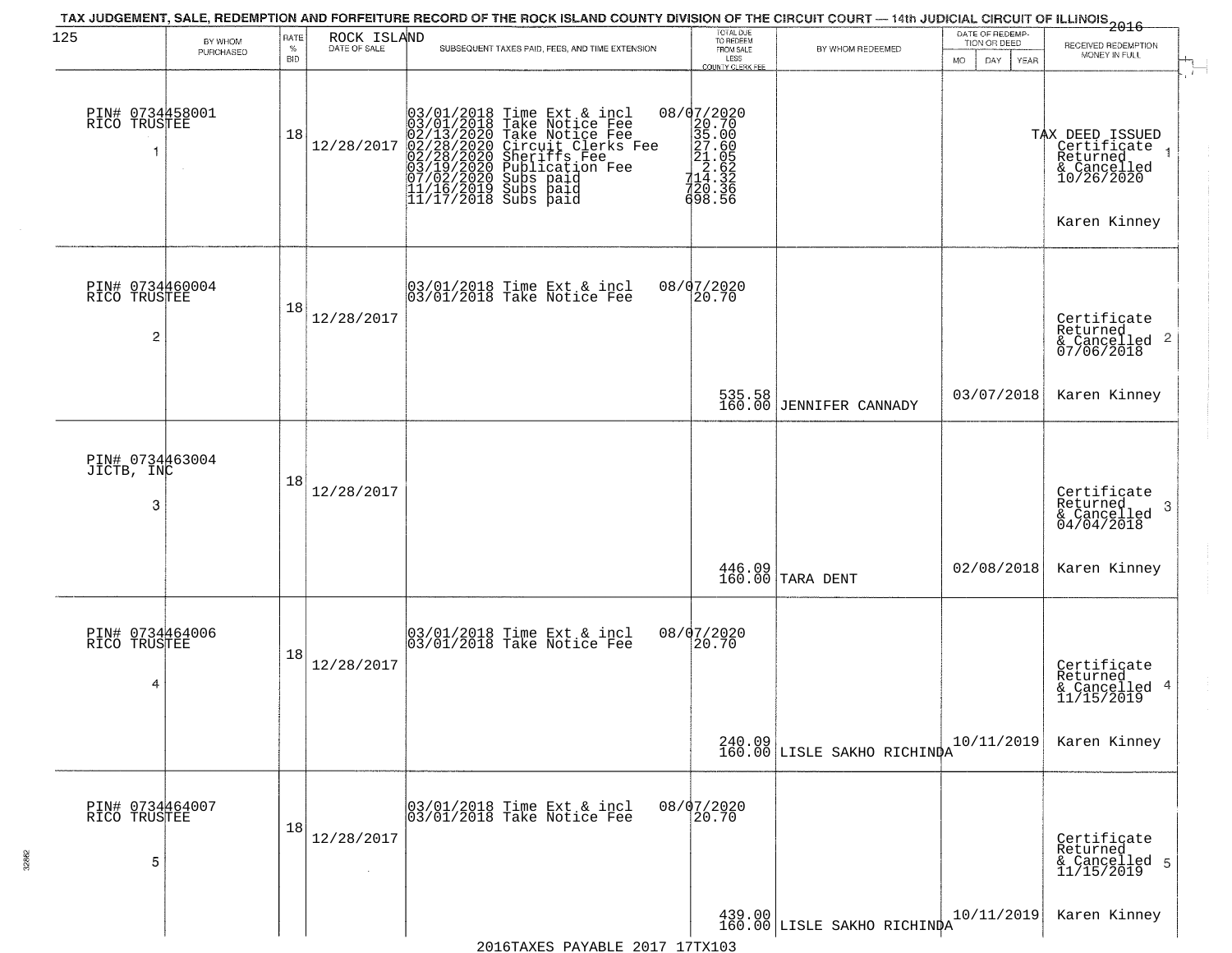|     | TAX JUDGEMENT, SALE, REDEMPTION AND FORFEITURE RECORD OF THE ROCK ISLAND COUNTY DIVISION OF THE CIRCUIT COURT - 14th JUDIC<br>NAME AND ADDRESS<br>LEGAL DESCRIPTION |                                          |                                     | <b>BACK TAX</b>             |                                              |                                        |                                         |                                                                 | INTEREST PAYMENT FUND | 2016    |
|-----|---------------------------------------------------------------------------------------------------------------------------------------------------------------------|------------------------------------------|-------------------------------------|-----------------------------|----------------------------------------------|----------------------------------------|-----------------------------------------|-----------------------------------------------------------------|-----------------------|---------|
| 126 | TAXPAYER NO.<br>PARCEL NO.                                                                                                                                          | ROCK ISLAND                              | A-BACK TAX<br>FORFEITED<br>PRIOR TO | <b>FORFEITED</b><br>PENALTY | BACK TAX<br>FORFEITED<br><b>INTEREST AND</b> | TOTAL BACK<br>TAX PENALTY<br>AND COSTS | AMOUNT<br>FOR WHICH<br><b>JUDGEMENT</b> | $\begin{array}{c} \text{CERTIFICATE} \\ \text{NO.} \end{array}$ | INDEMNITY FUND        |         |
|     | ACRES<br>ASSESSED VALUATION FOR TAXES                                                                                                                               | TAX DUE<br>INT DUE                       | 2015                                | <b>ACCRUED</b>              | COST ACCRUED                                 | <b>ACCRUED</b>                         | IS ASKED                                |                                                                 | COST OF SALE          |         |
|     |                                                                                                                                                                     | 1ST<br>1ST                               |                                     |                             |                                              |                                        |                                         |                                                                 |                       |         |
|     | GARDNER MARIE                                                                                                                                                       | $-269.07$ <sub>200</sub> $-28.28$<br>2ND |                                     |                             |                                              |                                        |                                         |                                                                 |                       |         |
|     | 1121 10TH AVE                                                                                                                                                       |                                          |                                     |                             |                                              |                                        |                                         |                                                                 |                       |         |
|     | 61201<br>ROCK ISLAND IL                                                                                                                                             | 269.07<br>20.20<br>350                   |                                     |                             |                                              |                                        |                                         |                                                                 | 60.00                 |         |
|     | LOT 12 BLOCK 3                                                                                                                                                      |                                          |                                     |                             |                                              |                                        |                                         |                                                                 |                       |         |
|     | BAILEY DAVENPORTS 4TH<br>ADD E 23 FT OF LOT 11<br>AND W 5 FT                                                                                                        | 269.07<br><u> 16.16</u>                  |                                     |                             |                                              |                                        |                                         | 605                                                             | 20.00                 |         |
|     |                                                                                                                                                                     | 269.07<br>8.08                           |                                     |                             |                                              |                                        |                                         |                                                                 |                       |         |
|     | $170 - 02 - 00$<br>2909                                                                                                                                             | <b>PUBLICATION COST</b>                  |                                     |                             |                                              |                                        |                                         |                                                                 | 4.00                  |         |
|     | $09 - 01$                                                                                                                                                           | 10.00                                    |                                     |                             |                                              |                                        |                                         |                                                                 |                       |         |
|     | PIN# 0734464016                                                                                                                                                     | TOTAL DUE-TAXES, INT. COST               |                                     |                             |                                              |                                        |                                         |                                                                 |                       |         |
|     | 10,483                                                                                                                                                              | 1,159.00                                 |                                     |                             |                                              |                                        | 1159.00                                 |                                                                 | 10.00                 | 1253.00 |
|     |                                                                                                                                                                     |                                          |                                     |                             |                                              |                                        |                                         |                                                                 |                       |         |
|     | LEWARNE JOHN R/SUE C<br>2454 19TH AVE                                                                                                                               | 67.6.                                    |                                     |                             |                                              |                                        |                                         |                                                                 |                       |         |
|     | 61201<br>ROCK ISLAND IL                                                                                                                                             | 643.68<br>48.30                          |                                     |                             |                                              |                                        |                                         |                                                                 | 60.00                 |         |
|     |                                                                                                                                                                     | बन्ना<br>3RD                             |                                     |                             |                                              |                                        |                                         |                                                                 |                       |         |
|     | O L 9 BLOCK 1<br>OLD TOWN N 41.50 FT                                                                                                                                | 643.68<br>.38.64                         |                                     |                             |                                              |                                        |                                         | 606                                                             | 20.00                 |         |
|     |                                                                                                                                                                     | 19.32                                    |                                     |                             |                                              |                                        |                                         |                                                                 |                       |         |
|     |                                                                                                                                                                     | 643.68<br>PUBLICATION COST               |                                     |                             |                                              |                                        |                                         |                                                                 |                       |         |
|     | $281 - 22 - 00$<br>4998<br>$09 - 01$                                                                                                                                | 10.00                                    |                                     |                             |                                              |                                        |                                         |                                                                 | 4.00                  |         |
|     | PIN# 0735105004                                                                                                                                                     | TOTAL DUE-TAXES, INT. COST               |                                     |                             |                                              |                                        |                                         |                                                                 |                       |         |
|     | 25,078                                                                                                                                                              | 2,758.60                                 |                                     |                             |                                              |                                        | 2758.60                                 |                                                                 | 10.00                 | 2852.60 |
|     |                                                                                                                                                                     | 1ST                                      |                                     |                             |                                              |                                        |                                         |                                                                 |                       |         |
|     |                                                                                                                                                                     | $-237 - 58$<br><u>24.9</u>               |                                     |                             |                                              |                                        |                                         |                                                                 |                       |         |
|     | JOHNSTON ALBERT E<br>PO BOX 4821                                                                                                                                    | 2ND                                      |                                     |                             |                                              |                                        |                                         |                                                                 |                       |         |
|     | ROCK ISLAND IL<br>61204                                                                                                                                             | 237.58<br>17.80<br>3RD<br>3RD            |                                     |                             |                                              |                                        |                                         |                                                                 | 60.00                 |         |
|     | LOT 8 BLOCK 10                                                                                                                                                      |                                          |                                     |                             |                                              |                                        |                                         |                                                                 |                       |         |
|     | OLD TOWN<br>N 21 FT 9 IN OF S 100 FT                                                                                                                                | 237.58<br>14.24                          |                                     |                             |                                              |                                        |                                         | 607                                                             | 20.00                 |         |
|     |                                                                                                                                                                     | 237.58<br>7.12                           |                                     |                             |                                              |                                        |                                         |                                                                 |                       |         |
|     | 5102                                                                                                                                                                | <b>PUBLICATION COST</b>                  |                                     |                             |                                              |                                        |                                         |                                                                 | 4.00                  |         |
|     | 286-18-00<br>09-01                                                                                                                                                  | 10.00                                    |                                     |                             |                                              |                                        |                                         |                                                                 |                       |         |
|     | PIN# 0735107012                                                                                                                                                     | TOTAL OUE-TAXES, INT. COST               |                                     |                             |                                              |                                        |                                         |                                                                 |                       |         |
|     | 9,256                                                                                                                                                               | 1,024.40                                 |                                     |                             |                                              |                                        | 1024.40                                 |                                                                 | 10.00                 | 1118.40 |
|     |                                                                                                                                                                     |                                          |                                     |                             |                                              |                                        |                                         |                                                                 |                       |         |
|     | MASOAT SHRINE TEMPLE 141<br>PO BOX 6216                                                                                                                             | 45.18<br>4.76<br>2ND                     |                                     |                             |                                              |                                        |                                         |                                                                 |                       |         |
|     | ROCK ISLAND IL<br>61204                                                                                                                                             | 45.18<br>3.40                            |                                     |                             |                                              |                                        |                                         |                                                                 | 60.00                 |         |
|     | LOT 7 BLOCK 6                                                                                                                                                       | 3BD<br>3 <sub>BD</sub>                   |                                     |                             |                                              |                                        |                                         |                                                                 |                       |         |
|     | THOMPSON AND WELLS ADD                                                                                                                                              | 45.18<br>2.72                            |                                     |                             |                                              |                                        |                                         | 608                                                             | 20.00                 |         |
|     |                                                                                                                                                                     | 4TH<br>1.36<br>45.18                     |                                     |                             |                                              |                                        |                                         |                                                                 |                       |         |
|     | $387 - 04 - 00$<br>6913                                                                                                                                             | PUBLICATION COST                         |                                     |                             |                                              |                                        |                                         |                                                                 | 4.00                  |         |
|     | $09 - 01$                                                                                                                                                           | 10.00                                    |                                     |                             |                                              |                                        |                                         |                                                                 |                       |         |
|     | PIN# 0735124002<br>$\sim 100$                                                                                                                                       | TOTAL DUE-TAXES, INT. COST               |                                     |                             |                                              |                                        |                                         |                                                                 |                       |         |
|     | 1,760                                                                                                                                                               | 202.96                                   |                                     |                             |                                              |                                        | 202.96                                  |                                                                 | 10.00                 | 296.96  |
|     |                                                                                                                                                                     | 1ST<br>1ST                               |                                     |                             |                                              |                                        |                                         |                                                                 |                       |         |
|     | TUCKER CHRISTINE L                                                                                                                                                  |                                          |                                     |                             |                                              |                                        |                                         |                                                                 |                       |         |
|     | 528 14TH ST<br>61201<br>ROCK ISLAND IL                                                                                                                              | <b>2ND</b><br>89.35<br>6.70              |                                     |                             |                                              |                                        |                                         |                                                                 | 60.00                 |         |
|     |                                                                                                                                                                     | 3RD                                      |                                     |                             |                                              |                                        |                                         |                                                                 |                       |         |
|     | LOT 1 BLOCK 11                                                                                                                                                      | 89.35<br>5.36                            |                                     |                             |                                              |                                        |                                         | 609                                                             | 20.00                 |         |
|     | THOMPSON AND WELLS ADD<br>S 52.3 FT LT 2 & S 52.3<br>FT                                                                                                             | 4TH<br>$2.68^8$<br>89.35                 |                                     |                             |                                              |                                        |                                         |                                                                 |                       |         |
|     |                                                                                                                                                                     |                                          |                                     |                             |                                              |                                        |                                         |                                                                 |                       |         |
|     | 389-21-00<br>09-01<br>6968-A                                                                                                                                        | PUBLICATION COST<br>10.00                |                                     |                             |                                              |                                        |                                         |                                                                 | 4.00                  |         |
|     | PIN# 0735127008                                                                                                                                                     |                                          |                                     |                             |                                              |                                        |                                         |                                                                 |                       |         |
|     | 7,014                                                                                                                                                               | TOTAL DUE-TAXES, INT. COST<br>292.79     |                                     |                             |                                              |                                        | 292.79                                  |                                                                 | 10.00                 | 386.79  |
|     |                                                                                                                                                                     |                                          |                                     |                             |                                              | 2016 TAVEC DAVARLE 2017 17 TV102       |                                         |                                                                 |                       |         |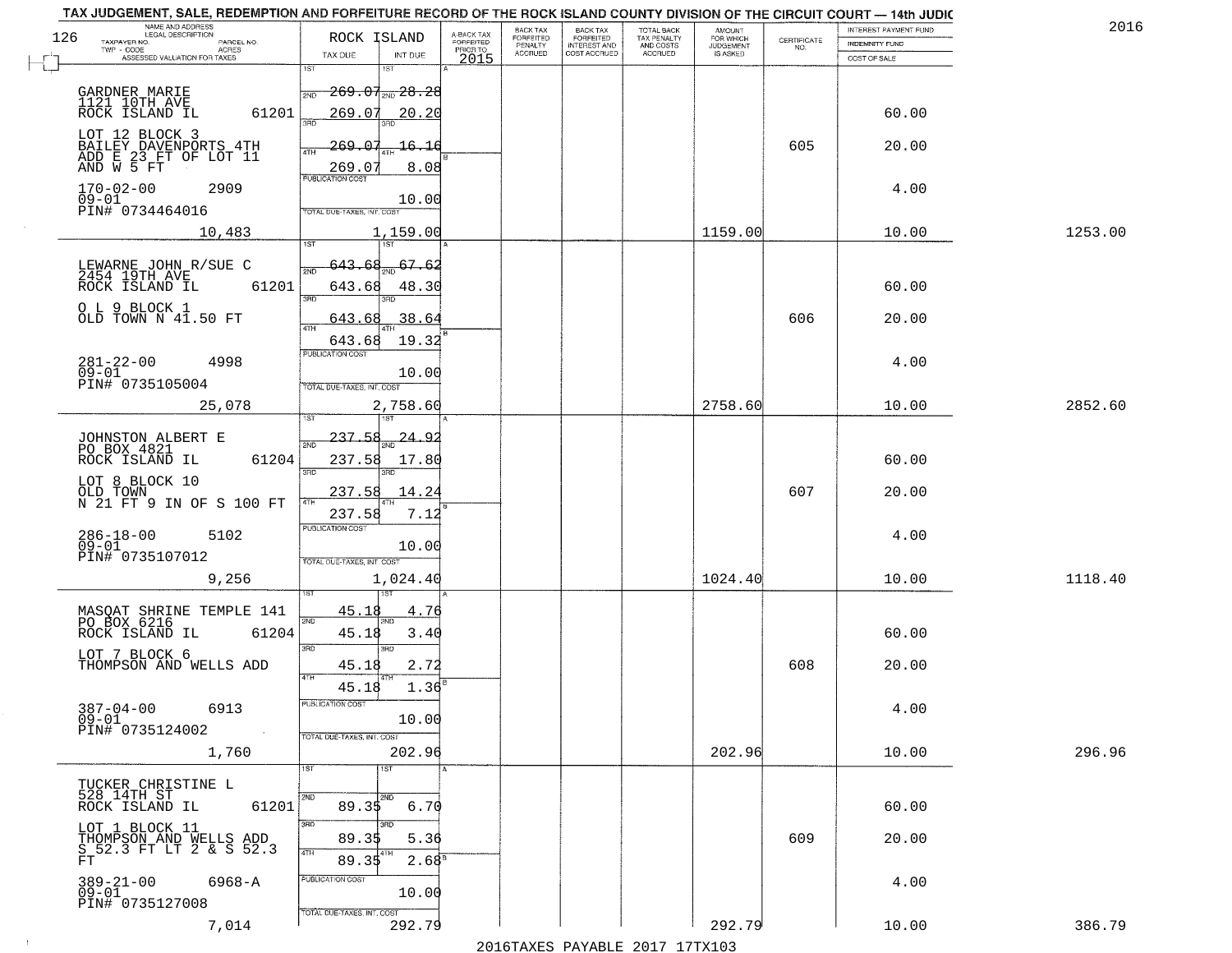| 126                                  | BY WHOM                                           | RATE               | ROCK ISLAND          | TAX JUDGEMENT, SALE, REDEMPTION AND FORFEITURE RECORD OF THE ROCK ISLAND COUNTY DIVISION OF THE CIRCUIT COURT — 14th JUDICIAL CIRCUIT OF ILLINOIS 2016                                                                                                                       | TOTAL DUE<br>TO REDEEM<br>FROM SALE                                                            |                                                                                                 | DATE OF REDEMP-<br>TION OR DEED |                                                                                                  |
|--------------------------------------|---------------------------------------------------|--------------------|----------------------|------------------------------------------------------------------------------------------------------------------------------------------------------------------------------------------------------------------------------------------------------------------------------|------------------------------------------------------------------------------------------------|-------------------------------------------------------------------------------------------------|---------------------------------|--------------------------------------------------------------------------------------------------|
|                                      | PURCHASED                                         | $\%$<br><b>BID</b> | DATE OF SALE         | SUBSEQUENT TAXES PAID, FEES, AND TIME EXTENSION                                                                                                                                                                                                                              | LESS<br>COUNTY CLERK FEE                                                                       | BY WHOM REDEEMED                                                                                | MO.<br>DAY.<br>YEAR             | RECEIVED REDEMPTION<br>MONEY IN FULL                                                             |
| PIN# 0734464016<br>AUCTION Z INC     |                                                   | 17                 | 12/28/2017           |                                                                                                                                                                                                                                                                              |                                                                                                |                                                                                                 |                                 | Certificate<br>Returned<br>& Cancelled<br>04/04/2018                                             |
|                                      |                                                   |                    |                      |                                                                                                                                                                                                                                                                              |                                                                                                | $1,466.01$ MARIE GARDNER                                                                        | 02/26/2018                      | Karen Kinney                                                                                     |
| $\overline{c}$                       | PIN# 0735105004<br>STEVE SODEMAN LIVING TRUST     |                    | 12/28/2017           | 01/16/2018 Time Ext & incl<br>01/16/2018 Take Notice Fee                                                                                                                                                                                                                     | 12/21/2020<br>20.59                                                                            |                                                                                                 |                                 | Certificate<br>Returned<br>& Cancelled 2<br>03/07/2019                                           |
|                                      |                                                   |                    |                      |                                                                                                                                                                                                                                                                              | 2,987.29<br>160.00                                                                             | JOHN LEWARNE                                                                                    | 11/14/2018                      | Karen Kinney                                                                                     |
| PIN# 0735107012<br>RICO TRUSTEE<br>3 |                                                   | 18                 | 12/28/2017           | 03/01/2018 Time Ext & incl<br>03/01/2018 Take Notice Fee<br>11/17/2018 Subs paid                                                                                                                                                                                             | 08/07/2020<br>1,067.20                                                                         |                                                                                                 |                                 | Certificate<br>Returned<br>3<br>& Cancelled<br>07/05/2019                                        |
|                                      |                                                   |                    |                      |                                                                                                                                                                                                                                                                              |                                                                                                | $\begin{array}{c} \texttt{2,938.30} \\ \texttt{160.00} \texttt{[ALEERT E JOHNSTON} \end{array}$ | 06/19/2019                      | Karen Kinney                                                                                     |
| PIN# 0735124002<br>RICO TRUSTEE<br>4 |                                                   | 18                 | 12/28/2017           | 03/01/2018 Time Ext & incl<br>03/01/2018 Take Notice Fee<br>02/13/2020 Take Notice Fee<br>02/28/2020 Circuit Clerks Fee<br>02/28/2020 Sheriffs Fee<br>03/19/2020 Subs paid<br>07/02/2020 Subs paid<br>07/02/2020 Subs paid<br> 11/16/2019 Subs paid<br> 11/17/2018 Subs paid | 08/07/2020<br>$22.700$<br>$35.000$<br>$13.105$<br>$14.15$<br>$2.709$<br>$231.706$<br>$233.706$ |                                                                                                 |                                 | TAX DEED ISSUED<br>  Certificate<br>  Returned<br>4<br>& Cancelled<br>10/26/2020<br>Karen Kinney |
| 5                                    | PIN# 0735127008    <br>STEVE SODEMAN LIVING TRUST | 18                 | 12/28/2017<br>$\sim$ | 01/16/2018 Time Ext & incl<br>01/16/2018 Take Notice Fee                                                                                                                                                                                                                     | 12/21/2020<br>20.59                                                                            |                                                                                                 |                                 | Certificate<br>Returned<br>& Cancelled 5<br>07/06/2018                                           |
|                                      |                                                   |                    |                      |                                                                                                                                                                                                                                                                              |                                                                                                | $\begin{array}{c c} 477.00 \\ 160.00 \end{array}$ CHRISTINE L TUCKER                            | 05/14/2018                      | Karen Kinney                                                                                     |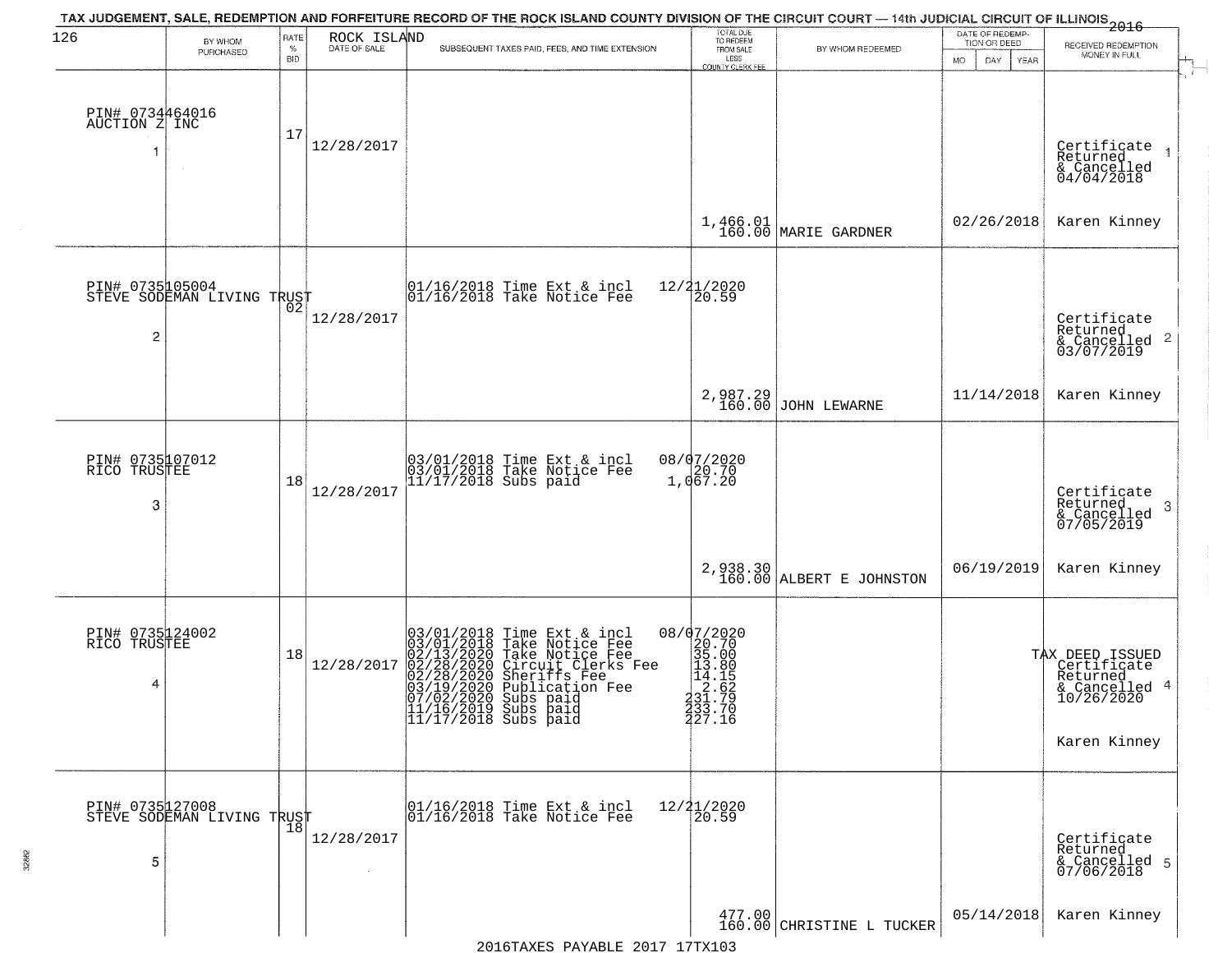|     | TAX JUDGEMENT, SALE, REDEMPTION AND FORFEITURE RECORD OF THE ROCK ISLAND COUNTY DIVISION OF THE CIRCUIT COURT - 14th JUDIC<br>NAME AND ADDRESS<br>LEGAL DESCRIPTION |                                          |                         | <b>BACK TAX</b>             | <b>BACK TAX</b>                         |                                        |                                         |                                                                 | INTEREST PAYMENT FUND | 2016    |
|-----|---------------------------------------------------------------------------------------------------------------------------------------------------------------------|------------------------------------------|-------------------------|-----------------------------|-----------------------------------------|----------------------------------------|-----------------------------------------|-----------------------------------------------------------------|-----------------------|---------|
| 127 | TAXPAYER NO.<br>PARCEL NO.                                                                                                                                          | ROCK ISLAND                              | A-BACK TAX<br>FORFEITED | <b>FORFEITED</b><br>PENALTY | <b>FORFEITED</b><br><b>INTEREST AND</b> | TOTAL BACK<br>TAX PENALTY<br>AND COSTS | AMOUNT<br>FOR WHICH<br><b>JUDGEMENT</b> | $\begin{array}{c} \text{CERTIFICATE} \\ \text{NO.} \end{array}$ | INDEMNITY FUND        |         |
|     | ACRES<br>ASSESSED VALUATION FOR TAXES                                                                                                                               | TAX DUE<br>INT DUE                       | PRIOR TO<br>2015        | <b>ACCRUED</b>              | COST ACCRUED                            | <b>ACCRUED</b>                         | IS ASKED                                |                                                                 | COST OF SALE          |         |
|     |                                                                                                                                                                     | 1ST<br>1ST                               |                         |                             |                                         |                                        |                                         |                                                                 |                       |         |
|     |                                                                                                                                                                     | <del>260.73 27.37 - 27</del><br>2ND      |                         |                             |                                         |                                        |                                         |                                                                 |                       |         |
|     | NB LLC<br>1849 6TH ST<br>ROCK ISLAND IL<br>61201                                                                                                                    | 260.73<br>19.55                          |                         |                             |                                         |                                        |                                         |                                                                 | 60.00                 |         |
|     |                                                                                                                                                                     | 350                                      |                         |                             |                                         |                                        |                                         |                                                                 |                       |         |
|     | LOT 10 BLOCK 11                                                                                                                                                     | 260.73<br>15.64<br>ATH                   |                         |                             |                                         |                                        |                                         | 610                                                             | 20.00                 |         |
|     | THOMPSON AND WELLS ADD<br>E 23 .33 FT OF LOT 9<br>AND W 3 .33 FT                                                                                                    | 7.82<br>260.73                           |                         |                             |                                         |                                        |                                         |                                                                 |                       |         |
|     |                                                                                                                                                                     | <b>PUBLICATION COST</b>                  |                         |                             |                                         |                                        |                                         |                                                                 |                       |         |
|     | $390 - 09 - 00$<br>6978<br>$09 - 01$                                                                                                                                | 10.00                                    |                         |                             |                                         |                                        |                                         |                                                                 | 4.00                  |         |
|     | PIN# 0735127011                                                                                                                                                     | TOTAL DUE-TAXES, INT. COST               |                         |                             |                                         |                                        |                                         |                                                                 |                       |         |
|     | 10,158                                                                                                                                                              | 1,123.30                                 |                         |                             |                                         |                                        | 1123.30                                 |                                                                 | 10.00                 | 1217.30 |
|     |                                                                                                                                                                     | 1ST<br>1ST                               |                         |                             |                                         |                                        |                                         |                                                                 |                       |         |
|     | FOWLER JAMES E<br>28 EUCLID AVE                                                                                                                                     | 2ND<br>2ND                               | 124.76                  |                             |                                         |                                        |                                         |                                                                 |                       |         |
|     | 63119<br>WEBSTER GROVES MO                                                                                                                                          |                                          |                         | 148.04                      |                                         |                                        |                                         |                                                                 | 60.00                 |         |
|     | LOT 12 BLOCK 11                                                                                                                                                     | उन्नत<br>3RD                             |                         |                             | 1212.88                                 |                                        |                                         |                                                                 |                       |         |
|     | THOMPSON AND WELLS ADD                                                                                                                                              | 47H<br>4TH                               |                         |                             |                                         | 3650.36                                |                                         | 611                                                             | 20.00                 |         |
|     |                                                                                                                                                                     |                                          | łв                      |                             |                                         |                                        |                                         |                                                                 |                       |         |
|     | $390 - 13 - 00$<br>6982                                                                                                                                             | PUBLICATION COST                         | $11 - 12$               |                             |                                         |                                        |                                         |                                                                 | 4.00                  |         |
|     | $09 - 01$                                                                                                                                                           | 10.00                                    |                         |                             |                                         |                                        |                                         |                                                                 |                       |         |
|     | PIN# 0735127015                                                                                                                                                     | TOTAL DUE-TAXES, INT. COST               | 2164.68                 |                             |                                         |                                        |                                         |                                                                 |                       |         |
|     |                                                                                                                                                                     | 10.00<br>is T<br>1ST                     |                         |                             |                                         |                                        | 3660.36                                 |                                                                 | 10.00                 | 3754.36 |
|     |                                                                                                                                                                     |                                          |                         |                             |                                         |                                        |                                         |                                                                 |                       |         |
|     | PARELIUS M/PIP WEST LLC<br>20 TOWNE DR STE 129                                                                                                                      | $-10 - 01$<br><u>95. 1</u><br>2ND        |                         |                             |                                         |                                        |                                         |                                                                 |                       |         |
|     | <b>BLUFFTON SC</b><br>29910                                                                                                                                         | 95.12<br>7.15<br>3BD<br>3RD              |                         |                             |                                         |                                        |                                         |                                                                 | 60.00                 |         |
|     | LOT 10 BLOCK 10                                                                                                                                                     |                                          |                         |                             |                                         |                                        |                                         | 612                                                             |                       |         |
|     | THOMPSON AND WELLS ADD<br>W 39.33 FT OF E                                                                                                                           | 95.1<br>5.72<br><b>ATH</b>               |                         |                             |                                         |                                        |                                         |                                                                 | 20.00                 |         |
|     | $45.66$ $FT$                                                                                                                                                        | 95.12<br>2.86<br><b>PUBLICATION COST</b> |                         |                             |                                         |                                        |                                         |                                                                 |                       |         |
|     | $389 - 14 - 00$<br>6963<br>$09 - 01$                                                                                                                                |                                          |                         |                             |                                         |                                        |                                         |                                                                 | 4.00                  |         |
|     | PIN# 0735128014                                                                                                                                                     | 10.00<br>TOTAL OUE-TAXES, INT. COST      |                         |                             |                                         |                                        |                                         |                                                                 |                       |         |
|     | 3,706                                                                                                                                                               | 416.22                                   |                         |                             |                                         |                                        | 416.22                                  |                                                                 | 10.00                 | 510.22  |
|     |                                                                                                                                                                     |                                          |                         |                             |                                         |                                        |                                         |                                                                 |                       |         |
|     | ATWATER YOLANDA                                                                                                                                                     | 435.88<br><u>45.78</u>                   |                         |                             |                                         |                                        |                                         |                                                                 |                       |         |
|     | 1509 6TH AVE<br>ROCK ISLAND IL<br>61201                                                                                                                             | 2ND<br>32.70<br>435.88                   |                         |                             |                                         |                                        |                                         |                                                                 | 60.00                 |         |
|     |                                                                                                                                                                     | 3BD<br>3BD                               |                         |                             |                                         |                                        |                                         |                                                                 |                       |         |
|     | LOT 8 BLOCK 9<br>THOMPSON AND WELLS ADD<br>E 39.33 FT                                                                                                               | 435.88<br>26.16                          |                         |                             |                                         |                                        |                                         | 613                                                             | 20.00                 |         |
|     |                                                                                                                                                                     | <b>ATH</b><br>435.88<br>13.08            |                         |                             |                                         |                                        |                                         |                                                                 |                       |         |
|     | $388 - 18 - 00$                                                                                                                                                     | <b>PUBLICATION COS-</b>                  |                         |                             |                                         |                                        |                                         |                                                                 |                       |         |
|     | 6946<br>$09 - 01$                                                                                                                                                   | 10.00                                    |                         |                             |                                         |                                        |                                         |                                                                 | 4.00                  |         |
|     | PIN# 0735129007<br>$\sim 10$                                                                                                                                        | TOTAL DUE-TAXES, INT. COST               |                         |                             |                                         |                                        |                                         |                                                                 |                       |         |
|     | 16,982                                                                                                                                                              | 1,871.24                                 |                         |                             |                                         |                                        | 1871.24                                 |                                                                 | 10.00                 | 1965.24 |
|     |                                                                                                                                                                     | 11ST                                     |                         |                             |                                         |                                        |                                         |                                                                 |                       |         |
|     | RIVERVIEW LOFTS LLC<br>2550 MIDDLE RD STE 300                                                                                                                       | 410.44<br>43.12<br>2ND<br>2ND            |                         |                             |                                         |                                        |                                         |                                                                 |                       |         |
|     | 52722<br>BETTENDORF IA                                                                                                                                              | 410.44 30.80                             |                         |                             |                                         |                                        |                                         |                                                                 | 60.00                 |         |
|     |                                                                                                                                                                     | 3RD<br>3BD                               |                         |                             |                                         |                                        |                                         |                                                                 |                       |         |
|     | LOT 5 BLOCK 1<br>SPENCER AND CASES ADD<br>N 110 FT                                                                                                                  | 410.44<br>24.64                          |                         |                             |                                         |                                        |                                         | 614                                                             | 20.00                 |         |
|     |                                                                                                                                                                     | 4TH<br>$12.32^8$<br>410.44               |                         |                             |                                         |                                        |                                         |                                                                 |                       |         |
|     | 6383                                                                                                                                                                | PUBLICATION COST                         |                         |                             |                                         |                                        |                                         |                                                                 | 4.00                  |         |
|     | 358-16-00<br>09-01<br>PIN# 0735201003                                                                                                                               | 10.00                                    |                         |                             |                                         |                                        |                                         |                                                                 |                       |         |
|     |                                                                                                                                                                     | TOTAL DUE-TAXES, INT. COST               |                         |                             |                                         |                                        |                                         |                                                                 |                       |         |
|     | 15,991                                                                                                                                                              | 1,762.64                                 |                         |                             |                                         | 2016 TAVEC DAVARLE 2017 17 TV102       | 1762.64                                 |                                                                 | 10.00                 | 1856.64 |
|     |                                                                                                                                                                     |                                          |                         |                             |                                         |                                        |                                         |                                                                 |                       |         |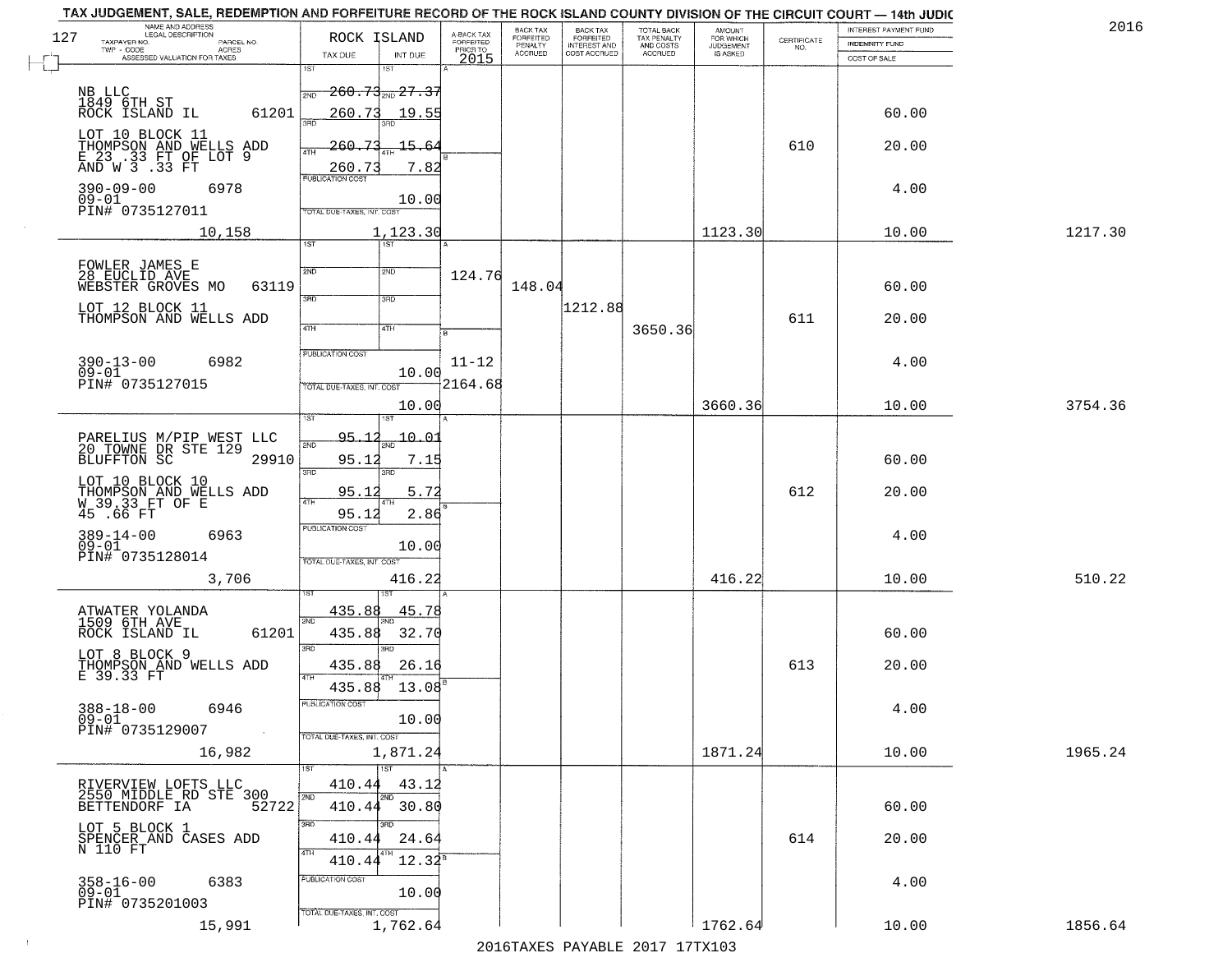|                                         |                            |                            |                             | TAX JUDGEMENT, SALE, REDEMPTION AND FORFEITURE RECORD OF THE ROCK ISLAND COUNTY DIVISION OF THE CIRCUIT COURT — 14th JUDICIAL CIRCUIT OF ILLINOIS 2016                                                                                                |                                                                                          |                                      | DATE OF REDEMP-                     |                                                                                               |
|-----------------------------------------|----------------------------|----------------------------|-----------------------------|-------------------------------------------------------------------------------------------------------------------------------------------------------------------------------------------------------------------------------------------------------|------------------------------------------------------------------------------------------|--------------------------------------|-------------------------------------|-----------------------------------------------------------------------------------------------|
| 127                                     | BY WHOM<br>PURCHASED       | RATE<br>$\%$<br><b>BID</b> | ROCK ISLAND<br>DATE OF SALE | SUBSEQUENT TAXES PAID, FEES, AND TIME EXTENSION                                                                                                                                                                                                       | TOTAL DUE<br>TO REDEEM<br>FROM SALE<br>LESS                                              | BY WHOM REDEEMED                     | TION OR DEED<br>MO.<br>DAY.<br>YEAR | RECEIVED REDEMPTION<br>MONEY IN FULL                                                          |
| PIN# 0735127011<br>RICO TRUSTEE<br>1    |                            | 18                         | 12/28/2017                  | 03/01/2018 Time Ext & incl<br>03/01/2018 Take Notice Fee                                                                                                                                                                                              | COUNTY CLERK FEE<br>08/07/2020<br>20.70                                                  |                                      |                                     | Certificate<br>Returned<br>& Cancelled<br>03/07/2019                                          |
|                                         |                            |                            |                             |                                                                                                                                                                                                                                                       | $1,676.23$ NB LLC                                                                        |                                      | 11/16/2018                          | Karen Kinney                                                                                  |
| PIN# 0735127015<br>RICO TRUSTEE<br>2    |                            | 18                         | 12/28/2017                  | 03/01/2018 Time Ext & incl<br>03/01/2018 Take Notice Fee                                                                                                                                                                                              | 08/07/2020<br>20.70                                                                      |                                      |                                     | $\overline{2}$                                                                                |
| PIN# 0735128014<br>RICO TRUSTEE         |                            | 18                         |                             |                                                                                                                                                                                                                                                       |                                                                                          |                                      |                                     |                                                                                               |
| 3                                       |                            |                            | 12/28/2017                  | 03/01/2018 Time Ext & incl<br>03/01/2018 Take Notice Fee<br>02/13/2020 Take Notice Fee<br>02/28/2020 Circuit Clerks Fee<br>02/28/2020 Sheriffs Fee<br>03/19/2020 Subication Fee<br>03/19/2020 Subs paid<br>11/16/2019 Subs paid<br>11/17/2018 Subs pa | 08/07/2020<br>20.70<br>35.00<br>13.885<br>2.62<br>458.182<br>458.182<br>458.86<br>445.24 |                                      |                                     | TAX DEED ISSUED<br>Certificate<br>Returned<br>-3<br>& Cancelled<br>10/26/2020<br>Karen Kinney |
| PIN# 0735129007<br>JMT INVESTMENTS<br>4 |                            | 16                         | 12/28/2017                  | 02/15/2018 Time Ext & incl<br>02/15/2018 Take Notice Fee                                                                                                                                                                                              | 09/18/2020<br>20.70                                                                      |                                      |                                     | Certificate<br>Returned<br>& Cancelled 4<br>06/04/2019                                        |
|                                         |                            |                            |                             |                                                                                                                                                                                                                                                       |                                                                                          | $2,929.26$<br>160.00 YOLANDA ATWATER | 04/12/2019                          | Karen Kinney                                                                                  |
| PIN# 0735201003<br>5                    | STEVE SODEMAN LIVING TRUST | 01                         | 12/28/2017                  | 01/16/2018 Time Ext & incl<br>01/16/2018 Take Notice Fee<br>$11/20/2018$ Subs paid                                                                                                                                                                    | 12/21/2020<br>20.59<br>1,821.76                                                          |                                      |                                     | Certificate<br>Returned<br>& Cancelled 5<br>07/05/2019                                        |
|                                         |                            |                            |                             | 2016TAYES DAVARLE 2017 17TY103                                                                                                                                                                                                                        |                                                                                          | 3,973.30 RIVERVIEW LOFTS LLC         | 06/11/2019                          | Karen Kinney                                                                                  |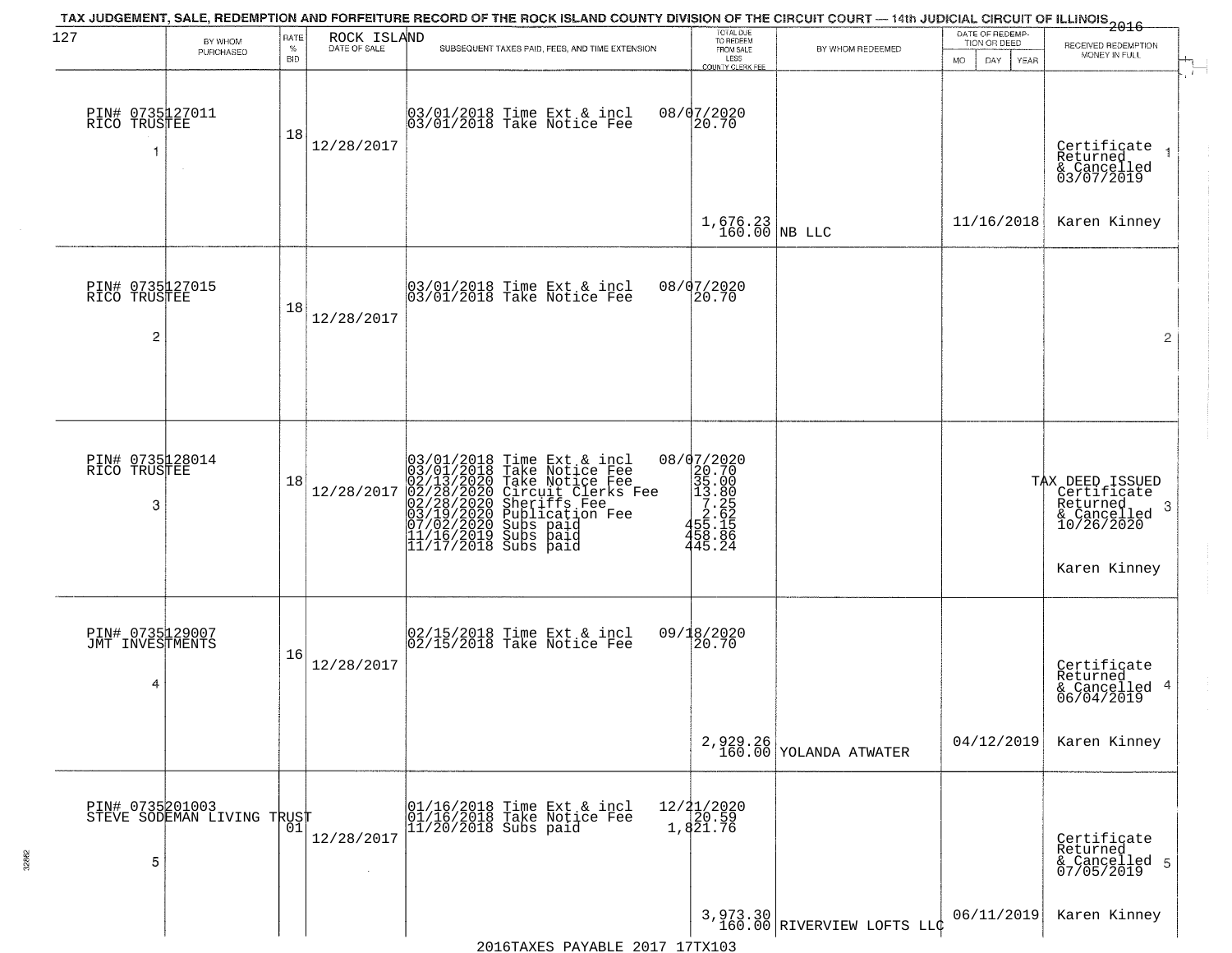|     | TAX JUDGEMENT, SALE, REDEMPTION AND FORFEITURE RECORD OF THE ROCK ISLAND COUNTY DIVISION OF THE CIRCUIT COURT - 14th JUDIC<br>NAME AND ADDRESS<br>LEGAL DESCRIPTION |                                                                            |                                     | BACK TAX             |                                                       |                                        | AMOUNT<br>FOR WHICH |                    | INTEREST PAYMENT FUND | 2016     |
|-----|---------------------------------------------------------------------------------------------------------------------------------------------------------------------|----------------------------------------------------------------------------|-------------------------------------|----------------------|-------------------------------------------------------|----------------------------------------|---------------------|--------------------|-----------------------|----------|
| 128 | TAXPAYER NO.<br>PARCEL NO.<br>TWP - CODE<br><b>ACRES</b>                                                                                                            | ROCK ISLAND                                                                | A-BACK TAX<br>FORFEITED<br>PRIOR TO | FORFEITED<br>PENALTY | BACK TAX<br>FORFEITED<br>INTEREST AND<br>COST ACCRUED | TOTAL BACK<br>TAX PENALTY<br>AND COSTS | <b>JUDGEMENT</b>    | CERTIFICATE<br>NO. | INDEMNITY FUND        |          |
|     | ASSESSED VALUATION FOR TAXES                                                                                                                                        | TAX DUE<br>INT DUE<br>1ST<br>1ST                                           | 2015                                | <b>ACCRUED</b>       |                                                       | <b>ACCRUED</b>                         | IS ASKED            |                    | COST OF SALE          |          |
|     | RIVERVIEW LOFTS LLC<br>2550 MIDDLE RD STE 300<br>BETTENDORF IA 52722                                                                                                | 2ND<br>2ND                                                                 |                                     |                      |                                                       |                                        |                     |                    |                       |          |
|     |                                                                                                                                                                     | 3RD<br>3RD                                                                 |                                     |                      |                                                       |                                        |                     |                    | 60.00                 |          |
|     | LOT 10 AND W .50 LOT 9<br>BLK 1 SPENCER AND CASE<br>ADD SHT 13                                                                                                      | 4TH<br>4TH<br>7911.96 237.36                                               |                                     |                      |                                                       |                                        |                     | 615                | 20.00                 |          |
|     | $359 - 01 - 00$<br>6390<br>$09 - 01$<br>.310<br>PIN# 0735201004                                                                                                     | <b>PUBLICATION COST</b><br>10.00<br>TOTAL DUE-TAXES, INT. COST             |                                     |                      |                                                       |                                        |                     |                    | 4.00                  |          |
|     | 308,254                                                                                                                                                             | 8,159.32                                                                   |                                     |                      |                                                       |                                        | 8159.32             |                    | 10.00                 | 8253.32  |
|     |                                                                                                                                                                     |                                                                            |                                     |                      |                                                       |                                        |                     |                    |                       |          |
|     | CLEAVELAND M & D/BLUE CAT<br>113 18TH ST<br>ROCK ISLAND IL 61201                                                                                                    | 2740.72<br><u> 287.77</u><br>2740.72<br>205.55                             |                                     |                      |                                                       |                                        |                     |                    | 60.00                 |          |
|     | LOT 3 BLOCK 2<br>SPENCER AND CASES ADD<br>S 71.2 FT OF SUB<br>LOTS 1-2 AND                                                                                          | 2740.72<br>164.44<br>82.22<br>2740.72                                      |                                     |                      |                                                       |                                        |                     | 616                | 20.00                 |          |
|     | $359 - 03 - 00$<br>$6391 - 1$<br>$09 - 01$                                                                                                                          | PUBLICATION COST<br>10.00                                                  |                                     |                      |                                                       |                                        |                     |                    | 4.00                  |          |
|     | PIN# 0735202002<br>106,780                                                                                                                                          | TOTAL DUE-TAXES, INT. COST<br>11,712.86                                    |                                     |                      |                                                       |                                        | 11712.86            |                    | 10.00                 | 11806.86 |
|     | CLEAVELAND M & D/BLUE CAT<br>113_18TH_ST<br>ROCK ISLAND IL<br>61201                                                                                                 | 173.90<br>$\frac{18.2}{200}$<br>$\overline{200}$<br>173.90<br>13.05        |                                     |                      |                                                       |                                        |                     |                    | 60.00                 |          |
|     | LOT 4 BLOCK 2<br>SPENCER AND CASES ADD                                                                                                                              | 3RD<br>3RD<br>173.90<br>10.44                                              |                                     |                      |                                                       |                                        |                     | 617                | 20.00                 |          |
|     |                                                                                                                                                                     | 173.90<br>5.22                                                             |                                     |                      |                                                       |                                        |                     |                    |                       |          |
|     | 6392<br>359-04-00<br>09-01<br>PIN# 0735202003                                                                                                                       | <b>PUBLICATION COST</b><br>10.00<br>TOTAL OUE-TAXES, INT. COST             |                                     |                      |                                                       |                                        |                     |                    | 4.00                  |          |
|     | 6,775                                                                                                                                                               | 752.58                                                                     |                                     |                      |                                                       |                                        | 752.58              |                    | 10.00                 | 846.58   |
|     | CLEAVELAND M & D/BLUE CAT<br>113 18TH ST<br>61201<br>ROCK ISLAND IL                                                                                                 | 347.74<br>36.5<br>2ND<br>347.74<br>26.10                                   |                                     |                      |                                                       |                                        |                     |                    | 60.00                 |          |
|     | LOT 5 BLOCK 2<br>SPENCER AND CASES ADD                                                                                                                              | 3RD<br>3BD<br>347.74<br>20.88<br>4TH                                       |                                     |                      |                                                       |                                        |                     | 618                | 20.00                 |          |
|     | $359 - 05 - 00$<br>6393<br>$09 - 01$<br>PIN# 0735202004<br>$\sim 100$                                                                                               | 347.74<br>10.44<br>PUBLICATION COST<br>10.00<br>TOTAL DUE-TAXES, INT. COST |                                     |                      |                                                       |                                        |                     |                    | 4.00                  |          |
|     | 13,548                                                                                                                                                              | 1,494.92<br>$\overline{1}$ st<br>1ST                                       |                                     |                      |                                                       |                                        | 1494.92             |                    | 10.00                 | 1588.92  |
|     | KLASS ALFRED<br>PO BOX 3553<br>61204<br>ROCK ISLAND IL                                                                                                              | 1268.62 133.21<br>2ND<br>2ND<br>1268.62 95.15                              |                                     |                      |                                                       |                                        |                     |                    | 60.00                 |          |
|     | LOT 1 BLOCK 3<br>SPENCER AND CASES ADD<br>OUT_LOT_1 AND THAT PART<br>N OF R R                                                                                       | 3RD<br>חחי<br>76.12<br>1268.62<br>4TH<br>$38.06^8$<br>1268.62              |                                     |                      |                                                       |                                        |                     | 619                | 20.00                 |          |
|     | 360-05-00<br>09-01<br>6412<br>PIN# 0735203001                                                                                                                       | PUBLICATION COST<br>10.00                                                  |                                     |                      |                                                       |                                        |                     |                    | 4.00                  |          |
|     | 49,426                                                                                                                                                              | TOTAL DUE-TAXES, INT. COST<br>5,427.02                                     |                                     |                      |                                                       |                                        | 5427.02             |                    | 10.00                 | 5521.02  |

 $\sim 10^{-1}$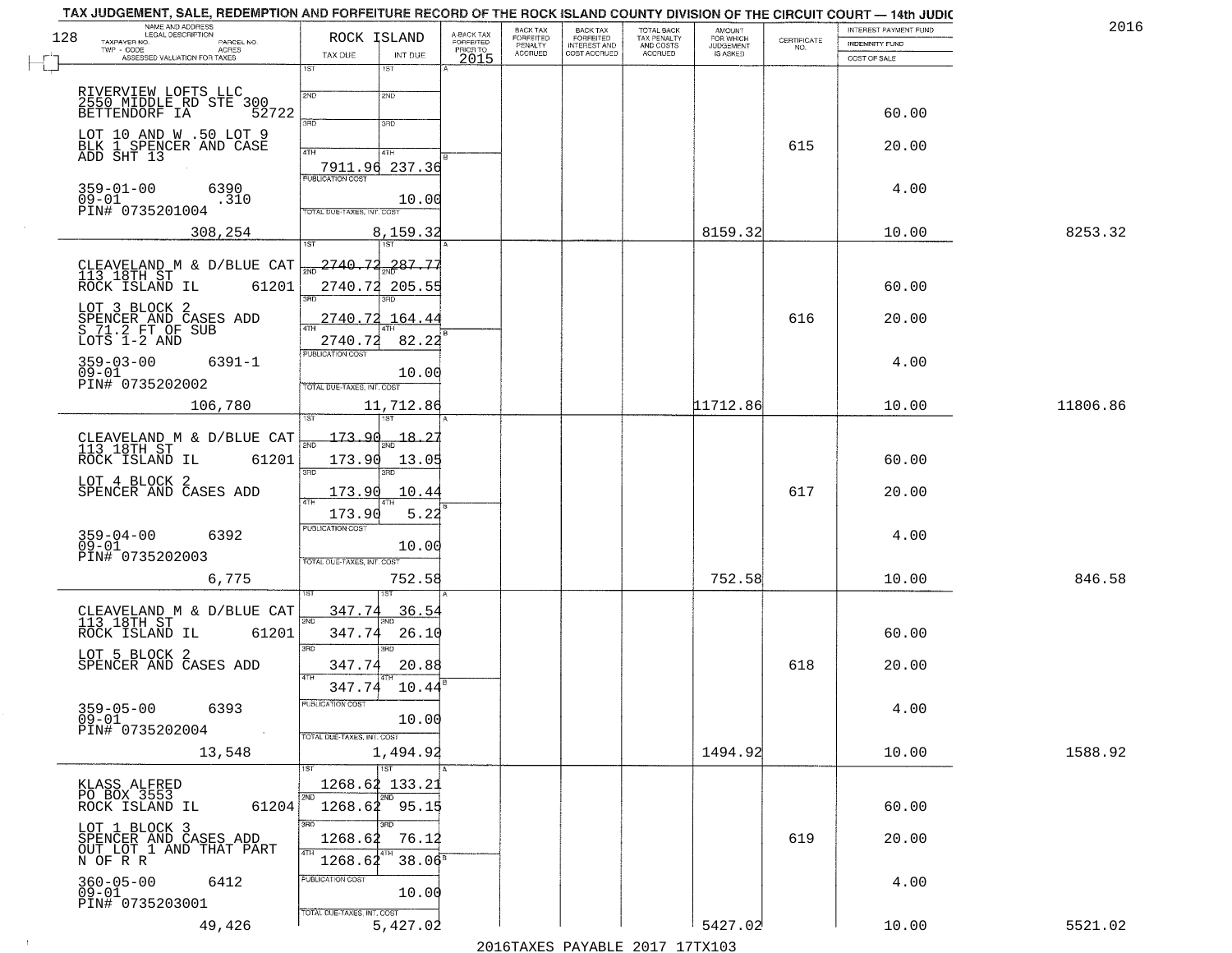|                         |                                                  |                            |                             | TAX JUDGEMENT, SALE, REDEMPTION AND FORFEITURE RECORD OF THE ROCK ISLAND COUNTY DIVISION OF THE CIRCUIT COURT — 14th JUDICIAL CIRCUIT OF ILLINOIS 2016                                                                                                                                                                                                                            |                                                                                         |                                                                 |                                                                                           |                                                               |                                                                               |
|-------------------------|--------------------------------------------------|----------------------------|-----------------------------|-----------------------------------------------------------------------------------------------------------------------------------------------------------------------------------------------------------------------------------------------------------------------------------------------------------------------------------------------------------------------------------|-----------------------------------------------------------------------------------------|-----------------------------------------------------------------|-------------------------------------------------------------------------------------------|---------------------------------------------------------------|-------------------------------------------------------------------------------|
| 128                     | BY WHOM<br>PURCHASED                             | RATE<br>$\%$<br><b>BID</b> | ROCK ISLAND<br>DATE OF SALE | SUBSEQUENT TAXES PAID, FEES, AND TIME EXTENSION                                                                                                                                                                                                                                                                                                                                   |                                                                                         | TOTAL DUE<br>TO REDEEM<br>FROM SALE<br>LESS<br>COUNTY CLERK FEE | BY WHOM REDEEMED                                                                          | DATE OF REDEMP-<br>TION OR DEED<br>MO.<br>DAY.<br><b>YEAR</b> | RECEIVED REDEMPTION<br>MONEY IN FULL                                          |
| $\overline{\mathbf{1}}$ | PIN# 0735201004<br>INTEGRITY INVESTMENT FUND LLC | 0 <sub>0</sub>             | 12/28/2017                  | 01/19/2018 Time Ext & incl<br>01/17/2018 Take Notice Fee<br>12/13/2018 Subs paid                                                                                                                                                                                                                                                                                                  | 12/30/2019<br>35, 072.24                                                                |                                                                 |                                                                                           |                                                               | Certificate<br>Returned<br>& Cancelled<br>07/05/2019                          |
|                         |                                                  |                            |                             |                                                                                                                                                                                                                                                                                                                                                                                   |                                                                                         |                                                                 | $\left  \frac{47}{160.00} \right $ RIVERVIEW LOFTS LLC                                    | 06/11/2019                                                    | Karen Kinney                                                                  |
| $\overline{c}$          | PIN# 0735202002<br>VOTROUBEK ROBERT M            | 0 <sub>0</sub>             | 12/28/2017                  | 02/02/2018 Time Ext & incl<br>02/02/2018 Take Notice Fee                                                                                                                                                                                                                                                                                                                          | 07/01/2020                                                                              | 20.70                                                           |                                                                                           |                                                               | Certificate<br>Returned<br>$\frac{1}{6}$ Cancelled <sup>2</sup><br>04/04/2018 |
|                         |                                                  |                            |                             |                                                                                                                                                                                                                                                                                                                                                                                   |                                                                                         |                                                                 | 11,827.56<br>160.00 BLUE CAT BREW PUB                                                     | 02/20/2018                                                    | Karen Kinney                                                                  |
| PIN# 0735202003<br>3    | STEVE SODEMAN LIVING TRUST                       | 01                         | 12/28/2017                  | 01/16/2018 Time Ext & incl<br>01/16/2018 Take Notice Fee                                                                                                                                                                                                                                                                                                                          | 12/21/2020                                                                              | 20.59                                                           |                                                                                           |                                                               | Certificate<br>Returned<br>3<br>& Cancelled<br>02/07/2018                     |
|                         |                                                  |                            |                             |                                                                                                                                                                                                                                                                                                                                                                                   |                                                                                         |                                                                 | 875.64 CLEAVELAND M & D/BLUE CAT                                                          | 01/29/2018                                                    | Karen Kinney                                                                  |
| PIN# 0735202004<br>4    | STEVE SODEMAN LIVING TRUST                       | 08                         | 12/28/2017                  | 01/16/2018 Time Ext & incl<br>01/16/2018 Take Notice Fee                                                                                                                                                                                                                                                                                                                          | 12/21/2020                                                                              | 20.59                                                           |                                                                                           |                                                               | Certificate<br>Returned<br>& Cancelled 4<br>02/07/2018                        |
|                         |                                                  |                            |                             |                                                                                                                                                                                                                                                                                                                                                                                   |                                                                                         |                                                                 | $1,736.62$ 01/29, 160.00 CLEAVELAND M & D/BLUE CAT                                        | 01/29/2018                                                    | Karen Kinney                                                                  |
| PIN# 0735203001<br>5    | MS INVESTMENTS GROUP INC                         | 01                         | 12/28/2017                  | 08/12/2020 Time Ext &<br>02/02/2018 Take Notic<br>08/20/2020 Take Notic<br>08/20/2020 Tircuit Cl<br>08/21/2020 Title Sear<br>09/01/2020 Lis Pendem<br>09/09/2020 Bublicatic<br>09/10/2020 Sheriffs F<br>11/26/2018 Subs paid<br>Time Ext & incl<br>Take Notice Fee<br>Take Notice Fee<br>Circuit Clerks Fee<br>Title Search Fee<br>Lis Pendens<br>Publication Fee<br>Sheriffs Fee | $\begin{array}{r} 12/21/2020 \\ 20.70 \\ 35.00 \end{array}$<br>$5, \frac{1}{3}$ $68.14$ | $\frac{210}{25}$ .00<br>$65.00$<br>$\frac{600}{25}$<br>900.00   |                                                                                           |                                                               | Certificate<br>Returned<br>& Cancelled 5<br>12/11/2020                        |
|                         |                                                  |                            |                             | 2016TAXES PAYABLE 2017 17TX103                                                                                                                                                                                                                                                                                                                                                    |                                                                                         |                                                                 | $\begin{vmatrix} 14,616.18 \\ 160.00 \end{vmatrix}$ VOLLERTSEN, BRITT $\frac{1}{4}$ GORSL | 09/11/2020                                                    | Karen Kinney                                                                  |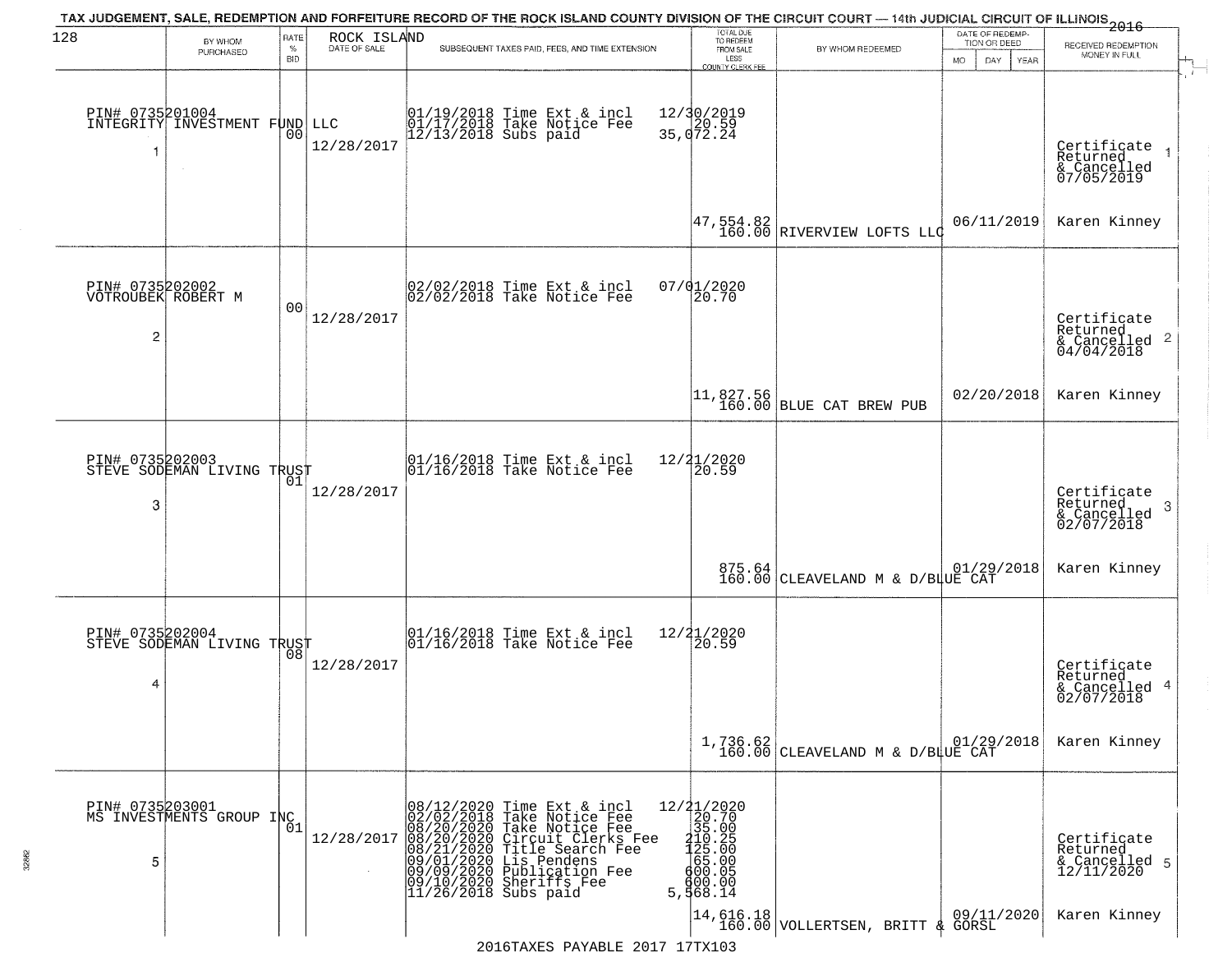|     | TAX JUDGEMENT, SALE, REDEMPTION AND FORFEITURE RECORD OF THE ROCK ISLAND COUNTY DIVISION OF THE CIRCUIT COURT - 14th JUDIC<br>NAME AND ADDRESS |                                            |                         |                              |                                              |                                        |                              |                                                                 |                       | 2016     |
|-----|------------------------------------------------------------------------------------------------------------------------------------------------|--------------------------------------------|-------------------------|------------------------------|----------------------------------------------|----------------------------------------|------------------------------|-----------------------------------------------------------------|-----------------------|----------|
| 129 | <b>LEGAL DESCRIPTION</b><br>TAXPAYER NO.<br>PARCEL NO.                                                                                         | ROCK ISLAND                                | A-BACK TAX<br>FORFEITED | BACK TAX<br><b>FORFEITED</b> | <b>BACK TAX</b><br>FORFEITED<br>INTEREST AND | TOTAL BACK<br>TAX PENALTY<br>AND COSTS | AMOUNT<br>FOR WHICH          |                                                                 | INTEREST PAYMENT FUND |          |
|     | TWP - CODE<br><b>ACRES</b>                                                                                                                     | TAX DUE<br>INT DUE                         | PRIOR TO                | PENALTY<br><b>ACCRUED</b>    | COST ACCRUED                                 | ACCRUED                                | <b>JUDGEMENT</b><br>IS ASKED | $\begin{array}{c} \text{CERTIFICATE} \\ \text{NO.} \end{array}$ | <b>INDEMNITY FUND</b> |          |
|     | ASSESSED VALUATION FOR TAXES                                                                                                                   | 1ST<br>1ST                                 | 2015                    |                              |                                              |                                        |                              |                                                                 | COST OF SALE          |          |
|     |                                                                                                                                                |                                            |                         |                              |                                              |                                        |                              |                                                                 |                       |          |
|     | KLASS ALFRED<br>PO BOX 3553                                                                                                                    | <del>373.51,,,,39.20</del><br>2ND          |                         |                              |                                              |                                        |                              |                                                                 |                       |          |
|     | 61204<br>ROCK ISLAND IL                                                                                                                        | 373.51<br><u>28.00</u>                     |                         |                              |                                              |                                        |                              |                                                                 | 60.00                 |          |
|     | LOT 1 BLOCK 3                                                                                                                                  |                                            |                         |                              |                                              |                                        |                              |                                                                 |                       |          |
|     | SPENCER AND CASES ADD<br>THAT PART S OF R R                                                                                                    | 373.51<br>22.40                            |                         |                              |                                              |                                        |                              | 620                                                             | 20.00                 |          |
|     |                                                                                                                                                | 11.20<br>373.51<br><b>PUBLICATION COST</b> |                         |                              |                                              |                                        |                              |                                                                 |                       |          |
|     | $360 - 03 - 00$<br>6411                                                                                                                        |                                            |                         |                              |                                              |                                        |                              |                                                                 | 4.00                  |          |
|     | $09 - 01$<br>PIN# 0735203002                                                                                                                   | 10.00<br><b>TOTAL DUE-TAXES, INT. COST</b> |                         |                              |                                              |                                        |                              |                                                                 |                       |          |
|     |                                                                                                                                                |                                            |                         |                              |                                              |                                        |                              |                                                                 |                       |          |
|     | 14,552                                                                                                                                         | 1,604.84<br>1ST<br>1ST                     |                         |                              |                                              |                                        | 1604.84                      |                                                                 | 10.00                 | 1698.84  |
|     |                                                                                                                                                |                                            |                         |                              |                                              |                                        |                              |                                                                 |                       |          |
|     | WAREHOUSE PROPERTIES LLC<br>2035 BRIDGE AVE STE 202                                                                                            | 2ND<br>2ND                                 |                         |                              |                                              |                                        |                              |                                                                 |                       |          |
|     | DAVENPORT IA<br>52803                                                                                                                          | 3RD<br>3RD                                 |                         |                              |                                              |                                        |                              |                                                                 | 60.00                 |          |
|     | OUTLOT 11 BLOCK 10                                                                                                                             | 98.64                                      |                         |                              |                                              |                                        |                              | 621                                                             | 20.00                 |          |
|     | SPENCER AND CASES ADD<br>ALL SUB 10 AND W 1 FT                                                                                                 | 1644.02                                    |                         |                              |                                              |                                        |                              |                                                                 |                       |          |
|     |                                                                                                                                                | 49.32<br>1644.02<br>PUBLICATION COST       |                         |                              |                                              |                                        |                              |                                                                 |                       |          |
|     | $362 - 18 - 00$<br>6466                                                                                                                        |                                            |                         |                              |                                              |                                        |                              |                                                                 | 4.00                  |          |
|     | $09 - 01$<br>PIN# 0735204009                                                                                                                   | 10.00<br>TOTAL DUE-TAXES, INT. COST        |                         |                              |                                              |                                        |                              |                                                                 |                       |          |
|     | 64,052                                                                                                                                         | 3,446.00                                   |                         |                              |                                              |                                        | 3446.00                      |                                                                 | 10.00                 | 3540.00  |
|     |                                                                                                                                                | 1ST                                        |                         |                              |                                              |                                        |                              |                                                                 |                       |          |
|     | ENTECH ENERGY DESIGN INC<br>59 AROSA HILL                                                                                                      | 1050.89<br>110.3                           |                         |                              |                                              |                                        |                              |                                                                 |                       |          |
|     | 08701<br>LAKEWOOD NJ                                                                                                                           | 1050.89<br>78.80                           |                         |                              |                                              |                                        |                              |                                                                 | 60.00                 |          |
|     |                                                                                                                                                | 3RD<br>3RD                                 |                         |                              |                                              |                                        |                              |                                                                 |                       |          |
|     | LOTS 9 AND 10 BLOCK 11<br>SPENCER AND CASES ADD                                                                                                | <u> 1050.89</u><br>63.04                   |                         |                              |                                              |                                        |                              | 622                                                             | 20.00                 |          |
|     |                                                                                                                                                | 1050.89<br>31.52                           |                         |                              |                                              |                                        |                              |                                                                 |                       |          |
|     |                                                                                                                                                | <b>PUBLICATION COST</b>                    |                         |                              |                                              |                                        |                              |                                                                 |                       |          |
|     | $363 - 18 - 00$<br>6489<br>$09 - 01$                                                                                                           | 10.00                                      |                         |                              |                                              |                                        |                              |                                                                 | 4.00                  |          |
|     | PIN# 0735208008                                                                                                                                | TOTAL OUE-TAXES, INT. COST                 |                         |                              |                                              |                                        |                              |                                                                 |                       |          |
|     | 40,943                                                                                                                                         | 4,497.24                                   |                         |                              |                                              |                                        | 4497.24                      |                                                                 | 10.00                 | 4591.24  |
|     |                                                                                                                                                |                                            |                         |                              |                                              |                                        |                              |                                                                 |                       |          |
|     | ENTECH ENERGY DESIGN INC<br>59 AROSA HILL                                                                                                      | 16463.891728.72                            |                         |                              |                                              |                                        |                              |                                                                 |                       |          |
|     | LAKEWOOD NJ<br>08701                                                                                                                           | 16463.891234.80                            |                         |                              |                                              |                                        |                              |                                                                 | 60.00                 |          |
|     | LOT 8 BLOCK 11                                                                                                                                 | 3BD<br>3BD                                 |                         |                              |                                              |                                        |                              |                                                                 |                       |          |
|     | SPENCER AND CASES ADD<br>ALL OF LOTS 6-7 AND                                                                                                   | 16463.89 987.84<br>4TH                     |                         |                              |                                              |                                        |                              | 623                                                             | 20.00                 |          |
|     |                                                                                                                                                | 16463.89 493.92                            |                         |                              |                                              |                                        |                              |                                                                 |                       |          |
|     | $363 - 15 - 00$<br>6483                                                                                                                        | ruslica i IUN COS                          |                         |                              |                                              |                                        |                              |                                                                 | 4.00                  |          |
|     | $09 - 01$<br>.620<br>PIN# 0735208009                                                                                                           | 10.00                                      |                         |                              |                                              |                                        |                              |                                                                 |                       |          |
|     | 641,442                                                                                                                                        | TOTAL DUE-TAXES, INT. COST<br>70,310.84    |                         |                              |                                              |                                        | 70310.84                     |                                                                 | 10.00                 | 70404.84 |
|     |                                                                                                                                                | 1ST<br>1ST                                 |                         |                              |                                              |                                        |                              |                                                                 |                       |          |
|     | JOHNSON ROBERT A                                                                                                                               |                                            |                         |                              |                                              |                                        |                              |                                                                 |                       |          |
|     | 1015 21ST ST<br>61201<br>ROCK ISLAND IL                                                                                                        | 2ND<br>2ND<br>$475.46$ 35.65               |                         |                              |                                              |                                        |                              |                                                                 | 60.00                 |          |
|     |                                                                                                                                                | 3RD                                        |                         |                              |                                              |                                        |                              |                                                                 |                       |          |
|     | OUTLOT 5 BLOCK 14                                                                                                                              | 475.46<br>28.52                            |                         |                              |                                              |                                        |                              | 624                                                             | 20.00                 |          |
|     | SPENCER AND CASES ADD<br>S 22 FT SUB LOT 4 AND S<br>22 FT OF N 65 FT                                                                           | 4TH<br>475.46<br>$14.26^8$                 |                         |                              |                                              |                                        |                              |                                                                 |                       |          |
|     |                                                                                                                                                | PUBLICATION COST                           |                         |                              |                                              |                                        |                              |                                                                 |                       |          |
|     | $365 - 03 - 00$<br>6513<br>$09 - 01$                                                                                                           | 10.00                                      |                         |                              |                                              |                                        |                              |                                                                 | 4.00                  |          |
|     | PIN# 0735211002                                                                                                                                | TOTAL DUE-TAXES, INT. COST                 |                         |                              |                                              |                                        |                              |                                                                 |                       |          |
|     | 18,524                                                                                                                                         | 1,514.81                                   |                         |                              |                                              |                                        | 1514.81                      |                                                                 | 10.00                 | 1608.81  |
|     |                                                                                                                                                |                                            |                         |                              |                                              | 2016 TAVEC DAVARIE 2017 17 TAV102      |                              |                                                                 |                       |          |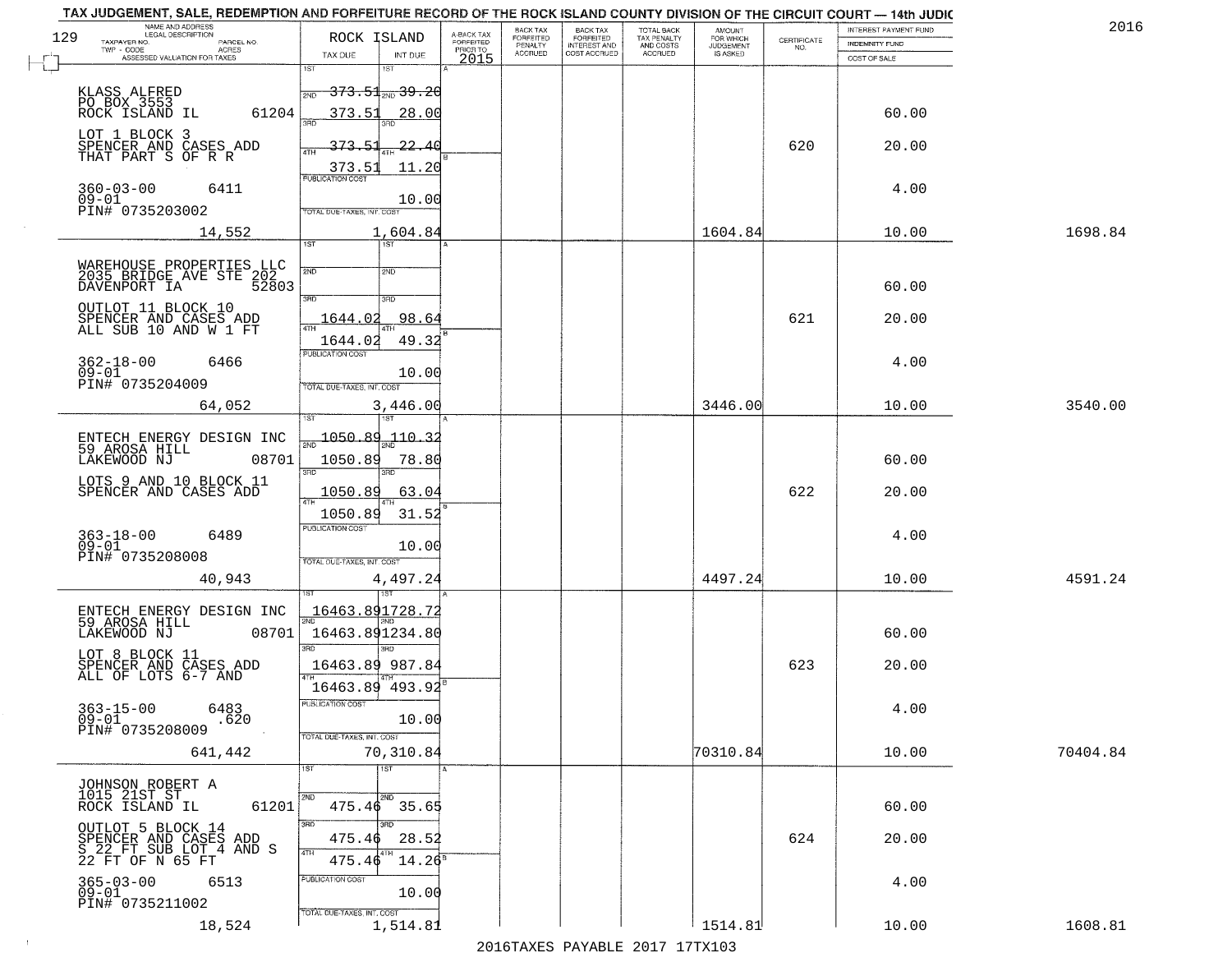| 129                                  | BY WHOM<br>PURCHASED                        | RATE<br>$\%$<br><b>BID</b> | ROCK ISLAND<br>DATE OF SALE | TAX JUDGEMENT, SALE, REDEMPTION AND FORFEITURE RECORD OF THE ROCK ISLAND COUNTY DIVISION OF THE CIRCUIT COURT — 14th JUDICIAL CIRCUIT OF ILLINOIS 2016<br>SUBSEQUENT TAXES PAID, FEES, AND TIME EXTENSION                                                                                                             | TOTAL DUE<br>TO REDEEM<br>FROM SALE<br>LESS<br>COUNTY CLERK FEE                                                                                                                                                                                        | BY WHOM REDEEMED                            | DATE OF REDEMP-<br>TION OR DEED<br>DAY.<br>MO.<br>YEAR | RECEIVED REDEMPTION<br>MONEY IN FULL                                                    |
|--------------------------------------|---------------------------------------------|----------------------------|-----------------------------|-----------------------------------------------------------------------------------------------------------------------------------------------------------------------------------------------------------------------------------------------------------------------------------------------------------------------|--------------------------------------------------------------------------------------------------------------------------------------------------------------------------------------------------------------------------------------------------------|---------------------------------------------|--------------------------------------------------------|-----------------------------------------------------------------------------------------|
| PIN# 0735203002<br>WESTERN SITES LLC |                                             | 06                         | 12/28/2017                  | $03/25/2020$ Time Ext & incl<br>04/13/2018 Take Notice Fee<br>04/06/2020 Take Notice Fee<br>04/06/2020 Circuit Clerks Fee<br>04/30/2020 Publication Fee<br>04/30/2020 Title Search Fee<br>05/14/2020 Sheriffs Fee<br>11/29/2018 Subs paid                                                                             | 09/30/2020<br>$\begin{array}{r} 20.70 \\ 35.00 \\ 416.07 \\ 375.00 \\ 150.00 \end{array}$<br>850.90<br>1,660.58                                                                                                                                        |                                             |                                                        | Certificate<br>Returned<br>& Cancelled<br>10/13/2020                                    |
|                                      |                                             |                            |                             |                                                                                                                                                                                                                                                                                                                       | 6,348.18<br>160.00                                                                                                                                                                                                                                     | VOLLERTSEN, BRITT<br>୍ୟୁ                    | 09/11/2020                                             | Karen Kinney                                                                            |
| PIN# 0735204009<br>2                 | STEVE SODEMAN LIVING TRUST                  |                            | 12/28/2017                  | $\begin{array}{ccc}  01/16/2018 \text{ Time} & \text{Ext} & \text{incl} \\  01/16/2018 \text{ Take Notice } \text{Fe} \end{array}$                                                                                                                                                                                    | 12/21/2020<br>20.59                                                                                                                                                                                                                                    |                                             |                                                        | Certificate<br>Returned<br>$\frac{1}{6}$ Cancelled 2<br>03/07/2019                      |
|                                      |                                             |                            |                             |                                                                                                                                                                                                                                                                                                                       |                                                                                                                                                                                                                                                        | 3,631.39<br>160.00 WAREHOUSE PROPERTIES LLC | 10/31/2018                                             | Karen Kinney                                                                            |
| PIN# 0735208008<br>3                 | MS INVESTMENTS GROUP INC                    | $\overline{0}1$            | 12/28/2017                  | 01/24/2018 Time Ext & incl<br>02/02/2018 Take Notice Fee<br>11/26/2018 Subs paid                                                                                                                                                                                                                                      | 06/29/2020<br>20.70<br>4,617.78                                                                                                                                                                                                                        |                                             |                                                        | Certificate<br>Returned<br>-3<br>$\frac{2}{6}$ Cancelled<br>01/06/2020                  |
|                                      |                                             |                            |                             |                                                                                                                                                                                                                                                                                                                       | 9,967.50<br>160.00                                                                                                                                                                                                                                     | DEKEL ABSTRACT LLC                          | 11/20/2019                                             | Karen Kinney                                                                            |
| PIN# 0735208009<br>4                 | STEVE SODEMAN LIVING TRUST                  | 00                         | 12/28/2017                  | 01/16/2018 Time Ext & incl<br>01/16/2018 Take Notice Fee<br>08/06/2020 Take Notice Fee<br>08/06/2020 Circuit Clerks Fee<br>08/06/2020 Title Search Fee<br>08/06/2020 Publication Fee<br>08/06/2020 Publication Fee<br>09/06/2020 Subs paid<br>11/20/2018 Subs paid<br>11/25/2019 Subs paid<br>12/09/2020 Sheriffs Fee | $\begin{smallmatrix} 12/31/2020 \\ 20.59 \\ 311.08 \\ \frac{311}{20.59} \\ \frac{111}{20.00} \\ \frac{110}{20.00} \\ 42,47,13.35 \end{smallmatrix}$<br>$\frac{\bar{41}}{42}, \frac{\text{111}}{450}. \frac{13}{44}$<br>$\frac{79}{479}. \frac{44}{60}$ |                                             |                                                        | SALE IN ERROR<br>Certificate<br>Returned<br>& Cancelled 4<br>04/19/2021<br>Karen Kinney |
| 5                                    | PIN# 0735211002<br>MS INVESTMENTS GROUP INC | -11                        |                             | $[07/15/2020 \t\t Time Ext & incl 02/02/2018 \t\t Take Notice Free 11/21/2019 Subs paid 12/28/2017 \t\t 11/26/2018 Subs paid$                                                                                                                                                                                         | 12/01/2020<br>2, 173.36<br>1, 568.32                                                                                                                                                                                                                   |                                             |                                                        | Certificate<br>Returned<br>& Cancelled 5<br>08/14/2020                                  |
|                                      |                                             |                            |                             |                                                                                                                                                                                                                                                                                                                       |                                                                                                                                                                                                                                                        | $7,070.20$<br>160.00 ROBERT A JOHNSON       | 07/31/2020                                             | Karen Kinney                                                                            |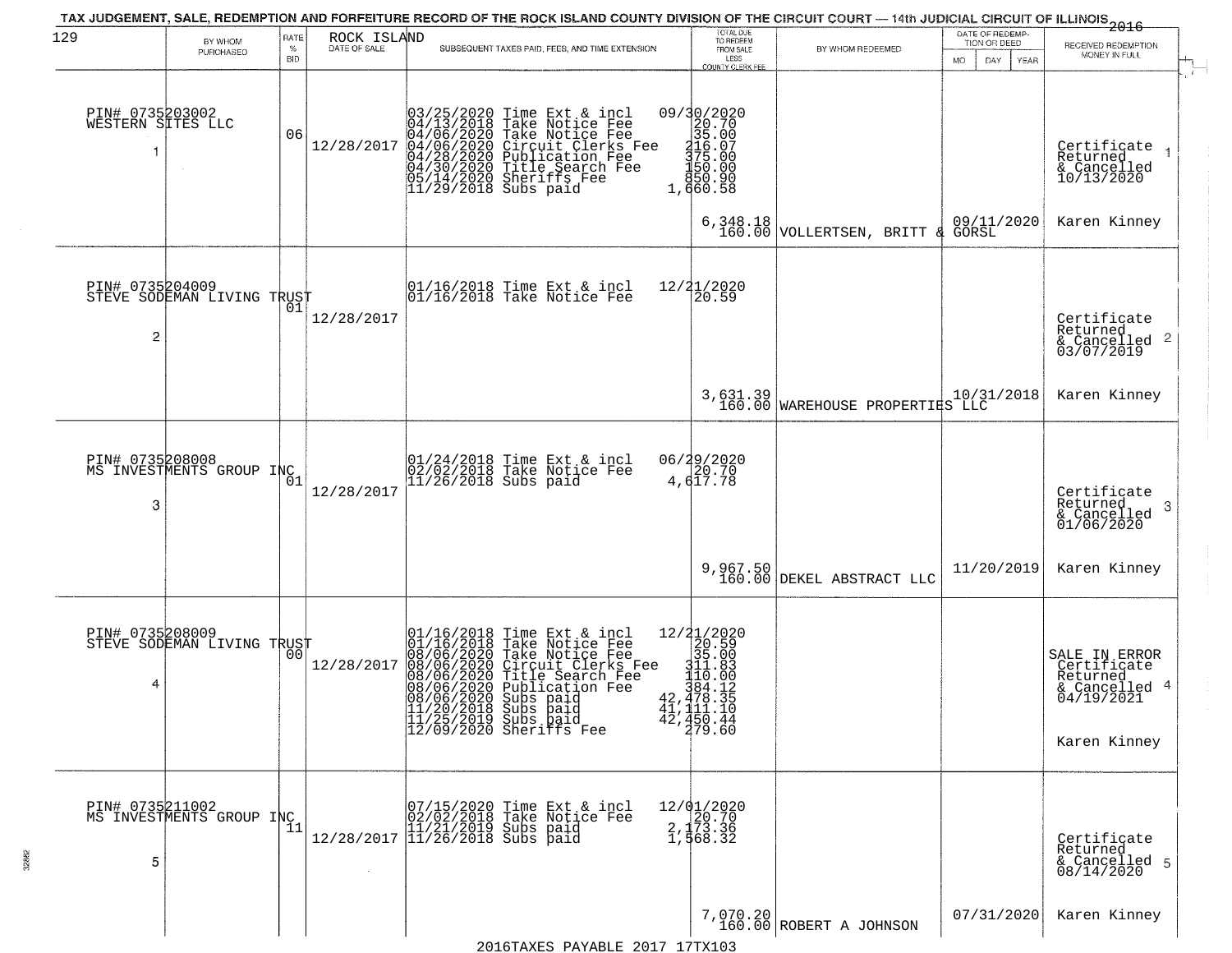| A-BACK TAX<br>FORFEITED<br>PRIOR TO<br>130<br>ROCK ISLAND<br>FORFEITED<br>TAX PENALTY<br>AND COSTS<br>FORFEITED<br>$\begin{array}{c} \text{CEPTIFICATE} \\ \text{NO.} \end{array}$<br>TAXPAYER NO.<br>PARCEL NO.<br><b>INDEMNITY FUND</b><br>PENALTY<br><b>INTEREST AND</b><br><b>JUDGEMENT</b><br>TWP - CODE<br>ACRES<br><b>ACCRUED</b><br>COST ACCRUED<br><b>ACCRUED</b><br>IS ASKED<br>TAX DUE<br>INT DUE<br>ASSESSED VALUATION FOR TAXES<br>2015<br>COST OF SALE<br>1ST<br>1ST<br>JOHNSON BROTHERS INV CORP<br>2ND<br>1015 21ST ST<br>61201<br>60.00<br>ROCK ISLAND IL<br>376.95<br>28.25<br>OUTLOT 3 BLOCK 14<br>625<br>376.95<br>SPENCER AND CASES ADD N<br><u>22.60</u><br>20.00<br>17.5 FT OF S 40 FT SUB L<br>5 AND N 17 FT 6 IN<br>11.30<br>376.95<br><b>PUBLICATION COST</b><br>$365 - 01 - 00$<br>6512<br>4.00<br>$09 - 01$<br>10.00<br>PIN# 0735211003<br>TOTAL DUE-TAXES, INT. COST<br>1203.00<br>10.00<br>1297.00<br>14,686<br>1,203.00<br>403.79<br>42.<br>PARELIUS M/PIP WEST<br>20 TOWNE DR STE 129<br>LLC<br>2ND<br><b>BLUFFTON SC</b><br>29910<br>403.79<br>30.30<br>60.00<br>3RD<br>38D<br>SUPVR ASST MAP<br>LOT 225 SHEET 13<br>626<br>403.79<br>24.24<br>20.00<br>$\overline{ATH}$<br>403.79<br>12.12<br>PUBLICATION COST<br>$365 - 17 - 10$<br>$6526 - 1$<br>4.00<br>$09 - 01$<br>10.00<br>PIN# 0735211014<br>TOTAL DUE-TAXES, INT. COST<br>1734.24<br>15,732<br>1828.24<br>1,734.24<br>10.00<br>isT<br>$\frac{1859.14}{ }$<br>.195.23<br>COFFEY WILLIAM G<br>402 SWANK ST<br>GALVA IL<br>61434<br>1859.14 139.45<br>60.00<br>3RD<br>3RD.<br>OUTLOT 17 BLOCK 14<br>627<br>SPENCER AND CASES ADD W<br>2.45 FT EX N 45 FT SUB L<br>16 AND ALL EX N 45 FT<br>1859.14<br>20.00<br>111.56<br>4TH<br>1859.14<br>55.78<br><b>PUBLICATION COST</b><br>365-17-00<br>09-01<br>4.00<br>6526<br>10.00<br>PIN# 0735211015<br>TOTAL OUE-TAXES, INT. COST<br>7,948.58<br>7948.58<br>10.00<br>8042.58<br>72,433<br>ৰৱা<br>THORNTON DEMARCO M<br>2110 5TH AVE<br>2ND<br>2ND<br>ROCK ISLAND IL<br>61201<br>60.00<br>3RD<br>3 <sub>BD</sub><br>BLK 2<br>LOTS 7, 8, 9 & 10<br>JOHN W SPENCER'S<br>628<br>851.84<br>51.12<br>20.00<br>4TH<br>25.56<br>851.84<br>PUBLICATION COS<br>$368 - 14 - 00$<br>4.00<br>6578<br>10.00<br>09-01<br>PIN# 0735229001<br>$\sim 100$ km s $^{-1}$<br>TOTAL DUE-TAXES, INT. COST<br>1790.36<br>33,188<br>1,790.36<br>10.00<br>1884.36<br>1ST<br>167.99<br>17.64<br>RODRIUEZ ROBERTO E<br>411 21ST ST<br>2ND<br>2ND<br>167.99 12.60<br>61201<br>60.00<br>ROCK ISLAND IL<br>3RD<br>W 55' LOTS 7 & 8<br>I W DENNISONS SUB DIV<br>OF LOTS 1 AND 2 BLK 16<br>629<br>20.00<br>167.99<br>10.08<br>4TH<br>5.04 <sup>s</sup><br>167.99<br>SPENCER AND CASES ADD<br>PUBLICATION COST<br>$173 - 03 - 00$<br>2969<br>4.00<br>$09 - 01$<br>10.00<br>.063<br>PIN# 0735233007<br>TOTAL DUE-TAXES, INT. COST<br>727.32<br>727.32<br>821.32<br>6,545<br>10.00 | TAX JUDGEMENT, SALE, REDEMPTION AND FORFEITURE RECORD OF THE ROCK ISLAND COUNTY DIVISION OF THE CIRCUIT COURT - 14th JUDIC<br>NAME AND ADDRESS<br>LEGAL DESCRIPTION |  | BACK TAX | <b>BACK TAX</b> | <b>TOTAL BACK</b> |                     | INTEREST PAYMENT FUND | 2016 |
|---------------------------------------------------------------------------------------------------------------------------------------------------------------------------------------------------------------------------------------------------------------------------------------------------------------------------------------------------------------------------------------------------------------------------------------------------------------------------------------------------------------------------------------------------------------------------------------------------------------------------------------------------------------------------------------------------------------------------------------------------------------------------------------------------------------------------------------------------------------------------------------------------------------------------------------------------------------------------------------------------------------------------------------------------------------------------------------------------------------------------------------------------------------------------------------------------------------------------------------------------------------------------------------------------------------------------------------------------------------------------------------------------------------------------------------------------------------------------------------------------------------------------------------------------------------------------------------------------------------------------------------------------------------------------------------------------------------------------------------------------------------------------------------------------------------------------------------------------------------------------------------------------------------------------------------------------------------------------------------------------------------------------------------------------------------------------------------------------------------------------------------------------------------------------------------------------------------------------------------------------------------------------------------------------------------------------------------------------------------------------------------------------------------------------------------------------------------------------------------------------------------------------------------------------------------------------------------------------------------------------------------------------------------------------------------------------------------------------------------------------------------------------------------------------------------------------------------------------------------------------------|---------------------------------------------------------------------------------------------------------------------------------------------------------------------|--|----------|-----------------|-------------------|---------------------|-----------------------|------|
|                                                                                                                                                                                                                                                                                                                                                                                                                                                                                                                                                                                                                                                                                                                                                                                                                                                                                                                                                                                                                                                                                                                                                                                                                                                                                                                                                                                                                                                                                                                                                                                                                                                                                                                                                                                                                                                                                                                                                                                                                                                                                                                                                                                                                                                                                                                                                                                                                                                                                                                                                                                                                                                                                                                                                                                                                                                                                 |                                                                                                                                                                     |  |          |                 |                   | AMOUNT<br>FOR WHICH |                       |      |
|                                                                                                                                                                                                                                                                                                                                                                                                                                                                                                                                                                                                                                                                                                                                                                                                                                                                                                                                                                                                                                                                                                                                                                                                                                                                                                                                                                                                                                                                                                                                                                                                                                                                                                                                                                                                                                                                                                                                                                                                                                                                                                                                                                                                                                                                                                                                                                                                                                                                                                                                                                                                                                                                                                                                                                                                                                                                                 |                                                                                                                                                                     |  |          |                 |                   |                     |                       |      |
|                                                                                                                                                                                                                                                                                                                                                                                                                                                                                                                                                                                                                                                                                                                                                                                                                                                                                                                                                                                                                                                                                                                                                                                                                                                                                                                                                                                                                                                                                                                                                                                                                                                                                                                                                                                                                                                                                                                                                                                                                                                                                                                                                                                                                                                                                                                                                                                                                                                                                                                                                                                                                                                                                                                                                                                                                                                                                 |                                                                                                                                                                     |  |          |                 |                   |                     |                       |      |
|                                                                                                                                                                                                                                                                                                                                                                                                                                                                                                                                                                                                                                                                                                                                                                                                                                                                                                                                                                                                                                                                                                                                                                                                                                                                                                                                                                                                                                                                                                                                                                                                                                                                                                                                                                                                                                                                                                                                                                                                                                                                                                                                                                                                                                                                                                                                                                                                                                                                                                                                                                                                                                                                                                                                                                                                                                                                                 |                                                                                                                                                                     |  |          |                 |                   |                     |                       |      |
|                                                                                                                                                                                                                                                                                                                                                                                                                                                                                                                                                                                                                                                                                                                                                                                                                                                                                                                                                                                                                                                                                                                                                                                                                                                                                                                                                                                                                                                                                                                                                                                                                                                                                                                                                                                                                                                                                                                                                                                                                                                                                                                                                                                                                                                                                                                                                                                                                                                                                                                                                                                                                                                                                                                                                                                                                                                                                 |                                                                                                                                                                     |  |          |                 |                   |                     |                       |      |
|                                                                                                                                                                                                                                                                                                                                                                                                                                                                                                                                                                                                                                                                                                                                                                                                                                                                                                                                                                                                                                                                                                                                                                                                                                                                                                                                                                                                                                                                                                                                                                                                                                                                                                                                                                                                                                                                                                                                                                                                                                                                                                                                                                                                                                                                                                                                                                                                                                                                                                                                                                                                                                                                                                                                                                                                                                                                                 |                                                                                                                                                                     |  |          |                 |                   |                     |                       |      |
|                                                                                                                                                                                                                                                                                                                                                                                                                                                                                                                                                                                                                                                                                                                                                                                                                                                                                                                                                                                                                                                                                                                                                                                                                                                                                                                                                                                                                                                                                                                                                                                                                                                                                                                                                                                                                                                                                                                                                                                                                                                                                                                                                                                                                                                                                                                                                                                                                                                                                                                                                                                                                                                                                                                                                                                                                                                                                 |                                                                                                                                                                     |  |          |                 |                   |                     |                       |      |
|                                                                                                                                                                                                                                                                                                                                                                                                                                                                                                                                                                                                                                                                                                                                                                                                                                                                                                                                                                                                                                                                                                                                                                                                                                                                                                                                                                                                                                                                                                                                                                                                                                                                                                                                                                                                                                                                                                                                                                                                                                                                                                                                                                                                                                                                                                                                                                                                                                                                                                                                                                                                                                                                                                                                                                                                                                                                                 |                                                                                                                                                                     |  |          |                 |                   |                     |                       |      |
|                                                                                                                                                                                                                                                                                                                                                                                                                                                                                                                                                                                                                                                                                                                                                                                                                                                                                                                                                                                                                                                                                                                                                                                                                                                                                                                                                                                                                                                                                                                                                                                                                                                                                                                                                                                                                                                                                                                                                                                                                                                                                                                                                                                                                                                                                                                                                                                                                                                                                                                                                                                                                                                                                                                                                                                                                                                                                 |                                                                                                                                                                     |  |          |                 |                   |                     |                       |      |
|                                                                                                                                                                                                                                                                                                                                                                                                                                                                                                                                                                                                                                                                                                                                                                                                                                                                                                                                                                                                                                                                                                                                                                                                                                                                                                                                                                                                                                                                                                                                                                                                                                                                                                                                                                                                                                                                                                                                                                                                                                                                                                                                                                                                                                                                                                                                                                                                                                                                                                                                                                                                                                                                                                                                                                                                                                                                                 |                                                                                                                                                                     |  |          |                 |                   |                     |                       |      |
|                                                                                                                                                                                                                                                                                                                                                                                                                                                                                                                                                                                                                                                                                                                                                                                                                                                                                                                                                                                                                                                                                                                                                                                                                                                                                                                                                                                                                                                                                                                                                                                                                                                                                                                                                                                                                                                                                                                                                                                                                                                                                                                                                                                                                                                                                                                                                                                                                                                                                                                                                                                                                                                                                                                                                                                                                                                                                 |                                                                                                                                                                     |  |          |                 |                   |                     |                       |      |
|                                                                                                                                                                                                                                                                                                                                                                                                                                                                                                                                                                                                                                                                                                                                                                                                                                                                                                                                                                                                                                                                                                                                                                                                                                                                                                                                                                                                                                                                                                                                                                                                                                                                                                                                                                                                                                                                                                                                                                                                                                                                                                                                                                                                                                                                                                                                                                                                                                                                                                                                                                                                                                                                                                                                                                                                                                                                                 |                                                                                                                                                                     |  |          |                 |                   |                     |                       |      |
|                                                                                                                                                                                                                                                                                                                                                                                                                                                                                                                                                                                                                                                                                                                                                                                                                                                                                                                                                                                                                                                                                                                                                                                                                                                                                                                                                                                                                                                                                                                                                                                                                                                                                                                                                                                                                                                                                                                                                                                                                                                                                                                                                                                                                                                                                                                                                                                                                                                                                                                                                                                                                                                                                                                                                                                                                                                                                 |                                                                                                                                                                     |  |          |                 |                   |                     |                       |      |
|                                                                                                                                                                                                                                                                                                                                                                                                                                                                                                                                                                                                                                                                                                                                                                                                                                                                                                                                                                                                                                                                                                                                                                                                                                                                                                                                                                                                                                                                                                                                                                                                                                                                                                                                                                                                                                                                                                                                                                                                                                                                                                                                                                                                                                                                                                                                                                                                                                                                                                                                                                                                                                                                                                                                                                                                                                                                                 |                                                                                                                                                                     |  |          |                 |                   |                     |                       |      |
|                                                                                                                                                                                                                                                                                                                                                                                                                                                                                                                                                                                                                                                                                                                                                                                                                                                                                                                                                                                                                                                                                                                                                                                                                                                                                                                                                                                                                                                                                                                                                                                                                                                                                                                                                                                                                                                                                                                                                                                                                                                                                                                                                                                                                                                                                                                                                                                                                                                                                                                                                                                                                                                                                                                                                                                                                                                                                 |                                                                                                                                                                     |  |          |                 |                   |                     |                       |      |
|                                                                                                                                                                                                                                                                                                                                                                                                                                                                                                                                                                                                                                                                                                                                                                                                                                                                                                                                                                                                                                                                                                                                                                                                                                                                                                                                                                                                                                                                                                                                                                                                                                                                                                                                                                                                                                                                                                                                                                                                                                                                                                                                                                                                                                                                                                                                                                                                                                                                                                                                                                                                                                                                                                                                                                                                                                                                                 |                                                                                                                                                                     |  |          |                 |                   |                     |                       |      |
|                                                                                                                                                                                                                                                                                                                                                                                                                                                                                                                                                                                                                                                                                                                                                                                                                                                                                                                                                                                                                                                                                                                                                                                                                                                                                                                                                                                                                                                                                                                                                                                                                                                                                                                                                                                                                                                                                                                                                                                                                                                                                                                                                                                                                                                                                                                                                                                                                                                                                                                                                                                                                                                                                                                                                                                                                                                                                 |                                                                                                                                                                     |  |          |                 |                   |                     |                       |      |
|                                                                                                                                                                                                                                                                                                                                                                                                                                                                                                                                                                                                                                                                                                                                                                                                                                                                                                                                                                                                                                                                                                                                                                                                                                                                                                                                                                                                                                                                                                                                                                                                                                                                                                                                                                                                                                                                                                                                                                                                                                                                                                                                                                                                                                                                                                                                                                                                                                                                                                                                                                                                                                                                                                                                                                                                                                                                                 |                                                                                                                                                                     |  |          |                 |                   |                     |                       |      |
|                                                                                                                                                                                                                                                                                                                                                                                                                                                                                                                                                                                                                                                                                                                                                                                                                                                                                                                                                                                                                                                                                                                                                                                                                                                                                                                                                                                                                                                                                                                                                                                                                                                                                                                                                                                                                                                                                                                                                                                                                                                                                                                                                                                                                                                                                                                                                                                                                                                                                                                                                                                                                                                                                                                                                                                                                                                                                 |                                                                                                                                                                     |  |          |                 |                   |                     |                       |      |
|                                                                                                                                                                                                                                                                                                                                                                                                                                                                                                                                                                                                                                                                                                                                                                                                                                                                                                                                                                                                                                                                                                                                                                                                                                                                                                                                                                                                                                                                                                                                                                                                                                                                                                                                                                                                                                                                                                                                                                                                                                                                                                                                                                                                                                                                                                                                                                                                                                                                                                                                                                                                                                                                                                                                                                                                                                                                                 |                                                                                                                                                                     |  |          |                 |                   |                     |                       |      |
|                                                                                                                                                                                                                                                                                                                                                                                                                                                                                                                                                                                                                                                                                                                                                                                                                                                                                                                                                                                                                                                                                                                                                                                                                                                                                                                                                                                                                                                                                                                                                                                                                                                                                                                                                                                                                                                                                                                                                                                                                                                                                                                                                                                                                                                                                                                                                                                                                                                                                                                                                                                                                                                                                                                                                                                                                                                                                 |                                                                                                                                                                     |  |          |                 |                   |                     |                       |      |
|                                                                                                                                                                                                                                                                                                                                                                                                                                                                                                                                                                                                                                                                                                                                                                                                                                                                                                                                                                                                                                                                                                                                                                                                                                                                                                                                                                                                                                                                                                                                                                                                                                                                                                                                                                                                                                                                                                                                                                                                                                                                                                                                                                                                                                                                                                                                                                                                                                                                                                                                                                                                                                                                                                                                                                                                                                                                                 |                                                                                                                                                                     |  |          |                 |                   |                     |                       |      |
|                                                                                                                                                                                                                                                                                                                                                                                                                                                                                                                                                                                                                                                                                                                                                                                                                                                                                                                                                                                                                                                                                                                                                                                                                                                                                                                                                                                                                                                                                                                                                                                                                                                                                                                                                                                                                                                                                                                                                                                                                                                                                                                                                                                                                                                                                                                                                                                                                                                                                                                                                                                                                                                                                                                                                                                                                                                                                 |                                                                                                                                                                     |  |          |                 |                   |                     |                       |      |
|                                                                                                                                                                                                                                                                                                                                                                                                                                                                                                                                                                                                                                                                                                                                                                                                                                                                                                                                                                                                                                                                                                                                                                                                                                                                                                                                                                                                                                                                                                                                                                                                                                                                                                                                                                                                                                                                                                                                                                                                                                                                                                                                                                                                                                                                                                                                                                                                                                                                                                                                                                                                                                                                                                                                                                                                                                                                                 |                                                                                                                                                                     |  |          |                 |                   |                     |                       |      |
|                                                                                                                                                                                                                                                                                                                                                                                                                                                                                                                                                                                                                                                                                                                                                                                                                                                                                                                                                                                                                                                                                                                                                                                                                                                                                                                                                                                                                                                                                                                                                                                                                                                                                                                                                                                                                                                                                                                                                                                                                                                                                                                                                                                                                                                                                                                                                                                                                                                                                                                                                                                                                                                                                                                                                                                                                                                                                 |                                                                                                                                                                     |  |          |                 |                   |                     |                       |      |
|                                                                                                                                                                                                                                                                                                                                                                                                                                                                                                                                                                                                                                                                                                                                                                                                                                                                                                                                                                                                                                                                                                                                                                                                                                                                                                                                                                                                                                                                                                                                                                                                                                                                                                                                                                                                                                                                                                                                                                                                                                                                                                                                                                                                                                                                                                                                                                                                                                                                                                                                                                                                                                                                                                                                                                                                                                                                                 |                                                                                                                                                                     |  |          |                 |                   |                     |                       |      |
|                                                                                                                                                                                                                                                                                                                                                                                                                                                                                                                                                                                                                                                                                                                                                                                                                                                                                                                                                                                                                                                                                                                                                                                                                                                                                                                                                                                                                                                                                                                                                                                                                                                                                                                                                                                                                                                                                                                                                                                                                                                                                                                                                                                                                                                                                                                                                                                                                                                                                                                                                                                                                                                                                                                                                                                                                                                                                 |                                                                                                                                                                     |  |          |                 |                   |                     |                       |      |
|                                                                                                                                                                                                                                                                                                                                                                                                                                                                                                                                                                                                                                                                                                                                                                                                                                                                                                                                                                                                                                                                                                                                                                                                                                                                                                                                                                                                                                                                                                                                                                                                                                                                                                                                                                                                                                                                                                                                                                                                                                                                                                                                                                                                                                                                                                                                                                                                                                                                                                                                                                                                                                                                                                                                                                                                                                                                                 |                                                                                                                                                                     |  |          |                 |                   |                     |                       |      |
|                                                                                                                                                                                                                                                                                                                                                                                                                                                                                                                                                                                                                                                                                                                                                                                                                                                                                                                                                                                                                                                                                                                                                                                                                                                                                                                                                                                                                                                                                                                                                                                                                                                                                                                                                                                                                                                                                                                                                                                                                                                                                                                                                                                                                                                                                                                                                                                                                                                                                                                                                                                                                                                                                                                                                                                                                                                                                 |                                                                                                                                                                     |  |          |                 |                   |                     |                       |      |
|                                                                                                                                                                                                                                                                                                                                                                                                                                                                                                                                                                                                                                                                                                                                                                                                                                                                                                                                                                                                                                                                                                                                                                                                                                                                                                                                                                                                                                                                                                                                                                                                                                                                                                                                                                                                                                                                                                                                                                                                                                                                                                                                                                                                                                                                                                                                                                                                                                                                                                                                                                                                                                                                                                                                                                                                                                                                                 |                                                                                                                                                                     |  |          |                 |                   |                     |                       |      |
|                                                                                                                                                                                                                                                                                                                                                                                                                                                                                                                                                                                                                                                                                                                                                                                                                                                                                                                                                                                                                                                                                                                                                                                                                                                                                                                                                                                                                                                                                                                                                                                                                                                                                                                                                                                                                                                                                                                                                                                                                                                                                                                                                                                                                                                                                                                                                                                                                                                                                                                                                                                                                                                                                                                                                                                                                                                                                 |                                                                                                                                                                     |  |          |                 |                   |                     |                       |      |
|                                                                                                                                                                                                                                                                                                                                                                                                                                                                                                                                                                                                                                                                                                                                                                                                                                                                                                                                                                                                                                                                                                                                                                                                                                                                                                                                                                                                                                                                                                                                                                                                                                                                                                                                                                                                                                                                                                                                                                                                                                                                                                                                                                                                                                                                                                                                                                                                                                                                                                                                                                                                                                                                                                                                                                                                                                                                                 |                                                                                                                                                                     |  |          |                 |                   |                     |                       |      |
|                                                                                                                                                                                                                                                                                                                                                                                                                                                                                                                                                                                                                                                                                                                                                                                                                                                                                                                                                                                                                                                                                                                                                                                                                                                                                                                                                                                                                                                                                                                                                                                                                                                                                                                                                                                                                                                                                                                                                                                                                                                                                                                                                                                                                                                                                                                                                                                                                                                                                                                                                                                                                                                                                                                                                                                                                                                                                 |                                                                                                                                                                     |  |          |                 |                   |                     |                       |      |
|                                                                                                                                                                                                                                                                                                                                                                                                                                                                                                                                                                                                                                                                                                                                                                                                                                                                                                                                                                                                                                                                                                                                                                                                                                                                                                                                                                                                                                                                                                                                                                                                                                                                                                                                                                                                                                                                                                                                                                                                                                                                                                                                                                                                                                                                                                                                                                                                                                                                                                                                                                                                                                                                                                                                                                                                                                                                                 |                                                                                                                                                                     |  |          |                 |                   |                     |                       |      |
|                                                                                                                                                                                                                                                                                                                                                                                                                                                                                                                                                                                                                                                                                                                                                                                                                                                                                                                                                                                                                                                                                                                                                                                                                                                                                                                                                                                                                                                                                                                                                                                                                                                                                                                                                                                                                                                                                                                                                                                                                                                                                                                                                                                                                                                                                                                                                                                                                                                                                                                                                                                                                                                                                                                                                                                                                                                                                 |                                                                                                                                                                     |  |          |                 |                   |                     |                       |      |
|                                                                                                                                                                                                                                                                                                                                                                                                                                                                                                                                                                                                                                                                                                                                                                                                                                                                                                                                                                                                                                                                                                                                                                                                                                                                                                                                                                                                                                                                                                                                                                                                                                                                                                                                                                                                                                                                                                                                                                                                                                                                                                                                                                                                                                                                                                                                                                                                                                                                                                                                                                                                                                                                                                                                                                                                                                                                                 |                                                                                                                                                                     |  |          |                 |                   |                     |                       |      |
|                                                                                                                                                                                                                                                                                                                                                                                                                                                                                                                                                                                                                                                                                                                                                                                                                                                                                                                                                                                                                                                                                                                                                                                                                                                                                                                                                                                                                                                                                                                                                                                                                                                                                                                                                                                                                                                                                                                                                                                                                                                                                                                                                                                                                                                                                                                                                                                                                                                                                                                                                                                                                                                                                                                                                                                                                                                                                 |                                                                                                                                                                     |  |          |                 |                   |                     |                       |      |
|                                                                                                                                                                                                                                                                                                                                                                                                                                                                                                                                                                                                                                                                                                                                                                                                                                                                                                                                                                                                                                                                                                                                                                                                                                                                                                                                                                                                                                                                                                                                                                                                                                                                                                                                                                                                                                                                                                                                                                                                                                                                                                                                                                                                                                                                                                                                                                                                                                                                                                                                                                                                                                                                                                                                                                                                                                                                                 |                                                                                                                                                                     |  |          |                 |                   |                     |                       |      |
|                                                                                                                                                                                                                                                                                                                                                                                                                                                                                                                                                                                                                                                                                                                                                                                                                                                                                                                                                                                                                                                                                                                                                                                                                                                                                                                                                                                                                                                                                                                                                                                                                                                                                                                                                                                                                                                                                                                                                                                                                                                                                                                                                                                                                                                                                                                                                                                                                                                                                                                                                                                                                                                                                                                                                                                                                                                                                 |                                                                                                                                                                     |  |          |                 |                   |                     |                       |      |
|                                                                                                                                                                                                                                                                                                                                                                                                                                                                                                                                                                                                                                                                                                                                                                                                                                                                                                                                                                                                                                                                                                                                                                                                                                                                                                                                                                                                                                                                                                                                                                                                                                                                                                                                                                                                                                                                                                                                                                                                                                                                                                                                                                                                                                                                                                                                                                                                                                                                                                                                                                                                                                                                                                                                                                                                                                                                                 |                                                                                                                                                                     |  |          |                 |                   |                     |                       |      |
|                                                                                                                                                                                                                                                                                                                                                                                                                                                                                                                                                                                                                                                                                                                                                                                                                                                                                                                                                                                                                                                                                                                                                                                                                                                                                                                                                                                                                                                                                                                                                                                                                                                                                                                                                                                                                                                                                                                                                                                                                                                                                                                                                                                                                                                                                                                                                                                                                                                                                                                                                                                                                                                                                                                                                                                                                                                                                 |                                                                                                                                                                     |  |          |                 |                   |                     |                       |      |
|                                                                                                                                                                                                                                                                                                                                                                                                                                                                                                                                                                                                                                                                                                                                                                                                                                                                                                                                                                                                                                                                                                                                                                                                                                                                                                                                                                                                                                                                                                                                                                                                                                                                                                                                                                                                                                                                                                                                                                                                                                                                                                                                                                                                                                                                                                                                                                                                                                                                                                                                                                                                                                                                                                                                                                                                                                                                                 |                                                                                                                                                                     |  |          |                 |                   |                     |                       |      |
|                                                                                                                                                                                                                                                                                                                                                                                                                                                                                                                                                                                                                                                                                                                                                                                                                                                                                                                                                                                                                                                                                                                                                                                                                                                                                                                                                                                                                                                                                                                                                                                                                                                                                                                                                                                                                                                                                                                                                                                                                                                                                                                                                                                                                                                                                                                                                                                                                                                                                                                                                                                                                                                                                                                                                                                                                                                                                 |                                                                                                                                                                     |  |          |                 |                   |                     |                       |      |
|                                                                                                                                                                                                                                                                                                                                                                                                                                                                                                                                                                                                                                                                                                                                                                                                                                                                                                                                                                                                                                                                                                                                                                                                                                                                                                                                                                                                                                                                                                                                                                                                                                                                                                                                                                                                                                                                                                                                                                                                                                                                                                                                                                                                                                                                                                                                                                                                                                                                                                                                                                                                                                                                                                                                                                                                                                                                                 |                                                                                                                                                                     |  |          |                 |                   |                     |                       |      |
|                                                                                                                                                                                                                                                                                                                                                                                                                                                                                                                                                                                                                                                                                                                                                                                                                                                                                                                                                                                                                                                                                                                                                                                                                                                                                                                                                                                                                                                                                                                                                                                                                                                                                                                                                                                                                                                                                                                                                                                                                                                                                                                                                                                                                                                                                                                                                                                                                                                                                                                                                                                                                                                                                                                                                                                                                                                                                 |                                                                                                                                                                     |  |          |                 |                   |                     |                       |      |
|                                                                                                                                                                                                                                                                                                                                                                                                                                                                                                                                                                                                                                                                                                                                                                                                                                                                                                                                                                                                                                                                                                                                                                                                                                                                                                                                                                                                                                                                                                                                                                                                                                                                                                                                                                                                                                                                                                                                                                                                                                                                                                                                                                                                                                                                                                                                                                                                                                                                                                                                                                                                                                                                                                                                                                                                                                                                                 |                                                                                                                                                                     |  |          |                 |                   |                     |                       |      |
|                                                                                                                                                                                                                                                                                                                                                                                                                                                                                                                                                                                                                                                                                                                                                                                                                                                                                                                                                                                                                                                                                                                                                                                                                                                                                                                                                                                                                                                                                                                                                                                                                                                                                                                                                                                                                                                                                                                                                                                                                                                                                                                                                                                                                                                                                                                                                                                                                                                                                                                                                                                                                                                                                                                                                                                                                                                                                 |                                                                                                                                                                     |  |          |                 |                   |                     |                       |      |
|                                                                                                                                                                                                                                                                                                                                                                                                                                                                                                                                                                                                                                                                                                                                                                                                                                                                                                                                                                                                                                                                                                                                                                                                                                                                                                                                                                                                                                                                                                                                                                                                                                                                                                                                                                                                                                                                                                                                                                                                                                                                                                                                                                                                                                                                                                                                                                                                                                                                                                                                                                                                                                                                                                                                                                                                                                                                                 |                                                                                                                                                                     |  |          |                 |                   |                     |                       |      |

 $\sim 4$  .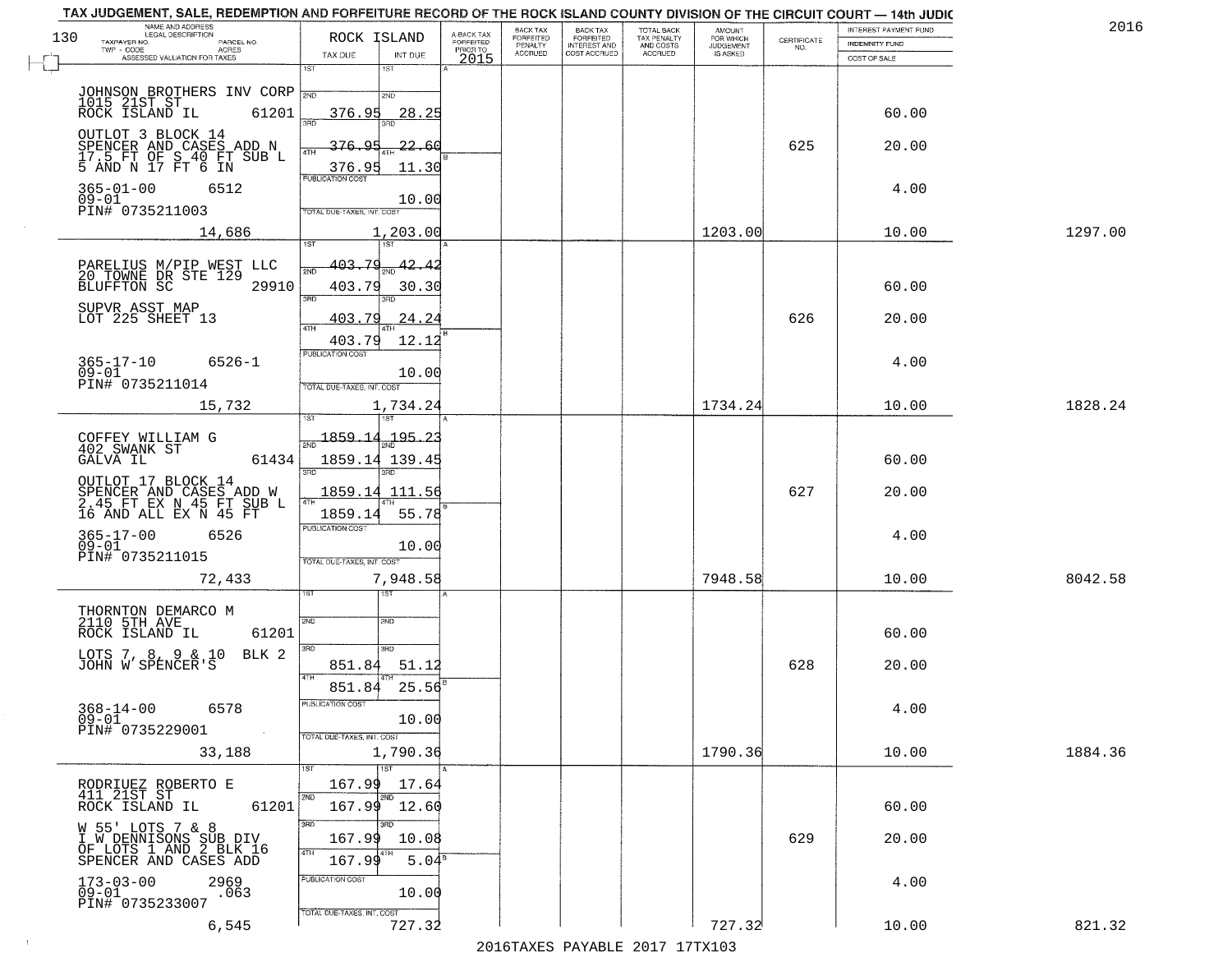| 130                                       | BY WHOM                                     | RATE               | ROCK ISLAND  | TAX JUDGEMENT, SALE, REDEMPTION AND FORFEITURE RECORD OF THE ROCK ISLAND COUNTY DIVISION OF THE CIRCUIT COURT — 14th JUDICIAL CIRCUIT OF ILLINOIS 2016                                                                                                | TOTAL DUE<br>TO REDEEM                                                                                                                                       |                                                                                      | DATE OF REDEMP<br>TION OR DEED |                                                                              |
|-------------------------------------------|---------------------------------------------|--------------------|--------------|-------------------------------------------------------------------------------------------------------------------------------------------------------------------------------------------------------------------------------------------------------|--------------------------------------------------------------------------------------------------------------------------------------------------------------|--------------------------------------------------------------------------------------|--------------------------------|------------------------------------------------------------------------------|
|                                           | PURCHASED                                   | $\%$<br><b>BID</b> | DATE OF SALE | SUBSEQUENT TAXES PAID, FEES, AND TIME EXTENSION                                                                                                                                                                                                       | FROM SALE<br>LESS<br><b>COUNTY CLERK FEE</b>                                                                                                                 | BY WHOM REDEEMED                                                                     | MO.<br>DAY.<br>YEAR            | RECEIVED REDEMPTION<br>MONEY IN FULL                                         |
| PIN# 0735211003<br>AUCTION Z INC<br>1     | $\sim$                                      | 16                 | 12/28/2017   | $03/25/2020$ Time Ext & incl<br>04/13/2018 Take Notice Fee<br>04/06/2020 Take Notice Fee<br>04/06/2020 Circuit Clerks Fee<br>04/28/2020 Publication Fee<br>04/28/2020 Title Search Fee<br>05/14/2020 Sheriffs Fee<br>11/29/2018 Subs paid<br>12/23/20 | 09/30/2020<br>20.70<br>35.00<br>116.07<br>375.00<br>$\begin{array}{c} 150.000 \\ 150.00 \\ 259.90 \\ 1,249.46 \\ 1,763.34 \end{array}$<br>7,227.58<br>160.00 | MANSON & SCOTT ATTY                                                                  | 07/30/2020                     | Certificate<br>Returned<br>$& \text{Cancelled} \ 08/10/2020$<br>Karen Kinney |
| PIN# 0735211014<br>AUCTION Z INC<br>2     |                                             | 18                 | 12/28/2017   |                                                                                                                                                                                                                                                       |                                                                                                                                                              |                                                                                      |                                | Certificate<br>Returned<br>& Cancelled 2<br>04/17/2018                       |
|                                           |                                             |                    |              |                                                                                                                                                                                                                                                       |                                                                                                                                                              | 2,157.32<br>160.00 COMMUNITY STATE BANK                                              | 03/26/2018                     | Karen Kinney                                                                 |
| 3                                         | PIN# 0735211015<br>MS INVESTMENTS GROUP INC | 18                 | 12/28/2017   | 01/24/2018 Time Ext & incl<br>02/02/2018 Take Notice Fee                                                                                                                                                                                              | 06/29/2020<br>20.70                                                                                                                                          |                                                                                      |                                | Certificate<br>Returned<br>3<br>& Cancelled<br>07/06/2018                    |
|                                           |                                             |                    |              |                                                                                                                                                                                                                                                       |                                                                                                                                                              | 9,510.94<br>160.00 COMMUNITY STATE BANK                                              | 03/26/2018                     | Karen Kinney                                                                 |
| PIN# 0735229001<br>4                      | MS INVESTMENTS GROUP INC                    |                    | 12/28/2017   |                                                                                                                                                                                                                                                       |                                                                                                                                                              |                                                                                      |                                | Certificate<br>Returned<br>& Cancelled 4<br>02/08/2018                       |
|                                           |                                             |                    |              |                                                                                                                                                                                                                                                       |                                                                                                                                                              | $1,997.42$<br>$160.00$ DEMARCO THORNTON                                              | 01/17/2018                     | Karen Kinney                                                                 |
| PIN# 0735233007<br>WESTERN SITES LLC<br>5 |                                             | 06                 | 12/28/2017   | 04/11/2018 Time Ext & incl<br>04/13/2018 Take Notice Fee                                                                                                                                                                                              | $07/15/2020$<br>20.70                                                                                                                                        |                                                                                      |                                | Certificate<br>Returned<br>& Cancelled 5<br>03/12/2020                       |
|                                           |                                             |                    |              |                                                                                                                                                                                                                                                       |                                                                                                                                                              | $\left  \begin{array}{cc} 1,088.42 \\ 160.00 \end{array} \right $ ROBERTO E RODRIUEZ | 02/18/2020                     | Karen Kinney                                                                 |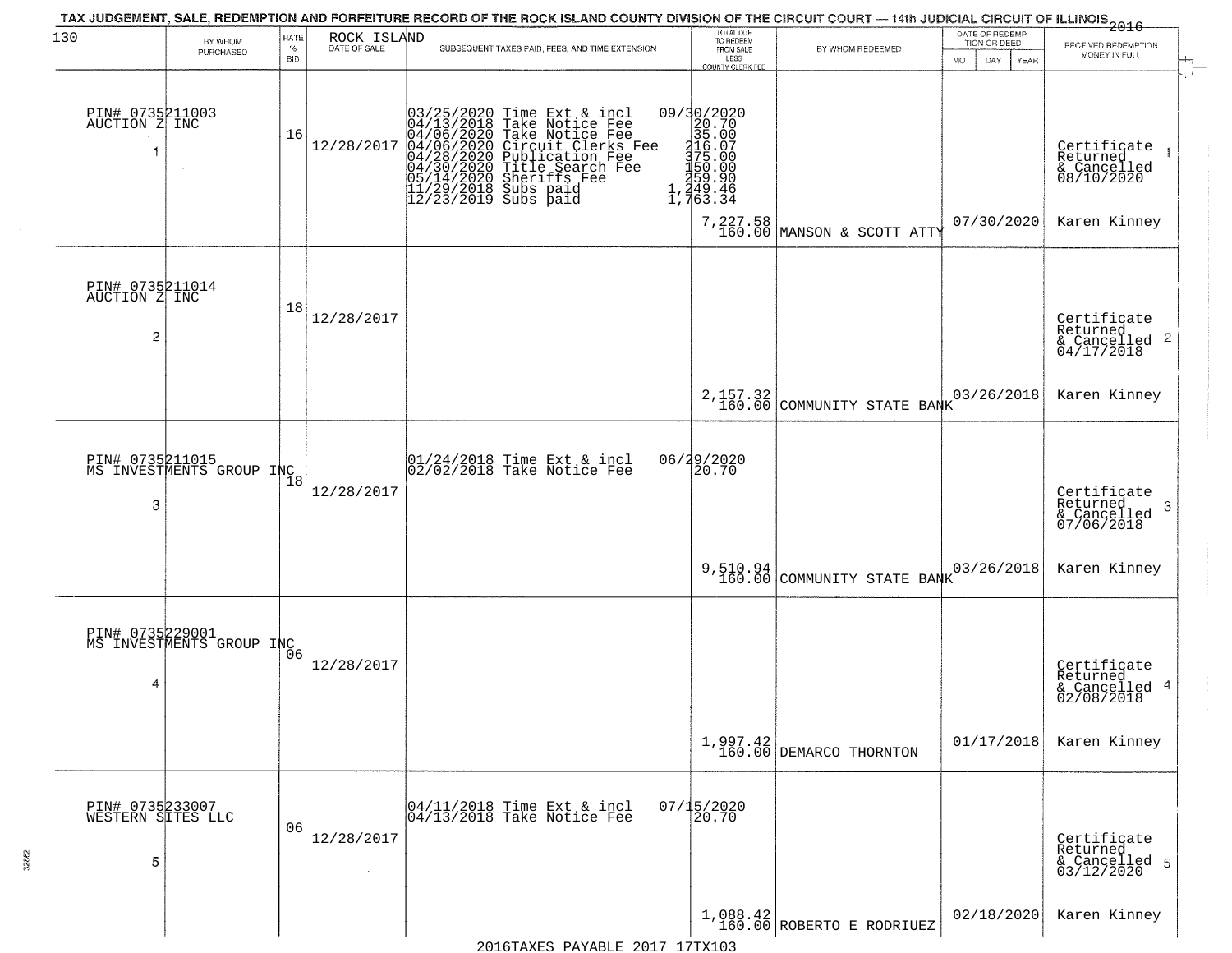|     | TAX JUDGEMENT, SALE, REDEMPTION AND FORFEITURE RECORD OF THE ROCK ISLAND COUNTY DIVISION OF THE CIRCUIT COURT - 14th JUDIC<br>NAME AND ADDRESS<br>LEGAL DESCRIPTION |                                                                                 |                                     | <b>BACK TAX</b>      | <b>BACK TAX</b>           |                                        |                                         |                                                                 | INTEREST PAYMENT FUND | 2016    |
|-----|---------------------------------------------------------------------------------------------------------------------------------------------------------------------|---------------------------------------------------------------------------------|-------------------------------------|----------------------|---------------------------|----------------------------------------|-----------------------------------------|-----------------------------------------------------------------|-----------------------|---------|
| 131 | TAXPAYER NO.<br>PARCEL NO.                                                                                                                                          | ROCK ISLAND                                                                     | A-BACK TAX<br>FORFEITED<br>PRIOR TO | FORFEITED<br>PENALTY | FORFEITED<br>INTEREST AND | TOTAL BACK<br>TAX PENALTY<br>AND COSTS | AMOUNT<br>FOR WHICH<br><b>JUDGEMENT</b> | $\begin{array}{c} \text{CERTIFICATE} \\ \text{NO.} \end{array}$ | INDEMNITY FUND        |         |
|     | TWP - CODE<br>ACRES<br>ASSESSED VALUATION FOR TAXES                                                                                                                 | TAX DUE<br>INT DUE                                                              | 2015                                | <b>ACCRUED</b>       | COST ACCRUED              | ACCRUED                                | IS ASKED                                |                                                                 | COST OF SALE          |         |
|     | SHREVES JAMES<br>1201 7TH AVE                                                                                                                                       | 1ST<br><del>352.61 200 37.03</del><br>2ND                                       |                                     |                      |                           |                                        |                                         |                                                                 |                       |         |
|     | 61201<br>ROCK ISLAND IL<br>LOT 3 BLOCK 66<br>CHICAGO OR LOWER ADD<br>W 69 FT OF N 35.50 FT<br>OF S 91 FT                                                            | 352.61<br>26.45<br>352.61<br>-21.16                                             |                                     |                      |                           |                                        |                                         | 630                                                             | 60.00<br>20.00        |         |
|     | $133 - 20 - 00$<br>2240<br>$09 - 01$<br>PIN# 0735301002                                                                                                             | 10.58<br>$\frac{352.61}{FUBUCATON COST}$<br>10.00<br>TOTAL DUE-TAXES, INT. COST |                                     |                      |                           |                                        |                                         |                                                                 | 4.00                  |         |
|     | 13,738                                                                                                                                                              | 1,515.66<br>197                                                                 |                                     |                      |                           |                                        | 1515.66                                 |                                                                 | 10.00                 | 1609.66 |
|     | AMS SERVICING/HARRIS CLAR<br>PO BOX 13921<br>27709<br>DURHAM NC<br>LOT 4 BLOCK 66                                                                                   | <u>24.98</u><br>2.59<br>24.98<br>1.85<br>380<br>3BD                             | 95.76                               | 81.18                | 715.21                    |                                        |                                         |                                                                 | 60.00                 |         |
|     | CHI OR LWR ADD E 11 FT OF<br>S 35.50 FT L 3 AND ALL L                                                                                                               | 24.98<br>  47H<br>24.98<br>PUBLICATION COST                                     | . 48<br>.74                         |                      |                           | 1998.35                                |                                         | 631                                                             | 20.00                 |         |
|     | $133 - 21 - 00$<br>$2240 - A$<br>$09 - 01$<br>PIN# 0735301003                                                                                                       | 10.00<br>TOTAL DUE-TAXES, INT. COST                                             | 11<br>11106.20                      |                      |                           |                                        |                                         |                                                                 | 4.00                  |         |
|     | 973                                                                                                                                                                 | 116.58<br>1ST<br>isτ                                                            |                                     |                      |                           |                                        | 2114.93                                 |                                                                 | 10.00                 | 2208.93 |
|     | ROBERTS ELIJAH<br>PO BOX 4541<br>FAIRVIEW HEIGHTS IL 62208                                                                                                          | 382.70<br>$-40 - 18$<br>2ND<br>382.70<br>28.70<br>3RD<br>3RD.                   |                                     |                      |                           |                                        |                                         |                                                                 | 60.00                 |         |
|     | OUTLOT 63<br>OUTLOT IN SEC 35 18N02W<br>S 50 FT                                                                                                                     | 382.70<br>22.96<br>4TH<br>382.70<br>11.48                                       |                                     |                      |                           |                                        |                                         | 632                                                             | 20.00                 |         |
|     | 299-15-00<br>09-01<br>5347<br>PIN# 0735302013                                                                                                                       | <b>PUBLICATION COST</b><br>10.00<br>TOTAL OUE-TAXES, INT. COST                  |                                     |                      |                           |                                        |                                         |                                                                 | 4.00                  |         |
|     | 14,910                                                                                                                                                              | 1,644.12                                                                        |                                     |                      |                           |                                        | 1644.12                                 |                                                                 | 10.00                 | 1738.12 |
|     | HICKMAN WILLIAM<br>718 13TH ST<br>ROCK ISLAND IL<br>61201                                                                                                           | 160.09<br>16.80<br>2ND<br>12.00<br>160.09<br>3RD<br>3RD                         |                                     |                      |                           |                                        |                                         |                                                                 | 60.00                 |         |
|     | OUTLOT 64<br>OUT LOTS IN SEC 35 18N 2W<br>S 50 FT OF N 200 FT                                                                                                       | 9.60<br>160.09<br>4TH<br>4.80<br>160.09                                         |                                     |                      |                           |                                        |                                         | 633                                                             | 20.00                 |         |
|     | $299 - 21 - 00$<br>5353<br>$09 - 01$<br>PIN# 0735302017<br>$\sim 100$ km $^{-1}$                                                                                    | "UBLICA HUN CUS<br>10.00<br>TOTAL DUE-TAXES, INT. COST                          |                                     |                      |                           |                                        |                                         |                                                                 | 4.00                  |         |
|     | 14,237                                                                                                                                                              | 693.56<br>1ST<br>1ST                                                            |                                     |                      |                           |                                        | 693.56                                  |                                                                 | 10.00                 | 787.56  |
|     | <b>JOHNSON ALFRED/RUTH</b><br>713 14 1/2 ST<br>61201<br>ROCK ISLAND IL                                                                                              | 2ND<br>2ND                                                                      |                                     |                      |                           |                                        |                                         |                                                                 | 60.00                 |         |
|     | LOT 2<br>IRA WEATHERHEADS ADD<br>E 31 FT OF W 33.77 FT                                                                                                              | 3BD<br>3RD<br>208.47<br>12.52<br>4TH<br>208.4<br>6.26 <sup>s</sup>              |                                     |                      |                           |                                        |                                         | 634                                                             | 20.00                 |         |
|     | $414 - 01 - 00$<br>$7412 - 2$<br>$09 - 01$<br>PIN# 0735309022                                                                                                       | PUBLICATION COST<br>10.00<br>TOTAL DUE-TAXES, INT. COST                         |                                     |                      |                           |                                        |                                         |                                                                 | 4.00                  |         |
|     | 8,122                                                                                                                                                               | 445.72                                                                          |                                     |                      |                           |                                        | 445.72                                  |                                                                 | 10.00                 | 539.72  |

 $\sim 100$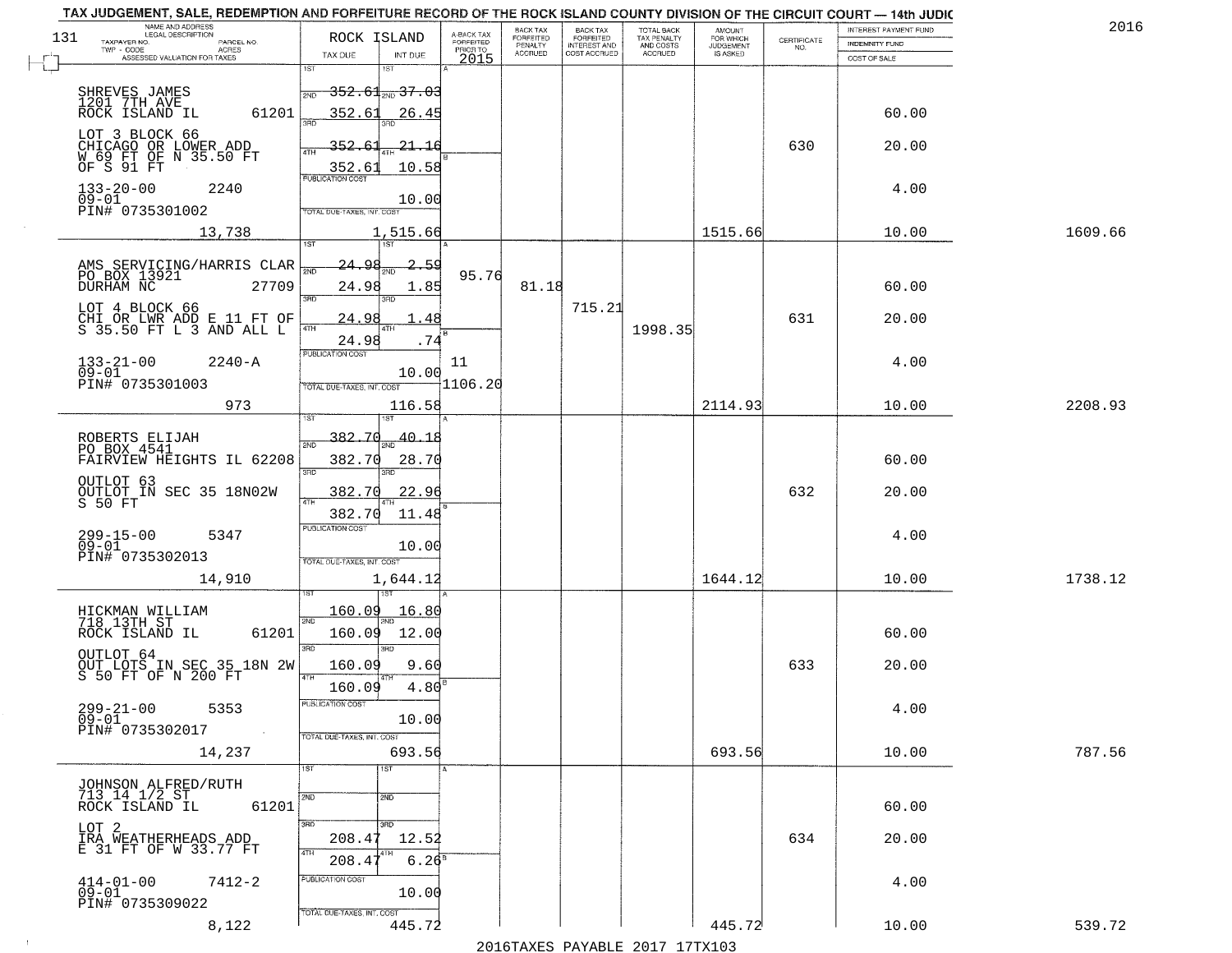| 131                                  | BY WHOM<br>PURCHASED                          | RATE<br>%        | ROCK ISLAND<br>DATE OF SALE | TAX JUDGEMENT, SALE, REDEMPTION AND FORFEITURE RECORD OF THE ROCK ISLAND COUNTY DIVISION OF THE CIRCUIT COURT — 14th JUDICIAL CIRCUIT OF ILLINOIS 2016<br>SUBSEQUENT TAXES PAID, FEES, AND TIME EXTENSION                                                | TOTAL DUE<br>TO REDEEM<br>FROM SALE                                                                                                        | BY WHOM REDEEMED                      | DATE OF REDEMP-<br>TION OR DEED | RECEIVED REDEMPTION<br>MONEY IN FULL                                                                      |
|--------------------------------------|-----------------------------------------------|------------------|-----------------------------|----------------------------------------------------------------------------------------------------------------------------------------------------------------------------------------------------------------------------------------------------------|--------------------------------------------------------------------------------------------------------------------------------------------|---------------------------------------|---------------------------------|-----------------------------------------------------------------------------------------------------------|
| PIN# 0735301002                      | STEVE SODEMAN LIVING TRUST                    | <b>BID</b><br>03 | 12/28/2017                  | 01/16/2018 Time Ext & incl<br>01/16/2018 Take Notice Fee                                                                                                                                                                                                 | LESS<br>COUNTY CLERK FEE<br>12/21/2020<br>20.59                                                                                            |                                       | <b>MO</b><br>DAY<br>YEAR        | Certificate<br>Returned<br>& Cancelled<br>03/07/2019                                                      |
|                                      |                                               |                  |                             |                                                                                                                                                                                                                                                          | 1,726.83<br>160.00                                                                                                                         | <b>JAMES T SHREVE</b>                 | 11/14/2018                      | Karen Kinney                                                                                              |
| PIN# 0735301003<br>RICO TRUSTEE<br>2 |                                               | 18               | 12/28/2017                  | 03/01/2018 Time Ext & incl<br>03/01/2018 Take Notice Fee<br>02/13/2020 Take Notice Fee<br>02/28/2020 Circuit Clerks Fee<br>02/28/2020 Sheriffs Fee<br>03/19/2020 Subs paid<br>07/02/2020 Subs paid<br>11/16/2019 Subs paid<br>11/17/2018 Subs paid<br>11 | 08/07/2020                                                                                                                                 |                                       |                                 | TAX DEED ISSUED<br>Certificate<br>Returned<br>& Cancelled 2<br>10/26/2020<br>Karen Kinney                 |
| PIN# 0735302013<br>RICO TRUSTEE<br>3 |                                               | 18               | 12/28/2017                  | $03/01/2018$ Time Ext & incl<br>$03/01/2018$ Take Notice Fee<br>$02/13/2020$ Take Notice Fee<br>$02/28/2020$ Circuit Clerks Fee<br>$02/28/2020$ Sheriffs Fee<br>$03/19/2020$ Bublication Fee<br>$03/19/2020$ Bubs paid<br>$11/16/2019$ Subs              | 08/07/2020<br>$\begin{smallmatrix} 20.76 \\ 20.76 \\ 35.00 \\ 13.80 \\ 7.25 \\ 7.25 \\ 1,740.27 \\ 1,755.26 \\ 1,700.74 \end{smallmatrix}$ |                                       |                                 | TAX DEED ISSUED<br>Certificate<br>Returned<br>-3<br>$\frac{2}{2}$ Cancelled<br>10/26/2020<br>Karen Kinney |
| PIN# 0735302017<br>JICTB, INC<br>4   |                                               | 16               | 12/28/2017                  |                                                                                                                                                                                                                                                          |                                                                                                                                            |                                       |                                 | Certificate<br>Returned<br>& Cancelled 4<br>07/06/2018                                                    |
|                                      |                                               |                  |                             |                                                                                                                                                                                                                                                          |                                                                                                                                            | 913.57<br>160.00 WILLIAM HICKMAN      | 05/07/2018                      | Karen Kinney                                                                                              |
| 5                                    | PIN# 0735309022<br>STEVE SODEMAN LIVING TRUST |                  | 12/28/2017                  | 01/16/2018 Time Ext & incl<br>01/16/2018 Take Notice Fee<br>$ 11/20/2018$ Subs paid                                                                                                                                                                      | $12/21/2020$<br>$20.59$<br>940.12                                                                                                          |                                       |                                 | Certificate<br>Returned<br>& Cancelled 5<br>01/06/2020                                                    |
|                                      |                                               |                  |                             | 2016TAXES PAYABLE 2017 17TX103                                                                                                                                                                                                                           |                                                                                                                                            | $1,893.89$<br>160.00 ALETHEIA JOHNSON | 11/15/2019                      | Karen Kinney                                                                                              |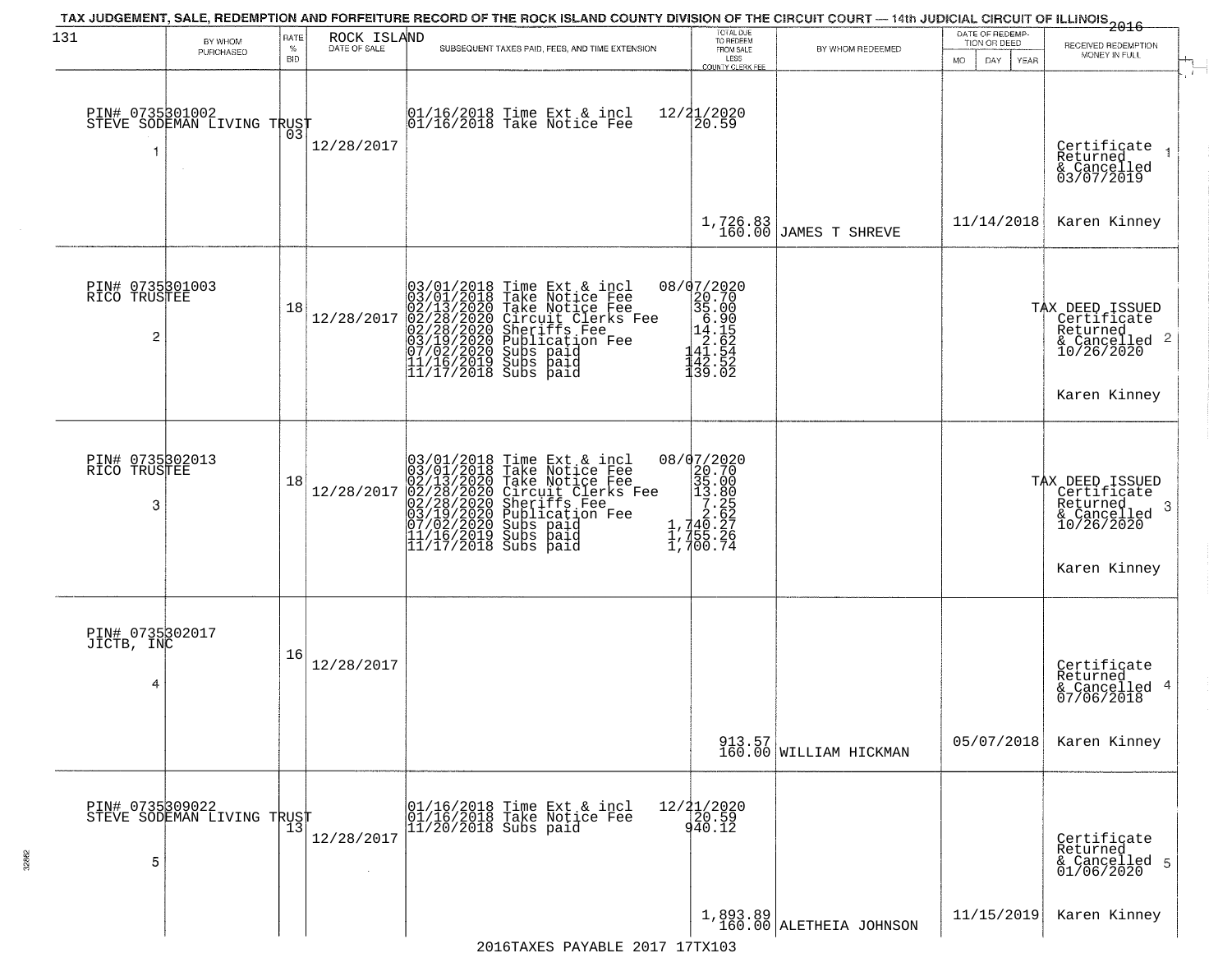| TAX JUDGEMENT, SALE, REDEMPTION AND FORFEITURE RECORD OF THE ROCK ISLAND COUNTY DIVISION OF THE CIRCUIT COURT - 14th JUDIC<br>NAME AND ADDRESS<br>LEGAL DESCRIPTION |                                           |                                     | BACK TAX             | <b>BACK TAX</b>           |                                        |                                  |                                                                 | INTEREST PAYMENT FUND | 2016    |
|---------------------------------------------------------------------------------------------------------------------------------------------------------------------|-------------------------------------------|-------------------------------------|----------------------|---------------------------|----------------------------------------|----------------------------------|-----------------------------------------------------------------|-----------------------|---------|
| 132<br>TAXPAYER NO.<br>PARCEL NO.<br>ACRES                                                                                                                          | ROCK ISLAND                               | A-BACK TAX<br>FORFEITED<br>PRIOR TO | FORFEITED<br>PENALTY | FORFEITED<br>INTEREST AND | TOTAL BACK<br>TAX PENALTY<br>AND COSTS | AMOUNT<br>FOR WHICH<br>JUDGEMENT | $\begin{array}{c} \text{CERTIFICATE} \\ \text{NO.} \end{array}$ | INDEMNITY FUND        |         |
| ASSESSED VALUATION FOR TAXES                                                                                                                                        | TAX DUE<br>INT DUE                        | 2015                                | <b>ACCRUED</b>       | COST ACCRUED              | ACCRUED                                | IS ASKED                         |                                                                 | COST OF SALE          |         |
|                                                                                                                                                                     | 1ST<br>1ST                                |                                     |                      |                           |                                        |                                  |                                                                 |                       |         |
| JOHNSON ALFRED/RUTH<br>713 14 1/2 ST<br>ROCK ISLAND IL<br>61201                                                                                                     | 2ND<br>2ND                                |                                     |                      |                           |                                        |                                  |                                                                 | 60.00                 |         |
| LOT 4<br>IRA WEATHERHEADS ADD                                                                                                                                       | 3RD<br>3RD                                |                                     |                      |                           |                                        |                                  | 635                                                             | 20.00                 |         |
| N .50 AND N 1/2 OF S<br>32FT OF LOT 4                                                                                                                               | 4TH<br>4TH<br>358.95<br>10.76             |                                     |                      |                           |                                        |                                  |                                                                 |                       |         |
| $414 - 03 - 00$<br>7413<br>$09-01$                                                                                                                                  | <b>PUBLICATION COST</b><br>10.00          |                                     |                      |                           |                                        |                                  |                                                                 | 4.00                  |         |
| PIN# 0735309025                                                                                                                                                     | TOTAL DUE-TAXES, INT. COST                |                                     |                      |                           |                                        |                                  |                                                                 |                       |         |
| 13,985                                                                                                                                                              | 379.71                                    |                                     |                      |                           |                                        | 379.71                           |                                                                 | 10.00                 | 473.71  |
|                                                                                                                                                                     | <u>312.60</u><br>$\frac{32.83}{200}$      |                                     |                      |                           |                                        |                                  |                                                                 |                       |         |
| WASHINGTON MARJORIE F<br>280 20TH AVE W APT 108<br>MILAN IL<br>61264                                                                                                | 312.60<br>23.45                           |                                     |                      |                           |                                        |                                  |                                                                 | 60.00                 |         |
| LOT 23<br>ICI AU<br>IRA WEATHERHEADS ADD<br>N 35 FT                                                                                                                 | 3RD<br>3RD<br>18.76<br>312.60             |                                     |                      |                           |                                        |                                  | 636                                                             | 20.00                 |         |
|                                                                                                                                                                     | 9.38<br>312.60                            |                                     |                      |                           |                                        |                                  |                                                                 |                       |         |
| $415 - 05 - 00$<br>7435<br>$09 - 01$                                                                                                                                | PUBLICATION COST<br>10.00                 |                                     |                      |                           |                                        |                                  |                                                                 | 4.00                  |         |
| PIN# 0735309043<br>12,179                                                                                                                                           | TOTAL DUE-TAXES, INT. COST<br>1,344.82    |                                     |                      |                           |                                        | 1344.82                          |                                                                 | 10.00                 | 1438.82 |
|                                                                                                                                                                     | 1ST<br>īsT                                |                                     |                      |                           |                                        |                                  |                                                                 |                       |         |
| VOGT MARY ELLEN<br>2236 24TH ST                                                                                                                                     | $-303 - 39$<br>31.85<br>2ND               |                                     |                      |                           |                                        |                                  |                                                                 |                       |         |
| ROCK ISLAND IL<br>61201                                                                                                                                             | 303.39<br>22.75<br>3RD<br>3RD             |                                     |                      |                           |                                        |                                  |                                                                 | 60.00                 |         |
| LOT 24<br>HUBER AND PEETZ ADD                                                                                                                                       | 303.39<br>18.20<br>ATH                    |                                     |                      |                           |                                        |                                  | 637                                                             | 20.00                 |         |
|                                                                                                                                                                     | 303.39<br>9.10                            |                                     |                      |                           |                                        |                                  |                                                                 |                       |         |
| $229 - 15 - 00$<br>09-01<br>4005                                                                                                                                    | <b>PUBLICATION COST</b><br>10.00          |                                     |                      |                           |                                        |                                  |                                                                 | 4.00                  |         |
| PIN# 0735310046                                                                                                                                                     | TOTAL OUE-TAXES, INT. COST                |                                     |                      |                           |                                        |                                  |                                                                 |                       |         |
| 11,820                                                                                                                                                              | 1,305.46                                  |                                     |                      |                           |                                        | 1305.46                          |                                                                 | 10.00                 | 1399.46 |
| THORNDYKE ESTEE/JOSHUA<br>906 15TH ST                                                                                                                               | 454.26<br>47.67<br>2ND                    |                                     |                      |                           |                                        |                                  |                                                                 |                       |         |
| ROCK ISLAND IL<br>61201                                                                                                                                             | 454.26<br>34.05<br>3 <sub>BD</sub><br>חחו |                                     |                      |                           |                                        |                                  |                                                                 | 60.00                 |         |
| LOT 2 BLOCK 6<br>BLACK HAWK ADD                                                                                                                                     | 454.26<br>27.24<br>4TH                    |                                     |                      |                           |                                        |                                  | 638                                                             | 20.00                 |         |
|                                                                                                                                                                     | 13.62<br>454.26                           |                                     |                      |                           |                                        |                                  |                                                                 |                       |         |
| $063 - 17 - 00$<br>872<br>$09 - 01$                                                                                                                                 | PUBLICATION COST<br>10.00                 |                                     |                      |                           |                                        |                                  |                                                                 | 4.00                  |         |
| PIN# 0735316002<br>$\sim 100$ km $^{-1}$                                                                                                                            | TOTAL DUE-TAXES, INT. COST                |                                     |                      |                           |                                        |                                  |                                                                 |                       |         |
| 17,698                                                                                                                                                              | 1,949.62<br>1ST                           |                                     |                      |                           |                                        | 1949.62                          |                                                                 | 10.00                 | 2043.62 |
| BRAGG TIMOTHY J<br>2612 11TH ST                                                                                                                                     | 371.81<br>39.06                           |                                     |                      |                           |                                        |                                  |                                                                 |                       |         |
| 61201<br>ROCK ISLAND IL                                                                                                                                             | 2ND<br>2ND<br>371.81<br>27.90             |                                     |                      |                           |                                        |                                  |                                                                 | 60.00                 |         |
| LOT 17 BLOCK 1<br>BLACK HAWK ADD                                                                                                                                    | 3RD<br>חחו<br>22.32<br>371.81             |                                     |                      |                           |                                        |                                  | 639                                                             | 20.00                 |         |
|                                                                                                                                                                     | 4TH<br>4TH<br>371.81<br>$11.16^8$         |                                     |                      |                           |                                        |                                  |                                                                 |                       |         |
| 059-21-00<br>09-01<br>786<br>.149<br>PIN# 0735317004                                                                                                                | PUBLICATION COST<br>10.00                 |                                     |                      |                           |                                        |                                  |                                                                 | 4.00                  |         |
| 14,486                                                                                                                                                              | TOTAL DUE-TAXES, INT. COST<br>1,597.68    |                                     |                      |                           |                                        | 1597.68                          |                                                                 | 10.00                 | 1691.68 |

 $\sim 10^{-1}$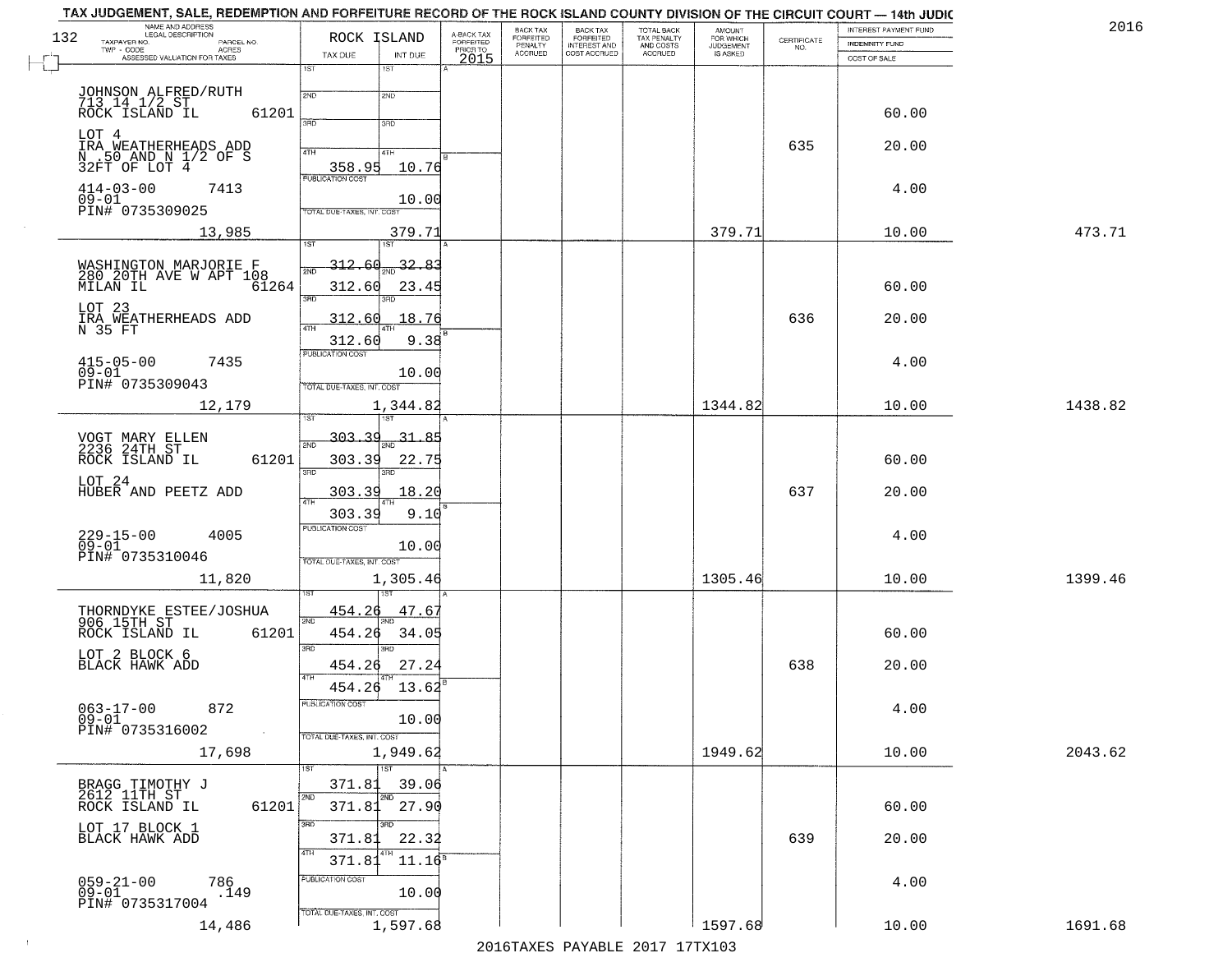| 132                                               | BY WHOM<br>PURCHASED | RATE<br>$\%$<br><b>BID</b> | ROCK ISLAND<br>DATE OF SALE | TAX JUDGEMENT, SALE, REDEMPTION AND FORFEITURE RECORD OF THE ROCK ISLAND COUNTY DIVISION OF THE CIRCUIT COURT — 14th JUDICIAL CIRCUIT OF ILLINOIS 2016<br>SUBSEQUENT TAXES PAID, FEES, AND TIME EXTENSION                                   | TOTAL DUE<br>TO REDEEM<br>FROM SALE<br>LESS<br>LESS<br>COUNTY CLERK FEE | BY WHOM REDEEMED                                             | DATE OF REDEMP-<br>TION OR DEED<br><b>MO</b><br>DAY<br>YEAR | RECEIVED REDEMPTION<br>MONEY IN FULL                                              |
|---------------------------------------------------|----------------------|----------------------------|-----------------------------|---------------------------------------------------------------------------------------------------------------------------------------------------------------------------------------------------------------------------------------------|-------------------------------------------------------------------------|--------------------------------------------------------------|-------------------------------------------------------------|-----------------------------------------------------------------------------------|
| PIN# 0735309025<br>JICTB, INC                     | $\sim$               | 02                         | 12/28/2017                  |                                                                                                                                                                                                                                             |                                                                         |                                                              |                                                             | Certificate<br>Returned<br>& Cancelled<br>04/04/2018                              |
|                                                   |                      |                            |                             |                                                                                                                                                                                                                                             |                                                                         | $\begin{array}{c} 483.18 \\ 160.00 \end{array}$ BETTY SALTON | 01/19/2018                                                  | Karen Kinney                                                                      |
| PIN# 0735309043<br>RICO TRUSTEE<br>$\overline{c}$ |                      | 18                         | 12/28/2017                  | 03/01/2018 Time Ext & incl<br>03/01/2018 Take Notice Fee<br>11/17/2018 Subs paid                                                                                                                                                            | 08/07/2020<br>1,394.56                                                  |                                                              |                                                             | Certificate<br>Returned<br>& Cancelled 2<br>03/07/2019                            |
|                                                   |                      |                            |                             |                                                                                                                                                                                                                                             |                                                                         | 3,798.39<br>160.00 PAUL RISDEN                               | 01/14/2019                                                  | Karen Kinney                                                                      |
| PIN# 0735310046<br>RICO TRUSTEE<br>3              |                      | 18                         | 12/28/2017                  | $03/01/2018$ Time Ext & incl<br>$03/01/2018$ Take Notice Fee<br>$02/13/2020$ Take Notice Fee<br>$02/28/2020$ Circuit Clerks Fee<br>$02/28/2020$ Sheriffs Fee<br>$03/19/22020$ Subication Fee<br>$03/19/22020$ Subs paid<br>$11/16/2019$ Sub |                                                                         | 6, 267.38 NDAVIRAGIJE JOHNAPHLTE                             | 07/28/2020                                                  | Certificate<br>Returned<br>-3<br>$\frac{1}{08}/\frac{1}{04}/2020$<br>Karen Kinney |
| PIN# 0735316002<br>RICO TRUSTEE<br>4              |                      | 18                         | 12/28/2017                  |                                                                                                                                                                                                                                             |                                                                         |                                                              |                                                             | Certificate<br>Returned<br>& Cancelled 4<br>04/04/2018                            |
|                                                   |                      |                            |                             |                                                                                                                                                                                                                                             |                                                                         | 2, 411.47<br>160.00 JOSHUA/ESTEE THORNDYKE                   | 02/23/2018                                                  | Karen Kinney                                                                      |
| PIN# 0735317004<br>RICO TRUSTEE<br>5              |                      | 18                         | 12/28/2017                  | 03/01/2018 Time Ext & incl<br>03/01/2018 Take Notice Fee                                                                                                                                                                                    | 08/07/2020<br>20.70                                                     |                                                              |                                                             | Certificate<br>Returned<br>& Cancelled 5<br>07/06/2018                            |
|                                                   |                      |                            |                             |                                                                                                                                                                                                                                             |                                                                         | 2,016.88<br>160.00 TIMOTHY J BRAGG                           | 03/12/2018                                                  | Karen Kinney                                                                      |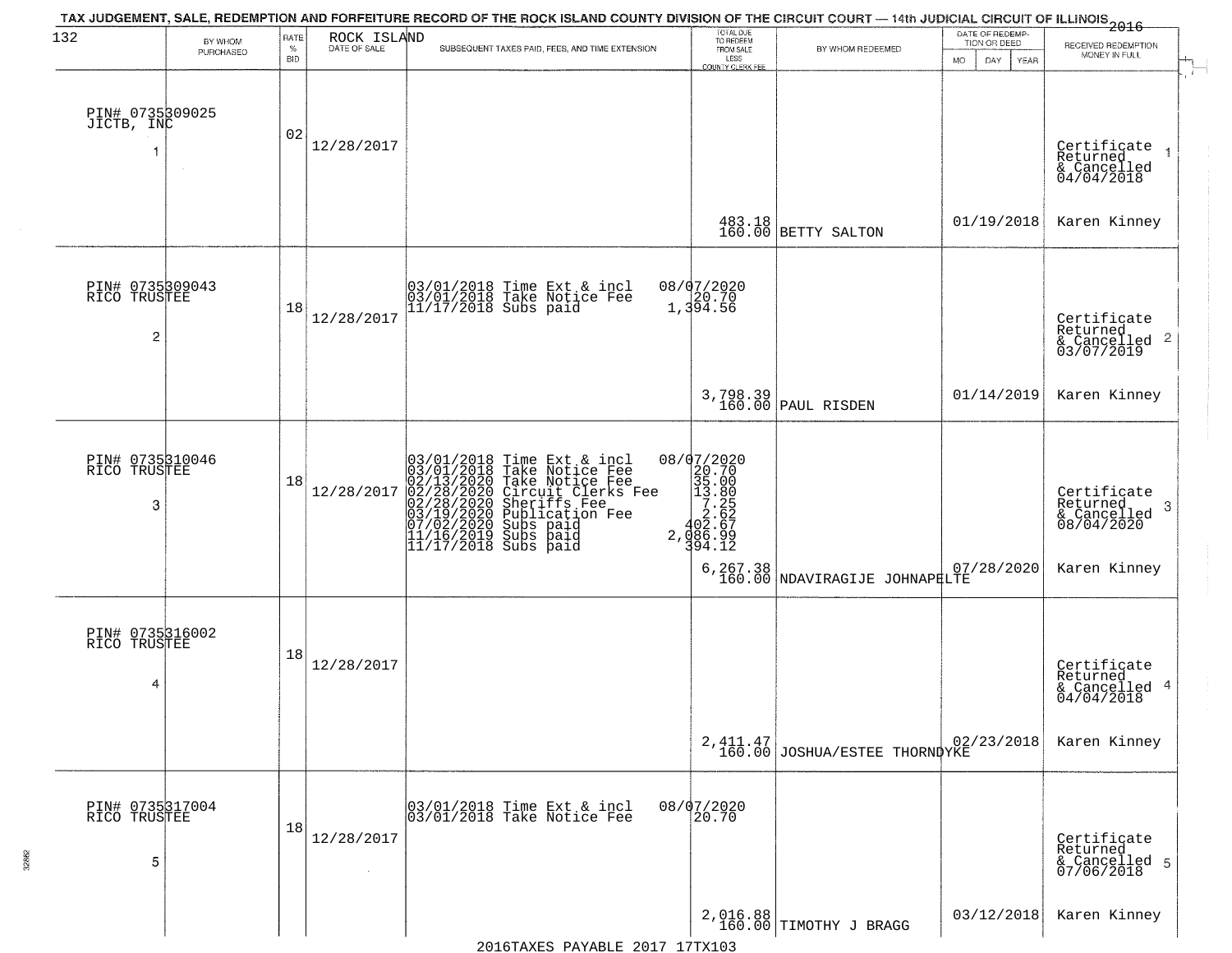|     | TAX JUDGEMENT, SALE, REDEMPTION AND FORFEITURE RECORD OF THE ROCK ISLAND COUNTY DIVISION OF THE CIRCUIT COURT - 14th JUDIC<br>NAME AND ADDRESS<br>LEGAL DESCRIPTION |                                        |                         | BACK TAX                    |                                              |                                        |                                         |                                                                 | INTEREST PAYMENT FUND | 2016    |
|-----|---------------------------------------------------------------------------------------------------------------------------------------------------------------------|----------------------------------------|-------------------------|-----------------------------|----------------------------------------------|----------------------------------------|-----------------------------------------|-----------------------------------------------------------------|-----------------------|---------|
| 133 | TAXPAYER NO.<br>PARCEL NO.                                                                                                                                          | ROCK ISLAND                            | A-BACK TAX<br>FORFEITED | <b>FORFEITED</b><br>PENALTY | BACK TAX<br>FORFEITED<br><b>INTEREST AND</b> | TOTAL BACK<br>TAX PENALTY<br>AND COSTS | AMOUNT<br>FOR WHICH<br><b>JUDGEMENT</b> | $\begin{array}{c} \text{CERTIFICATE} \\ \text{NO.} \end{array}$ | INDEMNITY FUND        |         |
|     | ACRES<br>ASSESSED VALUATION FOR TAXES                                                                                                                               | TAX DUE<br>INT DUE                     | PRIOR TO<br>2015        | <b>ACCRUED</b>              | COST ACCRUED                                 | ACCRUED                                | IS ASKED                                |                                                                 | COST OF SALE          |         |
|     |                                                                                                                                                                     | 1ST<br>1ST                             |                         |                             |                                              |                                        |                                         |                                                                 |                       |         |
|     |                                                                                                                                                                     | $\frac{1}{2ND}$ 360.60 $_{2ND}$ 37.87  |                         |                             |                                              |                                        |                                         |                                                                 |                       |         |
|     | HALL LORI D<br>927 15TH ST<br>61201<br>ROCK ISLAND IL                                                                                                               | 360.60<br>27.05                        |                         |                             |                                              |                                        |                                         |                                                                 | 60.00                 |         |
|     |                                                                                                                                                                     |                                        |                         |                             |                                              |                                        |                                         |                                                                 |                       |         |
|     | LOT 14 BLOCK 1<br>BLACK HAWK ADD                                                                                                                                    | 360.60<br>21.64                        |                         |                             |                                              |                                        |                                         | 640                                                             | 20.00                 |         |
|     |                                                                                                                                                                     |                                        |                         |                             |                                              |                                        |                                         |                                                                 |                       |         |
|     |                                                                                                                                                                     | 10.82<br>360.60                        |                         |                             |                                              |                                        |                                         |                                                                 |                       |         |
|     | 059-18-00<br>09-01<br>783                                                                                                                                           | 10.00                                  |                         |                             |                                              |                                        |                                         |                                                                 | 4.00                  |         |
|     | PIN# 0735317007                                                                                                                                                     | TOTAL DUE-TAXES, INT. COST             |                         |                             |                                              |                                        |                                         |                                                                 |                       |         |
|     | 20,049                                                                                                                                                              | 1,549.78                               |                         |                             |                                              |                                        | 1549.78                                 |                                                                 | 10.00                 | 1643.78 |
|     |                                                                                                                                                                     | <b>IST</b>                             |                         |                             |                                              |                                        |                                         |                                                                 |                       |         |
|     | JOHNSON TIMOTHY N<br>332 N STATE ST APT 2                                                                                                                           | 2ND<br>2ND                             |                         |                             |                                              |                                        |                                         |                                                                 |                       |         |
|     | 61254<br>GENESEO IL                                                                                                                                                 | 32.35<br>431.36                        |                         |                             |                                              |                                        |                                         |                                                                 | 60.00                 |         |
|     |                                                                                                                                                                     | 3RD                                    |                         |                             |                                              |                                        |                                         |                                                                 |                       |         |
|     | E 43.4 FT W 86.8 FT O L 7                                                                                                                                           | 25.88<br>431.36                        |                         |                             |                                              |                                        |                                         | 641                                                             | 20.00                 |         |
|     | BAILEY AND BOYLES 2ND ADD<br>N 17.73 FT E 43.4 FT O L9                                                                                                              | 47H<br>431.36<br>12.94                 |                         |                             |                                              |                                        |                                         |                                                                 |                       |         |
|     |                                                                                                                                                                     | PUBLICATION COST                       |                         |                             |                                              |                                        |                                         |                                                                 |                       |         |
|     | $051 - 18 - 00$<br>651<br>$09 - 01$                                                                                                                                 | 10.00                                  |                         |                             |                                              |                                        |                                         |                                                                 | 4.00                  |         |
|     | PIN# 0735405003                                                                                                                                                     | TOTAL DUE-TAXES, INT. COST             |                         |                             |                                              |                                        |                                         |                                                                 |                       |         |
|     | 16,806                                                                                                                                                              | 1,375.25                               |                         |                             |                                              |                                        | 1375.25                                 |                                                                 | 10.00                 | 1469.25 |
|     |                                                                                                                                                                     | 1ST                                    |                         |                             |                                              |                                        |                                         |                                                                 |                       |         |
|     | RIVERA DEANNA<br>520 22ND ST                                                                                                                                        | 65.8<br><u>: 4 م</u><br>2ND<br>2ND     |                         |                             |                                              |                                        |                                         |                                                                 |                       |         |
|     | ROCK ISLAND IL<br>61201                                                                                                                                             | 65.81<br>4.95                          |                         |                             |                                              |                                        |                                         |                                                                 | 60.00                 |         |
|     | LOT 10 BLOCK 2                                                                                                                                                      | 3BD<br>3RD                             |                         |                             |                                              |                                        |                                         |                                                                 |                       |         |
|     | JOHN $\breve{\mathtt{W}}$ SPENCERS 2ND ADD S .50                                                                                                                    | 65.81<br>3.96<br>4TH                   |                         |                             |                                              |                                        |                                         | 642                                                             | 20.00                 |         |
|     |                                                                                                                                                                     | 1.98<br>65.81                          |                         |                             |                                              |                                        |                                         |                                                                 |                       |         |
|     | $372 - 09 - 00$<br>6654                                                                                                                                             | <b>PUBLICATION COST</b>                |                         |                             |                                              |                                        |                                         |                                                                 | 4.00                  |         |
|     | $09 - 01$                                                                                                                                                           | 10.00                                  |                         |                             |                                              |                                        |                                         |                                                                 |                       |         |
|     | PIN# 0735418006                                                                                                                                                     | TOTAL OUE-TAXES, INT. COST             |                         |                             |                                              |                                        |                                         |                                                                 |                       |         |
|     | 2,564                                                                                                                                                               | 291.06                                 |                         |                             |                                              |                                        | 291.06                                  |                                                                 | 10.00                 | 385.06  |
|     |                                                                                                                                                                     |                                        |                         |                             |                                              |                                        |                                         |                                                                 |                       |         |
|     | SOLORIO SONNIA M GOMEZ<br>931 15TH ST                                                                                                                               | <u>208.49</u><br>21.9                  |                         |                             |                                              |                                        |                                         |                                                                 |                       |         |
|     | ROCK ISLAND IL<br>61201                                                                                                                                             | 208.49<br>15.65                        |                         |                             |                                              |                                        |                                         |                                                                 | 60.00                 |         |
|     | LOT 9 BLOCK 2                                                                                                                                                       | 3RD<br>3RD.                            |                         |                             |                                              |                                        |                                         |                                                                 |                       |         |
|     | JOHN W SPENCERS 2ND ADD                                                                                                                                             | 12.52<br>208.49<br>4TH                 |                         |                             |                                              |                                        |                                         | 643                                                             | 20.00                 |         |
|     |                                                                                                                                                                     | 208.49<br>6.26                         |                         |                             |                                              |                                        |                                         |                                                                 |                       |         |
|     | $372 - 08 - 00$<br>6653-A                                                                                                                                           | <b>PUBLICATION COS-</b>                |                         |                             |                                              |                                        |                                         |                                                                 | 4.00                  |         |
|     | $09 - 01$<br>PIN# 0735418008<br>$\sim 100$                                                                                                                          | 10.00                                  |                         |                             |                                              |                                        |                                         |                                                                 |                       |         |
|     |                                                                                                                                                                     | TOTAL DUE-TAXES, INT. COST             |                         |                             |                                              |                                        |                                         |                                                                 |                       |         |
|     | 8,123                                                                                                                                                               | 900.30<br>1ST<br>1ST                   |                         |                             |                                              |                                        | 900.30                                  |                                                                 | 10.00                 | 994.30  |
|     | GUTTING DONALD/SIMPSON J                                                                                                                                            |                                        |                         |                             |                                              |                                        |                                         |                                                                 |                       |         |
|     | 1712 BIG ISLAND RD                                                                                                                                                  | 2ND<br>2ND                             |                         |                             |                                              |                                        |                                         |                                                                 |                       |         |
|     | ROCK ISLAND IL<br>61201                                                                                                                                             |                                        |                         |                             |                                              |                                        |                                         |                                                                 | 60.00                 |         |
|     | LOT 4 BLOCK 2<br>JOHN W SPENCERS 3RD ADD                                                                                                                            | 3RD<br>3RD<br>555.23<br>33.32          |                         |                             |                                              |                                        |                                         | 644                                                             | 20.00                 |         |
|     | N 61 FT OF S 189 FT                                                                                                                                                 | 4TH                                    |                         |                             |                                              |                                        |                                         |                                                                 |                       |         |
|     |                                                                                                                                                                     | $16.66^8$<br>555.2                     |                         |                             |                                              |                                        |                                         |                                                                 |                       |         |
|     | $373 - 13 - 00$<br>6678<br>$09 - 01$                                                                                                                                | PUBLICATION COST<br>10.00              |                         |                             |                                              |                                        |                                         |                                                                 | 4.00                  |         |
|     | PIN# 0735426010                                                                                                                                                     |                                        |                         |                             |                                              |                                        |                                         |                                                                 |                       |         |
|     | 21,632                                                                                                                                                              | TOTAL DUE-TAXES, INT. COST<br>1,170.44 |                         |                             |                                              |                                        | 1170.44                                 |                                                                 | 10.00                 | 1264.44 |
|     |                                                                                                                                                                     |                                        |                         |                             |                                              | 2016 THE PLAY THE 2017 17TH 102        |                                         |                                                                 |                       |         |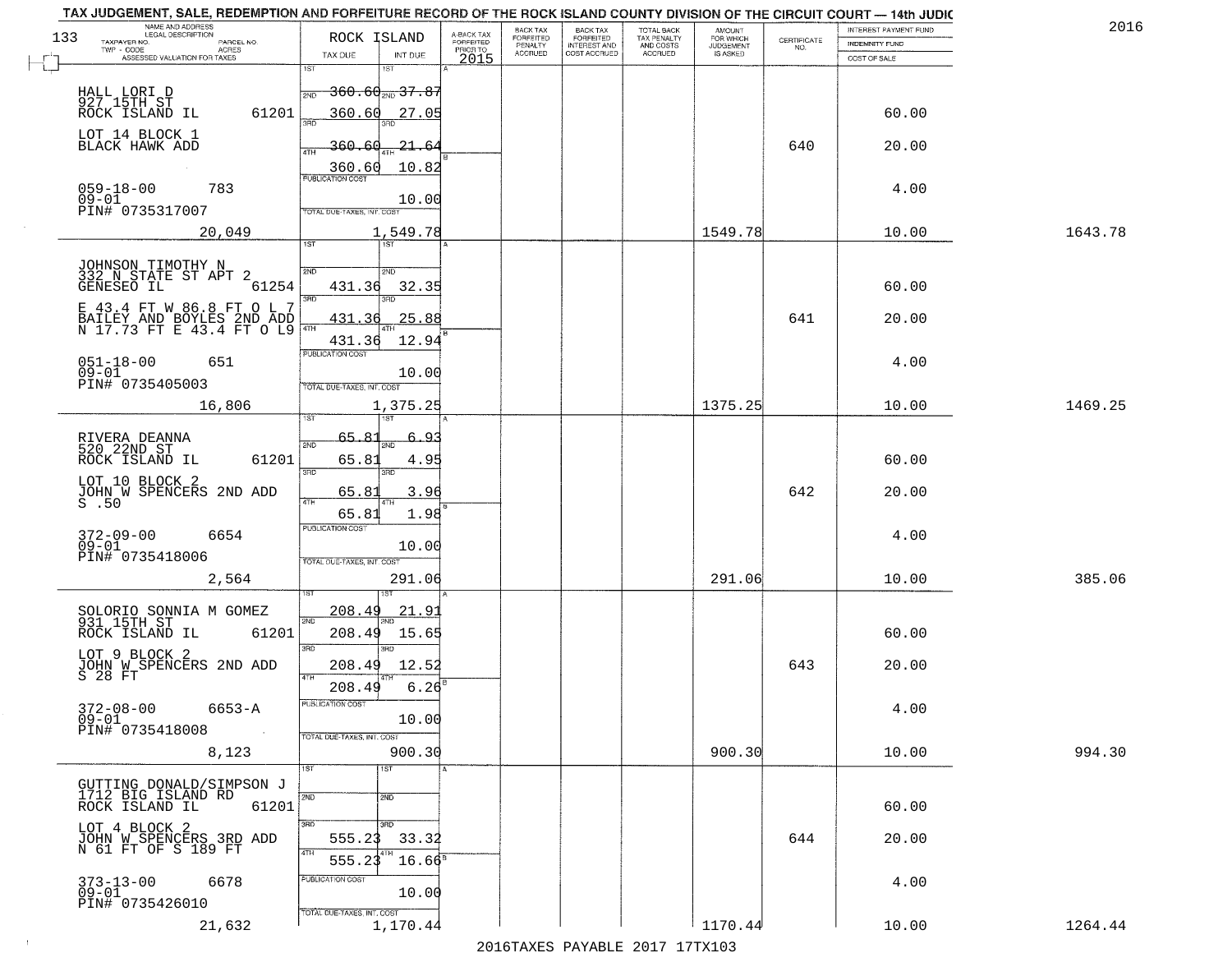| 133                                                    |                            | RATE               | ROCK ISLAND  | TAX JUDGEMENT, SALE, REDEMPTION AND FORFEITURE RECORD OF THE ROCK ISLAND COUNTY DIVISION OF THE CIRCUIT COURT — 14th JUDICIAL CIRCUIT OF ILLINOIS 2016 | TOTAL DUE<br>TO REDEEM<br>FROM SALE |                                           | DATE OF REDEMP-                     |                                                                                  |
|--------------------------------------------------------|----------------------------|--------------------|--------------|--------------------------------------------------------------------------------------------------------------------------------------------------------|-------------------------------------|-------------------------------------------|-------------------------------------|----------------------------------------------------------------------------------|
|                                                        | BY WHOM<br>PURCHASED       | $\%$<br><b>BID</b> | DATE OF SALE | SUBSEQUENT TAXES PAID, FEES, AND TIME EXTENSION                                                                                                        | LESS<br><b>COUNTY CLERK FEE</b>     | BY WHOM REDEEMED                          | TION OR DEED<br>MO.<br>DAY.<br>YEAR | RECEIVED REDEMPTION<br>MONEY IN FULL                                             |
| PIN# 0735317007<br>JICTB, INC                          | $\sim$                     | 08                 | 12/28/2017   | 05/11/2018 Time Ext & incl<br>05/11/2018 Take Notice Fee                                                                                               | 12/10/2020<br>20.70                 |                                           |                                     | Certificate<br>Returned<br>& Cancelled<br>10/25/2018                             |
|                                                        |                            |                    |              |                                                                                                                                                        |                                     | $1,927.48$ SHERONDA JONES                 | 07/16/2018                          | Karen Kinney                                                                     |
| PIN# 0735405003<br>WESTERN SITES LLC<br>$\overline{c}$ |                            | 06                 | 12/28/2017   | $\begin{array}{c}  04/11/2018 \text{ Time} \text{ Ext} & \text{incl} \\  04/13/2018 \text{ Take Notice } \text{Fe} \end{array}$                        | 07/15/2020<br>20.70                 |                                           |                                     | Certificate<br>Returned                                                          |
|                                                        |                            |                    |              |                                                                                                                                                        |                                     | $1,578.11$ TIMOTHY N JOHNSON              | 06/28/2018                          | Karen Kinney                                                                     |
| PIN# 0735418006<br>RICO TRUSTEE<br>3                   |                            | 18                 | 12/28/2017   | 03/01/2018 Time Ext & incl<br>03/01/2018 Take Notice Fee                                                                                               | 08/07/2020<br>20.70                 |                                           |                                     | ADMIN SALE IN ERROR<br>Certificate<br>Returned<br>3<br>& Cancelled<br>03/13/2019 |
|                                                        |                            |                    |              |                                                                                                                                                        |                                     |                                           |                                     | Karen Kinney                                                                     |
| PIN# 0735418008<br>RICO TRUSTEE<br>4                   |                            | 18                 | 12/28/2017   | 03/01/2018 Time Ext & incl<br>03/01/2018 Take Notice Fee<br>11/17/2018 Subs paid                                                                       | 08/07/2020<br>20.70<br>940.12       |                                           |                                     | Certificate<br>Returned<br>& Cancelled 4<br>03/07/2019                           |
|                                                        |                            |                    |              |                                                                                                                                                        |                                     | 2,604.85<br>160.00 SONNIA M GOMEZ SOLORIO | 01/10/2019                          | Karen Kinney                                                                     |
| PIN# 0735426010<br>5                                   | STEVE SODEMAN LIVING TRUST | 03                 | 12/28/2017   | 01/16/2018 Time Ext & incl<br>01/16/2018 Take Notice Fee                                                                                               | 12/21/2020<br>20.59                 |                                           |                                     | Certificate<br>Returned<br>& Cancelled 5<br>07/06/2018                           |
|                                                        |                            |                    |              |                                                                                                                                                        |                                     | 1,322.96<br>160.00 JULIE SIMPSON          | 04/02/2018                          | Karen Kinney                                                                     |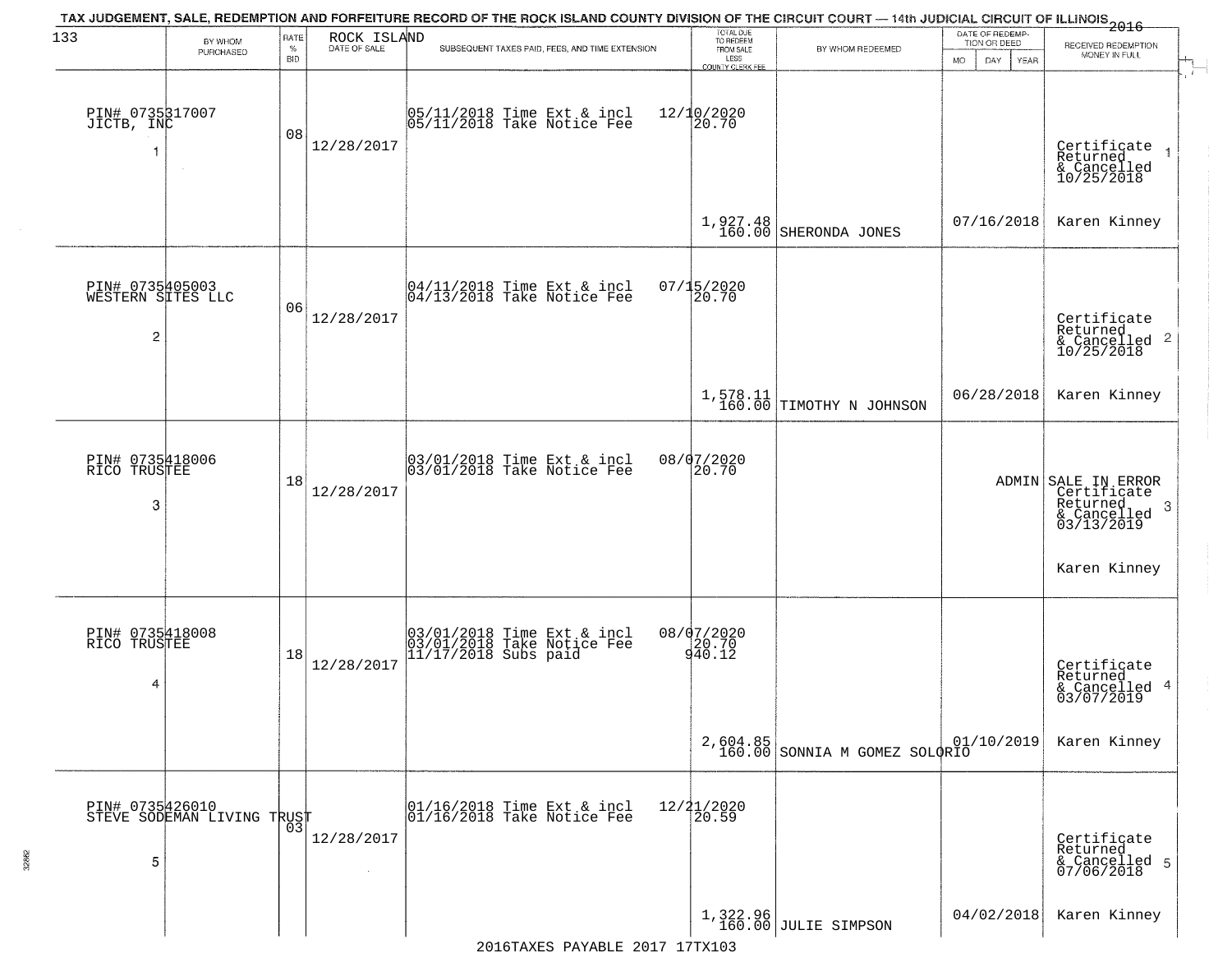| TAX JUDGEMENT, SALE, REDEMPTION AND FORFEITURE RECORD OF THE ROCK ISLAND COUNTY DIVISION OF THE CIRCUIT COURT - 14th JUDIC |                                           |                                     |                           |                                           |                                            |                                  |                    |                       |         |
|----------------------------------------------------------------------------------------------------------------------------|-------------------------------------------|-------------------------------------|---------------------------|-------------------------------------------|--------------------------------------------|----------------------------------|--------------------|-----------------------|---------|
| NAME AND ADDRESS<br>LEGAL DESCRIPTION<br>134                                                                               | ROCK ISLAND                               |                                     | BACK TAX<br>FORFEITED     | <b>BACK TAX</b>                           | TOTAL BACK                                 | AMOUNT<br>FOR WHICH<br>JUDGEMENT |                    | INTEREST PAYMENT FUND | 2016    |
| TAXPAYER NO.<br>PARCEL NO.<br>TWP - CODE<br>ACRES                                                                          | TAX DUE<br>INT DUE                        | A-BACK TAX<br>FORFEITED<br>PRIOR TO | PENALTY<br><b>ACCRUED</b> | FORFEITED<br>INTEREST AND<br>COST ACCRUED | TAX PENALTY<br>AND COSTS<br><b>ACCRUED</b> | IS ASKED                         | CERTIFICATE<br>NO. | <b>INDEMNITY FUND</b> |         |
| ASSESSED VALUATION FOR TAXES                                                                                               | 1ST<br>1ST                                | 2015                                |                           |                                           |                                            |                                  |                    | COST OF SALE          |         |
|                                                                                                                            |                                           |                                     |                           |                                           |                                            |                                  |                    |                       |         |
| SCOTT JUDITH A<br>17919 RTE 5 & 92<br>EAST MOLINE IL                                                                       | 277.95 29.19<br>2ND                       |                                     |                           |                                           |                                            |                                  |                    |                       |         |
| 61244                                                                                                                      | 277.95<br>20.85<br>355                    |                                     |                           |                                           |                                            |                                  |                    | 60.00                 |         |
| O L 22                                                                                                                     |                                           |                                     |                           |                                           |                                            |                                  |                    |                       |         |
| KEATORS SUBD<br>E 35 FT N 85 FT E 18 FT<br>OF S 46.9 FT L 5                                                                | 277.95<br><del>16.6</del> 8<br>ATH        |                                     |                           |                                           |                                            |                                  | 645                | 20.00                 |         |
|                                                                                                                            | 8.34<br>277.95<br><b>PUBLICATION COST</b> |                                     |                           |                                           |                                            |                                  |                    |                       |         |
| $240 - 14 - 00$<br>4206<br>$09 - 01$                                                                                       |                                           |                                     |                           |                                           |                                            |                                  |                    | 4.00                  |         |
| .088<br>PIN# 0735429003                                                                                                    | 10.00<br>TOTAL DUE-TAXES, INT, COST       |                                     |                           |                                           |                                            |                                  |                    |                       |         |
| 10,829                                                                                                                     | 1,196.86                                  |                                     |                           |                                           |                                            | 1196.86                          |                    | 10.00                 | 1290.86 |
|                                                                                                                            |                                           |                                     |                           |                                           |                                            |                                  |                    |                       |         |
| REYES TAMMY L<br>800 24TH ST                                                                                               | 140.04<br>$\frac{14.70}{200}$             |                                     |                           |                                           |                                            |                                  |                    |                       |         |
| 61201<br>ROCK ISLAND IL                                                                                                    | 140.04<br>10.50                           |                                     |                           |                                           |                                            |                                  |                    | 60.00                 |         |
| LOT 8                                                                                                                      | 3RD<br>3RD                                |                                     |                           |                                           |                                            |                                  |                    |                       |         |
| GEO MIXTERS SUB DIV<br>OF OUT LOT 24 SEC 35                                                                                | 8.40<br>140.04                            |                                     |                           |                                           |                                            |                                  | 646                | 20.00                 |         |
| 18N 2W                                                                                                                     | 4.20<br>140.04                            |                                     |                           |                                           |                                            |                                  |                    |                       |         |
| $262 - 10 - 00$<br>4616                                                                                                    | PUBLICATION COST                          |                                     |                           |                                           |                                            |                                  |                    | 4.00                  |         |
| $09 - 01$<br>PIN# 0735437006                                                                                               | 10.00                                     |                                     |                           |                                           |                                            |                                  |                    |                       |         |
|                                                                                                                            | TOTAL DUE-TAXES, INT. COST                |                                     |                           |                                           |                                            |                                  |                    |                       |         |
| 11,456                                                                                                                     | 607.96<br>ist<br><b>IST</b>               |                                     |                           |                                           |                                            | 607.96                           |                    | 10.00                 | 701.96  |
|                                                                                                                            |                                           |                                     |                           |                                           |                                            |                                  |                    |                       |         |
| BERHENKE LISSA<br>804 24TH ST                                                                                              | 2ND<br>SND                                |                                     |                           |                                           |                                            |                                  |                    |                       |         |
| ROCK ISLAND IL<br>61201                                                                                                    | 129.16<br>9.70<br>3 <sub>BD</sub><br>3RD  |                                     |                           |                                           |                                            |                                  |                    | 60.00                 |         |
| LOT 7                                                                                                                      | 129.16<br>7.76                            |                                     |                           |                                           |                                            |                                  | 647                | 20.00                 |         |
| GEO MIXTERS SUBD<br>OF OUT LOT 24 SEC 35<br>18N 2W N 30 FT                                                                 | 4TH<br>3.88<br>129.16                     |                                     |                           |                                           |                                            |                                  |                    |                       |         |
|                                                                                                                            | <b>PUBLICATION COST</b>                   |                                     |                           |                                           |                                            |                                  |                    |                       |         |
| $262 - 08 - 00$<br>09-01<br>4614                                                                                           | 10.00                                     |                                     |                           |                                           |                                            |                                  |                    | 4.00                  |         |
| PIN# 0735437007                                                                                                            | TOTAL OUE-TAXES, INT. COST                |                                     |                           |                                           |                                            |                                  |                    |                       |         |
| 11,032                                                                                                                     | 418.82                                    |                                     |                           |                                           |                                            | 418.82                           |                    | 10.00                 | 512.82  |
|                                                                                                                            |                                           |                                     |                           |                                           |                                            |                                  |                    |                       |         |
| HAYMON ROSCOE SR<br>816 24TH ST                                                                                            | 283.16<br>29.75<br>2ND                    |                                     |                           |                                           |                                            |                                  |                    |                       |         |
| ROCK ISLAND IL<br>61201                                                                                                    | 283.16<br>21.25<br>3RD                    |                                     |                           |                                           |                                            |                                  |                    | 60.00                 |         |
| LOT 6                                                                                                                      | $\overline{3BD}$<br>17.00<br>283.16       |                                     |                           |                                           |                                            |                                  | 648                | 20.00                 |         |
| GEO MIXTERS SUB DIV<br>OF OUT LOT 24 SEC 35<br>18N 2W S .50                                                                | 4TH                                       |                                     |                           |                                           |                                            |                                  |                    |                       |         |
|                                                                                                                            | 8.50<br>283.16<br>PUBLICATION COS         |                                     |                           |                                           |                                            |                                  |                    |                       |         |
| $262 - 06 - 00$<br>4612<br>$09 - 01$                                                                                       | 10.00                                     |                                     |                           |                                           |                                            |                                  |                    | 4.00                  |         |
| PIN# 0735437010<br>$\sim 100$                                                                                              | TOTAL DUE-TAXES, INT. COST                |                                     |                           |                                           |                                            |                                  |                    |                       |         |
| 11,032                                                                                                                     | 1,219.14                                  |                                     |                           |                                           |                                            | 1219.14                          |                    | 10.00                 | 1313.14 |
|                                                                                                                            | 1ST                                       |                                     |                           |                                           |                                            |                                  |                    |                       |         |
| OROZCO ISIDRO M<br>2317 9TH AVE                                                                                            | 314.76<br>33.04<br>2ND<br>2ND             |                                     |                           |                                           |                                            |                                  |                    |                       |         |
| 61201<br>ROCK ISLAND IL                                                                                                    | 314.76 23.60                              |                                     |                           |                                           |                                            |                                  |                    | 60.00                 |         |
|                                                                                                                            | 3RD                                       |                                     |                           |                                           |                                            |                                  |                    |                       |         |
| LOT 1<br>GEO MIXTERS SUB DIV<br>OF OUT LOT 24 SEC 35                                                                       | 314.76<br>18.88<br>4TH                    |                                     |                           |                                           |                                            |                                  | 649                | 20.00                 |         |
| 18N 2W W 39 FT                                                                                                             | 314.76<br>$9.44^{\circ}$                  |                                     |                           |                                           |                                            |                                  |                    |                       |         |
| $261 - 19 - 00$<br>4604<br>$09 - 01$                                                                                       | PUBLICATION COST<br>10.00                 |                                     |                           |                                           |                                            |                                  |                    | 4.00                  |         |
| PIN# 0735437018                                                                                                            | TOTAL DUE-TAXES, INT. COST                |                                     |                           |                                           |                                            |                                  |                    |                       |         |
| 18,263                                                                                                                     | 1,354.00                                  |                                     |                           |                                           |                                            | 1354.00                          |                    | 10.00                 | 1448.00 |
|                                                                                                                            |                                           |                                     |                           |                                           |                                            |                                  |                    |                       |         |

 $\sim 10$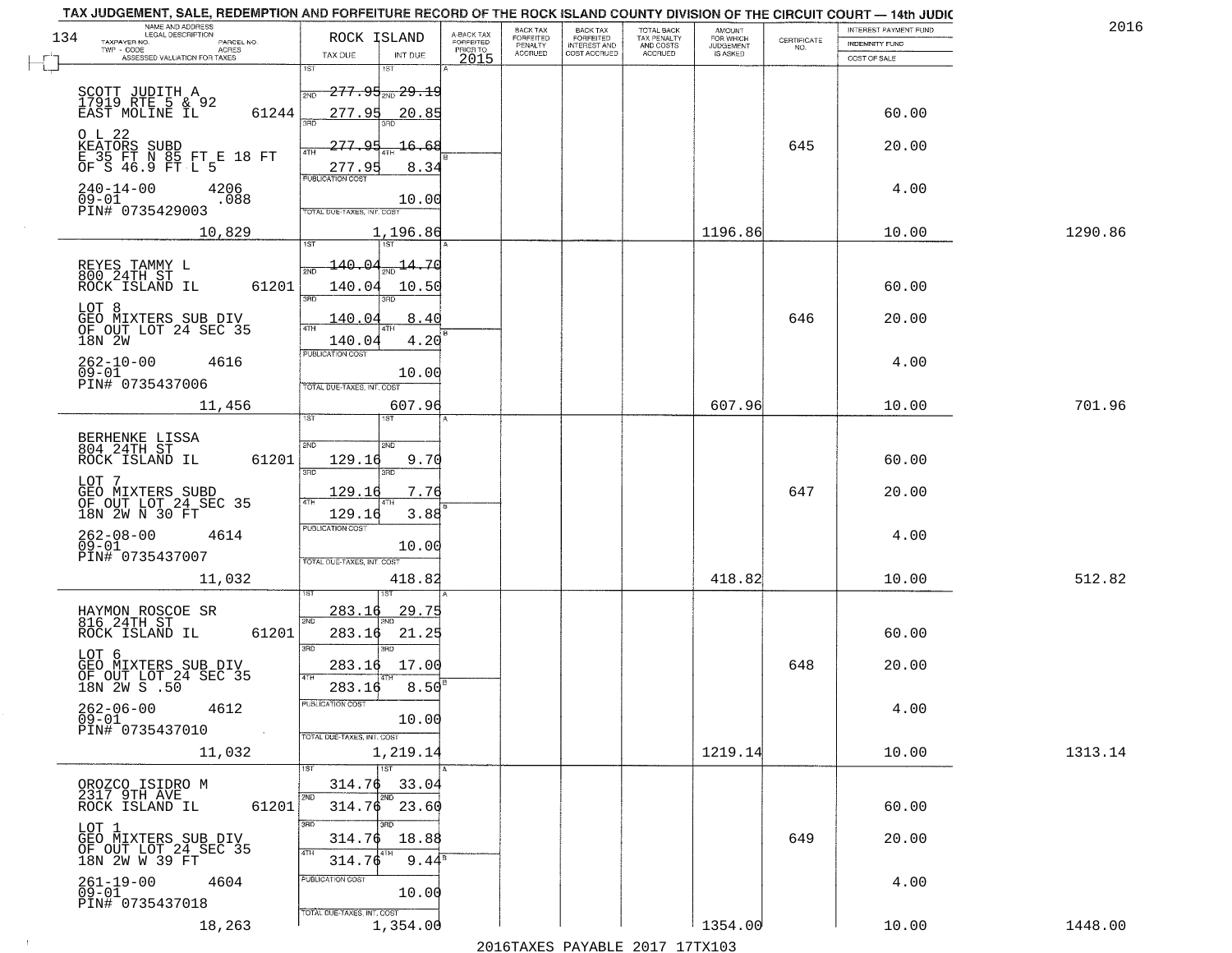| 134                                  | BY WHOM                                          | RATE<br>$\%$   | ROCK ISLAND<br>DATE OF SALE | TAX JUDGEMENT, SALE, REDEMPTION AND FORFEITURE RECORD OF THE ROCK ISLAND COUNTY DIVISION OF THE CIRCUIT COURT — 14th JUDICIAL CIRCUIT OF ILLINOIS 2016<br>SUBSEQUENT TAXES PAID, FEES, AND TIME EXTENSION                                            | TOTAL DUE<br>TO REDEEM<br>FROM SALE | BY WHOM REDEEMED                                                               | DATE OF REDEMP<br>TION OR DEED | RECEIVED REDEMPTION                                                                       |
|--------------------------------------|--------------------------------------------------|----------------|-----------------------------|------------------------------------------------------------------------------------------------------------------------------------------------------------------------------------------------------------------------------------------------------|-------------------------------------|--------------------------------------------------------------------------------|--------------------------------|-------------------------------------------------------------------------------------------|
|                                      | PURCHASED                                        | <b>BID</b>     |                             |                                                                                                                                                                                                                                                      | LESS<br><b>COUNTY CLERK FEE</b>     |                                                                                | MO.<br>DAY.<br>YEAR            | MONEY IN FULL                                                                             |
| PIN# 0735429003<br>RICO TRUSTEE<br>1 | $\sim$                                           | 18             | 12/28/2017                  | 03/01/2018 Time Ext & incl<br>03/01/2018 Take Notice Fee                                                                                                                                                                                             | 08/07/2020<br>20.70                 |                                                                                |                                | Certificate<br>Returned<br>& Cancelled<br>10/02/2018                                      |
|                                      |                                                  |                |                             |                                                                                                                                                                                                                                                      |                                     | $1,776.27$<br>160.00 JUDITH A SCOTT                                            | 09/21/2018                     | Karen Kinney                                                                              |
| PIN# 0735437006<br>JICTB, INC<br>2   |                                                  | 18             | 12/28/2017                  |                                                                                                                                                                                                                                                      |                                     |                                                                                |                                | Certificate<br>Returned<br>$\frac{12}{6}$ Cancelled 2<br>04/04/2018                       |
|                                      |                                                  |                |                             |                                                                                                                                                                                                                                                      |                                     | 828.31<br>160.00 TAMMY L REYES                                                 | 02/22/2018                     | Karen Kinney                                                                              |
| PIN# 0735437007<br>JICTB, INC<br>3   |                                                  | 18             | 12/28/2017                  | 05/11/2018 Time Ext & incl<br>05/11/2018 Take Notice Fee<br>11/26/2018 Subs paid                                                                                                                                                                     | 12/10/2020<br>20.70<br>607.00       |                                                                                |                                | Certificate<br>Returned<br>3<br>& Cancelled<br>03/07/2019                                 |
|                                      |                                                  |                |                             |                                                                                                                                                                                                                                                      | 1,490.28<br>160.00                  | LISSA BERHENKE                                                                 | 01/15/2019                     | Karen Kinney                                                                              |
| PIN# 0735437010<br>RICO TRUSTEE<br>4 |                                                  | 18             | 12/28/2017                  | 03/01/2018 Time Ext & incl<br>03/01/2018 Take Notice Fee<br>02/13/2020 Take Notice Fee<br>02/28/2020 Circuit Clerks Fee<br>02/28/2020 Sheriffs Fee<br>03/19/2020 Subs paid<br>11/16/2019 Subs paid<br> 11/16/2019 Subs paid<br> 11/17/2018 Subs paid | 08/07/2020                          |                                                                                |                                | TAX DEED ISSUED<br>Certificate<br>Returned<br>& Cancelled 4<br>10/26/2020<br>Karen Kinney |
| 5                                    | PIN# 0735437018<br>INTEGRITY INVESTMENT FUND LLC | 0 <sub>0</sub> | 12/28/2017                  | 01/19/2018 Time Ext & incl<br>01/17/2018 Take Notice Fee                                                                                                                                                                                             | 06/29/2020<br>20.59                 |                                                                                |                                | Certificate<br>Returned<br>& Cancelled 5<br>07/06/2018                                    |
|                                      |                                                  |                |                             |                                                                                                                                                                                                                                                      |                                     | $\left  \begin{array}{c} 1,468.59 \\ 160.00 \end{array} \right $ ISIDRO OROZCO | 03/02/2018                     | Karen Kinney                                                                              |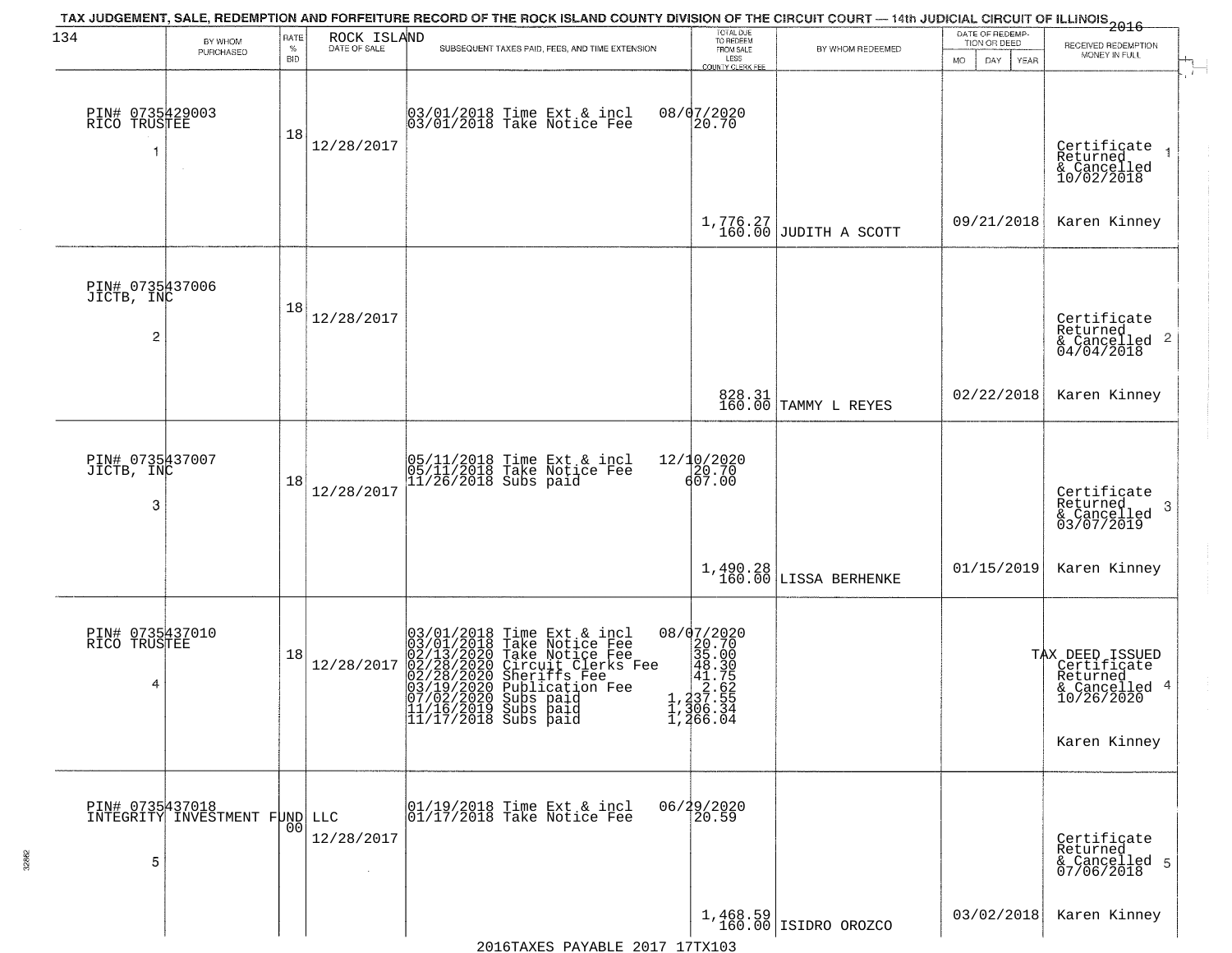| NAME AND ADDRESS<br>LEGAL DESCRIPTION                                                                                              |                                                                                                             |                                     | BACK TAX             | <b>BACK TAX</b>           | <b>TOTAL BACK</b>        | AMOUNT<br>FOR WHICH |                                                                 | INTEREST PAYMENT FUND | 2016    |
|------------------------------------------------------------------------------------------------------------------------------------|-------------------------------------------------------------------------------------------------------------|-------------------------------------|----------------------|---------------------------|--------------------------|---------------------|-----------------------------------------------------------------|-----------------------|---------|
| 135<br>TAXPAYER NO.<br>PARCEL NO.<br>ACRES                                                                                         | ROCK ISLAND                                                                                                 | A-BACK TAX<br>FORFEITED<br>PRIOR TO | FORFEITED<br>PENALTY | FORFEITED<br>INTEREST AND | TAX PENALTY<br>AND COSTS | <b>JUDGEMENT</b>    | $\begin{array}{c} \text{CERTIFICATE} \\ \text{NO.} \end{array}$ | INDEMNITY FUND        |         |
| ASSESSED VALUATION FOR TAXES                                                                                                       | TAX DUE<br>INT DUE                                                                                          | 2015                                | <b>ACCRUED</b>       | COST ACCRUED              | ACCRUED                  | IS ASKED            |                                                                 | COST OF SALE          |         |
| DOUGLAS HOLLY<br>833 17TH ST<br>ROCK ISLAND IL<br>61201                                                                            | 1ST<br>18T<br><del>53.70 aug 5.67</del><br>53.70<br>4.05                                                    |                                     |                      |                           |                          |                     |                                                                 | 60.00                 |         |
| LOT 10<br>SUB DIV OF OUT LOT 7<br>IN JOHN W SPENCERS<br>3RD ADD                                                                    | 3BD<br>53.70<br>-24<br>4TH<br>53.70<br>1.62                                                                 |                                     |                      |                           |                          |                     | 650                                                             | 20.00                 |         |
| $377 - 14 - 00$<br>6740<br>$09 - 01$<br>PIN# 0735438007                                                                            | <b>PUBLICATION COST</b><br>10.00<br>TOTAL DUE-TAXES, INT, COST                                              |                                     |                      |                           |                          |                     |                                                                 | 4.00                  |         |
| 2,092                                                                                                                              | 239.38                                                                                                      |                                     |                      |                           |                          | 239.38              |                                                                 | 10.00                 | 333.38  |
| BEERS ELIZABETH A<br>PO BOX 9295<br>60079<br>WAUKEGAN IL<br>LOT 1<br>SUB DIV OF OUT LOT 7<br>IN JOHN W SPENCERS<br>3RD ADD S 50 FT | 1ST<br>2ND<br>2ND<br>578.72<br>43.40<br>3BD<br>3RD<br>34.72<br>578.72<br>47H                                |                                     |                      |                           |                          |                     | 651                                                             | 60.00<br>20.00        |         |
| $376 - 21 - 00$<br>6727<br>$09 - 01$<br>PIN# 0735438017                                                                            | 578.72<br>17.36<br>PUBLICATION COST<br>10.00<br>TOTAL DUE-TAXES, INT. COST                                  |                                     |                      |                           |                          |                     |                                                                 | 4.00                  |         |
| 22,547                                                                                                                             | 1,841.64<br>īsT                                                                                             |                                     |                      |                           |                          | 1841.64             |                                                                 | 10.00                 | 1935.64 |
| MEJIA-ANDREWS JOYCE<br>469 TEAL CT<br>FAYETTEVILLE NC<br>28311<br>LOT 5                                                            | 487.88<br>51.2<br>2ND<br>487.88<br>36.60<br>3RD<br>3RD<br>487.88<br>29.28                                   |                                     |                      |                           |                          |                     | 652                                                             | 60.00<br>20.00        |         |
| TAYLORS 9TH AVENUE<br>ADD REPLAT OF<br>$381 - 15 - 00$<br>6807<br>$09 - 01$<br>PIN# 0735442002<br>19,008                           | 4TH<br>487.88<br>14.64<br><b>PUBLICATION COST</b><br>10.00<br>TOTAL OUE-TAXES, INT. COST<br>2,093.28        |                                     |                      |                           |                          | 2093.28             |                                                                 | 4.00<br>10.00         | 2187.28 |
| MCDONNELL & ASSOCIATES IN 422 PERSHING AVE<br>DAVENPORT IA<br>52801<br>LOT 4<br>ROSENFIELDS 1ST SUB DIV                            | 731.69<br>76.86<br>2ND<br>731.69<br>54.90<br>3RD<br><b>IRD</b><br>731.69<br>43.92<br>4TH<br>21.96<br>731.69 |                                     |                      |                           |                          |                     | 653                                                             | 60.00<br>20.00        |         |
| $328 - 05 - 00$<br>5775<br>$09 - 01$<br>PIN# 0735445004<br><b>Contract</b><br>28,507                                               | "UBLICA HUN CUS<br>10.00<br>TOTAL DUE-TAXES, INT. COST<br>3,134.40                                          |                                     |                      |                           |                          | 3134.40             |                                                                 | 4.00<br>10.00         | 3228.40 |
| FLEMING EARL/SANDRA<br>906 21ST ST<br>61201<br>ROCK ISLAND IL                                                                      | <b>TIST</b><br>195.10<br>20.51<br>2ND<br>2ND<br>$195.10$ $14.65$                                            |                                     |                      |                           |                          |                     |                                                                 | 60.00                 |         |
| LOT 2 BLOCK 1<br>M SCHNELLS ADD S 45 FT                                                                                            | 3RD<br>3RD<br>195.10<br>11.72<br>4TH<br>5.86 <sup>8</sup><br>195.10                                         |                                     |                      |                           |                          |                     | 654                                                             | 20.00                 |         |
| 338-09-00<br>09-01<br>$5968 - A$<br>PIN# 0735450003<br>18,601                                                                      | PUBLICATION COST<br>10.00<br>TOTAL DUE-TAXES, INT. COST<br>843.14                                           |                                     |                      |                           |                          | 843.14              |                                                                 | 4.00<br>10.00         | 937.14  |
|                                                                                                                                    |                                                                                                             |                                     |                      |                           |                          |                     |                                                                 |                       |         |

 $\sim 10^{-1}$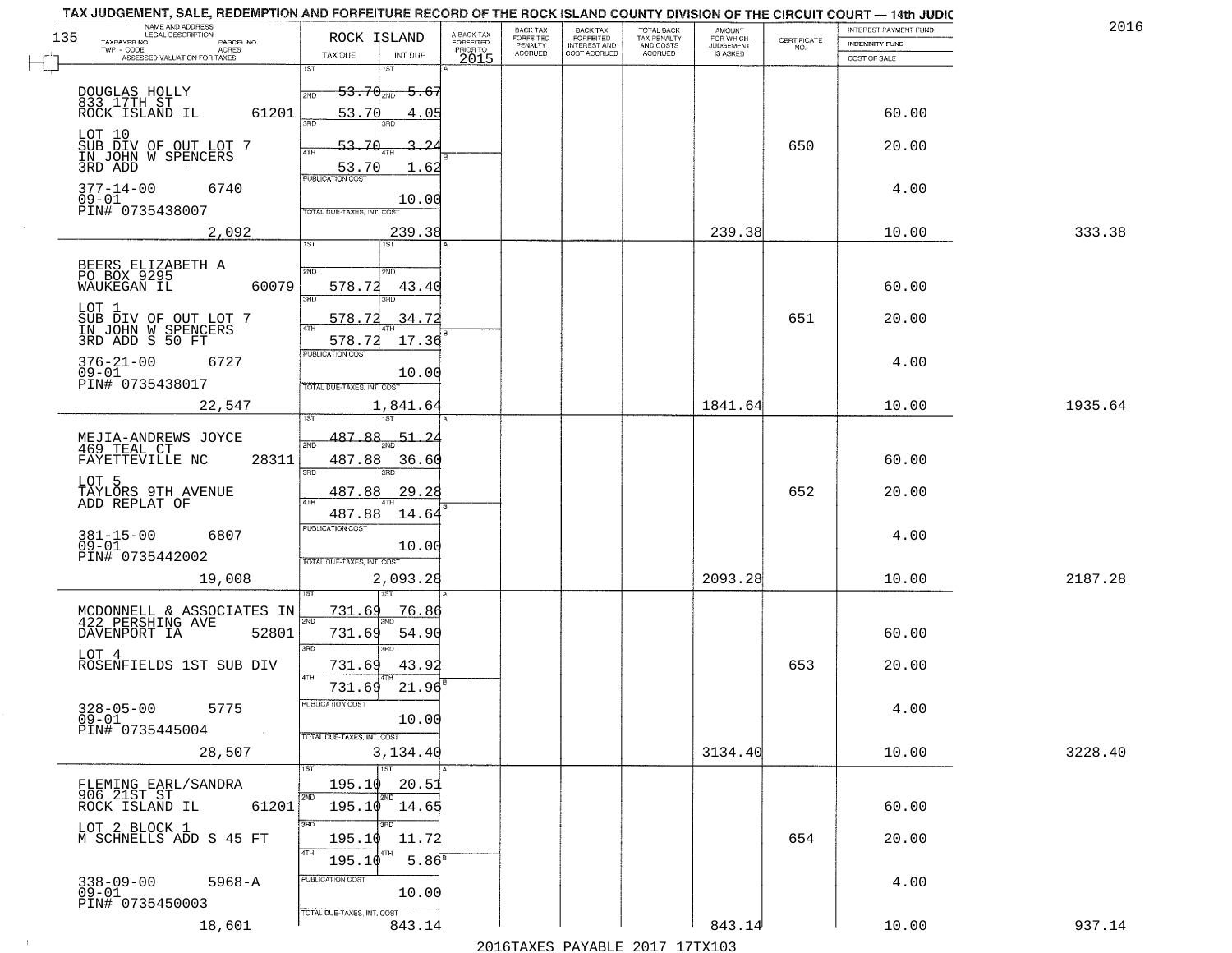| 135                                  | BY WHOM                                  | RATE            |                             | TAX JUDGEMENT, SALE, REDEMPTION AND FORFEITURE RECORD OF THE ROCK ISLAND COUNTY DIVISION OF THE CIRCUIT COURT — 14th JUDICIAL CIRCUIT OF ILLINOIS 2016                                                                                                                                                                                                                        | TOTAL DUE<br>TO REDEEM                                                                                      |                                              | DATE OF REDEMP-                           |                                                                                               |
|--------------------------------------|------------------------------------------|-----------------|-----------------------------|-------------------------------------------------------------------------------------------------------------------------------------------------------------------------------------------------------------------------------------------------------------------------------------------------------------------------------------------------------------------------------|-------------------------------------------------------------------------------------------------------------|----------------------------------------------|-------------------------------------------|-----------------------------------------------------------------------------------------------|
|                                      | PURCHASED                                | %<br><b>BID</b> | ROCK ISLAND<br>DATE OF SALE | SUBSEQUENT TAXES PAID, FEES, AND TIME EXTENSION                                                                                                                                                                                                                                                                                                                               | FROM SALE<br>LESS<br>COUNTY CLERK FEE                                                                       | BY WHOM REDEEMED                             | TION OR DEED<br>DAY<br>MO.<br><b>YEAR</b> | RECEIVED REDEMPTION<br>MONEY IN FULL                                                          |
| PIN# 0735438007<br>RICO TRUSTEE      |                                          | 18              | 12/28/2017                  | 03/01/2018 Time Ext & incl<br>03/01/2018 Take Notice Fee<br>02/13/2020 Take Notice Fee<br>11/16/2019 Subs paid<br>11/17/2018 Subs paid                                                                                                                                                                                                                                        | 08/d7/2020<br>20.70<br>35.00<br>272.04<br>464.48                                                            |                                              |                                           | Certificate<br>Returned<br>& Cancelled<br>03/03/2020                                          |
|                                      |                                          |                 |                             |                                                                                                                                                                                                                                                                                                                                                                               | 1,321.76<br>160.00                                                                                          | PENNYMAC                                     | 02/21/2020                                | Karen Kinney                                                                                  |
| PIN# 0735438017<br>2                 | INTEGRITY INVESTMENT FUND LLC            | 18              | 12/28/2017                  | 01/19/2018 Time Ext & incl<br>01/17/2018 Take Notice Fee<br>12/13/2018 Subs paid                                                                                                                                                                                                                                                                                              | 06/29/2020<br>20.59<br>1,939.30                                                                             |                                              |                                           | Certificate<br>Returned<br>& Cancelled 2<br>05/09/2019                                        |
|                                      |                                          |                 |                             |                                                                                                                                                                                                                                                                                                                                                                               |                                                                                                             | 5,173.50<br>160.00 WELLS FARGO BANK          | 04/22/2019                                | Karen Kinney                                                                                  |
| PIN# 0735442002<br>RICO TRUSTEE<br>3 |                                          | 18              | 12/28/2017                  | $\begin{array}{l} 03/01/2018 \text{ Time Ext} \text{ &} \text{incll} \\ 03/01/2018 \text{ Take Notice Free} \\ 02/13/2020 \text{ Take Notice Free} \\ 02/28/2020 \text{ Circuit Clerks Free} \\ 02/28/2020 \text{ Scheriffs Free} \\ 03/19/2020 \text{ Subs paid} \\ 7/02/2020 \text{ Subs paid} \\ 11/16/2019 \text{ Subs paid} \\ 11/17/2018 \text{ Subs paid} \end{array}$ | 08/07/2020<br>$\begin{smallmatrix}20.702\\20.70\\35.00\\135.00\\14.15\\2\\2,129\\2,159.86\end{smallmatrix}$ |                                              |                                           | TAX DEED ISSUED<br>Certificate<br>Returned<br>-3<br>& Cancelled<br>10/26/2020<br>Karen Kinney |
| PIN# 0735445004<br>4                 | STEVE SODEMAN LIVING TRUST               |                 | 12/28/2017                  | 01/16/2018 Time Ext & incl<br>01/16/2018 Take Notice Fee                                                                                                                                                                                                                                                                                                                      | 12/21/2020<br>20.59                                                                                         |                                              |                                           | Certificate<br>Returned<br>& Cancelled 4<br>10/25/2018                                        |
|                                      |                                          |                 |                             |                                                                                                                                                                                                                                                                                                                                                                               |                                                                                                             | 3,378.13<br>160.00 MCDONNELL & ASSOCIATES IN |                                           | Karen Kinney                                                                                  |
| 5                                    | PIN# 0735450003<br>EQUITY ONE INVESTMENT | 00              | FUND LLC<br>12/28/2017      | 01/16/2018 Time Ext & incl<br>01/16/2018 Take Notice Fee                                                                                                                                                                                                                                                                                                                      | $07/03/2020$<br>20.59                                                                                       |                                              |                                           | Certificate<br>Returned<br>& Cancelled 5<br>04/04/2018                                        |
|                                      |                                          |                 |                             |                                                                                                                                                                                                                                                                                                                                                                               |                                                                                                             | 957.73<br>160.00 SANDRA FLEMING              | 02/05/2018                                | Karen Kinney                                                                                  |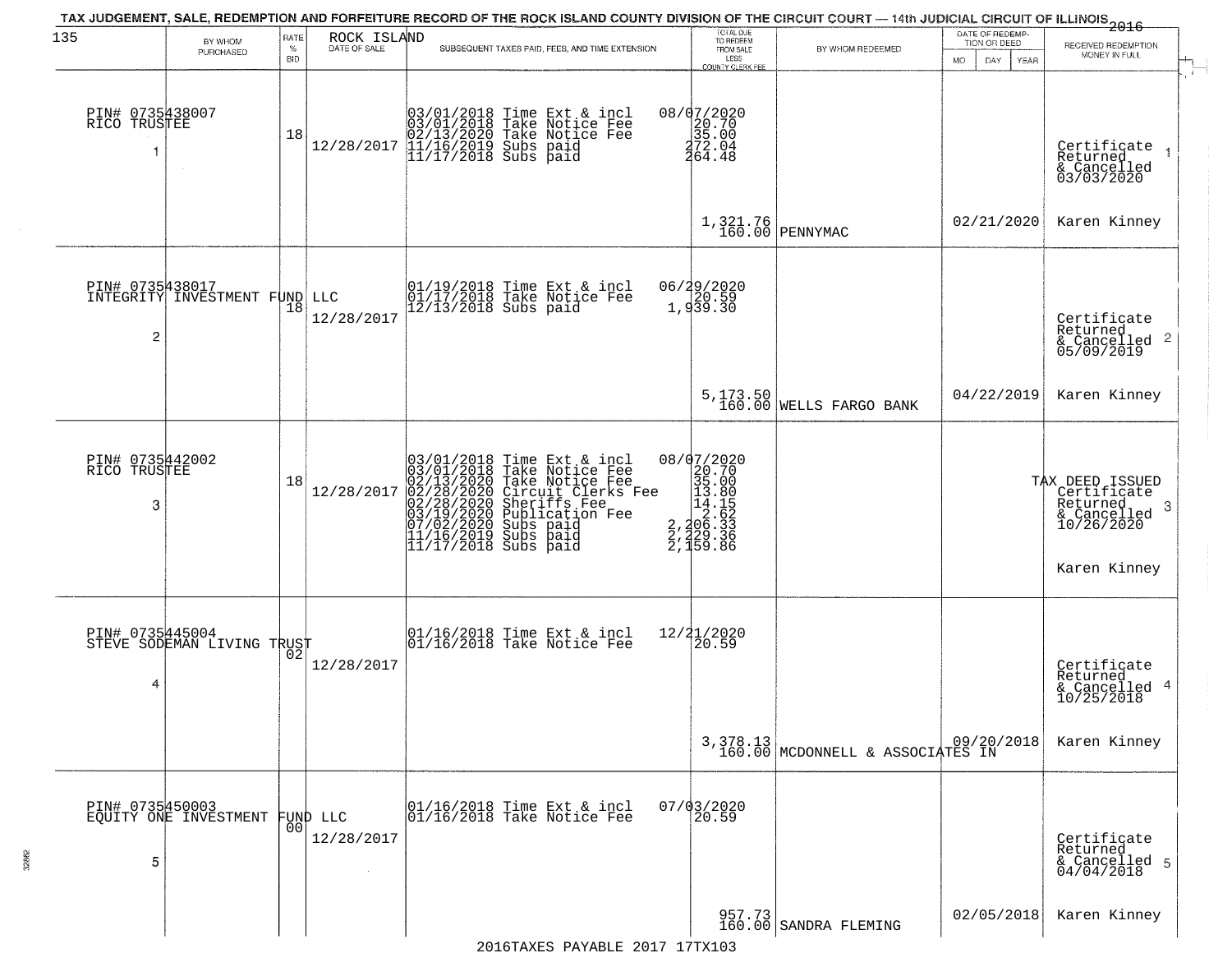|     | TAX JUDGEMENT, SALE, REDEMPTION AND FORFEITURE RECORD OF THE ROCK ISLAND COUNTY DIVISION OF THE CIRCUIT COURT - 14th JUDIC |                                                                            |                         |                              |                                       |                                        |                              |                                                                 |                       | 2016    |
|-----|----------------------------------------------------------------------------------------------------------------------------|----------------------------------------------------------------------------|-------------------------|------------------------------|---------------------------------------|----------------------------------------|------------------------------|-----------------------------------------------------------------|-----------------------|---------|
| 136 | NAME AND ADDRESS<br>LEGAL DESCRIPTION                                                                                      | ROCK ISLAND                                                                | A-BACK TAX<br>FORFEITED | BACK TAX<br><b>FORFEITED</b> | BACK TAX<br>FORFEITED<br>INTEREST AND | TOTAL BACK<br>TAX PENALTY<br>AND COSTS | AMOUNT<br>FOR WHICH          |                                                                 | INTEREST PAYMENT FUND |         |
|     | TAXPAYER NO.<br>PARCEL NO.<br>TWP - CODE<br>ACRES                                                                          |                                                                            | PRIOR TO                | PENALTY<br><b>ACCRUED</b>    | COST ACCRUED                          | ACCRUED                                | <b>JUDGEMENT</b><br>IS ASKED | $\begin{array}{c} \text{CERTIFICATE} \\ \text{NO.} \end{array}$ | <b>INDEMNITY FUND</b> |         |
|     | ASSESSED VALUATION FOR TAXES                                                                                               | INT DUE<br>TAX DUE                                                         | 2015                    |                              |                                       |                                        |                              |                                                                 | COST OF SALE          |         |
|     |                                                                                                                            | 1ST<br>1ST<br><del>300.05<sub>210</sub>31.50</del><br>2ND                  |                         |                              |                                       |                                        |                              |                                                                 |                       |         |
|     | DOWNING MICHAEL<br>909 21ST ST<br>61201<br>ROCK ISLAND IL                                                                  | 300.05<br>22.50                                                            |                         |                              |                                       |                                        |                              |                                                                 | 60.00                 |         |
|     | LOT 18 BLOCK 2<br>M SCHNELLS ADD N 30 FT                                                                                   | <u>300.05</u><br>-18.00                                                    |                         |                              |                                       |                                        |                              | 655                                                             | 20.00                 |         |
|     | 339-22-00<br>09-01<br>6003                                                                                                 | 300.05<br>9.00                                                             |                         |                              |                                       |                                        |                              |                                                                 | 4.00                  |         |
|     | PIN# 0735451003<br>17,690                                                                                                  | 10.00<br><b>TOTAL DUE-TAXES, INT. COST</b><br>1,291.20                     |                         |                              |                                       |                                        | 1291.20                      |                                                                 | 10.00                 | 1385.20 |
|     |                                                                                                                            |                                                                            |                         |                              |                                       |                                        |                              |                                                                 |                       |         |
|     | THORNTON DEMARCO<br>1825 5TH AVE<br>61201<br>ROCK ISLAND IL                                                                | 49.91<br>475.02<br>475.02<br>35.65<br><b>3RD</b>                           |                         |                              |                                       |                                        |                              |                                                                 | 60.00                 |         |
|     | LOT 17 BLOCK 2<br>M SCHNELLS ADD S 20 FT<br>LOT 18 AND N 15 FT                                                             | 28.52<br>475.02                                                            |                         |                              |                                       |                                        |                              | 656                                                             | 20.00                 |         |
|     | $339 - 21 - 00$<br>6002<br>$09 - 01$<br>PIN# 0735451004                                                                    | 475.02<br>14.26<br>PUBLICATION COST<br>10.00<br>TOTAL DUE-TAXES, INT. COST |                         |                              |                                       |                                        |                              |                                                                 | 4.00                  |         |
|     | 18,507                                                                                                                     | 2,038.42<br>1ST                                                            |                         |                              |                                       |                                        | 2038.42                      |                                                                 | 10.00                 | 2132.42 |
|     | VAZQUEZ JUAN A<br>909^22ND ST<br>ROCK ISLAND IL<br>61201                                                                   | ist<br>2ND<br><b>SMD</b>                                                   |                         |                              |                                       |                                        |                              |                                                                 | 60.00                 |         |
|     | LOT 19 BLOCK 3<br>M SCHNELLS ADD                                                                                           | 3RD<br>3RD<br>542.99<br>32.56<br>4TH                                       |                         |                              |                                       |                                        |                              | 657                                                             | 20.00                 |         |
|     | $340 - 21 - 20$<br>09-01<br>6024<br>PIN# 0735452003                                                                        | 542.99<br>16.28<br>PUBLICATION COST<br>10.00                               |                         |                              |                                       |                                        |                              |                                                                 | 4.00                  |         |
|     | 21,155                                                                                                                     | TOTAL OUE-TAXES, INT. COST<br>1,144.82                                     |                         |                              |                                       |                                        | 1144.82                      |                                                                 | 10.00                 | 1238.82 |
|     | HAWRY/MELISSANO<br>2401 13TH AVE<br>ROCK ISLAND IL<br>61201                                                                | 14.71<br>. 54<br>2ND<br>2ND<br>14.71<br>1.10                               |                         |                              |                                       |                                        |                              |                                                                 | 60.00                 |         |
|     | LOT 13 BLOCK 4<br>M SCHNELLS ADD & 8.5' VAC<br>ALLEY E & ADJ                                                               | 3BD<br>3RD<br>14.71<br>.88<br>4TH                                          |                         |                              |                                       |                                        |                              | 658                                                             | 20.00                 |         |
|     | $341 - 16 - 00$<br>6040<br>$09 - 01$<br>PIN# 0735453008                                                                    | 14.71<br>.44<br>ruslica i IUN COS<br>10.00                                 |                         |                              |                                       |                                        |                              |                                                                 | 4.00                  |         |
|     | 573                                                                                                                        | TOTAL DUE-TAXES, INT. COST<br>72.80<br>1ST                                 |                         |                              |                                       |                                        | 72.80                        |                                                                 | 10.00                 | 166.80  |
|     | HAWRY/MELISSANO<br>2401 13TH AVE<br>61201<br>ROCK ISLAND IL                                                                | 14.71<br>1.54<br>2ND<br>2ND<br>14.71<br>1.10                               |                         |                              |                                       |                                        |                              |                                                                 | 60.00                 |         |
|     | LOT 12 BLOCK 4<br>M SCHNELLS ADD & 8.5' VAC<br>ALLEY E & ADJ                                                               | 3BD<br>3RD<br>14.71<br>.88<br>4TH<br>4TH<br>14.71<br>.44ª                  |                         |                              |                                       |                                        |                              | 659                                                             | 20.00                 |         |
|     | $341 - 15 - 20$<br>6039<br>$09 - 01$<br>PIN# 0735453009                                                                    | PUBLICATION COST<br>10.00                                                  |                         |                              |                                       |                                        |                              |                                                                 | 4.00                  |         |
|     | 573                                                                                                                        | TOTAL DUE-TAXES, INT. COST<br>72.80                                        |                         |                              | 2016 TAVEC DAVADLE 2017 17TV102       |                                        | 72.80                        |                                                                 | 10.00                 | 166.80  |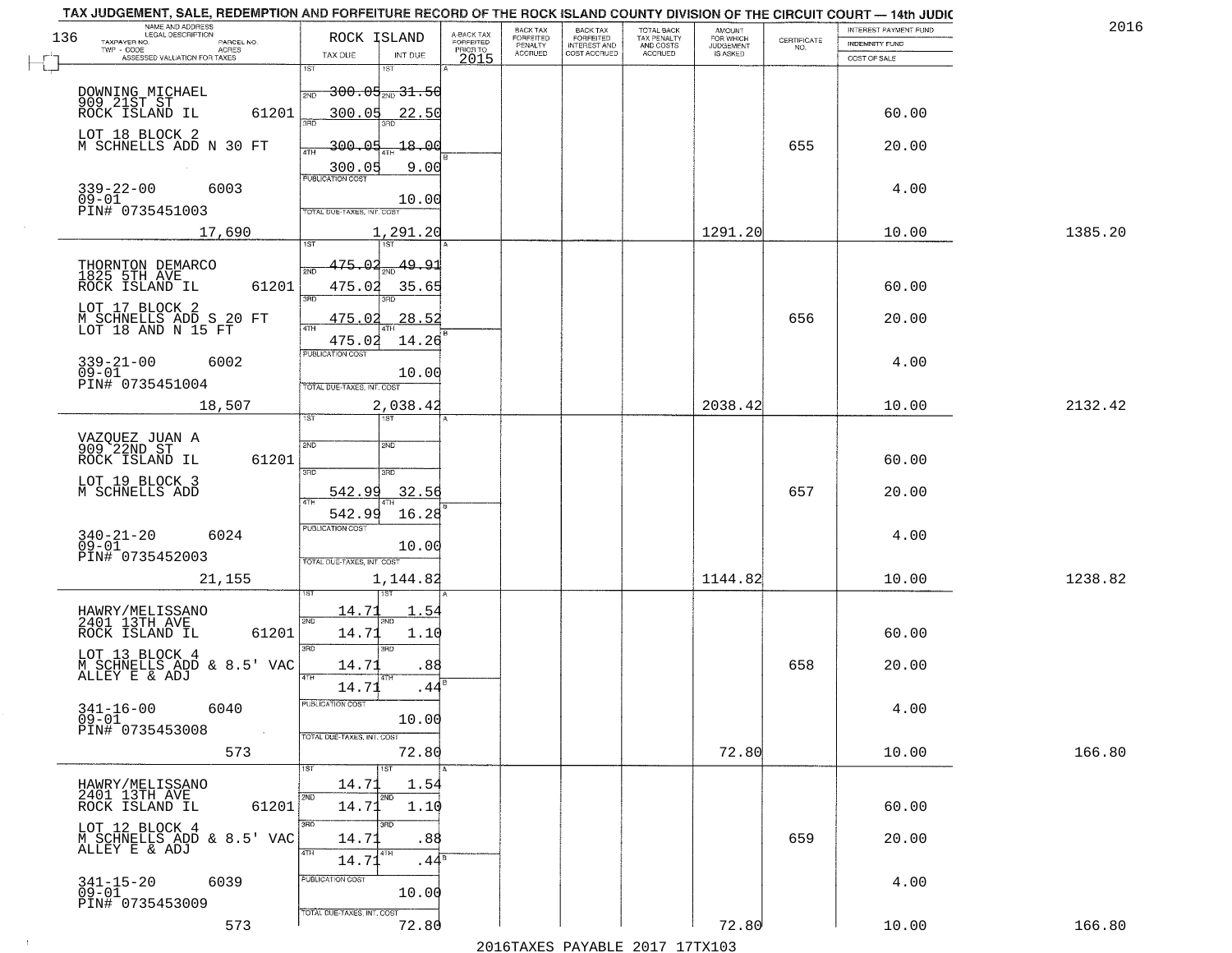| 136                                               | BY WHOM                                       | RATE               | ROCK ISLAND  | TAX JUDGEMENT, SALE, REDEMPTION AND FORFEITURE RECORD OF THE ROCK ISLAND COUNTY DIVISION OF THE CIRCUIT COURT — 14th JUDICIAL CIRCUIT OF ILLINOIS 2016 | TOTAL DUE<br>TO REDEEM<br>FROM SALE |                                                                                 | DATE OF REDEMP-                     |                                                           |
|---------------------------------------------------|-----------------------------------------------|--------------------|--------------|--------------------------------------------------------------------------------------------------------------------------------------------------------|-------------------------------------|---------------------------------------------------------------------------------|-------------------------------------|-----------------------------------------------------------|
|                                                   | PURCHASED                                     | $\%$<br><b>BID</b> | DATE OF SALE | SUBSEQUENT TAXES PAID, FEES, AND TIME EXTENSION                                                                                                        | LESS<br><b>COUNTY CLERK FEE</b>     | BY WHOM REDEEMED                                                                | TION OR DEED<br>MO.<br>DAY.<br>YEAR | RECEIVED REDEMPTION<br>MONEY IN FULL                      |
| PIN# 0735451003<br>JICTB, INC                     | $\sim$                                        | 18                 | 12/28/2017   | 05/11/2018 Time Ext & incl<br>05/11/2018 Take Notice Fee                                                                                               | $12/10/2020$<br>20.70               |                                                                                 |                                     | Certificate<br>Returned<br>& Cancelled<br>07/05/2018      |
|                                                   |                                               |                    |              |                                                                                                                                                        |                                     | $1,655.24$ MICHAEL DOWNING                                                      | 06/01/2018                          | Karen Kinney                                              |
| PIN# 0735451004<br>RICO TRUSTEE<br>$\overline{c}$ |                                               | 18                 | 12/28/2017   | 03/01/2018 Time Ext & incl<br>03/01/2018 Take Notice Fee<br>11/17/2018 Subs paid                                                                       | $08/07/2020$<br>2,103.74            |                                                                                 |                                     | Certificate<br>Returned<br>& Cancelled 2<br>05/09/2019    |
|                                                   |                                               |                    |              |                                                                                                                                                        |                                     | 5,660.82<br>160.00 ALEXIS TAYLOR                                                | 04/30/2019                          | Karen Kinney                                              |
| PIN# 0735452003<br>3                              | STEVE SODEMAN LIVING TRUST                    | 18                 | 12/28/2017   | $\begin{array}{c}  01/16/2018 \text{ Time Ext} & \text{incl} \\  01/16/2018 \text{ Take Notice Fe} \end{array}$                                        | 12/21/2020<br>20.59                 |                                                                                 |                                     | Certificate<br>Returned<br>3<br>& Cancelled<br>03/07/2019 |
|                                                   |                                               |                    |              |                                                                                                                                                        |                                     | $1,705.39$ JUAN A VAZQUEZ                                                       | 12/11/2018                          | Karen Kinney                                              |
| 4                                                 | PIN# 0735453008<br>STEVE SODEMAN LIVING TRUST |                    | 12/28/2017   | $\begin{array}{c} 01/16/2018 \\ 01/16/2018 \\ \end{array}$ Take Notice Fee                                                                             | 12/21/2020<br>20.59                 |                                                                                 |                                     | Certificate<br>Returned<br>& Cancelled 4<br>07/03/2018    |
|                                                   |                                               |                    |              |                                                                                                                                                        |                                     | $217.41$ 06/1000 HAWRY/MELISSANO 1 QF 10                                        | 06/13/2018                          | Karen Kinney                                              |
| 5                                                 | PIN# 0735453009<br>STEVE SODEMAN LIVING TRUST |                    | 12/28/2017   | 01/16/2018 Time Ext & incl<br>01/16/2018 Take Notice Fee                                                                                               | 12/21/2020<br>20.59                 |                                                                                 |                                     | Certificate<br>Returned<br>& Cancelled 5<br>07/03/2018    |
|                                                   |                                               |                    |              | 2016TAXES PAYABLE 2017 17TX103                                                                                                                         |                                     | $\left.\frac{217.41}{160.00}\right $ HAWRY/MELISSANO 2 $\phi$ F <sup>00/1</sup> | 06/13/2018                          | Karen Kinney                                              |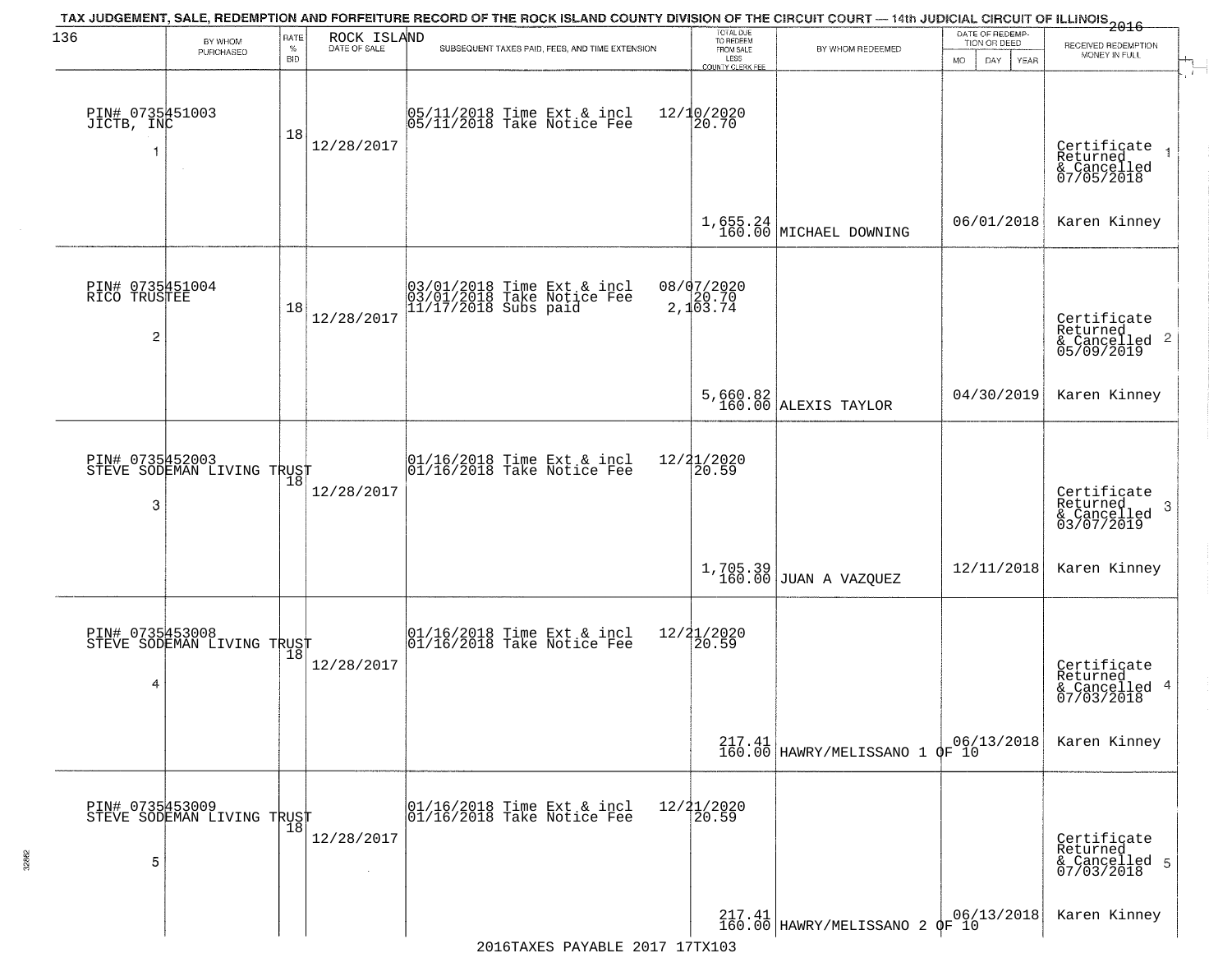|     | TAX JUDGEMENT, SALE, REDEMPTION AND FORFEITURE RECORD OF THE ROCK ISLAND COUNTY DIVISION OF THE CIRCUIT COURT - 14th JUDIC<br>NAME AND ADDRESS<br>LEGAL DESCRIPTION |                                         |                                     | BACK TAX                    |                                              |                                        |                                         |                                                                 | INTEREST PAYMENT FUND | 2016   |
|-----|---------------------------------------------------------------------------------------------------------------------------------------------------------------------|-----------------------------------------|-------------------------------------|-----------------------------|----------------------------------------------|----------------------------------------|-----------------------------------------|-----------------------------------------------------------------|-----------------------|--------|
| 137 | TAXPAYER NO.<br>PARCEL NO.                                                                                                                                          | ROCK ISLAND                             | A-BACK TAX<br>FORFEITED<br>PRIOR TO | <b>FORFEITED</b><br>PENALTY | BACK TAX<br>FORFEITED<br><b>INTEREST AND</b> | TOTAL BACK<br>TAX PENALTY<br>AND COSTS | AMOUNT<br>FOR WHICH<br><b>JUDGEMENT</b> | $\begin{array}{c} \text{CERTIFICATE} \\ \text{NO.} \end{array}$ | <b>INDEMNITY FUND</b> |        |
|     | ACRES<br>ASSESSED VALUATION FOR TAXES                                                                                                                               | TAX DUE<br>INT DUE                      | 2015                                | <b>ACCRUED</b>              | COST ACCRUED                                 | <b>ACCRUED</b>                         | IS ASKED                                |                                                                 | COST OF SALE          |        |
|     |                                                                                                                                                                     | 1ST<br>1ST                              |                                     |                             |                                              |                                        |                                         |                                                                 |                       |        |
|     | HAWRY/MELISSANO                                                                                                                                                     | $14.71_{20}$ 1.54<br>2ND                |                                     |                             |                                              |                                        |                                         |                                                                 |                       |        |
|     | 2401 13TH AVE<br>ROCK ISLAND IL                                                                                                                                     |                                         |                                     |                             |                                              |                                        |                                         |                                                                 |                       |        |
|     | 61201                                                                                                                                                               | 14.71<br>1.10                           |                                     |                             |                                              |                                        |                                         |                                                                 | 60.00                 |        |
|     | LOT 11 BLOCK 4                                                                                                                                                      |                                         |                                     |                             |                                              |                                        |                                         |                                                                 |                       |        |
|     | M SCHNELLS ADD & 8.5' VAC<br>ALLEY E & ADJ                                                                                                                          | $-14 - 71$                              |                                     |                             |                                              |                                        |                                         | 660                                                             | 20.00                 |        |
|     |                                                                                                                                                                     | $\frac{14.71}{FUBUCATON COST}$<br>. 44  |                                     |                             |                                              |                                        |                                         |                                                                 |                       |        |
|     | 6038                                                                                                                                                                |                                         |                                     |                             |                                              |                                        |                                         |                                                                 | 4.00                  |        |
|     | $341 - 14 - 20$<br>09-01                                                                                                                                            | 10.00                                   |                                     |                             |                                              |                                        |                                         |                                                                 |                       |        |
|     | PIN# 0735453010                                                                                                                                                     | TOTAL DUE-TAXES, INT. COST              |                                     |                             |                                              |                                        |                                         |                                                                 |                       |        |
|     | 573                                                                                                                                                                 | 72.80                                   |                                     |                             |                                              |                                        | 72.80                                   |                                                                 | 10.00                 | 166.80 |
|     |                                                                                                                                                                     | 1ST                                     |                                     |                             |                                              |                                        |                                         |                                                                 |                       |        |
|     | HAWRY/MELISSANO<br>2401 13TH AVE                                                                                                                                    | 17.30                                   |                                     |                             |                                              |                                        |                                         |                                                                 |                       |        |
|     | 61201<br>ROCK ISLAND IL                                                                                                                                             | 17.30<br>1.30                           |                                     |                             |                                              |                                        |                                         |                                                                 | 60.00                 |        |
|     | LOT 5 BLOCK 4                                                                                                                                                       | 3RD                                     |                                     |                             |                                              |                                        |                                         |                                                                 |                       |        |
|     | M SCHNELLS ADD & 15' VAC<br>STR E & ADJ                                                                                                                             | 17.30<br>.04                            |                                     |                             |                                              |                                        |                                         | 661                                                             | 20.00                 |        |
|     |                                                                                                                                                                     | 17.30<br>.52                            |                                     |                             |                                              |                                        |                                         |                                                                 |                       |        |
|     |                                                                                                                                                                     | PUBLICATION COST                        |                                     |                             |                                              |                                        |                                         |                                                                 |                       |        |
|     | $341 - 08 - 20$<br>6032<br>$09 - 01$                                                                                                                                | 10.00                                   |                                     |                             |                                              |                                        |                                         |                                                                 | 4.00                  |        |
|     | PIN# 0735453015                                                                                                                                                     | TOTAL DUE-TAXES, INT. COST              |                                     |                             |                                              |                                        |                                         |                                                                 |                       |        |
|     | 674                                                                                                                                                                 | 83.88                                   |                                     |                             |                                              |                                        | 83.88                                   |                                                                 | 10.00                 | 177.88 |
|     |                                                                                                                                                                     | 181                                     |                                     |                             |                                              |                                        |                                         |                                                                 |                       |        |
|     | HAWRY/MELISSANO<br>2401 13TH AVE                                                                                                                                    | 17.<br>2ND                              |                                     |                             |                                              |                                        |                                         |                                                                 |                       |        |
|     | ROCK ISLAND IL<br>61201                                                                                                                                             | 17.30<br>1.30                           |                                     |                             |                                              |                                        |                                         |                                                                 | 60.00                 |        |
|     |                                                                                                                                                                     | 3BD<br>3RD                              |                                     |                             |                                              |                                        |                                         |                                                                 |                       |        |
|     | LOT 6 BLOCK 4                                                                                                                                                       | 17.30<br>1.04                           |                                     |                             |                                              |                                        |                                         | 662                                                             | 20.00                 |        |
|     | M SCHNELLS ADD & 15' VAC<br>STR E & ADJ                                                                                                                             | 4TH                                     |                                     |                             |                                              |                                        |                                         |                                                                 |                       |        |
|     |                                                                                                                                                                     | 17.30<br>.52<br><b>PUBLICATION COST</b> |                                     |                             |                                              |                                        |                                         |                                                                 |                       |        |
|     | $341 - 09 - 20$<br>6033<br>$09 - 01$                                                                                                                                | 10.00                                   |                                     |                             |                                              |                                        |                                         |                                                                 | 4.00                  |        |
|     | PIN# 0735453016                                                                                                                                                     | TOTAL OUE-TAXES, INT. COST              |                                     |                             |                                              |                                        |                                         |                                                                 |                       |        |
|     | 674                                                                                                                                                                 | 83.88                                   |                                     |                             |                                              |                                        | 83.88                                   |                                                                 | 10.00                 | 177.88 |
|     |                                                                                                                                                                     |                                         |                                     |                             |                                              |                                        |                                         |                                                                 |                       |        |
|     |                                                                                                                                                                     |                                         |                                     |                             |                                              |                                        |                                         |                                                                 |                       |        |
|     | HAWRY/MELISSANO<br>2401 13TH AVE                                                                                                                                    | 2ND<br>2ND                              |                                     |                             |                                              |                                        |                                         |                                                                 |                       |        |
|     | ROCK ISALND IL<br>61201                                                                                                                                             | 17.30<br>1.30<br>3 <sub>BD</sub>        |                                     |                             |                                              |                                        |                                         |                                                                 | 60.00                 |        |
|     | LOT 7 BLOCK 4                                                                                                                                                       |                                         |                                     |                             |                                              |                                        |                                         | 663                                                             | 20.00                 |        |
|     | M SCHNELLS ADD & 15' VAC<br>STR E & ADJ                                                                                                                             | 17.30<br>1.04<br>4TH                    |                                     |                             |                                              |                                        |                                         |                                                                 |                       |        |
|     |                                                                                                                                                                     | .52<br>17.30                            |                                     |                             |                                              |                                        |                                         |                                                                 |                       |        |
|     | $341 - 10 - 20$<br>6034                                                                                                                                             | PUBLICATION COS-                        |                                     |                             |                                              |                                        |                                         |                                                                 | 4.00                  |        |
|     | $09 - 01$<br>PIN# 0735453017<br>$\sim 100$                                                                                                                          | 10.00                                   |                                     |                             |                                              |                                        |                                         |                                                                 |                       |        |
|     |                                                                                                                                                                     | TOTAL DUE-TAXES, INT. COST              |                                     |                             |                                              |                                        |                                         |                                                                 |                       |        |
|     | 674                                                                                                                                                                 | 64.76                                   |                                     |                             |                                              |                                        | 64.76                                   |                                                                 | 10.00                 | 158.76 |
|     |                                                                                                                                                                     | 18.33<br>1.89                           |                                     |                             |                                              |                                        |                                         |                                                                 |                       |        |
|     | HAWRY/MELISSANO<br>2401 13TH AVE                                                                                                                                    | 2ND<br>2ND                              |                                     |                             |                                              |                                        |                                         |                                                                 |                       |        |
|     | 61201<br>ROCK ISLAND IL                                                                                                                                             | 18.33<br>1.35                           |                                     |                             |                                              |                                        |                                         |                                                                 | 60.00                 |        |
|     | SUPVR ASST MAP<br>LOT 418 SHEET 15                                                                                                                                  | 3RD<br>3RD                              |                                     |                             |                                              |                                        |                                         |                                                                 |                       |        |
|     |                                                                                                                                                                     | 1.08<br>18.33                           |                                     |                             |                                              |                                        |                                         | 664                                                             | 20.00                 |        |
|     |                                                                                                                                                                     | 4TH<br>.54 <sup>8</sup><br>18.33        |                                     |                             |                                              |                                        |                                         |                                                                 |                       |        |
|     | $341 - 11 - 20$<br>6035                                                                                                                                             | PUBLICATION COST                        |                                     |                             |                                              |                                        |                                         |                                                                 | 4.00                  |        |
|     | $09 - 01$                                                                                                                                                           | 10.00                                   |                                     |                             |                                              |                                        |                                         |                                                                 |                       |        |
|     | PIN# 0735453018                                                                                                                                                     | TOTAL DUE-TAXES, INT. COST              |                                     |                             |                                              |                                        |                                         |                                                                 |                       |        |
|     | 714                                                                                                                                                                 | 88.18                                   |                                     |                             |                                              |                                        | 88.18                                   |                                                                 | 10.00                 | 182.18 |
|     |                                                                                                                                                                     |                                         |                                     |                             |                                              | 2016 TAVES DAVARIE 2017 17 TV102       |                                         |                                                                 |                       |        |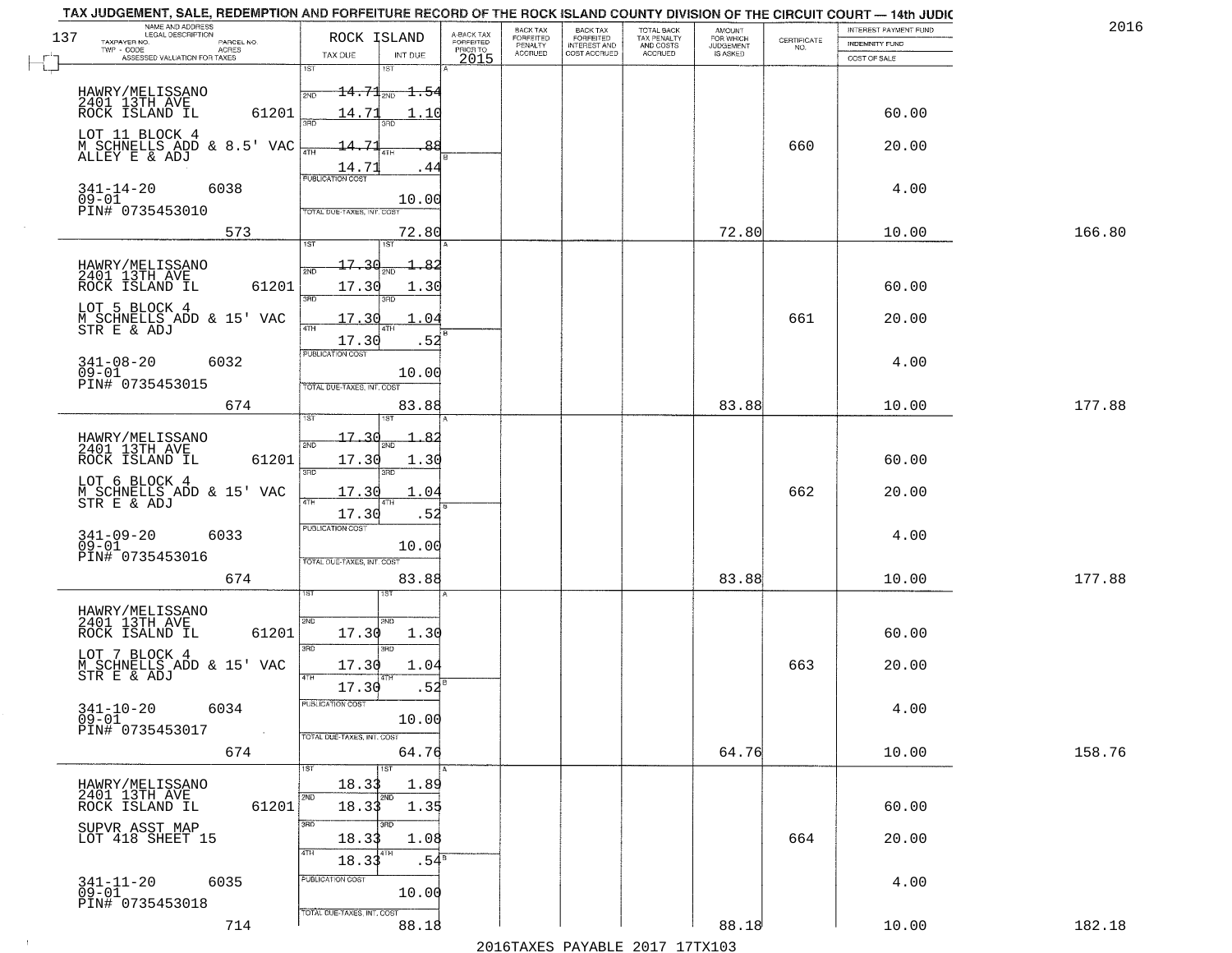| 137            | BY WHOM                                           | RATE               | ROCK ISLAND<br>DATE OF SALE | TAX JUDGEMENT, SALE, REDEMPTION AND FORFEITURE RECORD OF THE ROCK ISLAND COUNTY DIVISION OF THE CIRCUIT COURT — 14th JUDICIAL CIRCUIT OF ILLINOIS 2016 | TOTAL DUE<br>TO REDEEM                       |                                              | DATE OF REDEMP-<br>TION OR DEED |                                                           |
|----------------|---------------------------------------------------|--------------------|-----------------------------|--------------------------------------------------------------------------------------------------------------------------------------------------------|----------------------------------------------|----------------------------------------------|---------------------------------|-----------------------------------------------------------|
|                | PURCHASED                                         | $\%$<br><b>BID</b> |                             | SUBSEQUENT TAXES PAID, FEES, AND TIME EXTENSION                                                                                                        | FROM SALE<br>LESS<br><b>COUNTY CLERK FEE</b> | BY WHOM REDEEMED                             | MO.<br>DAY.<br>YEAR             | RECEIVED REDEMPTION<br>MONEY IN FULL                      |
|                | PIN# 0735453010<br>STEVE SODEMAN LIVING TRUST     | 18                 | 12/28/2017                  | $01/16/2018$ Time Ext & incl<br>$01/16/2018$ Take Notice Fee                                                                                           | 12/21/2020<br>20.59                          |                                              |                                 | Certificate<br>Returned<br>& Cancelled<br>07/03/2018      |
|                |                                                   |                    |                             |                                                                                                                                                        |                                              | 217.41 B6.00 HAWRY/MELISSANO 3 OF 10         |                                 | Karen Kinney                                              |
| $\overline{c}$ | PIN# 0735453015<br>STEVE SODEMAN LIVING TRUST     |                    | 12/28/2017                  | $ 01/16/2018$ Time Ext & incl<br>$ 01/16/2018$ Take Notice Fee                                                                                         | 12/21/2020<br>20.59                          |                                              |                                 | Certificate<br>Returned<br>& Cancelled 2<br>07/03/2018    |
|                |                                                   |                    |                             |                                                                                                                                                        |                                              | 230.49<br>160.00 HAWRY/MELISSANO 4 OF 10     |                                 | Karen Kinney                                              |
| 3              | PIN# 0735453016<br>STEVE SODEMAN LIVING TRUST     | 18                 | 12/28/2017                  | $\begin{array}{cc}  01/16/2018 \text{ Time} \text{ Ext} & \text{incl} \\  01/16/2018 \text{ Take Notice } \text{Fe} \end{array}$                       | 12/21/2020<br>20.59                          |                                              |                                 | Certificate<br>Returned<br>3<br>& Cancelled<br>07/03/2018 |
|                |                                                   |                    |                             |                                                                                                                                                        |                                              | 230.49  <br>160.00   HAWRY/MELISSANO 5 OF 10 |                                 | Karen Kinney                                              |
| 4              | PIN# 0735453017    <br>STEVE SODEMAN LIVING TRUST | 18                 | 12/28/2017                  | $\begin{array}{c} 01/16/2018 \\ 01/16/2018 \\ \end{array}$ Take Notice Fee                                                                             | 12/21/2020<br>⊺20.59                         |                                              |                                 | Certificate<br>Returned<br>& Cancelled 4<br>07/03/2018    |
|                |                                                   |                    |                             |                                                                                                                                                        |                                              | 207.93<br>160.00 HAWRY/MELISSANO 6 OF 10     |                                 | Karen Kinney                                              |
| 5              | PIN# 0735453018    <br>STEVE SODEMAN LIVING TRUST | $\overline{18}$    | 12/28/2017                  | 01/16/2018 Time Ext & incl<br>01/16/2018 Take Notice Fee                                                                                               | 12/21/2020<br>20.59                          |                                              |                                 | Certificate<br>Returned<br>& Cancelled 5<br>07/03/2018    |
|                |                                                   |                    |                             |                                                                                                                                                        |                                              | 235.56 HAWRY/MELISSANO 7 OF 10               | 06/13/2018                      | Karen Kinney                                              |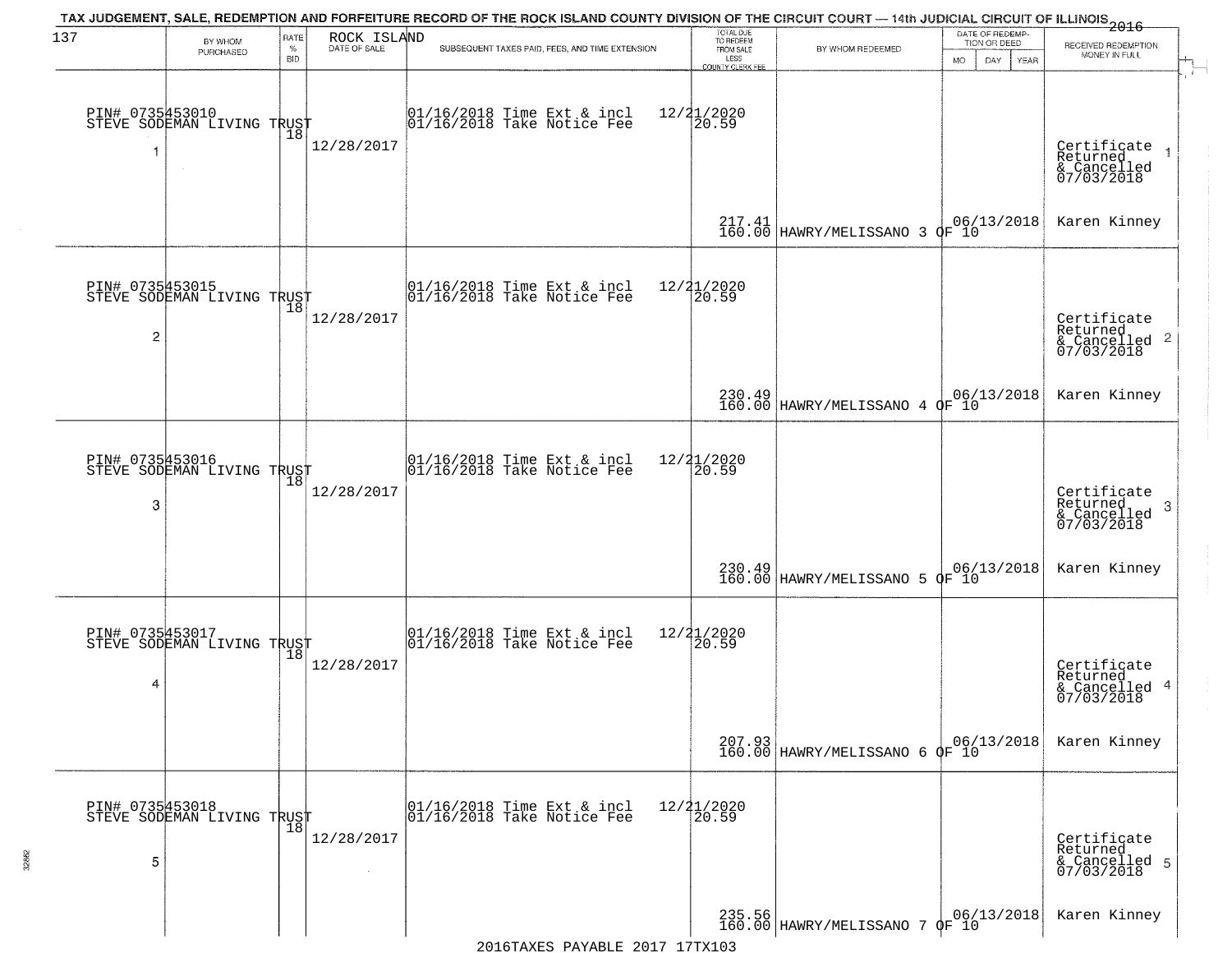|     | TAX JUDGEMENT, SALE, REDEMPTION AND FORFEITURE RECORD OF THE ROCK ISLAND COUNTY DIVISION OF THE CIRCUIT COURT - 14th JUDIC<br>NAME AND ADDRESS<br>LEGAL DESCRIPTION |                                             |                                     | BACK TAX                    | BACK TAX<br>FORFEITED |                                        | AMOUNT<br>FOR WHICH |                                                                 | INTEREST PAYMENT FUND | 2016    |
|-----|---------------------------------------------------------------------------------------------------------------------------------------------------------------------|---------------------------------------------|-------------------------------------|-----------------------------|-----------------------|----------------------------------------|---------------------|-----------------------------------------------------------------|-----------------------|---------|
| 138 | TAXPAYER NO.<br>PARCEL NO.                                                                                                                                          | ROCK ISLAND                                 | A-BACK TAX<br>FORFEITED<br>PRIOR TO | <b>FORFEITED</b><br>PENALTY | <b>INTEREST AND</b>   | TOTAL BACK<br>TAX PENALTY<br>AND COSTS | <b>JUDGEMENT</b>    | $\begin{array}{c} \text{CERTIFICATE} \\ \text{NO.} \end{array}$ | INDEMNITY FUND        |         |
|     | ACRES<br>ASSESSED VALUATION FOR TAXES                                                                                                                               | TAX DUE<br>INT DUE                          | 2015                                | <b>ACCRUED</b>              | COST ACCRUED          | <b>ACCRUED</b>                         | IS ASKED            |                                                                 | COST OF SALE          |         |
|     |                                                                                                                                                                     | 1ST<br>1ST                                  |                                     |                             |                       |                                        |                     |                                                                 |                       |         |
|     | HAWRY/MELISSANO                                                                                                                                                     | $18.33_{200}$<br><del>1.89 -</del><br>2ND   |                                     |                             |                       |                                        |                     |                                                                 |                       |         |
|     | 2401 13TH AVE<br>ROCK ISLAND IL<br>61201                                                                                                                            | 18.33<br>-35                                |                                     |                             |                       |                                        |                     |                                                                 | 60.00                 |         |
|     |                                                                                                                                                                     | 350                                         |                                     |                             |                       |                                        |                     |                                                                 |                       |         |
|     | SUPVR ASST MAP<br>LOT 419 SHEET 15                                                                                                                                  | 18.33<br>൧                                  |                                     |                             |                       |                                        |                     | 665                                                             | 20.00                 |         |
|     |                                                                                                                                                                     |                                             |                                     |                             |                       |                                        |                     |                                                                 |                       |         |
|     |                                                                                                                                                                     | $\frac{18.33}{FUBUCATON COST}$<br>-54       |                                     |                             |                       |                                        |                     |                                                                 |                       |         |
|     | $341 - 12 - 20$<br>6036<br>$09 - 01$                                                                                                                                | 10.00                                       |                                     |                             |                       |                                        |                     |                                                                 | 4.00                  |         |
|     | PIN# 0735453019                                                                                                                                                     | TOTAL DUE-TAXES, INT. COST                  |                                     |                             |                       |                                        |                     |                                                                 |                       |         |
|     | 714                                                                                                                                                                 | 88.18                                       |                                     |                             |                       |                                        | 88.18               |                                                                 | 10.00                 | 182.18  |
|     |                                                                                                                                                                     | 1ST                                         |                                     |                             |                       |                                        |                     |                                                                 |                       |         |
|     |                                                                                                                                                                     | 18.33<br>- 89                               |                                     |                             |                       |                                        |                     |                                                                 |                       |         |
|     | HAWRY/MELISSANO<br>2401 13TH AVE<br>61201<br>ROCK ISLAND IL                                                                                                         | 18.33<br>1.35                               |                                     |                             |                       |                                        |                     |                                                                 | 60.00                 |         |
|     |                                                                                                                                                                     | ਬਾ<br>3RD                                   |                                     |                             |                       |                                        |                     |                                                                 |                       |         |
|     | SUPVR ASST MAP<br>LOT 420 SHEET 15                                                                                                                                  | 18.33<br>.08                                |                                     |                             |                       |                                        |                     | 666                                                             | 20.00                 |         |
|     |                                                                                                                                                                     |                                             |                                     |                             |                       |                                        |                     |                                                                 |                       |         |
|     |                                                                                                                                                                     | 18.33<br>.54<br>PUBLICATION COST            |                                     |                             |                       |                                        |                     |                                                                 |                       |         |
|     | $341 - 13 - 20$<br>6037                                                                                                                                             |                                             |                                     |                             |                       |                                        |                     |                                                                 | 4.00                  |         |
|     | $09 - 01$<br>PIN# 0735453020                                                                                                                                        | 10.00<br>TOTAL DUE-TAXES, INT. COST         |                                     |                             |                       |                                        |                     |                                                                 |                       |         |
|     | 714                                                                                                                                                                 | 88.18                                       |                                     |                             |                       |                                        | 88.18               |                                                                 | 10.00                 | 182.18  |
|     |                                                                                                                                                                     | i ST<br><b>IST</b>                          |                                     |                             |                       |                                        |                     |                                                                 |                       |         |
|     |                                                                                                                                                                     |                                             |                                     |                             |                       |                                        |                     |                                                                 |                       |         |
|     | WOLF SCOTT C<br>2500 4TH AVE #C                                                                                                                                     | SVD<br>SMD                                  |                                     |                             |                       |                                        |                     |                                                                 |                       |         |
|     | ROCK ISLAND IL<br>61201                                                                                                                                             | 1094.39<br>82.10<br>3RD<br>3RD              |                                     |                             |                       |                                        |                     |                                                                 | 60.00                 |         |
|     | LOT 5 BLOCK 3                                                                                                                                                       | 1094.39<br>65.68                            |                                     |                             |                       |                                        |                     | 667                                                             | 20.00                 |         |
|     | GEO L DAVENPORTS ADD<br>LOTS 4 AND                                                                                                                                  |                                             |                                     |                             |                       |                                        |                     |                                                                 |                       |         |
|     |                                                                                                                                                                     | 1094.39<br>32.84<br><b>PUBLICATION COST</b> |                                     |                             |                       |                                        |                     |                                                                 |                       |         |
|     | 172-13-00<br>09-01<br>2958                                                                                                                                          |                                             |                                     |                             |                       |                                        |                     |                                                                 | 4.00                  |         |
|     | PIN# 0736103001                                                                                                                                                     | 10.00<br>TOTAL OUE-TAXES, INT. COST         |                                     |                             |                       |                                        |                     |                                                                 |                       |         |
|     | 42,638                                                                                                                                                              | 3, 473. 79                                  |                                     |                             |                       |                                        | 3473.79             |                                                                 | 10.00                 | 3567.79 |
|     |                                                                                                                                                                     | 1ST                                         |                                     |                             |                       |                                        |                     |                                                                 |                       |         |
|     |                                                                                                                                                                     | 161.91<br>17.01                             |                                     |                             |                       |                                        |                     |                                                                 |                       |         |
|     | GARRETT TRACY LYNN<br>2517 5 1/2 AVE                                                                                                                                | 2ND<br>161.91                               |                                     |                             |                       |                                        |                     |                                                                 |                       |         |
|     | ROCK ISLAND IL<br>61201                                                                                                                                             | 12.15<br>3BD<br>3RD                         |                                     |                             |                       |                                        |                     |                                                                 | 60.00                 |         |
|     | LOT 4 BLOCK 2<br>BRACKETTS ADD E .50                                                                                                                                | 161.91<br>9.72                              |                                     |                             |                       |                                        |                     | 668                                                             | 20.00                 |         |
|     |                                                                                                                                                                     |                                             |                                     |                             |                       |                                        |                     |                                                                 |                       |         |
|     |                                                                                                                                                                     | 161.91<br>4.86                              |                                     |                             |                       |                                        |                     |                                                                 |                       |         |
|     | $076 - 01 - 00$<br>1113                                                                                                                                             | PUBLICATION COS-                            |                                     |                             |                       |                                        |                     |                                                                 | 4.00                  |         |
|     | $09 - 01$<br>PIN# 0736302010<br>$\sim 10$                                                                                                                           | 10.00<br>TOTAL DUE-TAXES, INT. COST         |                                     |                             |                       |                                        |                     |                                                                 |                       |         |
|     | 12,308                                                                                                                                                              | 701.38                                      |                                     |                             |                       |                                        | 701.38              |                                                                 | 10.00                 | 795.38  |
|     |                                                                                                                                                                     |                                             |                                     |                             |                       |                                        |                     |                                                                 |                       |         |
|     | GRANADO EMMETT/OLEA J                                                                                                                                               | 29.26<br>278.74                             |                                     |                             |                       |                                        |                     |                                                                 |                       |         |
|     | 835 5TH AVE                                                                                                                                                         |                                             |                                     |                             |                       |                                        |                     |                                                                 |                       |         |
|     | 61265<br>MOLINE IL                                                                                                                                                  | 278.74 20.90                                |                                     |                             |                       |                                        |                     |                                                                 | 60.00                 |         |
|     | E .50 LOT 1 BLOCK 2<br>BRACKETTS ADD                                                                                                                                | 3RD<br>3BD<br>278.74                        |                                     |                             |                       |                                        |                     | 669                                                             | 20.00                 |         |
|     |                                                                                                                                                                     | 16.72<br>4TH                                |                                     |                             |                       |                                        |                     |                                                                 |                       |         |
|     |                                                                                                                                                                     | 8.36 <sup>8</sup><br>278.74                 |                                     |                             |                       |                                        |                     |                                                                 |                       |         |
|     | $075 - 18 - 00$<br>1108                                                                                                                                             | PUBLICATION COST                            |                                     |                             |                       |                                        |                     |                                                                 | 4.00                  |         |
|     | $09 - 01$<br>PIN# 0736302011                                                                                                                                        | 10.00                                       |                                     |                             |                       |                                        |                     |                                                                 |                       |         |
|     | 10,860                                                                                                                                                              | TOTAL DUE-TAXES, INT. COST<br>1,200.20      |                                     |                             |                       |                                        | 1200.20             |                                                                 | 10.00                 | 1294.20 |
|     |                                                                                                                                                                     |                                             |                                     |                             |                       | 2016 TAVEC DAVARLE 2017 17 TV102       |                     |                                                                 |                       |         |
|     |                                                                                                                                                                     |                                             |                                     |                             |                       |                                        |                     |                                                                 |                       |         |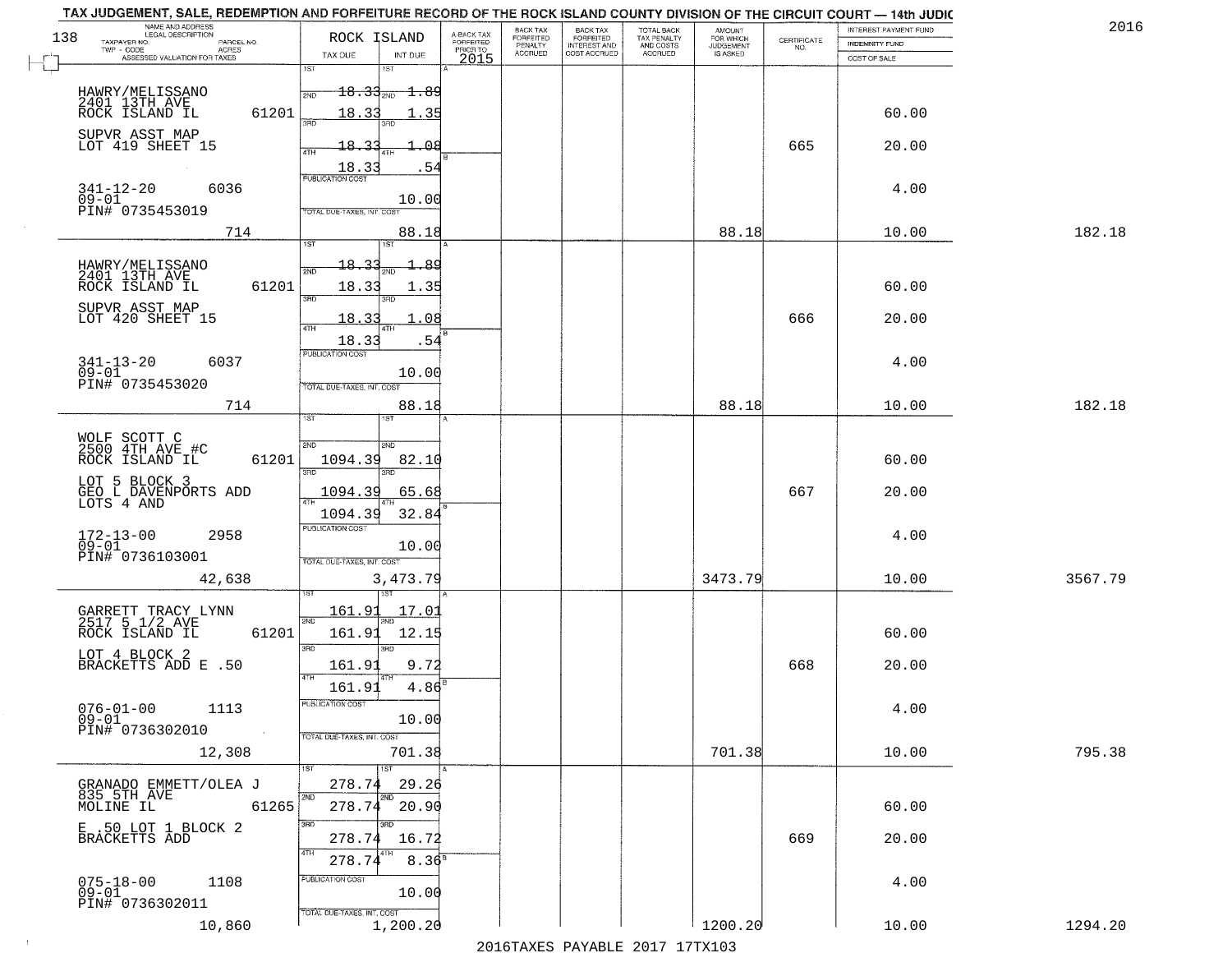| 138                                   | BY WHOM                                           | RATE               | ROCK ISLAND  | TAX JUDGEMENT, SALE, REDEMPTION AND FORFEITURE RECORD OF THE ROCK ISLAND COUNTY DIVISION OF THE CIRCUIT COURT — 14th JUDICIAL CIRCUIT OF ILLINOIS 2016                                                                                                                                                                                                                                                                                                                                                                                                                     | TOTAL DUE<br>TO REDEEM                                                                                        |                                                                               | DATE OF REDEMP-<br>TION OR DEED |                                                                        |
|---------------------------------------|---------------------------------------------------|--------------------|--------------|----------------------------------------------------------------------------------------------------------------------------------------------------------------------------------------------------------------------------------------------------------------------------------------------------------------------------------------------------------------------------------------------------------------------------------------------------------------------------------------------------------------------------------------------------------------------------|---------------------------------------------------------------------------------------------------------------|-------------------------------------------------------------------------------|---------------------------------|------------------------------------------------------------------------|
|                                       | PURCHASED                                         | $\%$<br><b>BID</b> | DATE OF SALE | SUBSEQUENT TAXES PAID, FEES, AND TIME EXTENSION                                                                                                                                                                                                                                                                                                                                                                                                                                                                                                                            | FROM SALE<br>LESS<br><b>COUNTY CLERK FEE</b>                                                                  | BY WHOM REDEEMED                                                              | MO.<br>DAY.<br>YEAR             | RECEIVED REDEMPTION<br>MONEY IN FULL                                   |
|                                       | PIN# 0735453019<br>STEVE SODEMAN LIVING TRUST     | 18                 | 12/28/2017   | 01/16/2018 Time Ext & incl<br>01/16/2018 Take Notice Fee                                                                                                                                                                                                                                                                                                                                                                                                                                                                                                                   | 12/21/2020<br>20.59                                                                                           |                                                                               |                                 | Certificate<br>Returned<br>& Cancelled<br>07/03/2018                   |
|                                       |                                                   |                    |              |                                                                                                                                                                                                                                                                                                                                                                                                                                                                                                                                                                            |                                                                                                               | 235.56<br>160.00 HAWRY/MELISSANO 8 OF 10                                      |                                 | Karen Kinney                                                           |
| $\overline{c}$                        | PIN# 0735453020<br>STEVE SODEMAN LIVING TRUST     |                    | 12/28/2017   | $ 01/16/2018$ Time Ext & incl<br>$ 01/16/2018$ Take Notice Fee                                                                                                                                                                                                                                                                                                                                                                                                                                                                                                             | 12/21/2020<br>20.59                                                                                           |                                                                               |                                 | Certificate<br>Returned<br>$\frac{1}{6}$ Cancelled 2<br>07/03/2018     |
|                                       |                                                   |                    |              |                                                                                                                                                                                                                                                                                                                                                                                                                                                                                                                                                                            |                                                                                                               | 235.56<br>160.00 HAWRY/MELISSANO 9 OF 10                                      |                                 | Karen Kinney                                                           |
| PIN# 0736103001<br>3                  | STEVE SODEMAN LIVING TRUST                        | 02                 | 12/28/2017   | $\begin{array}{cc}  01/16/2018 \text{ Time} \text{ Ext} & \text{incl} \\  01/16/2018 \text{ Take Notice } \text{Fe} \end{array}$                                                                                                                                                                                                                                                                                                                                                                                                                                           | 12/21/2020<br>20.59                                                                                           |                                                                               |                                 | Certificate<br>Returned<br>3<br>$\frac{1}{03}/\frac{1}{07}/2019$       |
|                                       |                                                   |                    |              |                                                                                                                                                                                                                                                                                                                                                                                                                                                                                                                                                                            |                                                                                                               | 3,731.09<br>160.00 SCOTT C WOLF                                               | 12/27/2018                      | Karen Kinney                                                           |
| PIN# 0736302010<br>WILLOWDAM LLC<br>4 |                                                   | 17                 | 12/28/2017   | 02/26/2018 Time Ext & incl<br>03/01/2018 Take Notice Fee                                                                                                                                                                                                                                                                                                                                                                                                                                                                                                                   | 12/16/2020<br>20.70                                                                                           |                                                                               |                                 | Certificate<br>Returned<br>& Cancelled 4<br>07/06/2018                 |
|                                       |                                                   |                    |              |                                                                                                                                                                                                                                                                                                                                                                                                                                                                                                                                                                            |                                                                                                               | 951.29<br>160.00 OCWEN LOAN SERVICING                                         | 03/20/2018                      | Karen Kinney                                                           |
| 5                                     | PIN# 0736302011    <br>STEVE SODEMAN LIVING TRUST | $\overline{18}$    | 12/28/2017   | 01/16/2018<br>01/16/2018<br>Time Ext & incl<br>Take Notice Fee<br>$\begin{smallmatrix} 0&8/7&20180\\ 0&8/7&06/2020\\ 0&8/7&06/2020\\ 0&8/7&06/2020\\ 0&8/7&06/2020\\ 0&8/13/2020\\ 0&8/13/2020\\ 11/2&0&0&0\\ 11/2&0&0&0\\ 11/2&0&0&0\\ 11/2&0&0&0\\ 11/2&0&0&0&0\\ 11/2&0&0&0&0\\ 11/2&0&0&0&0\\ 11/2&0&0&0&0\\ 11/2&0&0&0$<br>Take Notice Fee<br>08/06/2020 Circuit Clerks Fee<br>08/06/2020 Title Search Fee<br>08/06/2020 Title Search Fee<br>08/06/2020 Subs paid<br>08/06/2020 Sherifs Fee<br>08/13/2020 Sherifs Fee<br>11/20/2018 Subs paid<br>11/25/2019 Subs paid | $12/21/2020$<br>$20.59$<br>$395.000$<br>$110.000$<br>$1.223.300$<br>$1.246.525$<br>$1.246.526$<br>$1.266.767$ | $\left[\begin{array}{c} 8,467.14 \\ 160.00 \end{array}\right]$ EMMETT GRANADO | 09/24/2020                      | Certificate<br>Returned<br>& Cancelled 5<br>10/05/2020<br>Karen Kinney |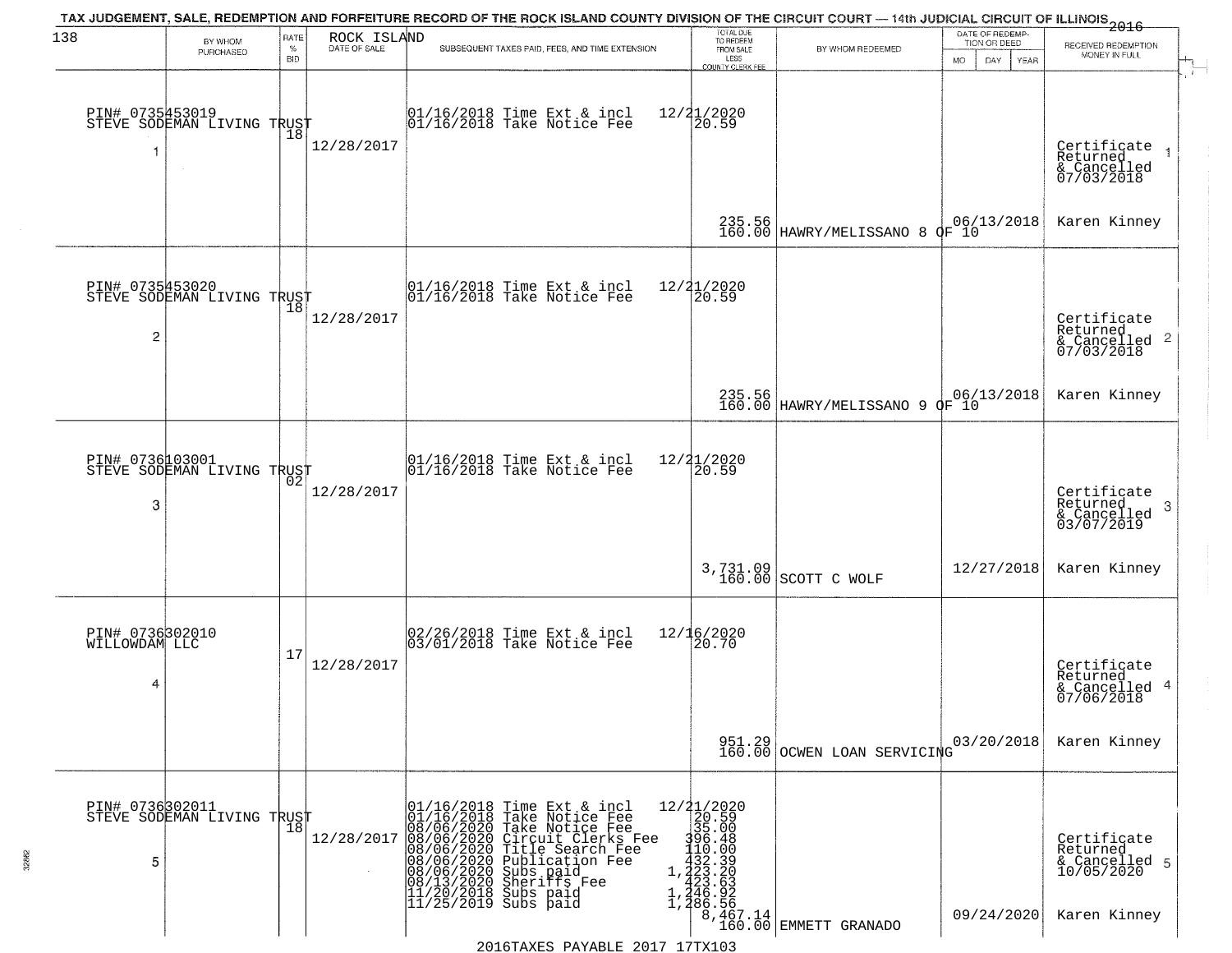| TAX JUDGEMENT, SALE, REDEMPTION AND FORFEITURE RECORD OF THE ROCK ISLAND COUNTY DIVISION OF THE CIRCUIT COURT - 14th JUDIC<br>NAME AND ADDRESS<br>LEGAL DESCRIPTION |                                                                           |                                     | BACK TAX             | <b>BACK TAX</b>           | TOTAL BACK               | AMOUNT<br>FOR WHICH |                                                                 | INTEREST PAYMENT FUND | 2016     |
|---------------------------------------------------------------------------------------------------------------------------------------------------------------------|---------------------------------------------------------------------------|-------------------------------------|----------------------|---------------------------|--------------------------|---------------------|-----------------------------------------------------------------|-----------------------|----------|
| 139<br>TAXPAYER NO.<br>PARCEL NO.<br>ACRES                                                                                                                          | ROCK ISLAND                                                               | A-BACK TAX<br>FORFEITED<br>PRIOR TO | FORFEITED<br>PENALTY | FORFEITED<br>INTEREST AND | TAX PENALTY<br>AND COSTS | <b>JUDGEMENT</b>    | $\begin{array}{c} \text{CERTIFICATE} \\ \text{NO.} \end{array}$ | INDEMNITY FUND        |          |
| ASSESSED VALUATION FOR TAXES                                                                                                                                        | TAX DUE<br>INT DUE                                                        | 2015                                | <b>ACCRUED</b>       | COST ACCRUED              | <b>ACCRUED</b>           | IS ASKED            |                                                                 | COST OF SALE          |          |
| GARCIA MARTHA/RUBEN<br>2515 6TH AVE                                                                                                                                 | 1ST<br>$1S$ T<br>2ND<br>2ND                                               |                                     |                      |                           |                          |                     |                                                                 |                       |          |
| 61201<br>ROCK ISLAND IL<br>LOT 4 BLOCK 3                                                                                                                            | 9.00<br>120.28                                                            |                                     |                      |                           |                          |                     |                                                                 | 60.00                 |          |
| BRACKETTS ADD W 35 FT                                                                                                                                               | 7.20<br>120.28<br>$\frac{120.28}{PUBUCATONCGST}$<br>3.60                  |                                     |                      |                           |                          |                     | 670                                                             | 20.00                 |          |
| $076 - 11 - 00$<br>1123<br>$09 - 01$<br>PIN# 0736304008                                                                                                             | 10.00<br>TOTAL DUE-TAXES, INT. COST                                       |                                     |                      |                           |                          |                     |                                                                 | 4.00                  |          |
| 10,686                                                                                                                                                              | 390.64<br>1ST<br>1ST                                                      |                                     |                      |                           |                          | 390.64              |                                                                 | 10.00                 | 484.64   |
|                                                                                                                                                                     |                                                                           |                                     |                      |                           |                          |                     |                                                                 |                       |          |
| MCCALLUM REAL ESTATE LLC<br>406 N STATE ST<br>GENESEO IL 6125<br>61254                                                                                              | 2ND<br>2ND<br>3RD<br>3PD                                                  |                                     |                      |                           |                          |                     |                                                                 | 60.00                 |          |
| OUTLOT 26<br>ASSESSORS PLAT OF 1864<br>EX THE N 17 FT OF THE W<br>95 FT                                                                                             | 47H<br>4TH<br>2880.58<br>86.42                                            |                                     |                      |                           |                          |                     | 671                                                             | 20.00                 |          |
| $303 - 17 - 00$<br>5401<br>$09 - 01$<br>.570<br>PIN# 0736312005                                                                                                     | PUBLICATION COST<br>10.00                                                 |                                     |                      |                           |                          |                     |                                                                 | 4.00                  |          |
| 112,229                                                                                                                                                             | TOTAL DUE-TAXES, INT. COST<br>2,977.00<br>1ST<br>īsT                      |                                     |                      |                           |                          | 2977.00             |                                                                 | 10.00                 | 3071.00  |
|                                                                                                                                                                     | 189.27<br><u> 19.88</u>                                                   |                                     |                      |                           |                          |                     |                                                                 |                       |          |
| HAWRY/MELISSANO<br>2401 13TH AVE<br>ROCK ISLAND IL<br>61201                                                                                                         | 2ND<br>189.27<br>14.20<br>3RD<br>3RD                                      |                                     |                      |                           |                          |                     |                                                                 | 60.00                 |          |
| SUPVR ASST MAP<br>LOT 310 SHEET 18<br>O L IN SEC 36 18N02W                                                                                                          | 189.27<br>11.36<br>ATH<br>189.2<br>5.68                                   |                                     |                      |                           |                          |                     | 672                                                             | 20.00                 |          |
| $302 - 08 - 10$<br>$5378 - 1$<br>$09 - 01$                                                                                                                          | <b>PUBLICATION COST</b><br>10.00                                          |                                     |                      |                           |                          |                     |                                                                 | 4.00                  |          |
| PIN# 0736312031<br>7,374                                                                                                                                            | TOTAL OUE-TAXES, INT. COST<br>818.20                                      |                                     |                      |                           |                          | 818.20              |                                                                 | 10.00                 | 912.20   |
|                                                                                                                                                                     |                                                                           |                                     |                      |                           |                          |                     |                                                                 |                       |          |
| HAWRY/MELISSANO<br>2401 13TH AVE<br>ROCK ISLAND IL<br>61201                                                                                                         | 2363.73<br>248.22<br>2363.73 177.30<br>3RD<br><b>TRD</b>                  |                                     |                      |                           |                          |                     |                                                                 | 60.00                 |          |
| SUPVR ASST MAP<br>LOT 311 SHEET 18                                                                                                                                  | 2363.73 141.84                                                            |                                     |                      |                           |                          |                     | 673                                                             | 20.00                 |          |
| $302 - 08 - 00$<br>5378<br>$09 - 01$<br>PIN# 0736312032<br>$\sim 100$                                                                                               | 2363.73<br>70.92<br>'usuca hun cus<br>10.00<br>TOTAL DUE-TAXES, INT. COST |                                     |                      |                           |                          |                     |                                                                 | 4.00                  |          |
| 98,092                                                                                                                                                              | 10, 103.20<br>1ST                                                         |                                     |                      |                           |                          | 10103.20            |                                                                 | 10.00                 | 10197.20 |
| SALINAS RUDOLPH EAGLE                                                                                                                                               | 38.29<br>364.68                                                           |                                     |                      |                           |                          |                     |                                                                 |                       |          |
| PO BOX 5345<br>ROCK ISLAND IL<br>61204                                                                                                                              | 2ND<br>2ND<br>$364.68$ $27.35$<br>3RD<br>3BD                              | 1398.68                             | 277.12               |                           |                          |                     |                                                                 | 60.00                 |          |
| LOT 1 BLOCK 2<br>BEN HARPERS 2ND ADD                                                                                                                                | 21.88<br>364.68<br>4TH<br>$10.94^{\rm s}$                                 |                                     |                      | 1729.05                   | 7495.49                  |                     | 674                                                             | 20.00                 |          |
| $218 - 15 - 00$<br>3789<br>$05 - 01$<br>PIN# 0736315001                                                                                                             | 364.68<br>PUBLICATION COST<br>10.00                                       | $12 - 13 + 14$<br>4090.64           |                      |                           |                          |                     |                                                                 | 4.00                  |          |
| 14,208                                                                                                                                                              | TOTAL DUE-TAXES, INT. COST<br>1,567.18                                    |                                     |                      |                           |                          | 9062.67             |                                                                 | 10.00                 | 9156.67  |

 $\sim 10^{-1}$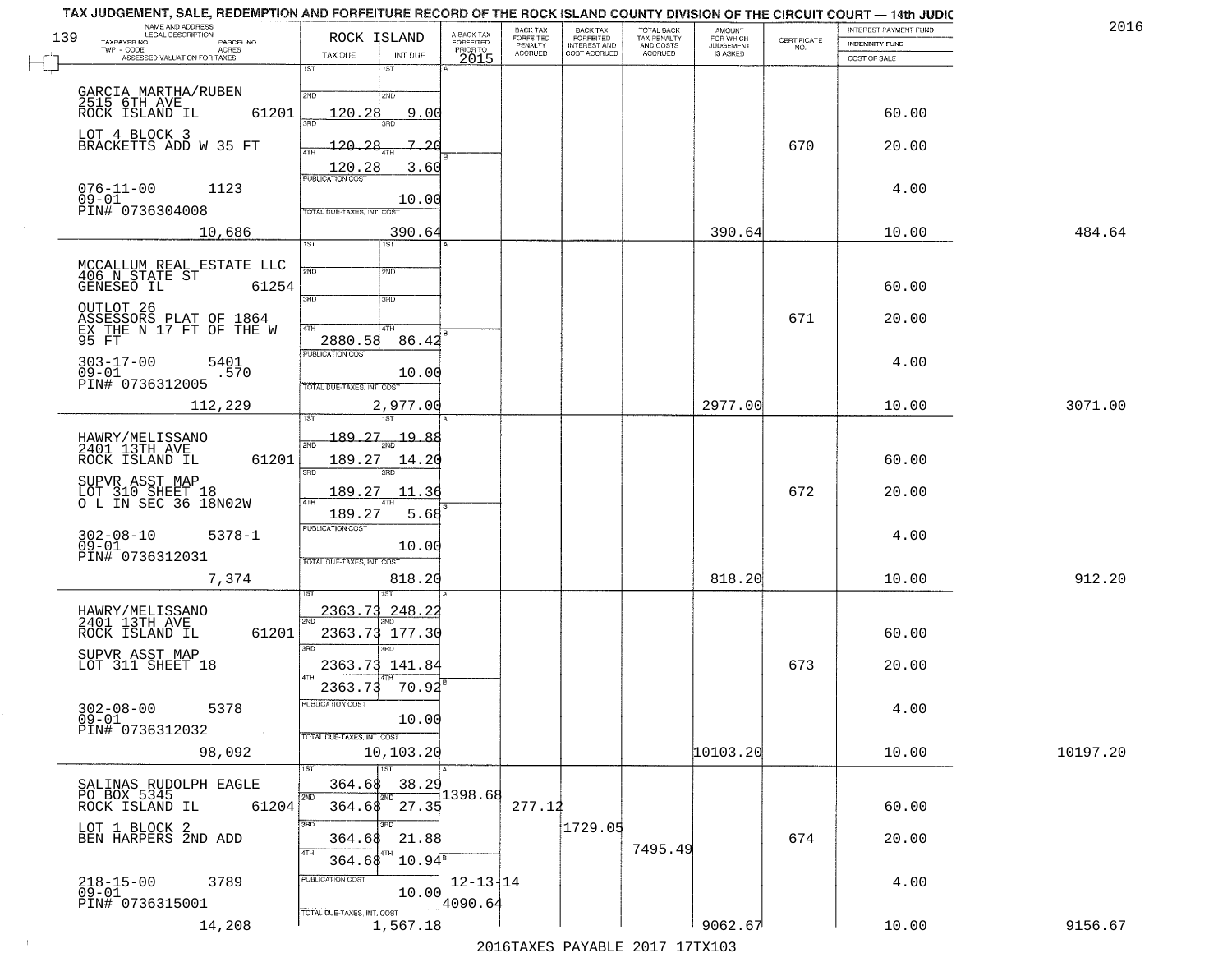| 139                                  | BY WHOM                                          | RATE               | ROCK ISLAND  | TAX JUDGEMENT, SALE, REDEMPTION AND FORFEITURE RECORD OF THE ROCK ISLAND COUNTY DIVISION OF THE CIRCUIT COURT — 14th JUDICIAL CIRCUIT OF ILLINOIS 2016                                                                                         | TOTAL DUE<br>TO REDEEM<br>FROM SALE                                                                                                 |                                                                 | DATE OF REDEMP-<br>TION OR DEED                                        |                                                                           |
|--------------------------------------|--------------------------------------------------|--------------------|--------------|------------------------------------------------------------------------------------------------------------------------------------------------------------------------------------------------------------------------------------------------|-------------------------------------------------------------------------------------------------------------------------------------|-----------------------------------------------------------------|------------------------------------------------------------------------|---------------------------------------------------------------------------|
|                                      | PURCHASED                                        | $\%$<br><b>BID</b> | DATE OF SALE | SUBSEQUENT TAXES PAID, FEES, AND TIME EXTENSION                                                                                                                                                                                                | LESS<br><b>COUNTY CLERK FEE</b>                                                                                                     | BY WHOM REDEEMED                                                | DAY<br>MO.<br>YEAR                                                     | RECEIVED REDEMPTION<br>MONEY IN FULL                                      |
| PIN# 0736304008<br>JICTB, INC<br>1   |                                                  | 16                 | 12/28/2017   |                                                                                                                                                                                                                                                |                                                                                                                                     |                                                                 |                                                                        | Certificate<br>Returned<br>& Cancelled<br>04/04/2018                      |
|                                      |                                                  |                    |              |                                                                                                                                                                                                                                                | 562.18<br>160.00                                                                                                                    | MARTHA/RUBEN GARCIA                                             | 02/28/2018                                                             | Karen Kinney                                                              |
| $\overline{c}$                       | PIN# 0736312005<br>WESTERN SITES LLC             | 0 <sub>0</sub>     | 12/28/2017   | 04/11/2018 Time Ext & incl<br>04/13/2018 Take Notice Fee<br>11/29/2018 Subs paid                                                                                                                                                               | 07/15/2020<br>20.70<br>12,605.34                                                                                                    |                                                                 |                                                                        | Certificate<br>Returned<br>& Cancelled 2<br>05/09/2019                    |
|                                      |                                                  |                    |              |                                                                                                                                                                                                                                                |                                                                                                                                     | 17,209.68<br>160.00 MCCALLUM REAL ESTATE LLC                    |                                                                        | Karen Kinney                                                              |
| PIN# 0736312031<br>3                 | STEVE SODEMAN LIVING TRUST                       |                    | 12/28/2017   | 01/16/2018 Time Ext & incl<br>01/16/2018 Take Notice Fee                                                                                                                                                                                       | 12/21/2020<br>20.59                                                                                                                 |                                                                 |                                                                        | Certificate<br>Returned<br>3<br>& Cancelled<br>07/03/2018                 |
|                                      |                                                  |                    |              |                                                                                                                                                                                                                                                | 1,096.99<br>160.00                                                                                                                  | HAWRY/MELISSANO 10                                              | $\begin{array}{ c c c c }\n06/13/2018 \\ \hline\n0F & 10\n\end{array}$ | Karen Kinney                                                              |
| 4                                    | PIN# 0736312032<br>INTEGRITY INVESTMENT FUND LLC | 0 <sub>0</sub>     | 12/28/2017   | 01/19/2018 Time Ext & incl<br>01/17/2018 Take Notice Fee                                                                                                                                                                                       | 06/29/2020                                                                                                                          |                                                                 |                                                                        | Certificate<br>Returned<br>& Cancelled 4<br>09/06/2019                    |
|                                      |                                                  |                    |              |                                                                                                                                                                                                                                                |                                                                                                                                     | $\begin{bmatrix} 10, 217.79 \\ 160.00 \end{bmatrix}$ JOHN HAWRY | 07/02/2019                                                             | Karen Kinney                                                              |
| PIN# 0736315001<br>RICO TRUSTEE<br>5 |                                                  | 18                 | 12/28/2017   | $03/01/2018$ Time Ext & incl<br>$03/01/2018$ Take Notice Fee<br>$02/13/2020$ Take Notice Fee<br>$02/28/2020$ Circuit Clerks Fee<br>$02/28/2020$ Sheriffs Fee<br>$03/19/2020$ Subs paid<br>$07/02/2020$ Subs paid<br>$11/16/2019$ Subs paid<br> | $\begin{smallmatrix} 08/07/2020 \\ 20.70 \\ 35.00 \\ 14.15 \\ 1, 586.21 \\ 1, 673.92 \\ 1, 673.92 \\ 1, 621.9 \\ \end{smallmatrix}$ |                                                                 |                                                                        | TAX DEED ISSUED<br>Certificate<br>Returned<br>& Cancelled 5<br>10/26/2020 |
|                                      |                                                  |                    |              | 2016TAXES PAYABLE 2017 17TX103                                                                                                                                                                                                                 |                                                                                                                                     |                                                                 |                                                                        | Karen Kinney                                                              |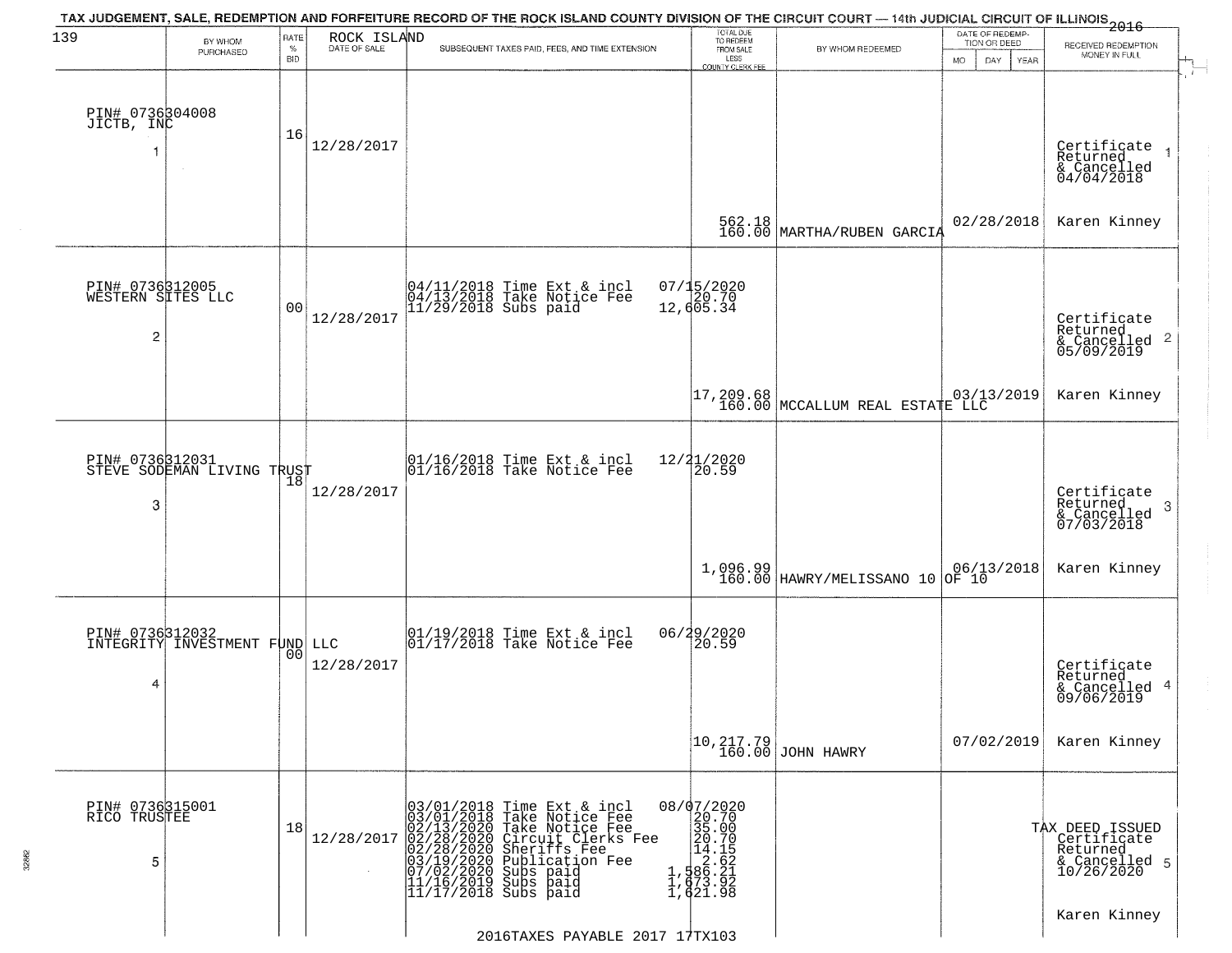|     | NAME AND ADDRESS<br>LEGAL DESCRIPTION                        | ROCK ISLAND                                     | A-BACK TAX<br>FORFEITED | BACK TAX<br><b>FORFEITED</b> | <b>BACK TAX</b><br><b>FORFEITED</b> | TOTAL BACK<br>TAX PENALTY<br>AND COSTS<br>ACCRUED | <b>AMOUNT</b><br>FOR WHICH |                                                                 | INTEREST PAYMENT FUND | 2016    |
|-----|--------------------------------------------------------------|-------------------------------------------------|-------------------------|------------------------------|-------------------------------------|---------------------------------------------------|----------------------------|-----------------------------------------------------------------|-----------------------|---------|
| 140 | TAXPAYER NO.<br>PARCEL NO.<br>TWP - CODE<br><b>ACRES</b>     |                                                 | PRIOR TO                | PENALTY<br>ACCRUED           | INTEREST AND<br>COST ACCRUED        |                                                   | JUDGEMENT                  | $\begin{array}{c} \text{CERTIFICATE} \\ \text{NO.} \end{array}$ | INDEMNITY FUND        |         |
|     | ASSESSED VALUATION FOR TAXES                                 | TAX DUE<br>INT DUE                              | 2015                    |                              |                                     |                                                   |                            |                                                                 | COST OF SALE          |         |
|     |                                                              | 1ST<br>1ST<br>2ND<br>2ND                        |                         |                              |                                     |                                                   |                            |                                                                 |                       |         |
|     | MEYERS PAMELA J<br>2740 5 1/2 AVE<br>61201<br>ROCK ISLAND IL | 370<br>3RD                                      |                         |                              |                                     |                                                   |                            |                                                                 | 60.00                 |         |
|     | LOT 5 EXC S 27.5 FT<br>BLK 2 GENERAL RODMANS<br>ADD SHEET 18 | 4TH<br>41H                                      |                         |                              |                                     |                                                   |                            | 675                                                             | 20.00                 |         |
|     | $318 - 04 - 00$<br>5632                                      | 616.27<br>18.48<br><b>PUBLICATION COST</b>      |                         |                              |                                     |                                                   |                            |                                                                 | 4.00                  |         |
|     | $09 - 01$<br>.101<br>PIN# 0736319013                         | 10.00<br>TOTAL DUE-TAXES, INT. COST             |                         |                              |                                     |                                                   |                            |                                                                 |                       |         |
|     | 24,010                                                       | 644.75<br>1ST.<br>1ST                           |                         |                              |                                     |                                                   | 644.75                     |                                                                 | 10.00                 | 738.75  |
|     | EVANS MARY R<br>2831 6TH AVE<br>ROCK ISLAND IL<br>61201      | 297.<br>$31 - 29$<br>2ND<br>297.82<br>22.35     |                         |                              |                                     |                                                   |                            |                                                                 | 60.00                 |         |
|     | LOT 3<br>ELLEN S ANDREWS ADD                                 | 3RD<br>297<br>17.88<br><b>q</b>                 |                         |                              |                                     |                                                   |                            | 676                                                             | 20.00                 |         |
|     |                                                              | 297.82<br>8.94<br>PUBLICATION COST              |                         |                              |                                     |                                                   |                            |                                                                 |                       |         |
|     | $034 - 03 - 00$<br>317<br>$09 - 01$<br>PIN# 0736326001       | 10.00<br>TOTAL DUE-TAXES, INT. COST             |                         |                              |                                     |                                                   |                            |                                                                 | 4.00                  |         |
|     | 17,603                                                       | 1,281.74                                        |                         |                              |                                     |                                                   | 1281.74                    |                                                                 | 10.00                 | 1375.74 |
|     | BOLDEN YANCY S/JILL A<br>748 23RD ST                         | 311.42<br>32.69                                 |                         |                              |                                     |                                                   |                            |                                                                 |                       |         |
|     | 61201<br>ROCK ISLAND IL<br>LOT 2 BLOCK 1                     | 311.42<br>23.35<br>3BD<br>3RD                   |                         |                              |                                     |                                                   |                            | 677                                                             | 60.00<br>20.00        |         |
|     | WM MC ENIRYS ADD                                             | 18.68<br>311.42<br>9.34<br>311.42               |                         |                              |                                     |                                                   |                            |                                                                 |                       |         |
|     | 269-17-00<br>09-01<br>4764<br>PIN# 0736327011                | <b>PUBLICATION COST</b><br>10.00                |                         |                              |                                     |                                                   |                            |                                                                 | 4.00                  |         |
|     | 12,133                                                       | TOTAL OUE-TAXES, INT. COST<br>1,339.74          |                         |                              |                                     |                                                   | 1339.74                    |                                                                 | 10.00                 | 1433.74 |
|     | DORTCH PHIL T/AVERIS A<br>1012 16TH AVE                      | <u>57.39</u><br>6.02<br>2ND<br>2ND              | 1799.80                 |                              |                                     |                                                   |                            |                                                                 |                       |         |
|     | ROCK ISLAND IL<br>61201                                      | 57.39<br>4.30<br>3RD<br>3RD                     |                         | 192.78                       | 605.51                              |                                                   |                            |                                                                 | 60.00                 |         |
|     | LOT 6<br>P H KELLYS ADD<br>& S. 61.2 LOT 6<br>MCMASTERS SUBD | 57.39<br>3.44<br>$1.72^{B}$<br>57.39            |                         |                              |                                     | 4054.45                                           |                            | 678                                                             | 20.00                 |         |
|     | $241 - 06 - 00$<br>4215<br>09-01                             | PUBLICATION COST<br>10.00                       | 14                      |                              |                                     |                                                   |                            |                                                                 | 4.00                  |         |
|     | PIN# 0736328006<br>2,236                                     | TOTAL DUE-TAXES, INT. COST<br>255.04            | 1456.36                 |                              |                                     |                                                   | 4309.49                    |                                                                 | 10.00                 | 4403.49 |
|     |                                                              | $\overline{1ST}$<br>1ST<br>320.81<br>33.67      |                         |                              |                                     |                                                   |                            |                                                                 |                       |         |
|     | REYES SERGIO JR<br>2948 5TH AVE<br>ROCK ISLAND IL<br>61201   | 2ND<br>2ND<br>24.05<br>320.81                   |                         |                              |                                     |                                                   |                            |                                                                 | 60.00                 |         |
|     | LOT <sub>2</sub><br>MCMASTERS SUBD EX PART ON N TO STATE     | 3RD<br>3RD<br>320.81<br>19.24<br>4TH            |                         |                              |                                     |                                                   |                            | 679                                                             | 20.00                 |         |
|     | 276-15-00<br>09-01<br>4890                                   | $9.64^8$<br>320.81<br>PUBLICATION COST<br>10.00 |                         |                              |                                     |                                                   |                            |                                                                 | 4.00                  |         |
|     |                                                              |                                                 |                         |                              |                                     |                                                   |                            |                                                                 |                       |         |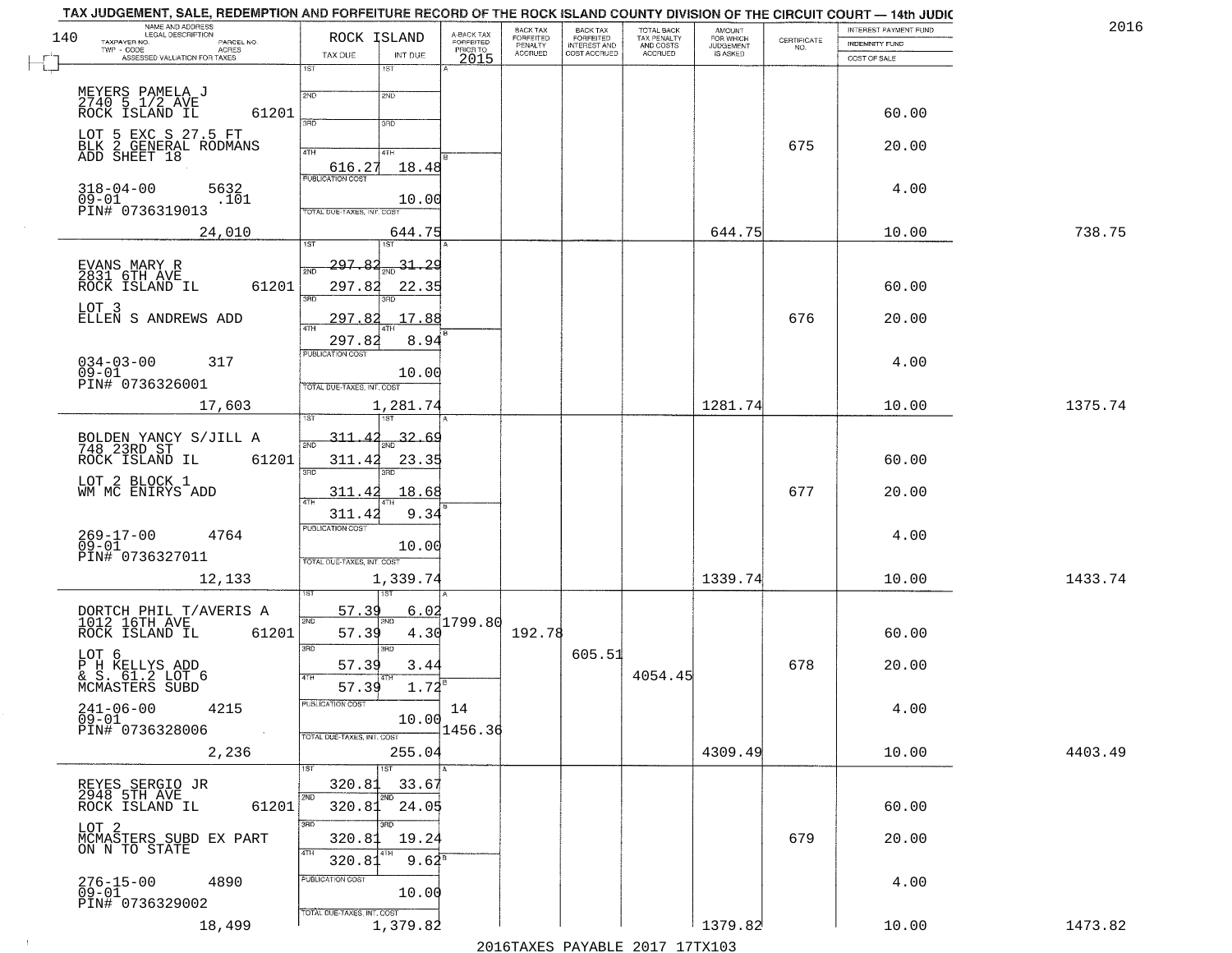| 140                                       | BY WHOM<br>PURCHASED                          | RATE<br>$\%$<br><b>BID</b> | ROCK ISLAND<br>DATE OF SALE | TAX JUDGEMENT, SALE, REDEMPTION AND FORFEITURE RECORD OF THE ROCK ISLAND COUNTY DIVISION OF THE CIRCUIT COURT — 14th JUDICIAL CIRCUIT OF ILLINOIS 2016<br>SUBSEQUENT TAXES PAID, FEES, AND TIME EXTENSION                                             | TOTAL DUE<br>TO REDEEM<br>FROM SALE<br>LESS<br>COUNTY CLERK FEE                                                                                               | BY WHOM REDEEMED                   | DATE OF REDEMP-<br>TION OR DEED<br><b>MO</b><br>DAY<br>YEAR | RECEIVED REDEMPTION<br>MONEY IN FULL                                                                |
|-------------------------------------------|-----------------------------------------------|----------------------------|-----------------------------|-------------------------------------------------------------------------------------------------------------------------------------------------------------------------------------------------------------------------------------------------------|---------------------------------------------------------------------------------------------------------------------------------------------------------------|------------------------------------|-------------------------------------------------------------|-----------------------------------------------------------------------------------------------------|
| PIN# 0736319013                           | EQUITY ONE INVESTMENT                         | 00                         | FUND LLC<br>12/28/2017      | 01/16/2018 Time Ext & incl<br>01/16/2018 Take Notice Fee                                                                                                                                                                                              | 07/03/2020<br>20.59                                                                                                                                           |                                    |                                                             | Certificate<br>Returned<br>& Cancelled<br>02/07/2018                                                |
|                                           |                                               |                            |                             |                                                                                                                                                                                                                                                       | 759.34<br>160.00                                                                                                                                              | PAMELA J MEYERS                    | 01/24/2018                                                  | Karen Kinney                                                                                        |
| 2                                         | PIN# 0736326001<br>STEVE SODEMAN LIVING TRUST |                            | 12/28/2017                  | 01/16/2018 Time Ext & incl<br>01/16/2018 Take Notice Fee<br>08/06/2020 Take Notice Fee<br>08/06/2020 Circuit Clerks Fee<br>08/06/2020 Title Search Fee<br>08/06/2020 Subs paid<br>08/06/2020 Subs paid<br>11/20/2018 Subs paid<br>11/25/2019 Subs pai | $\begin{smallmatrix} 12/21/2020 \\ 20.59 \\ 35.00 \\ 140.90 \\ 110.30 \\ 177.79 \\ 1,110.33 \\ 1,210.33 \\ 1,343.32 \\ \end{smallmatrix}$<br>396.30<br>264.90 |                                    |                                                             | SALE IN ERROR<br>Certificate<br>Returned<br>$\frac{1}{6}$ Cancelled 2<br>04/20/2021<br>Karen Kinney |
| PIN# 0736327011<br>WESTERN SITES LLC<br>3 |                                               | 06                         | 12/28/2017                  | 04/11/2018 Time Ext & incl<br>04/13/2018 Take Notice Fee                                                                                                                                                                                              | 07/15/2020<br>20.70                                                                                                                                           |                                    |                                                             | Certificate<br>Returned<br>- 3<br>& Cancelled<br>10/25/2018                                         |
|                                           |                                               |                            |                             |                                                                                                                                                                                                                                                       | 1,540.46<br>160.00                                                                                                                                            | YANCY / JILL BOLDEN                | 06/19/2018                                                  | Karen Kinney                                                                                        |
| PIN# 0736328006<br>RICO TRUSTEE<br>4      |                                               | 18                         | 12/28/2017                  | 03/01/2018 Time Ext & incl<br>03/01/2018 Take Notice Fee                                                                                                                                                                                              | 08/07/2020<br>20.70                                                                                                                                           |                                    |                                                             | SALE IN ERROR<br>Certificate<br>Returned<br>& Cancelled 4<br>08/14/2018<br>Karen Kinney             |
| PIN# 0736329002<br>WESTERN SITES LLC<br>5 |                                               | 06                         | 12/28/2017                  | 04/11/2018 Time Ext & incl<br>04/13/2018 Take Notice Fee<br>$ 11/29/2018$ Subs paid                                                                                                                                                                   | $07/15/2020$<br>$120.70$<br>1,443.76                                                                                                                          |                                    |                                                             | Certificate<br>Returned<br>& Cancelled 5<br>01/06/2020                                              |
|                                           |                                               |                            |                             |                                                                                                                                                                                                                                                       |                                                                                                                                                               | 3,465.25<br>160.00 SERGIO REYES JR | 11/06/2019                                                  | Karen Kinney                                                                                        |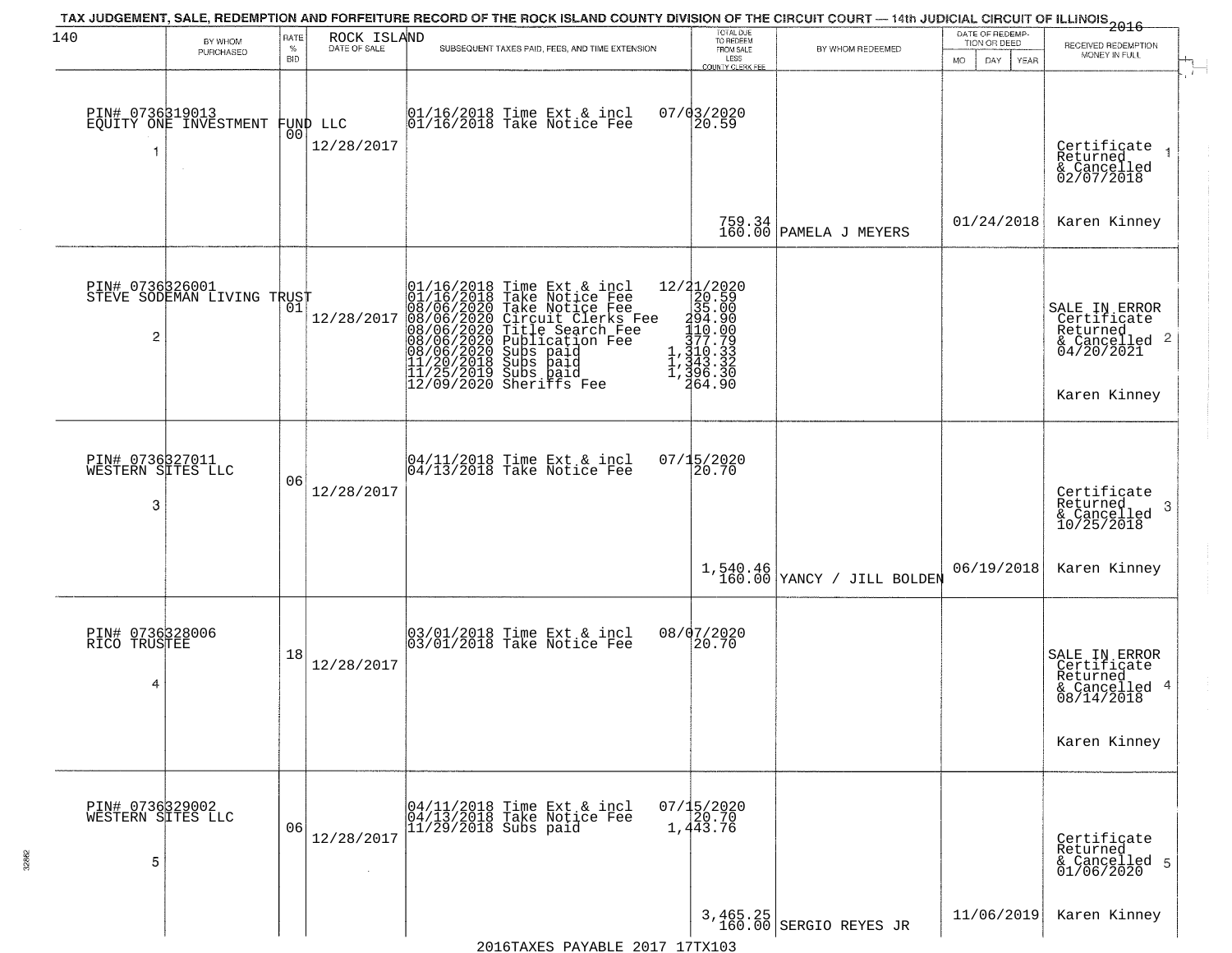| TAX JUDGEMENT, SALE, REDEMPTION AND FORFEITURE RECORD OF THE ROCK ISLAND COUNTY DIVISION OF THE CIRCUIT COURT - 14th JUDIC<br>NAME AND ADDRESS<br>LEGAL DESCRIPTION |                                                                                       |                                                    |                                     | <b>BACK TAX</b>      | <b>BACK TAX</b>           |                                        |                                         |                                                                 | INTEREST PAYMENT FUND  | 2016    |
|---------------------------------------------------------------------------------------------------------------------------------------------------------------------|---------------------------------------------------------------------------------------|----------------------------------------------------|-------------------------------------|----------------------|---------------------------|----------------------------------------|-----------------------------------------|-----------------------------------------------------------------|------------------------|---------|
| 141<br>TAXPAYER NO.<br>PARCEL NO.                                                                                                                                   | ROCK ISLAND                                                                           |                                                    | A-BACK TAX<br>FORFEITED<br>PRIOR TO | FORFEITED<br>PENALTY | FORFEITED<br>INTEREST AND | TOTAL BACK<br>TAX PENALTY<br>AND COSTS | AMOUNT<br>FOR WHICH<br><b>JUDGEMENT</b> | $\begin{array}{c} \text{CERTIFICATE} \\ \text{NO.} \end{array}$ | INDEMNITY FUND         |         |
| ACRES<br>ASSESSED VALUATION FOR TAXES                                                                                                                               | TAX DUE                                                                               | INT DUE                                            | 2015                                | <b>ACCRUED</b>       | COST ACCRUED              | ACCRUED                                | IS ASKED                                |                                                                 | COST OF SALE           |         |
| SPAULDING BARBARA J<br>824 25TH ST<br>ROCK ISLAND IL<br>61201                                                                                                       | 1ST<br>$50.39_{200}$<br>2ND<br>50.39<br>390                                           | <del>5.32</del><br>3.80                            |                                     |                      |                           |                                        |                                         |                                                                 | 60.00                  |         |
| LOT 1 BLOCK 2<br>DR PATRICK GREGGS ADD<br>S 50 FT OF S 90 FT OF<br>S 130 FT OF E 95 FT                                                                              | 50.39<br>4TH<br>50.39<br>PUBLICATION COST                                             | -04<br>1.52                                        |                                     |                      |                           |                                        |                                         | 680                                                             | 20.00                  |         |
| $206 - 06 - 00$<br>3561<br>$09 - 01$<br>PIN# 0736331016                                                                                                             | TOTAL DUE-TAXES, INT. COST                                                            | 10.00                                              |                                     |                      |                           |                                        |                                         |                                                                 | 4.00                   |         |
| 11,982                                                                                                                                                              |                                                                                       | 225.24                                             |                                     |                      |                           |                                        | 225.24                                  |                                                                 | 10.00                  | 319.24  |
| BARNES VENISE<br>2404 8 1/2 AVE<br>61201<br>ROCK ISLAND IL<br>LOT 11 BLOCK 3<br>DR PATRICK GREGGS ADD<br>E 35 FT<br>$207 - 08 - 00$<br>3583                         | 197<br>109.32<br>2ND<br>109.32<br>3RD<br>109.32<br>ৰিটা<br>109.32<br>PUBLICATION COST | $\frac{11.48}{200}$<br>8.20<br>3BD<br>6.56<br>3.28 |                                     |                      |                           |                                        |                                         | 681                                                             | 60.00<br>20.00<br>4.00 |         |
| $09 - 01$<br>PIN# 0736332002                                                                                                                                        |                                                                                       | 10.00                                              |                                     |                      |                           |                                        |                                         |                                                                 |                        |         |
| 12,259                                                                                                                                                              | TOTAL DUE-TAXES, INT. COST<br>1ST                                                     | 476.80<br>1ST                                      |                                     |                      |                           |                                        | 476.80                                  |                                                                 | 10.00                  | 570.80  |
| BROOKS GREG<br>841 24TH ST<br>ROCK ISLAND IL<br>61201                                                                                                               | 39.7<br>2ND<br>39.73<br>3RD                                                           | 3.00<br>3RD                                        |                                     |                      |                           |                                        |                                         |                                                                 | 60.00                  |         |
| LOT 16 BLOCK 3<br>DR PATRICK GREGGS ADD<br>S 14.75 FT L 15 AND<br>N 20 FT OF                                                                                        | 39.73<br>4TH<br>39.73                                                                 | 2.40<br>1.20                                       |                                     |                      |                           |                                        |                                         | 682                                                             | 20.00                  |         |
| $207 - 13 - 00$<br>3588<br>$09 - 01$<br>PIN# 0736332007                                                                                                             | <b>PUBLICATION COST</b><br>TOTAL OUE-TAXES, INT. COST                                 | 10.00                                              |                                     |                      |                           |                                        |                                         |                                                                 | 4.00                   |         |
| 1,548                                                                                                                                                               |                                                                                       | 179.72                                             |                                     |                      |                           |                                        | 179.72                                  |                                                                 | 10.00                  | 273.72  |
| MOCHI LLC<br>121 FAIRFIELD WAY STE 330 PMD<br>BLOOMINGDALE IL<br>60108<br>SUPVR ASST MAP<br>LOT 312 SHEET 18                                                        | 3RD<br>4TH<br>537.67<br>PUBLICATION COS                                               | 1ST<br>2ND<br>3RD<br>16.14                         |                                     |                      |                           |                                        |                                         | 683                                                             | 60.00<br>20.00         |         |
| $207 - 12 - 00$<br>3587<br>$09 - 01$<br>PIN# 0736332021<br>$\sim 100$<br>20,948                                                                                     | TOTAL DUE-TAXES, INT. COST                                                            | 10.00<br>563.81                                    |                                     |                      |                           |                                        | 563.81                                  |                                                                 | 4.00<br>10.00          | 657.81  |
| ASHBY STACEY/DUARTE MIA<br>2532 8TH AVE<br>ROCK ISLAND IL<br>61201                                                                                                  | 347.66<br>2ND                                                                         | 1ST<br>36.47<br>2ND<br>$347.66$ 26.05              |                                     |                      |                           |                                        |                                         |                                                                 | 60.00                  |         |
| LOT 23<br>MRS MARTHA A RODMANS ADD                                                                                                                                  | 3RD<br>347.66<br>4TH<br>347.66                                                        | 3BD<br>20.84<br>$10.42^8$                          |                                     |                      |                           |                                        |                                         | 684                                                             | 20.00                  |         |
| $320 - 20 - 00$<br>5686<br>$05-01$<br>PIN# 0736333022                                                                                                               | PUBLICATION COST<br>TOTAL DUE-TAXES, INT. COST                                        | 10.00                                              |                                     |                      |                           |                                        |                                         |                                                                 | 4.00                   |         |
| 19,545                                                                                                                                                              |                                                                                       | 1,494.42                                           |                                     |                      |                           |                                        | 1494.42                                 |                                                                 | 10.00                  | 1588.42 |

 $\sim 100$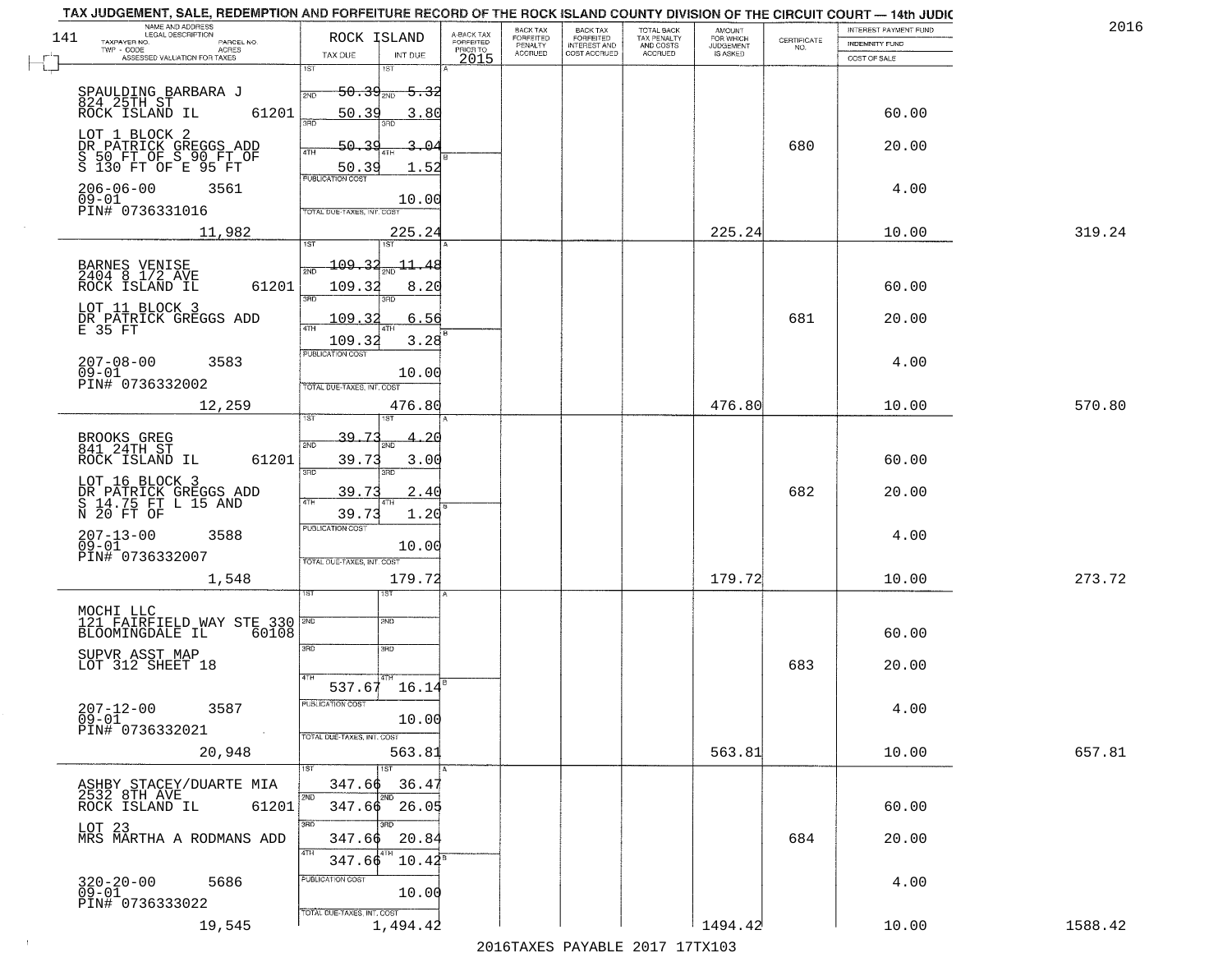| 141                                       | BY WHOM                                          | RATE               | ROCK ISLAND  |                                                                                                                                                                                                                                             | TOTAL DUE<br>TO REDEEM                                                              |                                                                                     | DATE OF REDEMP-<br>TION OR DEED | RECEIVED REDEMPTION                                                       |
|-------------------------------------------|--------------------------------------------------|--------------------|--------------|---------------------------------------------------------------------------------------------------------------------------------------------------------------------------------------------------------------------------------------------|-------------------------------------------------------------------------------------|-------------------------------------------------------------------------------------|---------------------------------|---------------------------------------------------------------------------|
|                                           | PURCHASED                                        | $\%$<br><b>BID</b> | DATE OF SALE | SUBSEQUENT TAXES PAID, FEES, AND TIME EXTENSION                                                                                                                                                                                             | FROM SALE<br>LESS<br>COUNTY CLERK FFF                                               | BY WHOM REDEEMED                                                                    | MO.<br>DAY.<br><b>YEAR</b>      | MONEY IN FULL                                                             |
| PIN# 0736331016<br>WESTERN SITES LLC<br>1 |                                                  | 08                 | 12/28/2017   | 06/25/2020 Time Ext & incl<br>04/13/2018 Take Notice Fee<br>11/29/2018 Subs paid                                                                                                                                                            | 12/22/2020<br>20.70<br>245.66                                                       |                                                                                     |                                 | 1                                                                         |
| PIN# 0736332002<br>AUCTION Z INC<br>2     |                                                  | 07                 | 12/28/2017   | 06/25/2020 Time Ext & incl<br>04/13/2018 Take Notice Fee<br>07/17/2020 Take Notice Fee<br>07/17/2020 Circuit Clerks Fee<br>07/21/2020 Title Search Fee<br>08/03/2020 Publication Fee<br>08/25/2020 Sheriffs Fee                             | 12/22/2020<br>20.70<br>35.00<br>$216.07$<br>$150.00$<br>500.05<br>710.00            |                                                                                     |                                 | TAX DEED ISSUED<br>Certificate<br>Returned<br>& Cancelled 2<br>02/17/2021 |
| PIN# 0736332007<br>RICO TRUSTEE           |                                                  | 18                 | 12/28/2017   | $03/01/2018$ Time Ext & incl<br>$03/01/2018$ Take Notice Fee<br>$02/13/2020$ Take Notice Fee<br>$02/28/2020$ Circuit Clerks Fee<br>$02/28/2020$ Sheriffs Fee<br>$03/19/2020$ Publication Fee<br>$11/16/2019$ Subs paid<br>$11/17/2018$ Subs | 08/07/2020<br>$20.70$<br>$35.00$<br>$6.905$<br>$2.60$<br>$2.60$<br>$2.60$<br>$2.60$ |                                                                                     |                                 | Karen Kinney<br>TAX DEED ISSUED<br>Certificate<br>Returned                |
| 3                                         |                                                  |                    |              |                                                                                                                                                                                                                                             | 709.16<br>203.48                                                                    |                                                                                     |                                 | -3<br>& Cancelled<br>10/26/2020<br>Karen Kinney                           |
| 4                                         | PIN# 0736332021<br>INTEGRITY INVESTMENT FUND LLC | 01                 | 12/28/2017   | 01/19/2018 Time Ext & incl<br>01/17/2018 Take Notice Fee                                                                                                                                                                                    | 06/29/2020<br>120.59                                                                |                                                                                     |                                 | Certificate<br>Returned<br>4<br>& Cancelled<br>03/09/2018                 |
|                                           |                                                  |                    |              |                                                                                                                                                                                                                                             | 684.98<br>160.00                                                                    | VERONA REAL ESTATE $\begin{array}{ c c c c }\hline 02/15/2018 \ \hline \end{array}$ |                                 | Karen Kinney                                                              |
| PIN# 0736333022<br>JICTB, INC             |                                                  |                    |              |                                                                                                                                                                                                                                             |                                                                                     |                                                                                     |                                 |                                                                           |
| 5                                         |                                                  | 05                 | 12/28/2017   |                                                                                                                                                                                                                                             |                                                                                     |                                                                                     |                                 | Certificate<br>Returned<br>& Cancelled 5<br>04/04/2018                    |
|                                           |                                                  |                    |              |                                                                                                                                                                                                                                             |                                                                                     | $1,667.84$ STACEY ASHBY AND MIA DUAR 160.00 STACEY ASHBY AND MIA DUAR               |                                 | Karen Kinney                                                              |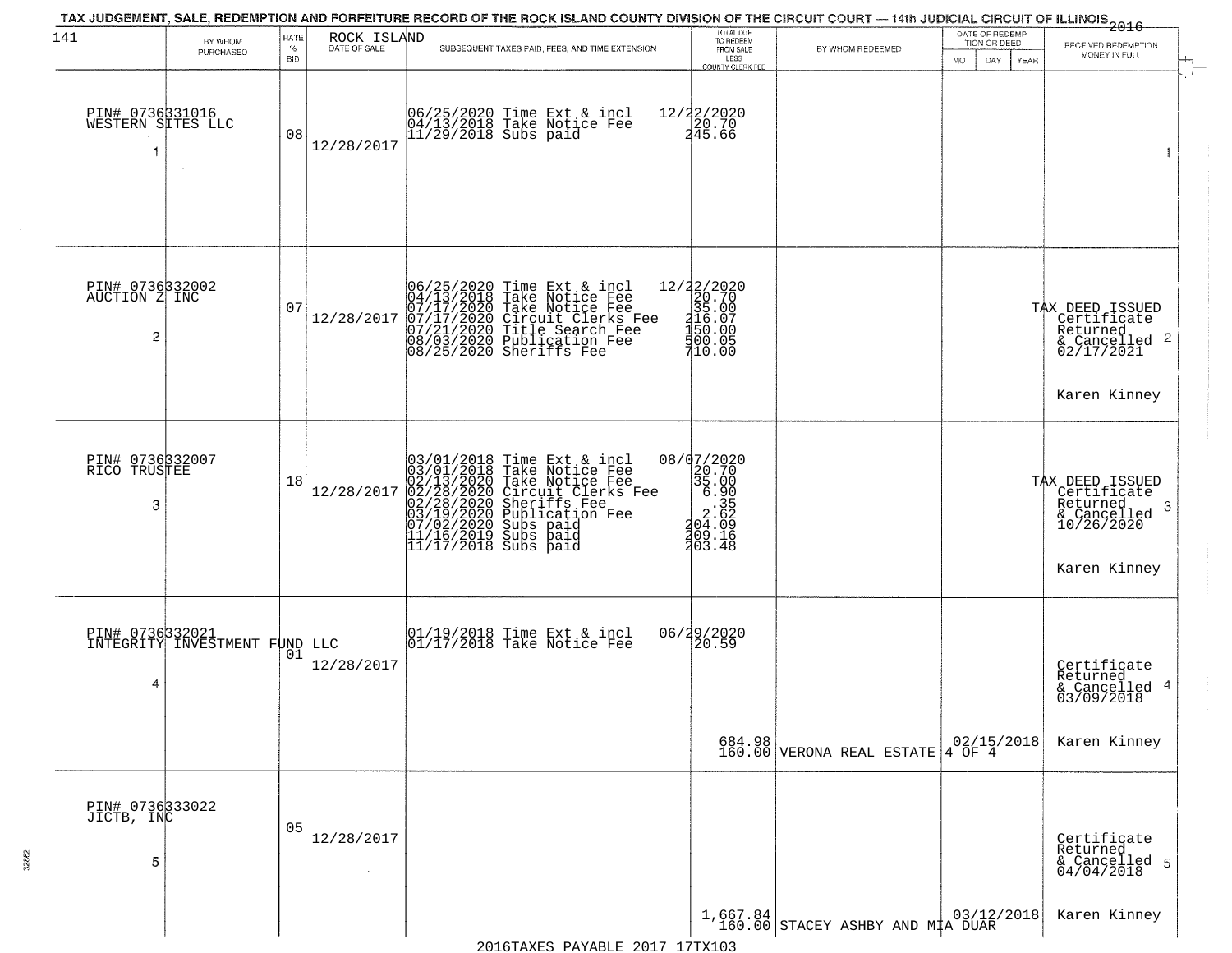|     | TAX JUDGEMENT, SALE, REDEMPTION AND FORFEITURE RECORD OF THE ROCK ISLAND COUNTY DIVISION OF THE CIRCUIT COURT - 14th JUDIC<br>NAME AND ADDRESS<br>LEGAL DESCRIPTION |                                            |                                     | BACK TAX                    |                                              |                                        |                                         |                                                                 | INTEREST PAYMENT FUND | 2016    |
|-----|---------------------------------------------------------------------------------------------------------------------------------------------------------------------|--------------------------------------------|-------------------------------------|-----------------------------|----------------------------------------------|----------------------------------------|-----------------------------------------|-----------------------------------------------------------------|-----------------------|---------|
| 142 | TAXPAYER NO.<br>PARCEL NO.                                                                                                                                          | ROCK ISLAND                                | A-BACK TAX<br>FORFEITED<br>PRIOR TO | <b>FORFEITED</b><br>PENALTY | BACK TAX<br>FORFEITED<br><b>INTEREST AND</b> | TOTAL BACK<br>TAX PENALTY<br>AND COSTS | AMOUNT<br>FOR WHICH<br><b>JUDGEMENT</b> | $\begin{array}{c} \text{CERTIFICATE} \\ \text{NO.} \end{array}$ | INDEMNITY FUND        |         |
|     | ACRES<br>ASSESSED VALUATION FOR TAXES                                                                                                                               | TAX DUE<br>INT DUE                         | 2015                                | <b>ACCRUED</b>              | COST ACCRUED                                 | ACCRUED                                | IS ASKED                                |                                                                 | COST OF SALE          |         |
|     |                                                                                                                                                                     | 1ST<br>1ST                                 |                                     |                             |                                              |                                        |                                         |                                                                 |                       |         |
|     | BROWN DAWN A                                                                                                                                                        | $\frac{1}{2ND} - 300 - 10_{2ND} - 31 - 50$ |                                     |                             |                                              |                                        |                                         |                                                                 |                       |         |
|     | 2538 8TH AVE<br>ROCK ISLAND IL<br>61201                                                                                                                             | 300.10<br>22.50                            |                                     |                             |                                              |                                        |                                         |                                                                 | 60.00                 |         |
|     |                                                                                                                                                                     |                                            |                                     |                             |                                              |                                        |                                         |                                                                 |                       |         |
|     | LOT 24<br>MRS MARTHA A RODMANS ADD                                                                                                                                  | 300.10<br>$-18.00$                         |                                     |                             |                                              |                                        |                                         | 685                                                             | 20.00                 |         |
|     |                                                                                                                                                                     |                                            |                                     |                             |                                              |                                        |                                         |                                                                 |                       |         |
|     |                                                                                                                                                                     | 9.00<br>300.10                             |                                     |                             |                                              |                                        |                                         |                                                                 |                       |         |
|     | 320-21-00<br>09-01<br>5687                                                                                                                                          | 10.00                                      |                                     |                             |                                              |                                        |                                         |                                                                 | 4.00                  |         |
|     | PIN# 0736333023                                                                                                                                                     | TOTAL DUE-TAXES, INT. COST                 |                                     |                             |                                              |                                        |                                         |                                                                 |                       |         |
|     | 17,692                                                                                                                                                              | 1,291.40                                   |                                     |                             |                                              |                                        | 1291.40                                 |                                                                 | 10.00                 | 1385.40 |
|     |                                                                                                                                                                     |                                            |                                     |                             |                                              |                                        |                                         |                                                                 |                       |         |
|     |                                                                                                                                                                     | 381.77<br>$\frac{1}{200}$ 40.11            |                                     |                             |                                              |                                        |                                         |                                                                 |                       |         |
|     | TROCHE-VILLAGOMEZ ANA<br>2619 8TH AVE<br>61201<br>ROCK ISLAND IL                                                                                                    | 381.77                                     |                                     |                             |                                              |                                        |                                         |                                                                 | 60.00                 |         |
|     |                                                                                                                                                                     | 28.65<br>3RD<br>बन्ना                      |                                     |                             |                                              |                                        |                                         |                                                                 |                       |         |
|     | LOT 7 BLOCK 1<br>HOWARDS ADD W.50                                                                                                                                   | 22.92<br>381.77                            |                                     |                             |                                              |                                        |                                         | 686                                                             | 20.00                 |         |
|     |                                                                                                                                                                     |                                            |                                     |                             |                                              |                                        |                                         |                                                                 |                       |         |
|     |                                                                                                                                                                     | 381.77<br>11.46<br>PUBLICATION COST        |                                     |                             |                                              |                                        |                                         |                                                                 |                       |         |
|     | $225 - 16 - 00$<br>3931                                                                                                                                             |                                            |                                     |                             |                                              |                                        |                                         |                                                                 | 4.00                  |         |
|     | $09 - 01$<br>PIN# 0736334004                                                                                                                                        | 10.00<br>TOTAL DUE-TAXES, INT. COST        |                                     |                             |                                              |                                        |                                         |                                                                 |                       |         |
|     | 14,874                                                                                                                                                              | 1,640.22                                   |                                     |                             |                                              |                                        | 1640.22                                 |                                                                 | 10.00                 | 1734.22 |
|     |                                                                                                                                                                     | 1ST<br>is T                                |                                     |                             |                                              |                                        |                                         |                                                                 |                       |         |
|     |                                                                                                                                                                     |                                            |                                     |                             |                                              |                                        |                                         |                                                                 |                       |         |
|     | ADAMS CHARLENE<br>2711 8TH AVE                                                                                                                                      | 2ND<br>2ND                                 |                                     |                             |                                              |                                        |                                         |                                                                 |                       |         |
|     | ROCK ISLAND IL<br>61201                                                                                                                                             | 3BD<br>3RD                                 |                                     |                             |                                              |                                        |                                         |                                                                 | 60.00                 |         |
|     | LOT 6 BLOCK 2<br>HOWARDS ADD                                                                                                                                        |                                            |                                     |                             |                                              |                                        |                                         | 687                                                             |                       |         |
|     |                                                                                                                                                                     | 4TH<br>4TH                                 |                                     |                             |                                              |                                        |                                         |                                                                 | 20.00                 |         |
|     |                                                                                                                                                                     | 32.39<br>.98                               |                                     |                             |                                              |                                        |                                         |                                                                 |                       |         |
|     | $226 - 01 - 00$<br>09-01<br>3938                                                                                                                                    | <b>PUBLICATION COST</b>                    |                                     |                             |                                              |                                        |                                         |                                                                 | 4.00                  |         |
|     | PIN# 0736335007                                                                                                                                                     | 10.00<br>TOTAL OUE-TAXES, INT. COST        |                                     |                             |                                              |                                        |                                         |                                                                 |                       |         |
|     |                                                                                                                                                                     |                                            |                                     |                             |                                              |                                        | 43.37                                   |                                                                 |                       | 137.37  |
|     | 14,945                                                                                                                                                              | 43.37                                      |                                     |                             |                                              |                                        |                                         |                                                                 | 10.00                 |         |
|     |                                                                                                                                                                     |                                            |                                     |                             |                                              |                                        |                                         |                                                                 |                       |         |
|     | HORTON EDWARD<br>808 27TH ST                                                                                                                                        | 2ND<br>2ND                                 |                                     |                             |                                              |                                        |                                         |                                                                 |                       |         |
|     | ROCK ISLAND IL<br>61201                                                                                                                                             |                                            |                                     |                             |                                              |                                        |                                         |                                                                 | 60.00                 |         |
|     | BLOCK 4                                                                                                                                                             | 3RD<br>3HD                                 |                                     |                             |                                              |                                        |                                         |                                                                 |                       |         |
|     | HOWARDS ADD ALL L 4 EX N<br>97.5 FT AND ALL E 26 FT<br>L 3 EX N 97.5 FT                                                                                             | 151.03<br>9.08                             |                                     |                             |                                              |                                        |                                         | 688                                                             | 20.00                 |         |
|     |                                                                                                                                                                     | 151.03<br>4.54                             |                                     |                             |                                              |                                        |                                         |                                                                 |                       |         |
|     | $226 - 20 - 00$<br>09-01<br>3954                                                                                                                                    | PUBLICATION COST                           |                                     |                             |                                              |                                        |                                         |                                                                 | 4.00                  |         |
|     | PIN# 0736336002<br>$\sim 10$                                                                                                                                        | 10.00                                      |                                     |                             |                                              |                                        |                                         |                                                                 |                       |         |
|     |                                                                                                                                                                     | TOTAL DUE-TAXES, INT. COST                 |                                     |                             |                                              |                                        |                                         |                                                                 |                       |         |
|     | 11,884                                                                                                                                                              | 325.68                                     |                                     |                             |                                              |                                        | 325.68                                  |                                                                 | 10.00                 | 419.68  |
|     |                                                                                                                                                                     | 174.82<br>18.34                            |                                     |                             |                                              |                                        |                                         |                                                                 |                       |         |
|     | ROBERTS GEORGIA A<br>4705 12TH ST APT 2<br>ROCK ISLAND IL                                                                                                           | 2ND<br>2ND                                 |                                     |                             |                                              |                                        |                                         |                                                                 |                       |         |
|     | 61201                                                                                                                                                               | 174.82 13.10                               |                                     |                             |                                              |                                        |                                         |                                                                 | 60.00                 |         |
|     | LOT 4 BLOCK 6<br>HOWARDS ADD                                                                                                                                        | 3RD<br>3RD                                 |                                     |                             |                                              |                                        |                                         |                                                                 |                       |         |
|     |                                                                                                                                                                     | 174.82<br>10.48                            |                                     |                             |                                              |                                        |                                         | 689                                                             | 20.00                 |         |
|     |                                                                                                                                                                     | $5.24^8$<br>174.82                         |                                     |                             |                                              |                                        |                                         |                                                                 |                       |         |
|     | 227-14-00<br>09-01<br>3966                                                                                                                                          | PUBLICATION COST                           |                                     |                             |                                              |                                        |                                         |                                                                 | 4.00                  |         |
|     | PIN# 0736339004                                                                                                                                                     | 10.00                                      |                                     |                             |                                              |                                        |                                         |                                                                 |                       |         |
|     |                                                                                                                                                                     | TOTAL DUE-TAXES, INT. COST                 |                                     |                             |                                              |                                        |                                         |                                                                 |                       |         |
|     | 12,811                                                                                                                                                              | 756.44                                     |                                     |                             |                                              |                                        | 756.44                                  |                                                                 | 10.00                 | 850.44  |
|     |                                                                                                                                                                     |                                            |                                     |                             |                                              | 2016 TAVEC DAVARLE 2017 17 TV102       |                                         |                                                                 |                       |         |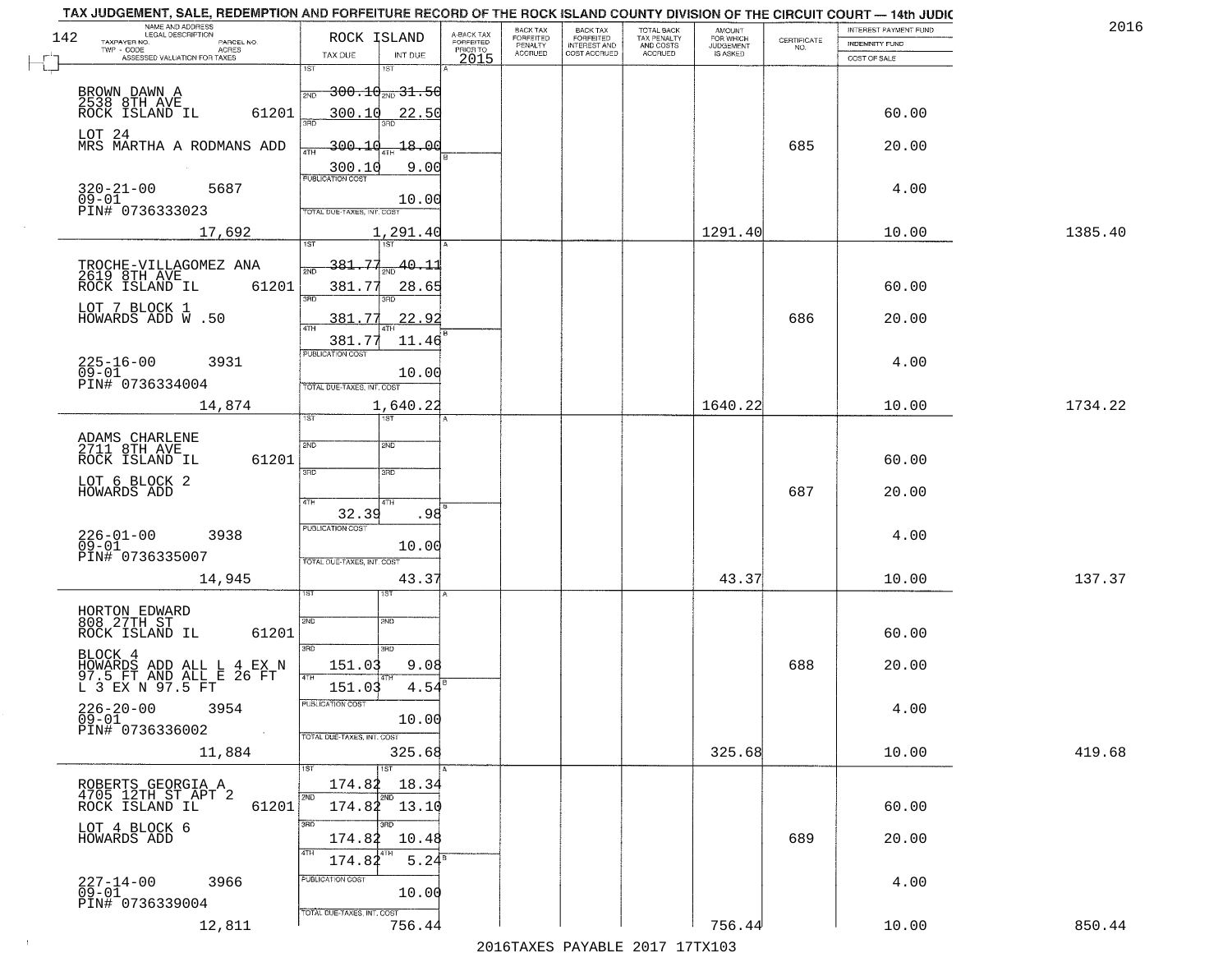| 142                                       | BY WHOM                                  | RATE               | ROCK ISLAND            | TAX JUDGEMENT, SALE, REDEMPTION AND FORFEITURE RECORD OF THE ROCK ISLAND COUNTY DIVISION OF THE CIRCUIT COURT — 14th JUDICIAL CIRCUIT OF ILLINOIS 2016 | TOTAL DUE<br>TO REDEEM<br>FROM SALE                   |                                      | DATE OF REDEMP-<br>TION OR DEED |                                                        |
|-------------------------------------------|------------------------------------------|--------------------|------------------------|--------------------------------------------------------------------------------------------------------------------------------------------------------|-------------------------------------------------------|--------------------------------------|---------------------------------|--------------------------------------------------------|
|                                           | PURCHASED                                | $\%$<br><b>BID</b> | DATE OF SALE           | SUBSEQUENT TAXES PAID, FEES, AND TIME EXTENSION                                                                                                        | LESS                                                  | BY WHOM REDEEMED                     | <b>MO</b><br>DAY<br><b>YEAR</b> | RECEIVED REDEMPTION<br>MONEY IN FULL                   |
| 1                                         | PIN# 0736333023<br>EQUITY ONE INVESTMENT | 00                 | FUND LLC<br>12/28/2017 | 01/16/2018 Time Ext & incl<br>01/16/2018 Take Notice Fee<br>11/20/2018 Subs paid                                                                       | <b>COUNTY CLERK FEE</b><br>$07/03/2020$<br>$1,353.22$ |                                      |                                 | Certificate<br>Returned<br>& Cancelled<br>11/15/2019   |
|                                           |                                          |                    |                        |                                                                                                                                                        |                                                       | 2, 921.60<br>160.00 DAWN BROWN       | 10/28/2019                      | Karen Kinney                                           |
| PIN# 0736334004<br>WESTERN SITES LLC<br>2 |                                          | 12                 | 12/28/2017             | 04/11/2018 Time Ext & incl<br>04/13/2018 Take Notice Fee                                                                                               | $07/15/2020$<br>20.70                                 |                                      |                                 | Certificate<br>Returned<br>& Cancelled 2<br>03/07/2019 |
|                                           |                                          |                    |                        |                                                                                                                                                        |                                                       | $2,171.13$<br>160.00 EZEQUIEL GUZMAN | 12/12/2018                      | Karen Kinney                                           |
| PIN# 0736335007<br>3                      | STEVE SODEMAN LIVING TRUST               | 18                 | 12/28/2017             | $\begin{array}{c} 01/16/2018 \\ 01/16/2018 \\ \end{array}$ Take Notice Fee                                                                             | $\frac{12}{2}$ $\frac{21}{20.59}$                     |                                      |                                 | Certificate<br>Returned<br>3<br>$\frac{6}{08/02/2018}$ |
|                                           |                                          |                    |                        |                                                                                                                                                        | 207.41<br>160.00                                      | CHARLENE ADAMS                       | 07/02/2018                      | Karen Kinney                                           |
| PIN# 0736336002<br>WESTERN SITES LLC<br>4 |                                          | 10                 | 12/28/2017             | 04/11/2018 Time Ext & incl<br>04/13/2018 Take Notice Fee                                                                                               | $07/15/2020$<br>20.70                                 |                                      |                                 | Certificate<br>Returned<br>& Cancelled 4<br>10/25/2018 |
|                                           |                                          |                    |                        |                                                                                                                                                        |                                                       | 482.35 CORELOGIC TAX SERVICE         | 06/08/2018                      | Karen Kinney                                           |
| PIN# 0736339004<br>WESTERN SITES LLC<br>5 |                                          | 08                 | 12/28/2017             | 06/25/2020 Time Ext & incl<br>04/13/2018 Take Notice Fee<br>$11/29/2018$ Subs paid                                                                     | $12/22/2020$<br>$20.70$<br>1,465.42                   |                                      |                                 | 5                                                      |
|                                           |                                          |                    |                        | 2016TAXES PAYABLE 2017 17TX103                                                                                                                         |                                                       |                                      |                                 |                                                        |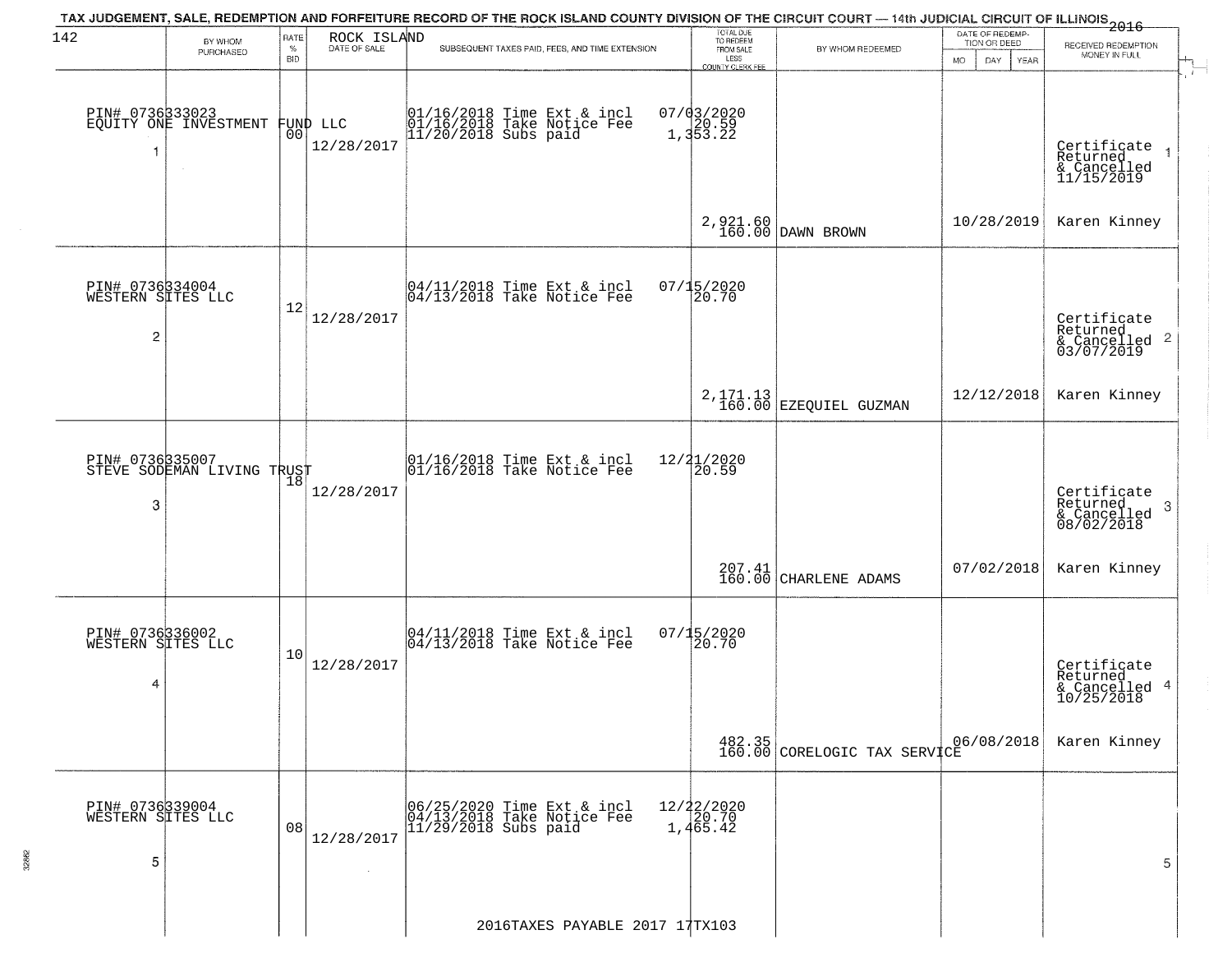| TAX JUDGEMENT, SALE, REDEMPTION AND FORFEITURE RECORD OF THE ROCK ISLAND COUNTY DIVISION OF THE CIRCUIT COURT - 14th JUDIC<br>NAME AND ADDRESS<br>LEGAL DESCRIPTION |                                       |                                     | BACK TAX                    |                                              |                                        |                                         |                                                                 | INTEREST PAYMENT FUND | 2016    |
|---------------------------------------------------------------------------------------------------------------------------------------------------------------------|---------------------------------------|-------------------------------------|-----------------------------|----------------------------------------------|----------------------------------------|-----------------------------------------|-----------------------------------------------------------------|-----------------------|---------|
| 143<br>TAXPAYER NO.<br>PARCEL NO.                                                                                                                                   | ROCK ISLAND                           | A-BACK TAX<br>FORFEITED<br>PRIOR TO | <b>FORFEITED</b><br>PENALTY | BACK TAX<br>FORFEITED<br><b>INTEREST AND</b> | TOTAL BACK<br>TAX PENALTY<br>AND COSTS | AMOUNT<br>FOR WHICH<br><b>JUDGEMENT</b> | $\begin{array}{c} \text{CERTIFICATE} \\ \text{NO.} \end{array}$ | INDEMNITY FUND        |         |
| ACRES<br>ASSESSED VALUATION FOR TAXES                                                                                                                               | TAX DUE<br>INT DUE                    | 2015                                | <b>ACCRUED</b>              | COST ACCRUED                                 | ACCRUED                                | IS ASKED                                |                                                                 | COST OF SALE          |         |
|                                                                                                                                                                     | 1ST<br>1ST                            |                                     |                             |                                              |                                        |                                         |                                                                 |                       |         |
|                                                                                                                                                                     | $\frac{1}{2ND}$ 245.61 $_{2ND}$ 25.76 |                                     |                             |                                              |                                        |                                         |                                                                 |                       |         |
| JIMENEZ MARIA D<br>2735 8TH AVE<br>ROCK ISLAND IL                                                                                                                   |                                       |                                     |                             |                                              |                                        |                                         |                                                                 |                       |         |
|                                                                                                                                                                     | 61201<br>245.61<br>18.40              |                                     |                             |                                              |                                        |                                         |                                                                 | 60.00                 |         |
| LOT 6 BLOCK 1                                                                                                                                                       |                                       |                                     |                             |                                              |                                        |                                         |                                                                 |                       |         |
| CORNELIUS LYNDES ADD<br>E .50                                                                                                                                       | 245.61<br>14.72                       |                                     |                             |                                              |                                        |                                         | 690                                                             | 20.00                 |         |
|                                                                                                                                                                     | 7.36<br>245.61                        |                                     |                             |                                              |                                        |                                         |                                                                 |                       |         |
| $252 - 19 - 00$<br>4431                                                                                                                                             |                                       |                                     |                             |                                              |                                        |                                         |                                                                 | 4.00                  |         |
| $09 - 01$                                                                                                                                                           | 10.00                                 |                                     |                             |                                              |                                        |                                         |                                                                 |                       |         |
| PIN# 0736342009                                                                                                                                                     | TOTAL DUE-TAXES, INT. COST            |                                     |                             |                                              |                                        |                                         |                                                                 |                       |         |
| 15,569                                                                                                                                                              | 1,058.68                              |                                     |                             |                                              |                                        | 1058.68                                 |                                                                 | 10.00                 | 1152.68 |
|                                                                                                                                                                     | IST                                   |                                     |                             |                                              |                                        |                                         |                                                                 |                       |         |
| CERVANTES JOSE<br>2814 7TH AVE                                                                                                                                      | 2ND<br>2ND                            |                                     |                             |                                              |                                        |                                         |                                                                 |                       |         |
| ROCK ISLAND IL                                                                                                                                                      | 61201                                 |                                     |                             |                                              |                                        |                                         |                                                                 | 60.00                 |         |
|                                                                                                                                                                     | 3RD<br>ਬਾ                             |                                     |                             |                                              |                                        |                                         |                                                                 |                       |         |
| LOT 3 BLOCK 2<br>CORNELIUS LYNDES ADD                                                                                                                               | 12.88<br>214.63                       |                                     |                             |                                              |                                        |                                         | 691                                                             | 20.00                 |         |
|                                                                                                                                                                     |                                       |                                     |                             |                                              |                                        |                                         |                                                                 |                       |         |
|                                                                                                                                                                     | 214.63<br>6.44<br>PUBLICATION COST    |                                     |                             |                                              |                                        |                                         |                                                                 |                       |         |
| $253 - 06 - 00$<br>4438                                                                                                                                             |                                       |                                     |                             |                                              |                                        |                                         |                                                                 | 4.00                  |         |
| $09 - 01$<br>PIN# 0736343004                                                                                                                                        | 10.00<br>TOTAL DUE-TAXES, INT. COST   |                                     |                             |                                              |                                        |                                         |                                                                 |                       |         |
|                                                                                                                                                                     |                                       |                                     |                             |                                              |                                        |                                         |                                                                 |                       |         |
| 14,362                                                                                                                                                              | 458.58<br><b>ST</b>                   |                                     |                             |                                              |                                        | 458.58                                  |                                                                 | 10.00                 | 552.58  |
|                                                                                                                                                                     |                                       |                                     |                             |                                              |                                        |                                         |                                                                 |                       |         |
| DUARTE JORGE<br>840 43RD ST                                                                                                                                         | 392.55<br>2ND                         |                                     |                             |                                              |                                        |                                         |                                                                 |                       |         |
| ROCK ISLAND IL                                                                                                                                                      | 61201<br>392.55<br>29.45              |                                     |                             |                                              |                                        |                                         |                                                                 | 60.00                 |         |
| LOT 3 BLOCK 5                                                                                                                                                       | 3BD<br>3RD                            |                                     |                             |                                              |                                        |                                         |                                                                 |                       |         |
| CORNELIUS LYNDES ADD<br>W 30 FT                                                                                                                                     | 392.5<br>23.56                        |                                     |                             |                                              |                                        |                                         | 692                                                             | 20.00                 |         |
|                                                                                                                                                                     | 392.55<br>11.78                       |                                     |                             |                                              |                                        |                                         |                                                                 |                       |         |
|                                                                                                                                                                     | <b>PUBLICATION COST</b>               |                                     |                             |                                              |                                        |                                         |                                                                 |                       |         |
| 255-15-00<br>09-01<br>4490                                                                                                                                          | 10.00                                 |                                     |                             |                                              |                                        |                                         |                                                                 | 4.00                  |         |
| PIN# 0736344002                                                                                                                                                     | TOTAL OUE-TAXES, INT. COST            |                                     |                             |                                              |                                        |                                         |                                                                 |                       |         |
| 15,294                                                                                                                                                              | 1,686.22                              |                                     |                             |                                              |                                        | 1686.22                                 |                                                                 | 10.00                 | 1780.22 |
|                                                                                                                                                                     |                                       |                                     |                             |                                              |                                        |                                         |                                                                 |                       |         |
|                                                                                                                                                                     | 10.15<br>96.61                        |                                     |                             |                                              |                                        |                                         |                                                                 |                       |         |
| HARDIN TONY D<br>2840 LAJEAN DR<br>COLLEGE PARK GA                                                                                                                  | 2ND<br>2ND<br>96.61<br>7.25<br>30349  |                                     |                             |                                              |                                        |                                         |                                                                 | 60.00                 |         |
|                                                                                                                                                                     | 3RD<br>3BD                            |                                     |                             |                                              |                                        |                                         |                                                                 |                       |         |
| LOT 2 BLOCK 3<br>CORNELIUS LYNDES ADD                                                                                                                               | 5.80                                  |                                     |                             |                                              |                                        |                                         | 693                                                             | 20.00                 |         |
|                                                                                                                                                                     | 96.61<br>4TH                          |                                     |                             |                                              |                                        |                                         |                                                                 |                       |         |
|                                                                                                                                                                     | 2.90<br>96.61                         |                                     |                             |                                              |                                        |                                         |                                                                 |                       |         |
| $254 - 01 - 00$<br>4454                                                                                                                                             | <b>PUBLICATION COS-</b>               |                                     |                             |                                              |                                        |                                         |                                                                 | 4.00                  |         |
| $09 - 01$<br>PIN# 0736346002                                                                                                                                        | 10.00                                 |                                     |                             |                                              |                                        |                                         |                                                                 |                       |         |
| $\sim 100$                                                                                                                                                          | TOTAL DUE-TAXES, INT. COST            |                                     |                             |                                              |                                        |                                         |                                                                 |                       |         |
| 3,764                                                                                                                                                               | 422.54                                |                                     |                             |                                              |                                        | 422.54                                  |                                                                 | 10.00                 | 516.54  |
|                                                                                                                                                                     | 1ST<br>1ST                            |                                     |                             |                                              |                                        |                                         |                                                                 |                       |         |
| CROSS KENNETH W<br>2819 9TH AVE                                                                                                                                     |                                       |                                     |                             |                                              |                                        |                                         |                                                                 |                       |         |
| ROCK ISLAND IL                                                                                                                                                      | 2ND<br>$146.66$ 11.00<br>61201        |                                     |                             |                                              |                                        |                                         |                                                                 | 60.00                 |         |
|                                                                                                                                                                     | 3RD<br>3BD                            |                                     |                             |                                              |                                        |                                         |                                                                 |                       |         |
| LOT 15 BLOCK 7<br>CORNELIUS LYNDES ADD                                                                                                                              | 146.66<br>8.80                        |                                     |                             |                                              |                                        |                                         | 694                                                             | 20.00                 |         |
| ALL EX E 15 FT                                                                                                                                                      | $4.40^{\overline{8}}$<br>146.66       |                                     |                             |                                              |                                        |                                         |                                                                 |                       |         |
|                                                                                                                                                                     | PUBLICATION COST                      |                                     |                             |                                              |                                        |                                         |                                                                 |                       |         |
| 257-03-00<br>09-01<br>4520                                                                                                                                          | 10.00                                 |                                     |                             |                                              |                                        |                                         |                                                                 | 4.00                  |         |
| PIN# 0736348008                                                                                                                                                     |                                       |                                     |                             |                                              |                                        |                                         |                                                                 |                       |         |
| 19,385                                                                                                                                                              | TOTAL DUE-TAXES, INT. COST<br>474.18  |                                     |                             |                                              |                                        | 474.18                                  |                                                                 | 10.00                 | 568.18  |
|                                                                                                                                                                     |                                       |                                     |                             |                                              | 2016 TAVEC DAVARLE 2017 17 TV102       |                                         |                                                                 |                       |         |
|                                                                                                                                                                     |                                       |                                     |                             |                                              |                                        |                                         |                                                                 |                       |         |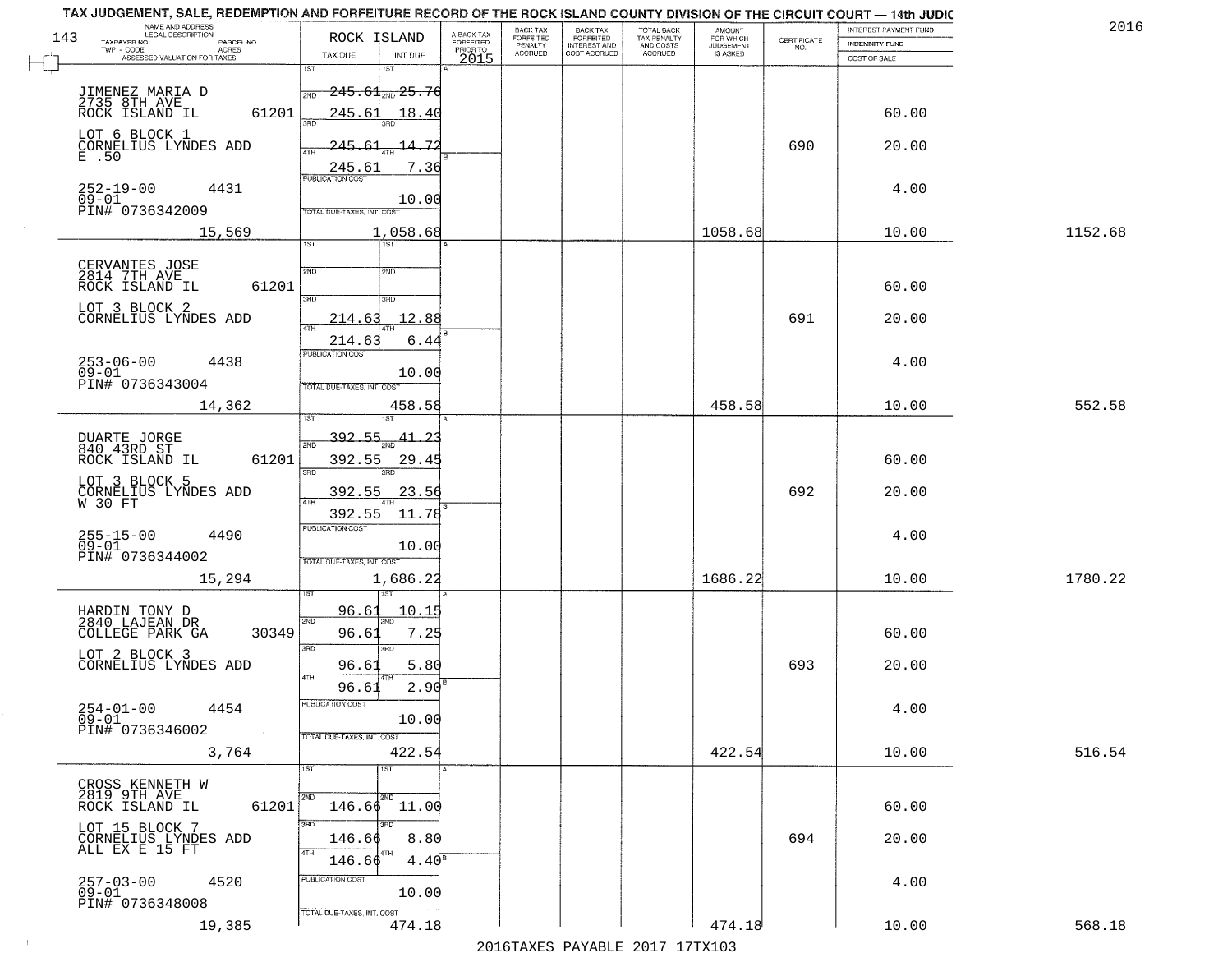| 143                                       | BY WHOM                                           | RATE               | ROCK ISLAND          | TAX JUDGEMENT, SALE, REDEMPTION AND FORFEITURE RECORD OF THE ROCK ISLAND COUNTY DIVISION OF THE CIRCUIT COURT — 14th JUDICIAL CIRCUIT OF ILLINOIS 2016                                                                                                                       | TOTAL DUE<br>TO REDEEM<br>FROM SALE                                                                                                  |                                 | DATE OF REDEMP-<br>TION OR DEED | RECEIVED REDEMPTION                                                                       |  |
|-------------------------------------------|---------------------------------------------------|--------------------|----------------------|------------------------------------------------------------------------------------------------------------------------------------------------------------------------------------------------------------------------------------------------------------------------------|--------------------------------------------------------------------------------------------------------------------------------------|---------------------------------|---------------------------------|-------------------------------------------------------------------------------------------|--|
|                                           | PURCHASED                                         | $\%$<br><b>BID</b> | DATE OF SALE         | SUBSEQUENT TAXES PAID, FEES, AND TIME EXTENSION                                                                                                                                                                                                                              | LESS<br><b>COUNTY CLERK FEE</b>                                                                                                      | BY WHOM REDEEMED                | MO.<br>DAY.<br>YEAR             | MONEY IN FULL                                                                             |  |
|                                           | PIN# 0736342009    <br>STEVE SODEMAN LIVING TRUST | ŌŽ                 | 12/28/2017           | 01/16/2018 Time Ext & incl<br>01/16/2018 Take Notice Fee                                                                                                                                                                                                                     | 12/21/2020<br>20.59                                                                                                                  |                                 |                                 | Certificate<br>Returned<br>& Cancelled<br>04/04/2018                                      |  |
|                                           |                                                   |                    |                      |                                                                                                                                                                                                                                                                              |                                                                                                                                      | $1,196.32$ MARIA D JIMENEZ      | 03/28/2018                      | Karen Kinney                                                                              |  |
| PIN# 0736343004<br>2                      | STEVE SODEMAN LIVING TRUST                        |                    | 12/28/2017           | 01/16/2018 Time Ext & incl<br>01/16/2018 Take Notice Fee                                                                                                                                                                                                                     | 12/21/2020<br>20.59                                                                                                                  |                                 |                                 | Certificate<br>Returned<br>& Cancelled 2<br>03/05/2018                                    |  |
|                                           |                                                   |                    |                      |                                                                                                                                                                                                                                                                              |                                                                                                                                      | 584.22<br>160.00 JOSE CERVANTES | 02/16/2018                      | Karen Kinney                                                                              |  |
| PIN# 0736344002<br>WESTERN SITES LLC<br>3 |                                                   | 05                 | 12/28/2017           |                                                                                                                                                                                                                                                                              |                                                                                                                                      |                                 |                                 | Certificate<br>Returned<br>3<br>& Cancelled<br>07/06/2018                                 |  |
|                                           |                                                   |                    |                      |                                                                                                                                                                                                                                                                              |                                                                                                                                      | 1,869.23<br>160.00 JORGE DUARTE | 03/12/2018                      | Karen Kinney                                                                              |  |
| PIN# 0736346002<br>RICO TRUSTEE<br>4      |                                                   | 18                 | 12/28/2017           | 03/01/2018 Time Ext & incl<br>03/01/2018 Take Notice Fee<br>02/13/2020 Take Notice Fee<br>02/28/2020 Circuit Clerks Fee<br>02/28/2020 Sheriffs Fee<br>03/19/2020 Subs paid<br>07/02/2020 Subs paid<br>07/02/2020 Subs paid<br> 11/16/2019 Subs paid<br> 11/17/2018 Subs paid | 08/07/2020<br>$\begin{array}{r} 20.700 \\ 29.700 \\ 35.000 \\ 21.000 \\ 22.600 \\ 24.000 \\ 365.000 \end{array}$<br>465.62<br>451.80 |                                 |                                 | TAX DEED ISSUED<br>Certificate<br>Returned<br>& Cancelled 4<br>01/22/2021<br>Karen Kinney |  |
| PIN# 0736348008<br>JICTB, INC<br>5        |                                                   | 18                 | 12/28/2017<br>$\sim$ |                                                                                                                                                                                                                                                                              |                                                                                                                                      |                                 |                                 | Certificate<br>Returned<br>& Cancelled 5<br>04/04/2018                                    |  |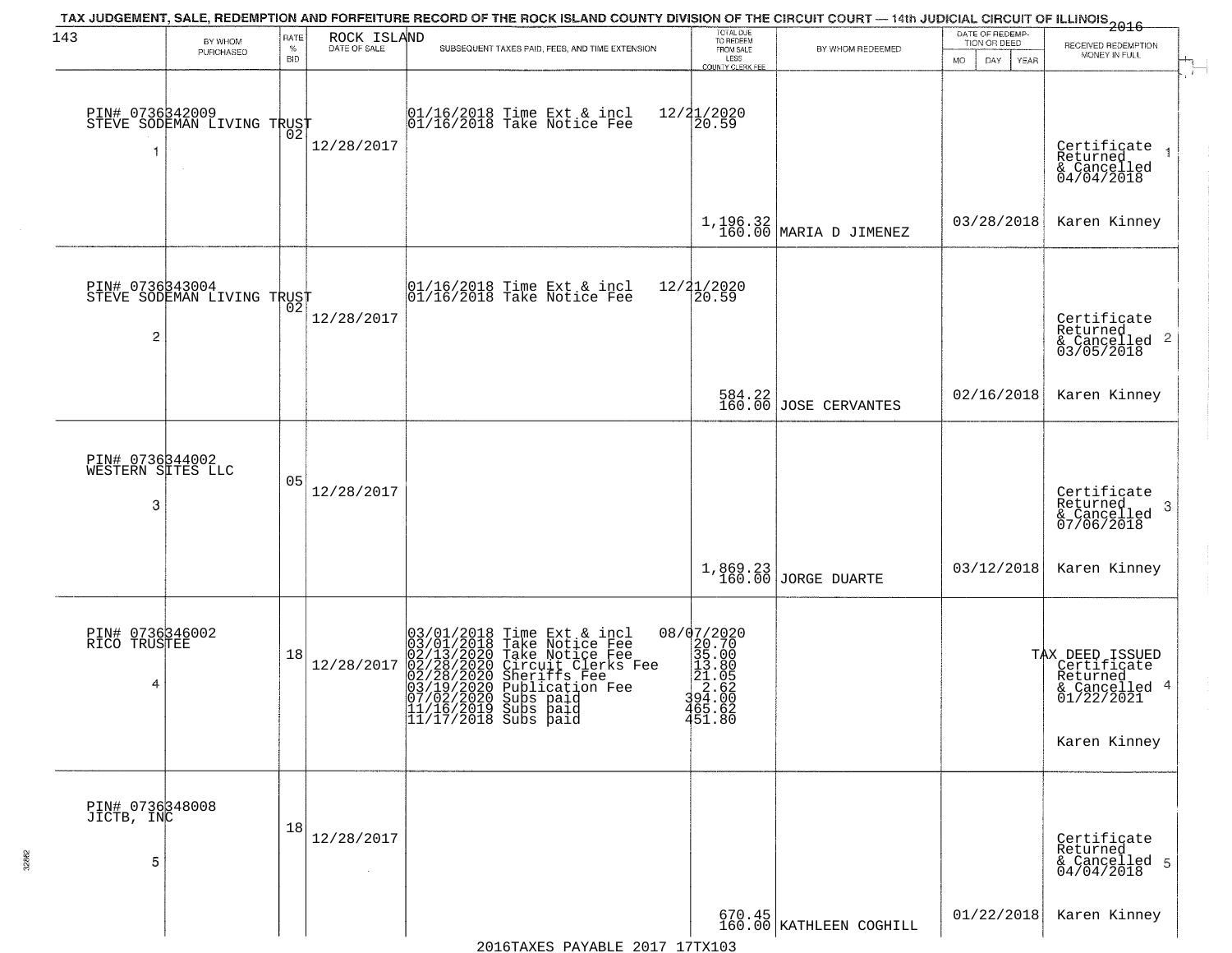|     | TAX JUDGEMENT, SALE, REDEMPTION AND FORFEITURE RECORD OF THE ROCK ISLAND COUNTY DIVISION OF THE CIRCUIT COURT - 14th JUDIC<br>NAME AND ADDRESS<br>LEGAL DESCRIPTION |                                               |                                     | <b>BACK TAX</b>             | BACK TAX<br>FORFEITED |                                        | AMOUNT<br>FOR WHICH |                                                                 | INTEREST PAYMENT FUND | 2016    |
|-----|---------------------------------------------------------------------------------------------------------------------------------------------------------------------|-----------------------------------------------|-------------------------------------|-----------------------------|-----------------------|----------------------------------------|---------------------|-----------------------------------------------------------------|-----------------------|---------|
| 144 | TAXPAYER NO.<br>PARCEL NO.                                                                                                                                          | ROCK ISLAND                                   | A-BACK TAX<br>FORFEITED<br>PRIOR TO | <b>FORFEITED</b><br>PENALTY | <b>INTEREST AND</b>   | TOTAL BACK<br>TAX PENALTY<br>AND COSTS | <b>JUDGEMENT</b>    | $\begin{array}{c} \text{CERTIFICATE} \\ \text{NO.} \end{array}$ | INDEMNITY FUND        |         |
|     | ACRES<br>ASSESSED VALUATION FOR TAXES                                                                                                                               | TAX DUE<br>INT DUE                            | 2015                                | <b>ACCRUED</b>              | COST ACCRUED          | <b>ACCRUED</b>                         | IS ASKED            |                                                                 | COST OF SALE          |         |
|     |                                                                                                                                                                     | 1ST<br>1ST                                    |                                     |                             |                       |                                        |                     |                                                                 |                       |         |
|     | WEBER CHRISTINE                                                                                                                                                     | <del>527.71<sub>2ND</sub> 55.4</del> 4<br>2ND |                                     |                             |                       |                                        |                     |                                                                 |                       |         |
|     | 808 42ND ST<br>ROCK ISLAND IL                                                                                                                                       |                                               |                                     |                             |                       |                                        |                     |                                                                 |                       |         |
|     | 61201                                                                                                                                                               | 527.71<br>39.60                               |                                     |                             |                       |                                        |                     |                                                                 | 60.00                 |         |
|     | SUPVR ASST MAP                                                                                                                                                      |                                               |                                     |                             |                       |                                        |                     |                                                                 |                       |         |
|     | LOT 313 SHEET 21                                                                                                                                                    | 527.71<br>$-31 - 68$                          |                                     |                             |                       |                                        |                     | 695                                                             | 20.00                 |         |
|     |                                                                                                                                                                     | 15.84<br><u>527.71</u>                        |                                     |                             |                       |                                        |                     |                                                                 |                       |         |
|     | 154                                                                                                                                                                 | <b>PUBLICATION COST</b>                       |                                     |                             |                       |                                        |                     |                                                                 | 4.00                  |         |
|     | $015 - 14 - 00$<br>09-01                                                                                                                                            | 10.00                                         |                                     |                             |                       |                                        |                     |                                                                 |                       |         |
|     | PIN# 0831300014                                                                                                                                                     | TOTAL DUE-TAXES, INT. COST                    |                                     |                             |                       |                                        |                     |                                                                 |                       |         |
|     | 20,560                                                                                                                                                              | 2,263.40                                      |                                     |                             |                       |                                        | 2263.40             |                                                                 | 10.00                 | 2357.40 |
|     |                                                                                                                                                                     |                                               |                                     |                             |                       |                                        |                     |                                                                 |                       |         |
|     |                                                                                                                                                                     | $\frac{51.17}{200}$<br><u>487.03</u>          |                                     |                             |                       |                                        |                     |                                                                 |                       |         |
|     | DAVENPORT KEVIN A<br>424 11TH ST                                                                                                                                    |                                               |                                     |                             |                       |                                        |                     |                                                                 |                       |         |
|     | 61201<br>ROCK ISLAND IL                                                                                                                                             | 487.03<br>36.55<br>3RD<br>ਭਸ਼ਨ                |                                     |                             |                       |                                        |                     |                                                                 | 60.00                 |         |
|     | LOT 1 BLOCK 8                                                                                                                                                       |                                               |                                     |                             |                       |                                        |                     |                                                                 |                       |         |
|     | COLUMBIA PARK ADD<br>E 85 FT AND S 3 FT OF<br>E 55 FT                                                                                                               | 29.24<br>487.03                               |                                     |                             |                       |                                        |                     | 696                                                             | 20.00                 |         |
|     |                                                                                                                                                                     | 487.03<br>14.62                               |                                     |                             |                       |                                        |                     |                                                                 |                       |         |
|     | $154 - 04 - 00$<br>2630                                                                                                                                             | PUBLICATION COST                              |                                     |                             |                       |                                        |                     |                                                                 | 4.00                  |         |
|     | $09 - 01$                                                                                                                                                           | 10.00                                         |                                     |                             |                       |                                        |                     |                                                                 |                       |         |
|     | PIN# 0831308013                                                                                                                                                     | TOTAL DUE-TAXES, INT. COST                    |                                     |                             |                       |                                        |                     |                                                                 |                       |         |
|     | 18,975                                                                                                                                                              | 2,089.70                                      |                                     |                             |                       |                                        | 2089.70             |                                                                 | 10.00                 | 2183.70 |
|     |                                                                                                                                                                     | 1ST<br>1ST                                    |                                     |                             |                       |                                        |                     |                                                                 |                       |         |
|     |                                                                                                                                                                     |                                               |                                     |                             |                       |                                        |                     |                                                                 |                       |         |
|     | MCILVAIN HERLINDA<br>4321 7TH AVE                                                                                                                                   | 2ND<br>2ND                                    |                                     |                             |                       |                                        |                     |                                                                 |                       |         |
|     | ROCK ISLAND IL<br>61201                                                                                                                                             | 3BD<br>3RD                                    |                                     |                             |                       |                                        |                     |                                                                 | 60.00                 |         |
|     | LOT 14                                                                                                                                                              |                                               |                                     |                             |                       |                                        |                     |                                                                 |                       |         |
|     | MC MASTERS SECOND ADD                                                                                                                                               | 4TH<br>4TH                                    |                                     |                             |                       |                                        |                     | 697                                                             | 20.00                 |         |
|     |                                                                                                                                                                     | 899.71<br>27.00                               |                                     |                             |                       |                                        |                     |                                                                 |                       |         |
|     | 4862                                                                                                                                                                | <b>PUBLICATION COST</b>                       |                                     |                             |                       |                                        |                     |                                                                 | 4.00                  |         |
|     | 275-02-00<br>09-01                                                                                                                                                  | 10.00                                         |                                     |                             |                       |                                        |                     |                                                                 |                       |         |
|     | PIN# 0831318018                                                                                                                                                     | TOTAL OUE-TAXES, INT. COST                    |                                     |                             |                       |                                        |                     |                                                                 |                       |         |
|     | 35,053                                                                                                                                                              | 936.71                                        |                                     |                             |                       |                                        | 936.71              |                                                                 | 10.00                 | 1030.71 |
|     |                                                                                                                                                                     |                                               |                                     |                             |                       |                                        |                     |                                                                 |                       |         |
|     | ASHBY STACEY/DUARTE MIA<br>2532 8TH AVE                                                                                                                             | 845.60<br>88.76                               |                                     |                             |                       |                                        |                     |                                                                 |                       |         |
|     | ROCK ISLAND IL<br>61201                                                                                                                                             | 2ND<br>845.60<br>63.40                        |                                     |                             |                       |                                        |                     |                                                                 | 60.00                 |         |
|     |                                                                                                                                                                     | 3RD<br>3RD                                    |                                     |                             |                       |                                        |                     |                                                                 |                       |         |
|     | LOT 8 BLOCK F<br>EDGEWOOD PARK ADD                                                                                                                                  | 50.72<br>845.60                               |                                     |                             |                       |                                        |                     | 698                                                             | 20.00                 |         |
|     |                                                                                                                                                                     | 4TH                                           |                                     |                             |                       |                                        |                     |                                                                 |                       |         |
|     |                                                                                                                                                                     | 25.36<br>845.60                               |                                     |                             |                       |                                        |                     |                                                                 |                       |         |
|     | $182 - 05 - 00$<br>3121                                                                                                                                             | <b>PUBLICATION COS-</b>                       |                                     |                             |                       |                                        |                     |                                                                 | 4.00                  |         |
|     | $09 - 01$                                                                                                                                                           | 10.00                                         |                                     |                             |                       |                                        |                     |                                                                 |                       |         |
|     | PIN# 0831327016<br>$\sim 100$                                                                                                                                       | TOTAL DUE-TAXES, INT. COST                    |                                     |                             |                       |                                        |                     |                                                                 |                       |         |
|     | 32,945                                                                                                                                                              | 3,620.64                                      |                                     |                             |                       |                                        | 3620.64             |                                                                 | 10.00                 | 3714.64 |
|     |                                                                                                                                                                     | 1ST<br>$\overline{1}$ 1ST                     |                                     |                             |                       |                                        |                     |                                                                 |                       |         |
|     | <b>DUARTE GILBERTO</b>                                                                                                                                              |                                               |                                     |                             |                       |                                        |                     |                                                                 |                       |         |
|     | 821 44TH ST<br>61201<br>ROCK ISLAND IL                                                                                                                              | 2ND<br>2ND                                    |                                     |                             |                       |                                        |                     |                                                                 | 60.00                 |         |
|     |                                                                                                                                                                     | 3RD<br>3RD                                    |                                     |                             |                       |                                        |                     |                                                                 |                       |         |
|     | BLOCK D<br>EDGEWOOD PARK ADD<br>N 50 FT OF S 250 FT                                                                                                                 |                                               |                                     |                             |                       |                                        |                     | 699                                                             | 20.00                 |         |
|     |                                                                                                                                                                     | 4TH                                           |                                     |                             |                       |                                        |                     |                                                                 |                       |         |
|     |                                                                                                                                                                     | $16.10^{8}$<br>536.75                         |                                     |                             |                       |                                        |                     |                                                                 |                       |         |
|     | $180 - 19 - 00$<br>3091                                                                                                                                             | PUBLICATION COST                              |                                     |                             |                       |                                        |                     |                                                                 | 4.00                  |         |
|     | $09 - 01$<br>PIN# 0831332005                                                                                                                                        | 10.00                                         |                                     |                             |                       |                                        |                     |                                                                 |                       |         |
|     |                                                                                                                                                                     | TOTAL DUE-TAXES, INT. COST                    |                                     |                             |                       |                                        |                     |                                                                 |                       |         |
|     | 20,912                                                                                                                                                              | 562.85                                        |                                     |                             |                       |                                        | 562.85              |                                                                 | 10.00                 | 656.85  |
|     |                                                                                                                                                                     |                                               |                                     |                             |                       | 2016 TAVEC DAVARLE 2017 17 TV102       |                     |                                                                 |                       |         |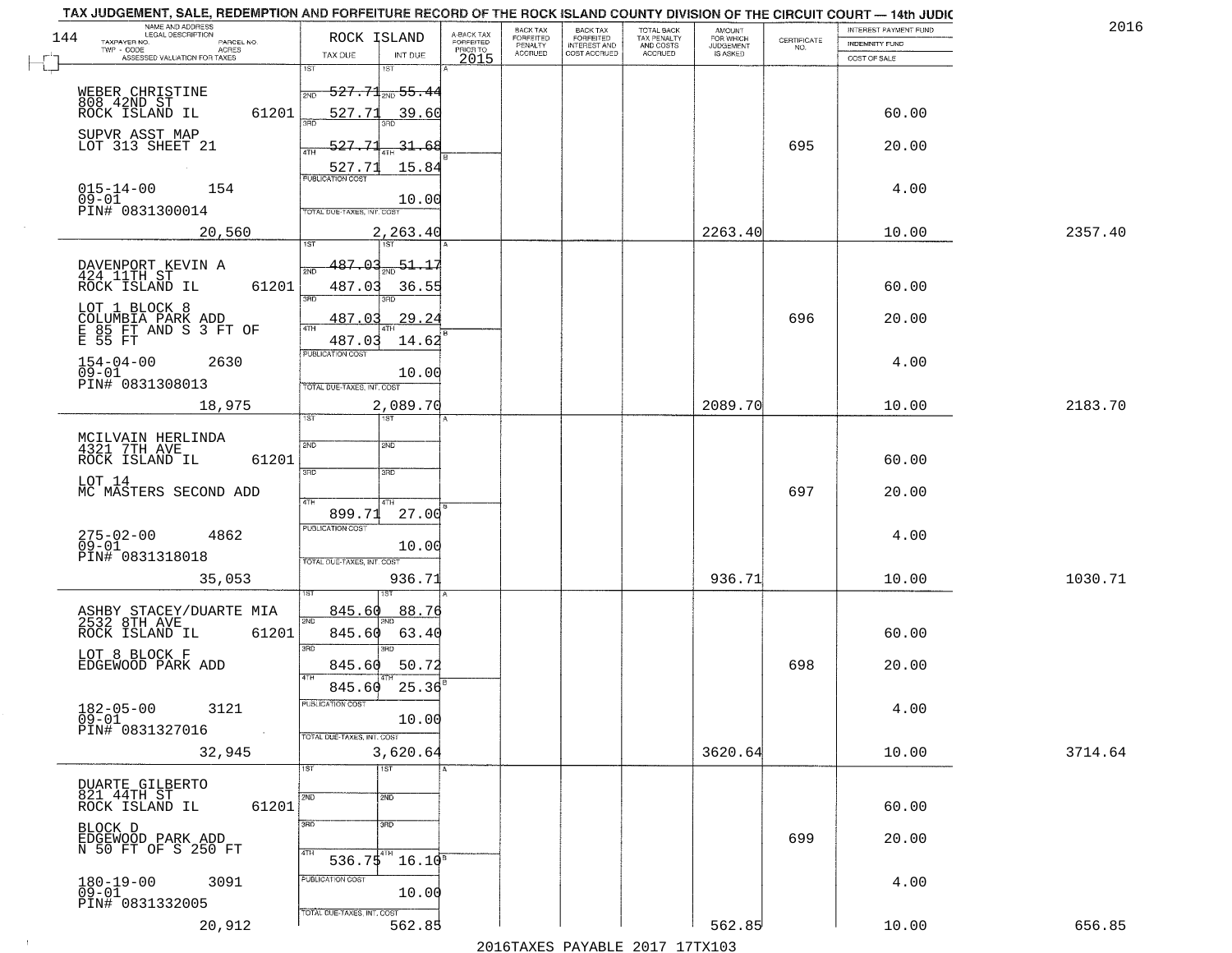| 144                                       | BY WHOM                                          | RATE<br>$\%$ | ROCK ISLAND<br>DATE OF SALE | TAX JUDGEMENT, SALE, REDEMPTION AND FORFEITURE RECORD OF THE ROCK ISLAND COUNTY DIVISION OF THE CIRCUIT COURT — 14th JUDICIAL CIRCUIT OF ILLINOIS 2016<br>SUBSEQUENT TAXES PAID, FEES, AND TIME EXTENSION                                             | TOTAL DUE<br>TO REDEEM<br>FROM SALE | BY WHOM REDEEMED                                                                                                                                | DATE OF REDEMP-<br>TION OR DEED | RECEIVED REDEMPTION                                                                       |
|-------------------------------------------|--------------------------------------------------|--------------|-----------------------------|-------------------------------------------------------------------------------------------------------------------------------------------------------------------------------------------------------------------------------------------------------|-------------------------------------|-------------------------------------------------------------------------------------------------------------------------------------------------|---------------------------------|-------------------------------------------------------------------------------------------|
|                                           | PURCHASED                                        | <b>BID</b>   |                             |                                                                                                                                                                                                                                                       | LESS<br>COUNTY CLERK FEE            |                                                                                                                                                 | DAY<br>MO.<br><b>YEAR</b>       | MONEY IN FULL                                                                             |
|                                           | PIN# 0831800014<br>STEVE SODEMAN LIVING TRUST    |              | 12/28/2017                  | 01/16/2018 Time Ext & incl<br>01/16/2018 Take Notice Fee                                                                                                                                                                                              | $\frac{12}{31/2020}$                |                                                                                                                                                 |                                 | Certificate<br>Returned<br>& Cancelled<br>03/07/2019                                      |
|                                           |                                                  |              |                             |                                                                                                                                                                                                                                                       | 3,226.65<br>160.00                  | CHRISTINE WEBER                                                                                                                                 | 10/01/2018                      | Karen Kinney                                                                              |
| PIN# 0831308013<br>2                      | INTEGRITY INVESTMENT FUND LLC                    | 03           | 12/28/2017                  | 06/17/2020 Time Ext & incl<br>01/17/2018 Take Notice Fee<br>07/10/2020 Take Notice Fee<br>07/10/2020 Circuit Clerks Fee<br>07/15/2020 Circuit Clerks Fee<br>07/17/2020 Subs paid<br>07/24/2020 Publication Fee<br>08/27/2020 Sheriffs Fee<br>12/02/20 | 2, 335.48<br>2, 196.60              |                                                                                                                                                 |                                 | TAX DEED ISSUED<br>Certificate<br>Returned<br>& Cancelled 2<br>03/10/2021<br>Karen Kinney |
| 3                                         | PIN# 0831318018<br>INTEGRITY INVESTMENT FUND LLC | 00           | 12/28/2017                  |                                                                                                                                                                                                                                                       |                                     |                                                                                                                                                 |                                 | Certificate<br>Returned<br>-3<br>$\frac{2}{2}$ Cancelled<br>02/12/2018                    |
|                                           |                                                  |              |                             |                                                                                                                                                                                                                                                       |                                     | $\begin{array}{c} 1,030.71 \\ 160.00 \end{array} \begin{array}{c} \texttt{HERLINDA} \end{array} \begin{array}{c} \texttt{MCILVAIN} \end{array}$ | 01/16/2018                      | Karen Kinney                                                                              |
| PIN# 0831327016<br>WESTERN SITES LLC<br>4 |                                                  | 00           | 12/28/2017                  |                                                                                                                                                                                                                                                       |                                     |                                                                                                                                                 |                                 | Certificate<br>Returned<br>& Cancelled 4<br>07/06/2018                                    |
|                                           |                                                  |              |                             |                                                                                                                                                                                                                                                       |                                     | 3,714.64<br>160.00 STACEY ASHBY AND MIA DUAR                                                                                                    |                                 | Karen Kinney                                                                              |
| 5                                         | PIN# 0831332005<br>STEVE SODEMAN LIVING TRUST    | 00           | 12/28/2017                  | 01/16/2018 Time Ext & incl<br>01/16/2018 Take Notice Fee<br>11/20/2018 Subs paid                                                                                                                                                                      | $12/21/2020$<br>$120.59$<br>594.93  |                                                                                                                                                 |                                 | Certificate<br>Returned<br>& Cancelled 5<br>03/07/2019                                    |
|                                           |                                                  |              |                             |                                                                                                                                                                                                                                                       |                                     | 1,343.76<br>160.00 GILBERTO DUARTE                                                                                                              | 11/29/2018                      | Karen Kinney                                                                              |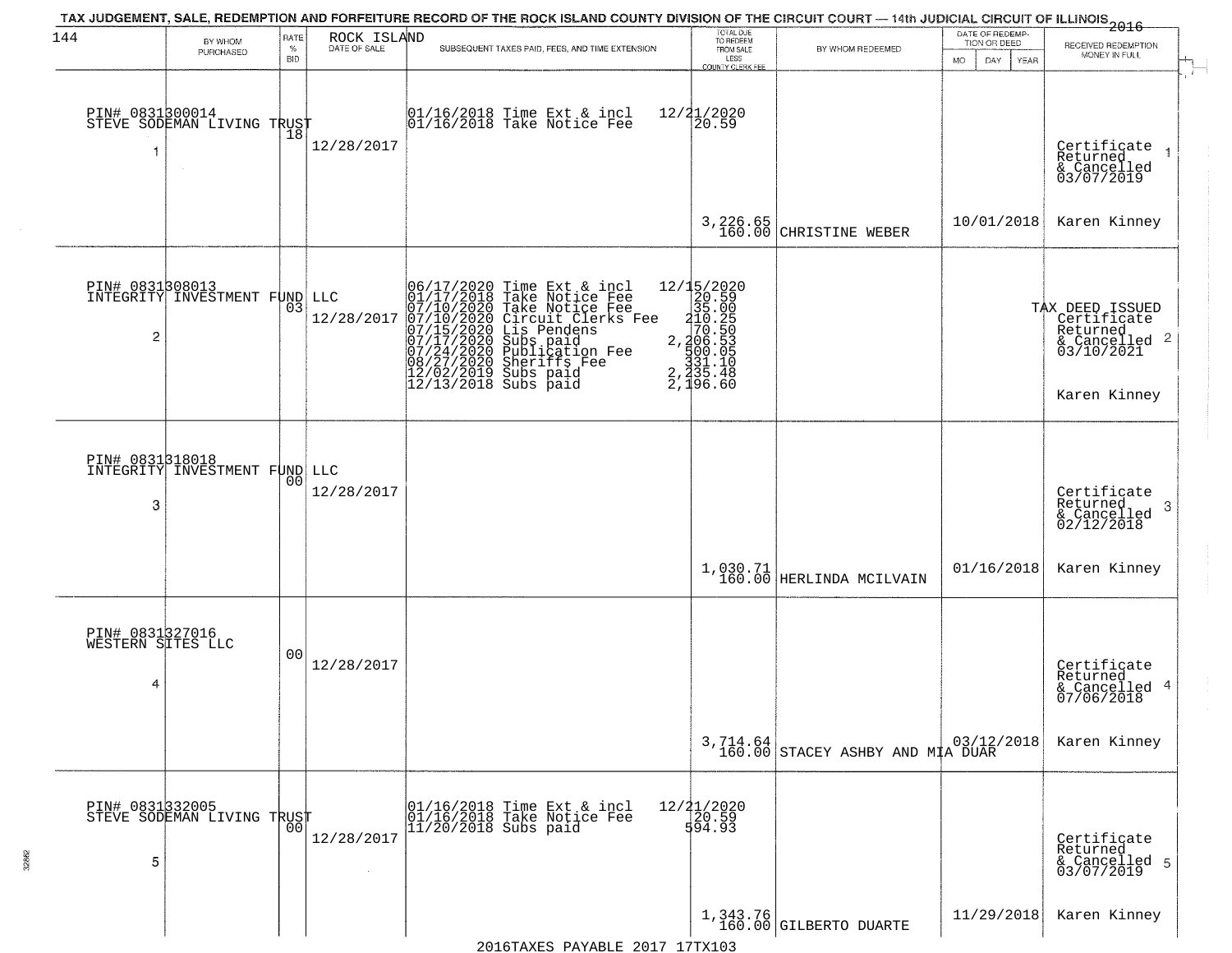| TAX JUDGEMENT, SALE, REDEMPTION AND FORFEITURE RECORD OF THE ROCK ISLAND COUNTY DIVISION OF THE CIRCUIT COURT - 14th JUDIC<br>NAME AND ADDRESS<br>LEGAL DESCRIPTION |                                          |                                     | BACK TAX                    | BACK TAX<br>FORFEITED |                                        | AMOUNT<br>FOR WHICH |                                                                 | INTEREST PAYMENT FUND | 2016    |
|---------------------------------------------------------------------------------------------------------------------------------------------------------------------|------------------------------------------|-------------------------------------|-----------------------------|-----------------------|----------------------------------------|---------------------|-----------------------------------------------------------------|-----------------------|---------|
| 145<br>TAXPAYER NO.<br>PARCEL NO.                                                                                                                                   | ROCK ISLAND                              | A-BACK TAX<br>FORFEITED<br>PRIOR TO | <b>FORFEITED</b><br>PENALTY | <b>INTEREST AND</b>   | TOTAL BACK<br>TAX PENALTY<br>AND COSTS | <b>JUDGEMENT</b>    | $\begin{array}{c} \text{CERTIFICATE} \\ \text{NO.} \end{array}$ | INDEMNITY FUND        |         |
| ACRES<br>ASSESSED VALUATION FOR TAXES                                                                                                                               | TAX DUE<br>INT DUE                       | 2015                                | <b>ACCRUED</b>              | COST ACCRUED          | <b>ACCRUED</b>                         | IS ASKED            |                                                                 | COST OF SALE          |         |
|                                                                                                                                                                     | 1ST<br>1ST                               |                                     |                             |                       |                                        |                     |                                                                 |                       |         |
|                                                                                                                                                                     | $-456.00_{\tiny \rm NID}$ $47.88$<br>2ND |                                     |                             |                       |                                        |                     |                                                                 |                       |         |
| BLEUER RENEE SLATER<br>4519 8TH AVE<br>ROCK ISLAND IL<br>61201                                                                                                      | 456.00                                   |                                     |                             |                       |                                        |                     |                                                                 | 60.00                 |         |
|                                                                                                                                                                     | 34.20                                    |                                     |                             |                       |                                        |                     |                                                                 |                       |         |
| LOT 10<br>BROOKS 7TH ADD                                                                                                                                            | 456.00<br>-27.36                         |                                     |                             |                       |                                        |                     | 700                                                             | 20.00                 |         |
|                                                                                                                                                                     |                                          |                                     |                             |                       |                                        |                     |                                                                 |                       |         |
|                                                                                                                                                                     | 456.00<br>13.68                          |                                     |                             |                       |                                        |                     |                                                                 |                       |         |
| $086 - 19 - 00$<br>1318                                                                                                                                             |                                          |                                     |                             |                       |                                        |                     |                                                                 | 4.00                  |         |
| $09 - 01$<br>PIN# 0831335011                                                                                                                                        | 10.00<br>TOTAL DUE-TAXES, INT. COST      |                                     |                             |                       |                                        |                     |                                                                 |                       |         |
| 23,766                                                                                                                                                              |                                          |                                     |                             |                       |                                        | 1957.12             |                                                                 | 10.00                 | 2051.12 |
|                                                                                                                                                                     | 1,957.12                                 |                                     |                             |                       |                                        |                     |                                                                 |                       |         |
|                                                                                                                                                                     | $-52.43$<br>499.56                       |                                     |                             |                       |                                        |                     |                                                                 |                       |         |
| CALLENDER NATALIE<br>1303 24 1/2 ST<br>ROCK ISLAND IL                                                                                                               |                                          |                                     |                             |                       |                                        |                     |                                                                 |                       |         |
| 61201                                                                                                                                                               | 499.56<br>37.45<br>बन्ना<br>3RD          |                                     |                             |                       |                                        |                     |                                                                 | 60.00                 |         |
| LOT 10 BLOCK 3                                                                                                                                                      |                                          |                                     |                             |                       |                                        |                     |                                                                 |                       |         |
| V M BLANDINGS 1ST ADD<br>W 70 FT                                                                                                                                    | 29.96<br>499.56                          |                                     |                             |                       |                                        |                     | 701                                                             | 20.00                 |         |
|                                                                                                                                                                     | 499.56<br>14.98                          |                                     |                             |                       |                                        |                     |                                                                 |                       |         |
| $072 - 18 - 00$<br>1049                                                                                                                                             | PUBLICATION COST                         |                                     |                             |                       |                                        |                     |                                                                 | 4.00                  |         |
| $09 - 01$<br>PIN# 1601120001                                                                                                                                        | 10.00                                    |                                     |                             |                       |                                        |                     |                                                                 |                       |         |
|                                                                                                                                                                     | TOTAL DUE-TAXES, INT. COST               |                                     |                             |                       |                                        |                     |                                                                 |                       |         |
| 19,463                                                                                                                                                              | 2,143.06<br>1ST                          |                                     |                             |                       |                                        | 2143.06             |                                                                 | 10.00                 | 2237.06 |
|                                                                                                                                                                     |                                          |                                     |                             |                       |                                        |                     |                                                                 |                       |         |
| VASQUEZ JUAN/MAURA L<br>909 22ND ST                                                                                                                                 | 490.65<br><u>51.5</u><br>2ND             |                                     |                             |                       |                                        |                     |                                                                 |                       |         |
| ROCK ISLAND IL<br>61201                                                                                                                                             | 490.65<br>36.80                          |                                     |                             |                       |                                        |                     |                                                                 | 60.00                 |         |
| LOT 1 BLOCK 5                                                                                                                                                       | 3RD<br>3RD                               |                                     |                             |                       |                                        |                     |                                                                 |                       |         |
| V M BLANDINGS 1ST ADD                                                                                                                                               | 490.65<br><u>29.44</u><br>4TH            |                                     |                             |                       |                                        |                     | 702                                                             | 20.00                 |         |
|                                                                                                                                                                     | 490.65<br>14.72                          |                                     |                             |                       |                                        |                     |                                                                 |                       |         |
| 1058                                                                                                                                                                | <b>PUBLICATION COST</b>                  |                                     |                             |                       |                                        |                     |                                                                 | 4.00                  |         |
| $073 - 05 - 00$<br>09-01                                                                                                                                            | 10.00                                    |                                     |                             |                       |                                        |                     |                                                                 |                       |         |
| PIN# 1601125007                                                                                                                                                     | TOTAL OUE-TAXES, INT. COST               |                                     |                             |                       |                                        |                     |                                                                 |                       |         |
| 19,116                                                                                                                                                              | 2,105.08                                 |                                     |                             |                       |                                        | 2105.08             |                                                                 | 10.00                 | 2199.08 |
|                                                                                                                                                                     | ৰজা                                      |                                     |                             |                       |                                        |                     |                                                                 |                       |         |
| SCHUTT DAWN M<br>1521 24TH ST                                                                                                                                       | 2ND<br>2ND                               |                                     |                             |                       |                                        |                     |                                                                 |                       |         |
| ROCK ISLAND IL<br>61201                                                                                                                                             |                                          |                                     |                             |                       |                                        |                     |                                                                 | 60.00                 |         |
| LOT 21 BLOCK 1                                                                                                                                                      | 3RD<br>3HD                               |                                     |                             |                       |                                        |                     |                                                                 |                       |         |
| LONG VIEW HEIGHTS                                                                                                                                                   |                                          |                                     |                             |                       |                                        |                     | 703                                                             | 20.00                 |         |
|                                                                                                                                                                     | 4TH<br>761.05 22.84                      |                                     |                             |                       |                                        |                     |                                                                 |                       |         |
| $249 - 17 - 00$<br>4364                                                                                                                                             | PUBLICATION COST                         |                                     |                             |                       |                                        |                     |                                                                 | 4.00                  |         |
| $09 - 01$                                                                                                                                                           | 10.00                                    |                                     |                             |                       |                                        |                     |                                                                 |                       |         |
| PIN# 1601129005<br>$\sim 10$                                                                                                                                        | TOTAL DUE-TAXES, INT. COST               |                                     |                             |                       |                                        |                     |                                                                 |                       |         |
| 29,651                                                                                                                                                              | 793.89                                   |                                     |                             |                       |                                        | 793.89              |                                                                 | 10.00                 | 887.89  |
|                                                                                                                                                                     |                                          |                                     |                             |                       |                                        |                     |                                                                 |                       |         |
| NESBITT DONNA/GEORGE<br>1730 25TH ST                                                                                                                                | 636.3<br>66.78                           |                                     |                             |                       |                                        |                     |                                                                 |                       |         |
| ROCK ISLAND IL<br>61201                                                                                                                                             | 2ND<br>47.70<br>636.31                   |                                     |                             |                       |                                        |                     |                                                                 | 60.00                 |         |
| LOT 7 BLOCK 4                                                                                                                                                       | 3RD                                      |                                     |                             |                       |                                        |                     |                                                                 |                       |         |
| LONG VIEW HEIGHTS                                                                                                                                                   | 636.31<br>38.16                          |                                     |                             |                       |                                        |                     | 704                                                             | 20.00                 |         |
|                                                                                                                                                                     | 19.08 <sup>B</sup><br>636.3              |                                     |                             |                       |                                        |                     |                                                                 |                       |         |
|                                                                                                                                                                     | PUBLICATION COST                         |                                     |                             |                       |                                        |                     |                                                                 |                       |         |
| 252-01-00<br>09-01<br>4415                                                                                                                                          | 10.00                                    |                                     |                             |                       |                                        |                     |                                                                 | 4.00                  |         |
| PIN# 1601132016                                                                                                                                                     | TOTAL DUE-TAXES, INT. COST               |                                     |                             |                       |                                        |                     |                                                                 |                       |         |
| 24,791                                                                                                                                                              | 2,726.96                                 |                                     |                             |                       |                                        | 2726.96             |                                                                 | 10.00                 | 2820.96 |
|                                                                                                                                                                     |                                          |                                     |                             |                       | 2016 TAVEC DAVARLE 2017 17 TV102       |                     |                                                                 |                       |         |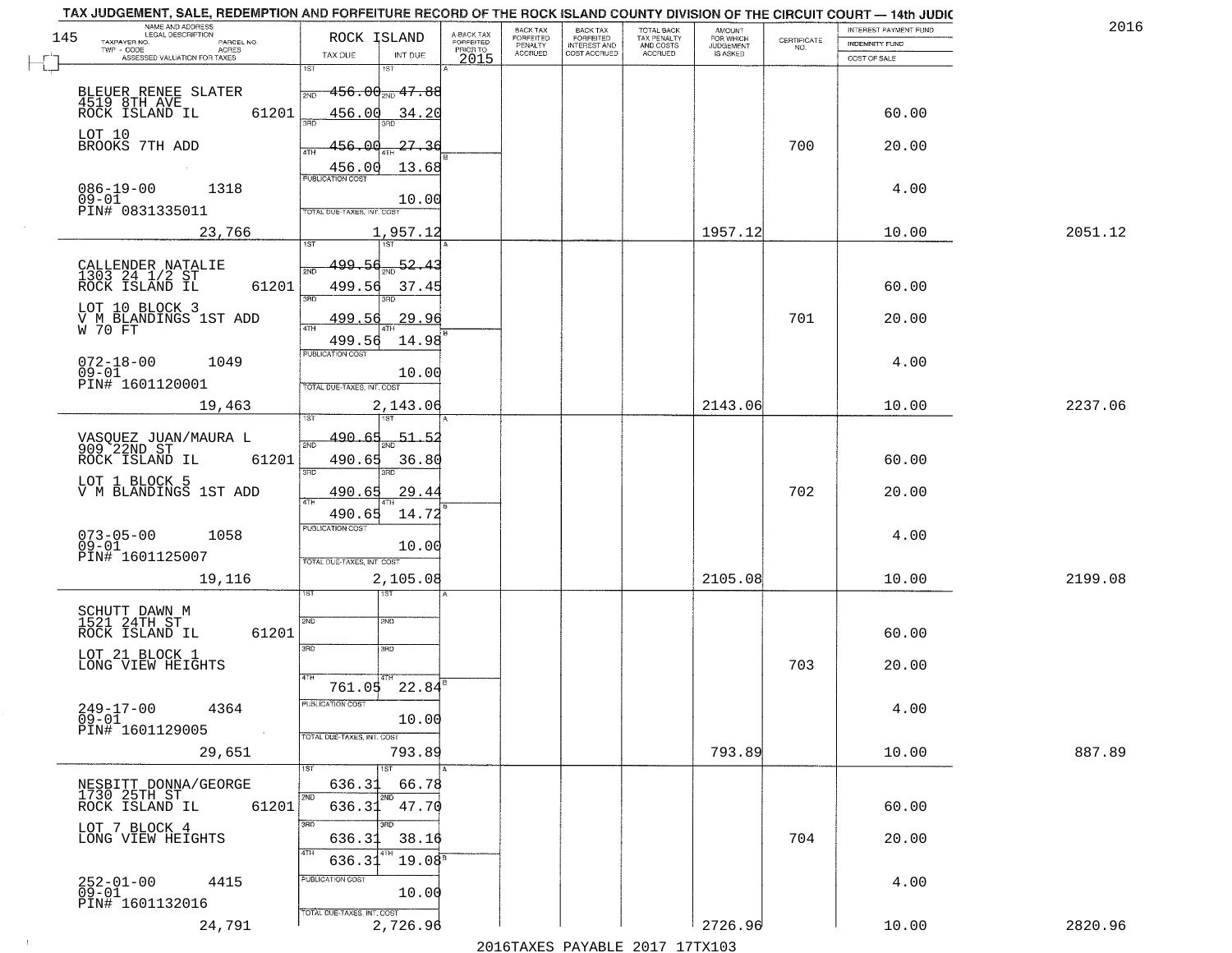| 145                  | BY WHOM                                           | RATE               | ROCK ISLAND            | TAX JUDGEMENT, SALE, REDEMPTION AND FORFEITURE RECORD OF THE ROCK ISLAND COUNTY DIVISION OF THE CIRCUIT COURT — 14th JUDICIAL CIRCUIT OF ILLINOIS 2016 | TOTAL DUE<br>TO REDEEM                       |                                             | DATE OF REDEMP-<br>TION OR DEED |                                                                      |
|----------------------|---------------------------------------------------|--------------------|------------------------|--------------------------------------------------------------------------------------------------------------------------------------------------------|----------------------------------------------|---------------------------------------------|---------------------------------|----------------------------------------------------------------------|
|                      | PURCHASED                                         | $\%$<br><b>BID</b> | DATE OF SALE           | SUBSEQUENT TAXES PAID, FEES, AND TIME EXTENSION                                                                                                        | FROM SALE<br>LESS<br><b>COUNTY CLERK FEE</b> | BY WHOM REDEEMED                            | MO.<br>DAY.<br>YEAR             | RECEIVED REDEMPTION<br>MONEY IN FULL                                 |
| 1                    | PIN# 0831335011<br>EQUITY ONE INVESTMENT          | 0 <sub>0</sub>     | FUND LLC<br>12/28/2017 | 01/16/2018 Time Ext & incl<br>01/16/2018 Take Notice Fee                                                                                               | $07/03/2020$<br>20.59                        |                                             |                                 | Certificate<br>Returned<br>& Cancelled<br>10/25/2018                 |
|                      |                                                   |                    |                        |                                                                                                                                                        |                                              | 2,071.71<br>160.00 RENEE BLEUER             | 08/13/2018                      | Karen Kinney                                                         |
| 2                    | PIN# 1601120001<br>EQUITY ONE INVESTMENT FUND LLC |                    | 12/28/2017             | $ 01/16/2018$ Time Ext & incl<br>$ 01/16/2018$ Take Notice Fee                                                                                         | 07/03/2020<br>20.59                          |                                             |                                 | Certificate<br>Returned<br>$\frac{122}{6}$ Cancelled 2<br>04/05/2018 |
|                      |                                                   |                    |                        |                                                                                                                                                        |                                              | 2, 257.65<br>160.00 NATALIE CALLENDER       | 03/01/2018                      | Karen Kinney                                                         |
| PIN# 1601125007<br>3 | EQUITY ONE INVESTMENT FUND LLC                    | 00                 | 12/28/2017             | $\begin{array}{c}  01/16/2018 \text{ Time} \text{ Ext} & \text{incl} \\  01/16/2018 \text{ Take Notice } \text{Fe} \end{array}$                        | 07/03/2020<br>20.59                          |                                             |                                 | Certificate<br>Returned<br>3<br>& Cancelled<br>10/25/2018            |
|                      |                                                   |                    |                        |                                                                                                                                                        |                                              | $2,219.67$<br>160.00 JUAN A/MAURA L VASQUEZ | 07/03/2018                      | Karen Kinney                                                         |
| 4                    | PIN# 1601129005<br>EQUITY ONE INVESTMENT FUND LLC |                    | 12/28/2017             | $\begin{bmatrix} 01/16/2018 &$ Time Ext & incl<br>$01/16/2018 &$ Take Notice Fee                                                                       | 07/03/2020<br>20.59                          |                                             |                                 | Certificate<br>Returned<br>& Cancelled 4<br>02/07/2018               |
|                      |                                                   |                    |                        |                                                                                                                                                        |                                              | 908.48<br>160.00 DAWN SCHUTT                | 01/26/2018                      | Karen Kinney                                                         |
| 5                    | PIN# 1601132016<br>INTEGRITY INVESTMENT FUND LLC  | 0 <sub>0</sub>     | 12/28/2017             | 01/19/2018 Time Ext & incl<br>01/17/2018 Take Notice Fee<br>12/02/2019 Subs paid<br>12/13/2018 Subs paid                                               | $06/29/2020$<br>20.59<br>2,857.52            |                                             |                                 | Certificate<br>Returned<br>& Cancelled 5<br>06/15/2020               |
|                      |                                                   |                    |                        |                                                                                                                                                        |                                              | 9,642.28<br>160.00 DONNA NESBITT            | 05/28/2020                      | Karen Kinney                                                         |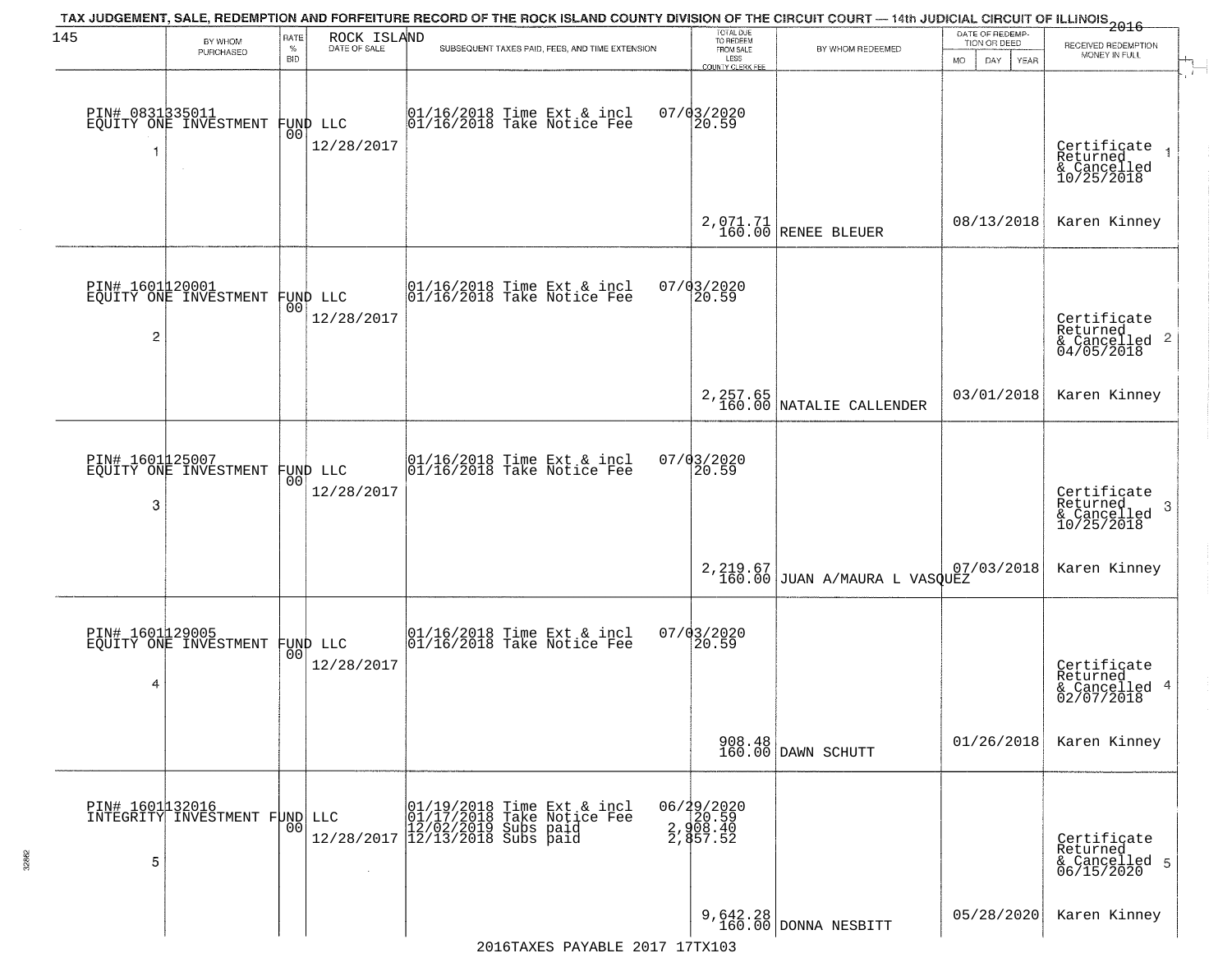| TAX JUDGEMENT, SALE, REDEMPTION AND FORFEITURE RECORD OF THE ROCK ISLAND COUNTY DIVISION OF THE CIRCUIT COURT - 14th JUDIC<br>NAME AND ADDRESS<br>LEGAL DESCRIPTION |                                                                    |                                     | BACK TAX             | <b>BACK TAX</b>           | <b>TOTAL BACK</b>        | AMOUNT<br>FOR WHICH |                                                                 | INTEREST PAYMENT FUND | 2016    |
|---------------------------------------------------------------------------------------------------------------------------------------------------------------------|--------------------------------------------------------------------|-------------------------------------|----------------------|---------------------------|--------------------------|---------------------|-----------------------------------------------------------------|-----------------------|---------|
| 146<br>TAXPAYER NO.<br>PARCEL NO.<br>ACRES                                                                                                                          | ROCK ISLAND                                                        | A-BACK TAX<br>FORFEITED<br>PRIOR TO | FORFEITED<br>PENALTY | FORFEITED<br>INTEREST AND | TAX PENALTY<br>AND COSTS | <b>JUDGEMENT</b>    | $\begin{array}{c} \text{CERTIFICATE} \\ \text{NO.} \end{array}$ | INDEMNITY FUND        |         |
| ASSESSED VALUATION FOR TAXES                                                                                                                                        | TAX DUE<br>INT DUE                                                 | 2015                                | <b>ACCRUED</b>       | COST ACCRUED              | <b>ACCRUED</b>           | IS ASKED            |                                                                 | COST OF SALE          |         |
| MURPHY BENJAMIN F/SHERRY<br>1517 25TH ST<br>ROCK ISLAND IL 6120                                                                                                     | 1ST<br>18T<br>$622.34_{200}$ 65.31<br>2ND                          |                                     |                      |                           |                          |                     |                                                                 |                       |         |
| 61201<br>LOT 23 BLOCK 1                                                                                                                                             | 622.32<br>46.65                                                    |                                     |                      |                           |                          |                     |                                                                 | 60.00                 |         |
| BEECHER AND WALSHS ADD<br>S 26 FT 8 INCHES                                                                                                                          | 37.32<br><u>622.32</u><br>18.66<br>622.32                          |                                     |                      |                           |                          |                     | 705                                                             | 20.00                 |         |
| $055 - 18 - 00$<br>713<br>$09 - 01$<br>PIN# 1601133005                                                                                                              | 10.00<br>TOTAL DUE-TAXES, INT. COST                                |                                     |                      |                           |                          |                     |                                                                 | 4.00                  |         |
| 24,246                                                                                                                                                              | 2,667.22<br>1ST                                                    |                                     |                      |                           |                          | 2667.22             |                                                                 | 10.00                 | 2761.22 |
| MILES YVONNE<br>5823 CULBERSON ML<br>SAN ANTONIO TX<br>78253                                                                                                        | 2ND<br>2ND<br>3RD<br>3RD                                           |                                     |                      |                           |                          |                     |                                                                 | 60.00                 |         |
| LOT 13 BLOCK 1<br>BEECHER AND WALSHS ADD<br>W 60.5 FT OF S 5 FT OF<br>L 12 AND W 60.5 FT                                                                            | 45.08<br>751.30<br>ৰাম<br>751.30<br>22.54<br>PUBLICATION COST      |                                     |                      |                           |                          |                     | 706                                                             | 20.00                 |         |
| $055 - 07 - 00$<br>703<br>$09 - 01$<br>PIN# 1601133027                                                                                                              | 10.00<br>TOTAL DUE-TAXES, INT. COST                                |                                     |                      |                           |                          |                     |                                                                 | 4.00                  |         |
| 29,271                                                                                                                                                              | 1,580.22<br>TST<br>1ST                                             |                                     |                      |                           |                          | 1580.22             |                                                                 | 10.00                 | 1674.22 |
| WILLIS JESYCA R<br>1512 27TH ST<br>ROCK ISLAND IL<br>61201                                                                                                          | 2ND<br>2ND<br>3RD<br>3RD                                           |                                     |                      |                           |                          |                     |                                                                 | 60.00                 |         |
| LOT 24<br>O J BRIENS 27TH ST ADD                                                                                                                                    | 4TH<br>4TH<br>93.07<br>2.80<br><b>PUBLICATION COST</b>             |                                     |                      |                           |                          |                     | 707                                                             | 20.00                 |         |
| $082 - 12 - 00$<br>1236<br>$09 - 01$<br>PIN# 1601135005                                                                                                             | 10.00<br>TOTAL OUE-TAXES, INT. COST                                |                                     |                      |                           |                          |                     |                                                                 | 4.00                  |         |
| 3,626                                                                                                                                                               | 105.87                                                             |                                     |                      |                           |                          | 105.87              |                                                                 | 10.00                 | 199.87  |
| WILLIS JASON L<br>1606 29 1/2 ST<br>ROCK ISLAND IL<br>61201                                                                                                         | 586.29<br>61.5<br>2ND<br>586.29<br>43.95<br>3 <sub>BD</sub><br>חחו |                                     |                      |                           |                          |                     |                                                                 | 60.00                 |         |
| LOT 2 BLOCK 2<br>ARCHER AND BRIENS ADD                                                                                                                              | 586.29<br>35.16<br>4TH<br>$17.58^{\circ}$<br>586.29                |                                     |                      |                           |                          |                     | 708                                                             | 20.00                 |         |
| $035 - 03 - 00$<br>335<br>$09 - 01$<br>PIN# 1601149002<br>$\sim 100$ km $^{-1}$                                                                                     | PUBLICATION COST<br>10.00<br>TOTAL DUE-TAXES, INT. COST            |                                     |                      |                           |                          |                     |                                                                 | 4.00                  |         |
| 28,842                                                                                                                                                              | 2,513.38<br>1ST                                                    |                                     |                      |                           |                          | 2513.38             |                                                                 | 10.00                 | 2607.38 |
| SLYKHUIS ELVIRA<br>1614 30TH ST<br>61201<br>ROCK ISLAND IL                                                                                                          | 602.38<br>63.28<br>2ND<br>2ND<br>602.38 45.20                      |                                     |                      |                           |                          |                     |                                                                 | 60.00                 |         |
| LOT 4 BLOCK 2<br>L MOSENFELDERS 30TH ST<br>ADD                                                                                                                      | 3RD<br>36.16<br>602.38<br>4TH<br>602.38<br>18.08 <sup>s</sup>      |                                     |                      |                           |                          |                     | 709                                                             | 20.00                 |         |
| $267 - 09 - 00$<br>4717<br>$09 - 01$<br>PIN# 1601151004                                                                                                             | PUBLICATION COST<br>10.00<br>TOTAL DUE-TAXES, INT. COST            |                                     |                      |                           |                          |                     |                                                                 | 4.00                  |         |
| 29,469                                                                                                                                                              | 2,582.24                                                           |                                     |                      |                           |                          | 2582.24             |                                                                 | 10.00                 | 2676.24 |

 $\sim 100$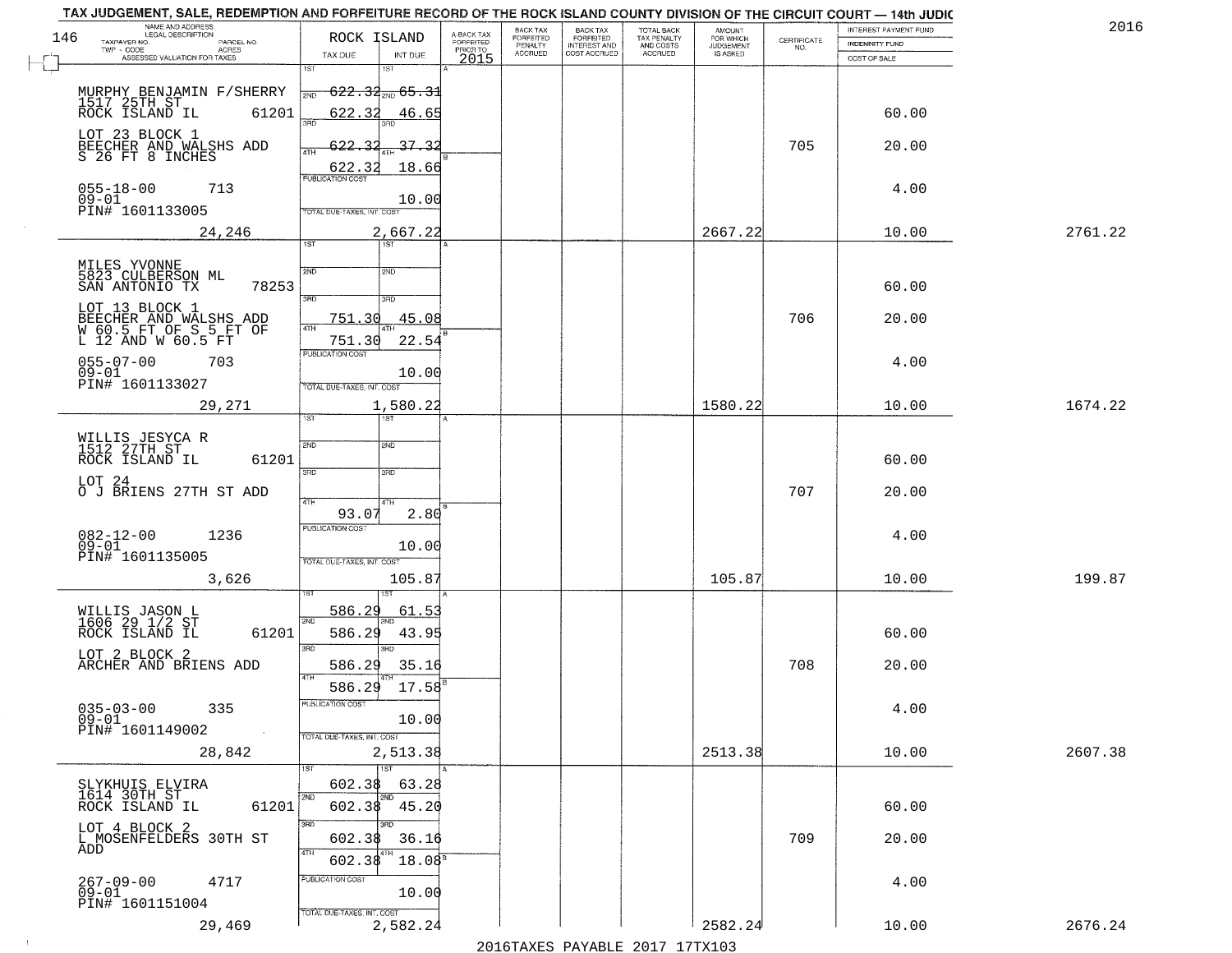| 146                                       | BY WHOM<br>PURCHASED                              | RATE<br>$\%$   | ROCK ISLAND<br>DATE OF SALE | TAX JUDGEMENT, SALE, REDEMPTION AND FORFEITURE RECORD OF THE ROCK ISLAND COUNTY DIVISION OF THE CIRCUIT COURT — 14th JUDICIAL CIRCUIT OF ILLINOIS 2016<br>SUBSEQUENT TAXES PAID, FEES, AND TIME EXTENSION                                             | TOTAL DUE<br>TO REDEEM<br>FROM SALE                                                                                                      | BY WHOM REDEEMED                                                                         | DATE OF REDEMP-<br>TION OR DEED | RECEIVED REDEMPTION<br>MONEY IN FULL                                    |
|-------------------------------------------|---------------------------------------------------|----------------|-----------------------------|-------------------------------------------------------------------------------------------------------------------------------------------------------------------------------------------------------------------------------------------------------|------------------------------------------------------------------------------------------------------------------------------------------|------------------------------------------------------------------------------------------|---------------------------------|-------------------------------------------------------------------------|
|                                           |                                                   | <b>BID</b>     |                             |                                                                                                                                                                                                                                                       | LESS<br>COUNTY CLERK FEE                                                                                                                 |                                                                                          | <b>MO</b><br>DAY<br><b>YEAR</b> |                                                                         |
|                                           | PIN# 1601133005<br>INTEGRITY INVESTMENT FUND LLC  | 0 <sub>0</sub> | 12/28/2017                  | 06/17/2020 Time Ext & incl<br>01/17/2018 Take Notice Fee<br>07/10/2020 Take Notice Fee<br>07/10/2020 Circuit Clerks Fee<br>07/15/2020 Title Search Fee<br>07/15/2020 Subs paid<br>07/17/2020 Subs paid<br>07/24/2020 Sublication Fee<br>08/27/2020 Sh | ${2715/2020\n 20.59\n 35.00\n 35.00\n 150.250\n 150.500\n 70.500\n 2,829.945\n 500.850$<br>2, 483.80<br>2, 845.44                        |                                                                                          |                                 | TAX DEED ISSUED<br>Certificate<br>Returned<br>& Cancelled<br>03/10/2021 |
| 12/13/2018 Subs paid                      |                                                   |                | 2,795.52                    |                                                                                                                                                                                                                                                       |                                                                                                                                          |                                                                                          |                                 | Karen Kinney                                                            |
| 2                                         | PIN# 1601133027<br>INTEGRITY INVESTMENT FUND LLC  | 00             | 12/28/2017                  | 01/19/2018 Time Ext & incl<br>01/17/2018 Take Notice Fee                                                                                                                                                                                              | 06/29/2020<br>20.59                                                                                                                      |                                                                                          |                                 | Certificate<br>Returned<br>$\frac{1}{2}$ Cancelled 2<br>07/06/2018      |
|                                           |                                                   |                |                             |                                                                                                                                                                                                                                                       |                                                                                                                                          | 1,694.81<br>160.00 YVONNE MILES                                                          | 04/02/2018                      | Karen Kinney                                                            |
| 3                                         | PIN# 1601135005<br>STEVE SODEMAN LIVING TRUST     | 18             | 12/28/2017                  | 01/16/2018 Time Ext & incl<br>01/16/2018 Take Notice Fee                                                                                                                                                                                              | 12/21/2020<br>20.59                                                                                                                      |                                                                                          |                                 | Certificate<br>Returned<br>-3<br>& Cancelled<br>02/05/2020              |
|                                           |                                                   |                |                             |                                                                                                                                                                                                                                                       |                                                                                                                                          | $\begin{array}{c c} 400.34 & 01.1 \\ 160.00 & \text{QUAD CITY BANK & TRUST} \end{array}$ | 01/09/2020                      | Karen Kinney                                                            |
| 4                                         | PIN# 1601149002<br>EQUITY ONE INVESTMENT FUND LLC | 00             | 12/28/2017                  | 01/16/2018 Time Ext & incl<br>01/16/2018 Take Notice Fee                                                                                                                                                                                              | $07/03/2020$<br>20.59                                                                                                                    |                                                                                          |                                 | Certificate<br>Returned<br>& Cancelled 4<br>03/07/2019                  |
|                                           |                                                   |                |                             |                                                                                                                                                                                                                                                       |                                                                                                                                          | 2,627.97<br>160.00 JASON WILLIS                                                          | 10/30/2018                      | Karen Kinney                                                            |
| PIN# 1601151004<br>WESTERN SITES LLC<br>5 |                                                   | 00             | 12/28/2017                  | 06/25/2020 Time Ext & incl<br>04/13/2018 Take Notice Fee<br>07/17/2020 Take Notice Fee<br>07/17/2020 Take Notice Fee<br>07/21/2020 Title Search Fee<br>08/03/2020 Subilication Fee<br>11/29/2018 Subs paid<br>12/23/2019 Subs paid                    | $\begin{smallmatrix} 12/22/2020\\ 20.700\\ 35.007\\ -150.000\\ \text{50.000}\\ 150.000\\ 100.05\\ 2,872.92\\ 2,918.16 \end{smallmatrix}$ |                                                                                          |                                 | 5                                                                       |
|                                           |                                                   |                |                             | 2016TAXES PAYABLE 2017 17TX103                                                                                                                                                                                                                        |                                                                                                                                          |                                                                                          |                                 |                                                                         |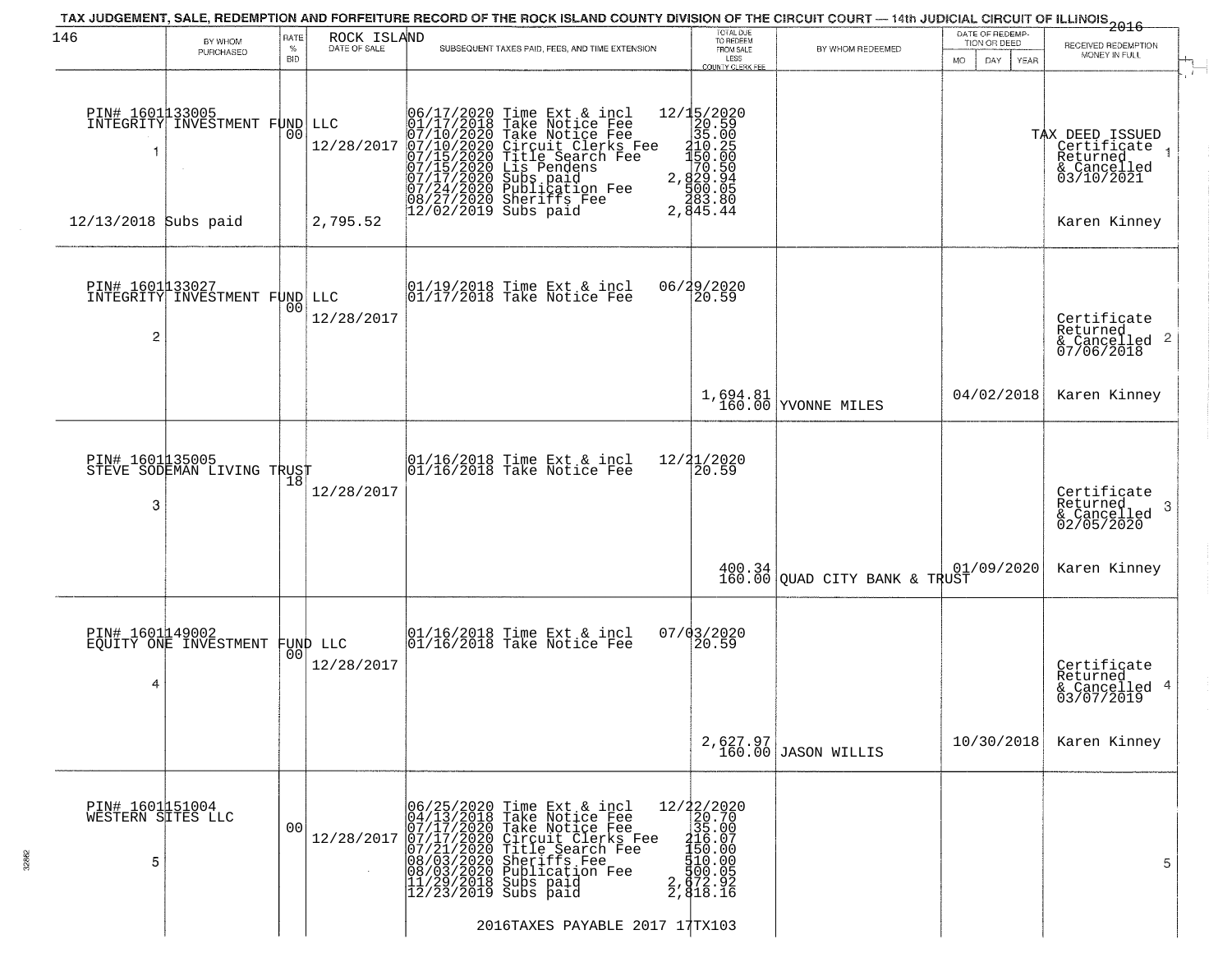|     | TAX JUDGEMENT, SALE, REDEMPTION AND FORFEITURE RECORD OF THE ROCK ISLAND COUNTY DIVISION OF THE CIRCUIT COURT - 14th JUDIC<br>NAME AND ADDRESS<br>LEGAL DESCRIPTION |                                              |                                     | BACK TAX                    |                                              |                                        |                                         |                                                                 | INTEREST PAYMENT FUND | 2016     |
|-----|---------------------------------------------------------------------------------------------------------------------------------------------------------------------|----------------------------------------------|-------------------------------------|-----------------------------|----------------------------------------------|----------------------------------------|-----------------------------------------|-----------------------------------------------------------------|-----------------------|----------|
| 147 | TAXPAYER NO.<br>PARCEL NO.                                                                                                                                          | ROCK ISLAND                                  | A-BACK TAX<br>FORFEITED<br>PRIOR TO | <b>FORFEITED</b><br>PENALTY | BACK TAX<br>FORFEITED<br><b>INTEREST AND</b> | TOTAL BACK<br>TAX PENALTY<br>AND COSTS | AMOUNT<br>FOR WHICH<br><b>JUDGEMENT</b> | $\begin{array}{c} \text{CERTIFICATE} \\ \text{NO.} \end{array}$ | INDEMNITY FUND        |          |
|     | ACRES<br>ASSESSED VALUATION FOR TAXES                                                                                                                               | INT DUE<br>TAX DUE                           | 2015                                | <b>ACCRUED</b>              | COST ACCRUED                                 | <b>ACCRUED</b>                         | IS ASKED                                |                                                                 | COST OF SALE          |          |
|     |                                                                                                                                                                     | 1ST<br>1ST                                   |                                     |                             |                                              |                                        |                                         |                                                                 |                       |          |
|     |                                                                                                                                                                     | 2ND<br>2ND                                   |                                     |                             |                                              |                                        |                                         |                                                                 |                       |          |
|     | ITTER JULIE A<br>1712 26TH ST<br>61201<br>ROCK ISLAND IL                                                                                                            | 693.19<br>52.00                              |                                     |                             |                                              |                                        |                                         |                                                                 | 60.00                 |          |
|     |                                                                                                                                                                     | 350                                          |                                     |                             |                                              |                                        |                                         |                                                                 |                       |          |
|     | LOT 4 BLOCK 6<br>WALLACE GROVE ADD                                                                                                                                  | 693.19<br>41.60                              |                                     |                             |                                              |                                        |                                         | 710                                                             | 20.00                 |          |
|     |                                                                                                                                                                     |                                              |                                     |                             |                                              |                                        |                                         |                                                                 |                       |          |
|     |                                                                                                                                                                     | 20.80<br>$\frac{693.19}{FUBUCATONCGST}$      |                                     |                             |                                              |                                        |                                         |                                                                 |                       |          |
|     | $409 - 06 - 00$<br>09-01<br>7336                                                                                                                                    |                                              |                                     |                             |                                              |                                        |                                         |                                                                 | 4.00                  |          |
|     | PIN# 1601154007                                                                                                                                                     | 10.00<br>TOTAL DUE-TAXES, INT. COST          |                                     |                             |                                              |                                        |                                         |                                                                 |                       |          |
|     |                                                                                                                                                                     |                                              |                                     |                             |                                              |                                        |                                         |                                                                 |                       |          |
|     | 33,007                                                                                                                                                              | 2,203.97<br>1ST<br>IST                       |                                     |                             |                                              |                                        | 2203.97                                 |                                                                 | 10.00                 | 2297.97  |
|     |                                                                                                                                                                     |                                              |                                     |                             |                                              |                                        |                                         |                                                                 |                       |          |
|     | CARDOSO JOHN<br>634 27TH ST                                                                                                                                         | 2ND<br>2ND                                   |                                     |                             |                                              |                                        |                                         |                                                                 |                       |          |
|     | 94804<br>RICHMOND CA                                                                                                                                                | 3847.13<br>288.55<br>3RD                     |                                     |                             |                                              |                                        |                                         |                                                                 | 60.00                 |          |
|     | LOTS 6-7 BLOCK 1                                                                                                                                                    |                                              |                                     |                             |                                              |                                        |                                         |                                                                 |                       |          |
|     | WALLACE GROVE                                                                                                                                                       | 230.84<br><u>3847.13</u><br>$\overline{ATH}$ |                                     |                             |                                              |                                        |                                         | 711                                                             | 20.00                 |          |
|     |                                                                                                                                                                     | 115.42<br>3847.13                            |                                     |                             |                                              |                                        |                                         |                                                                 |                       |          |
|     | $407 - 06 - 00$<br>7289                                                                                                                                             | PUBLICATION COST                             |                                     |                             |                                              |                                        |                                         |                                                                 | 4.00                  |          |
|     | $09 - 01$                                                                                                                                                           | 10.00                                        |                                     |                             |                                              |                                        |                                         |                                                                 |                       |          |
|     | PIN# 1601159005                                                                                                                                                     | TOTAL DUE-TAXES, INT. COST                   |                                     |                             |                                              |                                        |                                         |                                                                 |                       |          |
|     | 149,886                                                                                                                                                             | 12,186.20                                    |                                     |                             |                                              |                                        | 12186.20                                |                                                                 | 10.00                 | 12280.20 |
|     |                                                                                                                                                                     | <b>ST</b>                                    |                                     |                             |                                              |                                        |                                         |                                                                 |                       |          |
|     | SHEETS STEPHEN J<br>1212 31ST ST                                                                                                                                    | 453.97<br>47.6<br>2ND                        |                                     |                             |                                              |                                        |                                         |                                                                 |                       |          |
|     | ROCK ISLAND IL<br>61201                                                                                                                                             | 453.97<br>34.05                              |                                     |                             |                                              |                                        |                                         |                                                                 | 60.00                 |          |
|     |                                                                                                                                                                     | 3BD<br>3RD                                   |                                     |                             |                                              |                                        |                                         |                                                                 |                       |          |
|     | LOT 16<br>PETER HAYS ADD                                                                                                                                            | 453.97<br><u>27.24</u>                       |                                     |                             |                                              |                                        |                                         | 712                                                             | 20.00                 |          |
|     |                                                                                                                                                                     | 453.97<br>13.62                              |                                     |                             |                                              |                                        |                                         |                                                                 |                       |          |
|     |                                                                                                                                                                     | <b>PUBLICATION COST</b>                      |                                     |                             |                                              |                                        |                                         |                                                                 |                       |          |
|     | $220 - 13 - 00$<br>09-01<br>3824                                                                                                                                    | 10.00                                        |                                     |                             |                                              |                                        |                                         |                                                                 | 4.00                  |          |
|     | PIN# 1601201014                                                                                                                                                     | TOTAL OUE-TAXES, INT. COST                   |                                     |                             |                                              |                                        |                                         |                                                                 |                       |          |
|     | 23,687                                                                                                                                                              | 1,948.46                                     |                                     |                             |                                              |                                        | 1948.46                                 |                                                                 | 10.00                 | 2042.46  |
|     |                                                                                                                                                                     |                                              |                                     |                             |                                              |                                        |                                         |                                                                 |                       |          |
|     | MENDOZA MICHELLE<br>3219 14TH AVE                                                                                                                                   | 394.73<br>41.44<br>2ND                       |                                     |                             |                                              |                                        |                                         |                                                                 |                       |          |
|     | ROCK ISLAND IL<br>61201                                                                                                                                             | 394.73<br>29.60                              |                                     |                             |                                              |                                        |                                         |                                                                 | 60.00                 |          |
|     |                                                                                                                                                                     | 3BD<br>3RD                                   |                                     |                             |                                              |                                        |                                         |                                                                 |                       |          |
|     | LOT 6<br>GLENWOOD                                                                                                                                                   | 23.68<br>394.73                              |                                     |                             |                                              |                                        |                                         | 713                                                             | 20.00                 |          |
|     |                                                                                                                                                                     | 4TH<br>394.73<br>11.84                       |                                     |                             |                                              |                                        |                                         |                                                                 |                       |          |
|     |                                                                                                                                                                     | PUBLICATION COS-                             |                                     |                             |                                              |                                        |                                         |                                                                 |                       |          |
|     | $203 - 04 - 00$<br>3503<br>$09 - 01$                                                                                                                                | 10.00                                        |                                     |                             |                                              |                                        |                                         |                                                                 | 4.00                  |          |
|     | PIN# 1601202025<br>$\sim 10$                                                                                                                                        | TOTAL DUE-TAXES, INT. COST                   |                                     |                             |                                              |                                        |                                         |                                                                 |                       |          |
|     | 21,379                                                                                                                                                              | 1,695.48                                     |                                     |                             |                                              |                                        | 1695.48                                 |                                                                 | 10.00                 | 1789.48  |
|     |                                                                                                                                                                     | $\overline{1}$ 1ST                           |                                     |                             |                                              |                                        |                                         |                                                                 |                       |          |
|     | BACA VIRGIL/ANDREW/MARY                                                                                                                                             | 268.84<br>28.21                              |                                     |                             |                                              |                                        |                                         |                                                                 |                       |          |
|     | 3227 14TH AVE<br>61201<br>ROCK ISLAND IL                                                                                                                            | $268.84$ 20.15                               |                                     |                             |                                              |                                        |                                         |                                                                 | 60.00                 |          |
|     |                                                                                                                                                                     |                                              |                                     |                             |                                              |                                        |                                         |                                                                 |                       |          |
|     | LOT 8<br>GLENWOOD                                                                                                                                                   | 3RD<br>3BD<br>268.84<br>16.12                |                                     |                             |                                              |                                        |                                         | 714                                                             | 20.00                 |          |
|     |                                                                                                                                                                     |                                              |                                     |                             |                                              |                                        |                                         |                                                                 |                       |          |
|     |                                                                                                                                                                     | 8.06 <sup>8</sup><br>268.84                  |                                     |                             |                                              |                                        |                                         |                                                                 |                       |          |
|     | 203-06-00<br>09-01<br>3505                                                                                                                                          | PUBLICATION COST                             |                                     |                             |                                              |                                        |                                         |                                                                 | 4.00                  |          |
|     | PIN# 1601202027                                                                                                                                                     | 10.00                                        |                                     |                             |                                              |                                        |                                         |                                                                 |                       |          |
|     |                                                                                                                                                                     | TOTAL DUE-TAXES, INT. COST                   |                                     |                             |                                              |                                        | 1157.90                                 |                                                                 |                       |          |
|     | 21,474                                                                                                                                                              | 1,157.90                                     |                                     |                             |                                              | 2016 TAVEC DAVARLE 2017 17 TV102       |                                         |                                                                 | 10.00                 | 1251.90  |
|     |                                                                                                                                                                     |                                              |                                     |                             |                                              |                                        |                                         |                                                                 |                       |          |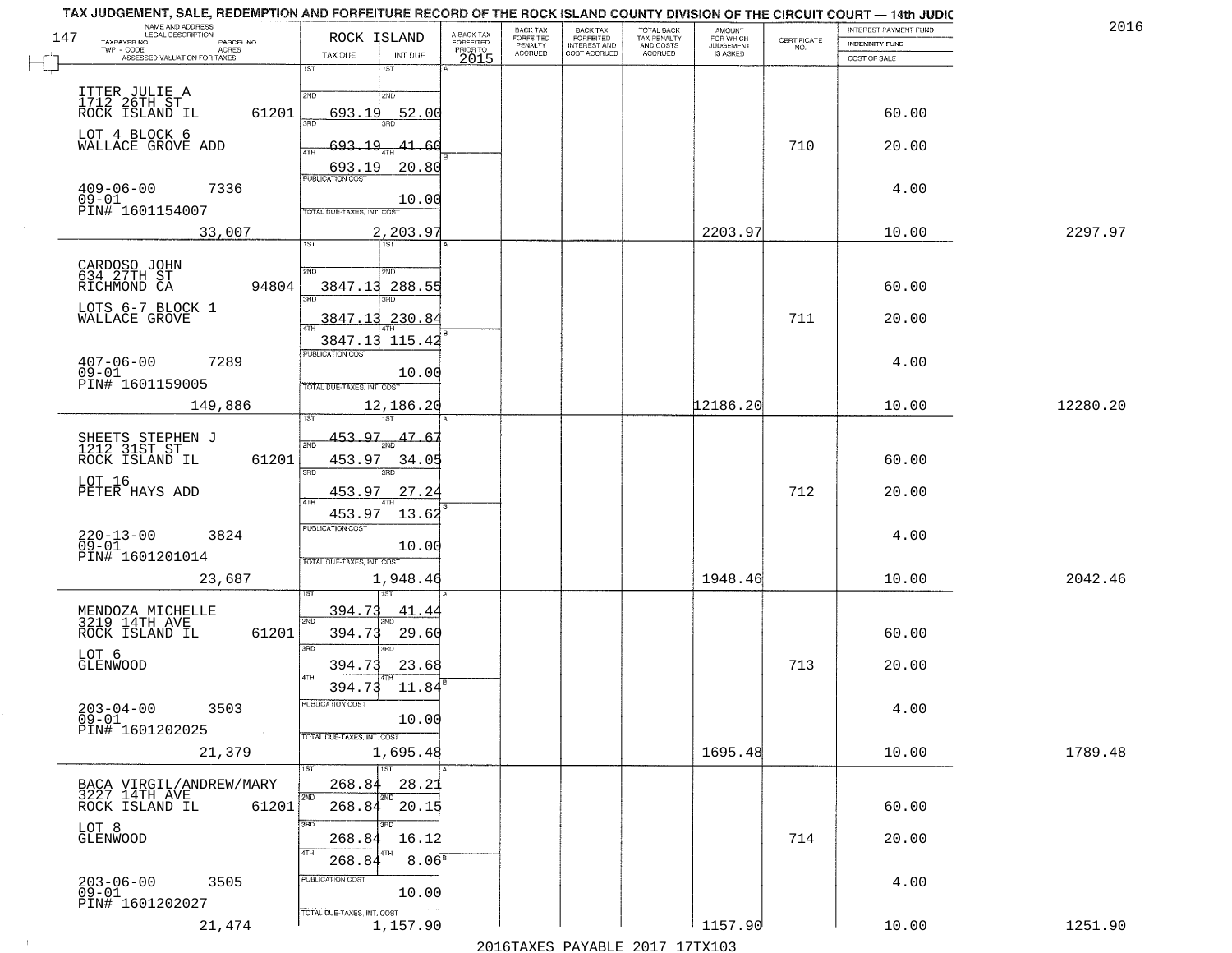| 147                                                    | BY WHOM<br>PURCHASED                     | RATE<br>$\%$<br><b>BID</b> | ROCK ISLAND            | TAX JUDGEMENT, SALE, REDEMPTION AND FORFEITURE RECORD OF THE ROCK ISLAND COUNTY DIVISION OF THE CIRCUIT COURT — 14th JUDICIAL CIRCUIT OF ILLINOIS 2016<br>SUBSEQUENT TAXES PAID, FEES, AND TIME EXTENSION | TOTAL DUE<br>TO REDEEM<br>FROM SALE<br>LESS<br><b>COUNTY CLERK FEE</b> | BY WHOM REDEEMED                    | DATE OF REDEMP-<br>TION OR DEED<br>MO.<br>DAY<br>YEAR | RECEIVED REDEMPTION<br>MONEY IN FULL                      |
|--------------------------------------------------------|------------------------------------------|----------------------------|------------------------|-----------------------------------------------------------------------------------------------------------------------------------------------------------------------------------------------------------|------------------------------------------------------------------------|-------------------------------------|-------------------------------------------------------|-----------------------------------------------------------|
| PIN# 1601154007<br>WESTERN SITES LLC                   |                                          | 00                         | 12/28/2017             |                                                                                                                                                                                                           |                                                                        |                                     |                                                       | Certificate<br>Returned<br>& Cancelled<br>04/04/2018      |
|                                                        |                                          |                            |                        |                                                                                                                                                                                                           |                                                                        | 2, 297.97<br>160.00 GLENN ITTER     | 02/26/2018                                            | Karen Kinney                                              |
| PIN# 1601159005<br>WESTERN SITES LLC<br>$\overline{c}$ |                                          | 00                         | 12/28/2017             |                                                                                                                                                                                                           |                                                                        |                                     |                                                       | Certificate<br>Returned<br>& Cancelled 2<br>04/04/2018    |
|                                                        |                                          |                            |                        |                                                                                                                                                                                                           | $\begin{bmatrix} 12,280.20 \\ 160.00 \end{bmatrix}$ FQSR LLC           |                                     | 01/11/2018                                            | Karen Kinney                                              |
| PIN# 1601201014<br>VOTROUBEK ROBERT M<br>3             |                                          | 00                         | 12/28/2017             |                                                                                                                                                                                                           |                                                                        |                                     |                                                       | Certificate<br>Returned<br>3<br>& Cancelled<br>02/07/2018 |
|                                                        |                                          |                            |                        |                                                                                                                                                                                                           | 2,042.46<br>160.00                                                     | STEPHEN J SHEETS                    | 01/12/2018                                            | Karen Kinney                                              |
| 4                                                      | PIN# 1601202025<br>EQUITY ONE INVESTMENT | 00                         | FUND LLC<br>12/28/2017 | 01/16/2018 Time Ext & incl<br>01/16/2018 Take Notice Fee                                                                                                                                                  | 07/03/2020<br>20.59                                                    |                                     |                                                       | Certificate<br>Returned<br>& Cancelled 4<br>04/05/2018    |
|                                                        |                                          |                            |                        |                                                                                                                                                                                                           |                                                                        | 1,810.07<br>160.00 MICHELLE MENDOZA | 03/05/2018                                            | Karen Kinney                                              |
| 5                                                      | PIN# 1601202027<br>EQUITY ONE INVESTMENT | 00                         | FUND LLC<br>12/28/2017 | 01/16/2018 Time Ext & incl<br>01/16/2018 Take Notice Fee                                                                                                                                                  | $07/03/2020$<br>20.59                                                  |                                     |                                                       | Certificate<br>Returned<br>& Cancelled 5<br>07/06/2018    |
|                                                        |                                          |                            |                        |                                                                                                                                                                                                           |                                                                        | $1,272.49$ MARY BACA                | 05/01/2018                                            | Karen Kinney                                              |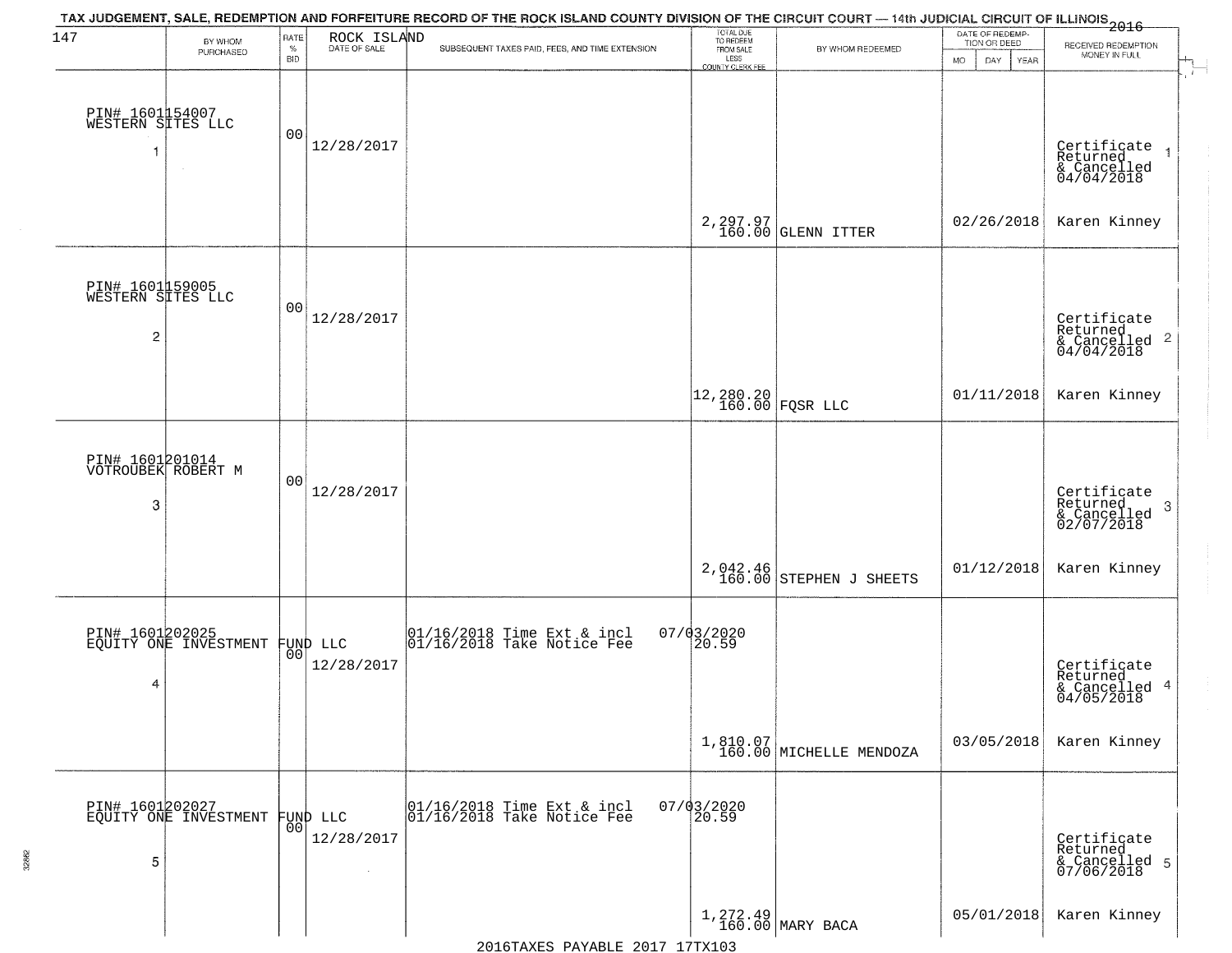|     | TAX JUDGEMENT, SALE, REDEMPTION AND FORFEITURE RECORD OF THE ROCK ISLAND COUNTY DIVISION OF THE CIRCUIT COURT - 14th JUDIC<br>NAME AND ADDRESS<br>LEGAL DESCRIPTION |                                      |                                     | BACK TAX                    | BACK TAX<br>FORFEITED |                                        | AMOUNT<br>FOR WHICH |                                                                 | INTEREST PAYMENT FUND | 2016    |
|-----|---------------------------------------------------------------------------------------------------------------------------------------------------------------------|--------------------------------------|-------------------------------------|-----------------------------|-----------------------|----------------------------------------|---------------------|-----------------------------------------------------------------|-----------------------|---------|
| 148 | TAXPAYER NO.<br>PARCEL NO.                                                                                                                                          | ROCK ISLAND                          | A-BACK TAX<br>FORFEITED<br>PRIOR TO | <b>FORFEITED</b><br>PENALTY | <b>INTEREST AND</b>   | TOTAL BACK<br>TAX PENALTY<br>AND COSTS | <b>JUDGEMENT</b>    | $\begin{array}{c} \text{CERTIFICATE} \\ \text{NO.} \end{array}$ | INDEMNITY FUND        |         |
|     | ACRES<br>ASSESSED VALUATION FOR TAXES                                                                                                                               | TAX DUE<br>INT DUE                   | 2015                                | <b>ACCRUED</b>              | COST ACCRUED          | <b>ACCRUED</b>                         | IS ASKED            |                                                                 | COST OF SALE          |         |
|     |                                                                                                                                                                     | 1ST<br>1ST                           |                                     |                             |                       |                                        |                     |                                                                 |                       |         |
|     |                                                                                                                                                                     | <del>589.32m 61.88</del><br>2ND      |                                     |                             |                       |                                        |                     |                                                                 |                       |         |
|     | ROSENTHAL JEFFREY T<br>1229 35TH ST<br>ROCK ISLAND IL<br>61201                                                                                                      | 589.32<br>44.20                      |                                     |                             |                       |                                        |                     |                                                                 | 60.00                 |         |
|     |                                                                                                                                                                     | 350                                  |                                     |                             |                       |                                        |                     |                                                                 |                       |         |
|     | LOT 17<br>GUYERS ADD                                                                                                                                                | <u>589.32</u><br><u>35.36</u>        |                                     |                             |                       |                                        |                     | 715                                                             | 20.00                 |         |
|     |                                                                                                                                                                     | ATH                                  |                                     |                             |                       |                                        |                     |                                                                 |                       |         |
|     |                                                                                                                                                                     | 17.68<br>589.32                      |                                     |                             |                       |                                        |                     |                                                                 |                       |         |
|     | 209-11-00<br>09-01<br>3625                                                                                                                                          | 10.00                                |                                     |                             |                       |                                        |                     |                                                                 | 4.00                  |         |
|     | PIN# 1601204027                                                                                                                                                     | TOTAL DUE-TAXES, INT. COST           |                                     |                             |                       |                                        |                     |                                                                 |                       |         |
|     | 28,960                                                                                                                                                              | 2,526.40                             |                                     |                             |                       |                                        | 2526.40             |                                                                 | 10.00                 | 2620.40 |
|     |                                                                                                                                                                     |                                      |                                     |                             |                       |                                        |                     |                                                                 |                       |         |
|     | KELLY JOSEPH P III/DONNA                                                                                                                                            | $\frac{59.57}{200}$<br>567.34        |                                     |                             |                       |                                        |                     |                                                                 |                       |         |
|     | 10 WOODLEY RD<br>ROCK ISLAND IL<br>61201                                                                                                                            | 567.34<br>42.55                      |                                     |                             |                       |                                        |                     |                                                                 | 60.00                 |         |
|     |                                                                                                                                                                     | बन्ना<br>3RD                         |                                     |                             |                       |                                        |                     |                                                                 |                       |         |
|     | LOT 1 BLOCK 2                                                                                                                                                       | 567.34<br>.34.04                     |                                     |                             |                       |                                        |                     | 716                                                             | 20.00                 |         |
|     | GUYERS 2ND ADD<br>ALL EX W 60 FT                                                                                                                                    |                                      |                                     |                             |                       |                                        |                     |                                                                 |                       |         |
|     |                                                                                                                                                                     | 567.34<br>17.02<br>PUBLICATION COST  |                                     |                             |                       |                                        |                     |                                                                 |                       |         |
|     | $211 - 12 - 00$<br>3662<br>$09 - 01$                                                                                                                                | 10.00                                |                                     |                             |                       |                                        |                     |                                                                 | 4.00                  |         |
|     | PIN# 1601208010                                                                                                                                                     | TOTAL DUE-TAXES, INT. COST           |                                     |                             |                       |                                        |                     |                                                                 |                       |         |
|     | 22,104                                                                                                                                                              | 2,432.54                             |                                     |                             |                       |                                        | 2432.54             |                                                                 | 10.00                 | 2526.54 |
|     |                                                                                                                                                                     | <b>ST</b><br>1ST                     |                                     |                             |                       |                                        |                     |                                                                 |                       |         |
|     | MCCLUNG JAMES I<br>1326 38TH ST                                                                                                                                     | 2ND<br>2ND                           |                                     |                             |                       |                                        |                     |                                                                 |                       |         |
|     | ROCK ISLAND IL<br>61201                                                                                                                                             |                                      |                                     |                             |                       |                                        |                     |                                                                 | 60.00                 |         |
|     |                                                                                                                                                                     | 3RD<br>3RD                           |                                     |                             |                       |                                        |                     |                                                                 |                       |         |
|     | LOT 8 BLOCK 2                                                                                                                                                       | 531.87<br>31.92                      |                                     |                             |                       |                                        |                     | 717                                                             | 20.00                 |         |
|     | GUYERS 2ND ADD<br>FRL S 3 FT LOT 7 AND<br>N 26 FT                                                                                                                   | 15.96<br>531.87                      |                                     |                             |                       |                                        |                     |                                                                 |                       |         |
|     |                                                                                                                                                                     | <b>PUBLICATION COST</b>              |                                     |                             |                       |                                        |                     |                                                                 |                       |         |
|     | $211 - 21 - 00$<br>09-01<br>$3670 - A$                                                                                                                              | 10.00                                |                                     |                             |                       |                                        |                     |                                                                 | 4.00                  |         |
|     | PIN# 1601208018                                                                                                                                                     | TOTAL OUE-TAXES, INT. COST           |                                     |                             |                       |                                        |                     |                                                                 |                       |         |
|     | 20,722                                                                                                                                                              | 1,121.62                             |                                     |                             |                       |                                        | 1121.62             |                                                                 | 10.00                 | 1215.62 |
|     |                                                                                                                                                                     |                                      |                                     |                             |                       |                                        |                     |                                                                 |                       |         |
|     | TOP SHAPE GYM LLC<br>109 E 50TH ST                                                                                                                                  | <u>399.87</u><br><u>42.00</u><br>2ND |                                     |                             |                       |                                        |                     |                                                                 |                       |         |
|     | DAVENPORT IA<br>52806                                                                                                                                               | 399.87<br>30.00                      |                                     |                             |                       |                                        |                     |                                                                 | 60.00                 |         |
|     | LOTS 12 AND 14 BLOCK 1                                                                                                                                              | 3RD                                  |                                     |                             |                       |                                        |                     |                                                                 |                       |         |
|     | SOUTH PARK ADD                                                                                                                                                      | 399.87<br>24.00                      |                                     |                             |                       |                                        |                     | 718                                                             | 20.00                 |         |
|     |                                                                                                                                                                     | 4TH<br>399.87<br>12.00               |                                     |                             |                       |                                        |                     |                                                                 |                       |         |
|     | $352 - 11 - 00$<br>6240                                                                                                                                             | <b>PUBLICATION COS-</b>              |                                     |                             |                       |                                        |                     |                                                                 | 4.00                  |         |
|     | $09 - 01$                                                                                                                                                           | 10.00                                |                                     |                             |                       |                                        |                     |                                                                 |                       |         |
|     | PIN# 1601209008<br>$\sim 100$                                                                                                                                       | TOTAL DUE-TAXES, INT. COST           |                                     |                             |                       |                                        |                     |                                                                 |                       |         |
|     | 15,579                                                                                                                                                              | 1,717.48                             |                                     |                             |                       |                                        | 1717.48             |                                                                 | 10.00                 | 1811.48 |
|     |                                                                                                                                                                     | 1ST<br>$\overline{1}$ 1ST            |                                     |                             |                       |                                        |                     |                                                                 |                       |         |
|     | RYDZEWSKI JULI A<br>1337 21ST AVE UNIT 10A                                                                                                                          | 2ND<br>2ND                           |                                     |                             |                       |                                        |                     |                                                                 |                       |         |
|     | ROCK ISLAND IL<br>61201                                                                                                                                             |                                      |                                     |                             |                       |                                        |                     |                                                                 | 60.00                 |         |
|     | LOT 21 BLOCK 5<br>SOUTH PARK SECOND ADD                                                                                                                             | 3RD<br>3RD                           |                                     |                             |                       |                                        |                     |                                                                 |                       |         |
|     | LOT 20 AND                                                                                                                                                          |                                      |                                     |                             |                       |                                        |                     | 719                                                             | 20.00                 |         |
|     |                                                                                                                                                                     | 4TH<br>$17.56^8$<br>585.13           |                                     |                             |                       |                                        |                     |                                                                 |                       |         |
|     | $356 - 09 - 00$<br>6325                                                                                                                                             | PUBLICATION COST                     |                                     |                             |                       |                                        |                     |                                                                 | 4.00                  |         |
|     | $09 - 01$<br>PIN# 1601213018                                                                                                                                        | 10.00                                |                                     |                             |                       |                                        |                     |                                                                 |                       |         |
|     |                                                                                                                                                                     | TOTAL DUE-TAXES, INT. COST           |                                     |                             |                       |                                        |                     |                                                                 |                       |         |
|     | 22,797                                                                                                                                                              | 612.69                               |                                     |                             |                       |                                        | 612.69              |                                                                 | 10.00                 | 706.69  |
|     |                                                                                                                                                                     |                                      |                                     |                             |                       | 2016 TAVEC DAVARLE 2017 17 TV102       |                     |                                                                 |                       |         |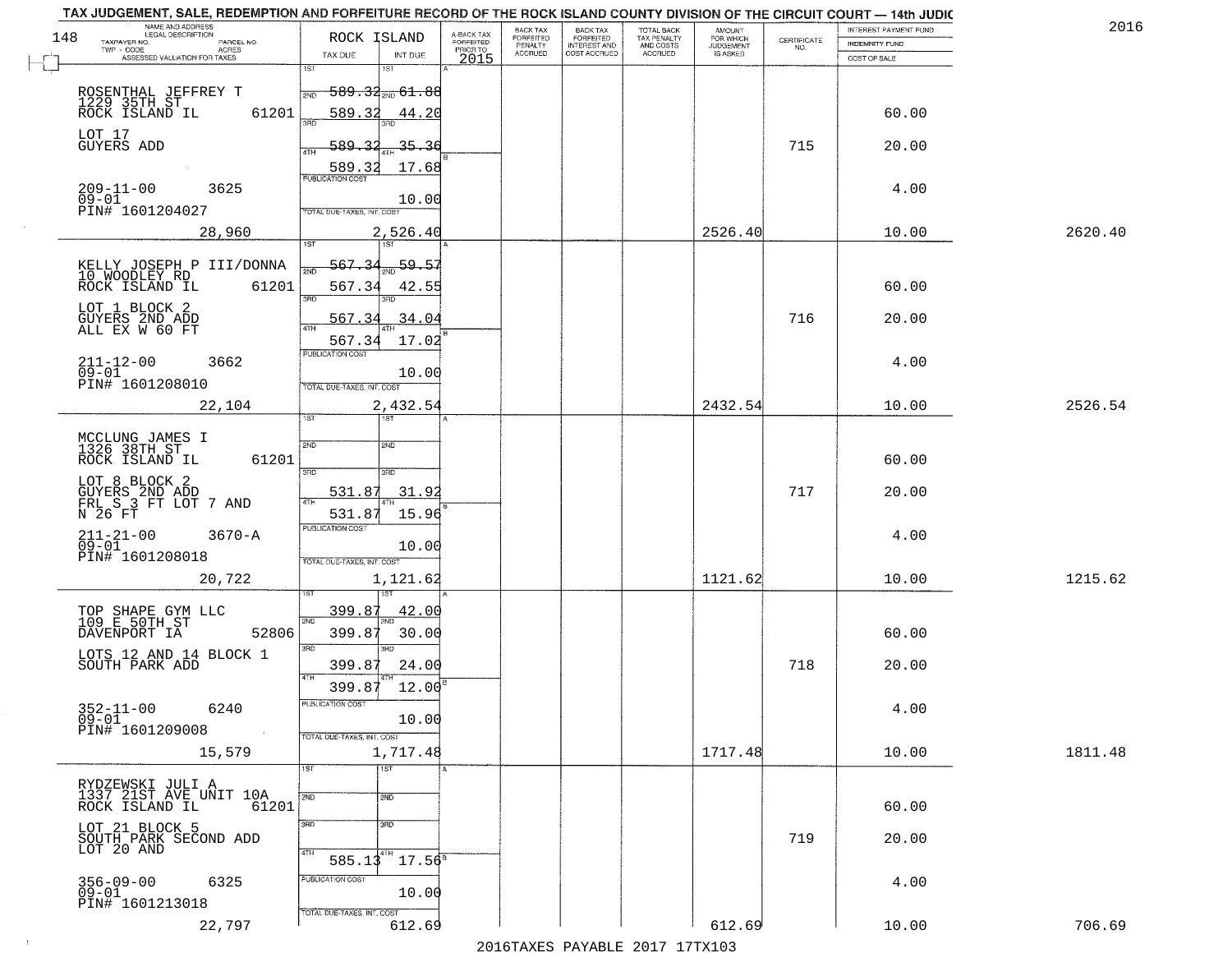| 148                                                    | BY WHOM                                          | RATE               | ROCK ISLAND          | TAX JUDGEMENT, SALE, REDEMPTION AND FORFEITURE RECORD OF THE ROCK ISLAND COUNTY DIVISION OF THE CIRCUIT COURT — 14th JUDICIAL CIRCUIT OF ILLINOIS 2016 | TOTAL DUE<br>TO REDEEM                       |                                  | DATE OF REDEMP-<br>TION OR DEED |                                                                        |
|--------------------------------------------------------|--------------------------------------------------|--------------------|----------------------|--------------------------------------------------------------------------------------------------------------------------------------------------------|----------------------------------------------|----------------------------------|---------------------------------|------------------------------------------------------------------------|
|                                                        | PURCHASED                                        | $\%$<br><b>BID</b> | DATE OF SALE         | SUBSEQUENT TAXES PAID, FEES, AND TIME EXTENSION                                                                                                        | FROM SALE<br>LESS<br><b>COUNTY CLERK FEE</b> | BY WHOM REDEEMED                 | MO.<br>DAY.<br><b>YEAR</b>      | RECEIVED REDEMPTION<br>MONEY IN FULL                                   |
| PIN# 1601204027<br>AUCTION Z INC                       |                                                  | 0 <sub>0</sub>     | 12/28/2017           |                                                                                                                                                        |                                              |                                  |                                 | Certificate<br>Returned<br>& Cancelled<br>07/06/2018                   |
|                                                        |                                                  |                    |                      |                                                                                                                                                        |                                              | 2,620.40 JEFFREY T ROSENTHAL     | 04/05/2018                      | Karen Kinney                                                           |
| PIN# 1601208010<br>WESTERN SITES LLC<br>$\overline{c}$ |                                                  | 0 <sub>0</sub>     | 12/28/2017           | $\begin{bmatrix} 04/11/2018 &$ Time Ext & incl<br>$04/13/2018 &$ Take Notice Fee                                                                       | $07/15/2020$<br>20.70                        |                                  |                                 | Certificate<br>Returned<br>$\overline{2}$<br>& Cancelled<br>06/21/2018 |
|                                                        |                                                  |                    |                      |                                                                                                                                                        |                                              | $2,547.24$ JOSEPH/DONNA KELLY    | 05/09/2018                      | Karen Kinney                                                           |
| 3                                                      | PIN# 1601208018<br>STEVE SODEMAN LIVING TRUST    | 03                 | 12/28/2017           | $\begin{array}{cc} 01/16/2018 &$ Time Ext & incl<br>$01/16/2018 &$ Take Notice Fee                                                                     | 12/21/2020<br>20.59                          |                                  |                                 | Certificate<br>Returned<br>3<br>$\frac{6}{08/02/2018}$                 |
|                                                        |                                                  |                    |                      |                                                                                                                                                        |                                              | 1,309.15<br>160.00 JAMES MCCLUNG | 07/17/2018                      | Karen Kinney                                                           |
| PIN# 1601209008<br>VOTROUBEK ROBERT M<br>4             |                                                  | 0 <sub>0</sub>     | 12/28/2017           | 02/02/2018 Time Ext & incl<br>02/02/2018 Take Notice Fee                                                                                               | 07/01/2020<br>20.70                          |                                  |                                 | Certificate<br>Returned<br>& Cancelled 4<br>08/02/2018                 |
|                                                        |                                                  |                    |                      |                                                                                                                                                        |                                              | 1,832.18<br>160.00 TOP SHAPE GYM | 07/03/2018                      | Karen Kinney                                                           |
| 5                                                      | PIN# 1601213018<br>INTEGRITY INVESTMENT FUND LLC | 0 <sub>0</sub>     | 12/28/2017<br>$\sim$ | 01/19/2018 Time Ext & incl<br>01/17/2018 Take Notice Fee                                                                                               | 06/29/2020<br>20.59                          |                                  |                                 | Certificate<br>Returned<br>& Cancelled 5<br>01/06/2020                 |
|                                                        |                                                  |                    |                      |                                                                                                                                                        |                                              | 727.28<br>160.00 JONATHAN KRAS   | 11/15/2019                      | Karen Kinney                                                           |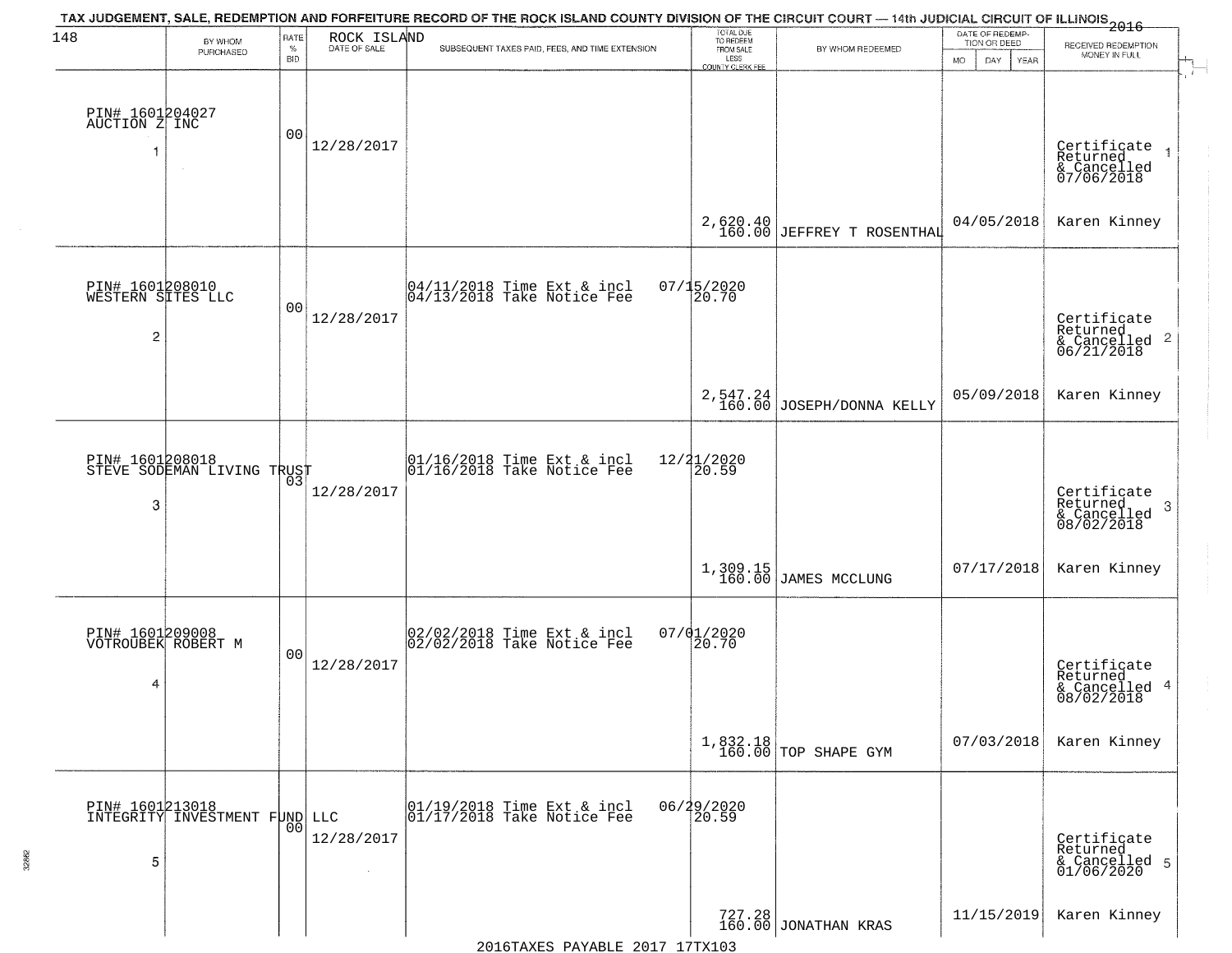|     | TAX JUDGEMENT, SALE, REDEMPTION AND FORFEITURE RECORD OF THE ROCK ISLAND COUNTY DIVISION OF THE CIRCUIT COURT - 14th JUDIC<br>NAME AND ADDRESS<br>LEGAL DESCRIPTION |                                          |                         | BACK TAX                    |                                       |                                        |                                         |                                                                 | INTEREST PAYMENT FUND | 2016    |
|-----|---------------------------------------------------------------------------------------------------------------------------------------------------------------------|------------------------------------------|-------------------------|-----------------------------|---------------------------------------|----------------------------------------|-----------------------------------------|-----------------------------------------------------------------|-----------------------|---------|
| 149 | TAXPAYER NO.<br>PARCEL NO.                                                                                                                                          | ROCK ISLAND                              | A-BACK TAX<br>FORFEITED | <b>FORFEITED</b><br>PENALTY | BACK TAX<br>FORFEITED<br>INTEREST AND | TOTAL BACK<br>TAX PENALTY<br>AND COSTS | AMOUNT<br>FOR WHICH<br><b>JUDGEMENT</b> | $\begin{array}{c} \text{CERTIFICATE} \\ \text{NO.} \end{array}$ | <b>INDEMNITY FUND</b> |         |
|     | TWP - CODE<br><b>ACRES</b><br>ASSESSED VALUATION FOR TAXES                                                                                                          | TAX DUE<br>INT DUE                       | PRIOR TO<br>2015        | <b>ACCRUED</b>              | COST ACCRUED                          | ACCRUED                                | IS ASKED                                |                                                                 | COST OF SALE          |         |
|     |                                                                                                                                                                     | 1ST<br>1ST                               |                         |                             |                                       |                                        |                                         |                                                                 |                       |         |
|     |                                                                                                                                                                     |                                          |                         |                             |                                       |                                        |                                         |                                                                 |                       |         |
|     | EVANS MARTIN L<br>1511 37TH ST<br>ROCK ISLAND IL                                                                                                                    | 2ND<br>2ND                               |                         |                             |                                       |                                        |                                         |                                                                 |                       |         |
|     | 61201                                                                                                                                                               | 350<br>3RD                               |                         |                             |                                       |                                        |                                         |                                                                 | 60.00                 |         |
|     | LOT 14 BLOCK 8                                                                                                                                                      |                                          |                         |                             |                                       |                                        |                                         |                                                                 |                       |         |
|     | BUFORD AND GUYERS ADD                                                                                                                                               | 663.52<br>-39.80                         |                         |                             |                                       |                                        |                                         | 720                                                             | 20.00                 |         |
|     |                                                                                                                                                                     | 19.90<br>$\frac{663.52}{FUBUCATON COST}$ |                         |                             |                                       |                                        |                                         |                                                                 |                       |         |
|     | $098 - 18 - 00$<br>1552                                                                                                                                             |                                          |                         |                             |                                       |                                        |                                         |                                                                 | 4.00                  |         |
|     | $09 - 01$<br>PIN# 1601226003                                                                                                                                        | 10.00                                    |                         |                             |                                       |                                        |                                         |                                                                 |                       |         |
|     |                                                                                                                                                                     | <b>TOTAL DUE-TAXES, INT. COST</b>        |                         |                             |                                       |                                        |                                         |                                                                 |                       |         |
|     | 31,851                                                                                                                                                              | 1,396.74<br>1ST                          |                         |                             |                                       |                                        | 1396.74                                 |                                                                 | 10.00                 | 1490.74 |
|     |                                                                                                                                                                     |                                          |                         |                             |                                       |                                        |                                         |                                                                 |                       |         |
|     | DOYLE JAMES A/ KATHLEEN<br>1600 35TH ST                                                                                                                             | 2ND<br>2ND                               |                         |                             |                                       |                                        |                                         |                                                                 |                       |         |
|     | 61201<br>ROCK ISLAND IL                                                                                                                                             | 587.49<br>44.05                          |                         |                             |                                       |                                        |                                         |                                                                 | 60.00                 |         |
|     | LOT 1 BLOCK 12                                                                                                                                                      | बन्ना                                    |                         |                             |                                       |                                        |                                         |                                                                 |                       |         |
|     | BUFORD AND GUYERS ADD                                                                                                                                               | 587.49<br>35.24                          |                         |                             |                                       |                                        |                                         | 721                                                             | 20.00                 |         |
|     |                                                                                                                                                                     | 587.49<br>17.62                          |                         |                             |                                       |                                        |                                         |                                                                 |                       |         |
|     | 1613                                                                                                                                                                | PUBLICATION COST                         |                         |                             |                                       |                                        |                                         |                                                                 | 4.00                  |         |
|     | $101 - 14 - 00$<br>$09 - 01$                                                                                                                                        | 10.00                                    |                         |                             |                                       |                                        |                                         |                                                                 |                       |         |
|     | PIN# 1601227009                                                                                                                                                     | TOTAL DUE-TAXES, INT. COST               |                         |                             |                                       |                                        |                                         |                                                                 |                       |         |
|     | 28,889                                                                                                                                                              | 1,869.38                                 |                         |                             |                                       |                                        | 1869.38                                 |                                                                 | 10.00                 | 1963.38 |
|     |                                                                                                                                                                     | 1ST<br>'ST                               |                         |                             |                                       |                                        |                                         |                                                                 |                       |         |
|     | RULE RONALD K<br>1609 37TH ST                                                                                                                                       | $705 - 36$<br>74.06<br>2ND               |                         |                             |                                       |                                        |                                         |                                                                 |                       |         |
|     | ROCK ISLAND IL<br>61201                                                                                                                                             | 705.36<br>52.90                          |                         |                             |                                       |                                        |                                         |                                                                 | 60.00                 |         |
|     |                                                                                                                                                                     | 3RD<br>3RD                               |                         |                             |                                       |                                        |                                         |                                                                 |                       |         |
|     | LOT 19 BLOCK 9<br>BUFORD AND GUYERS ADD                                                                                                                             | 42.32<br><u>705.36</u>                   |                         |                             |                                       |                                        |                                         | 722                                                             | 20.00                 |         |
|     |                                                                                                                                                                     | 4TH<br>705.36<br>21.16                   |                         |                             |                                       |                                        |                                         |                                                                 |                       |         |
|     |                                                                                                                                                                     | PUBLICATION COST                         |                         |                             |                                       |                                        |                                         |                                                                 |                       |         |
|     | $099 - 17 - 00$<br>1573<br>.138<br>$09 - 01$                                                                                                                        | 10.00                                    |                         |                             |                                       |                                        |                                         |                                                                 | 4.00                  |         |
|     | PIN# 1601230002                                                                                                                                                     | TOTAL OUE-TAXES, INT. COST               |                         |                             |                                       |                                        |                                         |                                                                 |                       |         |
|     | 27,481                                                                                                                                                              | 3,021.88                                 |                         |                             |                                       |                                        | 3021.88                                 |                                                                 | 10.00                 | 3115.88 |
|     |                                                                                                                                                                     |                                          |                         |                             |                                       |                                        |                                         |                                                                 |                       |         |
|     |                                                                                                                                                                     | 561.00<br>58.94                          |                         |                             |                                       |                                        |                                         |                                                                 |                       |         |
|     | CAGE & PROPERTIES LLC<br>2435 33RD ST<br>MOLINE IL<br>61265                                                                                                         | 2ND<br>561.00<br>42.10                   |                         |                             |                                       |                                        |                                         |                                                                 | 60.00                 |         |
|     |                                                                                                                                                                     | 3RD<br>3RD                               |                         |                             |                                       |                                        |                                         |                                                                 |                       |         |
|     | SUPVR ASST MAP<br>LOT 231 SHEET 3                                                                                                                                   | 33.68<br>561.00                          |                         |                             |                                       |                                        |                                         | 723                                                             | 20.00                 |         |
|     |                                                                                                                                                                     | 4TH                                      |                         |                             |                                       |                                        |                                         |                                                                 |                       |         |
|     |                                                                                                                                                                     | 16.84<br>561.00                          |                         |                             |                                       |                                        |                                         |                                                                 |                       |         |
|     | $003 - 17 - 00$<br>28                                                                                                                                               | ruslica i IUN COS                        |                         |                             |                                       |                                        |                                         |                                                                 | 4.00                  |         |
|     | $09 - 01$<br>PIN# 1601233010                                                                                                                                        | 10.00                                    |                         |                             |                                       |                                        |                                         |                                                                 |                       |         |
|     |                                                                                                                                                                     | TOTAL DUE-TAXES, INT. COST               |                         |                             |                                       |                                        |                                         |                                                                 |                       | 2499.56 |
|     | 21,857                                                                                                                                                              | 2,405.56<br>1ST                          |                         |                             |                                       |                                        | 2405.56                                 |                                                                 | 10.00                 |         |
|     | FERKEL RANDY A                                                                                                                                                      | 639.93<br>67.20                          |                         |                             |                                       |                                        |                                         |                                                                 |                       |         |
|     | 8114 50TH ST                                                                                                                                                        | 2ND                                      |                         |                             |                                       |                                        |                                         |                                                                 |                       |         |
|     | COAL VALLEY IL<br>61240                                                                                                                                             | 639.93<br>48.00                          |                         |                             |                                       |                                        |                                         |                                                                 | 60.00                 |         |
|     | LOT 20 BLOCK 1<br>THE TERRACES                                                                                                                                      | 3RD                                      |                         |                             |                                       |                                        |                                         |                                                                 |                       |         |
|     |                                                                                                                                                                     | 38.40<br>639.93<br>4TH                   |                         |                             |                                       |                                        |                                         | 724                                                             | 20.00                 |         |
|     |                                                                                                                                                                     | $19.20^8$<br>639.93                      |                         |                             |                                       |                                        |                                         |                                                                 |                       |         |
|     | $382 - 16 - 00$<br>6828                                                                                                                                             | PUBLICATION COST                         |                         |                             |                                       |                                        |                                         |                                                                 | 4.00                  |         |
|     | $09-01$                                                                                                                                                             | 10.00                                    |                         |                             |                                       |                                        |                                         |                                                                 |                       |         |
|     | PIN# 1601234018                                                                                                                                                     | TOTAL DUE-TAXES, INT. COST               |                         |                             |                                       |                                        |                                         |                                                                 |                       |         |
|     | 24,932                                                                                                                                                              | 2,742.52                                 |                         |                             |                                       |                                        | 2742.52                                 |                                                                 | 10.00                 | 2836.52 |
|     |                                                                                                                                                                     |                                          |                         |                             | 2016 TAVEC DAVARIE 2017 17 TAV102     |                                        |                                         |                                                                 |                       |         |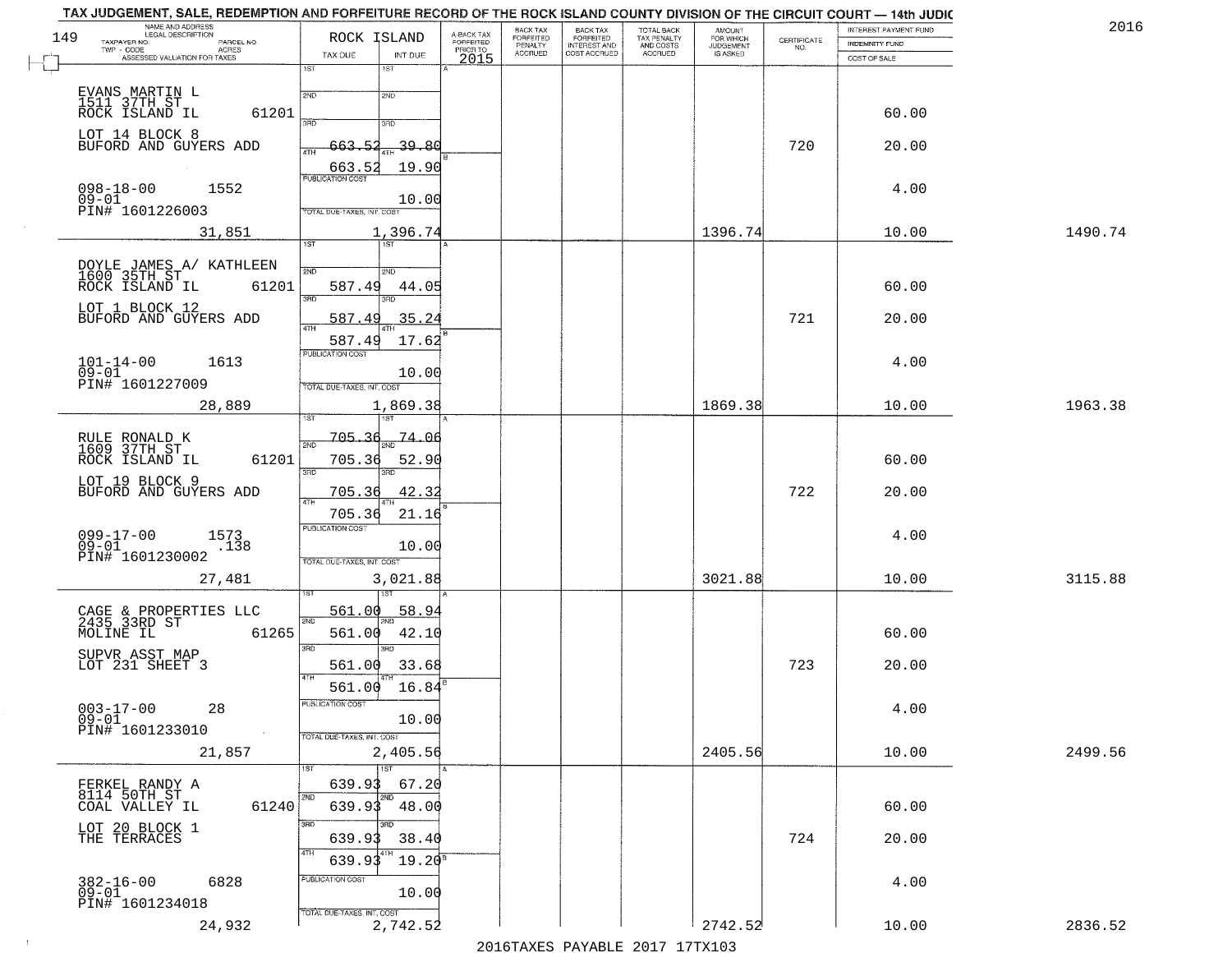| 149                  |                                                   |                |                                |                           |                                                                                                                                                                                                                                                       | TOTAL DUE<br>TO REDEEM                                                                                                                                     | TAX JUDGEMENT, SALE, REDEMPTION AND FORFEITURE RECORD OF THE ROCK ISLAND COUNTY DIVISION OF THE CIRCUIT COURT — 14th JUDICIAL CIRCUIT OF ILLINOIS 2016 | DATE OF REDEMP-              |                                                                        |
|----------------------|---------------------------------------------------|----------------|--------------------------------|---------------------------|-------------------------------------------------------------------------------------------------------------------------------------------------------------------------------------------------------------------------------------------------------|------------------------------------------------------------------------------------------------------------------------------------------------------------|--------------------------------------------------------------------------------------------------------------------------------------------------------|------------------------------|------------------------------------------------------------------------|
|                      | BY WHOM<br>PURCHASED                              | RATE<br>$\%$   | ROCK ISLAND<br>DATE OF SALE    |                           | SUBSEQUENT TAXES PAID, FEES, AND TIME EXTENSION                                                                                                                                                                                                       | FROM SALE<br>LESS                                                                                                                                          | BY WHOM REDEEMED                                                                                                                                       | TION OR DEED                 | RECEIVED REDEMPTION<br>MONEY IN FULL                                   |
|                      | PIN# 1601226003<br>INTEGRITY INVESTMENT FUND LLC  | BID            |                                |                           | 01/19/2018 Time Ext & incl<br>01/17/2018 Take Notice Fee                                                                                                                                                                                              | COUNTY CLERK FEE<br>06/29/2020<br>20.59                                                                                                                    |                                                                                                                                                        | MO.<br>DAY.<br>YEAR          |                                                                        |
| 1                    |                                                   | 0 <sub>0</sub> | 12/28/2017                     |                           |                                                                                                                                                                                                                                                       |                                                                                                                                                            |                                                                                                                                                        |                              | Certificate<br>$\mathbf{1}$<br>Returned<br>& Cancelled<br>07/06/2018   |
|                      |                                                   |                |                                |                           |                                                                                                                                                                                                                                                       |                                                                                                                                                            | $1,511.33$ CORELOGIC                                                                                                                                   | 03/15/2018                   | Karen Kinney                                                           |
| 2                    | PIN# 1601227009<br>EQUITY ONE INVESTMENT FUND LLC |                | 12/28/2017                     |                           | 01/16/2018 Time Ext & incl<br>01/16/2018 Take Notice Fee                                                                                                                                                                                              | 07/03/2020<br>20.59                                                                                                                                        |                                                                                                                                                        |                              | Certificate<br>Returned<br>$\frac{1}{6}$ Cancelled 2<br>03/07/2019     |
|                      |                                                   |                |                                |                           |                                                                                                                                                                                                                                                       |                                                                                                                                                            | 1,983.97<br>160.00 JAMES DOYLE                                                                                                                         | 01/02/2019                   | Karen Kinney                                                           |
| PIN# 1601230002<br>3 | STEVE SODEMAN LIVING TRUST                        | 02             | 12/28/2017                     | $12/09/2020$ Sheriffs Fee | 01/16/2018 Time Ext & incl<br>01/16/2018 Take Notice Fee<br>08/06/2020 Take Notice Fee<br>08/06/2020 Circuit Clerks Fee<br>08/06/2020 Title Search Fee<br>08/06/2020 Bubb paid<br>08/06/2020 Subs paid<br>11/20/2018 Subs paid<br>11/20/2018 Subs pai | $\begin{smallmatrix} 12/31/2020 \\ 20.590 \\ 375.050 \\ 170.591 \\ 110.505 \\ 420.356 \\ 3,4109.356 \\ 3,409.360 \\ 3,409.360 \end{smallmatrix}$<br>494.20 |                                                                                                                                                        | 12/15/2020                   | Certificate<br>Returned<br>3<br>$\frac{6}{01/08/2021}$<br>Karen Kinney |
| PIN# 1601233010<br>4 | EQUITY ONE INVESTMENT                             |                | FUND LLC<br> 00 <br>12/28/2017 |                           | 01/16/2018 Time Ext & incl<br>01/16/2018 Take Notice Fee<br>11/20/2018 Subs paid                                                                                                                                                                      | $07/03/2020$<br>2,479.14                                                                                                                                   | 16,761.96<br>160.00 RI COUNTY ABSTRACT                                                                                                                 |                              | Certificate<br>Returned<br>4<br>& Cancelled<br>01/06/2020              |
|                      |                                                   |                |                                |                           |                                                                                                                                                                                                                                                       |                                                                                                                                                            | 5, 296.79<br>160.00 CAGE & PROPERTIES                                                                                                                  | $\frac{11}{10}$ (11/06/2019) | Karen Kinney                                                           |
| PIN# 1601234018<br>5 | STEVE SODEMAN LIVING TRUST                        |                |                                |                           | 01/16/2018 Time Ext & incl<br>01/16/2018 Take Notice Fee<br>11/20/2018 Subs paid<br>12/28/2017 11/25/2019 Subs paid                                                                                                                                   | 12/21/2020<br>2, 820.59<br>2, 823.66<br>2, 914.84                                                                                                          |                                                                                                                                                        |                              | Certificate<br>Returned<br>& Cancelled 5<br>07/07/2020                 |
|                      |                                                   |                |                                |                           |                                                                                                                                                                                                                                                       |                                                                                                                                                            | $\begin{array}{ c c c c c }\n 12,175.94 & \text{RANDY FERKEL} \\  \hline\n 160.00 & \text{RANDY FERKEL}\n \end{array}$                                 | 06/12/2020                   | Karen Kinney                                                           |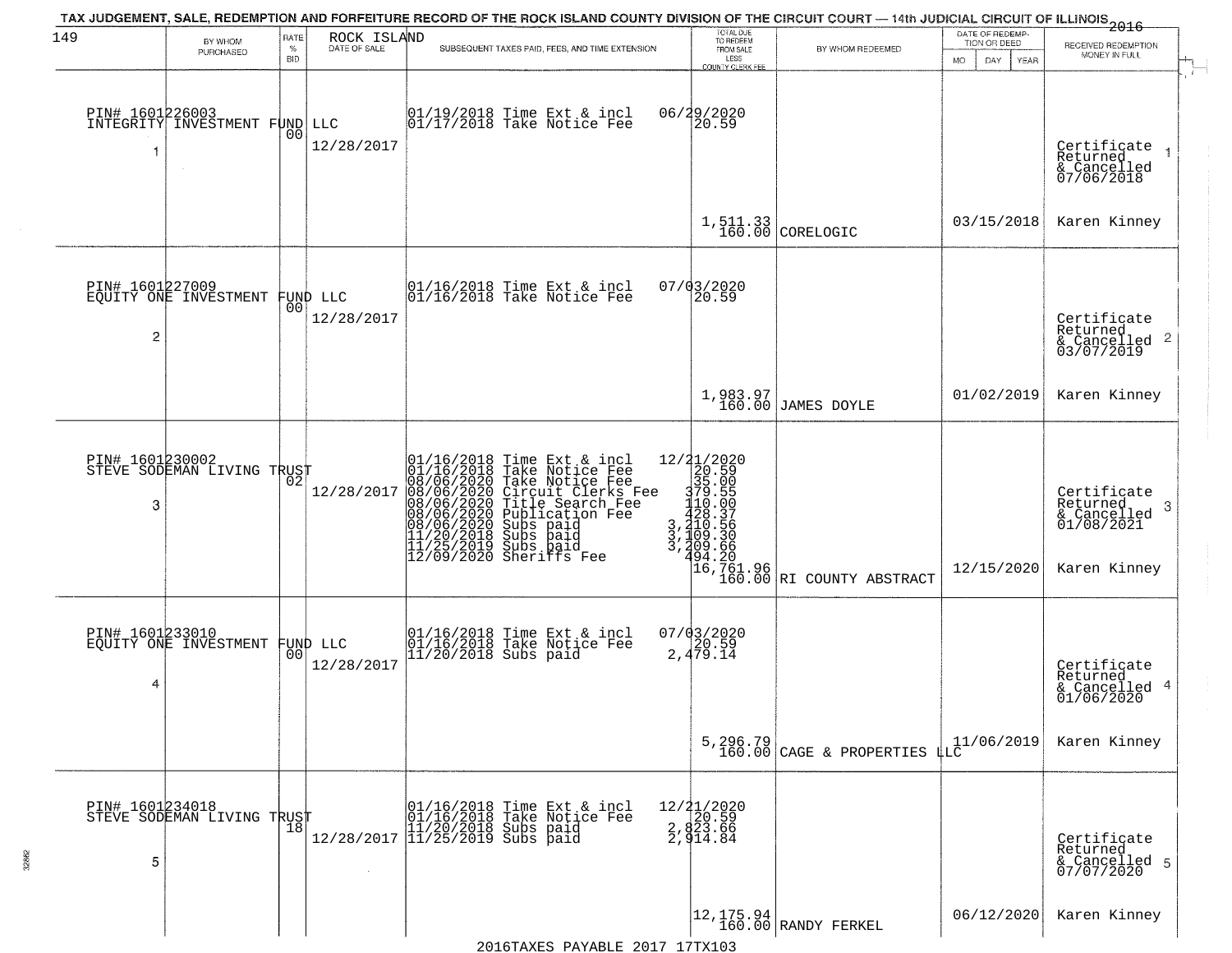| NAME AND ADDRESS<br>LEGAL DESCRIPTION                                            |                                                                            |                                     | BACK TAX             | <b>BACK TAX</b>           |                                        |                                  |                                                                 | INTEREST PAYMENT FUND | 2016    |
|----------------------------------------------------------------------------------|----------------------------------------------------------------------------|-------------------------------------|----------------------|---------------------------|----------------------------------------|----------------------------------|-----------------------------------------------------------------|-----------------------|---------|
| 150<br>TAXPAYER NO.<br>PARCEL NO.<br>ACRES                                       | ROCK ISLAND                                                                | A-BACK TAX<br>FORFEITED<br>PRIOR TO | FORFEITED<br>PENALTY | FORFEITED<br>INTEREST AND | TOTAL BACK<br>TAX PENALTY<br>AND COSTS | AMOUNT<br>FOR WHICH<br>JUDGEMENT | $\begin{array}{c} \text{CERTIFICATE} \\ \text{NO.} \end{array}$ | <b>INDEMNITY FUND</b> |         |
| ASSESSED VALUATION FOR TAXES                                                     | TAX DUE<br>INT DUE                                                         | 2015                                | <b>ACCRUED</b>       | COST ACCRUED              | ACCRUED                                | IS ASKED                         |                                                                 | COST OF SALE          |         |
| PROPERTY PRIVACY/17TH TRT 30 S FORT APACHE RD 300 LAS VEGAS NV 89147             | 1ST<br>1ST<br>2ND                                                          |                                     |                      |                           |                                        |                                  |                                                                 |                       |         |
| LOT 4 BLOCK 2                                                                    | 3RD<br>3RD                                                                 |                                     |                      |                           |                                        |                                  |                                                                 | 60.00                 |         |
| THE TERRACES                                                                     | 4TH<br>4TH<br>14.88                                                        |                                     |                      |                           |                                        |                                  | 725                                                             | 20.00                 |         |
| $382 - 20 - 00$<br>6832<br>$09 - 01$<br>PIN# 1601235006                          | 10.00<br>TOTAL DUE-TAXES, INT. COST                                        |                                     |                      |                           |                                        |                                  |                                                                 | 4.00                  |         |
| 19,328                                                                           | 520.97                                                                     |                                     |                      |                           |                                        | 520.97                           |                                                                 | 10.00                 | 614.97  |
| QUINTANA ALVARO<br>1005 11TH AVE<br>61201<br>ROCK ISLAND IL                      | 120.20<br>$\frac{12.60}{200}$<br>120.20<br>9.00<br>3RD<br>3RD              |                                     |                      |                           |                                        |                                  |                                                                 | 60.00                 |         |
| LOT 9 BLOCK 5<br>BAILEY DAVENPORTS 4TH<br>ADD                                    | 7.20<br>120.20<br>ৰাম<br>120.20<br>3.60                                    |                                     |                      |                           |                                        |                                  | 726                                                             | 20.00                 |         |
| $170 - 17 - 00$<br>2922<br>$09 - 01$<br>PIN# 1602102007                          | PUBLICATION COST<br>10.00<br>TOTAL DUE-TAXES, INT. COST                    |                                     |                      |                           |                                        |                                  |                                                                 | 4.00                  |         |
| 10,683                                                                           | 523.20<br>is T                                                             |                                     |                      |                           |                                        | 523.20                           |                                                                 | 10.00                 | 617.20  |
| TAYLOR JAMES<br>912 11TH AVE<br>ROCK ISLAND IL<br>61201                          | 377.79<br>39.69<br>2ND<br>377.79<br>28.35<br>3RD<br>3RD                    |                                     |                      |                           |                                        |                                  |                                                                 | 60.00                 |         |
| LOT 20<br>G W REDDIGS ADD LOT 19<br>EXC E 4 FT AND ALL                           | 377.79<br>22.68<br>$\overline{AT}$<br>377.79<br>11.34                      |                                     |                      |                           |                                        |                                  | 727                                                             | 20.00                 |         |
| $315 - 18 - 00$<br>09-01<br>5587<br>PIN# 1602105002                              | <b>PUBLICATION COST</b><br>10.00<br>TOTAL OUE-TAXES, INT. COST             |                                     |                      |                           |                                        |                                  |                                                                 | 4.00                  |         |
| 14,719                                                                           | 1,623.22                                                                   |                                     |                      |                           |                                        | 1623.22                          |                                                                 | 10.00                 | 1717.22 |
| GUTIERREZ JOSE/MINERVA<br>928 11TH AVE<br>ROCK ISLAND IL<br>61201                | 254.72<br><u>26.74</u><br>2ND<br>254.72<br>19.10<br>3 <sub>BD</sub><br>3RD |                                     |                      |                           |                                        |                                  |                                                                 | 60.00                 |         |
| LOT 13<br>G W REDDIGS ADD<br>& LOT 12                                            | 254.72<br>15.28<br>4TH<br>254.72<br>7.64                                   |                                     |                      |                           |                                        |                                  | 728                                                             | 20.00                 |         |
| $315 - 12 - 00$<br>5581<br>$09 - 01$<br>PIN# 1602105006<br>$\sim 100$ km $^{-1}$ | -usuca i un cus-<br>10.00<br>TOTAL DUE-TAXES, INT. COST                    |                                     |                      |                           |                                        |                                  |                                                                 | 4.00                  |         |
| 9,924                                                                            | 1,097.64<br>1ST                                                            |                                     |                      |                           |                                        | 1097.64                          |                                                                 | 10.00                 | 1191.64 |
| LARD BERNICE/JOHN E JR<br>1020 11TH AVE<br>ROCK ISLAND IL<br>61201               | 21.95<br>2.31<br>2ND<br>2ND<br>21.95<br>1.65                               |                                     |                      |                           |                                        |                                  |                                                                 | 60.00                 |         |
| LOT 2<br>G W REDDIGS ADD                                                         | 3RD<br>3BD<br>21.95<br>1.32<br>4TH<br>21.95<br>.66 <sup>B</sup>            |                                     |                      |                           |                                        |                                  | 729                                                             | 20.00                 |         |
| 315-01-00<br>09-01<br>5570<br>PIN# 1602105016                                    | PUBLICATION COST<br>10.00<br>TOTAL DUE-TAXES, INT. COST                    |                                     |                      |                           |                                        |                                  |                                                                 | 4.00                  |         |
| 855                                                                              | 103.74                                                                     |                                     |                      |                           |                                        | 103.74                           |                                                                 | 10.00                 | 197.74  |

 $\sim 100$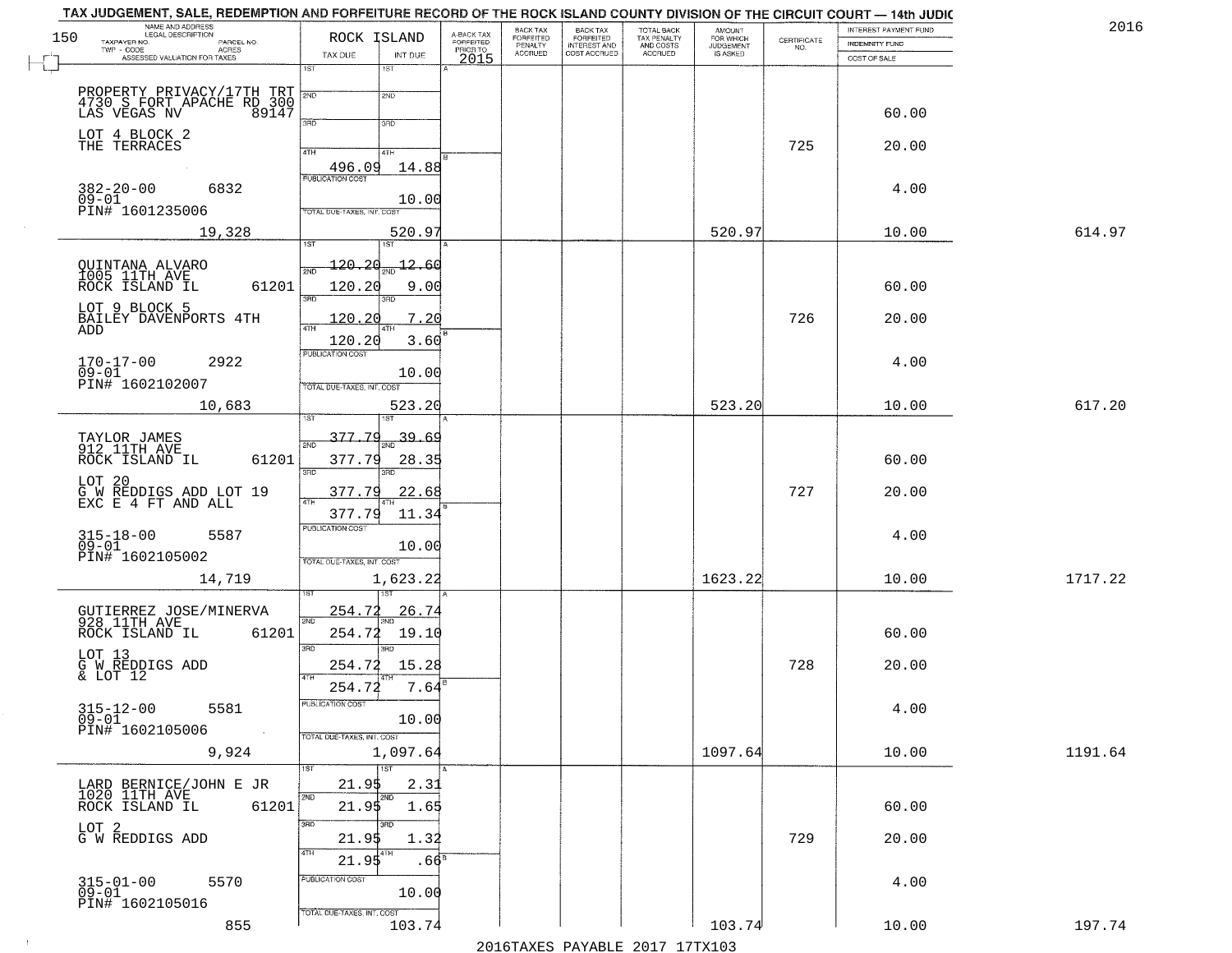| 150                                             | BY WHOM                                              | RATE<br>$\%$ | ROCK ISLAND<br>DATE OF SALE | TAX JUDGEMENT, SALE, REDEMPTION AND FORFEITURE RECORD OF THE ROCK ISLAND COUNTY DIVISION OF THE CIRCUIT COURT — 14th JUDICIAL CIRCUIT OF ILLINOIS 2016<br>SUBSEQUENT TAXES PAID, FEES, AND TIME EXTENSION | TOTAL DUE<br>TO REDEEM<br>FROM SALE | BY WHOM REDEEMED                 | DATE OF REDEMP-<br>TION OR DEED | RECEIVED REDEMPTION                                                |
|-------------------------------------------------|------------------------------------------------------|--------------|-----------------------------|-----------------------------------------------------------------------------------------------------------------------------------------------------------------------------------------------------------|-------------------------------------|----------------------------------|---------------------------------|--------------------------------------------------------------------|
|                                                 | PURCHASED                                            | <b>BID</b>   |                             |                                                                                                                                                                                                           | LESS<br>COUNTY CLERK FEE            |                                  | DAY<br>YEAR<br>MO.              | MONEY IN FULL                                                      |
|                                                 | PIN# 1601235006<br>EQUITY ONE INVESTMENT             | 00           | FUND LLC<br>12/28/2017      | 01/16/2018 Time Ext & incl<br>01/16/2018 Take Notice Fee                                                                                                                                                  | $07/03/2020$<br>20.59               |                                  |                                 | Certificate<br>Returned<br>& Cancelled<br>04/04/2018               |
|                                                 |                                                      |              |                             |                                                                                                                                                                                                           | 635.56<br>160.00                    | SARAH RENEE THOMPSON             | 02/01/2018                      | Karen Kinney                                                       |
| PIN# 1602002007<br>JICTB, INC<br>$\overline{2}$ |                                                      | 18           | 12/28/2017                  |                                                                                                                                                                                                           |                                     |                                  |                                 | Certificate<br>Returned<br>$\frac{1}{2}$ Cancelled 2<br>07/06/2018 |
|                                                 |                                                      |              |                             |                                                                                                                                                                                                           |                                     | 728.30<br>160.00 ALVARO QUINTANA | 04/16/2018                      | Karen Kinney                                                       |
| PIN# 1602005002<br>3                            | <b>PIN# 1002400002</b><br>STEVE SODEMAN LIVING TRUST |              | 12/28/2017                  | 01/16/2018 Time Ext & incl<br>01/16/2018 Take Notice Fee                                                                                                                                                  | 12/21/2020<br>20.59                 |                                  |                                 | Certificate<br>Returned<br>3<br>& Cancelled<br>04/04/2018          |
|                                                 |                                                      |              |                             |                                                                                                                                                                                                           | 2,046.91<br>160.00                  | JAMES TAYLOR                     | 03/05/2018                      | Karen Kinney                                                       |
| PIN# 1602105006<br>RICO TRUSTEE<br>4            |                                                      | 18           | 12/28/2017                  |                                                                                                                                                                                                           |                                     |                                  |                                 | Certificate<br>Returned<br>& Cancelled 4<br>04/04/2018             |
|                                                 |                                                      |              |                             |                                                                                                                                                                                                           |                                     | $1,406.14$ JOSE GUTIERREZ        | 02/23/2018                      | Karen Kinney                                                       |
| PIN# 1602105016<br>RICO TRUSTEE<br>5            |                                                      | 18           | 12/28/2017<br>$\sim$        | 03/01/2018 Time Ext & incl<br>03/01/2018 Take Notice Fee                                                                                                                                                  | 08/07/2020<br>20.70                 |                                  |                                 | Certificate<br>Returned<br>& Cancelled 5<br>07/05/2018             |
|                                                 |                                                      |              |                             |                                                                                                                                                                                                           |                                     | 254.03<br>160.00 LIZ TRAMAN      | 06/26/2018                      | Karen Kinney                                                       |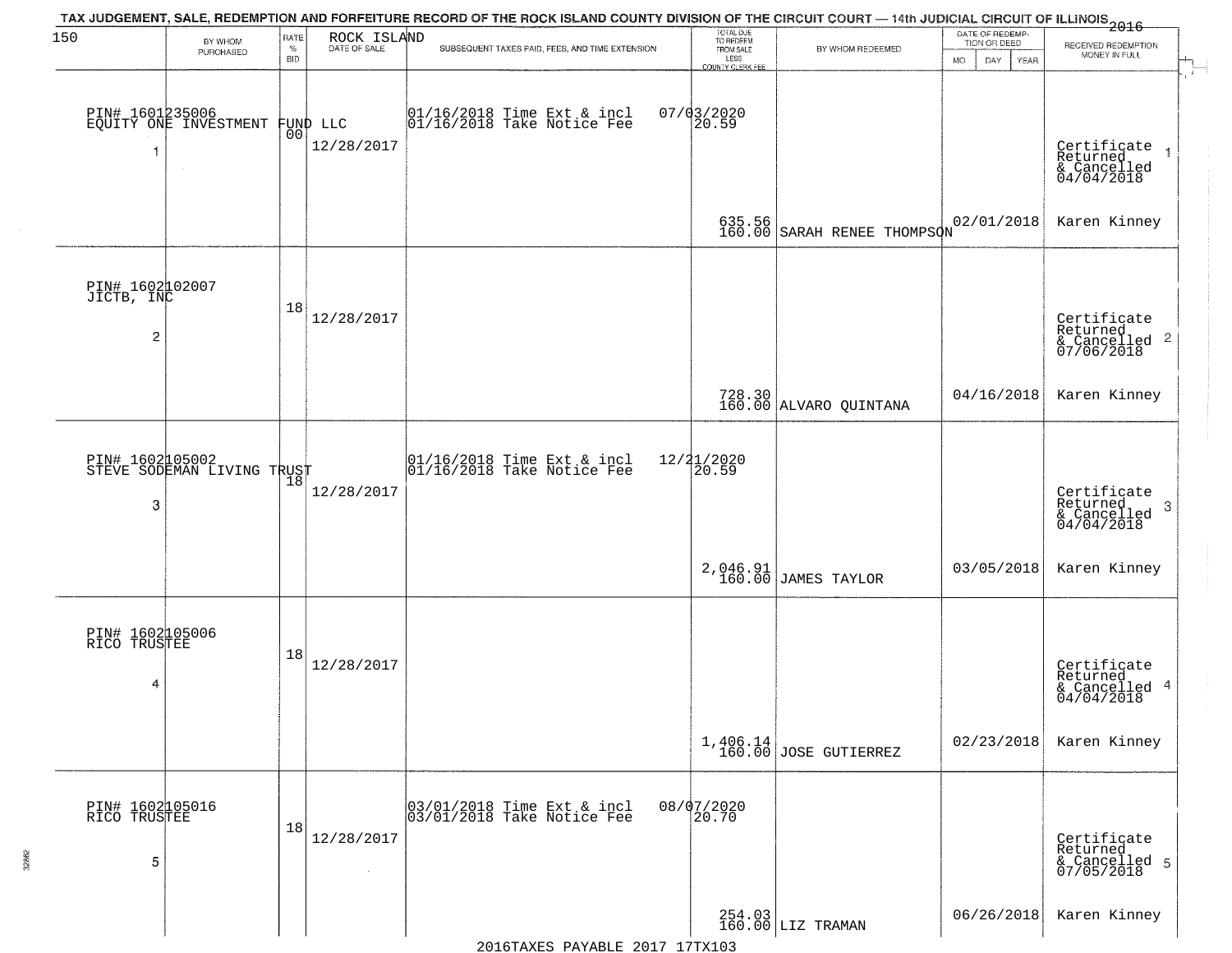|     | TAX JUDGEMENT, SALE, REDEMPTION AND FORFEITURE RECORD OF THE ROCK ISLAND COUNTY DIVISION OF THE CIRCUIT COURT - 14th JUDIC<br>NAME AND ADDRESS<br>LEGAL DESCRIPTION |                                              |                                     | BACK TAX                         |                                              |                                        |                                         |                                                                 | INTEREST PAYMENT FUND | 2016    |
|-----|---------------------------------------------------------------------------------------------------------------------------------------------------------------------|----------------------------------------------|-------------------------------------|----------------------------------|----------------------------------------------|----------------------------------------|-----------------------------------------|-----------------------------------------------------------------|-----------------------|---------|
| 151 | TAXPAYER NO.<br>PARCEL NO.                                                                                                                                          | ROCK ISLAND                                  | A-BACK TAX<br>FORFEITED<br>PRIOR TO | <b>FORFEITED</b><br>PENALTY      | BACK TAX<br>FORFEITED<br><b>INTEREST AND</b> | TOTAL BACK<br>TAX PENALTY<br>AND COSTS | AMOUNT<br>FOR WHICH<br><b>JUDGEMENT</b> | $\begin{array}{c} \text{CERTIFICATE} \\ \text{NO.} \end{array}$ | <b>INDEMNITY FUND</b> |         |
|     | <b>ACRES</b><br>ASSESSED VALUATION FOR TAXES                                                                                                                        | TAX DUE<br>INT DUE                           | 2015                                | <b>ACCRUED</b>                   | COST ACCRUED                                 | ACCRUED                                | IS ASKED                                |                                                                 | COST OF SALE          |         |
|     |                                                                                                                                                                     | 1ST<br>1ST                                   |                                     |                                  |                                              |                                        |                                         |                                                                 |                       |         |
|     | LARD BERNICE                                                                                                                                                        | $\frac{1}{200}$ 103.77 $\frac{1}{200}$ 10.92 |                                     |                                  |                                              |                                        |                                         |                                                                 |                       |         |
|     | 1020 11TH AVE<br>ROCK ISLAND IL                                                                                                                                     |                                              |                                     |                                  |                                              |                                        |                                         |                                                                 |                       |         |
|     | 61201                                                                                                                                                               | 103.77<br>7.80                               |                                     |                                  |                                              |                                        |                                         |                                                                 | 60.00                 |         |
|     | LOT $3 \& E 1/2$ LOT $4$                                                                                                                                            |                                              |                                     |                                  |                                              |                                        |                                         |                                                                 |                       |         |
|     | G W REDDIGS ADD                                                                                                                                                     | 103.77<br>6.24                               |                                     |                                  |                                              |                                        |                                         | 730                                                             | 20.00                 |         |
|     |                                                                                                                                                                     | $\frac{103.77}{FUBUCATON COST}$<br>3.12      |                                     |                                  |                                              |                                        |                                         |                                                                 |                       |         |
|     | 5571                                                                                                                                                                |                                              |                                     |                                  |                                              |                                        |                                         |                                                                 | 4.00                  |         |
|     | 315-02-00<br>09-01                                                                                                                                                  | 10.00                                        |                                     |                                  |                                              |                                        |                                         |                                                                 |                       |         |
|     | PIN# 1602105019                                                                                                                                                     | TOTAL DUE-TAXES, INT. COST                   |                                     |                                  |                                              |                                        |                                         |                                                                 |                       |         |
|     | 8,813                                                                                                                                                               | 453.16                                       |                                     |                                  |                                              |                                        | 453.16                                  |                                                                 | 10.00                 | 547.16  |
|     |                                                                                                                                                                     |                                              |                                     |                                  |                                              |                                        |                                         |                                                                 |                       |         |
|     | IVY DARRYL<br>2503 8TH AVE                                                                                                                                          | 394.73<br>41.44                              |                                     |                                  |                                              |                                        |                                         |                                                                 |                       |         |
|     | 61201<br>ROCK ISLAND IL                                                                                                                                             | 394.73<br>29.60                              |                                     |                                  |                                              |                                        |                                         |                                                                 | 60.00                 |         |
|     |                                                                                                                                                                     | ਬਨ<br>3RD                                    |                                     |                                  |                                              |                                        |                                         |                                                                 |                       |         |
|     | SUPVR ASST MAP<br>LOT 174 SHEET 6                                                                                                                                   | 394.73<br>23.68                              |                                     |                                  |                                              |                                        |                                         | 731                                                             | 20.00                 |         |
|     |                                                                                                                                                                     |                                              |                                     |                                  |                                              |                                        |                                         |                                                                 |                       |         |
|     |                                                                                                                                                                     | 11.84<br>394.73<br>PUBLICATION COST          |                                     |                                  |                                              |                                        |                                         |                                                                 |                       |         |
|     | $023 - 19 - 00$<br>225                                                                                                                                              |                                              |                                     |                                  |                                              |                                        |                                         |                                                                 | 4.00                  |         |
|     | $09 - 01$<br>PIN# 1602108043                                                                                                                                        | 10.00                                        |                                     |                                  |                                              |                                        |                                         |                                                                 |                       |         |
|     |                                                                                                                                                                     | TOTAL DUE-TAXES, INT. COST                   |                                     |                                  |                                              |                                        |                                         |                                                                 |                       |         |
|     | 15,379                                                                                                                                                              | 1,695.48<br>1ST                              |                                     |                                  |                                              |                                        | 1695.48                                 |                                                                 | 10.00                 | 1789.48 |
|     |                                                                                                                                                                     |                                              |                                     |                                  |                                              |                                        |                                         |                                                                 |                       |         |
|     | QUADE DAWN D/SHAYNE M<br>1501 12TH ST                                                                                                                               | 28.1<br>-267.<br>2ND                         |                                     |                                  |                                              |                                        |                                         |                                                                 |                       |         |
|     | ROCK ISLAND IL<br>61201                                                                                                                                             | 267.68<br>20.10                              |                                     |                                  |                                              |                                        |                                         |                                                                 | 60.00                 |         |
|     | SUPVR ASST MAP                                                                                                                                                      | 3RD<br>3RD                                   |                                     |                                  |                                              |                                        |                                         |                                                                 |                       |         |
|     | LOT 180 SHEET 6                                                                                                                                                     | 267.68<br>16.08                              |                                     |                                  |                                              |                                        |                                         | 732                                                             | 20.00                 |         |
|     |                                                                                                                                                                     | 267.68<br>8.04                               |                                     |                                  |                                              |                                        |                                         |                                                                 |                       |         |
|     |                                                                                                                                                                     | <b>PUBLICATION COST</b>                      |                                     |                                  |                                              |                                        |                                         |                                                                 |                       |         |
|     | $029 - 03 - 00$<br>09-01<br>276                                                                                                                                     | 10.00                                        |                                     |                                  |                                              |                                        |                                         |                                                                 | 4.00                  |         |
|     | PIN# 1602108044                                                                                                                                                     | TOTAL OUE-TAXES, INT. COST                   |                                     |                                  |                                              |                                        |                                         |                                                                 |                       |         |
|     | 16,429                                                                                                                                                              | 1,153.08                                     |                                     |                                  |                                              |                                        | 1153.08                                 |                                                                 | 10.00                 | 1247.08 |
|     |                                                                                                                                                                     |                                              |                                     |                                  |                                              |                                        |                                         |                                                                 |                       |         |
|     |                                                                                                                                                                     | 138.86<br>14.56                              |                                     |                                  |                                              |                                        |                                         |                                                                 |                       |         |
|     | MAYFIELD DELORIS<br>1549 12TH ST                                                                                                                                    | 2ND                                          |                                     |                                  |                                              |                                        |                                         |                                                                 |                       |         |
|     | ROCK ISLAND IL<br>61201                                                                                                                                             | 138.86<br>10.40<br>3BD<br>3RD                |                                     |                                  |                                              |                                        |                                         |                                                                 | 60.00                 |         |
|     | SUPVR ASST MAP<br>LOT 189 SHEET 6                                                                                                                                   |                                              |                                     |                                  |                                              |                                        |                                         | 733                                                             | 20.00                 |         |
|     |                                                                                                                                                                     | 138.86<br>8.32<br>4TH                        |                                     |                                  |                                              |                                        |                                         |                                                                 |                       |         |
|     |                                                                                                                                                                     | 138.86<br>4.16                               |                                     |                                  |                                              |                                        |                                         |                                                                 |                       |         |
|     | $029 - 17 - 00$<br>283                                                                                                                                              | PUBLICATION COST                             |                                     |                                  |                                              |                                        |                                         |                                                                 | 4.00                  |         |
|     | $09 - 01$<br>PIN# 1602108053                                                                                                                                        | 10.00                                        |                                     |                                  |                                              |                                        |                                         |                                                                 |                       |         |
|     | $\sim 10^{-1}$                                                                                                                                                      | TOTAL DUE-TAXES, INT. COST                   |                                     |                                  |                                              |                                        |                                         |                                                                 |                       |         |
|     | 17,512                                                                                                                                                              | 602.88                                       |                                     |                                  |                                              |                                        | 602.88                                  |                                                                 | 10.00                 | 696.88  |
|     |                                                                                                                                                                     |                                              |                                     |                                  |                                              |                                        |                                         |                                                                 |                       |         |
|     | MAYFIELD DELORIS<br>1549 12TH ST                                                                                                                                    | 39.76<br>378.36                              |                                     |                                  |                                              |                                        |                                         |                                                                 |                       |         |
|     | ROCK ISLAND IL<br>61201                                                                                                                                             | $378.36$ 28.40                               |                                     |                                  |                                              |                                        |                                         |                                                                 | 60.00                 |         |
|     |                                                                                                                                                                     | 3RD                                          |                                     |                                  |                                              |                                        |                                         |                                                                 |                       |         |
|     | SUPVR ASST MAP<br>LOT 210 SHEET 6                                                                                                                                   | 378.36<br>22.72                              |                                     |                                  |                                              |                                        |                                         | 734                                                             | 20.00                 |         |
|     |                                                                                                                                                                     | 11.36 <sup>s</sup><br>378.36                 |                                     |                                  |                                              |                                        |                                         |                                                                 |                       |         |
|     |                                                                                                                                                                     |                                              |                                     |                                  |                                              |                                        |                                         |                                                                 |                       |         |
|     | 020-15-00<br>09-01<br>195                                                                                                                                           | PUBLICATION COST<br>10.00                    |                                     |                                  |                                              |                                        |                                         |                                                                 | 4.00                  |         |
|     | PIN# 1602108074                                                                                                                                                     |                                              |                                     |                                  |                                              |                                        |                                         |                                                                 |                       |         |
|     | 14,741                                                                                                                                                              | TOTAL DUE-TAXES, INT. COST<br>1,625.68       |                                     |                                  |                                              |                                        | 1625.68                                 |                                                                 | 10.00                 | 1719.68 |
|     |                                                                                                                                                                     |                                              |                                     | $0.01$ $\epsilon$ mayrn $\alpha$ | $\mathbf{D}$                                 | 0017                                   | $1.7$ $m$ $m$ $1.0.2$                   |                                                                 |                       |         |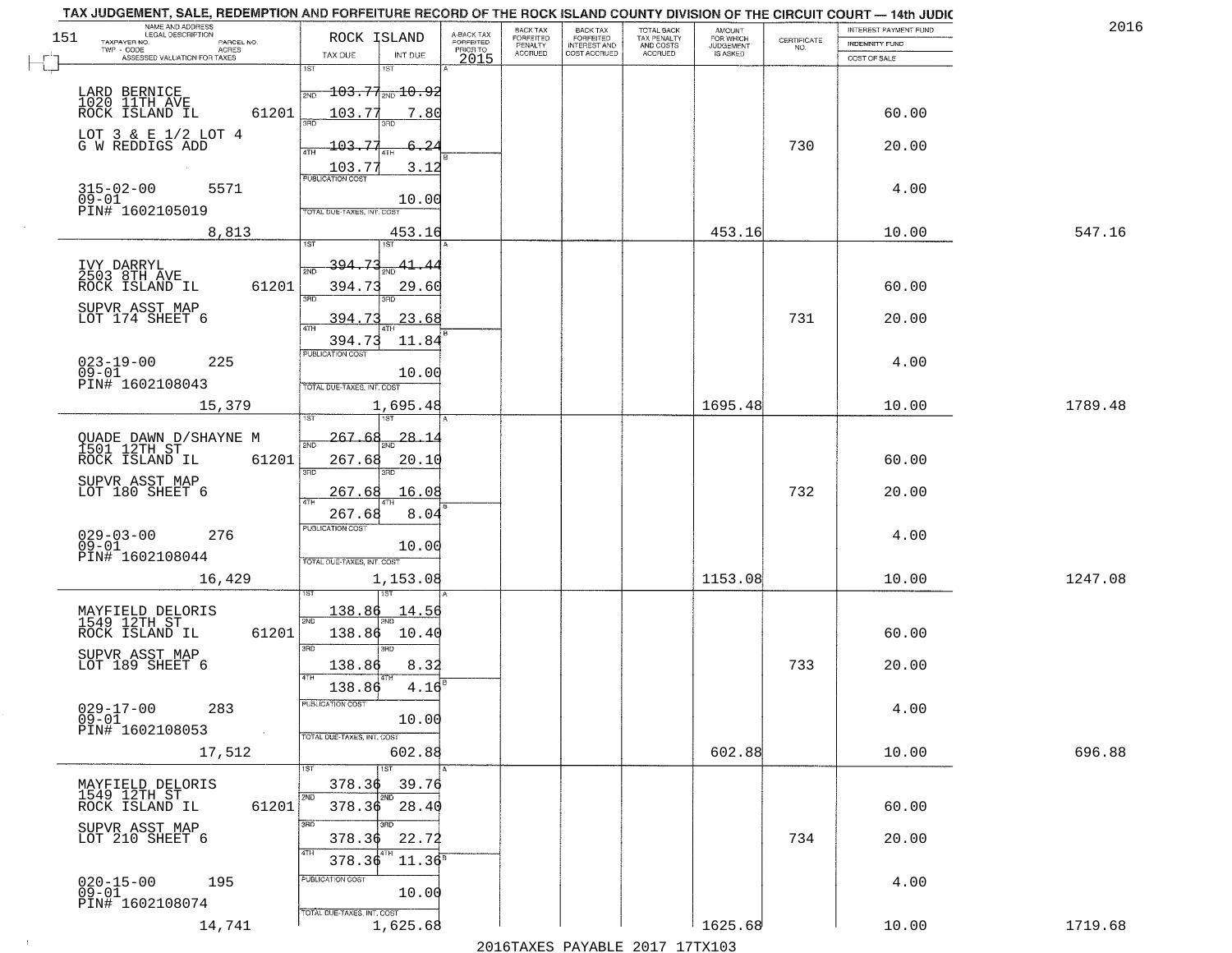| 151                                  | BY WHOM                                       | RATE        | ROCK ISLAND<br>DATE OF SALE    | TAX JUDGEMENT, SALE, REDEMPTION AND FORFEITURE RECORD OF THE ROCK ISLAND COUNTY DIVISION OF THE CIRCUIT COURT — 14th JUDICIAL CIRCUIT OF ILLINOIS 2016                                                                                                | TOTAL DUE<br>TO REDEEM<br>FROM SALE |                                       | DATE OF REDEMP-<br>TION OR DEED |                                                                        |
|--------------------------------------|-----------------------------------------------|-------------|--------------------------------|-------------------------------------------------------------------------------------------------------------------------------------------------------------------------------------------------------------------------------------------------------|-------------------------------------|---------------------------------------|---------------------------------|------------------------------------------------------------------------|
|                                      | PURCHASED                                     | $\%$<br>BID |                                | SUBSEQUENT TAXES PAID, FEES, AND TIME EXTENSION                                                                                                                                                                                                       | LESS<br><b>COUNTY CLERK FEE</b>     | BY WHOM REDEEMED                      | DAY.<br>MO.<br>YEAR             | RECEIVED REDEMPTION<br>MONEY IN FULL                                   |
| PIN# 1602105019<br>JICTB, INC        |                                               | 18          | 12/28/2017                     |                                                                                                                                                                                                                                                       |                                     |                                       |                                 | Certificate<br>$\mathbf{1}$<br>Returned<br>& Cancelled<br>04/04/2018   |
|                                      |                                               |             |                                |                                                                                                                                                                                                                                                       |                                     | 645.65<br>160.00 BERNICE LARD         | 03/06/2018                      | Karen Kinney                                                           |
| PIN# 1602108043<br>RICO TRUSTEE<br>2 |                                               | 18          | 12/28/2017                     | 03/01/2018 Time Ext & incl<br>03/01/2018 Take Notice Fee<br>11/17/2018 Subs paid                                                                                                                                                                      | 08/07/2020<br>1,753.28              |                                       |                                 | Certificate<br>Returned<br>$\overline{2}$<br>& Cancelled<br>05/09/2019 |
|                                      |                                               |             |                                |                                                                                                                                                                                                                                                       |                                     | 4,740.17<br>160.00 KATZ NOWINSKI ATTY | 04/22/2019                      | Karen Kinney                                                           |
| 3                                    | PIN# 1602108044<br>EQUITY ONE INVESTMENT      |             | FUND LLC<br> 09 <br>12/28/2017 | 06/02/2020 Time Ext & incl<br>01/16/2018 Take Notice Fee<br>06/22/2020 Take Notice Fee<br>06/22/2020 Circuit Clerks Fee<br>06/22/2020 Title Search Fee<br>06/25/2020 Subs paid<br>06/25/2020 Publication Fee<br>06/30/2020 Sheriffs Fee<br>11/20/2018 |                                     |                                       | 12/22/2020                      | Certificate<br>Returned<br>3<br>$\frac{6}{01/13/2021}$<br>Karen Kinney |
| 4                                    | PIN# 1602108053<br>STEVE SODEMAN LIVING TRUST |             | 12/28/2017                     |                                                                                                                                                                                                                                                       |                                     |                                       |                                 | Certificate<br>Returned<br>4<br>& Cancelled<br>02/07/2018              |
|                                      |                                               |             |                                |                                                                                                                                                                                                                                                       |                                     | 710.82<br>160.00 DELORIS MAYFIELD     | 01/11/2018                      | Karen Kinney                                                           |
| PIN# 1602108074<br>5                 | EQUITY ONE INVESTMENT                         |             | FUND LLC<br> 05 <br>12/28/2017 | 01/16/2018 Time Ext & incl<br>01/16/2018 Take Notice Fee                                                                                                                                                                                              | $07/03/2020$<br>20.59               |                                       |                                 | Certificate<br>Returned<br>& Cancelled 5<br>07/06/2018                 |
|                                      |                                               |             |                                |                                                                                                                                                                                                                                                       |                                     | 1,826.25<br>160.00 JOSH KULP          | 04/27/2018                      | Karen Kinney                                                           |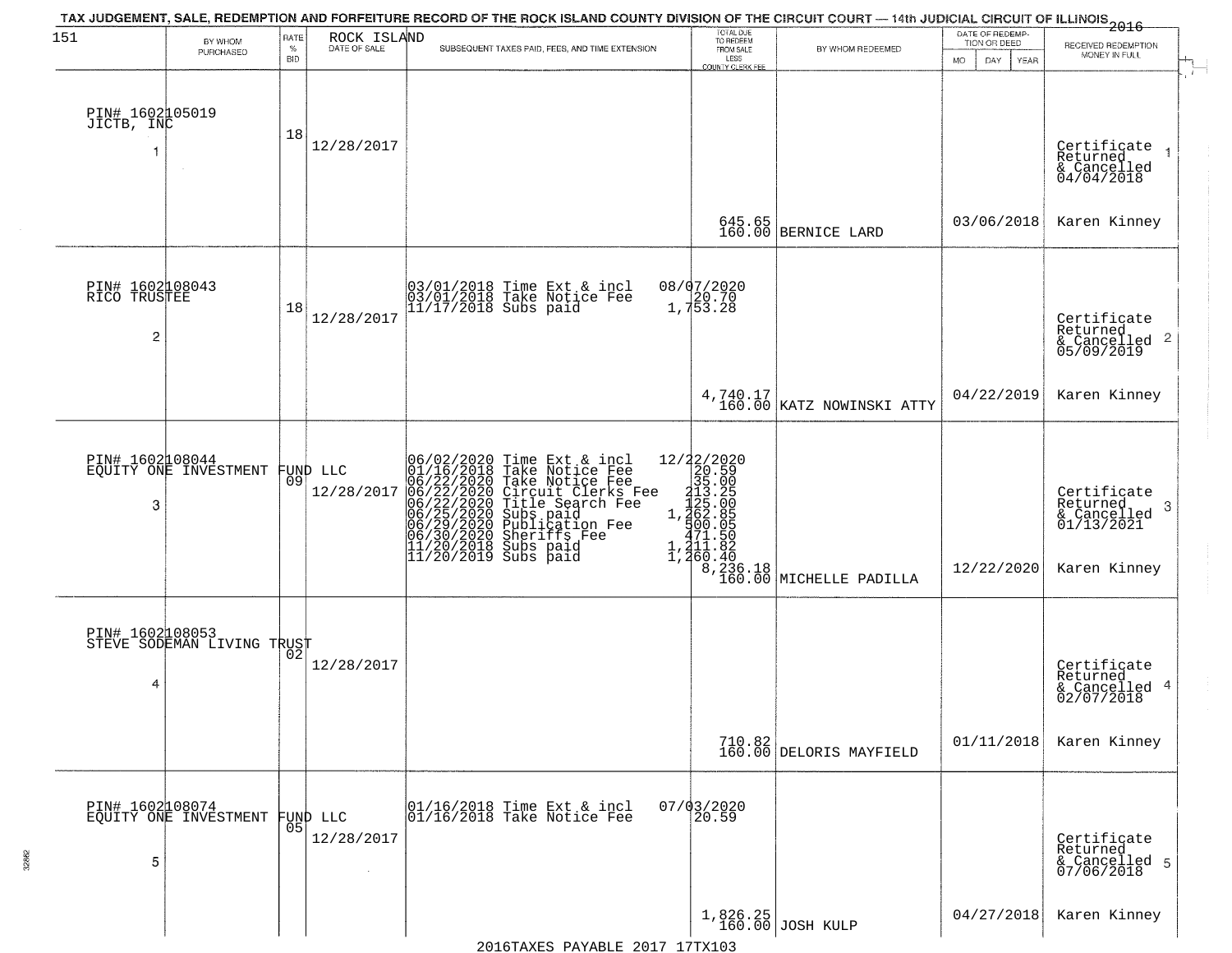| NAME AND ADDRESS<br>LEGAL DESCRIPTION<br>152<br>TAXPAYER NO.<br>PARCEL NO. | ROCK ISLAND                                             | A-BACK TAX<br>FORFEITED | BACK TAX<br>FORFEITED | <b>BACK TAX</b><br><b>FORFEITED</b> | TOTAL BACK<br>TAX PENALTY | <b>AMOUNT</b>                      |                                                                 | INTEREST PAYMENT FUND                 | 2016    |
|----------------------------------------------------------------------------|---------------------------------------------------------|-------------------------|-----------------------|-------------------------------------|---------------------------|------------------------------------|-----------------------------------------------------------------|---------------------------------------|---------|
| TWP - CODE<br>ACRES<br>ASSESSED VALUATION FOR TAXES                        | TAX DUE<br>INT DUE                                      | PRIOR TO<br>2015        | PENALTY<br>ACCRUED    | INTEREST AND<br>COST ACCRUED        | AND COSTS<br>ACCRUED      | FOR WHICH<br>JUDGEMENT<br>IS ASKED | $\begin{array}{c} \text{CERTIFICATE} \\ \text{NO.} \end{array}$ | <b>INDEMNITY FUND</b><br>COST OF SALE |         |
|                                                                            | 1ST                                                     |                         |                       |                                     |                           |                                    |                                                                 |                                       |         |
|                                                                            | $-403.67_{\textcolor{red}{\textrm{NN}}}$ $42.42$<br>2ND |                         |                       |                                     |                           |                                    |                                                                 |                                       |         |
|                                                                            | 403.67<br>30.30<br>3RD                                  |                         |                       |                                     |                           |                                    |                                                                 | 60.00                                 |         |
| LOT 18 BLOCK 2<br>BLACK HAWK 4TH ADD                                       | 403.<br>24.2                                            |                         |                       |                                     |                           |                                    | 735                                                             | 20.00                                 |         |
|                                                                            | 4TH<br>403.67<br>12.12                                  |                         |                       |                                     |                           |                                    |                                                                 |                                       |         |
| $068 - 04 - 00$<br>964                                                     | <b>PUBLICATION COST</b>                                 |                         |                       |                                     |                           |                                    |                                                                 | 4.00                                  |         |
| $09 - 01$<br>PIN# 1602110009                                               | 10.00<br>TOTAL DUE-TAXES, INT. COST                     |                         |                       |                                     |                           |                                    |                                                                 |                                       |         |
| 15,727                                                                     | 1,733.76<br><b>TST</b><br>1ST                           |                         |                       |                                     |                           | 1733.76                            |                                                                 | 10.00                                 | 1827.76 |
|                                                                            | 88.0<br>٩.<br>-2                                        |                         |                       |                                     |                           |                                    |                                                                 |                                       |         |
| MCCARROLL CHARLES R<br>1205 14TH ST<br>ROCK ISLAND IL<br>61201             | 88.04<br>6.60                                           |                         |                       |                                     |                           |                                    |                                                                 | 60.00                                 |         |
| LOT 2 BLOCK 3                                                              | 3BD<br>3RD                                              |                         |                       |                                     |                           |                                    |                                                                 |                                       |         |
| BLACK HAWK 4TH ADD                                                         | 88.04<br>5.28<br>$\sqrt{4}$                             |                         |                       |                                     |                           |                                    | 736                                                             | 20.00                                 |         |
|                                                                            | 2.64<br>88.04<br><b>PUBLICATION COST</b>                |                         |                       |                                     |                           |                                    |                                                                 |                                       |         |
| $068 - 14 - 00$<br>974<br>$09 - 01$                                        | 10.00                                                   |                         |                       |                                     |                           |                                    |                                                                 | 4.00                                  |         |
| PIN# 1602111013<br>15,224                                                  | TOTAL DUE-TAXES, INT. COST<br>385.92                    |                         |                       |                                     |                           | 385.92                             |                                                                 | 10.00                                 | 479.92  |
|                                                                            |                                                         |                         |                       |                                     |                           |                                    |                                                                 |                                       |         |
| CANTU DIANE/RICARDO J<br>1224 14 1/2 ST<br>ROCK ISLAND IL 61               | 32.                                                     |                         |                       |                                     |                           |                                    |                                                                 |                                       |         |
| 61201                                                                      | 32.52<br>2.45<br>3RD<br>3RD                             |                         |                       |                                     |                           |                                    |                                                                 | 60.00                                 |         |
| LOT 7 BLOCK 3<br>BLACK HAWK 4TH ADD                                        | 32.52<br>. 96                                           |                         |                       |                                     |                           |                                    | 737                                                             | 20.00                                 |         |
|                                                                            | 4TH<br>32.52<br>.98                                     |                         |                       |                                     |                           |                                    |                                                                 |                                       |         |
| 068-19-00<br>09-01<br>979                                                  | <b>PUBLICATION COST</b><br>10.00                        |                         |                       |                                     |                           |                                    |                                                                 | 4.00                                  |         |
| PIN# 1602111018                                                            | TOTAL OUE-TAXES, INT. COST                              |                         |                       |                                     |                           |                                    |                                                                 |                                       |         |
| 1,267                                                                      | 148.90                                                  |                         |                       |                                     |                           | 148.90                             |                                                                 | 10.00                                 | 242.90  |
|                                                                            | 29.8<br><u>3.15</u>                                     |                         |                       |                                     |                           |                                    |                                                                 |                                       |         |
| GREATER ANTIOCH CHURCH<br>PO BOX 6343<br>61204<br>ROCK ISLAND IL           | 2ND<br>29.83<br>2.25                                    |                         |                       |                                     |                           |                                    |                                                                 | 60.00                                 |         |
| LOT 1                                                                      | 3RD<br>3BD                                              |                         |                       |                                     |                           |                                    |                                                                 |                                       |         |
| BLACK HAWK 3RD ADD                                                         | 29.83<br>1.80<br>4TH                                    |                         |                       |                                     |                           |                                    | 738                                                             | 20.00                                 |         |
| $065 - 21 - 00$<br>918                                                     | .90<br>29.83<br>PUBLICATION COST                        |                         |                       |                                     |                           |                                    |                                                                 | 4.00                                  |         |
| $09 - 01$<br>PIN# 1602112001<br>$\sim 10$                                  | 10.00                                                   |                         |                       |                                     |                           |                                    |                                                                 |                                       |         |
| 1,162                                                                      | TOTAL DUE-TAXES, INT. COST<br>137.42                    |                         |                       |                                     |                           | 137.42                             |                                                                 | 10.00                                 | 231.42  |
|                                                                            | 1ST<br>1ST                                              |                         |                       |                                     |                           |                                    |                                                                 |                                       |         |
| SHERROD NATHANIEL<br>1036 14 1/2 ST                                        | 213.29<br>22.40<br>2ND<br>2ND                           |                         |                       |                                     |                           |                                    |                                                                 |                                       |         |
| 61201<br>ROCK ISLAND IL                                                    | $213.29$ 16.00<br>3RD<br>अंग                            |                         |                       |                                     |                           |                                    |                                                                 | 60.00                                 |         |
| LOT 9<br>BLACKHAWK 3RD ADD                                                 | 213.29<br>12.80                                         |                         |                       |                                     |                           |                                    | 739                                                             | 20.00                                 |         |
|                                                                            | 4TH<br>$6.40^{5}$<br>213.29                             |                         |                       |                                     |                           |                                    |                                                                 |                                       |         |
| 926<br>$066 - 07 - 00$<br>$09 - 01$                                        | PUBLICATION COST<br>10.00                               |                         |                       |                                     |                           |                                    |                                                                 | 4.00                                  |         |
| PIN# 1602112009                                                            | TOTAL DUE-TAXES, INT. COST                              |                         |                       |                                     |                           |                                    |                                                                 |                                       |         |
| 13,848                                                                     | 920.76                                                  |                         |                       |                                     |                           | 920.76                             |                                                                 | 10.00                                 | 1014.76 |

 $\sim 100$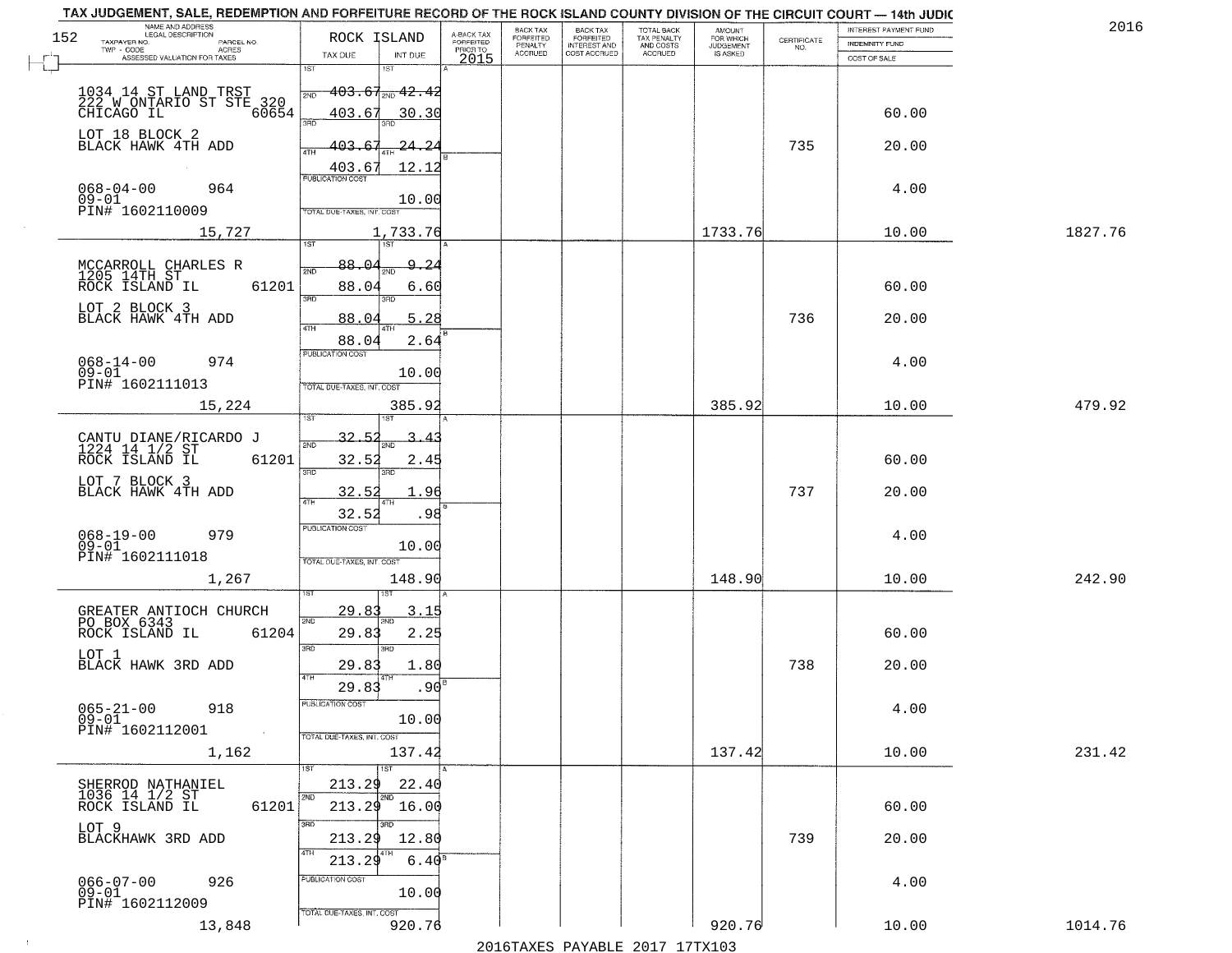| 152                                  | BY WHOM                                       | RATE               | ROCK ISLAND  | TAX JUDGEMENT, SALE, REDEMPTION AND FORFEITURE RECORD OF THE ROCK ISLAND COUNTY DIVISION OF THE CIRCUIT COURT — 14th JUDICIAL CIRCUIT OF ILLINOIS 2016                                                                                         | TOTAL DUE<br>TO REDEEM                                                                                                                 |                                   | DATE OF REDEMP-<br>TION OR DEED |                                                                                         |
|--------------------------------------|-----------------------------------------------|--------------------|--------------|------------------------------------------------------------------------------------------------------------------------------------------------------------------------------------------------------------------------------------------------|----------------------------------------------------------------------------------------------------------------------------------------|-----------------------------------|---------------------------------|-----------------------------------------------------------------------------------------|
|                                      | PURCHASED                                     | $\%$<br><b>BID</b> | DATE OF SALE | SUBSEQUENT TAXES PAID, FEES, AND TIME EXTENSION                                                                                                                                                                                                | FROM SALE<br>LESS<br><b>COUNTY CLERK FEE</b>                                                                                           | BY WHOM REDEEMED                  | MO.<br>DAY.<br>YEAR             | RECEIVED REDEMPTION<br>MONEY IN FULL                                                    |
| PIN# 1602110009<br>RICO TRUSTEE      |                                               | 18                 | 12/28/2017   | $03/01/2018$ Time Ext & incl<br>$03/01/2018$ Take Notice Fee<br>$02/13/2020$ Take Notice Fee<br>$02/28/2020$ Circuit Clerks Fee<br>$02/28/2020$ Sheriffs Fee<br>$03/19/2020$ Subs paid<br>$07/02/2020$ Subs paid<br>$11/16/2019$ Subs paid<br> | $\begin{smallmatrix} 08/07/2020 \\ 20.70 \\ 35.00 \\ 1.35.80 \\ 1.25 \\ 2.65 \\ 1.45 \\ 1.480 \\ 2.64 \\ 1.480 \\ 3 \end{smallmatrix}$ |                                   |                                 | TAX DEED ISSUED<br>Certificate<br>Returned<br>& Cancelled<br>10/26/2020<br>Karen Kinney |
| PIN# 1602011013<br>JICTB, INC<br>2   |                                               | 06                 | 12/28/2017   | 05/11/2018 Time Ext & incl<br>05/11/2018 Take Notice Fee                                                                                                                                                                                       | 12/10/2020<br>20.70                                                                                                                    |                                   |                                 | Certificate<br>Returned<br>$\frac{1}{6}$ Cancelled 2<br>03/07/2019                      |
|                                      |                                               |                    |              |                                                                                                                                                                                                                                                |                                                                                                                                        | 558.21 CHARLES R MCCARROLI        | 12/03/2018                      | Karen Kinney                                                                            |
| PIN# 1602111018<br>RICO TRUSTEE<br>3 |                                               | 18                 | 12/28/2017   | 03/01/2018 Time Ext & incl<br>03/01/2018 Take Notice Fee                                                                                                                                                                                       | 08/07/2020<br>20.70                                                                                                                    |                                   |                                 | Certificate<br>Returned<br>3<br>& Cancelled<br>06/07/2019                               |
|                                      |                                               |                    |              |                                                                                                                                                                                                                                                |                                                                                                                                        | 394.77<br>160.00 DIANE CANTU      | 05/17/2019                      | Karen Kinney                                                                            |
| 4                                    | PIN# 1602112001<br>STEVE SODEMAN LIVING TRUST |                    | 12/28/2017   | 01/16/2018 Time Ext & incl<br>01/16/2018 Take Notice Fee                                                                                                                                                                                       | 12/21/2020<br>20.59                                                                                                                    |                                   |                                 | Certificate<br>Returned<br>& Cancelled 4<br>07/03/2018                                  |
|                                      |                                               |                    |              |                                                                                                                                                                                                                                                |                                                                                                                                        | 160.00 GREATER ANTIOCH CHURCH     | 06/28/2018                      | Karen Kinney                                                                            |
| PIN# 1602112009<br>JICTB, INC<br>5   |                                               | 18                 | $\sim$       | $[05/11/2018 \t\t Time Ext & incl 05/11/2018 \t\t Take Notice Free 11/21/2019 Subs paid 12/28/2017 \t\t 11/26/2018 Subs paid 13/26/2018$                                                                                                       | 12/10/2020<br>20.70<br>961.76<br>942.86                                                                                                |                                   |                                 | Certificate<br>Returned<br>& Cancelled 5<br>07/07/2020                                  |
|                                      |                                               |                    |              |                                                                                                                                                                                                                                                |                                                                                                                                        | 4, 195.06<br>160.00 REENE SHERROD | 06/05/2020                      | Karen Kinney                                                                            |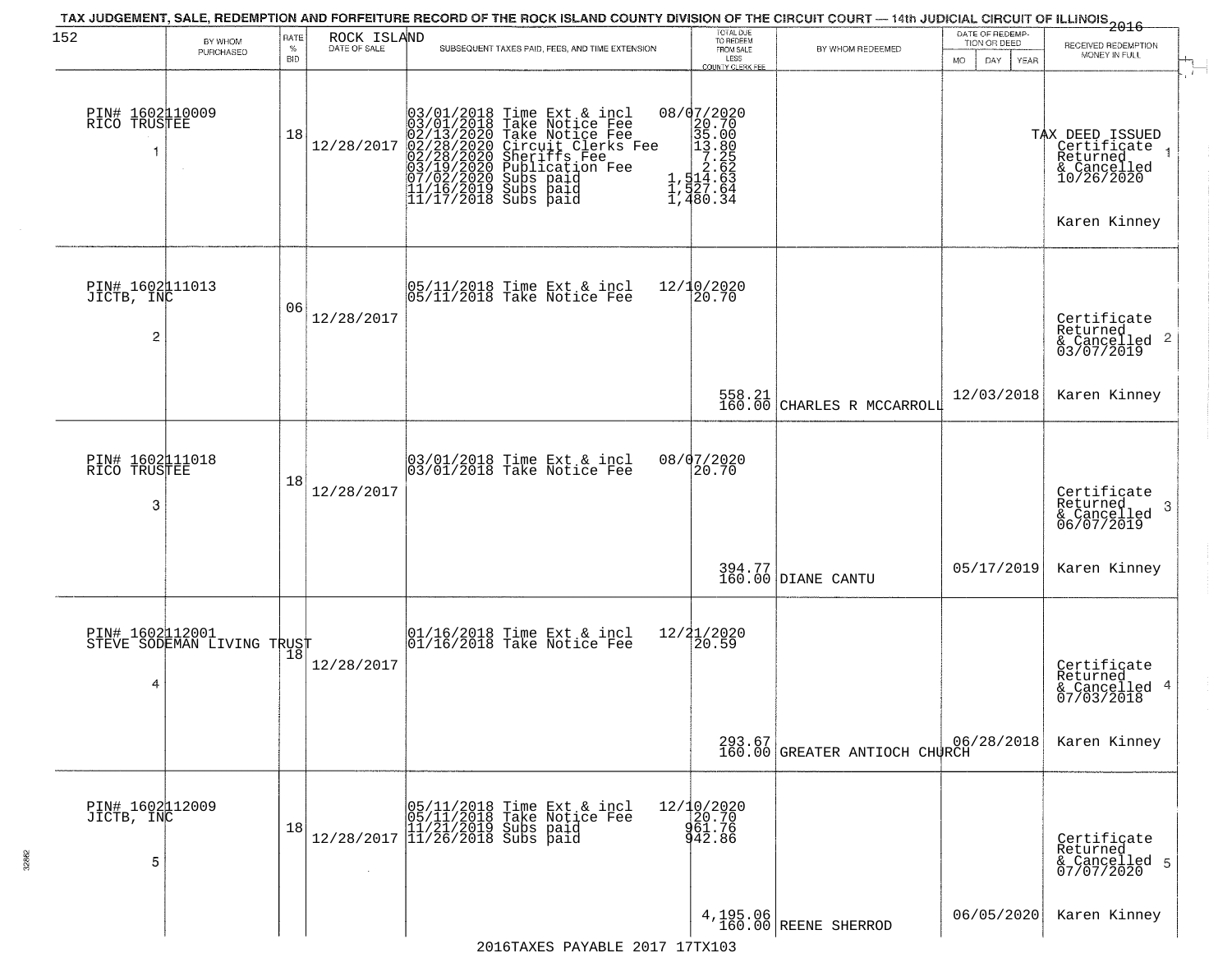|     | TAX JUDGEMENT, SALE, REDEMPTION AND FORFEITURE RECORD OF THE ROCK ISLAND COUNTY DIVISION OF THE CIRCUIT COURT - 14th JUDIC<br>NAME AND ADDRESS<br>LEGAL DESCRIPTION |                                                 |             |                         | BACK TAX                    |                                              |                                        |                                         |                                                                 | INTEREST PAYMENT FUND | 2016    |
|-----|---------------------------------------------------------------------------------------------------------------------------------------------------------------------|-------------------------------------------------|-------------|-------------------------|-----------------------------|----------------------------------------------|----------------------------------------|-----------------------------------------|-----------------------------------------------------------------|-----------------------|---------|
| 153 | TAXPAYER NO.<br>PARCEL NO.                                                                                                                                          | ROCK ISLAND                                     |             | A-BACK TAX<br>FORFEITED | <b>FORFEITED</b><br>PENALTY | BACK TAX<br>FORFEITED<br><b>INTEREST AND</b> | TOTAL BACK<br>TAX PENALTY<br>AND COSTS | AMOUNT<br>FOR WHICH<br><b>JUDGEMENT</b> | $\begin{array}{c} \text{CERTIFICATE} \\ \text{NO.} \end{array}$ | <b>INDEMNITY FUND</b> |         |
|     | ACRES<br>ASSESSED VALUATION FOR TAXES                                                                                                                               | TAX DUE                                         | INT DUE     | PRIOR TO<br>2015        | <b>ACCRUED</b>              | COST ACCRUED                                 | ACCRUED                                | IS ASKED                                |                                                                 | COST OF SALE          |         |
|     |                                                                                                                                                                     | 1ST<br>1ST                                      |             |                         |                             |                                              |                                        |                                         |                                                                 |                       |         |
|     |                                                                                                                                                                     | $-387.2$ d $_{\textrm{\tiny 2ND}}$ 40.67<br>2ND |             |                         |                             |                                              |                                        |                                         |                                                                 |                       |         |
|     | TOLBERT SHERRAL J<br>1029 23RD ST<br>ROCK ISLAND IL                                                                                                                 |                                                 |             |                         |                             |                                              |                                        |                                         |                                                                 |                       |         |
|     | 61201                                                                                                                                                               | 387.26                                          | 29.05       |                         |                             |                                              |                                        |                                         |                                                                 | 60.00                 |         |
|     | LOT 5 BLOCK 7                                                                                                                                                       |                                                 |             |                         |                             |                                              |                                        |                                         |                                                                 |                       |         |
|     | BLACK HAWK ADD<br>S 10 FT LOT 4 AND N 30                                                                                                                            | 387.26                                          | 23.24       |                         |                             |                                              |                                        |                                         | 740                                                             | 20.00                 |         |
|     | FT                                                                                                                                                                  | 387.26                                          | 11.62       |                         |                             |                                              |                                        |                                         |                                                                 |                       |         |
|     | $064 - 06 - 00$<br>883                                                                                                                                              |                                                 |             |                         |                             |                                              |                                        |                                         |                                                                 | 4.00                  |         |
|     | $09 - 01$                                                                                                                                                           |                                                 | 10.00       |                         |                             |                                              |                                        |                                         |                                                                 |                       |         |
|     | PIN# 1602114004                                                                                                                                                     | TOTAL DUE-TAXES, INT. COST                      |             |                         |                             |                                              |                                        |                                         |                                                                 |                       |         |
|     | 15,088                                                                                                                                                              |                                                 | 1,663.62    |                         |                             |                                              |                                        | 1663.62                                 |                                                                 | 10.00                 | 1757.62 |
|     |                                                                                                                                                                     |                                                 |             |                         |                             |                                              |                                        |                                         |                                                                 |                       |         |
|     | PEREZ SERVANDO<br>1040 15TH ST                                                                                                                                      | $178.23_{\rm sm}$ 18.69                         |             |                         |                             |                                              |                                        |                                         |                                                                 |                       |         |
|     | 61201<br>ROCK ISLAND IL                                                                                                                                             | 178.23                                          | 13.35       |                         |                             |                                              |                                        |                                         |                                                                 | 60.00                 |         |
|     |                                                                                                                                                                     | 3RD                                             |             |                         |                             |                                              |                                        |                                         |                                                                 |                       |         |
|     | LOT 9 & S 20'<br>LOT 8 BLOCK 7<br>BLACK HAWK ADD                                                                                                                    | 178.23                                          | 10.68       |                         |                             |                                              |                                        |                                         | 741                                                             | 20.00                 |         |
|     |                                                                                                                                                                     |                                                 |             |                         |                             |                                              |                                        |                                         |                                                                 |                       |         |
|     |                                                                                                                                                                     | 178.23<br>PUBLICATION COST                      | 5.34        |                         |                             |                                              |                                        |                                         |                                                                 |                       |         |
|     | $064 - 10 - 00$<br>887                                                                                                                                              |                                                 |             |                         |                             |                                              |                                        |                                         |                                                                 | 4.00                  |         |
|     | $09 - 01$<br>PIN# 1602114009                                                                                                                                        | TOTAL DUE-TAXES, INT. COST                      | 10.00       |                         |                             |                                              |                                        |                                         |                                                                 |                       |         |
|     |                                                                                                                                                                     |                                                 |             |                         |                             |                                              |                                        |                                         |                                                                 |                       |         |
|     | 12,944                                                                                                                                                              | ST                                              | 770.98      |                         |                             |                                              |                                        | 770.98                                  |                                                                 | 10.00                 | 864.98  |
|     |                                                                                                                                                                     |                                                 |             |                         |                             |                                              |                                        |                                         |                                                                 |                       |         |
|     | NIMMERS LEROY<br>1110 13TH AVE                                                                                                                                      | $-144.$<br>2ND                                  | $-15 - 1$   |                         |                             |                                              |                                        |                                         |                                                                 |                       |         |
|     | ROCK ISLAND IL<br>61201                                                                                                                                             | 144.12                                          | 10.80       |                         |                             |                                              |                                        |                                         |                                                                 | 60.00                 |         |
|     | LOT 2 BLOCK 3                                                                                                                                                       | 3BD<br>3RD                                      |             |                         |                             |                                              |                                        |                                         |                                                                 |                       |         |
|     | G ELMER BLAKESLEYS<br>12TH ST ADD LOTS 1 AND                                                                                                                        | 144.1<br>4TH                                    | 8.64        |                         |                             |                                              |                                        |                                         | 742                                                             | 20.00                 |         |
|     |                                                                                                                                                                     | 144.12                                          | 4.32        |                         |                             |                                              |                                        |                                         |                                                                 |                       |         |
|     |                                                                                                                                                                     | <b>PUBLICATION COST</b>                         |             |                         |                             |                                              |                                        |                                         |                                                                 |                       |         |
|     | $071 - 09 - 00$<br>1033<br>$09 - 01$                                                                                                                                |                                                 | 10.00       |                         |                             |                                              |                                        |                                         |                                                                 | 4.00                  |         |
|     | PIN# 1602118022                                                                                                                                                     | TOTAL OUE-TAXES, INT. COST                      |             |                         |                             |                                              |                                        |                                         |                                                                 |                       |         |
|     | 10,334                                                                                                                                                              |                                                 | 625.36      |                         |                             |                                              |                                        | 625.36                                  |                                                                 | 10.00                 | 719.36  |
|     |                                                                                                                                                                     | ςT                                              |             |                         |                             |                                              |                                        |                                         |                                                                 |                       |         |
|     |                                                                                                                                                                     |                                                 |             |                         |                             |                                              |                                        |                                         |                                                                 |                       |         |
|     | CORDOVA RANULFO<br>535 22ND ST<br>ROCK ISLAND IL<br>61201                                                                                                           | 2ND<br>2ND                                      |             |                         |                             |                                              |                                        |                                         |                                                                 | 60.00                 |         |
|     |                                                                                                                                                                     | 3BD<br>3 <sub>BD</sub>                          |             |                         |                             |                                              |                                        |                                         |                                                                 |                       |         |
|     | LOT 1 BLOCK 1                                                                                                                                                       |                                                 |             |                         |                             |                                              |                                        |                                         | 743                                                             | 20.00                 |         |
|     | G ELMER BLAKESLEYS<br>12TH ST ADD                                                                                                                                   | 4TH                                             |             |                         |                             |                                              |                                        |                                         |                                                                 |                       |         |
|     |                                                                                                                                                                     | 324.51                                          | 9.74        |                         |                             |                                              |                                        |                                         |                                                                 |                       |         |
|     | $069 - 13 - 00$<br>993                                                                                                                                              | PUBLICATION COS-                                |             |                         |                             |                                              |                                        |                                         |                                                                 | 4.00                  |         |
|     | $09 - 01$<br>PIN# 1602119011<br>$\sim$                                                                                                                              |                                                 | 10.00       |                         |                             |                                              |                                        |                                         |                                                                 |                       |         |
|     |                                                                                                                                                                     | TOTAL DUE-TAXES, INT. COST                      |             |                         |                             |                                              |                                        |                                         |                                                                 |                       |         |
|     | 12,643                                                                                                                                                              |                                                 | 344.25      |                         |                             |                                              |                                        | 344.25                                  |                                                                 | 10.00                 | 438.25  |
|     |                                                                                                                                                                     |                                                 |             |                         |                             |                                              |                                        |                                         |                                                                 |                       |         |
|     | CANTU RAMON<br>1204 14 1/2 ST                                                                                                                                       | 425.95<br>2ND                                   | 44.73       |                         |                             |                                              |                                        |                                         |                                                                 |                       |         |
|     | ROCK ISLAND IL<br>61201                                                                                                                                             | 425.95 31.95                                    |             |                         |                             |                                              |                                        |                                         |                                                                 | 60.00                 |         |
|     |                                                                                                                                                                     | 3RD                                             |             |                         |                             |                                              |                                        |                                         |                                                                 |                       |         |
|     | LOT 1 BLOCK 2<br>MC NAMARAS ADD                                                                                                                                     | 425.95                                          | 25.56       |                         |                             |                                              |                                        |                                         | 744                                                             | 20.00                 |         |
|     |                                                                                                                                                                     | 425.95                                          | $12.78^{5}$ |                         |                             |                                              |                                        |                                         |                                                                 |                       |         |
|     |                                                                                                                                                                     | PUBLICATION COST                                |             |                         |                             |                                              |                                        |                                         |                                                                 |                       |         |
|     | 277-11-00<br>4905<br>$09 - 01$                                                                                                                                      |                                                 | 10.00       |                         |                             |                                              |                                        |                                         |                                                                 | 4.00                  |         |
|     | PIN# 1602120001                                                                                                                                                     | TOTAL DUE-TAXES, INT. COST                      |             |                         |                             |                                              |                                        |                                         |                                                                 |                       |         |
|     | 16,595                                                                                                                                                              |                                                 | 1,828.82    |                         |                             |                                              |                                        | 1828.82                                 |                                                                 | 10.00                 | 1922.82 |
|     |                                                                                                                                                                     |                                                 |             |                         |                             |                                              | 2016 TAVEC DAVARLE 2017 17 TV102       |                                         |                                                                 |                       |         |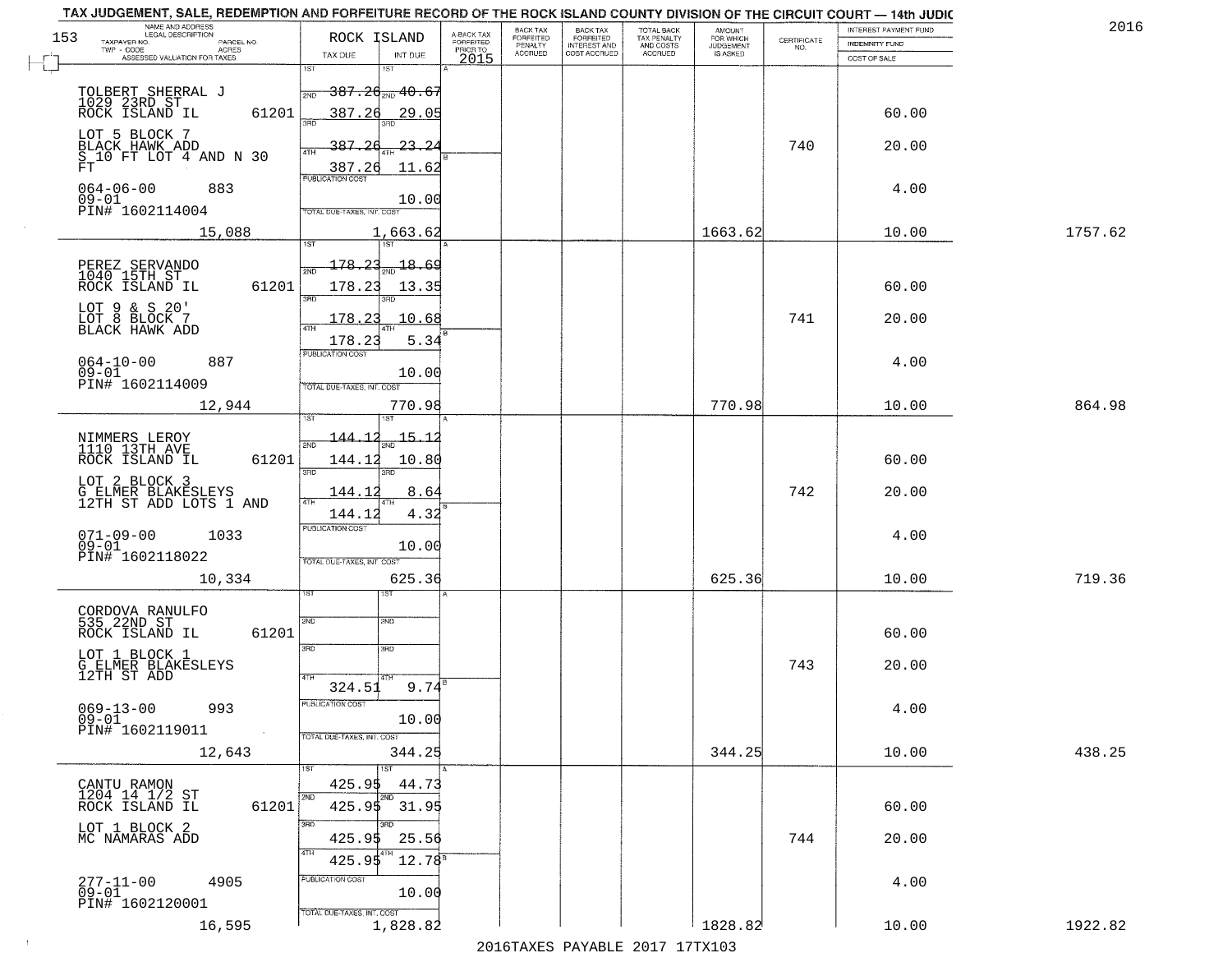| 153                                       | BY WHOM   | RATE               | ROCK ISLAND<br>DATE OF SALE | TAX JUDGEMENT, SALE, REDEMPTION AND FORFEITURE RECORD OF THE ROCK ISLAND COUNTY DIVISION OF THE CIRCUIT COURT — 14th JUDICIAL CIRCUIT OF ILLINOIS 2016 | TOTAL DUE<br>TO REDEEM                       |                                                                  | DATE OF REDEMP-<br>TION OR DEED | RECEIVED REDEMPTION                                       |
|-------------------------------------------|-----------|--------------------|-----------------------------|--------------------------------------------------------------------------------------------------------------------------------------------------------|----------------------------------------------|------------------------------------------------------------------|---------------------------------|-----------------------------------------------------------|
|                                           | PURCHASED | $\%$<br><b>BID</b> |                             | SUBSEQUENT TAXES PAID, FEES, AND TIME EXTENSION                                                                                                        | FROM SALE<br>LESS<br><b>COUNTY CLERK FEE</b> | BY WHOM REDEEMED                                                 | MO.<br>DAY.<br>YEAR             | MONEY IN FULL                                             |
| PIN# 1602114004<br>WESTERN SITES LLC<br>1 | $\sim$    | 02                 | 12/28/2017                  | 04/11/2018 Time Ext & incl<br>04/13/2018 Take Notice Fee                                                                                               | $07/15/2020$<br>20.70                        |                                                                  |                                 | Certificate<br>Returned<br>& Cancelled<br>11/15/2019      |
|                                           |           |                    |                             |                                                                                                                                                        |                                              | 1,918.93<br>160.00 SELBY ENTERPRISES LLC                         |                                 | Karen Kinney                                              |
| PIN# 1602114009<br>RICO TRUSTEE<br>2      |           | 18                 | 12/28/2017                  | 03/01/2018 Time Ext & incl<br>03/01/2018 Take Notice Fee<br>11/17/2018 Subs paid                                                                       | 08/07/2020<br>20.70<br>821.28                |                                                                  |                                 | Certificate<br>Returned<br>& Cancelled 2<br>03/07/2019    |
|                                           |           |                    |                             |                                                                                                                                                        |                                              | 2, 272.60<br>160.00 SERVANDO PEREZ                               | 02/15/2019                      | Karen Kinney                                              |
| PIN# 1602118022<br>RICO TRUSTEE<br>3      |           | 18                 | 12/28/2017                  | $\begin{array}{c} 03/01/2018 \\ 03/01/2018 \\ \end{array}$ Take Notice Fee                                                                             | 08/07/2020<br>20.70                          |                                                                  |                                 | Certificate<br>Returned<br>3<br>& Cancelled<br>07/06/2018 |
|                                           |           |                    |                             |                                                                                                                                                        |                                              | 869.54<br>160.00 LEROY NIMMERS                                   | 05/01/2018                      | Karen Kinney                                              |
| PIN# 1602119011<br>RICO TRUSTEE<br>4      |           | 18                 | 12/28/2017                  |                                                                                                                                                        |                                              |                                                                  |                                 | Certificate<br>Returned<br>& Cancelled 4<br>04/04/2018    |
|                                           |           |                    |                             |                                                                                                                                                        |                                              | $\begin{bmatrix} 517.14 \\ 160.00 \end{bmatrix}$ RANULFO CORDOVA | 02/01/2018                      | Karen Kinney                                              |
| PIN# 1602120001<br>WESTERN SITES LLC<br>5 |           | 12                 | 12/28/2017<br>$\sim$        |                                                                                                                                                        |                                              |                                                                  |                                 | Certificate<br>Returned<br>& Cancelled 5<br>04/04/2018    |
|                                           |           |                    |                             |                                                                                                                                                        |                                              | 2,153.56<br>160.00 RAMON CANTU                                   | 01/29/2018                      | Karen Kinney                                              |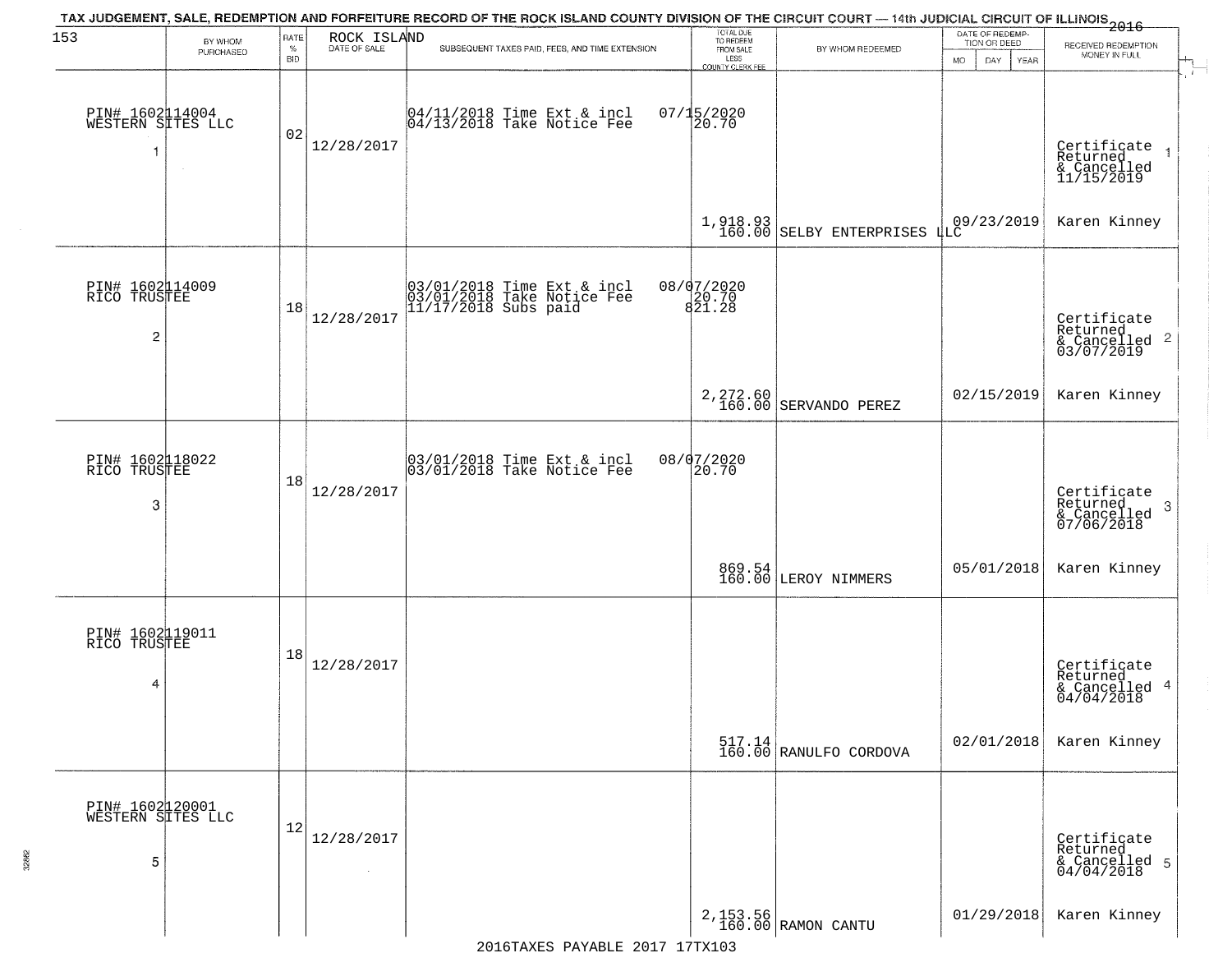| TAX JUDGEMENT, SALE, REDEMPTION AND FORFEITURE RECORD OF THE ROCK ISLAND COUNTY DIVISION OF THE CIRCUIT COURT - 14th JUDIC<br>NAME AND ADDRESS<br>LEGAL DESCRIPTION |                                         |                                     | BACK TAX                    | BACK TAX<br>FORFEITED            |                                        | AMOUNT<br>FOR WHICH |                                                                 | INTEREST PAYMENT FUND | 2016    |
|---------------------------------------------------------------------------------------------------------------------------------------------------------------------|-----------------------------------------|-------------------------------------|-----------------------------|----------------------------------|----------------------------------------|---------------------|-----------------------------------------------------------------|-----------------------|---------|
| 154<br>TAXPAYER NO.<br>PARCEL NO.                                                                                                                                   | ROCK ISLAND                             | A-BACK TAX<br>FORFEITED<br>PRIOR TO | <b>FORFEITED</b><br>PENALTY | <b>INTEREST AND</b>              | TOTAL BACK<br>TAX PENALTY<br>AND COSTS | <b>JUDGEMENT</b>    | $\begin{array}{c} \text{CERTIFICATE} \\ \text{NO.} \end{array}$ | <b>INDEMNITY FUND</b> |         |
| ACRES<br>ASSESSED VALUATION FOR TAXES                                                                                                                               | TAX DUE<br>INT DUE                      | 2015                                | <b>ACCRUED</b>              | COST ACCRUED                     | <b>ACCRUED</b>                         | IS ASKED            |                                                                 | COST OF SALE          |         |
|                                                                                                                                                                     | 1ST<br>1ST                              |                                     |                             |                                  |                                        |                     |                                                                 |                       |         |
|                                                                                                                                                                     | $-232.11$ <sub>2ND</sub> $24.36$<br>2ND |                                     |                             |                                  |                                        |                     |                                                                 |                       |         |
| CANTU DIANE M<br>1224 14 1/2 ST<br>ROCK ISLAND IL<br>61201                                                                                                          | 232.11<br>17.40                         |                                     |                             |                                  |                                        |                     |                                                                 | 60.00                 |         |
|                                                                                                                                                                     |                                         |                                     |                             |                                  |                                        |                     |                                                                 |                       |         |
| LOT 7 BLOCK 2<br>MC NAMARAS ADD                                                                                                                                     | 232.11<br>13.92                         |                                     |                             |                                  |                                        |                     | 745                                                             | 20.00                 |         |
|                                                                                                                                                                     | 6.96                                    |                                     |                             |                                  |                                        |                     |                                                                 |                       |         |
|                                                                                                                                                                     | 232.11                                  |                                     |                             |                                  |                                        |                     |                                                                 |                       |         |
| 277-17-00<br>09-01<br>4911                                                                                                                                          | 10.00                                   |                                     |                             |                                  |                                        |                     |                                                                 | 4.00                  |         |
| PIN# 1602120007                                                                                                                                                     | TOTAL DUE-TAXES, INT. COST              |                                     |                             |                                  |                                        |                     |                                                                 |                       |         |
| 15,043                                                                                                                                                              | 1,001.08                                |                                     |                             |                                  |                                        | 1001.08             |                                                                 | 10.00                 | 1095.08 |
|                                                                                                                                                                     |                                         |                                     |                             |                                  |                                        |                     |                                                                 |                       |         |
| ROBERTS ELEX O/ROSETTA<br>1323 12TH ST                                                                                                                              | $136.11_{20}$ $14.28$                   |                                     |                             |                                  |                                        |                     |                                                                 |                       |         |
| 61201<br>ROCK ISLAND IL                                                                                                                                             | 136.11<br>10.20                         |                                     |                             |                                  |                                        |                     |                                                                 | 60.00                 |         |
|                                                                                                                                                                     | 3RD<br>ਬਨ                               |                                     |                             |                                  |                                        |                     |                                                                 |                       |         |
| LOT 8 BLOCK 2<br>DACKS 2ND ADD<br>E 26 FT 8 IN                                                                                                                      | 136.11<br>8.16                          |                                     |                             |                                  |                                        |                     | 746                                                             | 20.00                 |         |
|                                                                                                                                                                     | 4.08<br>136.11                          |                                     |                             |                                  |                                        |                     |                                                                 |                       |         |
| $159 - 20 - 00$<br>2725                                                                                                                                             | PUBLICATION COST                        |                                     |                             |                                  |                                        |                     |                                                                 | 4.00                  |         |
| $09 - 01$<br>PIN# 1602123004                                                                                                                                        | 10.00                                   |                                     |                             |                                  |                                        |                     |                                                                 |                       |         |
|                                                                                                                                                                     | TOTAL DUE-TAXES, INT. COST              |                                     |                             |                                  |                                        |                     |                                                                 |                       |         |
| 5,303                                                                                                                                                               | 591.16<br>i ST<br>IST                   |                                     |                             |                                  |                                        | 591.16              |                                                                 | 10.00                 | 685.16  |
|                                                                                                                                                                     |                                         |                                     |                             |                                  |                                        |                     |                                                                 |                       |         |
| MCKINLEY RAYMOND E<br>1415 9TH ST                                                                                                                                   | <u> 22. OC</u><br>2ND<br>2NF.           |                                     |                             |                                  |                                        |                     |                                                                 |                       |         |
| ROCK ISLAND IL<br>61201                                                                                                                                             | 22.00<br>1.65<br>3RD<br>3RD             |                                     |                             |                                  |                                        |                     |                                                                 | 60.00                 |         |
| LOT 13 BLOCK 2                                                                                                                                                      | 1.32                                    |                                     |                             |                                  |                                        |                     | 747                                                             |                       |         |
| DACKS 2ND ADD<br>N 42.5 FT LOTS 12 AND                                                                                                                              | <u> 22.00</u>                           |                                     |                             |                                  |                                        |                     |                                                                 | 20.00                 |         |
|                                                                                                                                                                     | 22.00<br>.66<br><b>PUBLICATION COST</b> |                                     |                             |                                  |                                        |                     |                                                                 |                       |         |
| $160 - 03 - 00$<br>09-01<br>2730                                                                                                                                    | 10.00                                   |                                     |                             |                                  |                                        |                     |                                                                 | 4.00                  |         |
| PIN# 1602123012                                                                                                                                                     | TOTAL OUE-TAXES, INT. COST              |                                     |                             |                                  |                                        |                     |                                                                 |                       |         |
| 11,857                                                                                                                                                              | 103.94                                  |                                     |                             |                                  |                                        | 103.94              |                                                                 | 10.00                 | 197.94  |
|                                                                                                                                                                     | ςT                                      |                                     |                             |                                  |                                        |                     |                                                                 |                       |         |
| MCGHEE TONISHA<br>1014 13TH AVE                                                                                                                                     |                                         |                                     |                             |                                  |                                        |                     |                                                                 |                       |         |
| ROCK ISLAND IL<br>61201                                                                                                                                             | 2ND<br>2ND                              |                                     |                             |                                  |                                        |                     |                                                                 | 60.00                 |         |
| SUPVR ASST MAP                                                                                                                                                      | 3RD<br>3HD                              |                                     |                             |                                  |                                        |                     |                                                                 |                       |         |
| LOT 134 SHEET 6                                                                                                                                                     | 139.50<br>8.36                          |                                     |                             |                                  |                                        |                     | 748                                                             | 20.00                 |         |
|                                                                                                                                                                     | 4TH<br>139.50<br>4.18                   |                                     |                             |                                  |                                        |                     |                                                                 |                       |         |
| 263                                                                                                                                                                 | PUBLICATION COST                        |                                     |                             |                                  |                                        |                     |                                                                 | 4.00                  |         |
| $027 - 19 - 00$<br>09-01                                                                                                                                            | 10.00                                   |                                     |                             |                                  |                                        |                     |                                                                 |                       |         |
| PIN# 1602125004<br>$\sim 10^{-1}$                                                                                                                                   | TOTAL DUE-TAXES, INT. COST              |                                     |                             |                                  |                                        |                     |                                                                 |                       |         |
| 11,435                                                                                                                                                              | 301.54                                  |                                     |                             |                                  |                                        | 301.54              |                                                                 | 10.00                 | 395.54  |
|                                                                                                                                                                     | 1ST<br>1ST                              |                                     |                             |                                  |                                        |                     |                                                                 |                       |         |
| MCGHEE TONISHA<br>1014 13TH AVE                                                                                                                                     | 2ND<br>2ND                              |                                     |                             |                                  |                                        |                     |                                                                 |                       |         |
| 61201<br>ROCK ISLAND IL                                                                                                                                             |                                         |                                     |                             |                                  |                                        |                     |                                                                 | 60.00                 |         |
| SUPVR ASST MAP<br>LOT 135 SHEET 6                                                                                                                                   | 3RD<br>3RD                              |                                     |                             |                                  |                                        |                     |                                                                 |                       |         |
|                                                                                                                                                                     | 27.29<br>1.64<br>4TH                    |                                     |                             |                                  |                                        |                     | 749                                                             | 20.00                 |         |
|                                                                                                                                                                     | $.84^{\circ}$<br>27.29                  |                                     |                             |                                  |                                        |                     |                                                                 |                       |         |
| 027-17-00<br>09-01<br>262                                                                                                                                           | PUBLICATION COST                        |                                     |                             |                                  |                                        |                     |                                                                 | 4.00                  |         |
| PIN# 1602125005                                                                                                                                                     | 10.00                                   |                                     |                             |                                  |                                        |                     |                                                                 |                       |         |
| 1,063                                                                                                                                                               | TOTAL DUE-TAXES, INT. COST<br>67.04     |                                     |                             |                                  |                                        | 67.04               |                                                                 | 10.00                 | 161.04  |
|                                                                                                                                                                     |                                         |                                     |                             | 2016 TAVES DAVARIE 2017 17 TV102 |                                        |                     |                                                                 |                       |         |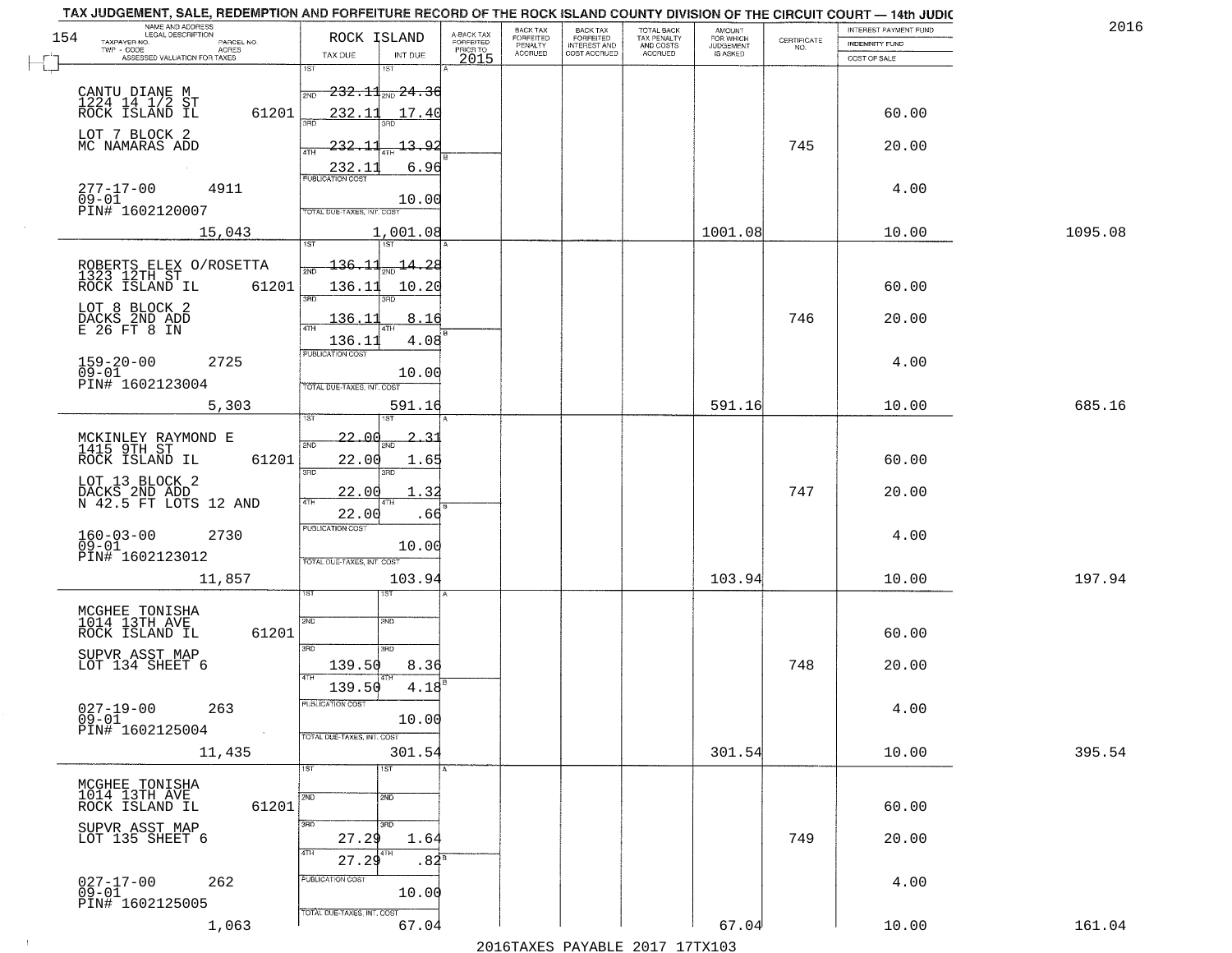| 154                                               | BY WHOM                                       | RATE               | ROCK ISLAND            | TAX JUDGEMENT, SALE, REDEMPTION AND FORFEITURE RECORD OF THE ROCK ISLAND COUNTY DIVISION OF THE CIRCUIT COURT — 14th JUDICIAL CIRCUIT OF ILLINOIS 2016                                                                                         | TOTAL DUE<br>TO REDEEM                                                                                                            |                                   | DATE OF REDEMP-<br>TION OR DEED | RECEIVED REDEMPTION                                                   |
|---------------------------------------------------|-----------------------------------------------|--------------------|------------------------|------------------------------------------------------------------------------------------------------------------------------------------------------------------------------------------------------------------------------------------------|-----------------------------------------------------------------------------------------------------------------------------------|-----------------------------------|---------------------------------|-----------------------------------------------------------------------|
|                                                   | PURCHASED                                     | $\%$<br><b>BID</b> | DATE OF SALE           | SUBSEQUENT TAXES PAID, FEES, AND TIME EXTENSION                                                                                                                                                                                                | FROM SALE<br>LESS<br><b>COUNTY CLERK FEE</b>                                                                                      | BY WHOM REDEEMED                  | MO.<br>DAY.<br><b>YEAR</b>      | MONEY IN FULL                                                         |
|                                                   | PIN# 1602120007<br>EQUITY ONE INVESTMENT      | 06                 | FUND LLC<br>12/28/2017 | 01/16/2018 Time Ext & incl<br>01/16/2018 Take Notice Fee                                                                                                                                                                                       | $07/03/2020$<br>20.59                                                                                                             |                                   |                                 | Certificate<br>Returned<br>& Cancelled<br>10/25/2018                  |
|                                                   |                                               |                    |                        |                                                                                                                                                                                                                                                |                                                                                                                                   | $1,247.08$ DIANE M CANTU          | 09/24/2018                      | Karen Kinney                                                          |
| PIN# 1602123004<br>RICO TRUSTEE<br>$\overline{c}$ |                                               | 18                 | 12/28/2017             | $03/01/2018$ Time Ext & incl<br>$03/01/2018$ Take Notice Fee<br>$02/13/2020$ Take Notice Fee<br>$02/28/2020$ Circuit Clerks Fee<br>$02/28/2020$ Sheriffs Fee<br>$03/19/2020$ Subs paid<br>$07/02/2020$ Subs paid<br>$11/16/2019$ Subs paid<br> | $8/07/2020$ $8/07/2020$ $8/0.70$ $8/0.70$ $8/0.70$ $8/0.75$ $8/0.627$ $8/0.627$ $8/0.627$ $8/0.627$ $8/0.627$ $8/0.627$<br>624.24 |                                   |                                 | $\overline{2}$                                                        |
| 3                                                 | PIN# 1602123012<br>STEVE SODEMAN LIVING TRUST | 18                 | 12/28/2017             | $\begin{array}{cc}  01/16/2018 \text{ Time} & \text{Ext} & \text{incl} \\  01/16/2018 \text{ Take Notice } \text{Fe} \end{array}$                                                                                                              | 12/21/2020<br>20.59                                                                                                               |                                   |                                 | Certificate<br>Returned<br>3<br>$\frac{1}{2}$ Cancelled<br>08/02/2018 |
|                                                   |                                               |                    |                        |                                                                                                                                                                                                                                                |                                                                                                                                   | 289.79<br>160.00 RAYMOND MCKINLEY | 07/02/2018                      | Karen Kinney                                                          |
| 4                                                 | PIN# 1602125004<br>STEVE SODEMAN LIVING TRUST | 08                 | 12/28/2017             |                                                                                                                                                                                                                                                |                                                                                                                                   |                                   |                                 | Certificate<br>Returned<br>& Cancelled 4<br>02/07/2018                |
|                                                   |                                               |                    |                        |                                                                                                                                                                                                                                                |                                                                                                                                   | 427.18<br>160.00 TONISHA MCGHEE   | 01/12/2018                      | Karen Kinney                                                          |
| 5                                                 | PIN# 1602125005<br>STEVE SODEMAN LIVING TRUST |                    | 12/28/2017<br>$\sim$   |                                                                                                                                                                                                                                                |                                                                                                                                   |                                   |                                 | Certificate<br>Returned<br>& Cancelled 5<br>02/07/2018                |
|                                                   |                                               |                    |                        |                                                                                                                                                                                                                                                |                                                                                                                                   | 190.03<br>160.00 TONISHA MCGHEE   | 01/12/2018                      | Karen Kinney                                                          |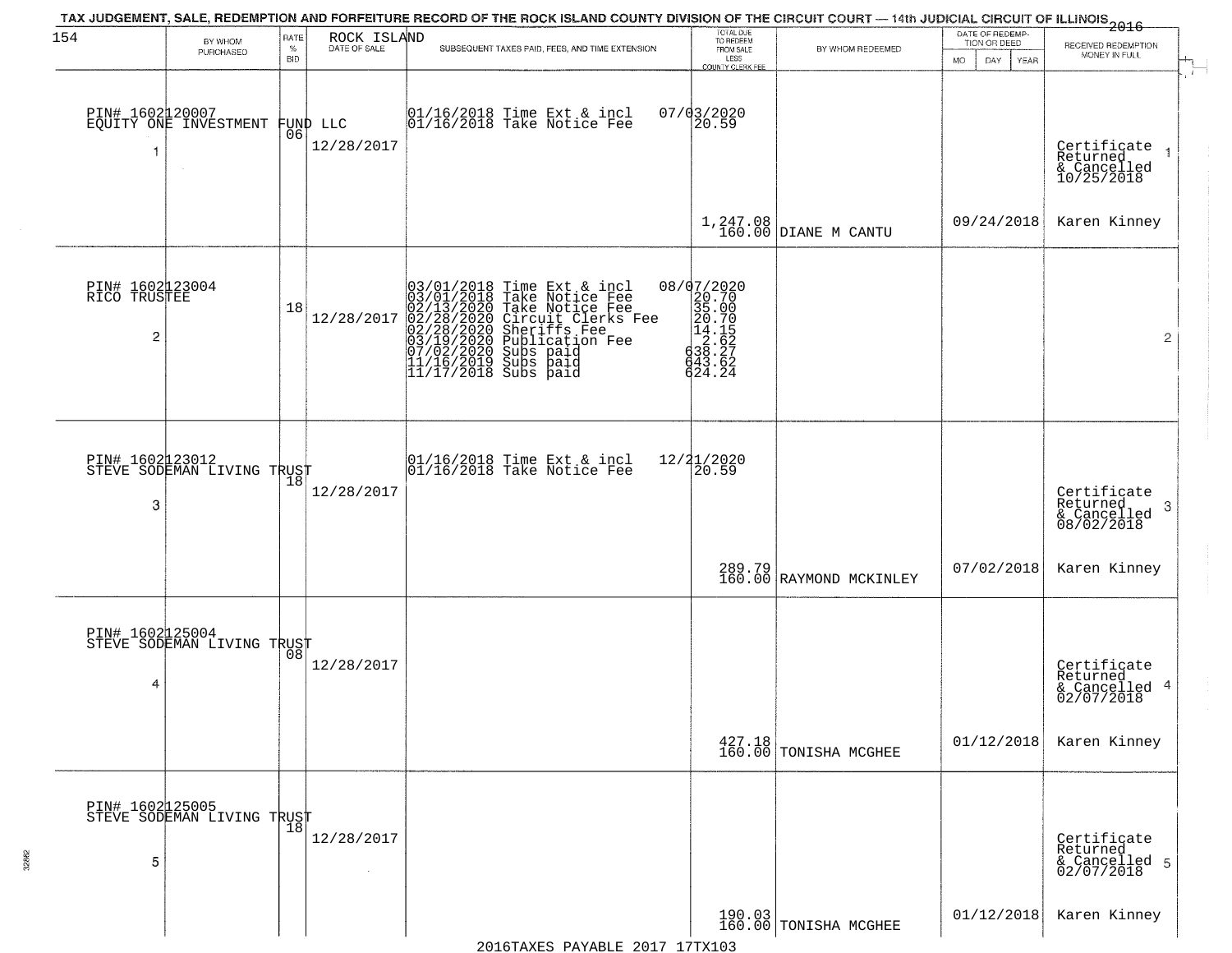|     | TAX JUDGEMENT, SALE, REDEMPTION AND FORFEITURE RECORD OF THE ROCK ISLAND COUNTY DIVISION OF THE CIRCUIT COURT - 14th JUDIC<br>NAME AND ADDRESS<br>LEGAL DESCRIPTION |                                |                                     | <b>BACK TAX</b>             | BACK TAX<br>FORFEITED |                                        | AMOUNT<br>FOR WHICH |                                                                 | INTEREST PAYMENT FUND | 2016    |
|-----|---------------------------------------------------------------------------------------------------------------------------------------------------------------------|--------------------------------|-------------------------------------|-----------------------------|-----------------------|----------------------------------------|---------------------|-----------------------------------------------------------------|-----------------------|---------|
| 155 | TAXPAYER NO.<br>PARCEL NO.                                                                                                                                          | ROCK ISLAND                    | A-BACK TAX<br>FORFEITED<br>PRIOR TO | <b>FORFEITED</b><br>PENALTY | <b>INTEREST AND</b>   | TOTAL BACK<br>TAX PENALTY<br>AND COSTS | <b>JUDGEMENT</b>    | $\begin{array}{c} \text{CERTIFICATE} \\ \text{NO.} \end{array}$ | <b>INDEMNITY FUND</b> |         |
|     | <b>ACRES</b><br>ASSESSED VALUATION FOR TAXES                                                                                                                        | TAX DUE                        | INT DUE<br>2015                     | <b>ACCRUED</b>              | COST ACCRUED          | <b>ACCRUED</b>                         | IS ASKED            |                                                                 | COST OF SALE          |         |
|     |                                                                                                                                                                     | 1ST<br><b>IST</b>              |                                     |                             |                       |                                        |                     |                                                                 |                       |         |
|     |                                                                                                                                                                     | <del>47.87</del><br>2ND<br>2ND | <del>5.04</del>                     |                             |                       |                                        |                     |                                                                 |                       |         |
|     | YORAV LLC<br>20 TOWNE DR STE 129<br>BLUFFTON SC                                                                                                                     |                                |                                     |                             |                       |                                        |                     |                                                                 |                       |         |
|     | 29910                                                                                                                                                               | 47.87<br>3RD                   | 3.60                                |                             |                       |                                        |                     |                                                                 | 60.00                 |         |
|     | SUPVR ASST MAP<br>LOT 162 SHEET 6                                                                                                                                   |                                |                                     |                             |                       |                                        |                     |                                                                 |                       |         |
|     |                                                                                                                                                                     | 47.87<br>4TH                   | 88.                                 |                             |                       |                                        |                     | 750                                                             | 20.00                 |         |
|     |                                                                                                                                                                     | 47.87                          | 1.44                                |                             |                       |                                        |                     |                                                                 |                       |         |
|     | 235                                                                                                                                                                 | <b>PUBLICATION COST</b>        |                                     |                             |                       |                                        |                     |                                                                 | 4.00                  |         |
|     | $024 - 21 - 00$<br>09-01                                                                                                                                            |                                | 10.00                               |                             |                       |                                        |                     |                                                                 |                       |         |
|     | PIN# 1602125030                                                                                                                                                     | TOTAL DUE-TAXES, INT. COST     |                                     |                             |                       |                                        |                     |                                                                 |                       |         |
|     | 1,865                                                                                                                                                               |                                | 214.44                              |                             |                       |                                        | 214.44              |                                                                 | 10.00                 | 308.44  |
|     |                                                                                                                                                                     | IST                            |                                     |                             |                       |                                        |                     |                                                                 |                       |         |
|     | GARCIA GEMA<br>343 9TH ST                                                                                                                                           | 2ND<br>2ND                     |                                     |                             |                       |                                        |                     |                                                                 |                       |         |
|     | 61265<br>MOLINE IL                                                                                                                                                  | 399.71                         | 30.00                               |                             |                       |                                        |                     |                                                                 | 60.00                 |         |
|     |                                                                                                                                                                     | 3RD                            |                                     |                             |                       |                                        |                     |                                                                 |                       |         |
|     | LOT 8<br>S LANGMANS ADD                                                                                                                                             | 399.71                         | 24.00                               |                             |                       |                                        |                     | 751                                                             | 20.00                 |         |
|     |                                                                                                                                                                     |                                |                                     |                             |                       |                                        |                     |                                                                 |                       |         |
|     |                                                                                                                                                                     | 399.71<br>PUBLICATION COST     | 12.00                               |                             |                       |                                        |                     |                                                                 |                       |         |
|     | $245 - 22 - 00$<br>4298                                                                                                                                             |                                |                                     |                             |                       |                                        |                     |                                                                 | 4.00                  |         |
|     | $09 - 01$<br>PIN# 1602128016                                                                                                                                        | TOTAL DUE-TAXES, INT. COST     | 10.00                               |                             |                       |                                        |                     |                                                                 |                       |         |
|     |                                                                                                                                                                     |                                |                                     |                             |                       |                                        |                     |                                                                 |                       |         |
|     | 15,573                                                                                                                                                              | 1ST                            | 1,275.13                            |                             |                       |                                        | 1275.13             |                                                                 | 10.00                 | 1369.13 |
|     |                                                                                                                                                                     |                                |                                     |                             |                       |                                        |                     |                                                                 |                       |         |
|     | GAY RONALD<br>1014 14 1/2 ST                                                                                                                                        | $-387.29$<br>2ND               | 40.6                                |                             |                       |                                        |                     |                                                                 |                       |         |
|     | ROCK ISLAND IL<br>61201                                                                                                                                             | 387.29                         | 29.05                               |                             |                       |                                        |                     |                                                                 | 60.00                 |         |
|     | LOT 20                                                                                                                                                              | 3RD<br>3RD                     |                                     |                             |                       |                                        |                     |                                                                 |                       |         |
|     | W E BAILEYS 6TH ADD                                                                                                                                                 | 387.29<br>4TH                  | 23.24                               |                             |                       |                                        |                     | 752                                                             | 20.00                 |         |
|     |                                                                                                                                                                     | 387.29                         | 11.62                               |                             |                       |                                        |                     |                                                                 |                       |         |
|     |                                                                                                                                                                     | <b>PUBLICATION COST</b>        |                                     |                             |                       |                                        |                     |                                                                 |                       |         |
|     | $039 - 12 - 00$<br>09-01<br>418                                                                                                                                     |                                | 10.00                               |                             |                       |                                        |                     |                                                                 | 4.00                  |         |
|     | PIN# 1602129010                                                                                                                                                     | TOTAL OUE-TAXES, INT. COST     |                                     |                             |                       |                                        |                     |                                                                 |                       |         |
|     | 15,089                                                                                                                                                              |                                | 1,663.74                            |                             |                       |                                        | 1663.74             |                                                                 | 10.00                 | 1757.74 |
|     |                                                                                                                                                                     |                                |                                     |                             |                       |                                        |                     |                                                                 |                       |         |
|     | REDDICK MARLIN B/RHONDA J<br>5302 85TH AVE W                                                                                                                        | 389.60                         | <u>40.88</u>                        |                             |                       |                                        |                     |                                                                 |                       |         |
|     | MILAN IL<br>61264                                                                                                                                                   | 2ND<br>389.60                  | 29.20                               |                             |                       |                                        |                     |                                                                 | 60.00                 |         |
|     |                                                                                                                                                                     | 3BD<br>3RD                     |                                     |                             |                       |                                        |                     |                                                                 |                       |         |
|     | LOT 4 BLOCK 1<br>LONG VIEW ADD                                                                                                                                      | 389.60                         | 23.36                               |                             |                       |                                        |                     | 753                                                             | 20.00                 |         |
|     |                                                                                                                                                                     | 4TH                            |                                     |                             |                       |                                        |                     |                                                                 |                       |         |
|     |                                                                                                                                                                     | 389.60                         | 11.68                               |                             |                       |                                        |                     |                                                                 |                       |         |
|     | $247 - 11 - 00$<br>4319                                                                                                                                             | PUBLICATION COS-               |                                     |                             |                       |                                        |                     |                                                                 | 4.00                  |         |
|     | $09 - 01$<br>PIN# 1602133005<br>$\sim 100$                                                                                                                          |                                | 10.00                               |                             |                       |                                        |                     |                                                                 |                       |         |
|     |                                                                                                                                                                     | TOTAL DUE-TAXES, INT. COST     |                                     |                             |                       |                                        |                     |                                                                 |                       |         |
|     | 15,179                                                                                                                                                              |                                | 1,673.52                            |                             |                       |                                        | 1673.52             |                                                                 | 10.00                 | 1767.52 |
|     |                                                                                                                                                                     | $\overline{1}$ 1ST             |                                     |                             |                       |                                        |                     |                                                                 |                       |         |
|     | NEELS GREGORY M<br>825 15TH AVE                                                                                                                                     | 433.11<br>2ND                  | 45.50                               |                             |                       |                                        |                     |                                                                 |                       |         |
|     | 61244<br>EAST MOLINE IL                                                                                                                                             | 433.11                         | 32.50                               |                             |                       |                                        |                     |                                                                 | 60.00                 |         |
|     | LOT 5 BLOCK 1                                                                                                                                                       | 3RD<br>3RD                     |                                     |                             |                       |                                        |                     |                                                                 |                       |         |
|     | LONG VIEW ADD                                                                                                                                                       | 433.11                         | 26.00                               |                             |                       |                                        |                     | 754                                                             | 20.00                 |         |
|     |                                                                                                                                                                     | 4TH<br>433.1                   | $13.00^8$                           |                             |                       |                                        |                     |                                                                 |                       |         |
|     |                                                                                                                                                                     | PUBLICATION COST               |                                     |                             |                       |                                        |                     |                                                                 |                       |         |
|     | 247-12-00<br>09-01<br>4320                                                                                                                                          |                                | 10.00                               |                             |                       |                                        |                     |                                                                 | 4.00                  |         |
|     | PIN# 1602133006                                                                                                                                                     | TOTAL DUE-TAXES, INT. COST     |                                     |                             |                       |                                        |                     |                                                                 |                       |         |
|     | 16,874                                                                                                                                                              |                                | 1,859.44                            |                             |                       |                                        | 1859.44             |                                                                 | 10.00                 | 1953.44 |
|     |                                                                                                                                                                     |                                |                                     |                             |                       | 2016 THE PLAY THE 2017 17TH            |                     |                                                                 |                       |         |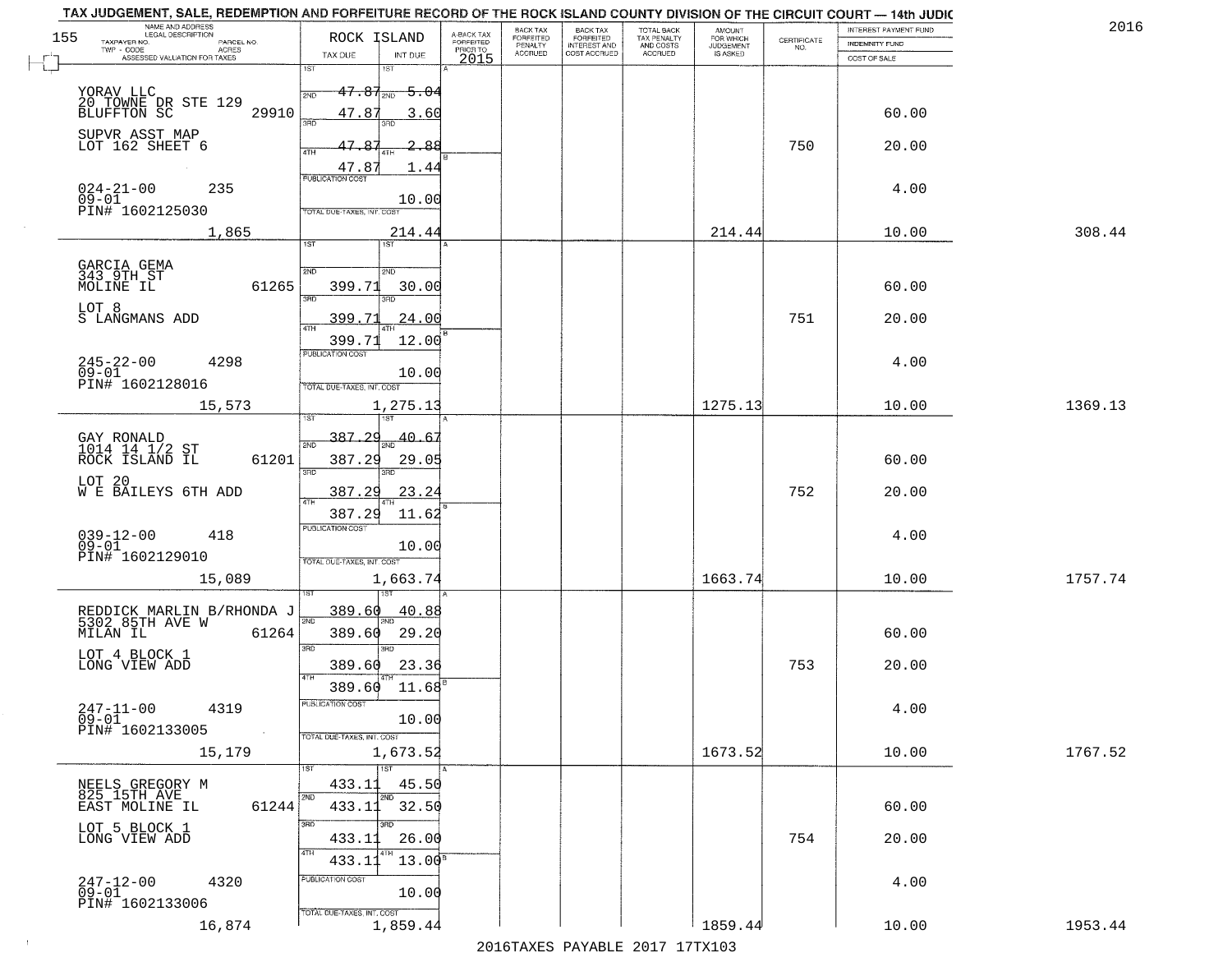| 155                                       | BY WHOM   | RATE<br>$\%$ | ROCK ISLAND<br>DATE OF SALE | TAX JUDGEMENT, SALE, REDEMPTION AND FORFEITURE RECORD OF THE ROCK ISLAND COUNTY DIVISION OF THE CIRCUIT COURT — 14th JUDICIAL CIRCUIT OF ILLINOIS 2016<br>SUBSEQUENT TAXES PAID, FEES, AND TIME EXTENSION                                                                                                                                         | TOTAL DUE<br>TO REDEEM<br>FROM SALE                                                                                | BY WHOM REDEEMED                        | DATE OF REDEMP-<br>TION OR DEED | RECEIVED REDEMPTION                                                                       |
|-------------------------------------------|-----------|--------------|-----------------------------|---------------------------------------------------------------------------------------------------------------------------------------------------------------------------------------------------------------------------------------------------------------------------------------------------------------------------------------------------|--------------------------------------------------------------------------------------------------------------------|-----------------------------------------|---------------------------------|-------------------------------------------------------------------------------------------|
|                                           | PURCHASED | <b>BID</b>   |                             |                                                                                                                                                                                                                                                                                                                                                   | LESS<br>COUNTY CLERK FEE                                                                                           |                                         | MO.<br>DAY<br><b>YEAR</b>       | MONEY IN FULL                                                                             |
| PIN# 1602125030<br>RICO TRUSTEE<br>1      |           | 18           | 12/28/2017                  | $03/01/2018$ Time Ext & incl<br>03/01/2018 Take Notice Fee<br>02/13/2020 Take Notice Fee<br>02/28/2020 Circuit Clerks F<br>02/28/2020 Sheriffs Fee<br>03/19/2020 Subs paid<br>07/02/2020 Subs paid<br>11/16/2019 Subs paid<br>11/17/2018 Subs paid<br>11<br>Take Notice Fee<br>Circuit Clerks Fee<br>Sheriffs Fee<br>Bublication Fee<br>Subs paid | 08/07/2020<br>$\begin{pmatrix} 20.70 \\ 35.00 \\ 6.90 \\ 7.262 \\ 2.69 \\ 82.69 \end{pmatrix}$<br>184.02<br>179.18 |                                         |                                 | TAX DEED ISSUED<br>  Certificate<br>Returned<br>& Cancelled<br>10/26/2020<br>Karen Kinney |
| PIN# 1602128016<br>JICTB, INC<br>2        |           | 02           | 12/28/2017                  | 05/11/2018 Time Ext & incl<br>05/11/2018 Take Notice Fee<br>11/26/2018 Subs paid                                                                                                                                                                                                                                                                  | 12/10/2020<br>20.70<br>1,774.96                                                                                    |                                         |                                 | Certificate<br>Returned<br>& Cancelled 2<br>03/07/2019                                    |
|                                           |           |              |                             |                                                                                                                                                                                                                                                                                                                                                   |                                                                                                                    | $3,459.94$<br>160.00 KATZ NOWINSKI ATTY | 01/24/2019                      | Karen Kinney                                                                              |
| PIN# 1602129010<br>WESTERN SITES LLC<br>3 |           | 17           | 12/28/2017                  | 04/11/2018 Time Ext & incl<br>04/13/2018 Take Notice Fee<br>11/29/2018 Subs paid<br>12/23/2019 Subs paid                                                                                                                                                                                                                                          | 07/15/2020<br>20.70<br>1,720.72<br>1,810.76                                                                        |                                         |                                 | Certifiçate<br>Returned<br>-3<br>& Cancelled<br>05/12/2020                                |
|                                           |           |              |                             |                                                                                                                                                                                                                                                                                                                                                   | 7,434.26<br>160.00                                                                                                 | DONALD GAY                              | 04/28/2020                      | Karen Kinney                                                                              |
| PIN# 1602133005<br>WESTERN SITES LLC<br>4 |           | 18           | 12/28/2017                  | 04/11/2018 Time Ext & incl<br>04/13/2018 Take Notice Fee                                                                                                                                                                                                                                                                                          | $07/15/2020$<br>20.70                                                                                              |                                         |                                 | SALE IN ERROR<br>Certificate<br>Returned<br>& Cancelled 4<br>09/28/2020<br>Karen Kinney   |
| PIN# 1602133006<br>RICO TRUSTEE<br>5      |           | 18           | 12/28/2017                  | 03/01/2018 Time Ext & incl<br>03/01/2018 Take Notice Fee<br>02/13/2020 Take Notice Fee<br>02/28/2020 Circuit Clerks F<br>02/28/2020 Sheriffs Fee<br>03/19/2020 Publication Fee<br>03/19/2020 Subs paid<br>11/16/2019 Subs paid<br>11/17/2018 Subs paid<br>Take Notice Fee<br>Circuit Clerks Fee<br>Sheriffs Fee<br>Publication Fee                | 08/07/2020<br>20.70<br>35.00<br>$33.800\n7.252\n65.623\n982.48\n920.84$                                            |                                         |                                 | Certificate<br>Returned<br>& Cancelled 5<br>08/04/2020                                    |
|                                           |           |              |                             |                                                                                                                                                                                                                                                                                                                                                   |                                                                                                                    | 10,946.26<br>160.00 GREGORY NEELS       | 07/31/2020                      | Karen Kinney                                                                              |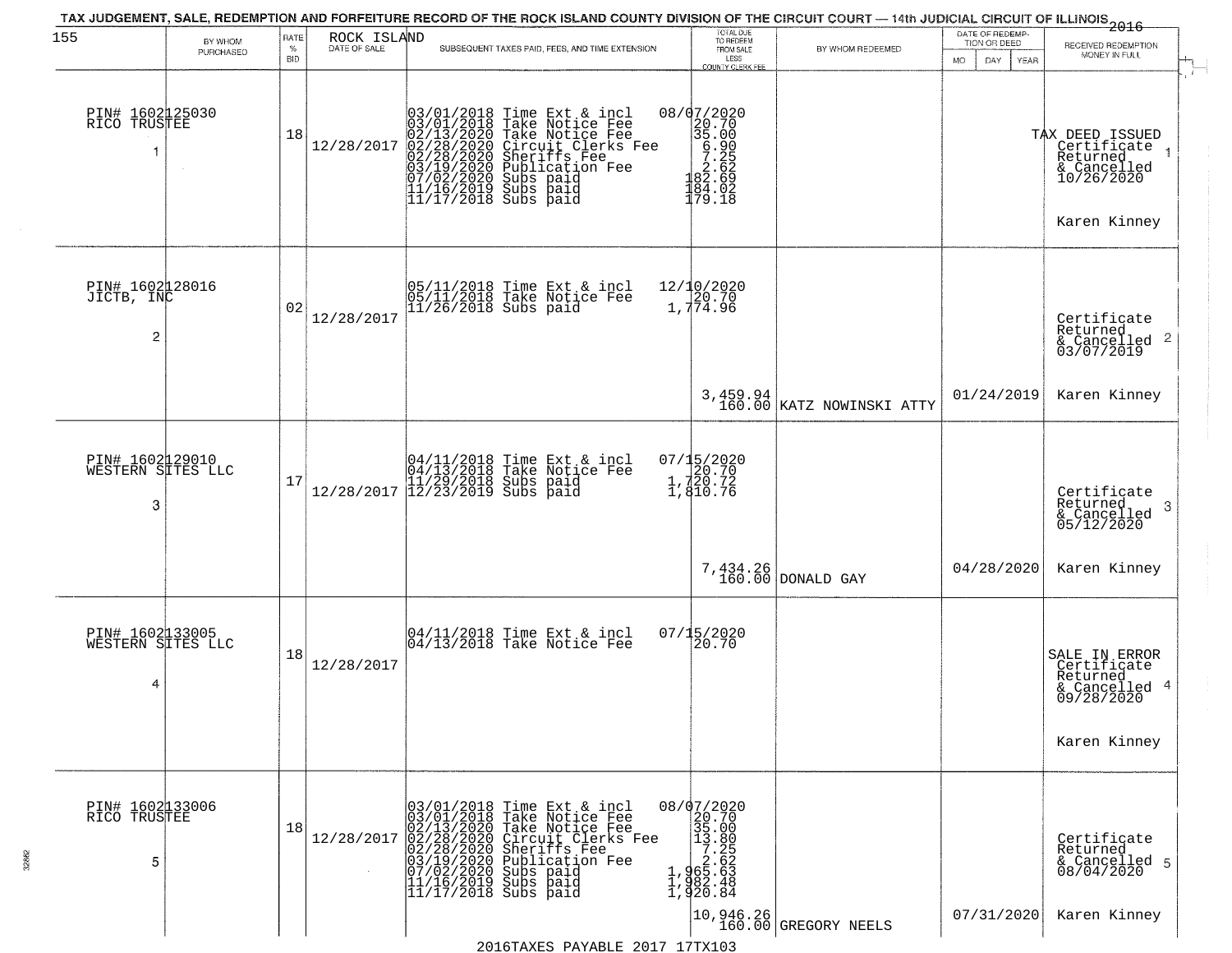| TAX JUDGEMENT, SALE, REDEMPTION AND FORFEITURE RECORD OF THE ROCK ISLAND COUNTY DIVISION OF THE CIRCUIT COURT - 14th JUDIC<br>NAME AND ADDRESS<br>LEGAL DESCRIPTION |                                                                           |                                     | BACK TAX             | BACK TAX<br>FORFEITED |                                        |                                  |                    | INTEREST PAYMENT FUND | 2016    |
|---------------------------------------------------------------------------------------------------------------------------------------------------------------------|---------------------------------------------------------------------------|-------------------------------------|----------------------|-----------------------|----------------------------------------|----------------------------------|--------------------|-----------------------|---------|
| 156<br>TAXPAYER NO.<br>PARCEL NO.<br><b>ACRES</b>                                                                                                                   | ROCK ISLAND                                                               | A-BACK TAX<br>FORFEITED<br>PRIOR TO | FORFEITED<br>PENALTY | <b>INTEREST AND</b>   | TOTAL BACK<br>TAX PENALTY<br>AND COSTS | AMOUNT<br>FOR WHICH<br>JUDGEMENT | CERTIFICATE<br>NO. | <b>INDEMNITY FUND</b> |         |
| ASSESSED VALUATION FOR TAXES                                                                                                                                        | TAX DUE<br>INT DUE<br>1ST<br>1ST                                          | 2015                                | <b>ACCRUED</b>       | COST ACCRUED          | <b>ACCRUED</b>                         | IS ASKED                         |                    | COST OF SALE          |         |
| ADAMS-JULIEN EARLYE A<br>PO BOX 4312<br>ROCK ISLAND IL                                                                                                              | $386.65_{\textcolor{red}{200}}$ $40.66$<br>2ND                            |                                     |                      |                       |                                        |                                  |                    |                       |         |
| 61204<br>LOT 6 BLOCK 1                                                                                                                                              | 386.65<br>29.00                                                           |                                     |                      |                       |                                        |                                  |                    | 60.00                 |         |
| LONG VIEW ADD                                                                                                                                                       | <u>23.20</u><br><u>386.65</u><br>ATH<br>386.65<br>11.60                   |                                     |                      |                       |                                        |                                  | 755                | 20.00                 |         |
| $247 - 13 - 00$<br>4321<br>$09 - 01$<br>PIN# 1602133007                                                                                                             | <b>PUBLICATION COST</b><br>10.00<br>TOTAL DUE-TAXES, INT, COST            |                                     |                      |                       |                                        |                                  |                    | 4.00                  |         |
| 15,064                                                                                                                                                              | 1,661.00                                                                  |                                     |                      |                       |                                        | 1661.00                          |                    | 10.00                 | 1755.00 |
|                                                                                                                                                                     |                                                                           |                                     |                      |                       |                                        |                                  |                    |                       |         |
| CHICAGO PROPERTIES CO<br>PO BOX 1356<br>MOLINE IL<br>61265                                                                                                          | <u> 278.10</u><br><u>29.19</u><br>278.10<br>20.85<br>3RD                  |                                     |                      |                       |                                        |                                  |                    | 60.00                 |         |
| LOT 8<br>ROGGENKAMPS SUB DIV                                                                                                                                        | 278.10<br>16.68                                                           |                                     |                      |                       |                                        |                                  | 756                | 20.00                 |         |
| $327 - 20 - 00$<br>5770<br>$09 - 01$<br>PIN# 1602134002                                                                                                             | 8.34<br>278.10<br>PUBLICATION COST<br>10.00<br>TOTAL DUE-TAXES, INT. COST |                                     |                      |                       |                                        |                                  |                    | 4.00                  |         |
| 10,835                                                                                                                                                              | 1,197.46                                                                  |                                     |                      |                       |                                        | 1197.46                          |                    | 10.00                 | 1291.46 |
|                                                                                                                                                                     | i ST                                                                      |                                     |                      |                       |                                        |                                  |                    |                       |         |
| RUGAGAZA ERIC<br>921 14TH AVE<br>ROCK ISLAND IL<br>61201                                                                                                            | 304.80<br>31.<br><u>مو</u><br>2ND<br>304.80<br>22.85<br>3BD<br>3RD        |                                     |                      |                       |                                        |                                  |                    | 60.00                 |         |
| LOT 12 BLOCK 1<br>L MOSENFELDER PLACE                                                                                                                               | 304.80<br>18.28<br>4TH                                                    |                                     |                      |                       |                                        |                                  | 757                | 20.00                 |         |
|                                                                                                                                                                     | 304.80<br>9.14<br><b>PUBLICATION COST</b>                                 |                                     |                      |                       |                                        |                                  |                    |                       |         |
| $264 - 14 - 00$<br>09-01<br>4658<br>.114<br>PIN# 1602135004                                                                                                         | 10.00<br>TOTAL OUE-TAXES, INT. COST                                       |                                     |                      |                       |                                        |                                  |                    | 4.00                  |         |
| 11,875                                                                                                                                                              | 1,311.46                                                                  |                                     |                      |                       |                                        | 1311.46                          |                    | 10.00                 | 1405.46 |
|                                                                                                                                                                     | 266.53<br><u> 28.00</u>                                                   |                                     |                      |                       |                                        |                                  |                    |                       |         |
| ALDRICH CHARLES A<br>1017 16TH AVE<br>ROCK ISLAND IL<br>61201                                                                                                       | 2ND<br>266.53<br>20.00<br>3 <sub>BD</sub><br>3RD                          |                                     |                      |                       |                                        |                                  |                    | 60.00                 |         |
| LOT 14 BLOCK 1<br>L MOSENFELDER PLACE                                                                                                                               | 16.00<br>266.53<br>4TH                                                    |                                     |                      |                       |                                        |                                  | 758                | 20.00                 |         |
|                                                                                                                                                                     | 8.00<br>266.53                                                            |                                     |                      |                       |                                        |                                  |                    |                       |         |
| 264-16-00<br>4660<br>$09 - 01$<br>.114<br>PIN# 1602135006                                                                                                           | "UBLICA HUN CUS<br>10.00                                                  |                                     |                      |                       |                                        |                                  |                    | 4.00                  |         |
| 10,384                                                                                                                                                              | TOTAL DUE-TAXES, INT. COST<br>1,148.12                                    |                                     |                      |                       |                                        | 1148.12                          |                    | 10.00                 | 1242.12 |
|                                                                                                                                                                     | 1ST                                                                       |                                     |                      |                       |                                        |                                  |                    |                       |         |
| GAY SANDRA S<br>1535 11TH ST<br>61201<br>ROCK ISLAND IL                                                                                                             | 201.77<br>21.21<br>2ND<br>2ND<br>201.77<br>15.15                          |                                     |                      |                       |                                        |                                  |                    | 60.00                 |         |
| LOT 11 BLOCK 1<br>W E BAILEYS 12TH ST ADD<br>S 13 FT LOT 12 AND ALL                                                                                                 | 3RD<br>201.77<br>12.12                                                    |                                     |                      |                       |                                        |                                  | 759                | 20.00                 |         |
|                                                                                                                                                                     | 4TH<br>201.77<br>$6.06^8$                                                 |                                     |                      |                       |                                        |                                  |                    |                       |         |
| $041 - 22 - 00$<br>462<br>09-01<br>PIN# 1602139002                                                                                                                  | PUBLICATION COST<br>10.00                                                 |                                     |                      |                       |                                        |                                  |                    | 4.00                  |         |
| 12,967                                                                                                                                                              | TOTAL DUE-TAXES, INT. COST<br>871.62                                      |                                     |                      |                       |                                        | 871.62                           |                    | 10.00                 | 965.62  |

 $\sim 100$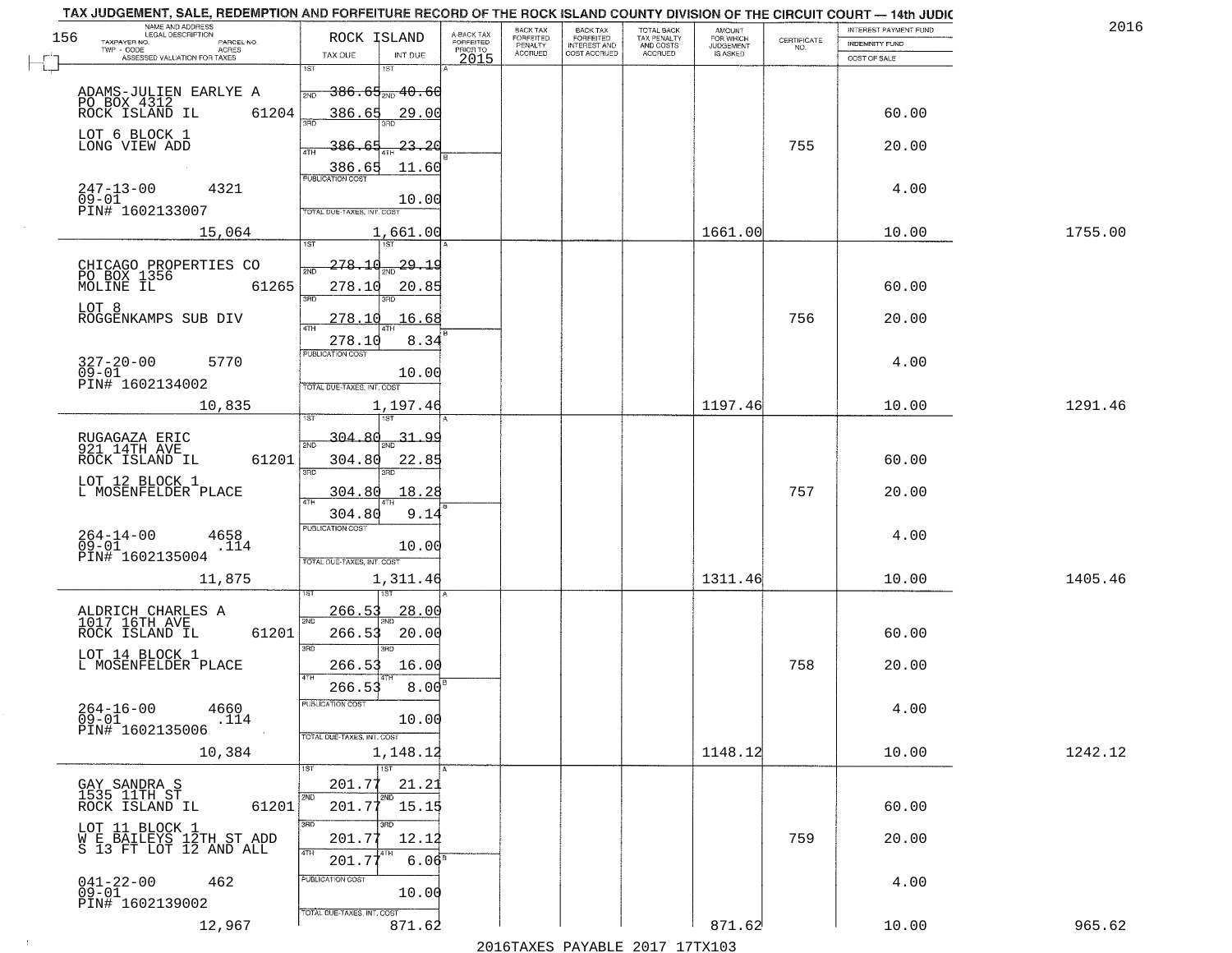| 156                                   | BY WHOM<br>PURCHASED                         | RATE<br>$\%$<br><b>BID</b> | ROCK ISLAND<br>DATE OF SALE | TAX JUDGEMENT, SALE, REDEMPTION AND FORFEITURE RECORD OF THE ROCK ISLAND COUNTY DIVISION OF THE CIRCUIT COURT — 14th JUDICIAL CIRCUIT OF ILLINOIS 2016<br>SUBSEQUENT TAXES PAID, FEES, AND TIME EXTENSION | TOTAL DUE<br>TO REDEEM<br>FROM SALE<br>LESS<br>COUNTY CLERK FEE                                                                                                                   | BY WHOM REDEEMED                        | DATE OF REDEMP-<br>TION OR DEED<br><b>MO</b><br>DAY<br>YEAR | RECEIVED REDEMPTION<br>MONEY IN FULL                               |
|---------------------------------------|----------------------------------------------|----------------------------|-----------------------------|-----------------------------------------------------------------------------------------------------------------------------------------------------------------------------------------------------------|-----------------------------------------------------------------------------------------------------------------------------------------------------------------------------------|-----------------------------------------|-------------------------------------------------------------|--------------------------------------------------------------------|
| PIN# 1602133007<br>RICO TRUSTEE<br>1  |                                              | 18                         | 12/28/2017                  | 03/01/2018 Time Ext & incl<br>03/01/2018 Take Notice Fee<br>11/17/2018 Subs paid                                                                                                                          | 08/07/2020<br>$\begin{bmatrix} 1 \\ 7 \\ 1 \end{bmatrix}$ , 717.94                                                                                                                |                                         |                                                             | Certificate<br>Returned<br>& Cancelled<br>03/07/2019               |
|                                       |                                              |                            |                             |                                                                                                                                                                                                           | 4, 331.59<br>160.00                                                                                                                                                               | EARLYE A ADAMS-JULIEN                   | 12/21/2018                                                  | Karen Kinney                                                       |
| PIN# 16020134002<br>2                 | FIN# 100243700<br>STEVE SODEMAN LIVING TRUST |                            | 12/28/2017                  | 01/16/2018 Time Ext & incl<br>01/16/2018 Take Notice Fee                                                                                                                                                  | 12/21/2020<br>$\overline{20.59}$                                                                                                                                                  |                                         |                                                             | Certificate<br>Returned<br>$\frac{1}{6}$ Cancelled 2<br>03/05/2018 |
|                                       |                                              |                            |                             |                                                                                                                                                                                                           |                                                                                                                                                                                   | $1,544.51$<br>160.00 MARINA S CARPENTER | 02/26/2018                                                  | Karen Kinney                                                       |
| PIN# 1602135004<br>AUCTION Z INC<br>3 |                                              | 18                         | 12/28/2017                  |                                                                                                                                                                                                           |                                                                                                                                                                                   |                                         |                                                             | Certificate<br>Returned<br>-3<br>& Cancelled<br>04/17/2018         |
|                                       |                                              |                            |                             |                                                                                                                                                                                                           | 1,658.44<br>160.00                                                                                                                                                                | <b>ERIC RUGAGAZA</b>                    | 03/09/2018                                                  | Karen Kinney                                                       |
| PIN# 1602135006<br>RICO TRUSTEE<br>4  |                                              | 18                         | 12/28/2017                  | 03/01/2018 Time Ext & incl<br>03/01/2018 Take Notice Fee<br>02/13/2020 Take Notice Fee<br>02/28/2020 Circuit Clerks Fee<br>02/28/2020 Sheriffs Fee<br>11/16/2019 Subs paid<br>11/17/2018 Subs paid        | 08/07/2020<br>$\begin{smallmatrix} 2 & 2 & 7 & 0 \\ 2 & 5 & 7 & 0 \\ 3 & 5 & 0 & 0 \\ 2 & 7 & 6 & 0 \\ 2 & 1 & 0 & 5 \\ 2 & 3 & 1 & 5 & 2 \\ 1 & 9 & 3 & 6 & 2 \end{smallmatrix}$ |                                         |                                                             | Certificate<br>Returned<br>& Cancelled 4<br>04/02/2020             |
|                                       |                                              |                            |                             |                                                                                                                                                                                                           |                                                                                                                                                                                   | 5, 323.77<br>160.00 CHARLES ALDRICH     | 03/04/2020                                                  | Karen Kinney                                                       |
| PIN# 1602139002<br>RICO TRUSTEE<br>5  |                                              | 18                         | 12/28/2017                  | 03/01/2018 Time Ext & incl<br>03/01/2018 Take Notice Fee<br>$11/17/2018$ Subs paid                                                                                                                        | $08/07/2020$<br>20.70<br>893.60                                                                                                                                                   |                                         |                                                             | Certificate<br>Returned<br>& Cancelled 5<br>06/07/2019             |
|                                       |                                              |                            |                             |                                                                                                                                                                                                           |                                                                                                                                                                                   | 2,508.58<br>160.00 SANDRA GAY           | 05/14/2019                                                  | Karen Kinney                                                       |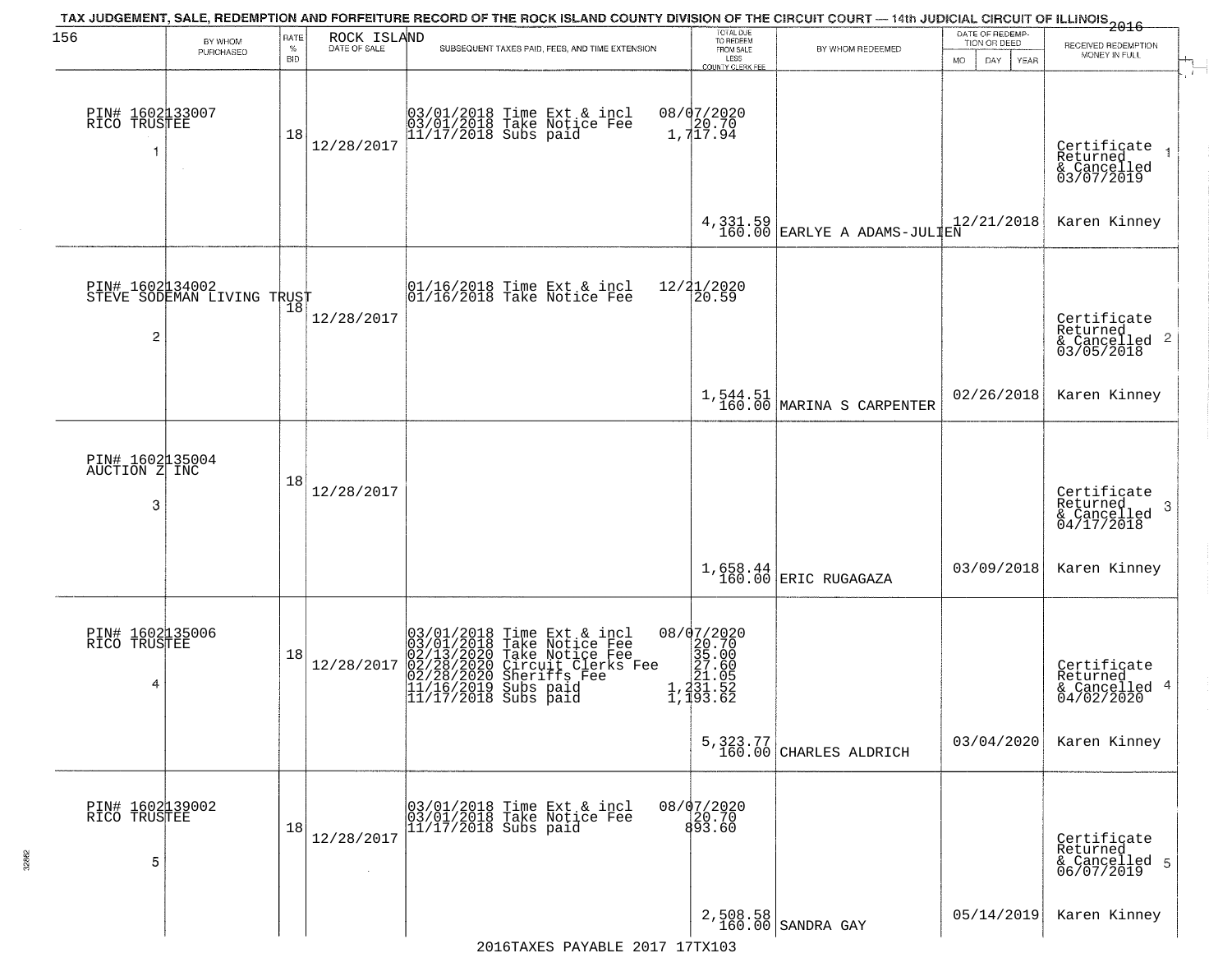|     | TAX JUDGEMENT, SALE, REDEMPTION AND FORFEITURE RECORD OF THE ROCK ISLAND COUNTY DIVISION OF THE CIRCUIT COURT - 14th JUDIC<br>NAME AND ADDRESS<br>LEGAL DESCRIPTION |                                                            |                                     | BACK TAX                    | BACK TAX<br>FORFEITED |                                        | AMOUNT<br>FOR WHICH |                                                                 | INTEREST PAYMENT FUND | 2016    |
|-----|---------------------------------------------------------------------------------------------------------------------------------------------------------------------|------------------------------------------------------------|-------------------------------------|-----------------------------|-----------------------|----------------------------------------|---------------------|-----------------------------------------------------------------|-----------------------|---------|
| 157 | TAXPAYER NO.<br>PARCEL NO.                                                                                                                                          | ROCK ISLAND                                                | A-BACK TAX<br>FORFEITED<br>PRIOR TO | <b>FORFEITED</b><br>PENALTY | <b>INTEREST AND</b>   | TOTAL BACK<br>TAX PENALTY<br>AND COSTS | <b>JUDGEMENT</b>    | $\begin{array}{c} \text{CERTIFICATE} \\ \text{NO.} \end{array}$ | <b>INDEMNITY FUND</b> |         |
|     | ACRES<br>ASSESSED VALUATION FOR TAXES                                                                                                                               | TAX DUE<br>INT DUE                                         | 2015                                | <b>ACCRUED</b>              | COST ACCRUED          | <b>ACCRUED</b>                         | IS ASKED            |                                                                 | COST OF SALE          |         |
|     |                                                                                                                                                                     | 1ST<br>181                                                 |                                     |                             |                       |                                        |                     |                                                                 |                       |         |
|     |                                                                                                                                                                     | $\rightarrow$ 341.24 $_{\textrm{\tiny{PWD}}}$ 35.84<br>2ND |                                     |                             |                       |                                        |                     |                                                                 |                       |         |
|     | EITING PATCHOULI B<br>1621 14 1/2 ST<br>ROCK ISLAND IL<br>61201                                                                                                     | 341.24<br>25.60                                            |                                     |                             |                       |                                        |                     |                                                                 | 60.00                 |         |
|     |                                                                                                                                                                     |                                                            |                                     |                             |                       |                                        |                     |                                                                 |                       |         |
|     | LOT 5<br>W E BAILEYS 8TH ADD                                                                                                                                        | 341.24<br>20.48                                            |                                     |                             |                       |                                        |                     | 760                                                             | 20.00                 |         |
|     |                                                                                                                                                                     | 10.24                                                      |                                     |                             |                       |                                        |                     |                                                                 |                       |         |
|     |                                                                                                                                                                     | 341.24                                                     |                                     |                             |                       |                                        |                     |                                                                 |                       |         |
|     | 040-05-00<br>09-01<br>431                                                                                                                                           | 10.00                                                      |                                     |                             |                       |                                        |                     |                                                                 | 4.00                  |         |
|     | PIN# 1602149005                                                                                                                                                     | TOTAL DUE-TAXES, INT. COST                                 |                                     |                             |                       |                                        |                     |                                                                 |                       |         |
|     | 13,295                                                                                                                                                              | 1,467.12                                                   |                                     |                             |                       |                                        | 1467.12             |                                                                 | 10.00                 | 1561.12 |
|     |                                                                                                                                                                     |                                                            |                                     |                             |                       |                                        |                     |                                                                 |                       |         |
|     |                                                                                                                                                                     | $\frac{23.45}{200}$<br>223.25                              |                                     |                             |                       |                                        |                     |                                                                 |                       |         |
|     | HARMON SCOTT D<br>1629 14 1/2 ST<br>ROCK ISLAND IL<br>61201                                                                                                         | 223.25<br>16.75                                            |                                     |                             |                       |                                        |                     |                                                                 | 60.00                 |         |
|     | LOT <sub>2</sub>                                                                                                                                                    | 3RD                                                        |                                     |                             |                       |                                        |                     |                                                                 |                       |         |
|     | LONG VIEW 3RD ADD<br>EX S 3 FT                                                                                                                                      | 13.40<br>223.25                                            |                                     |                             |                       |                                        |                     | 761                                                             | 20.00                 |         |
|     |                                                                                                                                                                     | 6.70<br>223.25                                             |                                     |                             |                       |                                        |                     |                                                                 |                       |         |
|     |                                                                                                                                                                     | PUBLICATION COST                                           |                                     |                             |                       |                                        |                     |                                                                 |                       |         |
|     | $248 - 15 - 00$<br>4341<br>$09 - 01$                                                                                                                                | 10.00                                                      |                                     |                             |                       |                                        |                     |                                                                 | 4.00                  |         |
|     | PIN# 1602150002                                                                                                                                                     | TOTAL DUE-TAXES, INT. COST                                 |                                     |                             |                       |                                        |                     |                                                                 |                       |         |
|     | 14,698                                                                                                                                                              | 963.30                                                     |                                     |                             |                       |                                        | 963.30              |                                                                 | 10.00                 | 1057.30 |
|     |                                                                                                                                                                     | ιSΤ                                                        |                                     |                             |                       |                                        |                     |                                                                 |                       |         |
|     | WERNER MARY J<br>1602 15TH ST                                                                                                                                       | 62.<br>2ND                                                 |                                     |                             |                       |                                        |                     |                                                                 |                       |         |
|     | ROCK ISLAND IL<br>61201                                                                                                                                             | 62.78<br>4.70                                              |                                     |                             |                       |                                        |                     |                                                                 | 60.00                 |         |
|     | LOT 1                                                                                                                                                               | 3RD<br>3RD                                                 |                                     |                             |                       |                                        |                     |                                                                 |                       |         |
|     | W E BAILEYS 2ND ADD                                                                                                                                                 | 62.78<br>3.76<br><b>ATH</b>                                |                                     |                             |                       |                                        |                     | 762                                                             | 20.00                 |         |
|     |                                                                                                                                                                     | 62.78<br>1.88                                              |                                     |                             |                       |                                        |                     |                                                                 |                       |         |
|     | 358                                                                                                                                                                 | <b>PUBLICATION COST</b>                                    |                                     |                             |                       |                                        |                     |                                                                 | 4.00                  |         |
|     | 036-10-00<br>09-01                                                                                                                                                  | 10.00                                                      |                                     |                             |                       |                                        |                     |                                                                 |                       |         |
|     | PIN# 1602151001                                                                                                                                                     | TOTAL OUE-TAXES, INT. COST                                 |                                     |                             |                       |                                        |                     |                                                                 |                       |         |
|     | 13,446                                                                                                                                                              | 278.04                                                     |                                     |                             |                       |                                        | 278.04              |                                                                 | 10.00                 | 372.04  |
|     |                                                                                                                                                                     |                                                            |                                     |                             |                       |                                        |                     |                                                                 |                       |         |
|     | FORD J/EURING B<br>1305 14TH ST                                                                                                                                     | 2ND<br>2ND                                                 |                                     |                             |                       |                                        |                     |                                                                 |                       |         |
|     | ROCK ISLAND IL<br>61201                                                                                                                                             |                                                            |                                     |                             |                       |                                        |                     |                                                                 | 60.00                 |         |
|     | LOT 2<br>W E BAILEYS 9TH ADD                                                                                                                                        | 3BD<br>3HD                                                 |                                     |                             |                       |                                        |                     |                                                                 |                       |         |
|     |                                                                                                                                                                     | 136.04<br>8.16<br>4TH                                      |                                     |                             |                       |                                        |                     | 763                                                             | 20.00                 |         |
|     |                                                                                                                                                                     | 136.04<br>4.08                                             |                                     |                             |                       |                                        |                     |                                                                 |                       |         |
|     | $040 - 11 - 00$<br>435                                                                                                                                              | PUBLICATION COST                                           |                                     |                             |                       |                                        |                     |                                                                 | 4.00                  |         |
|     | $09 - 01$<br>PIN# 1602153003<br>$\sim 100$                                                                                                                          | 10.00                                                      |                                     |                             |                       |                                        |                     |                                                                 |                       |         |
|     | 9,505                                                                                                                                                               | TOTAL DUE-TAXES, INT. COST<br>294.32                       |                                     |                             |                       |                                        | 294.32              |                                                                 | 10.00                 | 388.32  |
|     |                                                                                                                                                                     |                                                            |                                     |                             |                       |                                        |                     |                                                                 |                       |         |
|     | BRAGG-HUNTER ELIZABETH D                                                                                                                                            | 334.03<br>35.07                                            |                                     |                             |                       |                                        |                     |                                                                 |                       |         |
|     | 1213 15TH ST<br>61201<br>ROCK ISLAND IL                                                                                                                             | 334.03<br>25.05                                            |                                     |                             |                       |                                        |                     |                                                                 | 60.00                 |         |
|     |                                                                                                                                                                     | 3RD                                                        |                                     |                             |                       |                                        |                     |                                                                 |                       |         |
|     | N 20 FT LOT 13<br>ALL LOT 14 & 15<br>N 45.8 FT LOT 16 BLK 4                                                                                                         | 20.04<br>334.03                                            |                                     |                             |                       |                                        |                     | 764                                                             | 20.00                 |         |
|     |                                                                                                                                                                     | 4TH                                                        |                                     |                             |                       |                                        |                     |                                                                 |                       |         |
|     | BLACK HAWK ADD                                                                                                                                                      | $10.02^8$<br>334.03                                        |                                     |                             |                       |                                        |                     |                                                                 |                       |         |
|     | $062 - 13 - 00$<br>846<br>$09-01$                                                                                                                                   | PUBLICATION COST<br>10.00                                  |                                     |                             |                       |                                        |                     |                                                                 | 4.00                  |         |
|     | PIN# 1602203001                                                                                                                                                     |                                                            |                                     |                             |                       |                                        |                     |                                                                 |                       |         |
|     | 19,014                                                                                                                                                              | TOTAL DUE-TAXES, INT. COST<br>1,436.30                     |                                     |                             |                       |                                        | 1436.30             |                                                                 | 10.00                 | 1530.30 |
|     |                                                                                                                                                                     |                                                            |                                     |                             |                       | 2016 THE PLAY THE 2017 17TH            |                     |                                                                 |                       |         |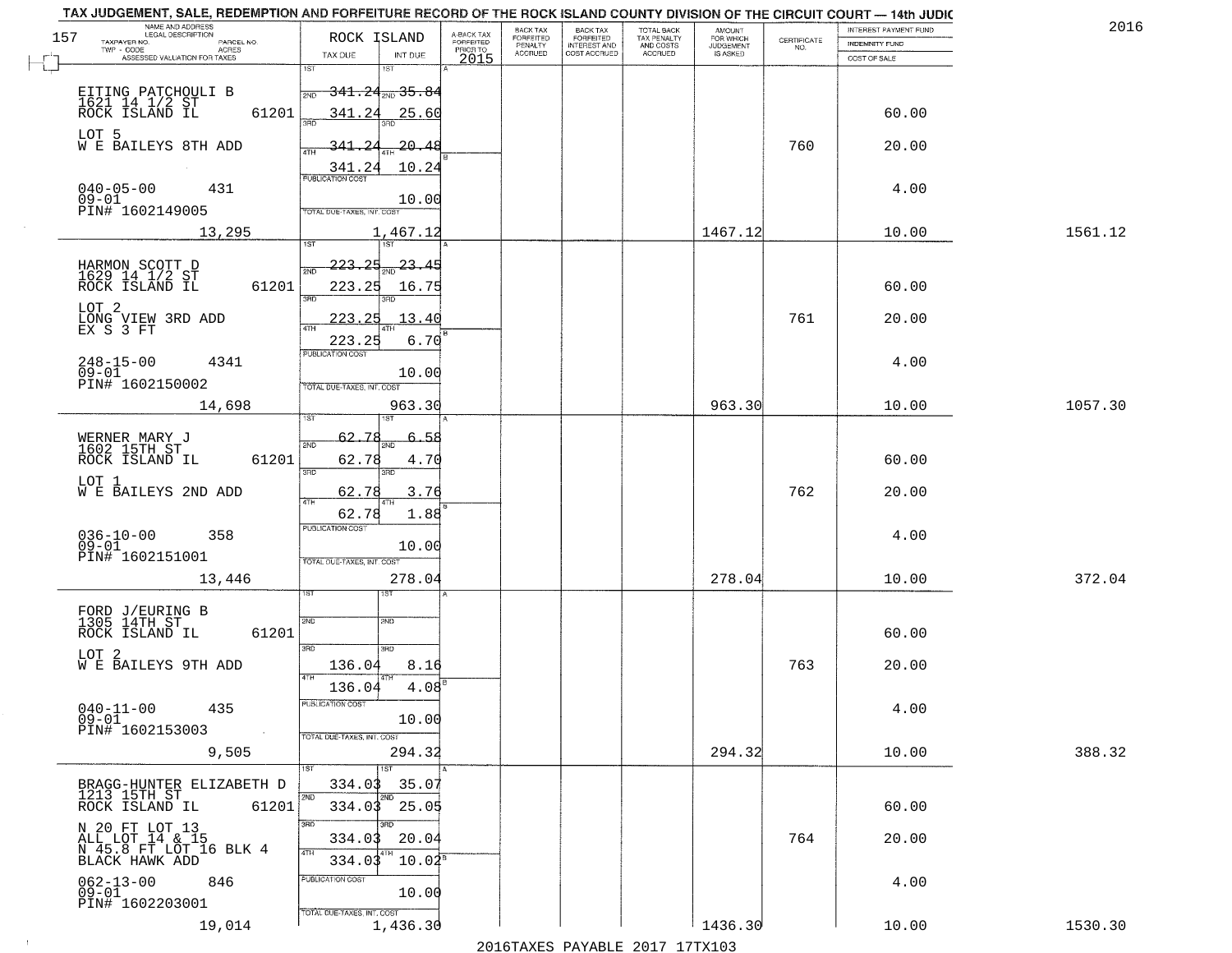| 157                                   | BY WHOM                                       | RATE<br>$\%$ | ROCK ISLAND | SUBSEQUENT TAXES PAID, FEES, AND TIME EXTENSION                                                                     | TOTAL DUE<br>TO REDEEM<br>FROM SALE     | TAX JUDGEMENT, SALE, REDEMPTION AND FORFEITURE RECORD OF THE ROCK ISLAND COUNTY DIVISION OF THE CIRCUIT COURT — 14th JUDICIAL CIRCUIT OF ILLINOIS 2016<br>BY WHOM REDEEMED | DATE OF REDEMP<br>TION OR DEED | RECEIVED REDEMPTION                                       |
|---------------------------------------|-----------------------------------------------|--------------|-------------|---------------------------------------------------------------------------------------------------------------------|-----------------------------------------|----------------------------------------------------------------------------------------------------------------------------------------------------------------------------|--------------------------------|-----------------------------------------------------------|
|                                       | PURCHASED                                     | <b>BID</b>   |             |                                                                                                                     | LESS<br>COUNTY CLERK FEE                |                                                                                                                                                                            | MO.<br>DAY.<br>YEAR            | MONEY IN FULL                                             |
| 1                                     | PIN# 1602149005<br>STEVE SODEMAN LIVING TRUST | Ō3           |             | 01/16/2018 Time Ext & incl<br>01/16/2018 Take Notice Fee<br>11/20/2018 Subs paid<br>12/28/2017 11/25/2019 Subs paid | 12/21/2020<br>20.59<br>482.77<br>674.24 |                                                                                                                                                                            |                                | Certificate<br>Returned<br>& Cancelled<br>05/06/2020      |
|                                       |                                               |              |             |                                                                                                                     |                                         | 3,169.66<br>160.00 MCCARTHY, CALLAS&FERNEY                                                                                                                                 |                                | Karen Kinney                                              |
| PIN# 1602050002<br>JICTB, INC<br>2    |                                               | 17           | 12/28/2017  |                                                                                                                     |                                         |                                                                                                                                                                            |                                | Certificate<br>Returned<br>& Cancelled 2<br>07/06/2018    |
|                                       |                                               |              |             |                                                                                                                     |                                         | $1,237.04$ SCOTT D HARMON                                                                                                                                                  | 05/02/2018                     | Karen Kinney                                              |
| PIN# 1602151001<br>JICTB, INC<br>3    |                                               | 11           | 12/28/2017  | 05/11/2018 Time Ext & incl<br>05/11/2018 Take Notice Fee                                                            | $12/10/2020$<br>$20.70$                 |                                                                                                                                                                            |                                | Certificate<br>Returned<br>3<br>& Cancelled<br>11/15/2019 |
|                                       |                                               |              |             |                                                                                                                     |                                         | 556.44 MARY JO WERNER ESTATE                                                                                                                                               | 09/06/2019                     | Karen Kinney                                              |
| PIN# 1602153003<br>AUCTION Z INC<br>4 |                                               | 12           | 12/28/2017  |                                                                                                                     |                                         |                                                                                                                                                                            |                                | Certificate<br>Returned<br>& Cancelled 4<br>04/17/2018    |
|                                       |                                               |              |             |                                                                                                                     |                                         | 434.92<br>160.00 JOEL FORD                                                                                                                                                 | 03/02/2018                     | Karen Kinney                                              |
| PIN# 1602203001<br>AUCTION Z INC<br>5 |                                               | 17           | 12/28/2017  | 04/11/2018 Time Ext & incl<br>04/13/2018 Take Notice Fee                                                            | $07/15/2020$<br>20.70                   |                                                                                                                                                                            |                                | Certificate<br>Returned<br>& Cancelled 5<br>06/21/2018    |
|                                       |                                               |              |             |                                                                                                                     |                                         | 1,811.15<br>160.00 ELIZABETH BRAGG-HUNTER                                                                                                                                  | 05/07/2018                     | Karen Kinney                                              |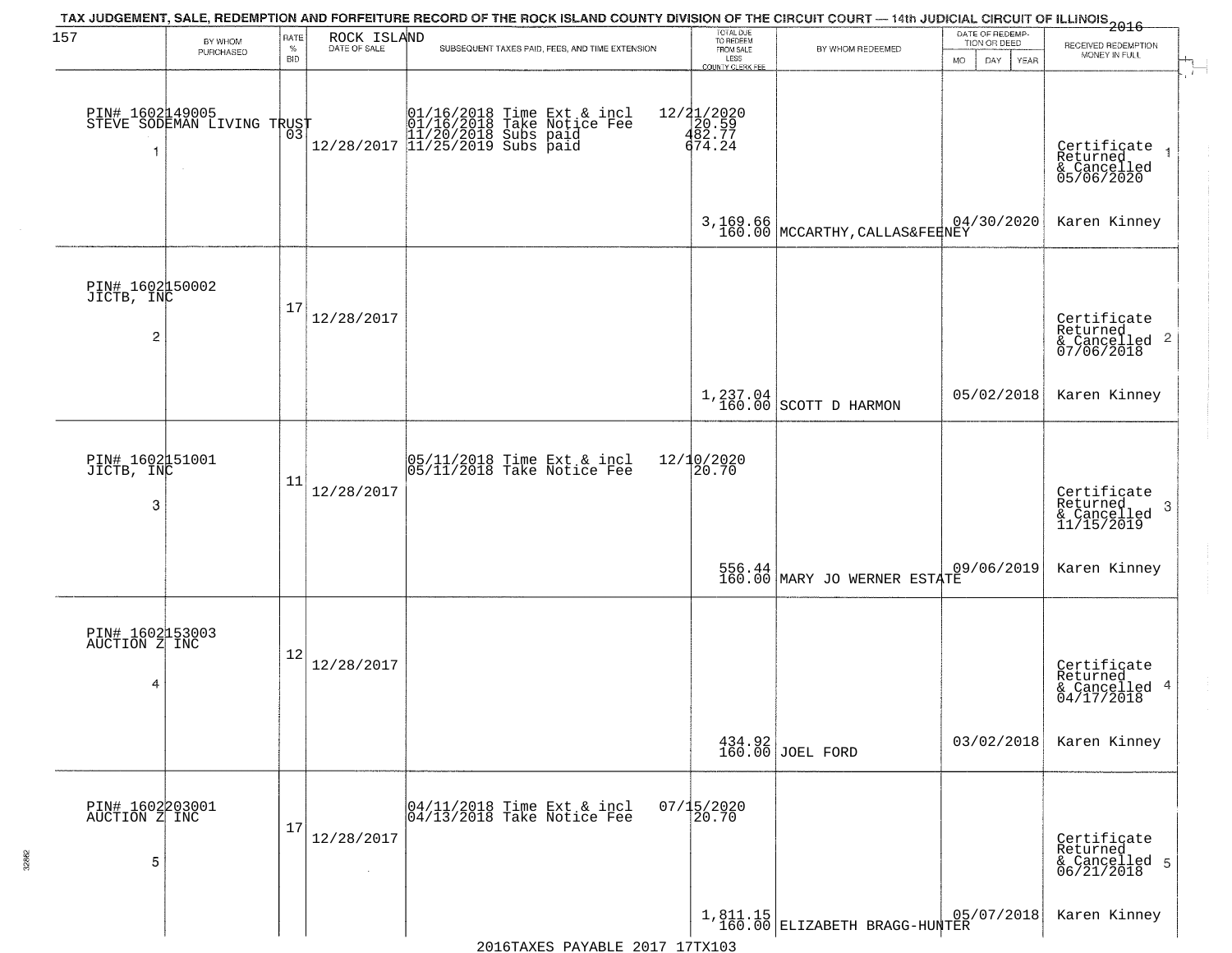| TAX JUDGEMENT, SALE, REDEMPTION AND FORFEITURE RECORD OF THE ROCK ISLAND COUNTY DIVISION OF THE CIRCUIT COURT - 14th JUDIC<br>NAME AND ADDRESS<br>LEGAL DESCRIPTION |                                     |                                     | BACK TAX             |                                       |                                        | AMOUNT<br>FOR WHICH |                                                                 | INTEREST PAYMENT FUND | 2016    |
|---------------------------------------------------------------------------------------------------------------------------------------------------------------------|-------------------------------------|-------------------------------------|----------------------|---------------------------------------|----------------------------------------|---------------------|-----------------------------------------------------------------|-----------------------|---------|
| 158<br>TAXPAYER NO.<br>PARCEL NO.                                                                                                                                   | ROCK ISLAND                         | A-BACK TAX<br>FORFEITED<br>PRIOR TO | FORFEITED<br>PENALTY | BACK TAX<br>FORFEITED<br>INTEREST AND | TOTAL BACK<br>TAX PENALTY<br>AND COSTS | <b>JUDGEMENT</b>    | $\begin{array}{c} \text{CERTIFICATE} \\ \text{NO.} \end{array}$ | INDEMNITY FUND        |         |
| TWP - CODE<br>ACRES<br>ASSESSED VALUATION FOR TAXES                                                                                                                 | TAX DUE<br>INT DUE                  | 2015                                | <b>ACCRUED</b>       | COST ACCRUED                          | ACCRUED                                | IS ASKED            |                                                                 | COST OF SALE          |         |
|                                                                                                                                                                     | 1ST<br>18T                          |                                     |                      |                                       |                                        |                     |                                                                 |                       |         |
| MCDONNELL & ASSOCIATES IN $\frac{1}{2ND}$ 670.40 $\frac{1}{2ND}$ 70.42                                                                                              |                                     |                                     |                      |                                       |                                        |                     |                                                                 |                       |         |
| 422 PERSHING AVE                                                                                                                                                    |                                     |                                     |                      |                                       |                                        |                     |                                                                 |                       |         |
| 52801<br>DAVENPORT IA                                                                                                                                               | 670.40<br>50.30<br>3RF              |                                     |                      |                                       |                                        |                     |                                                                 | 60.00                 |         |
|                                                                                                                                                                     |                                     |                                     |                      |                                       |                                        |                     |                                                                 |                       |         |
| LOT 17 AND 18 BLOCK 3<br>BLACK HAWK ADD W 55 FT                                                                                                                     | 570.40<br>40.24                     |                                     |                      |                                       |                                        |                     | 765                                                             | 20.00                 |         |
|                                                                                                                                                                     | 670.40<br>20.12                     |                                     |                      |                                       |                                        |                     |                                                                 |                       |         |
|                                                                                                                                                                     | <b>PUBLICATION COST</b>             |                                     |                      |                                       |                                        |                     |                                                                 |                       |         |
| $061 - 18 - 00$<br>09-01<br>829                                                                                                                                     | 10.00                               |                                     |                      |                                       |                                        |                     |                                                                 | 4.00                  |         |
| PIN# 1602204001                                                                                                                                                     | TOTAL DUE-TAXES, INT. COST          |                                     |                      |                                       |                                        |                     |                                                                 |                       |         |
| 26,119                                                                                                                                                              | 2,872.68                            |                                     |                      |                                       |                                        | 2872.68             |                                                                 | 10.00                 | 2966.68 |
|                                                                                                                                                                     |                                     |                                     |                      |                                       |                                        |                     |                                                                 |                       |         |
|                                                                                                                                                                     | 58.73                               |                                     |                      |                                       |                                        |                     |                                                                 |                       |         |
| JICTB INC<br>2503 GALEN DR                                                                                                                                          | <u>559.23</u>                       |                                     |                      |                                       |                                        |                     |                                                                 |                       |         |
| 61821<br>CHAMPAIGN IL                                                                                                                                               | 559.23<br>41.95                     |                                     |                      |                                       |                                        |                     |                                                                 | 60.00                 |         |
| LOT 14 BLOCK 3                                                                                                                                                      | 380<br>Ë                            |                                     |                      |                                       |                                        |                     |                                                                 |                       |         |
| BLACK HAWK ADD                                                                                                                                                      | 33.56<br>559.<br>つつ                 |                                     |                      |                                       |                                        |                     | 766                                                             | 20.00                 |         |
|                                                                                                                                                                     | 559.23<br>16.78                     |                                     |                      |                                       |                                        |                     |                                                                 |                       |         |
|                                                                                                                                                                     | PUBLICATION COST                    |                                     |                      |                                       |                                        |                     |                                                                 |                       |         |
| $061 - 15 - 00$<br>826                                                                                                                                              |                                     |                                     |                      |                                       |                                        |                     |                                                                 | 4.00                  |         |
| $09 - 01$<br>PIN# 1602204006                                                                                                                                        | 10.00<br>TOTAL DUE-TAXES, INT. COST |                                     |                      |                                       |                                        |                     |                                                                 |                       |         |
|                                                                                                                                                                     |                                     |                                     |                      |                                       |                                        |                     |                                                                 |                       |         |
| 21,788                                                                                                                                                              | 2,397.94<br>IST.                    |                                     |                      |                                       |                                        | 2397.94             |                                                                 | 10.00                 | 2491.94 |
|                                                                                                                                                                     |                                     |                                     |                      |                                       |                                        |                     |                                                                 |                       |         |
| BOYLE RANDY J<br>1614 12TH AVE                                                                                                                                      | 441<br><u>46.34</u><br>2ND          |                                     |                      |                                       |                                        |                     |                                                                 |                       |         |
| ROCK ISLAND IL<br>61201                                                                                                                                             | 441.42<br>33.10                     |                                     |                      |                                       |                                        |                     |                                                                 | 60.00                 |         |
|                                                                                                                                                                     | 3RD<br>3RD                          |                                     |                      |                                       |                                        |                     |                                                                 |                       |         |
| LOT 19 BLOCK 3<br>BLACK HAWK ADD                                                                                                                                    | 441.4<br>26.48                      |                                     |                      |                                       |                                        |                     | 767                                                             | 20.00                 |         |
|                                                                                                                                                                     |                                     |                                     |                      |                                       |                                        |                     |                                                                 |                       |         |
|                                                                                                                                                                     | 441.42<br>13.24                     |                                     |                      |                                       |                                        |                     |                                                                 |                       |         |
| $061 - 21 - 00$<br>09-01<br>832                                                                                                                                     | <b>PUBLICATION COST</b>             |                                     |                      |                                       |                                        |                     |                                                                 | 4.00                  |         |
| PIN# 1602204011                                                                                                                                                     | 10.00                               |                                     |                      |                                       |                                        |                     |                                                                 |                       |         |
|                                                                                                                                                                     | TOTAL OUE-TAXES, INT. COST          |                                     |                      |                                       |                                        |                     |                                                                 |                       |         |
| 17,198                                                                                                                                                              | 1,894.84                            |                                     |                      |                                       |                                        | 1894.84             |                                                                 | 10.00                 | 1988.84 |
|                                                                                                                                                                     |                                     |                                     |                      |                                       |                                        |                     |                                                                 |                       |         |
| PARELIUS M/PIP WEST LLC<br>20 TOWNE DR STE 129<br>BLUFFTON SC 299                                                                                                   | 695.96<br><u>73.08</u><br>2ND       |                                     |                      |                                       |                                        |                     |                                                                 |                       |         |
| 29910                                                                                                                                                               | 52.20<br>695.96                     |                                     |                      |                                       |                                        |                     |                                                                 | 60.00                 |         |
|                                                                                                                                                                     | 3RD<br>3BD                          |                                     |                      |                                       |                                        |                     |                                                                 |                       |         |
| LOT 2 BLOCK 3<br>BLACK HAWK ADD S 40 FT                                                                                                                             | 695.96<br>41.76                     |                                     |                      |                                       |                                        |                     | 768                                                             | 20.00                 |         |
|                                                                                                                                                                     | 4TH                                 |                                     |                      |                                       |                                        |                     |                                                                 |                       |         |
|                                                                                                                                                                     | 695.96<br>20.88                     |                                     |                      |                                       |                                        |                     |                                                                 |                       |         |
| $061 - 02 - 00$<br>813                                                                                                                                              | PUBLICA HUN COS-                    |                                     |                      |                                       |                                        |                     |                                                                 | 4.00                  |         |
| $09 - 01$                                                                                                                                                           | 10.00                               |                                     |                      |                                       |                                        |                     |                                                                 |                       |         |
| PIN# 1602204015<br>$\sim$                                                                                                                                           | TOTAL DUE-TAXES, INT. COST          |                                     |                      |                                       |                                        |                     |                                                                 |                       |         |
| 27,115                                                                                                                                                              | 2,981.76                            |                                     |                      |                                       |                                        | 2981.76             |                                                                 | 10.00                 | 3075.76 |
|                                                                                                                                                                     | 1ST                                 |                                     |                      |                                       |                                        |                     |                                                                 |                       |         |
| BLEEKER LERAY                                                                                                                                                       | 625.92<br>65.73                     |                                     |                      |                                       |                                        |                     |                                                                 |                       |         |
| 2 WALBRIER CT                                                                                                                                                       | 2ND                                 |                                     |                      |                                       |                                        |                     |                                                                 |                       |         |
| 52753<br>LE CLAIRE IA                                                                                                                                               | 625.92<br>46.95                     |                                     |                      |                                       |                                        |                     |                                                                 | 60.00                 |         |
| LOT 11 BLOCK 4                                                                                                                                                      | 3RD                                 |                                     |                      |                                       |                                        |                     |                                                                 |                       |         |
| 20TH ST ADD STR S SIDE L<br>10 10 FT ON W END TO PT E                                                                                                               | 625.92<br>37.56                     |                                     |                      |                                       |                                        |                     | 769                                                             | 20.00                 |         |
| END AND ALL                                                                                                                                                         | $18.78^{5}$<br>625.92               |                                     |                      |                                       |                                        |                     |                                                                 |                       |         |
| $396 - 20 - 00$<br>7082                                                                                                                                             | PUBLICATION COST                    |                                     |                      |                                       |                                        |                     |                                                                 | 4.00                  |         |
| $09-01$                                                                                                                                                             | 10.00                               |                                     |                      |                                       |                                        |                     |                                                                 |                       |         |
| PIN# 1602206020                                                                                                                                                     | TOTAL DUE-TAXES, INT. COST          |                                     |                      |                                       |                                        |                     |                                                                 |                       |         |
| 24,386                                                                                                                                                              | 2,682.70                            |                                     |                      |                                       |                                        | 2682.70             |                                                                 | 10.00                 | 2776.70 |
|                                                                                                                                                                     |                                     |                                     |                      |                                       | 2016 TAVEC DAVARIE 2017 17 TAV102      |                     |                                                                 |                       |         |
|                                                                                                                                                                     |                                     |                                     |                      |                                       |                                        |                     |                                                                 |                       |         |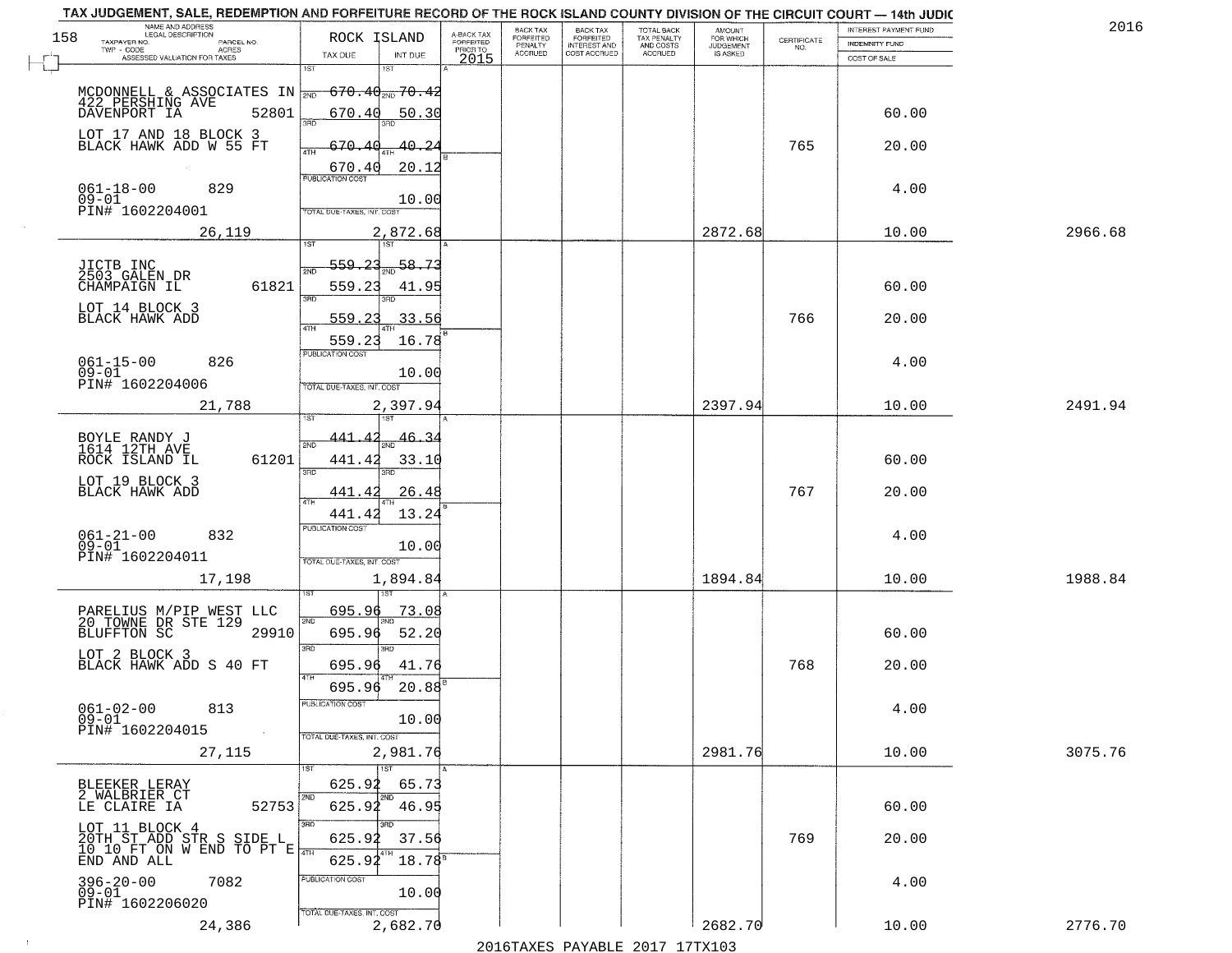| 158                                                | BY WHOM                                                    | RATE               | ROCK ISLAND  | TAX JUDGEMENT, SALE, REDEMPTION AND FORFEITURE RECORD OF THE ROCK ISLAND COUNTY DIVISION OF THE CIRCUIT COURT — 14th JUDICIAL CIRCUIT OF ILLINOIS 2016 | TOTAL DUE<br>TO REDEEM                       |                                      | DATE OF REDEMP-<br>TION OR DEED | RECEIVED REDEMPTION                                                     |
|----------------------------------------------------|------------------------------------------------------------|--------------------|--------------|--------------------------------------------------------------------------------------------------------------------------------------------------------|----------------------------------------------|--------------------------------------|---------------------------------|-------------------------------------------------------------------------|
|                                                    | PURCHASED                                                  | $\%$<br><b>BID</b> | DATE OF SALE | SUBSEQUENT TAXES PAID, FEES, AND TIME EXTENSION                                                                                                        | FROM SALE<br>LESS<br><b>COUNTY CLERK FEE</b> | BY WHOM REDEEMED                     | MO.<br>DAY.<br><b>YEAR</b>      | MONEY IN FULL                                                           |
| 1                                                  | PIN# 1602204001<br>INTEGRITY INVESTMENT FUND LLC<br>$\sim$ | 01                 | 12/28/2017   | $\begin{array}{c} 01/19/2018 \\ 01/17/2018 \\ \end{array}$ Take Notice Fee                                                                             | 06/29/2020<br>20.59                          |                                      |                                 | Certificate<br>Returned<br>& Cancelled<br>03/09/2018                    |
|                                                    |                                                            |                    |              |                                                                                                                                                        |                                              | 3,016.94<br>160.00 MCDONNELL & ASSOC | 02/20/2018<br>OF 2<br>-2        | Karen Kinney                                                            |
| PIN# 1602204006<br>AUCTION Z INC<br>$\overline{c}$ |                                                            | 17                 | 12/28/2017   | $\begin{bmatrix} 04/11/2018 &$ Time Ext & incl<br>$04/13/2018 &$ Take Notice Fee                                                                       | $07/15/2020$<br>20.70                        |                                      |                                 | SALE IN ERROR<br>Certificate<br>Returned<br>& Cancelled 2<br>08/19/2019 |
|                                                    |                                                            |                    |              |                                                                                                                                                        |                                              |                                      |                                 | Karen Kinney                                                            |
| PIN# 1602204011<br>RICO TRUSTEE<br>3               |                                                            | 18                 | 12/28/2017   | $\begin{array}{c} 03/01/2018 \\ 03/01/2018 \\ \end{array}$ Take Notice Fee                                                                             | 08/07/2020<br>20.70                          |                                      |                                 | Certificate<br>Returned<br>3<br>& Cancelled<br>10/02/2018               |
|                                                    |                                                            |                    |              |                                                                                                                                                        |                                              | 2,725.52<br>160.00 RANDY J BOYLE     | 09/07/2018                      | Karen Kinney                                                            |
| PIN# 1602204015<br>WESTERN SITES LLC<br>4          |                                                            | 18                 | 12/28/2017   | 06/25/2020 Time Ext & incl<br>04/13/2018 Take Notice Fee                                                                                               | 12/22/2020<br>20.70                          |                                      |                                 | 4                                                                       |
| PIN# 1602206020<br>5                               | INTEGRITY INVESTMENT FUND LLC                              | 06                 | 12/28/2017   | 01/19/2018 Time Ext & incl<br>01/17/2018 Take Notice Fee                                                                                               | 06/29/2020<br>20.59                          |                                      |                                 | Certificate<br>Returned<br>& Cancelled 5<br>10/25/2018                  |
|                                                    |                                                            |                    |              |                                                                                                                                                        |                                              | 3,130.49 VOLLERTSEN BRITT GORSLINE   |                                 | Karen Kinney                                                            |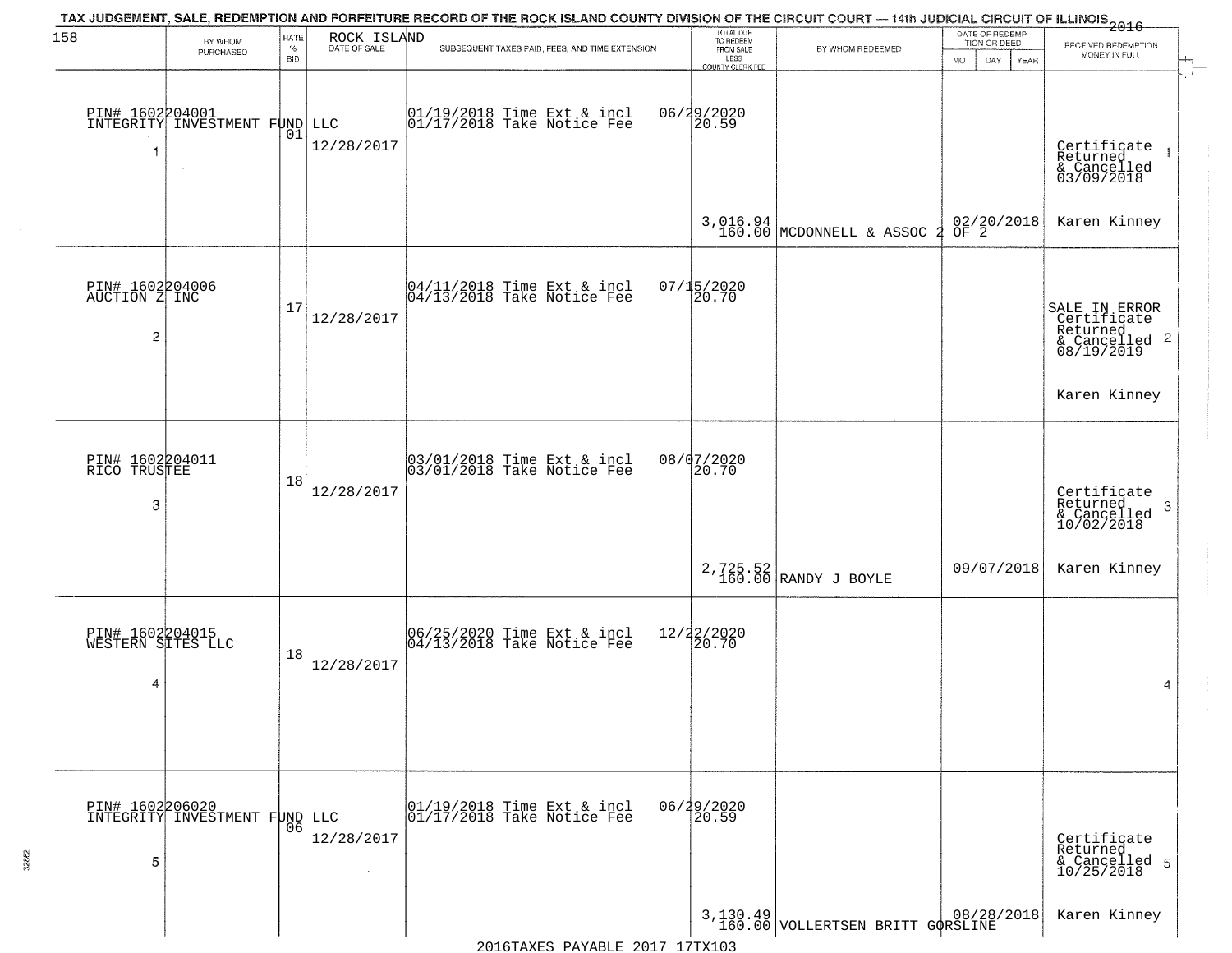|     | TAX JUDGEMENT, SALE, REDEMPTION AND FORFEITURE RECORD OF THE ROCK ISLAND COUNTY DIVISION OF THE CIRCUIT COURT - 14th JUDIC<br>NAME AND ADDRESS<br>LEGAL DESCRIPTION |                                            |                                     | BACK TAX             |                                       |                                        | AMOUNT<br>FOR WHICH |                                                                 | INTEREST PAYMENT FUND | 2016    |
|-----|---------------------------------------------------------------------------------------------------------------------------------------------------------------------|--------------------------------------------|-------------------------------------|----------------------|---------------------------------------|----------------------------------------|---------------------|-----------------------------------------------------------------|-----------------------|---------|
| 159 | TAXPAYER NO.<br>PARCEL NO.                                                                                                                                          | ROCK ISLAND                                | A-BACK TAX<br>FORFEITED<br>PRIOR TO | FORFEITED<br>PENALTY | BACK TAX<br>FORFEITED<br>INTEREST AND | TOTAL BACK<br>TAX PENALTY<br>AND COSTS | <b>JUDGEMENT</b>    | $\begin{array}{c} \text{CERTIFICATE} \\ \text{NO.} \end{array}$ | INDEMNITY FUND        |         |
|     | TWP - CODE<br><b>ACRES</b><br>ASSESSED VALUATION FOR TAXES                                                                                                          | TAX DUE<br>INT DUE                         | 2015                                | <b>ACCRUED</b>       | COST ACCRUED                          | ACCRUED                                | IS ASKED            |                                                                 | COST OF SALE          |         |
|     |                                                                                                                                                                     | 1ST<br>18T                                 |                                     |                      |                                       |                                        |                     |                                                                 |                       |         |
|     |                                                                                                                                                                     | $-435.54_{\text{2ND}}$ $45.71$<br>2ND      |                                     |                      |                                       |                                        |                     |                                                                 |                       |         |
|     | GARCIA PABLO A<br>1010 22ND ST<br>ROCK ISLAND IL                                                                                                                    |                                            |                                     |                      |                                       |                                        |                     |                                                                 |                       |         |
|     | 61201                                                                                                                                                               | 435.52<br>32.65                            |                                     |                      |                                       |                                        |                     |                                                                 | 60.00                 |         |
|     | LOT 18 BLOCK 4                                                                                                                                                      |                                            |                                     |                      |                                       |                                        |                     |                                                                 |                       |         |
|     | 21ST ST ADD                                                                                                                                                         | 435.52<br><u> 26.12</u>                    |                                     |                      |                                       |                                        |                     | 770                                                             | 20.00                 |         |
|     |                                                                                                                                                                     | 13.06<br>435.52<br>PUBLICATION COST        |                                     |                      |                                       |                                        |                     |                                                                 |                       |         |
|     | $400 - 11 - 00$<br>7157                                                                                                                                             |                                            |                                     |                      |                                       |                                        |                     |                                                                 | 4.00                  |         |
|     | $09 - 01$<br>PIN# 1602212012                                                                                                                                        | 10.00<br><b>TOTAL DUE-TAXES, INT. COST</b> |                                     |                      |                                       |                                        |                     |                                                                 |                       |         |
|     |                                                                                                                                                                     |                                            |                                     |                      |                                       |                                        |                     |                                                                 |                       |         |
|     | 27,968                                                                                                                                                              | 1,869.62                                   |                                     |                      |                                       |                                        | 1869.62             |                                                                 | 10.00                 | 1963.62 |
|     |                                                                                                                                                                     |                                            |                                     |                      |                                       |                                        |                     |                                                                 |                       |         |
|     | GARCIA GEMA<br>1036 22ND ST                                                                                                                                         | 59.22<br>563.85                            |                                     |                      |                                       |                                        |                     |                                                                 |                       |         |
|     | ROCK ISLAND IL<br>61201                                                                                                                                             | 563.85<br>42.30                            |                                     |                      |                                       |                                        |                     |                                                                 | 60.00                 |         |
|     | LOT 13 BLOCK 4                                                                                                                                                      | 3BD                                        |                                     |                      |                                       |                                        |                     |                                                                 |                       |         |
|     | 21 ST ADD                                                                                                                                                           | 33.84<br>563.85                            |                                     |                      |                                       |                                        |                     | 771                                                             | 20.00                 |         |
|     |                                                                                                                                                                     | 16.92<br>563.85                            |                                     |                      |                                       |                                        |                     |                                                                 |                       |         |
|     | 7152                                                                                                                                                                | PUBLICATION COST                           |                                     |                      |                                       |                                        |                     |                                                                 | 4.00                  |         |
|     | $400 - 06 - 00$<br>09-01                                                                                                                                            | 10.00                                      |                                     |                      |                                       |                                        |                     |                                                                 |                       |         |
|     | PIN# 1602212017                                                                                                                                                     | TOTAL DUE-TAXES, INT. COST                 |                                     |                      |                                       |                                        |                     |                                                                 |                       |         |
|     | 27,968                                                                                                                                                              | 2,417.68                                   |                                     |                      |                                       |                                        | 2417.68             |                                                                 | 10.00                 | 2511.68 |
|     |                                                                                                                                                                     | 1ST                                        |                                     |                      |                                       |                                        |                     |                                                                 |                       |         |
|     | RADOSEVICH KERRY/CYNTHIA<br>33350 S 586 RD                                                                                                                          | 693.<br>72.87<br>2ND                       |                                     |                      |                                       |                                        |                     |                                                                 |                       |         |
|     | JAY OK<br>74346                                                                                                                                                     | 693.96<br>52.05                            |                                     |                      |                                       |                                        |                     |                                                                 | 60.00                 |         |
|     |                                                                                                                                                                     | 3BD<br>3RD                                 |                                     |                      |                                       |                                        |                     |                                                                 |                       |         |
|     | LOT 6 BLOCK 3<br>21ST ST ADD                                                                                                                                        | 693.96<br>41.64                            |                                     |                      |                                       |                                        |                     | 772                                                             | 20.00                 |         |
|     |                                                                                                                                                                     |                                            |                                     |                      |                                       |                                        |                     |                                                                 |                       |         |
|     |                                                                                                                                                                     | 693.96<br>20.82<br><b>PUBLICATION COST</b> |                                     |                      |                                       |                                        |                     |                                                                 |                       |         |
|     | 399-07-00<br>09-01<br>7131                                                                                                                                          |                                            |                                     |                      |                                       |                                        |                     |                                                                 | 4.00                  |         |
|     | PIN# 1602214005                                                                                                                                                     | 10.00<br>TOTAL OUE-TAXES, INT. COST        |                                     |                      |                                       |                                        |                     |                                                                 |                       |         |
|     |                                                                                                                                                                     |                                            |                                     |                      |                                       |                                        | 2973.22             |                                                                 | 10.00                 | 3067.22 |
|     | 27,037                                                                                                                                                              | 2,973.22<br>1ST                            |                                     |                      |                                       |                                        |                     |                                                                 |                       |         |
|     | KRAKLIOW KATHERINE M                                                                                                                                                |                                            |                                     |                      |                                       |                                        |                     |                                                                 |                       |         |
|     | 1015 22ND ST                                                                                                                                                        | 2ND<br>2ND                                 |                                     |                      |                                       |                                        |                     |                                                                 |                       |         |
|     | ROCK ISLAND IL<br>61201                                                                                                                                             | 649.71<br>48.75                            |                                     |                      |                                       |                                        |                     |                                                                 | 60.00                 |         |
|     | LOT 3                                                                                                                                                               | 3BD<br>3RD                                 |                                     |                      |                                       |                                        |                     |                                                                 |                       |         |
|     | JOHN G SCHEUERMANNS<br>22ND ST ADD                                                                                                                                  | 649.71<br>39.00<br>4TH                     |                                     |                      |                                       |                                        |                     | 773                                                             | 20.00                 |         |
|     |                                                                                                                                                                     | 19.50<br>649.71                            |                                     |                      |                                       |                                        |                     |                                                                 |                       |         |
|     | $337 - 02 - 00$<br>5945                                                                                                                                             | PUBLICATION COST                           |                                     |                      |                                       |                                        |                     |                                                                 | 4.00                  |         |
|     | $09 - 01$<br>.158                                                                                                                                                   | 10.00                                      |                                     |                      |                                       |                                        |                     |                                                                 |                       |         |
|     | PIN# 1602216003                                                                                                                                                     | TOTAL DUE-TAXES, INT. COST                 |                                     |                      |                                       |                                        |                     |                                                                 |                       |         |
|     | 31,313                                                                                                                                                              | 2,066.38                                   |                                     |                      |                                       |                                        | 2066.38             |                                                                 | 10.00                 | 2160.38 |
|     |                                                                                                                                                                     | 1ST<br>1ST                                 |                                     |                      |                                       |                                        |                     |                                                                 |                       |         |
|     | GRANT REAL ESTATE LLC                                                                                                                                               |                                            |                                     |                      |                                       |                                        |                     |                                                                 |                       |         |
|     | 1021 22ND ST<br>61201<br>ROCK ISLAND IL                                                                                                                             | 2ND<br>2ND                                 |                                     |                      |                                       |                                        |                     |                                                                 | 60.00                 |         |
|     |                                                                                                                                                                     | 3RD<br>3RD                                 |                                     |                      |                                       |                                        |                     |                                                                 |                       |         |
|     | LOT 5<br>JOHN G SCHEUERMANNS<br>22ND ST ADD                                                                                                                         | 764.83<br>45.88                            |                                     |                      |                                       |                                        |                     | 774                                                             | 20.00                 |         |
|     |                                                                                                                                                                     | 4TH<br>$22.94^8$<br>764.83                 |                                     |                      |                                       |                                        |                     |                                                                 |                       |         |
|     |                                                                                                                                                                     |                                            |                                     |                      |                                       |                                        |                     |                                                                 |                       |         |
|     |                                                                                                                                                                     | PUBLICATION COST                           |                                     |                      |                                       |                                        |                     |                                                                 | 4.00                  |         |
|     | $337 - 04 - 00$<br>5947                                                                                                                                             |                                            |                                     |                      |                                       |                                        |                     |                                                                 |                       |         |
|     | $09 - 01$<br>PIN# 1602216005                                                                                                                                        | 10.00                                      |                                     |                      |                                       |                                        |                     |                                                                 |                       |         |
|     | 29,798                                                                                                                                                              | TOTAL DUE-TAXES, INT. COST<br>1,608.48     |                                     |                      |                                       |                                        | 1608.48             |                                                                 | 10.00                 | 1702.48 |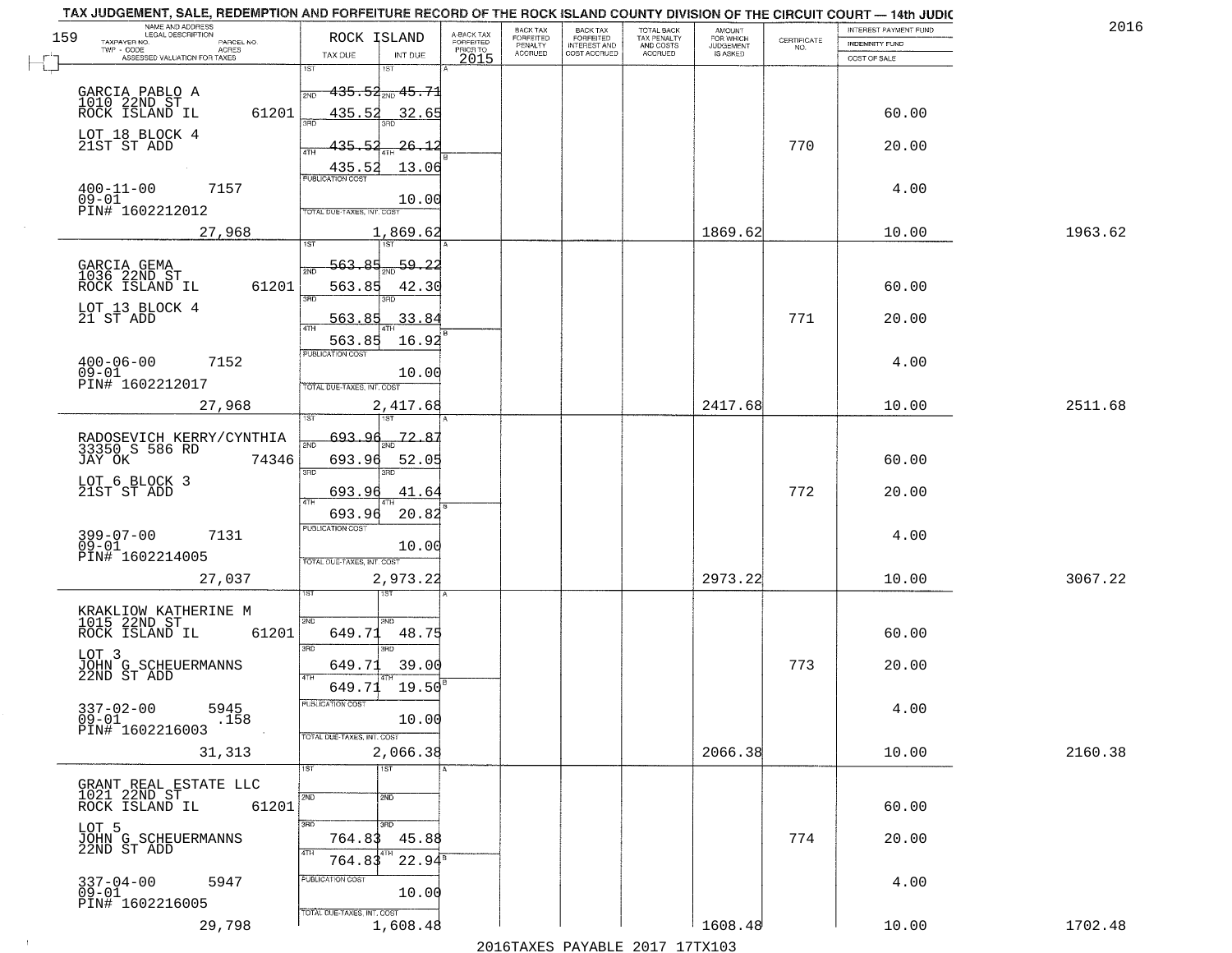| 159                  | BY WHOM<br>PURCHASED                                    | RATE<br>$\%$ | ROCK ISLAND<br>DATE OF SALE | TAX JUDGEMENT, SALE, REDEMPTION AND FORFEITURE RECORD OF THE ROCK ISLAND COUNTY DIVISION OF THE CIRCUIT COURT — 14th JUDICIAL CIRCUIT OF ILLINOIS 2016<br>SUBSEQUENT TAXES PAID, FEES, AND TIME EXTENSION | TOTAL DUE<br>TO REDEEM<br>FROM SALE | BY WHOM REDEEMED                            | DATE OF REDEMP-<br>TION OR DEED | RECEIVED REDEMPTION                                                |
|----------------------|---------------------------------------------------------|--------------|-----------------------------|-----------------------------------------------------------------------------------------------------------------------------------------------------------------------------------------------------------|-------------------------------------|---------------------------------------------|---------------------------------|--------------------------------------------------------------------|
|                      |                                                         | <b>BID</b>   |                             |                                                                                                                                                                                                           | LESS<br><b>COUNTY CLERK FEE</b>     |                                             | MO.<br>DAY<br><b>YEAR</b>       | MONEY IN FULL                                                      |
|                      | <b>PIN# 1602212012</b><br>INTEGRITY INVESTMENT FUND LLC | 01           | 12/28/2017                  |                                                                                                                                                                                                           |                                     |                                             |                                 | Certificate<br>Returned<br>& Cancelled<br>02/12/2018               |
|                      |                                                         |              |                             |                                                                                                                                                                                                           |                                     | $1,983.26$ PABLO GARCIA                     | 01/11/2018                      | Karen Kinney                                                       |
| $\overline{c}$       | PIN# 1602212017<br>STEVE SODEMAN LIVING TRUST           | 01           | 12/28/2017                  | 01/16/2018 Time Ext & incl<br>01/16/2018 Take Notice Fee                                                                                                                                                  | 12/21/2020<br>20.59                 |                                             |                                 | Certificate<br>Returned<br>$\frac{1}{2}$ Cancelled 2<br>02/07/2018 |
|                      |                                                         |              |                             |                                                                                                                                                                                                           |                                     | 2,557.39<br>160.00 LAKESHORE TITLE          | 01/19/2018                      | Karen Kinney                                                       |
| 3                    | PIN# 1602214005<br>INTEGRITY INVESTMENT FUND LLC        | 00           | 12/28/2017                  | $\begin{array}{ccc}  01/19/2018 \text{ Time} & \text{Ext} & \text{incl} \\  01/17/2018 \text{ Take Notice } \text{Fe} \end{array}$                                                                        | 06/29/2020<br>20.59                 |                                             |                                 | Certificate<br>Returned<br>3<br>& Cancelled<br>07/06/2018          |
|                      |                                                         |              |                             |                                                                                                                                                                                                           |                                     | 3,087.81<br>160.00 KERRY/CYNTHIA RADOSEVICH |                                 | Karen Kinney                                                       |
| PIN# 1602216003<br>4 | EQUITY ONE INVESTMENT                                   | 00           | FUND LLC<br>12/28/2017      | 01/16/2018 Time Ext & incl<br>01/16/2018 Take Notice Fee                                                                                                                                                  | 07/03/2020<br>20.59                 |                                             |                                 | Certificate<br>Returned<br>& Cancelled 4<br>04/05/2018             |
|                      |                                                         |              |                             |                                                                                                                                                                                                           |                                     | 2,180.97<br>160.00 SHAWN KRAKLIOW           | 03/01/2018                      | Karen Kinney                                                       |
| PIN# 1602216005<br>5 | EQUITY ONE INVESTMENT                                   | 00           | FUND LLC<br>12/28/2017      | 01/16/2018 Time Ext & incl<br>01/16/2018 Take Notice Fee                                                                                                                                                  | $07/03/2020$<br>20.59               |                                             |                                 | Certificate<br>Returned<br>& Cancelled 5<br>10/25/2018             |
|                      |                                                         |              |                             |                                                                                                                                                                                                           |                                     | $1,723.07$<br>160.00 CLARK MILJUSH ATTY     | 09/18/2018                      | Karen Kinney                                                       |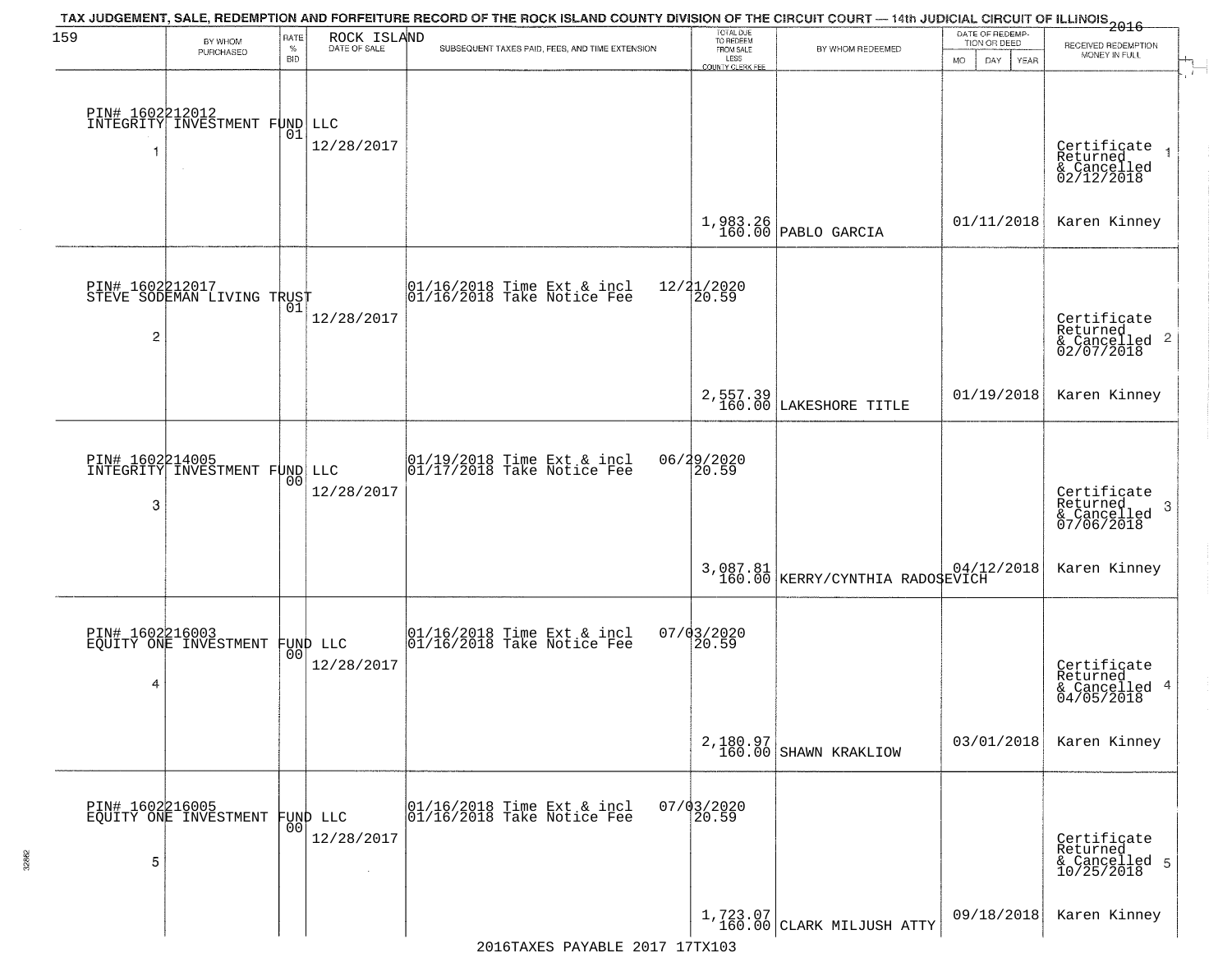| TAX JUDGEMENT, SALE, REDEMPTION AND FORFEITURE RECORD OF THE ROCK ISLAND COUNTY DIVISION OF THE CIRCUIT COURT - 14th JUDIC<br>NAME AND ADDRESS<br>LEGAL DESCRIPTION |                                                                                 |                                     | BACK TAX             | <b>BACK TAX</b>           |                                        |                                  |                                                                 | INTEREST PAYMENT FUND | 2016    |
|---------------------------------------------------------------------------------------------------------------------------------------------------------------------|---------------------------------------------------------------------------------|-------------------------------------|----------------------|---------------------------|----------------------------------------|----------------------------------|-----------------------------------------------------------------|-----------------------|---------|
| 160<br>TAXPAYER NO.<br>PARCEL NO.<br>ACRES                                                                                                                          | ROCK ISLAND                                                                     | A-BACK TAX<br>FORFEITED<br>PRIOR TO | FORFEITED<br>PENALTY | FORFEITED<br>INTEREST AND | TOTAL BACK<br>TAX PENALTY<br>AND COSTS | AMOUNT<br>FOR WHICH<br>JUDGEMENT | $\begin{array}{c} \text{CERTIFICATE} \\ \text{NO.} \end{array}$ | <b>INDEMNITY FUND</b> |         |
| ASSESSED VALUATION FOR TAXES                                                                                                                                        | TAX DUE<br>INT DUE                                                              | 2015                                | <b>ACCRUED</b>       | COST ACCRUED              | <b>ACCRUED</b>                         | IS ASKED                         |                                                                 | COST OF SALE          |         |
| DVS SPV1 LLC<br>16 BERRYHILL RD STE 200<br>29210 REPORTA SC                                                                                                         | 1ST<br>$1S$ T<br>2ND<br>2ND<br>525.51<br>39.40                                  |                                     |                      |                           |                                        |                                  |                                                                 | 60.00                 |         |
| LOT 5<br>JOHN G SCHEUERMANNS<br>4TH ADD                                                                                                                             | 390<br>525.51<br>$-31 - 52$                                                     |                                     |                      |                           |                                        |                                  | 775                                                             | 20.00                 |         |
| $331 - 07 - 00$<br>5829<br>$09 - 01$                                                                                                                                | 15.76<br>525.51                                                                 |                                     |                      |                           |                                        |                                  |                                                                 | 4.00                  |         |
| PIN# 1602217004<br>20,474                                                                                                                                           | 10.00<br>TOTAL DUE-TAXES, INT. COST<br>1,673.21                                 |                                     |                      |                           |                                        | 1673.21                          |                                                                 | 10.00                 | 1767.21 |
|                                                                                                                                                                     |                                                                                 |                                     |                      |                           |                                        |                                  |                                                                 |                       |         |
| STEPHENS GREGORY A<br>3430_12TH ST<br>61265<br>MOLINE IL<br>LOT 7 BLOCK 2                                                                                           | <u>798.99</u><br>83.86<br>সূঁয়া<br>798.99<br>59.90<br>3RD<br>3BD.              |                                     |                      |                           |                                        |                                  |                                                                 | 60.00                 |         |
| HIGHLAND PARK ADD                                                                                                                                                   | 47.92<br><u>798.99</u><br>$\overline{47H}$<br>798.99<br>23.96                   |                                     |                      |                           |                                        |                                  | 776                                                             | 20.00                 |         |
| $223 - 15 - 00$<br>3890<br>$09 - 01$<br>PIN# 1602223001                                                                                                             | PUBLICATION COST<br>10.00<br>TOTAL DUE-TAXES, INT. COST                         |                                     |                      |                           |                                        |                                  |                                                                 | 4.00                  |         |
| 31,129                                                                                                                                                              | 3,421.60                                                                        |                                     |                      |                           |                                        | 3421.60                          |                                                                 | 10.00                 | 3515.60 |
| LOWERY MICHAEL L<br>813 9TH AVE<br>ROCK ISLAND IL<br>61201                                                                                                          | īsT<br>29.75<br>$-283-$<br>2ND<br>283.44<br>21.25<br>3RD<br>3RD                 |                                     |                      |                           |                                        |                                  |                                                                 | 60.00                 |         |
| LOT 3 BLOCK 2<br>P L MITCHELLS ADD                                                                                                                                  | 283.44<br>17.00<br>4TH                                                          |                                     |                      |                           |                                        |                                  | 777                                                             | 20.00                 |         |
| $261 - 05 - 00$<br>09-01<br>4595<br>PIN# 1603204003                                                                                                                 | 283.4<br>8.50<br><b>PUBLICATION COST</b><br>10.00<br>TOTAL OUE-TAXES, INT. COST |                                     |                      |                           |                                        |                                  |                                                                 | 4.00                  |         |
| 11,043                                                                                                                                                              | 1,220.26                                                                        |                                     |                      |                           |                                        | 1220.26                          |                                                                 | 10.00                 | 1314.26 |
| JOHNSON BRANDON J<br>820 26TH AVE<br>ROCK ISLAND IL<br>61201                                                                                                        | 157.29<br>16.52<br>2ND<br>157.29<br>11.80<br>3RD<br>3RD                         |                                     |                      |                           |                                        |                                  |                                                                 | 60.00                 |         |
| LOT 9 BLOCK 4<br>BAILEY DAVENPORTS 3RD<br>ADD N 40 FT                                                                                                               | 157.29<br>9.44<br>4TH<br>$4.72^{8}$<br>157.29                                   |                                     |                      |                           |                                        |                                  | 778                                                             | 20.00                 |         |
| $167 - 01 - 00$<br>2850<br>$09 - 01$<br>PIN# 1603210004<br><b>Contract</b>                                                                                          | PUBLICATION CUS.<br>10.00<br>TOTAL DUE-TAXES, INT. COST                         |                                     |                      |                           |                                        |                                  |                                                                 | 4.00                  |         |
| 6,128                                                                                                                                                               | 681.64<br>1ST                                                                   |                                     |                      |                           |                                        | 681.64                           |                                                                 | 10.00                 | 775.64  |
| NORMAN STEVEN L<br>819 5TH ST<br>ROCK ISLAND IL<br>61201                                                                                                            | 92.35<br>9.73<br>2ND<br>2ND<br>92.35<br>6.95                                    |                                     |                      |                           |                                        |                                  |                                                                 | 60.00                 |         |
| LOT 5 BLOCK 2<br>BAILEY DAVENPORTS 3RD<br>ADD N.50                                                                                                                  | 3RD<br>92.35<br>5.56<br>4TH<br>$2.78^{8}$<br>92.35                              |                                     |                      |                           |                                        |                                  | 779                                                             | 20.00                 |         |
| $165 - 18 - 00$<br>2825<br>09-01<br>PIN# 1603211002                                                                                                                 | PUBLICATION COST<br>10.00<br>TOTAL DUE-TAXES, INT. COST                         |                                     |                      |                           |                                        |                                  |                                                                 | 4.00                  |         |
| 3,598                                                                                                                                                               | 404.42                                                                          |                                     |                      |                           |                                        | 404.42                           |                                                                 | 10.00                 | 498.42  |

 $\sim 100$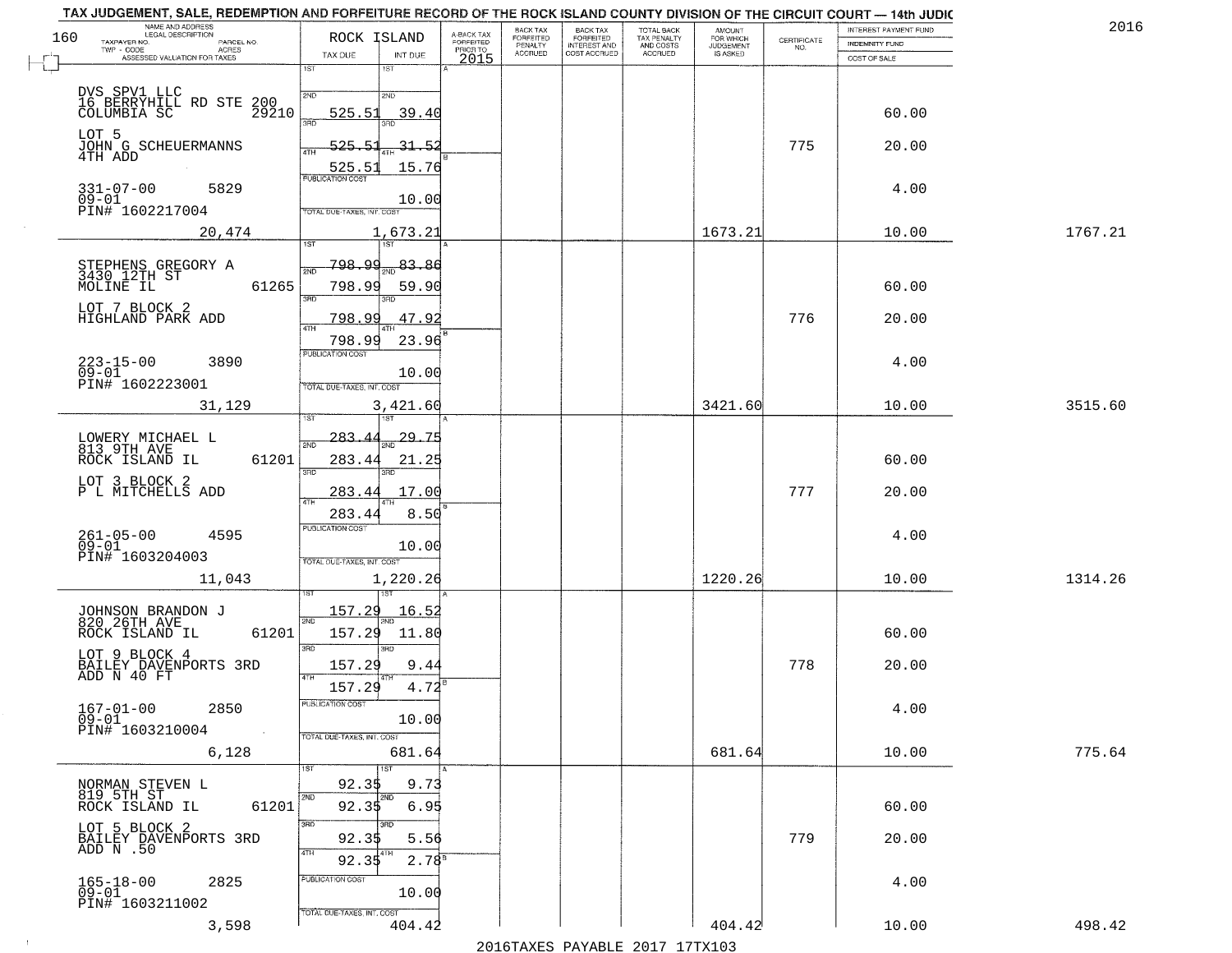|                                                   |                                              |                                   |                             | TAX JUDGEMENT, SALE, REDEMPTION AND FORFEITURE RECORD OF THE ROCK ISLAND COUNTY DIVISION OF THE CIRCUIT COURT — 14th JUDICIAL CIRCUIT OF ILLINOIS 2016                                                                                                                |                                                                 |                                                                                                                                                     | DATE OF REDEMP-                          |                                                                               |
|---------------------------------------------------|----------------------------------------------|-----------------------------------|-----------------------------|-----------------------------------------------------------------------------------------------------------------------------------------------------------------------------------------------------------------------------------------------------------------------|-----------------------------------------------------------------|-----------------------------------------------------------------------------------------------------------------------------------------------------|------------------------------------------|-------------------------------------------------------------------------------|
| 160                                               | BY WHOM<br>PURCHASED                         | <b>RATE</b><br>$\%$<br><b>BID</b> | ROCK ISLAND<br>DATE OF SALE | SUBSEQUENT TAXES PAID, FEES, AND TIME EXTENSION                                                                                                                                                                                                                       | TOTAL DUE<br>TO REDEEM<br>FROM SALE<br>LESS<br>COUNTY CLERK FEE | BY WHOM REDEEMED                                                                                                                                    | TION OR DEED<br>DAY<br><b>MO</b><br>YEAR | RECEIVED REDEMPTION<br>MONEY IN FULL                                          |
| -1                                                | PIN# 1602217004<br>INTEGRITY INVESTMENT FUND | 01                                |                             | $\begin{tabular}{ll} \bf LLC & $\begin{array}{l} 01/19/2018 \tt{Time Ext & $i$-incl} \\ 01/17/2018 \tt{Take Notice Fe} \\ 12/28/2017 \end{array}$ & \bf \end{tabular}$                                                                                                | 06/29/2020<br>2,408.96<br>2,408.96<br>2,366.82                  |                                                                                                                                                     |                                          | Certifiçate<br>$\overline{1}$<br>Returned<br>& Cancelled<br>06/15/2020        |
|                                                   |                                              |                                   |                             |                                                                                                                                                                                                                                                                       |                                                                 | 7,509.06<br>160.00 VISION PROPERTY MGMT                                                                                                             | 05/28/2020                               | Karen Kinney                                                                  |
| PIN# 1602223001<br>RICO TRUSTEE<br>$\overline{c}$ |                                              | 18                                | 12/28/2017                  | 03/20/2020 Time Ext & incl<br>03/01/2018 Take Notice Fee<br>03/18/2020 Take Notice Fee<br>03/18/2020 Circuit Clerks Fee<br>03/18/2020 Circuit Clerks Fee<br>03/23/2020 Dublication Fee<br>05/22/2020 Subs paid<br>11/17/2018 Subs paid<br>11/19/2019<br>$\frac{3}{3}$ | 09/08/2020<br>20.70<br>35.00                                    | $\begin{bmatrix} 116.56\\ 242.56\\ 407.67\\ 49.98\\ 720.08\\ 518.10\\ 631.74\\ 631.74\\ 17,538.27\\ 160.00\\ \text{GREGORY STEPHENS} \end{bmatrix}$ |                                          | Certificate<br>Returned<br>& Cancelled 2<br>10/05/2020                        |
|                                                   |                                              |                                   |                             |                                                                                                                                                                                                                                                                       |                                                                 |                                                                                                                                                     | 09/08/2020                               | Karen Kinney                                                                  |
| PIN# 1603204003<br>RICO TRUSTEE<br>3              |                                              | 18                                | 12/28/2017                  |                                                                                                                                                                                                                                                                       |                                                                 |                                                                                                                                                     |                                          | Certificate<br>Returned<br>3<br>$\frac{6}{04/04/2018}$                        |
|                                                   |                                              |                                   |                             |                                                                                                                                                                                                                                                                       |                                                                 | 1,550.83<br>160.00 MARK JACKSON TRUST ACCOUN                                                                                                        | 02/28/2018                               | Karen Kinney                                                                  |
| PIN# 1603210004<br>RICO TRUSTEE<br>4              |                                              | 18                                | 12/28/2017                  | 03/01/2018 Time Ext & incl<br>03/01/2018 Take Notice Fee<br>11/17/2018 Subs paid                                                                                                                                                                                      | 08/07/2020<br>20.70<br>716.66                                   |                                                                                                                                                     |                                          | Certificate<br>Returned<br>4<br>& Cancelled<br>05/09/2019                     |
|                                                   |                                              |                                   |                             |                                                                                                                                                                                                                                                                       |                                                                 | $2,017.85$<br>160.00 BRANDON JOHNSON                                                                                                                | 04/29/2019                               | Karen Kinney                                                                  |
| PIN# 1603211002<br>RICO TRUSTEE<br>5              |                                              | 18                                | 12/28/2017                  |                                                                                                                                                                                                                                                                       |                                                                 |                                                                                                                                                     |                                          | ADMIN SALE IN ERROR<br>Certificate<br>Returned<br>& Cancelled 5<br>02/01/2018 |
|                                                   |                                              |                                   |                             | 2016TAXES PAYABLE 2017 17TX103                                                                                                                                                                                                                                        |                                                                 |                                                                                                                                                     |                                          | Karen Kinney                                                                  |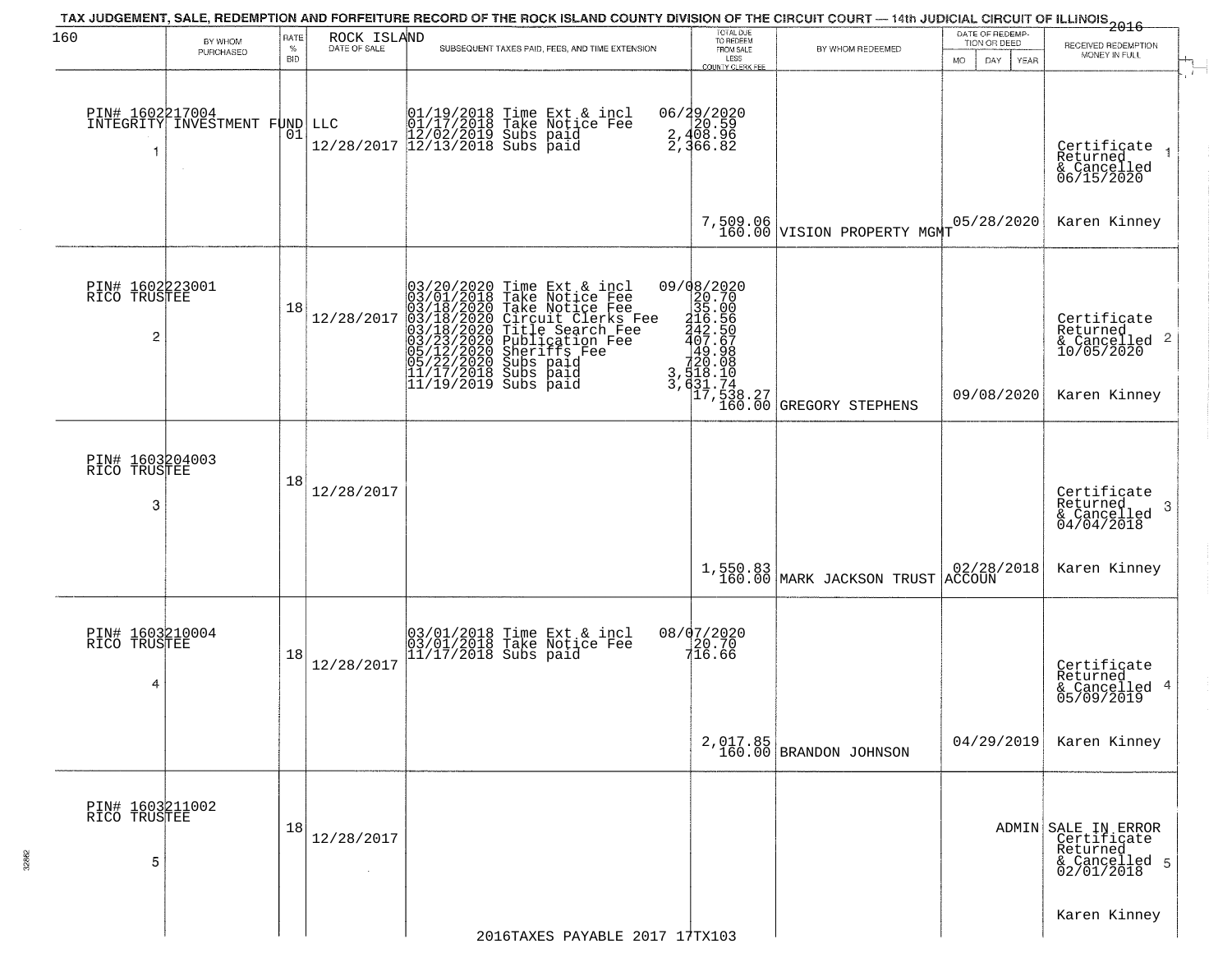|     | TAX JUDGEMENT, SALE, REDEMPTION AND FORFEITURE RECORD OF THE ROCK ISLAND COUNTY DIVISION OF THE CIRCUIT COURT - 14th JUDIC<br>NAME AND ADDRESS<br>LEGAL DESCRIPTION |                                                       |                                |                                     | BACK TAX             | <b>BACK TAX</b>           |                                        | AMOUNT<br>FOR WHICH |                                                                 | INTEREST PAYMENT FUND | 2016    |
|-----|---------------------------------------------------------------------------------------------------------------------------------------------------------------------|-------------------------------------------------------|--------------------------------|-------------------------------------|----------------------|---------------------------|----------------------------------------|---------------------|-----------------------------------------------------------------|-----------------------|---------|
| 161 | TAXPAYER NO.<br>PARCEL NO.                                                                                                                                          | ROCK ISLAND                                           |                                | A-BACK TAX<br>FORFEITED<br>PRIOR TO | FORFEITED<br>PENALTY | FORFEITED<br>INTEREST AND | TOTAL BACK<br>TAX PENALTY<br>AND COSTS | <b>JUDGEMENT</b>    | $\begin{array}{c} \text{CERTIFICATE} \\ \text{NO.} \end{array}$ | <b>INDEMNITY FUND</b> |         |
|     | ACRES<br>ASSESSED VALUATION FOR TAXES                                                                                                                               | TAX DUE                                               | INT DUE                        | 2015                                | <b>ACCRUED</b>       | COST ACCRUED              | ACCRUED                                | IS ASKED            |                                                                 | COST OF SALE          |         |
|     | JP HOME FINANCING LLC<br>1126 HORSHAM RD                                                                                                                            | iST<br>$-415.96_{200}$ $43.68$<br>2ND                 |                                |                                     |                      |                           |                                        |                     |                                                                 |                       |         |
|     | 19002<br>MAPLE GLEN PA<br>SUPVR ASST MAP                                                                                                                            | 415.96<br>415.96                                      | 31.20                          |                                     |                      |                           |                                        |                     | 780                                                             | 60.00                 |         |
|     | LOT 210-1 SHEET 7<br>PAULS ADD                                                                                                                                      | $\frac{415.96}{FUBUCATON COST}$                       | -24.96<br>12.48                |                                     |                      |                           |                                        |                     |                                                                 | 20.00                 |         |
|     | $313 - 10 - 00$<br>5548<br>$09 - 01$<br>PIN# 1603214001                                                                                                             | TOTAL DUE-TAXES, INT. COST                            | 10.00                          |                                     |                      |                           |                                        |                     |                                                                 | 4.00                  |         |
|     | 16,206                                                                                                                                                              | 1ST                                                   | 1,786.16                       |                                     |                      |                           |                                        | 1786.16             |                                                                 | 10.00                 | 1880.16 |
|     | HOFFMANN DAKOTA<br>1601 EAGLES CREST AVE C12<br>DAVENPORT IA 52804                                                                                                  | 2ND<br>3RD                                            | 2ND<br>3RD                     |                                     |                      |                           |                                        |                     |                                                                 | 60.00                 |         |
|     | LOT 2 BLOCK 2<br>WOODINS ADD                                                                                                                                        | 47H<br>371.45                                         | 4TH<br>11.14                   |                                     |                      |                           |                                        |                     | 781                                                             | 20.00                 |         |
|     | $421 - 18 - 00$<br>7562<br>$09 - 01$<br>PIN# 1603216005                                                                                                             | <b>PUBLICATION COST</b><br>TOTAL DUE-TAXES, INT. COST | 10.00                          |                                     |                      |                           |                                        |                     |                                                                 | 4.00                  |         |
|     | 14,472                                                                                                                                                              | 1ST                                                   | 392.59<br>1ST                  |                                     |                      |                           |                                        | 392.59              |                                                                 | 10.00                 | 486.59  |
|     | WESTBROOK DEDRICK<br>501 13TH AVE<br>ROCK ISLAND IL<br>61201                                                                                                        | $82 - 3$<br>2ND<br>82.34<br>3 <sub>BD</sub>           | 8.,<br>-68<br>6.20<br>3RD      |                                     |                      |                           |                                        |                     |                                                                 | 60.00                 |         |
|     | LOT 7 BLOCK 2<br>WOODINS ADD                                                                                                                                        | 82.3<br>4TH<br>82.34                                  | 4.96<br>2.48                   |                                     |                      |                           |                                        |                     | 782                                                             | 20.00                 |         |
|     | $422 - 02 - 00$<br>09-01<br>7567<br>PIN# 1603216007                                                                                                                 | <b>PUBLICATION COST</b><br>TOTAL OUE-TAXES, INT. COST | 10.00                          |                                     |                      |                           |                                        |                     |                                                                 | 4.00                  |         |
|     | 14,208                                                                                                                                                              |                                                       | 361.68                         |                                     |                      |                           |                                        | 361.68              |                                                                 | 10.00                 | 455.68  |
|     | CANNADY JENNIFER<br>820 11TH AVE<br>ROCK ISLAND IL<br>61201                                                                                                         | 297.69<br>2ND<br>297.69<br>3RD                        | <u>31.29</u><br>22.35<br>3RD   |                                     |                      |                           |                                        |                     |                                                                 | 60.00                 |         |
|     | LOT 2 BLOCK 10<br>BAILEY DAVENPORTS 4TH<br>ADD                                                                                                                      | 297.69<br>4TH<br>297.69                               | 17.88<br>8.94                  |                                     |                      |                           |                                        |                     | 783                                                             | 20.00                 |         |
|     | $171 - 16 - 00$<br>2941<br>$09 - 01$<br>PIN# 1603217011<br>$\sim 100$ km $^{-1}$                                                                                    | PUBLICATION COS<br>TOTAL DUE-TAXES, INT. COST         | 10.00                          |                                     |                      |                           |                                        |                     |                                                                 | 4.00                  |         |
|     | 11,598                                                                                                                                                              | 1ST                                                   | 1,281.22                       |                                     |                      |                           |                                        | 1281.22             |                                                                 | 10.00                 | 1375.22 |
|     | <b>GAY RONALD</b><br>923 15TH ST<br>61201<br>ROCK ISLAND IL                                                                                                         | 268.09<br>2ND<br>2ND<br>268.09 20.10                  | 28.14                          |                                     |                      |                           |                                        |                     |                                                                 | 60.00                 |         |
|     | LOT 1 BLOCK 10<br>BAILEY DAVENPORTS 4TH<br>ADD                                                                                                                      | 3RD<br>ann<br>268.09<br>4TH<br>268.09                 | 16.08<br>$8.04^{\overline{8}}$ |                                     |                      |                           |                                        |                     | 784                                                             | 20.00                 |         |
|     | $171 - 15 - 00$<br>2940<br>$09 - 01$<br>PIN# 1603217012                                                                                                             | PUBLICATION COST<br>TOTAL DUE-TAXES, INT. COST        | 10.00                          |                                     |                      |                           |                                        |                     |                                                                 | 4.00                  |         |
|     | 10,445                                                                                                                                                              |                                                       | 1,154.72                       |                                     |                      |                           |                                        | 1154.72             |                                                                 | 10.00                 | 1248.72 |

 $\sim 100$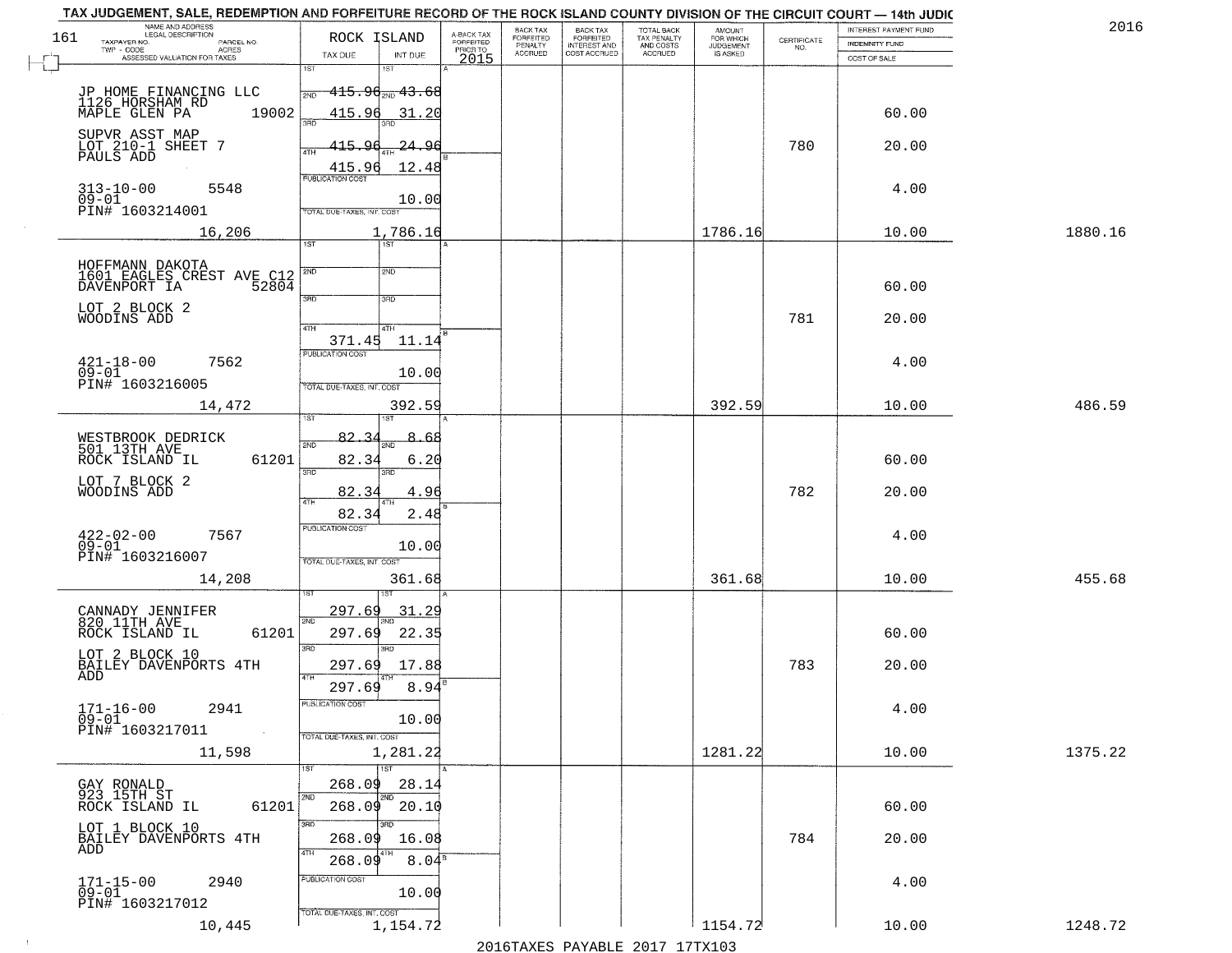| 161                                  | BY WHOM<br>PURCHASED                              | RATE<br>$\%$ | ROCK ISLAND<br>DATE OF SALE | TAX JUDGEMENT, SALE, REDEMPTION AND FORFEITURE RECORD OF THE ROCK ISLAND COUNTY DIVISION OF THE CIRCUIT COURT — 14th JUDICIAL CIRCUIT OF ILLINOIS 2016<br>SUBSEQUENT TAXES PAID, FEES, AND TIME EXTENSION | TOTAL DUE<br>TO REDEEM<br>FROM SALE                                         | BY WHOM REDEEMED                     | DATE OF REDEMP-<br>TION OR DEED | RECEIVED REDEMPTION                                        |
|--------------------------------------|---------------------------------------------------|--------------|-----------------------------|-----------------------------------------------------------------------------------------------------------------------------------------------------------------------------------------------------------|-----------------------------------------------------------------------------|--------------------------------------|---------------------------------|------------------------------------------------------------|
|                                      |                                                   | <b>BID</b>   |                             |                                                                                                                                                                                                           | LESS<br><b>COUNTY CLERK FEE</b>                                             |                                      | MO.<br>DAY.<br>YEAR             | MONEY IN FULL                                              |
| PIN# 1603214001<br>RICO TRUSTEE      | $\sim$                                            | 18           | 12/28/2017                  | 03/01/2018 Time Ext & incl<br>03/01/2018 Take Notice Fee                                                                                                                                                  | 08/07/2020<br>20.70                                                         |                                      |                                 | Certificate<br>Returned<br>& Cancelled<br>07/06/2018       |
|                                      |                                                   |              |                             |                                                                                                                                                                                                           |                                                                             | $2,239.29$ JP HOMES INC              | 04/09/2018                      | Karen Kinney                                               |
| $\overline{c}$                       | PIN# 1603216005<br>STEVE SODEMAN LIVING TRUST     |              | 12/28/2017                  |                                                                                                                                                                                                           |                                                                             |                                      |                                 | Certificate<br>Returned<br>$\frac{12241164}{62/07/2018}$ 2 |
|                                      |                                                   |              |                             |                                                                                                                                                                                                           |                                                                             | 574.18<br>160.00 DAKOTA HOFFMANN     | 01/10/2018                      | Karen Kinney                                               |
| PIN# 1603216007<br>3                 | STEVE SODEMAN LIVING TRUST                        | 18           | 12/28/2017                  | 01/16/2018 Time Ext & incl<br>01/16/2018 Take Notice Fee<br>11/20/2018 Subs paid<br>11/25/2019 Subs paid                                                                                                  | 12/21/2020<br>$\begin{bmatrix} 20.59 \\ 1,622.06 \\ 1,674.00 \end{bmatrix}$ |                                      |                                 | Certificate<br>Returned<br>3<br>& Cancelled<br>05/06/2020  |
|                                      |                                                   |              |                             |                                                                                                                                                                                                           |                                                                             | 4,772.61<br>160.00 DEDRICK WESTBROOK | 04/15/2020                      | Karen Kinney                                               |
| PIN# 1603217011<br>RICO TRUSTEE<br>4 |                                                   | 18           | 12/28/2017                  | 03/01/2018 Time Ext & incl<br>03/01/2018 Take Notice Fee                                                                                                                                                  | 08/07/2020<br>20.70                                                         |                                      |                                 | Certificate<br>Returned<br>& Cancelled 4<br>07/06/2018     |
|                                      |                                                   |              |                             |                                                                                                                                                                                                           |                                                                             | 1,643.46<br>160.00 JENNIFER CANNADY  | 03/07/2018                      | Karen Kinney                                               |
| 5                                    | PIN# 1603217012    <br>STEVE SODEMAN LIVING TRUST | 18           | $\sim$                      | 01/16/2018 Time Ext & incl<br>01/16/2018 Take Notice Fee<br>11/20/2018 Subs paid<br>12/28/2017 11/25/2019 Subs paid                                                                                       | 12/21/2020<br>1,200.59<br>1,200.38<br>1,238.62                              |                                      |                                 | Certificate<br>Returned<br>& Cancelled 5<br>12/08/2020     |
|                                      |                                                   |              |                             |                                                                                                                                                                                                           |                                                                             | $5,493.65$ DONALD GAY                | 11/19/2020                      | Karen Kinney                                               |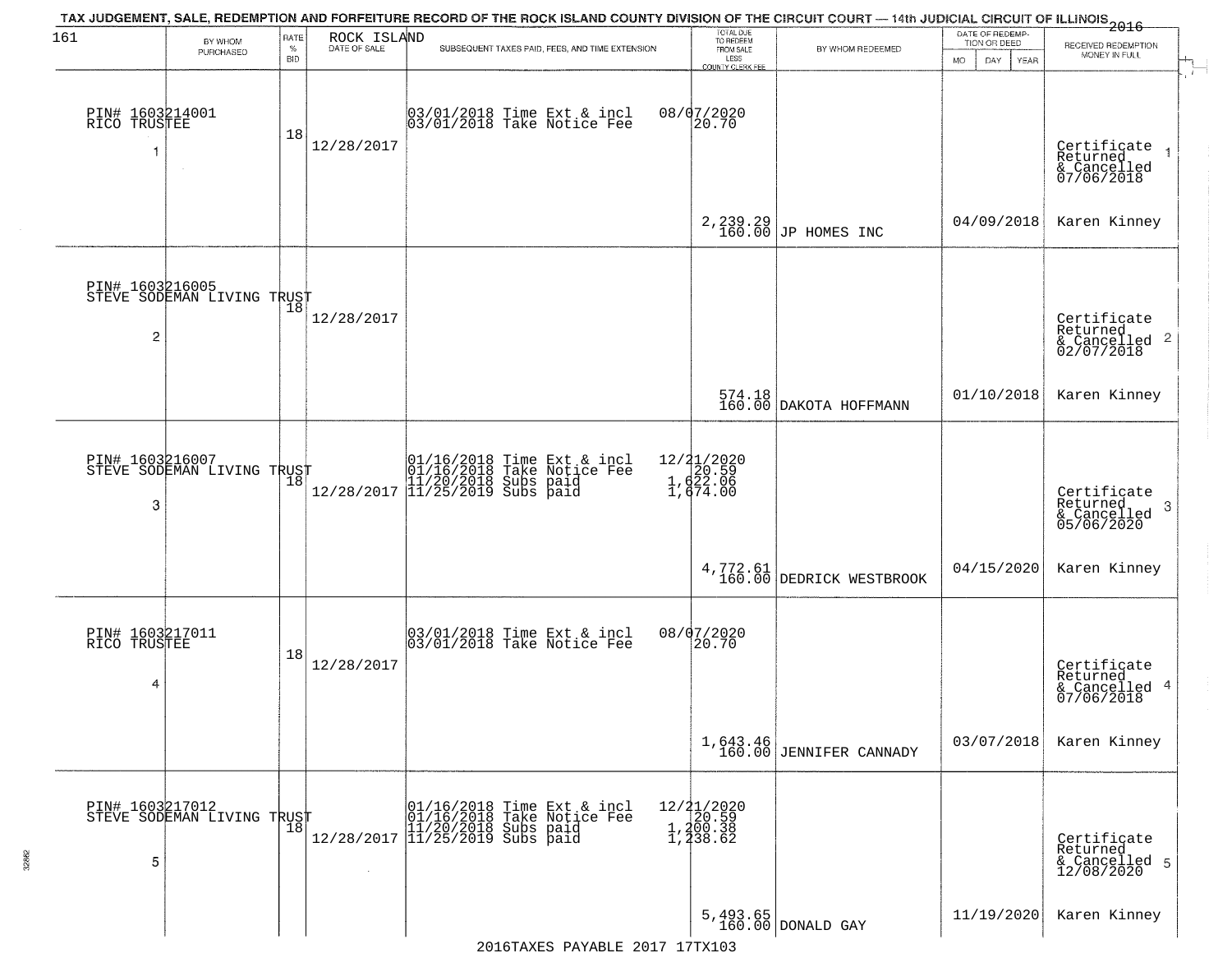|     | TAX JUDGEMENT, SALE, REDEMPTION AND FORFEITURE RECORD OF THE ROCK ISLAND COUNTY DIVISION OF THE CIRCUIT COURT - 14th JUDIC<br>NAME AND ADDRESS<br>LEGAL DESCRIPTION |                                      |                                     | BACK TAX                    | BACK TAX<br>FORFEITED<br>INTEREST AND |                                        |                                  |                                                                 | INTEREST PAYMENT FUND | 2016   |
|-----|---------------------------------------------------------------------------------------------------------------------------------------------------------------------|--------------------------------------|-------------------------------------|-----------------------------|---------------------------------------|----------------------------------------|----------------------------------|-----------------------------------------------------------------|-----------------------|--------|
| 162 | TAXPAYER NO.<br>PARCEL NO.<br>TWP - CODE<br>ACRES                                                                                                                   | ROCK ISLAND                          | A-BACK TAX<br>FORFEITED<br>PRIOR TO | <b>FORFEITED</b><br>PENALTY |                                       | TOTAL BACK<br>TAX PENALTY<br>AND COSTS | AMOUNT<br>FOR WHICH<br>JUDGEMENT | $\begin{array}{c} \text{CERTIFICATE} \\ \text{NO.} \end{array}$ | <b>INDEMNITY FUND</b> |        |
|     | ASSESSED VALUATION FOR TAXES                                                                                                                                        | INT DUE<br>TAX DUE                   | 2015                                | <b>ACCRUED</b>              | COST ACCRUED                          | ACCRUED                                | IS ASKED                         |                                                                 | COST OF SALE          |        |
|     |                                                                                                                                                                     | 1ST<br>1ST                           |                                     |                             |                                       |                                        |                                  |                                                                 |                       |        |
|     |                                                                                                                                                                     | <del>32.03 aug 3.3</del> 6           |                                     |                             |                                       |                                        |                                  |                                                                 |                       |        |
|     | MCCULLOUGH MELISSA/VINCEN 700                                                                                                                                       |                                      |                                     |                             |                                       |                                        |                                  |                                                                 |                       |        |
|     |                                                                                                                                                                     | 32.03<br>2.40                        |                                     |                             |                                       |                                        |                                  |                                                                 | 60.00                 |        |
|     | LOT 4                                                                                                                                                               |                                      |                                     |                             |                                       |                                        |                                  |                                                                 |                       |        |
|     | C SCHMAACHTS ADD                                                                                                                                                    | 32.03<br>۵í                          |                                     |                             |                                       |                                        |                                  | 785                                                             | 20.00                 |        |
|     |                                                                                                                                                                     | $\frac{32.03}{PUBUCATONCCST}$<br>.96 |                                     |                             |                                       |                                        |                                  |                                                                 |                       |        |
|     | $338 - 02 - 00$<br>5965                                                                                                                                             |                                      |                                     |                             |                                       |                                        |                                  |                                                                 | 4.00                  |        |
|     | $09 - 01$                                                                                                                                                           | 10.00                                |                                     |                             |                                       |                                        |                                  |                                                                 |                       |        |
|     | PIN# 1603220004                                                                                                                                                     | TOTAL DUE-TAXES, INT. COST           |                                     |                             |                                       |                                        |                                  |                                                                 |                       |        |
|     | 1,248                                                                                                                                                               | 146.76                               |                                     |                             |                                       |                                        | 146.76                           |                                                                 | 10.00                 | 240.76 |
|     |                                                                                                                                                                     | 1ST<br>IST                           |                                     |                             |                                       |                                        |                                  |                                                                 |                       |        |
|     |                                                                                                                                                                     |                                      |                                     |                             |                                       |                                        |                                  |                                                                 |                       |        |
|     | RHODEN EARLINE E<br>1211 8TH ST                                                                                                                                     | 2ND<br>2ND                           |                                     |                             |                                       |                                        |                                  |                                                                 |                       |        |
|     | ROCK ISLAND IL<br>61201                                                                                                                                             | $\overline{3\text{RD}}$<br>3RD       |                                     |                             |                                       |                                        |                                  |                                                                 | 60.00                 |        |
|     | LOT 53                                                                                                                                                              |                                      |                                     |                             |                                       |                                        |                                  |                                                                 |                       |        |
|     | FRANKLIN SCHOOL ADD                                                                                                                                                 | 47H<br>4TH                           |                                     |                             |                                       |                                        |                                  | 786                                                             | 20.00                 |        |
|     |                                                                                                                                                                     | 21.56<br>.64                         |                                     |                             |                                       |                                        |                                  |                                                                 |                       |        |
|     | $200 - 05 - 00$<br>3447                                                                                                                                             | PUBLICATION COST                     |                                     |                             |                                       |                                        |                                  |                                                                 | 4.00                  |        |
|     | $09 - 01$                                                                                                                                                           | 10.00                                |                                     |                             |                                       |                                        |                                  |                                                                 |                       |        |
|     | PIN# 1603221003                                                                                                                                                     | TOTAL DUE-TAXES, INT. COST           |                                     |                             |                                       |                                        |                                  |                                                                 |                       |        |
|     | 8,515                                                                                                                                                               | 32.20                                |                                     |                             |                                       |                                        | 32.20                            |                                                                 | 10.00                 | 126.20 |
|     |                                                                                                                                                                     | 181                                  |                                     |                             |                                       |                                        |                                  |                                                                 |                       |        |
|     |                                                                                                                                                                     | $15 - 1$<br>-143-                    |                                     |                             |                                       |                                        |                                  |                                                                 |                       |        |
|     | JOHNSON DOROTHY J<br>820 26TH AVE                                                                                                                                   | 2ND                                  |                                     |                             |                                       |                                        |                                  |                                                                 |                       |        |
|     | ROCK ISLAND IL<br>61201                                                                                                                                             | 143.69<br>10.80<br>3RD<br>3RD        |                                     |                             |                                       |                                        |                                  |                                                                 | 60.00                 |        |
|     | LOT 52                                                                                                                                                              |                                      |                                     |                             |                                       |                                        |                                  |                                                                 |                       |        |
|     | FRANKLIN SCHOOL ADD                                                                                                                                                 | 143.69<br>8.64                       |                                     |                             |                                       |                                        |                                  | 787                                                             | 20.00                 |        |
|     |                                                                                                                                                                     | 143.69<br>4.32                       |                                     |                             |                                       |                                        |                                  |                                                                 |                       |        |
|     |                                                                                                                                                                     | PUBLICATION COST                     |                                     |                             |                                       |                                        |                                  |                                                                 | 4.00                  |        |
|     | $200 - 04 - 00$<br>09-01<br>3446                                                                                                                                    | 10.00                                |                                     |                             |                                       |                                        |                                  |                                                                 |                       |        |
|     | PIN# 1603221004                                                                                                                                                     | TOTAL OUE-TAXES, INT. COST           |                                     |                             |                                       |                                        |                                  |                                                                 |                       |        |
|     | 5,598                                                                                                                                                               | 623.64                               |                                     |                             |                                       |                                        | 623.64                           |                                                                 | 10.00                 | 717.64 |
|     |                                                                                                                                                                     |                                      |                                     |                             |                                       |                                        |                                  |                                                                 |                       |        |
|     |                                                                                                                                                                     | 158.55<br>16.66                      |                                     |                             |                                       |                                        |                                  |                                                                 |                       |        |
|     | CARTER DEATRICK<br>1421 7TH ST<br>ROCK ISLAND IL                                                                                                                    | 2ND                                  |                                     |                             |                                       |                                        |                                  |                                                                 |                       |        |
|     | 61201                                                                                                                                                               | 158.55<br>11.90                      |                                     |                             |                                       |                                        |                                  |                                                                 | 60.00                 |        |
|     | LOT 80                                                                                                                                                              | 3BD<br>3RD                           |                                     |                             |                                       |                                        |                                  |                                                                 |                       |        |
|     | FRANKLIN SCHOOL ADD                                                                                                                                                 | 158.55<br>9.52                       |                                     |                             |                                       |                                        |                                  | 788                                                             | 20.00                 |        |
|     |                                                                                                                                                                     | 4TH<br>$4.76^{6}$<br>158.55          |                                     |                             |                                       |                                        |                                  |                                                                 |                       |        |
|     |                                                                                                                                                                     | rusuca nun cus-                      |                                     |                             |                                       |                                        |                                  |                                                                 |                       |        |
|     | $201 - 10 - 00$<br>3474<br>$09 - 01$                                                                                                                                | 10.00                                |                                     |                             |                                       |                                        |                                  |                                                                 | 4.00                  |        |
|     | PIN# 1603221029<br>$\sim 100$                                                                                                                                       | TOTAL DUE-TAXES, INT. COST           |                                     |                             |                                       |                                        |                                  |                                                                 |                       |        |
|     | 8,088                                                                                                                                                               | 687.04                               |                                     |                             |                                       |                                        | 687.04                           |                                                                 | 10.00                 | 781.04 |
|     |                                                                                                                                                                     | 1ST<br>1ST                           |                                     |                             |                                       |                                        |                                  |                                                                 |                       |        |
|     |                                                                                                                                                                     |                                      |                                     |                             |                                       |                                        |                                  |                                                                 |                       |        |
|     | KAISER KRISTAL A<br>1515 7TH ST<br>ROCK ISLAND IL                                                                                                                   | 2ND<br>2ND                           |                                     |                             |                                       |                                        |                                  |                                                                 |                       |        |
|     | 61201                                                                                                                                                               |                                      |                                     |                             |                                       |                                        |                                  |                                                                 | 60.00                 |        |
|     |                                                                                                                                                                     | 3RD<br>3BD                           |                                     |                             |                                       |                                        |                                  |                                                                 |                       |        |
|     | LOT 73<br>FRANKLIN SCHOOL ADD                                                                                                                                       |                                      |                                     |                             |                                       |                                        |                                  | 789                                                             | 20.00                 |        |
|     |                                                                                                                                                                     | 4TH<br>4TH<br>$3.12^{8}$<br>104.31   |                                     |                             |                                       |                                        |                                  |                                                                 |                       |        |
|     |                                                                                                                                                                     | PUBLICATION COST                     |                                     |                             |                                       |                                        |                                  |                                                                 |                       |        |
|     | $201 - 03 - 00$<br>3467<br>$09 - 01$                                                                                                                                | 10.00                                |                                     |                             |                                       |                                        |                                  |                                                                 | 4.00                  |        |
|     | PIN# 1603221036                                                                                                                                                     |                                      |                                     |                             |                                       |                                        |                                  |                                                                 |                       |        |
|     | 11,914                                                                                                                                                              | TOTAL DUE-TAXES, INT. COST<br>117.43 |                                     |                             |                                       |                                        | 117.43                           |                                                                 | 10.00                 | 211.43 |
|     |                                                                                                                                                                     |                                      |                                     |                             |                                       |                                        |                                  |                                                                 |                       |        |
|     |                                                                                                                                                                     |                                      |                                     |                             | 2016 TAVEC DAVADLE 2017 17TV102       |                                        |                                  |                                                                 |                       |        |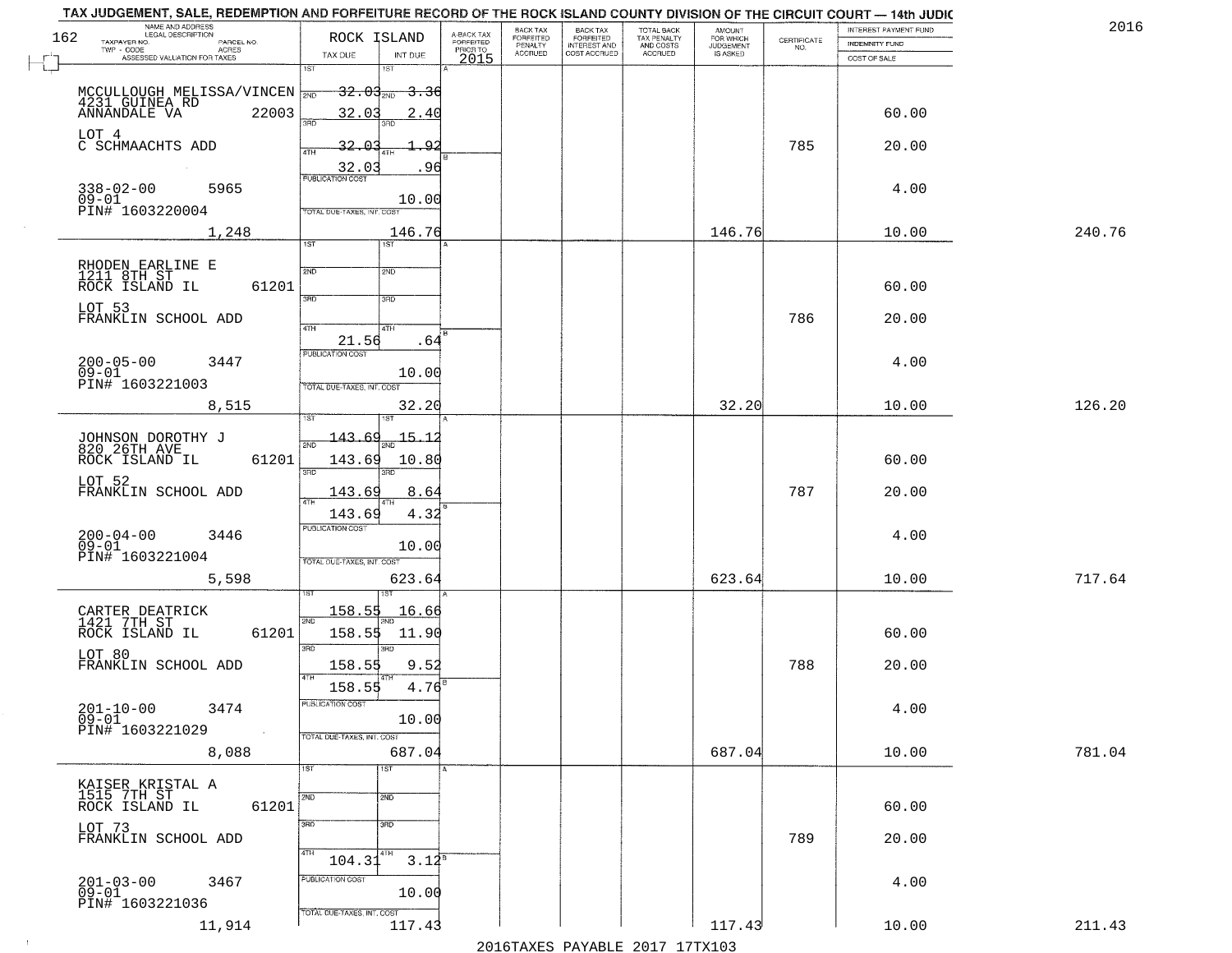| 162                                  | BY WHOM<br>PURCHASED       | RATE<br>%<br><b>BID</b> | ROCK ISLAND<br>DATE OF SALE | TAX JUDGEMENT, SALE, REDEMPTION AND FORFEITURE RECORD OF THE ROCK ISLAND COUNTY DIVISION OF THE CIRCUIT COURT — 14th JUDICIAL CIRCUIT OF ILLINOIS 2016<br>SUBSEQUENT TAXES PAID, FEES, AND TIME EXTENSION                                  | TOTAL DUE<br>TO REDEEM<br>FROM SALE<br>LESS<br>COUNTY CLERK FEE | BY WHOM REDEEMED                                                        | DATE OF REDEMP-<br>TION OR DEED<br><b>MO</b><br>DAY<br>YEAR | RECEIVED REDEMPTION<br>MONEY IN FULL                                              |
|--------------------------------------|----------------------------|-------------------------|-----------------------------|--------------------------------------------------------------------------------------------------------------------------------------------------------------------------------------------------------------------------------------------|-----------------------------------------------------------------|-------------------------------------------------------------------------|-------------------------------------------------------------|-----------------------------------------------------------------------------------|
| PIN# 1603220004<br>RICO TRUSTEE      | $\sim$                     | 18                      | 12/28/2017                  | 03/01/2018 Time Ext & incl<br>03/01/2018 Take Notice Fee                                                                                                                                                                                   | 08/07/2020<br>20.70                                             |                                                                         |                                                             | Certificate<br>Returned<br>& Cancelled<br>07/06/2018                              |
|                                      |                            |                         |                             |                                                                                                                                                                                                                                            |                                                                 | 304.80 \tincENT/MELISSA MCGULLOUG                                       | 04/09/2018                                                  | Karen Kinney                                                                      |
| PIN# 1603221003<br>2                 | STEVE SODEMAN LIVING TRUST |                         |                             | 01/16/2018 Time Ext & incl<br>01/16/2018 Take Notice Fee<br>11/20/2018 Subs paid<br>12/28/2017 11/25/2019 Subs paid                                                                                                                        | 12/21/2020<br>20.59<br>103.48<br>682.74                         |                                                                         |                                                             | Certificate<br>Returned<br>& Cancelled 2<br>08/31/2020                            |
|                                      |                            |                         |                             |                                                                                                                                                                                                                                            | 1,176.08<br>160.00                                              | GWENNETTA                                                               | 07/16/2020                                                  | Karen Kinney                                                                      |
| PIN# 1603221004<br>RICO TRUSTEE<br>3 |                            | 18                      | 12/28/2017                  |                                                                                                                                                                                                                                            |                                                                 |                                                                         |                                                             | ADMIN SALE IN ERROR<br>Certificate<br>Returned<br>-3<br>& Cancelled<br>02/01/2018 |
|                                      |                            |                         |                             |                                                                                                                                                                                                                                            |                                                                 |                                                                         |                                                             | Karen Kinney                                                                      |
| PIN# 1603221029<br>JICTB, INC<br>4   |                            | 18                      | 12/28/2017                  | 05/11/2018 Time Ext & incl<br>05/11/2018 Take Notice Fee<br>06/17/2020 Take Notice Fee<br>06/17/2020 Circuit Clerks Fee<br>06/17/2020 Title Search Fee<br>06/25/2020 Subs paid<br>06/25/2020 Publication Fee<br>06/26/2020 Publication Fee |                                                                 |                                                                         |                                                             | Certificate<br>Returned<br>& Cancelled 4<br>10/08/2020                            |
| $11/26/2018$ Subs paid               |                            |                         | 708.60                      | 07/01/2020 Sheriffs Fee<br>07/23/2020 Lis Pendens<br>11/21/2019 Subs paid                                                                                                                                                                  | 731.90<br>186.00                                                | $\begin{bmatrix} 20.36 \\ 6,205.05 \\ 160.00 \end{bmatrix}$ CORY CARTER | 09/15/2020                                                  | Karen Kinney                                                                      |
| PIN# 1603221036<br>5                 | STEVE SODEMAN LIVING TRUST |                         | 12/28/2017                  | 01/16/2018 Time Ext & incl<br>01/16/2018 Take Notice Fee                                                                                                                                                                                   | 12/21/2020<br>20.59                                             |                                                                         |                                                             | Certificate<br>Returned<br>& Cancelled 5<br>02/07/2018                            |
|                                      |                            |                         |                             |                                                                                                                                                                                                                                            |                                                                 | 259.51<br>160.00 KRISTAL KAISER                                         | 01/23/2018                                                  | Karen Kinney                                                                      |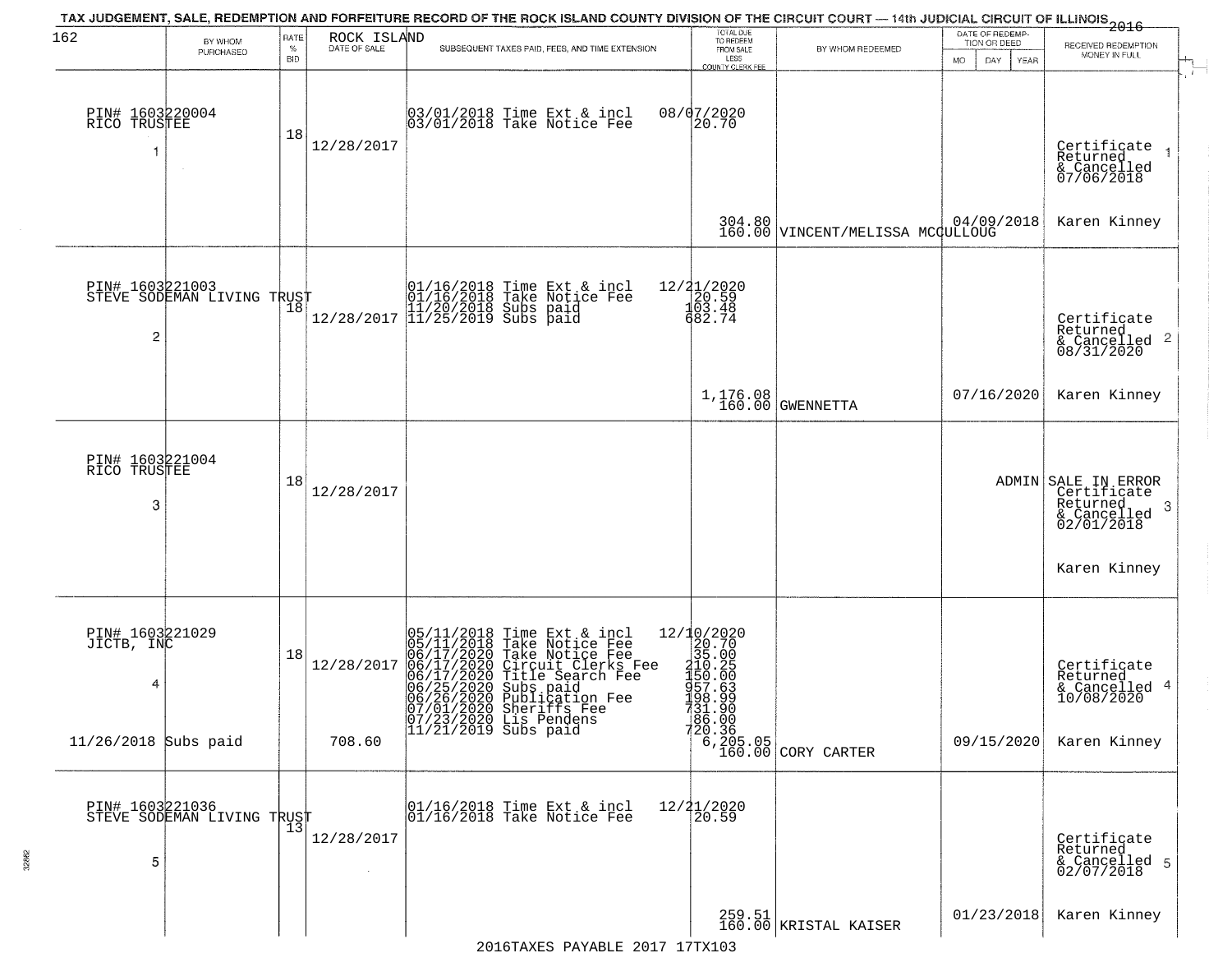| NAME AND ADDRESS<br>LEGAL DESCRIPTION<br>163                                |                                            | BACK TAX                                                    | BACK TAX<br>FORFEITED<br>INTEREST AND | TOTAL BACK<br>TAX PENALTY<br>AND COSTS | AMOUNT<br>FOR WHICH<br>JUDGEMENT |                    | INTEREST PAYMENT FUND | 2016    |
|-----------------------------------------------------------------------------|--------------------------------------------|-------------------------------------------------------------|---------------------------------------|----------------------------------------|----------------------------------|--------------------|-----------------------|---------|
| TAXPAYER NO.<br>PARCEL NO.<br>ACRES                                         | ROCK ISLAND                                | A-BACK TAX<br>FORFEITED<br>PRIOR TO<br>FORFEITED<br>PENALTY |                                       |                                        |                                  | CERTIFICATE<br>NO. | <b>INDEMNITY FUND</b> |         |
| ASSESSED VALUATION FOR TAXES                                                | TAX DUE<br>INT DUE<br>18T<br>1ST           | <b>ACCRUED</b><br>2015                                      | COST ACCRUED                          | <b>ACCRUED</b>                         | IS ASKED                         |                    | COST OF SALE          |         |
|                                                                             |                                            |                                                             |                                       |                                        |                                  |                    |                       |         |
| SISK ANTONIO<br>2326 N 62ND ST                                              | 2ND<br>2ND                                 |                                                             |                                       |                                        |                                  |                    |                       |         |
| 52806<br>DAVENPORT IA                                                       | 370<br>3RD                                 |                                                             |                                       |                                        |                                  |                    | 60.00                 |         |
| LOT 59                                                                      |                                            |                                                             |                                       |                                        |                                  |                    |                       |         |
| FRANKLIN SCHOOL ADD<br>W 48 FT                                              | 297.17<br>17.8<br>4TH                      |                                                             |                                       |                                        |                                  | 790                | 20.00                 |         |
|                                                                             | 8.92<br>297.1<br><b>PUBLICATION COST</b>   |                                                             |                                       |                                        |                                  |                    |                       |         |
| $200 - 11 - 00$<br>3453                                                     |                                            |                                                             |                                       |                                        |                                  |                    | 4.00                  |         |
| $09 - 01$<br>PIN# <sup>-1603221040</sup>                                    | 10.00<br>TOTAL DUE-TAXES, INT. COST        |                                                             |                                       |                                        |                                  |                    |                       |         |
| 11,578                                                                      | 631.10                                     |                                                             |                                       |                                        | 631.10                           |                    | 10.00                 | 725.10  |
|                                                                             | ist                                        |                                                             |                                       |                                        |                                  |                    |                       |         |
|                                                                             | $\frac{35.50}{200}$<br>338.65<br>2ND       |                                                             |                                       |                                        |                                  |                    |                       |         |
| BUTLER JOE L<br>829 12TH AVE<br>61201<br>ROCK ISLAND IL                     | 338.65<br>25.40                            |                                                             |                                       |                                        |                                  |                    | 60.00                 |         |
|                                                                             | 3RD                                        |                                                             |                                       |                                        |                                  |                    |                       |         |
| LOT 22<br>FRANKLIN SCHOOL ADD                                               | 20.32<br>338.65                            |                                                             |                                       |                                        |                                  | 791                | 20.00                 |         |
|                                                                             | 10.16<br>338.65                            |                                                             |                                       |                                        |                                  |                    |                       |         |
|                                                                             | PUBLICATION COST                           |                                                             |                                       |                                        |                                  |                    |                       |         |
| $198 - 18 - 00$<br>3415<br>$09 - 01$                                        | 10.00                                      |                                                             |                                       |                                        |                                  |                    | 4.00                  |         |
| PIN# 1603221069                                                             | TOTAL DUE-TAXES, INT. COST                 |                                                             |                                       |                                        |                                  |                    |                       |         |
| 13,194                                                                      | 1,456.04<br>is T                           |                                                             |                                       |                                        | 1456.04                          |                    | 10.00                 | 1550.04 |
|                                                                             |                                            |                                                             |                                       |                                        |                                  |                    |                       |         |
| DORTCH ALLYSON<br>1522 9TH ST                                               | 348.<br><u>36.6.</u><br>2ND                |                                                             |                                       |                                        |                                  |                    |                       |         |
| ROCK ISLAND IL<br>61201                                                     | 348.41<br>26.15<br>3BD<br>3RD              |                                                             |                                       |                                        |                                  |                    | 60.00                 |         |
| LOT 27                                                                      |                                            |                                                             |                                       |                                        |                                  |                    |                       |         |
| FRANKLIN SCHOOL ADD<br>S .50 L 26 AND ALL                                   | 348.41<br>20.9<br>4TH                      |                                                             |                                       |                                        |                                  | 792                | 20.00                 |         |
|                                                                             | 348.41<br>10.46<br><b>PUBLICATION COST</b> |                                                             |                                       |                                        |                                  |                    |                       |         |
| $199 - 01 - 00$<br>3420<br>$09 - 01$                                        | 10.00                                      |                                                             |                                       |                                        |                                  |                    | 4.00                  |         |
| PIN# 1603221073                                                             | TOTAL OUE-TAXES, INT. COST                 |                                                             |                                       |                                        |                                  |                    |                       |         |
| 13,574                                                                      | 1,497.78                                   |                                                             |                                       |                                        | 1497.78                          |                    | 10.00                 | 1591.78 |
|                                                                             | 151                                        |                                                             |                                       |                                        |                                  |                    |                       |         |
|                                                                             | 259.80<br>27.30<br>2ND                     |                                                             |                                       |                                        |                                  |                    |                       |         |
| PARELIUS M/PIP WEST LLC<br>20 TOWNE DR STE 129<br>BLUFFTON SC 2991<br>29910 | 259.80<br>19.50                            |                                                             |                                       |                                        |                                  |                    | 60.00                 |         |
|                                                                             | 3 <sub>BD</sub><br>3RD                     |                                                             |                                       |                                        |                                  |                    |                       |         |
| LOT 3 BLOCK 1<br>WOODINS 2ND ADD                                            | 259.80<br>15.60                            |                                                             |                                       |                                        |                                  | 793                | 20.00                 |         |
|                                                                             | 4TH<br>7.80<br>259.80                      |                                                             |                                       |                                        |                                  |                    |                       |         |
| $423 - 02 - 00$<br>7586                                                     | -usuca i un cus-                           |                                                             |                                       |                                        |                                  |                    | 4.00                  |         |
| $09 - 01$<br>PIN# 1603223004                                                | 10.00                                      |                                                             |                                       |                                        |                                  |                    |                       |         |
| $\sim 100$                                                                  | TOTAL DUE-TAXES, INT. COST                 |                                                             |                                       |                                        |                                  |                    |                       |         |
| 10,122                                                                      | 1,119.40                                   |                                                             |                                       |                                        | 1119.40                          |                    | 10.00                 | 1213.40 |
|                                                                             | 1ST<br>1ST                                 |                                                             |                                       |                                        |                                  |                    |                       |         |
| TRUJILLO JESUS D<br>114 CRESTVIEW DR                                        | 2ND                                        |                                                             |                                       |                                        |                                  |                    |                       |         |
| 52748<br>ELDRIDGE IA                                                        | $307.62$ $23.05$                           |                                                             |                                       |                                        |                                  |                    | 60.00                 |         |
| LOT 6<br>FRANK F VOGELS ADD                                                 | 3RD<br>307.62<br>18.44                     |                                                             |                                       |                                        |                                  | 794                | 20.00                 |         |
|                                                                             | 4TH<br>307.62<br>$9.22^8$                  |                                                             |                                       |                                        |                                  |                    |                       |         |
|                                                                             | PUBLICATION COST                           |                                                             |                                       |                                        |                                  |                    |                       |         |
| $405 - 18 - 00$<br>7263<br>$09 - 01$                                        | 10.00                                      |                                                             |                                       |                                        |                                  |                    | 4.00                  |         |
| PIN# 1603226001                                                             | TOTAL DUE-TAXES, INT. COST                 |                                                             |                                       |                                        |                                  |                    |                       |         |
| 11,985                                                                      | 983.57                                     |                                                             |                                       |                                        | 983.57                           |                    | 10.00                 | 1077.57 |

 $\sim 10^{-1}$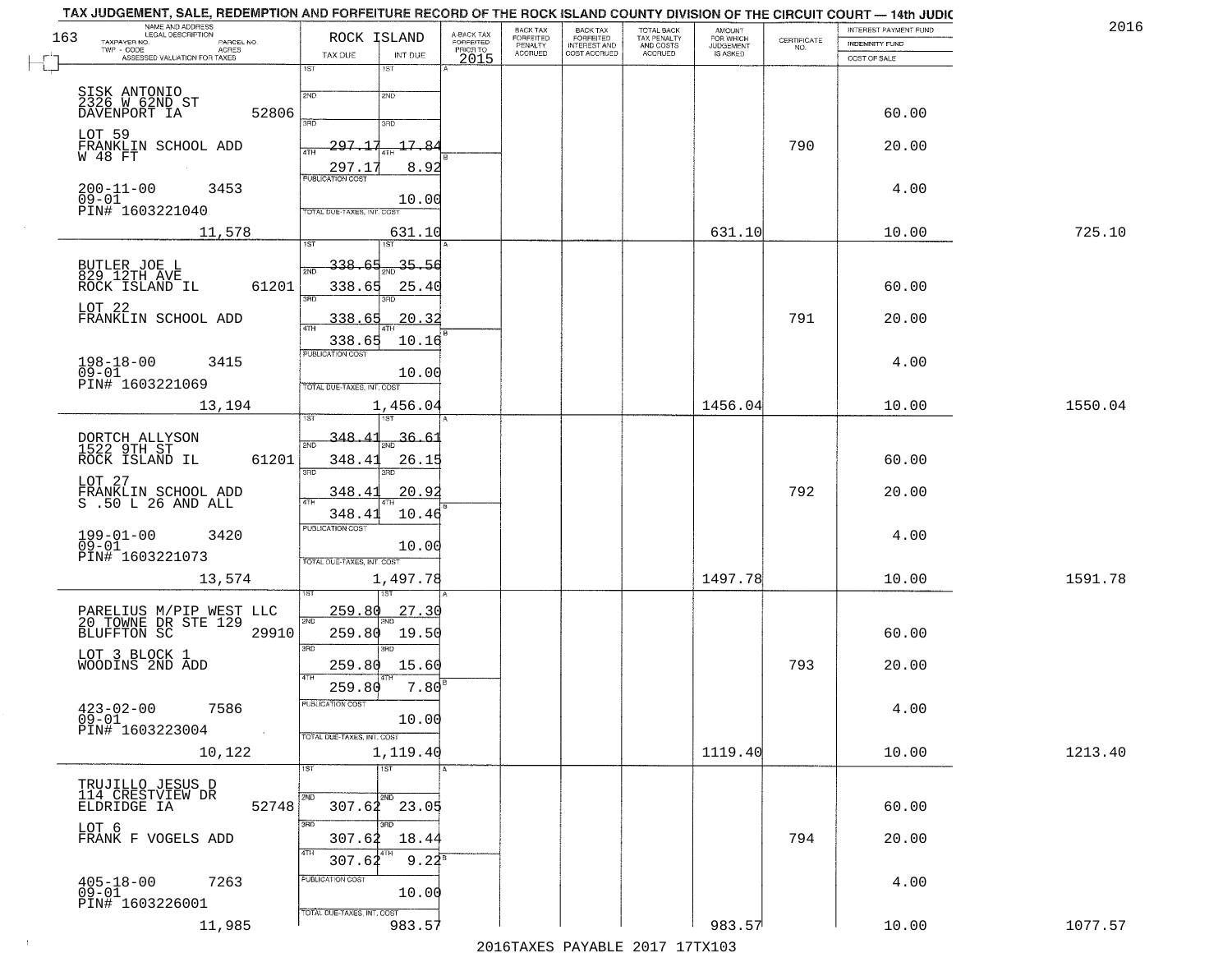| 163                                               | BY WHOM   | RATE               | ROCK ISLAND  | TAX JUDGEMENT, SALE, REDEMPTION AND FORFEITURE RECORD OF THE ROCK ISLAND COUNTY DIVISION OF THE CIRCUIT COURT — 14th JUDICIAL CIRCUIT OF ILLINOIS 2016                                                                                                                                       | TOTAL DUE<br>TO REDEEM                                                                                                             |                                     | DATE OF REDEMP-<br>TION OR DEED | RECEIVED REDEMPTION                                                       |
|---------------------------------------------------|-----------|--------------------|--------------|----------------------------------------------------------------------------------------------------------------------------------------------------------------------------------------------------------------------------------------------------------------------------------------------|------------------------------------------------------------------------------------------------------------------------------------|-------------------------------------|---------------------------------|---------------------------------------------------------------------------|
|                                                   | PURCHASED | $\%$<br><b>BID</b> | DATE OF SALE | SUBSEQUENT TAXES PAID, FEES, AND TIME EXTENSION                                                                                                                                                                                                                                              | FROM SALE<br>LESS<br><b>COUNTY CLERK FEE</b>                                                                                       | BY WHOM REDEEMED                    | MO.<br>DAY.<br><b>YEAR</b>      | MONEY IN FULL                                                             |
| PIN# 1603221040<br>AUCTION Z INC                  | $\sim$    | 17                 | 12/28/2017   | 04/11/2018 Time Ext & incl<br>04/13/2018 Take Notice Fee                                                                                                                                                                                                                                     | $07/15/2020$<br>20.70                                                                                                              |                                     |                                 | Certificate<br>Returned<br>& Cancelled<br>06/21/2018                      |
|                                                   |           |                    |              |                                                                                                                                                                                                                                                                                              |                                                                                                                                    | 869.07<br>160.00 ANTONIO SISK       | 05/04/2018                      | Karen Kinney                                                              |
| PIN# 1603221069<br>RICO TRUSTEE<br>$\overline{c}$ |           | 18                 | 12/28/2017   | 03/01/2018 Time Ext & incl<br>03/01/2018 Take Notice Fee                                                                                                                                                                                                                                     | 08/07/2020<br>20.70                                                                                                                |                                     |                                 | Certificate<br>Returned<br>$\frac{1}{2}$ Cancelled 2<br>07/06/2018        |
|                                                   |           |                    |              |                                                                                                                                                                                                                                                                                              |                                                                                                                                    | 1,849.75<br>160.00 JOE L BUTLER     | 04/30/2018                      | Karen Kinney                                                              |
| PIN# 1603221073<br>RICO TRUSTEE<br>3              |           | 18                 | 12/28/2017   | 03/01/2018 Time Ext & incl<br>03/01/2018 Take Notice Fee                                                                                                                                                                                                                                     | 08/07/2020<br>20.70                                                                                                                |                                     |                                 | Certificate<br>Returned<br>-3<br>& Cancelled<br>03/07/2019                |
|                                                   |           |                    |              |                                                                                                                                                                                                                                                                                              |                                                                                                                                    | $2,185.52$<br>160.00 ALLYSON DORTCH | 12/03/2018                      | Karen Kinney                                                              |
| PIN# 1603223004<br>AUCTION Z INC<br>4             |           | 18                 | 12/28/2017   | 06/25/2020 Time Ext & incl<br>04/13/2018 Take Notice Fee                                                                                                                                                                                                                                     | 12/22/2020<br>20.70                                                                                                                |                                     |                                 | 4                                                                         |
| PIN# 1603226001<br>RICO TRUSTEE<br>5              |           | 18                 | 12/28/2017   | 03/01/2018 Time Ext & incl<br>03/01/2018 Take Notice Fee<br>02/13/2020 Take Notice Fee<br>02/28/2020 Circuit Clerks F<br>02/28/2020 Sheriffs Fee<br>03/19/2020 Publication Fee<br>03/19/2020 Subs paid<br>11/16/2019 Subs paid<br>11/17/2018 Subs paid<br>Circuit Clerks Fee<br>Sheriffs Fee | 08/07/2020<br>20.70<br>$\begin{array}{r} 235.00 \\ 35.80 \\ 13.80 \\ 7.25 \\ 2.62 \\ 1,404.74 \\ 1,416.68 \\ 1,372.88 \end{array}$ |                                     |                                 | TAX DEED ISSUED<br>Certificate<br>Returned<br>& Cancelled 5<br>02/03/2021 |
|                                                   |           |                    |              | 2016TAXES PAYABLE 2017 17TX103                                                                                                                                                                                                                                                               |                                                                                                                                    |                                     |                                 | Karen Kinney                                                              |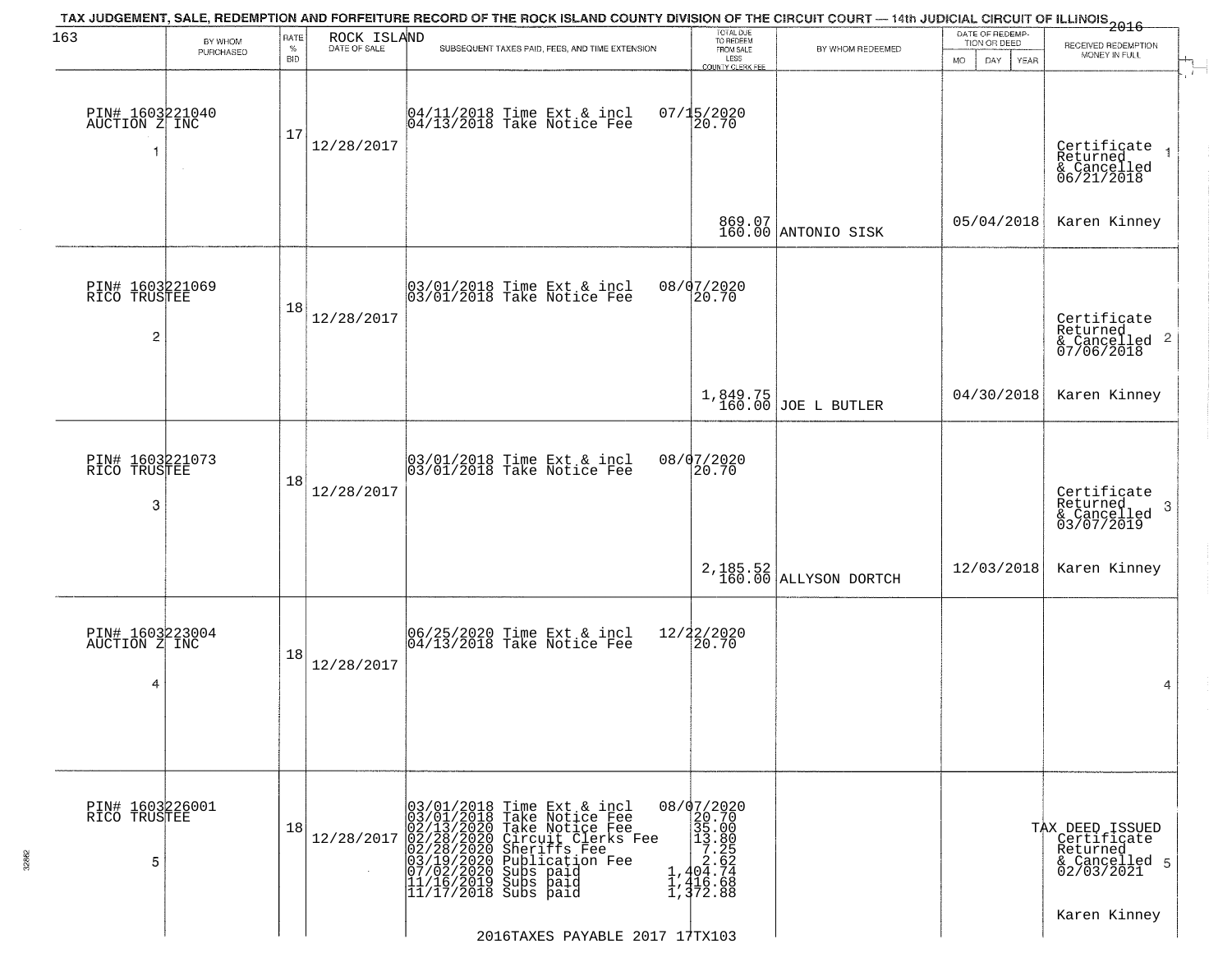| TAX JUDGEMENT, SALE, REDEMPTION AND FORFEITURE RECORD OF THE ROCK ISLAND COUNTY DIVISION OF THE CIRCUIT COURT - 14th JUDIC<br>NAME AND ADDRESS<br>LEGAL DESCRIPTION |                                   |                  |                                     | BACK TAX             |                                       |                                        |                                         |                                                                 | INTEREST PAYMENT FUND | 2016    |
|---------------------------------------------------------------------------------------------------------------------------------------------------------------------|-----------------------------------|------------------|-------------------------------------|----------------------|---------------------------------------|----------------------------------------|-----------------------------------------|-----------------------------------------------------------------|-----------------------|---------|
| 164<br>TAXPAYER NO.<br>PARCEL NO.                                                                                                                                   | ROCK ISLAND                       |                  | A-BACK TAX<br>FORFEITED<br>PRIOR TO | FORFEITED<br>PENALTY | BACK TAX<br>FORFEITED<br>INTEREST AND | TOTAL BACK<br>TAX PENALTY<br>AND COSTS | AMOUNT<br>FOR WHICH<br><b>JUDGEMENT</b> | $\begin{array}{c} \text{CEPTIFICATE} \\ \text{NO.} \end{array}$ | <b>INDEMNITY FUND</b> |         |
| TWP - CODE<br>ACRES<br>ASSESSED VALUATION FOR TAXES                                                                                                                 | TAX DUE                           | INT DUE          | 2015                                | <b>ACCRUED</b>       | COST ACCRUED                          | <b>ACCRUED</b>                         | IS ASKED                                |                                                                 | COST OF SALE          |         |
|                                                                                                                                                                     | 1ST                               | 1ST              |                                     |                      |                                       |                                        |                                         |                                                                 |                       |         |
| STEWARD CLARA                                                                                                                                                       | $92.61_{20}$<br>2ND               | <del>9.73</del>  |                                     |                      |                                       |                                        |                                         |                                                                 |                       |         |
| 714 13TH AVE<br>ROCK ISLAND IL<br>61201                                                                                                                             | 92.61                             | 6.95             |                                     |                      |                                       |                                        |                                         |                                                                 | 60.00                 |         |
| LOTS 3 & 4                                                                                                                                                          | 355                               | $3\overline{BD}$ |                                     |                      |                                       |                                        |                                         |                                                                 |                       |         |
| FRANK F VOGELS ADD<br>SHEET 7                                                                                                                                       | 92.6<br>4TH                       | 5.56             |                                     |                      |                                       |                                        |                                         | 795                                                             | 20.00                 |         |
|                                                                                                                                                                     | 92.61                             | 2.78             |                                     |                      |                                       |                                        |                                         |                                                                 |                       |         |
| $405 - 15 - 00$<br>7260                                                                                                                                             |                                   |                  |                                     |                      |                                       |                                        |                                         |                                                                 | 4.00                  |         |
| $09 - 01$<br>PIN# 1603226013                                                                                                                                        | TOTAL DUE-TAXES, INT. COST        | 10.00            |                                     |                      |                                       |                                        |                                         |                                                                 |                       |         |
|                                                                                                                                                                     |                                   |                  |                                     |                      |                                       |                                        |                                         |                                                                 |                       |         |
| 14,608                                                                                                                                                              | 1ST                               | 405.46<br>1ST    |                                     |                      |                                       |                                        | 405.46                                  |                                                                 | 10.00                 | 499.46  |
|                                                                                                                                                                     | <del>196.17</del>                 | 20.58            |                                     |                      |                                       |                                        |                                         |                                                                 |                       |         |
| 516 14 AVE LAND TRST<br>222 W ONTARIO ST STE 320<br>60654                                                                                                           | 2ND                               |                  |                                     |                      |                                       |                                        |                                         |                                                                 | 60.00                 |         |
| CHICAGO IL                                                                                                                                                          | 196.17<br>$\overline{3BD}$        | 14.70<br>3RD     |                                     |                      |                                       |                                        |                                         |                                                                 |                       |         |
| LOT 2 BLOCK 2<br>WOODINS 3RD ADD                                                                                                                                    | 196.17                            | 11.76            |                                     |                      |                                       |                                        |                                         | 796                                                             | 20.00                 |         |
|                                                                                                                                                                     | $\overline{ATH}$<br>196.17        | 5.88             |                                     |                      |                                       |                                        |                                         |                                                                 |                       |         |
|                                                                                                                                                                     | PUBLICATION COST                  |                  |                                     |                      |                                       |                                        |                                         |                                                                 |                       |         |
| $423 - 21 - 00$<br>7603<br>$09 - 01$                                                                                                                                |                                   | 10.00            |                                     |                      |                                       |                                        |                                         |                                                                 | 4.00                  |         |
| PIN# 1603227005                                                                                                                                                     | TOTAL DUE-TAXES, INT. COST        |                  |                                     |                      |                                       |                                        |                                         |                                                                 |                       |         |
| 13,643                                                                                                                                                              | ist                               | 847.60<br>181    |                                     |                      |                                       |                                        | 847.60                                  |                                                                 | 10.00                 | 941.60  |
|                                                                                                                                                                     | 357.21                            |                  |                                     |                      |                                       |                                        |                                         |                                                                 |                       |         |
| QUICK ALLEN<br>1501 5TH ST                                                                                                                                          | 2ND                               | 37.              |                                     |                      |                                       |                                        |                                         |                                                                 |                       |         |
| ROCK ISLAND IL<br>61201                                                                                                                                             | 357.21<br>3BD                     | 26.80<br>3RD     |                                     |                      |                                       |                                        |                                         |                                                                 | 60.00                 |         |
| LOT 14 BLOCK 2                                                                                                                                                      | 357.21                            | 21.4             |                                     |                      |                                       |                                        |                                         | 797                                                             | 20.00                 |         |
| JOHN G SCHEURMANNS<br>6TH ADD N 37.50 FT                                                                                                                            | 4TH                               |                  |                                     |                      |                                       |                                        |                                         |                                                                 |                       |         |
|                                                                                                                                                                     | 357.21<br><b>PUBLICATION COST</b> | 10.72            |                                     |                      |                                       |                                        |                                         |                                                                 |                       |         |
| $333 - 09 - 00$<br>5870<br>$09 - 01$                                                                                                                                |                                   | 10.00            |                                     |                      |                                       |                                        |                                         |                                                                 | 4.00                  |         |
| PIN# 1603230001                                                                                                                                                     | TOTAL OUE-TAXES, INT. COST        |                  |                                     |                      |                                       |                                        |                                         |                                                                 |                       |         |
| 13,917                                                                                                                                                              |                                   | 1,535.32         |                                     |                      |                                       |                                        | 1535.32                                 |                                                                 | 10.00                 | 1629.32 |
|                                                                                                                                                                     |                                   |                  |                                     |                      |                                       |                                        |                                         |                                                                 |                       |         |
| 1504 6 ST LAND TRST<br>222 W ONTARIO ST STE 320                                                                                                                     | 28.72<br>2ND                      | 3.01<br>'ND      |                                     |                      |                                       |                                        |                                         |                                                                 |                       |         |
| CHICAGO IL<br>60654                                                                                                                                                 | 28.72                             | 2.15             |                                     |                      |                                       |                                        |                                         |                                                                 | 60.00                 |         |
| LOT 1 BLOCK 2                                                                                                                                                       | 3 <sub>BD</sub>                   | 3RD              |                                     |                      |                                       |                                        |                                         |                                                                 |                       |         |
| JOHN G SCHEUERMANNS<br>6TH ADD                                                                                                                                      | 28.72<br>4TH                      | 1.72             |                                     |                      |                                       |                                        |                                         | 798                                                             | 20.00                 |         |
|                                                                                                                                                                     | 28.72                             | .86              |                                     |                      |                                       |                                        |                                         |                                                                 |                       |         |
| $332 - 18 - 00$<br>5857                                                                                                                                             | "UBLICA HUN CUS                   |                  |                                     |                      |                                       |                                        |                                         |                                                                 | 4.00                  |         |
| $09 - 01$<br>PIN# 1603230007<br>$\sim 100$ km $^{-1}$                                                                                                               | TOTAL DUE-TAXES, INT. COST        | 10.00            |                                     |                      |                                       |                                        |                                         |                                                                 |                       |         |
| 1,119                                                                                                                                                               |                                   | 132.62           |                                     |                      |                                       |                                        | 132.62                                  |                                                                 | 10.00                 | 226.62  |
|                                                                                                                                                                     |                                   | 1ST              |                                     |                      |                                       |                                        |                                         |                                                                 |                       |         |
| MCGEE KEVIN M SR                                                                                                                                                    | 335.44                            | 35.21            |                                     |                      |                                       |                                        |                                         |                                                                 |                       |         |
| 2909 GRAND AVE<br>52803<br>DAVENPORT IA                                                                                                                             | 2ND<br>335.44                     | 2ND<br>25.15     |                                     |                      |                                       |                                        |                                         |                                                                 | 60.00                 |         |
| LOT 2 BLOCK 2                                                                                                                                                       | 3RD                               |                  |                                     |                      |                                       |                                        |                                         |                                                                 |                       |         |
| JOHN G SCHEUERMANNS                                                                                                                                                 | 335.44                            | 20.12            |                                     |                      |                                       |                                        |                                         | 799                                                             | 20.00                 |         |
| 6TH ADD                                                                                                                                                             | 4TH<br>335.44                     | 4TH<br>$10.06^8$ |                                     |                      |                                       |                                        |                                         |                                                                 |                       |         |
| 5858                                                                                                                                                                | PUBLICATION COST                  |                  |                                     |                      |                                       |                                        |                                         |                                                                 | 4.00                  |         |
| 332-19-00<br>09-01<br>PIN# 1603230008                                                                                                                               |                                   | 10.00            |                                     |                      |                                       |                                        |                                         |                                                                 |                       |         |
|                                                                                                                                                                     | TOTAL DUE-TAXES, INT. COST        | 1,442.30         |                                     |                      |                                       |                                        | 1442.30                                 |                                                                 |                       | 1536.30 |
| 13,069                                                                                                                                                              |                                   |                  |                                     |                      |                                       |                                        |                                         |                                                                 | 10.00                 |         |

 $\sim 10^{-1}$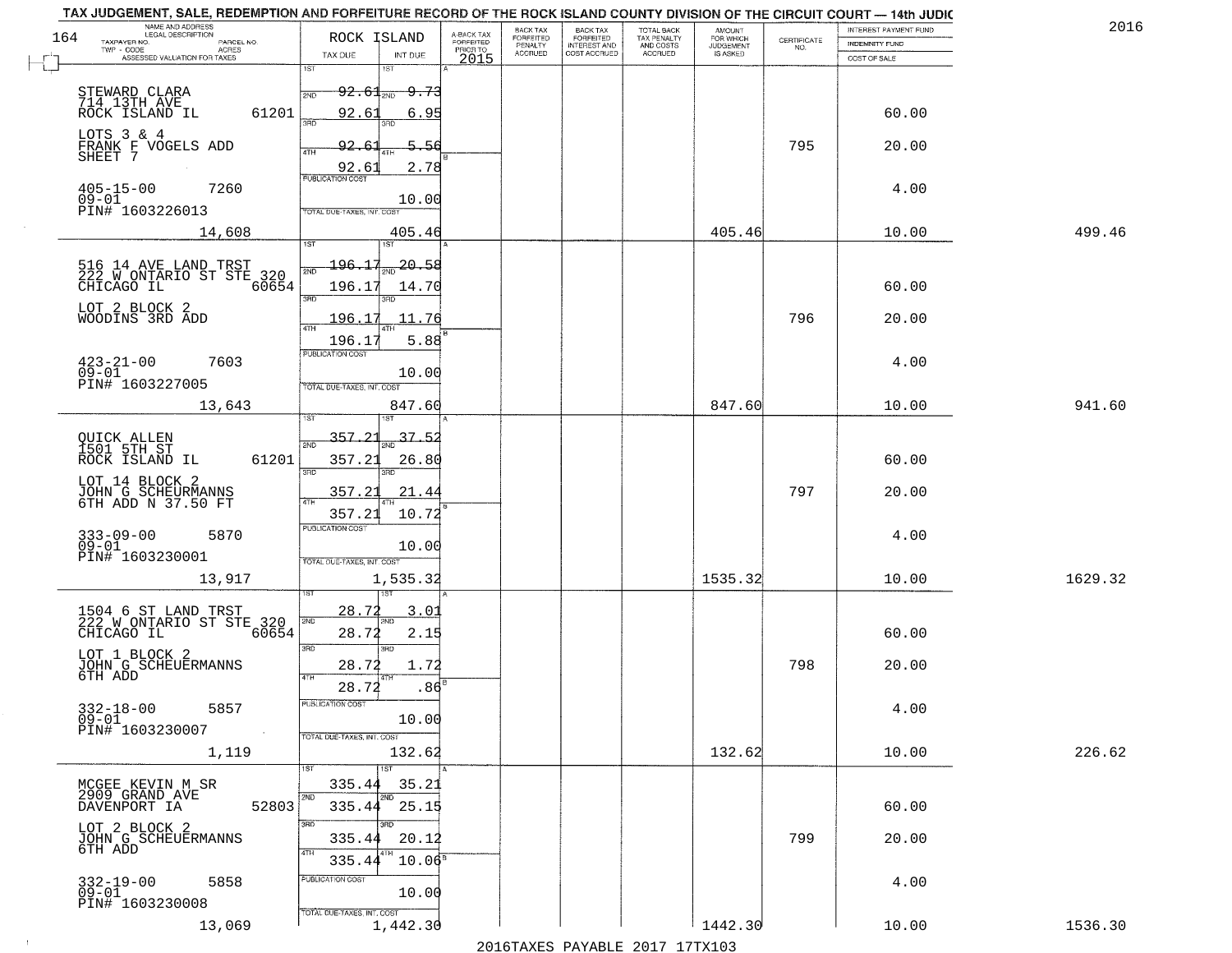| 164                                   | BY WHOM<br>PURCHASED       | RATE<br>%<br><b>BID</b> | ROCK ISLAND<br>DATE OF SALE | TAX JUDGEMENT, SALE, REDEMPTION AND FORFEITURE RECORD OF THE ROCK ISLAND COUNTY DIVISION OF THE CIRCUIT COURT — 14th JUDICIAL CIRCUIT OF ILLINOIS 2016<br>SUBSEQUENT TAXES PAID, FEES, AND TIME EXTENSION                                                  | TOTAL DUE<br>TO REDEEM<br>FROM SALE<br>LESS<br>COUNTY CLERK FEE                                                                       | BY WHOM REDEEMED                      | DATE OF REDEMP-<br>TION OR DEED<br>DAY<br>MO.<br><b>YEAR</b> | RECEIVED REDEMPTION<br>MONEY IN FULL                                                      |
|---------------------------------------|----------------------------|-------------------------|-----------------------------|------------------------------------------------------------------------------------------------------------------------------------------------------------------------------------------------------------------------------------------------------------|---------------------------------------------------------------------------------------------------------------------------------------|---------------------------------------|--------------------------------------------------------------|-------------------------------------------------------------------------------------------|
| PIN# 1603226013                       | EQUITY ONE INVESTMENT      | 12                      | FUND LLC<br>12/28/2017      | 06/02/2020 Time Ext & incl<br>01/16/2018 Take Notice Fee<br>06/22/2020 Take Notice Fee<br>06/22/2020 Circuit Clerks Fee<br>06/22/2020 Title Search Fee<br>06/25/2020 Subs paid<br>06/29/2020 Sheriffs Fee<br>06/30/2020 Sheriffs Fee<br>11/20/2018 Su      | 12/22/2020<br>20.59<br>315.05<br>315.05<br>425.0655<br>458.506<br>458.506<br>490.7692<br>490.7692<br>490.7692<br>$4,692.60$<br>160.00 | ASHLEY HARRIS                         | 12/22/2020                                                   | Certificate<br>Returned<br>& Cancelled<br>01/13/2021<br>Karen Kinney                      |
| PIN# 1603227005<br>AUCTION Z INC<br>2 |                            | 18                      | 12/28/2017                  | 06/25/2020 Time Ext & incl<br>04/13/2018 Take Notice Fee                                                                                                                                                                                                   | 12/22/2020<br>30.70                                                                                                                   |                                       |                                                              | SALE IN ERROR<br>Certificate<br>Returned<br>& Cancelled 2<br>04/20/2021<br>Karen Kinney   |
| PIN# 1603230001<br>3                  | STEVE SODEMAN LIVING TRUST |                         | 12/28/2017                  | 01/16/2018 Time Ext & incl<br>01/16/2018 Take Notice Fee<br>11/20/2018 Subs paid                                                                                                                                                                           | 12/21/2020<br>20.59<br>1, 589.52                                                                                                      |                                       |                                                              | Certificate<br>Returned<br>-3<br>& Cancelled<br>06/13/2019                                |
|                                       |                            |                         |                             |                                                                                                                                                                                                                                                            |                                                                                                                                       | 4,310.00<br>160.00 PATRICK M PENNY    | 05/22/2019                                                   | Karen Kinney                                                                              |
| PIN# 1603230007<br>RICO TRUSTEE<br>4  |                            | 18                      | 12/28/2017                  | $03/01/2018$ Time Ext & incl<br>03/01/2018 Take Notice Fee<br>02/13/2020 Take Notice Fee<br>02/28/2020 Circuit Clerks Fee<br>02/28/2020 Sheriffs Fee<br>03/19/2020 Publication Fee<br>07/02/2020 Subs paid<br>11/16/2019 Subs paid<br>11/17/2018 Subs paid | 08/07/2020<br>$\begin{matrix} 20.700 \\ 35.000 \\ 56.226 \\ 7.28 \\ 1.58 \\ 1.58 \end{matrix}$<br>159.40<br>155.38                    |                                       |                                                              | TAX DEED ISSUED<br>Certificate<br>Returned<br>& Cancelled 4<br>10/26/2020<br>Karen Kinney |
| PIN# 1603230008<br>RICO TRUSTEE<br>5  |                            | 18                      | 12/28/2017                  | 03/01/2018 Time Ext & incl<br>03/01/2018 Take Notice Fee                                                                                                                                                                                                   | 08/07/2020<br>20.70                                                                                                                   |                                       |                                                              | Certificate<br>Returned<br>& Cancelled 5<br>07/05/2018                                    |
|                                       |                            |                         |                             |                                                                                                                                                                                                                                                            |                                                                                                                                       | $1,833.53$<br>160.00 KEVIN M MCGEE SR | 06/27/2018                                                   | Karen Kinney                                                                              |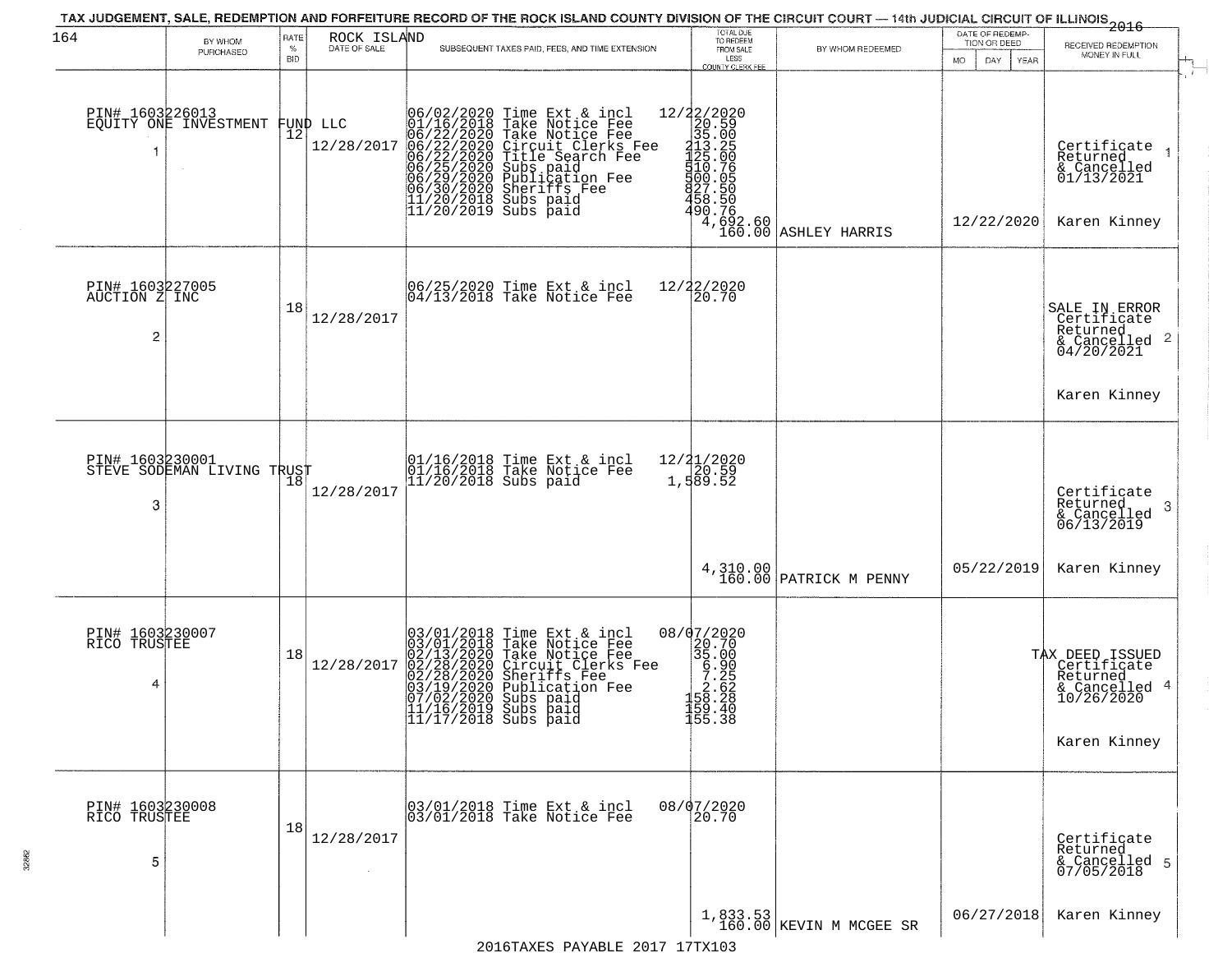| 2016    | INTEREST PAYMENT FUND |                                                                 |                                         |                                        | <b>BACK TAX</b>           | <b>BACK TAX</b>      |                                     |                                              |                                                                 | TAX JUDGEMENT, SALE, REDEMPTION AND FORFEITURE RECORD OF THE ROCK ISLAND COUNTY DIVISION OF THE CIRCUIT COURT - 14th JUDIC<br>NAME AND ADDRESS<br>LEGAL DESCRIPTION |                                                                                                                                     |
|---------|-----------------------|-----------------------------------------------------------------|-----------------------------------------|----------------------------------------|---------------------------|----------------------|-------------------------------------|----------------------------------------------|-----------------------------------------------------------------|---------------------------------------------------------------------------------------------------------------------------------------------------------------------|-------------------------------------------------------------------------------------------------------------------------------------|
|         | <b>INDEMNITY FUND</b> | $\begin{array}{c} \text{CERTIFICATE} \\ \text{NO.} \end{array}$ | AMOUNT<br>FOR WHICH<br><b>JUDGEMENT</b> | TOTAL BACK<br>TAX PENALTY<br>AND COSTS | FORFEITED<br>INTEREST AND | FORFEITED<br>PENALTY | A-BACK TAX<br>FORFEITED<br>PRIOR TO |                                              | ROCK ISLAND                                                     | PARCEL NO.                                                                                                                                                          | 165<br>TAXPAYER NO.                                                                                                                 |
|         | COST OF SALE          |                                                                 | IS ASKED                                | ACCRUED                                | COST ACCRUED              | <b>ACCRUED</b>       | 2015                                | INT DUE                                      | TAX DUE                                                         | ACRES<br>ASSESSED VALUATION FOR TAXES                                                                                                                               |                                                                                                                                     |
|         |                       |                                                                 |                                         |                                        |                           |                      |                                     | <del>337.45,,,35.42</del>                    | 1ST<br>2ND                                                      |                                                                                                                                                                     | HEARN MELLISSA K<br>1829 12TH ST<br>ROCK ISLAND IL                                                                                  |
|         | 60.00<br>20.00        | 800                                                             |                                         |                                        |                           |                      |                                     | 25.30<br><u>20.24</u>                        | 337.45<br>337.45                                                | 61201                                                                                                                                                               | LOT 5 BLOCK 2<br>JOHN G SCHEUERMANNS<br>6TH ADD N 38 FT                                                                             |
|         | 4.00                  |                                                                 |                                         |                                        |                           |                      |                                     | 10.12<br>10.00                               | $\frac{337.45}{FUBLICATION COST}$<br>TOTAL DUE-TAXES, INT. COST | 5861                                                                                                                                                                | 332-22-00<br>09-01<br>PIN# 1603230011                                                                                               |
| 1544.88 | 10.00                 |                                                                 | 1450.88                                 |                                        |                           |                      |                                     | 1,450.88                                     |                                                                 | 13,147                                                                                                                                                              |                                                                                                                                     |
|         | 60.00<br>20.00        | 801                                                             |                                         |                                        |                           |                      |                                     | $\frac{14.49}{200}$<br>10.35<br>3BD.<br>8.28 | 138.01<br>138.01<br>38D<br>138.01                               | 61265                                                                                                                                                               | GRANADA EMMETT J<br>424 8TH ST<br>MOLINE IL<br>LOT 13 BLOCK 3<br>JOHN G SCHEUERMANNS<br>6TH ADD                                     |
|         | 4.00                  |                                                                 |                                         |                                        |                           |                      |                                     | 4.14<br>10.00                                | 138.01<br>PUBLICATION COST<br>TOTAL DUE-TAXES, INT. COST        | S 2.50 FT LOT 14 AND ALL<br>5883                                                                                                                                    | $333 - 22 - 00$<br>$09 - 01$<br>PIN# 1603231002                                                                                     |
| 693.30  | 10.00                 |                                                                 | 599.30                                  |                                        |                           |                      |                                     | 599.30<br>1ST                                | 1ST                                                             | 5,377                                                                                                                                                               |                                                                                                                                     |
|         | 60.00<br>20.00        | 802                                                             |                                         |                                        |                           |                      |                                     | 2ND<br>25.25<br>3RD.<br>20.20<br>10.10       | 2ND<br>336.75<br>3RD<br>336.75<br>$\overline{AT}$<br>336.75     | 61201                                                                                                                                                               | HEARN MELLISSA K<br>1829 12TH ST<br>ROCK ISLAND IL<br>LOT 12 BLOCK 3<br>JOHN G SCHEUERMANNS<br>6TH ADD N 37.50 FT                   |
| 1169.80 | 4.00<br>10.00         |                                                                 | 1075.80                                 |                                        |                           |                      |                                     | 10.00<br>1,075.80                            | <b>PUBLICATION COST</b><br>TOTAL OUE-TAXES, INT. COST           | 5882<br>13,120                                                                                                                                                      | 333-21-00<br>09-01<br>PIN# 1603231003                                                                                               |
|         | 60.00<br>20.00        | 803                                                             |                                         |                                        |                           |                      |                                     | 4.06<br>2.90<br>3RD<br>2.32<br>1.16          | 38.50<br>2ND<br>38.50<br>3RD<br>38.50<br>4TH<br>38.50           | 61201                                                                                                                                                               | WILLIAMS GIORGIO<br>1704 5TH ST<br>ROCK ISLAND IL<br>LOT 11 BLOCK 3<br>JOHN G SCHEUERMANNS<br>6TH ADD S 2.50 FT<br>L 12 AND N 35 FT |
|         | 4.00                  |                                                                 |                                         |                                        |                           |                      |                                     | 10.00                                        | "UBLICA HUN CUS<br>TOTAL DUE-TAXES, INT. COST                   | 5881<br><b>Contract</b>                                                                                                                                             | $333 - 20 - 00$<br>$09 - 01$<br>PIN# 1603231004                                                                                     |
| 268.44  | 10.00                 |                                                                 | 174.44                                  |                                        |                           |                      |                                     | 174.44<br>1ST                                | 1ST                                                             | 1,500                                                                                                                                                               |                                                                                                                                     |
|         | 60.00                 |                                                                 |                                         |                                        |                           |                      |                                     | 2ND                                          | 2ND                                                             | 61201                                                                                                                                                               | WILSON CHARLES M JR<br>1508 7TH ST<br>ROCK ISLAND IL                                                                                |
|         | 20.00                 | 804                                                             |                                         |                                        |                           |                      |                                     | 3RD<br>$1.84^{\overline{8}}$                 | 3RD<br>4TH<br>$61.58^{4TH}$                                     | S 17.50 FT LOT 5 AND ALL                                                                                                                                            | LOT 6 BLOCK 2<br>JOHN G SCHEUERMANNS<br>5TH ADD ALL EX                                                                              |
|         | 4.00                  |                                                                 |                                         |                                        |                           |                      |                                     | 10.00                                        | PUBLICATION COST<br>TOTAL DUE-TAXES, INT. COST                  | 5843                                                                                                                                                                | $332 - 01 - 00$<br>$09-01$<br>PIN# 1603233009                                                                                       |
| 167.42  | 10.00                 |                                                                 | 73.42                                   |                                        |                           |                      |                                     | 73.42                                        |                                                                 | 13,399                                                                                                                                                              |                                                                                                                                     |

 $\sim 100$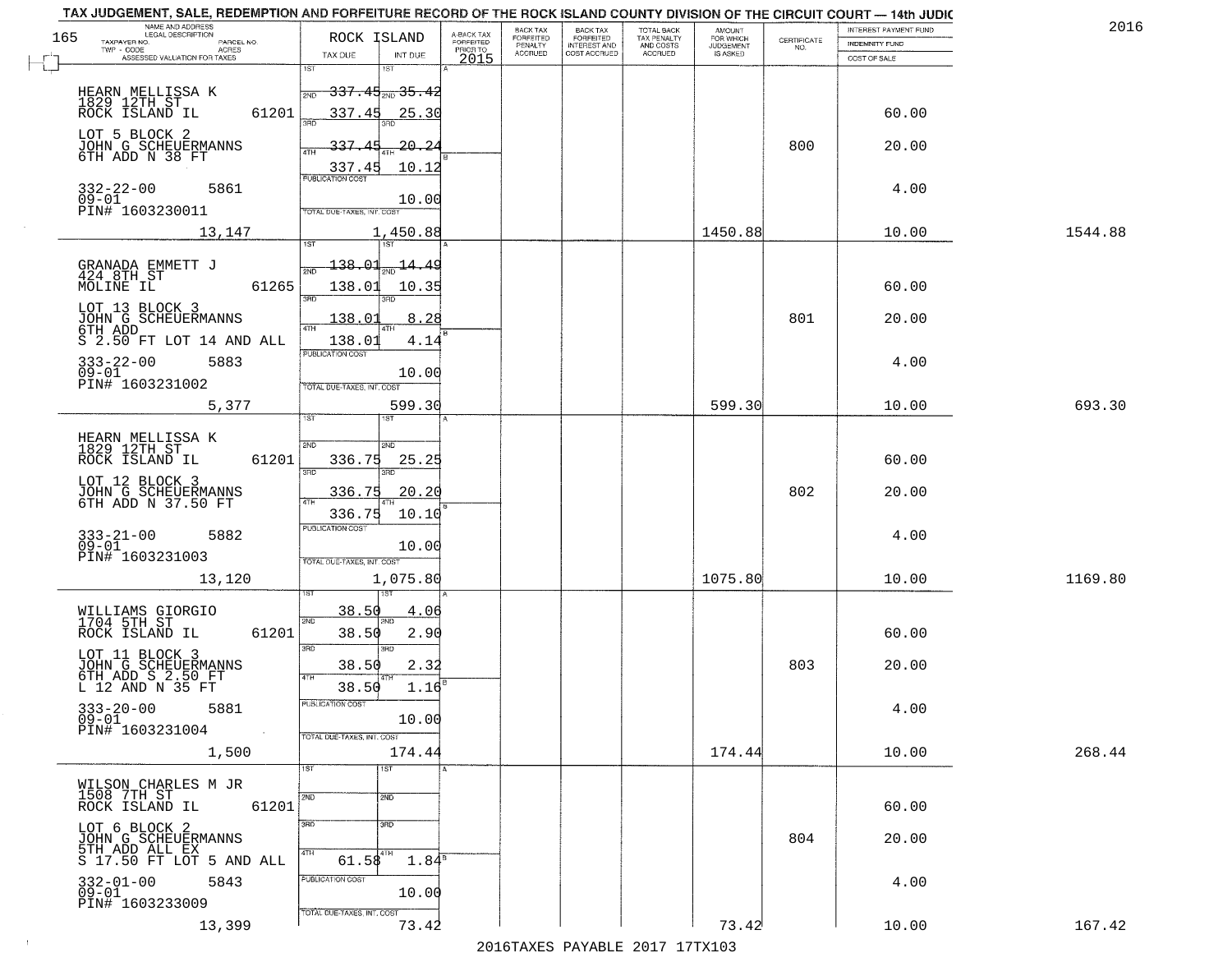| 165                                  | BY WHOM                                       | RATE               | ROCK ISLAND<br>DATE OF SALE | TAX JUDGEMENT, SALE, REDEMPTION AND FORFEITURE RECORD OF THE ROCK ISLAND COUNTY DIVISION OF THE CIRCUIT COURT — 14th JUDICIAL CIRCUIT OF ILLINOIS 2016 | TOTAL DUE<br>TO REDEEM<br>FROM SALE |                                    | DATE OF REDEMP-<br>TION OR DEED |                                                         |
|--------------------------------------|-----------------------------------------------|--------------------|-----------------------------|--------------------------------------------------------------------------------------------------------------------------------------------------------|-------------------------------------|------------------------------------|---------------------------------|---------------------------------------------------------|
|                                      | PURCHASED                                     | $\%$<br><b>BID</b> |                             | SUBSEQUENT TAXES PAID, FEES, AND TIME EXTENSION                                                                                                        | LESS<br>COUNTY CLERK FEE            | BY WHOM REDEEMED                   | <b>MO</b><br>DAY<br><b>YEAR</b> | RECEIVED REDEMPTION<br>MONEY IN FULL                    |
|                                      | PIN# 1603230011<br>STEVE SODEMAN LIVING TRUST |                    | 12/28/2017                  | 01/16/2018 Time Ext & incl<br>01/16/2018 Take Notice Fee                                                                                               | 12/21/2020<br>20.59                 |                                    |                                 | Certificate<br>Returned<br>& Cancelled<br>07/03/2018    |
|                                      |                                               |                    |                             |                                                                                                                                                        |                                     | 1,843.55<br>160.00 MELLISSA HEARN  | 06/21/2018                      | Karen Kinney                                            |
| PIN# 1603231002<br>RICO TRUSTEE<br>2 |                                               | 18                 | 12/28/2017                  | 03/01/2018 Time Ext & incl<br>03/01/2018 Take Notice Fee                                                                                               | 08/07/2020<br>20.70                 |                                    |                                 | Certificate<br>Returned<br>& Cancelled 2<br>07/06/2018  |
|                                      |                                               |                    |                             |                                                                                                                                                        |                                     | 838.79 SHURMEAN CARTER             | 03/14/2018                      | Karen Kinney                                            |
| 3                                    | PIN# 1603231003<br>STEVE SODEMAN LIVING TRUST | 03                 | 12/28/2017                  | 01/16/2018 Time Ext & incl<br>01/16/2018 Take Notice Fee                                                                                               | 12/21/2020<br>20.59                 |                                    |                                 | Certificate<br>Returned<br>-3<br>$\frac{2}{07/03/2018}$ |
|                                      |                                               |                    |                             |                                                                                                                                                        |                                     | 1, 225.48<br>160.00 MELLISSA HEARN | 06/21/2018                      | Karen Kinney                                            |
| PIN# 1603231004<br>RICO TRUSTEE<br>4 |                                               | 18                 | 12/28/2017                  |                                                                                                                                                        |                                     |                                    |                                 | Certificate<br>Returned<br>& Cancelled 4<br>04/04/2018  |
|                                      |                                               |                    |                             |                                                                                                                                                        |                                     | 316.76<br>160.00 GIORGIO WILLIAMS  | 02/23/2018                      | Karen Kinney                                            |
| PIN# 1603233009<br>RICO TRUSTEE<br>5 |                                               | 18                 | 12/28/2017<br>$\sim$        |                                                                                                                                                        |                                     |                                    |                                 | Certificate<br>Returned<br>& Cancelled 5<br>04/04/2018  |
|                                      |                                               |                    |                             |                                                                                                                                                        |                                     | $197.56$ CHARLES M WILSON JR       | 02/13/2018                      | Karen Kinney                                            |

32862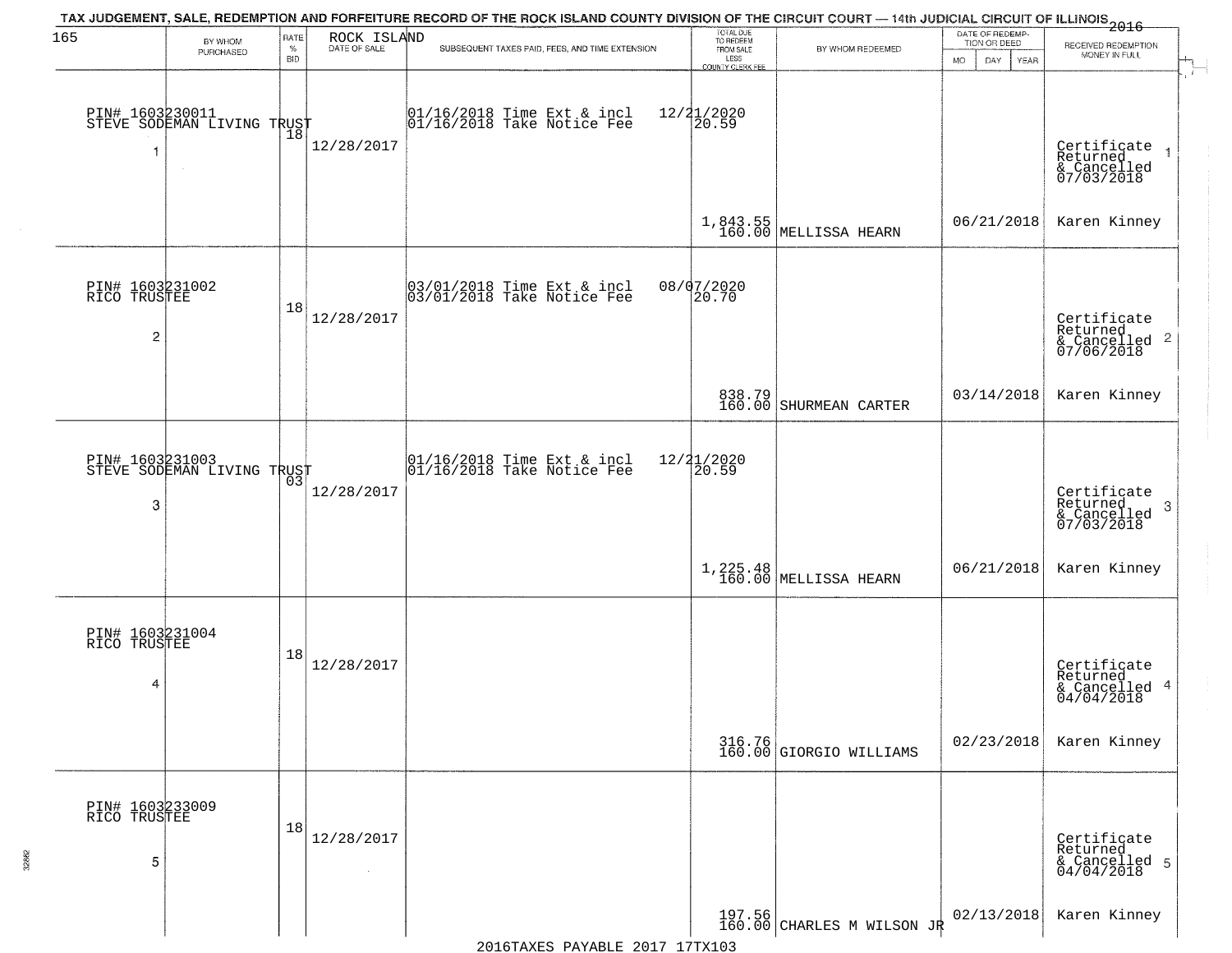|     | TAX JUDGEMENT, SALE, REDEMPTION AND FORFEITURE RECORD OF THE ROCK ISLAND COUNTY DIVISION OF THE CIRCUIT COURT - 14th JUDIC<br>NAME AND ADDRESS<br>LEGAL DESCRIPTION |                                         |                         | BACK TAX                    |                                       |                                          |                                         |                                                                 | INTEREST PAYMENT FUND | 2016     |
|-----|---------------------------------------------------------------------------------------------------------------------------------------------------------------------|-----------------------------------------|-------------------------|-----------------------------|---------------------------------------|------------------------------------------|-----------------------------------------|-----------------------------------------------------------------|-----------------------|----------|
| 166 | TAXPAYER NO.<br>PARCEL NO.                                                                                                                                          | ROCK ISLAND                             | A-BACK TAX<br>FORFEITED | <b>FORFEITED</b><br>PENALTY | BACK TAX<br>FORFEITED<br>INTEREST AND | TOTAL BACK<br>TAX PENALTY<br>AND COSTS   | AMOUNT<br>FOR WHICH<br><b>JUDGEMENT</b> | $\begin{array}{c} \text{CERTIFICATE} \\ \text{NO.} \end{array}$ | INDEMNITY FUND        |          |
|     | ACRES<br>ASSESSED VALUATION FOR TAXES                                                                                                                               | TAX DUE<br>INT DUE                      | PRIOR TO<br>2015        | <b>ACCRUED</b>              | COST ACCRUED                          | <b>ACCRUED</b>                           | IS ASKED                                |                                                                 | COST OF SALE          |          |
|     |                                                                                                                                                                     | 1ST<br>1ST                              |                         |                             |                                       |                                          |                                         |                                                                 |                       |          |
|     |                                                                                                                                                                     | $30.44_{200}$<br><del>3.22</del><br>2ND |                         |                             |                                       |                                          |                                         |                                                                 |                       |          |
|     | HORNE CAROLYN C<br>558 27 ST APT 18                                                                                                                                 |                                         | 116.64                  |                             |                                       |                                          |                                         |                                                                 |                       |          |
|     | 61201<br>ROCK ISLAND IL                                                                                                                                             | 30.42<br>2.30<br>350                    |                         | 542.40                      |                                       |                                          |                                         |                                                                 | 60.00                 |          |
|     | LOT 3 BLOCK 2                                                                                                                                                       |                                         |                         |                             | 8259.61                               |                                          |                                         |                                                                 |                       |          |
|     | JOHN G SCHEUERMANNS<br>5TH ADD                                                                                                                                      | 30.42<br>ىھ                             |                         |                             |                                       | 17246.93                                 |                                         | 805                                                             | 20.00                 |          |
|     |                                                                                                                                                                     | .92<br>$\frac{30.42}{FUBUCATON COST}$   |                         |                             |                                       |                                          |                                         |                                                                 |                       |          |
|     | 5841                                                                                                                                                                |                                         |                         |                             |                                       | $04-05-06$ $07-08-09$ $10-11-12$ $13-14$ |                                         |                                                                 | 4.00                  |          |
|     | $331 - 21 - 00$<br>09-01<br>.108                                                                                                                                    | 10.00                                   |                         |                             |                                       |                                          |                                         |                                                                 |                       |          |
|     | PIN# 1603233011                                                                                                                                                     | TOTAL DUE-TAXES, INT. COST              | 8328.28                 |                             |                                       |                                          |                                         |                                                                 |                       |          |
|     | 1,185                                                                                                                                                               | 139.96                                  |                         |                             |                                       |                                          | 17386.89                                |                                                                 | 10.00                 | 17480.89 |
|     |                                                                                                                                                                     |                                         |                         |                             |                                       |                                          |                                         |                                                                 |                       |          |
|     | 1700 6 ST LAND TRST<br>222 W ONTARIO ST STE 320                                                                                                                     | 372.84<br>$\frac{39.13}{200}$           |                         |                             |                                       |                                          |                                         |                                                                 |                       |          |
|     | 60654<br>CHICAGO IL                                                                                                                                                 | 372.84<br>27.95                         |                         |                             |                                       |                                          |                                         |                                                                 | 60.00                 |          |
|     |                                                                                                                                                                     | ਭਸ਼ਨ<br>3RD                             |                         |                             |                                       |                                          |                                         |                                                                 |                       |          |
|     | LOT 1 BLOCK 3                                                                                                                                                       | 22.36<br>372.84                         |                         |                             |                                       |                                          |                                         | 806                                                             | 20.00                 |          |
|     | JOHN G SCHEUERMANNS<br>7TH ADD AND LOT 2                                                                                                                            |                                         |                         |                             |                                       |                                          |                                         |                                                                 |                       |          |
|     |                                                                                                                                                                     | 11.18<br>372.84<br>PUBLICATION COST     |                         |                             |                                       |                                          |                                         |                                                                 |                       |          |
|     | $335 - 11 - 00$<br>5914                                                                                                                                             |                                         |                         |                             |                                       |                                          |                                         |                                                                 | 4.00                  |          |
|     | $09 - 01$<br>PIN# 1603236010                                                                                                                                        | 10.00<br>TOTAL DUE-TAXES, INT. COST     |                         |                             |                                       |                                          |                                         |                                                                 |                       |          |
|     |                                                                                                                                                                     |                                         |                         |                             |                                       |                                          |                                         |                                                                 |                       |          |
|     | 14,526                                                                                                                                                              | 1,601.98<br>1ST                         |                         |                             |                                       |                                          | 1601.98                                 |                                                                 | 10.00                 | 1695.98  |
|     |                                                                                                                                                                     | 538.<br>56.56                           |                         |                             |                                       |                                          |                                         |                                                                 |                       |          |
|     | PARELIUS M/PIP WEST LLC<br>20 TOWNE DR STE 129                                                                                                                      | 2ND                                     |                         |                             |                                       |                                          |                                         |                                                                 |                       |          |
|     | <b>BLUFFTON SC</b><br>29910                                                                                                                                         | 538.65<br>40.40<br>3RD                  |                         |                             |                                       |                                          |                                         |                                                                 | 60.00                 |          |
|     | LOT 15 BLOCK 2                                                                                                                                                      | 3RD                                     |                         |                             |                                       |                                          |                                         |                                                                 |                       |          |
|     | JOHN G SCHEUERMANNS<br>7TH ADD                                                                                                                                      | 538.65<br>32.32                         |                         |                             |                                       |                                          |                                         | 807                                                             | 20.00                 |          |
|     |                                                                                                                                                                     | 538.65<br>16.16                         |                         |                             |                                       |                                          |                                         |                                                                 |                       |          |
|     | 5912                                                                                                                                                                | <b>PUBLICATION COST</b>                 |                         |                             |                                       |                                          |                                         |                                                                 | 4.00                  |          |
|     | 335-09-00<br>09-01                                                                                                                                                  | 10.00                                   |                         |                             |                                       |                                          |                                         |                                                                 |                       |          |
|     | PIN# 1603238002                                                                                                                                                     | TOTAL OUE-TAXES, INT. COST              |                         |                             |                                       |                                          |                                         |                                                                 |                       |          |
|     | 20,986                                                                                                                                                              | 2,310.04                                |                         |                             |                                       |                                          | 2310.04                                 |                                                                 | 10.00                 | 2404.04  |
|     |                                                                                                                                                                     | ৰজা                                     |                         |                             |                                       |                                          |                                         |                                                                 |                       |          |
|     | MOTTA AARON G<br>1725 6TH ST                                                                                                                                        | 2ND<br>2ND                              |                         |                             |                                       |                                          |                                         |                                                                 |                       |          |
|     | ROCK ISLAND IL<br>61201                                                                                                                                             |                                         |                         |                             |                                       |                                          |                                         |                                                                 | 60.00                 |          |
|     | LOT 10 BLOCK 2                                                                                                                                                      | 3RD<br>3 <sub>BD</sub>                  |                         |                             |                                       |                                          |                                         |                                                                 |                       |          |
|     | JOHN G SCHEUERMANNS                                                                                                                                                 |                                         |                         |                             |                                       |                                          |                                         | 808                                                             | 20.00                 |          |
|     | 7TH ADD                                                                                                                                                             | 4TH<br>193.35<br>5.80                   |                         |                             |                                       |                                          |                                         |                                                                 |                       |          |
|     |                                                                                                                                                                     | PUBLICATION COS-                        |                         |                             |                                       |                                          |                                         |                                                                 |                       |          |
|     | $335 - 04 - 00$<br>5907<br>$09 - 01$                                                                                                                                | 10.00                                   |                         |                             |                                       |                                          |                                         |                                                                 | 4.00                  |          |
|     | PIN# 1603238007<br>$\sim 100$                                                                                                                                       | TOTAL DUE-TAXES, INT. COST              |                         |                             |                                       |                                          |                                         |                                                                 |                       |          |
|     | 15,533                                                                                                                                                              | 209.15                                  |                         |                             |                                       |                                          | 209.15                                  |                                                                 | 10.00                 | 303.15   |
|     |                                                                                                                                                                     | 1ST<br>1ST                              |                         |                             |                                       |                                          |                                         |                                                                 |                       |          |
|     | ELANGI KAKOZI                                                                                                                                                       |                                         |                         |                             |                                       |                                          |                                         |                                                                 |                       |          |
|     | 1718 7TH ST                                                                                                                                                         | 2ND<br>2ND                              |                         |                             |                                       |                                          |                                         |                                                                 |                       |          |
|     | 61201<br>ROCK ISLAND IL                                                                                                                                             |                                         |                         |                             |                                       |                                          |                                         |                                                                 | 60.00                 |          |
|     | LOT 5 BLOCK 2                                                                                                                                                       | 3RD<br>3RD                              |                         |                             |                                       |                                          |                                         | 809                                                             | 20.00                 |          |
|     | JOHN G SCHEUERMANNS<br>7TH ADD                                                                                                                                      | 4TH                                     |                         |                             |                                       |                                          |                                         |                                                                 |                       |          |
|     |                                                                                                                                                                     | $10.16^8$<br>338.86                     |                         |                             |                                       |                                          |                                         |                                                                 |                       |          |
|     | 334-21-00<br>09-01<br>5902                                                                                                                                          | PUBLICATION COST                        |                         |                             |                                       |                                          |                                         |                                                                 | 4.00                  |          |
|     | PIN# 1603238013                                                                                                                                                     | 10.00                                   |                         |                             |                                       |                                          |                                         |                                                                 |                       |          |
|     |                                                                                                                                                                     | TOTAL DUE-TAXES, INT. COST              |                         |                             |                                       |                                          |                                         |                                                                 |                       |          |
|     | 13,202                                                                                                                                                              | 359.02                                  |                         |                             |                                       |                                          | 359.02                                  |                                                                 | 10.00                 | 453.02   |
|     |                                                                                                                                                                     |                                         |                         |                             |                                       | 2016 TAVEC DAVARLE 2017 17 TV102         |                                         |                                                                 |                       |          |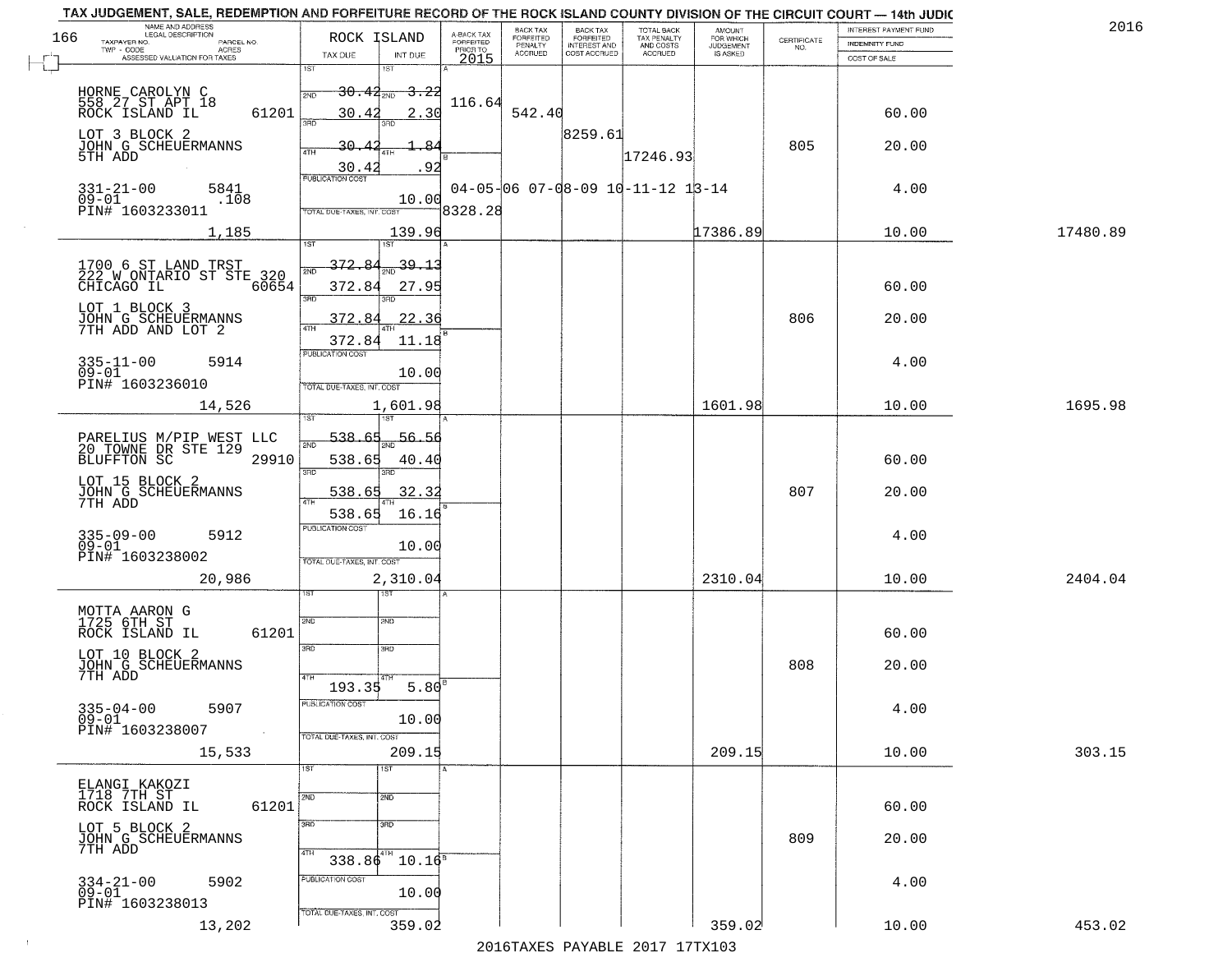| 166                                  | BY WHOM<br>PURCHASED                          | RATE<br>%<br><b>BID</b> | ROCK ISLAND<br>DATE OF SALE | SUBSEQUENT TAXES PAID, FEES, AND TIME EXTENSION                                                                                                                                                                                                | TOTAL DUE<br>TO REDEEM<br>FROM SALE<br>LESS                                                                                                    | BY WHOM REDEEMED                          | DATE OF REDEMP-<br>TION OR DEED<br><b>MO</b><br>DAY<br>YEAR | 2016<br>RECEIVED REDEMPTION<br>MONEY IN FULL                                                             |
|--------------------------------------|-----------------------------------------------|-------------------------|-----------------------------|------------------------------------------------------------------------------------------------------------------------------------------------------------------------------------------------------------------------------------------------|------------------------------------------------------------------------------------------------------------------------------------------------|-------------------------------------------|-------------------------------------------------------------|----------------------------------------------------------------------------------------------------------|
| PIN# 1603233011<br>RICO TRUSTEE      |                                               | 18                      | 12/28/2017                  | $03/01/2018$ Time Ext & incl<br>$03/01/2018$ Take Notice Fee<br>$02/13/2020$ Take Notice Fee<br>$02/28/2020$ Circuit Clerks Fee<br>$02/28/2020$ Sheriffs Fee<br>$03/19/2020$ Subs paid<br>$07/02/2020$ Subs paid<br>$11/16/2019$ Subs paid<br> | <b>COUNTY CLERK FEE</b><br>08/07/2020<br>$\begin{array}{r} 2020 \\ 20.70 \\ 35.00 \\ 67.25 \\ 26.99 \\ 167.14 \\ 167.13 \end{array}$<br>162.78 |                                           |                                                             | $\mathcal{L}$<br>TAX DEED ISSUED<br>Certificate<br>Returned<br>& Cancelled<br>10/26/2020<br>Karen Kinney |
| PIN# 1603236010<br>RICO TRUSTEE<br>2 |                                               | 18                      | 12/28/2017                  | $03/01/2018$ Time Ext & incl<br>$03/01/2018$ Take Notice Fee<br>$02/13/2020$ Take Notice Fee<br>$02/28/2020$ Circuit Clerks Fee<br>$02/28/2020$ Sheriffs Fee<br>$03/19/22020$ Subs paid<br>$11/16/2019$ Subs paid<br>$11/17/2018$ Subs paid    | ${\scriptsize \begin{array}{c} 08/97/2020 \\ 20.70 \\ 35.00 \\ 14.80 \\ 14.155 \\ 1,474.556 \\ 1,710.78 \\ 1,657.72 \end{array}}$              |                                           |                                                             | $\overline{2}$                                                                                           |
| PIN# 1603238002<br>RICO TRUSTEE<br>3 |                                               | 18                      | 12/28/2017                  | $03/01/2018$ Time Ext & incl<br>$03/01/2018$ Take Notice Fee<br>$02/13/2020$ Take Notice Fee<br>$02/28/2020$ Circuit Clerks Fee<br>$02/28/2020$ Sheriffs Fee<br>$03/19/2020$ Subs paid<br>$07/02/2020$ Subs paid<br>$11/16/2019$ Subs paid<br> | 08/07/2020                                                                                                                                     |                                           |                                                             | TAX DEED ISSUED<br>Certificate<br>Returned<br>& Cancelled<br>10/26/2020<br>-3<br>Karen Kinney            |
| PIN# 1603238007<br>4                 | STEVE SODEMAN LIVING TRUST                    | 13                      | 12/28/2017                  | 01/16/2018 Time Ext & incl<br>01/16/2018 Take Notice Fee<br>11/25/2019 Subs paid                                                                                                                                                               | 12/21/2020<br>1,827.16                                                                                                                         |                                           |                                                             | Certificate<br>Returned<br>& Cancelled 4<br>06/03/2020                                                   |
|                                      |                                               |                         |                             |                                                                                                                                                                                                                                                |                                                                                                                                                | $2,567.21$<br>160.00 MCCARTHY CALLAS ATTY | 05/27/2020                                                  | Karen Kinney                                                                                             |
| 5                                    | PIN# 1603238013<br>STEVE SODEMAN LIVING TRUST | 18                      |                             | 01/16/2018 Time Ext & incl<br>01/16/2018 Take Notice Fee<br>11/20/2018 Subs paid<br>12/28/2017 11/25/2019 Subs paid                                                                                                                            | 12/21/2020<br>30.59<br>1,509.30<br>886.94                                                                                                      |                                           |                                                             | Certificate<br>Returned<br>& Cancelled 5<br>08/31/2020                                                   |
|                                      |                                               |                         |                             | $2016$ TAVEC DAVADIE 2017 17TV102                                                                                                                                                                                                              |                                                                                                                                                | 3,827.77<br>160.00 KAKOZI ELANGI          | 07/10/2020                                                  | Karen Kinney                                                                                             |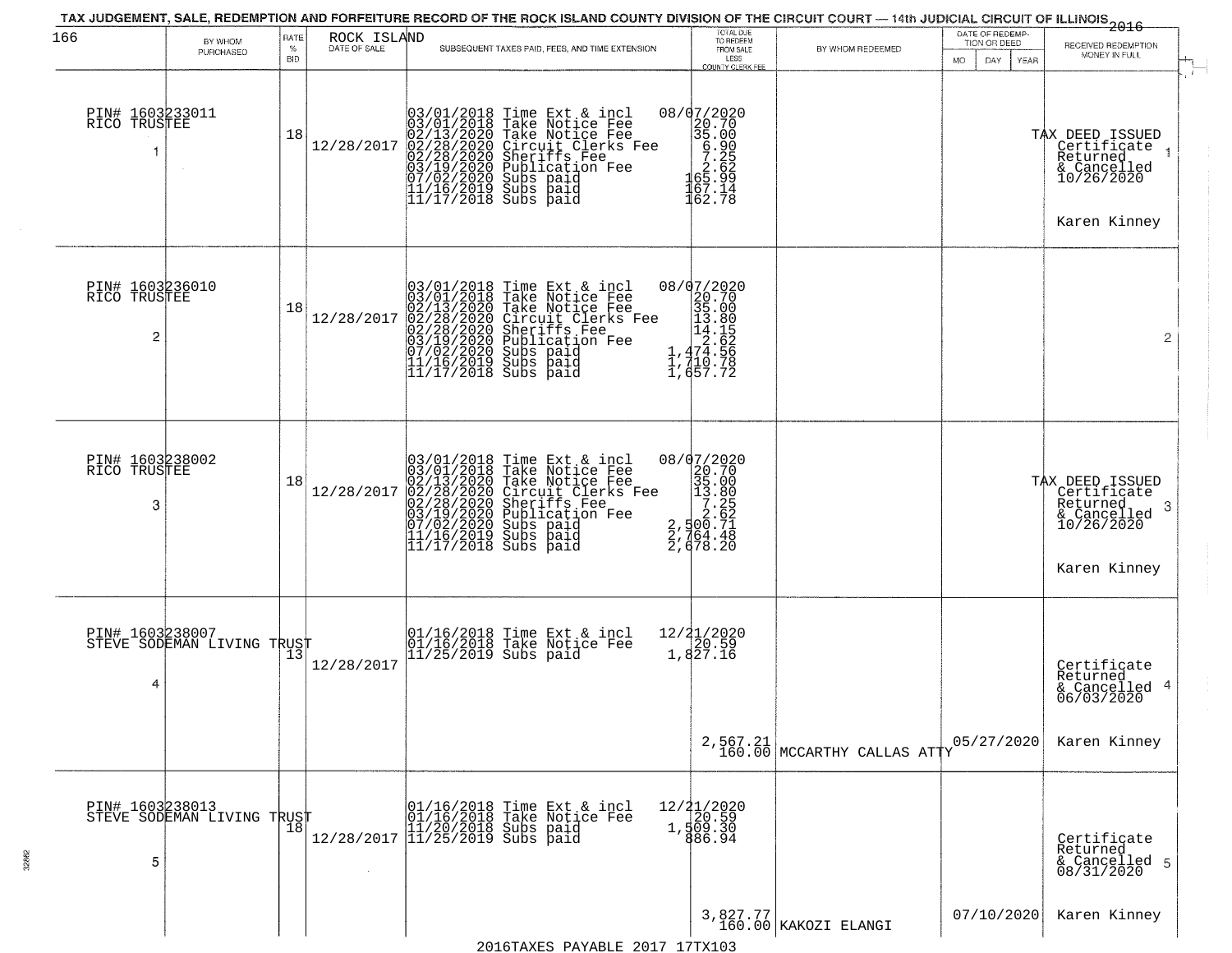|     | TAX JUDGEMENT, SALE, REDEMPTION AND FORFEITURE RECORD OF THE ROCK ISLAND COUNTY DIVISION OF THE CIRCUIT COURT - 14th JUDIC |                                        |                         | BACK TAX                  | <b>BACK TAX</b>                     |                                        |                                         |                                                                 | INTEREST PAYMENT FUND | 201     |
|-----|----------------------------------------------------------------------------------------------------------------------------|----------------------------------------|-------------------------|---------------------------|-------------------------------------|----------------------------------------|-----------------------------------------|-----------------------------------------------------------------|-----------------------|---------|
| 167 | NAME AND ADDRESS<br>LEGAL DESCRIPTION<br>PARCEL NO.                                                                        | ROCK ISLAND                            | A-BACK TAX<br>FORFEITED | FORFEITED                 | <b>FORFEITED</b>                    | TOTAL BACK<br>TAX PENALTY<br>AND COSTS | <b>AMOUNT</b><br>FOR WHICH<br>JUDGEMENT | $\begin{array}{c} \text{CERTIFICATE} \\ \text{NO.} \end{array}$ | <b>INDEMNITY FUND</b> |         |
|     | TAXPAYER NO.<br>ACRES<br>ASSESSED VALUATION FOR TAXES                                                                      | TAX DUE                                | PRIOR TO<br>INT DUE     | PENALTY<br><b>ACCRUED</b> | <b>INTEREST AND</b><br>COST ACCRUED | ACCRUED                                | IS ASKED                                |                                                                 | COST OF SALE          |         |
|     |                                                                                                                            | 1ST<br>181                             | 2015                    |                           |                                     |                                        |                                         |                                                                 |                       |         |
|     |                                                                                                                            | <del>363.04,,,38.15</del><br>2ND       |                         |                           |                                     |                                        |                                         |                                                                 |                       |         |
|     | BERRY CHRISTINE K<br>1629 7TH ST<br>ROCK ISLAND IL<br>61201                                                                | 363.04                                 |                         |                           |                                     |                                        |                                         |                                                                 | 60.00                 |         |
|     |                                                                                                                            |                                        | 27.25                   |                           |                                     |                                        |                                         |                                                                 |                       |         |
|     | LOT 8 BLOCK 4<br>J B WINTERS 9TH ST ADD                                                                                    | <u>363.04</u>                          | -21.80                  |                           |                                     |                                        |                                         | 810                                                             | 20.00                 |         |
|     |                                                                                                                            |                                        |                         |                           |                                     |                                        |                                         |                                                                 |                       |         |
|     |                                                                                                                            | 363.04<br><b>PUBLICATION COST</b>      | 10.90                   |                           |                                     |                                        |                                         |                                                                 |                       |         |
|     | $420 - 18 - 00$<br>09-01<br>7543                                                                                           |                                        | 10.00                   |                           |                                     |                                        |                                         |                                                                 | 4.00                  |         |
|     | PIN# 1603239007                                                                                                            | TOTAL DUE-TAXES, INT. COST             |                         |                           |                                     |                                        |                                         |                                                                 |                       |         |
|     | 14,144                                                                                                                     |                                        | 1,560.26                |                           |                                     |                                        | 1560.26                                 |                                                                 | 10.00                 | 1654.26 |
|     |                                                                                                                            | 1ST                                    |                         |                           |                                     |                                        |                                         |                                                                 |                       |         |
|     | BUTLER JOE L<br>829 12TH AVE                                                                                               | 2ND<br>2ND                             |                         |                           |                                     |                                        |                                         |                                                                 |                       |         |
|     | ROCK ISLAND IL<br>61201                                                                                                    |                                        |                         |                           |                                     |                                        |                                         |                                                                 | 60.00                 |         |
|     | LOT 5 BLOCK 4                                                                                                              | 3RD<br>3RD                             |                         |                           |                                     |                                        |                                         |                                                                 |                       |         |
|     | J B WINTERS 9TH ST ADD<br>S 2 FT LOT 4 AND ALL                                                                             | 412.60<br>ৰিটা                         | 24.76                   |                           |                                     |                                        |                                         | 811                                                             | 20.00                 |         |
|     |                                                                                                                            | 412.60                                 | 12.38                   |                           |                                     |                                        |                                         |                                                                 |                       |         |
|     | $420 - 14 - 00$<br>7539                                                                                                    | PUBLICATION COST                       |                         |                           |                                     |                                        |                                         |                                                                 | 4.00                  |         |
|     | $09 - 01$<br>.108                                                                                                          |                                        | 10.00                   |                           |                                     |                                        |                                         |                                                                 |                       |         |
|     | PIN# 1603239011                                                                                                            | TOTAL DUE-TAXES, INT. COST             |                         |                           |                                     |                                        |                                         |                                                                 |                       |         |
|     | 16,075                                                                                                                     | 1ST<br>1ST                             | 872.34                  |                           |                                     |                                        | 872.34                                  |                                                                 | 10.00                 | 966.34  |
|     |                                                                                                                            |                                        |                         |                           |                                     |                                        |                                         |                                                                 |                       |         |
|     | THOMPSON WILMA<br>835 21ST ST APT 3                                                                                        | <u>42.20</u><br>2ND<br><b>PNF</b>      |                         |                           |                                     |                                        |                                         |                                                                 |                       |         |
|     | ROCK ISLAND IL<br>61201                                                                                                    | 42.20<br>3RD<br>3RD                    | 3.15                    |                           |                                     |                                        |                                         |                                                                 | 60.00                 |         |
|     | LOT 10 BLOCK 3                                                                                                             |                                        |                         |                           |                                     |                                        |                                         |                                                                 |                       |         |
|     | J B WINTERS 9TH ST ADD                                                                                                     | 42.20<br>ATH<br>4TH                    | 2.52                    |                           |                                     |                                        |                                         | 812                                                             | 20.00                 |         |
|     |                                                                                                                            | 42.20                                  | 1.26                    |                           |                                     |                                        |                                         |                                                                 |                       |         |
|     | $420 - 02 - 00$<br>7528                                                                                                    | <b>PUBLICATION COST</b>                |                         |                           |                                     |                                        |                                         |                                                                 | 4.00                  |         |
|     | $09 - 01$<br>PIN# 1603240006                                                                                               | TOTAL OUE-TAXES, INT. COST             | 10.00                   |                           |                                     |                                        |                                         |                                                                 |                       |         |
|     | 1,644                                                                                                                      |                                        | 190.14                  |                           |                                     |                                        | 190.14                                  |                                                                 | 10.00                 | 284.14  |
|     |                                                                                                                            |                                        |                         |                           |                                     |                                        |                                         |                                                                 |                       |         |
|     | PARELIUS M/PIP WEST LLC<br>20 TOWNE DR STE 129                                                                             | 320.94                                 | 33.67                   |                           |                                     |                                        |                                         |                                                                 |                       |         |
|     | <b>BLUFFTON SC</b><br>29910                                                                                                | 2ND<br>320.94                          | 24.05                   |                           |                                     |                                        |                                         |                                                                 | 60.00                 |         |
|     |                                                                                                                            | 3RD<br>3BD                             |                         |                           |                                     |                                        |                                         |                                                                 |                       |         |
|     | LOT 1 BLOCK 3<br>J B WINTERS 9TH ST ADD                                                                                    | 320.94                                 | 19.24                   |                           |                                     |                                        |                                         | 813                                                             | 20.00                 |         |
|     |                                                                                                                            | 4TH<br>320.94                          | 9.62                    |                           |                                     |                                        |                                         |                                                                 |                       |         |
|     | $419 - 14 - 00$<br>7518                                                                                                    | UBLICA HUN COS-                        |                         |                           |                                     |                                        |                                         |                                                                 | 4.00                  |         |
|     | $09 - 01$                                                                                                                  |                                        | 10.00                   |                           |                                     |                                        |                                         |                                                                 |                       |         |
|     | PIN# 1603240008<br>$\sim 100$                                                                                              | TOTAL DUE-TAXES, INT. COST             |                         |                           |                                     |                                        |                                         |                                                                 |                       |         |
|     | 12,504                                                                                                                     | 1,380.34                               |                         |                           |                                     |                                        | 1380.34                                 |                                                                 | 10.00                 | 1474.34 |
|     |                                                                                                                            | $\overline{1ST}$                       |                         |                           |                                     |                                        |                                         |                                                                 |                       |         |
|     | PARELIUS M/PIP WEST LLC<br>20 TOWNE DR STE 129                                                                             | 310.88<br>2ND                          | 32.62                   |                           |                                     |                                        |                                         |                                                                 |                       |         |
|     | BLUFFTON SC<br>29910                                                                                                       | 310.88 23.30                           |                         |                           |                                     |                                        |                                         |                                                                 | 60.00                 |         |
|     | LOT 2 BLOCK 3<br>J B WINTERS 9TH ST ADD                                                                                    | 3RD<br>ाग                              |                         |                           |                                     |                                        |                                         |                                                                 |                       |         |
|     |                                                                                                                            | 310.88<br>4TH                          | 18.64                   |                           |                                     |                                        |                                         | 814                                                             | 20.00                 |         |
|     |                                                                                                                            | 310.88                                 | $9.32^8$                |                           |                                     |                                        |                                         |                                                                 |                       |         |
|     | $419 - 15 - 00$<br>7519                                                                                                    | PUBLICATION COST                       |                         |                           |                                     |                                        |                                         |                                                                 | 4.00                  |         |
|     | $09 - 01$<br>PIN# 1603240009                                                                                               |                                        | 10.00                   |                           |                                     |                                        |                                         |                                                                 |                       |         |
|     | 12,112                                                                                                                     | TOTAL DUE-TAXES, INT. COST<br>1,337.40 |                         |                           |                                     |                                        | 1337.40                                 |                                                                 | 10.00                 | 1431.40 |
|     |                                                                                                                            |                                        |                         |                           |                                     | 2016 TAVEC DAVARLE 2017 17 TV102       |                                         |                                                                 |                       |         |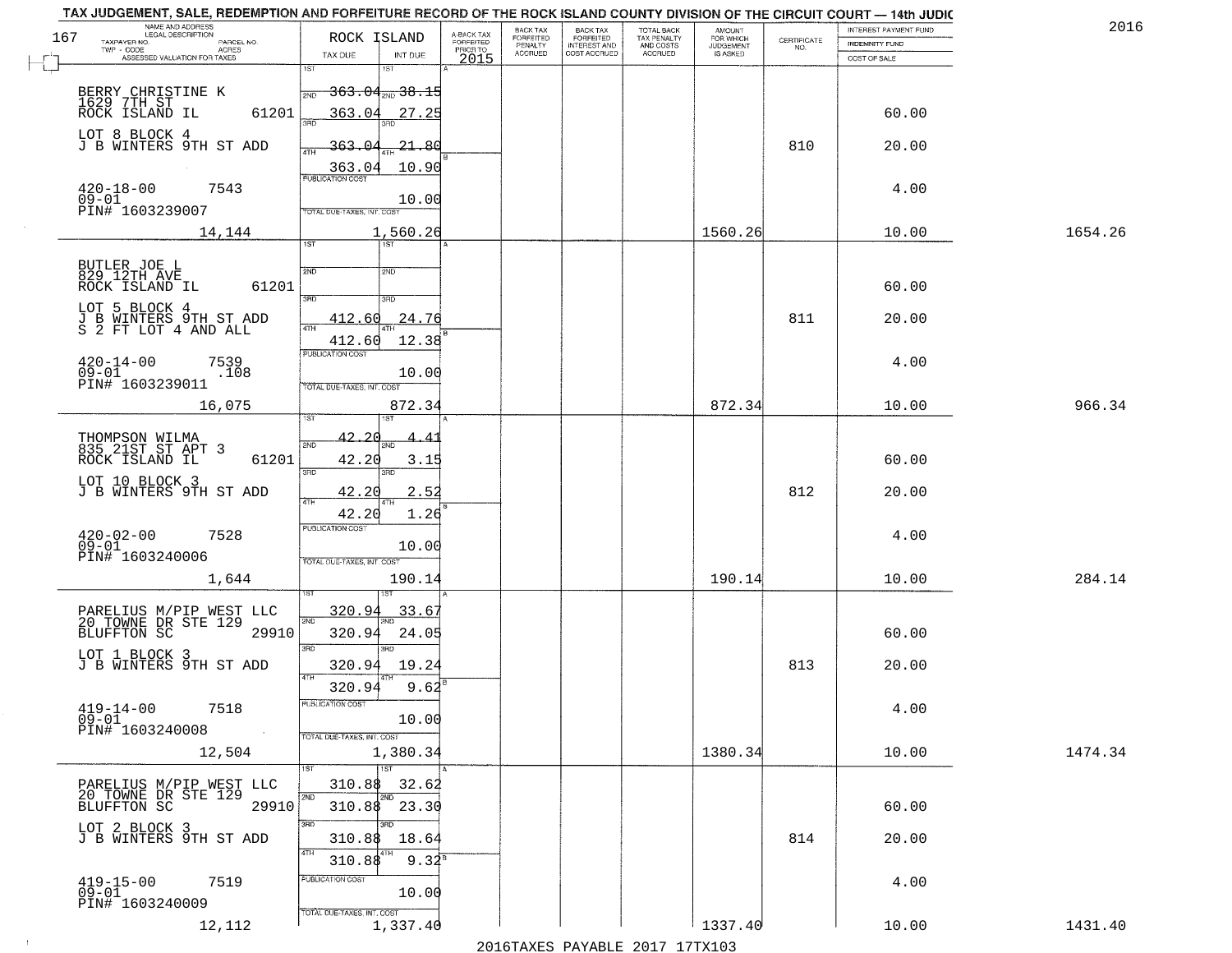| 167                                   | BY WHOM                    | RATE               | ROCK ISLAND  | TAX JUDGEMENT, SALE, REDEMPTION AND FORFEITURE RECORD OF THE ROCK ISLAND COUNTY DIVISION OF THE CIRCUIT COURT — 14th JUDICIAL CIRCUIT OF ILLINOIS 2016                                                                                                                                                 | TOTAL DUE<br>TO REDEEM                                                                                                                                                                                                                                                                                                                         |                               | DATE OF REDEMP-<br>TION OR DEED | RECEIVED REDEMPTION                                                                          |
|---------------------------------------|----------------------------|--------------------|--------------|--------------------------------------------------------------------------------------------------------------------------------------------------------------------------------------------------------------------------------------------------------------------------------------------------------|------------------------------------------------------------------------------------------------------------------------------------------------------------------------------------------------------------------------------------------------------------------------------------------------------------------------------------------------|-------------------------------|---------------------------------|----------------------------------------------------------------------------------------------|
|                                       | PURCHASED                  | $\%$<br><b>BID</b> | DATE OF SALE | SUBSEQUENT TAXES PAID, FEES, AND TIME EXTENSION                                                                                                                                                                                                                                                        | FROM SALE<br>LESS<br><b>COUNTY CLERK FEE</b>                                                                                                                                                                                                                                                                                                   | BY WHOM REDEEMED              | MO.<br>DAY.<br>YEAR             | MONEY IN FULL                                                                                |
| PIN# 1603239007<br>RICO TRUSTEE       |                            | 18                 | 12/28/2017   | 03/01/2018 Time Ext & incl<br>03/01/2018 Take Notice Fee                                                                                                                                                                                                                                               | 08/07/2020                                                                                                                                                                                                                                                                                                                                     |                               |                                 | Certificate<br>Returned<br>& Cancelled<br>09/06/2018                                         |
|                                       |                            |                    |              |                                                                                                                                                                                                                                                                                                        | 2,270.49<br>160.00                                                                                                                                                                                                                                                                                                                             | CHRISTINE BERRY               | 08/03/2018                      | Karen Kinney                                                                                 |
| PIN# 1603239011<br>$\overline{c}$     | STEVE SODEMAN LIVING TRUST |                    | 12/28/2017   | $\begin{array}{c}  01/16/2018 \text{ Time Ext} & \text{incl} \\  01/16/2018 \text{ Take Notice Fe} \end{array}$                                                                                                                                                                                        | 12/21/2020<br>20.59                                                                                                                                                                                                                                                                                                                            |                               |                                 | Certificate<br>Returned<br>& Cancelled 2<br>07/06/2018                                       |
|                                       |                            |                    |              |                                                                                                                                                                                                                                                                                                        |                                                                                                                                                                                                                                                                                                                                                | 1,112.55<br>160.00 JOE BUTLER | 04/09/2018                      | Karen Kinney                                                                                 |
| PIN# 1603240006<br>RICO TRUSTEE<br>3  |                            | 18                 | 12/28/2017   | 03/01/2018 Time Ext & incl<br>03/01/2018 Take Notice Fee<br>02/13/2020 Take Notice Fee<br>02/28/2020 Circuit Clerks Fee<br>02/28/2020 Sheriffs Fee<br>03/19/2020 Sublication Fee<br>03/19/2020 Subs paid<br>11/16/2019 Subs paid<br>11/17/2018 Subs p                                                  | 08/07/2020<br>$\begin{smallmatrix} 2 & 2 & 0 & 0 \\ 2 & 3 & 5 & 0 & 0 \\ 3 & 5 & 0 & 0 & 0 \\ 1 & 3 & 0 & 0 & 0 \\ 2 & 2 & 0 & 0 & 0 \\ 2 & 2 & 0 & 0 & 2 \\ 3 & 2 & 0 & 0 & 2 \\ 4 & 1 & 0 & 0 & 0 \\ 4 & 0 & 0 & 0 & 0 \\ 5 & 0 & 0 & 0 & 0 \\ 6 & 0 & 0 & 0 & 0 \\ 7 & 0 & 0 & 0 & 0 \\ 8 & 0 & 0 & 0 & 0 \\ 9 & 0 & 0 & 0 & 0 \\ 10 & 0 &$ |                               |                                 | TAX DEED ISSUED<br>Certificate<br>Returned<br>3<br>& Cancelled<br>10/26/2020<br>Karen Kinney |
| PIN# 1603240008<br>AUCTION Z INC<br>4 |                            | 18                 | 12/28/2017   | 06/25/2020 Time Ext & incl<br>04/13/2018 Take Notice Fee                                                                                                                                                                                                                                               | 12/22/2020<br> 20.70                                                                                                                                                                                                                                                                                                                           |                               |                                 | SALE IN ERROR<br>Certificate<br>Returned<br>& Cancelled 4<br>04/20/2021<br>Karen Kinney      |
| PIN# 1603240009<br>RICO TRUSTEE<br>5  |                            | 18                 | 12/28/2017   | 03/01/2018 Time Ext & incl<br>03/01/2018 Take Notice Fee<br>02/13/2020 Take Notice Fee<br>02/28/2020 Circuit Clerks F<br>02/28/2020 Circuit Clerks F<br>02/28/2020 Publication Fee<br>03/19/2020 Publication Fee<br>11/16/2019 Subs paid<br>11/17/2018 Subs paid<br>Circuit Clerks Fee<br>Sheriffs Fee | 08/07/2020<br>20.70<br>35.00<br>$\begin{array}{r} 13.80 \\ 14.15 \\ 2.62 \\ 49.97 \\ \end{array}$<br>737.84<br>715.44                                                                                                                                                                                                                          |                               |                                 | TAX DEED ISSUED<br>Certificate<br>Returned<br>& Cancelled 5<br>10/26/2020                    |
|                                       |                            |                    |              | 2016TAXES PAYABLE 2017 17TX103                                                                                                                                                                                                                                                                         |                                                                                                                                                                                                                                                                                                                                                |                               |                                 | Karen Kinney                                                                                 |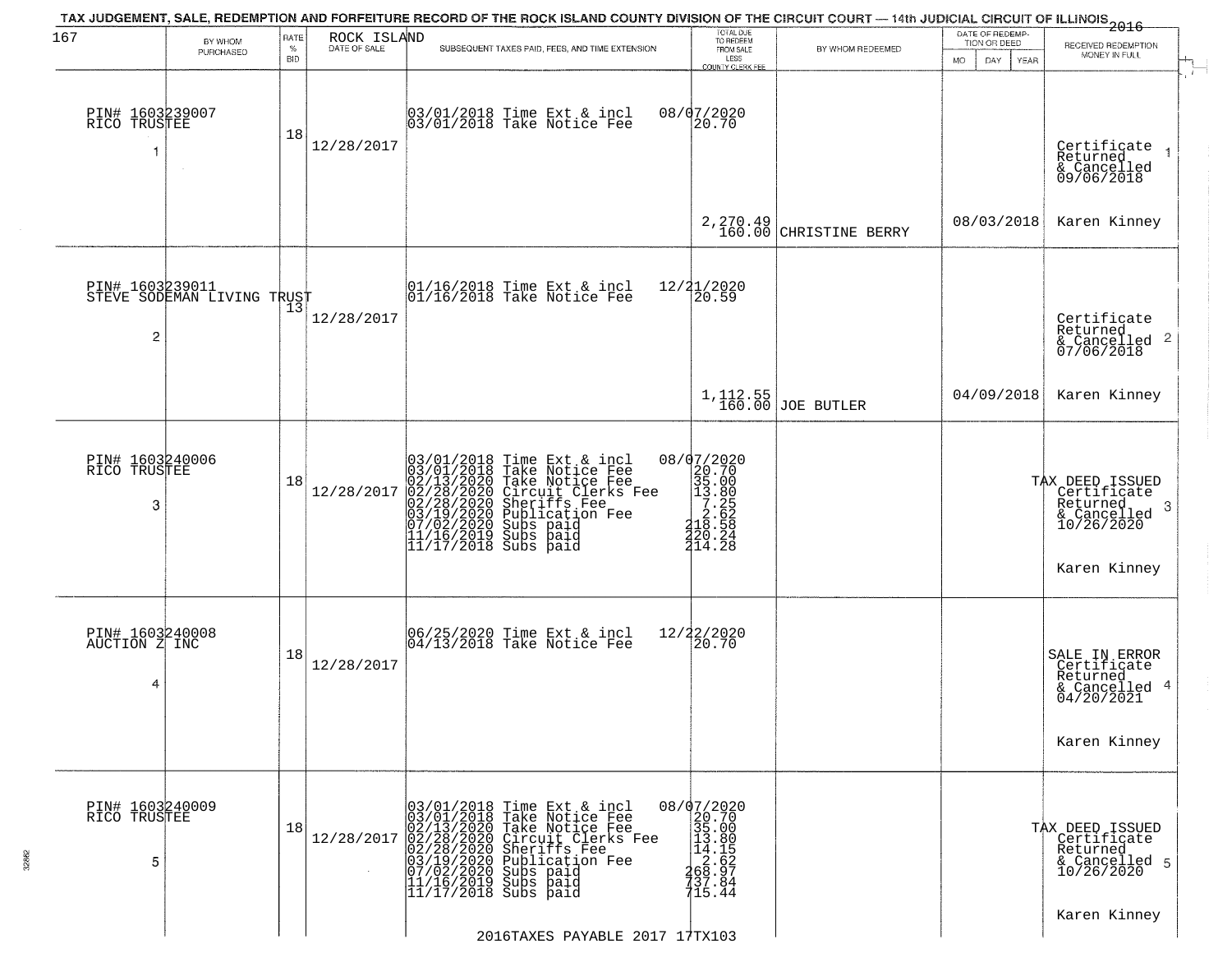| TAX JUDGEMENT, SALE, REDEMPTION AND FORFEITURE RECORD OF THE ROCK ISLAND COUNTY DIVISION OF THE CIRCUIT COURT - 14th JUDIC<br>NAME AND ADDRESS<br>LEGAL DESCRIPTION |                                     |                         | BACK TAX             | <b>BACK TAX</b>           |                                        |                                         |                                                                 | INTEREST PAYMENT FUND | 2016    |
|---------------------------------------------------------------------------------------------------------------------------------------------------------------------|-------------------------------------|-------------------------|----------------------|---------------------------|----------------------------------------|-----------------------------------------|-----------------------------------------------------------------|-----------------------|---------|
| 168<br>TAXPAYER NO.<br>PARCEL NO.                                                                                                                                   | ROCK ISLAND                         | A-BACK TAX<br>FORFEITED | FORFEITED<br>PENALTY | FORFEITED<br>INTEREST AND | TOTAL BACK<br>TAX PENALTY<br>AND COSTS | AMOUNT<br>FOR WHICH<br><b>JUDGEMENT</b> | $\begin{array}{c} \text{CERTIFICATE} \\ \text{NO.} \end{array}$ | INDEMNITY FUND        |         |
| ACRES<br>ASSESSED VALUATION FOR TAXES                                                                                                                               | TAX DUE<br>INT DUE                  | PRIOR TO<br>2015        | <b>ACCRUED</b>       | COST ACCRUED              | ACCRUED                                | IS ASKED                                |                                                                 | COST OF SALE          |         |
|                                                                                                                                                                     | 1ST<br>1ST                          |                         |                      |                           |                                        |                                         |                                                                 |                       |         |
|                                                                                                                                                                     | 2ND<br>2ND                          |                         |                      |                           |                                        |                                         |                                                                 |                       |         |
| GUARANTY BANK & TRUST CO<br>PO BOX 1807<br>CEDAR RAPIDS IA 52406<br>52406                                                                                           | 320.94<br>24.05                     |                         |                      |                           |                                        |                                         |                                                                 | 60.00                 |         |
|                                                                                                                                                                     |                                     |                         |                      |                           |                                        |                                         |                                                                 |                       |         |
| LOT 4 BLOCK 3<br>J B WINTERS 9TH ST ADD                                                                                                                             | 320.94<br><u> 19.24</u><br>4TH      |                         |                      |                           |                                        |                                         | 815                                                             | 20.00                 |         |
|                                                                                                                                                                     | 9.62<br>520.94                      |                         |                      |                           |                                        |                                         |                                                                 |                       |         |
| $419 - 17 - 00$<br>7521                                                                                                                                             |                                     |                         |                      |                           |                                        |                                         |                                                                 | 4.00                  |         |
| $09 - 01$                                                                                                                                                           | 10.00                               |                         |                      |                           |                                        |                                         |                                                                 |                       |         |
| PIN# 1603240011                                                                                                                                                     | TOTAL DUE-TAXES, INT. COST          |                         |                      |                           |                                        |                                         |                                                                 |                       |         |
| 12,504                                                                                                                                                              | 1,025.73<br>1ST                     |                         |                      |                           |                                        | 1025.73                                 |                                                                 | 10.00                 | 1119.73 |
|                                                                                                                                                                     |                                     |                         |                      |                           |                                        |                                         |                                                                 |                       |         |
| JOHNSON SANDRA E SR<br>1711 8TH ST                                                                                                                                  | 2ND<br>2ND                          |                         |                      |                           |                                        |                                         |                                                                 |                       |         |
| ROCK ISLAND IL<br>61201                                                                                                                                             | 3RD<br>3RD                          |                         |                      |                           |                                        |                                         |                                                                 | 60.00                 |         |
| LOT 14 BLOCK 2<br>J B WINTERS 9TH ST ADD                                                                                                                            | 21.76<br>362.50                     |                         |                      |                           |                                        |                                         | 816                                                             | 20.00                 |         |
|                                                                                                                                                                     | $\overline{ATH}$                    |                         |                      |                           |                                        |                                         |                                                                 |                       |         |
|                                                                                                                                                                     | 362.50<br>10.88<br>PUBLICATION COST |                         |                      |                           |                                        |                                         |                                                                 |                       |         |
| $419 - 12 - 00$<br>7516<br>$09 - 01$                                                                                                                                | 10.00                               |                         |                      |                           |                                        |                                         |                                                                 | 4.00                  |         |
| PIN# 1603242002                                                                                                                                                     | TOTAL DUE-TAXES, INT. COST          |                         |                      |                           |                                        |                                         |                                                                 |                       |         |
| 14,123                                                                                                                                                              | 767.64                              |                         |                      |                           |                                        | 767.64                                  |                                                                 | 10.00                 | 861.64  |
|                                                                                                                                                                     | īst<br>1ST                          |                         |                      |                           |                                        |                                         |                                                                 |                       |         |
| MEDRANO ANA L<br>4504 15TH AVE                                                                                                                                      | 2ND<br>2ND                          |                         |                      |                           |                                        |                                         |                                                                 |                       |         |
| ROCK ISLAND IL<br>61201                                                                                                                                             |                                     |                         |                      |                           |                                        |                                         |                                                                 | 60.00                 |         |
| SUPVR ASST MAP                                                                                                                                                      | 3RD<br>3RD                          |                         |                      |                           |                                        |                                         |                                                                 |                       |         |
| LOT 132 SHEET 2                                                                                                                                                     | 4TH<br>4TH                          |                         |                      |                           |                                        |                                         | 817                                                             | 20.00                 |         |
|                                                                                                                                                                     | 61.99<br>1.86                       |                         |                      |                           |                                        |                                         |                                                                 |                       |         |
| $013 - 13 - 00$<br>09-01<br>130                                                                                                                                     | <b>PUBLICATION COST</b>             |                         |                      |                           |                                        |                                         |                                                                 | 4.00                  |         |
| PIN# 1706100030                                                                                                                                                     | 10.00<br>TOTAL OUE-TAXES, INT. COST |                         |                      |                           |                                        |                                         |                                                                 |                       |         |
|                                                                                                                                                                     |                                     |                         |                      |                           |                                        | 73.85                                   |                                                                 | 10.00                 | 167.85  |
| 2,415                                                                                                                                                               | 73.85                               |                         |                      |                           |                                        |                                         |                                                                 |                       |         |
|                                                                                                                                                                     | 545.50<br>57.26                     |                         |                      |                           |                                        |                                         |                                                                 |                       |         |
| SUMMERS RONALD<br>1605 44TH ST<br>ROCK ISLAND IL<br>61201                                                                                                           | 2ND<br>545.50<br>40.90              |                         |                      |                           |                                        |                                         |                                                                 | 60.00                 |         |
|                                                                                                                                                                     | 3BD<br>m                            |                         |                      |                           |                                        |                                         |                                                                 |                       |         |
| SUPVR ASST MAP<br>LOT 149 SHEET 2                                                                                                                                   | 545.50<br>32.72                     |                         |                      |                           |                                        |                                         | 818                                                             | 20.00                 |         |
|                                                                                                                                                                     | 4TH<br>545.50<br>16.36              |                         |                      |                           |                                        |                                         |                                                                 |                       |         |
| $009 - 19 - 00$<br>90                                                                                                                                               | UBLICA HUN COS-                     |                         |                      |                           |                                        |                                         |                                                                 | 4.00                  |         |
| $09 - 01$                                                                                                                                                           | 10.00                               |                         |                      |                           |                                        |                                         |                                                                 |                       |         |
| PIN# 1706100045<br>$\sim 100$ km s                                                                                                                                  | TOTAL DUE-TAXES, INT. COST          |                         |                      |                           |                                        |                                         |                                                                 |                       |         |
| 21,253                                                                                                                                                              | 2,339.24                            |                         |                      |                           |                                        | 2339.24                                 |                                                                 | 10.00                 | 2433.24 |
|                                                                                                                                                                     | 1ST                                 |                         |                      |                           |                                        |                                         |                                                                 |                       |         |
| FERKEL RANDY A<br>8114 50TH ST                                                                                                                                      | 576.69<br>60.55<br>2ND<br>2ND       |                         |                      |                           |                                        |                                         |                                                                 |                       |         |
| 61240<br>COAL VALLEY IL                                                                                                                                             | $576.69$ $43.25$                    |                         |                      |                           |                                        |                                         |                                                                 | 60.00                 |         |
| SUPVR ASST MAP<br>LOT 166 SHEET 2                                                                                                                                   | 3RD<br>3RD<br>576.69<br>34.60       |                         |                      |                           |                                        |                                         | 819                                                             | 20.00                 |         |
|                                                                                                                                                                     | 4TH<br>576.69<br>$17.30^{\circ}$    |                         |                      |                           |                                        |                                         |                                                                 |                       |         |
|                                                                                                                                                                     |                                     |                         |                      |                           |                                        |                                         |                                                                 |                       |         |
| $008 - 03 - 00$<br>71<br>09-01                                                                                                                                      | PUBLICATION COST<br>10.00           |                         |                      |                           |                                        |                                         |                                                                 | 4.00                  |         |
| PIN# 1706100062                                                                                                                                                     | TOTAL DUE-TAXES, INT. COST          |                         |                      |                           |                                        |                                         |                                                                 |                       |         |
| 22,468                                                                                                                                                              | 2,472.46                            |                         |                      |                           |                                        | 2472.46                                 |                                                                 | 10.00                 | 2566.46 |

 $\sim 10^{-1}$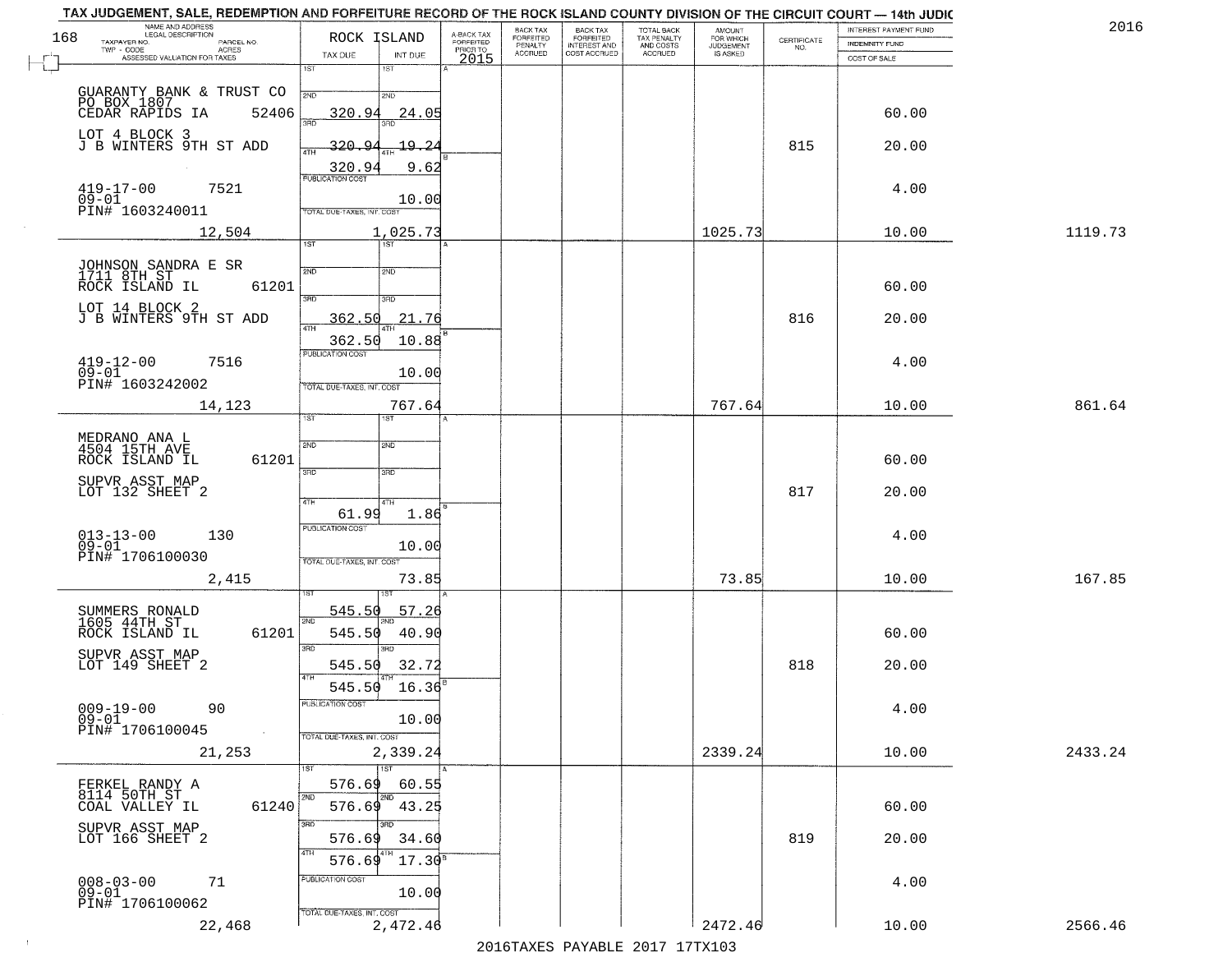| 168                                     | BY WHOM<br>PURCHASED                                            | RATE<br>$\%$<br><b>BID</b> | ROCK ISLAND<br>DATE OF SALE | TAX JUDGEMENT, SALE, REDEMPTION AND FORFEITURE RECORD OF THE ROCK ISLAND COUNTY DIVISION OF THE CIRCUIT COURT — 14th JUDICIAL CIRCUIT OF ILLINOIS 2016<br>SUBSEQUENT TAXES PAID, FEES, AND TIME EXTENSION                                                                                                       | TOTAL DUE<br>TO REDEEM<br>FROM SALE<br>LESS<br>COUNTY CLERK FEE                                                                                                              | BY WHOM REDEEMED                 | DATE OF REDEMP-<br>TION OR DEED<br>MO.<br>DAY<br><b>YEAR</b> | RECEIVED REDEMPTION<br>MONEY IN FULL                                                    |
|-----------------------------------------|-----------------------------------------------------------------|----------------------------|-----------------------------|-----------------------------------------------------------------------------------------------------------------------------------------------------------------------------------------------------------------------------------------------------------------------------------------------------------------|------------------------------------------------------------------------------------------------------------------------------------------------------------------------------|----------------------------------|--------------------------------------------------------------|-----------------------------------------------------------------------------------------|
| PIN# 1603240011<br>JICTB, INC           |                                                                 | 13                         | 12/28/2017                  | 05/11/2018 Time Ext & incl<br>05/11/2018 Take Notice Fee                                                                                                                                                                                                                                                        | 12/10/2020<br>20.70                                                                                                                                                          |                                  |                                                              | Certificate<br>Returned<br>& Cancelled<br>07/05/2018                                    |
|                                         |                                                                 |                            |                             |                                                                                                                                                                                                                                                                                                                 |                                                                                                                                                                              | $1,285.99$ MERIDIAN TITLE        | 06/15/2018                                                   | Karen Kinney                                                                            |
| PIN# 1603242002<br>2                    | <b>STEVE SODEMAN LIVING TRUST</b><br>STEVE SODEMAN LIVING TRUST |                            | 12/28/2017                  | 01/16/2018 Time Ext & incl<br>01/16/2018 Take Notice Fee<br>11/20/2018 Subs paid                                                                                                                                                                                                                                | 12/21/2020<br>20.59<br>1,612.48                                                                                                                                              |                                  |                                                              | Certificate<br>Returned<br>& Cancelled 2<br>06/13/2019                                  |
|                                         |                                                                 |                            |                             |                                                                                                                                                                                                                                                                                                                 | 2,765.76<br>160.00                                                                                                                                                           | SANDRA E JOHNSON SR              | 05/10/2019                                                   | Karen Kinney                                                                            |
| PIN# 1706100030<br>TRUSTEE<br>RICO<br>3 |                                                                 | 18                         | 12/28/2017                  | 03/01/2018 Time Ext & incl<br>03/01/2018 Take Notice Fee                                                                                                                                                                                                                                                        | 08/07/2020<br>20.70                                                                                                                                                          |                                  |                                                              | Certificate<br>Returned<br>-3<br>& Cancelled<br>07/06/2018                              |
|                                         |                                                                 |                            |                             |                                                                                                                                                                                                                                                                                                                 |                                                                                                                                                                              | 218.76<br>160.00 WELLS FARGO     | 03/22/2018                                                   | Karen Kinney                                                                            |
| PIN# 1706100045<br>4                    | STEVE SODEMAN LIVING TRUST                                      |                            | 12/28/2017                  | 01/16/2018 Time Ext & incl<br>01/16/2018 Take Notice Fee<br>08/06/2020 Take Notice Fee<br>08/06/2020 Circuit Clerks Fee<br>08/06/2020 Title Search Fee<br>08/06/2020 Publication Fee<br>08/06/2020 Subs paid<br>11/20/2020 Subs paid<br>11/20/2018 Subs paid<br>11/25/2019 Subs paid<br>12/09/2020 Sheriffs Fee | $\begin{array}{r} 12/21/2020 \\ 20.59 \\ 35.00 \end{array}$<br>$\begin{array}{r} 311.83 \\ 110.00 \\ 385.80 \\ 2,477.02 \end{array}$<br>$2,411.36$<br>$2,489.00$<br>$311.18$ |                                  |                                                              | SALE IN ERROR<br>Certificate<br>Returned<br>& Cancelled 4<br>04/20/2021<br>Karen Kinney |
| PIN# 1706100062<br>RICO TRUSTEE<br>5    |                                                                 | 18                         | 12/28/2017                  | 03/01/2018 Time Ext & incl<br>03/01/2018 Take Notice Fee<br>02/13/2020 Take Notice Fee<br>02/28/2020 Circuit Clerks Fee<br>02/28/2020 Sheriffs Fee<br>03/19/2020 Publication Fee<br>11/16/2019 Subs paid<br>11/17/2018 Subs paid                                                                                | 08/07/2020<br>20.70<br>35.00<br>$\begin{array}{r} 33.300 \\ 6,900 \\ 7.25 \\ 2,62 \\ 2,947.62 \end{array}$                                                                   |                                  |                                                              | Certificate<br>Returned<br>& Cancelled 5<br>08/31/2020                                  |
|                                         |                                                                 |                            |                             |                                                                                                                                                                                                                                                                                                                 |                                                                                                                                                                              | 11,052.94<br>160.00 RANDY FERKEL | 06/04/2020                                                   | Karen Kinney                                                                            |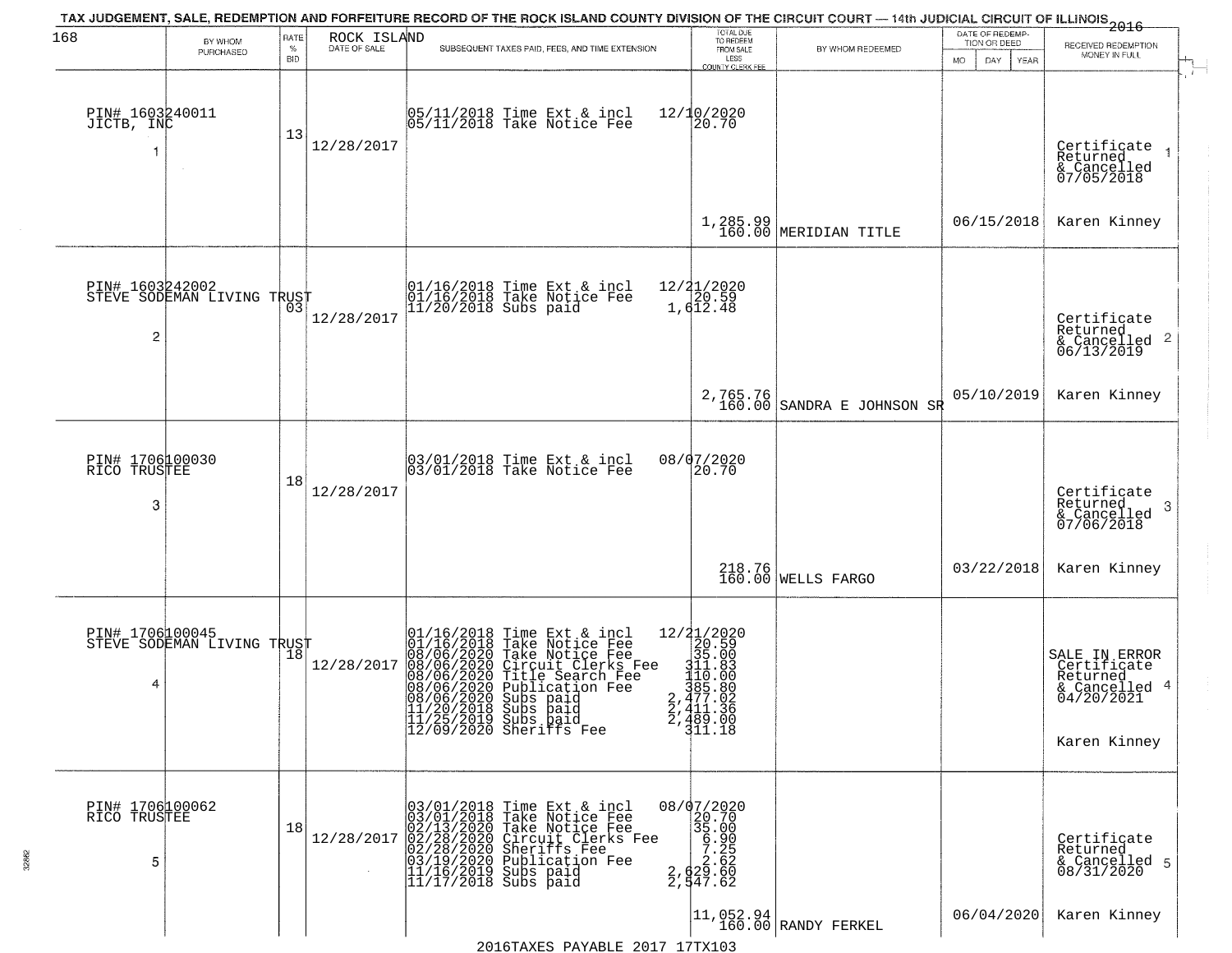| TAX JUDGEMENT, SALE, REDEMPTION AND FORFEITURE RECORD OF THE ROCK ISLAND COUNTY DIVISION OF THE CIRCUIT COURT - 14th JUDIC |                                           |                         | BACK TAX                  | <b>BACK TAX</b>           |                                        |                              |                                                                 | INTEREST PAYMENT FUND | 2016    |
|----------------------------------------------------------------------------------------------------------------------------|-------------------------------------------|-------------------------|---------------------------|---------------------------|----------------------------------------|------------------------------|-----------------------------------------------------------------|-----------------------|---------|
| NAME AND ADDRESS<br>LEGAL DESCRIPTION<br>169<br>PARCEL NO.                                                                 | ROCK ISLAND                               | A-BACK TAX<br>FORFEITED | FORFEITED                 | FORFEITED<br>INTEREST AND | TOTAL BACK<br>TAX PENALTY<br>AND COSTS | AMOUNT<br>FOR WHICH          | $\begin{array}{c} \text{CERTIFICATE} \\ \text{NO.} \end{array}$ | INDEMNITY FUND        |         |
| TAXPAYER NO.<br>ACRES<br>ASSESSED VALUATION FOR TAXES                                                                      | TAX DUE<br>INT DUE                        | PRIOR TO<br>2015        | PENALTY<br><b>ACCRUED</b> | COST ACCRUED              | ACCRUED                                | <b>JUDGEMENT</b><br>IS ASKED |                                                                 | COST OF SALE          |         |
|                                                                                                                            | 1ST<br>18T                                |                         |                           |                           |                                        |                              |                                                                 |                       |         |
| PATEL JASHWANT<br>3501 AVENUE OF THE CITIES<br>61265                                                                       | $616.29_{\text{200}}64.68$<br>2ND         |                         |                           |                           |                                        |                              |                                                                 |                       |         |
|                                                                                                                            | 616.29                                    |                         |                           |                           |                                        |                              |                                                                 | 60.00                 |         |
|                                                                                                                            | 46.20<br>3RD                              |                         |                           |                           |                                        |                              |                                                                 |                       |         |
| LOT 7 BLOCK 1                                                                                                              | 616.29<br><u>36.96</u>                    |                         |                           |                           |                                        |                              | 820                                                             | 20.00                 |         |
| COLLEGE HEIGHTS ADD<br>ALL EX E 50 FT                                                                                      |                                           |                         |                           |                           |                                        |                              |                                                                 |                       |         |
|                                                                                                                            | 18.48<br>$\frac{616.29}{FUBUCATONCGST}$   |                         |                           |                           |                                        |                              |                                                                 |                       |         |
| $141 - 01 - 00$<br>2345<br>$09 - 01$                                                                                       | 10.00                                     |                         |                           |                           |                                        |                              |                                                                 | 4.00                  |         |
| PIN# 1706105008                                                                                                            | TOTAL DUE-TAXES, INT. COST                |                         |                           |                           |                                        |                              |                                                                 |                       |         |
| 24,011                                                                                                                     | 2,641.48                                  |                         |                           |                           |                                        | 2641.48                      |                                                                 | 10.00                 | 2735.48 |
|                                                                                                                            |                                           |                         |                           |                           |                                        |                              |                                                                 |                       |         |
| HULL BELINDA/QUINTANILLA<br>1418 39TH ST                                                                                   | 57.12<br>544.32                           |                         |                           |                           |                                        |                              |                                                                 |                       |         |
| ROCK ISLAND IL<br>61201                                                                                                    | 544.32<br>40.80                           |                         |                           |                           |                                        |                              |                                                                 | 60.00                 |         |
| LOT 14 BLOCK 2                                                                                                             | 3RD<br>3BD.                               |                         |                           |                           |                                        |                              |                                                                 |                       |         |
| COLLEGE HEIGHTS ADD                                                                                                        | 32.64<br>544.32<br>47H                    |                         |                           |                           |                                        |                              | 821                                                             | 20.00                 |         |
|                                                                                                                            | 16.32<br>544.32                           |                         |                           |                           |                                        |                              |                                                                 |                       |         |
| $142 - 03 - 00$<br>2367                                                                                                    | PUBLICATION COST                          |                         |                           |                           |                                        |                              |                                                                 | 4.00                  |         |
| $09 - 01$<br>PIN# 1706107019                                                                                               | 10.00                                     |                         |                           |                           |                                        |                              |                                                                 |                       |         |
|                                                                                                                            | TOTAL DUE-TAXES, INT. COST                |                         |                           |                           |                                        |                              |                                                                 |                       |         |
| 27,207                                                                                                                     | 2,334.16<br>isT<br>187                    |                         |                           |                           |                                        | 2334.16                      |                                                                 | 10.00                 | 2428.16 |
|                                                                                                                            | $-315.89$<br>$-33 - 18$                   |                         |                           |                           |                                        |                              |                                                                 |                       |         |
| KAUR KULWINDER<br>2403 7TH AVE                                                                                             | 2ND                                       |                         |                           |                           |                                        |                              |                                                                 |                       |         |
| ROCK ISLAND IL<br>61201                                                                                                    | 315.89<br>23.70<br>3RD<br>3RD             |                         |                           |                           |                                        |                              |                                                                 | 60.00                 |         |
| LOTS 7 AND 8 BLOCK 6                                                                                                       | 315.89<br>18.96                           |                         |                           |                           |                                        |                              | 822                                                             | 20.00                 |         |
| VELIES IST ADD<br>ALL EX W 74 FT                                                                                           | ATH                                       |                         |                           |                           |                                        |                              |                                                                 |                       |         |
|                                                                                                                            | 315.89<br>9.48<br><b>PUBLICATION COST</b> |                         |                           |                           |                                        |                              |                                                                 |                       |         |
| $405 - 04 - 00$<br>7253<br>$09 - 01$                                                                                       | 10.00                                     |                         |                           |                           |                                        |                              |                                                                 | 4.00                  |         |
| PIN# 1706110005                                                                                                            | TOTAL OUE-TAXES, INT. COST                |                         |                           |                           |                                        |                              |                                                                 |                       |         |
| 12,307                                                                                                                     | 1,358.88                                  |                         |                           |                           |                                        | 1358.88                      |                                                                 | 10.00                 | 1452.88 |
|                                                                                                                            | বে                                        |                         |                           |                           |                                        |                              |                                                                 |                       |         |
| DAU GARY/KAREN D<br>1320 43RD ST                                                                                           | 2ND<br>2ND                                |                         |                           |                           |                                        |                              |                                                                 |                       |         |
| ROCK ISLAND IL<br>61201                                                                                                    |                                           |                         |                           |                           |                                        |                              |                                                                 | 60.00                 |         |
| LOT 20 & 21<br>MC CABES FIRST                                                                                              | 3BD<br>3RD.                               |                         |                           |                           |                                        |                              |                                                                 |                       |         |
|                                                                                                                            | 676.94<br>40.60<br>4TH                    |                         |                           |                           |                                        |                              | 823                                                             | 20.00                 |         |
|                                                                                                                            | 676.94<br>20.30                           |                         |                           |                           |                                        |                              |                                                                 |                       |         |
| $268 - 15 - 00$<br>4743                                                                                                    | PUBLICATION COS.                          |                         |                           |                           |                                        |                              |                                                                 | 4.00                  |         |
| .275<br>$09 - 01$<br>PIN# 1706114007                                                                                       | 10.00                                     |                         |                           |                           |                                        |                              |                                                                 |                       |         |
| 26,374                                                                                                                     | TOTAL DUE-TAXES, INT. COST<br>1,424.78    |                         |                           |                           |                                        | 1424.78                      |                                                                 | 10.00                 | 1518.78 |
|                                                                                                                            | <b>TST</b>                                |                         |                           |                           |                                        |                              |                                                                 |                       |         |
| GNATOVICH SANDRA N<br>2726 34TH ST                                                                                         | 338.70<br>35.56                           |                         |                           |                           |                                        |                              |                                                                 |                       |         |
| 61201<br>ROCK ISLAND IL                                                                                                    | 2ND<br>2ND<br>$338.70$ 25.40              |                         |                           |                           |                                        |                              |                                                                 | 60.00                 |         |
|                                                                                                                            | 3RD<br>3RD                                |                         |                           |                           |                                        |                              |                                                                 |                       |         |
| LOT 14<br>MC CABES FIRST                                                                                                   | 338.70<br>20.32                           |                         |                           |                           |                                        |                              | 824                                                             | 20.00                 |         |
|                                                                                                                            | 4TH<br>338.70<br>$10.16^8$                |                         |                           |                           |                                        |                              |                                                                 |                       |         |
| $268 - 09 - 00$<br>4737                                                                                                    | PUBLICATION COST                          |                         |                           |                           |                                        |                              |                                                                 | 4.00                  |         |
| 09-01<br>PIN# 1706114019                                                                                                   | 10.00                                     |                         |                           |                           |                                        |                              |                                                                 |                       |         |
|                                                                                                                            | TOTAL DUE-TAXES, INT. COST                |                         |                           |                           |                                        |                              |                                                                 |                       |         |
| 13,196                                                                                                                     | 1,456.24                                  |                         |                           |                           |                                        | 1456.24                      |                                                                 | 10.00                 | 1550.24 |

 $\sim 10^{-1}$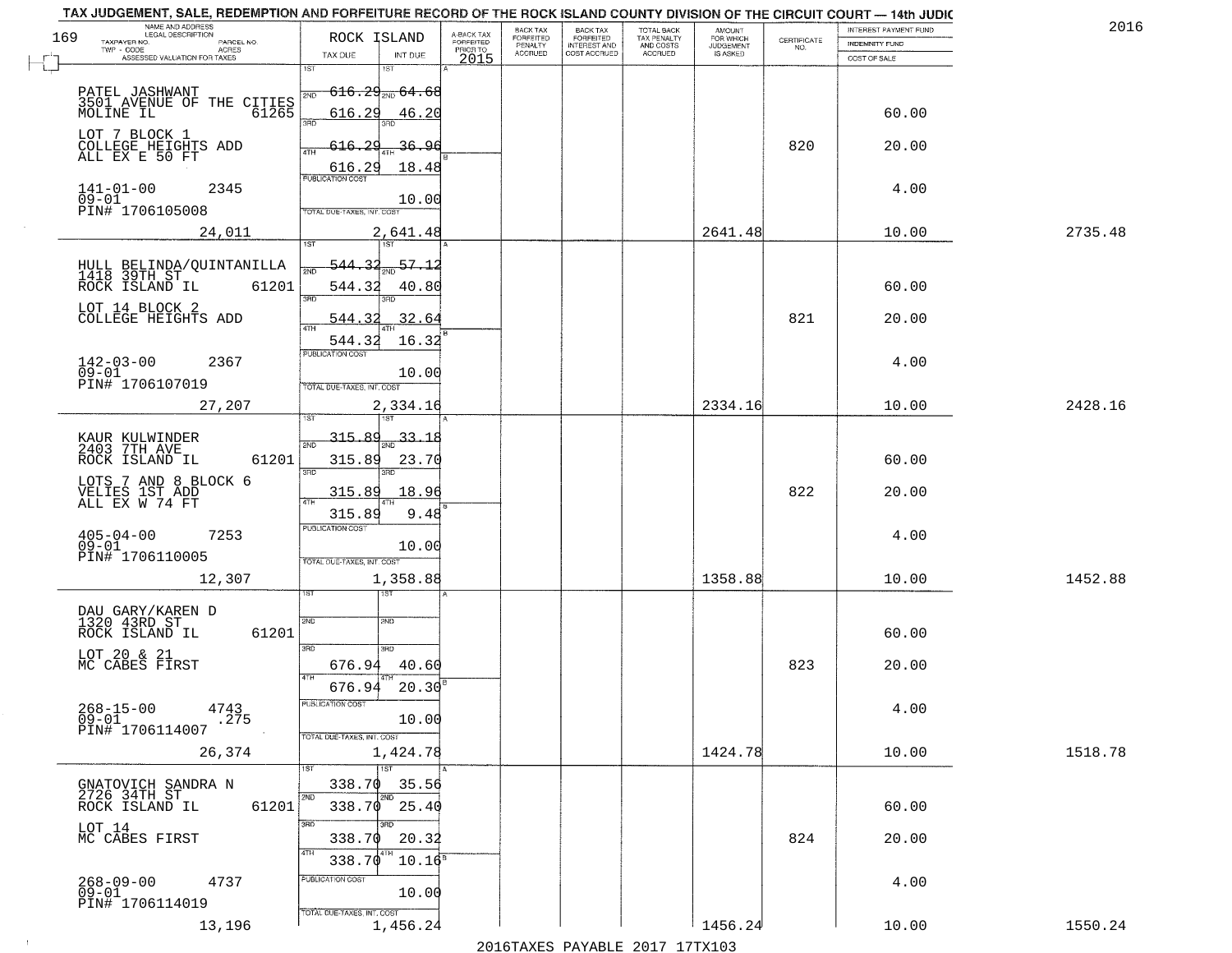| 169                                  | BY WHOM<br>PURCHASED                          | RATE<br>$\%$<br><b>BID</b> | ROCK ISLAND<br>DATE OF SALE    | TAX JUDGEMENT, SALE, REDEMPTION AND FORFEITURE RECORD OF THE ROCK ISLAND COUNTY DIVISION OF THE CIRCUIT COURT — 14th JUDICIAL CIRCUIT OF ILLINOIS 2016<br>SUBSEQUENT TAXES PAID, FEES, AND TIME EXTENSION                                                                                                                                                             | TOTAL DUE<br>TO REDEEM<br>FROM SALE<br>LESS<br>COUNTY CLERK FEE                                                       | BY WHOM REDEEMED                                                                                                                                                                                                                                                                                                                                                                                                                                                                                                              | DATE OF REDEMP<br>TION OR DEED<br>MO.<br>YEAR<br>DAY. | RECEIVED REDEMPTION<br>MONEY IN FULL                                                                             |
|--------------------------------------|-----------------------------------------------|----------------------------|--------------------------------|-----------------------------------------------------------------------------------------------------------------------------------------------------------------------------------------------------------------------------------------------------------------------------------------------------------------------------------------------------------------------|-----------------------------------------------------------------------------------------------------------------------|-------------------------------------------------------------------------------------------------------------------------------------------------------------------------------------------------------------------------------------------------------------------------------------------------------------------------------------------------------------------------------------------------------------------------------------------------------------------------------------------------------------------------------|-------------------------------------------------------|------------------------------------------------------------------------------------------------------------------|
| 1                                    | PIN# 1706105008<br>STEVE SODEMAN LIVING TRUST |                            | 12/28/2017                     | 01/16/2018 Time Ext & incl<br>01/16/2018 Take Notice Fee<br>11/20/2018 Subs paid                                                                                                                                                                                                                                                                                      | 12/21/2020<br>2,720.59<br>2,720.50                                                                                    |                                                                                                                                                                                                                                                                                                                                                                                                                                                                                                                               |                                                       | Certificate<br>Returned<br>& Cancelled<br>05/09/2019                                                             |
|                                      |                                               |                            |                                |                                                                                                                                                                                                                                                                                                                                                                       |                                                                                                                       | 7,280.19<br>160.00 ARTHUR TIM FRIDAY                                                                                                                                                                                                                                                                                                                                                                                                                                                                                          | 04/01/2019                                            | Karen Kinney                                                                                                     |
| 2                                    | PIN# 1706007019<br>STEVE SODEMAN LIVING TRUST |                            | 12/28/2017                     | $\begin{smallmatrix} 01/16/2018\\ 01/16/2018\\ 08/06/20220\\ 08/06/20220\\ 08/06/20220\\ 08/06/20220\\ 08/06/20220\\ 08/13/2020\\ 08/13/2020\\ 11/20/2018\\ 11/25/2019\\ \end{smallmatrix}$<br>Time Ext & incl<br>Take Notice Fee<br>Take Notice Fee<br>Circuit Clerks Fee<br>Title Search Fee<br>Publication Fee<br>Subs paid<br>Subs naid<br>Subs paid<br>Subs paid |                                                                                                                       | $\begin{minipage}{0.9\textwidth} \begin{tabular}{c} {\footnotesize \begin{tabular}{c} {\footnotesize \begin{tabular}{c} {\bf 11/2020} \end{tabular} }} \\ {\footnotesize \begin{tabular}{c} {\bf 20.59} \end{tabular} }} & {\footnotesize \begin{tabular}{c} {\bf 22.59} \end{tabular} }} \\ {\footnotesize \begin{tabular}{c} {\bf 23.5.00} \end{tabular} }} & {\footnotesize \begin{tabular}{c} {\bf 24.59} \end{tabular} }} \\ {\footnotesize \begin{tabular}{c} {\bf 25.50} \end{tabular} }} & {\footnotesize \begin{tab$ | 08/18/2020                                            | Certificate<br>Returned<br>$\frac{12}{6}$ Cancelled 2<br>09/09/2020<br>Karen Kinney                              |
| PIN# 1706110005<br>RICO TRUSTEE<br>3 |                                               | 18                         | 12/28/2017                     | $03/01/2018$ Time Ext & incl<br>$03/01/2018$ Take Notice Fee<br>$02/13/2020$ Take Notice Fee<br>$02/28/2020$ Circuit Clerks Fee<br>$03/19/2020$ Sublication Fee<br>$11/16/2019$ Subs paid<br>$11/17/2018$ Subs paid                                                                                                                                                   | $\begin{smallmatrix} 08/07/2020 \\ 20.70 \\ 35.00 \\ 13.80 \\ 7.25 \\ 2.62 \\ 1,453.86 \\ 1,051.93 \end{smallmatrix}$ |                                                                                                                                                                                                                                                                                                                                                                                                                                                                                                                               |                                                       | TAX DEED ISSUED<br>Certificate<br>Returned<br>$\cdot$ 3<br>$\frac{2}{2}$ Cancelled<br>10/26/2020<br>Karen Kinney |
| PIN# 1706114007<br>4                 | EQUITY ONE INVESTMENT                         |                            | FUND LLC<br> 00 <br>12/28/2017 | 01/16/2018 Time Ext & incl<br>01/16/2018 Take Notice Fee                                                                                                                                                                                                                                                                                                              | $07/03/2020$<br>20.59                                                                                                 |                                                                                                                                                                                                                                                                                                                                                                                                                                                                                                                               |                                                       | Certificate<br>Returned<br>& Cancelled 4<br>04/05/2018                                                           |
|                                      |                                               |                            |                                |                                                                                                                                                                                                                                                                                                                                                                       |                                                                                                                       | $1,539.37$<br>160.00 GARY DAU                                                                                                                                                                                                                                                                                                                                                                                                                                                                                                 | 03/09/2018                                            | Karen Kinney                                                                                                     |
| 5                                    | PIN# 1706114019<br>INTEGRITY INVESTMENT FUND  | 18                         | LLC<br>12/28/2017              | 01/19/2018 Time Ext & incl<br>01/17/2018 Take Notice Fee                                                                                                                                                                                                                                                                                                              | 06/29/2020<br>20.59                                                                                                   |                                                                                                                                                                                                                                                                                                                                                                                                                                                                                                                               |                                                       | Certificate<br>Returned<br>& Cancelled 5<br>07/06/2018                                                           |
|                                      |                                               |                            |                                |                                                                                                                                                                                                                                                                                                                                                                       | $1,849.87$ LERETA                                                                                                     |                                                                                                                                                                                                                                                                                                                                                                                                                                                                                                                               | 03/12/2018                                            | Karen Kinney                                                                                                     |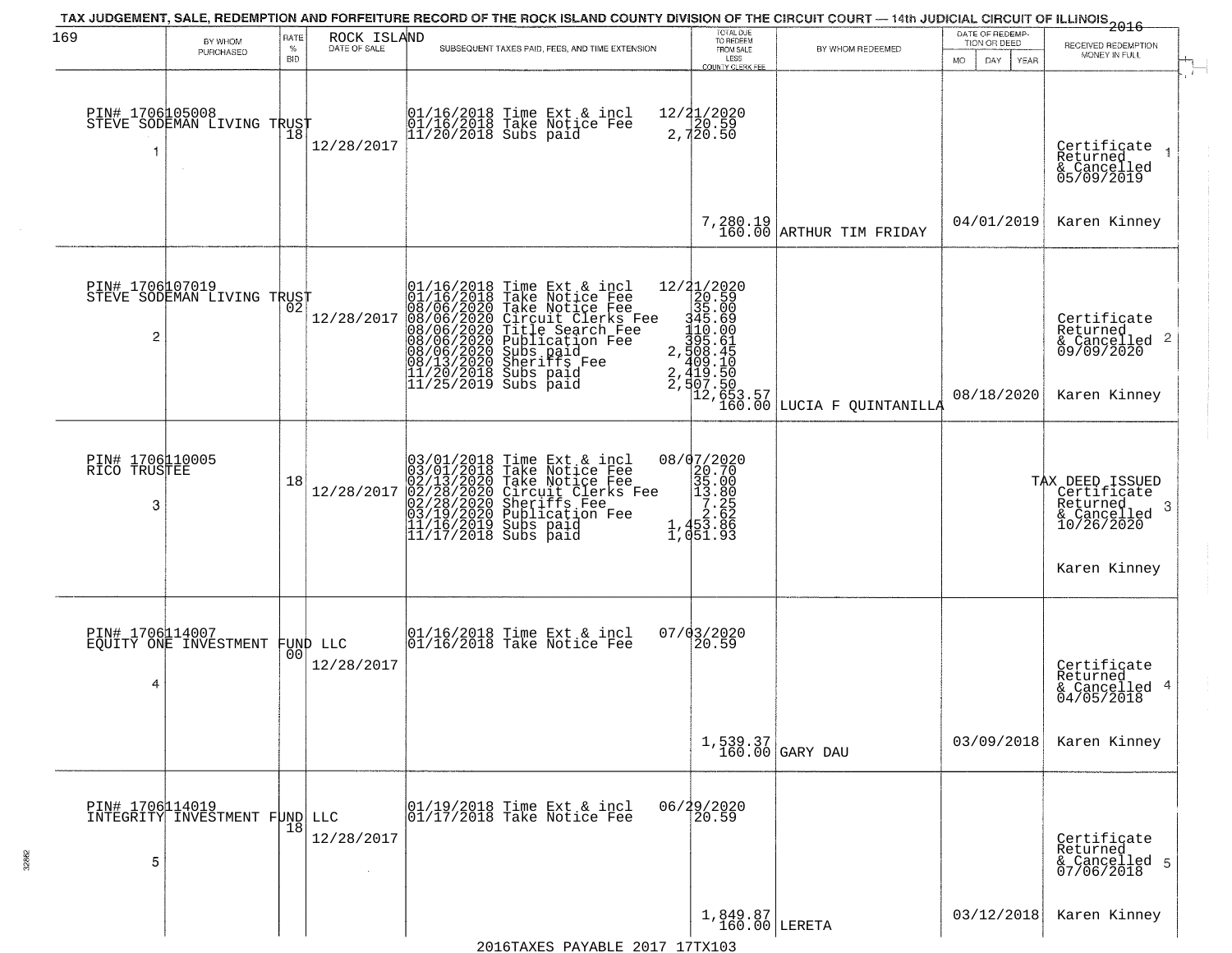|     | TAX JUDGEMENT, SALE, REDEMPTION AND FORFEITURE RECORD OF THE ROCK ISLAND COUNTY DIVISION OF THE CIRCUIT COURT - 14th JUDIC<br>NAME AND ADDRESS |                                   |                  |                                     |                                  |                                                       |                                        |                                  |                                                                 | INTEREST PAYMENT FUND | 2016    |
|-----|------------------------------------------------------------------------------------------------------------------------------------------------|-----------------------------------|------------------|-------------------------------------|----------------------------------|-------------------------------------------------------|----------------------------------------|----------------------------------|-----------------------------------------------------------------|-----------------------|---------|
| 170 | TAXPAYER NO.<br>PARCEL NO.<br>ACRES                                                                                                            |                                   | ROCK ISLAND      | A-BACK TAX<br>FORFEITED<br>PRIOR TO | BACK TAX<br>FORFEITED<br>FENALTY | BACK TAX<br>FORFEITED<br>INTEREST AND<br>COST ACCRUED | TOTAL BACK<br>TAX PENALTY<br>AND COSTS | AMOUNT<br>FOR WHICH<br>JUDGEMENT | $\begin{array}{c} \text{CERTIFICATE} \\ \text{NO.} \end{array}$ | <b>INDEMNITY FUND</b> |         |
|     | ASSESSED VALUATION FOR TAXES                                                                                                                   | TAX DUE<br>$\overline{1ST}$       | INT DUE<br>1ST   | 2015                                | <b>ACCRUED</b>                   |                                                       | ACCRUED                                | IS ASKED                         |                                                                 | COST OF SALE          |         |
|     |                                                                                                                                                |                                   |                  |                                     |                                  |                                                       |                                        |                                  |                                                                 |                       |         |
|     | KAISER MARCELLINE<br>1528 40TH ST<br>ROCK ISLAND IL                                                                                            | 2ND                               | 2ND              |                                     |                                  |                                                       |                                        |                                  |                                                                 |                       |         |
|     | 61201                                                                                                                                          | 3RD                               | 3RD              |                                     |                                  |                                                       |                                        |                                  |                                                                 | 60.00                 |         |
|     | LOT 8 BLOCK 3<br>COLONIAL HEIGHTS                                                                                                              |                                   |                  |                                     |                                  |                                                       |                                        |                                  |                                                                 |                       |         |
|     |                                                                                                                                                | 4TH                               | 4TH              |                                     |                                  |                                                       |                                        |                                  | 825                                                             | 20.00                 |         |
|     |                                                                                                                                                | $\frac{181.08}{FUBUCATONCGST}$    | 5.44             |                                     |                                  |                                                       |                                        |                                  |                                                                 |                       |         |
|     | $145 - 09 - 00$<br>2435<br>$09 - 01$                                                                                                           |                                   | 10.00            |                                     |                                  |                                                       |                                        |                                  |                                                                 | 4.00                  |         |
|     | PIN# 1706129023                                                                                                                                | TOTAL DUE-TAXES, INT. COST        |                  |                                     |                                  |                                                       |                                        |                                  |                                                                 |                       |         |
|     | 18,055                                                                                                                                         |                                   | 196.52           |                                     |                                  |                                                       |                                        | 196.52                           |                                                                 | 10.00                 | 290.52  |
|     |                                                                                                                                                | 1ST                               | IST              |                                     |                                  |                                                       |                                        |                                  |                                                                 |                       |         |
|     | SCHAFER WILLIAM PAUL<br>4017 18TH AVE<br>ROCK ISLAND IL (                                                                                      | 2ND                               | 2ND              |                                     |                                  |                                                       |                                        |                                  |                                                                 |                       |         |
|     | 61201                                                                                                                                          | 3RD                               | 3RD              |                                     |                                  |                                                       |                                        |                                  |                                                                 | 60.00                 |         |
|     | LOT 17 BLOCK 4                                                                                                                                 |                                   |                  |                                     |                                  |                                                       |                                        |                                  |                                                                 |                       |         |
|     | COLONIAL HEIGHTS                                                                                                                               | 361<br>14<br>47H                  | 21.68            |                                     |                                  |                                                       |                                        |                                  | 826                                                             | 20.00                 |         |
|     |                                                                                                                                                | 361.14<br>PUBLICATION COST        | 10.84            |                                     |                                  |                                                       |                                        |                                  |                                                                 |                       |         |
|     | $147 - 11 - 00$<br>09-01<br>2481                                                                                                               |                                   | 10.00            |                                     |                                  |                                                       |                                        |                                  |                                                                 | 4.00                  |         |
|     | PIN# 1706131035                                                                                                                                | TOTAL DUE-TAXES, INT. COST        |                  |                                     |                                  |                                                       |                                        |                                  |                                                                 |                       |         |
|     | 20,070                                                                                                                                         |                                   | 764.80           |                                     |                                  |                                                       |                                        | 764.80                           |                                                                 | 10.00                 | 858.80  |
|     |                                                                                                                                                | 1ST                               | <b>ST</b>        |                                     |                                  |                                                       |                                        |                                  |                                                                 |                       |         |
|     | HOLLINGSWORTH RICK W<br>6801 JERSEY RIDGE RD                                                                                                   | 2ND                               | 2ND              |                                     |                                  |                                                       |                                        |                                  |                                                                 |                       |         |
|     | DAVENPORT IA<br>52807                                                                                                                          | 3BD                               | 3RD              |                                     |                                  |                                                       |                                        |                                  |                                                                 | 60.00                 |         |
|     | LOT 10<br>RE SUBDIVISION OF LOTS<br>8 TO 15 INCL BLOCK 4<br>2ND ADD TO EDGEWOOD PARK                                                           |                                   |                  |                                     |                                  |                                                       |                                        |                                  |                                                                 |                       |         |
|     |                                                                                                                                                | 733.69<br>4TF                     | 44.04<br>4TH     |                                     |                                  |                                                       |                                        |                                  | 827                                                             | 20.00                 |         |
|     |                                                                                                                                                | 733.69<br><b>PUBLICATION COST</b> | 22.02            |                                     |                                  |                                                       |                                        |                                  |                                                                 |                       |         |
|     | 193-15-00<br>09-01<br>3344                                                                                                                     |                                   | 10.00            |                                     |                                  |                                                       |                                        |                                  |                                                                 | 4.00                  |         |
|     | PIN# 1706136010                                                                                                                                | TOTAL OUE-TAXES, INT. COST        |                  |                                     |                                  |                                                       |                                        |                                  |                                                                 |                       |         |
|     | 28,585                                                                                                                                         |                                   | 1,543.44         |                                     |                                  |                                                       |                                        | 1543.44                          |                                                                 | 10.00                 | 1637.44 |
|     |                                                                                                                                                |                                   |                  |                                     |                                  |                                                       |                                        |                                  |                                                                 |                       |         |
|     | VARADI DAWN A<br>4436 17TH AVE<br>ROCK ISLAND IL                                                                                               | 462.49<br>2ND                     | <u>48.58</u>     |                                     |                                  |                                                       |                                        |                                  |                                                                 |                       |         |
|     | 61201                                                                                                                                          | 462.49                            | 34.70            |                                     |                                  |                                                       |                                        |                                  |                                                                 | 60.00                 |         |
|     | LOT 10 TRACT B                                                                                                                                 | 3RD                               | $\overline{3BD}$ |                                     |                                  |                                                       |                                        |                                  | 828                                                             |                       |         |
|     | BOULEVARD ADD                                                                                                                                  | 462.49<br>4TH                     | 27.76            |                                     |                                  |                                                       |                                        |                                  |                                                                 | 20.00                 |         |
|     |                                                                                                                                                | PUBLICATION COST                  | 462.49 13.88     |                                     |                                  |                                                       |                                        |                                  |                                                                 |                       |         |
|     | $074 - 06 - 00$<br>09-01<br>1077                                                                                                               |                                   | 10.00            |                                     |                                  |                                                       |                                        |                                  |                                                                 | 4.00                  |         |
|     | PIN# 1706140004<br>$\sim 100$                                                                                                                  | TOTAL DUE-TAXES, INT. COST        |                  |                                     |                                  |                                                       |                                        |                                  |                                                                 |                       |         |
|     | 18,019                                                                                                                                         |                                   | 1,984.88         |                                     |                                  |                                                       |                                        | 1984.88                          |                                                                 | 10.00                 | 2078.88 |
|     |                                                                                                                                                | 1िडा                              | 1ST              |                                     |                                  |                                                       |                                        |                                  |                                                                 |                       |         |
|     |                                                                                                                                                | 2ND                               | 2ND              |                                     |                                  |                                                       |                                        |                                  |                                                                 |                       |         |
|     |                                                                                                                                                |                                   |                  |                                     |                                  |                                                       |                                        |                                  |                                                                 |                       |         |
|     |                                                                                                                                                | 3RD                               | 3 <sub>BD</sub>  |                                     |                                  |                                                       |                                        |                                  |                                                                 |                       |         |
|     |                                                                                                                                                | 4TH                               | 4TH              |                                     |                                  |                                                       |                                        |                                  |                                                                 |                       |         |
|     |                                                                                                                                                | PUBLICATION COST                  |                  |                                     |                                  |                                                       |                                        |                                  |                                                                 |                       |         |
|     |                                                                                                                                                |                                   |                  |                                     |                                  |                                                       |                                        |                                  |                                                                 |                       |         |
|     |                                                                                                                                                | TOTAL DUE-TAXES, INT. COST        |                  |                                     |                                  |                                                       |                                        |                                  |                                                                 |                       |         |
|     |                                                                                                                                                |                                   |                  |                                     |                                  |                                                       | 2016TAXES PAYABLE 2017 17TX103         |                                  |                                                                 |                       |         |

 $\uparrow$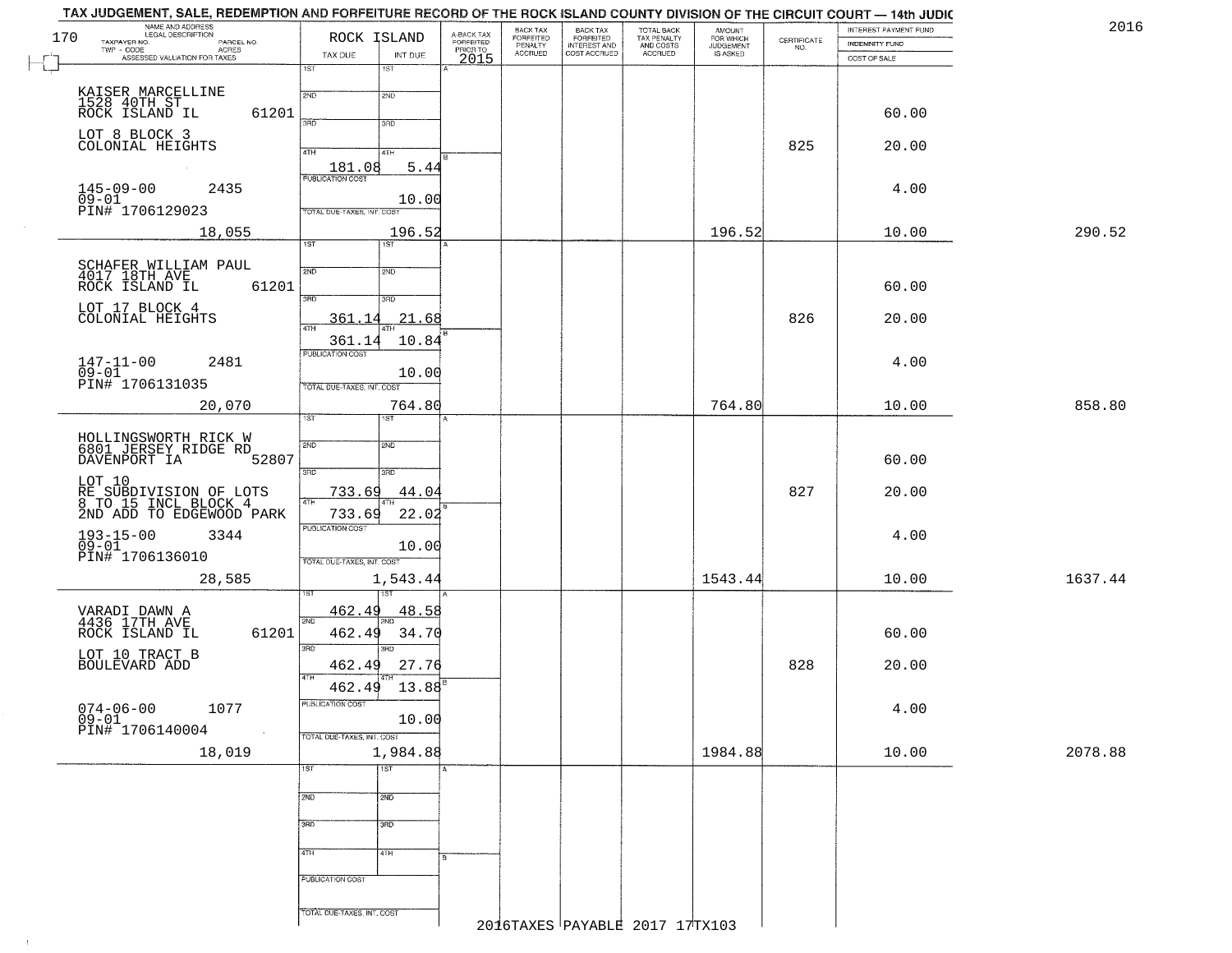| 170 |                                                         | RATE               |                             | TAX JUDGEMENT, SALE, REDEMPTION AND FORFEITURE RECORD OF THE ROCK ISLAND COUNTY DIVISION OF THE CIRCUIT COURT — 14th JUDICIAL CIRCUIT OF ILLINOIS 2016 | TOTAL DUE<br>TO REDEEM   |                                                    | DATE OF REDEMP-                                                               |                                                                   |
|-----|---------------------------------------------------------|--------------------|-----------------------------|--------------------------------------------------------------------------------------------------------------------------------------------------------|--------------------------|----------------------------------------------------|-------------------------------------------------------------------------------|-------------------------------------------------------------------|
|     | BY WHOM<br>PURCHASED                                    | $\%$<br><b>BID</b> | ROCK ISLAND<br>DATE OF SALE | SUBSEQUENT TAXES PAID, FEES, AND TIME EXTENSION                                                                                                        | FROM SALE                | BY WHOM REDEEMED                                   | TION OR DEED<br>DAY.<br>YEAR<br><b>MO</b>                                     | RECEIVED REDEMPTION<br>MONEY IN FULL                              |
|     |                                                         |                    |                             |                                                                                                                                                        | LESS<br>COUNTY CLERK FEE |                                                    |                                                                               |                                                                   |
|     |                                                         |                    |                             |                                                                                                                                                        |                          |                                                    |                                                                               |                                                                   |
|     | PIN# 1706129023<br>INTEGRITY INVESTMENT FUND LLC        |                    |                             | 01/19/2018 Time Ext & incl<br>01/17/2018 Take Notice Fee                                                                                               | 06/29/2020<br>20.59      |                                                    |                                                                               |                                                                   |
|     |                                                         | 01                 | 12/28/2017                  |                                                                                                                                                        |                          |                                                    |                                                                               |                                                                   |
| 1   | $\sim$                                                  |                    |                             |                                                                                                                                                        |                          |                                                    |                                                                               | Certificate<br>Returned<br>& Cancelled<br>02/12/2018              |
|     |                                                         |                    |                             |                                                                                                                                                        |                          |                                                    |                                                                               |                                                                   |
|     |                                                         |                    |                             |                                                                                                                                                        |                          |                                                    |                                                                               |                                                                   |
|     |                                                         |                    |                             |                                                                                                                                                        |                          | $314.02$ RIA FEDERAL CREDIT                        | $\begin{array}{ c c c c c }\n01/22/2018 \\ \hline\n\text{UNION}\n\end{array}$ | Karen Kinney                                                      |
|     |                                                         |                    |                             |                                                                                                                                                        |                          |                                                    |                                                                               |                                                                   |
|     | <b>PIN# 1706131035</b><br>INTEGRITY INVESTMENT FUND LLC |                    |                             |                                                                                                                                                        |                          |                                                    |                                                                               |                                                                   |
|     |                                                         | 00                 |                             |                                                                                                                                                        |                          |                                                    |                                                                               |                                                                   |
| 2   |                                                         |                    | 12/28/2017                  |                                                                                                                                                        |                          |                                                    |                                                                               | Certificate<br>Returned<br>& Cancelled <sup>2</sup><br>02/12/2018 |
|     |                                                         |                    |                             |                                                                                                                                                        |                          |                                                    |                                                                               |                                                                   |
|     |                                                         |                    |                             |                                                                                                                                                        |                          |                                                    |                                                                               |                                                                   |
|     |                                                         |                    |                             |                                                                                                                                                        |                          | 858.80<br>160.00 WILLIAM P SCHAFER                 | 01/10/2018                                                                    | Karen Kinney                                                      |
|     |                                                         |                    |                             |                                                                                                                                                        |                          |                                                    |                                                                               |                                                                   |
|     |                                                         |                    |                             |                                                                                                                                                        |                          |                                                    |                                                                               |                                                                   |
|     | PIN# 1706 16010<br>INTEGRITY INVESTMENT FUND LLC        |                    |                             | $\begin{array}{c}  01/19/2018 \text{ Time Ext} & \text{incl} \\  01/17/2018 \text{ Take Notice Fe} \end{array}$                                        | 06/29/2020<br>20.59      |                                                    |                                                                               |                                                                   |
| 3   |                                                         |                    | 12/28/2017                  |                                                                                                                                                        |                          |                                                    |                                                                               | Certificate<br>Returned<br>3                                      |
|     |                                                         |                    |                             |                                                                                                                                                        |                          |                                                    |                                                                               | & Cancelled<br>03/07/2019                                         |
|     |                                                         |                    |                             |                                                                                                                                                        |                          |                                                    |                                                                               |                                                                   |
|     |                                                         |                    |                             |                                                                                                                                                        |                          | $1,658.03$<br>160.00 RICK HOLLINGSWORTH            | 11/15/2018                                                                    | Karen Kinney                                                      |
|     |                                                         |                    |                             |                                                                                                                                                        |                          |                                                    |                                                                               |                                                                   |
|     |                                                         |                    |                             |                                                                                                                                                        |                          |                                                    |                                                                               |                                                                   |
|     | PIN# 1706140004<br>INTEGRITY INVESTMENT FUND LLC        | 01                 |                             | 01/19/2018 Time Ext & incl<br>01/17/2018 Take Notice Fee<br>12/13/2018 Subs paid                                                                       | 06/29/2020<br>2,087.82   |                                                    |                                                                               |                                                                   |
| 4   |                                                         |                    | 12/28/2017                  |                                                                                                                                                        |                          |                                                    |                                                                               | Certificate<br>Returned                                           |
|     |                                                         |                    |                             |                                                                                                                                                        |                          |                                                    |                                                                               | & Cancelled 4<br>01/06/2020                                       |
|     |                                                         |                    |                             |                                                                                                                                                        |                          |                                                    |                                                                               |                                                                   |
|     |                                                         |                    |                             |                                                                                                                                                        |                          | $\left.\frac{4,520.99}{160.00}\right $ DAWN VARADI | 11/08/2019                                                                    | Karen Kinney                                                      |
|     |                                                         |                    |                             |                                                                                                                                                        |                          |                                                    |                                                                               |                                                                   |
|     |                                                         |                    |                             |                                                                                                                                                        |                          |                                                    |                                                                               |                                                                   |
|     |                                                         |                    |                             |                                                                                                                                                        |                          |                                                    |                                                                               |                                                                   |
|     |                                                         |                    |                             |                                                                                                                                                        |                          |                                                    |                                                                               |                                                                   |
| 5   |                                                         |                    |                             |                                                                                                                                                        |                          |                                                    |                                                                               | 5                                                                 |
|     |                                                         |                    |                             |                                                                                                                                                        |                          |                                                    |                                                                               |                                                                   |
|     |                                                         |                    |                             |                                                                                                                                                        |                          |                                                    |                                                                               |                                                                   |
|     |                                                         |                    |                             | 2016TAXES PAYABLE 2017 17TX103                                                                                                                         |                          |                                                    |                                                                               |                                                                   |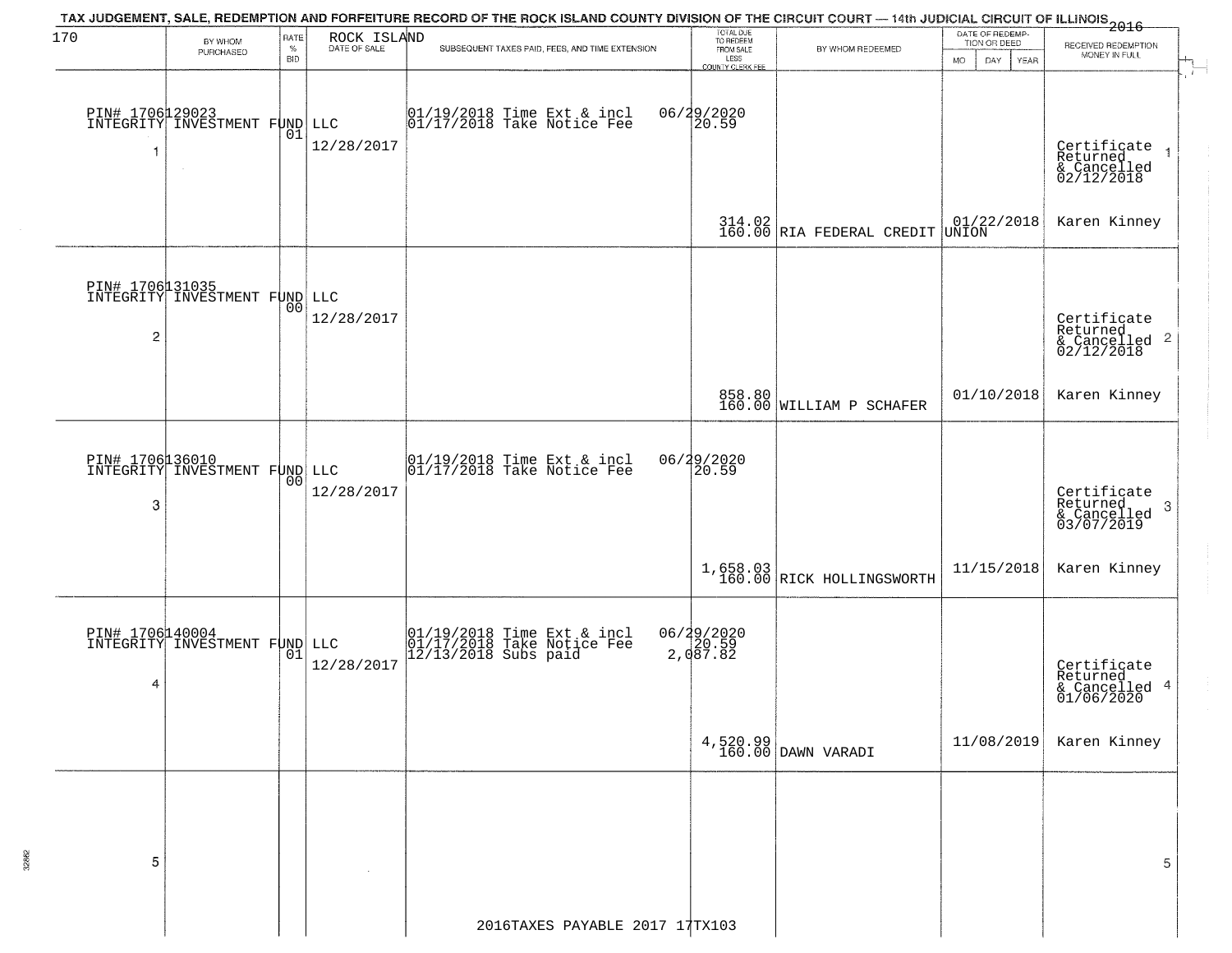| NAME AND ADDRESS<br>LEGAL DESCRIPTION<br>171                              | SOUTH ROCK ISLANDA-BACK TAX                       | BACK TAX<br><b>FORFEITED</b> | <b>BACK TAX</b><br><b>FORFEITED</b> | TOTAL BACK                          | <b>AMOUNT</b><br>FOR WHICH |                                                                 | INTEREST PAYMENT FUND | 2016    |
|---------------------------------------------------------------------------|---------------------------------------------------|------------------------------|-------------------------------------|-------------------------------------|----------------------------|-----------------------------------------------------------------|-----------------------|---------|
| TAXPAYER NO.<br>PARCEL NO.<br>TWP - CODE<br><b>ACRES</b>                  | PRIOR TO                                          | PENALTY<br>ACCRUED           | INTEREST AND<br>COST ACCRUED        | TAX PENALTY<br>AND COSTS<br>ACCRUED | JUDGEMENT                  | $\begin{array}{c} \text{CERTIFICATE} \\ \text{NO.} \end{array}$ | <b>INDEMNITY FUND</b> |         |
| ASSESSED VALUATION FOR TAXES                                              | TAX DUE<br>INT DUE<br>2015<br>1ST<br>1ST          |                              |                                     |                                     |                            |                                                                 | COST OF SALE          |         |
| FHLM                                                                      | 2ND<br>2ND                                        |                              |                                     |                                     |                            |                                                                 |                       |         |
| 5000 PLANO PKWY<br>CARROLLTON TX<br>75010                                 | 370                                               |                              |                                     |                                     |                            |                                                                 | 60.00                 |         |
| LOT 4 BLOCK 2<br>OAK GROVE ADD                                            | 3RD<br>500.<br>$-30 - 04$                         |                              |                                     |                                     |                            | 829                                                             | 20.00                 |         |
|                                                                           | 4TH<br>500.4<br>15.02                             |                              |                                     |                                     |                            |                                                                 |                       |         |
| 2734<br>$213 - 06 - 00$<br>$10-02$                                        | <b>PUBLICATION COST</b><br>10.00                  |                              |                                     |                                     |                            |                                                                 | 4.00                  |         |
| PIN# 1601301004                                                           | <b>FOTAL DUE-TAXES, INT. COST</b>                 |                              |                                     |                                     |                            |                                                                 |                       |         |
| 25,909                                                                    | 1,056.00<br>1ST <sup>-</sup><br>1ST               |                              |                                     |                                     | 1056.00                    |                                                                 | 10.00                 | 1150.00 |
| SCHOESSEL JUNE<br>2521 19TH AVE                                           | 2ND<br>2ND                                        |                              |                                     |                                     |                            |                                                                 |                       |         |
| 61201<br>ROCK ISLAND IL                                                   | 621.69<br>46.65<br>3RD                            |                              |                                     |                                     |                            |                                                                 | 60.00                 |         |
| LOT <sub>9</sub><br>W E BAILEYS WOODLAWN ADD<br>W 10 FT LOT 8 AND E 33 FT | 621<br>37.32<br>6٢<br>4TH                         |                              |                                     |                                     |                            | 830                                                             | 20.00                 |         |
|                                                                           | 621.69<br>18.66<br>PUBLICATION COST               |                              |                                     |                                     |                            |                                                                 |                       |         |
| $056 - 13 - 00$<br>$10 - 02$<br>583                                       | 10.00                                             |                              |                                     |                                     |                            |                                                                 | 4.00                  |         |
| PIN# 1601304005<br>35,731                                                 | TOTAL DUE-TAXES, INT. COST<br>1,977.70            |                              |                                     |                                     | 1977.70                    |                                                                 | 10.00                 | 2071.70 |
|                                                                           | ist.<br>1ST                                       |                              |                                     |                                     |                            |                                                                 |                       |         |
| MATHIS JAMES<br>2518 20TH AVE<br>61201<br>ROCK ISLAND IL                  | 2ND<br>2ND                                        |                              |                                     |                                     |                            |                                                                 | 60.00                 |         |
| LOT 44                                                                    | 3BD<br>3BD                                        |                              |                                     |                                     |                            |                                                                 |                       |         |
| W E BAILEYS WOODLAWN ADD<br>E 38 FT                                       | 52.68<br>878.32<br>878.32<br>26.34                |                              |                                     |                                     |                            | 831                                                             | 20.00                 |         |
| $058 - 02 - 00$<br>10-02<br>618                                           | <b>PUBLICATION COST</b>                           |                              |                                     |                                     |                            |                                                                 | 4.00                  |         |
| PIN# 1601304042                                                           | 10.00<br>TOTAL OUE-TAXES, INT. COST               |                              |                                     |                                     |                            |                                                                 |                       |         |
| 34,940                                                                    | 1,845.66                                          |                              |                                     |                                     | 1845.66                    |                                                                 | 10.00                 | 1939.66 |
| COLLIER PRESTON<br>2522 23RD AVE                                          | <u>478.25</u><br><u>50.19</u><br>2ND              |                              |                                     |                                     |                            |                                                                 |                       |         |
| 61201<br>ROCK ISLAND IL                                                   | 478.25<br>35.85                                   |                              |                                     |                                     |                            |                                                                 | 60.00                 |         |
| LOT 25<br>WASHINGTON PARK ADD                                             | 3RD<br>3RD<br>478.25<br>28.68                     |                              |                                     |                                     |                            | 832                                                             | 20.00                 |         |
|                                                                           | 4TH<br>14.34<br>478.25                            |                              |                                     |                                     |                            |                                                                 |                       |         |
| $292 - 13 - 00$<br>$10 - 02$<br>3832                                      | PUBLICATION COST<br>10.00                         |                              |                                     |                                     |                            |                                                                 | 4.00                  |         |
| PIN# 1601329024<br>30,025                                                 | TOTAL DUE-TAXES, INT. COST<br>2,052.06            |                              |                                     |                                     | 2052.06                    |                                                                 | 10.00                 | 2146.06 |
|                                                                           | $\overline{1ST}$                                  |                              |                                     |                                     |                            |                                                                 |                       |         |
| TOMASESKI KIRK S<br>2120 30TH ST<br>ROCK ISLAND IL<br>61201               | 1048.48 110.11<br>2ND<br>2ND<br>1048.48<br>78.65  |                              |                                     |                                     |                            |                                                                 | 60.00                 |         |
| LOT <sub>2</sub>                                                          | 3RD                                               |                              |                                     |                                     |                            |                                                                 |                       |         |
| JOSEPH BURGARTS 1ST ADD                                                   | 1048.48<br>62.92<br>4TH                           |                              |                                     |                                     |                            | 833                                                             | 20.00                 |         |
| 770                                                                       | 31.46 <sup>s</sup><br>1048.48<br>PUBLICATION COST |                              |                                     |                                     |                            |                                                                 | 4.00                  |         |
| $081 - 06 - 00$<br>10-02<br>PIN# 1601340002                               | 10.00<br>TOTAL DUE-TAXES, INT. COST               |                              |                                     |                                     |                            |                                                                 |                       |         |
|                                                                           |                                                   |                              |                                     |                                     |                            |                                                                 |                       |         |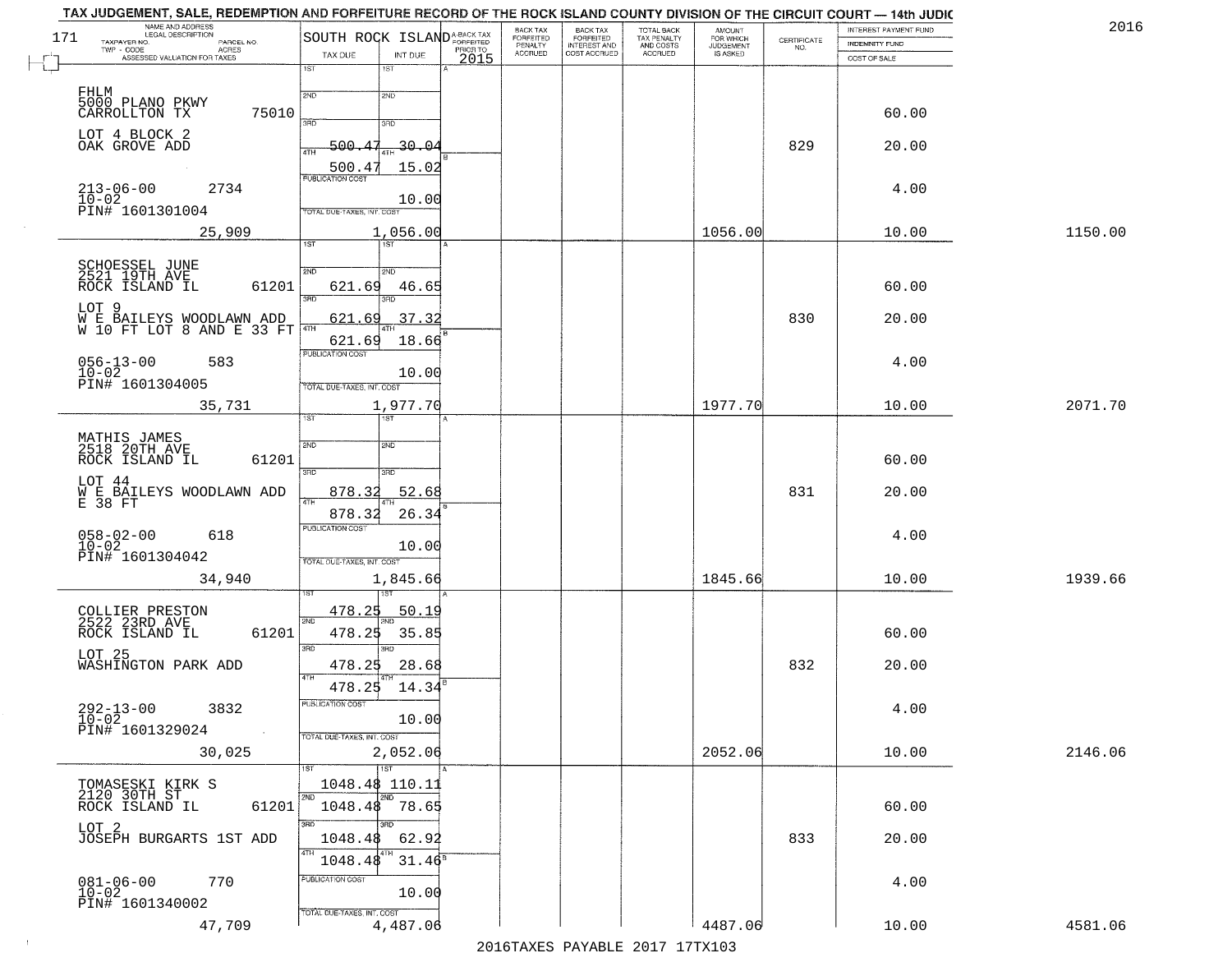| 171                                       | BY WHOM                                          |                | <b>RATESOUTH ROCK</b>  | TAX JUDGEMENT, SALE, REDEMPTION AND FORFEITURE RECORD OF THE ROCK ISLAND COUNTY DIVISION OF THE CIRCUIT COURT — 14th JUDICIAL CIRCUIT OF ILLINOIS<br>2016 - The Contract of December 1999<br><b>ISLAND</b> | TOTAL DUE<br>TO REDEEM                |                                            | DATE OF REDEMP-<br>TION OR DEED |                                                                    |
|-------------------------------------------|--------------------------------------------------|----------------|------------------------|------------------------------------------------------------------------------------------------------------------------------------------------------------------------------------------------------------|---------------------------------------|--------------------------------------------|---------------------------------|--------------------------------------------------------------------|
|                                           | PURCHASED                                        | <b>BID</b>     |                        | SUBSEQUENT TAXES PAID, FEES, AND TIME EXTENSION                                                                                                                                                            | FROM SALE<br>LESS<br>COUNTY CLERK FEE | BY WHOM REDEEMED                           | <b>MO</b><br>DAY<br>YEAR        | RECEIVED REDEMPTION<br>MONEY IN FULL                               |
| PIN# 1601301004<br>JICTB, INC             |                                                  | 01             | 12/28/2017             |                                                                                                                                                                                                            |                                       |                                            |                                 | Certificate<br>Returned                                            |
|                                           | $\sim$                                           |                |                        |                                                                                                                                                                                                            |                                       | $1,161.50$ KATZ NOWINSKI ATTY              | 01/31/2018                      | & Cancelled<br>04/04/2018<br>Karen Kinney                          |
| 2                                         | PIN# 1601304005<br>INTEGRITY INVESTMENT FUND LLC | 00             | 12/28/2017             | $\begin{array}{ccc}  01/19/2018 \text{ Time} & \text{Ext} & \text{incl} \\  01/17/2018 \text{ Take Notice } \text{Fe} \end{array}$                                                                         | 06/29/2020<br>20.59                   |                                            |                                 | Certificate<br>Returned<br>$\frac{1}{2}$ Cancelled 2<br>03/07/2019 |
|                                           |                                                  |                |                        |                                                                                                                                                                                                            |                                       | 2,092.29<br>160.00 MASON AND SCOTT PC      | 10/30/2018                      | Karen Kinney                                                       |
| 3                                         | PIN# 1601304042<br>EQUITY ONE INVESTMENT         | 0 <sub>0</sub> | FUND LLC<br>12/28/2017 | $\begin{array}{c} 01/16/2018 \\ 01/16/2018 \\ \end{array}$ Take Notice Fee                                                                                                                                 | $07/03/2020$<br>20.59                 |                                            |                                 | Certificate<br>Returned<br>3<br>& Cancelled<br>02/07/2018          |
|                                           |                                                  |                |                        |                                                                                                                                                                                                            |                                       | $1,960.25$<br>160.00 KENTON MANLEY         | 01/19/2018                      | Karen Kinney                                                       |
| 4                                         | PIN# 1601329024<br>INTEGRITY INVESTMENT FUND LLC | 00             | 12/28/2017             | 01/19/2018 Time Ext & incl<br>01/17/2018 Take Notice Fee                                                                                                                                                   | 06/29/2020                            |                                            |                                 | Certificate<br>Returned<br>& Cancelled 4<br>02/12/2018             |
|                                           |                                                  |                |                        |                                                                                                                                                                                                            |                                       | $2,166.65$<br>160.00 MCCARTHY, CALLAS ATTY | 01/26/2018                      | Karen Kinney                                                       |
| PIN# 1601340002<br>WESTERN SITES LLC<br>5 |                                                  | 00             | 12/28/2017<br>$\sim$   |                                                                                                                                                                                                            |                                       |                                            |                                 | Certificate<br>Returned<br>& Cancelled 5<br>07/06/2018             |
|                                           |                                                  |                |                        |                                                                                                                                                                                                            |                                       | 4,581.06<br>160.00 KIRK S TOMASESKI        | 03/09/2018                      | Karen Kinney                                                       |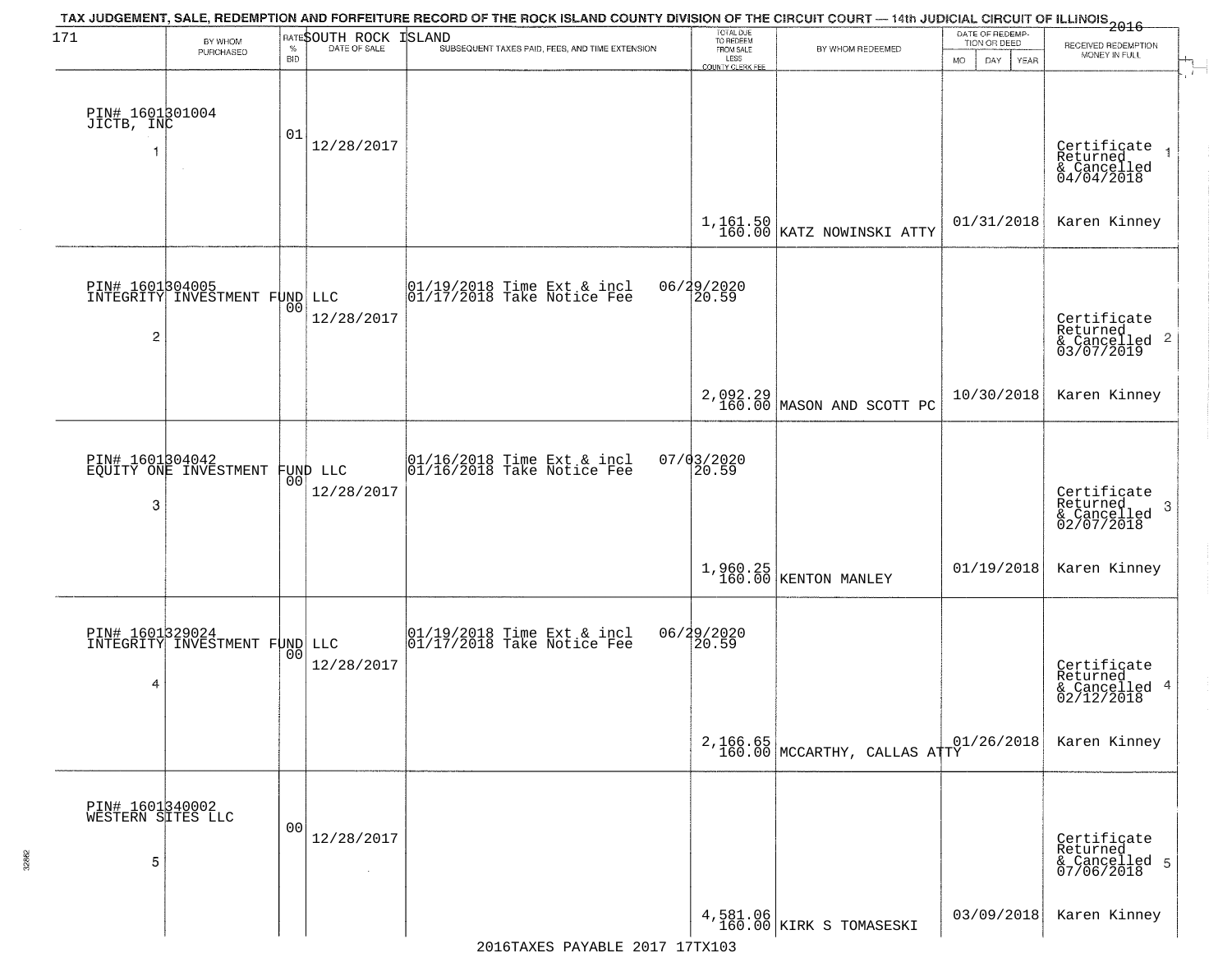|     | TAX JUDGEMENT, SALE, REDEMPTION AND FORFEITURE RECORD OF THE ROCK ISLAND COUNTY DIVISION OF THE CIRCUIT COURT - 14th JUDIC<br>NAME AND ADDRESS<br>LEGAL DESCRIPTION |                                           |                  | <b>BACK TAX</b>             |                                              |                                        |                                         |                                                                 | INTEREST PAYMENT FUND | 2016    |
|-----|---------------------------------------------------------------------------------------------------------------------------------------------------------------------|-------------------------------------------|------------------|-----------------------------|----------------------------------------------|----------------------------------------|-----------------------------------------|-----------------------------------------------------------------|-----------------------|---------|
| 172 | TAXPAYER NO.<br>PARCEL NO.                                                                                                                                          | SOUTH ROCK ISLAND <sup>A-BACK TAX</sup>   |                  | <b>FORFEITED</b><br>PENALTY | BACK TAX<br>FORFEITED<br><b>INTEREST AND</b> | TOTAL BACK<br>TAX PENALTY<br>AND COSTS | AMOUNT<br>FOR WHICH<br><b>JUDGEMENT</b> | $\begin{array}{c} \text{CERTIFICATE} \\ \text{NO.} \end{array}$ | INDEMNITY FUND        |         |
|     | ACRES<br>ASSESSED VALUATION FOR TAXES                                                                                                                               | TAX DUE<br>INT DUE                        | PRIOR TO<br>2015 | <b>ACCRUED</b>              | COST ACCRUED                                 | <b>ACCRUED</b>                         | IS ASKED                                |                                                                 | COST OF SALE          |         |
|     |                                                                                                                                                                     | 1ST<br>1ST                                |                  |                             |                                              |                                        |                                         |                                                                 |                       |         |
|     |                                                                                                                                                                     | $-295.44_{\text{\tiny 2ND}}$ 31.01<br>2ND |                  |                             |                                              |                                        |                                         |                                                                 |                       |         |
|     | MIZLO LORI M<br>1813 32ND ST<br>ROCK ISLAND IL                                                                                                                      |                                           |                  |                             |                                              |                                        |                                         |                                                                 |                       |         |
|     | 61201                                                                                                                                                               | 295.42<br>22.15<br>350                    |                  |                             |                                              |                                        |                                         |                                                                 | 60.00                 |         |
|     | LOT 1                                                                                                                                                               |                                           |                  |                             |                                              |                                        |                                         |                                                                 |                       |         |
|     | EDWARD BRIENS SUB DIV<br>OF LOTS 22 AND 23<br>CAMPBELLS 2ND ADD                                                                                                     | 295.42<br>17.72<br>ATH                    |                  |                             |                                              |                                        |                                         | 834                                                             | 20.00                 |         |
|     |                                                                                                                                                                     | 295.4<br>8.86                             |                  |                             |                                              |                                        |                                         |                                                                 |                       |         |
|     | $071 - 14 - 00$<br>682                                                                                                                                              |                                           |                  |                             |                                              |                                        |                                         |                                                                 | 4.00                  |         |
|     | $10-02$                                                                                                                                                             | 10.00                                     |                  |                             |                                              |                                        |                                         |                                                                 |                       |         |
|     | PIN# 1601406001                                                                                                                                                     | TOTAL DUE-TAXES, INT. COST                |                  |                             |                                              |                                        |                                         |                                                                 |                       |         |
|     | 11,752                                                                                                                                                              | 1,271.42                                  |                  |                             |                                              |                                        | 1271.42                                 |                                                                 | 10.00                 | 1365.42 |
|     |                                                                                                                                                                     |                                           |                  |                             |                                              |                                        |                                         |                                                                 |                       |         |
|     |                                                                                                                                                                     | 234.06 <sub>2ND</sub> 24.57               |                  |                             |                                              |                                        |                                         |                                                                 |                       |         |
|     | LANE ERNEST R<br>2000 35TH ST                                                                                                                                       |                                           |                  |                             |                                              |                                        |                                         |                                                                 |                       |         |
|     | 61201<br>ROCK ISLAND IL                                                                                                                                             | 234.06<br>17.55<br>बन्ना<br>3RD           |                  |                             |                                              |                                        |                                         |                                                                 | 60.00                 |         |
|     | LOT 15                                                                                                                                                              |                                           |                  |                             |                                              |                                        |                                         |                                                                 |                       |         |
|     | PARIDON BROS 2ND ADD                                                                                                                                                | 234.06<br>14.04                           |                  |                             |                                              |                                        |                                         | 835                                                             | 20.00                 |         |
|     |                                                                                                                                                                     | 7.02<br>234.06                            |                  |                             |                                              |                                        |                                         |                                                                 |                       |         |
|     |                                                                                                                                                                     | PUBLICATION COST                          |                  |                             |                                              |                                        |                                         |                                                                 |                       |         |
|     | $216 - 15 - 00$<br>2804<br>$10 - 02$                                                                                                                                | 10.00                                     |                  |                             |                                              |                                        |                                         |                                                                 | 4.00                  |         |
|     | PIN# 1601419008                                                                                                                                                     | TOTAL DUE-TAXES, INT. COST                |                  |                             |                                              |                                        |                                         |                                                                 |                       |         |
|     | 20,311                                                                                                                                                              | 1,009.42                                  |                  |                             |                                              |                                        | 1009.42                                 |                                                                 | 10.00                 | 1103.42 |
|     |                                                                                                                                                                     | 1ST                                       |                  |                             |                                              |                                        |                                         |                                                                 |                       |         |
|     |                                                                                                                                                                     | 38.50<br>366.                             |                  |                             |                                              |                                        |                                         |                                                                 |                       |         |
|     | PITMAN MOWER JEAN<br>2024 35TH ST                                                                                                                                   | 2ND                                       |                  |                             |                                              |                                        |                                         |                                                                 |                       |         |
|     | ROCK ISLAND IL<br>61201                                                                                                                                             | 366.64<br>27.50<br>3BD<br>3RD             |                  |                             |                                              |                                        |                                         |                                                                 | 60.00                 |         |
|     | LOT 20                                                                                                                                                              |                                           |                  |                             |                                              |                                        |                                         |                                                                 |                       |         |
|     | PARIDON BROS 2ND ADD                                                                                                                                                | 366.64<br><u>22.00</u>                    |                  |                             |                                              |                                        |                                         | 836                                                             | 20.00                 |         |
|     |                                                                                                                                                                     | 366.64<br>11.00                           |                  |                             |                                              |                                        |                                         |                                                                 |                       |         |
|     |                                                                                                                                                                     | <b>PUBLICATION COST</b>                   |                  |                             |                                              |                                        |                                         |                                                                 |                       |         |
|     | $216 - 20 - 00$<br>$10 - 02$<br>2809                                                                                                                                | 10.00                                     |                  |                             |                                              |                                        |                                         |                                                                 | 4.00                  |         |
|     | PIN# 1601419012                                                                                                                                                     | TOTAL OUE-TAXES, INT. COST                |                  |                             |                                              |                                        |                                         |                                                                 |                       |         |
|     | 20,585                                                                                                                                                              | 1,575.56                                  |                  |                             |                                              |                                        | 1575.56                                 |                                                                 | 10.00                 | 1669.56 |
|     |                                                                                                                                                                     |                                           |                  |                             |                                              |                                        |                                         |                                                                 |                       |         |
|     |                                                                                                                                                                     | <u>205.33</u><br>21.56                    |                  |                             |                                              |                                        |                                         |                                                                 |                       |         |
|     | TURNER-MCKEE SHARI L<br>2705 17TH AVENUE CT                                                                                                                         | 2ND.                                      |                  |                             |                                              |                                        |                                         |                                                                 |                       |         |
|     | MOLINE IL<br>61265                                                                                                                                                  | 205.33<br>15.40                           |                  |                             |                                              |                                        |                                         |                                                                 | 60.00                 |         |
|     | SUPVR ASST MAP                                                                                                                                                      | 3RD<br>3RD                                |                  |                             |                                              |                                        |                                         |                                                                 |                       |         |
|     | LOT 320 SHEET 9                                                                                                                                                     | 12.32<br>205.33<br>4TH                    |                  |                             |                                              |                                        |                                         | 837                                                             | 20.00                 |         |
|     |                                                                                                                                                                     | 205.33<br>6.16                            |                  |                             |                                              |                                        |                                         |                                                                 |                       |         |
|     | $006 - 05 - 00$<br>53                                                                                                                                               | PUBLICATION COST                          |                  |                             |                                              |                                        |                                         |                                                                 | 4.00                  |         |
|     | $10 - 02$                                                                                                                                                           | 10.00                                     |                  |                             |                                              |                                        |                                         |                                                                 |                       |         |
|     | PIN# 1602300019                                                                                                                                                     | TOTAL DUE-TAXES, INT. COST                |                  |                             |                                              |                                        |                                         |                                                                 |                       |         |
|     | 8,168                                                                                                                                                               | 886.76                                    |                  |                             |                                              |                                        | 886.76                                  |                                                                 | 10.00                 | 980.76  |
|     |                                                                                                                                                                     |                                           |                  |                             |                                              |                                        |                                         |                                                                 |                       |         |
|     | PARDEE TERESA S                                                                                                                                                     | 205.8<br>21.63                            |                  |                             |                                              |                                        |                                         |                                                                 |                       |         |
|     | 2027 44TH ST                                                                                                                                                        |                                           |                  |                             |                                              |                                        |                                         |                                                                 |                       |         |
|     | 61201<br>ROCK ISLAND IL                                                                                                                                             | 205.81<br>15.45                           |                  |                             |                                              |                                        |                                         |                                                                 | 60.00                 |         |
|     | LOT 10 BLOCK 3<br>SMALLEYS 2ND SUBD                                                                                                                                 | 3RD<br>3RD                                |                  |                             |                                              |                                        |                                         |                                                                 |                       |         |
|     |                                                                                                                                                                     | 12.36<br>205.83                           |                  |                             |                                              |                                        |                                         | 838                                                             | 20.00                 |         |
|     |                                                                                                                                                                     | $6.18^{8}$<br>205.8                       |                  |                             |                                              |                                        |                                         |                                                                 |                       |         |
|     |                                                                                                                                                                     | PUBLICATION COST                          |                  |                             |                                              |                                        |                                         |                                                                 |                       |         |
|     | 271-19-00<br>10-02<br>3596                                                                                                                                          | 10.00                                     |                  |                             |                                              |                                        |                                         |                                                                 | 4.00                  |         |
|     | PIN# 1602301024                                                                                                                                                     | TOTAL DUE-TAXES, INT. COST                |                  |                             |                                              |                                        |                                         |                                                                 |                       |         |
|     | 8,187                                                                                                                                                               | 888.86                                    |                  |                             |                                              |                                        | 888.86                                  |                                                                 | 10.00                 | 982.86  |
|     |                                                                                                                                                                     |                                           |                  |                             |                                              | 2016 TAVEC DAVARLE 2017 17 TV102       |                                         |                                                                 |                       |         |
|     |                                                                                                                                                                     |                                           |                  |                             |                                              |                                        |                                         |                                                                 |                       |         |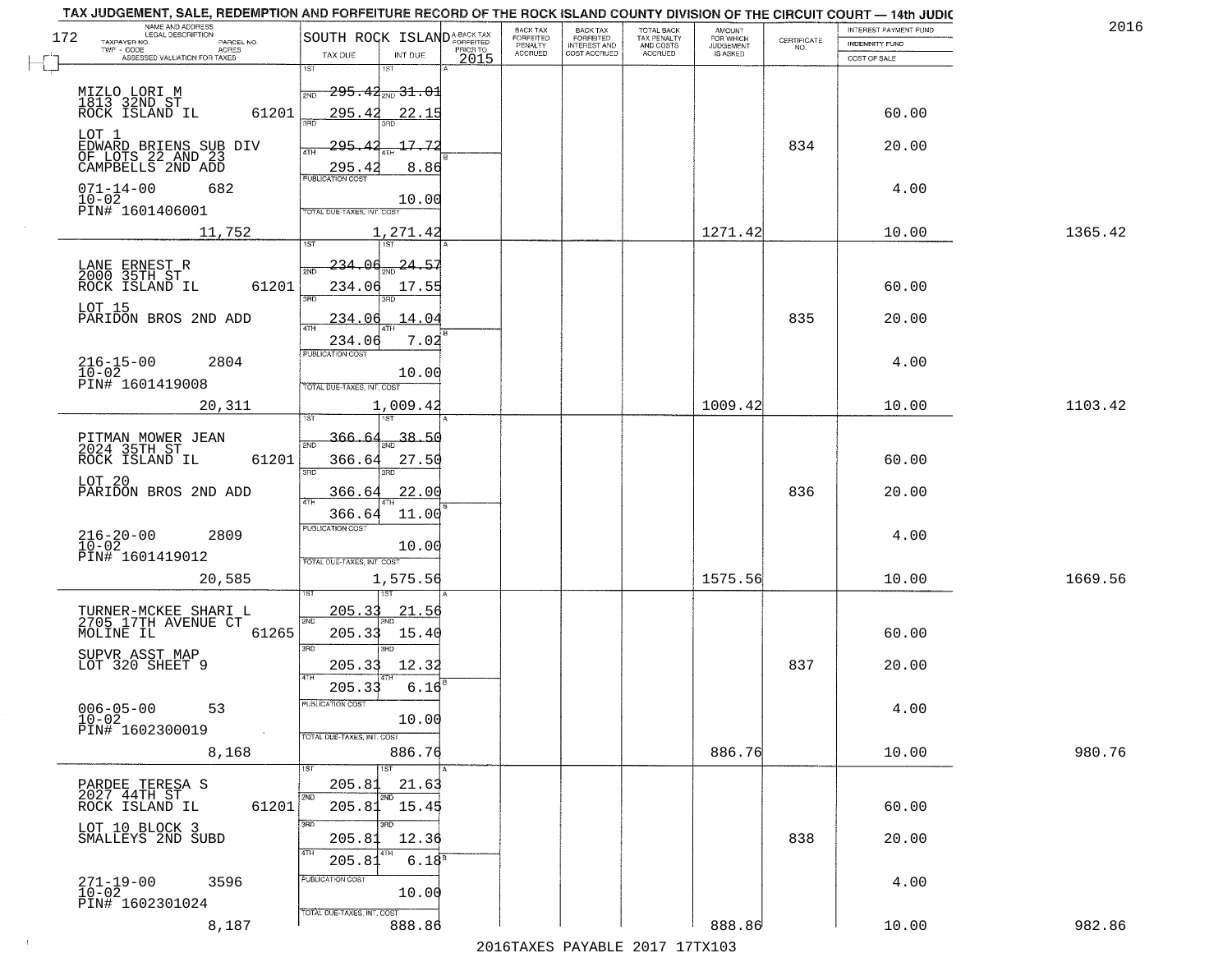| 172                                  | BY WHOM<br>PURCHASED                              | <b>BID</b>     | <b>RATESOUTH ROCK ISLAND</b> | TAX JUDGEMENT, SALE, REDEMPTION AND FORFEITURE RECORD OF THE ROCK ISLAND COUNTY DIVISION OF THE CIRCUIT COURT — 14th JUDICIAL CIRCUIT OF ILLINOIS<br>2016 - 14th Juli 2017<br>SUBSEQUENT TAXES PAID, FEES, AND TIME EXTENSION                                                                                                                                                                                                 | TOTAL DUE<br>TO REDEEM<br>FROM SALE<br>LESS<br>COUNTY CLERK FEE                                                                                                                                                                                                                                                              | BY WHOM REDEEMED                             | DATE OF REDEMP.<br>TION OR DEED<br>MO.<br>DAY.<br>YEAR | RECEIVED REDEMPTION<br>MONEY IN FULL                                   |
|--------------------------------------|---------------------------------------------------|----------------|------------------------------|-------------------------------------------------------------------------------------------------------------------------------------------------------------------------------------------------------------------------------------------------------------------------------------------------------------------------------------------------------------------------------------------------------------------------------|------------------------------------------------------------------------------------------------------------------------------------------------------------------------------------------------------------------------------------------------------------------------------------------------------------------------------|----------------------------------------------|--------------------------------------------------------|------------------------------------------------------------------------|
| PIN# 1601406001                      | STEVE SODEMAN LIVING TRUST                        | 00             | 12/28/2017                   | 01/16/2018 Time Ext & incl<br>01/16/2018 Take Notice Fee                                                                                                                                                                                                                                                                                                                                                                      | 12/21/2020<br>20.59                                                                                                                                                                                                                                                                                                          |                                              |                                                        | Certificate<br>Returned<br>& Cancelled<br>03/05/2018                   |
|                                      |                                                   |                |                              |                                                                                                                                                                                                                                                                                                                                                                                                                               | 1,386.01<br>160.00                                                                                                                                                                                                                                                                                                           | JEREMY MIZLO                                 | 02/26/2018                                             | Karen Kinney                                                           |
| 2                                    | PIN# 1601419008<br>EQUITY ONE INVESTMENT FUND LLC |                | 12/28/2017                   | 06/02/2020 Time Ext &<br>01/16/2018 Take Notic<br>06/22/2020 Circuit Clip<br>06/22/2020 Circuit Clip<br>06/22/2020 Title Sear<br>06/25/2020 Subs paid<br>06/29/2020 Publicatio<br>06/30/2020 Sheriffs F<br>11/20/2018 Subs paid<br>11/20/2019 Subs paid<br>Time Ext & incl<br>Take Notice Fee<br>Take Notice Fee<br>Circuit Clerks Fee<br>Title Search Fee<br>Subs paid<br>Publication Fee<br>Shariffaion Fee<br>Sheriffs Fee | ${\begin{array}{c} 12/22/2020 \\ 20.59 \\ 315.029 \\ 123.20 \\ 1,123.20 \\ 1,134.20 \\ 472.50 \\ 1,062.44 \\ 1,103.29 \\ 2,144 \\ 3,148 \\ 3,148 \\ 4,28 \\ 4,38 \\ 4,48 \\ 4,48 \\ 4,48 \\ 4,48 \\ 4,48 \\ 4,48 \\ 4,48 \\ 4,49 \\ 4,49 \\ 4,49 \\ 4,40 \\ 4,48 \\ 4,49 \\ 4,49 \\ 4,40 \\ 4,40 \\$<br>$6,483.49$<br>160.00 | THOMAS/CYNTHIA LANE                          | 07/31/2020                                             | Certificate<br>Returned<br>& Cancelled 2<br>08/10/2020<br>Karen Kinney |
| PIN# 1601419012<br>3                 | EQUITY ONE INVESTMENT                             | 0 <sup>0</sup> | FUND LLC<br>12/28/2017       | 01/16/2018 Time Ext & incl<br>01/16/2018 Take Notice Fee                                                                                                                                                                                                                                                                                                                                                                      | 07/03/2020<br>20.59                                                                                                                                                                                                                                                                                                          |                                              |                                                        | Certifiçate<br>Returned<br>-3<br>& Cancelled<br>04/04/2018             |
|                                      |                                                   |                |                              |                                                                                                                                                                                                                                                                                                                                                                                                                               |                                                                                                                                                                                                                                                                                                                              | $1,690.15$ JEAN A PITMAN-MOWER               | 02/12/2018                                             | Karen Kinney                                                           |
| PIN# 1602300019<br>RICO TRUSTEE<br>4 |                                                   | 18             | 12/28/2017                   | 03/01/2018 Time Ext & incl<br>03/01/2018 Take Notice Fee                                                                                                                                                                                                                                                                                                                                                                      | 08/07/2020<br>20.70                                                                                                                                                                                                                                                                                                          |                                              |                                                        | Certificate<br>Returned<br>& Cancelled 4<br>02/05/2020                 |
|                                      |                                                   |                |                              |                                                                                                                                                                                                                                                                                                                                                                                                                               |                                                                                                                                                                                                                                                                                                                              | 1,884.14<br>160.00 DEERE EMPLOYEES CREDIT UN |                                                        | Karen Kinney                                                           |
| PIN# 1602301024<br>RICO TRUSTEE<br>5 |                                                   | 18             | 12/28/2017                   | 03/01/2018 Time Ext & incl<br>03/01/2018 Take Notice Fee                                                                                                                                                                                                                                                                                                                                                                      | 08/07/2020<br>20.70                                                                                                                                                                                                                                                                                                          |                                              |                                                        | Certificate<br>Returned<br>& Cancelled 5<br>07/06/2018                 |
|                                      |                                                   |                |                              |                                                                                                                                                                                                                                                                                                                                                                                                                               |                                                                                                                                                                                                                                                                                                                              | $1,180.47$ THERESA PARDEE                    | 05/10/2018                                             | Karen Kinney                                                           |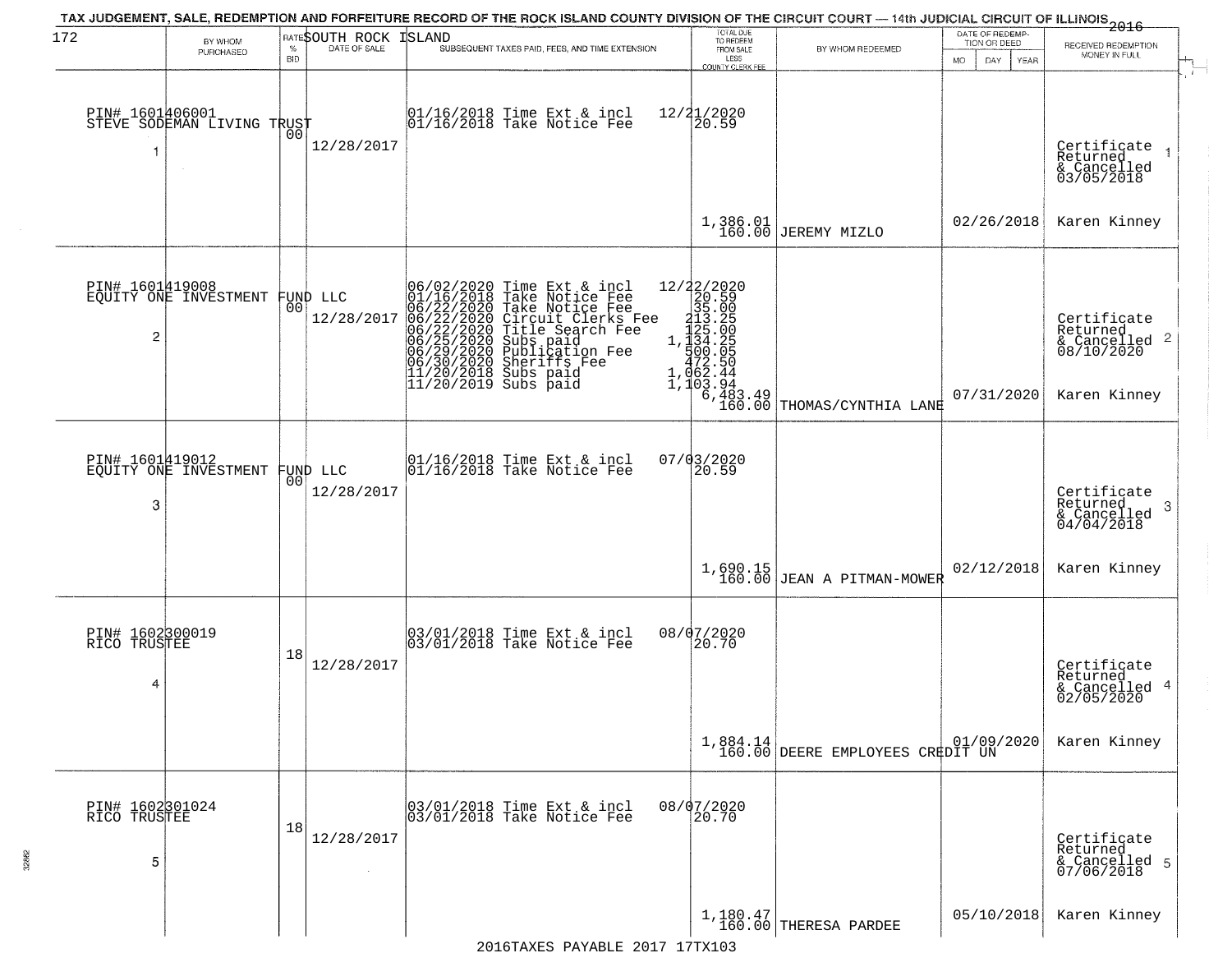| NAME AND ADDRESS<br>LEGAL DESCRIPTION<br>173<br>TAXPAYER NO.   |            | SOUTH ROCK ISLAND <sup>A-BACK TAX</sup> |                                      |          | BACK TAX<br>FORFEITED | <b>BACK TAX</b><br><b>FORFEITED</b> | TOTAL BACK<br>TAX PENALTY | <b>AMOUNT</b>                      |                                                                 | INTEREST PAYMENT FUND | 2016    |
|----------------------------------------------------------------|------------|-----------------------------------------|--------------------------------------|----------|-----------------------|-------------------------------------|---------------------------|------------------------------------|-----------------------------------------------------------------|-----------------------|---------|
| TWP - CODE<br>ACRES<br>ASSESSED VALUATION FOR TAXES            | PARCEL NO. | TAX DUE                                 | INT DUE                              | PRIOR TO | PENALTY<br>ACCRUED    | INTEREST AND<br>COST ACCRUED        | AND COSTS<br>ACCRUED      | FOR WHICH<br>JUDGEMENT<br>IS ASKED | $\begin{array}{c} \text{CERTIFICATE} \\ \text{NO.} \end{array}$ | <b>INDEMNITY FUND</b> |         |
|                                                                |            | 1ST                                     |                                      | 2015     |                       |                                     |                           |                                    |                                                                 | COST OF SALE          |         |
| STEWART TONY L<br>1022 18TH AVE                                |            | 2ND                                     | <del>160.91<sub>2ND</sub>16.83</del> |          |                       |                                     |                           |                                    |                                                                 |                       |         |
| ROCK ISLAND IL                                                 | 61201      | 160.91<br>3AD                           | 12.05                                |          |                       |                                     |                           |                                    |                                                                 | 60.00                 |         |
| LOTS 21 AND 22 BLOCK 1                                         |            |                                         | 3BD                                  |          |                       |                                     |                           |                                    |                                                                 |                       |         |
| SMALLEYS 2ND SUB DIV<br>W 40 FT                                |            | <u> 160.9</u><br>4TH                    | 9.6                                  |          |                       |                                     |                           |                                    | 839                                                             | 20.00                 |         |
| $270 - 06 - 00$                                                |            | 160.9<br>PUBLICATION COST               | 4.82                                 |          |                       |                                     |                           |                                    |                                                                 |                       |         |
| 3562<br>$10 - 02$<br>PIN# 1602303001                           |            | TOTAL DUE-TAXES, INT. COST              | 10.00                                |          |                       |                                     |                           |                                    |                                                                 | 4.00                  |         |
| 9,063                                                          |            |                                         | 697.02                               |          |                       |                                     |                           | 697.02                             |                                                                 | 10.00                 | 791.02  |
|                                                                |            | 1ST                                     | 1ST                                  |          |                       |                                     |                           |                                    |                                                                 |                       |         |
| CARVER WESLEY D<br>1901 9TH ST                                 |            | 174.86                                  | 18.34                                |          |                       |                                     |                           |                                    |                                                                 |                       |         |
| ROCK ISLAND IL                                                 | 61201      | 174.86<br>3RD                           | 13.10                                |          |                       |                                     |                           |                                    |                                                                 | 60.00                 |         |
| LOT 16 BLOCK 3                                                 |            | 174.86                                  | 10.48                                |          |                       |                                     |                           |                                    | 840                                                             | 20.00                 |         |
| SMALLEYS 1ST SUBD<br>OF LOT 5 SW<br>SEC 2 17N 2W               |            | <b>ATH</b><br>174.86                    | 5.24                                 |          |                       |                                     |                           |                                    |                                                                 |                       |         |
| $269 - 05 - 00$<br>3541                                        |            | PUBLICATION COST                        |                                      |          |                       |                                     |                           |                                    |                                                                 | 4.00                  |         |
| $10 - 02$<br>PIN# 1602304001                                   |            | TOTAL DUE-TAXES, INT. COST              | 10.00                                |          |                       |                                     |                           |                                    |                                                                 |                       |         |
| 12,956                                                         |            |                                         | 756.60                               |          |                       |                                     |                           | 756.60                             |                                                                 | 10.00                 | 850.60  |
|                                                                |            | 398,11                                  |                                      |          |                       |                                     |                           |                                    |                                                                 |                       |         |
| HERNANDEZ IVETTE E<br>1920 9 1/2 ST<br>ROCK ISLAND IL          | 61201      | 2ND<br>398.11                           | 41.<br>-79<br>29.85                  |          |                       |                                     |                           |                                    |                                                                 | 60.00                 |         |
| LOT 6 BLOCK 3                                                  |            | 3RD                                     | 3RD                                  |          |                       |                                     |                           |                                    |                                                                 |                       |         |
| SMALLEYS 1ST SUB DIV<br>OF LOT 5 SW SEC 2 17N 2W               |            | 398.11<br>4TH                           | 23.88                                |          |                       |                                     |                           |                                    | 841                                                             | 20.00                 |         |
|                                                                |            | 398.11<br><b>PUBLICATION COST</b>       | 11.94                                |          |                       |                                     |                           |                                    |                                                                 |                       |         |
| 268-17-00<br>10-02<br>3531                                     |            |                                         | 10.00                                |          |                       |                                     |                           |                                    |                                                                 | 4.00                  |         |
| PIN# 1602304014                                                |            | TOTAL OUE-TAXES, INT. COST              |                                      |          |                       |                                     |                           |                                    |                                                                 |                       |         |
| 15,837                                                         |            |                                         | 1,709.90<br>ख                        |          |                       |                                     |                           | 1709.90                            |                                                                 | 10.00                 | 1803.90 |
| STEPHENS CHAD<br>1926 9 1/2 ST                                 |            |                                         |                                      |          |                       |                                     |                           |                                    |                                                                 |                       |         |
| ROCK ISLAND IL                                                 | 61201      | 2ND<br>204.17                           | 2ND<br>15.30                         |          |                       |                                     |                           |                                    |                                                                 | 60.00                 |         |
| LOT 7 BLOCK 3                                                  |            | 3RD                                     | 3RD                                  |          |                       |                                     |                           |                                    | 842                                                             |                       |         |
| SMALLEYS 1ST SUB DIV<br>OF LOT 5 SW SEC 2 17N2W                |            | 204.17<br>4TH<br>204.17                 | 12.24<br>6.12                        |          |                       |                                     |                           |                                    |                                                                 | 20.00                 |         |
| $268 - 18 - 00$<br>3532                                        |            | PUBLICATION COST                        |                                      |          |                       |                                     |                           |                                    |                                                                 | 4.00                  |         |
| $10 - 02$<br>PIN# 1602304015                                   | $\sim 100$ |                                         | 10.00                                |          |                       |                                     |                           |                                    |                                                                 |                       |         |
| 14,122                                                         |            | TOTAL DUE-TAXES, INT. COST              | 656.17                               |          |                       |                                     |                           | 656.17                             |                                                                 | 10.00                 | 750.17  |
|                                                                |            | 1ST                                     | 1ST                                  |          |                       |                                     |                           |                                    |                                                                 |                       |         |
| DAVIS GLEN<br>1924 11TH ST                                     |            | 270.16<br>2ND                           | 28.35<br>2ND                         |          |                       |                                     |                           |                                    |                                                                 |                       |         |
| ROCK ISLAND IL                                                 | 61201      | 270.16<br>3RD                           | 20.25<br>3BD                         |          |                       |                                     |                           |                                    |                                                                 | 60.00                 |         |
| LOT 7 BLOCK 1<br>SMALLEYS 1ST SUBD<br>OF LOT 5 SW SEC 2 17N 2W |            | 270.16                                  | 16.20                                |          |                       |                                     |                           |                                    | 843                                                             | 20.00                 |         |
|                                                                |            | 4TH<br>270.16                           | 4TH<br>$8.10^{8}$                    |          |                       |                                     |                           |                                    |                                                                 |                       |         |
| 267-06-00<br>10-02<br>3500                                     |            | PUBLICATION COST                        | 10.00                                |          |                       |                                     |                           |                                    |                                                                 | 4.00                  |         |
| PIN# 1602306015                                                |            | TOTAL DUE-TAXES, INT. COST              |                                      |          |                       |                                     |                           |                                    |                                                                 |                       |         |
| 16,747                                                         |            |                                         | 1,163.54                             |          |                       |                                     |                           | 1163.54                            |                                                                 | 10.00                 | 1257.54 |

 $\sim 100$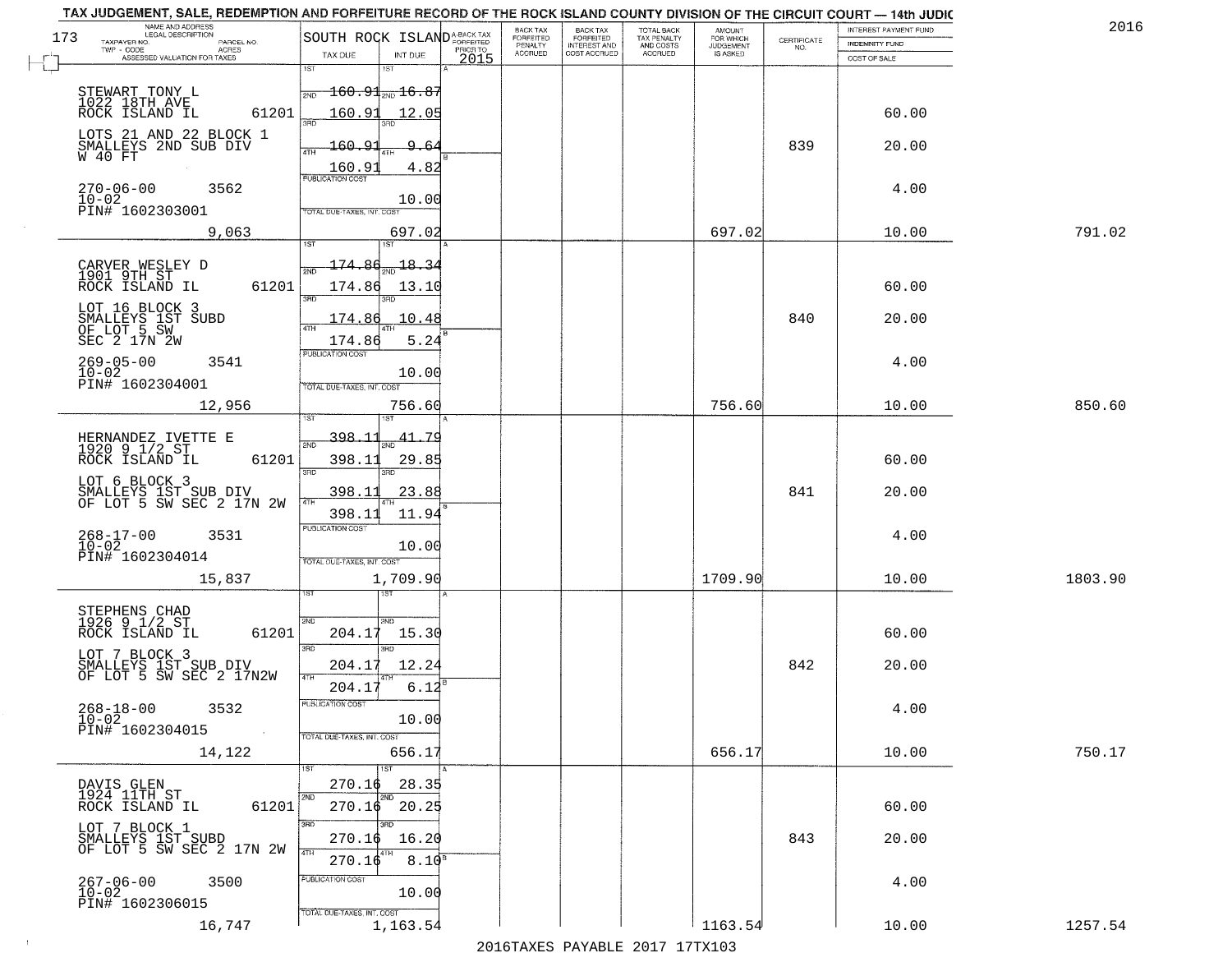| 173                                   | BY WHOM                                  |                    | RATESOUTH ROCK | TAX JUDGEMENT, SALE, REDEMPTION AND FORFEITURE RECORD OF THE ROCK ISLAND COUNTY DIVISION OF THE CIRCUIT COURT — 14th JUDICIAL CIRCUIT OF ILLINOIS 2016<br><b>ISLAND</b> | TOTAL DUE<br>TO REDEEM<br>FROM SALE                |                                            | DATE OF REDEMP-<br>TION OR DEED | RECEIVED REDEMPTION                                                |
|---------------------------------------|------------------------------------------|--------------------|----------------|-------------------------------------------------------------------------------------------------------------------------------------------------------------------------|----------------------------------------------------|--------------------------------------------|---------------------------------|--------------------------------------------------------------------|
|                                       | PURCHASED                                | $\%$<br><b>BID</b> | DATE OF SALE   | SUBSEQUENT TAXES PAID, FEES, AND TIME EXTENSION                                                                                                                         | LESS<br>COUNTY CLERK FEE                           | BY WHOM REDEEMED                           | MO.<br>DAY.<br><b>YEAR</b>      | MONEY IN FULL                                                      |
| PIN# 1602303001<br>WILLOWDAM LLC      |                                          | 18                 |                |                                                                                                                                                                         |                                                    |                                            |                                 |                                                                    |
|                                       | $\sim$                                   |                    | 12/28/2017     |                                                                                                                                                                         |                                                    |                                            |                                 | Certificate<br>Returned<br>& Cancelled<br>07/06/2018               |
|                                       |                                          |                    |                |                                                                                                                                                                         |                                                    | 933.40<br>160.00 TONY STEWART              | 03/01/2018                      | Karen Kinney                                                       |
| PIN# 1602304001<br>AUCTION Z INC<br>2 |                                          | 18                 | 12/28/2017     |                                                                                                                                                                         |                                                    |                                            |                                 | Certificate<br>Returned<br>$\frac{1}{2}$ Cancelled 2<br>04/04/2018 |
|                                       |                                          |                    |                |                                                                                                                                                                         |                                                    | 1,003.71<br>160.00 WESLEY D CARVER         | 02/09/2018                      | Karen Kinney                                                       |
|                                       |                                          |                    |                |                                                                                                                                                                         |                                                    |                                            |                                 |                                                                    |
| PIN# 1602304014<br>RICO TRUSTEE       |                                          |                    |                |                                                                                                                                                                         |                                                    |                                            |                                 |                                                                    |
| 3                                     |                                          | 18                 | 12/28/2017     |                                                                                                                                                                         |                                                    |                                            |                                 | Certificate<br>Returned<br>3<br>& Cancelled<br>04/04/2018          |
|                                       |                                          |                    |                |                                                                                                                                                                         | 2,128.60<br>160.00                                 | IVETTE E HERNANDEZ                         | 02/22/2018                      | Karen Kinney                                                       |
| PIN# 1602304015                       |                                          |                    |                | 05/11/2018 Time Ext & incl<br>05/11/2018 Take Notice Fee                                                                                                                | 12/10/2020<br>20.70                                |                                            |                                 |                                                                    |
| JICTB, INC<br>4                       |                                          | 18                 | 12/28/2017     |                                                                                                                                                                         |                                                    |                                            |                                 | Certificate<br>Returned<br>& Cancelled 4<br>09/07/2018             |
|                                       |                                          |                    |                |                                                                                                                                                                         |                                                    | $1,040.93$<br>160.00 MAUREEN/CHAD STEPHENS | 08/01/2018                      | Karen Kinney                                                       |
|                                       | PIN# 1602306015<br>EQUITY ONE INVESTMENT |                    | FUND LLC       | 01/16/2018 Time Ext & incl<br>01/16/2018 Take Notice Fee<br>12/28/2017 11/20/2019 Subs paid<br>12/28/2017 11/20/2019 Subs paid                                          | $07/03/2020$<br>1, 20.59<br>1, 211.54<br>1, 251.74 |                                            |                                 |                                                                    |
| 5                                     |                                          | 02                 | $\lambda$      |                                                                                                                                                                         |                                                    |                                            |                                 | Certificate<br>Returned<br>& Cancelled 5<br>01/13/2020             |
|                                       |                                          |                    |                |                                                                                                                                                                         |                                                    | 4, 282.99 MCCARTHY CALLAS ATTY             | 12/13/2019                      | Karen Kinney                                                       |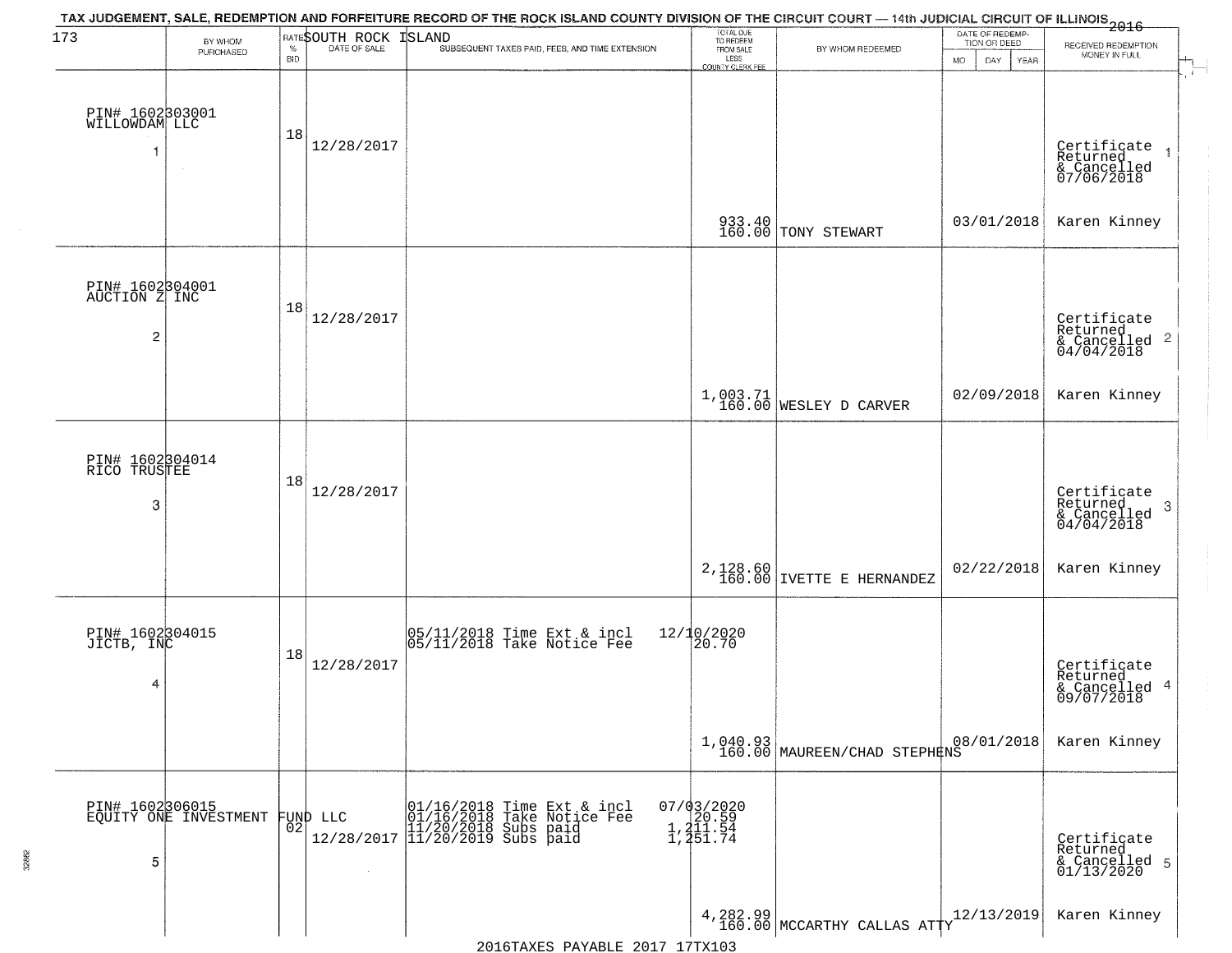| 2016    | INTEREST PAYMENT FUND |                                                                 | <b>AMOUNT</b>                      | TOTAL BACK<br>TAX PENALTY<br>AND COSTS<br>ACCRUED | <b>BACK TAX</b><br><b>FORFEITED</b> | BACK TAX<br><b>FORFEITED</b> | SOUTH ROCK ISLAND <sup>A-BACK TAX</sup>                    | NAME AND ADDRESS<br>LEGAL DESCRIPTION                                             |
|---------|-----------------------|-----------------------------------------------------------------|------------------------------------|---------------------------------------------------|-------------------------------------|------------------------------|------------------------------------------------------------|-----------------------------------------------------------------------------------|
|         | <b>INDEMNITY FUND</b> | $\begin{array}{c} \text{CERTIFICATE} \\ \text{NO.} \end{array}$ | FOR WHICH<br>JUDGEMENT<br>IS ASKED |                                                   | INTEREST AND<br>COST ACCRUED        | PENALTY<br>ACCRUED           | PRIOR TO                                                   | TAXPAYER NO.<br>PARCEL NO.<br>TWP - CODE<br><b>ACRES</b>                          |
|         | COST OF SALE          |                                                                 |                                    |                                                   |                                     |                              | TAX DUE<br>INT DUE<br>2015<br>1ST                          | ASSESSED VALUATION FOR TAXES                                                      |
|         |                       |                                                                 |                                    |                                                   |                                     |                              | 2ND                                                        | WRIGHT HARRY<br>1105 N SHORTRIDGE RD<br>INDIANAPOLIS IN<br>2ND                    |
|         | 60.00                 |                                                                 |                                    |                                                   |                                     |                              | 405.70<br>30.4!                                            | 46219                                                                             |
|         | 20.00                 | 844                                                             |                                    |                                                   |                                     |                              | 405.ZC<br>24.36<br>405.70<br>12.18                         | LOT 33<br>CASE PARK ADD                                                           |
|         | 4.00                  |                                                                 |                                    |                                                   |                                     |                              | <b>PUBLICATION COST</b><br>10.00                           | $105 - 16 - 00$<br>1104<br>$10 - 02$                                              |
| 1388.09 | 10.00                 |                                                                 | 1294.09                            |                                                   |                                     |                              | TOTAL DUE-TAXES, INT. COST<br>1,294.09<br>1ST <sup>1</sup> | PIN# 1602313024<br>16,139                                                         |
|         |                       |                                                                 |                                    |                                                   |                                     |                              |                                                            |                                                                                   |
|         | 60.00                 |                                                                 |                                    |                                                   |                                     |                              | 437.55<br>45.92<br>437.55<br>32.80                         | TREJO PASCUAL/MATILDE<br>1111   19   1/2   AVE<br>ROCK   ISLAND   IL   6<br>61201 |
|         | 20.00                 | 845                                                             |                                    |                                                   |                                     |                              | 437.5<br>26.24                                             | LOT 42<br>CASE PARK ADD                                                           |
|         | 4.00                  |                                                                 |                                    |                                                   |                                     |                              | 437.55<br>13.12<br>PUBLICATION COST                        | $106 - 03 - 00$<br>$10 - 02$<br>1113                                              |
|         |                       |                                                                 |                                    |                                                   |                                     |                              | 10.00<br>TOTAL DUE-TAXES, INT. COST                        | PIN# 1602313036                                                                   |
| 1972.28 | 10.00                 |                                                                 | 1878.28                            |                                                   |                                     |                              | 1,878.28                                                   | 17,406                                                                            |
|         | 60.00                 |                                                                 |                                    |                                                   |                                     |                              | 227.07<br>23.87<br>227.07<br>17.05<br>3RD                  | CACARI RONALD J<br>1128 19 1/2 AVE<br>61201<br>ROCK ISLAND IL<br>3BD              |
|         | 20.00                 | 846                                                             |                                    |                                                   |                                     |                              | 227.07<br>13.64                                            | LOT 2<br>CASE PARK ADD                                                            |
|         | 4.00                  |                                                                 |                                    |                                                   |                                     |                              | 6.82<br>227.07<br><b>PUBLICATION COST</b>                  | $104 - 05 - 00$<br>$10 - 02$<br>1071                                              |
|         |                       |                                                                 |                                    |                                                   |                                     |                              | 10.00<br>TOTAL OUE-TAXES, INT. COST                        | PIN# 1602313048                                                                   |
| 1073.66 | 10.00                 |                                                                 | 979.66                             |                                                   |                                     |                              | 979.66                                                     | 15,033                                                                            |
|         | 60.00                 |                                                                 |                                    |                                                   |                                     |                              | 7.87<br>8,<br>2ND<br>7.8'<br>.60                           | BAZER ROBERT<br>1811 12TH ST<br>SVD<br>61201<br>ROCK ISLAND IL                    |
|         | 20.00                 | 847                                                             |                                    |                                                   |                                     |                              | 3RD<br>7.8'<br>.48                                         | 3RD<br>LOT 4 LANGMAN &                                                            |
|         |                       |                                                                 |                                    |                                                   |                                     |                              | 7.87<br>.24                                                | SHERRARDS ADD<br>N 6 FT                                                           |
|         | 4.00                  |                                                                 |                                    |                                                   |                                     |                              | PUBLICATION COST<br>10.00                                  | $186 - 02 - 50$<br>$10 - 02$<br>$2286 - 1$<br>PIN# 1602314002                     |
| 137.64  | 10.00                 |                                                                 | 43.64                              |                                                   |                                     |                              | TOTAL DUE-TAXES, INT. COST<br>43.64<br>1ST                 | 313                                                                               |
|         |                       |                                                                 |                                    |                                                   |                                     |                              | 366.64<br>38.50<br>2ND<br>27.50<br>366.64                  | JICTB INC<br>2503 GALEN DR<br>2ND                                                 |
|         | 60.00<br>20.00        | 848                                                             |                                    |                                                   |                                     |                              | 3RD<br>366.64<br>22.00                                     | CHAMPAIGN IL<br>61821<br>3RD<br>LOT 2                                             |
|         |                       |                                                                 |                                    |                                                   |                                     |                              | 4TH<br>$11.00^8$<br>366.64                                 | MAURUS ADD<br>W 120 FT AND E 44.5 FT OF<br>S 20 FT                                |
|         |                       |                                                                 |                                    |                                                   |                                     |                              | PUBLICATION COST                                           |                                                                                   |
|         | 4.00                  |                                                                 |                                    |                                                   |                                     |                              | 10.00<br>TOTAL DUE-TAXES, INT. COST                        | $194-05-00$<br>$10-02$<br>2455<br>PIN# 1602317005                                 |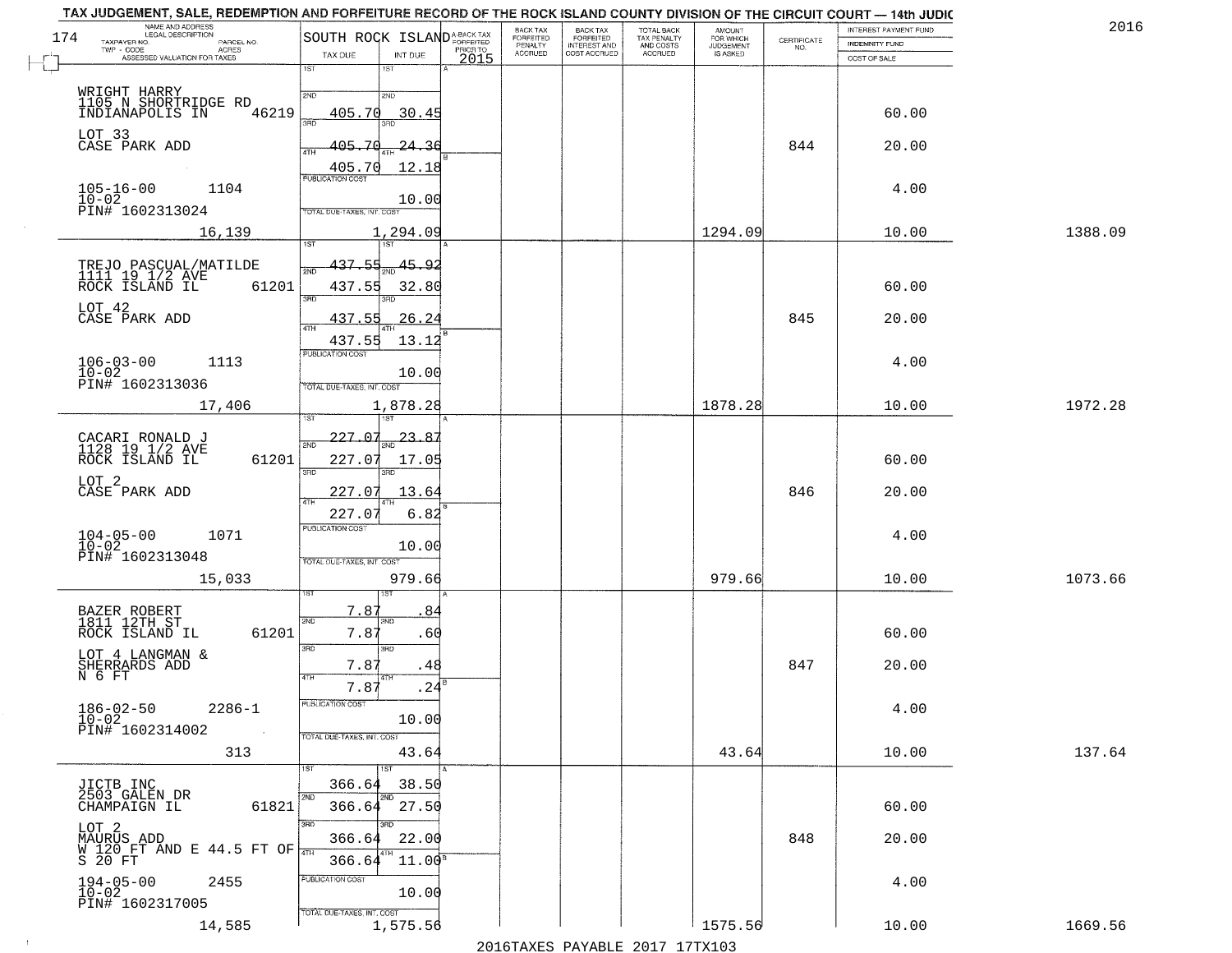| 174                                  | BY WHOM<br>PURCHASED | %                | RATESOUTH ROCK<br>DATE OF SALE | <b>ISLAND</b><br>SUBSEQUENT TAXES PAID, FEES, AND TIME EXTENSION                                                                                                                                                                                         | TOTAL DUE<br>TO REDEEM<br>FROM SALE                                                                                                                                                                                                                                     | BY WHOM REDEEMED                                                                                                                              | DATE OF REDEMP-<br>TION OR DEED | $-2016$<br>RECEIVED REDEMPTION<br>MONEY IN FULL                                               |
|--------------------------------------|----------------------|------------------|--------------------------------|----------------------------------------------------------------------------------------------------------------------------------------------------------------------------------------------------------------------------------------------------------|-------------------------------------------------------------------------------------------------------------------------------------------------------------------------------------------------------------------------------------------------------------------------|-----------------------------------------------------------------------------------------------------------------------------------------------|---------------------------------|-----------------------------------------------------------------------------------------------|
| PIN# 1602313024<br>JICTB, INC        |                      | <b>BID</b><br>06 | 12/28/2017                     | 05/11/2018 Time Ext & incl<br>05/11/2018 Take Notice Fee                                                                                                                                                                                                 | LESS<br><b>COUNTY CLERK FEE</b><br>12/10/2020<br>20.70                                                                                                                                                                                                                  |                                                                                                                                               | MO.<br>DAY.<br>YEAR             | Certificate<br>Returned<br>& Cancelled<br>07/05/2018                                          |
|                                      |                      |                  |                                |                                                                                                                                                                                                                                                          |                                                                                                                                                                                                                                                                         | $1,492.08$ WILLIE WRIGHT                                                                                                                      | 06/20/2018                      | Karen Kinney                                                                                  |
| PIN# 1602313036<br>RICO TRUSTEE<br>2 |                      | 18               | 12/28/2017                     | 03/01/2018 Time Ext & incl<br>03/01/2018 Take Notice Fee<br>02/13/2020 Take Notice Fee<br>02/28/2020 Circuit Clerks Fee<br>02/28/2020 Sheriffs Fee<br>03/19/2020 Subs paid<br>07/02/2020 Subs paid<br>11/16/2019 Subs paid<br>11/17/2018 Subs paid<br>11 | $\begin{smallmatrix} 0 & 8 & / & 0 & 7 & / & 2 & 0 & 2 & 0 \\ 2 & 2 & 0 & 7 & 0 & 0 & 2 & 0 \\ 3 & 3 & 5 & 0 & 0 & 0 & 2 & 1 \\ 2 & 0 & 0 & 2 & 1 & 0 & 5 & 2 \\ 1 & 3 & 3 & 6 & 0 & 0 & 0 \\ 1 & 3 & 2 & 5 & 0 & 6 & 8 \\ 1 & 9 & 2 & 9 & 0 & 0 & 2 \end{smallmatrix}$ |                                                                                                                                               |                                 | Certificate<br>Returned<br>$\frac{1}{2}$ Cancelled 2<br>10/29/2021<br>Karen Kinney            |
| PIN# 1602313048<br>JICTB, INC<br>3   |                      | 18               | 12/28/2017                     | 05/11/2018 Time Ext & incl<br>05/11/2018 Take Notice Fee<br>06/17/2020 Take Notice Fee<br>06/17/2020 Circuit Clerks Fee<br>06/17/2020 Title Search Fee<br>06/25/2020 Sublication Fee<br>07/01/2020 Sheriffs Fee<br>07/01/2020 Sheriffs Fee<br>11/21/2    |                                                                                                                                                                                                                                                                         | $12/\frac{10}{35}.020$<br>$35.00$<br>$10.25$<br>$1.070.89$<br>$166.77$<br>$383.80$<br>$1.059.54$<br>$1.059.54$<br>$160.00$<br>RONALD J CACARI |                                 | Certificate<br>Returned<br>3<br>& Cancelled<br>09/09/2020                                     |
| $11/26/2018$ Subs paid               |                      |                  | 1,024.52                       | 07/23/2020 Lis Pender<br> 11/21/2019 Subs paid                                                                                                                                                                                                           |                                                                                                                                                                                                                                                                         |                                                                                                                                               | 08/31/2020                      | Karen Kinney                                                                                  |
| PIN# 1602314002<br>RICO TRUSTEE<br>4 |                      | 18               | 12/28/2017                     | $03/01/2018$ Time Ext & incl<br>$03/01/2018$ Take Notice Fee<br>$02/13/2020$ Take Notice Fee<br>$02/28/2020$ Circuit Clerks Fee<br>$02/28/2020$ Sheriffs Fee<br>$03/19/2020$ Subication Fee<br>$03/19/2020$ Subs paid<br>$11/16/2019$ Subs               | 08/07/2020<br>35.00<br>35.00<br>5.25<br>58.00<br>58.00<br>$\begin{bmatrix} 65.00 \\ 64.08 \end{bmatrix}$                                                                                                                                                                |                                                                                                                                               |                                 | TAX DEED ISSUED<br>  Certificate<br>  Returned<br>& Cancelled 4<br>10/26/2020<br>Karen Kinney |
| PIN# 1602317005<br>RICO TRUSTEE<br>5 |                      | 18               | 12/28/2017                     | $03/01/2018$ Time Ext & incl<br>03/01/2018 Take Notice Fee<br>02/13/2020 Take Notice Fee<br>02/28/2020 Circuit Clerks Fee<br>02/28/2020 Sheriffs Fee<br>03/19/2020 Sublication Fee<br>07/02/2020 Subs paid<br>11/16/2019 Subs paid<br>11/16/2019 Subs    | 08/07/2020<br>20.70<br>35.00<br>$\begin{smallmatrix} 13.800 \\ 13.800 \\ 7.252 \\ 2.621 \\ 1,666.46 \\ 1,621.14 \end{smallmatrix}$                                                                                                                                      |                                                                                                                                               |                                 | TAX DEED ISSUED<br>Certificate<br>Returned<br>& Cancelled 5<br>10/26/2020                     |
|                                      |                      |                  |                                | 2016TAXES PAYABLE 2017 17TX103                                                                                                                                                                                                                           |                                                                                                                                                                                                                                                                         |                                                                                                                                               |                                 | Karen Kinney                                                                                  |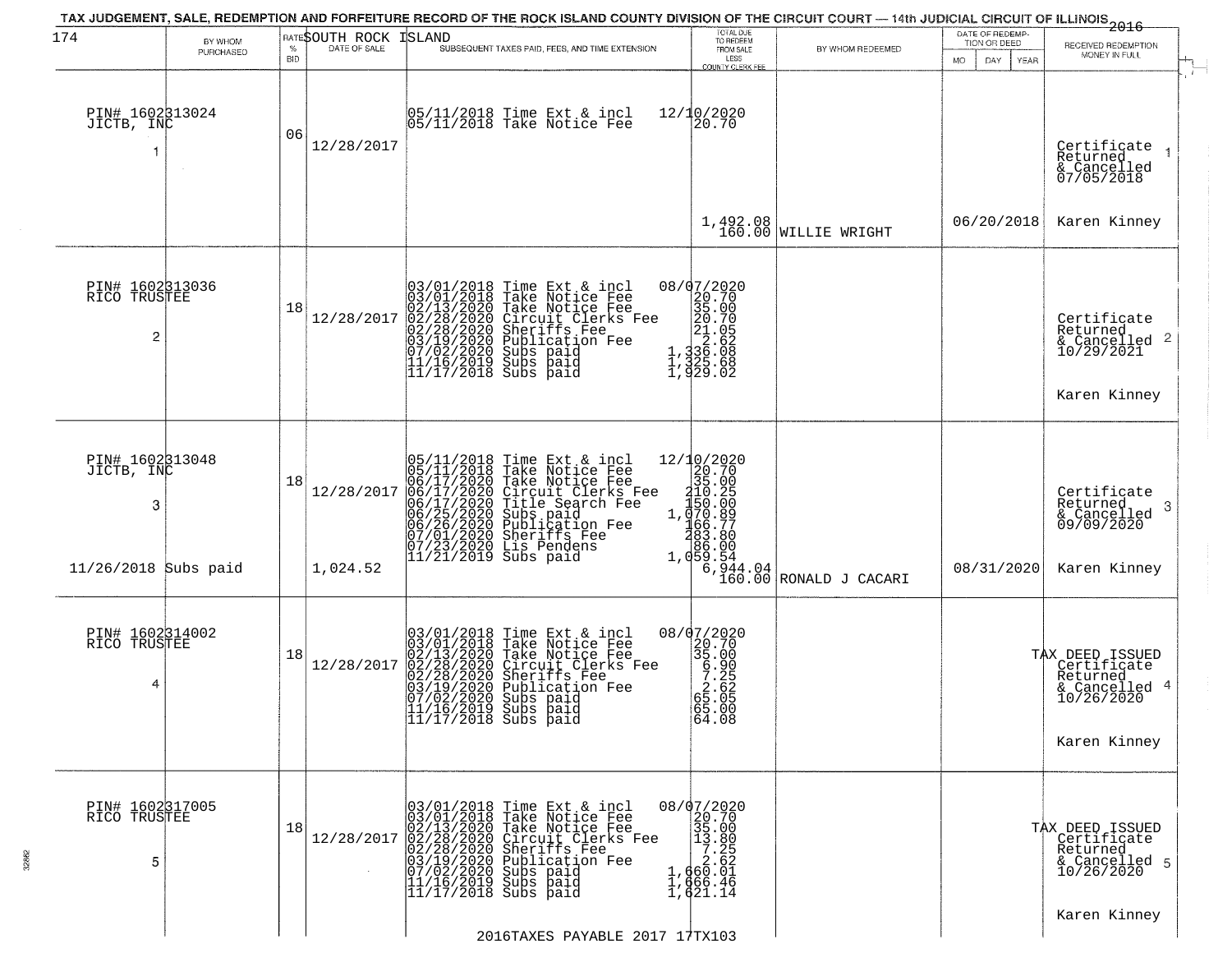| 175<br>TAXPAYER NO.<br>PARCEL NO.<br>ACRES<br>TWP - CODE                          | SOUTH ROCK ISLAND <sup>A-BACK TAX</sup>                                           | <b>BACK TAX</b><br>FORFEITED<br>PENALTY | BACK TAX<br>FORFEITED<br>INTEREST AND | TOTAL BACK<br>TAX PENALTY<br>AND COSTS | AMOUNT<br>FOR WHICH<br><b>JUDGEMENT</b> | $\begin{array}{c} \text{CERTIFICATE} \\ \text{NO.} \end{array}$ | <b>INTEREST PAYMENT FUND</b><br><b>INDEMNITY FUND</b> | 2016    |
|-----------------------------------------------------------------------------------|-----------------------------------------------------------------------------------|-----------------------------------------|---------------------------------------|----------------------------------------|-----------------------------------------|-----------------------------------------------------------------|-------------------------------------------------------|---------|
| ASSESSED VALUATION FOR TAXES                                                      | PRIOR TO<br>TAX DUE<br>INT DUE<br>2015<br>1ST<br>1ST                              | <b>ACCRUED</b>                          | COST ACCRUED                          | ACCRUED                                | IS ASKED                                |                                                                 | COST OF SALE                                          |         |
| HANKS LINDA R<br>2016 12TH ST<br>ROCK ISLAND IL<br>61201                          | $427.55_{200}$ $44.87$<br>427.55<br>32.05                                         |                                         |                                       |                                        |                                         |                                                                 | 60.00                                                 |         |
| LOT 8<br>MAURUS ADD                                                               | 427.55<br>25.64<br>ATH                                                            |                                         |                                       |                                        |                                         | 849                                                             | 20.00                                                 |         |
| $194 - 11 - 00$<br>2461<br>$10 - 02$<br>PIN# 1602317012                           | 12.82<br>427.55<br><b>PUBLICATION COST</b><br>10.00<br>TOTAL DUE-TAXES, INT. COST |                                         |                                       |                                        |                                         |                                                                 | 4.00                                                  |         |
| 28,008                                                                            | 1,835.58<br>1ST                                                                   |                                         |                                       |                                        | 1835.58                                 |                                                                 | 10.00                                                 | 1929.58 |
| WHITE MICHAEL A<br>2112 10TH ST<br>ROCK ISLAND IL<br>61201                        | 117.09<br>12.32<br><b>DNF</b><br>117.09<br>8.80<br><b>उस</b> र                    |                                         |                                       |                                        |                                         |                                                                 | 60.00                                                 |         |
| LOT 20<br>HEIDEMANNS 2ND ADD                                                      | חוז<br>117.09<br>7.04<br>3.52<br>117.09                                           |                                         |                                       |                                        |                                         | 850                                                             | 20.00                                                 |         |
| 174-11-00<br>10-02<br>PIN# 1602320015<br>2106                                     | PUBLICATION COST<br>10.00<br>TOTAL DUE-TAXES, INT. COST                           |                                         |                                       |                                        |                                         |                                                                 | 4.00                                                  |         |
| 15,658                                                                            | 510.04<br>1ST<br>ist.                                                             |                                         |                                       |                                        | 510.04                                  |                                                                 | 10.00                                                 | 604.04  |
| WRIGHT BONNIE J<br>3115 W 52ND ST #202<br>DAVENPORT IA<br>52806                   | SVD<br>SMD<br>3RD<br>3 <sub>BD</sub>                                              |                                         |                                       |                                        |                                         |                                                                 | 60.00                                                 |         |
| LOT 63<br>WESTLAWN SUB DIV                                                        | 4TH<br>366.06<br>10.98                                                            |                                         |                                       |                                        |                                         | 851                                                             | 20.00                                                 |         |
| $309 - 06 - 00$<br>10-02<br>3996-70<br>PIN# 1602321072                            | <b>PUBLICATION COST</b><br>10.00<br>TOTAL OUE-TAXES, INT. COST                    |                                         |                                       |                                        |                                         |                                                                 | 4.00                                                  |         |
| 14,562                                                                            | 387.04                                                                            |                                         |                                       |                                        | 387.04                                  |                                                                 | 10.00                                                 | 481.04  |
| SCHABILION MITCHEL<br>109 FAIRWAY CIR<br>52748<br>ELDRIDGE IA                     | 623.65<br>65.45<br>2ND<br>623.65<br>46.75<br>3RD<br>3BD                           |                                         |                                       |                                        |                                         |                                                                 | 60.00                                                 |         |
| SUPVR ASST MAP<br>LOT 342-2 SHEET 9<br>L STAPP CO ADD                             | 623.65<br>37.40<br>4TH<br>623.65 18.70                                            |                                         |                                       |                                        |                                         | 852                                                             | 20.00                                                 |         |
| $279 - 15 - 30$<br>$10 - 02$<br>$3703 - B$<br>PIN# 1602324003<br>$\sim$ 100 $\mu$ | PUBLICATION COST<br>10.00<br>TOTAL DUE-TAXES, INT. COST                           |                                         |                                       |                                        |                                         |                                                                 | 4.00                                                  |         |
| 24,809                                                                            | 2,672.90<br>1ST<br>1ST                                                            |                                         |                                       |                                        | 2672.90                                 |                                                                 | 10.00                                                 | 2766.90 |
| GARCIA ANGELICA V<br>1824 22ND ST<br>61201<br>ROCK ISLAND IL                      | 2ND<br>2ND                                                                        |                                         |                                       |                                        |                                         |                                                                 | 60.00                                                 |         |
| LOTS 4 AND 5 BLOCK 1<br>KENNEDYS 22ND ST ADD                                      | 3HD<br>3BD<br>1022.99<br>61.36<br>4TH<br>1022.99<br>$30.68^{\circ}$               |                                         |                                       |                                        |                                         | 853                                                             | 20.00                                                 |         |
| $180 - 09 - 00$<br>$10 - 02$<br>2183<br>PIN# 1602412002                           | PUBLICATION COST<br>10.00                                                         |                                         |                                       |                                        |                                         |                                                                 | 4.00                                                  |         |
| 46,695                                                                            | TOTAL DUE-TAXES, INT. COST<br>2,148.02                                            |                                         | 2016 TAVEC DAVARIE 2017 17 TV102      |                                        | 2148.02                                 |                                                                 | 10.00                                                 | 2242.02 |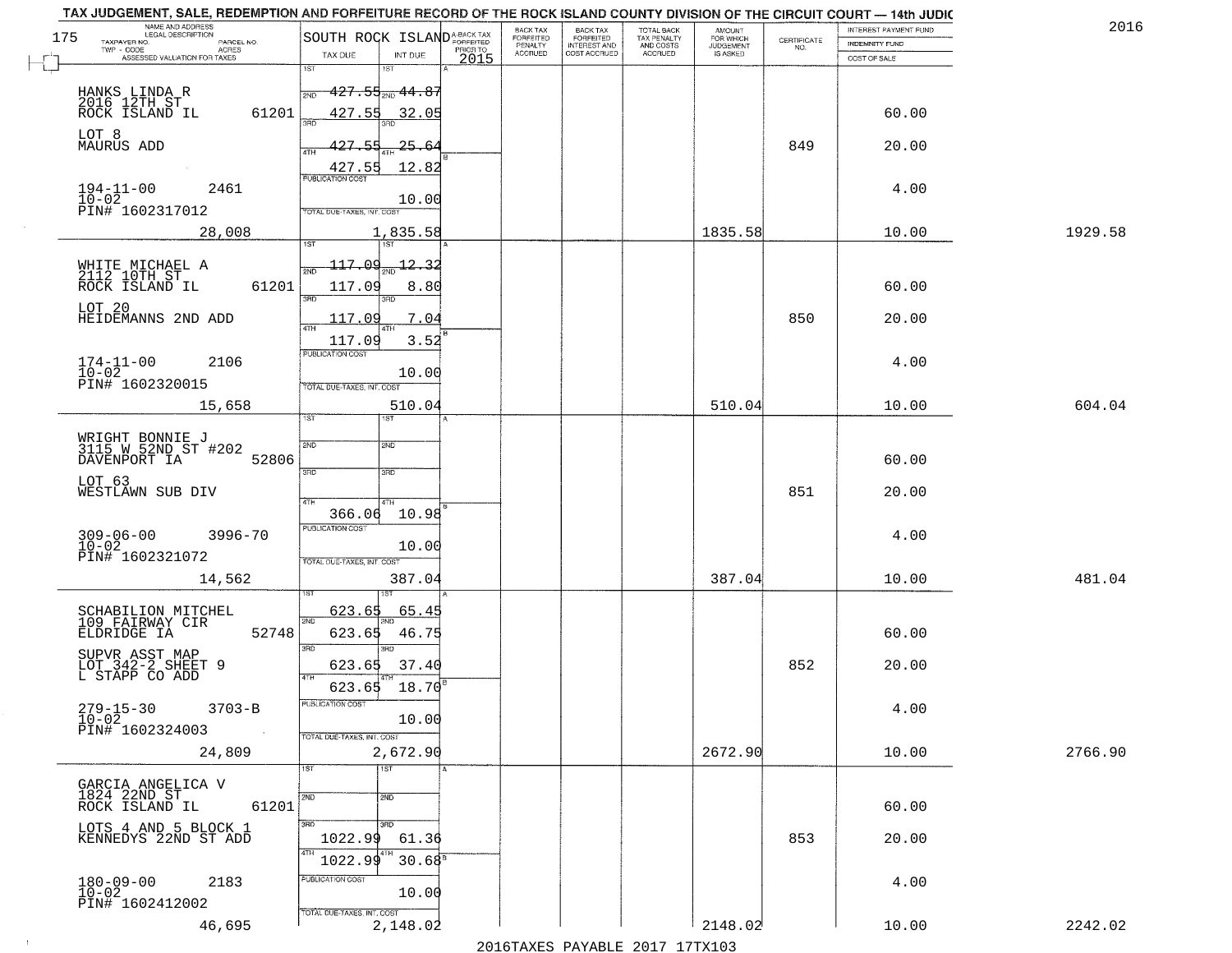| 175                                                    | BY WHOM<br>PURCHASED                                        | $\%$<br><b>BID</b> | RATESOUTH ROCK<br>DATE OF SALE | TAX JUDGEMENT, SALE, REDEMPTION AND FORFEITURE RECORD OF THE ROCK ISLAND COUNTY DIVISION OF THE CIRCUIT COURT — 14th JUDICIAL CIRCUIT OF ILLINOIS 2016<br>ISLAND<br>SUBSEQUENT TAXES PAID, FEES, AND TIME EXTENSION                                   | TOTAL DUE<br>TO REDEEM<br>FROM SALE<br>LESS<br><b>COUNTY CLERK FEE</b>                                                                                                                                                                                                                                                   | BY WHOM REDEEMED                                | DATE OF REDEMP-<br>TION OR DEED<br>MO.<br>DAY.<br>YEAR | RECEIVED REDEMPTION<br>MONEY IN FULL                                   |
|--------------------------------------------------------|-------------------------------------------------------------|--------------------|--------------------------------|-------------------------------------------------------------------------------------------------------------------------------------------------------------------------------------------------------------------------------------------------------|--------------------------------------------------------------------------------------------------------------------------------------------------------------------------------------------------------------------------------------------------------------------------------------------------------------------------|-------------------------------------------------|--------------------------------------------------------|------------------------------------------------------------------------|
|                                                        | PIN# 1602317012    <br>STEVE SODEMAN LIVING TRUST<br>$\sim$ | 00                 | 12/28/2017                     | 01/16/2018 Time Ext & incl<br>01/16/2018 Take Notice Fee                                                                                                                                                                                              | 12/21/2020<br>20.59                                                                                                                                                                                                                                                                                                      |                                                 |                                                        | Certificate<br>Returned<br>& Cancelled<br>03/05/2018                   |
|                                                        |                                                             |                    |                                |                                                                                                                                                                                                                                                       |                                                                                                                                                                                                                                                                                                                          | $1,950.17$ CORELOGIC                            | 02/20/2018                                             | Karen Kinney                                                           |
| PIN# 1602320015<br>WESTERN SITES LLC<br>$\overline{c}$ |                                                             | 12                 | 12/28/2017                     | 04/11/2018 Time Ext & incl<br>04/13/2018 Take Notice Fee                                                                                                                                                                                              | 07/15/2020<br>20.70                                                                                                                                                                                                                                                                                                      |                                                 |                                                        | Certificate<br>Returned<br>$\frac{1}{2}$ Cancelled 2<br>03/07/2019     |
|                                                        |                                                             |                    |                                |                                                                                                                                                                                                                                                       |                                                                                                                                                                                                                                                                                                                          | 769.71 MOLINE MUNICIPAL CREDIT U                |                                                        | Karen Kinney                                                           |
| PIN# 1602321072<br>3                                   | STEVE SODEMAN LIVING TRUST                                  | 18                 | 12/28/2017                     | 01/16/2018 Time Ext & incl<br>01/16/2018 Take Notice Fee                                                                                                                                                                                              | 12/21/2020<br>20.59                                                                                                                                                                                                                                                                                                      |                                                 |                                                        | Certificate<br>Returned<br>3<br>& Cancelled<br>02/07/2018              |
|                                                        |                                                             |                    |                                |                                                                                                                                                                                                                                                       | 588.22<br>160.00                                                                                                                                                                                                                                                                                                         | BONNIE WRIGHT                                   | 01/23/2018                                             | Karen Kinney                                                           |
| 4                                                      | <b>PIN# 1602324003</b><br>INTEGRITY INVESTMENT FUND LLC     | 0 <sub>0</sub>     | 12/28/2017                     | 05/12/2020 Time Ext & incl<br>01/17/2018 Take Notice Fee<br>01/09/2020 Take Notice Fee<br>01/09/2020 Circuit Clerks Fee<br>01/16/2020 Circuit Clerks Fee<br>07/15/2020 Title Search Fee<br>07/17/2020 Sublication Fee<br>08/27/2020 Sheriffs Fee<br>0 | $\begin{array}{r} 12/15/2020 \\ 20.590 \\ 35.005 \\ -165.000 \\ -165.000 \\ 150.031 \\ -180.001 \\ -2.9100 \\ -3.000 \\ -2.000 \\ -2.000 \\ -2.000 \\ -2.000 \\ -2.000 \\ -2.000 \\ -2.000 \\ -2.000 \\ -2.000 \\ -2.000 \\ -2.000 \\ -2.000 \\ -2.000 \\ -2.000 \\ -2.000 \\ -2.000 \\ -2.000 \\ -2.000 \\ -2.000 \\ -$ | 2, 185.12<br>11, 407.25<br>160.00 ROBERT MILLER | 12/14/2020                                             | Certificate<br>Returned<br>& Cancelled 4<br>01/08/2021<br>Karen Kinney |
| PIN# 1602412002<br>5                                   | INTEGRITY INVESTMENT FUND LLC                               | 0 <sub>0</sub>     | 12/28/2017                     | 01/19/2018 Time Ext & incl<br>01/17/2018 Take Notice Fee                                                                                                                                                                                              | 06/29/2020<br>20.59                                                                                                                                                                                                                                                                                                      |                                                 |                                                        | Certificate<br>Returned<br>& Cancelled 5<br>10/25/2018                 |
|                                                        |                                                             |                    |                                |                                                                                                                                                                                                                                                       |                                                                                                                                                                                                                                                                                                                          | $2,262.61$ MCCARTHY CALLAS ATTY                 | 09/28/2018                                             | Karen Kinney                                                           |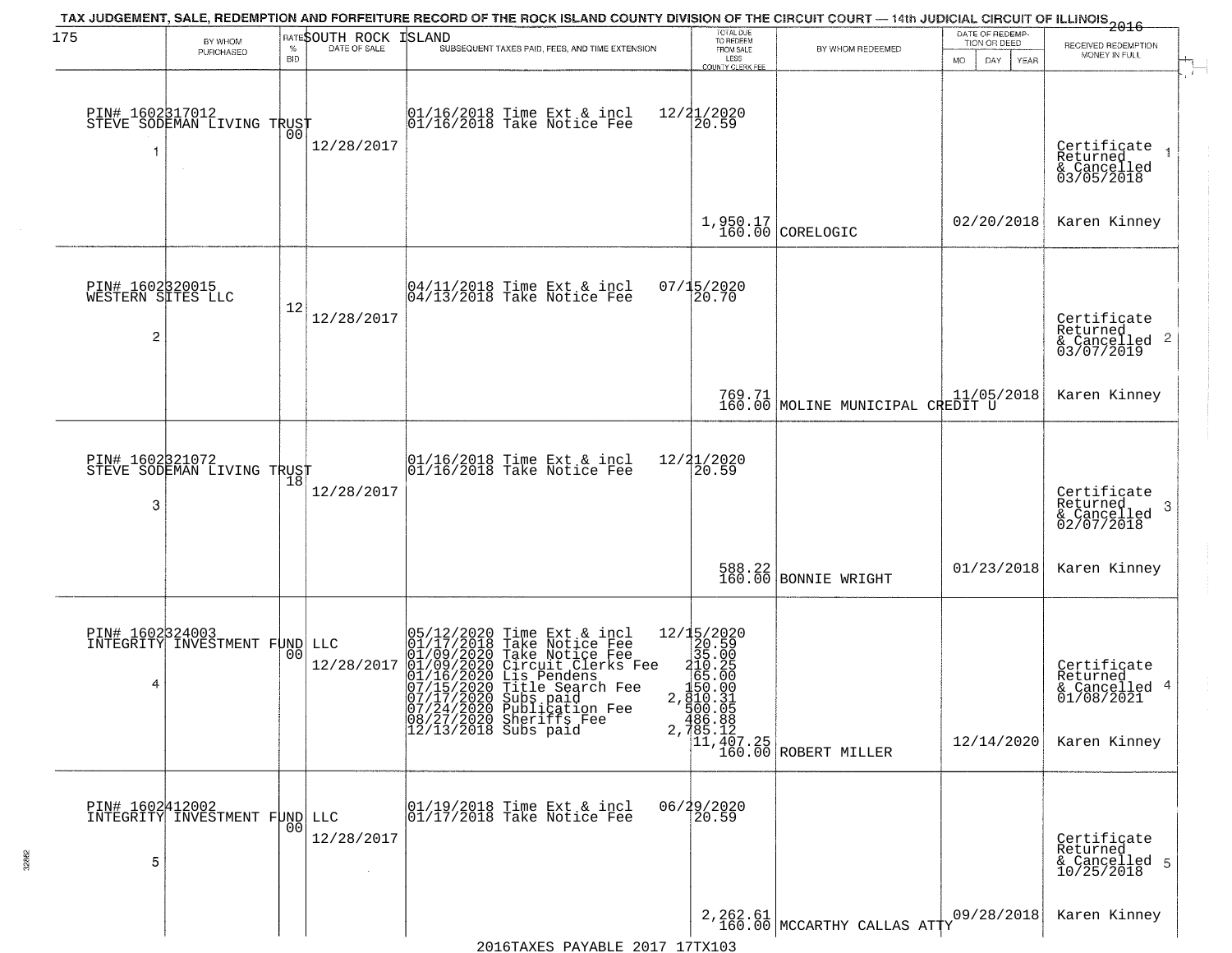|     | TAX JUDGEMENT, SALE, REDEMPTION AND FORFEITURE RECORD OF THE ROCK ISLAND COUNTY DIVISION OF THE CIRCUIT COURT - 14th JUDIC<br>NAME AND ADDRESS<br>LEGAL DESCRIPTION |                                         |                  | <b>BACK TAX</b>             |                                              |                                        |                                         |                                                                 | INTEREST PAYMENT FUND | 2016    |
|-----|---------------------------------------------------------------------------------------------------------------------------------------------------------------------|-----------------------------------------|------------------|-----------------------------|----------------------------------------------|----------------------------------------|-----------------------------------------|-----------------------------------------------------------------|-----------------------|---------|
| 176 | TAXPAYER NO.<br>PARCEL NO.                                                                                                                                          | SOUTH ROCK ISLAND <sup>A-BACK TAX</sup> |                  | <b>FORFEITED</b><br>PENALTY | BACK TAX<br>FORFEITED<br><b>INTEREST AND</b> | TOTAL BACK<br>TAX PENALTY<br>AND COSTS | AMOUNT<br>FOR WHICH<br><b>JUDGEMENT</b> | $\begin{array}{c} \text{CERTIFICATE} \\ \text{NO.} \end{array}$ | INDEMNITY FUND        |         |
|     | ACRES<br>ASSESSED VALUATION FOR TAXES                                                                                                                               | TAX DUE<br>INT DUE                      | PRIOR TO<br>2015 | <b>ACCRUED</b>              | COST ACCRUED                                 | <b>ACCRUED</b>                         | IS ASKED                                |                                                                 | COST OF SALE          |         |
|     |                                                                                                                                                                     | 1ST<br>$1S$ T                           |                  |                             |                                              |                                        |                                         |                                                                 |                       |         |
|     |                                                                                                                                                                     | 2ND<br>2NP                              |                  |                             |                                              |                                        |                                         |                                                                 |                       |         |
|     | ANDERSON JAMES A<br>1501 23RD AVE<br>ROCK ISLAND IL<br>61201                                                                                                        | 271.82<br>20.40                         |                  |                             |                                              |                                        |                                         |                                                                 | 60.00                 |         |
|     |                                                                                                                                                                     |                                         |                  |                             |                                              |                                        |                                         |                                                                 |                       |         |
|     | LOT 7 BLOCK 3<br>BLANCHE ROBINSONS 1ST ADD                                                                                                                          | 271.82<br><u> 16.32</u>                 |                  |                             |                                              |                                        |                                         | 854                                                             | 20.00                 |         |
|     |                                                                                                                                                                     | 4TH                                     |                  |                             |                                              |                                        |                                         |                                                                 |                       |         |
|     |                                                                                                                                                                     | 271.82<br>8.16                          |                  |                             |                                              |                                        |                                         |                                                                 |                       |         |
|     | $236 - 02 - 00$<br>$10 - 02$<br>3115                                                                                                                                | 10.00                                   |                  |                             |                                              |                                        |                                         |                                                                 | 4.00                  |         |
|     | PIN# 1602423006                                                                                                                                                     | TOTAL DUE-TAXES, INT. COST              |                  |                             |                                              |                                        |                                         |                                                                 |                       |         |
|     | 22,031                                                                                                                                                              | 870.34                                  |                  |                             |                                              |                                        | 870.34                                  |                                                                 | 10.00                 | 964.34  |
|     |                                                                                                                                                                     |                                         |                  |                             |                                              |                                        |                                         |                                                                 |                       |         |
|     | FERKEL RANDY A<br>8114 50TH ST                                                                                                                                      | 72.52<br>690.92                         |                  |                             |                                              |                                        |                                         |                                                                 |                       |         |
|     | 61240<br>COAL VALLEY IL                                                                                                                                             | 690.92<br>51.80                         |                  |                             |                                              |                                        |                                         |                                                                 | 60.00                 |         |
|     |                                                                                                                                                                     | त्रहा<br>3RD                            |                  |                             |                                              |                                        |                                         |                                                                 |                       |         |
|     | LOT 12                                                                                                                                                              | 690.92<br>41.44                         |                  |                             |                                              |                                        |                                         | 855                                                             | 20.00                 |         |
|     | WM JACKSONS SUB DIV<br>OF LOT 11 SE SEC 2 17N 2W                                                                                                                    | 690.92<br>20.72                         |                  |                             |                                              |                                        |                                         |                                                                 |                       |         |
|     |                                                                                                                                                                     | PUBLICATION COST                        |                  |                             |                                              |                                        |                                         |                                                                 |                       |         |
|     | $179 - 03 - 00$<br>2172<br>$10 - 02$                                                                                                                                | 10.00                                   |                  |                             |                                              |                                        |                                         |                                                                 | 4.00                  |         |
|     | PIN# 1602429010                                                                                                                                                     | TOTAL DUE-TAXES, INT. COST              |                  |                             |                                              |                                        |                                         |                                                                 |                       |         |
|     | 27,485                                                                                                                                                              | 2,960.16                                |                  |                             |                                              |                                        | 2960.16                                 |                                                                 | 10.00                 | 3054.16 |
|     |                                                                                                                                                                     | <b>ST</b><br>i ST                       |                  |                             |                                              |                                        |                                         |                                                                 |                       |         |
|     | MORAN ROLANDO C<br>2100 23RD AVE                                                                                                                                    | SVD<br>SMD                              |                  |                             |                                              |                                        |                                         |                                                                 |                       |         |
|     | ROCK ISLAND IL<br>61201                                                                                                                                             | 567.62<br>42.55                         |                  |                             |                                              |                                        |                                         |                                                                 | 60.00                 |         |
|     | LOT 1 BLK 2                                                                                                                                                         | 3BD<br>3RD                              |                  |                             |                                              |                                        |                                         |                                                                 |                       |         |
|     | BENJAMIN HARRIS 1ST ADD                                                                                                                                             | 567.62<br>34.04                         |                  |                             |                                              |                                        |                                         | 856                                                             | 20.00                 |         |
|     |                                                                                                                                                                     | 4TH<br>567.62<br>17.02                  |                  |                             |                                              |                                        |                                         |                                                                 |                       |         |
|     | $1909 - 5$                                                                                                                                                          | <b>PUBLICATION COST</b>                 |                  |                             |                                              |                                        |                                         |                                                                 | 4.00                  |         |
|     | $162 - 13 - 00$<br>$10 - 02$                                                                                                                                        | 10.00                                   |                  |                             |                                              |                                        |                                         |                                                                 |                       |         |
|     | PIN# 1602437001                                                                                                                                                     | TOTAL OUE-TAXES, INT. COST              |                  |                             |                                              |                                        |                                         |                                                                 |                       |         |
|     | 28,580                                                                                                                                                              | 1,806.47                                |                  |                             |                                              |                                        | 1806.47                                 |                                                                 | 10.00                 | 1900.47 |
|     |                                                                                                                                                                     |                                         |                  |                             |                                              |                                        |                                         |                                                                 |                       |         |
|     | MARTIN GEORGE B<br>1931 17TH ST                                                                                                                                     | 484.16<br>50.82<br>2ND                  |                  |                             |                                              |                                        |                                         |                                                                 |                       |         |
|     | ROCK ISLAND IL<br>61201                                                                                                                                             | 484.16<br>36.30                         |                  |                             |                                              |                                        |                                         |                                                                 | 60.00                 |         |
|     | LOT 4                                                                                                                                                               | 3BD<br>3BD                              |                  |                             |                                              |                                        |                                         |                                                                 |                       |         |
|     | J H BERTELSENS SUBD                                                                                                                                                 | 29.04<br>484.16<br>4TH                  |                  |                             |                                              |                                        |                                         | 857                                                             | 20.00                 |         |
|     |                                                                                                                                                                     | 14.52<br>484.16                         |                  |                             |                                              |                                        |                                         |                                                                 |                       |         |
|     | $065 - 18 - 00$<br>640                                                                                                                                              | <b>PUBLICATION COS-</b>                 |                  |                             |                                              |                                        |                                         |                                                                 | 4.00                  |         |
|     | $10 - 02$<br>PIN# 1602444003<br>$\sim 100$                                                                                                                          | 10.00                                   |                  |                             |                                              |                                        |                                         |                                                                 |                       |         |
|     |                                                                                                                                                                     | TOTAL DUE-TAXES, INT. COST              |                  |                             |                                              |                                        |                                         |                                                                 |                       |         |
|     | 25,260                                                                                                                                                              | 2,077.32                                |                  |                             |                                              |                                        | 2077.32                                 |                                                                 | 10.00                 | 2171.32 |
|     | CAPPAERT LORNA M                                                                                                                                                    | $\overline{1}$ 1ST<br>87.10<br>9.17     |                  |                             |                                              |                                        |                                         |                                                                 |                       |         |
|     | 1632 18TH AVE APT 5                                                                                                                                                 | 2ND<br>2ND                              |                  |                             |                                              |                                        |                                         |                                                                 |                       |         |
|     | 61201<br>ROCK ISLAND IL                                                                                                                                             | 87.10<br>6.55                           |                  |                             |                                              |                                        |                                         |                                                                 | 60.00                 |         |
|     | UNIT 5<br>LONGVIEW CONDOS                                                                                                                                           | 3RD<br>3RD<br>87.10<br>5.24             |                  |                             |                                              |                                        |                                         | 858                                                             | 20.00                 |         |
|     |                                                                                                                                                                     |                                         |                  |                             |                                              |                                        |                                         |                                                                 |                       |         |
|     |                                                                                                                                                                     | $2.62^8$<br>87.10                       |                  |                             |                                              |                                        |                                         |                                                                 |                       |         |
|     | $100 - 09 - 05$<br>$1017 - 5$<br>$10-02$                                                                                                                            | PUBLICATION COST                        |                  |                             |                                              |                                        |                                         |                                                                 | 4.00                  |         |
|     | PIN# 1602446005                                                                                                                                                     | 10.00                                   |                  |                             |                                              |                                        |                                         |                                                                 |                       |         |
|     | 14,465                                                                                                                                                              | TOTAL DUE-TAXES, INT. COST<br>381.98    |                  |                             |                                              |                                        | 381.98                                  |                                                                 | 10.00                 | 475.98  |
|     |                                                                                                                                                                     |                                         |                  |                             |                                              | 2016 TAVEC DAVARLE 2017 17 TV102       |                                         |                                                                 |                       |         |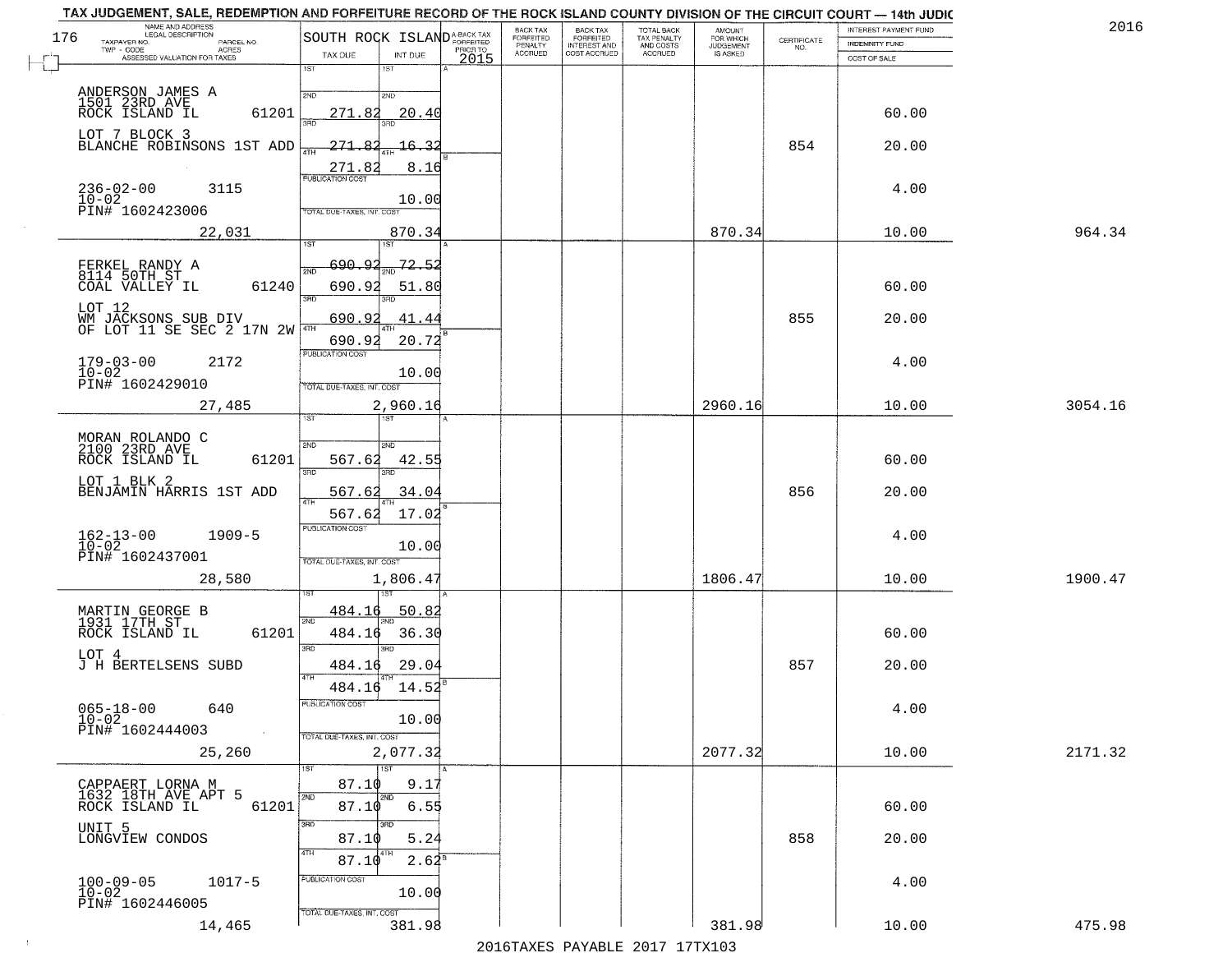| 176                                       | BY WHOM<br>PURCHASED                     | $\%$<br><b>BID</b> | RATESOUTH ROCK<br>DATE OF SALE | ISLAND<br>SUBSEQUENT TAXES PAID, FEES, AND TIME EXTENSION                                                                                                                                                                                             | TOTAL DUE<br>TO REDEEM<br>FROM SALE<br>LESS<br>COUNTY CLERK FEE                                                                                                                                                                                              | BY WHOM REDEEMED                                                                        | DATE OF REDEMP-<br>TION OR DEED<br><b>MO</b><br>DAY<br>YEAR | 2016<br>RECEIVED REDEMPTION<br>MONEY IN FULL                           |
|-------------------------------------------|------------------------------------------|--------------------|--------------------------------|-------------------------------------------------------------------------------------------------------------------------------------------------------------------------------------------------------------------------------------------------------|--------------------------------------------------------------------------------------------------------------------------------------------------------------------------------------------------------------------------------------------------------------|-----------------------------------------------------------------------------------------|-------------------------------------------------------------|------------------------------------------------------------------------|
|                                           | PIN# 1602423006<br>EQUITY ONE INVESTMENT | 00                 | FUND LLC<br>12/28/2017         | $01/16/2018$ Time Ext & incl<br>$01/16/2018$ Take Notice Fee                                                                                                                                                                                          | $07/03/2020$<br>20.59                                                                                                                                                                                                                                        |                                                                                         |                                                             | Certificate<br>Returned<br>& Cancelled<br>02/07/2018                   |
|                                           |                                          |                    |                                |                                                                                                                                                                                                                                                       | 984.93<br>160.00                                                                                                                                                                                                                                             | JAMES ANDERSON                                                                          | 01/17/2018                                                  | Karen Kinney                                                           |
| PIN# 1602429010<br>2                      | EQUITY ONE INVESTMENT                    | 00                 | FUND LLC<br>12/28/2017         | 06/02/2020 Time Ext & incl<br>01/16/2018 Take Notice Fee<br>06/22/2020 Take Notice Fee<br>06/22/2020 Circuit Clerks Fee<br>06/22/2020 Title Search Fee<br>06/25/2020 Subs paid<br>06/29/2020 Publication Fee<br>06/30/2020 Sheriffs Fee<br>11/20/2018 | $\begin{smallmatrix} 12/2 & 2/2 & 2 & 0 & 2 & 0 \\ 2 & 2 & 2 & 5 & 9 & 0 \\ 2 & 3 & 5 & 0 & 0 & 5 \\ 2 & 1 & 3 & 5 & 0 & 0 \\ 1 & 1 & 3 & 0 & 0 & 0 \\ 3 & 1 & 1 & 0 & 0 & 0 \\ 5 & 3 & 3 & 2 & 4 & 4 & 4 \\ 3 & 3 & 2 & 4 & 4 & 4 & 4 \\ \end{smallmatrix}$ | $3, \begin{bmatrix} 28.44 \\ 13.94 \\ 15,117.69 \\ 160.00 \end{bmatrix}$ GOMEZ MAY ATTY | 07/17/2020                                                  | Certificate<br>Returned<br>& Cancelled 2<br>08/10/2020<br>Karen Kinney |
| PIN# 1602437001<br>3                      | EOUITY ONE INVESTMENT                    | 00                 | FUND LLC<br>12/28/2017         | 01/16/2018 Time Ext & incl<br>01/16/2018 Take Notice Fee                                                                                                                                                                                              | $07/03/2020$<br>20.59                                                                                                                                                                                                                                        |                                                                                         |                                                             | Certificate<br>Returned<br>-3<br>& Cancelled<br>02/07/2018             |
|                                           |                                          |                    |                                |                                                                                                                                                                                                                                                       |                                                                                                                                                                                                                                                              | $1,921.06$ ROLANDO C MORAN                                                              | 01/30/2018                                                  | Karen Kinney                                                           |
| 4                                         | PIN# 1602444003<br>EQUITY ONE INVESTMENT | 00                 | FUND LLC<br>12/28/2017         | 01/16/2018 Time Ext & incl<br>01/16/2018 Take Notice Fee                                                                                                                                                                                              | 07/03/2020<br>20.59                                                                                                                                                                                                                                          |                                                                                         |                                                             | Certificate<br>Returned<br>& Cancelled 4<br>04/05/2018                 |
|                                           |                                          |                    |                                |                                                                                                                                                                                                                                                       |                                                                                                                                                                                                                                                              | $2, 191.91$<br>$160.00$ GEORGE B MARTIN                                                 | 03/21/2018                                                  | Karen Kinney                                                           |
| PIN# 1602446005<br>WESTERN SITES LLC<br>5 |                                          | 00                 | 12/28/2017                     | 04/11/2018 Time Ext & incl<br>04/13/2018 Take Notice Fee<br>11/29/2018 Subs paid                                                                                                                                                                      | 07/15/2020<br>20.70<br>1,608.08                                                                                                                                                                                                                              |                                                                                         |                                                             | Certificate<br>Returned<br>& Cancelled 5<br>03/07/2019                 |
|                                           |                                          |                    |                                | $2016$ TAXES DAVARLE $2017$ 17TY103                                                                                                                                                                                                                   |                                                                                                                                                                                                                                                              | 2, 297.73<br>160.00 GOMEZ TITLE                                                         | 12/26/2018                                                  | Karen Kinney                                                           |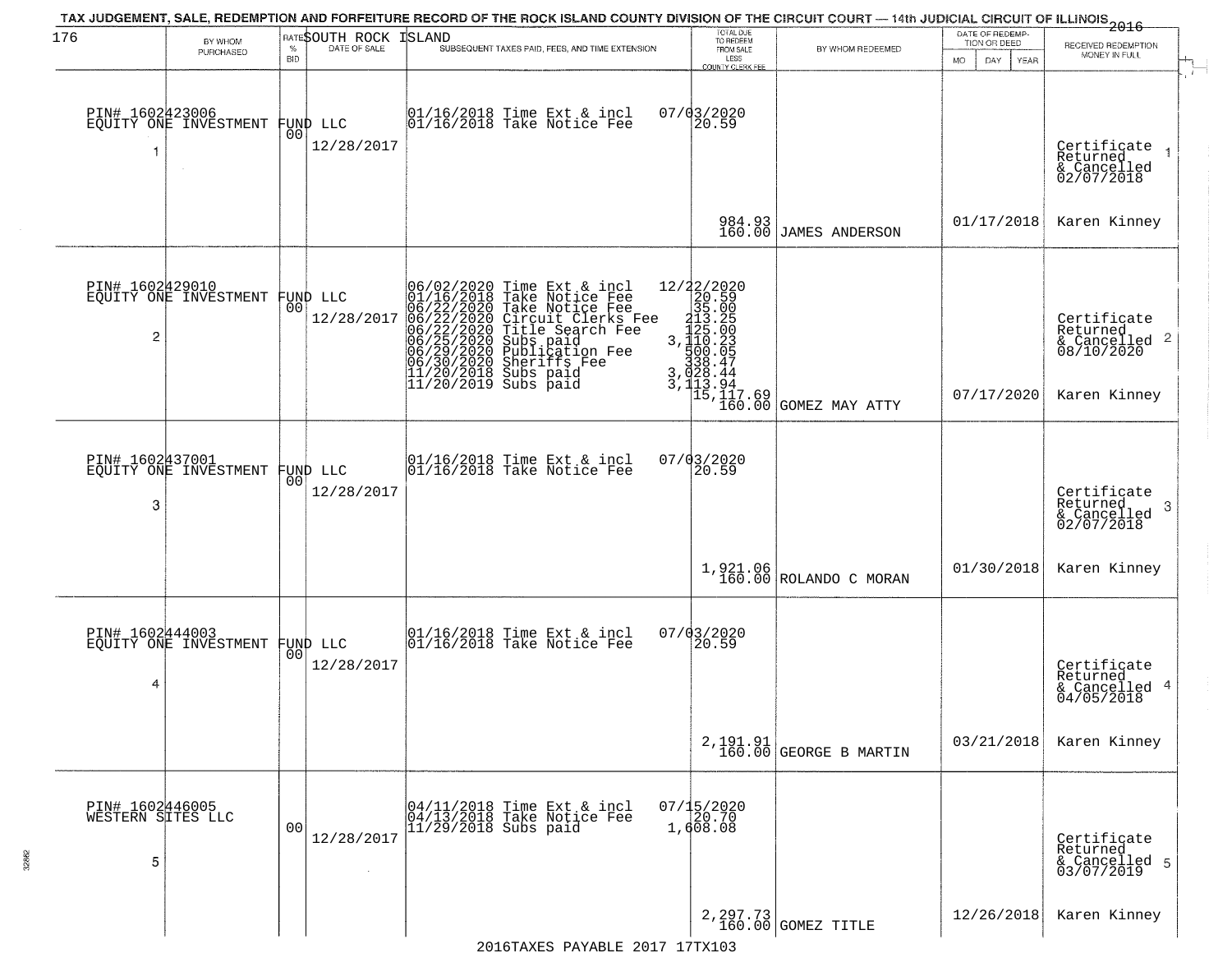| 201     | INTEREST PAYMENT FUND                 | CERTIFICATE | <b>AMOUNT</b>                      | TOTAL BACK<br>TAX PENALTY<br>AND COSTS<br>ACCRUED | <b>BACK TAX</b><br><b>FORFEITED</b> | BACK TAX<br>FORFEITED |          | SOUTH ROCK ISLAND <sup>A-BACK TAX</sup>  | NAME AND ADDRESS<br>LEGAL DESCRIPTION<br>TAXPAYER NO.             |
|---------|---------------------------------------|-------------|------------------------------------|---------------------------------------------------|-------------------------------------|-----------------------|----------|------------------------------------------|-------------------------------------------------------------------|
|         | <b>INDEMNITY FUND</b><br>COST OF SALE | NO.         | FOR WHICH<br>JUDGEMENT<br>IS ASKED |                                                   | <b>INTEREST AND</b><br>COST ACCRUED | PENALTY<br>ACCRUED    | PRIOR TO | TAX DUE<br>INT DUE                       | PARCEL NO.<br>TWP - CODE<br>ACRES<br>ASSESSED VALUATION FOR TAXES |
|         |                                       |             |                                    |                                                   |                                     |                       | 2015     | 1ST<br>1ST                               |                                                                   |
|         |                                       |             |                                    |                                                   |                                     |                       |          | <del>9.342ND</del><br>2ND                | CAPPAERT LORNA M<br>1632 18TH AVE APT 5                           |
|         | 60.00                                 |             |                                    |                                                   |                                     |                       |          | 9.3<br>70<br>3RD<br>3RD                  | ROCK ISLAND IL<br>61201                                           |
|         | 20.00                                 | 859         |                                    |                                                   |                                     |                       |          |                                          | GARAGE UNIT 18<br>LONGVIEW CONDOS                                 |
|         |                                       |             |                                    |                                                   |                                     |                       |          | 4TH<br>4TH<br>9.33<br>28                 |                                                                   |
|         | 4.00                                  |             |                                    |                                                   |                                     |                       |          | PUBLICATION COST                         | $100 - 09 - 56$<br>$1017 - G - 18$                                |
|         |                                       |             |                                    |                                                   |                                     |                       |          | 10.00<br>TOTAL DUE-TAXES, INT. COST      | 10-02<br>PIN# 1602446056                                          |
| 143.84  | 10.00                                 |             | 49.84                              |                                                   |                                     |                       |          | 49.84                                    | 371                                                               |
|         |                                       |             |                                    |                                                   |                                     |                       |          | 1ST<br>1ST                               |                                                                   |
|         |                                       |             |                                    |                                                   |                                     |                       |          | 280<br>29.                               | DONNER ALBERTA<br>918 1ST AVE E                                   |
|         | 60.00                                 |             |                                    |                                                   |                                     |                       |          | 280.49<br>21.05<br>ब्रह्म                | MILAN IL<br>61264                                                 |
|         | 20.00                                 | 860         |                                    |                                                   |                                     |                       |          | 280<br>16.84<br>4<br><b>ATH</b>          | LOT 1<br>JOSEPH C SCHEUERMANNS ADD                                |
|         |                                       |             |                                    |                                                   |                                     |                       |          | 280.49<br>8.42                           |                                                                   |
|         | 4.00                                  |             |                                    |                                                   |                                     |                       |          | <b>PUBLICATION COST</b><br>10.00         | $255 - 09 - 00$<br>10-02<br>3315                                  |
|         |                                       |             |                                    |                                                   |                                     |                       |          | TOTAL DUE-TAXES, INT. COST               | PIN# 1603402006                                                   |
| 1301.74 | 10.00                                 |             | 1207.74                            |                                                   |                                     |                       |          | 1,207.74                                 | 11,158                                                            |
|         |                                       |             |                                    |                                                   |                                     |                       |          | 285.<br>7.<br>30.03                      |                                                                   |
|         | 60.00                                 |             |                                    |                                                   |                                     |                       |          | 285.74<br>21.45                          | CARMACK THERESA A<br>520 18TH AVE<br>61201<br>ROCK ISLAND IL      |
|         |                                       |             |                                    |                                                   |                                     |                       |          | 3RD<br>3RD                               | LOT 82                                                            |
|         | 20.00                                 | 861         |                                    |                                                   |                                     |                       |          | 285.74<br>17.16                          | EXPOSITION PARK ADD                                               |
|         |                                       |             |                                    |                                                   |                                     |                       |          | 285.7<br>8.58<br><b>PUBLICATION COST</b> |                                                                   |
|         | 4.00                                  |             |                                    |                                                   |                                     |                       |          | 10.00                                    | $131 - 18 - 00$<br>$10 - 02$<br>1444<br>PIN# 1603403004           |
| 1324.18 | 10.00                                 |             | 1230.18                            |                                                   |                                     |                       |          | TOTAL OUE-TAXES, INT. COST<br>1,230.18   | 17,367                                                            |
|         |                                       |             |                                    |                                                   |                                     |                       |          | 15T                                      |                                                                   |
|         |                                       |             |                                    |                                                   |                                     |                       |          | <b>2MD</b><br>2ND                        | PATTERSON DONELL<br>509 19TH AVE                                  |
|         | 60.00                                 |             |                                    |                                                   |                                     |                       |          | 3RD<br>3RD                               | 61201<br>ROCK ISLAND IL                                           |
|         | 20.00                                 | 862         |                                    |                                                   |                                     |                       |          |                                          | LOT 105<br>EXPOSITION PARK ADD                                    |
|         |                                       |             |                                    |                                                   |                                     |                       |          | 4TH<br>$4.24^{6}$<br>141.15              |                                                                   |
|         | 4.00                                  |             |                                    |                                                   |                                     |                       |          | PUBLICATION COST                         | $132 - 19 - 00$<br>$10 - 02$<br>1467                              |
|         |                                       |             |                                    |                                                   |                                     |                       |          | 10.00<br>TOTAL DUE-TAXES, INT. COST      | PIN# 1603403025<br>$\sim 10$                                      |
| 249.39  | 10.00                                 |             | 155.39                             |                                                   |                                     |                       |          | 155.39                                   | 10,829                                                            |
|         |                                       |             |                                    |                                                   |                                     |                       |          | 1ST<br>1ST<br>348.82<br>36.61            |                                                                   |
|         | 60.00                                 |             |                                    |                                                   |                                     |                       |          | 2ND<br>26.15<br>348.82                   | NB PROPERTIES LLC<br>521 19TH AVE<br>61201<br>ROCK ISLAND IL      |
|         |                                       |             |                                    |                                                   |                                     |                       |          | 3RD                                      | LOT 108                                                           |
|         | 20.00                                 | 863         |                                    |                                                   |                                     |                       |          | 348.82<br>20.92<br>4TH                   | EXPOSITION PARK ADD<br>LOT 107 AND W 20 FT                        |
|         |                                       |             |                                    |                                                   |                                     |                       |          | 348.82<br>$10.46^{\circ}$                |                                                                   |
|         | 4.00                                  |             |                                    |                                                   |                                     |                       |          | PUBLICATION COST<br>10.00                | $132 - 21 - 00$<br>$10 - 02$<br>1469                              |
|         |                                       |             |                                    |                                                   |                                     |                       |          | TOTAL DUE-TAXES, INT. COST               | PIN# 1603403027                                                   |
| 1593.42 | 10.00                                 |             | 1499.42                            |                                                   |                                     |                       |          | 1,499.42                                 | 13,876                                                            |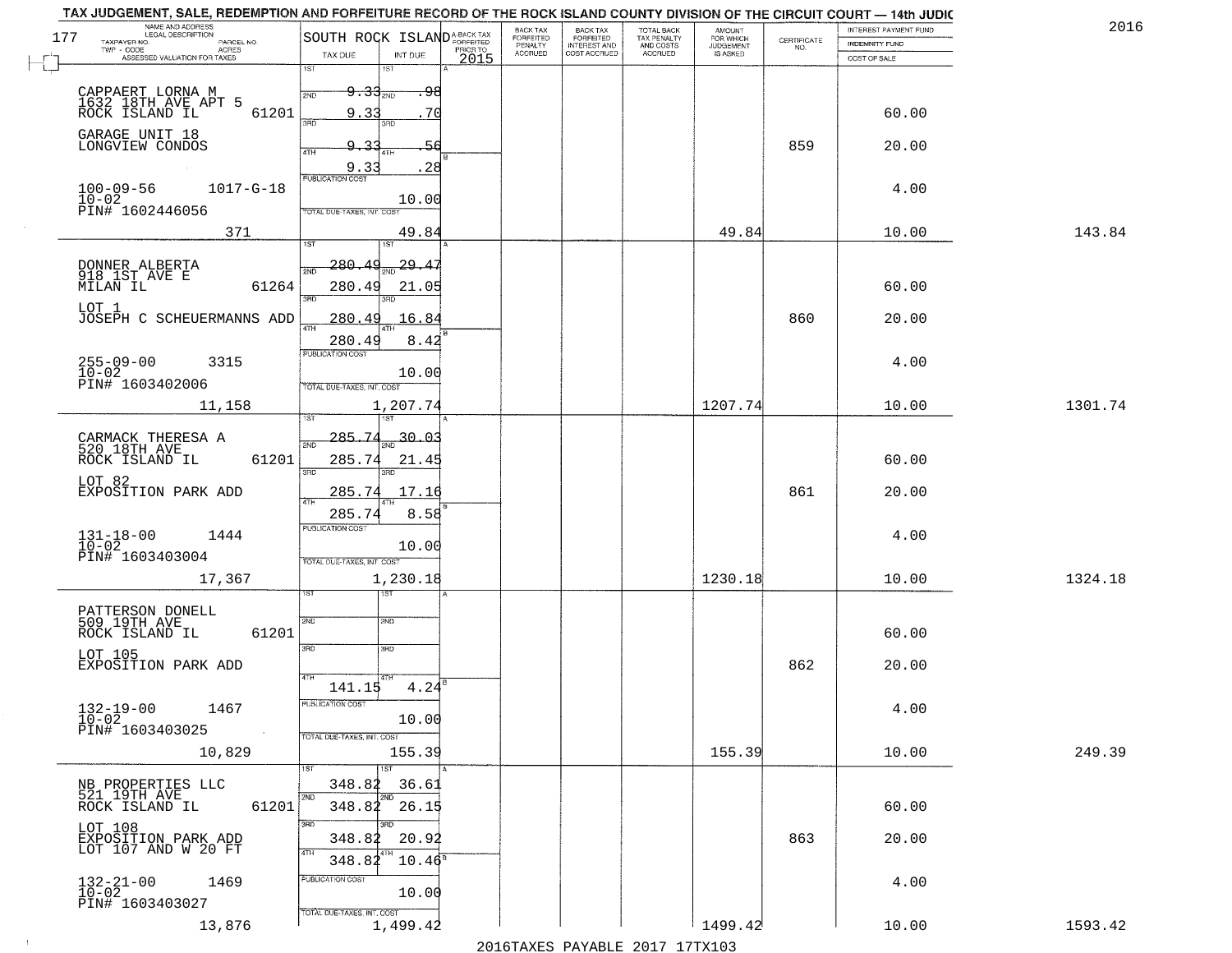| 177                                  | BY WHOM<br>PURCHASED                          | $\%$<br><b>BID</b> | RATESOUTH ROCK         | TAX JUDGEMENT, SALE, REDEMPTION AND FORFEITURE RECORD OF THE ROCK ISLAND COUNTY DIVISION OF THE CIRCUIT COURT — 14th JUDICIAL CIRCUIT OF ILLINOIS 2016<br>ISLAND<br>SUBSEQUENT TAXES PAID, FEES, AND TIME EXTENSION | TOTAL DUE<br>TO REDEEM<br>FROM SALE<br>LESS<br>COUNTY CLERK FEE | BY WHOM REDEEMED                            | DATE OF REDEMP-<br>TION OR DEED<br><b>MO</b><br>DAY<br><b>YEAR</b> | RECEIVED REDEMPTION<br>MONEY IN FULL                               |
|--------------------------------------|-----------------------------------------------|--------------------|------------------------|---------------------------------------------------------------------------------------------------------------------------------------------------------------------------------------------------------------------|-----------------------------------------------------------------|---------------------------------------------|--------------------------------------------------------------------|--------------------------------------------------------------------|
| PIN# 1602446056<br>RICO TRUSTEE<br>1 |                                               | 18                 | 12/28/2017             | 03/01/2018 Time Ext & incl<br>03/01/2018 Take Notice Fee<br>11/17/2018 Subs paid                                                                                                                                    | 08/07/2020<br>$\left  \frac{20.70}{70.40} \right $              |                                             |                                                                    | Certificate<br>Returned<br>& Cancelled<br>03/07/2019               |
|                                      |                                               |                    |                        |                                                                                                                                                                                                                     |                                                                 | 295.17<br>160.00 GOMEZ TITLE                | 12/26/2018                                                         | Karen Kinney                                                       |
| PIN# 1603402006<br>RICO TRUSTEE<br>2 |                                               | 18                 | 12/28/2017             | 03/01/2018 Time Ext & incl<br>03/01/2018 Take Notice Fee                                                                                                                                                            | 08/07/2020<br>20.70                                             |                                             |                                                                    | Certificate<br>Returned<br>$\frac{1}{2}$ Cancelled 2<br>07/06/2018 |
|                                      |                                               |                    |                        |                                                                                                                                                                                                                     |                                                                 | 1,556.75<br>160.00 BLACKHAWK BANK & TRUST 1 |                                                                    | Karen Kinney                                                       |
| PIN# 1603403004<br>3                 | EQUITY ONE INVESTMENT                         | 00                 | FUND LLC<br>12/28/2017 | 01/16/2018 Time Ext & incl<br>01/16/2018 Take Notice Fee<br>11/20/2018 Subs paid                                                                                                                                    | $07/03/2020$<br>$1,279.10$                                      |                                             |                                                                    | Certificate<br>Returned<br>- 3<br>& Cancelled<br>01/06/2020        |
|                                      |                                               |                    |                        |                                                                                                                                                                                                                     | $2,777.36$<br>160.00                                            | THERESA CARMACK                             | 11/04/2019                                                         | Karen Kinney                                                       |
| PIN# 1603403025<br>4                 | STEVE SODEMAN LIVING TRUST                    |                    | 12/28/2017             | 01/16/2018 Time Ext & incl<br>01/16/2018 Take Notice Fee                                                                                                                                                            | 12/21/2020<br>20.59                                             |                                             |                                                                    | Certificate<br>Returned<br>& Cancelled 4<br>10/25/2018             |
|                                      |                                               |                    |                        |                                                                                                                                                                                                                     |                                                                 | 309.88<br>160.00 DONELL PATTERSON           | 09/05/2018                                                         | Karen Kinney                                                       |
| 5                                    | PIN# 1603403027<br>STEVE SODEMAN LIVING TRUST |                    | 12/28/2017             | 01/16/2018 Time Ext & incl<br>01/16/2018 Take Notice Fee                                                                                                                                                            | 12/21/2020<br>20.59                                             |                                             |                                                                    | Certificate<br>Returned<br>& Cancelled 5<br>03/07/2019             |
|                                      |                                               |                    |                        |                                                                                                                                                                                                                     | $2,187.64$ NB LLC                                               |                                             | 11/16/2018                                                         | Karen Kinney                                                       |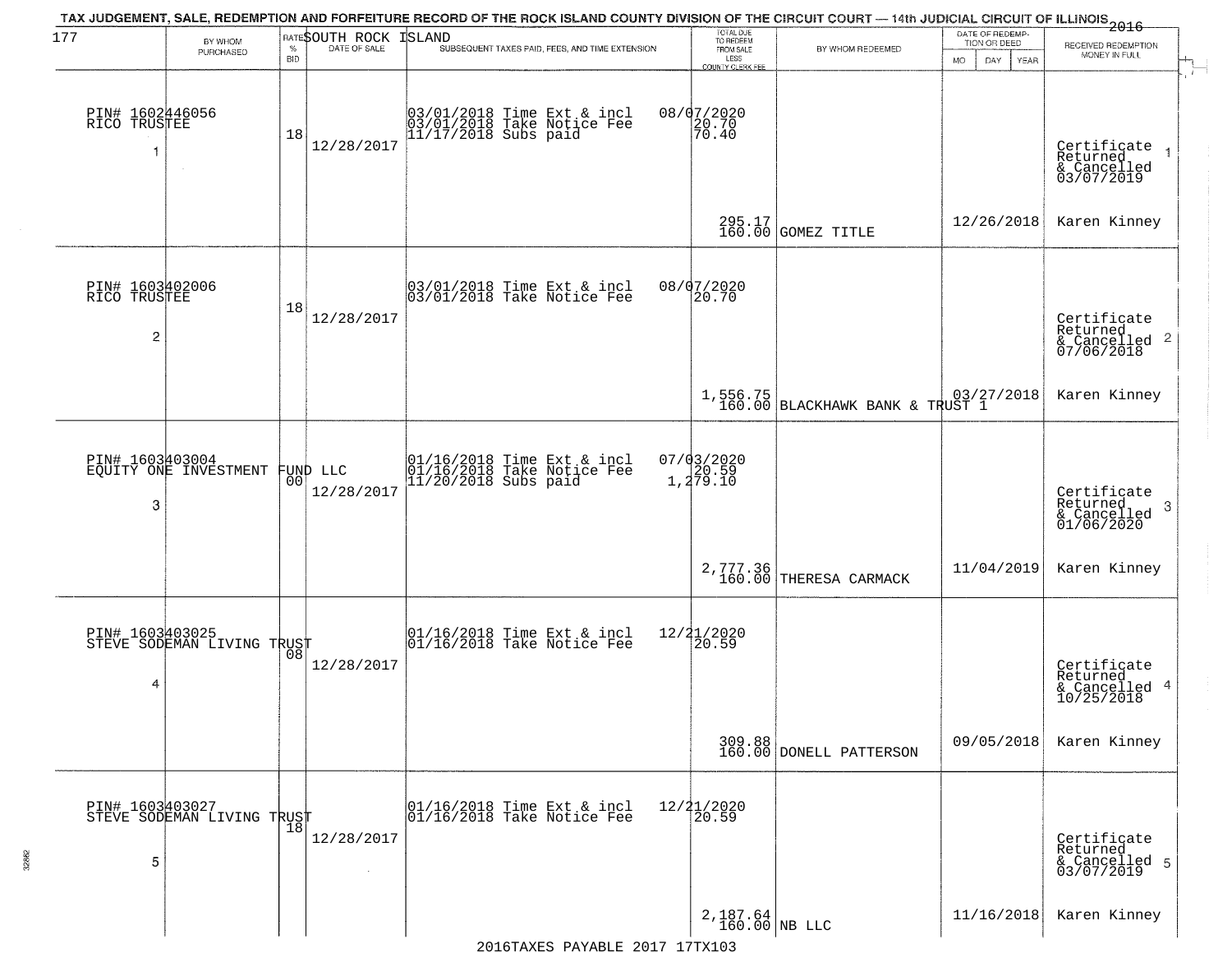|     | TAX JUDGEMENT, SALE, REDEMPTION AND FORFEITURE RECORD OF THE ROCK ISLAND COUNTY DIVISION OF THE CIRCUIT COURT - 14th JUDIC<br>NAME AND ADDRESS<br>LEGAL DESCRIPTION |                                         |                   | <b>BACK TAX</b>             |                                              |                                        |                                         |                                                                 | INTEREST PAYMENT FUND | 2016     |
|-----|---------------------------------------------------------------------------------------------------------------------------------------------------------------------|-----------------------------------------|-------------------|-----------------------------|----------------------------------------------|----------------------------------------|-----------------------------------------|-----------------------------------------------------------------|-----------------------|----------|
| 178 | TAXPAYER NO.<br>PARCEL NO.                                                                                                                                          | SOUTH ROCK ISLAND <sup>A-BACK TAX</sup> |                   | <b>FORFEITED</b><br>PENALTY | BACK TAX<br>FORFEITED<br><b>INTEREST AND</b> | TOTAL BACK<br>TAX PENALTY<br>AND COSTS | AMOUNT<br>FOR WHICH<br><b>JUDGEMENT</b> | $\begin{array}{c} \text{CERTIFICATE} \\ \text{NO.} \end{array}$ | <b>INDEMNITY FUND</b> |          |
|     | ACRES<br>ASSESSED VALUATION FOR TAXES                                                                                                                               | TAX DUE<br>INT DUE                      | PRIOR TO<br>2015  | <b>ACCRUED</b>              | COST ACCRUED                                 | ACCRUED                                | IS ASKED                                |                                                                 | COST OF SALE          |          |
|     |                                                                                                                                                                     | 1ST<br>1ST                              |                   |                             |                                              |                                        |                                         |                                                                 |                       |          |
|     | QUINN ROY L<br>1926 LA MESA LN                                                                                                                                      | $-257.11$ <sub>2ND</sub> 27.02<br>2ND   |                   |                             |                                              |                                        |                                         |                                                                 |                       |          |
|     | 30032<br>DECATUR GA                                                                                                                                                 | 257.11<br>19.30                         |                   |                             |                                              |                                        |                                         |                                                                 | 60.00                 |          |
|     |                                                                                                                                                                     |                                         |                   |                             |                                              |                                        |                                         |                                                                 |                       |          |
|     | LOT 59<br>EXPOSITION PARK ADD                                                                                                                                       | 257.11<br><u> 15.44</u>                 |                   |                             |                                              |                                        |                                         | 864                                                             | 20.00                 |          |
|     |                                                                                                                                                                     |                                         |                   |                             |                                              |                                        |                                         |                                                                 |                       |          |
|     |                                                                                                                                                                     | 257.11<br>7.72                          |                   |                             |                                              |                                        |                                         |                                                                 |                       |          |
|     | $130 - 17 - 00$<br>$10 - 02$<br>1421                                                                                                                                | 10.00                                   |                   |                             |                                              |                                        |                                         |                                                                 | 4.00                  |          |
|     | PIN# 1603403048                                                                                                                                                     | TOTAL DUE-TAXES, INT. COST              |                   |                             |                                              |                                        |                                         |                                                                 |                       |          |
|     | 10,228                                                                                                                                                              | 1,107.92                                |                   |                             |                                              |                                        | 1107.92                                 |                                                                 | 10.00                 | 1201.92  |
|     |                                                                                                                                                                     |                                         |                   |                             |                                              |                                        |                                         |                                                                 |                       |          |
|     | SB3 REAL ESTATE RENTALS<br>3874 RIDGELINE DR                                                                                                                        | $310.41_{\text{2ND}}$ 32.62             |                   |                             |                                              |                                        |                                         |                                                                 |                       |          |
|     | 80547<br>TIMNATH CO                                                                                                                                                 | 310.41<br>23.30                         |                   |                             |                                              |                                        |                                         |                                                                 | 60.00                 |          |
|     |                                                                                                                                                                     | बन्ना<br>3RD                            |                   |                             |                                              |                                        |                                         |                                                                 |                       |          |
|     | LOT 41<br>EXPOSITION PARK ADD                                                                                                                                       | 310.41<br>18.64                         |                   |                             |                                              |                                        |                                         | 865                                                             | 20.00                 |          |
|     |                                                                                                                                                                     | 9.32<br>310.41                          |                   |                             |                                              |                                        |                                         |                                                                 |                       |          |
|     |                                                                                                                                                                     | PUBLICATION COST                        |                   |                             |                                              |                                        |                                         |                                                                 |                       |          |
|     | $129 - 21 - 00$<br>$10 - 02$<br>1403                                                                                                                                | 10.00                                   |                   |                             |                                              |                                        |                                         |                                                                 | 4.00                  |          |
|     | PIN# 1603403065                                                                                                                                                     | TOTAL DUE-TAXES, INT. COST              |                   |                             |                                              |                                        |                                         |                                                                 |                       |          |
|     | 12,348                                                                                                                                                              | 1,335.52                                |                   |                             |                                              |                                        | 1335.52                                 |                                                                 | 10.00                 | 1429.52  |
|     |                                                                                                                                                                     | 1ST                                     |                   |                             |                                              |                                        |                                         |                                                                 |                       |          |
|     | WEATHERSPOON GLORIA D<br>1806 3RD ST W                                                                                                                              | 334.59<br>$-35 - 1$<br>2ND              |                   |                             |                                              |                                        |                                         |                                                                 |                       |          |
|     | MILAN IL<br>61264                                                                                                                                                   | 334.59<br>25.10                         |                   |                             |                                              |                                        |                                         |                                                                 | 60.00                 |          |
|     |                                                                                                                                                                     | 3RD<br>3RD                              |                   |                             |                                              |                                        |                                         |                                                                 |                       |          |
|     | LOT 24<br>EXPOSITION PARK ADD                                                                                                                                       | 334.59<br>20.08                         |                   |                             |                                              |                                        |                                         | 866                                                             | 20.00                 |          |
|     |                                                                                                                                                                     | 10.04<br>334.59                         |                   |                             |                                              |                                        |                                         |                                                                 |                       |          |
|     |                                                                                                                                                                     | <b>PUBLICATION COST</b>                 |                   |                             |                                              |                                        |                                         |                                                                 |                       |          |
|     | $129 - 04 - 00$<br>$10 - 02$<br>1386                                                                                                                                | 10.00                                   |                   |                             |                                              |                                        |                                         |                                                                 | 4.00                  |          |
|     | PIN# 1603403081                                                                                                                                                     | TOTAL OUE-TAXES, INT. COST              |                   |                             |                                              |                                        |                                         |                                                                 |                       |          |
|     | 13,310                                                                                                                                                              | 1,438.72                                |                   |                             |                                              |                                        | 1438.72                                 |                                                                 | 10.00                 | 1532.72  |
|     |                                                                                                                                                                     |                                         |                   |                             |                                              |                                        |                                         |                                                                 |                       |          |
|     | HILLTOP FARMS PROPERTIES<br>245 53RD ST                                                                                                                             | 140.72<br>14.77                         |                   |                             |                                              |                                        |                                         |                                                                 |                       |          |
|     | MOLINE IL<br>61265                                                                                                                                                  | 140.72<br>10.55                         |                   |                             |                                              |                                        |                                         |                                                                 | 60.00                 |          |
|     | LOT 3                                                                                                                                                               | 3BD<br>3RD                              |                   |                             |                                              |                                        |                                         |                                                                 |                       |          |
|     | SCHEUERMANN AND KEMPES<br>1ST ADD                                                                                                                                   | 140.72<br>8.44                          |                   |                             |                                              |                                        |                                         | 867                                                             | 20.00                 |          |
|     |                                                                                                                                                                     | 4TH<br>140.72<br>4.22                   |                   |                             |                                              |                                        |                                         |                                                                 |                       |          |
|     | $256 - 06 - 00$                                                                                                                                                     | PUBLICA HUN CUS                         |                   |                             |                                              |                                        |                                         |                                                                 |                       |          |
|     | $3330 - C$<br>$10 - 02$                                                                                                                                             | 10.00                                   |                   |                             |                                              |                                        |                                         |                                                                 | 4.00                  |          |
|     | PIN# 1603405006<br>$\sim 10$                                                                                                                                        | TOTAL DUE-TAXES, INT. COST              |                   |                             |                                              |                                        |                                         |                                                                 |                       |          |
|     | 5,598                                                                                                                                                               | 610.86                                  |                   |                             |                                              |                                        | 610.86                                  |                                                                 | 10.00                 | 704.86   |
|     |                                                                                                                                                                     |                                         |                   |                             |                                              |                                        |                                         |                                                                 |                       |          |
|     | REICHERT BRANDY L<br>548 20TH AVE                                                                                                                                   | 47.95<br>456.68<br>2ND                  | 1216.08           |                             |                                              |                                        |                                         |                                                                 |                       |          |
|     | 61201<br>ROCK ISLAND IL                                                                                                                                             | 34.25<br>456.68                         |                   | 399.56                      |                                              |                                        |                                         |                                                                 | 60.00                 |          |
|     |                                                                                                                                                                     | 3RD<br>3BD                              |                   |                             | 2518.00                                      |                                        |                                         |                                                                 |                       |          |
|     | LOT 23<br>SOUTH ROCK ISLAND ADD                                                                                                                                     | 27.40<br>456.68                         |                   |                             |                                              | 9345.24                                |                                         | 868                                                             | 20.00                 |          |
|     |                                                                                                                                                                     | 4TH<br>$13.70^8$<br>456.68              |                   |                             |                                              |                                        |                                         |                                                                 |                       |          |
|     | $275 - 11 - 00$<br>3638                                                                                                                                             | PUBLICATION COST                        | $11 - 12 + 13$ 14 |                             |                                              |                                        |                                         |                                                                 | 4.00                  |          |
|     | $10 - 02$                                                                                                                                                           | 10.00                                   |                   |                             |                                              |                                        |                                         |                                                                 |                       |          |
|     | PIN# 1603407050                                                                                                                                                     | TOTAL DUE-TAXES, INT. COST              | 5211.60           |                             |                                              |                                        |                                         |                                                                 |                       |          |
|     | 18,167                                                                                                                                                              | 1,960.02                                |                   |                             |                                              |                                        | 11305.26                                |                                                                 | 10.00                 | 11399.26 |
|     |                                                                                                                                                                     |                                         |                   |                             |                                              | 2016 TAVEC DAVARLE 2017 17 TV102       |                                         |                                                                 |                       |          |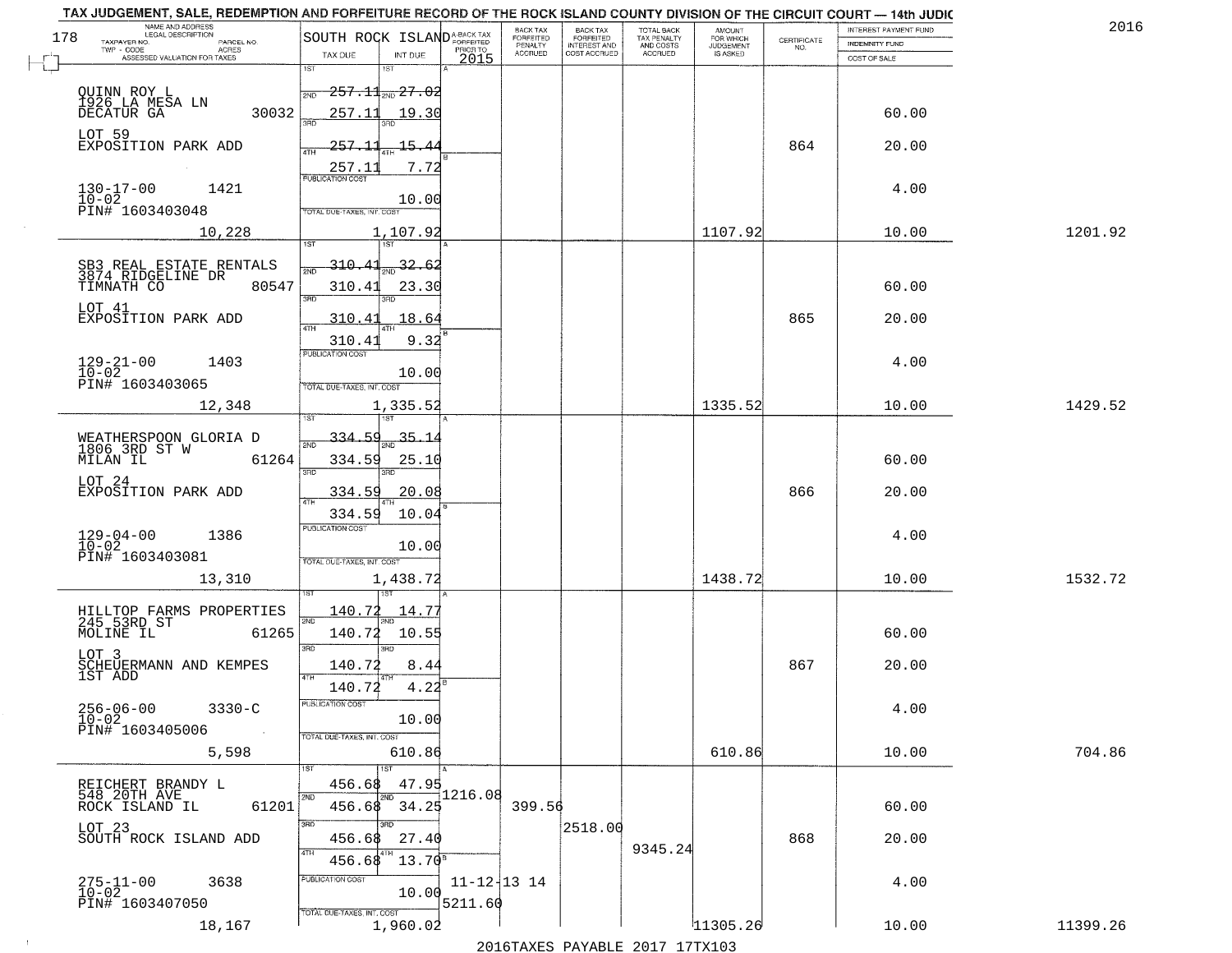| 178                                       | BY WHOM<br>PURCHASED | <b>BID</b> | <b>RATESOUTH ROCK ISLAND</b> |                      | TAX JUDGEMENT, SALE, REDEMPTION AND FORFEITURE RECORD OF THE ROCK ISLAND COUNTY DIVISION OF THE CIRCUIT COURT — 14th JUDICIAL CIRCUIT OF ILLINOIS 2016<br>SUBSEQUENT TAXES PAID, FEES, AND TIME EXTENSION                                                                                                                                          | TOTAL DUE<br>TO REDEEM<br>FROM SALE                                                                                                                              | BY WHOM REDEEMED                       | DATE OF REDEMP-<br>TION OR DEED<br>MO.<br>DAY<br><b>YEAR</b> | RECEIVED REDEMPTION<br>MONEY IN FULL                                                      |
|-------------------------------------------|----------------------|------------|------------------------------|----------------------|----------------------------------------------------------------------------------------------------------------------------------------------------------------------------------------------------------------------------------------------------------------------------------------------------------------------------------------------------|------------------------------------------------------------------------------------------------------------------------------------------------------------------|----------------------------------------|--------------------------------------------------------------|-------------------------------------------------------------------------------------------|
| PIN# 1603403048<br>RICO TRUSTEE           |                      | 18         | 12/28/2017                   |                      | 03/01/2018 Time Ext & incl<br>03/01/2018 Take Notice Fee<br>02/13/2020 Take Notice Fee<br>02/28/2020 Circuit Clerks F<br>02/28/2020 Sheriffs Fee<br>03/19/2020 Sheriffs Fee<br>07/02/2020 Subs paid<br>11/16/2019 Subs paid<br>11/16/2019 Subs paid<br>11<br>Take Notice Fee<br>Circuit Clerks Fee<br>Sheriffs Fee<br>Publication Fee<br>Subs paid | LESS<br>COUNTY CLERK FEE<br>08/07/2020<br>$\begin{smallmatrix} 20.702 \\ 20.700 \\ 35.000 \\ 13.800 \\ 7.252 \\ 76.16 \\ 1,177.54 \\ 1,145.88 \end{smallmatrix}$ |                                        |                                                              | -1                                                                                        |
| PIN# 1603403065<br>RICO TRUSTEE<br>2      |                      | 18         | 12/28/2017                   |                      | 03/01/2018 Time Ext & incl<br>03/01/2018 Take Notice Fee                                                                                                                                                                                                                                                                                           | 08/07/2020<br>20.70                                                                                                                                              |                                        |                                                              | ADMIN SALE IN ERROR<br>Certificate<br>Returned<br>$\frac{1}{6}$ Cancelled 2<br>03/13/2019 |
| PIN# 1603403081<br>WESTERN SITES LLC<br>3 |                      | 03         | 12/28/2017                   |                      | 04/11/2018 Time Ext & incl<br>04/13/2018 Take Notice Fee                                                                                                                                                                                                                                                                                           | 07/15/2020<br>20.70                                                                                                                                              |                                        |                                                              | Karen Kinney<br>Certificate<br>Returned<br>-3<br>& Cancelled<br>03/07/2019                |
|                                           |                      |            |                              |                      |                                                                                                                                                                                                                                                                                                                                                    |                                                                                                                                                                  | 1,645.38<br>160.00 GLORIA WEATHERSPOOM | 11/16/2018                                                   | Karen Kinney                                                                              |
| PIN# 1603405006<br>RICO TRUSTEE<br>4      |                      | 18         | 12/28/2017                   | 11/17/2018 Subs paid | 03/01/2018 Time Ext & incl<br>03/01/2018 Take Notice Fee<br>02/13/2020 Take Notice Fee<br>02/28/2020 Circuit Clerks Fee<br>02/28/2020 Sheriffs Fee<br>03/19/2020 Publication Fee<br>11/17/2019 Subs paid                                                                                                                                           | 08/07/2020<br>$\begin{smallmatrix} 20.20 \\ 35.00 \\ 20.70 \\ 21.05 \\ 22.62 \\ 58.10 \\ 54.10 \end{smallmatrix}$<br>640.84                                      |                                        |                                                              | Certificate<br>Returned<br>& Cancelled 4<br>04/02/2020                                    |
|                                           |                      |            |                              |                      |                                                                                                                                                                                                                                                                                                                                                    |                                                                                                                                                                  | $2,971.03$ HILLTOP FARMS               | 03/25/2020                                                   | Karen Kinney                                                                              |
| PIN# 1603407050<br>RICO TRUSTEE<br>5      |                      | 18         | 12/28/2017                   |                      | 03/01/2018 Time Ext & incl<br>03/01/2018 Take Notice Fee<br>02/13/2020 Take Notice Fee<br>02/28/2020 Circuit Clerks Fee<br>02/28/2020 Sheriffs Fee<br>03/19/2020 Subs paid<br>07/02/2020 Subs paid<br>11/16/2019 Subs paid<br>11/17/2018 Subs paid                                                                                                 | $\begin{smallmatrix} 08/07/2020 \\ 20.70 \\ 35.00 \\ 14.18 \\ 14.155 \\ 2.065.81 \\ 2.065.28 \\ 2.011.8 \\ \end{smallmatrix}$                                    |                                        |                                                              | TAX DEED ISSUED<br>  Certificate<br>Returned<br>& Cancelled 5<br>10/26/2020               |
|                                           |                      |            |                              |                      | 2016TAXES PAYABLE 2017 17TX103                                                                                                                                                                                                                                                                                                                     |                                                                                                                                                                  |                                        |                                                              | Karen Kinney                                                                              |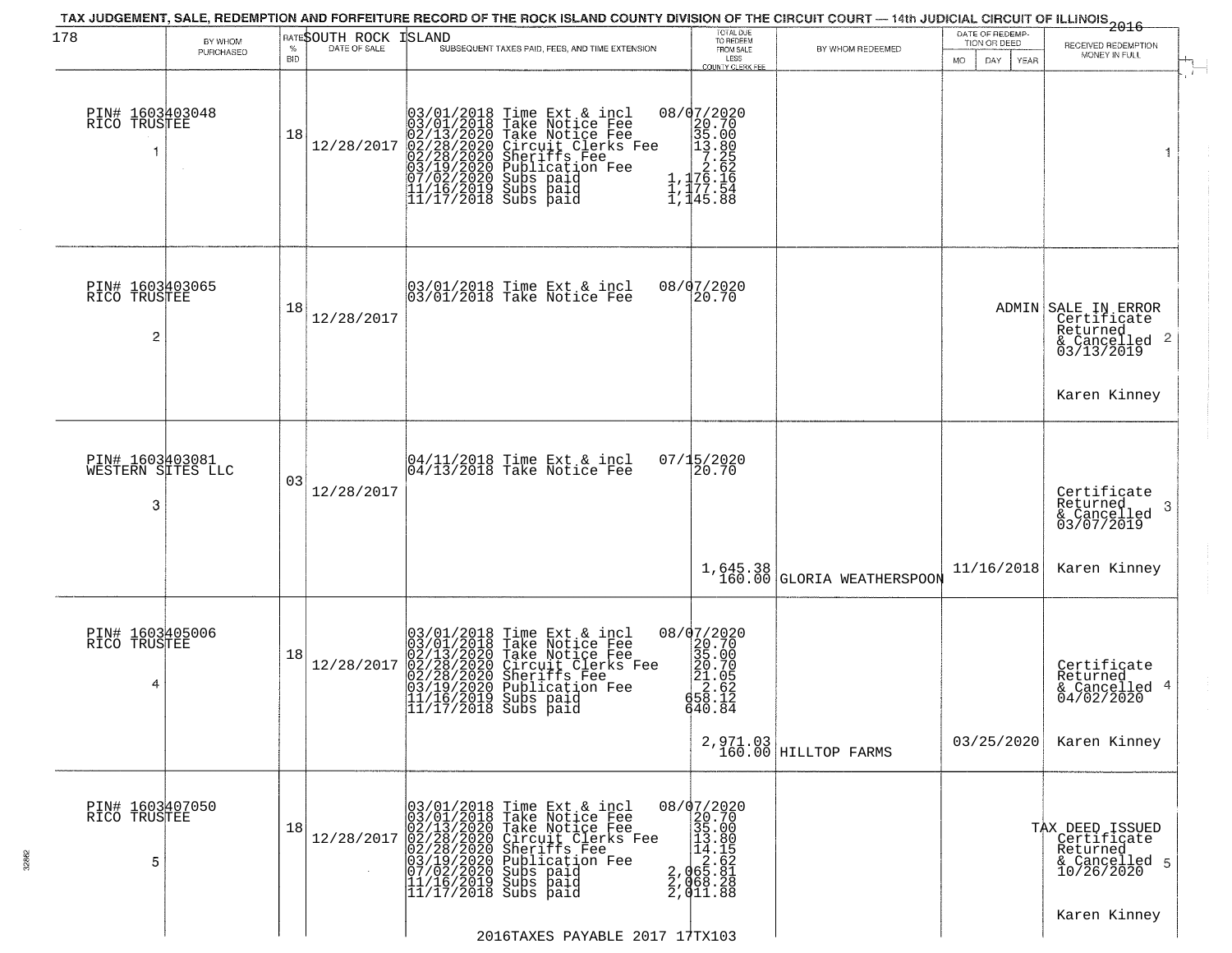|     | TAX JUDGEMENT, SALE, REDEMPTION AND FORFEITURE RECORD OF THE ROCK ISLAND COUNTY DIVISION OF THE CIRCUIT COURT - 14th JUDIC<br>NAME AND ADDRESS<br>LEGAL DESCRIPTION |                                             |                  | <b>BACK TAX</b>             | BACK TAX<br>FORFEITED |                                        | AMOUNT<br>FOR WHICH |                                                                 | INTEREST PAYMENT FUND | 2016    |
|-----|---------------------------------------------------------------------------------------------------------------------------------------------------------------------|---------------------------------------------|------------------|-----------------------------|-----------------------|----------------------------------------|---------------------|-----------------------------------------------------------------|-----------------------|---------|
| 179 | TAXPAYER NO.<br>PARCEL NO.                                                                                                                                          | SOUTH ROCK ISLAND <sup>A-BACK TAX</sup>     |                  | <b>FORFEITED</b><br>PENALTY | <b>INTEREST AND</b>   | TOTAL BACK<br>TAX PENALTY<br>AND COSTS | <b>JUDGEMENT</b>    | $\begin{array}{c} \text{CERTIFICATE} \\ \text{NO.} \end{array}$ | <b>INDEMNITY FUND</b> |         |
|     | ACRES<br>ASSESSED VALUATION FOR TAXES                                                                                                                               | TAX DUE<br>INT DUE                          | PRIOR TO<br>2015 | <b>ACCRUED</b>              | COST ACCRUED          | ACCRUED                                | IS ASKED            |                                                                 | COST OF SALE          |         |
|     |                                                                                                                                                                     | 1ST<br>1ST                                  |                  |                             |                       |                                        |                     |                                                                 |                       |         |
|     | REICHERT BRANDY L                                                                                                                                                   | $\frac{1}{2ND}$ 106.6 $\frac{1}{2ND}$ 11.20 |                  |                             |                       |                                        |                     |                                                                 |                       |         |
|     | 548 20TH AVE<br>61201<br>ROCK ISLAND IL                                                                                                                             | 106.66<br>8.00                              |                  |                             |                       |                                        |                     |                                                                 | 60.00                 |         |
|     |                                                                                                                                                                     |                                             |                  |                             |                       |                                        |                     |                                                                 |                       |         |
|     | LOT 22<br>SOUTH ROCK ISLAND ADD                                                                                                                                     | <u> 106.66</u><br>6.40                      |                  |                             |                       |                                        |                     | 869                                                             | 20.00                 |         |
|     |                                                                                                                                                                     |                                             |                  |                             |                       |                                        |                     |                                                                 |                       |         |
|     |                                                                                                                                                                     | 3.20<br>$\frac{106.66}{FUBUCATON COST}$     |                  |                             |                       |                                        |                     |                                                                 |                       |         |
|     | $275 - 10 - 00$<br>$10 - 02$<br>3637                                                                                                                                | 10.00                                       |                  |                             |                       |                                        |                     |                                                                 | 4.00                  |         |
|     | PIN# 1603407051                                                                                                                                                     | TOTAL DUE-TAXES, INT. COST                  |                  |                             |                       |                                        |                     |                                                                 |                       |         |
|     | 4,243                                                                                                                                                               | 465.44                                      |                  |                             |                       |                                        | 465.44              |                                                                 | 10.00                 | 559.44  |
|     |                                                                                                                                                                     |                                             |                  |                             |                       |                                        |                     |                                                                 |                       |         |
|     | WHITE DON C                                                                                                                                                         | 311.86 <sub>2ND</sub> 32.76                 |                  |                             |                       |                                        |                     |                                                                 |                       |         |
|     | <b>608 20TH AVE</b><br>61201<br>ROCK ISLAND IL                                                                                                                      | 311.86<br>23.40                             |                  |                             |                       |                                        |                     |                                                                 | 60.00                 |         |
|     |                                                                                                                                                                     | 3RD<br>त्रहा                                |                  |                             |                       |                                        |                     |                                                                 |                       |         |
|     | LOT 13<br>SOUTH ROCK ISLAND ADD                                                                                                                                     | 18.72<br>311.86                             |                  |                             |                       |                                        |                     | 870                                                             | 20.00                 |         |
|     |                                                                                                                                                                     | 311.86<br>9.36                              |                  |                             |                       |                                        |                     |                                                                 |                       |         |
|     |                                                                                                                                                                     | PUBLICATION COST                            |                  |                             |                       |                                        |                     |                                                                 |                       |         |
|     | $275 - 01 - 00$<br>3628<br>$10 - 02$                                                                                                                                | 10.00                                       |                  |                             |                       |                                        |                     |                                                                 | 4.00                  |         |
|     | PIN# 1603407060                                                                                                                                                     | TOTAL DUE-TAXES, INT. COST                  |                  |                             |                       |                                        |                     |                                                                 |                       |         |
|     | 12,406                                                                                                                                                              | 1,341.68                                    |                  |                             |                       |                                        | 1341.68             |                                                                 | 10.00                 | 1435.68 |
|     |                                                                                                                                                                     | 1ST                                         |                  |                             |                       |                                        |                     |                                                                 |                       |         |
|     | DONNER ALBERTA<br>918 1ST AVE E                                                                                                                                     | $-204.02$<br>21.<br>2ND                     |                  |                             |                       |                                        |                     |                                                                 |                       |         |
|     | MILAN IL<br>61264                                                                                                                                                   | 204.02<br>15.30                             |                  |                             |                       |                                        |                     |                                                                 | 60.00                 |         |
|     | LOT 20                                                                                                                                                              | 3BD<br>3RD                                  |                  |                             |                       |                                        |                     |                                                                 |                       |         |
|     |                                                                                                                                                                     | 204.02<br>12.24                             |                  |                             |                       |                                        |                     | 871                                                             | 20.00                 |         |
|     | WEBBS SUB DIV IN LOT<br>12 E .50 SE .25 SEC 3 17N                                                                                                                   | 204.02<br>6.12                              |                  |                             |                       |                                        |                     |                                                                 |                       |         |
|     | $3913 - A$                                                                                                                                                          | <b>PUBLICATION COST</b>                     |                  |                             |                       |                                        |                     |                                                                 | 4.00                  |         |
|     | $301 - 20 - 00$<br>$10 - 02$                                                                                                                                        | 10.00                                       |                  |                             |                       |                                        |                     |                                                                 |                       |         |
|     | PIN# 1603408029                                                                                                                                                     | TOTAL OUE-TAXES, INT. COST                  |                  |                             |                       |                                        |                     |                                                                 |                       |         |
|     | 8,116                                                                                                                                                               | 881.16                                      |                  |                             |                       |                                        | 881.16              |                                                                 | 10.00                 | 975.16  |
|     |                                                                                                                                                                     |                                             |                  |                             |                       |                                        |                     |                                                                 |                       |         |
|     | MEINCKE JAMES M<br>1856 31ST ST                                                                                                                                     | 350.65<br>36.82<br>2ND                      |                  |                             |                       |                                        |                     |                                                                 |                       |         |
|     | MOLINE IL<br>61265                                                                                                                                                  | 350.65<br>26.30                             |                  |                             |                       |                                        |                     |                                                                 | 60.00                 |         |
|     | LOT 24                                                                                                                                                              | 3RD                                         |                  |                             |                       |                                        |                     |                                                                 |                       |         |
|     | WEBBS SUB DIV IN LOT $12$ E .50 SE .25 SEC 3 17N $\frac{1}{4\pi\pi}$                                                                                                | 350.65<br>21.04                             |                  |                             |                       |                                        |                     | 872                                                             | 20.00                 |         |
|     | 2W                                                                                                                                                                  | 10.52<br>350.65                             |                  |                             |                       |                                        |                     |                                                                 |                       |         |
|     | $302 - 03 - 00$<br>$10 - 02$<br>3917                                                                                                                                | PUBLICATION COS-                            |                  |                             |                       |                                        |                     |                                                                 | 4.00                  |         |
|     | PIN# 1603408033<br>$\sim 100$                                                                                                                                       | 10.00                                       |                  |                             |                       |                                        |                     |                                                                 |                       |         |
|     |                                                                                                                                                                     | TOTAL DUE-TAXES, INT. COST                  |                  |                             |                       |                                        |                     |                                                                 |                       |         |
|     | 13,949                                                                                                                                                              | 1,507.28<br>$\overline{1}$ 1ST              |                  |                             |                       |                                        | 1507.28             |                                                                 | 10.00                 | 1601.28 |
|     | MAGINN ADRIANNE                                                                                                                                                     | 251.61<br>26.39                             |                  |                             |                       |                                        |                     |                                                                 |                       |         |
|     | 505 22ND AVE                                                                                                                                                        | 2ND                                         |                  |                             |                       |                                        |                     |                                                                 |                       |         |
|     | 61201<br>ROCK ISLAND IL                                                                                                                                             | 251.61<br>18.85                             |                  |                             |                       |                                        |                     |                                                                 | 60.00                 |         |
|     |                                                                                                                                                                     | 3RD<br>3BD<br>15.08                         |                  |                             |                       |                                        |                     | 873                                                             | 20.00                 |         |
|     | LOT 12<br>HINRICHS SUB DIV<br>E 1/2 LOT 12 EXC E 4 FT                                                                                                               | 251.61<br>4TH                               |                  |                             |                       |                                        |                     |                                                                 |                       |         |
|     |                                                                                                                                                                     | 7.54 <sup>s</sup><br>251.6                  |                  |                             |                       |                                        |                     |                                                                 |                       |         |
|     | $175 - 21 - 00$<br>$10 - 02$<br>2125                                                                                                                                | PUBLICATION COST                            |                  |                             |                       |                                        |                     |                                                                 | 4.00                  |         |
|     | PIN# 1603411002                                                                                                                                                     | 10.00                                       |                  |                             |                       |                                        |                     |                                                                 |                       |         |
|     | 16,009                                                                                                                                                              | TOTAL DUE-TAXES, INT. COST<br>1,084.30      |                  |                             |                       |                                        | 1084.30             |                                                                 | 10.00                 | 1178.30 |
|     |                                                                                                                                                                     |                                             |                  |                             |                       | 2016 TAVEC DAVARLE 2017 17 TV102       |                     |                                                                 |                       |         |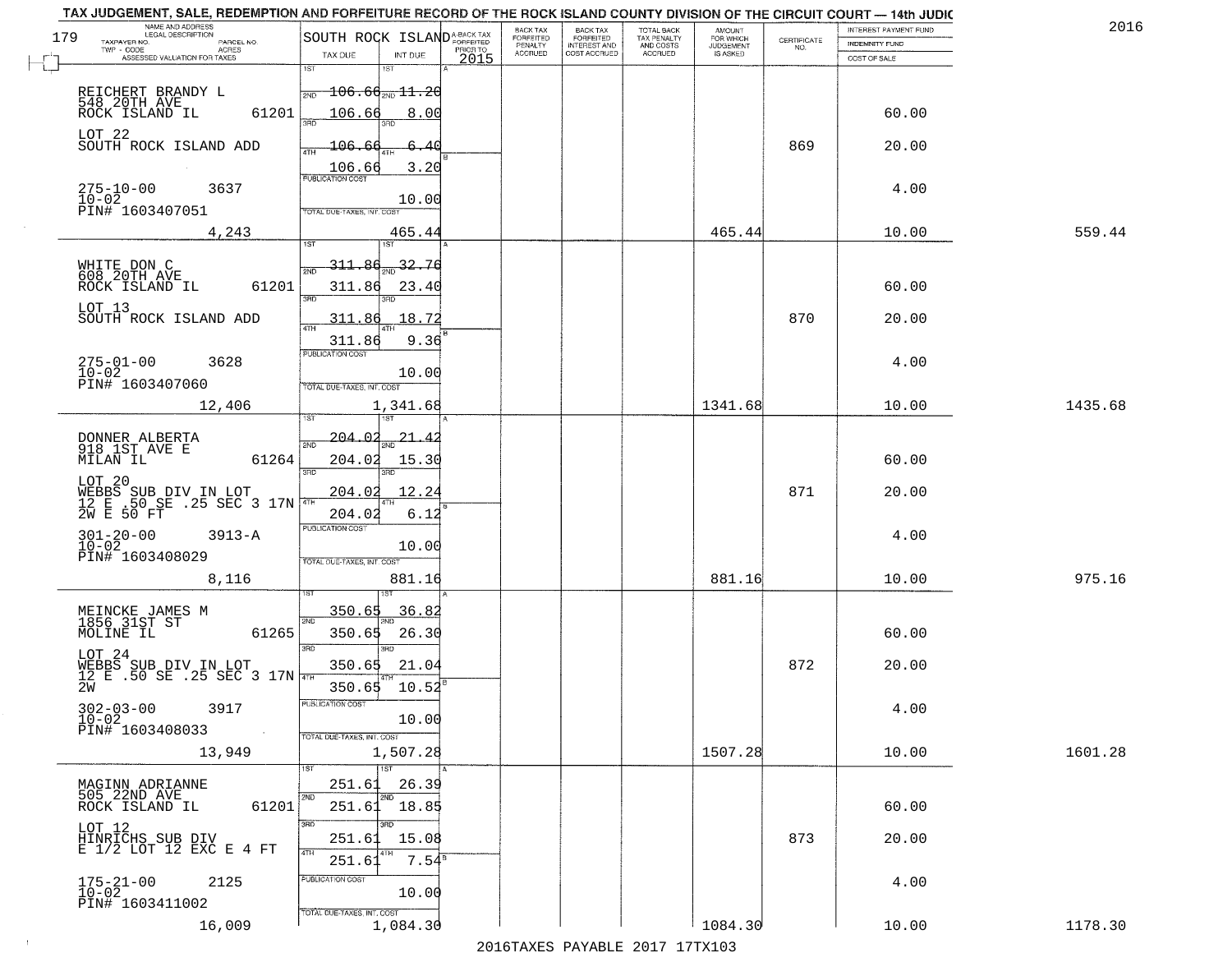| 179                                               | BY WHOM                                          |                    | RATESOUTH ROCK | TAX JUDGEMENT, SALE, REDEMPTION AND FORFEITURE RECORD OF THE ROCK ISLAND COUNTY DIVISION OF THE CIRCUIT COURT — 14th JUDICIAL CIRCUIT OF ILLINOIS 2016<br>ISLAND                                                                                     | TOTAL DUE<br>TO REDEEM                                                                                                                   |                                                                                | DATE OF REDEMP-<br>TION OR DEED | RECEIVED REDEMPTION                                                                         |
|---------------------------------------------------|--------------------------------------------------|--------------------|----------------|------------------------------------------------------------------------------------------------------------------------------------------------------------------------------------------------------------------------------------------------------|------------------------------------------------------------------------------------------------------------------------------------------|--------------------------------------------------------------------------------|---------------------------------|---------------------------------------------------------------------------------------------|
|                                                   | PURCHASED                                        | $\%$<br><b>BID</b> | DATE OF SALE   | SUBSEQUENT TAXES PAID, FEES, AND TIME EXTENSION                                                                                                                                                                                                      | FROM SALE<br>LESS<br>COUNTY CLERK FEE                                                                                                    | BY WHOM REDEEMED                                                               | MO.<br>DAY.<br>YEAR             | MONEY IN FULL                                                                               |
| PIN# 1603407051<br>RICO TRUSTEE                   |                                                  | 18                 | 12/28/2017     |                                                                                                                                                                                                                                                      |                                                                                                                                          |                                                                                |                                 | ADMIN SALE IN ERROR<br>Certificate<br>Returned<br>& Cancelled<br>01/31/2018<br>Karen Kinney |
| PIN# 1603407060<br>RICO TRUSTEE<br>$\overline{c}$ |                                                  | 18                 | 12/28/2017     | 03/01/2018 Time Ext & incl<br>03/01/2018 Take Notice Fee                                                                                                                                                                                             | 08/07/2020<br>20.70                                                                                                                      |                                                                                |                                 | Certificate<br>Returned<br>& Cancelled 2<br>07/06/2018                                      |
|                                                   |                                                  |                    |                |                                                                                                                                                                                                                                                      |                                                                                                                                          | $1,714.80$ DON C WHITE                                                         | 03/22/2018                      | Karen Kinney                                                                                |
| 3                                                 | PIN# 1603408029<br>STEVE SODEMAN LIVING TRUST    | 18                 | 12/28/2017     | 01/16/2018 Time Ext & incl<br>01/16/2018 Take Notice Fee                                                                                                                                                                                             | 12/21/2020<br>20.59                                                                                                                      |                                                                                |                                 | Certificate<br>Returned<br>3<br>$\frac{1}{2}$ Cancelled<br>04/04/2018                       |
|                                                   |                                                  |                    |                |                                                                                                                                                                                                                                                      |                                                                                                                                          | 1,171.28<br>160.00 BLACKHAWK BANK & TRUST 2                                    |                                 | Karen Kinney                                                                                |
| PIN# 1603408033<br>RICO TRUSTEE<br>4              |                                                  | 18                 | 12/28/2017     | 03/01/2018 Time Ext & incl<br>03/01/2018 Take Notice Fee<br>02/13/2020 Take Notice Fee<br>02/28/2020 Circuit Clerks Fee<br>02/28/2020 Sheriffs Fee<br>03/19/2020 Subs paid<br>07/02/2020 Subs paid<br> 11/16/2019 Subs paid<br> 11/17/2018 Subs paid | 08/07/2020<br>$\frac{20.70}{35.00}$<br>$\begin{array}{r} 36.900 \\ -7.25 \\ -7.25 \\ 1,593 \\ 1,595 \\ -0.8 \\ 1,951 \\ -72 \end{array}$ |                                                                                |                                 | TAX DEED ISSUED<br>Certificate<br>Returned<br>& Cancelled 4<br>10/26/2020<br>Karen Kinney   |
| 5                                                 | PIN# 1603411002<br>INTEGRITY INVESTMENT FUND LLC | 16                 | 12/28/2017     | 01/19/2018 Time Ext & incl<br>01/17/2018 Take Notice Fee                                                                                                                                                                                             | 06/29/2020<br>20.59                                                                                                                      |                                                                                |                                 | Certificate<br>Returned<br>& Cancelled 5<br>10/25/2018                                      |
|                                                   |                                                  |                    |                |                                                                                                                                                                                                                                                      |                                                                                                                                          | $\left.\begin{array}{c} 1,387.42 \\ 160.00 \end{array}\right $ ADRIANNE MAGINN | 05/16/2018                      | Karen Kinney                                                                                |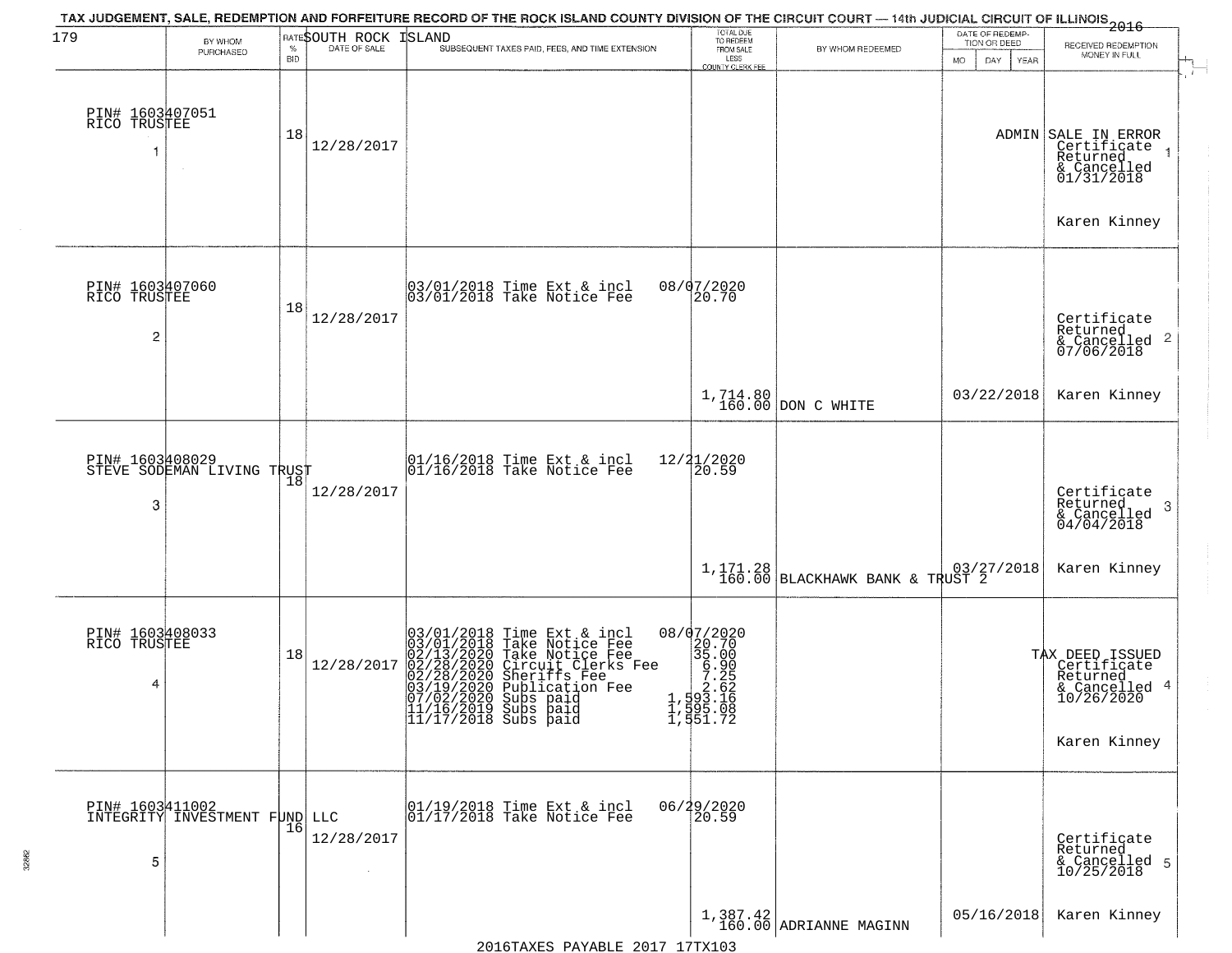|     | TAX JUDGEMENT, SALE, REDEMPTION AND FORFEITURE RECORD OF THE ROCK ISLAND COUNTY DIVISION OF THE CIRCUIT COURT - 14th JUDIC<br>NAME AND ADDRESS<br>LEGAL DESCRIPTION |                                                                                                                  |      | BACK TAX             |                                       |                                        |                                  |                    | INTEREST PAYMENT FUND | 2016    |
|-----|---------------------------------------------------------------------------------------------------------------------------------------------------------------------|------------------------------------------------------------------------------------------------------------------|------|----------------------|---------------------------------------|----------------------------------------|----------------------------------|--------------------|-----------------------|---------|
| 180 | TAXPAYER NO.<br>PARCEL NO.<br>TWP - CODE<br>ACRES                                                                                                                   | SOUTH ROCK ISLANDA-BACK TAX                                                                                      |      | FORFEITED<br>PENALTY | BACK TAX<br>FORFEITED<br>INTEREST AND | TOTAL BACK<br>TAX PENALTY<br>AND COSTS | AMOUNT<br>FOR WHICH<br>JUDGEMENT | CERTIFICATE<br>NO. | <b>INDEMNITY FUND</b> |         |
|     | ASSESSED VALUATION FOR TAXES                                                                                                                                        | TAX DUE<br>INT DUE                                                                                               | 2015 | <b>ACCRUED</b>       | COST ACCRUED                          | <b>ACCRUED</b>                         | IS ASKED                         |                    | COST OF SALE          |         |
|     | FIERRO E/MORAN R<br>2100 23RD AVE<br>ROCK ISLAND IL<br>61201                                                                                                        | 1ST<br>1ST<br>$89.77_{20}$<br><del>9.45</del><br>2ND<br>89.77<br>6.75<br>350                                     |      |                      |                                       |                                        |                                  |                    | 60.00                 |         |
|     | LOT 6<br>WM MAAKS SUBD OF<br>PART LOT 12 SE<br>SEC 3 17N 2W W .50                                                                                                   | חחז<br>89.77<br>5.40<br>4TH<br>2.70<br>89.77                                                                     |      |                      |                                       |                                        |                                  | 874                | 20.00                 |         |
|     | $192 - 08 - 00$<br>2420<br>$10 - 02$<br>PIN# 1603413021                                                                                                             | <b>PUBLICATION COST</b><br>10.00<br>TOTAL DUE-TAXES, INT. COST                                                   |      |                      |                                       |                                        |                                  |                    | 4.00                  |         |
|     | 3,571                                                                                                                                                               | 393.38                                                                                                           |      |                      |                                       |                                        | 393.38                           |                    | 10.00                 | 487.38  |
|     | ALLBRITTON TINA M<br>713 24TH AVE<br>61201<br>ROCK ISLAND IL<br>SUPVR_ASST MAP<br>LOT 451 SHEET 12<br>BRIGGS ADD                                                    | 1ST<br>1ST<br>37.01<br>3.<br><u>_9.2</u><br>2ND<br>37.03<br>2.80<br>3RD<br>3RD<br>2.24<br>37.03<br>1.12<br>37.03 |      |                      |                                       |                                        |                                  | 875                | 60.00<br>20.00        |         |
|     | $073 - 08 - 00$<br>$712 - A$<br>$10 - 02$<br>PIN# 1603416006                                                                                                        | PUBLICATION COST<br>10.00<br>TOTAL DUE-TAXES, INT. COST                                                          |      |                      |                                       |                                        |                                  |                    | 4.00                  |         |
|     | 1,473                                                                                                                                                               | 168.20                                                                                                           |      |                      |                                       |                                        | 168.20                           |                    | 10.00                 | 262.20  |
|     | ALLBRITTON TINA M<br>713 24TH AVE<br>ROCK ISLAND IL<br>61201<br>LOT 7 BLOCK 1                                                                                       | TST"<br>1ST<br>2ND<br>2ND<br>3 <sub>BD</sub><br>3BD                                                              |      |                      |                                       |                                        |                                  |                    | 60.00                 |         |
|     | BRIGGS ADD<br>S 105 FT OF                                                                                                                                           | 225.06<br>13.5<br>4TH<br>6.76<br>225.06<br><b>PUBLICATION COST</b>                                               |      |                      |                                       |                                        |                                  | 876                | 20.00                 |         |
|     | $073 - 07 - 00$<br>712<br>$10 - 02$<br>PIN# 1603416010<br>14,953                                                                                                    | 10.00<br>TOTAL OUE-TAXES, INT. COST<br>480.40                                                                    |      |                      |                                       |                                        | 480.40                           |                    | 4.00<br>10.00         | 574.40  |
|     |                                                                                                                                                                     |                                                                                                                  |      |                      |                                       |                                        |                                  |                    |                       |         |
|     | FACEN JOYCE A<br>720 23RD AVE<br>ROCK ISLAND IL<br>61201<br>LOT 6                                                                                                   | 198.24<br><u> 20.79</u><br>2ND<br>198.24<br>14.85<br>3RD<br>$\overline{3BD}$                                     |      |                      |                                       |                                        |                                  |                    | 60.00                 |         |
|     | DODGE AND KRUEGERS ADD<br>AND W 2 FT OF S 30 FT OF<br>N 52 FT LOT 5                                                                                                 | 198.24<br>11.88<br>4TH<br>198.24<br>5.94                                                                         |      |                      |                                       |                                        |                                  | 877                | 20.00                 |         |
|     | $123 - 13 - 00$<br>$1313 - 6$<br>$10 - 02$<br>PIN# 1603417004<br>$\sim 100$                                                                                         | PUBLICATION COS<br>10.00<br>TOTAL DUE-TAXES, INT. COST                                                           |      |                      |                                       |                                        |                                  |                    | 4.00                  |         |
|     | 15,886                                                                                                                                                              | 856.42                                                                                                           |      |                      |                                       |                                        | 856.42                           |                    | 10.00                 | 950.42  |
|     | DONNER ALBERTA<br>918 1ST AVE E<br>61264<br>MILAN IL                                                                                                                | 1ST<br>42.84<br>407.89<br>2ND<br>2ND<br>407.89<br>30.60                                                          |      |                      |                                       |                                        |                                  |                    | 60.00                 |         |
|     | SUPVR ASST MAP<br>LOT 250 SHEET 15                                                                                                                                  | 3RD<br>407.89<br>24.48<br>4TH<br>$12.24^s$<br>407.89                                                             |      |                      |                                       |                                        |                                  | 878                | 20.00                 |         |
|     | $016 - 07 - 00$<br>146<br>$10 - 02$<br>.400<br>PIN# 1610200006                                                                                                      | PUBLICATION COST<br>10.00<br>TOTAL DUE-TAXES, INT. COST                                                          |      |                      |                                       |                                        |                                  |                    | 4.00                  |         |
|     | 16,226                                                                                                                                                              | 1,751.72                                                                                                         |      |                      |                                       |                                        | 1751.72                          |                    | 10.00                 | 1845.72 |

 $\sim 10^{-1}$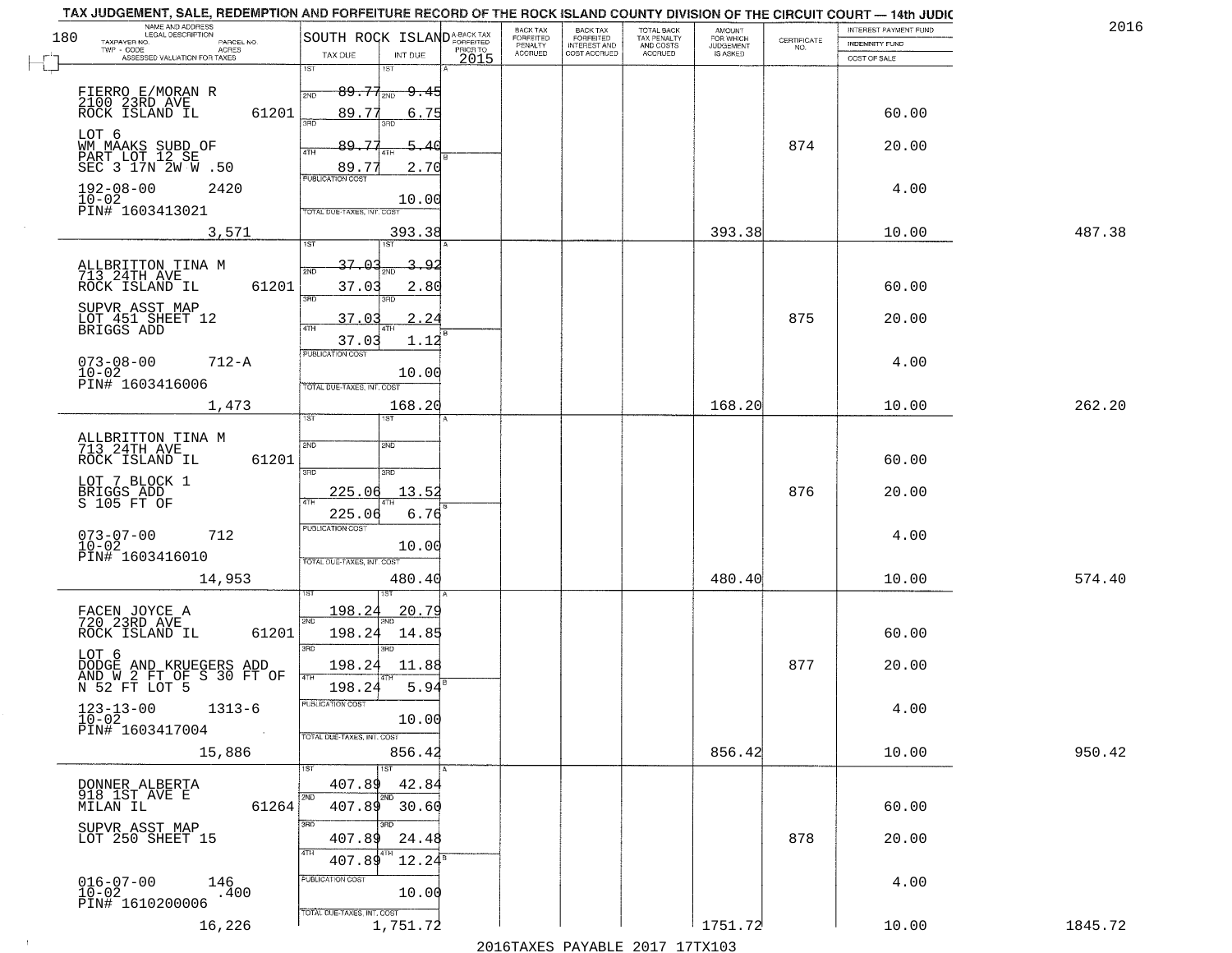| 180                             | BY WHOM<br>PURCHASED                         | <b>BID</b> | RATESOUTH ROCK<br>% DATE OF SALE | TAX JUDGEMENT, SALE, REDEMPTION AND FORFEITURE RECORD OF THE ROCK ISLAND COUNTY DIVISION OF THE CIRCUIT COURT — 14th JUDICIAL CIRCUIT OF ILLINOIS 2016<br>ISLAND<br>SUBSEQUENT TAXES PAID, FEES, AND TIME EXTENSION                                  | TOTAL DUE<br>TO REDEEM<br>FROM SALE<br>LESS<br>COUNTY CLERK FEE                                                                                                                                    | BY WHOM REDEEMED                            | DATE OF REDEMP-<br>TION OR DEED<br>DAY<br>MO.<br><b>YEAR</b> | RECEIVED REDEMPTION<br>MONEY IN FULL                                   |
|---------------------------------|----------------------------------------------|------------|----------------------------------|------------------------------------------------------------------------------------------------------------------------------------------------------------------------------------------------------------------------------------------------------|----------------------------------------------------------------------------------------------------------------------------------------------------------------------------------------------------|---------------------------------------------|--------------------------------------------------------------|------------------------------------------------------------------------|
| PIN# 1603413021<br>RICO TRUSTEE |                                              | 18         | 12/28/2017                       | 03/01/2018 Time Ext & incl<br>03/01/2018 Take Notice Fee                                                                                                                                                                                             | 08/07/2020<br>20.70                                                                                                                                                                                |                                             |                                                              | Certificate<br>Returned<br>& Cancelled<br>10/02/2018                   |
|                                 |                                              |            |                                  |                                                                                                                                                                                                                                                      | 683.54<br>160.00                                                                                                                                                                                   | ROLANDO MORAN                               | 09/11/2018                                                   | Karen Kinney                                                           |
| PIN# 1603416006<br>2            | FIN# 1003H1000<br>STEVE SODEMAN LIVING TRUST |            | 12/28/2017                       | 01/16/2018 Time Ext & incl<br>01/16/2018 Take Notice Fee<br>08/06/2020 Take Notice Fee<br>08/06/2020 Circuit Clerks Fee<br>08/06/2020 Title Search Fee<br>08/06/2020 Subs paid<br>08/06/2020 Subs paid<br>08/13/2020 Sheriffs Fee<br>11/20/2018 Subs | $[ \begin{smallmatrix} 12/21/2020 \\ 20.590 \\ 35.000 \\ 194.000 \\ 110.000 \\ 110.000 \\ 394.000 \\ 110.000 \\ 395.790 \\ 195.734 \\ 199.334 \\ \end{smallmatrix} ]$<br>$\frac{2,364.02}{160.00}$ | TINA ALLBRITTON                             | 12/10/2020                                                   | Certificate<br>Returned<br>& Cancelled 2<br>01/08/2021<br>Karen Kinney |
| PIN# 1603416010<br>3            | STEVE SODEMAN LIVING TRUST                   | 08         | 12/28/2017                       | 01/16/2018 Time Ext & incl<br>01/16/2018 Take Notice Fee                                                                                                                                                                                             | 12/21/2020<br>20.59                                                                                                                                                                                |                                             |                                                              | Certificate<br>Returned<br>-3<br>& Cancelled<br>03/05/2018             |
|                                 |                                              |            |                                  |                                                                                                                                                                                                                                                      | 640.94<br>160.00                                                                                                                                                                                   | TINA M ALLBRITTON                           | 02/05/2018                                                   | Karen Kinney                                                           |
| PIN# 1603417004<br>4            | STEVE SODEMAN LIVING TRUST                   |            | 12/28/2017                       | $\begin{array}{c} 01/16/2018 \\ 01/16/2018 \\ \end{array}$ Take Notice Fee                                                                                                                                                                           | 12/21/2020<br>20.59                                                                                                                                                                                |                                             |                                                              | Certificate<br>Returned<br>& Cancelled 4<br>02/07/2018                 |
|                                 |                                              |            |                                  |                                                                                                                                                                                                                                                      |                                                                                                                                                                                                    | 999.52<br>160.00 JOYCE FACEN                | 01/24/2018                                                   | Karen Kinney                                                           |
| PIN# 1610200006<br>5            | EQUITY ONE INVESTMENT                        |            | FUND LLC<br> 05 <br>12/28/2017   | 01/16/2018 Time Ext & incl<br>01/16/2018 Take Notice Fee                                                                                                                                                                                             | $07/03/2020$<br>$20.59$                                                                                                                                                                            |                                             |                                                              | Certificate<br>Returned<br>& Cancelled 5<br>04/05/2018                 |
|                                 |                                              |            |                                  |                                                                                                                                                                                                                                                      |                                                                                                                                                                                                    | 1,958.60<br>160.00 BLACKHAWK BANK & TRUST 3 |                                                              | Karen Kinney                                                           |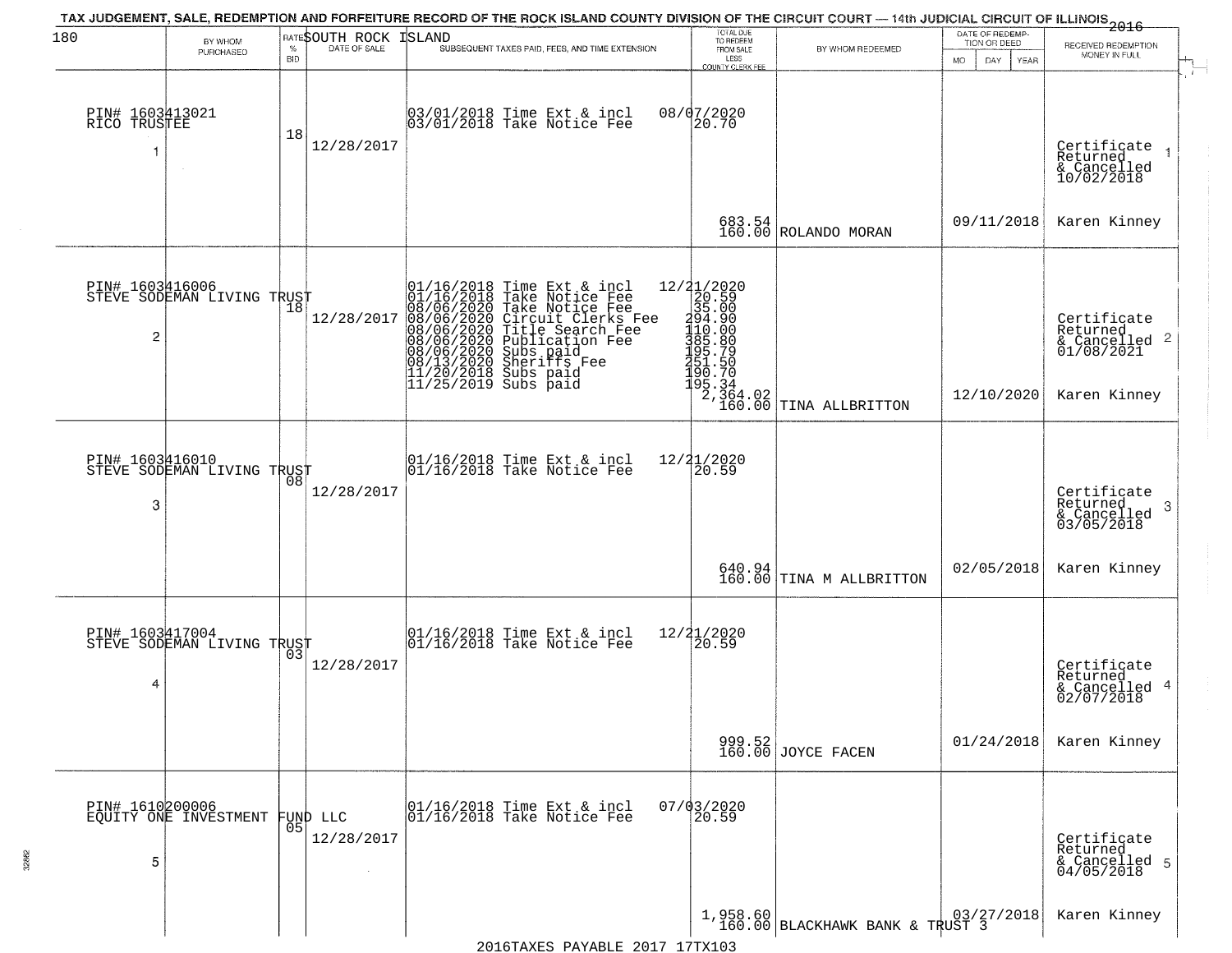| TOTAL BACK<br>TAX PENALTY<br>AND COSTS<br>SOUTH ROCK ISLAND <sup>A-BACK TAX</sup><br>181<br><b>FORFEITED</b><br>$\begin{array}{c} \text{CERTIFICATE} \\ \text{NO.} \end{array}$<br>TAXPAYER NO.<br>PARCEL NO.<br>INDEMNITY FUND<br>PENALTY<br><b>INTEREST AND</b><br><b>JUDGEMENT</b><br>PRIOR TO<br>ACRES<br><b>ACCRUED</b><br>COST ACCRUED<br>ACCRUED<br>IS ASKED<br>TAX DUE<br>INT DUE<br>ASSESSED VALUATION FOR TAXES<br>2015<br>COST OF SALE<br>1ST<br>1ST<br>DONNER ALBERTA<br>918 IST AVE E<br>MILAN IL<br>$9\cdot 48$ <sub>2ND</sub><br>2ND<br>61264<br>70<br>60.00<br>9.48<br>3BD<br>3BD<br>SUPVR ASST MAP<br>LOT 251-1 SHEET 15<br>879<br>20.00<br>. 48<br>4TH<br>4T H<br>9.48<br>. 28<br><b>PUBLICATION COST</b><br>$016 - 11 - 10$<br>$149 - A - 1$<br>4.00<br>$10 - 02$<br>10.00<br>PIN# 1610200007<br>TOTAL DUE-TAXES, INT. COST<br>377<br>144.44<br>50.44<br>50.44<br>10.00<br>1ST<br>270.84<br>$\frac{28.42}{200}$<br>LAM JEFF<br>1338 14TH ST<br>61201<br>270.84<br>ROCK ISLAND IL<br>60.00<br>20.30<br>3RD<br>SUPVR ASST MAP<br>880<br>LOT 220 SHEET 15<br>270.84<br>16.24<br>20.00<br>270.84<br>8.12<br>PUBLICATION COST<br>4.00<br>$130 - 4$<br>10.00<br>TOTAL DUE-TAXES, INT. COST<br>1166.44<br>1260.44<br>10,774<br>1,166.44<br>10.00<br>1ST<br>1ST<br>FNMA<br>SVD<br>2ND<br>PO BOX 650043<br>75265<br>60.00<br>DALLAS TX<br>3BD<br>3RD<br>SUPVR ASST MAP<br>LOT 238 SHEET 15<br>881<br>350.30<br>21.00<br>20.00<br>350.30<br>10.50<br><b>PUBLICATION COST</b><br>$015 - 10 - 00$<br>$10 - 02$<br>4.00<br>$130 - 28$<br>10.00<br>.610<br>PIN# 1610201036<br>TOTAL OUE-TAXES, INT. COST<br>742.10<br>836.10<br>19,935<br>742.10<br>10.00<br>15.89<br>151.33<br>WILLIAMS JULIUS<br>2714 9TH ST<br>ROCK ISLAND IL<br>2ND<br>151.33<br>60.00<br>61201<br>11.35<br>3BD<br>3RD<br>LOT 6<br>882<br>FRANCIS WILLARD 1ST ADD<br>151.33<br>9.08<br>20.00<br>4TH<br>151.33<br>4.54<br>$311 - 06 - 50$<br><b>PUBLICATION COS-</b><br>$4002 - 13$<br>4.00<br>$10 - 02$<br>10.00<br>PIN# 1610209006<br>$\sim 100$<br>TOTAL DUE-TAXES, INT. COST<br>656.18<br>750.18<br>14,020<br>656.18<br>10.00<br>91.96<br>9.66<br>SPEARS ALAN R/MARTHA L<br>1717 4TH ST<br>2ND.<br><b>2ND</b><br>91.96<br>6.90<br>61265<br>60.00<br>MOLINE IL<br>3RD<br>3RD<br>LOT 33 AND S 1/2 LOT 32<br>GARDEN VIEW ADD SHT 15<br>883<br>20.00<br>5.52<br>91.96<br>14TH<br>2.76 <sup>8</sup><br>91.96<br>PUBLICATION COST<br>$150 - 16 - 20$<br>$10 - 02$<br>$1768 - 2$<br>4.00<br>10.00<br>.198<br>PIN# 1610212035<br>TOTAL DUE-TAXES, INT. COST<br>402.68<br>402.68<br>496.68<br>3,658<br>10.00<br>2016 TAVEC DAVARLE 2017 17 TV102 | TAX JUDGEMENT, SALE, REDEMPTION AND FORFEITURE RECORD OF THE ROCK ISLAND COUNTY DIVISION OF THE CIRCUIT COURT - 14th JUDIC<br>NAME AND ADDRESS<br>LEGAL DESCRIPTION |  | <b>BACK TAX</b> |                       |                     | INTEREST PAYMENT FUND | 2016 |
|---------------------------------------------------------------------------------------------------------------------------------------------------------------------------------------------------------------------------------------------------------------------------------------------------------------------------------------------------------------------------------------------------------------------------------------------------------------------------------------------------------------------------------------------------------------------------------------------------------------------------------------------------------------------------------------------------------------------------------------------------------------------------------------------------------------------------------------------------------------------------------------------------------------------------------------------------------------------------------------------------------------------------------------------------------------------------------------------------------------------------------------------------------------------------------------------------------------------------------------------------------------------------------------------------------------------------------------------------------------------------------------------------------------------------------------------------------------------------------------------------------------------------------------------------------------------------------------------------------------------------------------------------------------------------------------------------------------------------------------------------------------------------------------------------------------------------------------------------------------------------------------------------------------------------------------------------------------------------------------------------------------------------------------------------------------------------------------------------------------------------------------------------------------------------------------------------------------------------------------------------------------------------------------------------------------------------------------------------------------------------------------------------------------------------------------------------------------------------------------------------------------------------------------------------------------------------------------------------------------------|---------------------------------------------------------------------------------------------------------------------------------------------------------------------|--|-----------------|-----------------------|---------------------|-----------------------|------|
|                                                                                                                                                                                                                                                                                                                                                                                                                                                                                                                                                                                                                                                                                                                                                                                                                                                                                                                                                                                                                                                                                                                                                                                                                                                                                                                                                                                                                                                                                                                                                                                                                                                                                                                                                                                                                                                                                                                                                                                                                                                                                                                                                                                                                                                                                                                                                                                                                                                                                                                                                                                                                     |                                                                                                                                                                     |  |                 | BACK TAX<br>FORFEITED | AMOUNT<br>FOR WHICH |                       |      |
|                                                                                                                                                                                                                                                                                                                                                                                                                                                                                                                                                                                                                                                                                                                                                                                                                                                                                                                                                                                                                                                                                                                                                                                                                                                                                                                                                                                                                                                                                                                                                                                                                                                                                                                                                                                                                                                                                                                                                                                                                                                                                                                                                                                                                                                                                                                                                                                                                                                                                                                                                                                                                     |                                                                                                                                                                     |  |                 |                       |                     |                       |      |
|                                                                                                                                                                                                                                                                                                                                                                                                                                                                                                                                                                                                                                                                                                                                                                                                                                                                                                                                                                                                                                                                                                                                                                                                                                                                                                                                                                                                                                                                                                                                                                                                                                                                                                                                                                                                                                                                                                                                                                                                                                                                                                                                                                                                                                                                                                                                                                                                                                                                                                                                                                                                                     |                                                                                                                                                                     |  |                 |                       |                     |                       |      |
|                                                                                                                                                                                                                                                                                                                                                                                                                                                                                                                                                                                                                                                                                                                                                                                                                                                                                                                                                                                                                                                                                                                                                                                                                                                                                                                                                                                                                                                                                                                                                                                                                                                                                                                                                                                                                                                                                                                                                                                                                                                                                                                                                                                                                                                                                                                                                                                                                                                                                                                                                                                                                     |                                                                                                                                                                     |  |                 |                       |                     |                       |      |
|                                                                                                                                                                                                                                                                                                                                                                                                                                                                                                                                                                                                                                                                                                                                                                                                                                                                                                                                                                                                                                                                                                                                                                                                                                                                                                                                                                                                                                                                                                                                                                                                                                                                                                                                                                                                                                                                                                                                                                                                                                                                                                                                                                                                                                                                                                                                                                                                                                                                                                                                                                                                                     |                                                                                                                                                                     |  |                 |                       |                     |                       |      |
|                                                                                                                                                                                                                                                                                                                                                                                                                                                                                                                                                                                                                                                                                                                                                                                                                                                                                                                                                                                                                                                                                                                                                                                                                                                                                                                                                                                                                                                                                                                                                                                                                                                                                                                                                                                                                                                                                                                                                                                                                                                                                                                                                                                                                                                                                                                                                                                                                                                                                                                                                                                                                     |                                                                                                                                                                     |  |                 |                       |                     |                       |      |
|                                                                                                                                                                                                                                                                                                                                                                                                                                                                                                                                                                                                                                                                                                                                                                                                                                                                                                                                                                                                                                                                                                                                                                                                                                                                                                                                                                                                                                                                                                                                                                                                                                                                                                                                                                                                                                                                                                                                                                                                                                                                                                                                                                                                                                                                                                                                                                                                                                                                                                                                                                                                                     |                                                                                                                                                                     |  |                 |                       |                     |                       |      |
|                                                                                                                                                                                                                                                                                                                                                                                                                                                                                                                                                                                                                                                                                                                                                                                                                                                                                                                                                                                                                                                                                                                                                                                                                                                                                                                                                                                                                                                                                                                                                                                                                                                                                                                                                                                                                                                                                                                                                                                                                                                                                                                                                                                                                                                                                                                                                                                                                                                                                                                                                                                                                     |                                                                                                                                                                     |  |                 |                       |                     |                       |      |
|                                                                                                                                                                                                                                                                                                                                                                                                                                                                                                                                                                                                                                                                                                                                                                                                                                                                                                                                                                                                                                                                                                                                                                                                                                                                                                                                                                                                                                                                                                                                                                                                                                                                                                                                                                                                                                                                                                                                                                                                                                                                                                                                                                                                                                                                                                                                                                                                                                                                                                                                                                                                                     |                                                                                                                                                                     |  |                 |                       |                     |                       |      |
|                                                                                                                                                                                                                                                                                                                                                                                                                                                                                                                                                                                                                                                                                                                                                                                                                                                                                                                                                                                                                                                                                                                                                                                                                                                                                                                                                                                                                                                                                                                                                                                                                                                                                                                                                                                                                                                                                                                                                                                                                                                                                                                                                                                                                                                                                                                                                                                                                                                                                                                                                                                                                     |                                                                                                                                                                     |  |                 |                       |                     |                       |      |
|                                                                                                                                                                                                                                                                                                                                                                                                                                                                                                                                                                                                                                                                                                                                                                                                                                                                                                                                                                                                                                                                                                                                                                                                                                                                                                                                                                                                                                                                                                                                                                                                                                                                                                                                                                                                                                                                                                                                                                                                                                                                                                                                                                                                                                                                                                                                                                                                                                                                                                                                                                                                                     |                                                                                                                                                                     |  |                 |                       |                     |                       |      |
|                                                                                                                                                                                                                                                                                                                                                                                                                                                                                                                                                                                                                                                                                                                                                                                                                                                                                                                                                                                                                                                                                                                                                                                                                                                                                                                                                                                                                                                                                                                                                                                                                                                                                                                                                                                                                                                                                                                                                                                                                                                                                                                                                                                                                                                                                                                                                                                                                                                                                                                                                                                                                     |                                                                                                                                                                     |  |                 |                       |                     |                       |      |
|                                                                                                                                                                                                                                                                                                                                                                                                                                                                                                                                                                                                                                                                                                                                                                                                                                                                                                                                                                                                                                                                                                                                                                                                                                                                                                                                                                                                                                                                                                                                                                                                                                                                                                                                                                                                                                                                                                                                                                                                                                                                                                                                                                                                                                                                                                                                                                                                                                                                                                                                                                                                                     |                                                                                                                                                                     |  |                 |                       |                     |                       |      |
|                                                                                                                                                                                                                                                                                                                                                                                                                                                                                                                                                                                                                                                                                                                                                                                                                                                                                                                                                                                                                                                                                                                                                                                                                                                                                                                                                                                                                                                                                                                                                                                                                                                                                                                                                                                                                                                                                                                                                                                                                                                                                                                                                                                                                                                                                                                                                                                                                                                                                                                                                                                                                     |                                                                                                                                                                     |  |                 |                       |                     |                       |      |
|                                                                                                                                                                                                                                                                                                                                                                                                                                                                                                                                                                                                                                                                                                                                                                                                                                                                                                                                                                                                                                                                                                                                                                                                                                                                                                                                                                                                                                                                                                                                                                                                                                                                                                                                                                                                                                                                                                                                                                                                                                                                                                                                                                                                                                                                                                                                                                                                                                                                                                                                                                                                                     |                                                                                                                                                                     |  |                 |                       |                     |                       |      |
|                                                                                                                                                                                                                                                                                                                                                                                                                                                                                                                                                                                                                                                                                                                                                                                                                                                                                                                                                                                                                                                                                                                                                                                                                                                                                                                                                                                                                                                                                                                                                                                                                                                                                                                                                                                                                                                                                                                                                                                                                                                                                                                                                                                                                                                                                                                                                                                                                                                                                                                                                                                                                     |                                                                                                                                                                     |  |                 |                       |                     |                       |      |
|                                                                                                                                                                                                                                                                                                                                                                                                                                                                                                                                                                                                                                                                                                                                                                                                                                                                                                                                                                                                                                                                                                                                                                                                                                                                                                                                                                                                                                                                                                                                                                                                                                                                                                                                                                                                                                                                                                                                                                                                                                                                                                                                                                                                                                                                                                                                                                                                                                                                                                                                                                                                                     |                                                                                                                                                                     |  |                 |                       |                     |                       |      |
|                                                                                                                                                                                                                                                                                                                                                                                                                                                                                                                                                                                                                                                                                                                                                                                                                                                                                                                                                                                                                                                                                                                                                                                                                                                                                                                                                                                                                                                                                                                                                                                                                                                                                                                                                                                                                                                                                                                                                                                                                                                                                                                                                                                                                                                                                                                                                                                                                                                                                                                                                                                                                     |                                                                                                                                                                     |  |                 |                       |                     |                       |      |
|                                                                                                                                                                                                                                                                                                                                                                                                                                                                                                                                                                                                                                                                                                                                                                                                                                                                                                                                                                                                                                                                                                                                                                                                                                                                                                                                                                                                                                                                                                                                                                                                                                                                                                                                                                                                                                                                                                                                                                                                                                                                                                                                                                                                                                                                                                                                                                                                                                                                                                                                                                                                                     |                                                                                                                                                                     |  |                 |                       |                     |                       |      |
|                                                                                                                                                                                                                                                                                                                                                                                                                                                                                                                                                                                                                                                                                                                                                                                                                                                                                                                                                                                                                                                                                                                                                                                                                                                                                                                                                                                                                                                                                                                                                                                                                                                                                                                                                                                                                                                                                                                                                                                                                                                                                                                                                                                                                                                                                                                                                                                                                                                                                                                                                                                                                     |                                                                                                                                                                     |  |                 |                       |                     |                       |      |
|                                                                                                                                                                                                                                                                                                                                                                                                                                                                                                                                                                                                                                                                                                                                                                                                                                                                                                                                                                                                                                                                                                                                                                                                                                                                                                                                                                                                                                                                                                                                                                                                                                                                                                                                                                                                                                                                                                                                                                                                                                                                                                                                                                                                                                                                                                                                                                                                                                                                                                                                                                                                                     |                                                                                                                                                                     |  |                 |                       |                     |                       |      |
|                                                                                                                                                                                                                                                                                                                                                                                                                                                                                                                                                                                                                                                                                                                                                                                                                                                                                                                                                                                                                                                                                                                                                                                                                                                                                                                                                                                                                                                                                                                                                                                                                                                                                                                                                                                                                                                                                                                                                                                                                                                                                                                                                                                                                                                                                                                                                                                                                                                                                                                                                                                                                     |                                                                                                                                                                     |  |                 |                       |                     |                       |      |
|                                                                                                                                                                                                                                                                                                                                                                                                                                                                                                                                                                                                                                                                                                                                                                                                                                                                                                                                                                                                                                                                                                                                                                                                                                                                                                                                                                                                                                                                                                                                                                                                                                                                                                                                                                                                                                                                                                                                                                                                                                                                                                                                                                                                                                                                                                                                                                                                                                                                                                                                                                                                                     |                                                                                                                                                                     |  |                 |                       |                     |                       |      |
|                                                                                                                                                                                                                                                                                                                                                                                                                                                                                                                                                                                                                                                                                                                                                                                                                                                                                                                                                                                                                                                                                                                                                                                                                                                                                                                                                                                                                                                                                                                                                                                                                                                                                                                                                                                                                                                                                                                                                                                                                                                                                                                                                                                                                                                                                                                                                                                                                                                                                                                                                                                                                     |                                                                                                                                                                     |  |                 |                       |                     |                       |      |
|                                                                                                                                                                                                                                                                                                                                                                                                                                                                                                                                                                                                                                                                                                                                                                                                                                                                                                                                                                                                                                                                                                                                                                                                                                                                                                                                                                                                                                                                                                                                                                                                                                                                                                                                                                                                                                                                                                                                                                                                                                                                                                                                                                                                                                                                                                                                                                                                                                                                                                                                                                                                                     |                                                                                                                                                                     |  |                 |                       |                     |                       |      |
|                                                                                                                                                                                                                                                                                                                                                                                                                                                                                                                                                                                                                                                                                                                                                                                                                                                                                                                                                                                                                                                                                                                                                                                                                                                                                                                                                                                                                                                                                                                                                                                                                                                                                                                                                                                                                                                                                                                                                                                                                                                                                                                                                                                                                                                                                                                                                                                                                                                                                                                                                                                                                     |                                                                                                                                                                     |  |                 |                       |                     |                       |      |
|                                                                                                                                                                                                                                                                                                                                                                                                                                                                                                                                                                                                                                                                                                                                                                                                                                                                                                                                                                                                                                                                                                                                                                                                                                                                                                                                                                                                                                                                                                                                                                                                                                                                                                                                                                                                                                                                                                                                                                                                                                                                                                                                                                                                                                                                                                                                                                                                                                                                                                                                                                                                                     |                                                                                                                                                                     |  |                 |                       |                     |                       |      |
|                                                                                                                                                                                                                                                                                                                                                                                                                                                                                                                                                                                                                                                                                                                                                                                                                                                                                                                                                                                                                                                                                                                                                                                                                                                                                                                                                                                                                                                                                                                                                                                                                                                                                                                                                                                                                                                                                                                                                                                                                                                                                                                                                                                                                                                                                                                                                                                                                                                                                                                                                                                                                     |                                                                                                                                                                     |  |                 |                       |                     |                       |      |
|                                                                                                                                                                                                                                                                                                                                                                                                                                                                                                                                                                                                                                                                                                                                                                                                                                                                                                                                                                                                                                                                                                                                                                                                                                                                                                                                                                                                                                                                                                                                                                                                                                                                                                                                                                                                                                                                                                                                                                                                                                                                                                                                                                                                                                                                                                                                                                                                                                                                                                                                                                                                                     |                                                                                                                                                                     |  |                 |                       |                     |                       |      |
|                                                                                                                                                                                                                                                                                                                                                                                                                                                                                                                                                                                                                                                                                                                                                                                                                                                                                                                                                                                                                                                                                                                                                                                                                                                                                                                                                                                                                                                                                                                                                                                                                                                                                                                                                                                                                                                                                                                                                                                                                                                                                                                                                                                                                                                                                                                                                                                                                                                                                                                                                                                                                     |                                                                                                                                                                     |  |                 |                       |                     |                       |      |
|                                                                                                                                                                                                                                                                                                                                                                                                                                                                                                                                                                                                                                                                                                                                                                                                                                                                                                                                                                                                                                                                                                                                                                                                                                                                                                                                                                                                                                                                                                                                                                                                                                                                                                                                                                                                                                                                                                                                                                                                                                                                                                                                                                                                                                                                                                                                                                                                                                                                                                                                                                                                                     |                                                                                                                                                                     |  |                 |                       |                     |                       |      |
|                                                                                                                                                                                                                                                                                                                                                                                                                                                                                                                                                                                                                                                                                                                                                                                                                                                                                                                                                                                                                                                                                                                                                                                                                                                                                                                                                                                                                                                                                                                                                                                                                                                                                                                                                                                                                                                                                                                                                                                                                                                                                                                                                                                                                                                                                                                                                                                                                                                                                                                                                                                                                     |                                                                                                                                                                     |  |                 |                       |                     |                       |      |
|                                                                                                                                                                                                                                                                                                                                                                                                                                                                                                                                                                                                                                                                                                                                                                                                                                                                                                                                                                                                                                                                                                                                                                                                                                                                                                                                                                                                                                                                                                                                                                                                                                                                                                                                                                                                                                                                                                                                                                                                                                                                                                                                                                                                                                                                                                                                                                                                                                                                                                                                                                                                                     |                                                                                                                                                                     |  |                 |                       |                     |                       |      |
|                                                                                                                                                                                                                                                                                                                                                                                                                                                                                                                                                                                                                                                                                                                                                                                                                                                                                                                                                                                                                                                                                                                                                                                                                                                                                                                                                                                                                                                                                                                                                                                                                                                                                                                                                                                                                                                                                                                                                                                                                                                                                                                                                                                                                                                                                                                                                                                                                                                                                                                                                                                                                     |                                                                                                                                                                     |  |                 |                       |                     |                       |      |
|                                                                                                                                                                                                                                                                                                                                                                                                                                                                                                                                                                                                                                                                                                                                                                                                                                                                                                                                                                                                                                                                                                                                                                                                                                                                                                                                                                                                                                                                                                                                                                                                                                                                                                                                                                                                                                                                                                                                                                                                                                                                                                                                                                                                                                                                                                                                                                                                                                                                                                                                                                                                                     |                                                                                                                                                                     |  |                 |                       |                     |                       |      |
|                                                                                                                                                                                                                                                                                                                                                                                                                                                                                                                                                                                                                                                                                                                                                                                                                                                                                                                                                                                                                                                                                                                                                                                                                                                                                                                                                                                                                                                                                                                                                                                                                                                                                                                                                                                                                                                                                                                                                                                                                                                                                                                                                                                                                                                                                                                                                                                                                                                                                                                                                                                                                     |                                                                                                                                                                     |  |                 |                       |                     |                       |      |
|                                                                                                                                                                                                                                                                                                                                                                                                                                                                                                                                                                                                                                                                                                                                                                                                                                                                                                                                                                                                                                                                                                                                                                                                                                                                                                                                                                                                                                                                                                                                                                                                                                                                                                                                                                                                                                                                                                                                                                                                                                                                                                                                                                                                                                                                                                                                                                                                                                                                                                                                                                                                                     |                                                                                                                                                                     |  |                 |                       |                     |                       |      |
|                                                                                                                                                                                                                                                                                                                                                                                                                                                                                                                                                                                                                                                                                                                                                                                                                                                                                                                                                                                                                                                                                                                                                                                                                                                                                                                                                                                                                                                                                                                                                                                                                                                                                                                                                                                                                                                                                                                                                                                                                                                                                                                                                                                                                                                                                                                                                                                                                                                                                                                                                                                                                     |                                                                                                                                                                     |  |                 |                       |                     |                       |      |
|                                                                                                                                                                                                                                                                                                                                                                                                                                                                                                                                                                                                                                                                                                                                                                                                                                                                                                                                                                                                                                                                                                                                                                                                                                                                                                                                                                                                                                                                                                                                                                                                                                                                                                                                                                                                                                                                                                                                                                                                                                                                                                                                                                                                                                                                                                                                                                                                                                                                                                                                                                                                                     |                                                                                                                                                                     |  |                 |                       |                     |                       |      |
|                                                                                                                                                                                                                                                                                                                                                                                                                                                                                                                                                                                                                                                                                                                                                                                                                                                                                                                                                                                                                                                                                                                                                                                                                                                                                                                                                                                                                                                                                                                                                                                                                                                                                                                                                                                                                                                                                                                                                                                                                                                                                                                                                                                                                                                                                                                                                                                                                                                                                                                                                                                                                     |                                                                                                                                                                     |  |                 |                       |                     |                       |      |
|                                                                                                                                                                                                                                                                                                                                                                                                                                                                                                                                                                                                                                                                                                                                                                                                                                                                                                                                                                                                                                                                                                                                                                                                                                                                                                                                                                                                                                                                                                                                                                                                                                                                                                                                                                                                                                                                                                                                                                                                                                                                                                                                                                                                                                                                                                                                                                                                                                                                                                                                                                                                                     |                                                                                                                                                                     |  |                 |                       |                     |                       |      |
|                                                                                                                                                                                                                                                                                                                                                                                                                                                                                                                                                                                                                                                                                                                                                                                                                                                                                                                                                                                                                                                                                                                                                                                                                                                                                                                                                                                                                                                                                                                                                                                                                                                                                                                                                                                                                                                                                                                                                                                                                                                                                                                                                                                                                                                                                                                                                                                                                                                                                                                                                                                                                     |                                                                                                                                                                     |  |                 |                       |                     |                       |      |
|                                                                                                                                                                                                                                                                                                                                                                                                                                                                                                                                                                                                                                                                                                                                                                                                                                                                                                                                                                                                                                                                                                                                                                                                                                                                                                                                                                                                                                                                                                                                                                                                                                                                                                                                                                                                                                                                                                                                                                                                                                                                                                                                                                                                                                                                                                                                                                                                                                                                                                                                                                                                                     |                                                                                                                                                                     |  |                 |                       |                     |                       |      |
|                                                                                                                                                                                                                                                                                                                                                                                                                                                                                                                                                                                                                                                                                                                                                                                                                                                                                                                                                                                                                                                                                                                                                                                                                                                                                                                                                                                                                                                                                                                                                                                                                                                                                                                                                                                                                                                                                                                                                                                                                                                                                                                                                                                                                                                                                                                                                                                                                                                                                                                                                                                                                     |                                                                                                                                                                     |  |                 |                       |                     |                       |      |
|                                                                                                                                                                                                                                                                                                                                                                                                                                                                                                                                                                                                                                                                                                                                                                                                                                                                                                                                                                                                                                                                                                                                                                                                                                                                                                                                                                                                                                                                                                                                                                                                                                                                                                                                                                                                                                                                                                                                                                                                                                                                                                                                                                                                                                                                                                                                                                                                                                                                                                                                                                                                                     |                                                                                                                                                                     |  |                 |                       |                     |                       |      |
|                                                                                                                                                                                                                                                                                                                                                                                                                                                                                                                                                                                                                                                                                                                                                                                                                                                                                                                                                                                                                                                                                                                                                                                                                                                                                                                                                                                                                                                                                                                                                                                                                                                                                                                                                                                                                                                                                                                                                                                                                                                                                                                                                                                                                                                                                                                                                                                                                                                                                                                                                                                                                     |                                                                                                                                                                     |  |                 |                       |                     |                       |      |
|                                                                                                                                                                                                                                                                                                                                                                                                                                                                                                                                                                                                                                                                                                                                                                                                                                                                                                                                                                                                                                                                                                                                                                                                                                                                                                                                                                                                                                                                                                                                                                                                                                                                                                                                                                                                                                                                                                                                                                                                                                                                                                                                                                                                                                                                                                                                                                                                                                                                                                                                                                                                                     |                                                                                                                                                                     |  |                 |                       |                     |                       |      |
|                                                                                                                                                                                                                                                                                                                                                                                                                                                                                                                                                                                                                                                                                                                                                                                                                                                                                                                                                                                                                                                                                                                                                                                                                                                                                                                                                                                                                                                                                                                                                                                                                                                                                                                                                                                                                                                                                                                                                                                                                                                                                                                                                                                                                                                                                                                                                                                                                                                                                                                                                                                                                     |                                                                                                                                                                     |  |                 |                       |                     |                       |      |
|                                                                                                                                                                                                                                                                                                                                                                                                                                                                                                                                                                                                                                                                                                                                                                                                                                                                                                                                                                                                                                                                                                                                                                                                                                                                                                                                                                                                                                                                                                                                                                                                                                                                                                                                                                                                                                                                                                                                                                                                                                                                                                                                                                                                                                                                                                                                                                                                                                                                                                                                                                                                                     |                                                                                                                                                                     |  |                 |                       |                     |                       |      |
|                                                                                                                                                                                                                                                                                                                                                                                                                                                                                                                                                                                                                                                                                                                                                                                                                                                                                                                                                                                                                                                                                                                                                                                                                                                                                                                                                                                                                                                                                                                                                                                                                                                                                                                                                                                                                                                                                                                                                                                                                                                                                                                                                                                                                                                                                                                                                                                                                                                                                                                                                                                                                     |                                                                                                                                                                     |  |                 |                       |                     |                       |      |
|                                                                                                                                                                                                                                                                                                                                                                                                                                                                                                                                                                                                                                                                                                                                                                                                                                                                                                                                                                                                                                                                                                                                                                                                                                                                                                                                                                                                                                                                                                                                                                                                                                                                                                                                                                                                                                                                                                                                                                                                                                                                                                                                                                                                                                                                                                                                                                                                                                                                                                                                                                                                                     |                                                                                                                                                                     |  |                 |                       |                     |                       |      |
|                                                                                                                                                                                                                                                                                                                                                                                                                                                                                                                                                                                                                                                                                                                                                                                                                                                                                                                                                                                                                                                                                                                                                                                                                                                                                                                                                                                                                                                                                                                                                                                                                                                                                                                                                                                                                                                                                                                                                                                                                                                                                                                                                                                                                                                                                                                                                                                                                                                                                                                                                                                                                     |                                                                                                                                                                     |  |                 |                       |                     |                       |      |
|                                                                                                                                                                                                                                                                                                                                                                                                                                                                                                                                                                                                                                                                                                                                                                                                                                                                                                                                                                                                                                                                                                                                                                                                                                                                                                                                                                                                                                                                                                                                                                                                                                                                                                                                                                                                                                                                                                                                                                                                                                                                                                                                                                                                                                                                                                                                                                                                                                                                                                                                                                                                                     |                                                                                                                                                                     |  |                 |                       |                     |                       |      |
|                                                                                                                                                                                                                                                                                                                                                                                                                                                                                                                                                                                                                                                                                                                                                                                                                                                                                                                                                                                                                                                                                                                                                                                                                                                                                                                                                                                                                                                                                                                                                                                                                                                                                                                                                                                                                                                                                                                                                                                                                                                                                                                                                                                                                                                                                                                                                                                                                                                                                                                                                                                                                     |                                                                                                                                                                     |  |                 |                       |                     |                       |      |
|                                                                                                                                                                                                                                                                                                                                                                                                                                                                                                                                                                                                                                                                                                                                                                                                                                                                                                                                                                                                                                                                                                                                                                                                                                                                                                                                                                                                                                                                                                                                                                                                                                                                                                                                                                                                                                                                                                                                                                                                                                                                                                                                                                                                                                                                                                                                                                                                                                                                                                                                                                                                                     |                                                                                                                                                                     |  |                 |                       |                     |                       |      |
|                                                                                                                                                                                                                                                                                                                                                                                                                                                                                                                                                                                                                                                                                                                                                                                                                                                                                                                                                                                                                                                                                                                                                                                                                                                                                                                                                                                                                                                                                                                                                                                                                                                                                                                                                                                                                                                                                                                                                                                                                                                                                                                                                                                                                                                                                                                                                                                                                                                                                                                                                                                                                     |                                                                                                                                                                     |  |                 |                       |                     |                       |      |
|                                                                                                                                                                                                                                                                                                                                                                                                                                                                                                                                                                                                                                                                                                                                                                                                                                                                                                                                                                                                                                                                                                                                                                                                                                                                                                                                                                                                                                                                                                                                                                                                                                                                                                                                                                                                                                                                                                                                                                                                                                                                                                                                                                                                                                                                                                                                                                                                                                                                                                                                                                                                                     |                                                                                                                                                                     |  |                 |                       |                     |                       |      |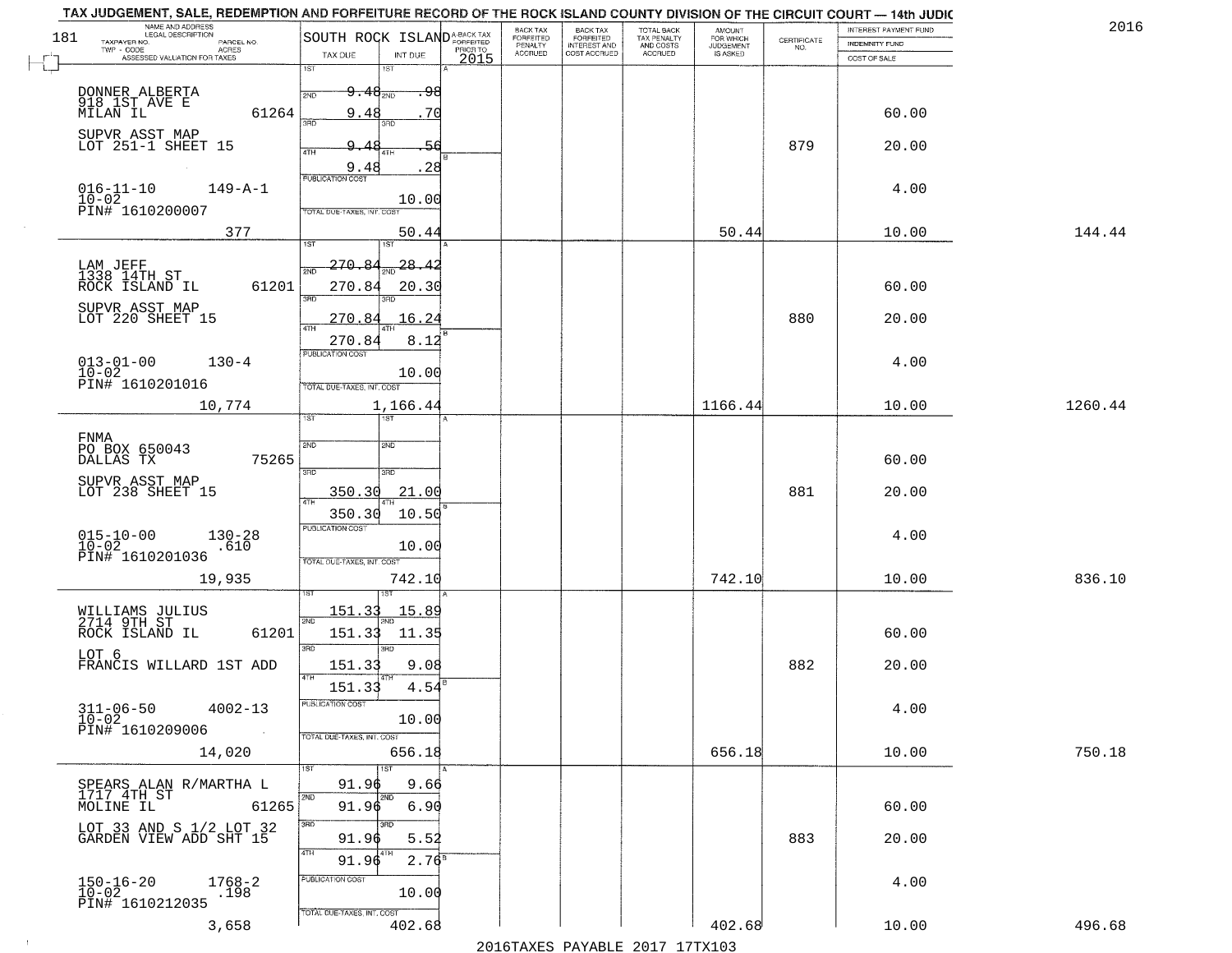| 181                                  | BY WHOM<br>PURCHASED | $\%$<br><b>BID</b> | RATESOUTH ROCK<br>DATE OF SALE | ISLAND<br>SUBSEQUENT TAXES PAID, FEES, AND TIME EXTENSION                                                                                                                                                                                                | TOTAL DUE<br>TO REDEEM<br>FROM SALE<br>LESS<br><b>COUNTY CLERK FEE</b>                                                                         | BY WHOM REDEEMED                                                                                             | DATE OF REDEMP-<br>TION OR DEED<br><b>MO</b><br>DAY<br>YEAR | $-2016$<br>RECEIVED REDEMPTION<br>MONEY IN FULL                           |
|--------------------------------------|----------------------|--------------------|--------------------------------|----------------------------------------------------------------------------------------------------------------------------------------------------------------------------------------------------------------------------------------------------------|------------------------------------------------------------------------------------------------------------------------------------------------|--------------------------------------------------------------------------------------------------------------|-------------------------------------------------------------|---------------------------------------------------------------------------|
| PIN# 1610200007<br>RICO TRUSTEE      |                      | 18                 | 12/28/2017                     | 03/01/2018 Time Ext & incl<br>03/01/2018 Take Notice Fee                                                                                                                                                                                                 | 08/07/2020<br>20.70                                                                                                                            |                                                                                                              |                                                             | Certificate<br>Returned<br>& Cancelled<br>07/06/2018                      |
|                                      |                      |                    |                                |                                                                                                                                                                                                                                                          |                                                                                                                                                | 191.14 BLACKHAWK BANK & TRUST 4                                                                              |                                                             | Karen Kinney                                                              |
| PIN# 1610201016<br>RICO TRUSTEE<br>2 |                      | 18                 | 12/28/2017                     | 03/01/2018 Time Ext & incl<br>03/01/2018 Take Notice Fee<br>02/13/2020 Take Notice Fee<br>02/28/2020 Circuit Clerks Fee<br>02/28/2020 Sheriffs Fee<br>03/19/2020 Subs paid<br>07/02/2020 Subs paid<br>11/16/2019 Subs paid<br>11/17/2018 Subs paid<br>11 | ${\footnotesize \begin{matrix} 08/07/2020 \\ 20.70 \\ 35.00 \\ 14.18 \\ 1.237 \\ 1.237 \\ 1.339 \\ 1.439 \\ 1.239 \\ 1.405 \\ 4 \end{matrix}}$ |                                                                                                              |                                                             | TAX DEED ISSUED<br>Certificate<br>Returned<br>& Cancelled 2<br>10/26/2020 |
|                                      |                      |                    |                                |                                                                                                                                                                                                                                                          |                                                                                                                                                |                                                                                                              |                                                             | Karen Kinney                                                              |
| PIN# 1610201036<br>RICO TRUSTEE<br>3 |                      | 18                 | 12/28/2017                     |                                                                                                                                                                                                                                                          |                                                                                                                                                |                                                                                                              |                                                             | Certificate<br>Returned<br>& Cancelled<br>04/04/2018<br>-3                |
|                                      |                      |                    |                                |                                                                                                                                                                                                                                                          |                                                                                                                                                | 986.60<br>160.00 VIBRANT CREDIT UNION                                                                        | 02/05/2018                                                  | Karen Kinney                                                              |
| PIN# 1610209006<br>JICTB, INC<br>4   |                      | 18                 | 12/28/2017                     | 05/11/2018 Time Ext & incl<br>05/11/2018 Take Notice Fee<br>11/21/2019 Subs paid<br>11/26/2018 Subs paid                                                                                                                                                 | 12/10/2020<br>20.70<br>726.64<br>698.72                                                                                                        |                                                                                                              |                                                             | Certificate<br>Returned<br>& Cancelled 4<br>01/07/2020                    |
|                                      |                      |                    |                                |                                                                                                                                                                                                                                                          |                                                                                                                                                | 2,991.26<br>160.00 MCCARTHY CALLAS FERNEY, P                                                                 |                                                             | Karen Kinney                                                              |
| PIN# 1610212035<br>RICO TRUSTEE<br>5 |                      | 18                 | 12/28/2017                     | 03/01/2018 Time Ext & incl<br>03/01/2018 Take Notice Fee<br>11/17/2018 Subs paid                                                                                                                                                                         | 08/07/2020<br>20.70<br>429.04                                                                                                                  |                                                                                                              |                                                             | Certificate<br>Returned<br>& Cancelled 5<br>07/05/2019                    |
|                                      |                      |                    |                                | $2016$ TAYES DAVARLE $2017$ 17TY103                                                                                                                                                                                                                      |                                                                                                                                                | $\begin{array}{c c} 1,266.11 & \text{ALAN} \text{/mark} \\ 160.00 & \text{ALAN} \text{/mark} \\ \end{array}$ | 06/18/2019                                                  | Karen Kinney                                                              |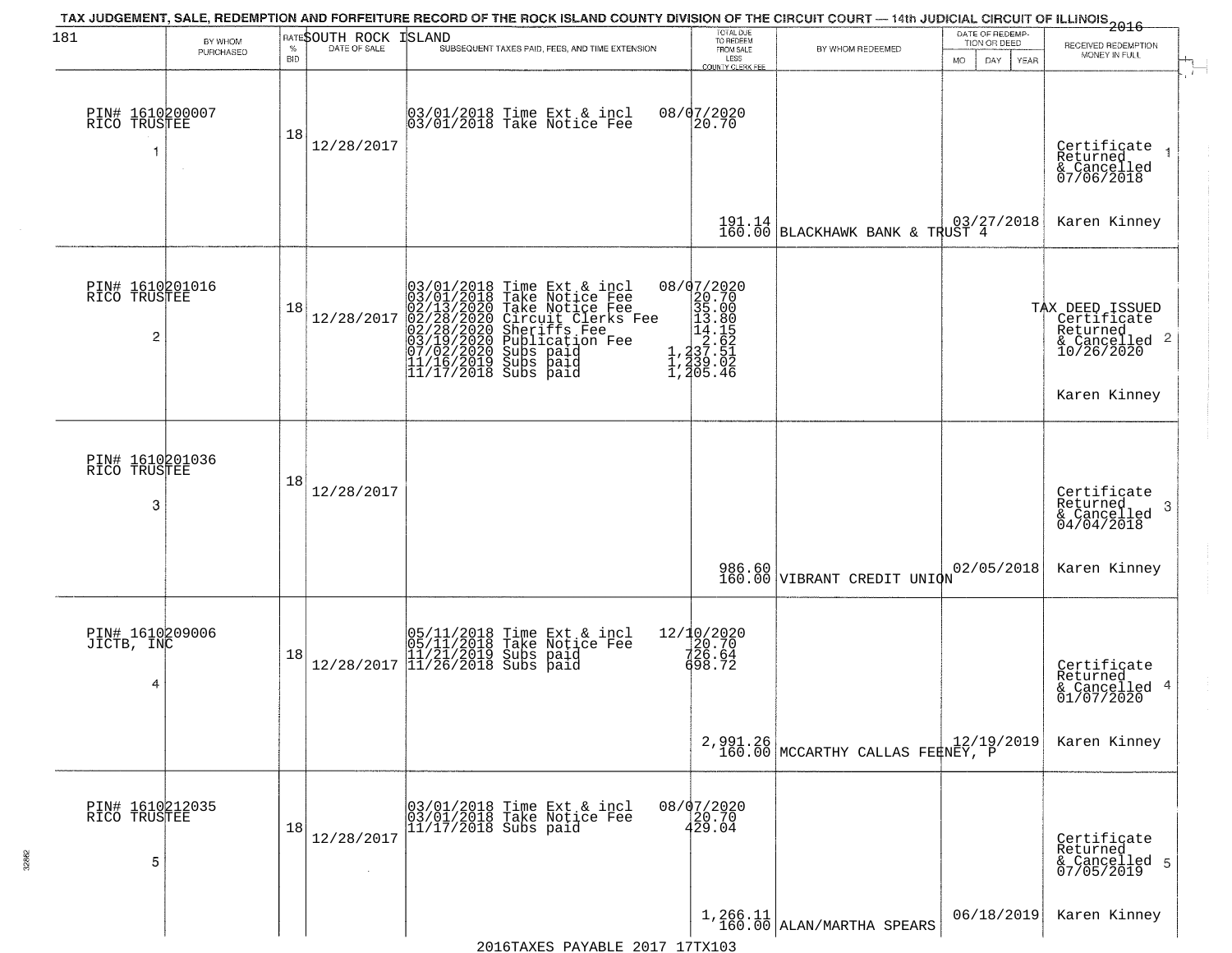| NAME AND ADDRESS<br>LEGAL DESCRIPTION<br>182                               | SOUTH ROCK ISLAND <sup>A-BACK TAX</sup>  | BACK TAX<br>FORFEITED | <b>BACK TAX</b><br><b>FORFEITED</b> | TOTAL BACK<br>TAX PENALTY | <b>AMOUNT</b>                      |                    | INTEREST PAYMENT FUND | 2016    |
|----------------------------------------------------------------------------|------------------------------------------|-----------------------|-------------------------------------|---------------------------|------------------------------------|--------------------|-----------------------|---------|
| TAXPAYER NO.<br>PARCEL NO.<br>TWP - CODE<br>ACRES                          | PRIOR TO<br>TAX DUE<br>INT DUE           | PENALTY<br>ACCRUED    | INTEREST AND<br>COST ACCRUED        | AND COSTS<br>ACCRUED      | FOR WHICH<br>JUDGEMENT<br>IS ASKED | CERTIFICATE<br>NO. | <b>INDEMNITY FUND</b> |         |
| ASSESSED VALUATION FOR TAXES                                               | 2015<br>1ST<br>1ST                       |                       |                                     |                           |                                    |                    | COST OF SALE          |         |
|                                                                            |                                          |                       |                                     |                           |                                    |                    |                       |         |
| GAY MARCUS T<br>3727 5TH ST<br>ROCK ISLAND IL                              | 2ND<br>2ND<br>61201<br>90.35<br>6.80     |                       |                                     |                           |                                    |                    | 60.00                 |         |
|                                                                            | ਾਂ<br>3BD                                |                       |                                     |                           |                                    |                    |                       |         |
| SUPVR ASST MAP<br>LOT 435 SHEET 17                                         | 90.<br>4TH                               |                       |                                     |                           |                                    | 884                | 20.00                 |         |
|                                                                            | 90.35<br>2.72                            |                       |                                     |                           |                                    |                    |                       |         |
| $019 - 15 - 00$<br>$185 - C$                                               | <b>PUBLICATION COST</b>                  |                       |                                     |                           |                                    |                    | 4.00                  |         |
| $10 - 02$<br>PIN# 1610400035                                               | 10.00<br>TOTAL DUE-TAXES, INT. COST      |                       |                                     |                           |                                    |                    |                       |         |
|                                                                            |                                          |                       |                                     |                           | 296.01                             |                    |                       | 390.01  |
| 8,311                                                                      | 296.01<br>1ST<br>1ST                     |                       |                                     |                           |                                    |                    | 10.00                 |         |
|                                                                            | 106.36<br>$11 - 20$<br>2ND               |                       |                                     |                           |                                    |                    |                       |         |
| ORUGANTI MOHAN<br>43191 CENTER ST<br>CHANTILLY VA                          | 20152<br>106.36<br>8.00                  |                       |                                     |                           |                                    |                    | 60.00                 |         |
| SUPVR ASST MAP                                                             | 3RD<br>3RD                               |                       |                                     |                           |                                    |                    |                       |         |
| LOT 436 SHEET 17                                                           | 106.3<br>6.40<br>47H                     |                       |                                     |                           |                                    | 885                | 20.00                 |         |
|                                                                            | 3.20<br>106.36                           |                       |                                     |                           |                                    |                    |                       |         |
| $019 - 16 - 00$<br>$10 - 02$<br>$185-D$                                    | PUBLICATION COST                         |                       |                                     |                           |                                    |                    | 4.00                  |         |
| PIN# 1610400036                                                            | 10.00<br>TOTAL DUE-TAXES, INT. COST      |                       |                                     |                           |                                    |                    |                       |         |
| 4,231                                                                      | 464.24                                   |                       |                                     |                           | 464.24                             |                    | 10.00                 | 558.24  |
|                                                                            |                                          |                       |                                     |                           |                                    |                    |                       |         |
| KELLEY MARLON/TENISHA<br>900 15TH ST                                       | 58.4<br>2ND                              |                       |                                     |                           |                                    |                    |                       |         |
| ROCK ISLAND IL                                                             | 61201<br>58.45<br>4.4(                   |                       |                                     |                           |                                    |                    | 60.00                 |         |
| SUPVR ASST MAP<br>LOT 437 SHEET 17                                         | 3RD<br>3RD                               |                       |                                     |                           |                                    |                    |                       |         |
|                                                                            | 3.52<br>58.45<br>4TH                     |                       |                                     |                           |                                    | 886                | 20.00                 |         |
|                                                                            | 1.76<br>58.45<br><b>PUBLICATION COST</b> |                       |                                     |                           |                                    |                    |                       |         |
| $019 - 17 - 00$<br>$10 - 02$<br>$185-E$                                    | 10.00                                    |                       |                                     |                           |                                    |                    | 4.00                  |         |
| PIN# 1610400037                                                            | TOTAL OUE-TAXES, INT. COST               |                       |                                     |                           |                                    |                    |                       |         |
| 2,325                                                                      | 259.64                                   |                       |                                     |                           | 259.64                             |                    | 10.00                 | 353.64  |
|                                                                            |                                          |                       |                                     |                           |                                    |                    |                       |         |
| PARELIUS M/PIP WEST LLC<br>20 TOWNE DR STE 129                             | <u> 159.83</u><br><u> 16.80</u><br>2ND   |                       |                                     |                           |                                    |                    |                       |         |
| <b>BLUFFTON SC</b>                                                         | 29910<br>159.83<br>12.00                 |                       |                                     |                           |                                    |                    | 60.00                 |         |
| W 400 FT SUBLOT 4 LOT 6                                                    | 3 <sub>BD</sub><br>3RD<br>159.83<br>9.60 |                       |                                     |                           |                                    | 887                | 20.00                 |         |
| DEXTERS SUBD<br>OF SEC 10                                                  | 4.80<br>159.83                           |                       |                                     |                           |                                    |                    |                       |         |
|                                                                            | PUBLICATION COST                         |                       |                                     |                           |                                    |                    |                       |         |
| $115 - 18 - 20$<br>$10 - 02$<br>$1254 - 1$                                 | 10.00                                    |                       |                                     |                           |                                    |                    | 4.00                  |         |
| PIN# 1610411004                                                            | TOTAL DUE-TAXES, INT. COST               |                       |                                     |                           |                                    |                    |                       |         |
| 6,358                                                                      | 692.52                                   |                       |                                     |                           | 692.52                             |                    | 10.00                 | 786.52  |
|                                                                            | 1ST<br>268.3\$<br>28.21                  |                       |                                     |                           |                                    |                    |                       |         |
| GREAT RIVER CONSTRUCTION<br>2435 KIMBERLY RD STE 5N<br>BETTENDORF IA 52722 | 2ND<br>2ND<br>268.35<br>20.15            |                       |                                     |                           |                                    |                    | 60.00                 |         |
|                                                                            | 3RD<br>अक                                |                       |                                     |                           |                                    |                    |                       |         |
| LOT 2<br>MC CARTYS 1ST ADD                                                 | 268.35<br>16.12                          |                       |                                     |                           |                                    | 888                | 20.00                 |         |
|                                                                            | 4TH<br>$8.06^{\circ}$<br>268.35          |                       |                                     |                           |                                    |                    |                       |         |
| $2609 - 2$                                                                 | PUBLICATION COST                         |                       |                                     |                           |                                    |                    | 4.00                  |         |
| $206 - 05 - 30$<br>10-02<br>PIN# 1610412010                                | 10.00                                    |                       |                                     |                           |                                    |                    |                       |         |
| 10,675                                                                     | TOTAL DUE-TAXES, INT. COST<br>1,155.94   |                       |                                     |                           | 1155.94                            |                    | 10.00                 | 1249.94 |
|                                                                            |                                          |                       |                                     |                           |                                    |                    |                       |         |

 $\sim 100$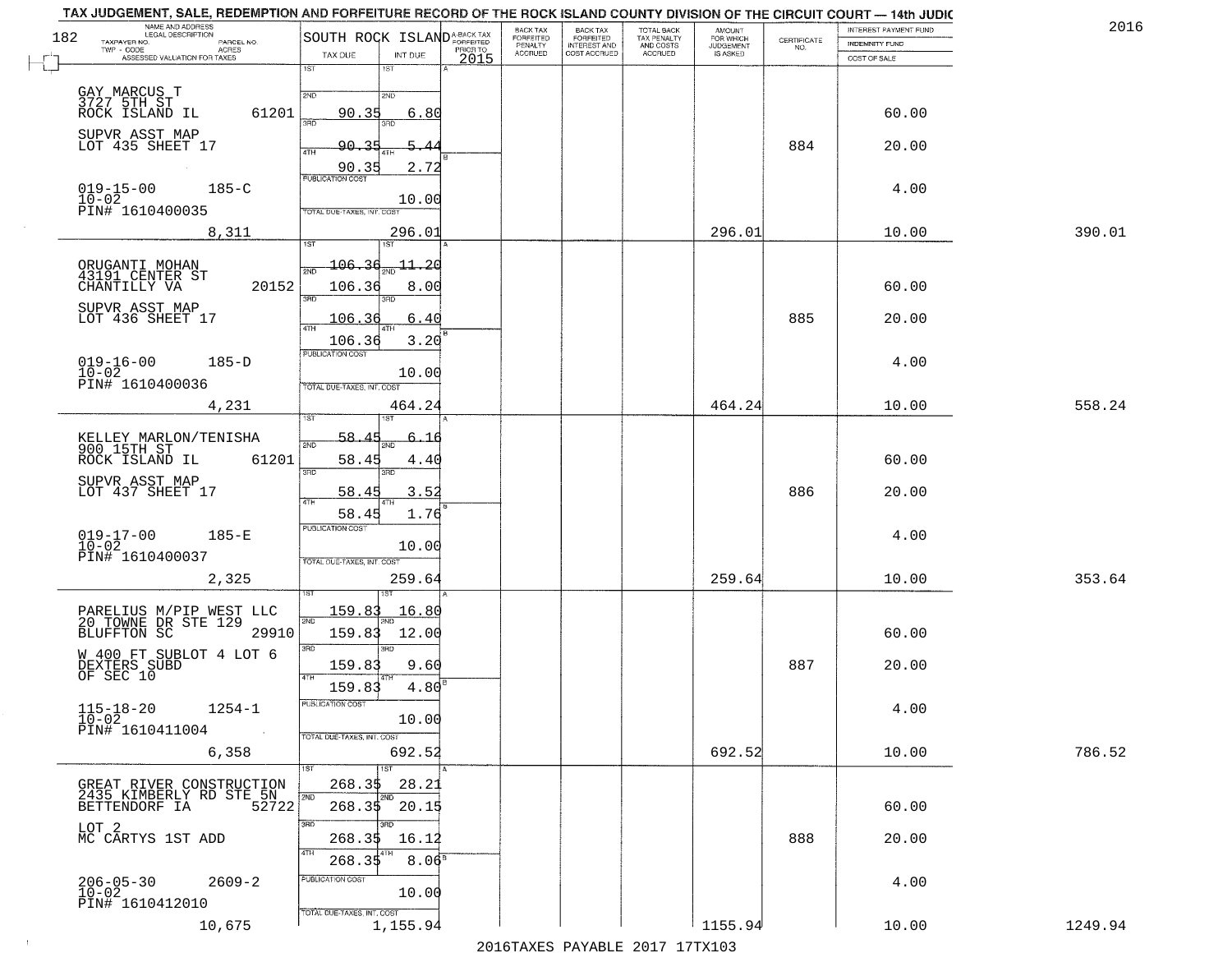| 182                                  | BY WHOM                    | $\%$       | RATESOUTH ROCK<br>DATE OF SALE | TAX JUDGEMENT, SALE, REDEMPTION AND FORFEITURE RECORD OF THE ROCK ISLAND COUNTY DIVISION OF THE CIRCUIT COURT — 14th JUDICIAL CIRCUIT OF ILLINOIS 2016<br>ISLAND<br>SUBSEQUENT TAXES PAID, FEES, AND TIME EXTENSION                                  | TOTAL DUE<br>TO REDEEM<br>FROM SALE                                                                                         | BY WHOM REDEEMED                | DATE OF REDEMP-<br>TION OR DEED | RECEIVED REDEMPTION                                                                        |
|--------------------------------------|----------------------------|------------|--------------------------------|------------------------------------------------------------------------------------------------------------------------------------------------------------------------------------------------------------------------------------------------------|-----------------------------------------------------------------------------------------------------------------------------|---------------------------------|---------------------------------|--------------------------------------------------------------------------------------------|
|                                      | PURCHASED                  | <b>BID</b> |                                |                                                                                                                                                                                                                                                      | LESS<br><b>COUNTY CLERK FEE</b>                                                                                             |                                 | MO.<br>DAY<br><b>YEAR</b>       | MONEY IN FULL                                                                              |
| PIN# 1610400035<br>1                 | STEVE SODEMAN LIVING TRUST |            | 12/28/2017                     |                                                                                                                                                                                                                                                      |                                                                                                                             |                                 |                                 | Certificate<br>Returned<br>& Cancelled<br>02/07/2018                                       |
|                                      |                            |            |                                |                                                                                                                                                                                                                                                      |                                                                                                                             | 460.21<br>160.00 MARCUS T GAY   | 01/10/2018                      | Karen Kinney                                                                               |
| PIN# 1610400036<br>RICO TRUSTEE<br>2 |                            | 18         | 12/28/2017                     | 03/01/2018 Time Ext & incl<br>03/01/2018 Take Notice Fee                                                                                                                                                                                             | 08/07/2020<br>20.70                                                                                                         |                                 |                                 | Certificate<br>Returned<br>& Cancelled 2<br>09/06/2018                                     |
|                                      |                            |            |                                |                                                                                                                                                                                                                                                      |                                                                                                                             | 779.91<br>160.00 MOHAN ORUGANTI | 08/20/2018                      | Karen Kinney                                                                               |
| PIN# 1610400037<br>RICO TRUSTEE<br>3 |                            | 18         | 12/28/2017                     | $03/01/2018$ Time Ext & incl<br>$03/01/2018$ Take Notice Fee<br>$02/13/2020$ Take Notice Fee<br>$02/28/2020$ Circuit Clerks Fee<br>$02/28/2020$ Sheriffs Fee<br>$03/19/2020$ Subication Fee<br>$03/19/22020$ Subs paid<br>$11/16/2019$ Subs          | $\begin{array}{r} 08/07/2020 \\ 20.70 \\ 35.00 \\ 14.15 \\ 14.15 \\ 2.62 \\ 490.65 \end{array}$<br>290.98<br>283.64         |                                 |                                 | TAX DEED ISSUED<br>Certificate<br>Returned<br>-3<br>$\frac{6}{10/26/2020}$<br>Karen Kinney |
| PIN# 1610411004<br>RICO TRUSTEE<br>4 |                            | 18         | 12/28/2017                     | 03/01/2018 Time Ext & incl<br>03/01/2018 Take Notice Fee<br>02/13/2020 Take Notice Fee<br>02/28/2020 Circuit Clerks Fee<br>02/28/2020 Sheriffs Fee<br>03/19/2020 Subs paid<br>07/02/2020 Subs paid<br> 11/16/2019 Subs paid<br> 11/17/2018 Subs paid | 08/07/2020<br>$\begin{array}{r} 20200 \\ 20.70 \\ 35.00 \\ 6.905 \\ 2.62 \\ 142.50 \end{array}$<br>743.32<br>723.62         |                                 |                                 | TAX DEED ISSUED<br>Certificate<br>Returned<br>& Cancelled 4<br>10/26/2020<br>Karen Kinney  |
| PIN# 1610412010<br>RICO TRUSTEE<br>5 |                            | 18         | 12/28/2017                     | $03/01/2018$ Time Ext & incl<br>$03/01/2018$ Take Notice Fee<br>$02/13/2020$ Take Notice Fee<br>$02/28/2020$ Circuit Clerks Fee<br>$02/28/2020$ Sheriffs Fee<br>$03/19/2020$ Sublication Fee<br>$07/02/2020$ Subs paid<br>$11/16/2019$ Subs          | $\begin{smallmatrix} 08/07/2020 \\ 20.70 \\ 35.00 \\ 1.326 \\ 1.26.5 \\ 1.426.3 \\ 2.427.8 \\ 1.494.6 \\ \end{smallmatrix}$ |                                 |                                 | Certificate<br>Returned<br>& Cancelled 5<br>12/10/2020                                     |
|                                      |                            |            |                                | 2016TAXES PAYABLE 2017 17TX103                                                                                                                                                                                                                       |                                                                                                                             |                                 |                                 | Karen Kinney                                                                               |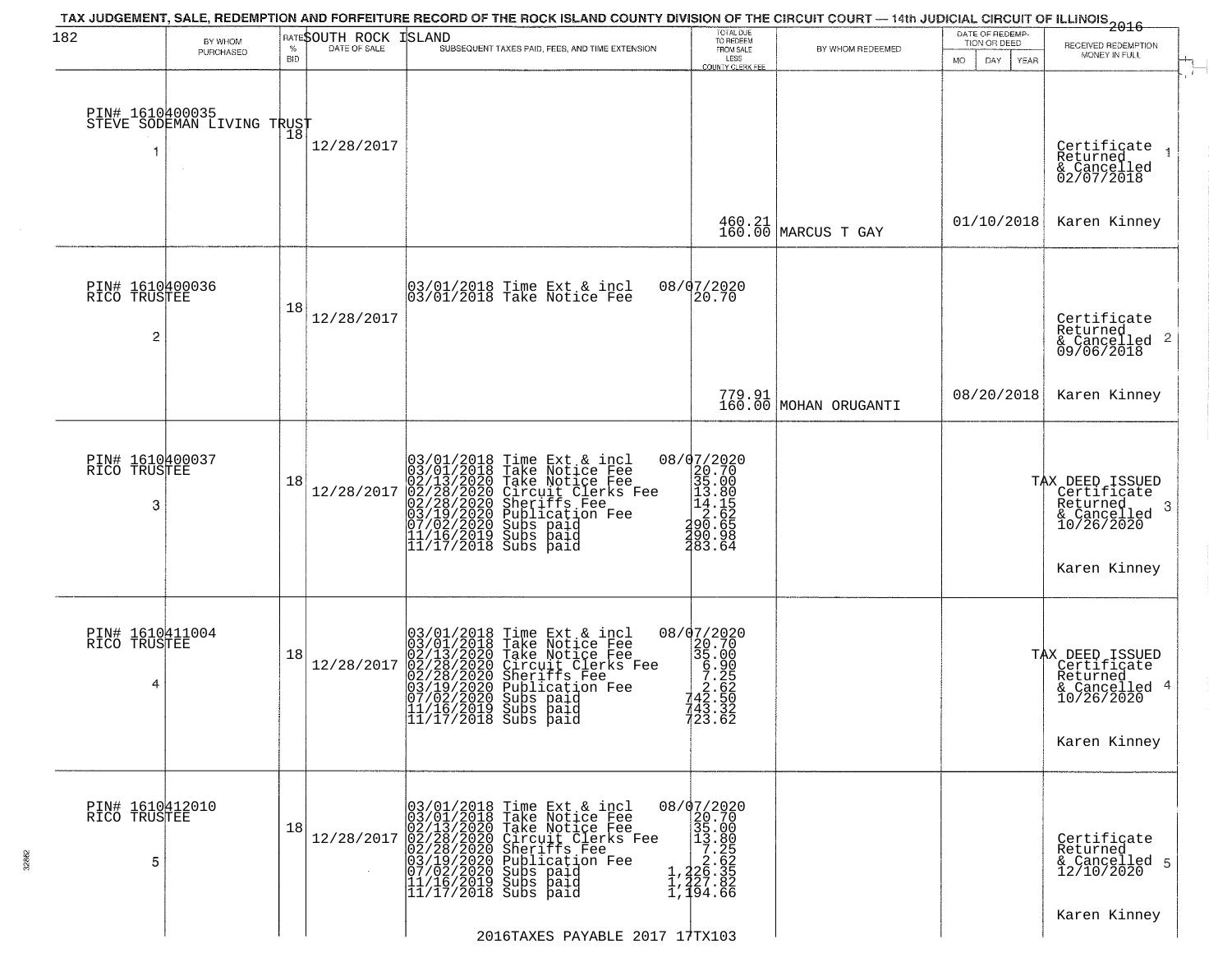|     | TAX JUDGEMENT, SALE, REDEMPTION AND FORFEITURE RECORD OF THE ROCK ISLAND COUNTY DIVISION OF THE CIRCUIT COURT - 14th JUDIC<br>NAME AND ADDRESS<br><b>LEGAL DESCRIPTION</b> |                                            |                  | BACK TAX             |                                       |                                        |                                  |                                                                 | INTEREST PAYMENT FUND | 2016    |
|-----|----------------------------------------------------------------------------------------------------------------------------------------------------------------------------|--------------------------------------------|------------------|----------------------|---------------------------------------|----------------------------------------|----------------------------------|-----------------------------------------------------------------|-----------------------|---------|
| 183 | TAXPAYER NO.<br>PARCEL NO.                                                                                                                                                 | SOUTH ROCK ISLAND <sup>A-BACK TAX</sup>    |                  | FORFEITED<br>PENALTY | BACK TAX<br>FORFEITED<br>INTEREST AND | TOTAL BACK<br>TAX PENALTY<br>AND COSTS | AMOUNT<br>FOR WHICH<br>JUDGEMENT | $\begin{array}{c} \text{CERTIFICATE} \\ \text{NO.} \end{array}$ | <b>INDEMNITY FUND</b> |         |
|     | TWP - CODE<br>ACRES<br>ASSESSED VALUATION FOR TAXES                                                                                                                        | TAX DUE<br>INT DUE                         | PRIOR TO<br>2015 | <b>ACCRUED</b>       | COST ACCRUED                          | ACCRUED                                | IS ASKED                         |                                                                 | COST OF SALE          |         |
|     |                                                                                                                                                                            | 1ST<br>1ST                                 |                  |                      |                                       |                                        |                                  |                                                                 |                       |         |
|     | LOPEZ ENTERPRISE INC                                                                                                                                                       | <del>156.51, 47.95</del><br>2ND            |                  |                      |                                       |                                        |                                  |                                                                 |                       |         |
|     | 835 5TH AVE                                                                                                                                                                |                                            | 1824.08          | 242.28               |                                       |                                        |                                  |                                                                 |                       |         |
|     | 61265<br>MOLINE IL                                                                                                                                                         | 34.25<br>456.51                            |                  |                      |                                       |                                        |                                  |                                                                 | 60.00                 |         |
|     | LOT 1<br>MC CARTYS 1ST ADD                                                                                                                                                 | 456.51<br>27.40                            |                  |                      | 1318.49                               |                                        |                                  | 889                                                             | 20.00                 |         |
|     |                                                                                                                                                                            |                                            |                  |                      |                                       | 5150.85                                |                                  |                                                                 |                       |         |
|     |                                                                                                                                                                            | 13.70<br>456.51<br><b>PUBLICATION COST</b> |                  |                      |                                       |                                        |                                  |                                                                 |                       |         |
|     | $206 - 05 - 20$<br>$2609 - 1$                                                                                                                                              |                                            | 11               |                      |                                       |                                        |                                  |                                                                 | 4.00                  |         |
|     | $10 - 02$<br>PIN# 1610412011                                                                                                                                               | 10.00<br>TOTAL DUE-TAXES, INT. COST        | 1766.00          |                      |                                       |                                        |                                  |                                                                 |                       |         |
|     |                                                                                                                                                                            |                                            |                  |                      |                                       |                                        |                                  |                                                                 |                       |         |
|     | 18,160                                                                                                                                                                     | 1,959.34                                   |                  |                      |                                       |                                        | 7110.19                          |                                                                 | 10.00                 | 7204.19 |
|     |                                                                                                                                                                            |                                            |                  |                      |                                       |                                        |                                  |                                                                 |                       |         |
|     | MATTER KEVIN/AMBER<br>2906 12TH ST                                                                                                                                         | 219.78<br>23.10                            |                  |                      |                                       |                                        |                                  |                                                                 |                       |         |
|     | 61201<br>ROCK ISLAND IL                                                                                                                                                    | 219.78<br>16.50<br>बन्ना                   |                  |                      |                                       |                                        |                                  |                                                                 | 60.00                 |         |
|     | SUPVR ASST MAP                                                                                                                                                             |                                            |                  |                      |                                       |                                        |                                  |                                                                 |                       |         |
|     | LOT 164 SHEET 18                                                                                                                                                           | 219.78<br>$\sqrt{13.20}$                   |                  |                      |                                       |                                        |                                  | 890                                                             | 20.00                 |         |
|     |                                                                                                                                                                            | 219.78<br>6.60                             |                  |                      |                                       |                                        |                                  |                                                                 |                       |         |
|     | $023 - 09 - 00$<br>$215 - 4$                                                                                                                                               | PUBLICATION COST                           |                  |                      |                                       |                                        |                                  |                                                                 | 4.00                  |         |
|     | $10 - 02$<br>.180                                                                                                                                                          | 10.00                                      |                  |                      |                                       |                                        |                                  |                                                                 |                       |         |
|     | PIN# 1611100056                                                                                                                                                            | TOTAL DUE-TAXES, INT. COST                 |                  |                      |                                       |                                        |                                  |                                                                 |                       |         |
|     | 14,743                                                                                                                                                                     | 948.52                                     |                  |                      |                                       |                                        | 948.52                           |                                                                 | 10.00                 | 1042.52 |
|     |                                                                                                                                                                            | ist.<br><b>IST</b>                         |                  |                      |                                       |                                        |                                  |                                                                 |                       |         |
|     | HIQO BIAY/MOO EH<br>956 24TH AVE                                                                                                                                           | 2ND<br><b>SMD</b>                          |                  |                      |                                       |                                        |                                  |                                                                 |                       |         |
|     | ROCK ISLAND IL<br>61201                                                                                                                                                    |                                            |                  |                      |                                       |                                        |                                  |                                                                 | 60.00                 |         |
|     | LOT 16                                                                                                                                                                     | 3RD<br>3RD                                 |                  |                      |                                       |                                        |                                  |                                                                 |                       |         |
|     |                                                                                                                                                                            | 10.94<br>64                                |                  |                      |                                       |                                        |                                  | 891                                                             | 20.00                 |         |
|     | BRASHERS SUB DIV<br>N 59 FT OF W 71 FT OF<br>E 170 FT                                                                                                                      | 4TH<br>4TH<br>10.94<br>.32                 |                  |                      |                                       |                                        |                                  |                                                                 |                       |         |
|     |                                                                                                                                                                            | <b>PUBLICATION COST</b>                    |                  |                      |                                       |                                        |                                  |                                                                 |                       |         |
|     | $071 - 10 - 05$<br>10-02<br>681-K                                                                                                                                          | 10.00                                      |                  |                      |                                       |                                        |                                  |                                                                 | 4.00                  |         |
|     | PIN# 1611101014                                                                                                                                                            | TOTAL OUE-TAXES, INT. COST                 |                  |                      |                                       |                                        |                                  |                                                                 |                       |         |
|     | 435                                                                                                                                                                        | 32.84                                      |                  |                      |                                       |                                        | 32.84                            |                                                                 | 10.00                 | 126.84  |
|     |                                                                                                                                                                            |                                            |                  |                      |                                       |                                        |                                  |                                                                 |                       |         |
|     | DIAZ JUAN ANTONIO<br>214 E 23RD AVE                                                                                                                                        | 663.42<br>69.65                            |                  |                      |                                       |                                        |                                  |                                                                 |                       |         |
|     | COAL VALLEY IL<br>61240                                                                                                                                                    | 2ND<br>663.42<br>49.75                     |                  |                      |                                       |                                        |                                  |                                                                 | 60.00                 |         |
|     |                                                                                                                                                                            | 3RD<br>3RD                                 |                  |                      |                                       |                                        |                                  |                                                                 |                       |         |
|     | SUPVR ASST MAP<br>LOT 179 SHEET 8<br>BRASHARS SUBD                                                                                                                         | 39.80<br>663.42                            |                  |                      |                                       |                                        |                                  | 892                                                             | 20.00                 |         |
|     |                                                                                                                                                                            | 4TH<br>19.90<br>663.42                     |                  |                      |                                       |                                        |                                  |                                                                 |                       |         |
|     |                                                                                                                                                                            | ruslica i IUN COS                          |                  |                      |                                       |                                        |                                  |                                                                 |                       |         |
|     | $069 - 05 - 00$<br>673<br>$10 - 02$                                                                                                                                        | 10.00                                      |                  |                      |                                       |                                        |                                  |                                                                 | 4.00                  |         |
|     | PIN# 1611101020                                                                                                                                                            | TOTAL DUE-TAXES, INT. COST                 |                  |                      |                                       |                                        |                                  |                                                                 |                       |         |
|     | 26,391                                                                                                                                                                     | 2,842.78                                   |                  |                      |                                       |                                        | 2842.78                          |                                                                 | 10.00                 | 2936.78 |
|     |                                                                                                                                                                            | 1ST                                        |                  |                      |                                       |                                        |                                  |                                                                 |                       |         |
|     | SAJAK WARD A                                                                                                                                                               | 213.37<br>22.40                            |                  |                      |                                       |                                        |                                  |                                                                 |                       |         |
|     | PO BOX 6783                                                                                                                                                                | 2ND<br>2ND                                 |                  |                      |                                       |                                        |                                  |                                                                 |                       |         |
|     | 61240<br>ROCK ISLAND IL                                                                                                                                                    | 213.37<br>16.00                            |                  |                      |                                       |                                        |                                  |                                                                 | 60.00                 |         |
|     | LOT 13<br>BRASHARS SUBD N.13 OF N W<br>.25 N 47.5 OF 8.237.5 FT                                                                                                            | 3RD<br>213.37<br>12.80                     |                  |                      |                                       |                                        |                                  | 893                                                             | 20.00                 |         |
|     |                                                                                                                                                                            | 4TH                                        |                  |                      |                                       |                                        |                                  |                                                                 |                       |         |
|     | E 114 FT OF W 224 FT                                                                                                                                                       | 213.3'<br>$6.40^8$                         |                  |                      |                                       |                                        |                                  |                                                                 |                       |         |
|     | $069 - 10 - 00$<br>$673 - B$                                                                                                                                               | PUBLICATION COST                           |                  |                      |                                       |                                        |                                  |                                                                 | 4.00                  |         |
|     | $10 - 02$<br>PIN# 1611101022                                                                                                                                               | 10.00                                      |                  |                      |                                       |                                        |                                  |                                                                 |                       |         |
|     |                                                                                                                                                                            | TOTAL DUE-TAXES, INT. COST<br>921.08       |                  |                      |                                       |                                        | 921.08                           |                                                                 | 10.00                 | 1015.08 |
|     | 14,488                                                                                                                                                                     |                                            |                  |                      |                                       | 2016 TAVEC DAVADLE 2017 17TV102        |                                  |                                                                 |                       |         |
|     |                                                                                                                                                                            |                                            |                  |                      |                                       |                                        |                                  |                                                                 |                       |         |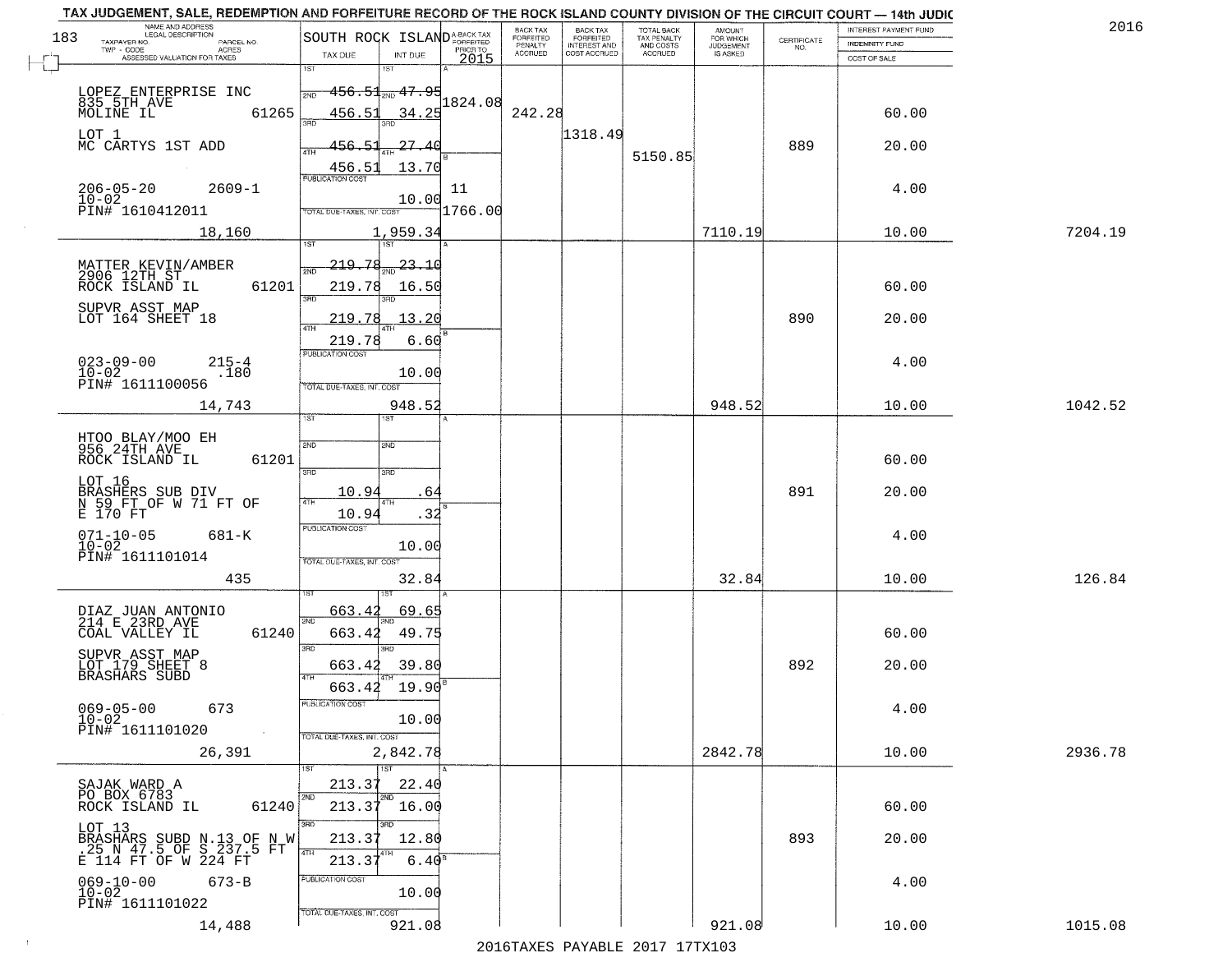| 183                                      | BY WHOM<br>PURCHASED       | <b>BID</b> | <b>RATESOUTH ROCK ISLAND</b> |                        | TAX JUDGEMENT, SALE, REDEMPTION AND FORFEITURE RECORD OF THE ROCK ISLAND COUNTY DIVISION OF THE CIRCUIT COURT — 14th JUDICIAL CIRCUIT OF ILLINOIS 2016<br>SUBSEQUENT TAXES PAID, FEES, AND TIME EXTENSION                                                                                                                                         | TOTAL DUE<br>TO REDEEM<br>FROM SALE<br>LESS<br>COUNTY CLERK FEE                                                                                                                                                                                                                                                                                                                                 | BY WHOM REDEEMED                  | DATE OF REDEMP-<br>TION OR DEED<br>MO.<br>DAY.<br><b>YEAR</b> | RECEIVED REDEMPTION<br>MONEY IN FULL                                                      |
|------------------------------------------|----------------------------|------------|------------------------------|------------------------|---------------------------------------------------------------------------------------------------------------------------------------------------------------------------------------------------------------------------------------------------------------------------------------------------------------------------------------------------|-------------------------------------------------------------------------------------------------------------------------------------------------------------------------------------------------------------------------------------------------------------------------------------------------------------------------------------------------------------------------------------------------|-----------------------------------|---------------------------------------------------------------|-------------------------------------------------------------------------------------------|
| PIN# 1610412011<br>RICO TRUSTEE          |                            | 18         | 12/28/2017                   |                        | 03/01/2018 Time Ext & incl<br>03/01/2018 Take Notice Fee<br>02/13/2020 Take Notice Fee<br>02/28/2020 Circuit Clerks F<br>02/28/2020 Sheriffs Fee<br>03/19/2020 Sheriffs Fee<br>07/02/2020 Subs paid<br>11/16/2019 Subs paid<br>11/17/2018 Subs paid<br>1<br>Take Notice Fee<br>Circuit Clerks Fee<br>Sheriffs Fee<br>Publication Fee<br>Subs paid | 08/07/2020<br>$20.700$<br>$35.000$<br>$5.226$<br>$5.262$<br>$5.626$<br>$5.626$<br>560.06<br>545.40                                                                                                                                                                                                                                                                                              |                                   |                                                               | TAX DEED ISSUED<br>Certificate<br>Returned<br>& Cancelled<br>10/26/2020<br>Karen Kinney   |
| PIN# 161100056<br>RICO TRUSTEE<br>2      |                            | 18         | 12/28/2017                   |                        | 03/01/2018 Time Ext & incl<br>03/01/2018 Take Notice Fee<br>02/13/2020 Take Notice Fee<br>11/16/2019 Subs paid<br>11/17/2018 Subs paid                                                                                                                                                                                                            | 08/07/2020<br>$\begin{smallmatrix} 20.70 \\ 20.70 \\ 35.00 \\ 1,026.94 \\ 992.90 \end{smallmatrix}$                                                                                                                                                                                                                                                                                             |                                   |                                                               | Certificate<br>Returned<br>& Cancelled 2<br>03/03/2020                                    |
|                                          |                            |            |                              |                        |                                                                                                                                                                                                                                                                                                                                                   |                                                                                                                                                                                                                                                                                                                                                                                                 | 4, 417.86<br>160.00 AMBER MATTER  | 02/27/2020                                                    | Karen Kinney                                                                              |
| PIN# 161101014<br>3                      | STEVE SODEMAN LIVING TRUST |            | 12/28/2017                   |                        | $\begin{array}{c}  01/16/2018 \text{ Time} \text{ Ext} & \text{incl} \\  01/16/2018 \text{ Take Notice } \text{Fe} \end{array}$                                                                                                                                                                                                                   | 12/21/2020<br>20.59                                                                                                                                                                                                                                                                                                                                                                             |                                   |                                                               | Certificate<br>Returned<br>- 3<br>& Cancelled<br>03/05/2018                               |
|                                          |                            |            |                              |                        |                                                                                                                                                                                                                                                                                                                                                   |                                                                                                                                                                                                                                                                                                                                                                                                 | 170.26<br>160.00 BLAY HTOO/MOO EH | 02/01/2018                                                    | Karen Kinney                                                                              |
| PIN# 1611101020<br>RICO TRUSTEE<br>4     |                            | 18         | 12/28/2017                   |                        | 03/01/2018 Time Ext & incl<br>03/01/2018 Take Notice Fee                                                                                                                                                                                                                                                                                          | 08/07/2020<br>20.70                                                                                                                                                                                                                                                                                                                                                                             |                                   |                                                               | Certificate<br>Returned<br>& Cancelled 4<br>07/06/2018                                    |
|                                          |                            |            |                              |                        |                                                                                                                                                                                                                                                                                                                                                   |                                                                                                                                                                                                                                                                                                                                                                                                 | $3,486.10$ JUAN DIAZ              | 04/04/2018                                                    | Karen Kinney                                                                              |
| PIN# 1611101022<br>REALTAX DEV LT'D<br>5 |                            | 18         | 12/28/2017                   | $11/26/2018$ Subs paid | 08/12/2020 Time Ext & incl<br>01/29/2018 Take Notice Fee<br>08/20/2020 Take Notice Fee<br>08/20/2020 Circuit Clerks Fee<br>08/21/2020 Title Search Fee<br>08/25/2020 Lis Pendens<br>09/01/2020 Subs paid<br>09/09/2020 Subs paid<br>09/09/2020 Subs p                                                                                             | 12/21/2020<br>20.70<br>35.00<br>$\frac{1}{2}$<br>$\frac{1}{2}$<br>$\frac{2}{5}$<br>$\frac{5}{6}$<br>$\frac{6}{3}$<br>$\frac{3}{5}$<br>$\frac{1}{6}$<br>$\frac{3}{5}$<br>$\frac{1}{6}$<br>$\frac{5}{10}$<br>$\frac{1}{6}$<br>$\frac{1}{6}$<br>$\frac{1}{6}$<br>$\frac{1}{6}$<br>$\frac{1}{6}$<br>$\frac{1}{6}$<br>$\frac{1}{6}$<br>$\frac{1}{6}$<br>$\frac{1}{6}$<br>$\frac{1}{6}$<br><br>965.02 |                                   |                                                               | TAX DEED ISSUED<br>Certificate<br>Returned<br>& Cancelled 5<br>05/13/2021<br>Karen Kinney |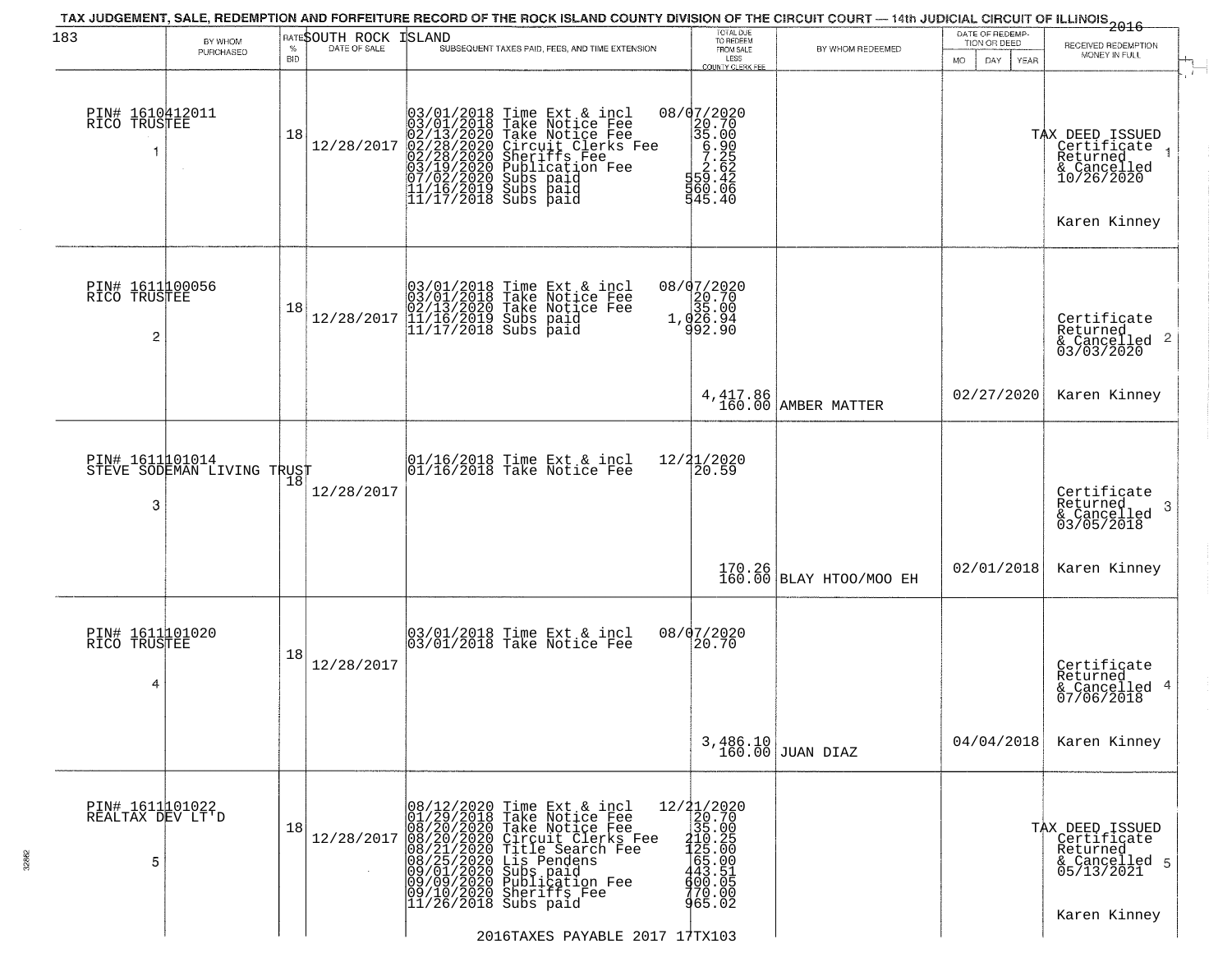| 184 | NAME AND ADDRESS<br>LEGAL DESCRIPTION                                | SOUTH ROCK ISLAND <sup>A-BACK TAX</sup>    |          | BACK TAX<br><b>FORFEITED</b> | <b>BACK TAX</b><br><b>FORFEITED</b> | TOTAL BACK<br>TAX PENALTY<br>AND COSTS<br>ACCRUED | <b>AMOUNT</b><br>FOR WHICH |                                                                 | INTEREST PAYMENT FUND | 2016    |
|-----|----------------------------------------------------------------------|--------------------------------------------|----------|------------------------------|-------------------------------------|---------------------------------------------------|----------------------------|-----------------------------------------------------------------|-----------------------|---------|
|     | TAXPAYER NO.<br>PARCEL NO.<br>TWP - CODE<br><b>ACRES</b>             |                                            | PRIOR TO | PENALTY<br>ACCRUED           | INTEREST AND<br>COST ACCRUED        |                                                   | JUDGEMENT                  | $\begin{array}{c} \text{CERTIFICATE} \\ \text{NO.} \end{array}$ | INDEMNITY FUND        |         |
|     | ASSESSED VALUATION FOR TAXES                                         | TAX DUE<br>INT DUE<br>1ST<br>1ST           | 2015     |                              |                                     |                                                   |                            |                                                                 | COST OF SALE          |         |
|     | STOLLEY MARVIN                                                       | <del>394.99<sub>2ND</sub> 41.4</del> 4     |          |                              |                                     |                                                   |                            |                                                                 |                       |         |
|     | 412 E 8TH ST                                                         | <b>PND</b>                                 |          |                              |                                     |                                                   |                            |                                                                 |                       |         |
|     | 52761                                                                | 394.99<br>29.60                            |          |                              |                                     |                                                   |                            |                                                                 | 60.00                 |         |
|     | LOT 8<br>EMMA L TITTERINGTONS ADD<br>S 10 FT OF 7 AND ALL            | 23.68<br>-394<br>4TH                       |          |                              |                                     |                                                   |                            | 894                                                             | 20.00                 |         |
|     |                                                                      | 394.99<br>11.84                            |          |                              |                                     |                                                   |                            |                                                                 |                       |         |
|     | $288 - 01 - 00$<br>3748                                              | PUBLICATION COST                           |          |                              |                                     |                                                   |                            |                                                                 | 4.00                  |         |
|     | $10-02$<br>PIN# 1611117007                                           | 10.00<br>TOTAL DUE-TAXES, INT. COST        |          |                              |                                     |                                                   |                            |                                                                 |                       |         |
|     |                                                                      |                                            |          |                              |                                     |                                                   | 1696.52                    |                                                                 | 10.00                 | 1790.52 |
|     | 15,713                                                               | 1,696.52<br>$\overline{1ST}$<br>1ST        |          |                              |                                     |                                                   |                            |                                                                 |                       |         |
|     | TARULIS WILLIAM M<br>1104 29TH AVE                                   | 2ND<br>2ND                                 |          |                              |                                     |                                                   |                            |                                                                 |                       |         |
|     | ROCK ISLAND IL<br>61201                                              |                                            |          |                              |                                     |                                                   |                            |                                                                 | 60.00                 |         |
|     | LOT <sub>2</sub>                                                     | 3RD<br>3RD                                 |          |                              |                                     |                                                   |                            |                                                                 |                       |         |
|     | FRED A DASSOS ADD                                                    | 47H<br>4TH                                 |          |                              |                                     |                                                   |                            | 895                                                             | 20.00                 |         |
|     |                                                                      | 531.17<br>15.94                            |          |                              |                                     |                                                   |                            |                                                                 |                       |         |
|     | $112 - 14 - 00$<br>$10 - 02$<br>1191                                 | PUBLICATION COST                           |          |                              |                                     |                                                   |                            |                                                                 | 4.00                  |         |
|     | PIN# 1611119001                                                      | 10.00<br>TOTAL DUE-TAXES, INT. COST        |          |                              |                                     |                                                   |                            |                                                                 |                       |         |
|     | 21,130                                                               | 557.11                                     |          |                              |                                     |                                                   | 557.11                     |                                                                 | 10.00                 | 651.11  |
|     |                                                                      |                                            |          |                              |                                     |                                                   |                            |                                                                 |                       |         |
|     | ROSENTHAL DARLENE M<br>4343 16TH ST #179                             | 542.<br>56.98<br>7۶<br>2ND                 | 2168.80  |                              |                                     |                                                   |                            |                                                                 |                       |         |
|     | MOLINE IL<br>61265                                                   | 542.78<br>40.70                            |          | 250.02                       |                                     |                                                   |                            |                                                                 | 60.00                 |         |
|     | LOT 30                                                               | 3BD<br>3RD                                 |          |                              | 1222.53                             |                                                   |                            |                                                                 |                       |         |
|     | MC INNIS BROS 11TH<br>STREET ADD                                     | 542.78<br>32.56                            |          |                              |                                     | 5178.47                                           |                            | 896                                                             | 20.00                 |         |
|     |                                                                      | 542.78<br>16.28<br><b>PUBLICATION COST</b> |          |                              |                                     |                                                   |                            |                                                                 |                       |         |
|     | $207 - 14 - 00$<br>10-02<br>2639                                     | 10.00                                      | 11       |                              |                                     |                                                   |                            |                                                                 | 4.00                  |         |
|     | PIN# 1611301043                                                      | TOTAL OUE-TAXES, INT. COST                 | 1537.12  |                              |                                     |                                                   |                            |                                                                 |                       |         |
|     | 21,592                                                               | 2,327.64                                   |          |                              |                                     |                                                   | 7506.11                    |                                                                 | 10.00                 | 7600.11 |
|     |                                                                      | ख                                          |          |                              |                                     |                                                   |                            |                                                                 |                       |         |
|     | VILLALPANDO V/CABRALES D<br>3713 11TH ST                             | 2ND<br>SND                                 |          |                              |                                     |                                                   |                            |                                                                 |                       |         |
|     | 61201<br>ROCK ISLAND IL                                              | 3RD<br>3BD                                 |          |                              |                                     |                                                   |                            |                                                                 | 60.00                 |         |
|     | LOT 21 BLOCK 3<br>RODMAN PLACE                                       |                                            |          |                              |                                     |                                                   |                            | 897                                                             | 20.00                 |         |
|     |                                                                      | $466.49$ $14.00$ <sup>B</sup>              |          |                              |                                     |                                                   |                            |                                                                 |                       |         |
|     | 3253                                                                 | PUBLICATION COST                           |          |                              |                                     |                                                   |                            |                                                                 | 4.00                  |         |
|     | $248 - 19 - 00$<br>$10 - 02$                                         | 10.00                                      |          |                              |                                     |                                                   |                            |                                                                 |                       |         |
|     | PIN# 1611304004                                                      | TOTAL DUE-TAXES, INT. COST                 |          |                              |                                     |                                                   |                            |                                                                 |                       |         |
|     | 18,557                                                               | 490.49<br>1ST<br>1ST                       |          |                              |                                     |                                                   | 490.49                     |                                                                 | 10.00                 | 584.49  |
|     |                                                                      | 378.91<br>39.76                            |          |                              |                                     |                                                   |                            |                                                                 |                       |         |
|     | HILLYER KATHLEEN J<br>3304 11TH ST<br>ROCK ISLAND IL<br>61201        | 2ND<br>2ND<br>28.40<br>378.91              |          |                              |                                     |                                                   |                            |                                                                 | 60.00                 |         |
|     |                                                                      | 3RD<br>का                                  |          |                              |                                     |                                                   |                            |                                                                 |                       |         |
|     | LOT <sub>2</sub><br>SCHREINER AND ROTH BROS<br>COTTAGE GROVE SUB DIV | 378.91<br>22.72                            |          |                              |                                     |                                                   |                            | 898                                                             | 20.00                 |         |
|     |                                                                      | 4TH<br>4TH<br>$11.36^8$<br>378.91          |          |                              |                                     |                                                   |                            |                                                                 |                       |         |
|     | 3332                                                                 | PUBLICATION COST                           |          |                              |                                     |                                                   |                            |                                                                 | 4.00                  |         |
|     | 257-01-00<br>10-02<br>PIN# 1611305030                                | 10.00                                      |          |                              |                                     |                                                   |                            |                                                                 |                       |         |
|     | 21,073                                                               | TOTAL DUE-TAXES, INT. COST<br>1,627.88     |          |                              |                                     |                                                   | 1627.88                    |                                                                 | 10.00                 | 1721.88 |
|     |                                                                      |                                            |          |                              |                                     |                                                   |                            |                                                                 |                       |         |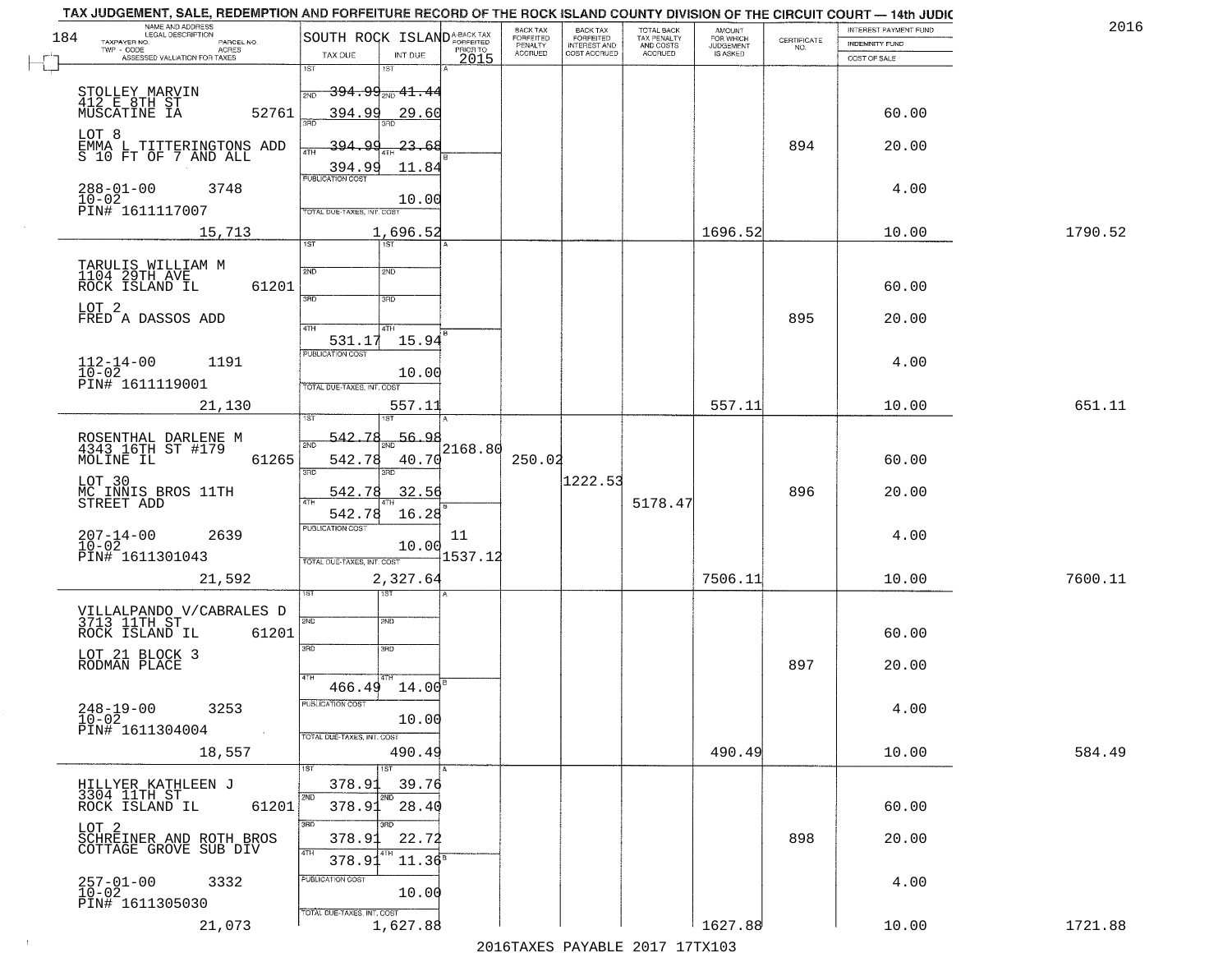| 184                                  | BY WHOM                                       |                    | RATESOUTH ROCK | TAX JUDGEMENT, SALE, REDEMPTION AND FORFEITURE RECORD OF THE ROCK ISLAND COUNTY DIVISION OF THE CIRCUIT COURT — 14th JUDICIAL CIRCUIT OF ILLINOIS 2016<br><b>ISLAND</b>                                                                        | TOTAL DUE<br>TO REDEEM<br>FROM SALE                                                                                             |                                                                  | DATE OF REDEMP-<br>TION OR DEED | RECEIVED REDEMPTION                                                                                |
|--------------------------------------|-----------------------------------------------|--------------------|----------------|------------------------------------------------------------------------------------------------------------------------------------------------------------------------------------------------------------------------------------------------|---------------------------------------------------------------------------------------------------------------------------------|------------------------------------------------------------------|---------------------------------|----------------------------------------------------------------------------------------------------|
|                                      | PURCHASED                                     | $\%$<br><b>BID</b> | DATE OF SALE   | SUBSEQUENT TAXES PAID, FEES, AND TIME EXTENSION                                                                                                                                                                                                | LESS<br><b>COUNTY CLERK FEE</b>                                                                                                 | BY WHOM REDEEMED                                                 | MO.<br>DAY.<br>YEAR             | MONEY IN FULL                                                                                      |
| PIN# 1611117007<br>RICO TRUSTEE      |                                               | 18                 | 12/28/2017     | $03/01/2018$ Time Ext & incl<br>$03/01/2018$ Take Notice Fee<br>$02/13/2020$ Take Notice Fee<br>$02/28/2020$ Circuit Clerks Fee<br>$02/28/2020$ Sheriffs Fee<br>$03/19/2020$ Subs paid<br>$07/02/2020$ Subs paid<br>$11/16/2019$ Subs paid<br> | ${\scriptsize \begin{array}{c} 08/07/2020 \\ 20.70 \\ 35.00 \\ 27.60 \\ 21.05 \\ 1.790.82 \\ 1.792.96 \\ 1.744.26 \end{array}}$ | $\begin{bmatrix} 10,007.97 \\ 160.00 \end{bmatrix}$ DOUG STOLLEY | 08/04/2020                      | Certificate<br>Returned<br>& Cancelled<br>09/02/2020<br>Karen Kinney                               |
| $\overline{c}$                       | PIN# 1611119001<br>STEVE SODEMAN LIVING TRUST | 01                 | 12/28/2017     | $\begin{array}{cc}  01/16/2018 \text{ Time Ext} & \text{incl} \\  01/16/2018 \text{ Take Notice Fe} \end{array}$                                                                                                                               | 12/21/2020<br>20.59                                                                                                             |                                                                  |                                 | Certificate<br>Returned<br>& Cancelled <sup>2</sup><br>07/06/2018                                  |
|                                      |                                               |                    |                |                                                                                                                                                                                                                                                |                                                                                                                                 | $678.21$ WILLIAM TARULIS                                         | 05/07/2018                      | Karen Kinney                                                                                       |
| PIN# 1611301043<br>RICO TRUSTEE<br>3 |                                               | 18                 | 12/28/2017     | 03/01/2018 Time Ext & incl<br>03/01/2018 Take Notice Fee                                                                                                                                                                                       | 08/07/2020<br>20.70                                                                                                             |                                                                  |                                 | ADMIN SALE IN ERROR<br>Certificate<br>Returned,<br>-3<br>& Cancelled<br>08/14/2018<br>Karen Kinney |
| 4                                    | PIN# 1611304004<br>MS INVESTMENTS GROUP INC 1 |                    | 12/28/2017     | 01/24/2018 Time Ext & incl<br>02/02/2018 Take Notice Fee                                                                                                                                                                                       | 06/29/2020<br>20.70                                                                                                             |                                                                  |                                 | Certificate<br>Returned<br>& Cancelled 4<br>10/04/2018<br>Karen Kinney                             |
| PIN# 1611305030<br>JICTB, INC<br>5   |                                               | 02                 | 12/28/2017     |                                                                                                                                                                                                                                                |                                                                                                                                 |                                                                  |                                 | Certificate<br>Returned<br>& Cancelled 5<br>07/06/2018                                             |
|                                      |                                               |                    |                |                                                                                                                                                                                                                                                |                                                                                                                                 | $\left[1, 756.32\right]$ (KATHLEEN J HILLYER                     | 04/26/2018                      | Karen Kinney                                                                                       |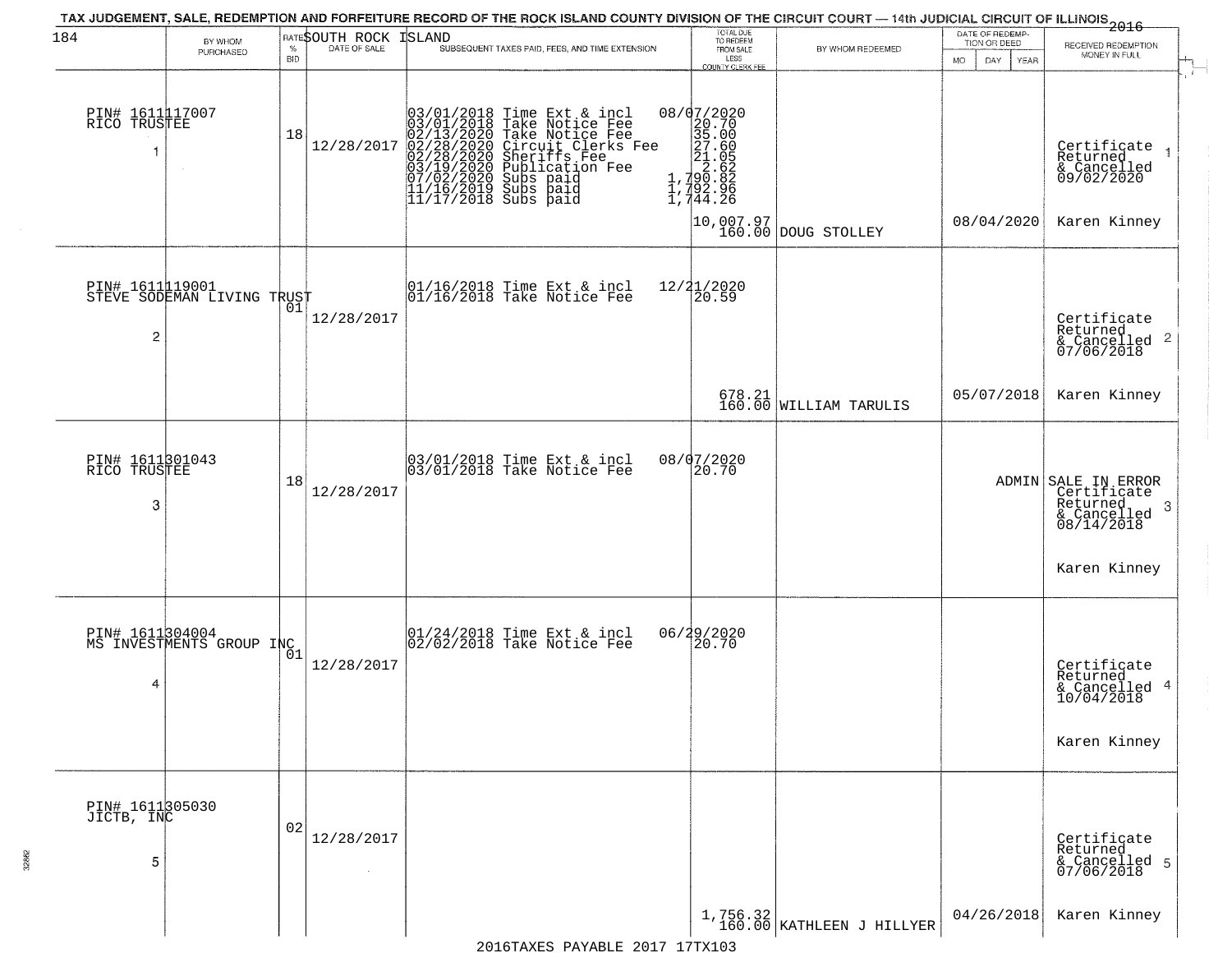| 185 | NAME AND ADDRESS<br>LEGAL DESCRIPTION<br>TAXPAYER NO.<br>PARCEL NO.    | SOUTH ROCK ISLAND <sup>A-BACK TAX</sup>       |                  | BACK TAX<br>FORFEITED | <b>BACK TAX</b><br><b>FORFEITED</b> | TOTAL BACK<br>TAX PENALTY | <b>AMOUNT</b>                      | $\begin{array}{c} \text{CERTIFICATE} \\ \text{NO.} \end{array}$ | INTEREST PAYMENT FUND<br><b>INDEMNITY FUND</b> | 2016    |
|-----|------------------------------------------------------------------------|-----------------------------------------------|------------------|-----------------------|-------------------------------------|---------------------------|------------------------------------|-----------------------------------------------------------------|------------------------------------------------|---------|
|     | TWP - CODE<br>ACRES<br>ASSESSED VALUATION FOR TAXES                    | TAX DUE<br>INT DUE                            | PRIOR TO<br>2015 | PENALTY<br>ACCRUED    | INTEREST AND<br>COST ACCRUED        | AND COSTS<br>ACCRUED      | FOR WHICH<br>JUDGEMENT<br>IS ASKED |                                                                 | COST OF SALE                                   |         |
|     |                                                                        | 1ST<br>181                                    |                  |                       |                                     |                           |                                    |                                                                 |                                                |         |
|     | PORTSMOUTH HOLDING LLC<br>3440 PRESTON RIDGE RD                        | $\frac{1}{200}$ 1431.23 $\frac{1}{204}$ 50.29 |                  |                       |                                     |                           |                                    |                                                                 |                                                |         |
|     | 30005<br>ALPHARETTA GA                                                 | <u> 1431.23</u><br>107.35<br>390              |                  |                       |                                     |                           |                                    |                                                                 | 60.00                                          |         |
|     | LOTS 41 42 43 & 44<br>SCHREINER AND ROTH BROS<br>COTTAGE GROVE SUB DIV | 1431.23                                       | 85.88            |                       |                                     |                           |                                    | 899                                                             | 20.00                                          |         |
|     |                                                                        | <b>ATH</b><br>1431.23                         | 42.94            |                       |                                     |                           |                                    |                                                                 |                                                |         |
|     | $258 - 16 - 00$<br>3370                                                | PUBLICATION COST                              |                  |                       |                                     |                           |                                    |                                                                 | 4.00                                           |         |
|     | $10 - 02$<br>PIN# 1611305064                                           | TOTAL DUE-TAXES, INT. COST                    | 10.00            |                       |                                     |                           |                                    |                                                                 |                                                |         |
|     | 56,935                                                                 | 6,121.38                                      |                  |                       |                                     |                           | 6121.38                            |                                                                 | 10.00                                          | 6215.38 |
|     |                                                                        | 75T<br>1ST                                    |                  |                       |                                     |                           |                                    |                                                                 |                                                |         |
|     | JMR REAL ESTATE<br>1307 4TH ST                                         | 2ND<br>2ND                                    |                  |                       |                                     |                           |                                    |                                                                 |                                                |         |
|     | 61265<br>MOLINE IL                                                     | 3RD<br>3RD                                    |                  |                       |                                     |                           |                                    |                                                                 | 60.00                                          |         |
|     | LOT 16<br>EDISON COURT                                                 | 304.05<br>$\sqrt{4}$                          | 18.24            |                       |                                     |                           |                                    | 900                                                             | 20.00                                          |         |
|     |                                                                        | 304.05                                        | 9.12             |                       |                                     |                           |                                    |                                                                 |                                                |         |
|     | $127 - 02 - 00$<br>1361-16<br>$10-02$                                  | PUBLICATION COST                              |                  |                       |                                     |                           |                                    |                                                                 | 4.00                                           |         |
|     | PIN# 1611310003                                                        | TOTAL DUE-TAXES, INT. COST                    | 10.00            |                       |                                     |                           |                                    |                                                                 |                                                |         |
|     | 18,095                                                                 |                                               | 645.46           |                       |                                     |                           | 645.46                             |                                                                 | 10.00                                          | 739.46  |
|     |                                                                        | 88.59                                         | <u>٩</u><br>-31  |                       |                                     |                           |                                    |                                                                 |                                                |         |
|     | JMR REAL ESTATE<br>1307 4TH ST<br>61265<br>MOLINE IL                   | 2ND<br>88.59                                  | 6.65             |                       |                                     |                           |                                    |                                                                 | 60.00                                          |         |
|     | LOT 15                                                                 | 3RD<br>3RD                                    |                  |                       |                                     |                           |                                    |                                                                 |                                                |         |
|     | EDISON COURT                                                           | <u>88.59</u><br>4TH                           | 5.32             |                       |                                     |                           |                                    | 901                                                             | 20.00                                          |         |
|     |                                                                        | 88.59<br><b>PUBLICATION COST</b>              | 2.66             |                       |                                     |                           |                                    |                                                                 |                                                |         |
|     | $127 - 01 - 00$<br>$10 - 02$<br>1361-15                                |                                               | 10.00            |                       |                                     |                           |                                    |                                                                 | 4.00                                           |         |
|     | PIN# 1611310004                                                        | TOTAL OUE-TAXES, INT. COST                    |                  |                       |                                     |                           |                                    |                                                                 |                                                |         |
|     | 3,524                                                                  | ख़ा                                           | 388.30           |                       |                                     |                           | 388.30                             |                                                                 | 10.00                                          | 482.30  |
|     | HACKBARTH KEVIN L/RUTH E<br>1230 36TH AVE                              | 2ND<br><b>GMS</b>                             |                  |                       |                                     |                           |                                    |                                                                 |                                                |         |
|     | 61201<br>ROCK ISLAND IL                                                | 3070.31                                       | 230.25           |                       |                                     |                           |                                    |                                                                 | 60.00                                          |         |
|     | LOT 6                                                                  | 3RD<br>3RD<br>3070.31 184.20                  |                  |                       |                                     |                           |                                    | 902                                                             | 20.00                                          |         |
|     | L MOSENFELDERS HILL CREST<br>ADD LOTS 5 AND                            | 3070.31 92.10                                 |                  |                       |                                     |                           |                                    |                                                                 |                                                |         |
|     | $204 - 07 - 00$<br>2582                                                | PUBLICATION COST                              |                  |                       |                                     |                           |                                    |                                                                 | 4.00                                           |         |
|     | $10 - 02$<br>PIN# 1611327009<br>$\sim 10^{-10}$                        | TOTAL DUE-TAXES, INT. COST                    | 10.00            |                       |                                     |                           |                                    |                                                                 |                                                |         |
|     | 128,138                                                                | 9,727.48                                      |                  |                       |                                     |                           | 9727.48                            |                                                                 | 10.00                                          | 9821.48 |
|     |                                                                        | 1ST<br>1ST                                    |                  |                       |                                     |                           |                                    |                                                                 |                                                |         |
|     | PHELPS LAUREN<br>14915 CAPRI LN                                        | 2ND<br>2ND                                    |                  |                       |                                     |                           |                                    |                                                                 |                                                |         |
|     | HUDSON FL<br>34667<br>LOT 4                                            | $1113.59$ 83.50<br>3RD<br>अंक                 |                  |                       |                                     |                           |                                    |                                                                 | 60.00                                          |         |
|     | WASHINGTON PARK 3RD ADD                                                | 1113.59                                       | 66.80            |                       |                                     |                           |                                    | 903                                                             | 20.00                                          |         |
|     |                                                                        | 4TH<br>1113.59                                | $33.40^8$        |                       |                                     |                           |                                    |                                                                 |                                                |         |
|     | 295-17-20<br>10-02<br>3879-21                                          | PUBLICATION COST                              | 10.00            |                       |                                     |                           |                                    |                                                                 | 4.00                                           |         |
|     | PIN# 1612101017                                                        | TOTAL DUE-TAXES, INT. COST                    |                  |                       |                                     |                           |                                    |                                                                 |                                                |         |
|     | 44,299                                                                 | 3,534.47                                      |                  |                       |                                     |                           | 3534.47                            |                                                                 | 10.00                                          | 3628.47 |

 $\sim 100$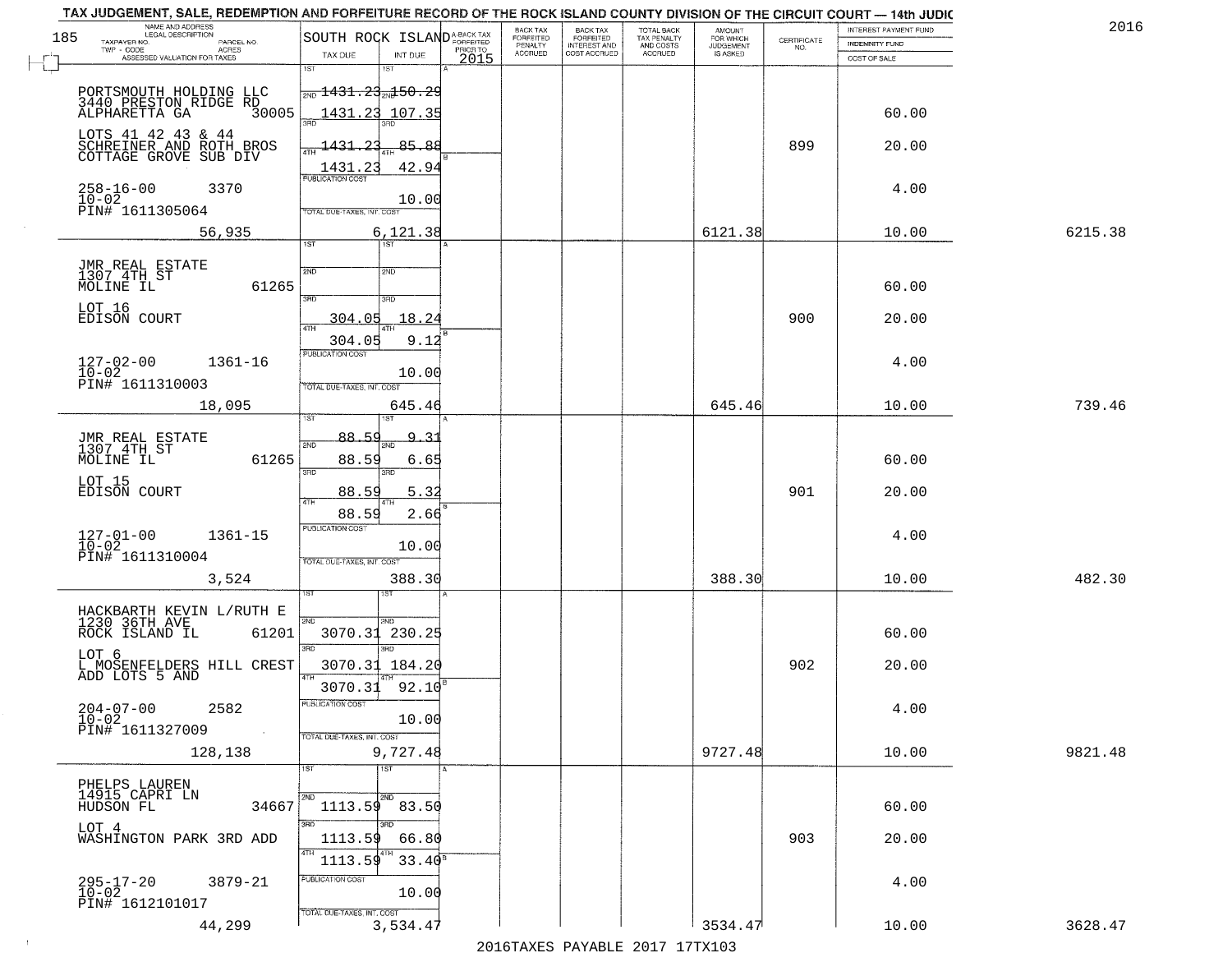| 185                                      | BY WHOM<br>PURCHASED                              | <b>BID</b>     | <b>RATESOUTH ROCK ISLAND</b> | TAX JUDGEMENT, SALE, REDEMPTION AND FORFEITURE RECORD OF THE ROCK ISLAND COUNTY DIVISION OF THE CIRCUIT COURT — 14th JUDICIAL CIRCUIT OF ILLINOIS 2016<br>SUBSEQUENT TAXES PAID, FEES, AND TIME EXTENSION                                  | TOTAL DUE<br>TO REDEEM<br>FROM SALE<br>LESS<br>COUNTY CLERK FEE                                     | BY WHOM REDEEMED                | DATE OF REDEMP-<br>TION OR DEED<br>MO.<br>DAY.<br>YEAR | RECEIVED REDEMPTION<br>MONEY IN FULL                                                          |
|------------------------------------------|---------------------------------------------------|----------------|------------------------------|--------------------------------------------------------------------------------------------------------------------------------------------------------------------------------------------------------------------------------------------|-----------------------------------------------------------------------------------------------------|---------------------------------|--------------------------------------------------------|-----------------------------------------------------------------------------------------------|
| PIN# 1611305064<br>REALTAX DEV LT'D      |                                                   | 02             | 12/28/2017                   | 01/29/2018 Time Ext & incl<br>01/29/2018 Take Notice Fee                                                                                                                                                                                   | 06/28/2020<br>20.70                                                                                 |                                 |                                                        | Certificate<br>Returned<br>& Cancelled<br>04/04/2018                                          |
|                                          |                                                   |                |                              |                                                                                                                                                                                                                                            | 6,360.39<br>160.00                                                                                  | SELECT MANAGEMENT RESOURC       |                                                        | Karen Kinney                                                                                  |
| 2                                        | PIN# 1611310003<br>EQUITY ONE INVESTMENT FUND LLC | 00             | 12/28/2017                   | 01/16/2018 Time Ext & incl<br>01/16/2018 Take Notice Fee                                                                                                                                                                                   | 07/03/2020<br>20.59                                                                                 |                                 |                                                        | Certificate<br>Returned<br>$\frac{1}{6}$ Cancelled 2<br>03/07/2019                            |
|                                          |                                                   |                |                              |                                                                                                                                                                                                                                            |                                                                                                     | 760.05<br>160.00 MIGUEL CABRERA | 10/22/2018                                             | Karen Kinney                                                                                  |
| PIN# 1611310004<br>RICO TRUSTEE<br>3     |                                                   | 18             | 12/28/2017                   | $03/01/2018$ Time Ext & incl<br>$03/01/2018$ Take Notice Fee<br>$02/13/2020$ Take Notice Fee<br>$02/28/2020$ Circuit Clerks Fee<br>$02/28/2020$ Sheriffs Fee<br>$03/19/2020$ Subication Fee<br>$03/19/2020$ Subs paid<br>$11/16/2019$ Subs | 08/07/2020<br>$20.700$<br>$35.000$<br>$5.25$<br>$5.25$<br>$2.62$<br>$24.88$<br>$425.42$<br>$414.42$ |                                 |                                                        | TAX DEED ISSUED<br>Certificate<br>Returned<br>-3<br>& Cancelled<br>10/26/2020<br>Karen Kinney |
| PIN# 1611327009<br>4                     | EQUITY ONE INVESTMENT                             |                | FUND LLC<br> 00              | 03/18/2020 Time Ext & incl<br>01/16/2018 Take Notice Fee<br>11/20/2018 Subs paid<br>12/28/2017 11/20/2019 Subs paid                                                                                                                        | 09/02/2020<br>13,363.74<br>13,363.74<br>13,749.88                                                   |                                 |                                                        | Certificate<br>Returned<br>& Cancelled 4<br>04/02/2020<br>Karen Kinney                        |
| PIN# 1612101017<br>REALTAX DEV LT'D<br>5 |                                                   | 0 <sub>0</sub> | 12/28/2017<br>$\sim$         | $\begin{array}{c}  01/29/2018 \text{ Time Ext} & \text{incl} \\  01/29/2018 \text{ Take Notice Fe} \end{array}$                                                                                                                            | 06/28/2020<br>20.70                                                                                 |                                 |                                                        | Certificate<br>Returned<br>& Cancelled 5<br>07/06/2018                                        |
|                                          |                                                   |                |                              |                                                                                                                                                                                                                                            |                                                                                                     | 3,649.17<br>160.00 CORELOGIC    | 04/20/2018                                             | Karen Kinney                                                                                  |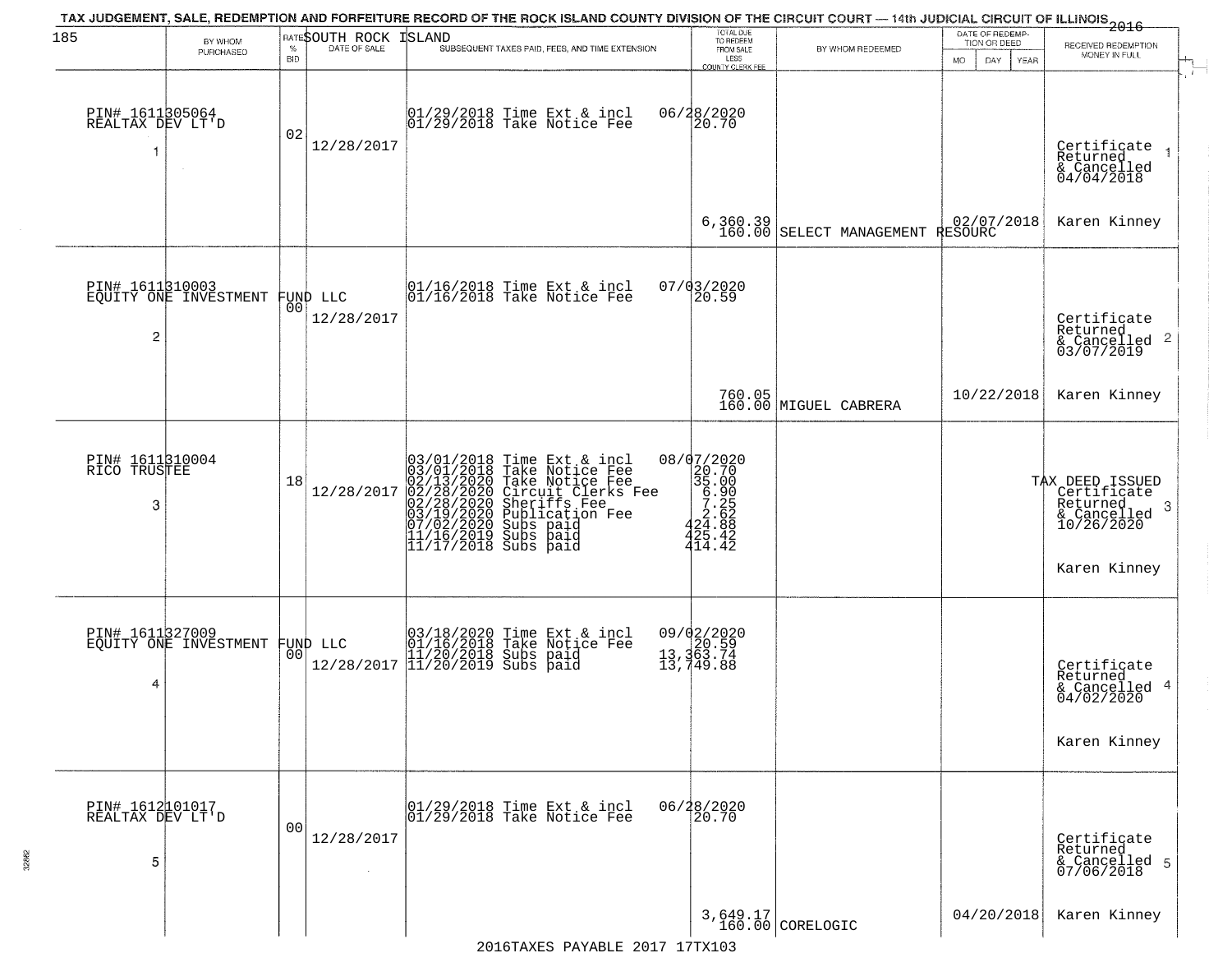|     | TAX JUDGEMENT, SALE, REDEMPTION AND FORFEITURE RECORD OF THE ROCK ISLAND COUNTY DIVISION OF THE CIRCUIT COURT - 14th JUDIC<br>NAME AND ADDRESS<br>LEGAL DESCRIPTION |                                                                |          | BACK TAX             |                                       |                                        |                                  |                                                                 | INTEREST PAYMENT FUND | 2016    |
|-----|---------------------------------------------------------------------------------------------------------------------------------------------------------------------|----------------------------------------------------------------|----------|----------------------|---------------------------------------|----------------------------------------|----------------------------------|-----------------------------------------------------------------|-----------------------|---------|
| 186 | TAXPAYER NO.<br>PARCEL NO.<br>$TWP - CODE$<br>ACRES                                                                                                                 | SOUTH ROCK ISLAND <sup>A-BACK TAX</sup>                        | PRIOR TO | FORFEITED<br>PENALTY | BACK TAX<br>FORFEITED<br>INTEREST AND | TOTAL BACK<br>TAX PENALTY<br>AND COSTS | AMOUNT<br>FOR WHICH<br>JUDGEMENT | $\begin{array}{c} \text{CERTIFICATE} \\ \text{NO.} \end{array}$ | <b>INDEMNITY FUND</b> |         |
|     | ASSESSED VALUATION FOR TAXES                                                                                                                                        | TAX DUE<br>INT DUE                                             | 2015     | <b>ACCRUED</b>       | COST ACCRUED                          | <b>ACCRUED</b>                         | IS ASKED                         |                                                                 | COST OF SALE          |         |
|     | BENNETT KELLY<br>2507 26TH AVENUE CT APT 5<br>ROCK ISLAND IL 61201                                                                                                  | 1ST<br>1ST<br>$-208.84_{\text{2ND}}21.9$<br>2ND<br>208.82      |          |                      |                                       |                                        |                                  |                                                                 |                       |         |
|     | UNIT 5<br>WHISPERING OAKS CONDOS                                                                                                                                    | 15.65<br>3RD<br>208.<br>$-12.$<br>-R<br>-5                     |          |                      |                                       |                                        |                                  | 904                                                             | 60.00<br>20.00        |         |
|     | $343 - 24 - 05$<br>$4826 - 5$<br>10-02<br>PIN# 1612106005                                                                                                           | 4TH<br>208.82<br>6.26<br><b>PUBLICATION COST</b><br>10.00      |          |                      |                                       |                                        |                                  |                                                                 | 4.00                  |         |
|     | 14,307                                                                                                                                                              | TOTAL DUE-TAXES, INT. COST<br>901.62<br>1ST                    |          |                      |                                       |                                        | 901.62                           |                                                                 | 10.00                 | 995.62  |
|     | GIBSON MAURICE JAY/LORI J<br>2417 29TH ST<br>ROCK ISLAND IL 61201<br>LOT 6                                                                                          | 747.25<br>78.4<br>747.25<br>56.05<br>3RD<br>חוז                |          |                      |                                       |                                        |                                  |                                                                 | 60.00                 |         |
|     | JOHN NELSONS SUB DIV<br>$W$ .50                                                                                                                                     | 747.25<br>.44.84<br>47H<br>747.25<br>22.42                     |          |                      |                                       |                                        |                                  | 905                                                             | 20.00                 |         |
|     | $211 - 15 - 00$<br>$2706 - A$<br>$10 - 02$<br>PIN# 1612118023                                                                                                       | PUBLICATION COST<br>10.00<br>TOTAL DUE-TAXES, INT. COST        |          |                      |                                       |                                        |                                  |                                                                 | 4.00                  |         |
|     | 29,726                                                                                                                                                              | 3,200.78<br>1ST.<br><b>IST</b>                                 |          |                      |                                       |                                        | 3200.78                          |                                                                 | 10.00                 | 3294.78 |
|     | FINDLAY JOHN D<br>2909 25TH AVE<br>61201<br>ROCK ISLAND IL                                                                                                          | 2ND<br>SMD<br>3BD<br>3 <sub>3</sub>                            |          |                      |                                       |                                        |                                  |                                                                 | 60.00                 |         |
|     | LOT 4<br>JOHN NELSONS SUB DIV<br>THE E 48 FT OF W 144 FT                                                                                                            | 4TH<br>4TH<br>520.16<br>15.60                                  |          |                      |                                       |                                        |                                  | 906                                                             | 20.00                 |         |
|     | $211 - 08 - 00$<br>10-02<br>2702<br>PIN# 1612118029                                                                                                                 | <b>PUBLICATION COST</b><br>10.00<br>TOTAL OUE-TAXES, INT. COST |          |                      |                                       |                                        |                                  |                                                                 | 4.00                  |         |
|     | 26,692                                                                                                                                                              | 545.76                                                         |          |                      |                                       |                                        | 545.76                           |                                                                 | 10.00                 | 639.76  |
|     | GELSKI KARRI R<br>2723 29TH AVE<br>ROCK ISLAND IL<br>61201                                                                                                          | <u>995.49 104.51</u><br>2ND<br>995.49<br>74.65<br>3RD<br>3RD   |          |                      |                                       |                                        |                                  |                                                                 | 60.00                 |         |
|     | LOT 19<br>GLENWOOD HGHTS 4TH ADD                                                                                                                                    | 995.49<br>59.72<br>4TH<br>995.49<br>29.86                      |          |                      |                                       |                                        |                                  | 907                                                             | 20.00                 |         |
|     | $332 - 07 - 00$<br>4315<br>$10 - 02$<br>PIN# 1612127021                                                                                                             | PUBLICATION COST<br>10.00<br>TOTAL DUE-TAXES, INT. COST        |          |                      |                                       |                                        |                                  |                                                                 | 4.00                  |         |
|     | 52,640                                                                                                                                                              | 4,260.70<br>1ST<br>1ST                                         |          |                      |                                       |                                        | 4260.70                          |                                                                 | 10.00                 | 4354.70 |
|     | MILLER LYLE J<br>867 N 1300TH AVE<br>61273<br>ORION IL                                                                                                              | 671.84<br>70.56<br>2ND<br>2ND<br>671.84<br>50.40               |          |                      |                                       |                                        |                                  |                                                                 | 60.00                 |         |
|     | LOT 4<br>SUNDBERGS 2ND ADD                                                                                                                                          | अंग<br>3RD<br>40.32<br>671.84<br>4TH<br>671.84<br>$20.16^8$    |          |                      |                                       |                                        |                                  | 908                                                             | 20.00                 |         |
|     | $285 - 24 - 90$<br>10-02<br>$3717-F$<br>PIN# 1612218001                                                                                                             | PUBLICATION COST<br>10.00<br>TOTAL DUE-TAXES, INT. COST        |          |                      |                                       |                                        |                                  |                                                                 | 4.00                  |         |
|     | 37,726                                                                                                                                                              | 2,878.80                                                       |          |                      |                                       |                                        | 2878.80                          |                                                                 | 10.00                 | 2972.80 |

 $\sim 10$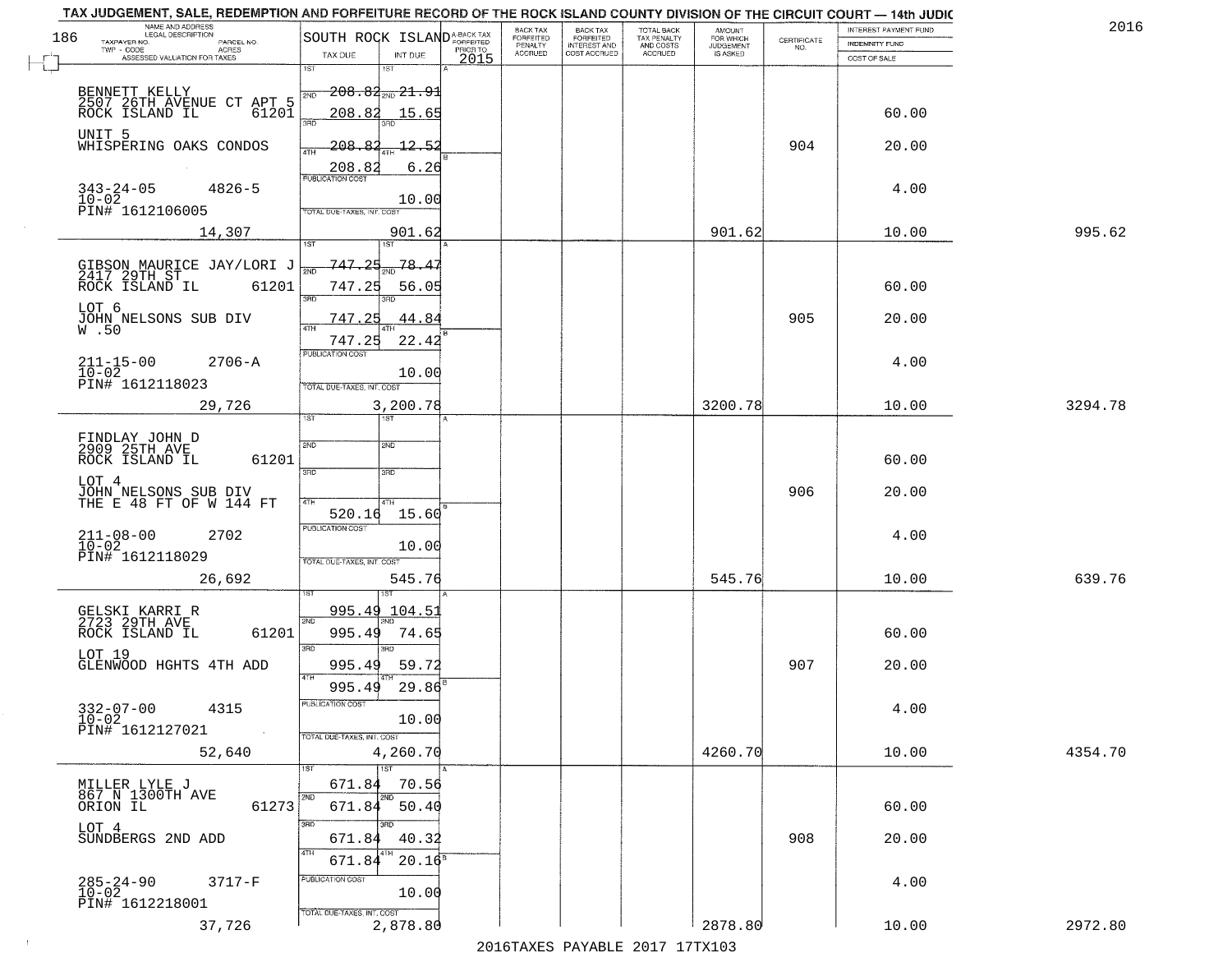| 186                                                    | BY WHOM                                     |                    | RATE\$OUTH ROCK        | ISLAND                                                                                                                                                                                                                                                                                  | TOTAL DUE<br>TO REDEEM                                                                                                                |                                                                                                                                                      | DATE OF REDEMP-<br>TION OR DEED | ---------------<br>2016<br>RECEIVED REDEMPTION                         |
|--------------------------------------------------------|---------------------------------------------|--------------------|------------------------|-----------------------------------------------------------------------------------------------------------------------------------------------------------------------------------------------------------------------------------------------------------------------------------------|---------------------------------------------------------------------------------------------------------------------------------------|------------------------------------------------------------------------------------------------------------------------------------------------------|---------------------------------|------------------------------------------------------------------------|
|                                                        | PURCHASED                                   | $\%$<br><b>BID</b> | DATE OF SALE           | SUBSEQUENT TAXES PAID, FEES, AND TIME EXTENSION                                                                                                                                                                                                                                         | FROM SALE<br>LESS<br><b>COUNTY CLERK FEE</b>                                                                                          | BY WHOM REDEEMED                                                                                                                                     | <b>MO</b><br>DAY<br>YEAR        | MONEY IN FULL                                                          |
| PIN# 1612106005<br>WESTERN SITES LLC                   |                                             | 0 <sup>0</sup>     | 12/28/2017             | 04/11/2018 Time Ext & incl<br>04/13/2018 Take Notice Fee                                                                                                                                                                                                                                | 07/15/2020<br>20.70                                                                                                                   |                                                                                                                                                      |                                 | Certificate<br>Returned<br>& Cancelled<br>10/25/2018                   |
|                                                        |                                             |                    |                        |                                                                                                                                                                                                                                                                                         |                                                                                                                                       | $1,016.32$ KELLY BENNETT                                                                                                                             | 09/04/2018                      | Karen Kinney                                                           |
| PIN# 1612118023<br>WESTERN SITES LLC<br>$\overline{c}$ |                                             | 00                 | 12/28/2017             | 04/11/2018 Time Ext & incl<br>04/13/2018 Take Notice Fee<br>11/29/2018 Subs paid                                                                                                                                                                                                        | 07/15/2020<br>20.70<br>3,272.90                                                                                                       |                                                                                                                                                      |                                 | Certificate<br>Returned<br>$\frac{1}{6}$ Cancelled 2<br>06/04/2019     |
|                                                        |                                             |                    |                        |                                                                                                                                                                                                                                                                                         |                                                                                                                                       | 6,981.13 MAURICE/LORI GIBSON                                                                                                                         | 04/22/2019                      | Karen Kinney                                                           |
| 3                                                      | PIN# 1612018029<br>MS INVESTMENTS GROUP INC | 00                 | 12/28/2017             | 01/24/2018 Time Ext & incl<br>02/02/2018 Take Notice Fee<br>11/26/2018 Subs paid                                                                                                                                                                                                        | 06/29/2020<br>1,709.69                                                                                                                |                                                                                                                                                      |                                 | Certificate<br>Returned<br>3<br>& Cancelled<br>03/07/2019              |
|                                                        |                                             |                    |                        |                                                                                                                                                                                                                                                                                         |                                                                                                                                       | $2,575.31$ QCHC LLC                                                                                                                                  | 12/28/2018                      | Karen Kinney                                                           |
| PIN# 1612127021<br>4                                   | EOUITY ONE INVESTMENT                       | 00                 | FUND LLC<br>12/28/2017 | 06/02/2020 Time Ext & incl<br>01/16/2018 Take Notice Fee<br>06/22/2020 Take Notice Fee<br>06/22/2020 Circuit Clerks Fee<br>06/22/2020 Title Search Fee<br>06/25/2020 Subs paid<br>06/29/2020 Publication Fee<br>06/30/2020 Sheriffs Fee<br>11/20/2018 Subs paid<br>11/20/2019 Subs paid | $=\begin{smallmatrix} 12/22/2020\\ 20.59\\ 35.00\\ 112.20\\ 112.20\\ 5,112.0\\ 112.0\\ 112.0\\ 5,1156.71\\ 7,00.92 \end{smallmatrix}$ | 335.75<br>5,127.20<br>5,278.96<br>23,868.72<br>23,868.72<br>50.00 ETHOS DEVELOPMENT LLC                                                              | 11/18/2020                      | Certificate<br>Returned<br>& Cancelled 4<br>12/03/2020<br>Karen Kinney |
| PIN# 1612218001<br>5                                   | EOUITY ONE INVESTMENT                       | 0O                 | FUND LLC<br>12/28/2017 | 06/02/2020 Time Ext & incl<br>01/16/2018 Take Notice Fee<br>06/22/2020 Take Notice Fee<br>06/22/2020 Circuit Clerks Fee<br>06/22/2020 Circuit Clerks Fee<br>06/25/2020 Subs paid<br>06/29/2020 Sheriffs Fee<br>11/20/2018 Subs paid<br>11/20/2019 Sub                                   |                                                                                                                                       | $\begin{array}{c c} 12/22/2020 \\20.59 \\35.00 \\4.13.25 \\4.427.84 \\1900.05 \\145.64 \\4.462.84 \\700.445.75 \\160.00 \text{ DWAYNE}} \end{array}$ | 12/04/2020                      | Certificate<br>Returned<br>& Cancelled 5<br>01/13/2021<br>Karen Kinney |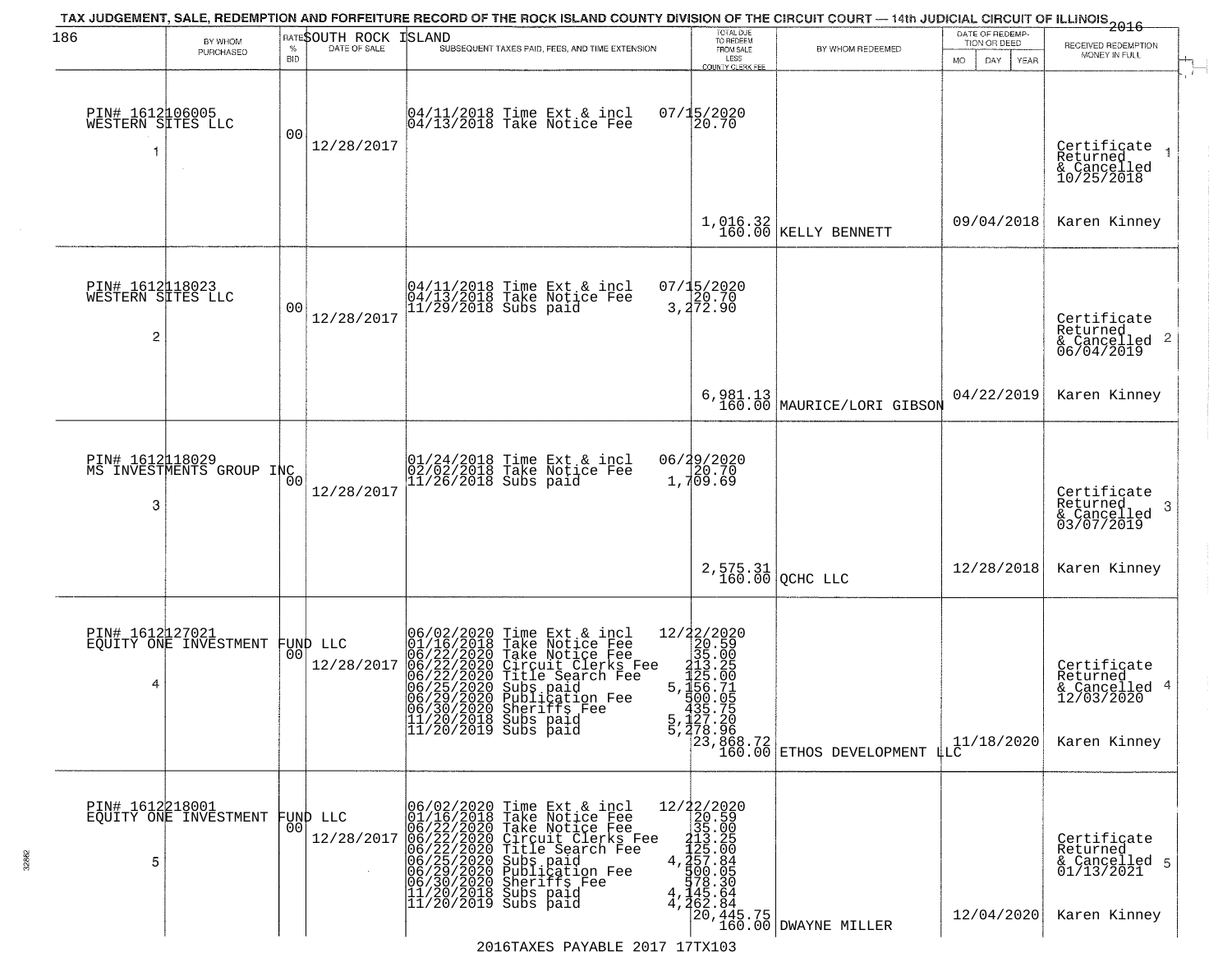| 187 | NAME AND ADDRESS<br>LEGAL DESCRIPTION<br>TAXPAYER NO.                 | SOUTH ROCK ISLAND <sup>A-BACK TAX</sup>           | <b>BACK TAX</b><br>FORFEITED<br>PENALTY | BACK TAX<br>FORFEITED<br>INTEREST AND | TOTAL BACK<br>TAX PENALTY<br>AND COSTS | AMOUNT<br>FOR WHICH          |                                                                 | INTEREST PAYMENT FUND                 | 2016     |
|-----|-----------------------------------------------------------------------|---------------------------------------------------|-----------------------------------------|---------------------------------------|----------------------------------------|------------------------------|-----------------------------------------------------------------|---------------------------------------|----------|
|     | PARCEL NO.<br>ACRES<br>TWP - CODE<br>ASSESSED VALUATION FOR TAXES     | PRIOR TO<br>TAX DUE<br>INT DUE                    | <b>ACCRUED</b>                          | COST ACCRUED                          | ACCRUED                                | <b>JUDGEMENT</b><br>IS ASKED | $\begin{array}{c} \text{CERTIFICATE} \\ \text{NO.} \end{array}$ | <b>INDEMNITY FUND</b><br>COST OF SALE |          |
|     |                                                                       | 2015<br>1ST<br>1ST                                |                                         |                                       |                                        |                              |                                                                 |                                       |          |
|     |                                                                       | 2ND<br>2ND                                        |                                         |                                       |                                        |                              |                                                                 |                                       |          |
|     | NEWBERG SCOTT<br>2812 36TH ST<br>ROCK ISLAND IL<br>61201              | 3RD                                               |                                         |                                       |                                        |                              |                                                                 | 60.00                                 |          |
|     | LOT 24<br>R I LUMBER CO 1ST ADD                                       | 3RD                                               |                                         |                                       |                                        |                              |                                                                 |                                       |          |
|     |                                                                       | 4TH<br>4TH                                        |                                         |                                       |                                        |                              | 909                                                             | 20.00                                 |          |
|     | $318 - 30 - 00$<br>4103                                               | $\frac{1246.37}{FUBUCATON COST}$<br>37.40         |                                         |                                       |                                        |                              |                                                                 | 4.00                                  |          |
|     | $10 - 02$<br>PIN# 1612234001                                          | 10.00<br>TOTAL DUE-TAXES, INT. COST               |                                         |                                       |                                        |                              |                                                                 |                                       |          |
|     | 55,581                                                                | 1,293.77                                          |                                         |                                       |                                        | 1293.77                      |                                                                 | 10.00                                 | 1387.77  |
|     |                                                                       | 1ST<br>1ST                                        |                                         |                                       |                                        |                              |                                                                 |                                       |          |
|     | CARTER E R ERSKINE<br>3136 36TH AVE<br>ROCK ISLAND IL                 | 2ND<br>2ND                                        |                                         |                                       |                                        |                              |                                                                 |                                       |          |
|     | 61201                                                                 | $\overline{3BD}$<br>3RD                           |                                         |                                       |                                        |                              |                                                                 | 60.00                                 |          |
|     | SUPVR ASST MAP<br>LOT 406-1 SHEET 25 A                                | 47H<br>4TH                                        |                                         |                                       |                                        |                              | 910                                                             | 20.00                                 |          |
|     |                                                                       | 1230.15<br>36.90                                  |                                         |                                       |                                        |                              |                                                                 |                                       |          |
|     | $034-10-20$<br>$10-02$<br>$316 - 5$                                   | PUBLICATION COST<br>10.00                         |                                         |                                       |                                        |                              |                                                                 | 4.00                                  |          |
|     | PIN# 1612400004                                                       | TOTAL DUE-TAXES, INT. COST                        |                                         |                                       |                                        |                              |                                                                 |                                       |          |
|     | 59,936                                                                | 1,277.05<br>'ST                                   |                                         |                                       |                                        | 1277.05                      |                                                                 | 10.00                                 | 1371.05  |
|     |                                                                       | <u>2562.34</u><br>,269.08<br>2ND                  |                                         |                                       |                                        |                              |                                                                 |                                       |          |
|     | DELONG EDWARD E III<br>3410 32ND STREET CT<br>ROCK ISLAND IL<br>61201 | 2562.34 192.20                                    |                                         |                                       |                                        |                              |                                                                 | 60.00                                 |          |
|     | LOT 17<br>SCHRODERS OAK KNOLL                                         | 3RD<br>3RD<br>2562.34<br>153.76                   |                                         |                                       |                                        |                              | 911                                                             | 20.00                                 |          |
|     | SUBD                                                                  | 2562.34<br>76.88                                  |                                         |                                       |                                        |                              |                                                                 |                                       |          |
|     | $261 - 02 - 00$<br>10-02<br>3405-17                                   | <b>PUBLICATION COST</b>                           |                                         |                                       |                                        |                              |                                                                 | 4.00                                  |          |
|     | PIN# 1612406010                                                       | 10.00<br>TOTAL OUE-TAXES, INT. COST               |                                         |                                       |                                        |                              |                                                                 |                                       |          |
|     | 112,931                                                               | 10,951.28                                         |                                         |                                       |                                        | 10951.28                     |                                                                 | 10.00                                 | 11045.28 |
|     |                                                                       |                                                   |                                         |                                       |                                        |                              |                                                                 |                                       |          |
|     | HOBIN DAVID/KIM<br>3135 35TH ST<br>ROCK ISLAND IL<br>61201            | 2ND<br>2ND                                        |                                         |                                       |                                        |                              |                                                                 | 60.00                                 |          |
|     | LOT 4                                                                 | 3RD<br>3BD                                        |                                         |                                       |                                        |                              |                                                                 |                                       |          |
|     | SCHRODERS 6TH OAK KNOLL<br><b>SUBD</b>                                | 4TH                                               |                                         |                                       |                                        |                              | 912                                                             | 20.00                                 |          |
|     |                                                                       | $976.81$ $29.30$ <sup>B</sup><br>PUBLICATION COST |                                         |                                       |                                        |                              |                                                                 |                                       |          |
|     | $261 - 19 - 78$<br>$10 - 02$<br>$3405 - 78$                           | 10.00                                             |                                         |                                       |                                        |                              |                                                                 | 4.00                                  |          |
|     | PIN# 1612419008<br>44,858                                             | TOTAL DUE-TAXES, INT. COST<br>1,016.11            |                                         |                                       |                                        | 1016.11                      |                                                                 | 10.00                                 | 1110.11  |
|     |                                                                       | 1ST                                               |                                         |                                       |                                        |                              |                                                                 |                                       |          |
|     | WETHERELL JOHN<br>3242 36TH ST                                        | 782.85<br>82.18<br>2ND<br>2ND                     |                                         |                                       |                                        |                              |                                                                 |                                       |          |
|     | 61201<br>ROCK ISLAND IL                                               | 782.85<br>$-58.70$                                |                                         |                                       |                                        |                              |                                                                 | 60.00                                 |          |
|     | LOT 3<br>BAHNSENS 2ND ADD                                             | 3RD<br>3RD.<br>782.85<br>46.96                    |                                         |                                       |                                        |                              | 913                                                             | 20.00                                 |          |
|     |                                                                       | 4TH<br>$23.48^{8}$<br>782.85                      |                                         |                                       |                                        |                              |                                                                 |                                       |          |
|     | $054 - 04 - 60$<br>$10 - 02$<br>$535 - 27$                            | PUBLICATION COST<br>10.00                         |                                         |                                       |                                        |                              |                                                                 | 4.00                                  |          |
|     | PIN# 1612423003                                                       | TOTAL DUE-TAXES, INT. COST                        |                                         |                                       |                                        |                              |                                                                 |                                       |          |
|     | 37,142                                                                | 3,352.72                                          |                                         |                                       |                                        | 3352.72                      |                                                                 | 10.00                                 | 3446.72  |
|     |                                                                       |                                                   |                                         | $2016$ mayrc Davartr 2017 17my102     |                                        |                              |                                                                 |                                       |          |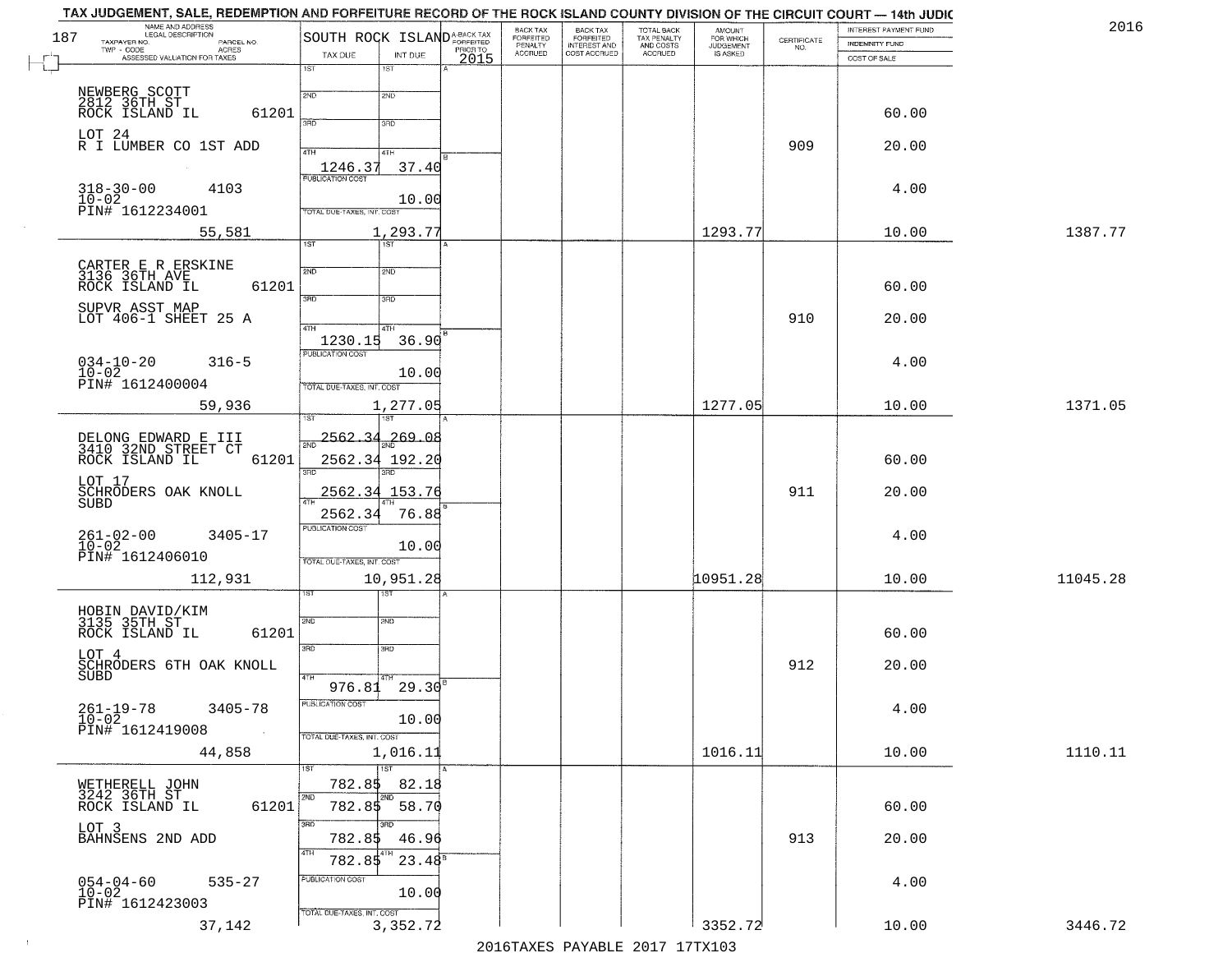| 187                                       | BY WHOM<br>PURCHASED                        | <b>BID</b>     | <b>RATESOUTH ROCK ISLAND</b> | TAX JUDGEMENT, SALE, REDEMPTION AND FORFEITURE RECORD OF THE ROCK ISLAND COUNTY DIVISION OF THE CIRCUIT COURT — 14th JUDICIAL CIRCUIT OF ILLINOIS 2016<br>SUBSEQUENT TAXES PAID, FEES, AND TIME EXTENSION | TOTAL DUE<br>TO REDEEM<br>FROM SALE<br>LESS<br>COUNTY CLERK FEE | BY WHOM REDEEMED                            | DATE OF REDEMP-<br>TION OR DEED<br><b>MO</b><br>DAY<br>YEAR | RECEIVED REDEMPTION<br>MONEY IN FULL                       |
|-------------------------------------------|---------------------------------------------|----------------|------------------------------|-----------------------------------------------------------------------------------------------------------------------------------------------------------------------------------------------------------|-----------------------------------------------------------------|---------------------------------------------|-------------------------------------------------------------|------------------------------------------------------------|
| PIN# 1612234001<br>AUCTION Z INC<br>1     |                                             | 00             | 12/28/2017                   | 04/11/2018 Time Ext & incl<br>04/13/2018 Take Notice Fee                                                                                                                                                  | 07/15/2020<br>20.70                                             |                                             |                                                             | Certificate<br>Returned<br>& Cancelled<br>10/25/2018       |
|                                           |                                             |                |                              |                                                                                                                                                                                                           |                                                                 | 1,408.47<br>160.00 SCOTT NEWBERG            | 07/13/2018                                                  | Karen Kinney                                               |
| 2                                         | PIN# 1612400004<br>MS INVESTMENTS GROUP INC |                | 12/28/2017                   |                                                                                                                                                                                                           |                                                                 |                                             |                                                             | Certificate<br>Returned<br>& Cancelled 2<br>02/08/2018     |
|                                           |                                             |                |                              |                                                                                                                                                                                                           |                                                                 | 1,371.05<br>160.00 MICHAEL FENNESY EXECUTOR | 01/22/2018                                                  | Karen Kinney                                               |
| PIN# 1612406010<br>3                      | STEVE SODEMAN LIVING TRUST                  | 00             | 12/28/2017                   | 01/16/2018 Time Ext & incl<br>01/16/2018 Take Notice Fee                                                                                                                                                  | 12/21/2020<br>20.59                                             |                                             |                                                             | Certificate<br>Returned<br>-3<br>& Cancelled<br>02/07/2018 |
|                                           |                                             |                |                              |                                                                                                                                                                                                           |                                                                 |                                             | 01/29/2018                                                  | Karen Kinney                                               |
| PIN# 1612419008<br>4                      | MS INVESTMENTS GROUP INC                    | 0 <sub>0</sub> | 12/28/2017                   | 01/24/2018 Time Ext & incl<br>02/02/2018 Take Notice Fee                                                                                                                                                  | 06/29/2020<br>20.70                                             |                                             |                                                             | Certificate<br>Returned<br>& Cancelled 4<br>07/29/2019     |
|                                           |                                             |                |                              |                                                                                                                                                                                                           |                                                                 | $1,130.81$ CORELOGIC                        | 06/19/2019                                                  | Karen Kinney                                               |
| PIN# 1612423003<br>WESTERN SITES LLC<br>5 |                                             | 00             | 12/28/2017<br>$\sim$         | 04/11/2018 Time Ext & incl<br>04/13/2018 Take Notice Fee                                                                                                                                                  | $07/15/2020$<br>20.70                                           |                                             |                                                             | Certificate<br>Returned<br>& Cancelled 5<br>06/21/2018     |
|                                           |                                             |                |                              |                                                                                                                                                                                                           |                                                                 | $3,467.42$ JOHN WETHERELL                   | 05/03/2018                                                  | Karen Kinney                                               |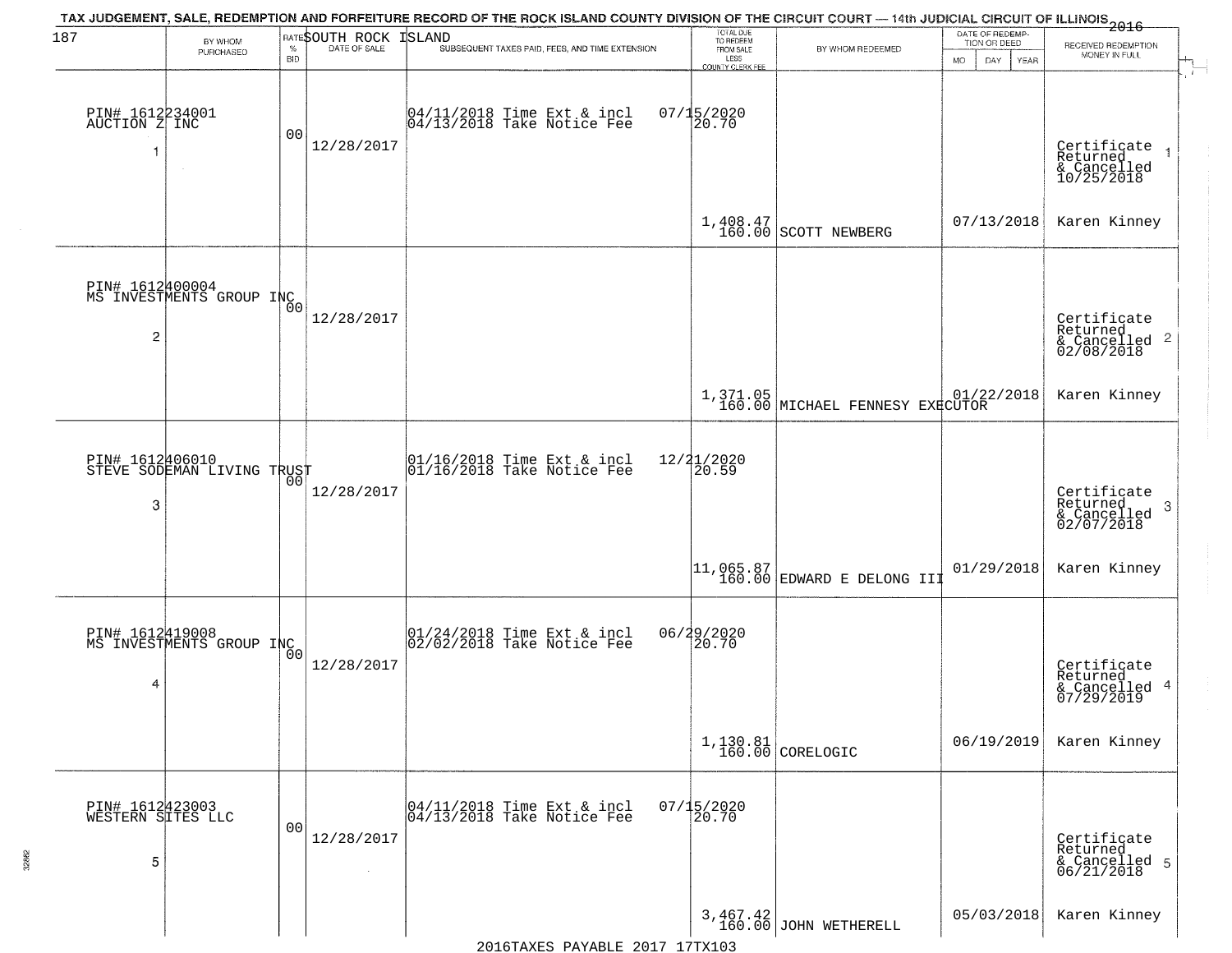|     | TAX JUDGEMENT, SALE, REDEMPTION AND FORFEITURE RECORD OF THE ROCK ISLAND COUNTY DIVISION OF THE CIRCUIT COURT - 14th JUDIC<br>NAME AND ADDRESS<br>LEGAL DESCRIPTION |                                                        |                                |                  | <b>BACK TAX</b>             |                                              |                                        |                                         |                                                                 | INTEREST PAYMENT FUND | 2016    |
|-----|---------------------------------------------------------------------------------------------------------------------------------------------------------------------|--------------------------------------------------------|--------------------------------|------------------|-----------------------------|----------------------------------------------|----------------------------------------|-----------------------------------------|-----------------------------------------------------------------|-----------------------|---------|
| 188 | TAXPAYER NO.<br>PARCEL NO.                                                                                                                                          | SOUTH ROCK ISLAND <sup>A-BACK TAX</sup>                |                                |                  | <b>FORFEITED</b><br>PENALTY | BACK TAX<br>FORFEITED<br><b>INTEREST AND</b> | TOTAL BACK<br>TAX PENALTY<br>AND COSTS | AMOUNT<br>FOR WHICH<br><b>JUDGEMENT</b> | $\begin{array}{c} \text{CERTIFICATE} \\ \text{NO.} \end{array}$ | <b>INDEMNITY FUND</b> |         |
|     | TWP - CODE<br>ACRES<br>ASSESSED VALUATION FOR TAXES                                                                                                                 | TAX DUE                                                | INT DUE                        | PRIOR TO<br>2015 | <b>ACCRUED</b>              | COST ACCRUED                                 | <b>ACCRUED</b>                         | IS ASKED                                |                                                                 | COST OF SALE          |         |
|     | PLECHATY-ANDERSON DEB                                                                                                                                               | 1ST<br>$\frac{1}{200}$ 1484.07 $\frac{1}{204}$ 55.82   | 18T                            |                  |                             |                                              |                                        |                                         |                                                                 |                       |         |
|     | 3430 35TH ST<br>ROCK ISLAND IL<br>61201<br>LOT 8                                                                                                                    | 1484.07 111.30                                         |                                |                  |                             |                                              |                                        |                                         |                                                                 | 60.00                 |         |
|     | SCHRODERS 14TH OAK KNOLL<br>SUBD                                                                                                                                    | 1484.07<br>1484.07                                     | 89.04<br>44.52                 |                  |                             |                                              |                                        |                                         | 914                                                             | 20.00                 |         |
|     | $339 - 27 - 00$<br>$10 - 02$<br>4544<br>PIN# 1612429002                                                                                                             | TOTAL DUE-TAXES, INT. COST                             | 10.00                          |                  |                             |                                              |                                        |                                         |                                                                 | 4.00                  |         |
|     | 65,037                                                                                                                                                              |                                                        | 6,346.96                       |                  |                             |                                              |                                        | 6346.96                                 |                                                                 | 10.00                 | 6440.96 |
|     | HART AGNES M<br>4214 30TH ST<br>61201<br>ROCK ISLAND IL                                                                                                             | $-128 - 13$ <sub>2ND</sub> $-13 - 44$<br>128.13<br>3RD | 9.60                           |                  |                             |                                              |                                        |                                         |                                                                 | 60.00                 |         |
|     | SUPVR ASST MAP<br>LOT 142 SHEET 26                                                                                                                                  | 128.13<br>128.13                                       | 7.68<br>3.84                   |                  |                             |                                              |                                        |                                         | 915                                                             | 20.00                 |         |
|     | $037 - 09 - 15$<br>$332-F$<br>$10 - 02$<br>PIN# 1613100010                                                                                                          | <b>PUBLICATION COST</b><br>TOTAL DUE-TAXES, INT. COST  | 10.00                          |                  |                             |                                              |                                        |                                         |                                                                 | 4.00                  |         |
|     | 16,258                                                                                                                                                              | TST"                                                   | 557.08                         |                  |                             |                                              |                                        | 557.08                                  |                                                                 | 10.00                 | 651.08  |
|     | HINES TRISHA/SCHOMER JULI<br>35 BLACKHAWK HILL CT<br>ROCK ISLAND IL<br>61201                                                                                        | 575.26<br>2ND<br>575.26<br>$\overline{3BD}$            | 60.4<br>43.15<br>3RD           |                  |                             |                                              |                                        |                                         |                                                                 | 60.00                 |         |
|     | LOT 80<br>ROCK RIVER HEIGHTS                                                                                                                                        | 575.26<br>4TH<br>575.26                                | 34.52<br>17.26                 |                  |                             |                                              |                                        |                                         | 916                                                             | 20.00                 |         |
|     | $240 - 08 - 00$<br>$10 - 02$<br>$3128 - 80$<br>PIN# 1613109037                                                                                                      | <b>PUBLICATION COST</b><br>TOTAL OUE-TAXES, INT. COST  | 10.00                          |                  |                             |                                              |                                        |                                         |                                                                 | 4.00                  |         |
|     | 28,884                                                                                                                                                              | 1ST                                                    | 2,466.38<br>1ST                |                  |                             |                                              |                                        | 2466.38                                 |                                                                 | 10.00                 | 2560.38 |
|     | BANK OF NEW YORK MELLON<br>8950 CYPRESS WATERS BLVD<br>COPPELL TX<br>75019                                                                                          | 2ND<br>3 <sub>BD</sub>                                 | 2ND<br>3RD                     |                  |                             |                                              |                                        |                                         |                                                                 | 60.00                 |         |
|     | SUPVR ASST MAP<br>LOT 203 SHEET 27                                                                                                                                  | 4TH<br>1656.04                                         | 49.68                          |                  |                             |                                              |                                        |                                         | 917                                                             | 20.00                 |         |
|     | $034 - 21 - 00$<br>325<br>2.190<br>$10 - 02$<br>PIN# 1613200004                                                                                                     | PUBLICATION COS'<br>TOTAL DUE-TAXES, INT. COST         | 10.00                          |                  |                             |                                              |                                        |                                         |                                                                 | 4.00                  |         |
|     | 71,878                                                                                                                                                              | 1ST                                                    | 1,715.72<br>1ST                |                  |                             |                                              |                                        | 1715.72                                 |                                                                 | 10.00                 | 1809.72 |
|     | HENNING BRENT W/MARY E<br>3911 34TH ST<br>ROCK ISLAND IL<br>61201                                                                                                   | 2ND                                                    | 2ND                            |                  |                             |                                              |                                        |                                         |                                                                 | 60.00                 |         |
|     | LOT 5<br>JACKSON HEIGHTS 1ST ADD                                                                                                                                    | 3BD<br>4TH<br>$836.37^{4}$                             | 3 <sub>BD</sub><br>$25.10^{8}$ |                  |                             |                                              |                                        |                                         | 918                                                             | 20.00                 |         |
|     | $178 - 13 - 40$<br>$2161 - 21$<br>$10 - 02$<br>PIN# 1613203005                                                                                                      | PUBLICATION COST<br>TOTAL DUE-TAXES, INT. COST         | 10.00                          |                  |                             |                                              |                                        |                                         |                                                                 | 4.00                  |         |
|     | 33,271                                                                                                                                                              |                                                        | 871.47                         |                  |                             |                                              |                                        | 871.47                                  |                                                                 | 10.00                 | 965.47  |

 $\sim 10^{-1}$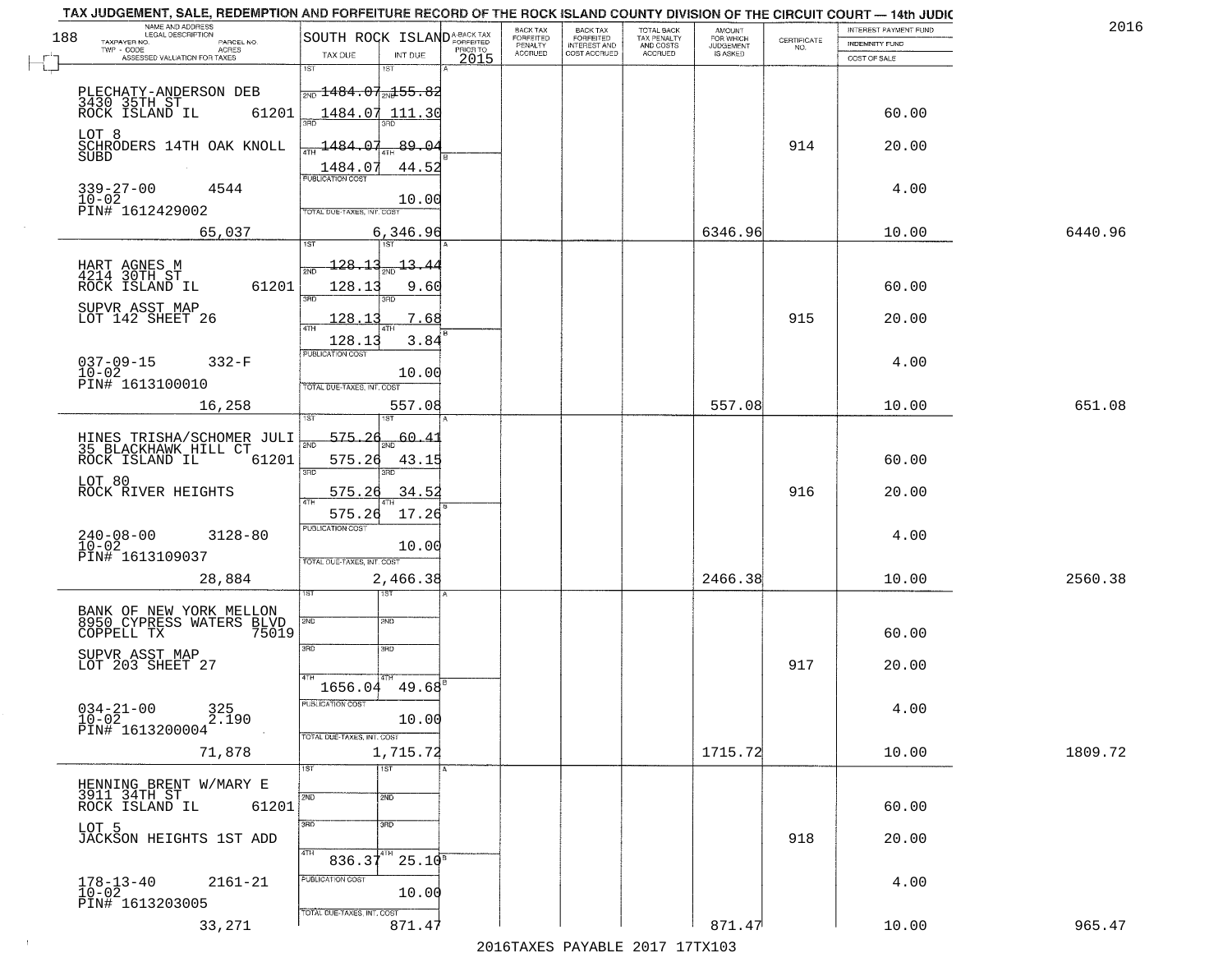| 188                                      | BY WHOM<br>PURCHASED                     | <b>BID</b>     | <b>RATESOUTH ROCK ISLAND</b> | TAX JUDGEMENT, SALE, REDEMPTION AND FORFEITURE RECORD OF THE ROCK ISLAND COUNTY DIVISION OF THE CIRCUIT COURT — 14th JUDICIAL CIRCUIT OF ILLINOIS<br>2016 - 14th Juli 2017<br>SUBSEQUENT TAXES PAID, FEES, AND TIME EXTENSION | TOTAL DUE<br>TO REDEEM<br>FROM SALE<br>LESS<br>COUNTY CLERK FEE                                                                                                                                                                                                                                                           | BY WHOM REDEEMED                                                                         | DATE OF REDEMP.<br>TION OR DEED<br>MO.<br>DAY.<br>YEAR                         | RECEIVED REDEMPTION<br>MONEY IN FULL                               |
|------------------------------------------|------------------------------------------|----------------|------------------------------|-------------------------------------------------------------------------------------------------------------------------------------------------------------------------------------------------------------------------------|---------------------------------------------------------------------------------------------------------------------------------------------------------------------------------------------------------------------------------------------------------------------------------------------------------------------------|------------------------------------------------------------------------------------------|--------------------------------------------------------------------------------|--------------------------------------------------------------------|
|                                          | PIN# 1612429002<br>EQUITY ONE INVESTMENT | 00             | FUND LLC<br>12/28/2017       | 01/16/2018 Time Ext & incl<br>01/16/2018 Take Notice Fee                                                                                                                                                                      | 07/03/2020<br>20.59                                                                                                                                                                                                                                                                                                       |                                                                                          |                                                                                | Certificate<br>Returned<br>& Cancelled<br>10/25/2018               |
|                                          |                                          |                |                              |                                                                                                                                                                                                                               | 6,461.55<br>160.00                                                                                                                                                                                                                                                                                                        | LARETA                                                                                   | 07/13/2018                                                                     | Karen Kinney                                                       |
| PIN# 1613100010<br>2                     | EQUITY ONE INVESTMENT FUND LLC           |                | 12/28/2017                   | $ 01/16/2018$ Time Ext & incl<br>$ 01/16/2018$ Take Notice Fee                                                                                                                                                                | 07/03/2020<br>20.59                                                                                                                                                                                                                                                                                                       |                                                                                          |                                                                                | Certificate<br>Returned<br>$\frac{1}{6}$ Cancelled 2<br>04/05/2018 |
|                                          |                                          |                |                              |                                                                                                                                                                                                                               |                                                                                                                                                                                                                                                                                                                           | $671.67$<br>160.00 RIA FEDERAL CREDIT                                                    | $\begin{array}{ c c c }\hline 03/12/2018 \\ \hline \texttt{UNION} \end{array}$ | Karen Kinney                                                       |
| PIN# 1613109037<br>AUCTION Z INC<br>3    |                                          | 00             | 12/28/2017                   | 04/11/2018 Time Ext & incl<br>04/13/2018 Take Notice Fee<br>11/29/2018 Subs paid                                                                                                                                              | 07/15/2020<br>$\begin{bmatrix} 1 & 3 & 2 & 3 & 5 \\ 2 & 5 & 3 & 5 & 5 \\ 6 & 7 & 6 & 7 & 6 \\ 7 & 8 & 10 & 10 & 10 \\ 10 & 10 & 10 & 10 & 10 \\ 11 & 10 & 10 & 10 & 10 \\ 12 & 10 & 10 & 10 & 10 \\ 13 & 10 & 10 & 10 & 10 \\ 14 & 10 & 10 & 10 & 10 \\ 16 & 10 & 10 & 10 & 10 & 10 \\ 17 & 10 & 10 & 10 & 10 & 10 \\ 18$ |                                                                                          |                                                                                | Certificate<br>Returned<br>-3<br>& Cancelled<br>01/06/2020         |
|                                          |                                          |                |                              |                                                                                                                                                                                                                               |                                                                                                                                                                                                                                                                                                                           | $5,420.93$ TRISHA HINES                                                                  | 11/22/2019                                                                     | Karen Kinney                                                       |
| PIN# 1613200004<br>4                     | MS INVESTMENTS GROUP INC                 |                | 12/28/2017                   | 01/24/2018 Time Ext & incl<br>02/02/2018 Take Notice Fee                                                                                                                                                                      | 06/29/2020<br>20.70                                                                                                                                                                                                                                                                                                       |                                                                                          |                                                                                | Certificate<br>Returned<br>& Cancelled 4<br>04/04/2018             |
|                                          |                                          |                |                              |                                                                                                                                                                                                                               |                                                                                                                                                                                                                                                                                                                           | $\left[ \begin{array}{c} 1,830.42 \\ 160.00 \end{array} \right]$ MERIDIAN ASSET SERVICES |                                                                                | Karen Kinney                                                       |
| PIN# 1613203005<br>REALTAX DEV LT'D<br>5 |                                          | 0 <sub>0</sub> | 12/28/2017                   | 01/29/2018 Time Ext & incl<br>01/29/2018 Take Notice Fee                                                                                                                                                                      | 06/28/2020<br>20.70                                                                                                                                                                                                                                                                                                       |                                                                                          |                                                                                | Certificate<br>Returned<br>& Cancelled 5<br>07/06/2018             |
|                                          |                                          |                |                              |                                                                                                                                                                                                                               |                                                                                                                                                                                                                                                                                                                           | 986.17<br>160.00 BRENT HENNING                                                           | 04/16/2018                                                                     | Karen Kinney                                                       |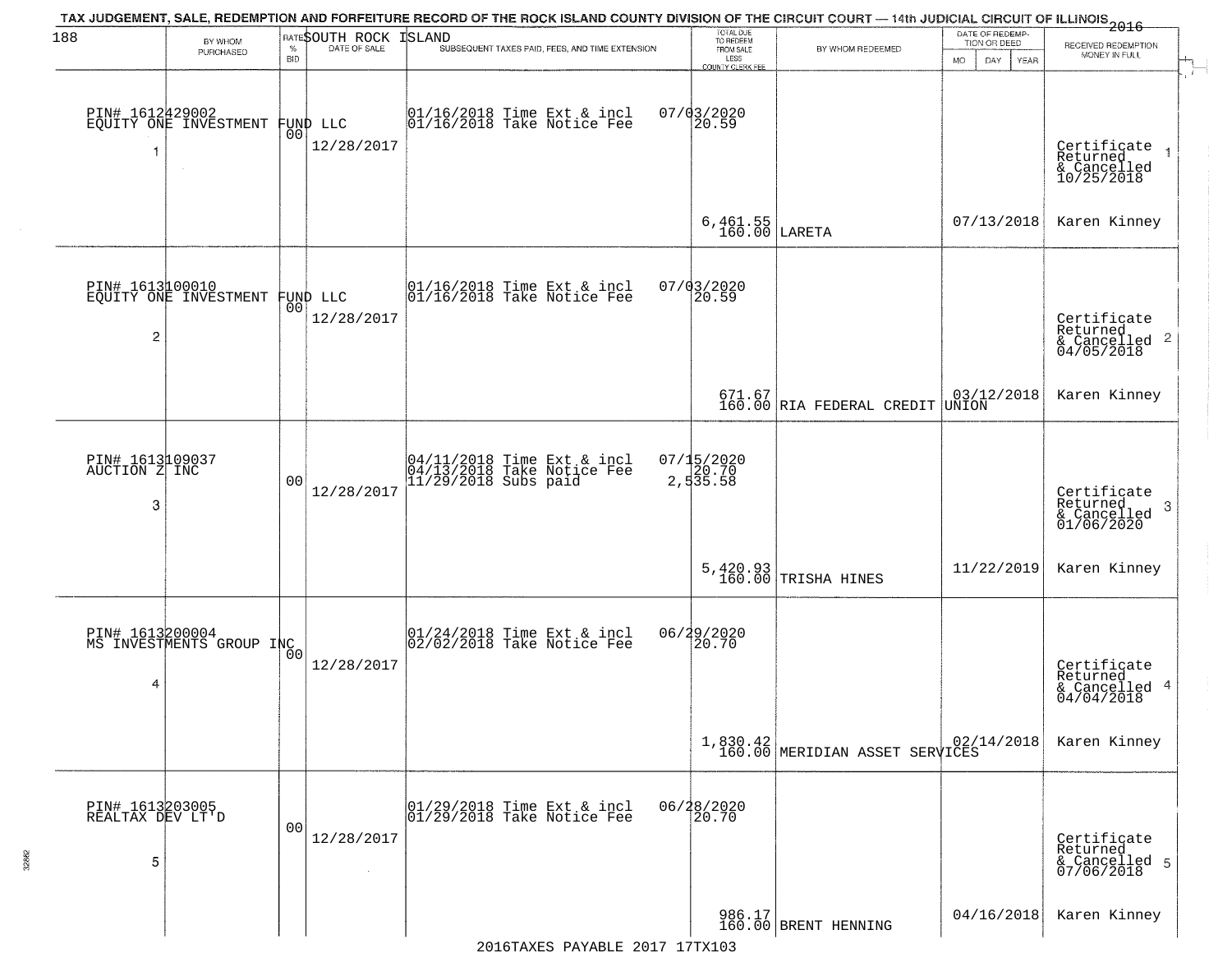| BACK TAX<br>FORFEITED<br>TOTAL BACK<br>TAX PENALTY<br>AND COSTS<br>AMOUNT<br>FOR WHICH<br>SOUTH ROCK ISLAND <sup>A-BACK TAX</sup><br>189<br><b>FORFEITED</b><br>$\begin{array}{c} \text{CERTIFICATE} \\ \text{NO.} \end{array}$<br>TAXPAYER NO.<br>PARCEL NO.<br>INDEMNITY FUND<br>PENALTY<br><b>INTEREST AND</b><br><b>JUDGEMENT</b><br>ACRES<br>PRIOR TO<br><b>ACCRUED</b><br>COST ACCRUED<br><b>ACCRUED</b><br>IS ASKED<br>TAX DUE<br>INT DUE<br>ASSESSED VALUATION FOR TAXES<br>2015<br>COST OF SALE<br>1ST<br>1ST<br><del>351.53<sub>2ND</sub>36.89</del><br>FORD TERESA D<br>2635 47TH AVE<br>2ND<br>ROCK ISLAND IL<br>351.53<br>60.00<br>61201<br>26.35<br>LOT 43<br>919<br>EDGEWATER PLACE LOT<br>351.53<br>-21.08<br>20.00<br>10.54<br>351.53<br>$125 - 12 - 13$<br>$10 - 03$<br>1347-43<br>4.00<br>10.00<br>PIN# 1613301029<br>TOTAL DUE-TAXES, INT. COST<br>18,186<br>1,510.98<br>1510.98<br>10.00<br>1604.98<br>225.84<br>$\frac{23.73}{200}$<br>CHAVEZ JOSE J<br>4121 10TH ST<br>61201<br>225.84<br>60.00<br>ROCK ISLAND IL<br>16.95<br>3RD<br>SUPVR ASST MAP<br>920<br>LOT 109 SHEET 29<br>225.84<br>13.56<br>20.00<br>6.78<br>225.84<br>PUBLICATION COST<br>$039 - 09 - 00$<br>$10 - 02$<br>4.00<br>349<br>.310<br>10.00<br>PIN# 1614100006<br>TOTAL DUE-TAXES, INT. COST<br>974.38<br>14,656<br>974.38<br>10.00<br><b>ST</b><br>386.85<br>40.60<br>SMITH BRIAN D/MELISSA A<br>928 42ND AVE<br>2ND<br>60.00<br>ROCK ISLAND IL<br>61201<br>386.85<br>29.00<br>3RD<br>3RD<br>LOT 10<br>921<br>WM R WELLS ADD<br>386.85<br>23.20<br>20.00<br><b>ATH</b><br>386.85<br>11.60<br><b>PUBLICATION COST</b><br>$303 - 14 - 00$<br>$10 - 02$<br>3944<br>4.00<br>10.00<br>PIN# 1614103010<br>TOTAL OUE-TAXES, INT. COST<br>1661.80<br>21,389<br>1,661.80<br>10.00<br>143.97<br><u> 15.12</u><br>DANAY LAURENCE J<br>3936 12TH ST<br>2ND<br>2ND<br>ROCK ISLAND IL<br>143.97<br>61201<br>10.80<br>60.00<br>3BD<br>3RD<br>LOT 11 BLOCK 4<br>RODMAN PLACE<br>N 33 FT<br>922<br>143.97<br>8.64<br>20.00<br>4TH<br>143.97<br>4.32<br>$249 - 10 - 00$<br>PUBLICATION COST<br>3266<br>4.00<br>$\overline{10} - 0\overline{2}$<br>10.00<br>PIN# 1614109020<br>$\sim 10$<br>TOTAL DUE-TAXES, INT. COST<br>624.76<br>624.76<br>718.76<br>11,315<br>10.00<br>19.53<br>OBRIEN GRETCHEN S<br>185.90<br>4141 12TH ST<br>185.90 13.95<br>61201<br>60.00<br>ROCK ISLAND IL<br>3RD<br>LOT 2<br>SHARP'S SUBD<br>923<br>20.00<br>185.90<br>11.16<br>$5.58^{B}$<br>185.90<br>PUBLICATION COST<br>$345 - 48 - 00$<br>$10 - 02$<br>4906<br>4.00<br>10.00<br>PIN# 1614118001<br>TOTAL DUE-TAXES, INT. COST<br>803.82<br>803.82<br>897.82<br>7,395<br>10.00 | TAX JUDGEMENT, SALE, REDEMPTION AND FORFEITURE RECORD OF THE ROCK ISLAND COUNTY DIVISION OF THE CIRCUIT COURT - 14th JUDIC<br>NAME AND ADDRESS<br>LEGAL DESCRIPTION |  | BACK TAX |  |  | INTEREST PAYMENT FUND | 2016    |
|----------------------------------------------------------------------------------------------------------------------------------------------------------------------------------------------------------------------------------------------------------------------------------------------------------------------------------------------------------------------------------------------------------------------------------------------------------------------------------------------------------------------------------------------------------------------------------------------------------------------------------------------------------------------------------------------------------------------------------------------------------------------------------------------------------------------------------------------------------------------------------------------------------------------------------------------------------------------------------------------------------------------------------------------------------------------------------------------------------------------------------------------------------------------------------------------------------------------------------------------------------------------------------------------------------------------------------------------------------------------------------------------------------------------------------------------------------------------------------------------------------------------------------------------------------------------------------------------------------------------------------------------------------------------------------------------------------------------------------------------------------------------------------------------------------------------------------------------------------------------------------------------------------------------------------------------------------------------------------------------------------------------------------------------------------------------------------------------------------------------------------------------------------------------------------------------------------------------------------------------------------------------------------------------------------------------------------------------------------------------------------------------------------------------------------------------------------------------------------------------------------------------------------------------------------------------------------------------------------------------------------------|---------------------------------------------------------------------------------------------------------------------------------------------------------------------|--|----------|--|--|-----------------------|---------|
|                                                                                                                                                                                                                                                                                                                                                                                                                                                                                                                                                                                                                                                                                                                                                                                                                                                                                                                                                                                                                                                                                                                                                                                                                                                                                                                                                                                                                                                                                                                                                                                                                                                                                                                                                                                                                                                                                                                                                                                                                                                                                                                                                                                                                                                                                                                                                                                                                                                                                                                                                                                                                                        |                                                                                                                                                                     |  |          |  |  |                       |         |
|                                                                                                                                                                                                                                                                                                                                                                                                                                                                                                                                                                                                                                                                                                                                                                                                                                                                                                                                                                                                                                                                                                                                                                                                                                                                                                                                                                                                                                                                                                                                                                                                                                                                                                                                                                                                                                                                                                                                                                                                                                                                                                                                                                                                                                                                                                                                                                                                                                                                                                                                                                                                                                        |                                                                                                                                                                     |  |          |  |  |                       |         |
|                                                                                                                                                                                                                                                                                                                                                                                                                                                                                                                                                                                                                                                                                                                                                                                                                                                                                                                                                                                                                                                                                                                                                                                                                                                                                                                                                                                                                                                                                                                                                                                                                                                                                                                                                                                                                                                                                                                                                                                                                                                                                                                                                                                                                                                                                                                                                                                                                                                                                                                                                                                                                                        |                                                                                                                                                                     |  |          |  |  |                       |         |
|                                                                                                                                                                                                                                                                                                                                                                                                                                                                                                                                                                                                                                                                                                                                                                                                                                                                                                                                                                                                                                                                                                                                                                                                                                                                                                                                                                                                                                                                                                                                                                                                                                                                                                                                                                                                                                                                                                                                                                                                                                                                                                                                                                                                                                                                                                                                                                                                                                                                                                                                                                                                                                        |                                                                                                                                                                     |  |          |  |  |                       |         |
|                                                                                                                                                                                                                                                                                                                                                                                                                                                                                                                                                                                                                                                                                                                                                                                                                                                                                                                                                                                                                                                                                                                                                                                                                                                                                                                                                                                                                                                                                                                                                                                                                                                                                                                                                                                                                                                                                                                                                                                                                                                                                                                                                                                                                                                                                                                                                                                                                                                                                                                                                                                                                                        |                                                                                                                                                                     |  |          |  |  |                       |         |
|                                                                                                                                                                                                                                                                                                                                                                                                                                                                                                                                                                                                                                                                                                                                                                                                                                                                                                                                                                                                                                                                                                                                                                                                                                                                                                                                                                                                                                                                                                                                                                                                                                                                                                                                                                                                                                                                                                                                                                                                                                                                                                                                                                                                                                                                                                                                                                                                                                                                                                                                                                                                                                        |                                                                                                                                                                     |  |          |  |  |                       |         |
|                                                                                                                                                                                                                                                                                                                                                                                                                                                                                                                                                                                                                                                                                                                                                                                                                                                                                                                                                                                                                                                                                                                                                                                                                                                                                                                                                                                                                                                                                                                                                                                                                                                                                                                                                                                                                                                                                                                                                                                                                                                                                                                                                                                                                                                                                                                                                                                                                                                                                                                                                                                                                                        |                                                                                                                                                                     |  |          |  |  |                       |         |
|                                                                                                                                                                                                                                                                                                                                                                                                                                                                                                                                                                                                                                                                                                                                                                                                                                                                                                                                                                                                                                                                                                                                                                                                                                                                                                                                                                                                                                                                                                                                                                                                                                                                                                                                                                                                                                                                                                                                                                                                                                                                                                                                                                                                                                                                                                                                                                                                                                                                                                                                                                                                                                        |                                                                                                                                                                     |  |          |  |  |                       |         |
|                                                                                                                                                                                                                                                                                                                                                                                                                                                                                                                                                                                                                                                                                                                                                                                                                                                                                                                                                                                                                                                                                                                                                                                                                                                                                                                                                                                                                                                                                                                                                                                                                                                                                                                                                                                                                                                                                                                                                                                                                                                                                                                                                                                                                                                                                                                                                                                                                                                                                                                                                                                                                                        |                                                                                                                                                                     |  |          |  |  |                       |         |
|                                                                                                                                                                                                                                                                                                                                                                                                                                                                                                                                                                                                                                                                                                                                                                                                                                                                                                                                                                                                                                                                                                                                                                                                                                                                                                                                                                                                                                                                                                                                                                                                                                                                                                                                                                                                                                                                                                                                                                                                                                                                                                                                                                                                                                                                                                                                                                                                                                                                                                                                                                                                                                        |                                                                                                                                                                     |  |          |  |  |                       |         |
|                                                                                                                                                                                                                                                                                                                                                                                                                                                                                                                                                                                                                                                                                                                                                                                                                                                                                                                                                                                                                                                                                                                                                                                                                                                                                                                                                                                                                                                                                                                                                                                                                                                                                                                                                                                                                                                                                                                                                                                                                                                                                                                                                                                                                                                                                                                                                                                                                                                                                                                                                                                                                                        |                                                                                                                                                                     |  |          |  |  |                       |         |
|                                                                                                                                                                                                                                                                                                                                                                                                                                                                                                                                                                                                                                                                                                                                                                                                                                                                                                                                                                                                                                                                                                                                                                                                                                                                                                                                                                                                                                                                                                                                                                                                                                                                                                                                                                                                                                                                                                                                                                                                                                                                                                                                                                                                                                                                                                                                                                                                                                                                                                                                                                                                                                        |                                                                                                                                                                     |  |          |  |  |                       |         |
|                                                                                                                                                                                                                                                                                                                                                                                                                                                                                                                                                                                                                                                                                                                                                                                                                                                                                                                                                                                                                                                                                                                                                                                                                                                                                                                                                                                                                                                                                                                                                                                                                                                                                                                                                                                                                                                                                                                                                                                                                                                                                                                                                                                                                                                                                                                                                                                                                                                                                                                                                                                                                                        |                                                                                                                                                                     |  |          |  |  |                       |         |
|                                                                                                                                                                                                                                                                                                                                                                                                                                                                                                                                                                                                                                                                                                                                                                                                                                                                                                                                                                                                                                                                                                                                                                                                                                                                                                                                                                                                                                                                                                                                                                                                                                                                                                                                                                                                                                                                                                                                                                                                                                                                                                                                                                                                                                                                                                                                                                                                                                                                                                                                                                                                                                        |                                                                                                                                                                     |  |          |  |  |                       |         |
|                                                                                                                                                                                                                                                                                                                                                                                                                                                                                                                                                                                                                                                                                                                                                                                                                                                                                                                                                                                                                                                                                                                                                                                                                                                                                                                                                                                                                                                                                                                                                                                                                                                                                                                                                                                                                                                                                                                                                                                                                                                                                                                                                                                                                                                                                                                                                                                                                                                                                                                                                                                                                                        |                                                                                                                                                                     |  |          |  |  |                       |         |
|                                                                                                                                                                                                                                                                                                                                                                                                                                                                                                                                                                                                                                                                                                                                                                                                                                                                                                                                                                                                                                                                                                                                                                                                                                                                                                                                                                                                                                                                                                                                                                                                                                                                                                                                                                                                                                                                                                                                                                                                                                                                                                                                                                                                                                                                                                                                                                                                                                                                                                                                                                                                                                        |                                                                                                                                                                     |  |          |  |  |                       |         |
|                                                                                                                                                                                                                                                                                                                                                                                                                                                                                                                                                                                                                                                                                                                                                                                                                                                                                                                                                                                                                                                                                                                                                                                                                                                                                                                                                                                                                                                                                                                                                                                                                                                                                                                                                                                                                                                                                                                                                                                                                                                                                                                                                                                                                                                                                                                                                                                                                                                                                                                                                                                                                                        |                                                                                                                                                                     |  |          |  |  |                       |         |
|                                                                                                                                                                                                                                                                                                                                                                                                                                                                                                                                                                                                                                                                                                                                                                                                                                                                                                                                                                                                                                                                                                                                                                                                                                                                                                                                                                                                                                                                                                                                                                                                                                                                                                                                                                                                                                                                                                                                                                                                                                                                                                                                                                                                                                                                                                                                                                                                                                                                                                                                                                                                                                        |                                                                                                                                                                     |  |          |  |  |                       |         |
|                                                                                                                                                                                                                                                                                                                                                                                                                                                                                                                                                                                                                                                                                                                                                                                                                                                                                                                                                                                                                                                                                                                                                                                                                                                                                                                                                                                                                                                                                                                                                                                                                                                                                                                                                                                                                                                                                                                                                                                                                                                                                                                                                                                                                                                                                                                                                                                                                                                                                                                                                                                                                                        |                                                                                                                                                                     |  |          |  |  |                       |         |
|                                                                                                                                                                                                                                                                                                                                                                                                                                                                                                                                                                                                                                                                                                                                                                                                                                                                                                                                                                                                                                                                                                                                                                                                                                                                                                                                                                                                                                                                                                                                                                                                                                                                                                                                                                                                                                                                                                                                                                                                                                                                                                                                                                                                                                                                                                                                                                                                                                                                                                                                                                                                                                        |                                                                                                                                                                     |  |          |  |  |                       |         |
|                                                                                                                                                                                                                                                                                                                                                                                                                                                                                                                                                                                                                                                                                                                                                                                                                                                                                                                                                                                                                                                                                                                                                                                                                                                                                                                                                                                                                                                                                                                                                                                                                                                                                                                                                                                                                                                                                                                                                                                                                                                                                                                                                                                                                                                                                                                                                                                                                                                                                                                                                                                                                                        |                                                                                                                                                                     |  |          |  |  |                       |         |
|                                                                                                                                                                                                                                                                                                                                                                                                                                                                                                                                                                                                                                                                                                                                                                                                                                                                                                                                                                                                                                                                                                                                                                                                                                                                                                                                                                                                                                                                                                                                                                                                                                                                                                                                                                                                                                                                                                                                                                                                                                                                                                                                                                                                                                                                                                                                                                                                                                                                                                                                                                                                                                        |                                                                                                                                                                     |  |          |  |  |                       | 1068.38 |
|                                                                                                                                                                                                                                                                                                                                                                                                                                                                                                                                                                                                                                                                                                                                                                                                                                                                                                                                                                                                                                                                                                                                                                                                                                                                                                                                                                                                                                                                                                                                                                                                                                                                                                                                                                                                                                                                                                                                                                                                                                                                                                                                                                                                                                                                                                                                                                                                                                                                                                                                                                                                                                        |                                                                                                                                                                     |  |          |  |  |                       |         |
|                                                                                                                                                                                                                                                                                                                                                                                                                                                                                                                                                                                                                                                                                                                                                                                                                                                                                                                                                                                                                                                                                                                                                                                                                                                                                                                                                                                                                                                                                                                                                                                                                                                                                                                                                                                                                                                                                                                                                                                                                                                                                                                                                                                                                                                                                                                                                                                                                                                                                                                                                                                                                                        |                                                                                                                                                                     |  |          |  |  |                       |         |
|                                                                                                                                                                                                                                                                                                                                                                                                                                                                                                                                                                                                                                                                                                                                                                                                                                                                                                                                                                                                                                                                                                                                                                                                                                                                                                                                                                                                                                                                                                                                                                                                                                                                                                                                                                                                                                                                                                                                                                                                                                                                                                                                                                                                                                                                                                                                                                                                                                                                                                                                                                                                                                        |                                                                                                                                                                     |  |          |  |  |                       |         |
|                                                                                                                                                                                                                                                                                                                                                                                                                                                                                                                                                                                                                                                                                                                                                                                                                                                                                                                                                                                                                                                                                                                                                                                                                                                                                                                                                                                                                                                                                                                                                                                                                                                                                                                                                                                                                                                                                                                                                                                                                                                                                                                                                                                                                                                                                                                                                                                                                                                                                                                                                                                                                                        |                                                                                                                                                                     |  |          |  |  |                       |         |
|                                                                                                                                                                                                                                                                                                                                                                                                                                                                                                                                                                                                                                                                                                                                                                                                                                                                                                                                                                                                                                                                                                                                                                                                                                                                                                                                                                                                                                                                                                                                                                                                                                                                                                                                                                                                                                                                                                                                                                                                                                                                                                                                                                                                                                                                                                                                                                                                                                                                                                                                                                                                                                        |                                                                                                                                                                     |  |          |  |  |                       |         |
|                                                                                                                                                                                                                                                                                                                                                                                                                                                                                                                                                                                                                                                                                                                                                                                                                                                                                                                                                                                                                                                                                                                                                                                                                                                                                                                                                                                                                                                                                                                                                                                                                                                                                                                                                                                                                                                                                                                                                                                                                                                                                                                                                                                                                                                                                                                                                                                                                                                                                                                                                                                                                                        |                                                                                                                                                                     |  |          |  |  |                       |         |
|                                                                                                                                                                                                                                                                                                                                                                                                                                                                                                                                                                                                                                                                                                                                                                                                                                                                                                                                                                                                                                                                                                                                                                                                                                                                                                                                                                                                                                                                                                                                                                                                                                                                                                                                                                                                                                                                                                                                                                                                                                                                                                                                                                                                                                                                                                                                                                                                                                                                                                                                                                                                                                        |                                                                                                                                                                     |  |          |  |  |                       |         |
|                                                                                                                                                                                                                                                                                                                                                                                                                                                                                                                                                                                                                                                                                                                                                                                                                                                                                                                                                                                                                                                                                                                                                                                                                                                                                                                                                                                                                                                                                                                                                                                                                                                                                                                                                                                                                                                                                                                                                                                                                                                                                                                                                                                                                                                                                                                                                                                                                                                                                                                                                                                                                                        |                                                                                                                                                                     |  |          |  |  |                       |         |
|                                                                                                                                                                                                                                                                                                                                                                                                                                                                                                                                                                                                                                                                                                                                                                                                                                                                                                                                                                                                                                                                                                                                                                                                                                                                                                                                                                                                                                                                                                                                                                                                                                                                                                                                                                                                                                                                                                                                                                                                                                                                                                                                                                                                                                                                                                                                                                                                                                                                                                                                                                                                                                        |                                                                                                                                                                     |  |          |  |  |                       |         |
|                                                                                                                                                                                                                                                                                                                                                                                                                                                                                                                                                                                                                                                                                                                                                                                                                                                                                                                                                                                                                                                                                                                                                                                                                                                                                                                                                                                                                                                                                                                                                                                                                                                                                                                                                                                                                                                                                                                                                                                                                                                                                                                                                                                                                                                                                                                                                                                                                                                                                                                                                                                                                                        |                                                                                                                                                                     |  |          |  |  |                       | 1755.80 |
|                                                                                                                                                                                                                                                                                                                                                                                                                                                                                                                                                                                                                                                                                                                                                                                                                                                                                                                                                                                                                                                                                                                                                                                                                                                                                                                                                                                                                                                                                                                                                                                                                                                                                                                                                                                                                                                                                                                                                                                                                                                                                                                                                                                                                                                                                                                                                                                                                                                                                                                                                                                                                                        |                                                                                                                                                                     |  |          |  |  |                       |         |
|                                                                                                                                                                                                                                                                                                                                                                                                                                                                                                                                                                                                                                                                                                                                                                                                                                                                                                                                                                                                                                                                                                                                                                                                                                                                                                                                                                                                                                                                                                                                                                                                                                                                                                                                                                                                                                                                                                                                                                                                                                                                                                                                                                                                                                                                                                                                                                                                                                                                                                                                                                                                                                        |                                                                                                                                                                     |  |          |  |  |                       |         |
|                                                                                                                                                                                                                                                                                                                                                                                                                                                                                                                                                                                                                                                                                                                                                                                                                                                                                                                                                                                                                                                                                                                                                                                                                                                                                                                                                                                                                                                                                                                                                                                                                                                                                                                                                                                                                                                                                                                                                                                                                                                                                                                                                                                                                                                                                                                                                                                                                                                                                                                                                                                                                                        |                                                                                                                                                                     |  |          |  |  |                       |         |
|                                                                                                                                                                                                                                                                                                                                                                                                                                                                                                                                                                                                                                                                                                                                                                                                                                                                                                                                                                                                                                                                                                                                                                                                                                                                                                                                                                                                                                                                                                                                                                                                                                                                                                                                                                                                                                                                                                                                                                                                                                                                                                                                                                                                                                                                                                                                                                                                                                                                                                                                                                                                                                        |                                                                                                                                                                     |  |          |  |  |                       |         |
|                                                                                                                                                                                                                                                                                                                                                                                                                                                                                                                                                                                                                                                                                                                                                                                                                                                                                                                                                                                                                                                                                                                                                                                                                                                                                                                                                                                                                                                                                                                                                                                                                                                                                                                                                                                                                                                                                                                                                                                                                                                                                                                                                                                                                                                                                                                                                                                                                                                                                                                                                                                                                                        |                                                                                                                                                                     |  |          |  |  |                       |         |
|                                                                                                                                                                                                                                                                                                                                                                                                                                                                                                                                                                                                                                                                                                                                                                                                                                                                                                                                                                                                                                                                                                                                                                                                                                                                                                                                                                                                                                                                                                                                                                                                                                                                                                                                                                                                                                                                                                                                                                                                                                                                                                                                                                                                                                                                                                                                                                                                                                                                                                                                                                                                                                        |                                                                                                                                                                     |  |          |  |  |                       |         |
|                                                                                                                                                                                                                                                                                                                                                                                                                                                                                                                                                                                                                                                                                                                                                                                                                                                                                                                                                                                                                                                                                                                                                                                                                                                                                                                                                                                                                                                                                                                                                                                                                                                                                                                                                                                                                                                                                                                                                                                                                                                                                                                                                                                                                                                                                                                                                                                                                                                                                                                                                                                                                                        |                                                                                                                                                                     |  |          |  |  |                       |         |
|                                                                                                                                                                                                                                                                                                                                                                                                                                                                                                                                                                                                                                                                                                                                                                                                                                                                                                                                                                                                                                                                                                                                                                                                                                                                                                                                                                                                                                                                                                                                                                                                                                                                                                                                                                                                                                                                                                                                                                                                                                                                                                                                                                                                                                                                                                                                                                                                                                                                                                                                                                                                                                        |                                                                                                                                                                     |  |          |  |  |                       |         |
|                                                                                                                                                                                                                                                                                                                                                                                                                                                                                                                                                                                                                                                                                                                                                                                                                                                                                                                                                                                                                                                                                                                                                                                                                                                                                                                                                                                                                                                                                                                                                                                                                                                                                                                                                                                                                                                                                                                                                                                                                                                                                                                                                                                                                                                                                                                                                                                                                                                                                                                                                                                                                                        |                                                                                                                                                                     |  |          |  |  |                       |         |
|                                                                                                                                                                                                                                                                                                                                                                                                                                                                                                                                                                                                                                                                                                                                                                                                                                                                                                                                                                                                                                                                                                                                                                                                                                                                                                                                                                                                                                                                                                                                                                                                                                                                                                                                                                                                                                                                                                                                                                                                                                                                                                                                                                                                                                                                                                                                                                                                                                                                                                                                                                                                                                        |                                                                                                                                                                     |  |          |  |  |                       |         |
|                                                                                                                                                                                                                                                                                                                                                                                                                                                                                                                                                                                                                                                                                                                                                                                                                                                                                                                                                                                                                                                                                                                                                                                                                                                                                                                                                                                                                                                                                                                                                                                                                                                                                                                                                                                                                                                                                                                                                                                                                                                                                                                                                                                                                                                                                                                                                                                                                                                                                                                                                                                                                                        |                                                                                                                                                                     |  |          |  |  |                       |         |
|                                                                                                                                                                                                                                                                                                                                                                                                                                                                                                                                                                                                                                                                                                                                                                                                                                                                                                                                                                                                                                                                                                                                                                                                                                                                                                                                                                                                                                                                                                                                                                                                                                                                                                                                                                                                                                                                                                                                                                                                                                                                                                                                                                                                                                                                                                                                                                                                                                                                                                                                                                                                                                        |                                                                                                                                                                     |  |          |  |  |                       |         |
|                                                                                                                                                                                                                                                                                                                                                                                                                                                                                                                                                                                                                                                                                                                                                                                                                                                                                                                                                                                                                                                                                                                                                                                                                                                                                                                                                                                                                                                                                                                                                                                                                                                                                                                                                                                                                                                                                                                                                                                                                                                                                                                                                                                                                                                                                                                                                                                                                                                                                                                                                                                                                                        |                                                                                                                                                                     |  |          |  |  |                       |         |
|                                                                                                                                                                                                                                                                                                                                                                                                                                                                                                                                                                                                                                                                                                                                                                                                                                                                                                                                                                                                                                                                                                                                                                                                                                                                                                                                                                                                                                                                                                                                                                                                                                                                                                                                                                                                                                                                                                                                                                                                                                                                                                                                                                                                                                                                                                                                                                                                                                                                                                                                                                                                                                        |                                                                                                                                                                     |  |          |  |  |                       |         |
|                                                                                                                                                                                                                                                                                                                                                                                                                                                                                                                                                                                                                                                                                                                                                                                                                                                                                                                                                                                                                                                                                                                                                                                                                                                                                                                                                                                                                                                                                                                                                                                                                                                                                                                                                                                                                                                                                                                                                                                                                                                                                                                                                                                                                                                                                                                                                                                                                                                                                                                                                                                                                                        |                                                                                                                                                                     |  |          |  |  |                       |         |
|                                                                                                                                                                                                                                                                                                                                                                                                                                                                                                                                                                                                                                                                                                                                                                                                                                                                                                                                                                                                                                                                                                                                                                                                                                                                                                                                                                                                                                                                                                                                                                                                                                                                                                                                                                                                                                                                                                                                                                                                                                                                                                                                                                                                                                                                                                                                                                                                                                                                                                                                                                                                                                        |                                                                                                                                                                     |  |          |  |  |                       |         |
|                                                                                                                                                                                                                                                                                                                                                                                                                                                                                                                                                                                                                                                                                                                                                                                                                                                                                                                                                                                                                                                                                                                                                                                                                                                                                                                                                                                                                                                                                                                                                                                                                                                                                                                                                                                                                                                                                                                                                                                                                                                                                                                                                                                                                                                                                                                                                                                                                                                                                                                                                                                                                                        |                                                                                                                                                                     |  |          |  |  |                       |         |
|                                                                                                                                                                                                                                                                                                                                                                                                                                                                                                                                                                                                                                                                                                                                                                                                                                                                                                                                                                                                                                                                                                                                                                                                                                                                                                                                                                                                                                                                                                                                                                                                                                                                                                                                                                                                                                                                                                                                                                                                                                                                                                                                                                                                                                                                                                                                                                                                                                                                                                                                                                                                                                        |                                                                                                                                                                     |  |          |  |  |                       |         |
|                                                                                                                                                                                                                                                                                                                                                                                                                                                                                                                                                                                                                                                                                                                                                                                                                                                                                                                                                                                                                                                                                                                                                                                                                                                                                                                                                                                                                                                                                                                                                                                                                                                                                                                                                                                                                                                                                                                                                                                                                                                                                                                                                                                                                                                                                                                                                                                                                                                                                                                                                                                                                                        |                                                                                                                                                                     |  |          |  |  |                       |         |
| $0.01$ $\epsilon$ mayrn $\alpha$<br>0017<br>$1.7$ $m$ <sub>37</sub> $1.0.2$<br>$\mathbf{D}$                                                                                                                                                                                                                                                                                                                                                                                                                                                                                                                                                                                                                                                                                                                                                                                                                                                                                                                                                                                                                                                                                                                                                                                                                                                                                                                                                                                                                                                                                                                                                                                                                                                                                                                                                                                                                                                                                                                                                                                                                                                                                                                                                                                                                                                                                                                                                                                                                                                                                                                                            |                                                                                                                                                                     |  |          |  |  |                       |         |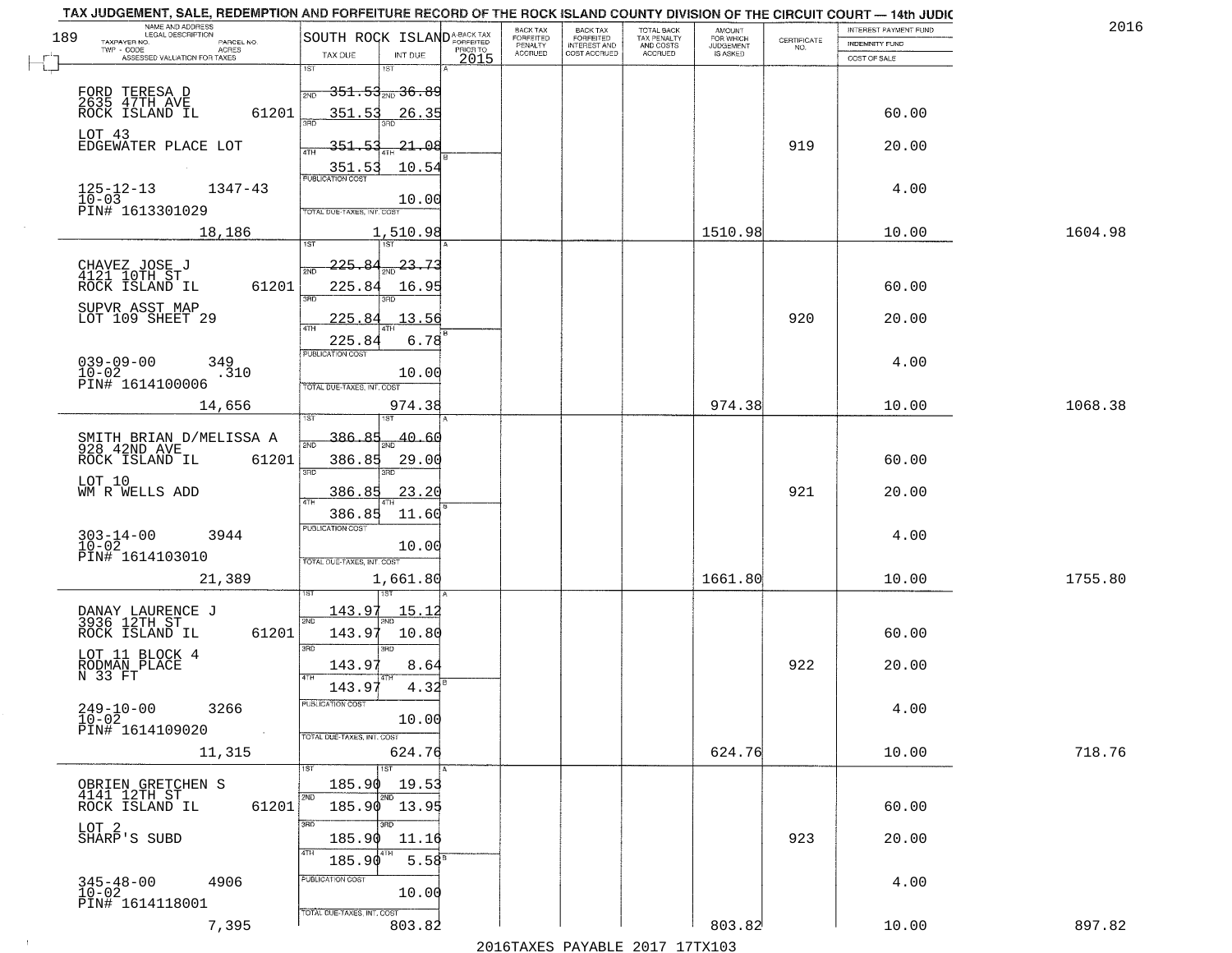| 189                                       | BY WHOM<br>PURCHASED       | <b>BID</b> | <b>RATESOUTH ROCK ISLAND</b> | TAX JUDGEMENT, SALE, REDEMPTION AND FORFEITURE RECORD OF THE ROCK ISLAND COUNTY DIVISION OF THE CIRCUIT COURT — 14th JUDICIAL CIRCUIT OF ILLINOIS 2016<br>SUBSEQUENT TAXES PAID, FEES, AND TIME EXTENSION                                                             | TOTAL DUE<br>TO REDEEM<br>FROM SALE<br>LESS<br>COUNTY CLERK FEE                                                                                                   | BY WHOM REDEEMED                                                               | DATE OF REDEMP-<br>TION OR DEED<br>MO.<br>DAY<br>YEAR | RECEIVED REDEMPTION<br>MONEY IN FULL                               |
|-------------------------------------------|----------------------------|------------|------------------------------|-----------------------------------------------------------------------------------------------------------------------------------------------------------------------------------------------------------------------------------------------------------------------|-------------------------------------------------------------------------------------------------------------------------------------------------------------------|--------------------------------------------------------------------------------|-------------------------------------------------------|--------------------------------------------------------------------|
| PIN# 1613301029                           | STEVE SODEMAN LIVING TRUST | 03         | 12/28/2017                   | 01/16/2018 Time Ext & incl<br>01/16/2018 Take Notice Fee<br>11/20/2018 Subs paid                                                                                                                                                                                      | 12/21/2020<br>1,034.88                                                                                                                                            |                                                                                |                                                       | Certificate<br>Returned<br>& Cancelled<br>11/15/2019               |
|                                           |                            |            |                              |                                                                                                                                                                                                                                                                       | 2,977.24<br>160.00                                                                                                                                                | EXPRESS TITLE COMPANY                                                          | 10/23/2019                                            | Karen Kinney                                                       |
| PIN# 1614100006<br>JICTB, INC<br>2        |                            | 01         | 12/28/2017                   |                                                                                                                                                                                                                                                                       |                                                                                                                                                                   |                                                                                |                                                       | Certificate<br>Returned<br>$\frac{1}{6}$ Cancelled 2<br>04/04/2018 |
|                                           |                            |            |                              |                                                                                                                                                                                                                                                                       |                                                                                                                                                                   | 1,079.06<br>160.00 JOSE CHAVEZ                                                 | 02/14/2018                                            | Karen Kinney                                                       |
| PIN# 1614103010<br>3                      | STEVE SODEMAN LIVING TRUST | 02         | 12/28/2017                   | 01/16/2018 Time Ext & incl<br>01/16/2018 Take Notice Fee                                                                                                                                                                                                              | 12/21/2020<br>20.59                                                                                                                                               |                                                                                |                                                       | Certificate<br>Returned<br>-3<br>& Cancelled<br>04/04/2018         |
|                                           |                            |            |                              |                                                                                                                                                                                                                                                                       | $1,811.51$<br>$160.00$                                                                                                                                            | CORELOGIC                                                                      | 03/15/2018                                            | Karen Kinney                                                       |
| PIN# 1614109020<br>WESTERN SITES LLC<br>4 |                            | 00         | 12/28/2017                   | 06/25/2020 Time Ext & incl<br>04/13/2018 Take Notice Fee<br>07/17/2020 Take Notice Fee<br>07/17/2020 Circuit Clerks Fee<br>07/21/2020 Title Search Fee<br>08/03/2020 Sheriffs Fee<br>08/03/2020 Publication Fee<br>09/03/2020 Publication Fee<br>12/23/2019 Subs paid | $=\begin{smallmatrix} 12/22/2020\\ 20.70\\ 35.00\\ 156.07\\ 150.00\\ 140.00\\ 140.00\\ 140.00\\ 140.00\\ 140.00\\ 140.00\\ \end{smallmatrix}$<br>500.05<br>676.44 |                                                                                |                                                       | Certificate<br>Returned<br>& Cancelled 4<br>12/08/2020             |
|                                           |                            |            |                              |                                                                                                                                                                                                                                                                       |                                                                                                                                                                   | $3,007.87$ 160.00 MCCARTHY CALLAS ATTY                                         | 11/06/2020                                            | Karen Kinney                                                       |
| PIN# 1614118001<br>RICO TRUSTEE<br>5      |                            | 18         | 12/28/2017                   | 03/01/2018 Time Ext & incl<br>03/01/2018 Take Notice Fee                                                                                                                                                                                                              | 08/07/2020<br>20.70                                                                                                                                               |                                                                                |                                                       | Certificate<br>Returned<br>& Cancelled 5<br>07/06/2018             |
|                                           |                            |            |                              |                                                                                                                                                                                                                                                                       |                                                                                                                                                                   | $\left.\begin{array}{c} 1,080.13 \\ 160.00 \end{array}\right $ GRETCHEN OBRIEN | 03/12/2018                                            | Karen Kinney                                                       |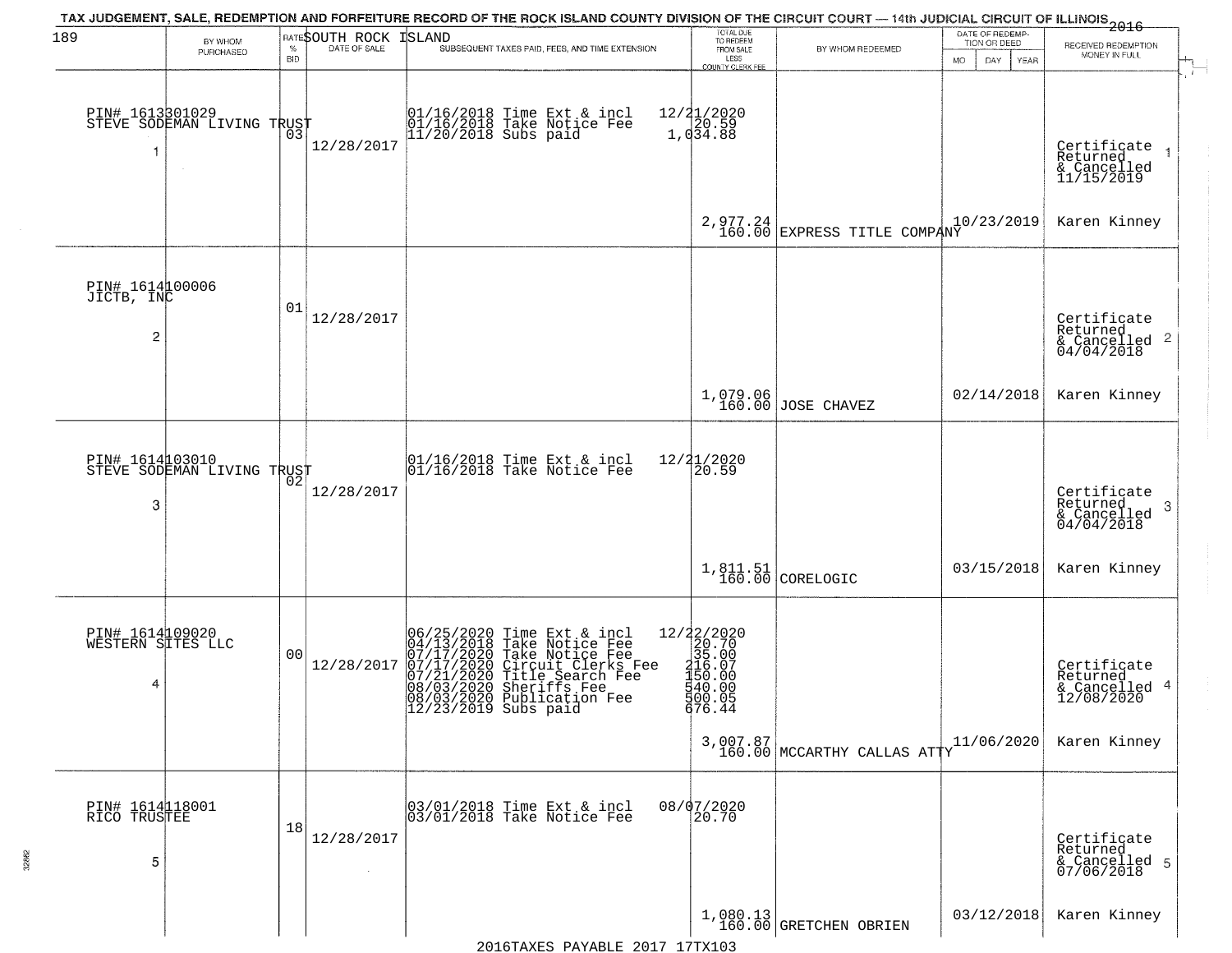| NAME AND ADDRESS<br>LEGAL DESCRIPTION<br>190                                    | SOUTH ROCK ISLAND <sup>A-BACK TAX</sup>            | BACK TAX<br>FORFEITED | BACK TAX<br>FORFEITED        | TOTAL BACK<br>TAX PENALTY | <b>AMOUNT</b>                      |                    | INTEREST PAYMENT FUND | 2016    |
|---------------------------------------------------------------------------------|----------------------------------------------------|-----------------------|------------------------------|---------------------------|------------------------------------|--------------------|-----------------------|---------|
| TAXPAYER NO.<br>PARCEL NO.<br>TWP - CODE<br>ACRES                               | PRIOR TO                                           | PENALTY<br>ACCRUED    | INTEREST AND<br>COST ACCRUED | AND COSTS<br>ACCRUED      | FOR WHICH<br>JUDGEMENT<br>IS ASKED | CERTIFICATE<br>NO. | <b>INDEMNITY FUND</b> |         |
| ASSESSED VALUATION FOR TAXES                                                    | TAX DUE<br>INT DUE<br>2015<br>1ST<br>1ST           |                       |                              |                           |                                    |                    | COST OF SALE          |         |
|                                                                                 | <del>117.32<sub>2ND</sub> 13.82</del><br>2ND       |                       |                              |                           |                                    |                    |                       |         |
| GREENLEAF MARK<br>4244 14TH ST<br>ROCK ISLAND IL<br>61201                       | 417.32<br>31.30                                    |                       |                              |                           |                                    |                    | 60.00                 |         |
|                                                                                 | ۱Яř                                                |                       |                              |                           |                                    |                    |                       |         |
| C H DIBBERN SONS SUBD O L<br>1 AND 2 C H DIBBERN SONS<br>1ST ADD TO SEARS L 19  | 417.<br>_3<br>25.04<br>4TH                         |                       |                              |                           |                                    | 924                | 20.00                 |         |
|                                                                                 | 417.32<br>12.52<br>PUBLICATION COST                |                       |                              |                           |                                    |                    |                       |         |
| $121 - 21 - 00$<br>1292<br>$\overline{10}$ – $\overline{02}$<br>PIN# 1614122007 | 10.00<br>TOTAL DUE-TAXES, INT. COST                |                       |                              |                           |                                    |                    | 4.00                  |         |
| 22,601                                                                          | 1,791.96                                           |                       |                              |                           | 1791.96                            |                    | 10.00                 | 1885.96 |
|                                                                                 | 1ST<br>1ST <sup>1</sup>                            |                       |                              |                           |                                    |                    |                       |         |
| ROSENBERG ASSOCIATES LLC<br>1517 40TH AVENUE CT                                 | <u> 154.90</u><br>16.24                            |                       |                              |                           |                                    |                    |                       |         |
| ROCK ISLAND IL<br>61201                                                         | 154.90<br>11.60<br>3RD                             |                       |                              |                           |                                    |                    | 60.00                 |         |
| LOT 4<br>WATCH HILL CREST ADD                                                   | 154.9<br>9<br>. 28<br>$\overline{ATH}$             |                       |                              |                           |                                    | 925                | 20.00                 |         |
|                                                                                 | 154.90<br>4.64<br>PUBLICATION COST                 |                       |                              |                           |                                    |                    |                       |         |
| $300 - 07 - 08$<br>$3891 - 89$<br>$10 - 02$                                     | 10.00                                              |                       |                              |                           |                                    |                    | 4.00                  |         |
| PIN# <sup>-1614203001</sup>                                                     | TOTAL DUE-TAXES, INT. COST                         |                       |                              |                           |                                    |                    |                       |         |
| 6,162                                                                           | 671.36                                             |                       |                              |                           | 671.36                             |                    | 10.00                 | 765.36  |
| KRAMER BRENDA<br>3928 4TH ST                                                    | -65.1<br>-86<br>2ND                                |                       |                              |                           |                                    |                    |                       |         |
| 61201<br>ROCK ISLAND IL                                                         | 65.13<br>4.90<br>3RD<br>3RD                        |                       |                              |                           |                                    |                    | 60.00                 |         |
| LOT 47<br>SHORE ACRES                                                           | 3.92<br>65.13                                      |                       |                              |                           |                                    | 926                | 20.00                 |         |
|                                                                                 | 4TH<br>65.13<br>1.96                               |                       |                              |                           |                                    |                    |                       |         |
| $117 - 03 - 94$<br>$10 - 02$<br>1275-47                                         | <b>PUBLICATION COST</b><br>10.00                   |                       |                              |                           |                                    |                    | 4.00                  |         |
| PIN# 1615202007                                                                 | TOTAL OUE-TAXES, INT. COST                         |                       |                              |                           |                                    |                    |                       |         |
| 8,591                                                                           | 288.16                                             |                       |                              |                           | 288.16                             |                    | 10.00                 | 382.16  |
| LANE MICHAEL<br>3904 5TH ST                                                     | 45.45<br>4.76                                      |                       |                              |                           |                                    |                    |                       |         |
| 61201<br>ROCK ISLAND IL                                                         | 2ND<br>45.45<br>3.40                               |                       |                              |                           |                                    |                    | 60.00                 |         |
| LOT 40<br>SHORE ACRES                                                           | 3 <sub>BD</sub><br>3BD<br>45.45<br>2.72            |                       |                              |                           |                                    | 927                | 20.00                 |         |
|                                                                                 | 45.45<br>1.36                                      |                       |                              |                           |                                    |                    |                       |         |
| $117 - 03 - 80$<br>$10 - 02$<br>$1275 - 40$                                     | PUBLICATION COST                                   |                       |                              |                           |                                    |                    | 4.00                  |         |
| PIN# 1615202023                                                                 | 10.00<br>TOTAL DUE-TAXES, INT. COST                |                       |                              |                           |                                    |                    |                       |         |
| 1,808                                                                           | 204.04                                             |                       |                              |                           | 204.04                             |                    | 10.00                 | 298.04  |
| CRUMMY HAROLD K/TERESA K                                                        | 1ST<br>4.20<br>39.87                               |                       |                              |                           |                                    |                    |                       |         |
| 3921 6TH ST<br>ROCK ISLAND IL<br>61201                                          | 2ND<br>2ND<br>39.87<br>3.00                        |                       |                              |                           |                                    |                    | 60.00                 |         |
| LOT 5                                                                           | 3BD<br>3RD                                         |                       |                              |                           |                                    |                    |                       |         |
| SHORE ACRES                                                                     | 39.87<br>2.40<br>4TH<br>39.87<br>1.20 <sup>8</sup> |                       |                              |                           |                                    | 928                | 20.00                 |         |
| $1275 - 5$                                                                      | PUBLICATION COST                                   |                       |                              |                           |                                    |                    | 4.00                  |         |
| 117-03-10<br>10-02<br>PIN# 1615202049                                           | 10.00                                              |                       |                              |                           |                                    |                    |                       |         |
| 1,586                                                                           | TOTAL DUE-TAXES, INT. COST<br>180.28               |                       |                              |                           | 180.28                             |                    | 10.00                 | 274.28  |

 $\sim 100$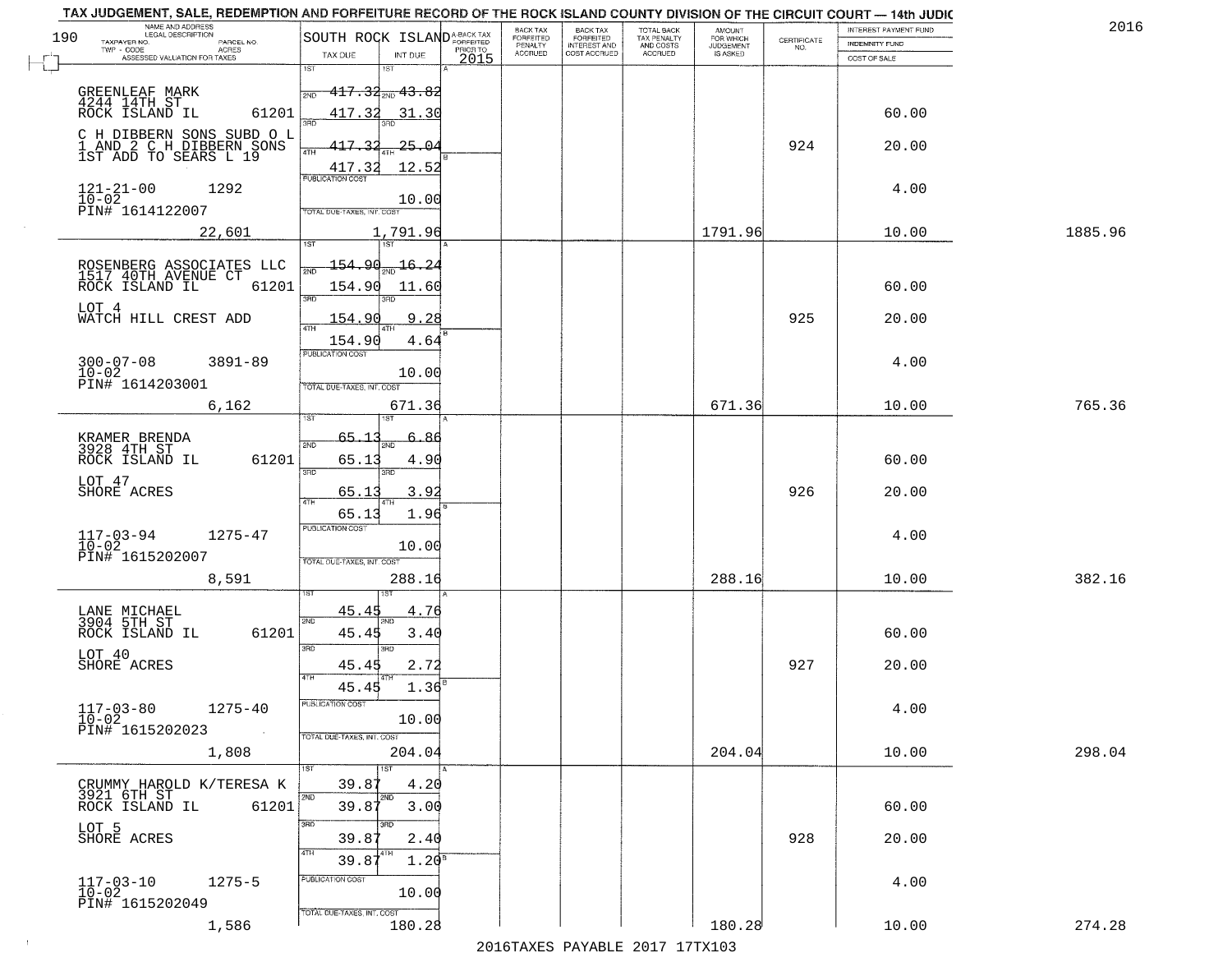|                                      | BY WHOM                                       |                    | RATESOUTH ROCK | TAX JUDGEMENT, SALE, REDEMPTION AND FORFEITURE RECORD OF THE ROCK ISLAND COUNTY DIVISION OF THE CIRCUIT COURT — 14th JUDICIAL CIRCUIT OF ILLINOIS 2016<br>ISLAND                                                                                                                                        | TOTAL DUE<br>TO REDEEM                                                                                                         |                                 | DATE OF REDEMP-<br>TION OR DEED |                                                                                                    |
|--------------------------------------|-----------------------------------------------|--------------------|----------------|---------------------------------------------------------------------------------------------------------------------------------------------------------------------------------------------------------------------------------------------------------------------------------------------------------|--------------------------------------------------------------------------------------------------------------------------------|---------------------------------|---------------------------------|----------------------------------------------------------------------------------------------------|
|                                      | PURCHASED                                     | $\%$<br><b>BID</b> | DATE OF SALE   | SUBSEQUENT TAXES PAID, FEES, AND TIME EXTENSION                                                                                                                                                                                                                                                         | FROM SALE<br>LESS<br><b>COUNTY CLERK FEE</b>                                                                                   | BY WHOM REDEEMED                | MO.<br>DAY.<br><b>YEAR</b>      | RECEIVED REDEMPTION<br>MONEY IN FULL                                                               |
|                                      | PIN# 1614122007<br>MS INVESTMENTS GROUP INC   | $\overline{1}8$    | 12/28/2017     | 08/12/2020 Time Ext & incl<br>02/02/2018 Take Notice Fee                                                                                                                                                                                                                                                | 12/21/2020<br>20.70                                                                                                            |                                 |                                 | SALE IN ERROR<br>Certificate<br>Returned<br>& Cancelled<br>02/10/2022<br>Karen Kinney              |
| PIN# 1614203001<br>RICO TRUSTEE<br>2 |                                               | 18                 | 12/28/2017     |                                                                                                                                                                                                                                                                                                         |                                                                                                                                |                                 |                                 | Certificate<br>Returned<br>$\frac{1}{6}$ Cancelled 2<br>04/04/2018                                 |
|                                      |                                               |                    |                |                                                                                                                                                                                                                                                                                                         |                                                                                                                                | 903.12 ROSENBERG ASSOCIATES LLC | 02/02/2018                      | Karen Kinney                                                                                       |
| 3                                    | PIN# 1615202007<br>STEVE SODEMAN LIVING TRUST | 18                 | 12/28/2017     | 01/16/2018 Time Ext & incl<br>01/16/2018 Take Notice Fee<br>11/20/2018 Subs paid                                                                                                                                                                                                                        | 12/21/2020<br>$\frac{1}{3}$ $\frac{2}{0}$ $\frac{5}{6}$ $\frac{8}{9}$                                                          |                                 |                                 | Certificate<br>Returned<br>3<br>$\begin{array}{c}\n 6 \\  \hline\n 6 \\  11/15/2019\n \end{array}$ |
|                                      |                                               |                    |                |                                                                                                                                                                                                                                                                                                         | 1,038.19<br>160.00                                                                                                             | BRENDA KRAMER                   | 08/29/2019                      | Karen Kinney                                                                                       |
| 4                                    | PIN# 1615202023<br>RICO TRUSTEE               | 18                 | 12/28/2017     | 03/01/2018 Time Ext & incl<br>03/01/2018 Take Notice Fee                                                                                                                                                                                                                                                | 08/07/2020<br>20.70                                                                                                            |                                 |                                 | Certificate<br>Returned<br>& Cancelled 4<br>07/06/2018                                             |
|                                      |                                               |                    |                |                                                                                                                                                                                                                                                                                                         |                                                                                                                                | 372.39<br>160.00 MICHAEL A LANE | 05/21/2018                      | Karen Kinney                                                                                       |
| 5                                    | PIN# 1615202049<br>RICO TRUSTEE               | 18                 | 12/28/2017     | 03/01/2018 Time Ext & incl<br>03/01/2018 Take Notice Fee<br>$[03/01/2018$ Take Notice Fee<br>$[02/28/2020$ Circuit Clerks Fee<br>$[02/28/2020$ Circuit Clerks Fee<br>$[02/28/2020$ Sheriffs Fee<br>$[03/19/2020$ Subs paid<br>$[17/6/2019$ Subs paid<br>$[11/16/2019$ Subs paid<br>$[11/17/2018$ Subs p | $\begin{array}{r} 08/07/2020 \\ 20.70 \\ 35.00 \\ 13.80 \\ 14.85 \\ 2.62 \\ 207.70 \\ 407.86 \\ \end{array}$<br><b>1</b> ŏ3.ŏ4 |                                 |                                 | TAX DEED ISSUED<br>Certificate<br>Returned<br>& Cancelled 5<br>02/03/2021                          |
|                                      |                                               |                    |                | 2016TAXES PAYABLE 2017 17TX103                                                                                                                                                                                                                                                                          |                                                                                                                                |                                 |                                 |                                                                                                    |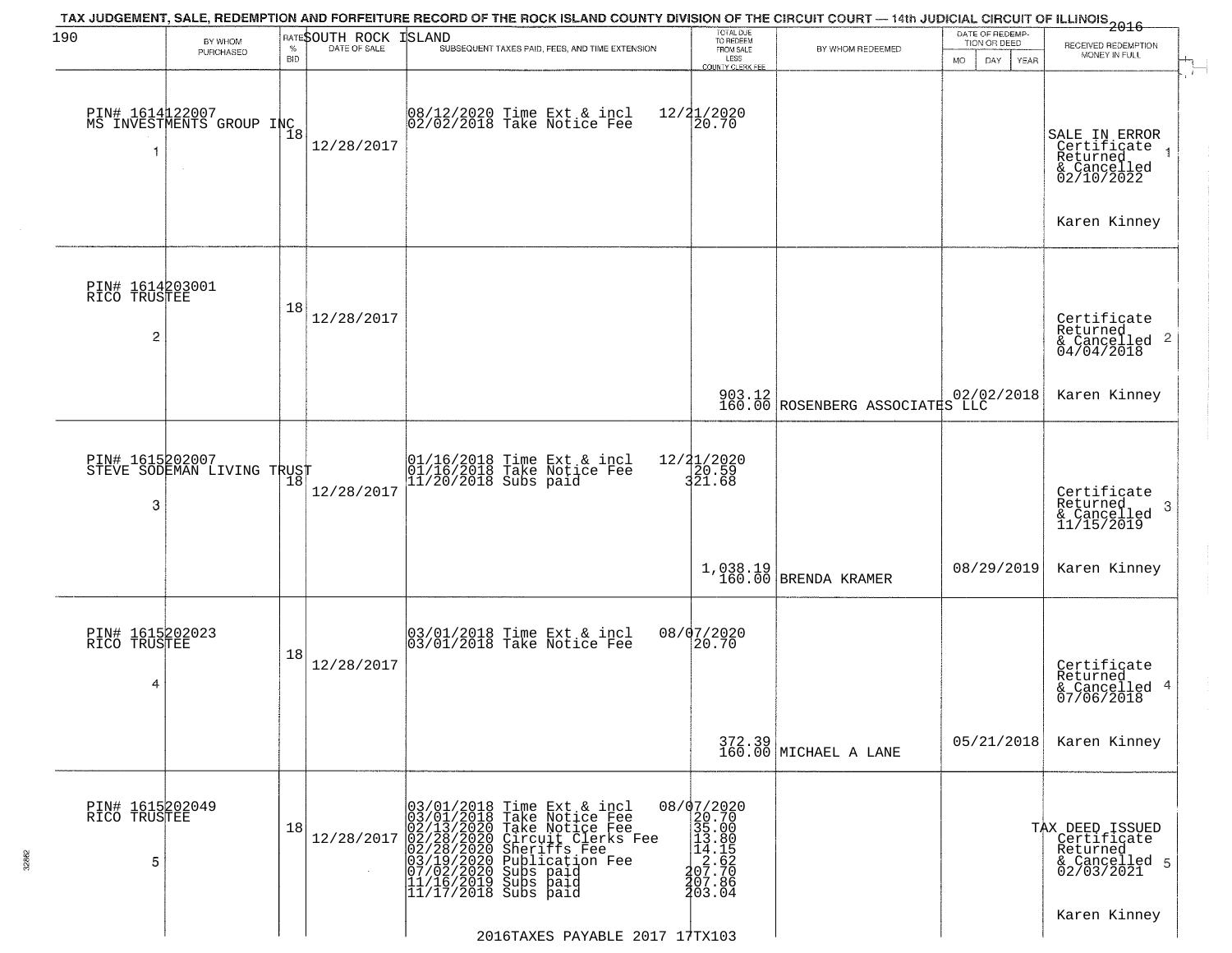| 191 | NAME AND ADDRESS<br>LEGAL DESCRIPTION                                     | SOUTH ROCK ISLAND <sup>A-BACK TAX</sup>         | BACK TAX<br>FORFEITED | <b>BACK TAX</b><br><b>FORFEITED</b> | TOTAL BACK<br>TAX PENALTY<br>AND COSTS<br>ACCRUED | <b>AMOUNT</b>                      |                                                                 | INTEREST PAYMENT FUND | 2016    |
|-----|---------------------------------------------------------------------------|-------------------------------------------------|-----------------------|-------------------------------------|---------------------------------------------------|------------------------------------|-----------------------------------------------------------------|-----------------------|---------|
|     | TAXPAYER NO.<br>PARCEL NO.<br>TWP - CODE<br>ACRES                         | PRIOR TO<br>TAX DUE<br>INT DUE                  | PENALTY<br>ACCRUED    | INTEREST AND<br>COST ACCRUED        |                                                   | FOR WHICH<br>JUDGEMENT<br>IS ASKED | $\begin{array}{c} \text{CERTIFICATE} \\ \text{NO.} \end{array}$ | <b>INDEMNITY FUND</b> |         |
|     | ASSESSED VALUATION FOR TAXES                                              | 2015<br>1ST<br>$1S$ T                           |                       |                                     |                                                   |                                    |                                                                 | COST OF SALE          |         |
|     | OBRIEN MARLA L<br>91 2093 KAIOLI ST #1704                                 | 2ND<br>2ND                                      |                       |                                     |                                                   |                                    |                                                                 |                       |         |
|     | EWA BEACH HI<br>96706                                                     | 447.94<br>33.60<br>390                          |                       |                                     |                                                   |                                    |                                                                 | 60.00                 |         |
|     | LOT 11 BLOCK 2<br>JOHN T CAMPBELLS ADD                                    | 447.<br><u> 26.88</u>                           |                       |                                     |                                                   |                                    | 929                                                             | 20.00                 |         |
|     |                                                                           | ATH<br>447.94<br>13.44                          |                       |                                     |                                                   |                                    |                                                                 |                       |         |
|     | $094 - 14 - 00$<br>941                                                    | <b>PUBLICATION COST</b>                         |                       |                                     |                                                   |                                    |                                                                 | 4.00                  |         |
|     | $10 - 02$<br>PIN# 1706301011                                              | 10.00<br>TOTAL DUE-TAXES, INT. COST             |                       |                                     |                                                   |                                    |                                                                 |                       |         |
|     | 17,819                                                                    | 1,427.74<br>1ST<br>1ST                          |                       |                                     |                                                   | 1427.74                            |                                                                 | 10.00                 | 1521.74 |
|     |                                                                           | 354.35<br>37.24                                 |                       |                                     |                                                   |                                    |                                                                 |                       |         |
|     | NATIONAL STAR MORTGAGE<br>8950 CYPRESS WATERS BLVD<br>COPPELL TX<br>75019 | 354.35<br>26.60                                 |                       |                                     |                                                   |                                    |                                                                 | 60.00                 |         |
|     | LOT 55<br>GARDEN ADD                                                      | 3RD<br>354.35                                   |                       |                                     |                                                   |                                    | 930                                                             |                       |         |
|     |                                                                           | 21.28<br>ৰিয়াম<br>354.35<br>10.64              |                       |                                     |                                                   |                                    |                                                                 | 20.00                 |         |
|     | $142 - 03 - 00$<br>1583                                                   | PUBLICATION COST                                |                       |                                     |                                                   |                                    |                                                                 | 4.00                  |         |
|     | $10-02$<br>PIN# 1706308006                                                | 10.00<br>TOTAL DUE-TAXES, INT. COST             |                       |                                     |                                                   |                                    |                                                                 |                       |         |
|     | 14,096                                                                    | 1,523.16                                        |                       |                                     |                                                   | 1523.16                            |                                                                 | 10.00                 | 1617.16 |
|     |                                                                           | 1ST                                             |                       |                                     |                                                   |                                    |                                                                 |                       |         |
|     | KERR CAROLYN R<br>1837 45TH ST<br>61201<br>ROCK ISLAND IL                 | 2ND<br>2ND                                      |                       |                                     |                                                   |                                    |                                                                 | 60.00                 |         |
|     | LOT 10<br>GARDEN ADD                                                      | 3RD<br>3RD                                      |                       |                                     |                                                   |                                    |                                                                 |                       |         |
|     |                                                                           | 502.23<br>30.12<br>4TH<br>502.23<br>15.06       |                       |                                     |                                                   |                                    | 931                                                             | 20.00                 |         |
|     | 1539                                                                      | <b>PUBLICATION COST</b>                         |                       |                                     |                                                   |                                    |                                                                 | 4.00                  |         |
|     | $140 - 04 - 00$<br>$10 - 02$<br>PIN# 1706308050                           | 10.00<br>TOTAL OUE-TAXES, INT. COST             |                       |                                     |                                                   |                                    |                                                                 |                       |         |
|     | 25,979                                                                    | 1,059.64                                        |                       |                                     |                                                   | 1059.64                            |                                                                 | 10.00                 | 1153.64 |
|     |                                                                           | <u>426.09</u><br>44.73                          |                       |                                     |                                                   |                                    |                                                                 |                       |         |
|     | RAMSDALE NICHOLAS P<br>2053 46TH ST<br>61201<br>ROCK ISLAND IL            | 2ND<br>426.09<br>31.95                          |                       |                                     |                                                   |                                    |                                                                 | 60.00                 |         |
|     | LOT 89 INCL VAC ALLEY                                                     | 3RD<br>3RD                                      |                       |                                     |                                                   |                                    |                                                                 |                       |         |
|     | 2ND GARDEN ADD                                                            | 426.09<br>25.56<br>4TH<br>$12.78^{B}$<br>426.09 |                       |                                     |                                                   |                                    | 932                                                             | 20.00                 |         |
|     | 1617                                                                      | PUBLICATION COST                                |                       |                                     |                                                   |                                    |                                                                 | 4.00                  |         |
|     | $143 - 17 - 00$<br>$10 - 02$<br>PIN# 1706309114<br>$\sim 100$ km          | 10.00<br>TOTAL DUE-TAXES, INT. COST             |                       |                                     |                                                   |                                    |                                                                 |                       |         |
|     | 22,950                                                                    | 1,829.38                                        |                       |                                     |                                                   | 1829.38                            |                                                                 | 10.00                 | 1923.38 |
|     | MORAN ROLANDO                                                             | 1ST<br>1ST                                      |                       |                                     |                                                   |                                    |                                                                 |                       |         |
|     | 2015 38TH ST<br>61201<br>ROCK ISLAND IL                                   | 2ND<br>2ND<br>$389.09$ 29.20                    |                       |                                     |                                                   |                                    |                                                                 | 60.00                 |         |
|     | LOT 5                                                                     | 3RD<br>अंक                                      |                       |                                     |                                                   |                                    |                                                                 |                       |         |
|     | PARIDON BROS 3RD ADD                                                      | 389.09<br>23.36<br>4TH                          |                       |                                     |                                                   |                                    | 933                                                             | 20.00                 |         |
|     | 2822                                                                      | $11.68^8$<br>389.09<br>PUBLICATION COST         |                       |                                     |                                                   |                                    |                                                                 | 4.00                  |         |
|     | $217 - 13 - 00$<br>10-02<br>PIN# 1706310003                               | 10.00                                           |                       |                                     |                                                   |                                    |                                                                 |                       |         |
|     | 15,478                                                                    | TOTAL DUE-TAXES, INT. COST<br>1,241.51          |                       |                                     |                                                   | 1241.51                            |                                                                 | 10.00                 | 1335.51 |
|     |                                                                           |                                                 |                       |                                     |                                                   |                                    |                                                                 |                       |         |

 $\sim 10^{-1}$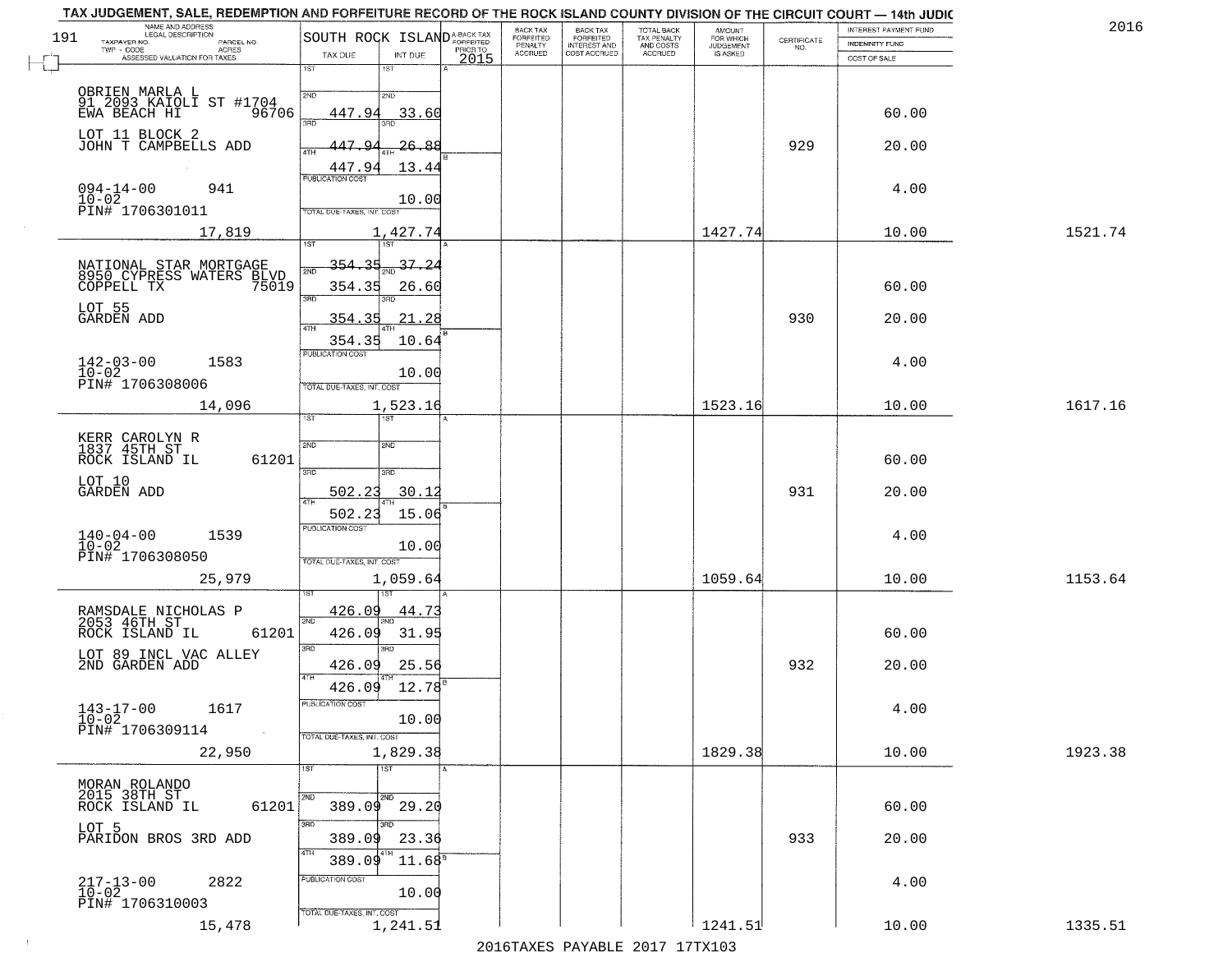| 191                                       | BY WHOM<br>PURCHASED                          | <b>BID</b> | RATESOUTH ROCK ISLAND  | TAX JUDGEMENT, SALE, REDEMPTION AND FORFEITURE RECORD OF THE ROCK ISLAND COUNTY DIVISION OF THE CIRCUIT COURT — 14th JUDICIAL CIRCUIT OF ILLINOIS 2016<br>SUBSEQUENT TAXES PAID, FEES, AND TIME EXTENSION | TOTAL DUE<br>TO REDEEM<br>FROM SALE<br>LESS<br>COUNTY CLERK FEE | BY WHOM REDEEMED                     | DATE OF REDEMP-<br>TION OR DEED<br><b>MO</b><br>DAY<br>YEAR | RECEIVED REDEMPTION<br>MONEY IN FULL                                   |
|-------------------------------------------|-----------------------------------------------|------------|------------------------|-----------------------------------------------------------------------------------------------------------------------------------------------------------------------------------------------------------|-----------------------------------------------------------------|--------------------------------------|-------------------------------------------------------------|------------------------------------------------------------------------|
| PIN# 1706301011<br>WESTERN SITES LLC<br>1 |                                               | 00         | 12/28/2017             | 04/11/2018 Time Ext & incl<br>04/13/2018 Take Notice Fee<br>11/29/2018 Subs paid                                                                                                                          | 07/15/2020<br>1,973.98                                          |                                      |                                                             | Certificate<br>Returned<br>& Cancelled<br>09/06/2019                   |
|                                           |                                               |            |                        |                                                                                                                                                                                                           |                                                                 | 3,753.30 BROOKS ATTY                 | 07/31/2019                                                  | Karen Kinney                                                           |
| PIN# 1706308006<br>2                      |                                               |            | 12/28/2017             | $\begin{array}{cccc} 01/16/2018 &$ Time Ext & incl<br>01/16/2018 Take Notice Fee                                                                                                                          | 12/21/2020<br>$\overline{20.59}$                                |                                      |                                                             | Certificate<br>Returned<br>& Cancelled 2<br>05/06/2020                 |
|                                           |                                               |            |                        |                                                                                                                                                                                                           |                                                                 | 1,799.47<br>160.00 ABRAHAM OLMEDO    | 04/30/2020                                                  | Karen Kinney                                                           |
| PIN# 1706308050<br>3                      | EQUITY ONE INVESTMENT                         | 00         | FUND LLC<br>12/28/2017 | 01/16/2018 Time Ext & incl<br>01/16/2018 Take Notice Fee                                                                                                                                                  | 07/03/2020<br>20.59                                             |                                      |                                                             | Certificate<br>Returned<br>3 <sup>°</sup><br>& Cancelled<br>06/13/2019 |
|                                           |                                               |            |                        |                                                                                                                                                                                                           |                                                                 | $1,174.23$ LOUISE A KERR             | 05/23/2019                                                  | Karen Kinney                                                           |
| PIN# 1706309114<br>4                      | EOUITY ONE INVESTMENT                         | 00         | FUND LLC<br>12/28/2017 | 01/16/2018 Time Ext & incl<br>01/16/2018 Take Notice Fee                                                                                                                                                  | $07/03/2020$<br>20.59                                           |                                      |                                                             | Certificate<br>Returned<br>& Cancelled 4<br>02/07/2018                 |
|                                           |                                               |            |                        |                                                                                                                                                                                                           |                                                                 | 1,943.97<br>160.00 NICHOLAS RAMSDALE | 01/17/2018                                                  | Karen Kinney                                                           |
| 5                                         | PIN# 1706310003<br>STEVE SODEMAN LIVING TRUST | 00         | 12/28/2017             | 01/16/2018 Time Ext & incl<br>01/16/2018 Take Notice Fee                                                                                                                                                  | 12/21/2020<br>20.59                                             |                                      |                                                             | Certificate<br>Returned<br>& Cancelled 5<br>03/05/2018                 |
|                                           |                                               |            |                        |                                                                                                                                                                                                           |                                                                 | $1,356.10$ ROLANDO MORAN             | 02/20/2018                                                  | Karen Kinney                                                           |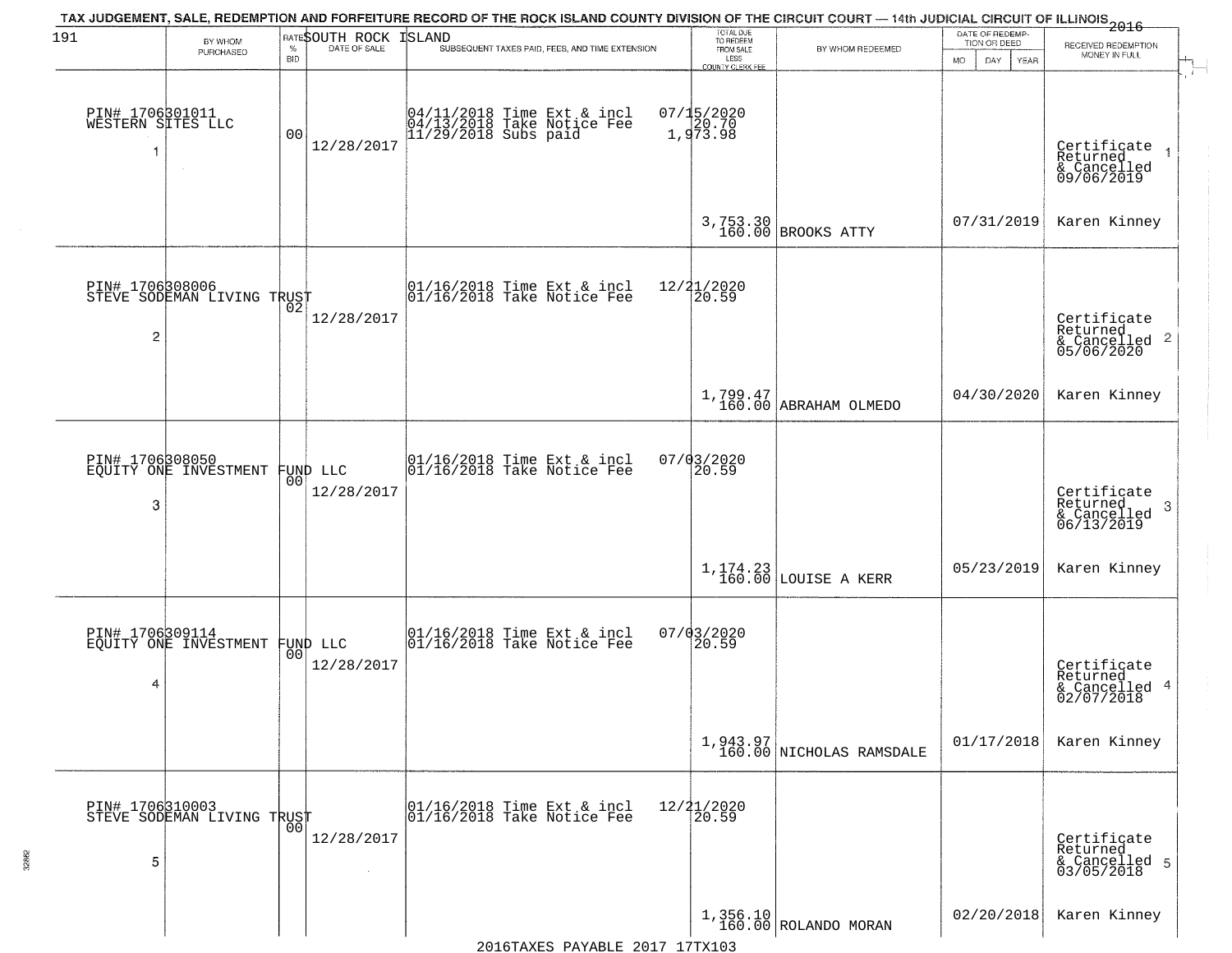| TAX JUDGEMENT, SALE, REDEMPTION AND FORFEITURE RECORD OF THE ROCK ISLAND COUNTY DIVISION OF THE CIRCUIT COURT - 14th JUDIC<br>NAME AND ADDRESS<br>LEGAL DESCRIPTION |                                                                                                                          | BACK TAX<br><b>BACK TAX</b>                       |                                        | AMOUNT<br>FOR WHICH |                                                                 | INTEREST PAYMENT FUND | 2016    |
|---------------------------------------------------------------------------------------------------------------------------------------------------------------------|--------------------------------------------------------------------------------------------------------------------------|---------------------------------------------------|----------------------------------------|---------------------|-----------------------------------------------------------------|-----------------------|---------|
| 192<br>TAXPAYER NO.<br>PARCEL NO.<br>ACRES                                                                                                                          | SOUTH ROCK ISLAND <sup>A-BACK TAX</sup><br>PRIOR TO                                                                      | FORFEITED<br>FORFEITED<br>INTEREST AND<br>PENALTY | TOTAL BACK<br>TAX PENALTY<br>AND COSTS | <b>JUDGEMENT</b>    | $\begin{array}{c} \text{CERTIFICATE} \\ \text{NO.} \end{array}$ | <b>INDEMNITY FUND</b> |         |
| ASSESSED VALUATION FOR TAXES                                                                                                                                        | TAX DUE<br>INT DUE<br>2015                                                                                               | <b>ACCRUED</b><br>COST ACCRUED                    | <b>ACCRUED</b>                         | IS ASKED            |                                                                 | COST OF SALE          |         |
| BROWN NICK R<br>2050 39TH ST<br>ROCK ISLAND IL<br>61201                                                                                                             | 1ST<br>18T<br><del>176.69<sub>2ND</sub>50.05</del><br>2ND<br>476.69<br><u>35.75</u>                                      |                                                   |                                        |                     |                                                                 | 60.00                 |         |
| OUTLOT 4<br>LEONARD HUSS ADD<br>S 43 FT OF N 215 FT                                                                                                                 | -28.60<br>476.69<br>14.30<br>$\frac{476.69}{FUBUCATON COST}$                                                             |                                                   |                                        |                     | 934                                                             | 20.00                 |         |
| $178 - 10 - 00$<br>$10 - 02$<br>$2160 - A$<br>PIN# 1706314005                                                                                                       | 10.00<br>TOTAL DUE-TAXES, INT. COST                                                                                      |                                                   |                                        |                     |                                                                 | 4.00                  |         |
| 24,963                                                                                                                                                              | 2,045.46                                                                                                                 |                                                   |                                        | 2045.46             |                                                                 | 10.00                 | 2139.46 |
| PETERSON JASON B<br>2029 43RD ST<br>61201<br>ROCK ISLAND IL<br>LOT 187<br>THE THIRD GARDEN ADD                                                                      | 594.21<br>62.37<br>2ND<br>594.23<br>44.55<br>3RD<br>3RD<br>35.64<br><u>594.21</u><br>$\overline{47H}$<br>594.21<br>17.82 |                                                   |                                        |                     | 935                                                             | 60.00<br>20.00        |         |
| $148 - 05 - 00$<br>1715<br>$10 - 02$<br>PIN# 1706318021                                                                                                             | PUBLICATION COST<br>10.00<br>TOTAL DUE-TAXES, INT. COST                                                                  |                                                   |                                        |                     |                                                                 | 4.00                  |         |
| 29,638                                                                                                                                                              | 2,547.22                                                                                                                 |                                                   |                                        | 2547.22             |                                                                 | 10.00                 | 2641.22 |
| EVERSOLE BETTY A<br>2625 40TH ST<br>ROCK ISLAND IL<br>61201<br>LOT 14                                                                                               | isT<br>187<br>50.1<br>478.28<br>2ND<br>478.28<br>35.85<br>3RD<br>3RD<br>478.28<br>28.68                                  |                                                   |                                        |                     | 936                                                             | 60.00<br>20.00        |         |
| LAWRENCE PARIDONS ADD<br>EX E 55 FT LOTS 13 AND<br>$221 - 19 - 00$<br>$10 - 02$<br>2906<br>PIN# 1706319008<br>19,026                                                | 4TH<br>478.28<br>14.34<br><b>PUBLICATION COST</b><br>10.00<br>TOTAL OUE-TAXES, INT. COST<br>2,052.18                     |                                                   |                                        | 2052.18             |                                                                 | 4.00<br>10.00         | 2146.18 |
| RUSSELL MICHAEL E<br>2212 42ND ST<br>ROCK ISLAND IL<br>61201<br>LOT 34<br>LAWRENCE PARIDONS ADD                                                                     | 328.83<br>34.5<br>2ND<br>328.83<br>24.65<br>3 <sub>BD</sub><br><b>IRD</b><br>328.83<br>19.72<br>4TH<br>$9.86^{8}$        |                                                   |                                        |                     | 937                                                             | 60.00<br>20.00        |         |
| $222 - 18 - 00$<br>2925<br>$10 - 02$<br>PIN# 1706319034<br>$\sim 100$ km $^{-1}$                                                                                    | 328.83<br>"UBLICA HUN CUS<br>10.00<br>TOTAL DUE-TAXES, INT. COST                                                         |                                                   |                                        |                     |                                                                 | 4.00                  |         |
| 19,081                                                                                                                                                              | 1,414.06                                                                                                                 |                                                   |                                        | 1414.06             |                                                                 | 10.00                 | 1508.06 |
| PENNE MARLEN A<br>9478 145TH ST<br>52804<br>DAVENPORT IA                                                                                                            | $\overline{1}$ ST<br>640.32<br>67.20<br>2ND<br>2ND<br>640.32 48.00<br>3RD                                                |                                                   |                                        |                     |                                                                 | 60.00                 |         |
| LOT 48<br>BROTMANS SOUTH HILL ADD                                                                                                                                   | 38.40<br>640.32<br>4TH<br>640.32<br>$19.20^8$                                                                            |                                                   |                                        |                     | 938                                                             | 20.00                 |         |
| $078 - 18 - 00$<br>741-87<br>$10 - 02$<br>PIN# 1706325025                                                                                                           | PUBLICATION COST<br>10.00<br>TOTAL DUE-TAXES, INT. COST                                                                  |                                                   |                                        |                     |                                                                 | 4.00                  |         |
| 31,472                                                                                                                                                              | 2,744.08                                                                                                                 |                                                   |                                        | 2744.08             |                                                                 | 10.00                 | 2838.08 |

 $\sim 10^{-1}$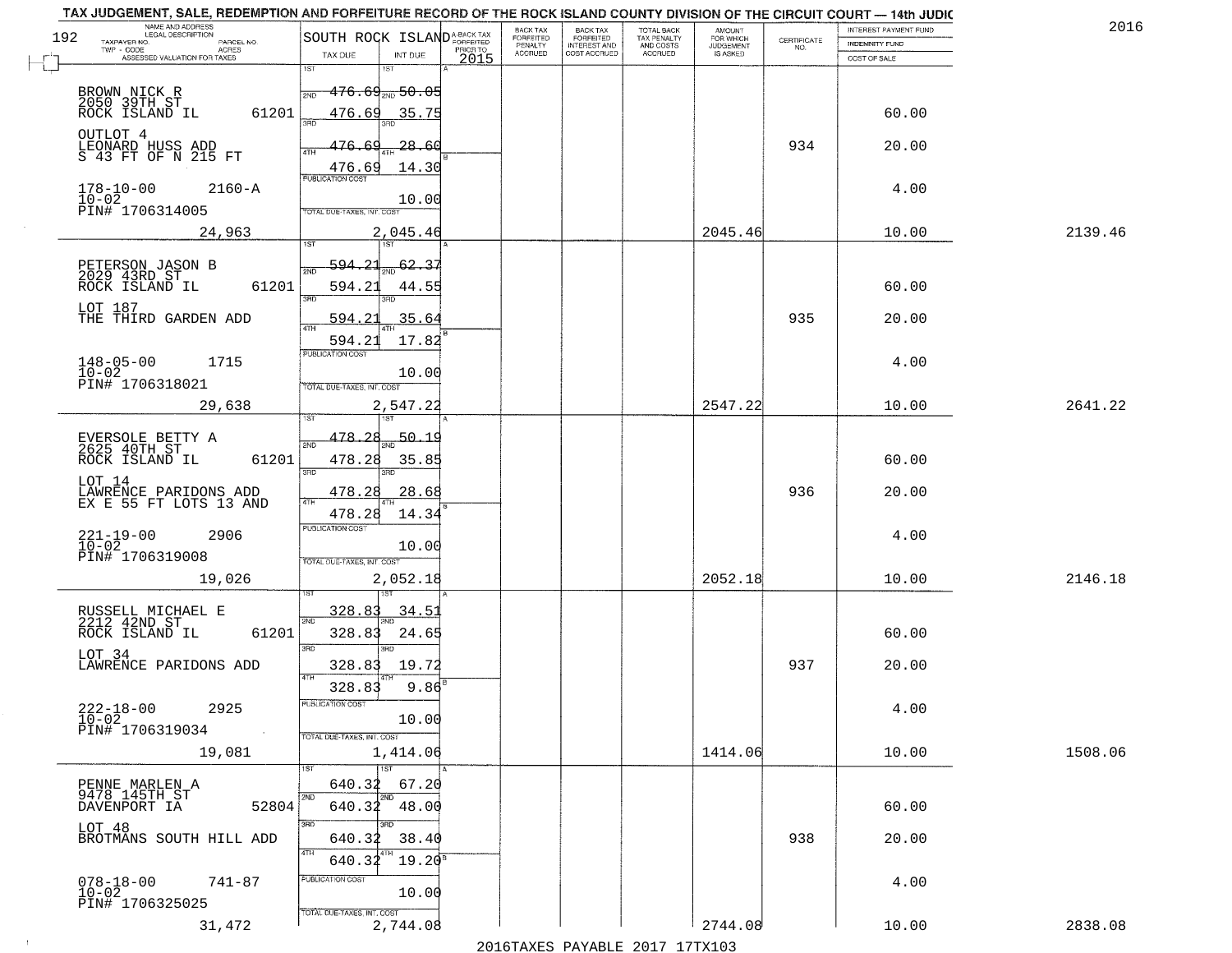| 192                                       | BY WHOM                                                    |                    | RATESOUTH ROCK | <b>ISLAND</b>                                                                                                   | TOTAL DUE<br>TO REDEEM                            |                                         | DATE OF REDEMP-<br>TION OR DEED |                                                                                  |
|-------------------------------------------|------------------------------------------------------------|--------------------|----------------|-----------------------------------------------------------------------------------------------------------------|---------------------------------------------------|-----------------------------------------|---------------------------------|----------------------------------------------------------------------------------|
|                                           | PURCHASED                                                  | $\%$<br><b>BID</b> | DATE OF SALE   | SUBSEQUENT TAXES PAID, FEES, AND TIME EXTENSION                                                                 | FROM SALE<br>LESS                                 | BY WHOM REDEEMED                        | <b>MO</b><br>DAY.<br>YEAR       | RECEIVED REDEMPTION<br>MONEY IN FULL                                             |
| 1                                         | PIN# 1706314005<br>INTEGRITY INVESTMENT FUND LLC<br>$\sim$ | 0 <sub>0</sub>     | 12/28/2017     | $\begin{array}{c}  01/19/2018 \text{ Time Ext} & \text{incl} \\  01/17/2018 \text{ Take Notice Fe} \end{array}$ | COUNTY CLERK FEE<br>06/29/2020<br>20.59           |                                         |                                 | Certificate<br>Returned<br>$\overline{\phantom{a}}$<br>& Cancelled<br>07/06/2018 |
|                                           |                                                            |                    |                |                                                                                                                 |                                                   | 2,160.05<br>160.00 NICK BROWN           | 03/01/2018                      | Karen Kinney                                                                     |
| PIN# 1706318021<br>WESTERN SITES LLC<br>2 |                                                            | 0 <sub>0</sub>     | 12/28/2017     |                                                                                                                 |                                                   |                                         |                                 | Certificate<br>Returned<br>$\overline{2}$<br>& Cancelled<br>04/04/2018           |
|                                           |                                                            |                    |                |                                                                                                                 |                                                   | $2,641.22$ JASON PETERSON               | 01/11/2018                      | Karen Kinney                                                                     |
| PIN# 1706319008<br>REALTAX DEV LT'D<br>3  |                                                            | 0 <sub>0</sub>     | 12/28/2017     | 07/15/2020 Time Ext & incl<br>01/29/2018 Take Notice Fee<br>11/21/2019 Subs paid<br>11/26/2018 Subs paid        | 12/01/2020<br>2, 164.90<br>2, 164.90<br>2, 105.76 |                                         |                                 | Certificate<br>Returned<br>3<br>$\frac{1}{08/14/2020}$                           |
|                                           |                                                            |                    |                |                                                                                                                 |                                                   | 7,202.71<br>160.00 BETTY/CLYDE EVERSOLE | 07/17/2020                      | Karen Kinney                                                                     |
| PIN# 1706319034<br>REALTAX DEV LT'D<br>4  |                                                            | 0 <sub>0</sub>     | 12/28/2017     | 04/08/2020 Time Ext & incl<br>01/29/2018 Take Notice Fee<br>11/21/2019 Subs paid<br>11/26/2018 Subs paid        | 08/17/2020<br>1,513.58<br>1,513.58<br>1,466.16    |                                         |                                 | Certificate<br>Returned<br>4<br>& Cancelled<br>09/18/2020                        |
|                                           |                                                            |                    |                |                                                                                                                 |                                                   | $5,042.01$ MICHAEL RUSSELL              | 06/26/2020                      | Karen Kinney                                                                     |
| 5                                         | PIN# 1706325025<br>INTEGRITY INVESTMENT FUND LLC           | 0 <sub>0</sub>     | 12/28/2017     |                                                                                                                 |                                                   |                                         |                                 | Certificate<br>Returned<br>& Cancelled 5<br>02/12/2018                           |
|                                           |                                                            |                    |                |                                                                                                                 |                                                   | 2,838.08<br>160.00 DANIELLE COOK        | 01/10/2018                      | Karen Kinney                                                                     |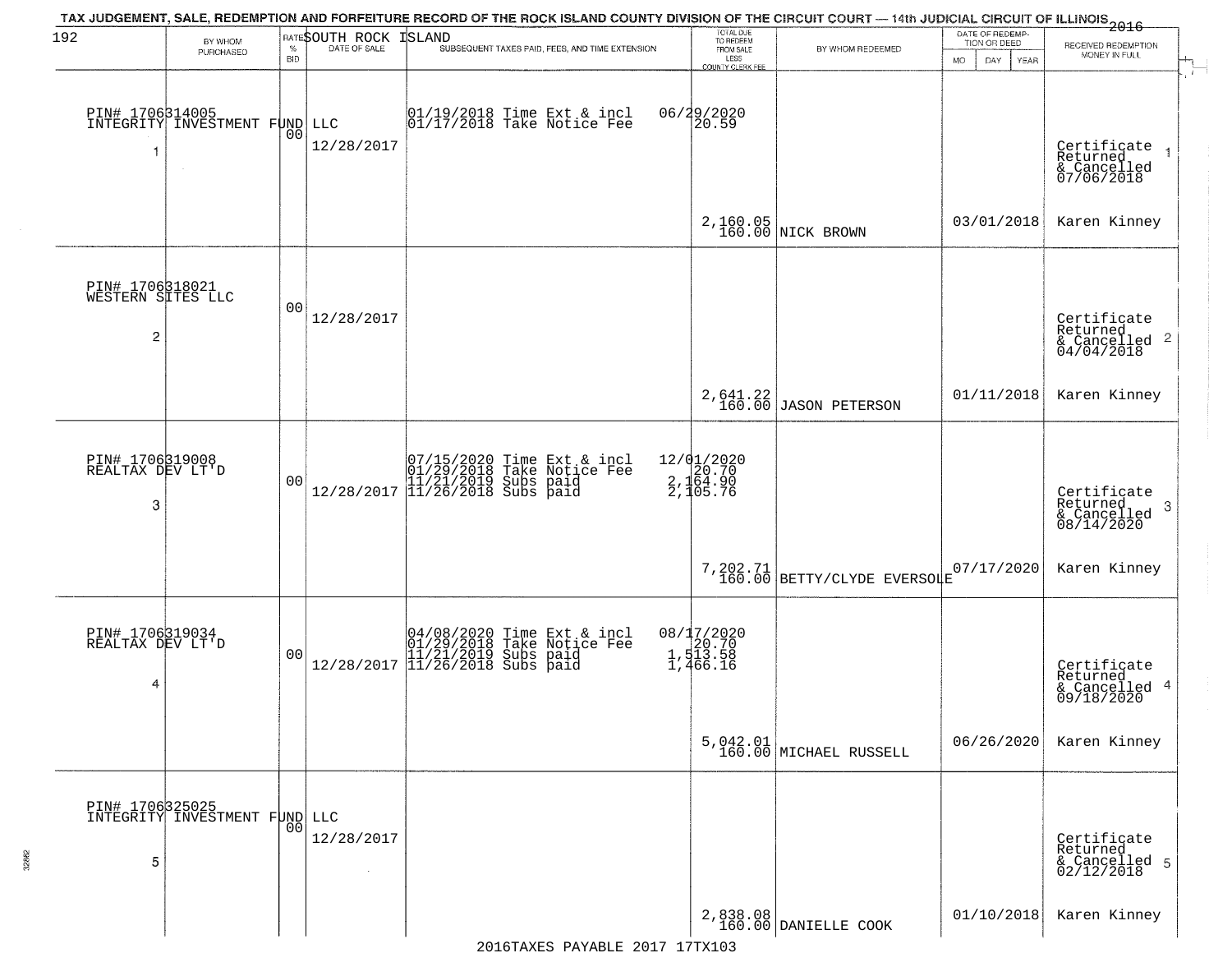| 2016    | INTEREST PAYMENT FUND |                                                                 | AMOUNT<br>FOR WHICH |                                        | <b>BACK TAX</b>           | BACK TAX             |          |                                                |                                                                                      |                     | TAX JUDGEMENT, SALE, REDEMPTION AND FORFEITURE RECORD OF THE ROCK ISLAND COUNTY DIVISION OF THE CIRCUIT COURT - 14th JUDIC<br>NAME AND ADDRESS<br>LEGAL DESCRIPTION |
|---------|-----------------------|-----------------------------------------------------------------|---------------------|----------------------------------------|---------------------------|----------------------|----------|------------------------------------------------|--------------------------------------------------------------------------------------|---------------------|---------------------------------------------------------------------------------------------------------------------------------------------------------------------|
|         | INDEMNITY FUND        | $\begin{array}{c} \text{CERTIFICATE} \\ \text{NO.} \end{array}$ | <b>JUDGEMENT</b>    | TOTAL BACK<br>TAX PENALTY<br>AND COSTS | FORFEITED<br>INTEREST AND | FORFEITED<br>PENALTY | PRIOR TO |                                                | SOUTH ROCK ISLAND <sup>A-BACK TAX</sup>                                              |                     | 193<br>TAXPAYER NO.<br>PARCEL NO.<br>ACRES                                                                                                                          |
|         | COST OF SALE          |                                                                 | IS ASKED            | <b>ACCRUED</b>                         | COST ACCRUED              | <b>ACCRUED</b>       | 2015     | INT DUE                                        | TAX DUE                                                                              |                     | ASSESSED VALUATION FOR TAXES                                                                                                                                        |
|         | 60.00                 |                                                                 |                     |                                        |                           |                      |          | 18T<br>53.10                                   | 1ST<br>$-708.09_{\text{2ND}}$ $74.34$<br>2ND<br>708.09                               | 52753               | BLEEKER LERAY<br>2_WALBRIER_CT<br>LE CLAIRE IA                                                                                                                      |
|         | 20.00                 | 939                                                             |                     |                                        |                           |                      |          | <u>42.48</u><br>21.24                          | 708.09<br>$\frac{708.09}{FUBUCATON COST}$                                            |                     | LOT 23<br>BERKSHIRE SUB DIV                                                                                                                                         |
|         | 4.00                  |                                                                 |                     |                                        |                           |                      |          | 10.00                                          | TOTAL DUE-TAXES, INT. COST                                                           |                     | $060 - 01 - 00$<br>$636 - 23$<br>$10 - 02$<br>PIN# 1706332023                                                                                                       |
| 3127.52 | 10.00                 |                                                                 | 3033.52             |                                        |                           |                      |          | 3,033.52                                       |                                                                                      |                     | 28,168                                                                                                                                                              |
|         | 60.00<br>20.00        | 940                                                             |                     |                                        |                           |                      |          | $\frac{74.69}{200}$<br>53.35<br>42.68<br>21.34 | <u>711.46</u><br>ইমট<br>711.46<br>3RD<br>711.46<br>711.46                            | 61201               | JOHNSON JULIOUS J<br>4509 24TH AVE<br>ROCK ISLAND IL<br>LOT 9<br>BROTMANS 5TH S HILL ADD                                                                            |
|         | 4.00                  |                                                                 |                     |                                        |                           |                      |          | 10.00                                          | PUBLICATION COST<br>TOTAL DUE-TAXES, INT. COST                                       |                     | $079 - 18 - 70$<br>741-140<br>$10 - 02$<br>PIN# 1706333036                                                                                                          |
| 3141.90 | 10.00                 |                                                                 | 3047.90             |                                        |                           |                      |          | 3,047.90                                       | isT                                                                                  |                     | 39,302                                                                                                                                                              |
|         | 60.00<br>20.00        | 941                                                             |                     |                                        |                           |                      |          | 85.26<br>60.90<br>3RD<br>48.72<br>24.36        | 811.76<br>2ND<br>811.76<br>3RD<br>811.76<br>4TH<br>811.76<br><b>PUBLICATION COST</b> | 61201               | EVERSOLE BETTY A<br>2625 40TH ST<br>ROCK ISLAND IL<br>LOT 6<br>JOSEPH D BOLLINGERS<br>2ND ADD                                                                       |
| 3570.28 | 4.00<br>10.00         |                                                                 | 3476.28             |                                        |                           |                      |          | 10.00<br>3,476.28                              | TOTAL OUE-TAXES, INT. COST                                                           |                     | $066 - 08 - 80$<br>$645 - 27$<br>$10 - 02$<br>PIN# 1707114001<br>38,292                                                                                             |
|         | 60.00<br>20.00        | 942                                                             |                     |                                        |                           |                      |          | 71.33<br>50.95<br>3RD<br>40.76<br>$20.38^{6}$  | 679.43<br>2ND<br>679.43<br>3 <sub>BD</sub><br>679.43<br>4TH                          | 61201               | ELSEY SHANNON L<br>4055 28TH AVE<br>ROCK ISLAND IL<br>LOT 22<br>EAST LAWN SUB DIV                                                                                   |
|         | 4.00                  |                                                                 |                     |                                        |                           |                      |          | 10.00                                          | 679.43<br>PUBLICATION CUS.<br>TOTAL DUE-TAXES, INT. COST                             | <b>Contract</b>     | $134 - 02 - 00$<br>1472-22<br>$10 - 02$<br>PIN# 1707118022                                                                                                          |
| 3005.14 | 10.00                 |                                                                 | 2911.14             |                                        |                           |                      |          | 2,911.14                                       |                                                                                      |                     | 33,028                                                                                                                                                              |
|         | 60.00                 |                                                                 |                     |                                        |                           |                      |          | $\overline{11ST}$<br>2ND<br>3BD                | 1ST<br>2ND<br>$1189.63$ 89.20<br>3RD                                                 | 75248               | HUD/ALPINE FIRST PRESTON<br>16850 DALLAS PKWY #1000<br>DALLAS TX                                                                                                    |
|         | 20.00                 | 943                                                             |                     |                                        |                           |                      |          | 71.36<br>35.68 <sup>B</sup>                    | 1189.63<br>4TH<br>1189.63<br>PUBLICATION COST                                        |                     | SUPVR ASST MAP<br>LOT 148-1 SHEET 3B                                                                                                                                |
| 3869.13 | 4.00<br>10.00         |                                                                 | 3775.13             |                                        |                           |                      |          | 10.00<br>3,775.13                              | TOTAL DUE-TAXES, INT. COST                                                           | $1472 - 35$<br>.335 | $134-15-00$<br>$10-02$<br>PIN# 1707118041<br>47,324                                                                                                                 |
|         |                       |                                                                 |                     |                                        |                           |                      |          |                                                |                                                                                      |                     |                                                                                                                                                                     |

 $\sim 10^{-1}$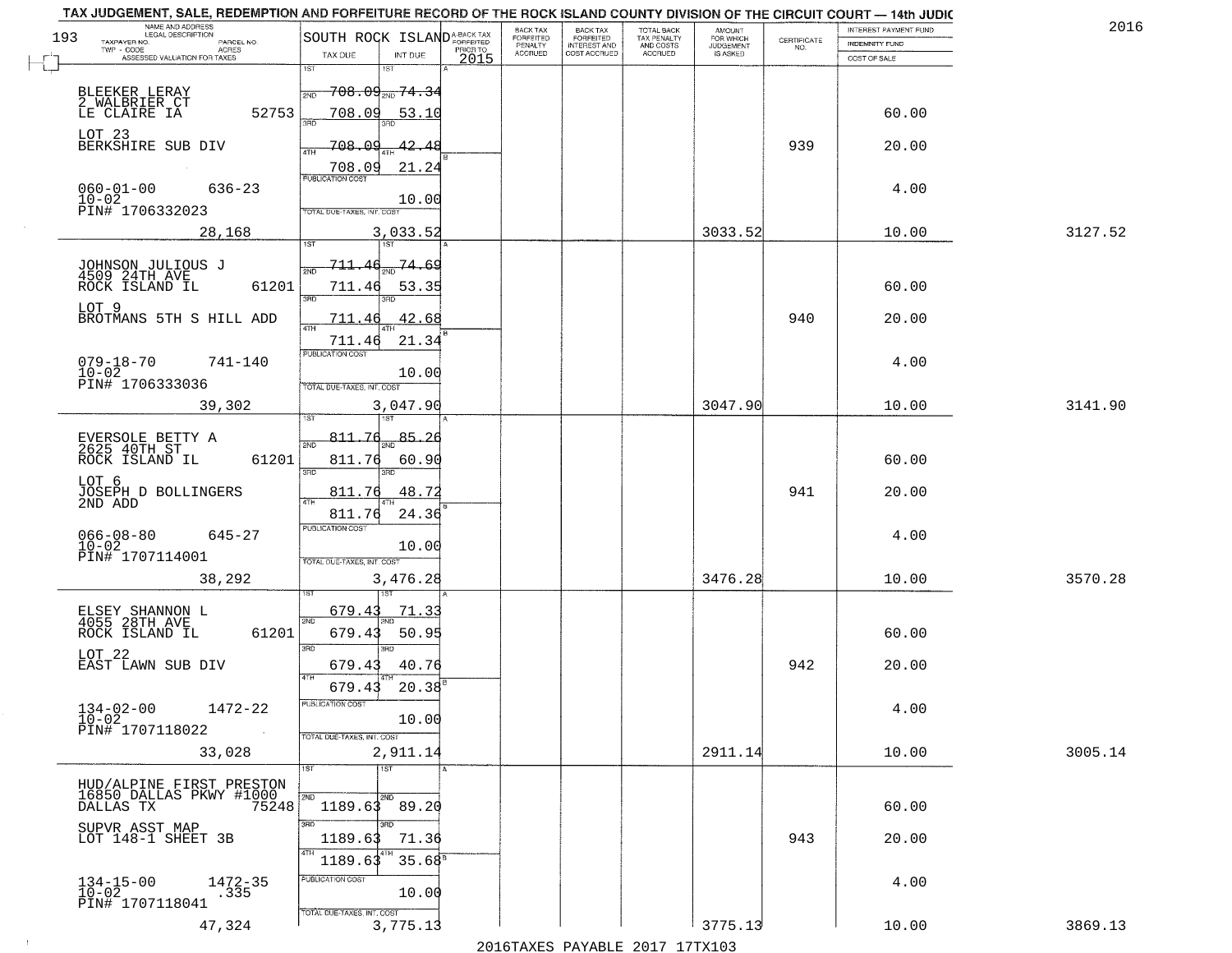| 193                                      | BY WHOM<br>PURCHASED                             | <b>BID</b>     | RATESOUTH ROCK ISLAND          | TAX JUDGEMENT, SALE, REDEMPTION AND FORFEITURE RECORD OF THE ROCK ISLAND COUNTY DIVISION OF THE CIRCUIT COURT — 14th JUDICIAL CIRCUIT OF ILLINOIS<br>2016 - 14th Juli 2017<br>SUBSEQUENT TAXES PAID, FEES, AND TIME EXTENSION                                                                                                             | TOTAL DUE<br>TO REDEEM<br>FROM SALE<br>LESS<br>COUNTY CLERK FEE                                                                                                 | BY WHOM REDEEMED                                                                    | DATE OF REDEMP-<br>TION OR DEED<br>MO.<br>DAY.<br>YEAR | RECEIVED REDEMPTION<br>MONEY IN FULL                                       |
|------------------------------------------|--------------------------------------------------|----------------|--------------------------------|-------------------------------------------------------------------------------------------------------------------------------------------------------------------------------------------------------------------------------------------------------------------------------------------------------------------------------------------|-----------------------------------------------------------------------------------------------------------------------------------------------------------------|-------------------------------------------------------------------------------------|--------------------------------------------------------|----------------------------------------------------------------------------|
|                                          | PIN# 1706332023<br>INTEGRITY INVESTMENT FUND LLC | 00             | 12/28/2017                     | 01/19/2018 Time Ext & incl<br>01/17/2018 Take Notice Fee                                                                                                                                                                                                                                                                                  | 06/29/2020<br>20.59                                                                                                                                             |                                                                                     |                                                        | Certificate<br>Returned<br>& Cancelled<br>10/25/2018                       |
|                                          |                                                  |                |                                |                                                                                                                                                                                                                                                                                                                                           | $3,148.11$<br>$160.00$                                                                                                                                          | $\vert$ PEPPING BALK KINCAID & OL                                                   |                                                        | Karen Kinney                                                               |
| 2                                        | PIN# 170633036<br>EQUITY ONE INVESTMENT FUND LLC |                | 12/28/2017                     | 01/16/2018 Time Ext & incl<br>01/16/2018 Take Notice Fee                                                                                                                                                                                                                                                                                  | 07/03/2020<br>20.59                                                                                                                                             |                                                                                     |                                                        | Certificate<br>Returned                                                    |
|                                          |                                                  |                |                                |                                                                                                                                                                                                                                                                                                                                           |                                                                                                                                                                 | 3, 162.49<br>160.00 JANET JOHNSON                                                   | 09/26/2018                                             | Karen Kinney                                                               |
| PIN# 1707014001<br>3                     | EQUITY ONE INVESTMENT                            | 00             | FUND LLC<br>12/28/2017         | 06/02/2020<br>01/16/2018<br>06/22/2020<br>06/22/2020<br>06/22/2020<br>06/29/2020<br>06/30/2020<br>06/30/2020<br>06/30/2020<br>Time Ext & incl<br>Take Notice Fee<br>Take Notice Fee<br>Circuit Clerks Fee<br>Title Search Fee<br>Subs paid<br>Publication Fee<br>Sherifs Fee<br>Subs paid<br>11/20/2018 Subs paid<br>11/20/2019 Subs paid | $\begin{array}{r} 12/22/2020 \\ 20.59 \\ 35.00 \\ 113.20 \\ 123.25 \\ 3423.25 \\ 3562.04 \\ 3662.06 \\ 3764.88 \\ 461.88 \\ 57.421.78 \\ 160.00 \\ \end{array}$ | BETTY EVERSOLE                                                                      | 10/16/2020                                             | Certificate<br>Returned<br>-3<br>& Cancelled<br>11/06/2020<br>Karen Kinney |
| PIN# 1707118022<br>REALTAX DEV LT'D<br>4 |                                                  | 0 <sub>0</sub> | 12/28/2017                     | 08/12/2020 Time Ext & incl<br>01/29/2018 Take Notice Fee<br>08/20/2020 Take Notice Fee<br>08/20/2020 Circuit Clerks Fee<br>08/21/2020 Title Search Fee<br>11/21/2019 Subs paid<br>11/26/2018 Subs paid                                                                                                                                    | 12/21/2020<br>20.70<br>35.00<br>210:25<br>125.00<br>178.40<br>3,078.40                                                                                          |                                                                                     |                                                        | Certificate<br>Returned<br>& Cancelled 4<br>09/11/2020                     |
|                                          |                                                  |                |                                |                                                                                                                                                                                                                                                                                                                                           |                                                                                                                                                                 | $\begin{array}{ l l l } 10,548.57 \hline 160.00 & \text{SHANNON ELSEY} \end{array}$ | 08/26/2020                                             | Karen Kinney                                                               |
| PIN# 1707118041<br>5                     | EQUITY ONE INVESTMENT                            |                | FUND LLC<br> 00 <br>12/28/2017 | $\begin{array}{c}  01/16/2018 \text{ Time Ext} & \text{incl} \\  01/16/2018 \text{ Take Notice Fe} \end{array}$                                                                                                                                                                                                                           | $07/03/2020$<br>$20.59$                                                                                                                                         |                                                                                     |                                                        | Certificate<br>Returned<br>& Cancelled 5<br>03/07/2019                     |
|                                          |                                                  |                |                                |                                                                                                                                                                                                                                                                                                                                           |                                                                                                                                                                 | 3,889.72<br>160.00 PENNYMAC                                                         | 10/29/2018                                             | Karen Kinney                                                               |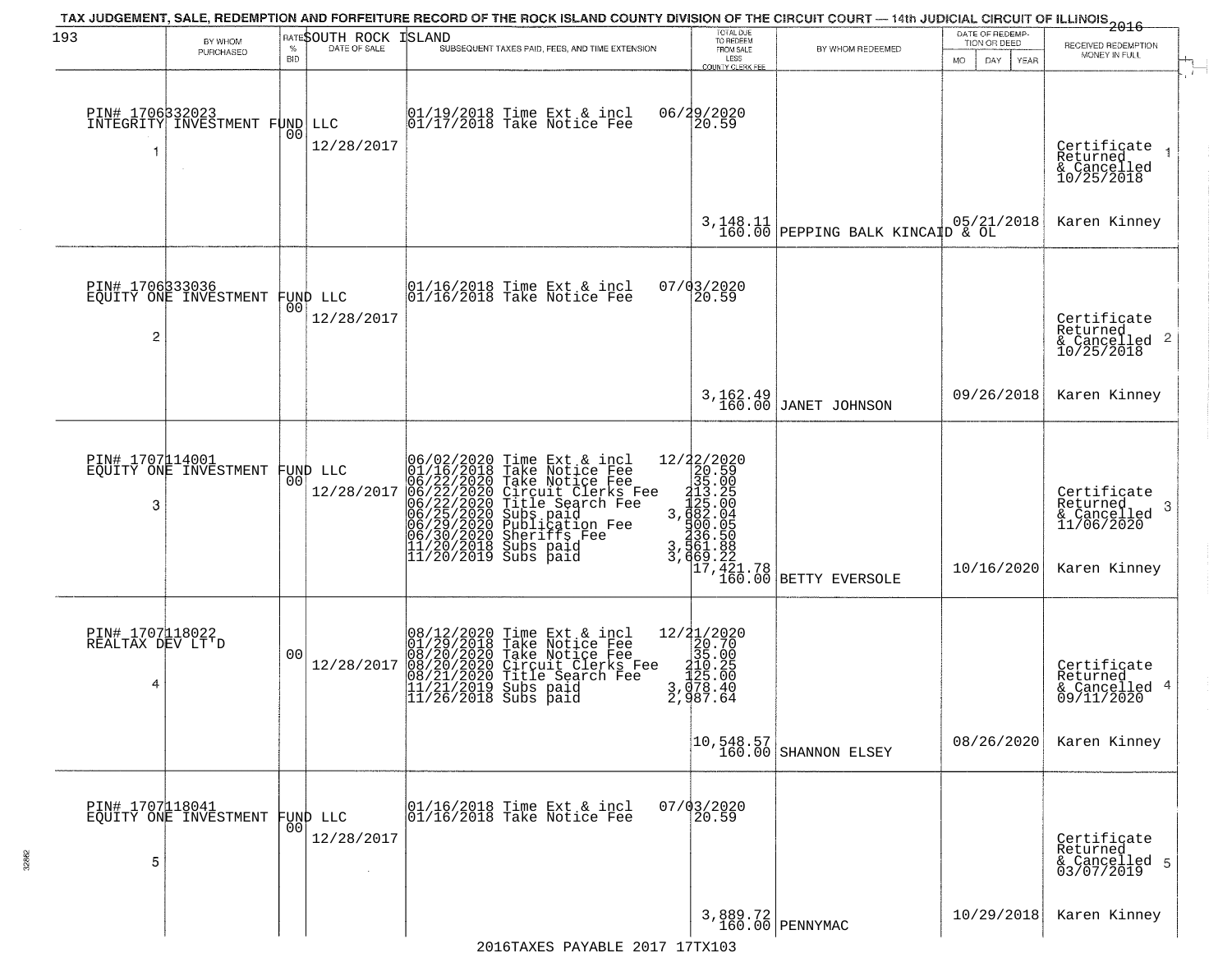| 194 | NAME AND ADDRESS<br>LEGAL DESCRIPTION<br>PARCEL NO.       | SOUTH ROCK ISLAND <sup>A-BACK TAX</sup>    |                  | BACK TAX<br>FORFEITED<br>FENALTY | BACK TAX<br>FORFEITED<br>INTEREST AND | TOTAL BACK<br>TAX PENALTY<br>AND COSTS | AMOUNT<br>FOR WHICH<br>JUDGEMENT |                                                                 | INTEREST PAYMENT FUND                 | 2016    |
|-----|-----------------------------------------------------------|--------------------------------------------|------------------|----------------------------------|---------------------------------------|----------------------------------------|----------------------------------|-----------------------------------------------------------------|---------------------------------------|---------|
|     | TAXPAYER NO.<br>ACRES<br>ASSESSED VALUATION FOR TAXES     | TAX DUE<br>INT DUE                         | PRIOR TO<br>2015 | <b>ACCRUED</b>                   | COST ACCRUED                          | ACCRUED                                | IS ASKED                         | $\begin{array}{c} \text{CERTIFICATE} \\ \text{NO.} \end{array}$ | <b>INDEMNITY FUND</b><br>COST OF SALE |         |
|     |                                                           | 1ST<br>1ST                                 |                  |                                  |                                       |                                        |                                  |                                                                 |                                       |         |
|     |                                                           | 2ND<br>2ND                                 |                  |                                  |                                       |                                        |                                  |                                                                 |                                       |         |
|     | TAGGART ROBERT<br>2715 46TH ST<br>ROCK ISLAND IL<br>61201 |                                            |                  |                                  |                                       |                                        |                                  |                                                                 | 60.00                                 |         |
|     | LOT 8<br>R I LUMBERS 4TH ADD                              | 350<br>3BD                                 |                  |                                  |                                       |                                        |                                  |                                                                 |                                       |         |
|     |                                                           | $\frac{1320.22}{\frac{47}{1}}$<br>$-79.20$ |                  |                                  |                                       |                                        |                                  | 944                                                             | 20.00                                 |         |
|     |                                                           | 1320.22<br>39.60                           |                  |                                  |                                       |                                        |                                  |                                                                 |                                       |         |
|     | $336 - 04 - 00$<br>4400                                   | 10.00                                      |                  |                                  |                                       |                                        |                                  |                                                                 | 4.00                                  |         |
|     | 10-02<br>PIN# 1707201029                                  | TOTAL DUE-TAXES, INT. COST                 |                  |                                  |                                       |                                        |                                  |                                                                 |                                       |         |
|     | 52,519                                                    | 2,769.24<br>1ST<br>1ST                     |                  |                                  |                                       |                                        | 2769.24                          |                                                                 | 10.00                                 | 2863.24 |
|     |                                                           | 878.98<br>92.26                            |                  |                                  |                                       |                                        |                                  |                                                                 |                                       |         |
|     | GODWIN JOHN A<br>4005 44TH ST<br>ROCK ISLAND IL<br>61201  | 2ND<br>878.98<br>65.90                     |                  |                                  |                                       |                                        |                                  |                                                                 | 60.00                                 |         |
|     |                                                           | 3RD                                        |                  |                                  |                                       |                                        |                                  |                                                                 |                                       |         |
|     | SUPVR ASST MAP<br>LOT 307 SHEET 4                         | 52.72<br>878.98<br>ৰাম                     |                  |                                  |                                       |                                        |                                  | 945                                                             | 20.00                                 |         |
|     |                                                           | 878.98<br>26.36                            |                  |                                  |                                       |                                        |                                  |                                                                 |                                       |         |
|     | $331 - 09 - 00$<br>4295                                   | PUBLICATION COST                           |                  |                                  |                                       |                                        |                                  |                                                                 | 4.00                                  |         |
|     | 10-02<br>PIN# 1707301031                                  | 10.00<br>TOTAL DUE-TAXES, INT. COST        |                  |                                  |                                       |                                        |                                  |                                                                 |                                       |         |
|     | 40,966                                                    | 3,763.16                                   |                  |                                  |                                       |                                        | 3763.16                          |                                                                 | 10.00                                 | 3857.16 |
|     |                                                           | 1ST                                        |                  |                                  |                                       |                                        |                                  |                                                                 |                                       |         |
|     | GREKO WAYNE C<br>3340 CORNELL RD                          | 17.08<br>162.62<br>2ND                     |                  |                                  |                                       |                                        |                                  |                                                                 |                                       |         |
|     | AGOURA HILLS CA<br>91301                                  | 162.62<br>12.20<br>3RD<br>3RD              |                  |                                  |                                       |                                        |                                  |                                                                 | 60.00                                 |         |
|     | LOT 25<br>P S FRENCHS 1ST SUBD                            | 162.62<br>9.76                             |                  |                                  |                                       |                                        |                                  | 946                                                             | 20.00                                 |         |
|     |                                                           | 162.62<br>4.88                             |                  |                                  |                                       |                                        |                                  |                                                                 |                                       |         |
|     | $1508 - 27$                                               | <b>PUBLICATION COST</b>                    |                  |                                  |                                       |                                        |                                  |                                                                 | 4.00                                  |         |
|     | $137 - 09 - 25$<br>10-02<br>PIN# 1718105011               | 10.00                                      |                  |                                  |                                       |                                        |                                  |                                                                 |                                       |         |
|     | 6,469                                                     | TOTAL OUE-TAXES, INT. COST<br>704.40       |                  |                                  |                                       |                                        | 704.40                           |                                                                 | 10.00                                 | 798.40  |
|     |                                                           |                                            |                  |                                  |                                       |                                        |                                  |                                                                 |                                       |         |
|     | JOHNSON IAN M<br>3810 47TH AVE                            | 379.36<br>39.83<br>2ND                     |                  |                                  |                                       |                                        |                                  |                                                                 |                                       |         |
|     | ROCK ISLAND IL<br>61201                                   | 379.36<br>28.45                            |                  |                                  |                                       |                                        |                                  |                                                                 | 60.00                                 |         |
|     | LOT <sub>2</sub><br>WESTENSEES 1ST ADD                    | 3RD<br>$\overline{3BD}$<br>22.76<br>379.36 |                  |                                  |                                       |                                        |                                  | 947                                                             | 20.00                                 |         |
|     |                                                           | 4TH                                        |                  |                                  |                                       |                                        |                                  |                                                                 |                                       |         |
|     |                                                           | 379.36 11.38<br><b>PUBLICATION COST</b>    |                  |                                  |                                       |                                        |                                  |                                                                 |                                       |         |
|     | $343 - 45 - 00$<br>$10 - 03$<br>4847                      | 10.00                                      |                  |                                  |                                       |                                        |                                  |                                                                 | 4.00                                  |         |
|     | PIN# 1718113002<br>$\sim 100$ km                          | TOTAL DUE-TAXES, INT. COST                 |                  |                                  |                                       |                                        |                                  |                                                                 |                                       |         |
|     | 19,626                                                    | 1,629.86<br> 1ST<br>1ST                    |                  |                                  |                                       |                                        | 1629.86                          |                                                                 | 10.00                                 | 1723.86 |
|     |                                                           |                                            |                  |                                  |                                       |                                        |                                  |                                                                 |                                       |         |
|     |                                                           | 2ND<br>2ND                                 |                  |                                  |                                       |                                        |                                  |                                                                 |                                       |         |
|     |                                                           | 3RD<br>3 <sub>BD</sub>                     |                  |                                  |                                       |                                        |                                  |                                                                 |                                       |         |
|     |                                                           | 4TH<br>4TH                                 |                  |                                  |                                       |                                        |                                  |                                                                 |                                       |         |
|     |                                                           |                                            |                  |                                  |                                       |                                        |                                  |                                                                 |                                       |         |
|     |                                                           | PUBLICATION COST                           |                  |                                  |                                       |                                        |                                  |                                                                 |                                       |         |
|     |                                                           | TOTAL DUE-TAXES, INT. COST                 |                  |                                  |                                       |                                        |                                  |                                                                 |                                       |         |
|     |                                                           |                                            |                  |                                  | 2016TAXES PAYABLE 2017 17TX103        |                                        |                                  |                                                                 |                                       |         |

 $\mathsf{I}$ 

 $\uparrow$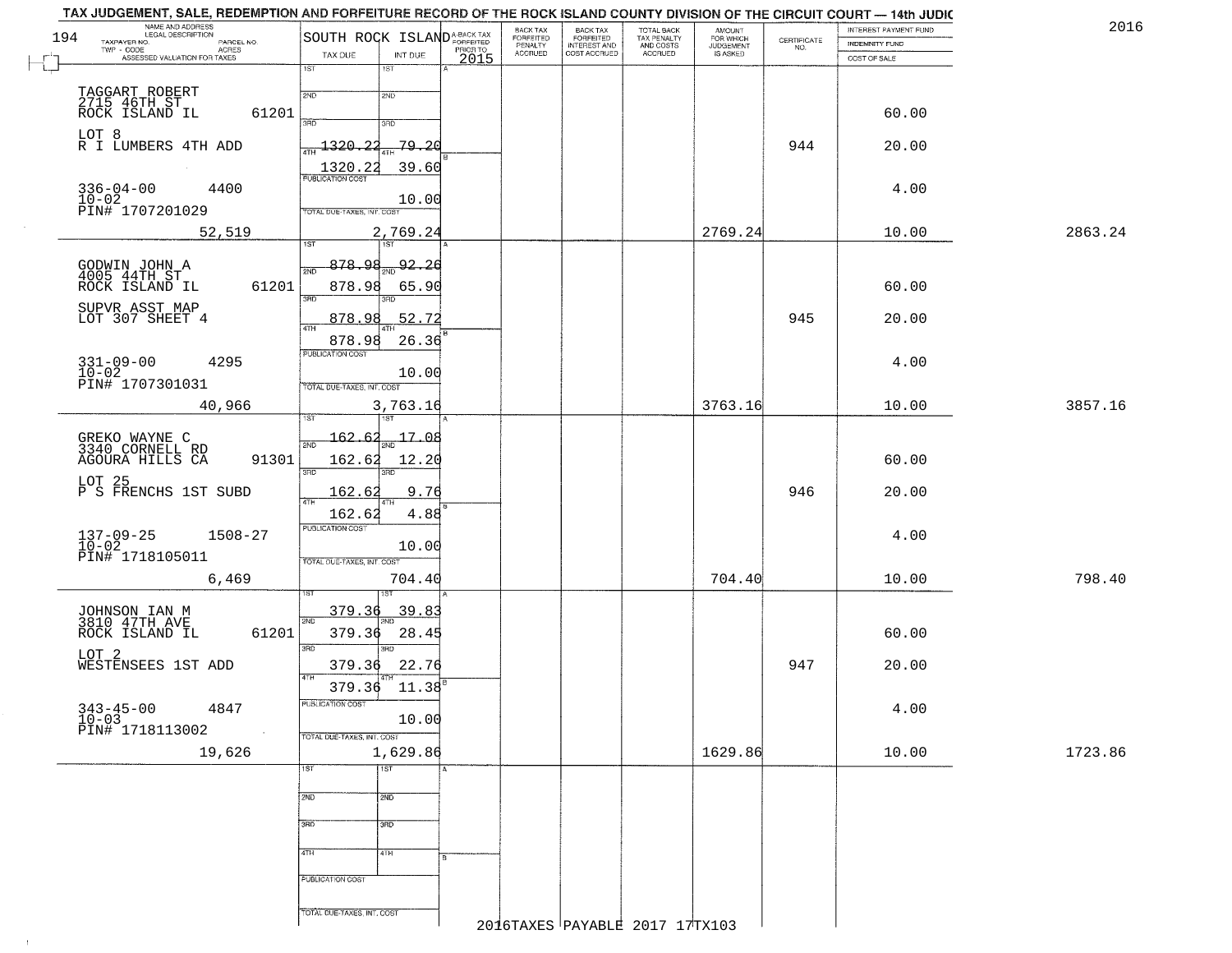| 194                                      | BY WHOM                                           |                    | RATESOUTH ROCK | TAX JUDGEMENT, SALE, REDEMPTION AND FORFEITURE RECORD OF THE ROCK ISLAND COUNTY DIVISION OF THE CIRCUIT COURT — 14th JUDICIAL CIRCUIT OF ILLINOIS<br>1 December 1996<br><b>ISLAND</b> | TOTAL DUE<br>TO REDEEM<br>FROM SALE                                |                                        | DATE OF REDEMP-<br>TION OR DEED |                                                                        |
|------------------------------------------|---------------------------------------------------|--------------------|----------------|---------------------------------------------------------------------------------------------------------------------------------------------------------------------------------------|--------------------------------------------------------------------|----------------------------------------|---------------------------------|------------------------------------------------------------------------|
|                                          | PURCHASED                                         | $\%$<br><b>BID</b> | DATE OF SALE   | SUBSEQUENT TAXES PAID, FEES, AND TIME EXTENSION                                                                                                                                       | LESS                                                               | BY WHOM REDEEMED                       | <b>MO</b><br>DAY<br>YEAR        | RECEIVED REDEMPTION<br>MONEY IN FULL                                   |
|                                          | PIN# 1707201029<br>MS INVESTMENTS GROUP INC       | 00                 |                | $[04/08/2020 \t\t Time \t\t Ext & incl \\ 02/02/2018 \t\t Take Notice \t\ေ \\ 11/21/2019 \t\ Subs paid \\ 12/28/2017 \t\t 11/26/2018 \t\ Subs paid$                                   | COUNTY CLERK FEE<br>08/17/2020<br>5,265.34<br>5,265.34<br>5,159.46 |                                        |                                 | Certificate<br>Returned<br>& Cancelled<br>09/18/2020                   |
|                                          |                                                   |                    |                |                                                                                                                                                                                       | 15,922.85<br>160.00                                                | VOLLERTSEN BRITT ATTY                  | 06/26/2020                      | Karen Kinney                                                           |
| $\overline{c}$                           | PIN# 1707301031<br>EQUITY ONE INVESTMENT FUND LLC |                    | 12/28/2017     | 01/16/2018 Time Ext & incl<br>01/16/2018 Take Notice Fee                                                                                                                              | 07/03/2020<br>20.59                                                |                                        |                                 | Certificate<br>Returned<br>& Cancelled 2<br>07/06/2018                 |
|                                          |                                                   |                    |                |                                                                                                                                                                                       | 3,877.75<br>160.00                                                 | JOHN GODWIN                            | 04/20/2018                      | Karen Kinney                                                           |
| PIN# 1718105011<br>RICO TRUSTEE<br>3     |                                                   | 18                 | 12/28/2017     | 03/01/2018 Time Ext & incl<br>03/01/2018 Take Notice Fee<br>11/17/2018 Subs paid                                                                                                      | 08/07/2020<br>20.70<br>735.74                                      |                                        |                                 | Certificate<br>Returned<br>3<br>& Cancelled<br>06/07/2019              |
|                                          |                                                   |                    |                |                                                                                                                                                                                       |                                                                    | 2,074.27<br>160.00 PATRICIA KLEINSMITH | 05/21/2019                      | Karen Kinney                                                           |
| PIN# 1718113002<br>REALTAX DEV LT'D<br>4 |                                                   | 0 <sup>0</sup>     | 12/28/2017     |                                                                                                                                                                                       | 06/28/2020<br>20.70                                                |                                        |                                 | Certificate<br>Returned<br>& Cancelled 4<br>08/16/2018<br>Karen Kinney |
| 5                                        |                                                   |                    |                | 2016TAXES PAYABLE 2017 17TX103                                                                                                                                                        |                                                                    |                                        |                                 | 5                                                                      |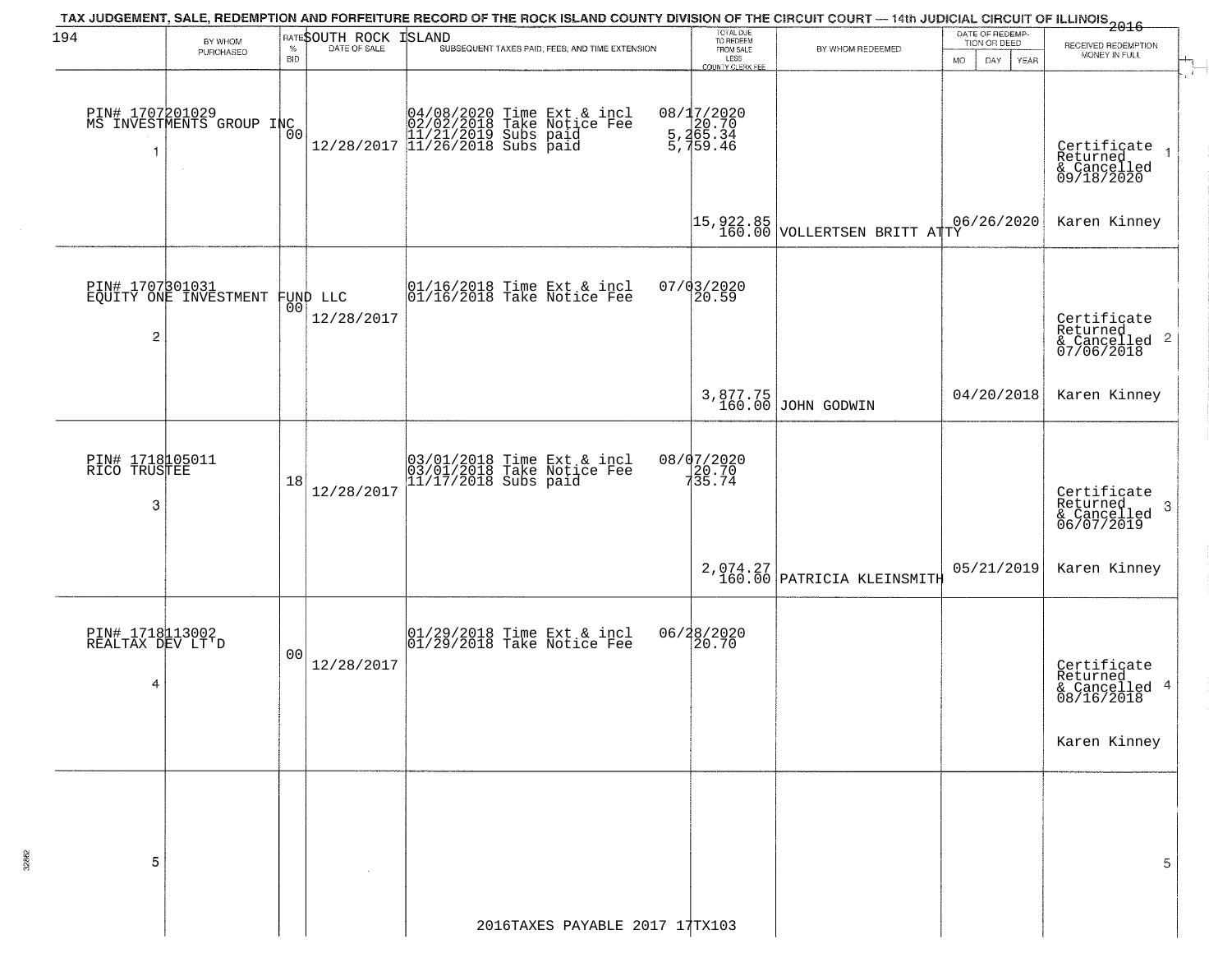|     | NAME AND ADDRESS<br>LEGAL DESCRIPTION                                |                                                                                        |                                     | BACK TAX             | <b>BACK TAX</b>           |                                        | AMOUNT<br>FOR WHICH |                                                                 | INTEREST PAYMENT FUND | 2016    |
|-----|----------------------------------------------------------------------|----------------------------------------------------------------------------------------|-------------------------------------|----------------------|---------------------------|----------------------------------------|---------------------|-----------------------------------------------------------------|-----------------------|---------|
| 195 | TAXPAYER NO.<br>PARCEL NO.<br>ACRES                                  | <b>BLACKHAWK</b>                                                                       | A-BACK TAX<br>FORFEITED<br>PRIOR TO | FORFEITED<br>PENALTY | FORFEITED<br>INTEREST AND | TOTAL BACK<br>TAX PENALTY<br>AND COSTS | <b>JUDGEMENT</b>    | $\begin{array}{c} \text{CERTIFICATE} \\ \text{NO.} \end{array}$ | INDEMNITY FUND        |         |
|     | ASSESSED VALUATION FOR TAXES                                         | TAX DUE<br>INT DUE<br>1ST                                                              | 2015                                | <b>ACCRUED</b>       | COST ACCRUED              | <b>ACCRUED</b>                         | IS ASKED            |                                                                 | COST OF SALE          |         |
|     | REBELLO CHARLES<br>1914 BIG ISLAND PKWY                              | 18T<br>$\overline{182.55}$ $\overline{19.19.18}$<br>2ND                                |                                     |                      |                           |                                        |                     |                                                                 |                       |         |
|     | 61264<br>MILAN IL                                                    | 182.55<br>13.70                                                                        |                                     |                      |                           |                                        |                     |                                                                 | 60.00                 |         |
|     | SUPVR ASST MAP<br>LOT 406 SHEET 18                                   | <u> 182.55</u><br>10.96<br>$\frac{182.55}{PUBUCATON COST}$<br>5.48                     |                                     |                      |                           |                                        |                     | 948                                                             | 20.00                 |         |
|     | $016 - 20 - 00$<br>$110 - A$<br>$11 - 09$<br>.200<br>PIN# 1615400010 | 10.00<br>TOTAL DUE-TAXES, INT. COST                                                    |                                     |                      |                           |                                        |                     |                                                                 | 4.00                  |         |
|     | 14,219                                                               | 789.52                                                                                 |                                     |                      |                           |                                        | 789.52              |                                                                 | 10.00                 | 883.52  |
|     | HARTMANN CHRISTOPHER D<br>2101 63RD AVE W<br>61264<br>MILAN IL       | 658.54<br>69.16<br>658.54<br>49.40<br>3RD<br>3BD.                                      |                                     |                      |                           |                                        |                     |                                                                 | 60.00                 |         |
|     | SUPVR ASST MAP<br>LOT 106 SHEET 25                                   | 39.52<br>658.54<br>ৰাম                                                                 |                                     |                      |                           |                                        |                     | 949                                                             | 20.00                 |         |
|     | $023 - 05 - 50$<br>11-09<br>$201 - 1$<br>.596<br>PIN# 1622100003     | 19.76<br>658.54<br>PUBLICATION COST<br>10.00<br>TOTAL DUE-TAXES, INT. COST             |                                     |                      |                           |                                        |                     |                                                                 | 4.00                  |         |
|     | 35,649                                                               | 2,822.00<br>isT                                                                        |                                     |                      |                           |                                        | 2822.00             |                                                                 | 10.00                 | 2916.00 |
|     | MILLER DWAYNE S<br>867 N 1300 AVE<br>ORION IL<br>61273               | 40.04<br>-381 -<br>2ND<br>381.42<br>28.60<br>3RD<br>3RD                                |                                     |                      |                           |                                        |                     |                                                                 | 60.00                 |         |
|     | E 50 FT LOT 5 AND ALL<br>LOT 6 BLK 11 MILAN                          | 381.4<br>22.88<br>4TH                                                                  |                                     |                      |                           |                                        |                     | 950                                                             | 20.00                 |         |
|     | $065 - 05 - 00$<br>11-06<br>769<br>.354<br>PIN# 1623204005           | 11.44<br>381.4<br><b>PUBLICATION COST</b><br>10.00<br>TOTAL OUE-TAXES, INT. COST       |                                     |                      |                           |                                        |                     |                                                                 | 4.00                  |         |
|     | 16,533                                                               | 1,638.64                                                                               |                                     |                      |                           |                                        | 1638.64             |                                                                 | 10.00                 | 1732.64 |
|     | SINGH NAGINDER<br>3520 5TH ST<br>EAST MOLINE IL<br>61244             | 2257.84 237.09<br>2257.84 169.35<br>3RD<br>3BD.                                        |                                     |                      |                           |                                        |                     |                                                                 | 60.00                 |         |
|     | LOT 1<br>HIGHLAND ADD<br>AND TRACK ADJ TO SOUTH                      | 2257.84 135.48<br>2257.84<br>67.74                                                     |                                     |                      |                           |                                        |                     | 951                                                             | 20.00                 |         |
|     | $135 - 26 - 40$<br>11-06<br>1998<br>.217<br>PIN# 1623304031          | "UBLICA HUN CUS<br>10.00<br>TOTAL DUE-TAXES, INT. COST                                 |                                     |                      |                           |                                        |                     |                                                                 | 4.00                  |         |
|     | 97,869                                                               | 9,651.02<br>1ST                                                                        |                                     |                      |                           |                                        | 9651.02             |                                                                 | 10.00                 | 9745.02 |
|     | WATSON LEWIS B<br>836 12TH ST W<br>61264<br>MILAN IL                 | 22.26<br>212.18<br>2ND<br>2ND<br>$212.18$ 15.90                                        |                                     |                      |                           |                                        |                     |                                                                 | 60.00                 |         |
|     | LOT 2<br>MURPHYS SUBD                                                | 3RD<br>חחי<br>212.18<br>12.72<br>4TH                                                   |                                     |                      |                           |                                        |                     | 952                                                             | 20.00                 |         |
|     | $156 - 94 - 00$<br>3165<br>$11 - 06$<br>.211<br>PIN# 1623306002      | 212.18<br>6.36 <sup>8</sup><br>PUBLICATION COST<br>10.00<br>TOTAL DUE-TAXES, INT. COST |                                     |                      |                           |                                        |                     |                                                                 | 4.00                  |         |
|     | 30,508                                                               | 915.96                                                                                 |                                     |                      |                           |                                        | 915.96              |                                                                 | 10.00                 | 1009.96 |

 $\sim 10^{-1}$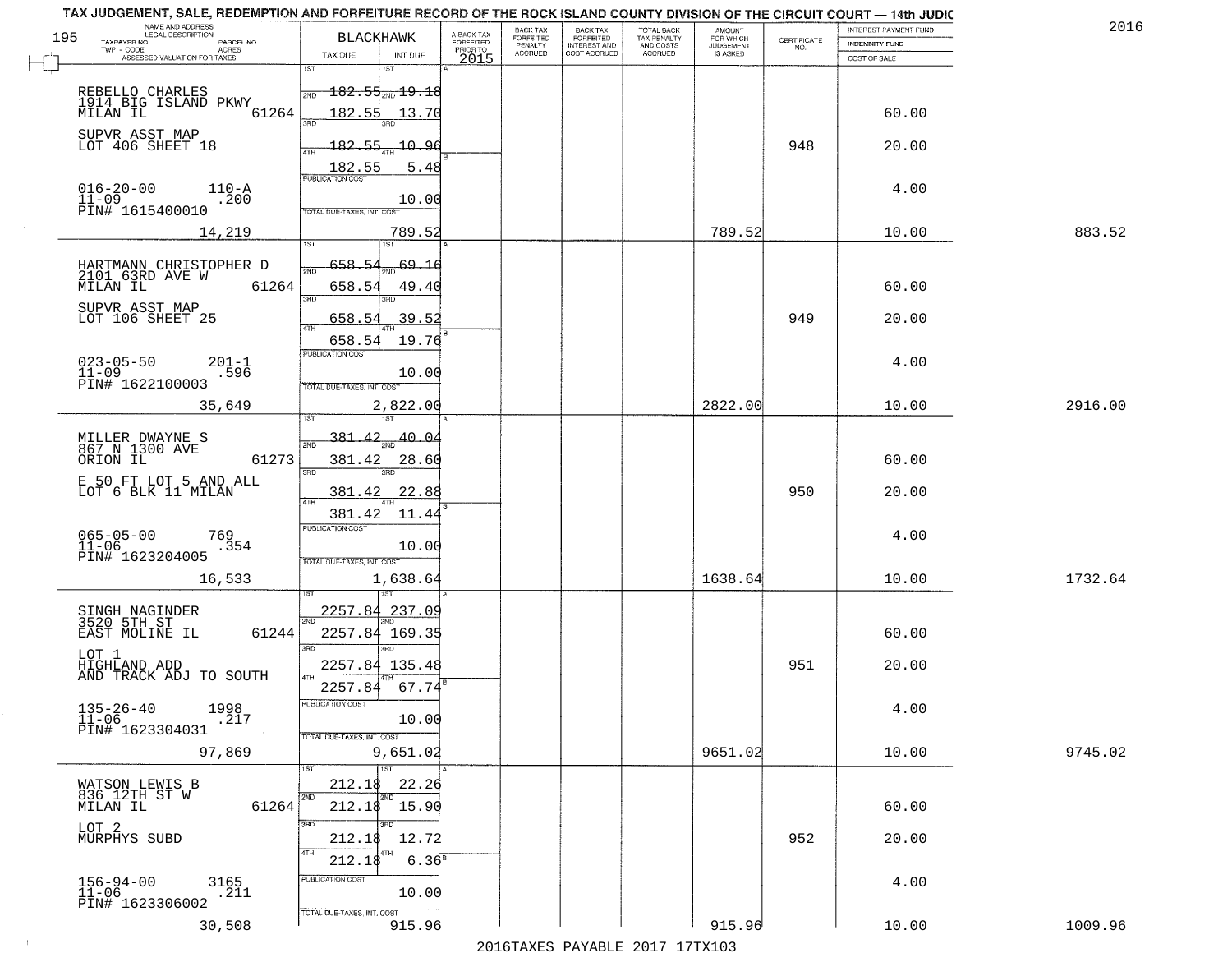| 195                                     |                                                  | RATE               |                        | TAX JUDGEMENT, SALE, REDEMPTION AND FORFEITURE RECORD OF THE ROCK ISLAND COUNTY DIVISION OF THE CIRCUIT COURT — 14th JUDICIAL CIRCUIT OF ILLINOIS 2016                                                                                         | TOTAL DUE<br>TO REDEEM                                                                                                                             |                                                                     | DATE OF REDEMP-                     |                                                                                         |
|-----------------------------------------|--------------------------------------------------|--------------------|------------------------|------------------------------------------------------------------------------------------------------------------------------------------------------------------------------------------------------------------------------------------------|----------------------------------------------------------------------------------------------------------------------------------------------------|---------------------------------------------------------------------|-------------------------------------|-----------------------------------------------------------------------------------------|
|                                         | BY WHOM<br>PURCHASED                             | $\%$<br><b>BID</b> | BLACKHAWK              | SUBSEQUENT TAXES PAID, FEES, AND TIME EXTENSION                                                                                                                                                                                                | FROM SALE                                                                                                                                          | BY WHOM REDEEMED                                                    | TION OR DEED<br>DAY.<br>MO.<br>YEAR | RECEIVED REDEMPTION<br>MONEY IN FULL                                                    |
| PIN# 1615400010<br>RICO TRUSTEE         |                                                  | 18                 |                        | $[03/01/2018 \t\t Time Ext & incl \\ 03/01/2018 \t\t Take Notice Free \\ 11/16/2019 \tSubs paid \\ 12/28/2017 \t\t 11/17/2018 \tSubs paid$                                                                                                     | LESS<br>COUNTY CLERK FEE<br>08/07/2020<br>846.90<br>806.90                                                                                         |                                                                     |                                     | Certificate<br>Returned<br>& Cancelled<br>02/05/2020                                    |
|                                         |                                                  |                    |                        |                                                                                                                                                                                                                                                | 3,648.48<br>160.00                                                                                                                                 | CHARLES REBELLO                                                     | 01/29/2020                          | Karen Kinney                                                                            |
| 2                                       | PIN# 1622100003<br>INTEGRITY INVESTMENT FUND LLC | 00                 |                        | LLC $01/19/2018$ Time Ext & incl<br>01/17/2018 Take Notice Fee<br>12/28/2017 12/13/2018 Subs paid<br>12/28/2017 12/13/2018 Subs paid                                                                                                           | 06/29/2020<br>2, 920.59<br>2, 950.70<br>2, 975.04                                                                                                  |                                                                     |                                     | Certificate<br>Returned<br>$\frac{1}{6}$ Cancelled 2<br>03/18/2020                      |
|                                         |                                                  |                    |                        |                                                                                                                                                                                                                                                |                                                                                                                                                    | 9,806.42<br>160.00 ESTATE OF CHRISTOPHER HAR                        | 01/10/2020                          | Karen Kinney                                                                            |
| PIN# 1623204005<br>TRUSTEE<br>RICO<br>3 |                                                  | 18                 | 12/28/2017             | $03/01/2018$ Time Ext & incl<br>$03/01/2018$ Take Notice Fee<br>$02/13/2020$ Take Notice Fee<br>$02/28/2020$ Circuit Clerks Fee<br>$02/28/2020$ Sheriffs Fee<br>$03/19/2020$ Subs paid<br>$07/02/2020$ Subs paid<br>$11/16/2019$ Subs paid<br> | 08/07/2020<br>$\begin{smallmatrix} 20.702 \\ 20.700 \\ 35.000 \\ 13.800 \\ 7.25 \\ 7.25 \\ 1, 79.7.00 \\ 1, 831.84 \\ 1, 675.04 \end{smallmatrix}$ |                                                                     |                                     | Certificate<br>Returned<br>- 3<br>$\frac{1}{2}$ Cancelled<br>12/10/2020<br>Karen Kinney |
| PIN# 1623304031<br>4                    | STEVE SODEMAN LIVING TRUST                       |                    |                        | $[01/16/2018 \t\t Time Ext & incl01/16/2018 Take Notice Free11/20/2018 Subs paid12/28/2017 ]11/25/2019 Subs paid$                                                                                                                              | 12/21/2020<br>20.59<br>5,170.88<br>5,170.88<br>5,660.56                                                                                            |                                                                     |                                     | Certificate<br>Returned<br>& Cancelled 4<br>03/03/2020                                  |
|                                         |                                                  |                    |                        |                                                                                                                                                                                                                                                |                                                                                                                                                    | $\begin{bmatrix} 22, 517.33 \\ 160.00 \end{bmatrix}$ NAGINDER SINGH | 02/03/2020                          | Karen Kinney                                                                            |
| 5                                       | PIN# 1623306002<br>EQUITY ONE INVESTMENT         | 00                 | FUND LLC<br>12/28/2017 | 01/16/2018 Time Ext & incl<br>01/16/2018 Take Notice Fee                                                                                                                                                                                       | $07/03/2020$<br>20.59                                                                                                                              |                                                                     |                                     | Certificate<br>Returned<br>& Cancelled 5<br>04/04/2018                                  |
|                                         |                                                  |                    |                        |                                                                                                                                                                                                                                                |                                                                                                                                                    | $1,030.55$ LEWIS WATSON                                             | 02/02/2018                          | Karen Kinney                                                                            |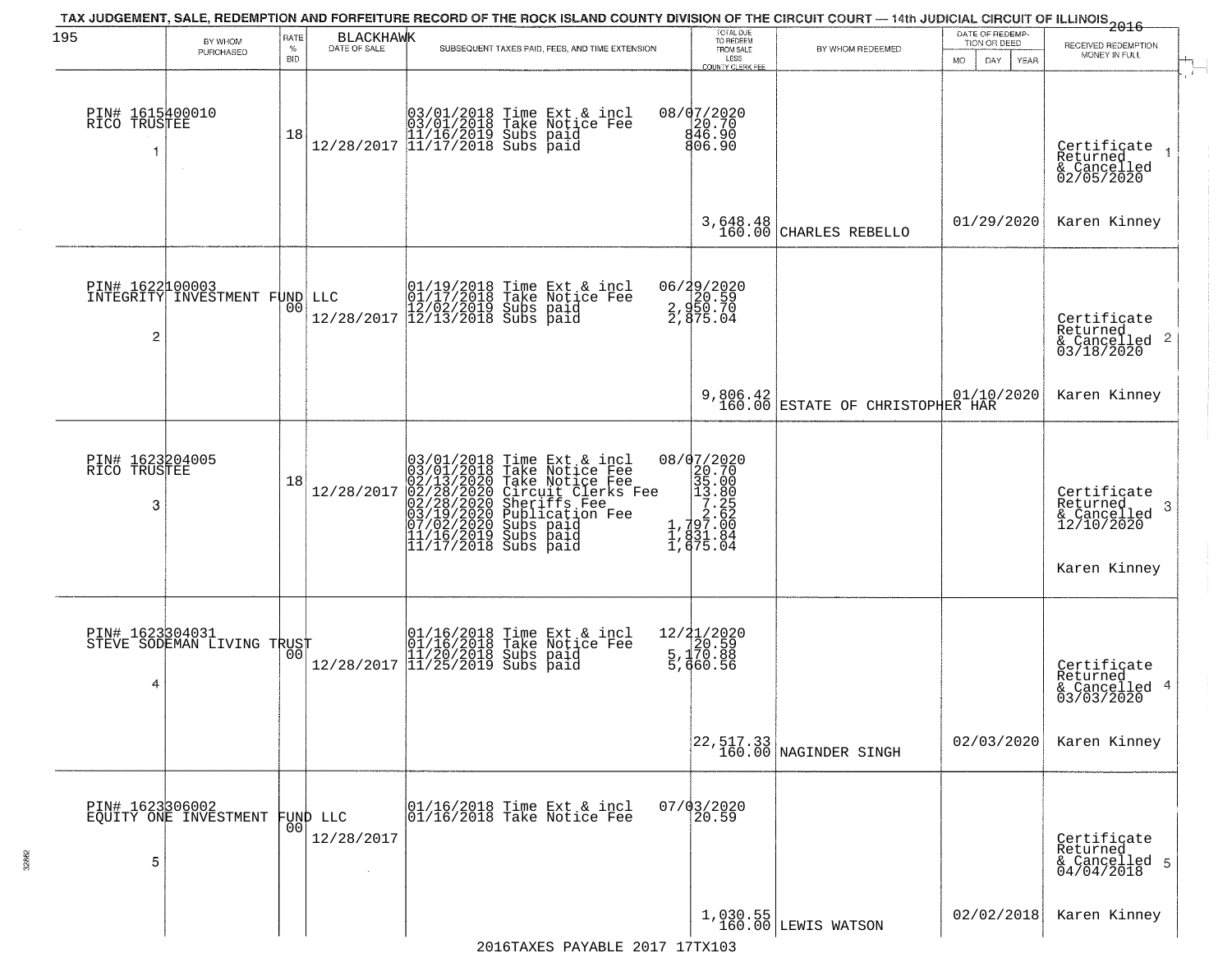|     | TAX JUDGEMENT, SALE, REDEMPTION AND FORFEITURE RECORD OF THE ROCK ISLAND COUNTY DIVISION OF THE CIRCUIT COURT - 14th JUDIC<br>NAME AND ADDRESS<br>LEGAL DESCRIPTION |                                                                             |                                     | BACK TAX             | <b>BACK TAX</b>           |                                        |                                  |                                                                 | INTEREST PAYMENT FUND | 2016    |
|-----|---------------------------------------------------------------------------------------------------------------------------------------------------------------------|-----------------------------------------------------------------------------|-------------------------------------|----------------------|---------------------------|----------------------------------------|----------------------------------|-----------------------------------------------------------------|-----------------------|---------|
| 196 | TAXPAYER NO.<br>PARCEL NO.<br>ACRES                                                                                                                                 | <b>BLACKHAWK</b>                                                            | A-BACK TAX<br>FORFEITED<br>PRIOR TO | FORFEITED<br>PENALTY | FORFEITED<br>INTEREST AND | TOTAL BACK<br>TAX PENALTY<br>AND COSTS | AMOUNT<br>FOR WHICH<br>JUDGEMENT | $\begin{array}{c} \text{CERTIFICATE} \\ \text{NO.} \end{array}$ | INDEMNITY FUND        |         |
|     | ASSESSED VALUATION FOR TAXES                                                                                                                                        | TAX DUE<br>INT DUE                                                          | 2015                                | <b>ACCRUED</b>       | COST ACCRUED              | <b>ACCRUED</b>                         | IS ASKED                         |                                                                 | COST OF SALE          |         |
|     | KELLY JOSEPH P III/DONNA<br>10 WOODLEY RD<br>ROCK ISLAND IL<br>61201                                                                                                | 1ST<br>18T<br>$87.39_{20}$ 9.17<br>2ND<br>87.39                             |                                     |                      |                           |                                        |                                  |                                                                 | 60.00                 |         |
|     | LOT 17                                                                                                                                                              | 6.55<br>87.39<br>5.2                                                        |                                     |                      |                           |                                        |                                  | 953                                                             |                       |         |
|     | FONTENOYS 1ST ADD<br>TO MILAN                                                                                                                                       | 87.39<br>2.62<br><b>PUBLICATION COST</b>                                    |                                     |                      |                           |                                        |                                  |                                                                 | 20.00                 |         |
|     | $101 - 18 - 00$<br>$11 - 06$<br>1390<br>.161<br>PIN# 1623307028                                                                                                     | 10.00<br>TOTAL DUE-TAXES, INT. COST                                         |                                     |                      |                           |                                        |                                  |                                                                 | 4.00                  |         |
|     | 3,788                                                                                                                                                               | 383.14                                                                      |                                     |                      |                           |                                        | 383.14                           |                                                                 | 10.00                 | 477.14  |
|     | WEST PATRICIA J<br>843 10TH ST W<br>MILAN IL<br>61264                                                                                                               | $275 - 55$<br>$\frac{28.91}{200}$<br>সাঁচ<br>275.55<br>20.65<br>3BD<br>3BD. |                                     |                      |                           |                                        |                                  |                                                                 | 60.00                 |         |
|     | LOT 25<br>FONTENOYS 1ST ADD<br>TO MILAN                                                                                                                             | 16.52<br>275.55<br>275.55<br>8.26                                           |                                     |                      |                           |                                        |                                  | 954                                                             | 20.00                 |         |
|     | $102 - 04 - 00$<br>1398<br>$11 - 06$<br>.161<br>PIN# 1623307035                                                                                                     | PUBLICATION COST<br>10.00<br>TOTAL DUE-TAXES, INT. COST                     |                                     |                      |                           |                                        |                                  |                                                                 | 4.00                  |         |
|     | 11,944                                                                                                                                                              | 1,186.54<br>isT                                                             |                                     |                      |                           |                                        | 1186.54                          |                                                                 | 10.00                 | 1280.54 |
|     | KELLY JOSEPH P III/DONNA<br>10 WOODLEY RD<br>ROCK ISLAND IL<br>61201                                                                                                | 554.10<br>58.1<br>2ND<br>554.10<br>41.55<br>3RD<br>3RD                      |                                     |                      |                           |                                        |                                  |                                                                 | 60.00                 |         |
|     | LOT 28<br>FONTENOYS 1ST ADD<br>TO MILAN                                                                                                                             | 554.10<br>33.24<br>$\overline{AT}$<br>16.62<br>554.10                       |                                     |                      |                           |                                        |                                  | 955                                                             | 20.00                 |         |
|     | $102 - 07 - 00$<br>1401<br>$11 - 06$<br>.189<br>PIN# 1623307038                                                                                                     | <b>PUBLICATION COST</b><br>10.00<br>TOTAL OUE-TAXES, INT. COST              |                                     |                      |                           |                                        |                                  |                                                                 | 4.00                  |         |
|     | 24,018                                                                                                                                                              | 2,375.98                                                                    |                                     |                      |                           |                                        | 2375.98                          |                                                                 | 10.00                 | 2469.98 |
|     | OPTION INDUSTRIES INC<br>PO BOX 142<br>MILAN IL<br>61264                                                                                                            | 505.67<br>53.1<br>2ND<br>37.95<br>505.67<br>3 <sub>BD</sub><br><b>IRD</b>   |                                     |                      |                           |                                        |                                  |                                                                 | 60.00                 |         |
|     | LOT 34<br>SYDNOR COURT                                                                                                                                              | 505.67<br>30.36<br>4TH<br>505.67<br>15.18                                   |                                     |                      |                           |                                        |                                  | 956                                                             | 20.00                 |         |
|     | $090 - 20 - 00$<br>1189<br>$11 - 06$<br>.232<br>PIN# 1623401015                                                                                                     | PUBLICATION COS<br>10.00<br>TOTAL DUE-TAXES, INT. COST                      |                                     |                      |                           |                                        |                                  |                                                                 | 4.00                  |         |
|     | 21,919                                                                                                                                                              | 2,169.30<br>1ST                                                             |                                     |                      |                           |                                        | 2169.30                          |                                                                 | 10.00                 | 2263.30 |
|     | SEDDER DONALD R/LELA J<br>617 9TH AVE W<br>MILAN IL<br>61264                                                                                                        | 463.66<br>48.65<br>2ND<br>2ND<br>$463.66$ 34.75                             |                                     |                      |                           |                                        |                                  |                                                                 | 60.00                 |         |
|     | LOTS 50 & 51<br>SYDNOR COURT<br>SHEET 30                                                                                                                            | 3RD<br>3BD<br>27.80<br>463.66<br>4TH<br>$13.90^8$<br>463.66                 |                                     |                      |                           |                                        |                                  | 957                                                             | 20.00                 |         |
|     | $091 - 14 - 00$<br>1205<br>$11-06$<br>$-438$<br>PIN# 1623401051                                                                                                     | PUBLICATION COST<br>10.00<br>TOTAL DUE-TAXES, INT. COST                     |                                     |                      |                           |                                        |                                  |                                                                 | 4.00                  |         |
|     | 20,098                                                                                                                                                              | 1,989.74                                                                    |                                     |                      |                           |                                        | 1989.74                          |                                                                 | 10.00                 | 2083.74 |

 $\sim 10^{-1}$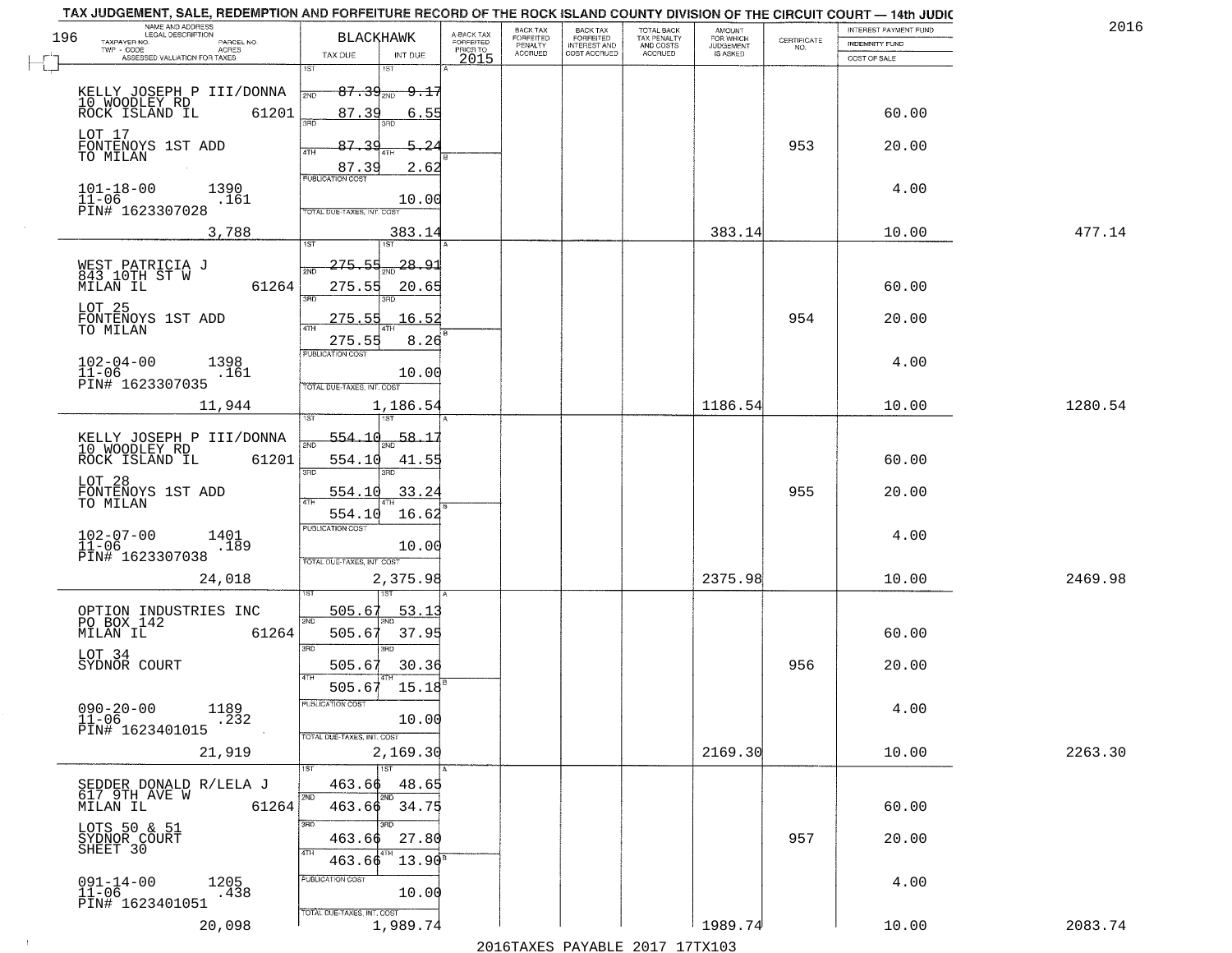| 196                                       | BY WHOM                                           | RATE               | <b>BLACKHAWK</b> | TAX JUDGEMENT, SALE, REDEMPTION AND FORFEITURE RECORD OF THE ROCK ISLAND COUNTY DIVISION OF THE CIRCUIT COURT — 14th JUDICIAL CIRCUIT OF ILLINOIS 2016                                                                                | TOTAL DUE<br>TO REDEEM                                                                                           |                                        | DATE OF REDEMP<br>TION OR DEED |                                                                                           |
|-------------------------------------------|---------------------------------------------------|--------------------|------------------|---------------------------------------------------------------------------------------------------------------------------------------------------------------------------------------------------------------------------------------|------------------------------------------------------------------------------------------------------------------|----------------------------------------|--------------------------------|-------------------------------------------------------------------------------------------|
|                                           | PURCHASED                                         | $\%$<br><b>BID</b> | DATE OF SALE     | SUBSEQUENT TAXES PAID, FEES, AND TIME EXTENSION                                                                                                                                                                                       | FROM SALE<br>LESS<br><b>COUNTY CLERK FEE</b>                                                                     | BY WHOM REDEEMED                       | MO.<br>DAY.<br><b>YEAR</b>     | RECEIVED REDEMPTION<br>MONEY IN FULL                                                      |
| 1                                         | PIN# 1623307028    <br>STEVE SODEMAN LIVING TRUST | 18                 | 12/28/2017       | 01/16/2018 Time Ext & incl<br>01/16/2018 Take Notice Fee                                                                                                                                                                              | 12/21/2020<br>20.59                                                                                              |                                        |                                | Certificate<br>Returned<br>$\frac{1}{6}$ Cancelled<br>03/05/2018                          |
|                                           |                                                   |                    |                  |                                                                                                                                                                                                                                       |                                                                                                                  | 583.62<br>160.00 JOSEPH KELLY          | 02/15/2018                     | Karen Kinney                                                                              |
| PIN# 1623307035<br>WESTERN SITES LLC<br>2 |                                                   | 0 <sub>0</sub>     | 12/28/2017       |                                                                                                                                                                                                                                       |                                                                                                                  |                                        |                                | Certificate<br>Returned<br>$\frac{122}{6}$ Cancelled 2<br>04/04/2018                      |
|                                           |                                                   |                    |                  |                                                                                                                                                                                                                                       |                                                                                                                  | 1,280.54<br>160.00 PATRICIA WEST       | 02/13/2018                     | Karen Kinney                                                                              |
| 3                                         | PIN# 1623307038    <br>STEVE SODEMAN LIVING TRUST | 00                 | 12/28/2017       | $\begin{array}{c} 01/16/2018 \\ 01/16/2018 \\ \end{array}$ Take Notice Fee                                                                                                                                                            | 12/21/2020<br>20.59                                                                                              |                                        |                                | Certificate<br>Returned<br>3<br>& Cancelled<br>03/05/2018                                 |
|                                           |                                                   |                    |                  |                                                                                                                                                                                                                                       |                                                                                                                  | $2,490.57$<br>160.00 JOSEPH KELLY 1 OF | 02/15/2018                     | Karen Kinney                                                                              |
| PIN# 1623401015<br>SURETHING MARINE<br>4  |                                                   | 0 <sub>0</sub>     | 12/28/2017       | $05/01/2018$ Time Ext & incl<br>05/01/2018 Take Notice Fee<br>04/24/2020 Take Notice Fee<br>04/24/2020 Circuit Clerks Fee<br>04/24/2020 Sublication Fee<br>04/24/2020 Publication Fee<br>11/30/2018 Subs paid<br>12/02/2019 Subs paid | $\begin{smallmatrix} 07/01/2020 \\ 20.70 \\ 35.00 \\ 116.07 \\ 126.03 \\ 2,210.86 \\ 2,428.70 \end{smallmatrix}$ |                                        |                                | TAX DEED ISSUED<br>Certificate<br>Returned<br>& Cancelled 4<br>08/26/2020<br>Karen Kinney |
| PIN# 1623401051<br>WESTERN SITES LLC<br>5 |                                                   | 0 <sub>0</sub>     | 12/28/2017       | 04/11/2018 Time Ext & incl<br>04/13/2018 Take Notice Fee                                                                                                                                                                              | $07/15/2020$<br>20.70                                                                                            |                                        |                                | Certificate<br>Returned<br>& Cancelled 5<br>07/05/2018                                    |
|                                           |                                                   |                    |                  |                                                                                                                                                                                                                                       |                                                                                                                  | $2,104.44$ MERIDIAN TITLE COMPANY      | 04/27/2018                     | Karen Kinney                                                                              |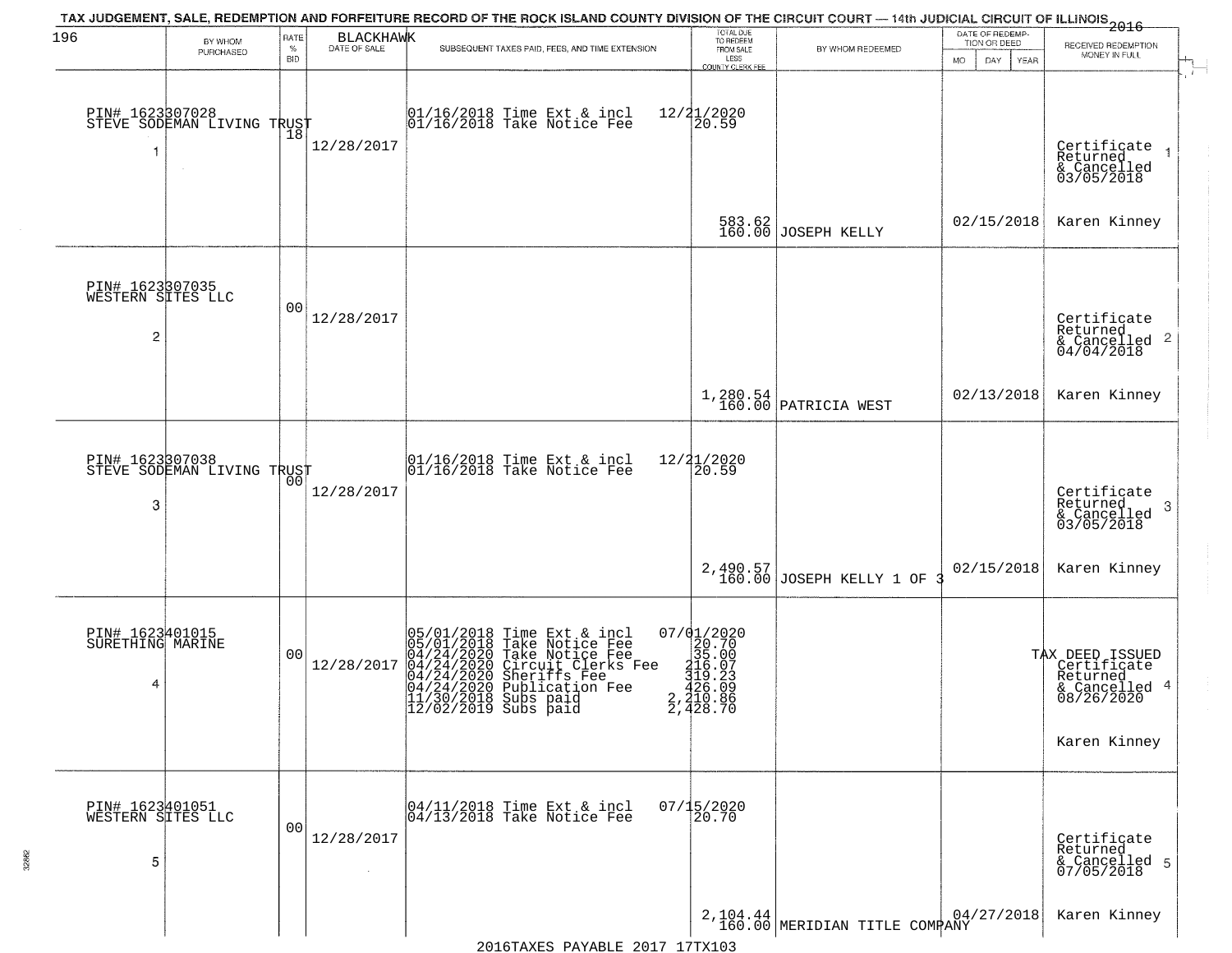| TAX JUDGEMENT, SALE, REDEMPTION AND FORFEITURE RECORD OF THE ROCK ISLAND COUNTY DIVISION OF THE CIRCUIT COURT - 14th JUDIC<br>NAME AND ADDRESS<br>LEGAL DESCRIPTION |                                            |                         | BACK TAX             | <b>BACK TAX</b>           |                                        |                                         |                                                                 | INTEREST PAYMENT FUND | 2016    |
|---------------------------------------------------------------------------------------------------------------------------------------------------------------------|--------------------------------------------|-------------------------|----------------------|---------------------------|----------------------------------------|-----------------------------------------|-----------------------------------------------------------------|-----------------------|---------|
| 197<br>TAXPAYER NO.<br>PARCEL NO.<br>ACRES                                                                                                                          | <b>BLACKHAWK</b>                           | A-BACK TAX<br>FORFEITED | FORFEITED<br>PENALTY | FORFEITED<br>INTEREST AND | TOTAL BACK<br>TAX PENALTY<br>AND COSTS | AMOUNT<br>FOR WHICH<br><b>JUDGEMENT</b> | $\begin{array}{c} \text{CERTIFICATE} \\ \text{NO.} \end{array}$ | INDEMNITY FUND        |         |
| ASSESSED VALUATION FOR TAXES                                                                                                                                        | TAX DUE<br>INT DUE                         | PRIOR TO<br>2015        | <b>ACCRUED</b>       | COST ACCRUED              | ACCRUED                                | IS ASKED                                |                                                                 | COST OF SALE          |         |
|                                                                                                                                                                     | 1ST<br>18T                                 |                         |                      |                           |                                        |                                         |                                                                 |                       |         |
|                                                                                                                                                                     | $-302.68_{\text{200}}31.78$<br>2ND         |                         |                      |                           |                                        |                                         |                                                                 |                       |         |
| DONNER ALBERTA<br>918 1ST AVE E<br>MILAN IL<br>61264                                                                                                                | 302.68<br>22.70                            |                         |                      |                           |                                        |                                         |                                                                 | 60.00                 |         |
| LOT 12                                                                                                                                                              |                                            |                         |                      |                           |                                        |                                         |                                                                 |                       |         |
| ADAMSVILLE ADD TO MILAN<br>W 50 FT                                                                                                                                  | 302.68<br>18.16                            |                         |                      |                           |                                        |                                         | 958                                                             | 20.00                 |         |
|                                                                                                                                                                     | 9.08<br>$\frac{302.68}{PUBUCATONCGST}$     |                         |                      |                           |                                        |                                         |                                                                 |                       |         |
| $067 - 08 - 00$<br>810                                                                                                                                              |                                            |                         |                      |                           |                                        |                                         |                                                                 | 4.00                  |         |
| $11 - 06$<br>.172<br>PIN# 1623406016                                                                                                                                | 10.00<br><b>TOTAL DUE-TAXES, INT. COST</b> |                         |                      |                           |                                        |                                         |                                                                 |                       |         |
| 13,120                                                                                                                                                              | 1,302.44                                   |                         |                      |                           |                                        | 1302.44                                 |                                                                 | 10.00                 | 1396.44 |
|                                                                                                                                                                     |                                            |                         |                      |                           |                                        |                                         |                                                                 |                       |         |
| LOVETT MEARLE A                                                                                                                                                     | 46.69<br>444<br><b>PND</b>                 |                         |                      |                           |                                        |                                         |                                                                 |                       |         |
| 517 2ND ST W<br>61264<br>MILAN IL                                                                                                                                   | 444.4<br>33.35                             |                         |                      |                           |                                        |                                         |                                                                 | 60.00                 |         |
|                                                                                                                                                                     | 3RD<br>3PD                                 |                         |                      |                           |                                        |                                         |                                                                 |                       |         |
| JOSEPH FITZPATRICKS SUBD<br>N 15 FT L 10 & S 30 FT<br>LOT 11                                                                                                        | 26.68<br>444.47<br>$\sqrt{4}$ TH           |                         |                      |                           |                                        |                                         | 959                                                             | 20.00                 |         |
|                                                                                                                                                                     | 13.34<br>444.4                             |                         |                      |                           |                                        |                                         |                                                                 |                       |         |
| $077 - 02 - 00$<br>1004                                                                                                                                             | PUBLICATION COST                           |                         |                      |                           |                                        |                                         |                                                                 | 4.00                  |         |
| $11 - 06$<br>.145<br>PIN# 1623407012                                                                                                                                | 10.00                                      |                         |                      |                           |                                        |                                         |                                                                 |                       |         |
|                                                                                                                                                                     | TOTAL DUE-TAXES, INT. COST<br>1,907.94     |                         |                      |                           |                                        | 1907.94                                 |                                                                 | 10.00                 | 2001.94 |
| 19,266                                                                                                                                                              | TST<br>1ST                                 |                         |                      |                           |                                        |                                         |                                                                 |                       |         |
| FOSR LLC DBA KBP FOODS<br>8900 INDIAN CREEK PKWY100                                                                                                                 | 2ND                                        |                         |                      |                           |                                        |                                         |                                                                 |                       |         |
| OVERLAND PARK KS<br>66210                                                                                                                                           |                                            |                         |                      |                           |                                        |                                         |                                                                 | 60.00                 |         |
| LOT 1                                                                                                                                                               | 3RD<br>3RD                                 |                         |                      |                           |                                        |                                         |                                                                 |                       |         |
| <b>BARR SUBD</b>                                                                                                                                                    | 4TH<br>4TH                                 |                         |                      |                           |                                        |                                         | 960                                                             | 20.00                 |         |
|                                                                                                                                                                     | 4010.77<br>120.32                          |                         |                      |                           |                                        |                                         |                                                                 |                       |         |
| $171 - 89 - 00$<br>$11 - 06$<br>4241                                                                                                                                | <b>PUBLICATION COST</b>                    |                         |                      |                           |                                        |                                         |                                                                 | 4.00                  |         |
| .344<br>PIN# 1623408001                                                                                                                                             | 10.00<br>TOTAL OUE-TAXES, INT. COST        |                         |                      |                           |                                        |                                         |                                                                 |                       |         |
| 173,852                                                                                                                                                             | 4,141.09                                   |                         |                      |                           |                                        | 4141.09                                 |                                                                 | 10.00                 | 4235.09 |
|                                                                                                                                                                     |                                            |                         |                      |                           |                                        |                                         |                                                                 |                       |         |
| KELLY JOSEPH P III/DONNA<br>10 WOODLEY RD                                                                                                                           | 578.90<br>60.76                            |                         |                      |                           |                                        |                                         |                                                                 |                       |         |
| ROCK ISLAND IL<br>61201                                                                                                                                             | 2ND<br>578.90<br>43.40                     |                         |                      |                           |                                        |                                         |                                                                 | 60.00                 |         |
| LOT 11 BLOCK 5                                                                                                                                                      | 3RD<br><b>IRD</b>                          |                         |                      |                           |                                        |                                         |                                                                 |                       |         |
| WILLIAM DICKSONS ADD<br>TO MILAN E .50                                                                                                                              | 578.90<br>34.72                            |                         |                      |                           |                                        |                                         | 961                                                             | 20.00                 |         |
|                                                                                                                                                                     | 4TH<br>578.90<br>17.36                     |                         |                      |                           |                                        |                                         |                                                                 |                       |         |
| $074 - 22 - 00$<br>11-06<br>969                                                                                                                                     | PUBLICATION COS                            |                         |                      |                           |                                        |                                         |                                                                 | 4.00                  |         |
| .193<br>PIN# 1624105006                                                                                                                                             | 10.00                                      |                         |                      |                           |                                        |                                         |                                                                 |                       |         |
| 25,093                                                                                                                                                              | TOTAL DUE-TAXES, INT. COST<br>2,481.84     |                         |                      |                           |                                        | 2481.84                                 |                                                                 | 10.00                 | 2575.84 |
|                                                                                                                                                                     | $\overline{11ST}$<br>1ST                   |                         |                      |                           |                                        |                                         |                                                                 |                       |         |
| HEATH KIMBERLY                                                                                                                                                      |                                            |                         |                      |                           |                                        |                                         |                                                                 |                       |         |
| 208 4TH ST E<br>61264<br>MILAN IL                                                                                                                                   | 2ND<br>2ND<br>$415.98$ $31.20$             |                         |                      |                           |                                        |                                         |                                                                 | 60.00                 |         |
| LOT 4 BLOCK 1                                                                                                                                                       | 3RD<br>3BD                                 |                         |                      |                           |                                        |                                         |                                                                 |                       |         |
| PLEASANTDALE 1ST ADD                                                                                                                                                | 415.98<br>24.96                            |                         |                      |                           |                                        |                                         | 962                                                             | 20.00                 |         |
|                                                                                                                                                                     | 4TH<br>415.98<br>$12.48^{\circ}$           |                         |                      |                           |                                        |                                         |                                                                 |                       |         |
| $104 - 05 - 00$<br>1427                                                                                                                                             | PUBLICATION COST                           |                         |                      |                           |                                        |                                         |                                                                 | 4.00                  |         |
| .166<br>$11 - 06$<br>PIN# 1624109004                                                                                                                                | 10.00                                      |                         |                      |                           |                                        |                                         |                                                                 |                       |         |
| 24,031                                                                                                                                                              | TOTAL DUE-TAXES, INT. COST<br>1,326.58     |                         |                      |                           |                                        | 1326.58                                 |                                                                 | 10.00                 | 1420.58 |

 $\sim 10^{-1}$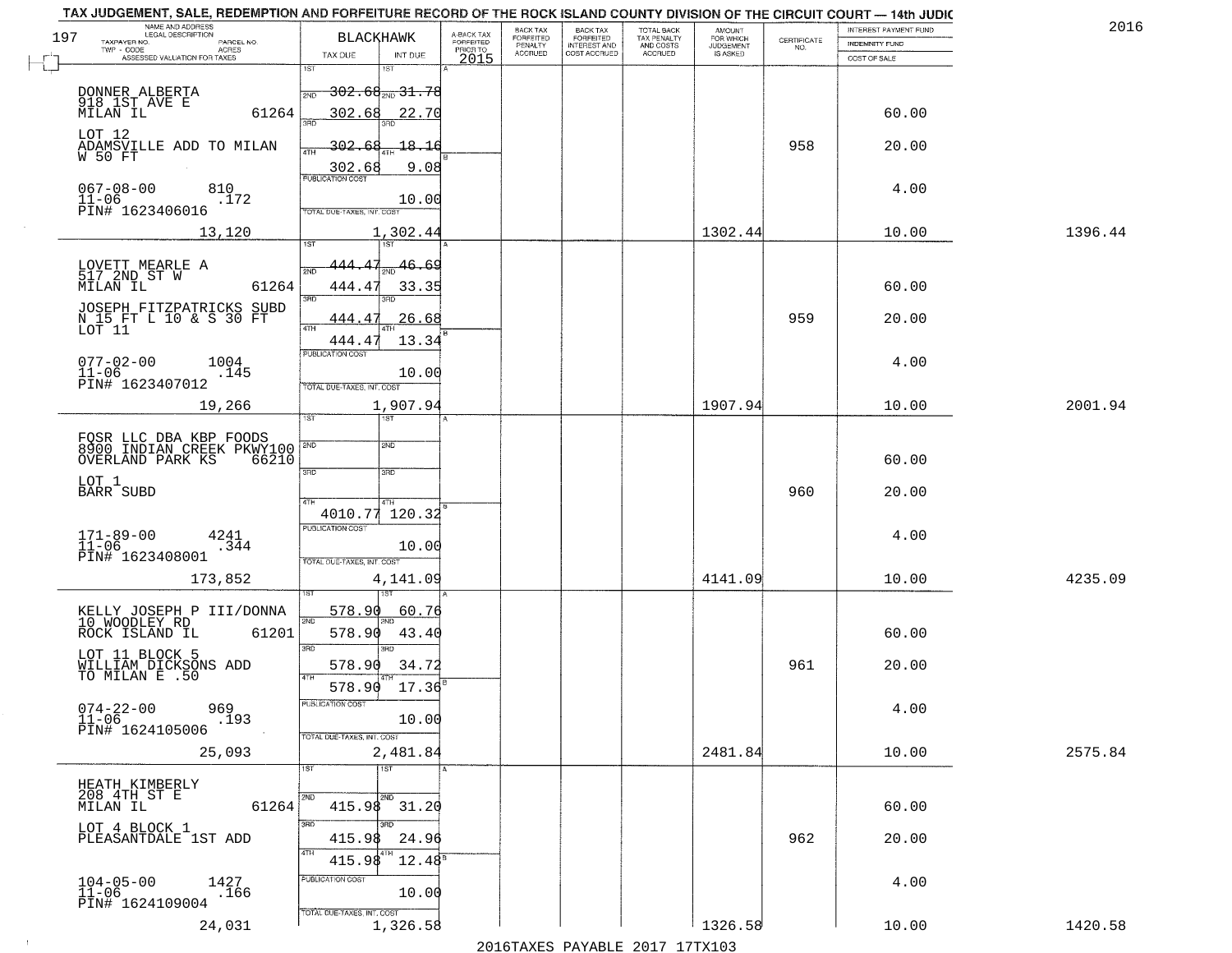| 197                                                   | BY WHOM<br>PURCHASED                          | RATE<br>$\%$   | <b>BLACKHAWK</b><br>DATE OF SALE | SUBSEQUENT TAXES PAID, FEES, AND TIME EXTENSION                                                                                                                                                                                                       | TOTAL DUE<br>TO REDEEM<br>FROM SALE                                                                                                             | BY WHOM REDEEMED                  | DATE OF REDEMP-<br>TION OR DEED | 2016<br>RECEIVED REDEMPTION                                                                                                   |
|-------------------------------------------------------|-----------------------------------------------|----------------|----------------------------------|-------------------------------------------------------------------------------------------------------------------------------------------------------------------------------------------------------------------------------------------------------|-------------------------------------------------------------------------------------------------------------------------------------------------|-----------------------------------|---------------------------------|-------------------------------------------------------------------------------------------------------------------------------|
|                                                       |                                               | <b>BID</b>     |                                  |                                                                                                                                                                                                                                                       | LESS<br><b>COUNTY CLERK FEE</b>                                                                                                                 |                                   | <b>MO</b><br>DAY<br>YEAR        | MONEY IN FULL                                                                                                                 |
|                                                       | PIN# 1623406016<br>STEVE SODEMAN LIVING TRUST |                | 12/28/2017                       | $\begin{array}{c} 01/16/2018 \\ 01/16/2018 \\ \end{array}$ Take Notice Fee                                                                                                                                                                            | 12/21/2020<br>$\overline{20.59}$                                                                                                                |                                   |                                 | Certificate<br>Returned<br>& Cancelled<br>04/04/2018                                                                          |
|                                                       |                                               |                |                                  |                                                                                                                                                                                                                                                       |                                                                                                                                                 | 1,444.96 BLACKHAWK BANK & TRUST 5 |                                 | Karen Kinney                                                                                                                  |
| PIN# 1623407012<br>REALTAX DEV LT'D<br>$\overline{c}$ |                                               | 18             | 12/28/2017                       | 08/12/2020 Time Ext & incl<br>01/29/2018 Take Notice Fee<br>08/20/2020 Take Notice Fee<br>08/20/2020 Circuit Clerks Fee<br>08/21/2020 Title Search Fee<br>08/25/2020 Diblication Fee<br>09/09/2020 Publication Fee<br>09/00/2020 Sheriffs Fee<br>11/2 | $=\begin{smallmatrix} 12/31/2020\\ 20.70\\ 35.00\\ 112.2\\ 125.00\\ 425.00\\ 65.000\\ 400.08 \end{smallmatrix}$<br>$2, \frac{440.00}{1,946.94}$ |                                   |                                 | SALE IN ERROR<br>Certificate<br>Returned<br>& Cancelled 2<br>02/10/2022<br>Karen Kinney                                       |
| PIN# 1623408001<br>WESTERN SITES LLC<br>3             |                                               | 0 <sub>0</sub> | 12/28/2017                       |                                                                                                                                                                                                                                                       |                                                                                                                                                 |                                   |                                 | Certificate<br>Returned<br>-3<br>$\begin{array}{c}\n\text{recenter} \\ \text{\&} \text{Cancelled} \\ 04/04/2018\n\end{array}$ |
|                                                       |                                               |                |                                  |                                                                                                                                                                                                                                                       |                                                                                                                                                 | $4,235.09$ FQSR LLC               | 01/11/2018                      | Karen Kinney                                                                                                                  |
| 4                                                     | PIN# 1624105006<br>EQUITY ONE INVESTMENT      | 00             | FUND LLC<br>12/28/2017           | 01/16/2018 Time Ext & incl<br>01/16/2018 Take Notice Fee                                                                                                                                                                                              | 07/03/2020<br>20.59                                                                                                                             |                                   |                                 | Certificate<br>Returned<br>& Cancelled 4<br>04/04/2018                                                                        |
|                                                       |                                               |                |                                  |                                                                                                                                                                                                                                                       |                                                                                                                                                 | $2,596.43$ JOSEPH KELLY           | 02/15/2018                      | Karen Kinney                                                                                                                  |
| 5                                                     | PIN# 1624109004<br>EQUITY ONE INVESTMENT      | 0 <sub>0</sub> | FUND LLC<br>12/28/2017           | 01/16/2018 Time Ext & incl<br>01/16/2018 Take Notice Fee                                                                                                                                                                                              | $07/03/2020$<br>20.59                                                                                                                           |                                   |                                 | Certificate<br>Returned<br>& Cancelled 5<br>04/05/2018                                                                        |
|                                                       |                                               |                |                                  | $2016$ TAXES DAVARLE $2017$ 17TY103                                                                                                                                                                                                                   |                                                                                                                                                 | $1,441.17$ CHICAGO TITLE          | 03/23/2018                      | Karen Kinney                                                                                                                  |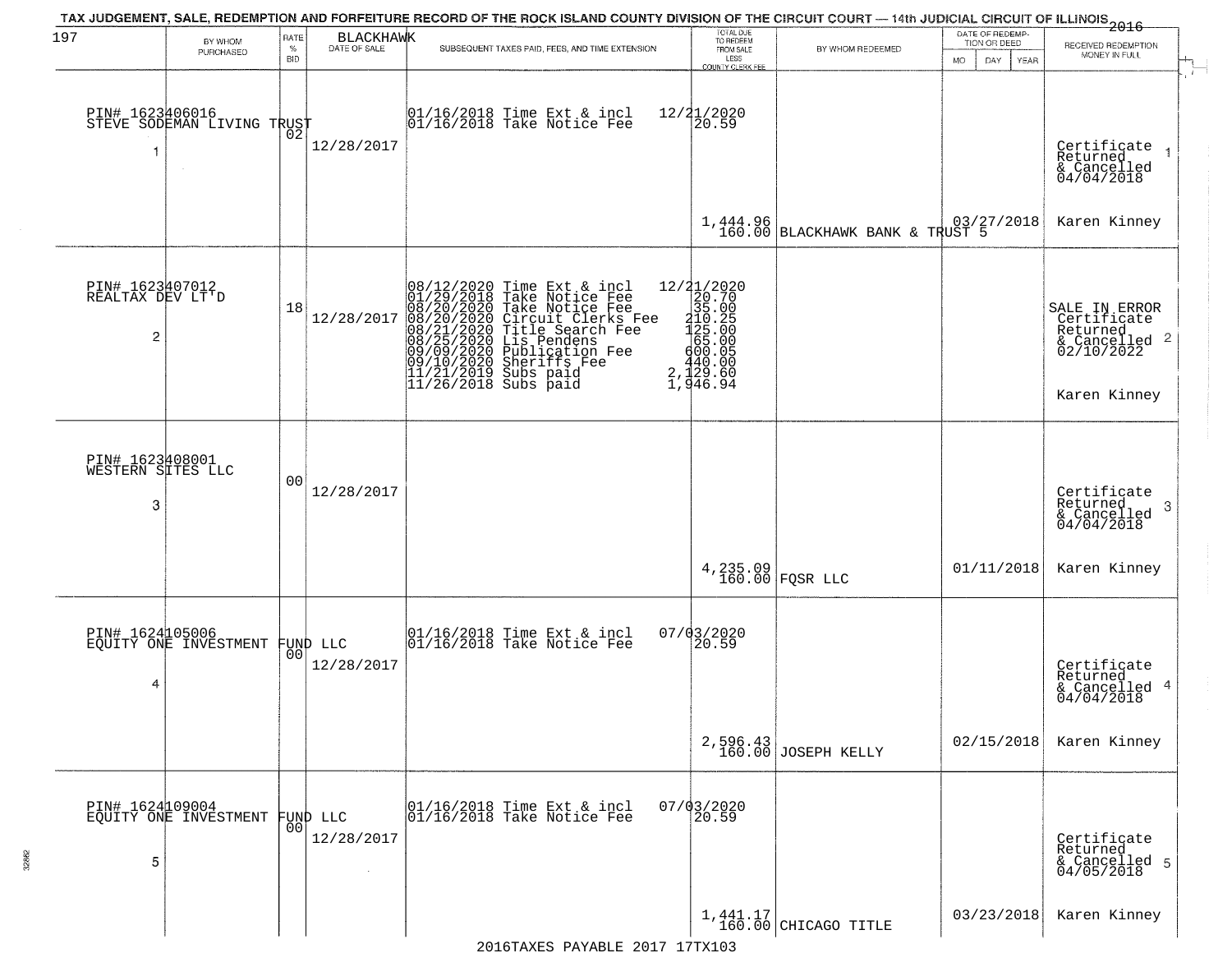| TOTAL BACK<br>TAX PENALTY<br>AND COSTS<br>A-BACK TAX<br>FORFEITED<br>198<br><b>BLACKHAWK</b><br>FORFEITED<br>INTEREST AND<br>FORFEITED<br>FOR WHICH<br>CERTIFICATE<br>NO.<br>TAXPAYER NO.<br>PARCEL NO.<br><b>INDEMNITY FUND</b><br>PENALTY<br>PRIOR TO<br>ACRES<br><b>ACCRUED</b><br>COST ACCRUED<br>ACCRUED<br>IS ASKED<br>TAX DUE<br>INT DUE<br>ASSESSED VALUATION FOR TAXES<br>2015<br>COST OF SALE<br>1ST<br>IST<br>$-401$ . $90_{\scriptscriptstyle 200}$ $42$ . $21$<br>WEST PATRICIA J<br>207 4TH ST E<br>MILAN IL<br>2ND<br>61264<br>401.90<br>30.15<br>60.00<br>LOT 3 BLOCK 2<br>963<br>PLEASANTDALE 1ST ADD<br>401.90<br>20.00<br><u> 24.12</u><br>12.06<br>401.90<br>4.00<br>$104 - 20 - 00$<br>$11 - 06$<br>1441<br>10.00<br>.161<br>PIN# 1624110002<br>TOTAL DUE-TAXES, INT. COST<br>1726.14<br>10.00<br>1820.14<br>23,421<br>1,726.14<br>$\frac{1}{2ND}$ 63.28<br>602.59<br>DONNER ALBERTA<br>918 1ST AVE E<br>MILAN IL<br>61264<br>602.59<br>60.00<br>45.20<br>बन्ना<br>הוא<br>LOT 1<br>964<br>RALPH W PALMERS SUB DIV<br>36.16<br>20.00<br>602.59<br>ৰাম<br>602.59<br>18.08<br>PUBLICATION COST<br>4.00<br>$086 - 18 - 00$<br>11-06<br>1114<br>.435<br>10.00<br>PIN# 1624203012<br>TOTAL DUE-TAXES, INT. COST<br>2583.08<br>2677.08<br>32,120<br>2,583.08<br>10.00<br>187<br>67.<br>SOMERS TRACEY L<br>826 3RD AVE E<br>641<br>2ND<br>60.00<br>MILAN IL<br>61264<br>641.16<br>48.10<br>3BD<br>3RD<br>LOT 11<br>SCOTTSWOOD ADD<br>38.48<br>965<br>20.00<br>641.16<br>ATH<br>641.16<br>19.24<br><b>PUBLICATION COST</b><br>$153 - 94 - 00$<br>$11 - 06$<br>4.00<br>2865<br>.195<br>10.00<br>PIN# 1624204026<br>TOTAL OUE-TAXES, INT. COST<br>33,792<br>2,747.80<br>2747.80<br>10.00<br>2841.80<br>SPEAK ARTHUR M/LAURI L<br>469 5TH ST E<br>2ND<br>2ND.<br>MILAN IL<br>60.00<br>61264<br>435.98<br>32.70<br>3RD<br>3BD<br>BLOCK 2<br>PLEASANTDALE 4TH ADD<br>S 50 FT OF N 100 FT LOT 7<br>435.98<br>26.16<br>966<br>20.00<br>435.98<br>$13.08^\circ$<br>PUBLICATION COS-<br>$113 - 16 - 00$<br>$11 - 06$<br>1624<br>4.00<br>10.00<br>.161<br>PIN# 1624309008<br>TOTAL DUE-TAXES, INT. COST<br>1389.88<br>1483.88<br>24,898<br>1,389.88<br>10.00<br>1ST<br>297.28<br>31.22<br>GREMS GEORGE L<br>468 6TH ST E<br>2ND<br>61264<br>297.28 22.30<br>60.00<br>MILAN IL<br>3RD<br>an n<br>LOT 18<br>RADCLIFF ADD<br>967<br>20.00<br>297.28<br>17.84<br>4TH<br>297.28<br>$8.92^8$<br>PUBLICATION COST<br>$136 - 38 - 00$<br>11-06<br>2110<br>4.00<br>.108<br>10.00<br>PIN# 1624310018<br>TOTAL DUE-TAXES, INT. COST<br>1,279.40<br>1279.40<br>1373.40<br>24,590<br>10.00 | TAX JUDGEMENT, SALE, REDEMPTION AND FORFEITURE RECORD OF THE ROCK ISLAND COUNTY DIVISION OF THE CIRCUIT COURT - 14th JUDIC<br>NAME AND ADDRESS<br>LEGAL DESCRIPTION |  | BACK TAX | <b>BACK TAX</b> | <b>AMOUNT</b> | <b>INTEREST PAYMENT FUND</b> | 201 |
|---------------------------------------------------------------------------------------------------------------------------------------------------------------------------------------------------------------------------------------------------------------------------------------------------------------------------------------------------------------------------------------------------------------------------------------------------------------------------------------------------------------------------------------------------------------------------------------------------------------------------------------------------------------------------------------------------------------------------------------------------------------------------------------------------------------------------------------------------------------------------------------------------------------------------------------------------------------------------------------------------------------------------------------------------------------------------------------------------------------------------------------------------------------------------------------------------------------------------------------------------------------------------------------------------------------------------------------------------------------------------------------------------------------------------------------------------------------------------------------------------------------------------------------------------------------------------------------------------------------------------------------------------------------------------------------------------------------------------------------------------------------------------------------------------------------------------------------------------------------------------------------------------------------------------------------------------------------------------------------------------------------------------------------------------------------------------------------------------------------------------------------------------------------------------------------------------------------------------------------------------------------------------------------------------------------------------------------------------------------------------------------------------------------------------------------------------------------------------------------------------------------------------------------------------------------------------------|---------------------------------------------------------------------------------------------------------------------------------------------------------------------|--|----------|-----------------|---------------|------------------------------|-----|
|                                                                                                                                                                                                                                                                                                                                                                                                                                                                                                                                                                                                                                                                                                                                                                                                                                                                                                                                                                                                                                                                                                                                                                                                                                                                                                                                                                                                                                                                                                                                                                                                                                                                                                                                                                                                                                                                                                                                                                                                                                                                                                                                                                                                                                                                                                                                                                                                                                                                                                                                                                                 |                                                                                                                                                                     |  |          |                 |               |                              |     |
|                                                                                                                                                                                                                                                                                                                                                                                                                                                                                                                                                                                                                                                                                                                                                                                                                                                                                                                                                                                                                                                                                                                                                                                                                                                                                                                                                                                                                                                                                                                                                                                                                                                                                                                                                                                                                                                                                                                                                                                                                                                                                                                                                                                                                                                                                                                                                                                                                                                                                                                                                                                 |                                                                                                                                                                     |  |          |                 |               |                              |     |
|                                                                                                                                                                                                                                                                                                                                                                                                                                                                                                                                                                                                                                                                                                                                                                                                                                                                                                                                                                                                                                                                                                                                                                                                                                                                                                                                                                                                                                                                                                                                                                                                                                                                                                                                                                                                                                                                                                                                                                                                                                                                                                                                                                                                                                                                                                                                                                                                                                                                                                                                                                                 |                                                                                                                                                                     |  |          |                 |               |                              |     |
|                                                                                                                                                                                                                                                                                                                                                                                                                                                                                                                                                                                                                                                                                                                                                                                                                                                                                                                                                                                                                                                                                                                                                                                                                                                                                                                                                                                                                                                                                                                                                                                                                                                                                                                                                                                                                                                                                                                                                                                                                                                                                                                                                                                                                                                                                                                                                                                                                                                                                                                                                                                 |                                                                                                                                                                     |  |          |                 |               |                              |     |
|                                                                                                                                                                                                                                                                                                                                                                                                                                                                                                                                                                                                                                                                                                                                                                                                                                                                                                                                                                                                                                                                                                                                                                                                                                                                                                                                                                                                                                                                                                                                                                                                                                                                                                                                                                                                                                                                                                                                                                                                                                                                                                                                                                                                                                                                                                                                                                                                                                                                                                                                                                                 |                                                                                                                                                                     |  |          |                 |               |                              |     |
|                                                                                                                                                                                                                                                                                                                                                                                                                                                                                                                                                                                                                                                                                                                                                                                                                                                                                                                                                                                                                                                                                                                                                                                                                                                                                                                                                                                                                                                                                                                                                                                                                                                                                                                                                                                                                                                                                                                                                                                                                                                                                                                                                                                                                                                                                                                                                                                                                                                                                                                                                                                 |                                                                                                                                                                     |  |          |                 |               |                              |     |
|                                                                                                                                                                                                                                                                                                                                                                                                                                                                                                                                                                                                                                                                                                                                                                                                                                                                                                                                                                                                                                                                                                                                                                                                                                                                                                                                                                                                                                                                                                                                                                                                                                                                                                                                                                                                                                                                                                                                                                                                                                                                                                                                                                                                                                                                                                                                                                                                                                                                                                                                                                                 |                                                                                                                                                                     |  |          |                 |               |                              |     |
|                                                                                                                                                                                                                                                                                                                                                                                                                                                                                                                                                                                                                                                                                                                                                                                                                                                                                                                                                                                                                                                                                                                                                                                                                                                                                                                                                                                                                                                                                                                                                                                                                                                                                                                                                                                                                                                                                                                                                                                                                                                                                                                                                                                                                                                                                                                                                                                                                                                                                                                                                                                 |                                                                                                                                                                     |  |          |                 |               |                              |     |
|                                                                                                                                                                                                                                                                                                                                                                                                                                                                                                                                                                                                                                                                                                                                                                                                                                                                                                                                                                                                                                                                                                                                                                                                                                                                                                                                                                                                                                                                                                                                                                                                                                                                                                                                                                                                                                                                                                                                                                                                                                                                                                                                                                                                                                                                                                                                                                                                                                                                                                                                                                                 |                                                                                                                                                                     |  |          |                 |               |                              |     |
|                                                                                                                                                                                                                                                                                                                                                                                                                                                                                                                                                                                                                                                                                                                                                                                                                                                                                                                                                                                                                                                                                                                                                                                                                                                                                                                                                                                                                                                                                                                                                                                                                                                                                                                                                                                                                                                                                                                                                                                                                                                                                                                                                                                                                                                                                                                                                                                                                                                                                                                                                                                 |                                                                                                                                                                     |  |          |                 |               |                              |     |
|                                                                                                                                                                                                                                                                                                                                                                                                                                                                                                                                                                                                                                                                                                                                                                                                                                                                                                                                                                                                                                                                                                                                                                                                                                                                                                                                                                                                                                                                                                                                                                                                                                                                                                                                                                                                                                                                                                                                                                                                                                                                                                                                                                                                                                                                                                                                                                                                                                                                                                                                                                                 |                                                                                                                                                                     |  |          |                 |               |                              |     |
|                                                                                                                                                                                                                                                                                                                                                                                                                                                                                                                                                                                                                                                                                                                                                                                                                                                                                                                                                                                                                                                                                                                                                                                                                                                                                                                                                                                                                                                                                                                                                                                                                                                                                                                                                                                                                                                                                                                                                                                                                                                                                                                                                                                                                                                                                                                                                                                                                                                                                                                                                                                 |                                                                                                                                                                     |  |          |                 |               |                              |     |
|                                                                                                                                                                                                                                                                                                                                                                                                                                                                                                                                                                                                                                                                                                                                                                                                                                                                                                                                                                                                                                                                                                                                                                                                                                                                                                                                                                                                                                                                                                                                                                                                                                                                                                                                                                                                                                                                                                                                                                                                                                                                                                                                                                                                                                                                                                                                                                                                                                                                                                                                                                                 |                                                                                                                                                                     |  |          |                 |               |                              |     |
|                                                                                                                                                                                                                                                                                                                                                                                                                                                                                                                                                                                                                                                                                                                                                                                                                                                                                                                                                                                                                                                                                                                                                                                                                                                                                                                                                                                                                                                                                                                                                                                                                                                                                                                                                                                                                                                                                                                                                                                                                                                                                                                                                                                                                                                                                                                                                                                                                                                                                                                                                                                 |                                                                                                                                                                     |  |          |                 |               |                              |     |
|                                                                                                                                                                                                                                                                                                                                                                                                                                                                                                                                                                                                                                                                                                                                                                                                                                                                                                                                                                                                                                                                                                                                                                                                                                                                                                                                                                                                                                                                                                                                                                                                                                                                                                                                                                                                                                                                                                                                                                                                                                                                                                                                                                                                                                                                                                                                                                                                                                                                                                                                                                                 |                                                                                                                                                                     |  |          |                 |               |                              |     |
|                                                                                                                                                                                                                                                                                                                                                                                                                                                                                                                                                                                                                                                                                                                                                                                                                                                                                                                                                                                                                                                                                                                                                                                                                                                                                                                                                                                                                                                                                                                                                                                                                                                                                                                                                                                                                                                                                                                                                                                                                                                                                                                                                                                                                                                                                                                                                                                                                                                                                                                                                                                 |                                                                                                                                                                     |  |          |                 |               |                              |     |
|                                                                                                                                                                                                                                                                                                                                                                                                                                                                                                                                                                                                                                                                                                                                                                                                                                                                                                                                                                                                                                                                                                                                                                                                                                                                                                                                                                                                                                                                                                                                                                                                                                                                                                                                                                                                                                                                                                                                                                                                                                                                                                                                                                                                                                                                                                                                                                                                                                                                                                                                                                                 |                                                                                                                                                                     |  |          |                 |               |                              |     |
|                                                                                                                                                                                                                                                                                                                                                                                                                                                                                                                                                                                                                                                                                                                                                                                                                                                                                                                                                                                                                                                                                                                                                                                                                                                                                                                                                                                                                                                                                                                                                                                                                                                                                                                                                                                                                                                                                                                                                                                                                                                                                                                                                                                                                                                                                                                                                                                                                                                                                                                                                                                 |                                                                                                                                                                     |  |          |                 |               |                              |     |
|                                                                                                                                                                                                                                                                                                                                                                                                                                                                                                                                                                                                                                                                                                                                                                                                                                                                                                                                                                                                                                                                                                                                                                                                                                                                                                                                                                                                                                                                                                                                                                                                                                                                                                                                                                                                                                                                                                                                                                                                                                                                                                                                                                                                                                                                                                                                                                                                                                                                                                                                                                                 |                                                                                                                                                                     |  |          |                 |               |                              |     |
|                                                                                                                                                                                                                                                                                                                                                                                                                                                                                                                                                                                                                                                                                                                                                                                                                                                                                                                                                                                                                                                                                                                                                                                                                                                                                                                                                                                                                                                                                                                                                                                                                                                                                                                                                                                                                                                                                                                                                                                                                                                                                                                                                                                                                                                                                                                                                                                                                                                                                                                                                                                 |                                                                                                                                                                     |  |          |                 |               |                              |     |
|                                                                                                                                                                                                                                                                                                                                                                                                                                                                                                                                                                                                                                                                                                                                                                                                                                                                                                                                                                                                                                                                                                                                                                                                                                                                                                                                                                                                                                                                                                                                                                                                                                                                                                                                                                                                                                                                                                                                                                                                                                                                                                                                                                                                                                                                                                                                                                                                                                                                                                                                                                                 |                                                                                                                                                                     |  |          |                 |               |                              |     |
|                                                                                                                                                                                                                                                                                                                                                                                                                                                                                                                                                                                                                                                                                                                                                                                                                                                                                                                                                                                                                                                                                                                                                                                                                                                                                                                                                                                                                                                                                                                                                                                                                                                                                                                                                                                                                                                                                                                                                                                                                                                                                                                                                                                                                                                                                                                                                                                                                                                                                                                                                                                 |                                                                                                                                                                     |  |          |                 |               |                              |     |
|                                                                                                                                                                                                                                                                                                                                                                                                                                                                                                                                                                                                                                                                                                                                                                                                                                                                                                                                                                                                                                                                                                                                                                                                                                                                                                                                                                                                                                                                                                                                                                                                                                                                                                                                                                                                                                                                                                                                                                                                                                                                                                                                                                                                                                                                                                                                                                                                                                                                                                                                                                                 |                                                                                                                                                                     |  |          |                 |               |                              |     |
|                                                                                                                                                                                                                                                                                                                                                                                                                                                                                                                                                                                                                                                                                                                                                                                                                                                                                                                                                                                                                                                                                                                                                                                                                                                                                                                                                                                                                                                                                                                                                                                                                                                                                                                                                                                                                                                                                                                                                                                                                                                                                                                                                                                                                                                                                                                                                                                                                                                                                                                                                                                 |                                                                                                                                                                     |  |          |                 |               |                              |     |
|                                                                                                                                                                                                                                                                                                                                                                                                                                                                                                                                                                                                                                                                                                                                                                                                                                                                                                                                                                                                                                                                                                                                                                                                                                                                                                                                                                                                                                                                                                                                                                                                                                                                                                                                                                                                                                                                                                                                                                                                                                                                                                                                                                                                                                                                                                                                                                                                                                                                                                                                                                                 |                                                                                                                                                                     |  |          |                 |               |                              |     |
|                                                                                                                                                                                                                                                                                                                                                                                                                                                                                                                                                                                                                                                                                                                                                                                                                                                                                                                                                                                                                                                                                                                                                                                                                                                                                                                                                                                                                                                                                                                                                                                                                                                                                                                                                                                                                                                                                                                                                                                                                                                                                                                                                                                                                                                                                                                                                                                                                                                                                                                                                                                 |                                                                                                                                                                     |  |          |                 |               |                              |     |
|                                                                                                                                                                                                                                                                                                                                                                                                                                                                                                                                                                                                                                                                                                                                                                                                                                                                                                                                                                                                                                                                                                                                                                                                                                                                                                                                                                                                                                                                                                                                                                                                                                                                                                                                                                                                                                                                                                                                                                                                                                                                                                                                                                                                                                                                                                                                                                                                                                                                                                                                                                                 |                                                                                                                                                                     |  |          |                 |               |                              |     |
|                                                                                                                                                                                                                                                                                                                                                                                                                                                                                                                                                                                                                                                                                                                                                                                                                                                                                                                                                                                                                                                                                                                                                                                                                                                                                                                                                                                                                                                                                                                                                                                                                                                                                                                                                                                                                                                                                                                                                                                                                                                                                                                                                                                                                                                                                                                                                                                                                                                                                                                                                                                 |                                                                                                                                                                     |  |          |                 |               |                              |     |
|                                                                                                                                                                                                                                                                                                                                                                                                                                                                                                                                                                                                                                                                                                                                                                                                                                                                                                                                                                                                                                                                                                                                                                                                                                                                                                                                                                                                                                                                                                                                                                                                                                                                                                                                                                                                                                                                                                                                                                                                                                                                                                                                                                                                                                                                                                                                                                                                                                                                                                                                                                                 |                                                                                                                                                                     |  |          |                 |               |                              |     |
|                                                                                                                                                                                                                                                                                                                                                                                                                                                                                                                                                                                                                                                                                                                                                                                                                                                                                                                                                                                                                                                                                                                                                                                                                                                                                                                                                                                                                                                                                                                                                                                                                                                                                                                                                                                                                                                                                                                                                                                                                                                                                                                                                                                                                                                                                                                                                                                                                                                                                                                                                                                 |                                                                                                                                                                     |  |          |                 |               |                              |     |
|                                                                                                                                                                                                                                                                                                                                                                                                                                                                                                                                                                                                                                                                                                                                                                                                                                                                                                                                                                                                                                                                                                                                                                                                                                                                                                                                                                                                                                                                                                                                                                                                                                                                                                                                                                                                                                                                                                                                                                                                                                                                                                                                                                                                                                                                                                                                                                                                                                                                                                                                                                                 |                                                                                                                                                                     |  |          |                 |               |                              |     |
|                                                                                                                                                                                                                                                                                                                                                                                                                                                                                                                                                                                                                                                                                                                                                                                                                                                                                                                                                                                                                                                                                                                                                                                                                                                                                                                                                                                                                                                                                                                                                                                                                                                                                                                                                                                                                                                                                                                                                                                                                                                                                                                                                                                                                                                                                                                                                                                                                                                                                                                                                                                 |                                                                                                                                                                     |  |          |                 |               |                              |     |
|                                                                                                                                                                                                                                                                                                                                                                                                                                                                                                                                                                                                                                                                                                                                                                                                                                                                                                                                                                                                                                                                                                                                                                                                                                                                                                                                                                                                                                                                                                                                                                                                                                                                                                                                                                                                                                                                                                                                                                                                                                                                                                                                                                                                                                                                                                                                                                                                                                                                                                                                                                                 |                                                                                                                                                                     |  |          |                 |               |                              |     |
|                                                                                                                                                                                                                                                                                                                                                                                                                                                                                                                                                                                                                                                                                                                                                                                                                                                                                                                                                                                                                                                                                                                                                                                                                                                                                                                                                                                                                                                                                                                                                                                                                                                                                                                                                                                                                                                                                                                                                                                                                                                                                                                                                                                                                                                                                                                                                                                                                                                                                                                                                                                 |                                                                                                                                                                     |  |          |                 |               |                              |     |
|                                                                                                                                                                                                                                                                                                                                                                                                                                                                                                                                                                                                                                                                                                                                                                                                                                                                                                                                                                                                                                                                                                                                                                                                                                                                                                                                                                                                                                                                                                                                                                                                                                                                                                                                                                                                                                                                                                                                                                                                                                                                                                                                                                                                                                                                                                                                                                                                                                                                                                                                                                                 |                                                                                                                                                                     |  |          |                 |               |                              |     |
|                                                                                                                                                                                                                                                                                                                                                                                                                                                                                                                                                                                                                                                                                                                                                                                                                                                                                                                                                                                                                                                                                                                                                                                                                                                                                                                                                                                                                                                                                                                                                                                                                                                                                                                                                                                                                                                                                                                                                                                                                                                                                                                                                                                                                                                                                                                                                                                                                                                                                                                                                                                 |                                                                                                                                                                     |  |          |                 |               |                              |     |
|                                                                                                                                                                                                                                                                                                                                                                                                                                                                                                                                                                                                                                                                                                                                                                                                                                                                                                                                                                                                                                                                                                                                                                                                                                                                                                                                                                                                                                                                                                                                                                                                                                                                                                                                                                                                                                                                                                                                                                                                                                                                                                                                                                                                                                                                                                                                                                                                                                                                                                                                                                                 |                                                                                                                                                                     |  |          |                 |               |                              |     |
|                                                                                                                                                                                                                                                                                                                                                                                                                                                                                                                                                                                                                                                                                                                                                                                                                                                                                                                                                                                                                                                                                                                                                                                                                                                                                                                                                                                                                                                                                                                                                                                                                                                                                                                                                                                                                                                                                                                                                                                                                                                                                                                                                                                                                                                                                                                                                                                                                                                                                                                                                                                 |                                                                                                                                                                     |  |          |                 |               |                              |     |
|                                                                                                                                                                                                                                                                                                                                                                                                                                                                                                                                                                                                                                                                                                                                                                                                                                                                                                                                                                                                                                                                                                                                                                                                                                                                                                                                                                                                                                                                                                                                                                                                                                                                                                                                                                                                                                                                                                                                                                                                                                                                                                                                                                                                                                                                                                                                                                                                                                                                                                                                                                                 |                                                                                                                                                                     |  |          |                 |               |                              |     |
|                                                                                                                                                                                                                                                                                                                                                                                                                                                                                                                                                                                                                                                                                                                                                                                                                                                                                                                                                                                                                                                                                                                                                                                                                                                                                                                                                                                                                                                                                                                                                                                                                                                                                                                                                                                                                                                                                                                                                                                                                                                                                                                                                                                                                                                                                                                                                                                                                                                                                                                                                                                 |                                                                                                                                                                     |  |          |                 |               |                              |     |
|                                                                                                                                                                                                                                                                                                                                                                                                                                                                                                                                                                                                                                                                                                                                                                                                                                                                                                                                                                                                                                                                                                                                                                                                                                                                                                                                                                                                                                                                                                                                                                                                                                                                                                                                                                                                                                                                                                                                                                                                                                                                                                                                                                                                                                                                                                                                                                                                                                                                                                                                                                                 |                                                                                                                                                                     |  |          |                 |               |                              |     |
|                                                                                                                                                                                                                                                                                                                                                                                                                                                                                                                                                                                                                                                                                                                                                                                                                                                                                                                                                                                                                                                                                                                                                                                                                                                                                                                                                                                                                                                                                                                                                                                                                                                                                                                                                                                                                                                                                                                                                                                                                                                                                                                                                                                                                                                                                                                                                                                                                                                                                                                                                                                 |                                                                                                                                                                     |  |          |                 |               |                              |     |
|                                                                                                                                                                                                                                                                                                                                                                                                                                                                                                                                                                                                                                                                                                                                                                                                                                                                                                                                                                                                                                                                                                                                                                                                                                                                                                                                                                                                                                                                                                                                                                                                                                                                                                                                                                                                                                                                                                                                                                                                                                                                                                                                                                                                                                                                                                                                                                                                                                                                                                                                                                                 |                                                                                                                                                                     |  |          |                 |               |                              |     |
|                                                                                                                                                                                                                                                                                                                                                                                                                                                                                                                                                                                                                                                                                                                                                                                                                                                                                                                                                                                                                                                                                                                                                                                                                                                                                                                                                                                                                                                                                                                                                                                                                                                                                                                                                                                                                                                                                                                                                                                                                                                                                                                                                                                                                                                                                                                                                                                                                                                                                                                                                                                 |                                                                                                                                                                     |  |          |                 |               |                              |     |
|                                                                                                                                                                                                                                                                                                                                                                                                                                                                                                                                                                                                                                                                                                                                                                                                                                                                                                                                                                                                                                                                                                                                                                                                                                                                                                                                                                                                                                                                                                                                                                                                                                                                                                                                                                                                                                                                                                                                                                                                                                                                                                                                                                                                                                                                                                                                                                                                                                                                                                                                                                                 |                                                                                                                                                                     |  |          |                 |               |                              |     |
|                                                                                                                                                                                                                                                                                                                                                                                                                                                                                                                                                                                                                                                                                                                                                                                                                                                                                                                                                                                                                                                                                                                                                                                                                                                                                                                                                                                                                                                                                                                                                                                                                                                                                                                                                                                                                                                                                                                                                                                                                                                                                                                                                                                                                                                                                                                                                                                                                                                                                                                                                                                 |                                                                                                                                                                     |  |          |                 |               |                              |     |
|                                                                                                                                                                                                                                                                                                                                                                                                                                                                                                                                                                                                                                                                                                                                                                                                                                                                                                                                                                                                                                                                                                                                                                                                                                                                                                                                                                                                                                                                                                                                                                                                                                                                                                                                                                                                                                                                                                                                                                                                                                                                                                                                                                                                                                                                                                                                                                                                                                                                                                                                                                                 |                                                                                                                                                                     |  |          |                 |               |                              |     |
|                                                                                                                                                                                                                                                                                                                                                                                                                                                                                                                                                                                                                                                                                                                                                                                                                                                                                                                                                                                                                                                                                                                                                                                                                                                                                                                                                                                                                                                                                                                                                                                                                                                                                                                                                                                                                                                                                                                                                                                                                                                                                                                                                                                                                                                                                                                                                                                                                                                                                                                                                                                 |                                                                                                                                                                     |  |          |                 |               |                              |     |
|                                                                                                                                                                                                                                                                                                                                                                                                                                                                                                                                                                                                                                                                                                                                                                                                                                                                                                                                                                                                                                                                                                                                                                                                                                                                                                                                                                                                                                                                                                                                                                                                                                                                                                                                                                                                                                                                                                                                                                                                                                                                                                                                                                                                                                                                                                                                                                                                                                                                                                                                                                                 |                                                                                                                                                                     |  |          |                 |               |                              |     |
|                                                                                                                                                                                                                                                                                                                                                                                                                                                                                                                                                                                                                                                                                                                                                                                                                                                                                                                                                                                                                                                                                                                                                                                                                                                                                                                                                                                                                                                                                                                                                                                                                                                                                                                                                                                                                                                                                                                                                                                                                                                                                                                                                                                                                                                                                                                                                                                                                                                                                                                                                                                 |                                                                                                                                                                     |  |          |                 |               |                              |     |
|                                                                                                                                                                                                                                                                                                                                                                                                                                                                                                                                                                                                                                                                                                                                                                                                                                                                                                                                                                                                                                                                                                                                                                                                                                                                                                                                                                                                                                                                                                                                                                                                                                                                                                                                                                                                                                                                                                                                                                                                                                                                                                                                                                                                                                                                                                                                                                                                                                                                                                                                                                                 |                                                                                                                                                                     |  |          |                 |               |                              |     |
|                                                                                                                                                                                                                                                                                                                                                                                                                                                                                                                                                                                                                                                                                                                                                                                                                                                                                                                                                                                                                                                                                                                                                                                                                                                                                                                                                                                                                                                                                                                                                                                                                                                                                                                                                                                                                                                                                                                                                                                                                                                                                                                                                                                                                                                                                                                                                                                                                                                                                                                                                                                 |                                                                                                                                                                     |  |          |                 |               |                              |     |
|                                                                                                                                                                                                                                                                                                                                                                                                                                                                                                                                                                                                                                                                                                                                                                                                                                                                                                                                                                                                                                                                                                                                                                                                                                                                                                                                                                                                                                                                                                                                                                                                                                                                                                                                                                                                                                                                                                                                                                                                                                                                                                                                                                                                                                                                                                                                                                                                                                                                                                                                                                                 |                                                                                                                                                                     |  |          |                 |               |                              |     |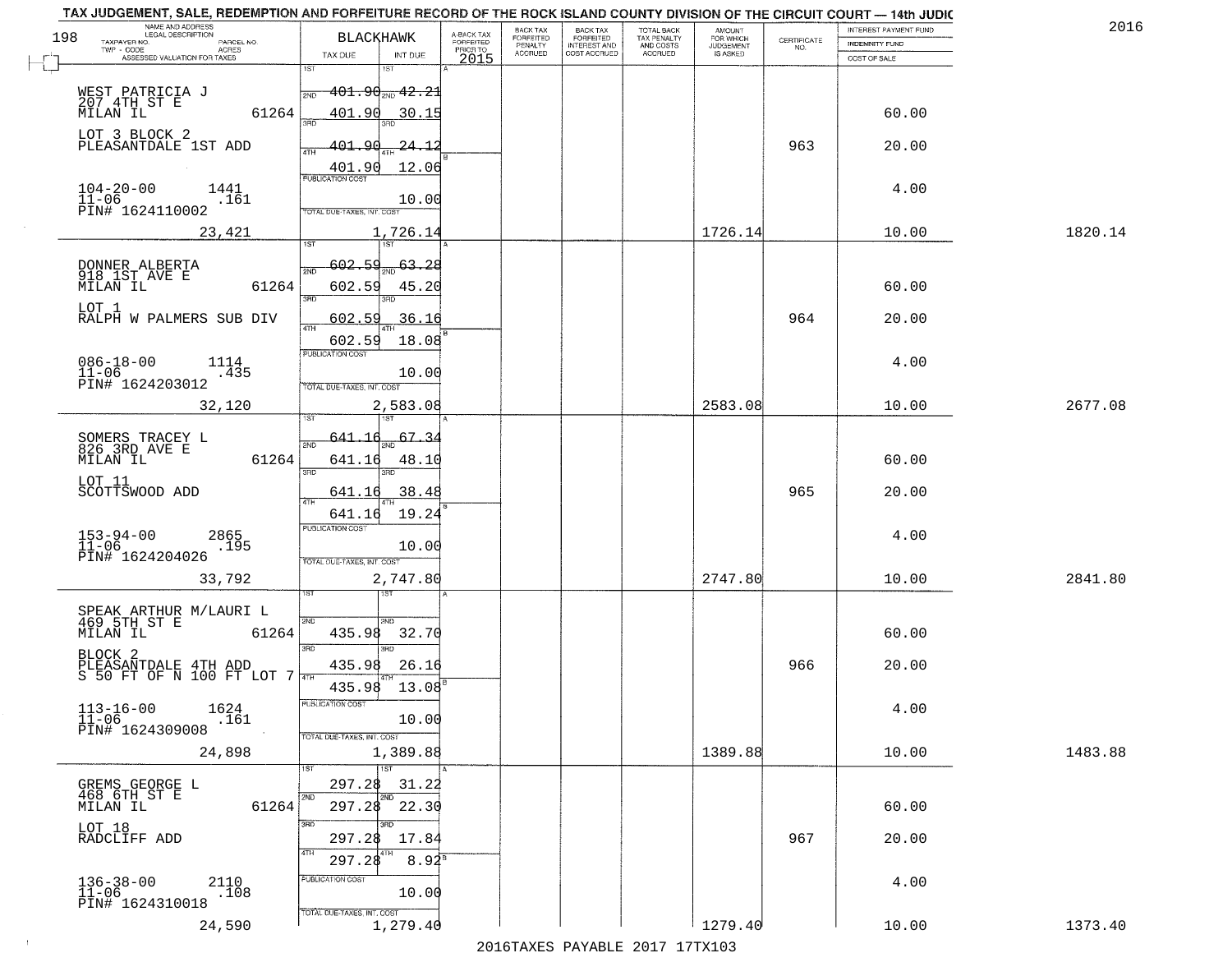| 198                                      | BY WHOM                                           | RATE               | <b>BLACKHAWK</b>               | TAX JUDGEMENT, SALE, REDEMPTION AND FORFEITURE RECORD OF THE ROCK ISLAND COUNTY DIVISION OF THE CIRCUIT COURT — 14th JUDICIAL CIRCUIT OF ILLINOIS 2016 | TOTAL DUE<br>TO REDEEM                       |                                              | DATE OF REDEMP-<br>TION OR DEED | RECEIVED REDEMPTION                                                |
|------------------------------------------|---------------------------------------------------|--------------------|--------------------------------|--------------------------------------------------------------------------------------------------------------------------------------------------------|----------------------------------------------|----------------------------------------------|---------------------------------|--------------------------------------------------------------------|
|                                          | PURCHASED                                         | $\%$<br><b>BID</b> | DATE OF SALE                   | SUBSEQUENT TAXES PAID, FEES, AND TIME EXTENSION                                                                                                        | FROM SALE<br>LESS<br><b>COUNTY CLERK FEE</b> | BY WHOM REDEEMED                             | MO.<br>DAY.<br><b>YEAR</b>      | MONEY IN FULL                                                      |
| PIN# 1624110002<br>1                     | EQUITY ONE INVESTMENT                             |                    | FUND LLC<br> 00 <br>12/28/2017 | $ 01/16/2018$ Time Ext & incl<br>$ 01/16/2018$ Take Notice Fee                                                                                         | $07/03/2020$<br>20.59                        |                                              |                                 | Certificate<br>Returned<br>$& \text{Cancelled} \ 04/04/2018$       |
|                                          |                                                   |                    |                                |                                                                                                                                                        |                                              | $1,840.73$ PATRICIA J WEST                   | 02/13/2018                      | Karen Kinney                                                       |
| $\overline{c}$                           | PIN# 1624203012<br>EQUITY ONE INVESTMENT FUND LLC |                    | 12/28/2017                     | 01/16/2018 Time Ext & incl<br>01/16/2018 Take Notice Fee                                                                                               | $07/03/2020$<br>20.59                        |                                              |                                 | Certificate<br>Returned<br>$\frac{1}{6}$ Cancelled 2<br>02/07/2018 |
|                                          |                                                   |                    |                                |                                                                                                                                                        |                                              | 2,697.67<br>160.00 REVERSE MORTGAGE SQLUTION | 01/26/2018                      | Karen Kinney                                                       |
| PIN# 1624204026<br>REALTAX DEV LT'D<br>3 |                                                   | 00                 | 12/28/2017                     | 01/29/2018 Time Ext & incl<br>01/29/2018 Take Notice Fee                                                                                               | 06/28/2020<br>20.70                          |                                              |                                 | Certificate<br>Returned<br>3<br>& Cancelled<br>07/06/2018          |
|                                          |                                                   |                    |                                |                                                                                                                                                        | $2,862.50$ LERETA                            |                                              | 03/05/2018                      | Karen Kinney                                                       |
| PIN# 1624309008<br>REALTAX DEV LT'D<br>4 |                                                   | 00                 | 12/28/2017                     | 01/29/2018 Time Ext & incl<br>01/29/2018 Take Notice Fee                                                                                               | 06/28/2020<br>120.70                         |                                              |                                 | Certificate<br>Returned<br>& Cancelled 4<br>06/21/2018             |
|                                          |                                                   |                    |                                |                                                                                                                                                        |                                              | $1,504.58$<br>160.00 ARTHUR SPEAK            | 05/04/2018                      | Karen Kinney                                                       |
| PIN# 1624310018<br>5                     | INTEGRITY INVESTMENT FUND LLC                     | 00                 | 12/28/2017                     | 01/19/2018 Time Ext & incl<br>01/17/2018 Take Notice Fee<br>$12/13/2018$ Subs paid                                                                     | 06/29/2020<br>20.59<br>1,334.02              |                                              |                                 | Certificate<br>Returned<br>& Cancelled 5<br>01/06/2020             |
|                                          |                                                   |                    |                                |                                                                                                                                                        |                                              | 2,888.09<br>160.00 CAROL HANCOCK             | 11/13/2019                      | Karen Kinney                                                       |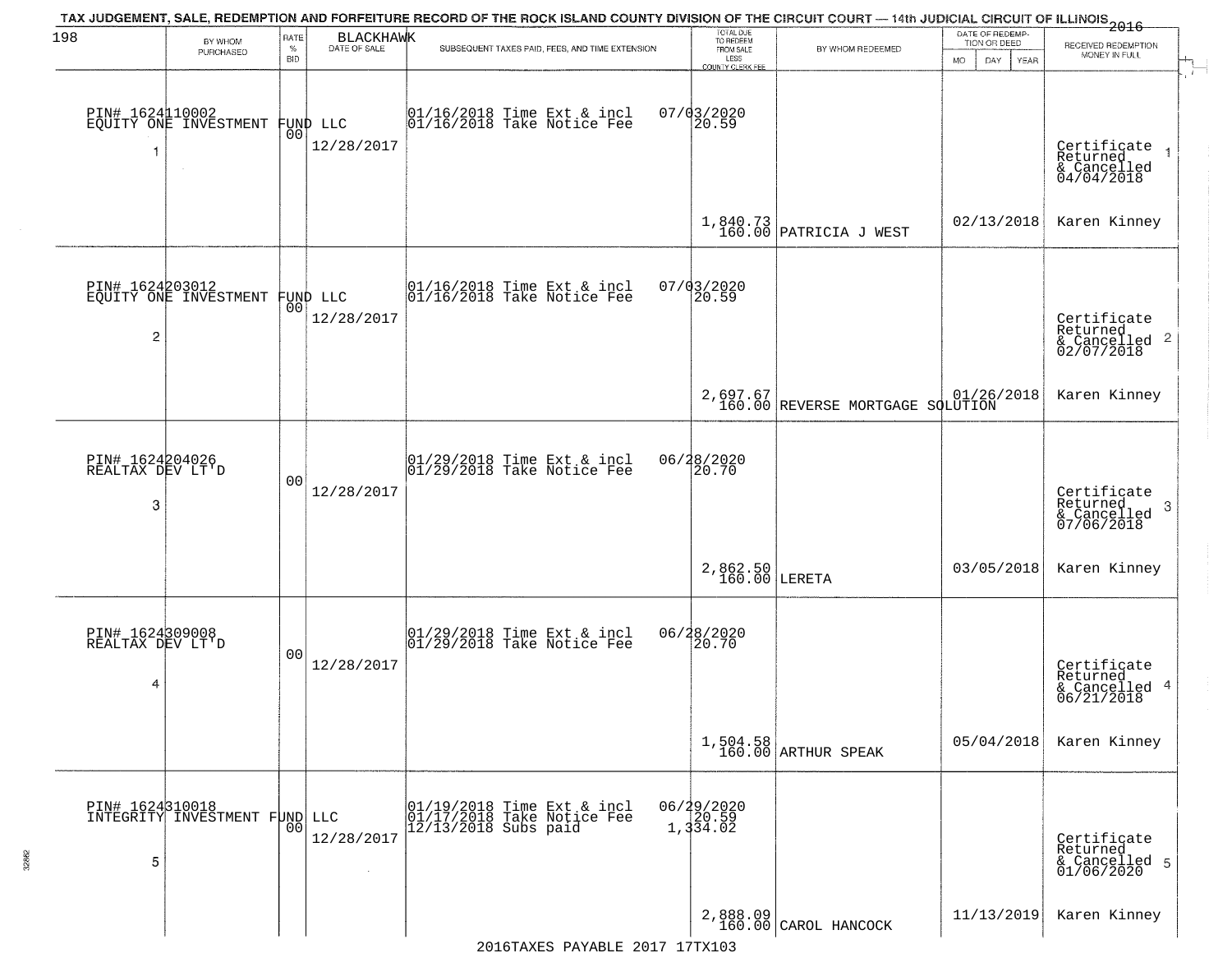|     | TAX JUDGEMENT, SALE, REDEMPTION AND FORFEITURE RECORD OF THE ROCK ISLAND COUNTY DIVISION OF THE CIRCUIT COURT - 14th JUDIC<br>NAME AND ADDRESS<br>LEGAL DESCRIPTION |                                                                           |                                         |                                     | BACK TAX             | <b>BACK TAX</b>           |                                        | AMOUNT<br>FOR WHICH |                                                                 | <b>INTEREST PAYMENT FUND</b> | 2016     |
|-----|---------------------------------------------------------------------------------------------------------------------------------------------------------------------|---------------------------------------------------------------------------|-----------------------------------------|-------------------------------------|----------------------|---------------------------|----------------------------------------|---------------------|-----------------------------------------------------------------|------------------------------|----------|
| 199 | TAXPAYER NO.<br>PARCEL NO.<br>ACRES                                                                                                                                 | <b>BLACKHAWK</b>                                                          |                                         | A-BACK TAX<br>FORFEITED<br>PRIOR TO | FORFEITED<br>PENALTY | FORFEITED<br>INTEREST AND | TOTAL BACK<br>TAX PENALTY<br>AND COSTS | <b>JUDGEMENT</b>    | $\begin{array}{c} \text{CERTIFICATE} \\ \text{NO.} \end{array}$ | <b>INDEMNITY FUND</b>        |          |
|     | ASSESSED VALUATION FOR TAXES                                                                                                                                        | TAX DUE<br>1ST                                                            | INT DUE<br>18T                          | 2015                                | <b>ACCRUED</b>       | COST ACCRUED              | ACCRUED                                | IS ASKED            |                                                                 | COST OF SALE                 |          |
|     | DSV SPV1 LLC<br>16 BERRYHILL RD STE<br>200<br>29210<br>COLUMBIA SC                                                                                                  | 2ND<br>388.32<br>350                                                      | 2ND<br>29.10                            |                                     |                      |                           |                                        |                     |                                                                 | 60.00                        |          |
|     | LOT 16<br>WITTERS 2ND SUBD                                                                                                                                          | 388.32<br>4TH<br>388.32                                                   | 23.2E<br>11.64                          |                                     |                      |                           |                                        |                     | 968                                                             | 20.00                        |          |
|     | $134 - 16 - 00$<br>1937<br>$11 - 04$<br>.220<br>PIN# 1624404013                                                                                                     | <b>PUBLICATION COST</b><br>TOTAL DUE-TAXES, INT. COST                     | 10.00                                   |                                     |                      |                           |                                        |                     |                                                                 | 4.00                         |          |
|     | 19,358                                                                                                                                                              |                                                                           | 1,238.98                                |                                     |                      |                           |                                        | 1238.98             |                                                                 | 10.00                        | 1332.98  |
|     | AVONLEA COTTAGE/HEARTLAND<br>14125 CLAYTON RD<br>63017<br>CHESTERFIELD MO<br>LOT 1 AVONLEA COTTAGE<br>SECOND ADD SHT 37                                             | 1ST<br>$\overline{\text{2NN}}$<br>9196.28<br>9196.28 275.88               | 2ND<br>689.70<br>38D<br>9196.28 551.76  |                                     |                      |                           |                                        |                     | 969                                                             | 60.00<br>20.00               |          |
|     | $175 - 43 - 00$<br>4594<br>$11 - 06$<br>1.190<br>PIN# 1625303001                                                                                                    | PUBLICATION COST<br>TOTAL DUE-TAXES, INT. COST                            | 10.00                                   |                                     |                      |                           |                                        |                     |                                                                 | 4.00                         |          |
|     | 398,625                                                                                                                                                             | 1ST                                                                       | 29, 116. 18                             |                                     |                      |                           |                                        | 29116.18            |                                                                 | 10.00                        | 29210.18 |
|     | AVONLEA COTTAGE/HEARTLAND<br>14125 CLAYTON RD<br>CHESTERFIELD MO<br>63017<br>LOT 2 AVONLEA COTTAGE SECOND ADD SHT 37                                                | 2ND<br>4598.11<br>3RD<br>4598.11<br>ATH<br>4598.11 137.94                 | 2ND<br>344.85<br>3RD<br>275.88          |                                     |                      |                           |                                        |                     | 970                                                             | 60.00<br>20.00               |          |
|     | $175 - 44 - 00$<br>$11 - 06$<br>4595<br>.652<br>PIN# 1625303002<br>199,311                                                                                          | <b>PUBLICATION COST</b><br>TOTAL OUE-TAXES, INT. COST                     | 10.00<br>14,563.00                      |                                     |                      |                           |                                        | 14563.00            |                                                                 | 4.00<br>10.00                | 14657.00 |
|     | MATYA MARK A/MICHELLE<br>110 BLACKHAWK AVE<br>61264<br>MILAN IL<br>LOT 5<br>BLACKHAWK VIEW ADD                                                                      | 412.77<br>2ND<br>412.77<br>3RD<br>412.77<br>4TH<br>412.77                 | 43.33<br>30.95<br>3BD<br>24.76<br>12.38 |                                     |                      |                           |                                        |                     | 971                                                             | 60.00<br>20.00               |          |
|     | $087 - 14 - 00$<br>1129<br>.142<br>$11 - 06$<br>PIN# 1626219003<br>23,892                                                                                           | PUBLICATION COS<br>TOTAL DUE-TAXES, INT. COST                             | 10.00<br>1,772.50                       |                                     |                      |                           |                                        | 1772.50             |                                                                 | 4.00<br>10.00                | 1866.50  |
|     | SCHMIDT LOREN D<br>102 BLACKHAWK AVE<br>61264<br>MILAN IL<br>LOT 3                                                                                                  | 327.41<br>2ND<br>327.41<br>3BD                                            | 1ST<br>34.37<br>2ND<br>24.55<br>3RD     |                                     |                      |                           |                                        |                     |                                                                 | 60.00                        |          |
|     | BLACK HAWK VIEW ADD<br>$087 - 12 - 00$<br>1127<br>$11 - 06$<br>$\sqrt{275}$<br>PIN# 1626219005                                                                      | 327.41<br>4TH<br>327.41<br>PUBLICATION COST<br>TOTAL DUE-TAXES, INT. COST | 19.64<br>$9.82^{8}$<br>10.00            |                                     |                      |                           |                                        |                     | 972                                                             | 20.00<br>4.00                |          |
|     | 20,192                                                                                                                                                              |                                                                           | 1,408.02                                |                                     |                      |                           |                                        | 1408.02             |                                                                 | 10.00                        | 1502.02  |

 $\sim 100$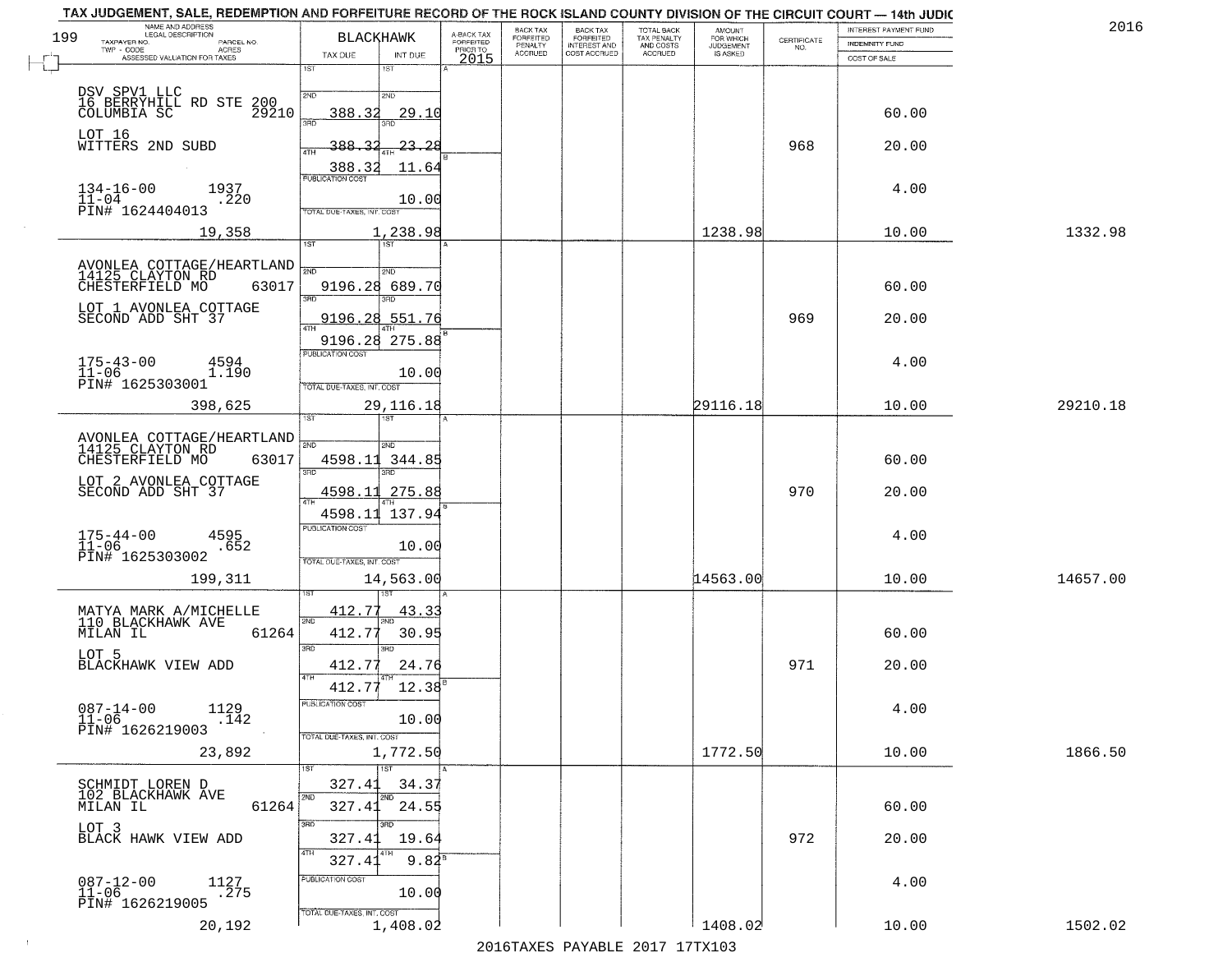|                                          |                                               |              |                                  | TAX JUDGEMENT, SALE, REDEMPTION AND FORFEITURE RECORD OF THE ROCK ISLAND COUNTY DIVISION OF THE CIRCUIT COURT — 14th JUDICIAL CIRCUIT OF ILLINOIS 2016                                                                                                                                                            |                                                                                                                                                                                                                                                                                                                                      |                                             | DATE OF REDEMP-     |                                                                    |
|------------------------------------------|-----------------------------------------------|--------------|----------------------------------|-------------------------------------------------------------------------------------------------------------------------------------------------------------------------------------------------------------------------------------------------------------------------------------------------------------------|--------------------------------------------------------------------------------------------------------------------------------------------------------------------------------------------------------------------------------------------------------------------------------------------------------------------------------------|---------------------------------------------|---------------------|--------------------------------------------------------------------|
| 199                                      | BY WHOM<br>PURCHASED                          | RATE<br>$\%$ | <b>BLACKHAWK</b><br>DATE OF SALE | SUBSEQUENT TAXES PAID, FEES, AND TIME EXTENSION                                                                                                                                                                                                                                                                   | TOTAL DUE<br>TO REDEEM<br>FROM SALE                                                                                                                                                                                                                                                                                                  | BY WHOM REDEEMED                            | TION OR DEED        | RECEIVED REDEMPTION<br>MONEY IN FULL                               |
|                                          |                                               | <b>BID</b>   |                                  |                                                                                                                                                                                                                                                                                                                   | LESS<br><b>COUNTY CLERK FEE</b>                                                                                                                                                                                                                                                                                                      |                                             | DAY.<br>MO.<br>YEAR |                                                                    |
|                                          | PIN# 1624404013<br>MS INVESTMENTS GROUP INC   | 01           | 12/28/2017                       | $01/24/2018$ Time Ext & incl<br>$02/02/2018$ Take Notice Fee                                                                                                                                                                                                                                                      | 06/29/2020<br>20.70                                                                                                                                                                                                                                                                                                                  |                                             |                     | Certificate<br>Returned<br>& Cancelled<br>03/07/2019               |
|                                          |                                               |              |                                  |                                                                                                                                                                                                                                                                                                                   |                                                                                                                                                                                                                                                                                                                                      | 1,380.34<br>160.00 VISION PROPERTY MGMT LLC | 10/25/2018          | Karen Kinney                                                       |
| $\overline{c}$                           | PIN# 1625303001<br>STEVE SODEMAN LIVING TRUST |              |                                  | 01/16/2018 Time Ext & incl<br>01/16/2018 Take Notice Fee<br>11/20/2018 Subs paid<br>12/28/2017 11/25/2019 Subs paid                                                                                                                                                                                               | 12/21/2020<br>$\begin{array}{c} 12/4 \\ 39,693.00 \\ 43,472.16 \end{array}$                                                                                                                                                                                                                                                          |                                             |                     | Certificate<br>Returned<br>$\frac{1}{6}$ Cancelled 2<br>06/03/2020 |
|                                          |                                               |              |                                  |                                                                                                                                                                                                                                                                                                                   |                                                                                                                                                                                                                                                                                                                                      | $127, 138.91$<br>$160.00$ AVONLEA COTTAGE   | 05/27/2020          | Karen Kinney                                                       |
| PIN# 1625303002<br>3                     | STEVE SODEMAN LIVING TRUST                    | 00           | 12/28/2017                       | 01/16/2018 Time Ext & incl<br>01/16/2018 Take Notice Fee<br>11/20/2018 Subs paid<br>11/25/2019 Subs paid                                                                                                                                                                                                          | 12/21/2020<br>19,861.32<br>21,750.94                                                                                                                                                                                                                                                                                                 |                                             |                     | Certificate<br>Returned<br>3<br>& Cancelled<br>06/03/2020          |
|                                          |                                               |              |                                  |                                                                                                                                                                                                                                                                                                                   |                                                                                                                                                                                                                                                                                                                                      | 63,666.68<br>  160.00 AVONLEA COTTAGE       | 05/27/2020          | Karen Kinney                                                       |
| PIN# 1626219003<br>REALTAX DEV LT'D<br>4 |                                               | 00           | 12/28/2017                       | 01/29/2018 Time Ext & incl<br>01/29/2018 Take Notice Fee                                                                                                                                                                                                                                                          | 06/28/2020<br>20.70                                                                                                                                                                                                                                                                                                                  |                                             |                     | Certificate<br>Returned<br>& Cancelled 4<br>03/07/2019             |
|                                          |                                               |              |                                  |                                                                                                                                                                                                                                                                                                                   |                                                                                                                                                                                                                                                                                                                                      | 1,887.20<br>160.00 MARK MATYA               | 10/25/2018          | Karen Kinney                                                       |
| PIN# 1626219005<br>REALTAX DEV LT'D<br>5 |                                               | 00           | 12/28/2017                       | 08/12/2020 Time Ext & incl<br>01/29/2018 Take Notice Fee<br>08/20/2020 Take Notice Fee<br>08/20/2020 Circuit Clerks F<br>08/21/2020 Title Search Fee<br>08/21/2020 Lis Pendens<br>09/01/2020 Subspaid<br>09/09/2020 Publication Fee<br>01/10/2020 She<br>Tune Woorderks<br>Circuit Clerks Fee<br>Title Search Fee | $\begin{array}{r} 12/21/2020 \\ 20.70 \\ 35.00 \\ -10.25 \\ 425.00 \\ -65.00 \\ -70.08 \\ 410.00 \\ -40.6 \\ 6.61 \\ -6.81 \\ -6.81 \\ -6.81 \\ -6.81 \\ -6.81 \\ -6.81 \\ -6.81 \\ -6.81 \\ -6.81 \\ -6.81 \\ -6.81 \\ -6.81 \\ -6.81 \\ -6.81 \\ -6.81 \\ -6.81 \\ -6.81 \\ -6.81 \\ -6.81 \\ -6.81 \\ -6.81 \\ -6.81 \\ -6.81 \\$ |                                             |                     | Certificate<br>Returned<br>& Cancelled 5<br>01/15/2021             |
| 11/26/2018 Subs paid                     |                                               |              | 1,078.68                         | 11/21/2019 Subs paid                                                                                                                                                                                                                                                                                              |                                                                                                                                                                                                                                                                                                                                      | 5,682.65<br>160.00 LOREN SCHMIDT            | 12/14/2020          | Karen Kinney                                                       |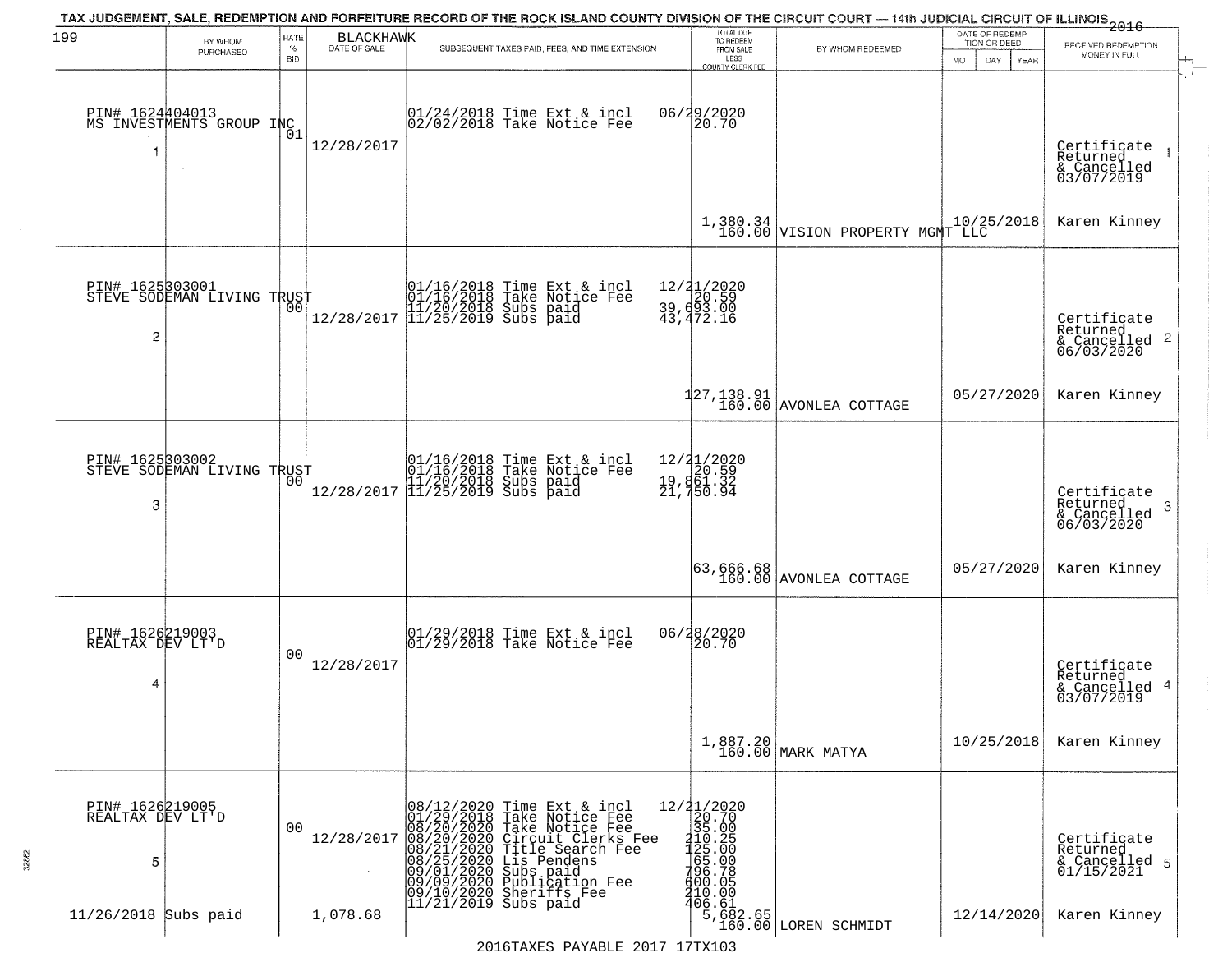| 200 | NAME AND ADDRESS<br>LEGAL DESCRIPTION<br>TAXPAYER NO.        | <b>BLACKHAWK</b>                 |                       | A-BACK TAX<br>FORFEITED | BACK TAX<br>FORFEITED | <b>BACK TAX</b><br><b>FORFEITED</b> | TOTAL BACK<br>TAX PENALTY | <b>AMOUNT</b>                      |                                                                 | INTEREST PAYMENT FUND | 2016    |
|-----|--------------------------------------------------------------|----------------------------------|-----------------------|-------------------------|-----------------------|-------------------------------------|---------------------------|------------------------------------|-----------------------------------------------------------------|-----------------------|---------|
|     | PARCEL NO.<br>TWP - CODE<br><b>ACRES</b>                     | TAX DUE                          | INT DUE               | PRIOR TO                | PENALTY<br>ACCRUED    | INTEREST AND                        | AND COSTS<br>ACCRUED      | FOR WHICH<br>JUDGEMENT<br>IS ASKED | $\begin{array}{c} \text{CERTIFICATE} \\ \text{NO.} \end{array}$ | <b>INDEMNITY FUND</b> |         |
|     | ASSESSED VALUATION FOR TAXES                                 | 1ST<br>1ST                       |                       | 2015                    |                       |                                     |                           |                                    |                                                                 | COST OF SALE          |         |
|     | SHELDAHL DAVID/PATRICIA                                      | 2ND<br>2ND                       |                       |                         |                       |                                     |                           |                                    |                                                                 |                       |         |
|     | 2008 PARKSIDE CT<br>MILAN IL<br>61264                        | 857.03<br>390<br>aan             | 64.30                 |                         |                       |                                     |                           |                                    |                                                                 | 60.00                 |         |
|     | LOT 29 PARKSIDE VILLAS<br>1ST ADD SHT 40A                    | $-857.03$                        | $-51.4$               |                         |                       |                                     |                           |                                    | 973                                                             | 20.00                 |         |
|     |                                                              | 4TH<br>857.03                    | 25.72                 |                         |                       |                                     |                           |                                    |                                                                 |                       |         |
|     | $175 - 86 - 00$<br>4637                                      | <b>PUBLICATION COST</b>          |                       |                         |                       |                                     |                           |                                    |                                                                 | 4.00                  |         |
|     | $11-06$<br>PIN# 1626406002<br>.090                           | TOTAL DUE-TAXES, INT. COST       | 10.00                 |                         |                       |                                     |                           |                                    |                                                                 |                       |         |
|     | 48,149                                                       |                                  | 2,722.55              |                         |                       |                                     |                           | 2722.55                            |                                                                 | 10.00                 | 2816.55 |
|     |                                                              | 1ST<br>1ST                       |                       |                         |                       |                                     |                           |                                    |                                                                 |                       |         |
|     | COMMUNITY OF CHRIST<br>1500 BLAIRS FERRY RD<br>HIAWATHA IA   | 56.56                            | 5.95                  |                         |                       |                                     |                           |                                    |                                                                 |                       |         |
|     | 52302<br>SUPVR ASST MAP                                      | 56.56<br>3RD<br>3RD              | 4.25                  |                         |                       |                                     |                           |                                    |                                                                 | 60.00                 |         |
|     | LOT 107 SHEET 41A                                            | 56.56<br>$\sqrt{4}$              | 3.40                  |                         |                       |                                     |                           |                                    | 974                                                             | 20.00                 |         |
|     |                                                              | 56.56<br><b>PUBLICATION COST</b> | 1.70                  |                         |                       |                                     |                           |                                    |                                                                 |                       |         |
|     | $036 - 16 - 80$<br>11-02<br>$329 - 4$<br>4.300               |                                  | 10.00                 |                         |                       |                                     |                           |                                    |                                                                 | 4.00                  |         |
|     | PIN# 1627100005                                              | TOTAL DUE-TAXES, INT. COST       |                       |                         |                       |                                     |                           |                                    |                                                                 |                       |         |
|     | 2,213                                                        |                                  | 251.54                |                         |                       |                                     |                           | 251.54                             |                                                                 | 10.00                 | 345.54  |
|     | FOX TRAIL LLC<br>11506 NICHOLAS STE 200                      | 213.77<br>2ND                    | 22<br>$\overline{4}$  |                         |                       |                                     |                           |                                    |                                                                 |                       |         |
|     | OMAHA NE<br>68154                                            | 213.77                           | 16.05                 |                         |                       |                                     |                           |                                    |                                                                 | 60.00                 |         |
|     | LOT 16 FOX TRAIL 1ST ADD<br>SHT 41B                          | 3RD<br>3RD<br>213.77             | 12.84                 |                         |                       |                                     |                           |                                    | 975                                                             | 20.00                 |         |
|     |                                                              | 4TH<br>213.77                    | 6.42                  |                         |                       |                                     |                           |                                    |                                                                 |                       |         |
|     | $173 - 50 - 00$<br>$11 - 02$                                 | <b>PUBLICATION COST</b>          |                       |                         |                       |                                     |                           |                                    |                                                                 | 4.00                  |         |
|     | 4402.567<br>PIN# 1627207002                                  | TOTAL OUE-TAXES, INT. COST       | 10.00                 |                         |                       |                                     |                           |                                    |                                                                 |                       |         |
|     | 8,364                                                        |                                  | 922.86                |                         |                       |                                     |                           | 922.86                             |                                                                 | 10.00                 | 1016.86 |
|     |                                                              | 213.77                           |                       |                         |                       |                                     |                           |                                    |                                                                 |                       |         |
|     | FOX TRAIL LLC<br>11506 NICHOLAS STE 200<br>OMAHA NE<br>68154 | 2ND<br>213.7                     | <u>22.41</u><br>16.05 |                         |                       |                                     |                           |                                    |                                                                 | 60.00                 |         |
|     | LOT 15 FOX TRAIL 1ST ADD                                     | 3RD<br>3RD                       |                       |                         |                       |                                     |                           |                                    |                                                                 |                       |         |
|     | SHT 41B                                                      | 213.77<br>4TH                    | 12.84                 |                         |                       |                                     |                           |                                    | 976                                                             | 20.00                 |         |
|     |                                                              | 213.77<br>PUBLICATION COST       | 6.42                  |                         |                       |                                     |                           |                                    |                                                                 |                       |         |
|     | $173 - 49 - 00$<br>$11 - 02$<br>4401<br>.543                 |                                  | 10.00                 |                         |                       |                                     |                           |                                    |                                                                 | 4.00                  |         |
|     | PIN# 1627207003                                              | TOTAL DUE-TAXES, INT. COST       |                       |                         |                       |                                     |                           |                                    |                                                                 |                       |         |
|     | 8,364                                                        | 1ST<br>1ST                       | 922.86                |                         |                       |                                     |                           | 922.86                             |                                                                 | 10.00                 | 1016.86 |
|     | FOX TRAIL LLC<br>11506 NICHOLAS STE 200                      | 213.77<br>2ND<br>2ND             | 22.47                 |                         |                       |                                     |                           |                                    |                                                                 |                       |         |
|     | OMAHA NE<br>68154                                            | 213.77                           | 16.05                 |                         |                       |                                     |                           |                                    |                                                                 | 60.00                 |         |
|     | LOT 13 FOX TRAIL 1ST ADD<br>SHT 41B                          | 3BD<br>213.77                    | 12.84                 |                         |                       |                                     |                           |                                    | 977                                                             | 20.00                 |         |
|     |                                                              | 4TH<br>213.77                    | $6.44^{8}$            |                         |                       |                                     |                           |                                    |                                                                 |                       |         |
|     | 4399<br>$173 - 47 - 00$<br>$11 - 02$                         | PUBLICATION COST                 |                       |                         |                       |                                     |                           |                                    |                                                                 | 4.00                  |         |
|     | .561<br>PIN# 1627207005                                      | TOTAL DUE-TAXES, INT. COST       | 10.00                 |                         |                       |                                     |                           |                                    |                                                                 |                       |         |
|     | 8,364                                                        |                                  | 922.86                |                         |                       |                                     |                           | 922.86                             |                                                                 | 10.00                 | 1016.86 |

 $\sim 100$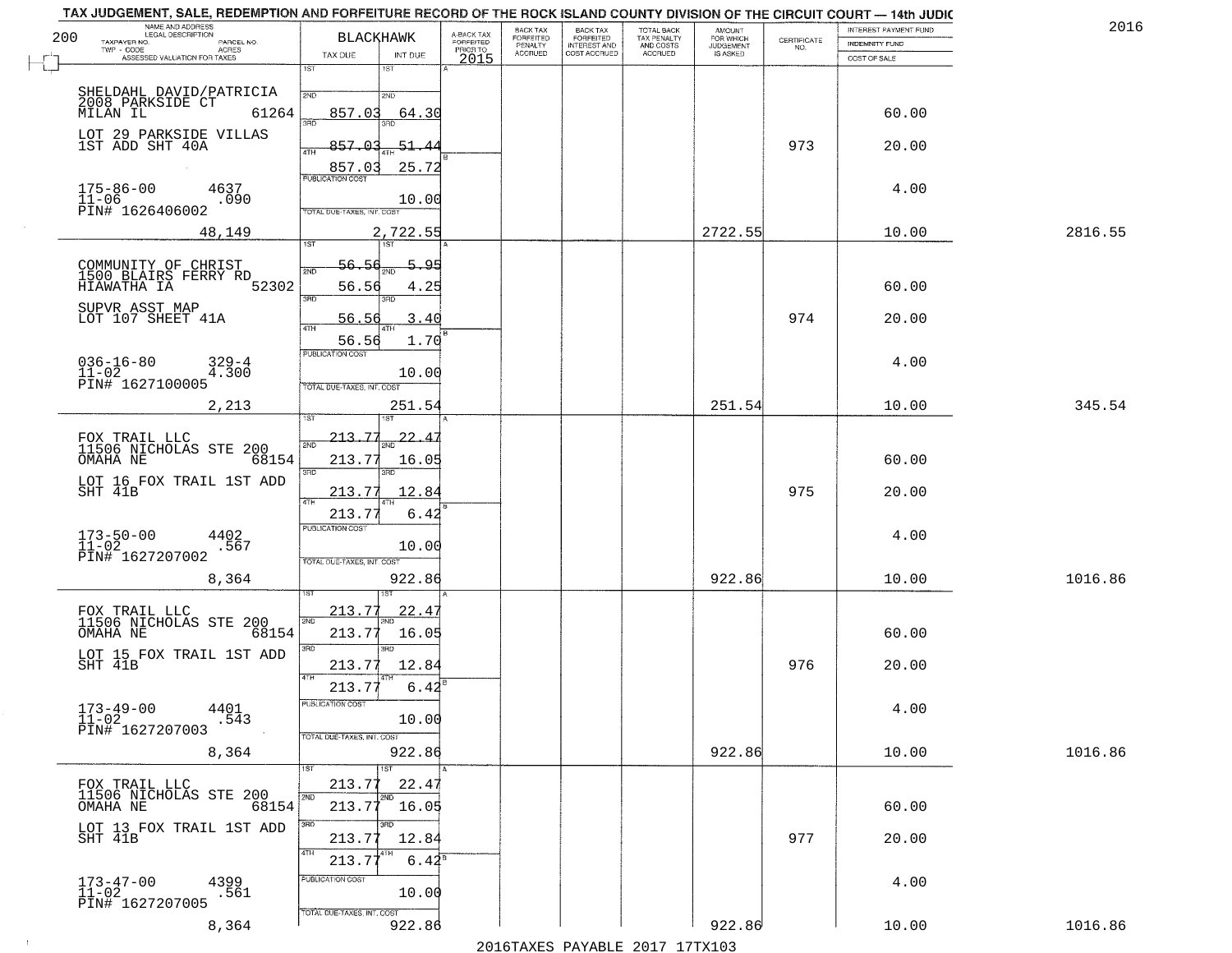| 200                                               | BY WHOM<br>PURCHASED | RATE<br>$\%$<br><b>BID</b> | BLACKHAWK                    | SUBSEQUENT TAXES PAID, FEES, AND TIME EXTENSION          | TOTAL DUE<br>TO REDEEM<br>FROM SALE<br>LESS<br>COUNTY CLERK FEE | BY WHOM REDEEMED                                  | DATE OF REDEMP-<br>TION OR DEED<br><b>MO</b><br>DAY.<br>YEAR | RECEIVED REDEMPTION<br>MONEY IN FULL                                                              |
|---------------------------------------------------|----------------------|----------------------------|------------------------------|----------------------------------------------------------|-----------------------------------------------------------------|---------------------------------------------------|--------------------------------------------------------------|---------------------------------------------------------------------------------------------------|
| PIN# 1626406002<br>REALTAX DEV LT'D<br>1          |                      | 00                         | 12/28/2017                   |                                                          |                                                                 |                                                   |                                                              | Certificate<br>Returned<br>$\overline{1}$<br>& Cancelled<br>02/08/2018                            |
|                                                   |                      |                            |                              |                                                          |                                                                 | $2,816.55$ 01/:<br>160.00 DAVID/PATRICIA SHELDAHL | 01/11/2018                                                   | Karen Kinney                                                                                      |
| PIN# 1627100005<br>RICO TRUSTEE<br>$\overline{c}$ |                      | 18                         | 12/28/2017                   | 03/01/2018 Time Ext & incl<br>03/01/2018 Take Notice Fee | 08/07/2020<br>20.70                                             |                                                   |                                                              | Certificate<br>Returned<br>$\boldsymbol{2}$<br>& Cancelled<br>& Cancelled<br>07/06/2018           |
|                                                   |                      |                            |                              |                                                          |                                                                 | 428.44<br>160.00 ROBERT COOK                      | 05/01/2018                                                   | Karen Kinney                                                                                      |
| PIN# 1627207002<br>RICO TRUSTEE<br>3              |                      | 18                         | 12/28/2017                   |                                                          |                                                                 |                                                   |                                                              | ADMIN SALE IN ERROR<br>Certificate<br>Returned<br>3<br>& Cancelled<br>02/01/2018<br>Karen Kinney  |
| PIN# 1627207003<br>RICO TRUSTEE<br>4              |                      | 18                         | 12/28/2017                   |                                                          |                                                                 |                                                   |                                                              | ADMIN SALE IN ERROR<br>Certificate<br>Returned,<br>4<br>& Cancelled<br>02/01/2018<br>Karen Kinney |
| PIN# 1627207005<br>RICO TRUSTEE<br>5              |                      | 18                         | 12/28/2017<br>$\sim 10^{-1}$ |                                                          |                                                                 |                                                   |                                                              | ADMIN SALE IN ERROR<br>Certificate<br>Returned<br>& Cancelled 5<br>02/01/2018                     |
|                                                   |                      |                            |                              | 2016TAXES PAYABLE 2017 17TX103                           |                                                                 |                                                   |                                                              | Karen Kinney                                                                                      |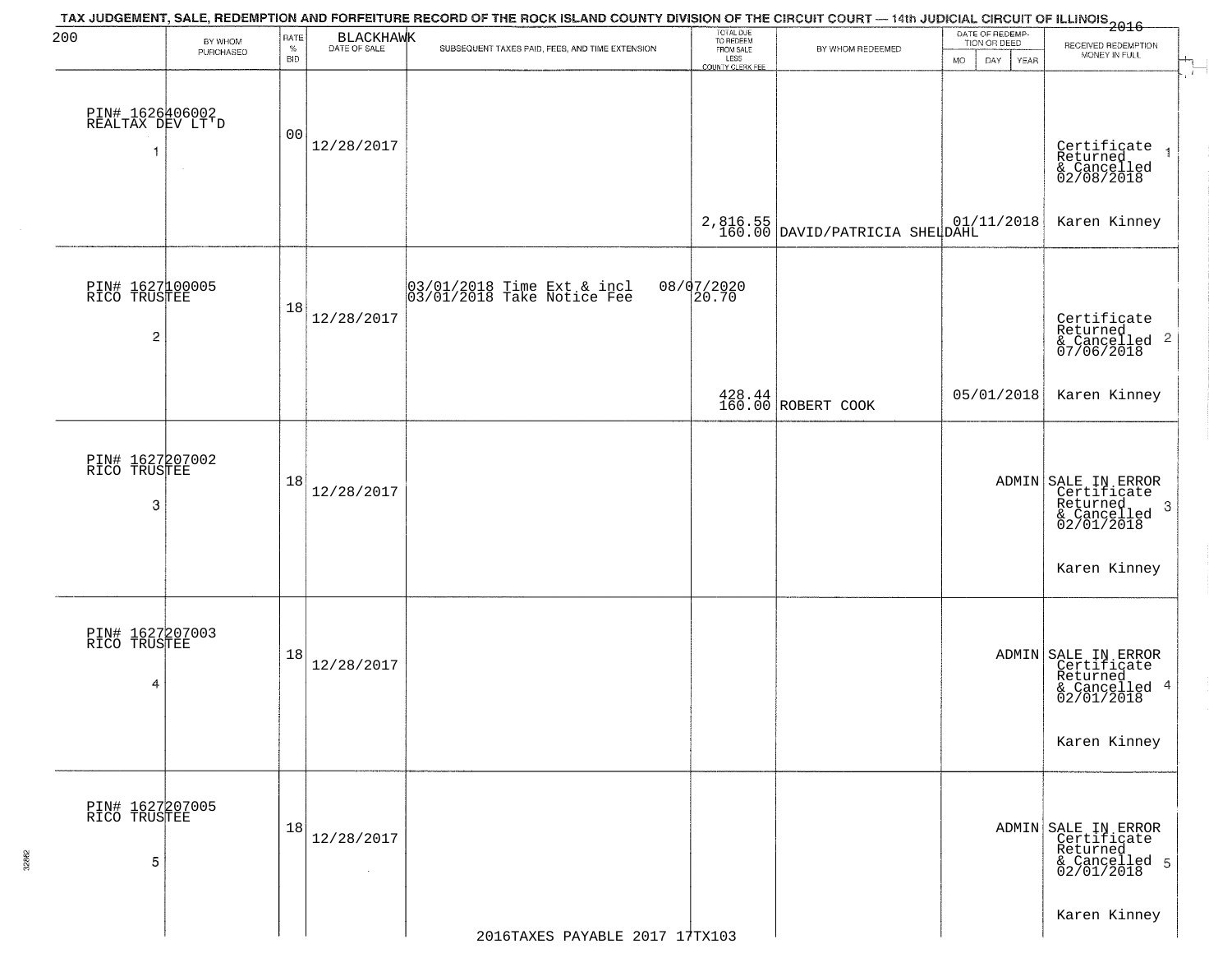|     | TAX JUDGEMENT, SALE, REDEMPTION AND FORFEITURE RECORD OF THE ROCK ISLAND COUNTY DIVISION OF THE CIRCUIT COURT - 14th JUDIC<br>NAME AND ADDRESS<br>LEGAL DESCRIPTION |                                                                                     |                                     | BACK TAX             | <b>BACK TAX</b>           |                                        | AMOUNT<br>FOR WHICH |                                                                 | INTEREST PAYMENT FUND | 2016     |
|-----|---------------------------------------------------------------------------------------------------------------------------------------------------------------------|-------------------------------------------------------------------------------------|-------------------------------------|----------------------|---------------------------|----------------------------------------|---------------------|-----------------------------------------------------------------|-----------------------|----------|
| 201 | TAXPAYER NO.<br>PARCEL NO.<br>ACRES                                                                                                                                 | <b>BLACKHAWK</b>                                                                    | A-BACK TAX<br>FORFEITED<br>PRIOR TO | FORFEITED<br>PENALTY | FORFEITED<br>INTEREST AND | TOTAL BACK<br>TAX PENALTY<br>AND COSTS | <b>JUDGEMENT</b>    | $\begin{array}{c} \text{CERTIFICATE} \\ \text{NO.} \end{array}$ | INDEMNITY FUND        |          |
|     | ASSESSED VALUATION FOR TAXES                                                                                                                                        | TAX DUE<br>INT DUE                                                                  | 2015                                | <b>ACCRUED</b>       | COST ACCRUED              | ACCRUED                                | IS ASKED            |                                                                 | COST OF SALE          |          |
|     | THOMPSON HOMES LC<br>4180 MALLARD CT<br>52722<br>BETTENDORF IA                                                                                                      | 1ST<br>18T<br>$-213.71_{\rm 2ND}$ $22.47$<br>2ND<br>213.77<br>16.05                 |                                     |                      |                           |                                        |                     |                                                                 | 60.00                 |          |
|     | LOT 12 FOX TRAIL 1ST ADD<br>SHT 41B                                                                                                                                 | 12.84<br>213.<br>4TH                                                                |                                     |                      |                           |                                        |                     | 978                                                             | 20.00                 |          |
|     | $173 - 46 - 00$<br>4398<br>$11 - 02$<br>.566<br>PIN# 1627207006                                                                                                     | 213.77<br>6.42<br>10.00<br><b>TOTAL DUE-TAXES, INT, COST</b>                        |                                     |                      |                           |                                        |                     |                                                                 | 4.00                  |          |
|     | 8,364                                                                                                                                                               | 922.86                                                                              |                                     |                      |                           |                                        | 922.86              |                                                                 | 10.00                 | 1016.86  |
|     | KENNEY LLOYD H/PATRICIA L 397 SCHRADER LN<br>61272<br>NEW BOSTON IL<br>SUPVR ASST MAP<br>LOT 201 SHEET 42                                                           | 578.27<br>5507.47<br>413.05<br>3RD<br>5507.47.330.44                                |                                     |                      |                           |                                        |                     | 979                                                             | 60.00<br>20.00        |          |
|     | $037 - 11 - 00$<br>342<br>$11-02$<br>PIN# 1628200004<br>$7.\bar{7}40$                                                                                               | 165.22<br>5507.47<br><b>FUBLICATION COST</b><br>10.00<br>TOTAL DUE-TAXES, INT. COST |                                     |                      |                           |                                        |                     |                                                                 | 4.00                  |          |
|     | 215,489                                                                                                                                                             | 23,526.86<br>īsT                                                                    |                                     |                      |                           |                                        | 23526.86            |                                                                 | 10.00                 | 23620.86 |
|     | ELLIOTT FLOYD I<br>8821 35TH ST W<br>MILAN IL<br>61264<br>SUPVR ASST MAP                                                                                            | $-280.58$<br>29.4<br>2ND<br>280.58<br>21.05<br>3RD<br>3RD                           |                                     |                      |                           |                                        |                     |                                                                 | 60.00                 |          |
|     | LOT 401 SHEET 42 D                                                                                                                                                  | 280.58<br>16.84<br>4TH                                                              |                                     |                      |                           |                                        |                     | 980                                                             | 20.00                 |          |
|     | $037 - 19 - 00$<br>11-10<br>349<br>5.950<br>PIN# 1628400002                                                                                                         | 280.58<br>8.42<br><b>PUBLICATION COST</b><br>10.00<br>TOTAL OUE-TAXES, INT. COST    |                                     |                      |                           |                                        |                     |                                                                 | 4.00                  |          |
|     | 25,943                                                                                                                                                              | 1,208.10                                                                            |                                     |                      |                           |                                        | 1208.10             |                                                                 | 10.00                 | 1302.10  |
|     | INPRO/SEAL ACCTS PAYABLE<br>9393 PRIN GLENDALE RD 502 2ND<br>WEST CHESTER OH<br>45011<br>LOT 15                                                                     | 2ND.<br>6818.95 511.40<br>3RD<br>aen.                                               |                                     |                      |                           |                                        |                     |                                                                 | 60.00                 |          |
|     | ROCK ISLAND INDUSTRIAL PK<br>EXCEPT NO 174.24 FT                                                                                                                    | 6818.95 409.12                                                                      |                                     |                      |                           |                                        |                     | 981                                                             | 20.00                 |          |
|     | $161 - 30 - 00$<br>3602<br>2.490<br>11-12<br>PIN# 1629203004                                                                                                        | 6818.95 204.56<br>PUBLICATION COS<br>10.00<br>TOTAL DUE-TAXES, INT. COST            |                                     |                      |                           |                                        |                     |                                                                 | 4.00                  |          |
|     | 280,910                                                                                                                                                             | 21,591.93                                                                           |                                     |                      |                           |                                        | 21591.93            |                                                                 | 10.00                 | 21685.93 |
|     | INPRO/SEAL ACCTS PAYABLE<br>9393 PRIN GLENDALE RD 502 2ND<br>45011<br>WEST CHESTER OH                                                                               | <b>TIST</b><br>1ST<br>2ND<br>186.02 13.95                                           |                                     |                      |                           |                                        |                     |                                                                 | 60.00                 |          |
|     | LOT 3<br>ROCK ISLAND INDUSTRIAL<br>PARK NO. 4<br>SHEET 43                                                                                                           | 3RD<br>חחי<br>186.02<br>11.16<br>4TH<br>$5.58^{8}$<br>186.02                        |                                     |                      |                           |                                        |                     | 982                                                             | 20.00                 |          |
|     | $172 - 53 - 00$<br>11-12<br>4305<br>1.000<br>PIN# 1629204003                                                                                                        | PUBLICATION COST<br>10.00<br>TOTAL DUE-TAXES, INT. COST                             |                                     |                      |                           |                                        |                     |                                                                 | 4.00                  |          |
|     | 7,663                                                                                                                                                               | 598.75                                                                              |                                     |                      |                           |                                        | 598.75              |                                                                 | 10.00                 | 692.75   |

 $\sim 100$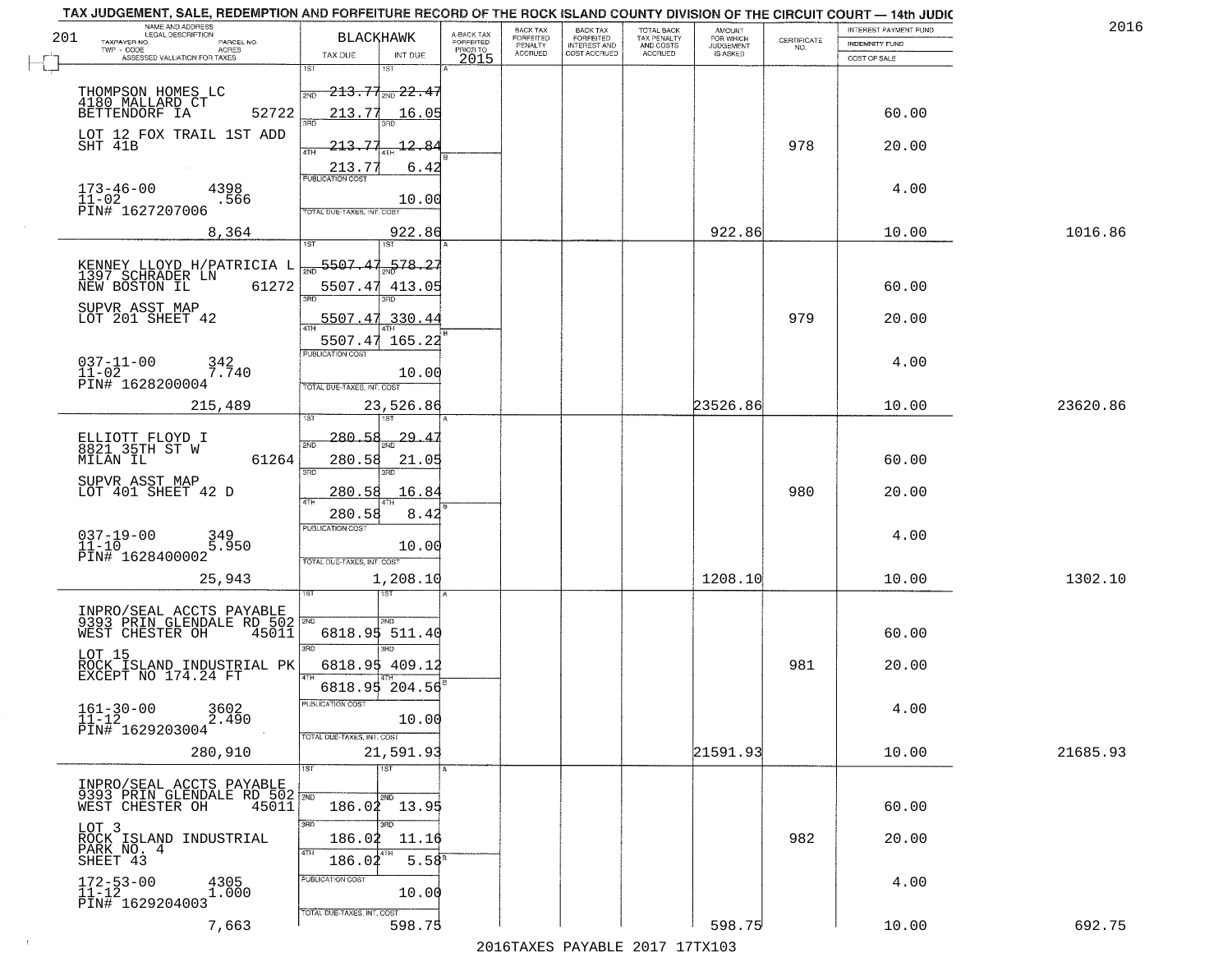| 201                             | BY WHOM<br>PURCHASED                             | RATE<br>$\%$<br><b>BID</b> | <b>BLACKHAWK</b><br>DATE OF SALE | TAX JUDGEMENT, SALE, REDEMPTION AND FORFEITURE RECORD OF THE ROCK ISLAND COUNTY DIVISION OF THE CIRCUIT COURT — 14th JUDICIAL CIRCUIT OF ILLINOIS 2016<br>SUBSEQUENT TAXES PAID, FEES, AND TIME EXTENSION | TOTAL DUE<br>TO REDEEM<br>FROM SALE<br>LESS<br><b>COUNTY CLERK FEE</b> | BY WHOM REDEEMED                                                                                                                                  | DATE OF REDEMP-<br>TION OR DEED<br>MO.<br>DAY<br><b>YEAR</b> | RECEIVED REDEMPTION<br>MONEY IN FULL                                        |
|---------------------------------|--------------------------------------------------|----------------------------|----------------------------------|-----------------------------------------------------------------------------------------------------------------------------------------------------------------------------------------------------------|------------------------------------------------------------------------|---------------------------------------------------------------------------------------------------------------------------------------------------|--------------------------------------------------------------|-----------------------------------------------------------------------------|
| PIN# 1627207006<br>RICO TRUSTEE |                                                  | 18                         | 12/28/2017                       |                                                                                                                                                                                                           |                                                                        |                                                                                                                                                   |                                                              | ADMIN SALE IN ERROR<br>Certificate<br>Returned<br>& Cancelled<br>02/01/2018 |
| $\overline{c}$                  | PIN# 1628200004<br>STEVE SODEMAN LIVING TRUST    |                            | 12/28/2017                       | 01/16/2018 Time Ext & incl<br>01/16/2018 Take Notice Fee                                                                                                                                                  | 12/21/2020<br>20.59                                                    |                                                                                                                                                   |                                                              | Karen Kinney<br>Certificate<br>Returned                                     |
|                                 |                                                  |                            |                                  |                                                                                                                                                                                                           |                                                                        | 123,641.45<br>160.00 BLACKHAWK BANK & TRUST                                                                                                       | 08/17/2018                                                   | Karen Kinney                                                                |
| 3                               | PIN# 1628400002<br>INTEGRITY INVESTMENT FUND LLC | 00                         | 12/28/2017                       | $\begin{array}{ccc}  01/19/2018 \text{ Time} & \text{Ext} & \text{incl} \\  01/17/2018 \text{ Take Notice } \text{Fe} \end{array}$                                                                        | 06/29/2020<br>20.59                                                    |                                                                                                                                                   |                                                              | Certificate<br>Returned<br>3<br>& Cancelled<br>07/06/2018                   |
|                                 |                                                  |                            |                                  |                                                                                                                                                                                                           | $1,322.69$<br>$160.00$ LERETA                                          |                                                                                                                                                   | 03/05/2018                                                   | Karen Kinney                                                                |
| 4                               | PIN# 1629203004<br>STEVE SODEMAN LIVING TRUST    |                            | 12/28/2017                       | $\begin{array}{c}  01/16/2018 \text{ Time Ext} & \text{incl} \\  01/16/2018 \text{ Take Notice Fe} \end{array}$                                                                                           | 12/21/2020<br>$\overline{20.59}$                                       |                                                                                                                                                   |                                                              | Certificate<br>Returned<br>& Cancelled 4<br>02/07/2018                      |
|                                 |                                                  |                            |                                  |                                                                                                                                                                                                           |                                                                        | $\begin{array}{ c c c c c c } \hline 21{,}706{,}52 & & & 01/2 \\ \hline 160{,}00 & \hline \text{INPRO/SEAL ACCTS} & \texttt{PAYABLE} \end{array}$ | 01/26/2018                                                   | Karen Kinney                                                                |
| 5                               | PIN# 1629204003<br>STEVE SODEMAN LIVING TRUST    |                            | 12/28/2017                       | 01/16/2018 Time Ext & incl<br>01/16/2018 Take Notice Fee                                                                                                                                                  | 12/21/2020<br>20.59                                                    |                                                                                                                                                   |                                                              | Certificate<br>Returned<br>& Cancelled 5<br>02/07/2018                      |
|                                 |                                                  |                            |                                  |                                                                                                                                                                                                           |                                                                        | 838.04 INPRO/SEAL ACCTS PAYABLE                                                                                                                   |                                                              | Karen Kinney                                                                |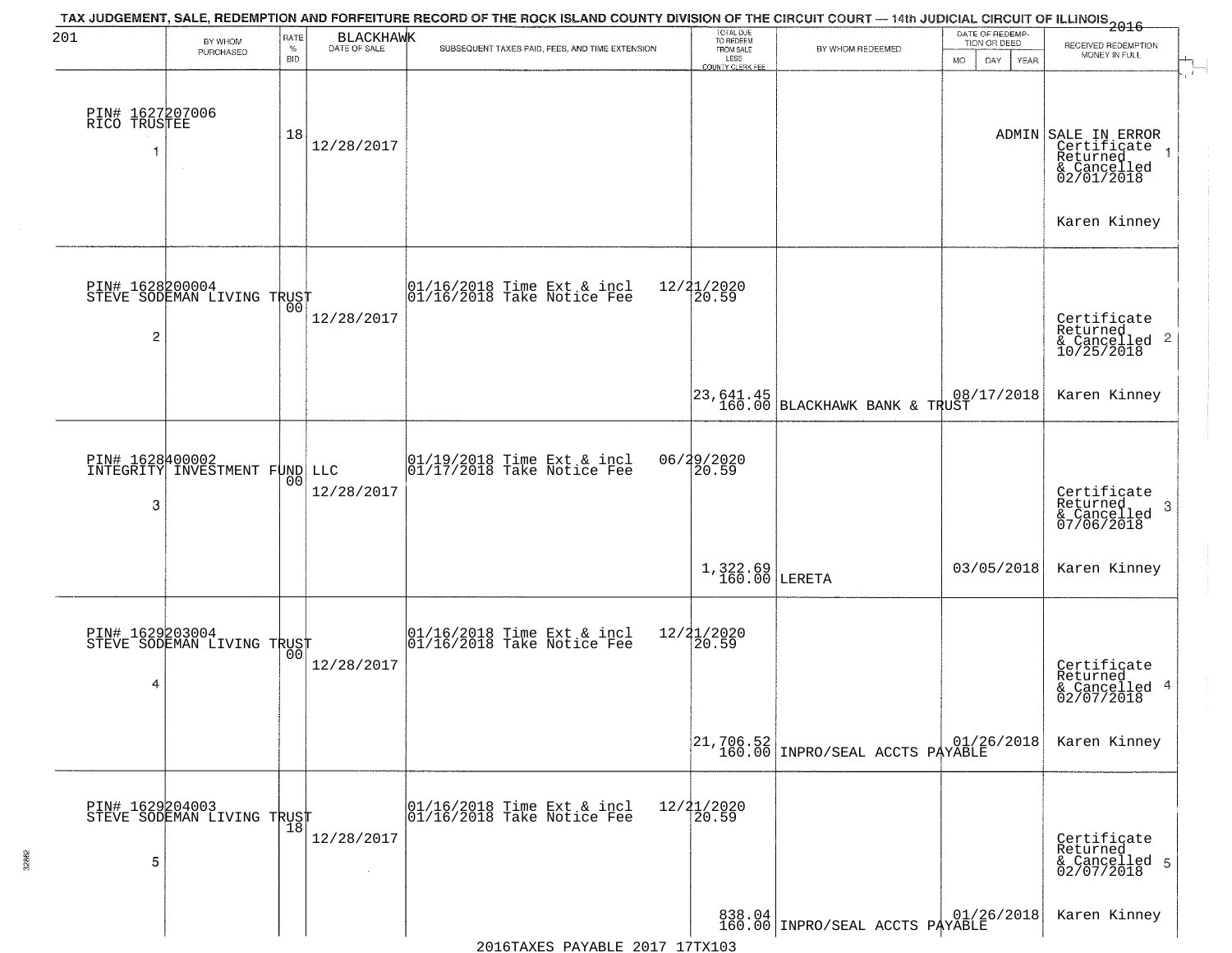| TAX JUDGEMENT, SALE, REDEMPTION AND FORFEITURE RECORD OF THE ROCK ISLAND COUNTY DIVISION OF THE CIRCUIT COURT - 14th JUDIC<br>NAME AND ADDRESS<br>LEGAL DESCRIPTION |                                            |                                     | BACK TAX             |                                       |                                        | AMOUNT<br>FOR WHICH |                                                                 | INTEREST PAYMENT FUND | 2016    |
|---------------------------------------------------------------------------------------------------------------------------------------------------------------------|--------------------------------------------|-------------------------------------|----------------------|---------------------------------------|----------------------------------------|---------------------|-----------------------------------------------------------------|-----------------------|---------|
| 202<br>TAXPAYER NO.<br>PARCEL NO.                                                                                                                                   | <b>BLACKHAWK</b>                           | A-BACK TAX<br>FORFEITED<br>PRIOR TO | FORFEITED<br>PENALTY | BACK TAX<br>FORFEITED<br>INTEREST AND | TOTAL BACK<br>TAX PENALTY<br>AND COSTS | <b>JUDGEMENT</b>    | $\begin{array}{c} \text{CERTIFICATE} \\ \text{NO.} \end{array}$ | INDEMNITY FUND        |         |
| TWP - CODE<br>ACRES<br>ASSESSED VALUATION FOR TAXES                                                                                                                 | TAX DUE<br>INT DUE                         | 2015                                | <b>ACCRUED</b>       | COST ACCRUED                          | <b>ACCRUED</b>                         | IS ASKED            |                                                                 | COST OF SALE          |         |
|                                                                                                                                                                     | 1ST<br>IST                                 |                                     |                      |                                       |                                        |                     |                                                                 |                       |         |
| HAMPTON LARRY L                                                                                                                                                     | $899.70_{200}$ $94.50$<br>2ND              |                                     |                      |                                       |                                        |                     |                                                                 |                       |         |
| 6922 92ND AVE W<br>61284<br>TAYLOR RIDGE IL                                                                                                                         | 899.70<br>67.50                            |                                     |                      |                                       |                                        |                     |                                                                 | 60.00                 |         |
|                                                                                                                                                                     |                                            |                                     |                      |                                       |                                        |                     |                                                                 |                       |         |
| SUPVR ASST MAP<br>LOT 111 SHEET 45                                                                                                                                  | <u>899.70</u><br>-54.00                    |                                     |                      |                                       |                                        |                     | 983                                                             | 20.00                 |         |
|                                                                                                                                                                     | ATH                                        |                                     |                      |                                       |                                        |                     |                                                                 |                       |         |
|                                                                                                                                                                     | 27.00<br>899.70<br><b>PUBLICATION COST</b> |                                     |                      |                                       |                                        |                     |                                                                 |                       |         |
| $039 - 20 - 60$<br>11-10<br>$379 - 6$<br>6.970                                                                                                                      |                                            |                                     |                      |                                       |                                        |                     |                                                                 | 4.00                  |         |
| PIN# 1631100001                                                                                                                                                     | 10.00<br>TOTAL DUE-TAXES, INT. COST        |                                     |                      |                                       |                                        |                     |                                                                 |                       |         |
| 58,916                                                                                                                                                              | 3,851.80                                   |                                     |                      |                                       |                                        | 3851.80             |                                                                 | 10.00                 | 3945.80 |
|                                                                                                                                                                     | 1ST                                        |                                     |                      |                                       |                                        |                     |                                                                 |                       |         |
|                                                                                                                                                                     |                                            |                                     |                      |                                       |                                        |                     |                                                                 |                       |         |
| JRM REAL ESTATE<br>1307 4TH ST<br>61265                                                                                                                             | 2ND<br>2ND                                 |                                     |                      |                                       |                                        |                     |                                                                 | 60.00                 |         |
| MOLINE IL                                                                                                                                                           | 3RD<br>3RD                                 |                                     |                      |                                       |                                        |                     |                                                                 |                       |         |
| LOT 34<br>HILLCREST 3RD ADD                                                                                                                                         | 38.92<br>648.87                            |                                     |                      |                                       |                                        |                     | 984                                                             | 20.00                 |         |
|                                                                                                                                                                     |                                            |                                     |                      |                                       |                                        |                     |                                                                 |                       |         |
|                                                                                                                                                                     | 19.46<br>648.87<br>PUBLICATION COST        |                                     |                      |                                       |                                        |                     |                                                                 |                       |         |
| $159 - 06 - 00$<br>3377                                                                                                                                             |                                            |                                     |                      |                                       |                                        |                     |                                                                 | 4.00                  |         |
| $11 - 06$<br>.189<br>PIN# 1635204037                                                                                                                                | 10.00<br>TOTAL DUE-TAXES, INT. COST        |                                     |                      |                                       |                                        |                     |                                                                 |                       |         |
|                                                                                                                                                                     |                                            |                                     |                      |                                       |                                        | 1366.12             |                                                                 | 10.00                 | 1460.12 |
| 34,126                                                                                                                                                              | 1,366.12<br><b>ST</b><br>۱S٦               |                                     |                      |                                       |                                        |                     |                                                                 |                       |         |
|                                                                                                                                                                     |                                            |                                     |                      |                                       |                                        |                     |                                                                 |                       |         |
| BOOKER JEFF<br>521 33RD AVE W                                                                                                                                       | 2ND<br>2ND                                 |                                     |                      |                                       |                                        |                     |                                                                 |                       |         |
| MILAN IL<br>61264                                                                                                                                                   | 660.77<br>49.55<br>3BD<br>3RD              |                                     |                      |                                       |                                        |                     |                                                                 | 60.00                 |         |
| LOT 11                                                                                                                                                              |                                            |                                     |                      |                                       |                                        |                     |                                                                 |                       |         |
| CANDLELIGHT PARK ADD                                                                                                                                                | 39.64<br>660.77<br>ATH                     |                                     |                      |                                       |                                        |                     | 985                                                             | 20.00                 |         |
|                                                                                                                                                                     | 660.77<br>19.82                            |                                     |                      |                                       |                                        |                     |                                                                 |                       |         |
| $159 - 75 - 00$<br>$11 - 06$<br>3446                                                                                                                                | <b>PUBLICATION COST</b>                    |                                     |                      |                                       |                                        |                     |                                                                 | 4.00                  |         |
| .152<br>PIN# 1635402049                                                                                                                                             | 10.00<br>TOTAL OUE-TAXES, INT. COST        |                                     |                      |                                       |                                        |                     |                                                                 |                       |         |
|                                                                                                                                                                     |                                            |                                     |                      |                                       |                                        |                     |                                                                 |                       |         |
| 34,642                                                                                                                                                              | 2,101.32                                   |                                     |                      |                                       |                                        | 2101.32             |                                                                 | 10.00                 | 2195.32 |
|                                                                                                                                                                     | 182.83<br><u> 19.18</u>                    |                                     |                      |                                       |                                        |                     |                                                                 |                       |         |
| DOCHERTY TERESA<br>735 HILLCREST RD                                                                                                                                 | 2ND                                        |                                     |                      |                                       |                                        |                     |                                                                 |                       |         |
| 61264<br>MILAN IL                                                                                                                                                   | 182.83<br>13.70                            |                                     |                      |                                       |                                        |                     |                                                                 | 60.00                 |         |
| SUPVR ASST MAP                                                                                                                                                      | 3RD<br>3BD                                 |                                     |                      |                                       |                                        |                     |                                                                 |                       |         |
| LOT 409 SHEET 51                                                                                                                                                    | 182.83<br>10.96<br>4TH                     |                                     |                      |                                       |                                        |                     | 986                                                             | 20.00                 |         |
|                                                                                                                                                                     | 182.83<br>5.48                             |                                     |                      |                                       |                                        |                     |                                                                 |                       |         |
| $042 - 15 - 50$<br>$415 - E$                                                                                                                                        | PUBLICATION COST                           |                                     |                      |                                       |                                        |                     |                                                                 | 4.00                  |         |
| $11 - 04$<br>.200<br>PIN# 1635409006                                                                                                                                | 10.00                                      |                                     |                      |                                       |                                        |                     |                                                                 |                       |         |
|                                                                                                                                                                     | TOTAL DUE-TAXES, INT. COST                 |                                     |                      |                                       |                                        |                     |                                                                 |                       |         |
| 9,114                                                                                                                                                               | 790.64<br>1ST                              |                                     |                      |                                       |                                        | 790.64              |                                                                 | 10.00                 | 884.64  |
|                                                                                                                                                                     | $\overline{\text{1ST}}$                    |                                     |                      |                                       |                                        |                     |                                                                 |                       |         |
| MCDONNELL TIMOTHY J<br>502 E 4TH ST<br>DAVENPORT IA                                                                                                                 |                                            |                                     |                      |                                       |                                        |                     |                                                                 |                       |         |
| 52801                                                                                                                                                               | 558.78 41.90                               |                                     |                      |                                       |                                        |                     |                                                                 | 60.00                 |         |
| LOT 15<br>BABCOCKS ROCK RIVER ADD                                                                                                                                   | 3RD                                        |                                     |                      |                                       |                                        |                     |                                                                 |                       |         |
|                                                                                                                                                                     | 558.78<br>33.52<br>4TH                     |                                     |                      |                                       |                                        |                     | 987                                                             | 20.00                 |         |
|                                                                                                                                                                     | $16.76^8$<br>558.78                        |                                     |                      |                                       |                                        |                     |                                                                 |                       |         |
| $084 - 07 - 00$<br>1068                                                                                                                                             | PUBLICATION COST                           |                                     |                      |                                       |                                        |                     |                                                                 | 4.00                  |         |
| .222<br>$11 - 01$<br>PIN# 1717404003                                                                                                                                | 10.00                                      |                                     |                      |                                       |                                        |                     |                                                                 |                       |         |
|                                                                                                                                                                     | TOTAL DUE-TAXES, INT. COST                 |                                     |                      |                                       |                                        |                     |                                                                 |                       |         |
|                                                                                                                                                                     |                                            |                                     |                      |                                       |                                        |                     |                                                                 |                       | 1872.52 |
| 34,287                                                                                                                                                              | 1,778.52                                   |                                     |                      | 2016 TAVEC DAVARIE 2017 17 TAV102     |                                        | 1778.52             |                                                                 | 10.00                 |         |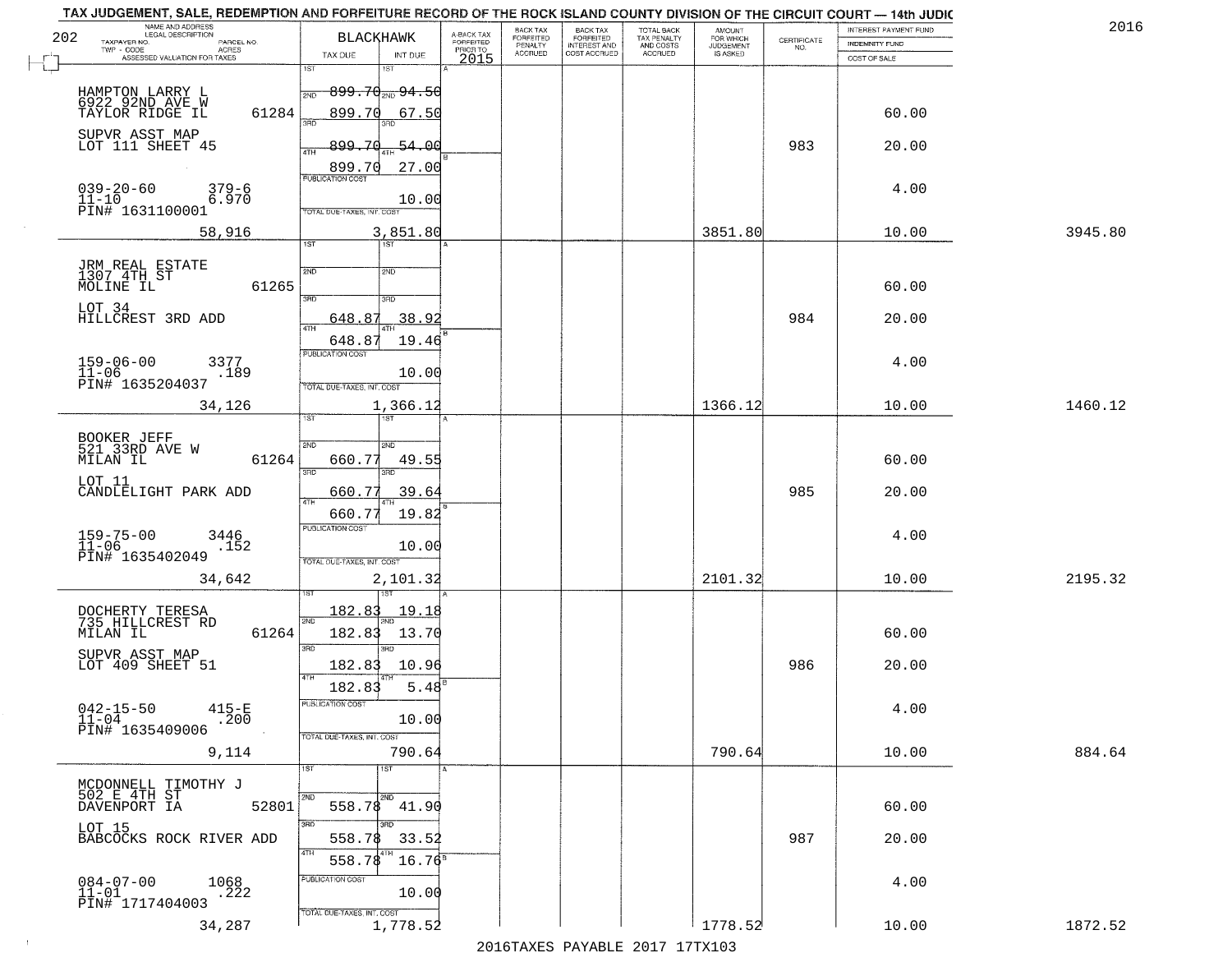| 202                                      | BY WHOM<br>PURCHASED                             | RATE<br>$\%$<br><b>BID</b> | BLACKHAWK<br>DATE OF SALE | TAX JUDGEMENT, SALE, REDEMPTION AND FORFEITURE RECORD OF THE ROCK ISLAND COUNTY DIVISION OF THE CIRCUIT COURT — 14th JUDICIAL CIRCUIT OF ILLINOIS<br>2016 - 14th Juli 2017<br>SUBSEQUENT TAXES PAID, FEES, AND TIME EXTENSION | TOTAL DUE<br>TO REDEEM<br>FROM SALE<br>LESS<br>COUNTY CLERK FEE | BY WHOM REDEEMED                                                | DATE OF REDEMP.<br>TION OR DEED<br>MO.<br>YEAR<br>DAY. | RECEIVED REDEMPTION<br>MONEY IN FULL                               |
|------------------------------------------|--------------------------------------------------|----------------------------|---------------------------|-------------------------------------------------------------------------------------------------------------------------------------------------------------------------------------------------------------------------------|-----------------------------------------------------------------|-----------------------------------------------------------------|--------------------------------------------------------|--------------------------------------------------------------------|
| PIN# 1631100001<br>REALTAX DEV LT'D<br>1 | $\sim$                                           | 0 <sub>0</sub>             | 12/28/2017                | 01/29/2018 Time Ext & incl<br>01/29/2018 Take Notice Fee                                                                                                                                                                      | 06/28/2020<br>20.70                                             |                                                                 |                                                        | Certificate<br>Returned<br>& Cancelled<br>07/06/2018               |
|                                          |                                                  |                            |                           |                                                                                                                                                                                                                               | 3,966.50<br>160.00                                              | CORELOGIC                                                       | 03/15/2018                                             | Karen Kinney                                                       |
| PIN# 1635204037<br>2                     | EQUITY ONE INVESTMENT                            |                            | FUND LLC<br> 00           | 01/16/2018 Time Ext & incl<br>01/16/2018 Take Notice Fee<br>11/20/2018 Subs paid<br>12/28/2017 11/20/2019 Subs paid                                                                                                           | 07/03/2020<br>3,420.59<br>3,425.60<br>2,313.09                  |                                                                 |                                                        | Certificate<br>Returned<br>$\frac{1}{2}$ Cancelled 2<br>01/13/2020 |
|                                          |                                                  |                            |                           |                                                                                                                                                                                                                               |                                                                 | $8,319.11$ MCCARTHY CALLAS ATTY                                 | 12/20/2019                                             | Karen Kinney                                                       |
| PIN# 1635402049<br>REALTAX DEV LT'D<br>3 |                                                  | 0 <sub>0</sub>             | 12/28/2017                | 01/29/2018 Time Ext & incl<br>01/29/2018 Take Notice Fee                                                                                                                                                                      | 06/28/2020<br>$\overline{20.70}$                                |                                                                 |                                                        | Certificate<br>Returned<br>-3<br>& Cancelled<br>10/25/2018         |
|                                          |                                                  |                            |                           |                                                                                                                                                                                                                               |                                                                 | 2,216.02 MIDWEST COMMUNITY TITLE                                | 09/04/2018                                             | Karen Kinney                                                       |
| PIN# 1635409006<br>RICO TRUSTEE<br>4     |                                                  | 18                         | 12/28/2017                | 03/01/2018 Time Ext & incl<br>03/01/2018 Take Notice Fee                                                                                                                                                                      | 08/07/2020<br>20.70                                             |                                                                 |                                                        | Certificate<br>Returned<br>& Cancelled 4<br>03/07/2019             |
|                                          |                                                  |                            |                           |                                                                                                                                                                                                                               |                                                                 | $\left[1, 223.81 \atop 160.00\right]$ QUAD CITIES POSTAL CREDIT |                                                        | Karen Kinney                                                       |
| 5                                        | PIN# 1717404003<br>INTEGRITY INVESTMENT FUND LLC | 00                         | 12/28/2017                | 01/19/2018 Time Ext & incl<br>01/17/2018 Take Notice Fee                                                                                                                                                                      | 06/29/2020<br>20.59                                             |                                                                 |                                                        | Certificate<br>Returned<br>& Cancelled 5<br>07/13/2018             |
|                                          |                                                  |                            |                           |                                                                                                                                                                                                                               |                                                                 | $1,893.11$ TIM MCDONNELL                                        | 06/25/2018                                             | Karen Kinney                                                       |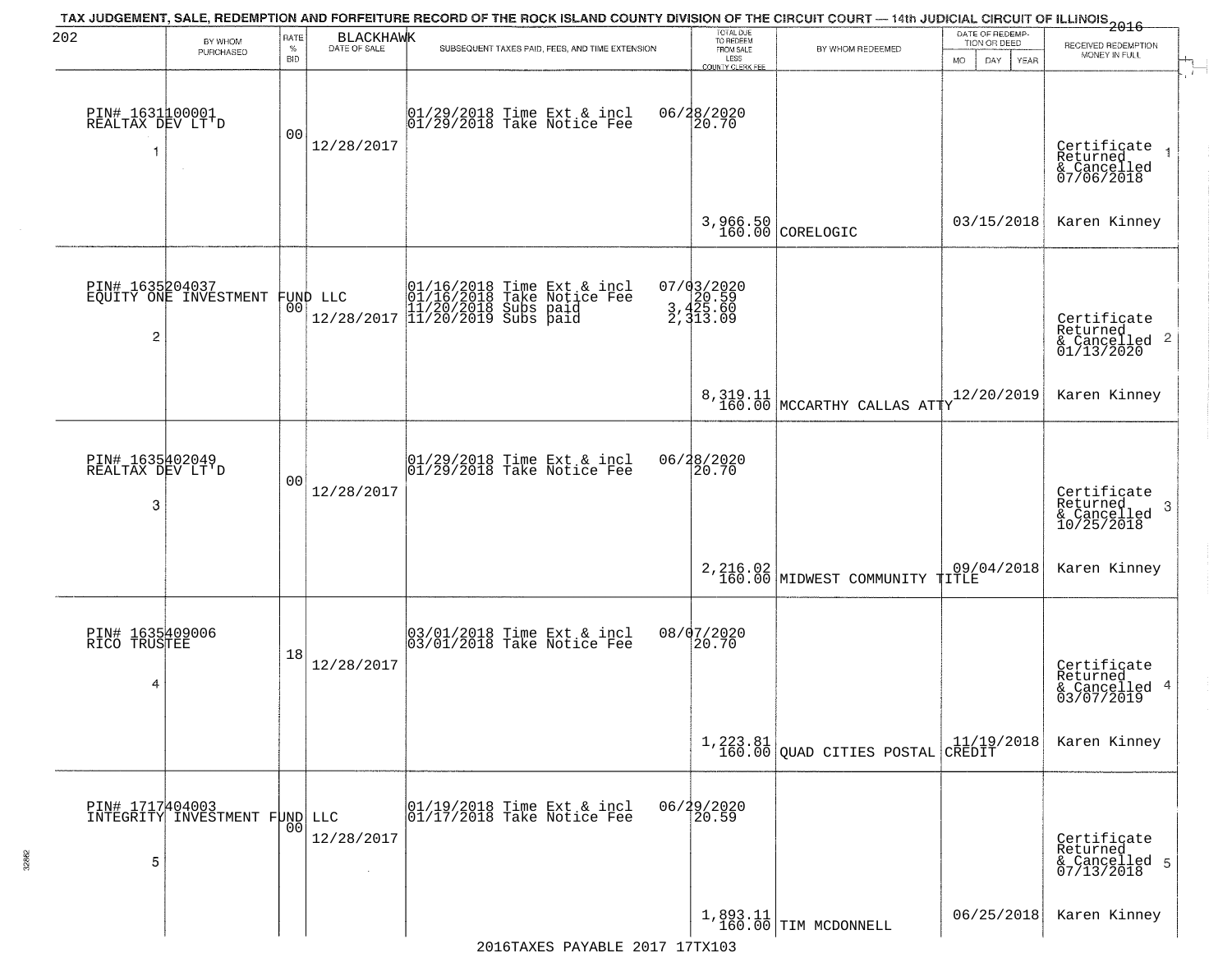| 2016    | INTEREST PAYMENT FUND |                                                                 | <b>AMOUNT</b><br>FOR WHICH |                                                   | <b>BACK TAX</b><br><b>FORFEITED</b> | BACK TAX<br><b>FORFEITED</b> | A-BACK TAX            | <b>BLACKHAWK</b>              |                                    |                            | NAME AND ADDRESS<br>LEGAL DESCRIPTION               |
|---------|-----------------------|-----------------------------------------------------------------|----------------------------|---------------------------------------------------|-------------------------------------|------------------------------|-----------------------|-------------------------------|------------------------------------|----------------------------|-----------------------------------------------------|
|         | INDEMNITY FUND        | $\begin{array}{c} \text{CERTIFICATE} \\ \text{NO.} \end{array}$ | JUDGEMENT                  | TOTAL BACK<br>TAX PENALTY<br>AND COSTS<br>ACCRUED | INTEREST AND<br>COST ACCRUED        | PENALTY<br>ACCRUED           | FORFEITED<br>PRIOR TO |                               |                                    | PARCEL NO.<br><b>ACRES</b> | TAXPAYER NO.<br>TWP - CODE                          |
|         | COST OF SALE          |                                                                 |                            |                                                   |                                     |                              | 2015                  | INT DUE<br>1ST                | TAX DUE<br>1ST                     |                            | ASSESSED VALUATION FOR TAXES                        |
|         |                       |                                                                 |                            |                                                   |                                     |                              |                       |                               |                                    |                            |                                                     |
|         | 60.00                 |                                                                 |                            |                                                   |                                     |                              |                       | 2ND                           | 2ND                                | 61264                      | WEAVER THOMAS L<br>5420 78TH AVE<br>MILAN IL        |
|         |                       |                                                                 |                            |                                                   |                                     |                              |                       | 3RD                           | 3BD                                |                            | SUPVR ASST MAP                                      |
|         | 20.00                 | 988                                                             |                            |                                                   |                                     |                              |                       | 41H                           | 4TH                                |                            | LOT 106 SHEET 7                                     |
|         |                       |                                                                 |                            |                                                   |                                     |                              |                       | 11.16                         | 371.87                             |                            |                                                     |
|         | 4.00                  |                                                                 |                            |                                                   |                                     |                              |                       |                               | <b>PUBLICATION COST</b>            | 44-A                       | $009 - 18 - 00$                                     |
|         |                       |                                                                 |                            |                                                   |                                     |                              |                       | 10.00                         | TOTAL DUE-TAXES, INT. COST         | .490                       | 11-01<br>PIN# 1729100010                            |
| 487.03  | 10.00                 |                                                                 | 393.03                     |                                                   |                                     |                              |                       | 393.03                        |                                    |                            | 24,825                                              |
|         |                       |                                                                 |                            |                                                   |                                     |                              |                       | 1ST                           | 1ST                                |                            |                                                     |
|         |                       |                                                                 |                            |                                                   |                                     |                              |                       | 2ND                           | 2ND                                |                            | HESS DAVID A/DANA L<br>8007 49TH STREET CT          |
|         | 60.00                 |                                                                 |                            |                                                   |                                     |                              |                       | 71.25                         | 949.84<br>3RD                      | 61240                      | COAL VALLEY IL                                      |
|         | 20.00                 | 989                                                             |                            |                                                   |                                     |                              |                       | .57.00                        | 949.8                              |                            | LOT 36<br>3RD ADD TO BALCAENS<br>WOODED AREA ADD    |
|         |                       |                                                                 |                            |                                                   |                                     |                              |                       | 28.50                         | 949.84                             |                            |                                                     |
|         | 4.00                  |                                                                 |                            |                                                   |                                     |                              |                       |                               | PUBLICATION COST                   |                            |                                                     |
|         |                       |                                                                 |                            |                                                   |                                     |                              |                       | 10.00                         | TOTAL DUE-TAXES, INT. COST         | 2789<br>.613               | $153 - 17 - 00$<br>$11 - 04$<br>PIN# 1729301022     |
| 3110.27 | 10.00                 |                                                                 | 3016.27                    |                                                   |                                     |                              |                       | 3,016.27                      |                                    |                            | 53,350                                              |
|         |                       |                                                                 |                            |                                                   |                                     |                              |                       | 1ST                           | ist.                               |                            |                                                     |
|         |                       |                                                                 |                            |                                                   |                                     |                              |                       | 2ND                           | 2ND                                |                            | MILLER HARLEE JR<br>2812 78TH AVE                   |
|         | 60.00                 |                                                                 |                            |                                                   |                                     |                              |                       |                               | 3RD                                | 61264                      | MILAN IL                                            |
|         | 20.00                 | 990                                                             |                            |                                                   |                                     |                              |                       | 3BD<br>72.36                  | 1206.33                            |                            | LOTS 5 & 6                                          |
|         |                       |                                                                 |                            |                                                   |                                     |                              |                       |                               |                                    |                            | INDIAN BLUFF TERRACE                                |
|         |                       |                                                                 |                            |                                                   |                                     |                              |                       | 36.18                         | 1206.33<br><b>PUBLICATION COST</b> |                            |                                                     |
|         | 4.00                  |                                                                 |                            |                                                   |                                     |                              |                       | 10.00                         |                                    | 2261<br>.482               | $141 - 01 - 00$<br>$11 - 04$                        |
|         |                       |                                                                 |                            |                                                   |                                     |                              |                       |                               | TOTAL OUE-TAXES, INT. COST         |                            | PIN# 1730101005                                     |
| 2625.20 | 10.00                 |                                                                 | 2531.20                    |                                                   |                                     |                              |                       | 2,531.20<br>उड़ा              |                                    |                            | 66,136                                              |
|         |                       |                                                                 |                            |                                                   |                                     |                              |                       |                               |                                    |                            | FOGLE DAVID L<br>10126 KNOXVILLE RD                 |
|         | 60.00                 |                                                                 |                            |                                                   |                                     |                              |                       | SND                           | SVD                                | 61264                      | MILAN IL                                            |
|         |                       |                                                                 |                            |                                                   |                                     |                              |                       | 3RD                           | 3RD                                |                            | SUPVR ASST MAP                                      |
|         | 20.00                 | 991                                                             |                            |                                                   |                                     |                              |                       |                               | 4TH                                |                            | LOT 404 SHEET 9                                     |
|         |                       |                                                                 |                            |                                                   |                                     |                              |                       | $739.01$ $22.18$ <sup>B</sup> | PUBLICATION COST                   |                            |                                                     |
|         | 4.00                  |                                                                 |                            |                                                   |                                     |                              |                       | 10.00                         |                                    | 79-A<br>3.000              | $014 - 11 - 00$<br>11-04                            |
|         |                       |                                                                 |                            |                                                   |                                     |                              |                       |                               | TOTAL DUE-TAXES, INT. COST         |                            | PIN# 1731400006                                     |
| 865.19  | 10.00                 |                                                                 | 771.19                     |                                                   |                                     |                              |                       | 771.19<br>1ST                 | 1ST                                |                            | 42,840                                              |
|         |                       |                                                                 |                            |                                                   |                                     |                              |                       | 17.43                         | 165.92                             |                            |                                                     |
|         | 60.00                 |                                                                 |                            |                                                   |                                     |                              |                       | 2ND<br>165.92 12.45           | 2ND                                | 61264                      | SHELDON DEAN T/DIONE M<br>3718 FLORA DR<br>MILAN IL |
|         |                       |                                                                 |                            |                                                   |                                     |                              |                       | 3RD                           | 3RD                                |                            | LOT 4 CONSERVANCY 1ST                               |
|         | 20.00                 | 992                                                             |                            |                                                   |                                     |                              |                       | 9.96                          | 165.92<br>4TH                      |                            | ADD SHTS 9 & 10                                     |
|         |                       |                                                                 |                            |                                                   |                                     |                              |                       | 4.98 <sup>B</sup>             | 165.92                             |                            |                                                     |
|         | 4.00                  |                                                                 |                            |                                                   |                                     |                              |                       | 10.00                         | PUBLICATION COST                   | 4367<br>.320               | $173 - 15 - 00$<br>11-06                            |
|         |                       |                                                                 |                            |                                                   |                                     |                              |                       |                               | TOTAL DUE-TAXES, INT. COST         |                            | PIN# 1732302019                                     |
| 812.50  | 10.00                 |                                                                 | 718.50                     |                                                   |                                     |                              |                       | 718.50                        |                                    | 7,192                      |                                                     |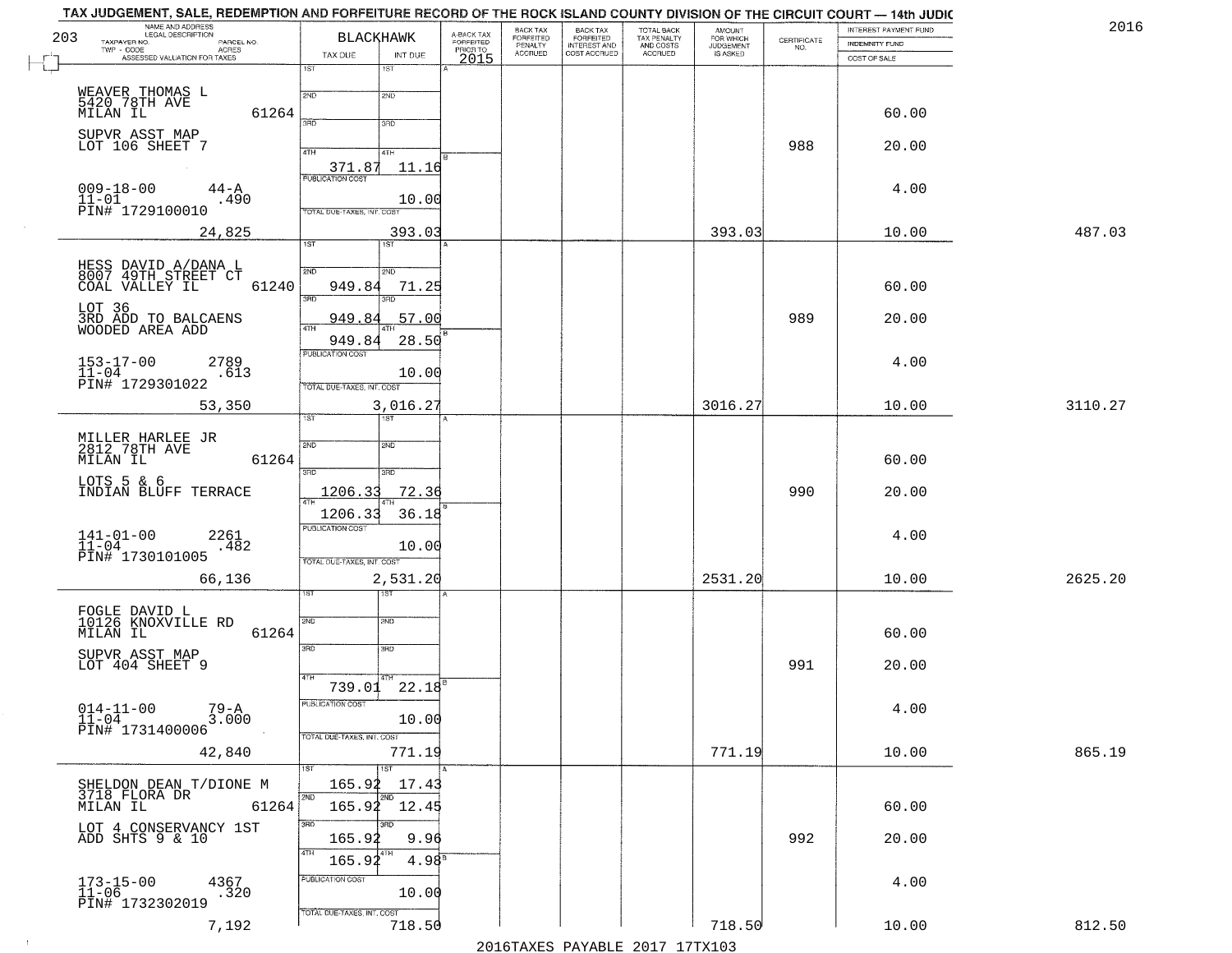| 203                                      | BY WHOM<br>PURCHASED                              | RATE<br>$\%$<br><b>BID</b> | <b>BLACKHAWK</b><br>DATE OF SALE | TAX JUDGEMENT, SALE, REDEMPTION AND FORFEITURE RECORD OF THE ROCK ISLAND COUNTY DIVISION OF THE CIRCUIT COURT — 14th JUDICIAL CIRCUIT OF ILLINOIS 2016<br>SUBSEQUENT TAXES PAID, FEES, AND TIME EXTENSION | TOTAL DUE<br>TO REDEEM<br>FROM SALE<br>LESS<br>COUNTY CLERK FEE | BY WHOM REDEEMED                             | DATE OF REDEMP-<br>TION OR DEED<br><b>MO</b><br>DAY<br>YEAR | RECEIVED REDEMPTION<br>MONEY IN FULL                              |
|------------------------------------------|---------------------------------------------------|----------------------------|----------------------------------|-----------------------------------------------------------------------------------------------------------------------------------------------------------------------------------------------------------|-----------------------------------------------------------------|----------------------------------------------|-------------------------------------------------------------|-------------------------------------------------------------------|
| 1                                        | PIN# 1729100010<br>EQUITY ONE INVESTMENT          |                            | FUND LLC<br> 00 <br>12/28/2017   |                                                                                                                                                                                                           |                                                                 |                                              |                                                             | Certificate<br>Returned<br>& Cancelled<br>02/07/2018              |
|                                          |                                                   |                            |                                  |                                                                                                                                                                                                           |                                                                 | 487.03<br>160.00 THOMAS WEAVER               | 01/10/2018                                                  | Karen Kinney                                                      |
| $\overline{c}$                           | PIN# 1729301022<br>EQUITY ONE INVESTMENT FUND LLC |                            | 12/28/2017                       |                                                                                                                                                                                                           |                                                                 |                                              |                                                             | Certificate<br>Returned<br>& Cancelled <sup>2</sup><br>02/07/2018 |
|                                          |                                                   |                            |                                  |                                                                                                                                                                                                           |                                                                 | $3,110.27$ DAVID/DANA HESS                   | 01/11/2018                                                  | Karen Kinney                                                      |
| PIN# 1730101005<br>REALTAX DEV LT'D<br>3 |                                                   | 0 <sub>0</sub>             | 12/28/2017                       | $\begin{array}{c} 01/29/2018 \\ 01/29/2018 \\ 01 \end{array}$ Take Notice Fee                                                                                                                             | 06/28/2020<br>20.70                                             |                                              |                                                             | Certificate<br>Returned<br>3<br>& Cancelled<br>07/06/2018         |
|                                          |                                                   |                            |                                  |                                                                                                                                                                                                           |                                                                 | 2,645.90<br>160.00 GAS & ELECTRIC CREDIT UNI |                                                             | Karen Kinney                                                      |
| 4                                        | PIN# 1731400006<br>MS INVESTMENTS GROUP INC       | 0 <sub>0</sub>             | 12/28/2017                       | 01/24/2018 Time Ext & incl<br>02/02/2018 Take Notice Fee                                                                                                                                                  | 06/29/2020                                                      |                                              |                                                             | Certificate<br>Returned<br>& Cancelled 4<br>04/04/2018            |
|                                          |                                                   |                            |                                  |                                                                                                                                                                                                           |                                                                 | 885.89<br>160.00 FAMILY CREDIT UNION         | 02/20/2018                                                  | Karen Kinney                                                      |
| 5                                        | PIN# 1732302019<br>STEVE SODEMAN LIVING TRUST     |                            | 12/28/2017<br>$\sim$             |                                                                                                                                                                                                           |                                                                 |                                              |                                                             | Certificate<br>Returned<br>& Cancelled 5<br>02/07/2018            |
|                                          |                                                   |                            |                                  |                                                                                                                                                                                                           |                                                                 | 958.75<br>160.00 DEAN SHELDON                | 01/11/2018                                                  | Karen Kinney                                                      |

32862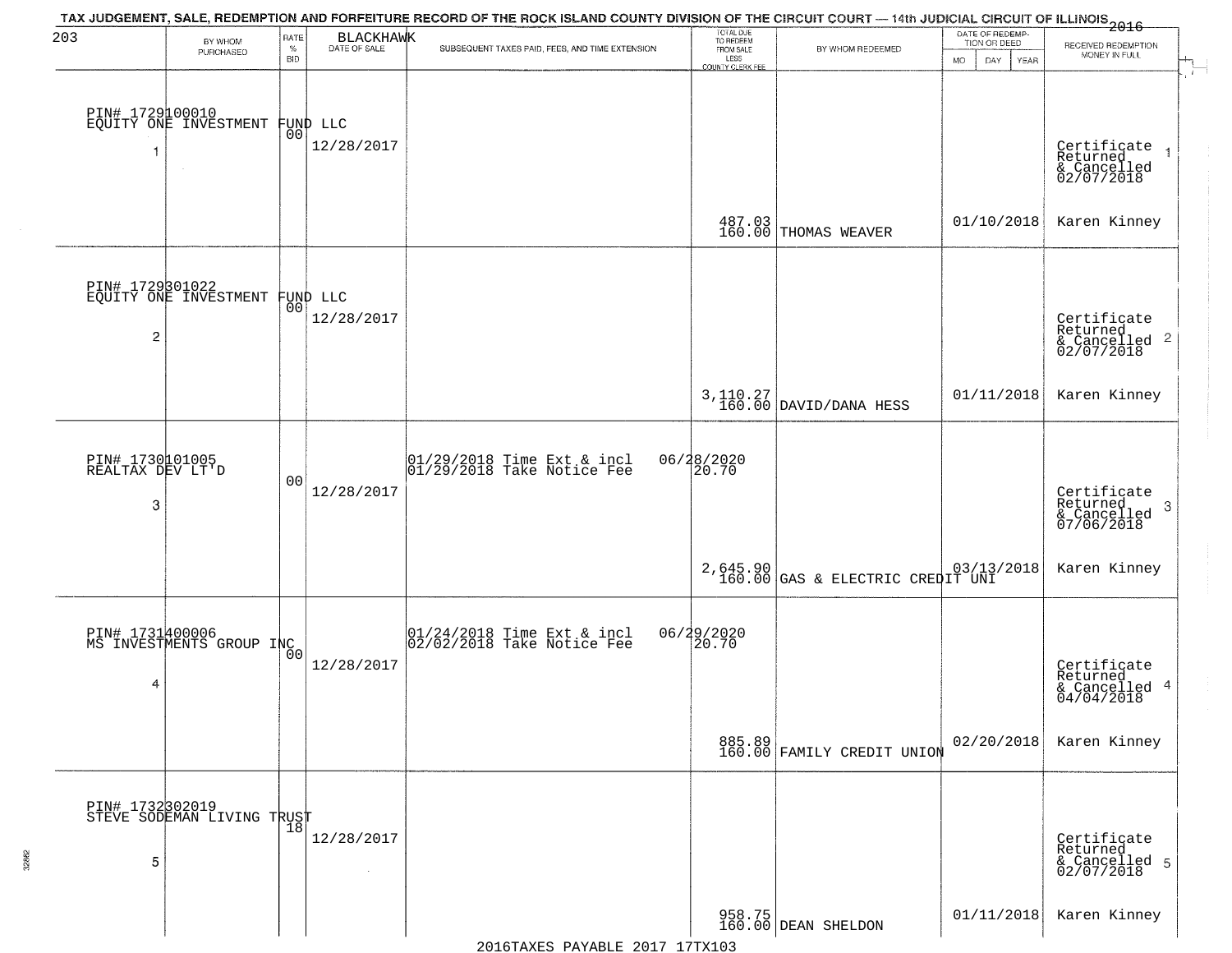|     | TAX JUDGEMENT, SALE, REDEMPTION AND FORFEITURE RECORD OF THE ROCK ISLAND COUNTY DIVISION OF THE CIRCUIT COURT — 14th JUDIC |                                   |                                        |                         |                       |                                                       |                                                   |                                                     |                    | INTEREST PAYMENT FUND | 2016    |
|-----|----------------------------------------------------------------------------------------------------------------------------|-----------------------------------|----------------------------------------|-------------------------|-----------------------|-------------------------------------------------------|---------------------------------------------------|-----------------------------------------------------|--------------------|-----------------------|---------|
| 204 | NAME AND ADDRESS<br>LEGAL DESCRIPTION<br>TAXPAYER NO.<br>PARCEL NO.                                                        |                                   | COAL VALLEY                            | A-BACK TAX<br>FORFEITED | BACK TAX<br>FORFEITED | BACK TAX<br>FORFEITED<br>INTEREST AND<br>COST ACCRUED | TOTAL BACK<br>TAX PENALTY<br>AND COSTS<br>ACCRUED | <b>AMOUNT</b><br>FOR WHICH<br>JUDGEMENT<br>IS ASKED | CERTIFICATE<br>NO. | INDEMNITY FUND        |         |
|     | $TWP - CODE$<br><b>ACRES</b><br>ASSESSED VALUATION FOR TAXES                                                               | TAX DUE                           | INT DUE                                | PRIOR TO<br>2015        | PENALTY<br>ACCRUED    |                                                       |                                                   |                                                     |                    | COST OF SALE          |         |
|     |                                                                                                                            | 1ST                               | 1ST                                    |                         |                       |                                                       |                                                   |                                                     |                    |                       |         |
|     | ROSS AMY<br>2413 S SHORE DR                                                                                                | 2ND                               | 2ND                                    |                         |                       |                                                       |                                                   |                                                     |                    |                       |         |
|     | MOLINE IL<br>61265                                                                                                         | san                               | 3RD                                    |                         |                       |                                                       |                                                   |                                                     |                    | 60.00                 |         |
|     | LOT 6                                                                                                                      |                                   |                                        |                         |                       |                                                       |                                                   |                                                     |                    |                       |         |
|     | VALLEY VIEW PLACE<br>EX S 385 FT                                                                                           | 792<br>۰Q<br>4TH                  | $47 - 56$                              |                         |                       |                                                       |                                                   |                                                     | 993                | 20.00                 |         |
|     | SHEET <sub>3</sub>                                                                                                         | 792.98<br><b>PUBLICATION COST</b> | 23.78                                  |                         |                       |                                                       |                                                   |                                                     |                    |                       |         |
|     | $030 - 20 - 00$<br>327<br>$12 - 02$                                                                                        |                                   | 10.00                                  |                         |                       |                                                       |                                                   |                                                     |                    | 4.00                  |         |
|     | PIN# 1716306004                                                                                                            | TOTAL DUE-TAXES, INT. COST        |                                        |                         |                       |                                                       |                                                   |                                                     |                    |                       |         |
|     | 39,393                                                                                                                     | <b>IST</b>                        | 1,667.30<br>1ST                        |                         |                       |                                                       |                                                   | 1667.30                                             |                    | 10.00                 | 1761.30 |
|     |                                                                                                                            |                                   |                                        |                         |                       |                                                       |                                                   |                                                     |                    |                       |         |
|     | SMITH JAMES A<br>2110 S SHORE DR<br>MOLINE IL                                                                              | <u>512.13</u><br>2NF              | 53.76                                  |                         |                       |                                                       |                                                   |                                                     |                    |                       |         |
|     | 61265                                                                                                                      | 512.13<br>ब्रह्म                  | 38.40                                  |                         |                       |                                                       |                                                   |                                                     |                    | 60.00                 |         |
|     | LOT 2<br>PHELPS 2ND ROCK RIVER ADD<br>EX S 221.3 FT AND EX                                                                 | 512.1                             | 30.72                                  |                         |                       |                                                       |                                                   |                                                     | 994                | 20.00                 |         |
|     | TRACT IN NE COR SH 3                                                                                                       | 47H<br>512.13                     | 15.36                                  |                         |                       |                                                       |                                                   |                                                     |                    |                       |         |
|     | $035 - 19 - 00$<br>412                                                                                                     | <b>PUBLICATION COST</b>           |                                        |                         |                       |                                                       |                                                   |                                                     |                    | 4.00                  |         |
|     | $12 - 02$<br>PIN# 1716307004                                                                                               | TOTAL DUE-TAXES, INT. COST        | 10.00                                  |                         |                       |                                                       |                                                   |                                                     |                    |                       |         |
|     | 31,441                                                                                                                     |                                   | 2,196.76                               |                         |                       |                                                       |                                                   | 2196.76                                             |                    | 10.00                 | 2290.76 |
|     |                                                                                                                            |                                   |                                        |                         |                       |                                                       |                                                   |                                                     |                    |                       |         |
|     | FRANDSEN MICHAEL G<br>3306 66TH AVE                                                                                        |                                   | <del>135.40<sub>2ND</sub> 14.2</del> 1 |                         |                       |                                                       |                                                   |                                                     |                    |                       |         |
|     | 61265<br>MOLINE IL                                                                                                         | 135.40                            | 10.15                                  |                         |                       |                                                       |                                                   |                                                     |                    | 60.00                 |         |
|     | LOT 31                                                                                                                     | 3RD                               | 3RD                                    |                         |                       |                                                       |                                                   |                                                     |                    |                       |         |
|     | COUNTRY COURT 2ND SUB DIV<br>SH 4                                                                                          | 135.40                            | 8.12                                   |                         |                       |                                                       |                                                   |                                                     | 995                | 20.00                 |         |
|     |                                                                                                                            | 135.40<br><b>PUBLICATION COST</b> | 4.06                                   |                         |                       |                                                       |                                                   |                                                     |                    |                       |         |
|     | $042 - 08 - 00$<br>12-02<br>528                                                                                            |                                   | 10.00                                  |                         |                       |                                                       |                                                   |                                                     |                    | 4.00                  |         |
|     | PIN# 1721202022                                                                                                            | TOTAL OUE-TAXES, INT. COST        |                                        |                         |                       |                                                       |                                                   |                                                     |                    |                       |         |
|     | 12,726                                                                                                                     |                                   | 588.14                                 |                         |                       |                                                       |                                                   | 588.14                                              |                    | 10.00                 | 682.14  |
|     |                                                                                                                            | 264.2                             | 27.72                                  |                         |                       |                                                       |                                                   |                                                     |                    |                       |         |
|     | BELGANDE JOSEPH A/CARLA R<br>6700 33RD ST<br>61265<br>MOLINE IL                                                            | 2ND<br>264.27                     | 19.80                                  |                         |                       |                                                       |                                                   |                                                     |                    | 60.00                 |         |
|     | LOT 16                                                                                                                     | 3RD                               | 3BD                                    |                         |                       |                                                       |                                                   |                                                     |                    |                       |         |
|     | COUNTRY COURT 2ND SUBD<br>SH 4                                                                                             | 264.27<br>4TH                     | 15.84                                  |                         |                       |                                                       |                                                   |                                                     | 996                | 20.00                 |         |
|     |                                                                                                                            | 264.27                            | 7.92                                   |                         |                       |                                                       |                                                   |                                                     |                    |                       |         |
|     | $041 - 15 - 00$<br>513                                                                                                     | PUBLICATION COST                  |                                        |                         |                       |                                                       |                                                   |                                                     |                    | 4.00                  |         |
|     | 12-02<br>PIN# 1721202041                                                                                                   | TOTAL DUE-TAXES, INT. COST        | 10.00                                  |                         |                       |                                                       |                                                   |                                                     |                    |                       |         |
|     | 19,128                                                                                                                     |                                   | 1,138.36                               |                         |                       |                                                       |                                                   | 1138.36                                             |                    | 10.00                 | 1232.36 |
|     |                                                                                                                            | 1ST                               | 1ST                                    |                         |                       |                                                       |                                                   |                                                     |                    |                       |         |
|     | MOORE LINDA R TRST<br>7601 39TH STREET DR                                                                                  | 2ND                               | 2ND                                    |                         |                       |                                                       |                                                   |                                                     |                    |                       |         |
|     | 61265<br>MOLINE IL                                                                                                         | 1093.86                           | 82.05                                  |                         |                       |                                                       |                                                   |                                                     |                    | 60.00                 |         |
|     | SUPVR ASST MAP<br>LOT 309 SHEET 7                                                                                          | 3RD<br>1093.86                    | зñп<br>65.64                           |                         |                       |                                                       |                                                   |                                                     | 997                | 20.00                 |         |
|     |                                                                                                                            | 4TH<br>1093.86                    | $32.82^8$                              |                         |                       |                                                       |                                                   |                                                     |                    |                       |         |
|     | $003 - 08 - 00$                                                                                                            | PUBLICATION COST                  |                                        |                         |                       |                                                       |                                                   |                                                     |                    |                       |         |
|     | $\frac{14-7}{6.290}$<br>$12 - 01$                                                                                          |                                   | 10.00                                  |                         |                       |                                                       |                                                   |                                                     |                    | 4.00                  |         |
|     | PIN# 1722300008                                                                                                            | TOTAL DUE-TAXES, INT. COST        |                                        |                         |                       |                                                       |                                                   |                                                     |                    |                       |         |
|     | 67,644                                                                                                                     |                                   | 3,472.09                               |                         |                       |                                                       |                                                   | 3472.09                                             |                    | 10.00                 | 3566.09 |

 $\sim 10^6$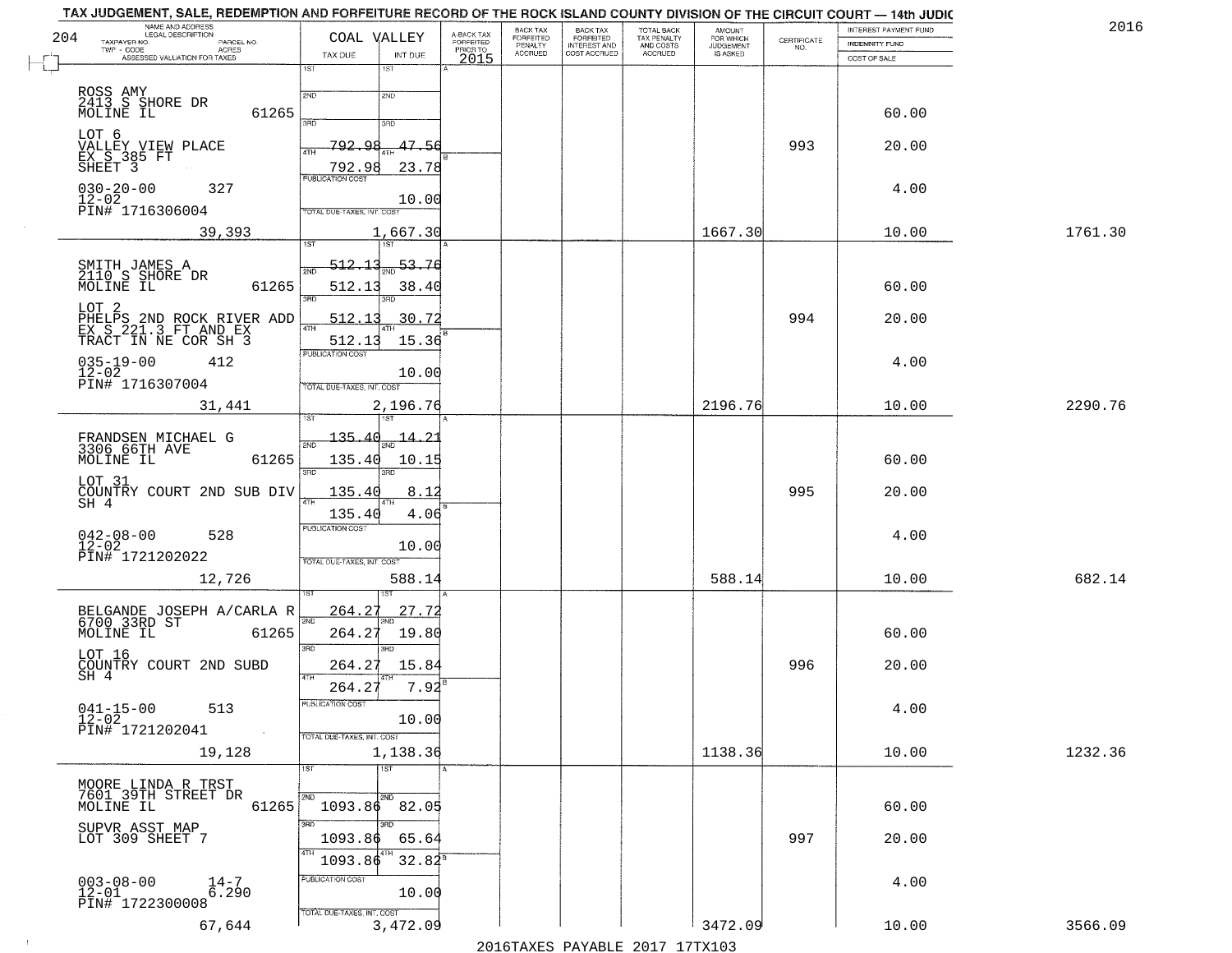| 204                                       | BY WHOM                                             | RATE               | COAL VALLEY  | TAX JUDGEMENT, SALE, REDEMPTION AND FORFEITURE RECORD OF THE ROCK ISLAND COUNTY DIVISION OF THE CIRCUIT COURT — 14th JUDICIAL CIRCUIT OF ILLINOIS 2016 | TOTAL DUE<br>TO REDEEM                            |                                        | DATE OF REDEMP-<br>TION OR DEED |                                                                    |
|-------------------------------------------|-----------------------------------------------------|--------------------|--------------|--------------------------------------------------------------------------------------------------------------------------------------------------------|---------------------------------------------------|----------------------------------------|---------------------------------|--------------------------------------------------------------------|
|                                           | PURCHASED                                           | $\%$<br><b>BID</b> | DATE OF SALE | SUBSEQUENT TAXES PAID, FEES, AND TIME EXTENSION                                                                                                        | FROM SALE<br>LESS<br><b>COUNTY CLERK FEE</b>      | BY WHOM REDEEMED                       | MO.<br>DAY.<br><b>YEAR</b>      | RECEIVED REDEMPTION<br>MONEY IN FULL                               |
| PIN# 1716306004<br>REALTAX DEV LT'D<br>1  | $\sim$                                              | 0 <sub>0</sub>     | 12/28/2017   | 01/29/2018 Time Ext & incl<br>01/29/2018 Take Notice Fee                                                                                               | 06/28/2020<br>20.70                               |                                        |                                 | Certificate<br>Returned<br>$& \text{Cancelled} \ 04/04/2018$       |
|                                           |                                                     |                    |              |                                                                                                                                                        |                                                   | $1,782.00$ CORELOGIC                   | 02/22/2018                      | Karen Kinney                                                       |
| PIN# 1716307004<br>AUCTION Z INC<br>2     |                                                     | 0 <sub>0</sub>     |              | $[04/11/2018 \t\t Time Ext & incl 04/13/2018 \t\t Take Notice Free 11/29/2018 Subs paid 12/28/2017 12/23/2019 Subs paid 13/2019.$                      | 07/15/2020<br>2, 120.70<br>2, 180.24<br>2, 239.26 |                                        |                                 | Certificate<br>Returned<br>$\frac{1}{6}$ Cancelled 2<br>03/12/2020 |
|                                           |                                                     |                    |              |                                                                                                                                                        |                                                   | 7,522.93<br>160.00 JAMES A SMITH       | 02/04/2020                      | Karen Kinney                                                       |
| 3                                         | PIN# 1721202022      <br>STEVE SODEMAN LIVING TRUST | 01                 | 12/28/2017   | $\begin{array}{c}  01/16/2018 \text{ Time} \text{ Ext} & \text{incl} \\  01/16/2018 \text{ Take Notice } \text{Fe} \end{array}$                        | 12/21/2020<br>20.59                               |                                        |                                 | Certificate<br>Returned<br>3<br>& Cancelled<br>02/07/2018          |
|                                           |                                                     |                    |              |                                                                                                                                                        |                                                   | 709.55<br>160.00 MICHAEL G FRANDSEN    | 01/19/2018                      | Karen Kinney                                                       |
| PIN# 1721202041<br>WESTERN SITES LLC<br>4 |                                                     | 0 <sub>0</sub>     | 12/28/2017   | 04/11/2018 Time Ext & incl<br>04/13/2018 Take Notice Fee<br>11/29/2018 Subs paid                                                                       | $07/15/2020$<br>$1,139.54$                        |                                        |                                 | Certificate<br>Returned<br>& Cancelled 4<br>01/06/2020             |
|                                           |                                                     |                    |              |                                                                                                                                                        |                                                   | $2,529.34$<br>160.00 CARLA BELGARDE    | 11/14/2019                      | Karen Kinney                                                       |
| 5                                         | PIN# 1722300008<br>MS INVESTMENTS GROUP INC         | 01                 | 12/28/2017   | 01/24/2018 Time Ext & incl<br>02/02/2018 Take Notice Fee                                                                                               | 06/29/2020<br>20.70                               |                                        |                                 | Certificate<br>Returned<br>& Cancelled 5<br>07/06/2018             |
|                                           |                                                     |                    |              |                                                                                                                                                        |                                                   | $3,622.45$<br>160.00 LINDA MOORE TRUST | 03/09/2018                      | Karen Kinney                                                       |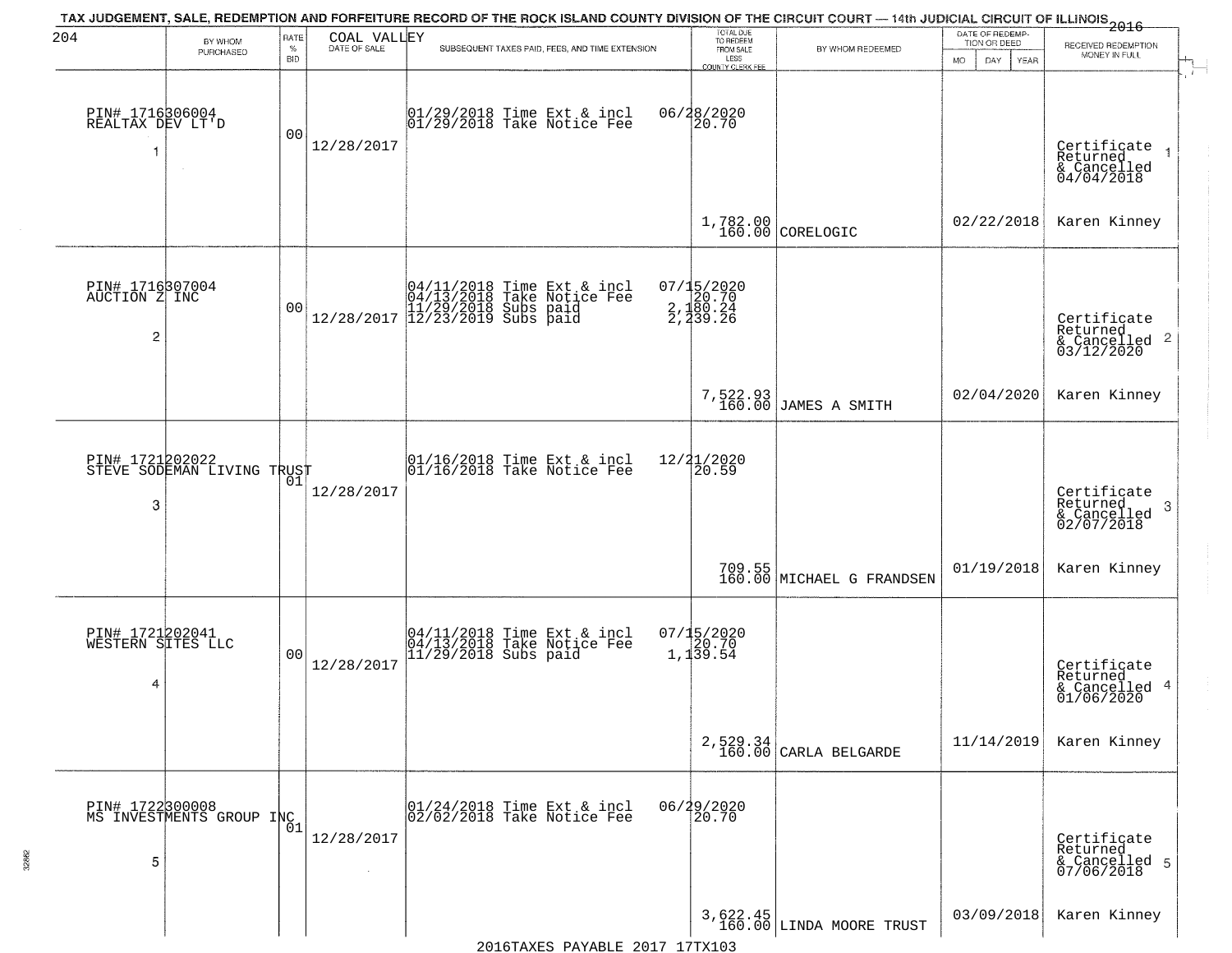| 2016    | INTEREST PAYMENT FUND |                    | <b>AMOUNT</b><br>FOR WHICH | TOTAL BACK                          | <b>BACK TAX</b><br><b>FORFEITED</b> | BACK TAX<br><b>FORFEITED</b> | A-BACK TAX            | COAL VALLEY                     |                             |                            | NAME AND ADDRESS<br>LEGAL DESCRIPTION          |
|---------|-----------------------|--------------------|----------------------------|-------------------------------------|-------------------------------------|------------------------------|-----------------------|---------------------------------|-----------------------------|----------------------------|------------------------------------------------|
|         | INDEMNITY FUND        | CERTIFICATE<br>NO. | JUDGEMENT                  | TAX PENALTY<br>AND COSTS<br>ACCRUED | INTEREST AND<br>COST ACCRUED        | PENALTY<br>ACCRUED           | FORFEITED<br>PRIOR TO |                                 |                             | PARCEL NO.<br><b>ACRES</b> | TAXPAYER NO.<br>TWP - CODE                     |
|         | COST OF SALE          |                    |                            |                                     |                                     |                              | 2015                  | INT DUE<br>18T                  | TAX DUE<br>1ST              |                            | ASSESSED VALUATION FOR TAXES                   |
|         |                       |                    |                            |                                     |                                     |                              |                       |                                 |                             |                            |                                                |
|         | 60.00                 |                    |                            |                                     |                                     |                              |                       | 2ND                             | 2ND                         | 61240                      | CARR MELISSA<br>118 W.5TH_ST<br>COAL VALLEY IL |
|         |                       |                    |                            |                                     |                                     |                              |                       | 3RD                             | 390                         |                            |                                                |
|         | 20.00                 | 998                |                            |                                     |                                     |                              |                       | 41H                             | 4TH                         |                            | LOT 20<br>MEADOW VIEW ADD                      |
|         |                       |                    |                            |                                     |                                     |                              |                       | 14.32                           | 477.43                      |                            | SH 8                                           |
|         | 4.00                  |                    |                            |                                     |                                     |                              |                       |                                 | <b>PUBLICATION COST</b>     |                            | 898<br>$062 - 20 - 00$                         |
|         |                       |                    |                            |                                     |                                     |                              |                       | 10.00                           | TOTAL DUE-TAXES, INT. COST  |                            | $12 - 03$<br>PIN# 1723103005                   |
| 595.75  | 10.00                 |                    | 501.75                     |                                     |                                     |                              |                       |                                 |                             |                            |                                                |
|         |                       |                    |                            |                                     |                                     |                              |                       | 501.75<br>1ST                   | 1ST                         |                            | 22,505                                         |
|         |                       |                    |                            |                                     |                                     |                              |                       |                                 | 2ND                         |                            | WOLKING SEAN<br>144 W 4TH ST                   |
|         | 60.00                 |                    |                            |                                     |                                     |                              |                       | 2ND<br>22.80                    | 304.13                      | 61240                      | COAL VALLEY IL                                 |
|         |                       |                    |                            |                                     |                                     |                              |                       |                                 | उन्नठ                       |                            | LOT 36                                         |
|         | 20.00                 | 999                |                            |                                     |                                     |                              |                       | 18.24                           | 304.1                       |                            | SELHOST 2ND SUBD                               |
|         |                       |                    |                            |                                     |                                     |                              |                       | 9.12                            | 304.13                      |                            | SH 8                                           |
|         | 4.00                  |                    |                            |                                     |                                     |                              |                       |                                 | PUBLICATION COST            |                            | $053 - 14 - 00$<br>12-03<br>732                |
|         |                       |                    |                            |                                     |                                     |                              |                       | 10.00                           | TOTAL DUE-TAXES, INT. COST  |                            | PIN# 1723104012                                |
| 1066.55 | 10.00                 |                    | 972.55                     |                                     |                                     |                              |                       | 972.55                          |                             |                            | 25,336                                         |
|         |                       |                    |                            |                                     |                                     |                              |                       |                                 |                             |                            |                                                |
|         |                       |                    |                            |                                     |                                     |                              |                       | <u> 120.33</u>                  | $\frac{1146.03}{200}$       |                            | GRIPP SCOTT A/DEBRA F M<br>706 E 3RD ST        |
|         | 60.00                 |                    |                            |                                     |                                     |                              |                       | 85.9!                           | 1146.03                     | 61240                      | COAL VALLEY IL                                 |
|         |                       |                    |                            |                                     |                                     |                              |                       | 3RD                             | 3BD                         |                            | LOT 9                                          |
|         | 20.00                 | 1000               |                            |                                     |                                     |                              |                       | 68.76                           | <u>1146.03</u>              |                            | JACKSON'S OAK PARK NO 13<br>SH 10              |
|         |                       |                    |                            |                                     |                                     |                              |                       | 34.38                           | 1146.03                     |                            |                                                |
|         | 4.00                  |                    |                            |                                     |                                     |                              |                       | 10.00                           | <b>PUBLICATION COST</b>     |                            | 1556<br>$077 - 23 - 00$<br>12-03               |
|         |                       |                    |                            |                                     |                                     |                              |                       |                                 | TOTAL OUE-TAXES, INT. COST  |                            | PIN# 1723412003                                |
| 4997.54 | 10.00                 |                    | 4903.54                    |                                     |                                     |                              |                       | 4,903.54                        |                             |                            | 60,021                                         |
|         |                       |                    |                            |                                     |                                     |                              |                       | ख़ा                             |                             |                            |                                                |
|         |                       |                    |                            |                                     |                                     |                              |                       | SND                             | 2ND                         |                            | KALKAN RICHARD W/SUSAN J<br>705 E 7TH ST_      |
|         | 60.00                 |                    |                            |                                     |                                     |                              |                       |                                 |                             | 61240                      | COAL VALLEY IL                                 |
|         |                       |                    |                            |                                     |                                     |                              |                       | 3RD                             | 3RD                         |                            | LOT 5                                          |
|         | 20.00                 | 1001               |                            |                                     |                                     |                              |                       | 2024.80 121.48                  |                             |                            | OAK KNOLL ESTATES 3RD ADD<br>SH 10             |
|         |                       |                    |                            |                                     |                                     |                              |                       | 60.74                           | 2024.80<br>PUBLICATION COST |                            |                                                |
|         | 4.00                  |                    |                            |                                     |                                     |                              |                       | 10.00                           |                             | $1714$<br>$1.000$          | $078 - 82 - 00$<br>12-03                       |
|         |                       |                    |                            |                                     |                                     |                              |                       |                                 | TOTAL DUE-TAXES, INT. COST  |                            | PIN# 1723422005                                |
| 4335.82 | 10.00                 |                    | 4241.82                    |                                     |                                     |                              |                       | 4,241.82                        |                             |                            | 101,444                                        |
|         |                       |                    |                            |                                     |                                     |                              |                       | $\overline{1ST}$                | 1ST                         |                            |                                                |
|         |                       |                    |                            |                                     |                                     |                              |                       | 2ND                             | 2ND                         |                            | BERGHEGER JEREMY J<br>1821 E 11TH ST           |
|         | 60.00                 |                    |                            |                                     |                                     |                              |                       |                                 |                             | 61240                      | COAL VALLEY IL                                 |
|         | 20.00                 | 1002               |                            |                                     |                                     |                              |                       | 3 <sub>BD</sub>                 | 3RD                         |                            | SUPVR ASST MAP<br>LOT 319 SHEET 12             |
|         |                       |                    |                            |                                     |                                     |                              |                       | $374.10^{4}$ 11.22 <sup>8</sup> | 4TH                         |                            |                                                |
|         |                       |                    |                            |                                     |                                     |                              |                       |                                 | PUBLICATION COST            |                            |                                                |
|         | 4.00                  |                    |                            |                                     |                                     |                              |                       | 10.00                           |                             | 53-1<br>1.090              | $008 - 07 - 30$<br>12-03                       |
|         |                       |                    |                            |                                     |                                     |                              |                       |                                 | TOTAL DUE-TAXES, INT. COST  |                            | PIN# 1725300008                                |
| 489.32  | 10.00                 |                    | 395.32                     |                                     |                                     |                              |                       | 395.32                          |                             |                            | 23,634                                         |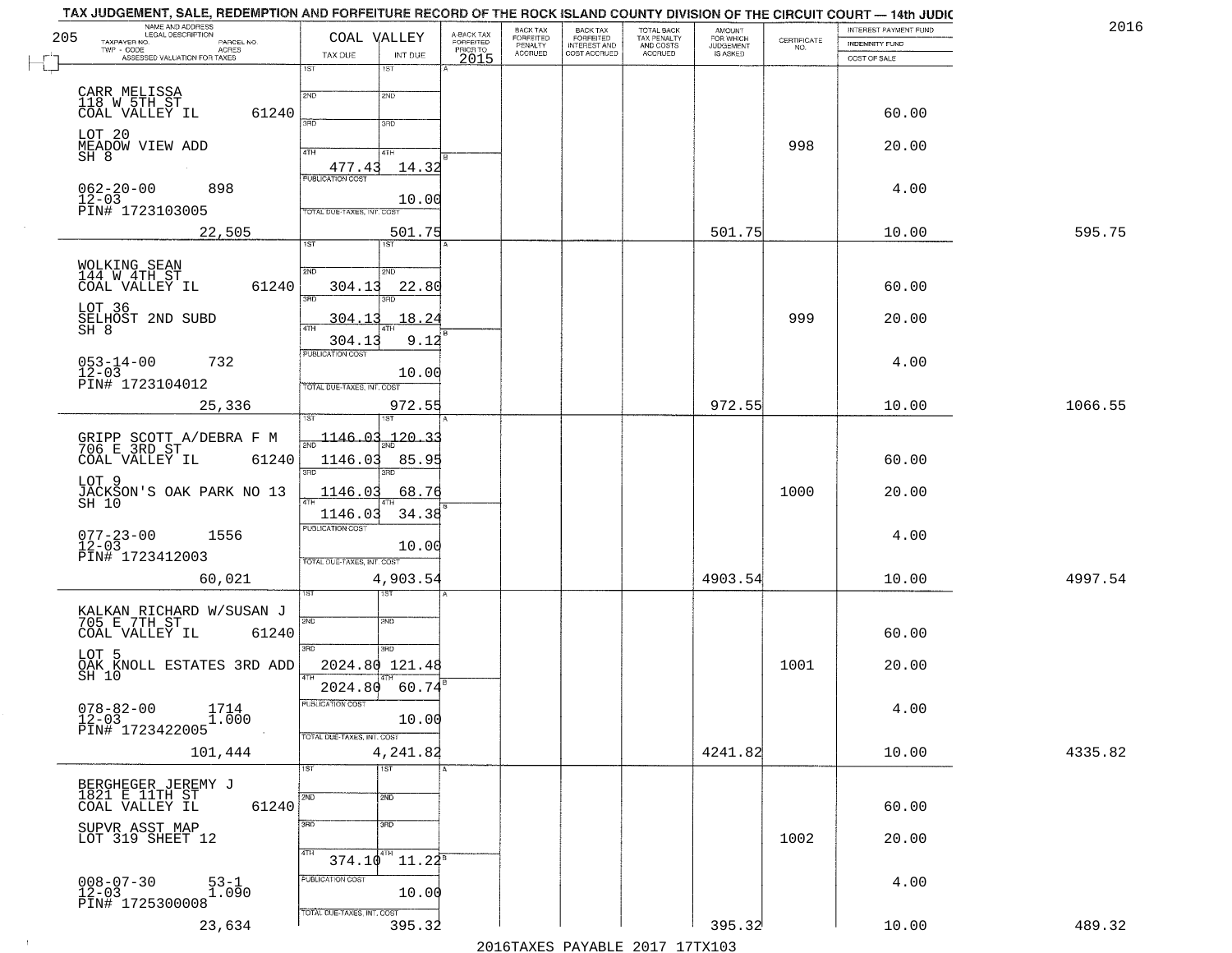| 205                                                   | BY WHOM                                          | RATE<br>$\%$   | COAL VALLEY<br>DATE OF SALE | TAX JUDGEMENT, SALE, REDEMPTION AND FORFEITURE RECORD OF THE ROCK ISLAND COUNTY DIVISION OF THE CIRCUIT COURT — 14th JUDICIAL CIRCUIT OF ILLINOIS 2016<br>SUBSEQUENT TAXES PAID, FEES, AND TIME EXTENSION | TOTAL DUE<br>TO REDEEM<br>FROM SALE | BY WHOM REDEEMED                   | DATE OF REDEMP-<br>TION OR DEED | RECEIVED REDEMPTION                                                |
|-------------------------------------------------------|--------------------------------------------------|----------------|-----------------------------|-----------------------------------------------------------------------------------------------------------------------------------------------------------------------------------------------------------|-------------------------------------|------------------------------------|---------------------------------|--------------------------------------------------------------------|
|                                                       | PURCHASED                                        | <b>BID</b>     |                             |                                                                                                                                                                                                           | LESS<br>COUNTY CLERK FEE            |                                    | <b>MO</b><br>DAY<br>YEAR        | MONEY IN FULL                                                      |
| PIN# 1723103005<br>REALTAX DEV LT'D                   |                                                  | 00             | 12/28/2017                  | 01/29/2018 Time Ext & incl<br>01/29/2018 Take Notice Fee<br>11/26/2018 Subs paid                                                                                                                          | 06/28/2020<br>20.70<br>1,011.50     |                                    |                                 | Certificate<br>Returned<br>& Cancelled<br>03/07/2019               |
|                                                       |                                                  |                |                             |                                                                                                                                                                                                           |                                     | 1,749.33<br>160.00 MELISSA CARR    | 12/12/2018                      | Karen Kinney                                                       |
| PIN# 1723104012<br>REALTAX DEV LT'D<br>$\overline{c}$ |                                                  | 00             | 12/28/2017                  |                                                                                                                                                                                                           |                                     |                                    |                                 | Certificate<br>Returned<br>$\frac{1}{6}$ Cancelled 2<br>02/08/2018 |
|                                                       |                                                  |                |                             |                                                                                                                                                                                                           | 1,066.55<br>160.00                  | JERRY WOLKING                      | 01/17/2018                      | Karen Kinney                                                       |
| 3                                                     | PIN# 1723412003<br>INTEGRITY INVESTMENT FUND LLC | 00             | 12/28/2017                  | 01/19/2018 Time Ext & incl<br>01/17/2018 Take Notice Fee                                                                                                                                                  | 06/29/2020                          |                                    |                                 | Certificate<br>Returned<br>3<br>& Cancelled<br>02/12/2018          |
|                                                       |                                                  |                |                             |                                                                                                                                                                                                           | 5,018.13<br>160.00                  | SCOTT/DEBRA GRIPP                  | 01/30/2018                      | Karen Kinney                                                       |
| PIN# 1723422005<br>REALTAX DEV LT'D<br>4              |                                                  | 00             | 12/28/2017                  |                                                                                                                                                                                                           |                                     |                                    |                                 | Certificate<br>Returned<br>& Cancelled 4<br>02/08/2018             |
|                                                       |                                                  |                |                             |                                                                                                                                                                                                           |                                     | 4,335.82<br>160.00 CLOSING USA LLC | 01/17/2018                      | Karen Kinney                                                       |
| PIN# 1725300008<br>REALTAX DEV LT'D<br>5              |                                                  | 0 <sub>0</sub> | 12/28/2017<br>$\sim$        | 01/29/2018 Time Ext & incl<br>01/29/2018 Take Notice Fee                                                                                                                                                  | 06/28/2020<br>20.70                 |                                    |                                 | Certificate<br>Returned<br>& Cancelled 5<br>04/04/2018             |
|                                                       |                                                  |                |                             |                                                                                                                                                                                                           |                                     | 510.02<br>160.00 JEREMY BERGHEGER  | 02/02/2018                      | Karen Kinney                                                       |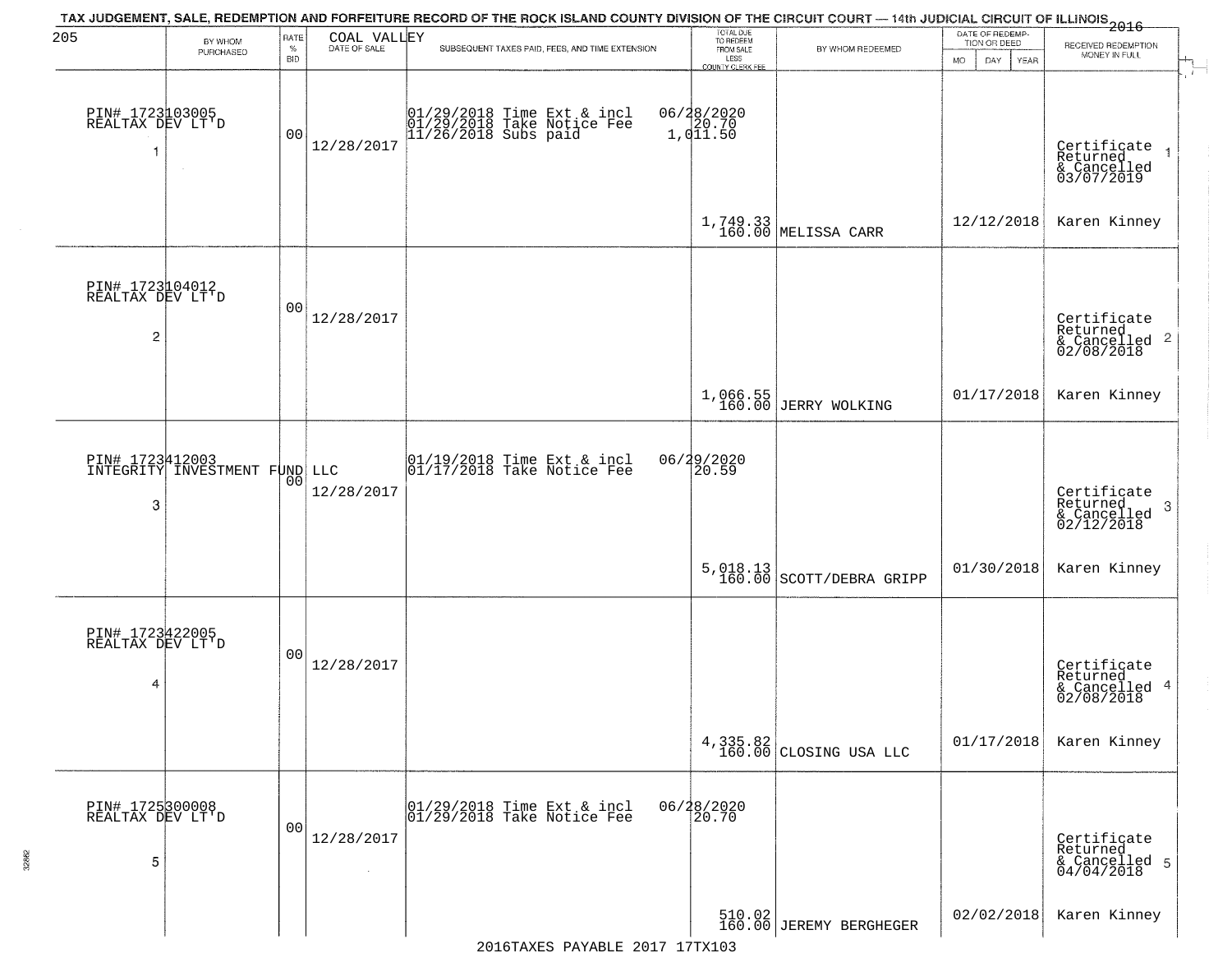| TAX JUDGEMENT, SALE, REDEMPTION AND FORFEITURE RECORD OF THE ROCK ISLAND COUNTY DIVISION OF THE CIRCUIT COURT — 14th JUDIC<br>NAME AND ADDRESS<br>LEGAL DESCRIPTION<br>206<br>TAXPAYER NO.<br>TWP - CODE AGRES<br>ASSESSED VALUATION FOR TAXES | PARCEL NO.      | TAX DUE                                                          | COAL VALLEY<br>INT DUE    | A-BACK TAX<br>FORFEITED<br>PRIOR TO<br>2015 | BACK TAX<br>FORFEITED<br>PENALTY<br>ACCRUED | BACK TAX<br>FORFEITED<br>INTEREST AND<br>COST ACCRUED | TOTAL BACK<br>TAX PENALTY<br>AND COSTS<br>ACCRUED | <b>AMOUNT</b><br>FOR WHICH<br>JUDGEMENT<br>IS ASKED | CERTIFICATE<br>NO. | INTEREST PAYMENT FUND<br>INDEMNITY FUND<br>COST OF SALE | 2016    |
|------------------------------------------------------------------------------------------------------------------------------------------------------------------------------------------------------------------------------------------------|-----------------|------------------------------------------------------------------|---------------------------|---------------------------------------------|---------------------------------------------|-------------------------------------------------------|---------------------------------------------------|-----------------------------------------------------|--------------------|---------------------------------------------------------|---------|
|                                                                                                                                                                                                                                                |                 | 1ST<br>2ND                                                       | 1ST<br>2ND                |                                             |                                             |                                                       |                                                   |                                                     |                    |                                                         |         |
| HIRSCH RANDALL<br>2002 1ST ST<br>COAL VALLEY IL                                                                                                                                                                                                | 61240           | <b>SAD</b>                                                       | 3RD                       |                                             |                                             |                                                       |                                                   |                                                     |                    | 60.00                                                   |         |
| LOT 1<br>ANDERSON'S 1ST SUBD<br>SH 15                                                                                                                                                                                                          |                 | 236<br>Q<br>4TH<br>236.9                                         | $-14 - 20$<br>7.10        |                                             |                                             |                                                       |                                                   |                                                     | 1003               | 20.00                                                   |         |
| $074 - 22 - 00$<br>1458<br>$12 - 03$                                                                                                                                                                                                           |                 | <b>PUBLICATION COST</b>                                          | 10.00                     |                                             |                                             |                                                       |                                                   |                                                     |                    | 4.00                                                    |         |
| PIN# 1726312003<br>22,168                                                                                                                                                                                                                      |                 | TOTAL DUE-TAXES, INT. COST<br>1ST                                | 505.14<br>1ST <sup></sup> |                                             |                                             |                                                       |                                                   | 505.14                                              |                    | 10.00                                                   | 599.14  |
| GARRISON BRUCE E/ROBBIE R<br>1805 E 6TH STREET A<br>COAL VALLEY IL                                                                                                                                                                             | 61240           | $\frac{1727.99}{200}$ 1727.99.181.44                             | 1727.99 129.60            |                                             |                                             |                                                       |                                                   |                                                     |                    | 60.00                                                   |         |
| LOT 29 OAK KNOLL SOUTH<br>TWIN ESTATES PHASE II                                                                                                                                                                                                |                 | 3RD<br>47H                                                       | 1727.99 103.68            |                                             |                                             |                                                       |                                                   |                                                     | 1004               | 20.00                                                   |         |
| SHT 16<br>$082 - 93 - 00$<br>$12 - 03$<br>2125                                                                                                                                                                                                 | $\frac{1}{220}$ | 1727.99<br>PUBLICATION COST                                      | 51.84<br>10.00            |                                             |                                             |                                                       |                                                   |                                                     |                    | 4.00                                                    |         |
| PIN# 1726432029<br>87,453                                                                                                                                                                                                                      |                 | TOTAL DUE-TAXES, INT. COST<br>1ST                                | 7,388.52                  |                                             |                                             |                                                       |                                                   | 7388.52                                             |                    | 10.00                                                   | 7482.52 |
| EVANS BLAKE A/SAMANTHA JO 7202 100TH AVE<br>COAL VALLEY IL                                                                                                                                                                                     | 61240           | 3BD                                                              | <b>SMD</b><br>3RD         |                                             |                                             |                                                       |                                                   |                                                     |                    | 60.00                                                   |         |
| SUPVR ASST MAP<br>LOT 414 SHEET 19                                                                                                                                                                                                             |                 | 4TH                                                              | 4TH                       |                                             |                                             |                                                       |                                                   |                                                     | 1005               | 20.00                                                   |         |
| $013 - 18 - 80$<br>12-02<br>PIN# 1733400013                                                                                                                                                                                                    | 126-7<br>5.000  | 1040.84<br><b>PUBLICATION COST</b><br>TOTAL OUE-TAXES, INT. COST | 31.22<br>10.00            |                                             |                                             |                                                       |                                                   |                                                     |                    | 4.00                                                    |         |
| 57,706                                                                                                                                                                                                                                         |                 |                                                                  | 1,082.06<br>বরত           |                                             |                                             |                                                       |                                                   | 1082.06                                             |                    | 10.00                                                   | 1176.06 |
| RETTIG WILFORD<br>2820 W 3RD ST<br>COAL VALLEY IL                                                                                                                                                                                              | 61240           | 2ND<br>3BD                                                       | 2ND<br>3RD                |                                             |                                             |                                                       |                                                   |                                                     |                    | 60.00                                                   |         |
| SUPVR ASST MAP<br>LOT 114 SHEET 21                                                                                                                                                                                                             |                 | 4TH                                                              | 414.60 12.44              |                                             |                                             |                                                       |                                                   |                                                     | 1006               | 20.00                                                   |         |
| $914 - 16 - 00$ $143 - A$<br>12-03<br>PIN# 1735100019                                                                                                                                                                                          | .570            | PUBLICATION COST                                                 | 10.00                     |                                             |                                             |                                                       |                                                   |                                                     |                    | 4.00                                                    |         |
| 31,468                                                                                                                                                                                                                                         |                 | TOTAL DUE-TAXES, INT. COST<br>1ST                                | 437.04<br>1ST             |                                             |                                             |                                                       |                                                   | 437.04                                              |                    | 10.00                                                   | 531.04  |
| POWELL DANNY R/CHARLOTTE<br>3 TIMOTHY SIRKL<br>COAL VALLEY IL                                                                                                                                                                                  | 61240           | 2ND                                                              | 2ND<br>880.85 66.05       |                                             |                                             |                                                       |                                                   |                                                     |                    | 60.00                                                   |         |
| LOT B<br>TIMOTHY SIRKL SUBD<br>SH 21                                                                                                                                                                                                           |                 | 3BD<br>880.85<br>4TH                                             | 3RD<br>52.84              |                                             |                                             |                                                       |                                                   |                                                     | 1007               | 20.00                                                   |         |
| $071 - 27 - 00$<br>12-03<br>1233<br>PIN# 1735107001                                                                                                                                                                                            |                 | 880.85<br>PUBLICATION COST                                       | $26.42^s$<br>10.00        |                                             |                                             |                                                       |                                                   |                                                     |                    | 4.00                                                    |         |
| 47,521                                                                                                                                                                                                                                         |                 | TOTAL DUE-TAXES, INT. COST                                       | 2,797.86                  |                                             |                                             |                                                       |                                                   | 2797.86                                             |                    | 10.00                                                   | 2891.86 |

 $\sim 100$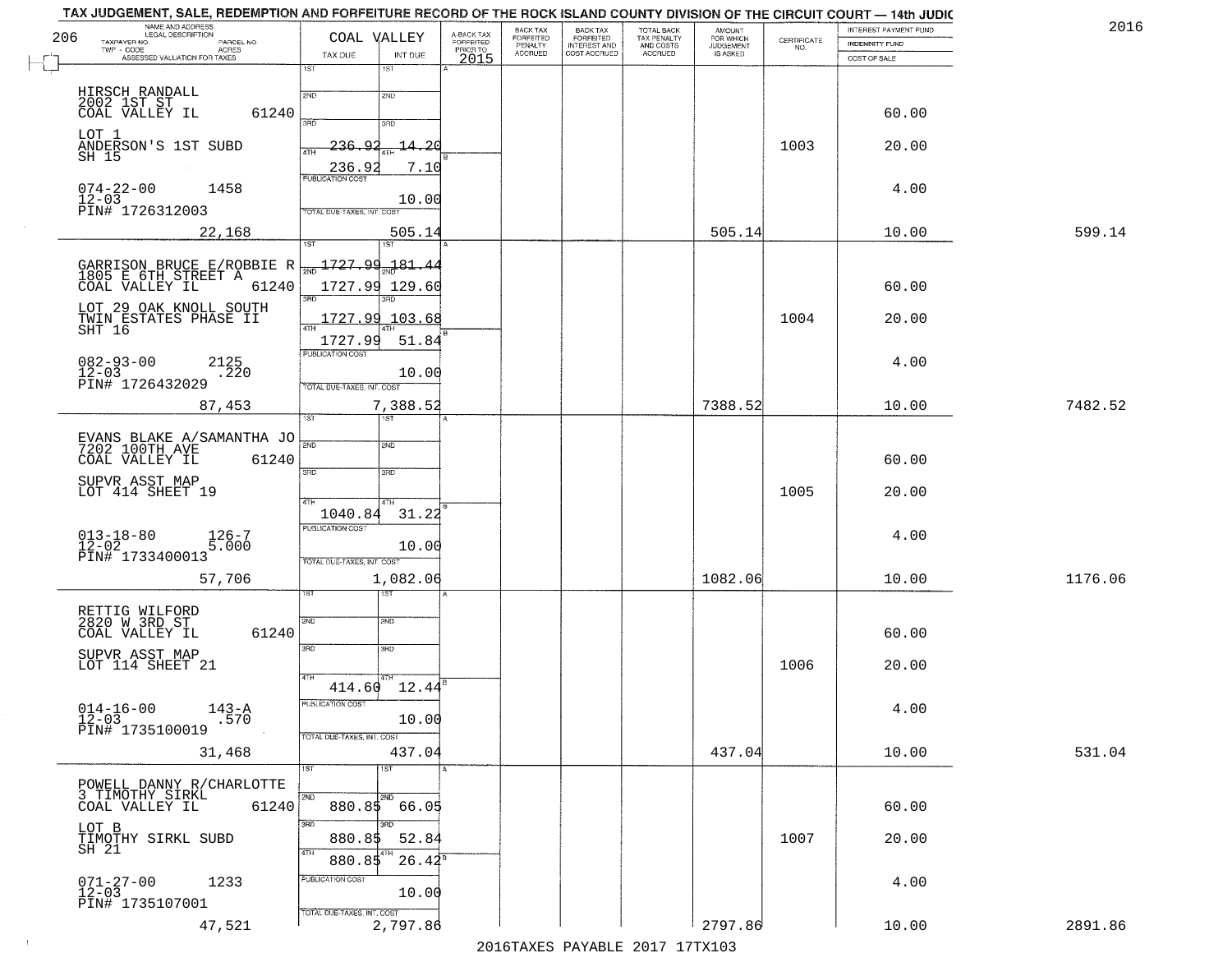| 206                                       | BY WHOM                                          | RATE               | COAL VALLEY            | TAX JUDGEMENT, SALE, REDEMPTION AND FORFEITURE RECORD OF THE ROCK ISLAND COUNTY DIVISION OF THE CIRCUIT COURT — 14th JUDICIAL CIRCUIT OF ILLINOIS 2016 | TOTAL DUE<br>TO REDEEM                       |                                                                | DATE OF REDEMP-<br>TION OR DEED | RECEIVED REDEMPTION                                                |
|-------------------------------------------|--------------------------------------------------|--------------------|------------------------|--------------------------------------------------------------------------------------------------------------------------------------------------------|----------------------------------------------|----------------------------------------------------------------|---------------------------------|--------------------------------------------------------------------|
|                                           | PURCHASED                                        | $\%$<br><b>BID</b> | DATE OF SALE           | SUBSEQUENT TAXES PAID, FEES, AND TIME EXTENSION                                                                                                        | FROM SALE<br>LESS<br><b>COUNTY CLERK FEE</b> | BY WHOM REDEEMED                                               | MO.<br>DAY.<br><b>YEAR</b>      | MONEY IN FULL                                                      |
| PIN# 1726312003<br>REALTAX DEV LT'D<br>1  | $\sim$                                           | 0 <sub>0</sub>     | 12/28/2017             | 01/29/2018 Time Ext & incl<br>01/29/2018 Take Notice Fee                                                                                               | 06/28/2020<br>20.70                          |                                                                |                                 | Certificate<br>Returned<br>& Cancelled<br>06/21/2018               |
|                                           |                                                  |                    |                        |                                                                                                                                                        |                                              | $\begin{array}{c} 619.84 \\ 160.00 \end{array}$ RANDALL HIRSCH | 05/25/2018                      | Karen Kinney                                                       |
| 2                                         | DIN# 1726432029<br>INTEGRITY INVESTMENT FUND LLC | 00                 | 12/28/2017             | $\begin{array}{c}  01/19/2018 \text{ Time} \text{ Ext} & \text{incl} \\  01/17/2018 \text{ Take Notice } \text{Fe} \end{array}$                        | 06/29/2020<br>20.59                          |                                                                |                                 | Certificate<br>Returned<br>$\frac{1}{2}$ Cancelled 2<br>02/12/2018 |
|                                           |                                                  |                    |                        |                                                                                                                                                        |                                              | 7,503.11<br>160.00 ROBBIE GARRISON                             | 01/29/2018                      | Karen Kinney                                                       |
| PIN# 1733400013<br>WESTERN SITES LLC<br>3 |                                                  | 0 <sub>0</sub>     | 12/28/2017             | $\begin{bmatrix} 04/11/2018 &$ Time Ext & incl<br>$04/13/2018 &$ Take Notice Fee                                                                       | $07/15/2020$<br>20.70                        |                                                                |                                 | Certificate<br>Returned<br>3<br>& Cancelled<br>07/06/2018          |
|                                           |                                                  |                    |                        |                                                                                                                                                        |                                              | $1,196.76$ BLAKE EVANS                                         | 04/23/2018                      | Karen Kinney                                                       |
| PIN# 1735100019<br>4                      | EQUITY ONE INVESTMENT FUND LLC                   |                    | 12/28/2017             | $\begin{bmatrix} 01/16/2018 &$ Time Ext & incl<br>$01/16/2018 &$ Take Notice Fee                                                                       | 07/03/2020<br>20.59                          |                                                                |                                 | Certificate<br>Returned<br>& Cancelled 4<br>07/13/2018             |
|                                           |                                                  |                    |                        |                                                                                                                                                        |                                              | 551.63<br>160.00 WILLIAM RETTIG                                | 06/27/2018                      | Karen Kinney                                                       |
| 5                                         | PIN# 1735107001<br>EQUITY ONE INVESTMENT         | 0 <sub>0</sub>     | FUND LLC<br>12/28/2017 | 01/16/2018 Time Ext & incl<br>01/16/2018 Take Notice Fee                                                                                               | $07/03/2020$<br>20.59                        |                                                                |                                 | Certificate<br>Returned<br>& Cancelled 5<br>07/06/2018             |
|                                           |                                                  |                    |                        |                                                                                                                                                        |                                              | $2,912.45$<br>160.00 CHARLOTTE POWELL                          | 04/16/2018                      | Karen Kinney                                                       |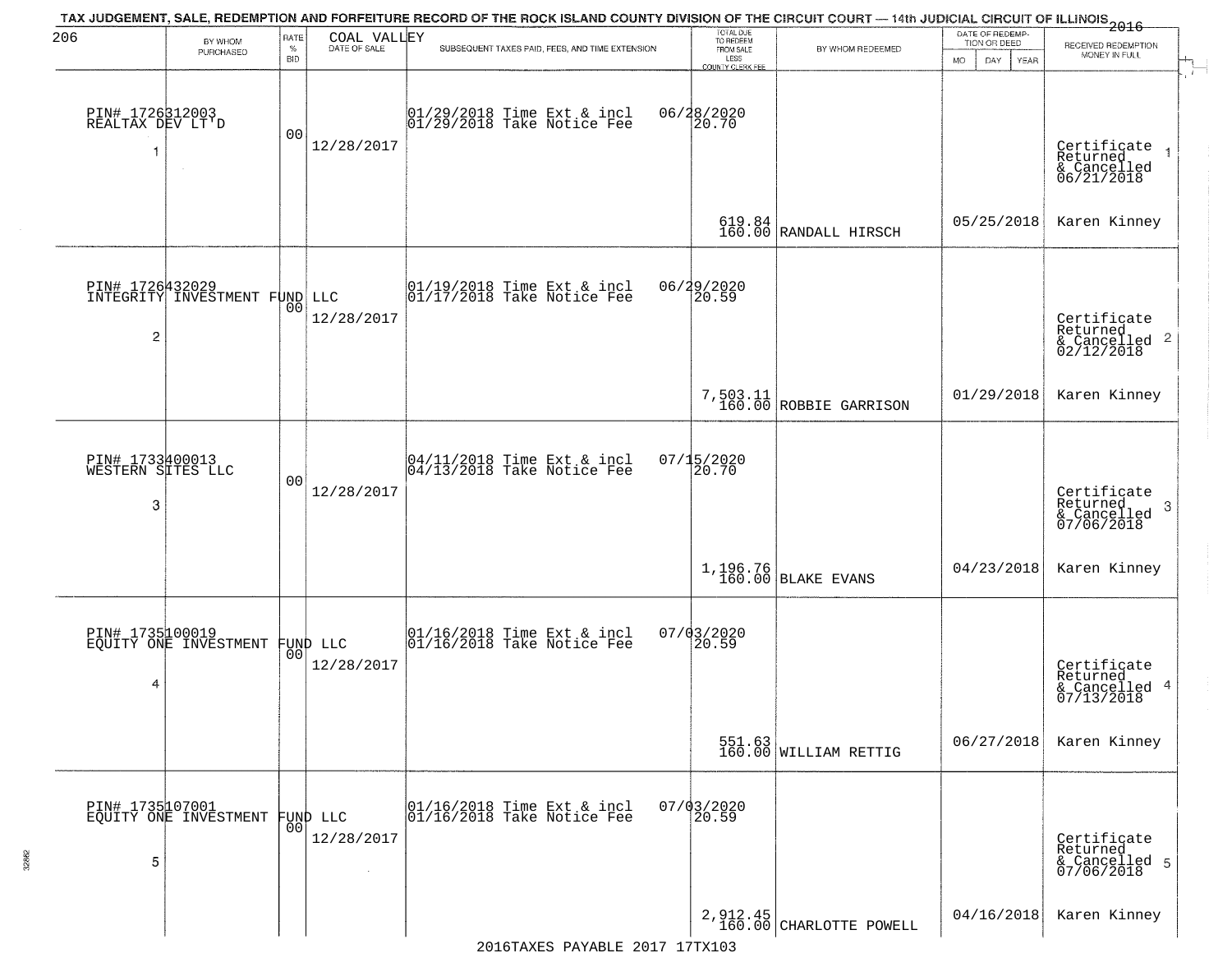|     | TAX JUDGEMENT, SALE, REDEMPTION AND FORFEITURE RECORD OF THE ROCK ISLAND COUNTY DIVISION OF THE CIRCUIT COURT - 14th JUDIC |                                               |                        |                                     |                      |                                       |                                        |                                  |                                                                 |                       |         |      |
|-----|----------------------------------------------------------------------------------------------------------------------------|-----------------------------------------------|------------------------|-------------------------------------|----------------------|---------------------------------------|----------------------------------------|----------------------------------|-----------------------------------------------------------------|-----------------------|---------|------|
|     | NAME AND ADDRESS<br>LEGAL DESCRIPTION                                                                                      |                                               | COAL VALLEY            |                                     | <b>BACK TAX</b>      | BACK TAX<br>FORFEITED<br>INTEREST AND | TOTAL BACK<br>TAX PENALTY<br>AND COSTS | AMOUNT<br>FOR WHICH<br>JUDGEMENT |                                                                 | INTEREST PAYMENT FUND |         | 2016 |
| 207 | TAXPAYER NO.<br>PARCEL NO.<br>ACRES                                                                                        |                                               |                        | A-BACK TAX<br>FORFEITED<br>PRIOR TO | FORFEITED<br>PENALTY |                                       |                                        |                                  | $\begin{array}{c} \text{CERTIFICATE} \\ \text{NO.} \end{array}$ | <b>INDEMNITY FUND</b> |         |      |
|     | ASSESSED VALUATION FOR TAXES                                                                                               | TAX DUE                                       | INT DUE                | 2015                                | <b>ACCRUED</b>       | COST ACCRUED                          | ACCRUED                                | IS ASKED                         |                                                                 | COST OF SALE          |         |      |
|     |                                                                                                                            | 1ST                                           | $1S$ T                 |                                     |                      |                                       |                                        |                                  |                                                                 |                       |         |      |
|     |                                                                                                                            | $\frac{1}{2ND}$ 1058.82 $\frac{1}{2ND}$ 11.16 |                        |                                     |                      |                                       |                                        |                                  |                                                                 |                       |         |      |
|     | SOLOMON TRACY L<br>12000 92ND AVE<br>COAL VALLEY IL                                                                        |                                               |                        |                                     |                      |                                       |                                        |                                  |                                                                 |                       |         |      |
|     | 61240                                                                                                                      | 1058.82                                       | 79.40                  |                                     |                      |                                       |                                        |                                  |                                                                 | 60.00                 |         |      |
|     |                                                                                                                            |                                               |                        |                                     |                      |                                       |                                        |                                  |                                                                 |                       |         |      |
|     | LOT 1 SOLOMONS FIRST SUBD<br>SHT 25                                                                                        | $\frac{1058.82}{1}$                           | $-63.52$               |                                     |                      |                                       |                                        |                                  | 1008                                                            | 20.00                 |         |      |
|     |                                                                                                                            |                                               | 31.76                  |                                     |                      |                                       |                                        |                                  |                                                                 |                       |         |      |
|     |                                                                                                                            | $\frac{1058.82}{FUBUCATONCCST}$               |                        |                                     |                      |                                       |                                        |                                  |                                                                 |                       |         |      |
|     | $082 - 56 - 00$<br>12-02<br>2088                                                                                           |                                               |                        |                                     |                      |                                       |                                        |                                  |                                                                 | 4.00                  |         |      |
|     | .920<br>PIN# 1736108001                                                                                                    | TOTAL DUE-TAXES, INT. COST                    | 10.00                  |                                     |                      |                                       |                                        |                                  |                                                                 |                       |         |      |
|     |                                                                                                                            |                                               |                        |                                     |                      |                                       |                                        |                                  |                                                                 |                       |         |      |
|     | 58,599                                                                                                                     | 1ST                                           | 4,531.12               |                                     |                      |                                       |                                        | 4531.12                          |                                                                 | 10.00                 | 4625.12 |      |
|     |                                                                                                                            |                                               |                        |                                     |                      |                                       |                                        |                                  |                                                                 |                       |         |      |
|     | SOLOMON TRACY L<br>12000 92ND AVE                                                                                          | $-190.07$<br>2ND                              | 1 <sub>2ND</sub> 19.95 |                                     |                      |                                       |                                        |                                  |                                                                 |                       |         |      |
|     | 61240<br>COAL VALLEY IL                                                                                                    | 190.07                                        | 14.25                  |                                     |                      |                                       |                                        |                                  |                                                                 | 60.00                 |         |      |
|     |                                                                                                                            | 3RD                                           | 3RD                    |                                     |                      |                                       |                                        |                                  |                                                                 |                       |         |      |
|     | LOT 2 SOLOMONS FIRST SUBD<br>SHT 25                                                                                        | 190.07                                        | 11.40                  |                                     |                      |                                       |                                        |                                  | 1009                                                            | 20.00                 |         |      |
|     |                                                                                                                            | $\sqrt{4}$                                    |                        |                                     |                      |                                       |                                        |                                  |                                                                 |                       |         |      |
|     |                                                                                                                            | 190.07<br>PUBLICATION COST                    | 5.70                   |                                     |                      |                                       |                                        |                                  |                                                                 |                       |         |      |
|     | $082 - 57 - 00$<br>2089                                                                                                    |                                               |                        |                                     |                      |                                       |                                        |                                  |                                                                 | 4.00                  |         |      |
|     | 12-02<br>PIN# 1736108002<br>.730                                                                                           |                                               | 10.00                  |                                     |                      |                                       |                                        |                                  |                                                                 |                       |         |      |
|     |                                                                                                                            | TOTAL DUE-TAXES, INT. COST                    |                        |                                     |                      |                                       |                                        |                                  |                                                                 |                       |         |      |
|     | 31,410                                                                                                                     |                                               | 821.58                 |                                     |                      |                                       |                                        | 821.58                           |                                                                 | 10.00                 | 915.58  |      |
|     |                                                                                                                            | 1ST                                           | ST                     |                                     |                      |                                       |                                        |                                  |                                                                 |                       |         |      |
|     |                                                                                                                            | 2ND                                           | SMD                    |                                     |                      |                                       |                                        |                                  |                                                                 |                       |         |      |
|     |                                                                                                                            |                                               |                        |                                     |                      |                                       |                                        |                                  |                                                                 |                       |         |      |
|     |                                                                                                                            | 3RD                                           | 3 <sub>BD</sub>        |                                     |                      |                                       |                                        |                                  |                                                                 |                       |         |      |
|     |                                                                                                                            |                                               |                        |                                     |                      |                                       |                                        |                                  |                                                                 |                       |         |      |
|     |                                                                                                                            | 4TH                                           | 4TH                    |                                     |                      |                                       |                                        |                                  |                                                                 |                       |         |      |
|     |                                                                                                                            |                                               |                        |                                     |                      |                                       |                                        |                                  |                                                                 |                       |         |      |
|     |                                                                                                                            | <b>PUBLICATION COST</b>                       |                        |                                     |                      |                                       |                                        |                                  |                                                                 |                       |         |      |
|     |                                                                                                                            |                                               |                        |                                     |                      |                                       |                                        |                                  |                                                                 |                       |         |      |
|     |                                                                                                                            | TOTAL OUE-TAXES, INT. COST                    |                        |                                     |                      |                                       |                                        |                                  |                                                                 |                       |         |      |
|     |                                                                                                                            |                                               |                        |                                     |                      |                                       |                                        |                                  |                                                                 |                       |         |      |
|     |                                                                                                                            | 15T                                           |                        |                                     |                      |                                       |                                        |                                  |                                                                 |                       |         |      |
|     |                                                                                                                            |                                               |                        |                                     |                      |                                       |                                        |                                  |                                                                 |                       |         |      |
|     |                                                                                                                            | 2ND                                           | SND                    |                                     |                      |                                       |                                        |                                  |                                                                 |                       |         |      |
|     |                                                                                                                            |                                               |                        |                                     |                      |                                       |                                        |                                  |                                                                 |                       |         |      |
|     |                                                                                                                            | 3RD                                           | $\overline{3BD}$       |                                     |                      |                                       |                                        |                                  |                                                                 |                       |         |      |
|     |                                                                                                                            | 4TH                                           | 47H                    |                                     |                      |                                       |                                        |                                  |                                                                 |                       |         |      |
|     |                                                                                                                            |                                               |                        |                                     |                      |                                       |                                        |                                  |                                                                 |                       |         |      |
|     |                                                                                                                            | <b>PUBLICATION COST</b>                       |                        |                                     |                      |                                       |                                        |                                  |                                                                 |                       |         |      |
|     |                                                                                                                            |                                               |                        |                                     |                      |                                       |                                        |                                  |                                                                 |                       |         |      |
|     | $\sim$                                                                                                                     | TOTAL DUE-TAXES, INT. COST                    |                        |                                     |                      |                                       |                                        |                                  |                                                                 |                       |         |      |
|     |                                                                                                                            |                                               |                        |                                     |                      |                                       |                                        |                                  |                                                                 |                       |         |      |
|     |                                                                                                                            | 15T                                           | 1ST                    |                                     |                      |                                       |                                        |                                  |                                                                 |                       |         |      |
|     |                                                                                                                            |                                               |                        |                                     |                      |                                       |                                        |                                  |                                                                 |                       |         |      |
|     |                                                                                                                            | 2ND                                           | 2ND                    |                                     |                      |                                       |                                        |                                  |                                                                 |                       |         |      |
|     |                                                                                                                            |                                               |                        |                                     |                      |                                       |                                        |                                  |                                                                 |                       |         |      |
|     |                                                                                                                            | 3BD                                           | 3 <sub>BD</sub>        |                                     |                      |                                       |                                        |                                  |                                                                 |                       |         |      |
|     |                                                                                                                            |                                               |                        |                                     |                      |                                       |                                        |                                  |                                                                 |                       |         |      |
|     |                                                                                                                            | 4TH                                           | 4TH                    |                                     |                      |                                       |                                        |                                  |                                                                 |                       |         |      |
|     |                                                                                                                            | PUBLICATION COST                              |                        |                                     |                      |                                       |                                        |                                  |                                                                 |                       |         |      |
|     |                                                                                                                            |                                               |                        |                                     |                      |                                       |                                        |                                  |                                                                 |                       |         |      |
|     |                                                                                                                            | TOTAL DUE-TAXES, INT. COST                    |                        |                                     |                      |                                       |                                        |                                  |                                                                 |                       |         |      |
|     |                                                                                                                            |                                               |                        |                                     |                      |                                       | 2016TAXES PAYABLE 2017 17TX103         |                                  |                                                                 |                       |         |      |
|     |                                                                                                                            |                                               |                        |                                     |                      |                                       |                                        |                                  |                                                                 |                       |         |      |

 $\uparrow$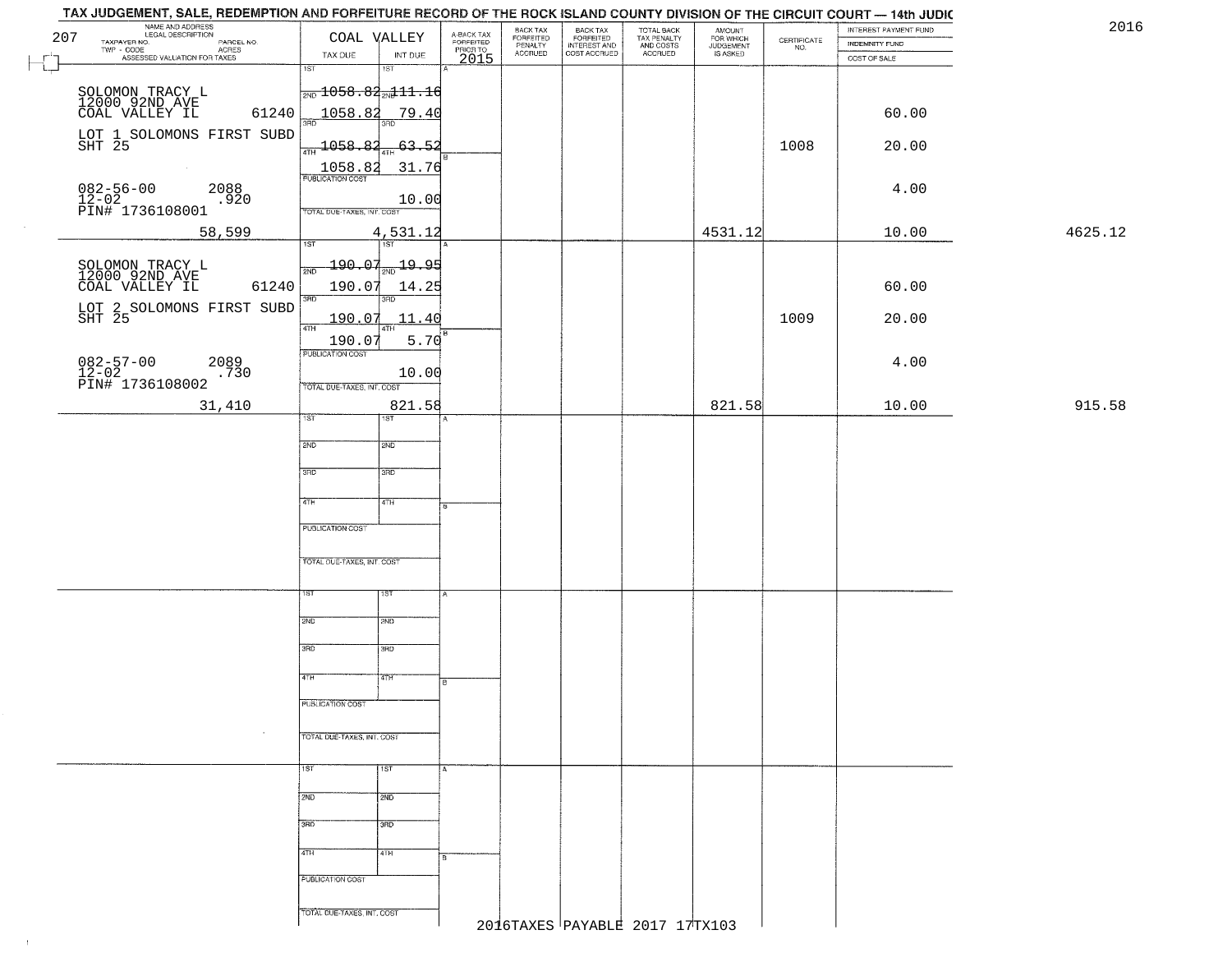|                                           |                                          |                |                        | TAX JUDGEMENT, SALE, REDEMPTION AND FORFEITURE RECORD OF THE ROCK ISLAND COUNTY DIVISION OF THE CIRCUIT COURT — 14th JUDICIAL CIRCUIT OF ILLINOIS 2016                                                                                                                                                             | TOTAL DUE<br>TO REDEEM                      |                                                                                                                                                                                                                                                                                            | DATE OF REDEMP- |                                                                        |
|-------------------------------------------|------------------------------------------|----------------|------------------------|--------------------------------------------------------------------------------------------------------------------------------------------------------------------------------------------------------------------------------------------------------------------------------------------------------------------|---------------------------------------------|--------------------------------------------------------------------------------------------------------------------------------------------------------------------------------------------------------------------------------------------------------------------------------------------|-----------------|------------------------------------------------------------------------|
| 207                                       | BY WHOM<br>PURCHASED                     | RATE<br>$\%$   | COAL VALLEY            | SUBSEQUENT TAXES PAID, FEES, AND TIME EXTENSION                                                                                                                                                                                                                                                                    | FROM SALE                                   | BY WHOM REDEEMED                                                                                                                                                                                                                                                                           | TION OR DEED    | RECEIVED REDEMPTION<br>MONEY IN FULL                                   |
|                                           |                                          | <b>BID</b>     |                        |                                                                                                                                                                                                                                                                                                                    | LESS<br>COUNTY CLERK FEE                    |                                                                                                                                                                                                                                                                                            | DAY YEAR<br>MO. |                                                                        |
| PIN# 1736108001<br>REALTAX DEV LT'D<br>-1 |                                          | 0 <sub>0</sub> |                        | $\begin{array}{ c c c c c c } \hline & 07/15/2020 & \text{Time Ext & incl} \\ \hline & 01/29/2018 & \text{Take Notice Fee} \\ & 11/21/2019 & \text{Subs paid} \\ & 12/28/2017 & 11/26/2018 & \text{Subs paid} \\ \hline \end{array}$                                                                               | 12/01/2020<br>20.70<br>4,512.86<br>4,475.68 |                                                                                                                                                                                                                                                                                            |                 | Certificate<br>Returned<br>& Cancelled<br>09/11/2020<br>$\overline{1}$ |
|                                           |                                          |                |                        |                                                                                                                                                                                                                                                                                                                    |                                             | $\begin{vmatrix} 15,250.06 \\ 160.00 \end{vmatrix}$ TRACY L SOLOMON                                                                                                                                                                                                                        | 08/07/2020      | Karen Kinney                                                           |
| $\overline{c}$                            | PIN# 1736108002<br>EQUITY ONE INVESTMENT | 001            | FUND LLC<br>12/28/2017 | 06/02/2020 Time Ext & incl<br>01/16/2018 Take Notice Fee<br>06/22/2020 Circuit Clerks F<br>06/22/2020 Circuit Clerks F<br>06/22/2020 Circuit Clerks F<br>06/25/2020 Full Search Fee<br>06/29/2020 Publication Fee<br>06/30/2020 Publication Fee<br>11<br>Take Notice Fee<br>Circuit Clerks Fee<br>Title Search Fee |                                             | -icl 12/22/2020<br>-ve Fee<br>-rks Fee<br>-rks Fee<br>-rks Fee<br>-rks Fee<br>-rks Fee<br>-rks Fee<br>-ree<br>-ree<br>-ree<br>-ree<br>-ree<br>-ree<br>-ree<br>-ree<br>-ree<br>-ree<br>-ree<br>-ree<br>-ree<br>-ree<br>-ree<br>-ree<br>-ree<br>-ree<br>-ree<br>-ree<br>-ree<br>-ree<br>-ree |                 | Certificate<br>Returned<br>& Cancelled 2<br>01/13/2021                 |
|                                           |                                          |                |                        |                                                                                                                                                                                                                                                                                                                    |                                             |                                                                                                                                                                                                                                                                                            | 12/18/2020      | Karen Kinney                                                           |
| 3                                         |                                          |                |                        |                                                                                                                                                                                                                                                                                                                    |                                             |                                                                                                                                                                                                                                                                                            |                 | 3                                                                      |
|                                           |                                          |                |                        |                                                                                                                                                                                                                                                                                                                    |                                             |                                                                                                                                                                                                                                                                                            |                 |                                                                        |
| 4                                         |                                          |                |                        |                                                                                                                                                                                                                                                                                                                    |                                             |                                                                                                                                                                                                                                                                                            |                 | 4                                                                      |
|                                           |                                          |                |                        |                                                                                                                                                                                                                                                                                                                    |                                             |                                                                                                                                                                                                                                                                                            |                 |                                                                        |
|                                           |                                          |                |                        |                                                                                                                                                                                                                                                                                                                    |                                             |                                                                                                                                                                                                                                                                                            |                 |                                                                        |
| 5                                         |                                          |                |                        |                                                                                                                                                                                                                                                                                                                    |                                             |                                                                                                                                                                                                                                                                                            |                 | 5                                                                      |
|                                           |                                          |                |                        | 2016TAXES PAYABLE 2017 17TX103                                                                                                                                                                                                                                                                                     |                                             |                                                                                                                                                                                                                                                                                            |                 |                                                                        |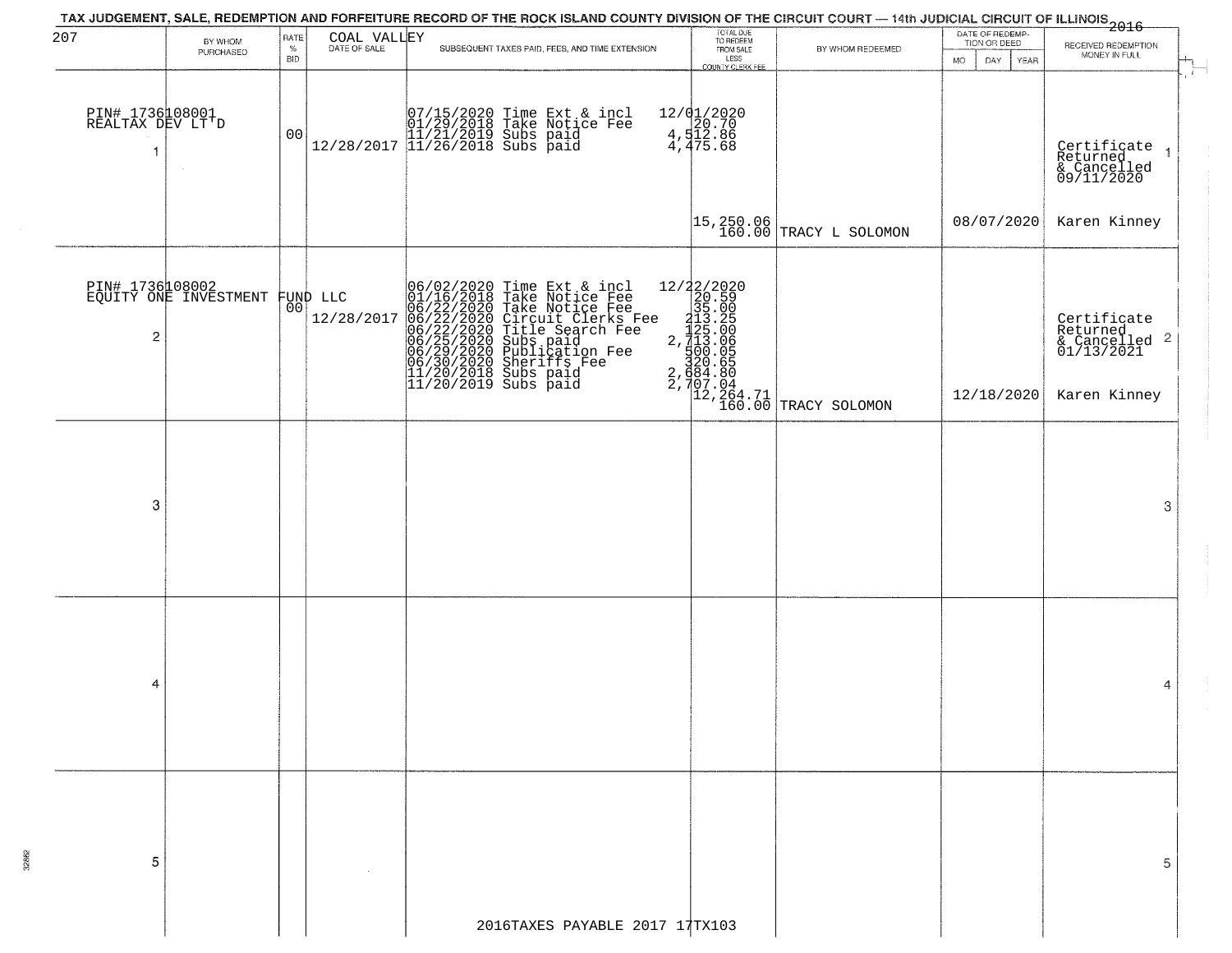## THE MANE AND ADDRESS<br>
208 TAXPAYER NG. LEGAL DESCRIPTION<br>
TWP - CODE PARCEL NO. AGREE NO. TWP - CODE PARCEL NO. TWP - ASSESSED VALUATION FOR TAXES TAX DUE IN BACK TAX<br>FORFEITED<br>INTEREST AND TOTAL BACK<br>TAX PENALTY<br>AND COSTS AMOUNT<br>FOR WHICH<br>JUDGEMENT<br>IS ASKED BACK TAX INTEREST PAYMENT FUND FORFEITED<br>PENALTY<br>ACCRUED  $\begin{array}{c} \text{CEPTIFICATE} \\ \text{NO.} \end{array}$ INDEMNITY FUND ACRES TAX DUE INT DUE COST ACCRUED ACCRUED COST OF SALE 2015 ल SΤ  $385.67_{200}$  40.53 CUMULUS BROADCASTING LLC <sub>3ND</sub> 385.67 <sub>3ND</sub> 40.53<br>3280 PEACHTREE RD NE<br>ATLANTA GA 30305 385.67 28.95 60.00 60.00 SUPVR ASST MAP<br>LOT 401 SHT 9 385.67 1 23.16 23.16 23.16 20.00<br>LEASE **385.67 11.58**<br>PUBLICATION COST 004−20−10 70−L<br>13−07 10.00 L | | | | | | | | | | | 1  $10.00$ PIN# 2408400006 TOTAL DUE-TAXES INT COST 19,495 1,656.90 1656.90 10.00 1750.90 गिडी  $2ND$ 12ND 3RD 3RD 4TH ৰিয়া **FUBLICATION COST** TOTAL DUE-TAXES, INT. COST TST ST  $2ND$ **SMD**  $3BD$ 3RD  $4TH$  $4TH$ **PUBLICATION COST** TOTAL OUE-TAXES, INT. COST 2ND **T2ND** 3RD tarao 4TH īΤH PUBLICATION COST TOTAL DUE-TAXES, INT. COST 1ST 1ST  $2ND$  $\frac{1}{2ND}$ 3RD **3RD** 4TH 4TH **PUBLICATION COST**

TAX JUDGEMENT, SALE, REDEMPTION AND FORFEITURE RECORD OF THE ROCK ISLAND COUNTY DIVISION OF THE CIRCUIT COURT - 14th JUDIC

TOTAL DUE-TAXES, INT. COST

 $\pm 1$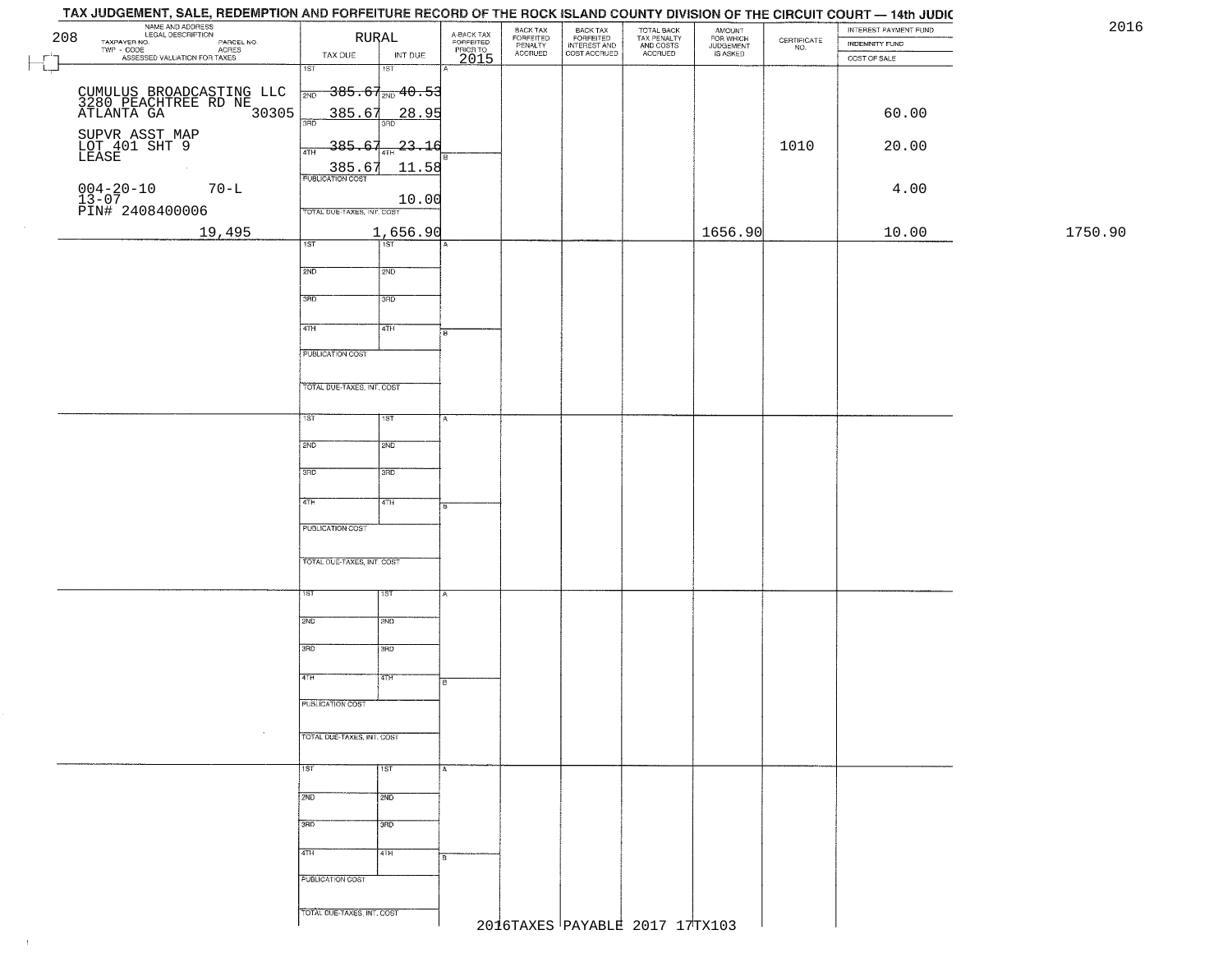| 208                                        | BY WHOM<br>PURCHASED | RATE<br>$\%$<br>BID | $\begin{array}{c} \text{RURAL} \\ \text{DATE of sale} \end{array}$ | SUBSEQUENT TAXES PAID, FEES, AND TIME EXTENSION | TOTAL DUE<br>TO REDEEM<br>FROM SALE<br>LESS<br>COUNTY CLERK FEE | BY WHOM REDEEMED             | DATE OF REDEMP-<br>TION OR DEED<br>YEAR<br><b>MO</b><br>DAY | RECEIVED REDEMPTION<br>MONEY IN FULL<br>$\overline{\mathbb{F}}_{\mathbb{F}}$ |
|--------------------------------------------|----------------------|---------------------|--------------------------------------------------------------------|-------------------------------------------------|-----------------------------------------------------------------|------------------------------|-------------------------------------------------------------|------------------------------------------------------------------------------|
| PIN# 2408400006<br>WESTERN SITES LLC<br>-1 | $\sim$               | 00                  | 12/28/2017                                                         |                                                 |                                                                 |                              |                                                             | Certificate<br>Returned 1<br>& Cancelled<br>07/06/2018                       |
|                                            |                      |                     |                                                                    |                                                 |                                                                 | $1,750.90$ TOWN SQUARE MEDIA | 04/02/2018                                                  | Karen Kinney                                                                 |
|                                            |                      |                     |                                                                    |                                                 |                                                                 |                              |                                                             |                                                                              |
| $\overline{c}$                             |                      |                     |                                                                    |                                                 |                                                                 |                              |                                                             | $\overline{2}$                                                               |
|                                            |                      |                     |                                                                    |                                                 |                                                                 |                              |                                                             |                                                                              |
|                                            |                      |                     |                                                                    |                                                 |                                                                 |                              |                                                             |                                                                              |
| 3                                          |                      |                     |                                                                    |                                                 |                                                                 |                              |                                                             | 3                                                                            |
|                                            |                      |                     |                                                                    |                                                 |                                                                 |                              |                                                             |                                                                              |
|                                            |                      |                     |                                                                    |                                                 |                                                                 |                              |                                                             |                                                                              |
| 4                                          |                      |                     |                                                                    |                                                 |                                                                 |                              |                                                             | 4                                                                            |
|                                            |                      |                     |                                                                    |                                                 |                                                                 |                              |                                                             |                                                                              |
|                                            |                      |                     |                                                                    |                                                 |                                                                 |                              |                                                             |                                                                              |
|                                            |                      |                     |                                                                    |                                                 |                                                                 |                              |                                                             |                                                                              |
| 5                                          |                      |                     |                                                                    |                                                 |                                                                 |                              |                                                             | 5                                                                            |
|                                            |                      |                     |                                                                    | 2016TAXES PAYABLE 2017 17TX103                  |                                                                 |                              |                                                             |                                                                              |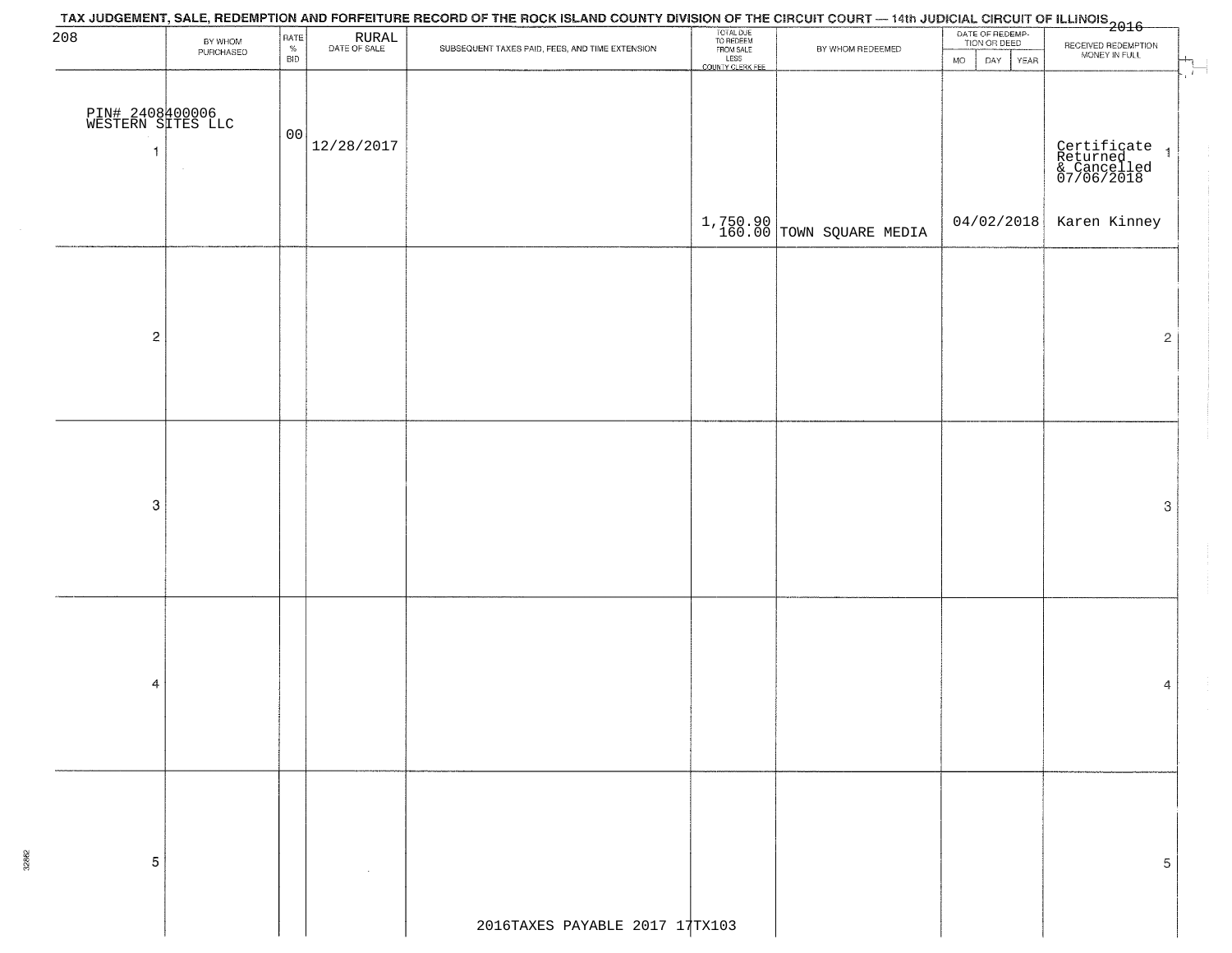| 2016    | INTEREST PAYMENT FUND<br><b>INDEMNITY FUND</b> | $\begin{array}{c} \text{CERTIFICATE} \\ \text{NO.} \end{array}$ | AMOUNT<br>FOR WHICH<br><b>JUDGEMENT</b><br>IS ASKED | TOTAL BACK<br>TAX PENALTY<br>AND COSTS<br>ACCRUED | BACK TAX<br>FORFEITED<br>INTEREST AND<br>COST ACCRUED | BACK TAX<br>FORFEITED<br>PENALTY<br><b>ACCRUED</b> | A-BACK TAX<br>FORFEITED<br>PRIOR TO | <b>BOWLING</b>                                     |                                                                 | NAME AND ADDRESS<br>LEGAL DESCRIPTION<br>TAXPAYER NO.<br>PARCEL NO.<br>TWP - CODE<br><b>ACRES</b> | 209       |
|---------|------------------------------------------------|-----------------------------------------------------------------|-----------------------------------------------------|---------------------------------------------------|-------------------------------------------------------|----------------------------------------------------|-------------------------------------|----------------------------------------------------|-----------------------------------------------------------------|---------------------------------------------------------------------------------------------------|-----------|
|         | COST OF SALE                                   |                                                                 |                                                     |                                                   |                                                       |                                                    | 2015                                | INT DUE<br>1ST                                     | TAX DUE<br>1ST                                                  | ASSESSED VALUATION FOR TAXES                                                                      |           |
|         | 60.00                                          |                                                                 |                                                     |                                                   |                                                       |                                                    |                                     | <del>675.02<sub>2ND</sub>70.91</del><br>50.65      | 675.02<br>350                                                   | WILKINS DERI T/JULIE<br>11200 22ND ST<br>MILAN IL<br>61264                                        |           |
|         | 20.00                                          | 1011                                                            |                                                     |                                                   |                                                       |                                                    |                                     | 40.52                                              | 675.02<br>ATH                                                   | FRAZIER WATSONS SUBD                                                                              | LOT 9     |
|         | 4.00                                           |                                                                 |                                                     |                                                   |                                                       |                                                    |                                     | 20.26<br>10.00                                     | 675.02<br><b>PUBLICATION COST</b><br>TOTAL DUE-TAXES, INT. COST | $033 - 06 - 00$<br>622<br>PIN# 2301201004                                                         | $14 - 04$ |
| 2986.42 | 10.00                                          |                                                                 | 2892.42                                             |                                                   |                                                       |                                                    |                                     | 2,892.42<br>1ST                                    | 1ST                                                             | 34,401                                                                                            |           |
|         | 60.00                                          |                                                                 |                                                     |                                                   |                                                       |                                                    |                                     | <u>34.23</u><br>24.45                              | 326.17<br>326.17<br><b>3RD</b>                                  | RADOSEVICH KERRY/CYNTHIA<br>33350 S 586 RD<br>JAY OK<br>74346                                     |           |
|         | 20.00                                          | 1012                                                            |                                                     |                                                   |                                                       |                                                    |                                     | 19.56<br>9.78                                      | 326.17<br>326.17                                                | WM CROPPERS 4TH ADD<br>E 58 FT OF L                                                               | LOT 38    |
|         | 4.00                                           |                                                                 |                                                     |                                                   |                                                       |                                                    |                                     | 10.00                                              | PUBLICATION COST<br>TOTAL DUE-TAXES, INT. COST                  | $031 - 05 - 00$<br>$516 - 1$<br>PIN# 2301301016                                                   | $14 - 12$ |
| 1496.70 | 10.00                                          |                                                                 | 1402.70                                             |                                                   |                                                       |                                                    |                                     | 1,402.70<br>1ST                                    | ist.                                                            | 16,252                                                                                            |           |
|         | 60.00                                          |                                                                 |                                                     |                                                   |                                                       |                                                    |                                     | SMD<br>3BD                                         | <b>2VD</b><br>3BD                                               | SHAFFER RUSSELL<br>1700 113TH AVE<br>MILAN IL<br>61264                                            |           |
|         | 20.00                                          | 1013                                                            |                                                     |                                                   |                                                       |                                                    |                                     | 17.36<br>8.68                                      | 289.06<br>289.06                                                | WM CROPPERS 4TH ADD<br>E 58 FT OF L                                                               | LOT 40    |
|         | 4.00                                           |                                                                 |                                                     |                                                   |                                                       |                                                    |                                     | 10.00                                              | <b>PUBLICATION COST</b><br>TOTAL OUE-TAXES, INT. COST           | $031 - 07 - 00$<br>14-12<br>518<br>PIN# 2301301019                                                |           |
| 708.16  | 10.00                                          |                                                                 | 614.16                                              |                                                   |                                                       |                                                    |                                     | 614.16<br>डा                                       |                                                                 | 20,403                                                                                            |           |
|         | 60.00                                          |                                                                 |                                                     |                                                   |                                                       |                                                    |                                     | SND                                                | 2ND                                                             | CACCAMO JOSEPH A<br>4610 W FAIRGROUND RD<br>OSGOOD IN<br>47037                                    |           |
|         | 20.00                                          | 1014                                                            |                                                     |                                                   |                                                       |                                                    |                                     | 3HD<br>37.32<br>18.66                              | 3RD<br>621.77<br>4TH<br>621.77                                  | LOT 55<br>WILLIAM CROPPERS 5TH ADD                                                                |           |
|         | 4.00                                           |                                                                 |                                                     |                                                   |                                                       |                                                    |                                     | 10.00                                              | PUBLICATION COST<br>TOTAL DUE-TAXES, INT. COST                  | $032 - 01 - 00$<br>14-12<br>577<br>PIN# 2301302017                                                |           |
| 1403.52 | 10.00                                          |                                                                 | 1309.52                                             |                                                   |                                                       |                                                    |                                     | 1,309.52                                           |                                                                 | 36,981                                                                                            |           |
|         | 60.00                                          |                                                                 |                                                     |                                                   |                                                       |                                                    |                                     | 1ST<br>2ND                                         | 1ST<br>2ND                                                      | TOLSON ROBERT J JR<br>11622 25TH ST W<br>61264<br>MILAN IL                                        |           |
|         | 20.00                                          | 1015                                                            |                                                     |                                                   |                                                       |                                                    |                                     | 3 <sub>RD</sub><br>$964.02^{4}$ 28.92 <sup>8</sup> | 3RD<br>4TH                                                      | LOT 2 BLK D SEC 1<br>RIDGEWOOD LEDGES                                                             |           |
|         | 4.00                                           |                                                                 |                                                     |                                                   |                                                       |                                                    |                                     | 10.00                                              | PUBLICATION COST                                                | $039 - 14 - 00$<br>$14 - 07$<br>764<br>PIN# 2303308011                                            |           |
| 1096.94 | 10.00                                          |                                                                 | 1002.94                                             |                                                   |                                                       |                                                    |                                     | 1,002.94                                           | TOTAL DUE-TAXES, INT. COST                                      | 55,648                                                                                            |           |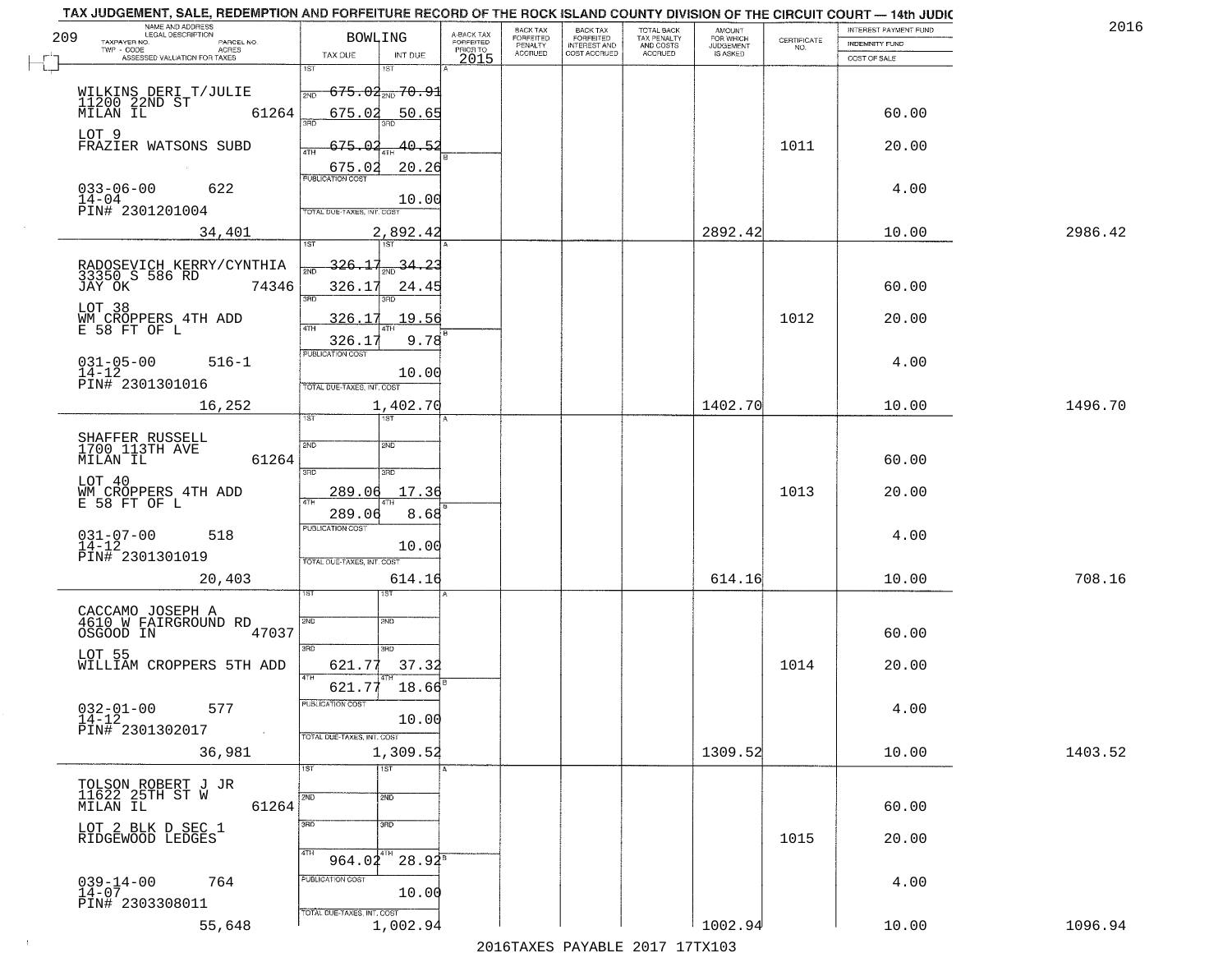| 209                                      | BY WHOM                                     | RATE               | <b>BOWLING</b>                            | TAX JUDGEMENT, SALE, REDEMPTION AND FORFEITURE RECORD OF THE ROCK ISLAND COUNTY DIVISION OF THE CIRCUIT COURT — 14th JUDICIAL CIRCUIT OF ILLINOIS 2016 | TOTAL DUE<br>TO REDEEM                       |                                             | DATE OF REDEMP-<br>TION OR DEED | RECEIVED REDEMPTION                                       |
|------------------------------------------|---------------------------------------------|--------------------|-------------------------------------------|--------------------------------------------------------------------------------------------------------------------------------------------------------|----------------------------------------------|---------------------------------------------|---------------------------------|-----------------------------------------------------------|
|                                          | PURCHASED                                   | $\%$<br><b>BID</b> | DATE OF SALE                              | SUBSEQUENT TAXES PAID, FEES, AND TIME EXTENSION                                                                                                        | FROM SALE<br>LESS<br><b>COUNTY CLERK FEE</b> | BY WHOM REDEEMED                            | MO.<br>DAY.<br><b>YEAR</b>      | MONEY IN FULL                                             |
| PIN# 2301201004<br>REALTAX DEV LT'D<br>1 | $\sim$                                      | 0 <sup>0</sup>     | 12/28/2017                                | 01/29/2018 Time Ext & incl<br>01/29/2018 Take Notice Fee<br>11/26/2018 Subs paid                                                                       | 06/28/2020<br>2,929.18                       |                                             |                                 | Certificate<br>Returned<br>& Cancelled<br>04/15/2019      |
|                                          |                                             |                    |                                           |                                                                                                                                                        |                                              | 6, 287.80<br>160.00 DERI WILKINS            | 03/27/2019                      | Karen Kinney                                              |
| PIN# 2301801016<br>REALTAX DEV LT'D<br>2 |                                             | 0 <sub>0</sub>     | 12/28/2017                                | $ 01/29/2018$ Time Ext & incl<br>$ 01/29/2018$ Take Notice Fee                                                                                         | 06/28/2020<br>20.70                          |                                             |                                 | Certificate<br>Returned<br>& Cancelled 2<br>07/06/2018    |
|                                          |                                             |                    |                                           |                                                                                                                                                        |                                              | 1,517.40<br>160.00 KERRY/CYNTHIA RADOSEVICH |                                 | Karen Kinney                                              |
| PIN# 2301801019<br>REALTAX DEV LT'D<br>3 |                                             | 0 <sub>0</sub>     | 12/28/2017                                | $\begin{array}{cc}  01/29/2018 \text{ Time Ext} & \text{incl} \\  01/29/2018 \text{ Take Notice Fe} \end{array}$                                       | 06/28/2020<br>20.70                          |                                             |                                 | Certificate<br>Returned<br>3<br>& Cancelled<br>01/06/2020 |
|                                          |                                             |                    |                                           |                                                                                                                                                        |                                              | 728.86<br>160.00 RUSSELL SHAFFER            | 10/21/2019                      | Karen Kinney                                              |
| PIN# 2301302017<br>REALTAX DEV LT'D<br>4 |                                             | 0 <sub>0</sub>     | 12/28/2017                                | $\begin{array}{ccc}  01/29/2018 \text{ Time} & \text{Ext} & \text{incl} \\  01/29/2018 \text{ Take Notice } \text{Fe} \end{array}$                     | 06/28/2020<br>120.70                         |                                             |                                 | Certificate<br>Returned<br>& Cancelled 4<br>03/07/2019    |
|                                          |                                             |                    |                                           |                                                                                                                                                        |                                              | $1,424.22$ LERETA LLC                       | 11/01/2018                      | Karen Kinney                                              |
| 5                                        | PIN# 2303308011<br>MS INVESTMENTS GROUP INC | 0 <sub>0</sub>     | 12/28/2017<br>$\mathcal{L}_{\mathcal{A}}$ |                                                                                                                                                        |                                              |                                             |                                 | Certificate<br>Returned<br>& Cancelled 5<br>02/08/2018    |
|                                          |                                             |                    |                                           |                                                                                                                                                        |                                              | $1,096.94$ ROBERT TOLSON                    | 01/10/2018                      | Karen Kinney                                              |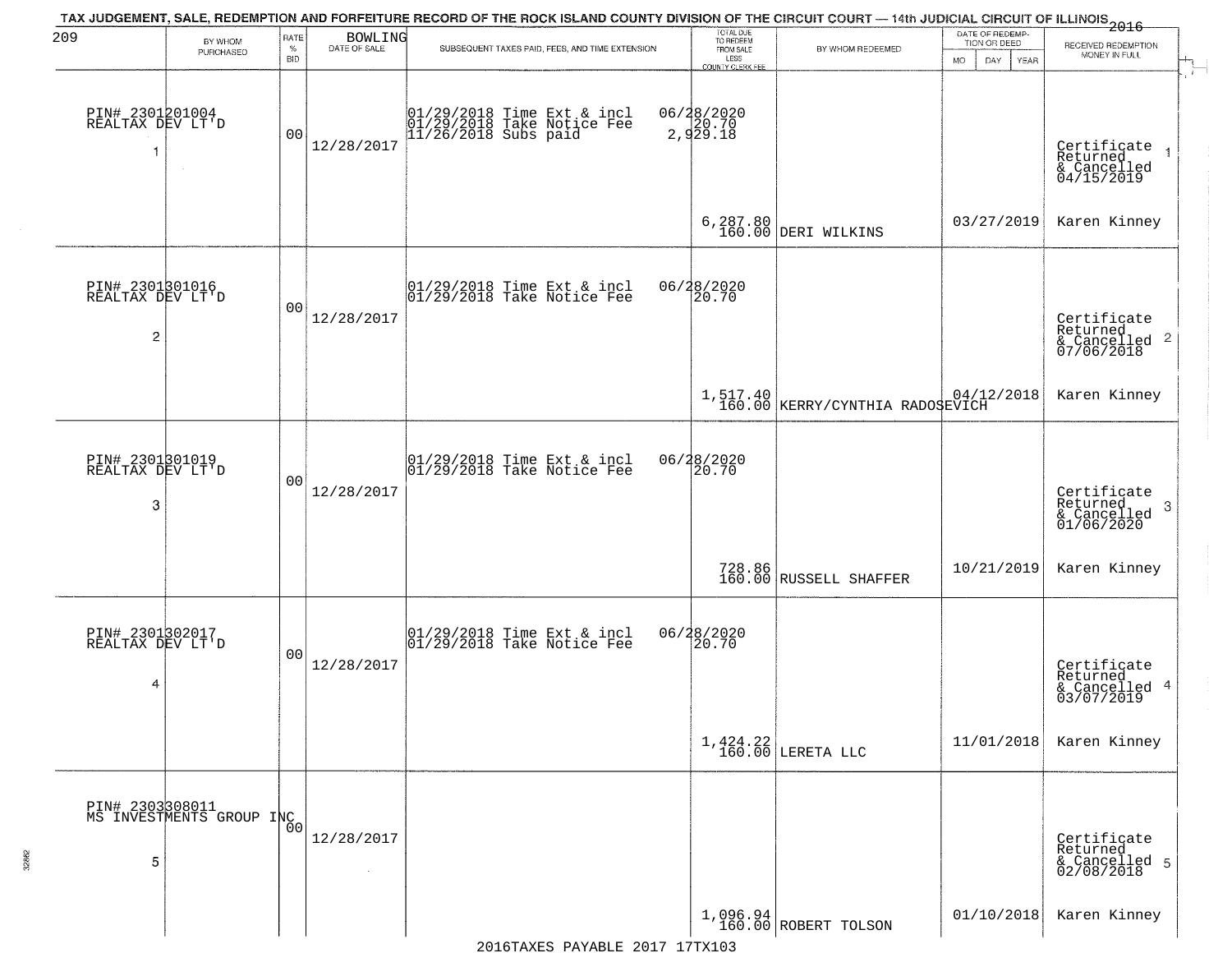| 210 | NAME AND ADDRESS<br>LEGAL DESCRIPTION<br>TAXPAYER NO.<br>PARCEL NO. | <b>BOWLING</b>             |                                   | A-BACK TAX<br>FORFEITED | BACK TAX<br>FORFEITED | <b>BACK TAX</b><br><b>FORFEITED</b> | TOTAL BACK<br>TAX PENALTY | <b>AMOUNT</b>                      | $\begin{array}{c} \text{CERTIFICATE} \\ \text{NO.} \end{array}$ | INTEREST PAYMENT FUND<br><b>INDEMNITY FUND</b> | 2016    |
|-----|---------------------------------------------------------------------|----------------------------|-----------------------------------|-------------------------|-----------------------|-------------------------------------|---------------------------|------------------------------------|-----------------------------------------------------------------|------------------------------------------------|---------|
|     | TWP - CODE<br>ACRES<br>ASSESSED VALUATION FOR TAXES                 | TAX DUE                    | INT DUE                           | PRIOR TO<br>2015        | PENALTY<br>ACCRUED    | INTEREST AND                        | AND COSTS<br>ACCRUED      | FOR WHICH<br>JUDGEMENT<br>IS ASKED |                                                                 | COST OF SALE                                   |         |
|     |                                                                     | 1ST                        |                                   |                         |                       |                                     |                           |                                    |                                                                 |                                                |         |
|     | SCHAFER MICHELE R<br>5609_120TH AVE W                               | 2ND                        | $-512.25$ <sub>2ND</sub> $-53.76$ |                         |                       |                                     |                           |                                    |                                                                 |                                                |         |
|     | MILAN IL<br>61264                                                   | 512.25<br>រគក              | 38.40                             |                         |                       |                                     |                           |                                    |                                                                 | 60.00                                          |         |
|     | LOT 1<br>BLUMENSTEIN SUBD                                           | 512.25                     | -30 <del>.</del> 72               |                         |                       |                                     |                           |                                    | 1016                                                            | 20.00                                          |         |
|     |                                                                     | 512.25                     | 15.36                             |                         |                       |                                     |                           |                                    |                                                                 |                                                |         |
|     | $038 - 13 - 00$<br>741                                              | <b>PUBLICATION COST</b>    |                                   |                         |                       |                                     |                           |                                    |                                                                 | 4.00                                           |         |
|     | $14 - 09$<br>PIN# 2306405002                                        | TOTAL DUE-TAXES, INT. COST | 10.00                             |                         |                       |                                     |                           |                                    |                                                                 |                                                |         |
|     | 32,351                                                              |                            | 2,197.24                          |                         |                       |                                     |                           | 2197.24                            |                                                                 | 10.00                                          | 2291.24 |
|     |                                                                     | 1ST                        | Tst                               |                         |                       |                                     |                           |                                    |                                                                 |                                                |         |
|     | MISNER MIKEL/VALERIE<br>2202 127TH AVENUE W                         | 2ND                        | 2ND                               |                         |                       |                                     |                           |                                    |                                                                 |                                                |         |
|     | 61264<br>MILAN IL                                                   | 3BD                        | 3RD                               |                         |                       |                                     |                           |                                    |                                                                 | 60.00                                          |         |
|     | LOT <sub>2</sub><br>BEALERS 1ST ADD                                 |                            |                                   |                         |                       |                                     |                           |                                    | 1017                                                            | 20.00                                          |         |
|     |                                                                     | $\sqrt{47H}$<br>152.02     | 4TH<br>4.56                       |                         |                       |                                     |                           |                                    |                                                                 |                                                |         |
|     | $035 - 19 - 00$<br>660                                              | <b>PUBLICATION COST</b>    |                                   |                         |                       |                                     |                           |                                    |                                                                 | 4.00                                           |         |
|     | $14 - 07$<br>PIN# 2310302002                                        | TOTAL DUE-TAXES, INT. COST | 10.00                             |                         |                       |                                     |                           |                                    |                                                                 |                                                |         |
|     | 13,829                                                              |                            | 166.58                            |                         |                       |                                     |                           | 166.58                             |                                                                 | 10.00                                          | 260.58  |
|     |                                                                     | 1ST                        | <b>ST</b>                         |                         |                       |                                     |                           |                                    |                                                                 |                                                |         |
|     | SCHROEDER ROBERT/KIMBERLY<br>12920 25TH STREET CT W                 | 2ND                        | 2ND                               |                         |                       |                                     |                           |                                    |                                                                 |                                                |         |
|     | MILAN IL<br>61264                                                   | 3RD                        | 3RD                               |                         |                       |                                     |                           |                                    |                                                                 | 60.00                                          |         |
|     | LOT 17 LYNWOOD ESTATES<br>SHT 16                                    | 1698.48 101.92             |                                   |                         |                       |                                     |                           |                                    | 1018                                                            | 20.00                                          |         |
|     |                                                                     | 1698.48                    | 50.96                             |                         |                       |                                     |                           |                                    |                                                                 |                                                |         |
|     | $048 - 73 - 00$<br>$14 - 07$<br>1325<br>1.070                       | <b>PUBLICATION COST</b>    |                                   |                         |                       |                                     |                           |                                    |                                                                 | 4.00                                           |         |
|     | PIN# 2310303022                                                     | TOTAL OUE-TAXES, INT. COST | 10.00                             |                         |                       |                                     |                           |                                    |                                                                 |                                                |         |
|     | 93,474                                                              |                            | 3,559.84                          |                         |                       |                                     |                           | 3559.84                            |                                                                 | 10.00                                          | 3653.84 |
|     |                                                                     |                            |                                   |                         |                       |                                     |                           |                                    |                                                                 |                                                |         |
|     | HOLSTINE NATALIE/RUSSELL<br>2516 136TH AVENUE CT W                  | <u>829.51</u><br>2ND       | 87.08                             |                         |                       |                                     |                           |                                    |                                                                 |                                                |         |
|     | MILAN IL<br>61264                                                   | 829.51<br>3RD              | 62.20<br>3RD                      |                         |                       |                                     |                           |                                    |                                                                 | 60.00                                          |         |
|     | LOT 14 BLK 2<br>TOWER RIDGE 1ST ADD                                 | 829.51<br>4TH              | 49.76                             |                         |                       |                                     |                           |                                    | 1019                                                            | 20.00                                          |         |
|     |                                                                     | 829.51                     | $24.88^{B}$                       |                         |                       |                                     |                           |                                    |                                                                 |                                                |         |
|     | $043 - 40 - 00$<br>1037<br>14-07                                    | PUBLICATION COST           | 10.00                             |                         |                       |                                     |                           |                                    |                                                                 | 4.00                                           |         |
|     | PIN# 2315102012<br>$\sim 100$                                       | TOTAL DUE-TAXES, INT. COST |                                   |                         |                       |                                     |                           |                                    |                                                                 |                                                |         |
|     | 48,721                                                              |                            | 3,551.96                          |                         |                       |                                     |                           | 3551.96                            |                                                                 | 10.00                                          | 3645.96 |
|     | SLOAN BRUCE H                                                       | 1ST                        | 1ST                               |                         |                       |                                     |                           |                                    |                                                                 |                                                |         |
|     | PO BOX 521<br>MILAN IL<br>61264                                     | 2ND                        | 2ND<br>810.06 60.75               |                         |                       |                                     |                           |                                    |                                                                 | 60.00                                          |         |
|     | LOT 5                                                               | 3RD                        | 3BD                               |                         |                       |                                     |                           |                                    |                                                                 |                                                |         |
|     | CHERRYDALE SUBD TRACT A                                             | 810.06<br>4TH              | 48.60<br>4TH                      |                         |                       |                                     |                           |                                    | 1020                                                            | 20.00                                          |         |
|     |                                                                     | 810.06                     | $24.30^{8}$                       |                         |                       |                                     |                           |                                    |                                                                 |                                                |         |
|     | $040 - 20 - 00$<br>$14 - 07$<br>792                                 | PUBLICATION COST           | 10.00                             |                         |                       |                                     |                           |                                    |                                                                 | 4.00                                           |         |
|     | PIN# 2316203010                                                     | TOTAL DUE-TAXES, INT. COST |                                   |                         |                       |                                     |                           |                                    |                                                                 |                                                |         |
|     | 47,719                                                              |                            | 2,573.83                          |                         |                       |                                     |                           | 2573.83                            |                                                                 | 10.00                                          | 2667.83 |

 $\sim 100$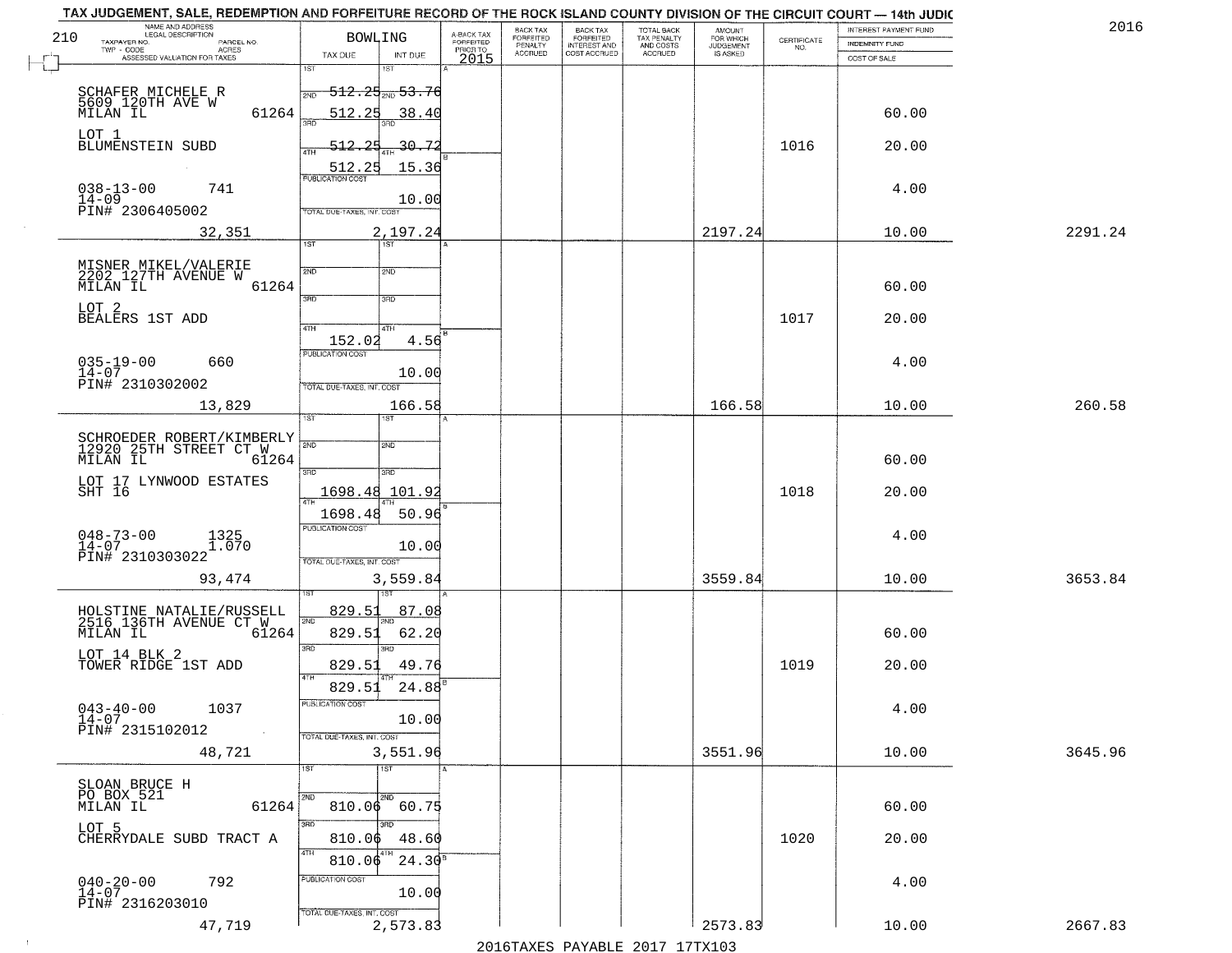| 210                                                   | BY WHOM<br>PURCHASED                               | RATE<br>$\%$<br><b>BID</b> | <b>BOWLING</b><br>DATE OF SALE | TAX JUDGEMENT, SALE, REDEMPTION AND FORFEITURE RECORD OF THE ROCK ISLAND COUNTY DIVISION OF THE CIRCUIT COURT — 14th JUDICIAL CIRCUIT OF ILLINOIS 2016<br>SUBSEQUENT TAXES PAID, FEES, AND TIME EXTENSION | TOTAL DUE<br>TO REDEEM<br>FROM SALE<br>LESS      | BY WHOM REDEEMED                            | DATE OF REDEMP-<br>TION OR DEED<br>MO.<br>DAY.<br>YEAR | RECEIVED REDEMPTION<br>MONEY IN FULL                               |
|-------------------------------------------------------|----------------------------------------------------|----------------------------|--------------------------------|-----------------------------------------------------------------------------------------------------------------------------------------------------------------------------------------------------------|--------------------------------------------------|---------------------------------------------|--------------------------------------------------------|--------------------------------------------------------------------|
| 1                                                     | PIN# 2306405002<br>EQUITY ONE INVESTMENT<br>$\sim$ | 00                         | FUND LLC<br>12/28/2017         | 01/16/2018 Time Ext & incl<br>01/16/2018 Take Notice Fee                                                                                                                                                  | <b>COUNTY CLERK FEE</b><br>$07/03/2020$<br>20.59 |                                             |                                                        | Certificate<br>Returned<br>& Cancelled<br>04/05/2018               |
|                                                       |                                                    |                            |                                |                                                                                                                                                                                                           |                                                  | $2,311.83$<br>$160.00$<br>MICHELE R SCHAFER | 03/28/2018                                             | Karen Kinney                                                       |
| PIN# 2310302002<br>REALTAX DEV LT'D<br>$\overline{c}$ |                                                    | 0 <sub>0</sub>             | 12/28/2017                     | $\begin{array}{cc}  01/29/2018 \text{ Time} & \text{Ext} & \text{incl} \\  01/29/2018 \text{ Take Notice } \text{Fe} \end{array}$                                                                         | 06/28/2020<br>20.70                              |                                             |                                                        | Certificate<br>Returned<br>$\frac{1}{2}$ Cancelled 2<br>07/06/2018 |
|                                                       |                                                    |                            |                                |                                                                                                                                                                                                           |                                                  | 281.28<br>160.00 CHARLES PETERSON           | 03/28/2018                                             | Karen Kinney                                                       |
| PIN# 2310303022<br>3                                  | EQUITY ONE INVESTMENT                              | 0 <sub>0</sub>             | FUND LLC<br>12/28/2017         |                                                                                                                                                                                                           |                                                  |                                             |                                                        | Certificate<br>Returned<br>3<br>& Cancelled<br>02/07/2018          |
|                                                       |                                                    |                            |                                |                                                                                                                                                                                                           | 3,653.84<br>160.00                               | ROBERT SCHROEDER                            | 01/10/2018                                             | Karen Kinney                                                       |
| PIN# 2315102012<br>REALTAX DEV LT'D<br>4              |                                                    | 0 <sub>0</sub>             | 12/28/2017                     | $\begin{array}{c} 01/29/2018 \\ 01/29/2018 \\ \end{array}$ Take Notice Fee                                                                                                                                | 06/28/2020<br>120.70                             |                                             |                                                        | Certificate<br>Returned<br>& Cancelled 4<br>04/04/2018             |
|                                                       |                                                    |                            |                                |                                                                                                                                                                                                           |                                                  | 3,666.66<br>160.00 RUSSELL HOLSTINE         | 02/02/2018                                             | Karen Kinney                                                       |
| 5                                                     | PIN# 2316203010    <br>STEVE SODEMAN LIVING TRUST  | 0 <sub>0</sub>             | 12/28/2017<br>$\sim$           | 01/16/2018 Time Ext & incl<br>01/16/2018 Take Notice Fee                                                                                                                                                  | 12/21/2020<br>20.59                              |                                             |                                                        | Certificate<br>Returned<br>& Cancelled 5<br>03/07/2019             |
|                                                       |                                                    |                            |                                |                                                                                                                                                                                                           |                                                  | 2,688.42<br>160.00 BRUCE SLOAN              | 10/01/2018                                             | Karen Kinney                                                       |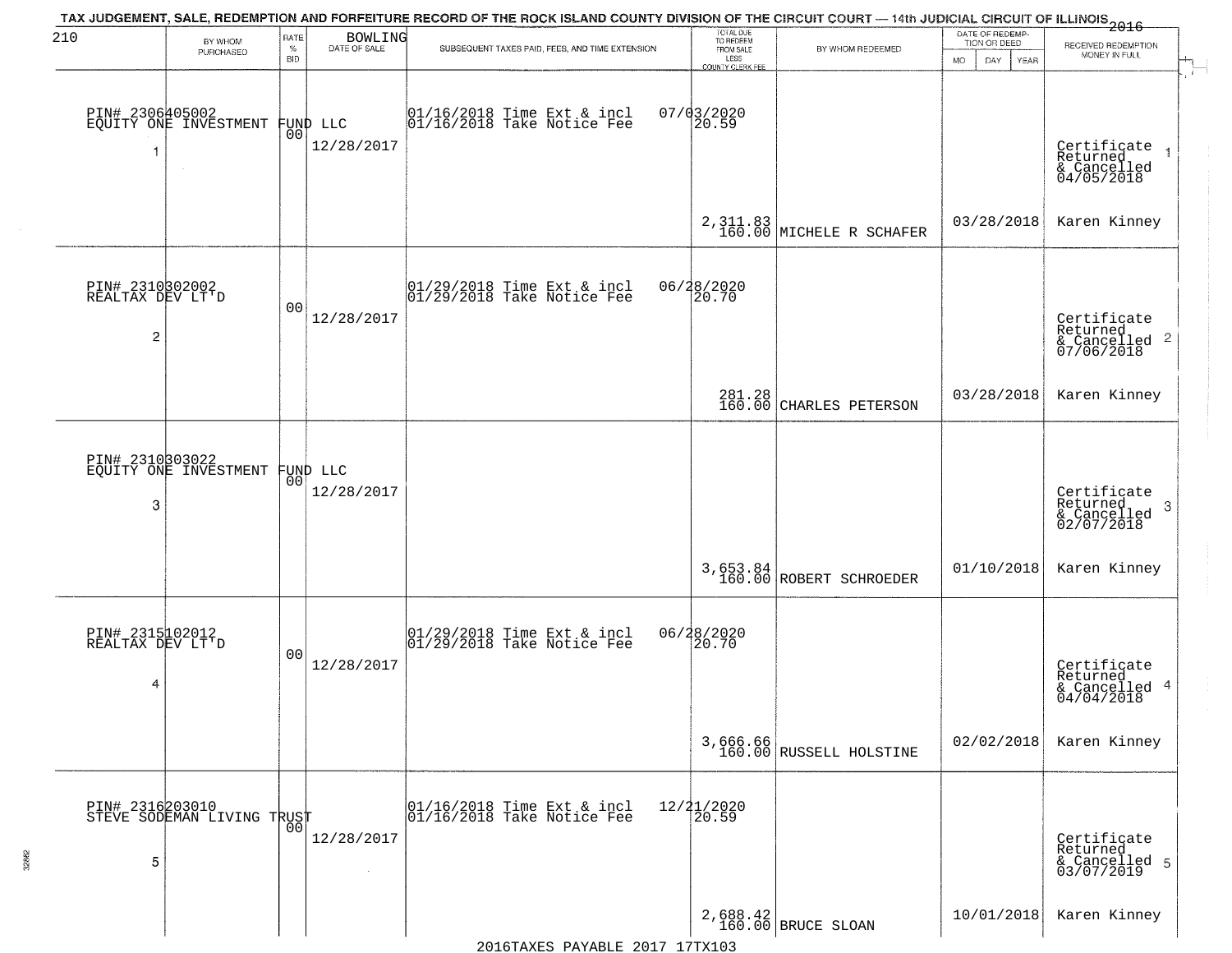|     | TAX JUDGEMENT, SALE, REDEMPTION AND FORFEITURE RECORD OF THE ROCK ISLAND COUNTY DIVISION OF THE CIRCUIT COURT — 14th JUDIC<br>NAME AND ADDRESS<br>LEGAL DESCRIPTION |                                    |                   |                         | BACK TAX                        |                                                       |                                        |                                  |                    | INTEREST PAYMENT FUND | 2016    |
|-----|---------------------------------------------------------------------------------------------------------------------------------------------------------------------|------------------------------------|-------------------|-------------------------|---------------------------------|-------------------------------------------------------|----------------------------------------|----------------------------------|--------------------|-----------------------|---------|
| 211 | TAXPAYER NO.<br>PARCEL NO.                                                                                                                                          | <b>BOWLING</b>                     |                   | A-BACK TAX<br>FORFEITED | FORFEITED<br>PENALTY<br>ACCRUED | BACK TAX<br>FORFEITED<br>INTEREST AND<br>COST ACCRUED | TOTAL BACK<br>TAX PENALTY<br>AND COSTS | AMOUNT<br>FOR WHICH<br>JUDGEMENT | CERTIFICATE<br>NO. | <b>INDEMNITY FUND</b> |         |
|     | TWP - CODE ASSESSED VALUATION FOR TAXES                                                                                                                             | TAX DUE                            | INT DUE           | PRIOR TO<br>2015        |                                 |                                                       | ACCRUED                                | IS ASKED                         |                    | COST OF SALE          |         |
|     |                                                                                                                                                                     | 1ST                                | 1ST               |                         |                                 |                                                       |                                        |                                  |                    |                       |         |
|     | REBELLO JOSEPH<br>3215 143RD AVENUE CT W                                                                                                                            | 2ND                                | 2ND               |                         |                                 |                                                       |                                        |                                  |                    |                       |         |
|     | MĪLĂN IL<br>61264                                                                                                                                                   | 798.87                             | 59.90             |                         |                                 |                                                       |                                        |                                  |                    | 60.00                 |         |
|     | SUPVR ASST MAP                                                                                                                                                      | 3RD                                | 3RD               |                         |                                 |                                                       |                                        |                                  |                    |                       |         |
|     | LOT 210 SHEET 22                                                                                                                                                    | 798.<br>4TH                        | 47.9              |                         |                                 |                                                       |                                        |                                  | 1021               | 20.00                 |         |
|     |                                                                                                                                                                     | 798.8                              | 23.96             |                         |                                 |                                                       |                                        |                                  |                    |                       |         |
|     | $221 - 5$                                                                                                                                                           | <b>PUBLICATION COST</b>            |                   |                         |                                 |                                                       |                                        |                                  |                    | 4.00                  |         |
|     | $013 - 21 - 50$<br>$14 - 07$<br>4.550<br>PIN# 2316400008                                                                                                            | TOTAL DUE-TAXES, INT. COST         | 10.00             |                         |                                 |                                                       |                                        |                                  |                    |                       |         |
|     |                                                                                                                                                                     |                                    |                   |                         |                                 |                                                       |                                        |                                  |                    |                       |         |
|     | 47,143                                                                                                                                                              | 1ST                                | 2,538.39<br>1ST   |                         |                                 |                                                       |                                        | 2538.39                          |                    | 10.00                 | 2632.39 |
|     |                                                                                                                                                                     | 301.72                             | 31.71             |                         |                                 |                                                       |                                        |                                  |                    |                       |         |
|     | STETSON TIMOTHY A<br>2167 170TH AVE<br>61279                                                                                                                        | 2ND<br>301.72                      | 2ND<br>22.65      |                         |                                 |                                                       |                                        |                                  |                    | 60.00                 |         |
|     | REYNOLDS IL                                                                                                                                                         | 3RD                                | 3RD               |                         |                                 |                                                       |                                        |                                  |                    |                       |         |
|     | SUPVR ASST MAP<br>LOT 302 SHEET 26                                                                                                                                  | 301.72                             | 18.12             |                         |                                 |                                                       |                                        |                                  | 1022               | 20.00                 |         |
|     |                                                                                                                                                                     | 47H<br>301.72                      | 4TH<br>9.06       |                         |                                 |                                                       |                                        |                                  |                    |                       |         |
|     |                                                                                                                                                                     | PUBLICATION COST                   |                   |                         |                                 |                                                       |                                        |                                  |                    |                       |         |
|     | $016 - 19 - 00$<br>274<br>$14 - 09$<br>79.450                                                                                                                       |                                    | 10.00             |                         |                                 |                                                       |                                        |                                  |                    | 4.00                  |         |
|     | PIN# 2320300005                                                                                                                                                     | TOTAL DUE-TAXES, INT. COST         |                   |                         |                                 |                                                       |                                        |                                  |                    |                       |         |
|     | FARM<br>15,521                                                                                                                                                      | īst                                | 1,298.42          |                         |                                 |                                                       |                                        | 1298.42                          |                    | 10.00                 | 1392.42 |
|     |                                                                                                                                                                     |                                    |                   |                         |                                 |                                                       |                                        |                                  |                    |                       |         |
|     | STUTZMAN GREGORY T<br>1385 DEER RUN DR                                                                                                                              | 2ND                                | SND               |                         |                                 |                                                       |                                        |                                  |                    |                       |         |
|     | RIVERSIDE IA<br>52327                                                                                                                                               | 1085.66<br>3BD                     | 81.40<br>3RD      |                         |                                 |                                                       |                                        |                                  |                    | 60.00                 |         |
|     | SUPVR ASST MAP<br>LOT 110 SHEET 32                                                                                                                                  | 1085.66                            | 65.12             |                         |                                 |                                                       |                                        |                                  | 1023               | 20.00                 |         |
|     |                                                                                                                                                                     |                                    |                   |                         |                                 |                                                       |                                        |                                  |                    |                       |         |
|     |                                                                                                                                                                     | 1085.66<br><b>PUBLICATION COST</b> | 32.56             |                         |                                 |                                                       |                                        |                                  |                    |                       |         |
|     | $020 - 05 - 90$<br>331-7<br>9.540<br>$14 - 03$                                                                                                                      |                                    | 10.00             |                         |                                 |                                                       |                                        |                                  |                    | 4.00                  |         |
|     | PIN# 2326100011                                                                                                                                                     | TOTAL OUE-TAXES, INT. COST         |                   |                         |                                 |                                                       |                                        |                                  |                    |                       |         |
|     | 60,438                                                                                                                                                              |                                    | 3,446.06          |                         |                                 |                                                       |                                        | 3446.06                          |                    | 10.00                 | 3540.06 |
|     |                                                                                                                                                                     |                                    |                   |                         |                                 |                                                       |                                        |                                  |                    |                       |         |
|     | DESMET DAVID R/MARY E<br>17204 42ND ST W                                                                                                                            | 598.89<br>2ND                      | <u>62.86</u>      |                         |                                 |                                                       |                                        |                                  |                    |                       |         |
|     | MILAN IL<br>61264                                                                                                                                                   | 598.89                             | 44.90             |                         |                                 |                                                       |                                        |                                  |                    | 60.00                 |         |
|     | SUPVR ASST MAP                                                                                                                                                      | 3RD                                | $\overline{3BD}$  |                         |                                 |                                                       |                                        |                                  |                    |                       |         |
|     | LOT 410 SHEET 35                                                                                                                                                    | 598.89<br>4TH                      | 35.92             |                         |                                 |                                                       |                                        |                                  | 1024               | 20.00                 |         |
|     |                                                                                                                                                                     | 598.89                             | 17.96             |                         |                                 |                                                       |                                        |                                  |                    |                       |         |
|     | $357 - 7$<br>$1.420$<br>$\begin{array}{ll} 021 - 15 - 70 & \text{?} \\ 14 - 09 & \text{PINH} & 2329400007 \end{array}$                                              | PUBLICATION COST                   | 10.00             |                         |                                 |                                                       |                                        |                                  |                    | 4.00                  |         |
|     |                                                                                                                                                                     | TOTAL DUE-TAXES, INT. COST         |                   |                         |                                 |                                                       |                                        |                                  |                    |                       |         |
|     | 36,808                                                                                                                                                              |                                    | 2,567.20          |                         |                                 |                                                       |                                        | 2567.20                          |                    | 10.00                 | 2661.20 |
|     |                                                                                                                                                                     | 1ST                                | $\overline{1}$ ST |                         |                                 |                                                       |                                        |                                  |                    |                       |         |
|     |                                                                                                                                                                     |                                    |                   |                         |                                 |                                                       |                                        |                                  |                    |                       |         |
|     |                                                                                                                                                                     | 2ND                                | 2ND               |                         |                                 |                                                       |                                        |                                  |                    |                       |         |
|     |                                                                                                                                                                     | 3RD                                | 3 <sub>BD</sub>   |                         |                                 |                                                       |                                        |                                  |                    |                       |         |
|     |                                                                                                                                                                     |                                    |                   |                         |                                 |                                                       |                                        |                                  |                    |                       |         |
|     |                                                                                                                                                                     | 4TH                                | 4TH               |                         |                                 |                                                       |                                        |                                  |                    |                       |         |
|     |                                                                                                                                                                     | PUBLICATION COST                   |                   |                         |                                 |                                                       |                                        |                                  |                    |                       |         |
|     |                                                                                                                                                                     |                                    |                   |                         |                                 |                                                       |                                        |                                  |                    |                       |         |
|     |                                                                                                                                                                     | TOTAL DUE-TAXES, INT. COST         |                   |                         |                                 |                                                       | $2016$ TAYES DAVARLE 2017 17TY103      |                                  |                    |                       |         |

 $\sim 10^{-1}$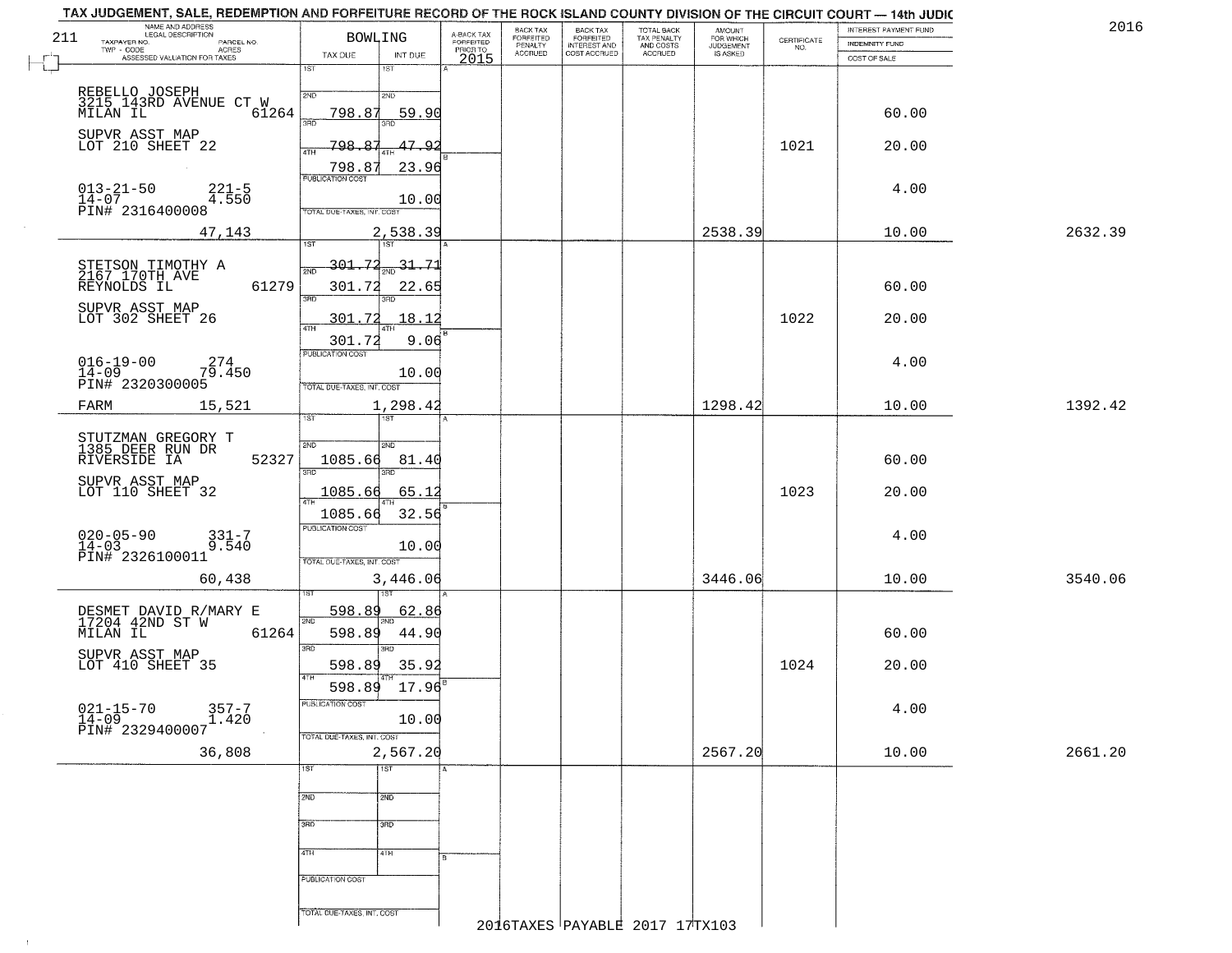| TAX JUDGEMENT, SALE, REDEMPTION AND FORFEITURE RECORD OF THE ROCK ISLAND COUNTY DIVISION OF THE CIRCUIT COURT — 14th JUDICIAL CIRCUIT OF ILLINOIS 2016<br>TOTAL DUE<br>TO REDEEM<br>FROM SALE<br>211<br>RATE<br><b>BOWLING</b><br>BY WHOM<br>DATE OF SALE<br>$\%$<br>SUBSEQUENT TAXES PAID, FEES, AND TIME EXTENSION<br>BY WHOM REDEEMED<br>PURCHASED<br>LESS<br><b>BID</b><br>MO.<br><b>COUNTY CLERK FEE</b><br>06/29/2020<br>3,529.10<br>PIN# 2316400008<br>MS INVESTMENTS GROUP INC<br>01/24/2018 Time Ext & incl<br>02/02/2018 Take Notice Fee<br>11/26/2018 Subs paid<br>12/28/2017<br>1<br>$6,605.68$ JOSEPH REBELLO<br>PIN# 2320800005<br>MS INVESTMENTS GROUP INCO<br>06/29/2020<br>1,400.92<br>$01/24/2018$ Time Ext & incl<br>$02/02/2018$ Take Notice Fee<br>$11/26/2018$ Subs paid<br>12/28/2017<br>2<br>2,982.15<br>160.00 TIMOTHY STETSON<br>PIN# 2326100011<br>REALTAX DEV LT'D<br>06/28/2020<br>01/29/2018 Time Ext & incl<br>01/29/2018 Take Notice Fee<br>20.70<br>0 <sub>0</sub><br>12/28/2017<br>3<br>3,560.76<br>160.00 GREGORY STUTZMAN<br>07/03/2020<br>2,662.59<br>2,662.12<br>2,766.54<br>PIN# 2329400007<br>EQUITY ONE INVESTMENT<br>01/16/2018 Time Ext & incl<br>01/16/2018 Take Notice Fee<br>11/20/2018 Subs paid<br>11/20/2019 Subs paid<br>FUND LLC<br> 00 <br>12/28/2017<br>4<br>9,081.34<br>160.00 MARY DESMET<br>5 |                                                 |                                                            |
|-------------------------------------------------------------------------------------------------------------------------------------------------------------------------------------------------------------------------------------------------------------------------------------------------------------------------------------------------------------------------------------------------------------------------------------------------------------------------------------------------------------------------------------------------------------------------------------------------------------------------------------------------------------------------------------------------------------------------------------------------------------------------------------------------------------------------------------------------------------------------------------------------------------------------------------------------------------------------------------------------------------------------------------------------------------------------------------------------------------------------------------------------------------------------------------------------------------------------------------------------------------------------------------------------------------------------------------------------------|-------------------------------------------------|------------------------------------------------------------|
|                                                                                                                                                                                                                                                                                                                                                                                                                                                                                                                                                                                                                                                                                                                                                                                                                                                                                                                                                                                                                                                                                                                                                                                                                                                                                                                                                       | DATE OF REDEMP-<br>TION OR DEED<br>DAY.<br>YEAR | RECEIVED REDEMPTION<br>MONEY IN FULL                       |
|                                                                                                                                                                                                                                                                                                                                                                                                                                                                                                                                                                                                                                                                                                                                                                                                                                                                                                                                                                                                                                                                                                                                                                                                                                                                                                                                                       |                                                 | Certificate<br>Returned<br>& Cancelled<br>03/07/2019       |
|                                                                                                                                                                                                                                                                                                                                                                                                                                                                                                                                                                                                                                                                                                                                                                                                                                                                                                                                                                                                                                                                                                                                                                                                                                                                                                                                                       | 12/20/2018                                      | Karen Kinney                                               |
|                                                                                                                                                                                                                                                                                                                                                                                                                                                                                                                                                                                                                                                                                                                                                                                                                                                                                                                                                                                                                                                                                                                                                                                                                                                                                                                                                       |                                                 | Certificate<br>Returned<br>$\frac{12241164}{67/29/2019}$ 2 |
|                                                                                                                                                                                                                                                                                                                                                                                                                                                                                                                                                                                                                                                                                                                                                                                                                                                                                                                                                                                                                                                                                                                                                                                                                                                                                                                                                       | 06/11/2019                                      | Karen Kinney                                               |
|                                                                                                                                                                                                                                                                                                                                                                                                                                                                                                                                                                                                                                                                                                                                                                                                                                                                                                                                                                                                                                                                                                                                                                                                                                                                                                                                                       |                                                 | Certificate<br>Returned<br>& Cancelled<br>07/06/2018       |
|                                                                                                                                                                                                                                                                                                                                                                                                                                                                                                                                                                                                                                                                                                                                                                                                                                                                                                                                                                                                                                                                                                                                                                                                                                                                                                                                                       | 03/01/2018                                      | Karen Kinney                                               |
|                                                                                                                                                                                                                                                                                                                                                                                                                                                                                                                                                                                                                                                                                                                                                                                                                                                                                                                                                                                                                                                                                                                                                                                                                                                                                                                                                       |                                                 | Certificate<br>Returned<br>& Cancelled 4<br>01/13/2020     |
|                                                                                                                                                                                                                                                                                                                                                                                                                                                                                                                                                                                                                                                                                                                                                                                                                                                                                                                                                                                                                                                                                                                                                                                                                                                                                                                                                       | 12/31/2019                                      | Karen Kinney                                               |
| 2016TAXES PAYABLE 2017 17TX103                                                                                                                                                                                                                                                                                                                                                                                                                                                                                                                                                                                                                                                                                                                                                                                                                                                                                                                                                                                                                                                                                                                                                                                                                                                                                                                        |                                                 |                                                            |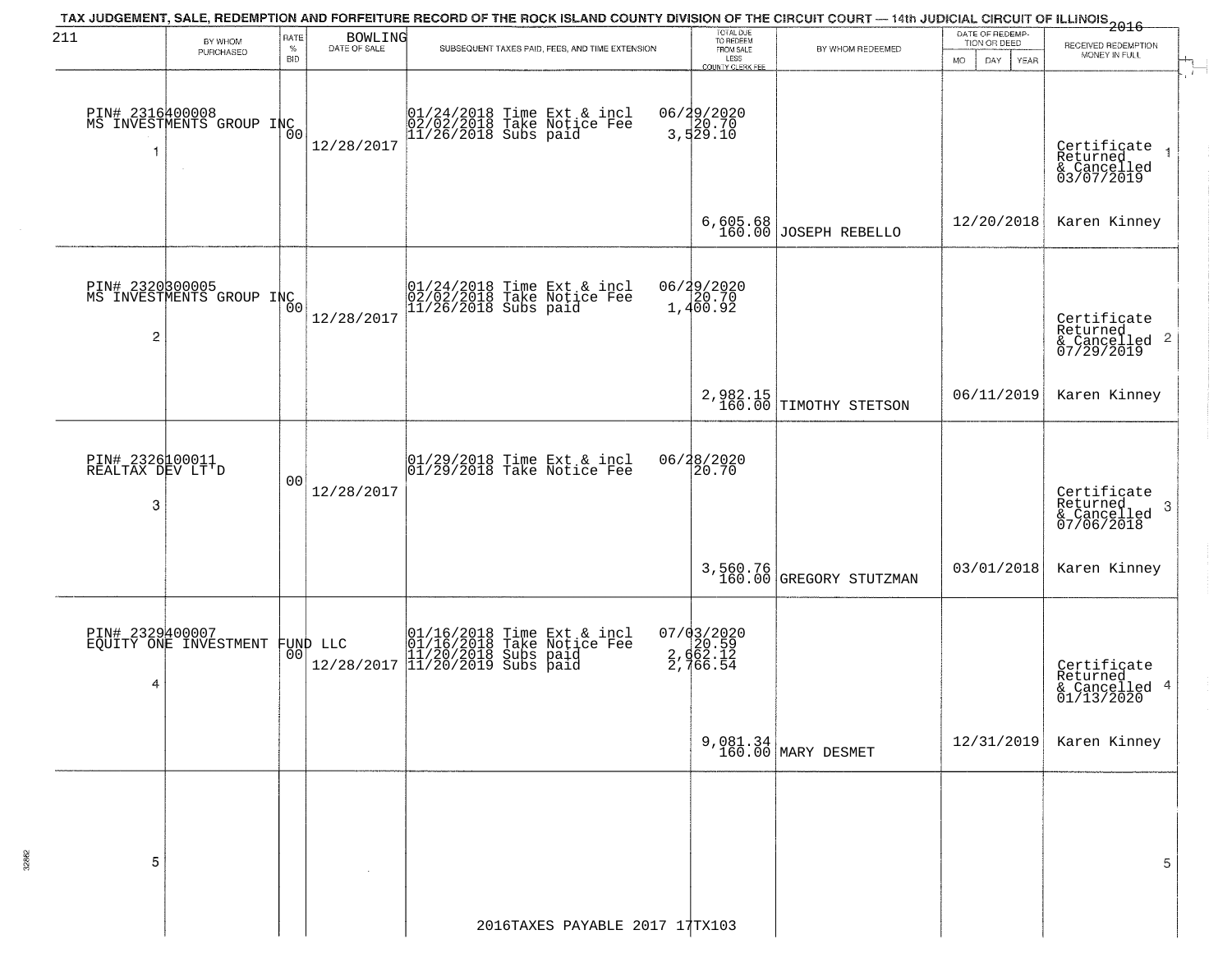| INTEREST PAYMENT FUND<br><b>AMOUNT</b><br>FOR WHICH                                            | 2016    |
|------------------------------------------------------------------------------------------------|---------|
| $\begin{array}{c} \text{CERTIFICATE} \\ \text{NO.} \end{array}$<br>INDEMNITY FUND<br>JUDGEMENT |         |
| COST OF SALE                                                                                   |         |
|                                                                                                |         |
| 60.00                                                                                          |         |
| 1025<br>20.00                                                                                  |         |
| 4.00                                                                                           |         |
| 2188.96<br>10.00                                                                               | 2282.96 |
|                                                                                                |         |
| 60.00                                                                                          |         |
| 1026<br>20.00                                                                                  |         |
| 4.00                                                                                           |         |
|                                                                                                |         |
| 1468.42<br>10.00                                                                               | 1562.42 |
| 60.00                                                                                          |         |
| 1027<br>20.00                                                                                  |         |
|                                                                                                |         |
| 4.00                                                                                           |         |
| 1237.30<br>10.00                                                                               | 1331.30 |
|                                                                                                |         |
| 60.00                                                                                          |         |
| 1028<br>20.00                                                                                  |         |
| 4.00                                                                                           |         |
| 2766.08<br>10.00                                                                               | 2860.08 |
|                                                                                                |         |
| 60.00                                                                                          |         |
| 1029<br>20.00                                                                                  |         |
| 4.00                                                                                           |         |
|                                                                                                |         |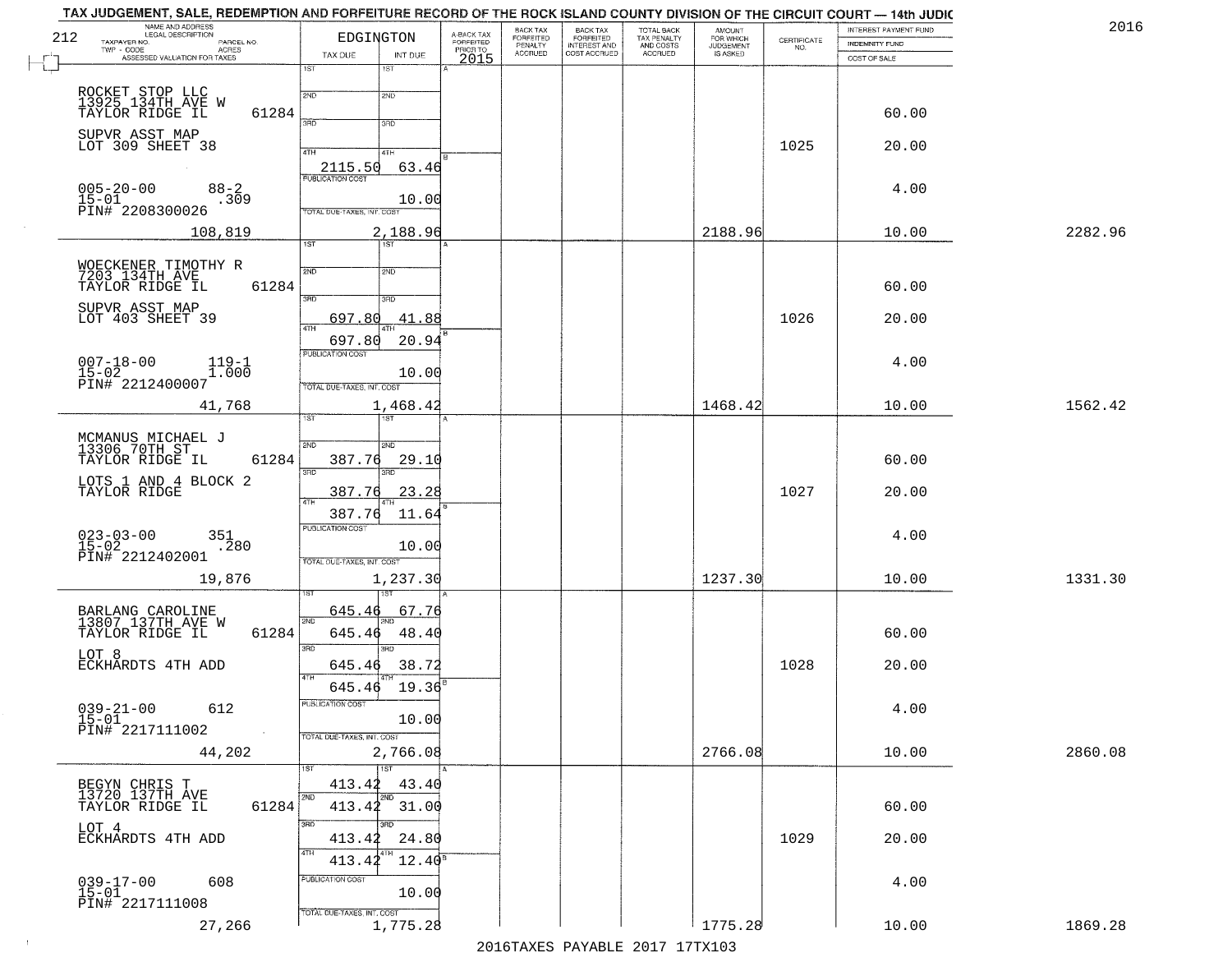| 212                                       | BY WHOM                                           | RATE               | EDGINGTON<br>DATE OF SALE | TAX JUDGEMENT, SALE, REDEMPTION AND FORFEITURE RECORD OF THE ROCK ISLAND COUNTY DIVISION OF THE CIRCUIT COURT — 14th JUDICIAL CIRCUIT OF ILLINOIS 2016 |                                 | TOTAL DUE<br>TO REDEEM                       |                                                            | DATE OF REDEMP-<br>TION OR DEED | RECEIVED REDEMPTION                                                |
|-------------------------------------------|---------------------------------------------------|--------------------|---------------------------|--------------------------------------------------------------------------------------------------------------------------------------------------------|---------------------------------|----------------------------------------------|------------------------------------------------------------|---------------------------------|--------------------------------------------------------------------|
|                                           | PURCHASED                                         | $\%$<br><b>BID</b> |                           | SUBSEQUENT TAXES PAID, FEES, AND TIME EXTENSION                                                                                                        |                                 | FROM SALE<br>LESS<br><b>COUNTY CLERK FEE</b> | BY WHOM REDEEMED                                           | MO.<br>DAY.<br><b>YEAR</b>      | MONEY IN FULL                                                      |
| 1                                         | PIN# 2208300026    <br>STEVE SODEMAN LIVING TRUST | 01                 | 12/28/2017                | 01/16/2018 Time Ext & incl<br>01/16/2018 Take Notice Fee                                                                                               | 12/21/2020<br>20.59             |                                              |                                                            |                                 | Certificate<br>Returned<br>& Cancelled<br>02/07/2018               |
|                                           |                                                   |                    |                           |                                                                                                                                                        |                                 |                                              | 2,326.38<br>160.00 ROCKET STOP LLC                         | 01/30/2018                      | Karen Kinney                                                       |
| PIN# 2212400007<br>REALTAX DEV LT'D<br>2  |                                                   | 0 <sub>0</sub>     | 12/28/2017                | $ 01/29/2018$ Time Ext & incl<br>$ 01/29/2018$ Take Notice Fee                                                                                         | 06/28/2020                      | 20.70                                        |                                                            |                                 | Certificate<br>Returned<br>$\frac{1}{6}$ Cancelled 2<br>01/06/2020 |
|                                           |                                                   |                    |                           |                                                                                                                                                        |                                 |                                              | $\left[1, 583.12 \atop 160.00 \right]$ TIMOTHY R WOECKENER | 11/25/2019                      | Karen Kinney                                                       |
| PIN# 2212402001<br>WESTERN SITES LLC<br>3 |                                                   | 0 <sub>0</sub>     | 12/28/2017                | 04/11/2018 Time Ext & incl<br>04/13/2018 Take Notice Fee<br>11/29/2018 Subs paid                                                                       | 07/15/2020<br>20.70<br>1,655.66 |                                              |                                                            |                                 | Certificate<br>Returned<br>3<br>& Cancelled<br>09/06/2019          |
|                                           |                                                   |                    |                           |                                                                                                                                                        |                                 |                                              | 3, 206.34<br>160.00 MATT STERN                             | 07/15/2019                      | Karen Kinney                                                       |
| 4                                         | PIN# 2217 11002<br>EQUITY ONE INVESTMENT FUND LLC |                    | 12/28/2017                | $01/16/2018$ Time Ext & incl<br>$01/16/2018$ Take Notice Fee<br>$11/20/2019$ Subs paid                                                                 | $07/03/2020$<br>1,363.22        |                                              |                                                            |                                 | Certificate<br>Returned<br>& Cancelled 4<br>01/13/2020             |
|                                           |                                                   |                    |                           |                                                                                                                                                        |                                 |                                              | $4,407.48$<br>160.00 CAROLINE BARLANG                      | 12/10/2019                      | Karen Kinney                                                       |
| 5                                         | PIN# 2217111008<br>EQUITY ONE INVESTMENT          | 0 <sub>0</sub>     | FUND LLC<br>12/28/2017    | 01/16/2018 Time Ext & incl<br>01/16/2018 Take Notice Fee                                                                                               | $07/03/2020$<br>20.59           |                                              |                                                            |                                 | Certificate<br>Returned<br>& Cancelled 5<br>07/06/2018             |
|                                           |                                                   |                    |                           |                                                                                                                                                        |                                 |                                              | 1,889.87<br>160.00 CHRIS BEGYN                             | 05/31/2018                      | Karen Kinney                                                       |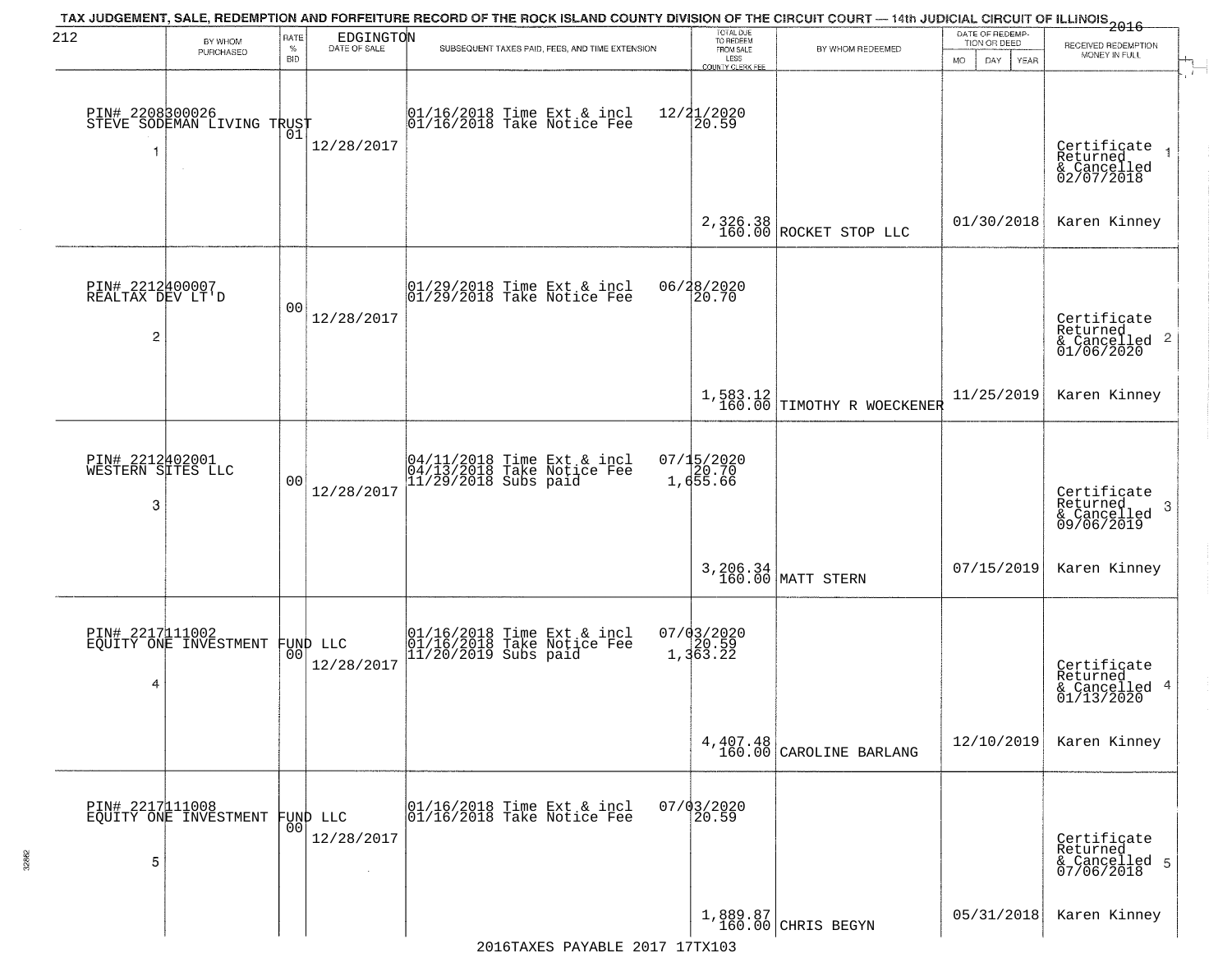|     | TAX JUDGEMENT, SALE, REDEMPTION AND FORFEITURE RECORD OF THE ROCK ISLAND COUNTY DIVISION OF THE CIRCUIT COURT - 14th JUDIC<br>NAME AND ADDRESS<br>LEGAL DESCRIPTION |                                                         | A-BACK TAX            | BACK TAX                        | BACK TAX<br>FORFEITED        |                                                   | <b>AMOUNT</b>                      |                    | INTEREST PAYMENT FUND | 2016    |
|-----|---------------------------------------------------------------------------------------------------------------------------------------------------------------------|---------------------------------------------------------|-----------------------|---------------------------------|------------------------------|---------------------------------------------------|------------------------------------|--------------------|-----------------------|---------|
| 213 | TAXPAYER NO.<br>PARCEL NO.<br>TWP - CODE<br>ACRES                                                                                                                   | EDGINGTON                                               | FORFEITED<br>PRIOR TO | FORFEITED<br>PENALTY<br>ACCRUED | INTEREST AND<br>COST ACCRUED | TOTAL BACK<br>TAX PENALTY<br>AND COSTS<br>ACCRUED | FOR WHICH<br>JUDGEMENT<br>IS ASKED | CERTIFICATE<br>NO. | <b>INDEMNITY FUND</b> |         |
| C   | ASSESSED VALUATION FOR TAXES                                                                                                                                        | TAX DUE<br>INT DUE                                      | 2015                  |                                 |                              |                                                   |                                    |                    | COST OF SALE          |         |
|     | DECLERCK TYLER J<br>905 W EDGINGTON ST<br>REYNOLDS IL                                                                                                               | 1ST<br>1ST<br>2ND<br>2ND                                |                       |                                 |                              |                                                   |                                    |                    |                       |         |
|     | 61279<br>LOT 4                                                                                                                                                      | 3RD<br>3RD                                              |                       |                                 |                              |                                                   |                                    |                    | 60.00                 |         |
|     | WESTERN ACRES ADD                                                                                                                                                   | $-28.40$<br>473.45<br>4TH<br>473.45<br>14.20            |                       |                                 |                              |                                                   |                                    | 1030               | 20.00                 |         |
|     | $037 - 04 - 00$<br>579<br>15-03<br>PIN# 2236302001                                                                                                                  | PUBLICATION COST<br>10.00<br>TOTAL DUE-TAXES, INT. COST |                       |                                 |                              |                                                   |                                    |                    | 4.00                  |         |
|     | 29,649                                                                                                                                                              | 999.50<br>1ST<br>1ST <sup>-</sup>                       |                       |                                 |                              |                                                   | 999.50                             |                    | 10.00                 | 1093.50 |
|     |                                                                                                                                                                     |                                                         |                       |                                 |                              |                                                   |                                    |                    |                       |         |
|     | RINGOEN ROBERT K<br>406 WILLIAMS ST<br>REYNOLDS IL<br>61279                                                                                                         | 2ND<br>2ND<br>527.19<br>39.55<br>3RD<br>3RD             |                       |                                 |                              |                                                   |                                    |                    | 60.00                 |         |
|     | LOT 12<br>SCHOONMAKERS SUB DIV<br>OF W PART OUT LOT 1<br>WAIT AND WALKERS 2ND ADD                                                                                   | 31.64<br>527<br>4TH<br>15.82<br>527.19                  |                       |                                 |                              |                                                   |                                    | 1031               | 20.00                 |         |
|     | $033 - 22 - 00$<br>531<br>$15 - 03$<br>PIN# 2236408011                                                                                                              | PUBLICATION COST<br>10.00<br>TOTAL DUE-TAXES, INT. COST |                       |                                 |                              |                                                   |                                    |                    | 4.00                  |         |
|     | 39,000                                                                                                                                                              | 1,678.58                                                |                       |                                 |                              |                                                   | 1678.58                            |                    | 10.00                 | 1772.58 |
|     |                                                                                                                                                                     |                                                         |                       |                                 |                              |                                                   |                                    |                    |                       |         |
|     | GOMEZ DAVID<br>PO BOX 173<br>61279<br>REYNOLDS IL                                                                                                                   | 301.38<br>31.64<br>2ND<br>301.38<br>22.60<br>3BD<br>3RD |                       |                                 |                              |                                                   |                                    |                    | 60.00                 |         |
|     | LOT 1 BLOCK 7<br>WAIT AND WALKERS 1ST<br>ADD TO TOWN OF REYNOLDS<br>E 68 FT OF N 110 FT                                                                             | 301.38<br>18.08<br>4TH<br>301.38                        | 9.04                  |                                 |                              |                                                   |                                    | 1032               | 20.00                 |         |
|     | $028 - 05 - 00$<br>15-03<br>$449 - A$                                                                                                                               | <b>PUBLICATION COST</b><br>10.00                        |                       |                                 |                              |                                                   |                                    |                    | 4.00                  |         |
|     | PIN# 2236415006<br>21,054                                                                                                                                           | TOTAL OUE-TAXES, INT. COST<br>1,296.88                  |                       |                                 |                              |                                                   | 1296.88                            |                    | 10.00                 | 1390.88 |
|     |                                                                                                                                                                     |                                                         |                       |                                 |                              |                                                   |                                    |                    |                       |         |
|     | FRIEDEN ROBERT B<br>PO BOX 23<br>61279<br>REYNOLDS IL                                                                                                               | 2ND<br>2ND<br>704.83<br>52.85<br>3RD<br>3BD             |                       |                                 |                              |                                                   |                                    |                    | 60.00                 |         |
|     | LOT 3 BLOCK 3<br>TOWN OF REYNOLDS                                                                                                                                   | 42.28<br>704.83<br>4TH<br>704.83<br>21.14               |                       |                                 |                              |                                                   |                                    | 1033               | 20.00                 |         |
|     | $025 - 15 - 00$<br>15-03<br>404                                                                                                                                     | PUBLICATION COST<br>10.00                               |                       |                                 |                              |                                                   |                                    |                    | 4.00                  |         |
|     | PIN# 2236421003<br>41,206                                                                                                                                           | TOTAL DUE-TAXES, INT. COST<br>2,240.76                  |                       |                                 |                              |                                                   | 2240.76                            |                    | 10.00                 | 2334.76 |
|     |                                                                                                                                                                     | 1ST<br>$\overline{1}$ ST                                |                       |                                 |                              |                                                   |                                    |                    |                       |         |
|     |                                                                                                                                                                     | 2ND<br>2ND                                              |                       |                                 |                              |                                                   |                                    |                    |                       |         |
|     |                                                                                                                                                                     | 300<br>3BD                                              |                       |                                 |                              |                                                   |                                    |                    |                       |         |
|     |                                                                                                                                                                     | 4TH<br>4TH                                              |                       |                                 |                              |                                                   |                                    |                    |                       |         |
|     |                                                                                                                                                                     | PUBLICATION COST                                        |                       |                                 |                              |                                                   |                                    |                    |                       |         |
|     |                                                                                                                                                                     | TOTAL DUE-TAXES, INT. COST                              |                       |                                 |                              | 2016 TAYRE DAVARE 1017 17 TYLO                    |                                    |                    |                       |         |

 $\vdash$ 

 $\Lambda^+$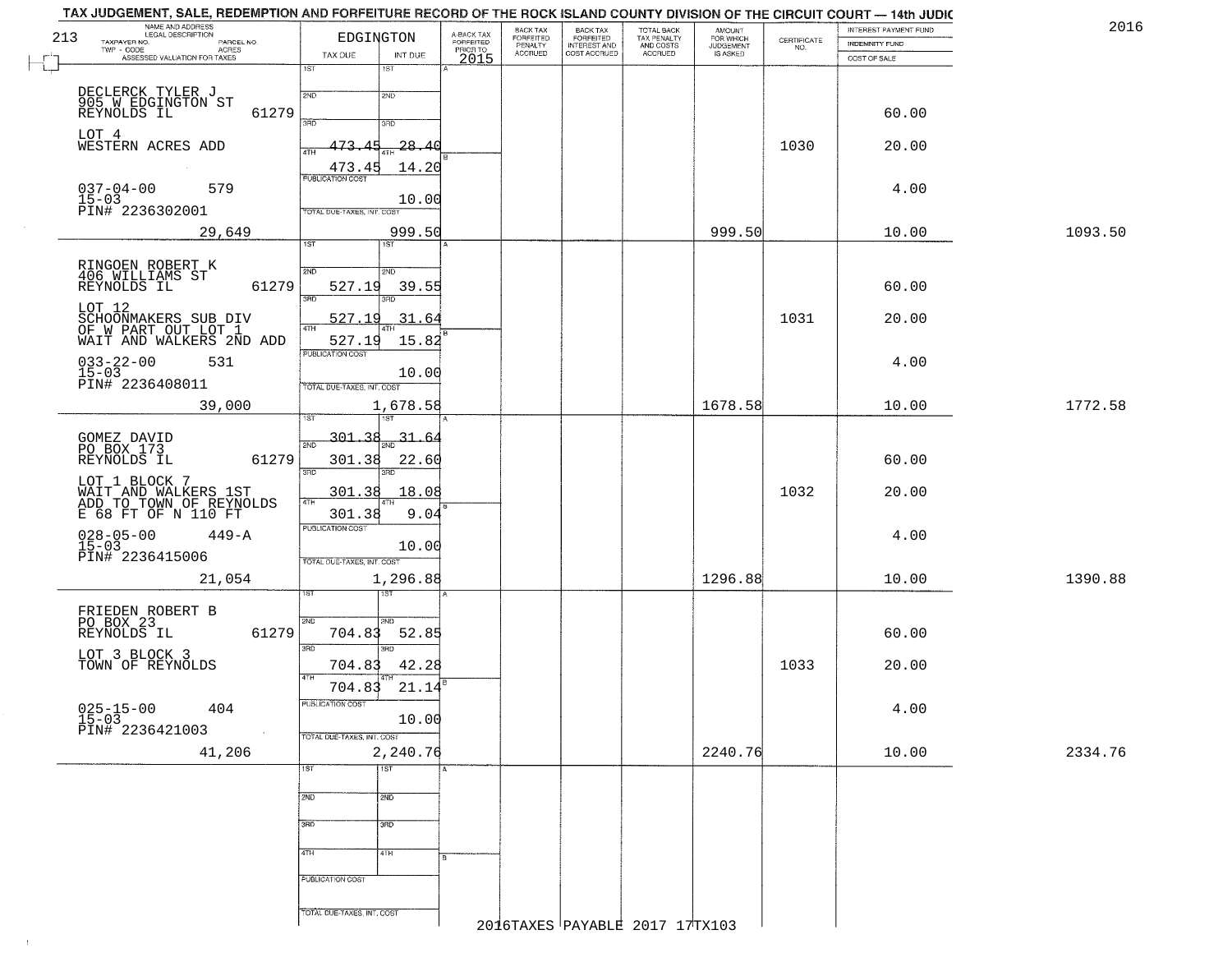| 213                                                   |                                                   |                            |                           | TAX JUDGEMENT, SALE, REDEMPTION AND FORFEITURE RECORD OF THE ROCK ISLAND COUNTY DIVISION OF THE CIRCUIT COURT — 14th JUDICIAL CIRCUIT OF ILLINOIS 2016 |                                             |                                                                                                          |                                 |                                                                    |
|-------------------------------------------------------|---------------------------------------------------|----------------------------|---------------------------|--------------------------------------------------------------------------------------------------------------------------------------------------------|---------------------------------------------|----------------------------------------------------------------------------------------------------------|---------------------------------|--------------------------------------------------------------------|
|                                                       | BY WHOM<br>PURCHASED                              | RATE<br>$\%$<br><b>BID</b> | EDGINGTON<br>DATE OF SALE | SUBSEQUENT TAXES PAID, FEES, AND TIME EXTENSION                                                                                                        | TOTAL DUE<br>TO REDEEM<br>FROM SALE<br>LESS | BY WHOM REDEEMED                                                                                         | DATE OF REDEMP-<br>TION OR DEED | RECEIVED REDEMPTION<br>MONEY IN FULL                               |
|                                                       |                                                   |                            |                           |                                                                                                                                                        | <b>COUNTY CLERK FEE</b>                     |                                                                                                          | MO.<br>DAY.<br>YEAR             |                                                                    |
| PIN# 2236302001<br>REALTAX DEV LT'D<br>1              | $\sim$                                            | 0 <sub>0</sub>             | 12/28/2017                | 01/29/2018 Time Ext & incl<br>01/29/2018 Take Notice Fee                                                                                               | 06/28/2020<br>20.70                         |                                                                                                          |                                 | Certificate<br>Returned<br>& Cancelled<br>07/06/2018               |
|                                                       |                                                   |                            |                           |                                                                                                                                                        |                                             | $1,114.20$ FIRST NATIONAL BANK                                                                           | 03/06/2018<br>OF AM             | Karen Kinney                                                       |
| PIN# 2236408011<br>REALTAX DEV LT'D<br>$\overline{c}$ |                                                   | 0 <sub>0</sub>             | 12/28/2017                |                                                                                                                                                        |                                             |                                                                                                          |                                 | Certificate<br>Returned<br>$\frac{C}{2}$ Cancelled 2<br>02/08/2018 |
|                                                       |                                                   |                            |                           |                                                                                                                                                        |                                             | $\begin{array}{c c c c c} 1,772.58 & 01/16/2018 \\ 160.00 & \text{ROBERT/ELIZABETH RINGOEN} \end{array}$ |                                 | Karen Kinney                                                       |
| PIN# 2236415006<br>REALTAX DEV LT'D<br>3              |                                                   | 0 <sub>0</sub>             | 12/28/2017                | 01/29/2018 Time Ext & incl<br>01/29/2018 Take Notice Fee<br>11/26/2018 Subs paid                                                                       | 06/28/2020<br>1,20.70<br>1,295.22           |                                                                                                          |                                 | Certificate<br>Returned<br>3<br>& Cancelled<br>06/17/2019          |
|                                                       |                                                   |                            |                           |                                                                                                                                                        |                                             | 2,862.23<br>160.00 WELLS FARGO                                                                           | 05/08/2019                      | Karen Kinney                                                       |
| 4                                                     | PIN# 2236421003<br>EQUITY ONE INVESTMENT FUND LLC |                            | 12/28/2017                | $\begin{array}{c} 01/16/2018 \\ 01/16/2018 \\ \end{array}$ Take Notice Fee                                                                             | $07/03/2020$<br>20.59                       |                                                                                                          |                                 | Certificate<br>Returned<br>& Cancelled 4<br>07/13/2018             |
|                                                       |                                                   |                            |                           |                                                                                                                                                        |                                             | 2,355.35<br>160.00 ROBERT/KRISTIN FRIEDEN                                                                |                                 | Karen Kinney                                                       |
|                                                       |                                                   |                            |                           |                                                                                                                                                        |                                             |                                                                                                          |                                 |                                                                    |
| 5                                                     |                                                   |                            |                           |                                                                                                                                                        |                                             |                                                                                                          |                                 | 5                                                                  |
|                                                       |                                                   |                            |                           | 2016TAXES PAYABLE 2017 17TX103                                                                                                                         |                                             |                                                                                                          |                                 |                                                                    |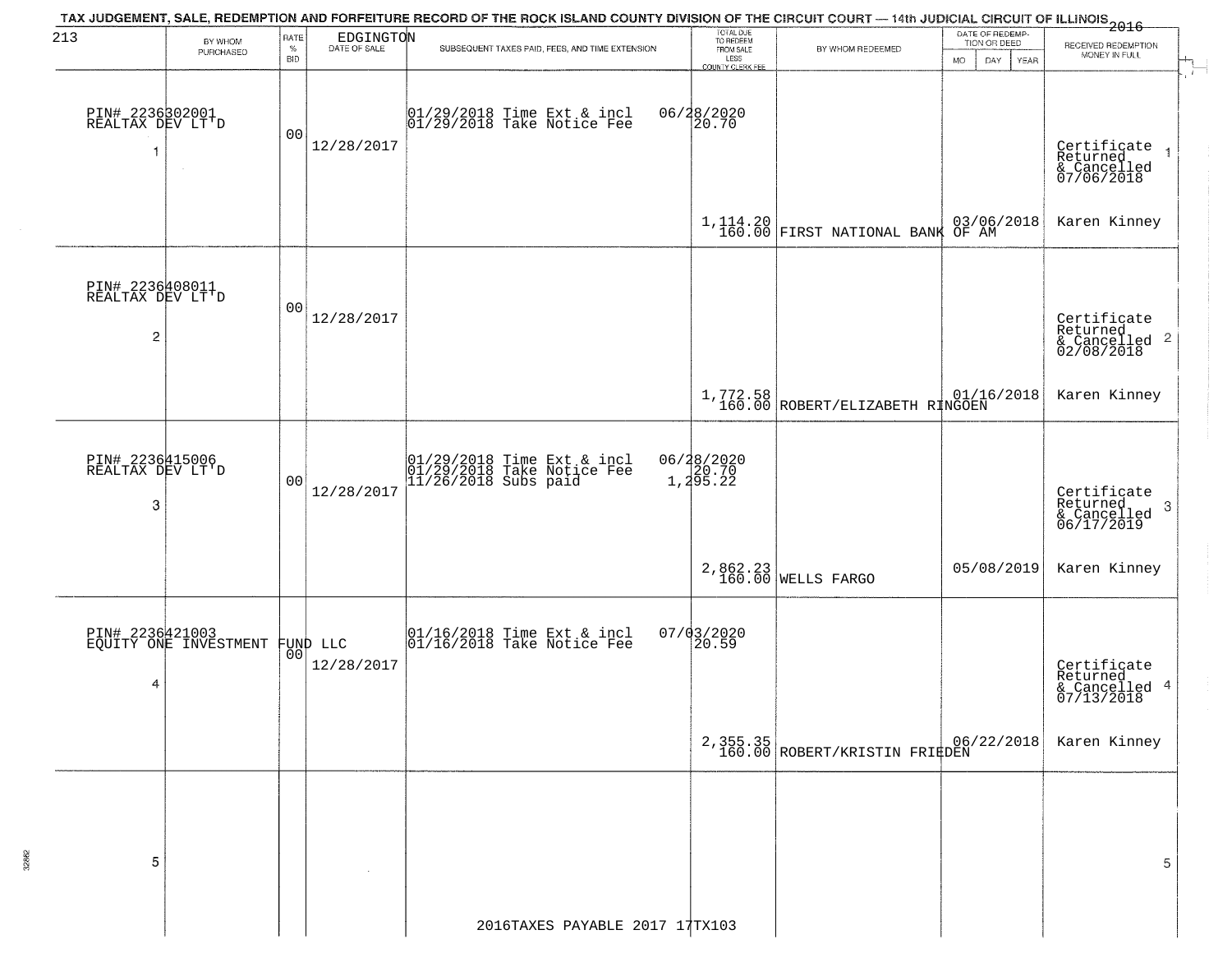|     | TAX JUDGEMENT, SALE, REDEMPTION AND FORFEITURE RECORD OF THE ROCK ISLAND COUNTY DIVISION OF THE CIRCUIT COURT - 14th JUDIC<br>NAME AND ADDRESS<br>LEGAL DESCRIPTION |                                              |               |                         | BACK TAX                    |                                              |                                        |                                         |                                                                 | INTEREST PAYMENT FUND | 2016      |
|-----|---------------------------------------------------------------------------------------------------------------------------------------------------------------------|----------------------------------------------|---------------|-------------------------|-----------------------------|----------------------------------------------|----------------------------------------|-----------------------------------------|-----------------------------------------------------------------|-----------------------|-----------|
| 214 | TAXPAYER NO.<br>PARCEL NO.                                                                                                                                          | ANDULUSIA                                    |               | A-BACK TAX<br>FORFEITED | <b>FORFEITED</b><br>PENALTY | BACK TAX<br>FORFEITED<br><b>INTEREST AND</b> | TOTAL BACK<br>TAX PENALTY<br>AND COSTS | AMOUNT<br>FOR WHICH<br><b>JUDGEMENT</b> | $\begin{array}{c} \text{CERTIFICATE} \\ \text{NO.} \end{array}$ | INDEMNITY FUND        |           |
|     | ACRES<br>ASSESSED VALUATION FOR TAXES                                                                                                                               | TAX DUE                                      | INT DUE       | PRIOR TO<br>2015        | <b>ACCRUED</b>              | COST ACCRUED                                 | <b>ACCRUED</b>                         | IS ASKED                                |                                                                 | COST OF SALE          |           |
|     |                                                                                                                                                                     | 1ST                                          | IST.          |                         |                             |                                              |                                        |                                         |                                                                 |                       |           |
|     | MIDWEST METHANE INC                                                                                                                                                 | $\frac{1}{2ND}$ 4078.07 <sub>2N</sub> 428.19 |               |                         |                             |                                              |                                        |                                         |                                                                 |                       |           |
|     | 330 S WELLS ST STE 711<br>CHICAGO IL 60606                                                                                                                          |                                              |               | 6255.72                 |                             |                                              |                                        |                                         |                                                                 |                       |           |
|     |                                                                                                                                                                     | 4078.07 305.85<br>350                        |               |                         | 8047.72                     |                                              |                                        |                                         |                                                                 | 60.00                 |           |
|     | SUPVR ASST MAP                                                                                                                                                      |                                              |               |                         |                             | 71384.85                                     |                                        |                                         |                                                                 |                       |           |
|     | LOT 107 SHEET 5                                                                                                                                                     | 4078.07.244.68                               |               |                         |                             |                                              | 204270.37                              |                                         | 1034                                                            | 20.00                 |           |
|     |                                                                                                                                                                     | 4078.07 122.34                               |               |                         |                             |                                              |                                        |                                         |                                                                 |                       |           |
|     | $002 - 17 - 00$<br>36                                                                                                                                               | <b>PUBLICATION COST</b>                      |               |                         |                             | $07 - 08 - 09$ $10 - 11 - 12$ $13 - 14$      |                                        |                                         |                                                                 | 4.00                  |           |
|     | $16 - 01$<br>69.700                                                                                                                                                 |                                              | 10.00         |                         |                             |                                              |                                        |                                         |                                                                 |                       |           |
|     | PIN# 1525100007                                                                                                                                                     | TOTAL DUE-TAXES, INT. COST                   |               | -108582.08              |                             |                                              |                                        |                                         |                                                                 |                       |           |
|     | 214,156                                                                                                                                                             |                                              | 17,423.34     |                         |                             |                                              |                                        | 221693.71                               |                                                                 | 10.00                 | 221787.71 |
|     |                                                                                                                                                                     |                                              |               |                         |                             |                                              |                                        |                                         |                                                                 |                       |           |
|     |                                                                                                                                                                     |                                              | 48.72         |                         |                             |                                              |                                        |                                         |                                                                 |                       |           |
|     | VERSLUYS PAMELA S<br>8218 78TH AVE W                                                                                                                                |                                              |               |                         |                             |                                              |                                        |                                         |                                                                 |                       |           |
|     | MILAN IL<br>61264                                                                                                                                                   | 464.22                                       | 34.80<br>3RD  |                         |                             |                                              |                                        |                                         |                                                                 | 60.00                 |           |
|     | LOT 2                                                                                                                                                               |                                              |               |                         |                             |                                              |                                        |                                         |                                                                 |                       |           |
|     | CÁRPENTERS SUBD<br>SHEET 5                                                                                                                                          | -22<br>464.                                  | 27.84         |                         |                             |                                              |                                        |                                         | 1035                                                            | 20.00                 |           |
|     |                                                                                                                                                                     | 464.22                                       | 13.92         |                         |                             |                                              |                                        |                                         |                                                                 |                       |           |
|     | $044 - 09 - 00$<br>698                                                                                                                                              | PUBLICATION COST                             |               |                         |                             |                                              |                                        |                                         |                                                                 | 4.00                  |           |
|     | $16 - 01$                                                                                                                                                           |                                              | 10.00         |                         |                             |                                              |                                        |                                         |                                                                 |                       |           |
|     | PIN# 1525101002                                                                                                                                                     | TOTAL DUE-TAXES, INT. COST                   |               |                         |                             |                                              |                                        |                                         |                                                                 |                       |           |
|     | 35,378                                                                                                                                                              |                                              | 1,992.16      |                         |                             |                                              |                                        | 1992.16                                 |                                                                 | 10.00                 | 2086.16   |
|     |                                                                                                                                                                     |                                              | 1ST           |                         |                             |                                              |                                        |                                         |                                                                 |                       |           |
|     | EMERALD BUILDERS OF QC IN<br>6711 DOUBLE EAGLE DR                                                                                                                   | <u> 201.71</u><br>2ND                        | <u> 21.23</u> |                         |                             |                                              |                                        |                                         |                                                                 |                       |           |
|     | DAVENPORT IA<br>52804                                                                                                                                               | 201.71                                       | 15.15         |                         |                             |                                              |                                        |                                         |                                                                 | 60.00                 |           |
|     |                                                                                                                                                                     | 3RD                                          | 3RD           |                         |                             |                                              |                                        |                                         |                                                                 |                       |           |
|     | LOT 10 WOODS SUBD AT                                                                                                                                                | 201.71                                       | <u> 12.12</u> |                         |                             |                                              |                                        |                                         | 1036                                                            | 20.00                 |           |
|     | FANCY CREEK CROSSING<br>SHT 6                                                                                                                                       |                                              |               |                         |                             |                                              |                                        |                                         |                                                                 |                       |           |
|     |                                                                                                                                                                     | 201.71                                       | 6.06          |                         |                             |                                              |                                        |                                         |                                                                 |                       |           |
|     | $063 - 74 - 00$<br>1437<br>6.860                                                                                                                                    | <b>PUBLICATION COST</b>                      |               |                         |                             |                                              |                                        |                                         |                                                                 | 4.00                  |           |
|     | $16 - 02$<br>PIN# 1526302005                                                                                                                                        |                                              | 10.00         |                         |                             |                                              |                                        |                                         |                                                                 |                       |           |
|     |                                                                                                                                                                     | TOTAL OUE-TAXES, INT. COST                   |               |                         |                             |                                              |                                        |                                         |                                                                 |                       |           |
|     | 9,303                                                                                                                                                               |                                              | 871.38        |                         |                             |                                              |                                        | 871.38                                  |                                                                 | 10.00                 | 965.38    |
|     |                                                                                                                                                                     |                                              |               |                         |                             |                                              |                                        |                                         |                                                                 |                       |           |
|     | EMERALD BUILDERS OF QC IN<br>6711 DOUBLE EAGLE DR                                                                                                                   | 121.71<br>2ND.                               | 12.81<br>2ND. |                         |                             |                                              |                                        |                                         |                                                                 |                       |           |
|     | DAVENPORT IA<br>52804                                                                                                                                               | 121.71                                       | 9.15          |                         |                             |                                              |                                        |                                         |                                                                 | 60.00                 |           |
|     |                                                                                                                                                                     |                                              | 3BD           |                         |                             |                                              |                                        |                                         |                                                                 |                       |           |
|     | LOT 6 WOODS SUBD AT FANCY<br>CREEK CROSSING SHT 6                                                                                                                   | 121.71                                       | 7.32          |                         |                             |                                              |                                        |                                         | 1037                                                            | 20.00                 |           |
|     |                                                                                                                                                                     | 121.71                                       | 3.66          |                         |                             |                                              |                                        |                                         |                                                                 |                       |           |
|     |                                                                                                                                                                     |                                              |               |                         |                             |                                              |                                        |                                         |                                                                 |                       |           |
|     | $063 - 70 - 00$<br>1433<br>$\overline{1}.\overline{0}\overline{3}0$                                                                                                 | <b>PUBLICATION COS</b>                       |               |                         |                             |                                              |                                        |                                         |                                                                 | 4.00                  |           |
|     | $16 - 02$<br>PIN# 1526302007                                                                                                                                        |                                              | 10.00         |                         |                             |                                              |                                        |                                         |                                                                 |                       |           |
|     |                                                                                                                                                                     | TOTAL DUE-TAXES, INT. COST                   |               |                         |                             |                                              |                                        | 529.78                                  |                                                                 |                       |           |
|     | 5,613                                                                                                                                                               |                                              | 529.78        |                         |                             |                                              |                                        |                                         |                                                                 | 10.00                 | 623.78    |
|     |                                                                                                                                                                     |                                              |               |                         |                             |                                              |                                        |                                         |                                                                 |                       |           |
|     | EMERALD BUILDERS OF OC IN<br>6711 DOUBLE EAGLE DR                                                                                                                   | 173.70                                       | 18.27<br>2ND  |                         |                             |                                              |                                        |                                         |                                                                 |                       |           |
|     | 52804<br>DAVENPORT IA                                                                                                                                               |                                              | 173.70 13.05  |                         |                             |                                              |                                        |                                         |                                                                 | 60.00                 |           |
|     | LOT_7 WOODS SUBD AT FANCY <sup>380</sup>                                                                                                                            |                                              |               |                         |                             |                                              |                                        |                                         |                                                                 |                       |           |
|     | CREEK CROSSING SHT 6                                                                                                                                                | 173.70                                       | 10.44         |                         |                             |                                              |                                        |                                         | 1038                                                            | 20.00                 |           |
|     |                                                                                                                                                                     | 4TH<br>173.70                                | $5.22^{8}$    |                         |                             |                                              |                                        |                                         |                                                                 |                       |           |
|     |                                                                                                                                                                     |                                              |               |                         |                             |                                              |                                        |                                         |                                                                 |                       |           |
|     | $063 - 71 - 00$<br>1434<br>1.470<br>$16 - 02$                                                                                                                       | PUBLICATION COST                             | 10.00         |                         |                             |                                              |                                        |                                         |                                                                 | 4.00                  |           |
|     | PIN# 1526302009                                                                                                                                                     |                                              |               |                         |                             |                                              |                                        |                                         |                                                                 |                       |           |
|     | 8,011                                                                                                                                                               | TOTAL DUE-TAXES, INT. COST                   | 751.78        |                         |                             |                                              |                                        | 751.78                                  |                                                                 | 10.00                 | 845.78    |
|     |                                                                                                                                                                     |                                              |               |                         |                             |                                              | 2016 TAVEC DAVARLE 2017 17 TV102       |                                         |                                                                 |                       |           |
|     |                                                                                                                                                                     |                                              |               |                         |                             |                                              |                                        |                                         |                                                                 |                       |           |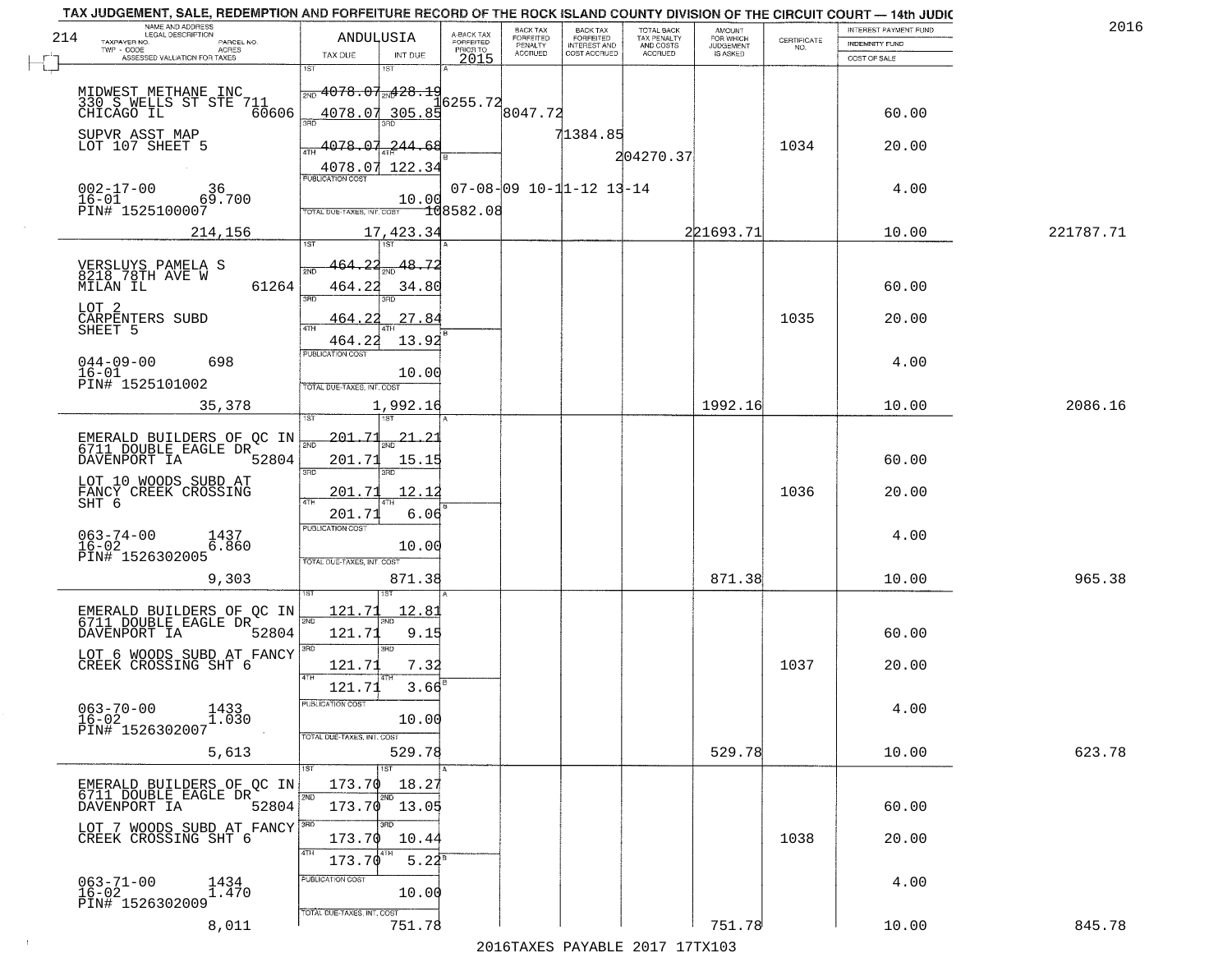| 214                                  | BY WHOM                                  | RATE               | ANDULUSIA                      | TAX JUDGEMENT, SALE, REDEMPTION AND FORFEITURE RECORD OF THE ROCK ISLAND COUNTY DIVISION OF THE CIRCUIT COURT — 14th JUDICIAL CIRCUIT OF ILLINOIS<br>2016 - The Contract of December 1999                                                              | TOTAL DUE<br>TO REDEEM                                                                                                                                                                                                               |                                   |           | DATE OF REDEMP-<br>TION OR DEED |                                                                                                               |
|--------------------------------------|------------------------------------------|--------------------|--------------------------------|--------------------------------------------------------------------------------------------------------------------------------------------------------------------------------------------------------------------------------------------------------|--------------------------------------------------------------------------------------------------------------------------------------------------------------------------------------------------------------------------------------|-----------------------------------|-----------|---------------------------------|---------------------------------------------------------------------------------------------------------------|
|                                      | PURCHASED                                | $\%$<br><b>BID</b> |                                | SUBSEQUENT TAXES PAID, FEES, AND TIME EXTENSION                                                                                                                                                                                                        | FROM SALE<br>LESS<br>COUNTY CLERK FEE                                                                                                                                                                                                | BY WHOM REDEEMED                  | <b>MO</b> | DAY<br><b>YEAR</b>              | RECEIVED REDEMPTION<br>MONEY IN FULL                                                                          |
| PIN# 1525100007<br>RICO TRUSTEE<br>1 |                                          | 18                 |                                | 03/01/2018 Time Ext & incl<br>03/01/2018 Take Notice Fee<br>02/13/2020 Take Notice Fee<br>12/28/2017 02/28/2020 Circuit Clerks Fee<br>02/28/2020 Subication Fee<br>03/19/2020 Subication Fee<br>07/02/2020 Subs paid<br>11/16/2019 Subs paid<br>11/17/ | $\begin{smallmatrix} 0 & 8/9 & 7/2 & 0 & 2 & 0 \\ 2 & 0 & 7 & 0 & 0 \\ 3 & 5 & 0 & 0 & 0 \\ 1 & 3 & 0 & 0 & 0 \\ 2 & 2 & 0 & 0 & 0 \\ 1 & 7 & 3 & 8 & 0 & 2 \\ 1 & 7 & 3 & 8 & 0 & 2 \\ 1 & 7 & 0 & 8 & 1 & 4 & 2 \end{smallmatrix}$ |                                   |           |                                 | $\overline{\mathbf{1}}$                                                                                       |
| 2                                    | PIN# 1525101002<br>EQUITY ONE INVESTMENT |                    | FUND LLC<br> 00 <br>12/28/2017 | 01/16/2018 Time Ext & incl<br>01/16/2018 Take Notice Fee                                                                                                                                                                                               | 07/03/2020<br>20.59                                                                                                                                                                                                                  |                                   |           |                                 | Certificate<br>Returned<br>$\frac{1}{2}$ Cancelled 2<br>07/06/2018                                            |
|                                      |                                          |                    |                                |                                                                                                                                                                                                                                                        |                                                                                                                                                                                                                                      | 2,106.75<br>160.00 EAST WEST BANK |           | 04/24/2018                      | Karen Kinney                                                                                                  |
| PIN# 1526302005<br>RICO TRUSTEE<br>3 |                                          | 18                 | 12/28/2017                     |                                                                                                                                                                                                                                                        |                                                                                                                                                                                                                                      |                                   |           |                                 | ADMIN SALE IN ERROR<br>Certificate<br>Returned,<br>-3<br>& Cancelled<br>02/01/2018                            |
| PIN# 1526302007<br>RICO TRUSTEE<br>4 |                                          | 18                 | 12/28/2017                     |                                                                                                                                                                                                                                                        |                                                                                                                                                                                                                                      |                                   |           |                                 | Karen Kinney<br>ADMIN SALE IN ERROR<br>Certificate<br>Returned<br>& Cancelled 4<br>02/01/2018<br>Karen Kinney |
| PIN# 1526302009<br>RICO TRUSTEE<br>5 |                                          | 18                 | 12/28/2017<br>$\sim$           |                                                                                                                                                                                                                                                        |                                                                                                                                                                                                                                      |                                   |           |                                 | ADMIN SALE IN ERROR<br>Certificate<br>Returned<br>& Cancelled 5<br>02/01/2018                                 |
|                                      |                                          |                    |                                | 2016TAXES PAYABLE 2017 17TX103                                                                                                                                                                                                                         |                                                                                                                                                                                                                                      |                                   |           |                                 | Karen Kinney                                                                                                  |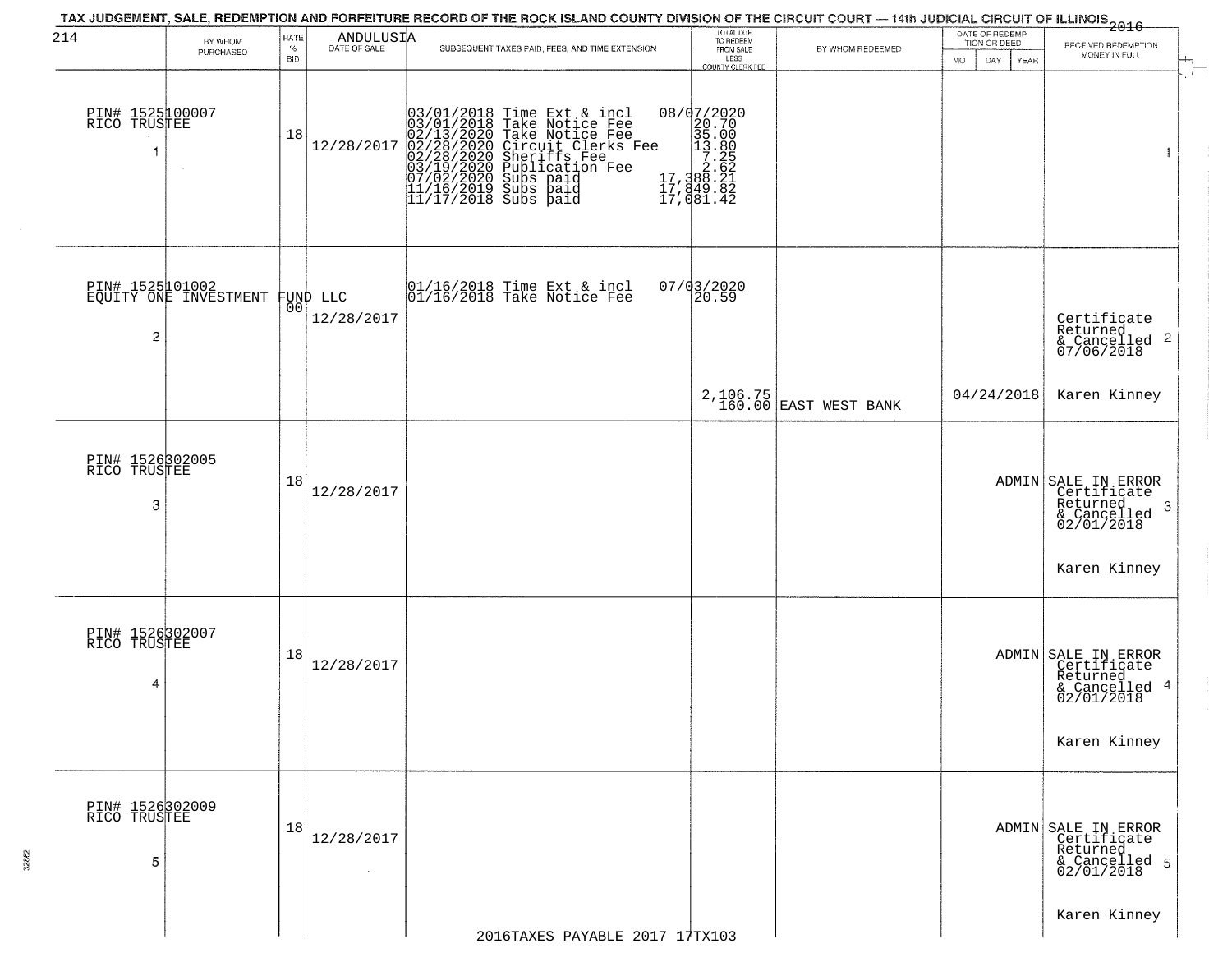|                            | A-BACK TAX                                                                                                                                                                                                                                                                                                                                                                                                       | BACK TAX                                                                                                                                                                                            | <b>BACK TAX</b>                        | TOTAL BACK                                       | <b>AMOUNT</b>          |                                                                             | INTEREST PAYMENT FUND               | 2016                                                                                                                                                                                                                       |
|----------------------------|------------------------------------------------------------------------------------------------------------------------------------------------------------------------------------------------------------------------------------------------------------------------------------------------------------------------------------------------------------------------------------------------------------------|-----------------------------------------------------------------------------------------------------------------------------------------------------------------------------------------------------|----------------------------------------|--------------------------------------------------|------------------------|-----------------------------------------------------------------------------|-------------------------------------|----------------------------------------------------------------------------------------------------------------------------------------------------------------------------------------------------------------------------|
|                            | PRIOR TO                                                                                                                                                                                                                                                                                                                                                                                                         |                                                                                                                                                                                                     |                                        | AND COSTS                                        |                        | NO.                                                                         | <b>INDEMNITY FUND</b>               |                                                                                                                                                                                                                            |
| 1ST                        |                                                                                                                                                                                                                                                                                                                                                                                                                  |                                                                                                                                                                                                     |                                        |                                                  |                        |                                                                             | COST OF SALE                        |                                                                                                                                                                                                                            |
|                            |                                                                                                                                                                                                                                                                                                                                                                                                                  |                                                                                                                                                                                                     |                                        |                                                  |                        |                                                                             |                                     |                                                                                                                                                                                                                            |
|                            |                                                                                                                                                                                                                                                                                                                                                                                                                  |                                                                                                                                                                                                     |                                        |                                                  |                        |                                                                             |                                     |                                                                                                                                                                                                                            |
| 52804<br>38ñ               |                                                                                                                                                                                                                                                                                                                                                                                                                  |                                                                                                                                                                                                     |                                        |                                                  |                        |                                                                             |                                     |                                                                                                                                                                                                                            |
| LOT 8 WOODS SUBD AT FANCY  |                                                                                                                                                                                                                                                                                                                                                                                                                  |                                                                                                                                                                                                     |                                        |                                                  |                        |                                                                             |                                     |                                                                                                                                                                                                                            |
| 4TH                        |                                                                                                                                                                                                                                                                                                                                                                                                                  |                                                                                                                                                                                                     |                                        |                                                  |                        |                                                                             |                                     |                                                                                                                                                                                                                            |
| PUBLICATION COST           |                                                                                                                                                                                                                                                                                                                                                                                                                  |                                                                                                                                                                                                     |                                        |                                                  |                        |                                                                             |                                     |                                                                                                                                                                                                                            |
|                            |                                                                                                                                                                                                                                                                                                                                                                                                                  |                                                                                                                                                                                                     |                                        |                                                  |                        |                                                                             | 4.00                                |                                                                                                                                                                                                                            |
| TOTAL DUE-TAXES, INT. COS  |                                                                                                                                                                                                                                                                                                                                                                                                                  |                                                                                                                                                                                                     |                                        |                                                  |                        |                                                                             |                                     |                                                                                                                                                                                                                            |
|                            |                                                                                                                                                                                                                                                                                                                                                                                                                  |                                                                                                                                                                                                     |                                        |                                                  |                        |                                                                             | 10.00                               | 820.48                                                                                                                                                                                                                     |
| 1ST<br>1ST                 |                                                                                                                                                                                                                                                                                                                                                                                                                  |                                                                                                                                                                                                     |                                        |                                                  |                        |                                                                             |                                     |                                                                                                                                                                                                                            |
| 188.23                     |                                                                                                                                                                                                                                                                                                                                                                                                                  |                                                                                                                                                                                                     |                                        |                                                  |                        |                                                                             |                                     |                                                                                                                                                                                                                            |
| 52804                      |                                                                                                                                                                                                                                                                                                                                                                                                                  |                                                                                                                                                                                                     |                                        |                                                  |                        |                                                                             | 60.00                               |                                                                                                                                                                                                                            |
| 3RD                        |                                                                                                                                                                                                                                                                                                                                                                                                                  |                                                                                                                                                                                                     |                                        |                                                  |                        |                                                                             |                                     |                                                                                                                                                                                                                            |
| 1792.47                    |                                                                                                                                                                                                                                                                                                                                                                                                                  |                                                                                                                                                                                                     |                                        |                                                  |                        | 1040                                                                        | 20.00                               |                                                                                                                                                                                                                            |
| 1792.47                    |                                                                                                                                                                                                                                                                                                                                                                                                                  |                                                                                                                                                                                                     |                                        |                                                  |                        |                                                                             |                                     |                                                                                                                                                                                                                            |
| PUBLICATION COST           |                                                                                                                                                                                                                                                                                                                                                                                                                  |                                                                                                                                                                                                     |                                        |                                                  |                        |                                                                             |                                     |                                                                                                                                                                                                                            |
|                            |                                                                                                                                                                                                                                                                                                                                                                                                                  |                                                                                                                                                                                                     |                                        |                                                  |                        |                                                                             |                                     |                                                                                                                                                                                                                            |
|                            |                                                                                                                                                                                                                                                                                                                                                                                                                  |                                                                                                                                                                                                     |                                        |                                                  |                        |                                                                             |                                     |                                                                                                                                                                                                                            |
| 1ST                        |                                                                                                                                                                                                                                                                                                                                                                                                                  |                                                                                                                                                                                                     |                                        |                                                  |                        |                                                                             |                                     | 7757.90                                                                                                                                                                                                                    |
|                            |                                                                                                                                                                                                                                                                                                                                                                                                                  |                                                                                                                                                                                                     |                                        |                                                  |                        |                                                                             |                                     |                                                                                                                                                                                                                            |
| 2ND<br>SMD                 |                                                                                                                                                                                                                                                                                                                                                                                                                  |                                                                                                                                                                                                     |                                        |                                                  |                        |                                                                             |                                     |                                                                                                                                                                                                                            |
| 3RD<br>3RD                 |                                                                                                                                                                                                                                                                                                                                                                                                                  |                                                                                                                                                                                                     |                                        |                                                  |                        |                                                                             |                                     |                                                                                                                                                                                                                            |
|                            |                                                                                                                                                                                                                                                                                                                                                                                                                  |                                                                                                                                                                                                     |                                        |                                                  |                        |                                                                             |                                     |                                                                                                                                                                                                                            |
| 4TH                        |                                                                                                                                                                                                                                                                                                                                                                                                                  |                                                                                                                                                                                                     |                                        |                                                  |                        |                                                                             |                                     |                                                                                                                                                                                                                            |
|                            |                                                                                                                                                                                                                                                                                                                                                                                                                  |                                                                                                                                                                                                     |                                        |                                                  |                        |                                                                             |                                     |                                                                                                                                                                                                                            |
|                            |                                                                                                                                                                                                                                                                                                                                                                                                                  |                                                                                                                                                                                                     |                                        |                                                  |                        |                                                                             |                                     |                                                                                                                                                                                                                            |
| TOTAL OUE-TAXES, INT. COST |                                                                                                                                                                                                                                                                                                                                                                                                                  |                                                                                                                                                                                                     |                                        |                                                  |                        |                                                                             |                                     |                                                                                                                                                                                                                            |
|                            |                                                                                                                                                                                                                                                                                                                                                                                                                  |                                                                                                                                                                                                     |                                        |                                                  |                        |                                                                             | 10.00                               | 468.06                                                                                                                                                                                                                     |
|                            |                                                                                                                                                                                                                                                                                                                                                                                                                  |                                                                                                                                                                                                     |                                        |                                                  |                        |                                                                             |                                     |                                                                                                                                                                                                                            |
|                            |                                                                                                                                                                                                                                                                                                                                                                                                                  |                                                                                                                                                                                                     |                                        |                                                  |                        |                                                                             |                                     |                                                                                                                                                                                                                            |
| 61232<br>294.51<br>22.10   |                                                                                                                                                                                                                                                                                                                                                                                                                  |                                                                                                                                                                                                     |                                        |                                                  |                        |                                                                             | 60.00                               |                                                                                                                                                                                                                            |
| 3BD<br>3RD                 |                                                                                                                                                                                                                                                                                                                                                                                                                  |                                                                                                                                                                                                     |                                        |                                                  |                        |                                                                             |                                     |                                                                                                                                                                                                                            |
| 294.51                     |                                                                                                                                                                                                                                                                                                                                                                                                                  |                                                                                                                                                                                                     |                                        |                                                  |                        | 1042                                                                        | 20.00                               |                                                                                                                                                                                                                            |
| 294.51                     |                                                                                                                                                                                                                                                                                                                                                                                                                  |                                                                                                                                                                                                     |                                        |                                                  |                        |                                                                             |                                     |                                                                                                                                                                                                                            |
| PUBLICATION COST           |                                                                                                                                                                                                                                                                                                                                                                                                                  |                                                                                                                                                                                                     |                                        |                                                  |                        |                                                                             |                                     |                                                                                                                                                                                                                            |
|                            |                                                                                                                                                                                                                                                                                                                                                                                                                  |                                                                                                                                                                                                     |                                        |                                                  |                        |                                                                             |                                     |                                                                                                                                                                                                                            |
| TOTAL DUE-TAXES, INT. COST |                                                                                                                                                                                                                                                                                                                                                                                                                  |                                                                                                                                                                                                     |                                        |                                                  |                        |                                                                             |                                     |                                                                                                                                                                                                                            |
|                            |                                                                                                                                                                                                                                                                                                                                                                                                                  |                                                                                                                                                                                                     |                                        |                                                  |                        |                                                                             |                                     | 1036.15                                                                                                                                                                                                                    |
|                            |                                                                                                                                                                                                                                                                                                                                                                                                                  |                                                                                                                                                                                                     |                                        |                                                  |                        |                                                                             |                                     |                                                                                                                                                                                                                            |
| 2ND<br>2ND                 |                                                                                                                                                                                                                                                                                                                                                                                                                  |                                                                                                                                                                                                     |                                        |                                                  |                        |                                                                             |                                     |                                                                                                                                                                                                                            |
|                            |                                                                                                                                                                                                                                                                                                                                                                                                                  |                                                                                                                                                                                                     |                                        |                                                  |                        |                                                                             |                                     |                                                                                                                                                                                                                            |
|                            |                                                                                                                                                                                                                                                                                                                                                                                                                  |                                                                                                                                                                                                     |                                        |                                                  |                        |                                                                             |                                     |                                                                                                                                                                                                                            |
| 4TH                        |                                                                                                                                                                                                                                                                                                                                                                                                                  |                                                                                                                                                                                                     |                                        |                                                  |                        |                                                                             |                                     |                                                                                                                                                                                                                            |
|                            |                                                                                                                                                                                                                                                                                                                                                                                                                  |                                                                                                                                                                                                     |                                        |                                                  |                        |                                                                             |                                     |                                                                                                                                                                                                                            |
|                            |                                                                                                                                                                                                                                                                                                                                                                                                                  |                                                                                                                                                                                                     |                                        |                                                  |                        |                                                                             | 4.00                                |                                                                                                                                                                                                                            |
|                            |                                                                                                                                                                                                                                                                                                                                                                                                                  |                                                                                                                                                                                                     |                                        |                                                  |                        |                                                                             |                                     |                                                                                                                                                                                                                            |
| 1,101.64                   |                                                                                                                                                                                                                                                                                                                                                                                                                  |                                                                                                                                                                                                     |                                        |                                                  | 1101.64                |                                                                             | 10.00                               | 1195.64                                                                                                                                                                                                                    |
|                            | ANDULUSIA<br>TAX DUE<br>INT DUE<br>1ST<br>167.78<br>$-167.78$<br>167.78<br>EMERALD BUILDERS OF QC IN $\frac{1792.47}{20}$<br><b>ATH</b><br>TOTAL DUE-TAXES, INT. COST<br>7,663.90<br>61284<br>174.20<br>10.44<br>5.22<br>174.20<br><b>PUBLICATION COST</b><br>10.00<br>2ND<br>2ND.<br>4TH<br>1ST <sup></sup><br>1ST<br>61232<br>3BD<br>अंग<br>522.33<br>522.33<br>PUBLICATION COST<br>TOTAL DUE-TAXES, INT. COST | <b>FORFEITED</b><br>2015<br>12.60<br>$-10.08$<br>5.04<br>10.00<br>726.48<br>1792.47 134.45<br>107.56<br>53.78<br>10.00<br>374.06<br>17.68<br>8.84<br>10.00<br>942.15<br>31.32<br>$15.66^8$<br>10.00 | <b>FORFEITED</b><br>PENALTY<br>ACCRUED | <b>FORFEITED</b><br>INTEREST AND<br>COST ACCRUED | TAX PENALTY<br>ACCRUED | FOR WHICH<br>JUDGEMENT<br>IS ASKED<br>726.48<br>7663.90<br>374.06<br>942.15 | CERTIFICATE<br>1039<br>1041<br>1043 | TAX JUDGEMENT, SALE, REDEMPTION AND FORFEITURE RECORD OF THE ROCK ISLAND COUNTY DIVISION OF THE CIRCUIT COURT - 14th JUDIC<br>60.00<br>20.00<br>4.00<br>10.00<br>60.00<br>20.00<br>4.00<br>4.00<br>10.00<br>60.00<br>20.00 |

 $\sim 100$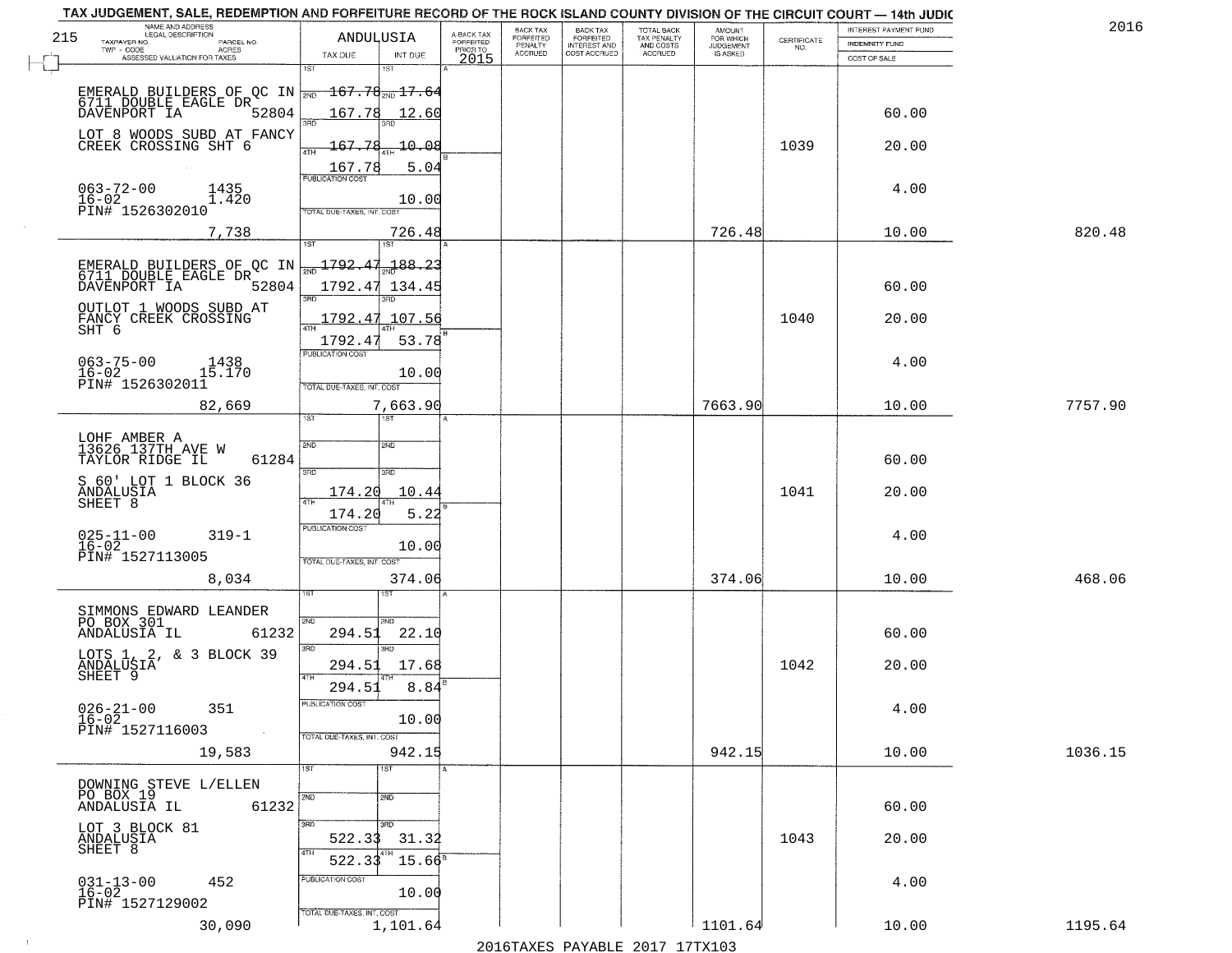| 215                                  | BY WHOM<br>PURCHASED                              | RATE<br>$\%$<br><b>BID</b> | $\begin{array}{c} \text{ANDULUS I} \text{A} \\ \text{DATE of }\text{SALE} \end{array}$ | TAX JUDGEMENT, SALE, REDEMPTION AND FORFEITURE RECORD OF THE ROCK ISLAND COUNTY DIVISION OF THE CIRCUIT COURT — 14th JUDICIAL CIRCUIT OF ILLINOIS<br>2016 - 2017 - 1992 - 1993<br>SUBSEQUENT TAXES PAID, FEES, AND TIME EXTENSION | TOTAL DUE<br>TO REDEEM<br>FROM SALE | BY WHOM REDEEMED                          | DATE OF REDEMP-<br>TION OR DEED<br><b>MO</b><br>DAY<br>YEAR | RECEIVED REDEMPTION<br>MONEY IN FULL                                                          |
|--------------------------------------|---------------------------------------------------|----------------------------|----------------------------------------------------------------------------------------|-----------------------------------------------------------------------------------------------------------------------------------------------------------------------------------------------------------------------------------|-------------------------------------|-------------------------------------------|-------------------------------------------------------------|-----------------------------------------------------------------------------------------------|
| PIN# 1526302010<br>RICO TRUSTEE<br>1 |                                                   | 18                         | 12/28/2017                                                                             |                                                                                                                                                                                                                                   | LESS<br>COUNTY CLERK FEE            |                                           |                                                             | ADMIN SALE IN ERROR<br>Certificate<br>Returned<br>& Cancelled<br>02/01/2018<br>Karen Kinney   |
| PIN# 1526302011<br>RICO TRUSTEE<br>2 |                                                   | 18                         | 12/28/2017                                                                             |                                                                                                                                                                                                                                   |                                     |                                           |                                                             | ADMIN SALE IN ERROR<br>Certificate<br>Returned<br>& Cancelled 2<br>02/01/2018<br>Karen Kinney |
| PIN# 1527113005<br>RICO TRUSTEE<br>3 |                                                   | 18                         | 12/28/2017                                                                             |                                                                                                                                                                                                                                   |                                     | 552.31<br>160.00 AMBER LOHF               | 01/22/2018                                                  | Certificate<br>Returned<br>3<br>& Cancelled<br>02/07/2018<br>Karen Kinney                     |
| 4                                    | PIN# 1527116003<br>EQUITY ONE INVESTMENT FUND LLC |                            | 12/28/2017                                                                             | 01/16/2018 Time Ext & incl<br>01/16/2018 Take Notice Fee                                                                                                                                                                          | $07/03/2020$<br>20.59               | $1,056.74$<br>160.00 MCCARTHY CALLAS ATTY | 05/15/2018                                                  | Certificate<br>Returned<br>& Cancelled 4<br>07/06/2018<br>Karen Kinney                        |
| 5                                    | PIN# 1527129002<br>MS INVESTMENTS GROUP INC       |                            | 12/28/2017<br>$\sim$                                                                   |                                                                                                                                                                                                                                   |                                     | $1,195.64$ STEVE/ELLEN DOWNING            | 01/10/2018                                                  | Certificate<br>Returned<br>& Cancelled 5<br>02/08/2018<br>Karen Kinney                        |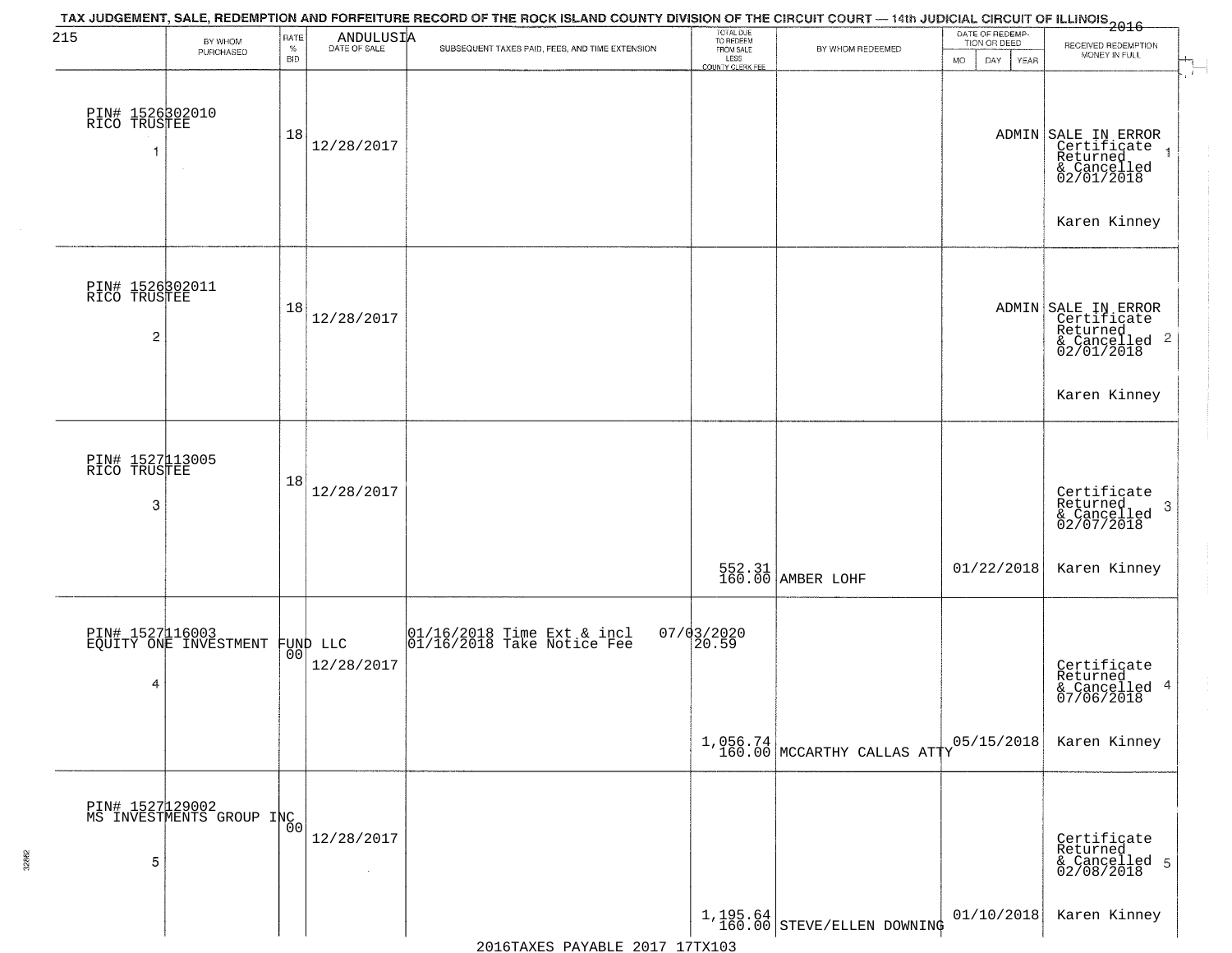| TAX JUDGEMENT, SALE, REDEMPTION AND FORFEITURE RECORD OF THE ROCK ISLAND COUNTY DIVISION OF THE CIRCUIT COURT - 14th JUDIC<br>NAME AND ADDRESS<br>LEGAL DESCRIPTION                                   |                                                 |                                                                                                                         |                                                                 |                         | BACK TAX             | <b>BACK TAX</b>           | TOTAL BACK               |                                         |                                                                 | INTEREST PAYMENT FUND           | 2016    |
|-------------------------------------------------------------------------------------------------------------------------------------------------------------------------------------------------------|-------------------------------------------------|-------------------------------------------------------------------------------------------------------------------------|-----------------------------------------------------------------|-------------------------|----------------------|---------------------------|--------------------------|-----------------------------------------|-----------------------------------------------------------------|---------------------------------|---------|
| 216<br>TAXPAYER NO.                                                                                                                                                                                   | PARCEL NO.                                      | ANDULUSIA                                                                                                               |                                                                 | A-BACK TAX<br>FORFEITED | FORFEITED<br>PENALTY | FORFEITED<br>INTEREST AND | TAX PENALTY<br>AND COSTS | AMOUNT<br>FOR WHICH<br><b>JUDGEMENT</b> | $\begin{array}{c} \text{CERTIFICATE} \\ \text{NO.} \end{array}$ | INDEMNITY FUND                  |         |
| ASSESSED VALUATION FOR TAXES                                                                                                                                                                          | ACRES                                           | TAX DUE                                                                                                                 | INT DUE                                                         | PRIOR TO<br>2015        | <b>ACCRUED</b>       | COST ACCRUED              | <b>ACCRUED</b>           | IS ASKED                                |                                                                 | COST OF SALE                    |         |
| CLARK STEPHANIE J<br>PO BOX 525<br>PETERBOROUGH NH                                                                                                                                                    | 03458                                           | 1ST<br>18T<br>939.48 <sub>2ND</sub> 98.63<br>2ND<br>939.48                                                              | 70.45                                                           |                         |                      |                           |                          |                                         |                                                                 | 60.00                           |         |
| LOT 5 & W 35' OF LOT 4<br>BLOCK 119 SHEET 8<br>ANDALUSIA                                                                                                                                              |                                                 | 939.<br>-48<br><b>ATH</b>                                                                                               | 56.36<br>28.18                                                  |                         |                      |                           |                          |                                         | 1044                                                            | 20.00                           |         |
| $037 - 01 - 00$<br>$16 - 02$<br>PIN# 1527142007                                                                                                                                                       | 572                                             | 939.48<br>TOTAL DUE-TAXES, INT. COST                                                                                    | 10.00                                                           |                         |                      |                           |                          |                                         |                                                                 | 4.00                            |         |
|                                                                                                                                                                                                       | 43,329                                          |                                                                                                                         | 4,021.54                                                        |                         |                      |                           |                          | 4021.54                                 |                                                                 | 10.00                           | 4115.54 |
| PAXTON RICHERD<br>1511 COYNE CENTER RD #224<br>MILAN IL<br>NLY 93 FT OF WLY 85 FT<br>LOT 4 & 5 BLK 124<br>VILLAGE OF ANDALUSIA<br>EXC PART TO IDOT<br>$038 - 15 - 00$<br>$16 - 02$<br>PIN# 1527147006 | 61264<br>615                                    | 291.78<br>2ND<br>291.78<br>3RD<br>3RD<br>291.78<br>ৰাম<br>291.78<br>PUBLICATION COST                                    | 30.66<br>21.90<br>17.52<br>8.76<br>10.00                        |                         |                      |                           |                          |                                         | 1045                                                            | 60.00<br>20.00<br>4.00          |         |
|                                                                                                                                                                                                       | 13,457                                          | TOTAL DUE-TAXES, INT. COST                                                                                              | 1,255.96                                                        |                         |                      |                           |                          | 1255.96                                 |                                                                 | 10.00                           | 1349.96 |
| FOURDYCE THOMAS D<br>844 2ND AVE W<br>ANDALUSIA IL<br>LOT 18<br>MISSISSIPPI MEADOWS ADD<br>PARCEL 2<br>SHEET 10A<br>$051 - 14 - 00$<br>16-02<br>PIN# 1528201015                                       | 61232<br>846<br>48,259                          | TST<br>1ST<br>2ND<br>2ND<br>3RD<br>3RD<br>4TH<br>4TH<br>916.28<br><b>PUBLICATION COST</b><br>TOTAL OUE-TAXES, INT. COST | 27.48<br>10.00<br>953.76                                        |                         |                      |                           |                          | 953.76                                  | 1046                                                            | 60.00<br>20.00<br>4.00<br>10.00 | 1047.76 |
| SIEGHARTNER LINDA<br>228 8TH ST W<br>ANDALUSIA IL<br>LOT 37<br>MISSISSIPPI MEADOWS ADD<br>PARCEL 2<br>SHEET 10A<br>$052 - 11 - 00$<br>$16 - 02$<br>PIN# 1528201038                                    | 61232<br>865<br>$\sim 100$ km $^{-1}$<br>45,208 | 850.13<br>2ND<br>850.13<br>3RD<br>3RD<br>850.13<br>4TH<br>850.13<br>PUBLICATION CUS.<br>TOTAL DUE-TAXES, INT. COST      | 89.25<br>63.75<br>51.00<br>$25.50^{\circ}$<br>10.00<br>3,640.02 |                         |                      |                           |                          | 3640.02                                 | 1047                                                            | 60.00<br>20.00<br>4.00<br>10.00 | 3734.02 |
| BAYERS GLORIA N<br>9920 77TH ST W<br>TAYLOR RIDGE IL<br>SUPVR ASST MAP<br>LOT 318 SHEET 19                                                                                                            | 61284                                           | 1ST<br>625.81<br>2ND<br>2ND<br>625.81<br>3RD<br>חחו<br>625.81<br>4TH<br>625.81<br>PUBLICATION COST                      | 65.73<br>46.95<br>37.56<br>$18.78^{8}$                          |                         |                      |                           |                          |                                         | 1048                                                            | 60.00<br>20.00                  |         |
| $056 - 37 - 00$<br>16-01<br>PIN# 1536301001                                                                                                                                                           | 979<br>4.450<br>38,864                          | TOTAL DUE-TAXES, INT. COST                                                                                              | 10.00<br>2,682.26                                               |                         |                      |                           |                          | 2682.26                                 |                                                                 | 4.00<br>10.00                   | 2776.26 |

 $\sim 10^{-1}$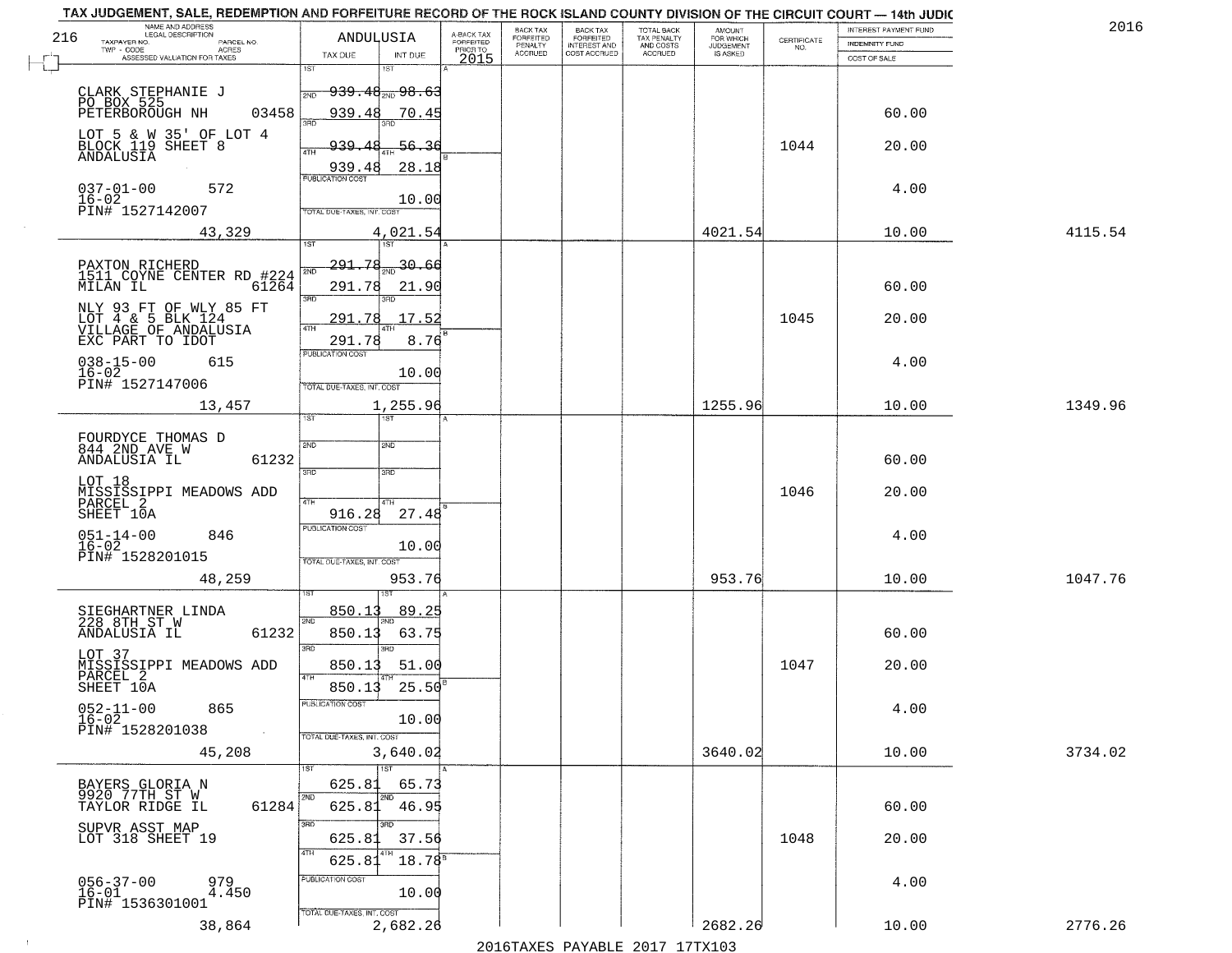| 216                                 |                                                   |                |                           | TAX JUDGEMENT, SALE, REDEMPTION AND FORFEITURE RECORD OF THE ROCK ISLAND COUNTY DIVISION OF THE CIRCUIT COURT — 14th JUDICIAL CIRCUIT OF ILLINOIS 2016 |                                     |                                          | DATE OF REDEMP-     |                                      |
|-------------------------------------|---------------------------------------------------|----------------|---------------------------|--------------------------------------------------------------------------------------------------------------------------------------------------------|-------------------------------------|------------------------------------------|---------------------|--------------------------------------|
|                                     | BY WHOM<br>PURCHASED                              | RATE<br>$\%$   | ANDULUSIA<br>DATE OF SALE | SUBSEQUENT TAXES PAID, FEES, AND TIME EXTENSION                                                                                                        | TOTAL DUE<br>TO REDEEM<br>FROM SALE | BY WHOM REDEEMED                         | TION OR DEED        | RECEIVED REDEMPTION<br>MONEY IN FULL |
|                                     |                                                   | <b>BID</b>     |                           |                                                                                                                                                        | LESS<br><b>COUNTY CLERK FEE</b>     |                                          | MO.<br>DAY.<br>YEAR |                                      |
|                                     |                                                   |                |                           |                                                                                                                                                        |                                     |                                          |                     |                                      |
|                                     | PIN# 1527142007<br>STEVE SODEMAN LIVING TRUST     | 00             |                           | 01/16/2018 Time Ext & incl<br>01/16/2018 Take Notice Fee                                                                                               | 12/21/2020<br>20.59                 |                                          |                     |                                      |
|                                     |                                                   |                | 12/28/2017                |                                                                                                                                                        |                                     |                                          |                     | Certificate<br>Returned              |
|                                     |                                                   |                |                           |                                                                                                                                                        |                                     |                                          |                     | & Cancelled<br>02/07/2018            |
|                                     |                                                   |                |                           |                                                                                                                                                        |                                     |                                          |                     |                                      |
|                                     |                                                   |                |                           |                                                                                                                                                        |                                     | $4,136.13$ BANK ORION                    | 01/29/2018          | Karen Kinney                         |
|                                     |                                                   |                |                           |                                                                                                                                                        |                                     |                                          |                     |                                      |
|                                     |                                                   |                |                           |                                                                                                                                                        |                                     |                                          |                     |                                      |
| PIN# 1527147006<br>RICO TRUSTEE     |                                                   |                |                           |                                                                                                                                                        |                                     |                                          |                     |                                      |
|                                     |                                                   | 18             | 12/28/2017                |                                                                                                                                                        |                                     |                                          |                     | Certificate<br>Returned              |
| $\overline{c}$                      |                                                   |                |                           |                                                                                                                                                        |                                     |                                          |                     | $\frac{12241164}{62/07/2018}$ 2      |
|                                     |                                                   |                |                           |                                                                                                                                                        |                                     |                                          |                     |                                      |
|                                     |                                                   |                |                           |                                                                                                                                                        |                                     | $1,592.95$<br>160.00 ANDALUSIA COMMUNITY | $01/26/2018$ BANK   | Karen Kinney                         |
|                                     |                                                   |                |                           |                                                                                                                                                        |                                     |                                          |                     |                                      |
|                                     |                                                   |                |                           |                                                                                                                                                        |                                     |                                          |                     |                                      |
|                                     | PIN# 1528201015<br>MS INVESTMENTS GROUP INC       |                |                           | 01/24/2018 Time Ext & incl<br>02/02/2018 Take Notice Fee                                                                                               | 06/29/2020<br>20.70                 |                                          |                     |                                      |
|                                     |                                                   |                | 12/28/2017                |                                                                                                                                                        |                                     |                                          |                     | Certificate<br>Returned              |
| 3                                   |                                                   |                |                           |                                                                                                                                                        |                                     |                                          |                     | 3<br>& Cancelled<br>03/07/2019       |
|                                     |                                                   |                |                           |                                                                                                                                                        |                                     |                                          |                     |                                      |
|                                     |                                                   |                |                           |                                                                                                                                                        |                                     | 1,068.46<br>160.00 THOMAS D FOURDYCE     | 11/02/2018          | Karen Kinney                         |
|                                     |                                                   |                |                           |                                                                                                                                                        |                                     |                                          |                     |                                      |
|                                     |                                                   |                |                           |                                                                                                                                                        |                                     |                                          |                     |                                      |
|                                     | PIN# 1528201038<br>EQUITY ONE INVESTMENT FUND LLC |                |                           | 01/16/2018 Time Ext & incl<br>01/16/2018 Take Notice Fee<br>11/20/2018 Subs paid                                                                       | $07/03/2020$<br>$890.59$<br>890.31  |                                          |                     |                                      |
|                                     |                                                   | 00             | 12/28/2017                |                                                                                                                                                        |                                     |                                          |                     | Certificate<br>Returned              |
| 4                                   |                                                   |                |                           |                                                                                                                                                        |                                     |                                          |                     | & Cancelled 4<br>11/15/2019          |
|                                     |                                                   |                |                           |                                                                                                                                                        |                                     |                                          |                     |                                      |
|                                     |                                                   |                |                           |                                                                                                                                                        |                                     | $4,751.76$<br>160.00 LINDA SIEGHARTNER   | 10/25/2019          | Karen Kinney                         |
|                                     |                                                   |                |                           |                                                                                                                                                        |                                     |                                          |                     |                                      |
|                                     |                                                   |                |                           |                                                                                                                                                        |                                     |                                          |                     |                                      |
| PIN# 1536301001<br>REALTAX DEV LT'D |                                                   | 0 <sub>0</sub> |                           | 01/29/2018 Time Ext & incl<br>01/29/2018 Take Notice Fee                                                                                               | 06/28/2020<br>20.70                 |                                          |                     |                                      |
|                                     |                                                   |                | 12/28/2017                |                                                                                                                                                        |                                     |                                          |                     | Certificate<br>Returned              |
| 5                                   |                                                   |                | $\sim$                    |                                                                                                                                                        |                                     |                                          |                     | & Cancelled 5<br>08/24/2018          |
|                                     |                                                   |                |                           |                                                                                                                                                        |                                     |                                          |                     |                                      |
|                                     |                                                   |                |                           |                                                                                                                                                        |                                     |                                          |                     | Karen Kinney                         |
|                                     |                                                   |                |                           | 2016TAXES PAYABLE 2017 17TX103                                                                                                                         |                                     |                                          |                     |                                      |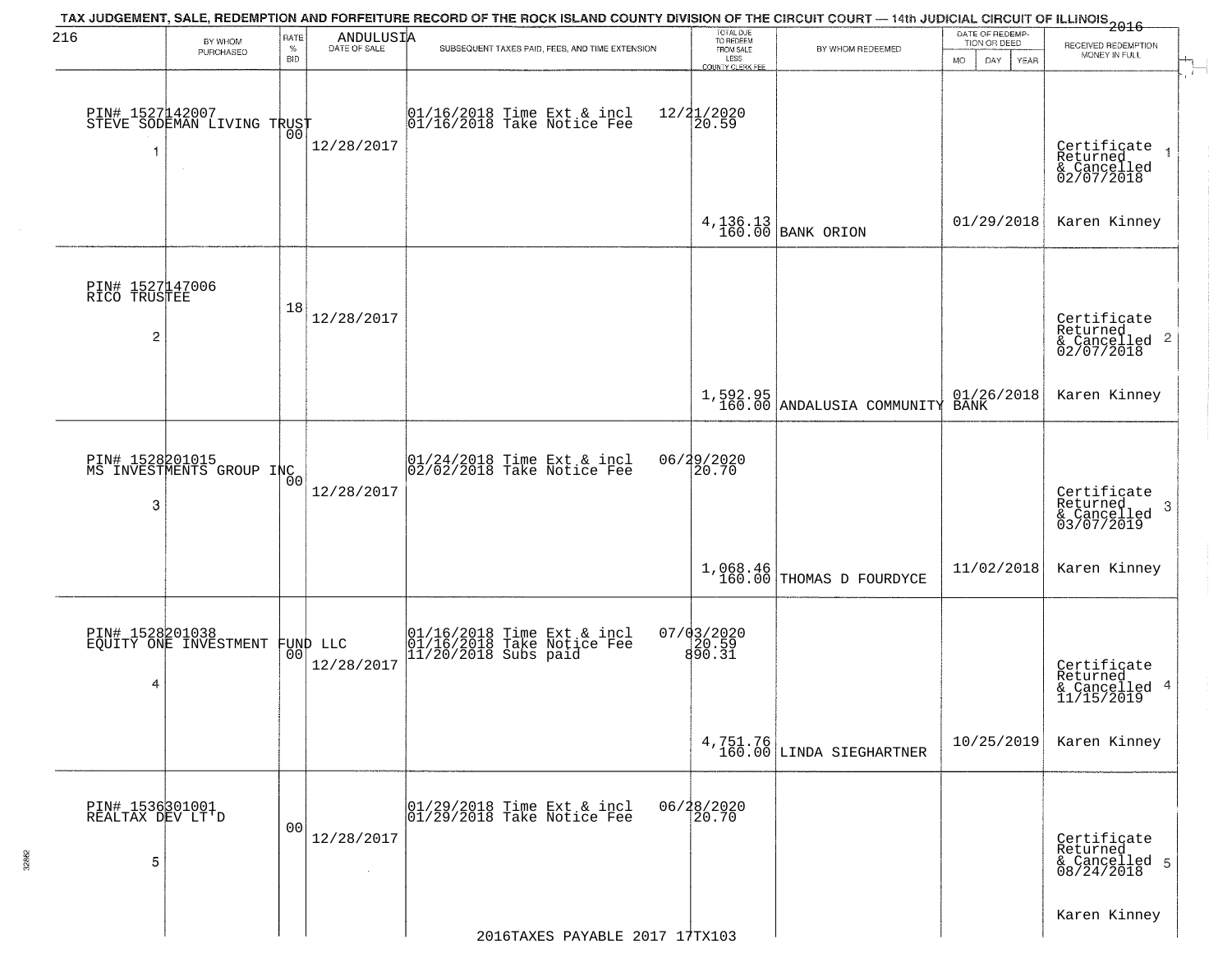| 2016    | INTEREST PAYMENT FUND  |                                                                 | AMOUNT<br>FOR WHICH |                                        | <b>BACK TAX</b>           | BACK TAX             |                                     |                                                                                                        |                                                                                         |       | TAX JUDGEMENT, SALE, REDEMPTION AND FORFEITURE RECORD OF THE ROCK ISLAND COUNTY DIVISION OF THE CIRCUIT COURT - 14th JUDIC<br>NAME AND ADDRESS<br>LEGAL DESCRIPTION |
|---------|------------------------|-----------------------------------------------------------------|---------------------|----------------------------------------|---------------------------|----------------------|-------------------------------------|--------------------------------------------------------------------------------------------------------|-----------------------------------------------------------------------------------------|-------|---------------------------------------------------------------------------------------------------------------------------------------------------------------------|
|         | <b>INDEMNITY FUND</b>  | $\begin{array}{c} \text{CERTIFICATE} \\ \text{NO.} \end{array}$ | <b>JUDGEMENT</b>    | TOTAL BACK<br>TAX PENALTY<br>AND COSTS | FORFEITED<br>INTEREST AND | FORFEITED<br>PENALTY | A-BACK TAX<br>FORFEITED<br>PRIOR TO |                                                                                                        | <b>BUFFALO PRAIRIE</b>                                                                  |       | 217<br>TAXPAYER NO.<br>PARCEL NO.<br>ACRES                                                                                                                          |
|         | COST OF SALE           |                                                                 | IS ASKED            | ACCRUED                                | COST ACCRUED              | <b>ACCRUED</b>       | 2015                                | INT DUE                                                                                                | TAX DUE                                                                                 |       | ASSESSED VALUATION FOR TAXES                                                                                                                                        |
|         | 60.00                  |                                                                 |                     |                                        |                           |                      |                                     | $\textcolor{red}{\textbf{135.76}} \textcolor{white}{\bullet} \textcolor{red}{\textbf{14.28}}$<br>10.20 | 1ST<br>2ND<br>135.76                                                                    | 52748 | ESTES LIV TRST<br>224 S PARKVIEW DR<br>ELDRIDGE IA                                                                                                                  |
|         | 20.00                  | 1049                                                            |                     |                                        |                           |                      |                                     | 8.16<br>4.08                                                                                           | 135.76<br>ATH<br>$\frac{135.76}{FUBUCATON CGST}$                                        |       | SUPVR ASST MAP<br>LOT 307<br>SHEET 49                                                                                                                               |
|         | 4.00                   |                                                                 |                     |                                        |                           |                      |                                     | 10.00                                                                                                  | TOTAL DUE-TAXES, INT. COST                                                              |       | $032 - 01 - 30$<br>$585 - 2$<br>70.000<br>$17 - 03$<br>PIN# 1435400003                                                                                              |
| 683.76  | 10.00                  |                                                                 | 589.76              |                                        |                           |                      |                                     | 589.76                                                                                                 | 1ST                                                                                     |       | 6,881<br>FARM                                                                                                                                                       |
|         | 60.00<br>20.00         | 1050                                                            |                     | 2294.28                                | 364.68                    | 109.48               | 934.56                              | $-10.36$<br>7.40<br>3RD<br>5.92<br>2.96                                                                | 98<br>-65<br>2ND<br>98.65<br>3RD<br>98.65<br>ৰিয়াম<br>98.65                            | 52722 | GARARD BRYAN W<br>2920 WALNUT CT<br>BETTENDORF IA<br>SUPVR ASST MAP<br>LOT 400 SHEET 48                                                                             |
|         | 4.00                   |                                                                 |                     |                                        |                           |                      | 14<br>885.56                        | 10.00                                                                                                  | <b>PUBLICATION COST</b><br>TOTAL DUE-TAXES, INT. COST                                   |       | $031 - 10 - 00$<br>572<br>$17 - 03$<br>.638<br>PIN# 1435400013                                                                                                      |
| 2819.52 | 10.00                  |                                                                 | 2725.52             |                                        |                           |                      |                                     | 431.24<br>1ST                                                                                          | isτ                                                                                     |       | 5,000                                                                                                                                                               |
|         | 60.00<br>20.00         | 1051                                                            |                     |                                        |                           |                      |                                     | -29.75<br>21.25<br>3RD.<br>17.00                                                                       | $-283 - 15$<br>2ND<br>283.15<br>3 <sub>BD</sub><br>283.15<br>4TH                        | 61259 | DEMOULIN TED<br>16512 99TH AVE W<br>ILLINOIS CITY IL<br>SUPVR ASST MAP<br>LOT 302 SHEET 49                                                                          |
| 1313.10 | 4.00<br>10.00          |                                                                 | 1219.10             |                                        |                           |                      |                                     | 8.50<br>10.00<br>1,219.10                                                                              | 283.15<br><b>PUBLICATION COST</b><br>TOTAL OUE-TAXES, INT. COST                         |       | $032 - 01 - 20$<br>17-03<br>585-1<br>1.000<br>PIN# 1436300002<br>20,352                                                                                             |
|         | 60.00<br>20.00<br>4.00 | 1052                                                            |                     |                                        |                           |                      |                                     | 3RD.<br>52.64<br>10.00                                                                                 | 1754.48 184.24<br>1754.48 131.60<br>3RD<br>1754.48 105.28<br>1754.48<br>PUBLICA HUN COS | 61272 | KENNEY LLOYD H JR<br>1397 SCHRADER LN<br>NEW BOSTON IL<br>SUPVR ASST MAP<br>LOT 304 SHEET 14<br>$006 - 22 - 01$<br>$116 - 1$<br>$17 - 03$<br>4.710                  |
| 7595.68 | 10.00                  |                                                                 | 7501.68             |                                        |                           |                      |                                     | 7,501.68                                                                                               | TOTAL DUE-TAXES, INT. COST                                                              |       | PIN# 2112300006<br>94,929                                                                                                                                           |
|         | 60.00                  |                                                                 |                     |                                        |                           |                      |                                     | 1ST<br>92.26<br>2ND<br>65.90                                                                           | 878.67<br>2ND<br>878.67<br>3RD                                                          | 61284 | GOODE RICHARD B<br>16114 162ND AVE W<br>TAYLOR RIDGE IL                                                                                                             |
|         | 20.00                  | 1053                                                            |                     |                                        |                           |                      |                                     | 52.72<br>$26.36^{8}$                                                                                   | 878.67<br>4TH<br>878.6<br>PUBLICATION COST                                              |       | SUPVR ASST MAP<br>LOT 404 SHEET 28                                                                                                                                  |
|         | 4.00                   |                                                                 |                     |                                        |                           |                      |                                     | 10.00                                                                                                  | TOTAL DUE-TAXES, INT. COST                                                              |       | $016 - 13 - 00$<br>$304$<br>40.150<br>$17 - 02$<br>PIN# 2126400006                                                                                                  |
| 3855.92 | 10.00                  |                                                                 | 3761.92             |                                        |                           |                      |                                     | 3,761.92                                                                                               |                                                                                         |       | 44,632<br>FARM                                                                                                                                                      |

2016TAXES PAYABLE 2017 17TX103

 $\sim 100$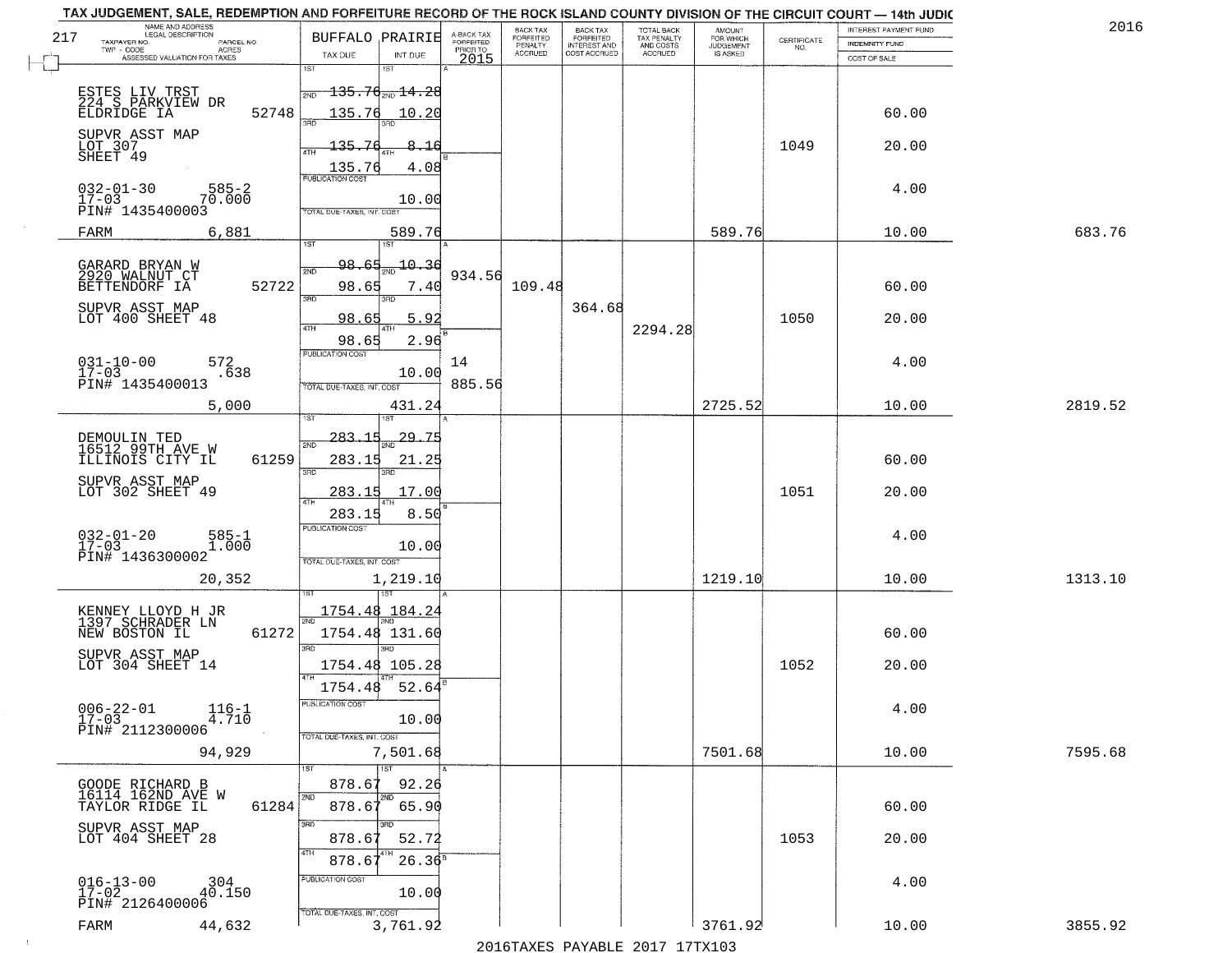| 217                                               | BY WHOM                                     | RATE               | <b>BUFFALO PRAIRIE</b> |                                                                                                                                                                                                                                                      | TOTAL DUE<br>TO REDEEM                                      |                                                       | DATE OF REDEMP-<br>TION OR DEED | 2016<br>RECEIVED REDEMPTION                                                   |  |
|---------------------------------------------------|---------------------------------------------|--------------------|------------------------|------------------------------------------------------------------------------------------------------------------------------------------------------------------------------------------------------------------------------------------------------|-------------------------------------------------------------|-------------------------------------------------------|---------------------------------|-------------------------------------------------------------------------------|--|
|                                                   | PURCHASED                                   | $\%$<br><b>BID</b> | DATE OF SALE           | SUBSEQUENT TAXES PAID, FEES, AND TIME EXTENSION                                                                                                                                                                                                      | FROM SALE<br>LESS<br><b>COUNTY CLERK FEE</b>                | BY WHOM REDEEMED                                      | <b>MO</b><br>DAY<br>YEAR        | MONEY IN FULL                                                                 |  |
|                                                   | PIN# 1435400003<br>MS INVESTMENTS GROUP INC | 00                 | 12/28/2017             | 01/24/2018 Time Ext & incl<br>02/02/2018 Take Notice Fee                                                                                                                                                                                             | 06/29/2020<br>20.70                                         |                                                       |                                 | Certificate<br>Returned<br>& Cancelled<br>10/25/2018                          |  |
|                                                   |                                             |                    |                        |                                                                                                                                                                                                                                                      |                                                             | 704.46 JOSEPH R ESTES CO-TRUSTEE                      |                                 | Karen Kinney                                                                  |  |
| PIN# 1435400013<br>RICO TRUSTEE<br>$\overline{c}$ |                                             | 18                 | 12/28/2017             | $03/01/2018$ Time Ext & incl<br>03/01/2018 Take Notice Fee<br>02/13/2020 Take Notice Fee<br>02/28/2020 Circuit Clerks Fee<br>02/28/2020 Sheriffs Fee<br>03/19/2020 Subs paid<br>07/02/2020 Subs paid<br>11/16/2019 Subs paid<br>11/17/2018 Subs paid | $20.702020\n35.00\n6.905\n7.252\n431.706\n444.96$<br>443.38 |                                                       |                                 | TAX DEED ISSUED<br>  Certificate<br>  Returned<br>& Cancelled 2<br>10/26/2020 |  |
|                                                   |                                             |                    |                        |                                                                                                                                                                                                                                                      |                                                             |                                                       |                                 | Karen Kinney                                                                  |  |
| PIN# 1436300002<br>JICTB, INC<br>3                |                                             | 01                 | 12/28/2017             | 05/11/2018 Time Ext & incl<br>05/11/2018 Take Notice Fee                                                                                                                                                                                             | 12/10/2020<br>20.70                                         |                                                       |                                 | Certificate<br>Returned<br>-3<br>& Cancelled<br>03/07/2019                    |  |
|                                                   |                                             |                    |                        |                                                                                                                                                                                                                                                      |                                                             | 1,360.06<br>160.00 TED DEMOULIN                       | 10/10/2018                      | Karen Kinney                                                                  |  |
| PIN# 2112300006<br>REALTAX DEV LT'D<br>4          |                                             | 00                 | 12/28/2017             | 01/29/2018 Time Ext & incl<br>01/29/2018 Take Notice Fee<br>11/26/2018 Subs paid                                                                                                                                                                     | 06/28/2020<br>7,383.24                                      |                                                       |                                 | Certificate<br>Returned<br>& Cancelled 4<br>11/15/2019                        |  |
|                                                   |                                             |                    |                        |                                                                                                                                                                                                                                                      |                                                             | 15,885.61<br>160.00 GOMEZ MAY LLP                     | 09/19/2019                      | Karen Kinney                                                                  |  |
| PIN# 2126400006<br>WESTERN SITES LLC<br>5         |                                             | 0 <sup>0</sup>     | 12/28/2017             | 04/11/2018 Time Ext & incl<br>04/13/2018 Take Notice Fee                                                                                                                                                                                             | $07/15/2020$<br>20.70                                       |                                                       |                                 | Certificate<br>Returned<br>& Cancelled 5<br>07/06/2018                        |  |
|                                                   |                                             |                    |                        | 2016TAXES PAYABLE 2017 17TX103                                                                                                                                                                                                                       |                                                             | 3,876.62   04/23,<br>160.00 RICHARD GOODE & ZAC MARTI | 04/23/2018                      | Karen Kinney                                                                  |  |

32862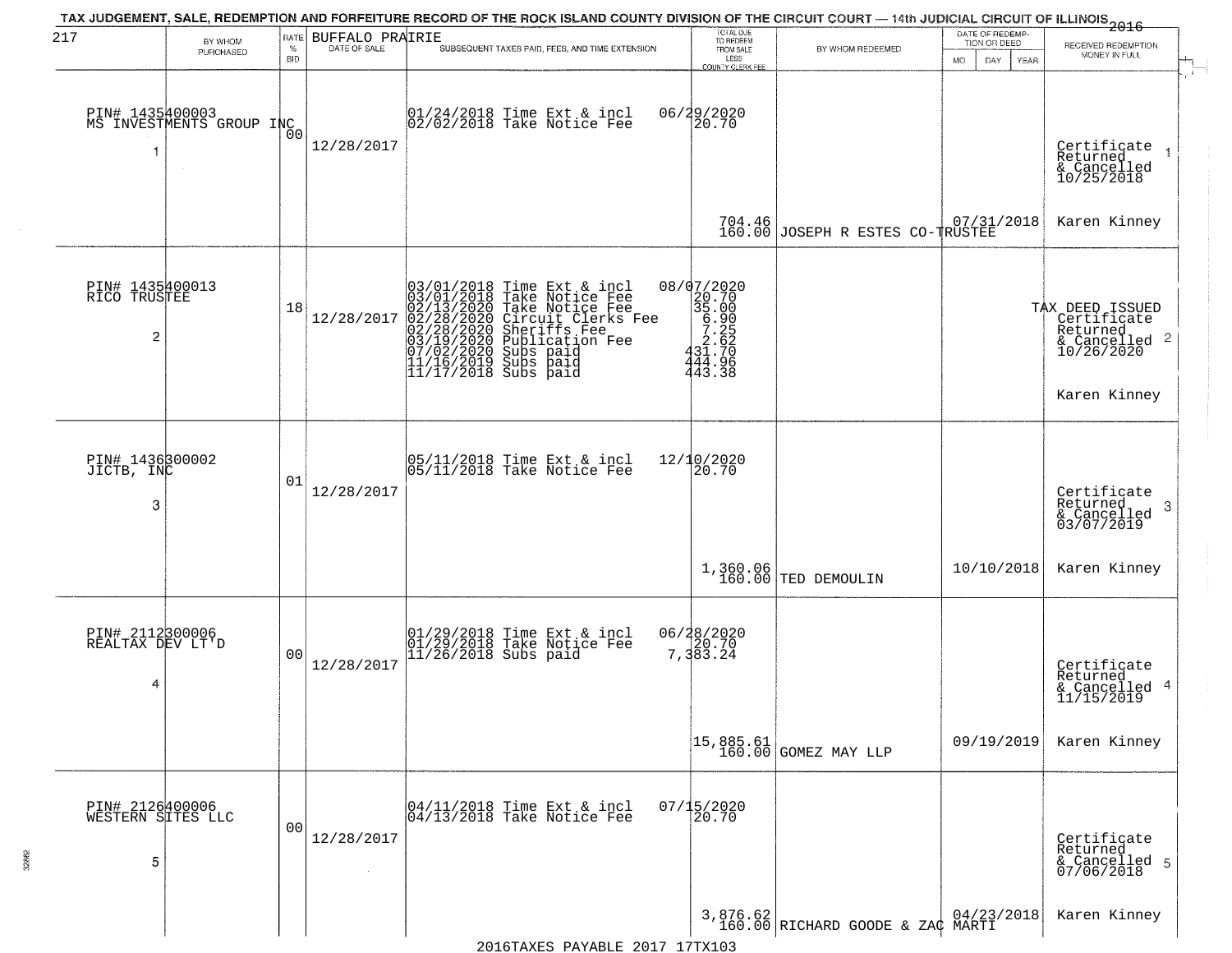|     | TAX JUDGEMENT, SALE, REDEMPTION AND FORFEITURE RECORD OF THE ROCK ISLAND COUNTY DIVISION OF THE CIRCUIT COURT - 14th JUDIC<br>NAME AND ADDRESS<br>LEGAL DESCRIPTION |                                     |                                     | BACK TAX                    |                                              |                                        |                                         |                                                                 | INTEREST PAYMENT FUND | 2016    |
|-----|---------------------------------------------------------------------------------------------------------------------------------------------------------------------|-------------------------------------|-------------------------------------|-----------------------------|----------------------------------------------|----------------------------------------|-----------------------------------------|-----------------------------------------------------------------|-----------------------|---------|
| 218 | TAXPAYER NO.<br>PARCEL NO.                                                                                                                                          | <b>DRURY</b>                        | A-BACK TAX<br>FORFEITED<br>PRIOR TO | <b>FORFEITED</b><br>PENALTY | BACK TAX<br>FORFEITED<br><b>INTEREST AND</b> | TOTAL BACK<br>TAX PENALTY<br>AND COSTS | AMOUNT<br>FOR WHICH<br><b>JUDGEMENT</b> | $\begin{array}{c} \text{CERTIFICATE} \\ \text{NO.} \end{array}$ | INDEMNITY FUND        |         |
|     | ACRES<br>ASSESSED VALUATION FOR TAXES                                                                                                                               | INT DUE<br>TAX DUE                  | 2015                                | <b>ACCRUED</b>              | COST ACCRUED                                 | <b>ACCRUED</b>                         | IS ASKED                                |                                                                 | COST OF SALE          |         |
|     |                                                                                                                                                                     | 1ST<br>۱ST                          |                                     |                             |                                              |                                        |                                         |                                                                 |                       |         |
|     |                                                                                                                                                                     | $-488.60_{\text{2ND}}$ 51.31<br>2ND |                                     |                             |                                              |                                        |                                         |                                                                 |                       |         |
|     | SUMMY JOHN A<br>2221 IMPERIAL OAKS DR<br>MUSCATINE IA 52761                                                                                                         | 488.60<br>36.65                     |                                     |                             |                                              |                                        |                                         |                                                                 | 60.00                 |         |
|     |                                                                                                                                                                     | 370                                 |                                     |                             |                                              |                                        |                                         |                                                                 |                       |         |
|     | LOT 1<br>HOWARD SUBD                                                                                                                                                | 488.60<br><u>29.32</u><br>ATH       |                                     |                             |                                              |                                        |                                         | 1054                                                            | 20.00                 |         |
|     |                                                                                                                                                                     | 14.66                               |                                     |                             |                                              |                                        |                                         |                                                                 |                       |         |
|     |                                                                                                                                                                     | 488.60                              |                                     |                             |                                              |                                        |                                         |                                                                 |                       |         |
|     | $041 - 17 - 00$<br>645<br>1.700<br>$18 - 01$                                                                                                                        | 10.00                               |                                     |                             |                                              |                                        |                                         |                                                                 | 4.00                  |         |
|     | PIN# 1912101001                                                                                                                                                     | TOTAL DUE-TAXES, INT. COST          |                                     |                             |                                              |                                        |                                         |                                                                 |                       |         |
|     | 24,639                                                                                                                                                              | 2,096.34                            |                                     |                             |                                              |                                        | 2096.34                                 |                                                                 | 10.00                 | 2190.34 |
|     |                                                                                                                                                                     | 1ST<br>1ST                          |                                     |                             |                                              |                                        |                                         |                                                                 |                       |         |
|     | CONSTANT JEFFREY R<br>11702 238TH ST W                                                                                                                              | 2ND<br>2ND                          |                                     |                             |                                              |                                        |                                         |                                                                 |                       |         |
|     | 61259<br>ILLINOIS CITY IL                                                                                                                                           |                                     |                                     |                             |                                              |                                        |                                         |                                                                 | 60.00                 |         |
|     | LOT <sub>2</sub>                                                                                                                                                    | 3RD<br>$\overline{\text{3BD}}$      |                                     |                             |                                              |                                        |                                         |                                                                 |                       |         |
|     | MAHER 1ST ADD<br>SHEET 2                                                                                                                                            |                                     |                                     |                             |                                              |                                        |                                         | 1055                                                            | 20.00                 |         |
|     |                                                                                                                                                                     | 47H<br>4TH<br>787.49<br>23.62       |                                     |                             |                                              |                                        |                                         |                                                                 |                       |         |
|     |                                                                                                                                                                     | PUBLICATION COST                    |                                     |                             |                                              |                                        |                                         |                                                                 |                       |         |
|     | $041 - 41 - 00$<br>669<br>$18 - 01$                                                                                                                                 | 10.00                               |                                     |                             |                                              |                                        |                                         |                                                                 | 4.00                  |         |
|     | PIN# 2001401002                                                                                                                                                     | TOTAL DUE-TAXES, INT. COST          |                                     |                             |                                              |                                        |                                         |                                                                 |                       |         |
|     | 45,711                                                                                                                                                              | 821.11                              |                                     |                             |                                              |                                        | 821.11                                  |                                                                 | 10.00                 | 915.11  |
|     |                                                                                                                                                                     | ST.                                 |                                     |                             |                                              |                                        |                                         |                                                                 |                       |         |
|     | CROSE TRAVIS<br>26111 109TH AVE W                                                                                                                                   | -547<br>57.4<br>2ND                 |                                     |                             |                                              |                                        |                                         |                                                                 |                       |         |
|     | ILLINOIS CITY IL<br>61259                                                                                                                                           | 547.34<br>41.05                     |                                     |                             |                                              |                                        |                                         |                                                                 | 60.00                 |         |
|     | SUPVR ASST MAP                                                                                                                                                      | 3RD<br>3RD                          |                                     |                             |                                              |                                        |                                         |                                                                 |                       |         |
|     | LOT 108 SHEET 3                                                                                                                                                     | 547.34<br>32.84                     |                                     |                             |                                              |                                        |                                         | 1056                                                            | 20.00                 |         |
|     |                                                                                                                                                                     | 547.34<br>16.42                     |                                     |                             |                                              |                                        |                                         |                                                                 |                       |         |
|     | $001 - 22 - 10$<br>18-01<br>$18 - 1$                                                                                                                                | <b>PUBLICATION COST</b>             |                                     |                             |                                              |                                        |                                         |                                                                 | 4.00                  |         |
|     | PIN# 2002100001                                                                                                                                                     | 10.00                               |                                     |                             |                                              |                                        |                                         |                                                                 |                       |         |
|     |                                                                                                                                                                     | TOTAL OUE-TAXES, INT. COST          |                                     |                             |                                              |                                        |                                         |                                                                 |                       |         |
|     | 33,601                                                                                                                                                              | 2,347.14                            |                                     |                             |                                              |                                        | 2347.14                                 |                                                                 | 10.00                 | 2441.14 |
|     |                                                                                                                                                                     | <u>216.77</u><br><u> 22.75</u>      |                                     |                             |                                              |                                        |                                         |                                                                 |                       |         |
|     | THOMPSON GAIL I<br>408 18 1/2 AVE                                                                                                                                   | 2ND                                 |                                     |                             |                                              |                                        |                                         |                                                                 |                       |         |
|     | ROCK ISLAND IL<br>61201                                                                                                                                             | 216.77<br>16.25<br>3RD<br>3RD       |                                     |                             |                                              |                                        |                                         |                                                                 | 60.00                 |         |
|     | SUPVR ASST MAP<br>LOT 104 SHEET 3                                                                                                                                   | 13.00<br>216.77                     |                                     |                             |                                              |                                        |                                         | 1057                                                            | 20.00                 |         |
|     |                                                                                                                                                                     | 4TH                                 |                                     |                             |                                              |                                        |                                         |                                                                 |                       |         |
|     |                                                                                                                                                                     | 216.77<br>6.50                      |                                     |                             |                                              |                                        |                                         |                                                                 |                       |         |
|     | $002 - 02 - 00$<br>19-A<br>5.000<br>$18 - 01$                                                                                                                       | PUBLICA HUN COS<br>10.00            |                                     |                             |                                              |                                        |                                         |                                                                 | 4.00                  |         |
|     | PIN# 2002100013                                                                                                                                                     | TOTAL DUE-TAXES, INT. COST          |                                     |                             |                                              |                                        |                                         |                                                                 |                       |         |
|     | 10,931                                                                                                                                                              | 935.58                              |                                     |                             |                                              |                                        | 935.58                                  |                                                                 | 10.00                 | 1029.58 |
|     |                                                                                                                                                                     | 1ST<br>1ST                          |                                     |                             |                                              |                                        |                                         |                                                                 |                       |         |
|     | DEKEYREL JOSEPH M/ROXANNE                                                                                                                                           |                                     |                                     |                             |                                              |                                        |                                         |                                                                 |                       |         |
|     | 24022 124TH AVE W<br>ILLINOIS CITY IL<br>61259                                                                                                                      | 2ND<br>2ND                          |                                     |                             |                                              |                                        |                                         |                                                                 | 60.00                 |         |
|     |                                                                                                                                                                     | 3RD<br>3RD                          |                                     |                             |                                              |                                        |                                         |                                                                 |                       |         |
|     | SUPVR ASST MAP<br>LOT 36 SHEET 14                                                                                                                                   | 237.39<br>14.24                     |                                     |                             |                                              |                                        |                                         | 1058                                                            | 20.00                 |         |
|     |                                                                                                                                                                     | 4TH<br>$7.12^{8}$<br>237.39         |                                     |                             |                                              |                                        |                                         |                                                                 |                       |         |
|     | $040 - 15 - 00$<br>$624 - 1$                                                                                                                                        | PUBLICATION COST                    |                                     |                             |                                              |                                        |                                         |                                                                 | 4.00                  |         |
|     | $18 - 01$                                                                                                                                                           | 10.00                               |                                     |                             |                                              |                                        |                                         |                                                                 |                       |         |
|     | PIN# 2012200031                                                                                                                                                     | TOTAL DUE-TAXES, INT. COST          |                                     |                             |                                              |                                        |                                         |                                                                 |                       |         |
|     | 11,971                                                                                                                                                              | 506.14                              |                                     |                             |                                              |                                        | 506.14                                  |                                                                 | 10.00                 | 600.14  |
|     |                                                                                                                                                                     |                                     |                                     |                             |                                              | 2016 TAVEC DAVARLE 2017 17 TV102       |                                         |                                                                 |                       |         |

2016TAXES PAYABLE 2017 17TX103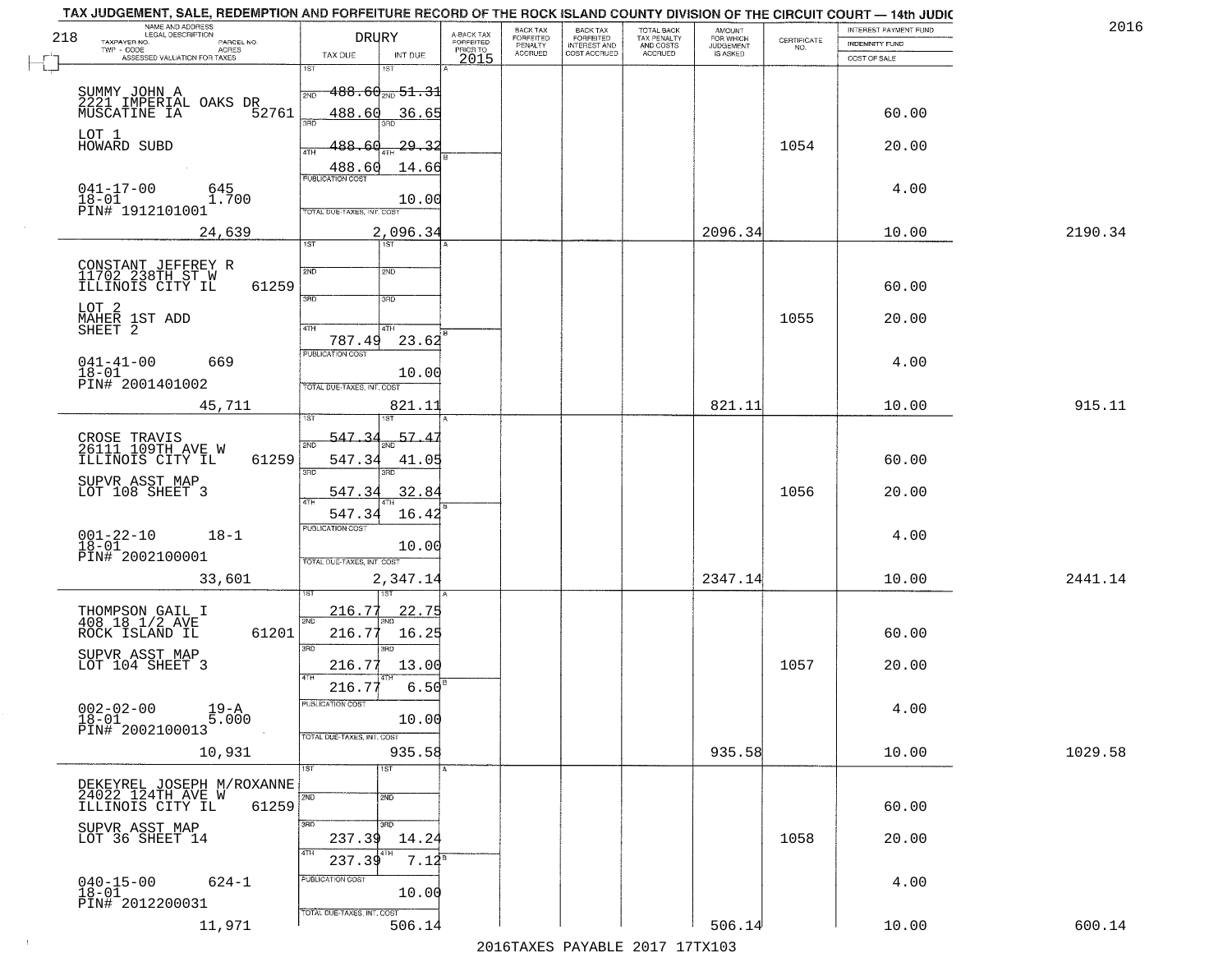| 218                                       | BY WHOM<br>PURCHASED                        | RATE<br>$\%$<br><b>BID</b> | $\begin{array}{c} \text{DRURY} \\ \text{DATE of sale} \end{array}$ | TAX JUDGEMENT, SALE, REDEMPTION AND FORFEITURE RECORD OF THE ROCK ISLAND COUNTY DIVISION OF THE CIRCUIT COURT — 14th JUDICIAL CIRCUIT OF ILLINOIS 2016<br>SUBSEQUENT TAXES PAID, FEES, AND TIME EXTENSION | TOTAL DUE<br>TO REDEEM<br>FROM SALE<br>LESS<br>COUNTY CLERK FEE | BY WHOM REDEEMED                  | DATE OF REDEMP-<br>TION OR DEED<br><b>MO</b><br>DAY<br><b>YEAR</b> | RECEIVED REDEMPTION<br>MONEY IN FULL                       |
|-------------------------------------------|---------------------------------------------|----------------------------|--------------------------------------------------------------------|-----------------------------------------------------------------------------------------------------------------------------------------------------------------------------------------------------------|-----------------------------------------------------------------|-----------------------------------|--------------------------------------------------------------------|------------------------------------------------------------|
| PIN# 1912101001<br>WESTERN SITES LLC      | $\sim$                                      | 05                         | 12/28/2017                                                         | 04/11/2018 Time Ext & incl<br>04/13/2018 Take Notice Fee                                                                                                                                                  | $07/15/2020$<br>20.70                                           |                                   |                                                                    | Certificate<br>Returned<br>& Cancelled<br>10/25/2018       |
|                                           |                                             |                            |                                                                    |                                                                                                                                                                                                           | 2,320.56<br>160.00                                              | ANTHONY WOECKENER                 | 06/19/2018                                                         | Karen Kinney                                               |
| PIN# 2001401002<br>WESTERN SITES LLC<br>2 |                                             | 00                         | 12/28/2017                                                         |                                                                                                                                                                                                           |                                                                 |                                   |                                                                    | Certificate<br>Returned<br>& Cancelled 2<br>07/06/2018     |
|                                           |                                             |                            |                                                                    |                                                                                                                                                                                                           | $\frac{915.11}{160.00}$                                         | JEFFREY CONSTANT                  | 03/05/2018                                                         | Karen Kinney                                               |
| 3                                         | PIN# 2002 00001<br>MS INVESTMENTS GROUP INC |                            | 12/28/2017                                                         | 01/24/2018 Time Ext & incl<br>02/02/2018 Take Notice Fee                                                                                                                                                  | 06/29/2020<br>20.70                                             |                                   |                                                                    | Certificate<br>Returned<br>-3<br>& Cancelled<br>07/06/2018 |
|                                           |                                             |                            |                                                                    |                                                                                                                                                                                                           | 2,486.25<br>160.00                                              | TRAVIS CROSE                      | 04/12/2018                                                         | Karen Kinney                                               |
| PIN# 2002100013<br>RICO TRUSTEE<br>4      |                                             | 18                         | 12/28/2017                                                         |                                                                                                                                                                                                           |                                                                 |                                   |                                                                    | Certificate<br>Returned<br>& Cancelled 4<br>02/07/2018     |
|                                           |                                             |                            |                                                                    |                                                                                                                                                                                                           |                                                                 | $1,214.90$ GAIL I THOMPSON        | 01/12/2018                                                         | Karen Kinney                                               |
| PIN# 2012200031<br>JICTB, INC<br>5        |                                             | 01                         | 12/28/2017                                                         | 05/11/2018 Time Ext & incl<br>05/11/2018 Take Notice Fee                                                                                                                                                  | 12/10/2020<br>20.70                                             |                                   |                                                                    | Certificate<br>Returned<br>& Cancelled 5<br>01/06/2020     |
|                                           |                                             |                            |                                                                    |                                                                                                                                                                                                           |                                                                 | 644.85<br>160.00 ROXANNE DEKEYREL | 11/14/2019                                                         | Karen Kinney                                               |

2016TAXES PAYABLE 2017 17TX103

32862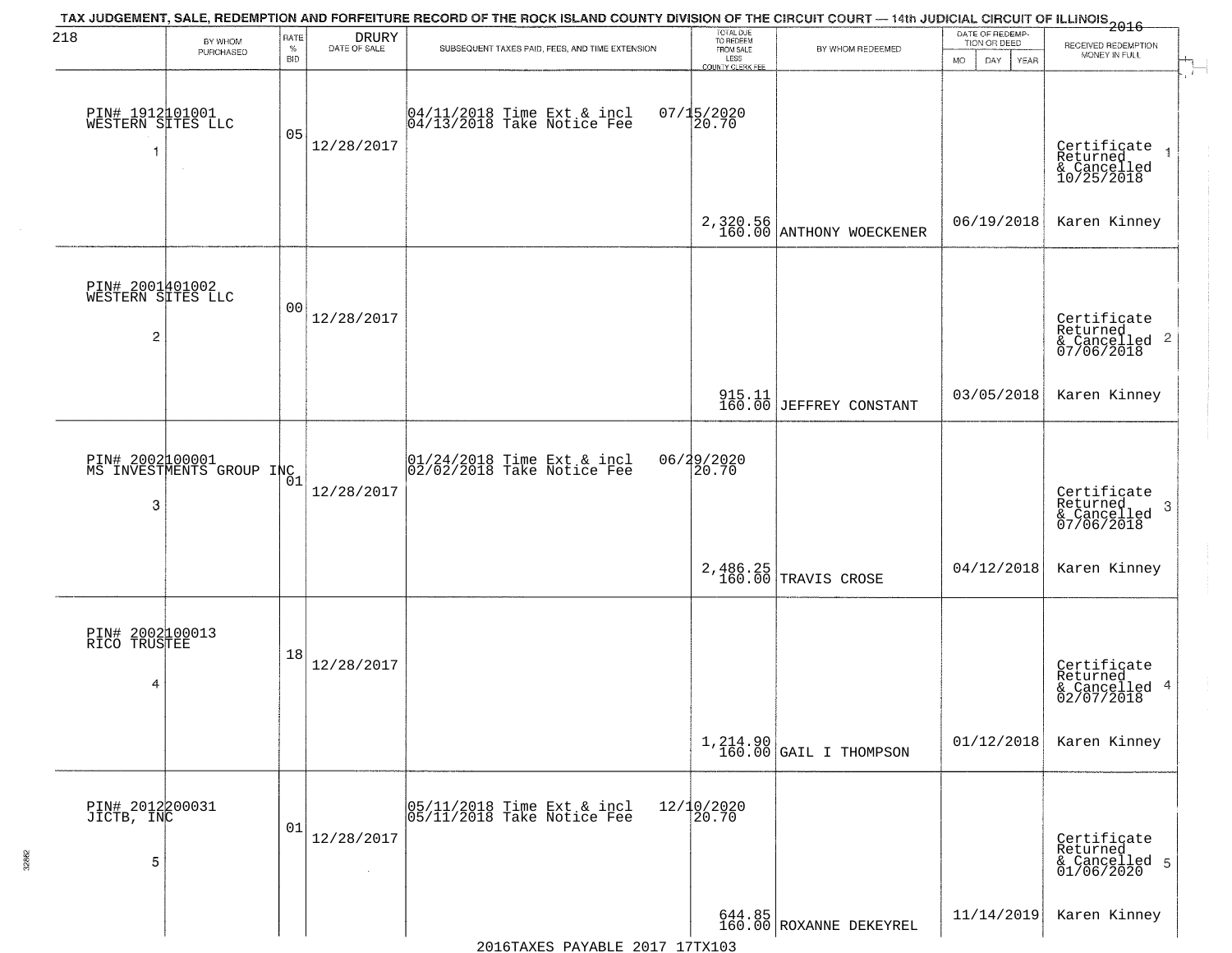| TAX JUDGEMENT, SALE, REDEMPTION AND FORFEITURE RECORD OF THE ROCK ISLAND COUNTY DIVISION OF THE CIRCUIT COURT — 14th JUDIC                                       |                                   |                             |                                             |                                             |                                                       |                                                   |                                              |                                                                 | INTEREST PAYMENT FUND | 2016    |
|------------------------------------------------------------------------------------------------------------------------------------------------------------------|-----------------------------------|-----------------------------|---------------------------------------------|---------------------------------------------|-------------------------------------------------------|---------------------------------------------------|----------------------------------------------|-----------------------------------------------------------------|-----------------------|---------|
| NAME AND ADDRESS<br>LEGAL DESCRIPTION<br>TAXPAYER NO.<br>219<br>AVER NO. CONCIDENCIAL PARCEL NO.<br>- CODE ACRES<br>- ASSESSED VALUATION FOR TAXES<br>TWP - CODE | <b>DRURY</b>                      |                             | A-BACK TAX<br>FORFEITED<br>PRIOR TO<br>2015 | BACK TAX<br>FORFEITED<br>PENALTY<br>ACCRUED | BACK TAX<br>FORFEITED<br>INTEREST AND<br>COST ACCRUED | TOTAL BACK<br>TAX PENALTY<br>AND COSTS<br>ACCRUED | AMOUNT<br>FOR WHICH<br>JUDGEMENT<br>IS ASKED | $\begin{array}{c} \text{CERTIFICATE} \\ \text{NO.} \end{array}$ | INDEMNITY FUND        |         |
|                                                                                                                                                                  | TAX DUE<br>$\overline{1ST}$       | INT DUE<br>$\overline{181}$ |                                             |                                             |                                                       |                                                   |                                              |                                                                 | COST OF SALE          |         |
|                                                                                                                                                                  |                                   |                             |                                             |                                             |                                                       |                                                   |                                              |                                                                 |                       |         |
| DEKEYREL JOSEPH M/ROXANNE NOT<br>24022 124TH AVE W<br>ILLINOIS CITY IL 61259                                                                                     |                                   | 2ND                         |                                             |                                             |                                                       |                                                   |                                              |                                                                 | 60.00                 |         |
|                                                                                                                                                                  | 3BD                               | 3RD                         |                                             |                                             |                                                       |                                                   |                                              |                                                                 |                       |         |
| SUPVR ASST MAP<br>LOT 403 SHEET 15                                                                                                                               | $-567.23$<br>4TH                  | $-34 - 04$                  |                                             |                                             |                                                       |                                                   |                                              | 1059                                                            | 20.00                 |         |
| $\sim$                                                                                                                                                           | 567.23<br><b>PUBLICATION COST</b> | 17.02                       |                                             |                                             |                                                       |                                                   |                                              |                                                                 |                       |         |
| $010 - 02 - 00$<br>158                                                                                                                                           |                                   | 10.00                       |                                             |                                             |                                                       |                                                   |                                              |                                                                 | 4.00                  |         |
| $\frac{18-01}{PINH}$ 2012400005                                                                                                                                  | TOTAL DUE-TAXES, INT. COST        |                             |                                             |                                             |                                                       |                                                   |                                              |                                                                 |                       |         |
| 34,604                                                                                                                                                           |                                   | 1,195.52                    |                                             |                                             |                                                       |                                                   | 1195.52                                      |                                                                 | 10.00                 | 1289.52 |
|                                                                                                                                                                  | 1ST                               | Tist                        |                                             |                                             |                                                       |                                                   |                                              |                                                                 |                       |         |
|                                                                                                                                                                  | 2ND                               | 2ND                         |                                             |                                             |                                                       |                                                   |                                              |                                                                 |                       |         |
|                                                                                                                                                                  | 3RD                               | 3BD                         |                                             |                                             |                                                       |                                                   |                                              |                                                                 |                       |         |
|                                                                                                                                                                  | $\sqrt{47H}$                      | 4TH                         |                                             |                                             |                                                       |                                                   |                                              |                                                                 |                       |         |
|                                                                                                                                                                  |                                   |                             | łв                                          |                                             |                                                       |                                                   |                                              |                                                                 |                       |         |
|                                                                                                                                                                  | <b>PUBLICATION COST</b>           |                             |                                             |                                             |                                                       |                                                   |                                              |                                                                 |                       |         |
|                                                                                                                                                                  | TOTAL DUE-TAXES, INT. COST        |                             |                                             |                                             |                                                       |                                                   |                                              |                                                                 |                       |         |
|                                                                                                                                                                  |                                   |                             |                                             |                                             |                                                       |                                                   |                                              |                                                                 |                       |         |
|                                                                                                                                                                  | 1ST                               | 1ST                         | A                                           |                                             |                                                       |                                                   |                                              |                                                                 |                       |         |
|                                                                                                                                                                  | 2ND                               | 2ND                         |                                             |                                             |                                                       |                                                   |                                              |                                                                 |                       |         |
|                                                                                                                                                                  | 3BD                               | 3RD                         |                                             |                                             |                                                       |                                                   |                                              |                                                                 |                       |         |
|                                                                                                                                                                  |                                   |                             |                                             |                                             |                                                       |                                                   |                                              |                                                                 |                       |         |
|                                                                                                                                                                  | 4TH                               | 4TH                         |                                             |                                             |                                                       |                                                   |                                              |                                                                 |                       |         |
|                                                                                                                                                                  | <b>PUBLICATION COST</b>           |                             |                                             |                                             |                                                       |                                                   |                                              |                                                                 |                       |         |
|                                                                                                                                                                  | TOTAL OUE-TAXES, INT. COST        |                             |                                             |                                             |                                                       |                                                   |                                              |                                                                 |                       |         |
|                                                                                                                                                                  |                                   |                             |                                             |                                             |                                                       |                                                   |                                              |                                                                 |                       |         |
|                                                                                                                                                                  | 1ST                               | १९४                         |                                             |                                             |                                                       |                                                   |                                              |                                                                 |                       |         |
|                                                                                                                                                                  | 2ND                               | SMD                         |                                             |                                             |                                                       |                                                   |                                              |                                                                 |                       |         |
|                                                                                                                                                                  |                                   |                             |                                             |                                             |                                                       |                                                   |                                              |                                                                 |                       |         |
|                                                                                                                                                                  | 3RD                               | 3BD                         |                                             |                                             |                                                       |                                                   |                                              |                                                                 |                       |         |
|                                                                                                                                                                  | 4TH                               | 4TH                         | в                                           |                                             |                                                       |                                                   |                                              |                                                                 |                       |         |
|                                                                                                                                                                  | PUBLICATION COST                  |                             |                                             |                                             |                                                       |                                                   |                                              |                                                                 |                       |         |
|                                                                                                                                                                  |                                   |                             |                                             |                                             |                                                       |                                                   |                                              |                                                                 |                       |         |
|                                                                                                                                                                  | TOTAL DUE-TAXES, INT. COST        |                             |                                             |                                             |                                                       |                                                   |                                              |                                                                 |                       |         |
|                                                                                                                                                                  | 757                               | 1ST                         | A                                           |                                             |                                                       |                                                   |                                              |                                                                 |                       |         |
|                                                                                                                                                                  |                                   |                             |                                             |                                             |                                                       |                                                   |                                              |                                                                 |                       |         |
|                                                                                                                                                                  | 2ND                               | 2ND                         |                                             |                                             |                                                       |                                                   |                                              |                                                                 |                       |         |
|                                                                                                                                                                  | 3BD                               | 3RD                         |                                             |                                             |                                                       |                                                   |                                              |                                                                 |                       |         |
|                                                                                                                                                                  | 4TH                               | 4TH                         |                                             |                                             |                                                       |                                                   |                                              |                                                                 |                       |         |
|                                                                                                                                                                  | PUBLICATION COST                  |                             |                                             |                                             |                                                       |                                                   |                                              |                                                                 |                       |         |
|                                                                                                                                                                  |                                   |                             |                                             |                                             |                                                       |                                                   |                                              |                                                                 |                       |         |
|                                                                                                                                                                  | TOTAL DUE-TAXES, INT. COST        |                             |                                             |                                             |                                                       |                                                   |                                              |                                                                 |                       |         |
|                                                                                                                                                                  |                                   |                             |                                             |                                             |                                                       | 2016TAXES PAYABLE 2017 17TX103                    |                                              |                                                                 |                       |         |
|                                                                                                                                                                  |                                   |                             |                                             |                                             |                                                       |                                                   |                                              |                                                                 |                       |         |